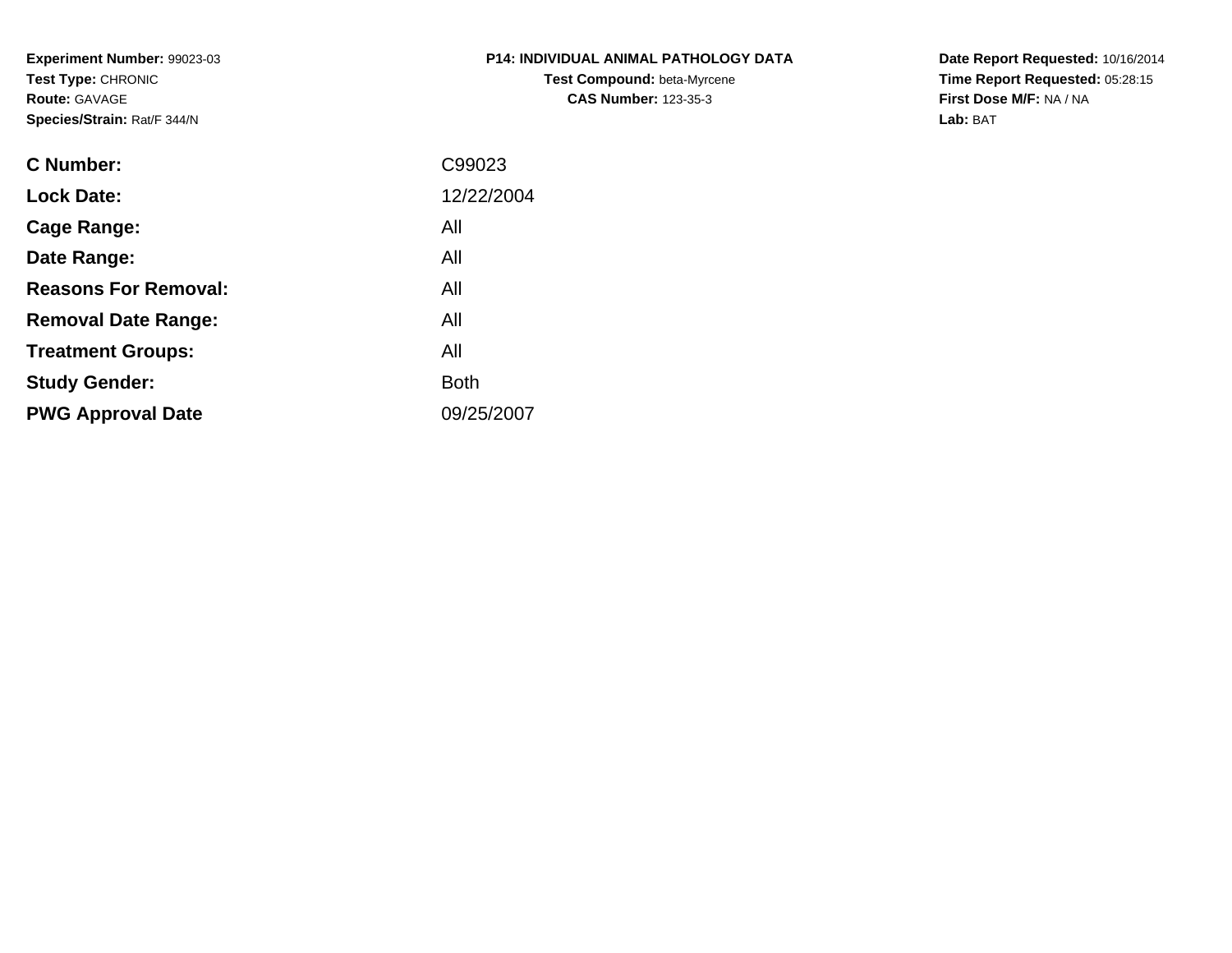| Experiment Number: 99023-03<br>Test Type: CHRONIC<br><b>Route: GAVAGE</b><br>Species/Strain: Rat/F 344/N |                          | <b>P14: INDIVIDUAL ANIMAL PATHOLOGY DATA</b><br>Test Compound: beta-Myrcene<br><b>CAS Number: 123-35-3</b> | Date Report Requested: 10/16/2014<br>Time Report Requested: 05:28:15<br>First Dose M/F: NA / NA<br>Lab: BAT |
|----------------------------------------------------------------------------------------------------------|--------------------------|------------------------------------------------------------------------------------------------------------|-------------------------------------------------------------------------------------------------------------|
| <b>ANIMAL ID: 1</b>                                                                                      | <b>TRT#: 1</b>           | <b>SEX: Male</b>                                                                                           | DAY ON TEST: 688                                                                                            |
|                                                                                                          | <b>DOSE: 0</b><br>G/KG   | <b>DISP:</b> Moribund Sacrifice                                                                            | <b>HISTO: 0400441</b>                                                                                       |
|                                                                                                          |                          | ORGAN AND ACCOUNTABLE SITE STATUS                                                                          |                                                                                                             |
| <b>NORMAL</b>                                                                                            |                          |                                                                                                            |                                                                                                             |
| * Adrenal Cortex                                                                                         | * Adrenal Medulla        | <b>Blood Vessel</b>                                                                                        | * Bone                                                                                                      |
| * Bone Marrow                                                                                            | * Brain                  | * Epididymis                                                                                               | * Esophagus                                                                                                 |
| * Eye                                                                                                    | * Intestine Large, Cecum | * Intestine Large, Colon                                                                                   | * Intestine Large, Rectum                                                                                   |
| * Intestine Small, Duodenum                                                                              | * Intestine Small, Ileum | * Intestine Small, Jejunum                                                                                 | * Lymph Node, Mesenteric                                                                                    |
| * Mammary Gland                                                                                          | * Pancreas               | * Parathyroid Gland                                                                                        | * Prostate                                                                                                  |
| * Salivary Glands                                                                                        | * Seminal Vesicle        | * Skin                                                                                                     | Spinal Cord                                                                                                 |
| * Spleen                                                                                                 | * Stomach, Forestomach   | * Stomach, Glandular                                                                                       | * Trachea                                                                                                   |
| * Urinary Bladder                                                                                        |                          |                                                                                                            |                                                                                                             |
| <b>MISSING</b>                                                                                           |                          |                                                                                                            |                                                                                                             |
| * Lymph Node, Mandibular                                                                                 |                          |                                                                                                            |                                                                                                             |
| <b>OBSERVATIONS</b>                                                                                      |                          |                                                                                                            |                                                                                                             |
| * Harderian Gland                                                                                        |                          | Pigmentation                                                                                               | Porphyrin, Mild                                                                                             |
| * Heart                                                                                                  |                          | Cardiomyopathy                                                                                             | Minimal                                                                                                     |
| * Islets, Pancreatic                                                                                     |                          | Carcinoma                                                                                                  |                                                                                                             |
| [Carcinoma TGLS = $3-16$ ]                                                                               |                          |                                                                                                            |                                                                                                             |
| * Kidney                                                                                                 |                          | Nephropathy                                                                                                | Minimal                                                                                                     |
| * Liver                                                                                                  |                          | <b>Basophilic Focus</b>                                                                                    |                                                                                                             |
|                                                                                                          |                          | Eosinophilic Focus                                                                                         |                                                                                                             |
|                                                                                                          | <b>Bile Duct</b>         | Hyperplasia                                                                                                | Mild                                                                                                        |
|                                                                                                          |                          | Inflammation                                                                                               | Chronic, Minimal                                                                                            |
|                                                                                                          |                          | <b>Mixed Cell Focus</b>                                                                                    |                                                                                                             |
| [Mixed Cell Focus TGLS = 4-17]                                                                           |                          |                                                                                                            |                                                                                                             |
| * Lung                                                                                                   |                          | Inflammation                                                                                               | Minimal                                                                                                     |
| Mesentery                                                                                                | Fat                      | Necrosis                                                                                                   | Mild                                                                                                        |
| [ Necrosis TGLS = $5-19$ ]                                                                               |                          |                                                                                                            |                                                                                                             |
| * Nose                                                                                                   | Olfactory Epi            | Degeneration                                                                                               | Minimal                                                                                                     |
| Peripheral Nerve                                                                                         | Axon                     | Degeneration                                                                                               | Moderate                                                                                                    |
| * Pituitary Gland                                                                                        | <b>Pars Distalis</b>     | Hyperplasia                                                                                                | Minimal                                                                                                     |
| * Preputial Gland                                                                                        |                          | Adenoma                                                                                                    |                                                                                                             |
|                                                                                                          |                          | Inflammation                                                                                               | Chronic, Minimal                                                                                            |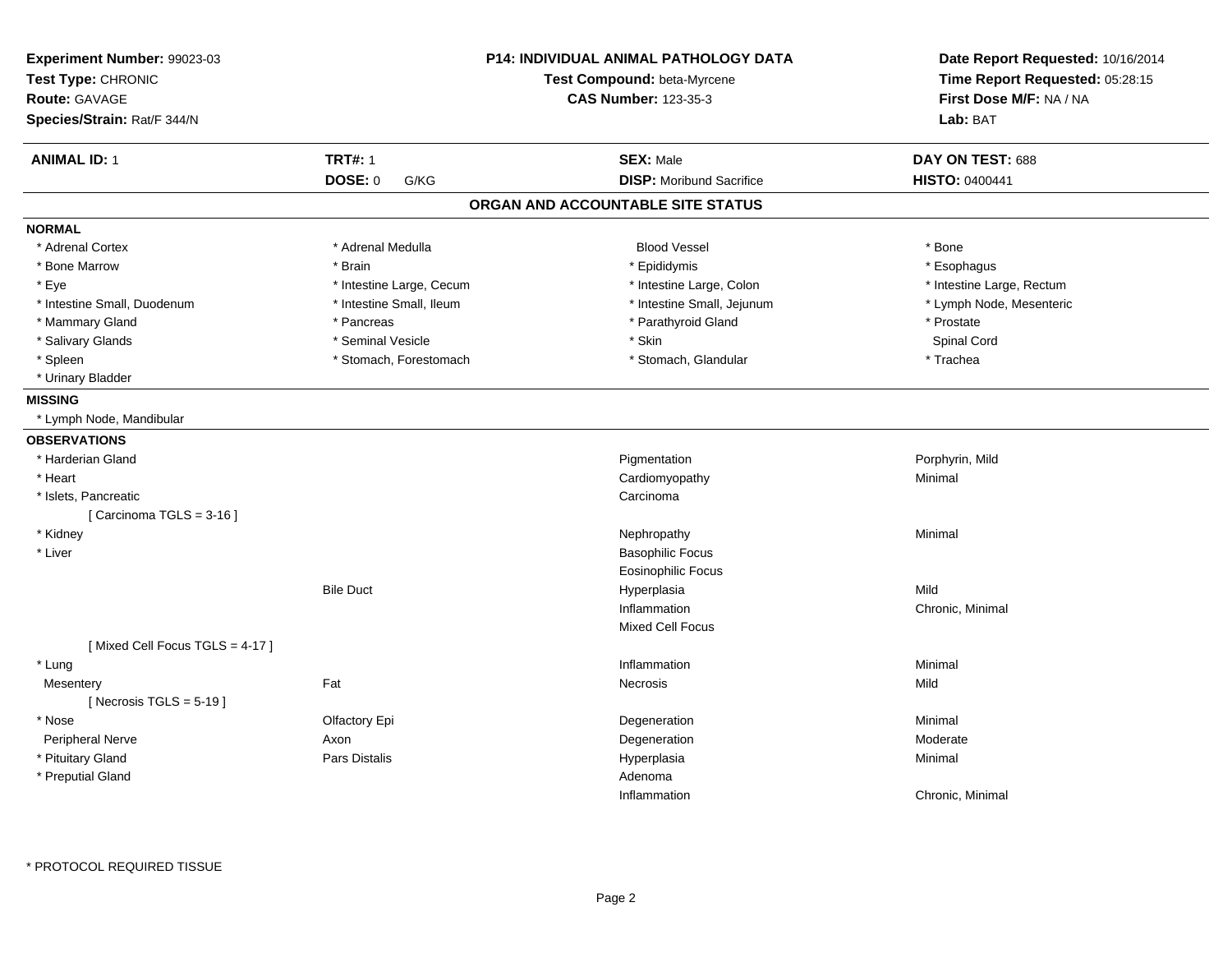| Experiment Number: 99023-03<br>Test Type: CHRONIC<br><b>Route: GAVAGE</b><br>Species/Strain: Rat/F 344/N |                                | <b>P14: INDIVIDUAL ANIMAL PATHOLOGY DATA</b><br>Test Compound: beta-Myrcene<br><b>CAS Number: 123-35-3</b> | Date Report Requested: 10/16/2014<br>Time Report Requested: 05:28:15<br>First Dose M/F: NA / NA<br>Lab: BAT |
|----------------------------------------------------------------------------------------------------------|--------------------------------|------------------------------------------------------------------------------------------------------------|-------------------------------------------------------------------------------------------------------------|
|                                                                                                          |                                |                                                                                                            |                                                                                                             |
| <b>ANIMAL ID: 1</b>                                                                                      | <b>TRT#: 1</b>                 | <b>SEX: Male</b>                                                                                           | DAY ON TEST: 688                                                                                            |
|                                                                                                          | DOSE: 0<br>G/KG                | <b>DISP:</b> Moribund Sacrifice                                                                            | <b>HISTO: 0400441</b>                                                                                       |
|                                                                                                          |                                | ORGAN AND ACCOUNTABLE SITE STATUS                                                                          |                                                                                                             |
| [Adenoma TGLS = $1-14$ ]                                                                                 |                                |                                                                                                            |                                                                                                             |
| * Testes                                                                                                 | Interstit Cell                 | Adenoma                                                                                                    |                                                                                                             |
| [ Adenoma TGLS = 2-15 ]                                                                                  |                                |                                                                                                            |                                                                                                             |
| * Thymus                                                                                                 |                                | Atrophy                                                                                                    | Marked                                                                                                      |
| * Thyroid Gland                                                                                          | C Cell                         | Hyperplasia                                                                                                | Minimal                                                                                                     |
| PRIMARY CAUSE OF DEATH                                                                                   | - Preputial Gland Adenoma      |                                                                                                            |                                                                                                             |
| <b>CONTRIBUTORY CAUSE OF DEATH</b>                                                                       | - Islets: Pancreatic Carcinoma |                                                                                                            |                                                                                                             |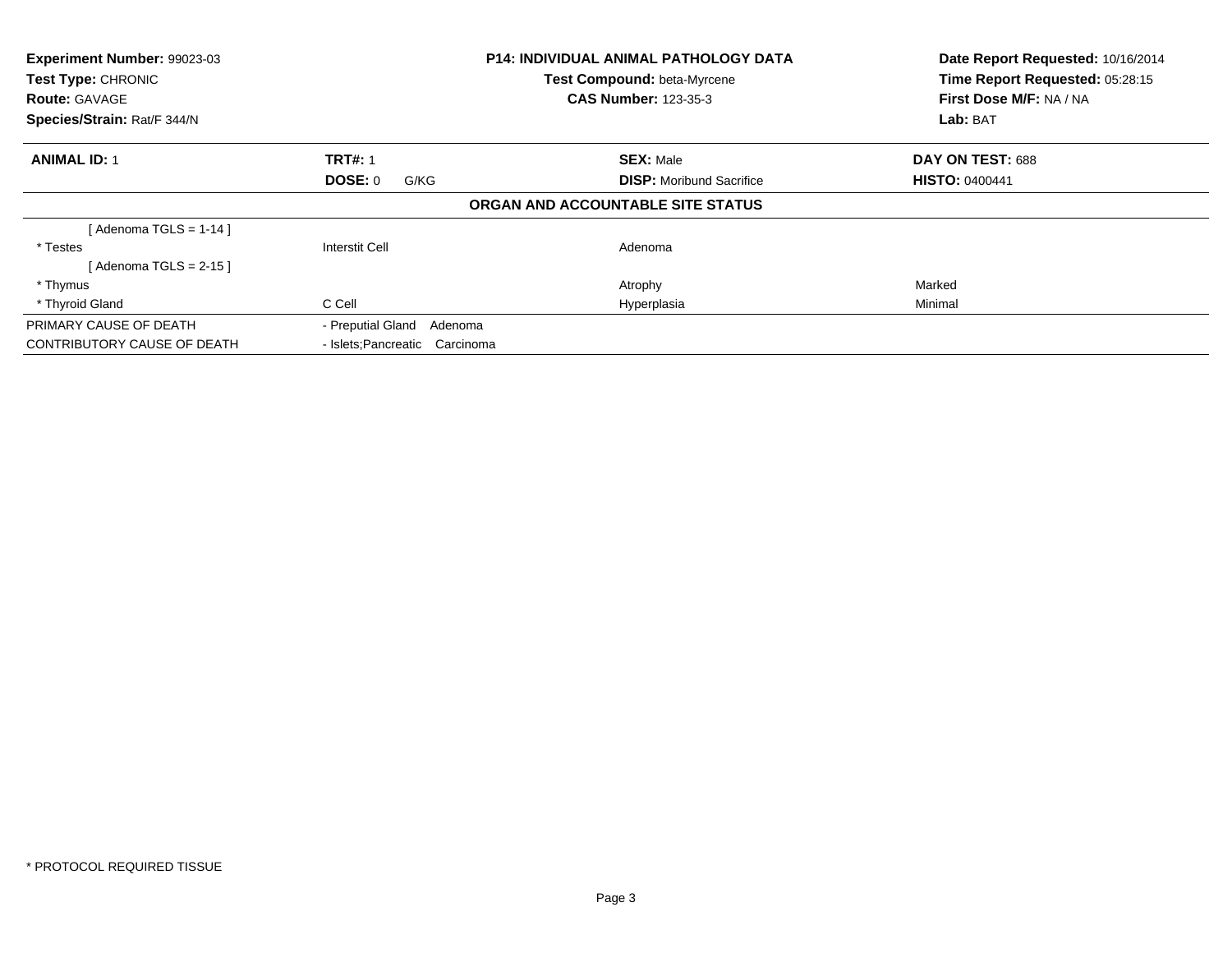| Experiment Number: 99023-03<br>Test Type: CHRONIC<br><b>Route: GAVAGE</b><br>Species/Strain: Rat/F 344/N | <b>P14: INDIVIDUAL ANIMAL PATHOLOGY DATA</b><br>Test Compound: beta-Myrcene<br><b>CAS Number: 123-35-3</b> |                                   | Date Report Requested: 10/16/2014<br>Time Report Requested: 05:28:15<br>First Dose M/F: NA / NA<br>Lab: BAT |  |
|----------------------------------------------------------------------------------------------------------|------------------------------------------------------------------------------------------------------------|-----------------------------------|-------------------------------------------------------------------------------------------------------------|--|
| <b>ANIMAL ID: 2</b>                                                                                      | <b>TRT#: 1</b>                                                                                             | <b>SEX: Male</b>                  | DAY ON TEST: 730                                                                                            |  |
|                                                                                                          | DOSE: 0<br>G/KG                                                                                            | <b>DISP: Terminal Sacrifice</b>   | <b>HISTO: 0400442</b>                                                                                       |  |
|                                                                                                          |                                                                                                            | ORGAN AND ACCOUNTABLE SITE STATUS |                                                                                                             |  |
| <b>NORMAL</b>                                                                                            |                                                                                                            |                                   |                                                                                                             |  |
| * Adrenal Cortex                                                                                         | <b>Blood Vessel</b>                                                                                        | * Bone                            | * Bone Marrow                                                                                               |  |
| * Brain                                                                                                  | * Epididymis                                                                                               | * Esophagus                       | * Eye                                                                                                       |  |
| * Intestine Large, Cecum                                                                                 | * Intestine Large, Colon                                                                                   | * Intestine Small, Duodenum       | * Intestine Small, Ileum                                                                                    |  |
| * Intestine Small, Jejunum                                                                               | * Islets, Pancreatic                                                                                       | * Lymph Node, Mesenteric          | * Mammary Gland                                                                                             |  |
| * Parathyroid Gland                                                                                      | * Prostate                                                                                                 | * Salivary Glands                 | * Seminal Vesicle                                                                                           |  |
| * Skin                                                                                                   | * Spleen                                                                                                   | * Stomach, Forestomach            | * Thyroid Gland                                                                                             |  |
| * Trachea                                                                                                | * Urinary Bladder                                                                                          |                                   |                                                                                                             |  |
| <b>MISSING</b>                                                                                           |                                                                                                            |                                   |                                                                                                             |  |
| * Lymph Node, Mandibular                                                                                 |                                                                                                            |                                   |                                                                                                             |  |
| <b>OBSERVATIONS</b>                                                                                      |                                                                                                            |                                   |                                                                                                             |  |
| * Adrenal Medulla                                                                                        |                                                                                                            | Pheochromocytoma Benign           |                                                                                                             |  |
| * Harderian Gland                                                                                        |                                                                                                            | Pigmentation                      | Porphyrin, Moderate                                                                                         |  |
| * Heart                                                                                                  |                                                                                                            | Cardiomyopathy                    | Minimal                                                                                                     |  |
| * Intestine Large, Rectum                                                                                |                                                                                                            | Parasite Metazoan                 | Minimal                                                                                                     |  |
| * Kidney                                                                                                 |                                                                                                            | Nephropathy                       | Minimal                                                                                                     |  |
| * Liver                                                                                                  |                                                                                                            | <b>Basophilic Focus</b>           |                                                                                                             |  |
|                                                                                                          | <b>Bile Duct</b>                                                                                           | Hyperplasia                       | Mild                                                                                                        |  |
|                                                                                                          |                                                                                                            | Inflammation                      | Chronic, Minimal                                                                                            |  |
| * Lung                                                                                                   |                                                                                                            | Inflammation                      | Mild                                                                                                        |  |
| Lymph Node<br>[ Ectasia TGLS = $3-16$ ]                                                                  | Mediastinal                                                                                                | Ectasia                           | Mild                                                                                                        |  |
| * Nose                                                                                                   |                                                                                                            | Inflammation                      | Chronic Active, Mild                                                                                        |  |
| * Pancreas                                                                                               |                                                                                                            | Adenoma                           |                                                                                                             |  |
| [Adenoma TGLS = $1-14$ ]                                                                                 |                                                                                                            |                                   |                                                                                                             |  |
| * Pituitary Gland                                                                                        | Pars Distalis                                                                                              | Adenoma                           |                                                                                                             |  |
|                                                                                                          |                                                                                                            | Angiectasis                       | Mild                                                                                                        |  |
| [Adenoma TGLS = $4-8$ ]                                                                                  |                                                                                                            |                                   |                                                                                                             |  |
| * Preputial Gland                                                                                        |                                                                                                            | Inflammation                      | Chronic, Minimal                                                                                            |  |
| * Stomach, Glandular                                                                                     | Epithelium                                                                                                 | Ectasia                           | Minimal                                                                                                     |  |
| * Testes                                                                                                 | <b>Bilateral, Interstit Cell</b>                                                                           | Adenoma                           |                                                                                                             |  |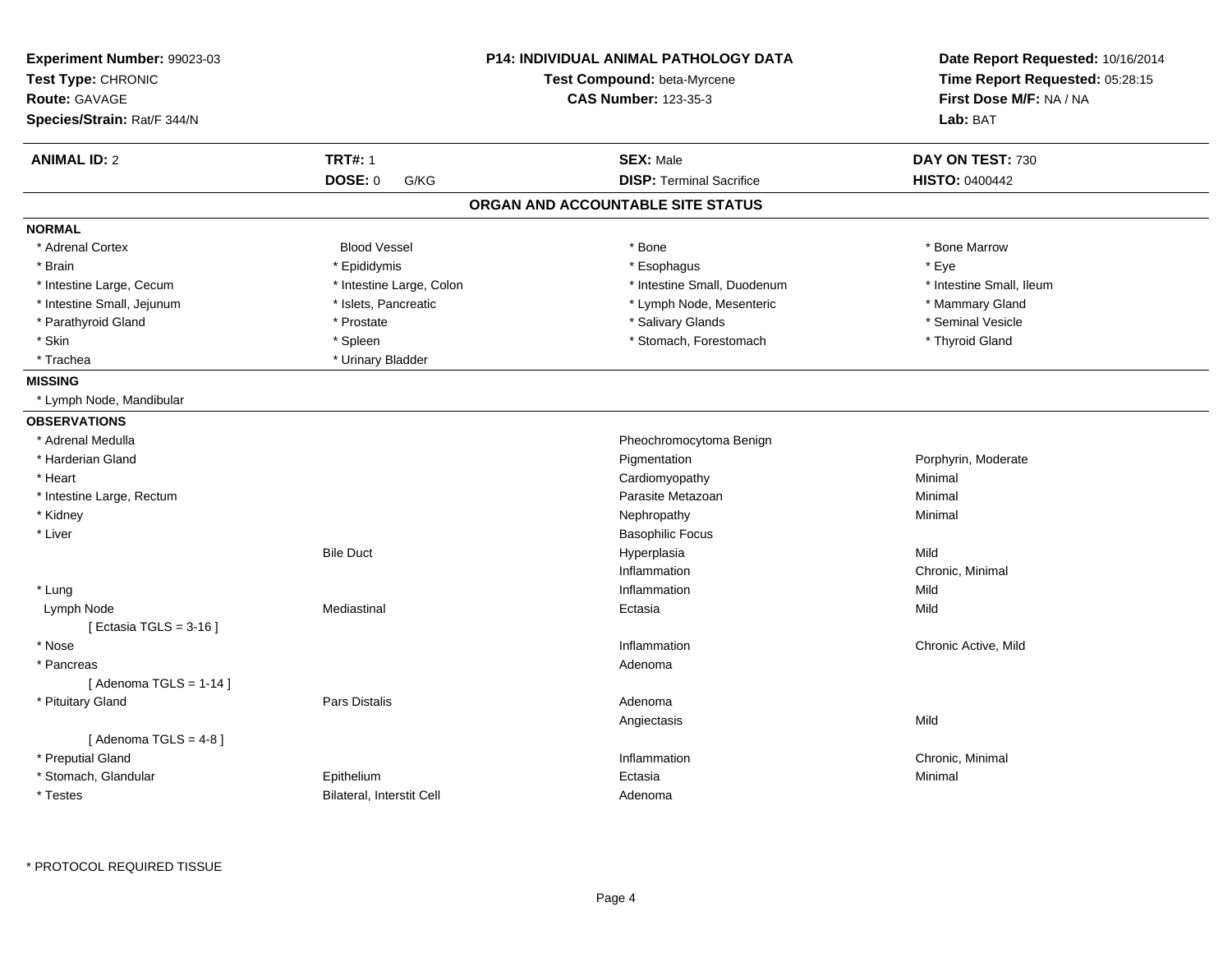| Experiment Number: 99023-03<br><b>Test Type: CHRONIC</b><br><b>Route: GAVAGE</b><br>Species/Strain: Rat/F 344/N |                 | <b>P14: INDIVIDUAL ANIMAL PATHOLOGY DATA</b> | Date Report Requested: 10/16/2014                          |  |
|-----------------------------------------------------------------------------------------------------------------|-----------------|----------------------------------------------|------------------------------------------------------------|--|
|                                                                                                                 |                 | Test Compound: beta-Myrcene                  | Time Report Requested: 05:28:15<br>First Dose M/F: NA / NA |  |
|                                                                                                                 |                 | <b>CAS Number: 123-35-3</b>                  |                                                            |  |
|                                                                                                                 |                 |                                              | Lab: BAT                                                   |  |
| <b>ANIMAL ID: 2</b>                                                                                             | <b>TRT#: 1</b>  | <b>SEX: Male</b>                             | DAY ON TEST: 730                                           |  |
|                                                                                                                 | DOSE: 0<br>G/KG | <b>DISP:</b> Terminal Sacrifice              | <b>HISTO: 0400442</b>                                      |  |
|                                                                                                                 |                 | ORGAN AND ACCOUNTABLE SITE STATUS            |                                                            |  |
| [Adenoma TGLS = $2-15$ ]                                                                                        |                 |                                              |                                                            |  |
| * Thymus                                                                                                        |                 | Atrophy                                      | Moderate                                                   |  |
| PRIMARY CAUSE OF DEATH                                                                                          |                 |                                              |                                                            |  |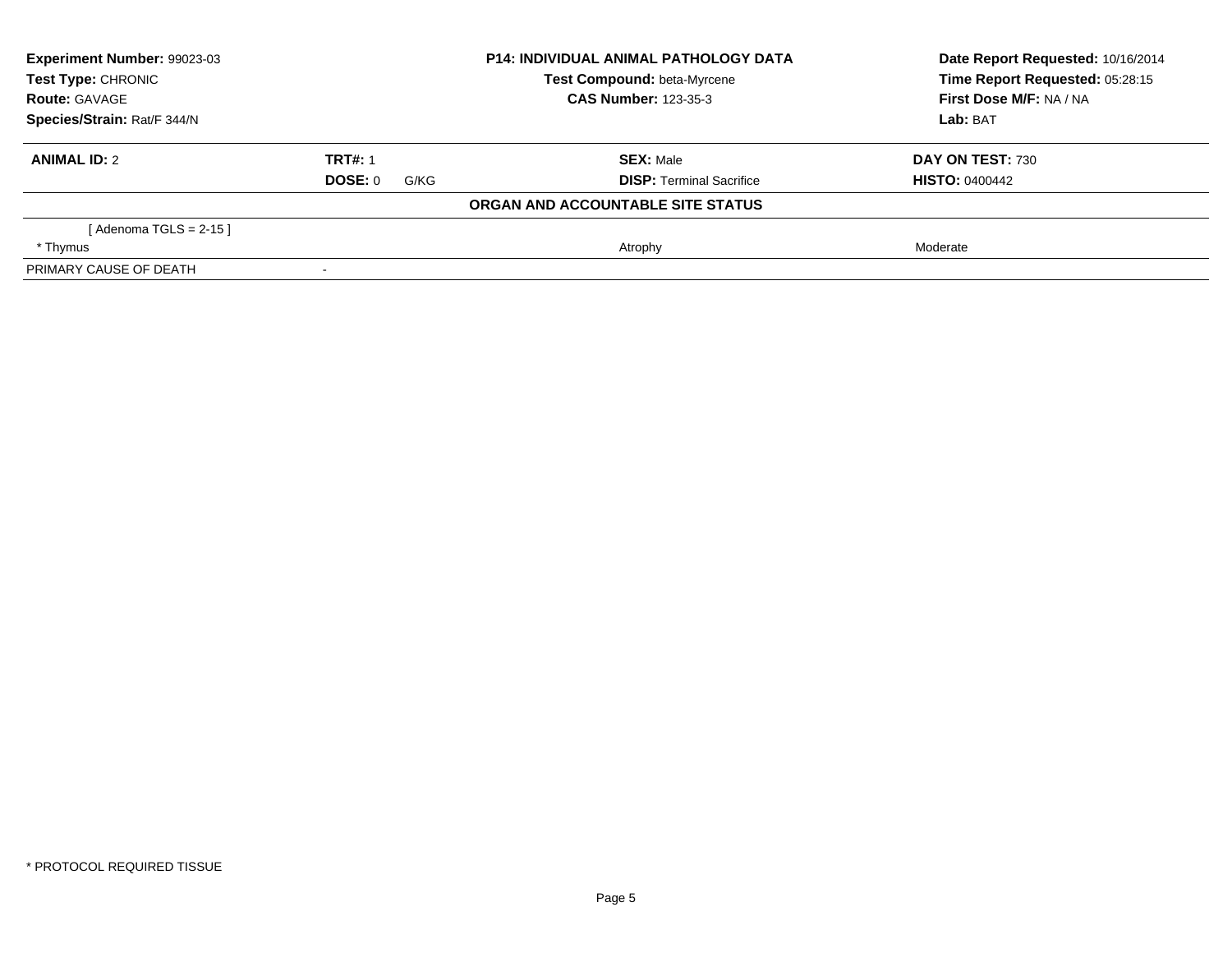| Experiment Number: 99023-03<br>Test Type: CHRONIC<br><b>Route: GAVAGE</b><br>Species/Strain: Rat/F 344/N |                           | P14: INDIVIDUAL ANIMAL PATHOLOGY DATA<br>Test Compound: beta-Myrcene<br><b>CAS Number: 123-35-3</b> | Date Report Requested: 10/16/2014<br>Time Report Requested: 05:28:15<br>First Dose M/F: NA / NA<br>Lab: BAT |
|----------------------------------------------------------------------------------------------------------|---------------------------|-----------------------------------------------------------------------------------------------------|-------------------------------------------------------------------------------------------------------------|
|                                                                                                          |                           |                                                                                                     |                                                                                                             |
| <b>ANIMAL ID: 3</b>                                                                                      | <b>TRT#: 1</b>            | <b>SEX: Male</b>                                                                                    | DAY ON TEST: 731                                                                                            |
|                                                                                                          | <b>DOSE: 0</b><br>G/KG    | <b>DISP: Terminal Sacrifice</b>                                                                     | HISTO: 0400443                                                                                              |
|                                                                                                          |                           | ORGAN AND ACCOUNTABLE SITE STATUS                                                                   |                                                                                                             |
| <b>NORMAL</b>                                                                                            |                           |                                                                                                     |                                                                                                             |
| * Adrenal Cortex                                                                                         | * Adrenal Medulla         | <b>Blood Vessel</b>                                                                                 | * Bone                                                                                                      |
| * Bone Marrow                                                                                            | * Brain                   | * Epididymis                                                                                        | * Esophagus                                                                                                 |
| * Eye                                                                                                    | * Intestine Large, Cecum  | * Intestine Large, Colon                                                                            | * Intestine Large, Rectum                                                                                   |
| * Intestine Small, Duodenum                                                                              | * Intestine Small, Ileum  | * Intestine Small, Jejunum                                                                          | * Islets, Pancreatic                                                                                        |
| * Lymph Node, Mesenteric                                                                                 | * Mammary Gland           | * Pancreas                                                                                          | * Parathyroid Gland                                                                                         |
| * Pituitary Gland                                                                                        | * Salivary Glands         | * Seminal Vesicle                                                                                   | * Skin                                                                                                      |
| * Spleen                                                                                                 | * Stomach, Forestomach    | * Thyroid Gland                                                                                     | * Trachea                                                                                                   |
| * Urinary Bladder                                                                                        |                           |                                                                                                     |                                                                                                             |
| <b>MISSING</b>                                                                                           |                           |                                                                                                     |                                                                                                             |
| * Lymph Node, Mandibular                                                                                 |                           |                                                                                                     |                                                                                                             |
| <b>OBSERVATIONS</b>                                                                                      |                           |                                                                                                     |                                                                                                             |
| * Harderian Gland                                                                                        |                           | Pigmentation                                                                                        | Porphyrin, Mild                                                                                             |
| * Heart                                                                                                  |                           | Cardiomyopathy                                                                                      | Minimal                                                                                                     |
| * Kidney                                                                                                 |                           | Nephropathy                                                                                         | Minimal                                                                                                     |
| * Liver                                                                                                  |                           | Clear Cell Focus                                                                                    |                                                                                                             |
|                                                                                                          |                           | <b>Eosinophilic Focus</b>                                                                           |                                                                                                             |
|                                                                                                          | <b>Bile Duct</b>          | Hyperplasia                                                                                         | Mild                                                                                                        |
|                                                                                                          |                           | Inflammation                                                                                        | Chronic, Minimal                                                                                            |
| * Lung                                                                                                   | Alveolar Epith            | Hyperplasia                                                                                         | Minimal                                                                                                     |
|                                                                                                          |                           | Inflammation                                                                                        | Minimal                                                                                                     |
| * Nose                                                                                                   | Olfactory Epi             | Degeneration                                                                                        | Minimal                                                                                                     |
|                                                                                                          |                           | Inflammation                                                                                        | Chronic Active, Minimal                                                                                     |
| * Preputial Gland                                                                                        |                           | Inflammation                                                                                        | Chronic, Minimal                                                                                            |
| * Prostate                                                                                               |                           | Inflammation                                                                                        | Chronic, Minimal                                                                                            |
| * Stomach, Glandular                                                                                     | Epithelium                | Ectasia                                                                                             | Minimal                                                                                                     |
| * Testes                                                                                                 | Bilateral, Interstit Cell | Adenoma                                                                                             |                                                                                                             |
| [Adenoma TGLS = $1-11$ ]                                                                                 |                           |                                                                                                     |                                                                                                             |
| * Thymus                                                                                                 |                           | Atrophy                                                                                             | Marked                                                                                                      |
| PRIMARY CAUSE OF DEATH                                                                                   | $\blacksquare$            |                                                                                                     |                                                                                                             |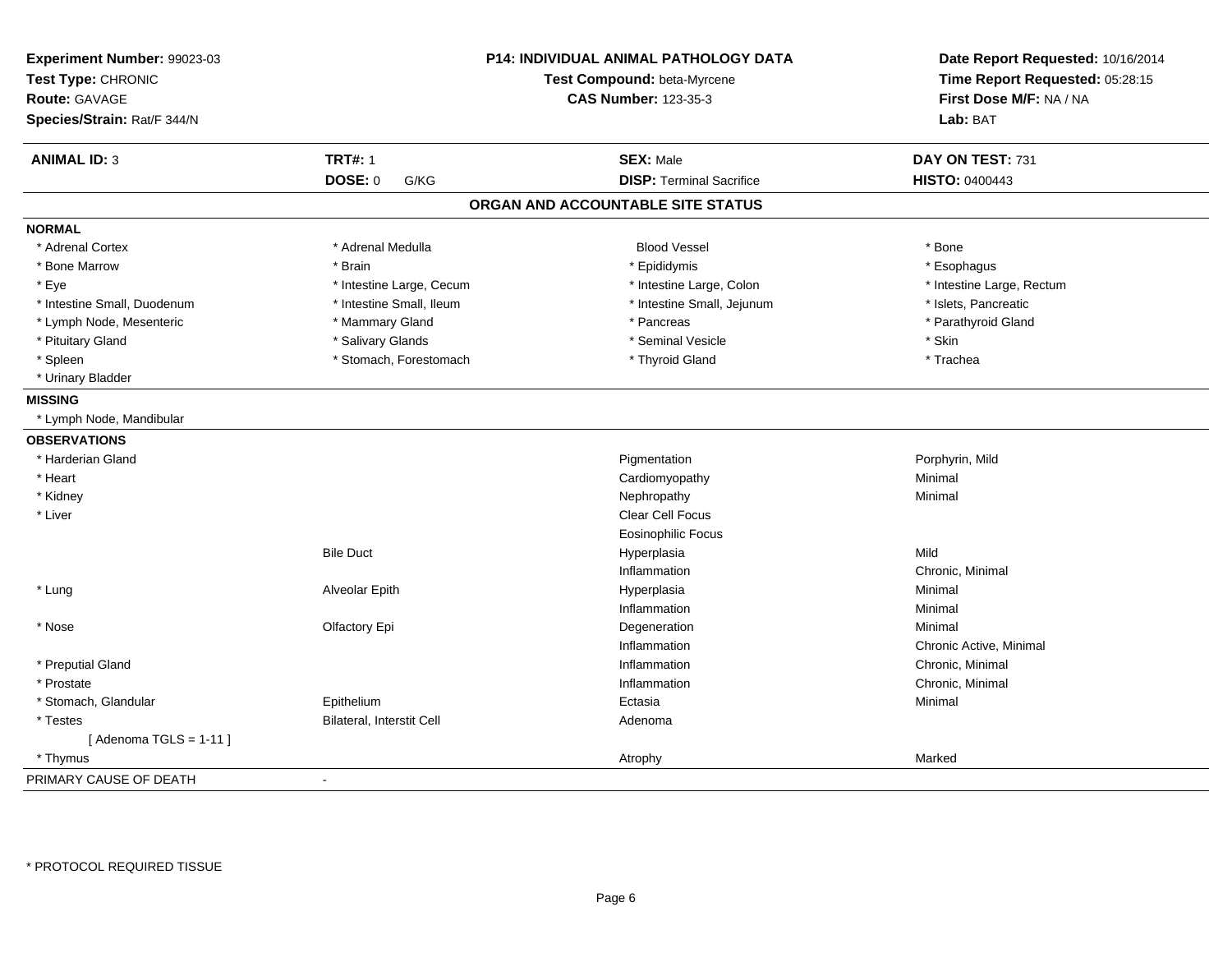| Experiment Number: 99023-03<br>Test Type: CHRONIC<br><b>Route: GAVAGE</b><br>Species/Strain: Rat/F 344/N |                          | <b>P14: INDIVIDUAL ANIMAL PATHOLOGY DATA</b><br>Test Compound: beta-Myrcene<br><b>CAS Number: 123-35-3</b> | Date Report Requested: 10/16/2014<br>Time Report Requested: 05:28:15<br>First Dose M/F: NA / NA<br>Lab: BAT |
|----------------------------------------------------------------------------------------------------------|--------------------------|------------------------------------------------------------------------------------------------------------|-------------------------------------------------------------------------------------------------------------|
| <b>ANIMAL ID: 4</b>                                                                                      | <b>TRT#: 1</b>           | <b>SEX: Male</b>                                                                                           | DAY ON TEST: 667                                                                                            |
|                                                                                                          | DOSE: 0<br>G/KG          | <b>DISP:</b> Moribund Sacrifice                                                                            | <b>HISTO: 0400444</b>                                                                                       |
|                                                                                                          |                          | ORGAN AND ACCOUNTABLE SITE STATUS                                                                          |                                                                                                             |
| <b>NORMAL</b>                                                                                            |                          |                                                                                                            |                                                                                                             |
| * Adrenal Cortex                                                                                         | <b>Blood Vessel</b>      | * Bone                                                                                                     | * Bone Marrow                                                                                               |
| * Esophagus                                                                                              | * Intestine Large, Cecum | * Intestine Large, Colon                                                                                   | * Intestine Large, Rectum                                                                                   |
| * Intestine Small, Duodenum                                                                              | * Intestine Small, Ileum | * Intestine Small, Jejunum                                                                                 | * Islets, Pancreatic                                                                                        |
| * Lymph Node, Mesenteric                                                                                 | * Mammary Gland          | * Pancreas                                                                                                 | * Parathyroid Gland                                                                                         |
| * Salivary Glands                                                                                        | * Skin                   | * Stomach, Forestomach                                                                                     | * Stomach, Glandular                                                                                        |
| * Thyroid Gland                                                                                          | * Trachea                | * Urinary Bladder                                                                                          |                                                                                                             |
| <b>MISSING</b>                                                                                           |                          |                                                                                                            |                                                                                                             |
| * Lymph Node, Mandibular                                                                                 |                          |                                                                                                            |                                                                                                             |
| <b>OBSERVATIONS</b>                                                                                      |                          |                                                                                                            |                                                                                                             |
| * Adrenal Medulla                                                                                        |                          | Hyperplasia                                                                                                | Mild                                                                                                        |
| * Brain                                                                                                  |                          | Ependymoma Benign                                                                                          |                                                                                                             |
|                                                                                                          |                          | Hydrocephalus                                                                                              | Moderate                                                                                                    |
| * Epididymis                                                                                             |                          | Mesothelioma Malignant                                                                                     |                                                                                                             |
| * Eye                                                                                                    | Sclera                   | Metaplasia                                                                                                 | Osseous, Mild                                                                                               |
| * Harderian Gland                                                                                        |                          | Pigmentation                                                                                               | Porphyrin, Mild                                                                                             |
| * Heart                                                                                                  |                          | Cardiomyopathy                                                                                             | Minimal                                                                                                     |
| * Kidney                                                                                                 |                          | Nephropathy                                                                                                | Minimal                                                                                                     |
|                                                                                                          |                          | Pigmentation                                                                                               | Moderate                                                                                                    |
| * Liver                                                                                                  | Centrilobular            | Degeneration                                                                                               | Mild                                                                                                        |
|                                                                                                          |                          | <b>Eosinophilic Focus</b>                                                                                  |                                                                                                             |
|                                                                                                          | <b>Bile Duct</b>         | Hyperplasia                                                                                                | Minimal                                                                                                     |
|                                                                                                          | Hepatocyte               | Hypertrophy                                                                                                | Minimal                                                                                                     |
|                                                                                                          |                          | Inflammation                                                                                               | Chronic, Minimal                                                                                            |
| * Lung                                                                                                   |                          | Alveolar/Bronchiolar Adenoma                                                                               |                                                                                                             |
|                                                                                                          | Alveolar Epith           | Hyperplasia                                                                                                | Mild                                                                                                        |
|                                                                                                          |                          | Inflammation                                                                                               | Minimal                                                                                                     |
| Mesentery                                                                                                |                          | Mesothelioma Malignant                                                                                     |                                                                                                             |
|                                                                                                          | Fat                      | Necrosis                                                                                                   | Moderate                                                                                                    |
| [Mesothelioma Malignant TGLS = 2-14]<br>[ Necrosis TGLS = $3,6-14+15$ ]                                  |                          |                                                                                                            |                                                                                                             |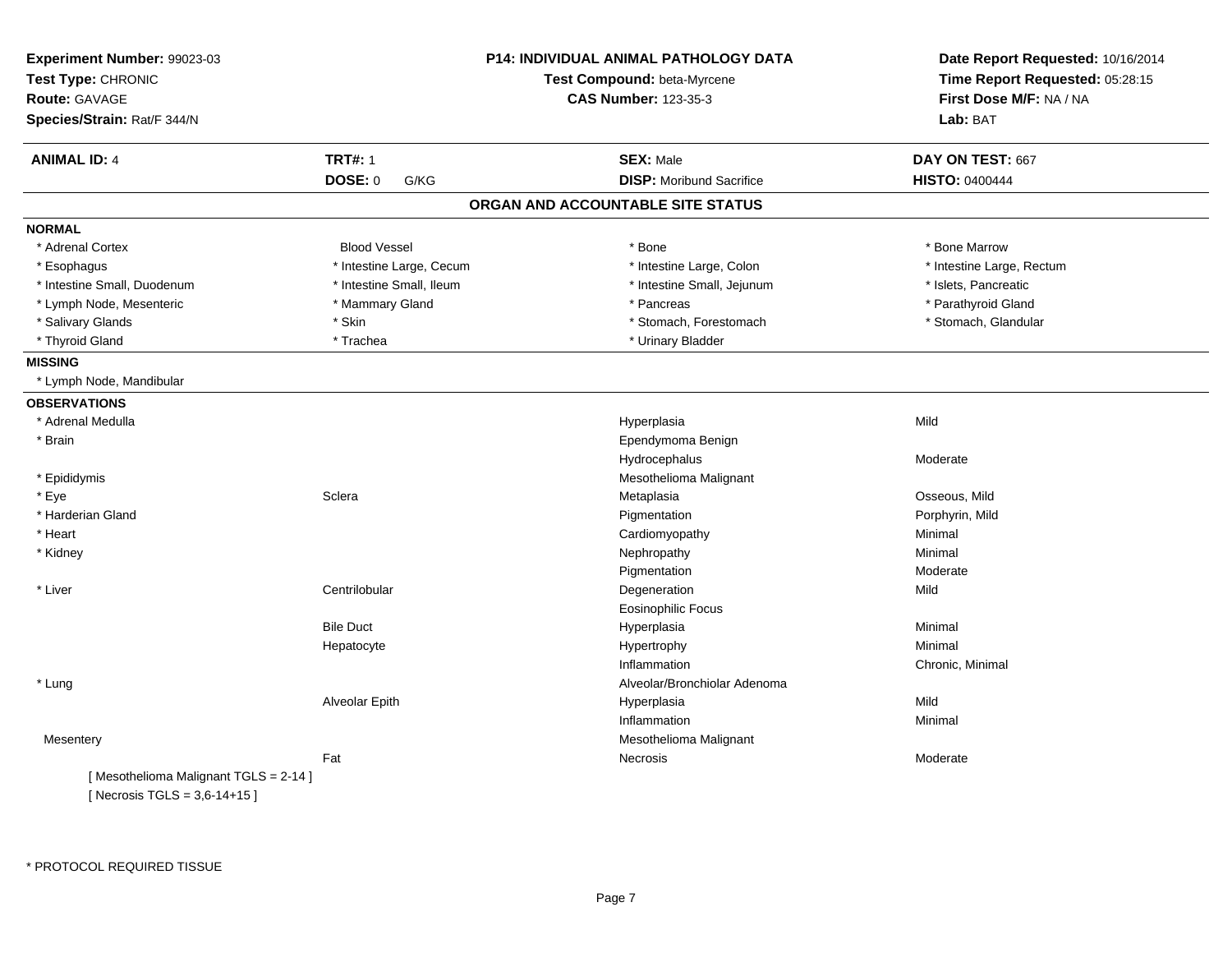| <b>Experiment Number: 99023-03</b><br>Test Type: CHRONIC<br><b>Route: GAVAGE</b><br>Species/Strain: Rat/F 344/N |                                       | <b>P14: INDIVIDUAL ANIMAL PATHOLOGY DATA</b><br>Test Compound: beta-Myrcene<br><b>CAS Number: 123-35-3</b> | Date Report Requested: 10/16/2014<br>Time Report Requested: 05:28:15<br>First Dose M/F: NA / NA<br>Lab: BAT |
|-----------------------------------------------------------------------------------------------------------------|---------------------------------------|------------------------------------------------------------------------------------------------------------|-------------------------------------------------------------------------------------------------------------|
| <b>ANIMAL ID: 4</b>                                                                                             | <b>TRT#: 1</b>                        | <b>SEX: Male</b>                                                                                           | DAY ON TEST: 667                                                                                            |
|                                                                                                                 | <b>DOSE: 0</b><br>G/KG                | <b>DISP:</b> Moribund Sacrifice                                                                            | <b>HISTO: 0400444</b>                                                                                       |
|                                                                                                                 |                                       | ORGAN AND ACCOUNTABLE SITE STATUS                                                                          |                                                                                                             |
| * Nose                                                                                                          | Olfactory Epi                         | Degeneration                                                                                               | Minimal                                                                                                     |
| * Pituitary Gland                                                                                               |                                       | Cyst                                                                                                       |                                                                                                             |
| * Preputial Gland                                                                                               |                                       | Inflammation                                                                                               | Chronic, Mild                                                                                               |
| * Prostate                                                                                                      |                                       | Inflammation                                                                                               | Chronic Active, Mild                                                                                        |
|                                                                                                                 |                                       | Mesothelioma Malignant                                                                                     | Metastatic (Epididymis)                                                                                     |
| * Seminal Vesicle                                                                                               |                                       | Mesothelioma Malignant                                                                                     |                                                                                                             |
| * Spleen                                                                                                        |                                       | Hematopoietic Cell Proliferation                                                                           | Mild                                                                                                        |
| * Testes                                                                                                        | Bilateral, Interstit Cell             | Adenoma                                                                                                    |                                                                                                             |
|                                                                                                                 | Tunic                                 | Mesothelioma Malignant                                                                                     |                                                                                                             |
| [Adenoma TGLS = 4-11]                                                                                           |                                       |                                                                                                            |                                                                                                             |
| [Mesothelioma Malignant TGLS = 5-11]                                                                            |                                       |                                                                                                            |                                                                                                             |
| * Thymus                                                                                                        |                                       | Atrophy                                                                                                    | Moderate                                                                                                    |
| PRIMARY CAUSE OF DEATH                                                                                          | Mesothelioma Malignant<br>- Mesentery |                                                                                                            |                                                                                                             |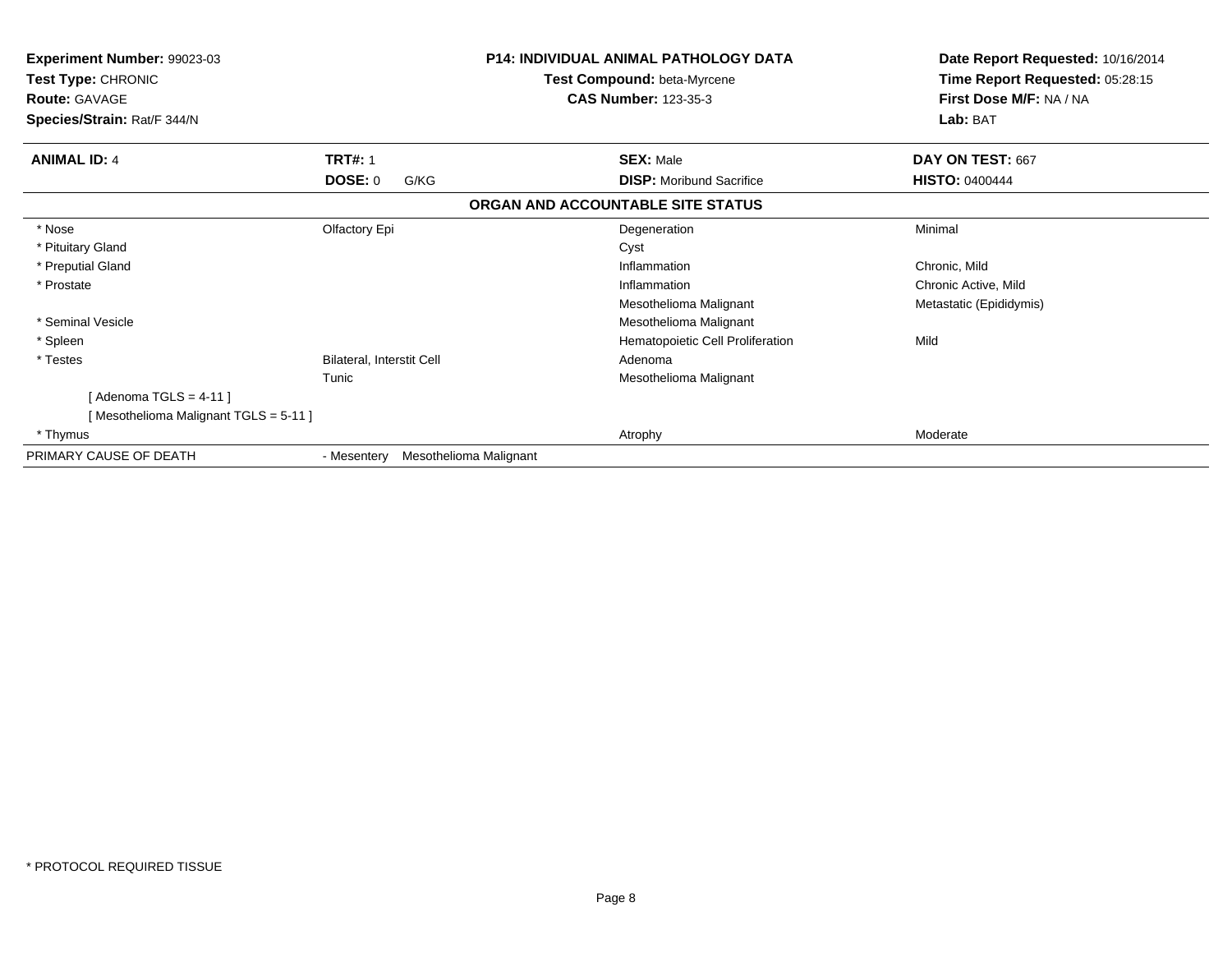| Experiment Number: 99023-03<br>Test Type: CHRONIC |                           | <b>P14: INDIVIDUAL ANIMAL PATHOLOGY DATA</b><br>Test Compound: beta-Myrcene | Date Report Requested: 10/16/2014<br>Time Report Requested: 05:28:15 |
|---------------------------------------------------|---------------------------|-----------------------------------------------------------------------------|----------------------------------------------------------------------|
|                                                   |                           |                                                                             |                                                                      |
| <b>Route: GAVAGE</b>                              |                           | <b>CAS Number: 123-35-3</b>                                                 | First Dose M/F: NA / NA                                              |
| Species/Strain: Rat/F 344/N                       |                           |                                                                             | Lab: BAT                                                             |
| <b>ANIMAL ID: 5</b>                               | <b>TRT#: 1</b>            | <b>SEX: Male</b>                                                            | DAY ON TEST: 724                                                     |
|                                                   | <b>DOSE: 0</b><br>G/KG    | <b>DISP:</b> Moribund Sacrifice                                             | HISTO: 0400445                                                       |
|                                                   |                           | ORGAN AND ACCOUNTABLE SITE STATUS                                           |                                                                      |
| <b>NORMAL</b>                                     |                           |                                                                             |                                                                      |
| <b>Blood Vessel</b>                               | * Bone                    | * Bone Marrow                                                               | * Brain                                                              |
| * Epididymis                                      | * Esophagus               | * Eye                                                                       | * Intestine Large, Cecum                                             |
| * Intestine Large, Colon                          | * Intestine Large, Rectum | * Intestine Small, Duodenum                                                 | * Intestine Small, Ileum                                             |
| * Intestine Small, Jejunum                        | * Islets, Pancreatic      | * Mammary Gland                                                             | * Parathyroid Gland                                                  |
| Peripheral Nerve                                  | * Prostate                | * Salivary Glands                                                           | * Seminal Vesicle                                                    |
| * Skin                                            | Spinal Cord               | * Thyroid Gland                                                             | * Trachea                                                            |
| * Urinary Bladder                                 |                           |                                                                             |                                                                      |
| <b>MISSING</b>                                    |                           |                                                                             |                                                                      |
| * Lymph Node, Mandibular                          |                           |                                                                             |                                                                      |
| <b>OBSERVATIONS</b>                               |                           |                                                                             |                                                                      |
| * Adrenal Cortex                                  |                           | Vacuolization Cytoplasmic                                                   | Minimal                                                              |
| * Adrenal Medulla                                 | <b>Bilateral</b>          | Pheochromocytoma Benign                                                     |                                                                      |
| * Harderian Gland                                 |                           | Pigmentation                                                                | Porphyrin, Mild                                                      |
| * Heart                                           |                           | Leukemia Mononuclear                                                        |                                                                      |
| * Kidney                                          |                           | Leukemia Mononuclear                                                        |                                                                      |
|                                                   |                           | Necrosis                                                                    | Moderate                                                             |
| * Liver                                           | <b>Bile Duct</b>          | Hyperplasia                                                                 | Mild                                                                 |
|                                                   |                           | Leukemia Mononuclear                                                        |                                                                      |
| [ Leukemia Mononuclear TGLS = 4-6+7 ]             |                           |                                                                             |                                                                      |
| * Lung                                            |                           | Leukemia Mononuclear                                                        |                                                                      |
| Lymph Node                                        | Pancreatic                | Leukemia Mononuclear                                                        |                                                                      |
| [ Leukemia Mononuclear TGLS = 5-15 ]              |                           |                                                                             |                                                                      |
| * Lymph Node, Mesenteric                          |                           | Leukemia Mononuclear                                                        |                                                                      |
| * Nose                                            | Olfactory Epi             | Degeneration                                                                | Minimal                                                              |
| * Pancreas                                        |                           | Leukemia Mononuclear                                                        |                                                                      |
| * Pituitary Gland                                 | Pars Distalis             | Hyperplasia                                                                 | Minimal                                                              |
| [ Hyperplasia TGLS = 1-14 ]                       |                           |                                                                             |                                                                      |
| * Preputial Gland                                 |                           | Inflammation                                                                | Chronic, Mild                                                        |
| * Spleen                                          |                           | Leukemia Mononuclear                                                        |                                                                      |
| [ Leukemia Mononuclear TGLS = 3-15 ]              |                           |                                                                             |                                                                      |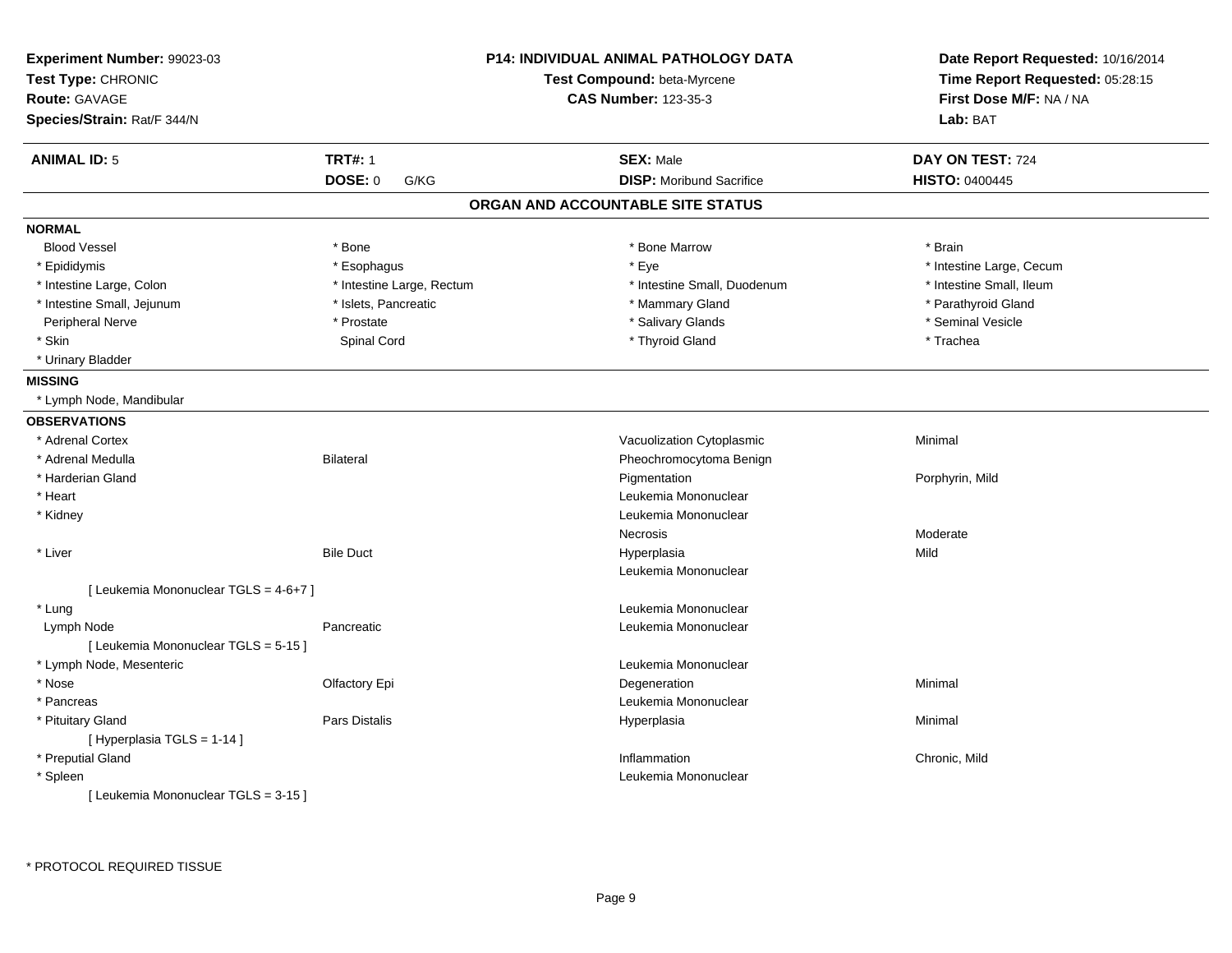| <b>Experiment Number: 99023-03</b><br><b>P14: INDIVIDUAL ANIMAL PATHOLOGY DATA</b><br>Test Type: CHRONIC<br><b>Test Compound: beta-Myrcene</b><br><b>CAS Number: 123-35-3</b><br><b>Route: GAVAGE</b><br>Species/Strain: Rat/F 344/N |                                  |                                   | Date Report Requested: 10/16/2014<br>Time Report Requested: 05:28:15<br>First Dose M/F: NA / NA |
|--------------------------------------------------------------------------------------------------------------------------------------------------------------------------------------------------------------------------------------|----------------------------------|-----------------------------------|-------------------------------------------------------------------------------------------------|
|                                                                                                                                                                                                                                      |                                  | Lab: BAT                          |                                                                                                 |
| <b>ANIMAL ID: 5</b>                                                                                                                                                                                                                  | <b>TRT#: 1</b>                   | <b>SEX: Male</b>                  | DAY ON TEST: 724                                                                                |
|                                                                                                                                                                                                                                      | DOSE: 0<br>G/KG                  | <b>DISP:</b> Moribund Sacrifice   | <b>HISTO: 0400445</b>                                                                           |
|                                                                                                                                                                                                                                      |                                  | ORGAN AND ACCOUNTABLE SITE STATUS |                                                                                                 |
| * Stomach, Forestomach                                                                                                                                                                                                               |                                  | Erosion                           | Minimal                                                                                         |
| * Stomach, Glandular                                                                                                                                                                                                                 |                                  | Leukemia Mononuclear              |                                                                                                 |
| * Testes                                                                                                                                                                                                                             | <b>Bilateral, Interstit Cell</b> | Adenoma                           |                                                                                                 |
| [Adenoma TGLS = $2-11$ ]                                                                                                                                                                                                             |                                  |                                   |                                                                                                 |
| * Thymus                                                                                                                                                                                                                             |                                  | Atrophy                           | Marked                                                                                          |
| PRIMARY CAUSE OF DEATH                                                                                                                                                                                                               | Leukemia Mononuclear<br>- Spleen |                                   |                                                                                                 |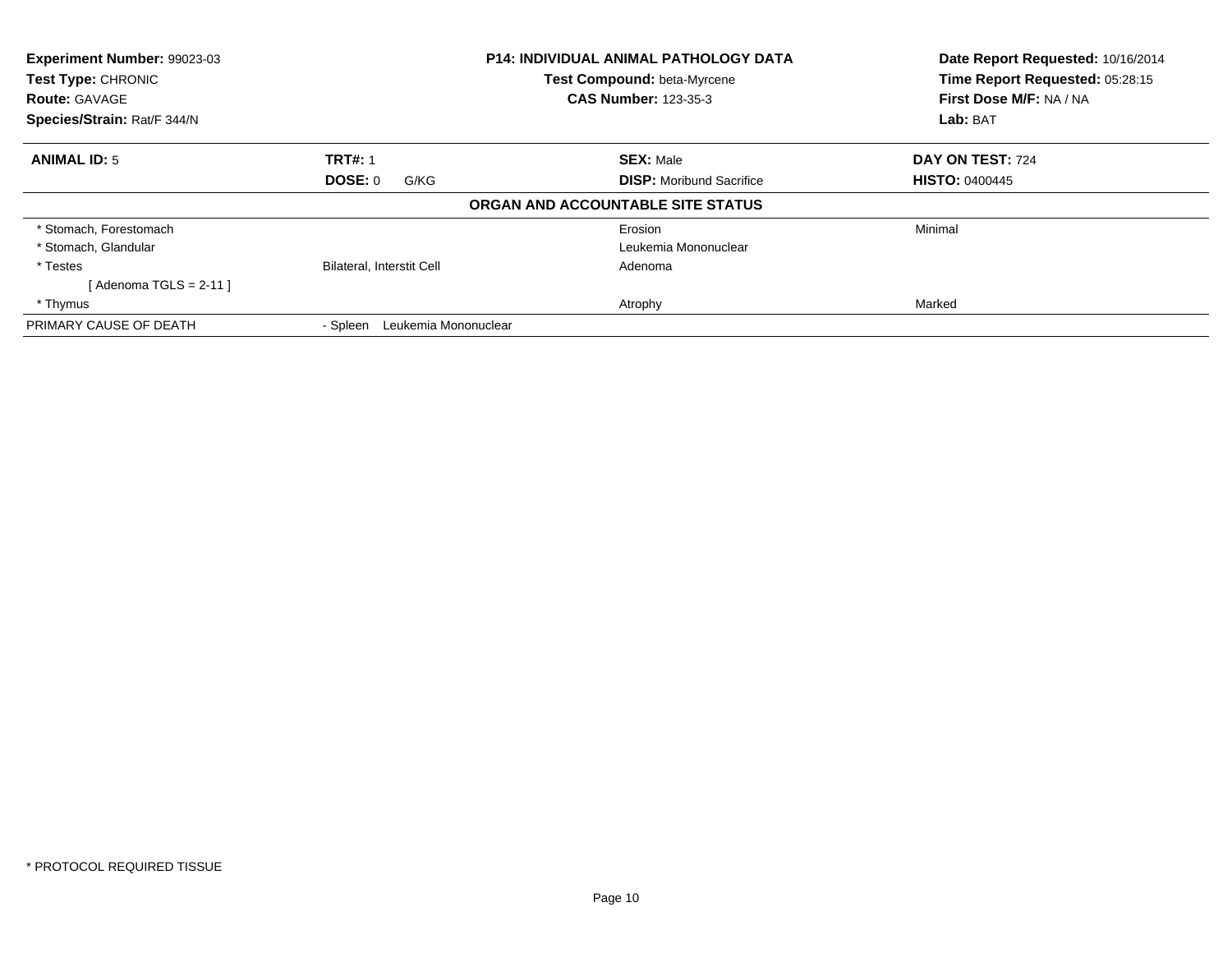| Experiment Number: 99023-03<br>Test Type: CHRONIC<br><b>Route: GAVAGE</b><br>Species/Strain: Rat/F 344/N |                             | <b>P14: INDIVIDUAL ANIMAL PATHOLOGY DATA</b><br>Test Compound: beta-Myrcene<br><b>CAS Number: 123-35-3</b> | Date Report Requested: 10/16/2014<br>Time Report Requested: 05:28:15<br>First Dose M/F: NA / NA<br>Lab: BAT |
|----------------------------------------------------------------------------------------------------------|-----------------------------|------------------------------------------------------------------------------------------------------------|-------------------------------------------------------------------------------------------------------------|
| <b>ANIMAL ID: 6</b>                                                                                      | <b>TRT#: 1</b>              | <b>SEX: Male</b>                                                                                           | DAY ON TEST: 684                                                                                            |
|                                                                                                          | DOSE: 0<br>G/KG             | <b>DISP:</b> Moribund Sacrifice                                                                            | <b>HISTO: 0400446</b>                                                                                       |
|                                                                                                          |                             | ORGAN AND ACCOUNTABLE SITE STATUS                                                                          |                                                                                                             |
| <b>NORMAL</b>                                                                                            |                             |                                                                                                            |                                                                                                             |
| <b>Blood Vessel</b>                                                                                      | * Bone                      | * Brain                                                                                                    | * Epididymis                                                                                                |
| * Esophagus                                                                                              | * Eye                       | * Intestine Large, Cecum                                                                                   | * Intestine Large, Colon                                                                                    |
| * Intestine Large, Rectum                                                                                | * Intestine Small, Duodenum | * Intestine Small, Ileum                                                                                   | * Intestine Small, Jejunum                                                                                  |
| * Islets, Pancreatic                                                                                     | * Mammary Gland             | * Pancreas                                                                                                 | * Parathyroid Gland                                                                                         |
| * Prostate                                                                                               | * Salivary Glands           | * Seminal Vesicle                                                                                          | * Skin                                                                                                      |
| * Stomach, Forestomach                                                                                   | * Thyroid Gland             | * Trachea                                                                                                  | * Urinary Bladder                                                                                           |
| <b>MISSING</b>                                                                                           |                             |                                                                                                            |                                                                                                             |
| * Lymph Node, Mandibular                                                                                 |                             |                                                                                                            |                                                                                                             |
| <b>OBSERVATIONS</b>                                                                                      |                             |                                                                                                            |                                                                                                             |
| * Adrenal Cortex                                                                                         |                             | Vacuolization Cytoplasmic                                                                                  | Mild                                                                                                        |
| * Adrenal Medulla                                                                                        |                             | Leukemia Mononuclear                                                                                       |                                                                                                             |
| * Bone Marrow                                                                                            |                             | Leukemia Mononuclear                                                                                       |                                                                                                             |
| * Harderian Gland                                                                                        |                             | Cyst                                                                                                       |                                                                                                             |
|                                                                                                          |                             | Pigmentation                                                                                               | Porphyrin, Mild                                                                                             |
| * Heart                                                                                                  |                             | Leukemia Mononuclear                                                                                       |                                                                                                             |
| * Kidney                                                                                                 |                             | Leukemia Mononuclear                                                                                       |                                                                                                             |
|                                                                                                          |                             | Nephropathy                                                                                                | Minimal                                                                                                     |
| * Liver                                                                                                  | <b>Bile Duct</b>            | Hyperplasia                                                                                                | Mild                                                                                                        |
|                                                                                                          |                             | Leukemia Mononuclear                                                                                       |                                                                                                             |
| [ Leukemia Mononuclear TGLS = 2-6+7 ]                                                                    |                             |                                                                                                            |                                                                                                             |
| * Lung                                                                                                   |                             | Inflammation                                                                                               | Minimal                                                                                                     |
|                                                                                                          |                             | Leukemia Mononuclear                                                                                       |                                                                                                             |
| * Lymph Node, Mesenteric                                                                                 |                             | Leukemia Mononuclear                                                                                       |                                                                                                             |
| * Nose                                                                                                   | Olfactory Epi               | Degeneration                                                                                               | Minimal                                                                                                     |
| * Pituitary Gland                                                                                        |                             | Cyst                                                                                                       |                                                                                                             |
|                                                                                                          | <b>Pars Distalis</b>        | Hyperplasia                                                                                                | Moderate                                                                                                    |
| * Preputial Gland                                                                                        |                             | Inflammation                                                                                               | Chronic, Minimal                                                                                            |
| * Spleen                                                                                                 |                             | <b>Fibrosis</b>                                                                                            | Moderate                                                                                                    |
|                                                                                                          |                             | Leukemia Mononuclear                                                                                       |                                                                                                             |
| [ Fibrosis TGLS = $1-5$ ]                                                                                |                             |                                                                                                            |                                                                                                             |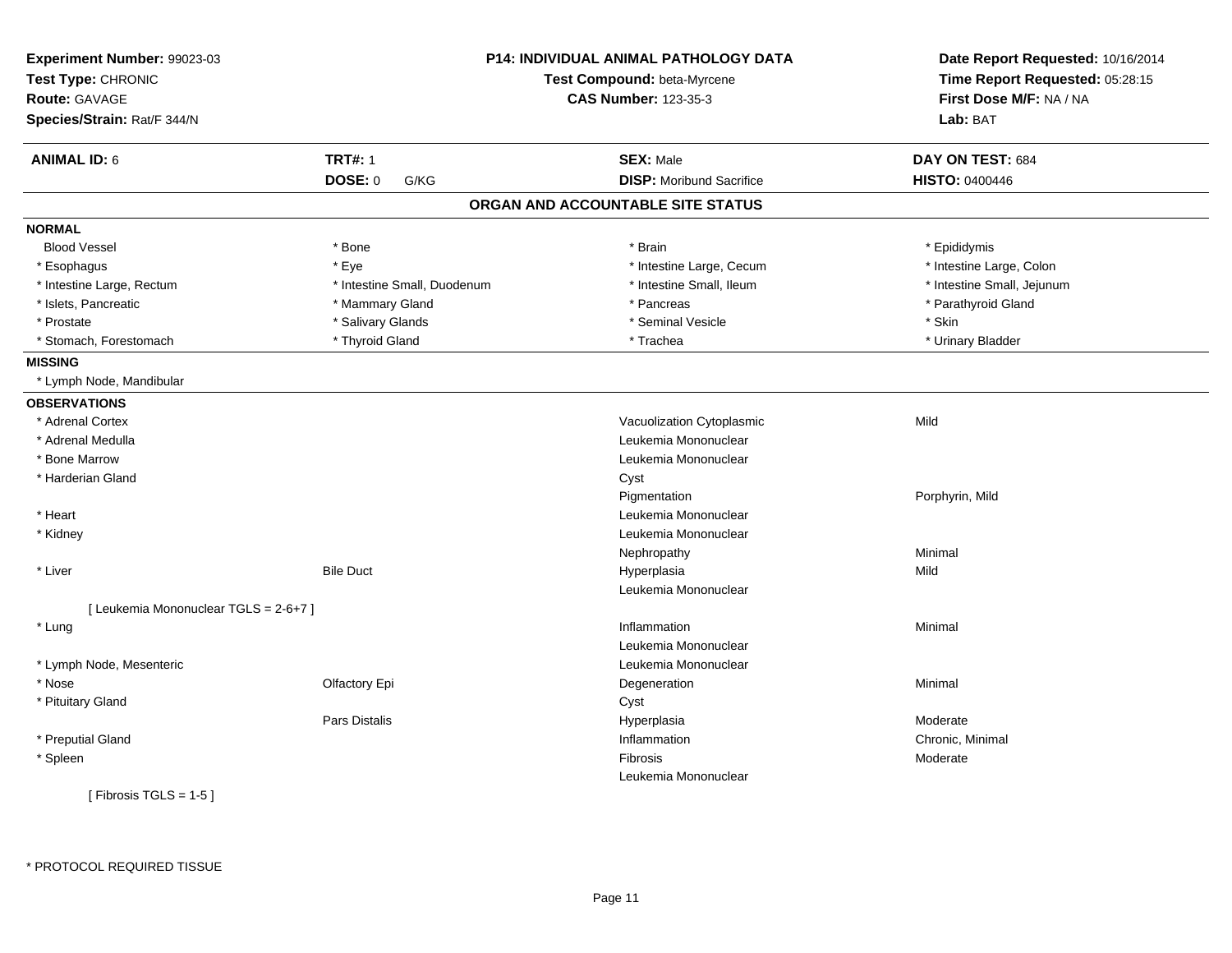| <b>Experiment Number: 99023-03</b> |                                  | <b>P14: INDIVIDUAL ANIMAL PATHOLOGY DATA</b> | Date Report Requested: 10/16/2014 |
|------------------------------------|----------------------------------|----------------------------------------------|-----------------------------------|
| <b>Test Type: CHRONIC</b>          |                                  | Test Compound: beta-Myrcene                  | Time Report Requested: 05:28:15   |
| <b>Route: GAVAGE</b>               |                                  | <b>CAS Number: 123-35-3</b>                  | First Dose M/F: NA / NA           |
| Species/Strain: Rat/F 344/N        |                                  |                                              | Lab: BAT                          |
| <b>ANIMAL ID: 6</b>                | <b>TRT#: 1</b>                   | <b>SEX: Male</b>                             | DAY ON TEST: 684                  |
|                                    | DOSE: 0<br>G/KG                  | <b>DISP:</b> Moribund Sacrifice              | <b>HISTO: 0400446</b>             |
|                                    |                                  | ORGAN AND ACCOUNTABLE SITE STATUS            |                                   |
| * Stomach, Glandular               | Epithelium                       | Ectasia                                      | Minimal                           |
| * Testes                           | <b>Bilateral, Interstit Cell</b> | Adenoma                                      |                                   |
| * Thymus                           |                                  | Atrophy                                      | Moderate                          |
| PRIMARY CAUSE OF DEATH             | Leukemia Mononuclear<br>- Spleen |                                              |                                   |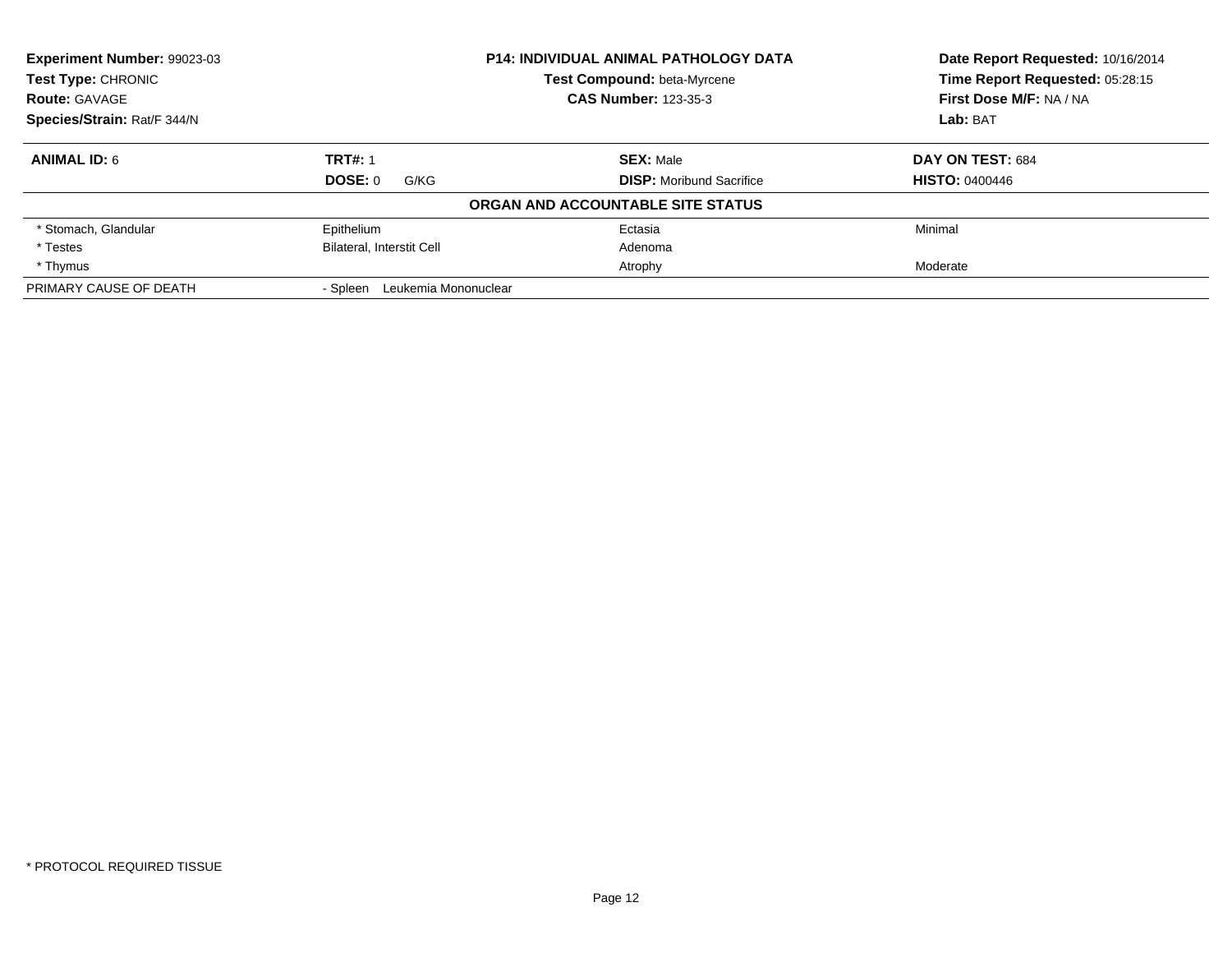| Experiment Number: 99023-03<br>Test Type: CHRONIC<br><b>Route: GAVAGE</b><br>Species/Strain: Rat/F 344/N | <b>P14: INDIVIDUAL ANIMAL PATHOLOGY DATA</b><br>Test Compound: beta-Myrcene<br><b>CAS Number: 123-35-3</b> |                                   | Date Report Requested: 10/16/2014<br>Time Report Requested: 05:28:15<br>First Dose M/F: NA / NA<br>Lab: BAT |
|----------------------------------------------------------------------------------------------------------|------------------------------------------------------------------------------------------------------------|-----------------------------------|-------------------------------------------------------------------------------------------------------------|
| <b>ANIMAL ID: 7</b>                                                                                      | <b>TRT#: 1</b>                                                                                             | <b>SEX: Male</b>                  | DAY ON TEST: 709                                                                                            |
|                                                                                                          | <b>DOSE: 0</b><br>G/KG                                                                                     | <b>DISP: Natural Death</b>        | <b>HISTO: 0400447</b>                                                                                       |
|                                                                                                          |                                                                                                            | ORGAN AND ACCOUNTABLE SITE STATUS |                                                                                                             |
| <b>NORMAL</b>                                                                                            |                                                                                                            |                                   |                                                                                                             |
| * Adrenal Cortex                                                                                         | * Adrenal Medulla                                                                                          | <b>Blood Vessel</b>               | * Bone                                                                                                      |
| * Brain                                                                                                  | * Epididymis                                                                                               | * Esophagus                       | * Eye                                                                                                       |
| * Intestine Large, Cecum                                                                                 | * Intestine Large, Colon                                                                                   | * Intestine Large, Rectum         | * Intestine Small, Ileum                                                                                    |
| * Intestine Small, Jejunum                                                                               | * Islets, Pancreatic                                                                                       | * Kidney                          | * Lung                                                                                                      |
| * Lymph Node, Mesenteric                                                                                 | * Mammary Gland                                                                                            | * Parathyroid Gland               | * Pituitary Gland                                                                                           |
| * Prostate                                                                                               | * Salivary Glands                                                                                          | * Seminal Vesicle                 | * Skin                                                                                                      |
| * Spleen                                                                                                 | * Thymus                                                                                                   | * Thyroid Gland                   | * Trachea                                                                                                   |
| * Urinary Bladder                                                                                        |                                                                                                            |                                   |                                                                                                             |
| <b>MISSING</b>                                                                                           |                                                                                                            |                                   |                                                                                                             |
| * Lymph Node, Mandibular                                                                                 |                                                                                                            |                                   |                                                                                                             |
| <b>AUTO PRECLUDES DIAG.</b>                                                                              |                                                                                                            |                                   |                                                                                                             |
| * Intestine Small, Duodenum                                                                              |                                                                                                            |                                   |                                                                                                             |
| <b>OBSERVATIONS</b>                                                                                      |                                                                                                            |                                   |                                                                                                             |
| * Bone Marrow                                                                                            |                                                                                                            | Hyperplasia                       | Mild                                                                                                        |
| * Harderian Gland                                                                                        |                                                                                                            | Pigmentation                      | Porphyrin, Moderate                                                                                         |
| * Heart                                                                                                  |                                                                                                            | Cardiomyopathy                    | Mild                                                                                                        |
| * Liver                                                                                                  |                                                                                                            | Fatty Change                      | Mild                                                                                                        |
|                                                                                                          | <b>Bile Duct</b>                                                                                           | Hyperplasia                       | Mild                                                                                                        |
|                                                                                                          |                                                                                                            | Inflammation                      | Chronic, Minimal                                                                                            |
| * Nose                                                                                                   | Olfactory Epi                                                                                              | Degeneration                      | Minimal                                                                                                     |
| * Pancreas                                                                                               |                                                                                                            | Inflammation                      | Granulomatous, Marked                                                                                       |
|                                                                                                          |                                                                                                            | Necrosis                          | Moderate                                                                                                    |
| [Inflammation TGLS = $2-14$ ]                                                                            |                                                                                                            |                                   |                                                                                                             |
| * Preputial Gland                                                                                        |                                                                                                            | Inflammation                      | Chronic, Minimal                                                                                            |
| * Stomach, Forestomach                                                                                   |                                                                                                            | Inflammation                      | Chronic Active, Moderate                                                                                    |
| * Stomach, Glandular                                                                                     |                                                                                                            | Inflammation                      | Chronic, Mild                                                                                               |
| * Testes                                                                                                 | Bilateral, Interstit Cell                                                                                  | Adenoma                           |                                                                                                             |
| [Adenoma TGLS = $1-11$ ]                                                                                 |                                                                                                            |                                   |                                                                                                             |
| PRIMARY CAUSE OF DEATH                                                                                   | - Pancreas Inflammation                                                                                    |                                   |                                                                                                             |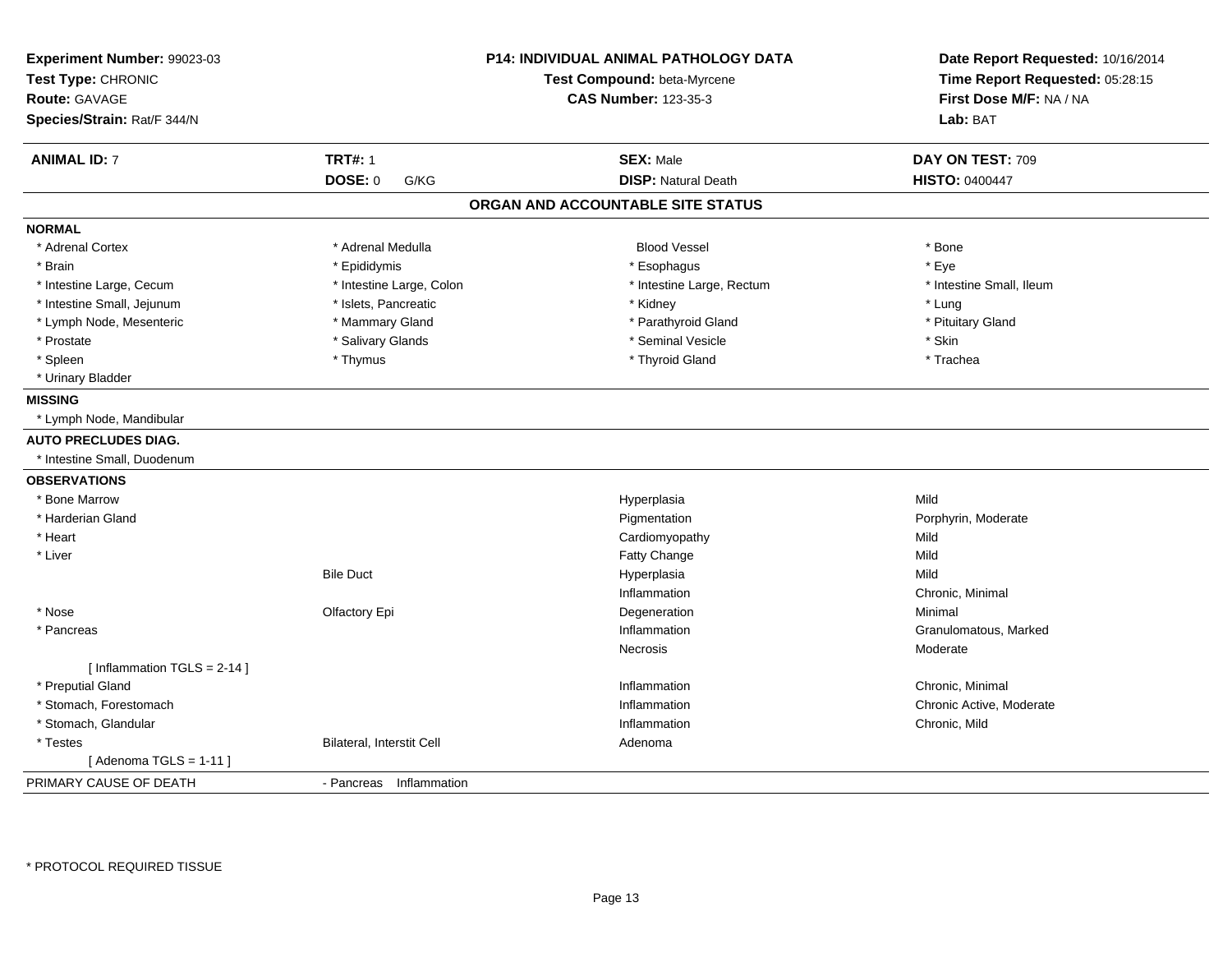| Experiment Number: 99023-03<br>Test Type: CHRONIC<br><b>Route: GAVAGE</b><br>Species/Strain: Rat/F 344/N | P14: INDIVIDUAL ANIMAL PATHOLOGY DATA<br>Test Compound: beta-Myrcene<br><b>CAS Number: 123-35-3</b>                                 |                                   | Date Report Requested: 10/16/2014<br>Time Report Requested: 05:28:15<br>First Dose M/F: NA / NA<br>Lab: BAT |
|----------------------------------------------------------------------------------------------------------|-------------------------------------------------------------------------------------------------------------------------------------|-----------------------------------|-------------------------------------------------------------------------------------------------------------|
| <b>ANIMAL ID: 8</b>                                                                                      | <b>TRT#: 1</b>                                                                                                                      | <b>SEX: Male</b>                  | DAY ON TEST: 611                                                                                            |
|                                                                                                          | DOSE: 0<br>G/KG                                                                                                                     | <b>DISP:</b> Moribund Sacrifice   | <b>HISTO: 0400448</b>                                                                                       |
|                                                                                                          |                                                                                                                                     | ORGAN AND ACCOUNTABLE SITE STATUS |                                                                                                             |
| <b>NORMAL</b>                                                                                            |                                                                                                                                     |                                   |                                                                                                             |
| * Adrenal Cortex                                                                                         | * Adrenal Medulla                                                                                                                   | <b>Blood Vessel</b>               | * Bone                                                                                                      |
| * Brain                                                                                                  | * Esophagus                                                                                                                         | * Eye                             | * Intestine Large, Cecum                                                                                    |
| * Intestine Large, Colon                                                                                 | * Intestine Large, Rectum                                                                                                           | * Intestine Small, Duodenum       | * Intestine Small, Ileum                                                                                    |
| * Intestine Small, Jejunum                                                                               | * Islets, Pancreatic                                                                                                                | * Kidney                          | * Lymph Node, Mesenteric                                                                                    |
| * Mammary Gland                                                                                          | * Parathyroid Gland                                                                                                                 | * Pituitary Gland                 | * Salivary Glands                                                                                           |
| * Seminal Vesicle                                                                                        | * Stomach, Forestomach                                                                                                              | * Stomach, Glandular              | * Thymus                                                                                                    |
| * Thyroid Gland                                                                                          | * Trachea                                                                                                                           | * Urinary Bladder                 |                                                                                                             |
| <b>MISSING</b>                                                                                           |                                                                                                                                     |                                   |                                                                                                             |
| * Lymph Node, Mandibular                                                                                 |                                                                                                                                     |                                   |                                                                                                             |
| <b>OBSERVATIONS</b>                                                                                      |                                                                                                                                     |                                   |                                                                                                             |
| * Bone Marrow                                                                                            |                                                                                                                                     | Hyperplasia                       | Mild                                                                                                        |
| * Epididymis                                                                                             |                                                                                                                                     | Vacuolization Cytoplasmic         | Focal, Moderate                                                                                             |
| * Harderian Gland                                                                                        |                                                                                                                                     | Pigmentation                      | Porphyrin, Minimal                                                                                          |
| * Heart                                                                                                  |                                                                                                                                     | Cardiomyopathy                    | Minimal                                                                                                     |
| * Liver                                                                                                  |                                                                                                                                     | Clear Cell Focus                  |                                                                                                             |
| * Lung                                                                                                   |                                                                                                                                     | Inflammation                      | Minimal                                                                                                     |
|                                                                                                          |                                                                                                                                     | Sarcoma                           | Metastatic (Skin)                                                                                           |
| * Nose                                                                                                   | Olfactory Epi                                                                                                                       | Degeneration                      | Minimal                                                                                                     |
| * Pancreas                                                                                               | Acinus                                                                                                                              | Atrophy                           | Minimal                                                                                                     |
| * Preputial Gland                                                                                        |                                                                                                                                     | Inflammation                      | Chronic, Minimal                                                                                            |
| * Prostate                                                                                               |                                                                                                                                     | Inflammation                      | Chronic, Mild                                                                                               |
| * Skin                                                                                                   | <b>Subcut Tiss</b>                                                                                                                  | Sarcoma                           |                                                                                                             |
| [Sarcoma TGLS = $1-14$ ]                                                                                 | Note: The inguinal mass identified as being in the mammary gland at necropsy was diagnosed microscopically as a Sarcoma of the skin |                                   |                                                                                                             |
| * Spleen                                                                                                 |                                                                                                                                     | Hematopoietic Cell Proliferation  | Mild                                                                                                        |
| * Testes                                                                                                 | Bilateral, Interstit Cell                                                                                                           | Adenoma                           |                                                                                                             |
| [Adenoma TGLS = $2-11$ ]                                                                                 |                                                                                                                                     |                                   |                                                                                                             |
| PRIMARY CAUSE OF DEATH                                                                                   | - Skin Subcut Tiss Sarcoma                                                                                                          |                                   |                                                                                                             |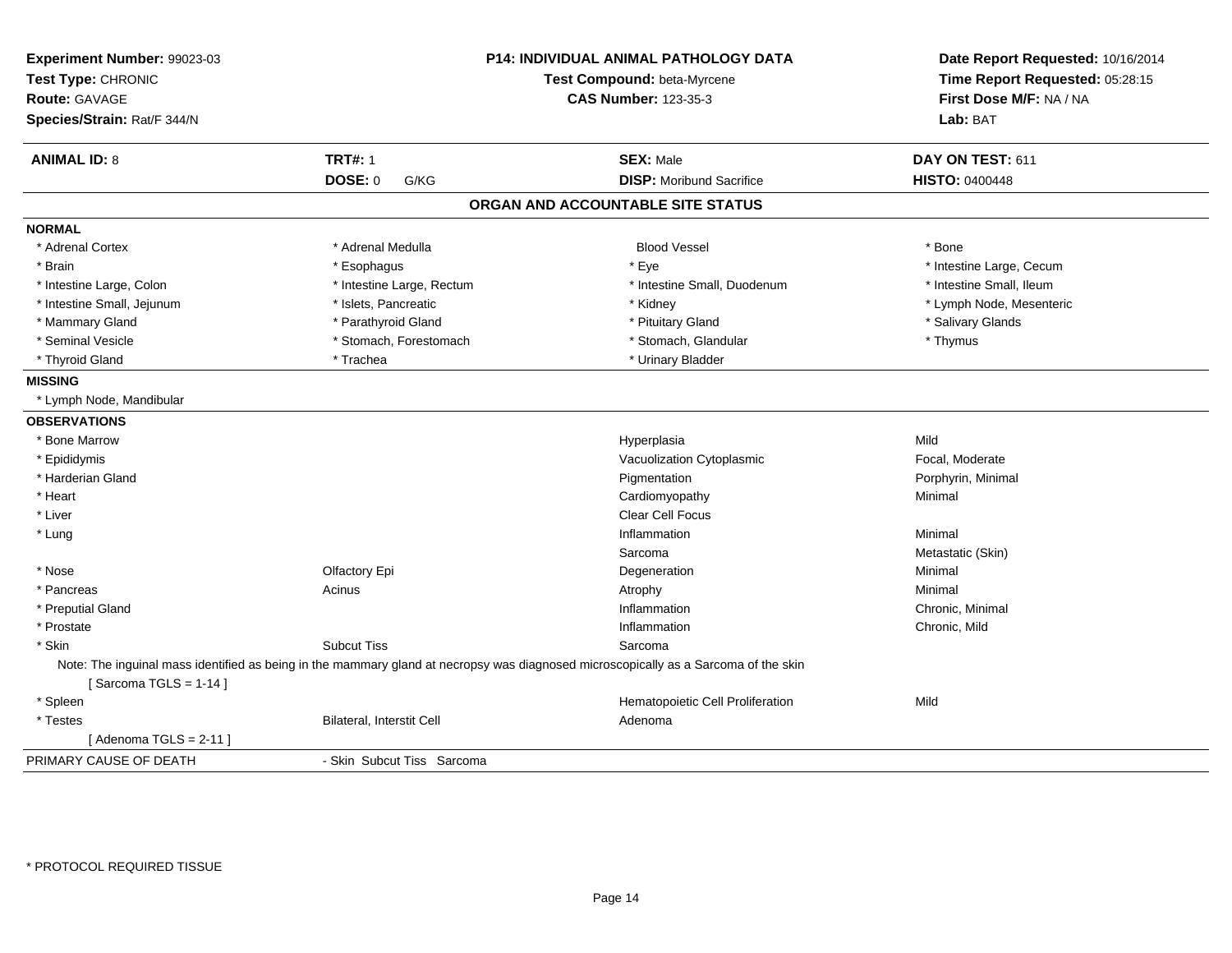| Experiment Number: 99023-03<br>Test Type: CHRONIC<br><b>Route: GAVAGE</b><br>Species/Strain: Rat/F 344/N |                            | <b>P14: INDIVIDUAL ANIMAL PATHOLOGY DATA</b><br>Test Compound: beta-Myrcene<br><b>CAS Number: 123-35-3</b> | Date Report Requested: 10/16/2014<br>Time Report Requested: 05:28:15<br>First Dose M/F: NA / NA<br>Lab: BAT |
|----------------------------------------------------------------------------------------------------------|----------------------------|------------------------------------------------------------------------------------------------------------|-------------------------------------------------------------------------------------------------------------|
| <b>ANIMAL ID: 9</b>                                                                                      | <b>TRT#: 1</b>             | <b>SEX: Male</b>                                                                                           | DAY ON TEST: 730                                                                                            |
|                                                                                                          | DOSE: 0<br>G/KG            | <b>DISP: Terminal Sacrifice</b>                                                                            | <b>HISTO: 0400449</b>                                                                                       |
|                                                                                                          |                            | ORGAN AND ACCOUNTABLE SITE STATUS                                                                          |                                                                                                             |
| <b>NORMAL</b>                                                                                            |                            |                                                                                                            |                                                                                                             |
| * Adrenal Cortex                                                                                         | * Adrenal Medulla          | <b>Blood Vessel</b>                                                                                        | * Bone                                                                                                      |
| * Bone Marrow                                                                                            | * Brain                    | * Epididymis                                                                                               | * Esophagus                                                                                                 |
| * Intestine Large, Cecum                                                                                 | * Intestine Large, Colon   | * Intestine Large, Rectum                                                                                  | * Intestine Small, Duodenum                                                                                 |
| * Intestine Small, Ileum                                                                                 | * Intestine Small, Jejunum | * Lymph Node, Mesenteric                                                                                   | * Mammary Gland                                                                                             |
| * Parathyroid Gland                                                                                      | * Prostate                 | * Salivary Glands                                                                                          | * Seminal Vesicle                                                                                           |
| * Skin                                                                                                   | * Spleen                   | * Stomach, Forestomach                                                                                     | * Stomach, Glandular                                                                                        |
| * Trachea                                                                                                | * Urinary Bladder          |                                                                                                            |                                                                                                             |
| <b>MISSING</b>                                                                                           |                            |                                                                                                            |                                                                                                             |
| * Lymph Node, Mandibular                                                                                 |                            |                                                                                                            |                                                                                                             |
| <b>OBSERVATIONS</b>                                                                                      |                            |                                                                                                            |                                                                                                             |
| * Eye                                                                                                    | Sclera                     | Metaplasia                                                                                                 | Osseous, Minimal                                                                                            |
| * Harderian Gland                                                                                        |                            | Pigmentation                                                                                               | Porphyrin, Mild                                                                                             |
| * Heart                                                                                                  |                            | Cardiomyopathy                                                                                             | Moderate                                                                                                    |
| * Islets, Pancreatic                                                                                     |                            | Adenoma                                                                                                    |                                                                                                             |
| * Kidney                                                                                                 |                            | Nephropathy                                                                                                | Minimal                                                                                                     |
| * Liver                                                                                                  |                            | <b>Basophilic Focus</b>                                                                                    |                                                                                                             |
|                                                                                                          | <b>Bile Duct</b>           | Hyperplasia                                                                                                | Mild                                                                                                        |
|                                                                                                          |                            | Inflammation                                                                                               | Chronic, Minimal                                                                                            |
| * Lung                                                                                                   |                            | Inflammation                                                                                               | Chronic, Minimal                                                                                            |
| * Nose                                                                                                   | Olfactory Epi              | Degeneration                                                                                               | Minimal                                                                                                     |
|                                                                                                          |                            | Inflammation                                                                                               | Chronic Active, Minimal                                                                                     |
| * Pancreas                                                                                               | Duct                       | Cyst                                                                                                       |                                                                                                             |
|                                                                                                          | Acinus                     | Hyperplasia                                                                                                | Mild                                                                                                        |
| * Pituitary Gland                                                                                        | Pars Distalis              | Adenoma                                                                                                    |                                                                                                             |
|                                                                                                          |                            | Angiectasis                                                                                                | Mild                                                                                                        |
| [Adenoma TGLS = $1-8$ ]                                                                                  |                            |                                                                                                            |                                                                                                             |
| * Preputial Gland                                                                                        |                            | Inflammation                                                                                               | Chronic, Mild                                                                                               |
| * Testes                                                                                                 | Bilateral, Interstit Cell  | Adenoma                                                                                                    |                                                                                                             |
| [Adenoma TGLS = $2-11$ ]                                                                                 |                            |                                                                                                            |                                                                                                             |
| * Thymus                                                                                                 |                            | Atrophy                                                                                                    | Marked                                                                                                      |
|                                                                                                          |                            |                                                                                                            |                                                                                                             |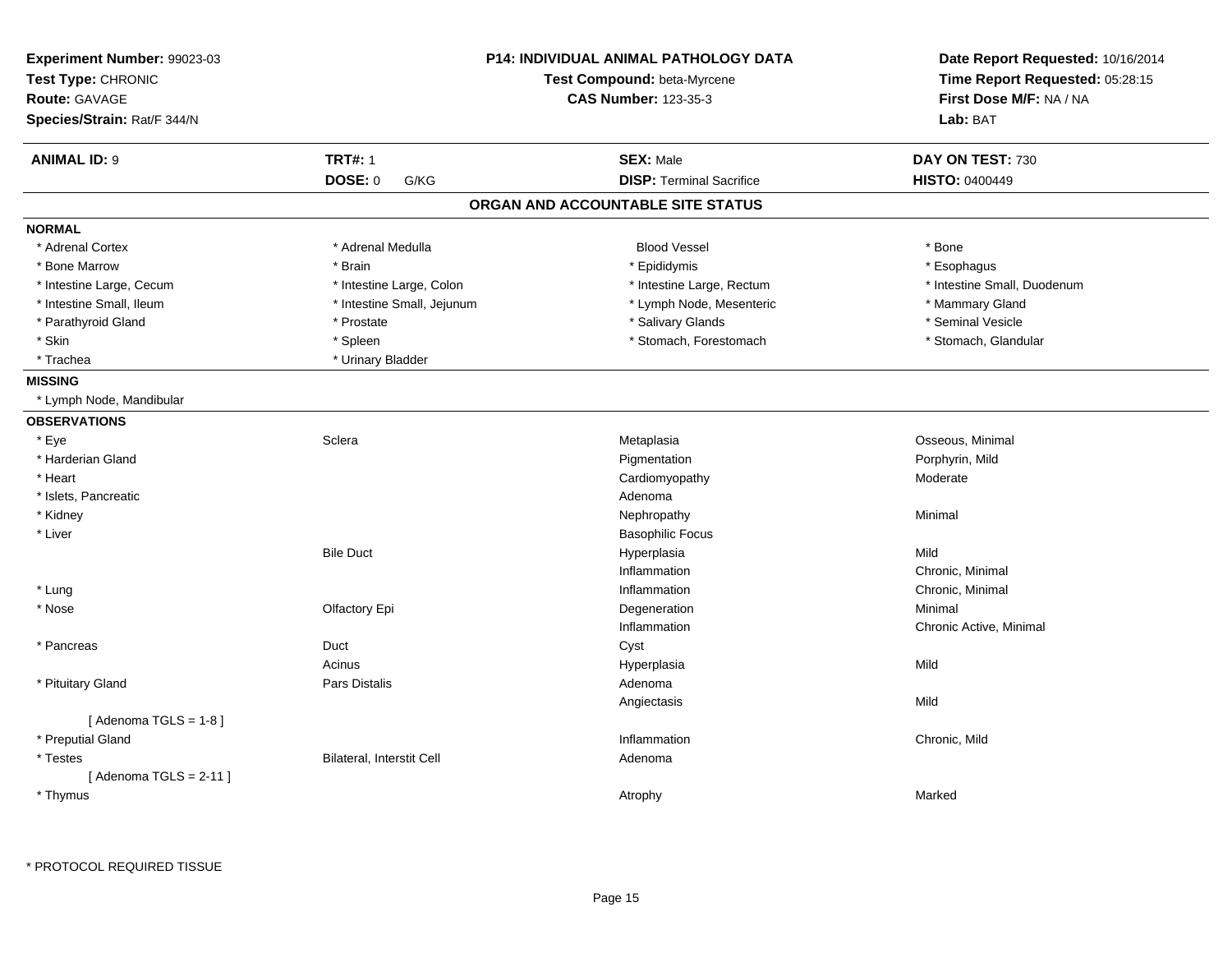| Experiment Number: 99023-03 |                 | <b>P14: INDIVIDUAL ANIMAL PATHOLOGY DATA</b> | Date Report Requested: 10/16/2014 |
|-----------------------------|-----------------|----------------------------------------------|-----------------------------------|
| Test Type: CHRONIC          |                 | Test Compound: beta-Myrcene                  | Time Report Requested: 05:28:15   |
| <b>Route: GAVAGE</b>        |                 | <b>CAS Number: 123-35-3</b>                  | First Dose M/F: NA / NA           |
| Species/Strain: Rat/F 344/N |                 |                                              | Lab: BAT                          |
| <b>ANIMAL ID: 9</b>         | <b>TRT#: 1</b>  | <b>SEX: Male</b>                             | DAY ON TEST: 730                  |
|                             | DOSE: 0<br>G/KG | <b>DISP:</b> Terminal Sacrifice              | <b>HISTO: 0400449</b>             |
|                             |                 | ORGAN AND ACCOUNTABLE SITE STATUS            |                                   |
| * Thyroid Gland             | C Cell          | Adenoma                                      | Multiple                          |
| PRIMARY CAUSE OF DEATH      |                 |                                              |                                   |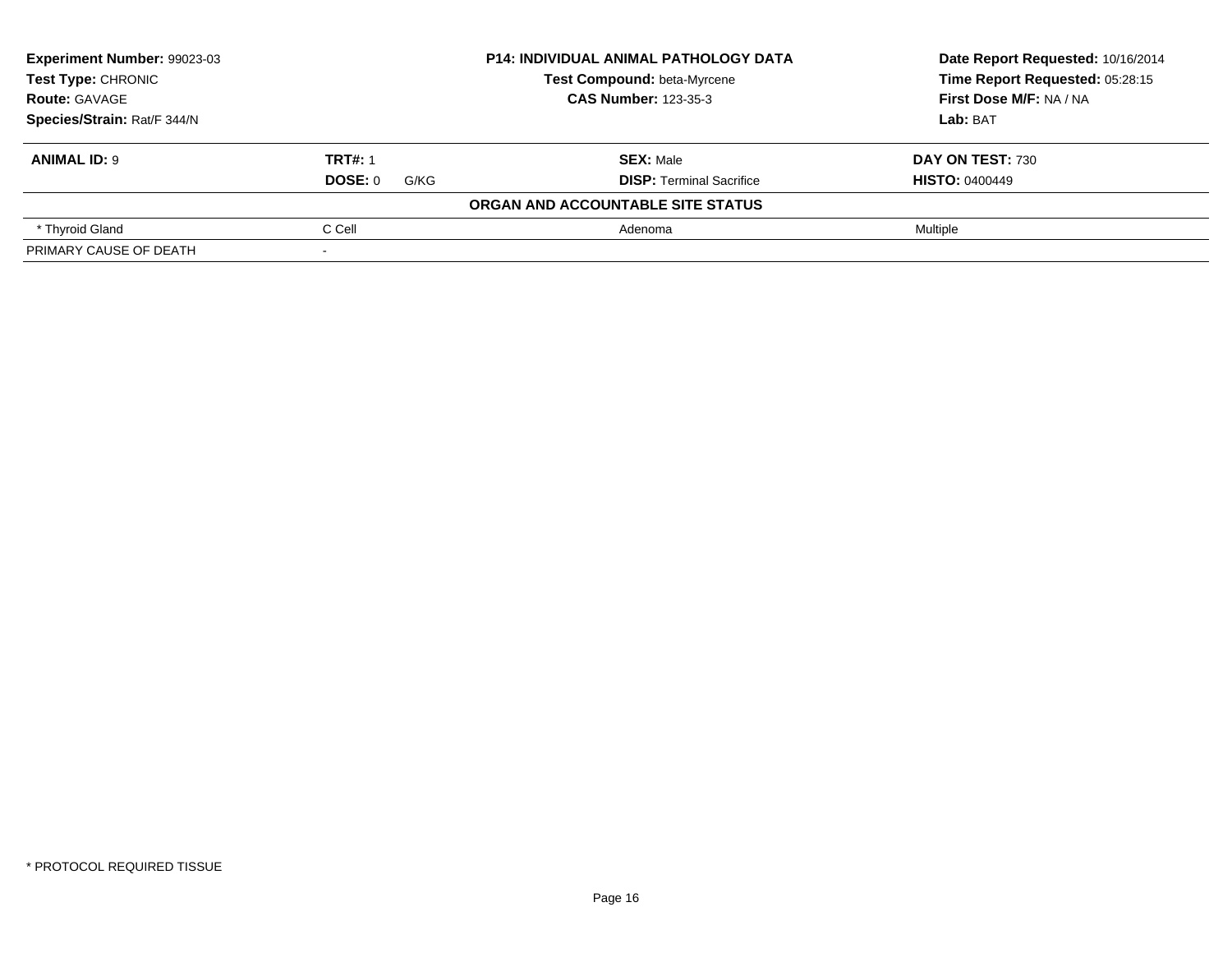| <b>Experiment Number: 99023-03</b><br>Test Type: CHRONIC<br><b>Route: GAVAGE</b><br>Species/Strain: Rat/F 344/N |                           | P14: INDIVIDUAL ANIMAL PATHOLOGY DATA<br>Test Compound: beta-Myrcene<br><b>CAS Number: 123-35-3</b> | Date Report Requested: 10/16/2014<br>Time Report Requested: 05:28:15<br>First Dose M/F: NA / NA<br>Lab: BAT |
|-----------------------------------------------------------------------------------------------------------------|---------------------------|-----------------------------------------------------------------------------------------------------|-------------------------------------------------------------------------------------------------------------|
| <b>ANIMAL ID: 10</b>                                                                                            | <b>TRT#: 1</b>            | <b>SEX: Male</b>                                                                                    | DAY ON TEST: 730                                                                                            |
|                                                                                                                 | <b>DOSE: 0</b><br>G/KG    | <b>DISP: Terminal Sacrifice</b>                                                                     | <b>HISTO: 0400450</b>                                                                                       |
|                                                                                                                 |                           | ORGAN AND ACCOUNTABLE SITE STATUS                                                                   |                                                                                                             |
| <b>NORMAL</b>                                                                                                   |                           |                                                                                                     |                                                                                                             |
| * Adrenal Cortex                                                                                                | * Adrenal Medulla         | <b>Blood Vessel</b>                                                                                 | * Bone                                                                                                      |
| * Bone Marrow                                                                                                   | * Brain                   | * Epididymis                                                                                        | * Esophagus                                                                                                 |
| * Eye                                                                                                           | * Intestine Large, Cecum  | * Intestine Large, Colon                                                                            | * Intestine Large, Rectum                                                                                   |
| * Intestine Small, Duodenum                                                                                     | * Intestine Small, Ileum  | * Intestine Small, Jejunum                                                                          | * Lymph Node, Mesenteric                                                                                    |
| * Mammary Gland                                                                                                 | * Pancreas                | * Parathyroid Gland                                                                                 | * Pituitary Gland                                                                                           |
| * Prostate                                                                                                      | * Salivary Glands         | * Seminal Vesicle                                                                                   | $^\star$ Skin                                                                                               |
| * Spleen                                                                                                        | * Stomach, Forestomach    | * Stomach, Glandular                                                                                | * Thymus                                                                                                    |
| * Thyroid Gland                                                                                                 | * Trachea                 | * Urinary Bladder                                                                                   |                                                                                                             |
| <b>MISSING</b>                                                                                                  |                           |                                                                                                     |                                                                                                             |
| * Lymph Node, Mandibular                                                                                        |                           |                                                                                                     |                                                                                                             |
| <b>OBSERVATIONS</b>                                                                                             |                           |                                                                                                     |                                                                                                             |
| * Harderian Gland                                                                                               |                           | Pigmentation                                                                                        | Porphyrin, Minimal                                                                                          |
| * Heart                                                                                                         |                           | Cardiomyopathy                                                                                      | Mild                                                                                                        |
| * Islets, Pancreatic                                                                                            |                           | Hyperplasia                                                                                         | Mild                                                                                                        |
| * Kidney                                                                                                        |                           | Nephropathy                                                                                         | Mild                                                                                                        |
| * Liver                                                                                                         | <b>Bile Duct</b>          | Hyperplasia                                                                                         | Mild                                                                                                        |
|                                                                                                                 |                           | Inflammation                                                                                        | Chronic, Minimal                                                                                            |
| * Lung                                                                                                          | Alveolar Epith            | Hyperplasia                                                                                         | Minimal                                                                                                     |
|                                                                                                                 |                           | Inflammation                                                                                        | Minimal                                                                                                     |
| Mesentery                                                                                                       | Fat                       | <b>Necrosis</b>                                                                                     | Mild                                                                                                        |
| [ Necrosis TGLS = $2-14$ ]                                                                                      |                           |                                                                                                     |                                                                                                             |
| * Nose                                                                                                          | Olfactory Epi             | Degeneration                                                                                        | Minimal                                                                                                     |
| * Preputial Gland                                                                                               |                           | Inflammation                                                                                        | Chronic, Minimal                                                                                            |
| * Stomach, Glandular                                                                                            | Epithelium                | Ectasia                                                                                             | Minimal                                                                                                     |
| * Testes                                                                                                        | Bilateral, Interstit Cell | Adenoma                                                                                             |                                                                                                             |
| [Adenoma TGLS = $1-11$ ]<br>* Thyroid GI<br>Note: Only one present.                                             |                           |                                                                                                     |                                                                                                             |
| * Thyroid Gland<br>Note: Only one present.                                                                      | Follicle                  | Carcinoma                                                                                           |                                                                                                             |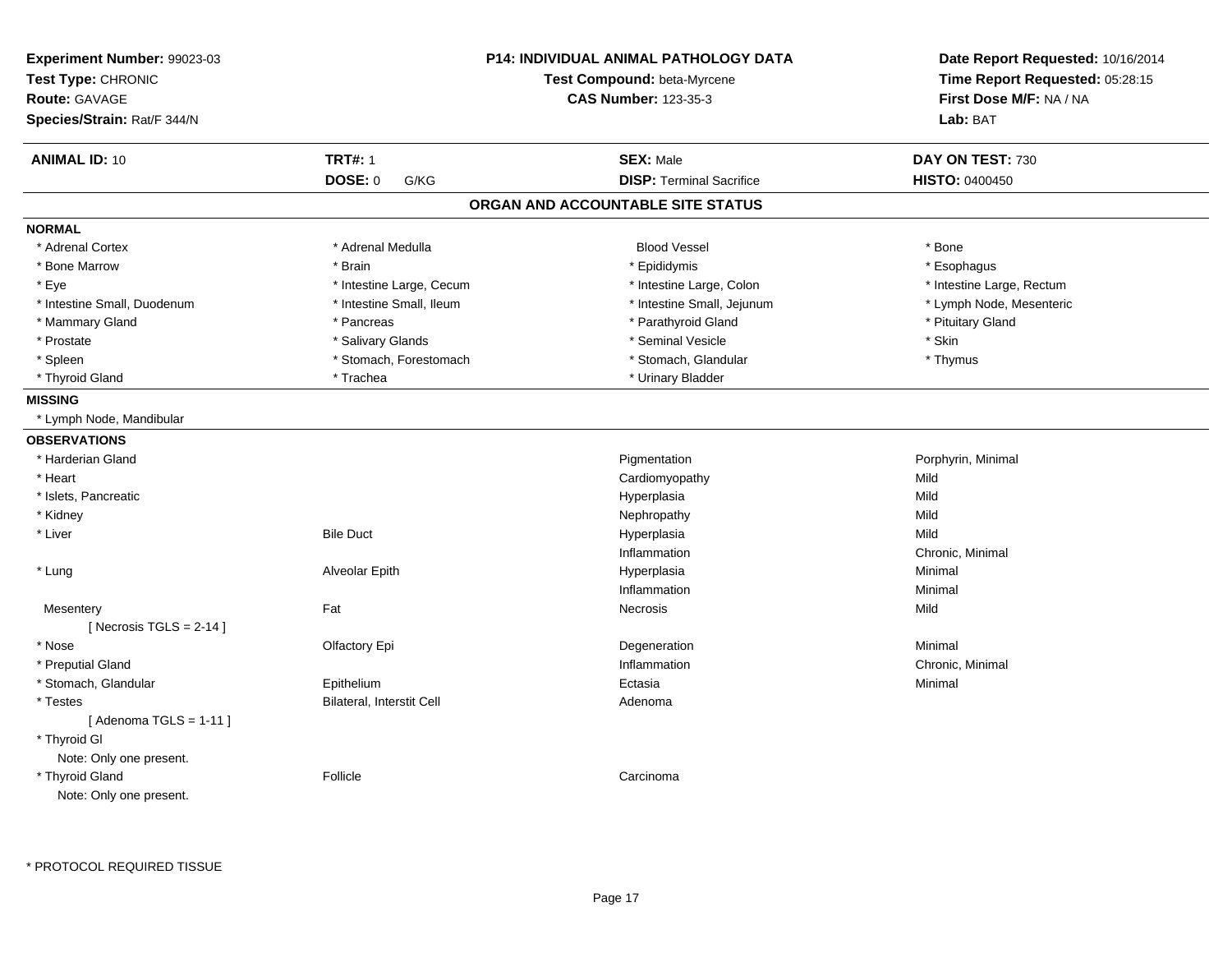| Experiment Number: 99023-03<br><b>Test Type: CHRONIC</b><br><b>Route: GAVAGE</b> |                 | <b>P14: INDIVIDUAL ANIMAL PATHOLOGY DATA</b> | Date Report Requested: 10/16/2014 |
|----------------------------------------------------------------------------------|-----------------|----------------------------------------------|-----------------------------------|
|                                                                                  |                 | Test Compound: beta-Myrcene                  | Time Report Requested: 05:28:15   |
|                                                                                  |                 | <b>CAS Number: 123-35-3</b>                  | First Dose M/F: NA / NA           |
| Species/Strain: Rat/F 344/N                                                      |                 |                                              | <b>Lab: BAT</b>                   |
| <b>ANIMAL ID: 10</b>                                                             | <b>TRT#: 1</b>  | <b>SEX: Male</b>                             | <b>DAY ON TEST: 730</b>           |
|                                                                                  | DOSE: 0<br>G/KG | <b>DISP:</b> Terminal Sacrifice              | <b>HISTO: 0400450</b>             |
|                                                                                  |                 | ORGAN AND ACCOUNTABLE SITE STATUS            |                                   |
| [Carcinoma TGLS = $3-15$ ]                                                       |                 |                                              |                                   |
| PRIMARY CAUSE OF DEATH                                                           |                 |                                              |                                   |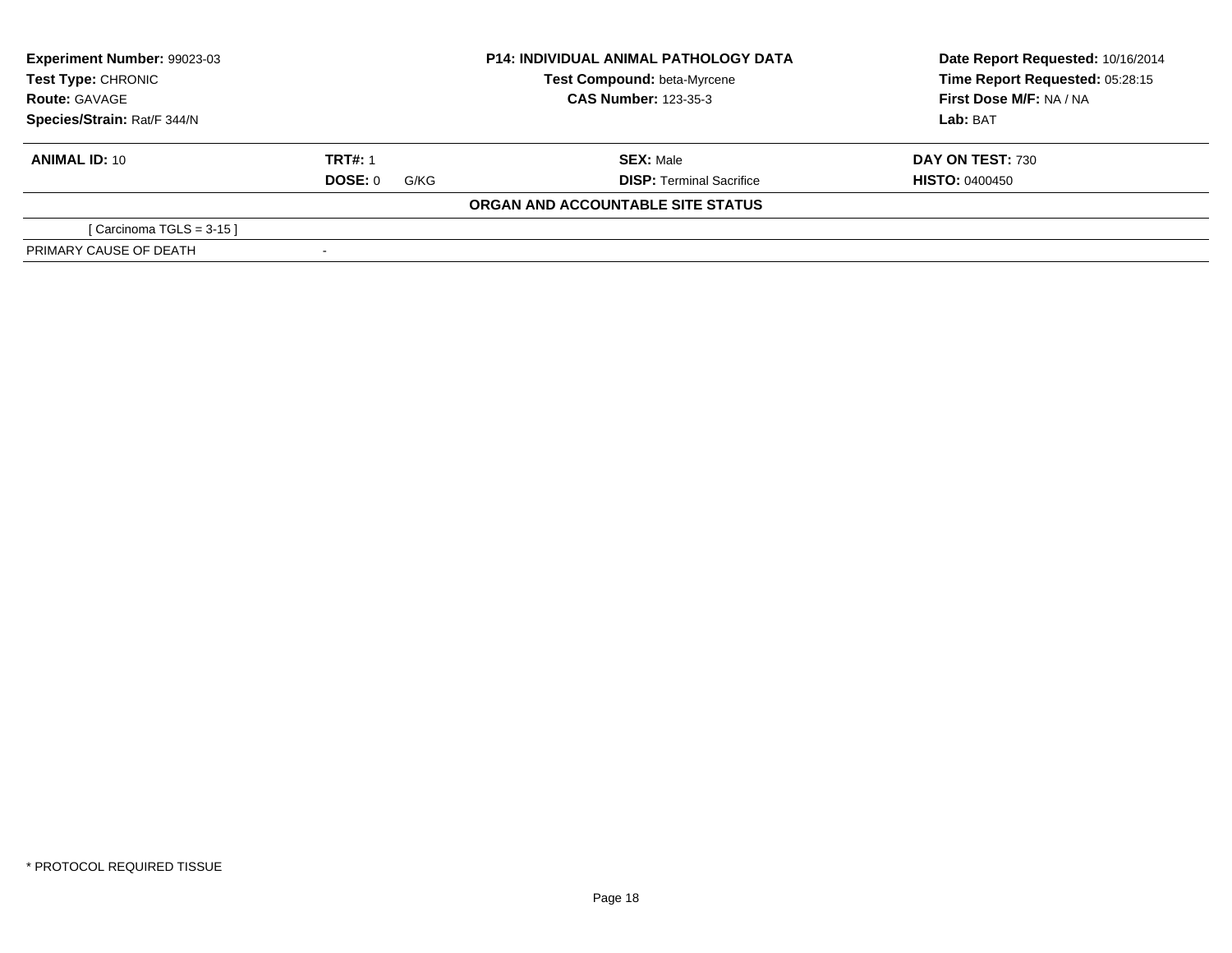| Experiment Number: 99023-03<br>Test Type: CHRONIC<br><b>Route: GAVAGE</b><br>Species/Strain: Rat/F 344/N | <b>P14: INDIVIDUAL ANIMAL PATHOLOGY DATA</b><br>Test Compound: beta-Myrcene<br><b>CAS Number: 123-35-3</b> |                                                     | Date Report Requested: 10/16/2014<br>Time Report Requested: 05:28:15<br>First Dose M/F: NA / NA<br>Lab: BAT |
|----------------------------------------------------------------------------------------------------------|------------------------------------------------------------------------------------------------------------|-----------------------------------------------------|-------------------------------------------------------------------------------------------------------------|
| <b>ANIMAL ID: 11</b>                                                                                     | <b>TRT#: 1</b>                                                                                             |                                                     |                                                                                                             |
|                                                                                                          | DOSE: 0<br>G/KG                                                                                            | <b>SEX: Male</b><br><b>DISP: Terminal Sacrifice</b> | DAY ON TEST: 729<br><b>HISTO: 0400451</b>                                                                   |
|                                                                                                          |                                                                                                            | ORGAN AND ACCOUNTABLE SITE STATUS                   |                                                                                                             |
| <b>NORMAL</b>                                                                                            |                                                                                                            |                                                     |                                                                                                             |
| <b>Blood Vessel</b>                                                                                      | * Bone                                                                                                     | * Bone Marrow                                       | * Brain                                                                                                     |
| * Epididymis                                                                                             | * Esophagus                                                                                                | * Eye                                               | * Intestine Large, Cecum                                                                                    |
| * Intestine Large, Colon                                                                                 | * Intestine Large, Rectum                                                                                  | * Intestine Small, Duodenum                         | * Intestine Small, Ileum                                                                                    |
| * Intestine Small, Jejunum                                                                               | * Islets, Pancreatic                                                                                       | * Lung                                              | * Lymph Node, Mesenteric                                                                                    |
| * Mammary Gland                                                                                          | * Pancreas                                                                                                 | * Parathyroid Gland                                 | * Pituitary Gland                                                                                           |
| * Prostate                                                                                               | * Salivary Glands                                                                                          | * Seminal Vesicle                                   | * Skin                                                                                                      |
| * Spleen                                                                                                 | * Stomach, Forestomach                                                                                     | * Trachea                                           | * Urinary Bladder                                                                                           |
| <b>MISSING</b>                                                                                           |                                                                                                            |                                                     |                                                                                                             |
| * Lymph Node, Mandibular                                                                                 |                                                                                                            |                                                     |                                                                                                             |
| <b>OBSERVATIONS</b>                                                                                      |                                                                                                            |                                                     |                                                                                                             |
| * Adrenal Cortex                                                                                         |                                                                                                            | Vacuolization Cytoplasmic                           | Mild                                                                                                        |
| * Adrenal Medulla                                                                                        |                                                                                                            | Hyperplasia                                         | Minimal                                                                                                     |
|                                                                                                          |                                                                                                            | Pheochromocytoma Benign                             |                                                                                                             |
| * Harderian Gland                                                                                        |                                                                                                            | Pigmentation                                        | Porphyrin, Moderate                                                                                         |
| * Heart                                                                                                  |                                                                                                            | Cardiomyopathy                                      | Mild                                                                                                        |
| * Kidney                                                                                                 |                                                                                                            | Lipoma                                              |                                                                                                             |
|                                                                                                          |                                                                                                            | Nephropathy                                         | Minimal                                                                                                     |
| [ Lipoma TGLS = $3-14$ ]                                                                                 |                                                                                                            |                                                     |                                                                                                             |
| * Liver                                                                                                  |                                                                                                            | <b>Basophilic Focus</b>                             |                                                                                                             |
|                                                                                                          |                                                                                                            | Clear Cell Focus                                    |                                                                                                             |
|                                                                                                          |                                                                                                            | <b>Eosinophilic Focus</b>                           |                                                                                                             |
|                                                                                                          | <b>Bile Duct</b>                                                                                           | Hyperplasia                                         | Minimal                                                                                                     |
|                                                                                                          |                                                                                                            | Inflammation                                        | Chronic, Minimal                                                                                            |
| * Nose                                                                                                   | Olfactory Epi                                                                                              | Degeneration                                        | Minimal                                                                                                     |
| * Preputial Gland<br>[Inflammation TGLS = 1-12]                                                          |                                                                                                            | Inflammation                                        | Chronic, Moderate                                                                                           |
| * Stomach, Glandular                                                                                     | Epithelium                                                                                                 | Ectasia                                             | Minimal                                                                                                     |
| * Testes                                                                                                 | <b>Interstit Cell</b>                                                                                      | Adenoma                                             |                                                                                                             |
| [Adenoma TGLS = $2-11$ ]                                                                                 |                                                                                                            |                                                     |                                                                                                             |
| * Thymus                                                                                                 |                                                                                                            | Atrophy                                             | Marked                                                                                                      |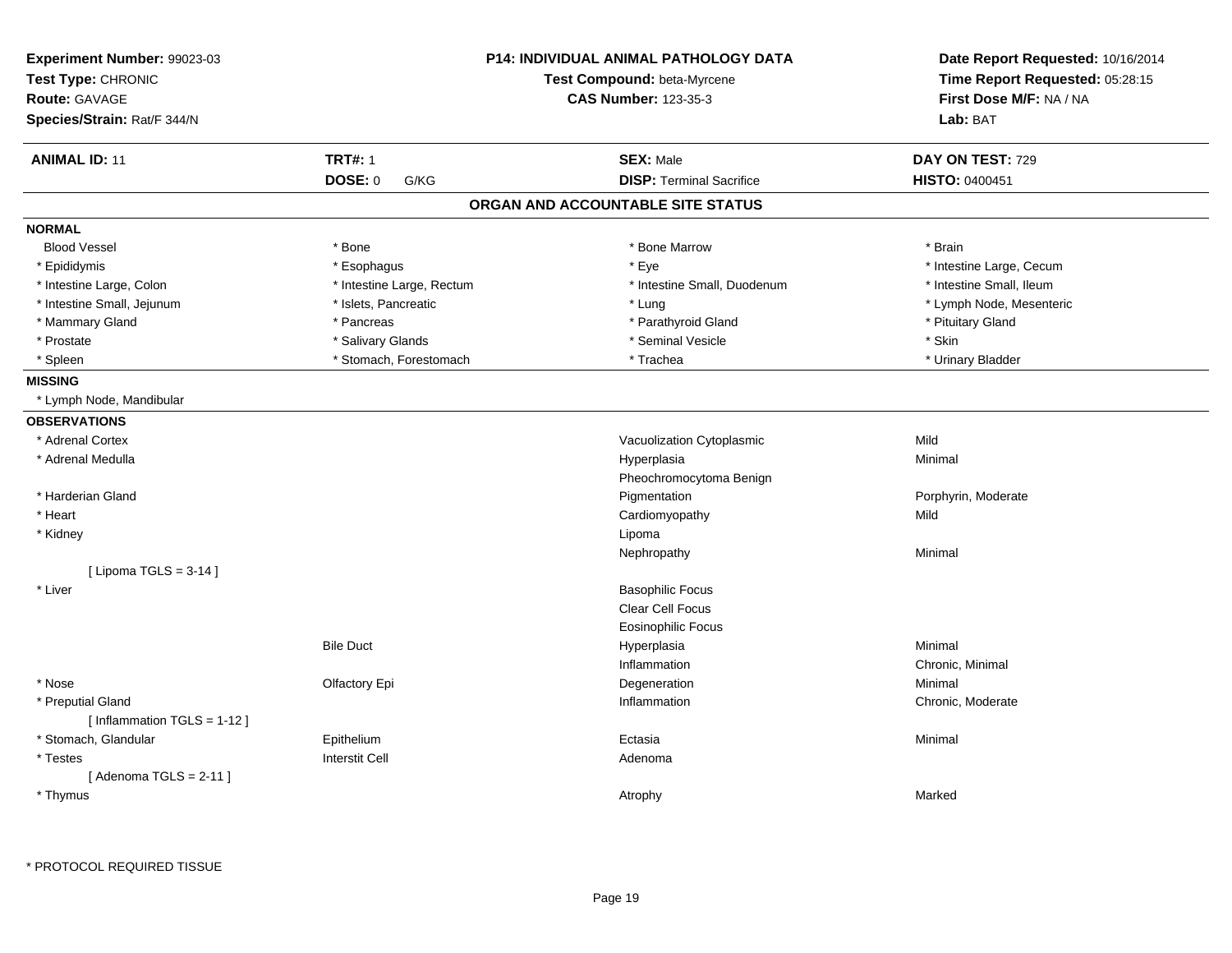| Experiment Number: 99023-03<br>Test Type: CHRONIC |                 | <b>P14: INDIVIDUAL ANIMAL PATHOLOGY DATA</b> | Date Report Requested: 10/16/2014 |
|---------------------------------------------------|-----------------|----------------------------------------------|-----------------------------------|
|                                                   |                 | Test Compound: beta-Myrcene                  | Time Report Requested: 05:28:15   |
| <b>Route: GAVAGE</b>                              |                 | <b>CAS Number: 123-35-3</b>                  | First Dose M/F: NA / NA           |
| Species/Strain: Rat/F 344/N                       |                 |                                              | Lab: BAT                          |
| <b>ANIMAL ID: 11</b>                              | <b>TRT#: 1</b>  | <b>SEX: Male</b>                             | DAY ON TEST: 729                  |
|                                                   | DOSE: 0<br>G/KG | <b>DISP: Terminal Sacrifice</b>              | <b>HISTO: 0400451</b>             |
|                                                   |                 | ORGAN AND ACCOUNTABLE SITE STATUS            |                                   |
| * Thyroid Gland                                   | C Cell          | Hyperplasia                                  | Minimal                           |
| PRIMARY CAUSE OF DEATH                            |                 |                                              |                                   |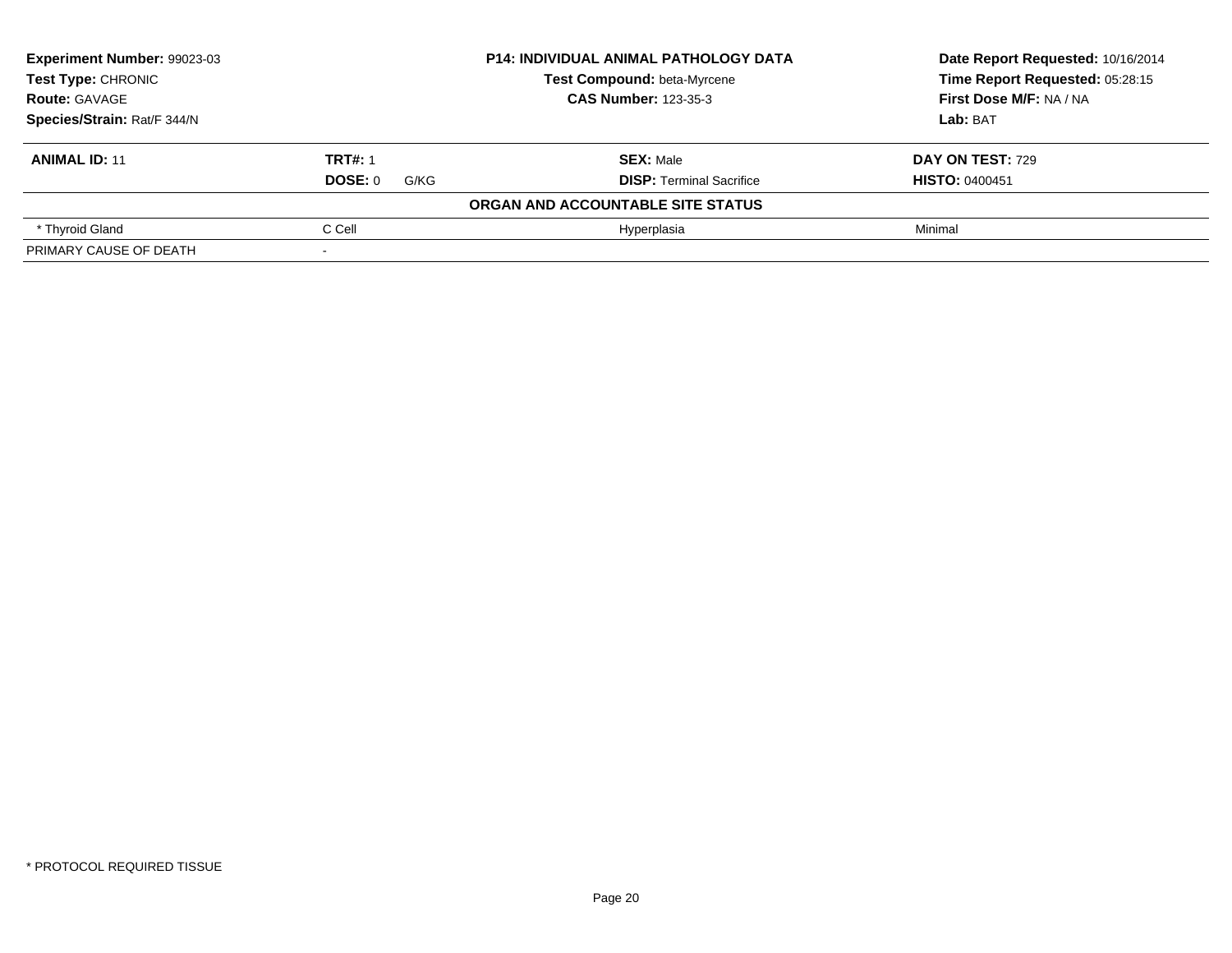| Experiment Number: 99023-03                                                                                      |                             | <b>P14: INDIVIDUAL ANIMAL PATHOLOGY DATA</b> | Date Report Requested: 10/16/2014 |
|------------------------------------------------------------------------------------------------------------------|-----------------------------|----------------------------------------------|-----------------------------------|
| Test Type: CHRONIC                                                                                               | Test Compound: beta-Myrcene |                                              | Time Report Requested: 05:28:15   |
| Route: GAVAGE                                                                                                    |                             | <b>CAS Number: 123-35-3</b>                  | First Dose M/F: NA / NA           |
| Species/Strain: Rat/F 344/N                                                                                      |                             |                                              | Lab: BAT                          |
| <b>ANIMAL ID: 12</b>                                                                                             | <b>TRT#: 1</b>              | <b>SEX: Male</b>                             | DAY ON TEST: 474                  |
|                                                                                                                  | <b>DOSE: 0</b><br>G/KG      | <b>DISP: Natural Death</b>                   | <b>HISTO: 0400452</b>             |
|                                                                                                                  |                             | ORGAN AND ACCOUNTABLE SITE STATUS            |                                   |
| <b>NORMAL</b>                                                                                                    |                             |                                              |                                   |
| * Adrenal Cortex                                                                                                 | * Adrenal Medulla           | <b>Blood Vessel</b>                          | * Bone Marrow                     |
| * Brain                                                                                                          | * Epididymis                | * Esophagus                                  | * Eye                             |
| * Intestine Large, Cecum                                                                                         | * Intestine Large, Colon    | * Intestine Large, Rectum                    | * Intestine Small, Duodenum       |
| * Intestine Small, Ileum                                                                                         | * Intestine Small, Jejunum  | * Islets, Pancreatic                         | * Liver                           |
| * Lymph Node, Mesenteric                                                                                         | * Mammary Gland             | * Pancreas                                   | * Parathyroid Gland               |
| * Pituitary Gland                                                                                                | * Prostate                  | * Salivary Glands                            | * Seminal Vesicle                 |
| * Skin                                                                                                           | * Spleen                    | * Stomach, Forestomach                       | * Stomach, Glandular              |
| * Testes                                                                                                         | * Trachea                   | * Urinary Bladder                            |                                   |
| <b>MISSING</b>                                                                                                   |                             |                                              |                                   |
| * Lymph Node, Mandibular                                                                                         |                             |                                              |                                   |
| <b>OBSERVATIONS</b>                                                                                              |                             |                                              |                                   |
| * Adren Cortex                                                                                                   |                             |                                              |                                   |
| Note: One adrenal gland was missing                                                                              |                             |                                              |                                   |
| * Bone                                                                                                           |                             | Osteosarcoma                                 |                                   |
| Note: The gross lesion described as mediastinal mass was judged to be a bone tumor<br>[Osteosarcoma TGLS = 1-14] |                             |                                              |                                   |
| * Harderian Gland                                                                                                |                             | Pigmentation                                 | Porphyrin, Mild                   |
| * Heart                                                                                                          |                             | Cardiomyopathy                               | Minimal                           |
| * Kidney                                                                                                         |                             | Nephropathy                                  | Minimal                           |
| * Lung                                                                                                           |                             | Osteosarcoma                                 | Metastatic (Bone)                 |
| [Osteosarcoma TGLS = $2-3+4$ ]                                                                                   |                             |                                              |                                   |
| * Nose                                                                                                           | Olfactory Epi               | Degeneration                                 | Mild                              |
| * Preputial Gland                                                                                                |                             | Inflammation                                 | Chronic, Minimal                  |
| * Thymus                                                                                                         |                             | Atrophy                                      | Minimal                           |
| * Thyroid Gland                                                                                                  | Follicle                    | Hyperplasia                                  | Mild                              |
| PRIMARY CAUSE OF DEATH                                                                                           | - Bone Osteosarcoma         |                                              |                                   |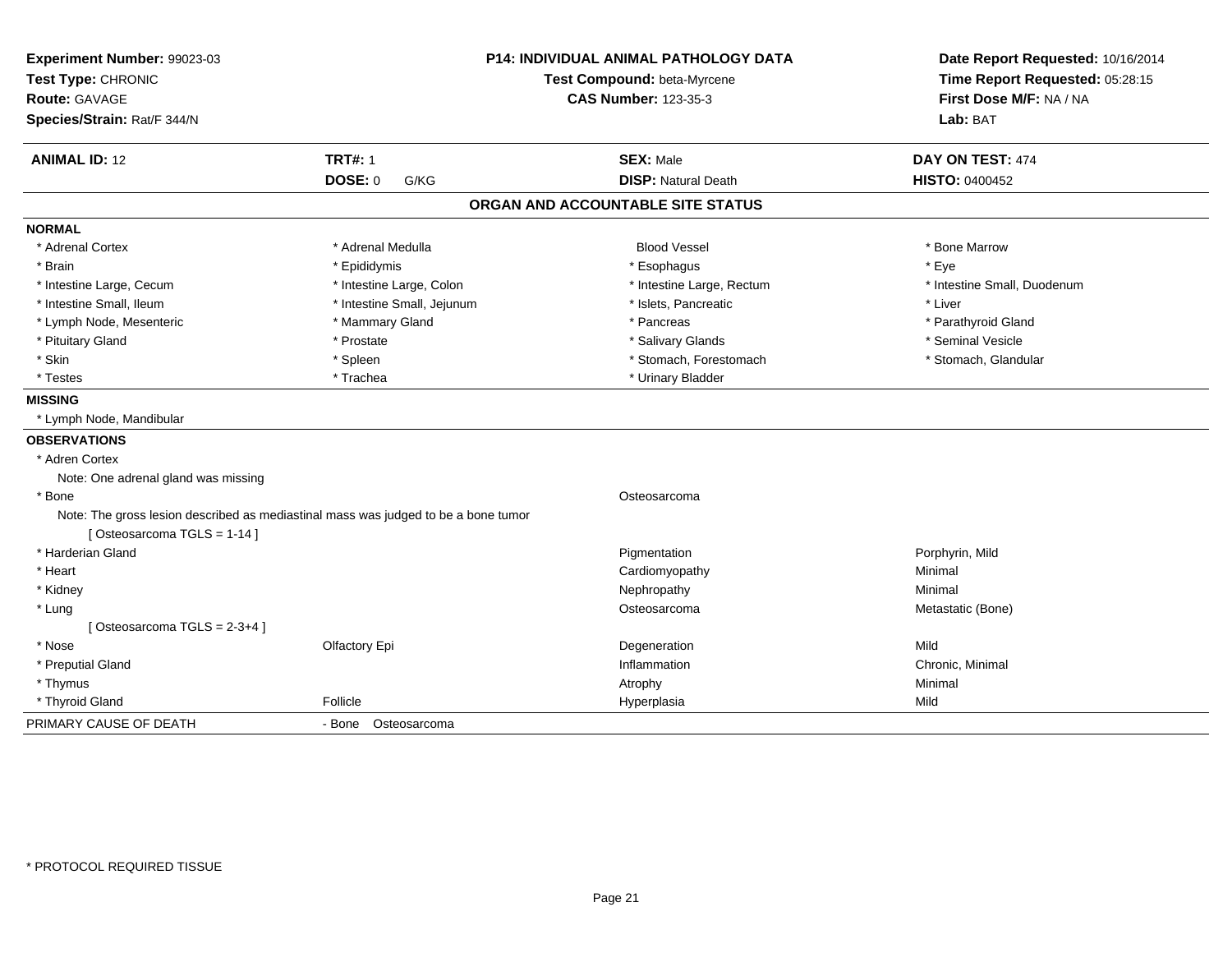| Experiment Number: 99023-03<br>Test Type: CHRONIC<br><b>Route: GAVAGE</b><br>Species/Strain: Rat/F 344/N | P14: INDIVIDUAL ANIMAL PATHOLOGY DATA<br>Test Compound: beta-Myrcene<br><b>CAS Number: 123-35-3</b> |                                   | Date Report Requested: 10/16/2014<br>Time Report Requested: 05:28:15<br>First Dose M/F: NA / NA<br>Lab: BAT |
|----------------------------------------------------------------------------------------------------------|-----------------------------------------------------------------------------------------------------|-----------------------------------|-------------------------------------------------------------------------------------------------------------|
| <b>ANIMAL ID: 13</b>                                                                                     | <b>TRT#: 1</b>                                                                                      | <b>SEX: Male</b>                  | DAY ON TEST: 667                                                                                            |
|                                                                                                          | <b>DOSE: 0</b><br>G/KG                                                                              | <b>DISP:</b> Moribund Sacrifice   | <b>HISTO: 0400453</b>                                                                                       |
|                                                                                                          |                                                                                                     | ORGAN AND ACCOUNTABLE SITE STATUS |                                                                                                             |
| <b>NORMAL</b>                                                                                            |                                                                                                     |                                   |                                                                                                             |
| * Adrenal Cortex                                                                                         | * Adrenal Medulla                                                                                   | <b>Blood Vessel</b>               | * Bone                                                                                                      |
| * Brain                                                                                                  | * Epididymis                                                                                        | * Esophagus                       | * Intestine Large, Cecum                                                                                    |
| * Intestine Large, Colon                                                                                 | * Intestine Large, Rectum                                                                           | * Intestine Small, Duodenum       | * Intestine Small, Ileum                                                                                    |
| * Intestine Small, Jejunum                                                                               | * Islets, Pancreatic                                                                                | * Lymph Node, Mesenteric          | * Mammary Gland                                                                                             |
| * Pancreas                                                                                               | * Parathyroid Gland                                                                                 | * Pituitary Gland                 | * Salivary Glands                                                                                           |
| * Seminal Vesicle                                                                                        | * Skin                                                                                              | * Stomach, Forestomach            | * Stomach, Glandular                                                                                        |
| * Thyroid Gland                                                                                          | * Trachea                                                                                           | * Urinary Bladder                 |                                                                                                             |
| <b>MISSING</b>                                                                                           |                                                                                                     |                                   |                                                                                                             |
| * Lymph Node, Mandibular                                                                                 |                                                                                                     |                                   |                                                                                                             |
| <b>OBSERVATIONS</b>                                                                                      |                                                                                                     |                                   |                                                                                                             |
| * Bone Marrow                                                                                            |                                                                                                     | Hyperplasia                       | Mild                                                                                                        |
| * Eye                                                                                                    | Sclera                                                                                              | Metaplasia                        | Osseous, Minimal                                                                                            |
| * Harderian Gland                                                                                        |                                                                                                     | Pigmentation                      | Porphyrin, Mild                                                                                             |
| * Heart                                                                                                  |                                                                                                     | Cardiomyopathy                    | Mild                                                                                                        |
|                                                                                                          | Atrium                                                                                              | Thrombosis                        | Mild                                                                                                        |
| * Kidney                                                                                                 |                                                                                                     | Nephropathy                       | Minimal                                                                                                     |
| * Liver                                                                                                  |                                                                                                     | <b>Basophilic Focus</b>           |                                                                                                             |
|                                                                                                          | Centrilobular                                                                                       | Degeneration                      | Mild                                                                                                        |
|                                                                                                          | <b>Bile Duct</b>                                                                                    | Hyperplasia                       | Minimal                                                                                                     |
| * Lung                                                                                                   |                                                                                                     | Alveolar/Bronchiolar Adenoma      |                                                                                                             |
|                                                                                                          | Alveolar Epith                                                                                      | Hyperplasia                       | Minimal                                                                                                     |
|                                                                                                          |                                                                                                     | Inflammation                      | Minimal                                                                                                     |
| * Nose                                                                                                   | Olfactory Epi                                                                                       | Degeneration                      | Minimal                                                                                                     |
|                                                                                                          |                                                                                                     | Inflammation                      | Chronic Active, Mild                                                                                        |
| * Preputial Gland                                                                                        |                                                                                                     | Adenoma                           |                                                                                                             |
|                                                                                                          |                                                                                                     | Inflammation                      | Chronic, Mild                                                                                               |
| [Adenoma TGLS = $1-14$ ]                                                                                 |                                                                                                     |                                   |                                                                                                             |
| * Prostate                                                                                               |                                                                                                     | Hyperplasia                       | Minimal                                                                                                     |
| * Spleen                                                                                                 |                                                                                                     | Hematopoietic Cell Proliferation  | Mild                                                                                                        |
| * Testes                                                                                                 | <b>Interstit Cell</b>                                                                               | Adenoma                           |                                                                                                             |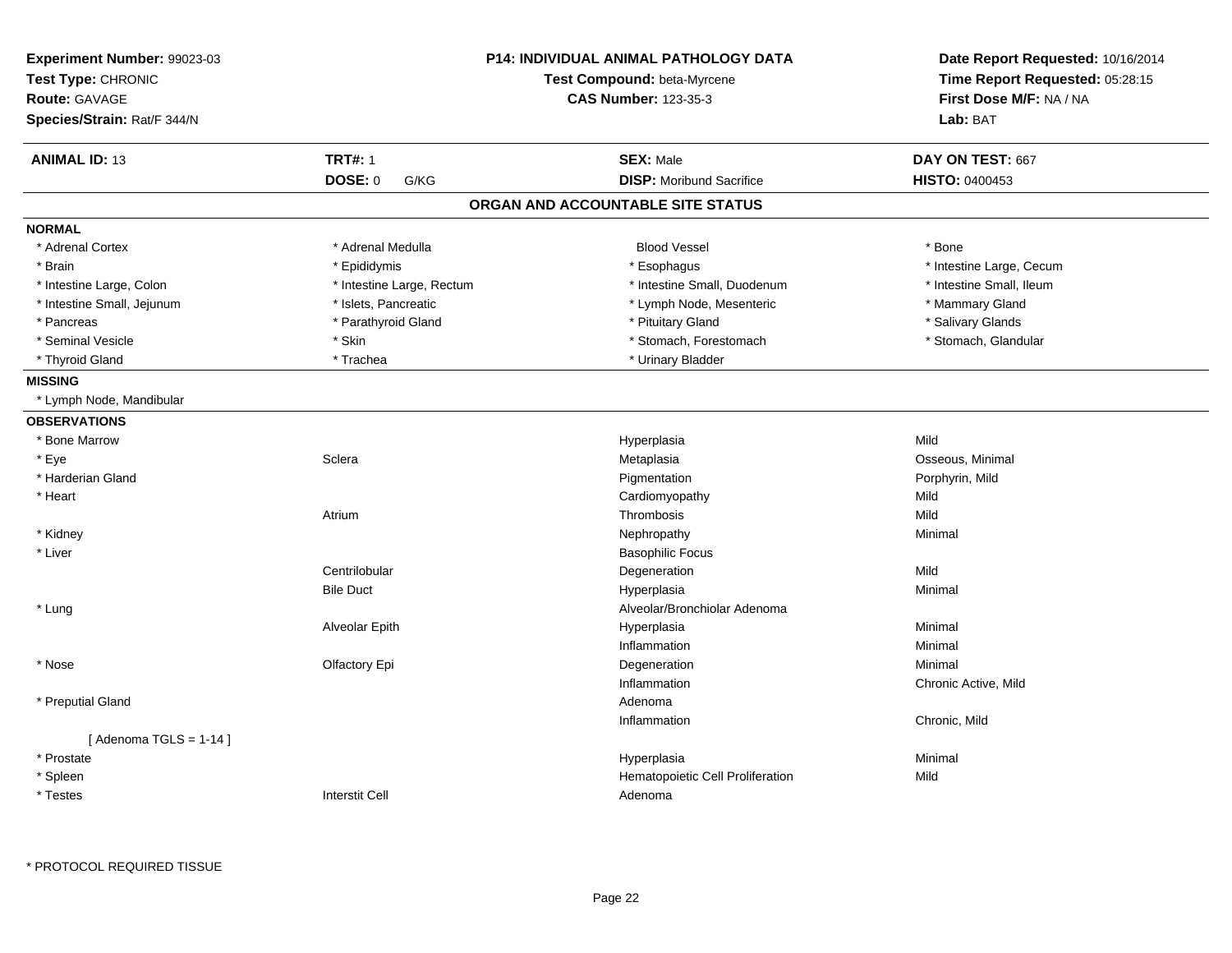| <b>Experiment Number: 99023-03</b><br><b>Test Type: CHRONIC</b> |                              | <b>P14: INDIVIDUAL ANIMAL PATHOLOGY DATA</b> | Date Report Requested: 10/16/2014<br>Time Report Requested: 05:28:15 |
|-----------------------------------------------------------------|------------------------------|----------------------------------------------|----------------------------------------------------------------------|
|                                                                 |                              | Test Compound: beta-Myrcene                  |                                                                      |
| <b>Route: GAVAGE</b>                                            |                              | <b>CAS Number: 123-35-3</b>                  | First Dose M/F: NA / NA                                              |
| Species/Strain: Rat/F 344/N                                     |                              |                                              | Lab: BAT                                                             |
| <b>ANIMAL ID: 13</b>                                            | <b>TRT#: 1</b>               | <b>SEX: Male</b>                             | DAY ON TEST: 667                                                     |
|                                                                 | DOSE: 0<br>G/KG              | <b>DISP:</b> Moribund Sacrifice              | <b>HISTO: 0400453</b>                                                |
|                                                                 |                              | ORGAN AND ACCOUNTABLE SITE STATUS            |                                                                      |
|                                                                 | <b>Interstit Cell</b>        | Hyperplasia                                  | Minimal                                                              |
| [ Adenoma TGLS = 2-11 ]                                         |                              |                                              |                                                                      |
| * Thymus                                                        |                              | Atrophy                                      | Mild                                                                 |
| PRIMARY CAUSE OF DEATH                                          | - Preputial Gland<br>Adenoma |                                              |                                                                      |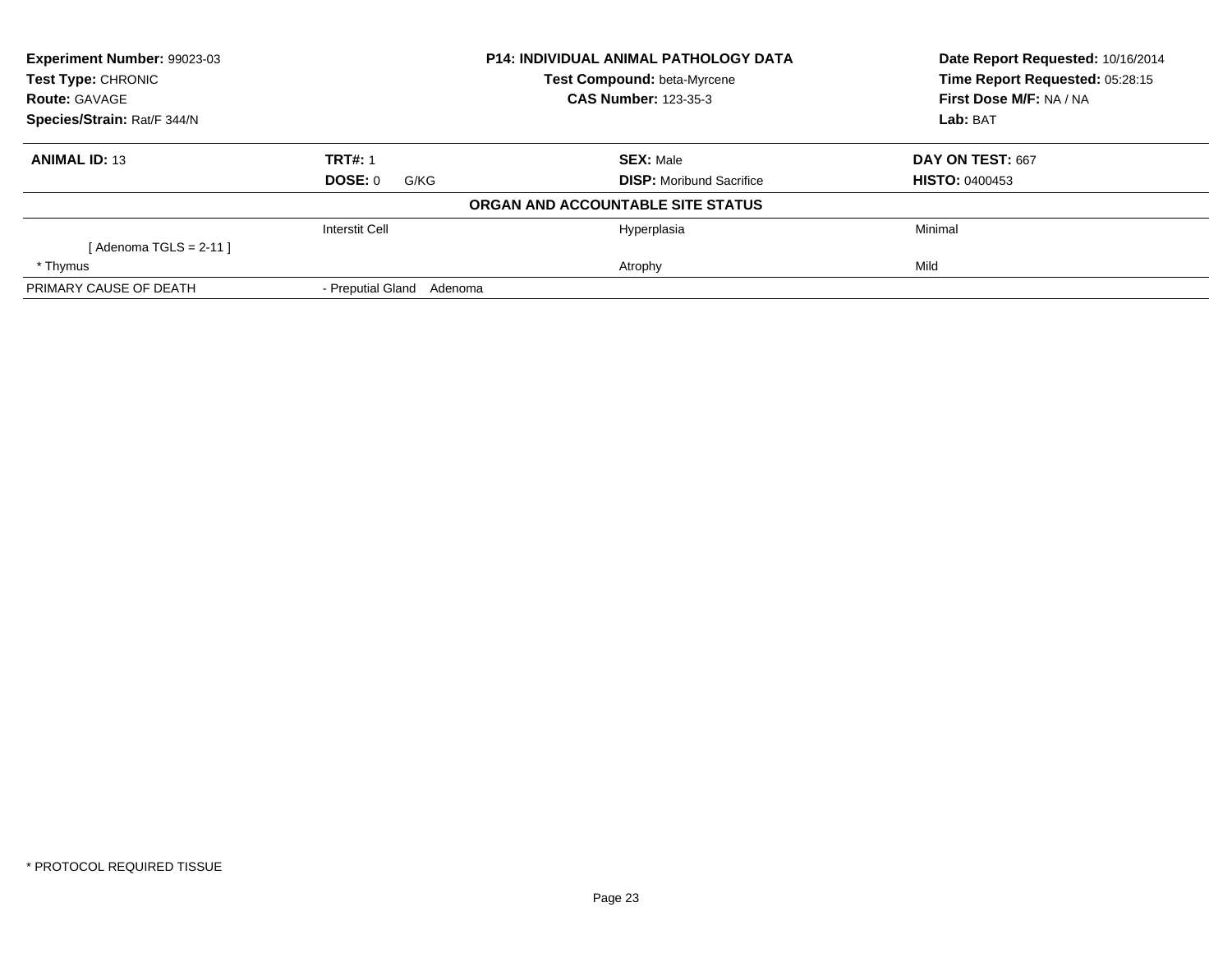| Experiment Number: 99023-03         |                        | <b>P14: INDIVIDUAL ANIMAL PATHOLOGY DATA</b> | Date Report Requested: 10/16/2014 |
|-------------------------------------|------------------------|----------------------------------------------|-----------------------------------|
| Test Type: CHRONIC                  |                        | Test Compound: beta-Myrcene                  | Time Report Requested: 05:28:15   |
| Route: GAVAGE                       |                        | <b>CAS Number: 123-35-3</b>                  | First Dose M/F: NA / NA           |
| Species/Strain: Rat/F 344/N         |                        |                                              | Lab: BAT                          |
| <b>ANIMAL ID: 14</b>                | <b>TRT#: 1</b>         | <b>SEX: Male</b>                             | DAY ON TEST: 528                  |
|                                     | <b>DOSE: 0</b><br>G/KG | <b>DISP:</b> Moribund Sacrifice              | <b>HISTO: 0400454</b>             |
|                                     |                        | ORGAN AND ACCOUNTABLE SITE STATUS            |                                   |
| <b>NORMAL</b>                       |                        |                                              |                                   |
| * Adrenal Medulla                   | <b>Blood Vessel</b>    | * Bone                                       | * Bone Marrow                     |
| * Brain                             | * Esophagus            | * Heart                                      | * Intestine Large, Cecum          |
| * Intestine Large, Rectum           | * Islets, Pancreatic   | * Lymph Node, Mesenteric                     | * Mammary Gland                   |
| * Parathyroid Gland                 | * Salivary Glands      | * Skin                                       | * Trachea                         |
| <b>MISSING</b>                      |                        |                                              |                                   |
| * Lymph Node, Mandibular            |                        |                                              |                                   |
| <b>OBSERVATIONS</b>                 |                        |                                              |                                   |
| * Adrenal Cortex                    |                        | Lymphoma Malignant                           |                                   |
| * Epididymis                        |                        | Lymphoma Malignant                           |                                   |
| * Eye                               |                        | Cataract                                     | Moderate                          |
| [ Cataract TGLS = $1-10$ ]          |                        |                                              |                                   |
| * Harderian Gland                   |                        | Pigmentation                                 | Porphyrin, Moderate               |
| * Intestine Large, Colon            |                        | Lymphoma Malignant                           |                                   |
| * Intestine Small, Duodenum         |                        | Lymphoma Malignant                           |                                   |
| * Intestine Small, Ileum            |                        | Lymphoma Malignant                           |                                   |
| * Intestine Small, Jejunum          |                        | Lymphoma Malignant                           |                                   |
| * Kidney                            |                        | Lymphoma Malignant                           |                                   |
|                                     |                        | Nephropathy                                  | Minimal                           |
| * Liver                             |                        | Lymphoma Malignant                           |                                   |
| [ Lymphoma Malignant TGLS = 6-6+7 ] |                        |                                              |                                   |
| * Lung                              |                        | Lymphoma Malignant                           |                                   |
| Mesentery                           |                        | Lymphoma Malignant                           |                                   |
| [ Lymphoma Malignant TGLS = 4-14 ]  |                        |                                              |                                   |
| * Nose                              | Olfactory Epi          | Degeneration                                 | Minimal                           |
| * Pancreas                          |                        | Lymphoma Malignant                           |                                   |
| * Pituitary Gland                   |                        | Cyst                                         |                                   |
| * Preputial Gland                   |                        | Inflammation                                 | Chronic, Minimal                  |
| * Prostate                          |                        | Lymphoma Malignant                           |                                   |
| * Seminal Vesicle                   |                        | Lymphoma Malignant                           |                                   |
| [ Lymphoma Malignant TGLS = 3-13 ]  |                        |                                              |                                   |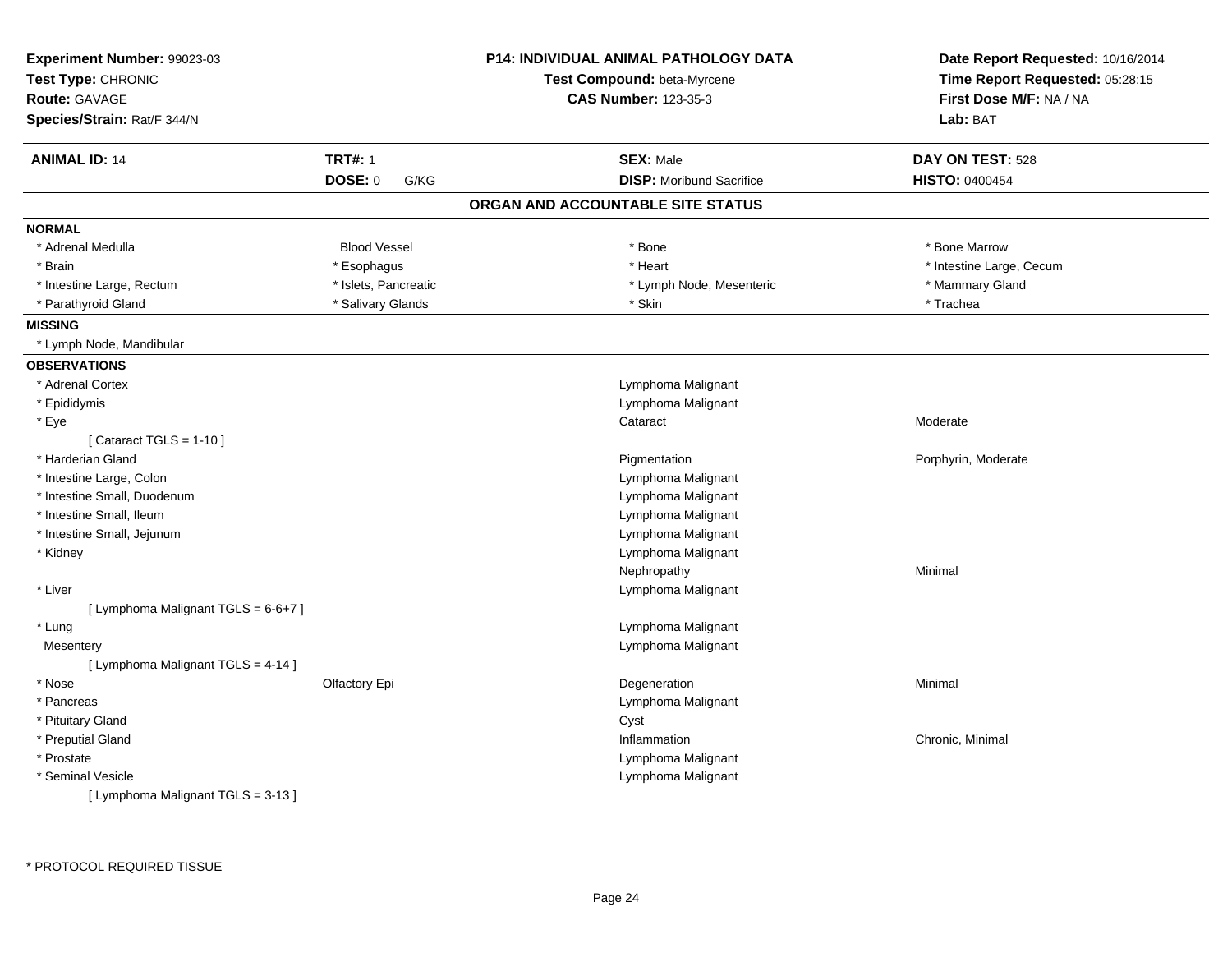| Experiment Number: 99023-03<br>Test Type: CHRONIC<br><b>Route: GAVAGE</b><br>Species/Strain: Rat/F 344/N |                                | <b>P14: INDIVIDUAL ANIMAL PATHOLOGY DATA</b><br>Test Compound: beta-Myrcene<br><b>CAS Number: 123-35-3</b> | Date Report Requested: 10/16/2014<br>Time Report Requested: 05:28:15<br>First Dose M/F: NA / NA<br>Lab: BAT |
|----------------------------------------------------------------------------------------------------------|--------------------------------|------------------------------------------------------------------------------------------------------------|-------------------------------------------------------------------------------------------------------------|
| <b>ANIMAL ID: 14</b>                                                                                     | <b>TRT#: 1</b>                 | <b>SEX: Male</b>                                                                                           | DAY ON TEST: 528                                                                                            |
|                                                                                                          | DOSE: 0<br>G/KG                | <b>DISP:</b> Moribund Sacrifice                                                                            | <b>HISTO: 0400454</b>                                                                                       |
|                                                                                                          |                                | ORGAN AND ACCOUNTABLE SITE STATUS                                                                          |                                                                                                             |
| * Spleen                                                                                                 |                                | Hematopoietic Cell Proliferation<br>Lymphoma Malignant                                                     | Minimal                                                                                                     |
| [ Lymphoma Malignant TGLS = 5-5 ]                                                                        |                                |                                                                                                            |                                                                                                             |
| * Stomach. Forestomach                                                                                   |                                | Inflammation<br>Lymphoma Malignant                                                                         | Chronic Active, Moderate                                                                                    |
|                                                                                                          |                                | Ulcer                                                                                                      | Moderate                                                                                                    |
| * Stomach, Glandular                                                                                     |                                | Inflammation<br>Mineralization                                                                             | Chronic, Mild<br>Mild                                                                                       |
| * Testes<br>[ Adenoma TGLS = 2-11 ]                                                                      | Bilateral, Interstit Cell      | Adenoma                                                                                                    |                                                                                                             |
| * Thymus                                                                                                 |                                | Lymphoma Malignant                                                                                         |                                                                                                             |
| * Thyroid Gland                                                                                          | Bilateral, C Cell              | Adenoma                                                                                                    |                                                                                                             |
|                                                                                                          |                                | Cyst                                                                                                       |                                                                                                             |
|                                                                                                          | C Cell                         | Hyperplasia                                                                                                | Mild                                                                                                        |
| * Urinary Bladder                                                                                        |                                | Lymphoma Malignant                                                                                         |                                                                                                             |
| PRIMARY CAUSE OF DEATH                                                                                   | Lymphoma Malignant<br>- Spleen |                                                                                                            |                                                                                                             |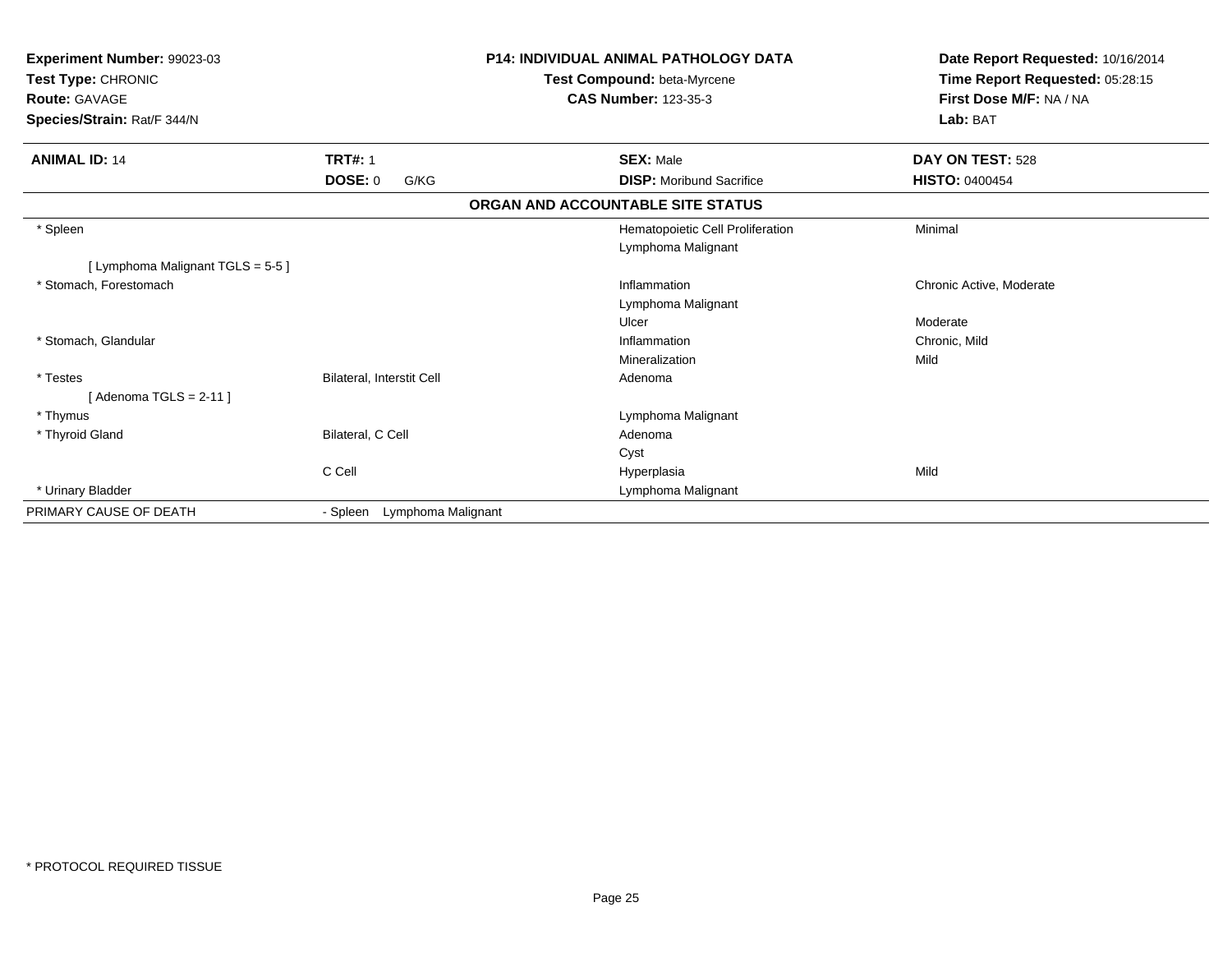| Experiment Number: 99023-03<br>Test Type: CHRONIC<br>Route: GAVAGE |                           | <b>P14: INDIVIDUAL ANIMAL PATHOLOGY DATA</b><br>Test Compound: beta-Myrcene<br><b>CAS Number: 123-35-3</b> | Date Report Requested: 10/16/2014<br>Time Report Requested: 05:28:15<br>First Dose M/F: NA / NA |  |
|--------------------------------------------------------------------|---------------------------|------------------------------------------------------------------------------------------------------------|-------------------------------------------------------------------------------------------------|--|
| Species/Strain: Rat/F 344/N                                        |                           |                                                                                                            | Lab: BAT                                                                                        |  |
| <b>ANIMAL ID: 15</b>                                               | <b>TRT#: 1</b>            | <b>SEX: Male</b>                                                                                           | DAY ON TEST: 729                                                                                |  |
|                                                                    | DOSE: 0<br>G/KG           | <b>DISP: Terminal Sacrifice</b>                                                                            | <b>HISTO: 0400455</b>                                                                           |  |
|                                                                    |                           | ORGAN AND ACCOUNTABLE SITE STATUS                                                                          |                                                                                                 |  |
| <b>NORMAL</b>                                                      |                           |                                                                                                            |                                                                                                 |  |
| * Adrenal Cortex                                                   | * Adrenal Medulla         | <b>Blood Vessel</b>                                                                                        | * Bone                                                                                          |  |
| * Bone Marrow                                                      | * Brain                   | * Epididymis                                                                                               | * Esophagus                                                                                     |  |
| * Eye                                                              | * Intestine Large, Cecum  | * Intestine Large, Colon                                                                                   | * Intestine Large, Rectum                                                                       |  |
| * Intestine Small, Duodenum                                        | * Intestine Small, Ileum  | * Intestine Small, Jejunum                                                                                 | * Islets, Pancreatic                                                                            |  |
| * Lymph Node, Mesenteric                                           | * Mammary Gland           | * Nose                                                                                                     | * Pancreas                                                                                      |  |
| * Parathyroid Gland                                                | * Pituitary Gland         | * Prostate                                                                                                 | * Salivary Glands                                                                               |  |
| * Seminal Vesicle                                                  | * Skin                    | * Spleen                                                                                                   | * Stomach, Forestomach                                                                          |  |
| * Stomach, Glandular                                               | * Trachea                 | * Urinary Bladder                                                                                          |                                                                                                 |  |
| <b>MISSING</b>                                                     |                           |                                                                                                            |                                                                                                 |  |
| * Lymph Node, Mandibular                                           |                           |                                                                                                            |                                                                                                 |  |
| <b>OBSERVATIONS</b>                                                |                           |                                                                                                            |                                                                                                 |  |
| * Harderian Gland                                                  |                           | Pigmentation                                                                                               | Porphyrin, Mild                                                                                 |  |
| * Heart                                                            |                           | Cardiomyopathy                                                                                             | Mild                                                                                            |  |
| * Kidney                                                           |                           | Nephropathy                                                                                                | Minimal                                                                                         |  |
| * Liver                                                            | <b>Bile Duct</b>          | Hyperplasia                                                                                                | Minimal                                                                                         |  |
|                                                                    |                           | Inflammation                                                                                               | Chronic, Minimal                                                                                |  |
| * Lung                                                             |                           | Alveolar/Bronchiolar Adenoma                                                                               |                                                                                                 |  |
|                                                                    |                           | Inflammation                                                                                               | Minimal                                                                                         |  |
| * Preputial Gland                                                  |                           | Inflammation                                                                                               | Chronic, Mild                                                                                   |  |
| * Testes                                                           | Bilateral, Interstit Cell | Adenoma                                                                                                    |                                                                                                 |  |
| [Adenoma TGLS = $1-14$ ]                                           |                           |                                                                                                            |                                                                                                 |  |
| * Thymus                                                           |                           | Atrophy                                                                                                    | Mild                                                                                            |  |
| * Thyroid Gland                                                    | C Cell                    | Hyperplasia                                                                                                | Minimal                                                                                         |  |
|                                                                    | Follicle                  | Hyperplasia                                                                                                | Mild                                                                                            |  |
| PRIMARY CAUSE OF DEATH                                             | $\blacksquare$            |                                                                                                            |                                                                                                 |  |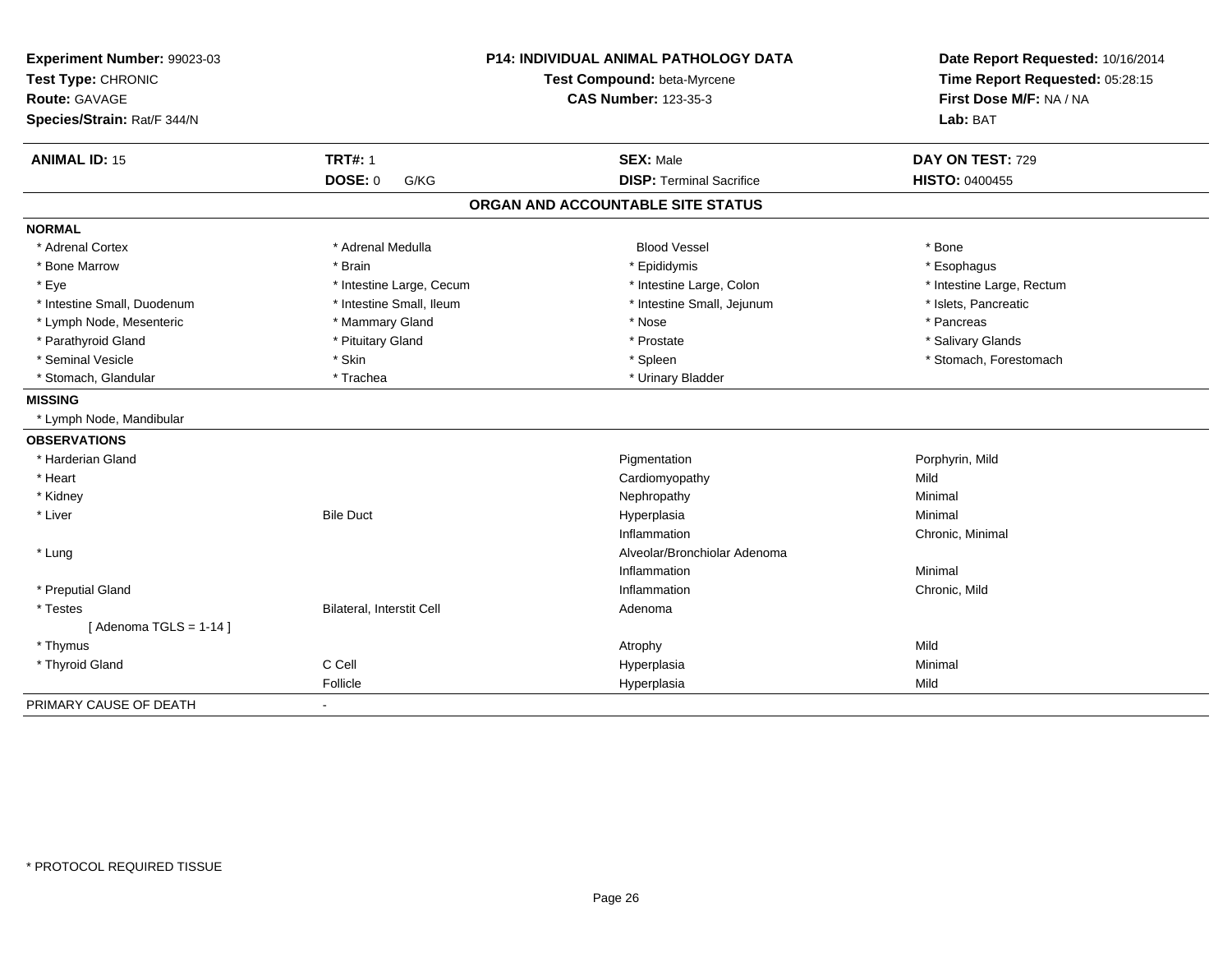| Experiment Number: 99023-03<br>Test Type: CHRONIC<br><b>Route: GAVAGE</b><br>Species/Strain: Rat/F 344/N |                           | <b>P14: INDIVIDUAL ANIMAL PATHOLOGY DATA</b><br>Test Compound: beta-Myrcene<br><b>CAS Number: 123-35-3</b> | Date Report Requested: 10/16/2014<br>Time Report Requested: 05:28:15<br>First Dose M/F: NA / NA<br>Lab: BAT |
|----------------------------------------------------------------------------------------------------------|---------------------------|------------------------------------------------------------------------------------------------------------|-------------------------------------------------------------------------------------------------------------|
|                                                                                                          |                           |                                                                                                            |                                                                                                             |
| <b>ANIMAL ID: 16</b><br><b>TRT#: 1</b>                                                                   |                           | <b>SEX: Male</b>                                                                                           | DAY ON TEST: 607                                                                                            |
| DOSE: 0                                                                                                  | G/KG                      | <b>DISP:</b> Moribund Sacrifice                                                                            | <b>HISTO: 0400456</b>                                                                                       |
|                                                                                                          |                           | ORGAN AND ACCOUNTABLE SITE STATUS                                                                          |                                                                                                             |
| <b>NORMAL</b>                                                                                            |                           |                                                                                                            |                                                                                                             |
| * Adrenal Cortex                                                                                         | <b>Blood Vessel</b>       | * Bone                                                                                                     | * Bone Marrow                                                                                               |
| * Epididymis                                                                                             | * Esophagus               | * Eye                                                                                                      | * Intestine Large, Cecum                                                                                    |
| * Intestine Large, Colon                                                                                 | * Intestine Large, Rectum | * Intestine Small, Duodenum                                                                                | * Intestine Small, Ileum                                                                                    |
| * Intestine Small, Jejunum                                                                               | * Islets, Pancreatic      | * Lymph Node, Mesenteric                                                                                   | * Mammary Gland                                                                                             |
| * Pancreas                                                                                               | * Parathyroid Gland       | * Prostate                                                                                                 | * Salivary Glands                                                                                           |
| * Seminal Vesicle<br>* Skin                                                                              |                           | * Stomach, Forestomach                                                                                     | * Trachea                                                                                                   |
| * Urinary Bladder                                                                                        |                           |                                                                                                            |                                                                                                             |
| <b>MISSING</b>                                                                                           |                           |                                                                                                            |                                                                                                             |
| * Lymph Node, Mandibular<br>* Thymus                                                                     |                           |                                                                                                            |                                                                                                             |
| <b>OBSERVATIONS</b>                                                                                      |                           |                                                                                                            |                                                                                                             |
| * Adrenal Medulla                                                                                        |                           | Leukemia Mononuclear                                                                                       |                                                                                                             |
| * Brain                                                                                                  |                           | Leukemia Mononuclear                                                                                       |                                                                                                             |
| * Harderian Gland                                                                                        |                           | Pigmentation                                                                                               | Porphyrin, Mild                                                                                             |
| * Heart                                                                                                  |                           | Leukemia Mononuclear                                                                                       |                                                                                                             |
| * Kidney                                                                                                 |                           | Leukemia Mononuclear                                                                                       |                                                                                                             |
|                                                                                                          |                           | Nephropathy                                                                                                | Mild                                                                                                        |
| * Liver                                                                                                  |                           | Leukemia Mononuclear                                                                                       |                                                                                                             |
| [ Leukemia Mononuclear TGLS = 3-6+7 ]                                                                    |                           |                                                                                                            |                                                                                                             |
| * Lung                                                                                                   |                           | Leukemia Mononuclear                                                                                       |                                                                                                             |
| Fat<br>Mesentery                                                                                         |                           | Necrosis                                                                                                   | Mild                                                                                                        |
| [ Necrosis TGLS = $4-14$ ]                                                                               |                           |                                                                                                            |                                                                                                             |
| * Nose<br>Olfactory Epi                                                                                  |                           | Degeneration                                                                                               | Minimal                                                                                                     |
| * Pituitary Gland<br>Pars Distalis                                                                       |                           | Hyperplasia                                                                                                | Minimal                                                                                                     |
| * Preputial Gland                                                                                        |                           | Inflammation                                                                                               | Chronic, Mild                                                                                               |
| * Spleen                                                                                                 |                           | Leukemia Mononuclear                                                                                       |                                                                                                             |
| [ Leukemia Mononuclear TGLS = 1-5 ]                                                                      |                           |                                                                                                            |                                                                                                             |
| * Stomach, Glandular                                                                                     |                           | Ulcer                                                                                                      | Mild                                                                                                        |
| * Testes                                                                                                 | Bilateral, Interstit Cell | Adenoma                                                                                                    |                                                                                                             |
| [Adenoma TGLS = $2-11$ ]                                                                                 |                           |                                                                                                            |                                                                                                             |
| C Cell<br>* Thyroid Gland                                                                                |                           | Adenoma                                                                                                    |                                                                                                             |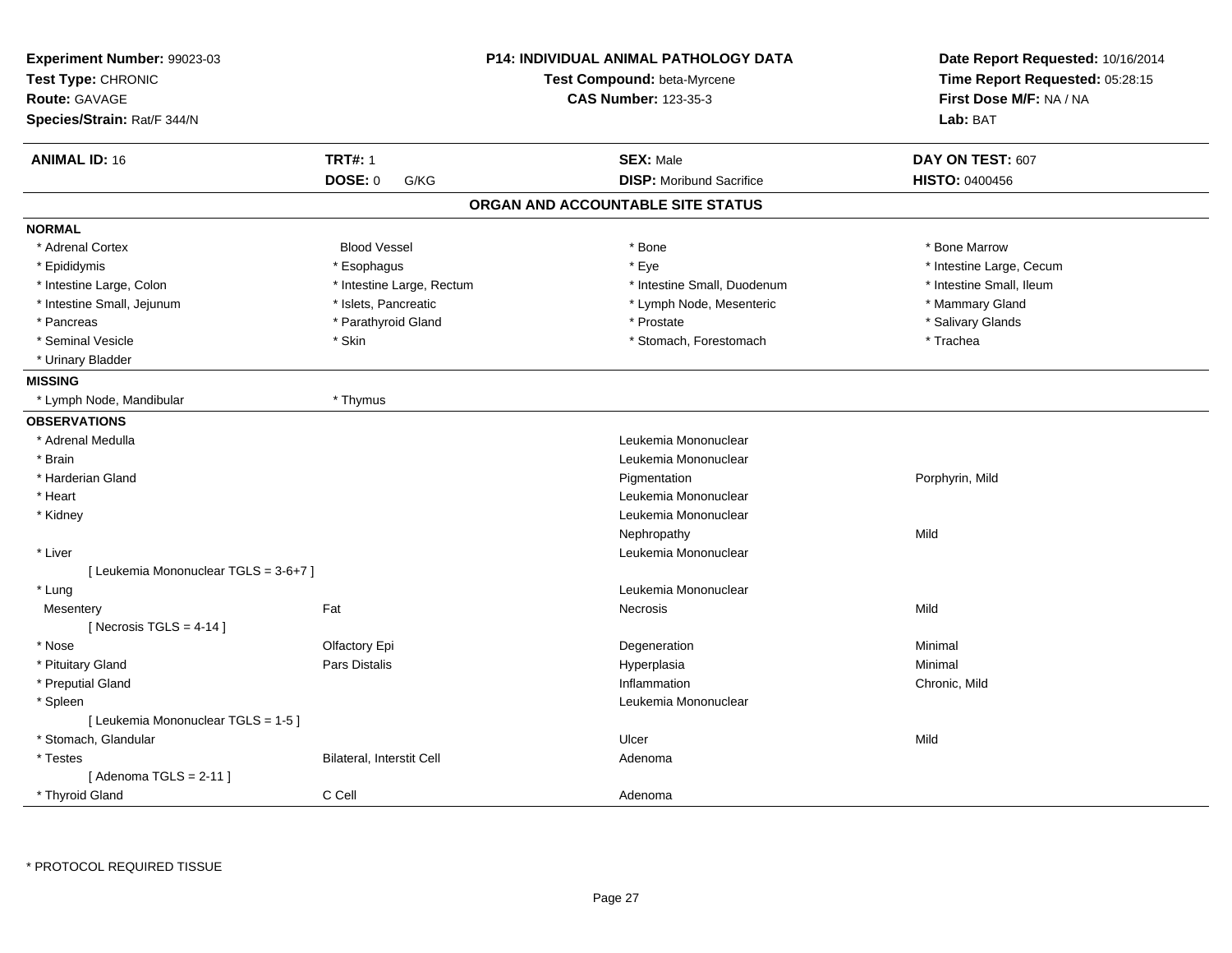| <b>Experiment Number: 99023-03</b><br><b>Test Type: CHRONIC</b><br><b>Route: GAVAGE</b> |                               | <b>P14: INDIVIDUAL ANIMAL PATHOLOGY DATA</b><br>Test Compound: beta-Myrcene | Date Report Requested: 10/16/2014<br>Time Report Requested: 05:28:15 |
|-----------------------------------------------------------------------------------------|-------------------------------|-----------------------------------------------------------------------------|----------------------------------------------------------------------|
|                                                                                         |                               | <b>CAS Number: 123-35-3</b>                                                 | First Dose M/F: NA / NA                                              |
| Species/Strain: Rat/F 344/N                                                             |                               |                                                                             | Lab: BAT                                                             |
| <b>ANIMAL ID: 16</b>                                                                    | <b>TRT#: 1</b>                | <b>SEX: Male</b>                                                            | DAY ON TEST: 607                                                     |
|                                                                                         | DOSE: 0<br>G/KG               | <b>DISP:</b> Moribund Sacrifice                                             | <b>HISTO: 0400456</b>                                                |
|                                                                                         |                               | <b>ORGAN AND ACCOUNTABLE SITE STATUS</b>                                    |                                                                      |
| PRIMARY CAUSE OF DEATH                                                                  | - Spleen Leukemia Mononuclear |                                                                             |                                                                      |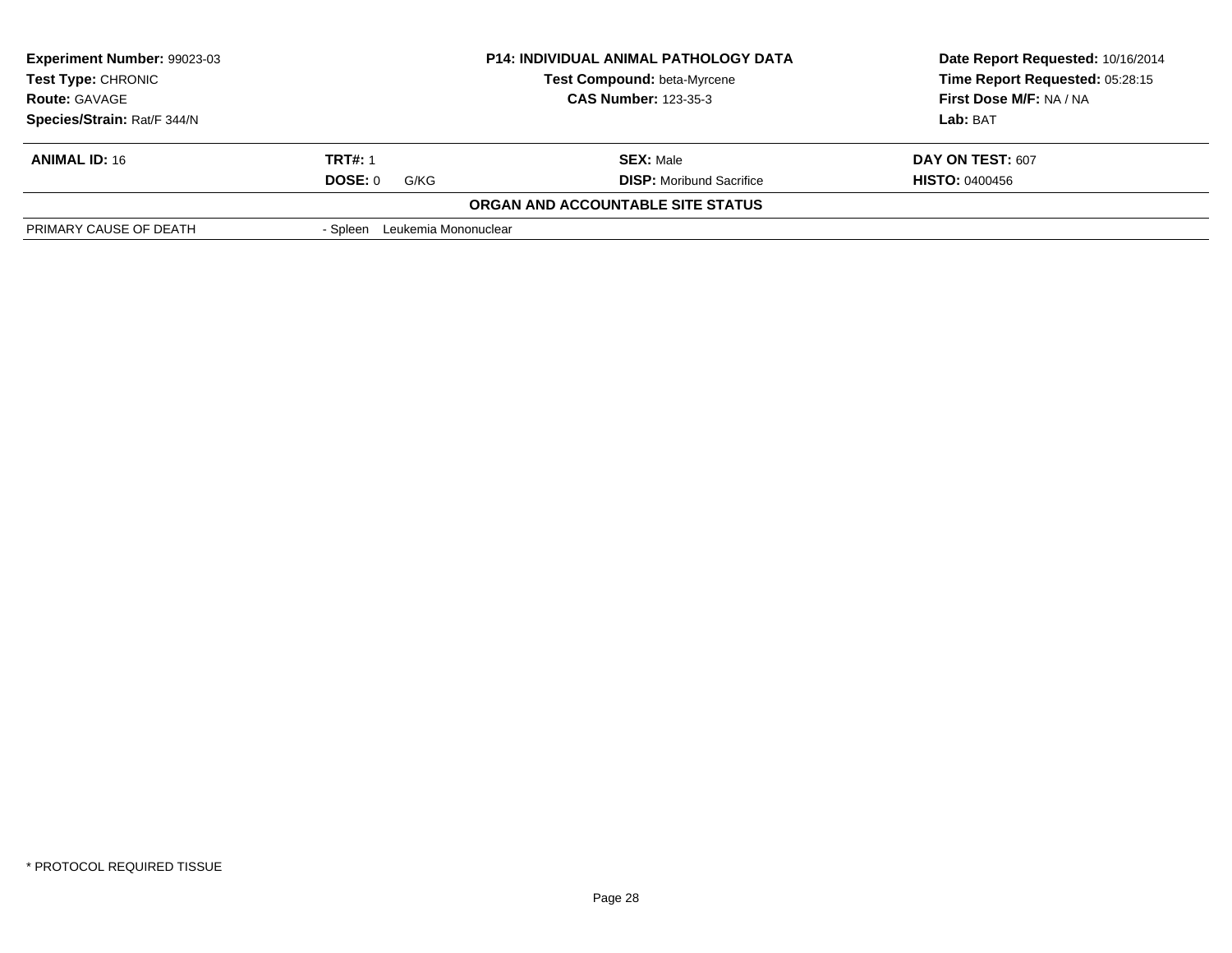| Experiment Number: 99023-03<br>Test Type: CHRONIC<br><b>Route: GAVAGE</b> |                             | <b>P14: INDIVIDUAL ANIMAL PATHOLOGY DATA</b><br>Test Compound: beta-Myrcene<br><b>CAS Number: 123-35-3</b> | Date Report Requested: 10/16/2014<br>Time Report Requested: 05:28:15<br>First Dose M/F: NA / NA |
|---------------------------------------------------------------------------|-----------------------------|------------------------------------------------------------------------------------------------------------|-------------------------------------------------------------------------------------------------|
| Species/Strain: Rat/F 344/N                                               |                             |                                                                                                            | Lab: BAT                                                                                        |
| <b>ANIMAL ID: 17</b>                                                      | <b>TRT#: 1</b>              | <b>SEX: Male</b>                                                                                           | DAY ON TEST: 731                                                                                |
|                                                                           | <b>DOSE: 0</b><br>G/KG      | <b>DISP: Terminal Sacrifice</b>                                                                            | HISTO: 0400457                                                                                  |
|                                                                           |                             | ORGAN AND ACCOUNTABLE SITE STATUS                                                                          |                                                                                                 |
| <b>NORMAL</b>                                                             |                             |                                                                                                            |                                                                                                 |
| <b>Blood Vessel</b>                                                       | * Bone                      | * Bone Marrow                                                                                              | * Brain                                                                                         |
| * Epididymis                                                              | * Esophagus                 | * Intestine Large, Cecum                                                                                   | * Intestine Large, Colon                                                                        |
| * Intestine Large, Rectum                                                 | * Intestine Small, Duodenum | * Intestine Small, Ileum                                                                                   | * Intestine Small, Jejunum                                                                      |
| * Islets, Pancreatic                                                      | * Lung                      | * Lymph Node, Mesenteric                                                                                   | * Mammary Gland                                                                                 |
| * Parathyroid Gland                                                       | * Pituitary Gland           | * Prostate                                                                                                 | * Salivary Glands                                                                               |
| * Seminal Vesicle                                                         | * Skin                      | * Spleen                                                                                                   | * Stomach, Forestomach                                                                          |
| * Stomach, Glandular                                                      | * Thymus                    | * Trachea                                                                                                  | * Urinary Bladder                                                                               |
| <b>MISSING</b>                                                            |                             |                                                                                                            |                                                                                                 |
| * Lymph Node, Mandibular                                                  |                             |                                                                                                            |                                                                                                 |
| <b>OBSERVATIONS</b>                                                       |                             |                                                                                                            |                                                                                                 |
| * Adrenal Cortex                                                          |                             | Hyperplasia                                                                                                | Mild                                                                                            |
| * Adrenal Medulla                                                         |                             | Pheochromocytoma Benign                                                                                    |                                                                                                 |
| * Eye                                                                     | Sclera                      | Metaplasia                                                                                                 | Osseous, Mild                                                                                   |
| * Harderian Gland                                                         |                             | Pigmentation                                                                                               | Porphyrin, Mild                                                                                 |
| * Heart                                                                   |                             | Cardiomyopathy                                                                                             | Mild                                                                                            |
| * Kidney                                                                  |                             | Nephropathy                                                                                                | Mild                                                                                            |
| * Liver                                                                   | <b>Bile Duct</b>            | Hyperplasia                                                                                                | Mild                                                                                            |
|                                                                           |                             | Inflammation                                                                                               | Chronic, Minimal                                                                                |
|                                                                           |                             | <b>Mixed Cell Focus</b>                                                                                    |                                                                                                 |
| * Nose                                                                    | Olfactory Epi               | Degeneration                                                                                               | Minimal                                                                                         |
| * Pancreas                                                                | Acinus                      | Atrophy                                                                                                    | Minimal                                                                                         |
| * Preputial Gland                                                         |                             | Cyst                                                                                                       |                                                                                                 |
|                                                                           |                             | Inflammation                                                                                               | Chronic, Mild                                                                                   |
| [ Cyst TGLS = 2-12 ]                                                      |                             |                                                                                                            |                                                                                                 |
| * Testes                                                                  | Bilateral, Interstit Cell   | Adenoma                                                                                                    |                                                                                                 |
| [Adenoma TGLS = $1-14$ ]                                                  |                             |                                                                                                            |                                                                                                 |
| * Thyroid Gland                                                           | C Cell                      | Adenoma                                                                                                    |                                                                                                 |
|                                                                           | C Cell                      | Hyperplasia                                                                                                | Minimal                                                                                         |
| PRIMARY CAUSE OF DEATH                                                    |                             |                                                                                                            |                                                                                                 |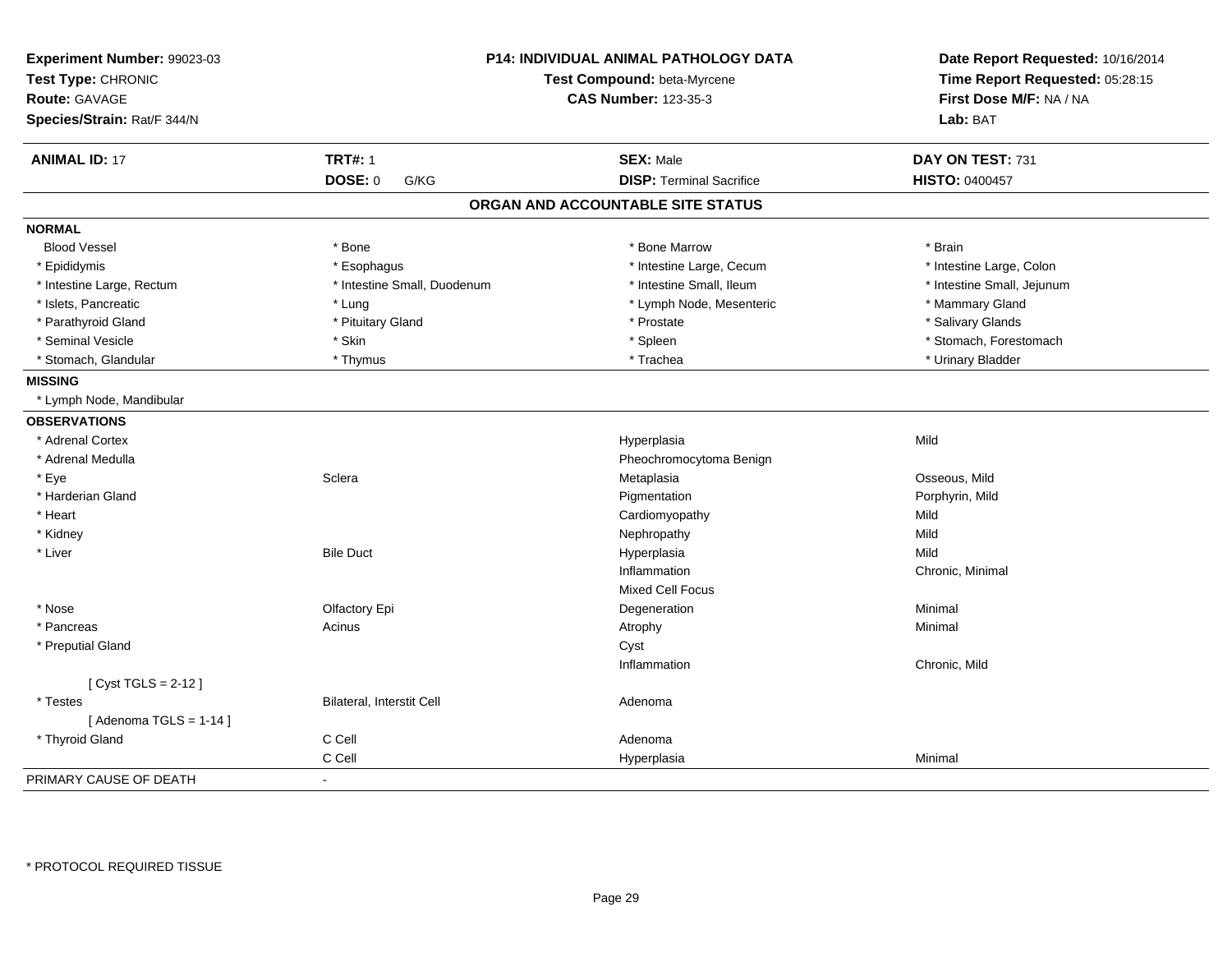| Experiment Number: 99023-03<br>Test Type: CHRONIC |                           | <b>P14: INDIVIDUAL ANIMAL PATHOLOGY DATA</b><br>Test Compound: beta-Myrcene | Date Report Requested: 10/16/2014<br>Time Report Requested: 05:28:15 |
|---------------------------------------------------|---------------------------|-----------------------------------------------------------------------------|----------------------------------------------------------------------|
| <b>Route: GAVAGE</b>                              |                           | <b>CAS Number: 123-35-3</b>                                                 | First Dose M/F: NA / NA                                              |
|                                                   |                           |                                                                             |                                                                      |
| Species/Strain: Rat/F 344/N                       |                           |                                                                             | Lab: BAT                                                             |
| <b>ANIMAL ID: 18</b>                              | <b>TRT#: 1</b>            | <b>SEX: Male</b>                                                            | DAY ON TEST: 729                                                     |
|                                                   | DOSE: 0<br>G/KG           | <b>DISP: Terminal Sacrifice</b>                                             | <b>HISTO: 0400458</b>                                                |
|                                                   |                           | ORGAN AND ACCOUNTABLE SITE STATUS                                           |                                                                      |
| <b>NORMAL</b>                                     |                           |                                                                             |                                                                      |
| <b>Blood Vessel</b>                               | * Bone                    | * Bone Marrow                                                               | * Brain                                                              |
| * Epididymis                                      | * Esophagus               | * Eye                                                                       | * Intestine Large, Cecum                                             |
| * Intestine Large, Colon                          | * Intestine Large, Rectum | * Intestine Small, Duodenum                                                 | * Intestine Small, Ileum                                             |
| * Intestine Small, Jejunum                        | * Islets, Pancreatic      | * Lymph Node, Mesenteric                                                    | * Mammary Gland                                                      |
| * Parathyroid Gland                               | * Prostate                | * Salivary Glands                                                           | * Seminal Vesicle                                                    |
| * Skin                                            | * Spleen                  | * Stomach, Forestomach                                                      | * Stomach, Glandular                                                 |
| * Trachea                                         | * Urinary Bladder         |                                                                             |                                                                      |
| <b>MISSING</b>                                    |                           |                                                                             |                                                                      |
| * Lymph Node, Mandibular                          |                           |                                                                             |                                                                      |
| <b>OBSERVATIONS</b>                               |                           |                                                                             |                                                                      |
| * Adrenal Cortex                                  |                           | Vacuolization Cytoplasmic                                                   | Minimal                                                              |
| * Adrenal Medulla                                 |                           | Hyperplasia                                                                 | Mild                                                                 |
|                                                   |                           | Pheochromocytoma Benign                                                     |                                                                      |
| * Harderian Gland                                 |                           | Pigmentation                                                                | Porphyrin, Mild                                                      |
| * Heart                                           |                           | Cardiomyopathy                                                              | Mild                                                                 |
| * Kidney                                          |                           | Nephropathy                                                                 | Mild                                                                 |
| * Liver                                           |                           | Angiectasis                                                                 | Mild                                                                 |
|                                                   |                           | <b>Basophilic Focus</b>                                                     |                                                                      |
|                                                   |                           | Clear Cell Focus                                                            |                                                                      |
|                                                   |                           | Inflammation                                                                | Chronic, Minimal                                                     |
|                                                   |                           | <b>Mixed Cell Focus</b>                                                     |                                                                      |
| [Clear Cell Focus TGLS = 3-15]                    |                           |                                                                             |                                                                      |
| * Lung                                            |                           | Inflammation                                                                | Mild                                                                 |
| Mesentery                                         | Fat                       | Necrosis                                                                    | Mild                                                                 |
| [Necrosis TGLS = $2-14$ ]                         |                           |                                                                             |                                                                      |
| * Nose                                            | Olfactory Epi             | Degeneration                                                                | Mild                                                                 |
| Oral Mucosa                                       |                           | Inflammation                                                                | Chronic, Minimal                                                     |
| * Pancreas                                        | Acinus                    | Atrophy                                                                     | Mild                                                                 |
| * Pituitary Gland                                 | Pars Distalis             | Hyperplasia                                                                 | Minimal                                                              |
| * Preputial Gland                                 |                           | Inflammation                                                                |                                                                      |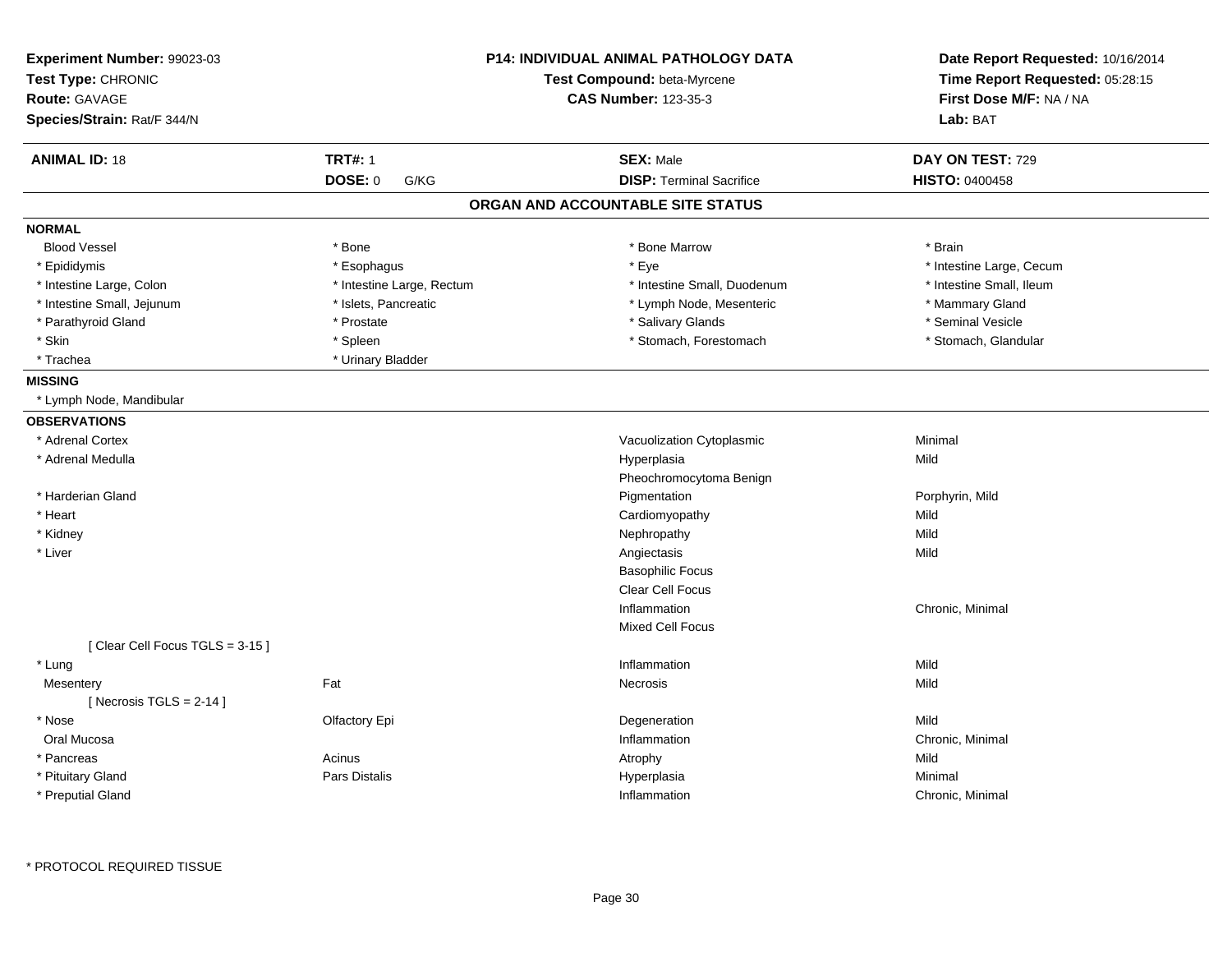| Experiment Number: 99023-03 |                                  | <b>P14: INDIVIDUAL ANIMAL PATHOLOGY DATA</b> | Date Report Requested: 10/16/2014 |
|-----------------------------|----------------------------------|----------------------------------------------|-----------------------------------|
| <b>Test Type: CHRONIC</b>   |                                  | <b>Test Compound: beta-Myrcene</b>           | Time Report Requested: 05:28:15   |
| <b>Route: GAVAGE</b>        |                                  | <b>CAS Number: 123-35-3</b>                  | First Dose M/F: NA / NA           |
| Species/Strain: Rat/F 344/N |                                  |                                              | Lab: BAT                          |
| <b>ANIMAL ID: 18</b>        | <b>TRT#: 1</b>                   | <b>SEX: Male</b>                             | DAY ON TEST: 729                  |
|                             | DOSE: 0<br>G/KG                  | <b>DISP:</b> Terminal Sacrifice              | <b>HISTO: 0400458</b>             |
|                             |                                  | ORGAN AND ACCOUNTABLE SITE STATUS            |                                   |
| * Testes                    | <b>Bilateral, Interstit Cell</b> | Adenoma                                      |                                   |
| [Adenoma TGLS = $1-11$ ]    |                                  |                                              |                                   |
| * Thymus                    |                                  | Atrophy                                      | Moderate                          |
| * Thyroid Gland             | C Cell                           | Hyperplasia                                  | Mild                              |
| PRIMARY CAUSE OF DEATH      | $\overline{\phantom{a}}$         |                                              |                                   |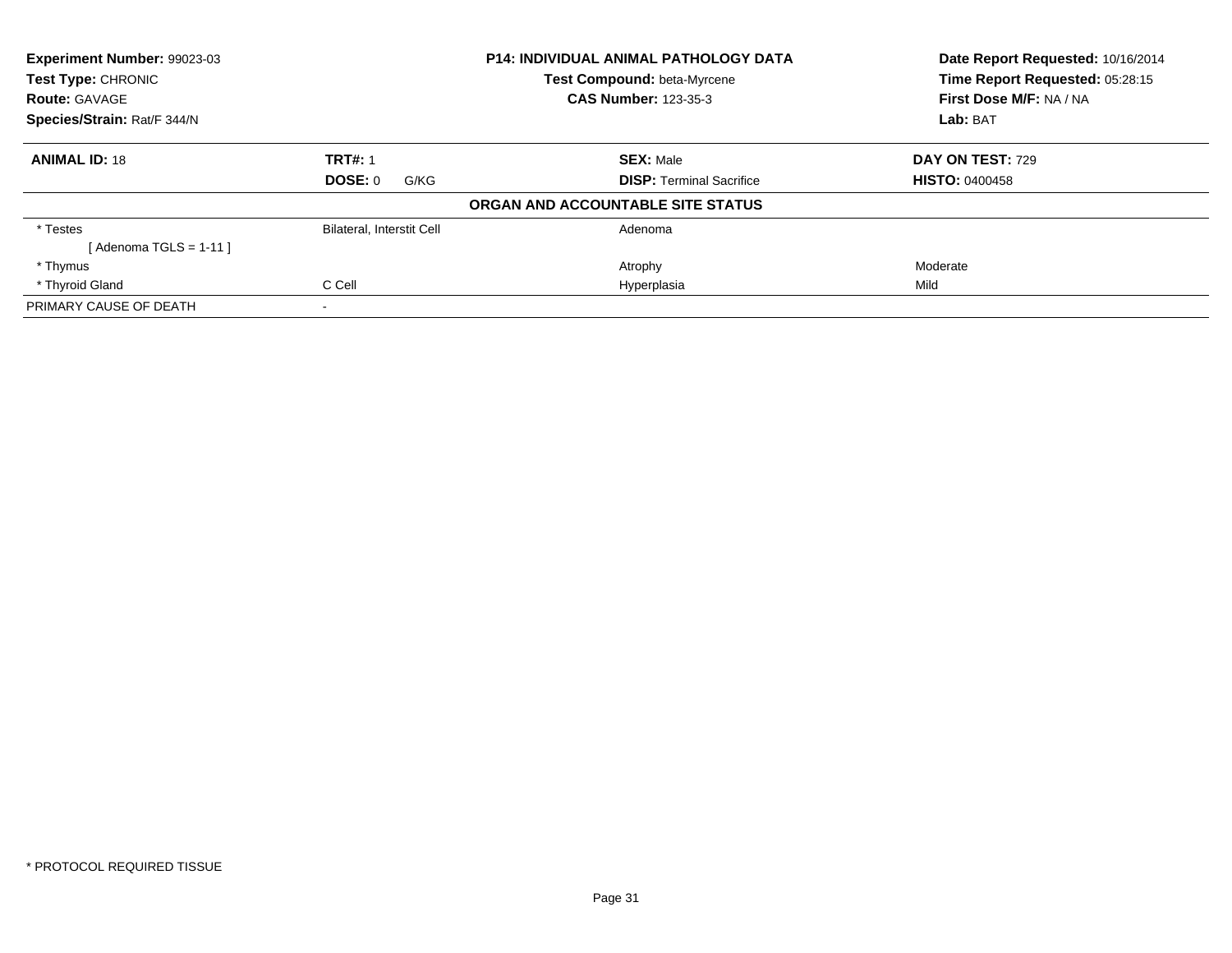| Experiment Number: 99023-03<br>Test Type: CHRONIC<br><b>Route: GAVAGE</b><br>Species/Strain: Rat/F 344/N |                            | P14: INDIVIDUAL ANIMAL PATHOLOGY DATA<br>Test Compound: beta-Myrcene<br><b>CAS Number: 123-35-3</b> | Date Report Requested: 10/16/2014<br>Time Report Requested: 05:28:15<br>First Dose M/F: NA / NA<br>Lab: BAT |
|----------------------------------------------------------------------------------------------------------|----------------------------|-----------------------------------------------------------------------------------------------------|-------------------------------------------------------------------------------------------------------------|
| <b>ANIMAL ID: 19</b>                                                                                     | <b>TRT#: 1</b>             | <b>SEX: Male</b>                                                                                    | DAY ON TEST: 730                                                                                            |
|                                                                                                          | <b>DOSE: 0</b><br>G/KG     | <b>DISP: Terminal Sacrifice</b>                                                                     | <b>HISTO: 0400459</b>                                                                                       |
|                                                                                                          |                            | ORGAN AND ACCOUNTABLE SITE STATUS                                                                   |                                                                                                             |
| <b>NORMAL</b>                                                                                            |                            |                                                                                                     |                                                                                                             |
| * Adrenal Cortex                                                                                         | * Adrenal Medulla          | <b>Blood Vessel</b>                                                                                 | * Bone                                                                                                      |
| * Bone Marrow                                                                                            | * Brain                    | * Epididymis                                                                                        | * Esophagus                                                                                                 |
| * Intestine Large, Cecum                                                                                 | * Intestine Large, Colon   | * Intestine Large, Rectum                                                                           | * Intestine Small, Duodenum                                                                                 |
| * Intestine Small, Ileum                                                                                 | * Intestine Small, Jejunum | * Islets, Pancreatic                                                                                | * Lymph Node, Mesenteric                                                                                    |
| * Mammary Gland                                                                                          | * Parathyroid Gland        | * Pituitary Gland                                                                                   | * Prostate                                                                                                  |
| * Salivary Glands                                                                                        | * Seminal Vesicle          | * Skin                                                                                              | * Stomach, Forestomach                                                                                      |
| * Stomach, Glandular                                                                                     | * Thyroid Gland            | * Trachea                                                                                           | * Urinary Bladder                                                                                           |
| <b>MISSING</b>                                                                                           |                            |                                                                                                     |                                                                                                             |
| * Lymph Node, Mandibular                                                                                 |                            |                                                                                                     |                                                                                                             |
| <b>OBSERVATIONS</b>                                                                                      |                            |                                                                                                     |                                                                                                             |
| * Eye                                                                                                    | Sclera                     | Metaplasia                                                                                          | Osseous, Minimal                                                                                            |
| * Harderian Gland                                                                                        |                            | Pigmentation                                                                                        | Porphyrin, Mild                                                                                             |
| * Heart                                                                                                  |                            | Cardiomyopathy                                                                                      | Mild                                                                                                        |
| * Kidney                                                                                                 |                            | Nephropathy                                                                                         | Minimal                                                                                                     |
| * Liver                                                                                                  |                            | <b>Basophilic Focus</b>                                                                             |                                                                                                             |
|                                                                                                          |                            | Clear Cell Focus                                                                                    |                                                                                                             |
|                                                                                                          | <b>Bile Duct</b>           | Hyperplasia                                                                                         | Minimal                                                                                                     |
|                                                                                                          |                            | Inflammation                                                                                        | Chronic, Minimal                                                                                            |
| * Lung                                                                                                   |                            | Leukemia Mononuclear                                                                                |                                                                                                             |
| * Nose                                                                                                   | Olfactory Epi              | Degeneration                                                                                        | Minimal                                                                                                     |
| * Pancreas                                                                                               | Acinus                     | Atrophy                                                                                             | Minimal                                                                                                     |
| * Preputial Gland                                                                                        |                            | Inflammation                                                                                        | Chronic, Minimal                                                                                            |
| * Spleen                                                                                                 |                            | Fibrosis                                                                                            | Mild                                                                                                        |
|                                                                                                          |                            | Leukemia Mononuclear                                                                                |                                                                                                             |
| [Fibrosis TGLS = $1-14$ ]                                                                                |                            |                                                                                                     |                                                                                                             |
| * Testes                                                                                                 | Bilateral, Interstit Cell  | Adenoma                                                                                             |                                                                                                             |
| [Adenoma TGLS = $2-11$ ]                                                                                 |                            |                                                                                                     |                                                                                                             |
| * Thymus                                                                                                 |                            | Atrophy                                                                                             | Moderate                                                                                                    |
| PRIMARY CAUSE OF DEATH                                                                                   | $\blacksquare$             |                                                                                                     |                                                                                                             |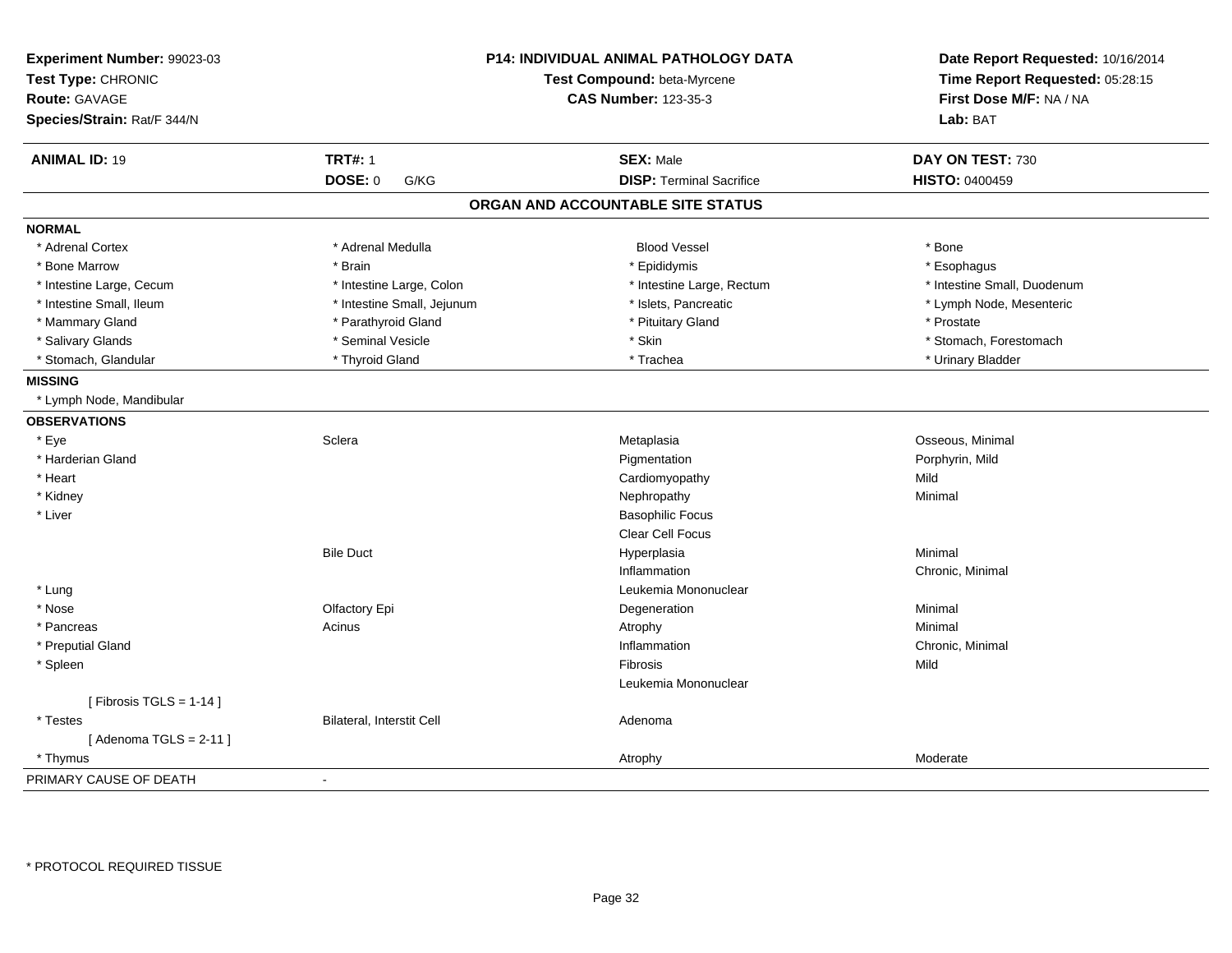| Experiment Number: 99023-03<br>Test Type: CHRONIC<br>Route: GAVAGE<br>Species/Strain: Rat/F 344/N |                          | <b>P14: INDIVIDUAL ANIMAL PATHOLOGY DATA</b><br>Test Compound: beta-Myrcene<br><b>CAS Number: 123-35-3</b> | Date Report Requested: 10/16/2014<br>Time Report Requested: 05:28:15<br>First Dose M/F: NA / NA<br>Lab: BAT |
|---------------------------------------------------------------------------------------------------|--------------------------|------------------------------------------------------------------------------------------------------------|-------------------------------------------------------------------------------------------------------------|
| <b>ANIMAL ID: 20</b>                                                                              | <b>TRT#: 1</b>           | <b>SEX: Male</b>                                                                                           | DAY ON TEST: 729                                                                                            |
|                                                                                                   | DOSE: 0<br>G/KG          | <b>DISP: Terminal Sacrifice</b>                                                                            | HISTO: 0400460                                                                                              |
|                                                                                                   |                          | ORGAN AND ACCOUNTABLE SITE STATUS                                                                          |                                                                                                             |
| <b>NORMAL</b>                                                                                     |                          |                                                                                                            |                                                                                                             |
| * Adrenal Cortex                                                                                  | * Adrenal Medulla        | <b>Blood Vessel</b>                                                                                        | * Bone                                                                                                      |
| * Bone Marrow                                                                                     | * Brain                  | * Epididymis                                                                                               | * Esophagus                                                                                                 |
| * Eye                                                                                             | * Intestine Large, Cecum | * Intestine Large, Colon                                                                                   | * Intestine Large, Rectum                                                                                   |
| * Intestine Small, Duodenum                                                                       | * Intestine Small, Ileum | * Intestine Small, Jejunum                                                                                 | * Islets, Pancreatic                                                                                        |
| * Lymph Node, Mesenteric                                                                          | * Mammary Gland          | * Pancreas                                                                                                 | * Parathyroid Gland                                                                                         |
| * Pituitary Gland                                                                                 | * Preputial Gland        | * Salivary Glands                                                                                          | * Seminal Vesicle                                                                                           |
| * Skin                                                                                            | * Spleen                 | * Stomach, Forestomach                                                                                     | * Stomach, Glandular                                                                                        |
| * Thyroid Gland                                                                                   | * Trachea                | * Urinary Bladder                                                                                          |                                                                                                             |
| <b>MISSING</b>                                                                                    |                          |                                                                                                            |                                                                                                             |
| * Lymph Node, Mandibular                                                                          |                          |                                                                                                            |                                                                                                             |
| <b>OBSERVATIONS</b>                                                                               |                          |                                                                                                            |                                                                                                             |
| * Harderian Gland                                                                                 |                          | Pigmentation                                                                                               | Porphyrin, Mild                                                                                             |
| * Heart                                                                                           |                          | Cardiomyopathy                                                                                             | Mild                                                                                                        |
| * Kidney                                                                                          |                          | Nephropathy                                                                                                | Minimal                                                                                                     |
| * Liver                                                                                           |                          | Angiectasis                                                                                                | Mild                                                                                                        |
|                                                                                                   | <b>Bile Duct</b>         | Hyperplasia                                                                                                | Mild                                                                                                        |
|                                                                                                   |                          | Inflammation                                                                                               | Chronic, Minimal                                                                                            |
| * Lung                                                                                            |                          | Inflammation                                                                                               | Mild                                                                                                        |
| * Nose                                                                                            | Olfactory Epi            | Degeneration                                                                                               | Mild                                                                                                        |
|                                                                                                   |                          | Inflammation                                                                                               | Chronic Active, Minimal                                                                                     |
| * Prostate                                                                                        |                          | Hyperplasia                                                                                                | Minimal                                                                                                     |
|                                                                                                   |                          | Inflammation                                                                                               | Chronic, Mild                                                                                               |
| * Testes                                                                                          | <b>Interstit Cell</b>    | Adenoma                                                                                                    |                                                                                                             |
|                                                                                                   | <b>Interstit Cell</b>    | Hyperplasia                                                                                                | Mild                                                                                                        |
| [Adenoma TGLS = $1-11$ ]                                                                          |                          |                                                                                                            |                                                                                                             |
| * Thymus                                                                                          |                          | Atrophy                                                                                                    | Moderate                                                                                                    |
| PRIMARY CAUSE OF DEATH                                                                            | $\blacksquare$           |                                                                                                            |                                                                                                             |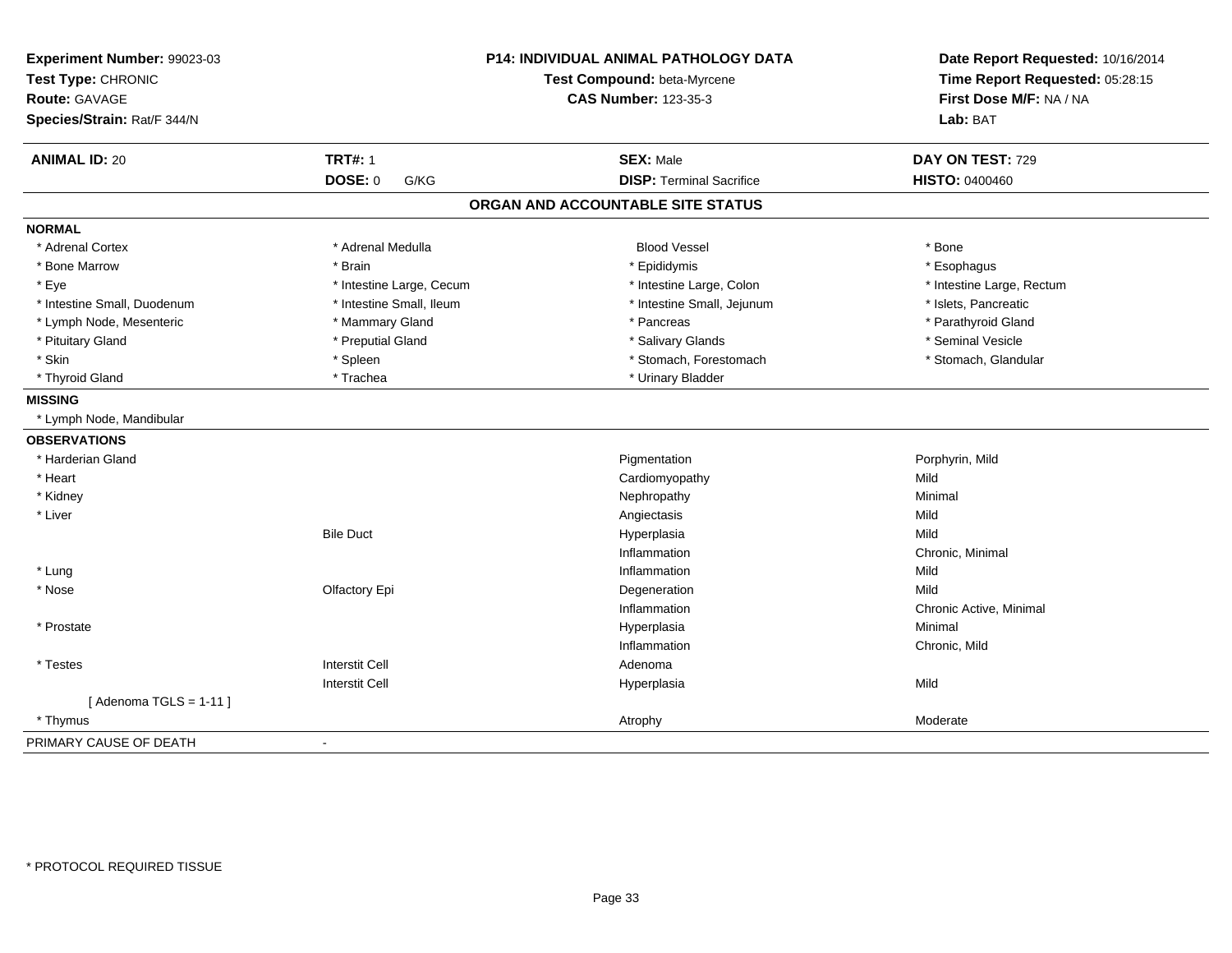| Experiment Number: 99023-03<br>Test Type: CHRONIC<br><b>Route: GAVAGE</b><br>Species/Strain: Rat/F 344/N |                           | <b>P14: INDIVIDUAL ANIMAL PATHOLOGY DATA</b><br>Test Compound: beta-Myrcene<br><b>CAS Number: 123-35-3</b>                                                       | Date Report Requested: 10/16/2014<br>Time Report Requested: 05:28:15<br>First Dose M/F: NA / NA<br>Lab: BAT |
|----------------------------------------------------------------------------------------------------------|---------------------------|------------------------------------------------------------------------------------------------------------------------------------------------------------------|-------------------------------------------------------------------------------------------------------------|
| <b>ANIMAL ID: 21</b>                                                                                     | <b>TRT#: 1</b>            | <b>SEX: Male</b>                                                                                                                                                 | DAY ON TEST: 674                                                                                            |
|                                                                                                          | <b>DOSE: 0</b><br>G/KG    | <b>DISP:</b> Moribund Sacrifice                                                                                                                                  | <b>HISTO: 0400461</b>                                                                                       |
|                                                                                                          |                           | ORGAN AND ACCOUNTABLE SITE STATUS                                                                                                                                |                                                                                                             |
| <b>NORMAL</b>                                                                                            |                           |                                                                                                                                                                  |                                                                                                             |
| * Adrenal Cortex                                                                                         | <b>Blood Vessel</b>       | * Bone                                                                                                                                                           | * Brain                                                                                                     |
| * Epididymis                                                                                             | * Esophagus               | * Eye                                                                                                                                                            | * Intestine Large, Cecum                                                                                    |
| * Intestine Large, Colon                                                                                 | * Intestine Large, Rectum | * Intestine Small, Duodenum                                                                                                                                      | * Intestine Small, Ileum                                                                                    |
| * Intestine Small, Jejunum                                                                               | * Islets, Pancreatic      | * Lymph Node, Mesenteric                                                                                                                                         | * Mammary Gland                                                                                             |
| * Parathyroid Gland                                                                                      | * Pituitary Gland         | * Prostate                                                                                                                                                       | * Salivary Glands                                                                                           |
| * Seminal Vesicle                                                                                        | * Skin                    | * Stomach, Forestomach                                                                                                                                           | * Stomach, Glandular                                                                                        |
| * Thyroid Gland                                                                                          | * Trachea                 | * Urinary Bladder                                                                                                                                                |                                                                                                             |
| <b>MISSING</b>                                                                                           |                           |                                                                                                                                                                  |                                                                                                             |
| * Lymph Node, Mandibular                                                                                 |                           |                                                                                                                                                                  |                                                                                                             |
| <b>OBSERVATIONS</b>                                                                                      |                           |                                                                                                                                                                  |                                                                                                             |
| * Adrenal Medulla                                                                                        |                           | Ganglioneuroma                                                                                                                                                   |                                                                                                             |
|                                                                                                          |                           | Pheochromocytoma Benign                                                                                                                                          |                                                                                                             |
| [Ganglioneuroma TGLS = 6-18]                                                                             |                           |                                                                                                                                                                  |                                                                                                             |
| * Bone Marrow                                                                                            |                           | Hyperplasia                                                                                                                                                      | Marked                                                                                                      |
| * Harderian Gland                                                                                        |                           | Pigmentation                                                                                                                                                     | Porphyrin, Mild                                                                                             |
| * Heart                                                                                                  |                           | Cardiomyopathy                                                                                                                                                   | Minimal                                                                                                     |
|                                                                                                          | Atrium                    | Thrombosis                                                                                                                                                       | Moderate                                                                                                    |
| * Kidney                                                                                                 |                           | Nephropathy                                                                                                                                                      | Minimal                                                                                                     |
| * Liver                                                                                                  | Centrilobular             | Degeneration                                                                                                                                                     | Mild                                                                                                        |
| * Lung                                                                                                   | Alveolar Epith            | Hyperplasia                                                                                                                                                      | Mild                                                                                                        |
|                                                                                                          |                           | Inflammation                                                                                                                                                     | Minimal                                                                                                     |
| * Nose                                                                                                   | Olfactory Epi             | Degeneration                                                                                                                                                     | Mild                                                                                                        |
|                                                                                                          |                           | Inflammation                                                                                                                                                     | Chronic Active, Minimal                                                                                     |
| * Pancreas                                                                                               | Acinus                    | Hyperplasia                                                                                                                                                      | Mild                                                                                                        |
| [ Hyperplasia TGLS = 4-6 ]                                                                               |                           |                                                                                                                                                                  |                                                                                                             |
| * Preputial Gland                                                                                        |                           | Adenoma                                                                                                                                                          | Multiple                                                                                                    |
| [Adenoma TGLS = $1,2-14+15$ ]                                                                            |                           | Note: The mass (TGL # 2) identified at necropsy as a right inguinal mammary gland mass was examined microscopically and diagnosed as a preputial gland neoplasm. |                                                                                                             |
| * Spleen                                                                                                 |                           | Hematopoietic Cell Proliferation                                                                                                                                 | Moderate                                                                                                    |
| [ Hematopoietic Cell Proliferation TGLS = 3-16 ]                                                         |                           |                                                                                                                                                                  |                                                                                                             |

\* PROTOCOL REQUIRED TISSUE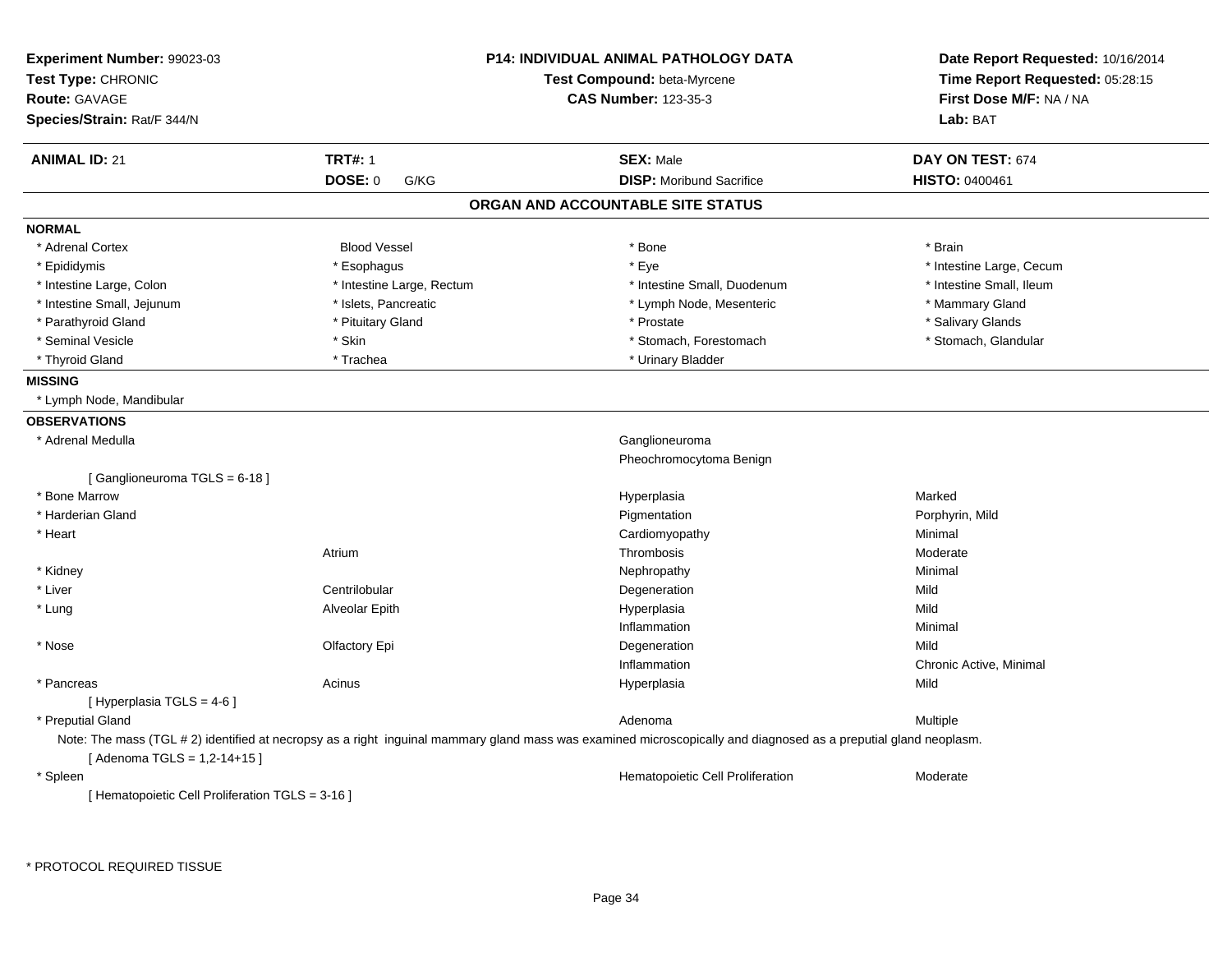| <b>Experiment Number: 99023-03</b> |                           | <b>P14: INDIVIDUAL ANIMAL PATHOLOGY DATA</b> | Date Report Requested: 10/16/2014                          |
|------------------------------------|---------------------------|----------------------------------------------|------------------------------------------------------------|
| <b>Test Type: CHRONIC</b>          |                           | Test Compound: beta-Myrcene                  | Time Report Requested: 05:28:15<br>First Dose M/F: NA / NA |
| <b>Route: GAVAGE</b>               |                           | <b>CAS Number: 123-35-3</b>                  |                                                            |
| Species/Strain: Rat/F 344/N        |                           |                                              | Lab: BAT                                                   |
| <b>ANIMAL ID: 21</b>               | <b>TRT#: 1</b>            | <b>SEX: Male</b>                             | DAY ON TEST: 674                                           |
|                                    | DOSE: 0<br>G/KG           | <b>DISP:</b> Moribund Sacrifice              | <b>HISTO: 0400461</b>                                      |
|                                    |                           | ORGAN AND ACCOUNTABLE SITE STATUS            |                                                            |
| * Testes                           | Interstit Cell            | Adenoma                                      |                                                            |
| [ Adenoma TGLS = 5-17 ]            |                           |                                              |                                                            |
| * Thymus                           |                           | Atrophy                                      | Mild                                                       |
| PRIMARY CAUSE OF DEATH             | - Heart Atrium Thrombosis |                                              |                                                            |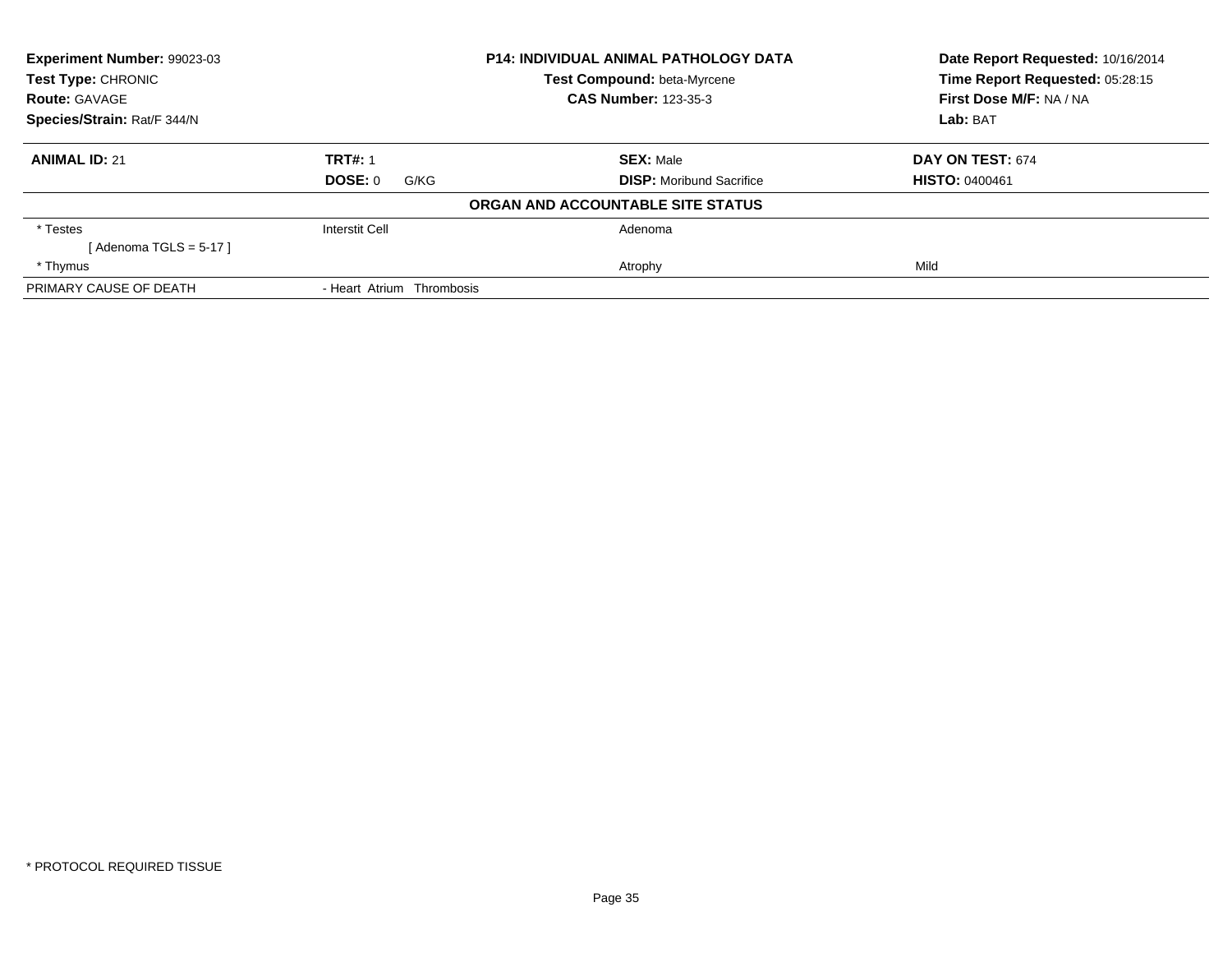| Experiment Number: 99023-03<br>Test Type: CHRONIC<br><b>Route: GAVAGE</b> |                           | <b>P14: INDIVIDUAL ANIMAL PATHOLOGY DATA</b><br>Test Compound: beta-Myrcene<br><b>CAS Number: 123-35-3</b> | Date Report Requested: 10/16/2014<br>Time Report Requested: 05:28:15<br>First Dose M/F: NA / NA |
|---------------------------------------------------------------------------|---------------------------|------------------------------------------------------------------------------------------------------------|-------------------------------------------------------------------------------------------------|
| Species/Strain: Rat/F 344/N                                               |                           |                                                                                                            | Lab: BAT                                                                                        |
| <b>ANIMAL ID: 22</b>                                                      | <b>TRT#: 1</b>            | <b>SEX: Male</b>                                                                                           | DAY ON TEST: 730                                                                                |
|                                                                           | DOSE: 0<br>G/KG           | <b>DISP: Terminal Sacrifice</b>                                                                            | <b>HISTO: 0400462</b>                                                                           |
|                                                                           |                           | ORGAN AND ACCOUNTABLE SITE STATUS                                                                          |                                                                                                 |
| <b>NORMAL</b>                                                             |                           |                                                                                                            |                                                                                                 |
| * Adrenal Cortex                                                          | * Adrenal Medulla         | <b>Blood Vessel</b>                                                                                        | * Bone                                                                                          |
| * Bone Marrow                                                             | * Brain                   | * Epididymis                                                                                               | * Esophagus                                                                                     |
| * Eye                                                                     | * Intestine Large, Cecum  | * Intestine Large, Colon                                                                                   | * Intestine Large, Rectum                                                                       |
| * Intestine Small, Duodenum                                               | * Intestine Small, Ileum  | * Intestine Small, Jejunum                                                                                 | * Islets, Pancreatic                                                                            |
| * Lymph Node, Mesenteric                                                  | * Mammary Gland           | * Parathyroid Gland                                                                                        | * Pituitary Gland                                                                               |
| * Prostate                                                                | * Salivary Glands         | * Seminal Vesicle                                                                                          | * Spleen                                                                                        |
| * Stomach, Forestomach                                                    | * Stomach, Glandular      | * Trachea                                                                                                  | * Urinary Bladder                                                                               |
| <b>MISSING</b>                                                            |                           |                                                                                                            |                                                                                                 |
| * Lymph Node, Mandibular                                                  |                           |                                                                                                            |                                                                                                 |
| <b>OBSERVATIONS</b>                                                       |                           |                                                                                                            |                                                                                                 |
| * Harderian Gland                                                         |                           | Pigmentation                                                                                               | Porphyrin, Mild                                                                                 |
| * Heart                                                                   |                           | Cardiomyopathy                                                                                             | Mild                                                                                            |
| * Kidney                                                                  |                           | Nephropathy                                                                                                | Minimal                                                                                         |
| * Liver                                                                   |                           | <b>Basophilic Focus</b>                                                                                    |                                                                                                 |
|                                                                           |                           | Degeneration                                                                                               | Cystic, Minimal                                                                                 |
|                                                                           |                           | <b>Eosinophilic Focus</b>                                                                                  |                                                                                                 |
|                                                                           | <b>Bile Duct</b>          | Hyperplasia                                                                                                | Mild                                                                                            |
|                                                                           |                           | Inflammation                                                                                               | Chronic, Mild                                                                                   |
| [ Eosinophilic Focus TGLS = 3-16 ]<br>[Hyperplasia TGLS = 4-17]           |                           |                                                                                                            |                                                                                                 |
| * Lung                                                                    |                           | Inflammation                                                                                               | Minimal                                                                                         |
| * Nose                                                                    | Olfactory Epi             | Degeneration                                                                                               | Minimal                                                                                         |
| * Pancreas                                                                | Acinus                    | Hyperplasia                                                                                                | Mild                                                                                            |
| * Preputial Gland                                                         |                           | Inflammation                                                                                               | Chronic, Minimal                                                                                |
| * Skin                                                                    | <b>Subcut Tiss</b>        | Fibroma                                                                                                    |                                                                                                 |
| [Fibroma TGLS = $1-14$ ]                                                  |                           |                                                                                                            |                                                                                                 |
| * Testes                                                                  | Bilateral, Interstit Cell | Adenoma                                                                                                    |                                                                                                 |
| [Adenoma TGLS = $2-15$ ]                                                  |                           |                                                                                                            |                                                                                                 |
| * Thymus                                                                  |                           | Atrophy                                                                                                    | Mild                                                                                            |
| * Thyroid Gland                                                           | C Cell                    | Adenoma                                                                                                    |                                                                                                 |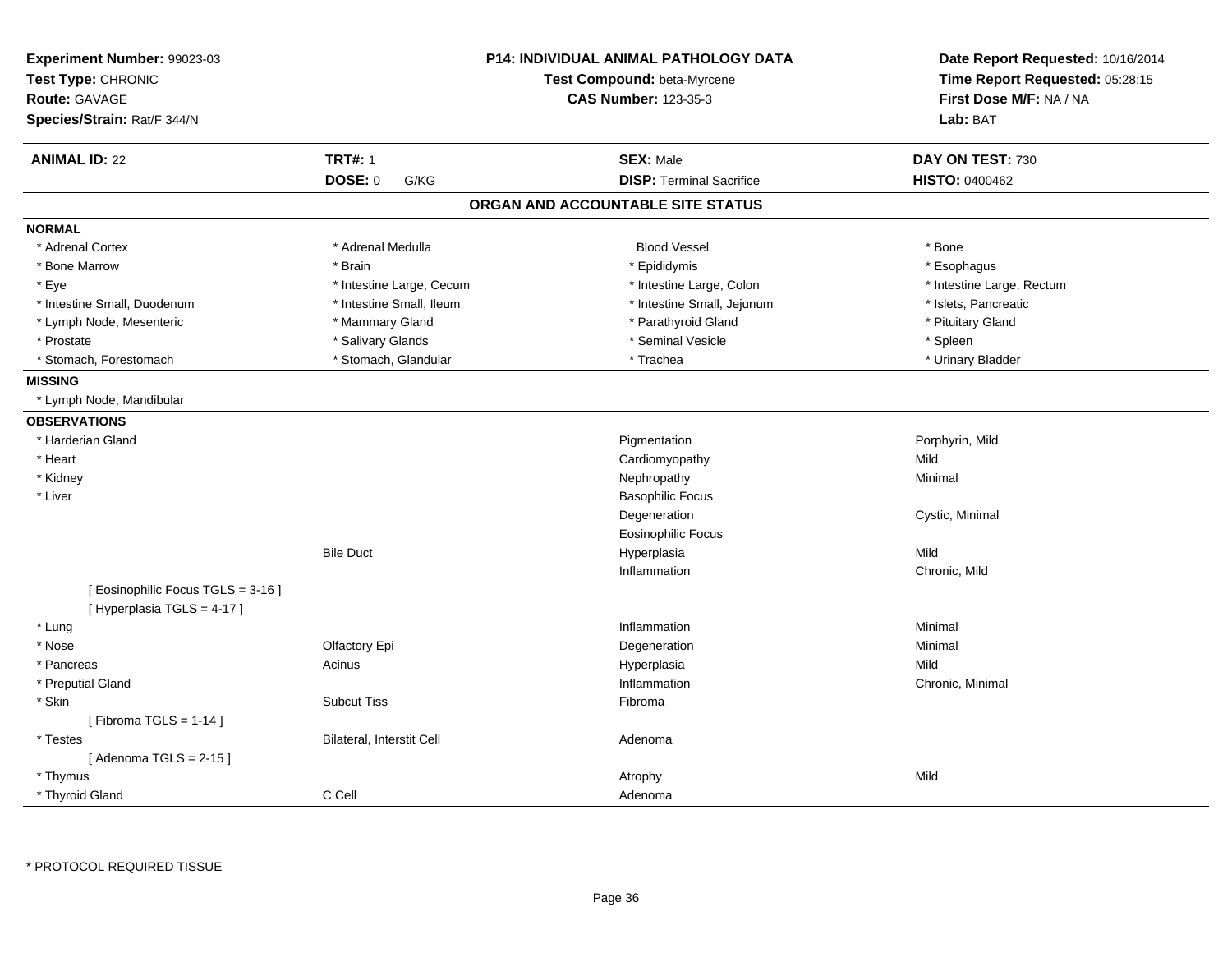| Experiment Number: 99023-03 |                             | <b>P14: INDIVIDUAL ANIMAL PATHOLOGY DATA</b> | Date Report Requested: 10/16/2014 |
|-----------------------------|-----------------------------|----------------------------------------------|-----------------------------------|
| <b>Test Type: CHRONIC</b>   |                             | Test Compound: beta-Myrcene                  | Time Report Requested: 05:28:15   |
| <b>Route: GAVAGE</b>        | <b>CAS Number: 123-35-3</b> |                                              | First Dose M/F: NA / NA           |
| Species/Strain: Rat/F 344/N |                             |                                              | Lab: BAT                          |
| <b>ANIMAL ID: 22</b>        | <b>TRT#: 1</b>              | <b>SEX: Male</b>                             | DAY ON TEST: 730                  |
|                             | DOSE: 0<br>G/KG             | <b>DISP: Terminal Sacrifice</b>              | <b>HISTO: 0400462</b>             |
|                             |                             | ORGAN AND ACCOUNTABLE SITE STATUS            |                                   |
| PRIMARY CAUSE OF DEATH      |                             |                                              |                                   |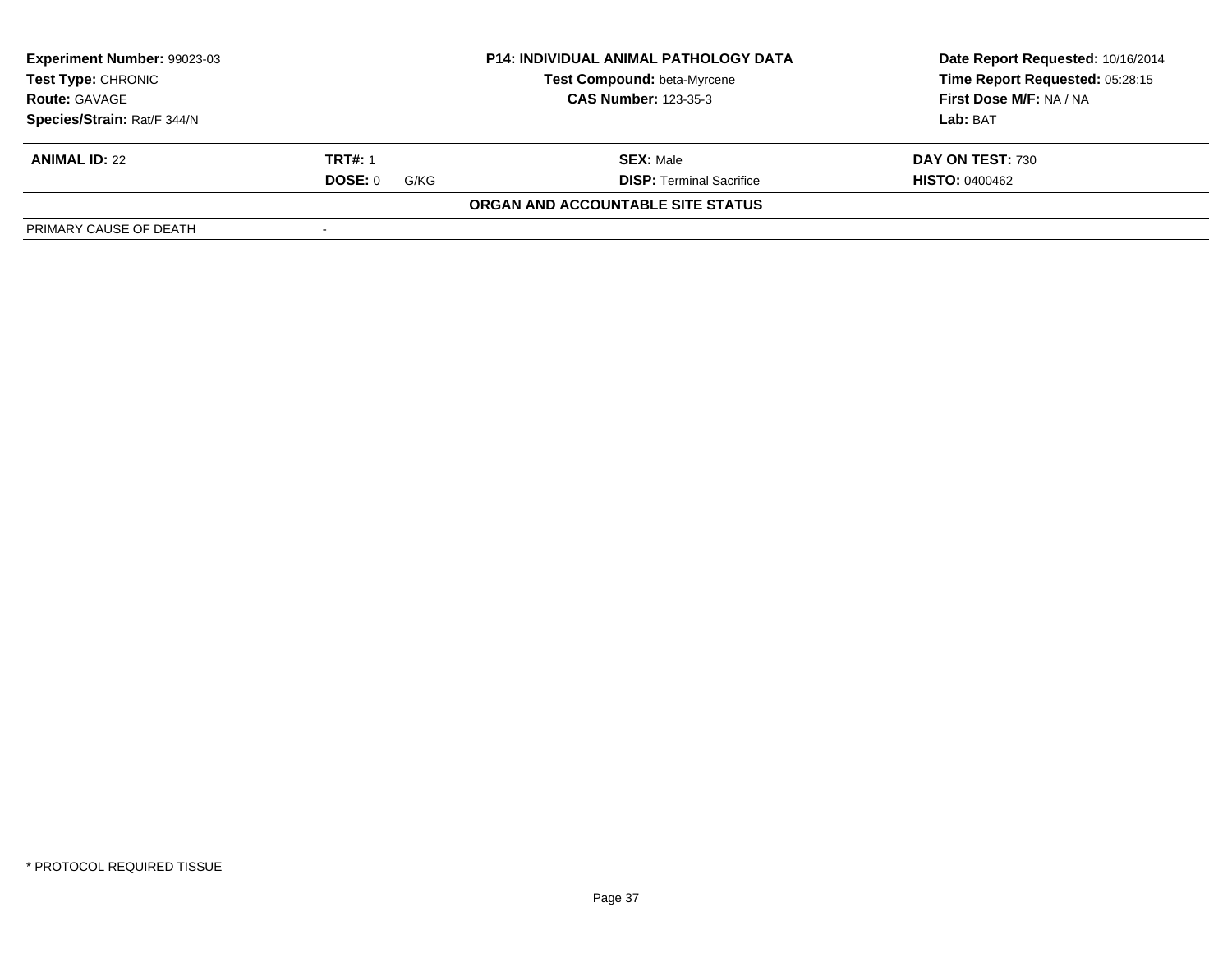| Experiment Number: 99023-03<br>Test Type: CHRONIC |                           | P14: INDIVIDUAL ANIMAL PATHOLOGY DATA<br>Test Compound: beta-Myrcene |                                                            |
|---------------------------------------------------|---------------------------|----------------------------------------------------------------------|------------------------------------------------------------|
| <b>Route: GAVAGE</b>                              |                           | <b>CAS Number: 123-35-3</b>                                          | Time Report Requested: 05:28:15<br>First Dose M/F: NA / NA |
| Species/Strain: Rat/F 344/N                       |                           |                                                                      | Lab: BAT                                                   |
|                                                   |                           |                                                                      |                                                            |
| <b>ANIMAL ID: 23</b>                              | <b>TRT#: 1</b>            | <b>SEX: Male</b>                                                     | DAY ON TEST: 730                                           |
|                                                   | DOSE: 0<br>G/KG           | <b>DISP: Terminal Sacrifice</b>                                      | HISTO: 0400463                                             |
|                                                   |                           | ORGAN AND ACCOUNTABLE SITE STATUS                                    |                                                            |
| <b>NORMAL</b>                                     |                           |                                                                      |                                                            |
| * Adrenal Medulla                                 | <b>Blood Vessel</b>       | * Bone                                                               | * Bone Marrow                                              |
| * Brain                                           | * Epididymis              | * Esophagus                                                          | * Intestine Large, Cecum                                   |
| * Intestine Large, Colon                          | * Intestine Large, Rectum | * Intestine Small, Duodenum                                          | * Intestine Small, Ileum                                   |
| * Intestine Small, Jejunum                        | * Islets, Pancreatic      | * Lymph Node, Mesenteric                                             | * Mammary Gland                                            |
| * Prostate                                        | * Salivary Glands         | * Seminal Vesicle                                                    | * Skin                                                     |
| * Spleen                                          | * Stomach, Forestomach    | * Trachea                                                            | * Urinary Bladder                                          |
| <b>MISSING</b>                                    |                           |                                                                      |                                                            |
| * Lymph Node, Mandibular                          | * Parathyroid Gland       |                                                                      |                                                            |
| <b>OBSERVATIONS</b>                               |                           |                                                                      |                                                            |
| * Adrenal Cortex                                  |                           | Vacuolization Cytoplasmic                                            | Minimal                                                    |
| * Eye                                             | Sclera                    | Metaplasia                                                           | Osseous, Minimal                                           |
| * Harderian Gland                                 |                           | Pigmentation                                                         | Porphyrin, Mild                                            |
| * Heart                                           |                           | Cardiomyopathy                                                       | Mild                                                       |
| * Kidney                                          |                           | Nephropathy                                                          | Minimal                                                    |
| * Liver                                           |                           | <b>Clear Cell Focus</b>                                              |                                                            |
|                                                   | <b>Bile Duct</b>          | Hyperplasia                                                          | Minimal                                                    |
|                                                   |                           | Inflammation                                                         | Chronic, Minimal                                           |
| * Lung                                            |                           | Inflammation                                                         | Minimal                                                    |
| * Nose                                            |                           | Inflammation                                                         | Chronic Active, Mild                                       |
| * Pancreas                                        | Acinus                    | Hyperplasia                                                          | Minimal                                                    |
| * Pituitary Gland                                 | Pars Distalis             | Hyperplasia                                                          | Mild                                                       |
| * Preputial Gland                                 |                           | Inflammation                                                         | Chronic, Minimal                                           |
| * Stomach, Glandular                              | Epithelium                | Ectasia                                                              | Minimal                                                    |
| * Testes                                          | Bilateral, Interstit Cell | Adenoma                                                              |                                                            |
| [Adenoma TGLS = $1-14$ ]                          |                           |                                                                      |                                                            |
| * Thymus                                          |                           | Atrophy                                                              | Mild                                                       |
| * Thyroid Gland                                   | C Cell                    | Hyperplasia                                                          | Minimal                                                    |
| PRIMARY CAUSE OF DEATH                            | $\sim$                    |                                                                      |                                                            |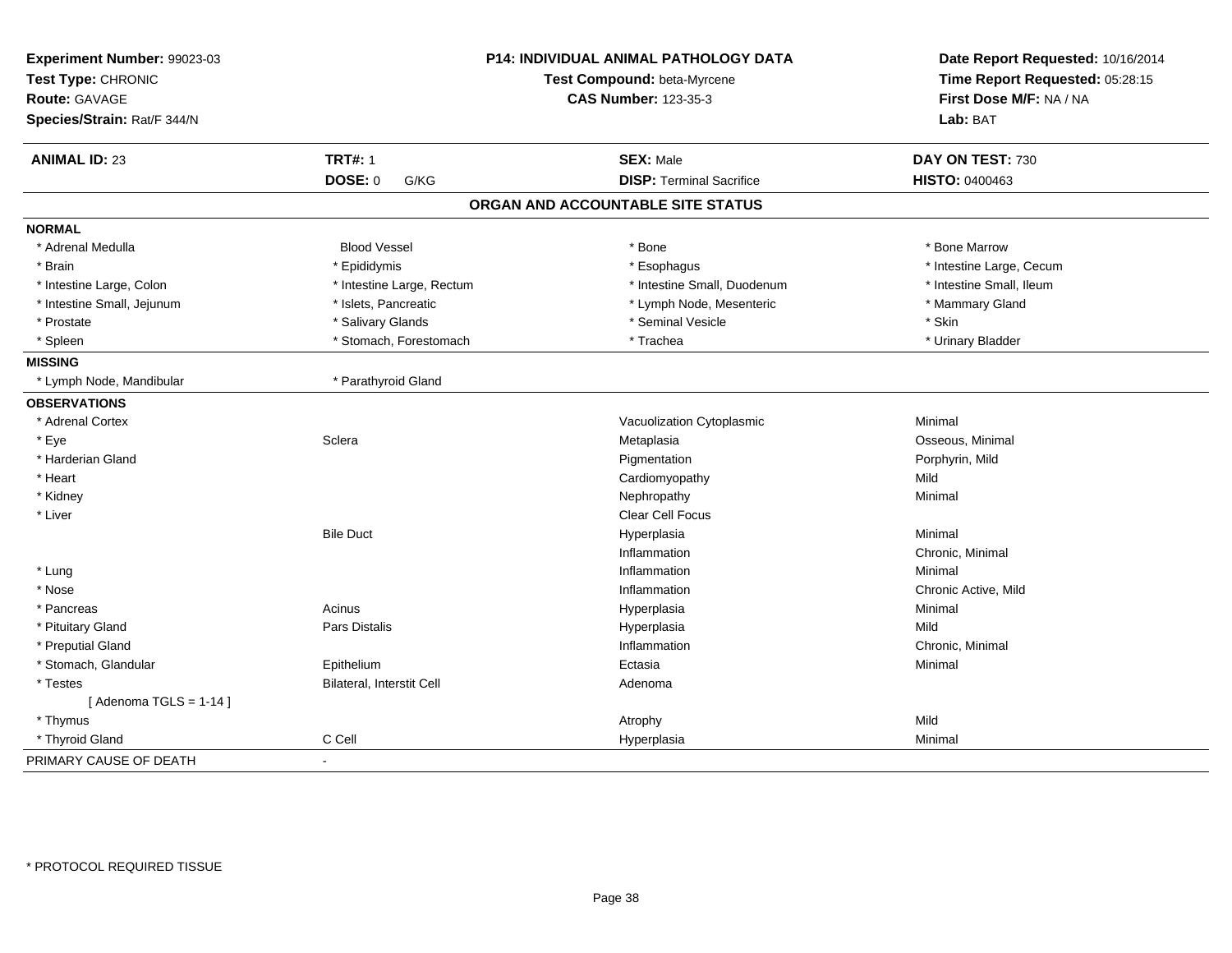| Experiment Number: 99023-03<br>Test Type: CHRONIC<br><b>Route: GAVAGE</b><br>Species/Strain: Rat/F 344/N |                             | P14: INDIVIDUAL ANIMAL PATHOLOGY DATA<br>Test Compound: beta-Myrcene<br><b>CAS Number: 123-35-3</b> | Date Report Requested: 10/16/2014<br>Time Report Requested: 05:28:15<br>First Dose M/F: NA / NA<br>Lab: BAT |
|----------------------------------------------------------------------------------------------------------|-----------------------------|-----------------------------------------------------------------------------------------------------|-------------------------------------------------------------------------------------------------------------|
| <b>ANIMAL ID: 24</b>                                                                                     | <b>TRT#: 1</b>              | <b>SEX: Male</b>                                                                                    | DAY ON TEST: 689                                                                                            |
|                                                                                                          | <b>DOSE: 0</b><br>G/KG      | <b>DISP:</b> Moribund Sacrifice                                                                     | <b>HISTO: 0400464</b>                                                                                       |
|                                                                                                          |                             | ORGAN AND ACCOUNTABLE SITE STATUS                                                                   |                                                                                                             |
| <b>NORMAL</b>                                                                                            |                             |                                                                                                     |                                                                                                             |
| * Adrenal Medulla                                                                                        | <b>Blood Vessel</b>         | * Bone                                                                                              | * Epididymis                                                                                                |
| * Esophagus                                                                                              | * Eye                       | * Intestine Large, Cecum                                                                            | * Intestine Large, Colon                                                                                    |
| * Intestine Large, Rectum                                                                                | * Intestine Small, Duodenum | * Intestine Small, Ileum                                                                            | * Intestine Small, Jejunum                                                                                  |
| * Islets, Pancreatic                                                                                     | * Mammary Gland             | * Preputial Gland                                                                                   | * Prostate                                                                                                  |
| * Salivary Glands                                                                                        | * Seminal Vesicle           | * Skin                                                                                              | * Stomach, Forestomach                                                                                      |
| * Trachea                                                                                                | * Urinary Bladder           |                                                                                                     |                                                                                                             |
| <b>MISSING</b>                                                                                           |                             |                                                                                                     |                                                                                                             |
| * Lymph Node, Mandibular                                                                                 | * Parathyroid Gland         |                                                                                                     |                                                                                                             |
| <b>OBSERVATIONS</b>                                                                                      |                             |                                                                                                     |                                                                                                             |
| * Adrenal Cortex                                                                                         |                             | Leukemia Mononuclear                                                                                |                                                                                                             |
| * Bone Marrow                                                                                            |                             | Hyperplasia                                                                                         | Moderate                                                                                                    |
| * Brain                                                                                                  |                             | Leukemia Mononuclear                                                                                |                                                                                                             |
| [ Leukemia Mononuclear TGLS = 4-9 ]                                                                      |                             |                                                                                                     |                                                                                                             |
| * Harderian Gland                                                                                        |                             | Pigmentation                                                                                        | Porphyrin, Moderate                                                                                         |
| * Heart                                                                                                  |                             | Leukemia Mononuclear                                                                                |                                                                                                             |
| * Kidney                                                                                                 | <b>Renal Tubule</b>         | Cyst                                                                                                |                                                                                                             |
|                                                                                                          |                             | Leukemia Mononuclear                                                                                |                                                                                                             |
|                                                                                                          |                             | Nephropathy                                                                                         | Minimal                                                                                                     |
| [ Cyst TGLS = $5-16$ ]                                                                                   |                             |                                                                                                     |                                                                                                             |
| * Liver                                                                                                  |                             | Leukemia Mononuclear                                                                                |                                                                                                             |
| * Lung                                                                                                   |                             | Leukemia Mononuclear                                                                                |                                                                                                             |
|                                                                                                          |                             | Metaplasia                                                                                          | Osseous, Minimal                                                                                            |
| * Lymph Node, Mesenteric                                                                                 |                             | Leukemia Mononuclear                                                                                |                                                                                                             |
| Mesentery                                                                                                | Fat                         | Necrosis                                                                                            | Mild                                                                                                        |
| [Necrosis TGLS = $2-15$ ]                                                                                |                             |                                                                                                     |                                                                                                             |
| * Nose                                                                                                   | Olfactory Epi               | Degeneration                                                                                        | Minimal                                                                                                     |
| * Pancreas                                                                                               |                             | Leukemia Mononuclear                                                                                |                                                                                                             |
| * Pituitary Gland                                                                                        | Pars Distalis               | Hyperplasia                                                                                         | Minimal                                                                                                     |
| * Spleen                                                                                                 |                             | Leukemia Mononuclear                                                                                |                                                                                                             |
| [ Leukemia Mononuclear TGLS = 3-16 ]                                                                     |                             |                                                                                                     |                                                                                                             |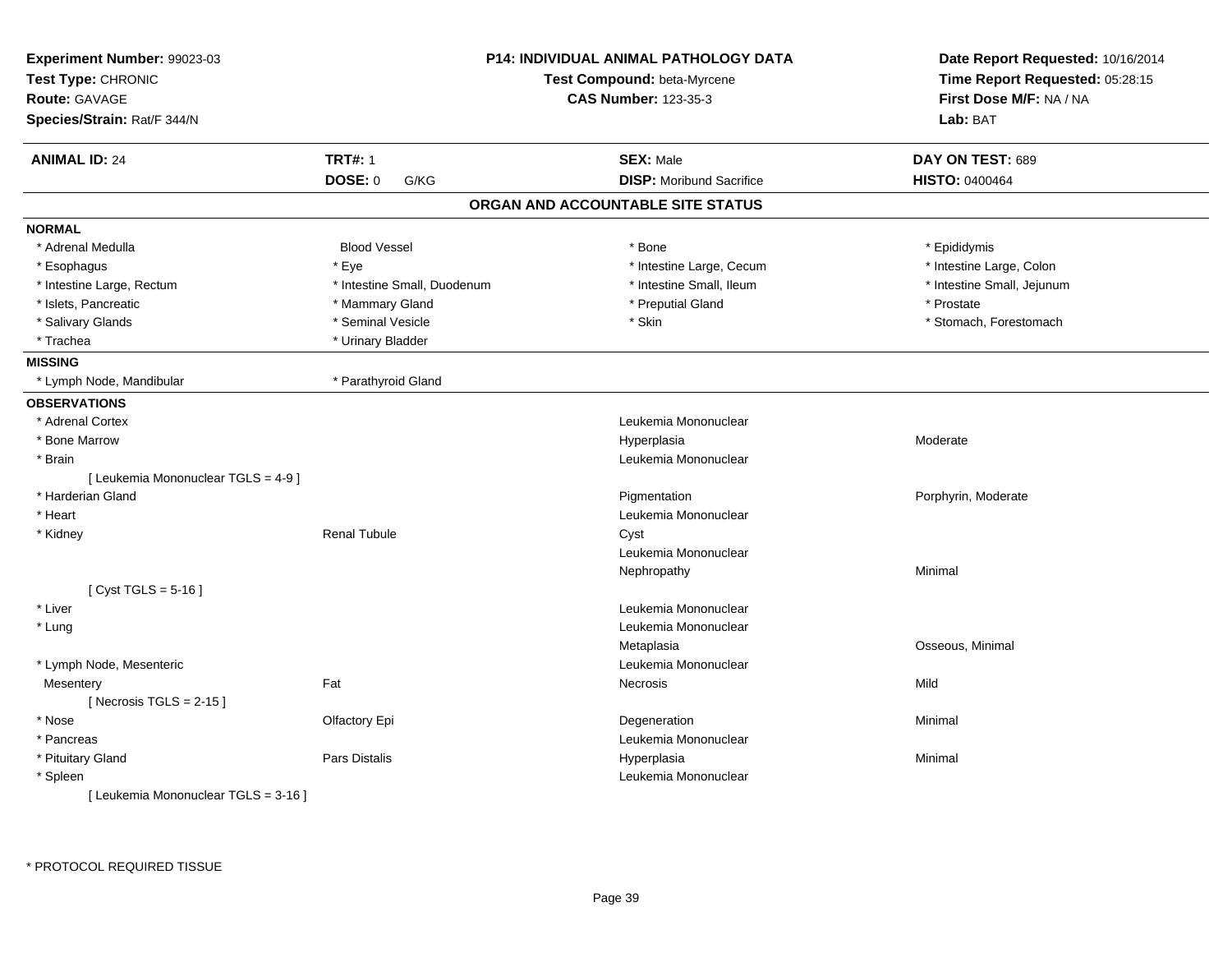| Experiment Number: 99023-03<br>Test Type: CHRONIC<br><b>Route: GAVAGE</b><br>Species/Strain: Rat/F 344/N |                                  | <b>P14: INDIVIDUAL ANIMAL PATHOLOGY DATA</b><br>Test Compound: beta-Myrcene<br><b>CAS Number: 123-35-3</b> | Date Report Requested: 10/16/2014<br>Time Report Requested: 05:28:15<br>First Dose M/F: NA / NA<br>Lab: BAT |
|----------------------------------------------------------------------------------------------------------|----------------------------------|------------------------------------------------------------------------------------------------------------|-------------------------------------------------------------------------------------------------------------|
| <b>ANIMAL ID: 24</b>                                                                                     | <b>TRT#: 1</b>                   | <b>SEX: Male</b>                                                                                           | DAY ON TEST: 689                                                                                            |
|                                                                                                          | <b>DOSE: 0</b><br>G/KG           | <b>DISP:</b> Moribund Sacrifice                                                                            | <b>HISTO: 0400464</b>                                                                                       |
|                                                                                                          |                                  | ORGAN AND ACCOUNTABLE SITE STATUS                                                                          |                                                                                                             |
| * Stomach, Glandular                                                                                     | Epithelium                       | Ectasia                                                                                                    | Minimal                                                                                                     |
|                                                                                                          |                                  | Leukemia Mononuclear                                                                                       |                                                                                                             |
| * Testes                                                                                                 | <b>Bilateral, Interstit Cell</b> | Adenoma                                                                                                    |                                                                                                             |
| [ Adenoma TGLS = 1-14 ]                                                                                  |                                  |                                                                                                            |                                                                                                             |
| * Thymus                                                                                                 |                                  | Atrophy                                                                                                    | Marked                                                                                                      |
| * Thyroid Gland                                                                                          | C Cell                           | Adenoma                                                                                                    |                                                                                                             |
| PRIMARY CAUSE OF DEATH                                                                                   | Leukemia Mononuclear<br>- Spleen |                                                                                                            |                                                                                                             |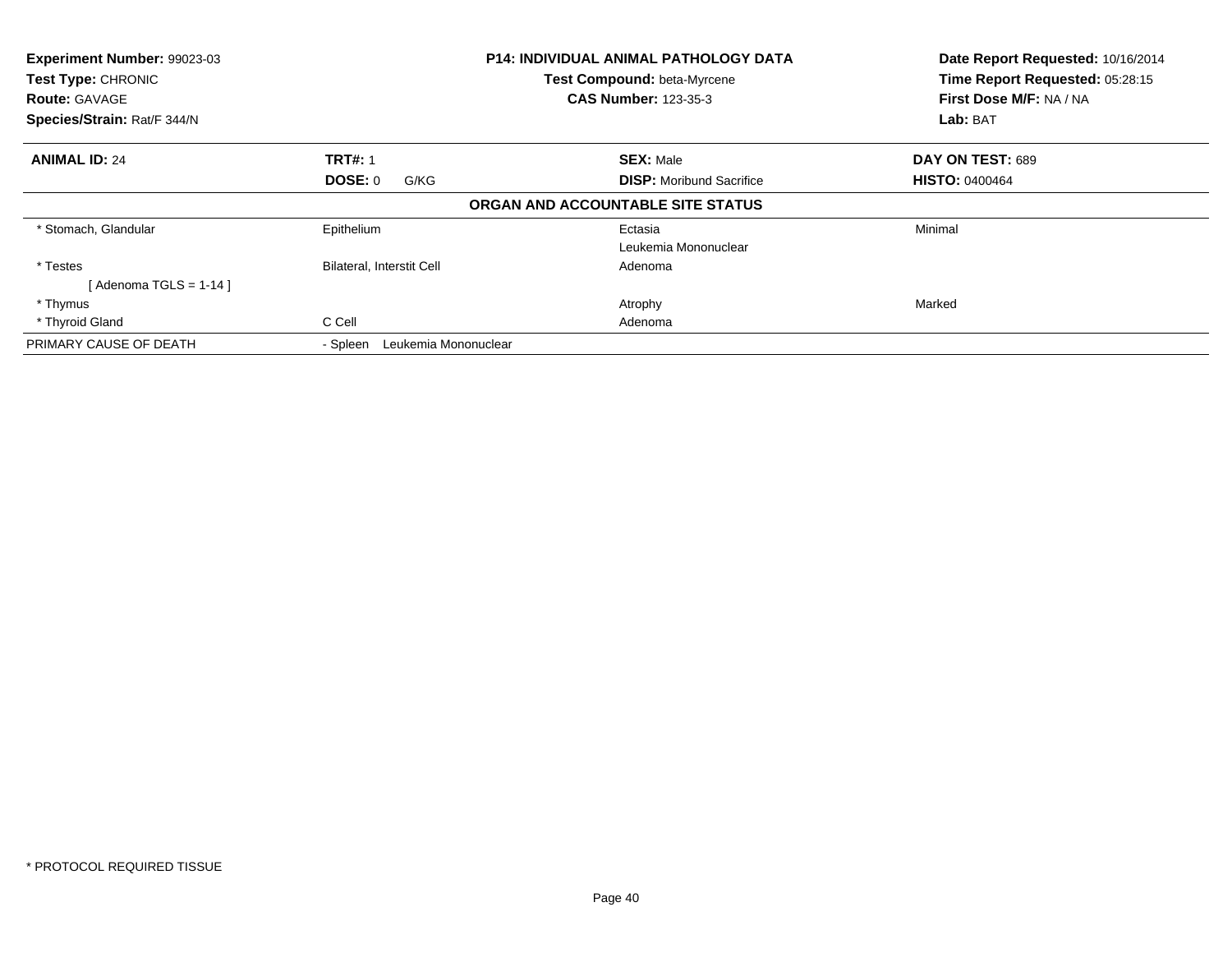| Experiment Number: 99023-03<br>Test Type: CHRONIC |                           | <b>P14: INDIVIDUAL ANIMAL PATHOLOGY DATA</b><br>Test Compound: beta-Myrcene | Date Report Requested: 10/16/2014<br>Time Report Requested: 05:28:15 |  |
|---------------------------------------------------|---------------------------|-----------------------------------------------------------------------------|----------------------------------------------------------------------|--|
| <b>Route: GAVAGE</b>                              |                           | <b>CAS Number: 123-35-3</b>                                                 | First Dose M/F: NA / NA                                              |  |
| Species/Strain: Rat/F 344/N                       |                           |                                                                             | Lab: BAT                                                             |  |
| <b>ANIMAL ID: 25</b>                              | <b>TRT#: 1</b>            | <b>SEX: Male</b>                                                            | DAY ON TEST: 731                                                     |  |
|                                                   | <b>DOSE: 0</b><br>G/KG    | <b>DISP: Terminal Sacrifice</b>                                             | <b>HISTO: 0400465</b>                                                |  |
|                                                   |                           | ORGAN AND ACCOUNTABLE SITE STATUS                                           |                                                                      |  |
| <b>NORMAL</b>                                     |                           |                                                                             |                                                                      |  |
| * Adrenal Cortex                                  | * Adrenal Medulla         | <b>Blood Vessel</b>                                                         | * Bone                                                               |  |
| * Bone Marrow                                     | * Brain                   | * Epididymis                                                                | * Esophagus                                                          |  |
| * Eye                                             | * Intestine Large, Cecum  | * Intestine Large, Colon                                                    | * Intestine Large, Rectum                                            |  |
| * Intestine Small, Duodenum                       | * Intestine Small, Ileum  | * Intestine Small, Jejunum                                                  | * Islets, Pancreatic                                                 |  |
| * Lymph Node, Mesenteric                          | * Mammary Gland           | * Parathyroid Gland                                                         | * Prostate                                                           |  |
| * Salivary Glands                                 | * Seminal Vesicle         | * Skin                                                                      | * Spleen                                                             |  |
| * Stomach, Forestomach                            | * Trachea                 | * Urinary Bladder                                                           |                                                                      |  |
| <b>MISSING</b>                                    |                           |                                                                             |                                                                      |  |
| * Lymph Node, Mandibular                          |                           |                                                                             |                                                                      |  |
| <b>OBSERVATIONS</b>                               |                           |                                                                             |                                                                      |  |
| * Harderian Gland                                 |                           | Pigmentation                                                                | Porphyrin, Mild                                                      |  |
| * Heart                                           |                           | Cardiomyopathy                                                              | Minimal                                                              |  |
| * Kidney                                          |                           | Nephropathy                                                                 | Minimal                                                              |  |
| [Nephropathy TGLS = 2-5]                          |                           |                                                                             |                                                                      |  |
| * Liver                                           |                           | <b>Basophilic Focus</b>                                                     |                                                                      |  |
|                                                   |                           | <b>Clear Cell Focus</b>                                                     |                                                                      |  |
|                                                   | <b>Bile Duct</b>          | Hyperplasia                                                                 | Mild                                                                 |  |
|                                                   |                           | Inflammation                                                                | Chronic, Minimal                                                     |  |
| * Lung                                            |                           | Inflammation                                                                | Minimal                                                              |  |
| * Nose                                            | Olfactory Epi             | Degeneration                                                                | Mild                                                                 |  |
|                                                   |                           | Inflammation                                                                | Chronic Active, Minimal                                              |  |
| * Pancreas                                        | Acinus                    | Atrophy                                                                     | Minimal                                                              |  |
| * Pituitary Gland                                 |                           | Angiectasis                                                                 | Minimal                                                              |  |
|                                                   | Pars Distalis             | Hyperplasia                                                                 | Minimal                                                              |  |
| * Preputial Gland                                 |                           | Inflammation                                                                | Chronic, Minimal                                                     |  |
| * Stomach, Glandular                              | Epithelium                | Ectasia                                                                     | Minimal                                                              |  |
|                                                   |                           | Inflammation                                                                | Chronic, Minimal                                                     |  |
| * Testes                                          | Bilateral, Interstit Cell | Adenoma                                                                     |                                                                      |  |
| [Adenoma TGLS = $1-14$ ]                          |                           |                                                                             |                                                                      |  |
| * Thymus                                          |                           | Atrophy                                                                     | Moderate                                                             |  |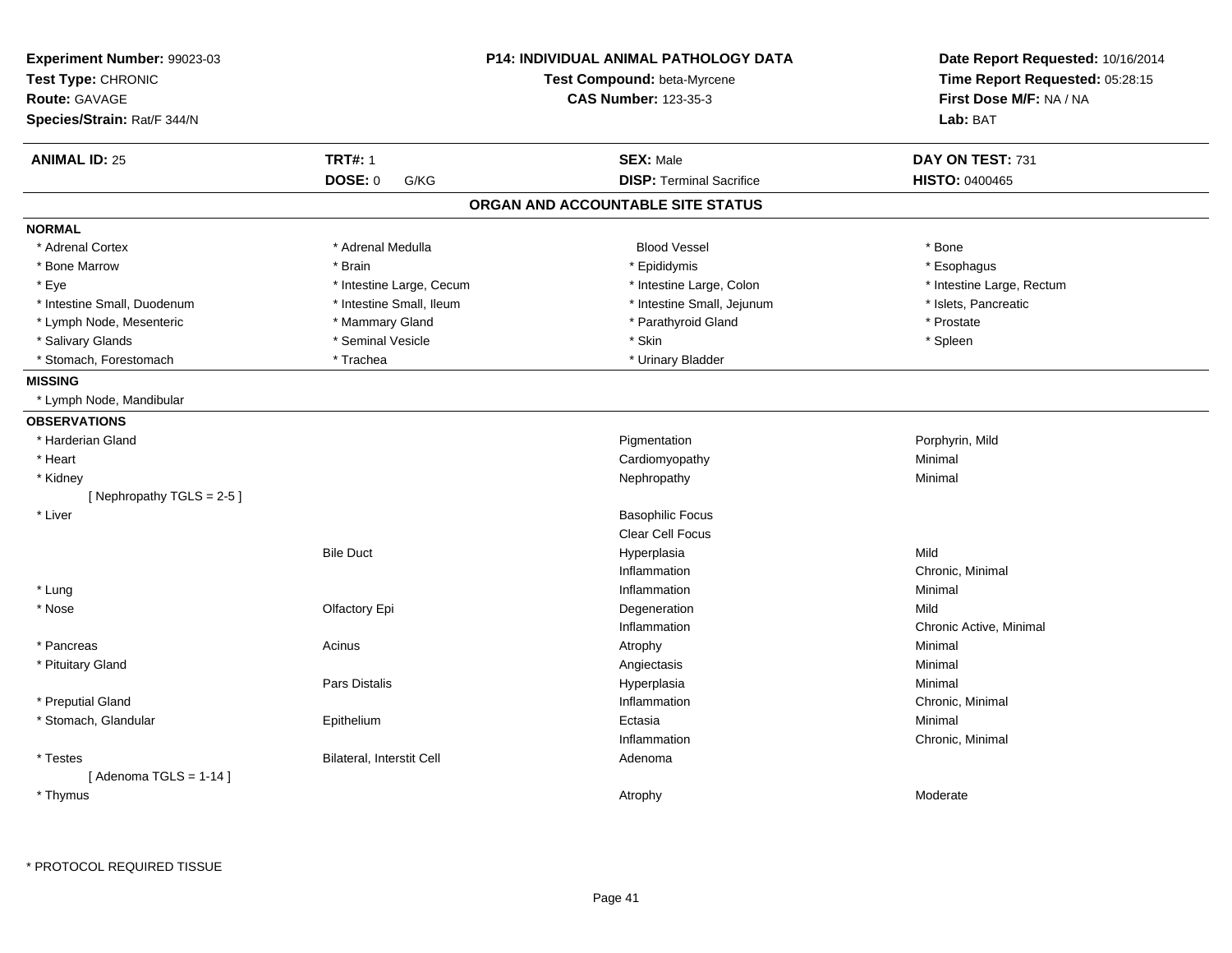| Experiment Number: 99023-03<br>Test Type: CHRONIC<br><b>Route: GAVAGE</b> |                        | <b>P14: INDIVIDUAL ANIMAL PATHOLOGY DATA</b> | Date Report Requested: 10/16/2014 |
|---------------------------------------------------------------------------|------------------------|----------------------------------------------|-----------------------------------|
|                                                                           |                        | Test Compound: beta-Myrcene                  | Time Report Requested: 05:28:15   |
|                                                                           |                        | <b>CAS Number: 123-35-3</b>                  | First Dose M/F: NA / NA           |
| Species/Strain: Rat/F 344/N                                               |                        |                                              | Lab: BAT                          |
| <b>ANIMAL ID: 25</b>                                                      | <b>TRT#: 1</b>         | <b>SEX: Male</b>                             | DAY ON TEST: 731                  |
|                                                                           | <b>DOSE: 0</b><br>G/KG | <b>DISP:</b> Terminal Sacrifice              | <b>HISTO: 0400465</b>             |
|                                                                           |                        | ORGAN AND ACCOUNTABLE SITE STATUS            |                                   |
| * Thyroid Gland                                                           | C Cell                 | Adenoma                                      |                                   |
| PRIMARY CAUSE OF DEATH                                                    |                        |                                              |                                   |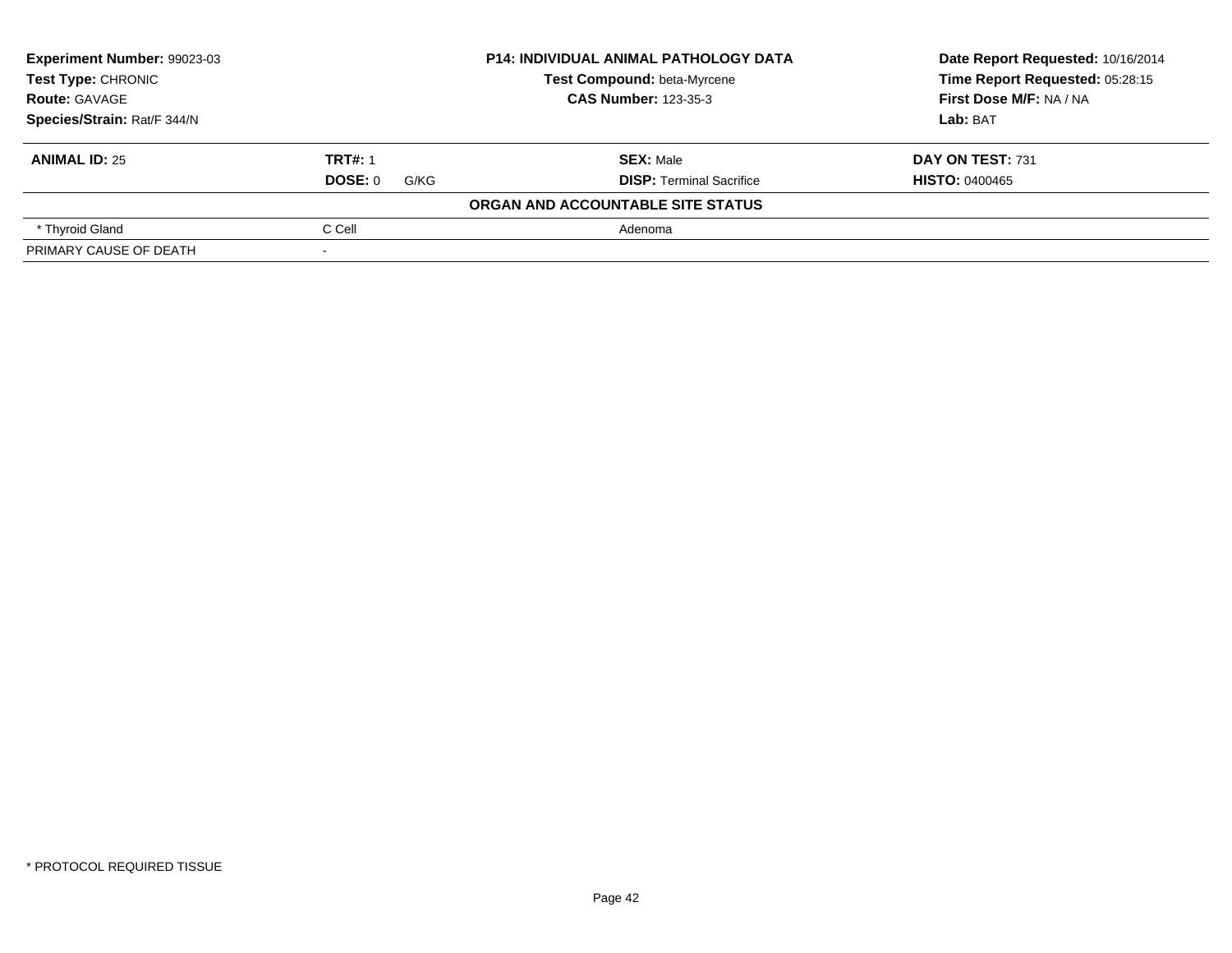| Experiment Number: 99023-03<br>Test Type: CHRONIC<br>Route: GAVAGE |                            | P14: INDIVIDUAL ANIMAL PATHOLOGY DATA<br>Test Compound: beta-Myrcene<br><b>CAS Number: 123-35-3</b> | Date Report Requested: 10/16/2014<br>Time Report Requested: 05:28:15<br>First Dose M/F: NA / NA |
|--------------------------------------------------------------------|----------------------------|-----------------------------------------------------------------------------------------------------|-------------------------------------------------------------------------------------------------|
| Species/Strain: Rat/F 344/N                                        |                            |                                                                                                     | Lab: BAT                                                                                        |
| <b>ANIMAL ID: 26</b>                                               | <b>TRT#: 1</b>             | <b>SEX: Male</b>                                                                                    | DAY ON TEST: 730                                                                                |
|                                                                    | <b>DOSE: 0</b><br>G/KG     | <b>DISP: Terminal Sacrifice</b>                                                                     | <b>HISTO: 0400466</b>                                                                           |
|                                                                    |                            | ORGAN AND ACCOUNTABLE SITE STATUS                                                                   |                                                                                                 |
| <b>NORMAL</b>                                                      |                            |                                                                                                     |                                                                                                 |
| * Adrenal Cortex                                                   | <b>Blood Vessel</b>        | * Bone                                                                                              | * Bone Marrow                                                                                   |
| * Brain                                                            | * Epididymis               | * Esophagus                                                                                         | * Eve                                                                                           |
| * Intestine Large, Cecum                                           | * Intestine Large, Colon   | * Intestine Large, Rectum                                                                           | * Intestine Small, Duodenum                                                                     |
| * Intestine Small, Ileum                                           | * Intestine Small, Jejunum | * Islets, Pancreatic                                                                                | * Kidney                                                                                        |
| * Lymph Node, Mesenteric                                           | * Mammary Gland            | * Nose                                                                                              | * Pancreas                                                                                      |
| * Parathyroid Gland                                                | * Pituitary Gland          | * Prostate                                                                                          | * Salivary Glands                                                                               |
| * Seminal Vesicle                                                  | * Skin                     | * Stomach, Forestomach                                                                              | * Stomach, Glandular                                                                            |
| * Trachea                                                          | * Urinary Bladder          |                                                                                                     |                                                                                                 |
| <b>MISSING</b>                                                     |                            |                                                                                                     |                                                                                                 |
| * Lymph Node, Mandibular                                           |                            |                                                                                                     |                                                                                                 |
| <b>OBSERVATIONS</b>                                                |                            |                                                                                                     |                                                                                                 |
| * Adrenal Medulla                                                  |                            | Pheochromocytoma Malignant                                                                          |                                                                                                 |
| * Harderian Gland                                                  |                            | Pigmentation                                                                                        | Porphyrin, Mild                                                                                 |
| * Heart                                                            |                            | Cardiomyopathy                                                                                      | Mild                                                                                            |
| * Liver                                                            | <b>Bile Duct</b>           | Hyperplasia                                                                                         | Mild                                                                                            |
|                                                                    |                            | Leukemia Mononuclear                                                                                |                                                                                                 |
| [ Leukemia Mononuclear TGLS = 2-6+7 ]                              |                            |                                                                                                     |                                                                                                 |
| * Lung                                                             |                            | Inflammation                                                                                        | Minimal                                                                                         |
|                                                                    |                            | Leukemia Mononuclear                                                                                |                                                                                                 |
| * Preputial Gland                                                  |                            | Inflammation                                                                                        | Chronic. Mild                                                                                   |
| * Spleen                                                           |                            | Leukemia Mononuclear                                                                                |                                                                                                 |
| [ Leukemia Mononuclear TGLS = 1-14 ]                               |                            |                                                                                                     |                                                                                                 |
| * Testes                                                           | Bilateral, Interstit Cell  | Adenoma                                                                                             |                                                                                                 |
| [Adenoma TGLS = $4-11$ ]                                           |                            |                                                                                                     |                                                                                                 |
| * Thymus                                                           |                            | Atrophy                                                                                             | Moderate                                                                                        |
| * Thyroid Gland                                                    | Bilateral, C Cell          | Adenoma                                                                                             |                                                                                                 |
|                                                                    | C Cell                     | Hyperplasia                                                                                         | Mild                                                                                            |
|                                                                    | Follicle                   | Hyperplasia                                                                                         | Mild                                                                                            |
| PRIMARY CAUSE OF DEATH                                             | ÷,                         |                                                                                                     |                                                                                                 |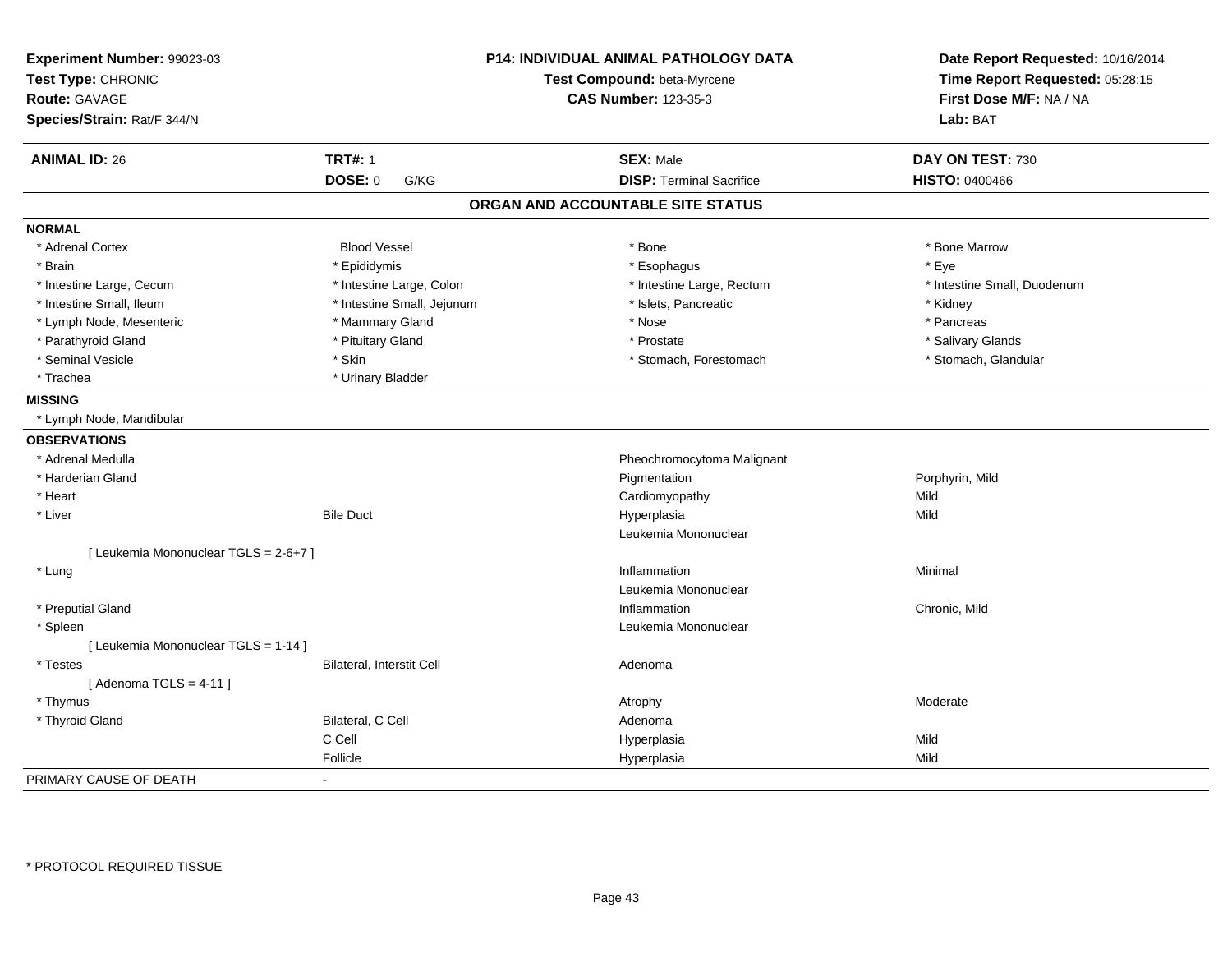| Experiment Number: 99023-03<br>Test Type: CHRONIC<br><b>Route: GAVAGE</b><br>Species/Strain: Rat/F 344/N |                            | P14: INDIVIDUAL ANIMAL PATHOLOGY DATA<br>Test Compound: beta-Myrcene<br><b>CAS Number: 123-35-3</b> | Date Report Requested: 10/16/2014<br>Time Report Requested: 05:28:15<br>First Dose M/F: NA / NA<br>Lab: BAT |
|----------------------------------------------------------------------------------------------------------|----------------------------|-----------------------------------------------------------------------------------------------------|-------------------------------------------------------------------------------------------------------------|
| <b>ANIMAL ID: 27</b>                                                                                     | <b>TRT#: 1</b>             | <b>SEX: Male</b>                                                                                    | DAY ON TEST: 729                                                                                            |
|                                                                                                          | <b>DOSE: 0</b><br>G/KG     | <b>DISP: Terminal Sacrifice</b>                                                                     | <b>HISTO: 0400467</b>                                                                                       |
|                                                                                                          |                            | ORGAN AND ACCOUNTABLE SITE STATUS                                                                   |                                                                                                             |
| <b>NORMAL</b>                                                                                            |                            |                                                                                                     |                                                                                                             |
| * Adrenal Medulla                                                                                        | <b>Blood Vessel</b>        | * Bone                                                                                              | * Bone Marrow                                                                                               |
| * Brain                                                                                                  | * Epididymis               | * Esophagus                                                                                         | * Eye                                                                                                       |
| * Intestine Large, Cecum                                                                                 | * Intestine Large, Colon   | * Intestine Large, Rectum                                                                           | * Intestine Small, Duodenum                                                                                 |
| * Intestine Small, Ileum                                                                                 | * Intestine Small, Jejunum | * Islets, Pancreatic                                                                                | * Lymph Node, Mesenteric                                                                                    |
| * Mammary Gland                                                                                          | * Parathyroid Gland        | * Pituitary Gland                                                                                   | * Preputial Gland                                                                                           |
| * Salivary Glands                                                                                        | * Seminal Vesicle          | * Spleen                                                                                            | * Stomach, Forestomach                                                                                      |
| * Stomach, Glandular                                                                                     | * Trachea                  | * Urinary Bladder                                                                                   |                                                                                                             |
| <b>MISSING</b>                                                                                           |                            |                                                                                                     |                                                                                                             |
| * Lymph Node, Mandibular                                                                                 |                            |                                                                                                     |                                                                                                             |
| <b>OBSERVATIONS</b>                                                                                      |                            |                                                                                                     |                                                                                                             |
| * Adrenal Cortex                                                                                         |                            | Vacuolization Cytoplasmic                                                                           | Minimal                                                                                                     |
| * Harderian Gland                                                                                        |                            | Pigmentation                                                                                        | Porphyrin, Minimal                                                                                          |
| * Heart                                                                                                  |                            | Cardiomyopathy                                                                                      | Minimal                                                                                                     |
| * Kidney                                                                                                 |                            | Nephropathy                                                                                         | Minimal                                                                                                     |
| * Liver                                                                                                  |                            | <b>Basophilic Focus</b>                                                                             |                                                                                                             |
|                                                                                                          |                            | Clear Cell Focus                                                                                    |                                                                                                             |
|                                                                                                          | <b>Bile Duct</b>           | Hyperplasia                                                                                         | Mild                                                                                                        |
|                                                                                                          |                            | Inflammation                                                                                        | Chronic, Minimal                                                                                            |
| * Lung                                                                                                   |                            | Inflammation                                                                                        | Mild                                                                                                        |
| * Nose                                                                                                   | Olfactory Epi              | Degeneration                                                                                        | Minimal                                                                                                     |
|                                                                                                          |                            | Inflammation                                                                                        | Chronic Active, Minimal                                                                                     |
| * Pancreas                                                                                               | Acinus                     | Atrophy                                                                                             | Mild                                                                                                        |
| * Prostate                                                                                               |                            | Hyperplasia                                                                                         | Minimal                                                                                                     |
| * Skin                                                                                                   |                            | Keratoacanthoma                                                                                     |                                                                                                             |
| [Keratoacanthoma TGLS = 1-14]                                                                            |                            |                                                                                                     |                                                                                                             |
| * Testes                                                                                                 | Bilateral, Interstit Cell  | Adenoma                                                                                             |                                                                                                             |
| [Adenoma TGLS = $2-15$ ]                                                                                 |                            |                                                                                                     |                                                                                                             |
| * Thymus                                                                                                 |                            | Atrophy                                                                                             | Mild                                                                                                        |
| * Thyroid Gland                                                                                          | C Cell                     | Adenoma                                                                                             |                                                                                                             |
| PRIMARY CAUSE OF DEATH                                                                                   |                            |                                                                                                     |                                                                                                             |

\* PROTOCOL REQUIRED TISSUE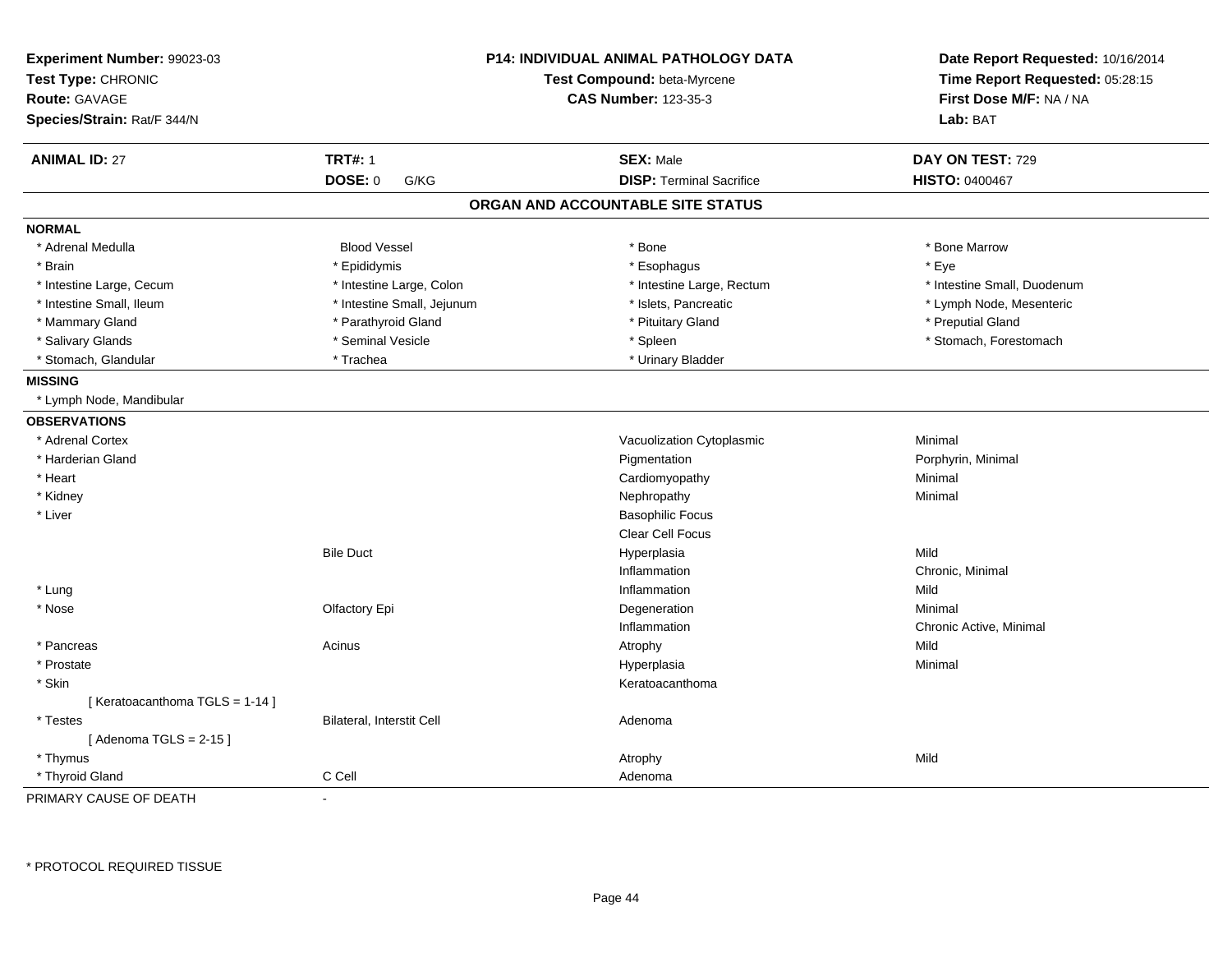| <b>Experiment Number: 99023-03</b> |                 | <b>P14: INDIVIDUAL ANIMAL PATHOLOGY DATA</b> | Date Report Requested: 10/16/2014 |
|------------------------------------|-----------------|----------------------------------------------|-----------------------------------|
| <b>Test Type: CHRONIC</b>          |                 | <b>Test Compound: beta-Myrcene</b>           | Time Report Requested: 05:28:15   |
| <b>Route: GAVAGE</b>               |                 | <b>CAS Number: 123-35-3</b>                  | First Dose M/F: NA / NA           |
| Species/Strain: Rat/F 344/N        |                 |                                              | Lab: BAT                          |
| <b>ANIMAL ID: 27</b>               | <b>TRT#: 1</b>  | <b>SEX:</b> Male                             | <b>DAY ON TEST: 729</b>           |
|                                    | DOSE: 0<br>G/KG | <b>DISP:</b> Terminal Sacrifice              | <b>HISTO: 0400467</b>             |
|                                    |                 | <b>ORGAN AND ACCOUNTABLE SITE STATUS</b>     |                                   |
|                                    |                 |                                              |                                   |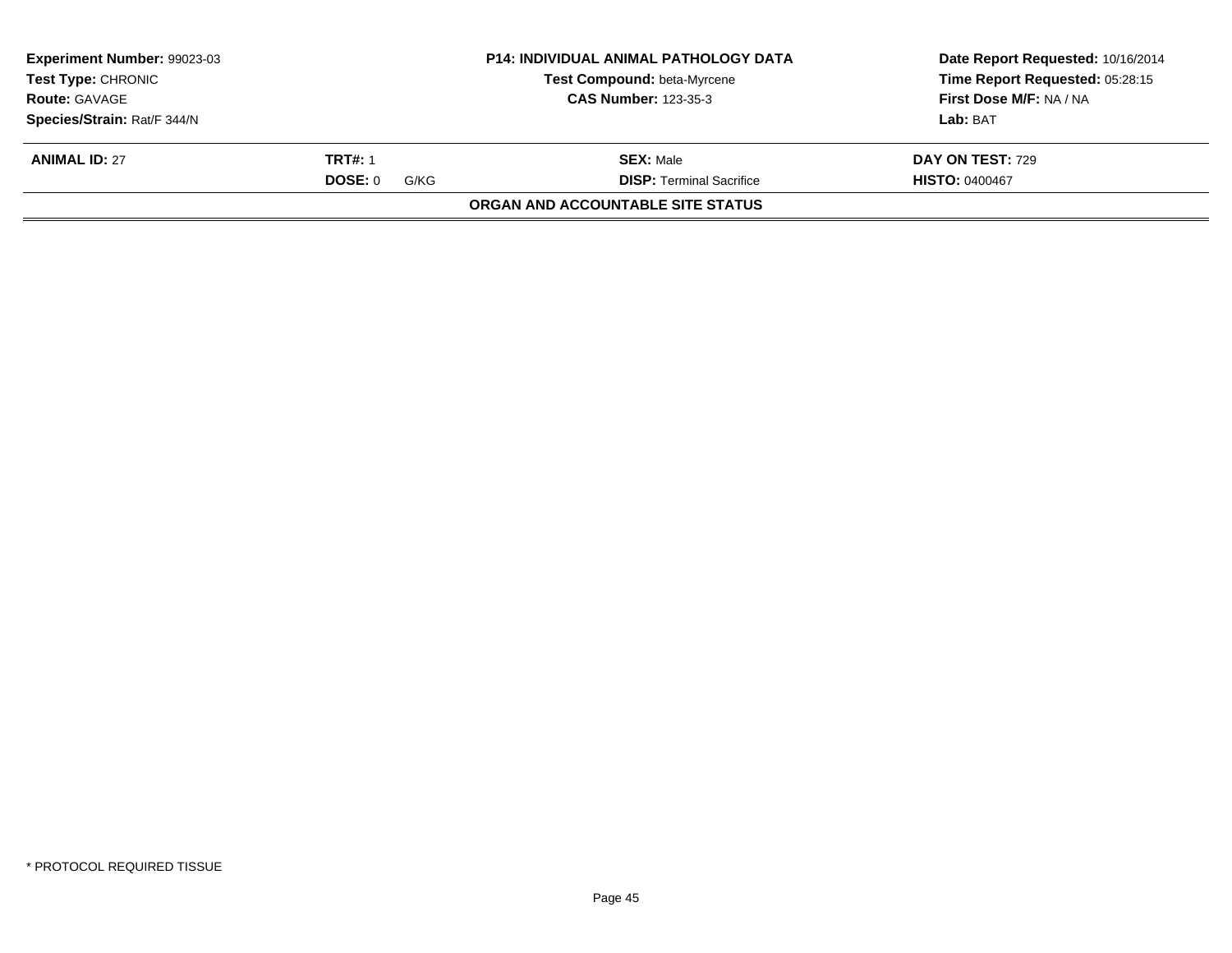| Experiment Number: 99023-03<br>Test Type: CHRONIC<br><b>Route: GAVAGE</b><br>Species/Strain: Rat/F 344/N |                           | P14: INDIVIDUAL ANIMAL PATHOLOGY DATA<br>Test Compound: beta-Myrcene<br><b>CAS Number: 123-35-3</b> | Date Report Requested: 10/16/2014<br>Time Report Requested: 05:28:15<br>First Dose M/F: NA / NA<br>Lab: BAT |
|----------------------------------------------------------------------------------------------------------|---------------------------|-----------------------------------------------------------------------------------------------------|-------------------------------------------------------------------------------------------------------------|
| <b>ANIMAL ID: 28</b>                                                                                     | <b>TRT#: 1</b>            | <b>SEX: Male</b>                                                                                    | DAY ON TEST: 729                                                                                            |
|                                                                                                          | <b>DOSE: 0</b><br>G/KG    | <b>DISP: Terminal Sacrifice</b>                                                                     | <b>HISTO: 0400468</b>                                                                                       |
|                                                                                                          |                           | ORGAN AND ACCOUNTABLE SITE STATUS                                                                   |                                                                                                             |
| <b>NORMAL</b>                                                                                            |                           |                                                                                                     |                                                                                                             |
| * Adrenal Cortex                                                                                         | <b>Blood Vessel</b>       | * Bone                                                                                              | * Bone Marrow                                                                                               |
| * Brain                                                                                                  | * Epididymis              | * Esophagus                                                                                         | * Intestine Large, Cecum                                                                                    |
| * Intestine Large, Colon                                                                                 | * Intestine Large, Rectum | * Intestine Small, Duodenum                                                                         | * Intestine Small, Ileum                                                                                    |
| * Intestine Small, Jejunum                                                                               | * Islets, Pancreatic      | * Lymph Node, Mesenteric                                                                            | * Mammary Gland                                                                                             |
| * Pancreas                                                                                               | * Parathyroid Gland       | * Salivary Glands                                                                                   | * Seminal Vesicle                                                                                           |
| * Skin                                                                                                   | * Spleen                  | * Stomach, Forestomach                                                                              | * Stomach, Glandular                                                                                        |
| * Thymus                                                                                                 | * Thyroid Gland           | * Trachea                                                                                           | * Urinary Bladder                                                                                           |
| <b>MISSING</b>                                                                                           |                           |                                                                                                     |                                                                                                             |
| * Lymph Node, Mandibular                                                                                 |                           |                                                                                                     |                                                                                                             |
| <b>OBSERVATIONS</b>                                                                                      |                           |                                                                                                     |                                                                                                             |
| * Adrenal Medulla                                                                                        |                           | Hyperplasia                                                                                         | Minimal                                                                                                     |
| * Eye                                                                                                    | Sclera                    | Metaplasia                                                                                          | Osseous, Mild                                                                                               |
| * Harderian Gland                                                                                        |                           | Pigmentation                                                                                        | Porphyrin, Minimal                                                                                          |
| * Heart                                                                                                  |                           | Cardiomyopathy                                                                                      | Minimal                                                                                                     |
| * Kidney                                                                                                 |                           | Nephropathy                                                                                         | Minimal                                                                                                     |
| * Liver                                                                                                  |                           | <b>Basophilic Focus</b>                                                                             |                                                                                                             |
|                                                                                                          |                           | <b>Clear Cell Focus</b>                                                                             |                                                                                                             |
|                                                                                                          | <b>Bile Duct</b>          | Hyperplasia                                                                                         | Mild                                                                                                        |
|                                                                                                          |                           | Inflammation                                                                                        | Chronic, Minimal                                                                                            |
| * Lung                                                                                                   |                           | Inflammation                                                                                        | Minimal                                                                                                     |
| * Nose                                                                                                   | Olfactory Epi             | Degeneration                                                                                        | Minimal                                                                                                     |
| * Pituitary Gland                                                                                        |                           | Cyst                                                                                                |                                                                                                             |
| * Preputial Gland                                                                                        |                           | Inflammation                                                                                        | Chronic, Mild                                                                                               |
| * Prostate                                                                                               |                           | Hyperplasia                                                                                         | Minimal                                                                                                     |
| * Testes                                                                                                 | Bilateral, Interstit Cell | Adenoma                                                                                             |                                                                                                             |
| [Adenoma TGLS = $1-14$ ]                                                                                 |                           |                                                                                                     |                                                                                                             |
| PRIMARY CAUSE OF DEATH                                                                                   | $\overline{\phantom{a}}$  |                                                                                                     |                                                                                                             |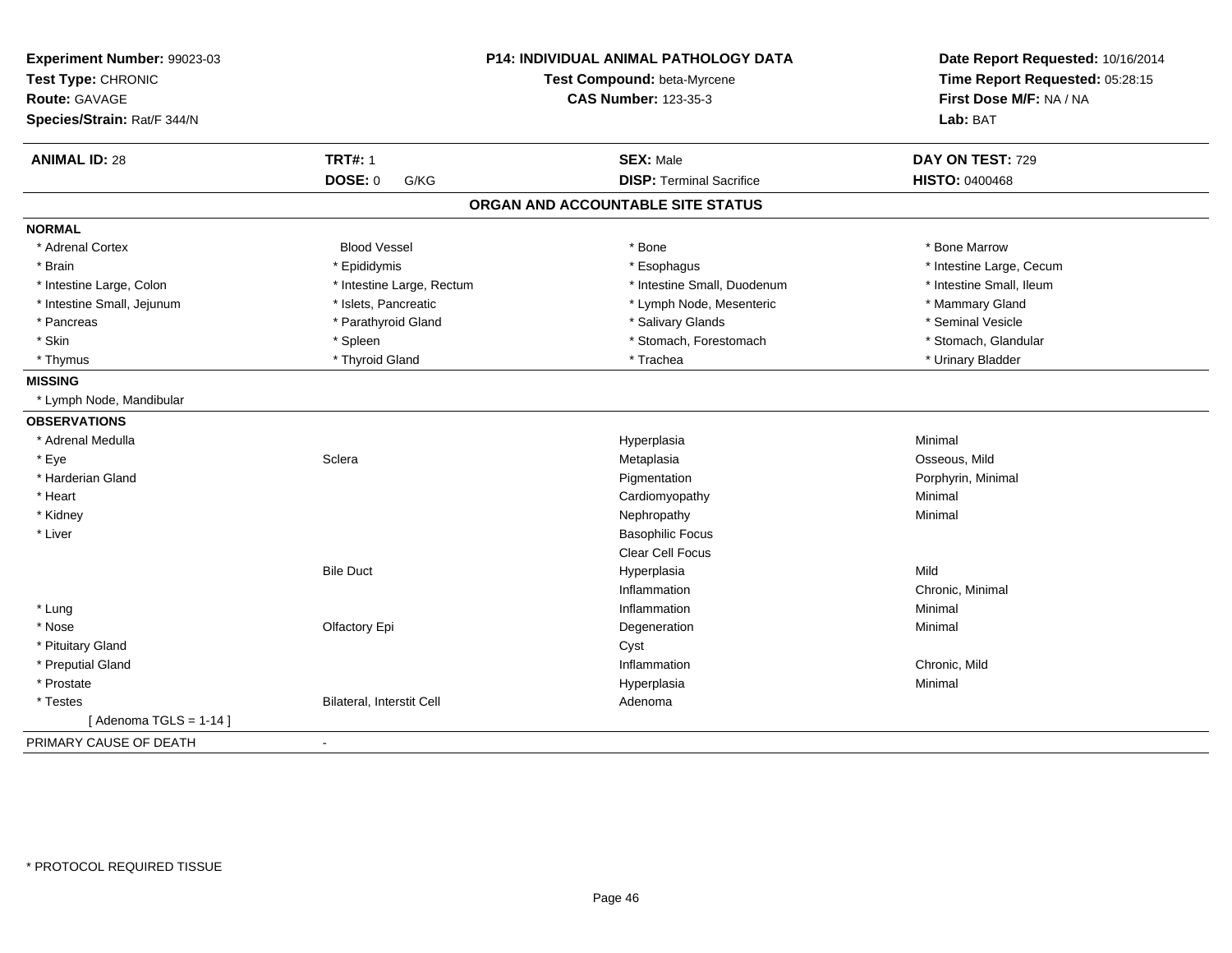| Experiment Number: 99023-03<br>Test Type: CHRONIC<br><b>Route: GAVAGE</b><br>Species/Strain: Rat/F 344/N |                                  | P14: INDIVIDUAL ANIMAL PATHOLOGY DATA<br>Test Compound: beta-Myrcene<br><b>CAS Number: 123-35-3</b> | Date Report Requested: 10/16/2014<br>Time Report Requested: 05:28:15<br>First Dose M/F: NA / NA<br>Lab: BAT |
|----------------------------------------------------------------------------------------------------------|----------------------------------|-----------------------------------------------------------------------------------------------------|-------------------------------------------------------------------------------------------------------------|
| <b>ANIMAL ID: 29</b>                                                                                     | <b>TRT#: 1</b>                   | <b>SEX: Male</b>                                                                                    | DAY ON TEST: 729                                                                                            |
|                                                                                                          | <b>DOSE: 0</b><br>G/KG           | <b>DISP: Terminal Sacrifice</b>                                                                     | <b>HISTO: 0400469</b>                                                                                       |
|                                                                                                          |                                  | ORGAN AND ACCOUNTABLE SITE STATUS                                                                   |                                                                                                             |
| <b>NORMAL</b>                                                                                            |                                  |                                                                                                     |                                                                                                             |
| * Adrenal Medulla                                                                                        | <b>Blood Vessel</b>              | * Bone                                                                                              | * Bone Marrow                                                                                               |
| * Brain                                                                                                  | * Epididymis                     | * Esophagus                                                                                         | * Heart                                                                                                     |
| * Intestine Large, Cecum                                                                                 | * Intestine Large, Rectum        | * Intestine Small, Duodenum                                                                         | * Intestine Small, Ileum                                                                                    |
| * Intestine Small, Jejunum                                                                               | * Islets, Pancreatic             | * Lymph Node, Mesenteric                                                                            | * Mammary Gland                                                                                             |
| * Pancreas                                                                                               | * Parathyroid Gland              | * Pituitary Gland                                                                                   | * Prostate                                                                                                  |
| * Salivary Glands                                                                                        | * Seminal Vesicle                | * Stomach, Forestomach                                                                              | * Stomach, Glandular                                                                                        |
| * Thymus                                                                                                 | * Trachea                        | * Urinary Bladder                                                                                   |                                                                                                             |
| <b>MISSING</b>                                                                                           |                                  |                                                                                                     |                                                                                                             |
| * Lymph Node, Mandibular                                                                                 |                                  |                                                                                                     |                                                                                                             |
| <b>OBSERVATIONS</b>                                                                                      |                                  |                                                                                                     |                                                                                                             |
| * Adrenal Cortex                                                                                         |                                  | Vacuolization Cytoplasmic                                                                           | Minimal                                                                                                     |
| * Eye                                                                                                    | Sclera                           | Metaplasia                                                                                          | Osseous, Mild                                                                                               |
| * Harderian Gland                                                                                        |                                  | Pigmentation                                                                                        | Porphyrin, Mild                                                                                             |
| * Intestine Large, Colon                                                                                 |                                  | Parasite Metazoan                                                                                   | Minimal                                                                                                     |
| * Kidney                                                                                                 |                                  | Inflammation                                                                                        | Chronic, Mild                                                                                               |
|                                                                                                          |                                  | Inflammation                                                                                        | Suppurative, Focal, Minimal                                                                                 |
|                                                                                                          |                                  | Nephropathy                                                                                         | Minimal                                                                                                     |
| * Liver                                                                                                  |                                  | <b>Basophilic Focus</b>                                                                             |                                                                                                             |
|                                                                                                          | <b>Bile Duct</b>                 | Hyperplasia                                                                                         | Mild                                                                                                        |
|                                                                                                          |                                  | Inflammation                                                                                        | Chronic, Minimal                                                                                            |
| * Lung                                                                                                   | Alveolar Epith                   | Hyperplasia                                                                                         | Minimal                                                                                                     |
|                                                                                                          |                                  | Inflammation                                                                                        | Minimal                                                                                                     |
| * Nose                                                                                                   | Olfactory Epi                    | Degeneration                                                                                        | Minimal                                                                                                     |
|                                                                                                          |                                  | Inflammation                                                                                        | Chronic Active, Mild                                                                                        |
| * Preputial Gland                                                                                        |                                  | Hyperplasia                                                                                         | Mild                                                                                                        |
|                                                                                                          |                                  | Inflammation                                                                                        | Chronic, Mild                                                                                               |
| * Skin                                                                                                   | Sebaceous GI                     | Adenoma                                                                                             |                                                                                                             |
| [Adenoma TGLS = $1-14$ ]                                                                                 |                                  |                                                                                                     |                                                                                                             |
| * Spleen                                                                                                 |                                  | Hematopoietic Cell Proliferation                                                                    | Minimal                                                                                                     |
| * Testes                                                                                                 | <b>Bilateral, Interstit Cell</b> | Adenoma                                                                                             |                                                                                                             |

\* PROTOCOL REQUIRED TISSUE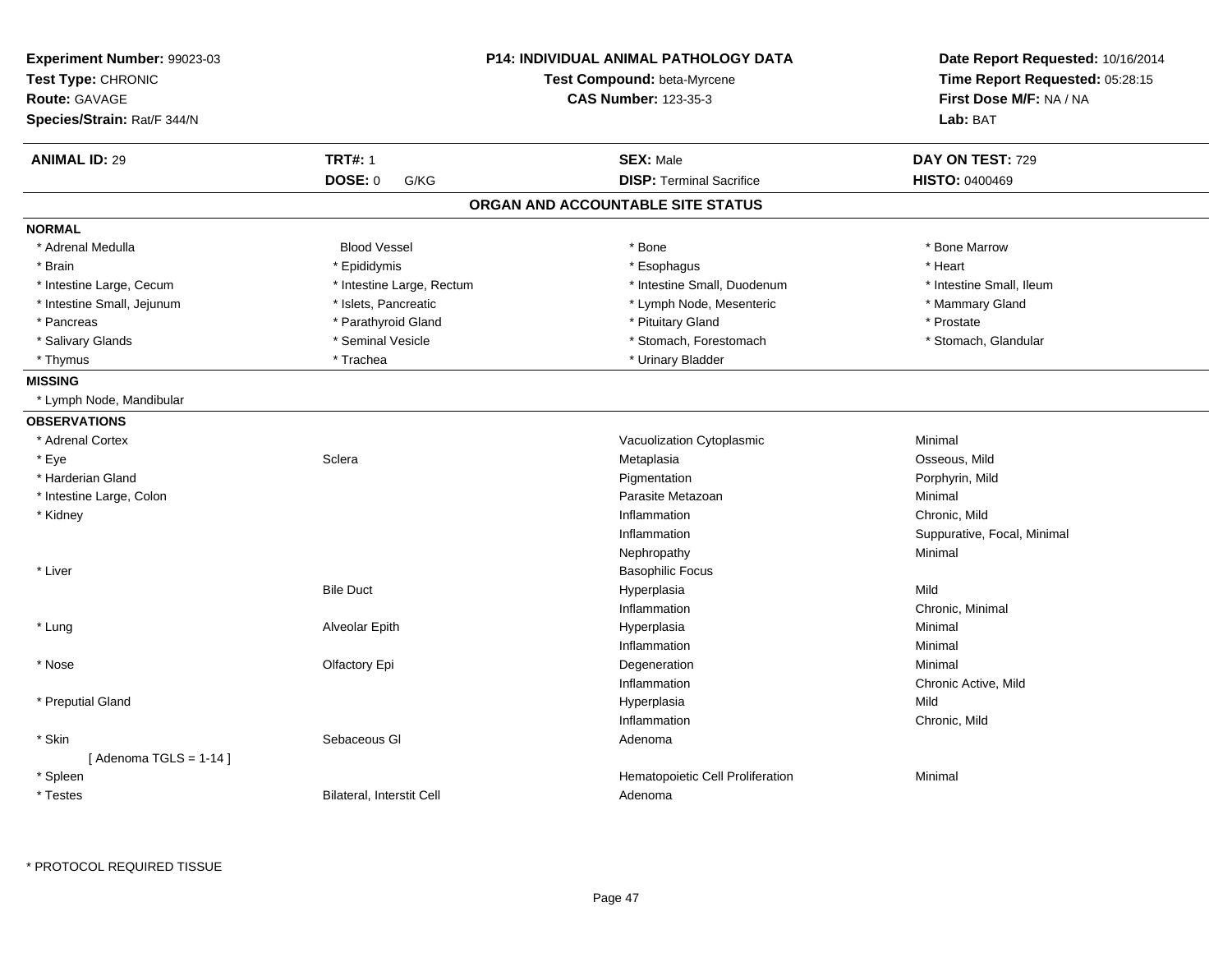| Experiment Number: 99023-03<br><b>Test Type: CHRONIC</b> |                 | <b>P14: INDIVIDUAL ANIMAL PATHOLOGY DATA</b><br>Test Compound: beta-Myrcene | Date Report Requested: 10/16/2014<br>Time Report Requested: 05:28:15 |
|----------------------------------------------------------|-----------------|-----------------------------------------------------------------------------|----------------------------------------------------------------------|
| <b>Route: GAVAGE</b>                                     |                 | <b>CAS Number: 123-35-3</b>                                                 | First Dose M/F: NA / NA                                              |
| Species/Strain: Rat/F 344/N                              |                 |                                                                             | Lab: BAT                                                             |
| <b>ANIMAL ID: 29</b>                                     | <b>TRT#: 1</b>  | <b>SEX: Male</b>                                                            | <b>DAY ON TEST: 729</b>                                              |
|                                                          | DOSE: 0<br>G/KG | <b>DISP: Terminal Sacrifice</b>                                             | <b>HISTO: 0400469</b>                                                |
|                                                          |                 | ORGAN AND ACCOUNTABLE SITE STATUS                                           |                                                                      |
| [Adenoma TGLS = $2-15$ ]                                 |                 |                                                                             |                                                                      |
| * Thyroid Gland                                          | Follicle        | Adenoma                                                                     |                                                                      |
|                                                          | C Cell          | Hyperplasia                                                                 | Minimal                                                              |
| [Adenoma TGLS = $3-8$ ]                                  |                 |                                                                             |                                                                      |
| PRIMARY CAUSE OF DEATH                                   |                 |                                                                             |                                                                      |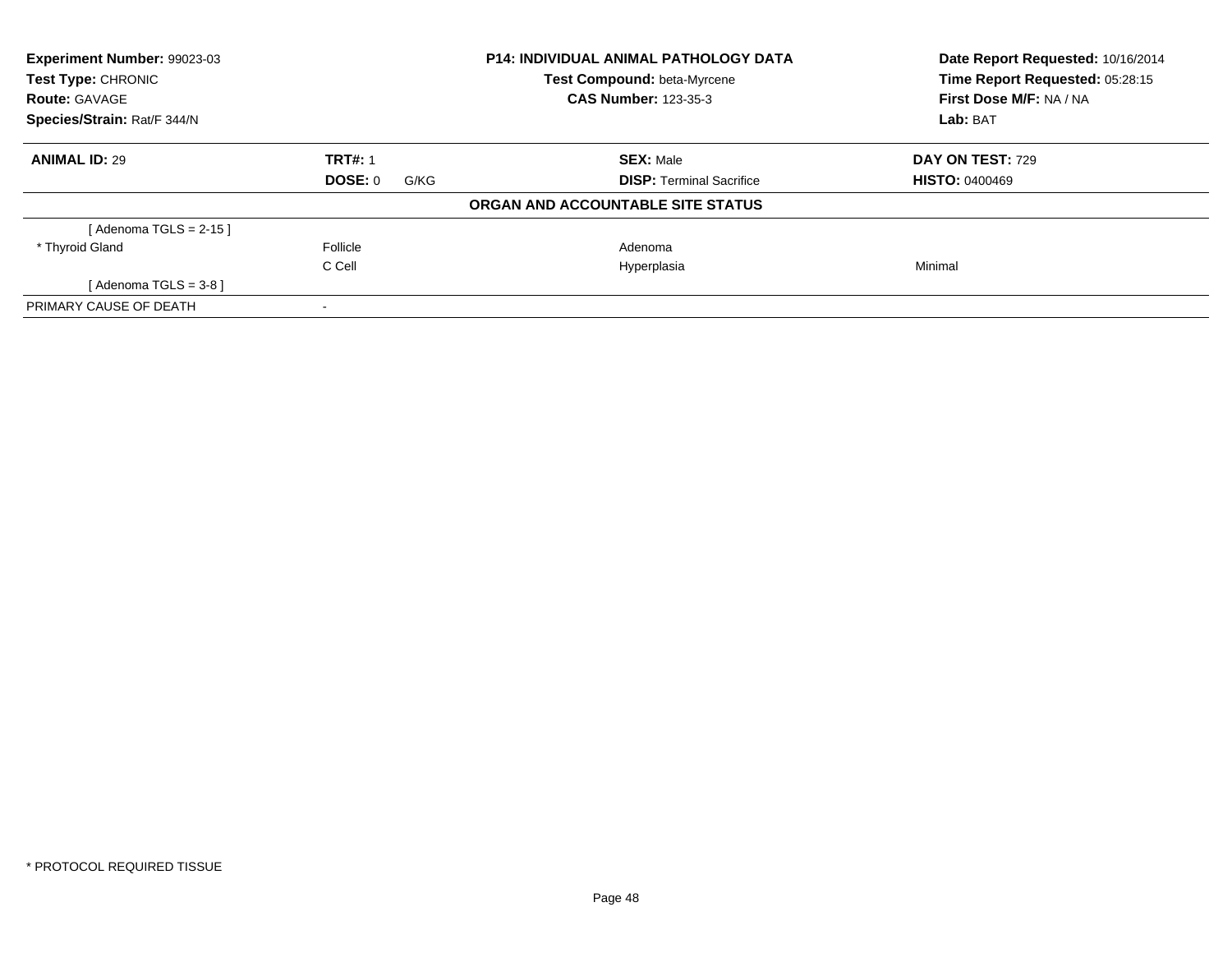| Experiment Number: 99023-03<br>Test Type: CHRONIC<br><b>Route: GAVAGE</b><br>Species/Strain: Rat/F 344/N |                              | <b>P14: INDIVIDUAL ANIMAL PATHOLOGY DATA</b><br>Test Compound: beta-Myrcene<br><b>CAS Number: 123-35-3</b> | Date Report Requested: 10/16/2014<br>Time Report Requested: 05:28:15<br>First Dose M/F: NA / NA<br>Lab: BAT |
|----------------------------------------------------------------------------------------------------------|------------------------------|------------------------------------------------------------------------------------------------------------|-------------------------------------------------------------------------------------------------------------|
| <b>ANIMAL ID: 30</b>                                                                                     | <b>TRT#: 1</b>               | <b>SEX: Male</b>                                                                                           | DAY ON TEST: 528                                                                                            |
|                                                                                                          | <b>DOSE: 0</b><br>G/KG       | <b>DISP: Moribund Sacrifice</b>                                                                            | <b>HISTO: 0400470</b>                                                                                       |
|                                                                                                          |                              | ORGAN AND ACCOUNTABLE SITE STATUS                                                                          |                                                                                                             |
| <b>NORMAL</b>                                                                                            |                              |                                                                                                            |                                                                                                             |
| * Adrenal Cortex                                                                                         | <b>Blood Vessel</b>          | * Bone                                                                                                     | * Bone Marrow                                                                                               |
| * Brain                                                                                                  | * Epididymis                 | * Esophagus                                                                                                | * Intestine Large, Cecum                                                                                    |
| * Intestine Large, Colon                                                                                 | * Intestine Large, Rectum    | * Intestine Small, Duodenum                                                                                | * Intestine Small, Ileum                                                                                    |
| * Intestine Small, Jejunum                                                                               | * Islets, Pancreatic         | * Lymph Node, Mesenteric                                                                                   | * Mammary Gland                                                                                             |
| * Pancreas                                                                                               | * Parathyroid Gland          | * Pituitary Gland                                                                                          | * Preputial Gland                                                                                           |
| * Salivary Glands                                                                                        | * Seminal Vesicle            | * Skin                                                                                                     | * Stomach, Forestomach                                                                                      |
| * Stomach, Glandular                                                                                     | * Thyroid Gland              | * Trachea                                                                                                  | * Urinary Bladder                                                                                           |
| <b>MISSING</b>                                                                                           |                              |                                                                                                            |                                                                                                             |
| * Lymph Node, Mandibular                                                                                 |                              |                                                                                                            |                                                                                                             |
| <b>OBSERVATIONS</b>                                                                                      |                              |                                                                                                            |                                                                                                             |
| * Adrenal Medulla                                                                                        |                              | Hyperplasia                                                                                                | Minimal                                                                                                     |
| * Eye                                                                                                    | Sclera                       | Metaplasia                                                                                                 | Osseous, Minimal                                                                                            |
| * Harderian Gland                                                                                        |                              | Pigmentation                                                                                               | Porphyrin, Moderate                                                                                         |
| * Heart                                                                                                  |                              | Cardiomyopathy                                                                                             | Minimal                                                                                                     |
| * Kidney                                                                                                 |                              | Nephropathy                                                                                                | Minimal                                                                                                     |
| * Liver                                                                                                  | <b>Bile Duct</b>             | Hyperplasia                                                                                                | Mild                                                                                                        |
|                                                                                                          |                              | Leukemia Mononuclear                                                                                       |                                                                                                             |
| [ Leukemia Mononuclear TGLS = 1-6+7 ]                                                                    |                              |                                                                                                            |                                                                                                             |
| * Lung                                                                                                   |                              | Leukemia Mononuclear                                                                                       |                                                                                                             |
|                                                                                                          |                              | Metaplasia                                                                                                 | Osseous, Minimal                                                                                            |
| * Nose                                                                                                   | Olfactory Epi                | Degeneration                                                                                               | Minimal                                                                                                     |
| * Prostate                                                                                               |                              | Inflammation                                                                                               | Chronic, Mild                                                                                               |
| * Spleen                                                                                                 |                              | Atrophy                                                                                                    | Mild                                                                                                        |
| [Atrophy TGLS = $3-5$ ]                                                                                  |                              |                                                                                                            |                                                                                                             |
| * Testes                                                                                                 | <b>Interstit Cell</b>        | Adenoma                                                                                                    |                                                                                                             |
|                                                                                                          | <b>Interstit Cell</b>        | Hyperplasia                                                                                                | Mild                                                                                                        |
| [Adenoma TGLS = $2-11$ ]                                                                                 |                              |                                                                                                            |                                                                                                             |
| * Thymus                                                                                                 |                              | Atrophy                                                                                                    | Marked                                                                                                      |
| PRIMARY CAUSE OF DEATH                                                                                   | - Liver Leukemia Mononuclear |                                                                                                            |                                                                                                             |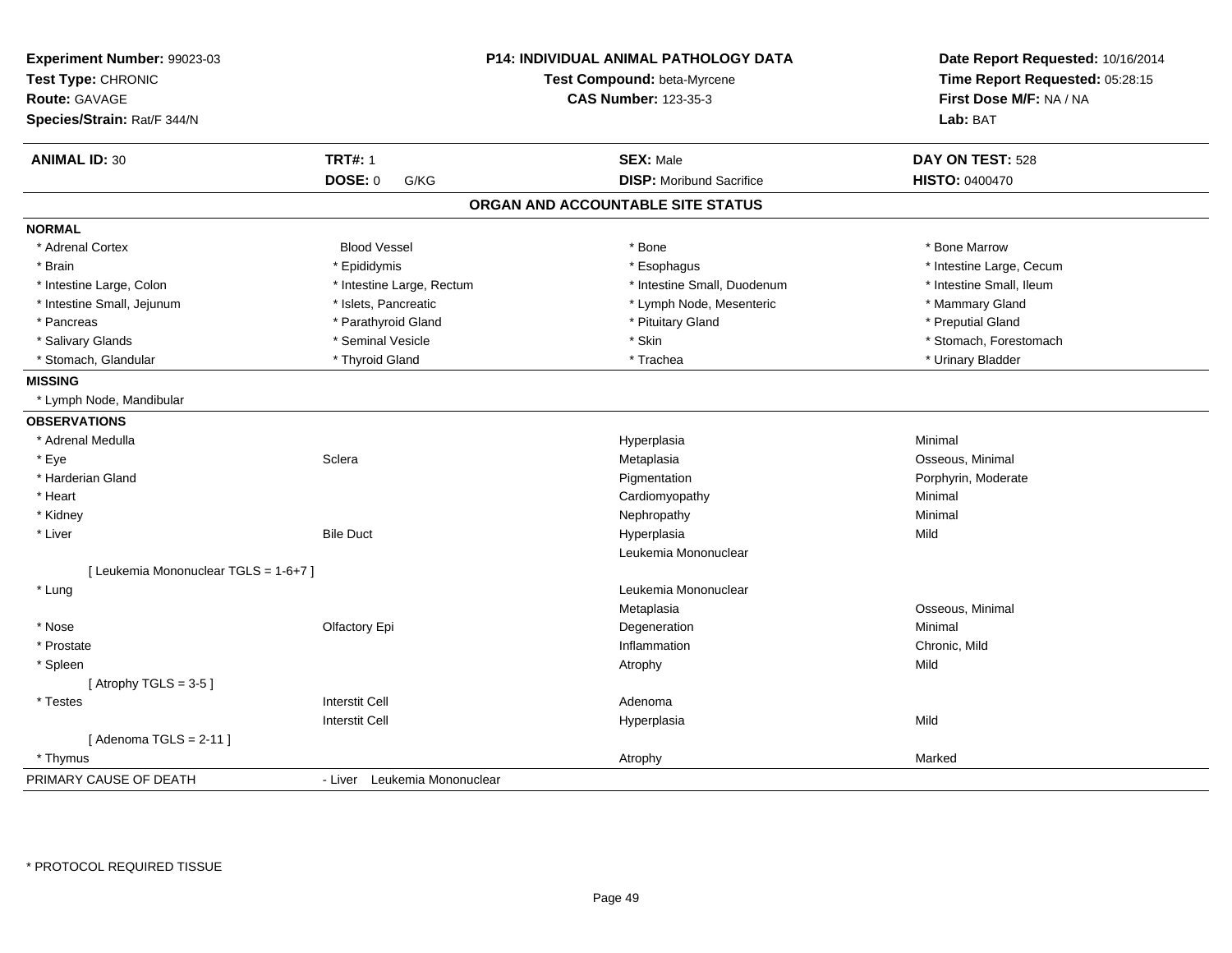| Lab: BAT<br><b>TRT#: 1</b><br><b>SEX: Male</b><br>DAY ON TEST: 730<br><b>DISP: Terminal Sacrifice</b><br>DOSE: 0<br>HISTO: 0400471<br>G/KG<br>ORGAN AND ACCOUNTABLE SITE STATUS<br><b>NORMAL</b><br><b>Blood Vessel</b><br>* Bone<br>* Bone Marrow<br>* Brain<br>* Epididymis<br>* Esophagus<br>* Intestine Large, Cecum<br>* Intestine Large, Colon<br>* Intestine Small, Duodenum<br>* Intestine Small, Ileum<br>* Intestine Small, Jejunum<br>* Intestine Large, Rectum<br>* Islets, Pancreatic<br>* Lymph Node, Mesenteric<br>* Mammary Gland<br>* Pancreas<br>* Salivary Glands<br>* Prostate<br>* Seminal Vesicle<br>* Spleen<br>* Stomach, Glandular<br>* Stomach, Forestomach<br>* Trachea<br><b>MISSING</b><br>* Lymph Node, Mandibular<br>* Adrenal Cortex<br>Adenoma<br>[Adenoma TGLS = $2-15$ ]<br>Mild<br>* Adrenal Medulla<br>Hyperplasia<br>Pheochromocytoma Malignant<br>[ Pheochromocytoma Malignant TGLS = 2-15 ]<br>Osseous, Mild<br>* Eye<br>Sclera<br>Metaplasia<br>* Harderian Gland<br>Porphyrin, Moderate<br>Pigmentation<br>* Heart<br>Mild<br>Cardiomyopathy<br>* Kidney<br>Nephropathy<br>Mild<br>* Liver<br><b>Basophilic Focus</b><br><b>Bile Duct</b><br>Hyperplasia<br>Mild<br>Chronic, Minimal<br>Inflammation<br>* Lung<br>Inflammation<br>Minimal<br>Fat<br>Mild<br>Necrosis<br>Mesentery<br>[Necrosis TGLS = $5-15$ ]<br>Olfactory Epi<br>Minimal<br>* Nose<br>Degeneration<br>* Parathyroid Gland<br>Adenoma<br>Pars Distalis<br>* Pituitary Gland<br>Adenoma<br>Mild<br>Angiectasis<br>[Adenoma TGLS = $4-8$ ]<br>* Preputial Gland<br>Inflammation<br>Chronic, Minimal | Experiment Number: 99023-03<br>Test Type: CHRONIC<br>Route: GAVAGE | <b>P14: INDIVIDUAL ANIMAL PATHOLOGY DATA</b><br>Test Compound: beta-Myrcene<br><b>CAS Number: 123-35-3</b> | Date Report Requested: 10/16/2014<br>Time Report Requested: 05:28:15<br>First Dose M/F: NA / NA |
|--------------------------------------------------------------------------------------------------------------------------------------------------------------------------------------------------------------------------------------------------------------------------------------------------------------------------------------------------------------------------------------------------------------------------------------------------------------------------------------------------------------------------------------------------------------------------------------------------------------------------------------------------------------------------------------------------------------------------------------------------------------------------------------------------------------------------------------------------------------------------------------------------------------------------------------------------------------------------------------------------------------------------------------------------------------------------------------------------------------------------------------------------------------------------------------------------------------------------------------------------------------------------------------------------------------------------------------------------------------------------------------------------------------------------------------------------------------------------------------------------------------------------------------------------------------------------------------------------------------|--------------------------------------------------------------------|------------------------------------------------------------------------------------------------------------|-------------------------------------------------------------------------------------------------|
|                                                                                                                                                                                                                                                                                                                                                                                                                                                                                                                                                                                                                                                                                                                                                                                                                                                                                                                                                                                                                                                                                                                                                                                                                                                                                                                                                                                                                                                                                                                                                                                                              | Species/Strain: Rat/F 344/N                                        |                                                                                                            |                                                                                                 |
|                                                                                                                                                                                                                                                                                                                                                                                                                                                                                                                                                                                                                                                                                                                                                                                                                                                                                                                                                                                                                                                                                                                                                                                                                                                                                                                                                                                                                                                                                                                                                                                                              | <b>ANIMAL ID: 31</b>                                               |                                                                                                            |                                                                                                 |
|                                                                                                                                                                                                                                                                                                                                                                                                                                                                                                                                                                                                                                                                                                                                                                                                                                                                                                                                                                                                                                                                                                                                                                                                                                                                                                                                                                                                                                                                                                                                                                                                              |                                                                    |                                                                                                            |                                                                                                 |
|                                                                                                                                                                                                                                                                                                                                                                                                                                                                                                                                                                                                                                                                                                                                                                                                                                                                                                                                                                                                                                                                                                                                                                                                                                                                                                                                                                                                                                                                                                                                                                                                              |                                                                    |                                                                                                            |                                                                                                 |
|                                                                                                                                                                                                                                                                                                                                                                                                                                                                                                                                                                                                                                                                                                                                                                                                                                                                                                                                                                                                                                                                                                                                                                                                                                                                                                                                                                                                                                                                                                                                                                                                              |                                                                    |                                                                                                            |                                                                                                 |
|                                                                                                                                                                                                                                                                                                                                                                                                                                                                                                                                                                                                                                                                                                                                                                                                                                                                                                                                                                                                                                                                                                                                                                                                                                                                                                                                                                                                                                                                                                                                                                                                              |                                                                    |                                                                                                            |                                                                                                 |
|                                                                                                                                                                                                                                                                                                                                                                                                                                                                                                                                                                                                                                                                                                                                                                                                                                                                                                                                                                                                                                                                                                                                                                                                                                                                                                                                                                                                                                                                                                                                                                                                              |                                                                    |                                                                                                            |                                                                                                 |
|                                                                                                                                                                                                                                                                                                                                                                                                                                                                                                                                                                                                                                                                                                                                                                                                                                                                                                                                                                                                                                                                                                                                                                                                                                                                                                                                                                                                                                                                                                                                                                                                              |                                                                    |                                                                                                            |                                                                                                 |
|                                                                                                                                                                                                                                                                                                                                                                                                                                                                                                                                                                                                                                                                                                                                                                                                                                                                                                                                                                                                                                                                                                                                                                                                                                                                                                                                                                                                                                                                                                                                                                                                              |                                                                    |                                                                                                            |                                                                                                 |
|                                                                                                                                                                                                                                                                                                                                                                                                                                                                                                                                                                                                                                                                                                                                                                                                                                                                                                                                                                                                                                                                                                                                                                                                                                                                                                                                                                                                                                                                                                                                                                                                              |                                                                    |                                                                                                            |                                                                                                 |
|                                                                                                                                                                                                                                                                                                                                                                                                                                                                                                                                                                                                                                                                                                                                                                                                                                                                                                                                                                                                                                                                                                                                                                                                                                                                                                                                                                                                                                                                                                                                                                                                              |                                                                    |                                                                                                            |                                                                                                 |
|                                                                                                                                                                                                                                                                                                                                                                                                                                                                                                                                                                                                                                                                                                                                                                                                                                                                                                                                                                                                                                                                                                                                                                                                                                                                                                                                                                                                                                                                                                                                                                                                              |                                                                    |                                                                                                            |                                                                                                 |
|                                                                                                                                                                                                                                                                                                                                                                                                                                                                                                                                                                                                                                                                                                                                                                                                                                                                                                                                                                                                                                                                                                                                                                                                                                                                                                                                                                                                                                                                                                                                                                                                              |                                                                    |                                                                                                            |                                                                                                 |
|                                                                                                                                                                                                                                                                                                                                                                                                                                                                                                                                                                                                                                                                                                                                                                                                                                                                                                                                                                                                                                                                                                                                                                                                                                                                                                                                                                                                                                                                                                                                                                                                              | <b>OBSERVATIONS</b>                                                |                                                                                                            |                                                                                                 |
|                                                                                                                                                                                                                                                                                                                                                                                                                                                                                                                                                                                                                                                                                                                                                                                                                                                                                                                                                                                                                                                                                                                                                                                                                                                                                                                                                                                                                                                                                                                                                                                                              |                                                                    |                                                                                                            |                                                                                                 |
|                                                                                                                                                                                                                                                                                                                                                                                                                                                                                                                                                                                                                                                                                                                                                                                                                                                                                                                                                                                                                                                                                                                                                                                                                                                                                                                                                                                                                                                                                                                                                                                                              |                                                                    |                                                                                                            |                                                                                                 |
|                                                                                                                                                                                                                                                                                                                                                                                                                                                                                                                                                                                                                                                                                                                                                                                                                                                                                                                                                                                                                                                                                                                                                                                                                                                                                                                                                                                                                                                                                                                                                                                                              |                                                                    |                                                                                                            |                                                                                                 |
|                                                                                                                                                                                                                                                                                                                                                                                                                                                                                                                                                                                                                                                                                                                                                                                                                                                                                                                                                                                                                                                                                                                                                                                                                                                                                                                                                                                                                                                                                                                                                                                                              |                                                                    |                                                                                                            |                                                                                                 |
|                                                                                                                                                                                                                                                                                                                                                                                                                                                                                                                                                                                                                                                                                                                                                                                                                                                                                                                                                                                                                                                                                                                                                                                                                                                                                                                                                                                                                                                                                                                                                                                                              |                                                                    |                                                                                                            |                                                                                                 |
|                                                                                                                                                                                                                                                                                                                                                                                                                                                                                                                                                                                                                                                                                                                                                                                                                                                                                                                                                                                                                                                                                                                                                                                                                                                                                                                                                                                                                                                                                                                                                                                                              |                                                                    |                                                                                                            |                                                                                                 |
|                                                                                                                                                                                                                                                                                                                                                                                                                                                                                                                                                                                                                                                                                                                                                                                                                                                                                                                                                                                                                                                                                                                                                                                                                                                                                                                                                                                                                                                                                                                                                                                                              |                                                                    |                                                                                                            |                                                                                                 |
|                                                                                                                                                                                                                                                                                                                                                                                                                                                                                                                                                                                                                                                                                                                                                                                                                                                                                                                                                                                                                                                                                                                                                                                                                                                                                                                                                                                                                                                                                                                                                                                                              |                                                                    |                                                                                                            |                                                                                                 |
|                                                                                                                                                                                                                                                                                                                                                                                                                                                                                                                                                                                                                                                                                                                                                                                                                                                                                                                                                                                                                                                                                                                                                                                                                                                                                                                                                                                                                                                                                                                                                                                                              |                                                                    |                                                                                                            |                                                                                                 |
|                                                                                                                                                                                                                                                                                                                                                                                                                                                                                                                                                                                                                                                                                                                                                                                                                                                                                                                                                                                                                                                                                                                                                                                                                                                                                                                                                                                                                                                                                                                                                                                                              |                                                                    |                                                                                                            |                                                                                                 |
|                                                                                                                                                                                                                                                                                                                                                                                                                                                                                                                                                                                                                                                                                                                                                                                                                                                                                                                                                                                                                                                                                                                                                                                                                                                                                                                                                                                                                                                                                                                                                                                                              |                                                                    |                                                                                                            |                                                                                                 |
|                                                                                                                                                                                                                                                                                                                                                                                                                                                                                                                                                                                                                                                                                                                                                                                                                                                                                                                                                                                                                                                                                                                                                                                                                                                                                                                                                                                                                                                                                                                                                                                                              |                                                                    |                                                                                                            |                                                                                                 |
|                                                                                                                                                                                                                                                                                                                                                                                                                                                                                                                                                                                                                                                                                                                                                                                                                                                                                                                                                                                                                                                                                                                                                                                                                                                                                                                                                                                                                                                                                                                                                                                                              |                                                                    |                                                                                                            |                                                                                                 |
|                                                                                                                                                                                                                                                                                                                                                                                                                                                                                                                                                                                                                                                                                                                                                                                                                                                                                                                                                                                                                                                                                                                                                                                                                                                                                                                                                                                                                                                                                                                                                                                                              |                                                                    |                                                                                                            |                                                                                                 |
|                                                                                                                                                                                                                                                                                                                                                                                                                                                                                                                                                                                                                                                                                                                                                                                                                                                                                                                                                                                                                                                                                                                                                                                                                                                                                                                                                                                                                                                                                                                                                                                                              |                                                                    |                                                                                                            |                                                                                                 |
|                                                                                                                                                                                                                                                                                                                                                                                                                                                                                                                                                                                                                                                                                                                                                                                                                                                                                                                                                                                                                                                                                                                                                                                                                                                                                                                                                                                                                                                                                                                                                                                                              |                                                                    |                                                                                                            |                                                                                                 |
|                                                                                                                                                                                                                                                                                                                                                                                                                                                                                                                                                                                                                                                                                                                                                                                                                                                                                                                                                                                                                                                                                                                                                                                                                                                                                                                                                                                                                                                                                                                                                                                                              |                                                                    |                                                                                                            |                                                                                                 |
|                                                                                                                                                                                                                                                                                                                                                                                                                                                                                                                                                                                                                                                                                                                                                                                                                                                                                                                                                                                                                                                                                                                                                                                                                                                                                                                                                                                                                                                                                                                                                                                                              |                                                                    |                                                                                                            |                                                                                                 |
|                                                                                                                                                                                                                                                                                                                                                                                                                                                                                                                                                                                                                                                                                                                                                                                                                                                                                                                                                                                                                                                                                                                                                                                                                                                                                                                                                                                                                                                                                                                                                                                                              |                                                                    |                                                                                                            |                                                                                                 |
|                                                                                                                                                                                                                                                                                                                                                                                                                                                                                                                                                                                                                                                                                                                                                                                                                                                                                                                                                                                                                                                                                                                                                                                                                                                                                                                                                                                                                                                                                                                                                                                                              |                                                                    |                                                                                                            |                                                                                                 |
|                                                                                                                                                                                                                                                                                                                                                                                                                                                                                                                                                                                                                                                                                                                                                                                                                                                                                                                                                                                                                                                                                                                                                                                                                                                                                                                                                                                                                                                                                                                                                                                                              |                                                                    |                                                                                                            |                                                                                                 |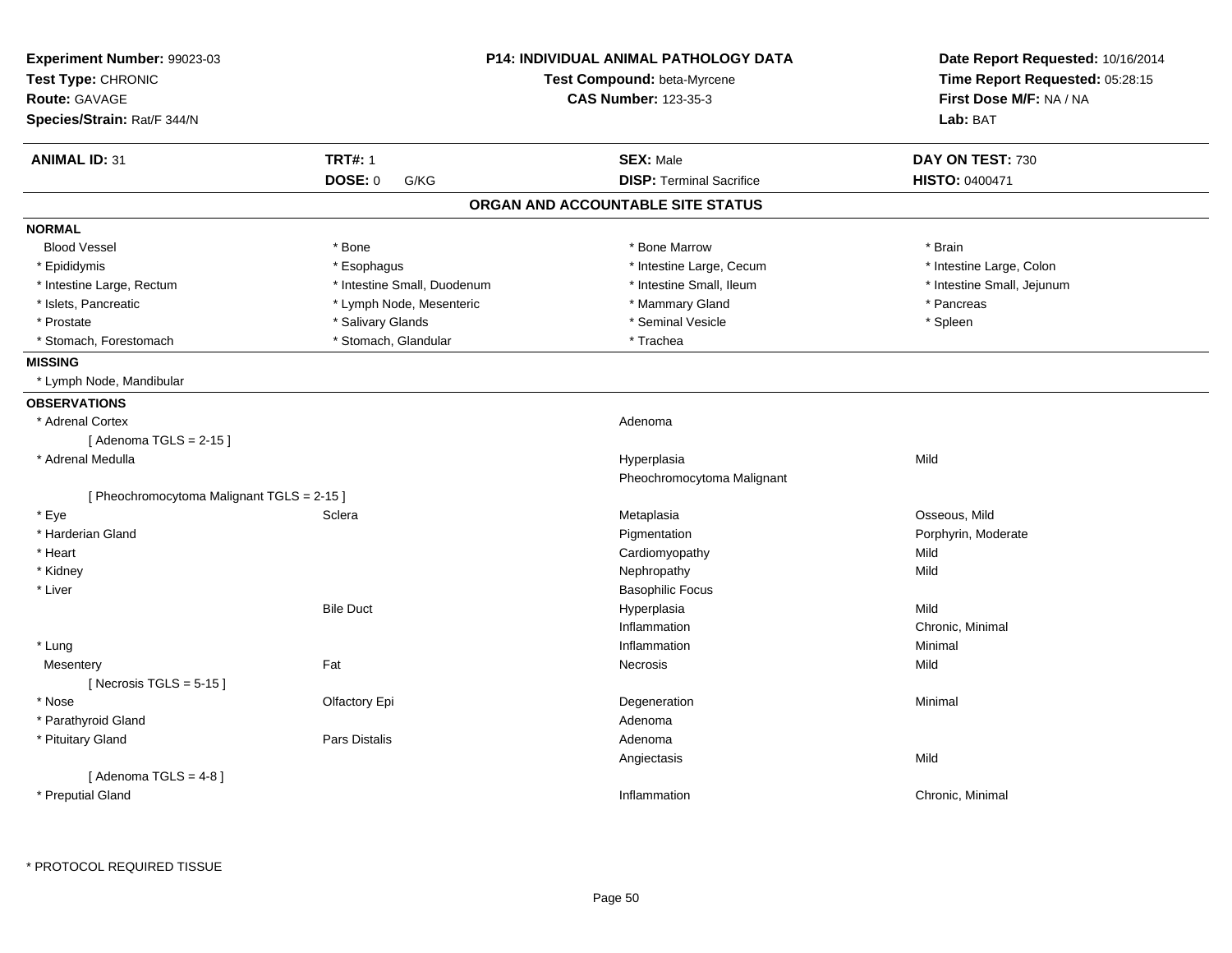| <b>Experiment Number: 99023-03</b><br>Test Type: CHRONIC |                        | <b>P14: INDIVIDUAL ANIMAL PATHOLOGY DATA</b> | Date Report Requested: 10/16/2014 |
|----------------------------------------------------------|------------------------|----------------------------------------------|-----------------------------------|
|                                                          |                        | Test Compound: beta-Myrcene                  | Time Report Requested: 05:28:15   |
| <b>Route: GAVAGE</b>                                     |                        | <b>CAS Number: 123-35-3</b>                  | First Dose M/F: NA / NA           |
| Species/Strain: Rat/F 344/N                              |                        |                                              | Lab: BAT                          |
| <b>ANIMAL ID: 31</b>                                     | <b>TRT#: 1</b>         | <b>SEX: Male</b>                             | DAY ON TEST: 730                  |
|                                                          | <b>DOSE: 0</b><br>G/KG | <b>DISP: Terminal Sacrifice</b>              | <b>HISTO: 0400471</b>             |
|                                                          |                        | ORGAN AND ACCOUNTABLE SITE STATUS            |                                   |
| * Skin                                                   |                        | Keratoacanthoma                              |                                   |
| [Keratoacanthoma TGLS = 1-14]                            |                        |                                              |                                   |
| * Testes                                                 | <b>Interstit Cell</b>  | Adenoma                                      |                                   |
|                                                          | <b>Interstit Cell</b>  | Hyperplasia                                  | Mild                              |
| Adenoma TGLS = 3-11 ]                                    |                        |                                              |                                   |
| * Thymus                                                 |                        | Atrophy                                      | Mild                              |
| * Thyroid Gland                                          | C Cell                 | Adenoma                                      |                                   |
| * Urinary Bladder                                        |                        | Papilloma                                    |                                   |
| PRIMARY CAUSE OF DEATH                                   |                        |                                              |                                   |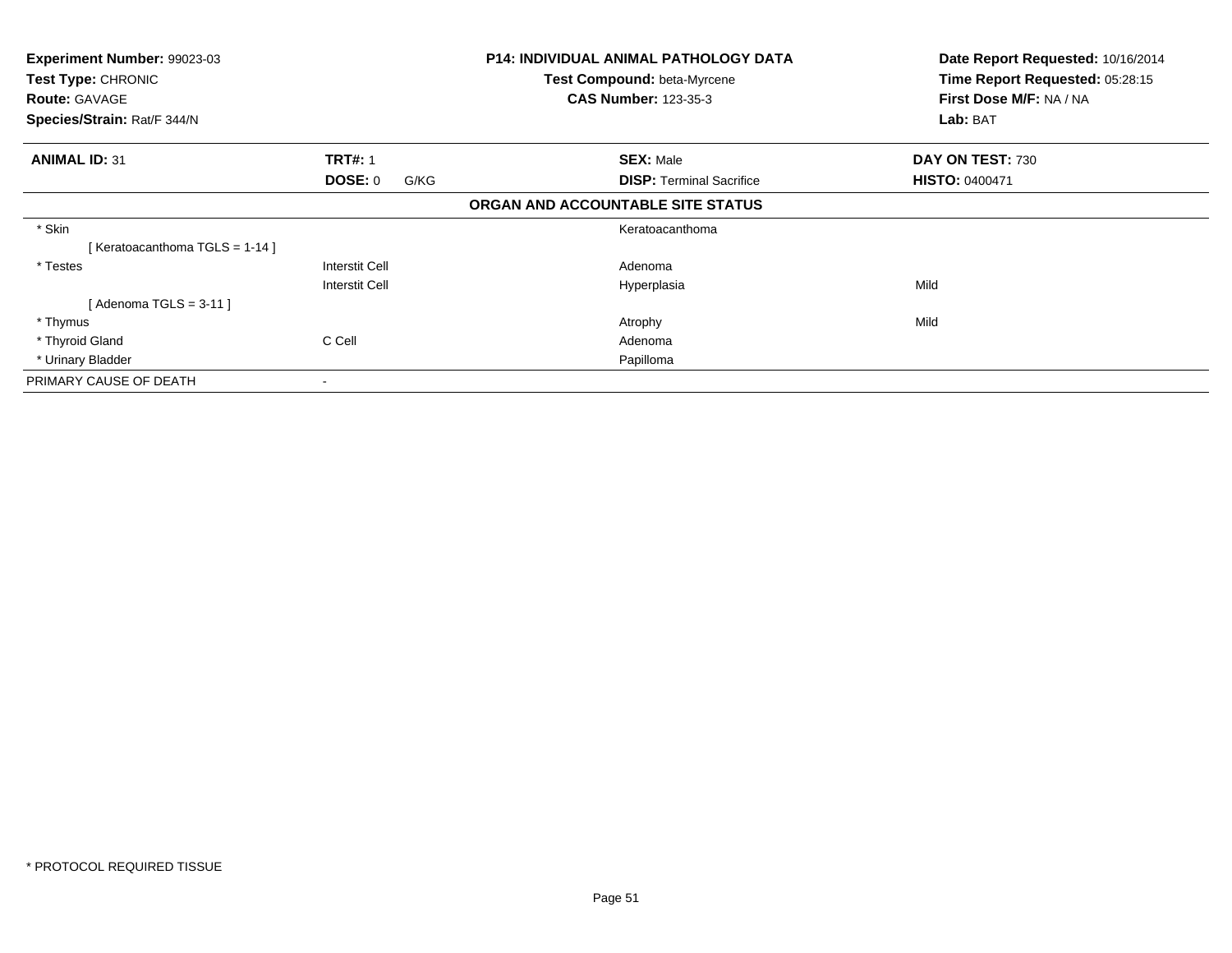| <b>ANIMAL ID: 32</b><br><b>TRT#: 1</b><br><b>SEX: Male</b><br>DAY ON TEST: 730<br><b>DOSE: 0</b><br><b>DISP: Terminal Sacrifice</b><br>G/KG<br><b>HISTO: 0400472</b><br>ORGAN AND ACCOUNTABLE SITE STATUS<br><b>NORMAL</b><br>* Adrenal Medulla<br><b>Blood Vessel</b><br>* Bone<br>* Bone Marrow<br>* Intestine Large, Cecum<br>* Brain<br>* Epididymis<br>* Esophagus<br>* Intestine Small, Ileum<br>* Intestine Small, Jejunum<br>* Intestine Large, Colon<br>* Intestine Small, Duodenum<br>* Islets, Pancreatic<br>* Lymph Node, Mesenteric<br>* Mammary Gland<br>* Lung<br>* Prostate<br>* Parathyroid Gland<br>* Pituitary Gland<br>* Salivary Glands<br>* Spleen<br>* Stomach, Forestomach<br>* Seminal Vesicle<br>* Skin<br>* Trachea<br>* Urinary Bladder<br><b>MISSING</b><br>* Lymph Node, Mandibular<br><b>OBSERVATIONS</b><br>* Adrenal Cortex<br>Minimal<br>Hyperplasia<br>* Eye<br>Sclera<br>Osseous, Mild<br>Metaplasia<br>* Harderian Gland<br>Inflammation<br>Chronic, Minimal<br>Porphyrin, Mild<br>Pigmentation<br>Mild<br>* Heart<br>Cardiomyopathy<br>Parasite Metazoan<br>Mild<br>* Intestine Large, Rectum<br><b>Transit Epithe</b><br>Carcinoma<br>* Kidney<br>Moderate<br>Hydronephrosis<br>Minimal<br>Nephropathy<br>[Carcinoma TGLS = 2-14]<br>[Hydronephrosis TGLS = 1-14]<br><b>Basophilic Focus</b><br>* Liver<br><b>Bile Duct</b><br>Mild<br>Hyperplasia<br>Inflammation<br>Chronic, Minimal<br><b>Mixed Cell Focus</b><br>* Nose<br>Olfactory Epi<br>Degeneration<br>Minimal<br>Mild<br>* Pancreas<br>Acinus<br>Hyperplasia<br>* Preputial Gland<br>Inflammation<br>Chronic, Mild<br>* Stomach, Glandular<br>Epithelium<br>Ectasia<br>Minimal | Experiment Number: 99023-03<br>Test Type: CHRONIC<br><b>Route: GAVAGE</b><br>Species/Strain: Rat/F 344/N |                           | <b>P14: INDIVIDUAL ANIMAL PATHOLOGY DATA</b><br>Test Compound: beta-Myrcene<br><b>CAS Number: 123-35-3</b> | Date Report Requested: 10/16/2014<br>Time Report Requested: 05:28:15<br>First Dose M/F: NA / NA<br>Lab: BAT |
|---------------------------------------------------------------------------------------------------------------------------------------------------------------------------------------------------------------------------------------------------------------------------------------------------------------------------------------------------------------------------------------------------------------------------------------------------------------------------------------------------------------------------------------------------------------------------------------------------------------------------------------------------------------------------------------------------------------------------------------------------------------------------------------------------------------------------------------------------------------------------------------------------------------------------------------------------------------------------------------------------------------------------------------------------------------------------------------------------------------------------------------------------------------------------------------------------------------------------------------------------------------------------------------------------------------------------------------------------------------------------------------------------------------------------------------------------------------------------------------------------------------------------------------------------------------------------------------------------------------------------------------------------------------------------------|----------------------------------------------------------------------------------------------------------|---------------------------|------------------------------------------------------------------------------------------------------------|-------------------------------------------------------------------------------------------------------------|
|                                                                                                                                                                                                                                                                                                                                                                                                                                                                                                                                                                                                                                                                                                                                                                                                                                                                                                                                                                                                                                                                                                                                                                                                                                                                                                                                                                                                                                                                                                                                                                                                                                                                                 |                                                                                                          |                           |                                                                                                            |                                                                                                             |
|                                                                                                                                                                                                                                                                                                                                                                                                                                                                                                                                                                                                                                                                                                                                                                                                                                                                                                                                                                                                                                                                                                                                                                                                                                                                                                                                                                                                                                                                                                                                                                                                                                                                                 |                                                                                                          |                           |                                                                                                            |                                                                                                             |
|                                                                                                                                                                                                                                                                                                                                                                                                                                                                                                                                                                                                                                                                                                                                                                                                                                                                                                                                                                                                                                                                                                                                                                                                                                                                                                                                                                                                                                                                                                                                                                                                                                                                                 |                                                                                                          |                           |                                                                                                            |                                                                                                             |
|                                                                                                                                                                                                                                                                                                                                                                                                                                                                                                                                                                                                                                                                                                                                                                                                                                                                                                                                                                                                                                                                                                                                                                                                                                                                                                                                                                                                                                                                                                                                                                                                                                                                                 |                                                                                                          |                           |                                                                                                            |                                                                                                             |
|                                                                                                                                                                                                                                                                                                                                                                                                                                                                                                                                                                                                                                                                                                                                                                                                                                                                                                                                                                                                                                                                                                                                                                                                                                                                                                                                                                                                                                                                                                                                                                                                                                                                                 |                                                                                                          |                           |                                                                                                            |                                                                                                             |
|                                                                                                                                                                                                                                                                                                                                                                                                                                                                                                                                                                                                                                                                                                                                                                                                                                                                                                                                                                                                                                                                                                                                                                                                                                                                                                                                                                                                                                                                                                                                                                                                                                                                                 |                                                                                                          |                           |                                                                                                            |                                                                                                             |
|                                                                                                                                                                                                                                                                                                                                                                                                                                                                                                                                                                                                                                                                                                                                                                                                                                                                                                                                                                                                                                                                                                                                                                                                                                                                                                                                                                                                                                                                                                                                                                                                                                                                                 |                                                                                                          |                           |                                                                                                            |                                                                                                             |
|                                                                                                                                                                                                                                                                                                                                                                                                                                                                                                                                                                                                                                                                                                                                                                                                                                                                                                                                                                                                                                                                                                                                                                                                                                                                                                                                                                                                                                                                                                                                                                                                                                                                                 |                                                                                                          |                           |                                                                                                            |                                                                                                             |
|                                                                                                                                                                                                                                                                                                                                                                                                                                                                                                                                                                                                                                                                                                                                                                                                                                                                                                                                                                                                                                                                                                                                                                                                                                                                                                                                                                                                                                                                                                                                                                                                                                                                                 |                                                                                                          |                           |                                                                                                            |                                                                                                             |
|                                                                                                                                                                                                                                                                                                                                                                                                                                                                                                                                                                                                                                                                                                                                                                                                                                                                                                                                                                                                                                                                                                                                                                                                                                                                                                                                                                                                                                                                                                                                                                                                                                                                                 |                                                                                                          |                           |                                                                                                            |                                                                                                             |
|                                                                                                                                                                                                                                                                                                                                                                                                                                                                                                                                                                                                                                                                                                                                                                                                                                                                                                                                                                                                                                                                                                                                                                                                                                                                                                                                                                                                                                                                                                                                                                                                                                                                                 |                                                                                                          |                           |                                                                                                            |                                                                                                             |
|                                                                                                                                                                                                                                                                                                                                                                                                                                                                                                                                                                                                                                                                                                                                                                                                                                                                                                                                                                                                                                                                                                                                                                                                                                                                                                                                                                                                                                                                                                                                                                                                                                                                                 |                                                                                                          |                           |                                                                                                            |                                                                                                             |
|                                                                                                                                                                                                                                                                                                                                                                                                                                                                                                                                                                                                                                                                                                                                                                                                                                                                                                                                                                                                                                                                                                                                                                                                                                                                                                                                                                                                                                                                                                                                                                                                                                                                                 |                                                                                                          |                           |                                                                                                            |                                                                                                             |
|                                                                                                                                                                                                                                                                                                                                                                                                                                                                                                                                                                                                                                                                                                                                                                                                                                                                                                                                                                                                                                                                                                                                                                                                                                                                                                                                                                                                                                                                                                                                                                                                                                                                                 |                                                                                                          |                           |                                                                                                            |                                                                                                             |
|                                                                                                                                                                                                                                                                                                                                                                                                                                                                                                                                                                                                                                                                                                                                                                                                                                                                                                                                                                                                                                                                                                                                                                                                                                                                                                                                                                                                                                                                                                                                                                                                                                                                                 |                                                                                                          |                           |                                                                                                            |                                                                                                             |
|                                                                                                                                                                                                                                                                                                                                                                                                                                                                                                                                                                                                                                                                                                                                                                                                                                                                                                                                                                                                                                                                                                                                                                                                                                                                                                                                                                                                                                                                                                                                                                                                                                                                                 |                                                                                                          |                           |                                                                                                            |                                                                                                             |
|                                                                                                                                                                                                                                                                                                                                                                                                                                                                                                                                                                                                                                                                                                                                                                                                                                                                                                                                                                                                                                                                                                                                                                                                                                                                                                                                                                                                                                                                                                                                                                                                                                                                                 |                                                                                                          |                           |                                                                                                            |                                                                                                             |
|                                                                                                                                                                                                                                                                                                                                                                                                                                                                                                                                                                                                                                                                                                                                                                                                                                                                                                                                                                                                                                                                                                                                                                                                                                                                                                                                                                                                                                                                                                                                                                                                                                                                                 |                                                                                                          |                           |                                                                                                            |                                                                                                             |
|                                                                                                                                                                                                                                                                                                                                                                                                                                                                                                                                                                                                                                                                                                                                                                                                                                                                                                                                                                                                                                                                                                                                                                                                                                                                                                                                                                                                                                                                                                                                                                                                                                                                                 |                                                                                                          |                           |                                                                                                            |                                                                                                             |
|                                                                                                                                                                                                                                                                                                                                                                                                                                                                                                                                                                                                                                                                                                                                                                                                                                                                                                                                                                                                                                                                                                                                                                                                                                                                                                                                                                                                                                                                                                                                                                                                                                                                                 |                                                                                                          |                           |                                                                                                            |                                                                                                             |
|                                                                                                                                                                                                                                                                                                                                                                                                                                                                                                                                                                                                                                                                                                                                                                                                                                                                                                                                                                                                                                                                                                                                                                                                                                                                                                                                                                                                                                                                                                                                                                                                                                                                                 |                                                                                                          |                           |                                                                                                            |                                                                                                             |
|                                                                                                                                                                                                                                                                                                                                                                                                                                                                                                                                                                                                                                                                                                                                                                                                                                                                                                                                                                                                                                                                                                                                                                                                                                                                                                                                                                                                                                                                                                                                                                                                                                                                                 |                                                                                                          |                           |                                                                                                            |                                                                                                             |
|                                                                                                                                                                                                                                                                                                                                                                                                                                                                                                                                                                                                                                                                                                                                                                                                                                                                                                                                                                                                                                                                                                                                                                                                                                                                                                                                                                                                                                                                                                                                                                                                                                                                                 |                                                                                                          |                           |                                                                                                            |                                                                                                             |
|                                                                                                                                                                                                                                                                                                                                                                                                                                                                                                                                                                                                                                                                                                                                                                                                                                                                                                                                                                                                                                                                                                                                                                                                                                                                                                                                                                                                                                                                                                                                                                                                                                                                                 |                                                                                                          |                           |                                                                                                            |                                                                                                             |
|                                                                                                                                                                                                                                                                                                                                                                                                                                                                                                                                                                                                                                                                                                                                                                                                                                                                                                                                                                                                                                                                                                                                                                                                                                                                                                                                                                                                                                                                                                                                                                                                                                                                                 |                                                                                                          |                           |                                                                                                            |                                                                                                             |
|                                                                                                                                                                                                                                                                                                                                                                                                                                                                                                                                                                                                                                                                                                                                                                                                                                                                                                                                                                                                                                                                                                                                                                                                                                                                                                                                                                                                                                                                                                                                                                                                                                                                                 |                                                                                                          |                           |                                                                                                            |                                                                                                             |
|                                                                                                                                                                                                                                                                                                                                                                                                                                                                                                                                                                                                                                                                                                                                                                                                                                                                                                                                                                                                                                                                                                                                                                                                                                                                                                                                                                                                                                                                                                                                                                                                                                                                                 |                                                                                                          |                           |                                                                                                            |                                                                                                             |
|                                                                                                                                                                                                                                                                                                                                                                                                                                                                                                                                                                                                                                                                                                                                                                                                                                                                                                                                                                                                                                                                                                                                                                                                                                                                                                                                                                                                                                                                                                                                                                                                                                                                                 |                                                                                                          |                           |                                                                                                            |                                                                                                             |
|                                                                                                                                                                                                                                                                                                                                                                                                                                                                                                                                                                                                                                                                                                                                                                                                                                                                                                                                                                                                                                                                                                                                                                                                                                                                                                                                                                                                                                                                                                                                                                                                                                                                                 |                                                                                                          |                           |                                                                                                            |                                                                                                             |
|                                                                                                                                                                                                                                                                                                                                                                                                                                                                                                                                                                                                                                                                                                                                                                                                                                                                                                                                                                                                                                                                                                                                                                                                                                                                                                                                                                                                                                                                                                                                                                                                                                                                                 |                                                                                                          |                           |                                                                                                            |                                                                                                             |
|                                                                                                                                                                                                                                                                                                                                                                                                                                                                                                                                                                                                                                                                                                                                                                                                                                                                                                                                                                                                                                                                                                                                                                                                                                                                                                                                                                                                                                                                                                                                                                                                                                                                                 |                                                                                                          |                           |                                                                                                            |                                                                                                             |
|                                                                                                                                                                                                                                                                                                                                                                                                                                                                                                                                                                                                                                                                                                                                                                                                                                                                                                                                                                                                                                                                                                                                                                                                                                                                                                                                                                                                                                                                                                                                                                                                                                                                                 |                                                                                                          |                           |                                                                                                            |                                                                                                             |
|                                                                                                                                                                                                                                                                                                                                                                                                                                                                                                                                                                                                                                                                                                                                                                                                                                                                                                                                                                                                                                                                                                                                                                                                                                                                                                                                                                                                                                                                                                                                                                                                                                                                                 | * Testes                                                                                                 | Bilateral, Interstit Cell | Adenoma                                                                                                    |                                                                                                             |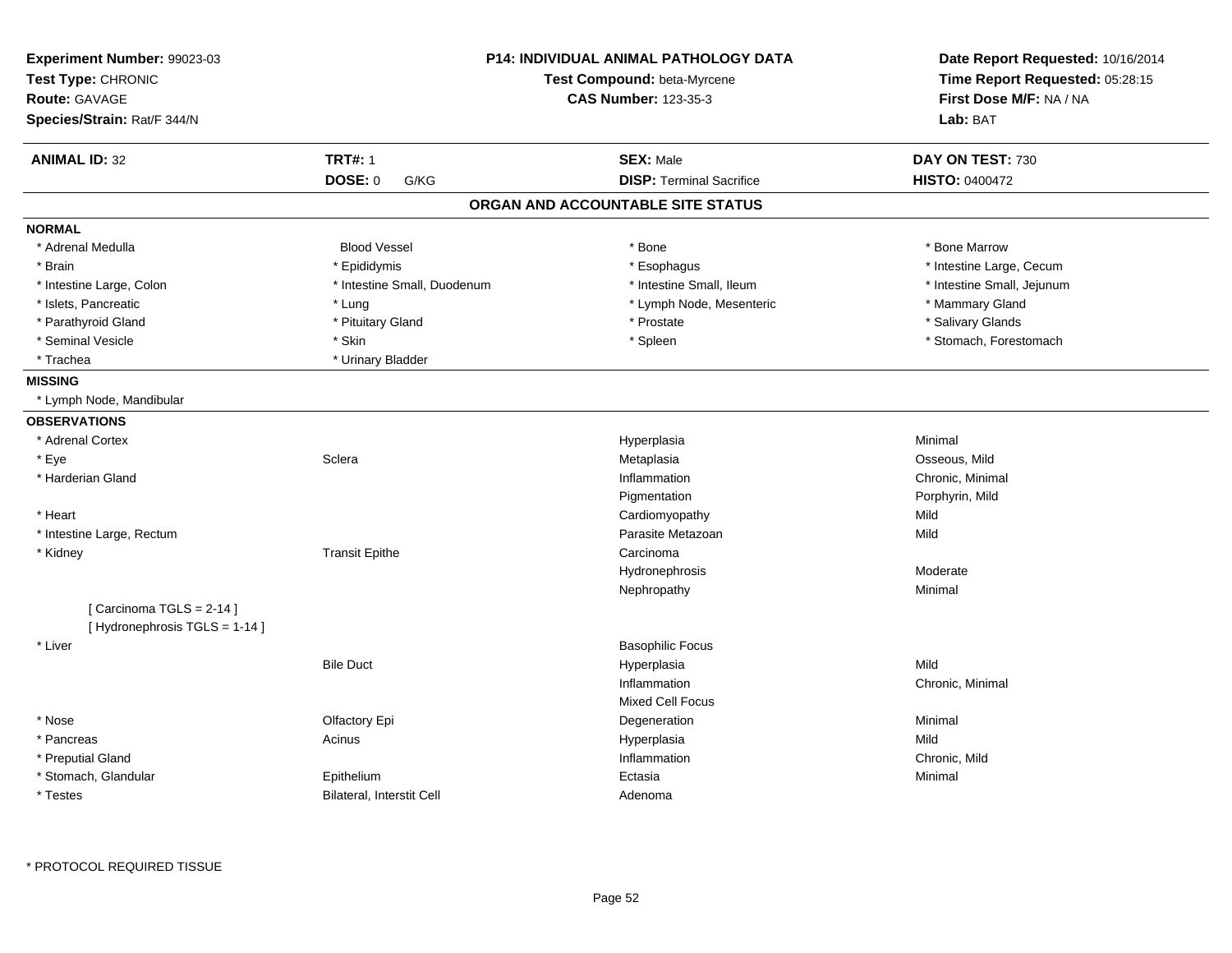| Experiment Number: 99023-03 |                 | <b>P14: INDIVIDUAL ANIMAL PATHOLOGY DATA</b> | Date Report Requested: 10/16/2014 |
|-----------------------------|-----------------|----------------------------------------------|-----------------------------------|
| <b>Test Type: CHRONIC</b>   |                 | Test Compound: beta-Myrcene                  | Time Report Requested: 05:28:15   |
| <b>Route: GAVAGE</b>        |                 | <b>CAS Number: 123-35-3</b>                  | First Dose M/F: NA / NA           |
| Species/Strain: Rat/F 344/N |                 |                                              | Lab: BAT                          |
| <b>ANIMAL ID: 32</b>        | <b>TRT#: 1</b>  | <b>SEX: Male</b>                             | DAY ON TEST: 730                  |
|                             | DOSE: 0<br>G/KG | <b>DISP:</b> Terminal Sacrifice              | <b>HISTO: 0400472</b>             |
|                             |                 | ORGAN AND ACCOUNTABLE SITE STATUS            |                                   |
| [Adenoma TGLS = 3-15]       |                 |                                              |                                   |
| * Thymus                    |                 | Atrophy                                      | Moderate                          |
| * Thyroid Gland             | C Cell          | Hyperplasia                                  | Mild                              |
| PRIMARY CAUSE OF DEATH      |                 |                                              |                                   |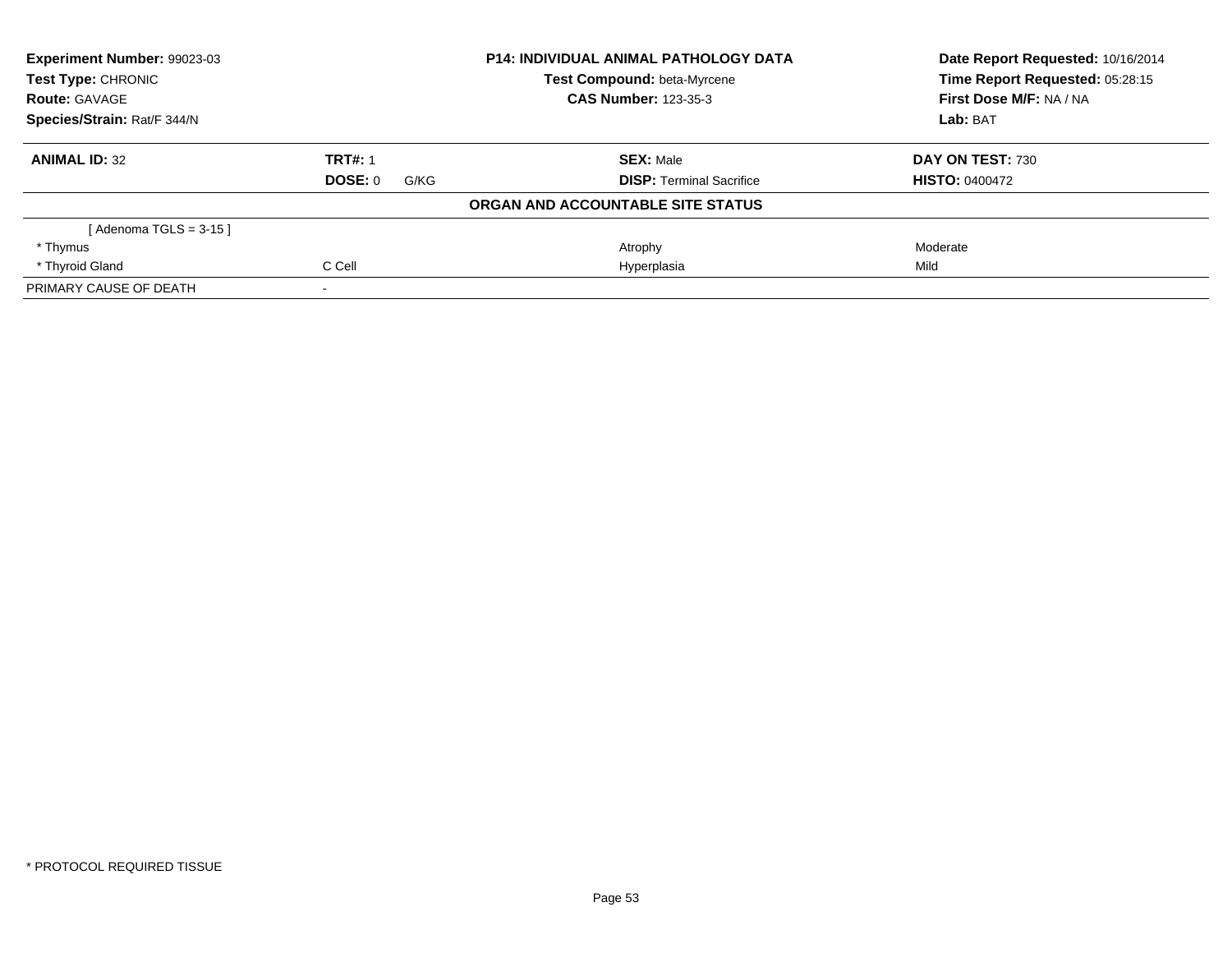| Experiment Number: 99023-03<br>Test Type: CHRONIC<br><b>Route: GAVAGE</b><br>Species/Strain: Rat/F 344/N |                           | <b>P14: INDIVIDUAL ANIMAL PATHOLOGY DATA</b><br>Test Compound: beta-Myrcene<br><b>CAS Number: 123-35-3</b> | Date Report Requested: 10/16/2014<br>Time Report Requested: 05:28:15<br>First Dose M/F: NA / NA<br>Lab: BAT |
|----------------------------------------------------------------------------------------------------------|---------------------------|------------------------------------------------------------------------------------------------------------|-------------------------------------------------------------------------------------------------------------|
| <b>ANIMAL ID: 33</b>                                                                                     | <b>TRT#: 1</b>            | <b>SEX: Male</b>                                                                                           | DAY ON TEST: 729                                                                                            |
|                                                                                                          | <b>DOSE: 0</b><br>G/KG    | <b>DISP: Terminal Sacrifice</b>                                                                            | <b>HISTO: 0400473</b>                                                                                       |
|                                                                                                          |                           | ORGAN AND ACCOUNTABLE SITE STATUS                                                                          |                                                                                                             |
| <b>NORMAL</b>                                                                                            |                           |                                                                                                            |                                                                                                             |
| * Adrenal Medulla                                                                                        | <b>Blood Vessel</b>       | * Bone                                                                                                     | * Bone Marrow                                                                                               |
| * Brain                                                                                                  | * Epididymis              | * Esophagus                                                                                                | * Intestine Large, Cecum                                                                                    |
| * Intestine Large, Colon                                                                                 | * Intestine Large, Rectum | * Intestine Small, Duodenum                                                                                | * Intestine Small, Ileum                                                                                    |
| * Intestine Small, Jejunum                                                                               | * Islets, Pancreatic      | * Lymph Node, Mesenteric                                                                                   | * Mammary Gland                                                                                             |
| * Parathyroid Gland                                                                                      | * Prostate                | * Salivary Glands                                                                                          | * Seminal Vesicle                                                                                           |
| * Skin                                                                                                   | * Spleen                  | * Stomach, Forestomach                                                                                     | * Thyroid Gland                                                                                             |
| * Trachea                                                                                                | * Urinary Bladder         |                                                                                                            |                                                                                                             |
| <b>MISSING</b>                                                                                           |                           |                                                                                                            |                                                                                                             |
| * Lymph Node, Mandibular                                                                                 |                           |                                                                                                            |                                                                                                             |
| <b>OBSERVATIONS</b>                                                                                      |                           |                                                                                                            |                                                                                                             |
| * Adrenal Cortex                                                                                         |                           | Vacuolization Cytoplasmic                                                                                  | Minimal                                                                                                     |
| * Eye                                                                                                    | Sclera                    | Metaplasia                                                                                                 | Osseous, Mild                                                                                               |
| * Harderian Gland                                                                                        |                           | Inflammation                                                                                               | Chronic, Minimal                                                                                            |
|                                                                                                          |                           | Pigmentation                                                                                               | Porphyrin, Mild                                                                                             |
| * Heart                                                                                                  |                           | Cardiomyopathy                                                                                             | Minimal                                                                                                     |
| * Kidney                                                                                                 |                           | Nephropathy                                                                                                | Minimal                                                                                                     |
| * Liver                                                                                                  |                           | Fatty Change                                                                                               | Minimal                                                                                                     |
|                                                                                                          | <b>Bile Duct</b>          | Hyperplasia                                                                                                | Mild                                                                                                        |
|                                                                                                          |                           | Inflammation                                                                                               | Chronic, Mild                                                                                               |
| [Inflammation TGLS = $2-15$ ]                                                                            |                           |                                                                                                            |                                                                                                             |
| * Lung                                                                                                   |                           | Inflammation                                                                                               | Minimal                                                                                                     |
|                                                                                                          |                           | Metaplasia                                                                                                 | Osseous, Minimal                                                                                            |
| * Nose                                                                                                   | Olfactory Epi             | Degeneration                                                                                               | Minimal                                                                                                     |
|                                                                                                          |                           | Inflammation                                                                                               | Chronic Active, Mild                                                                                        |
| * Pancreas                                                                                               | Acinus                    | Hyperplasia                                                                                                | Mild                                                                                                        |
| * Pituitary Gland                                                                                        | Pars Distalis             | Hyperplasia                                                                                                | Mild                                                                                                        |
| * Preputial Gland                                                                                        |                           | Inflammation                                                                                               | Chronic, Mild                                                                                               |
| * Stomach, Glandular                                                                                     | Epithelium                | Ectasia                                                                                                    | Minimal                                                                                                     |
| * Testes                                                                                                 | Bilateral, Interstit Cell | Adenoma                                                                                                    |                                                                                                             |
| [Adenoma TGLS = $1-14$ ]                                                                                 |                           |                                                                                                            |                                                                                                             |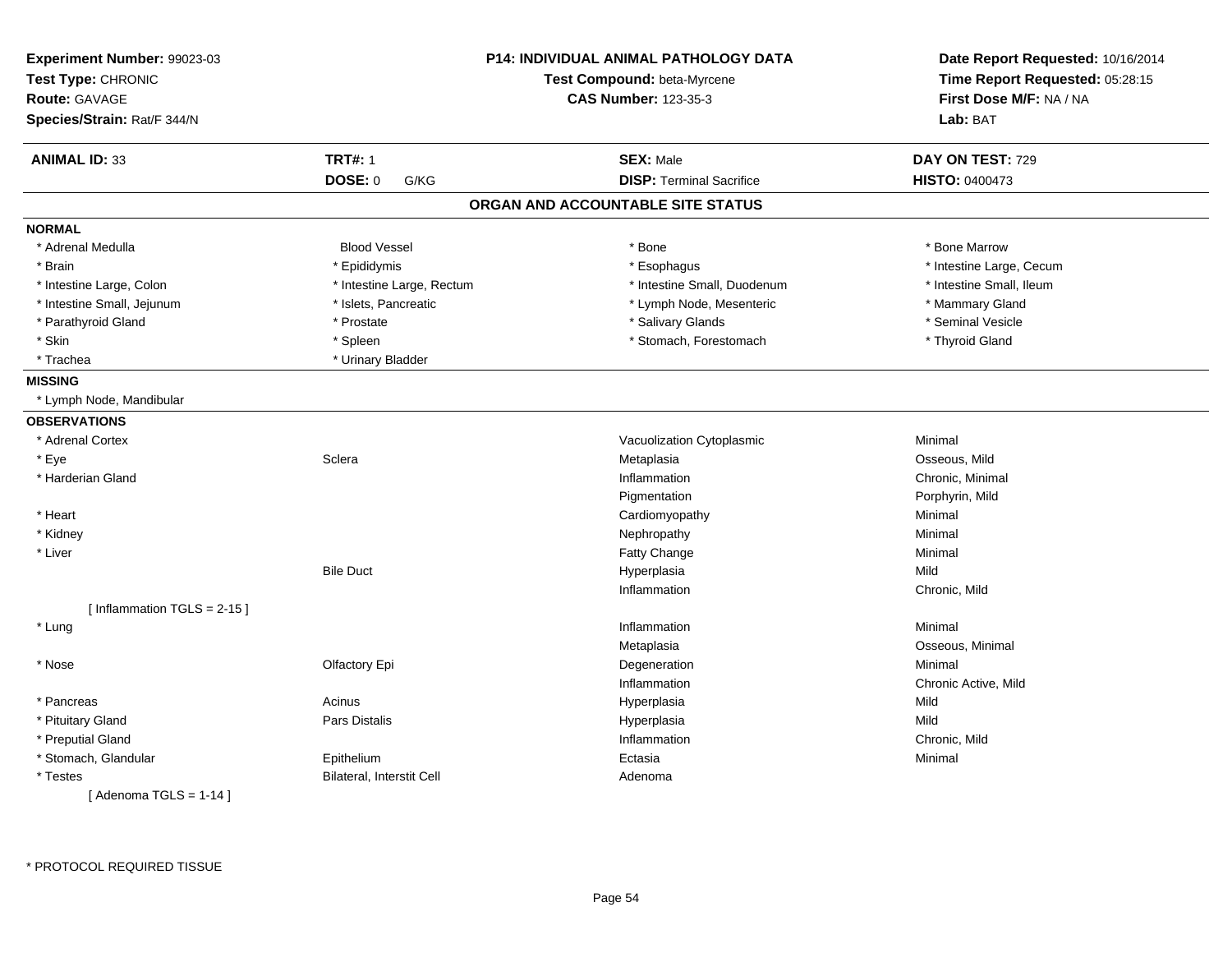| Experiment Number: 99023-03<br>Test Type: CHRONIC |                          | <b>P14: INDIVIDUAL ANIMAL PATHOLOGY DATA</b> | Date Report Requested: 10/16/2014 |
|---------------------------------------------------|--------------------------|----------------------------------------------|-----------------------------------|
|                                                   |                          | Test Compound: beta-Myrcene                  | Time Report Requested: 05:28:15   |
| <b>Route: GAVAGE</b>                              |                          | <b>CAS Number: 123-35-3</b>                  | First Dose M/F: NA / NA           |
| Species/Strain: Rat/F 344/N                       |                          |                                              | Lab: BAT                          |
| <b>ANIMAL ID: 33</b>                              | <b>TRT#: 1</b>           | <b>SEX: Male</b>                             | <b>DAY ON TEST: 729</b>           |
|                                                   | DOSE: 0<br>G/KG          | <b>DISP: Terminal Sacrifice</b>              | <b>HISTO: 0400473</b>             |
|                                                   |                          | ORGAN AND ACCOUNTABLE SITE STATUS            |                                   |
| * Thymus                                          |                          | Atrophy                                      | Moderate                          |
| PRIMARY CAUSE OF DEATH                            | $\overline{\phantom{0}}$ |                                              |                                   |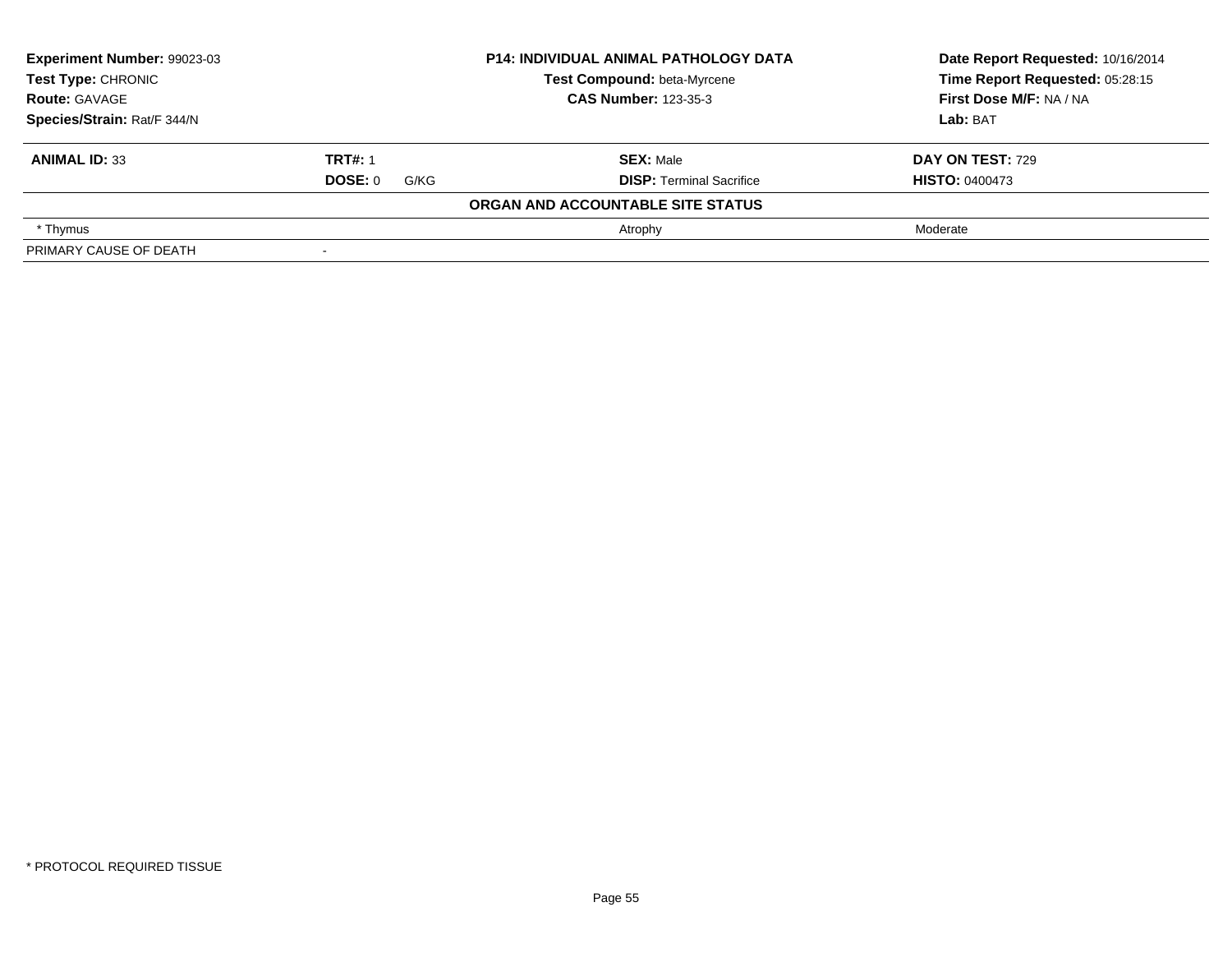| Experiment Number: 99023-03<br>Test Type: CHRONIC<br><b>Route: GAVAGE</b><br>Species/Strain: Rat/F 344/N |                                                                                                                             | P14: INDIVIDUAL ANIMAL PATHOLOGY DATA<br>Test Compound: beta-Myrcene<br><b>CAS Number: 123-35-3</b> | Date Report Requested: 10/16/2014<br>Time Report Requested: 05:28:15<br>First Dose M/F: NA / NA<br>Lab: BAT |  |
|----------------------------------------------------------------------------------------------------------|-----------------------------------------------------------------------------------------------------------------------------|-----------------------------------------------------------------------------------------------------|-------------------------------------------------------------------------------------------------------------|--|
| <b>ANIMAL ID: 34</b>                                                                                     | <b>TRT#: 1</b>                                                                                                              | <b>SEX: Male</b>                                                                                    | DAY ON TEST: 516                                                                                            |  |
|                                                                                                          | DOSE: 0<br>G/KG                                                                                                             | <b>DISP: Moribund Sacrifice</b>                                                                     | <b>HISTO: 0400474</b>                                                                                       |  |
|                                                                                                          |                                                                                                                             | ORGAN AND ACCOUNTABLE SITE STATUS                                                                   |                                                                                                             |  |
| <b>NORMAL</b>                                                                                            |                                                                                                                             |                                                                                                     |                                                                                                             |  |
| * Adrenal Cortex                                                                                         | * Adrenal Medulla                                                                                                           | <b>Blood Vessel</b>                                                                                 | * Bone                                                                                                      |  |
| * Bone Marrow                                                                                            | * Brain                                                                                                                     | * Epididymis                                                                                        | * Esophagus                                                                                                 |  |
| * Eye                                                                                                    | * Intestine Large, Cecum                                                                                                    | * Intestine Large, Colon                                                                            | * Intestine Large, Rectum                                                                                   |  |
| * Intestine Small, Duodenum                                                                              | * Intestine Small, Ileum                                                                                                    | * Intestine Small, Jejunum                                                                          | * Islets, Pancreatic                                                                                        |  |
| * Lymph Node, Mesenteric                                                                                 | * Mammary Gland                                                                                                             | * Parathyroid Gland                                                                                 | * Preputial Gland                                                                                           |  |
| * Prostate                                                                                               | * Salivary Glands                                                                                                           | * Seminal Vesicle                                                                                   | * Skin                                                                                                      |  |
| * Spleen                                                                                                 | * Stomach, Glandular                                                                                                        | * Thyroid Gland                                                                                     | * Trachea                                                                                                   |  |
| * Urinary Bladder                                                                                        |                                                                                                                             |                                                                                                     |                                                                                                             |  |
| <b>MISSING</b>                                                                                           |                                                                                                                             |                                                                                                     |                                                                                                             |  |
| * Lymph Node, Mandibular                                                                                 |                                                                                                                             |                                                                                                     |                                                                                                             |  |
| <b>OBSERVATIONS</b>                                                                                      |                                                                                                                             |                                                                                                     |                                                                                                             |  |
| * Harderian Gland                                                                                        |                                                                                                                             | Pigmentation                                                                                        | Porphyrin, Mild                                                                                             |  |
| * Heart                                                                                                  |                                                                                                                             | Cardiomyopathy                                                                                      | Minimal                                                                                                     |  |
| * Kidney                                                                                                 |                                                                                                                             | Nephropathy                                                                                         | Mild                                                                                                        |  |
| * Liver                                                                                                  |                                                                                                                             | <b>Basophilic Focus</b>                                                                             |                                                                                                             |  |
|                                                                                                          |                                                                                                                             | Fatty Change                                                                                        | Minimal                                                                                                     |  |
| * Lung                                                                                                   |                                                                                                                             | Inflammation                                                                                        | Minimal                                                                                                     |  |
| * Nose                                                                                                   | Olfactory Epi                                                                                                               | Degeneration                                                                                        | Minimal                                                                                                     |  |
| Oral Mucosa                                                                                              |                                                                                                                             | Squamous Cell Papilloma                                                                             |                                                                                                             |  |
|                                                                                                          | Note: TGL #1 was described grossly as a tooth tumor, but microscopic examination showed that it was an oral cavity neoplasm |                                                                                                     |                                                                                                             |  |
| [Squamous Cell Papilloma TGLS = 1-1]                                                                     |                                                                                                                             |                                                                                                     |                                                                                                             |  |
| * Pancreas                                                                                               | Acinus                                                                                                                      | Atrophy                                                                                             | Minimal                                                                                                     |  |
| * Pituitary Gland                                                                                        |                                                                                                                             | Cyst                                                                                                |                                                                                                             |  |
| * Stomach, Forestomach                                                                                   |                                                                                                                             | Inflammation                                                                                        | Chronic Active, Mild                                                                                        |  |
| * Testes                                                                                                 | Bilateral, Interstit Cell                                                                                                   | Adenoma                                                                                             |                                                                                                             |  |
| * Thymus                                                                                                 |                                                                                                                             | Atrophy                                                                                             | Moderate                                                                                                    |  |
| PRIMARY CAUSE OF DEATH                                                                                   |                                                                                                                             | - Oral Mucosa Squamous Cell Papilloma                                                               |                                                                                                             |  |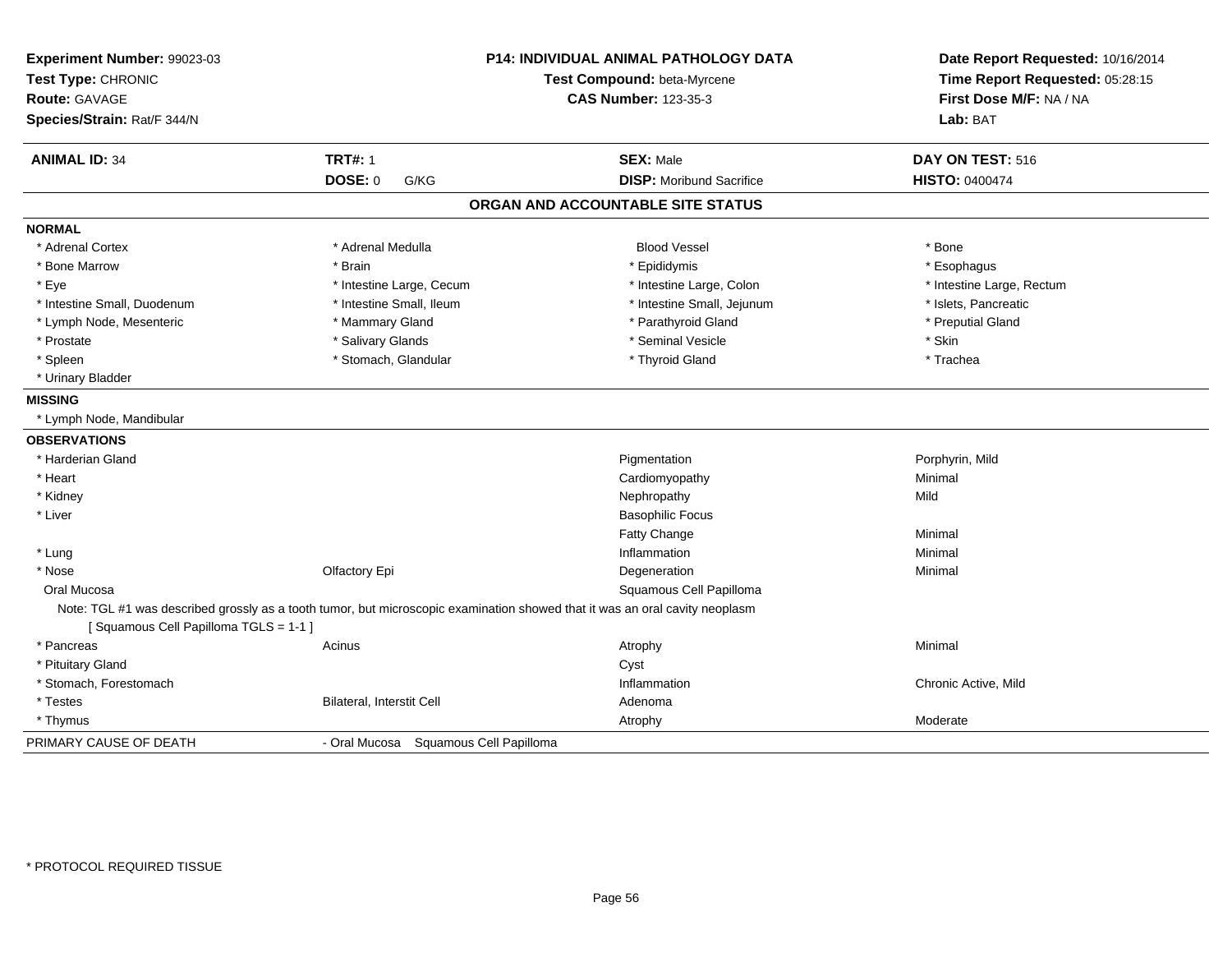| Experiment Number: 99023-03<br>Test Type: CHRONIC |                             | <b>P14: INDIVIDUAL ANIMAL PATHOLOGY DATA</b><br>Test Compound: beta-Myrcene | Date Report Requested: 10/16/2014<br>Time Report Requested: 05:28:15 |
|---------------------------------------------------|-----------------------------|-----------------------------------------------------------------------------|----------------------------------------------------------------------|
| <b>Route: GAVAGE</b>                              |                             | <b>CAS Number: 123-35-3</b>                                                 | First Dose M/F: NA / NA                                              |
| Species/Strain: Rat/F 344/N                       |                             |                                                                             | Lab: BAT                                                             |
| <b>ANIMAL ID: 35</b>                              | <b>TRT#: 1</b>              | <b>SEX: Male</b>                                                            | DAY ON TEST: 726                                                     |
|                                                   | DOSE: 0<br>G/KG             | <b>DISP:</b> Moribund Sacrifice                                             | <b>HISTO: 0400475</b>                                                |
|                                                   |                             | ORGAN AND ACCOUNTABLE SITE STATUS                                           |                                                                      |
| <b>NORMAL</b>                                     |                             |                                                                             |                                                                      |
| * Adrenal Medulla                                 | <b>Blood Vessel</b>         | * Bone                                                                      | * Epididymis                                                         |
| * Esophagus                                       | * Eye                       | * Intestine Large, Cecum                                                    | * Intestine Large, Colon                                             |
| * Intestine Large, Rectum                         | * Intestine Small, Duodenum | * Intestine Small, Ileum                                                    | * Intestine Small, Jejunum                                           |
| * Islets, Pancreatic                              | * Lymph Node, Mesenteric    | * Mammary Gland                                                             | * Pancreas                                                           |
| * Parathyroid Gland                               | * Prostate                  | * Salivary Glands                                                           | * Seminal Vesicle                                                    |
| * Skin                                            | * Stomach, Forestomach      | * Stomach, Glandular                                                        | * Trachea                                                            |
| * Urinary Bladder                                 |                             |                                                                             |                                                                      |
| <b>MISSING</b>                                    |                             |                                                                             |                                                                      |
| * Lymph Node, Mandibular                          |                             |                                                                             |                                                                      |
| <b>OBSERVATIONS</b>                               |                             |                                                                             |                                                                      |
| * Adrenal Cortex                                  |                             | Vacuolization Cytoplasmic                                                   | Minimal                                                              |
| * Bone Marrow                                     |                             | Histiocytic Sarcoma                                                         |                                                                      |
| * Brain                                           | Hypothalamus                | Compression                                                                 | Moderate                                                             |
|                                                   |                             | Hydrocephalus                                                               | Mild                                                                 |
| * Harderian Gland                                 |                             | Pigmentation                                                                | Porphyrin, Minimal                                                   |
| * Heart                                           |                             | Cardiomyopathy                                                              | Mild                                                                 |
| * Kidney                                          |                             | Nephropathy                                                                 | Mild                                                                 |
| * Liver                                           |                             | Fatty Change                                                                | Moderate                                                             |
|                                                   |                             | Histiocytic Sarcoma                                                         |                                                                      |
|                                                   | <b>Bile Duct</b>            | Hyperplasia                                                                 | Mild                                                                 |
| [ Histiocytic Sarcoma TGLS = 2-6+7+15 ]           |                             |                                                                             |                                                                      |
| * Lung                                            |                             | Histiocytic Sarcoma                                                         |                                                                      |
|                                                   |                             | Inflammation                                                                | Minimal                                                              |
| Mesentery                                         | Fat                         | Necrosis                                                                    | Mild                                                                 |
| [Necrosis TGLS = $5-16$ ]                         |                             |                                                                             |                                                                      |
| * Nose                                            | Olfactory Epi               | Degeneration                                                                | Minimal                                                              |
|                                                   |                             | Inflammation                                                                | Chronic Active, Mild                                                 |
| * Pituitary Gland                                 | Pars Distalis               | Adenoma                                                                     |                                                                      |
|                                                   |                             | Angiectasis                                                                 | Minimal                                                              |
| [Adenoma TGLS = $1-14$ ]                          |                             |                                                                             |                                                                      |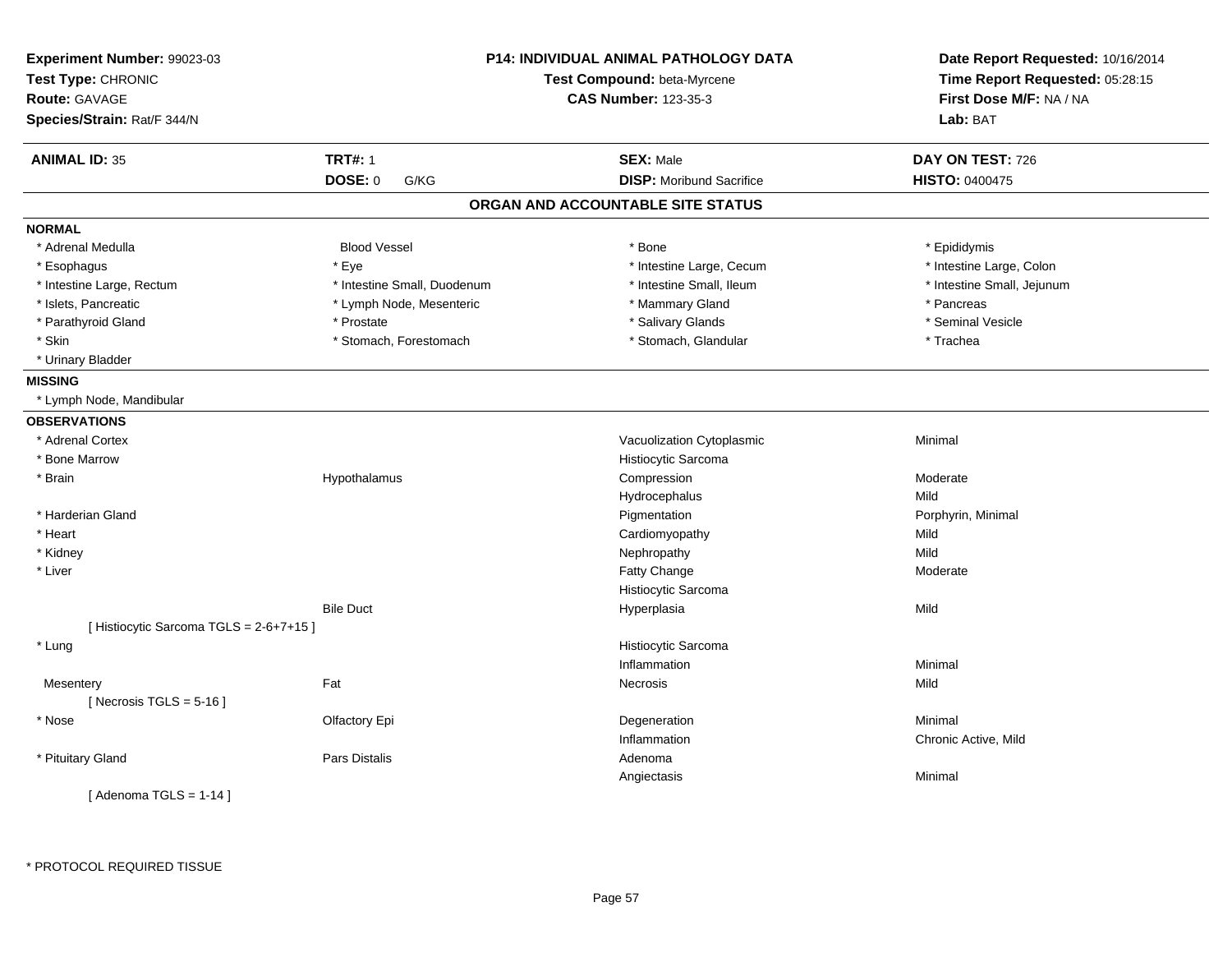| Experiment Number: 99023-03<br>Test Type: CHRONIC |                                       | <b>P14: INDIVIDUAL ANIMAL PATHOLOGY DATA</b><br>Test Compound: beta-Myrcene | Date Report Requested: 10/16/2014<br>Time Report Requested: 05:28:15 |
|---------------------------------------------------|---------------------------------------|-----------------------------------------------------------------------------|----------------------------------------------------------------------|
| <b>Route: GAVAGE</b>                              |                                       | <b>CAS Number: 123-35-3</b>                                                 | First Dose M/F: NA / NA                                              |
| Species/Strain: Rat/F 344/N                       |                                       |                                                                             | Lab: BAT                                                             |
| <b>ANIMAL ID: 35</b>                              | <b>TRT#: 1</b>                        | <b>SEX: Male</b>                                                            | DAY ON TEST: 726                                                     |
|                                                   | <b>DOSE: 0</b><br>G/KG                | <b>DISP:</b> Moribund Sacrifice                                             | <b>HISTO: 0400475</b>                                                |
|                                                   |                                       | ORGAN AND ACCOUNTABLE SITE STATUS                                           |                                                                      |
| * Preputial Gland                                 |                                       | Inflammation                                                                | Chronic, Minimal                                                     |
| * Spleen                                          |                                       | Hematopoietic Cell Proliferation                                            | Moderate                                                             |
| [Hematopoietic Cell Proliferation TGLS = 4-5 ]    |                                       |                                                                             |                                                                      |
| * Testes                                          | Bilateral, Interstit Cell             | Adenoma                                                                     |                                                                      |
| [Adenoma TGLS = $3-11$ ]                          |                                       |                                                                             |                                                                      |
| * Thymus                                          |                                       | Atrophy                                                                     | Moderate                                                             |
| * Thyroid Gland                                   | C Cell                                | Hyperplasia                                                                 | Moderate                                                             |
| PRIMARY CAUSE OF DEATH                            | <b>Histiocytic Sarcoma</b><br>- Liver |                                                                             |                                                                      |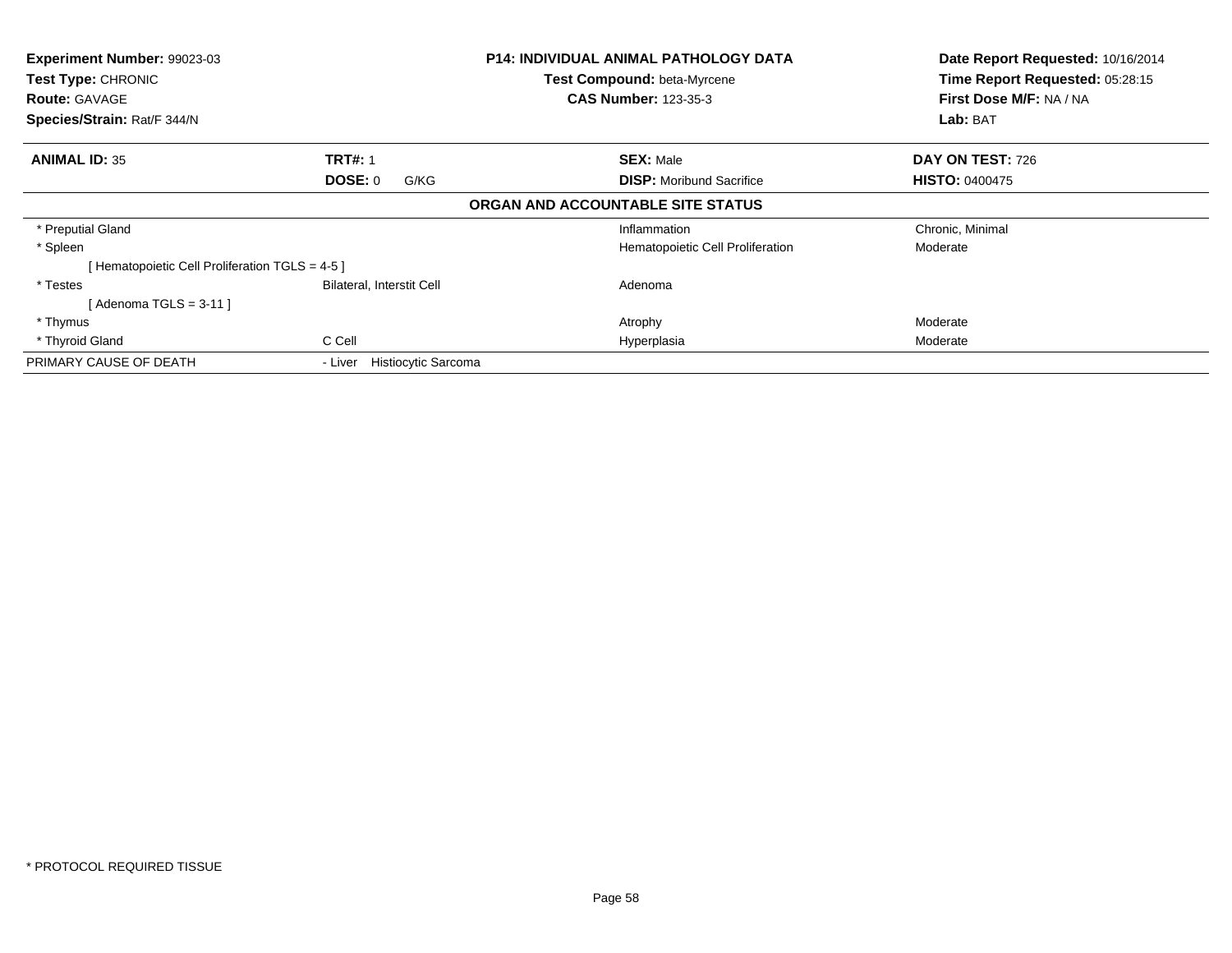| Experiment Number: 99023-03<br>Test Type: CHRONIC<br><b>Route: GAVAGE</b><br>Species/Strain: Rat/F 344/N |                           | P14: INDIVIDUAL ANIMAL PATHOLOGY DATA<br>Test Compound: beta-Myrcene<br><b>CAS Number: 123-35-3</b> | Date Report Requested: 10/16/2014<br>Time Report Requested: 05:28:15<br>First Dose M/F: NA / NA<br>Lab: BAT |
|----------------------------------------------------------------------------------------------------------|---------------------------|-----------------------------------------------------------------------------------------------------|-------------------------------------------------------------------------------------------------------------|
| <b>ANIMAL ID: 36</b>                                                                                     | <b>TRT#: 1</b>            | <b>SEX: Male</b>                                                                                    | DAY ON TEST: 674                                                                                            |
|                                                                                                          | DOSE: 0<br>G/KG           | <b>DISP:</b> Moribund Sacrifice                                                                     | <b>HISTO: 0400476</b>                                                                                       |
|                                                                                                          |                           | ORGAN AND ACCOUNTABLE SITE STATUS                                                                   |                                                                                                             |
| <b>NORMAL</b>                                                                                            |                           |                                                                                                     |                                                                                                             |
| * Adrenal Cortex                                                                                         | <b>Blood Vessel</b>       | * Bone                                                                                              | * Brain                                                                                                     |
| * Epididymis                                                                                             | * Esophagus               | * Eye                                                                                               | * Intestine Large, Cecum                                                                                    |
| * Intestine Large, Colon                                                                                 | * Intestine Large, Rectum | * Intestine Small, Duodenum                                                                         | * Intestine Small, Ileum                                                                                    |
| * Intestine Small, Jejunum                                                                               | * Islets, Pancreatic      | * Lymph Node, Mesenteric                                                                            | * Mammary Gland                                                                                             |
| * Pituitary Gland                                                                                        | * Prostate                | * Salivary Glands                                                                                   | * Seminal Vesicle                                                                                           |
| * Skin                                                                                                   | * Spleen                  | * Stomach, Forestomach                                                                              | * Trachea                                                                                                   |
| * Urinary Bladder                                                                                        |                           |                                                                                                     |                                                                                                             |
| <b>MISSING</b>                                                                                           |                           |                                                                                                     |                                                                                                             |
| * Lymph Node, Mandibular                                                                                 | * Parathyroid Gland       | * Thymus                                                                                            |                                                                                                             |
| <b>OBSERVATIONS</b>                                                                                      |                           |                                                                                                     |                                                                                                             |
| * Adrenal Medulla                                                                                        |                           | Hyperplasia                                                                                         | Mild                                                                                                        |
|                                                                                                          |                           | Pheochromocytoma Benign                                                                             |                                                                                                             |
| * Bone Marrow                                                                                            |                           | Hyperplasia                                                                                         | Moderate                                                                                                    |
| * Harderian Gland                                                                                        |                           | Pigmentation                                                                                        | Porphyrin, Mild                                                                                             |
| * Heart                                                                                                  |                           | Cardiomyopathy                                                                                      | Minimal                                                                                                     |
| * Kidney                                                                                                 | Papilla                   | Mineralization                                                                                      | Minimal                                                                                                     |
|                                                                                                          |                           | Nephropathy                                                                                         | Minimal                                                                                                     |
| * Liver                                                                                                  |                           | <b>Basophilic Focus</b>                                                                             |                                                                                                             |
|                                                                                                          | <b>Bile Duct</b>          | Hyperplasia                                                                                         | Mild                                                                                                        |
|                                                                                                          |                           | Inflammation                                                                                        | Chronic, Minimal                                                                                            |
| * Lung                                                                                                   |                           | Inflammation                                                                                        | Minimal                                                                                                     |
| * Nose                                                                                                   | Olfactory Epi             | Degeneration                                                                                        | Minimal                                                                                                     |
| * Pancreas                                                                                               | Acinus                    | Atrophy                                                                                             | Minimal                                                                                                     |
| * Preputial Gland                                                                                        |                           | Adenoma                                                                                             |                                                                                                             |
|                                                                                                          |                           | Atrophy                                                                                             | Mild                                                                                                        |
|                                                                                                          |                           | Inflammation                                                                                        | Chronic, Moderate                                                                                           |
| [Adenoma TGLS = $1-14$ ]<br>[Inflammation TGLS = 2-15]                                                   |                           |                                                                                                     |                                                                                                             |
| * Stomach, Glandular                                                                                     | Epithelium                | Ectasia                                                                                             | Minimal                                                                                                     |
| * Testes                                                                                                 | Bilateral, Interstit Cell | Adenoma                                                                                             |                                                                                                             |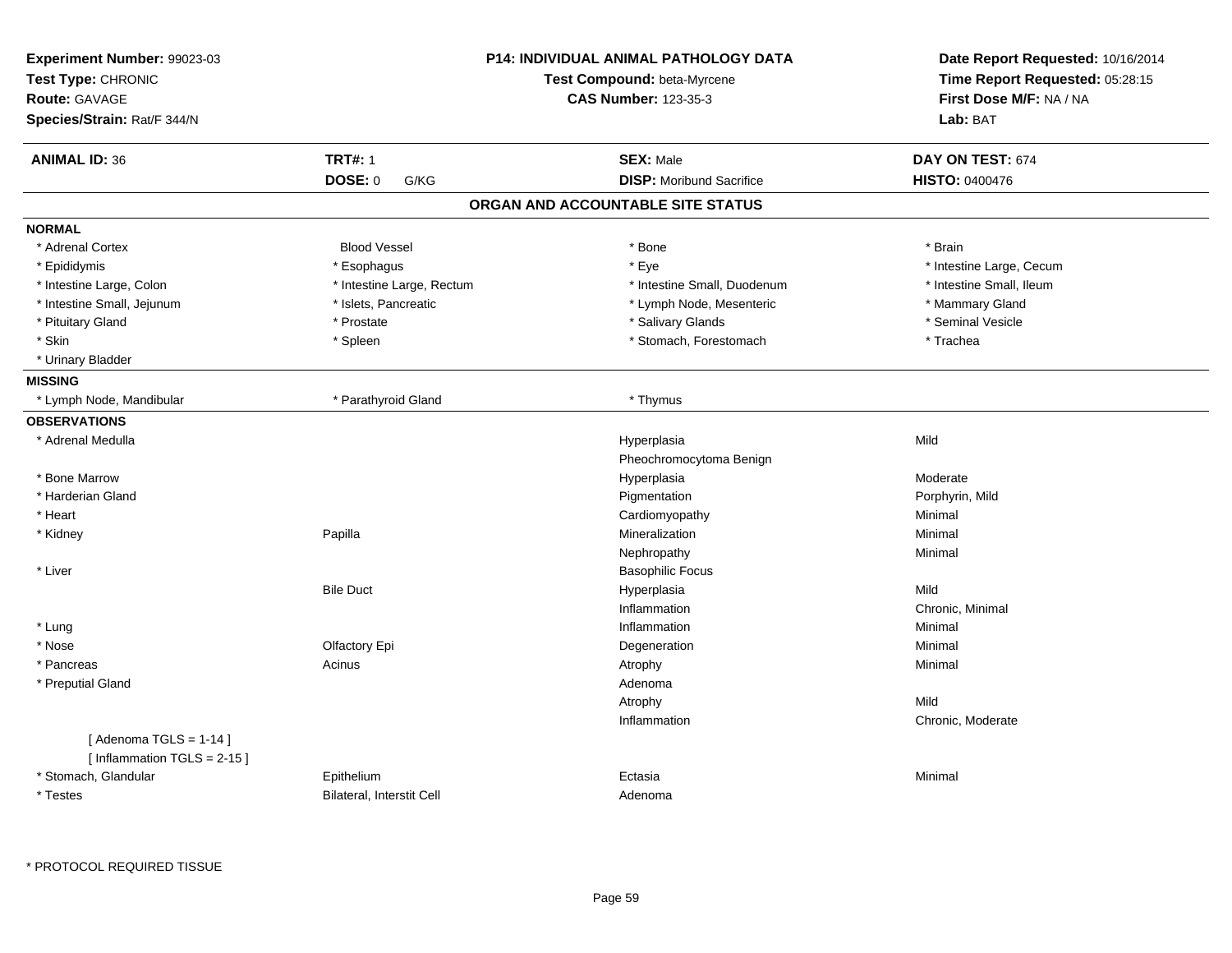| <b>Experiment Number: 99023-03</b> |                              | <b>P14: INDIVIDUAL ANIMAL PATHOLOGY DATA</b> | Date Report Requested: 10/16/2014 |
|------------------------------------|------------------------------|----------------------------------------------|-----------------------------------|
| Test Type: CHRONIC                 |                              | <b>Test Compound: beta-Myrcene</b>           | Time Report Requested: 05:28:15   |
| <b>Route: GAVAGE</b>               |                              | <b>CAS Number: 123-35-3</b>                  | First Dose M/F: NA / NA           |
| Species/Strain: Rat/F 344/N        |                              |                                              | Lab: BAT                          |
| <b>ANIMAL ID: 36</b>               | <b>TRT#: 1</b>               | <b>SEX: Male</b>                             | DAY ON TEST: 674                  |
|                                    | DOSE: 0<br>G/KG              | <b>DISP:</b> Moribund Sacrifice              | <b>HISTO: 0400476</b>             |
|                                    |                              | ORGAN AND ACCOUNTABLE SITE STATUS            |                                   |
| [ Adenoma TGLS = 3-11 ]            |                              |                                              |                                   |
| * Thyroid Gland                    | Follicle                     | Carcinoma                                    |                                   |
| [Carcinoma TGLS = $4-8$ ]          |                              |                                              |                                   |
| PRIMARY CAUSE OF DEATH             | - Preputial Gland<br>Adenoma |                                              |                                   |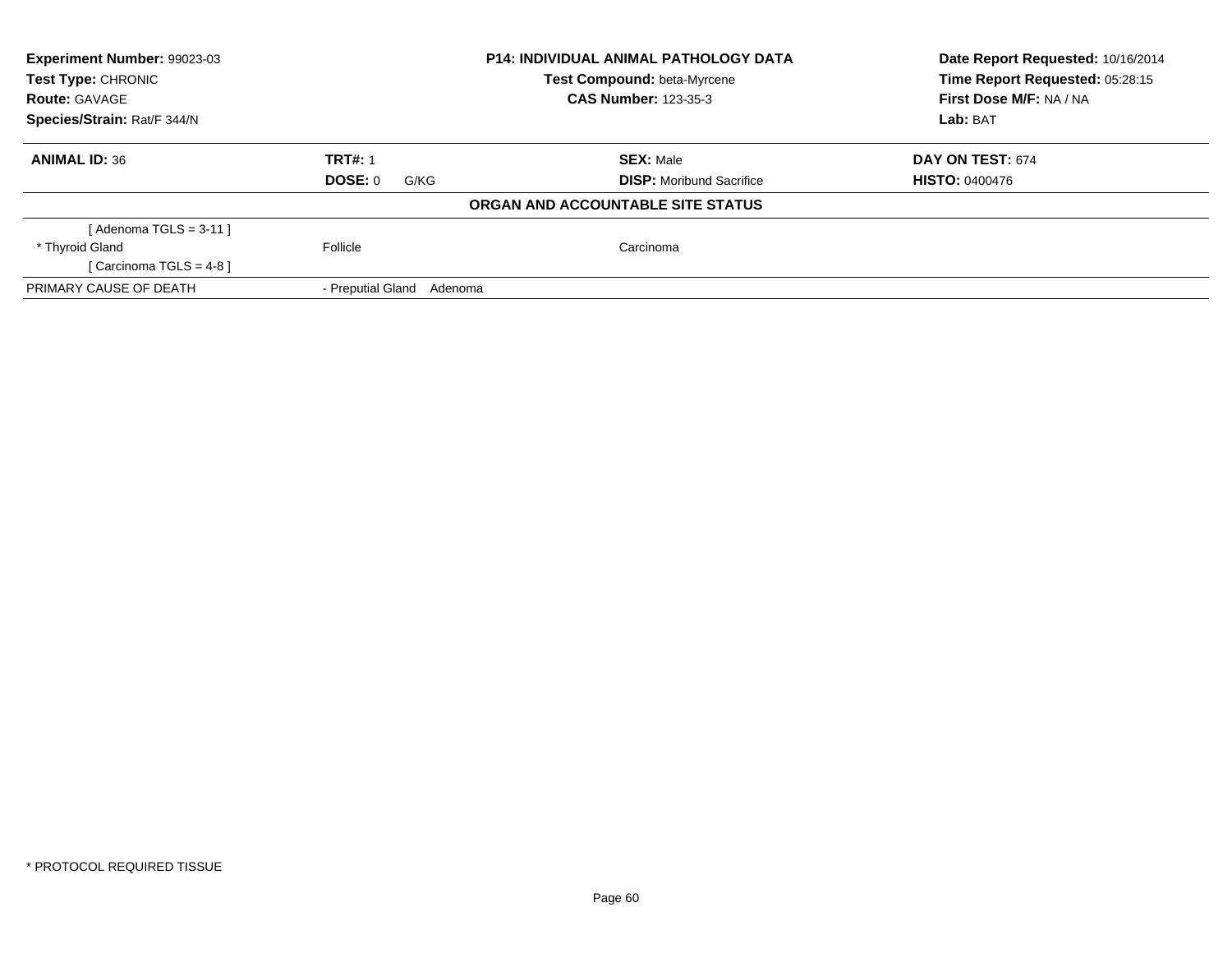| Experiment Number: 99023-03<br>Test Type: CHRONIC<br><b>Route: GAVAGE</b><br>Species/Strain: Rat/F 344/N |                             | <b>P14: INDIVIDUAL ANIMAL PATHOLOGY DATA</b><br>Test Compound: beta-Myrcene<br><b>CAS Number: 123-35-3</b> | Date Report Requested: 10/16/2014<br>Time Report Requested: 05:28:15<br>First Dose M/F: NA / NA<br>Lab: BAT |
|----------------------------------------------------------------------------------------------------------|-----------------------------|------------------------------------------------------------------------------------------------------------|-------------------------------------------------------------------------------------------------------------|
| <b>ANIMAL ID: 37</b>                                                                                     | <b>TRT#: 1</b>              | <b>SEX: Male</b>                                                                                           | DAY ON TEST: 429                                                                                            |
|                                                                                                          | <b>DOSE: 0</b><br>G/KG      | <b>DISP:</b> Moribund Sacrifice                                                                            | <b>HISTO: 0400477</b>                                                                                       |
|                                                                                                          |                             | ORGAN AND ACCOUNTABLE SITE STATUS                                                                          |                                                                                                             |
| <b>NORMAL</b>                                                                                            |                             |                                                                                                            |                                                                                                             |
| * Adrenal Cortex                                                                                         | * Adrenal Medulla           | <b>Blood Vessel</b>                                                                                        | * Bone                                                                                                      |
| * Brain                                                                                                  | * Epididymis                | * Esophagus                                                                                                | * Intestine Large, Cecum                                                                                    |
| * Intestine Large, Colon                                                                                 | * Intestine Large, Rectum   | * Intestine Small, Duodenum                                                                                | * Intestine Small, Ileum                                                                                    |
| * Intestine Small, Jejunum                                                                               | * Islets, Pancreatic        | * Lymph Node, Mesenteric                                                                                   | * Mammary Gland                                                                                             |
| * Nose                                                                                                   | * Parathyroid Gland         | * Pituitary Gland                                                                                          | * Preputial Gland                                                                                           |
| * Prostate                                                                                               | * Salivary Glands           | * Seminal Vesicle                                                                                          | * Stomach, Glandular                                                                                        |
| * Thyroid Gland                                                                                          | * Trachea                   | * Urinary Bladder                                                                                          |                                                                                                             |
| <b>MISSING</b>                                                                                           |                             |                                                                                                            |                                                                                                             |
| * Lymph Node, Mandibular                                                                                 |                             |                                                                                                            |                                                                                                             |
| <b>OBSERVATIONS</b>                                                                                      |                             |                                                                                                            |                                                                                                             |
| * Bone Marrow                                                                                            |                             | Hyperplasia                                                                                                | Moderate                                                                                                    |
| * Eye                                                                                                    | Sclera                      | Metaplasia                                                                                                 | Osseous, Minimal                                                                                            |
| * Harderian Gland                                                                                        |                             | Pigmentation                                                                                               | Porphyrin, Minimal                                                                                          |
| * Heart                                                                                                  |                             | Cardiomyopathy                                                                                             | Minimal                                                                                                     |
| * Kidney                                                                                                 |                             | Nephropathy                                                                                                | Minimal                                                                                                     |
| * Liver                                                                                                  | <b>Bile Duct</b>            | Hyperplasia                                                                                                | Minimal                                                                                                     |
|                                                                                                          |                             | Inflammation                                                                                               | Chronic, Minimal                                                                                            |
| * Lung                                                                                                   |                             | Inflammation                                                                                               | Minimal                                                                                                     |
| * Pancreas                                                                                               | Acinus                      | Atrophy                                                                                                    | Minimal                                                                                                     |
| * Skin                                                                                                   |                             | <b>Basal Cell Carcinoma</b>                                                                                |                                                                                                             |
| [Basal Cell Carcinoma TGLS = 1-14]                                                                       |                             |                                                                                                            |                                                                                                             |
| * Spleen                                                                                                 |                             | Hematopoietic Cell Proliferation                                                                           | Mild                                                                                                        |
| * Stomach, Forestomach                                                                                   |                             | Inflammation                                                                                               | Chronic Active, Minimal                                                                                     |
| * Testes                                                                                                 | <b>Interstit Cell</b>       | Adenoma                                                                                                    |                                                                                                             |
| [Adenoma TGLS = $2-11$ ]                                                                                 |                             |                                                                                                            |                                                                                                             |
| * Thymus                                                                                                 |                             | Atrophy                                                                                                    | Moderate                                                                                                    |
| PRIMARY CAUSE OF DEATH                                                                                   | - Skin Basal Cell Carcinoma |                                                                                                            |                                                                                                             |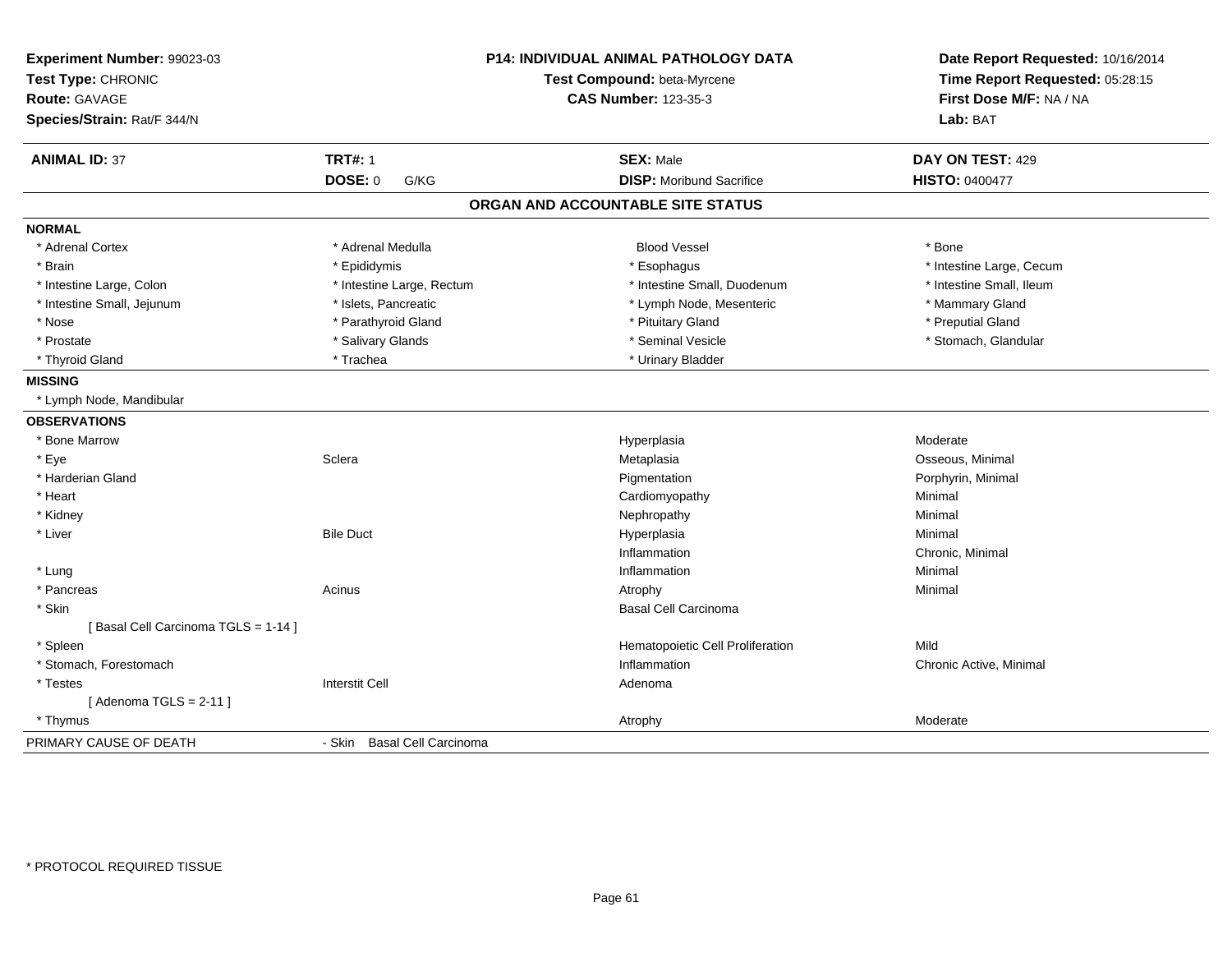| Experiment Number: 99023-03<br>Test Type: CHRONIC<br><b>Route: GAVAGE</b><br>Species/Strain: Rat/F 344/N |                                  | <b>P14: INDIVIDUAL ANIMAL PATHOLOGY DATA</b><br>Test Compound: beta-Myrcene<br><b>CAS Number: 123-35-3</b> | Date Report Requested: 10/16/2014<br>Time Report Requested: 05:28:15<br>First Dose M/F: NA / NA<br>Lab: BAT |
|----------------------------------------------------------------------------------------------------------|----------------------------------|------------------------------------------------------------------------------------------------------------|-------------------------------------------------------------------------------------------------------------|
| <b>ANIMAL ID: 38</b>                                                                                     | <b>TRT#: 1</b>                   | <b>SEX: Male</b>                                                                                           | DAY ON TEST: 474                                                                                            |
|                                                                                                          | <b>DOSE: 0</b><br>G/KG           | <b>DISP:</b> Moribund Sacrifice                                                                            | HISTO: 0400478                                                                                              |
|                                                                                                          |                                  | ORGAN AND ACCOUNTABLE SITE STATUS                                                                          |                                                                                                             |
| <b>NORMAL</b>                                                                                            |                                  |                                                                                                            |                                                                                                             |
| * Adrenal Cortex                                                                                         | * Adrenal Medulla                | <b>Blood Vessel</b>                                                                                        | * Bone                                                                                                      |
| * Bone Marrow                                                                                            | * Epididymis                     | * Esophagus                                                                                                | * Eye                                                                                                       |
| * Intestine Large, Cecum                                                                                 | * Intestine Large, Colon         | * Intestine Large, Rectum                                                                                  | * Intestine Small, Duodenum                                                                                 |
| * Intestine Small, Ileum                                                                                 | * Intestine Small, Jejunum       | * Islets, Pancreatic                                                                                       | * Lymph Node, Mesenteric                                                                                    |
| * Mammary Gland                                                                                          | * Pancreas                       | * Parathyroid Gland                                                                                        | * Prostate                                                                                                  |
| * Salivary Glands                                                                                        | * Seminal Vesicle                | * Skin                                                                                                     | * Spleen                                                                                                    |
| * Stomach, Forestomach                                                                                   | * Stomach, Glandular             | * Trachea                                                                                                  | * Urinary Bladder                                                                                           |
| <b>MISSING</b>                                                                                           |                                  |                                                                                                            |                                                                                                             |
| * Lymph Node, Mandibular                                                                                 |                                  |                                                                                                            |                                                                                                             |
| <b>OBSERVATIONS</b>                                                                                      |                                  |                                                                                                            |                                                                                                             |
| * Brain                                                                                                  |                                  | Hydrocephalus                                                                                              | Moderate                                                                                                    |
|                                                                                                          |                                  | Oligodendroglioma Benign                                                                                   |                                                                                                             |
| [Hydrocephalus TGLS = 1-9]                                                                               |                                  |                                                                                                            |                                                                                                             |
| * Harderian Gland                                                                                        |                                  | Pigmentation                                                                                               | Porphyrin, Mild                                                                                             |
| * Heart                                                                                                  |                                  | Cardiomyopathy                                                                                             | Minimal                                                                                                     |
| * Kidney                                                                                                 |                                  | Nephropathy                                                                                                | Minimal                                                                                                     |
| * Liver                                                                                                  |                                  | <b>Eosinophilic Focus</b>                                                                                  |                                                                                                             |
|                                                                                                          |                                  | Inflammation                                                                                               | Chronic, Minimal                                                                                            |
| * Lung                                                                                                   |                                  | Inflammation                                                                                               | Minimal                                                                                                     |
| * Nose                                                                                                   | Olfactory Epi                    | Degeneration                                                                                               | Minimal                                                                                                     |
| * Pituitary Gland                                                                                        | Pars Distalis                    | Hyperplasia                                                                                                | Minimal                                                                                                     |
| * Preputial Gland                                                                                        |                                  | Inflammation                                                                                               | Chronic, Moderate                                                                                           |
| * Testes                                                                                                 | <b>Interstit Cell</b>            | Hyperplasia                                                                                                | Mild                                                                                                        |
| * Thymus                                                                                                 |                                  | Atrophy                                                                                                    | Minimal                                                                                                     |
| * Thyroid Gland                                                                                          | C Cell                           | Hyperplasia                                                                                                | Minimal                                                                                                     |
| PRIMARY CAUSE OF DEATH                                                                                   | - Brain Oligodendroglioma Benign |                                                                                                            |                                                                                                             |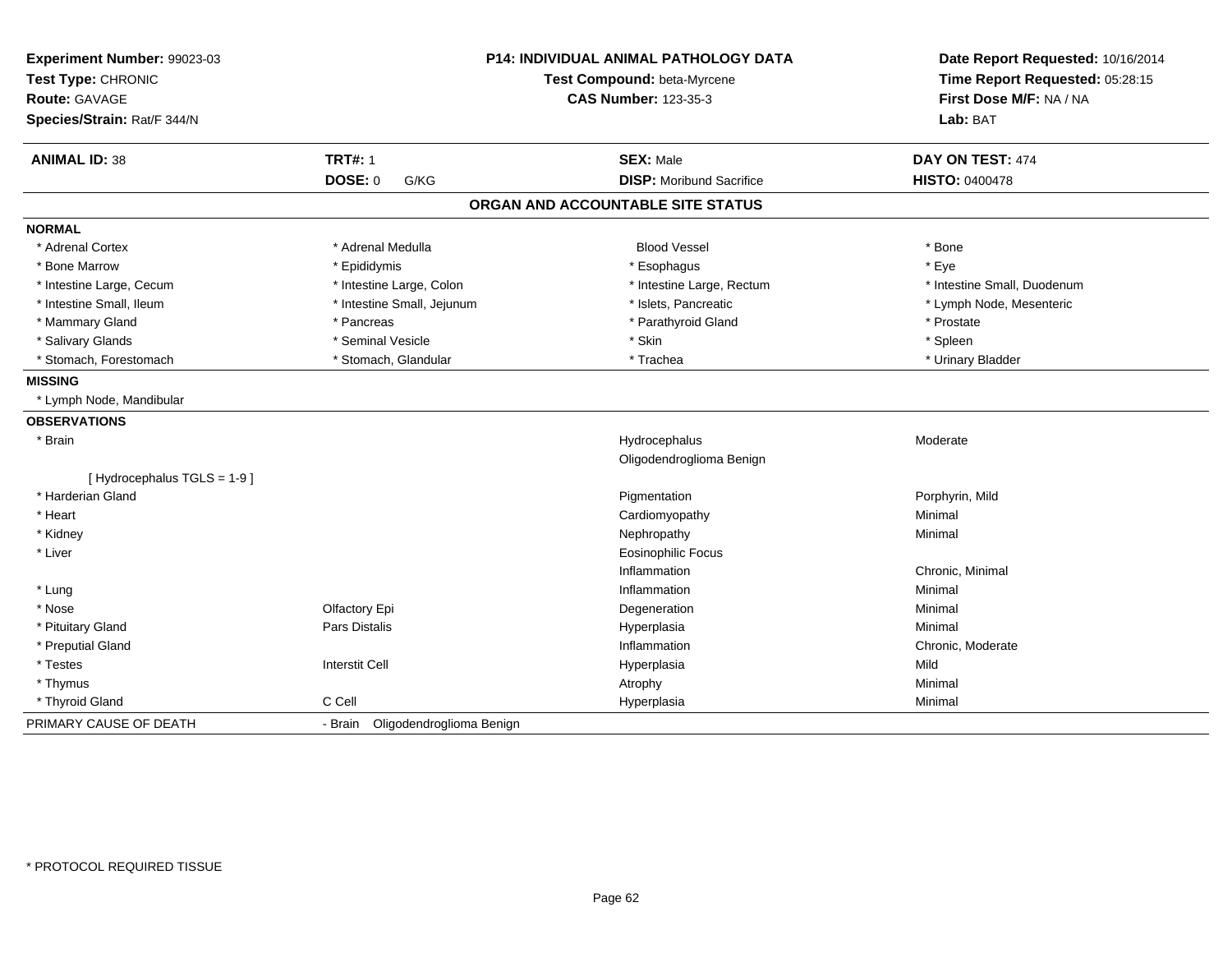| Experiment Number: 99023-03<br>Test Type: CHRONIC | <b>P14: INDIVIDUAL ANIMAL PATHOLOGY DATA</b><br>Test Compound: beta-Myrcene |                                   | Date Report Requested: 10/16/2014<br>Time Report Requested: 05:28:15 |
|---------------------------------------------------|-----------------------------------------------------------------------------|-----------------------------------|----------------------------------------------------------------------|
| <b>Route: GAVAGE</b>                              |                                                                             | <b>CAS Number: 123-35-3</b>       | First Dose M/F: NA / NA                                              |
| Species/Strain: Rat/F 344/N                       |                                                                             |                                   | Lab: BAT                                                             |
| <b>ANIMAL ID: 39</b>                              | <b>TRT#: 1</b>                                                              | <b>SEX: Male</b>                  | DAY ON TEST: 729                                                     |
|                                                   | DOSE: 0<br>G/KG                                                             | <b>DISP: Terminal Sacrifice</b>   | <b>HISTO: 0400479</b>                                                |
|                                                   |                                                                             | ORGAN AND ACCOUNTABLE SITE STATUS |                                                                      |
| <b>NORMAL</b>                                     |                                                                             |                                   |                                                                      |
| <b>Blood Vessel</b>                               | * Bone                                                                      | * Bone Marrow                     | * Brain                                                              |
| * Epididymis                                      | * Esophagus                                                                 | * Intestine Large, Cecum          | * Intestine Large, Colon                                             |
| * Intestine Large, Rectum                         | * Intestine Small, Duodenum                                                 | * Intestine Small, Ileum          | * Intestine Small, Jejunum                                           |
| * Islets, Pancreatic                              | * Mammary Gland                                                             | * Pancreas                        | * Parathyroid Gland                                                  |
| * Prostate                                        | * Salivary Glands                                                           | * Seminal Vesicle                 | * Stomach, Forestomach                                               |
| * Stomach, Glandular                              | * Trachea                                                                   | * Urinary Bladder                 |                                                                      |
| <b>MISSING</b>                                    |                                                                             |                                   |                                                                      |
| * Lymph Node, Mandibular                          |                                                                             |                                   |                                                                      |
| <b>OBSERVATIONS</b>                               |                                                                             |                                   |                                                                      |
| * Adrenal Cortex                                  |                                                                             | Leukemia Mononuclear              |                                                                      |
|                                                   |                                                                             | Vacuolization Cytoplasmic         | Minimal                                                              |
| * Adrenal Medulla                                 |                                                                             | Hyperplasia                       | Minimal                                                              |
| * Eye                                             | Sclera                                                                      | Metaplasia                        | Osseous, Mild                                                        |
| * Harderian Gland                                 |                                                                             | Pigmentation                      | Porphyrin, Minimal                                                   |
| * Heart                                           |                                                                             | Leukemia Mononuclear              |                                                                      |
| * Kidney                                          |                                                                             | Leukemia Mononuclear              |                                                                      |
|                                                   |                                                                             | Nephropathy                       | Minimal                                                              |
| * Liver                                           | <b>Bile Duct</b>                                                            | Hyperplasia                       | Mild                                                                 |
|                                                   |                                                                             | Leukemia Mononuclear              |                                                                      |
| [ Leukemia Mononuclear TGLS = 3-6+7 ]             |                                                                             |                                   |                                                                      |
| * Lung                                            |                                                                             | Leukemia Mononuclear              |                                                                      |
| Lymph Node                                        | Mediastinal                                                                 | Leukemia Mononuclear              |                                                                      |
| [ Leukemia Mononuclear TGLS = 7-19 ]              |                                                                             |                                   |                                                                      |
| * Lymph Node, Mesenteric                          |                                                                             | Leukemia Mononuclear              |                                                                      |
| [ Leukemia Mononuclear TGLS = 5-17 ]              |                                                                             |                                   |                                                                      |
| Mesentery                                         | Fat                                                                         | Necrosis                          | Mild                                                                 |
| [ Necrosis TGLS = $6-18$ ]                        |                                                                             |                                   |                                                                      |
| * Nose                                            | Olfactory Epi                                                               | Degeneration                      | Minimal                                                              |
|                                                   |                                                                             | Inflammation                      | Chronic Active, Minimal                                              |
| * Pituitary Gland                                 | <b>Pars Distalis</b>                                                        | Hyperplasia                       | Marked                                                               |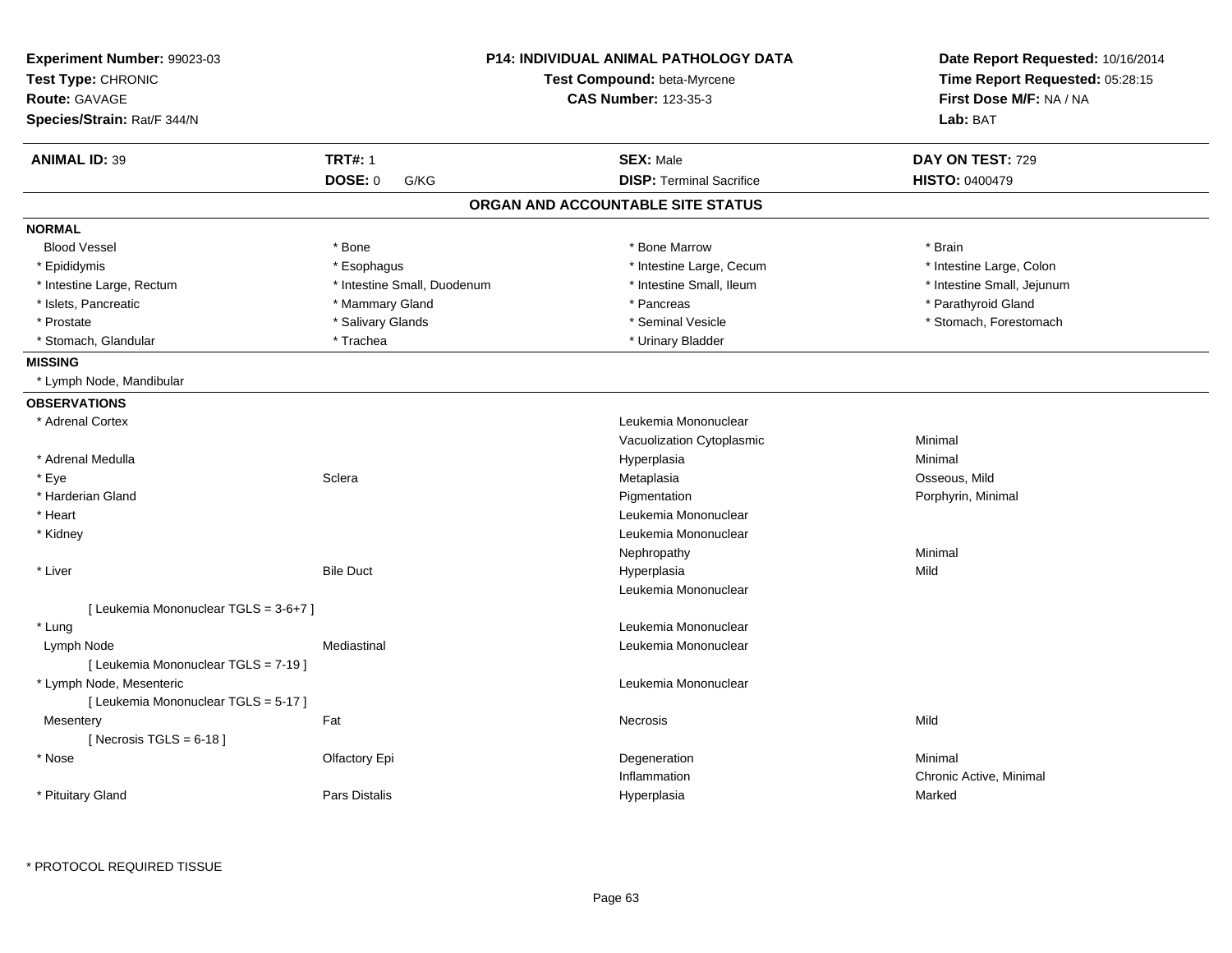| Experiment Number: 99023-03<br>Test Type: CHRONIC<br><b>Route: GAVAGE</b><br>Species/Strain: Rat/F 344/N |                           | <b>P14: INDIVIDUAL ANIMAL PATHOLOGY DATA</b><br>Test Compound: beta-Myrcene<br><b>CAS Number: 123-35-3</b> | Date Report Requested: 10/16/2014<br>Time Report Requested: 05:28:15<br>First Dose M/F: NA / NA<br>Lab: BAT |
|----------------------------------------------------------------------------------------------------------|---------------------------|------------------------------------------------------------------------------------------------------------|-------------------------------------------------------------------------------------------------------------|
| <b>ANIMAL ID: 39</b>                                                                                     | <b>TRT#: 1</b>            | <b>SEX: Male</b>                                                                                           | DAY ON TEST: 729                                                                                            |
|                                                                                                          | DOSE: 0<br>G/KG           | <b>DISP: Terminal Sacrifice</b>                                                                            | <b>HISTO: 0400479</b>                                                                                       |
|                                                                                                          |                           | ORGAN AND ACCOUNTABLE SITE STATUS                                                                          |                                                                                                             |
| * Preputial Gland                                                                                        |                           | Inflammation                                                                                               | Chronic, Minimal                                                                                            |
| * Skin<br>[Fibroma TGLS = $1-14$ ]                                                                       | <b>Subcut Tiss</b>        | Fibroma                                                                                                    |                                                                                                             |
| * Spleen<br>[ Leukemia Mononuclear TGLS = 2-15 ]                                                         |                           | Leukemia Mononuclear                                                                                       |                                                                                                             |
| * Testes<br>[Adenoma TGLS = $4-16$ ]                                                                     | Bilateral, Interstit Cell | Adenoma                                                                                                    |                                                                                                             |
| * Thymus                                                                                                 |                           | Atrophy                                                                                                    | Moderate                                                                                                    |
|                                                                                                          |                           | Leukemia Mononuclear                                                                                       |                                                                                                             |
| * Thyroid Gland                                                                                          | Bilateral, C Cell         | Adenoma                                                                                                    |                                                                                                             |
| PRIMARY CAUSE OF DEATH                                                                                   | $\overline{\phantom{a}}$  |                                                                                                            |                                                                                                             |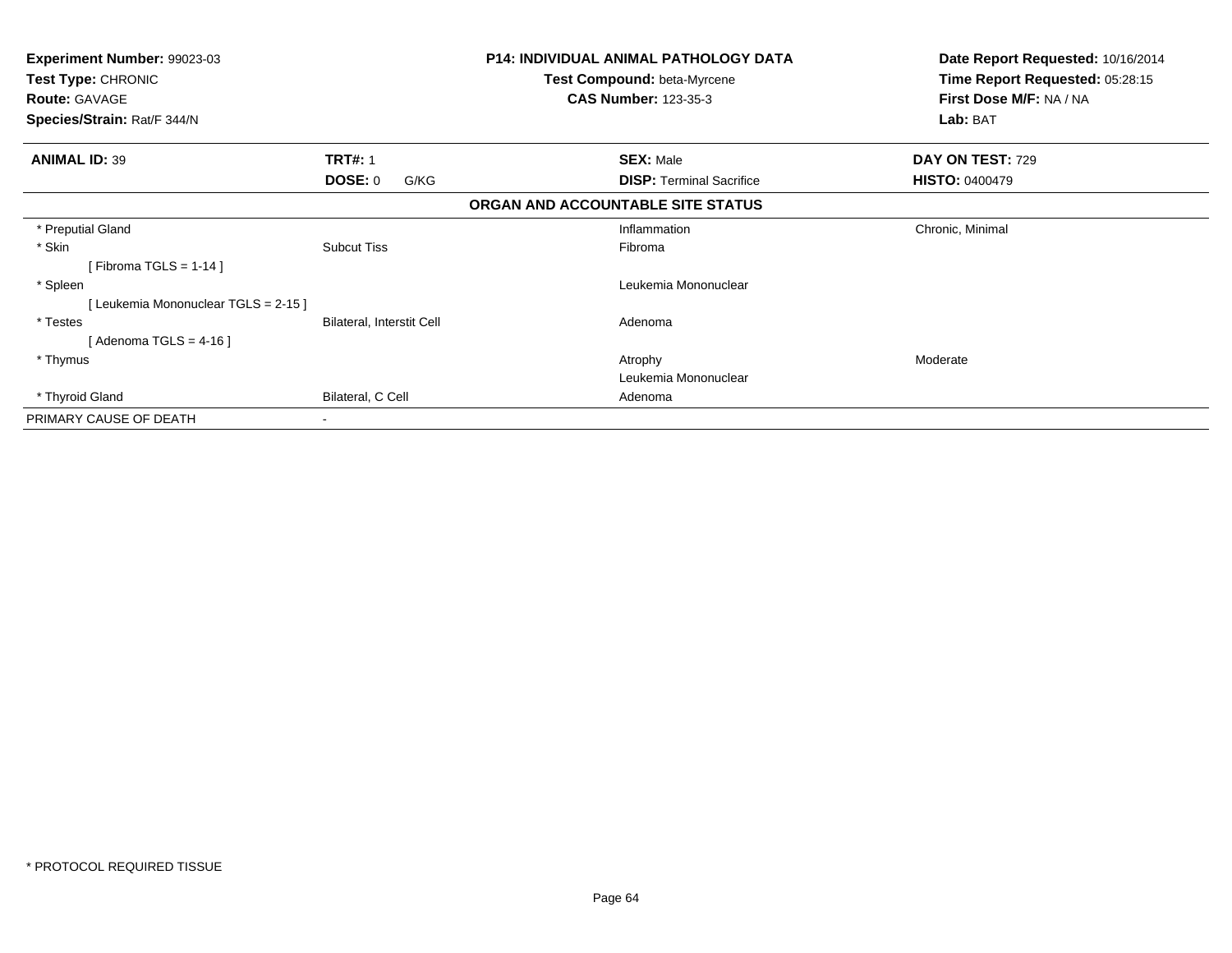| Experiment Number: 99023-03<br>Test Type: CHRONIC<br><b>Route: GAVAGE</b><br>Species/Strain: Rat/F 344/N |                           | P14: INDIVIDUAL ANIMAL PATHOLOGY DATA<br>Test Compound: beta-Myrcene<br><b>CAS Number: 123-35-3</b> | Date Report Requested: 10/16/2014<br>Time Report Requested: 05:28:15<br>First Dose M/F: NA / NA<br>Lab: BAT |
|----------------------------------------------------------------------------------------------------------|---------------------------|-----------------------------------------------------------------------------------------------------|-------------------------------------------------------------------------------------------------------------|
| <b>ANIMAL ID: 40</b>                                                                                     | <b>TRT#: 1</b>            | <b>SEX: Male</b>                                                                                    | DAY ON TEST: 729                                                                                            |
|                                                                                                          | DOSE: 0<br>G/KG           | <b>DISP: Terminal Sacrifice</b>                                                                     | <b>HISTO: 0400480</b>                                                                                       |
|                                                                                                          |                           | ORGAN AND ACCOUNTABLE SITE STATUS                                                                   |                                                                                                             |
| <b>NORMAL</b>                                                                                            |                           |                                                                                                     |                                                                                                             |
| * Adrenal Cortex                                                                                         | <b>Blood Vessel</b>       | * Bone                                                                                              | * Bone Marrow                                                                                               |
| * Brain                                                                                                  | * Epididymis              | * Esophagus                                                                                         | * Intestine Large, Cecum                                                                                    |
| * Intestine Large, Colon                                                                                 | * Intestine Large, Rectum | * Intestine Small, Duodenum                                                                         | * Intestine Small, Ileum                                                                                    |
| * Intestine Small, Jejunum                                                                               | * Islets, Pancreatic      | * Lymph Node, Mesenteric                                                                            | * Mammary Gland                                                                                             |
| * Pancreas                                                                                               | * Parathyroid Gland       | * Prostate                                                                                          | * Salivary Glands                                                                                           |
| * Seminal Vesicle                                                                                        | * Skin                    | * Spleen                                                                                            | * Stomach, Forestomach                                                                                      |
| * Stomach, Glandular                                                                                     | * Trachea                 | * Urinary Bladder                                                                                   |                                                                                                             |
| <b>MISSING</b>                                                                                           |                           |                                                                                                     |                                                                                                             |
| * Lymph Node, Mandibular                                                                                 |                           |                                                                                                     |                                                                                                             |
| <b>OBSERVATIONS</b>                                                                                      |                           |                                                                                                     |                                                                                                             |
| * Adrenal Medulla                                                                                        |                           | Pheochromocytoma Benign                                                                             |                                                                                                             |
| * Eye                                                                                                    | Sclera                    | Metaplasia                                                                                          | Osseous, Mild                                                                                               |
| * Harderian Gland                                                                                        |                           | Pigmentation                                                                                        | Porphyrin, Mild                                                                                             |
| * Heart                                                                                                  |                           | Cardiomyopathy                                                                                      | Mild                                                                                                        |
| * Kidney                                                                                                 |                           | Nephropathy                                                                                         | Minimal                                                                                                     |
| * Liver                                                                                                  |                           | <b>Basophilic Focus</b>                                                                             |                                                                                                             |
|                                                                                                          |                           | Clear Cell Focus                                                                                    |                                                                                                             |
|                                                                                                          | <b>Bile Duct</b>          | Hyperplasia                                                                                         | Mild                                                                                                        |
|                                                                                                          |                           | Inflammation                                                                                        | Chronic, Minimal                                                                                            |
| * Lung                                                                                                   |                           | Inflammation                                                                                        | Minimal                                                                                                     |
| * Nose                                                                                                   | Olfactory Epi             | Degeneration                                                                                        | Mild                                                                                                        |
| * Pituitary Gland                                                                                        | Pars Distalis             | Hyperplasia                                                                                         | Minimal                                                                                                     |
| * Preputial Gland                                                                                        |                           | Inflammation                                                                                        | Chronic, Mild                                                                                               |
| * Testes                                                                                                 | Bilateral, Interstit Cell | Adenoma                                                                                             |                                                                                                             |
| [Adenoma TGLS = $1-14$ ]                                                                                 |                           |                                                                                                     |                                                                                                             |
| * Thymus                                                                                                 |                           | Atrophy                                                                                             | Marked                                                                                                      |
| * Thyroid Gland                                                                                          | C Cell                    | Hyperplasia                                                                                         | Minimal                                                                                                     |
| PRIMARY CAUSE OF DEATH                                                                                   | $\blacksquare$            |                                                                                                     |                                                                                                             |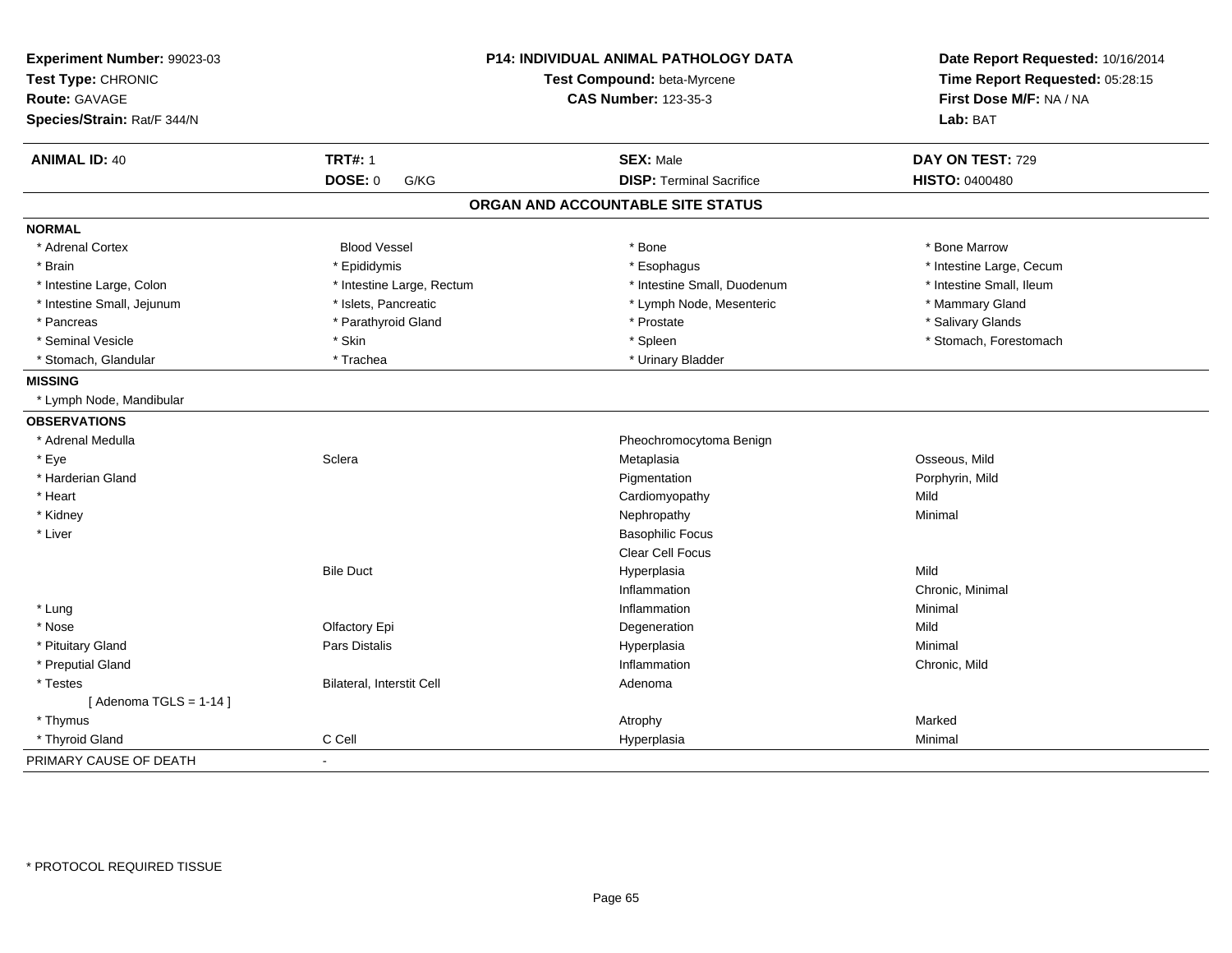| Experiment Number: 99023-03<br>Test Type: CHRONIC |                          | <b>P14: INDIVIDUAL ANIMAL PATHOLOGY DATA</b> | Date Report Requested: 10/16/2014<br>Time Report Requested: 05:28:15 |
|---------------------------------------------------|--------------------------|----------------------------------------------|----------------------------------------------------------------------|
|                                                   |                          | Test Compound: beta-Myrcene                  |                                                                      |
| <b>Route: GAVAGE</b>                              |                          | <b>CAS Number: 123-35-3</b>                  | First Dose M/F: NA / NA                                              |
| Species/Strain: Rat/F 344/N                       |                          |                                              | Lab: BAT                                                             |
| <b>ANIMAL ID: 41</b>                              | <b>TRT#: 1</b>           | <b>SEX: Male</b>                             | DAY ON TEST: 536                                                     |
|                                                   | <b>DOSE: 0</b><br>G/KG   | <b>DISP: Natural Death</b>                   | <b>HISTO: 0400481</b>                                                |
|                                                   |                          | ORGAN AND ACCOUNTABLE SITE STATUS            |                                                                      |
| <b>NORMAL</b>                                     |                          |                                              |                                                                      |
| * Adrenal Cortex                                  | * Adrenal Medulla        | <b>Blood Vessel</b>                          | * Bone                                                               |
| * Bone Marrow                                     | * Epididymis             | * Esophagus                                  | * Eye                                                                |
| * Intestine Large, Cecum                          | * Intestine Large, Colon | * Intestine Small, Duodenum                  | * Intestine Small, Ileum                                             |
| * Intestine Small, Jejunum                        | * Islets, Pancreatic     | * Mammary Gland                              | * Pancreas                                                           |
| * Parathyroid Gland                               | * Pituitary Gland        | * Prostate                                   | * Salivary Glands                                                    |
| * Seminal Vesicle                                 | * Skin                   | * Stomach, Glandular                         | * Thyroid Gland                                                      |
| * Trachea                                         | * Urinary Bladder        |                                              |                                                                      |
| <b>MISSING</b>                                    |                          |                                              |                                                                      |
| * Lymph Node, Mandibular                          |                          |                                              |                                                                      |
| <b>OBSERVATIONS</b>                               |                          |                                              |                                                                      |
| * Brain                                           |                          | Leukemia Mononuclear                         |                                                                      |
| [ Leukemia Mononuclear TGLS = 1-9 ]               |                          |                                              |                                                                      |
| * Harderian Gland                                 |                          | Pigmentation                                 | Porphyrin, Mild                                                      |
| * Heart                                           |                          | Leukemia Mononuclear                         |                                                                      |
| * Intestine Large, Rectum                         |                          | Parasite Metazoan                            | Minimal                                                              |
| * Kidney                                          |                          | Leukemia Mononuclear                         |                                                                      |
| * Liver                                           |                          | Leukemia Mononuclear                         |                                                                      |
| [ Leukemia Mononuclear TGLS = 2-6+7 ]             |                          |                                              |                                                                      |
| * Lung                                            |                          | Leukemia Mononuclear                         |                                                                      |
| * Lymph Node, Mesenteric                          |                          | Leukemia Mononuclear                         |                                                                      |
| [ Leukemia Mononuclear TGLS = 7-17 ]              |                          |                                              |                                                                      |
| Mesentery                                         | Fat                      | Necrosis                                     | Mild                                                                 |
| [Necrosis TGLS = $5-16$ ]                         |                          |                                              |                                                                      |
| * Nose                                            | Olfactory Epi            | Degeneration                                 | Mild                                                                 |
| * Preputial Gland                                 |                          | Inflammation                                 | Chronic, Minimal                                                     |
| * Spleen                                          |                          | Fibrosis                                     | Moderate                                                             |
|                                                   |                          | Leukemia Mononuclear                         |                                                                      |
| [Fibrosis TGLS = $4-15$ ]                         |                          |                                              |                                                                      |
| [ Leukemia Mononuclear TGLS = 3-14 ]              |                          |                                              |                                                                      |
| * Stomach, Forestomach                            |                          | Inflammation                                 | Chronic Active, Moderate                                             |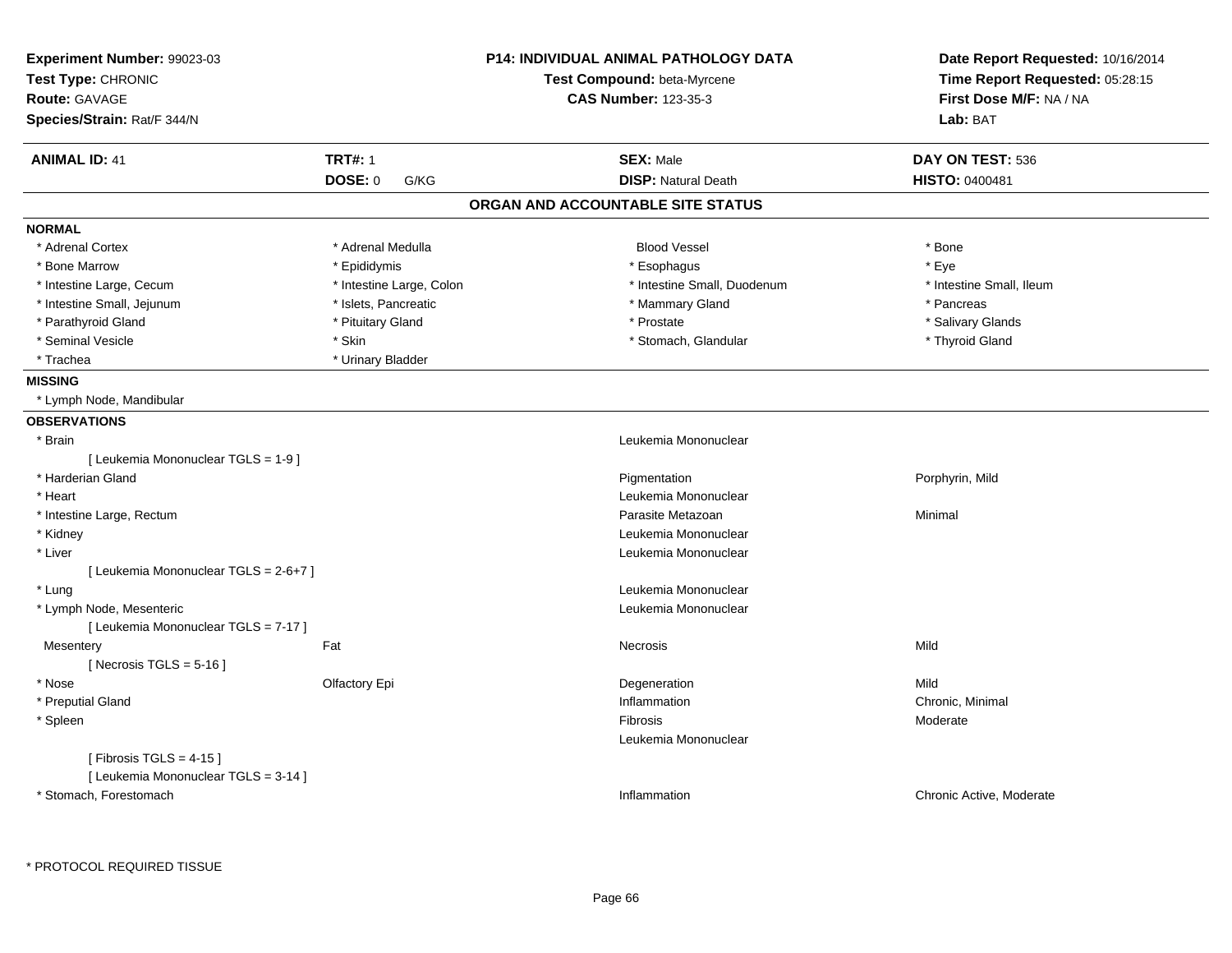| Experiment Number: 99023-03<br><b>P14: INDIVIDUAL ANIMAL PATHOLOGY DATA</b><br>Test Compound: beta-Myrcene<br>Test Type: CHRONIC<br><b>CAS Number: 123-35-3</b><br><b>Route: GAVAGE</b><br>Species/Strain: Rat/F 344/N |                                  |                                   | Date Report Requested: 10/16/2014<br>Time Report Requested: 05:28:15<br>First Dose M/F: NA / NA |
|------------------------------------------------------------------------------------------------------------------------------------------------------------------------------------------------------------------------|----------------------------------|-----------------------------------|-------------------------------------------------------------------------------------------------|
|                                                                                                                                                                                                                        |                                  | Lab: BAT                          |                                                                                                 |
| <b>ANIMAL ID: 41</b>                                                                                                                                                                                                   | <b>TRT#: 1</b>                   | <b>SEX: Male</b>                  | DAY ON TEST: 536                                                                                |
|                                                                                                                                                                                                                        | <b>DOSE: 0</b><br>G/KG           | <b>DISP:</b> Natural Death        | <b>HISTO: 0400481</b>                                                                           |
|                                                                                                                                                                                                                        |                                  | ORGAN AND ACCOUNTABLE SITE STATUS |                                                                                                 |
|                                                                                                                                                                                                                        |                                  | Leukemia Mononuclear              |                                                                                                 |
|                                                                                                                                                                                                                        |                                  | Ulcer                             | Moderate                                                                                        |
| * Testes                                                                                                                                                                                                               | <b>Bilateral, Interstit Cell</b> | Adenoma                           |                                                                                                 |
| [ Adenoma TGLS = 6-11 ]                                                                                                                                                                                                |                                  |                                   |                                                                                                 |
| * Thymus                                                                                                                                                                                                               |                                  | Atrophy                           | Marked                                                                                          |
| PRIMARY CAUSE OF DEATH                                                                                                                                                                                                 | Leukemia Mononuclear<br>- Spleen |                                   |                                                                                                 |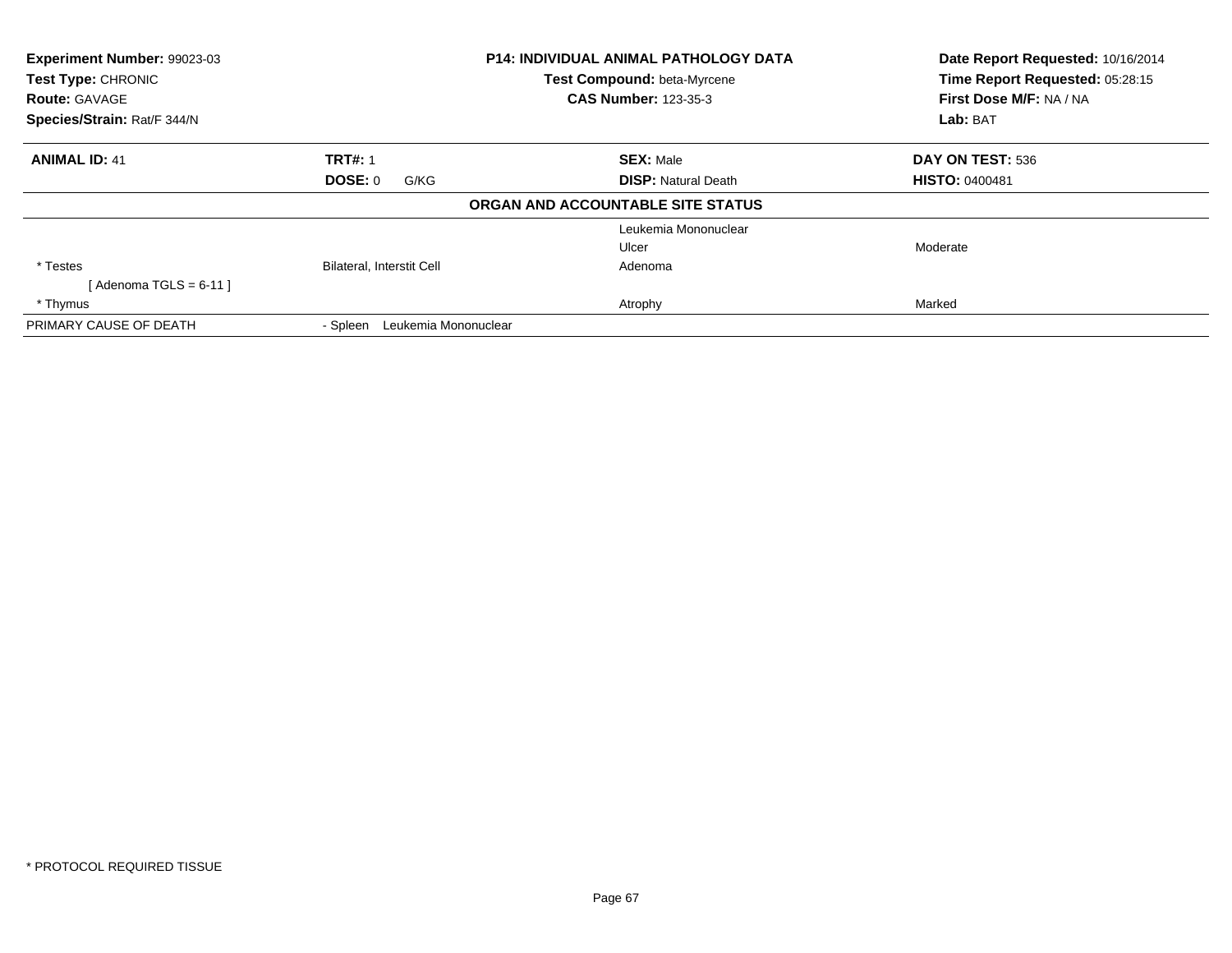| Experiment Number: 99023-03<br>Test Type: CHRONIC<br><b>Route: GAVAGE</b><br>Species/Strain: Rat/F 344/N | <b>P14: INDIVIDUAL ANIMAL PATHOLOGY DATA</b><br>Test Compound: beta-Myrcene<br><b>CAS Number: 123-35-3</b> |                                   | Date Report Requested: 10/16/2014<br>Time Report Requested: 05:28:15<br>First Dose M/F: NA / NA<br>Lab: BAT |  |
|----------------------------------------------------------------------------------------------------------|------------------------------------------------------------------------------------------------------------|-----------------------------------|-------------------------------------------------------------------------------------------------------------|--|
| <b>ANIMAL ID: 42</b>                                                                                     | <b>TRT#: 1</b>                                                                                             | <b>SEX: Male</b>                  | DAY ON TEST: 730                                                                                            |  |
|                                                                                                          | <b>DOSE: 0</b><br>G/KG                                                                                     | <b>DISP: Terminal Sacrifice</b>   | HISTO: 0400482                                                                                              |  |
|                                                                                                          |                                                                                                            | ORGAN AND ACCOUNTABLE SITE STATUS |                                                                                                             |  |
| <b>NORMAL</b>                                                                                            |                                                                                                            |                                   |                                                                                                             |  |
| * Adrenal Medulla                                                                                        | <b>Blood Vessel</b>                                                                                        | * Bone                            | * Bone Marrow                                                                                               |  |
| * Brain                                                                                                  | * Epididymis                                                                                               | * Esophagus                       | * Intestine Large, Cecum                                                                                    |  |
| * Intestine Large, Colon                                                                                 | * Intestine Large, Rectum                                                                                  | * Intestine Small, Duodenum       | * Intestine Small, Ileum                                                                                    |  |
| * Intestine Small, Jejunum                                                                               | * Islets, Pancreatic                                                                                       | * Lymph Node, Mesenteric          | * Mammary Gland                                                                                             |  |
| * Parathyroid Gland                                                                                      | * Pituitary Gland                                                                                          | * Prostate                        | * Salivary Glands                                                                                           |  |
| * Seminal Vesicle                                                                                        | * Skin                                                                                                     | * Spleen                          | * Stomach, Forestomach                                                                                      |  |
| * Trachea                                                                                                | * Urinary Bladder                                                                                          |                                   |                                                                                                             |  |
| <b>MISSING</b>                                                                                           |                                                                                                            |                                   |                                                                                                             |  |
| * Lymph Node, Mandibular                                                                                 |                                                                                                            |                                   |                                                                                                             |  |
| <b>OBSERVATIONS</b>                                                                                      |                                                                                                            |                                   |                                                                                                             |  |
| * Adrenal Cortex                                                                                         |                                                                                                            | Vacuolization Cytoplasmic         | Minimal                                                                                                     |  |
| * Eye                                                                                                    | Sclera                                                                                                     | Metaplasia                        | Osseous, Minimal                                                                                            |  |
| * Harderian Gland                                                                                        |                                                                                                            | Pigmentation                      | Porphyrin, Minimal                                                                                          |  |
| * Heart                                                                                                  |                                                                                                            | Cardiomyopathy                    | Minimal                                                                                                     |  |
| * Kidney                                                                                                 |                                                                                                            | Nephropathy                       | Minimal                                                                                                     |  |
| * Liver                                                                                                  |                                                                                                            | <b>Basophilic Focus</b>           |                                                                                                             |  |
|                                                                                                          |                                                                                                            | Clear Cell Focus                  |                                                                                                             |  |
|                                                                                                          | <b>Bile Duct</b>                                                                                           | Hyperplasia                       | Mild                                                                                                        |  |
|                                                                                                          |                                                                                                            | Inflammation                      | Chronic, Minimal                                                                                            |  |
| * Lung                                                                                                   |                                                                                                            | Inflammation                      | Minimal                                                                                                     |  |
|                                                                                                          |                                                                                                            | Metaplasia                        | Osseous, Minimal                                                                                            |  |
| Mesentery                                                                                                | Fat                                                                                                        | <b>Necrosis</b>                   | Mild                                                                                                        |  |
| [ Necrosis TGLS = $2-15$ ]                                                                               |                                                                                                            |                                   |                                                                                                             |  |
| * Nose                                                                                                   | Olfactory Epi                                                                                              | Degeneration                      | Minimal                                                                                                     |  |
| * Pancreas                                                                                               | Acinus                                                                                                     | Hyperplasia                       | Minimal                                                                                                     |  |
| * Preputial Gland                                                                                        |                                                                                                            | Inflammation                      | Chronic, Minimal                                                                                            |  |
| * Stomach, Glandular                                                                                     | Epithelium                                                                                                 | Ectasia                           | Minimal                                                                                                     |  |
|                                                                                                          | Epithelium                                                                                                 | Hyperplasia                       | Mild                                                                                                        |  |
| * Testes                                                                                                 | <b>Bilateral, Interstit Cell</b>                                                                           | Adenoma                           |                                                                                                             |  |
| [Adenoma TGLS = $1-14$ ]                                                                                 |                                                                                                            |                                   |                                                                                                             |  |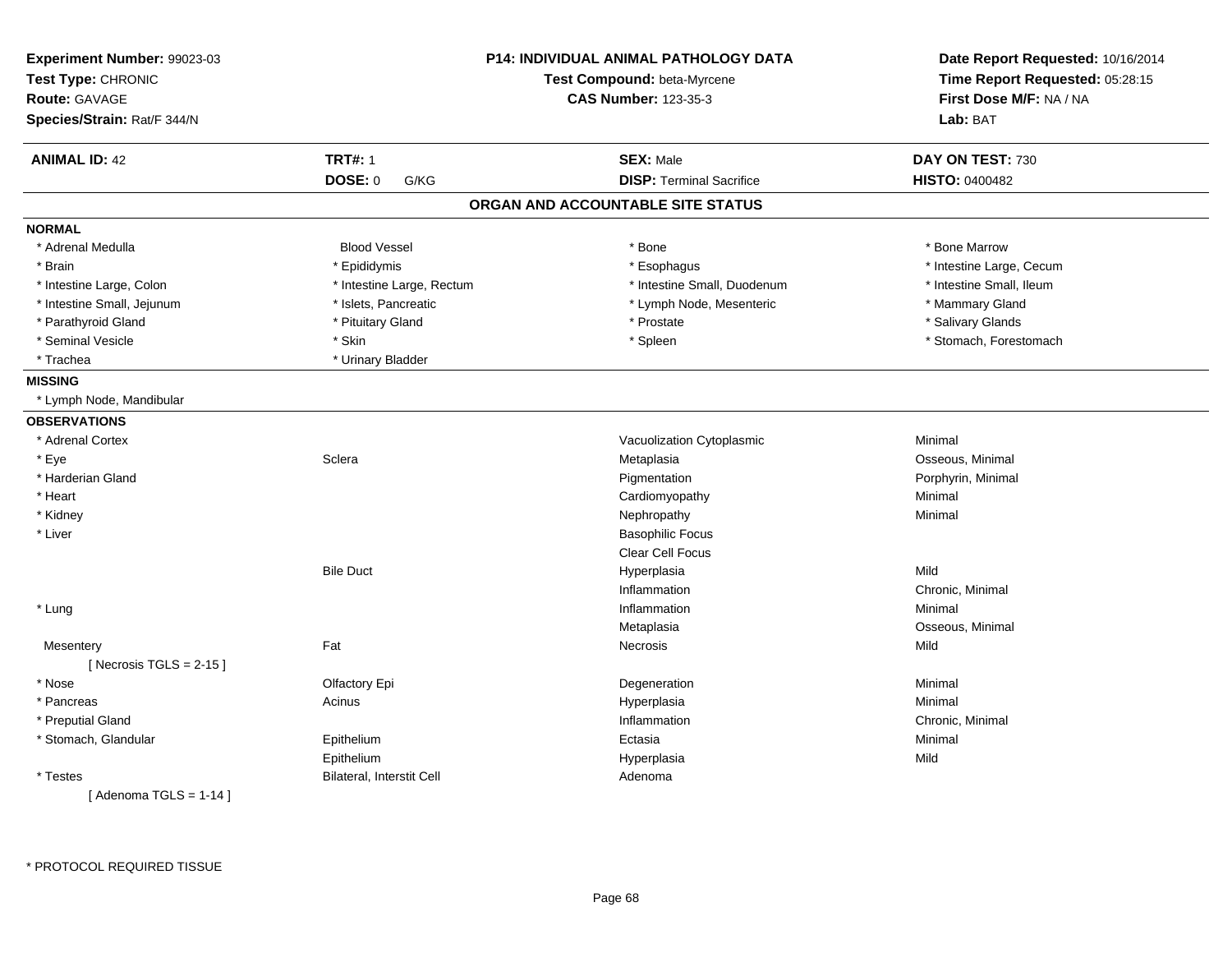| Experiment Number: 99023-03<br><b>P14: INDIVIDUAL ANIMAL PATHOLOGY DATA</b><br>Test Type: CHRONIC<br>Test Compound: beta-Myrcene<br><b>CAS Number: 123-35-3</b><br><b>Route: GAVAGE</b><br>Species/Strain: Rat/F 344/N |                        |                                   | Date Report Requested: 10/16/2014<br>Time Report Requested: 05:28:15 |
|------------------------------------------------------------------------------------------------------------------------------------------------------------------------------------------------------------------------|------------------------|-----------------------------------|----------------------------------------------------------------------|
|                                                                                                                                                                                                                        |                        |                                   |                                                                      |
|                                                                                                                                                                                                                        |                        | First Dose M/F: NA / NA           |                                                                      |
|                                                                                                                                                                                                                        |                        |                                   | Lab: BAT                                                             |
| <b>ANIMAL ID: 42</b>                                                                                                                                                                                                   | <b>TRT#: 1</b>         | <b>SEX: Male</b>                  | DAY ON TEST: 730                                                     |
|                                                                                                                                                                                                                        | <b>DOSE: 0</b><br>G/KG | <b>DISP:</b> Terminal Sacrifice   | <b>HISTO: 0400482</b>                                                |
|                                                                                                                                                                                                                        |                        | ORGAN AND ACCOUNTABLE SITE STATUS |                                                                      |
| * Thymus                                                                                                                                                                                                               |                        | Atrophy                           | Moderate                                                             |
| * Thyroid Gland                                                                                                                                                                                                        | C Cell                 | Hyperplasia                       | Minimal                                                              |
| PRIMARY CAUSE OF DEATH                                                                                                                                                                                                 |                        |                                   |                                                                      |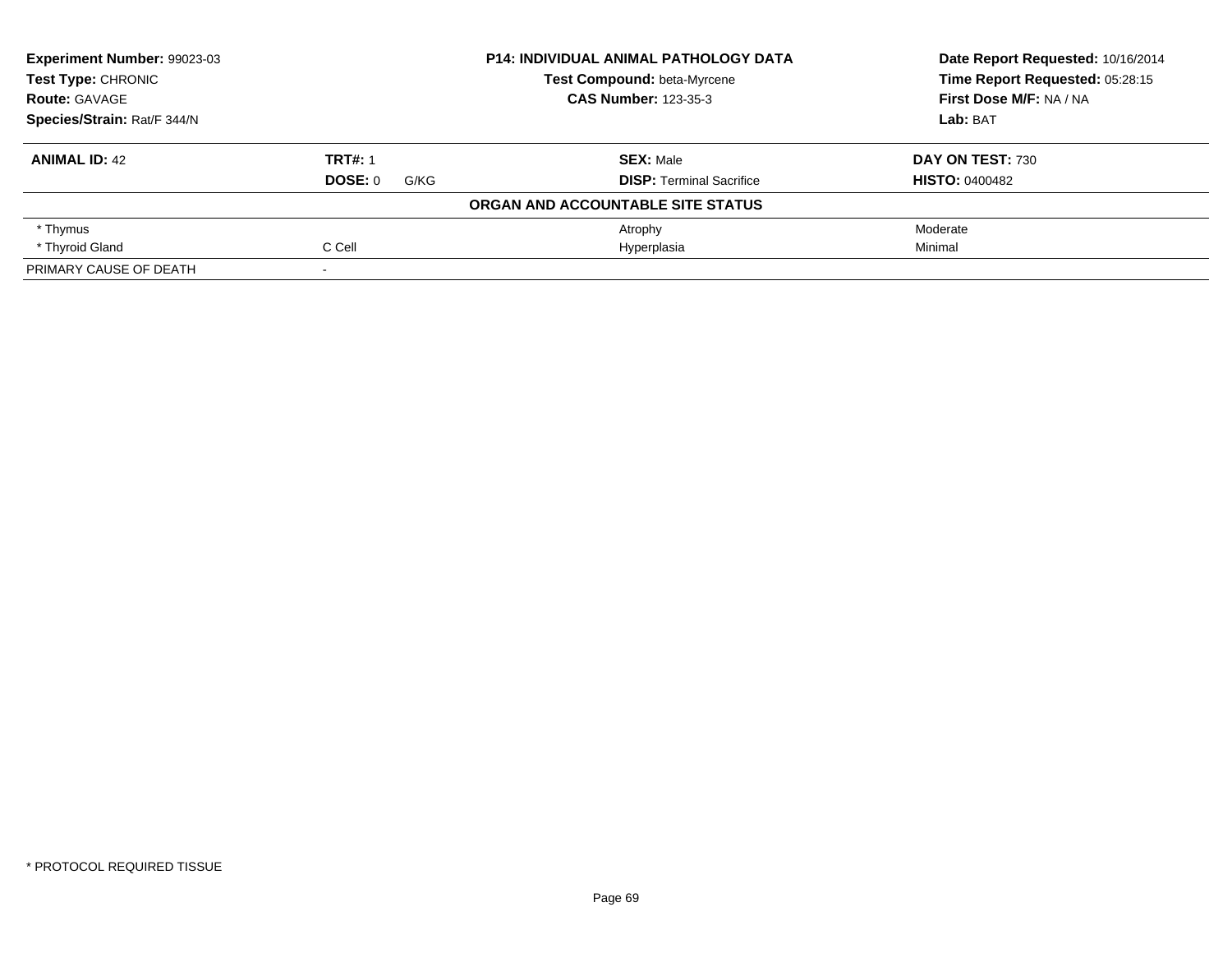| Experiment Number: 99023-03<br>Test Type: CHRONIC<br><b>Route: GAVAGE</b><br>Species/Strain: Rat/F 344/N | P14: INDIVIDUAL ANIMAL PATHOLOGY DATA<br>Test Compound: beta-Myrcene<br><b>CAS Number: 123-35-3</b> |                                   | Date Report Requested: 10/16/2014<br>Time Report Requested: 05:28:15<br>First Dose M/F: NA / NA<br>Lab: BAT |
|----------------------------------------------------------------------------------------------------------|-----------------------------------------------------------------------------------------------------|-----------------------------------|-------------------------------------------------------------------------------------------------------------|
|                                                                                                          |                                                                                                     |                                   |                                                                                                             |
| <b>ANIMAL ID: 43</b>                                                                                     | <b>TRT#: 1</b>                                                                                      | <b>SEX: Male</b>                  | DAY ON TEST: 730                                                                                            |
|                                                                                                          | DOSE: 0<br>G/KG                                                                                     | <b>DISP: Terminal Sacrifice</b>   | <b>HISTO: 0400483</b>                                                                                       |
|                                                                                                          |                                                                                                     | ORGAN AND ACCOUNTABLE SITE STATUS |                                                                                                             |
| <b>NORMAL</b>                                                                                            |                                                                                                     |                                   |                                                                                                             |
| * Adrenal Cortex                                                                                         | <b>Blood Vessel</b>                                                                                 | * Bone                            | * Bone Marrow                                                                                               |
| * Brain                                                                                                  | * Epididymis                                                                                        | * Esophagus                       | * Intestine Large, Cecum                                                                                    |
| * Intestine Large, Colon                                                                                 | * Intestine Large, Rectum                                                                           | * Intestine Small, Duodenum       | * Intestine Small, Ileum                                                                                    |
| * Intestine Small, Jejunum                                                                               | * Islets, Pancreatic                                                                                | * Lung                            | * Lymph Node, Mesenteric                                                                                    |
| * Mammary Gland                                                                                          | * Pancreas                                                                                          | * Parathyroid Gland               | * Pituitary Gland                                                                                           |
| * Prostate                                                                                               | * Salivary Glands                                                                                   | * Seminal Vesicle                 | * Skin                                                                                                      |
| * Spleen                                                                                                 | * Stomach, Forestomach                                                                              | * Stomach, Glandular              | * Trachea                                                                                                   |
| * Urinary Bladder                                                                                        |                                                                                                     |                                   |                                                                                                             |
| <b>MISSING</b>                                                                                           |                                                                                                     |                                   |                                                                                                             |
| * Lymph Node, Mandibular                                                                                 |                                                                                                     |                                   |                                                                                                             |
| <b>OBSERVATIONS</b>                                                                                      |                                                                                                     |                                   |                                                                                                             |
| * Adrenal Medulla                                                                                        |                                                                                                     | Pheochromocytoma Benign           |                                                                                                             |
| * Eye                                                                                                    | Sclera                                                                                              | Metaplasia                        | Osseous, Minimal                                                                                            |
| * Harderian Gland                                                                                        |                                                                                                     | Hyperplasia                       | Minimal                                                                                                     |
|                                                                                                          |                                                                                                     | Pigmentation                      | Porphyrin, Minimal                                                                                          |
| * Heart                                                                                                  |                                                                                                     | Cardiomyopathy                    | Mild                                                                                                        |
| * Kidney                                                                                                 |                                                                                                     | Nephropathy                       | Minimal                                                                                                     |
| * Liver                                                                                                  |                                                                                                     | <b>Clear Cell Focus</b>           |                                                                                                             |
|                                                                                                          | <b>Bile Duct</b>                                                                                    | Hyperplasia                       | Mild                                                                                                        |
|                                                                                                          |                                                                                                     | Inflammation                      | Chronic, Mild                                                                                               |
|                                                                                                          |                                                                                                     | <b>Mixed Cell Focus</b>           |                                                                                                             |
| * Nose                                                                                                   | Olfactory Epi                                                                                       | Degeneration                      | Minimal                                                                                                     |
| * Preputial Gland                                                                                        |                                                                                                     | Inflammation                      | Chronic, Minimal                                                                                            |
| * Testes                                                                                                 | Bilateral, Interstit Cell                                                                           | Adenoma                           |                                                                                                             |
| [Adenoma TGLS = $1-14$ ]                                                                                 |                                                                                                     |                                   |                                                                                                             |
| * Thymus                                                                                                 |                                                                                                     | Atrophy                           | Moderate                                                                                                    |
| * Thyroid Gland                                                                                          | C Cell                                                                                              | Hyperplasia                       | Minimal                                                                                                     |
| PRIMARY CAUSE OF DEATH                                                                                   | $\sim$                                                                                              |                                   |                                                                                                             |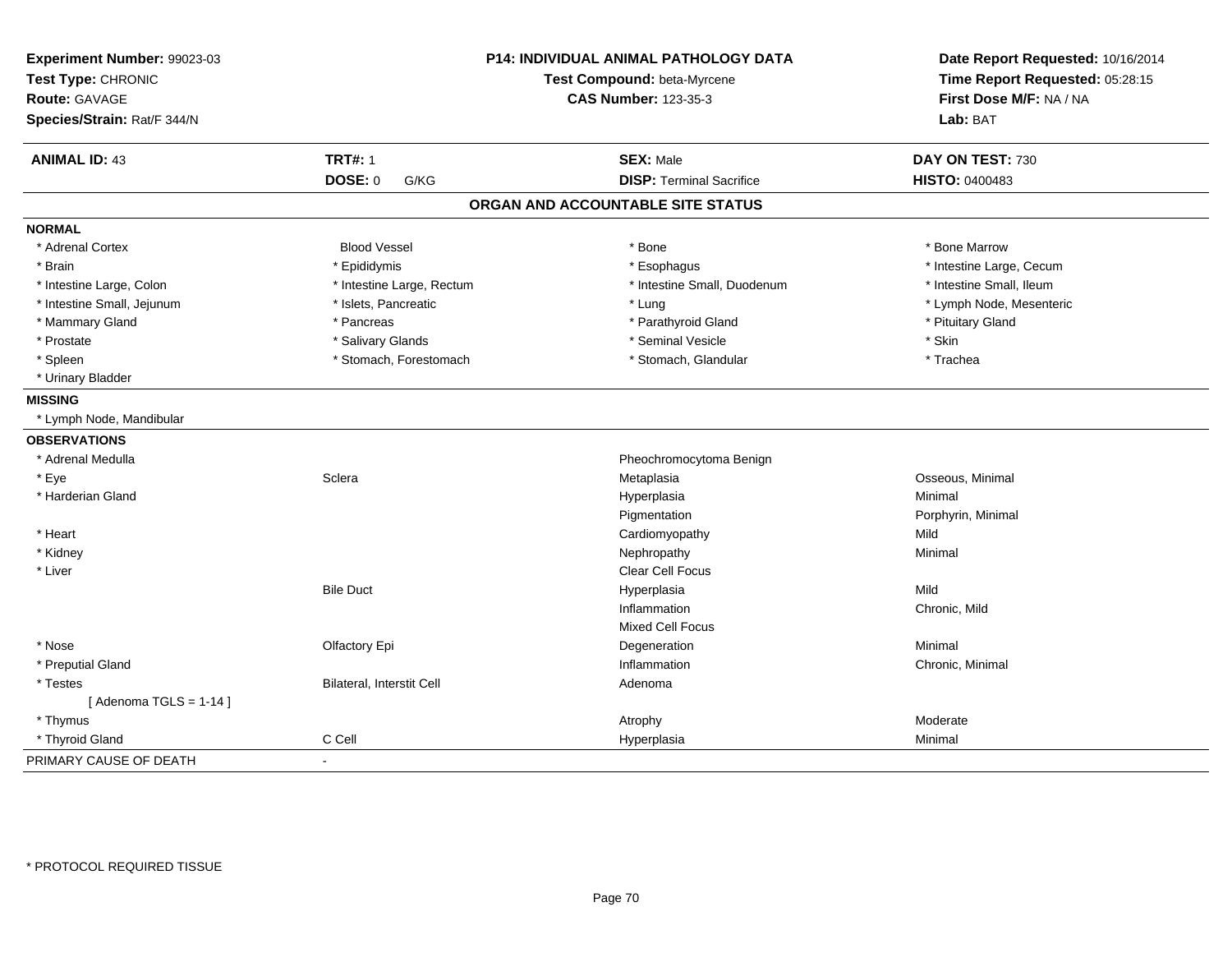| Experiment Number: 99023-03<br>Test Type: CHRONIC<br><b>Route: GAVAGE</b><br>Species/Strain: Rat/F 344/N |                             | <b>P14: INDIVIDUAL ANIMAL PATHOLOGY DATA</b><br>Test Compound: beta-Myrcene<br><b>CAS Number: 123-35-3</b> | Date Report Requested: 10/16/2014<br>Time Report Requested: 05:28:15<br>First Dose M/F: NA / NA<br>Lab: BAT |
|----------------------------------------------------------------------------------------------------------|-----------------------------|------------------------------------------------------------------------------------------------------------|-------------------------------------------------------------------------------------------------------------|
| <b>ANIMAL ID: 44</b>                                                                                     | <b>TRT#: 1</b>              | <b>SEX: Male</b>                                                                                           | DAY ON TEST: 684                                                                                            |
|                                                                                                          | DOSE: 0<br>G/KG             | <b>DISP: Moribund Sacrifice</b>                                                                            | HISTO: 0400484                                                                                              |
|                                                                                                          |                             | ORGAN AND ACCOUNTABLE SITE STATUS                                                                          |                                                                                                             |
| <b>NORMAL</b>                                                                                            |                             |                                                                                                            |                                                                                                             |
| * Adrenal Cortex                                                                                         | <b>Blood Vessel</b>         | * Bone                                                                                                     | * Brain                                                                                                     |
| * Epididymis                                                                                             | * Esophagus                 | * Heart                                                                                                    | * Intestine Large, Cecum                                                                                    |
| * Intestine Large, Colon                                                                                 | * Intestine Small, Duodenum | * Intestine Small, Ileum                                                                                   | * Intestine Small, Jejunum                                                                                  |
| * Islets, Pancreatic                                                                                     | * Lymph Node, Mesenteric    | * Mammary Gland                                                                                            | * Pancreas                                                                                                  |
| * Parathyroid Gland                                                                                      | * Prostate                  | * Salivary Glands                                                                                          | * Seminal Vesicle                                                                                           |
| * Skin                                                                                                   | * Spleen                    | * Stomach, Forestomach                                                                                     | * Stomach, Glandular                                                                                        |
| * Trachea                                                                                                | * Urinary Bladder           |                                                                                                            |                                                                                                             |
| <b>MISSING</b>                                                                                           |                             |                                                                                                            |                                                                                                             |
| * Lymph Node, Mandibular                                                                                 | * Thymus                    |                                                                                                            |                                                                                                             |
| <b>OBSERVATIONS</b>                                                                                      |                             |                                                                                                            |                                                                                                             |
| * Adrenal Medulla                                                                                        |                             | Hyperplasia                                                                                                | Minimal                                                                                                     |
| * Bone Marrow                                                                                            |                             | Hyperplasia                                                                                                | Moderate                                                                                                    |
| * Eye                                                                                                    | Sclera                      | Metaplasia                                                                                                 | Osseous, Minimal                                                                                            |
| * Harderian Gland                                                                                        |                             | Pigmentation                                                                                               | Porphyrin, Mild                                                                                             |
| * Intestine Large, Rectum                                                                                |                             | Parasite Metazoan                                                                                          | Minimal                                                                                                     |
| * Kidney                                                                                                 |                             | Nephropathy                                                                                                | Mild                                                                                                        |
| * Liver                                                                                                  |                             | <b>Basophilic Focus</b>                                                                                    |                                                                                                             |
|                                                                                                          | <b>Bile Duct</b>            | Hyperplasia                                                                                                | Minimal                                                                                                     |
|                                                                                                          |                             | Inflammation                                                                                               | Chronic, Minimal                                                                                            |
| * Lung                                                                                                   | Alveolus                    | Emphysema                                                                                                  | Moderate                                                                                                    |
|                                                                                                          |                             | Inflammation                                                                                               | Moderate                                                                                                    |
| [Emphysema $TGLS = 5-3+4$ ]                                                                              |                             |                                                                                                            |                                                                                                             |
| Mesentery                                                                                                | Fat                         | <b>Necrosis</b>                                                                                            | Mild                                                                                                        |
| [Necrosis TGLS = $3-14$ ]                                                                                |                             |                                                                                                            |                                                                                                             |
| * Nose                                                                                                   | Olfactory Epi               | Degeneration                                                                                               | Mild                                                                                                        |
| * Pituitary Gland                                                                                        | Pars Distalis               | Hyperplasia                                                                                                | Mild                                                                                                        |
| [Hyperplasia TGLS = $6-8$ ]                                                                              |                             |                                                                                                            |                                                                                                             |
| * Preputial Gland                                                                                        |                             | Adenoma                                                                                                    |                                                                                                             |
| [Adenoma TGLS = $1-15$ ]                                                                                 |                             |                                                                                                            |                                                                                                             |
| * Testes                                                                                                 | Bilateral, Interstit Cell   | Adenoma                                                                                                    |                                                                                                             |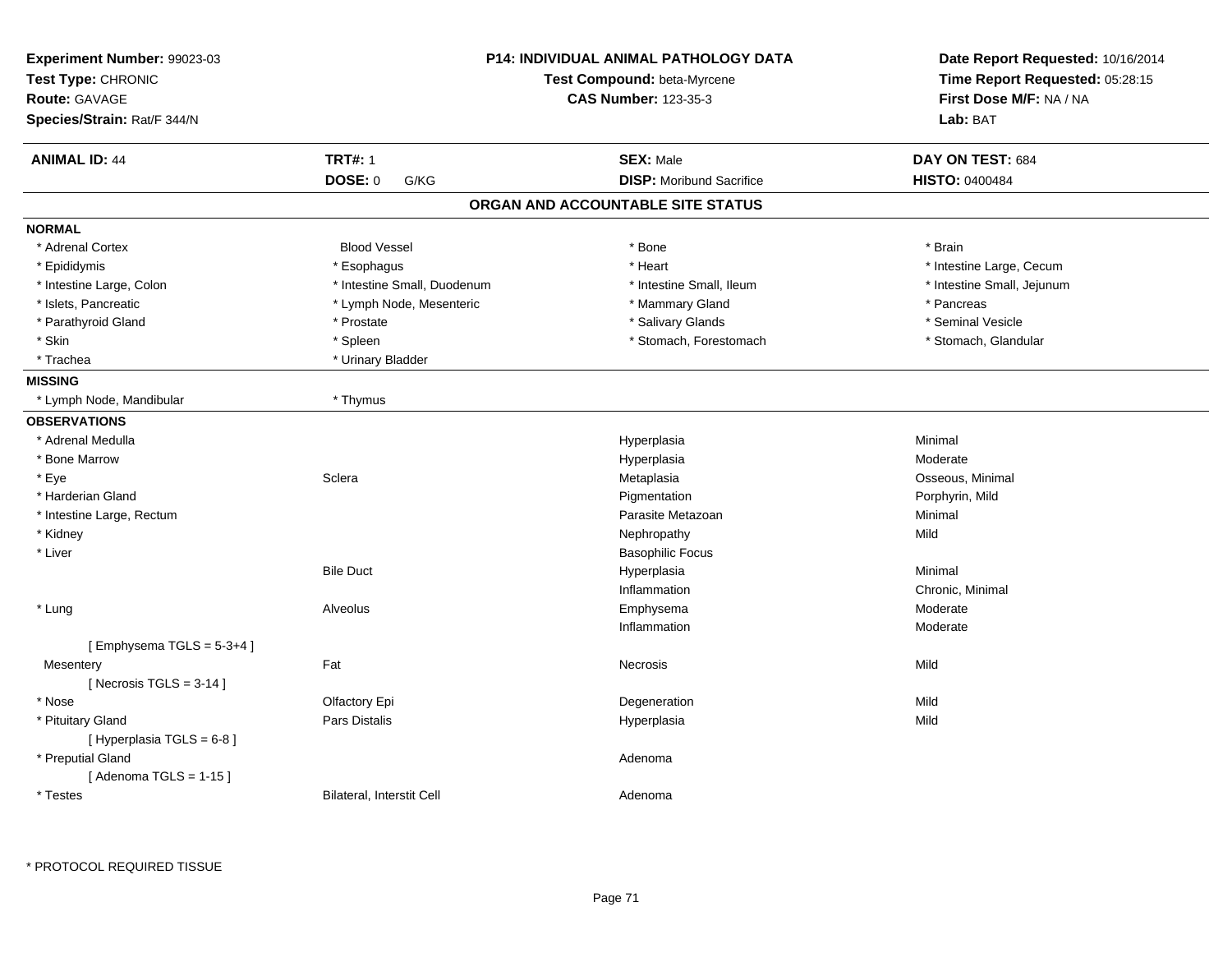| Experiment Number: 99023-03 |                        | <b>P14: INDIVIDUAL ANIMAL PATHOLOGY DATA</b> | Date Report Requested: 10/16/2014 |
|-----------------------------|------------------------|----------------------------------------------|-----------------------------------|
| Test Type: CHRONIC          |                        | Test Compound: beta-Myrcene                  | Time Report Requested: 05:28:15   |
| <b>Route: GAVAGE</b>        |                        | <b>CAS Number: 123-35-3</b>                  | First Dose M/F: NA / NA           |
| Species/Strain: Rat/F 344/N |                        | Lab: BAT                                     |                                   |
| <b>ANIMAL ID: 44</b>        | <b>TRT#: 1</b>         | <b>SEX: Male</b>                             | DAY ON TEST: 684                  |
|                             | DOSE: 0<br>G/KG        | <b>DISP:</b> Moribund Sacrifice              | <b>HISTO: 0400484</b>             |
|                             |                        | ORGAN AND ACCOUNTABLE SITE STATUS            |                                   |
| [ Adenoma TGLS = 2-11 ]     |                        |                                              |                                   |
| * Thyroid Gland             | C Cell                 | Hyperplasia                                  | Minimal                           |
| PRIMARY CAUSE OF DEATH      | Inflammation<br>- Lung |                                              |                                   |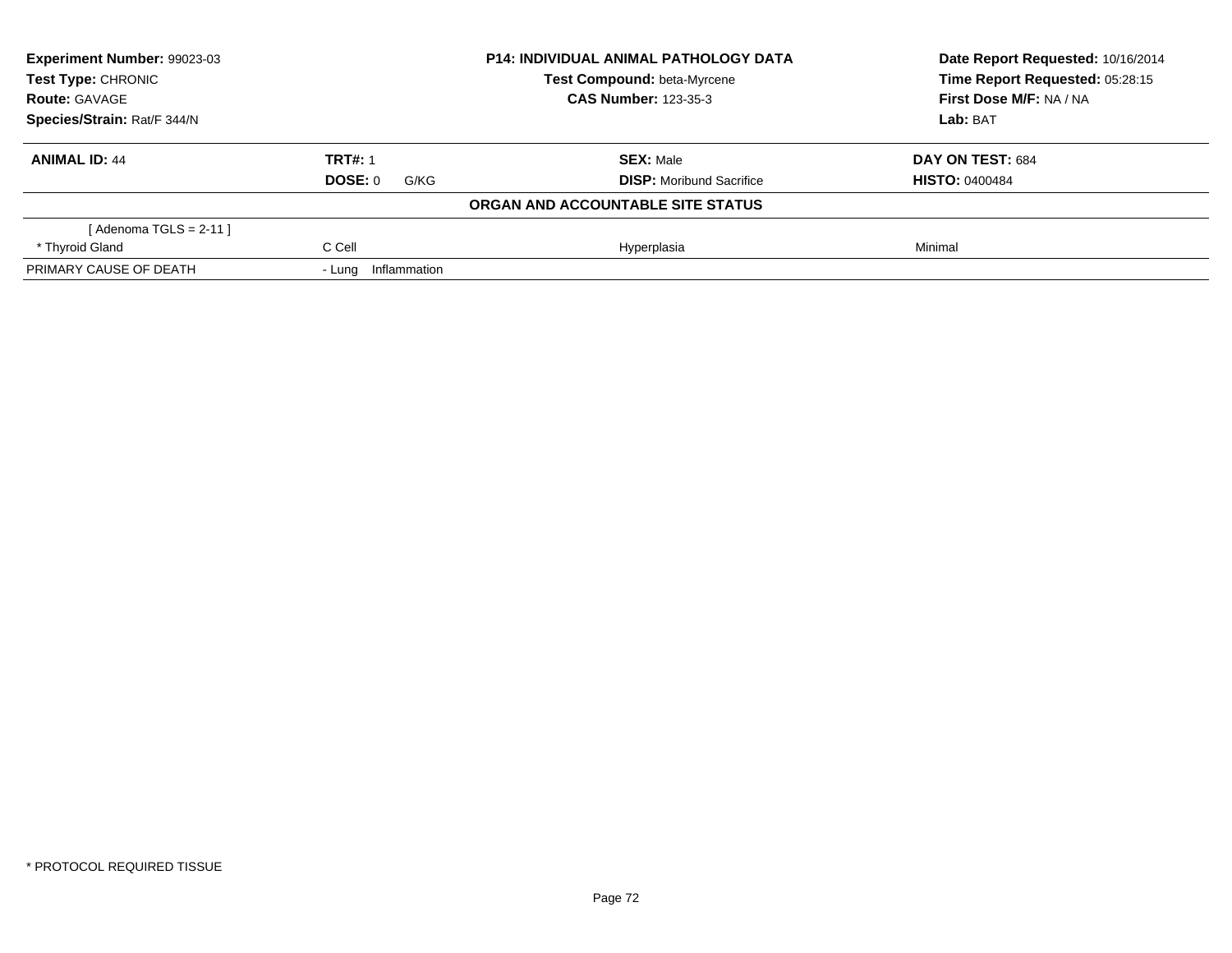| Experiment Number: 99023-03 |                                                                                                                      | P14: INDIVIDUAL ANIMAL PATHOLOGY DATA | Date Report Requested: 10/16/2014 |
|-----------------------------|----------------------------------------------------------------------------------------------------------------------|---------------------------------------|-----------------------------------|
| Test Type: CHRONIC          |                                                                                                                      | Test Compound: beta-Myrcene           | Time Report Requested: 05:28:15   |
| Route: GAVAGE               |                                                                                                                      | <b>CAS Number: 123-35-3</b>           | First Dose M/F: NA / NA           |
| Species/Strain: Rat/F 344/N |                                                                                                                      |                                       | Lab: BAT                          |
| <b>ANIMAL ID: 45</b>        | <b>TRT#: 1</b>                                                                                                       | <b>SEX: Male</b>                      | DAY ON TEST: 730                  |
|                             | DOSE: 0<br>G/KG                                                                                                      | <b>DISP: Terminal Sacrifice</b>       | HISTO: 0400485                    |
|                             |                                                                                                                      | ORGAN AND ACCOUNTABLE SITE STATUS     |                                   |
| <b>NORMAL</b>               |                                                                                                                      |                                       |                                   |
| * Adrenal Cortex            | * Adrenal Medulla                                                                                                    | <b>Blood Vessel</b>                   | * Bone Marrow                     |
| * Brain                     | * Epididymis                                                                                                         | * Esophagus                           | * Intestine Large, Cecum          |
| * Intestine Large, Colon    | * Intestine Large, Rectum                                                                                            | * Intestine Small, Duodenum           | * Intestine Small, Ileum          |
| * Intestine Small, Jejunum  | * Lymph Node, Mesenteric                                                                                             | * Mammary Gland                       | * Pancreas                        |
| * Pituitary Gland           | * Prostate                                                                                                           | * Salivary Glands                     | * Seminal Vesicle                 |
| * Skin                      | * Spleen                                                                                                             | * Stomach, Forestomach                | * Stomach, Glandular              |
| * Thyroid Gland             | * Trachea                                                                                                            | * Urinary Bladder                     |                                   |
| <b>MISSING</b>              |                                                                                                                      |                                       |                                   |
| * Lymph Node, Mandibular    | * Parathyroid Gland                                                                                                  |                                       |                                   |
| <b>OBSERVATIONS</b>         |                                                                                                                      |                                       |                                   |
| * Bone                      |                                                                                                                      | Chordoma                              |                                   |
| [Chordoma TGLS = $3-15$ ]   | Note: The mass described grossly as a spinal cord mass was examined microscopically and diagnosed as a bone neoplasm |                                       |                                   |
| * Eye                       | Sclera                                                                                                               | Metaplasia                            | Osseous, Minimal                  |
| * Harderian Gland           |                                                                                                                      | Pigmentation                          | Porphyrin, Minimal                |
| * Heart                     |                                                                                                                      | Cardiomyopathy                        | Minimal                           |
| * Islets, Pancreatic        |                                                                                                                      | Adenoma                               |                                   |
| * Kidney                    |                                                                                                                      | Nephropathy                           | Minimal                           |
| * Liver                     |                                                                                                                      | <b>Basophilic Focus</b>               |                                   |
|                             |                                                                                                                      | Clear Cell Focus                      |                                   |
|                             | <b>Bile Duct</b>                                                                                                     | Hyperplasia                           | Minimal                           |
|                             |                                                                                                                      | Inflammation                          | Chronic, Mild                     |
| * Lung                      |                                                                                                                      | Chordoma                              | Metastatic (Bone)                 |
| [Chordoma TGLS = $2-3+4$ ]  |                                                                                                                      |                                       |                                   |
| * Nose                      | Olfactory Epi                                                                                                        | Degeneration                          | Minimal                           |
| * Preputial Gland           |                                                                                                                      | Inflammation                          | Chronic, Mild                     |
| * Testes                    | Bilateral, Interstit Cell                                                                                            | Adenoma                               |                                   |
| [Adenoma TGLS = $1-14$ ]    |                                                                                                                      |                                       |                                   |
| * Thymus                    |                                                                                                                      | Atrophy                               | Mild                              |
| PRIMARY CAUSE OF DEATH      | $\blacksquare$                                                                                                       |                                       |                                   |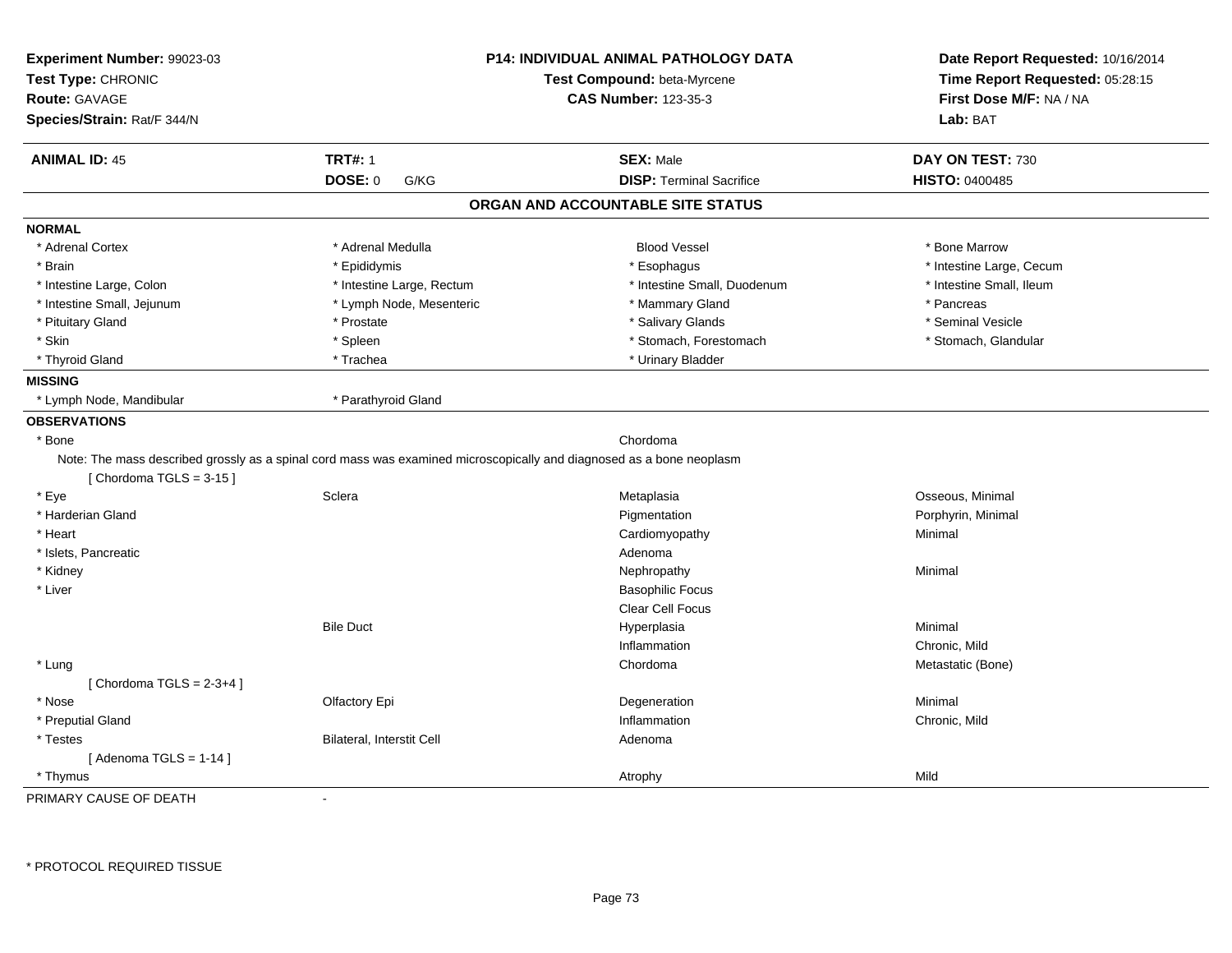| <b>Experiment Number: 99023-03</b><br><b>Test Type:</b> CHRONIC |                 | <b>P14: INDIVIDUAL ANIMAL PATHOLOGY DATA</b> | Date Report Requested: 10/16/2014 |
|-----------------------------------------------------------------|-----------------|----------------------------------------------|-----------------------------------|
|                                                                 |                 | <b>Test Compound: beta-Myrcene</b>           | Time Report Requested: 05:28:15   |
| <b>Route: GAVAGE</b>                                            |                 | <b>CAS Number: 123-35-3</b>                  | First Dose M/F: NA / NA           |
| Species/Strain: Rat/F 344/N                                     |                 |                                              | Lab: BAT                          |
| <b>ANIMAL ID: 45</b>                                            | <b>TRT#: 1</b>  | <b>SEX: Male</b>                             | DAY ON TEST: 730                  |
|                                                                 | DOSE: 0<br>G/KG | <b>DISP:</b> Terminal Sacrifice              | <b>HISTO: 0400485</b>             |
|                                                                 |                 | ORGAN AND ACCOUNTABLE SITE STATUS            |                                   |
|                                                                 |                 |                                              |                                   |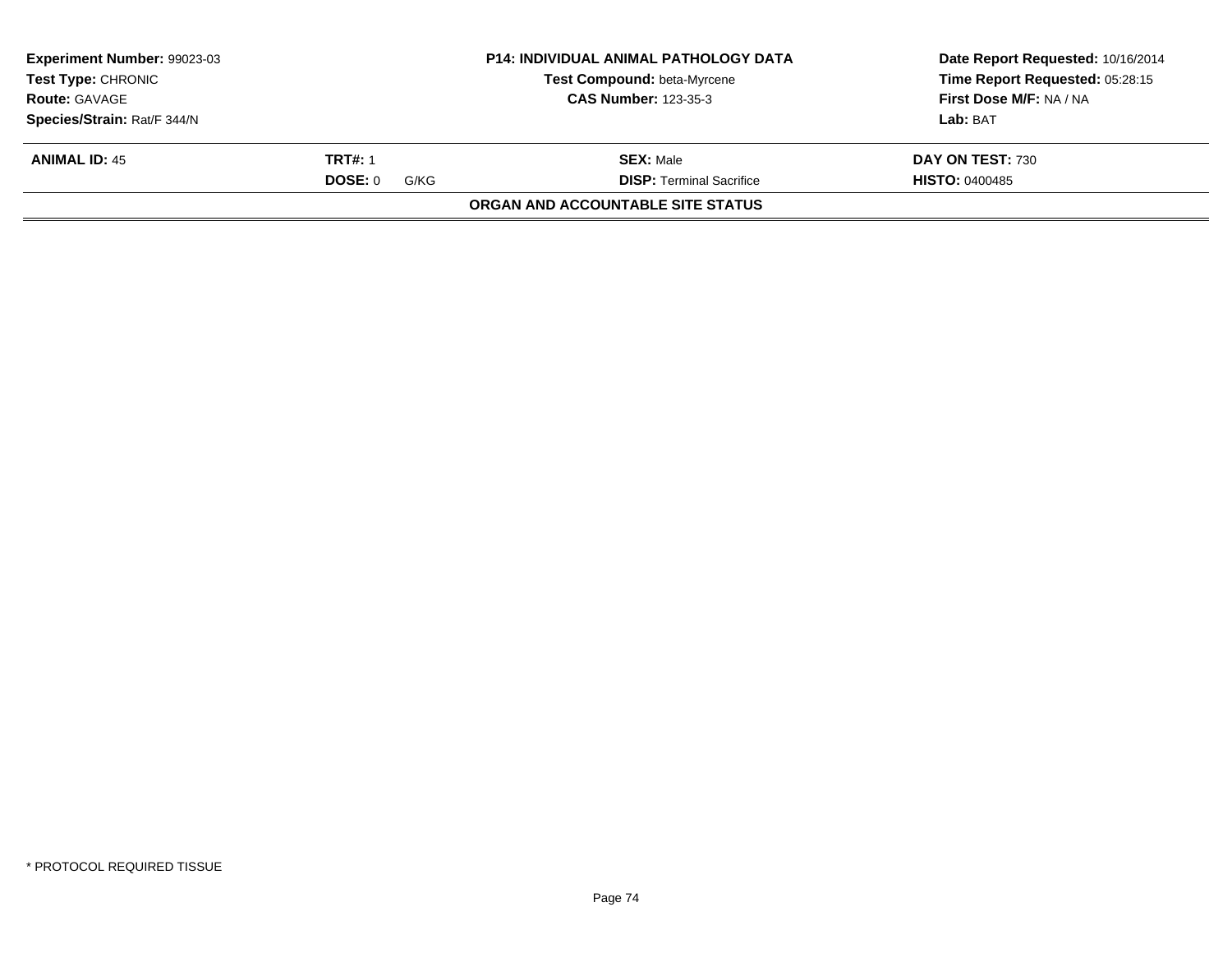| Experiment Number: 99023-03<br>Test Type: CHRONIC |                           | P14: INDIVIDUAL ANIMAL PATHOLOGY DATA<br>Test Compound: beta-Myrcene | Date Report Requested: 10/16/2014<br>Time Report Requested: 05:28:15 |
|---------------------------------------------------|---------------------------|----------------------------------------------------------------------|----------------------------------------------------------------------|
| Route: GAVAGE                                     |                           | <b>CAS Number: 123-35-3</b>                                          | First Dose M/F: NA / NA                                              |
| Species/Strain: Rat/F 344/N                       |                           |                                                                      | Lab: BAT                                                             |
| <b>ANIMAL ID: 46</b>                              | <b>TRT#: 1</b>            | <b>SEX: Male</b>                                                     | DAY ON TEST: 730                                                     |
|                                                   | <b>DOSE: 0</b><br>G/KG    | <b>DISP: Terminal Sacrifice</b>                                      | <b>HISTO: 0400486</b>                                                |
|                                                   |                           | ORGAN AND ACCOUNTABLE SITE STATUS                                    |                                                                      |
| <b>NORMAL</b>                                     |                           |                                                                      |                                                                      |
| * Adrenal Cortex                                  | * Adrenal Medulla         | <b>Blood Vessel</b>                                                  | * Bone                                                               |
| * Bone Marrow                                     | * Brain                   | * Epididymis                                                         | * Esophagus                                                          |
| * Heart                                           | * Intestine Large, Cecum  | * Intestine Large, Colon                                             | * Intestine Large, Rectum                                            |
| * Intestine Small, Duodenum                       | * Intestine Small, Ileum  | * Intestine Small, Jejunum                                           | * Islets, Pancreatic                                                 |
| * Lymph Node, Mesenteric                          | * Mammary Gland           | * Pancreas                                                           | * Parathyroid Gland                                                  |
| * Salivary Glands                                 | * Seminal Vesicle         | * Skin                                                               | * Spleen                                                             |
| * Stomach, Forestomach                            | * Stomach, Glandular      | * Trachea                                                            | * Urinary Bladder                                                    |
| <b>MISSING</b>                                    |                           |                                                                      |                                                                      |
| * Lymph Node, Mandibular                          |                           |                                                                      |                                                                      |
| <b>OBSERVATIONS</b>                               |                           |                                                                      |                                                                      |
| * Eye                                             | Sclera                    | Metaplasia                                                           | Osseous, Minimal                                                     |
| * Harderian Gland                                 |                           | Pigmentation                                                         | Porphyrin, Mild                                                      |
| * Kidney                                          |                           | Nephropathy                                                          | Minimal                                                              |
| * Liver                                           |                           | Clear Cell Focus                                                     |                                                                      |
|                                                   |                           | Hepatodiaphragmatic Nodule                                           |                                                                      |
|                                                   | <b>Bile Duct</b>          | Hyperplasia                                                          | Minimal                                                              |
|                                                   |                           | Inflammation                                                         | Chronic, Minimal                                                     |
| [ Hepatodiaphragmatic Nodule TGLS = 2-14 ]        |                           |                                                                      |                                                                      |
| * Lung                                            |                           | Inflammation                                                         | Minimal                                                              |
| * Nose                                            | Olfactory Epi             | Degeneration                                                         | Minimal                                                              |
| * Pituitary Gland                                 |                           | Angiectasis                                                          | Minimal                                                              |
|                                                   | Pars Distalis             | Hyperplasia                                                          | Minimal                                                              |
| * Preputial Gland                                 |                           | Inflammation                                                         | Chronic, Mild                                                        |
| * Prostate                                        |                           | Hyperplasia                                                          | Minimal                                                              |
| * Testes                                          | Bilateral, Interstit Cell | Adenoma                                                              |                                                                      |
| [Adenoma TGLS = $1-11$ ]                          |                           |                                                                      |                                                                      |
| * Thymus                                          |                           | Atrophy                                                              | Moderate                                                             |
| * Thyroid Gland                                   | C Cell                    | Hyperplasia                                                          | Minimal                                                              |
| PRIMARY CAUSE OF DEATH                            | $\blacksquare$            |                                                                      |                                                                      |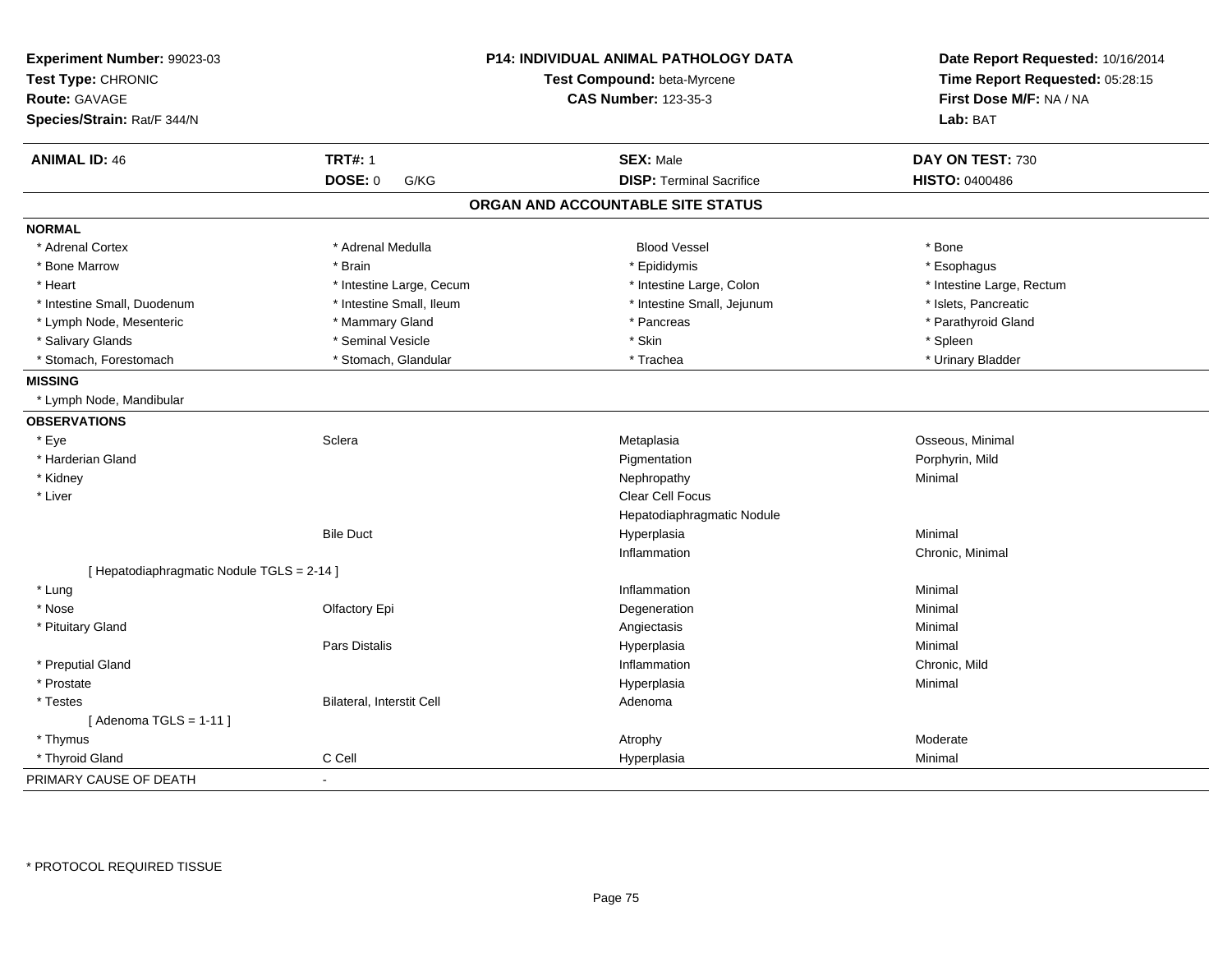| Experiment Number: 99023-03<br>Test Type: CHRONIC<br><b>Route: GAVAGE</b><br>Species/Strain: Rat/F 344/N |                           | <b>P14: INDIVIDUAL ANIMAL PATHOLOGY DATA</b><br>Test Compound: beta-Myrcene<br><b>CAS Number: 123-35-3</b> | Date Report Requested: 10/16/2014<br>Time Report Requested: 05:28:15<br>First Dose M/F: NA / NA<br>Lab: BAT |
|----------------------------------------------------------------------------------------------------------|---------------------------|------------------------------------------------------------------------------------------------------------|-------------------------------------------------------------------------------------------------------------|
| <b>ANIMAL ID: 47</b>                                                                                     | <b>TRT#: 1</b>            | <b>SEX: Male</b>                                                                                           | DAY ON TEST: 730                                                                                            |
|                                                                                                          | <b>DOSE: 0</b><br>G/KG    | <b>DISP: Terminal Sacrifice</b>                                                                            | <b>HISTO: 0400487</b>                                                                                       |
|                                                                                                          |                           | ORGAN AND ACCOUNTABLE SITE STATUS                                                                          |                                                                                                             |
| <b>NORMAL</b>                                                                                            |                           |                                                                                                            |                                                                                                             |
| * Adrenal Cortex                                                                                         | <b>Blood Vessel</b>       | * Bone                                                                                                     | * Bone Marrow                                                                                               |
| * Brain                                                                                                  | * Epididymis              | * Esophagus                                                                                                | * Intestine Large, Cecum                                                                                    |
| * Intestine Large, Colon                                                                                 | * Intestine Large, Rectum | * Intestine Small, Duodenum                                                                                | * Intestine Small, Jejunum                                                                                  |
| * Islets, Pancreatic                                                                                     | * Lymph Node, Mesenteric  | * Mammary Gland                                                                                            | * Parathyroid Gland                                                                                         |
| * Salivary Glands                                                                                        | * Seminal Vesicle         | * Spleen                                                                                                   | * Stomach, Forestomach                                                                                      |
| * Stomach, Glandular                                                                                     | * Trachea                 | * Urinary Bladder                                                                                          |                                                                                                             |
| <b>MISSING</b>                                                                                           |                           |                                                                                                            |                                                                                                             |
| * Lymph Node, Mandibular                                                                                 |                           |                                                                                                            |                                                                                                             |
| <b>OBSERVATIONS</b>                                                                                      |                           |                                                                                                            |                                                                                                             |
| * Adrenal Medulla                                                                                        |                           | Pheochromocytoma Benign                                                                                    |                                                                                                             |
| * Eye                                                                                                    | Sclera                    | Metaplasia                                                                                                 | Osseous, Minimal                                                                                            |
| * Harderian Gland                                                                                        |                           | Pigmentation                                                                                               | Porphyrin, Mild                                                                                             |
| * Heart                                                                                                  |                           | Cardiomyopathy                                                                                             | Minimal                                                                                                     |
| * Intestine Small, Ileum                                                                                 |                           | Parasite Metazoan                                                                                          | Minimal                                                                                                     |
| * Kidney                                                                                                 |                           | Nephropathy                                                                                                | Minimal                                                                                                     |
| * Liver                                                                                                  |                           | <b>Basophilic Focus</b>                                                                                    |                                                                                                             |
|                                                                                                          |                           | Inflammation                                                                                               | Chronic, Minimal                                                                                            |
| * Lung                                                                                                   | Alveolar Epith            | Hyperplasia                                                                                                | Minimal                                                                                                     |
|                                                                                                          |                           | Inflammation                                                                                               | Minimal                                                                                                     |
| * Nose                                                                                                   | Olfactory Epi             | Degeneration                                                                                               | Minimal                                                                                                     |
| * Pancreas                                                                                               | Duct                      | Cyst                                                                                                       |                                                                                                             |
|                                                                                                          | Acinus                    | Hyperplasia                                                                                                | Mild                                                                                                        |
| * Pituitary Gland                                                                                        |                           | Cyst                                                                                                       |                                                                                                             |
| * Preputial Gland                                                                                        |                           | Inflammation                                                                                               | Chronic, Minimal                                                                                            |
| * Prostate                                                                                               |                           | Hyperplasia                                                                                                | Minimal                                                                                                     |
| * Skin                                                                                                   | <b>Subcut Tiss</b>        | Fibroma                                                                                                    |                                                                                                             |
| [Fibroma TGLS = $2-14$ ]                                                                                 |                           |                                                                                                            |                                                                                                             |
| * Testes                                                                                                 | Bilateral, Interstit Cell | Adenoma                                                                                                    |                                                                                                             |
| [Adenoma TGLS = $1-11$ ]                                                                                 |                           |                                                                                                            |                                                                                                             |
| * Thymus                                                                                                 |                           | Atrophy                                                                                                    | Moderate                                                                                                    |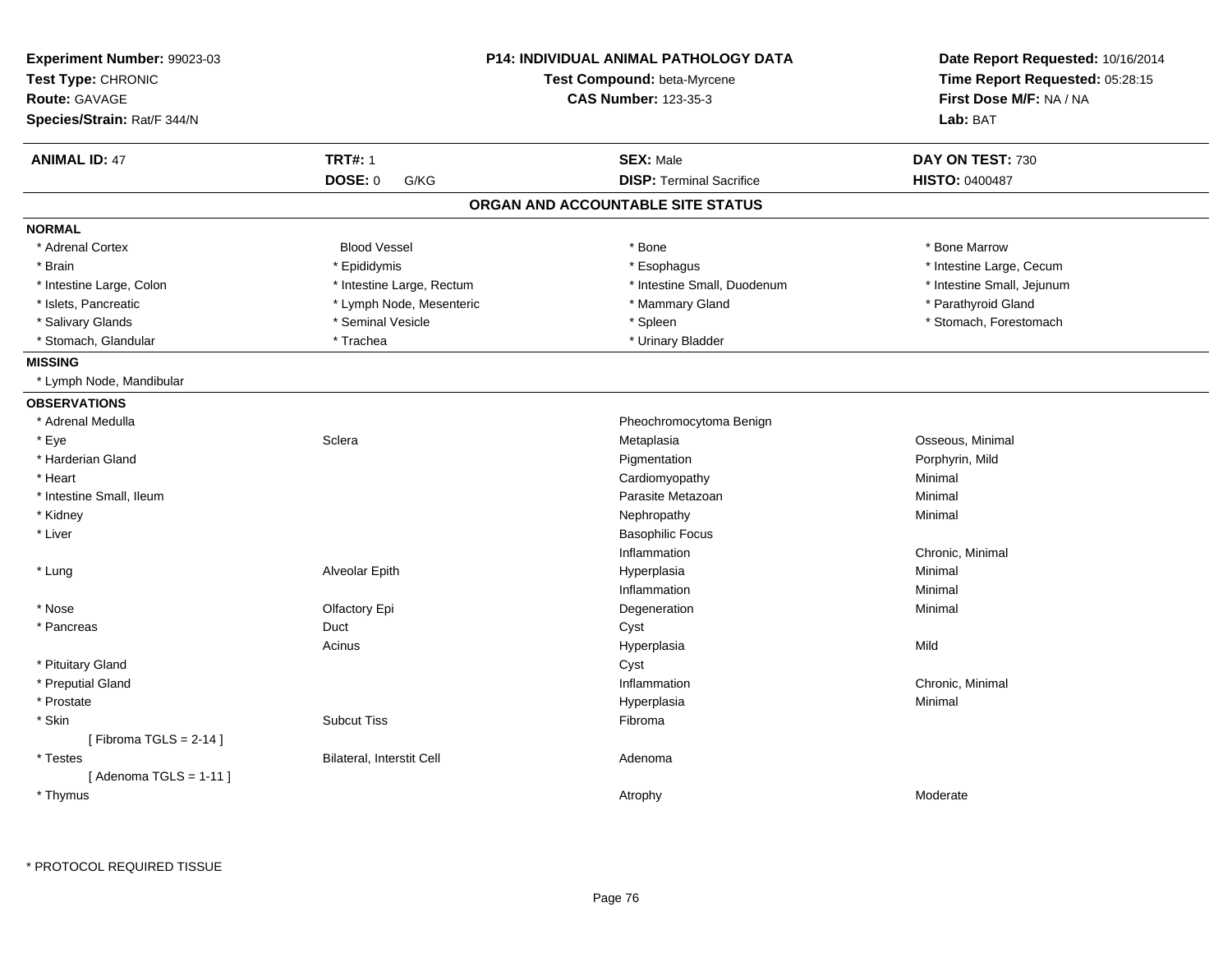| Experiment Number: 99023-03<br>Test Type: CHRONIC |                 | <b>P14: INDIVIDUAL ANIMAL PATHOLOGY DATA</b> | Date Report Requested: 10/16/2014 |
|---------------------------------------------------|-----------------|----------------------------------------------|-----------------------------------|
|                                                   |                 | <b>Test Compound: beta-Myrcene</b>           | Time Report Requested: 05:28:15   |
| <b>Route: GAVAGE</b>                              |                 | <b>CAS Number: 123-35-3</b>                  | First Dose M/F: NA / NA           |
| Species/Strain: Rat/F 344/N                       |                 |                                              | Lab: BAT                          |
| <b>ANIMAL ID: 47</b>                              | <b>TRT#: 1</b>  | <b>SEX: Male</b>                             | DAY ON TEST: 730                  |
|                                                   | DOSE: 0<br>G/KG | <b>DISP:</b> Terminal Sacrifice              | <b>HISTO: 0400487</b>             |
|                                                   |                 | ORGAN AND ACCOUNTABLE SITE STATUS            |                                   |
| * Thyroid Gland                                   | C Cell          | Hyperplasia                                  | Minimal                           |
| PRIMARY CAUSE OF DEATH                            |                 |                                              |                                   |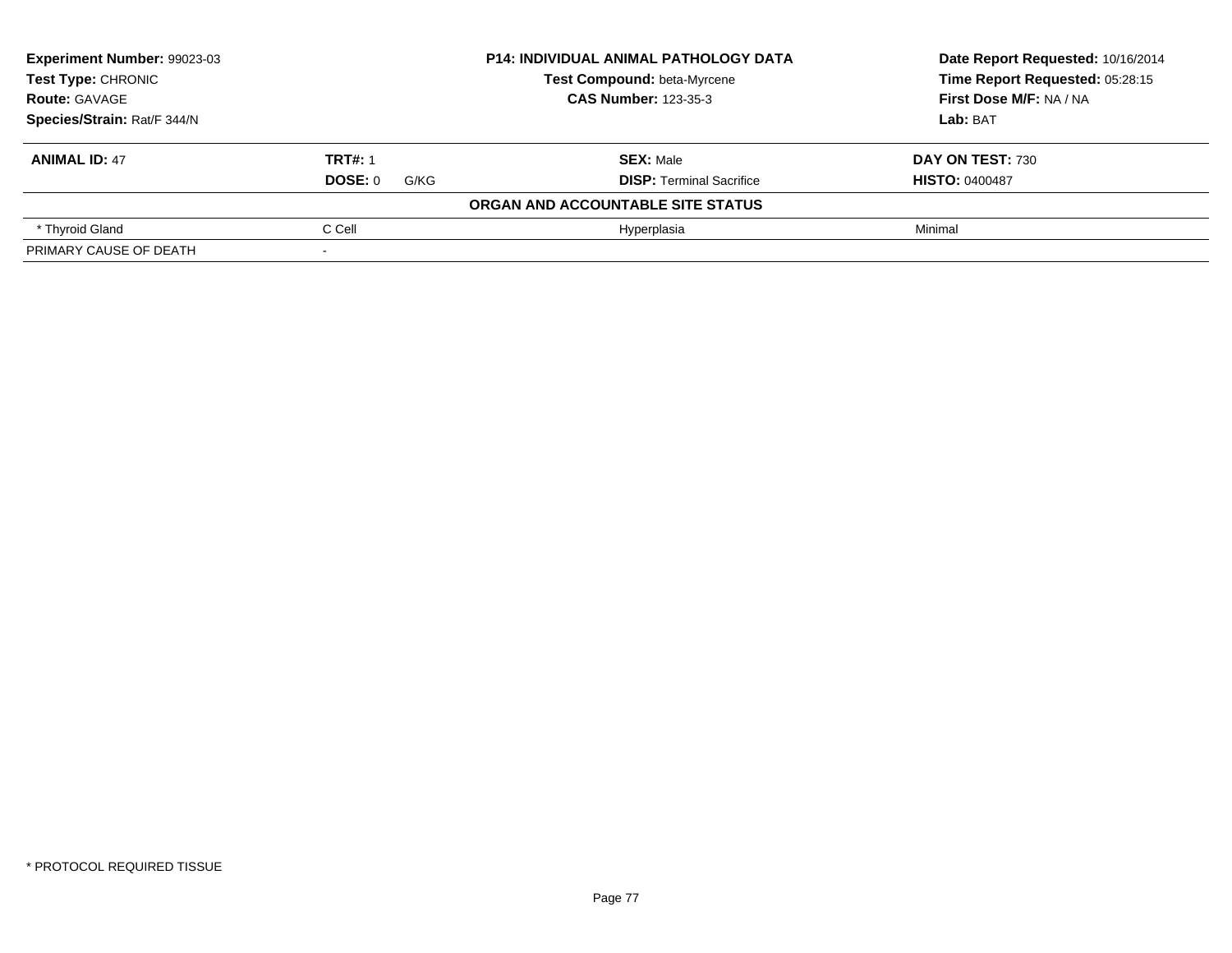| Experiment Number: 99023-03<br>Test Type: CHRONIC<br><b>Route: GAVAGE</b> |                            | <b>P14: INDIVIDUAL ANIMAL PATHOLOGY DATA</b><br>Test Compound: beta-Myrcene<br><b>CAS Number: 123-35-3</b> | Date Report Requested: 10/16/2014<br>Time Report Requested: 05:28:15<br>First Dose M/F: NA / NA |  |
|---------------------------------------------------------------------------|----------------------------|------------------------------------------------------------------------------------------------------------|-------------------------------------------------------------------------------------------------|--|
| Species/Strain: Rat/F 344/N                                               |                            |                                                                                                            | Lab: BAT                                                                                        |  |
| <b>ANIMAL ID: 48</b>                                                      | <b>TRT#: 1</b>             | <b>SEX: Male</b>                                                                                           | DAY ON TEST: 729                                                                                |  |
|                                                                           | DOSE: 0<br>G/KG            | <b>DISP: Terminal Sacrifice</b>                                                                            | <b>HISTO: 0400488</b>                                                                           |  |
|                                                                           |                            | ORGAN AND ACCOUNTABLE SITE STATUS                                                                          |                                                                                                 |  |
| <b>NORMAL</b>                                                             |                            |                                                                                                            |                                                                                                 |  |
| * Adrenal Cortex                                                          | * Adrenal Medulla          | <b>Blood Vessel</b>                                                                                        | * Bone                                                                                          |  |
| * Bone Marrow                                                             | * Brain                    | * Epididymis                                                                                               | * Esophagus                                                                                     |  |
| * Eye                                                                     | * Intestine Large, Cecum   | * Intestine Large, Colon                                                                                   | * Intestine Small, Duodenum                                                                     |  |
| * Intestine Small, Ileum                                                  | * Intestine Small, Jejunum | * Islets, Pancreatic                                                                                       | * Lymph Node, Mesenteric                                                                        |  |
| * Mammary Gland                                                           | * Pancreas                 | * Parathyroid Gland                                                                                        | * Prostate                                                                                      |  |
| * Salivary Glands                                                         | * Seminal Vesicle          | * Skin                                                                                                     | * Spleen                                                                                        |  |
| * Stomach, Forestomach                                                    | * Trachea                  | * Urinary Bladder                                                                                          |                                                                                                 |  |
| <b>MISSING</b>                                                            |                            |                                                                                                            |                                                                                                 |  |
| * Lymph Node, Mandibular                                                  |                            |                                                                                                            |                                                                                                 |  |
| <b>OBSERVATIONS</b>                                                       |                            |                                                                                                            |                                                                                                 |  |
| * Harderian Gland                                                         |                            | Pigmentation                                                                                               | Porphyrin, Mild                                                                                 |  |
| * Heart                                                                   |                            | Cardiomyopathy                                                                                             | Mild                                                                                            |  |
| * Intestine Large, Rectum                                                 |                            | Parasite Metazoan                                                                                          | Minimal                                                                                         |  |
| * Kidney                                                                  |                            | Nephropathy                                                                                                | Minimal                                                                                         |  |
| * Liver                                                                   |                            | Hepatodiaphragmatic Nodule                                                                                 |                                                                                                 |  |
|                                                                           | <b>Bile Duct</b>           | Hyperplasia                                                                                                | Minimal                                                                                         |  |
|                                                                           |                            | Inflammation                                                                                               | Chronic, Minimal                                                                                |  |
|                                                                           |                            | <b>Mixed Cell Focus</b>                                                                                    |                                                                                                 |  |
| [ Hepatodiaphragmatic Nodule TGLS = 2-15 ]                                |                            |                                                                                                            |                                                                                                 |  |
| * Lung                                                                    | Alveolar Epith             | Hyperplasia                                                                                                | Minimal                                                                                         |  |
|                                                                           |                            | Inflammation                                                                                               | Minimal                                                                                         |  |
| * Nose                                                                    | Olfactory Epi              | Degeneration                                                                                               | Minimal                                                                                         |  |
| * Pituitary Gland                                                         | <b>Pars Distalis</b>       | Adenoma                                                                                                    |                                                                                                 |  |
|                                                                           |                            | Angiectasis                                                                                                | Minimal                                                                                         |  |
| [Adenoma TGLS = $4-8$ ]                                                   |                            |                                                                                                            |                                                                                                 |  |
| * Preputial Gland                                                         |                            | Inflammation                                                                                               | Chronic, Mild                                                                                   |  |
| * Stomach, Glandular                                                      | Epithelium                 | Ectasia                                                                                                    | Minimal                                                                                         |  |
| * Testes                                                                  | Bilateral, Interstit Cell  | Adenoma                                                                                                    |                                                                                                 |  |
| [Adenoma TGLS = $1-14$ ]                                                  |                            |                                                                                                            |                                                                                                 |  |
| * Thymus                                                                  |                            | Atrophy                                                                                                    | Moderate                                                                                        |  |
|                                                                           |                            |                                                                                                            |                                                                                                 |  |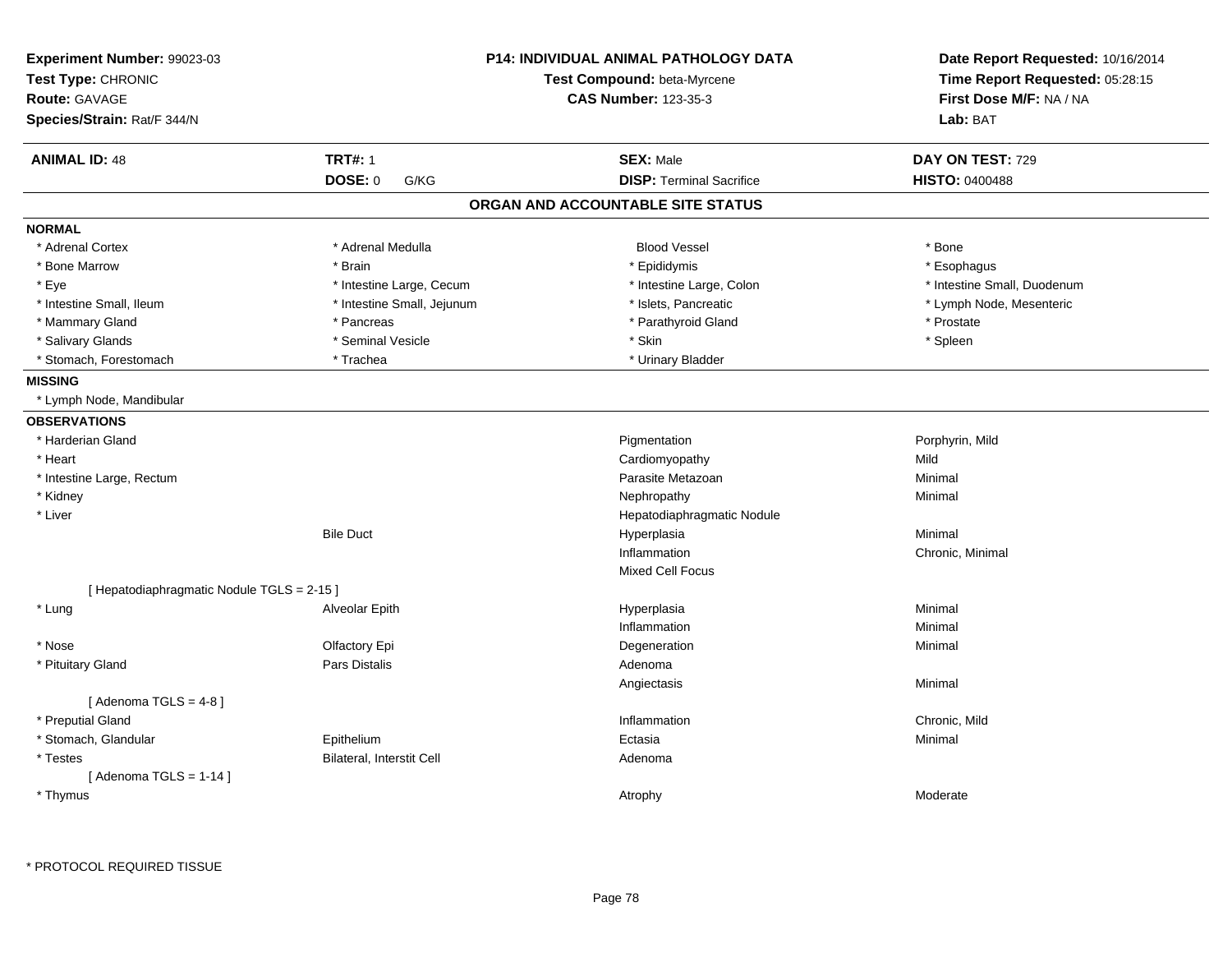| Experiment Number: 99023-03 |                 | <b>P14: INDIVIDUAL ANIMAL PATHOLOGY DATA</b> | Date Report Requested: 10/16/2014 |
|-----------------------------|-----------------|----------------------------------------------|-----------------------------------|
| <b>Test Type: CHRONIC</b>   |                 | Test Compound: beta-Myrcene                  | Time Report Requested: 05:28:15   |
| <b>Route: GAVAGE</b>        |                 | <b>CAS Number: 123-35-3</b>                  | First Dose M/F: NA / NA           |
| Species/Strain: Rat/F 344/N |                 |                                              | Lab: BAT                          |
| <b>ANIMAL ID: 48</b>        | <b>TRT#: 1</b>  | <b>SEX: Male</b>                             | DAY ON TEST: 729                  |
|                             | DOSE: 0<br>G/KG | <b>DISP:</b> Terminal Sacrifice              | <b>HISTO: 0400488</b>             |
|                             |                 | ORGAN AND ACCOUNTABLE SITE STATUS            |                                   |
| * Thyroid Gland             | C Cell          | Adenoma                                      |                                   |
|                             | Follicle        | Hyperplasia                                  | Mild                              |
| [Adenoma TGLS = $3-8$ ]     |                 |                                              |                                   |
| PRIMARY CAUSE OF DEATH      |                 |                                              |                                   |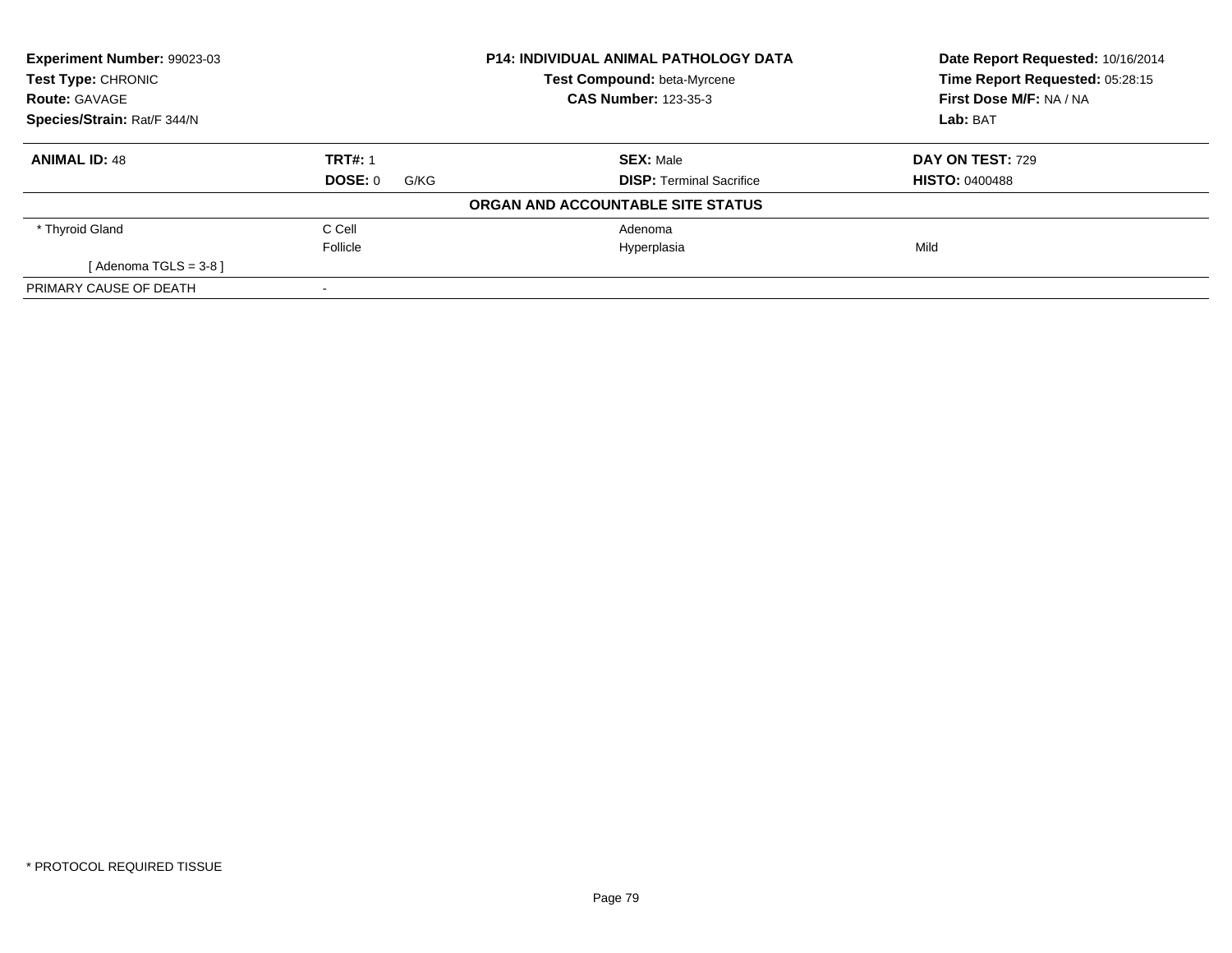| Experiment Number: 99023-03<br>Test Type: CHRONIC |                             | <b>P14: INDIVIDUAL ANIMAL PATHOLOGY DATA</b><br>Test Compound: beta-Myrcene | Date Report Requested: 10/16/2014<br>Time Report Requested: 05:28:15 |
|---------------------------------------------------|-----------------------------|-----------------------------------------------------------------------------|----------------------------------------------------------------------|
| <b>Route: GAVAGE</b>                              |                             | <b>CAS Number: 123-35-3</b>                                                 | First Dose M/F: NA / NA                                              |
| Species/Strain: Rat/F 344/N                       |                             |                                                                             | Lab: BAT                                                             |
| <b>ANIMAL ID: 49</b>                              | <b>TRT#: 1</b>              | <b>SEX: Male</b>                                                            | DAY ON TEST: 715                                                     |
|                                                   | DOSE: 0<br>G/KG             | <b>DISP:</b> Moribund Sacrifice                                             | <b>HISTO: 0400489</b>                                                |
|                                                   |                             | ORGAN AND ACCOUNTABLE SITE STATUS                                           |                                                                      |
| <b>NORMAL</b>                                     |                             |                                                                             |                                                                      |
| <b>Blood Vessel</b>                               | * Bone                      | * Bone Marrow                                                               | * Brain                                                              |
| * Epididymis                                      | * Esophagus                 | * Heart                                                                     | * Intestine Large, Cecum                                             |
| * Intestine Large, Colon                          | * Intestine Small, Duodenum | * Intestine Small, Ileum                                                    | * Intestine Small, Jejunum                                           |
| * Islets, Pancreatic                              | * Lymph Node, Mesenteric    | * Mammary Gland                                                             | * Pancreas                                                           |
| * Parathyroid Gland                               | * Salivary Glands           | * Seminal Vesicle                                                           | * Skin                                                               |
| * Spleen                                          | * Stomach, Forestomach      | * Stomach, Glandular                                                        | * Trachea                                                            |
| * Urinary Bladder                                 |                             |                                                                             |                                                                      |
| <b>MISSING</b>                                    |                             |                                                                             |                                                                      |
| * Lymph Node, Mandibular                          |                             |                                                                             |                                                                      |
| <b>OBSERVATIONS</b>                               |                             |                                                                             |                                                                      |
| * Adrenal Cortex                                  |                             | Vacuolization Cytoplasmic                                                   | Minimal                                                              |
| * Adrenal Medulla                                 |                             | Pheochromocytoma Benign                                                     |                                                                      |
| [Pheochromocytoma Benign TGLS = $2-8$ ]           |                             |                                                                             |                                                                      |
| * Eye                                             | Sclera                      | Metaplasia                                                                  | Osseous, Mild                                                        |
| * Harderian Gland                                 |                             | Pigmentation                                                                | Porphyrin, Minimal                                                   |
| * Intestine Large, Rectum                         |                             | Parasite Metazoan                                                           | Minimal                                                              |
| * Kidney                                          |                             | Nephropathy                                                                 | Minimal                                                              |
| * Liver                                           |                             | <b>Basophilic Focus</b>                                                     |                                                                      |
|                                                   | <b>Bile Duct</b>            | Hyperplasia                                                                 | Mild                                                                 |
| * Lung                                            | Alveolar Epith              | Hyperplasia                                                                 | Mild                                                                 |
| * Nose                                            | Olfactory Epi               | Degeneration                                                                | Minimal                                                              |
| * Pituitary Gland                                 | Pars Distalis               | Hyperplasia                                                                 | Minimal                                                              |
| * Preputial Gland                                 |                             | Inflammation                                                                | Chronic, Mild                                                        |
| * Prostate                                        |                             | Hyperplasia                                                                 | Minimal                                                              |
| <b>Skeletal Muscle</b>                            |                             | Rhabdomyosarcoma                                                            |                                                                      |
| [Rhabdomyosarcoma TGLS = $3-15$ ]                 |                             |                                                                             |                                                                      |
| * Testes                                          | Bilateral, Interstit Cell   | Adenoma                                                                     |                                                                      |
| [Adenoma TGLS = $1-14$ ]                          |                             |                                                                             |                                                                      |
| * Thymus                                          |                             | Atrophy                                                                     | Minimal                                                              |
| * Thyroid Gland                                   | C Cell                      | Hyperplasia                                                                 | Mild                                                                 |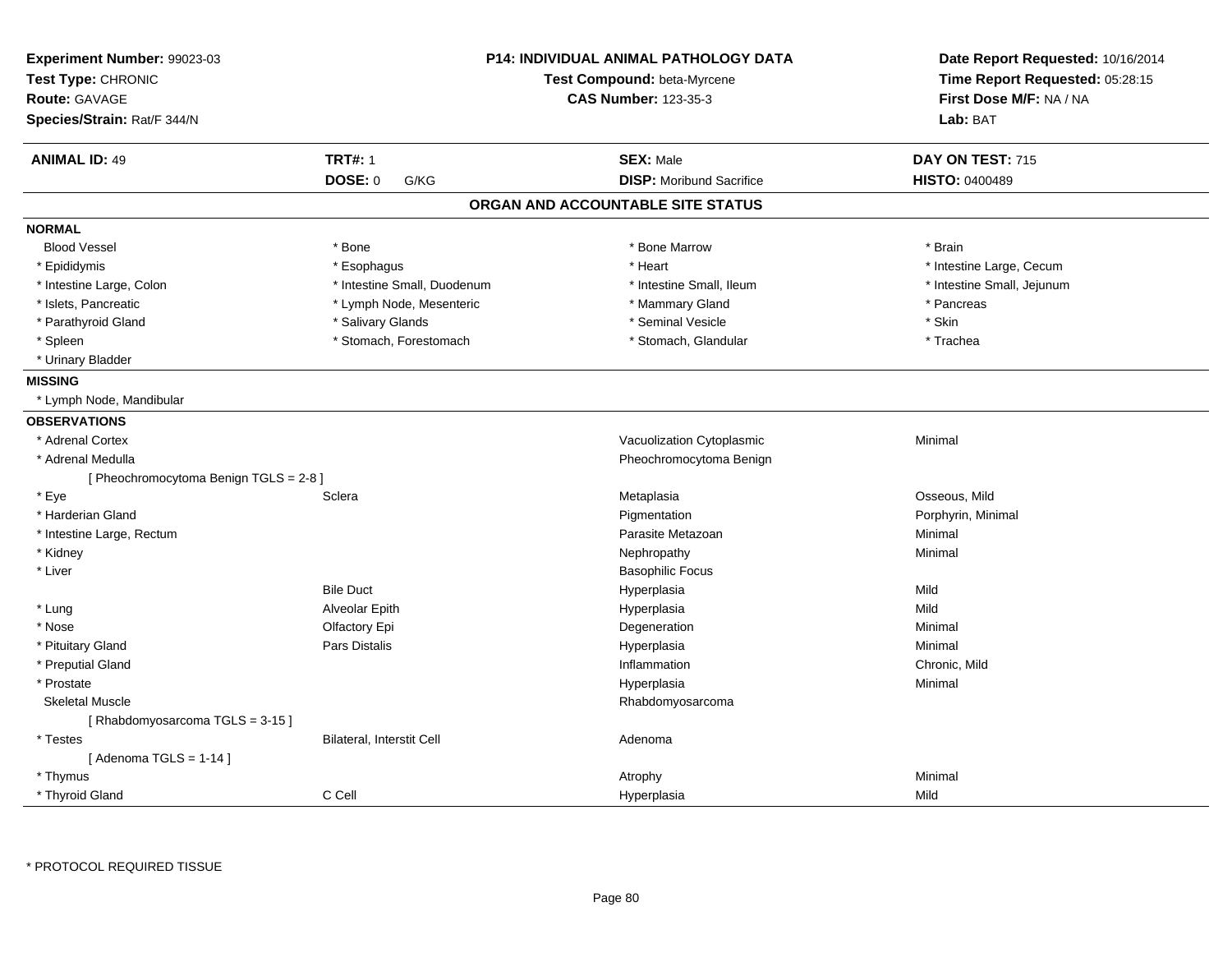| Experiment Number: 99023-03<br><b>P14: INDIVIDUAL ANIMAL PATHOLOGY DATA</b><br>Test Type: CHRONIC<br>Test Compound: beta-Myrcene<br><b>CAS Number: 123-35-3</b><br><b>Route: GAVAGE</b> |                   | Date Report Requested: 10/16/2014<br>Time Report Requested: 05:28:15 |                       |
|-----------------------------------------------------------------------------------------------------------------------------------------------------------------------------------------|-------------------|----------------------------------------------------------------------|-----------------------|
|                                                                                                                                                                                         |                   | First Dose M/F: NA / NA                                              |                       |
| Species/Strain: Rat/F 344/N                                                                                                                                                             |                   |                                                                      | Lab: BAT              |
| <b>ANIMAL ID: 49</b>                                                                                                                                                                    | <b>TRT#: 1</b>    | <b>SEX: Male</b>                                                     | DAY ON TEST: 715      |
|                                                                                                                                                                                         | DOSE: 0<br>G/KG   | <b>DISP:</b> Moribund Sacrifice                                      | <b>HISTO: 0400489</b> |
|                                                                                                                                                                                         |                   | ORGAN AND ACCOUNTABLE SITE STATUS                                    |                       |
| PRIMARY CAUSE OF DEATH                                                                                                                                                                  | - Skeletal Muscle | Rhabdomyosarcoma                                                     |                       |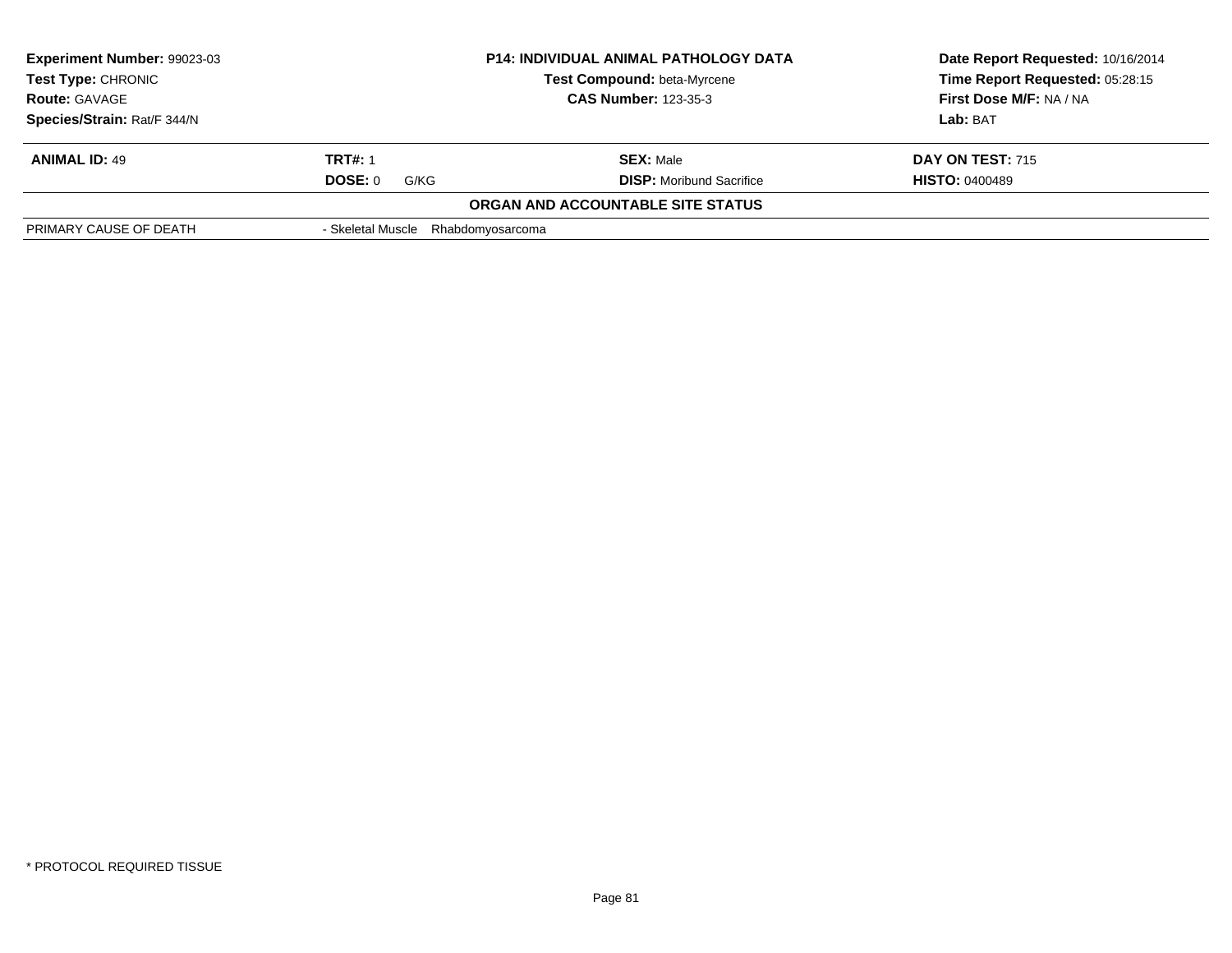| Experiment Number: 99023-03<br>Test Type: CHRONIC<br><b>Route: GAVAGE</b><br>Species/Strain: Rat/F 344/N |                             | <b>P14: INDIVIDUAL ANIMAL PATHOLOGY DATA</b><br>Test Compound: beta-Myrcene<br><b>CAS Number: 123-35-3</b> | Date Report Requested: 10/16/2014<br>Time Report Requested: 05:28:15<br>First Dose M/F: NA / NA<br>Lab: BAT |
|----------------------------------------------------------------------------------------------------------|-----------------------------|------------------------------------------------------------------------------------------------------------|-------------------------------------------------------------------------------------------------------------|
| <b>ANIMAL ID: 50</b>                                                                                     | <b>TRT#: 1</b>              | <b>SEX: Male</b>                                                                                           | DAY ON TEST: 729                                                                                            |
|                                                                                                          | <b>DOSE: 0</b><br>G/KG      | <b>DISP: Terminal Sacrifice</b>                                                                            | <b>HISTO: 0400490</b>                                                                                       |
|                                                                                                          |                             | ORGAN AND ACCOUNTABLE SITE STATUS                                                                          |                                                                                                             |
| <b>NORMAL</b>                                                                                            |                             |                                                                                                            |                                                                                                             |
| * Adrenal Medulla                                                                                        | <b>Blood Vessel</b>         | * Bone                                                                                                     | * Bone Marrow                                                                                               |
| * Brain                                                                                                  | * Esophagus                 | * Intestine Large, Cecum                                                                                   | * Intestine Large, Colon                                                                                    |
| * Intestine Large, Rectum                                                                                | * Intestine Small, Duodenum | * Intestine Small, Ileum                                                                                   | * Intestine Small, Jejunum                                                                                  |
| * Islets, Pancreatic                                                                                     | * Lymph Node, Mesenteric    | * Mammary Gland                                                                                            | * Pancreas                                                                                                  |
| * Prostate                                                                                               | * Salivary Glands           | * Seminal Vesicle                                                                                          | * Skin                                                                                                      |
| * Spleen                                                                                                 | * Stomach, Forestomach      | * Trachea                                                                                                  | * Urinary Bladder                                                                                           |
| <b>MISSING</b>                                                                                           |                             |                                                                                                            |                                                                                                             |
| * Lymph Node, Mandibular                                                                                 | * Parathyroid Gland         |                                                                                                            |                                                                                                             |
| <b>OBSERVATIONS</b>                                                                                      |                             |                                                                                                            |                                                                                                             |
| * Adrenal Cortex                                                                                         |                             | Hyperplasia                                                                                                | Minimal                                                                                                     |
|                                                                                                          |                             | Vacuolization Cytoplasmic                                                                                  | Minimal                                                                                                     |
| * Epididymis                                                                                             |                             | Mesothelioma Malignant                                                                                     |                                                                                                             |
| * Eye                                                                                                    | Sclera                      | Metaplasia                                                                                                 | Osseous, Mild                                                                                               |
| * Harderian Gland                                                                                        |                             | Pigmentation                                                                                               | Porphyrin, Mild                                                                                             |
| * Heart                                                                                                  |                             | Cardiomyopathy                                                                                             | Minimal                                                                                                     |
| * Kidney                                                                                                 |                             | Nephropathy                                                                                                | Mild                                                                                                        |
| * Liver                                                                                                  |                             | <b>Basophilic Focus</b>                                                                                    |                                                                                                             |
|                                                                                                          |                             | Hepatodiaphragmatic Nodule                                                                                 |                                                                                                             |
|                                                                                                          | <b>Bile Duct</b>            | Hyperplasia                                                                                                | Mild                                                                                                        |
|                                                                                                          |                             | Inflammation                                                                                               | Chronic, Minimal                                                                                            |
| [ Hepatodiaphragmatic Nodule TGLS = 1-14 ]                                                               |                             |                                                                                                            |                                                                                                             |
| * Lung                                                                                                   |                             | Metaplasia                                                                                                 | Osseous, Minimal                                                                                            |
| * Nose                                                                                                   | Olfactory Epi               | Degeneration                                                                                               | Minimal                                                                                                     |
|                                                                                                          |                             | Inflammation                                                                                               | Chronic Active, Mild                                                                                        |
| * Pituitary Gland                                                                                        | <b>Pars Distalis</b>        | Adenoma                                                                                                    |                                                                                                             |
|                                                                                                          |                             | Angiectasis                                                                                                | Mild                                                                                                        |
| [Adenoma TGLS = $2-8$ ]                                                                                  |                             |                                                                                                            |                                                                                                             |
| * Preputial Gland                                                                                        |                             | Inflammation                                                                                               | Chronic, Mild                                                                                               |
| * Stomach, Glandular                                                                                     | Epithelium                  | Ectasia                                                                                                    | Minimal                                                                                                     |
| * Testes                                                                                                 | <b>Interstit Cell</b>       | Hyperplasia                                                                                                | Minimal                                                                                                     |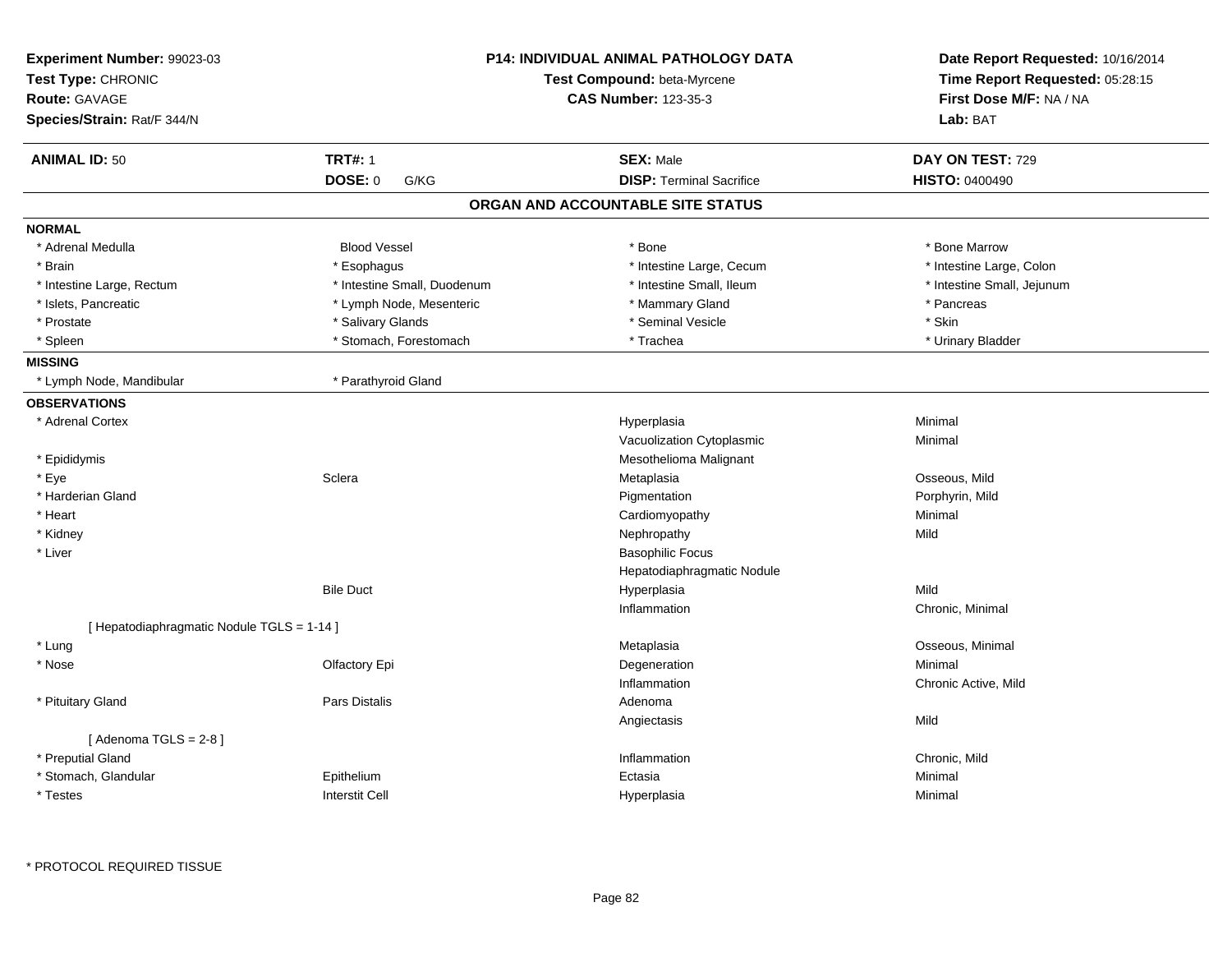| Experiment Number: 99023-03<br><b>Test Type: CHRONIC</b> |                 | <b>P14: INDIVIDUAL ANIMAL PATHOLOGY DATA</b> | Date Report Requested: 10/16/2014<br>Time Report Requested: 05:28:15 |
|----------------------------------------------------------|-----------------|----------------------------------------------|----------------------------------------------------------------------|
|                                                          |                 | Test Compound: beta-Myrcene                  |                                                                      |
| <b>Route: GAVAGE</b>                                     |                 | <b>CAS Number: 123-35-3</b>                  | First Dose M/F: NA / NA                                              |
| Species/Strain: Rat/F 344/N                              |                 |                                              | Lab: BAT                                                             |
| <b>ANIMAL ID: 50</b>                                     | <b>TRT#: 1</b>  | <b>SEX: Male</b>                             | <b>DAY ON TEST: 729</b>                                              |
|                                                          | DOSE: 0<br>G/KG | <b>DISP: Terminal Sacrifice</b>              | <b>HISTO: 0400490</b>                                                |
|                                                          |                 | ORGAN AND ACCOUNTABLE SITE STATUS            |                                                                      |
| * Thymus                                                 |                 | Atrophy                                      | Marked                                                               |
| * Thyroid Gland                                          | C Cell          | Hyperplasia                                  | Minimal                                                              |
| PRIMARY CAUSE OF DEATH                                   |                 |                                              |                                                                      |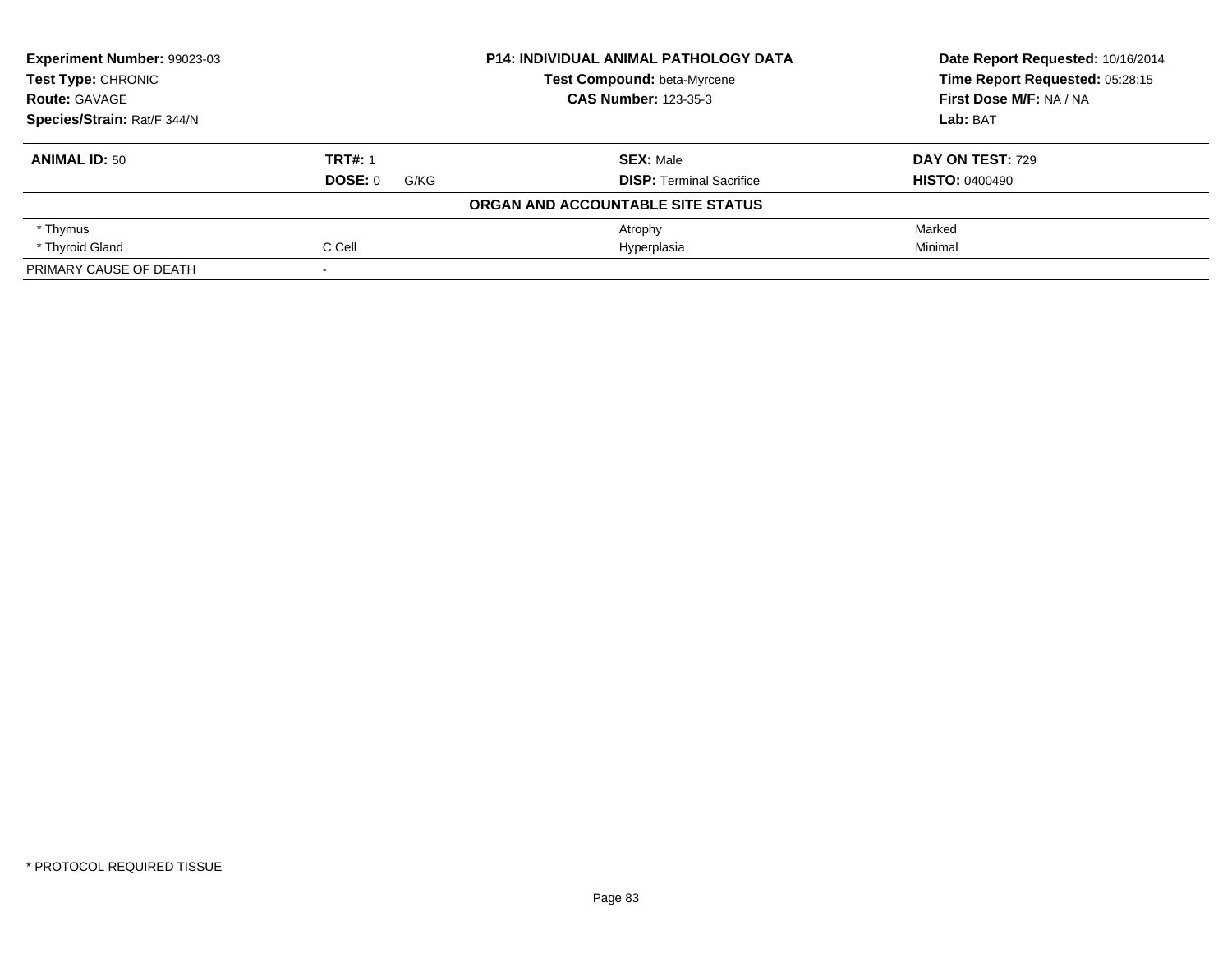| Experiment Number: 99023-03<br>Test Type: CHRONIC<br><b>Route: GAVAGE</b> |                           | <b>P14: INDIVIDUAL ANIMAL PATHOLOGY DATA</b><br>Test Compound: beta-Myrcene<br><b>CAS Number: 123-35-3</b> | Date Report Requested: 10/16/2014<br>Time Report Requested: 05:28:15<br>First Dose M/F: NA / NA |
|---------------------------------------------------------------------------|---------------------------|------------------------------------------------------------------------------------------------------------|-------------------------------------------------------------------------------------------------|
| Species/Strain: Rat/F 344/N                                               |                           |                                                                                                            | Lab: BAT                                                                                        |
| <b>ANIMAL ID: 51</b>                                                      | <b>TRT#: 3</b>            | <b>SEX: Male</b>                                                                                           | DAY ON TEST: 729                                                                                |
|                                                                           | <b>DOSE: 0.25</b><br>G/KG | <b>DISP: Terminal Sacrifice</b>                                                                            | HISTO: 0400491                                                                                  |
|                                                                           |                           | ORGAN AND ACCOUNTABLE SITE STATUS                                                                          |                                                                                                 |
| <b>NORMAL</b>                                                             |                           |                                                                                                            |                                                                                                 |
| * Adrenal Cortex                                                          | * Adrenal Medulla         | <b>Blood Vessel</b>                                                                                        | * Bone                                                                                          |
| * Bone Marrow                                                             | * Brain                   | * Epididymis                                                                                               | * Esophagus                                                                                     |
| * Eye                                                                     | * Heart                   | * Intestine Large, Cecum                                                                                   | * Intestine Large, Rectum                                                                       |
| * Intestine Small, Duodenum                                               | * Intestine Small, Ileum  | * Intestine Small, Jejunum                                                                                 | * Islets, Pancreatic                                                                            |
| * Lymph Node, Mesenteric                                                  | * Mammary Gland           | * Pancreas                                                                                                 | * Parathyroid Gland                                                                             |
| * Pituitary Gland                                                         | * Prostate                | * Salivary Glands                                                                                          | * Seminal Vesicle                                                                               |
| * Spleen                                                                  | * Stomach, Forestomach    | * Trachea                                                                                                  | * Urinary Bladder                                                                               |
| <b>MISSING</b>                                                            |                           |                                                                                                            |                                                                                                 |
| * Lymph Node, Mandibular                                                  |                           |                                                                                                            |                                                                                                 |
| <b>OBSERVATIONS</b>                                                       |                           |                                                                                                            |                                                                                                 |
| * Harderian Gland                                                         |                           | Atrophy                                                                                                    | Mild                                                                                            |
|                                                                           |                           | Pigmentation                                                                                               | Porphyrin, Mild                                                                                 |
| * Intestine Large, Colon                                                  |                           | Parasite Metazoan                                                                                          | Minimal                                                                                         |
| * Kidney                                                                  | <b>Renal Tubule</b>       | Adenoma                                                                                                    | Multiple                                                                                        |
|                                                                           | <b>Renal Tubule</b>       | Hyperplasia                                                                                                | Oncocytic, Minimal                                                                              |
|                                                                           |                           | Nephropathy                                                                                                | Mild                                                                                            |
|                                                                           | <b>Renal Tubule</b>       | Nephrosis                                                                                                  | Minimal                                                                                         |
| [Adenoma TGLS = $3-16$ ]                                                  |                           |                                                                                                            |                                                                                                 |
| * Liver                                                                   |                           | <b>Basophilic Focus</b>                                                                                    |                                                                                                 |
|                                                                           |                           | Clear Cell Focus                                                                                           |                                                                                                 |
|                                                                           | <b>Bile Duct</b>          | Hyperplasia                                                                                                | Minimal                                                                                         |
|                                                                           |                           | Inflammation                                                                                               | Chronic, Minimal                                                                                |
|                                                                           |                           | <b>Necrosis</b>                                                                                            | Minimal                                                                                         |
| * Lung                                                                    |                           | Inflammation                                                                                               | Minimal                                                                                         |
| Mesentery                                                                 | Fat                       | Necrosis                                                                                                   | Mild                                                                                            |
| [Necrosis TGLS = $2-15$ ]                                                 |                           |                                                                                                            |                                                                                                 |
| * Nose                                                                    | Olfactory Epi             | Degeneration                                                                                               | Minimal                                                                                         |
|                                                                           |                           | Inflammation                                                                                               | Chronic Active, Minimal                                                                         |
| * Preputial Gland                                                         |                           | Inflammation                                                                                               | Chronic, Minimal                                                                                |
| * Skin                                                                    | <b>Subcut Tiss</b>        | Fibroma                                                                                                    |                                                                                                 |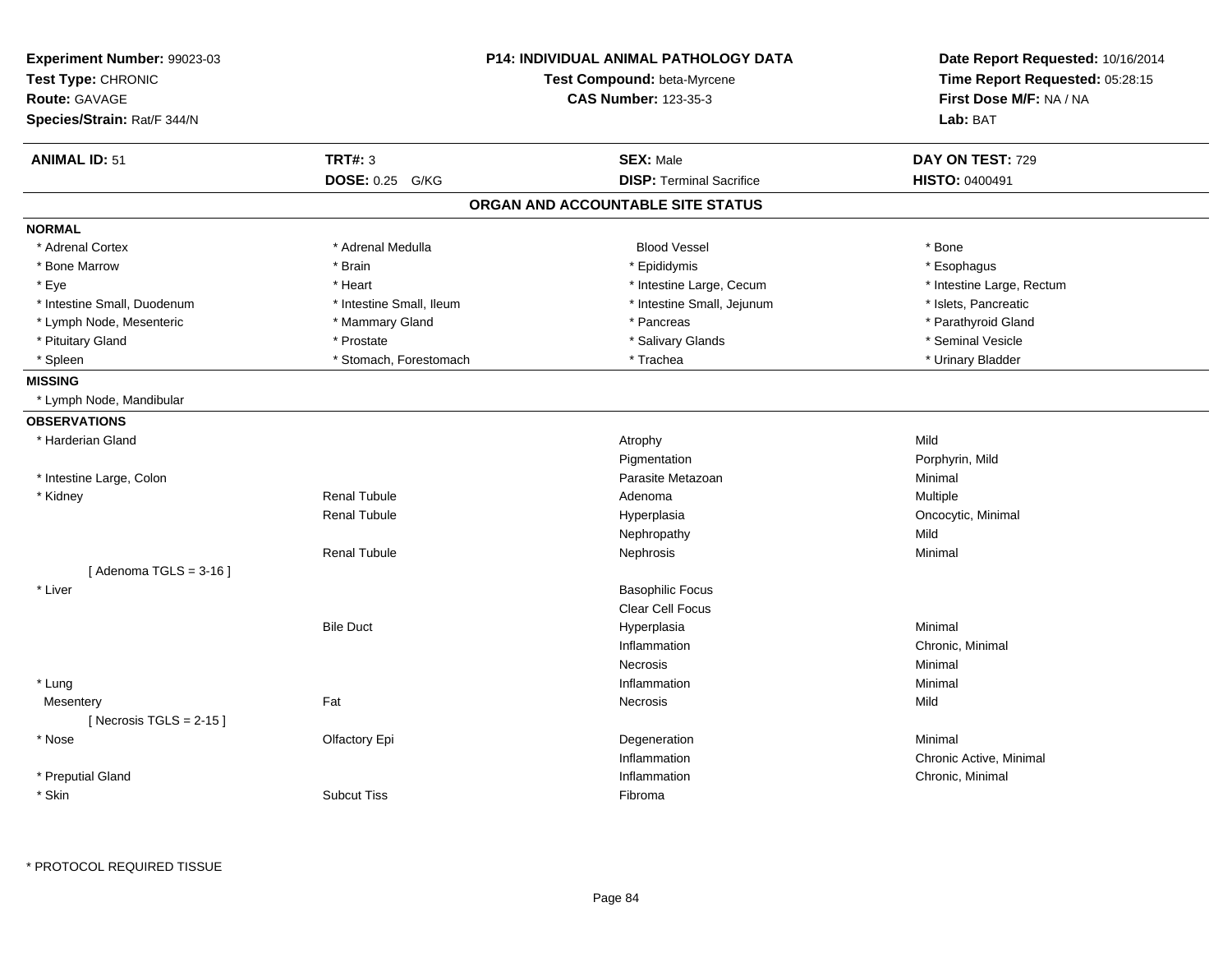| Experiment Number: 99023-03<br>Test Type: CHRONIC<br><b>Route: GAVAGE</b> |                           | <b>P14: INDIVIDUAL ANIMAL PATHOLOGY DATA</b><br>Test Compound: beta-Myrcene<br><b>CAS Number: 123-35-3</b> | Date Report Requested: 10/16/2014<br>Time Report Requested: 05:28:15<br>First Dose M/F: NA / NA |
|---------------------------------------------------------------------------|---------------------------|------------------------------------------------------------------------------------------------------------|-------------------------------------------------------------------------------------------------|
| Species/Strain: Rat/F 344/N                                               |                           |                                                                                                            | Lab: BAT                                                                                        |
| <b>ANIMAL ID: 51</b>                                                      | <b>TRT#: 3</b>            | <b>SEX: Male</b>                                                                                           | <b>DAY ON TEST: 729</b>                                                                         |
|                                                                           | <b>DOSE: 0.25 G/KG</b>    | <b>DISP:</b> Terminal Sacrifice                                                                            | <b>HISTO: 0400491</b>                                                                           |
|                                                                           |                           | ORGAN AND ACCOUNTABLE SITE STATUS                                                                          |                                                                                                 |
| [Fibroma TGLS = $1-14$ ]                                                  |                           |                                                                                                            |                                                                                                 |
| * Stomach, Glandular                                                      | Epithelium                | Ectasia                                                                                                    | Minimal                                                                                         |
| * Testes                                                                  | Bilateral, Interstit Cell | Adenoma                                                                                                    |                                                                                                 |
| [ Adenoma TGLS = 4-17 ]                                                   |                           |                                                                                                            |                                                                                                 |
| * Thymus                                                                  |                           | Atrophy                                                                                                    | Moderate                                                                                        |
| * Thyroid Gland                                                           | Follicle                  | Adenoma                                                                                                    |                                                                                                 |
| PRIMARY CAUSE OF DEATH                                                    |                           |                                                                                                            |                                                                                                 |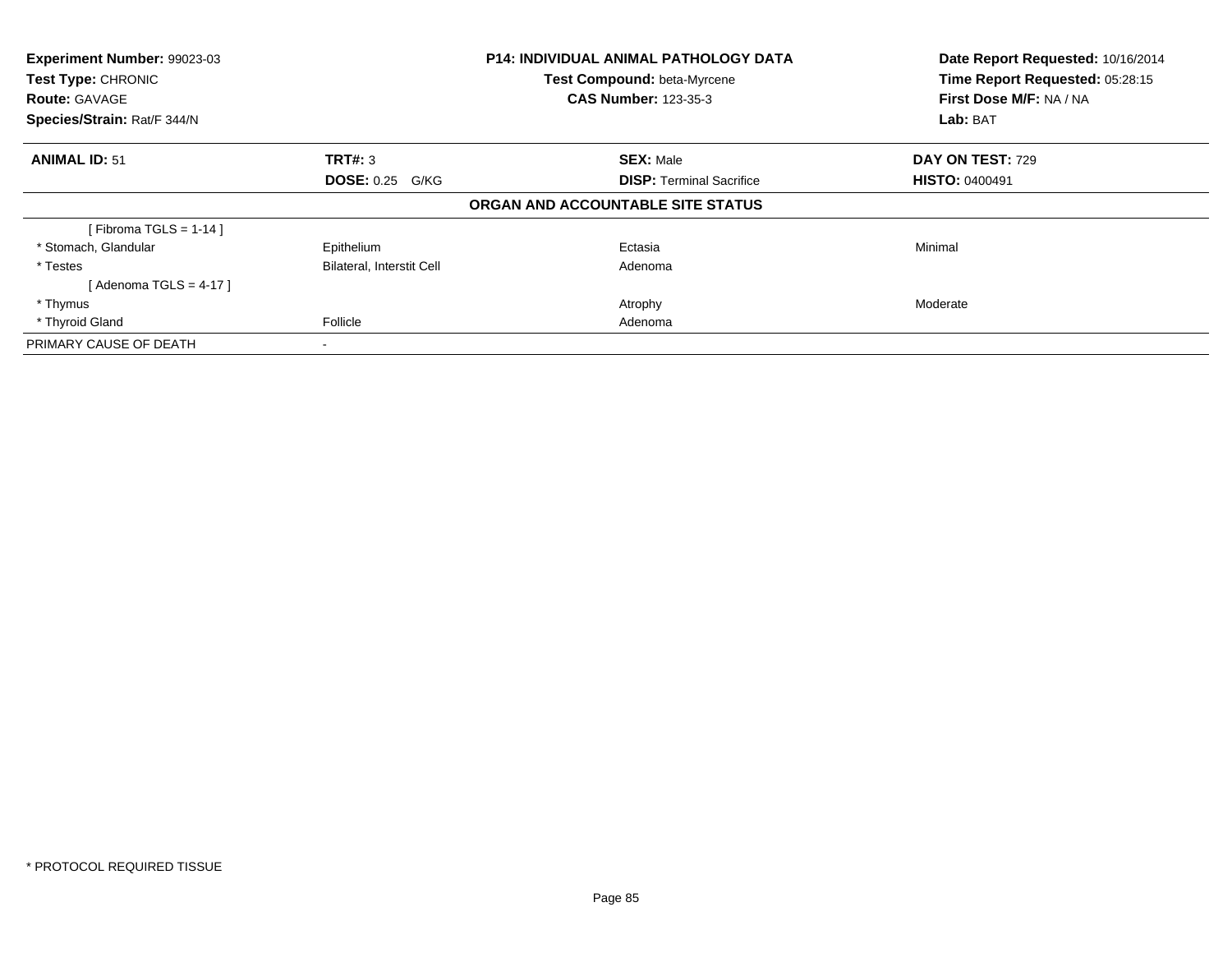| Experiment Number: 99023-03<br>Test Type: CHRONIC<br><b>Route: GAVAGE</b><br>Species/Strain: Rat/F 344/N |                            | <b>P14: INDIVIDUAL ANIMAL PATHOLOGY DATA</b><br>Test Compound: beta-Myrcene<br><b>CAS Number: 123-35-3</b> | Date Report Requested: 10/16/2014<br>Time Report Requested: 05:28:15<br>First Dose M/F: NA / NA<br>Lab: BAT |
|----------------------------------------------------------------------------------------------------------|----------------------------|------------------------------------------------------------------------------------------------------------|-------------------------------------------------------------------------------------------------------------|
| <b>ANIMAL ID: 52</b>                                                                                     | <b>TRT#: 3</b>             | <b>SEX: Male</b>                                                                                           | DAY ON TEST: 729                                                                                            |
|                                                                                                          | <b>DOSE: 0.25</b><br>G/KG  | <b>DISP: Terminal Sacrifice</b>                                                                            | <b>HISTO: 0400492</b>                                                                                       |
|                                                                                                          |                            | ORGAN AND ACCOUNTABLE SITE STATUS                                                                          |                                                                                                             |
| <b>NORMAL</b>                                                                                            |                            |                                                                                                            |                                                                                                             |
| * Adrenal Medulla                                                                                        | <b>Blood Vessel</b>        | * Bone                                                                                                     | * Bone Marrow                                                                                               |
| * Brain                                                                                                  | * Epididymis               | * Esophagus                                                                                                | $*$ Eye                                                                                                     |
| * Intestine Large, Cecum                                                                                 | * Intestine Large, Colon   | * Intestine Large, Rectum                                                                                  | * Intestine Small, Duodenum                                                                                 |
| * Intestine Small, Ileum                                                                                 | * Intestine Small, Jejunum | * Islets, Pancreatic                                                                                       | * Lymph Node, Mesenteric                                                                                    |
| * Mammary Gland                                                                                          | * Pancreas                 | * Pituitary Gland                                                                                          | * Prostate                                                                                                  |
| * Salivary Glands                                                                                        | * Seminal Vesicle          | * Spleen                                                                                                   | * Stomach, Forestomach                                                                                      |
| * Stomach, Glandular                                                                                     | * Thyroid Gland            | * Trachea                                                                                                  | * Urinary Bladder                                                                                           |
| <b>MISSING</b>                                                                                           |                            |                                                                                                            |                                                                                                             |
| * Lymph Node, Mandibular                                                                                 | * Parathyroid Gland        |                                                                                                            |                                                                                                             |
| <b>OBSERVATIONS</b>                                                                                      |                            |                                                                                                            |                                                                                                             |
| * Adrenal Cortex                                                                                         |                            | Vacuolization Cytoplasmic                                                                                  | Minimal                                                                                                     |
| * Harderian Gland                                                                                        |                            | Pigmentation                                                                                               | Porphyrin, Mild                                                                                             |
| * Heart                                                                                                  |                            | Cardiomyopathy                                                                                             | Minimal                                                                                                     |
| * Kidney                                                                                                 |                            | Inflammation                                                                                               | Suppurative, Focal, Minimal                                                                                 |
|                                                                                                          | Papilla                    | Mineralization                                                                                             | Moderate                                                                                                    |
|                                                                                                          |                            | Nephropathy                                                                                                | Mild                                                                                                        |
|                                                                                                          | <b>Renal Tubule</b>        | Nephrosis                                                                                                  | Minimal                                                                                                     |
| * Liver                                                                                                  |                            | Clear Cell Focus                                                                                           |                                                                                                             |
|                                                                                                          | <b>Bile Duct</b>           | Hyperplasia                                                                                                | Mild                                                                                                        |
|                                                                                                          |                            | Inflammation                                                                                               | Chronic, Minimal                                                                                            |
| * Lung                                                                                                   |                            | Inflammation                                                                                               | Minimal                                                                                                     |
| * Nose                                                                                                   | Olfactory Epi              | Degeneration                                                                                               | Mild                                                                                                        |
|                                                                                                          |                            | Inflammation                                                                                               | Chronic Active, Minimal                                                                                     |
| * Preputial Gland                                                                                        |                            | Inflammation                                                                                               | Chronic, Mild                                                                                               |
| * Skin                                                                                                   |                            | Keratoacanthoma                                                                                            |                                                                                                             |
| [Keratoacanthoma TGLS = 1-14]                                                                            |                            |                                                                                                            |                                                                                                             |
| * Testes                                                                                                 | Bilateral, Interstit Cell  | Adenoma                                                                                                    |                                                                                                             |
| [Adenoma TGLS = $2-15$ ]                                                                                 |                            |                                                                                                            |                                                                                                             |
| * Thymus                                                                                                 |                            | Atrophy                                                                                                    | Mild                                                                                                        |
| PRIMARY CAUSE OF DEATH                                                                                   | $\sim$                     |                                                                                                            |                                                                                                             |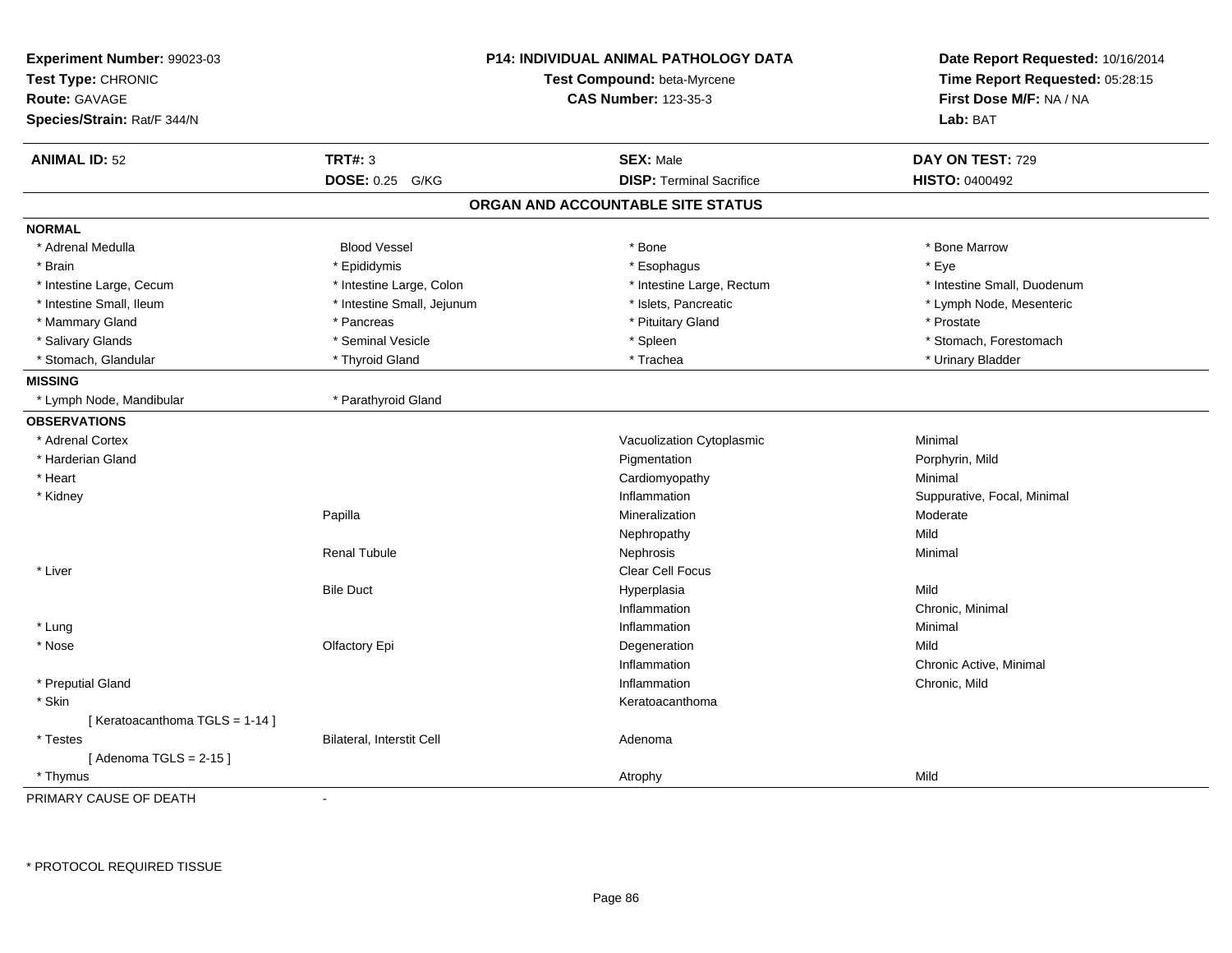| Experiment Number: 99023-03<br><b>P14: INDIVIDUAL ANIMAL PATHOLOGY DATA</b><br><b>Test Type: CHRONIC</b><br>Test Compound: beta-Myrcene<br><b>CAS Number: 123-35-3</b><br><b>Route: GAVAGE</b> |                                   |                                                     | Date Report Requested: 10/16/2014<br>Time Report Requested: 05:28:15<br>First Dose M/F: NA / NA |
|------------------------------------------------------------------------------------------------------------------------------------------------------------------------------------------------|-----------------------------------|-----------------------------------------------------|-------------------------------------------------------------------------------------------------|
| Species/Strain: Rat/F 344/N                                                                                                                                                                    |                                   |                                                     | Lab: BAT                                                                                        |
| <b>ANIMAL ID: 52</b>                                                                                                                                                                           | TRT#: 3<br><b>DOSE: 0.25 G/KG</b> | <b>SEX: Male</b><br><b>DISP: Terminal Sacrifice</b> | <b>DAY ON TEST: 729</b><br><b>HISTO: 0400492</b>                                                |
|                                                                                                                                                                                                |                                   | ORGAN AND ACCOUNTABLE SITE STATUS                   |                                                                                                 |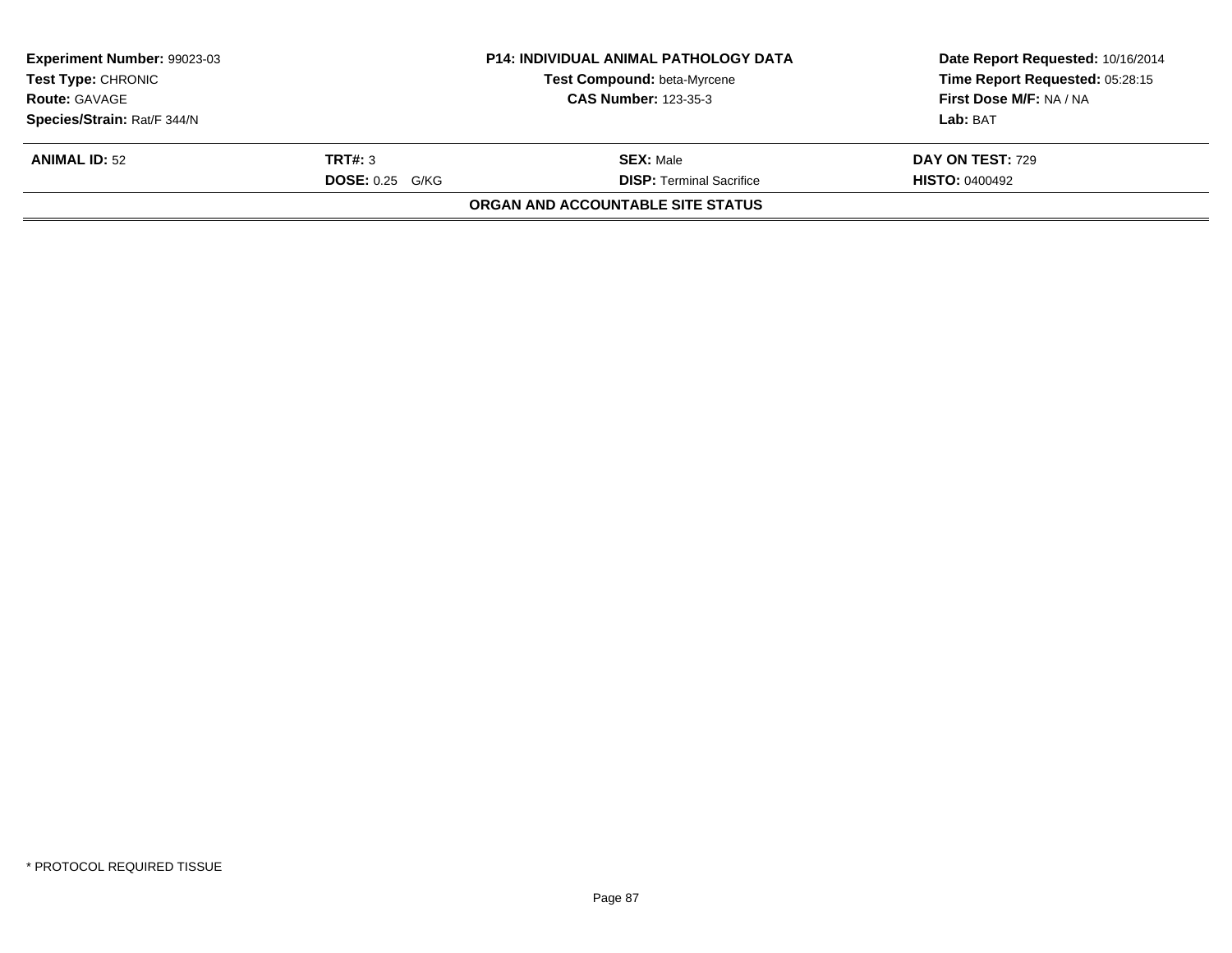| Experiment Number: 99023-03<br>Test Type: CHRONIC<br><b>Route: GAVAGE</b><br>Species/Strain: Rat/F 344/N | <b>P14: INDIVIDUAL ANIMAL PATHOLOGY DATA</b><br>Test Compound: beta-Myrcene<br><b>CAS Number: 123-35-3</b> |                                   | Date Report Requested: 10/16/2014<br>Time Report Requested: 05:28:15<br>First Dose M/F: NA / NA<br>Lab: BAT |
|----------------------------------------------------------------------------------------------------------|------------------------------------------------------------------------------------------------------------|-----------------------------------|-------------------------------------------------------------------------------------------------------------|
| <b>ANIMAL ID: 53</b>                                                                                     | <b>TRT#: 3</b>                                                                                             | <b>SEX: Male</b>                  | DAY ON TEST: 729                                                                                            |
|                                                                                                          | DOSE: 0.25 G/KG                                                                                            | <b>DISP: Terminal Sacrifice</b>   | <b>HISTO: 0400493</b>                                                                                       |
|                                                                                                          |                                                                                                            | ORGAN AND ACCOUNTABLE SITE STATUS |                                                                                                             |
| <b>NORMAL</b>                                                                                            |                                                                                                            |                                   |                                                                                                             |
| * Adrenal Cortex                                                                                         | <b>Blood Vessel</b>                                                                                        | * Bone                            | * Bone Marrow                                                                                               |
| * Brain                                                                                                  | * Epididymis                                                                                               | * Esophagus                       | * Eye                                                                                                       |
| * Intestine Large, Cecum                                                                                 | * Intestine Large, Colon                                                                                   | * Intestine Large, Rectum         | * Intestine Small, Duodenum                                                                                 |
| * Intestine Small, Ileum                                                                                 | * Intestine Small, Jejunum                                                                                 | * Islets, Pancreatic              | * Lymph Node, Mesenteric                                                                                    |
| * Mammary Gland                                                                                          | * Pancreas                                                                                                 | * Parathyroid Gland               | * Prostate                                                                                                  |
| * Salivary Glands                                                                                        | * Seminal Vesicle                                                                                          | * Spleen                          | * Stomach, Forestomach                                                                                      |
| * Testes                                                                                                 | * Thyroid Gland                                                                                            | * Trachea                         | * Urinary Bladder                                                                                           |
| <b>MISSING</b>                                                                                           |                                                                                                            |                                   |                                                                                                             |
| * Lymph Node, Mandibular                                                                                 |                                                                                                            |                                   |                                                                                                             |
| <b>OBSERVATIONS</b>                                                                                      |                                                                                                            |                                   |                                                                                                             |
| * Adrenal Medulla                                                                                        |                                                                                                            | Hyperplasia                       | Mild                                                                                                        |
|                                                                                                          |                                                                                                            | Pheochromocytoma Benign           |                                                                                                             |
| * Harderian Gland                                                                                        |                                                                                                            | Pigmentation                      | Porphyrin, Mild                                                                                             |
| * Heart                                                                                                  |                                                                                                            | Cardiomyopathy                    | Mild                                                                                                        |
| * Kidney                                                                                                 | Papilla                                                                                                    | Mineralization                    | Moderate                                                                                                    |
|                                                                                                          |                                                                                                            | Nephropathy                       | Mild                                                                                                        |
|                                                                                                          | <b>Renal Tubule</b>                                                                                        | Nephrosis                         | Minimal                                                                                                     |
| * Liver                                                                                                  | <b>Bile Duct</b>                                                                                           | Hyperplasia                       | Mild                                                                                                        |
|                                                                                                          |                                                                                                            | Inflammation                      | Chronic, Mild                                                                                               |
| * Lung                                                                                                   |                                                                                                            | Inflammation                      | Minimal                                                                                                     |
| Lymph Node                                                                                               | Mediastinal                                                                                                | Hyperplasia                       | Lymphoid, Moderate                                                                                          |
| [Hyperplasia TGLS = 3-15]                                                                                |                                                                                                            |                                   |                                                                                                             |
| * Nose                                                                                                   | Olfactory Epi                                                                                              | Degeneration                      | Minimal                                                                                                     |
| * Pituitary Gland                                                                                        | Pars Distalis                                                                                              | Adenoma                           |                                                                                                             |
|                                                                                                          |                                                                                                            | Angiectasis                       | Mild                                                                                                        |
| [Adenoma TGLS = $2-8$ ]                                                                                  |                                                                                                            |                                   |                                                                                                             |
| * Preputial Gland                                                                                        |                                                                                                            | Inflammation                      | Chronic, Mild                                                                                               |
| * Skin                                                                                                   | Sebaceous GI                                                                                               | Adenoma                           |                                                                                                             |
| [Adenoma TGLS = $1-14$ ]                                                                                 |                                                                                                            |                                   |                                                                                                             |
| * Stomach, Glandular                                                                                     | Epithelium                                                                                                 | Ectasia                           | Minimal                                                                                                     |
|                                                                                                          |                                                                                                            |                                   |                                                                                                             |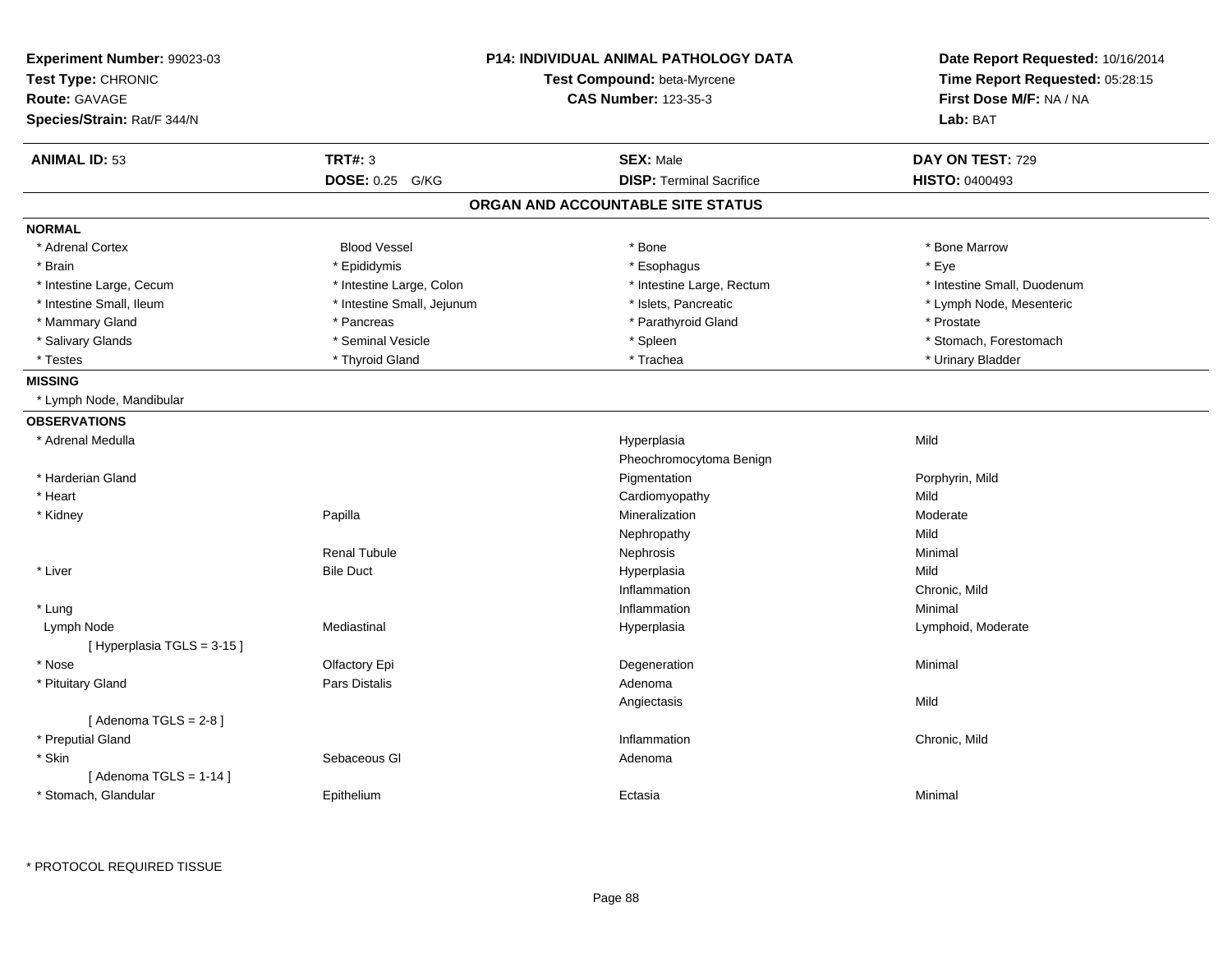| Experiment Number: 99023-03 | <b>P14: INDIVIDUAL ANIMAL PATHOLOGY DATA</b> |                                   | Date Report Requested: 10/16/2014 |  |
|-----------------------------|----------------------------------------------|-----------------------------------|-----------------------------------|--|
| <b>Test Type: CHRONIC</b>   |                                              | Test Compound: beta-Myrcene       | Time Report Requested: 05:28:15   |  |
| <b>Route: GAVAGE</b>        | <b>CAS Number: 123-35-3</b>                  |                                   | <b>First Dose M/F: NA / NA</b>    |  |
| Species/Strain: Rat/F 344/N |                                              |                                   | Lab: BAT                          |  |
| <b>ANIMAL ID: 53</b>        | TRT#: 3                                      | <b>SEX: Male</b>                  | <b>DAY ON TEST: 729</b>           |  |
|                             | <b>DOSE:</b> 0.25 G/KG                       | <b>DISP: Terminal Sacrifice</b>   | <b>HISTO: 0400493</b>             |  |
|                             |                                              | ORGAN AND ACCOUNTABLE SITE STATUS |                                   |  |
| * Thymus                    |                                              | Atrophy                           | Moderate                          |  |
| PRIMARY CAUSE OF DEATH      |                                              |                                   |                                   |  |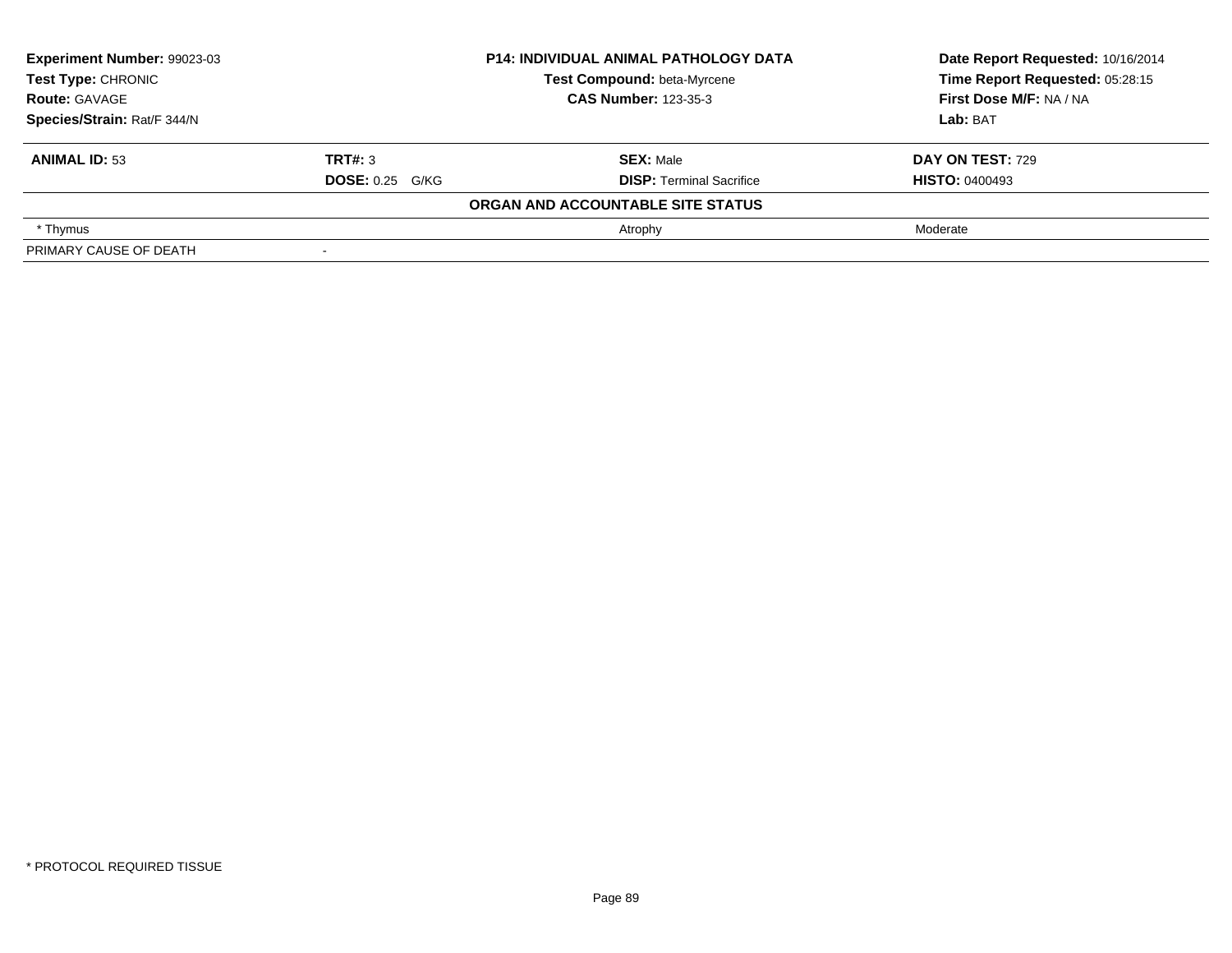| Experiment Number: 99023-03<br>Test Type: CHRONIC<br>Route: GAVAGE<br>Species/Strain: Rat/F 344/N |                                             | <b>P14: INDIVIDUAL ANIMAL PATHOLOGY DATA</b><br>Test Compound: beta-Myrcene<br><b>CAS Number: 123-35-3</b> | Date Report Requested: 10/16/2014<br>Time Report Requested: 05:28:15<br>First Dose M/F: NA / NA<br>Lab: BAT |
|---------------------------------------------------------------------------------------------------|---------------------------------------------|------------------------------------------------------------------------------------------------------------|-------------------------------------------------------------------------------------------------------------|
|                                                                                                   |                                             |                                                                                                            |                                                                                                             |
| <b>ANIMAL ID: 54</b>                                                                              | <b>TRT#: 3</b><br><b>DOSE: 0.25</b><br>G/KG | <b>SEX: Male</b><br><b>DISP: Terminal Sacrifice</b>                                                        | DAY ON TEST: 729<br><b>HISTO: 0400494</b>                                                                   |
|                                                                                                   |                                             | ORGAN AND ACCOUNTABLE SITE STATUS                                                                          |                                                                                                             |
| <b>NORMAL</b>                                                                                     |                                             |                                                                                                            |                                                                                                             |
| * Adrenal Cortex                                                                                  | * Adrenal Medulla                           | <b>Blood Vessel</b>                                                                                        | * Bone                                                                                                      |
| * Bone Marrow                                                                                     | * Brain                                     | * Epididymis                                                                                               | * Esophagus                                                                                                 |
| * Intestine Large, Cecum                                                                          | * Intestine Large, Colon                    | * Intestine Small, Duodenum                                                                                | * Intestine Small, Ileum                                                                                    |
| * Intestine Small, Jejunum                                                                        | * Islets, Pancreatic                        | * Lymph Node, Mesenteric                                                                                   | * Mammary Gland                                                                                             |
| * Parathyroid Gland                                                                               | * Salivary Glands                           | * Seminal Vesicle                                                                                          | * Spleen                                                                                                    |
| * Stomach, Forestomach                                                                            | * Stomach, Glandular                        | * Trachea                                                                                                  | * Urinary Bladder                                                                                           |
| <b>MISSING</b>                                                                                    |                                             |                                                                                                            |                                                                                                             |
| * Lymph Node, Mandibular                                                                          |                                             |                                                                                                            |                                                                                                             |
| <b>OBSERVATIONS</b>                                                                               |                                             |                                                                                                            |                                                                                                             |
| * Eye                                                                                             | Sclera                                      | Metaplasia                                                                                                 | Osseous, Mild                                                                                               |
| * Harderian Gland                                                                                 |                                             | Pigmentation                                                                                               | Porphyrin, Mild                                                                                             |
| * Heart                                                                                           |                                             | Cardiomyopathy                                                                                             | Mild                                                                                                        |
| * Intestine Large, Rectum                                                                         |                                             | Parasite Metazoan                                                                                          | Minimal                                                                                                     |
| * Kidney                                                                                          | <b>Renal Tubule</b>                         | Cyst                                                                                                       |                                                                                                             |
|                                                                                                   | Papilla                                     | Mineralization                                                                                             | Moderate                                                                                                    |
|                                                                                                   |                                             | Nephropathy                                                                                                | Mild                                                                                                        |
|                                                                                                   | <b>Renal Tubule</b>                         | Nephrosis                                                                                                  | Moderate                                                                                                    |
| * Liver                                                                                           |                                             | <b>Basophilic Focus</b>                                                                                    |                                                                                                             |
|                                                                                                   |                                             | Clear Cell Focus                                                                                           |                                                                                                             |
|                                                                                                   |                                             | <b>Eosinophilic Focus</b>                                                                                  |                                                                                                             |
|                                                                                                   | <b>Bile Duct</b>                            | Hyperplasia                                                                                                | Mild                                                                                                        |
|                                                                                                   |                                             | Inflammation                                                                                               | Chronic, Minimal                                                                                            |
| * Lung                                                                                            | Alveolar Epith                              | Hyperplasia                                                                                                | Minimal                                                                                                     |
| * Nose                                                                                            | Olfactory Epi                               | Degeneration                                                                                               | Minimal                                                                                                     |
|                                                                                                   |                                             | Inflammation                                                                                               | Chronic Active, Minimal                                                                                     |
| * Pancreas                                                                                        | Acinus                                      | Atrophy                                                                                                    | Minimal                                                                                                     |
| * Pituitary Gland                                                                                 | Pars Distalis                               | Hyperplasia                                                                                                | Minimal                                                                                                     |
| * Preputial Gland                                                                                 |                                             | Inflammation                                                                                               | Chronic, Mild                                                                                               |
| * Prostate                                                                                        |                                             | Hyperplasia                                                                                                | Minimal                                                                                                     |
| * Skin                                                                                            | <b>Subcut Tiss</b>                          | Lipoma                                                                                                     |                                                                                                             |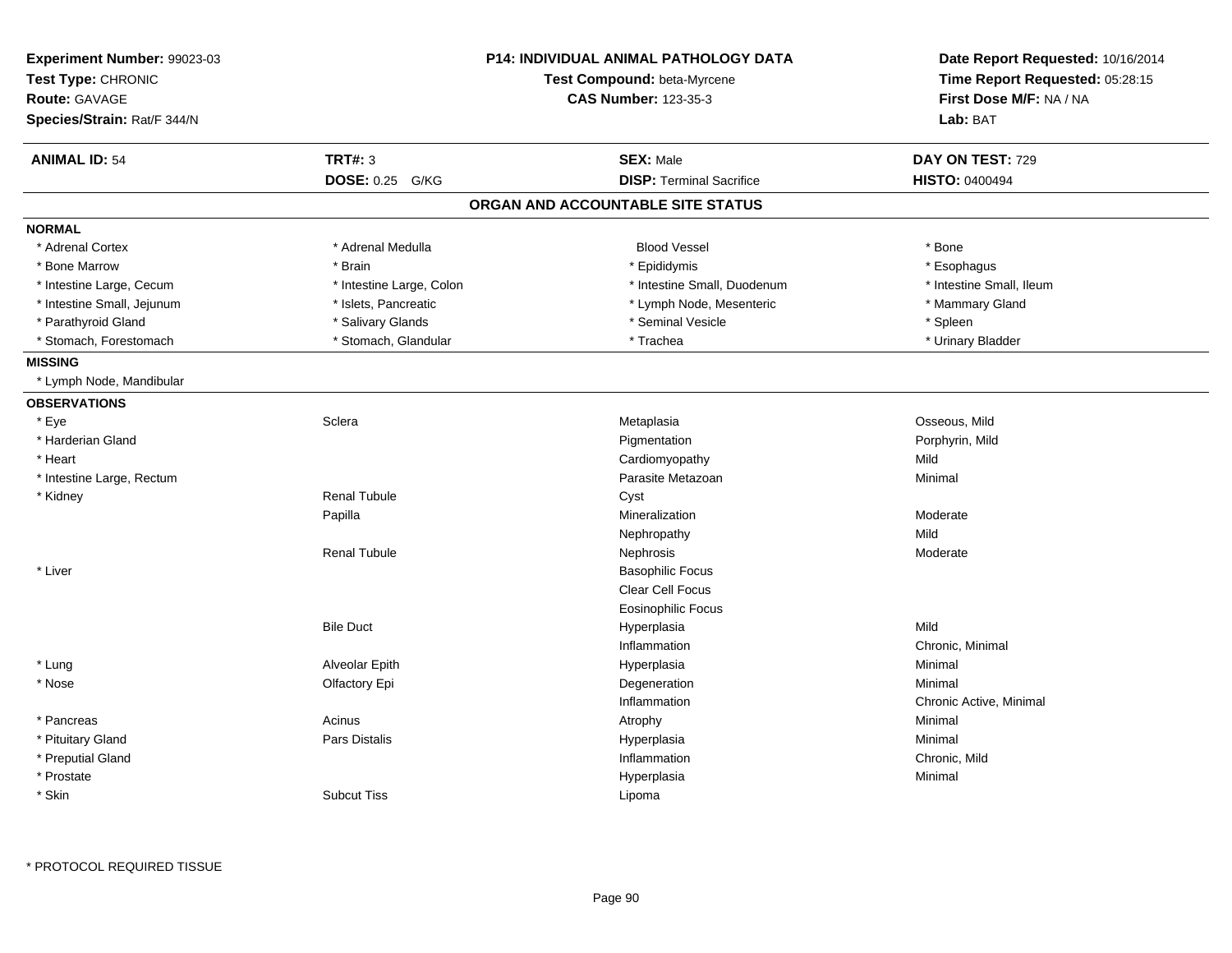| Experiment Number: 99023-03<br>Test Type: CHRONIC<br><b>Route: GAVAGE</b><br>Species/Strain: Rat/F 344/N |                                  | <b>P14: INDIVIDUAL ANIMAL PATHOLOGY DATA</b><br>Test Compound: beta-Myrcene<br><b>CAS Number: 123-35-3</b> | Date Report Requested: 10/16/2014<br>Time Report Requested: 05:28:15<br>First Dose M/F: NA / NA<br>Lab: BAT |
|----------------------------------------------------------------------------------------------------------|----------------------------------|------------------------------------------------------------------------------------------------------------|-------------------------------------------------------------------------------------------------------------|
| <b>ANIMAL ID: 54</b>                                                                                     | <b>TRT#:</b> 3                   | <b>SEX: Male</b>                                                                                           | <b>DAY ON TEST: 729</b>                                                                                     |
|                                                                                                          | <b>DOSE: 0.25 G/KG</b>           | <b>DISP:</b> Terminal Sacrifice                                                                            | <b>HISTO: 0400494</b>                                                                                       |
|                                                                                                          |                                  | ORGAN AND ACCOUNTABLE SITE STATUS                                                                          |                                                                                                             |
| [Lipoma TGLS = $1-14$ ]                                                                                  |                                  |                                                                                                            |                                                                                                             |
| * Testes                                                                                                 | <b>Bilateral, Interstit Cell</b> | Adenoma                                                                                                    |                                                                                                             |
| [ Adenoma TGLS = 2-15 ]                                                                                  |                                  |                                                                                                            |                                                                                                             |
| * Thymus                                                                                                 |                                  | Atrophy                                                                                                    | Mild                                                                                                        |
| * Thyroid Gland                                                                                          | Follicle                         | Adenoma                                                                                                    |                                                                                                             |
| [Adenoma TGLS = $3-8$ ]                                                                                  |                                  |                                                                                                            |                                                                                                             |
| PRIMARY CAUSE OF DEATH                                                                                   | $\blacksquare$                   |                                                                                                            |                                                                                                             |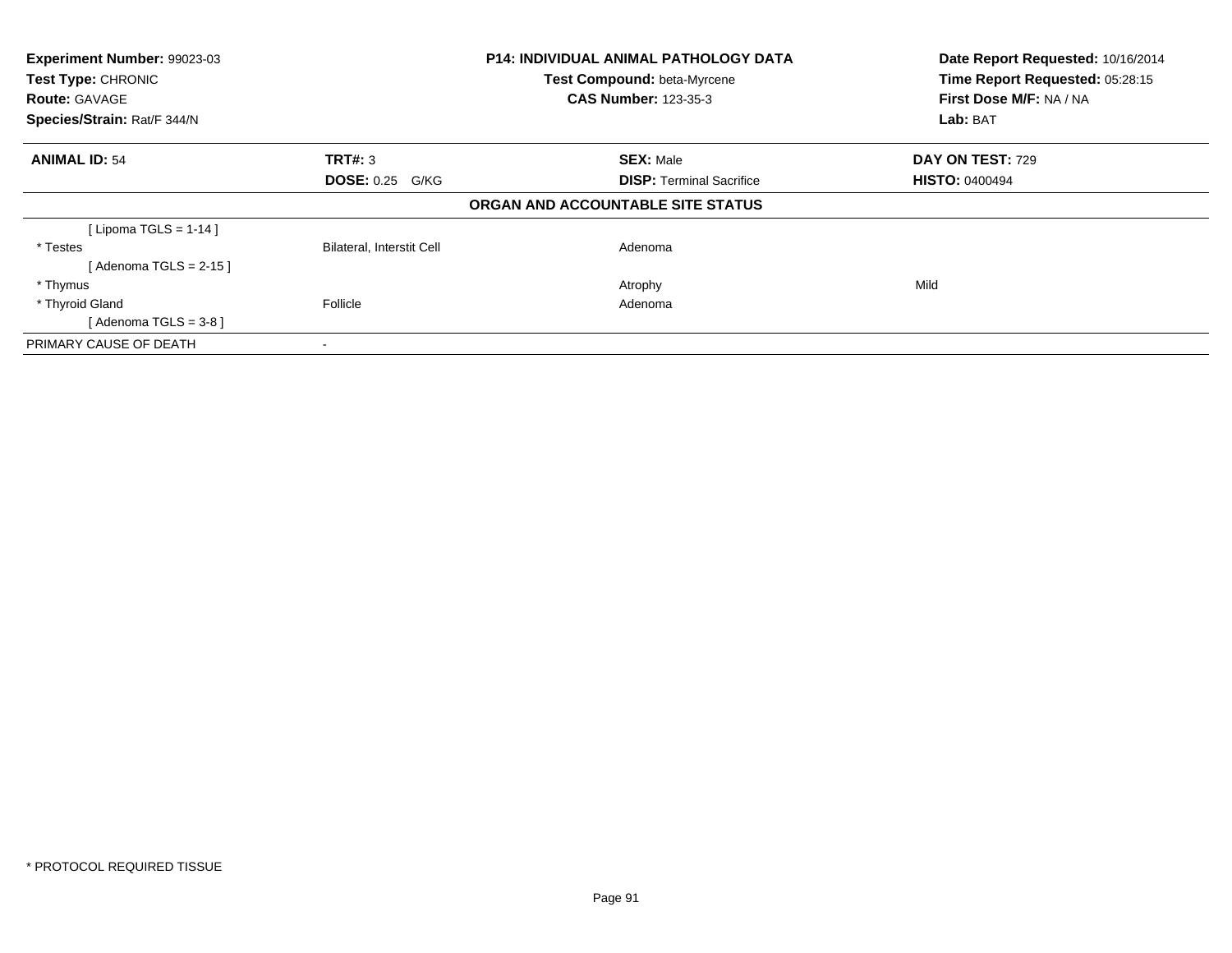| Experiment Number: 99023-03<br>Test Type: CHRONIC<br><b>Route: GAVAGE</b><br>Species/Strain: Rat/F 344/N |                            | P14: INDIVIDUAL ANIMAL PATHOLOGY DATA<br>Test Compound: beta-Myrcene<br><b>CAS Number: 123-35-3</b> | Date Report Requested: 10/16/2014<br>Time Report Requested: 05:28:15<br>First Dose M/F: NA / NA<br>Lab: BAT |
|----------------------------------------------------------------------------------------------------------|----------------------------|-----------------------------------------------------------------------------------------------------|-------------------------------------------------------------------------------------------------------------|
| <b>ANIMAL ID: 55</b>                                                                                     | <b>TRT#: 3</b>             | <b>SEX: Male</b>                                                                                    | DAY ON TEST: 729                                                                                            |
|                                                                                                          | <b>DOSE: 0.25</b><br>G/KG  | <b>DISP: Terminal Sacrifice</b>                                                                     | HISTO: 0400495                                                                                              |
|                                                                                                          |                            | ORGAN AND ACCOUNTABLE SITE STATUS                                                                   |                                                                                                             |
| <b>NORMAL</b>                                                                                            |                            |                                                                                                     |                                                                                                             |
| * Adrenal Cortex                                                                                         | * Adrenal Medulla          | <b>Blood Vessel</b>                                                                                 | * Bone                                                                                                      |
| * Bone Marrow                                                                                            | * Brain                    | * Epididymis                                                                                        | * Esophagus                                                                                                 |
| * Intestine Large, Cecum                                                                                 | * Intestine Large, Colon   | * Intestine Large, Rectum                                                                           | * Intestine Small, Duodenum                                                                                 |
| * Intestine Small, Ileum                                                                                 | * Intestine Small, Jejunum | * Islets, Pancreatic                                                                                | * Lung                                                                                                      |
| * Lymph Node, Mesenteric                                                                                 | * Mammary Gland            | * Parathyroid Gland                                                                                 | * Prostate                                                                                                  |
| * Salivary Glands                                                                                        | * Seminal Vesicle          | * Skin                                                                                              | * Spleen                                                                                                    |
| * Stomach, Forestomach                                                                                   | * Trachea                  | * Urinary Bladder                                                                                   |                                                                                                             |
| <b>MISSING</b>                                                                                           |                            |                                                                                                     |                                                                                                             |
| * Lymph Node, Mandibular                                                                                 |                            |                                                                                                     |                                                                                                             |
| <b>OBSERVATIONS</b>                                                                                      |                            |                                                                                                     |                                                                                                             |
| * Eye                                                                                                    | Sclera                     | Metaplasia                                                                                          | Osseous, Minimal                                                                                            |
| * Harderian Gland                                                                                        |                            | Pigmentation                                                                                        | Porphyrin, Mild                                                                                             |
| * Heart                                                                                                  |                            | Cardiomyopathy                                                                                      | Mild                                                                                                        |
| * Kidney                                                                                                 | Papilla                    | Mineralization                                                                                      | Moderate                                                                                                    |
|                                                                                                          |                            | Nephropathy                                                                                         | Mild                                                                                                        |
|                                                                                                          | <b>Renal Tubule</b>        | Nephrosis                                                                                           | Mild                                                                                                        |
| * Liver                                                                                                  |                            | <b>Clear Cell Focus</b>                                                                             |                                                                                                             |
|                                                                                                          | <b>Bile Duct</b>           | Hyperplasia                                                                                         | Mild                                                                                                        |
|                                                                                                          |                            | Inflammation                                                                                        | Chronic, Minimal                                                                                            |
| * Nose                                                                                                   | Olfactory Epi              | Degeneration                                                                                        | Mild                                                                                                        |
|                                                                                                          |                            | Inflammation                                                                                        | Chronic Active, Minimal                                                                                     |
| * Pancreas                                                                                               | Duct                       | Cyst                                                                                                |                                                                                                             |
| * Pituitary Gland                                                                                        | Pars Distalis              | Adenoma                                                                                             |                                                                                                             |
|                                                                                                          |                            | Angiectasis                                                                                         | Mild                                                                                                        |
| [Adenoma TGLS = $2-8$ ]                                                                                  |                            |                                                                                                     |                                                                                                             |
| * Preputial Gland                                                                                        |                            | Inflammation                                                                                        | Chronic, Minimal                                                                                            |
| * Stomach, Glandular                                                                                     | Epithelium                 | Ectasia                                                                                             | Minimal                                                                                                     |
|                                                                                                          |                            | Inflammation                                                                                        | Chronic, Minimal                                                                                            |
| * Testes                                                                                                 | Bilateral, Interstit Cell  | Adenoma                                                                                             |                                                                                                             |
| [Adenoma TGLS = $1-14$ ]                                                                                 |                            |                                                                                                     |                                                                                                             |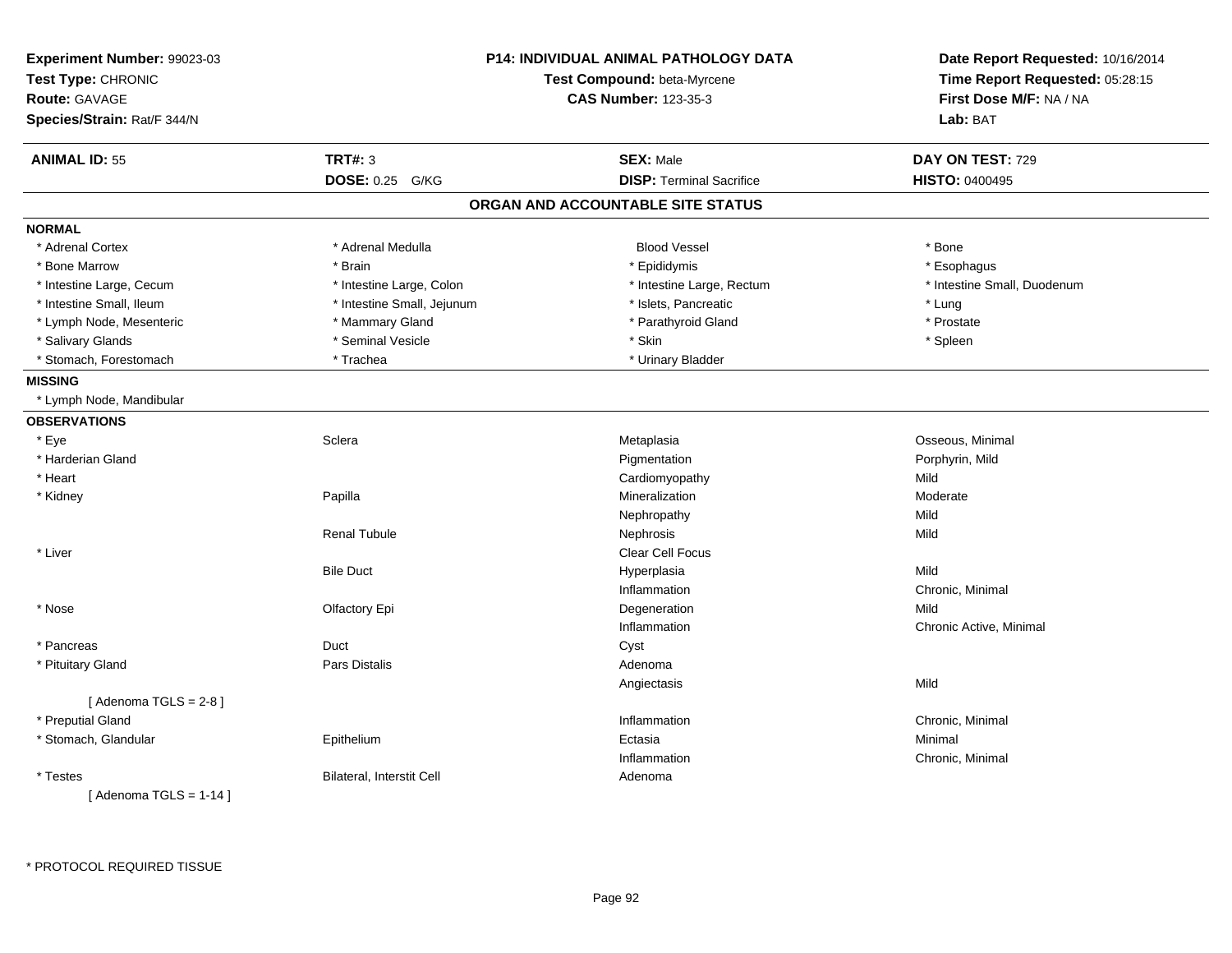| Experiment Number: 99023-03 |                        | <b>P14: INDIVIDUAL ANIMAL PATHOLOGY DATA</b> | Date Report Requested: 10/16/2014<br>Time Report Requested: 05:28:15 |
|-----------------------------|------------------------|----------------------------------------------|----------------------------------------------------------------------|
| <b>Test Type: CHRONIC</b>   |                        | Test Compound: beta-Myrcene                  |                                                                      |
| <b>Route: GAVAGE</b>        |                        | <b>CAS Number: 123-35-3</b>                  | First Dose M/F: NA / NA                                              |
| Species/Strain: Rat/F 344/N |                        |                                              | Lab: BAT                                                             |
| <b>ANIMAL ID: 55</b>        | TRT#: 3                | <b>SEX: Male</b>                             | <b>DAY ON TEST: 729</b>                                              |
|                             | <b>DOSE: 0.25 G/KG</b> | <b>DISP: Terminal Sacrifice</b>              | <b>HISTO: 0400495</b>                                                |
|                             |                        | ORGAN AND ACCOUNTABLE SITE STATUS            |                                                                      |
| * Thymus                    |                        | Atrophy                                      | Moderate                                                             |
| * Thyroid Gland             | C Cell                 | Hyperplasia                                  | Mild                                                                 |
| PRIMARY CAUSE OF DEATH      |                        |                                              |                                                                      |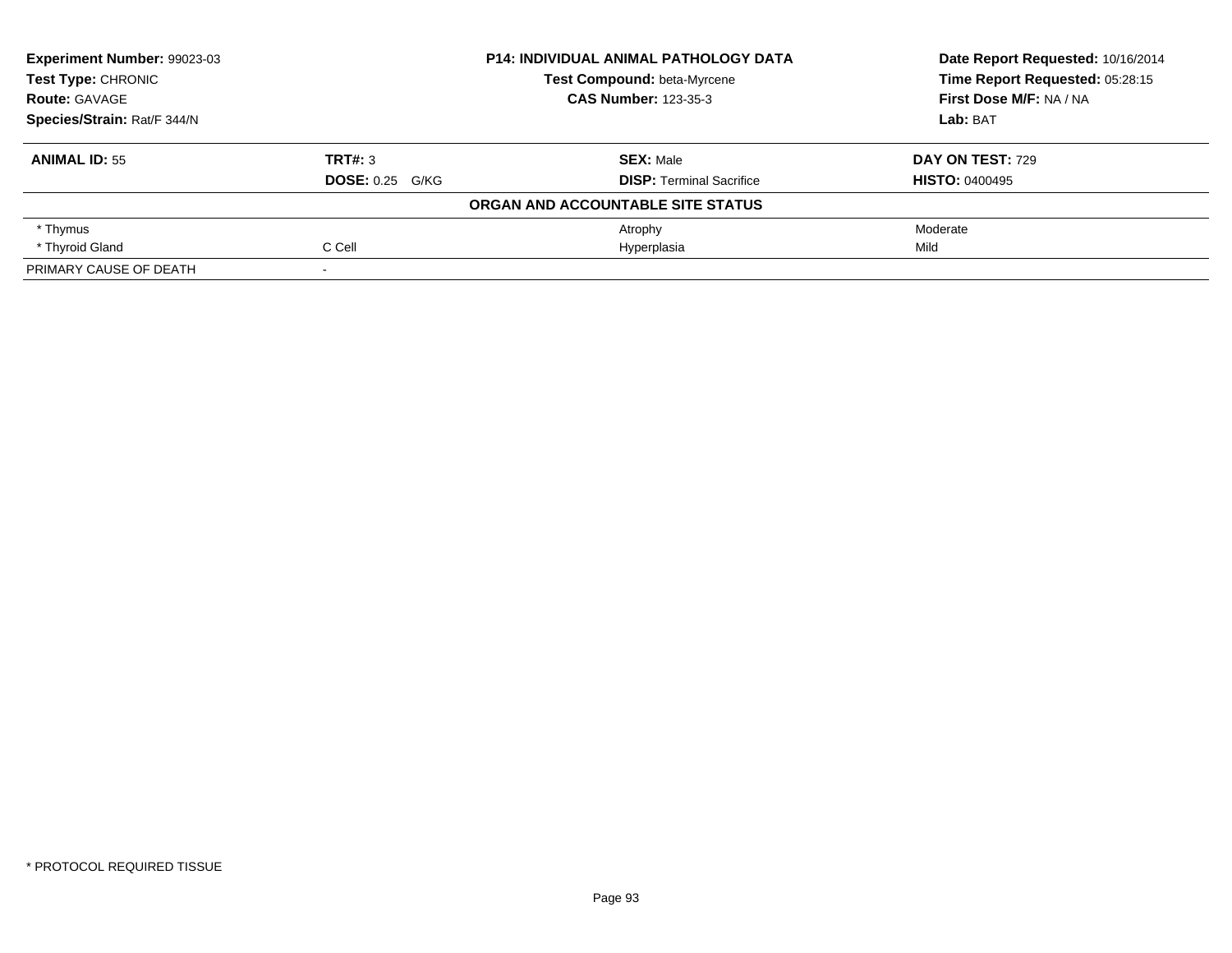| Experiment Number: 99023-03<br>Test Type: CHRONIC | <b>P14: INDIVIDUAL ANIMAL PATHOLOGY DATA</b><br>Test Compound: beta-Myrcene |                                   | Date Report Requested: 10/16/2014<br>Time Report Requested: 05:28:15 |
|---------------------------------------------------|-----------------------------------------------------------------------------|-----------------------------------|----------------------------------------------------------------------|
| <b>Route: GAVAGE</b>                              |                                                                             | <b>CAS Number: 123-35-3</b>       | First Dose M/F: NA / NA                                              |
| Species/Strain: Rat/F 344/N                       |                                                                             |                                   | Lab: BAT                                                             |
| <b>ANIMAL ID: 56</b>                              | <b>TRT#: 3</b>                                                              | <b>SEX: Male</b>                  | DAY ON TEST: 730                                                     |
|                                                   | <b>DOSE: 0.25</b><br>G/KG                                                   | <b>DISP: Terminal Sacrifice</b>   | <b>HISTO: 0400496</b>                                                |
|                                                   |                                                                             | ORGAN AND ACCOUNTABLE SITE STATUS |                                                                      |
| <b>NORMAL</b>                                     |                                                                             |                                   |                                                                      |
| * Adrenal Medulla                                 | <b>Blood Vessel</b>                                                         | * Bone                            | * Bone Marrow                                                        |
| * Brain                                           | * Epididymis                                                                | * Esophagus                       | * Intestine Large, Cecum                                             |
| * Intestine Large, Colon                          | * Intestine Large, Rectum                                                   | * Intestine Small, Duodenum       | * Intestine Small, Ileum                                             |
| * Intestine Small, Jejunum                        | * Islets, Pancreatic                                                        | * Lung                            | * Lymph Node, Mesenteric                                             |
| * Mammary Gland                                   | * Prostate                                                                  | * Salivary Glands                 | * Seminal Vesicle                                                    |
| * Skin                                            | * Spleen                                                                    | * Stomach, Forestomach            | * Thymus                                                             |
| * Thyroid Gland                                   | * Trachea                                                                   | * Urinary Bladder                 |                                                                      |
| <b>MISSING</b>                                    |                                                                             |                                   |                                                                      |
| * Lymph Node, Mandibular                          | * Parathyroid Gland                                                         |                                   |                                                                      |
| <b>OBSERVATIONS</b>                               |                                                                             |                                   |                                                                      |
| * Adrenal Cortex                                  | Capsule                                                                     | Hyperplasia                       | Minimal                                                              |
| [Hyperplasia TGLS = 1-8]                          |                                                                             |                                   |                                                                      |
| * Eye                                             | Sclera                                                                      | Metaplasia                        | Osseous, Mild                                                        |
| * Harderian Gland                                 |                                                                             | Pigmentation                      | Porphyrin, Minimal                                                   |
| * Heart                                           |                                                                             | Cardiomyopathy                    | Mild                                                                 |
| * Kidney                                          | <b>Transit Epithe</b>                                                       | Hyperplasia                       | Mild                                                                 |
|                                                   |                                                                             | Inflammation                      | Suppurative, Focal, Minimal                                          |
|                                                   | Papilla                                                                     | Mineralization                    | Mild                                                                 |
|                                                   |                                                                             | Nephropathy                       | Mild                                                                 |
|                                                   | <b>Renal Tubule</b>                                                         | Nephrosis                         | Mild                                                                 |
| [Nephropathy TGLS = 2-5]                          |                                                                             |                                   |                                                                      |
| * Liver                                           |                                                                             | <b>Clear Cell Focus</b>           |                                                                      |
|                                                   | <b>Bile Duct</b>                                                            | Hyperplasia                       | Mild                                                                 |
|                                                   |                                                                             | Inflammation                      | Chronic, Minimal                                                     |
| * Nose                                            | Olfactory Epi                                                               | Degeneration                      | Mild                                                                 |
| * Pancreas                                        | Acinus                                                                      | Atrophy                           | Mild                                                                 |
| * Pituitary Gland                                 | <b>Pars Distalis</b>                                                        | Adenoma                           | Multiple                                                             |
|                                                   | Pars Distalis                                                               | Hyperplasia                       | Minimal                                                              |
| * Preputial Gland                                 |                                                                             | Inflammation                      | Chronic, Mild                                                        |
| * Stomach, Glandular                              | Epithelium                                                                  | Ectasia                           | Minimal                                                              |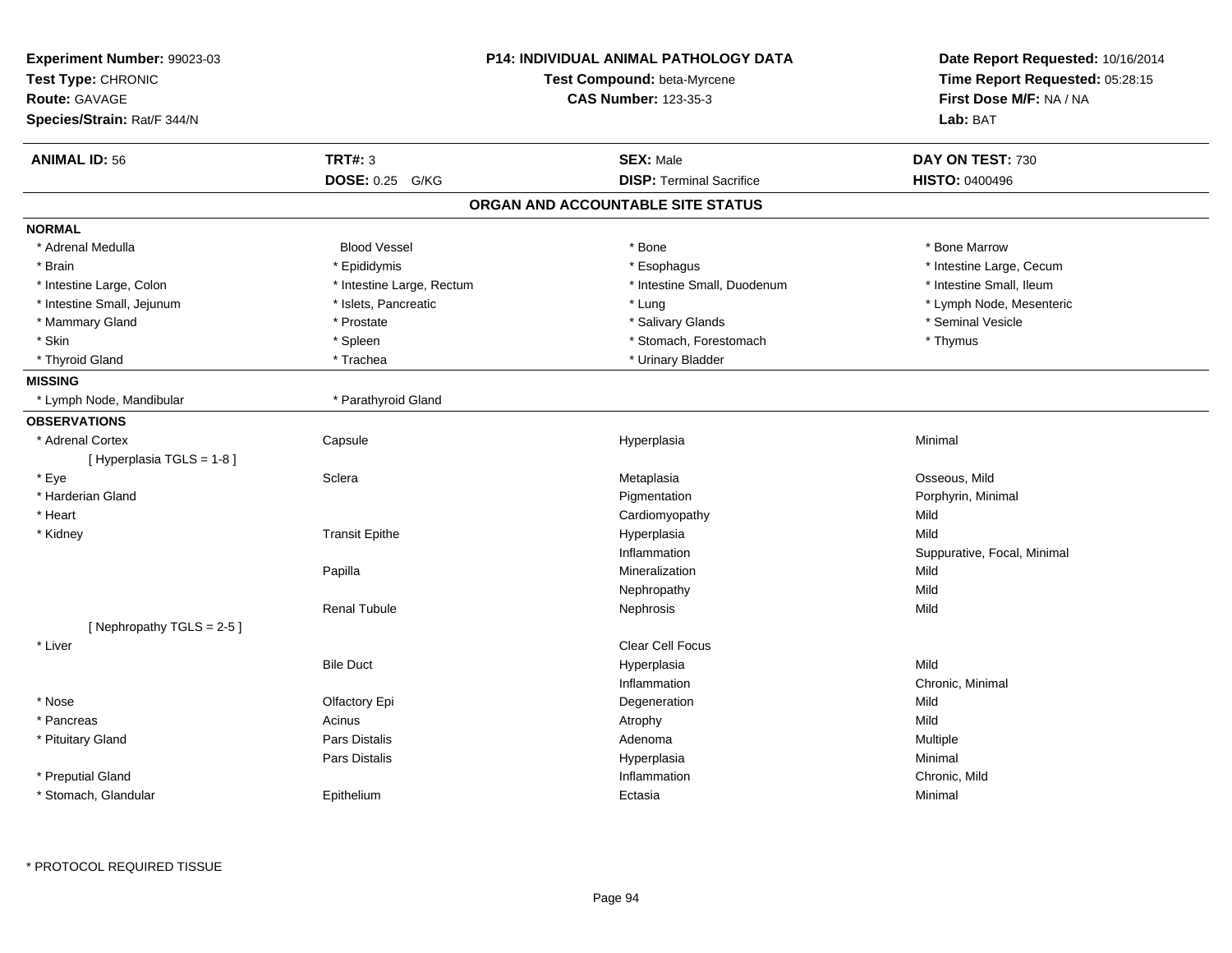| Experiment Number: 99023-03 | <b>P14: INDIVIDUAL ANIMAL PATHOLOGY DATA</b> |                                   | Date Report Requested: 10/16/2014 |
|-----------------------------|----------------------------------------------|-----------------------------------|-----------------------------------|
| <b>Test Type: CHRONIC</b>   |                                              | Test Compound: beta-Myrcene       | Time Report Requested: 05:28:15   |
| <b>Route: GAVAGE</b>        |                                              | <b>CAS Number: 123-35-3</b>       | First Dose M/F: NA / NA           |
| Species/Strain: Rat/F 344/N |                                              |                                   | Lab: BAT                          |
| <b>ANIMAL ID: 56</b>        | TRT#: 3                                      | <b>SEX: Male</b>                  | DAY ON TEST: 730                  |
|                             | <b>DOSE: 0.25 G/KG</b>                       | <b>DISP: Terminal Sacrifice</b>   | <b>HISTO: 0400496</b>             |
|                             |                                              | ORGAN AND ACCOUNTABLE SITE STATUS |                                   |
| * Testes                    | Bilateral, Interstit Cell                    | Adenoma                           |                                   |
| [Adenoma TGLS = $3-11$ ]    |                                              |                                   |                                   |
| PRIMARY CAUSE OF DEATH      |                                              |                                   |                                   |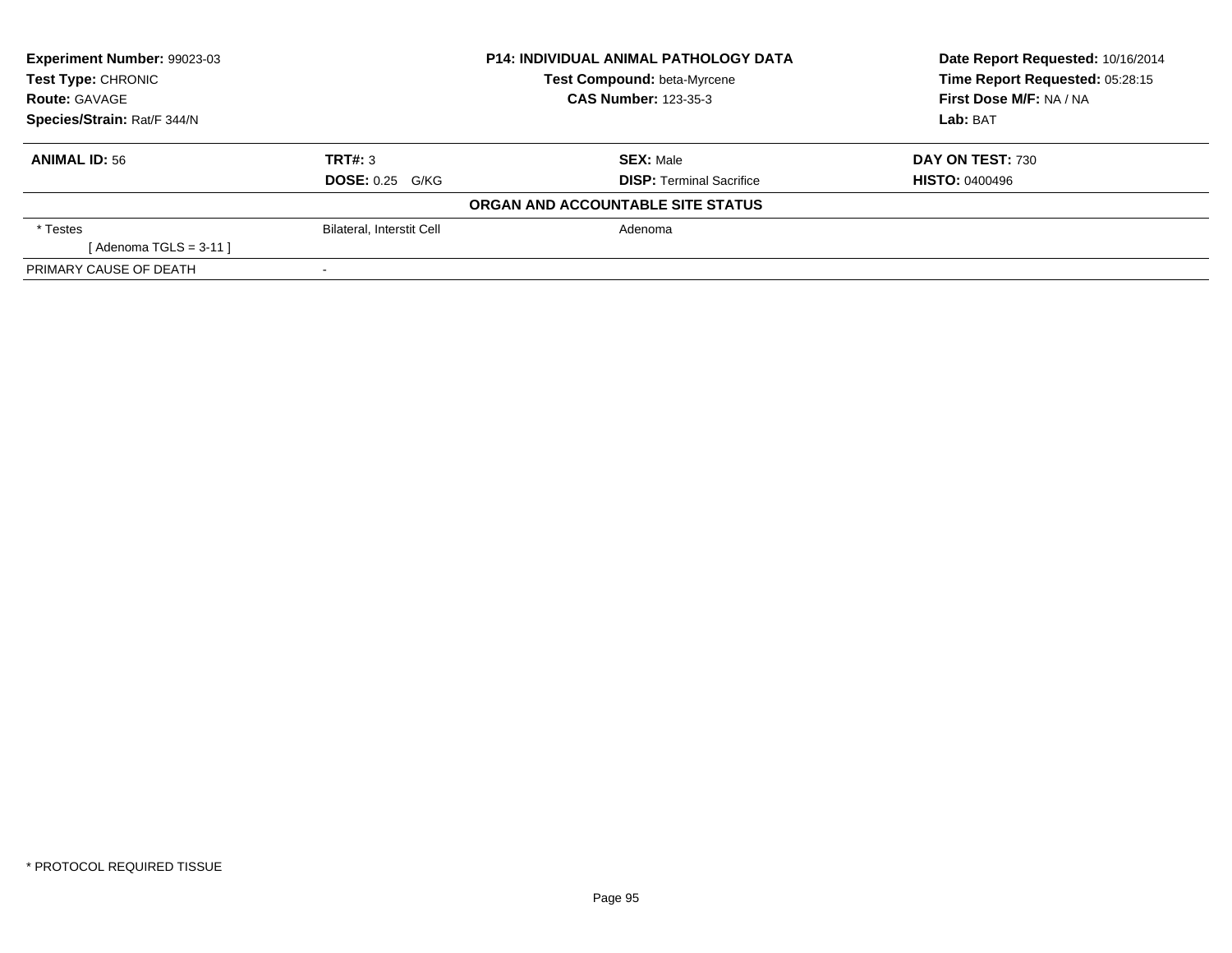| Experiment Number: 99023-03<br>Test Type: CHRONIC<br><b>Route: GAVAGE</b><br>Species/Strain: Rat/F 344/N |                               | P14: INDIVIDUAL ANIMAL PATHOLOGY DATA<br>Test Compound: beta-Myrcene<br><b>CAS Number: 123-35-3</b> | Date Report Requested: 10/16/2014<br>Time Report Requested: 05:28:15<br>First Dose M/F: NA / NA<br>Lab: BAT |
|----------------------------------------------------------------------------------------------------------|-------------------------------|-----------------------------------------------------------------------------------------------------|-------------------------------------------------------------------------------------------------------------|
| <b>ANIMAL ID: 57</b>                                                                                     | TRT#: 3                       | <b>SEX: Male</b>                                                                                    | DAY ON TEST: 550                                                                                            |
|                                                                                                          | DOSE: 0.25 G/KG               | <b>DISP: Natural Death</b>                                                                          | <b>HISTO: 0400497</b>                                                                                       |
|                                                                                                          |                               | ORGAN AND ACCOUNTABLE SITE STATUS                                                                   |                                                                                                             |
| <b>NORMAL</b>                                                                                            |                               |                                                                                                     |                                                                                                             |
| * Adrenal Cortex                                                                                         | * Adrenal Medulla             | <b>Blood Vessel</b>                                                                                 | * Bone                                                                                                      |
| * Bone Marrow                                                                                            | * Epididymis                  | * Esophagus                                                                                         | * Eye                                                                                                       |
| * Heart                                                                                                  | * Intestine Large, Cecum      | * Intestine Large, Colon                                                                            | * Intestine Large, Rectum                                                                                   |
| * Intestine Small, Duodenum                                                                              | * Intestine Small, Ileum      | * Intestine Small, Jejunum                                                                          | * Islets, Pancreatic                                                                                        |
| * Lymph Node, Mesenteric                                                                                 | * Mammary Gland               | * Nose                                                                                              | * Pancreas                                                                                                  |
| * Parathyroid Gland                                                                                      | * Pituitary Gland             | * Preputial Gland                                                                                   | * Prostate                                                                                                  |
| * Salivary Glands                                                                                        | * Seminal Vesicle             | * Skin                                                                                              | * Stomach, Forestomach                                                                                      |
| * Stomach, Glandular                                                                                     | * Thyroid Gland               | * Trachea                                                                                           | * Urinary Bladder                                                                                           |
| <b>MISSING</b>                                                                                           |                               |                                                                                                     |                                                                                                             |
| * Lymph Node, Mandibular                                                                                 |                               |                                                                                                     |                                                                                                             |
| <b>OBSERVATIONS</b>                                                                                      |                               |                                                                                                     |                                                                                                             |
| * Brain                                                                                                  |                               | Leukemia Mononuclear                                                                                |                                                                                                             |
| [ Leukemia Mononuclear TGLS = 4-9 ]                                                                      |                               |                                                                                                     |                                                                                                             |
| * Harderian Gland                                                                                        |                               | Pigmentation                                                                                        | Porphyrin, Marked                                                                                           |
| * Kidney                                                                                                 |                               | Leukemia Mononuclear                                                                                |                                                                                                             |
|                                                                                                          | Papilla                       | Mineralization                                                                                      | Minimal                                                                                                     |
|                                                                                                          | <b>Renal Tubule</b>           | Nephrosis                                                                                           | Minimal                                                                                                     |
| * Liver                                                                                                  |                               | Leukemia Mononuclear                                                                                |                                                                                                             |
| [ Leukemia Mononuclear TGLS = 3-6+7 ]                                                                    |                               |                                                                                                     |                                                                                                             |
| * Lung                                                                                                   |                               | Leukemia Mononuclear                                                                                |                                                                                                             |
| * Spleen                                                                                                 |                               | Leukemia Mononuclear                                                                                |                                                                                                             |
| [ Leukemia Mononuclear TGLS = 1-14 ]                                                                     |                               |                                                                                                     |                                                                                                             |
| * Testes                                                                                                 | Bilateral, Interstit Cell     | Adenoma                                                                                             |                                                                                                             |
| [Adenoma TGLS = $2-11$ ]                                                                                 |                               |                                                                                                     |                                                                                                             |
| * Thymus                                                                                                 |                               | Atrophy                                                                                             | Moderate                                                                                                    |
| PRIMARY CAUSE OF DEATH                                                                                   | - Spleen Leukemia Mononuclear |                                                                                                     |                                                                                                             |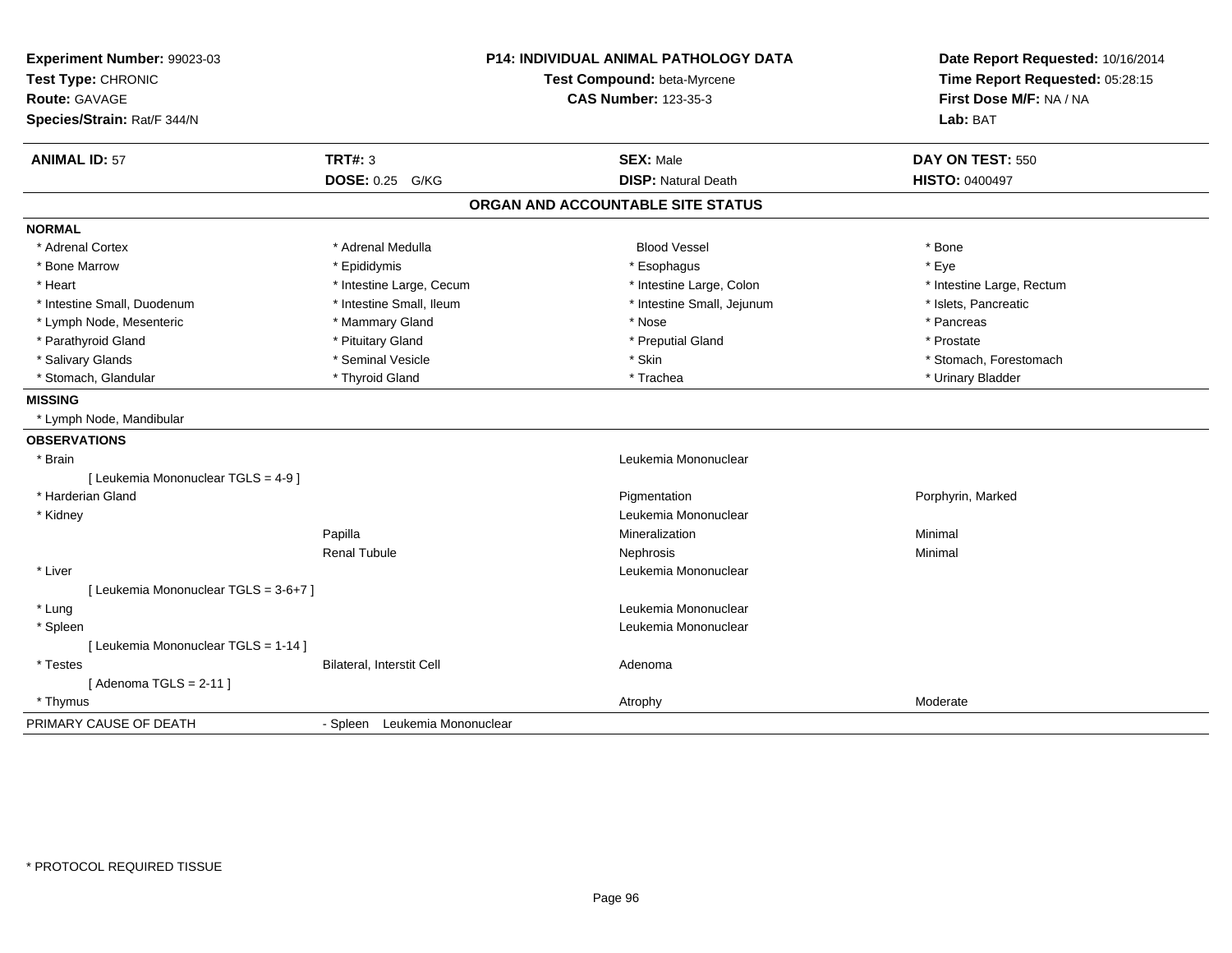| Experiment Number: 99023-03<br>Test Type: CHRONIC<br>Test Compound: beta-Myrcene<br><b>CAS Number: 123-35-3</b><br><b>Route: GAVAGE</b><br>Species/Strain: Rat/F 344/N |                           | <b>P14: INDIVIDUAL ANIMAL PATHOLOGY DATA</b> | Date Report Requested: 10/16/2014<br>Time Report Requested: 05:28:15<br>First Dose M/F: NA / NA<br>Lab: BAT |
|------------------------------------------------------------------------------------------------------------------------------------------------------------------------|---------------------------|----------------------------------------------|-------------------------------------------------------------------------------------------------------------|
| <b>ANIMAL ID: 58</b>                                                                                                                                                   | <b>TRT#: 3</b>            | <b>SEX: Male</b>                             | DAY ON TEST: 729                                                                                            |
|                                                                                                                                                                        | DOSE: 0.25 G/KG           | <b>DISP: Terminal Sacrifice</b>              | <b>HISTO: 0400498</b>                                                                                       |
|                                                                                                                                                                        |                           | ORGAN AND ACCOUNTABLE SITE STATUS            |                                                                                                             |
| <b>NORMAL</b>                                                                                                                                                          |                           |                                              |                                                                                                             |
| * Adrenal Cortex                                                                                                                                                       | * Adrenal Medulla         | <b>Blood Vessel</b>                          | * Bone                                                                                                      |
| * Bone Marrow                                                                                                                                                          | * Brain                   | * Epididymis                                 | * Esophagus                                                                                                 |
| * Eye                                                                                                                                                                  | * Intestine Large, Cecum  | * Intestine Large, Colon                     | * Intestine Large, Rectum                                                                                   |
| * Intestine Small, Duodenum                                                                                                                                            | * Intestine Small, Ileum  | * Intestine Small, Jejunum                   | * Islets, Pancreatic                                                                                        |
| * Lymph Node, Mesenteric                                                                                                                                               | * Mammary Gland           | * Pancreas                                   | * Parathyroid Gland                                                                                         |
| * Pituitary Gland                                                                                                                                                      | * Prostate                | * Salivary Glands                            | * Seminal Vesicle                                                                                           |
| * Spleen                                                                                                                                                               | * Stomach, Forestomach    | * Trachea                                    | * Urinary Bladder                                                                                           |
| <b>MISSING</b>                                                                                                                                                         |                           |                                              |                                                                                                             |
| * Lymph Node, Mandibular                                                                                                                                               |                           |                                              |                                                                                                             |
| <b>OBSERVATIONS</b>                                                                                                                                                    |                           |                                              |                                                                                                             |
| * Harderian Gland                                                                                                                                                      |                           | Pigmentation                                 | Porphyrin, Mild                                                                                             |
| * Heart                                                                                                                                                                |                           | Cardiomyopathy                               | Mild                                                                                                        |
| * Kidney                                                                                                                                                               |                           | Inflammation                                 | Suppurative, Focal, Minimal                                                                                 |
|                                                                                                                                                                        | Papilla                   | Mineralization                               | Moderate                                                                                                    |
|                                                                                                                                                                        |                           | Nephropathy                                  | Mild                                                                                                        |
|                                                                                                                                                                        | <b>Renal Tubule</b>       | Nephrosis                                    | Minimal                                                                                                     |
| * Liver                                                                                                                                                                |                           | Angiectasis                                  | Mild                                                                                                        |
|                                                                                                                                                                        |                           | <b>Clear Cell Focus</b>                      |                                                                                                             |
|                                                                                                                                                                        | <b>Bile Duct</b>          | Hyperplasia                                  | Mild                                                                                                        |
|                                                                                                                                                                        |                           | Inflammation                                 | Chronic, Minimal                                                                                            |
| * Lung                                                                                                                                                                 |                           | Alveolar/Bronchiolar Adenoma                 |                                                                                                             |
|                                                                                                                                                                        |                           | Inflammation                                 | Minimal                                                                                                     |
| * Nose                                                                                                                                                                 | Olfactory Epi             | Degeneration                                 | Minimal                                                                                                     |
| * Preputial Gland                                                                                                                                                      |                           | Inflammation                                 | Chronic, Mild                                                                                               |
| * Skin                                                                                                                                                                 |                           | Keratoacanthoma                              |                                                                                                             |
| [Keratoacanthoma TGLS = 1-14]                                                                                                                                          |                           |                                              | Minimal                                                                                                     |
| * Stomach, Glandular                                                                                                                                                   | Epithelium                | Ectasia                                      |                                                                                                             |
| * Testes                                                                                                                                                               | Bilateral, Interstit Cell | Adenoma                                      |                                                                                                             |
| [Adenoma TGLS = $2-15$ ]<br>* Thymus                                                                                                                                   |                           | Atrophy                                      | Moderate                                                                                                    |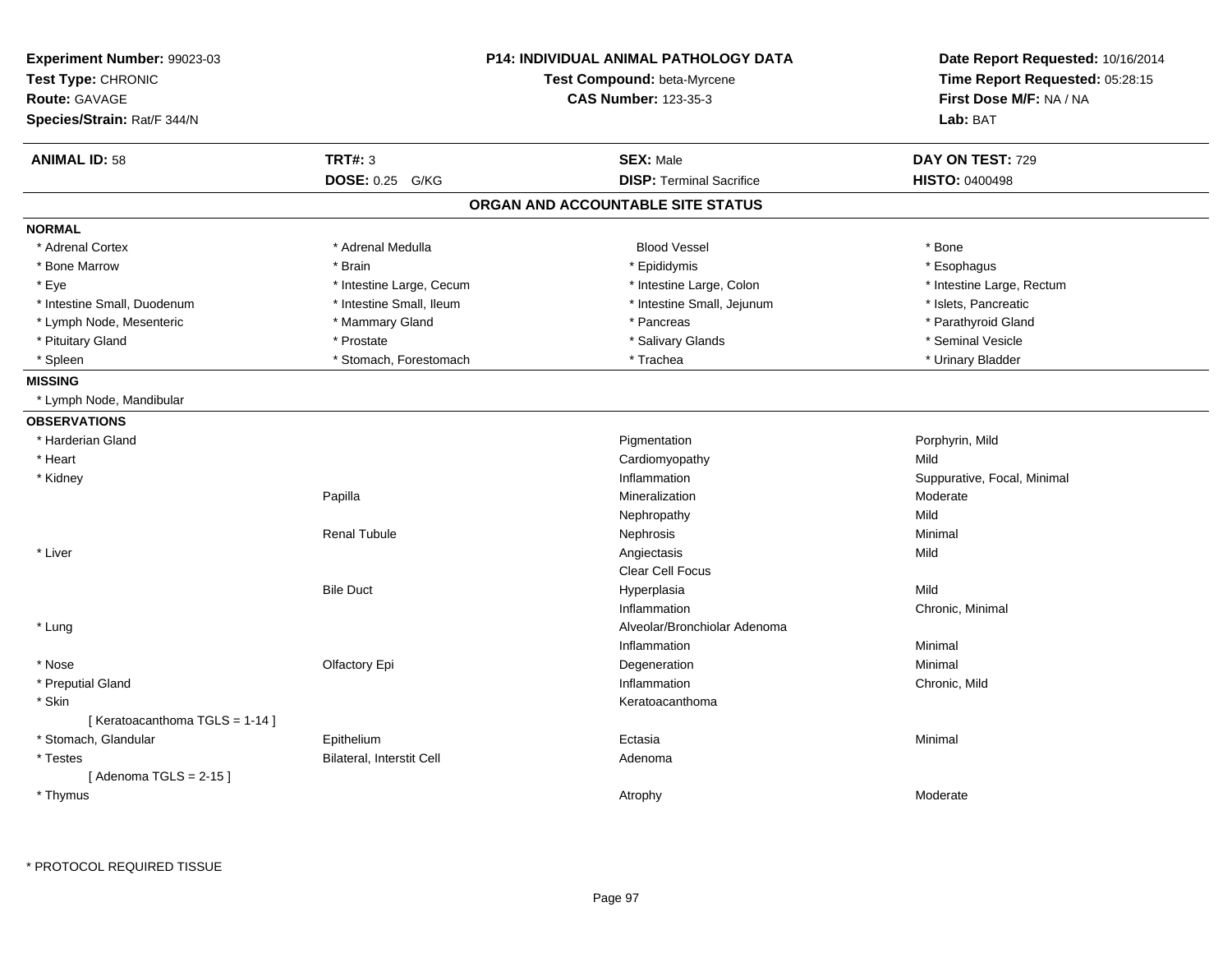| Experiment Number: 99023-03 | <b>P14: INDIVIDUAL ANIMAL PATHOLOGY DATA</b> |                                   | Date Report Requested: 10/16/2014 |
|-----------------------------|----------------------------------------------|-----------------------------------|-----------------------------------|
| <b>Test Type: CHRONIC</b>   |                                              | Test Compound: beta-Myrcene       | Time Report Requested: 05:28:15   |
| <b>Route: GAVAGE</b>        |                                              | <b>CAS Number: 123-35-3</b>       | First Dose M/F: NA / NA           |
| Species/Strain: Rat/F 344/N |                                              |                                   | Lab: BAT                          |
| <b>ANIMAL ID: 58</b>        | TRT#: 3                                      | <b>SEX: Male</b>                  | DAY ON TEST: 729                  |
|                             | <b>DOSE: 0.25 G/KG</b>                       | <b>DISP:</b> Terminal Sacrifice   | <b>HISTO: 0400498</b>             |
|                             |                                              | ORGAN AND ACCOUNTABLE SITE STATUS |                                   |
| * Thyroid Gland             | C Cell                                       | Hyperplasia                       | Mild                              |
| PRIMARY CAUSE OF DEATH      |                                              |                                   |                                   |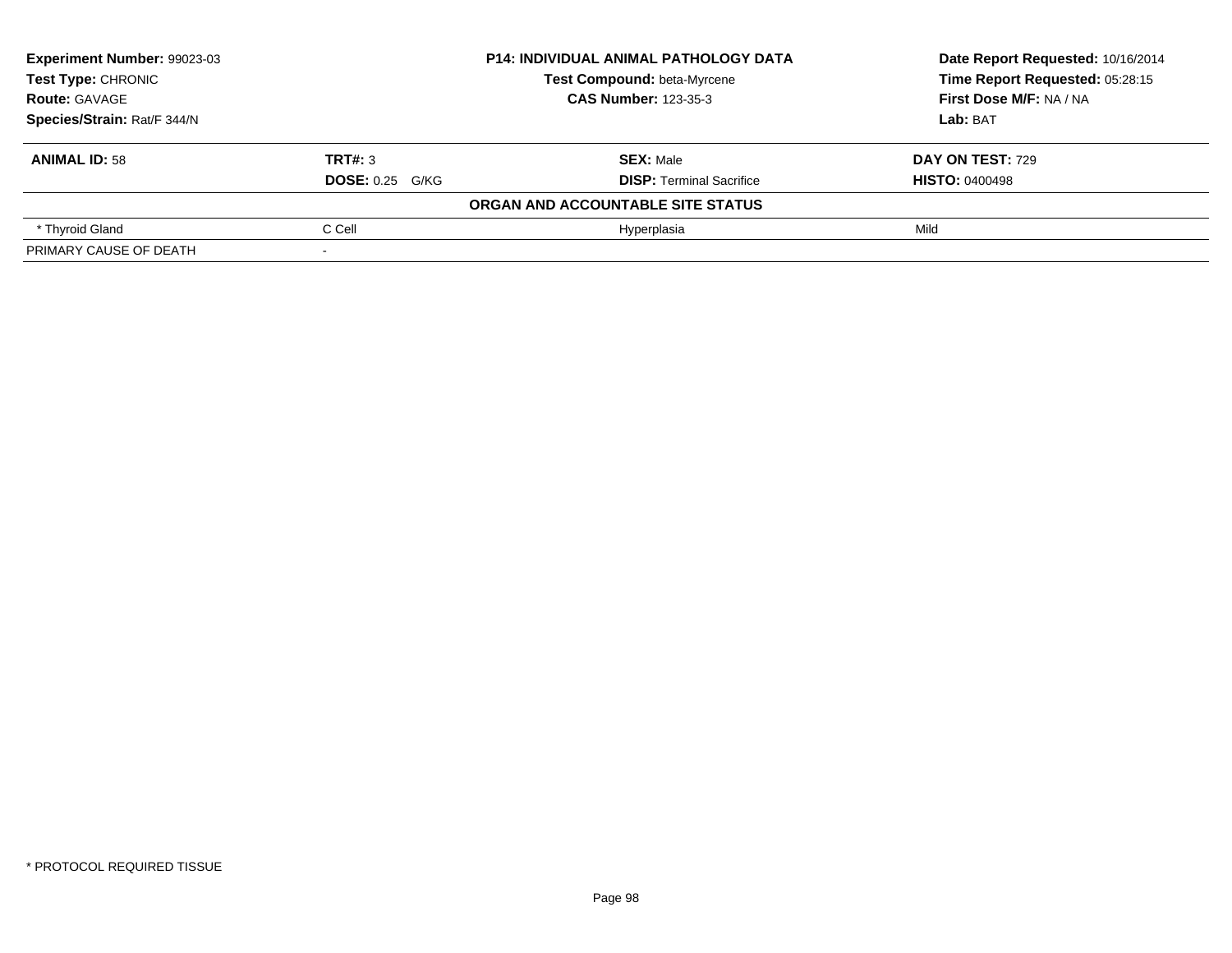| Experiment Number: 99023-03<br>Test Type: CHRONIC<br><b>Route: GAVAGE</b> |                          | <b>P14: INDIVIDUAL ANIMAL PATHOLOGY DATA</b><br>Test Compound: beta-Myrcene<br><b>CAS Number: 123-35-3</b> | Date Report Requested: 10/16/2014<br>Time Report Requested: 05:28:15<br>First Dose M/F: NA / NA |
|---------------------------------------------------------------------------|--------------------------|------------------------------------------------------------------------------------------------------------|-------------------------------------------------------------------------------------------------|
| Species/Strain: Rat/F 344/N                                               |                          |                                                                                                            | Lab: BAT                                                                                        |
| <b>ANIMAL ID: 59</b>                                                      | <b>TRT#: 3</b>           | <b>SEX: Male</b>                                                                                           | DAY ON TEST: 729                                                                                |
|                                                                           | DOSE: 0.25 G/KG          | <b>DISP: Terminal Sacrifice</b>                                                                            | <b>HISTO: 0400499</b>                                                                           |
|                                                                           |                          | ORGAN AND ACCOUNTABLE SITE STATUS                                                                          |                                                                                                 |
| <b>NORMAL</b>                                                             |                          |                                                                                                            |                                                                                                 |
| * Adrenal Cortex                                                          | * Adrenal Medulla        | <b>Blood Vessel</b>                                                                                        | * Bone                                                                                          |
| * Bone Marrow                                                             | * Brain                  | * Epididymis                                                                                               | * Esophagus                                                                                     |
| * Heart                                                                   | * Intestine Large, Cecum | * Intestine Large, Colon                                                                                   | * Intestine Large, Rectum                                                                       |
| * Intestine Small, Duodenum                                               | * Intestine Small, Ileum | * Intestine Small, Jejunum                                                                                 | * Islets, Pancreatic                                                                            |
| * Lymph Node, Mesenteric                                                  | * Mammary Gland          | * Parathyroid Gland                                                                                        | * Pituitary Gland                                                                               |
| * Prostate                                                                | * Salivary Glands        | * Seminal Vesicle                                                                                          | * Skin                                                                                          |
| * Stomach, Forestomach                                                    | * Stomach, Glandular     | * Trachea                                                                                                  | * Urinary Bladder                                                                               |
| <b>MISSING</b>                                                            |                          |                                                                                                            |                                                                                                 |
| * Lymph Node, Mandibular                                                  |                          |                                                                                                            |                                                                                                 |
| <b>OBSERVATIONS</b>                                                       |                          |                                                                                                            |                                                                                                 |
| * Eye                                                                     | Sclera                   | Metaplasia                                                                                                 | Osseous, Mild                                                                                   |
| * Harderian Gland                                                         |                          | Pigmentation                                                                                               | Porphyrin, Mild                                                                                 |
| * Kidney                                                                  | <b>Renal Tubule</b>      | Cyst                                                                                                       |                                                                                                 |
|                                                                           | <b>Transit Epithe</b>    | Hyperplasia                                                                                                | Mild                                                                                            |
|                                                                           |                          | Inflammation                                                                                               | Suppurative, Focal, Minimal                                                                     |
|                                                                           | Papilla                  | Mineralization                                                                                             | Mild                                                                                            |
|                                                                           |                          | Nephropathy                                                                                                | Moderate                                                                                        |
|                                                                           | <b>Renal Tubule</b>      | Nephrosis                                                                                                  | Mild                                                                                            |
| [Cyst TGLS = $3-5$ ]<br>[Nephropathy TGLS = 5-14]                         |                          |                                                                                                            |                                                                                                 |
| * Liver                                                                   |                          | <b>Basophilic Focus</b>                                                                                    |                                                                                                 |
|                                                                           |                          | Clear Cell Focus                                                                                           |                                                                                                 |
|                                                                           | <b>Bile Duct</b>         | Hyperplasia                                                                                                | Minimal                                                                                         |
|                                                                           |                          | Inflammation                                                                                               | Chronic, Minimal                                                                                |
| * Lung                                                                    |                          | Inflammation                                                                                               | Minimal                                                                                         |
| Lymph Node                                                                | Mediastinal              | Hyperplasia                                                                                                | Lymphoid, Moderate                                                                              |
| [ Hyperplasia TGLS = 4-14 ]                                               |                          |                                                                                                            |                                                                                                 |
| * Nose                                                                    | Olfactory Epi            | Degeneration                                                                                               | Minimal                                                                                         |
| * Pancreas                                                                | Acinus                   | Atrophy                                                                                                    | Minimal                                                                                         |
| * Preputial Gland                                                         |                          | Inflammation                                                                                               | Chronic, Minimal                                                                                |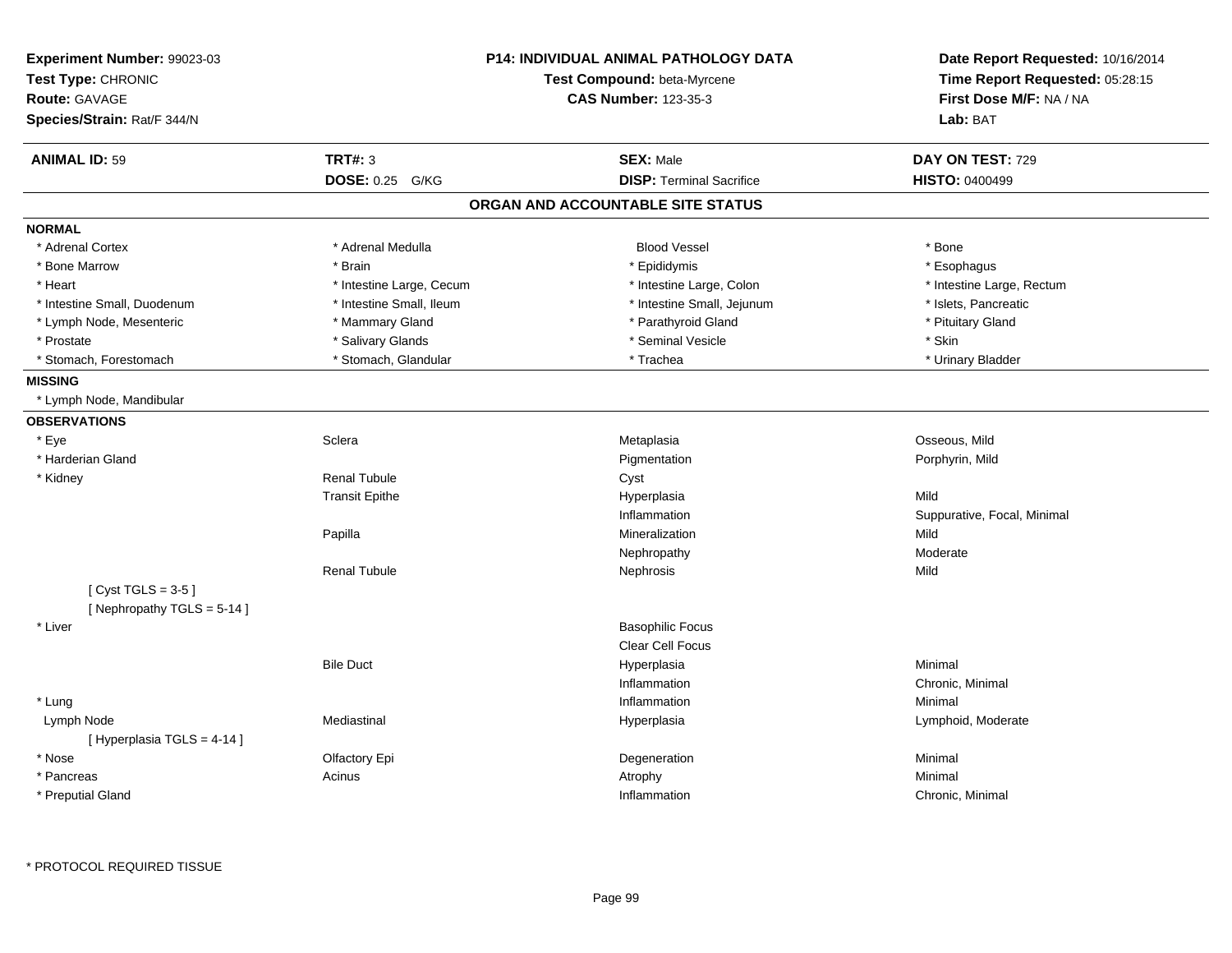| <b>Experiment Number: 99023-03</b><br>Test Type: CHRONIC |                           | <b>P14: INDIVIDUAL ANIMAL PATHOLOGY DATA</b> | Date Report Requested: 10/16/2014 |  |
|----------------------------------------------------------|---------------------------|----------------------------------------------|-----------------------------------|--|
|                                                          |                           | Test Compound: beta-Myrcene                  | Time Report Requested: 05:28:15   |  |
| <b>Route: GAVAGE</b>                                     |                           | <b>CAS Number: 123-35-3</b>                  | First Dose M/F: NA / NA           |  |
| Species/Strain: Rat/F 344/N                              |                           |                                              | Lab: BAT                          |  |
| <b>ANIMAL ID: 59</b>                                     | TRT#: 3                   | <b>SEX: Male</b>                             | DAY ON TEST: 729                  |  |
|                                                          | <b>DOSE: 0.25 G/KG</b>    | <b>DISP:</b> Terminal Sacrifice              | <b>HISTO: 0400499</b>             |  |
|                                                          |                           | ORGAN AND ACCOUNTABLE SITE STATUS            |                                   |  |
| * Spleen                                                 |                           | Hematopoietic Cell Proliferation             | Minimal                           |  |
| [Hematopoietic Cell Proliferation TGLS = 1-5 ]           |                           |                                              |                                   |  |
| * Testes                                                 | Bilateral, Interstit Cell | Adenoma                                      |                                   |  |
| [Adenoma TGLS = $2-11$ ]                                 |                           |                                              |                                   |  |
| * Thymus                                                 |                           | Atrophy                                      | Moderate                          |  |
| * Thyroid Gland                                          | C Cell                    | Hyperplasia                                  | Mild                              |  |
| PRIMARY CAUSE OF DEATH                                   | ۰                         |                                              |                                   |  |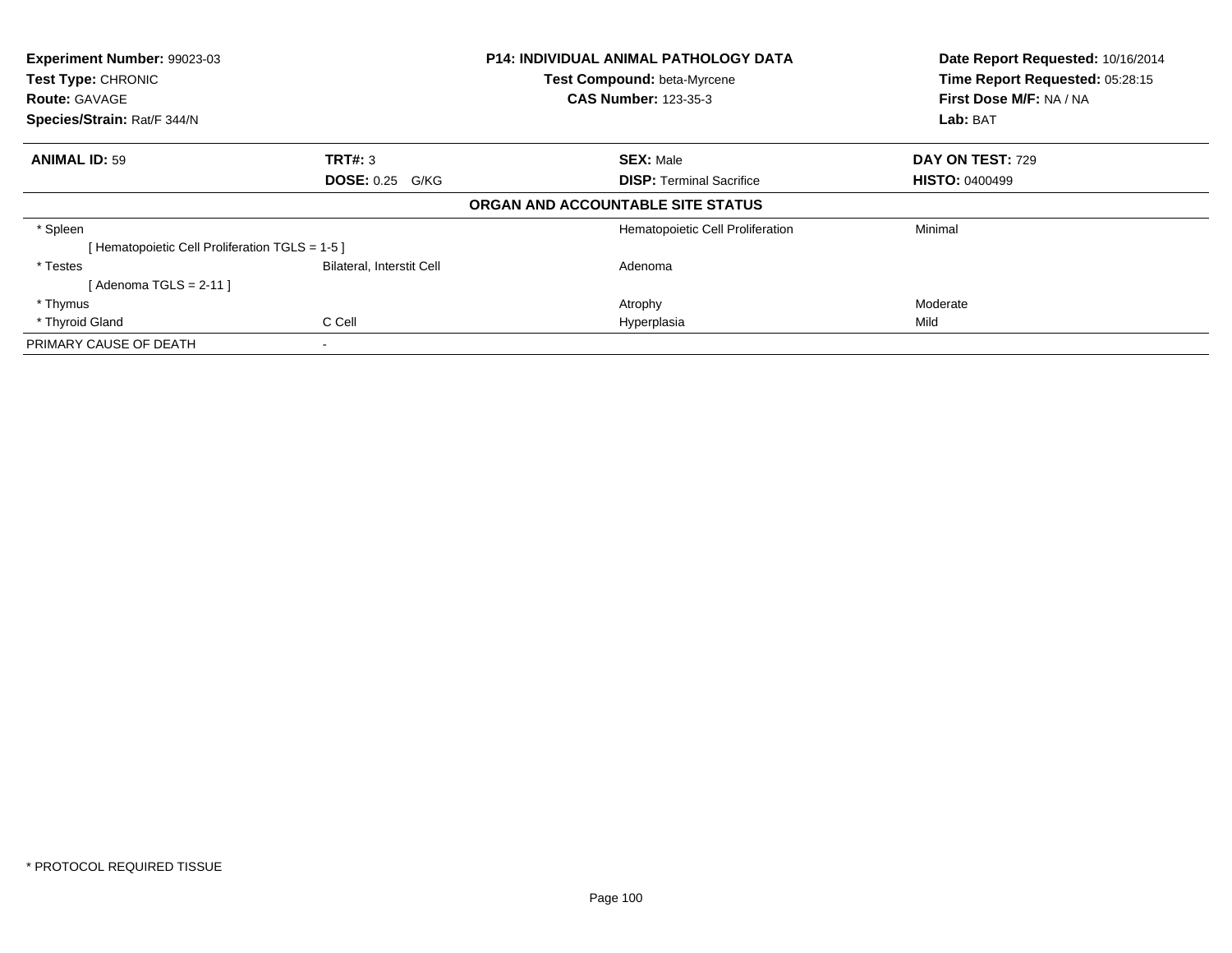| Experiment Number: 99023-03<br>Test Type: CHRONIC<br><b>Route: GAVAGE</b><br>Species/Strain: Rat/F 344/N | <b>P14: INDIVIDUAL ANIMAL PATHOLOGY DATA</b><br>Test Compound: beta-Myrcene<br><b>CAS Number: 123-35-3</b> |                                   | Date Report Requested: 10/16/2014<br>Time Report Requested: 05:28:15<br>First Dose M/F: NA / NA<br>Lab: BAT |
|----------------------------------------------------------------------------------------------------------|------------------------------------------------------------------------------------------------------------|-----------------------------------|-------------------------------------------------------------------------------------------------------------|
| <b>ANIMAL ID: 60</b>                                                                                     | <b>TRT#: 3</b>                                                                                             | <b>SEX: Male</b>                  | DAY ON TEST: 729                                                                                            |
|                                                                                                          | DOSE: 0.25 G/KG                                                                                            | <b>DISP: Terminal Sacrifice</b>   | <b>HISTO: 0400500</b>                                                                                       |
|                                                                                                          |                                                                                                            | ORGAN AND ACCOUNTABLE SITE STATUS |                                                                                                             |
| <b>NORMAL</b>                                                                                            |                                                                                                            |                                   |                                                                                                             |
| * Adrenal Medulla                                                                                        | <b>Blood Vessel</b>                                                                                        | * Bone                            | * Bone Marrow                                                                                               |
| * Brain                                                                                                  | * Epididymis                                                                                               | * Esophagus                       | * Intestine Large, Cecum                                                                                    |
| * Intestine Large, Colon                                                                                 | * Intestine Large, Rectum                                                                                  | * Intestine Small, Duodenum       | * Intestine Small, Ileum                                                                                    |
| * Intestine Small, Jejunum                                                                               | * Islets, Pancreatic                                                                                       | * Lymph Node, Mesenteric          | * Mammary Gland                                                                                             |
| * Parathyroid Gland                                                                                      | * Prostate                                                                                                 | * Salivary Glands                 | * Seminal Vesicle                                                                                           |
| * Skin                                                                                                   | * Spleen                                                                                                   | * Stomach, Forestomach            | * Stomach, Glandular                                                                                        |
| * Thymus                                                                                                 | * Trachea                                                                                                  | * Urinary Bladder                 |                                                                                                             |
| <b>MISSING</b>                                                                                           |                                                                                                            |                                   |                                                                                                             |
| * Lymph Node, Mandibular                                                                                 |                                                                                                            |                                   |                                                                                                             |
| <b>OBSERVATIONS</b>                                                                                      |                                                                                                            |                                   |                                                                                                             |
| * Adrenal Cortex                                                                                         |                                                                                                            | Vacuolization Cytoplasmic         | Minimal                                                                                                     |
| * Eye                                                                                                    | Sclera                                                                                                     | Metaplasia                        | Osseous, Minimal                                                                                            |
| * Harderian Gland                                                                                        |                                                                                                            | Pigmentation                      | Porphyrin, Minimal                                                                                          |
| * Heart                                                                                                  |                                                                                                            | Cardiomyopathy                    | Minimal                                                                                                     |
| * Kidney                                                                                                 | <b>Renal Tubule</b>                                                                                        | Hyperplasia                       | Oncocytic, Minimal                                                                                          |
|                                                                                                          | <b>Transit Epithe</b>                                                                                      | Hyperplasia                       | Minimal                                                                                                     |
|                                                                                                          | Papilla                                                                                                    | Mineralization                    | Moderate                                                                                                    |
|                                                                                                          |                                                                                                            | Nephropathy                       | Mild                                                                                                        |
| * Liver                                                                                                  | <b>Bile Duct</b>                                                                                           | Hyperplasia                       | Minimal                                                                                                     |
|                                                                                                          |                                                                                                            | Inflammation                      | Chronic, Minimal                                                                                            |
| * Lung                                                                                                   |                                                                                                            | Inflammation                      | Minimal                                                                                                     |
| Mesentery                                                                                                | Fat                                                                                                        | Necrosis                          | Mild                                                                                                        |
| [ Necrosis TGLS = $2-14$ ]                                                                               |                                                                                                            |                                   |                                                                                                             |
| * Nose                                                                                                   | Olfactory Epi                                                                                              | Degeneration                      | Minimal                                                                                                     |
| * Pancreas                                                                                               | Acinus                                                                                                     | Hyperplasia                       | Minimal                                                                                                     |
| * Pituitary Gland                                                                                        | Pars Distalis                                                                                              | Hyperplasia                       | Minimal                                                                                                     |
| * Preputial Gland                                                                                        |                                                                                                            | Hyperplasia                       | Mild                                                                                                        |
|                                                                                                          |                                                                                                            | Inflammation                      | Chronic, Mild                                                                                               |
| * Testes                                                                                                 | Bilateral, Interstit Cell                                                                                  | Adenoma                           |                                                                                                             |
| [Adenoma TGLS = $1-11$ ]                                                                                 |                                                                                                            |                                   |                                                                                                             |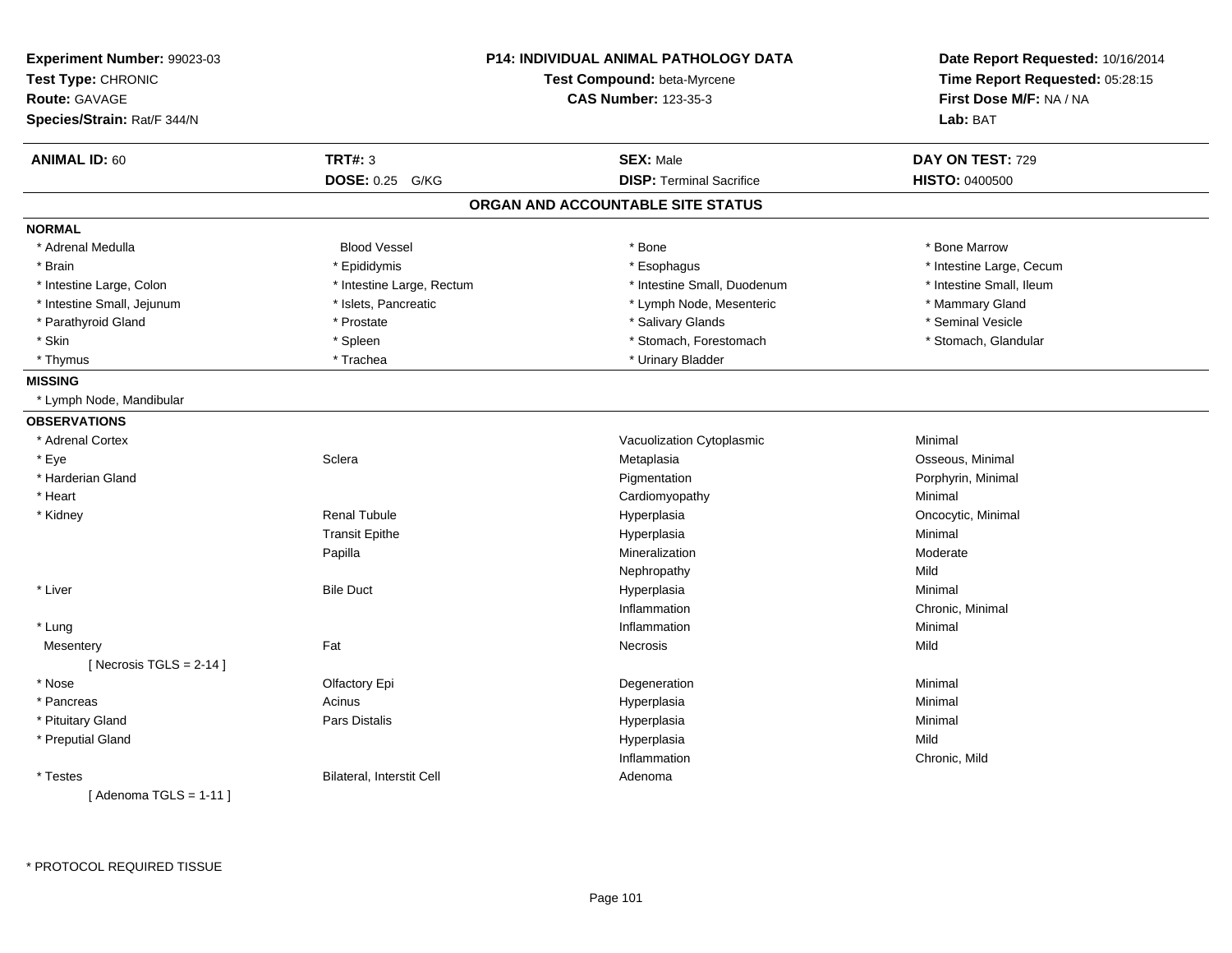| Experiment Number: 99023-03 | <b>P14: INDIVIDUAL ANIMAL PATHOLOGY DATA</b> |                                   | Date Report Requested: 10/16/2014 |
|-----------------------------|----------------------------------------------|-----------------------------------|-----------------------------------|
| <b>Test Type: CHRONIC</b>   |                                              | Test Compound: beta-Myrcene       | Time Report Requested: 05:28:15   |
| <b>Route: GAVAGE</b>        |                                              | <b>CAS Number: 123-35-3</b>       | First Dose M/F: NA / NA           |
| Species/Strain: Rat/F 344/N |                                              |                                   | Lab: BAT                          |
| <b>ANIMAL ID: 60</b>        | TRT#: 3                                      | <b>SEX: Male</b>                  | DAY ON TEST: 729                  |
|                             | $DOSE: 0.25$ G/KG                            | <b>DISP: Terminal Sacrifice</b>   | <b>HISTO: 0400500</b>             |
|                             |                                              | ORGAN AND ACCOUNTABLE SITE STATUS |                                   |
| * Thyroid Gland             | C Cell                                       | Adenoma                           |                                   |
| PRIMARY CAUSE OF DEATH      |                                              |                                   |                                   |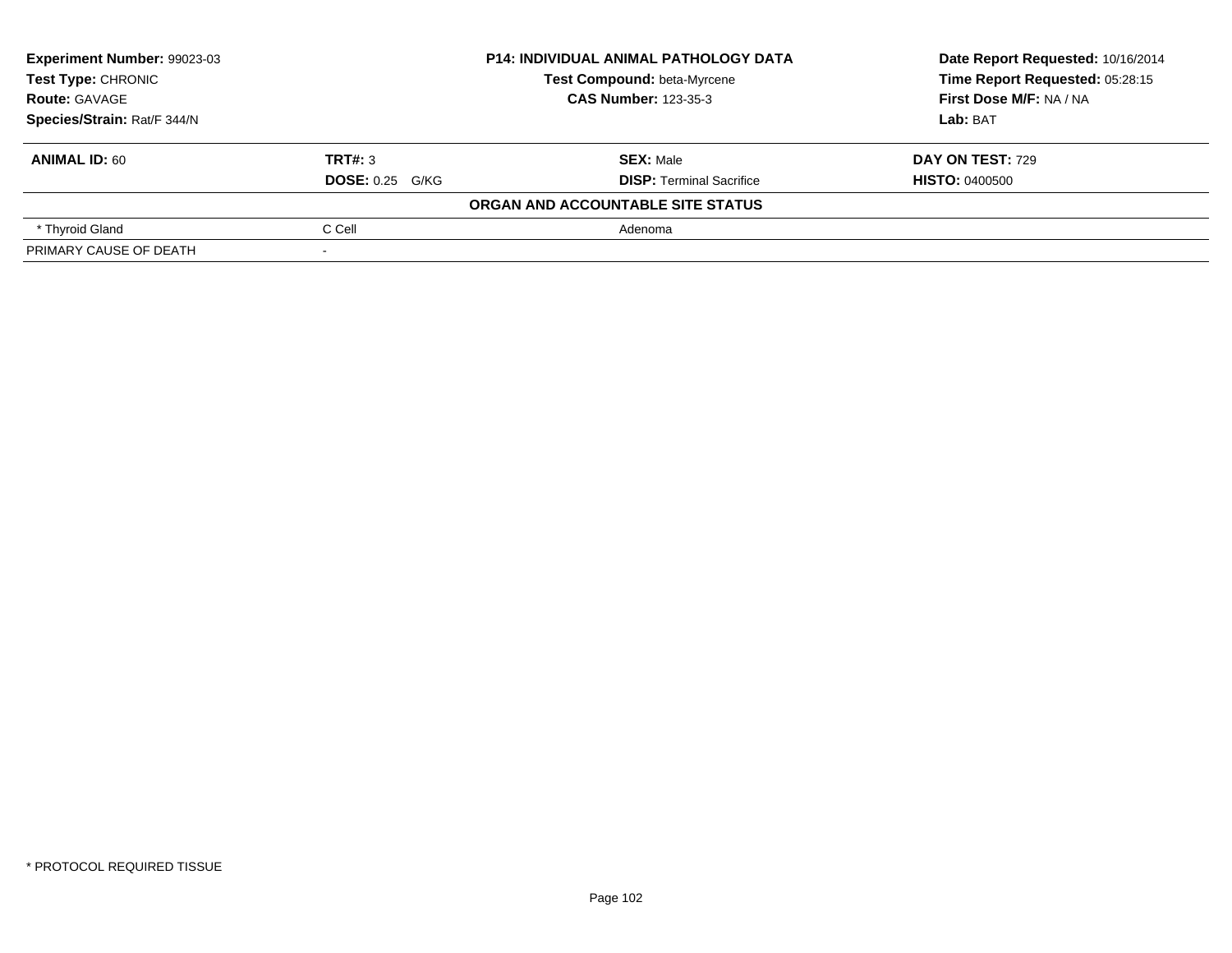| Experiment Number: 99023-03<br>Test Type: CHRONIC<br><b>Route: GAVAGE</b><br>Species/Strain: Rat/F 344/N |                           | <b>P14: INDIVIDUAL ANIMAL PATHOLOGY DATA</b><br>Test Compound: beta-Myrcene<br><b>CAS Number: 123-35-3</b> | Date Report Requested: 10/16/2014<br>Time Report Requested: 05:28:15<br>First Dose M/F: NA / NA<br>Lab: BAT |  |
|----------------------------------------------------------------------------------------------------------|---------------------------|------------------------------------------------------------------------------------------------------------|-------------------------------------------------------------------------------------------------------------|--|
| <b>ANIMAL ID: 61</b>                                                                                     | <b>TRT#: 3</b>            | <b>SEX: Male</b>                                                                                           | DAY ON TEST: 726                                                                                            |  |
|                                                                                                          | DOSE: 0.25 G/KG           | <b>DISP:</b> Moribund Sacrifice                                                                            | <b>HISTO: 0400501</b>                                                                                       |  |
|                                                                                                          |                           | ORGAN AND ACCOUNTABLE SITE STATUS                                                                          |                                                                                                             |  |
| <b>NORMAL</b>                                                                                            |                           |                                                                                                            |                                                                                                             |  |
| * Adrenal Medulla                                                                                        | <b>Blood Vessel</b>       | * Bone                                                                                                     | * Bone Marrow                                                                                               |  |
| * Brain                                                                                                  | * Epididymis              | * Esophagus                                                                                                | * Intestine Large, Cecum                                                                                    |  |
| * Intestine Large, Colon                                                                                 | * Intestine Large, Rectum | * Intestine Small, Duodenum                                                                                | * Intestine Small, Ileum                                                                                    |  |
| * Intestine Small, Jejunum                                                                               | * Islets, Pancreatic      | * Lymph Node, Mesenteric                                                                                   | * Mammary Gland                                                                                             |  |
| * Pancreas                                                                                               | * Parathyroid Gland       | * Pituitary Gland                                                                                          | * Prostate                                                                                                  |  |
| * Salivary Glands                                                                                        | * Seminal Vesicle         | * Skin                                                                                                     | * Spleen                                                                                                    |  |
| * Stomach, Forestomach                                                                                   | * Stomach, Glandular      | * Thyroid Gland                                                                                            | * Trachea                                                                                                   |  |
| * Urinary Bladder                                                                                        |                           |                                                                                                            |                                                                                                             |  |
| <b>MISSING</b>                                                                                           |                           |                                                                                                            |                                                                                                             |  |
| * Lymph Node, Mandibular                                                                                 |                           |                                                                                                            |                                                                                                             |  |
| <b>OBSERVATIONS</b>                                                                                      |                           |                                                                                                            |                                                                                                             |  |
| * Adrenal Cortex                                                                                         |                           | Adenoma                                                                                                    |                                                                                                             |  |
|                                                                                                          |                           | Vacuolization Cytoplasmic                                                                                  | Minimal                                                                                                     |  |
| [Adenoma TGLS = $4-16$ ]                                                                                 |                           |                                                                                                            |                                                                                                             |  |
| * Eye                                                                                                    | Cornea                    | Inflammation                                                                                               | Suppurative, Moderate                                                                                       |  |
|                                                                                                          | Sclera                    | Metaplasia                                                                                                 | Osseous, Minimal                                                                                            |  |
| [Inflammation TGLS = $1-10$ ]                                                                            |                           |                                                                                                            |                                                                                                             |  |
| * Harderian Gland                                                                                        |                           | Carcinoma                                                                                                  |                                                                                                             |  |
|                                                                                                          |                           | Pigmentation                                                                                               | Porphyrin, Mild                                                                                             |  |
| * Heart                                                                                                  |                           | Cardiomyopathy                                                                                             | Mild                                                                                                        |  |
| * Kidney                                                                                                 | Papilla                   | Mineralization                                                                                             | Mild                                                                                                        |  |
|                                                                                                          |                           | Nephropathy                                                                                                | Mild                                                                                                        |  |
|                                                                                                          | <b>Renal Tubule</b>       | Nephrosis                                                                                                  | Moderate                                                                                                    |  |
| * Liver                                                                                                  |                           | Fatty Change                                                                                               | Minimal                                                                                                     |  |
|                                                                                                          | <b>Bile Duct</b>          | Hyperplasia                                                                                                | Mild                                                                                                        |  |
|                                                                                                          |                           | Inflammation                                                                                               | Chronic, Minimal                                                                                            |  |
| [Fatty Change TGLS = 3-15]                                                                               |                           |                                                                                                            |                                                                                                             |  |
| * Lung                                                                                                   |                           | Inflammation                                                                                               | Minimal                                                                                                     |  |
| * Nose                                                                                                   | Olfactory Epi             | Degeneration                                                                                               | Minimal                                                                                                     |  |
| * Preputial Gland                                                                                        |                           | Inflammation                                                                                               | Chronic, Minimal                                                                                            |  |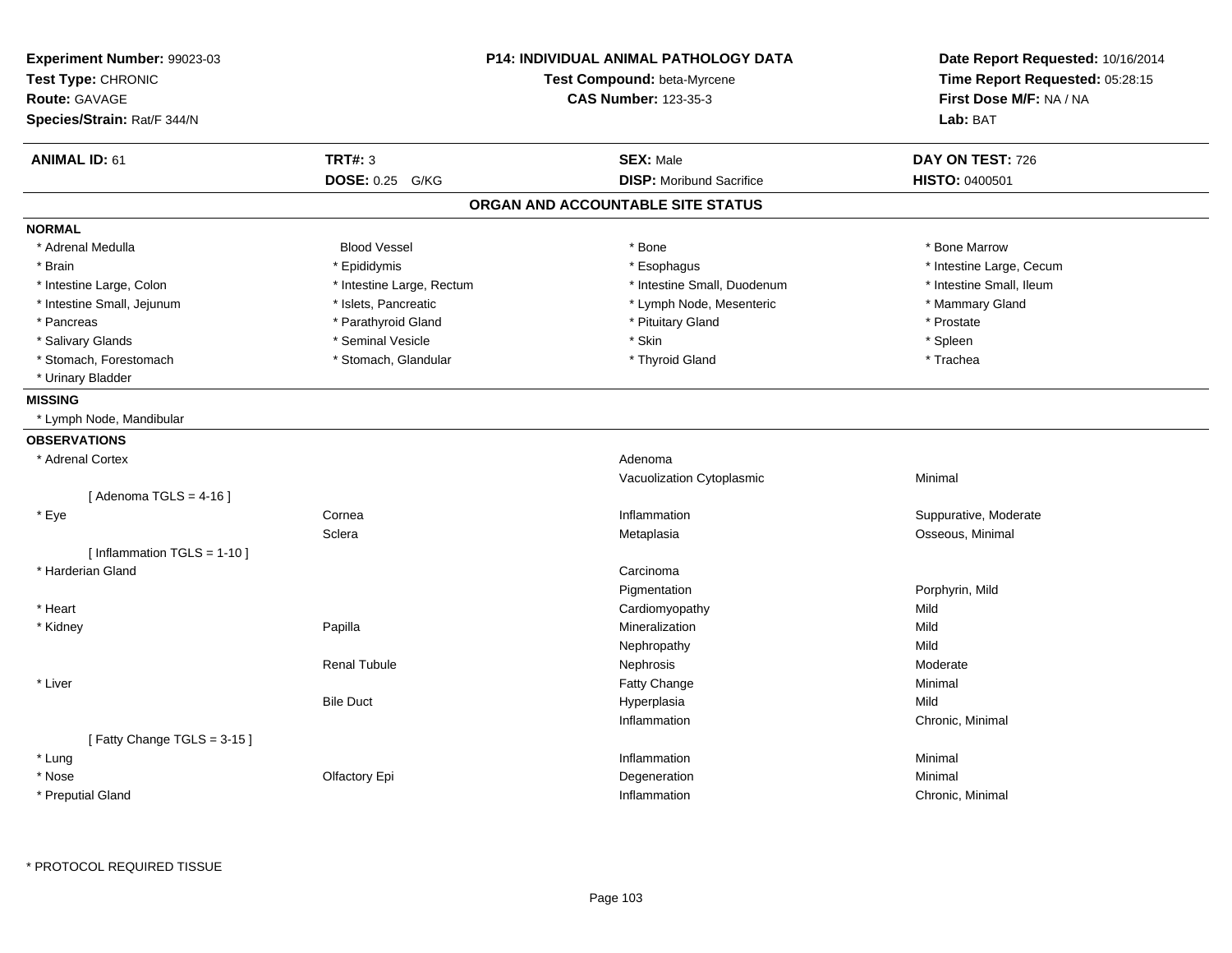| <b>Experiment Number: 99023-03</b><br>Test Type: CHRONIC<br><b>Route: GAVAGE</b> |                                 | Date Report Requested: 10/16/2014<br>Time Report Requested: 05:28:15                                                                                                |
|----------------------------------------------------------------------------------|---------------------------------|---------------------------------------------------------------------------------------------------------------------------------------------------------------------|
|                                                                                  |                                 | First Dose M/F: NA / NA<br>Lab: BAT                                                                                                                                 |
|                                                                                  |                                 |                                                                                                                                                                     |
|                                                                                  |                                 | <b>DAY ON TEST: 726</b>                                                                                                                                             |
| <b>DOSE: 0.25 G/KG</b>                                                           | <b>DISP:</b> Moribund Sacrifice | <b>HISTO: 0400501</b>                                                                                                                                               |
|                                                                                  |                                 |                                                                                                                                                                     |
| <b>Bilateral, Interstit Cell</b>                                                 | Adenoma                         |                                                                                                                                                                     |
|                                                                                  |                                 |                                                                                                                                                                     |
|                                                                                  | Atrophy                         | Marked                                                                                                                                                              |
| - Eye Cornea Inflammation                                                        |                                 |                                                                                                                                                                     |
| - Harderian Gland Carcinoma                                                      |                                 |                                                                                                                                                                     |
|                                                                                  | TRT#: 3                         | <b>P14: INDIVIDUAL ANIMAL PATHOLOGY DATA</b><br>Test Compound: beta-Myrcene<br><b>CAS Number: 123-35-3</b><br><b>SEX: Male</b><br>ORGAN AND ACCOUNTABLE SITE STATUS |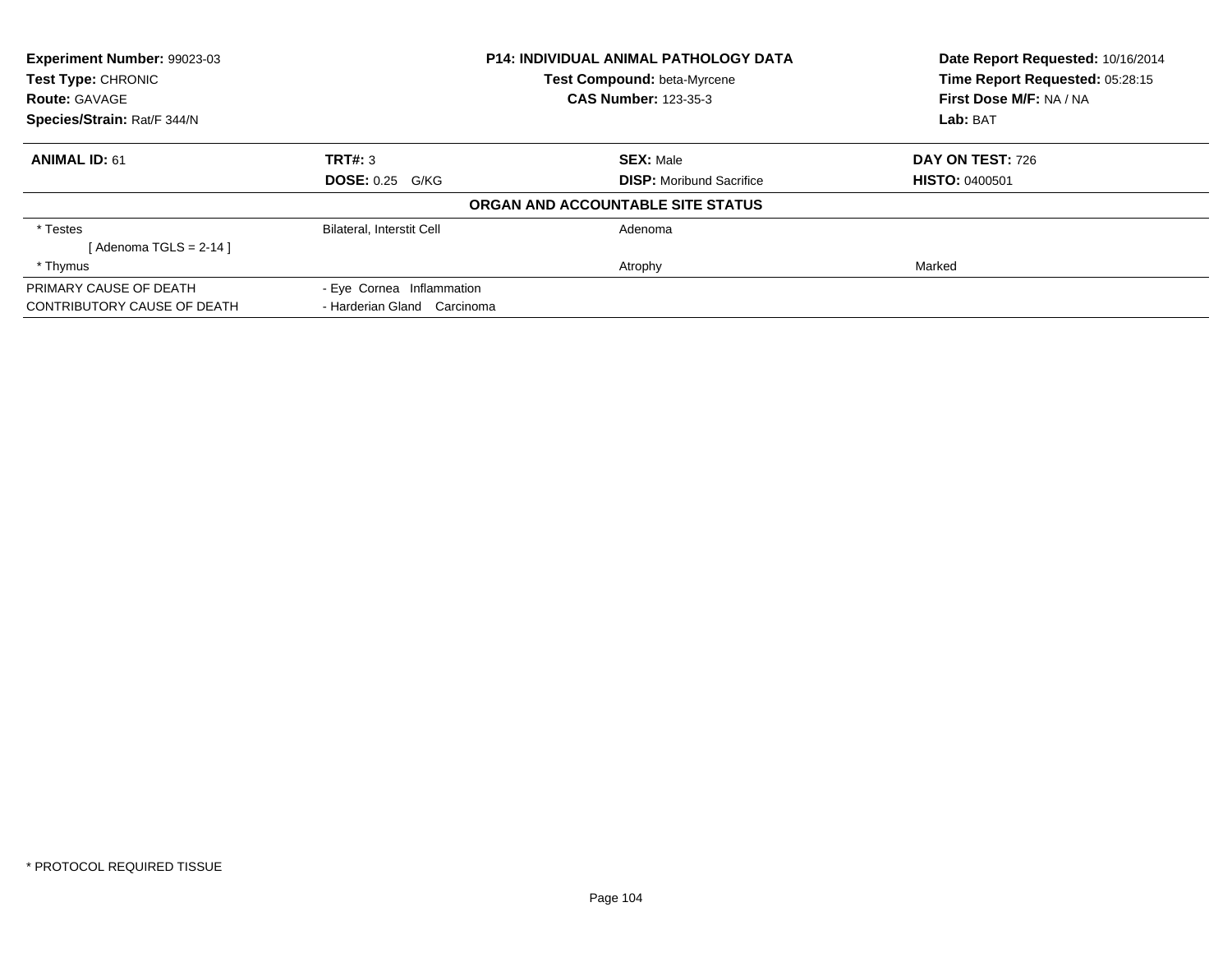| <b>TRT#: 3</b><br><b>ANIMAL ID: 62</b><br><b>SEX: Male</b><br>DAY ON TEST: 611<br>DOSE: 0.25 G/KG<br><b>DISP:</b> Moribund Sacrifice<br><b>HISTO: 0400502</b><br>ORGAN AND ACCOUNTABLE SITE STATUS<br>* Adrenal Cortex<br>* Adrenal Medulla<br><b>Blood Vessel</b><br>* Bone<br>* Brain<br>* Epididymis<br>* Esophagus<br>* Intestine Large, Cecum<br>* Intestine Small, Ileum<br>* Intestine Large, Colon<br>* Intestine Large, Rectum<br>* Intestine Small, Duodenum<br>* Intestine Small, Jejunum<br>* Islets, Pancreatic<br>* Mammary Gland<br>* Lymph Node, Mesenteric<br>* Parathyroid Gland<br>* Preputial Gland<br>* Prostate<br>* Pancreas<br>* Salivary Glands<br>* Seminal Vesicle<br>* Stomach, Forestomach<br>* Stomach, Glandular<br>* Urinary Bladder<br>* Trachea<br>* Lymph Node, Mandibular<br>* Bone Marrow<br>Moderate<br>Hyperplasia<br>* Eye<br>Sclera<br>Metaplasia<br>Osseous, Mild<br>* Harderian Gland<br>Pigmentation<br>Porphyrin, Minimal<br>* Heart<br>Cardiomyopathy<br>Minimal<br><b>Transit Epithe</b><br>Minimal<br>* Kidney<br>Hyperplasia<br>Papilla<br>Mineralization<br>Moderate<br>Mineralization<br>Minimal<br>Minimal<br>Nephropathy<br><b>Renal Tubule</b><br>Minimal<br>Nephrosis<br>* Liver<br>Mild<br>Regeneration<br>[ Regeneration TGLS = 4-6+7 ]<br>Inflammation<br>Minimal<br>* Lung<br>* Nose<br>Olfactory Epi<br>Moderate<br>Degeneration<br>* Pituitary Gland<br>Pars Distalis<br>Adenoma<br>Mild<br>Angiectasis<br>[Adenoma TGLS = $5-16$ ]<br>* Skin<br><b>Subcut Tiss</b><br>Fibrosarcoma<br>Note: The right thoracic mass identified at necropsy as a mammary tumor was noted at microscopic examination to be a neoplasm of the skin<br>[Fibrosarcoma TGLS = 1-14]<br>Mild<br>* Spleen<br>Hematopoietic Cell Proliferation | <b>Experiment Number: 99023-03</b><br>Test Type: CHRONIC<br><b>Route: GAVAGE</b><br>Species/Strain: Rat/F 344/N | <b>P14: INDIVIDUAL ANIMAL PATHOLOGY DATA</b><br>Test Compound: beta-Myrcene<br><b>CAS Number: 123-35-3</b> | Date Report Requested: 10/16/2014<br>Time Report Requested: 05:28:15<br>First Dose M/F: NA / NA<br>Lab: BAT |
|-------------------------------------------------------------------------------------------------------------------------------------------------------------------------------------------------------------------------------------------------------------------------------------------------------------------------------------------------------------------------------------------------------------------------------------------------------------------------------------------------------------------------------------------------------------------------------------------------------------------------------------------------------------------------------------------------------------------------------------------------------------------------------------------------------------------------------------------------------------------------------------------------------------------------------------------------------------------------------------------------------------------------------------------------------------------------------------------------------------------------------------------------------------------------------------------------------------------------------------------------------------------------------------------------------------------------------------------------------------------------------------------------------------------------------------------------------------------------------------------------------------------------------------------------------------------------------------------------------------------------------------------------------------------------------------------------------------------------------------------------------------------------------------|-----------------------------------------------------------------------------------------------------------------|------------------------------------------------------------------------------------------------------------|-------------------------------------------------------------------------------------------------------------|
|                                                                                                                                                                                                                                                                                                                                                                                                                                                                                                                                                                                                                                                                                                                                                                                                                                                                                                                                                                                                                                                                                                                                                                                                                                                                                                                                                                                                                                                                                                                                                                                                                                                                                                                                                                                     |                                                                                                                 |                                                                                                            |                                                                                                             |
|                                                                                                                                                                                                                                                                                                                                                                                                                                                                                                                                                                                                                                                                                                                                                                                                                                                                                                                                                                                                                                                                                                                                                                                                                                                                                                                                                                                                                                                                                                                                                                                                                                                                                                                                                                                     |                                                                                                                 |                                                                                                            |                                                                                                             |
|                                                                                                                                                                                                                                                                                                                                                                                                                                                                                                                                                                                                                                                                                                                                                                                                                                                                                                                                                                                                                                                                                                                                                                                                                                                                                                                                                                                                                                                                                                                                                                                                                                                                                                                                                                                     |                                                                                                                 |                                                                                                            |                                                                                                             |
|                                                                                                                                                                                                                                                                                                                                                                                                                                                                                                                                                                                                                                                                                                                                                                                                                                                                                                                                                                                                                                                                                                                                                                                                                                                                                                                                                                                                                                                                                                                                                                                                                                                                                                                                                                                     | <b>NORMAL</b>                                                                                                   |                                                                                                            |                                                                                                             |
|                                                                                                                                                                                                                                                                                                                                                                                                                                                                                                                                                                                                                                                                                                                                                                                                                                                                                                                                                                                                                                                                                                                                                                                                                                                                                                                                                                                                                                                                                                                                                                                                                                                                                                                                                                                     |                                                                                                                 |                                                                                                            |                                                                                                             |
|                                                                                                                                                                                                                                                                                                                                                                                                                                                                                                                                                                                                                                                                                                                                                                                                                                                                                                                                                                                                                                                                                                                                                                                                                                                                                                                                                                                                                                                                                                                                                                                                                                                                                                                                                                                     |                                                                                                                 |                                                                                                            |                                                                                                             |
|                                                                                                                                                                                                                                                                                                                                                                                                                                                                                                                                                                                                                                                                                                                                                                                                                                                                                                                                                                                                                                                                                                                                                                                                                                                                                                                                                                                                                                                                                                                                                                                                                                                                                                                                                                                     |                                                                                                                 |                                                                                                            |                                                                                                             |
|                                                                                                                                                                                                                                                                                                                                                                                                                                                                                                                                                                                                                                                                                                                                                                                                                                                                                                                                                                                                                                                                                                                                                                                                                                                                                                                                                                                                                                                                                                                                                                                                                                                                                                                                                                                     |                                                                                                                 |                                                                                                            |                                                                                                             |
|                                                                                                                                                                                                                                                                                                                                                                                                                                                                                                                                                                                                                                                                                                                                                                                                                                                                                                                                                                                                                                                                                                                                                                                                                                                                                                                                                                                                                                                                                                                                                                                                                                                                                                                                                                                     |                                                                                                                 |                                                                                                            |                                                                                                             |
|                                                                                                                                                                                                                                                                                                                                                                                                                                                                                                                                                                                                                                                                                                                                                                                                                                                                                                                                                                                                                                                                                                                                                                                                                                                                                                                                                                                                                                                                                                                                                                                                                                                                                                                                                                                     |                                                                                                                 |                                                                                                            |                                                                                                             |
|                                                                                                                                                                                                                                                                                                                                                                                                                                                                                                                                                                                                                                                                                                                                                                                                                                                                                                                                                                                                                                                                                                                                                                                                                                                                                                                                                                                                                                                                                                                                                                                                                                                                                                                                                                                     |                                                                                                                 |                                                                                                            |                                                                                                             |
|                                                                                                                                                                                                                                                                                                                                                                                                                                                                                                                                                                                                                                                                                                                                                                                                                                                                                                                                                                                                                                                                                                                                                                                                                                                                                                                                                                                                                                                                                                                                                                                                                                                                                                                                                                                     | <b>MISSING</b>                                                                                                  |                                                                                                            |                                                                                                             |
|                                                                                                                                                                                                                                                                                                                                                                                                                                                                                                                                                                                                                                                                                                                                                                                                                                                                                                                                                                                                                                                                                                                                                                                                                                                                                                                                                                                                                                                                                                                                                                                                                                                                                                                                                                                     |                                                                                                                 |                                                                                                            |                                                                                                             |
|                                                                                                                                                                                                                                                                                                                                                                                                                                                                                                                                                                                                                                                                                                                                                                                                                                                                                                                                                                                                                                                                                                                                                                                                                                                                                                                                                                                                                                                                                                                                                                                                                                                                                                                                                                                     | <b>OBSERVATIONS</b>                                                                                             |                                                                                                            |                                                                                                             |
|                                                                                                                                                                                                                                                                                                                                                                                                                                                                                                                                                                                                                                                                                                                                                                                                                                                                                                                                                                                                                                                                                                                                                                                                                                                                                                                                                                                                                                                                                                                                                                                                                                                                                                                                                                                     |                                                                                                                 |                                                                                                            |                                                                                                             |
|                                                                                                                                                                                                                                                                                                                                                                                                                                                                                                                                                                                                                                                                                                                                                                                                                                                                                                                                                                                                                                                                                                                                                                                                                                                                                                                                                                                                                                                                                                                                                                                                                                                                                                                                                                                     |                                                                                                                 |                                                                                                            |                                                                                                             |
|                                                                                                                                                                                                                                                                                                                                                                                                                                                                                                                                                                                                                                                                                                                                                                                                                                                                                                                                                                                                                                                                                                                                                                                                                                                                                                                                                                                                                                                                                                                                                                                                                                                                                                                                                                                     |                                                                                                                 |                                                                                                            |                                                                                                             |
|                                                                                                                                                                                                                                                                                                                                                                                                                                                                                                                                                                                                                                                                                                                                                                                                                                                                                                                                                                                                                                                                                                                                                                                                                                                                                                                                                                                                                                                                                                                                                                                                                                                                                                                                                                                     |                                                                                                                 |                                                                                                            |                                                                                                             |
|                                                                                                                                                                                                                                                                                                                                                                                                                                                                                                                                                                                                                                                                                                                                                                                                                                                                                                                                                                                                                                                                                                                                                                                                                                                                                                                                                                                                                                                                                                                                                                                                                                                                                                                                                                                     |                                                                                                                 |                                                                                                            |                                                                                                             |
|                                                                                                                                                                                                                                                                                                                                                                                                                                                                                                                                                                                                                                                                                                                                                                                                                                                                                                                                                                                                                                                                                                                                                                                                                                                                                                                                                                                                                                                                                                                                                                                                                                                                                                                                                                                     |                                                                                                                 |                                                                                                            |                                                                                                             |
|                                                                                                                                                                                                                                                                                                                                                                                                                                                                                                                                                                                                                                                                                                                                                                                                                                                                                                                                                                                                                                                                                                                                                                                                                                                                                                                                                                                                                                                                                                                                                                                                                                                                                                                                                                                     |                                                                                                                 |                                                                                                            |                                                                                                             |
|                                                                                                                                                                                                                                                                                                                                                                                                                                                                                                                                                                                                                                                                                                                                                                                                                                                                                                                                                                                                                                                                                                                                                                                                                                                                                                                                                                                                                                                                                                                                                                                                                                                                                                                                                                                     |                                                                                                                 |                                                                                                            |                                                                                                             |
|                                                                                                                                                                                                                                                                                                                                                                                                                                                                                                                                                                                                                                                                                                                                                                                                                                                                                                                                                                                                                                                                                                                                                                                                                                                                                                                                                                                                                                                                                                                                                                                                                                                                                                                                                                                     |                                                                                                                 |                                                                                                            |                                                                                                             |
|                                                                                                                                                                                                                                                                                                                                                                                                                                                                                                                                                                                                                                                                                                                                                                                                                                                                                                                                                                                                                                                                                                                                                                                                                                                                                                                                                                                                                                                                                                                                                                                                                                                                                                                                                                                     |                                                                                                                 |                                                                                                            |                                                                                                             |
|                                                                                                                                                                                                                                                                                                                                                                                                                                                                                                                                                                                                                                                                                                                                                                                                                                                                                                                                                                                                                                                                                                                                                                                                                                                                                                                                                                                                                                                                                                                                                                                                                                                                                                                                                                                     |                                                                                                                 |                                                                                                            |                                                                                                             |
|                                                                                                                                                                                                                                                                                                                                                                                                                                                                                                                                                                                                                                                                                                                                                                                                                                                                                                                                                                                                                                                                                                                                                                                                                                                                                                                                                                                                                                                                                                                                                                                                                                                                                                                                                                                     |                                                                                                                 |                                                                                                            |                                                                                                             |
|                                                                                                                                                                                                                                                                                                                                                                                                                                                                                                                                                                                                                                                                                                                                                                                                                                                                                                                                                                                                                                                                                                                                                                                                                                                                                                                                                                                                                                                                                                                                                                                                                                                                                                                                                                                     |                                                                                                                 |                                                                                                            |                                                                                                             |
|                                                                                                                                                                                                                                                                                                                                                                                                                                                                                                                                                                                                                                                                                                                                                                                                                                                                                                                                                                                                                                                                                                                                                                                                                                                                                                                                                                                                                                                                                                                                                                                                                                                                                                                                                                                     |                                                                                                                 |                                                                                                            |                                                                                                             |
|                                                                                                                                                                                                                                                                                                                                                                                                                                                                                                                                                                                                                                                                                                                                                                                                                                                                                                                                                                                                                                                                                                                                                                                                                                                                                                                                                                                                                                                                                                                                                                                                                                                                                                                                                                                     |                                                                                                                 |                                                                                                            |                                                                                                             |
|                                                                                                                                                                                                                                                                                                                                                                                                                                                                                                                                                                                                                                                                                                                                                                                                                                                                                                                                                                                                                                                                                                                                                                                                                                                                                                                                                                                                                                                                                                                                                                                                                                                                                                                                                                                     |                                                                                                                 |                                                                                                            |                                                                                                             |
|                                                                                                                                                                                                                                                                                                                                                                                                                                                                                                                                                                                                                                                                                                                                                                                                                                                                                                                                                                                                                                                                                                                                                                                                                                                                                                                                                                                                                                                                                                                                                                                                                                                                                                                                                                                     |                                                                                                                 |                                                                                                            |                                                                                                             |
|                                                                                                                                                                                                                                                                                                                                                                                                                                                                                                                                                                                                                                                                                                                                                                                                                                                                                                                                                                                                                                                                                                                                                                                                                                                                                                                                                                                                                                                                                                                                                                                                                                                                                                                                                                                     |                                                                                                                 |                                                                                                            |                                                                                                             |
|                                                                                                                                                                                                                                                                                                                                                                                                                                                                                                                                                                                                                                                                                                                                                                                                                                                                                                                                                                                                                                                                                                                                                                                                                                                                                                                                                                                                                                                                                                                                                                                                                                                                                                                                                                                     |                                                                                                                 |                                                                                                            |                                                                                                             |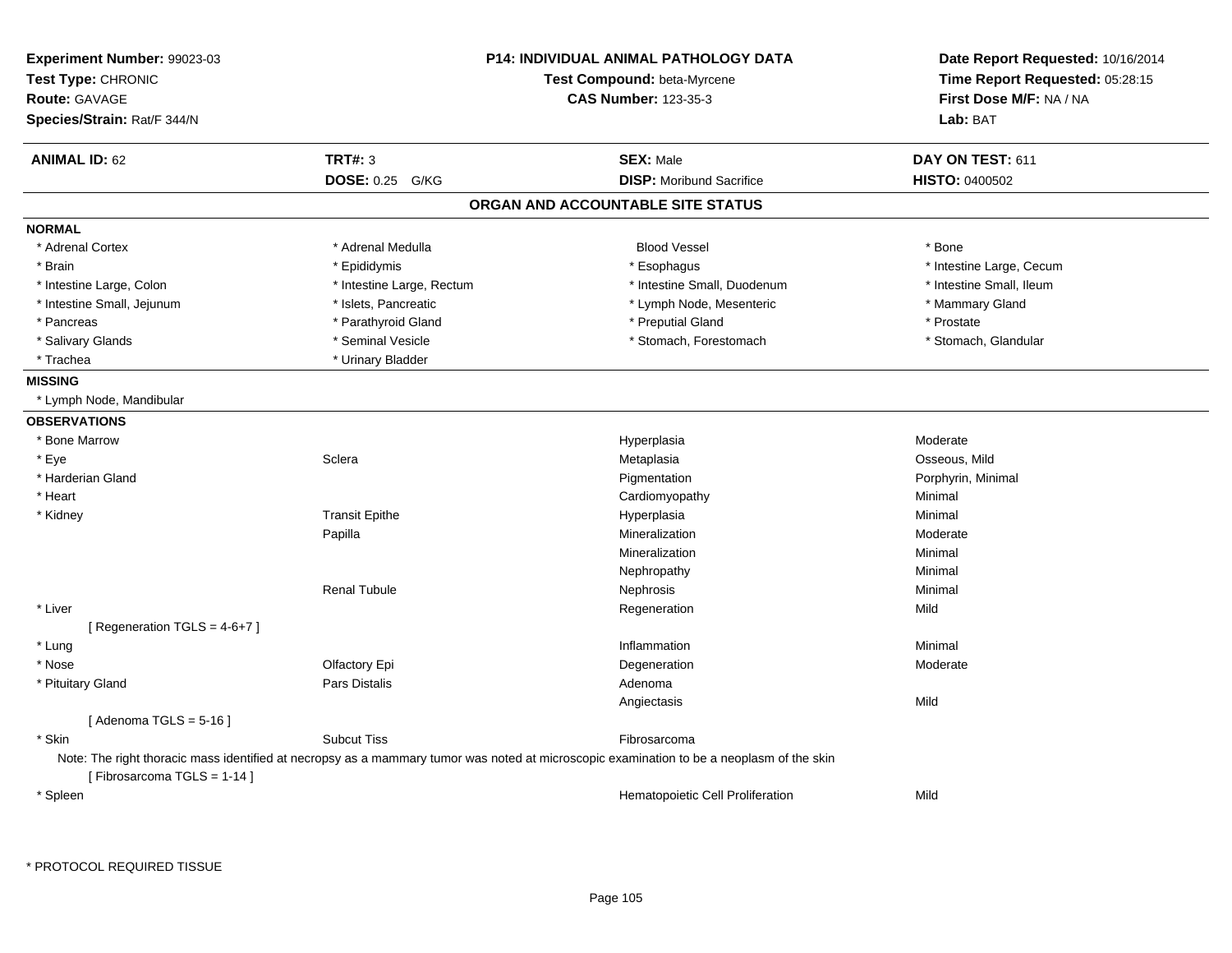| <b>Experiment Number: 99023-03</b><br>Test Type: CHRONIC |                                  | P14: INDIVIDUAL ANIMAL PATHOLOGY DATA | Date Report Requested: 10/16/2014 |
|----------------------------------------------------------|----------------------------------|---------------------------------------|-----------------------------------|
|                                                          |                                  | <b>Test Compound: beta-Myrcene</b>    | Time Report Requested: 05:28:15   |
| <b>Route: GAVAGE</b>                                     |                                  | <b>CAS Number: 123-35-3</b>           | First Dose M/F: NA / NA           |
| Species/Strain: Rat/F 344/N                              |                                  |                                       | Lab: BAT                          |
| <b>ANIMAL ID: 62</b>                                     | TRT#: 3                          | <b>SEX: Male</b>                      | DAY ON TEST: 611                  |
|                                                          | <b>DOSE: 0.25 G/KG</b>           | <b>DISP:</b> Moribund Sacrifice       | <b>HISTO: 0400502</b>             |
|                                                          |                                  | ORGAN AND ACCOUNTABLE SITE STATUS     |                                   |
| [Hematopoietic Cell Proliferation TGLS = 3-15]           |                                  |                                       |                                   |
| * Testes                                                 | <b>Bilateral, Interstit Cell</b> | Adenoma                               |                                   |
| [Adenoma TGLS = $2-11$ ]                                 |                                  |                                       |                                   |
| * Thymus                                                 |                                  | Atrophy                               | Marked                            |
| * Thyroid Gland                                          | C Cell                           | Hyperplasia                           | Minimal                           |
| PRIMARY CAUSE OF DEATH                                   | - Skin Subcut Tiss Fibrosarcoma  |                                       |                                   |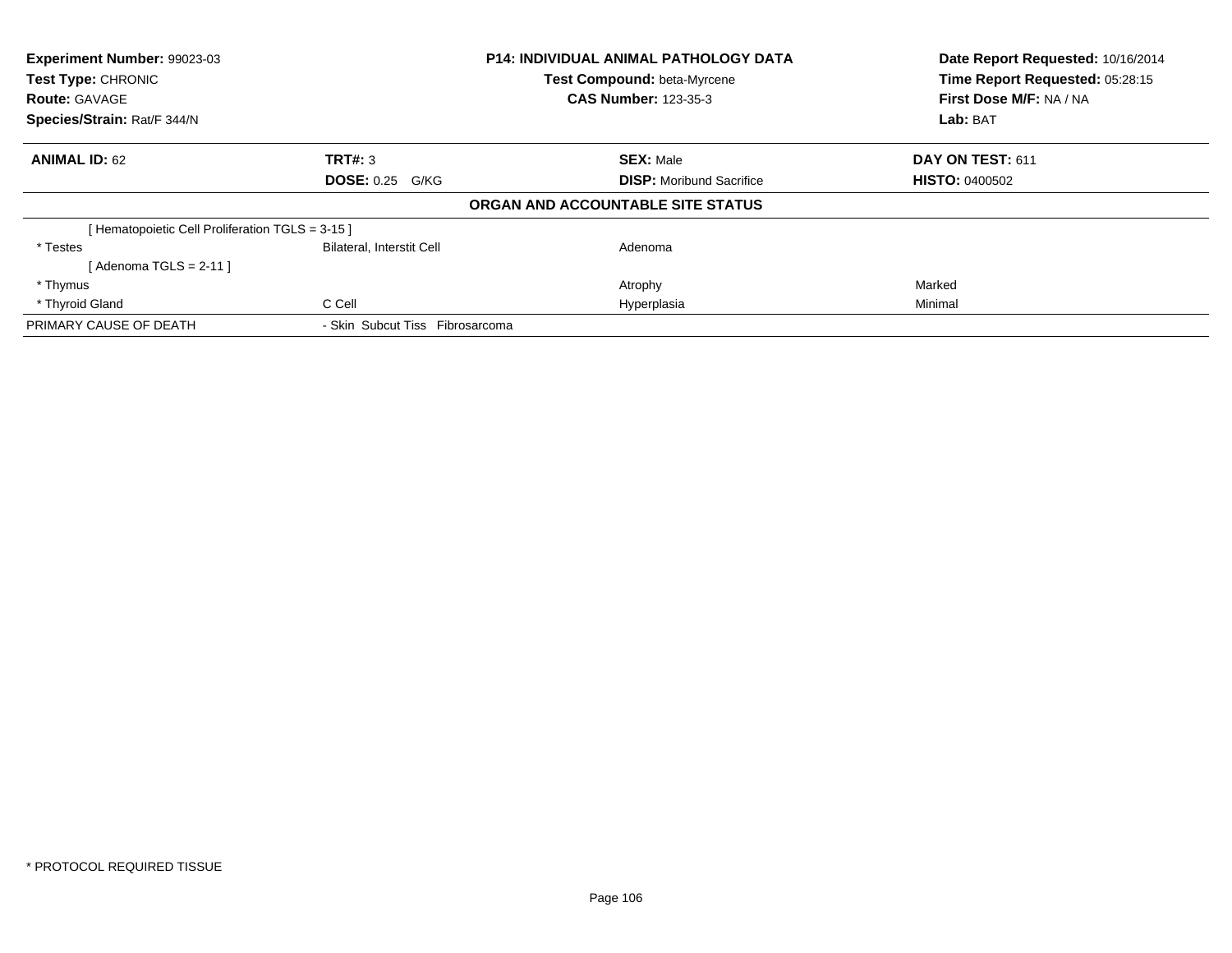| Experiment Number: 99023-03<br>Test Type: CHRONIC<br>Route: GAVAGE<br>Species/Strain: Rat/F 344/N |                             | <b>P14: INDIVIDUAL ANIMAL PATHOLOGY DATA</b><br>Test Compound: beta-Myrcene<br><b>CAS Number: 123-35-3</b> | Date Report Requested: 10/16/2014<br>Time Report Requested: 05:28:15<br>First Dose M/F: NA / NA<br>Lab: BAT |
|---------------------------------------------------------------------------------------------------|-----------------------------|------------------------------------------------------------------------------------------------------------|-------------------------------------------------------------------------------------------------------------|
| <b>ANIMAL ID: 63</b>                                                                              | <b>TRT#: 3</b>              | <b>SEX: Male</b>                                                                                           | DAY ON TEST: 730                                                                                            |
|                                                                                                   | DOSE: 0.25 G/KG             | <b>DISP: Terminal Sacrifice</b>                                                                            | <b>HISTO: 0400503</b>                                                                                       |
|                                                                                                   |                             | ORGAN AND ACCOUNTABLE SITE STATUS                                                                          |                                                                                                             |
| <b>NORMAL</b>                                                                                     |                             |                                                                                                            |                                                                                                             |
| * Adrenal Cortex                                                                                  | <b>Blood Vessel</b>         | * Bone                                                                                                     | * Brain                                                                                                     |
| * Epididymis                                                                                      | * Esophagus                 | * Intestine Large, Cecum                                                                                   | * Intestine Large, Colon                                                                                    |
| * Intestine Large, Rectum                                                                         | * Intestine Small, Duodenum | * Intestine Small, Ileum                                                                                   | * Intestine Small, Jejunum                                                                                  |
| * Islets, Pancreatic                                                                              | * Lymph Node, Mesenteric    | * Pancreas                                                                                                 | * Parathyroid Gland                                                                                         |
| * Prostate                                                                                        | * Salivary Glands           | * Seminal Vesicle                                                                                          | * Stomach, Forestomach                                                                                      |
| * Stomach, Glandular                                                                              | * Testes                    | * Trachea                                                                                                  | * Urinary Bladder                                                                                           |
| <b>MISSING</b>                                                                                    |                             |                                                                                                            |                                                                                                             |
| * Lymph Node, Mandibular                                                                          |                             |                                                                                                            |                                                                                                             |
| <b>OBSERVATIONS</b>                                                                               |                             |                                                                                                            |                                                                                                             |
| * Adrenal Medulla                                                                                 |                             | Hyperplasia                                                                                                | Mild                                                                                                        |
|                                                                                                   |                             | Leukemia Mononuclear                                                                                       |                                                                                                             |
| * Bone Marrow                                                                                     |                             | Leukemia Mononuclear                                                                                       |                                                                                                             |
| * Eye                                                                                             | Sclera                      | Metaplasia                                                                                                 | Osseous, Minimal                                                                                            |
| * Harderian Gland                                                                                 |                             | Pigmentation                                                                                               | Porphyrin, Minimal                                                                                          |
| * Heart                                                                                           |                             | Cardiomyopathy                                                                                             | Mild                                                                                                        |
| * Kidney                                                                                          | Papilla                     | Mineralization                                                                                             | Minimal                                                                                                     |
|                                                                                                   |                             | Nephropathy                                                                                                | Minimal                                                                                                     |
|                                                                                                   | <b>Renal Tubule</b>         | Nephrosis                                                                                                  | Minimal                                                                                                     |
| * Liver                                                                                           | <b>Bile Duct</b>            | Hyperplasia                                                                                                | Moderate                                                                                                    |
|                                                                                                   |                             | Leukemia Mononuclear                                                                                       |                                                                                                             |
| * Lung                                                                                            |                             | Alveolar/Bronchiolar Adenoma                                                                               |                                                                                                             |
|                                                                                                   |                             | Leukemia Mononuclear                                                                                       |                                                                                                             |
| * Mammary Gland                                                                                   |                             | Fibroadenoma                                                                                               |                                                                                                             |
| [Fibroadenoma TGLS = 2-15]                                                                        |                             |                                                                                                            |                                                                                                             |
| * Nose                                                                                            | Olfactory Epi               | Degeneration                                                                                               | Mild                                                                                                        |
|                                                                                                   |                             | Inflammation                                                                                               | Chronic Active, Minimal                                                                                     |
| * Pituitary Gland                                                                                 | Pars Distalis               | Adenoma                                                                                                    |                                                                                                             |
|                                                                                                   |                             | Angiectasis                                                                                                | Mild                                                                                                        |
| [Adenoma TGLS = $5-18$ ]                                                                          |                             |                                                                                                            |                                                                                                             |
| * Preputial Gland                                                                                 |                             | Inflammation                                                                                               | Chronic, Mild                                                                                               |
|                                                                                                   |                             |                                                                                                            |                                                                                                             |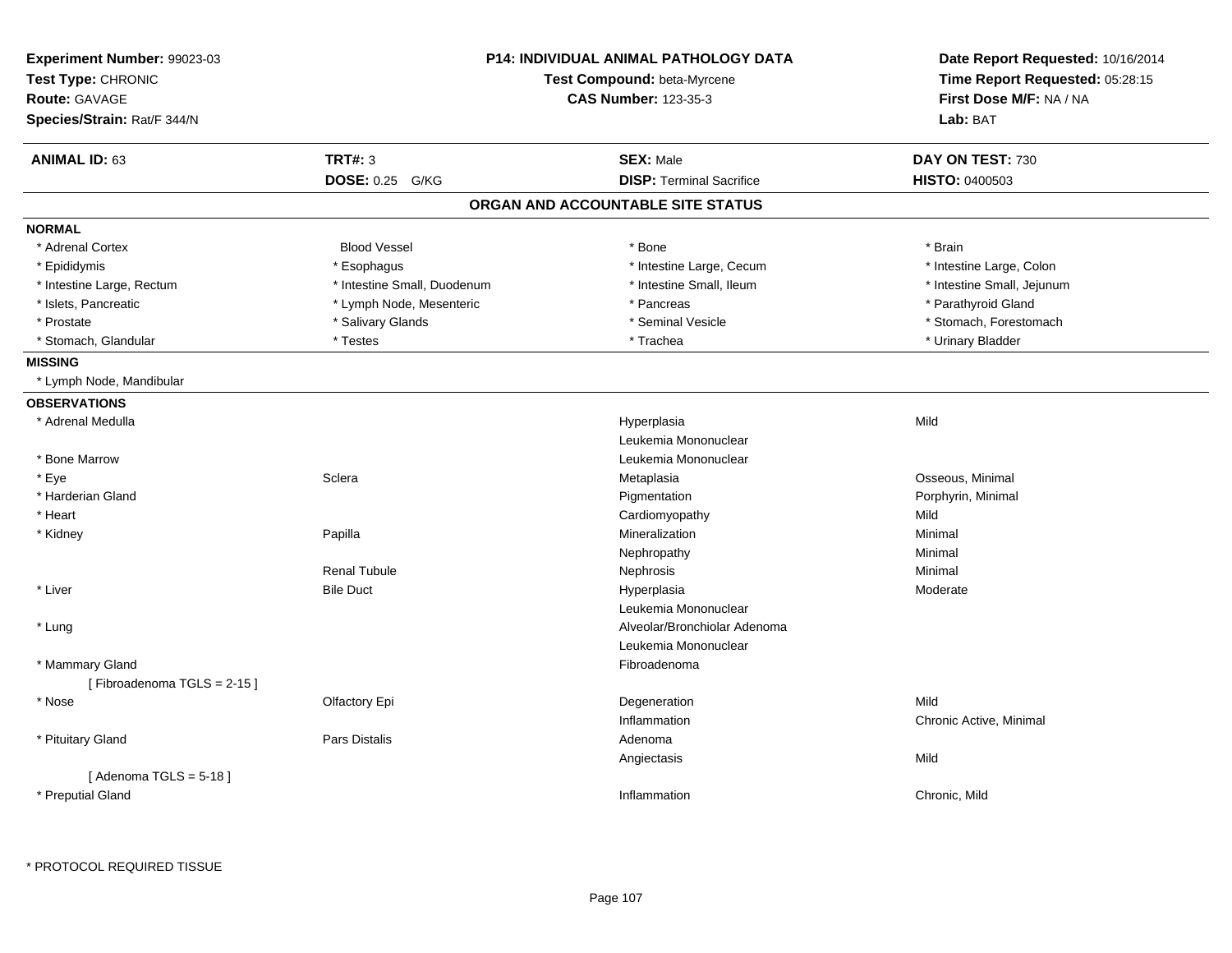| <b>Experiment Number: 99023-03</b><br><b>Test Type: CHRONIC</b>                                                                     |                           | <b>P14: INDIVIDUAL ANIMAL PATHOLOGY DATA</b><br><b>Test Compound: beta-Myrcene</b> |                                 | Date Report Requested: 10/16/2014<br>Time Report Requested: 05:28:15 |
|-------------------------------------------------------------------------------------------------------------------------------------|---------------------------|------------------------------------------------------------------------------------|---------------------------------|----------------------------------------------------------------------|
| <b>Route: GAVAGE</b>                                                                                                                |                           |                                                                                    | <b>CAS Number: 123-35-3</b>     | First Dose M/F: NA / NA                                              |
| Species/Strain: Rat/F 344/N                                                                                                         |                           |                                                                                    |                                 | Lab: BAT                                                             |
| <b>ANIMAL ID: 63</b>                                                                                                                | TRT#: 3                   |                                                                                    | <b>SEX: Male</b>                | DAY ON TEST: 730                                                     |
|                                                                                                                                     | <b>DOSE: 0.25</b><br>G/KG |                                                                                    | <b>DISP:</b> Terminal Sacrifice | <b>HISTO: 0400503</b>                                                |
|                                                                                                                                     |                           | ORGAN AND ACCOUNTABLE SITE STATUS                                                  |                                 |                                                                      |
| * Skin                                                                                                                              |                           |                                                                                    | Keratoacanthoma                 |                                                                      |
|                                                                                                                                     | <b>Subcut Tiss</b>        |                                                                                    | Lipoma                          |                                                                      |
| Note: The mass described at necropsy as a thoracic mammary gland mass was examined microscopically and diagnosed as a dermal lipoma |                           |                                                                                    |                                 |                                                                      |
| [ Keratoacanthoma TGLS = $1-14$ ]                                                                                                   |                           |                                                                                    |                                 |                                                                      |
| [Lipoma TGLS = $3-16$ ]                                                                                                             |                           |                                                                                    |                                 |                                                                      |
| * Spleen                                                                                                                            |                           |                                                                                    | Leukemia Mononuclear            |                                                                      |
| [ Leukemia Mononuclear TGLS = 4-17 ]                                                                                                |                           |                                                                                    |                                 |                                                                      |
| * Thymus                                                                                                                            |                           |                                                                                    | Atrophy                         | Marked                                                               |
| * Thyroid Gland                                                                                                                     | Follicle                  |                                                                                    | Carcinoma                       |                                                                      |
|                                                                                                                                     | Follicle                  |                                                                                    | Hyperplasia                     | Moderate                                                             |
| PRIMARY CAUSE OF DEATH                                                                                                              |                           |                                                                                    |                                 |                                                                      |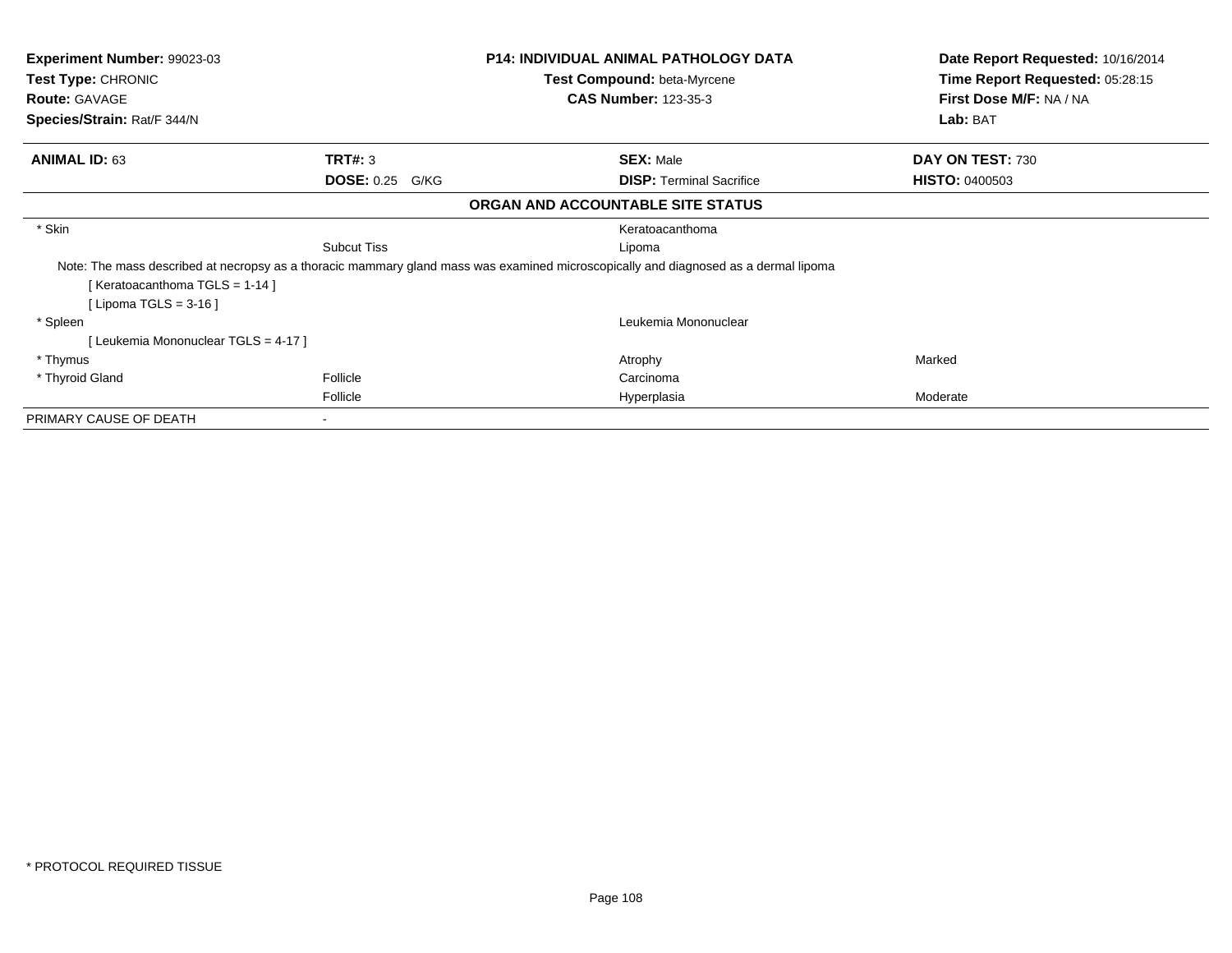| Experiment Number: 99023-03<br>Test Type: CHRONIC<br><b>Route: GAVAGE</b><br>Species/Strain: Rat/F 344/N |                             | <b>P14: INDIVIDUAL ANIMAL PATHOLOGY DATA</b><br>Test Compound: beta-Myrcene<br><b>CAS Number: 123-35-3</b> | Date Report Requested: 10/16/2014<br>Time Report Requested: 05:28:15<br>First Dose M/F: NA / NA<br>Lab: BAT |
|----------------------------------------------------------------------------------------------------------|-----------------------------|------------------------------------------------------------------------------------------------------------|-------------------------------------------------------------------------------------------------------------|
| <b>ANIMAL ID: 64</b>                                                                                     | <b>TRT#: 3</b>              | <b>SEX: Male</b>                                                                                           | DAY ON TEST: 726                                                                                            |
|                                                                                                          | DOSE: 0.25 G/KG             | <b>DISP:</b> Moribund Sacrifice                                                                            | HISTO: 0400504                                                                                              |
|                                                                                                          |                             | ORGAN AND ACCOUNTABLE SITE STATUS                                                                          |                                                                                                             |
| <b>NORMAL</b>                                                                                            |                             |                                                                                                            |                                                                                                             |
| * Adrenal Medulla                                                                                        | <b>Blood Vessel</b>         | * Bone                                                                                                     | * Brain                                                                                                     |
| * Epididymis                                                                                             | * Esophagus                 | * Intestine Large, Cecum                                                                                   | * Intestine Large, Colon                                                                                    |
| * Intestine Large, Rectum                                                                                | * Intestine Small, Duodenum | * Intestine Small, Ileum                                                                                   | * Intestine Small, Jejunum                                                                                  |
| * Islets, Pancreatic                                                                                     | * Lymph Node, Mesenteric    | * Mammary Gland                                                                                            | * Pancreas                                                                                                  |
| * Parathyroid Gland                                                                                      | * Salivary Glands           | * Skin                                                                                                     | * Stomach, Forestomach                                                                                      |
| * Trachea                                                                                                | * Urinary Bladder           |                                                                                                            |                                                                                                             |
| <b>MISSING</b>                                                                                           |                             |                                                                                                            |                                                                                                             |
| * Lymph Node, Mandibular                                                                                 |                             |                                                                                                            |                                                                                                             |
| <b>OBSERVATIONS</b>                                                                                      |                             |                                                                                                            |                                                                                                             |
| * Adrenal Cortex                                                                                         |                             | Necrosis                                                                                                   | Mild                                                                                                        |
| * Bone Marrow                                                                                            |                             | Hyperplasia                                                                                                | Mild                                                                                                        |
| * Eye                                                                                                    | Sclera                      | Metaplasia                                                                                                 | Osseous, Mild                                                                                               |
| * Harderian Gland                                                                                        |                             | Pigmentation                                                                                               | Porphyrin, Moderate                                                                                         |
| * Heart                                                                                                  |                             | Cardiomyopathy                                                                                             | Mild                                                                                                        |
|                                                                                                          |                             | Leukemia Mononuclear                                                                                       |                                                                                                             |
| * Kidney                                                                                                 | <b>Transit Epithe</b>       | Hyperplasia                                                                                                | Mild                                                                                                        |
|                                                                                                          |                             | Leukemia Mononuclear                                                                                       |                                                                                                             |
|                                                                                                          | Papilla                     | Mineralization                                                                                             | Mild                                                                                                        |
|                                                                                                          |                             | Nephropathy                                                                                                | Mild                                                                                                        |
|                                                                                                          | <b>Renal Tubule</b>         | Nephrosis                                                                                                  | Moderate                                                                                                    |
| * Liver                                                                                                  | <b>Bile Duct</b>            | Hyperplasia                                                                                                | Mild                                                                                                        |
|                                                                                                          |                             | Leukemia Mononuclear                                                                                       |                                                                                                             |
|                                                                                                          |                             | Necrosis                                                                                                   | Mild                                                                                                        |
| [ Leukemia Mononuclear TGLS = 4-6+7 ]                                                                    |                             |                                                                                                            |                                                                                                             |
| * Lung                                                                                                   |                             | Leukemia Mononuclear                                                                                       |                                                                                                             |
| $*$ Nose                                                                                                 | Olfactory Epi               | Degeneration                                                                                               | Minimal                                                                                                     |
|                                                                                                          |                             | Inflammation                                                                                               | Chronic Active, Mild                                                                                        |
| * Pituitary Gland                                                                                        |                             | Cyst                                                                                                       |                                                                                                             |
| * Preputial Gland                                                                                        |                             | Inflammation                                                                                               | Chronic, Mild                                                                                               |
| * Prostate                                                                                               |                             | Leukemia Mononuclear                                                                                       |                                                                                                             |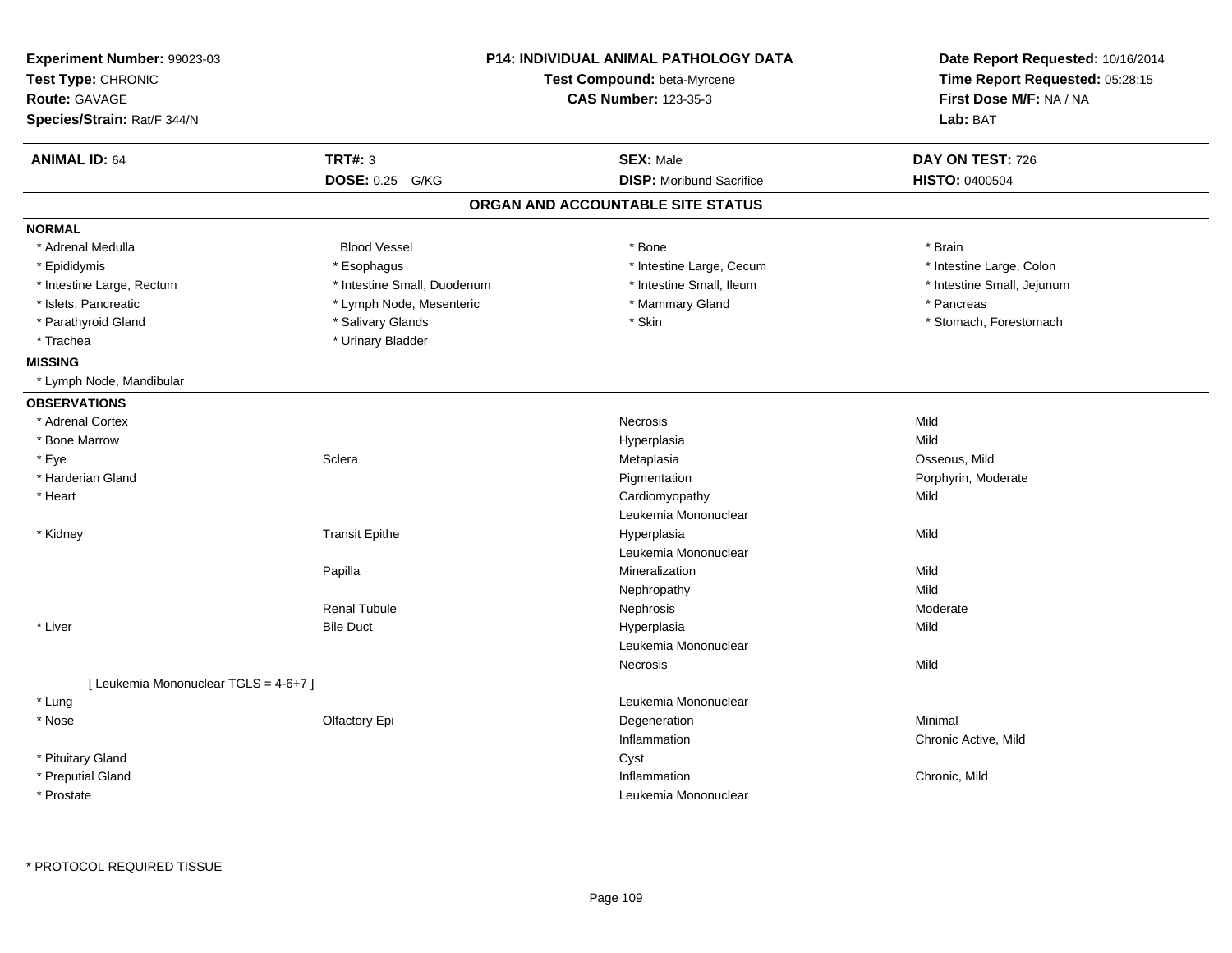| <b>Experiment Number: 99023-03</b><br>Test Type: CHRONIC<br><b>Route: GAVAGE</b><br>Species/Strain: Rat/F 344/N |                                  | <b>P14: INDIVIDUAL ANIMAL PATHOLOGY DATA</b><br>Test Compound: beta-Myrcene<br><b>CAS Number: 123-35-3</b> | Date Report Requested: 10/16/2014<br>Time Report Requested: 05:28:15<br>First Dose M/F: NA / NA<br>Lab: BAT |
|-----------------------------------------------------------------------------------------------------------------|----------------------------------|------------------------------------------------------------------------------------------------------------|-------------------------------------------------------------------------------------------------------------|
| <b>ANIMAL ID: 64</b>                                                                                            | TRT#: 3                          | <b>SEX: Male</b>                                                                                           | DAY ON TEST: 726                                                                                            |
|                                                                                                                 | <b>DOSE: 0.25</b><br>G/KG        | <b>DISP:</b> Moribund Sacrifice                                                                            | <b>HISTO: 0400504</b>                                                                                       |
|                                                                                                                 |                                  | ORGAN AND ACCOUNTABLE SITE STATUS                                                                          |                                                                                                             |
| * Seminal Vesicle                                                                                               |                                  | Leukemia Mononuclear                                                                                       |                                                                                                             |
| * Spleen                                                                                                        |                                  | Leukemia Mononuclear                                                                                       |                                                                                                             |
| [ Leukemia Mononuclear TGLS = 2-14 ]                                                                            |                                  |                                                                                                            |                                                                                                             |
| * Stomach, Glandular                                                                                            | Epithelium                       | Ectasia                                                                                                    | Mild                                                                                                        |
|                                                                                                                 |                                  | Ulcer                                                                                                      | Moderate                                                                                                    |
| [ Ulcer TGLS = $5-6$ ]                                                                                          |                                  |                                                                                                            |                                                                                                             |
| * Testes                                                                                                        | Bilateral, Interstit Cell        | Adenoma                                                                                                    |                                                                                                             |
| Adenoma TGLS = 3-15 ]                                                                                           |                                  |                                                                                                            |                                                                                                             |
| * Thymus                                                                                                        |                                  | Atrophy                                                                                                    | Marked                                                                                                      |
| * Thyroid Gland                                                                                                 | C Cell                           | Hyperplasia                                                                                                | Minimal                                                                                                     |
| PRIMARY CAUSE OF DEATH                                                                                          | Leukemia Mononuclear<br>- Spleen |                                                                                                            |                                                                                                             |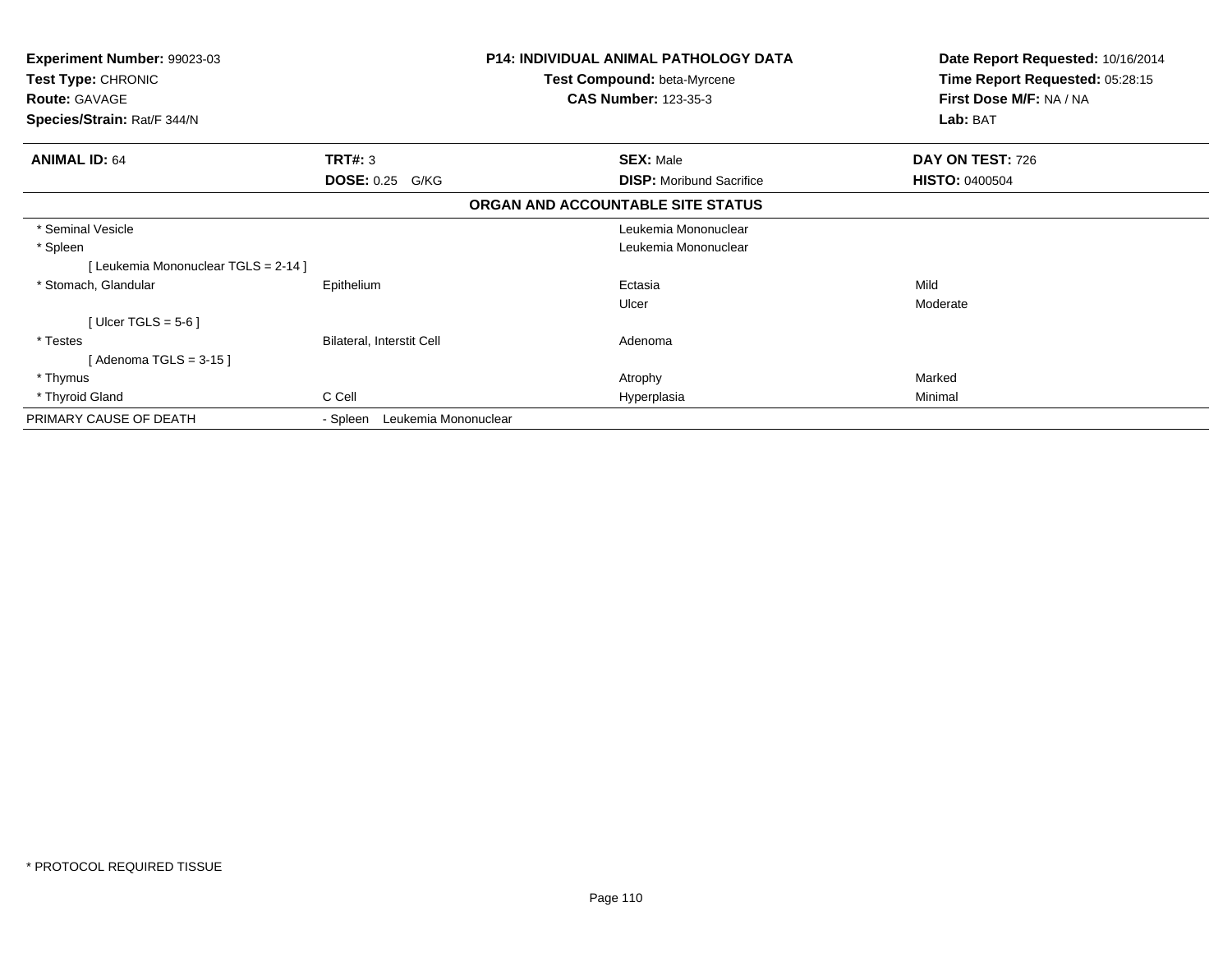| Experiment Number: 99023-03<br>Test Type: CHRONIC<br><b>Route: GAVAGE</b> |                          | <b>P14: INDIVIDUAL ANIMAL PATHOLOGY DATA</b><br>Test Compound: beta-Myrcene<br><b>CAS Number: 123-35-3</b> | Date Report Requested: 10/16/2014<br>Time Report Requested: 05:28:15<br>First Dose M/F: NA / NA |
|---------------------------------------------------------------------------|--------------------------|------------------------------------------------------------------------------------------------------------|-------------------------------------------------------------------------------------------------|
| Species/Strain: Rat/F 344/N                                               |                          |                                                                                                            | Lab: BAT                                                                                        |
| <b>ANIMAL ID: 65</b>                                                      | <b>TRT#: 3</b>           | <b>SEX: Male</b>                                                                                           | DAY ON TEST: 717                                                                                |
|                                                                           | DOSE: 0.25 G/KG          | <b>DISP:</b> Moribund Sacrifice                                                                            | HISTO: 0400505                                                                                  |
|                                                                           |                          | ORGAN AND ACCOUNTABLE SITE STATUS                                                                          |                                                                                                 |
| <b>NORMAL</b>                                                             |                          |                                                                                                            |                                                                                                 |
| * Adrenal Cortex                                                          | * Adrenal Medulla        | <b>Blood Vessel</b>                                                                                        | * Bone                                                                                          |
| * Bone Marrow                                                             | * Epididymis             | * Esophagus                                                                                                | * Heart                                                                                         |
| * Intestine Large, Cecum                                                  | * Intestine Large, Colon | * Intestine Small, Duodenum                                                                                | * Intestine Small, Ileum                                                                        |
| * Intestine Small, Jejunum                                                | * Islets, Pancreatic     | * Lymph Node, Mesenteric                                                                                   | * Mammary Gland                                                                                 |
| * Pancreas                                                                | * Parathyroid Gland      | * Prostate                                                                                                 | * Salivary Glands                                                                               |
| * Seminal Vesicle                                                         | * Skin                   | * Spleen                                                                                                   | * Stomach, Glandular                                                                            |
| * Thyroid Gland                                                           | * Trachea                | * Urinary Bladder                                                                                          |                                                                                                 |
| <b>MISSING</b>                                                            |                          |                                                                                                            |                                                                                                 |
| * Lymph Node, Mandibular                                                  | * Pituitary Gland        |                                                                                                            |                                                                                                 |
| <b>OBSERVATIONS</b>                                                       |                          |                                                                                                            |                                                                                                 |
| * Brain                                                                   | Cerebrum                 | Compression                                                                                                | Moderate                                                                                        |
|                                                                           | <b>Cranial Nerve</b>     | Schwannoma Malignant                                                                                       |                                                                                                 |
| [Schwannoma Malignant TGLS = 3-15]                                        |                          |                                                                                                            |                                                                                                 |
| * Eye                                                                     | Antr Chamber             | Inflammation                                                                                               | Suppurative, Moderate                                                                           |
| * Harderian Gland                                                         |                          | Pigmentation                                                                                               | Porphyrin, Moderate                                                                             |
| * Intestine Large, Rectum                                                 |                          | Parasite Metazoan                                                                                          | Minimal                                                                                         |
| * Kidney                                                                  | <b>Renal Tubule</b>      | Adenoma                                                                                                    |                                                                                                 |
|                                                                           | <b>Transit Epithe</b>    | Hyperplasia                                                                                                | Minimal                                                                                         |
|                                                                           | Papilla                  | Mineralization                                                                                             | Mild                                                                                            |
|                                                                           |                          | Nephropathy                                                                                                | Mild                                                                                            |
|                                                                           | <b>Renal Tubule</b>      | Nephrosis                                                                                                  | Moderate                                                                                        |
| * Liver                                                                   | <b>Bile Duct</b>         | Hyperplasia                                                                                                | Mild                                                                                            |
|                                                                           |                          | Inflammation                                                                                               | Chronic, Minimal                                                                                |
| * Lung                                                                    |                          | Inflammation                                                                                               | Minimal                                                                                         |
| * Nose                                                                    | Olfactory Epi            | Degeneration                                                                                               | Mild                                                                                            |
|                                                                           |                          | Inflammation                                                                                               | Chronic Active, Mild                                                                            |
| * Preputial Gland                                                         |                          | Inflammation                                                                                               | Chronic, Minimal                                                                                |
| * Stomach, Forestomach                                                    |                          | Inflammation                                                                                               | Chronic Active, Minimal                                                                         |
|                                                                           |                          | Ulcer                                                                                                      | Mild                                                                                            |
| [ $Ulcer TGLS = 4-6$ ]                                                    |                          |                                                                                                            |                                                                                                 |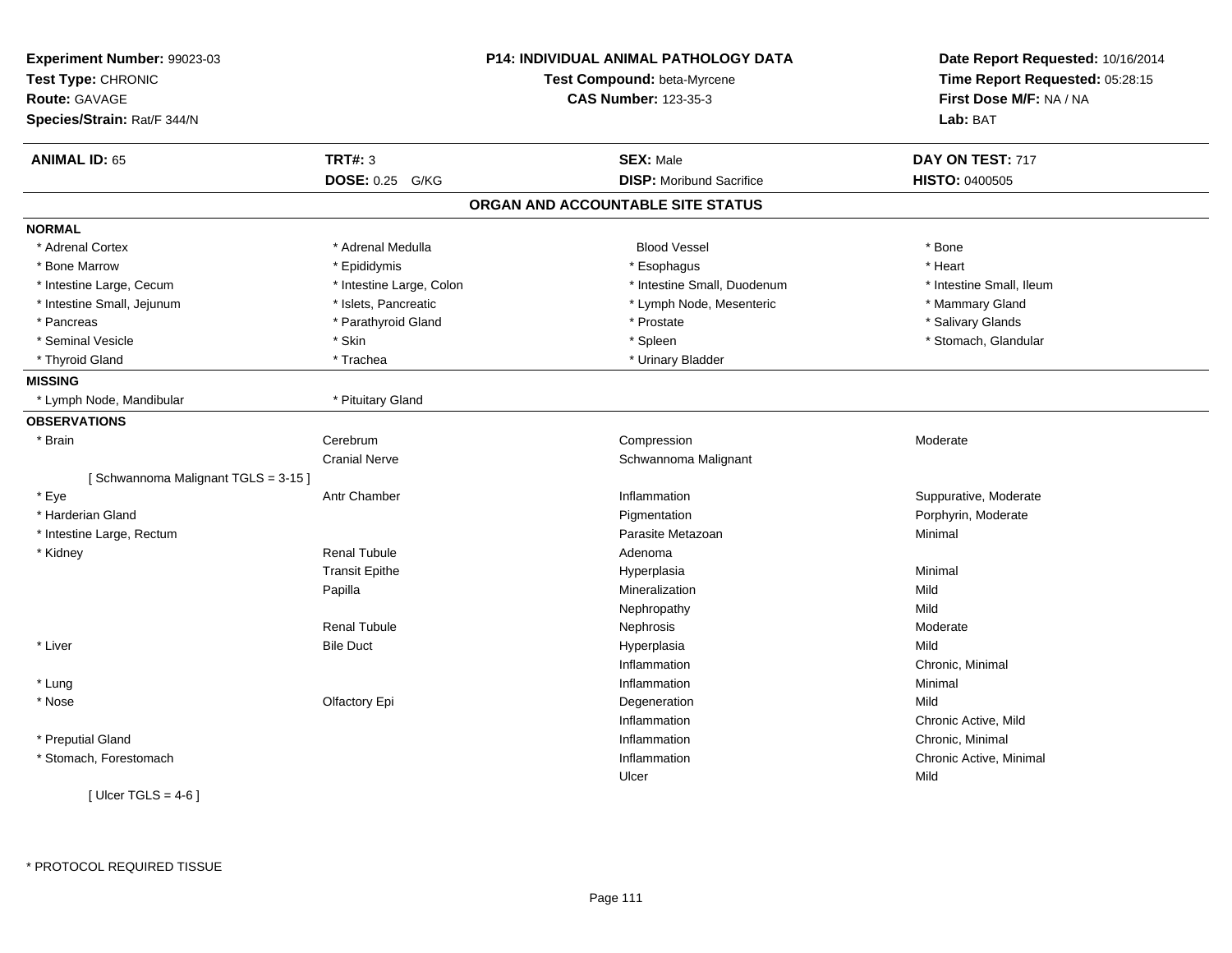| <b>Experiment Number: 99023-03</b><br><b>Test Type: CHRONIC</b> |                                            |                                    | <b>P14: INDIVIDUAL ANIMAL PATHOLOGY DATA</b> |  | Date Report Requested: 10/16/2014<br>Time Report Requested: 05:28:15 |  |
|-----------------------------------------------------------------|--------------------------------------------|------------------------------------|----------------------------------------------|--|----------------------------------------------------------------------|--|
|                                                                 |                                            | <b>Test Compound: beta-Myrcene</b> |                                              |  |                                                                      |  |
| <b>Route: GAVAGE</b>                                            |                                            |                                    | <b>CAS Number: 123-35-3</b>                  |  | First Dose M/F: NA / NA                                              |  |
| Species/Strain: Rat/F 344/N                                     |                                            |                                    |                                              |  | Lab: BAT                                                             |  |
| <b>ANIMAL ID: 65</b>                                            | TRT#: 3                                    |                                    | <b>SEX: Male</b>                             |  | DAY ON TEST: 717                                                     |  |
|                                                                 | <b>DOSE: 0.25 G/KG</b>                     |                                    | <b>DISP:</b> Moribund Sacrifice              |  | <b>HISTO: 0400505</b>                                                |  |
|                                                                 |                                            |                                    | ORGAN AND ACCOUNTABLE SITE STATUS            |  |                                                                      |  |
| * Testes                                                        | <b>Bilateral, Interstit Cell</b>           |                                    | Adenoma                                      |  |                                                                      |  |
| [Adenoma TGLS = 1-14]                                           |                                            |                                    |                                              |  |                                                                      |  |
| * Thymus                                                        |                                            |                                    | Atrophy                                      |  | Marked                                                               |  |
| PRIMARY CAUSE OF DEATH                                          | - Brain Cranial Nerve Schwannoma Malignant |                                    |                                              |  |                                                                      |  |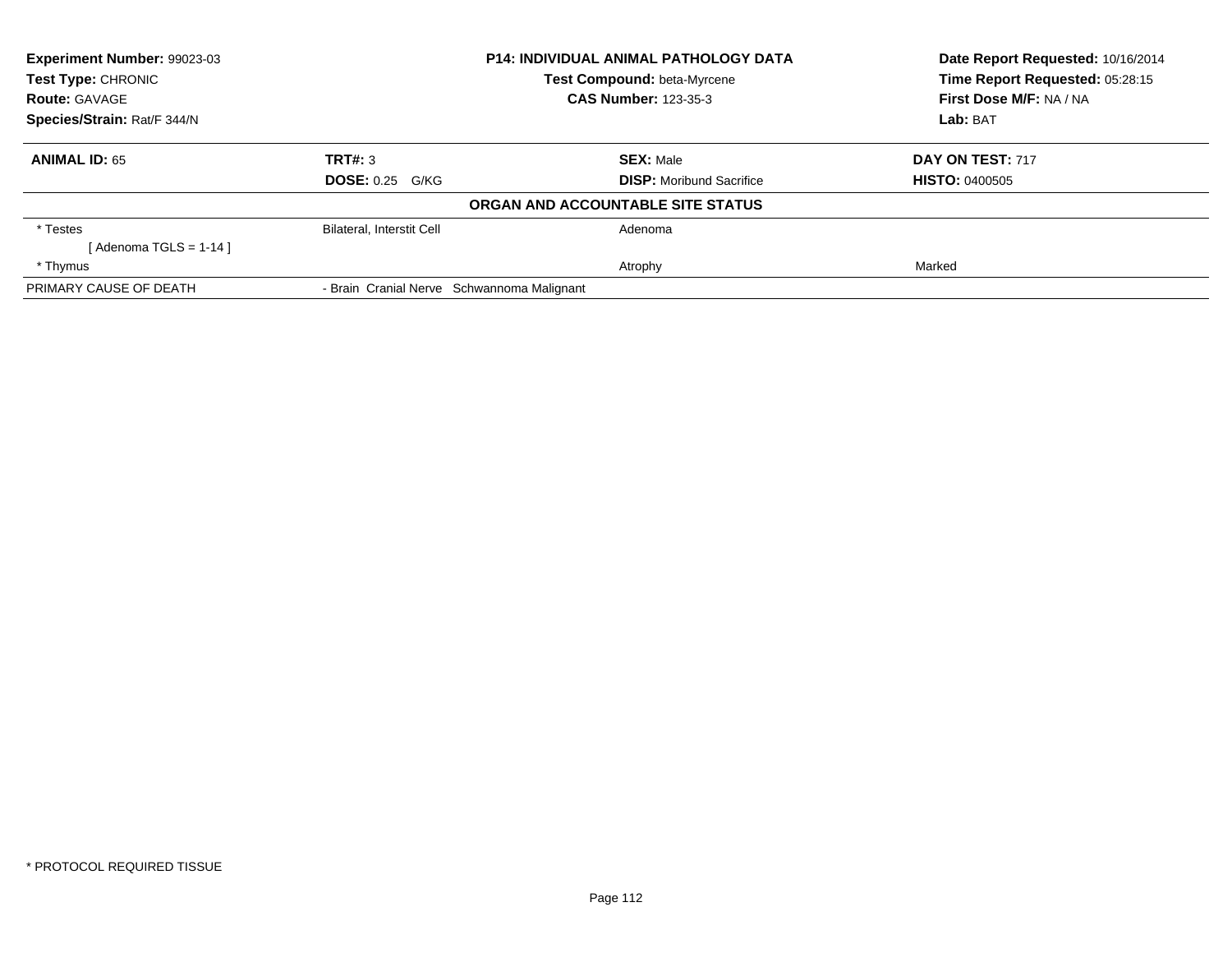| Experiment Number: 99023-03<br>Test Type: CHRONIC<br><b>Route: GAVAGE</b> |                                  | <b>P14: INDIVIDUAL ANIMAL PATHOLOGY DATA</b><br>Test Compound: beta-Myrcene<br><b>CAS Number: 123-35-3</b> | Date Report Requested: 10/16/2014<br>Time Report Requested: 05:28:15<br>First Dose M/F: NA / NA |  |
|---------------------------------------------------------------------------|----------------------------------|------------------------------------------------------------------------------------------------------------|-------------------------------------------------------------------------------------------------|--|
| Species/Strain: Rat/F 344/N                                               |                                  |                                                                                                            | Lab: BAT                                                                                        |  |
| <b>ANIMAL ID: 66</b>                                                      | TRT#: 3                          | <b>SEX: Male</b>                                                                                           | DAY ON TEST: 729                                                                                |  |
|                                                                           | <b>DOSE: 0.25 G/KG</b>           | <b>DISP: Terminal Sacrifice</b>                                                                            | <b>HISTO: 0400506</b>                                                                           |  |
|                                                                           |                                  | ORGAN AND ACCOUNTABLE SITE STATUS                                                                          |                                                                                                 |  |
| <b>NORMAL</b>                                                             |                                  |                                                                                                            |                                                                                                 |  |
| * Adrenal Medulla                                                         | <b>Blood Vessel</b>              | * Bone                                                                                                     | * Bone Marrow                                                                                   |  |
| * Brain                                                                   | * Epididymis                     | * Esophagus                                                                                                | * Intestine Large, Cecum                                                                        |  |
| * Intestine Large, Colon                                                  | * Intestine Large, Rectum        | * Intestine Small, Duodenum                                                                                | * Intestine Small, Ileum                                                                        |  |
| * Intestine Small, Jejunum                                                | * Islets, Pancreatic             | * Lymph Node, Mesenteric                                                                                   | * Mammary Gland                                                                                 |  |
| * Parathyroid Gland                                                       | * Prostate                       | * Salivary Glands                                                                                          | * Seminal Vesicle                                                                               |  |
| * Skin                                                                    | * Spleen                         | * Stomach, Forestomach                                                                                     | * Trachea                                                                                       |  |
| * Urinary Bladder                                                         |                                  |                                                                                                            |                                                                                                 |  |
| <b>MISSING</b>                                                            |                                  |                                                                                                            |                                                                                                 |  |
| * Lymph Node, Mandibular                                                  |                                  |                                                                                                            |                                                                                                 |  |
| <b>OBSERVATIONS</b>                                                       |                                  |                                                                                                            |                                                                                                 |  |
| * Adrenal Cortex                                                          |                                  | Vacuolization Cytoplasmic                                                                                  | Minimal                                                                                         |  |
| * Eye                                                                     | Sclera                           | Metaplasia                                                                                                 | Osseous, Mild                                                                                   |  |
| * Harderian Gland                                                         |                                  | Pigmentation                                                                                               | Porphyrin, Mild                                                                                 |  |
| * Heart                                                                   |                                  | Cardiomyopathy                                                                                             | Mild                                                                                            |  |
| * Kidney                                                                  |                                  | Inflammation                                                                                               | Suppurative, Focal, Minimal                                                                     |  |
|                                                                           | Papilla                          | Mineralization                                                                                             | Minimal                                                                                         |  |
|                                                                           |                                  | Nephropathy                                                                                                | Mild                                                                                            |  |
|                                                                           | <b>Renal Tubule</b>              | Nephrosis                                                                                                  | Mild                                                                                            |  |
| * Liver                                                                   | <b>Bile Duct</b>                 | Hyperplasia                                                                                                | Mild                                                                                            |  |
|                                                                           |                                  | Inflammation                                                                                               | Chronic, Minimal                                                                                |  |
| * Lung                                                                    |                                  | Inflammation                                                                                               | Minimal                                                                                         |  |
| * Nose                                                                    | Olfactory Epi                    | Degeneration                                                                                               | Minimal                                                                                         |  |
|                                                                           |                                  | Inflammation                                                                                               | Chronic Active, Minimal                                                                         |  |
| * Pancreas                                                                | Duct                             | Cyst                                                                                                       |                                                                                                 |  |
| * Pituitary Gland                                                         |                                  | Cyst                                                                                                       |                                                                                                 |  |
| * Preputial Gland                                                         |                                  | Inflammation                                                                                               | Chronic, Mild                                                                                   |  |
| * Stomach, Glandular                                                      | Epithelium                       | Ectasia                                                                                                    | Minimal                                                                                         |  |
|                                                                           | Epithelium                       | Hyperplasia                                                                                                | Mild                                                                                            |  |
| * Testes                                                                  | <b>Bilateral, Interstit Cell</b> | Adenoma                                                                                                    |                                                                                                 |  |
| [Adenoma TGLS = $1-14$ ]                                                  |                                  |                                                                                                            |                                                                                                 |  |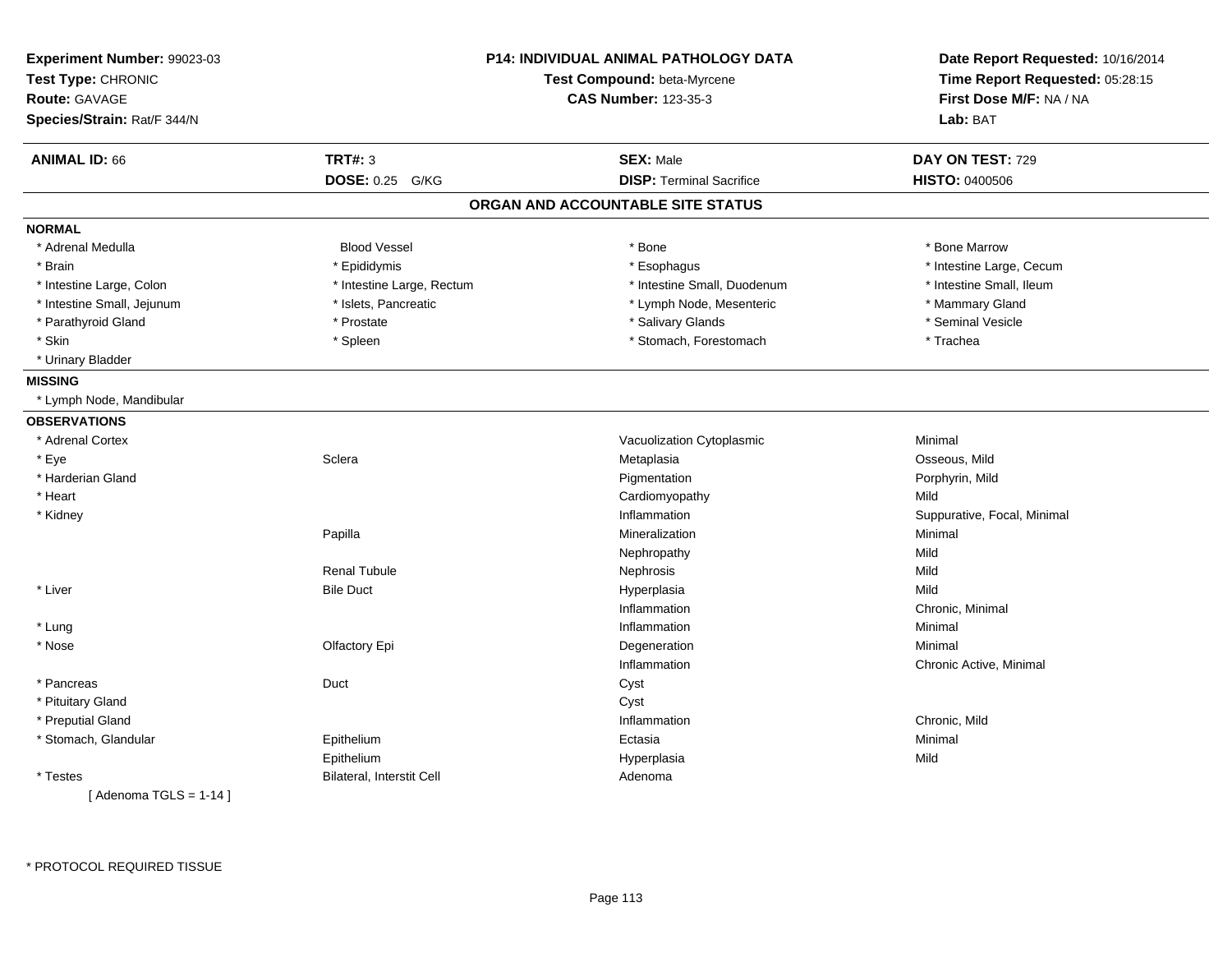| <b>Experiment Number: 99023-03</b><br><b>Test Type: CHRONIC</b> |                             | <b>P14: INDIVIDUAL ANIMAL PATHOLOGY DATA</b> | Date Report Requested: 10/16/2014<br>Time Report Requested: 05:28:15 |
|-----------------------------------------------------------------|-----------------------------|----------------------------------------------|----------------------------------------------------------------------|
|                                                                 |                             | Test Compound: beta-Myrcene                  |                                                                      |
| <b>Route: GAVAGE</b>                                            | <b>CAS Number: 123-35-3</b> |                                              | First Dose M/F: NA / NA                                              |
| Species/Strain: Rat/F 344/N                                     |                             |                                              | Lab: BAT                                                             |
| <b>ANIMAL ID: 66</b>                                            | TRT#: 3                     | <b>SEX: Male</b>                             | DAY ON TEST: 729                                                     |
|                                                                 | <b>DOSE: 0.25 G/KG</b>      | <b>DISP:</b> Terminal Sacrifice              | <b>HISTO: 0400506</b>                                                |
|                                                                 |                             | ORGAN AND ACCOUNTABLE SITE STATUS            |                                                                      |
| * Thymus                                                        |                             | Atrophy                                      | Minimal                                                              |
| * Thyroid Gland                                                 | C Cell                      | Adenoma                                      |                                                                      |
|                                                                 | C Cell                      | Hyperplasia                                  | Minimal                                                              |
| PRIMARY CAUSE OF DEATH                                          |                             |                                              |                                                                      |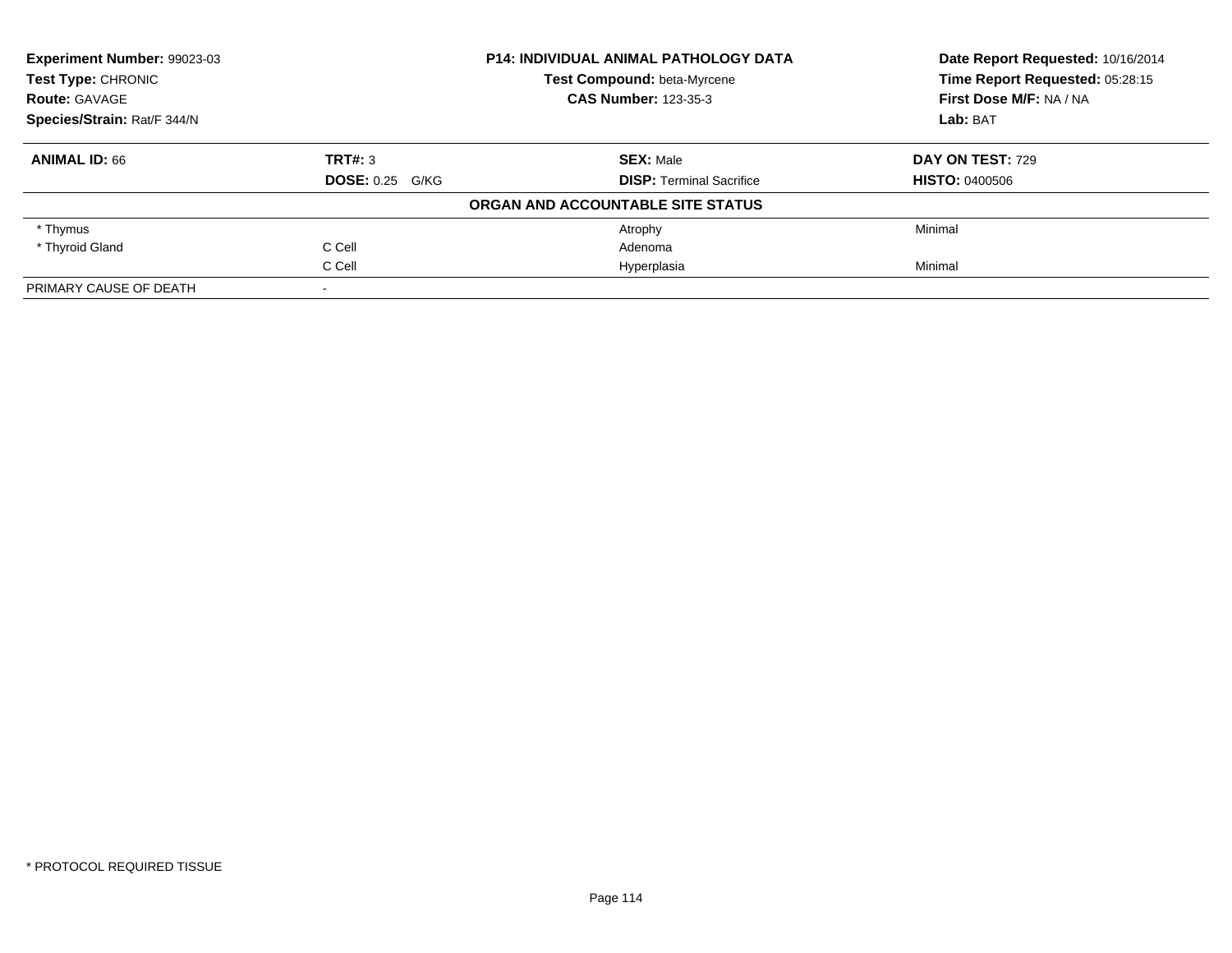| Experiment Number: 99023-03<br>Test Type: CHRONIC<br><b>Route: GAVAGE</b><br>Species/Strain: Rat/F 344/N |                           | <b>P14: INDIVIDUAL ANIMAL PATHOLOGY DATA</b><br>Test Compound: beta-Myrcene<br><b>CAS Number: 123-35-3</b> | Date Report Requested: 10/16/2014<br>Time Report Requested: 05:28:15<br>First Dose M/F: NA / NA<br>Lab: BAT |
|----------------------------------------------------------------------------------------------------------|---------------------------|------------------------------------------------------------------------------------------------------------|-------------------------------------------------------------------------------------------------------------|
| <b>ANIMAL ID: 67</b>                                                                                     | <b>TRT#: 3</b>            | <b>SEX: Male</b>                                                                                           | DAY ON TEST: 713                                                                                            |
|                                                                                                          | DOSE: 0.25 G/KG           | <b>DISP: Natural Death</b>                                                                                 | <b>HISTO: 0400507</b>                                                                                       |
|                                                                                                          |                           | ORGAN AND ACCOUNTABLE SITE STATUS                                                                          |                                                                                                             |
| <b>NORMAL</b>                                                                                            |                           |                                                                                                            |                                                                                                             |
| * Adrenal Medulla                                                                                        | <b>Blood Vessel</b>       | * Bone                                                                                                     | * Bone Marrow                                                                                               |
| * Brain                                                                                                  | * Epididymis              | * Esophagus                                                                                                | * Intestine Large, Cecum                                                                                    |
| * Intestine Large, Colon                                                                                 | * Intestine Large, Rectum | * Intestine Small, Duodenum                                                                                | * Intestine Small, Ileum                                                                                    |
| * Intestine Small, Jejunum                                                                               | * Islets, Pancreatic      | * Mammary Gland                                                                                            | * Pancreas                                                                                                  |
| * Parathyroid Gland                                                                                      | * Prostate                | * Salivary Glands                                                                                          | * Skin                                                                                                      |
| * Stomach, Forestomach                                                                                   | * Stomach, Glandular      | * Thyroid Gland                                                                                            | * Trachea                                                                                                   |
| * Urinary Bladder                                                                                        |                           |                                                                                                            |                                                                                                             |
| <b>MISSING</b>                                                                                           |                           |                                                                                                            |                                                                                                             |
| * Lymph Node, Mandibular                                                                                 |                           |                                                                                                            |                                                                                                             |
| <b>OBSERVATIONS</b>                                                                                      |                           |                                                                                                            |                                                                                                             |
| * Adrenal Cortex                                                                                         |                           | Vacuolization Cytoplasmic                                                                                  | Minimal                                                                                                     |
| * Eye                                                                                                    | Sclera                    | Metaplasia                                                                                                 | Osseous, Mild                                                                                               |
| * Harderian Gland                                                                                        |                           | Pigmentation                                                                                               | Porphyrin, Moderate                                                                                         |
| * Heart                                                                                                  |                           | Cardiomyopathy                                                                                             | Mild                                                                                                        |
| * Kidney                                                                                                 |                           | Mesenchymal Tumor Malignant                                                                                |                                                                                                             |
|                                                                                                          | Papilla                   | Mineralization                                                                                             | Minimal                                                                                                     |
|                                                                                                          |                           | Nephropathy                                                                                                | Mild                                                                                                        |
| [Mesenchymal Tumor Malignant TGLS = 1-14]                                                                |                           |                                                                                                            |                                                                                                             |
| * Liver                                                                                                  | <b>Bile Duct</b>          | Hyperplasia                                                                                                | Mild                                                                                                        |
| * Lung                                                                                                   |                           | Mesenchymal Tumor Malignant                                                                                | Metastatic (Kidney)                                                                                         |
| [Mesenchymal Tumor Malignant TGLS = 3-3+4]                                                               |                           |                                                                                                            |                                                                                                             |
| * Lymph Node, Mesenteric                                                                                 |                           | Mesenchymal Tumor Malignant                                                                                | Metastatic (Kidney)                                                                                         |
| [Mesenchymal Tumor Malignant TGLS = 4-6]                                                                 |                           |                                                                                                            |                                                                                                             |
| * Nose                                                                                                   | Olfactory Epi             | Degeneration                                                                                               | Mild                                                                                                        |
| * Pituitary Gland                                                                                        |                           | Angiectasis                                                                                                | Mild                                                                                                        |
| * Preputial Gland                                                                                        |                           | Inflammation                                                                                               | Chronic, Mild                                                                                               |
| * Seminal Vesicle                                                                                        |                           | Mesenchymal Tumor Malignant                                                                                | Metastatic (Kidney)                                                                                         |
| Note: One seminal vesicle was missing                                                                    |                           |                                                                                                            |                                                                                                             |
| * Spleen                                                                                                 |                           | Atrophy                                                                                                    | Mild                                                                                                        |
| * Testes                                                                                                 | Bilateral, Interstit Cell | Adenoma                                                                                                    |                                                                                                             |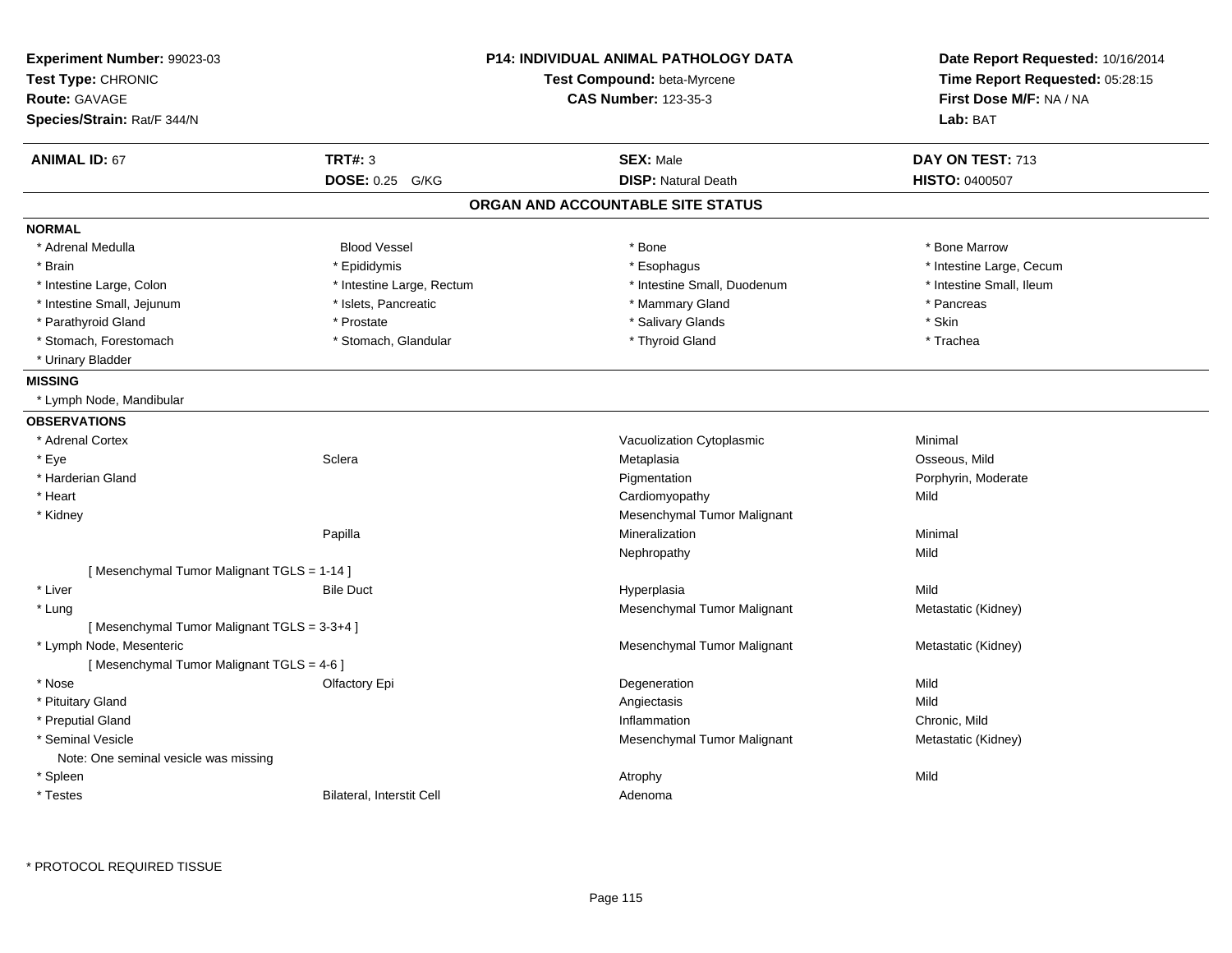| Experiment Number: 99023-03 |                                         | <b>P14: INDIVIDUAL ANIMAL PATHOLOGY DATA</b> | Date Report Requested: 10/16/2014 |  |
|-----------------------------|-----------------------------------------|----------------------------------------------|-----------------------------------|--|
| Test Type: CHRONIC          |                                         | Test Compound: beta-Myrcene                  | Time Report Requested: 05:28:15   |  |
| <b>Route: GAVAGE</b>        |                                         | <b>CAS Number: 123-35-3</b>                  | First Dose M/F: NA / NA           |  |
| Species/Strain: Rat/F 344/N |                                         |                                              | Lab: BAT                          |  |
| <b>ANIMAL ID: 67</b>        | TRT#: 3                                 | <b>SEX: Male</b>                             | DAY ON TEST: 713                  |  |
|                             | <b>DOSE: 0.25 G/KG</b>                  | <b>DISP:</b> Natural Death                   | <b>HISTO: 0400507</b>             |  |
|                             |                                         | ORGAN AND ACCOUNTABLE SITE STATUS            |                                   |  |
| [ Adenoma TGLS = 2-11 ]     |                                         |                                              |                                   |  |
| * Thymus                    |                                         | Atrophy                                      | Marked                            |  |
| PRIMARY CAUSE OF DEATH      | Mesenchymal Tumor Malignant<br>- Kidney |                                              |                                   |  |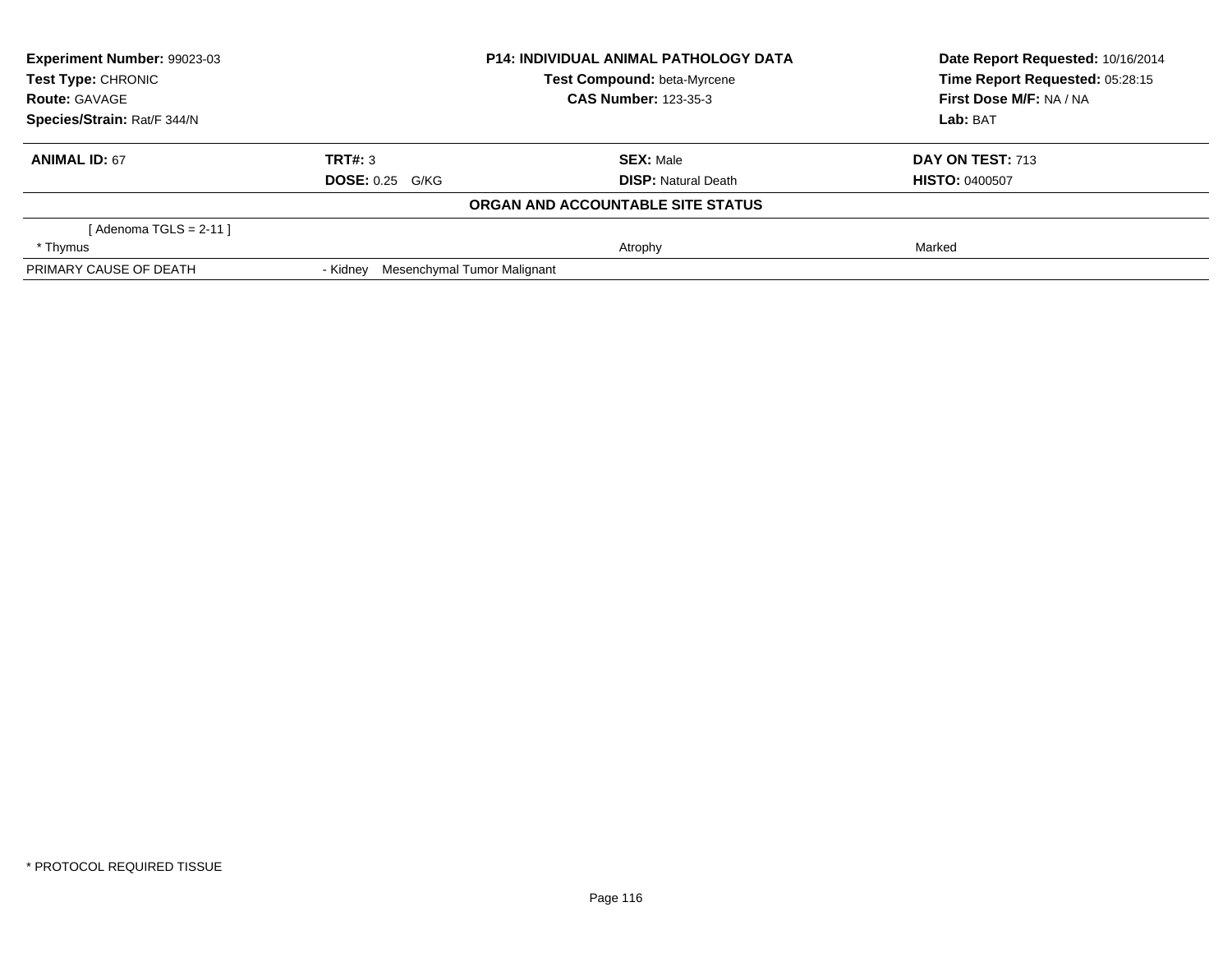| Experiment Number: 99023-03<br>Test Type: CHRONIC<br><b>Route: GAVAGE</b><br>Species/Strain: Rat/F 344/N |                           | <b>P14: INDIVIDUAL ANIMAL PATHOLOGY DATA</b><br>Test Compound: beta-Myrcene<br><b>CAS Number: 123-35-3</b> | Date Report Requested: 10/16/2014<br>Time Report Requested: 05:28:15<br>First Dose M/F: NA / NA<br>Lab: BAT |
|----------------------------------------------------------------------------------------------------------|---------------------------|------------------------------------------------------------------------------------------------------------|-------------------------------------------------------------------------------------------------------------|
| <b>ANIMAL ID: 68</b>                                                                                     | <b>TRT#: 3</b>            | <b>SEX: Male</b>                                                                                           | DAY ON TEST: 730                                                                                            |
|                                                                                                          | DOSE: 0.25 G/KG           | <b>DISP: Terminal Sacrifice</b>                                                                            | <b>HISTO: 0400508</b>                                                                                       |
|                                                                                                          |                           | ORGAN AND ACCOUNTABLE SITE STATUS                                                                          |                                                                                                             |
| <b>NORMAL</b>                                                                                            |                           |                                                                                                            |                                                                                                             |
| * Adrenal Cortex                                                                                         | * Adrenal Medulla         | <b>Blood Vessel</b>                                                                                        | * Bone                                                                                                      |
| * Bone Marrow                                                                                            | * Brain                   | * Epididymis                                                                                               | * Esophagus                                                                                                 |
| * Eye                                                                                                    | * Intestine Large, Cecum  | * Intestine Large, Colon                                                                                   | * Intestine Large, Rectum                                                                                   |
| * Intestine Small, Duodenum                                                                              | * Intestine Small, Ileum  | * Intestine Small, Jejunum                                                                                 | * Islets, Pancreatic                                                                                        |
| * Lymph Node, Mesenteric                                                                                 | * Mammary Gland           | * Parathyroid Gland                                                                                        | * Prostate                                                                                                  |
| * Salivary Glands                                                                                        | * Seminal Vesicle         | * Skin                                                                                                     | * Spleen                                                                                                    |
| * Stomach, Forestomach                                                                                   | * Thymus                  | * Trachea                                                                                                  | * Urinary Bladder                                                                                           |
| <b>MISSING</b>                                                                                           |                           |                                                                                                            |                                                                                                             |
| * Lymph Node, Mandibular                                                                                 |                           |                                                                                                            |                                                                                                             |
| <b>OBSERVATIONS</b>                                                                                      |                           |                                                                                                            |                                                                                                             |
| * Harderian Gland                                                                                        |                           | Pigmentation                                                                                               | Porphyrin, Mild                                                                                             |
| * Heart                                                                                                  |                           | Cardiomyopathy                                                                                             | Minimal                                                                                                     |
| * Kidney                                                                                                 | <b>Transit Epithe</b>     | Hyperplasia                                                                                                | Mild                                                                                                        |
|                                                                                                          | Papilla                   | Mineralization                                                                                             | Moderate                                                                                                    |
|                                                                                                          |                           | Nephropathy                                                                                                | Mild                                                                                                        |
|                                                                                                          | <b>Renal Tubule</b>       | Nephrosis                                                                                                  | Minimal                                                                                                     |
| * Liver                                                                                                  | <b>Bile Duct</b>          | Hyperplasia                                                                                                | Mild                                                                                                        |
|                                                                                                          |                           | Inflammation                                                                                               | Chronic, Minimal                                                                                            |
| * Lung                                                                                                   | Alveolar Epith            | Hyperplasia                                                                                                | Minimal                                                                                                     |
|                                                                                                          |                           | Inflammation                                                                                               | Minimal                                                                                                     |
| * Nose                                                                                                   | Olfactory Epi             | Degeneration                                                                                               | Mild                                                                                                        |
| * Pancreas                                                                                               | Acinus                    | Atrophy                                                                                                    | Minimal                                                                                                     |
| * Pituitary Gland                                                                                        | <b>Pars Distalis</b>      | Adenoma                                                                                                    |                                                                                                             |
|                                                                                                          |                           | Cyst                                                                                                       |                                                                                                             |
|                                                                                                          | Pars Distalis             | Hyperplasia                                                                                                | Minimal                                                                                                     |
| * Preputial Gland                                                                                        |                           | Inflammation                                                                                               | Chronic, Minimal                                                                                            |
| * Stomach, Glandular                                                                                     | Epithelium                | Ectasia                                                                                                    | Minimal                                                                                                     |
| * Testes                                                                                                 | Bilateral, Interstit Cell | Adenoma                                                                                                    |                                                                                                             |
| [Adenoma TGLS = $1-11$ ]                                                                                 |                           |                                                                                                            |                                                                                                             |
| * Thyroid Gland                                                                                          | C Cell                    | Hyperplasia                                                                                                | Mild                                                                                                        |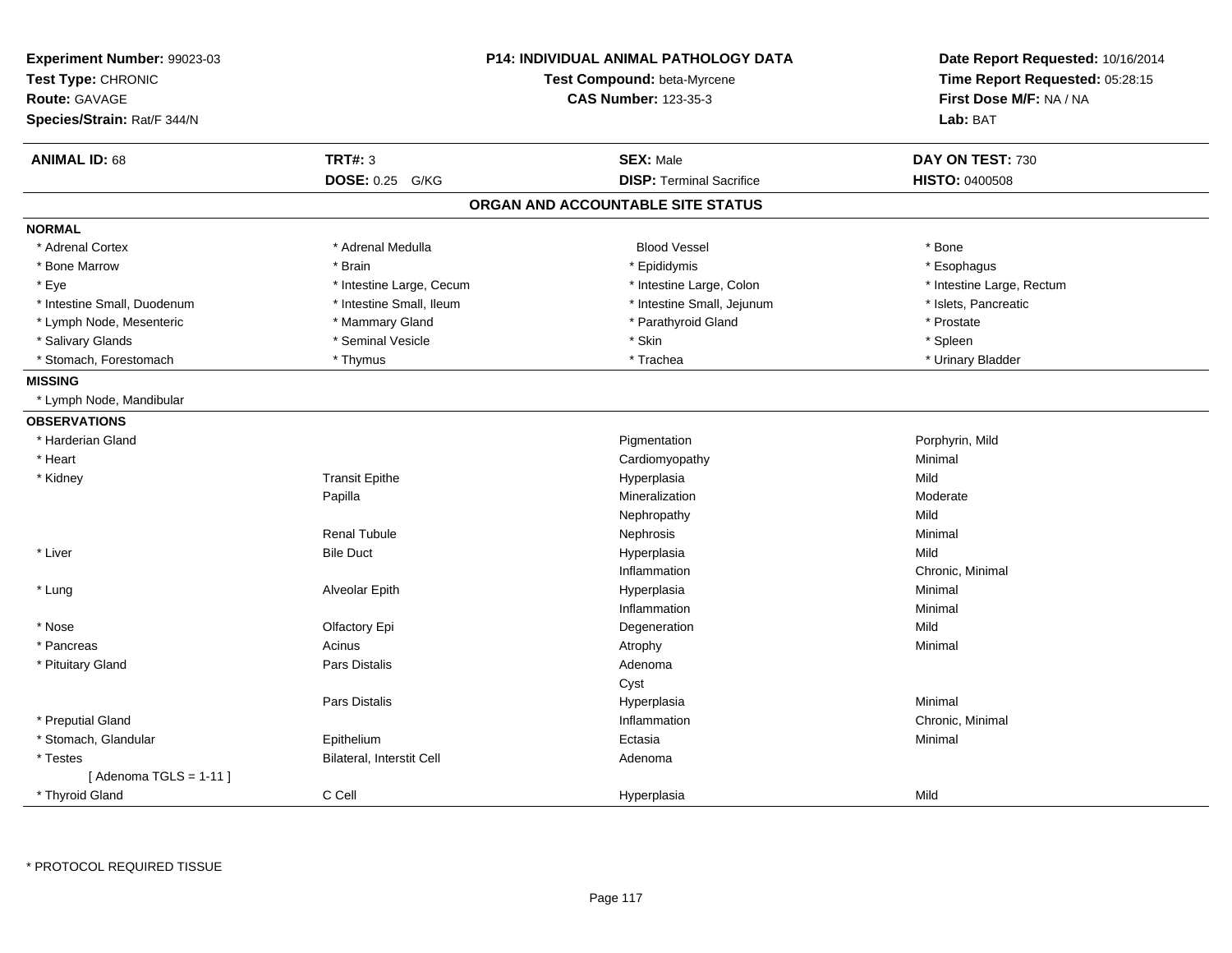| Experiment Number: 99023-03 | <b>P14: INDIVIDUAL ANIMAL PATHOLOGY DATA</b> |                                    | Date Report Requested: 10/16/2014 |  |
|-----------------------------|----------------------------------------------|------------------------------------|-----------------------------------|--|
| Test Type: CHRONIC          |                                              | <b>Test Compound: beta-Myrcene</b> | Time Report Requested: 05:28:15   |  |
| <b>Route: GAVAGE</b>        |                                              | <b>CAS Number: 123-35-3</b>        | First Dose M/F: NA / NA           |  |
| Species/Strain: Rat/F 344/N |                                              |                                    | Lab: BAT                          |  |
| <b>ANIMAL ID: 68</b>        | TRT#: 3                                      | <b>SEX: Male</b>                   | DAY ON TEST: 730                  |  |
|                             | <b>DOSE:</b> 0.25 G/KG                       | <b>DISP:</b> Terminal Sacrifice    | <b>HISTO: 0400508</b>             |  |
|                             |                                              | ORGAN AND ACCOUNTABLE SITE STATUS  |                                   |  |
| PRIMARY CAUSE OF DEATH      |                                              |                                    |                                   |  |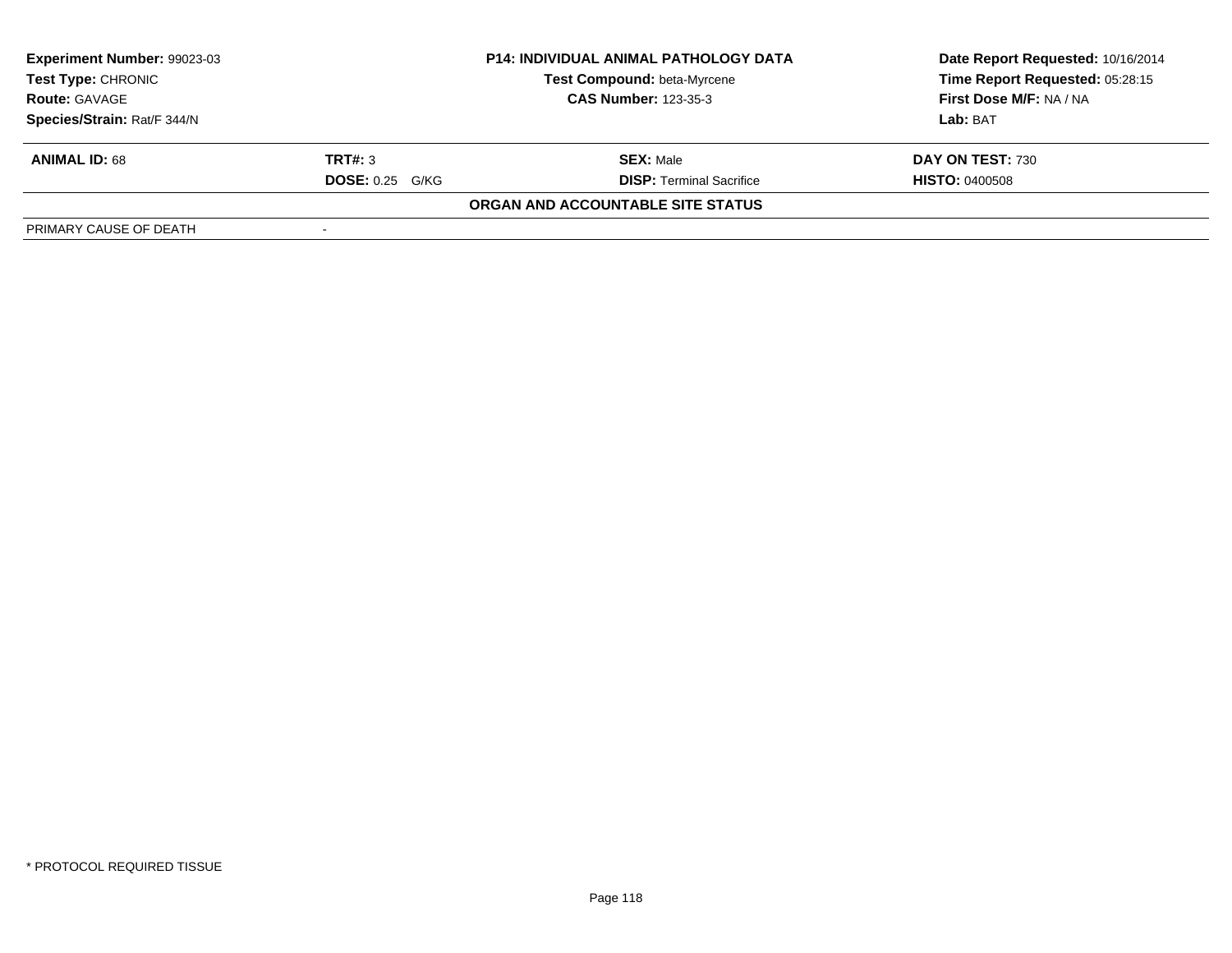| Experiment Number: 99023-03<br>Test Type: CHRONIC<br><b>Route: GAVAGE</b><br>Species/Strain: Rat/F 344/N |                            | P14: INDIVIDUAL ANIMAL PATHOLOGY DATA<br>Test Compound: beta-Myrcene<br><b>CAS Number: 123-35-3</b> | Date Report Requested: 10/16/2014<br>Time Report Requested: 05:28:15<br>First Dose M/F: NA / NA<br>Lab: BAT |
|----------------------------------------------------------------------------------------------------------|----------------------------|-----------------------------------------------------------------------------------------------------|-------------------------------------------------------------------------------------------------------------|
| <b>ANIMAL ID: 69</b>                                                                                     | <b>TRT#: 3</b>             | <b>SEX: Male</b>                                                                                    | DAY ON TEST: 730                                                                                            |
|                                                                                                          | DOSE: 0.25 G/KG            | <b>DISP: Terminal Sacrifice</b>                                                                     | <b>HISTO: 0400509</b>                                                                                       |
|                                                                                                          |                            | ORGAN AND ACCOUNTABLE SITE STATUS                                                                   |                                                                                                             |
| <b>NORMAL</b>                                                                                            |                            |                                                                                                     |                                                                                                             |
| * Adrenal Cortex                                                                                         | * Adrenal Medulla          | <b>Blood Vessel</b>                                                                                 | * Bone                                                                                                      |
| * Bone Marrow                                                                                            | * Brain                    | * Epididymis                                                                                        | * Esophagus                                                                                                 |
| * Intestine Large, Cecum                                                                                 | * Intestine Large, Colon   | * Intestine Large, Rectum                                                                           | * Intestine Small, Duodenum                                                                                 |
| * Intestine Small, Ileum                                                                                 | * Intestine Small, Jejunum | * Islets, Pancreatic                                                                                | * Lymph Node, Mesenteric                                                                                    |
| * Mammary Gland                                                                                          | * Pancreas                 | * Parathyroid Gland                                                                                 | * Prostate                                                                                                  |
| * Salivary Glands                                                                                        | * Seminal Vesicle          | * Spleen                                                                                            | * Stomach, Forestomach                                                                                      |
| * Trachea                                                                                                | * Urinary Bladder          |                                                                                                     |                                                                                                             |
| <b>MISSING</b>                                                                                           |                            |                                                                                                     |                                                                                                             |
| * Lymph Node, Mandibular                                                                                 |                            |                                                                                                     |                                                                                                             |
| <b>OBSERVATIONS</b>                                                                                      |                            |                                                                                                     |                                                                                                             |
| * Eye                                                                                                    | Sclera                     | Metaplasia                                                                                          | Osseous, Minimal                                                                                            |
| * Harderian Gland                                                                                        |                            | Pigmentation                                                                                        | Porphyrin, Mild                                                                                             |
| * Heart                                                                                                  |                            | Cardiomyopathy                                                                                      | Mild                                                                                                        |
| * Kidney                                                                                                 |                            | Inflammation                                                                                        | Suppurative, Focal, Minimal                                                                                 |
|                                                                                                          | Papilla                    | Mineralization                                                                                      | Mild                                                                                                        |
|                                                                                                          |                            | Nephropathy                                                                                         | Mild                                                                                                        |
|                                                                                                          | <b>Renal Tubule</b>        | Nephrosis                                                                                           | Minimal                                                                                                     |
| * Liver                                                                                                  |                            | <b>Basophilic Focus</b>                                                                             |                                                                                                             |
|                                                                                                          |                            | Clear Cell Focus                                                                                    |                                                                                                             |
|                                                                                                          |                            | Fatty Change                                                                                        | Mild                                                                                                        |
|                                                                                                          | <b>Bile Duct</b>           | Hyperplasia                                                                                         | Mild                                                                                                        |
|                                                                                                          |                            | Inflammation                                                                                        | Chronic, Minimal                                                                                            |
| * Lung                                                                                                   |                            | Inflammation                                                                                        | Minimal                                                                                                     |
| Mesentery                                                                                                | Fat                        | Necrosis                                                                                            | Mild                                                                                                        |
| [Necrosis TGLS = $3-16$ ]                                                                                |                            |                                                                                                     |                                                                                                             |
| * Nose                                                                                                   | Olfactory Epi              | Degeneration                                                                                        | Minimal                                                                                                     |
| * Pituitary Gland                                                                                        | <b>Pars Distalis</b>       | Adenoma                                                                                             |                                                                                                             |
|                                                                                                          |                            | Angiectasis                                                                                         | Mild                                                                                                        |
| * Preputial Gland                                                                                        |                            | Inflammation                                                                                        | Chronic, Mild                                                                                               |
| * Skin                                                                                                   | <b>Subcut Tiss</b>         | Fibroma                                                                                             |                                                                                                             |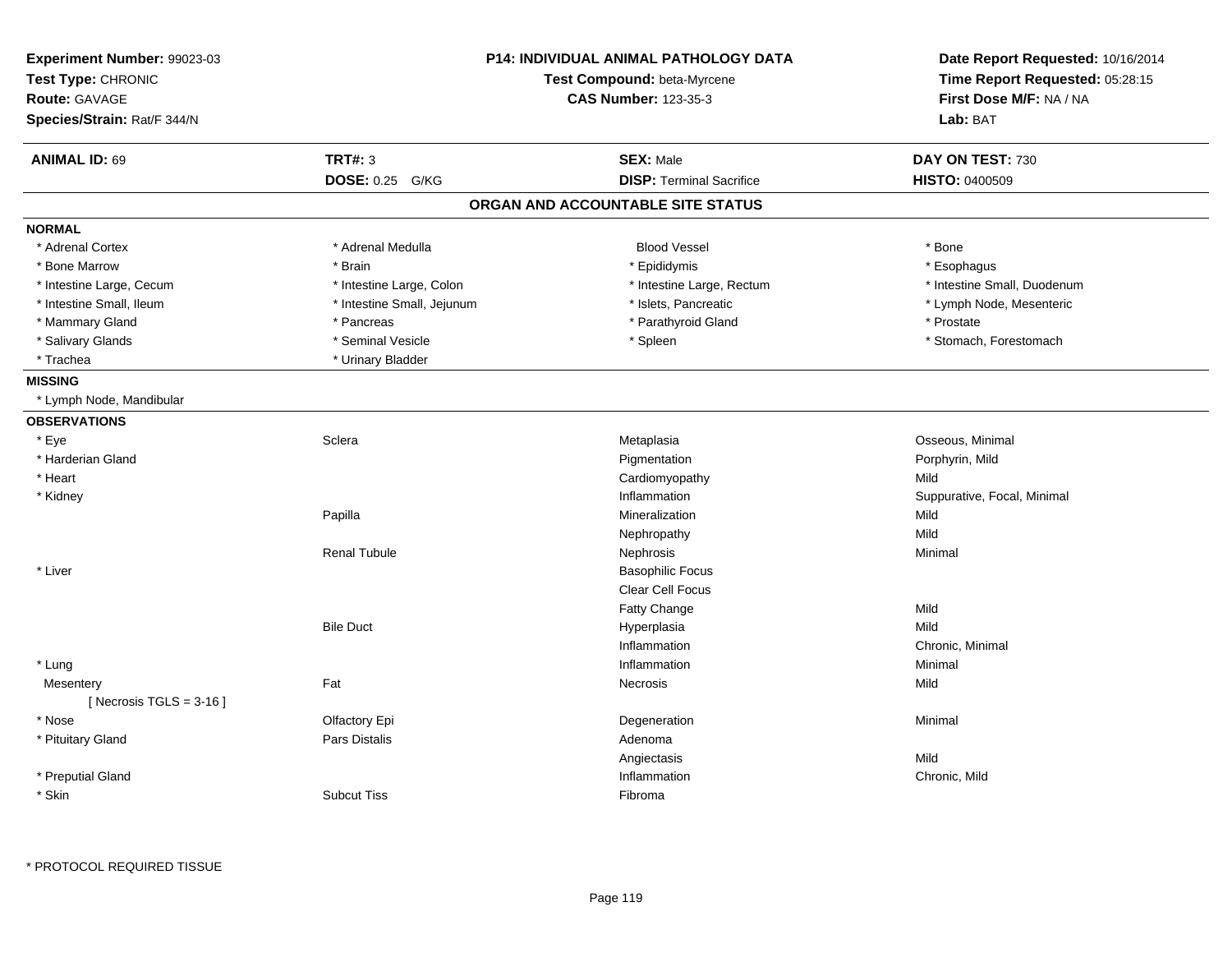| Experiment Number: 99023-03<br>Test Type: CHRONIC<br><b>Route: GAVAGE</b><br>Species/Strain: Rat/F 344/N |                           | <b>P14: INDIVIDUAL ANIMAL PATHOLOGY DATA</b><br><b>Test Compound: beta-Myrcene</b><br><b>CAS Number: 123-35-3</b> | Date Report Requested: 10/16/2014<br>Time Report Requested: 05:28:15<br>First Dose M/F: NA / NA<br>Lab: BAT |
|----------------------------------------------------------------------------------------------------------|---------------------------|-------------------------------------------------------------------------------------------------------------------|-------------------------------------------------------------------------------------------------------------|
|                                                                                                          |                           |                                                                                                                   |                                                                                                             |
| <b>ANIMAL ID: 69</b>                                                                                     | TRT#: 3                   | <b>SEX: Male</b>                                                                                                  | DAY ON TEST: 730                                                                                            |
|                                                                                                          | <b>DOSE: 0.25 G/KG</b>    | <b>DISP:</b> Terminal Sacrifice                                                                                   | <b>HISTO: 0400509</b>                                                                                       |
|                                                                                                          |                           | ORGAN AND ACCOUNTABLE SITE STATUS                                                                                 |                                                                                                             |
| [Fibroma TGLS = 1-14]                                                                                    |                           |                                                                                                                   |                                                                                                             |
| * Stomach, Glandular                                                                                     | Epithelium                | Ectasia                                                                                                           | Mild                                                                                                        |
|                                                                                                          | Epithelium                | Hyperplasia                                                                                                       | Minimal                                                                                                     |
|                                                                                                          |                           | Inflammation                                                                                                      | Chronic, Minimal                                                                                            |
| * Testes                                                                                                 | Bilateral, Interstit Cell | Adenoma                                                                                                           |                                                                                                             |
| [Adenoma TGLS = 2-15 ]                                                                                   |                           |                                                                                                                   |                                                                                                             |
| * Thymus                                                                                                 |                           | Atrophy                                                                                                           | Marked                                                                                                      |
| * Thyroid Gland                                                                                          | C Cell                    | Hyperplasia                                                                                                       | Mild                                                                                                        |
| PRIMARY CAUSE OF DEATH                                                                                   | ۰                         |                                                                                                                   |                                                                                                             |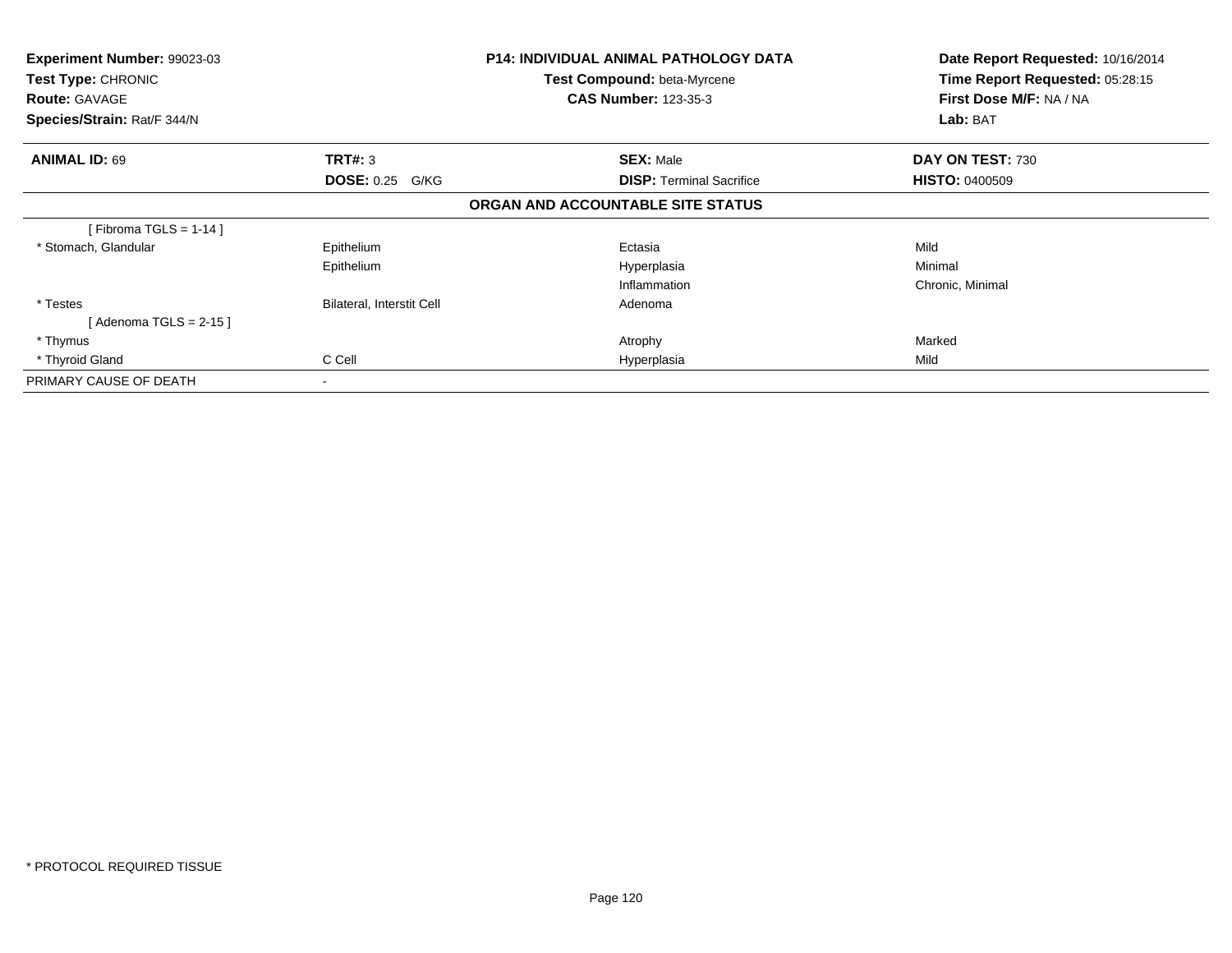| Experiment Number: 99023-03<br>Test Type: CHRONIC<br><b>Route: GAVAGE</b><br>Species/Strain: Rat/F 344/N |                            | P14: INDIVIDUAL ANIMAL PATHOLOGY DATA<br>Test Compound: beta-Myrcene<br><b>CAS Number: 123-35-3</b> | Date Report Requested: 10/16/2014<br>Time Report Requested: 05:28:15<br>First Dose M/F: NA / NA<br>Lab: BAT |
|----------------------------------------------------------------------------------------------------------|----------------------------|-----------------------------------------------------------------------------------------------------|-------------------------------------------------------------------------------------------------------------|
| <b>ANIMAL ID: 70</b>                                                                                     | <b>TRT#: 3</b>             | <b>SEX: Male</b>                                                                                    | DAY ON TEST: 730                                                                                            |
|                                                                                                          | <b>DOSE: 0.25</b><br>G/KG  | <b>DISP: Terminal Sacrifice</b>                                                                     | <b>HISTO: 0400510</b>                                                                                       |
|                                                                                                          |                            | ORGAN AND ACCOUNTABLE SITE STATUS                                                                   |                                                                                                             |
| <b>NORMAL</b>                                                                                            |                            |                                                                                                     |                                                                                                             |
| * Adrenal Cortex                                                                                         | <b>Blood Vessel</b>        | * Bone                                                                                              | * Bone Marrow                                                                                               |
| * Brain                                                                                                  | * Epididymis               | * Esophagus                                                                                         | * Eye                                                                                                       |
| * Intestine Large, Cecum                                                                                 | * Intestine Large, Colon   | * Intestine Large, Rectum                                                                           | * Intestine Small, Duodenum                                                                                 |
| * Intestine Small, Ileum                                                                                 | * Intestine Small, Jejunum | * Islets, Pancreatic                                                                                | * Lymph Node, Mesenteric                                                                                    |
| * Mammary Gland                                                                                          | * Parathyroid Gland        | * Prostate                                                                                          | * Salivary Glands                                                                                           |
| * Seminal Vesicle                                                                                        | * Spleen                   | * Stomach, Forestomach                                                                              | * Stomach, Glandular                                                                                        |
| * Thyroid Gland                                                                                          | * Trachea                  | * Urinary Bladder                                                                                   |                                                                                                             |
| <b>MISSING</b>                                                                                           |                            |                                                                                                     |                                                                                                             |
| * Lymph Node, Mandibular                                                                                 |                            |                                                                                                     |                                                                                                             |
| <b>OBSERVATIONS</b>                                                                                      |                            |                                                                                                     |                                                                                                             |
| * Adrenal Medulla                                                                                        |                            | Hyperplasia                                                                                         | Mild                                                                                                        |
| * Harderian Gland                                                                                        |                            | Hyperplasia                                                                                         | Mild                                                                                                        |
|                                                                                                          |                            | Pigmentation                                                                                        | Porphyrin, Moderate                                                                                         |
| * Heart                                                                                                  |                            | Cardiomyopathy                                                                                      | Mild                                                                                                        |
| * Kidney                                                                                                 | <b>Transit Epithe</b>      | Hyperplasia                                                                                         | Minimal                                                                                                     |
|                                                                                                          |                            | Inflammation                                                                                        | Suppurative, Focal, Minimal                                                                                 |
|                                                                                                          | Papilla                    | Mineralization                                                                                      | Mild                                                                                                        |
|                                                                                                          |                            | Nephropathy                                                                                         | Moderate                                                                                                    |
|                                                                                                          | <b>Renal Tubule</b>        | Nephrosis                                                                                           | Moderate                                                                                                    |
| * Liver                                                                                                  |                            | Clear Cell Focus                                                                                    |                                                                                                             |
|                                                                                                          |                            | <b>Eosinophilic Focus</b>                                                                           |                                                                                                             |
|                                                                                                          | <b>Bile Duct</b>           | Hyperplasia                                                                                         | Mild                                                                                                        |
|                                                                                                          |                            | Inflammation                                                                                        | Chronic, Minimal                                                                                            |
| * Lung                                                                                                   |                            | Inflammation                                                                                        | Minimal                                                                                                     |
| * Nose                                                                                                   | Olfactory Epi              | Degeneration                                                                                        | Minimal                                                                                                     |
|                                                                                                          |                            | Inflammation                                                                                        | Chronic Active, Mild                                                                                        |
| * Pancreas                                                                                               | Acinus                     | Atrophy                                                                                             | Minimal                                                                                                     |
| * Pituitary Gland                                                                                        | <b>Pars Distalis</b>       | Adenoma                                                                                             |                                                                                                             |
| * Preputial Gland                                                                                        |                            | Adenoma                                                                                             |                                                                                                             |
|                                                                                                          |                            | Inflammation                                                                                        | Chronic, Minimal                                                                                            |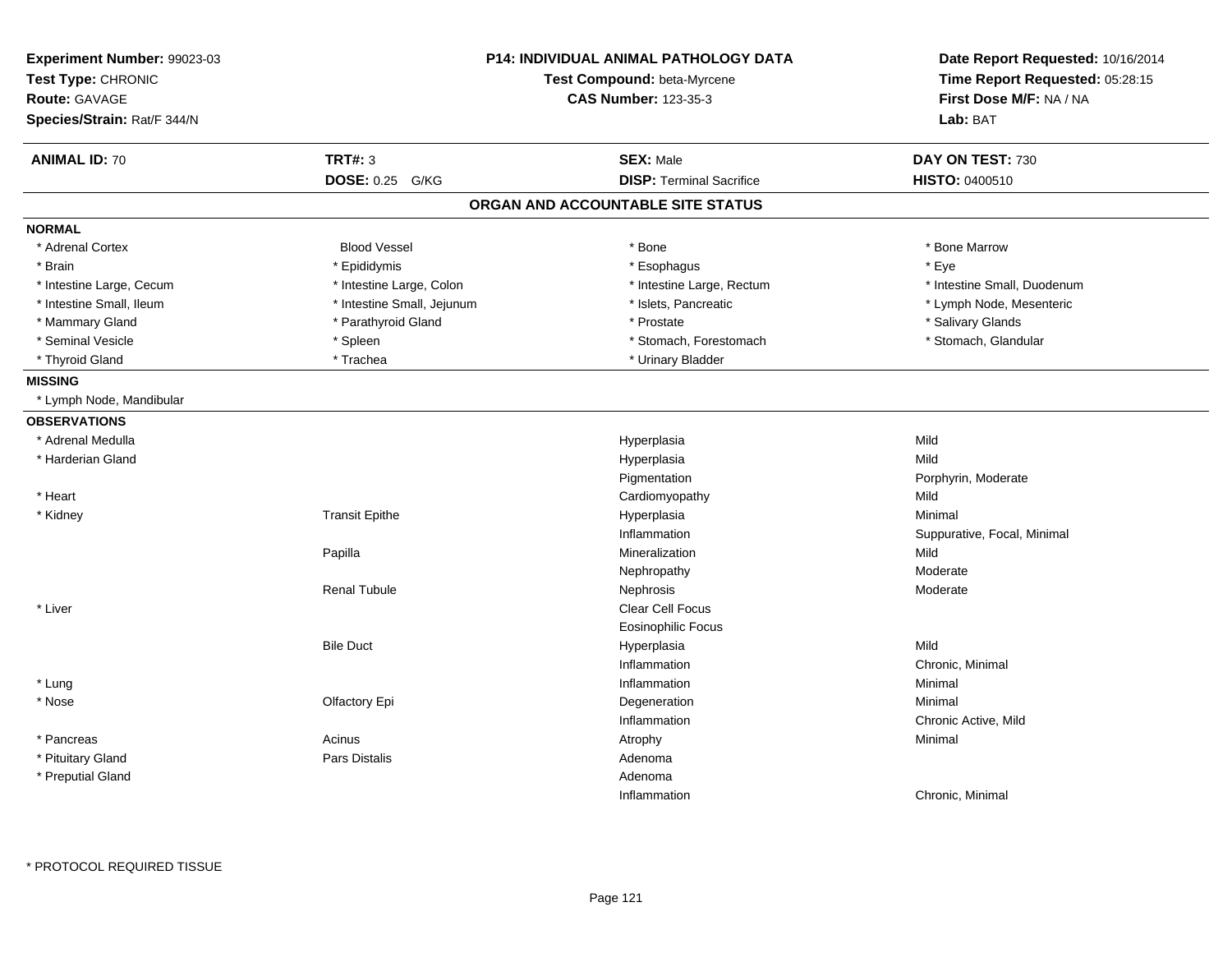| Experiment Number: 99023-03<br>Test Type: CHRONIC<br><b>Route: GAVAGE</b><br>Species/Strain: Rat/F 344/N |                                  | <b>P14: INDIVIDUAL ANIMAL PATHOLOGY DATA</b><br>Test Compound: beta-Myrcene<br><b>CAS Number: 123-35-3</b> | Date Report Requested: 10/16/2014<br>Time Report Requested: 05:28:15<br>First Dose M/F: NA / NA |
|----------------------------------------------------------------------------------------------------------|----------------------------------|------------------------------------------------------------------------------------------------------------|-------------------------------------------------------------------------------------------------|
|                                                                                                          |                                  |                                                                                                            | Lab: BAT                                                                                        |
| <b>ANIMAL ID: 70</b>                                                                                     | TRT#: 3                          | <b>SEX: Male</b>                                                                                           | DAY ON TEST: 730                                                                                |
|                                                                                                          | <b>DOSE: 0.25 G/KG</b>           | <b>DISP: Terminal Sacrifice</b>                                                                            | <b>HISTO: 0400510</b>                                                                           |
|                                                                                                          |                                  | ORGAN AND ACCOUNTABLE SITE STATUS                                                                          |                                                                                                 |
| * Skin                                                                                                   |                                  | Keratoacanthoma                                                                                            |                                                                                                 |
| [Keratoacanthoma TGLS = $1-14$ ]                                                                         |                                  |                                                                                                            |                                                                                                 |
| * Testes                                                                                                 | <b>Bilateral, Interstit Cell</b> | Adenoma                                                                                                    |                                                                                                 |
| [ Adenoma TGLS = 2-11 ]                                                                                  |                                  |                                                                                                            |                                                                                                 |
| * Thymus                                                                                                 |                                  | Atrophy                                                                                                    | Mild                                                                                            |
| PRIMARY CAUSE OF DEATH                                                                                   |                                  |                                                                                                            |                                                                                                 |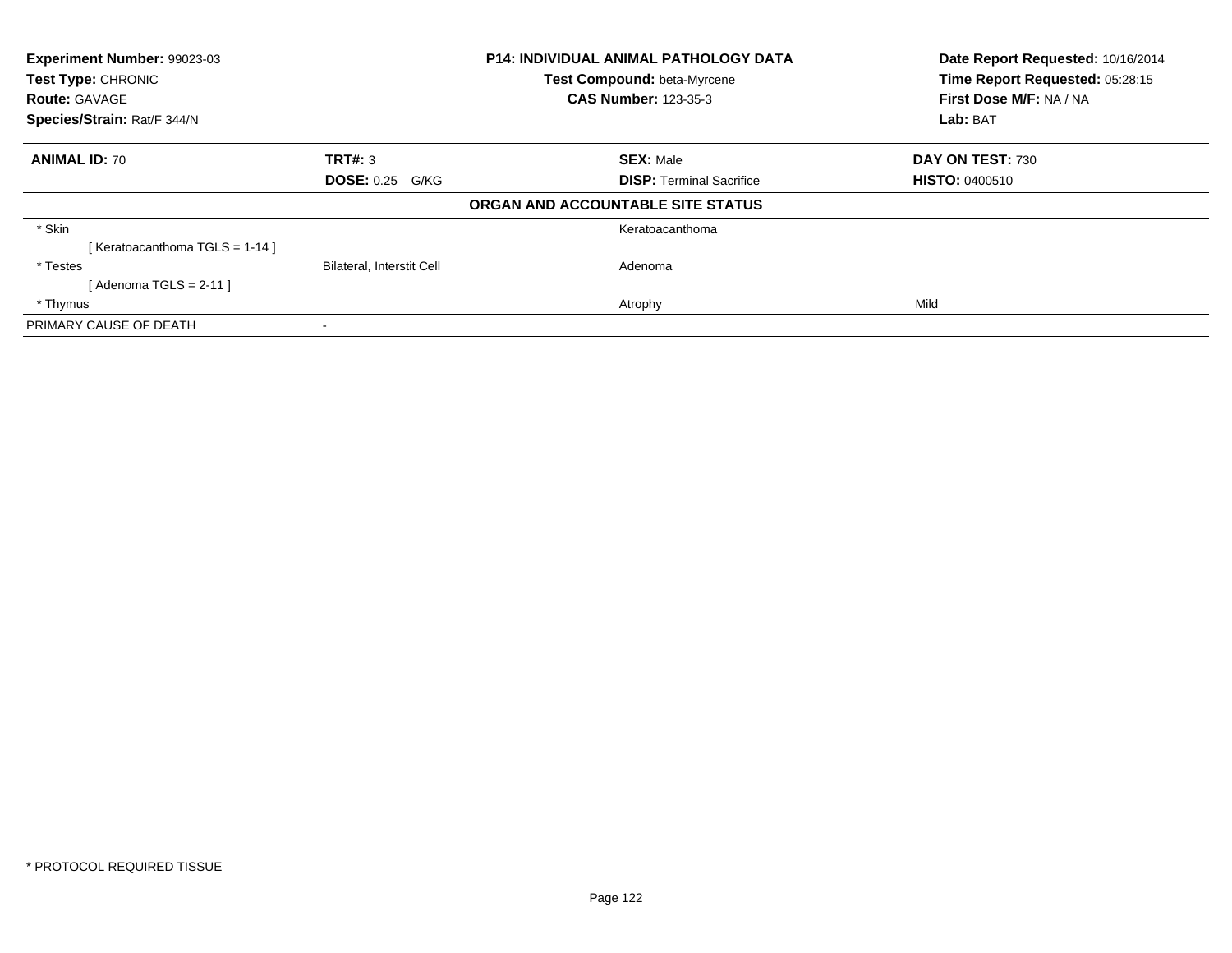| Experiment Number: 99023-03<br>Test Type: CHRONIC<br><b>Route: GAVAGE</b><br>Species/Strain: Rat/F 344/N | P14: INDIVIDUAL ANIMAL PATHOLOGY DATA<br>Test Compound: beta-Myrcene<br><b>CAS Number: 123-35-3</b> |                                   | Date Report Requested: 10/16/2014<br>Time Report Requested: 05:28:15<br>First Dose M/F: NA / NA<br>Lab: BAT |
|----------------------------------------------------------------------------------------------------------|-----------------------------------------------------------------------------------------------------|-----------------------------------|-------------------------------------------------------------------------------------------------------------|
| <b>ANIMAL ID: 71</b>                                                                                     | <b>TRT#: 3</b>                                                                                      | <b>SEX: Male</b>                  | DAY ON TEST: 261                                                                                            |
|                                                                                                          | DOSE: 0.25 G/KG                                                                                     | <b>DISP: Dosing Accident</b>      | HISTO: 0400511                                                                                              |
|                                                                                                          |                                                                                                     | ORGAN AND ACCOUNTABLE SITE STATUS |                                                                                                             |
| <b>NORMAL</b>                                                                                            |                                                                                                     |                                   |                                                                                                             |
| <b>Adrenal Cortex</b>                                                                                    | Adrenal Medulla                                                                                     | <b>Blood Vessel</b>               | Bone                                                                                                        |
| <b>Bone Marrow</b>                                                                                       | <b>Brain</b>                                                                                        | Epididymis                        | Eye                                                                                                         |
| Intestine Large, Cecum                                                                                   | Intestine Large, Colon                                                                              | Intestine Large, Rectum           | Intestine Small, Duodenum                                                                                   |
| Intestine Small, Ileum                                                                                   | Intestine Small, Jejunum                                                                            | Islets, Pancreatic                | Lung                                                                                                        |
| Lymph Node, Mesenteric                                                                                   | Mammary Gland                                                                                       | <b>Pituitary Gland</b>            | <b>Preputial Gland</b>                                                                                      |
| Prostate                                                                                                 | Salivary Glands                                                                                     | <b>Seminal Vesicle</b>            | Skin                                                                                                        |
| Stomach, Forestomach                                                                                     | Stomach, Glandular                                                                                  | <b>Testes</b>                     | <b>Thyroid Gland</b>                                                                                        |
| <b>Urinary Bladder</b>                                                                                   |                                                                                                     |                                   |                                                                                                             |
| <b>MISSING</b>                                                                                           |                                                                                                     |                                   |                                                                                                             |
| Lymph Node, Mandibular                                                                                   | Parathyroid Gland                                                                                   |                                   |                                                                                                             |
| <b>OBSERVATIONS</b>                                                                                      |                                                                                                     |                                   |                                                                                                             |
| Esophagus                                                                                                |                                                                                                     | Perforation                       | Marked                                                                                                      |
| [ Perforation TGLS = 1-14 ]                                                                              |                                                                                                     |                                   |                                                                                                             |
| <b>Harderian Gland</b>                                                                                   |                                                                                                     | Hyperplasia                       | Minimal                                                                                                     |
|                                                                                                          |                                                                                                     | Pigmentation                      | Porphyrin, Mild                                                                                             |
| Heart                                                                                                    |                                                                                                     | Cardiomyopathy                    | Mild                                                                                                        |
| Kidney                                                                                                   |                                                                                                     | Nephropathy                       | Minimal                                                                                                     |
| Liver                                                                                                    |                                                                                                     | Fatty Change                      | Minimal                                                                                                     |
|                                                                                                          | <b>Bile Duct</b>                                                                                    | Hyperplasia                       | Minimal                                                                                                     |
| Nose                                                                                                     | Olfactory Epi                                                                                       | Degeneration                      | Minimal                                                                                                     |
|                                                                                                          |                                                                                                     | Inflammation                      | Chronic Active, Minimal                                                                                     |
| Pancreas                                                                                                 | Acinus                                                                                              | Atrophy                           | Minimal                                                                                                     |
| Spleen                                                                                                   |                                                                                                     | Atrophy                           | Moderate                                                                                                    |
| Thymus                                                                                                   |                                                                                                     | Atrophy                           | Moderate                                                                                                    |
|                                                                                                          |                                                                                                     | Inflammation                      | Suppurative, Moderate                                                                                       |
| Trachea                                                                                                  | Peritrach Tiss                                                                                      | Inflammation                      | Chronic, Moderate                                                                                           |
| [Inflammation TGLS = $2-14$ ]                                                                            |                                                                                                     |                                   |                                                                                                             |
| PRIMARY CAUSE OF DEATH                                                                                   |                                                                                                     |                                   |                                                                                                             |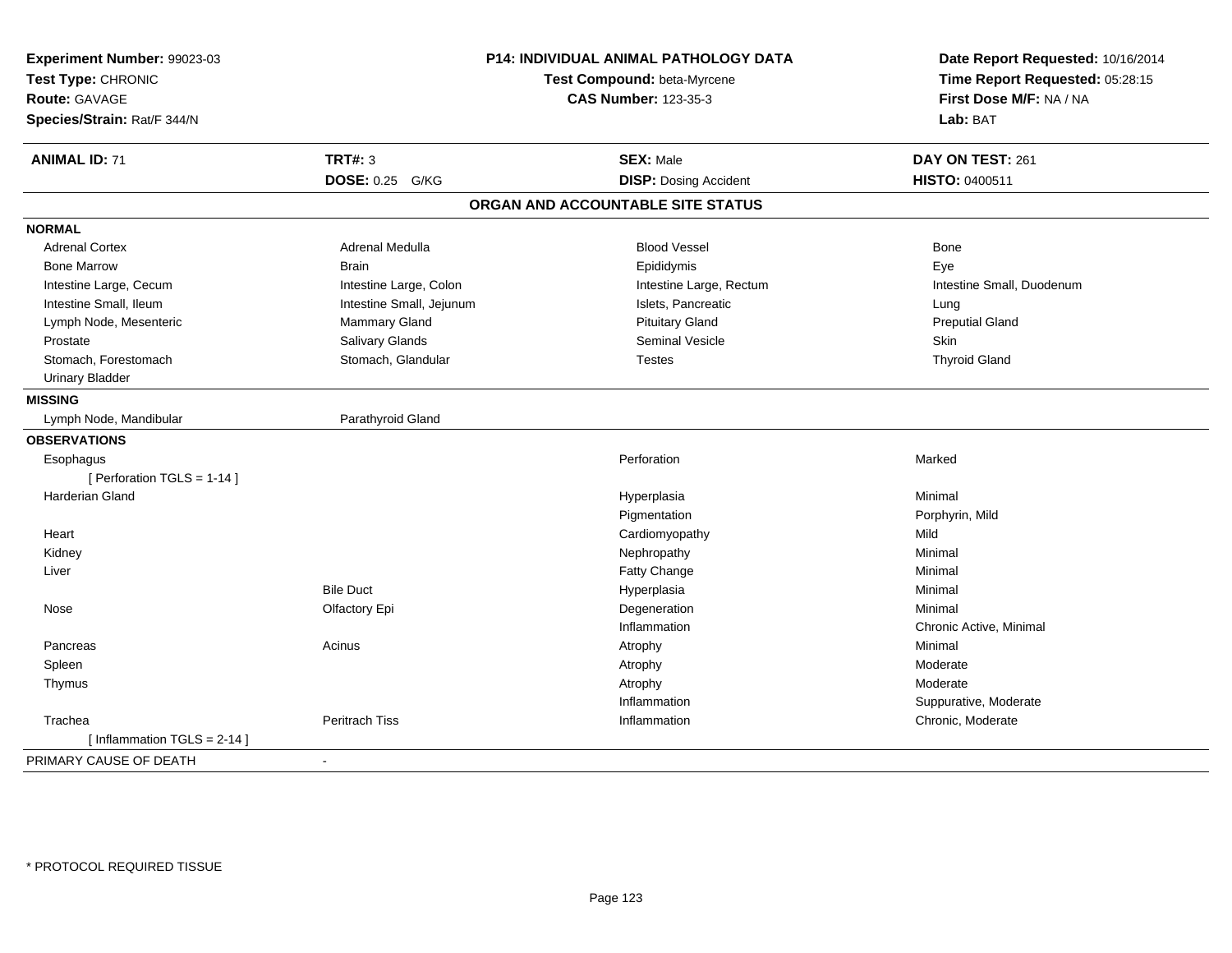| Experiment Number: 99023-03<br>Test Type: CHRONIC<br><b>Route: GAVAGE</b><br>Species/Strain: Rat/F 344/N | P14: INDIVIDUAL ANIMAL PATHOLOGY DATA<br>Test Compound: beta-Myrcene<br><b>CAS Number: 123-35-3</b> |                                   | Date Report Requested: 10/16/2014<br>Time Report Requested: 05:28:15<br>First Dose M/F: NA / NA<br>Lab: BAT |
|----------------------------------------------------------------------------------------------------------|-----------------------------------------------------------------------------------------------------|-----------------------------------|-------------------------------------------------------------------------------------------------------------|
| <b>ANIMAL ID: 72</b>                                                                                     | <b>TRT#: 3</b>                                                                                      | <b>SEX: Male</b>                  | DAY ON TEST: 730                                                                                            |
|                                                                                                          | DOSE: 0.25 G/KG                                                                                     | <b>DISP: Terminal Sacrifice</b>   | HISTO: 0400512                                                                                              |
|                                                                                                          |                                                                                                     | ORGAN AND ACCOUNTABLE SITE STATUS |                                                                                                             |
| <b>NORMAL</b>                                                                                            |                                                                                                     |                                   |                                                                                                             |
| * Adrenal Cortex                                                                                         | * Adrenal Medulla                                                                                   | <b>Blood Vessel</b>               | * Bone                                                                                                      |
| * Bone Marrow                                                                                            | * Brain                                                                                             | * Epididymis                      | * Esophagus                                                                                                 |
| * Eye                                                                                                    | * Intestine Large, Cecum                                                                            | * Intestine Large, Colon          | * Intestine Large, Rectum                                                                                   |
| * Intestine Small, Duodenum                                                                              | * Intestine Small, Ileum                                                                            | * Intestine Small, Jejunum        | * Islets, Pancreatic                                                                                        |
| * Lymph Node, Mesenteric                                                                                 | * Mammary Gland                                                                                     | * Pancreas                        | * Parathyroid Gland                                                                                         |
| * Prostate                                                                                               | * Salivary Glands                                                                                   | * Seminal Vesicle                 | * Skin                                                                                                      |
| * Spleen                                                                                                 | * Stomach, Forestomach                                                                              | * Stomach, Glandular              | * Trachea                                                                                                   |
| * Urinary Bladder                                                                                        |                                                                                                     |                                   |                                                                                                             |
| <b>MISSING</b>                                                                                           |                                                                                                     |                                   |                                                                                                             |
| * Lymph Node, Mandibular                                                                                 |                                                                                                     |                                   |                                                                                                             |
| <b>OBSERVATIONS</b>                                                                                      |                                                                                                     |                                   |                                                                                                             |
| * Harderian Gland                                                                                        |                                                                                                     | Pigmentation                      | Porphyrin, Mild                                                                                             |
| * Heart                                                                                                  |                                                                                                     | Cardiomyopathy                    | Mild                                                                                                        |
| * Kidney                                                                                                 |                                                                                                     | Inflammation                      | Suppurative, Focal, Minimal                                                                                 |
|                                                                                                          | Papilla                                                                                             | Mineralization                    | Mild                                                                                                        |
|                                                                                                          |                                                                                                     | Nephropathy                       | Mild                                                                                                        |
|                                                                                                          | <b>Renal Tubule</b>                                                                                 | Nephrosis                         | Minimal                                                                                                     |
| * Liver                                                                                                  |                                                                                                     | Clear Cell Focus                  |                                                                                                             |
|                                                                                                          | <b>Bile Duct</b>                                                                                    | Hyperplasia                       | Mild                                                                                                        |
|                                                                                                          |                                                                                                     | Inflammation                      | Chronic, Minimal                                                                                            |
| * Lung                                                                                                   | Alveolar Epith                                                                                      | Hyperplasia                       | Moderate                                                                                                    |
|                                                                                                          |                                                                                                     | Inflammation                      | Minimal                                                                                                     |
| * Nose                                                                                                   | Olfactory Epi                                                                                       | Degeneration                      | Minimal                                                                                                     |
|                                                                                                          |                                                                                                     | Inflammation                      | Chronic Active, Mild                                                                                        |
| * Pituitary Gland                                                                                        |                                                                                                     | Cyst                              |                                                                                                             |
| * Preputial Gland                                                                                        |                                                                                                     | Inflammation                      | Chronic, Mild                                                                                               |
| * Testes                                                                                                 | Bilateral, Interstit Cell                                                                           | Adenoma                           |                                                                                                             |
| [ Adenoma TGLS = 1-11 ]                                                                                  |                                                                                                     |                                   |                                                                                                             |
| * Thymus                                                                                                 |                                                                                                     | Atrophy                           | Marked                                                                                                      |
| * Thyroid Gland                                                                                          | C Cell                                                                                              | Hyperplasia                       | Minimal                                                                                                     |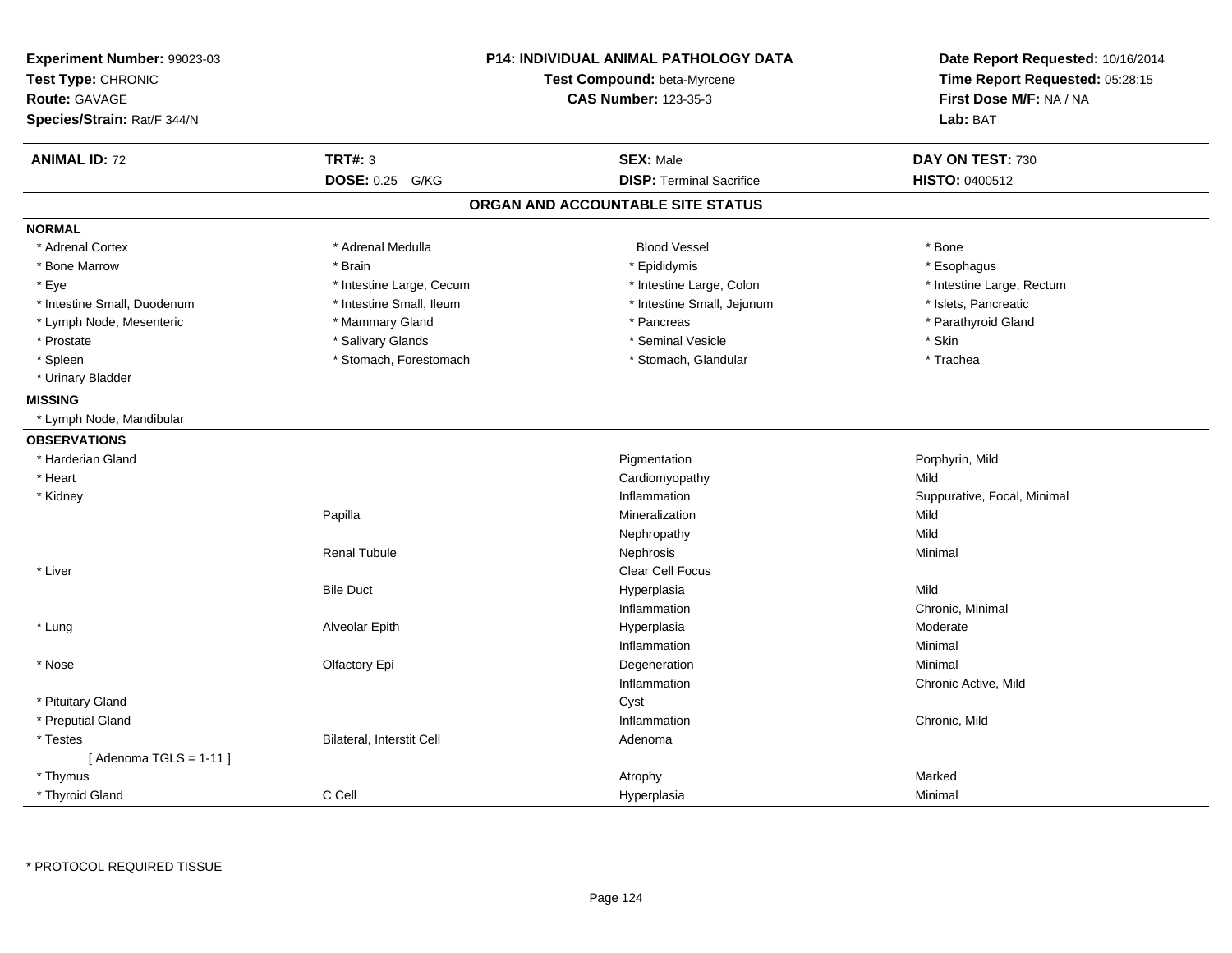| Experiment Number: 99023-03 | <b>P14: INDIVIDUAL ANIMAL PATHOLOGY DATA</b> |                                    | Date Report Requested: 10/16/2014 |
|-----------------------------|----------------------------------------------|------------------------------------|-----------------------------------|
| Test Type: CHRONIC          |                                              | <b>Test Compound: beta-Myrcene</b> | Time Report Requested: 05:28:15   |
| <b>Route: GAVAGE</b>        | <b>CAS Number: 123-35-3</b>                  |                                    | First Dose M/F: NA / NA           |
| Species/Strain: Rat/F 344/N |                                              |                                    | Lab: BAT                          |
| <b>ANIMAL ID: 72</b>        | TRT#: 3                                      | <b>SEX: Male</b>                   | DAY ON TEST: 730                  |
|                             | <b>DOSE:</b> 0.25 G/KG                       | <b>DISP:</b> Terminal Sacrifice    | <b>HISTO: 0400512</b>             |
|                             |                                              | ORGAN AND ACCOUNTABLE SITE STATUS  |                                   |
| PRIMARY CAUSE OF DEATH      |                                              |                                    |                                   |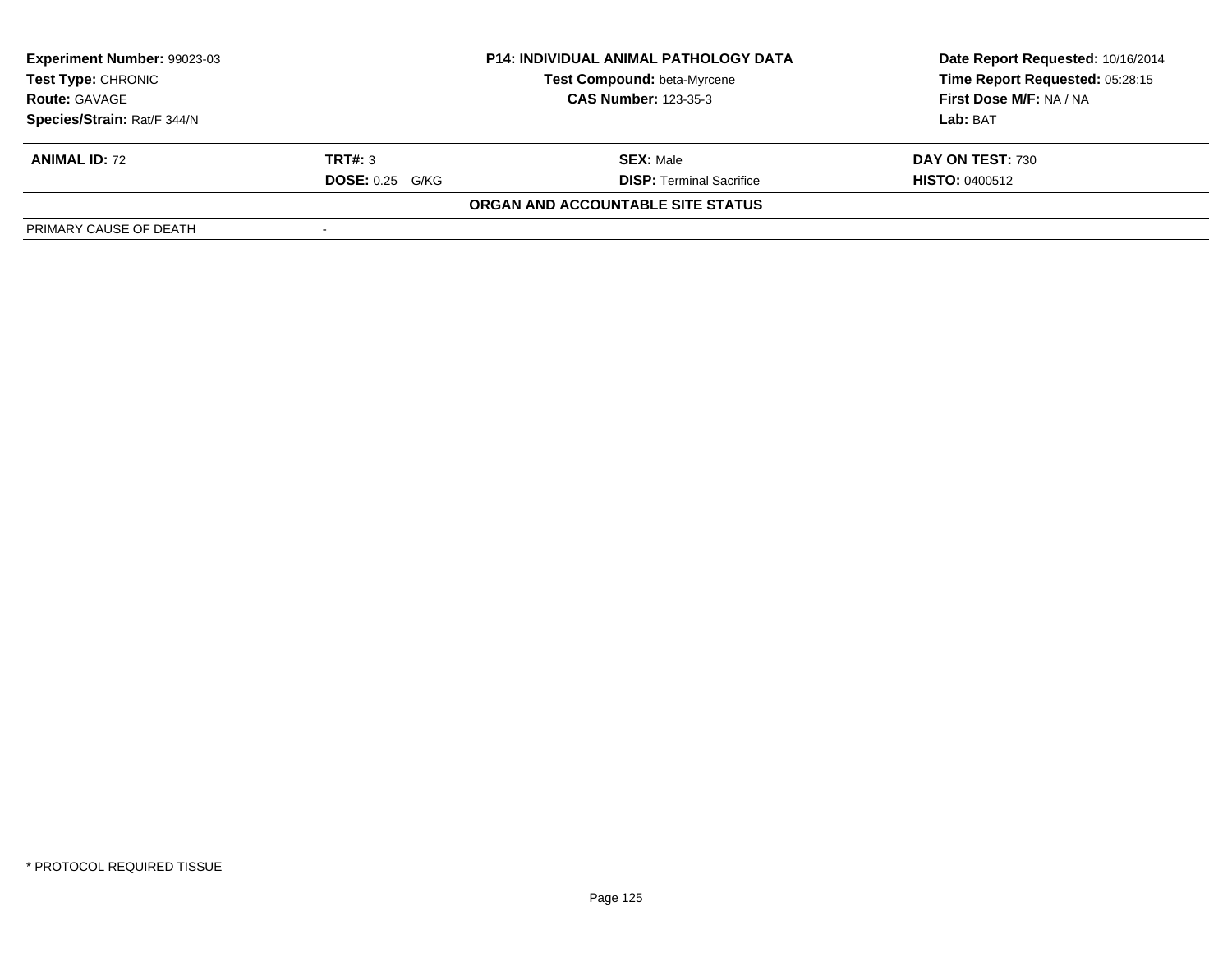| Experiment Number: 99023-03<br>Test Type: CHRONIC<br><b>Route: GAVAGE</b><br>Species/Strain: Rat/F 344/N |                               | <b>P14: INDIVIDUAL ANIMAL PATHOLOGY DATA</b><br>Test Compound: beta-Myrcene<br><b>CAS Number: 123-35-3</b> | Date Report Requested: 10/16/2014<br>Time Report Requested: 05:28:15<br>First Dose M/F: NA / NA<br>Lab: BAT |
|----------------------------------------------------------------------------------------------------------|-------------------------------|------------------------------------------------------------------------------------------------------------|-------------------------------------------------------------------------------------------------------------|
| <b>ANIMAL ID: 73</b>                                                                                     | <b>TRT#: 3</b>                | <b>SEX: Male</b><br><b>DISP: Natural Death</b>                                                             | DAY ON TEST: 544                                                                                            |
|                                                                                                          | DOSE: 0.25 G/KG               |                                                                                                            | <b>HISTO: 0400513</b>                                                                                       |
|                                                                                                          |                               | ORGAN AND ACCOUNTABLE SITE STATUS                                                                          |                                                                                                             |
| <b>NORMAL</b>                                                                                            |                               |                                                                                                            |                                                                                                             |
| * Adrenal Cortex                                                                                         | * Adrenal Medulla             | <b>Blood Vessel</b>                                                                                        | * Bone                                                                                                      |
| * Bone Marrow                                                                                            | * Epididymis                  | * Esophagus                                                                                                | * Eye                                                                                                       |
| * Intestine Large, Cecum                                                                                 | * Intestine Large, Colon      | * Intestine Large, Rectum                                                                                  | * Intestine Small, Duodenum                                                                                 |
| * Intestine Small, Ileum                                                                                 | * Intestine Small, Jejunum    | * Islets, Pancreatic                                                                                       | * Lymph Node, Mesenteric                                                                                    |
| * Mammary Gland                                                                                          | * Pancreas                    | * Parathyroid Gland                                                                                        | * Pituitary Gland                                                                                           |
| * Prostate                                                                                               | * Salivary Glands             | * Seminal Vesicle                                                                                          | * Skin                                                                                                      |
| * Stomach, Forestomach                                                                                   | * Stomach, Glandular          | * Thymus                                                                                                   | * Thyroid Gland                                                                                             |
| * Trachea                                                                                                | * Urinary Bladder             |                                                                                                            |                                                                                                             |
| <b>MISSING</b>                                                                                           |                               |                                                                                                            |                                                                                                             |
| * Lymph Node, Mandibular                                                                                 |                               |                                                                                                            |                                                                                                             |
| <b>OBSERVATIONS</b>                                                                                      |                               |                                                                                                            |                                                                                                             |
| * Brain                                                                                                  |                               | Leukemia Mononuclear                                                                                       |                                                                                                             |
| [ Leukemia Mononuclear TGLS = 4-9 ]                                                                      |                               |                                                                                                            |                                                                                                             |
| * Harderian Gland                                                                                        |                               | Pigmentation                                                                                               | Porphyrin, Marked                                                                                           |
| * Heart                                                                                                  |                               | Cardiomyopathy                                                                                             | Mild                                                                                                        |
| * Kidney                                                                                                 | Papilla                       | Mineralization                                                                                             | Mild                                                                                                        |
|                                                                                                          |                               | Nephropathy                                                                                                | Minimal                                                                                                     |
| * Liver                                                                                                  |                               | Leukemia Mononuclear                                                                                       |                                                                                                             |
| * Lung                                                                                                   |                               | Leukemia Mononuclear                                                                                       |                                                                                                             |
| * Nose                                                                                                   | Olfactory Epi                 | Degeneration                                                                                               | Minimal                                                                                                     |
| * Preputial Gland                                                                                        |                               | Inflammation                                                                                               | Chronic, Minimal                                                                                            |
| * Spleen                                                                                                 |                               | Leukemia Mononuclear                                                                                       |                                                                                                             |
| [ Leukemia Mononuclear TGLS = 2,3-15 ]                                                                   |                               |                                                                                                            |                                                                                                             |
| * Testes                                                                                                 | Bilateral, Interstit Cell     | Adenoma                                                                                                    |                                                                                                             |
| [Adenoma TGLS = $1-14$ ]                                                                                 |                               |                                                                                                            |                                                                                                             |
| PRIMARY CAUSE OF DEATH                                                                                   | - Spleen Leukemia Mononuclear |                                                                                                            |                                                                                                             |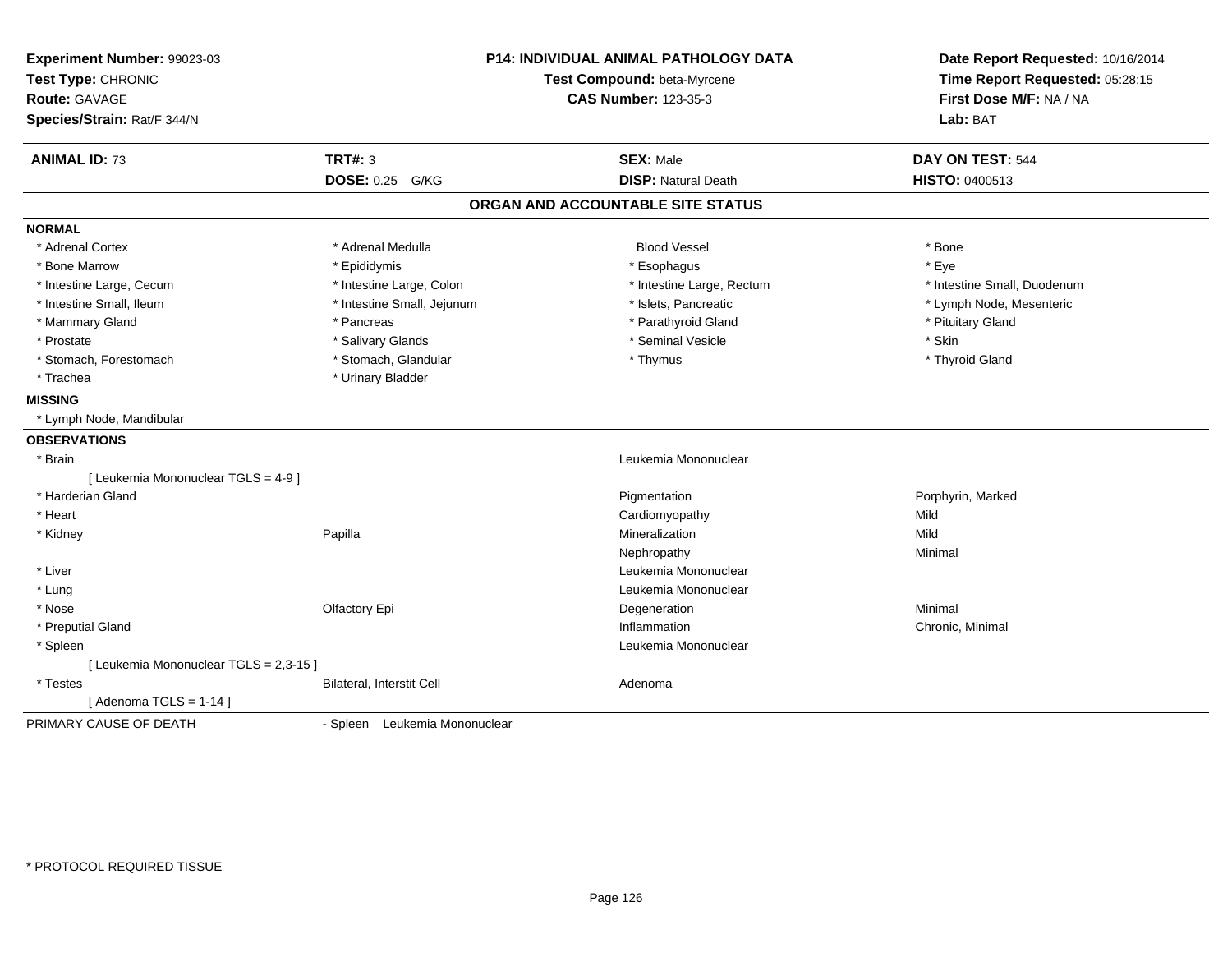| Experiment Number: 99023-03<br>Test Type: CHRONIC<br><b>Route: GAVAGE</b><br>Species/Strain: Rat/F 344/N |                           | <b>P14: INDIVIDUAL ANIMAL PATHOLOGY DATA</b><br>Test Compound: beta-Myrcene<br><b>CAS Number: 123-35-3</b> | Date Report Requested: 10/16/2014<br>Time Report Requested: 05:28:15<br>First Dose M/F: NA / NA<br>Lab: BAT |
|----------------------------------------------------------------------------------------------------------|---------------------------|------------------------------------------------------------------------------------------------------------|-------------------------------------------------------------------------------------------------------------|
| <b>ANIMAL ID: 74</b>                                                                                     | TRT#: 3                   | <b>SEX: Male</b>                                                                                           | DAY ON TEST: 729                                                                                            |
|                                                                                                          | DOSE: 0.25 G/KG           | <b>DISP: Terminal Sacrifice</b>                                                                            | <b>HISTO: 0400514</b>                                                                                       |
|                                                                                                          |                           | ORGAN AND ACCOUNTABLE SITE STATUS                                                                          |                                                                                                             |
| <b>NORMAL</b>                                                                                            |                           |                                                                                                            |                                                                                                             |
| * Adrenal Medulla                                                                                        | <b>Blood Vessel</b>       | * Bone                                                                                                     | * Brain                                                                                                     |
| * Epididymis                                                                                             | * Esophagus               | * Eye                                                                                                      | * Intestine Large, Cecum                                                                                    |
| * Intestine Large, Colon                                                                                 | * Intestine Large, Rectum | * Intestine Small, Duodenum                                                                                | * Intestine Small, Ileum                                                                                    |
| * Intestine Small, Jejunum                                                                               | * Islets, Pancreatic      | * Lymph Node, Mesenteric                                                                                   | * Mammary Gland                                                                                             |
| * Parathyroid Gland                                                                                      | * Prostate                | * Salivary Glands                                                                                          | * Seminal Vesicle                                                                                           |
| * Skin                                                                                                   | * Stomach, Forestomach    | * Trachea                                                                                                  | * Urinary Bladder                                                                                           |
| <b>MISSING</b>                                                                                           |                           |                                                                                                            |                                                                                                             |
| * Lymph Node, Mandibular                                                                                 |                           |                                                                                                            |                                                                                                             |
| <b>OBSERVATIONS</b>                                                                                      |                           |                                                                                                            |                                                                                                             |
| * Adrenal Cortex                                                                                         |                           | Vacuolization Cytoplasmic                                                                                  | Minimal                                                                                                     |
| * Bone Marrow                                                                                            |                           | Hyperplasia                                                                                                | Moderate                                                                                                    |
|                                                                                                          |                           | Leukemia Mononuclear                                                                                       |                                                                                                             |
| * Harderian Gland                                                                                        |                           | Pigmentation                                                                                               | Porphyrin, Mild                                                                                             |
| * Heart                                                                                                  |                           | Cardiomyopathy                                                                                             | Mild                                                                                                        |
| * Kidney                                                                                                 | <b>Transit Epithe</b>     | Hyperplasia                                                                                                | Minimal                                                                                                     |
|                                                                                                          |                           | Inflammation                                                                                               | Suppurative, Focal, Minimal                                                                                 |
|                                                                                                          | Papilla                   | Mineralization                                                                                             | Moderate                                                                                                    |
|                                                                                                          |                           | Nephropathy                                                                                                | Mild                                                                                                        |
|                                                                                                          | <b>Renal Tubule</b>       | Nephrosis                                                                                                  | Mild                                                                                                        |
| * Liver                                                                                                  | <b>Bile Duct</b>          | Hyperplasia                                                                                                | Moderate                                                                                                    |
|                                                                                                          |                           | Leukemia Mononuclear                                                                                       |                                                                                                             |
| [ Leukemia Mononuclear TGLS = 4-6+7 ]                                                                    |                           |                                                                                                            |                                                                                                             |
| * Lung                                                                                                   |                           | Alveolar/Bronchiolar Adenoma                                                                               | Multiple                                                                                                    |
|                                                                                                          |                           | Leukemia Mononuclear                                                                                       |                                                                                                             |
| Lymph Node                                                                                               | Deep Cervical             | Leukemia Mononuclear                                                                                       |                                                                                                             |
|                                                                                                          | Mediastinal               | Leukemia Mononuclear                                                                                       |                                                                                                             |
|                                                                                                          | Pancreatic                | Leukemia Mononuclear                                                                                       |                                                                                                             |
| [ Leukemia Mononuclear TGLS = 6-17 ]                                                                     |                           |                                                                                                            |                                                                                                             |
| [ Leukemia Mononuclear TGLS = 5-16 ]                                                                     |                           |                                                                                                            |                                                                                                             |
| [ Leukemia Mononuclear TGLS = 1-14 ]                                                                     |                           |                                                                                                            |                                                                                                             |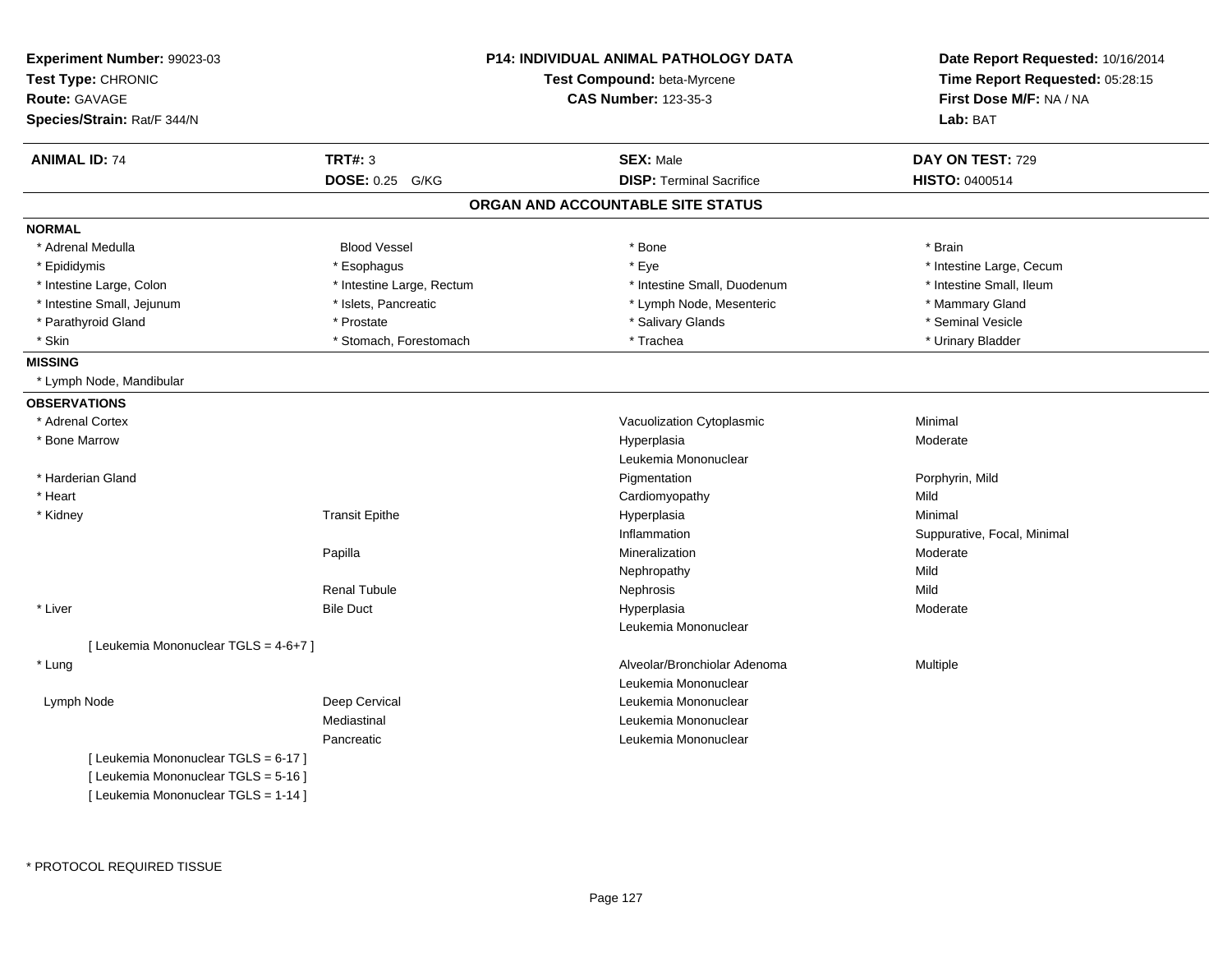| Experiment Number: 99023-03<br>Test Type: CHRONIC<br><b>Route: GAVAGE</b> |                           | <b>P14: INDIVIDUAL ANIMAL PATHOLOGY DATA</b><br>Test Compound: beta-Myrcene<br><b>CAS Number: 123-35-3</b> | Date Report Requested: 10/16/2014<br>Time Report Requested: 05:28:15<br>First Dose M/F: NA / NA |
|---------------------------------------------------------------------------|---------------------------|------------------------------------------------------------------------------------------------------------|-------------------------------------------------------------------------------------------------|
| Species/Strain: Rat/F 344/N                                               |                           |                                                                                                            | Lab: BAT                                                                                        |
| <b>ANIMAL ID: 74</b>                                                      | TRT#: 3                   | <b>SEX: Male</b>                                                                                           | DAY ON TEST: 729                                                                                |
|                                                                           | <b>DOSE: 0.25</b><br>G/KG | <b>DISP: Terminal Sacrifice</b>                                                                            | <b>HISTO: 0400514</b>                                                                           |
|                                                                           |                           | ORGAN AND ACCOUNTABLE SITE STATUS                                                                          |                                                                                                 |
| * Nose                                                                    | Olfactory Epi             | Degeneration                                                                                               | Minimal                                                                                         |
| * Pancreas                                                                | Acinus                    | Hyperplasia                                                                                                | Mild                                                                                            |
| * Pituitary Gland                                                         | Pars Distalis             | Hyperplasia                                                                                                | Minimal                                                                                         |
| * Preputial Gland                                                         |                           | Inflammation                                                                                               | Chronic, Minimal                                                                                |
| * Spleen                                                                  |                           | Leukemia Mononuclear                                                                                       |                                                                                                 |
|                                                                           |                           | Necrosis                                                                                                   | Focal, Mild                                                                                     |
| [ Leukemia Mononuclear TGLS = 2-15 ]                                      |                           |                                                                                                            |                                                                                                 |
| * Stomach, Glandular                                                      | Epithelium                | Ectasia                                                                                                    | Minimal                                                                                         |
| * Testes                                                                  | Bilateral, Interstit Cell | Adenoma                                                                                                    |                                                                                                 |
| [ Adenoma TGLS = 3-11 ]                                                   |                           |                                                                                                            |                                                                                                 |
| * Thymus                                                                  |                           | Atrophy                                                                                                    | Marked                                                                                          |
| * Thyroid Gland                                                           | C Cell                    | Hyperplasia                                                                                                | Minimal                                                                                         |
| PRIMARY CAUSE OF DEATH                                                    |                           |                                                                                                            |                                                                                                 |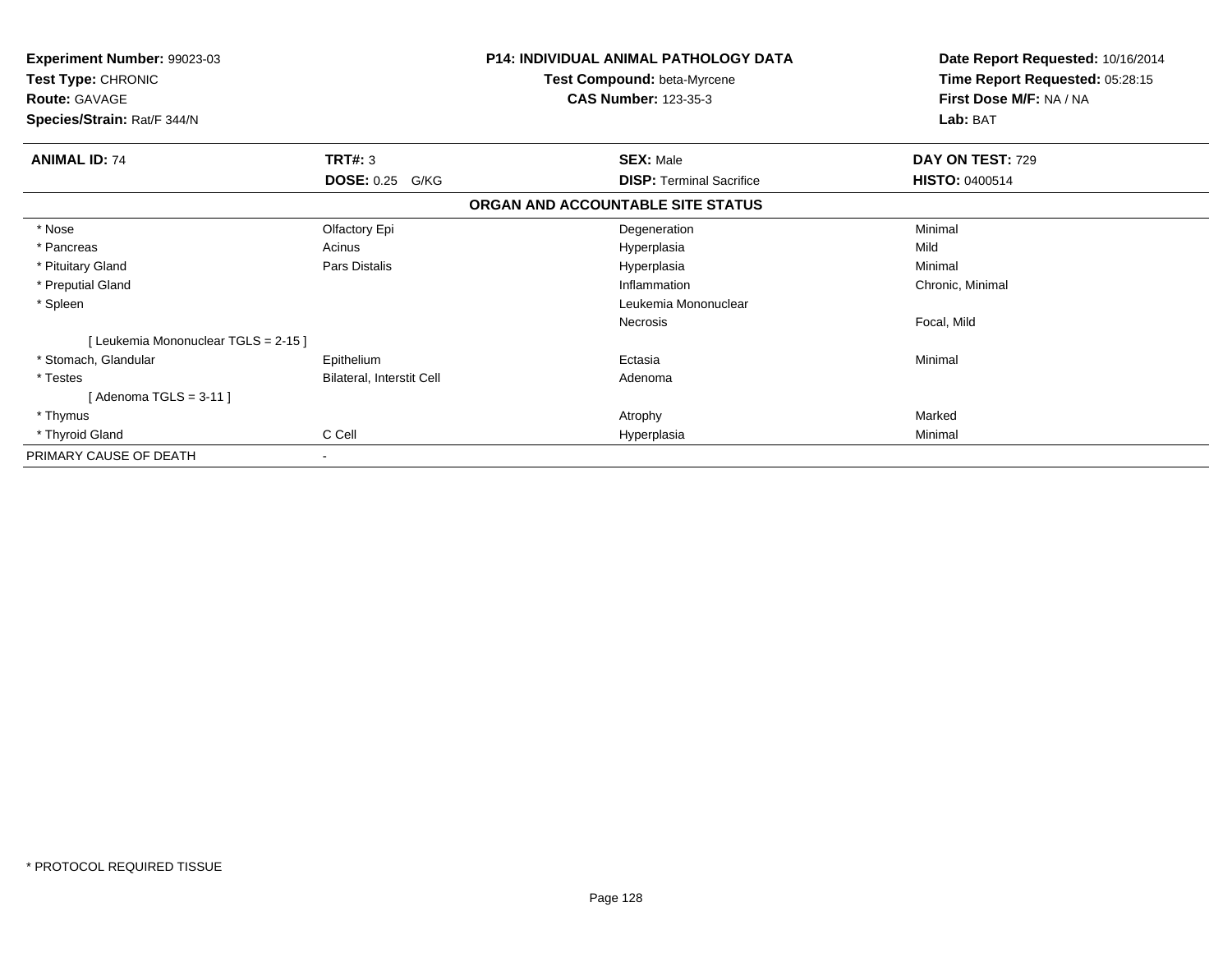| Experiment Number: 99023-03<br>Test Type: CHRONIC<br><b>Route: GAVAGE</b><br>Species/Strain: Rat/F 344/N |                           | <b>P14: INDIVIDUAL ANIMAL PATHOLOGY DATA</b><br>Test Compound: beta-Myrcene<br><b>CAS Number: 123-35-3</b> | Date Report Requested: 10/16/2014<br>Time Report Requested: 05:28:15<br>First Dose M/F: NA / NA<br>Lab: BAT |
|----------------------------------------------------------------------------------------------------------|---------------------------|------------------------------------------------------------------------------------------------------------|-------------------------------------------------------------------------------------------------------------|
| <b>ANIMAL ID: 75</b>                                                                                     | <b>TRT#: 3</b>            | <b>SEX: Male</b>                                                                                           | DAY ON TEST: 730                                                                                            |
|                                                                                                          | DOSE: 0.25 G/KG           | <b>DISP: Terminal Sacrifice</b>                                                                            | <b>HISTO: 0400515</b>                                                                                       |
|                                                                                                          |                           | ORGAN AND ACCOUNTABLE SITE STATUS                                                                          |                                                                                                             |
| <b>NORMAL</b>                                                                                            |                           |                                                                                                            |                                                                                                             |
| * Adrenal Cortex                                                                                         | * Adrenal Medulla         | <b>Blood Vessel</b>                                                                                        | * Bone                                                                                                      |
| * Brain                                                                                                  | * Epididymis              | * Esophagus                                                                                                | * Intestine Large, Cecum                                                                                    |
| * Intestine Large, Colon                                                                                 | * Intestine Large, Rectum | * Intestine Small, Duodenum                                                                                | * Intestine Small, Ileum                                                                                    |
| * Intestine Small, Jejunum                                                                               | * Islets, Pancreatic      | * Lymph Node, Mesenteric                                                                                   | * Mammary Gland                                                                                             |
| * Pancreas                                                                                               | * Parathyroid Gland       | * Pituitary Gland                                                                                          | * Prostate                                                                                                  |
| * Salivary Glands                                                                                        | * Seminal Vesicle         | * Skin                                                                                                     | * Stomach, Forestomach                                                                                      |
| * Trachea                                                                                                | * Urinary Bladder         |                                                                                                            |                                                                                                             |
| <b>MISSING</b>                                                                                           |                           |                                                                                                            |                                                                                                             |
| * Lymph Node, Mandibular                                                                                 |                           |                                                                                                            |                                                                                                             |
| <b>OBSERVATIONS</b>                                                                                      |                           |                                                                                                            |                                                                                                             |
| * Bone Marrow                                                                                            |                           | Hyperplasia                                                                                                | Moderate                                                                                                    |
| * Eye                                                                                                    | Sclera                    | Metaplasia                                                                                                 | Osseous, Minimal                                                                                            |
| * Harderian Gland                                                                                        |                           | Pigmentation                                                                                               | Porphyrin, Mild                                                                                             |
| * Heart                                                                                                  |                           | Cardiomyopathy                                                                                             | Mild                                                                                                        |
| * Kidney                                                                                                 | <b>Renal Tubule</b>       | Carcinoma                                                                                                  |                                                                                                             |
|                                                                                                          | <b>Transit Epithe</b>     | Hyperplasia                                                                                                | Minimal                                                                                                     |
|                                                                                                          |                           | Inflammation                                                                                               | Suppurative, Focal, Minimal                                                                                 |
|                                                                                                          | Papilla                   | Mineralization                                                                                             | Minimal                                                                                                     |
|                                                                                                          |                           | Nephropathy                                                                                                | Mild                                                                                                        |
| [Carcinoma TGLS = 1-14]                                                                                  |                           |                                                                                                            |                                                                                                             |
| * Liver                                                                                                  | <b>Bile Duct</b>          | Hyperplasia                                                                                                | Mild                                                                                                        |
|                                                                                                          |                           | Inflammation                                                                                               | Chronic, Minimal                                                                                            |
| * Lung                                                                                                   |                           | Inflammation                                                                                               | Minimal                                                                                                     |
| Mesentery                                                                                                | Fat                       | Necrosis                                                                                                   | Mild                                                                                                        |
| [ Necrosis TGLS = $2-15$ ]                                                                               |                           |                                                                                                            |                                                                                                             |
| * Nose                                                                                                   | Olfactory Epi             | Degeneration                                                                                               | Minimal                                                                                                     |
| * Preputial Gland                                                                                        |                           | Inflammation                                                                                               | Chronic, Minimal                                                                                            |
| * Spleen                                                                                                 |                           | Hematopoietic Cell Proliferation                                                                           | Minimal                                                                                                     |
| * Stomach, Glandular                                                                                     |                           | Inflammation                                                                                               | Chronic, Minimal                                                                                            |
| * Testes                                                                                                 | Bilateral, Interstit Cell | Adenoma                                                                                                    |                                                                                                             |

\* PROTOCOL REQUIRED TISSUE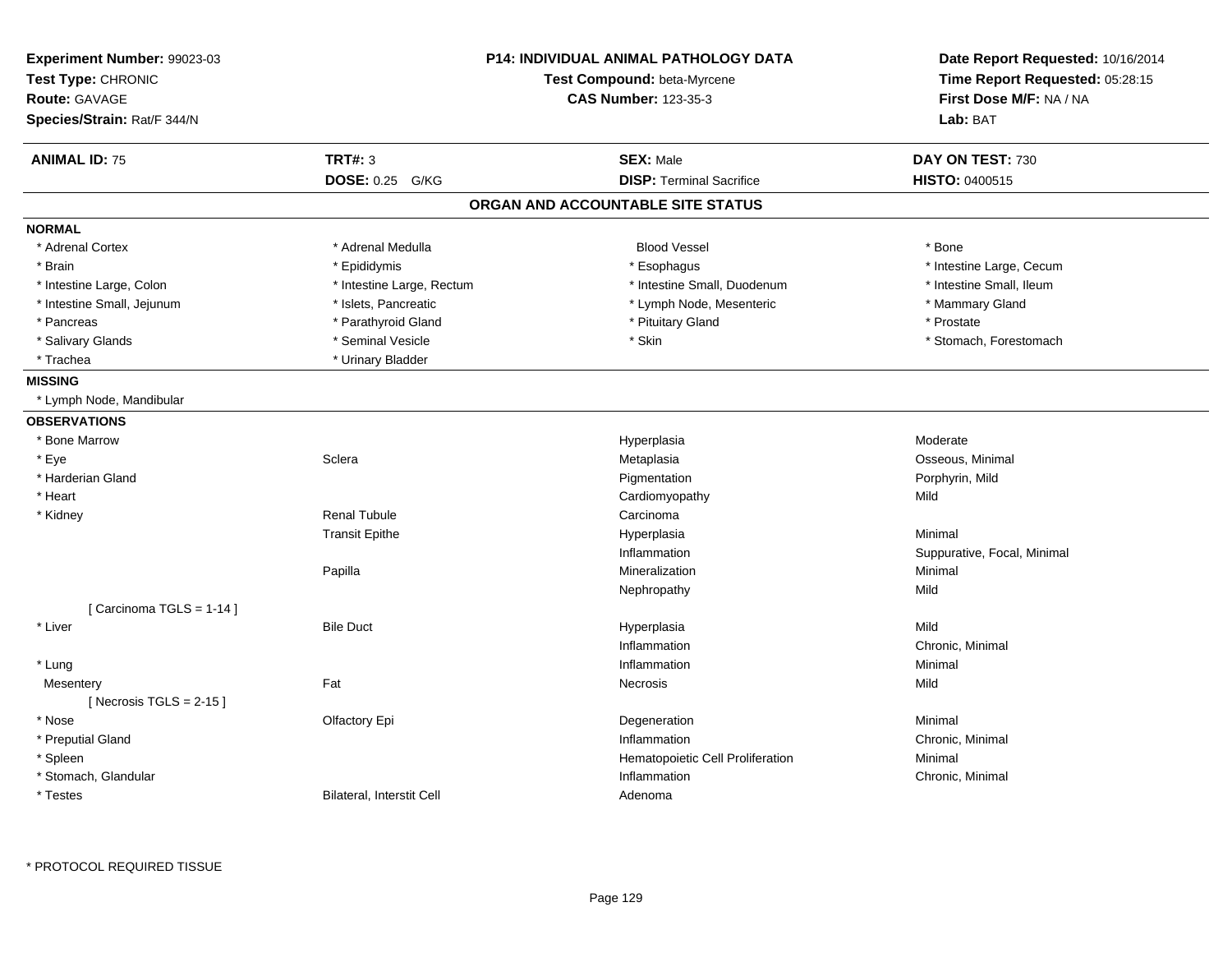| Experiment Number: 99023-03<br>Test Type: CHRONIC<br><b>Route: GAVAGE</b> |                        | <b>P14: INDIVIDUAL ANIMAL PATHOLOGY DATA</b> | Date Report Requested: 10/16/2014<br>Time Report Requested: 05:28:15 |
|---------------------------------------------------------------------------|------------------------|----------------------------------------------|----------------------------------------------------------------------|
|                                                                           |                        | <b>Test Compound: beta-Myrcene</b>           |                                                                      |
|                                                                           |                        | <b>CAS Number: 123-35-3</b>                  | First Dose M/F: NA / NA                                              |
| Species/Strain: Rat/F 344/N                                               |                        |                                              | Lab: BAT                                                             |
| <b>ANIMAL ID: 75</b>                                                      | TRT#: 3                | <b>SEX: Male</b>                             | DAY ON TEST: 730                                                     |
|                                                                           | <b>DOSE: 0.25 G/KG</b> | <b>DISP:</b> Terminal Sacrifice              | <b>HISTO: 0400515</b>                                                |
|                                                                           |                        | ORGAN AND ACCOUNTABLE SITE STATUS            |                                                                      |
| [ Adenoma TGLS = 3-11 ]                                                   |                        |                                              |                                                                      |
| * Thymus                                                                  |                        | Atrophy                                      | Marked                                                               |
| * Thyroid Gland                                                           | C Cell                 | Hyperplasia                                  | Minimal                                                              |
| PRIMARY CAUSE OF DEATH                                                    |                        |                                              |                                                                      |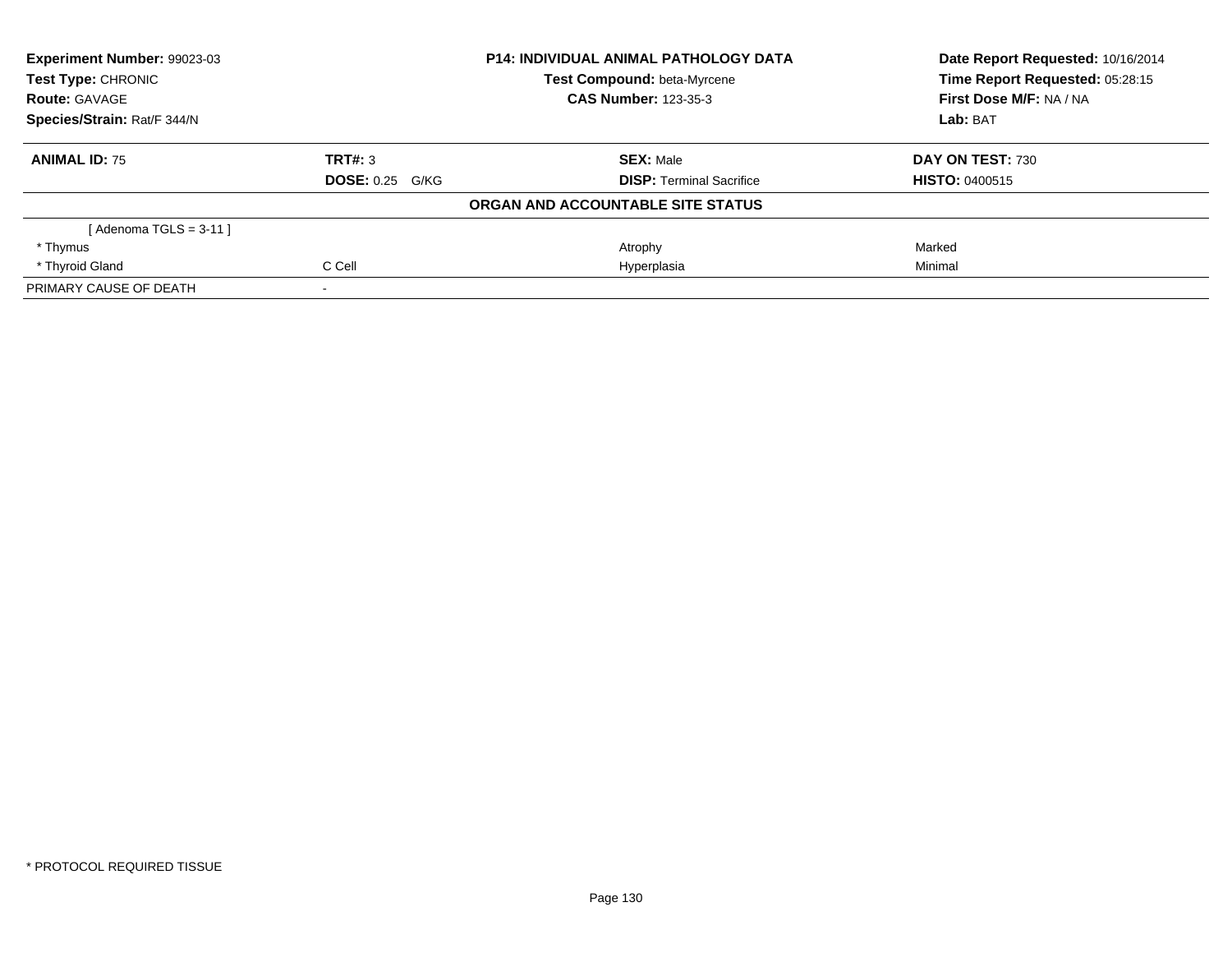| Experiment Number: 99023-03                |                          | <b>P14: INDIVIDUAL ANIMAL PATHOLOGY DATA</b> | Date Report Requested: 10/16/2014<br>Time Report Requested: 05:28:15 |
|--------------------------------------------|--------------------------|----------------------------------------------|----------------------------------------------------------------------|
| Test Type: CHRONIC                         |                          | Test Compound: beta-Myrcene                  |                                                                      |
| <b>Route: GAVAGE</b>                       |                          | <b>CAS Number: 123-35-3</b>                  | First Dose M/F: NA / NA                                              |
| Species/Strain: Rat/F 344/N                |                          |                                              | Lab: BAT                                                             |
| <b>ANIMAL ID: 76</b>                       | <b>TRT#: 3</b>           | <b>SEX: Male</b>                             | DAY ON TEST: 729                                                     |
|                                            | DOSE: 0.25 G/KG          | <b>DISP: Terminal Sacrifice</b>              | <b>HISTO: 0400516</b>                                                |
|                                            |                          | ORGAN AND ACCOUNTABLE SITE STATUS            |                                                                      |
| <b>NORMAL</b>                              |                          |                                              |                                                                      |
| * Adrenal Cortex                           | <b>Blood Vessel</b>      | * Bone                                       | * Bone Marrow                                                        |
| * Brain                                    | * Epididymis             | * Esophagus                                  | * Eye                                                                |
| * Heart                                    | * Intestine Large, Cecum | * Intestine Large, Colon                     | * Intestine Large, Rectum                                            |
| * Intestine Small, Duodenum                | * Intestine Small, Ileum | * Intestine Small, Jejunum                   | * Islets, Pancreatic                                                 |
| * Lymph Node, Mesenteric                   | * Mammary Gland          | * Parathyroid Gland                          | * Pituitary Gland                                                    |
| * Salivary Glands                          | * Seminal Vesicle        | * Skin                                       | * Spleen                                                             |
| * Stomach, Forestomach                     | * Stomach, Glandular     | * Thyroid Gland                              | * Trachea                                                            |
| * Urinary Bladder                          |                          |                                              |                                                                      |
| <b>MISSING</b>                             |                          |                                              |                                                                      |
| * Lymph Node, Mandibular                   |                          |                                              |                                                                      |
| <b>OBSERVATIONS</b>                        |                          |                                              |                                                                      |
| * Adrenal Medulla                          |                          | Pheochromocytoma Benign                      |                                                                      |
| * Harderian Gland                          |                          | Pigmentation                                 | Porphyrin, Mild                                                      |
| * Kidney                                   | Papilla                  | Mineralization                               | Moderate                                                             |
|                                            |                          | Nephropathy                                  | Mild                                                                 |
|                                            | <b>Renal Tubule</b>      | Nephrosis                                    | Mild                                                                 |
| * Liver                                    |                          | Angiectasis                                  | Minimal                                                              |
|                                            |                          | <b>Basophilic Focus</b>                      |                                                                      |
|                                            |                          | Clear Cell Focus                             |                                                                      |
|                                            |                          | Hepatodiaphragmatic Nodule                   |                                                                      |
|                                            | <b>Bile Duct</b>         | Hyperplasia                                  | Mild                                                                 |
|                                            |                          | Inflammation                                 | Chronic, Minimal                                                     |
| [ Hepatodiaphragmatic Nodule TGLS = 2-15 ] |                          |                                              |                                                                      |
| * Lung                                     |                          | Inflammation                                 | Minimal                                                              |
| Lymph Node                                 | Mediastinal              | Hemorrhage                                   | Mild                                                                 |
|                                            | Mediastinal              | Pigmentation                                 | Hemosiderin, Mild                                                    |
| [Hemorrhage TGLS = 3-14]                   |                          |                                              |                                                                      |
| * Nose                                     | Olfactory Epi            | Degeneration                                 | Minimal                                                              |
|                                            |                          | Inflammation                                 | Chronic Active, Minimal                                              |
| * Pancreas                                 | Acinus                   | Atrophy                                      | Minimal                                                              |
|                                            |                          |                                              |                                                                      |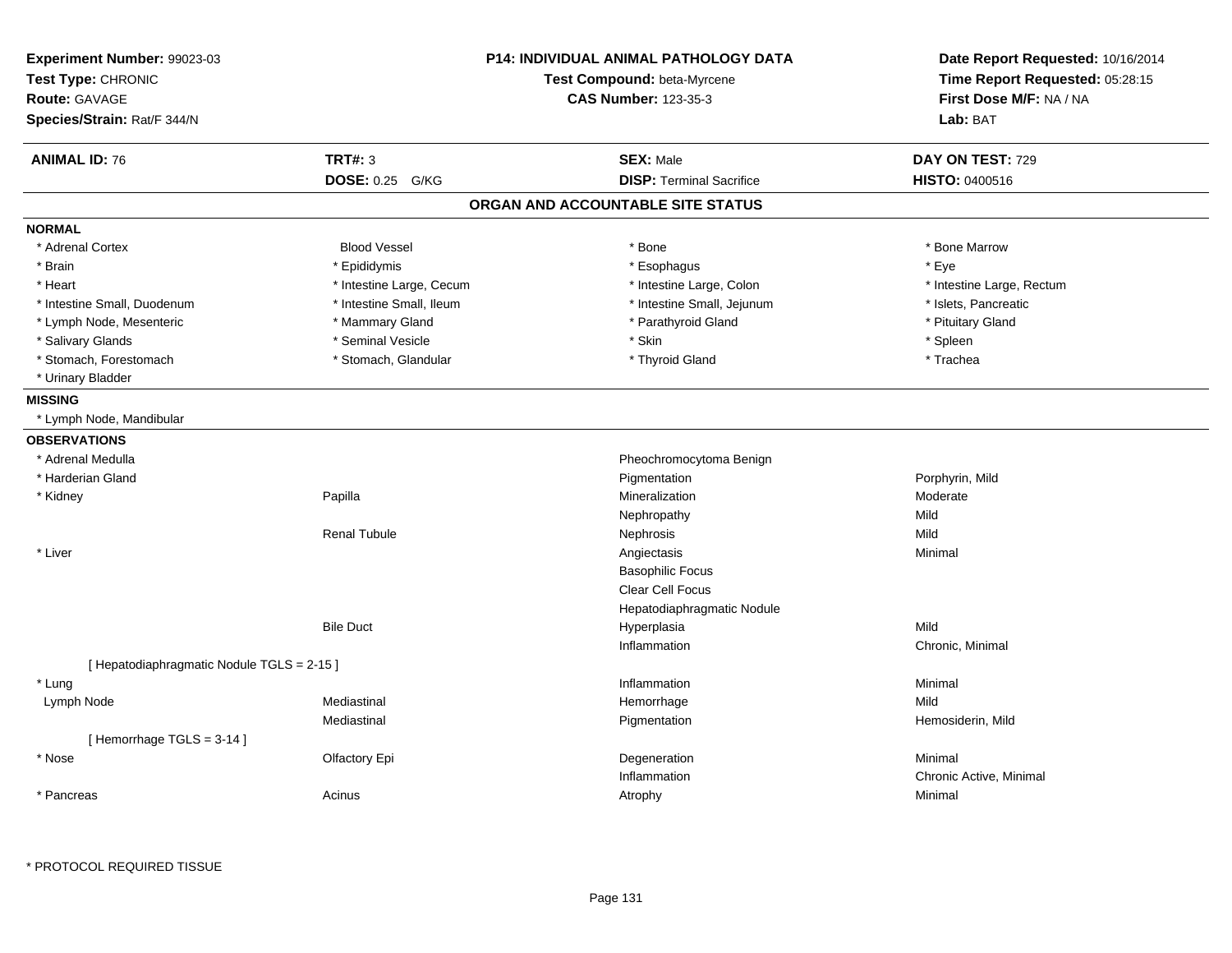| Experiment Number: 99023-03<br>Test Type: CHRONIC<br><b>Route: GAVAGE</b><br>Species/Strain: Rat/F 344/N |                                  | <b>P14: INDIVIDUAL ANIMAL PATHOLOGY DATA</b><br>Test Compound: beta-Myrcene<br><b>CAS Number: 123-35-3</b> | Date Report Requested: 10/16/2014<br>Time Report Requested: 05:28:15<br>First Dose M/F: NA / NA<br>Lab: BAT |
|----------------------------------------------------------------------------------------------------------|----------------------------------|------------------------------------------------------------------------------------------------------------|-------------------------------------------------------------------------------------------------------------|
|                                                                                                          |                                  |                                                                                                            |                                                                                                             |
| <b>ANIMAL ID: 76</b>                                                                                     | TRT#: 3                          | <b>SEX: Male</b>                                                                                           | DAY ON TEST: 729                                                                                            |
|                                                                                                          | <b>DOSE: 0.25 G/KG</b>           | <b>DISP: Terminal Sacrifice</b>                                                                            | <b>HISTO: 0400516</b>                                                                                       |
|                                                                                                          |                                  | ORGAN AND ACCOUNTABLE SITE STATUS                                                                          |                                                                                                             |
|                                                                                                          | Acinus                           | Hyperplasia                                                                                                | Mild                                                                                                        |
| * Preputial Gland                                                                                        |                                  | Inflammation                                                                                               | Chronic, Mild                                                                                               |
| * Prostate                                                                                               |                                  | Inflammation                                                                                               | Chronic, Minimal                                                                                            |
| * Testes                                                                                                 | <b>Bilateral, Interstit Cell</b> | Adenoma                                                                                                    |                                                                                                             |
| $[$ Adenoma TGLS = 1-11 $]$                                                                              |                                  |                                                                                                            |                                                                                                             |
| * Thymus                                                                                                 |                                  | Atrophy                                                                                                    | Marked                                                                                                      |
| PRIMARY CAUSE OF DEATH                                                                                   |                                  |                                                                                                            |                                                                                                             |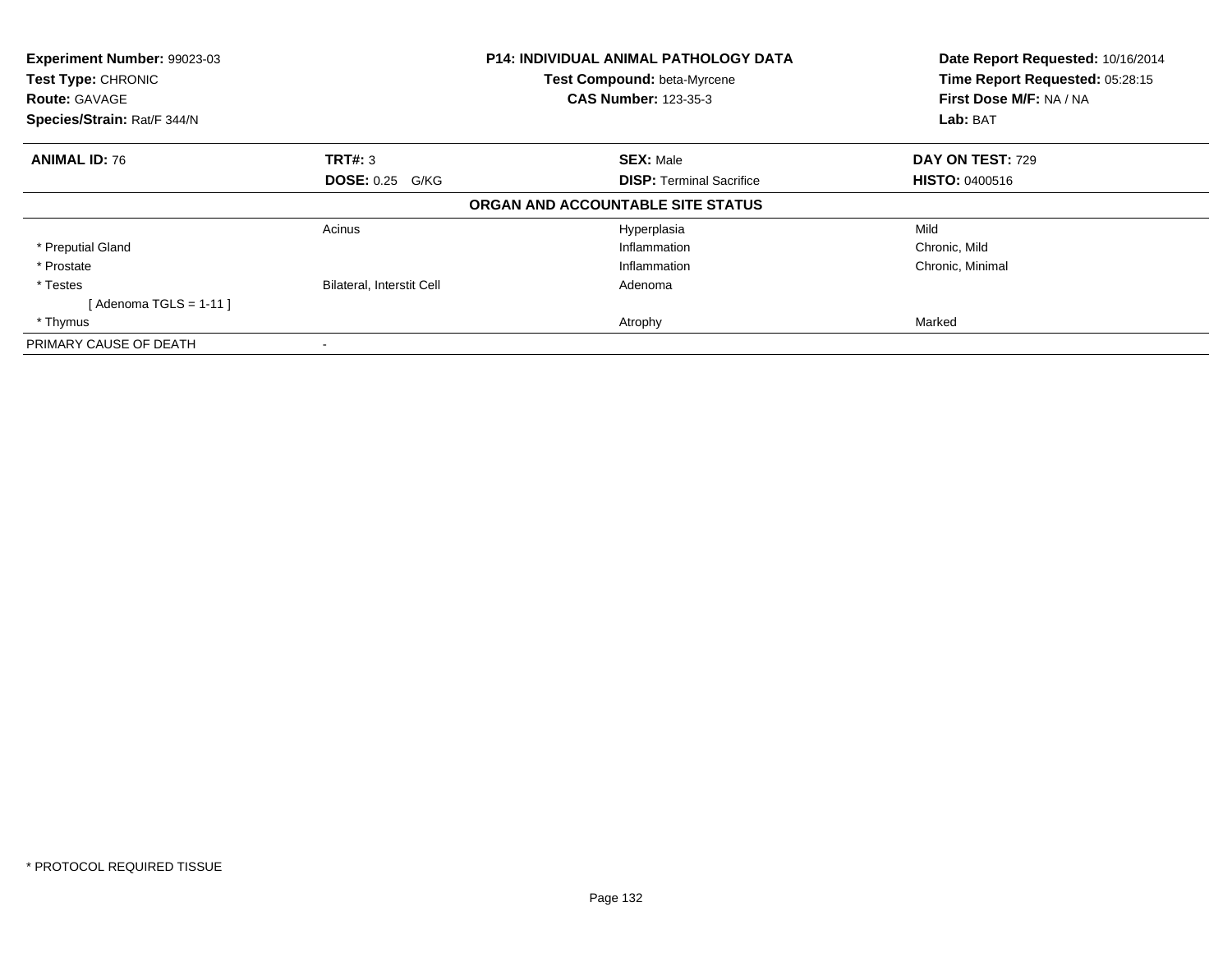| Experiment Number: 99023-03<br>Test Type: CHRONIC<br><b>Route: GAVAGE</b><br>Species/Strain: Rat/F 344/N |                          | <b>P14: INDIVIDUAL ANIMAL PATHOLOGY DATA</b><br>Test Compound: beta-Myrcene<br><b>CAS Number: 123-35-3</b> | Date Report Requested: 10/16/2014<br>Time Report Requested: 05:28:15<br>First Dose M/F: NA / NA<br>Lab: BAT |
|----------------------------------------------------------------------------------------------------------|--------------------------|------------------------------------------------------------------------------------------------------------|-------------------------------------------------------------------------------------------------------------|
| <b>ANIMAL ID: 77</b>                                                                                     | <b>TRT#: 3</b>           | <b>SEX: Male</b>                                                                                           | DAY ON TEST: 729                                                                                            |
|                                                                                                          | DOSE: 0.25 G/KG          | <b>DISP: Terminal Sacrifice</b>                                                                            | HISTO: 0400517                                                                                              |
|                                                                                                          |                          | ORGAN AND ACCOUNTABLE SITE STATUS                                                                          |                                                                                                             |
| <b>NORMAL</b>                                                                                            |                          |                                                                                                            |                                                                                                             |
| * Adrenal Cortex                                                                                         | * Adrenal Medulla        | <b>Blood Vessel</b>                                                                                        | * Bone                                                                                                      |
| * Bone Marrow                                                                                            | * Brain                  | * Epididymis                                                                                               | * Esophagus                                                                                                 |
| * Intestine Large, Cecum                                                                                 | * Intestine Large, Colon | * Intestine Small, Duodenum                                                                                | * Intestine Small, Ileum                                                                                    |
| * Intestine Small, Jejunum                                                                               | * Islets, Pancreatic     | * Lymph Node, Mesenteric                                                                                   | * Mammary Gland                                                                                             |
| * Pancreas                                                                                               | * Parathyroid Gland      | * Pituitary Gland                                                                                          | * Salivary Glands                                                                                           |
| * Seminal Vesicle                                                                                        | * Skin                   | * Spleen                                                                                                   | * Stomach, Forestomach                                                                                      |
| * Trachea                                                                                                | * Urinary Bladder        |                                                                                                            |                                                                                                             |
| <b>MISSING</b>                                                                                           |                          |                                                                                                            |                                                                                                             |
| * Lymph Node, Mandibular                                                                                 |                          |                                                                                                            |                                                                                                             |
| <b>OBSERVATIONS</b>                                                                                      |                          |                                                                                                            |                                                                                                             |
| * Eye                                                                                                    | Sclera                   | Metaplasia                                                                                                 | Osseous, Minimal                                                                                            |
| * Harderian Gland                                                                                        |                          | Pigmentation                                                                                               | Porphyrin, Minimal                                                                                          |
| * Heart                                                                                                  |                          | Cardiomyopathy                                                                                             | Mild                                                                                                        |
| * Intestine Large, Rectum                                                                                |                          | Parasite Metazoan                                                                                          | Minimal                                                                                                     |
| * Kidney                                                                                                 |                          | Inflammation                                                                                               | Suppurative, Focal, Minimal                                                                                 |
|                                                                                                          | Papilla                  | Mineralization                                                                                             | Moderate                                                                                                    |
|                                                                                                          |                          | Nephropathy                                                                                                | Mild                                                                                                        |
|                                                                                                          | <b>Renal Tubule</b>      | Nephrosis                                                                                                  | Mild                                                                                                        |
| * Liver                                                                                                  |                          | <b>Basophilic Focus</b>                                                                                    |                                                                                                             |
|                                                                                                          |                          | Clear Cell Focus                                                                                           |                                                                                                             |
|                                                                                                          | <b>Bile Duct</b>         | Hyperplasia                                                                                                | Mild                                                                                                        |
|                                                                                                          |                          | Inflammation                                                                                               | Chronic, Minimal                                                                                            |
| * Lung                                                                                                   | Alveolar Epith           | Hyperplasia                                                                                                | Minimal                                                                                                     |
|                                                                                                          |                          | Inflammation                                                                                               | Minimal                                                                                                     |
| Mesentery                                                                                                | Fat                      | Necrosis                                                                                                   | Mild                                                                                                        |
| [Necrosis TGLS = $2-14$ ]                                                                                |                          |                                                                                                            |                                                                                                             |
| * Nose                                                                                                   | Olfactory Epi            | Degeneration                                                                                               | Minimal                                                                                                     |
| * Preputial Gland                                                                                        |                          | Inflammation                                                                                               | Chronic, Minimal                                                                                            |
| * Prostate                                                                                               |                          | Inflammation                                                                                               | Chronic, Mild                                                                                               |
| * Stomach, Glandular                                                                                     | Epithelium               | Ectasia                                                                                                    | Minimal                                                                                                     |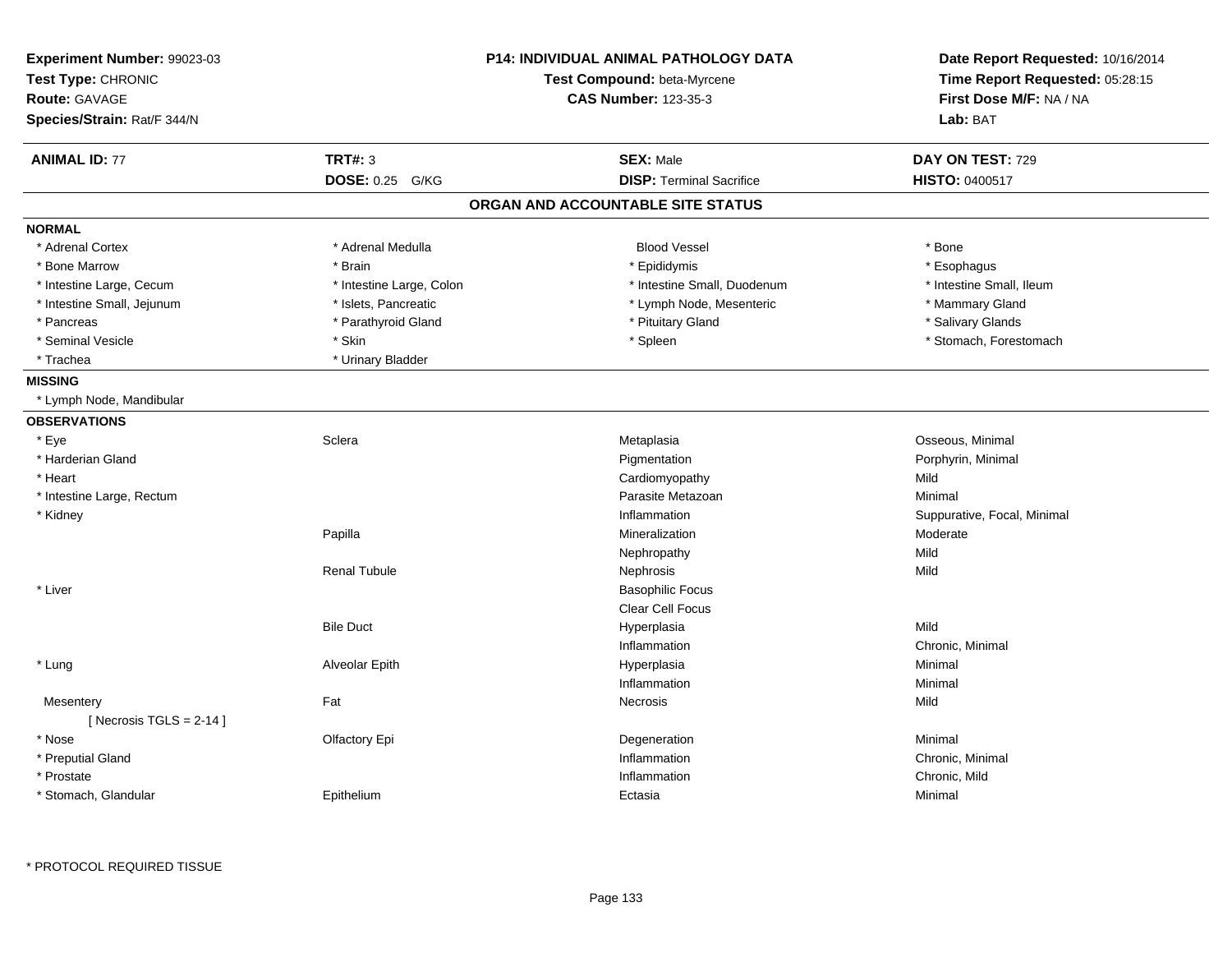| Experiment Number: 99023-03<br>Test Type: CHRONIC<br><b>Route: GAVAGE</b> |                        | <b>P14: INDIVIDUAL ANIMAL PATHOLOGY DATA</b><br>Test Compound: beta-Myrcene<br><b>CAS Number: 123-35-3</b> | Date Report Requested: 10/16/2014<br>Time Report Requested: 05:28:15<br>First Dose M/F: NA / NA<br>Lab: BAT |
|---------------------------------------------------------------------------|------------------------|------------------------------------------------------------------------------------------------------------|-------------------------------------------------------------------------------------------------------------|
| Species/Strain: Rat/F 344/N                                               |                        |                                                                                                            |                                                                                                             |
| <b>ANIMAL ID: 77</b>                                                      | <b>TRT#: 3</b>         | <b>SEX: Male</b>                                                                                           | DAY ON TEST: 729                                                                                            |
|                                                                           | <b>DOSE: 0.25 G/KG</b> | <b>DISP: Terminal Sacrifice</b>                                                                            | <b>HISTO: 0400517</b>                                                                                       |
|                                                                           |                        | ORGAN AND ACCOUNTABLE SITE STATUS                                                                          |                                                                                                             |
| * Testes                                                                  | Interstit Cell         | Hyperplasia                                                                                                | Mild                                                                                                        |
| [Hyperplasia TGLS = 1-11]                                                 |                        |                                                                                                            |                                                                                                             |
| * Thymus                                                                  |                        | Atrophy                                                                                                    | Marked                                                                                                      |
| * Thyroid Gland                                                           | C Cell                 | Hyperplasia                                                                                                | Minimal                                                                                                     |
| Zymbal's Gland                                                            |                        | Carcinoma                                                                                                  |                                                                                                             |
| [Carcinoma TGLS = 3-15]                                                   |                        |                                                                                                            |                                                                                                             |
| PRIMARY CAUSE OF DEATH                                                    | ۰                      |                                                                                                            |                                                                                                             |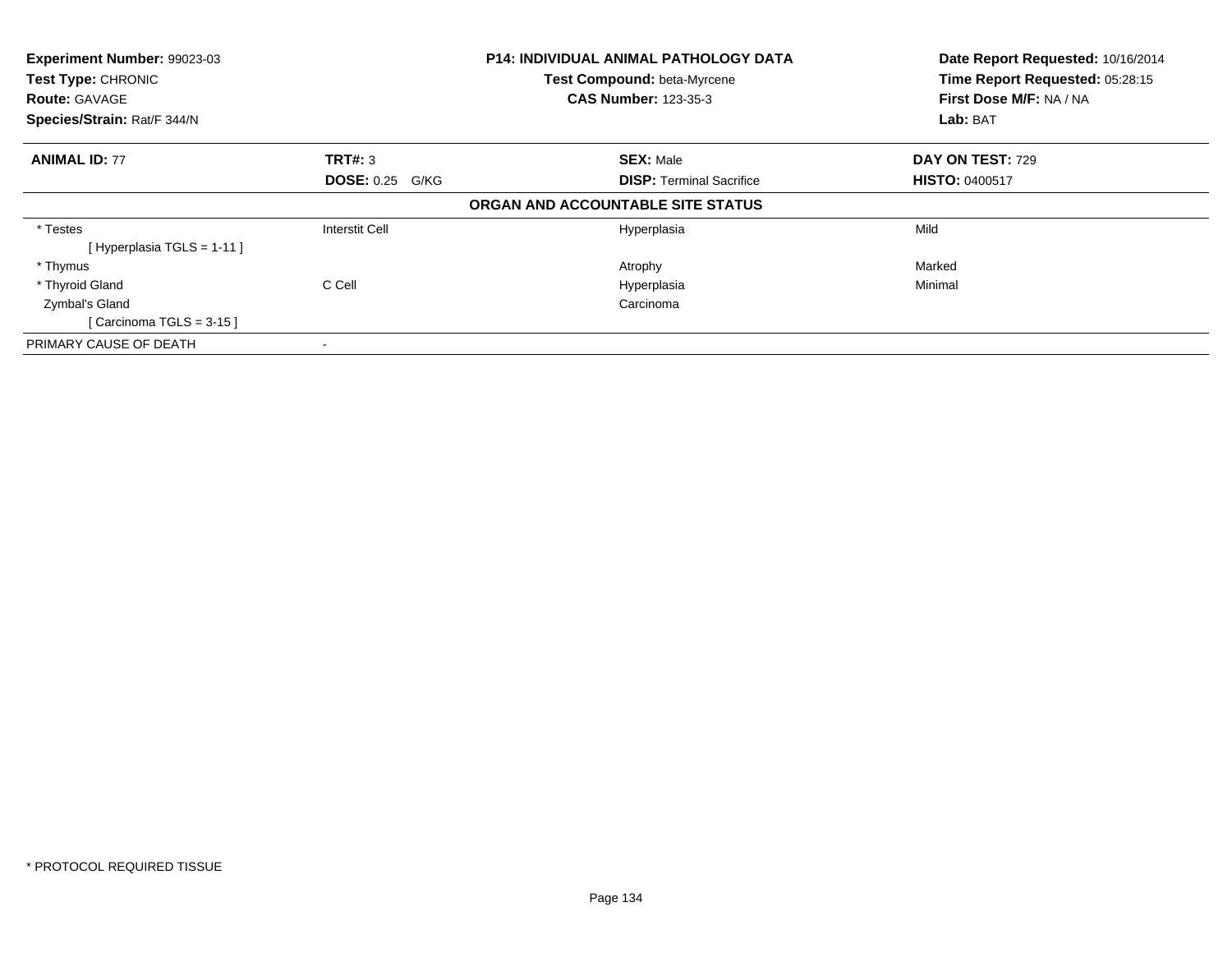| Experiment Number: 99023-03<br>Test Type: CHRONIC |                          | <b>P14: INDIVIDUAL ANIMAL PATHOLOGY DATA</b><br>Test Compound: beta-Myrcene | Date Report Requested: 10/16/2014<br>Time Report Requested: 05:28:15 |
|---------------------------------------------------|--------------------------|-----------------------------------------------------------------------------|----------------------------------------------------------------------|
| <b>Route: GAVAGE</b>                              |                          | <b>CAS Number: 123-35-3</b>                                                 | First Dose M/F: NA / NA                                              |
| Species/Strain: Rat/F 344/N                       |                          |                                                                             | Lab: BAT                                                             |
| <b>ANIMAL ID: 78</b>                              | TRT#: 3                  | <b>SEX: Male</b>                                                            | DAY ON TEST: 730                                                     |
|                                                   | DOSE: 0.25 G/KG          | <b>DISP: Terminal Sacrifice</b>                                             | <b>HISTO: 0400518</b>                                                |
|                                                   |                          | ORGAN AND ACCOUNTABLE SITE STATUS                                           |                                                                      |
| <b>NORMAL</b>                                     |                          |                                                                             |                                                                      |
| * Adrenal Medulla                                 | <b>Blood Vessel</b>      | * Bone                                                                      | * Bone Marrow                                                        |
| * Brain                                           | * Epididymis             | * Esophagus                                                                 | * Eye                                                                |
| * Heart                                           | * Intestine Large, Cecum | * Intestine Large, Colon                                                    | * Intestine Large, Rectum                                            |
| * Intestine Small, Duodenum                       | * Intestine Small, Ileum | * Intestine Small, Jejunum                                                  | * Islets, Pancreatic                                                 |
| * Lymph Node, Mesenteric                          | * Mammary Gland          | * Parathyroid Gland                                                         | * Pituitary Gland                                                    |
| * Prostate                                        | * Salivary Glands        | * Seminal Vesicle                                                           | * Spleen                                                             |
| * Stomach, Forestomach                            | * Thymus                 | * Trachea                                                                   | * Urinary Bladder                                                    |
| <b>MISSING</b>                                    |                          |                                                                             |                                                                      |
| * Lymph Node, Mandibular                          |                          |                                                                             |                                                                      |
| <b>OBSERVATIONS</b>                               |                          |                                                                             |                                                                      |
| * Adrenal Cortex                                  |                          | Vacuolization Cytoplasmic                                                   | Minimal                                                              |
| * Harderian Gland                                 |                          | Pigmentation                                                                | Porphyrin, Mild                                                      |
| * Kidney                                          | <b>Renal Tubule</b>      | Cyst                                                                        |                                                                      |
|                                                   | <b>Transit Epithe</b>    | Hyperplasia                                                                 | Mild                                                                 |
|                                                   |                          | Inflammation                                                                | Suppurative, Focal, Minimal                                          |
|                                                   | Papilla                  | Mineralization                                                              | Minimal                                                              |
|                                                   |                          | Nephropathy                                                                 | Moderate                                                             |
|                                                   | <b>Renal Tubule</b>      | Nephrosis                                                                   | Marked                                                               |
| [ $Cyst TGLS = 3-15$ ]                            |                          |                                                                             |                                                                      |
| * Liver                                           |                          | Clear Cell Focus                                                            |                                                                      |
|                                                   | <b>Bile Duct</b>         | Hyperplasia                                                                 | Mild                                                                 |
|                                                   |                          | Inflammation                                                                | Chronic, Minimal                                                     |
| * Lung                                            | Alveolar Epith           | Hyperplasia                                                                 | Minimal                                                              |
|                                                   |                          | Inflammation                                                                | Minimal                                                              |
| * Nose                                            | Olfactory Epi            | Degeneration                                                                | Minimal                                                              |
|                                                   |                          | Inflammation                                                                | Chronic Active, Minimal                                              |
| * Pancreas                                        | Acinus                   | Atrophy                                                                     | Minimal                                                              |
| * Preputial Gland                                 |                          | Inflammation                                                                | Chronic, Mild                                                        |
| * Skin                                            |                          | Basal Cell Adenoma                                                          |                                                                      |
| [ Basal Cell Adenoma TGLS = 1-14 ]                |                          |                                                                             |                                                                      |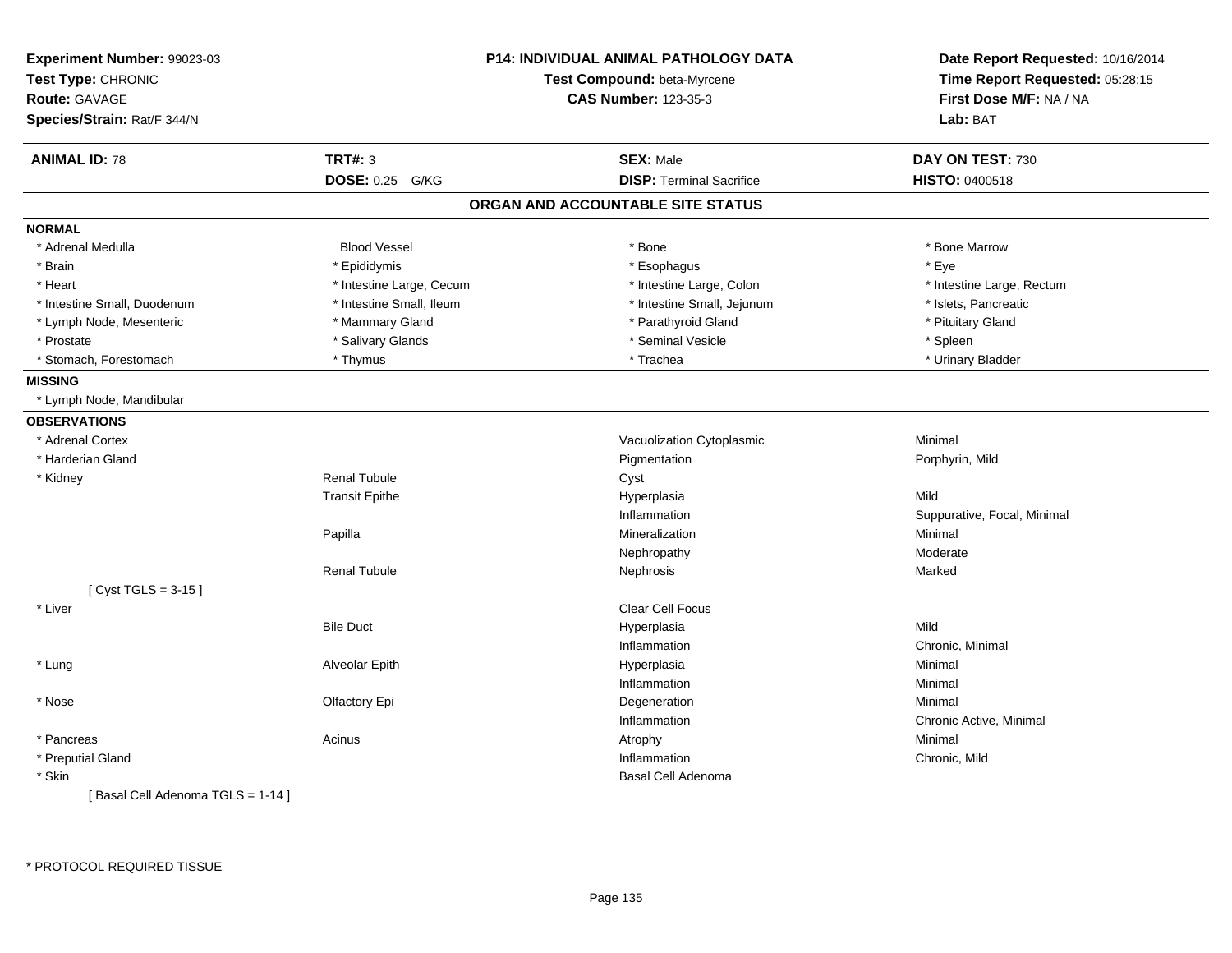| Experiment Number: 99023-03<br>Test Type: CHRONIC<br><b>Route: GAVAGE</b><br>Species/Strain: Rat/F 344/N |                                  | <b>P14: INDIVIDUAL ANIMAL PATHOLOGY DATA</b><br>Test Compound: beta-Myrcene<br><b>CAS Number: 123-35-3</b> | Date Report Requested: 10/16/2014<br>Time Report Requested: 05:28:15<br>First Dose M/F: NA / NA<br>Lab: BAT |
|----------------------------------------------------------------------------------------------------------|----------------------------------|------------------------------------------------------------------------------------------------------------|-------------------------------------------------------------------------------------------------------------|
| <b>ANIMAL ID: 78</b>                                                                                     | <b>TRT#: 3</b>                   | <b>SEX: Male</b>                                                                                           | <b>DAY ON TEST: 730</b>                                                                                     |
|                                                                                                          | <b>DOSE: 0.25 G/KG</b>           | <b>DISP:</b> Terminal Sacrifice                                                                            | <b>HISTO: 0400518</b>                                                                                       |
|                                                                                                          |                                  | ORGAN AND ACCOUNTABLE SITE STATUS                                                                          |                                                                                                             |
| * Stomach, Glandular                                                                                     | Epithelium                       | Ectasia                                                                                                    | Minimal                                                                                                     |
|                                                                                                          |                                  | Inflammation                                                                                               | Chronic, Minimal                                                                                            |
| * Testes                                                                                                 | <b>Bilateral, Interstit Cell</b> | Adenoma                                                                                                    |                                                                                                             |
| [Adenoma TGLS = $2-11$ ]                                                                                 |                                  |                                                                                                            |                                                                                                             |
| * Thyroid Gland                                                                                          | C Cell                           | Adenoma                                                                                                    |                                                                                                             |
| [Adenoma TGLS = $4-8$ ]                                                                                  |                                  |                                                                                                            |                                                                                                             |
| PRIMARY CAUSE OF DEATH                                                                                   | $\blacksquare$                   |                                                                                                            |                                                                                                             |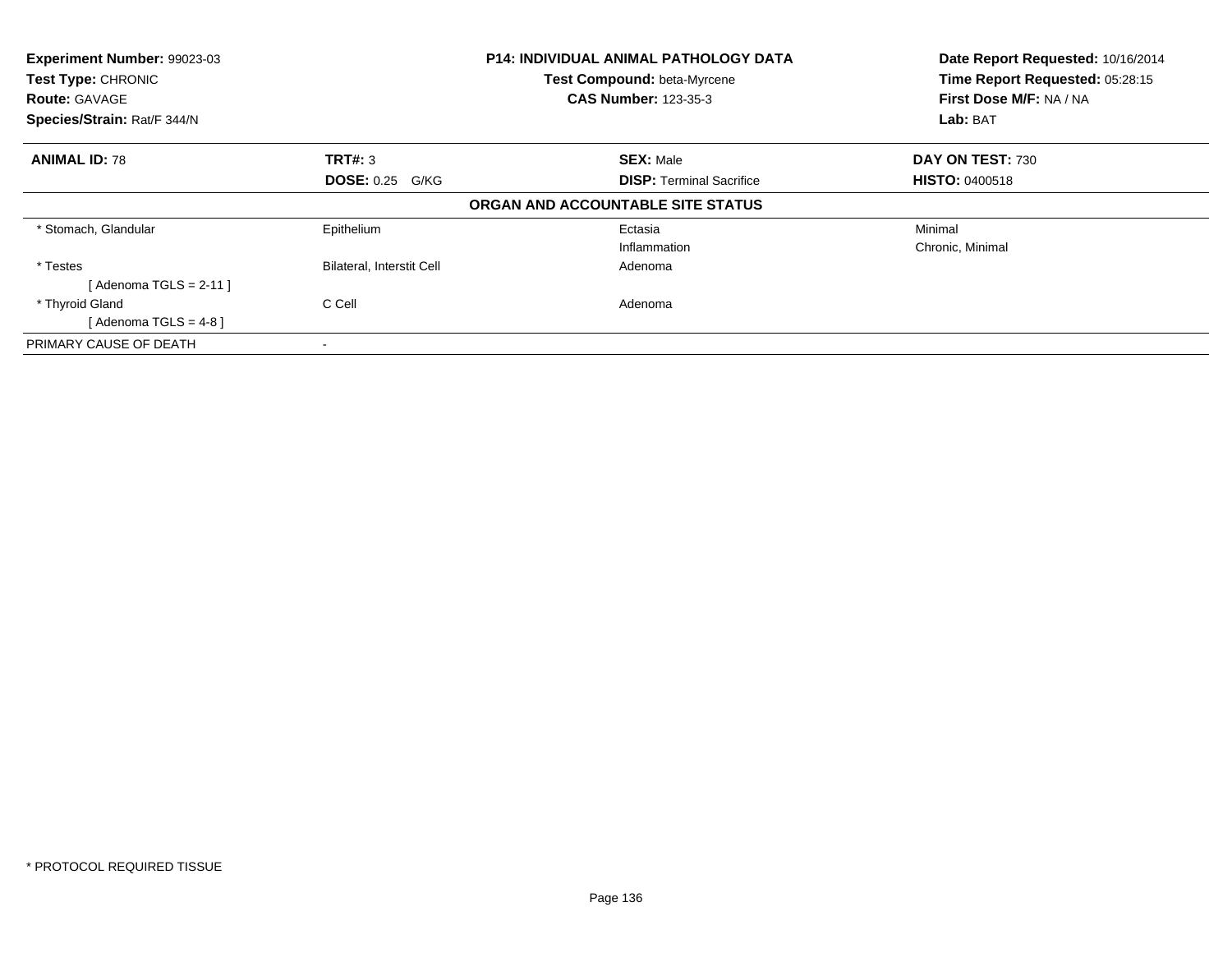| Experiment Number: 99023-03                |                           | <b>P14: INDIVIDUAL ANIMAL PATHOLOGY DATA</b> | Date Report Requested: 10/16/2014 |
|--------------------------------------------|---------------------------|----------------------------------------------|-----------------------------------|
| Test Type: CHRONIC                         |                           | Test Compound: beta-Myrcene                  | Time Report Requested: 05:28:15   |
| Route: GAVAGE                              |                           | <b>CAS Number: 123-35-3</b>                  | First Dose M/F: NA / NA           |
| Species/Strain: Rat/F 344/N                |                           |                                              | Lab: BAT                          |
| <b>ANIMAL ID: 79</b>                       | <b>TRT#: 3</b>            | <b>SEX: Male</b>                             | DAY ON TEST: 704                  |
|                                            | DOSE: 0.25 G/KG           | <b>DISP:</b> Moribund Sacrifice              | <b>HISTO: 0400519</b>             |
|                                            |                           | ORGAN AND ACCOUNTABLE SITE STATUS            |                                   |
| <b>NORMAL</b>                              |                           |                                              |                                   |
| * Adrenal Medulla                          | <b>Blood Vessel</b>       | * Bone                                       | * Brain                           |
| * Epididymis                               | * Esophagus               | * Eye                                        | * Intestine Large, Cecum          |
| * Intestine Large, Colon                   | * Intestine Large, Rectum | * Intestine Small, Duodenum                  | * Intestine Small, Ileum          |
| * Intestine Small, Jejunum                 | * Islets, Pancreatic      | * Lymph Node, Mesenteric                     | * Mammary Gland                   |
| * Parathyroid Gland                        | * Salivary Glands         | * Seminal Vesicle                            | * Skin                            |
| * Trachea                                  | * Urinary Bladder         |                                              |                                   |
| <b>MISSING</b>                             |                           |                                              |                                   |
| * Lymph Node, Mandibular                   |                           |                                              |                                   |
| <b>OBSERVATIONS</b>                        |                           |                                              |                                   |
| * Adrenal Cortex                           |                           | Vacuolization Cytoplasmic                    | Minimal                           |
| * Bone Marrow                              |                           | Leukemia Mononuclear                         |                                   |
| * Harderian Gland                          |                           | Pigmentation                                 | Porphyrin, Moderate               |
| * Heart                                    |                           | Cardiomyopathy                               | Mild                              |
| * Kidney                                   | <b>Transit Epithe</b>     | Hyperplasia                                  | Mild                              |
|                                            | Papilla                   | Mineralization                               | Mild                              |
|                                            |                           | Nephropathy                                  | Marked                            |
|                                            | <b>Renal Tubule</b>       | Nephrosis                                    | Marked                            |
| * Liver                                    |                           | Hepatodiaphragmatic Nodule                   |                                   |
|                                            |                           | Leukemia Mononuclear                         |                                   |
|                                            |                           | Necrosis                                     | Mild                              |
| [ Hepatodiaphragmatic Nodule TGLS = 4-15 ] |                           |                                              |                                   |
| [ Leukemia Mononuclear TGLS = 3-6+7 ]      |                           |                                              |                                   |
| * Lung                                     |                           | Alveolar/Bronchiolar Adenoma                 |                                   |
|                                            |                           | Leukemia Mononuclear                         |                                   |
| * Nose                                     | Olfactory Epi             | Degeneration                                 | Minimal                           |
| * Pancreas                                 | Acinus                    | Atrophy                                      | Minimal                           |
| * Pituitary Gland                          |                           | Angiectasis                                  | Mild                              |
|                                            | <b>Pars Distalis</b>      | Hyperplasia                                  | Mild                              |
| [ Hyperplasia TGLS = 5-8]                  |                           |                                              |                                   |
| * Preputial Gland                          |                           | Inflammation                                 | Chronic, Mild                     |
|                                            |                           |                                              |                                   |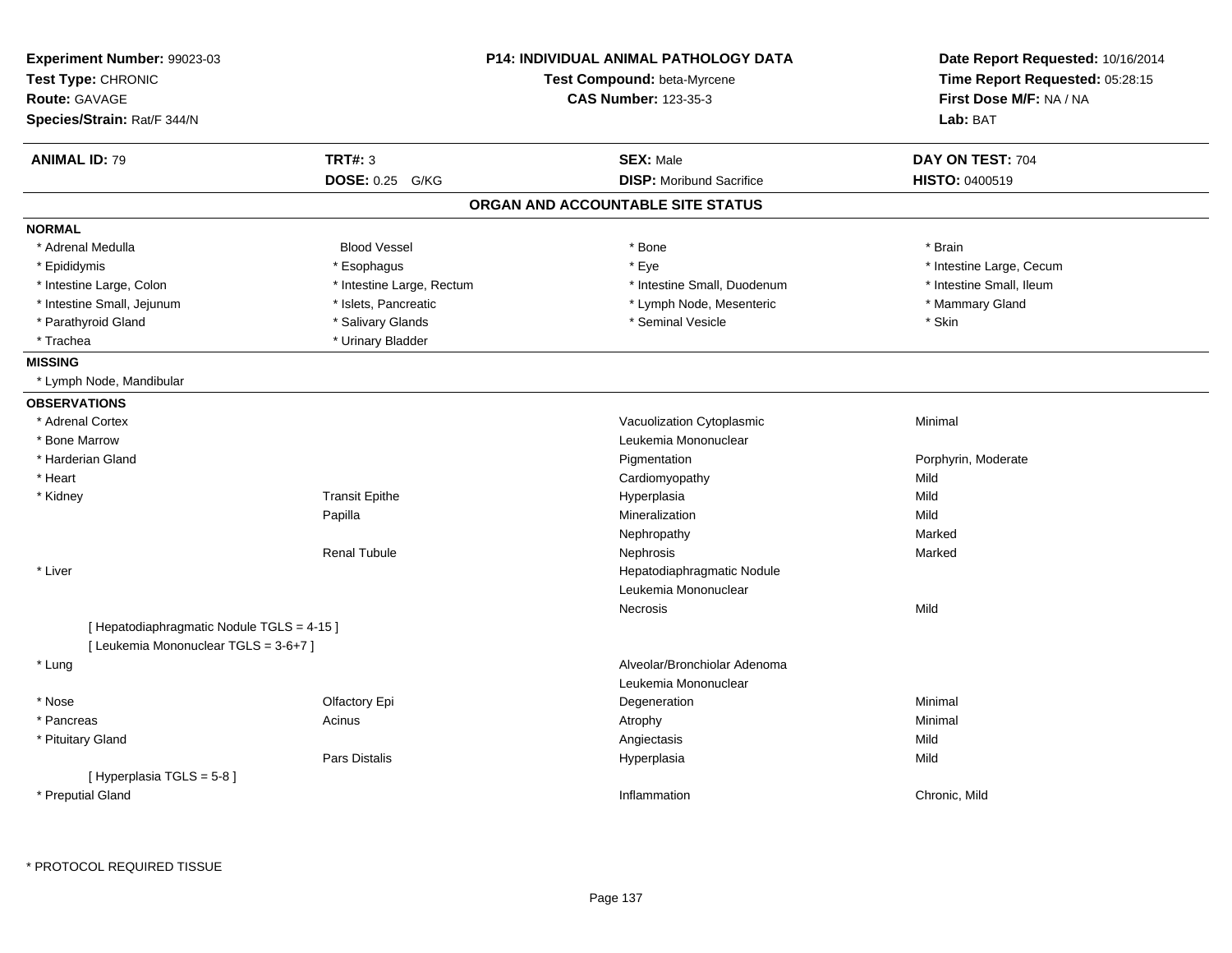| <b>Experiment Number: 99023-03</b><br>Test Type: CHRONIC<br><b>Route: GAVAGE</b><br>Species/Strain: Rat/F 344/N |                                  | <b>P14: INDIVIDUAL ANIMAL PATHOLOGY DATA</b><br><b>Test Compound: beta-Myrcene</b><br><b>CAS Number: 123-35-3</b> | Date Report Requested: 10/16/2014<br>Time Report Requested: 05:28:15<br>First Dose M/F: NA / NA<br>Lab: BAT |
|-----------------------------------------------------------------------------------------------------------------|----------------------------------|-------------------------------------------------------------------------------------------------------------------|-------------------------------------------------------------------------------------------------------------|
|                                                                                                                 |                                  |                                                                                                                   |                                                                                                             |
| <b>ANIMAL ID: 79</b>                                                                                            | <b>TRT#: 3</b>                   | <b>SEX: Male</b>                                                                                                  | DAY ON TEST: 704                                                                                            |
|                                                                                                                 | <b>DOSE: 0.25 G/KG</b>           | <b>DISP:</b> Moribund Sacrifice                                                                                   | <b>HISTO: 0400519</b>                                                                                       |
|                                                                                                                 |                                  | ORGAN AND ACCOUNTABLE SITE STATUS                                                                                 |                                                                                                             |
| * Prostate                                                                                                      |                                  | Inflammation                                                                                                      | Chronic, Mild                                                                                               |
| * Spleen                                                                                                        |                                  | Leukemia Mononuclear                                                                                              |                                                                                                             |
| [Leukemia Mononuclear TGLS = 2-14]                                                                              |                                  |                                                                                                                   |                                                                                                             |
| * Stomach, Forestomach                                                                                          |                                  | Inflammation                                                                                                      | Chronic Active, Moderate                                                                                    |
|                                                                                                                 |                                  | Ulcer                                                                                                             | Moderate                                                                                                    |
| * Stomach, Glandular                                                                                            | Epithelium                       | Ectasia                                                                                                           | Mild                                                                                                        |
| * Testes                                                                                                        | Bilateral, Interstit Cell        | Adenoma                                                                                                           |                                                                                                             |
| [ Adenoma TGLS = 1-11 ]                                                                                         |                                  |                                                                                                                   |                                                                                                             |
| * Thymus                                                                                                        |                                  | Atrophy                                                                                                           | Marked                                                                                                      |
| * Thyroid Gland                                                                                                 | C Cell                           | Hyperplasia                                                                                                       | Moderate                                                                                                    |
| PRIMARY CAUSE OF DEATH                                                                                          | Leukemia Mononuclear<br>- Spleen |                                                                                                                   |                                                                                                             |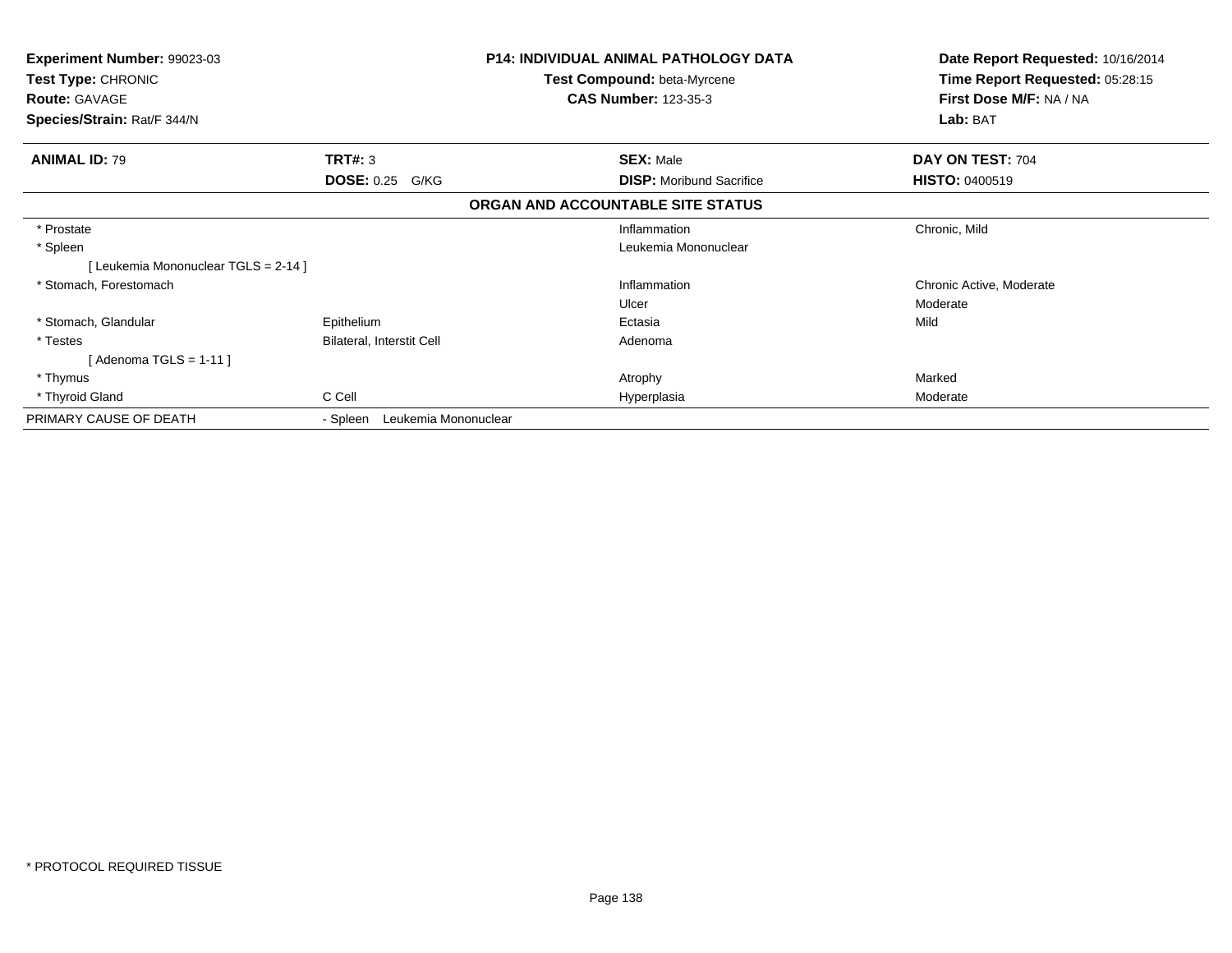| <b>ANIMAL ID: 80</b><br><b>TRT#: 3</b><br><b>SEX: Male</b><br><b>DOSE: 0.25</b><br><b>DISP:</b> Moribund Sacrifice<br>G/KG<br>ORGAN AND ACCOUNTABLE SITE STATUS<br><b>NORMAL</b><br>* Adrenal Medulla<br><b>Blood Vessel</b><br>* Bone<br>* Heart<br>* Intestine Large, Cecum<br>* Esophagus<br>* Intestine Small, Duodenum<br>* Intestine Small, Ileum<br>* Intestine Large, Rectum<br>* Mammary Gland<br>* Islets, Pancreatic<br>* Lymph Node, Mesenteric<br>* Pituitary Gland<br>* Salivary Glands<br>* Parathyroid Gland<br>* Skin<br>* Thyroid Gland<br>* Spleen<br>* Urinary Bladder<br><b>MISSING</b><br>* Lymph Node, Mandibular<br><b>OBSERVATIONS</b><br>* Adrenal Cortex<br>Carcinoma<br>* Bone Marrow<br>Hyperplasia<br>* Epididymis<br>Carcinoma<br>Sclera<br>* Eye<br>Metaplasia | DAY ON TEST: 652<br>HISTO: 0400520 |
|------------------------------------------------------------------------------------------------------------------------------------------------------------------------------------------------------------------------------------------------------------------------------------------------------------------------------------------------------------------------------------------------------------------------------------------------------------------------------------------------------------------------------------------------------------------------------------------------------------------------------------------------------------------------------------------------------------------------------------------------------------------------------------------------|------------------------------------|
|                                                                                                                                                                                                                                                                                                                                                                                                                                                                                                                                                                                                                                                                                                                                                                                                |                                    |
|                                                                                                                                                                                                                                                                                                                                                                                                                                                                                                                                                                                                                                                                                                                                                                                                |                                    |
|                                                                                                                                                                                                                                                                                                                                                                                                                                                                                                                                                                                                                                                                                                                                                                                                |                                    |
|                                                                                                                                                                                                                                                                                                                                                                                                                                                                                                                                                                                                                                                                                                                                                                                                |                                    |
|                                                                                                                                                                                                                                                                                                                                                                                                                                                                                                                                                                                                                                                                                                                                                                                                | * Brain                            |
|                                                                                                                                                                                                                                                                                                                                                                                                                                                                                                                                                                                                                                                                                                                                                                                                | * Intestine Large, Colon           |
|                                                                                                                                                                                                                                                                                                                                                                                                                                                                                                                                                                                                                                                                                                                                                                                                | * Intestine Small, Jejunum         |
|                                                                                                                                                                                                                                                                                                                                                                                                                                                                                                                                                                                                                                                                                                                                                                                                | * Pancreas                         |
|                                                                                                                                                                                                                                                                                                                                                                                                                                                                                                                                                                                                                                                                                                                                                                                                | * Seminal Vesicle                  |
|                                                                                                                                                                                                                                                                                                                                                                                                                                                                                                                                                                                                                                                                                                                                                                                                | * Trachea                          |
|                                                                                                                                                                                                                                                                                                                                                                                                                                                                                                                                                                                                                                                                                                                                                                                                |                                    |
|                                                                                                                                                                                                                                                                                                                                                                                                                                                                                                                                                                                                                                                                                                                                                                                                |                                    |
|                                                                                                                                                                                                                                                                                                                                                                                                                                                                                                                                                                                                                                                                                                                                                                                                |                                    |
|                                                                                                                                                                                                                                                                                                                                                                                                                                                                                                                                                                                                                                                                                                                                                                                                |                                    |
|                                                                                                                                                                                                                                                                                                                                                                                                                                                                                                                                                                                                                                                                                                                                                                                                | Metastatic (Kidney)                |
|                                                                                                                                                                                                                                                                                                                                                                                                                                                                                                                                                                                                                                                                                                                                                                                                | Mild                               |
|                                                                                                                                                                                                                                                                                                                                                                                                                                                                                                                                                                                                                                                                                                                                                                                                | Metastatic (Kidney)                |
|                                                                                                                                                                                                                                                                                                                                                                                                                                                                                                                                                                                                                                                                                                                                                                                                | Osseous, Minimal                   |
| * Harderian Gland<br>Pigmentation                                                                                                                                                                                                                                                                                                                                                                                                                                                                                                                                                                                                                                                                                                                                                              | Porphyrin, Minimal                 |
| <b>Renal Tubule</b><br>* Kidney<br>Carcinoma                                                                                                                                                                                                                                                                                                                                                                                                                                                                                                                                                                                                                                                                                                                                                   |                                    |
| Papilla<br>Mineralization                                                                                                                                                                                                                                                                                                                                                                                                                                                                                                                                                                                                                                                                                                                                                                      | Minimal                            |
| Nephropathy                                                                                                                                                                                                                                                                                                                                                                                                                                                                                                                                                                                                                                                                                                                                                                                    | Minimal                            |
| [Carcinoma TGLS = 3-15]                                                                                                                                                                                                                                                                                                                                                                                                                                                                                                                                                                                                                                                                                                                                                                        |                                    |
| * Liver<br>Carcinoma                                                                                                                                                                                                                                                                                                                                                                                                                                                                                                                                                                                                                                                                                                                                                                           | Metastatic (Kidney)                |
| <b>Bile Duct</b><br>Hyperplasia                                                                                                                                                                                                                                                                                                                                                                                                                                                                                                                                                                                                                                                                                                                                                                | Minimal                            |
| Serosa<br>Hyperplasia                                                                                                                                                                                                                                                                                                                                                                                                                                                                                                                                                                                                                                                                                                                                                                          | Mild                               |
| Inflammation                                                                                                                                                                                                                                                                                                                                                                                                                                                                                                                                                                                                                                                                                                                                                                                   | Chronic, Minimal                   |
| <b>Mixed Cell Focus</b>                                                                                                                                                                                                                                                                                                                                                                                                                                                                                                                                                                                                                                                                                                                                                                        |                                    |
| * Lung<br>Carcinoma                                                                                                                                                                                                                                                                                                                                                                                                                                                                                                                                                                                                                                                                                                                                                                            | Metastatic (Kidney)                |
| Mesentery<br>Carcinoma                                                                                                                                                                                                                                                                                                                                                                                                                                                                                                                                                                                                                                                                                                                                                                         | Metastatic (Kidney)                |
| [ Carcinoma TGLS = 1,2-14 ]                                                                                                                                                                                                                                                                                                                                                                                                                                                                                                                                                                                                                                                                                                                                                                    |                                    |
| * Nose<br>Olfactory Epi<br>Degeneration                                                                                                                                                                                                                                                                                                                                                                                                                                                                                                                                                                                                                                                                                                                                                        | Minimal                            |
| Inflammation                                                                                                                                                                                                                                                                                                                                                                                                                                                                                                                                                                                                                                                                                                                                                                                   | Chronic Active, Minimal            |
| * Preputial Gland<br>Inflammation                                                                                                                                                                                                                                                                                                                                                                                                                                                                                                                                                                                                                                                                                                                                                              | Chronic, Minimal                   |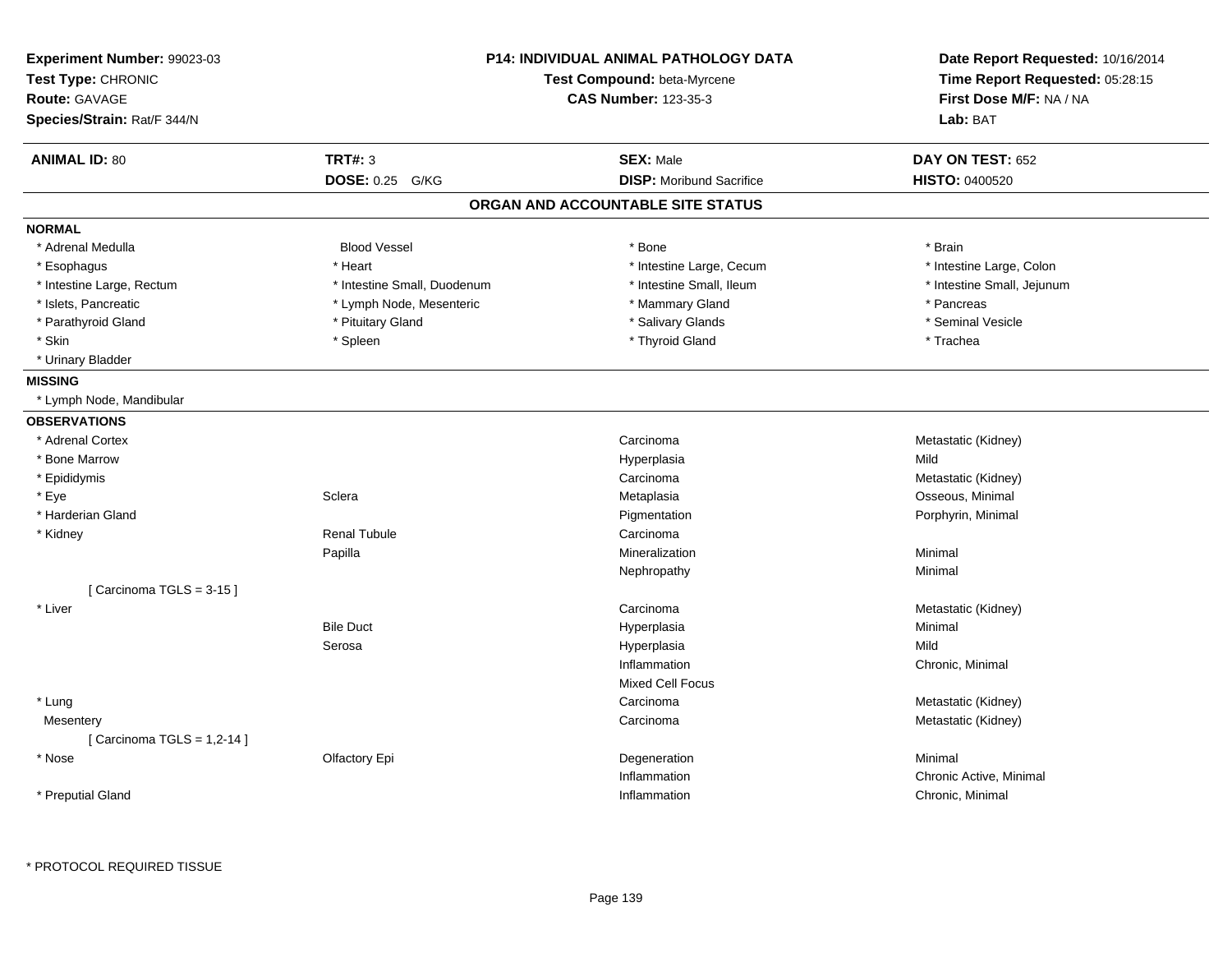| Experiment Number: 99023-03<br>Test Type: CHRONIC<br><b>Route: GAVAGE</b><br>Species/Strain: Rat/F 344/N |                                          | <b>P14: INDIVIDUAL ANIMAL PATHOLOGY DATA</b><br>Test Compound: beta-Myrcene<br><b>CAS Number: 123-35-3</b> | Date Report Requested: 10/16/2014<br>Time Report Requested: 05:28:15<br>First Dose M/F: NA / NA<br>Lab: BAT |
|----------------------------------------------------------------------------------------------------------|------------------------------------------|------------------------------------------------------------------------------------------------------------|-------------------------------------------------------------------------------------------------------------|
| <b>ANIMAL ID: 80</b>                                                                                     | <b>TRT#: 3</b><br><b>DOSE: 0.25 G/KG</b> | <b>SEX: Male</b><br><b>DISP:</b> Moribund Sacrifice                                                        | DAY ON TEST: 652<br><b>HISTO: 0400520</b>                                                                   |
|                                                                                                          |                                          | ORGAN AND ACCOUNTABLE SITE STATUS                                                                          |                                                                                                             |
| * Prostate<br>* Stomach, Forestomach                                                                     |                                          | Inflammation<br>Inflammation                                                                               | Chronic, Minimal<br>Chronic Active, Mild                                                                    |
| * Stomach, Glandular                                                                                     | Epithelium                               | Ectasia<br>Inflammation                                                                                    | Minimal<br>Chronic, Mild<br>Mild                                                                            |
| * Testes<br>* Thymus                                                                                     | Bilateral, Interstit Cell                | Ulcer<br>Adenoma<br>Atrophy                                                                                | Marked                                                                                                      |
| PRIMARY CAUSE OF DEATH                                                                                   | - Kidney Renal Tubule Carcinoma          |                                                                                                            |                                                                                                             |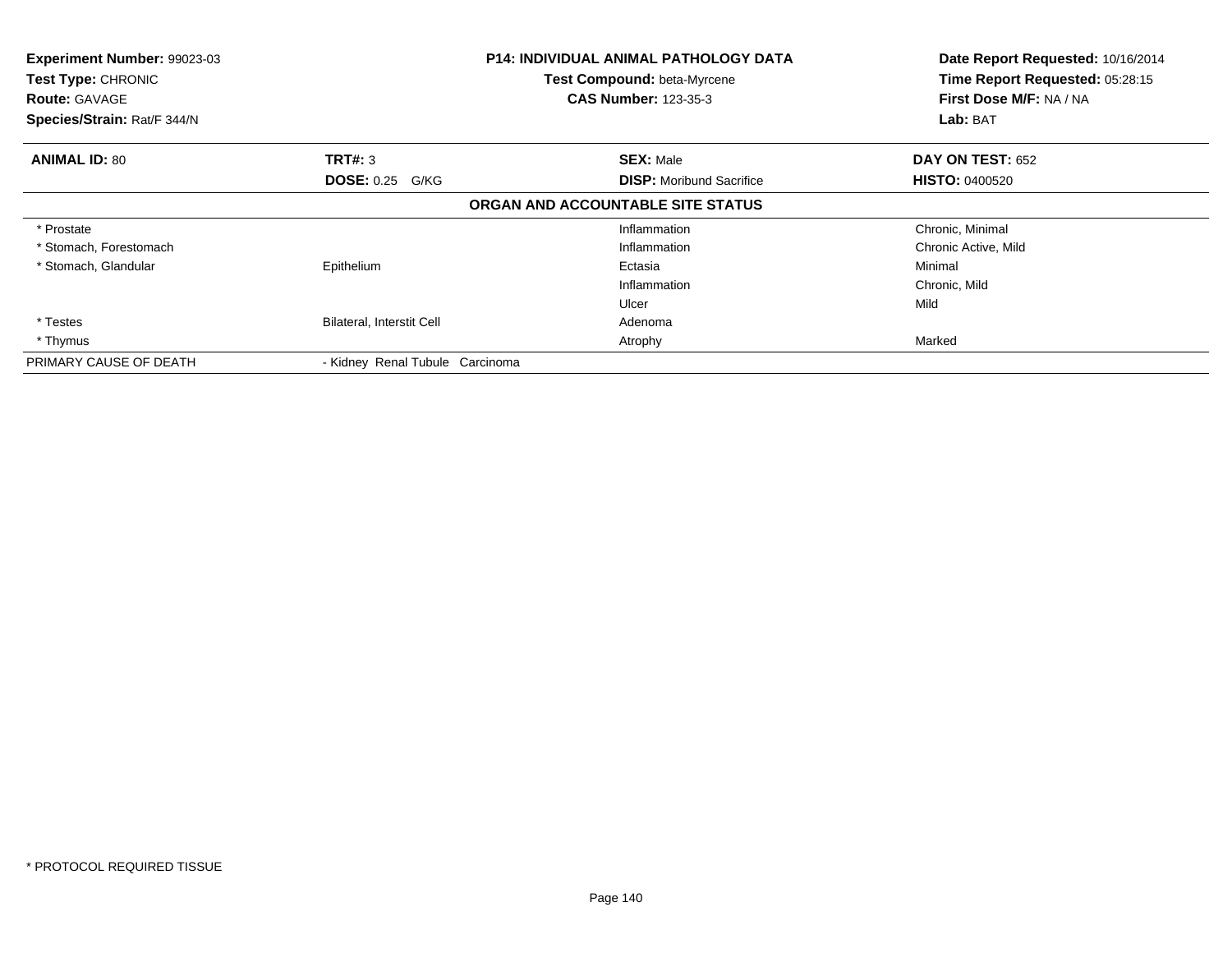| Experiment Number: 99023-03<br>Test Type: CHRONIC<br><b>Route: GAVAGE</b><br>Species/Strain: Rat/F 344/N |                           | <b>P14: INDIVIDUAL ANIMAL PATHOLOGY DATA</b><br>Test Compound: beta-Myrcene<br><b>CAS Number: 123-35-3</b> | Date Report Requested: 10/16/2014<br>Time Report Requested: 05:28:15<br>First Dose M/F: NA / NA<br>Lab: BAT |
|----------------------------------------------------------------------------------------------------------|---------------------------|------------------------------------------------------------------------------------------------------------|-------------------------------------------------------------------------------------------------------------|
| <b>ANIMAL ID: 81</b>                                                                                     | <b>TRT#: 3</b>            | <b>SEX: Male</b>                                                                                           | DAY ON TEST: 578                                                                                            |
|                                                                                                          | DOSE: 0.25 G/KG           | <b>DISP:</b> Moribund Sacrifice                                                                            | HISTO: 0400521                                                                                              |
|                                                                                                          |                           | ORGAN AND ACCOUNTABLE SITE STATUS                                                                          |                                                                                                             |
| <b>NORMAL</b>                                                                                            |                           |                                                                                                            |                                                                                                             |
| * Adrenal Cortex                                                                                         | * Adrenal Medulla         | <b>Blood Vessel</b>                                                                                        | * Bone                                                                                                      |
| * Brain                                                                                                  | * Epididymis              | * Esophagus                                                                                                | * Intestine Large, Cecum                                                                                    |
| * Intestine Large, Colon                                                                                 | * Intestine Large, Rectum | * Intestine Small, Duodenum                                                                                | * Intestine Small, Ileum                                                                                    |
| * Intestine Small, Jejunum                                                                               | * Islets, Pancreatic      | * Lymph Node, Mesenteric                                                                                   | * Mammary Gland                                                                                             |
| * Pancreas                                                                                               | * Parathyroid Gland       | * Pituitary Gland                                                                                          | * Prostate                                                                                                  |
| * Salivary Glands                                                                                        | * Seminal Vesicle         | * Skin                                                                                                     | * Stomach, Forestomach                                                                                      |
| * Stomach, Glandular                                                                                     | * Trachea                 | * Urinary Bladder                                                                                          |                                                                                                             |
| <b>MISSING</b>                                                                                           |                           |                                                                                                            |                                                                                                             |
| * Lymph Node, Mandibular                                                                                 |                           |                                                                                                            |                                                                                                             |
| <b>OBSERVATIONS</b>                                                                                      |                           |                                                                                                            |                                                                                                             |
| * Bone Marrow                                                                                            |                           | Leukemia Mononuclear                                                                                       |                                                                                                             |
| * Eye                                                                                                    | Sclera                    | Metaplasia                                                                                                 | Osseous, Minimal                                                                                            |
| * Harderian Gland                                                                                        |                           | Pigmentation                                                                                               | Porphyrin, Mild                                                                                             |
| * Heart                                                                                                  |                           | Cardiomyopathy                                                                                             | Minimal                                                                                                     |
| * Kidney                                                                                                 |                           | Inflammation                                                                                               | Suppurative, Focal, Minimal                                                                                 |
|                                                                                                          | Papilla                   | Mineralization                                                                                             | Moderate                                                                                                    |
|                                                                                                          |                           | Necrosis                                                                                                   | Mild                                                                                                        |
|                                                                                                          |                           | Nephropathy                                                                                                | Mild                                                                                                        |
|                                                                                                          | <b>Renal Tubule</b>       | Nephrosis                                                                                                  | Minimal                                                                                                     |
| [Necrosis TGLS = $4-15$ ]                                                                                |                           |                                                                                                            |                                                                                                             |
| [Nephropathy TGLS = $5-5$ ]                                                                              |                           |                                                                                                            |                                                                                                             |
| * Liver                                                                                                  | Centrilobular             | Degeneration                                                                                               | Mild                                                                                                        |
| * Lung                                                                                                   |                           | Carcinoma                                                                                                  | Metastatic (Preputial Gland)                                                                                |
|                                                                                                          |                           | Inflammation                                                                                               | Minimal                                                                                                     |
| * Nose                                                                                                   | Olfactory Epi             | Degeneration                                                                                               | Minimal                                                                                                     |
| * Preputial Gland                                                                                        |                           | Carcinoma                                                                                                  |                                                                                                             |
| [Carcinoma TGLS = 1-14]                                                                                  |                           |                                                                                                            |                                                                                                             |
| * Spleen                                                                                                 |                           | Hematopoietic Cell Proliferation                                                                           | Moderate                                                                                                    |
| [ Hematopoietic Cell Proliferation TGLS = 3-5 ]                                                          |                           |                                                                                                            |                                                                                                             |
| * Testes                                                                                                 | <b>Interstit Cell</b>     | Adenoma                                                                                                    |                                                                                                             |
|                                                                                                          |                           |                                                                                                            |                                                                                                             |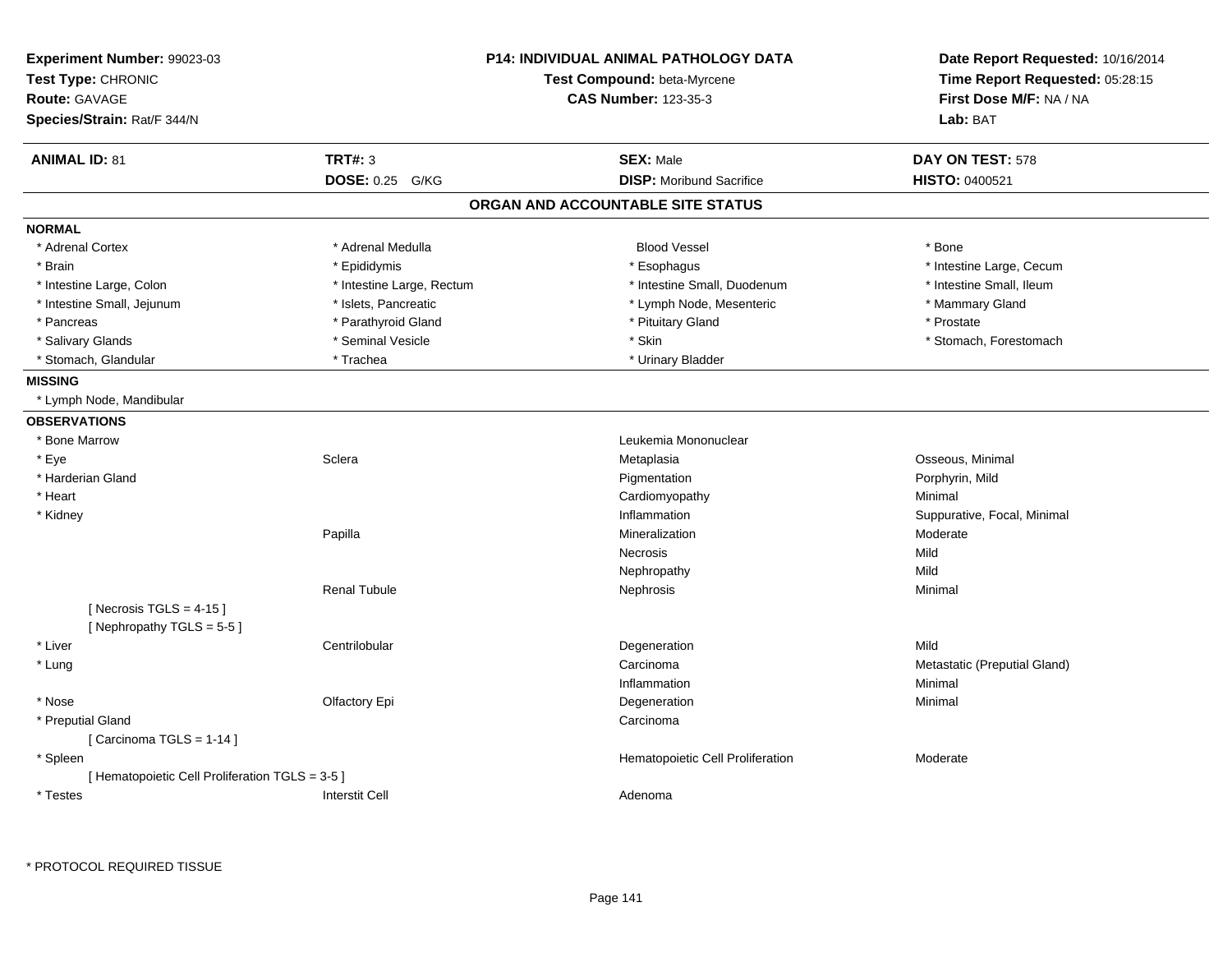| Experiment Number: 99023-03 |                             | <b>P14: INDIVIDUAL ANIMAL PATHOLOGY DATA</b> | Date Report Requested: 10/16/2014 |
|-----------------------------|-----------------------------|----------------------------------------------|-----------------------------------|
| Test Type: CHRONIC          |                             | Test Compound: beta-Myrcene                  | Time Report Requested: 05:28:15   |
| <b>Route: GAVAGE</b>        | <b>CAS Number: 123-35-3</b> |                                              | First Dose M/F: NA / NA           |
| Species/Strain: Rat/F 344/N |                             |                                              | Lab: BAT                          |
| <b>ANIMAL ID: 81</b>        | TRT#: 3                     | <b>SEX: Male</b>                             | DAY ON TEST: 578                  |
|                             | <b>DOSE: 0.25 G/KG</b>      | <b>DISP:</b> Moribund Sacrifice              | <b>HISTO: 0400521</b>             |
|                             |                             | ORGAN AND ACCOUNTABLE SITE STATUS            |                                   |
| [Adenoma TGLS = $2-11$ ]    |                             |                                              |                                   |
| * Thymus                    |                             | Atrophy                                      | Marked                            |
| * Thyroid Gland             | C Cell                      | Hyperplasia                                  | Mild                              |
| PRIMARY CAUSE OF DEATH      | - Preputial Gland Carcinoma |                                              |                                   |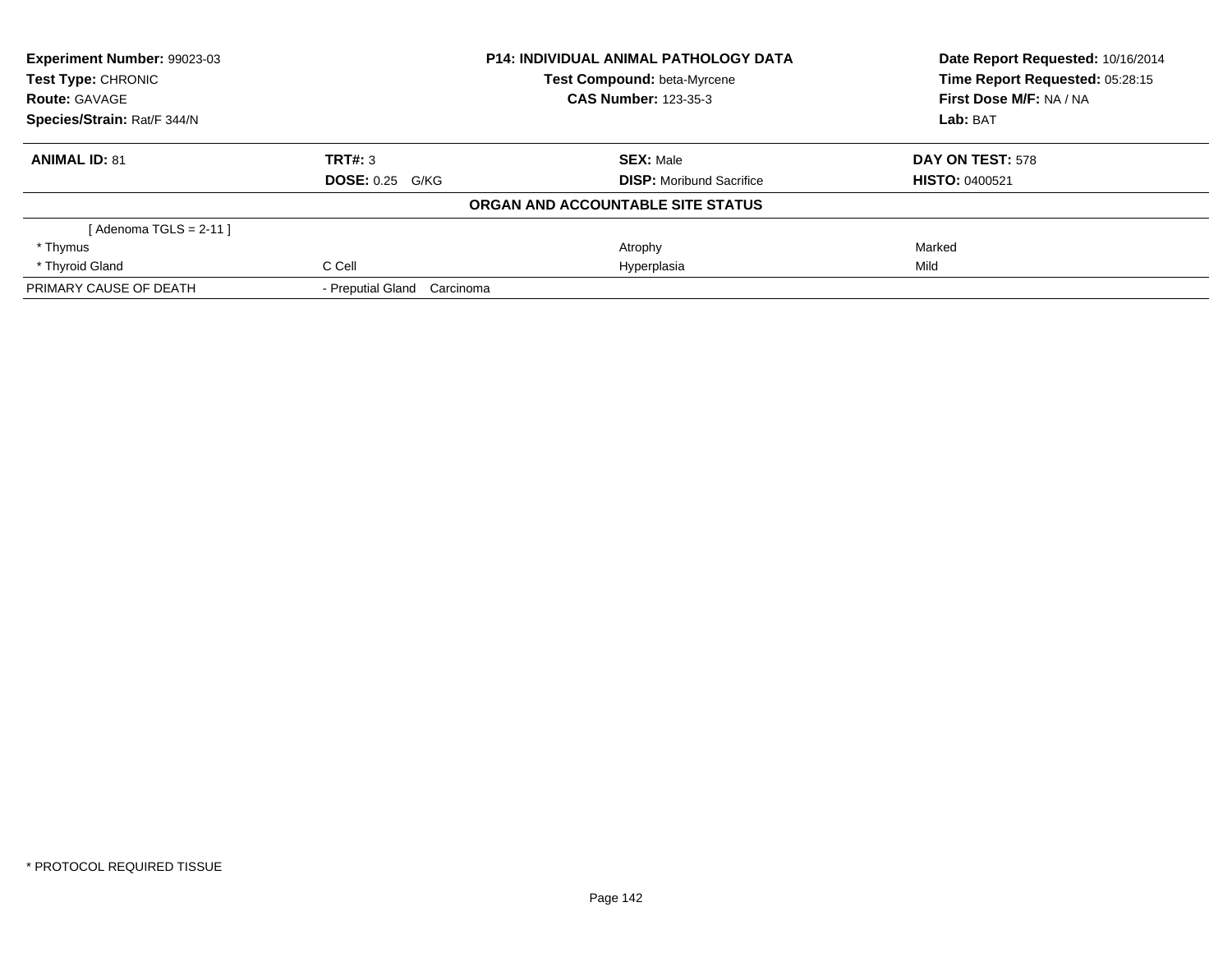| Experiment Number: 99023-03<br>Test Type: CHRONIC<br><b>Route: GAVAGE</b><br>Species/Strain: Rat/F 344/N |                           | <b>P14: INDIVIDUAL ANIMAL PATHOLOGY DATA</b><br>Test Compound: beta-Myrcene<br><b>CAS Number: 123-35-3</b> | Date Report Requested: 10/16/2014<br>Time Report Requested: 05:28:15<br>First Dose M/F: NA / NA<br>Lab: BAT |
|----------------------------------------------------------------------------------------------------------|---------------------------|------------------------------------------------------------------------------------------------------------|-------------------------------------------------------------------------------------------------------------|
| <b>ANIMAL ID: 82</b>                                                                                     | <b>TRT#: 3</b>            | <b>SEX: Male</b>                                                                                           | DAY ON TEST: 730                                                                                            |
|                                                                                                          | DOSE: 0.25 G/KG           | <b>DISP: Terminal Sacrifice</b>                                                                            | HISTO: 0400522                                                                                              |
|                                                                                                          |                           | ORGAN AND ACCOUNTABLE SITE STATUS                                                                          |                                                                                                             |
| <b>NORMAL</b>                                                                                            |                           |                                                                                                            |                                                                                                             |
| <b>Blood Vessel</b>                                                                                      | * Bone                    | * Bone Marrow                                                                                              | * Brain                                                                                                     |
| * Epididymis                                                                                             | * Esophagus               | * Eye                                                                                                      | * Intestine Large, Cecum                                                                                    |
| * Intestine Large, Colon                                                                                 | * Intestine Large, Rectum | * Intestine Small, Duodenum                                                                                | * Intestine Small, Ileum                                                                                    |
| * Intestine Small, Jejunum                                                                               | * Islets, Pancreatic      | * Lymph Node, Mesenteric                                                                                   | * Mammary Gland                                                                                             |
| * Pancreas                                                                                               | * Parathyroid Gland       | * Pituitary Gland                                                                                          | * Prostate                                                                                                  |
| * Salivary Glands                                                                                        | * Seminal Vesicle         | * Spleen                                                                                                   | * Stomach, Forestomach                                                                                      |
| * Thyroid Gland                                                                                          | * Trachea                 | * Urinary Bladder                                                                                          |                                                                                                             |
| <b>MISSING</b>                                                                                           |                           |                                                                                                            |                                                                                                             |
| * Lymph Node, Mandibular                                                                                 |                           |                                                                                                            |                                                                                                             |
| <b>OBSERVATIONS</b>                                                                                      |                           |                                                                                                            |                                                                                                             |
| * Adrenal Cortex                                                                                         |                           | Hyperplasia                                                                                                | Minimal                                                                                                     |
| * Adrenal Medulla                                                                                        |                           | Hyperplasia                                                                                                | Minimal                                                                                                     |
| * Harderian Gland                                                                                        |                           | Pigmentation                                                                                               | Porphyrin, Mild                                                                                             |
| * Heart                                                                                                  |                           | Cardiomyopathy                                                                                             | Minimal                                                                                                     |
| * Kidney                                                                                                 | <b>Transit Epithe</b>     | Hyperplasia                                                                                                | Mild                                                                                                        |
|                                                                                                          |                           | Inflammation                                                                                               | Suppurative, Focal, Minimal                                                                                 |
|                                                                                                          | Papilla                   | Mineralization                                                                                             | Minimal                                                                                                     |
|                                                                                                          |                           | Nephropathy                                                                                                | Mild                                                                                                        |
|                                                                                                          | <b>Renal Tubule</b>       | Nephrosis                                                                                                  | Mild                                                                                                        |
| * Liver                                                                                                  |                           | Angiectasis                                                                                                | Minimal                                                                                                     |
|                                                                                                          |                           | Clear Cell Focus                                                                                           |                                                                                                             |
|                                                                                                          |                           | <b>Eosinophilic Focus</b>                                                                                  |                                                                                                             |
|                                                                                                          | <b>Bile Duct</b>          | Hyperplasia                                                                                                | Mild                                                                                                        |
|                                                                                                          |                           | Inflammation                                                                                               | Chronic, Minimal                                                                                            |
| * Lung                                                                                                   | Alveolar Epith            | Hyperplasia                                                                                                | Marked                                                                                                      |
|                                                                                                          |                           | Inflammation                                                                                               | Minimal                                                                                                     |
| * Nose                                                                                                   | Olfactory Epi             | Degeneration                                                                                               | Minimal                                                                                                     |
| * Preputial Gland                                                                                        |                           | Inflammation                                                                                               | Chronic, Mild                                                                                               |
| * Skin                                                                                                   | <b>Subcut Tiss</b>        | Fibroma                                                                                                    |                                                                                                             |

Note: The mammary gland mass noted grossly was examined and diagnosed as a dermal neoplasm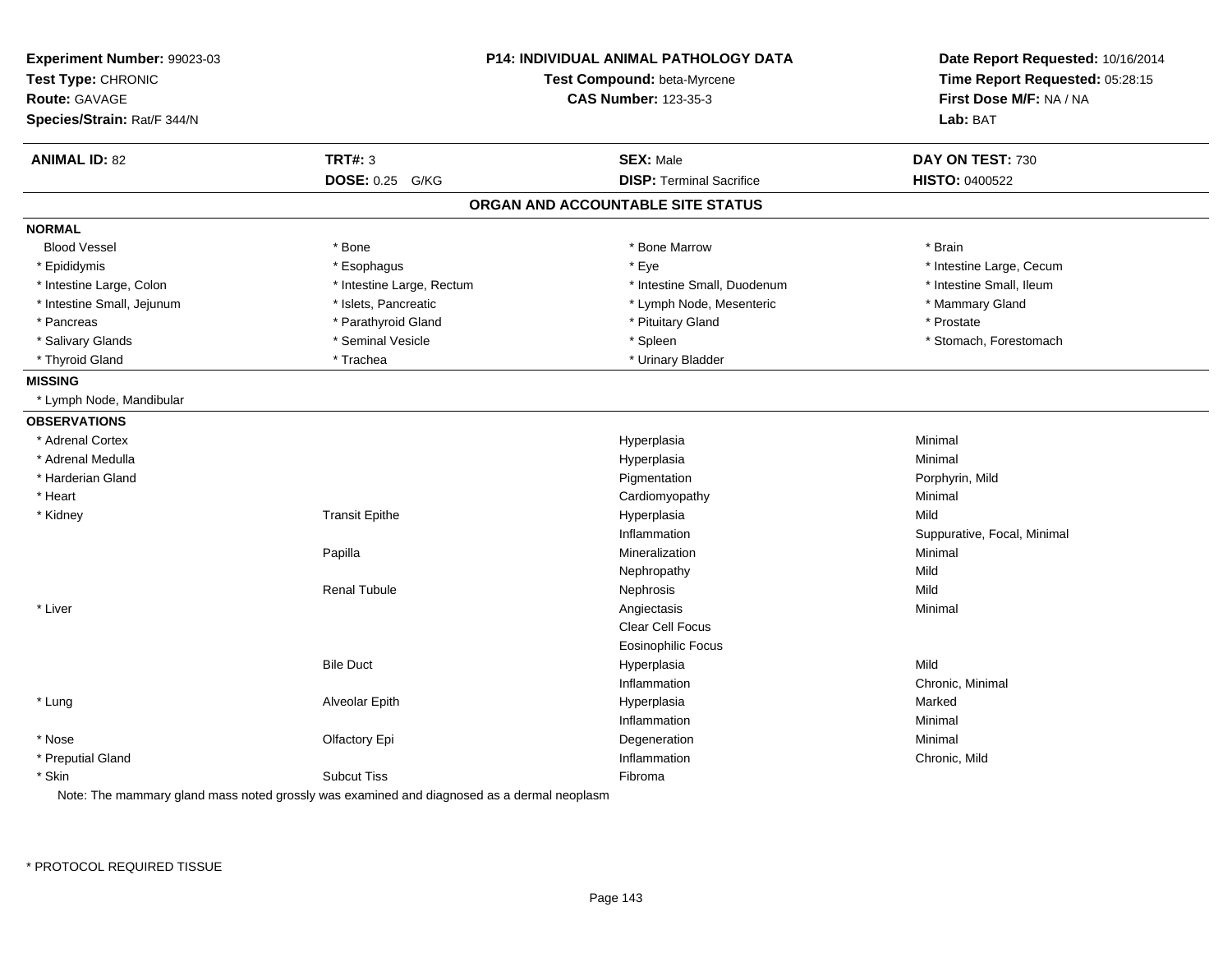| <b>Experiment Number: 99023-03</b><br>Test Type: CHRONIC<br><b>Route: GAVAGE</b><br>Species/Strain: Rat/F 344/N |                                  | <b>P14: INDIVIDUAL ANIMAL PATHOLOGY DATA</b> | Date Report Requested: 10/16/2014<br>Time Report Requested: 05:28:15 |
|-----------------------------------------------------------------------------------------------------------------|----------------------------------|----------------------------------------------|----------------------------------------------------------------------|
|                                                                                                                 |                                  | Test Compound: beta-Myrcene                  |                                                                      |
|                                                                                                                 |                                  | <b>CAS Number: 123-35-3</b>                  | First Dose M/F: NA / NA                                              |
|                                                                                                                 |                                  |                                              | Lab: BAT                                                             |
| <b>ANIMAL ID: 82</b>                                                                                            | TRT#: 3                          | <b>SEX: Male</b>                             | DAY ON TEST: 730                                                     |
|                                                                                                                 | <b>DOSE: 0.25 G/KG</b>           | <b>DISP:</b> Terminal Sacrifice              | <b>HISTO: 0400522</b>                                                |
|                                                                                                                 |                                  | ORGAN AND ACCOUNTABLE SITE STATUS            |                                                                      |
| [Fibroma TGLS = $1-14$ ]                                                                                        |                                  |                                              |                                                                      |
| * Stomach, Glandular                                                                                            | Epithelium                       | Ectasia                                      | Minimal                                                              |
| * Testes                                                                                                        | <b>Bilateral, Interstit Cell</b> | Adenoma                                      |                                                                      |
| [Adenoma TGLS = $2-15$ ]                                                                                        |                                  |                                              |                                                                      |
| * Thymus                                                                                                        |                                  | Atrophy                                      | Moderate                                                             |
| PRIMARY CAUSE OF DEATH                                                                                          |                                  |                                              |                                                                      |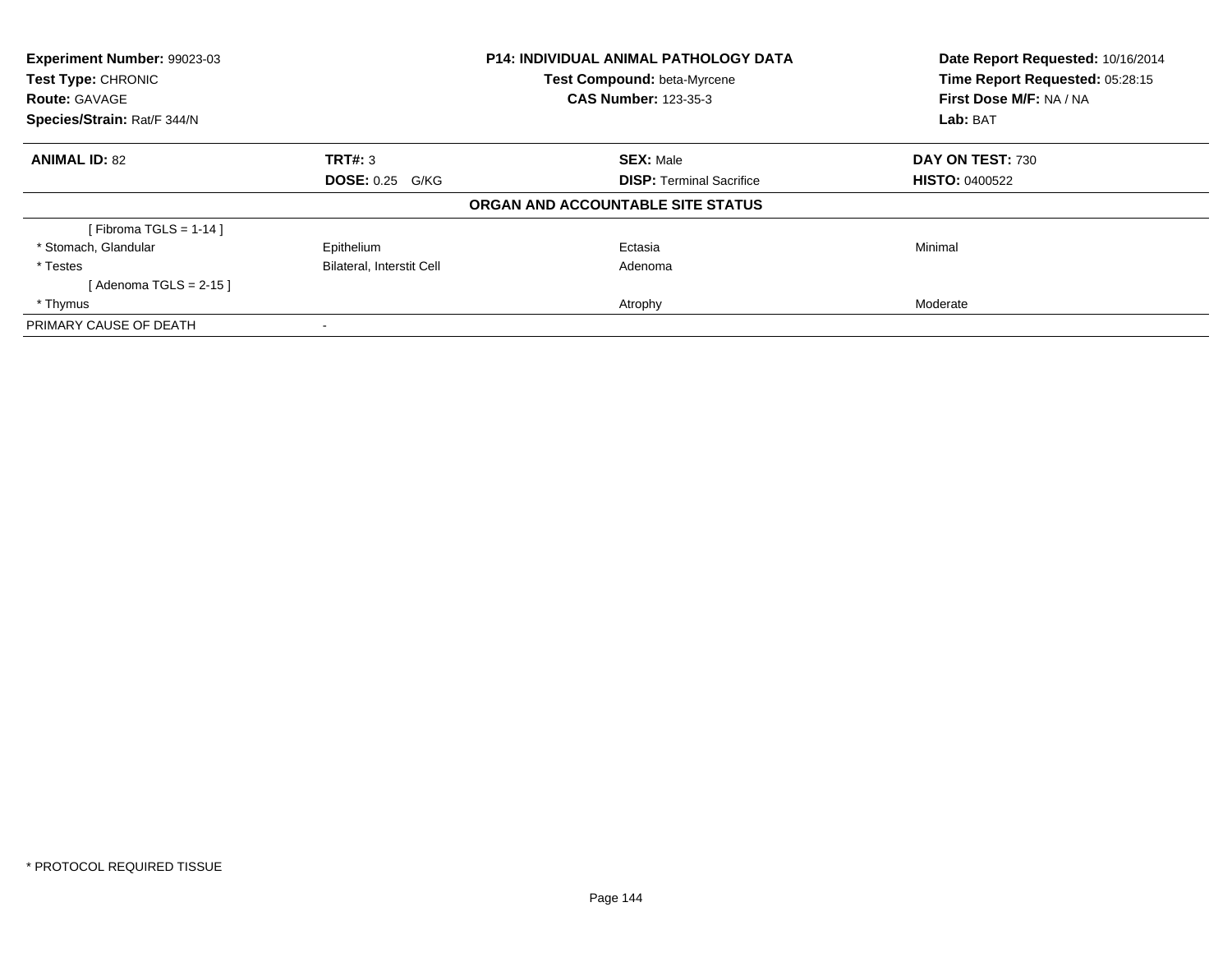| Experiment Number: 99023-03<br>Test Type: CHRONIC<br><b>Route: GAVAGE</b><br>Species/Strain: Rat/F 344/N |                           | <b>P14: INDIVIDUAL ANIMAL PATHOLOGY DATA</b><br>Test Compound: beta-Myrcene<br><b>CAS Number: 123-35-3</b> | Date Report Requested: 10/16/2014<br>Time Report Requested: 05:28:15<br>First Dose M/F: NA / NA<br>Lab: BAT |
|----------------------------------------------------------------------------------------------------------|---------------------------|------------------------------------------------------------------------------------------------------------|-------------------------------------------------------------------------------------------------------------|
| <b>ANIMAL ID: 83</b>                                                                                     | <b>TRT#: 3</b>            | <b>SEX: Male</b>                                                                                           | DAY ON TEST: 684                                                                                            |
|                                                                                                          | <b>DOSE: 0.25</b><br>G/KG | <b>DISP:</b> Moribund Sacrifice                                                                            | <b>HISTO: 0400523</b>                                                                                       |
|                                                                                                          |                           | ORGAN AND ACCOUNTABLE SITE STATUS                                                                          |                                                                                                             |
| <b>NORMAL</b>                                                                                            |                           |                                                                                                            |                                                                                                             |
| <b>Blood Vessel</b>                                                                                      | * Bone                    | * Brain                                                                                                    | * Epididymis                                                                                                |
| * Esophagus                                                                                              | * Intestine Large, Cecum  | * Intestine Large, Colon                                                                                   | * Intestine Large, Rectum                                                                                   |
| * Intestine Small, Duodenum                                                                              | * Intestine Small, Ileum  | * Intestine Small, Jejunum                                                                                 | * Islets, Pancreatic                                                                                        |
| * Mammary Gland                                                                                          | * Pancreas                | * Parathyroid Gland                                                                                        | * Pituitary Gland                                                                                           |
| * Salivary Glands                                                                                        | * Seminal Vesicle         | * Skin                                                                                                     | * Stomach, Forestomach                                                                                      |
| * Thyroid Gland                                                                                          | * Trachea                 | * Urinary Bladder                                                                                          |                                                                                                             |
| <b>MISSING</b>                                                                                           |                           |                                                                                                            |                                                                                                             |
| * Lymph Node, Mandibular                                                                                 |                           |                                                                                                            |                                                                                                             |
| <b>OBSERVATIONS</b>                                                                                      |                           |                                                                                                            |                                                                                                             |
| * Adrenal Cortex                                                                                         |                           | Lymphoma Malignant                                                                                         |                                                                                                             |
| * Adrenal Medulla                                                                                        |                           | Hyperplasia                                                                                                | Minimal                                                                                                     |
| * Bone Marrow                                                                                            |                           | Lymphoma Malignant                                                                                         |                                                                                                             |
| * Eye                                                                                                    | Sclera                    | Metaplasia                                                                                                 | Osseous, Minimal                                                                                            |
| * Harderian Gland                                                                                        |                           | Pigmentation                                                                                               | Porphyrin, Mild                                                                                             |
| * Heart                                                                                                  |                           | Cardiomyopathy                                                                                             | Mild                                                                                                        |
| * Kidney                                                                                                 | <b>Transit Epithe</b>     | Hyperplasia                                                                                                | Minimal                                                                                                     |
|                                                                                                          | Papilla                   | Mineralization                                                                                             | Moderate                                                                                                    |
|                                                                                                          |                           | Nephropathy                                                                                                | Mild                                                                                                        |
|                                                                                                          | <b>Renal Tubule</b>       | Nephrosis                                                                                                  | Minimal                                                                                                     |
| * Liver                                                                                                  |                           | Lymphoma Malignant                                                                                         |                                                                                                             |
| * Lung                                                                                                   |                           | Lymphoma Malignant                                                                                         |                                                                                                             |
| Lymph Node                                                                                               | Pancreatic                | Lymphoma Malignant                                                                                         |                                                                                                             |
| [ Lymphoma Malignant TGLS = 3-15 ]                                                                       |                           |                                                                                                            |                                                                                                             |
| * Lymph Node, Mesenteric                                                                                 |                           | Lymphoma Malignant                                                                                         |                                                                                                             |
| [ Lymphoma Malignant TGLS = 4-6 ]                                                                        |                           |                                                                                                            |                                                                                                             |
| * Nose                                                                                                   | Olfactory Epi             | Degeneration                                                                                               | Minimal                                                                                                     |
| * Preputial Gland                                                                                        |                           | Hyperplasia                                                                                                | Mild                                                                                                        |
|                                                                                                          |                           | Inflammation                                                                                               | Chronic, Mild                                                                                               |
| * Prostate                                                                                               |                           | Hyperplasia                                                                                                | Mild                                                                                                        |
| * Spleen                                                                                                 |                           | Lymphoma Malignant                                                                                         |                                                                                                             |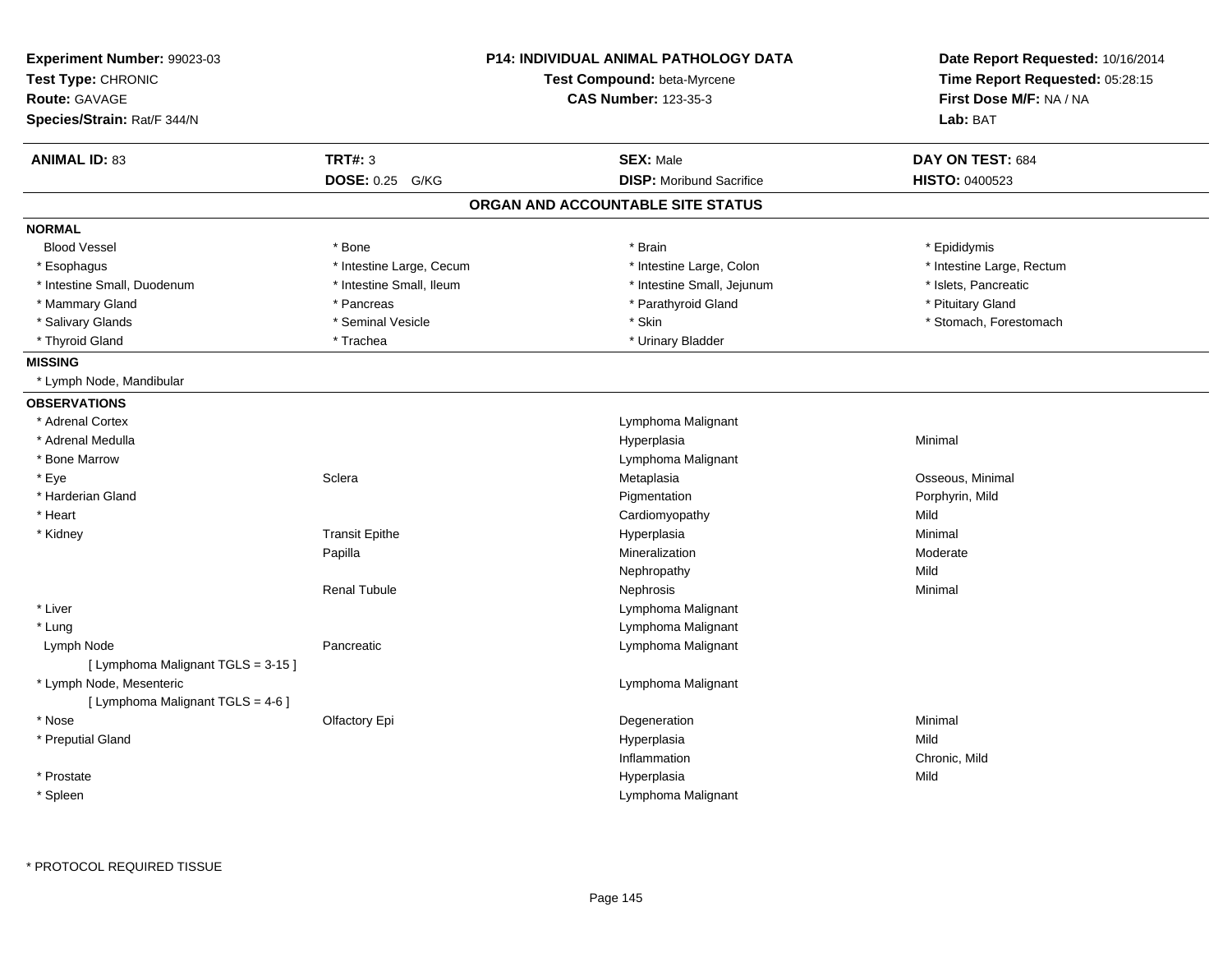| Experiment Number: 99023-03<br><b>Test Type: CHRONIC</b><br><b>Route: GAVAGE</b> |                                | <b>P14: INDIVIDUAL ANIMAL PATHOLOGY DATA</b><br>Test Compound: beta-Myrcene<br><b>CAS Number: 123-35-3</b> | Date Report Requested: 10/16/2014<br>Time Report Requested: 05:28:15<br>First Dose M/F: NA / NA |  |
|----------------------------------------------------------------------------------|--------------------------------|------------------------------------------------------------------------------------------------------------|-------------------------------------------------------------------------------------------------|--|
| Species/Strain: Rat/F 344/N                                                      |                                |                                                                                                            | Lab: BAT                                                                                        |  |
| <b>ANIMAL ID: 83</b>                                                             | TRT#: 3                        | <b>SEX: Male</b>                                                                                           | DAY ON TEST: 684                                                                                |  |
|                                                                                  | <b>DOSE: 0.25 G/KG</b>         | <b>DISP:</b> Moribund Sacrifice                                                                            | <b>HISTO: 0400523</b>                                                                           |  |
|                                                                                  |                                | ORGAN AND ACCOUNTABLE SITE STATUS                                                                          |                                                                                                 |  |
| [ Lymphoma Malignant TGLS = 1-14 ]                                               |                                |                                                                                                            |                                                                                                 |  |
| * Stomach, Glandular                                                             | Epithelium                     | Ectasia                                                                                                    | Minimal                                                                                         |  |
|                                                                                  |                                | Inflammation                                                                                               | Chronic, Minimal                                                                                |  |
| * Testes                                                                         | Bilateral, Interstit Cell      | Adenoma                                                                                                    |                                                                                                 |  |
| [ Adenoma TGLS = 2-11 ]                                                          |                                |                                                                                                            |                                                                                                 |  |
| * Thymus                                                                         |                                | Atrophy                                                                                                    | Marked                                                                                          |  |
| PRIMARY CAUSE OF DEATH                                                           | Lymphoma Malignant<br>- Spleen |                                                                                                            |                                                                                                 |  |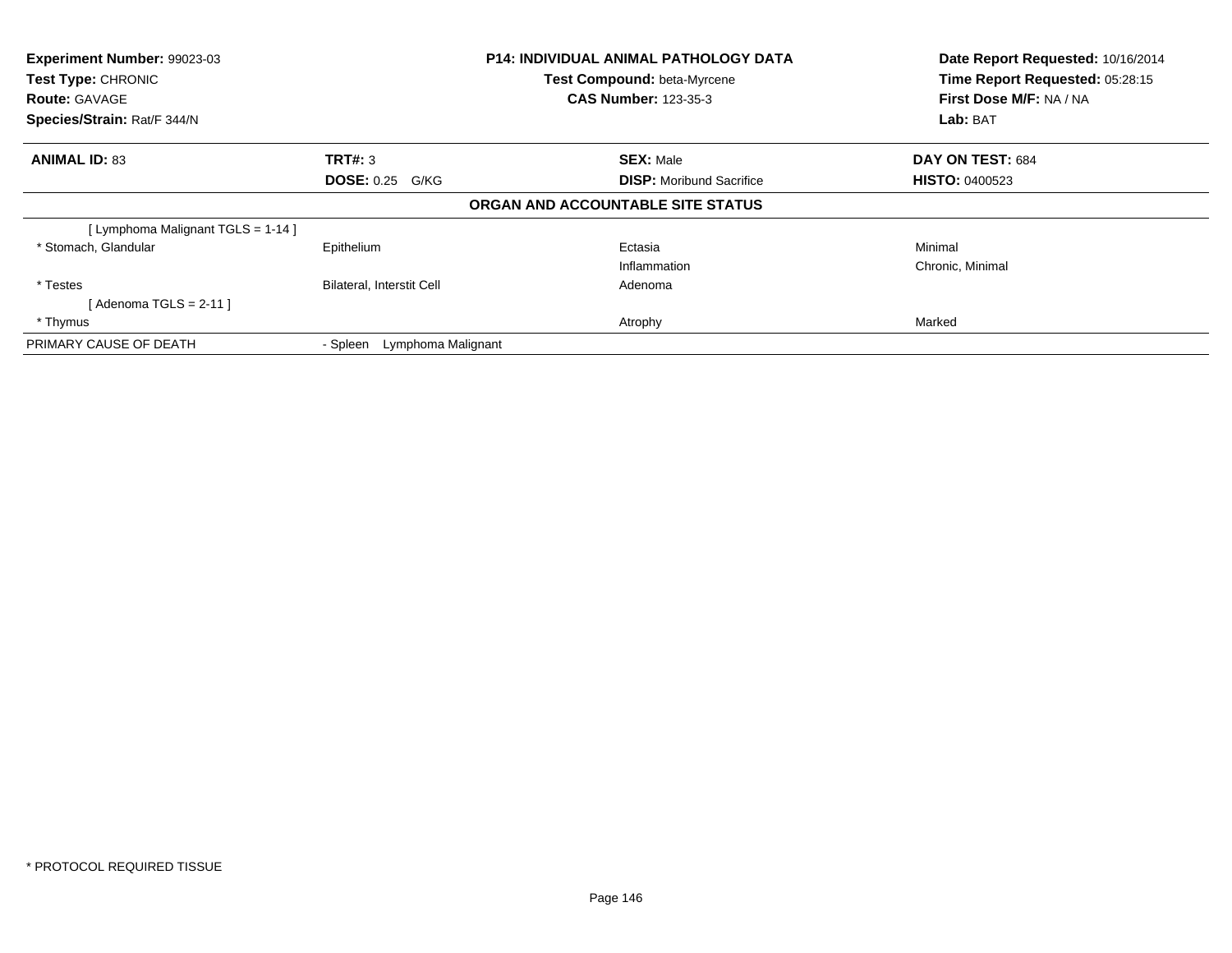| Experiment Number: 99023-03<br>Test Type: CHRONIC<br><b>Route: GAVAGE</b><br>Species/Strain: Rat/F 344/N | <b>P14: INDIVIDUAL ANIMAL PATHOLOGY DATA</b><br>Test Compound: beta-Myrcene<br><b>CAS Number: 123-35-3</b> |                                   | Date Report Requested: 10/16/2014<br>Time Report Requested: 05:28:15<br>First Dose M/F: NA / NA<br>Lab: BAT |
|----------------------------------------------------------------------------------------------------------|------------------------------------------------------------------------------------------------------------|-----------------------------------|-------------------------------------------------------------------------------------------------------------|
| <b>ANIMAL ID: 84</b>                                                                                     | <b>TRT#: 3</b>                                                                                             | <b>SEX: Male</b>                  | DAY ON TEST: 621                                                                                            |
|                                                                                                          | <b>DOSE: 0.25 G/KG</b>                                                                                     | <b>DISP: Natural Death</b>        | <b>HISTO: 0400524</b>                                                                                       |
|                                                                                                          |                                                                                                            | ORGAN AND ACCOUNTABLE SITE STATUS |                                                                                                             |
| <b>NORMAL</b>                                                                                            |                                                                                                            |                                   |                                                                                                             |
| * Adrenal Cortex                                                                                         | * Adrenal Medulla                                                                                          | <b>Blood Vessel</b>               | * Bone                                                                                                      |
| * Bone Marrow                                                                                            | * Brain                                                                                                    | * Epididymis                      | * Esophagus                                                                                                 |
| * Intestine Large, Cecum                                                                                 | * Intestine Large, Colon                                                                                   | * Intestine Large, Rectum         | * Intestine Small, Duodenum                                                                                 |
| * Intestine Small, Ileum                                                                                 | * Intestine Small, Jejunum                                                                                 | * Islets, Pancreatic              | * Liver                                                                                                     |
| * Lung                                                                                                   | * Lymph Node, Mesenteric                                                                                   | * Mammary Gland                   | * Pancreas                                                                                                  |
| * Parathyroid Gland                                                                                      | * Pituitary Gland                                                                                          | * Prostate                        | * Salivary Glands                                                                                           |
| * Seminal Vesicle                                                                                        | * Skin                                                                                                     | * Spleen                          | * Stomach, Forestomach                                                                                      |
| * Stomach, Glandular                                                                                     | * Thyroid Gland                                                                                            | * Trachea                         | * Urinary Bladder                                                                                           |
| <b>MISSING</b>                                                                                           |                                                                                                            |                                   |                                                                                                             |
| * Lymph Node, Mandibular                                                                                 |                                                                                                            |                                   |                                                                                                             |
| <b>OBSERVATIONS</b>                                                                                      |                                                                                                            |                                   |                                                                                                             |
| * Eye                                                                                                    | Sclera                                                                                                     | Metaplasia                        | Osseous, Minimal                                                                                            |
| * Harderian Gland                                                                                        |                                                                                                            | Pigmentation                      | Porphyrin, Mild                                                                                             |
| * Heart                                                                                                  |                                                                                                            | Cardiomyopathy                    | Mild                                                                                                        |
| * Kidney                                                                                                 | Papilla                                                                                                    | Mineralization                    | Moderate                                                                                                    |
|                                                                                                          |                                                                                                            | <b>Necrosis</b>                   | Moderate                                                                                                    |
|                                                                                                          |                                                                                                            | Nephropathy                       | Minimal                                                                                                     |
|                                                                                                          | <b>Renal Tubule</b>                                                                                        | Nephrosis                         | Minimal                                                                                                     |
| * Nose                                                                                                   | Olfactory Epi                                                                                              | Degeneration                      | Minimal                                                                                                     |
| * Preputial Gland                                                                                        |                                                                                                            | Inflammation                      | Chronic, Minimal                                                                                            |
| * Testes                                                                                                 | Bilateral, Interstit Cell                                                                                  | Adenoma                           |                                                                                                             |
| [Adenoma TGLS = $1-11$ ]                                                                                 |                                                                                                            |                                   |                                                                                                             |
| * Thymus                                                                                                 |                                                                                                            | Atrophy                           | Mild                                                                                                        |
| PRIMARY CAUSE OF DEATH                                                                                   | - UNCERTAIN                                                                                                |                                   |                                                                                                             |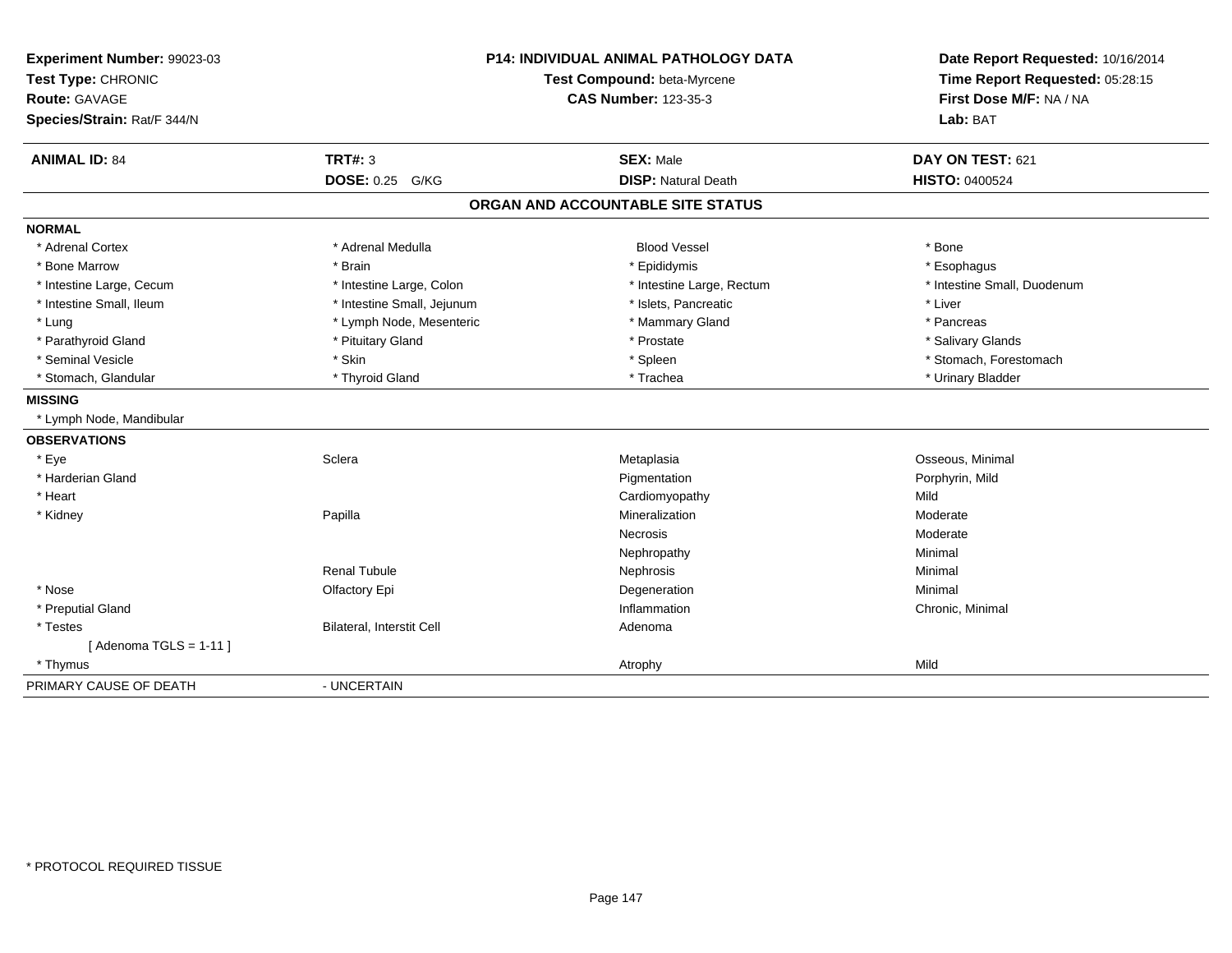| Experiment Number: 99023-03<br>Test Type: CHRONIC<br><b>Route: GAVAGE</b><br>Species/Strain: Rat/F 344/N |                             | <b>P14: INDIVIDUAL ANIMAL PATHOLOGY DATA</b><br>Test Compound: beta-Myrcene<br><b>CAS Number: 123-35-3</b> | Date Report Requested: 10/16/2014<br>Time Report Requested: 05:28:15<br>First Dose M/F: NA / NA<br>Lab: BAT |
|----------------------------------------------------------------------------------------------------------|-----------------------------|------------------------------------------------------------------------------------------------------------|-------------------------------------------------------------------------------------------------------------|
| <b>ANIMAL ID: 85</b>                                                                                     | <b>TRT#: 3</b>              | <b>SEX: Male</b>                                                                                           | DAY ON TEST: 730                                                                                            |
|                                                                                                          | DOSE: 0.25 G/KG             | <b>DISP: Terminal Sacrifice</b>                                                                            | <b>HISTO: 0400525</b>                                                                                       |
|                                                                                                          |                             | ORGAN AND ACCOUNTABLE SITE STATUS                                                                          |                                                                                                             |
| <b>NORMAL</b>                                                                                            |                             |                                                                                                            |                                                                                                             |
| <b>Blood Vessel</b>                                                                                      | * Bone                      | * Bone Marrow                                                                                              | * Brain                                                                                                     |
| * Epididymis                                                                                             | * Esophagus                 | * Intestine Large, Cecum                                                                                   | * Intestine Large, Colon                                                                                    |
| * Intestine Large, Rectum                                                                                | * Intestine Small, Duodenum | * Intestine Small, Ileum                                                                                   | * Intestine Small, Jejunum                                                                                  |
| * Islets, Pancreatic                                                                                     | * Lymph Node, Mesenteric    | * Parathyroid Gland                                                                                        | * Prostate                                                                                                  |
| * Salivary Glands                                                                                        | * Seminal Vesicle           | * Spleen                                                                                                   | * Stomach, Forestomach                                                                                      |
| * Stomach, Glandular                                                                                     | * Thymus                    | * Trachea                                                                                                  | * Urinary Bladder                                                                                           |
| <b>MISSING</b>                                                                                           |                             |                                                                                                            |                                                                                                             |
| * Lymph Node, Mandibular                                                                                 |                             |                                                                                                            |                                                                                                             |
| <b>OBSERVATIONS</b>                                                                                      |                             |                                                                                                            |                                                                                                             |
| * Adrenal Cortex                                                                                         |                             | Hyperplasia                                                                                                | Mild                                                                                                        |
|                                                                                                          |                             | Vacuolization Cytoplasmic                                                                                  | Minimal                                                                                                     |
| * Adrenal Medulla                                                                                        |                             | Pheochromocytoma Benign                                                                                    |                                                                                                             |
| * Eye                                                                                                    | Sclera                      | Metaplasia                                                                                                 | Osseous, Mild                                                                                               |
| * Harderian Gland                                                                                        |                             | Pigmentation                                                                                               | Porphyrin, Mild                                                                                             |
| * Heart                                                                                                  |                             | Cardiomyopathy                                                                                             | Minimal                                                                                                     |
| * Kidney                                                                                                 | <b>Renal Tubule</b>         | Carcinoma                                                                                                  |                                                                                                             |
|                                                                                                          | <b>Transit Epithe</b>       | Hyperplasia                                                                                                | Mild                                                                                                        |
|                                                                                                          |                             | Inflammation                                                                                               | Suppurative, Focal, Mild                                                                                    |
|                                                                                                          | Papilla                     | Mineralization                                                                                             | Mild                                                                                                        |
|                                                                                                          |                             | Nephropathy                                                                                                | Moderate                                                                                                    |
|                                                                                                          | <b>Renal Tubule</b>         | Nephrosis                                                                                                  | Moderate                                                                                                    |
| [Carcinoma TGLS = 5-5]                                                                                   |                             |                                                                                                            |                                                                                                             |
| [Nephropathy TGLS = $6-16$ ]                                                                             |                             |                                                                                                            |                                                                                                             |
| * Liver                                                                                                  |                             | <b>Basophilic Focus</b>                                                                                    |                                                                                                             |
|                                                                                                          | <b>Bile Duct</b>            | Hyperplasia                                                                                                | Mild                                                                                                        |
|                                                                                                          |                             | Inflammation                                                                                               | Chronic, Minimal                                                                                            |
| [ Hyperplasia TGLS = 4-6+7 ]                                                                             |                             |                                                                                                            |                                                                                                             |
| * Lung                                                                                                   |                             | Inflammation                                                                                               | Minimal                                                                                                     |
| * Mammary Gland                                                                                          |                             | Fibroadenoma                                                                                               |                                                                                                             |
| [Fibroadenoma TGLS = 1-15]                                                                               |                             |                                                                                                            |                                                                                                             |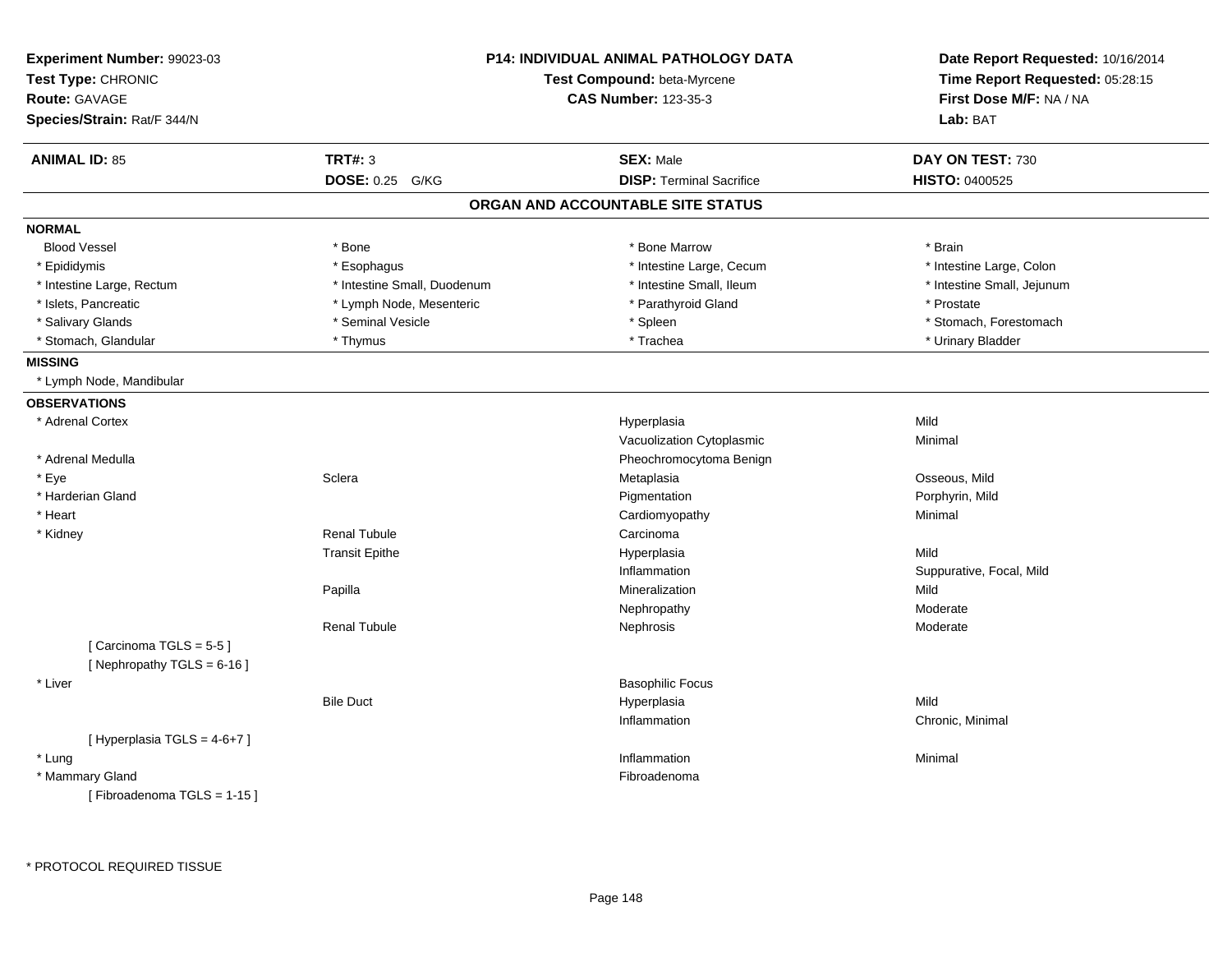| <b>Experiment Number: 99023-03</b><br><b>Test Type: CHRONIC</b><br><b>Route: GAVAGE</b><br>Species/Strain: Rat/F 344/N |                                  | P14: INDIVIDUAL ANIMAL PATHOLOGY DATA<br><b>Test Compound: beta-Myrcene</b><br><b>CAS Number: 123-35-3</b> | Date Report Requested: 10/16/2014<br>Time Report Requested: 05:28:15<br>First Dose M/F: NA / NA<br>Lab: BAT |
|------------------------------------------------------------------------------------------------------------------------|----------------------------------|------------------------------------------------------------------------------------------------------------|-------------------------------------------------------------------------------------------------------------|
| <b>ANIMAL ID: 85</b>                                                                                                   | TRT#: 3                          | <b>SEX: Male</b>                                                                                           | DAY ON TEST: 730                                                                                            |
|                                                                                                                        | <b>DOSE: 0.25 G/KG</b>           | <b>DISP:</b> Terminal Sacrifice                                                                            | <b>HISTO: 0400525</b>                                                                                       |
|                                                                                                                        |                                  | ORGAN AND ACCOUNTABLE SITE STATUS                                                                          |                                                                                                             |
| * Nose                                                                                                                 | Olfactory Epi                    | Degeneration                                                                                               | Minimal                                                                                                     |
| * Pancreas                                                                                                             | Acinus                           | Atrophy                                                                                                    | Minimal                                                                                                     |
| * Pituitary Gland                                                                                                      | Pars Distalis                    | Hyperplasia                                                                                                | Minimal                                                                                                     |
| * Preputial Gland                                                                                                      |                                  | Inflammation                                                                                               | Chronic, Mild                                                                                               |
| * Skin                                                                                                                 |                                  | Keratoacanthoma                                                                                            |                                                                                                             |
| [Keratoacanthoma TGLS = 2-14]                                                                                          |                                  |                                                                                                            |                                                                                                             |
| * Testes                                                                                                               | <b>Bilateral, Interstit Cell</b> | Adenoma                                                                                                    |                                                                                                             |
| Adenoma TGLS = 3-11 ]                                                                                                  |                                  |                                                                                                            |                                                                                                             |
| * Thyroid Gland                                                                                                        | C Cell                           | Adenoma                                                                                                    |                                                                                                             |
| PRIMARY CAUSE OF DEATH                                                                                                 | ٠                                |                                                                                                            |                                                                                                             |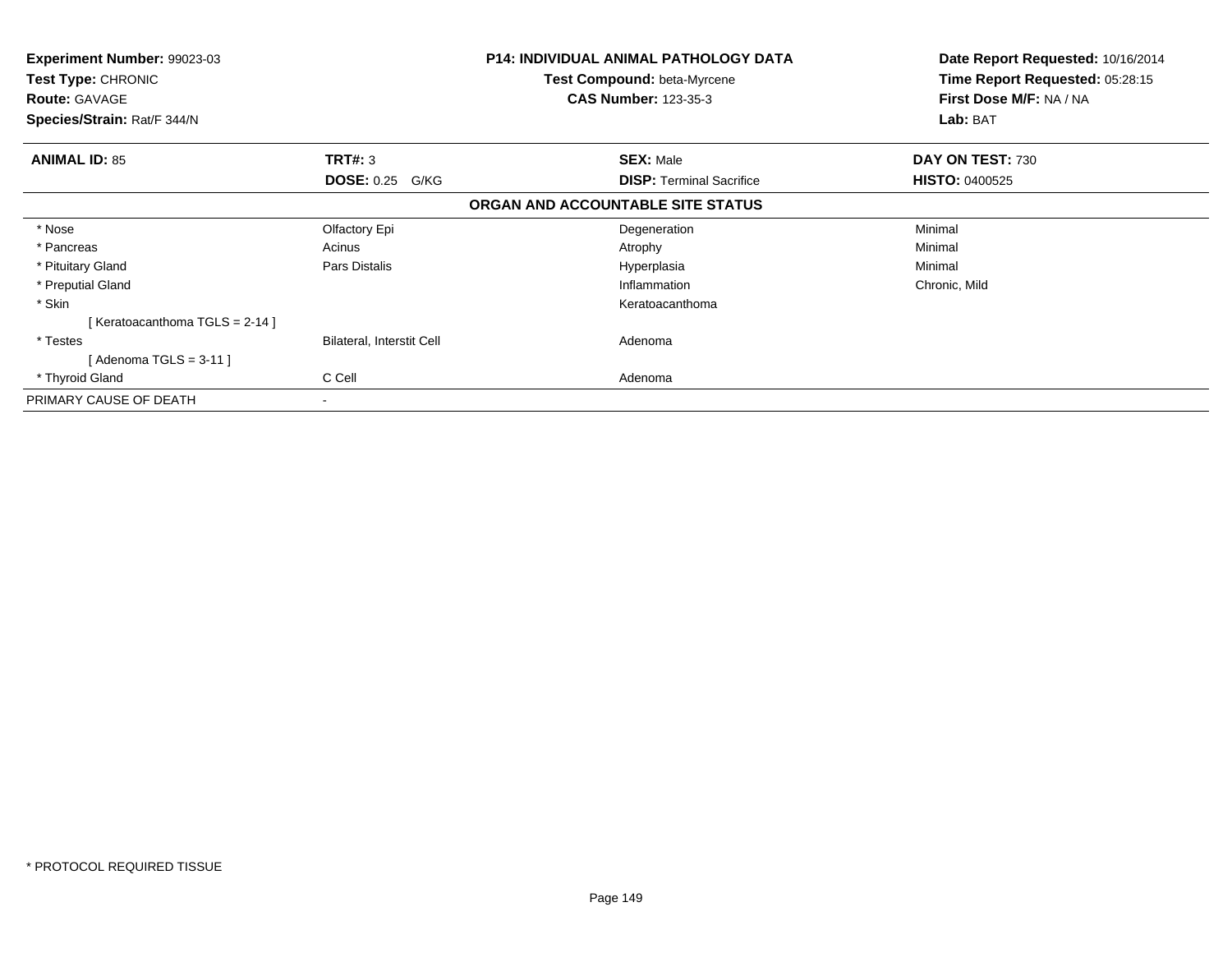| Experiment Number: 99023-03<br>Test Type: CHRONIC<br><b>Route: GAVAGE</b><br>Species/Strain: Rat/F 344/N | <b>P14: INDIVIDUAL ANIMAL PATHOLOGY DATA</b><br>Test Compound: beta-Myrcene<br><b>CAS Number: 123-35-3</b> |                                   | Date Report Requested: 10/16/2014<br>Time Report Requested: 05:28:15<br>First Dose M/F: NA / NA<br>Lab: BAT |
|----------------------------------------------------------------------------------------------------------|------------------------------------------------------------------------------------------------------------|-----------------------------------|-------------------------------------------------------------------------------------------------------------|
| <b>ANIMAL ID: 86</b>                                                                                     | <b>TRT#: 3</b>                                                                                             | <b>SEX: Male</b>                  | DAY ON TEST: 729                                                                                            |
|                                                                                                          | DOSE: 0.25 G/KG                                                                                            | <b>DISP: Terminal Sacrifice</b>   | <b>HISTO: 0400526</b>                                                                                       |
|                                                                                                          |                                                                                                            | ORGAN AND ACCOUNTABLE SITE STATUS |                                                                                                             |
| <b>NORMAL</b>                                                                                            |                                                                                                            |                                   |                                                                                                             |
| * Adrenal Medulla                                                                                        | <b>Blood Vessel</b>                                                                                        | * Bone                            | * Bone Marrow                                                                                               |
| * Brain                                                                                                  | * Epididymis                                                                                               | * Esophagus                       | * Eye                                                                                                       |
| * Intestine Large, Cecum                                                                                 | * Intestine Large, Colon                                                                                   | * Intestine Large, Rectum         | * Intestine Small, Duodenum                                                                                 |
| * Intestine Small, Ileum                                                                                 | * Intestine Small, Jejunum                                                                                 | * Islets, Pancreatic              | * Lymph Node, Mesenteric                                                                                    |
| * Mammary Gland                                                                                          | * Parathyroid Gland                                                                                        | * Prostate                        | * Salivary Glands                                                                                           |
| * Seminal Vesicle                                                                                        | * Skin                                                                                                     | * Spleen                          | * Stomach, Forestomach                                                                                      |
| * Thyroid Gland                                                                                          | * Trachea                                                                                                  | * Urinary Bladder                 |                                                                                                             |
| <b>MISSING</b>                                                                                           |                                                                                                            |                                   |                                                                                                             |
| * Lymph Node, Mandibular                                                                                 |                                                                                                            |                                   |                                                                                                             |
| <b>OBSERVATIONS</b>                                                                                      |                                                                                                            |                                   |                                                                                                             |
| * Adrenal Cortex                                                                                         |                                                                                                            | Vacuolization Cytoplasmic         | Minimal                                                                                                     |
| * Harderian Gland                                                                                        |                                                                                                            | Pigmentation                      | Porphyrin, Mild                                                                                             |
| * Heart                                                                                                  |                                                                                                            | Cardiomyopathy                    | Minimal                                                                                                     |
| * Kidney                                                                                                 | <b>Transit Epithe</b>                                                                                      | Hyperplasia                       | Minimal                                                                                                     |
|                                                                                                          |                                                                                                            | Inflammation                      | Suppurative, Focal, Minimal                                                                                 |
|                                                                                                          | Papilla                                                                                                    | Mineralization                    | Mild                                                                                                        |
|                                                                                                          |                                                                                                            | Nephropathy                       | Mild                                                                                                        |
|                                                                                                          | <b>Renal Tubule</b>                                                                                        | Nephrosis                         | Minimal                                                                                                     |
| * Liver                                                                                                  |                                                                                                            | Angiectasis                       | Minimal                                                                                                     |
|                                                                                                          |                                                                                                            | <b>Eosinophilic Focus</b>         |                                                                                                             |
|                                                                                                          | <b>Bile Duct</b>                                                                                           | Hyperplasia                       | Mild                                                                                                        |
|                                                                                                          |                                                                                                            | Inflammation                      | Chronic, Minimal                                                                                            |
| * Lung                                                                                                   |                                                                                                            | Inflammation                      | Minimal                                                                                                     |
| * Nose                                                                                                   | Olfactory Epi                                                                                              | Degeneration                      | Minimal                                                                                                     |
| * Pancreas                                                                                               | Acinus                                                                                                     | Atrophy                           | Mild                                                                                                        |
|                                                                                                          | Duct                                                                                                       | Cyst                              |                                                                                                             |
|                                                                                                          | Acinus                                                                                                     | Hyperplasia                       | Minimal                                                                                                     |
| * Pituitary Gland                                                                                        |                                                                                                            | Cyst                              |                                                                                                             |
|                                                                                                          | <b>Pars Distalis</b>                                                                                       | Hyperplasia                       | Minimal                                                                                                     |
| * Preputial Gland                                                                                        |                                                                                                            | Inflammation                      | Chronic, Minimal                                                                                            |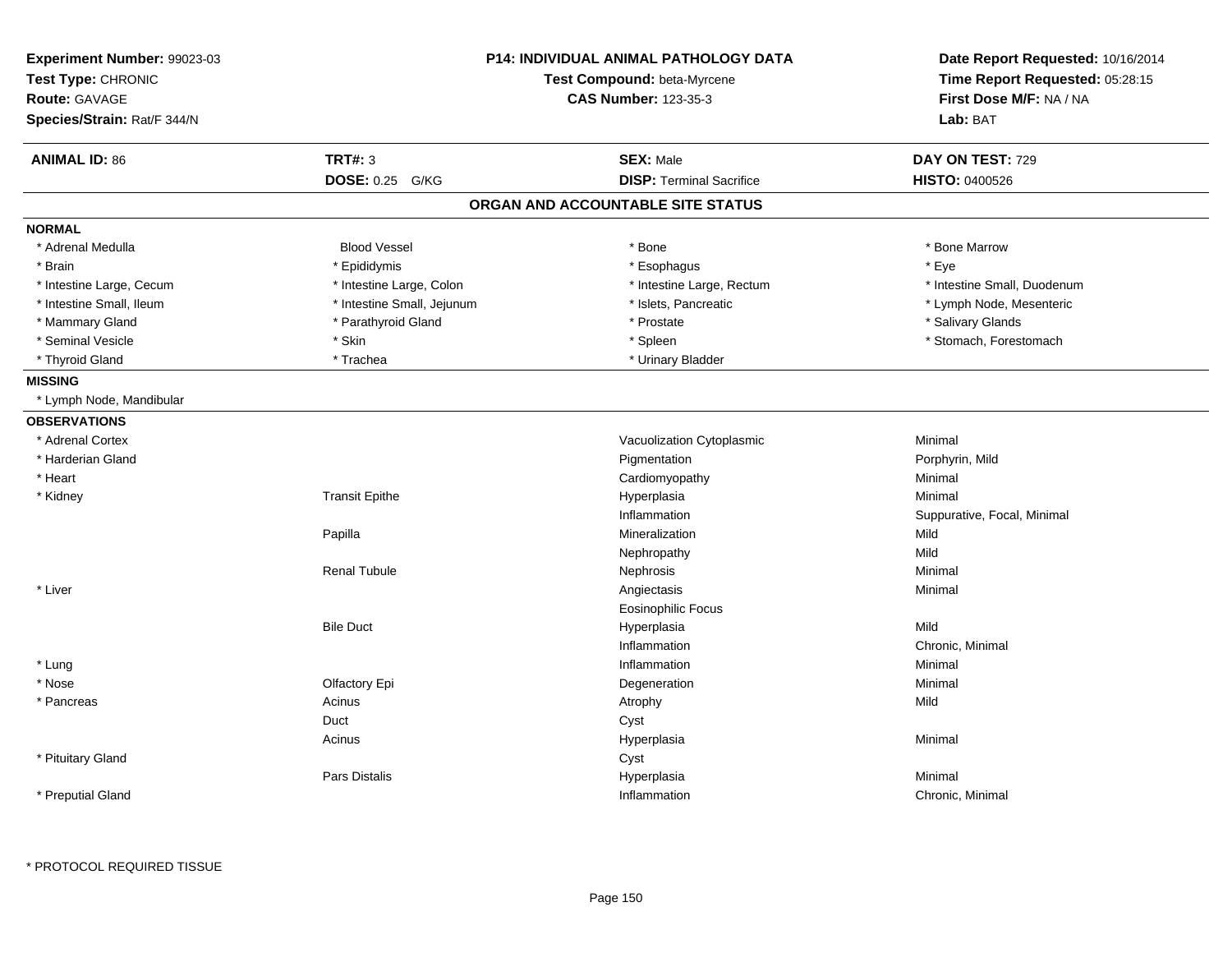| Experiment Number: 99023-03<br><b>Test Type: CHRONIC</b> |                                  | <b>P14: INDIVIDUAL ANIMAL PATHOLOGY DATA</b> | Date Report Requested: 10/16/2014<br>Time Report Requested: 05:28:15 |
|----------------------------------------------------------|----------------------------------|----------------------------------------------|----------------------------------------------------------------------|
|                                                          |                                  | <b>Test Compound: beta-Myrcene</b>           |                                                                      |
| <b>Route: GAVAGE</b>                                     |                                  | <b>CAS Number: 123-35-3</b>                  | First Dose M/F: NA / NA                                              |
| Species/Strain: Rat/F 344/N                              |                                  |                                              | Lab: BAT                                                             |
| <b>ANIMAL ID: 86</b>                                     | TRT#: 3                          | <b>SEX: Male</b>                             | DAY ON TEST: 729                                                     |
|                                                          | <b>DOSE: 0.25 G/KG</b>           | <b>DISP: Terminal Sacrifice</b>              | <b>HISTO: 0400526</b>                                                |
|                                                          |                                  | ORGAN AND ACCOUNTABLE SITE STATUS            |                                                                      |
| * Stomach, Glandular                                     | Epithelium                       | Ectasia                                      | Minimal                                                              |
| * Testes                                                 | <b>Bilateral, Interstit Cell</b> | Adenoma                                      |                                                                      |
| [Adenoma TGLS = $1-11$ ]                                 |                                  |                                              |                                                                      |
| * Thymus                                                 |                                  | Atrophy                                      | Marked                                                               |
| PRIMARY CAUSE OF DEATH                                   |                                  |                                              |                                                                      |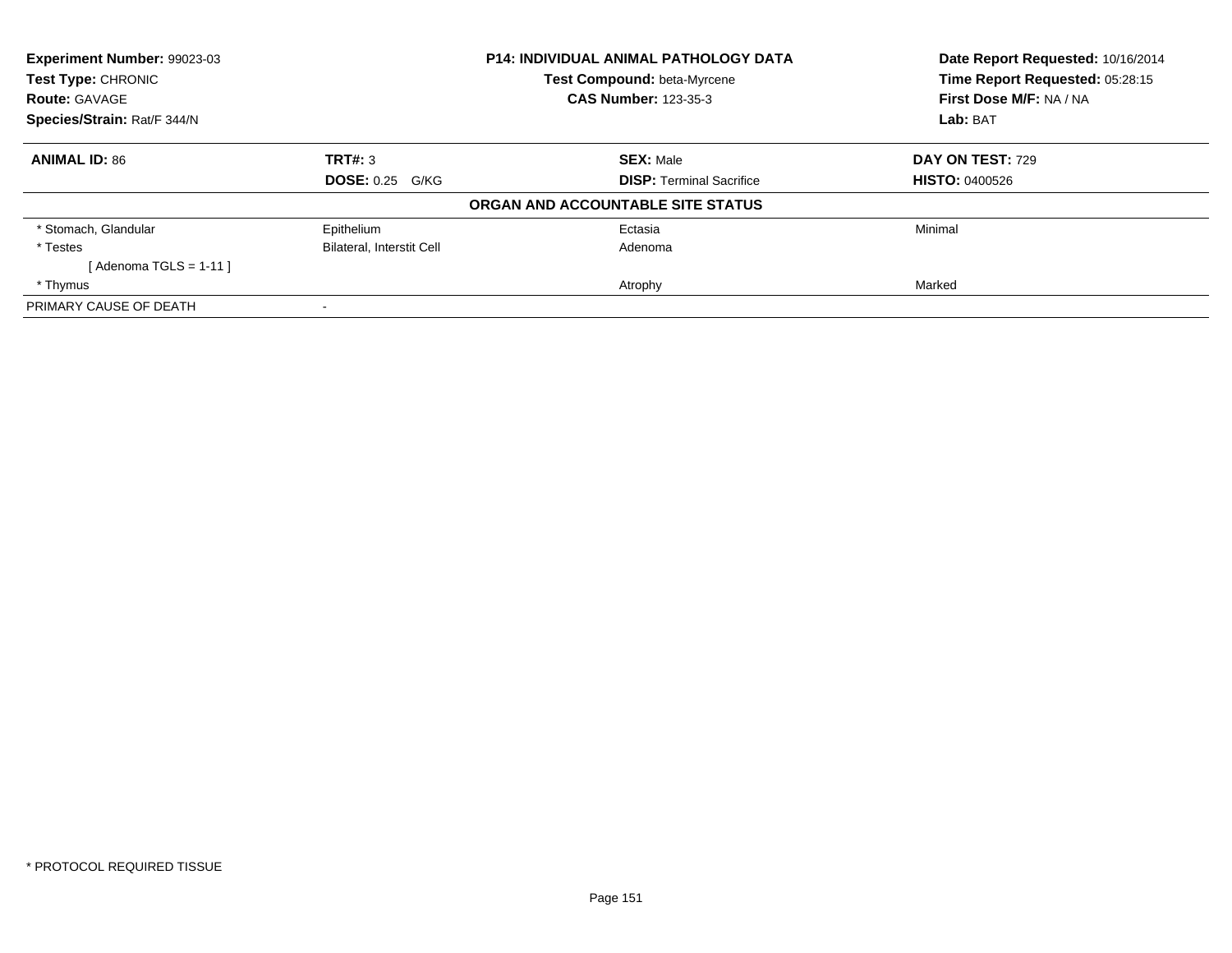| Experiment Number: 99023-03<br>Test Type: CHRONIC<br>Route: GAVAGE<br>Species/Strain: Rat/F 344/N | <b>P14: INDIVIDUAL ANIMAL PATHOLOGY DATA</b><br>Test Compound: beta-Myrcene<br><b>CAS Number: 123-35-3</b> |                                                                                                                                    | Date Report Requested: 10/16/2014<br>Time Report Requested: 05:28:15<br>First Dose M/F: NA / NA<br>Lab: BAT |
|---------------------------------------------------------------------------------------------------|------------------------------------------------------------------------------------------------------------|------------------------------------------------------------------------------------------------------------------------------------|-------------------------------------------------------------------------------------------------------------|
| <b>ANIMAL ID: 87</b>                                                                              | TRT#: 3                                                                                                    | <b>SEX: Male</b>                                                                                                                   | DAY ON TEST: 729                                                                                            |
|                                                                                                   | <b>DOSE: 0.25 G/KG</b>                                                                                     | <b>DISP: Terminal Sacrifice</b>                                                                                                    | <b>HISTO: 0400527</b>                                                                                       |
|                                                                                                   |                                                                                                            | ORGAN AND ACCOUNTABLE SITE STATUS                                                                                                  |                                                                                                             |
| <b>NORMAL</b>                                                                                     |                                                                                                            |                                                                                                                                    |                                                                                                             |
| <b>Blood Vessel</b>                                                                               | * Bone                                                                                                     | * Bone Marrow                                                                                                                      | * Brain                                                                                                     |
| * Epididymis                                                                                      | * Esophagus                                                                                                | * Eye                                                                                                                              | * Intestine Large, Cecum                                                                                    |
| * Intestine Large, Colon                                                                          | * Intestine Large, Rectum                                                                                  | * Intestine Small, Duodenum                                                                                                        | * Intestine Small, Ileum                                                                                    |
| * Intestine Small, Jejunum                                                                        | * Islets, Pancreatic                                                                                       | * Lymph Node, Mesenteric                                                                                                           | * Mammary Gland                                                                                             |
| * Parathyroid Gland                                                                               | * Pituitary Gland                                                                                          | * Prostate                                                                                                                         | * Salivary Glands                                                                                           |
| * Seminal Vesicle                                                                                 | * Spleen                                                                                                   | * Stomach, Forestomach                                                                                                             | * Thyroid Gland                                                                                             |
| * Trachea                                                                                         | * Urinary Bladder                                                                                          |                                                                                                                                    |                                                                                                             |
| <b>MISSING</b>                                                                                    |                                                                                                            |                                                                                                                                    |                                                                                                             |
| * Lymph Node, Mandibular                                                                          |                                                                                                            |                                                                                                                                    |                                                                                                             |
| <b>OBSERVATIONS</b>                                                                               |                                                                                                            |                                                                                                                                    |                                                                                                             |
| * Adrenal Cortex                                                                                  |                                                                                                            | Hyperplasia                                                                                                                        | Mild                                                                                                        |
|                                                                                                   |                                                                                                            | Vacuolization Cytoplasmic                                                                                                          | Minimal                                                                                                     |
| * Adrenal Medulla                                                                                 |                                                                                                            | Pheochromocytoma Benign                                                                                                            |                                                                                                             |
| * Harderian Gland                                                                                 |                                                                                                            | Pigmentation                                                                                                                       | Porphyrin, Mild                                                                                             |
| * Heart                                                                                           |                                                                                                            | Cardiomyopathy                                                                                                                     | Minimal                                                                                                     |
| * Kidney                                                                                          | Papilla                                                                                                    | Mineralization                                                                                                                     | Minimal                                                                                                     |
|                                                                                                   |                                                                                                            | Nephropathy                                                                                                                        | Mild                                                                                                        |
|                                                                                                   | <b>Renal Tubule</b>                                                                                        | Nephrosis                                                                                                                          | Moderate                                                                                                    |
| * Liver                                                                                           |                                                                                                            | Clear Cell Focus                                                                                                                   |                                                                                                             |
|                                                                                                   | <b>Bile Duct</b>                                                                                           | Hyperplasia                                                                                                                        | Mild                                                                                                        |
|                                                                                                   |                                                                                                            | Inflammation                                                                                                                       | Chronic, Minimal                                                                                            |
| * Lung                                                                                            |                                                                                                            | Alveolar/Bronchiolar Adenoma                                                                                                       |                                                                                                             |
|                                                                                                   |                                                                                                            | Inflammation                                                                                                                       | Minimal                                                                                                     |
| * Nose                                                                                            | Olfactory Epi                                                                                              | Degeneration                                                                                                                       | Minimal                                                                                                     |
| * Pancreas                                                                                        | Acinus                                                                                                     | Atrophy                                                                                                                            | Minimal                                                                                                     |
| * Preputial Gland                                                                                 |                                                                                                            | Inflammation                                                                                                                       | Chronic, Mild                                                                                               |
| * Skin                                                                                            | <b>Subcut Tiss</b>                                                                                         | Fibroma                                                                                                                            |                                                                                                             |
|                                                                                                   |                                                                                                            | Note: The mass described as being in the mammary gland at necropsy was examined microscopically and diagnosed as a dermal neoplasm |                                                                                                             |
| [Fibroma TGLS = $1-14$ ]                                                                          |                                                                                                            |                                                                                                                                    |                                                                                                             |
| * Stomach, Glandular                                                                              | Epithelium                                                                                                 | Ectasia                                                                                                                            | Minimal                                                                                                     |
|                                                                                                   |                                                                                                            |                                                                                                                                    |                                                                                                             |

\* PROTOCOL REQUIRED TISSUE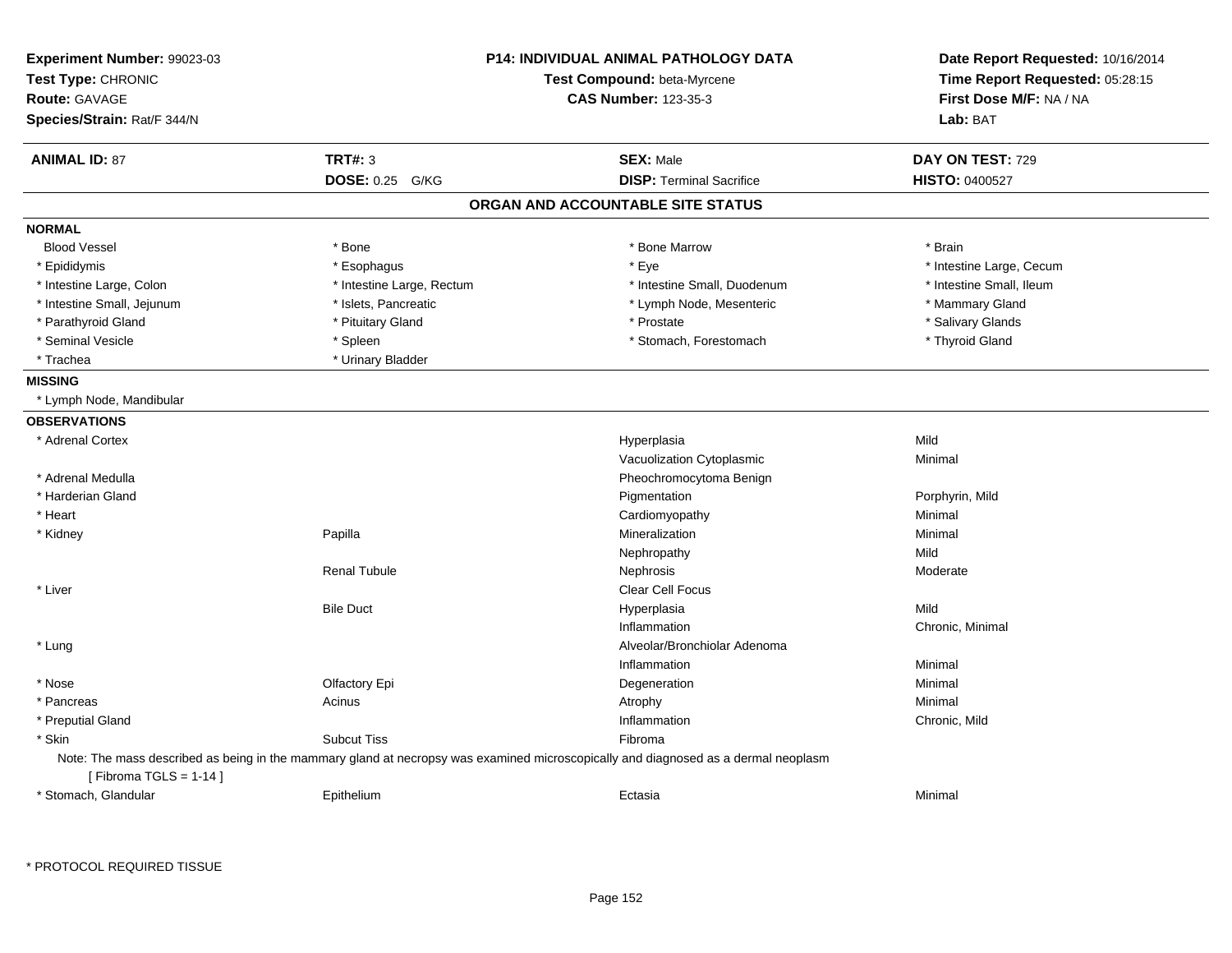| <b>Experiment Number: 99023-03</b><br>Test Type: CHRONIC |                             | <b>P14: INDIVIDUAL ANIMAL PATHOLOGY DATA</b> | Date Report Requested: 10/16/2014<br>Time Report Requested: 05:28:15 |
|----------------------------------------------------------|-----------------------------|----------------------------------------------|----------------------------------------------------------------------|
|                                                          |                             | Test Compound: beta-Myrcene                  |                                                                      |
| <b>Route: GAVAGE</b>                                     | <b>CAS Number: 123-35-3</b> |                                              | First Dose M/F: NA / NA                                              |
| Species/Strain: Rat/F 344/N                              |                             |                                              | Lab: BAT                                                             |
| <b>ANIMAL ID: 87</b>                                     | TRT#: 3                     | <b>SEX: Male</b>                             | DAY ON TEST: 729                                                     |
|                                                          | <b>DOSE: 0.25 G/KG</b>      | <b>DISP:</b> Terminal Sacrifice              | <b>HISTO: 0400527</b>                                                |
|                                                          |                             | ORGAN AND ACCOUNTABLE SITE STATUS            |                                                                      |
| * Testes                                                 | Bilateral, Interstit Cell   | Adenoma                                      |                                                                      |
| [ Adenoma TGLS = 2-11 ]                                  |                             |                                              |                                                                      |
| * Thymus                                                 |                             | Atrophy                                      | Moderate                                                             |
| PRIMARY CAUSE OF DEATH                                   |                             |                                              |                                                                      |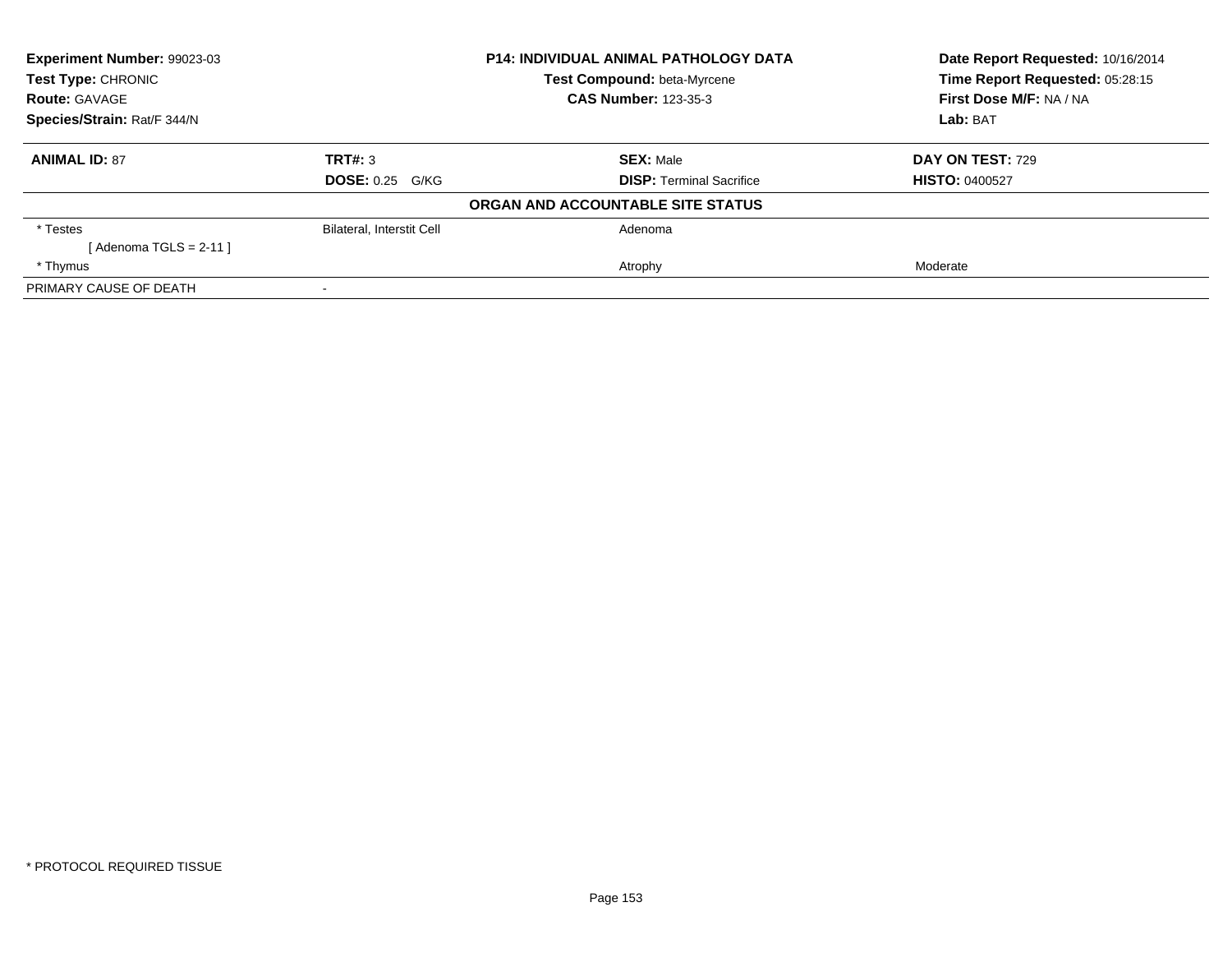| Experiment Number: 99023-03<br>Test Type: CHRONIC<br><b>Route: GAVAGE</b><br>Species/Strain: Rat/F 344/N |                             | <b>P14: INDIVIDUAL ANIMAL PATHOLOGY DATA</b><br>Test Compound: beta-Myrcene<br><b>CAS Number: 123-35-3</b> |                             |
|----------------------------------------------------------------------------------------------------------|-----------------------------|------------------------------------------------------------------------------------------------------------|-----------------------------|
| <b>ANIMAL ID: 88</b>                                                                                     | <b>TRT#: 3</b>              | <b>SEX: Male</b>                                                                                           | DAY ON TEST: 729            |
|                                                                                                          | <b>DOSE: 0.25</b><br>G/KG   | <b>DISP: Terminal Sacrifice</b>                                                                            | <b>HISTO: 0400528</b>       |
|                                                                                                          |                             | ORGAN AND ACCOUNTABLE SITE STATUS                                                                          |                             |
| <b>NORMAL</b>                                                                                            |                             |                                                                                                            |                             |
| * Adrenal Medulla                                                                                        | <b>Blood Vessel</b>         | * Bone                                                                                                     | * Bone Marrow               |
| * Brain                                                                                                  | * Epididymis                | * Esophagus                                                                                                | * Intestine Large, Cecum    |
| * Intestine Large, Colon                                                                                 | * Intestine Small, Duodenum | * Intestine Small, Ileum                                                                                   | * Intestine Small, Jejunum  |
| * Islets, Pancreatic                                                                                     | * Lymph Node, Mesenteric    | * Mammary Gland                                                                                            | * Parathyroid Gland         |
| * Prostate                                                                                               | * Salivary Glands           | * Seminal Vesicle                                                                                          | * Skin                      |
| * Stomach, Forestomach                                                                                   | * Trachea                   | * Urinary Bladder                                                                                          |                             |
| <b>MISSING</b>                                                                                           |                             |                                                                                                            |                             |
| * Lymph Node, Mandibular                                                                                 |                             |                                                                                                            |                             |
| <b>OBSERVATIONS</b>                                                                                      |                             |                                                                                                            |                             |
| * Adrenal Cortex                                                                                         |                             | Vacuolization Cytoplasmic                                                                                  | Minimal                     |
| * Eye                                                                                                    | Sclera                      | Metaplasia                                                                                                 | Osseous, Minimal            |
| * Harderian Gland                                                                                        |                             | Pigmentation                                                                                               | Porphyrin, Mild             |
| * Heart                                                                                                  |                             | Cardiomyopathy                                                                                             | Mild                        |
| * Intestine Large, Rectum                                                                                |                             | Parasite Metazoan                                                                                          | Minimal                     |
| * Kidney                                                                                                 |                             | Inflammation                                                                                               | Suppurative, Focal, Minimal |
|                                                                                                          | Papilla                     | Mineralization                                                                                             | Moderate                    |
|                                                                                                          |                             | Nephropathy                                                                                                | Mild                        |
|                                                                                                          | <b>Renal Tubule</b>         | Nephrosis                                                                                                  | Mild                        |
| * Liver                                                                                                  |                             | Degeneration                                                                                               | Cystic, Minimal             |
|                                                                                                          | <b>Bile Duct</b>            | Hyperplasia                                                                                                | Moderate                    |
|                                                                                                          |                             | Inflammation                                                                                               | Chronic, Minimal            |
|                                                                                                          |                             | Leukemia Mononuclear                                                                                       |                             |
| * Lung                                                                                                   |                             | Alveolar/Bronchiolar Adenoma                                                                               |                             |
|                                                                                                          |                             | Inflammation                                                                                               | Minimal                     |
| * Nose                                                                                                   | Olfactory Epi               | Degeneration                                                                                               | Minimal                     |
| * Pancreas                                                                                               | Acinus                      | Hyperplasia                                                                                                | Mild                        |
| * Pituitary Gland                                                                                        |                             | Cyst                                                                                                       |                             |
|                                                                                                          | <b>Pars Distalis</b>        | Hyperplasia                                                                                                | Mild                        |
| * Preputial Gland                                                                                        |                             | Inflammation                                                                                               | Chronic, Mild               |
|                                                                                                          |                             | Leukemia Mononuclear                                                                                       |                             |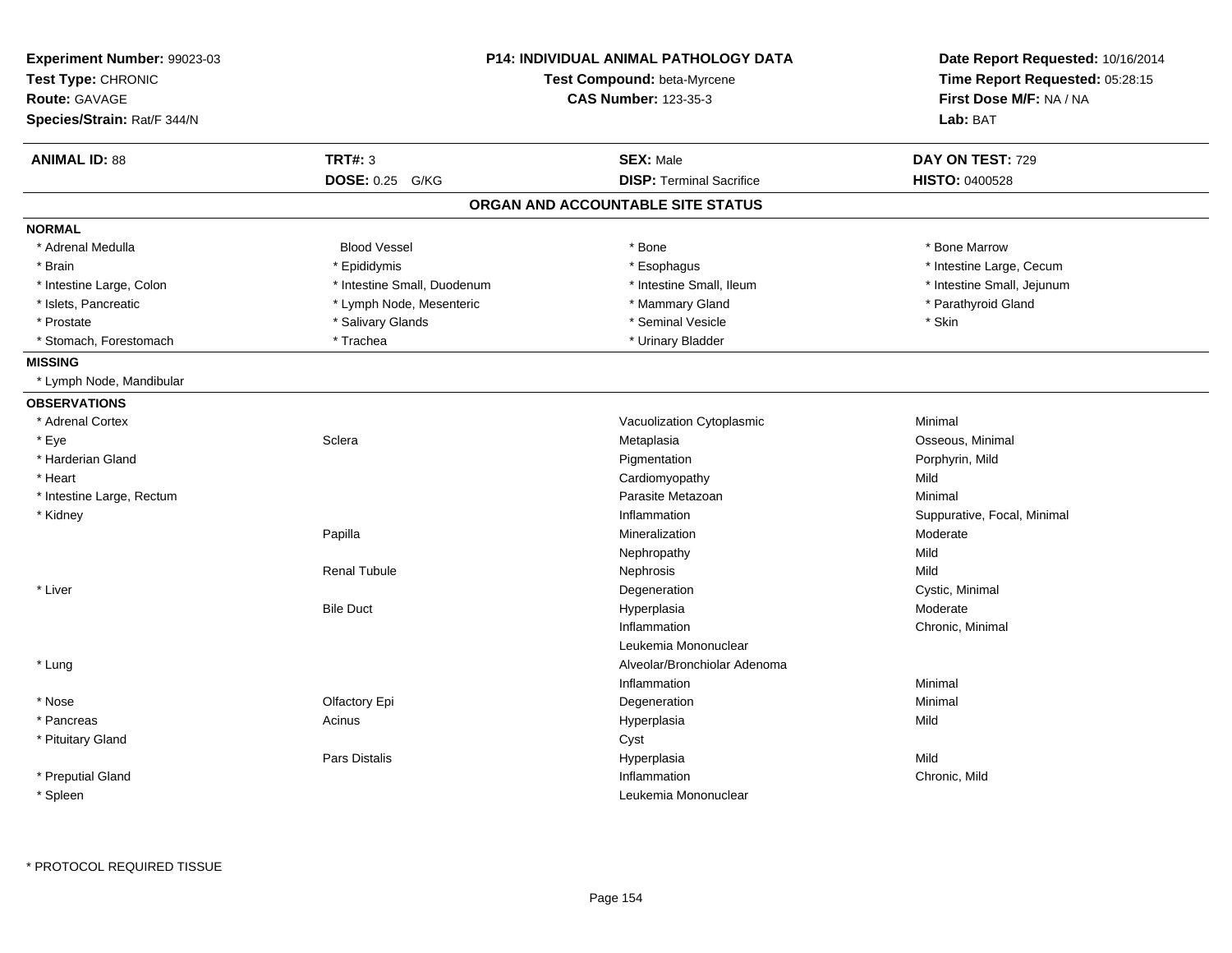| Experiment Number: 99023-03                |                                  | <b>P14: INDIVIDUAL ANIMAL PATHOLOGY DATA</b>               | Date Report Requested: 10/16/2014                          |  |
|--------------------------------------------|----------------------------------|------------------------------------------------------------|------------------------------------------------------------|--|
| Test Type: CHRONIC<br><b>Route: GAVAGE</b> |                                  | Test Compound: beta-Myrcene<br><b>CAS Number: 123-35-3</b> | Time Report Requested: 05:28:15<br>First Dose M/F: NA / NA |  |
| Species/Strain: Rat/F 344/N                |                                  |                                                            | Lab: BAT                                                   |  |
| <b>ANIMAL ID: 88</b>                       | <b>TRT#: 3</b>                   | <b>SEX: Male</b>                                           | <b>DAY ON TEST: 729</b>                                    |  |
|                                            | <b>DOSE: 0.25 G/KG</b>           | <b>DISP:</b> Terminal Sacrifice                            | <b>HISTO: 0400528</b>                                      |  |
|                                            |                                  | ORGAN AND ACCOUNTABLE SITE STATUS                          |                                                            |  |
| [Leukemia Mononuclear TGLS = 2-5 ]         |                                  |                                                            |                                                            |  |
| * Stomach, Glandular                       | Epithelium                       | Ectasia                                                    | Minimal                                                    |  |
|                                            |                                  | Inflammation                                               | Chronic, Minimal                                           |  |
| * Testes                                   | <b>Bilateral, Interstit Cell</b> | Adenoma                                                    |                                                            |  |
| [ Adenoma TGLS = 1-14 ]                    |                                  |                                                            |                                                            |  |
| * Thymus                                   |                                  | Atrophy                                                    | Moderate                                                   |  |
| * Thyroid Gland                            | C Cell                           | Hyperplasia                                                | Minimal                                                    |  |
| PRIMARY CAUSE OF DEATH                     |                                  |                                                            |                                                            |  |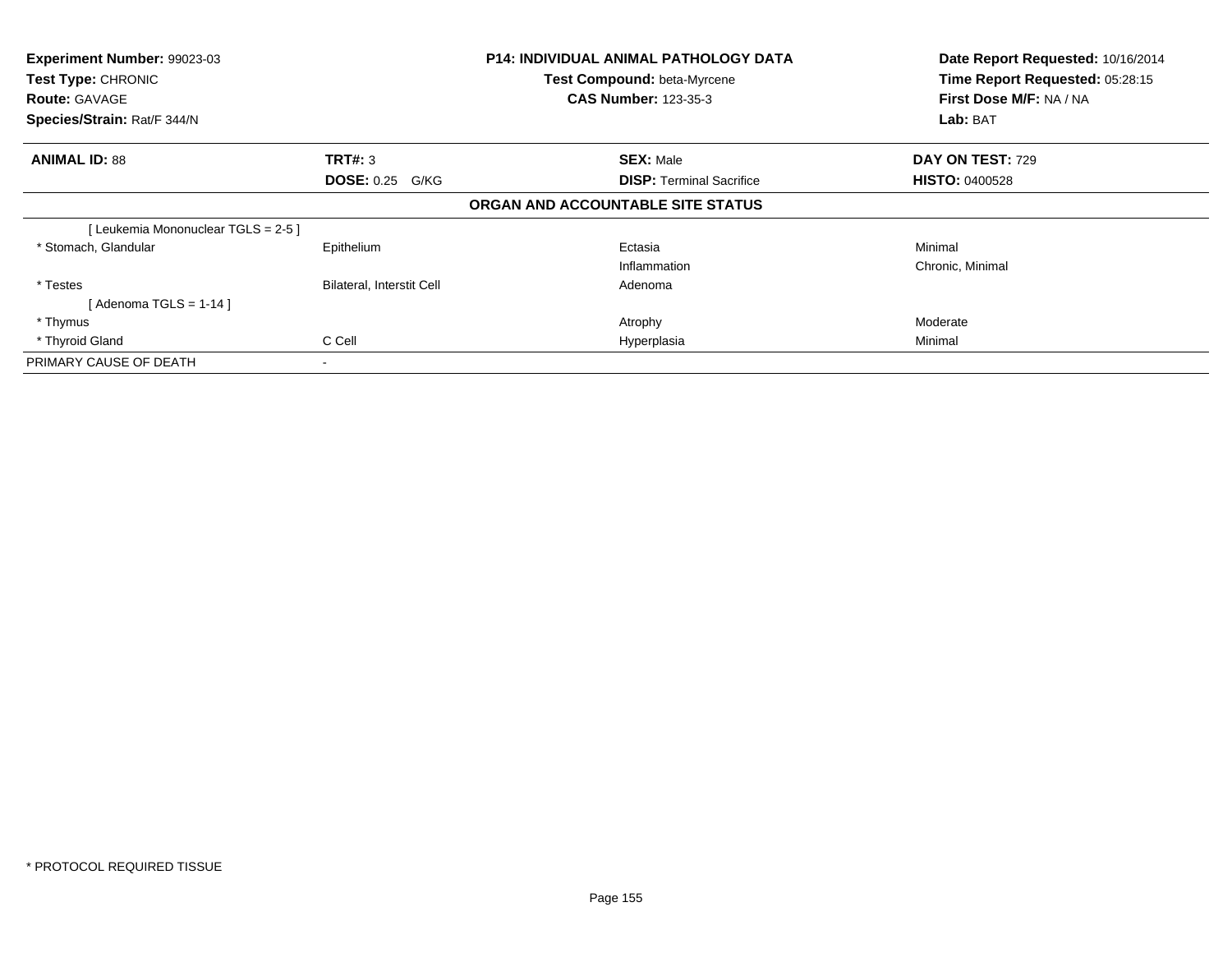| Experiment Number: 99023-03<br>Test Type: CHRONIC<br><b>Route: GAVAGE</b><br>Species/Strain: Rat/F 344/N | <b>P14: INDIVIDUAL ANIMAL PATHOLOGY DATA</b><br>Test Compound: beta-Myrcene<br><b>CAS Number: 123-35-3</b> |                                   | Date Report Requested: 10/16/2014<br>Time Report Requested: 05:28:15<br>First Dose M/F: NA / NA<br>Lab: BAT |
|----------------------------------------------------------------------------------------------------------|------------------------------------------------------------------------------------------------------------|-----------------------------------|-------------------------------------------------------------------------------------------------------------|
| <b>ANIMAL ID: 89</b>                                                                                     | <b>TRT#: 3</b>                                                                                             | <b>SEX: Male</b>                  | DAY ON TEST: 730                                                                                            |
|                                                                                                          | DOSE: 0.25 G/KG                                                                                            | <b>DISP: Terminal Sacrifice</b>   | <b>HISTO: 0400529</b>                                                                                       |
|                                                                                                          |                                                                                                            | ORGAN AND ACCOUNTABLE SITE STATUS |                                                                                                             |
| <b>NORMAL</b>                                                                                            |                                                                                                            |                                   |                                                                                                             |
| * Adrenal Cortex                                                                                         | <b>Blood Vessel</b>                                                                                        | $*$ Bone                          | * Bone Marrow                                                                                               |
| * Brain                                                                                                  | * Epididymis                                                                                               | * Esophagus                       | * Intestine Large, Cecum                                                                                    |
| * Intestine Large, Colon                                                                                 | * Intestine Large, Rectum                                                                                  | * Intestine Small, Duodenum       | * Intestine Small, Ileum                                                                                    |
| * Intestine Small, Jejunum                                                                               | * Islets, Pancreatic                                                                                       | * Lymph Node, Mesenteric          | * Mammary Gland                                                                                             |
| * Parathyroid Gland                                                                                      | * Pituitary Gland                                                                                          | * Salivary Glands                 | * Seminal Vesicle                                                                                           |
| * Stomach, Forestomach                                                                                   | * Stomach, Glandular                                                                                       | * Thyroid Gland                   | * Trachea                                                                                                   |
| * Urinary Bladder                                                                                        |                                                                                                            |                                   |                                                                                                             |
| <b>MISSING</b>                                                                                           |                                                                                                            |                                   |                                                                                                             |
| * Lymph Node, Mandibular                                                                                 |                                                                                                            |                                   |                                                                                                             |
| <b>OBSERVATIONS</b>                                                                                      |                                                                                                            |                                   |                                                                                                             |
| * Adrenal Medulla                                                                                        |                                                                                                            | Hyperplasia                       | Mild                                                                                                        |
|                                                                                                          |                                                                                                            | Pheochromocytoma Benign           |                                                                                                             |
| * Eye                                                                                                    | Sclera                                                                                                     | Metaplasia                        | Osseous, Mild                                                                                               |
| * Harderian Gland                                                                                        |                                                                                                            | Pigmentation                      | Porphyrin, Mild                                                                                             |
| * Heart                                                                                                  |                                                                                                            | Cardiomyopathy                    | Mild                                                                                                        |
| * Kidney                                                                                                 | <b>Transit Epithe</b>                                                                                      | Hyperplasia                       | Minimal                                                                                                     |
|                                                                                                          | Papilla                                                                                                    | Mineralization                    | Minimal                                                                                                     |
|                                                                                                          |                                                                                                            | Nephropathy                       | Mild                                                                                                        |
| * Liver                                                                                                  | <b>Bile Duct</b>                                                                                           | Hyperplasia                       | Mild                                                                                                        |
|                                                                                                          |                                                                                                            | Leukemia Mononuclear              |                                                                                                             |
| * Lung                                                                                                   |                                                                                                            | Leukemia Mononuclear              |                                                                                                             |
| Mesentery                                                                                                | Fat                                                                                                        | <b>Necrosis</b>                   | Mild                                                                                                        |
| [Necrosis TGLS = $3-14$ ]                                                                                |                                                                                                            |                                   |                                                                                                             |
| * Nose                                                                                                   | Olfactory Epi                                                                                              | Degeneration                      | Minimal                                                                                                     |
| * Pancreas                                                                                               | Acinus                                                                                                     | Atrophy                           | Mild                                                                                                        |
| * Preputial Gland                                                                                        |                                                                                                            | Inflammation                      | Chronic, Minimal                                                                                            |
| * Prostate                                                                                               |                                                                                                            | Hyperplasia                       | Mild                                                                                                        |
| * Skin                                                                                                   |                                                                                                            | Hyperkeratosis                    | Minimal                                                                                                     |
| [ Hyperkeratosis TGLS = 4-15 ]                                                                           |                                                                                                            |                                   |                                                                                                             |
| * Spleen                                                                                                 |                                                                                                            | Leukemia Mononuclear              |                                                                                                             |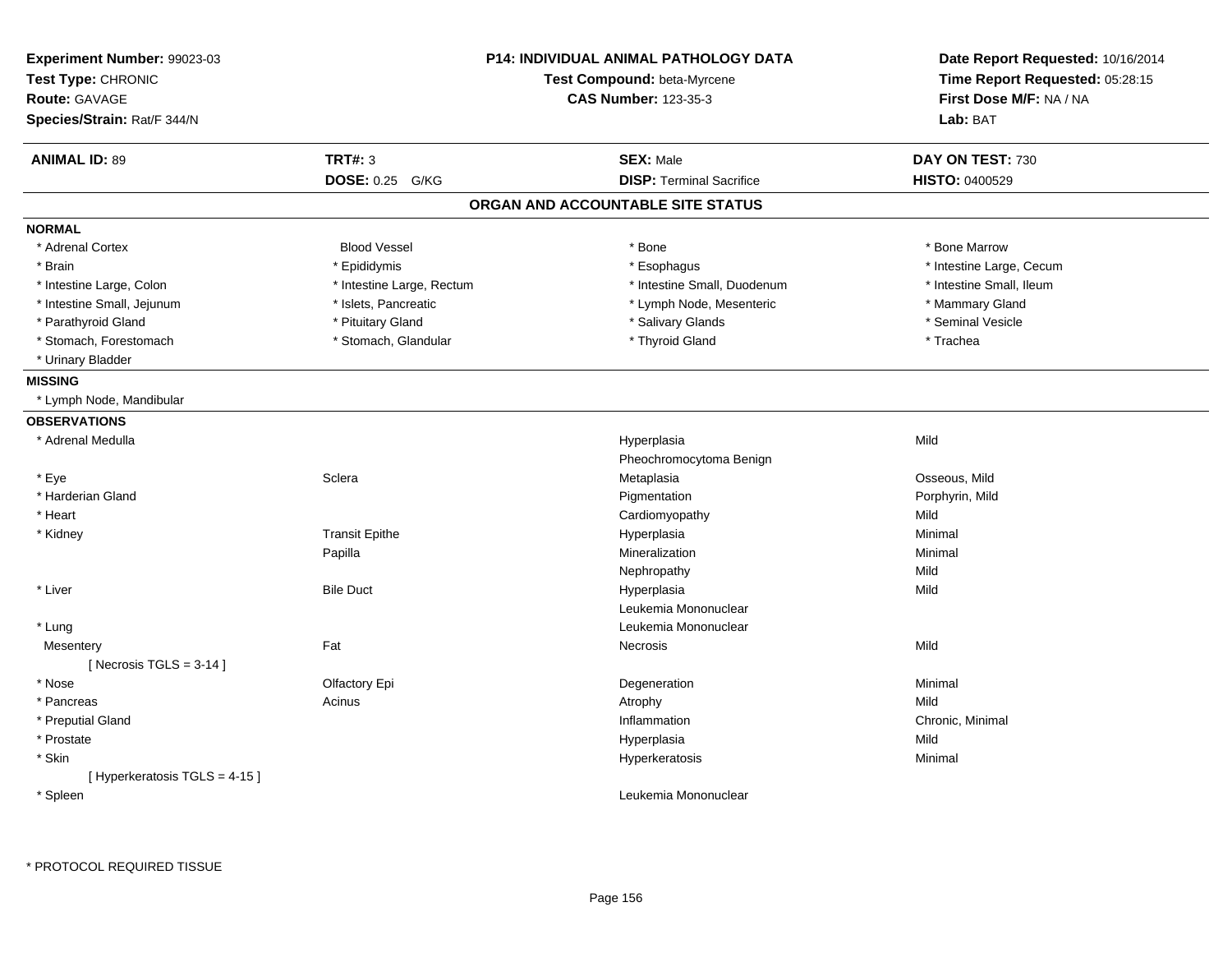| Experiment Number: 99023-03        |                                  | <b>P14: INDIVIDUAL ANIMAL PATHOLOGY DATA</b> | Date Report Requested: 10/16/2014 |
|------------------------------------|----------------------------------|----------------------------------------------|-----------------------------------|
| <b>Test Type: CHRONIC</b>          |                                  | <b>Test Compound: beta-Myrcene</b>           | Time Report Requested: 05:28:15   |
| <b>Route: GAVAGE</b>               |                                  | <b>CAS Number: 123-35-3</b>                  | First Dose M/F: NA / NA           |
| Species/Strain: Rat/F 344/N        |                                  |                                              | Lab: BAT                          |
| <b>ANIMAL ID: 89</b>               | TRT#: 3                          | <b>SEX: Male</b>                             | DAY ON TEST: 730                  |
|                                    | <b>DOSE: 0.25 G/KG</b>           | <b>DISP:</b> Terminal Sacrifice              | <b>HISTO: 0400529</b>             |
|                                    |                                  | ORGAN AND ACCOUNTABLE SITE STATUS            |                                   |
| [Leukemia Mononuclear TGLS = 2-5 ] |                                  |                                              |                                   |
| * Testes                           | <b>Bilateral, Interstit Cell</b> | Adenoma                                      |                                   |
| [Adenoma TGLS = $1-14$ ]           |                                  |                                              |                                   |
| * Thymus                           |                                  | Atrophy                                      | Moderate                          |
| PRIMARY CAUSE OF DEATH             |                                  |                                              |                                   |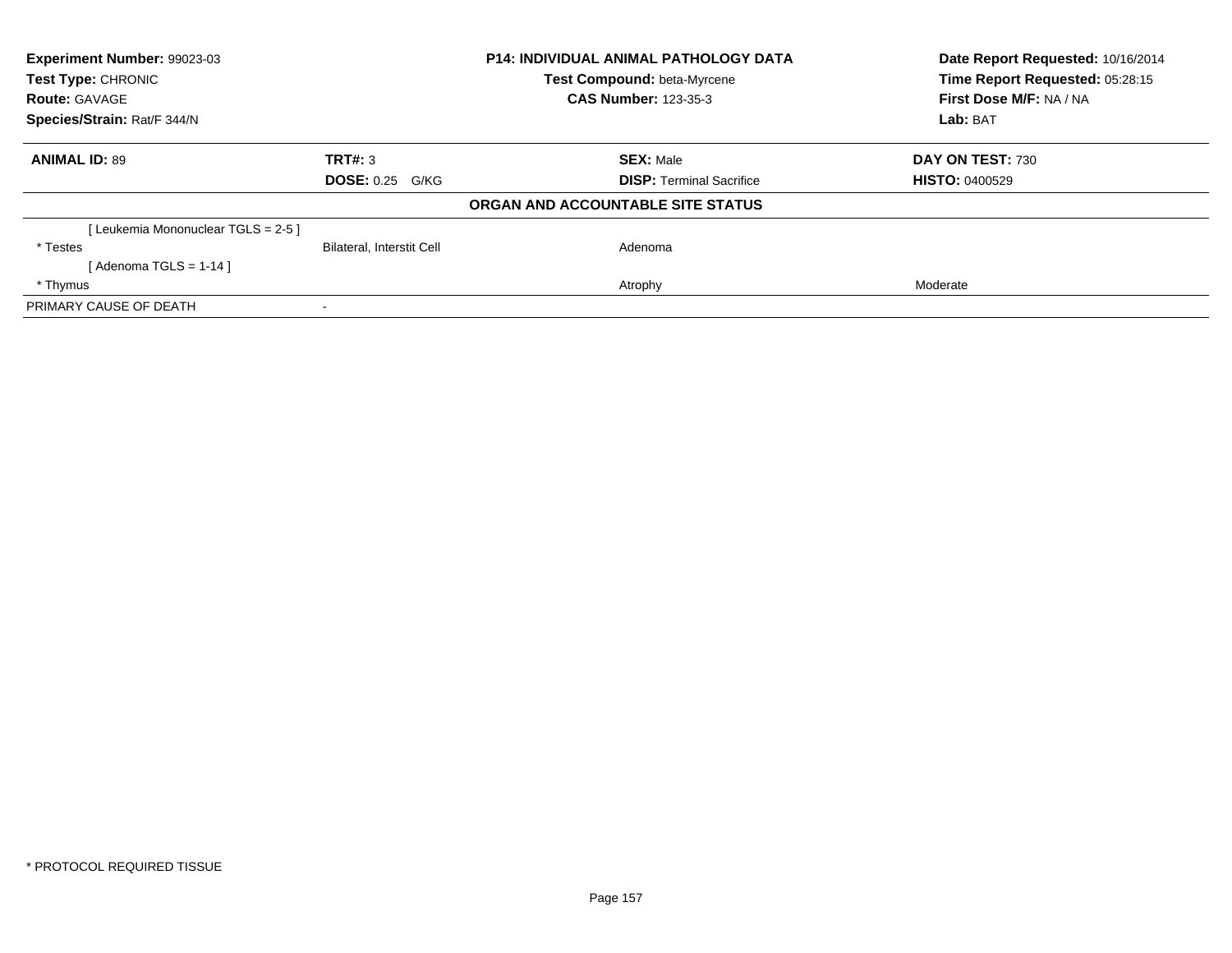| Experiment Number: 99023-03<br>Test Type: CHRONIC<br><b>Route: GAVAGE</b><br>Species/Strain: Rat/F 344/N |                             | <b>P14: INDIVIDUAL ANIMAL PATHOLOGY DATA</b><br>Test Compound: beta-Myrcene<br><b>CAS Number: 123-35-3</b> | Date Report Requested: 10/16/2014<br>Time Report Requested: 05:28:15<br>First Dose M/F: NA / NA<br>Lab: BAT |
|----------------------------------------------------------------------------------------------------------|-----------------------------|------------------------------------------------------------------------------------------------------------|-------------------------------------------------------------------------------------------------------------|
| <b>ANIMAL ID: 90</b>                                                                                     | <b>TRT#: 3</b>              | <b>SEX: Male</b>                                                                                           | DAY ON TEST: 730                                                                                            |
|                                                                                                          | DOSE: 0.25 G/KG             | <b>DISP: Terminal Sacrifice</b>                                                                            | HISTO: 0400530                                                                                              |
|                                                                                                          |                             | ORGAN AND ACCOUNTABLE SITE STATUS                                                                          |                                                                                                             |
| <b>NORMAL</b>                                                                                            |                             |                                                                                                            |                                                                                                             |
| * Adrenal Cortex                                                                                         | <b>Blood Vessel</b>         | * Bone                                                                                                     | * Bone Marrow                                                                                               |
| * Brain                                                                                                  | * Esophagus                 | * Intestine Large, Cecum                                                                                   | * Intestine Large, Colon                                                                                    |
| * Intestine Large, Rectum                                                                                | * Intestine Small, Duodenum | * Intestine Small, Ileum                                                                                   | * Intestine Small, Jejunum                                                                                  |
| * Islets, Pancreatic                                                                                     | * Lymph Node, Mesenteric    | * Mammary Gland                                                                                            | * Pancreas                                                                                                  |
| * Parathyroid Gland                                                                                      | * Pituitary Gland           | * Prostate                                                                                                 | * Salivary Glands                                                                                           |
| * Seminal Vesicle                                                                                        | * Spleen                    | * Stomach, Forestomach                                                                                     | * Thyroid Gland                                                                                             |
| * Trachea                                                                                                | * Urinary Bladder           |                                                                                                            |                                                                                                             |
| <b>MISSING</b>                                                                                           |                             |                                                                                                            |                                                                                                             |
| * Lymph Node, Mandibular                                                                                 |                             |                                                                                                            |                                                                                                             |
| <b>OBSERVATIONS</b>                                                                                      |                             |                                                                                                            |                                                                                                             |
| * Adrenal Medulla                                                                                        |                             | Hyperplasia                                                                                                | Mild                                                                                                        |
|                                                                                                          |                             | Pheochromocytoma Benign                                                                                    | Multiple                                                                                                    |
| * Epididymis                                                                                             |                             | Mesothelioma Malignant                                                                                     |                                                                                                             |
| [Mesothelioma Malignant TGLS = 2-15+16]                                                                  |                             |                                                                                                            |                                                                                                             |
| * Eye                                                                                                    | Sclera                      | Metaplasia                                                                                                 | Osseous, Minimal                                                                                            |
| * Harderian Gland                                                                                        |                             | Pigmentation                                                                                               | Porphyrin, Mild                                                                                             |
| * Heart                                                                                                  |                             | Cardiomyopathy                                                                                             | Mild                                                                                                        |
| * Kidney                                                                                                 | <b>Transit Epithe</b>       | Hyperplasia                                                                                                | Minimal                                                                                                     |
|                                                                                                          | Papilla                     | Mineralization                                                                                             | Moderate                                                                                                    |
|                                                                                                          |                             | Nephropathy                                                                                                | Mild                                                                                                        |
|                                                                                                          | <b>Renal Tubule</b>         | Nephrosis                                                                                                  | Minimal                                                                                                     |
| * Liver                                                                                                  |                             | <b>Basophilic Focus</b>                                                                                    |                                                                                                             |
|                                                                                                          |                             | Clear Cell Focus                                                                                           |                                                                                                             |
|                                                                                                          | <b>Bile Duct</b>            | Hyperplasia                                                                                                | Mild                                                                                                        |
|                                                                                                          |                             | Inflammation                                                                                               | Chronic, Minimal                                                                                            |
| * Lung                                                                                                   |                             | Inflammation                                                                                               | Minimal                                                                                                     |
| * Nose                                                                                                   | Olfactory Epi               | Degeneration                                                                                               | Minimal                                                                                                     |
|                                                                                                          |                             | Inflammation                                                                                               | Chronic Active, Minimal                                                                                     |
| * Preputial Gland                                                                                        |                             | Inflammation                                                                                               | Chronic, Minimal                                                                                            |
| * Skin                                                                                                   |                             | Trichoepithelioma                                                                                          |                                                                                                             |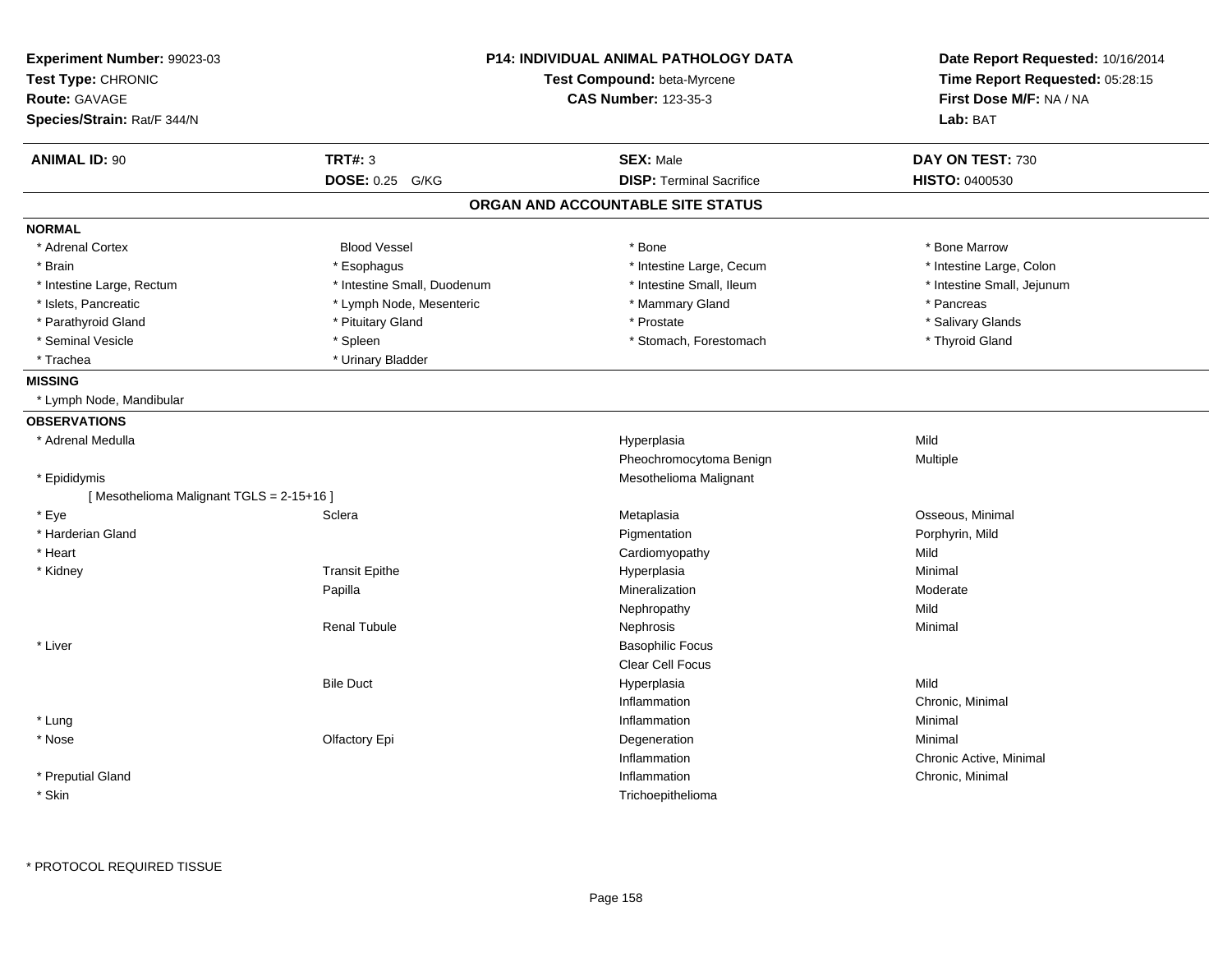| Experiment Number: 99023-03<br><b>Test Type: CHRONIC</b><br><b>Route: GAVAGE</b> |                                  | <b>P14: INDIVIDUAL ANIMAL PATHOLOGY DATA</b><br>Test Compound: beta-Myrcene<br><b>CAS Number: 123-35-3</b> | Date Report Requested: 10/16/2014<br>Time Report Requested: 05:28:15<br>First Dose M/F: NA / NA |
|----------------------------------------------------------------------------------|----------------------------------|------------------------------------------------------------------------------------------------------------|-------------------------------------------------------------------------------------------------|
| Species/Strain: Rat/F 344/N                                                      |                                  |                                                                                                            | Lab: BAT                                                                                        |
| <b>ANIMAL ID: 90</b>                                                             | <b>TRT#: 3</b>                   | <b>SEX: Male</b>                                                                                           | DAY ON TEST: 730                                                                                |
|                                                                                  | <b>DOSE: 0.25 G/KG</b>           | <b>DISP:</b> Terminal Sacrifice                                                                            | <b>HISTO: 0400530</b>                                                                           |
|                                                                                  |                                  | ORGAN AND ACCOUNTABLE SITE STATUS                                                                          |                                                                                                 |
| Trichoepithelioma TGLS = 1-14 ]                                                  |                                  |                                                                                                            |                                                                                                 |
| * Stomach, Glandular                                                             | Epithelium                       | Ectasia                                                                                                    | Minimal                                                                                         |
| * Testes                                                                         | <b>Bilateral, Interstit Cell</b> | Adenoma                                                                                                    |                                                                                                 |
|                                                                                  | Tunic                            | Mesothelioma Malignant                                                                                     |                                                                                                 |
| [Adenoma TGLS = $3-11$ ]                                                         |                                  |                                                                                                            |                                                                                                 |
| * Thymus                                                                         |                                  | Atrophy                                                                                                    | Marked                                                                                          |
| PRIMARY CAUSE OF DEATH                                                           |                                  |                                                                                                            |                                                                                                 |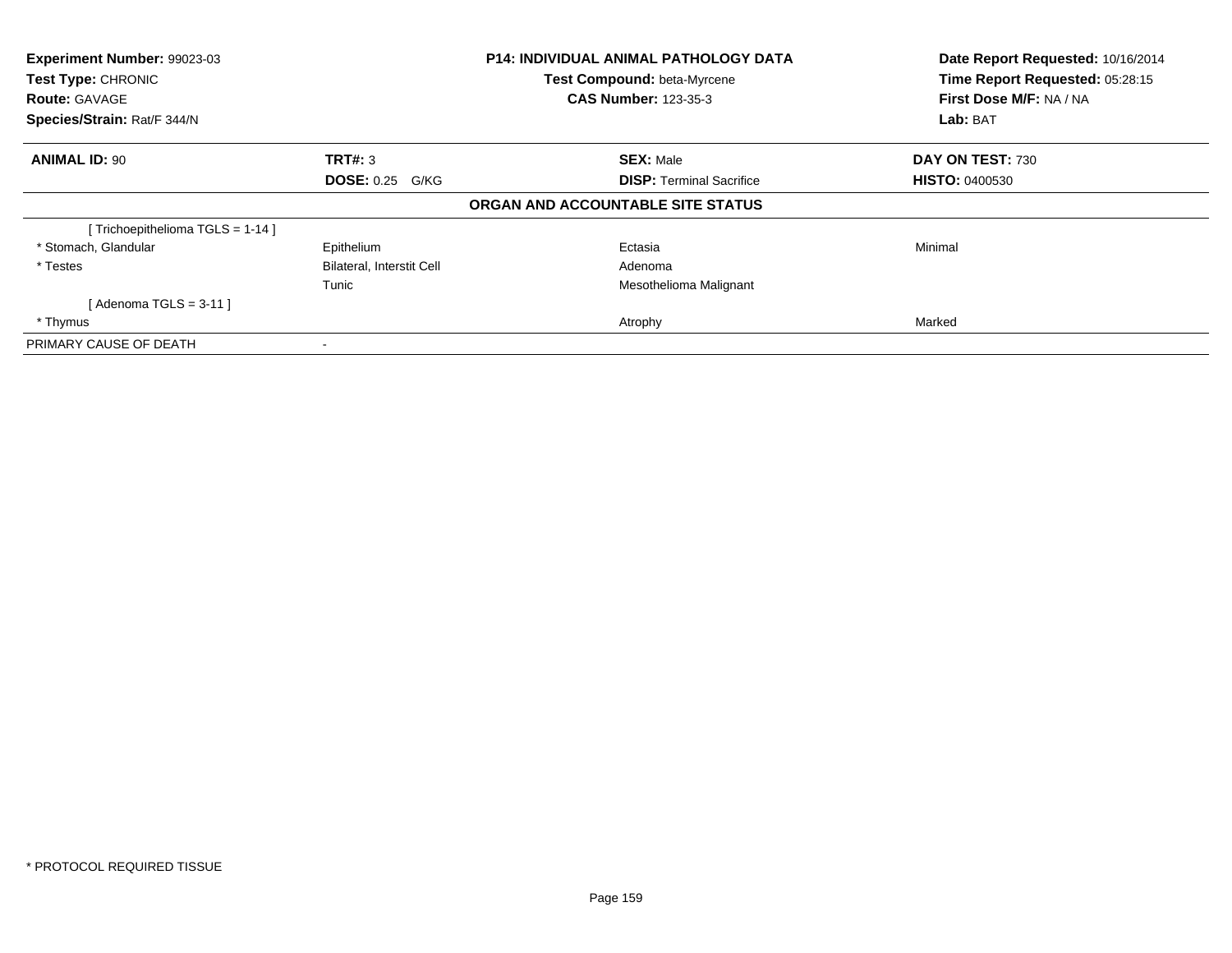| Experiment Number: 99023-03<br>Test Type: CHRONIC<br><b>Route: GAVAGE</b><br>Species/Strain: Rat/F 344/N |                                  | <b>P14: INDIVIDUAL ANIMAL PATHOLOGY DATA</b><br>Test Compound: beta-Myrcene<br><b>CAS Number: 123-35-3</b> | Date Report Requested: 10/16/2014<br>Time Report Requested: 05:28:15<br>First Dose M/F: NA / NA<br>Lab: BAT |
|----------------------------------------------------------------------------------------------------------|----------------------------------|------------------------------------------------------------------------------------------------------------|-------------------------------------------------------------------------------------------------------------|
| <b>ANIMAL ID: 91</b>                                                                                     | <b>TRT#: 3</b>                   | <b>SEX: Male</b>                                                                                           | DAY ON TEST: 731                                                                                            |
|                                                                                                          | DOSE: 0.25 G/KG                  | <b>DISP: Terminal Sacrifice</b>                                                                            | HISTO: 0400531                                                                                              |
|                                                                                                          |                                  | ORGAN AND ACCOUNTABLE SITE STATUS                                                                          |                                                                                                             |
| <b>NORMAL</b>                                                                                            |                                  |                                                                                                            |                                                                                                             |
| * Adrenal Cortex                                                                                         | <b>Blood Vessel</b>              | * Bone                                                                                                     | * Bone Marrow                                                                                               |
| * Brain                                                                                                  | * Epididymis                     | * Esophagus                                                                                                | * Eye                                                                                                       |
| * Intestine Large, Cecum                                                                                 | * Intestine Large, Colon         | * Intestine Large, Rectum                                                                                  | * Intestine Small, Duodenum                                                                                 |
| * Intestine Small, Ileum                                                                                 | * Intestine Small, Jejunum       | * Islets, Pancreatic                                                                                       | * Lymph Node, Mesenteric                                                                                    |
| * Mammary Gland                                                                                          | * Pancreas                       | * Parathyroid Gland                                                                                        | * Prostate                                                                                                  |
| * Salivary Glands                                                                                        | * Seminal Vesicle                | * Skin                                                                                                     | * Stomach, Forestomach                                                                                      |
| * Trachea                                                                                                | * Urinary Bladder                |                                                                                                            |                                                                                                             |
| <b>MISSING</b>                                                                                           |                                  |                                                                                                            |                                                                                                             |
| * Lymph Node, Mandibular                                                                                 |                                  |                                                                                                            |                                                                                                             |
| <b>OBSERVATIONS</b>                                                                                      |                                  |                                                                                                            |                                                                                                             |
| * Adrenal Medulla                                                                                        |                                  | Hyperplasia                                                                                                | Minimal                                                                                                     |
| * Harderian Gland                                                                                        |                                  | Pigmentation                                                                                               | Porphyrin, Mild                                                                                             |
| * Heart                                                                                                  |                                  | Cardiomyopathy                                                                                             | Minimal                                                                                                     |
| * Kidney                                                                                                 | Papilla                          | Mineralization                                                                                             | Mild                                                                                                        |
|                                                                                                          |                                  | Nephropathy                                                                                                | Mild                                                                                                        |
|                                                                                                          | <b>Renal Tubule</b>              | Nephrosis                                                                                                  | Mild                                                                                                        |
| * Liver                                                                                                  | <b>Bile Duct</b>                 | Hyperplasia                                                                                                | Mild                                                                                                        |
|                                                                                                          |                                  | Inflammation                                                                                               | Chronic, Minimal                                                                                            |
| * Lung                                                                                                   | Alveolar Epith                   | Hyperplasia                                                                                                | Minimal                                                                                                     |
|                                                                                                          |                                  | Inflammation                                                                                               | Minimal                                                                                                     |
| Mesentery                                                                                                | Fat                              | Necrosis                                                                                                   | Mild                                                                                                        |
|                                                                                                          |                                  | Sarcoma                                                                                                    |                                                                                                             |
| [Sarcoma TGLS = $2-14$ ]                                                                                 |                                  |                                                                                                            |                                                                                                             |
| * Nose                                                                                                   | Olfactory Epi                    | Degeneration                                                                                               | Minimal                                                                                                     |
| * Pituitary Gland                                                                                        |                                  | Cyst                                                                                                       |                                                                                                             |
| * Preputial Gland                                                                                        |                                  | Inflammation                                                                                               | Chronic, Mild                                                                                               |
| * Spleen                                                                                                 |                                  | Hematopoietic Cell Proliferation                                                                           | Minimal                                                                                                     |
| * Stomach, Glandular                                                                                     | Epithelium                       | Ectasia                                                                                                    | Minimal                                                                                                     |
| * Testes                                                                                                 | <b>Bilateral, Interstit Cell</b> | Adenoma                                                                                                    |                                                                                                             |
| [Adenoma TGLS = $1-11$ ]                                                                                 |                                  |                                                                                                            |                                                                                                             |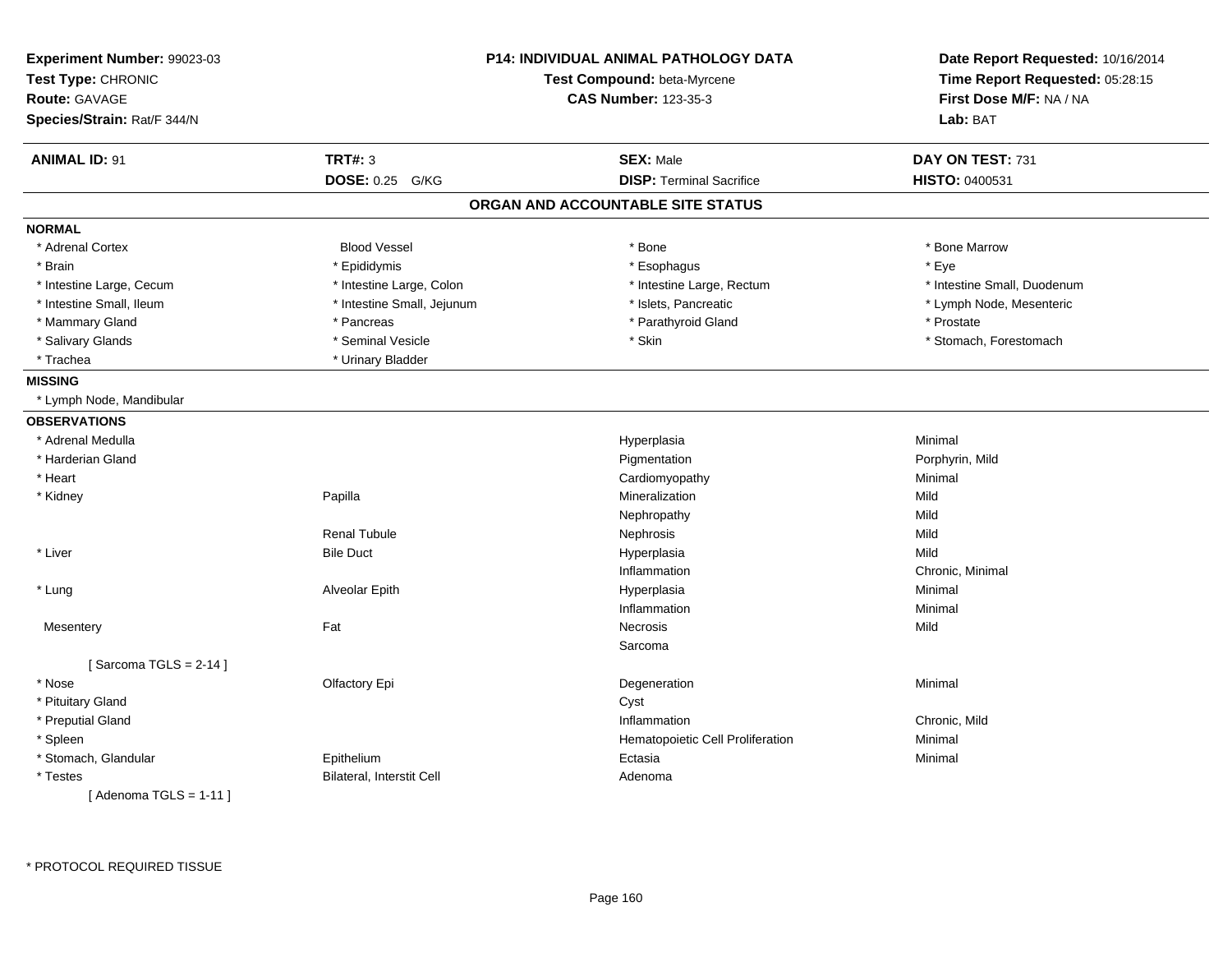| <b>Experiment Number: 99023-03</b> |                        | <b>P14: INDIVIDUAL ANIMAL PATHOLOGY DATA</b> | Date Report Requested: 10/16/2014<br>Time Report Requested: 05:28:15 |
|------------------------------------|------------------------|----------------------------------------------|----------------------------------------------------------------------|
| <b>Test Type: CHRONIC</b>          |                        | Test Compound: beta-Myrcene                  |                                                                      |
| <b>Route: GAVAGE</b>               |                        | <b>CAS Number: 123-35-3</b>                  | First Dose M/F: NA / NA                                              |
| Species/Strain: Rat/F 344/N        |                        |                                              | Lab: BAT                                                             |
| <b>ANIMAL ID: 91</b>               | TRT#: 3                | <b>SEX: Male</b>                             | DAY ON TEST: 731                                                     |
|                                    | <b>DOSE: 0.25 G/KG</b> | <b>DISP: Terminal Sacrifice</b>              | <b>HISTO: 0400531</b>                                                |
|                                    |                        | ORGAN AND ACCOUNTABLE SITE STATUS            |                                                                      |
| * Thymus                           |                        | Atrophy                                      | Marked                                                               |
| * Thyroid Gland                    | C Cell                 | Hyperplasia                                  | Mild                                                                 |
| PRIMARY CAUSE OF DEATH             |                        |                                              |                                                                      |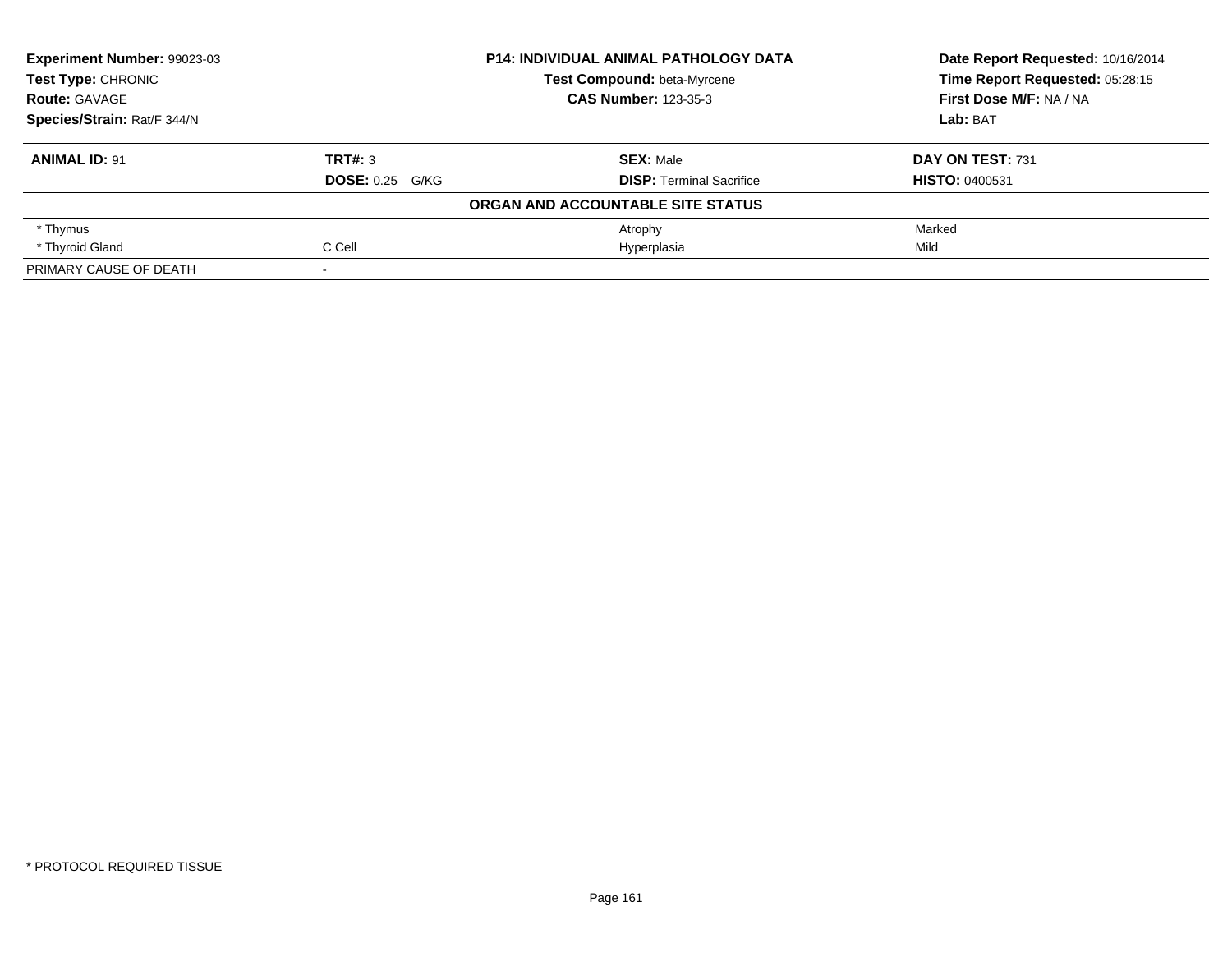| Experiment Number: 99023-03<br>Test Type: CHRONIC |                           | <b>P14: INDIVIDUAL ANIMAL PATHOLOGY DATA</b><br>Test Compound: beta-Myrcene | Date Report Requested: 10/16/2014<br>Time Report Requested: 05:28:15 |
|---------------------------------------------------|---------------------------|-----------------------------------------------------------------------------|----------------------------------------------------------------------|
| <b>Route: GAVAGE</b>                              |                           | <b>CAS Number: 123-35-3</b>                                                 | First Dose M/F: NA / NA                                              |
|                                                   |                           |                                                                             |                                                                      |
| Species/Strain: Rat/F 344/N                       |                           |                                                                             | Lab: BAT                                                             |
| <b>ANIMAL ID: 92</b>                              | <b>TRT#: 3</b>            | <b>SEX: Male</b>                                                            | DAY ON TEST: 729                                                     |
|                                                   | DOSE: 0.25 G/KG           | <b>DISP: Terminal Sacrifice</b>                                             | HISTO: 0400532                                                       |
|                                                   |                           | ORGAN AND ACCOUNTABLE SITE STATUS                                           |                                                                      |
| <b>NORMAL</b>                                     |                           |                                                                             |                                                                      |
| * Adrenal Cortex                                  | * Adrenal Medulla         | <b>Blood Vessel</b>                                                         | * Bone                                                               |
| * Bone Marrow                                     | * Brain                   | * Epididymis                                                                | * Esophagus                                                          |
| * Eye                                             | * Intestine Large, Cecum  | * Intestine Large, Colon                                                    | * Intestine Large, Rectum                                            |
| * Intestine Small, Duodenum                       | * Intestine Small, Ileum  | * Intestine Small, Jejunum                                                  | * Islets, Pancreatic                                                 |
| * Lymph Node, Mesenteric                          | * Mammary Gland           | * Pancreas                                                                  | * Parathyroid Gland                                                  |
| * Salivary Glands                                 | * Seminal Vesicle         | * Skin                                                                      | * Spleen                                                             |
| * Stomach, Forestomach                            | * Trachea                 | * Urinary Bladder                                                           |                                                                      |
| <b>MISSING</b>                                    |                           |                                                                             |                                                                      |
| * Lymph Node, Mandibular                          |                           |                                                                             |                                                                      |
| <b>OBSERVATIONS</b>                               |                           |                                                                             |                                                                      |
| * Harderian Gland                                 |                           | Pigmentation                                                                | Porphyrin, Mild                                                      |
| * Heart                                           |                           | Cardiomyopathy                                                              | Minimal                                                              |
| * Kidney                                          |                           | Inflammation                                                                | Suppurative, Focal, Minimal                                          |
|                                                   | Papilla                   | Mineralization                                                              | Moderate                                                             |
|                                                   |                           | Nephropathy                                                                 | Mild                                                                 |
|                                                   | <b>Renal Tubule</b>       | Nephrosis                                                                   | Minimal                                                              |
| * Liver                                           |                           | <b>Basophilic Focus</b>                                                     |                                                                      |
|                                                   |                           | Clear Cell Focus                                                            |                                                                      |
|                                                   | <b>Bile Duct</b>          | Hyperplasia                                                                 | Moderate                                                             |
|                                                   |                           | Inflammation                                                                | Chronic, Minimal                                                     |
| * Lung                                            |                           | Inflammation                                                                | Minimal                                                              |
| * Nose                                            | Olfactory Epi             | Degeneration                                                                | Minimal                                                              |
|                                                   |                           | Inflammation                                                                | Chronic Active, Minimal                                              |
| * Pituitary Gland                                 |                           | Cyst                                                                        |                                                                      |
|                                                   | Pars Distalis             | Hyperplasia                                                                 | Mild                                                                 |
| * Preputial Gland                                 |                           | Inflammation                                                                | Chronic, Mild                                                        |
| * Prostate                                        |                           | Inflammation                                                                | Chronic, Mild                                                        |
| * Stomach, Glandular                              | Epithelium                | Ectasia                                                                     | Minimal                                                              |
| * Testes                                          | Bilateral, Interstit Cell | Adenoma                                                                     |                                                                      |
| [Adenoma TGLS = $1-14$ ]                          |                           |                                                                             |                                                                      |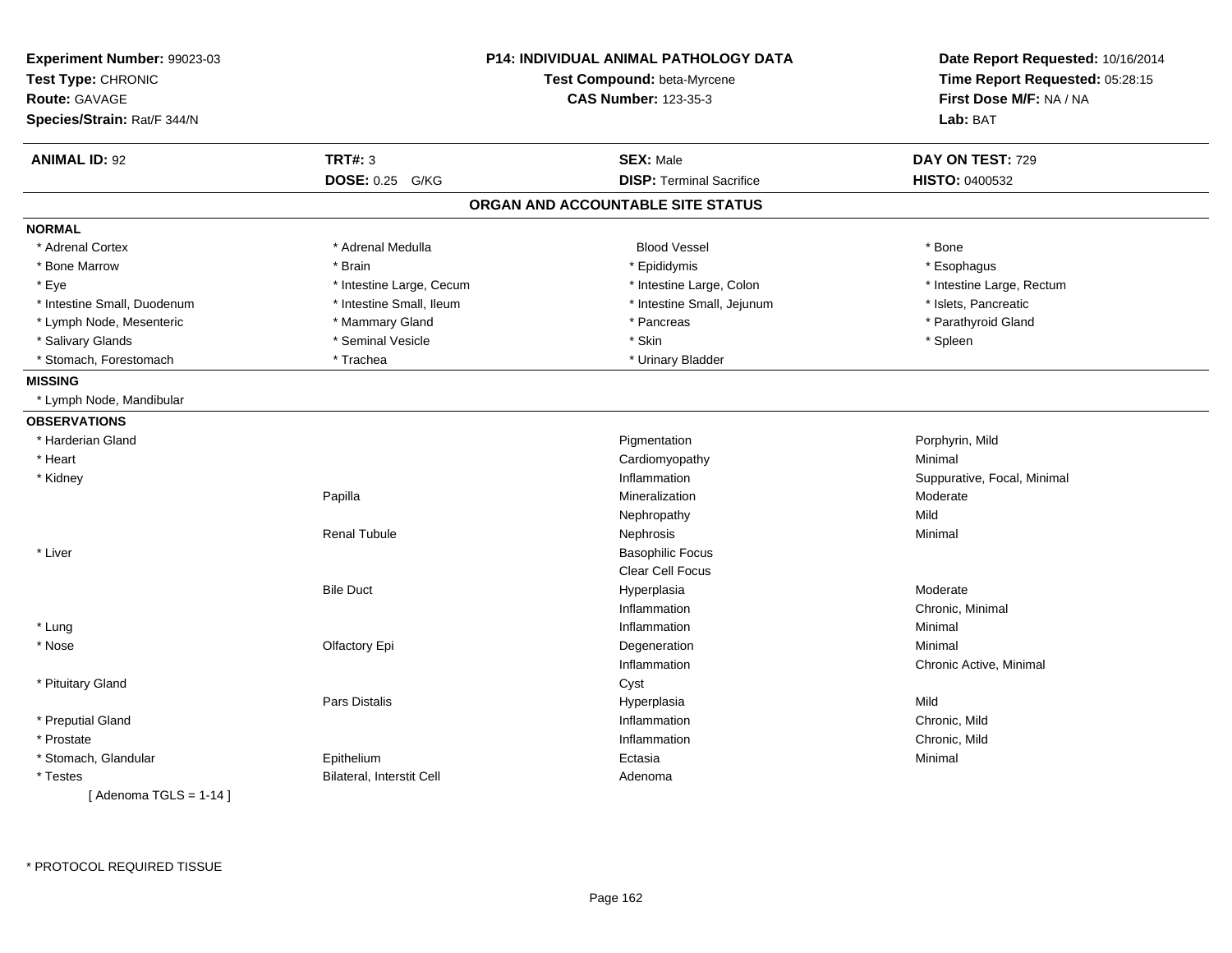| <b>Experiment Number: 99023-03</b> |                        | <b>P14: INDIVIDUAL ANIMAL PATHOLOGY DATA</b> | Date Report Requested: 10/16/2014 |
|------------------------------------|------------------------|----------------------------------------------|-----------------------------------|
| Test Type: CHRONIC                 |                        | Test Compound: beta-Myrcene                  | Time Report Requested: 05:28:15   |
| <b>Route: GAVAGE</b>               |                        | <b>CAS Number: 123-35-3</b>                  | First Dose M/F: NA / NA           |
| Species/Strain: Rat/F 344/N        |                        |                                              | Lab: BAT                          |
| <b>ANIMAL ID: 92</b>               | TRT#: 3                | <b>SEX:</b> Male                             | <b>DAY ON TEST: 729</b>           |
|                                    | <b>DOSE: 0.25 G/KG</b> | <b>DISP:</b> Terminal Sacrifice              | <b>HISTO: 0400532</b>             |
|                                    |                        | ORGAN AND ACCOUNTABLE SITE STATUS            |                                   |
| * Thymus                           |                        | Atrophy                                      | Minimal                           |
| * Thyroid Gland                    | Follicle               | Hyperplasia                                  | Moderate                          |
| PRIMARY CAUSE OF DEATH             |                        |                                              |                                   |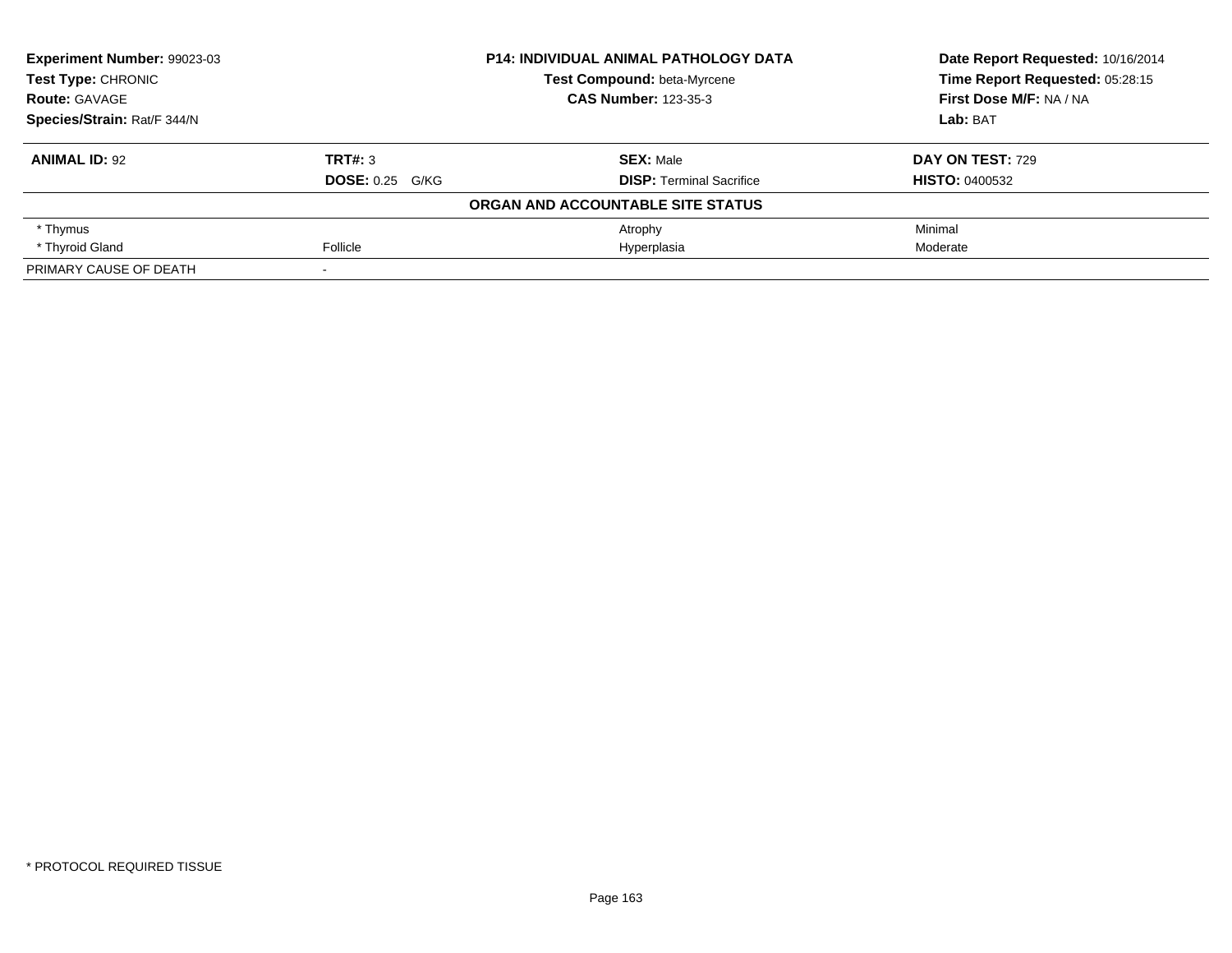| Experiment Number: 99023-03<br>Test Type: CHRONIC<br><b>Route: GAVAGE</b><br>Species/Strain: Rat/F 344/N |                            | <b>P14: INDIVIDUAL ANIMAL PATHOLOGY DATA</b><br>Test Compound: beta-Myrcene<br><b>CAS Number: 123-35-3</b> | Date Report Requested: 10/16/2014<br>Time Report Requested: 05:28:15<br>First Dose M/F: NA / NA<br>Lab: BAT |
|----------------------------------------------------------------------------------------------------------|----------------------------|------------------------------------------------------------------------------------------------------------|-------------------------------------------------------------------------------------------------------------|
| <b>ANIMAL ID: 93</b>                                                                                     | <b>TRT#: 3</b>             | <b>SEX: Male</b>                                                                                           | DAY ON TEST: 730                                                                                            |
|                                                                                                          | DOSE: 0.25 G/KG            | <b>DISP: Terminal Sacrifice</b>                                                                            | <b>HISTO: 0400533</b>                                                                                       |
|                                                                                                          |                            | ORGAN AND ACCOUNTABLE SITE STATUS                                                                          |                                                                                                             |
| <b>NORMAL</b>                                                                                            |                            |                                                                                                            |                                                                                                             |
| * Adrenal Cortex                                                                                         | * Adrenal Medulla          | <b>Blood Vessel</b>                                                                                        | * Bone                                                                                                      |
| * Bone Marrow                                                                                            | * Brain                    | * Epididymis                                                                                               | * Esophagus                                                                                                 |
| * Intestine Large, Cecum                                                                                 | * Intestine Large, Colon   | * Intestine Large, Rectum                                                                                  | * Intestine Small, Duodenum                                                                                 |
| * Intestine Small, Ileum                                                                                 | * Intestine Small, Jejunum | * Islets, Pancreatic                                                                                       | * Lymph Node, Mesenteric                                                                                    |
| * Mammary Gland                                                                                          | * Pancreas                 | * Parathyroid Gland                                                                                        | * Prostate                                                                                                  |
| * Salivary Glands                                                                                        | * Seminal Vesicle          | * Skin                                                                                                     | * Spleen                                                                                                    |
| * Stomach, Forestomach                                                                                   | * Thyroid Gland            | * Trachea                                                                                                  | * Urinary Bladder                                                                                           |
| <b>MISSING</b>                                                                                           |                            |                                                                                                            |                                                                                                             |
| * Lymph Node, Mandibular                                                                                 |                            |                                                                                                            |                                                                                                             |
| <b>OBSERVATIONS</b>                                                                                      |                            |                                                                                                            |                                                                                                             |
| * Eye                                                                                                    | Retina                     | Degeneration                                                                                               | Moderate                                                                                                    |
|                                                                                                          | Sclera                     | Metaplasia                                                                                                 | Osseous, Minimal                                                                                            |
| * Harderian Gland                                                                                        |                            | Pigmentation                                                                                               | Porphyrin, Mild                                                                                             |
| * Heart                                                                                                  |                            | Cardiomyopathy                                                                                             | Minimal                                                                                                     |
| * Kidney                                                                                                 | <b>Renal Tubule</b>        | Adenoma                                                                                                    |                                                                                                             |
|                                                                                                          |                            | Inflammation                                                                                               | Suppurative, Focal, Minimal                                                                                 |
|                                                                                                          | Papilla                    | Mineralization                                                                                             | Mild                                                                                                        |
|                                                                                                          |                            | Nephropathy                                                                                                | Mild                                                                                                        |
|                                                                                                          | <b>Renal Tubule</b>        | Nephrosis                                                                                                  | Mild                                                                                                        |
| * Liver                                                                                                  | <b>Bile Duct</b>           | Hyperplasia                                                                                                | Mild                                                                                                        |
|                                                                                                          |                            | Inflammation                                                                                               | Chronic, Minimal                                                                                            |
| * Lung                                                                                                   |                            | Inflammation                                                                                               | Minimal                                                                                                     |
| * Nose                                                                                                   | Olfactory Epi              | Degeneration                                                                                               | Mild                                                                                                        |
|                                                                                                          |                            | Inflammation                                                                                               | Chronic Active, Minimal                                                                                     |
| * Pituitary Gland                                                                                        |                            | Cyst                                                                                                       |                                                                                                             |
| * Preputial Gland                                                                                        |                            | Inflammation                                                                                               | Chronic, Mild                                                                                               |
| * Stomach, Glandular                                                                                     | Epithelium                 | Ectasia                                                                                                    | Minimal                                                                                                     |
| * Testes                                                                                                 | Bilateral, Interstit Cell  | Adenoma                                                                                                    |                                                                                                             |
| [Adenoma TGLS = $1-11$ ]                                                                                 |                            |                                                                                                            |                                                                                                             |
| * Thymus                                                                                                 |                            | Atrophy                                                                                                    | Marked                                                                                                      |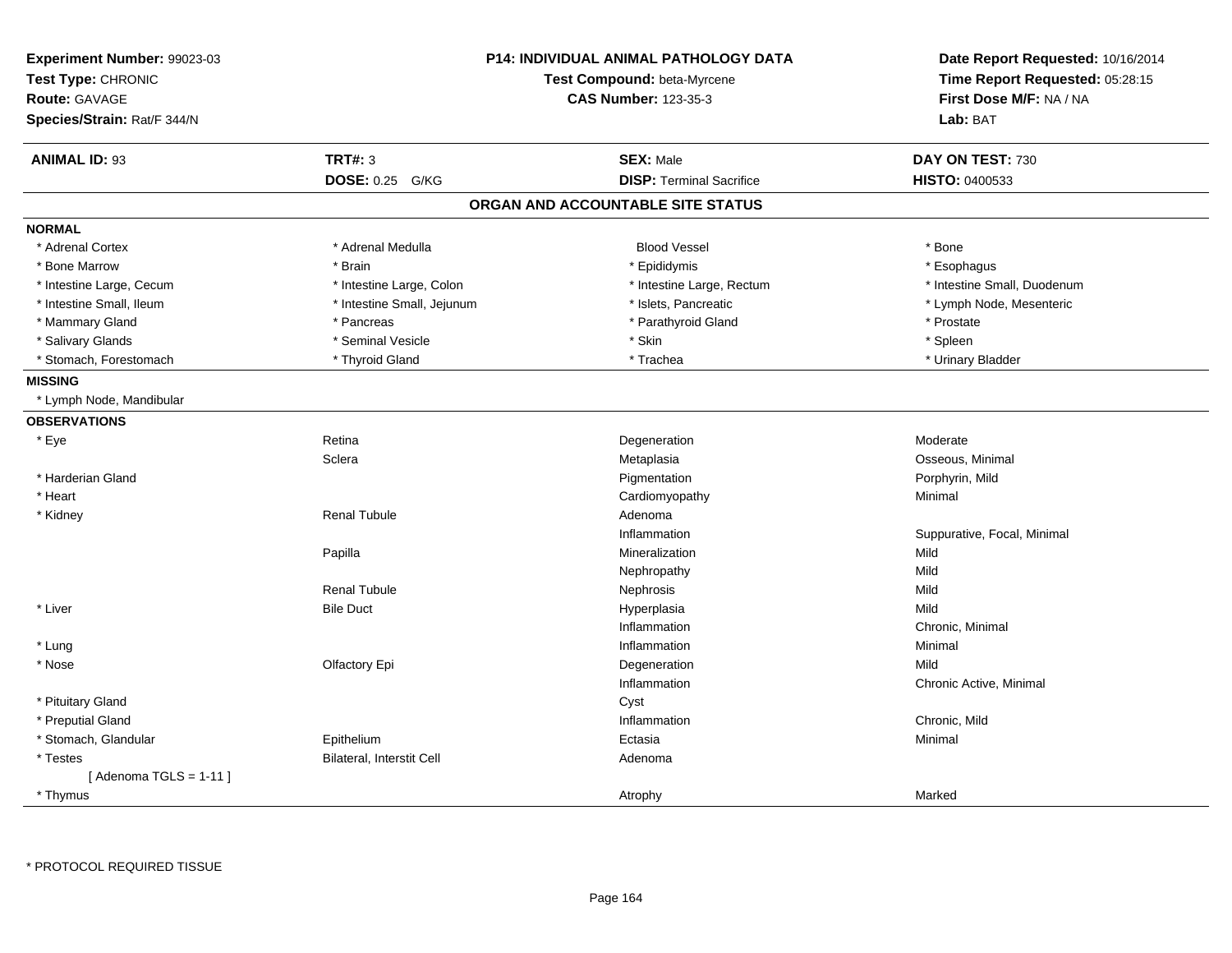| Experiment Number: 99023-03 |                        | <b>P14: INDIVIDUAL ANIMAL PATHOLOGY DATA</b> | Date Report Requested: 10/16/2014 |
|-----------------------------|------------------------|----------------------------------------------|-----------------------------------|
| <b>Test Type: CHRONIC</b>   |                        | <b>Test Compound: beta-Myrcene</b>           | Time Report Requested: 05:28:15   |
| <b>Route: GAVAGE</b>        |                        | <b>CAS Number: 123-35-3</b>                  | First Dose M/F: NA / NA           |
| Species/Strain: Rat/F 344/N |                        |                                              | Lab: BAT                          |
| <b>ANIMAL ID: 93</b>        | TRT#: 3                | <b>SEX: Male</b>                             | DAY ON TEST: 730                  |
|                             | <b>DOSE: 0.25 G/KG</b> | <b>DISP: Terminal Sacrifice</b>              | <b>HISTO: 0400533</b>             |
|                             |                        | ORGAN AND ACCOUNTABLE SITE STATUS            |                                   |
| PRIMARY CAUSE OF DEATH      |                        |                                              |                                   |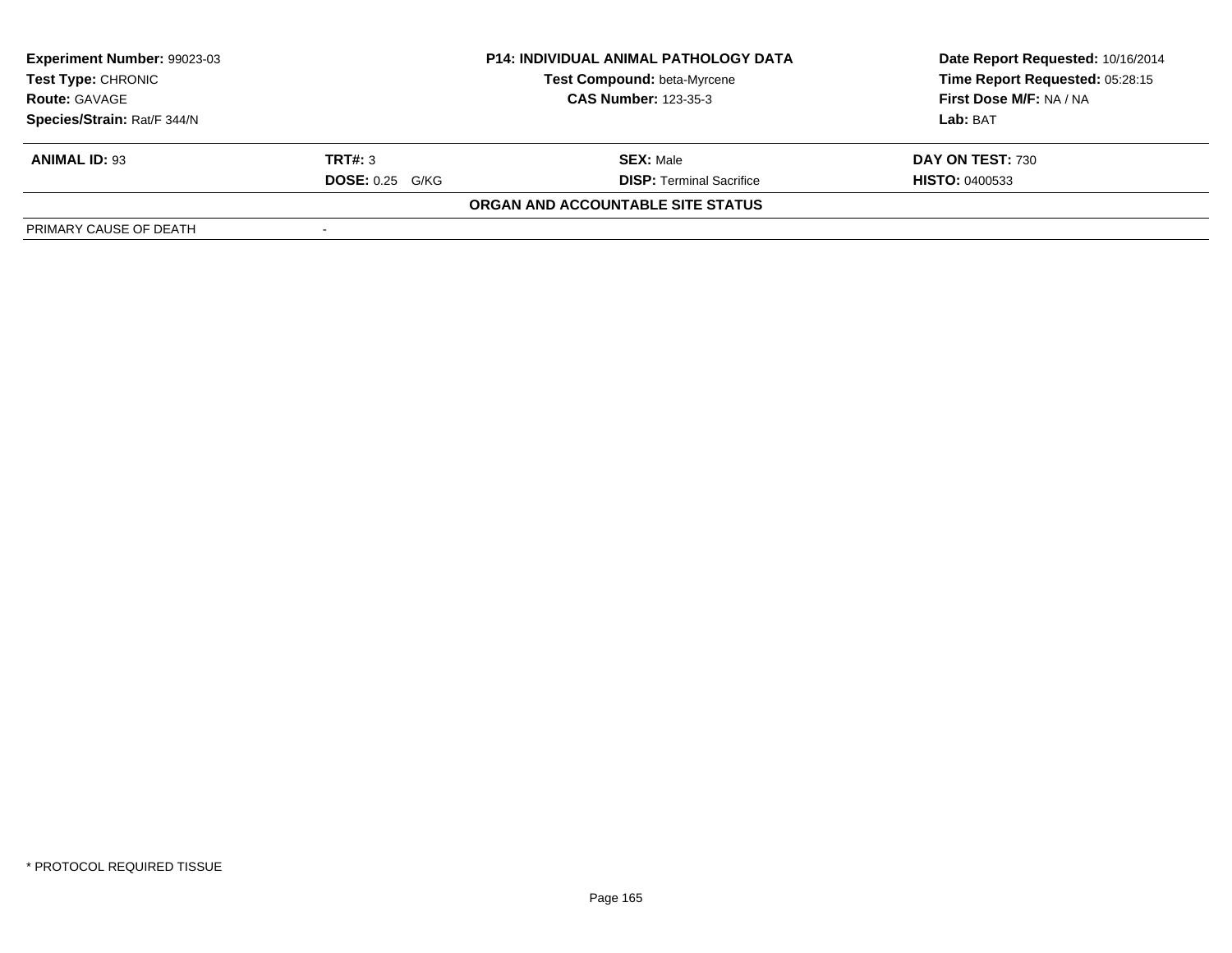| Experiment Number: 99023-03<br>Test Type: CHRONIC<br><b>Route: GAVAGE</b><br>Species/Strain: Rat/F 344/N |                           | <b>P14: INDIVIDUAL ANIMAL PATHOLOGY DATA</b><br>Test Compound: beta-Myrcene<br><b>CAS Number: 123-35-3</b> | Date Report Requested: 10/16/2014<br>Time Report Requested: 05:28:15<br>First Dose M/F: NA / NA<br>Lab: BAT |
|----------------------------------------------------------------------------------------------------------|---------------------------|------------------------------------------------------------------------------------------------------------|-------------------------------------------------------------------------------------------------------------|
| <b>ANIMAL ID: 94</b>                                                                                     | <b>TRT#: 3</b>            | <b>SEX: Male</b>                                                                                           | DAY ON TEST: 730                                                                                            |
|                                                                                                          | <b>DOSE: 0.25</b><br>G/KG | <b>DISP: Terminal Sacrifice</b>                                                                            | HISTO: 0400534                                                                                              |
|                                                                                                          |                           | ORGAN AND ACCOUNTABLE SITE STATUS                                                                          |                                                                                                             |
| <b>NORMAL</b>                                                                                            |                           |                                                                                                            |                                                                                                             |
| * Adrenal Medulla                                                                                        | <b>Blood Vessel</b>       | * Bone                                                                                                     | * Bone Marrow                                                                                               |
| * Brain                                                                                                  | * Epididymis              | * Esophagus                                                                                                | * Intestine Large, Cecum                                                                                    |
| * Intestine Large, Colon                                                                                 | * Intestine Large, Rectum | * Intestine Small, Duodenum                                                                                | * Intestine Small, Ileum                                                                                    |
| * Intestine Small, Jejunum                                                                               | * Islets, Pancreatic      | * Lymph Node, Mesenteric                                                                                   | * Mammary Gland                                                                                             |
| * Parathyroid Gland                                                                                      | * Pituitary Gland         | * Prostate                                                                                                 | * Salivary Glands                                                                                           |
| * Seminal Vesicle                                                                                        | * Stomach, Forestomach    | * Trachea                                                                                                  | * Urinary Bladder                                                                                           |
| <b>MISSING</b>                                                                                           |                           |                                                                                                            |                                                                                                             |
| * Lymph Node, Mandibular                                                                                 |                           |                                                                                                            |                                                                                                             |
| <b>OBSERVATIONS</b>                                                                                      |                           |                                                                                                            |                                                                                                             |
| * Adrenal Cortex                                                                                         |                           | Vacuolization Cytoplasmic                                                                                  | Mild                                                                                                        |
| * Eye                                                                                                    | Sclera                    | Metaplasia                                                                                                 | Osseous, Mild                                                                                               |
| * Harderian Gland                                                                                        |                           | Pigmentation                                                                                               | Porphyrin, Mild                                                                                             |
| * Heart                                                                                                  |                           | Cardiomyopathy                                                                                             | Mild                                                                                                        |
| * Kidney                                                                                                 | Papilla                   | Mineralization                                                                                             | Minimal                                                                                                     |
|                                                                                                          |                           | Nephropathy                                                                                                | Mild                                                                                                        |
|                                                                                                          | <b>Renal Tubule</b>       | Nephrosis                                                                                                  | Minimal                                                                                                     |
| * Liver                                                                                                  |                           | Fatty Change                                                                                               | Mild                                                                                                        |
|                                                                                                          | <b>Bile Duct</b>          | Hyperplasia                                                                                                | Mild                                                                                                        |
|                                                                                                          |                           | Inflammation                                                                                               | Chronic, Mild                                                                                               |
|                                                                                                          |                           | Necrosis                                                                                                   | Mild                                                                                                        |
| [Hyperplasia TGLS = 2-6+7]<br>[Necrosis $TGLS = 3-15$ ]                                                  |                           |                                                                                                            |                                                                                                             |
| * Lung                                                                                                   | Alveolar Epith            | Hyperplasia                                                                                                | Moderate                                                                                                    |
|                                                                                                          |                           | Inflammation                                                                                               | Minimal                                                                                                     |
| * Nose                                                                                                   | Olfactory Epi             | Degeneration                                                                                               | Minimal                                                                                                     |
|                                                                                                          |                           | Inflammation                                                                                               | Chronic Active, Minimal                                                                                     |
| * Pancreas                                                                                               | Acinus                    | Hyperplasia                                                                                                | Mild                                                                                                        |
| * Preputial Gland                                                                                        |                           | Inflammation                                                                                               | Chronic, Mild                                                                                               |
| * Skin                                                                                                   |                           | Keratoacanthoma                                                                                            |                                                                                                             |
| [Keratoacanthoma TGLS = 1-14]                                                                            |                           |                                                                                                            |                                                                                                             |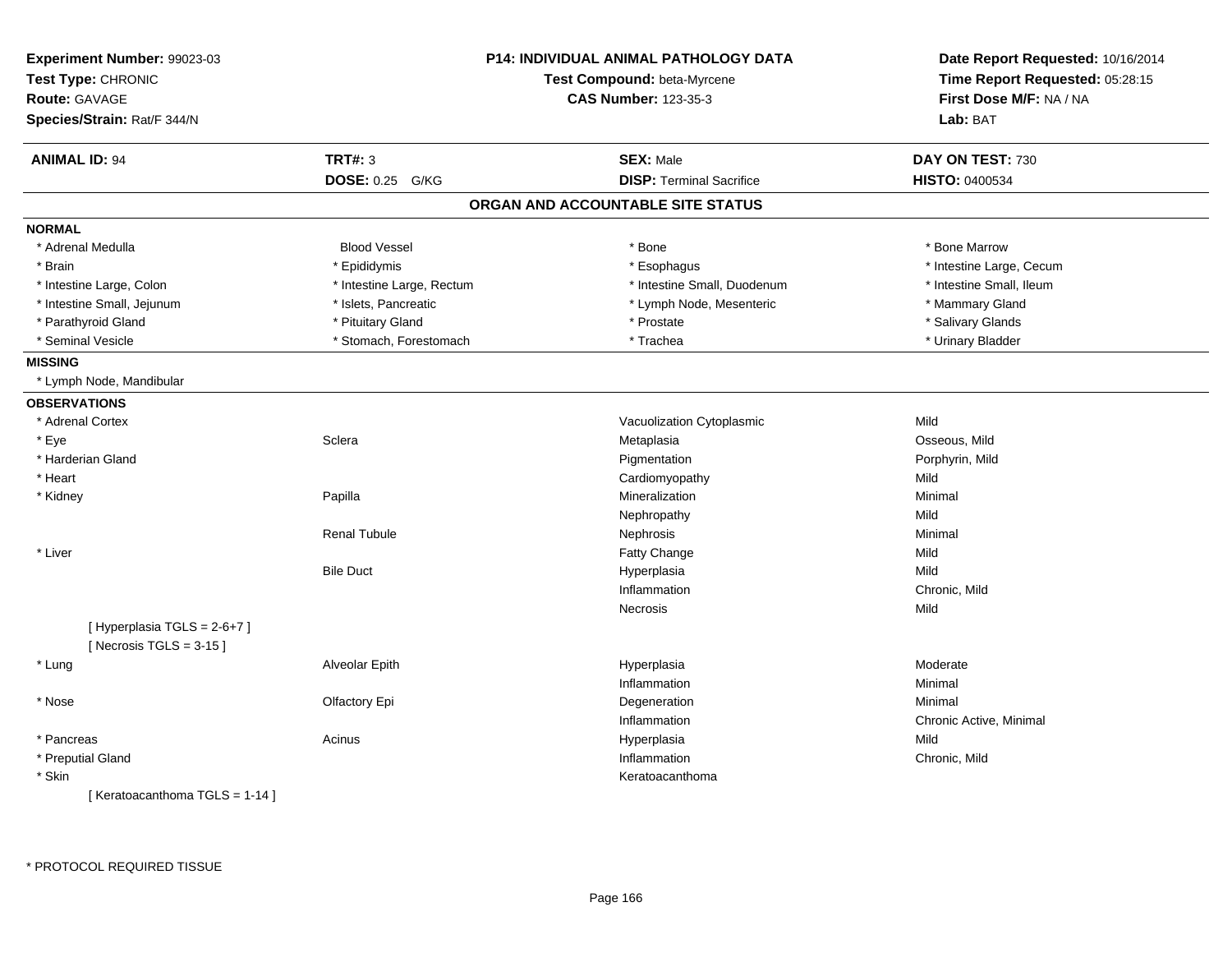| Experiment Number: 99023-03 |                                  | <b>P14: INDIVIDUAL ANIMAL PATHOLOGY DATA</b> | Date Report Requested: 10/16/2014 |
|-----------------------------|----------------------------------|----------------------------------------------|-----------------------------------|
| Test Type: CHRONIC          |                                  | <b>Test Compound: beta-Myrcene</b>           | Time Report Requested: 05:28:15   |
| <b>Route: GAVAGE</b>        |                                  | <b>CAS Number: 123-35-3</b>                  | First Dose M/F: NA / NA           |
| Species/Strain: Rat/F 344/N |                                  |                                              | Lab: BAT                          |
| <b>ANIMAL ID: 94</b>        | TRT#: 3                          | <b>SEX: Male</b>                             | DAY ON TEST: 730                  |
|                             | <b>DOSE: 0.25 G/KG</b>           | <b>DISP:</b> Terminal Sacrifice              | <b>HISTO: 0400534</b>             |
|                             |                                  | ORGAN AND ACCOUNTABLE SITE STATUS            |                                   |
| * Spleen                    |                                  | Hematopoietic Cell Proliferation             | Mild                              |
| * Stomach, Glandular        | Epithelium                       | Ectasia                                      | Minimal                           |
| * Testes                    | <b>Bilateral, Interstit Cell</b> | Adenoma                                      |                                   |
| [ Adenoma TGLS = 4-11 ]     |                                  |                                              |                                   |
| * Thymus                    |                                  | Atrophy                                      | Marked                            |
| * Thyroid Gland             | C Cell                           | Hyperplasia                                  | Minimal                           |
| PRIMARY CAUSE OF DEATH      |                                  |                                              |                                   |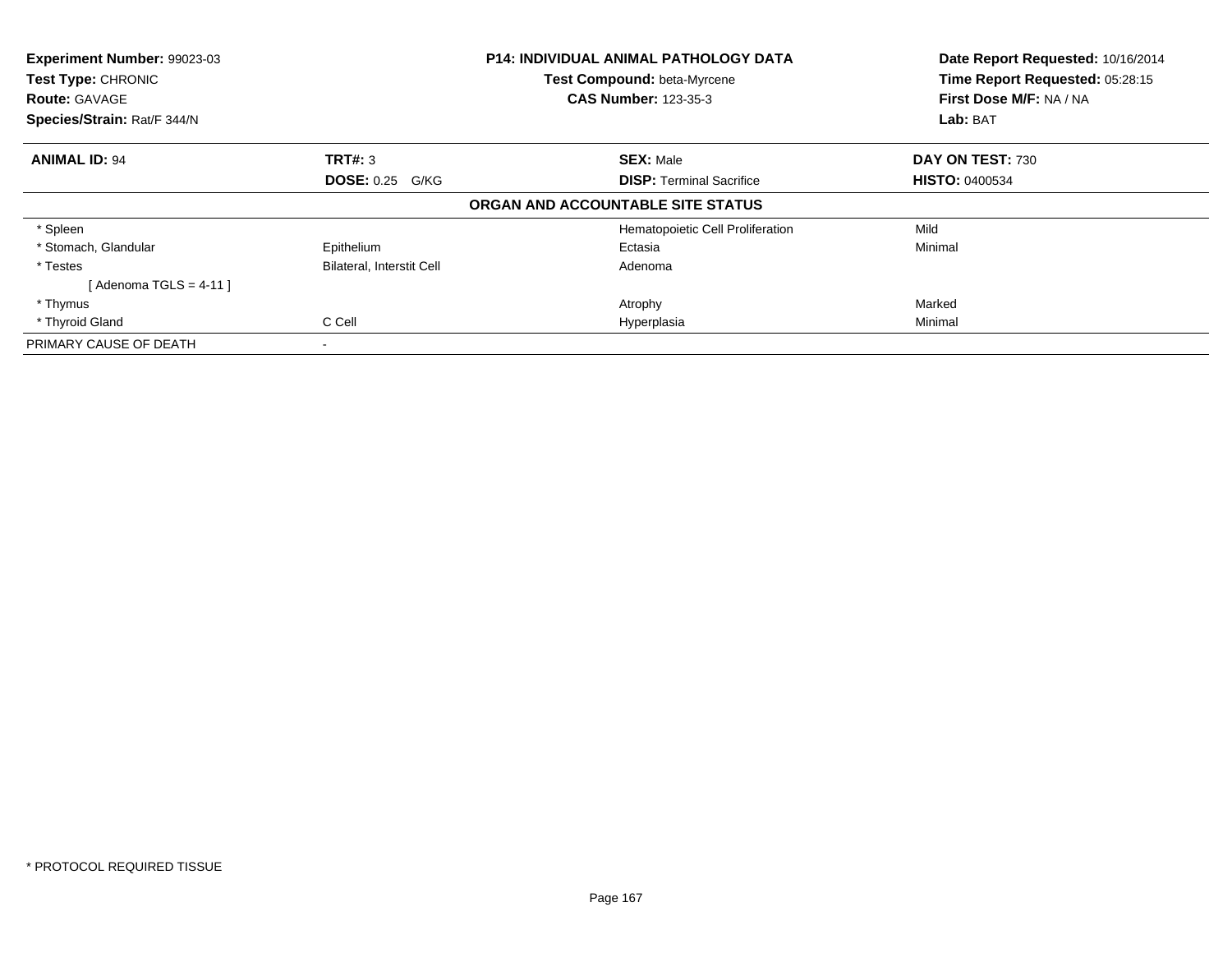| <b>Experiment Number: 99023-03</b><br>Test Type: CHRONIC |                             | <b>P14: INDIVIDUAL ANIMAL PATHOLOGY DATA</b><br>Test Compound: beta-Myrcene | Date Report Requested: 10/16/2014<br>Time Report Requested: 05:28:15 |
|----------------------------------------------------------|-----------------------------|-----------------------------------------------------------------------------|----------------------------------------------------------------------|
| <b>Route: GAVAGE</b>                                     |                             | <b>CAS Number: 123-35-3</b>                                                 | First Dose M/F: NA / NA                                              |
| Species/Strain: Rat/F 344/N                              |                             |                                                                             | Lab: BAT                                                             |
| <b>ANIMAL ID: 95</b>                                     | <b>TRT#: 3</b>              | <b>SEX: Male</b>                                                            | DAY ON TEST: 486                                                     |
|                                                          | DOSE: 0.25 G/KG             | <b>DISP: Natural Death</b>                                                  | <b>HISTO: 0400535</b>                                                |
|                                                          |                             | ORGAN AND ACCOUNTABLE SITE STATUS                                           |                                                                      |
| <b>NORMAL</b>                                            |                             |                                                                             |                                                                      |
| <b>Blood Vessel</b>                                      | * Bone                      | * Bone Marrow                                                               | * Epididymis                                                         |
| * Esophagus                                              | * Eye                       | * Intestine Large, Cecum                                                    | * Intestine Large, Colon                                             |
| * Intestine Large, Rectum                                | * Intestine Small, Duodenum | * Intestine Small, Ileum                                                    | * Intestine Small, Jejunum                                           |
| * Islets, Pancreatic                                     | * Lymph Node, Mesenteric    | * Mammary Gland                                                             | * Pancreas                                                           |
| * Parathyroid Gland                                      | * Pituitary Gland           | * Preputial Gland                                                           | * Prostate                                                           |
| * Salivary Glands                                        | * Seminal Vesicle           | * Skin                                                                      | * Stomach, Forestomach                                               |
| * Stomach, Glandular                                     | * Testes                    | * Thyroid Gland                                                             | * Trachea                                                            |
| * Urinary Bladder                                        |                             |                                                                             |                                                                      |
| <b>MISSING</b>                                           |                             |                                                                             |                                                                      |
| * Lymph Node, Mandibular                                 |                             |                                                                             |                                                                      |
| <b>OBSERVATIONS</b>                                      |                             |                                                                             |                                                                      |
| * Adrenal Cortex                                         |                             | Leukemia Mononuclear                                                        |                                                                      |
|                                                          |                             | Necrosis                                                                    | Mild                                                                 |
| * Adrenal Medulla                                        |                             | Leukemia Mononuclear                                                        |                                                                      |
| * Brain                                                  |                             | Leukemia Mononuclear                                                        |                                                                      |
| [ Leukemia Mononuclear TGLS = 1-9 ]                      |                             |                                                                             |                                                                      |
| * Harderian Gland                                        |                             | Pigmentation                                                                | Porphyrin, Moderate                                                  |
| * Heart                                                  |                             | Cardiomyopathy                                                              | Mild                                                                 |
| * Kidney                                                 |                             | Leukemia Mononuclear                                                        |                                                                      |
|                                                          | Papilla                     | Mineralization                                                              | Minimal                                                              |
| * Liver                                                  |                             | Hepatodiaphragmatic Nodule                                                  |                                                                      |
|                                                          |                             | Leukemia Mononuclear                                                        |                                                                      |
| [Hepatodiaphragmatic Nodule TGLS = 3-6]                  |                             |                                                                             |                                                                      |
| [ Leukemia Mononuclear TGLS = 4-6+7 ]                    |                             |                                                                             |                                                                      |
| * Lung                                                   |                             | Leukemia Mononuclear                                                        |                                                                      |
| * Nose                                                   | Olfactory Epi               | Degeneration                                                                | Minimal                                                              |
| <b>Skeletal Muscle</b>                                   |                             | Hemangiosarcoma                                                             |                                                                      |
| [Hemangiosarcoma TGLS = 5-14]                            |                             |                                                                             |                                                                      |
| * Spleen                                                 |                             | Leukemia Mononuclear                                                        |                                                                      |
| [Leukemia Mononuclear TGLS = 2-5]                        |                             |                                                                             |                                                                      |
|                                                          |                             |                                                                             |                                                                      |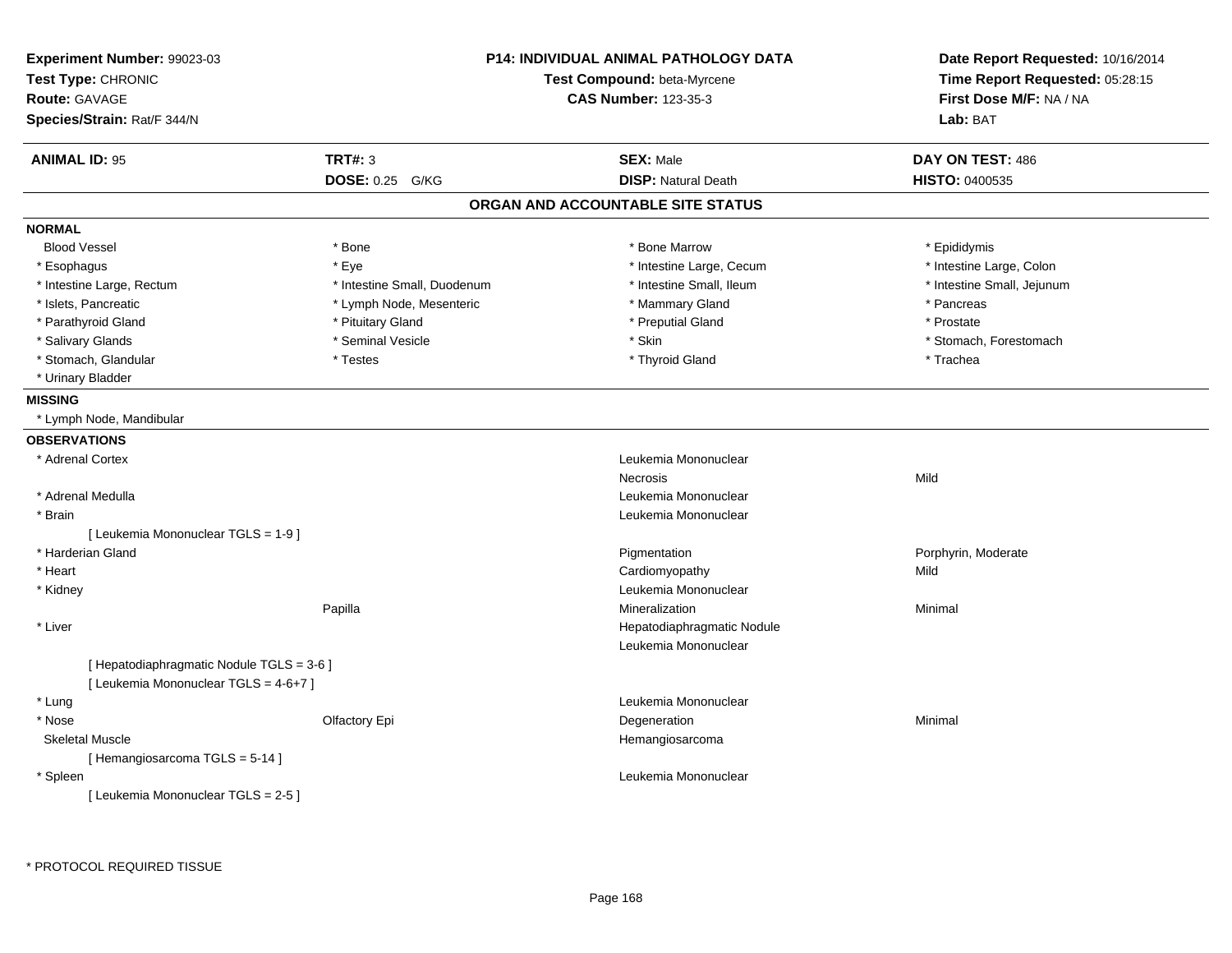| Experiment Number: 99023-03 |                                  | <b>P14: INDIVIDUAL ANIMAL PATHOLOGY DATA</b> | Date Report Requested: 10/16/2014 |
|-----------------------------|----------------------------------|----------------------------------------------|-----------------------------------|
| Test Type: CHRONIC          |                                  | Test Compound: beta-Myrcene                  | Time Report Requested: 05:28:15   |
| <b>Route: GAVAGE</b>        |                                  | <b>CAS Number: 123-35-3</b>                  | First Dose M/F: NA / NA           |
| Species/Strain: Rat/F 344/N |                                  |                                              | Lab: BAT                          |
| <b>ANIMAL ID: 95</b>        | TRT#: 3                          | <b>SEX: Male</b>                             | DAY ON TEST: 486                  |
|                             | <b>DOSE: 0.25 G/KG</b>           | <b>DISP: Natural Death</b>                   | <b>HISTO: 0400535</b>             |
|                             |                                  | ORGAN AND ACCOUNTABLE SITE STATUS            |                                   |
| * Thymus                    |                                  | Atrophy                                      | Moderate                          |
| PRIMARY CAUSE OF DEATH      | Leukemia Mononuclear<br>- Spleen |                                              |                                   |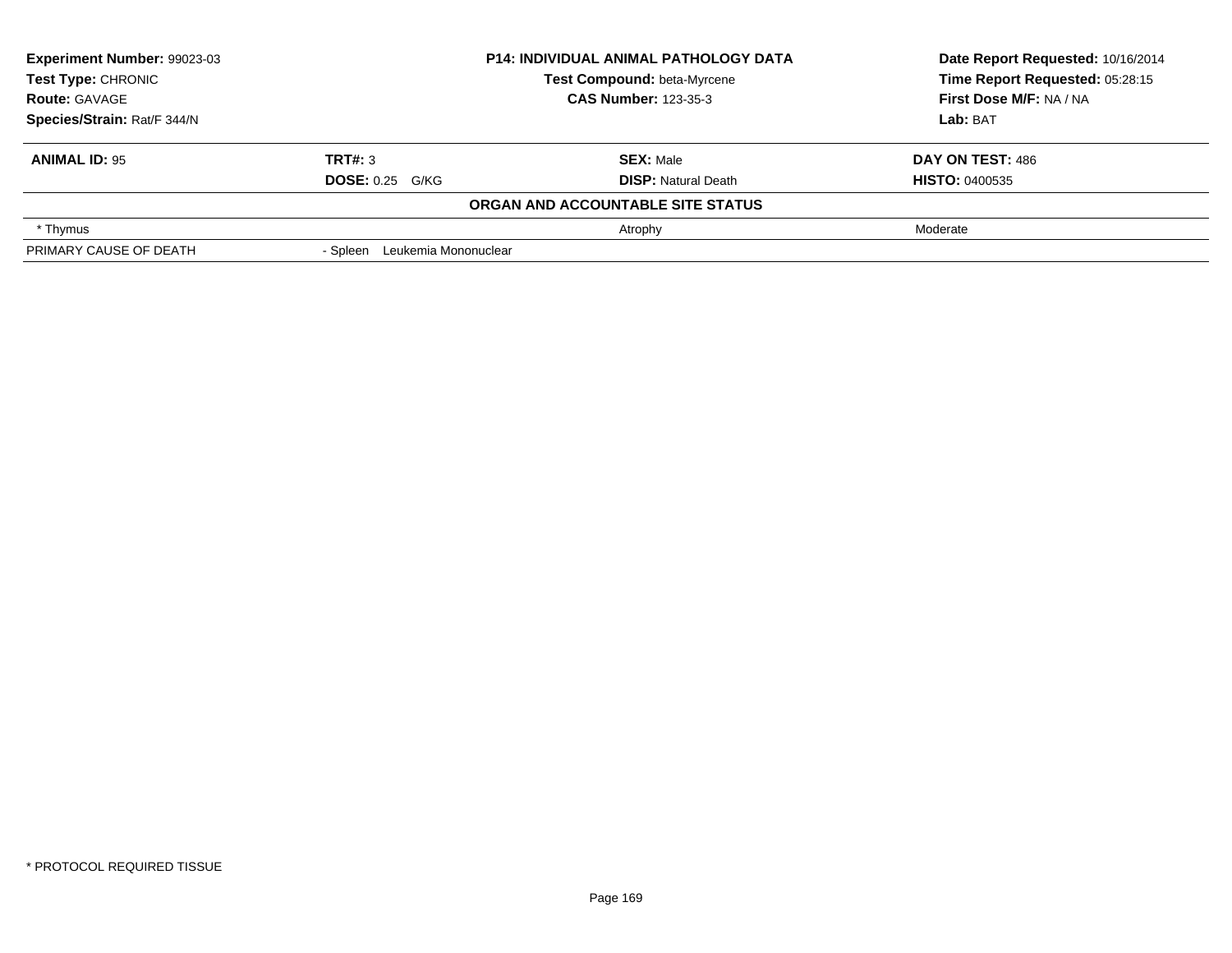| Experiment Number: 99023-03<br>Test Type: CHRONIC<br><b>Route: GAVAGE</b> |                          | <b>P14: INDIVIDUAL ANIMAL PATHOLOGY DATA</b><br>Test Compound: beta-Myrcene<br><b>CAS Number: 123-35-3</b> | Date Report Requested: 10/16/2014<br>Time Report Requested: 05:28:15<br>First Dose M/F: NA / NA |
|---------------------------------------------------------------------------|--------------------------|------------------------------------------------------------------------------------------------------------|-------------------------------------------------------------------------------------------------|
| Species/Strain: Rat/F 344/N                                               |                          |                                                                                                            | Lab: BAT                                                                                        |
| <b>ANIMAL ID: 96</b>                                                      | <b>TRT#: 3</b>           | <b>SEX: Male</b>                                                                                           | DAY ON TEST: 729                                                                                |
|                                                                           | DOSE: 0.25 G/KG          | <b>DISP: Terminal Sacrifice</b>                                                                            | HISTO: 0400536                                                                                  |
|                                                                           |                          | ORGAN AND ACCOUNTABLE SITE STATUS                                                                          |                                                                                                 |
| <b>NORMAL</b>                                                             |                          |                                                                                                            |                                                                                                 |
| * Adrenal Cortex                                                          | * Adrenal Medulla        | <b>Blood Vessel</b>                                                                                        | * Bone                                                                                          |
| * Bone Marrow                                                             | * Brain                  | * Epididymis                                                                                               | * Esophagus                                                                                     |
| * Eye                                                                     | * Intestine Large, Cecum | * Intestine Large, Colon                                                                                   | * Intestine Large, Rectum                                                                       |
| * Intestine Small, Duodenum                                               | * Intestine Small, Ileum | * Intestine Small, Jejunum                                                                                 | * Islets, Pancreatic                                                                            |
| * Lymph Node, Mesenteric                                                  | * Mammary Gland          | * Pancreas                                                                                                 | * Parathyroid Gland                                                                             |
| * Prostate                                                                | * Salivary Glands        | * Seminal Vesicle                                                                                          | * Skin                                                                                          |
| * Spleen                                                                  | * Stomach, Forestomach   | * Trachea                                                                                                  | * Urinary Bladder                                                                               |
| <b>MISSING</b>                                                            |                          |                                                                                                            |                                                                                                 |
| * Lymph Node, Mandibular                                                  |                          |                                                                                                            |                                                                                                 |
| <b>OBSERVATIONS</b>                                                       |                          |                                                                                                            |                                                                                                 |
| * Harderian Gland                                                         |                          | Inflammation                                                                                               | Chronic, Minimal                                                                                |
|                                                                           |                          | Pigmentation                                                                                               | Porphyrin, Mild                                                                                 |
| * Heart                                                                   |                          | Cardiomyopathy                                                                                             | Mild                                                                                            |
| * Kidney                                                                  |                          | Inflammation                                                                                               | Suppurative, Focal, Minimal                                                                     |
|                                                                           | Papilla                  | Mineralization                                                                                             | Minimal                                                                                         |
|                                                                           |                          | Nephropathy                                                                                                | Mild                                                                                            |
|                                                                           | <b>Renal Tubule</b>      | Nephrosis                                                                                                  | Minimal                                                                                         |
| * Liver                                                                   | <b>Bile Duct</b>         | Hyperplasia                                                                                                | Minimal                                                                                         |
|                                                                           |                          | Inflammation                                                                                               | Chronic, Minimal                                                                                |
| * Lung                                                                    |                          | Inflammation                                                                                               | Minimal                                                                                         |
| * Nose                                                                    | Olfactory Epi            | Degeneration                                                                                               | Minimal                                                                                         |
| * Pituitary Gland                                                         | Pars Distalis            | Adenoma                                                                                                    |                                                                                                 |
| * Preputial Gland                                                         |                          | Inflammation                                                                                               | Chronic, Minimal                                                                                |
| * Stomach, Glandular                                                      | Epithelium               | Ectasia                                                                                                    | Minimal                                                                                         |
| * Testes                                                                  | <b>Interstit Cell</b>    | Adenoma                                                                                                    |                                                                                                 |
|                                                                           | Interstit Cell           | Hyperplasia                                                                                                | Minimal                                                                                         |
| [Adenoma TGLS = $1-11$ ]                                                  |                          |                                                                                                            |                                                                                                 |
| * Thymus                                                                  |                          | Atrophy                                                                                                    | Marked                                                                                          |
| * Thyroid Gland                                                           | C Cell                   | Hyperplasia                                                                                                | Minimal                                                                                         |

PRIMARY CAUSE OF DEATH-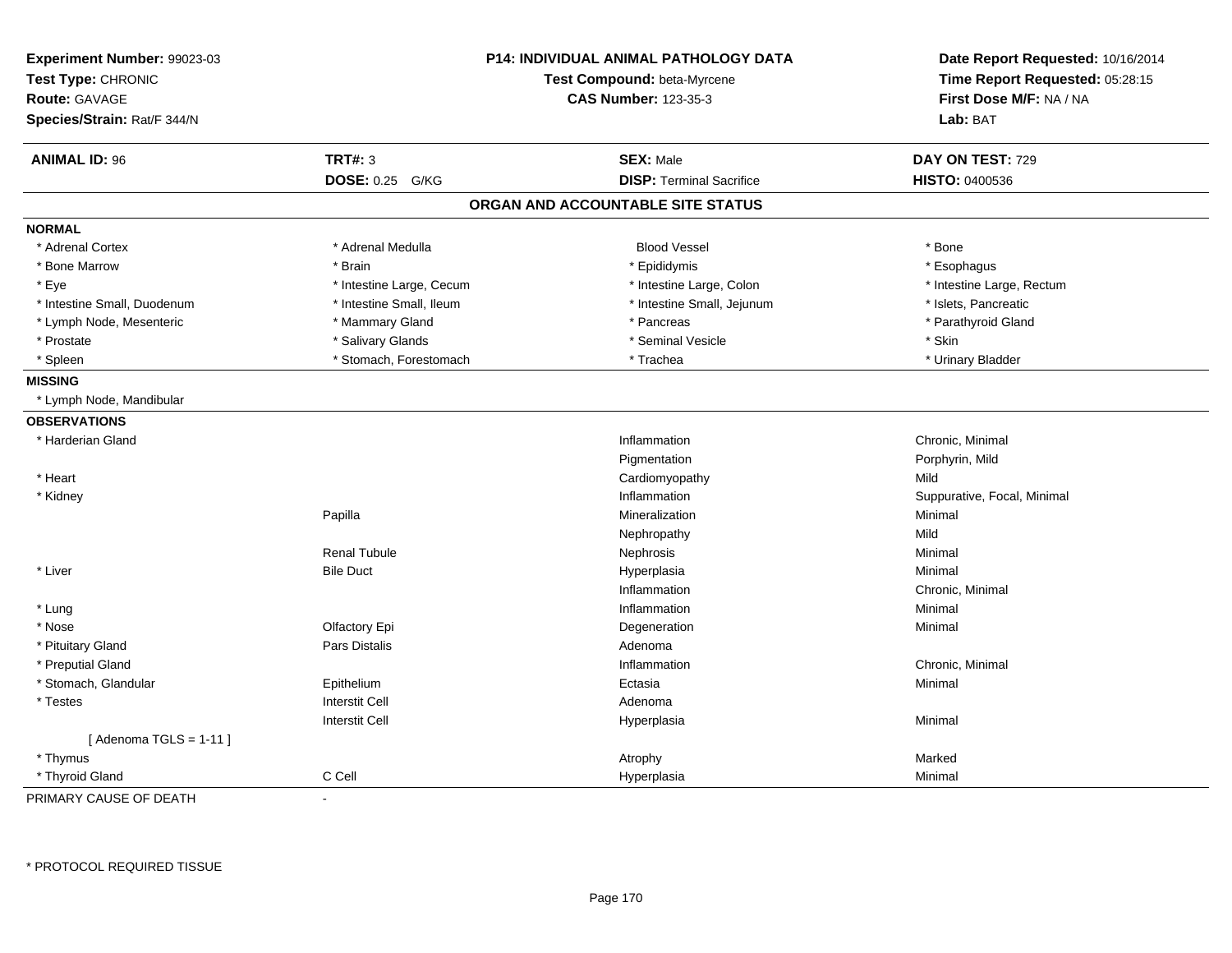| Experiment Number: 99023-03 |                        | <b>P14: INDIVIDUAL ANIMAL PATHOLOGY DATA</b> | Date Report Requested: 10/16/2014 |
|-----------------------------|------------------------|----------------------------------------------|-----------------------------------|
| <b>Test Type: CHRONIC</b>   |                        | Test Compound: beta-Myrcene                  | Time Report Requested: 05:28:15   |
| <b>Route: GAVAGE</b>        |                        | <b>CAS Number: 123-35-3</b>                  | First Dose M/F: NA / NA           |
| Species/Strain: Rat/F 344/N |                        |                                              | Lab: BAT                          |
| <b>ANIMAL ID: 96</b>        | TRT#: 3                | <b>SEX: Male</b>                             | <b>DAY ON TEST: 729</b>           |
|                             | <b>DOSE: 0.25 G/KG</b> | <b>DISP: Terminal Sacrifice</b>              | <b>HISTO: 0400536</b>             |
|                             |                        | ORGAN AND ACCOUNTABLE SITE STATUS            |                                   |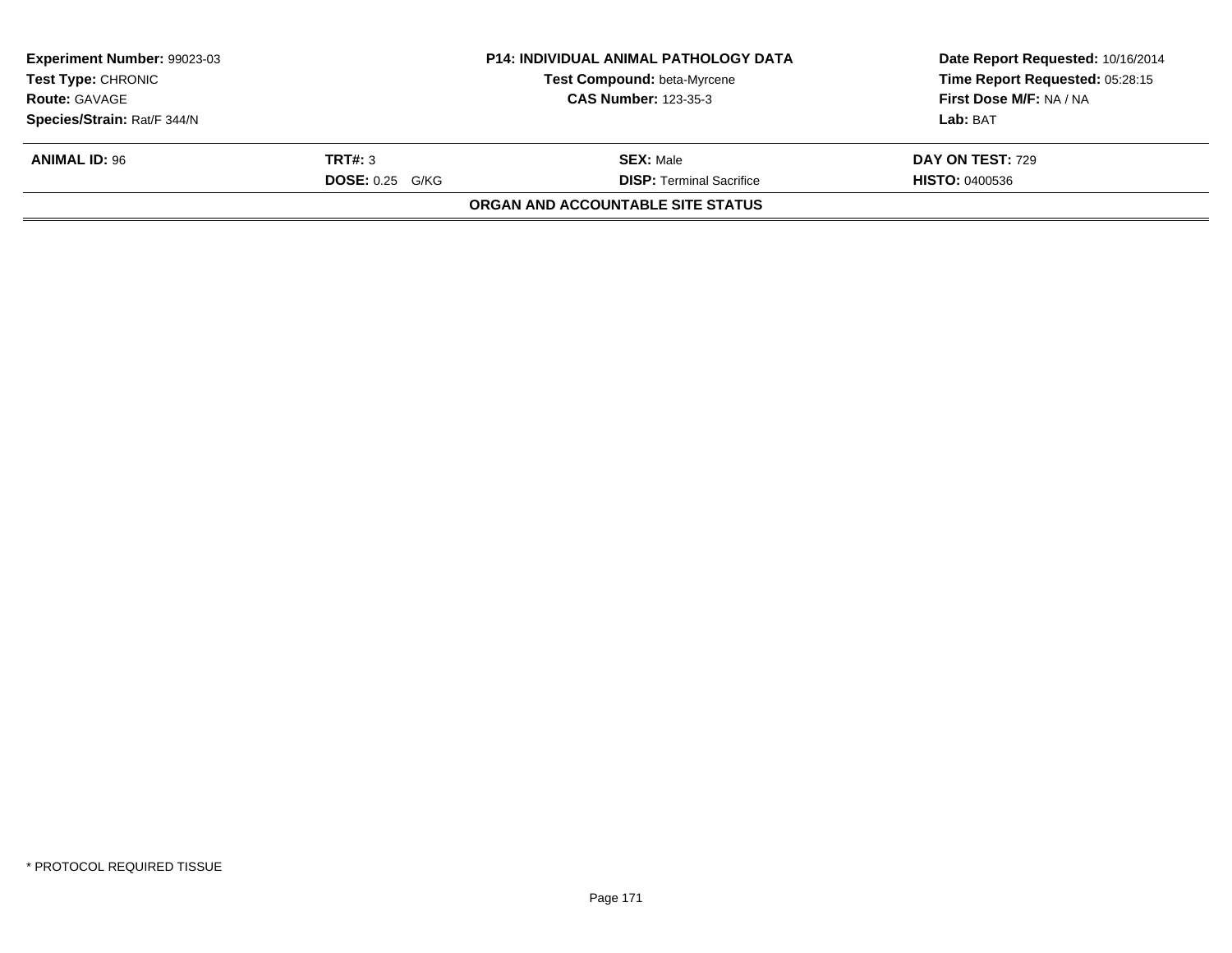| Experiment Number: 99023-03<br>Test Type: CHRONIC<br><b>Route: GAVAGE</b><br>Species/Strain: Rat/F 344/N |                            | <b>P14: INDIVIDUAL ANIMAL PATHOLOGY DATA</b><br>Test Compound: beta-Myrcene<br><b>CAS Number: 123-35-3</b> | Date Report Requested: 10/16/2014<br>Time Report Requested: 05:28:15<br>First Dose M/F: NA / NA<br>Lab: BAT |
|----------------------------------------------------------------------------------------------------------|----------------------------|------------------------------------------------------------------------------------------------------------|-------------------------------------------------------------------------------------------------------------|
| <b>ANIMAL ID: 97</b>                                                                                     | <b>TRT#: 3</b>             | <b>SEX: Male</b>                                                                                           | DAY ON TEST: 729                                                                                            |
|                                                                                                          | DOSE: 0.25 G/KG            | <b>DISP: Terminal Sacrifice</b>                                                                            | <b>HISTO: 0400537</b>                                                                                       |
|                                                                                                          |                            | ORGAN AND ACCOUNTABLE SITE STATUS                                                                          |                                                                                                             |
| <b>NORMAL</b>                                                                                            |                            |                                                                                                            |                                                                                                             |
| * Adrenal Medulla                                                                                        | <b>Blood Vessel</b>        | * Bone                                                                                                     | * Bone Marrow                                                                                               |
| * Brain                                                                                                  | * Epididymis               | * Esophagus                                                                                                | * Eye                                                                                                       |
| * Intestine Large, Cecum                                                                                 | * Intestine Large, Colon   | * Intestine Large, Rectum                                                                                  | * Intestine Small, Duodenum                                                                                 |
| * Intestine Small, Ileum                                                                                 | * Intestine Small, Jejunum | * Islets, Pancreatic                                                                                       | * Lymph Node, Mesenteric                                                                                    |
| * Mammary Gland                                                                                          | * Parathyroid Gland        | * Pituitary Gland                                                                                          | * Prostate                                                                                                  |
| * Salivary Glands                                                                                        | * Seminal Vesicle          | * Skin                                                                                                     | * Spleen                                                                                                    |
| * Stomach, Forestomach                                                                                   | * Stomach, Glandular       | * Thymus                                                                                                   | * Trachea                                                                                                   |
| * Urinary Bladder                                                                                        |                            |                                                                                                            |                                                                                                             |
| <b>MISSING</b>                                                                                           |                            |                                                                                                            |                                                                                                             |
| * Lymph Node, Mandibular                                                                                 |                            |                                                                                                            |                                                                                                             |
| <b>OBSERVATIONS</b>                                                                                      |                            |                                                                                                            |                                                                                                             |
| * Adrenal Cortex                                                                                         |                            | Hyperplasia                                                                                                | Minimal                                                                                                     |
|                                                                                                          |                            | Vacuolization Cytoplasmic                                                                                  | Minimal                                                                                                     |
| * Harderian Gland                                                                                        |                            | Pigmentation                                                                                               | Porphyrin, Mild                                                                                             |
| * Heart                                                                                                  |                            | Cardiomyopathy                                                                                             | Minimal                                                                                                     |
| * Kidney                                                                                                 | Papilla                    | Mineralization                                                                                             | Minimal                                                                                                     |
|                                                                                                          |                            | Nephropathy                                                                                                | Mild                                                                                                        |
|                                                                                                          | <b>Renal Tubule</b>        | Nephrosis                                                                                                  | Mild                                                                                                        |
| * Liver                                                                                                  |                            | <b>Basophilic Focus</b>                                                                                    |                                                                                                             |
|                                                                                                          | <b>Bile Duct</b>           | Hyperplasia                                                                                                | Minimal                                                                                                     |
|                                                                                                          |                            | Inflammation                                                                                               | Chronic, Minimal                                                                                            |
| * Lung                                                                                                   |                            | Alveolar/Bronchiolar Adenoma                                                                               |                                                                                                             |
|                                                                                                          | Alveolar Epith             | Hyperplasia                                                                                                | Mild                                                                                                        |
|                                                                                                          |                            | Inflammation                                                                                               | Minimal                                                                                                     |
| * Nose                                                                                                   | Olfactory Epi              | Degeneration                                                                                               | Minimal                                                                                                     |
| * Pancreas                                                                                               | Acinus                     | Atrophy                                                                                                    | Minimal                                                                                                     |
| * Preputial Gland                                                                                        |                            | Inflammation                                                                                               | Chronic, Minimal                                                                                            |
| * Testes                                                                                                 | Bilateral, Interstit Cell  | Adenoma                                                                                                    |                                                                                                             |
| [Adenoma TGLS = $1-14$ ]                                                                                 |                            |                                                                                                            |                                                                                                             |
| * Thyroid Gland                                                                                          | Bilateral, C Cell          | Adenoma                                                                                                    |                                                                                                             |

\* PROTOCOL REQUIRED TISSUE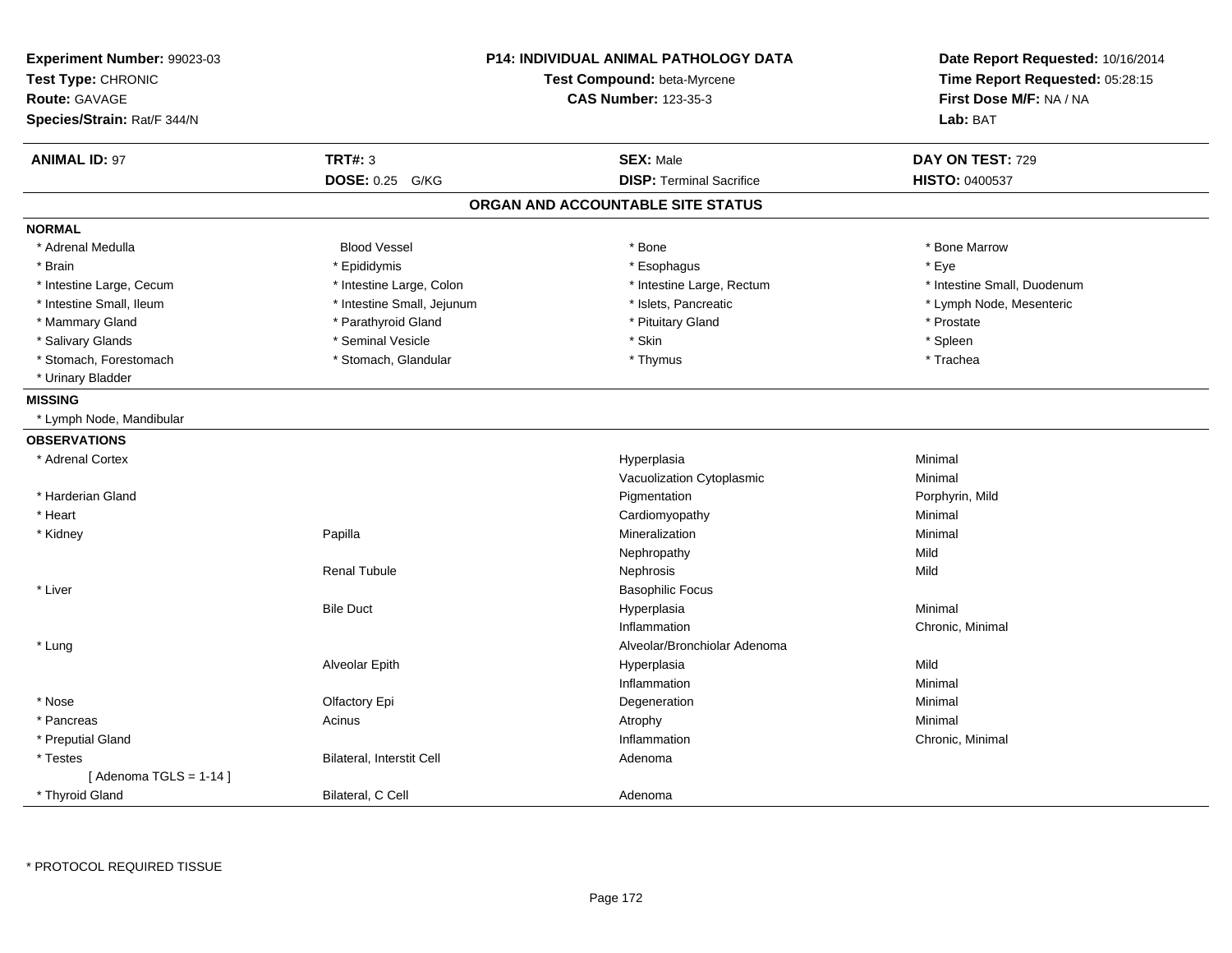| Experiment Number: 99023-03 |                        | <b>P14: INDIVIDUAL ANIMAL PATHOLOGY DATA</b> | Date Report Requested: 10/16/2014 |
|-----------------------------|------------------------|----------------------------------------------|-----------------------------------|
| <b>Test Type: CHRONIC</b>   |                        | Test Compound: beta-Myrcene                  | Time Report Requested: 05:28:15   |
| <b>Route: GAVAGE</b>        |                        | <b>CAS Number: 123-35-3</b>                  | First Dose M/F: NA / NA           |
| Species/Strain: Rat/F 344/N |                        |                                              | Lab: BAT                          |
| <b>ANIMAL ID: 97</b>        | TRT#: 3                | <b>SEX: Male</b>                             | <b>DAY ON TEST: 729</b>           |
|                             | <b>DOSE: 0.25 G/KG</b> | <b>DISP: Terminal Sacrifice</b>              | <b>HISTO: 0400537</b>             |
|                             |                        | ORGAN AND ACCOUNTABLE SITE STATUS            |                                   |
| PRIMARY CAUSE OF DEATH      |                        |                                              |                                   |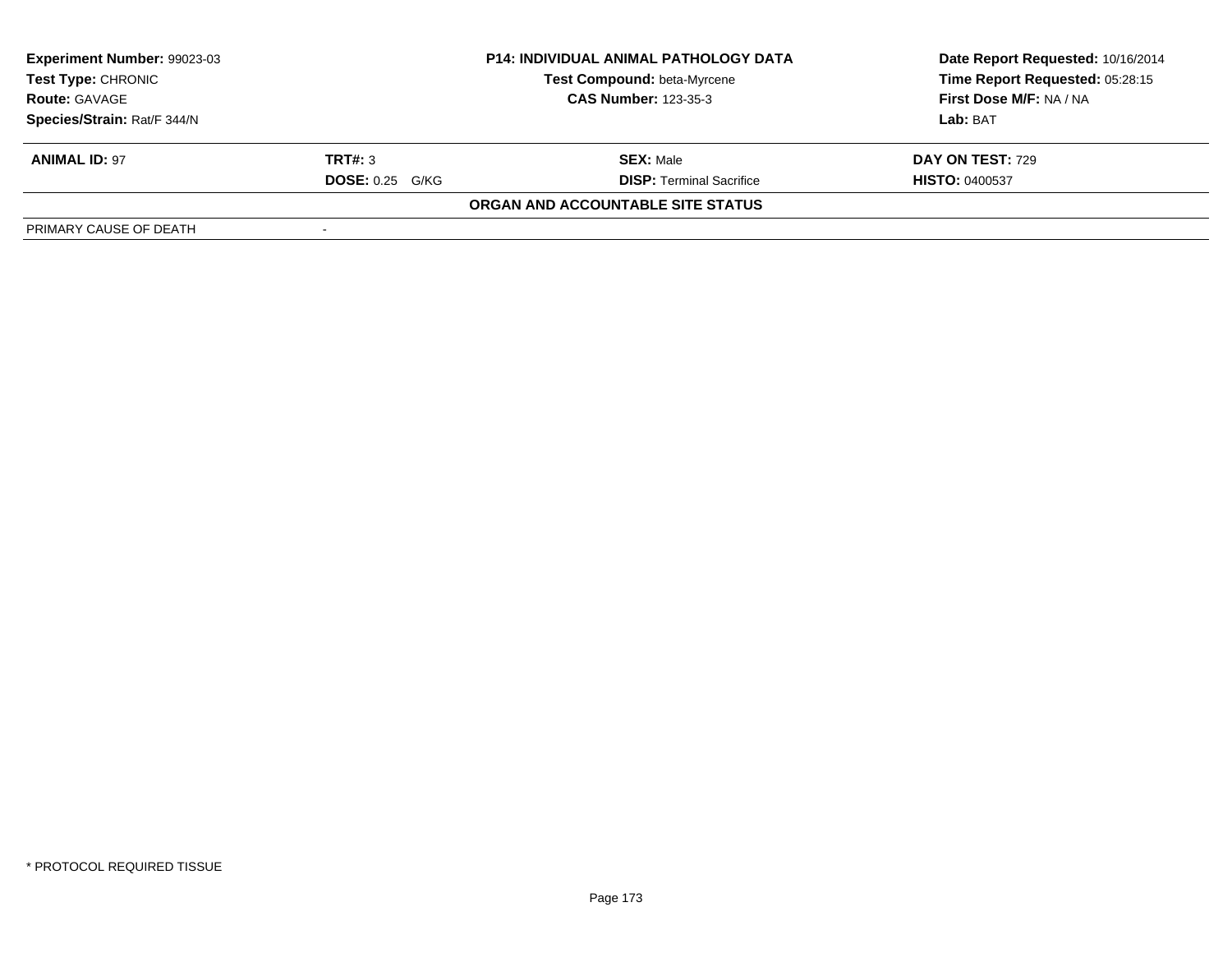| Experiment Number: 99023-03<br>Test Type: CHRONIC<br><b>Route: GAVAGE</b><br>Species/Strain: Rat/F 344/N |                                  | <b>P14: INDIVIDUAL ANIMAL PATHOLOGY DATA</b><br>Test Compound: beta-Myrcene<br><b>CAS Number: 123-35-3</b>                                | Date Report Requested: 10/16/2014<br>Time Report Requested: 05:28:15<br>First Dose M/F: NA / NA<br>Lab: BAT |
|----------------------------------------------------------------------------------------------------------|----------------------------------|-------------------------------------------------------------------------------------------------------------------------------------------|-------------------------------------------------------------------------------------------------------------|
| <b>ANIMAL ID: 98</b>                                                                                     | <b>TRT#: 3</b>                   | <b>SEX: Male</b>                                                                                                                          | DAY ON TEST: 729                                                                                            |
|                                                                                                          | DOSE: 0.25 G/KG                  | <b>DISP: Terminal Sacrifice</b>                                                                                                           | <b>HISTO: 0400538</b>                                                                                       |
|                                                                                                          |                                  | ORGAN AND ACCOUNTABLE SITE STATUS                                                                                                         |                                                                                                             |
| <b>NORMAL</b>                                                                                            |                                  |                                                                                                                                           |                                                                                                             |
| * Adrenal Medulla                                                                                        | <b>Blood Vessel</b>              | * Bone                                                                                                                                    | * Bone Marrow                                                                                               |
| * Brain                                                                                                  | * Epididymis                     | * Esophagus                                                                                                                               | * Eve                                                                                                       |
| * Intestine Large, Cecum                                                                                 | * Intestine Large, Colon         | * Intestine Large, Rectum                                                                                                                 | * Intestine Small, Duodenum                                                                                 |
| * Intestine Small, Ileum                                                                                 | * Intestine Small, Jejunum       | * Islets, Pancreatic                                                                                                                      | * Lymph Node, Mesenteric                                                                                    |
| * Mammary Gland                                                                                          | * Pancreas                       | * Parathyroid Gland                                                                                                                       | * Pituitary Gland                                                                                           |
| * Preputial Gland                                                                                        | * Seminal Vesicle                | * Spleen                                                                                                                                  | * Stomach, Forestomach                                                                                      |
| * Trachea                                                                                                | * Urinary Bladder                |                                                                                                                                           |                                                                                                             |
| <b>MISSING</b>                                                                                           |                                  |                                                                                                                                           |                                                                                                             |
| * Lymph Node, Mandibular                                                                                 |                                  |                                                                                                                                           |                                                                                                             |
| <b>OBSERVATIONS</b>                                                                                      |                                  |                                                                                                                                           |                                                                                                             |
| * Adrenal Cortex                                                                                         |                                  | Hyperplasia                                                                                                                               | Minimal                                                                                                     |
|                                                                                                          |                                  | Vacuolization Cytoplasmic                                                                                                                 | Minimal                                                                                                     |
| * Harderian Gland                                                                                        |                                  | Pigmentation                                                                                                                              | Porphyrin, Minimal                                                                                          |
| * Heart                                                                                                  |                                  | Cardiomyopathy                                                                                                                            | Minimal                                                                                                     |
| * Kidney                                                                                                 | <b>Transit Epithe</b>            | Hyperplasia                                                                                                                               | Minimal                                                                                                     |
|                                                                                                          | Papilla                          | Mineralization                                                                                                                            | Mild                                                                                                        |
|                                                                                                          |                                  | Nephropathy                                                                                                                               | Mild                                                                                                        |
|                                                                                                          | <b>Renal Tubule</b>              | Nephrosis                                                                                                                                 | Minimal                                                                                                     |
| * Liver                                                                                                  | <b>Bile Duct</b>                 | Hyperplasia                                                                                                                               | Mild                                                                                                        |
|                                                                                                          |                                  | Inflammation                                                                                                                              | Chronic, Minimal                                                                                            |
| * Lung                                                                                                   |                                  | Inflammation                                                                                                                              | Minimal                                                                                                     |
| * Nose                                                                                                   | Olfactory Epi                    | Degeneration                                                                                                                              | Minimal                                                                                                     |
|                                                                                                          |                                  | Inflammation                                                                                                                              | Chronic Active, Minimal                                                                                     |
| * Prostate                                                                                               |                                  | Inflammation                                                                                                                              | Chronic, Minimal                                                                                            |
| * Salivary Glands                                                                                        |                                  | Cyst                                                                                                                                      |                                                                                                             |
| [ Cyst TGLS = 1-14 ]                                                                                     |                                  | Note: The discolored Left Mandibular Lymph Node decribed at necropsy was examined microscopically and proved to be a Salivary Gland Cyst. |                                                                                                             |
| * Skin                                                                                                   | <b>Subcut Tiss</b>               | Inflammation                                                                                                                              | Granulomatous, Mild                                                                                         |
| * Stomach, Glandular                                                                                     | Epithelium                       | Ectasia                                                                                                                                   | Minimal                                                                                                     |
| * Testes                                                                                                 | <b>Bilateral, Interstit Cell</b> | Adenoma                                                                                                                                   |                                                                                                             |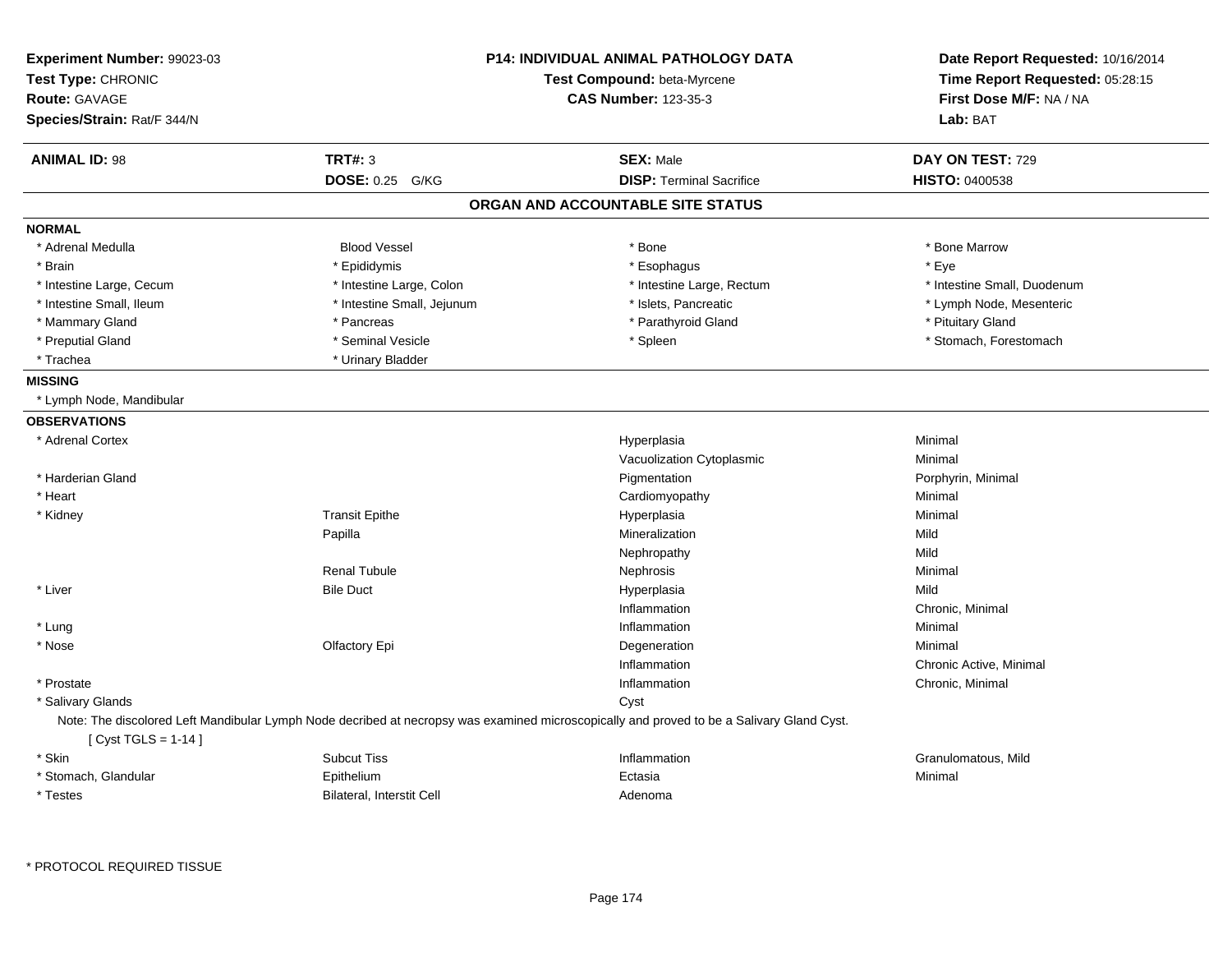| Experiment Number: 99023-03 |                        | <b>P14: INDIVIDUAL ANIMAL PATHOLOGY DATA</b> | Date Report Requested: 10/16/2014 |
|-----------------------------|------------------------|----------------------------------------------|-----------------------------------|
| Test Type: CHRONIC          |                        | Test Compound: beta-Myrcene                  | Time Report Requested: 05:28:15   |
| <b>Route: GAVAGE</b>        |                        | <b>CAS Number: 123-35-3</b>                  | First Dose M/F: NA / NA           |
| Species/Strain: Rat/F 344/N |                        |                                              | Lab: BAT                          |
| <b>ANIMAL ID: 98</b>        | TRT#: 3                | <b>SEX: Male</b>                             | DAY ON TEST: 729                  |
|                             | <b>DOSE: 0.25 G/KG</b> | <b>DISP:</b> Terminal Sacrifice              | <b>HISTO: 0400538</b>             |
|                             |                        | ORGAN AND ACCOUNTABLE SITE STATUS            |                                   |
| [ Adenoma TGLS = 2-11 ]     |                        |                                              |                                   |
| * Thymus                    |                        | Atrophy                                      | Moderate                          |
| * Thyroid Gland             | Follicle               | Carcinoma                                    |                                   |
| PRIMARY CAUSE OF DEATH      |                        |                                              |                                   |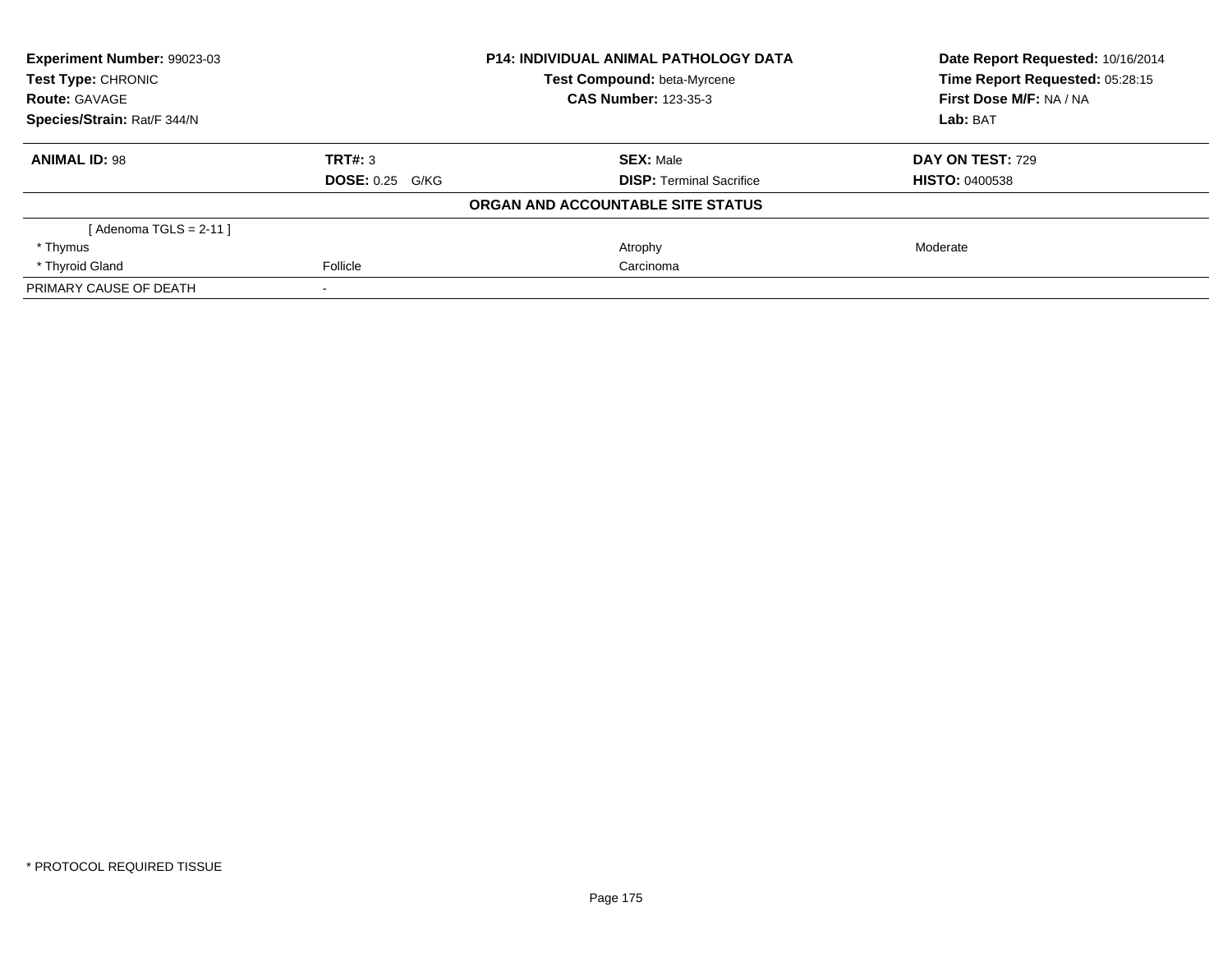| <b>Experiment Number: 99023-03</b><br>Test Type: CHRONIC<br><b>Route: GAVAGE</b><br>Species/Strain: Rat/F 344/N |                            | <b>P14: INDIVIDUAL ANIMAL PATHOLOGY DATA</b><br>Test Compound: beta-Myrcene<br><b>CAS Number: 123-35-3</b> | Date Report Requested: 10/16/2014<br>Time Report Requested: 05:28:15<br>First Dose M/F: NA / NA<br>Lab: BAT |
|-----------------------------------------------------------------------------------------------------------------|----------------------------|------------------------------------------------------------------------------------------------------------|-------------------------------------------------------------------------------------------------------------|
| <b>ANIMAL ID: 99</b>                                                                                            | <b>TRT#: 3</b>             | <b>SEX: Male</b>                                                                                           | DAY ON TEST: 729                                                                                            |
|                                                                                                                 | <b>DOSE: 0.25</b><br>G/KG  | <b>DISP: Terminal Sacrifice</b>                                                                            | HISTO: 0400539                                                                                              |
|                                                                                                                 |                            | ORGAN AND ACCOUNTABLE SITE STATUS                                                                          |                                                                                                             |
| <b>NORMAL</b>                                                                                                   |                            |                                                                                                            |                                                                                                             |
| * Adrenal Cortex                                                                                                | <b>Blood Vessel</b>        | $*$ Bone                                                                                                   | * Bone Marrow                                                                                               |
| * Brain                                                                                                         | * Epididymis               | * Esophagus                                                                                                | * Eye                                                                                                       |
| * Intestine Large, Cecum                                                                                        | * Intestine Large, Colon   | * Intestine Large, Rectum                                                                                  | * Intestine Small, Duodenum                                                                                 |
| * Intestine Small, Ileum                                                                                        | * Intestine Small, Jejunum | * Islets, Pancreatic                                                                                       | * Lymph Node, Mesenteric                                                                                    |
| * Mammary Gland                                                                                                 | * Parathyroid Gland        | * Prostate                                                                                                 | * Salivary Glands                                                                                           |
| * Seminal Vesicle                                                                                               | * Skin                     | * Spleen                                                                                                   | * Stomach, Forestomach                                                                                      |
| * Stomach, Glandular                                                                                            | * Trachea                  | * Urinary Bladder                                                                                          |                                                                                                             |
| <b>MISSING</b>                                                                                                  |                            |                                                                                                            |                                                                                                             |
| * Lymph Node, Mandibular                                                                                        |                            |                                                                                                            |                                                                                                             |
| <b>OBSERVATIONS</b>                                                                                             |                            |                                                                                                            |                                                                                                             |
| * Adrenal Medulla                                                                                               |                            | Hyperplasia                                                                                                | Mild                                                                                                        |
| * Harderian Gland                                                                                               |                            | Pigmentation                                                                                               | Porphyrin, Moderate                                                                                         |
| * Heart                                                                                                         |                            | Cardiomyopathy                                                                                             | Minimal                                                                                                     |
| * Kidney                                                                                                        | <b>Renal Tubule</b>        | Adenoma                                                                                                    | Multiple                                                                                                    |
|                                                                                                                 | <b>Renal Tubule</b>        | Hyperplasia                                                                                                | Oncocytic, Moderate                                                                                         |
|                                                                                                                 | <b>Transit Epithe</b>      | Hyperplasia                                                                                                | Minimal                                                                                                     |
|                                                                                                                 |                            | Inflammation                                                                                               | Suppurative, Focal, Minimal                                                                                 |
|                                                                                                                 | Papilla                    | Mineralization                                                                                             | Moderate                                                                                                    |
|                                                                                                                 |                            | Nephropathy                                                                                                | Mild                                                                                                        |
|                                                                                                                 | <b>Renal Tubule</b>        | Nephrosis                                                                                                  | Mild                                                                                                        |
| [Adenoma TGLS = $2,3-5$ ]                                                                                       |                            |                                                                                                            |                                                                                                             |
| * Liver                                                                                                         |                            | <b>Basophilic Focus</b>                                                                                    |                                                                                                             |
|                                                                                                                 |                            | Clear Cell Focus                                                                                           |                                                                                                             |
|                                                                                                                 |                            | <b>Eosinophilic Focus</b>                                                                                  |                                                                                                             |
|                                                                                                                 | <b>Bile Duct</b>           | Hyperplasia                                                                                                | Minimal                                                                                                     |
|                                                                                                                 |                            | Inflammation                                                                                               | Chronic, Minimal                                                                                            |
| * Lung                                                                                                          |                            | Inflammation                                                                                               | Minimal                                                                                                     |
| * Nose                                                                                                          | Olfactory Epi              | Degeneration                                                                                               | Minimal                                                                                                     |
| * Pancreas                                                                                                      | Acinus                     | Hyperplasia                                                                                                | Minimal                                                                                                     |
| * Pituitary Gland                                                                                               | <b>Pars Distalis</b>       | Hyperplasia                                                                                                | Minimal                                                                                                     |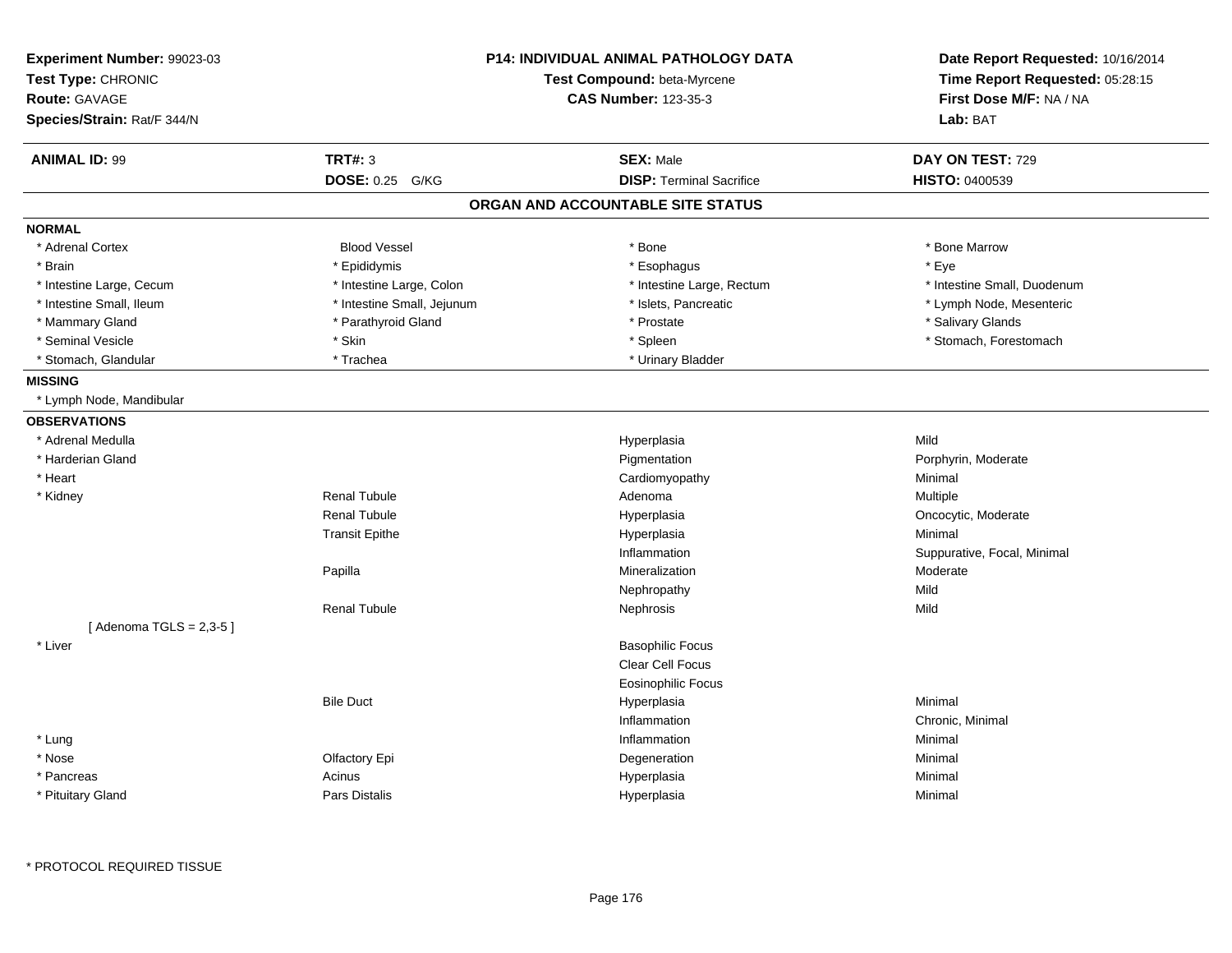| Experiment Number: 99023-03 |                                  | P14: INDIVIDUAL ANIMAL PATHOLOGY DATA | Date Report Requested: 10/16/2014 |
|-----------------------------|----------------------------------|---------------------------------------|-----------------------------------|
| Test Type: CHRONIC          |                                  | Test Compound: beta-Myrcene           | Time Report Requested: 05:28:15   |
| <b>Route: GAVAGE</b>        |                                  | <b>CAS Number: 123-35-3</b>           | First Dose M/F: NA / NA           |
| Species/Strain: Rat/F 344/N |                                  |                                       | Lab: BAT                          |
| <b>ANIMAL ID: 99</b>        | TRT#: 3                          | <b>SEX: Male</b>                      | DAY ON TEST: 729                  |
|                             | <b>DOSE: 0.25 G/KG</b>           | <b>DISP:</b> Terminal Sacrifice       | <b>HISTO: 0400539</b>             |
|                             |                                  | ORGAN AND ACCOUNTABLE SITE STATUS     |                                   |
| * Preputial Gland           |                                  | Inflammation                          | Chronic, Minimal                  |
| * Testes                    | <b>Bilateral, Interstit Cell</b> | Adenoma                               |                                   |
| [Adenoma TGLS = $1-11$ ]    |                                  |                                       |                                   |
| * Thymus                    |                                  | Atrophy                               | Marked                            |
| * Thyroid Gland             | C Cell                           | Adenoma                               |                                   |
| PRIMARY CAUSE OF DEATH      |                                  |                                       |                                   |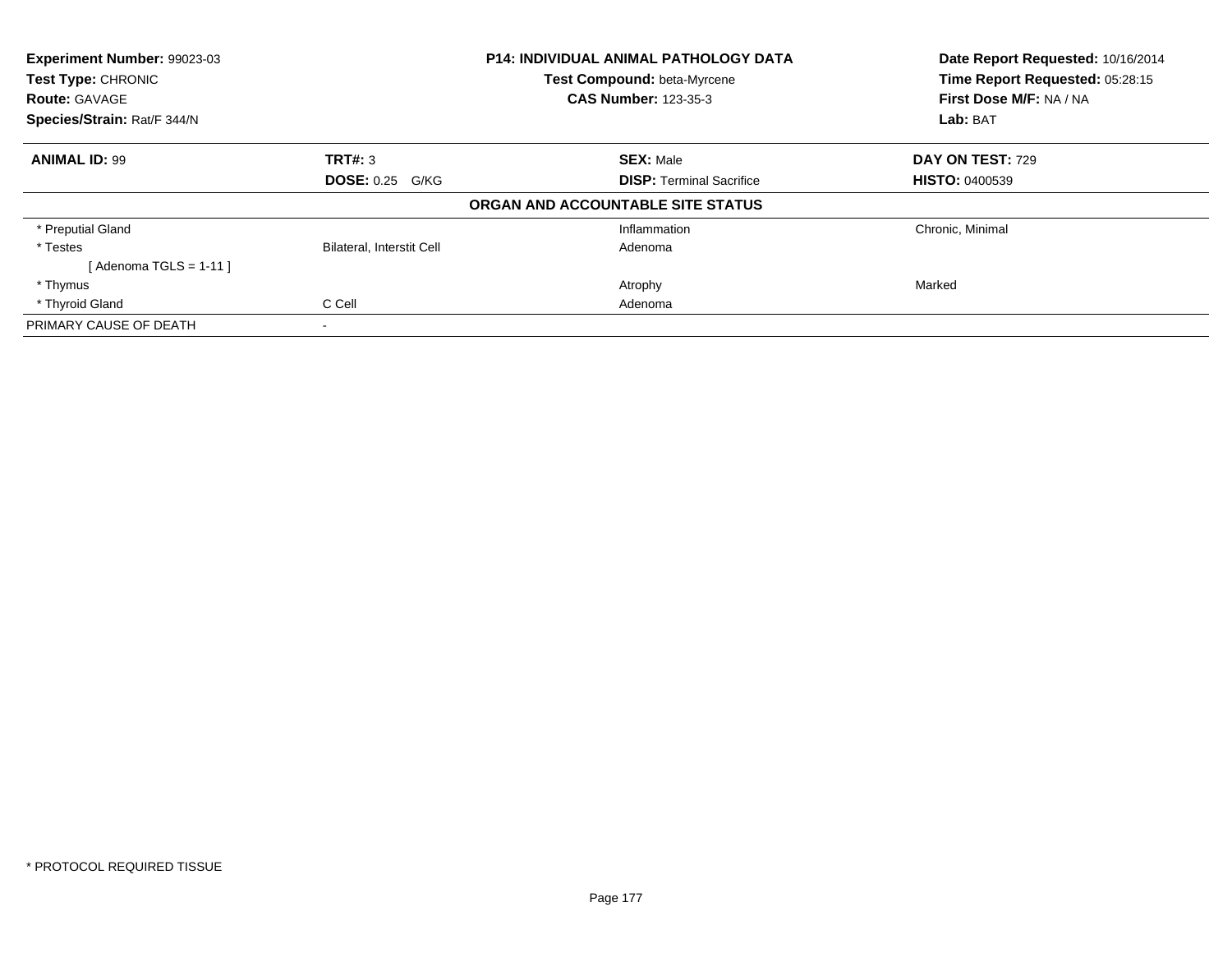| <b>TRT#: 3</b><br><b>SEX: Male</b><br>DAY ON TEST: 729<br><b>DISP: Terminal Sacrifice</b><br>DOSE: 0.25 G/KG<br><b>HISTO: 0400540</b><br>ORGAN AND ACCOUNTABLE SITE STATUS<br><b>Blood Vessel</b><br>* Bone Marrow<br>* Adrenal Medulla<br>* Bone<br>* Intestine Large, Cecum<br>* Brain<br>* Epididymis<br>* Esophagus<br>* Intestine Large, Colon<br>* Intestine Large, Rectum<br>* Intestine Small, Duodenum<br>* Intestine Small, Ileum<br>* Islets, Pancreatic<br>* Intestine Small, Jejunum<br>* Lung<br>* Lymph Node, Mesenteric<br>* Parathyroid Gland<br>* Mammary Gland<br>* Pancreas<br>* Prostate<br>* Salivary Glands<br>* Seminal Vesicle<br>* Skin<br>* Spleen<br>* Stomach, Forestomach<br>* Thyroid Gland<br>* Thymus<br>* Trachea<br>* Urinary Bladder<br>* Lymph Node, Mandibular<br>Vacuolization Cytoplasmic<br>* Adrenal Cortex<br>Minimal<br>* Eye<br>Sclera<br>Metaplasia<br>Osseous, Minimal<br>* Harderian Gland<br>Pigmentation<br>Porphyrin, Mild<br>Minimal<br>* Heart<br>Cardiomyopathy<br>* Kidney<br><b>Transit Epithe</b><br>Hyperplasia<br>Minimal<br>Inflammation<br>Suppurative, Focal, Minimal<br>Papilla<br>Mineralization<br>Mild<br>Mild<br>Nephropathy<br>Mild<br><b>Renal Tubule</b><br>Nephrosis<br>* Liver<br><b>Basophilic Focus</b><br>Clear Cell Focus<br>Mild<br><b>Bile Duct</b><br>Hyperplasia<br>Inflammation<br>Chronic, Minimal<br>* Nose<br>Olfactory Epi<br>Degeneration<br>Mild<br>* Pituitary Gland<br>Pars Distalis<br>Adenoma<br>Mild<br>Angiectasis<br>[Adenoma TGLS = $1-8$ ]<br>* Preputial Gland<br>Inflammation<br>Chronic, Mild | Experiment Number: 99023-03<br>Test Type: CHRONIC<br><b>Route: GAVAGE</b><br>Species/Strain: Rat/F 344/N |            | <b>P14: INDIVIDUAL ANIMAL PATHOLOGY DATA</b><br>Test Compound: beta-Myrcene<br><b>CAS Number: 123-35-3</b> | Date Report Requested: 10/16/2014<br>Time Report Requested: 05:28:15<br>First Dose M/F: NA / NA<br>Lab: BAT |
|--------------------------------------------------------------------------------------------------------------------------------------------------------------------------------------------------------------------------------------------------------------------------------------------------------------------------------------------------------------------------------------------------------------------------------------------------------------------------------------------------------------------------------------------------------------------------------------------------------------------------------------------------------------------------------------------------------------------------------------------------------------------------------------------------------------------------------------------------------------------------------------------------------------------------------------------------------------------------------------------------------------------------------------------------------------------------------------------------------------------------------------------------------------------------------------------------------------------------------------------------------------------------------------------------------------------------------------------------------------------------------------------------------------------------------------------------------------------------------------------------------------------------------------------------------------------------------------------------|----------------------------------------------------------------------------------------------------------|------------|------------------------------------------------------------------------------------------------------------|-------------------------------------------------------------------------------------------------------------|
|                                                                                                                                                                                                                                                                                                                                                                                                                                                                                                                                                                                                                                                                                                                                                                                                                                                                                                                                                                                                                                                                                                                                                                                                                                                                                                                                                                                                                                                                                                                                                                                                  | <b>ANIMAL ID: 100</b>                                                                                    |            |                                                                                                            |                                                                                                             |
|                                                                                                                                                                                                                                                                                                                                                                                                                                                                                                                                                                                                                                                                                                                                                                                                                                                                                                                                                                                                                                                                                                                                                                                                                                                                                                                                                                                                                                                                                                                                                                                                  |                                                                                                          |            |                                                                                                            |                                                                                                             |
|                                                                                                                                                                                                                                                                                                                                                                                                                                                                                                                                                                                                                                                                                                                                                                                                                                                                                                                                                                                                                                                                                                                                                                                                                                                                                                                                                                                                                                                                                                                                                                                                  |                                                                                                          |            |                                                                                                            |                                                                                                             |
|                                                                                                                                                                                                                                                                                                                                                                                                                                                                                                                                                                                                                                                                                                                                                                                                                                                                                                                                                                                                                                                                                                                                                                                                                                                                                                                                                                                                                                                                                                                                                                                                  | <b>NORMAL</b>                                                                                            |            |                                                                                                            |                                                                                                             |
|                                                                                                                                                                                                                                                                                                                                                                                                                                                                                                                                                                                                                                                                                                                                                                                                                                                                                                                                                                                                                                                                                                                                                                                                                                                                                                                                                                                                                                                                                                                                                                                                  |                                                                                                          |            |                                                                                                            |                                                                                                             |
|                                                                                                                                                                                                                                                                                                                                                                                                                                                                                                                                                                                                                                                                                                                                                                                                                                                                                                                                                                                                                                                                                                                                                                                                                                                                                                                                                                                                                                                                                                                                                                                                  |                                                                                                          |            |                                                                                                            |                                                                                                             |
|                                                                                                                                                                                                                                                                                                                                                                                                                                                                                                                                                                                                                                                                                                                                                                                                                                                                                                                                                                                                                                                                                                                                                                                                                                                                                                                                                                                                                                                                                                                                                                                                  |                                                                                                          |            |                                                                                                            |                                                                                                             |
|                                                                                                                                                                                                                                                                                                                                                                                                                                                                                                                                                                                                                                                                                                                                                                                                                                                                                                                                                                                                                                                                                                                                                                                                                                                                                                                                                                                                                                                                                                                                                                                                  |                                                                                                          |            |                                                                                                            |                                                                                                             |
|                                                                                                                                                                                                                                                                                                                                                                                                                                                                                                                                                                                                                                                                                                                                                                                                                                                                                                                                                                                                                                                                                                                                                                                                                                                                                                                                                                                                                                                                                                                                                                                                  |                                                                                                          |            |                                                                                                            |                                                                                                             |
|                                                                                                                                                                                                                                                                                                                                                                                                                                                                                                                                                                                                                                                                                                                                                                                                                                                                                                                                                                                                                                                                                                                                                                                                                                                                                                                                                                                                                                                                                                                                                                                                  |                                                                                                          |            |                                                                                                            |                                                                                                             |
|                                                                                                                                                                                                                                                                                                                                                                                                                                                                                                                                                                                                                                                                                                                                                                                                                                                                                                                                                                                                                                                                                                                                                                                                                                                                                                                                                                                                                                                                                                                                                                                                  |                                                                                                          |            |                                                                                                            |                                                                                                             |
|                                                                                                                                                                                                                                                                                                                                                                                                                                                                                                                                                                                                                                                                                                                                                                                                                                                                                                                                                                                                                                                                                                                                                                                                                                                                                                                                                                                                                                                                                                                                                                                                  |                                                                                                          |            |                                                                                                            |                                                                                                             |
|                                                                                                                                                                                                                                                                                                                                                                                                                                                                                                                                                                                                                                                                                                                                                                                                                                                                                                                                                                                                                                                                                                                                                                                                                                                                                                                                                                                                                                                                                                                                                                                                  | <b>MISSING</b>                                                                                           |            |                                                                                                            |                                                                                                             |
|                                                                                                                                                                                                                                                                                                                                                                                                                                                                                                                                                                                                                                                                                                                                                                                                                                                                                                                                                                                                                                                                                                                                                                                                                                                                                                                                                                                                                                                                                                                                                                                                  |                                                                                                          |            |                                                                                                            |                                                                                                             |
|                                                                                                                                                                                                                                                                                                                                                                                                                                                                                                                                                                                                                                                                                                                                                                                                                                                                                                                                                                                                                                                                                                                                                                                                                                                                                                                                                                                                                                                                                                                                                                                                  | <b>OBSERVATIONS</b>                                                                                      |            |                                                                                                            |                                                                                                             |
|                                                                                                                                                                                                                                                                                                                                                                                                                                                                                                                                                                                                                                                                                                                                                                                                                                                                                                                                                                                                                                                                                                                                                                                                                                                                                                                                                                                                                                                                                                                                                                                                  |                                                                                                          |            |                                                                                                            |                                                                                                             |
|                                                                                                                                                                                                                                                                                                                                                                                                                                                                                                                                                                                                                                                                                                                                                                                                                                                                                                                                                                                                                                                                                                                                                                                                                                                                                                                                                                                                                                                                                                                                                                                                  |                                                                                                          |            |                                                                                                            |                                                                                                             |
|                                                                                                                                                                                                                                                                                                                                                                                                                                                                                                                                                                                                                                                                                                                                                                                                                                                                                                                                                                                                                                                                                                                                                                                                                                                                                                                                                                                                                                                                                                                                                                                                  |                                                                                                          |            |                                                                                                            |                                                                                                             |
|                                                                                                                                                                                                                                                                                                                                                                                                                                                                                                                                                                                                                                                                                                                                                                                                                                                                                                                                                                                                                                                                                                                                                                                                                                                                                                                                                                                                                                                                                                                                                                                                  |                                                                                                          |            |                                                                                                            |                                                                                                             |
|                                                                                                                                                                                                                                                                                                                                                                                                                                                                                                                                                                                                                                                                                                                                                                                                                                                                                                                                                                                                                                                                                                                                                                                                                                                                                                                                                                                                                                                                                                                                                                                                  |                                                                                                          |            |                                                                                                            |                                                                                                             |
|                                                                                                                                                                                                                                                                                                                                                                                                                                                                                                                                                                                                                                                                                                                                                                                                                                                                                                                                                                                                                                                                                                                                                                                                                                                                                                                                                                                                                                                                                                                                                                                                  |                                                                                                          |            |                                                                                                            |                                                                                                             |
|                                                                                                                                                                                                                                                                                                                                                                                                                                                                                                                                                                                                                                                                                                                                                                                                                                                                                                                                                                                                                                                                                                                                                                                                                                                                                                                                                                                                                                                                                                                                                                                                  |                                                                                                          |            |                                                                                                            |                                                                                                             |
|                                                                                                                                                                                                                                                                                                                                                                                                                                                                                                                                                                                                                                                                                                                                                                                                                                                                                                                                                                                                                                                                                                                                                                                                                                                                                                                                                                                                                                                                                                                                                                                                  |                                                                                                          |            |                                                                                                            |                                                                                                             |
|                                                                                                                                                                                                                                                                                                                                                                                                                                                                                                                                                                                                                                                                                                                                                                                                                                                                                                                                                                                                                                                                                                                                                                                                                                                                                                                                                                                                                                                                                                                                                                                                  |                                                                                                          |            |                                                                                                            |                                                                                                             |
|                                                                                                                                                                                                                                                                                                                                                                                                                                                                                                                                                                                                                                                                                                                                                                                                                                                                                                                                                                                                                                                                                                                                                                                                                                                                                                                                                                                                                                                                                                                                                                                                  |                                                                                                          |            |                                                                                                            |                                                                                                             |
|                                                                                                                                                                                                                                                                                                                                                                                                                                                                                                                                                                                                                                                                                                                                                                                                                                                                                                                                                                                                                                                                                                                                                                                                                                                                                                                                                                                                                                                                                                                                                                                                  |                                                                                                          |            |                                                                                                            |                                                                                                             |
|                                                                                                                                                                                                                                                                                                                                                                                                                                                                                                                                                                                                                                                                                                                                                                                                                                                                                                                                                                                                                                                                                                                                                                                                                                                                                                                                                                                                                                                                                                                                                                                                  |                                                                                                          |            |                                                                                                            |                                                                                                             |
|                                                                                                                                                                                                                                                                                                                                                                                                                                                                                                                                                                                                                                                                                                                                                                                                                                                                                                                                                                                                                                                                                                                                                                                                                                                                                                                                                                                                                                                                                                                                                                                                  |                                                                                                          |            |                                                                                                            |                                                                                                             |
|                                                                                                                                                                                                                                                                                                                                                                                                                                                                                                                                                                                                                                                                                                                                                                                                                                                                                                                                                                                                                                                                                                                                                                                                                                                                                                                                                                                                                                                                                                                                                                                                  |                                                                                                          |            |                                                                                                            |                                                                                                             |
|                                                                                                                                                                                                                                                                                                                                                                                                                                                                                                                                                                                                                                                                                                                                                                                                                                                                                                                                                                                                                                                                                                                                                                                                                                                                                                                                                                                                                                                                                                                                                                                                  |                                                                                                          |            |                                                                                                            |                                                                                                             |
|                                                                                                                                                                                                                                                                                                                                                                                                                                                                                                                                                                                                                                                                                                                                                                                                                                                                                                                                                                                                                                                                                                                                                                                                                                                                                                                                                                                                                                                                                                                                                                                                  |                                                                                                          |            |                                                                                                            |                                                                                                             |
|                                                                                                                                                                                                                                                                                                                                                                                                                                                                                                                                                                                                                                                                                                                                                                                                                                                                                                                                                                                                                                                                                                                                                                                                                                                                                                                                                                                                                                                                                                                                                                                                  |                                                                                                          |            |                                                                                                            |                                                                                                             |
|                                                                                                                                                                                                                                                                                                                                                                                                                                                                                                                                                                                                                                                                                                                                                                                                                                                                                                                                                                                                                                                                                                                                                                                                                                                                                                                                                                                                                                                                                                                                                                                                  |                                                                                                          |            |                                                                                                            |                                                                                                             |
|                                                                                                                                                                                                                                                                                                                                                                                                                                                                                                                                                                                                                                                                                                                                                                                                                                                                                                                                                                                                                                                                                                                                                                                                                                                                                                                                                                                                                                                                                                                                                                                                  | * Stomach, Glandular                                                                                     | Epithelium | Ectasia                                                                                                    | Minimal                                                                                                     |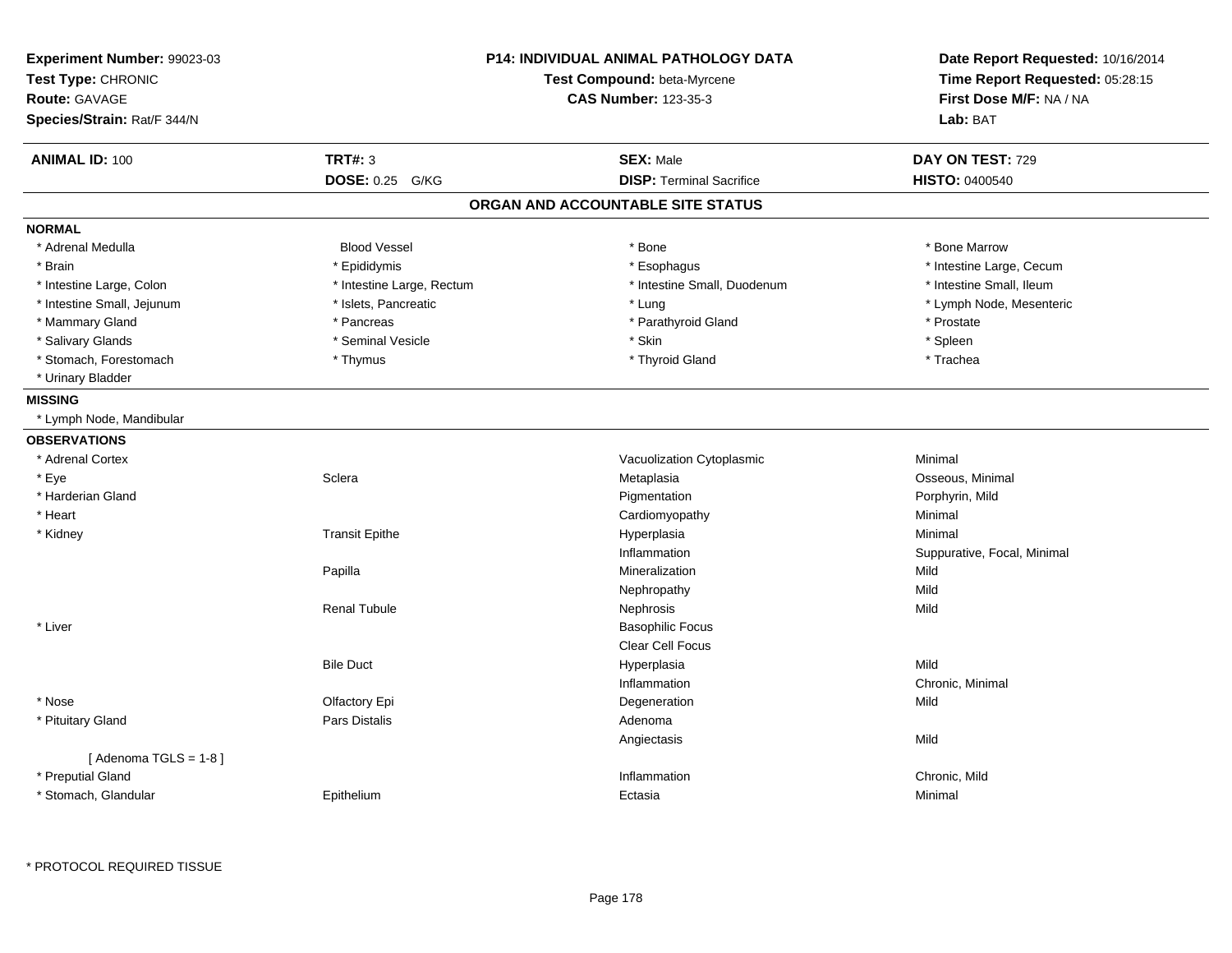| Experiment Number: 99023-03 |                                  | <b>P14: INDIVIDUAL ANIMAL PATHOLOGY DATA</b> | Date Report Requested: 10/16/2014 |
|-----------------------------|----------------------------------|----------------------------------------------|-----------------------------------|
| <b>Test Type: CHRONIC</b>   |                                  | Test Compound: beta-Myrcene                  | Time Report Requested: 05:28:15   |
| <b>Route: GAVAGE</b>        |                                  | <b>CAS Number: 123-35-3</b>                  | First Dose M/F: NA / NA           |
| Species/Strain: Rat/F 344/N |                                  |                                              | Lab: BAT                          |
| <b>ANIMAL ID: 100</b>       | TRT#: 3                          | <b>SEX: Male</b>                             | <b>DAY ON TEST: 729</b>           |
|                             | <b>DOSE: 0.25 G/KG</b>           | <b>DISP:</b> Terminal Sacrifice              | <b>HISTO: 0400540</b>             |
|                             |                                  | ORGAN AND ACCOUNTABLE SITE STATUS            |                                   |
| * Testes                    | <b>Bilateral, Interstit Cell</b> | Adenoma                                      |                                   |
| [ Adenoma TGLS = 2-14 ]     |                                  |                                              |                                   |
| PRIMARY CAUSE OF DEATH      |                                  |                                              |                                   |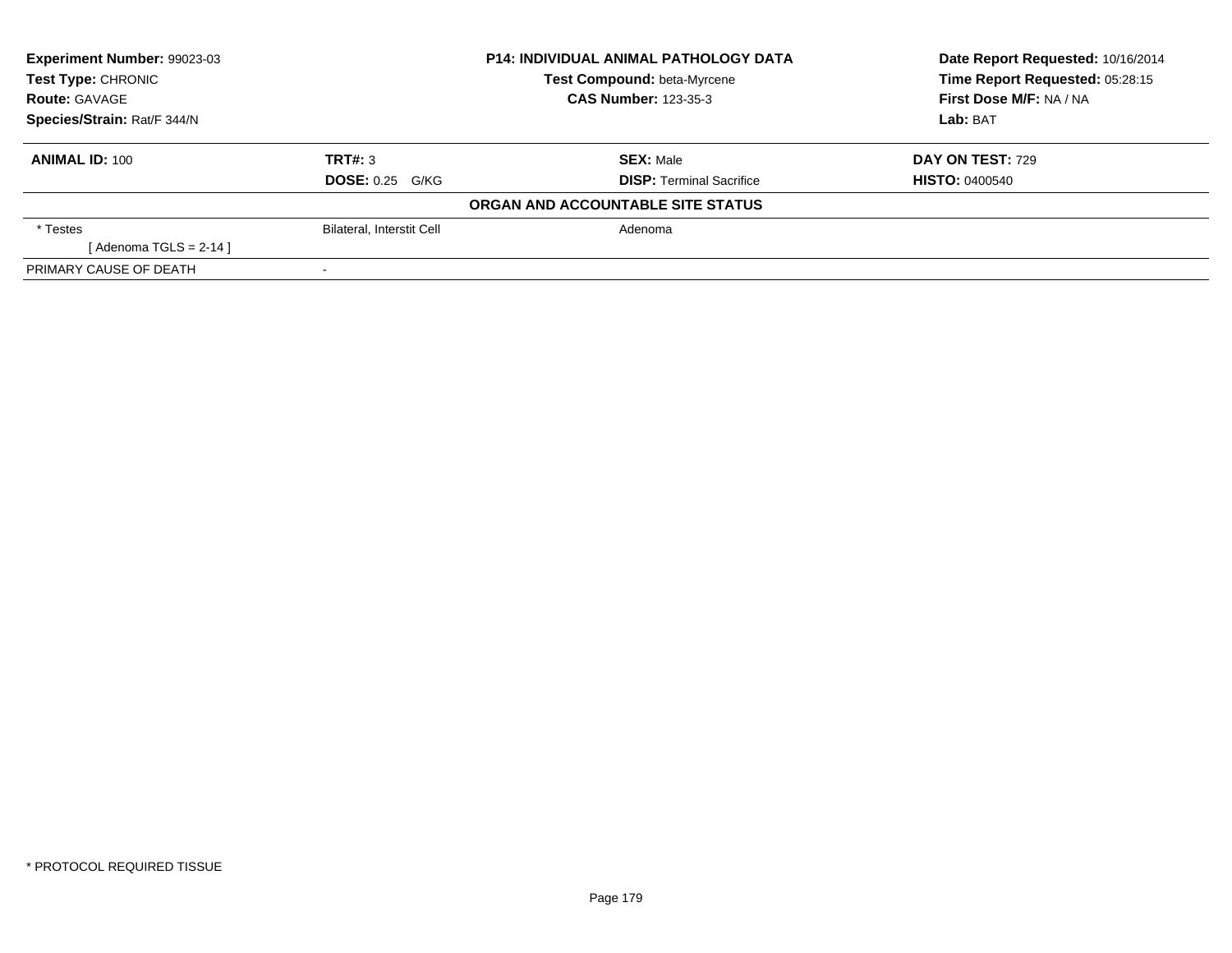| Experiment Number: 99023-03                                                                                                         |                           | <b>P14: INDIVIDUAL ANIMAL PATHOLOGY DATA</b> | Date Report Requested: 10/16/2014 |
|-------------------------------------------------------------------------------------------------------------------------------------|---------------------------|----------------------------------------------|-----------------------------------|
| Test Type: CHRONIC                                                                                                                  |                           | Test Compound: beta-Myrcene                  | Time Report Requested: 05:28:15   |
| <b>Route: GAVAGE</b>                                                                                                                |                           | <b>CAS Number: 123-35-3</b>                  | First Dose M/F: NA / NA           |
| Species/Strain: Rat/F 344/N                                                                                                         |                           |                                              | Lab: BAT                          |
| <b>ANIMAL ID: 101</b>                                                                                                               | <b>TRT#: 5</b>            | <b>SEX: Male</b>                             | DAY ON TEST: 666                  |
|                                                                                                                                     | <b>DOSE: 0.5</b><br>G/KG  | <b>DISP:</b> Moribund Sacrifice              | <b>HISTO: 0400541</b>             |
|                                                                                                                                     |                           | ORGAN AND ACCOUNTABLE SITE STATUS            |                                   |
| <b>NORMAL</b>                                                                                                                       |                           |                                              |                                   |
| * Adrenal Cortex                                                                                                                    | <b>Blood Vessel</b>       | * Bone                                       | * Bone Marrow                     |
| * Brain                                                                                                                             | * Epididymis              | * Esophagus                                  | * Intestine Large, Cecum          |
| * Intestine Large, Colon                                                                                                            | * Intestine Large, Rectum | * Intestine Small, Duodenum                  | * Intestine Small, Ileum          |
| * Intestine Small, Jejunum                                                                                                          | * Islets, Pancreatic      | * Lymph Node, Mesenteric                     | * Mammary Gland                   |
| * Pancreas                                                                                                                          | * Parathyroid Gland       | * Pituitary Gland                            | * Prostate                        |
| * Salivary Glands                                                                                                                   | * Seminal Vesicle         | * Trachea                                    | * Urinary Bladder                 |
| <b>MISSING</b>                                                                                                                      |                           |                                              |                                   |
| * Lymph Node, Mandibular                                                                                                            |                           |                                              |                                   |
| <b>OBSERVATIONS</b>                                                                                                                 |                           |                                              |                                   |
| * Adrenal Medulla                                                                                                                   |                           | Hyperplasia                                  | Mild                              |
| * Eye                                                                                                                               | Sclera                    | Metaplasia                                   | Osseous, Minimal                  |
| * Harderian Gland                                                                                                                   |                           | Pigmentation                                 | Porphyrin, Minimal                |
| * Heart                                                                                                                             |                           | Leukemia Mononuclear                         |                                   |
| [ Leukemia Mononuclear TGLS = 4-16 ]                                                                                                |                           |                                              |                                   |
| * Kidney                                                                                                                            |                           | Nephropathy                                  | Mild                              |
|                                                                                                                                     | <b>Renal Tubule</b>       | Nephrosis                                    | Mild                              |
| * Liver                                                                                                                             | <b>Bile Duct</b>          | Hyperplasia                                  | Mild                              |
|                                                                                                                                     |                           | Leukemia Mononuclear                         |                                   |
| * Lung                                                                                                                              |                           | Leukemia Mononuclear                         |                                   |
| * Nose                                                                                                                              | Olfactory Epi             | Degeneration                                 | Mild                              |
|                                                                                                                                     |                           | Inflammation                                 | Chronic Active, Minimal           |
| * Preputial Gland                                                                                                                   |                           | Inflammation                                 | Chronic, Mild                     |
| * Skin                                                                                                                              | <b>Subcut Tiss</b>        | Fibroma                                      |                                   |
| Note: The mass described at necropsy as a mammary mass was a dermal fibroma as assessed microscopically<br>[Fibroma TGLS = $2-15$ ] |                           |                                              |                                   |
| * Spleen                                                                                                                            |                           | Leukemia Mononuclear                         |                                   |
| [ Leukemia Mononuclear TGLS = 1-14 ]                                                                                                |                           |                                              |                                   |
| * Stomach, Forestomach                                                                                                              |                           | Leukemia Mononuclear                         |                                   |
| * Stomach, Glandular                                                                                                                |                           | Leukemia Mononuclear                         |                                   |
| * Testes                                                                                                                            | <b>Interstit Cell</b>     | Adenoma                                      |                                   |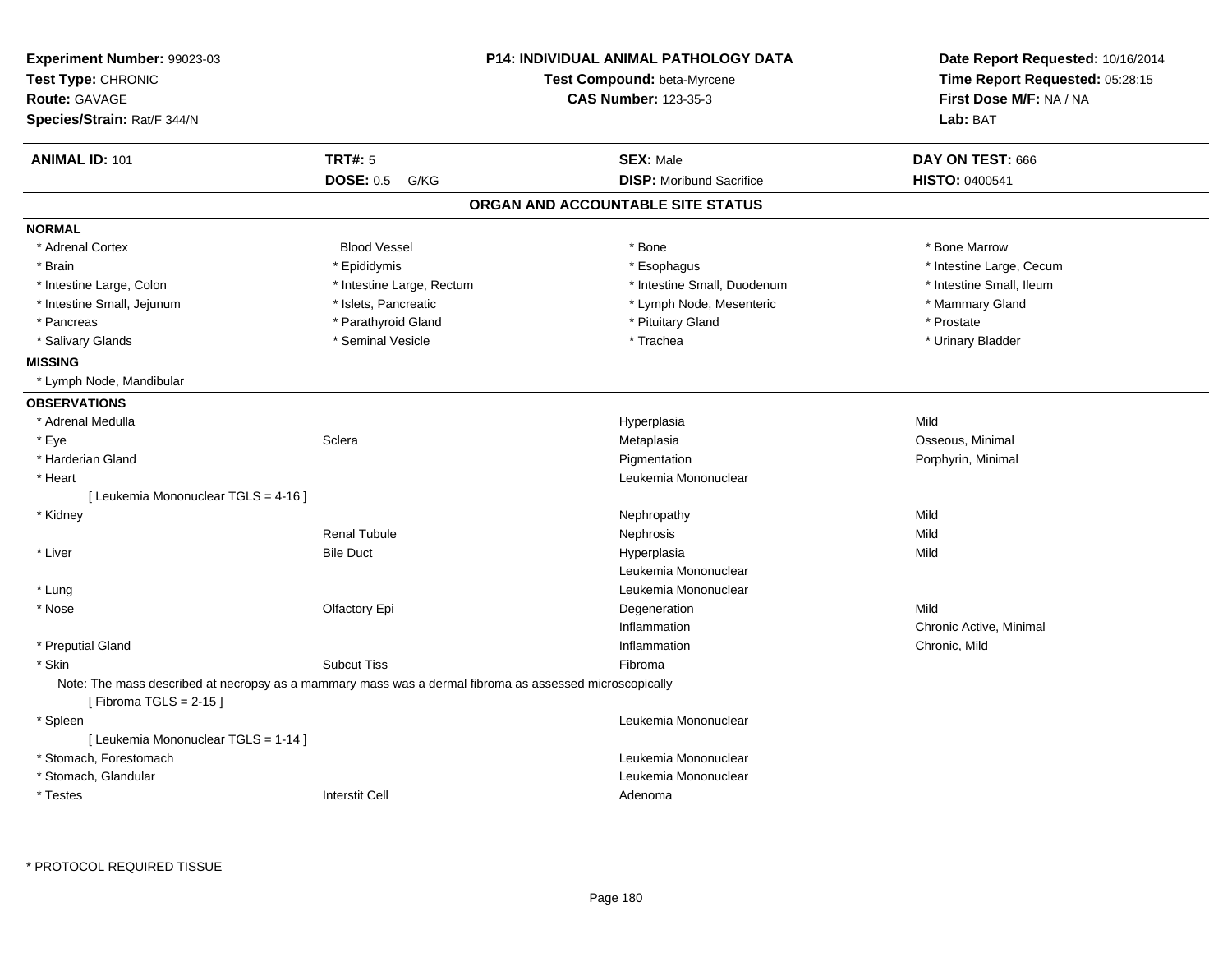| Experiment Number: 99023-03 |                               | <b>P14: INDIVIDUAL ANIMAL PATHOLOGY DATA</b> | Date Report Requested: 10/16/2014 |
|-----------------------------|-------------------------------|----------------------------------------------|-----------------------------------|
| <b>Test Type: CHRONIC</b>   |                               | <b>Test Compound: beta-Myrcene</b>           | Time Report Requested: 05:28:15   |
| <b>Route: GAVAGE</b>        |                               | <b>CAS Number: 123-35-3</b>                  | First Dose M/F: NA / NA           |
| Species/Strain: Rat/F 344/N |                               |                                              | Lab: BAT                          |
| <b>ANIMAL ID: 101</b>       | TRT#: 5                       | <b>SEX: Male</b>                             | DAY ON TEST: 666                  |
|                             | <b>DOSE: 0.5</b><br>G/KG      | <b>DISP:</b> Moribund Sacrifice              | <b>HISTO: 0400541</b>             |
|                             |                               | ORGAN AND ACCOUNTABLE SITE STATUS            |                                   |
| * Thymus                    |                               | Leukemia Mononuclear                         |                                   |
| * Thyroid Gland             | C Cell                        | Adenoma                                      |                                   |
| PRIMARY CAUSE OF DEATH      | - Spleen Leukemia Mononuclear |                                              |                                   |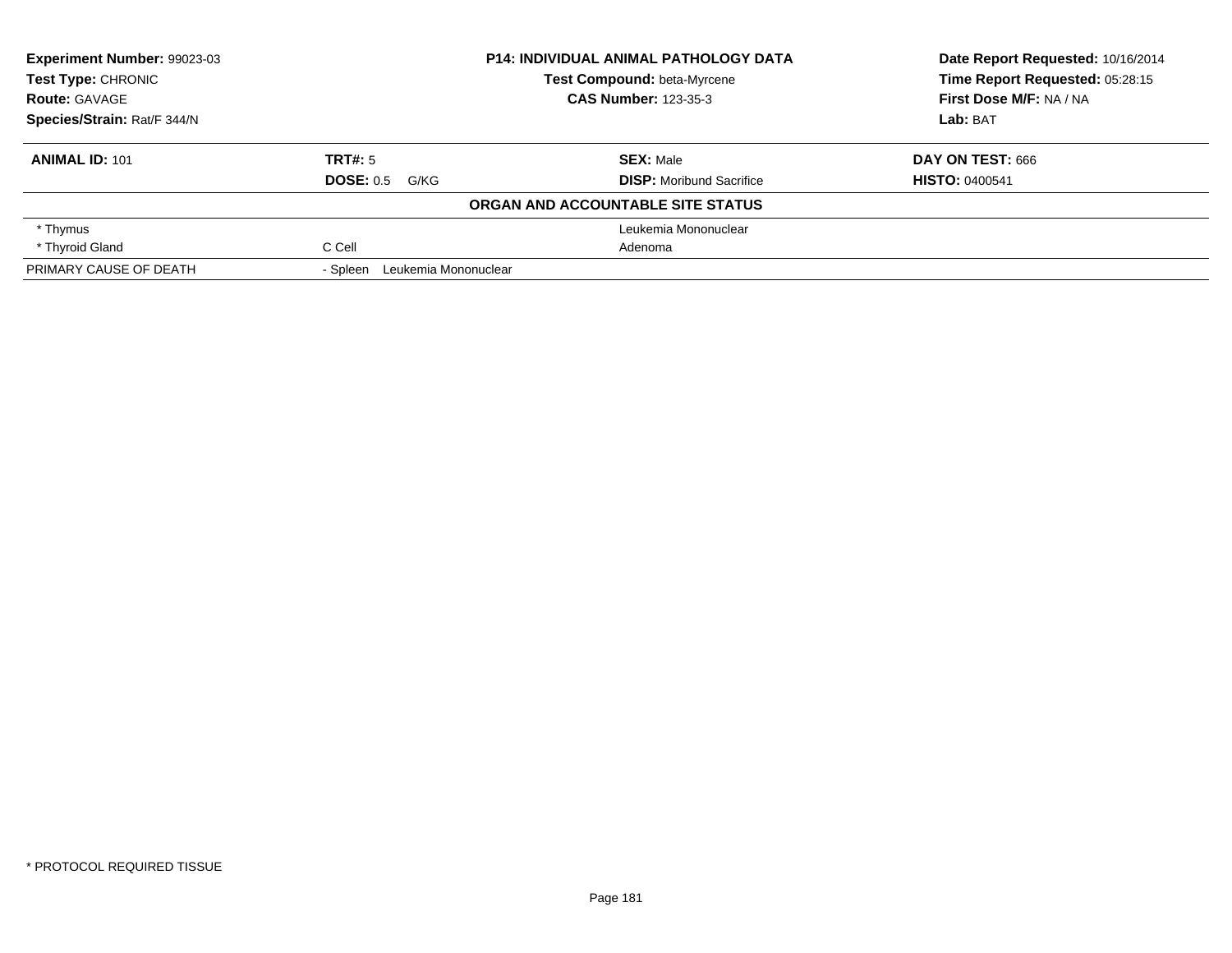| <b>P14: INDIVIDUAL ANIMAL PATHOLOGY DATA</b><br>Experiment Number: 99023-03<br>Test Type: CHRONIC<br>Test Compound: beta-Myrcene<br><b>Route: GAVAGE</b><br><b>CAS Number: 123-35-3</b><br>Species/Strain: Rat/F 344/N |                            | Date Report Requested: 10/16/2014<br>Time Report Requested: 05:28:15<br>First Dose M/F: NA / NA<br>Lab: BAT |                             |
|------------------------------------------------------------------------------------------------------------------------------------------------------------------------------------------------------------------------|----------------------------|-------------------------------------------------------------------------------------------------------------|-----------------------------|
| <b>ANIMAL ID: 102</b>                                                                                                                                                                                                  | <b>TRT#: 5</b>             | <b>SEX: Male</b>                                                                                            | DAY ON TEST: 730            |
|                                                                                                                                                                                                                        | <b>DOSE: 0.5</b><br>G/KG   | <b>DISP: Terminal Sacrifice</b>                                                                             | <b>HISTO: 0400542</b>       |
|                                                                                                                                                                                                                        |                            | ORGAN AND ACCOUNTABLE SITE STATUS                                                                           |                             |
| <b>NORMAL</b>                                                                                                                                                                                                          |                            |                                                                                                             |                             |
| * Adrenal Cortex                                                                                                                                                                                                       | * Adrenal Medulla          | <b>Blood Vessel</b>                                                                                         | * Bone                      |
| * Bone Marrow                                                                                                                                                                                                          | * Brain                    | * Epididymis                                                                                                | * Esophagus                 |
| * Intestine Large, Cecum                                                                                                                                                                                               | * Intestine Large, Colon   | * Intestine Large, Rectum                                                                                   | * Intestine Small, Duodenum |
| * Intestine Small, Ileum                                                                                                                                                                                               | * Intestine Small, Jejunum | * Islets, Pancreatic                                                                                        | * Lung                      |
| * Lymph Node, Mesenteric                                                                                                                                                                                               | * Mammary Gland            | * Pancreas                                                                                                  | * Parathyroid Gland         |
| * Pituitary Gland                                                                                                                                                                                                      | * Prostate                 | * Salivary Glands                                                                                           | * Seminal Vesicle           |
| * Spleen                                                                                                                                                                                                               | * Stomach, Forestomach     | * Trachea                                                                                                   | * Urinary Bladder           |
| <b>MISSING</b>                                                                                                                                                                                                         |                            |                                                                                                             |                             |
| * Lymph Node, Mandibular                                                                                                                                                                                               |                            |                                                                                                             |                             |
| <b>OBSERVATIONS</b>                                                                                                                                                                                                    |                            |                                                                                                             |                             |
| * Eye                                                                                                                                                                                                                  | Sclera                     | Metaplasia                                                                                                  | Osseous, Mild               |
| * Harderian Gland                                                                                                                                                                                                      |                            | Pigmentation                                                                                                | Porphyrin, Mild             |
| * Heart                                                                                                                                                                                                                |                            | Cardiomyopathy                                                                                              | Minimal                     |
| * Kidney                                                                                                                                                                                                               |                            | Inflammation                                                                                                | Suppurative, Focal, Minimal |
|                                                                                                                                                                                                                        | Papilla                    | Mineralization                                                                                              | Mild                        |
|                                                                                                                                                                                                                        |                            | Nephropathy                                                                                                 | Moderate                    |
|                                                                                                                                                                                                                        | <b>Renal Tubule</b>        | Nephrosis                                                                                                   | Moderate                    |
| [Nephropathy TGLS = 2-5]                                                                                                                                                                                               |                            |                                                                                                             |                             |
| * Liver                                                                                                                                                                                                                |                            | Angiectasis<br>Clear Cell Focus                                                                             | Minimal                     |
|                                                                                                                                                                                                                        | <b>Bile Duct</b>           | Hyperplasia                                                                                                 | Mild                        |
|                                                                                                                                                                                                                        |                            | Inflammation                                                                                                | Chronic, Minimal            |
| * Nose                                                                                                                                                                                                                 | Olfactory Epi              | Degeneration                                                                                                | Minimal                     |
|                                                                                                                                                                                                                        |                            | Inflammation                                                                                                | Chronic Active, Mild        |
|                                                                                                                                                                                                                        |                            | Ulcer                                                                                                       | Minimal                     |
| * Preputial Gland                                                                                                                                                                                                      |                            | Inflammation                                                                                                | Chronic, Mild               |
| * Skin<br>[Fibrous Histiocytoma TGLS = 3-14]                                                                                                                                                                           | <b>Subcut Tiss</b>         | Fibrous Histiocytoma                                                                                        |                             |
| * Stomach, Glandular                                                                                                                                                                                                   | Epithelium                 | Ectasia                                                                                                     | Minimal                     |
| * Testes                                                                                                                                                                                                               | Bilateral, Interstit Cell  | Adenoma                                                                                                     |                             |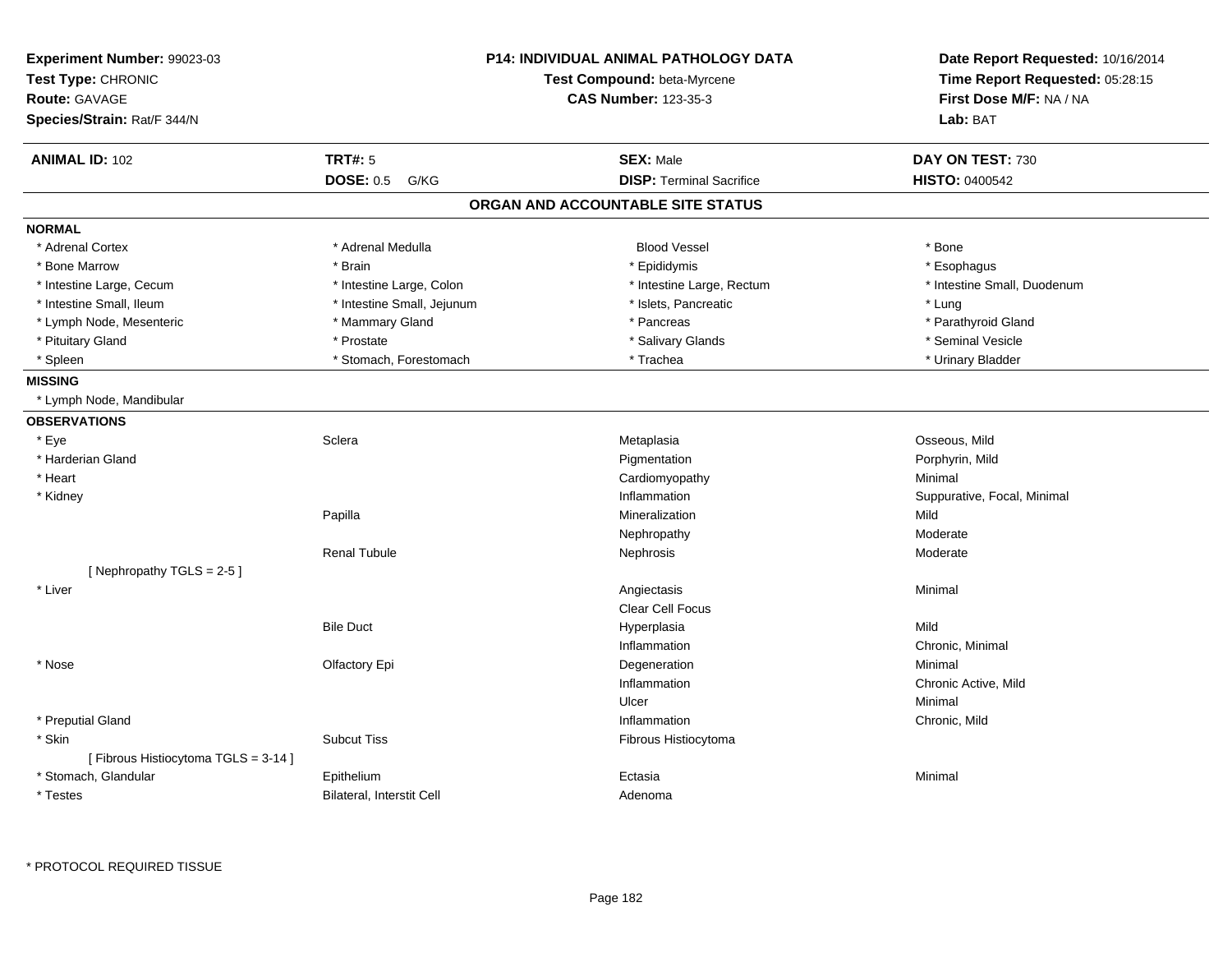| Experiment Number: 99023-03<br><b>Test Type: CHRONIC</b><br><b>Route: GAVAGE</b><br>Species/Strain: Rat/F 344/N |                          | <b>P14: INDIVIDUAL ANIMAL PATHOLOGY DATA</b> | Date Report Requested: 10/16/2014<br>Time Report Requested: 05:28:15 |
|-----------------------------------------------------------------------------------------------------------------|--------------------------|----------------------------------------------|----------------------------------------------------------------------|
|                                                                                                                 |                          | <b>Test Compound: beta-Myrcene</b>           |                                                                      |
|                                                                                                                 |                          | <b>CAS Number: 123-35-3</b>                  | First Dose M/F: NA / NA                                              |
|                                                                                                                 |                          |                                              | Lab: BAT                                                             |
| <b>ANIMAL ID: 102</b>                                                                                           | TRT#: 5                  | <b>SEX: Male</b>                             | DAY ON TEST: 730                                                     |
|                                                                                                                 | <b>DOSE: 0.5</b><br>G/KG | <b>DISP:</b> Terminal Sacrifice              | <b>HISTO: 0400542</b>                                                |
|                                                                                                                 |                          | ORGAN AND ACCOUNTABLE SITE STATUS            |                                                                      |
| [ Adenoma TGLS = 1-11 ]                                                                                         |                          |                                              |                                                                      |
| * Thymus                                                                                                        |                          | Atrophy                                      | Mild                                                                 |
| * Thyroid Gland                                                                                                 | C Cell                   | Hyperplasia                                  | Minimal                                                              |
| PRIMARY CAUSE OF DEATH                                                                                          |                          |                                              |                                                                      |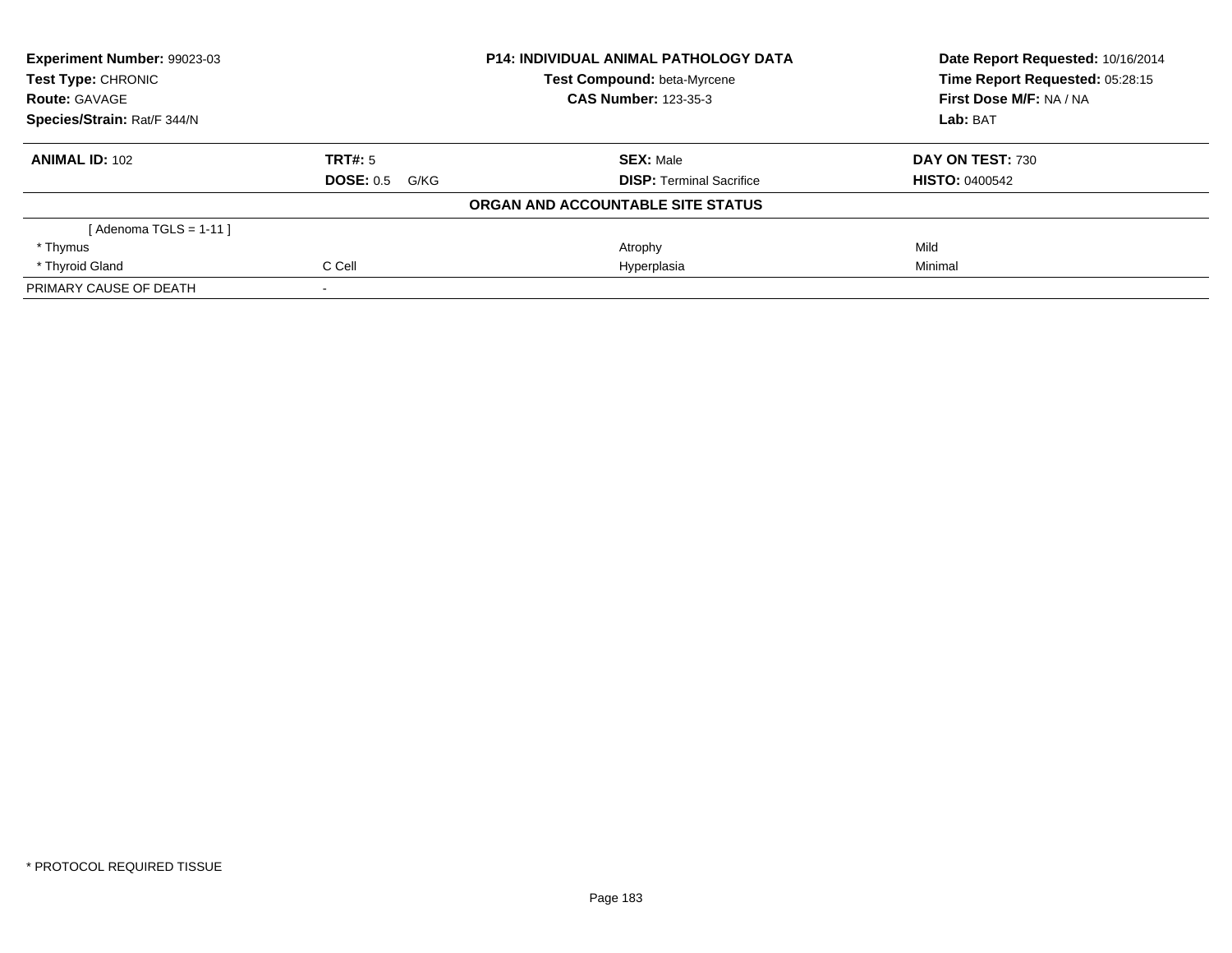| Experiment Number: 99023-03<br>Test Type: CHRONIC<br>Route: GAVAGE<br>Species/Strain: Rat/F 344/N |                           | <b>P14: INDIVIDUAL ANIMAL PATHOLOGY DATA</b><br>Test Compound: beta-Myrcene<br><b>CAS Number: 123-35-3</b> | Date Report Requested: 10/16/2014<br>Time Report Requested: 05:28:15<br>First Dose M/F: NA / NA<br>Lab: BAT |  |
|---------------------------------------------------------------------------------------------------|---------------------------|------------------------------------------------------------------------------------------------------------|-------------------------------------------------------------------------------------------------------------|--|
| <b>ANIMAL ID: 103</b>                                                                             | <b>TRT#: 5</b>            | <b>SEX: Male</b>                                                                                           | DAY ON TEST: 730                                                                                            |  |
|                                                                                                   | <b>DOSE: 0.5</b><br>G/KG  | <b>DISP: Terminal Sacrifice</b>                                                                            | <b>HISTO: 0400543</b>                                                                                       |  |
|                                                                                                   |                           | ORGAN AND ACCOUNTABLE SITE STATUS                                                                          |                                                                                                             |  |
| <b>NORMAL</b>                                                                                     |                           |                                                                                                            |                                                                                                             |  |
| * Adrenal Medulla                                                                                 | <b>Blood Vessel</b>       | * Bone                                                                                                     | * Bone Marrow                                                                                               |  |
| * Brain                                                                                           | * Esophagus               | * Eye                                                                                                      | * Intestine Large, Cecum                                                                                    |  |
| * Intestine Large, Colon                                                                          | * Intestine Large, Rectum | * Intestine Small, Duodenum                                                                                | * Intestine Small, Ileum                                                                                    |  |
| * Intestine Small, Jejunum                                                                        | * Islets, Pancreatic      | * Lymph Node, Mesenteric                                                                                   | * Mammary Gland                                                                                             |  |
| * Parathyroid Gland                                                                               | * Prostate                | * Salivary Glands                                                                                          | * Seminal Vesicle                                                                                           |  |
| * Spleen                                                                                          | * Stomach, Forestomach    | * Trachea                                                                                                  | * Urinary Bladder                                                                                           |  |
| <b>MISSING</b>                                                                                    |                           |                                                                                                            |                                                                                                             |  |
| * Lymph Node, Mandibular                                                                          |                           |                                                                                                            |                                                                                                             |  |
| <b>OBSERVATIONS</b>                                                                               |                           |                                                                                                            |                                                                                                             |  |
| * Adrenal Cortex                                                                                  |                           | Hyperplasia                                                                                                | Mild                                                                                                        |  |
|                                                                                                   |                           | Vacuolization Cytoplasmic                                                                                  | Minimal                                                                                                     |  |
| * Epididymis                                                                                      |                           | Mesothelioma Benign                                                                                        |                                                                                                             |  |
| * Harderian Gland                                                                                 |                           | Pigmentation                                                                                               | Porphyrin, Mild                                                                                             |  |
| * Heart                                                                                           |                           | Cardiomyopathy                                                                                             | Mild                                                                                                        |  |
| * Kidney                                                                                          |                           | Inflammation                                                                                               | Suppurative, Focal, Mild                                                                                    |  |
|                                                                                                   | Papilla                   | Mineralization                                                                                             | Mild                                                                                                        |  |
|                                                                                                   |                           | Nephropathy                                                                                                | Mild                                                                                                        |  |
|                                                                                                   | <b>Renal Tubule</b>       | Nephrosis                                                                                                  | Moderate                                                                                                    |  |
| [Nephropathy TGLS = 3-5]                                                                          |                           |                                                                                                            |                                                                                                             |  |
| * Liver                                                                                           | <b>Bile Duct</b>          | Hyperplasia                                                                                                | Minimal                                                                                                     |  |
|                                                                                                   |                           | Inflammation                                                                                               | Chronic, Minimal                                                                                            |  |
| * Lung                                                                                            |                           | Inflammation                                                                                               | Minimal                                                                                                     |  |
| * Nose                                                                                            | Olfactory Epi             | Degeneration                                                                                               | Minimal                                                                                                     |  |
|                                                                                                   |                           | Inflammation                                                                                               | Chronic Active, Minimal                                                                                     |  |
| * Pancreas                                                                                        | Acinus                    | Atrophy                                                                                                    | Mild                                                                                                        |  |
| * Pituitary Gland                                                                                 | <b>Pars Distalis</b>      | Hyperplasia                                                                                                | Mild                                                                                                        |  |
| * Preputial Gland                                                                                 |                           | Inflammation                                                                                               | Chronic, Minimal                                                                                            |  |
| * Skin                                                                                            | <b>Subcut Tiss</b>        | Fibroma                                                                                                    |                                                                                                             |  |
| [Fibroma TGLS = $1-14$ ]                                                                          |                           |                                                                                                            |                                                                                                             |  |
| * Stomach, Glandular                                                                              | Epithelium                | Ectasia                                                                                                    | Minimal                                                                                                     |  |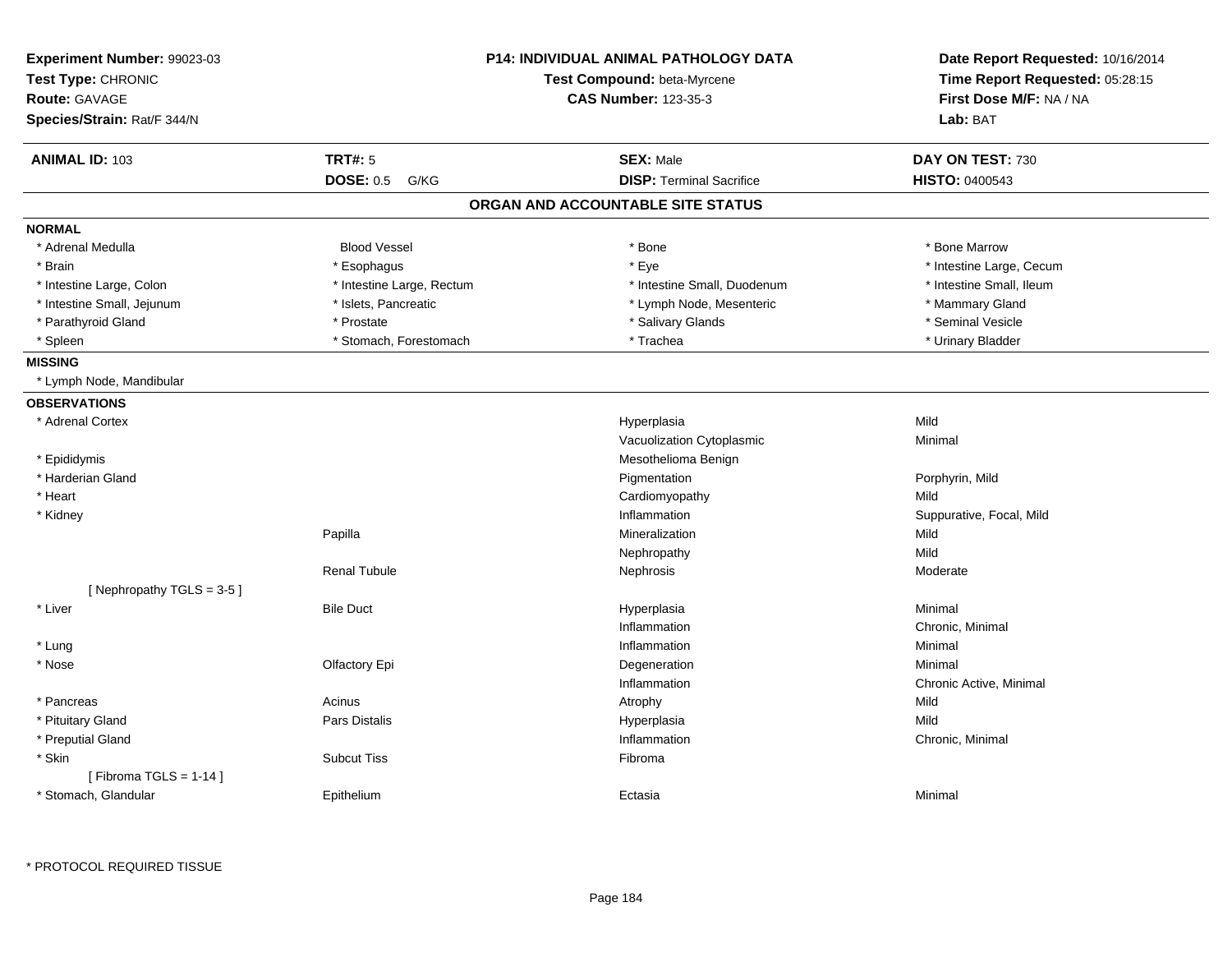| <b>Experiment Number: 99023-03</b> |                                  | <b>P14: INDIVIDUAL ANIMAL PATHOLOGY DATA</b> | Date Report Requested: 10/16/2014 |  |
|------------------------------------|----------------------------------|----------------------------------------------|-----------------------------------|--|
| Test Type: CHRONIC                 |                                  | Test Compound: beta-Myrcene                  | Time Report Requested: 05:28:15   |  |
| <b>Route: GAVAGE</b>               |                                  | <b>CAS Number: 123-35-3</b>                  | First Dose M/F: NA / NA           |  |
| Species/Strain: Rat/F 344/N        |                                  |                                              | Lab: BAT                          |  |
| <b>ANIMAL ID: 103</b>              | <b>TRT#: 5</b>                   | <b>SEX: Male</b>                             | DAY ON TEST: 730                  |  |
|                                    | DOSE: 0.5<br>G/KG                | <b>DISP:</b> Terminal Sacrifice              | <b>HISTO: 0400543</b>             |  |
|                                    |                                  | ORGAN AND ACCOUNTABLE SITE STATUS            |                                   |  |
| * Testes                           | <b>Bilateral, Interstit Cell</b> | Adenoma                                      |                                   |  |
|                                    | Tunic                            | Mesothelioma Benign                          |                                   |  |
| [ Adenoma TGLS = 2-15 ]            |                                  |                                              |                                   |  |
| * Thymus                           |                                  | Atrophy                                      | Moderate                          |  |
| * Thyroid Gland                    | C Cell                           | Hyperplasia                                  | Minimal                           |  |
| PRIMARY CAUSE OF DEATH             |                                  |                                              |                                   |  |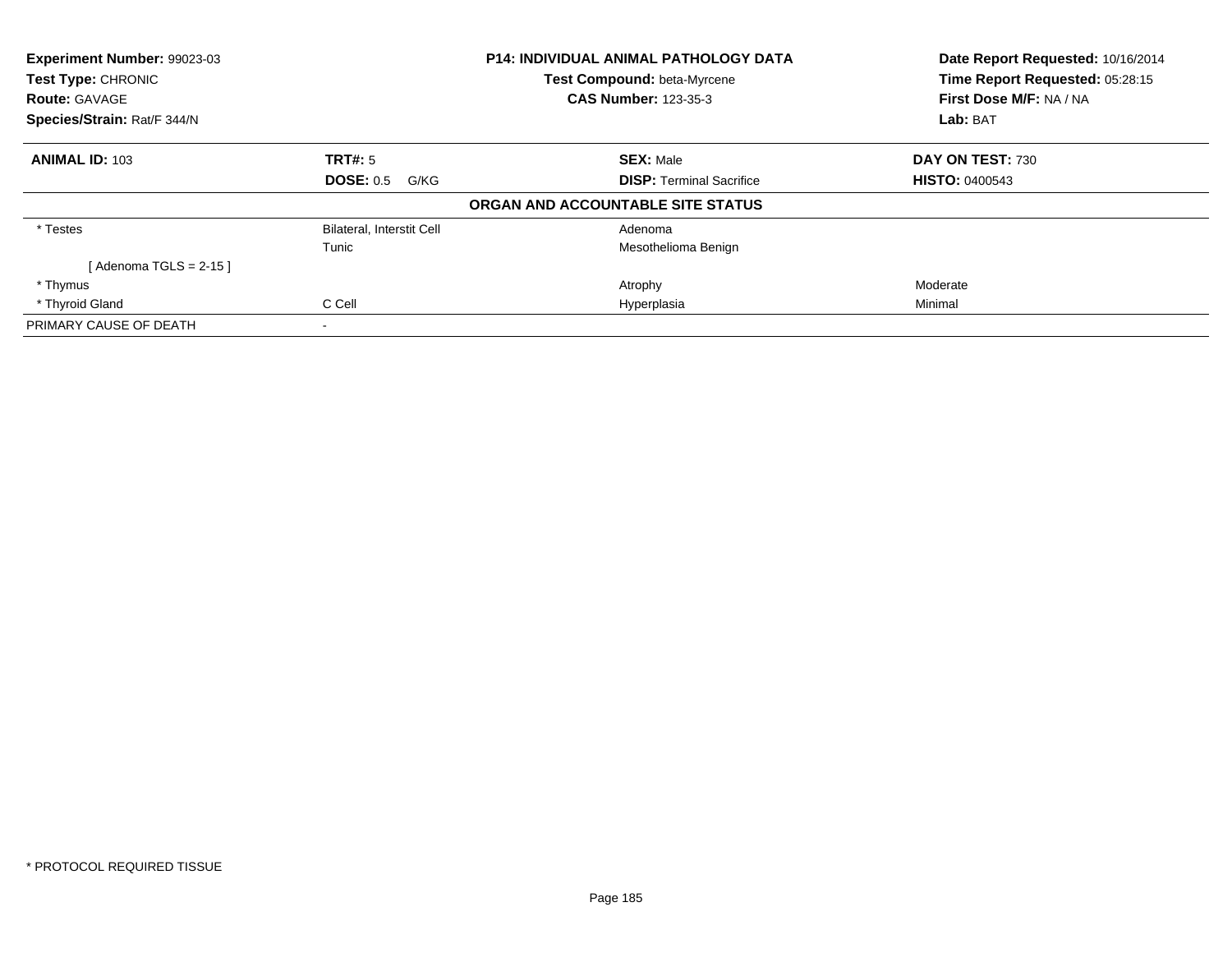| Experiment Number: 99023-03<br>Test Type: CHRONIC<br><b>Route: GAVAGE</b><br>Species/Strain: Rat/F 344/N |                           | <b>P14: INDIVIDUAL ANIMAL PATHOLOGY DATA</b><br>Test Compound: beta-Myrcene<br><b>CAS Number: 123-35-3</b> | Date Report Requested: 10/16/2014<br>Time Report Requested: 05:28:15<br>First Dose M/F: NA / NA<br>Lab: BAT |  |
|----------------------------------------------------------------------------------------------------------|---------------------------|------------------------------------------------------------------------------------------------------------|-------------------------------------------------------------------------------------------------------------|--|
| <b>ANIMAL ID: 104</b>                                                                                    | <b>TRT#: 5</b>            | <b>SEX: Male</b>                                                                                           | DAY ON TEST: 684                                                                                            |  |
|                                                                                                          | <b>DOSE: 0.5</b><br>G/KG  | <b>DISP:</b> Moribund Sacrifice                                                                            | <b>HISTO: 0400544</b>                                                                                       |  |
|                                                                                                          |                           | ORGAN AND ACCOUNTABLE SITE STATUS                                                                          |                                                                                                             |  |
| <b>NORMAL</b>                                                                                            |                           |                                                                                                            |                                                                                                             |  |
| * Adrenal Cortex                                                                                         | <b>Blood Vessel</b>       | * Bone                                                                                                     | * Bone Marrow                                                                                               |  |
| * Brain                                                                                                  | * Epididymis              | * Esophagus                                                                                                | * Intestine Large, Cecum                                                                                    |  |
| * Intestine Large, Colon                                                                                 | * Intestine Large, Rectum | * Intestine Small, Duodenum                                                                                | * Intestine Small, Ileum                                                                                    |  |
| * Intestine Small, Jejunum                                                                               | * Islets, Pancreatic      | * Lymph Node, Mesenteric                                                                                   | * Mammary Gland                                                                                             |  |
| * Pancreas                                                                                               | * Parathyroid Gland       | * Prostate                                                                                                 | * Salivary Glands                                                                                           |  |
| * Seminal Vesicle                                                                                        | * Skin                    | * Stomach, Glandular                                                                                       | * Trachea                                                                                                   |  |
| * Urinary Bladder                                                                                        |                           |                                                                                                            |                                                                                                             |  |
| <b>MISSING</b>                                                                                           |                           |                                                                                                            |                                                                                                             |  |
| * Lymph Node, Mandibular                                                                                 |                           |                                                                                                            |                                                                                                             |  |
| <b>OBSERVATIONS</b>                                                                                      |                           |                                                                                                            |                                                                                                             |  |
| * Adrenal Medulla                                                                                        |                           | Hyperplasia                                                                                                | Minimal                                                                                                     |  |
| * Eye                                                                                                    | Sclera                    | Metaplasia                                                                                                 | Osseous, Minimal                                                                                            |  |
| * Harderian Gland                                                                                        |                           | Pigmentation                                                                                               | Porphyrin, Moderate                                                                                         |  |
| * Heart                                                                                                  |                           | Cardiomyopathy                                                                                             | Mild                                                                                                        |  |
| * Kidney                                                                                                 | Papilla                   | Mineralization                                                                                             | Mild                                                                                                        |  |
|                                                                                                          |                           | Nephropathy                                                                                                | Mild                                                                                                        |  |
|                                                                                                          | <b>Renal Tubule</b>       | Nephrosis                                                                                                  | Mild                                                                                                        |  |
| * Liver                                                                                                  | <b>Bile Duct</b>          | Hyperplasia                                                                                                | Mild                                                                                                        |  |
|                                                                                                          |                           | Leukemia Mononuclear                                                                                       |                                                                                                             |  |
| * Lung                                                                                                   |                           | Inflammation                                                                                               | Minimal                                                                                                     |  |
|                                                                                                          |                           | Leukemia Mononuclear                                                                                       |                                                                                                             |  |
|                                                                                                          |                           | Metaplasia                                                                                                 | Osseous, Minimal                                                                                            |  |
| * Nose                                                                                                   | Olfactory Epi             | Degeneration                                                                                               | Mild                                                                                                        |  |
| * Pituitary Gland                                                                                        |                           | Cyst                                                                                                       |                                                                                                             |  |
| * Preputial Gland                                                                                        |                           | Inflammation                                                                                               | Chronic, Minimal                                                                                            |  |
| * Spleen                                                                                                 |                           | Leukemia Mononuclear                                                                                       |                                                                                                             |  |
| [ Leukemia Mononuclear TGLS = 2-14 ]                                                                     |                           |                                                                                                            |                                                                                                             |  |
| * Stomach, Forestomach                                                                                   |                           | Inflammation                                                                                               | Chronic Active, Mild                                                                                        |  |
|                                                                                                          |                           | Ulcer                                                                                                      | Mild                                                                                                        |  |
| * Testes                                                                                                 | Bilateral, Interstit Cell | Adenoma                                                                                                    |                                                                                                             |  |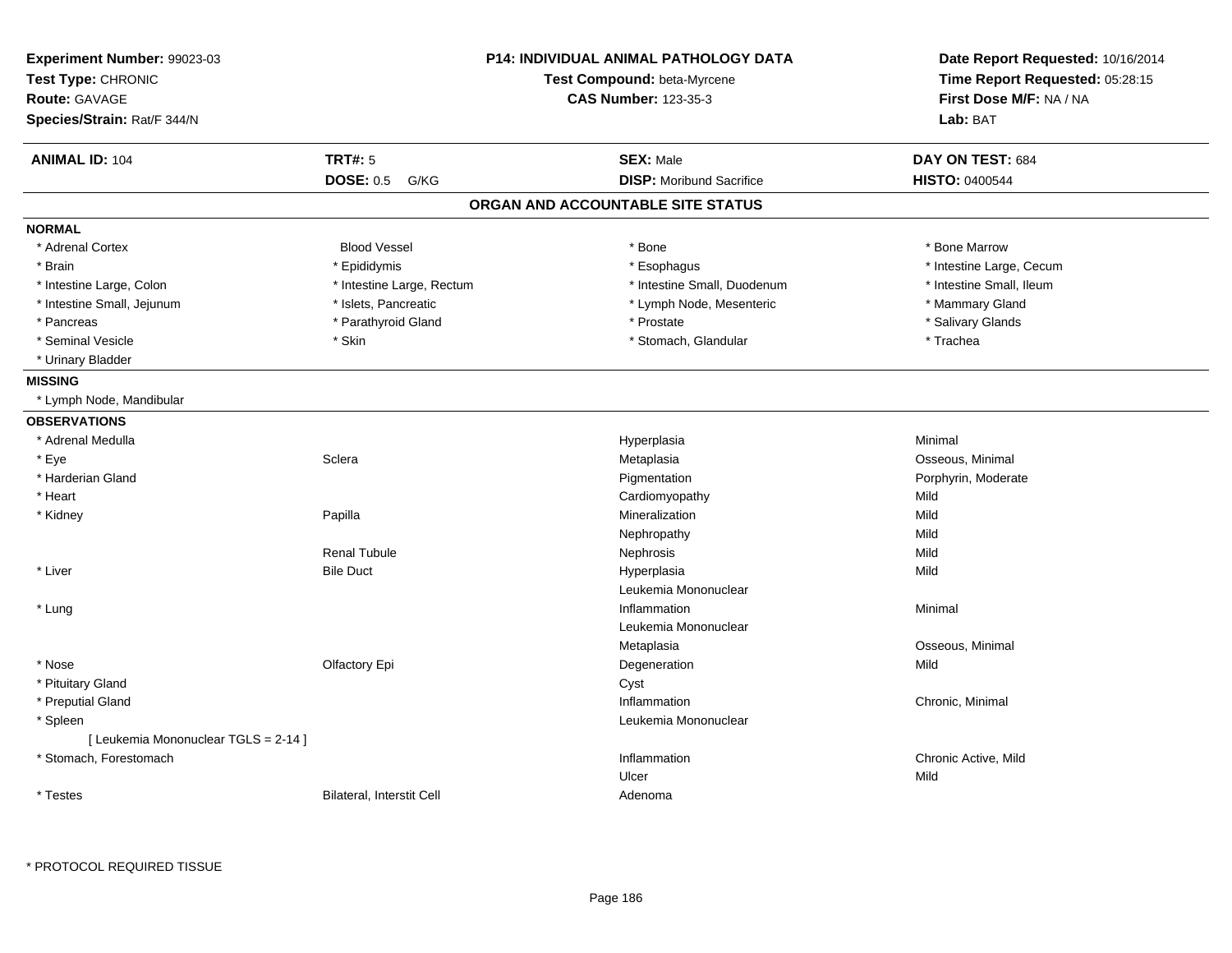| Experiment Number: 99023-03 |                                  | <b>P14: INDIVIDUAL ANIMAL PATHOLOGY DATA</b> | Date Report Requested: 10/16/2014 |
|-----------------------------|----------------------------------|----------------------------------------------|-----------------------------------|
| Test Type: CHRONIC          |                                  | Test Compound: beta-Myrcene                  | Time Report Requested: 05:28:15   |
| <b>Route: GAVAGE</b>        |                                  | <b>CAS Number: 123-35-3</b>                  | First Dose M/F: NA / NA           |
| Species/Strain: Rat/F 344/N |                                  |                                              | Lab: BAT                          |
| <b>ANIMAL ID: 104</b>       | <b>TRT#: 5</b>                   | <b>SEX: Male</b>                             | DAY ON TEST: 684                  |
|                             | <b>DOSE: 0.5</b><br>G/KG         | <b>DISP:</b> Moribund Sacrifice              | <b>HISTO: 0400544</b>             |
|                             |                                  | ORGAN AND ACCOUNTABLE SITE STATUS            |                                   |
| [ Adenoma TGLS = 1-11 ]     |                                  |                                              |                                   |
| * Thymus                    |                                  | Atrophy                                      | Marked                            |
| * Thyroid Gland             | C Cell                           | Hyperplasia                                  | Minimal                           |
| PRIMARY CAUSE OF DEATH      | Leukemia Mononuclear<br>- Spleen |                                              |                                   |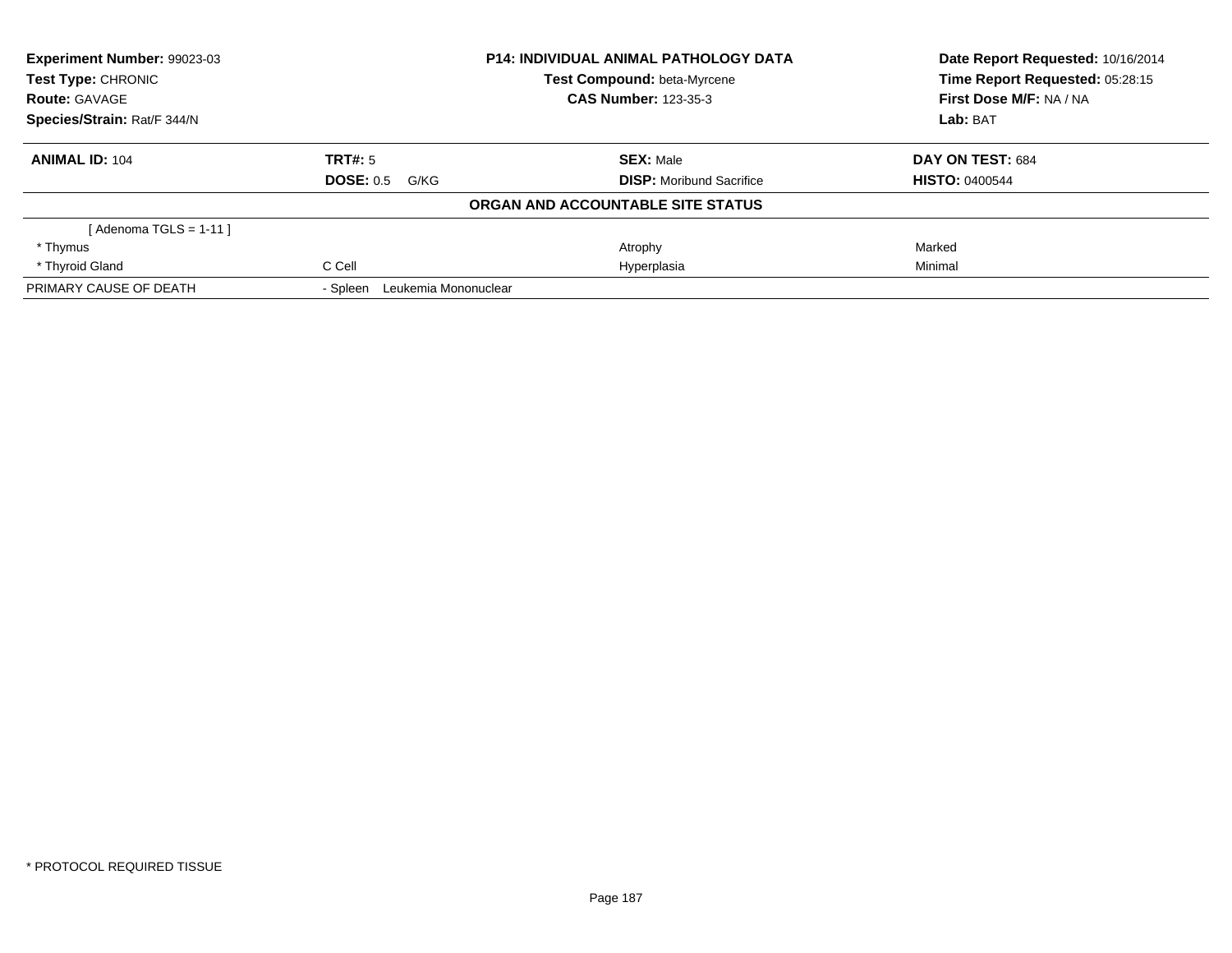| Experiment Number: 99023-03<br>Test Type: CHRONIC<br><b>Route: GAVAGE</b><br>Species/Strain: Rat/F 344/N |                             | <b>P14: INDIVIDUAL ANIMAL PATHOLOGY DATA</b><br>Test Compound: beta-Myrcene<br><b>CAS Number: 123-35-3</b> | Date Report Requested: 10/16/2014<br>Time Report Requested: 05:28:15<br>First Dose M/F: NA / NA<br>Lab: BAT |  |
|----------------------------------------------------------------------------------------------------------|-----------------------------|------------------------------------------------------------------------------------------------------------|-------------------------------------------------------------------------------------------------------------|--|
| <b>ANIMAL ID: 105</b>                                                                                    | <b>TRT#: 5</b>              | <b>SEX: Male</b>                                                                                           | DAY ON TEST: 666                                                                                            |  |
|                                                                                                          | <b>DOSE: 0.5</b><br>G/KG    | <b>DISP: Natural Death</b>                                                                                 | HISTO: 0400545                                                                                              |  |
|                                                                                                          |                             | ORGAN AND ACCOUNTABLE SITE STATUS                                                                          |                                                                                                             |  |
| <b>NORMAL</b>                                                                                            |                             |                                                                                                            |                                                                                                             |  |
| * Adrenal Cortex                                                                                         | * Adrenal Medulla           | <b>Blood Vessel</b>                                                                                        | * Bone                                                                                                      |  |
| * Brain                                                                                                  | * Esophagus                 | * Intestine Large, Cecum                                                                                   | * Intestine Large, Colon                                                                                    |  |
| * Intestine Large, Rectum                                                                                | * Intestine Small, Duodenum | * Intestine Small, Ileum                                                                                   | * Intestine Small, Jejunum                                                                                  |  |
| * Islets, Pancreatic                                                                                     | * Lymph Node, Mesenteric    | * Mammary Gland                                                                                            | * Pancreas                                                                                                  |  |
| * Parathyroid Gland                                                                                      | * Pituitary Gland           | * Prostate                                                                                                 | * Salivary Glands                                                                                           |  |
| * Seminal Vesicle                                                                                        | * Skin                      | * Stomach, Forestomach                                                                                     | * Thyroid Gland                                                                                             |  |
| * Trachea                                                                                                | * Urinary Bladder           |                                                                                                            |                                                                                                             |  |
| <b>MISSING</b>                                                                                           |                             |                                                                                                            |                                                                                                             |  |
| * Lymph Node, Mandibular                                                                                 |                             |                                                                                                            |                                                                                                             |  |
| <b>OBSERVATIONS</b>                                                                                      |                             |                                                                                                            |                                                                                                             |  |
| * Bone Marrow                                                                                            |                             | Hyperplasia                                                                                                | Mild                                                                                                        |  |
| * Epididymis                                                                                             |                             | Inflammation                                                                                               | Chronic, Mild                                                                                               |  |
| * Eye                                                                                                    | Sclera                      | Metaplasia                                                                                                 | Osseous, Mild                                                                                               |  |
| * Harderian Gland                                                                                        |                             | Pigmentation                                                                                               | Porphyrin, Moderate                                                                                         |  |
| * Heart                                                                                                  |                             | Cardiomyopathy                                                                                             | Minimal                                                                                                     |  |
|                                                                                                          | Atrium                      | Thrombosis                                                                                                 | Marked                                                                                                      |  |
| * Kidney                                                                                                 | Papilla                     | Mineralization                                                                                             | Minimal                                                                                                     |  |
|                                                                                                          |                             | <b>Necrosis</b>                                                                                            | Moderate                                                                                                    |  |
|                                                                                                          |                             | Nephropathy                                                                                                | Mild                                                                                                        |  |
|                                                                                                          | <b>Renal Tubule</b>         | Nephrosis                                                                                                  | Minimal                                                                                                     |  |
|                                                                                                          | Vein                        | Thrombosis                                                                                                 | Moderate                                                                                                    |  |
| [ Necrosis TGLS = $4-5$ ]                                                                                |                             |                                                                                                            |                                                                                                             |  |
| * Liver                                                                                                  | <b>Bile Duct</b>            | Hyperplasia                                                                                                | Moderate                                                                                                    |  |
|                                                                                                          |                             | Leukemia Mononuclear                                                                                       |                                                                                                             |  |
|                                                                                                          |                             | <b>Necrosis</b>                                                                                            | Moderate                                                                                                    |  |
| * Lung                                                                                                   | Alveolar Epith              | Hyperplasia                                                                                                | Minimal                                                                                                     |  |
|                                                                                                          |                             | Leukemia Mononuclear                                                                                       |                                                                                                             |  |
| * Nose                                                                                                   | Olfactory Epi               | Degeneration                                                                                               | Minimal                                                                                                     |  |
|                                                                                                          |                             | Inflammation                                                                                               | Chronic Active, Minimal                                                                                     |  |
| * Preputial Gland                                                                                        |                             | Inflammation                                                                                               | Chronic, Mild                                                                                               |  |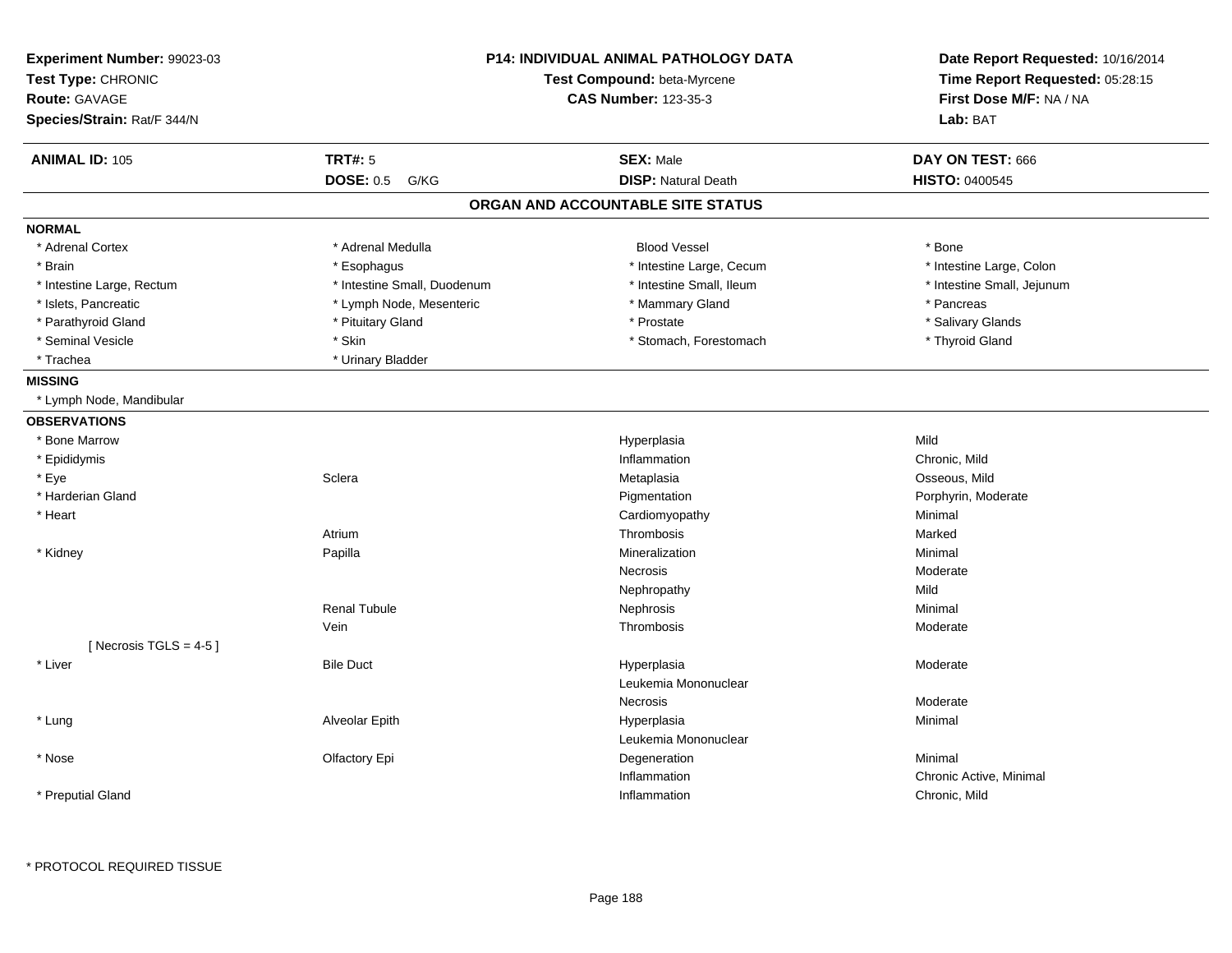| <b>Experiment Number: 99023-03</b><br>Test Type: CHRONIC |                           | <b>P14: INDIVIDUAL ANIMAL PATHOLOGY DATA</b> | Date Report Requested: 10/16/2014 |
|----------------------------------------------------------|---------------------------|----------------------------------------------|-----------------------------------|
|                                                          |                           | Test Compound: beta-Myrcene                  | Time Report Requested: 05:28:15   |
| <b>Route: GAVAGE</b>                                     |                           | <b>CAS Number: 123-35-3</b>                  | First Dose M/F: NA / NA           |
| Species/Strain: Rat/F 344/N                              |                           |                                              | Lab: BAT                          |
| <b>ANIMAL ID: 105</b>                                    | <b>TRT#: 5</b>            | <b>SEX: Male</b>                             | DAY ON TEST: 666                  |
|                                                          | <b>DOSE: 0.5</b><br>G/KG  | <b>DISP: Natural Death</b>                   | <b>HISTO: 0400545</b>             |
|                                                          |                           | ORGAN AND ACCOUNTABLE SITE STATUS            |                                   |
| * Spleen                                                 |                           | Congestion                                   | Mild                              |
|                                                          |                           | <b>Necrosis</b>                              | Focal, Moderate                   |
| [Congestion TGLS = 2-5]                                  |                           |                                              |                                   |
| [Necrosis TGLS = $3-5$ ]                                 |                           |                                              |                                   |
| * Stomach, Glandular                                     | Epithelium                | Ectasia                                      | Minimal                           |
|                                                          | Epithelium                | Hyperplasia                                  | Mild                              |
| * Testes                                                 | Bilateral, Interstit Cell | Adenoma                                      |                                   |
| [Adenoma TGLS = $1-11$ ]                                 |                           |                                              |                                   |
| * Thymus                                                 |                           | Atrophy                                      | Mild                              |
| PRIMARY CAUSE OF DEATH                                   | - Heart Atrium Thrombosis |                                              |                                   |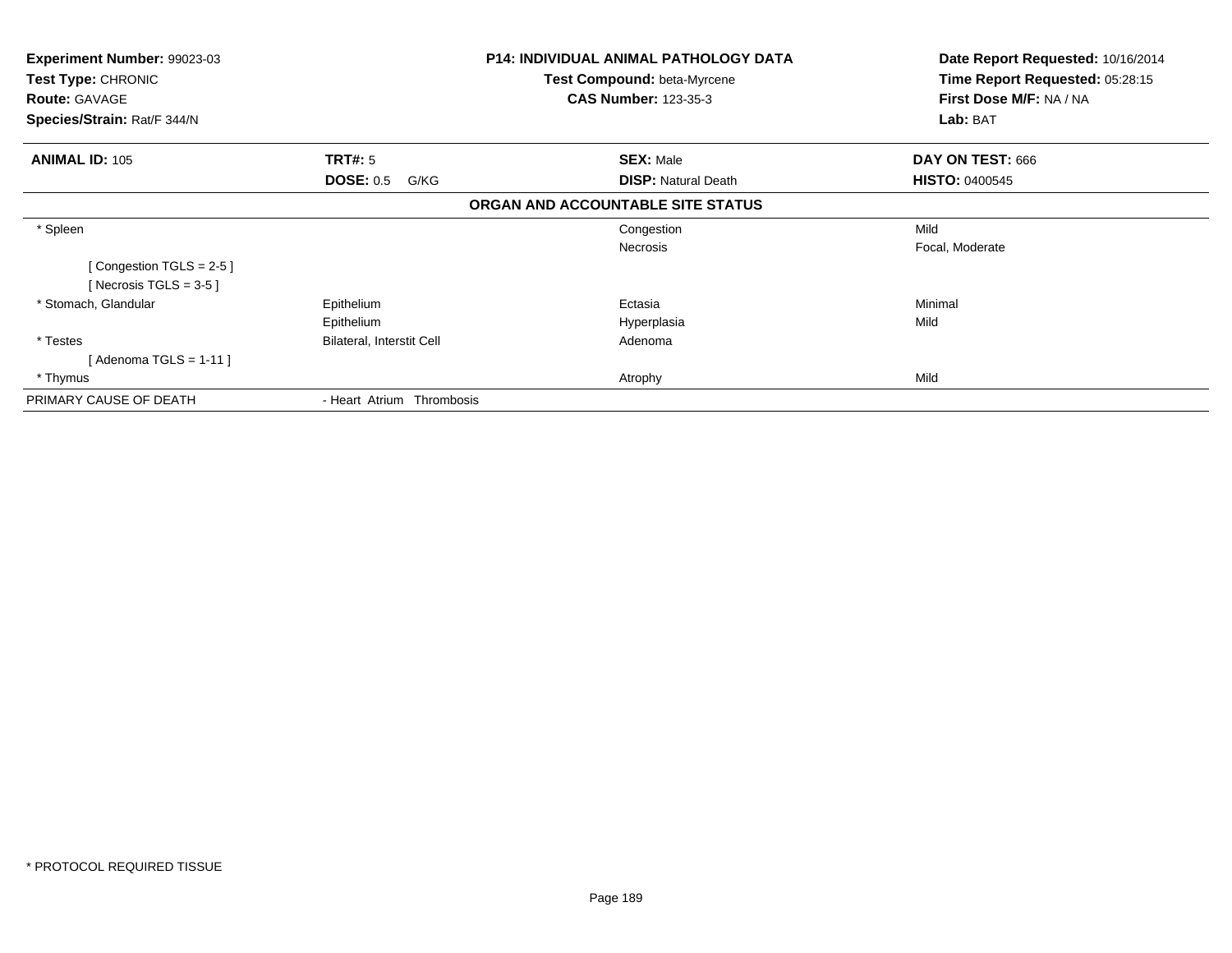| Experiment Number: 99023-03<br>Test Type: CHRONIC<br>Route: GAVAGE<br>Species/Strain: Rat/F 344/N |                            | P14: INDIVIDUAL ANIMAL PATHOLOGY DATA<br>Test Compound: beta-Myrcene<br><b>CAS Number: 123-35-3</b> | Date Report Requested: 10/16/2014<br>Time Report Requested: 05:28:15<br>First Dose M/F: NA / NA<br>Lab: BAT |  |
|---------------------------------------------------------------------------------------------------|----------------------------|-----------------------------------------------------------------------------------------------------|-------------------------------------------------------------------------------------------------------------|--|
| <b>ANIMAL ID: 106</b>                                                                             | <b>TRT#: 5</b>             | <b>SEX: Male</b>                                                                                    | DAY ON TEST: 731                                                                                            |  |
|                                                                                                   | <b>DOSE: 0.5</b><br>G/KG   | <b>DISP: Terminal Sacrifice</b>                                                                     | <b>HISTO: 0400546</b>                                                                                       |  |
|                                                                                                   |                            | ORGAN AND ACCOUNTABLE SITE STATUS                                                                   |                                                                                                             |  |
| <b>NORMAL</b>                                                                                     |                            |                                                                                                     |                                                                                                             |  |
| * Adrenal Medulla                                                                                 | <b>Blood Vessel</b>        | * Bone                                                                                              | * Bone Marrow                                                                                               |  |
| * Brain                                                                                           | * Epididymis               | * Esophagus                                                                                         | * Eye                                                                                                       |  |
| * Intestine Large, Cecum                                                                          | * Intestine Large, Colon   | * Intestine Large, Rectum                                                                           | * Intestine Small, Duodenum                                                                                 |  |
| * Intestine Small, Ileum                                                                          | * Intestine Small, Jejunum | * Islets, Pancreatic                                                                                | * Lung                                                                                                      |  |
| * Lymph Node, Mesenteric                                                                          | * Mammary Gland            | * Pancreas                                                                                          | * Parathyroid Gland                                                                                         |  |
| * Pituitary Gland                                                                                 | * Prostate                 | * Salivary Glands                                                                                   | * Seminal Vesicle                                                                                           |  |
| * Skin                                                                                            | * Spleen                   | * Stomach, Forestomach                                                                              | * Stomach, Glandular                                                                                        |  |
| * Thyroid Gland                                                                                   | * Trachea                  | * Urinary Bladder                                                                                   |                                                                                                             |  |
| <b>MISSING</b>                                                                                    |                            |                                                                                                     |                                                                                                             |  |
| * Lymph Node, Mandibular                                                                          |                            |                                                                                                     |                                                                                                             |  |
| <b>OBSERVATIONS</b>                                                                               |                            |                                                                                                     |                                                                                                             |  |
| * Adrenal Cortex                                                                                  |                            | Hyperplasia                                                                                         | Minimal                                                                                                     |  |
| * Harderian Gland                                                                                 |                            | Pigmentation                                                                                        | Porphyrin, Mild                                                                                             |  |
| * Heart                                                                                           |                            | Cardiomyopathy                                                                                      | Minimal                                                                                                     |  |
| * Kidney                                                                                          | <b>Renal Tubule</b>        | Hyperplasia                                                                                         | Minimal                                                                                                     |  |
|                                                                                                   |                            | Inflammation                                                                                        | Suppurative, Focal, Minimal                                                                                 |  |
|                                                                                                   |                            | Nephropathy                                                                                         | Moderate                                                                                                    |  |
|                                                                                                   | <b>Renal Tubule</b>        | Nephrosis                                                                                           | Mild                                                                                                        |  |
| * Liver                                                                                           |                            | Angiectasis                                                                                         | Mild                                                                                                        |  |
|                                                                                                   |                            | <b>Basophilic Focus</b>                                                                             |                                                                                                             |  |
|                                                                                                   |                            | <b>Clear Cell Focus</b>                                                                             |                                                                                                             |  |
|                                                                                                   |                            | Inflammation                                                                                        | Chronic, Minimal                                                                                            |  |
| * Nose                                                                                            | Olfactory Epi              | Degeneration                                                                                        | Mild                                                                                                        |  |
|                                                                                                   |                            | Inflammation                                                                                        | Chronic Active, Minimal                                                                                     |  |
| * Preputial Gland                                                                                 |                            | Inflammation                                                                                        | Chronic, Mild                                                                                               |  |
| * Testes                                                                                          | Bilateral, Interstit Cell  | Adenoma                                                                                             |                                                                                                             |  |
| [Adenoma TGLS = $1-11$ ]                                                                          |                            |                                                                                                     |                                                                                                             |  |
| * Thymus                                                                                          |                            | Atrophy                                                                                             | Mild                                                                                                        |  |
| PRIMARY CAUSE OF DEATH                                                                            | $\overline{a}$             |                                                                                                     |                                                                                                             |  |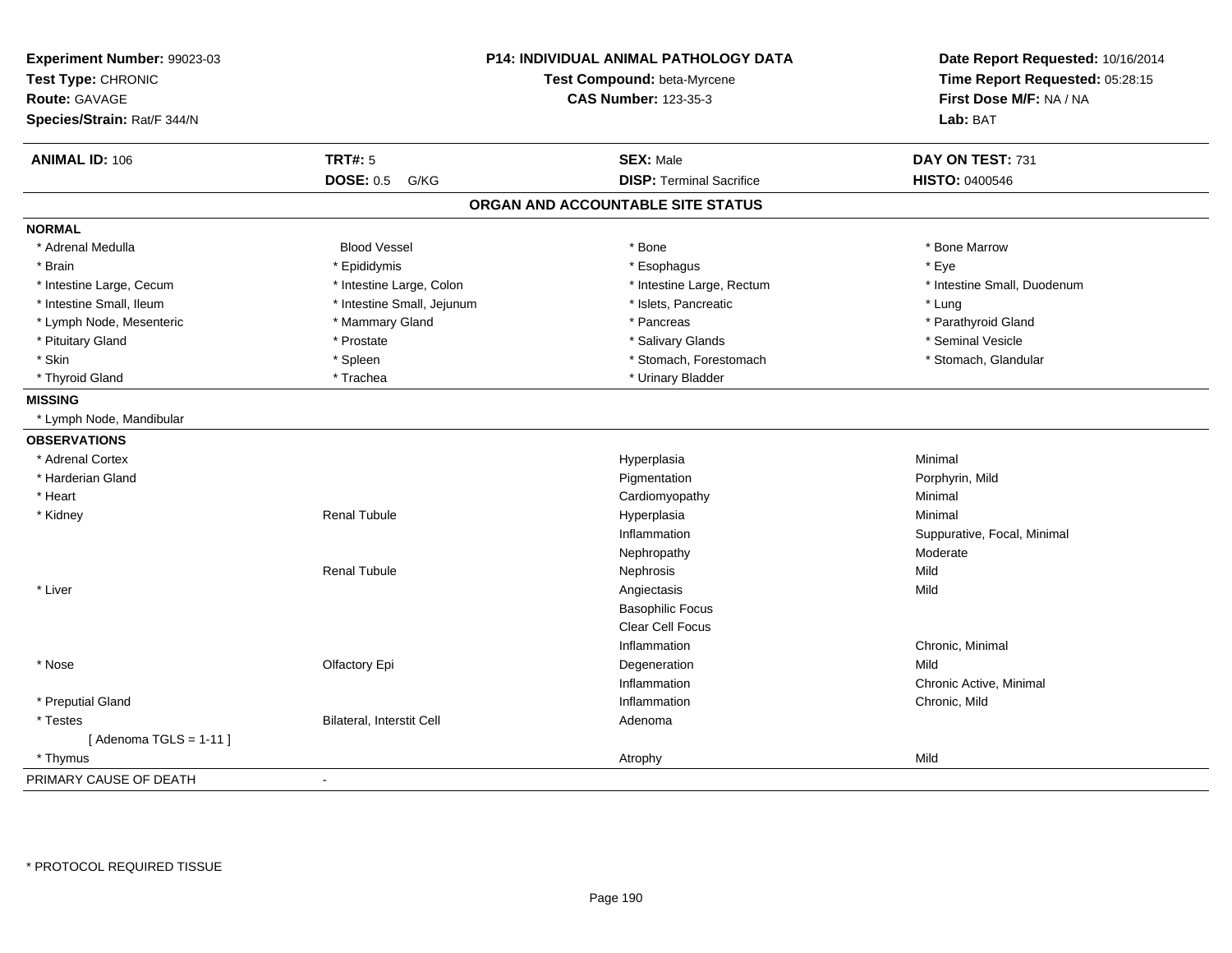| Experiment Number: 99023-03<br>Test Type: CHRONIC<br>Route: GAVAGE<br>Species/Strain: Rat/F 344/N | P14: INDIVIDUAL ANIMAL PATHOLOGY DATA<br>Test Compound: beta-Myrcene<br><b>CAS Number: 123-35-3</b> |  |                                   | Date Report Requested: 10/16/2014<br>Time Report Requested: 05:28:15<br>First Dose M/F: NA / NA<br>Lab: BAT |
|---------------------------------------------------------------------------------------------------|-----------------------------------------------------------------------------------------------------|--|-----------------------------------|-------------------------------------------------------------------------------------------------------------|
| <b>ANIMAL ID: 107</b>                                                                             | <b>TRT#: 5</b>                                                                                      |  | <b>SEX: Male</b>                  | DAY ON TEST: 729                                                                                            |
|                                                                                                   | <b>DOSE: 0.5</b><br>G/KG                                                                            |  | <b>DISP: Terminal Sacrifice</b>   | <b>HISTO: 0400547</b>                                                                                       |
|                                                                                                   |                                                                                                     |  | ORGAN AND ACCOUNTABLE SITE STATUS |                                                                                                             |
| <b>NORMAL</b>                                                                                     |                                                                                                     |  |                                   |                                                                                                             |
| * Adrenal Cortex                                                                                  | <b>Blood Vessel</b>                                                                                 |  | $*$ Bone                          | * Bone Marrow                                                                                               |
| * Epididymis                                                                                      | * Esophagus                                                                                         |  | * Eye                             | * Heart                                                                                                     |
| * Intestine Large, Cecum                                                                          | * Intestine Large, Colon                                                                            |  | * Intestine Large, Rectum         | * Intestine Small, Duodenum                                                                                 |
| * Intestine Small, Ileum                                                                          | * Intestine Small, Jejunum                                                                          |  | * Islets, Pancreatic              | * Pancreas                                                                                                  |
| * Parathyroid Gland                                                                               | * Prostate                                                                                          |  | * Salivary Glands                 | * Seminal Vesicle                                                                                           |
| * Skin                                                                                            | * Stomach, Forestomach                                                                              |  | * Trachea                         | * Urinary Bladder                                                                                           |
| <b>OBSERVATIONS</b>                                                                               |                                                                                                     |  |                                   |                                                                                                             |
| * Adrenal Medulla                                                                                 |                                                                                                     |  | Hyperplasia                       | Mild                                                                                                        |
| * Brain                                                                                           |                                                                                                     |  | Leukemia Mononuclear              |                                                                                                             |
| * Harderian Gland                                                                                 |                                                                                                     |  | Pigmentation                      | Porphyrin, Mild                                                                                             |
| * Kidney                                                                                          |                                                                                                     |  | Leukemia Mononuclear              |                                                                                                             |
|                                                                                                   | Papilla                                                                                             |  | Mineralization                    | Minimal                                                                                                     |
|                                                                                                   |                                                                                                     |  | Nephropathy                       | Mild                                                                                                        |
|                                                                                                   | <b>Renal Tubule</b>                                                                                 |  | Nephrosis                         | Minimal                                                                                                     |
| * Liver                                                                                           | <b>Bile Duct</b>                                                                                    |  | Hyperplasia                       | Moderate                                                                                                    |
|                                                                                                   |                                                                                                     |  | Leukemia Mononuclear              |                                                                                                             |
| * Lung                                                                                            |                                                                                                     |  | Leukemia Mononuclear              |                                                                                                             |
| Lymph Node                                                                                        | Deep Cervical                                                                                       |  | Leukemia Mononuclear              |                                                                                                             |
|                                                                                                   | Mediastinal                                                                                         |  | Leukemia Mononuclear              |                                                                                                             |
| [ Leukemia Mononuclear TGLS = 8-16 ]<br>[ Leukemia Mononuclear TGLS = 7-19 ]                      |                                                                                                     |  |                                   |                                                                                                             |
| * Lymph Node, Mandibular                                                                          |                                                                                                     |  | Leukemia Mononuclear              |                                                                                                             |
| [ Leukemia Mononuclear TGLS = 6-17 ]                                                              |                                                                                                     |  |                                   |                                                                                                             |
| * Lymph Node, Mesenteric                                                                          |                                                                                                     |  | Leukemia Mononuclear              |                                                                                                             |
| [ Leukemia Mononuclear TGLS = 5-18 ]                                                              |                                                                                                     |  |                                   |                                                                                                             |
| * Mammary Gland                                                                                   |                                                                                                     |  | Fibroadenoma                      |                                                                                                             |
| [Fibroadenoma TGLS = 1-15]                                                                        |                                                                                                     |  |                                   |                                                                                                             |
| $*$ Nose                                                                                          |                                                                                                     |  |                                   | Moderate                                                                                                    |
|                                                                                                   | <b>Olfactory Epi</b>                                                                                |  | Degeneration<br>Inflammation      |                                                                                                             |
|                                                                                                   |                                                                                                     |  |                                   | Chronic Active, Mild<br>Mild                                                                                |
| * Pituitary Gland                                                                                 |                                                                                                     |  | Angiectasis                       |                                                                                                             |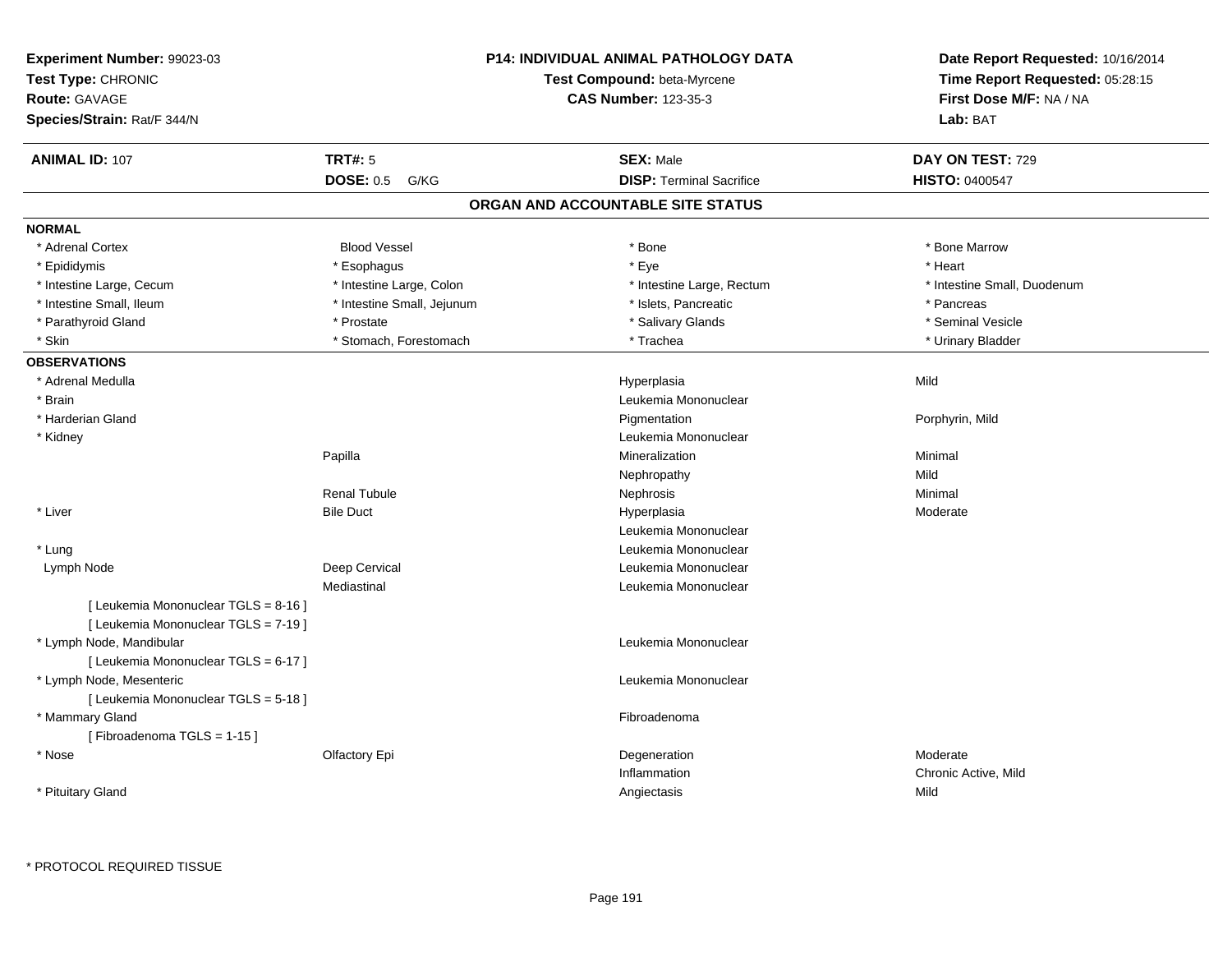| <b>Experiment Number: 99023-03</b><br>Test Type: CHRONIC<br><b>Route: GAVAGE</b><br>Species/Strain: Rat/F 344/N |                           | <b>P14: INDIVIDUAL ANIMAL PATHOLOGY DATA</b><br>Test Compound: beta-Myrcene<br><b>CAS Number: 123-35-3</b> | Date Report Requested: 10/16/2014<br>Time Report Requested: 05:28:15<br>First Dose M/F: NA / NA<br>Lab: BAT |  |
|-----------------------------------------------------------------------------------------------------------------|---------------------------|------------------------------------------------------------------------------------------------------------|-------------------------------------------------------------------------------------------------------------|--|
| <b>ANIMAL ID: 107</b>                                                                                           | <b>TRT#: 5</b>            | <b>SEX: Male</b>                                                                                           | DAY ON TEST: 729                                                                                            |  |
|                                                                                                                 | <b>DOSE: 0.5</b><br>G/KG  | <b>DISP: Terminal Sacrifice</b><br>ORGAN AND ACCOUNTABLE SITE STATUS                                       | <b>HISTO: 0400547</b>                                                                                       |  |
|                                                                                                                 |                           |                                                                                                            |                                                                                                             |  |
| * Preputial Gland                                                                                               |                           | Inflammation                                                                                               | Chronic, Mild                                                                                               |  |
| * Spleen                                                                                                        |                           | Leukemia Mononuclear                                                                                       |                                                                                                             |  |
| [Leukemia Mononuclear TGLS = 2-14]                                                                              |                           |                                                                                                            |                                                                                                             |  |
| * Stomach, Glandular                                                                                            | Epithelium                | Ectasia                                                                                                    | Minimal                                                                                                     |  |
|                                                                                                                 |                           | Leukemia Mononuclear                                                                                       |                                                                                                             |  |
| * Testes                                                                                                        | Bilateral, Interstit Cell | Adenoma                                                                                                    |                                                                                                             |  |
| [ Adenoma TGLS = 4-11 ]                                                                                         |                           |                                                                                                            |                                                                                                             |  |
| * Thymus                                                                                                        |                           | Leukemia Mononuclear                                                                                       |                                                                                                             |  |
| [Leukemia Mononuclear TGLS = 9-3]                                                                               |                           |                                                                                                            |                                                                                                             |  |
| * Thyroid Gland                                                                                                 | C Cell                    | Hyperplasia                                                                                                | Minimal                                                                                                     |  |
| PRIMARY CAUSE OF DEATH                                                                                          | ٠                         |                                                                                                            |                                                                                                             |  |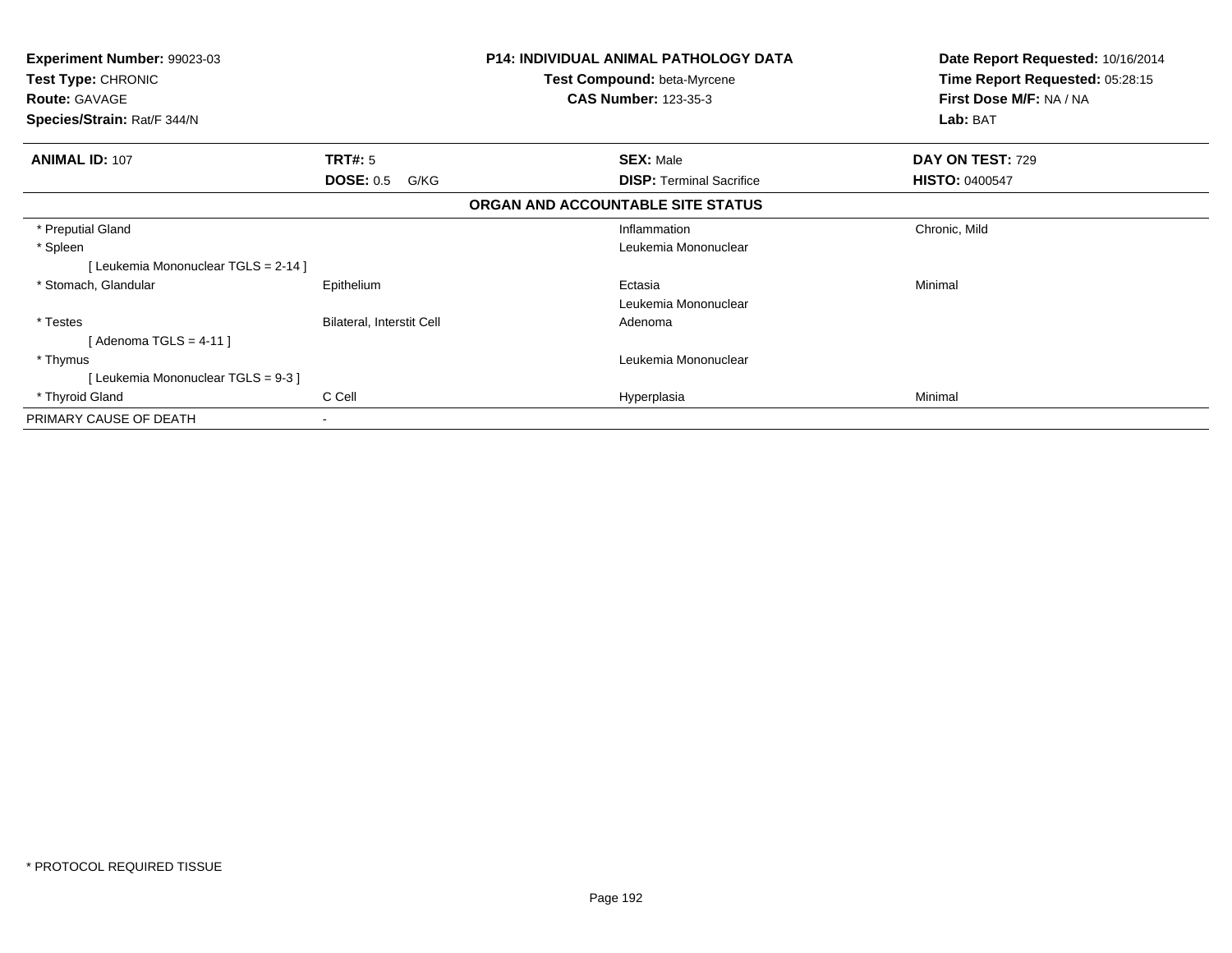| Experiment Number: 99023-03<br>Test Type: CHRONIC<br><b>Route: GAVAGE</b><br>Species/Strain: Rat/F 344/N |                           | <b>P14: INDIVIDUAL ANIMAL PATHOLOGY DATA</b><br>Test Compound: beta-Myrcene<br><b>CAS Number: 123-35-3</b> | Date Report Requested: 10/16/2014<br>Time Report Requested: 05:28:15<br>First Dose M/F: NA / NA<br>Lab: BAT |
|----------------------------------------------------------------------------------------------------------|---------------------------|------------------------------------------------------------------------------------------------------------|-------------------------------------------------------------------------------------------------------------|
| <b>ANIMAL ID: 108</b>                                                                                    | <b>TRT#: 5</b>            | <b>SEX: Male</b>                                                                                           | DAY ON TEST: 731                                                                                            |
|                                                                                                          | <b>DOSE: 0.5</b><br>G/KG  | <b>DISP: Terminal Sacrifice</b>                                                                            | <b>HISTO: 0400548</b>                                                                                       |
|                                                                                                          |                           | ORGAN AND ACCOUNTABLE SITE STATUS                                                                          |                                                                                                             |
| <b>NORMAL</b>                                                                                            |                           |                                                                                                            |                                                                                                             |
| <b>Blood Vessel</b>                                                                                      | * Bone                    | * Bone Marrow                                                                                              | * Brain                                                                                                     |
| * Epididymis                                                                                             | * Esophagus               | * Eye                                                                                                      | * Intestine Large, Cecum                                                                                    |
| * Intestine Large, Colon                                                                                 | * Intestine Large, Rectum | * Intestine Small, Duodenum                                                                                | * Intestine Small, Ileum                                                                                    |
| * Intestine Small, Jejunum                                                                               | * Islets, Pancreatic      | * Lung                                                                                                     | * Lymph Node, Mesenteric                                                                                    |
| * Parathyroid Gland                                                                                      | * Pituitary Gland         | * Prostate                                                                                                 | * Salivary Glands                                                                                           |
| * Seminal Vesicle                                                                                        | * Skin                    | * Spleen                                                                                                   | * Trachea                                                                                                   |
| * Urinary Bladder                                                                                        |                           |                                                                                                            |                                                                                                             |
| <b>MISSING</b>                                                                                           |                           |                                                                                                            |                                                                                                             |
| * Lymph Node, Mandibular                                                                                 |                           |                                                                                                            |                                                                                                             |
| <b>OBSERVATIONS</b>                                                                                      |                           |                                                                                                            |                                                                                                             |
| * Adrenal Cortex                                                                                         |                           | Hyperplasia                                                                                                | Mild                                                                                                        |
|                                                                                                          |                           | Vacuolization Cytoplasmic                                                                                  | Minimal                                                                                                     |
| * Adrenal Medulla                                                                                        |                           | Pheochromocytoma Benign                                                                                    |                                                                                                             |
| [ Pheochromocytoma Benign TGLS = 1-14 ]                                                                  |                           |                                                                                                            |                                                                                                             |
| * Harderian Gland                                                                                        |                           | Pigmentation                                                                                               | Porphyrin, Moderate                                                                                         |
| * Heart                                                                                                  |                           | Cardiomyopathy                                                                                             | Mild                                                                                                        |
| * Kidney                                                                                                 | <b>Renal Tubule</b>       | Carcinoma                                                                                                  |                                                                                                             |
|                                                                                                          | <b>Transit Epithe</b>     | Hyperplasia                                                                                                | Mild                                                                                                        |
|                                                                                                          | Papilla                   | Mineralization                                                                                             | Mild                                                                                                        |
|                                                                                                          |                           | Nephropathy                                                                                                | Marked                                                                                                      |
|                                                                                                          | <b>Renal Tubule</b>       | Nephrosis                                                                                                  | Marked                                                                                                      |
|                                                                                                          | Vein                      | Thrombosis                                                                                                 | Mild                                                                                                        |
| [Nephropathy TGLS = $3-15+16$ ]                                                                          |                           |                                                                                                            |                                                                                                             |
| * Liver                                                                                                  | <b>Bile Duct</b>          | Hyperplasia                                                                                                | Mild                                                                                                        |
| * Mammary Gland                                                                                          |                           | Fibroadenoma                                                                                               |                                                                                                             |
| * Nose                                                                                                   | Olfactory Epi             | Degeneration                                                                                               | Mild                                                                                                        |
| * Pancreas                                                                                               | Duct                      | Cyst                                                                                                       |                                                                                                             |
| * Preputial Gland                                                                                        |                           | Inflammation                                                                                               | Chronic, Mild                                                                                               |
| * Stomach, Forestomach                                                                                   |                           | Inflammation                                                                                               | Chronic Active, Moderate                                                                                    |
| * Stomach, Glandular                                                                                     | Epithelium                | Ectasia                                                                                                    | Minimal                                                                                                     |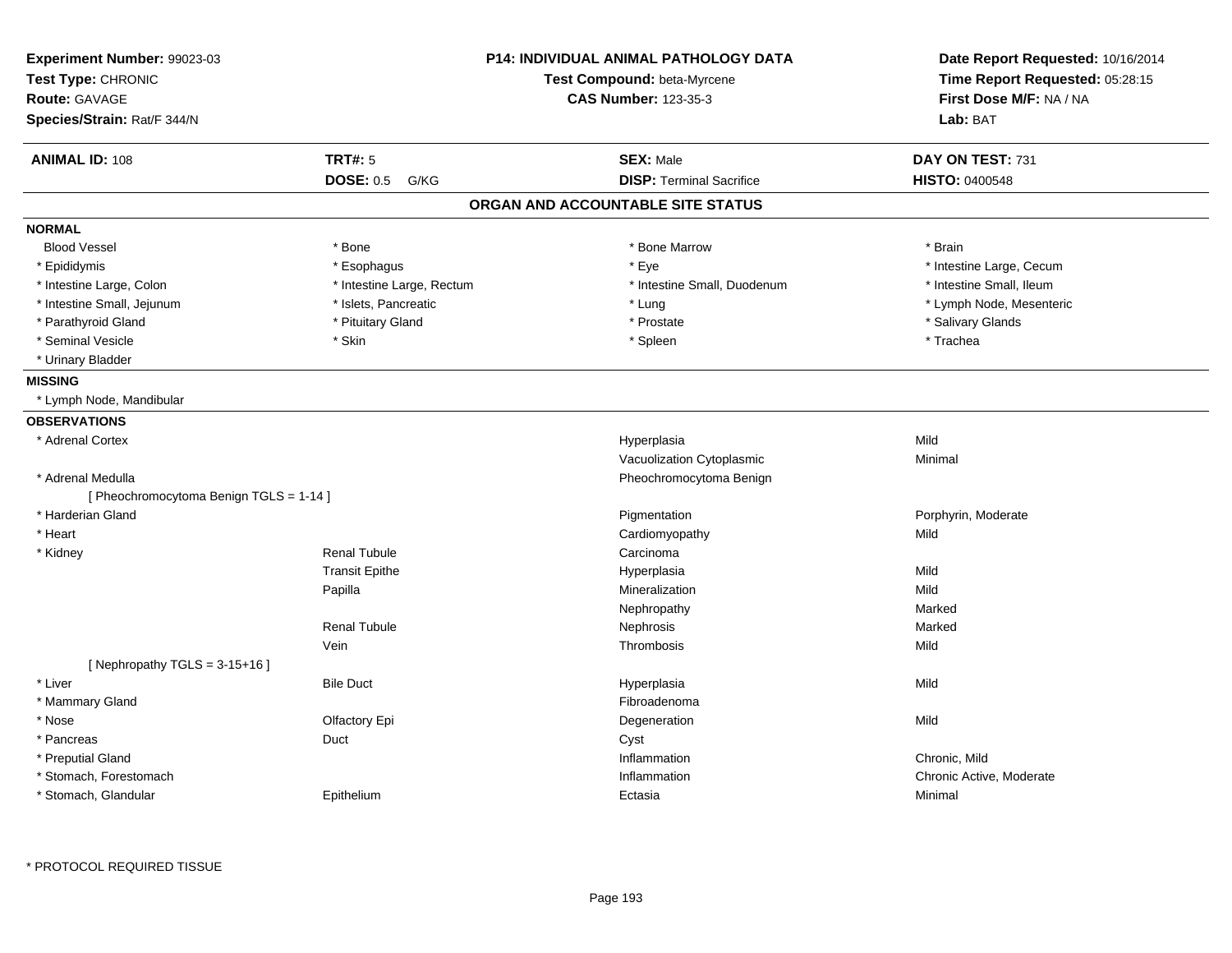| Experiment Number: 99023-03<br>Test Type: CHRONIC |                                  | <b>P14: INDIVIDUAL ANIMAL PATHOLOGY DATA</b><br>Test Compound: beta-Myrcene | Date Report Requested: 10/16/2014<br>Time Report Requested: 05:28:15 |
|---------------------------------------------------|----------------------------------|-----------------------------------------------------------------------------|----------------------------------------------------------------------|
| <b>Route: GAVAGE</b>                              |                                  | <b>CAS Number: 123-35-3</b>                                                 | First Dose M/F: NA / NA                                              |
| Species/Strain: Rat/F 344/N                       |                                  |                                                                             | Lab: BAT                                                             |
| <b>ANIMAL ID: 108</b>                             | TRT#: 5                          | <b>SEX: Male</b>                                                            | DAY ON TEST: 731                                                     |
|                                                   | <b>DOSE: 0.5</b><br>G/KG         | <b>DISP:</b> Terminal Sacrifice                                             | <b>HISTO: 0400548</b>                                                |
|                                                   |                                  | ORGAN AND ACCOUNTABLE SITE STATUS                                           |                                                                      |
| * Testes                                          | <b>Bilateral, Interstit Cell</b> | Adenoma                                                                     |                                                                      |
| [Adenoma TGLS = $2-11$ ]                          |                                  |                                                                             |                                                                      |
| * Thymus                                          |                                  | Atrophy                                                                     | Moderate                                                             |
| * Thyroid Gland                                   |                                  | Cyst                                                                        |                                                                      |
| PRIMARY CAUSE OF DEATH                            |                                  |                                                                             |                                                                      |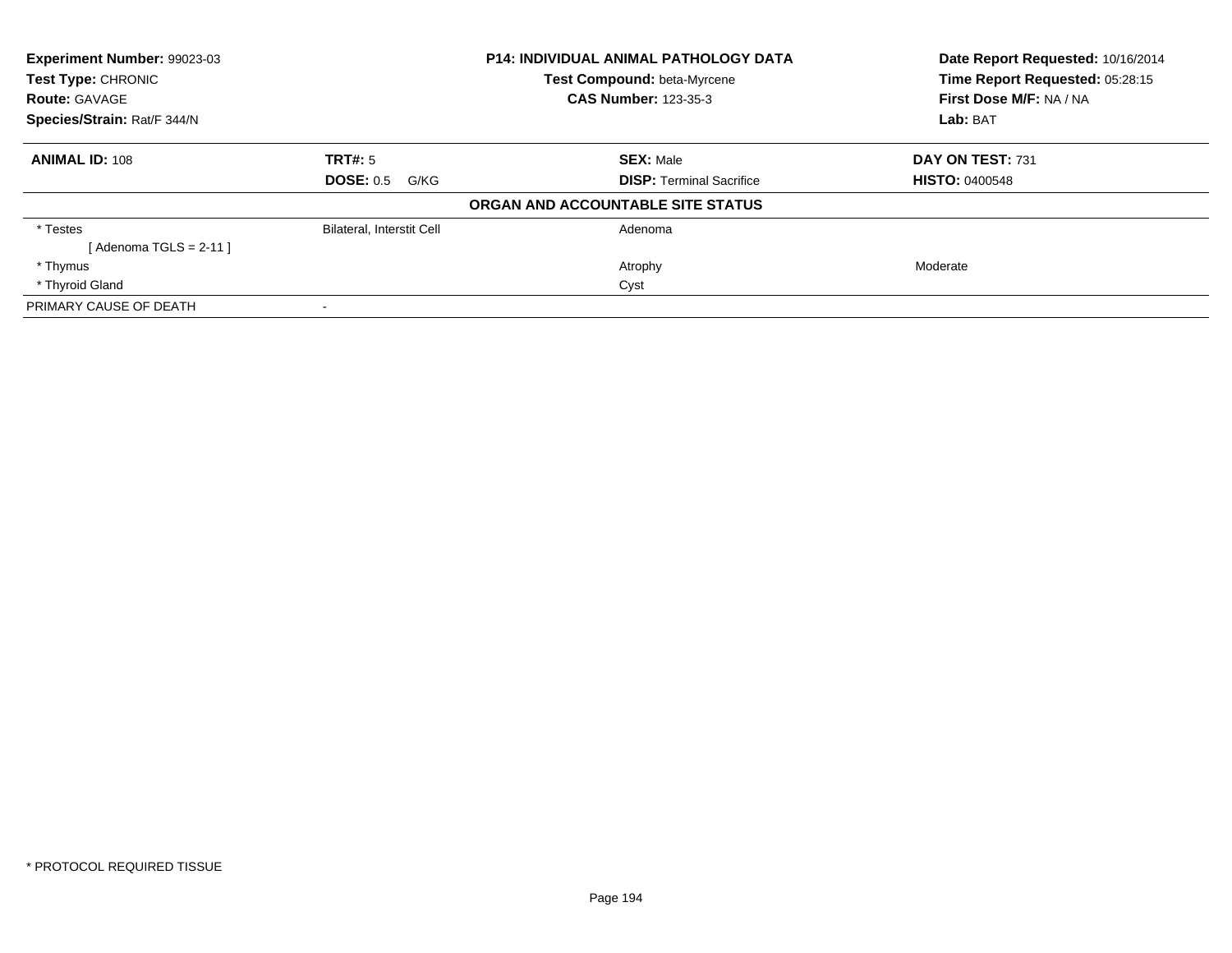| Experiment Number: 99023-03<br>Test Type: CHRONIC<br>Route: GAVAGE | P14: INDIVIDUAL ANIMAL PATHOLOGY DATA<br>Test Compound: beta-Myrcene<br><b>CAS Number: 123-35-3</b> |                                   | Date Report Requested: 10/16/2014<br>Time Report Requested: 05:28:15<br>First Dose M/F: NA / NA |
|--------------------------------------------------------------------|-----------------------------------------------------------------------------------------------------|-----------------------------------|-------------------------------------------------------------------------------------------------|
| Species/Strain: Rat/F 344/N                                        |                                                                                                     |                                   | Lab: BAT                                                                                        |
| <b>ANIMAL ID: 109</b>                                              | <b>TRT#: 5</b>                                                                                      | <b>SEX: Male</b>                  | DAY ON TEST: 730                                                                                |
|                                                                    | <b>DOSE: 0.5</b><br>G/KG                                                                            | <b>DISP: Terminal Sacrifice</b>   | <b>HISTO: 0400549</b>                                                                           |
|                                                                    |                                                                                                     | ORGAN AND ACCOUNTABLE SITE STATUS |                                                                                                 |
| <b>NORMAL</b>                                                      |                                                                                                     |                                   |                                                                                                 |
| * Adrenal Cortex                                                   | * Adrenal Medulla                                                                                   | <b>Blood Vessel</b>               | * Bone                                                                                          |
| * Bone Marrow                                                      | * Brain                                                                                             | * Epididymis                      | * Esophagus                                                                                     |
| * Eye                                                              | * Heart                                                                                             | * Intestine Large, Cecum          | * Intestine Large, Colon                                                                        |
| * Intestine Large, Rectum                                          | * Intestine Small, Duodenum                                                                         | * Intestine Small, Ileum          | * Intestine Small, Jejunum                                                                      |
| * Islets, Pancreatic                                               | * Lymph Node, Mesenteric                                                                            | * Mammary Gland                   | * Pancreas                                                                                      |
| * Parathyroid Gland                                                | * Pituitary Gland                                                                                   | * Prostate                        | * Salivary Glands                                                                               |
| * Seminal Vesicle                                                  | * Skin                                                                                              | * Spleen                          | * Stomach, Forestomach                                                                          |
| * Thyroid Gland                                                    | * Trachea                                                                                           | * Urinary Bladder                 |                                                                                                 |
| <b>MISSING</b>                                                     |                                                                                                     |                                   |                                                                                                 |
| * Lymph Node, Mandibular                                           |                                                                                                     |                                   |                                                                                                 |
| <b>OBSERVATIONS</b>                                                |                                                                                                     |                                   |                                                                                                 |
| * Harderian Gland                                                  |                                                                                                     | Pigmentation                      | Porphyrin, Mild                                                                                 |
| * Kidney                                                           |                                                                                                     | Inflammation                      | Suppurative, Focal, Minimal                                                                     |
|                                                                    |                                                                                                     | Metaplasia                        | Osseous, Mild                                                                                   |
|                                                                    | Papilla                                                                                             | Mineralization                    | Mild                                                                                            |
|                                                                    |                                                                                                     | Nephropathy                       | Mild                                                                                            |
|                                                                    | <b>Renal Tubule</b>                                                                                 | Nephrosis                         | Moderate                                                                                        |
| [Nephropathy TGLS = $2,3-5+15$ ]                                   |                                                                                                     |                                   |                                                                                                 |
| * Liver                                                            | <b>Bile Duct</b>                                                                                    | Hyperplasia                       | Mild                                                                                            |
|                                                                    |                                                                                                     | Inflammation                      | Chronic, Minimal                                                                                |
| * Lung                                                             |                                                                                                     | Inflammation                      | Minimal                                                                                         |
| * Nose                                                             | Olfactory Epi                                                                                       | Degeneration                      | Minimal                                                                                         |
|                                                                    |                                                                                                     | Inflammation                      | Chronic Active, Minimal                                                                         |
| * Preputial Gland                                                  |                                                                                                     | Inflammation                      | Chronic, Mild                                                                                   |
| * Stomach, Glandular                                               | Epithelium                                                                                          | Ectasia                           | Minimal                                                                                         |
| * Testes                                                           | Bilateral, Interstit Cell                                                                           | Adenoma                           |                                                                                                 |
| [Adenoma TGLS = $1-14$ ]                                           |                                                                                                     |                                   |                                                                                                 |
| * Thymus                                                           |                                                                                                     | Atrophy                           | Moderate                                                                                        |
| PRIMARY CAUSE OF DEATH                                             | $\blacksquare$                                                                                      |                                   |                                                                                                 |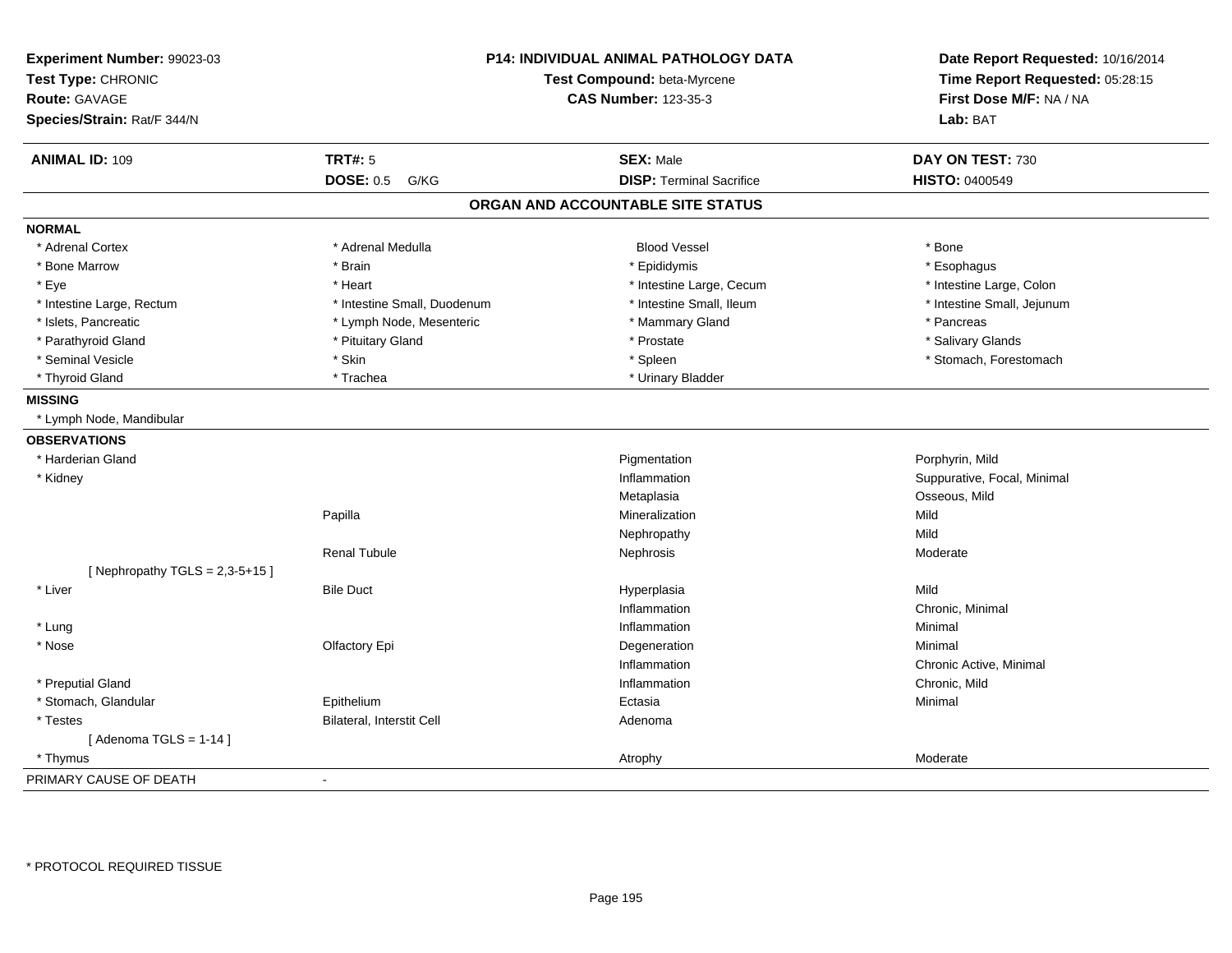| Experiment Number: 99023-03<br>Test Type: CHRONIC<br>Route: GAVAGE<br>Species/Strain: Rat/F 344/N |                           | <b>P14: INDIVIDUAL ANIMAL PATHOLOGY DATA</b><br><b>Test Compound: beta-Myrcene</b><br><b>CAS Number: 123-35-3</b> | Date Report Requested: 10/16/2014<br>Time Report Requested: 05:28:15<br>First Dose M/F: NA / NA<br>Lab: BAT |
|---------------------------------------------------------------------------------------------------|---------------------------|-------------------------------------------------------------------------------------------------------------------|-------------------------------------------------------------------------------------------------------------|
| <b>ANIMAL ID: 110</b>                                                                             | <b>TRT#: 5</b>            | <b>SEX: Male</b>                                                                                                  | DAY ON TEST: 9                                                                                              |
|                                                                                                   | <b>DOSE: 0.5</b><br>G/KG  | <b>DISP: Natural Death</b>                                                                                        | <b>HISTO: 0400550</b>                                                                                       |
|                                                                                                   |                           | ORGAN AND ACCOUNTABLE SITE STATUS                                                                                 |                                                                                                             |
| <b>NORMAL</b>                                                                                     |                           |                                                                                                                   |                                                                                                             |
| * Adrenal Cortex                                                                                  | * Adrenal Medulla         | <b>Blood Vessel</b>                                                                                               | * Bone                                                                                                      |
| * Brain                                                                                           | * Epididymis              | * Eye                                                                                                             | * Intestine Large, Cecum                                                                                    |
| * Intestine Large, Colon                                                                          | * Intestine Large, Rectum | * Intestine Small, Duodenum                                                                                       | * Intestine Small. Ileum                                                                                    |
| * Intestine Small, Jejunum                                                                        | * Islets, Pancreatic      | * Kidney                                                                                                          | * Liver                                                                                                     |
| * Lung                                                                                            | * Lymph Node, Mesenteric  | * Mammary Gland                                                                                                   | * Nose                                                                                                      |
| * Pancreas                                                                                        | * Parathyroid Gland       | * Pituitary Gland                                                                                                 | * Preputial Gland                                                                                           |
| * Prostate                                                                                        | * Salivary Glands         | * Seminal Vesicle                                                                                                 | * Skin                                                                                                      |
| * Spleen                                                                                          | * Stomach, Forestomach    | * Stomach, Glandular                                                                                              | * Testes                                                                                                    |
| * Thymus                                                                                          | * Thyroid Gland           | * Trachea                                                                                                         | * Urinary Bladder                                                                                           |
| <b>MISSING</b>                                                                                    |                           |                                                                                                                   |                                                                                                             |
| * Lymph Node, Mandibular                                                                          |                           |                                                                                                                   |                                                                                                             |
| <b>OBSERVATIONS</b>                                                                               |                           |                                                                                                                   |                                                                                                             |
| * Bone Marrow                                                                                     |                           | Hyperplasia                                                                                                       | Mild                                                                                                        |
| * Esophagus                                                                                       |                           | Inflammation                                                                                                      | Chronic, Mild                                                                                               |
| * Harderian Gland                                                                                 |                           | Pigmentation                                                                                                      | Porphyrin, Minimal                                                                                          |
| * Heart                                                                                           |                           | Cardiomyopathy                                                                                                    | Minimal                                                                                                     |
| PRIMARY CAUSE OF DEATH                                                                            | - UNCERTAIN               |                                                                                                                   |                                                                                                             |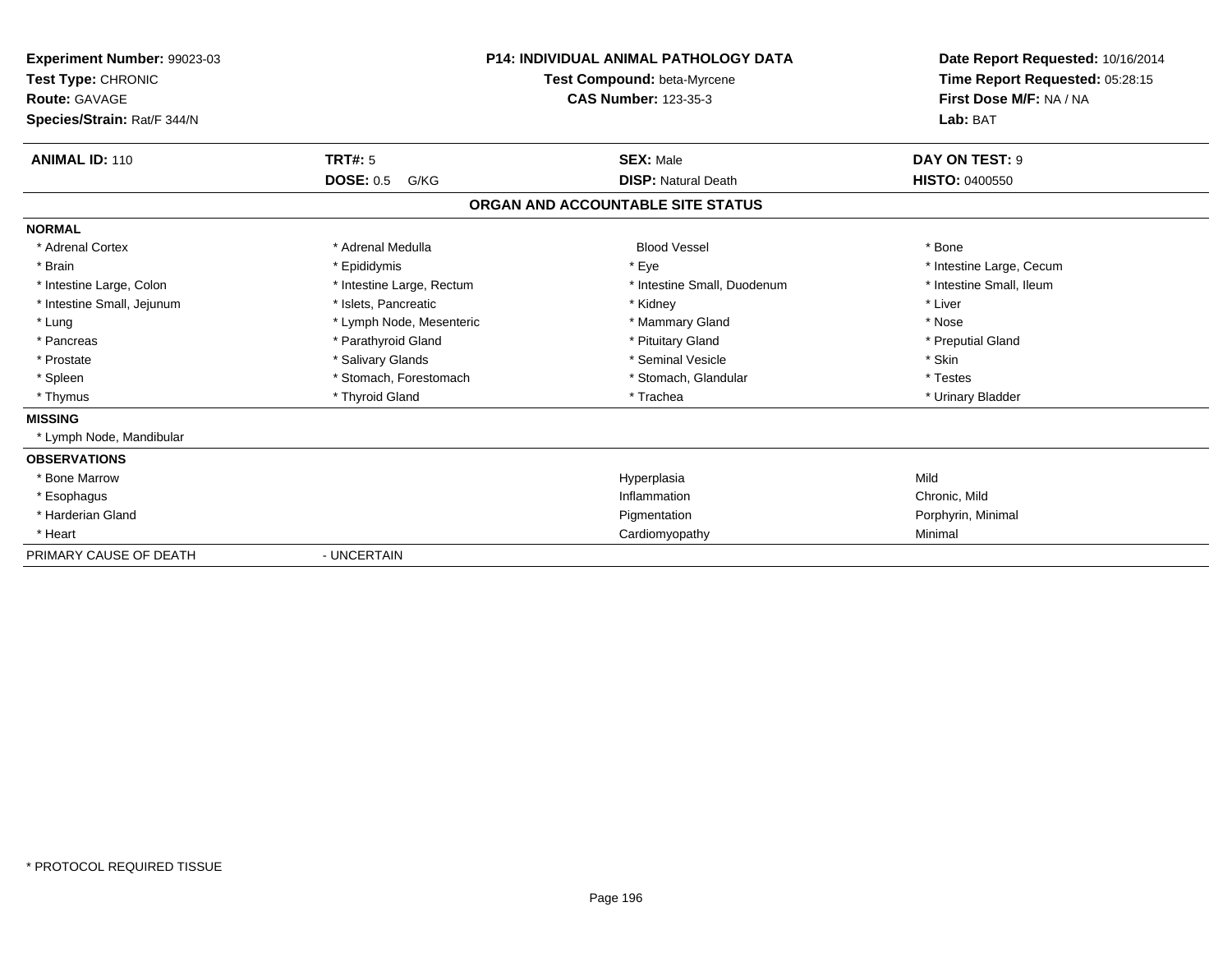| Experiment Number: 99023-03<br>Test Type: CHRONIC<br><b>Route: GAVAGE</b><br>Species/Strain: Rat/F 344/N |                                  | <b>P14: INDIVIDUAL ANIMAL PATHOLOGY DATA</b><br>Test Compound: beta-Myrcene<br><b>CAS Number: 123-35-3</b> | Date Report Requested: 10/16/2014<br>Time Report Requested: 05:28:16<br>First Dose M/F: NA / NA<br>Lab: BAT |
|----------------------------------------------------------------------------------------------------------|----------------------------------|------------------------------------------------------------------------------------------------------------|-------------------------------------------------------------------------------------------------------------|
| <b>ANIMAL ID: 111</b>                                                                                    | <b>TRT#: 5</b>                   | <b>SEX: Male</b>                                                                                           | DAY ON TEST: 729                                                                                            |
|                                                                                                          | <b>DOSE: 0.5</b><br>G/KG         | <b>DISP: Terminal Sacrifice</b>                                                                            | HISTO: 0400551                                                                                              |
|                                                                                                          |                                  | ORGAN AND ACCOUNTABLE SITE STATUS                                                                          |                                                                                                             |
| <b>NORMAL</b>                                                                                            |                                  |                                                                                                            |                                                                                                             |
| <b>Blood Vessel</b>                                                                                      | * Bone                           | * Bone Marrow                                                                                              | * Brain                                                                                                     |
| * Epididymis                                                                                             | * Esophagus                      | * Eye                                                                                                      | * Intestine Large, Cecum                                                                                    |
| * Intestine Large, Colon                                                                                 | * Intestine Large, Rectum        | * Intestine Small, Duodenum                                                                                | * Intestine Small, Ileum                                                                                    |
| * Intestine Small, Jejunum                                                                               | * Islets, Pancreatic             | * Lung                                                                                                     | * Lymph Node, Mesenteric                                                                                    |
| * Parathyroid Gland                                                                                      | * Preputial Gland                | * Prostate                                                                                                 | * Salivary Glands                                                                                           |
| * Seminal Vesicle                                                                                        | * Skin                           | * Spleen                                                                                                   | * Stomach, Forestomach                                                                                      |
| * Thyroid Gland                                                                                          | * Trachea                        | * Urinary Bladder                                                                                          |                                                                                                             |
| <b>MISSING</b>                                                                                           |                                  |                                                                                                            |                                                                                                             |
| * Lymph Node, Mandibular                                                                                 |                                  |                                                                                                            |                                                                                                             |
| <b>OBSERVATIONS</b>                                                                                      |                                  |                                                                                                            |                                                                                                             |
| * Adrenal Cortex                                                                                         |                                  | Hyperplasia                                                                                                | Mild                                                                                                        |
|                                                                                                          |                                  | Vacuolization Cytoplasmic                                                                                  | Minimal                                                                                                     |
| * Adrenal Medulla                                                                                        |                                  | Hyperplasia                                                                                                | Moderate                                                                                                    |
| * Harderian Gland                                                                                        |                                  | Pigmentation                                                                                               | Porphyrin, Minimal                                                                                          |
| * Heart                                                                                                  |                                  | Cardiomyopathy                                                                                             | Mild                                                                                                        |
| * Kidney                                                                                                 | <b>Renal Tubule</b>              | Adenoma                                                                                                    |                                                                                                             |
|                                                                                                          | Papilla                          | Mineralization                                                                                             | Moderate                                                                                                    |
|                                                                                                          |                                  | Nephropathy                                                                                                | Mild                                                                                                        |
|                                                                                                          | <b>Renal Tubule</b>              | Nephrosis                                                                                                  | Moderate                                                                                                    |
| * Liver                                                                                                  | <b>Bile Duct</b>                 | Hyperplasia                                                                                                | Mild                                                                                                        |
|                                                                                                          |                                  | Inflammation                                                                                               | Chronic, Minimal                                                                                            |
| * Mammary Gland                                                                                          |                                  | Fibroadenoma                                                                                               |                                                                                                             |
| [Fibroadenoma TGLS = 1-14]                                                                               |                                  |                                                                                                            |                                                                                                             |
| * Nose                                                                                                   | Olfactory Epi                    | Degeneration                                                                                               | Mild                                                                                                        |
|                                                                                                          |                                  | Inflammation                                                                                               | Chronic Active, Minimal                                                                                     |
| * Pancreas                                                                                               | Acinus                           | Atrophy                                                                                                    | Mild                                                                                                        |
| * Pituitary Gland                                                                                        | <b>Pars Distalis</b>             | Hyperplasia                                                                                                | Minimal                                                                                                     |
| * Stomach, Glandular                                                                                     | Epithelium                       | Ectasia                                                                                                    | Minimal                                                                                                     |
| * Testes                                                                                                 | <b>Bilateral, Interstit Cell</b> | Adenoma                                                                                                    |                                                                                                             |
| [Adenoma TGLS = $2-11$ ]                                                                                 |                                  |                                                                                                            |                                                                                                             |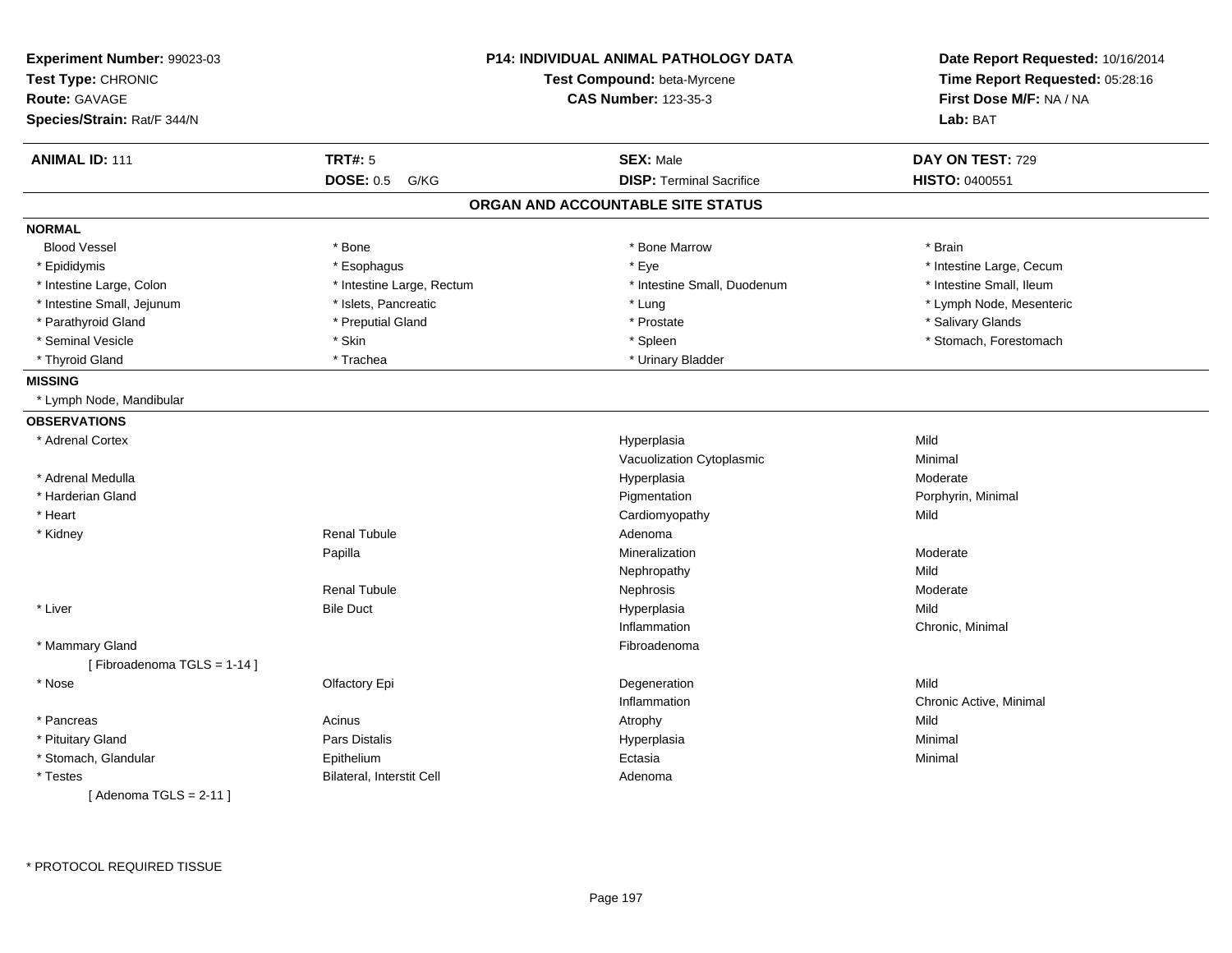| Experiment Number: 99023-03<br><b>Test Type: CHRONIC</b> |                       | <b>P14: INDIVIDUAL ANIMAL PATHOLOGY DATA</b> | Date Report Requested: 10/16/2014 |
|----------------------------------------------------------|-----------------------|----------------------------------------------|-----------------------------------|
|                                                          |                       | Test Compound: beta-Myrcene                  | Time Report Requested: 05:28:16   |
| <b>Route: GAVAGE</b>                                     |                       | <b>CAS Number: 123-35-3</b>                  | First Dose M/F: NA / NA           |
| Species/Strain: Rat/F 344/N                              |                       |                                              | Lab: BAT                          |
| <b>ANIMAL ID: 111</b>                                    | TRT#: 5               | <b>SEX: Male</b>                             | DAY ON TEST: 729                  |
|                                                          | <b>DOSE: 0.5 G/KG</b> | <b>DISP: Terminal Sacrifice</b>              | <b>HISTO: 0400551</b>             |
|                                                          |                       | ORGAN AND ACCOUNTABLE SITE STATUS            |                                   |
| * Thymus                                                 |                       | Atrophy                                      | Marked                            |
| PRIMARY CAUSE OF DEATH                                   |                       |                                              |                                   |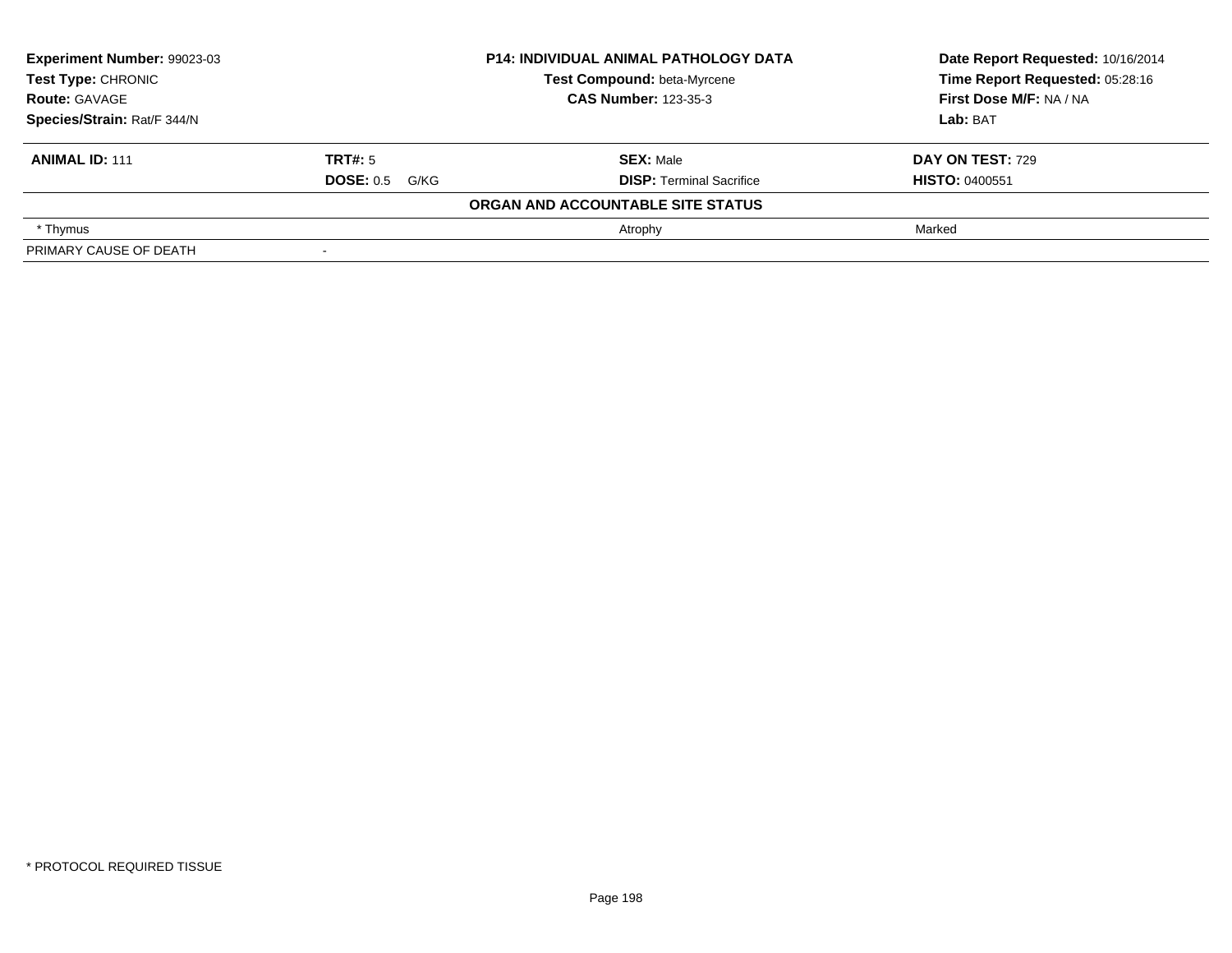| Experiment Number: 99023-03<br>Test Type: CHRONIC<br><b>Route: GAVAGE</b><br>Species/Strain: Rat/F 344/N |                             | <b>P14: INDIVIDUAL ANIMAL PATHOLOGY DATA</b><br>Test Compound: beta-Myrcene<br><b>CAS Number: 123-35-3</b> | Date Report Requested: 10/16/2014<br>Time Report Requested: 05:28:16<br>First Dose M/F: NA / NA<br>Lab: BAT |
|----------------------------------------------------------------------------------------------------------|-----------------------------|------------------------------------------------------------------------------------------------------------|-------------------------------------------------------------------------------------------------------------|
| <b>ANIMAL ID: 112</b>                                                                                    | <b>TRT#: 5</b>              | <b>SEX: Male</b>                                                                                           | DAY ON TEST: 549                                                                                            |
|                                                                                                          | <b>DOSE: 0.5</b><br>G/KG    | <b>DISP:</b> Moribund Sacrifice                                                                            | <b>HISTO: 0400552</b>                                                                                       |
|                                                                                                          |                             | ORGAN AND ACCOUNTABLE SITE STATUS                                                                          |                                                                                                             |
| <b>NORMAL</b>                                                                                            |                             |                                                                                                            |                                                                                                             |
| * Adrenal Cortex                                                                                         | * Adrenal Medulla           | <b>Blood Vessel</b>                                                                                        | * Bone                                                                                                      |
| * Bone Marrow                                                                                            | * Brain                     | * Epididymis                                                                                               | * Esophagus                                                                                                 |
| * Eye                                                                                                    | * Heart                     | * Intestine Large, Cecum                                                                                   | * Intestine Large, Colon                                                                                    |
| * Intestine Large, Rectum                                                                                | * Intestine Small, Duodenum | * Intestine Small, Ileum                                                                                   | * Intestine Small, Jejunum                                                                                  |
| * Islets, Pancreatic                                                                                     | * Lymph Node, Mesenteric    | * Mammary Gland                                                                                            | * Pancreas                                                                                                  |
| * Parathyroid Gland                                                                                      | * Pituitary Gland           | * Salivary Glands                                                                                          | * Seminal Vesicle                                                                                           |
| * Skin                                                                                                   | * Stomach, Forestomach      | * Thyroid Gland                                                                                            | * Trachea                                                                                                   |
| * Urinary Bladder                                                                                        |                             |                                                                                                            |                                                                                                             |
| <b>MISSING</b>                                                                                           |                             |                                                                                                            |                                                                                                             |
| * Lymph Node, Mandibular                                                                                 |                             |                                                                                                            |                                                                                                             |
| <b>OBSERVATIONS</b>                                                                                      |                             |                                                                                                            |                                                                                                             |
| * Harderian Gland                                                                                        |                             | Pigmentation                                                                                               | Porphyrin, Mild                                                                                             |
| * Kidney                                                                                                 | Papilla                     | Mineralization                                                                                             | Minimal                                                                                                     |
|                                                                                                          |                             | Nephropathy                                                                                                | Mild                                                                                                        |
|                                                                                                          | <b>Renal Tubule</b>         | Nephrosis                                                                                                  | Minimal                                                                                                     |
| * Liver                                                                                                  |                             | Fatty Change                                                                                               | Moderate                                                                                                    |
|                                                                                                          | <b>Bile Duct</b>            | Hyperplasia                                                                                                | Moderate                                                                                                    |
|                                                                                                          |                             | Leukemia Mononuclear                                                                                       |                                                                                                             |
| [ Leukemia Mononuclear TGLS = 3-6+7 ]                                                                    |                             |                                                                                                            |                                                                                                             |
| * Lung                                                                                                   |                             | Leukemia Mononuclear                                                                                       |                                                                                                             |
| * Nose                                                                                                   | Olfactory Epi               | Degeneration                                                                                               | Minimal                                                                                                     |
|                                                                                                          |                             | Inflammation                                                                                               | Chronic Active, Minimal                                                                                     |
| * Preputial Gland                                                                                        |                             | Inflammation                                                                                               | Chronic, Mild                                                                                               |
| * Prostate                                                                                               |                             | Inflammation                                                                                               | Chronic, Minimal                                                                                            |
| * Spleen                                                                                                 |                             | Congestion                                                                                                 | Mild                                                                                                        |
|                                                                                                          |                             | Leukemia Mononuclear                                                                                       |                                                                                                             |
| [Congestion TGLS = 1-5]<br>[ Leukemia Mononuclear TGLS = 2-14 ]                                          |                             |                                                                                                            |                                                                                                             |
| * Stomach, Glandular                                                                                     | Epithelium                  | Ectasia                                                                                                    | Minimal                                                                                                     |
| * Testes                                                                                                 | Bilateral, Interstit Cell   | Adenoma                                                                                                    |                                                                                                             |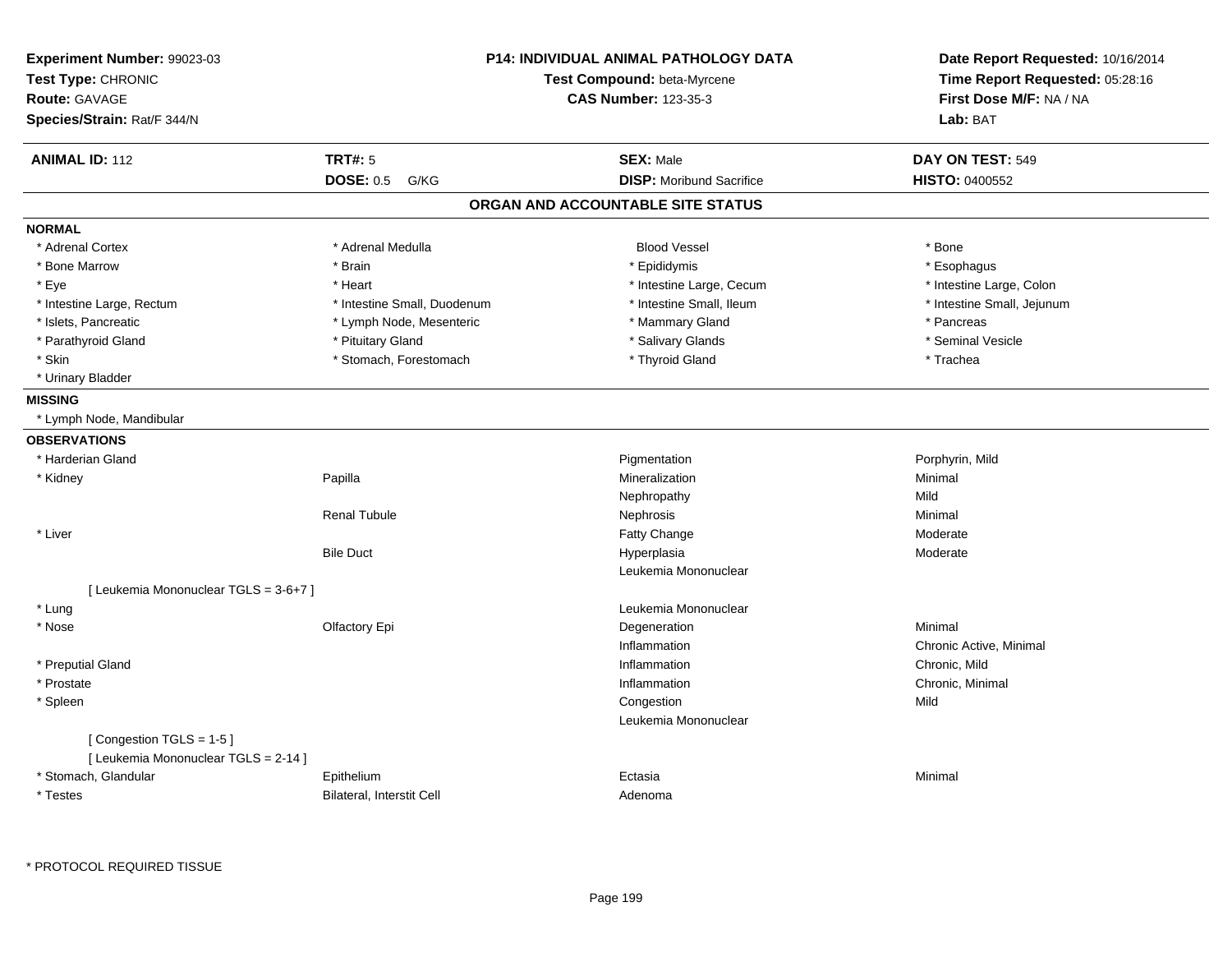| Experiment Number: 99023-03 |                             | <b>P14: INDIVIDUAL ANIMAL PATHOLOGY DATA</b> | Date Report Requested: 10/16/2014 |  |
|-----------------------------|-----------------------------|----------------------------------------------|-----------------------------------|--|
| Test Type: CHRONIC          |                             | Test Compound: beta-Myrcene                  | Time Report Requested: 05:28:16   |  |
| <b>Route: GAVAGE</b>        |                             | <b>CAS Number: 123-35-3</b>                  | First Dose M/F: NA / NA           |  |
| Species/Strain: Rat/F 344/N |                             |                                              | Lab: BAT                          |  |
| <b>ANIMAL ID: 112</b>       | TRT#: 5                     | <b>SEX: Male</b>                             | DAY ON TEST: 549                  |  |
|                             | <b>DOSE: 0.5</b><br>G/KG    | <b>DISP:</b> Moribund Sacrifice              | <b>HISTO: 0400552</b>             |  |
|                             |                             | ORGAN AND ACCOUNTABLE SITE STATUS            |                                   |  |
| [ Adenoma TGLS = 4-11 ]     |                             |                                              |                                   |  |
| * Thymus                    |                             | Atrophy                                      | Marked                            |  |
| PRIMARY CAUSE OF DEATH      | - Lung Leukemia Mononuclear |                                              |                                   |  |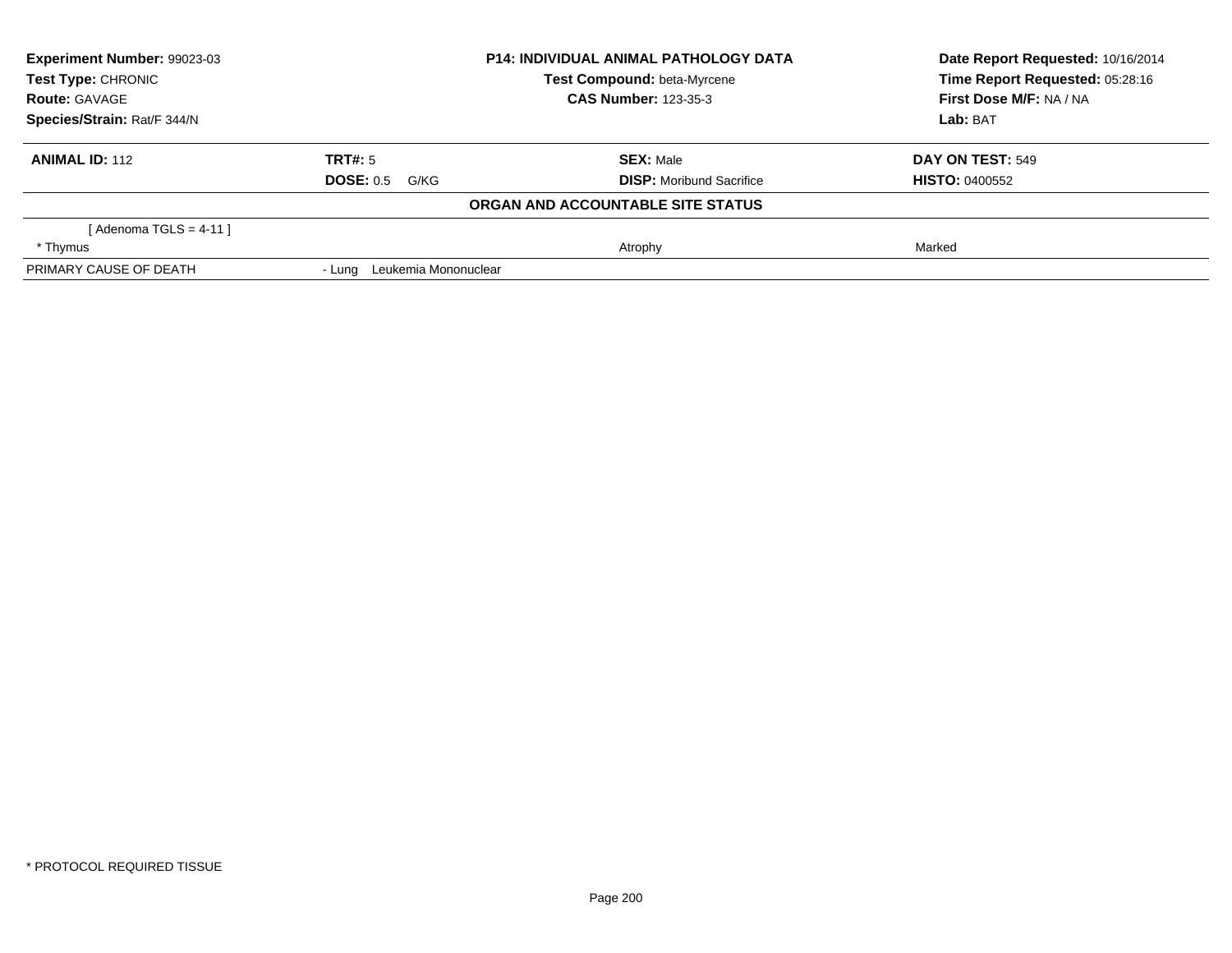| Experiment Number: 99023-03<br>Test Type: CHRONIC |                            | <b>P14: INDIVIDUAL ANIMAL PATHOLOGY DATA</b><br>Test Compound: beta-Myrcene | Date Report Requested: 10/16/2014<br>Time Report Requested: 05:28:16 |
|---------------------------------------------------|----------------------------|-----------------------------------------------------------------------------|----------------------------------------------------------------------|
| <b>Route: GAVAGE</b>                              |                            | <b>CAS Number: 123-35-3</b>                                                 | First Dose M/F: NA / NA                                              |
| Species/Strain: Rat/F 344/N                       |                            |                                                                             | Lab: BAT                                                             |
| <b>ANIMAL ID: 113</b>                             | <b>TRT#: 5</b>             | <b>SEX: Male</b>                                                            | DAY ON TEST: 730                                                     |
|                                                   | <b>DOSE: 0.5 G/KG</b>      | <b>DISP: Terminal Sacrifice</b>                                             | HISTO: 0400553                                                       |
|                                                   |                            | ORGAN AND ACCOUNTABLE SITE STATUS                                           |                                                                      |
| <b>NORMAL</b>                                     |                            |                                                                             |                                                                      |
| * Adrenal Cortex                                  | * Adrenal Medulla          | <b>Blood Vessel</b>                                                         | * Bone                                                               |
| * Brain                                           | * Epididymis               | * Esophagus                                                                 | * Eye                                                                |
| * Intestine Large, Cecum                          | * Intestine Large, Colon   | * Intestine Large, Rectum                                                   | * Intestine Small, Duodenum                                          |
| * Intestine Small, Ileum                          | * Intestine Small, Jejunum | * Islets, Pancreatic                                                        | * Lung                                                               |
| * Lymph Node, Mesenteric                          | * Mammary Gland            | * Pituitary Gland                                                           | * Prostate                                                           |
| * Salivary Glands                                 | * Seminal Vesicle          | * Spleen                                                                    | * Stomach, Forestomach                                               |
| * Stomach, Glandular                              | * Trachea                  | * Urinary Bladder                                                           |                                                                      |
| <b>MISSING</b>                                    |                            |                                                                             |                                                                      |
| * Lymph Node, Mandibular                          | * Parathyroid Gland        |                                                                             |                                                                      |
| <b>OBSERVATIONS</b>                               |                            |                                                                             |                                                                      |
| * Bone Marrow                                     |                            | Hyperplasia                                                                 | Mild                                                                 |
| * Harderian Gland                                 |                            | Pigmentation                                                                | Porphyrin, Mild                                                      |
| * Heart                                           |                            | Cardiomyopathy                                                              | Mild                                                                 |
| * Kidney                                          | Papilla                    | Mineralization                                                              | Moderate                                                             |
|                                                   |                            | Nephropathy                                                                 | Mild                                                                 |
|                                                   | <b>Renal Tubule</b>        | Nephrosis                                                                   | Moderate                                                             |
| * Liver                                           | <b>Bile Duct</b>           | Hyperplasia                                                                 | Mild                                                                 |
|                                                   |                            | Inflammation                                                                | Chronic, Minimal                                                     |
| * Nose                                            | Olfactory Epi              | Degeneration                                                                | Minimal                                                              |
| * Pancreas                                        | Acinus                     | Atrophy                                                                     | Minimal                                                              |
| * Preputial Gland                                 |                            | Inflammation                                                                | Chronic, Minimal                                                     |
| * Skin                                            | <b>Subcut Tiss</b>         | Fibrosarcoma                                                                |                                                                      |
| [Fibrosarcoma TGLS = 1-14]                        |                            |                                                                             |                                                                      |
| * Testes                                          | Bilateral, Interstit Cell  | Adenoma                                                                     |                                                                      |
| [Adenoma TGLS = $2-11$ ]                          |                            |                                                                             |                                                                      |
| * Thymus                                          |                            | Atrophy                                                                     | Marked                                                               |
| * Thyroid Gland                                   | C Cell                     | Adenoma                                                                     |                                                                      |
| PRIMARY CAUSE OF DEATH                            | $\mathbf{r}$               |                                                                             |                                                                      |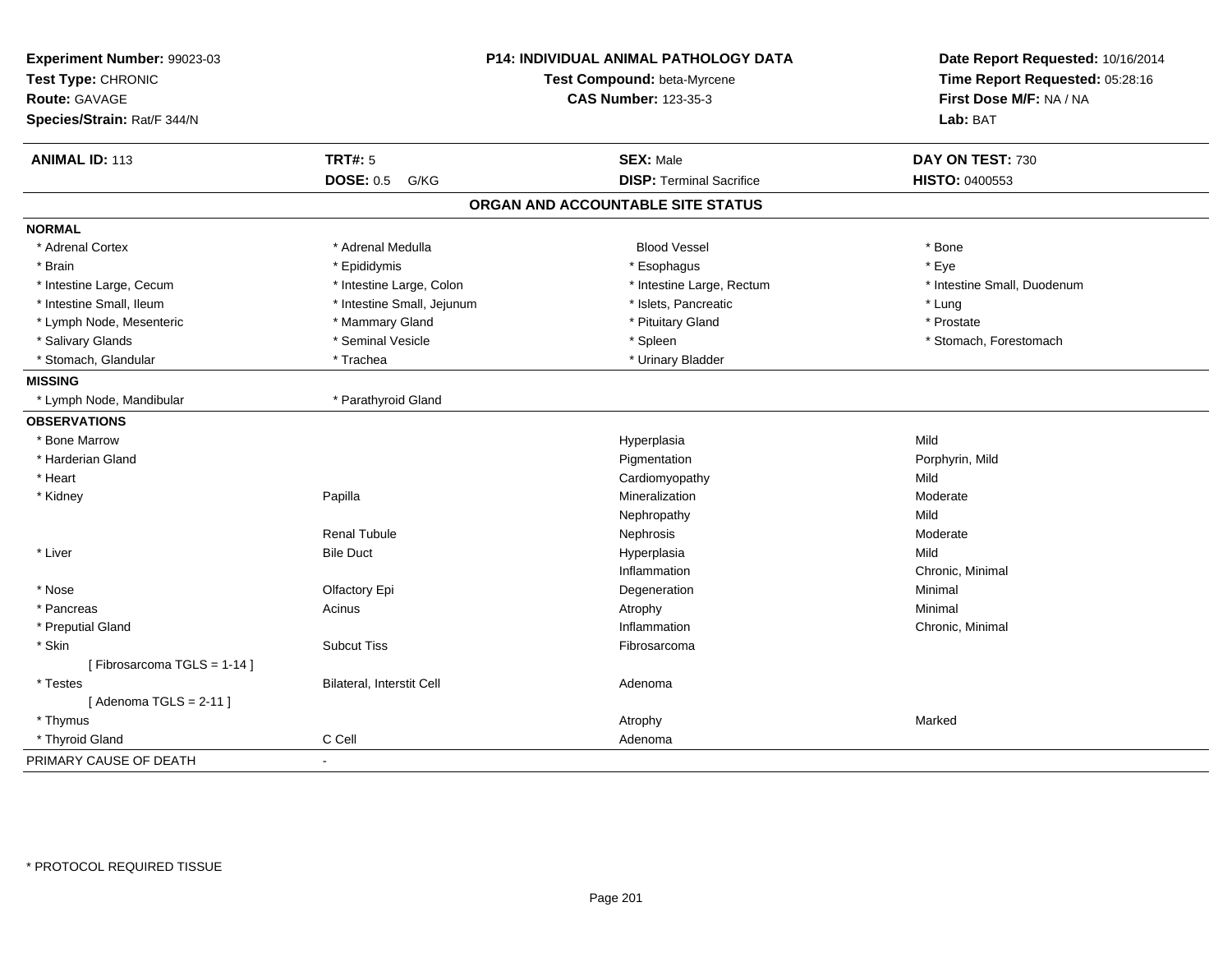| <b>Experiment Number: 99023-03</b><br>Test Type: CHRONIC<br>Route: GAVAGE<br>Species/Strain: Rat/F 344/N |                            | <b>P14: INDIVIDUAL ANIMAL PATHOLOGY DATA</b><br>Test Compound: beta-Myrcene<br><b>CAS Number: 123-35-3</b>                         | Date Report Requested: 10/16/2014<br>Time Report Requested: 05:28:16<br>First Dose M/F: NA / NA<br>Lab: BAT |
|----------------------------------------------------------------------------------------------------------|----------------------------|------------------------------------------------------------------------------------------------------------------------------------|-------------------------------------------------------------------------------------------------------------|
| <b>ANIMAL ID: 114</b>                                                                                    | <b>TRT#: 5</b>             | <b>SEX: Male</b>                                                                                                                   | DAY ON TEST: 730                                                                                            |
|                                                                                                          | <b>DOSE: 0.5</b><br>G/KG   | <b>DISP: Terminal Sacrifice</b>                                                                                                    | <b>HISTO: 400554</b>                                                                                        |
|                                                                                                          |                            | ORGAN AND ACCOUNTABLE SITE STATUS                                                                                                  |                                                                                                             |
| <b>NORMAL</b>                                                                                            |                            |                                                                                                                                    |                                                                                                             |
| * Adrenal Cortex                                                                                         | * Adrenal Medulla          | <b>Blood Vessel</b>                                                                                                                | * Bone                                                                                                      |
| * Bone Marrow                                                                                            | * Brain                    | * Epididymis                                                                                                                       | * Esophagus                                                                                                 |
| * Intestine Large, Cecum                                                                                 | * Intestine Large, Colon   | * Intestine Large, Rectum                                                                                                          | * Intestine Small, Duodenum                                                                                 |
| * Intestine Small, Ileum                                                                                 | * Intestine Small, Jejunum | * Islets, Pancreatic                                                                                                               | * Lymph Node, Mesenteric                                                                                    |
| * Pancreas                                                                                               | * Parathyroid Gland        | * Salivary Glands                                                                                                                  | * Seminal Vesicle                                                                                           |
| * Stomach, Forestomach                                                                                   | * Trachea                  | * Urinary Bladder                                                                                                                  |                                                                                                             |
| <b>MISSING</b>                                                                                           |                            |                                                                                                                                    |                                                                                                             |
| * Lymph Node, Mandibular                                                                                 |                            |                                                                                                                                    |                                                                                                             |
| <b>OBSERVATIONS</b>                                                                                      |                            |                                                                                                                                    |                                                                                                             |
| * Eye                                                                                                    | Sclera                     | Metaplasia                                                                                                                         | Osseous, Mild                                                                                               |
| * Harderian Gland                                                                                        |                            | Pigmentation                                                                                                                       | Porphyrin, Mild                                                                                             |
| * Heart                                                                                                  |                            | Cardiomyopathy                                                                                                                     | Minimal                                                                                                     |
| * Kidney                                                                                                 |                            | Inflammation                                                                                                                       | Suppurative, Focal, Minimal                                                                                 |
|                                                                                                          | Papilla                    | Mineralization                                                                                                                     | Mild                                                                                                        |
|                                                                                                          |                            | Nephropathy                                                                                                                        | Moderate                                                                                                    |
|                                                                                                          | <b>Renal Tubule</b>        | Nephrosis                                                                                                                          | Moderate                                                                                                    |
| [Nephropathy TGLS = 4-5]                                                                                 |                            |                                                                                                                                    |                                                                                                             |
| * Liver                                                                                                  | <b>Bile Duct</b>           | Hyperplasia                                                                                                                        | Moderate                                                                                                    |
|                                                                                                          |                            | Leukemia Mononuclear                                                                                                               |                                                                                                             |
| * Lung                                                                                                   |                            | Inflammation                                                                                                                       | Minimal                                                                                                     |
|                                                                                                          |                            | Leukemia Mononuclear                                                                                                               |                                                                                                             |
| * Mammary Gland                                                                                          |                            | Cyst                                                                                                                               |                                                                                                             |
|                                                                                                          |                            | Inflammation                                                                                                                       | Chronic, Mild                                                                                               |
| [ $Cyst TGLS = 5-15$ ]                                                                                   |                            | Note: Based on histological examination, the enlarged axillary lymph nodes described grossly were diagnosed as mammary gland cysts |                                                                                                             |
| * Nose                                                                                                   | Olfactory Epi              | Degeneration                                                                                                                       | Minimal                                                                                                     |
| * Pituitary Gland                                                                                        | <b>Pars Distalis</b>       | Adenoma                                                                                                                            |                                                                                                             |
|                                                                                                          |                            | Angiectasis                                                                                                                        | Mild                                                                                                        |
| [Adenoma TGLS = $6-8$ ]<br>* Preputial Gland                                                             |                            | Inflammation                                                                                                                       | Chronic, Mild                                                                                               |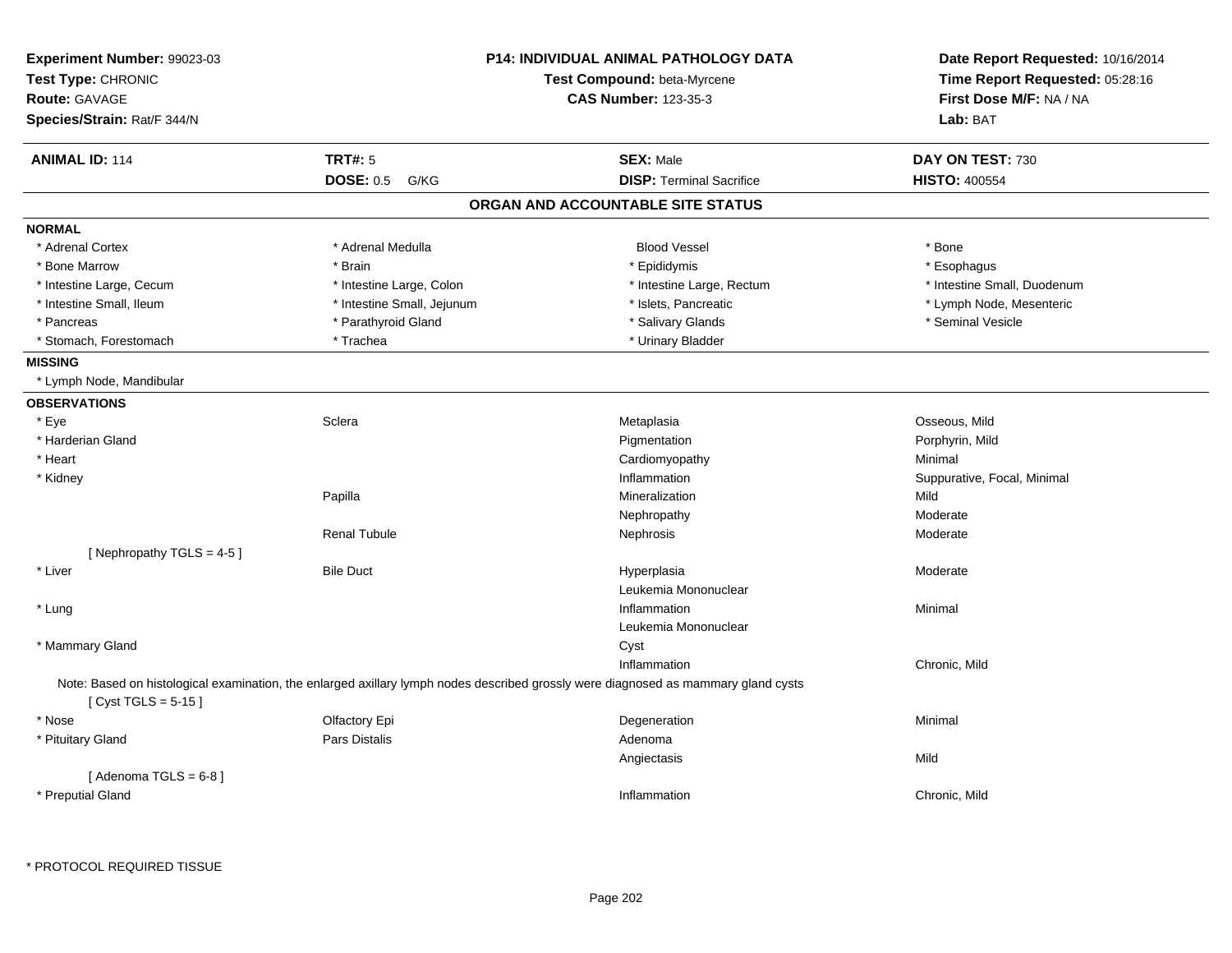| Experiment Number: 99023-03<br>Test Type: CHRONIC<br><b>Route: GAVAGE</b> |                           | <b>P14: INDIVIDUAL ANIMAL PATHOLOGY DATA</b><br>Test Compound: beta-Myrcene<br><b>CAS Number: 123-35-3</b> | Date Report Requested: 10/16/2014<br>Time Report Requested: 05:28:16<br>First Dose M/F: NA / NA |
|---------------------------------------------------------------------------|---------------------------|------------------------------------------------------------------------------------------------------------|-------------------------------------------------------------------------------------------------|
| Species/Strain: Rat/F 344/N                                               |                           |                                                                                                            | Lab: BAT                                                                                        |
| <b>ANIMAL ID: 114</b>                                                     | TRT#: 5                   | <b>SEX: Male</b>                                                                                           | DAY ON TEST: 730                                                                                |
|                                                                           | <b>DOSE: 0.5</b><br>G/KG  | <b>DISP:</b> Terminal Sacrifice                                                                            | <b>HISTO: 400554</b>                                                                            |
|                                                                           |                           | ORGAN AND ACCOUNTABLE SITE STATUS                                                                          |                                                                                                 |
| * Prostate                                                                |                           | Hyperplasia                                                                                                | Mild                                                                                            |
|                                                                           |                           | Inflammation                                                                                               | Chronic, Minimal                                                                                |
| * Skin                                                                    | <b>Subcut Tiss</b>        | Fibroma                                                                                                    |                                                                                                 |
| [Fibroma TGLS = 1-14]                                                     |                           |                                                                                                            |                                                                                                 |
| * Spleen                                                                  |                           | Leukemia Mononuclear                                                                                       |                                                                                                 |
| [Leukemia Mononuclear TGLS = 2-14]                                        |                           |                                                                                                            |                                                                                                 |
| * Stomach, Glandular                                                      | Epithelium                | Ectasia                                                                                                    | Minimal                                                                                         |
| * Testes                                                                  | Bilateral, Interstit Cell | Adenoma                                                                                                    |                                                                                                 |
| [Adenoma TGLS = $3-16$ ]                                                  |                           |                                                                                                            |                                                                                                 |
| * Thymus                                                                  |                           | Atrophy                                                                                                    | Marked                                                                                          |
| * Thyroid Gland                                                           | Follicle                  | Hyperplasia                                                                                                | Mild                                                                                            |
| PRIMARY CAUSE OF DEATH                                                    | $\overline{\phantom{0}}$  |                                                                                                            |                                                                                                 |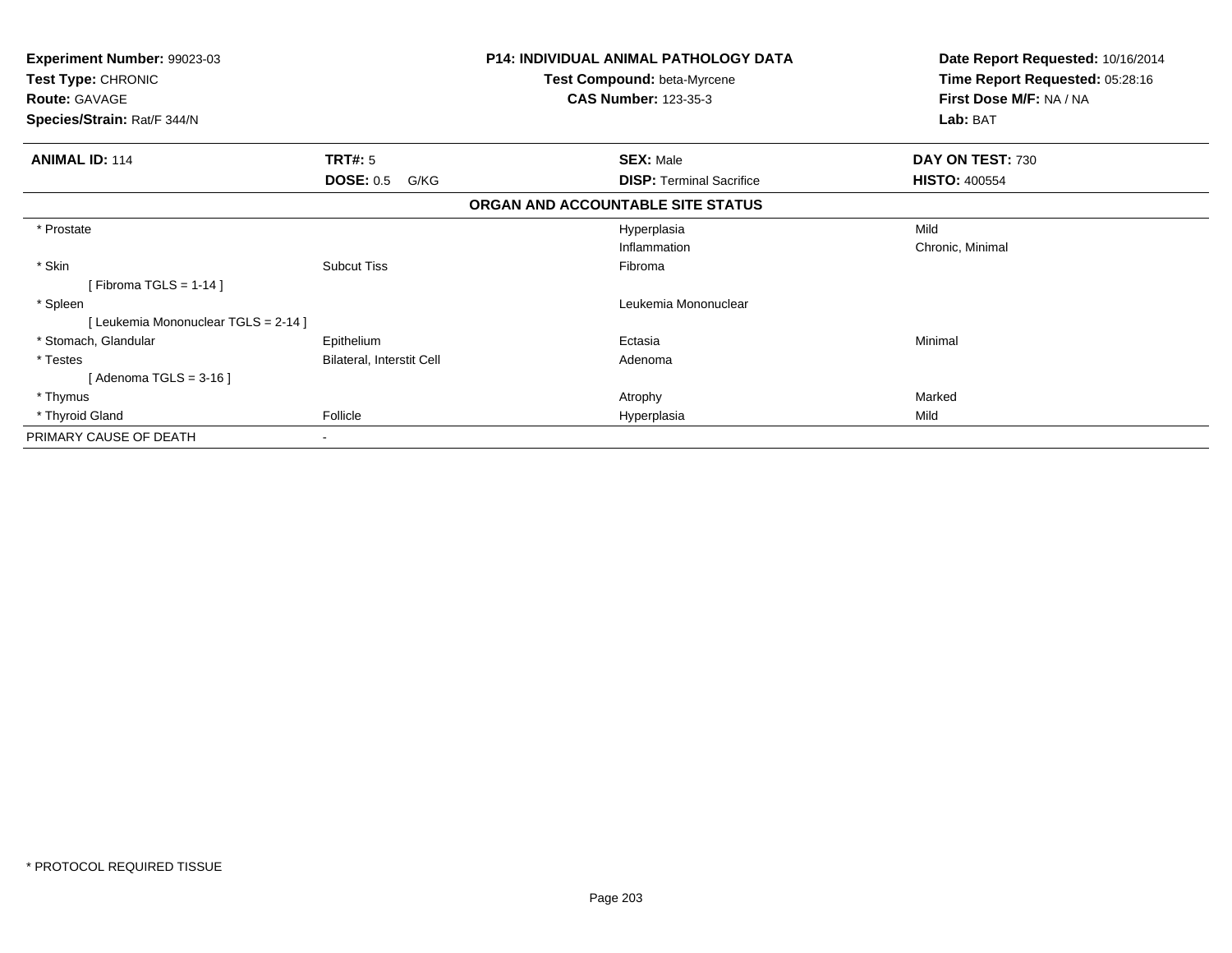| Experiment Number: 99023-03<br>Test Type: CHRONIC<br><b>Route: GAVAGE</b><br>Species/Strain: Rat/F 344/N |                             | <b>P14: INDIVIDUAL ANIMAL PATHOLOGY DATA</b><br>Test Compound: beta-Myrcene<br><b>CAS Number: 123-35-3</b> |                             |
|----------------------------------------------------------------------------------------------------------|-----------------------------|------------------------------------------------------------------------------------------------------------|-----------------------------|
| <b>ANIMAL ID: 115</b>                                                                                    | <b>TRT#: 5</b>              | <b>SEX: Male</b>                                                                                           | DAY ON TEST: 729            |
|                                                                                                          | <b>DOSE: 0.5</b><br>G/KG    | <b>DISP: Terminal Sacrifice</b>                                                                            | HISTO: 0400555              |
|                                                                                                          |                             | ORGAN AND ACCOUNTABLE SITE STATUS                                                                          |                             |
| <b>NORMAL</b>                                                                                            |                             |                                                                                                            |                             |
| <b>Blood Vessel</b>                                                                                      | * Bone                      | * Bone Marrow                                                                                              | * Brain                     |
| * Epididymis                                                                                             | * Esophagus                 | * Intestine Large, Cecum                                                                                   | * Intestine Large, Colon    |
| * Intestine Large, Rectum                                                                                | * Intestine Small, Duodenum | * Intestine Small, Ileum                                                                                   | * Intestine Small, Jejunum  |
| * Islets, Pancreatic                                                                                     | * Lung                      | * Lymph Node, Mesenteric                                                                                   | * Mammary Gland             |
| * Pancreas                                                                                               | * Parathyroid Gland         | * Preputial Gland                                                                                          | * Salivary Glands           |
| * Seminal Vesicle                                                                                        | * Skin                      | * Spleen                                                                                                   | * Stomach, Forestomach      |
| * Thyroid Gland                                                                                          | * Trachea                   | * Urinary Bladder                                                                                          |                             |
| <b>MISSING</b>                                                                                           |                             |                                                                                                            |                             |
| * Lymph Node, Mandibular                                                                                 | * Thymus                    |                                                                                                            |                             |
| <b>OBSERVATIONS</b>                                                                                      |                             |                                                                                                            |                             |
| * Adrenal Cortex                                                                                         |                             | Vacuolization Cytoplasmic                                                                                  | Mild                        |
| * Adrenal Medulla                                                                                        |                             | Hyperplasia                                                                                                | Mild                        |
| * Eye                                                                                                    | Sclera                      | Metaplasia                                                                                                 | Osseous, Minimal            |
| * Harderian Gland                                                                                        |                             | Pigmentation                                                                                               | Porphyrin, Mild             |
| * Heart                                                                                                  |                             | Cardiomyopathy                                                                                             | Mild                        |
| * Kidney                                                                                                 |                             | Inflammation                                                                                               | Suppurative, Focal, Minimal |
|                                                                                                          | Papilla                     | Mineralization                                                                                             | Mild                        |
|                                                                                                          |                             | Nephropathy                                                                                                | Mild                        |
|                                                                                                          | <b>Renal Tubule</b>         | Nephrosis                                                                                                  | Mild                        |
| * Liver                                                                                                  |                             | Angiectasis                                                                                                | Mild                        |
|                                                                                                          |                             | <b>Basophilic Focus</b>                                                                                    |                             |
|                                                                                                          |                             | <b>Eosinophilic Focus</b>                                                                                  |                             |
|                                                                                                          | <b>Bile Duct</b>            | Hyperplasia                                                                                                | Mild                        |
| * Nose                                                                                                   | Olfactory Epi               | Degeneration                                                                                               | Minimal                     |
|                                                                                                          |                             | Inflammation                                                                                               | Chronic Active, Mild        |
| * Pituitary Gland                                                                                        | Pars Distalis               | Hyperplasia                                                                                                | Mild                        |
| * Prostate                                                                                               |                             | Adenoma                                                                                                    |                             |
| * Stomach, Glandular                                                                                     | Epithelium                  | Ectasia                                                                                                    | Minimal                     |
| * Testes                                                                                                 | <b>Interstit Cell</b>       | Adenoma                                                                                                    |                             |
|                                                                                                          | <b>Interstit Cell</b>       | Hyperplasia                                                                                                | Minimal                     |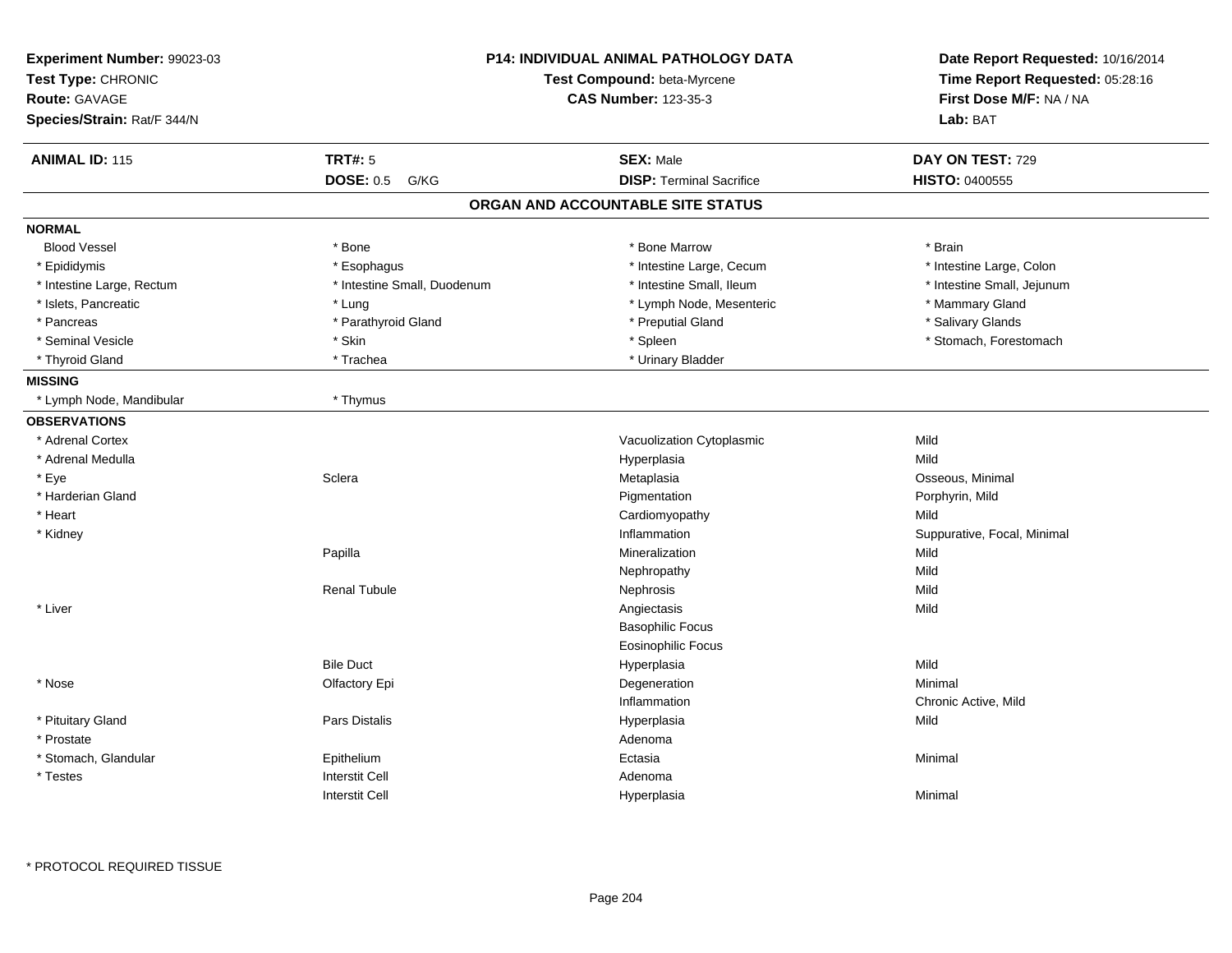| Experiment Number: 99023-03<br>Test Type: CHRONIC<br><b>Route: GAVAGE</b> |                       | <b>P14: INDIVIDUAL ANIMAL PATHOLOGY DATA</b> | Date Report Requested: 10/16/2014 |
|---------------------------------------------------------------------------|-----------------------|----------------------------------------------|-----------------------------------|
|                                                                           |                       | Test Compound: beta-Myrcene                  | Time Report Requested: 05:28:16   |
|                                                                           |                       | <b>CAS Number: 123-35-3</b>                  | First Dose M/F: NA / NA           |
| Species/Strain: Rat/F 344/N                                               |                       |                                              | Lab: BAT                          |
| <b>ANIMAL ID: 115</b>                                                     | <b>TRT#:</b> 5        | <b>SEX: Male</b>                             | <b>DAY ON TEST: 729</b>           |
|                                                                           | <b>DOSE: 0.5 G/KG</b> | <b>DISP: Terminal Sacrifice</b>              | <b>HISTO: 0400555</b>             |
|                                                                           |                       | ORGAN AND ACCOUNTABLE SITE STATUS            |                                   |
| [Adenoma TGLS = $1-11$ ]                                                  |                       |                                              |                                   |
| PRIMARY CAUSE OF DEATH                                                    |                       |                                              |                                   |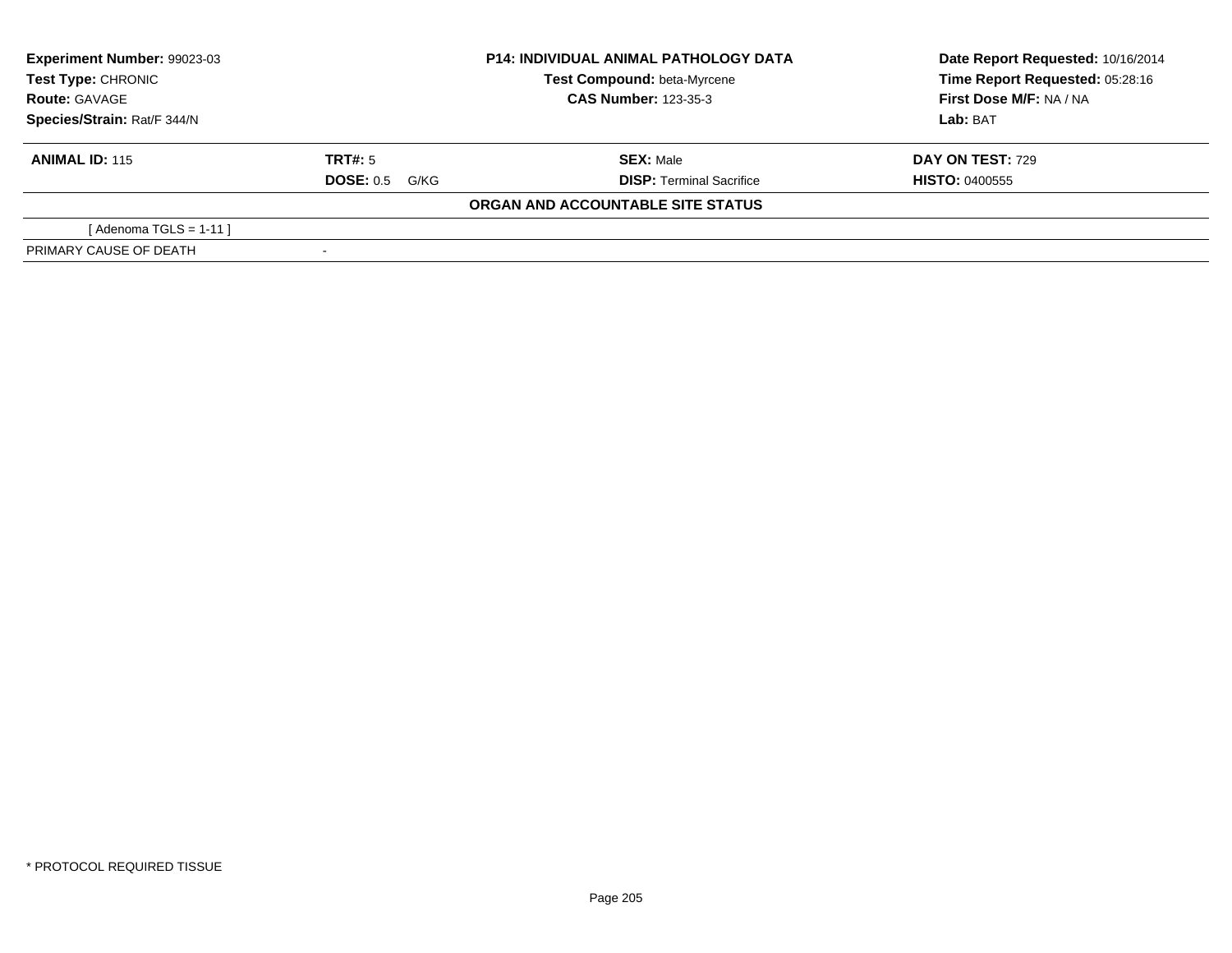| Experiment Number: 99023-03<br>Test Type: CHRONIC<br><b>Route: GAVAGE</b><br>Species/Strain: Rat/F 344/N |                            | <b>P14: INDIVIDUAL ANIMAL PATHOLOGY DATA</b><br>Test Compound: beta-Myrcene<br><b>CAS Number: 123-35-3</b> | Date Report Requested: 10/16/2014<br>Time Report Requested: 05:28:16<br>First Dose M/F: NA / NA<br>Lab: BAT |
|----------------------------------------------------------------------------------------------------------|----------------------------|------------------------------------------------------------------------------------------------------------|-------------------------------------------------------------------------------------------------------------|
| <b>ANIMAL ID: 116</b>                                                                                    | <b>TRT#: 5</b>             | <b>SEX: Male</b>                                                                                           | DAY ON TEST: 673                                                                                            |
|                                                                                                          | <b>DOSE: 0.5</b><br>G/KG   | <b>DISP:</b> Moribund Sacrifice                                                                            | <b>HISTO: 0400556</b>                                                                                       |
|                                                                                                          |                            | ORGAN AND ACCOUNTABLE SITE STATUS                                                                          |                                                                                                             |
| <b>NORMAL</b>                                                                                            |                            |                                                                                                            |                                                                                                             |
| * Adrenal Cortex                                                                                         | * Adrenal Medulla          | <b>Blood Vessel</b>                                                                                        | * Bone                                                                                                      |
| * Bone Marrow                                                                                            | * Brain                    | * Epididymis                                                                                               | * Esophagus                                                                                                 |
| * Intestine Large, Cecum                                                                                 | * Intestine Large, Colon   | * Intestine Large, Rectum                                                                                  | * Intestine Small, Duodenum                                                                                 |
| * Intestine Small, Ileum                                                                                 | * Intestine Small, Jejunum | * Islets, Pancreatic                                                                                       | * Lymph Node, Mesenteric                                                                                    |
| * Mammary Gland                                                                                          | * Parathyroid Gland        | * Pituitary Gland                                                                                          | * Salivary Glands                                                                                           |
| * Seminal Vesicle                                                                                        | * Skin                     | * Stomach, Forestomach                                                                                     | * Trachea                                                                                                   |
| * Urinary Bladder                                                                                        |                            |                                                                                                            |                                                                                                             |
| <b>MISSING</b>                                                                                           |                            |                                                                                                            |                                                                                                             |
| * Lymph Node, Mandibular                                                                                 |                            |                                                                                                            |                                                                                                             |
| <b>OBSERVATIONS</b>                                                                                      |                            |                                                                                                            |                                                                                                             |
| * Eye                                                                                                    | Sclera                     | Metaplasia                                                                                                 | Osseous, Mild                                                                                               |
| * Harderian Gland                                                                                        |                            | Pigmentation                                                                                               | Porphyrin, Mild                                                                                             |
| * Heart                                                                                                  |                            | Leukemia Mononuclear                                                                                       |                                                                                                             |
| * Kidney                                                                                                 | Papilla                    | Mineralization                                                                                             | Moderate                                                                                                    |
|                                                                                                          |                            | Nephropathy                                                                                                | Mild                                                                                                        |
|                                                                                                          | <b>Renal Tubule</b>        | Nephrosis                                                                                                  | Mild                                                                                                        |
| * Liver                                                                                                  | <b>Bile Duct</b>           | Hyperplasia                                                                                                | Marked                                                                                                      |
|                                                                                                          |                            | Leukemia Mononuclear                                                                                       |                                                                                                             |
| [ Leukemia Mononuclear TGLS = 2-6+7 ]                                                                    |                            |                                                                                                            |                                                                                                             |
| * Lung                                                                                                   | Alveolar Epith             | Hyperplasia                                                                                                | Mild                                                                                                        |
|                                                                                                          |                            | Inflammation                                                                                               | Mild                                                                                                        |
|                                                                                                          |                            | Leukemia Mononuclear                                                                                       |                                                                                                             |
| [ Hyperplasia TGLS = 4-15 ]                                                                              |                            |                                                                                                            |                                                                                                             |
| * Nose                                                                                                   | Olfactory Epi              | Degeneration                                                                                               | Minimal                                                                                                     |
| * Pancreas                                                                                               | Acinus                     | Atrophy                                                                                                    | Minimal                                                                                                     |
| * Preputial Gland                                                                                        |                            | Inflammation                                                                                               | Chronic, Mild                                                                                               |
| * Prostate                                                                                               |                            | Inflammation                                                                                               | Chronic, Mild                                                                                               |
| * Spleen                                                                                                 |                            | Leukemia Mononuclear                                                                                       |                                                                                                             |
| [ Leukemia Mononuclear TGLS = 1-14 ]                                                                     |                            |                                                                                                            |                                                                                                             |
| * Stomach, Glandular                                                                                     | Epithelium                 | Ectasia                                                                                                    | Minimal                                                                                                     |
|                                                                                                          |                            |                                                                                                            |                                                                                                             |

\* PROTOCOL REQUIRED TISSUE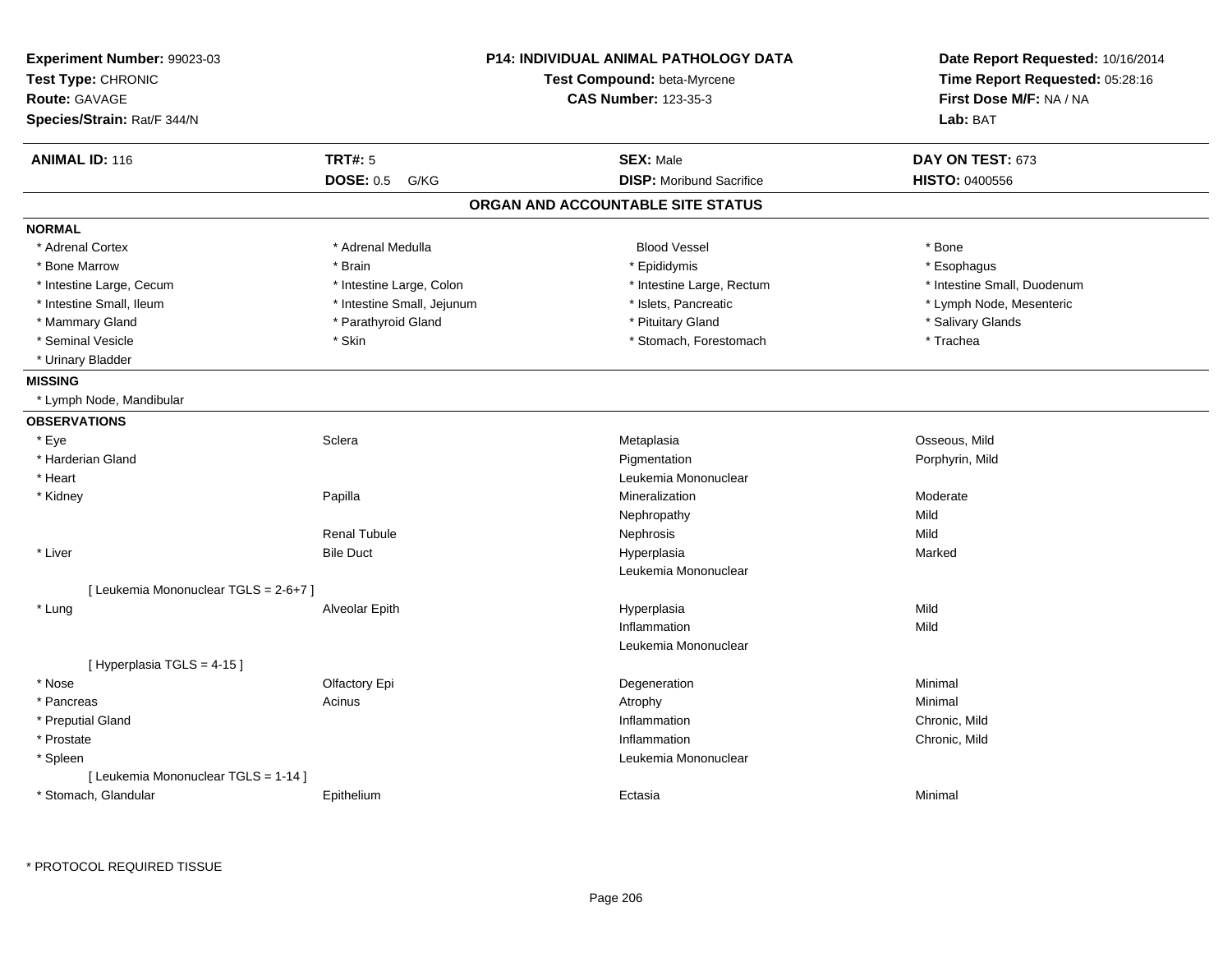| Experiment Number: 99023-03<br>Test Type: CHRONIC   |                                  | <b>P14: INDIVIDUAL ANIMAL PATHOLOGY DATA</b><br>Test Compound: beta-Myrcene | Date Report Requested: 10/16/2014<br>Time Report Requested: 05:28:16 |
|-----------------------------------------------------|----------------------------------|-----------------------------------------------------------------------------|----------------------------------------------------------------------|
| <b>Route: GAVAGE</b><br>Species/Strain: Rat/F 344/N |                                  | <b>CAS Number: 123-35-3</b>                                                 | First Dose M/F: NA / NA<br><b>Lab: BAT</b>                           |
|                                                     |                                  |                                                                             |                                                                      |
| <b>ANIMAL ID: 116</b>                               | <b>TRT#: 5</b>                   | <b>SEX: Male</b>                                                            | DAY ON TEST: 673                                                     |
|                                                     | <b>DOSE: 0.5</b><br>G/KG         | <b>DISP:</b> Moribund Sacrifice                                             | <b>HISTO: 0400556</b>                                                |
|                                                     |                                  | ORGAN AND ACCOUNTABLE SITE STATUS                                           |                                                                      |
| * Testes                                            | Bilateral, Interstit Cell        | Adenoma                                                                     |                                                                      |
| [ Adenoma TGLS = 3-11 ]                             |                                  |                                                                             |                                                                      |
| * Thymus                                            |                                  | Atrophy                                                                     | Marked                                                               |
|                                                     |                                  | Leukemia Mononuclear                                                        |                                                                      |
| * Thyroid Gland                                     | C Cell                           | Hyperplasia                                                                 | Mild                                                                 |
| PRIMARY CAUSE OF DEATH                              | Leukemia Mononuclear<br>- Spleen |                                                                             |                                                                      |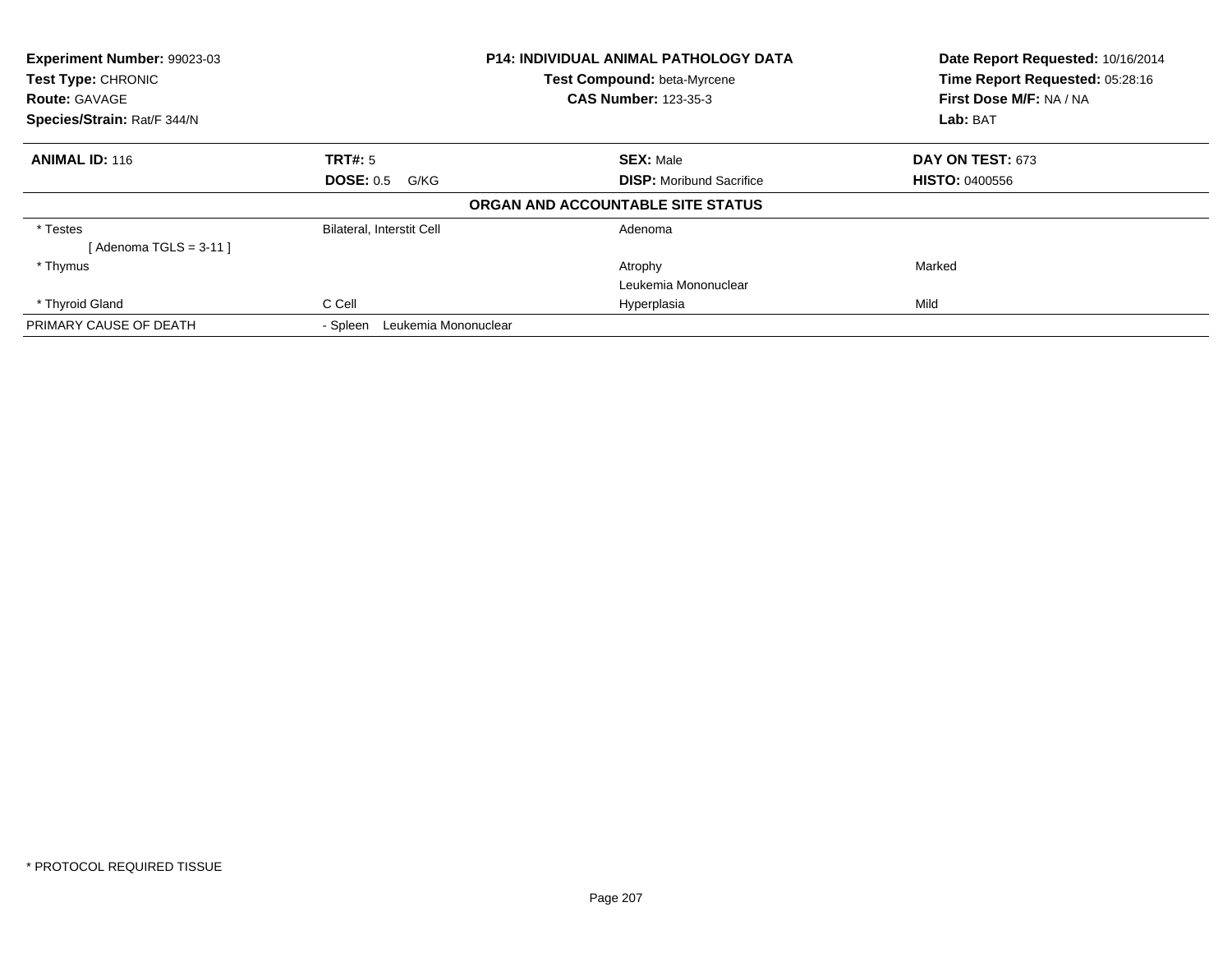| Experiment Number: 99023-03<br>Test Type: CHRONIC<br>Route: GAVAGE |                           | <b>P14: INDIVIDUAL ANIMAL PATHOLOGY DATA</b><br>Test Compound: beta-Myrcene<br><b>CAS Number: 123-35-3</b> | Date Report Requested: 10/16/2014<br>Time Report Requested: 05:28:16<br>First Dose M/F: NA / NA |  |
|--------------------------------------------------------------------|---------------------------|------------------------------------------------------------------------------------------------------------|-------------------------------------------------------------------------------------------------|--|
| Species/Strain: Rat/F 344/N                                        |                           |                                                                                                            | Lab: BAT                                                                                        |  |
| <b>ANIMAL ID: 117</b>                                              | <b>TRT#: 5</b>            | <b>SEX: Male</b>                                                                                           | DAY ON TEST: 730                                                                                |  |
|                                                                    | <b>DOSE: 0.5</b><br>G/KG  | <b>DISP: Terminal Sacrifice</b>                                                                            | HISTO: 0400557                                                                                  |  |
|                                                                    |                           | ORGAN AND ACCOUNTABLE SITE STATUS                                                                          |                                                                                                 |  |
| <b>NORMAL</b>                                                      |                           |                                                                                                            |                                                                                                 |  |
| * Adrenal Cortex                                                   | <b>Blood Vessel</b>       | * Bone                                                                                                     | * Bone Marrow                                                                                   |  |
| * Brain                                                            | * Epididymis              | * Esophagus                                                                                                | * Intestine Large, Cecum                                                                        |  |
| * Intestine Large, Colon                                           | * Intestine Large, Rectum | * Intestine Small, Duodenum                                                                                | * Intestine Small, Ileum                                                                        |  |
| * Intestine Small, Jejunum                                         | * Islets, Pancreatic      | * Lung                                                                                                     | * Lymph Node, Mesenteric                                                                        |  |
| * Mammary Gland                                                    | * Parathyroid Gland       | * Pituitary Gland                                                                                          | * Salivary Glands                                                                               |  |
| * Seminal Vesicle                                                  | * Spleen                  | * Stomach, Forestomach                                                                                     | * Trachea                                                                                       |  |
| * Urinary Bladder                                                  |                           |                                                                                                            |                                                                                                 |  |
| <b>MISSING</b>                                                     |                           |                                                                                                            |                                                                                                 |  |
| * Lymph Node, Mandibular                                           |                           |                                                                                                            |                                                                                                 |  |
| <b>OBSERVATIONS</b>                                                |                           |                                                                                                            |                                                                                                 |  |
| * Adrenal Medulla                                                  |                           | Hyperplasia                                                                                                | Mild                                                                                            |  |
| * Eye                                                              | Sclera                    | Metaplasia                                                                                                 | Osseous, Mild                                                                                   |  |
| * Harderian Gland                                                  |                           | Adenoma                                                                                                    |                                                                                                 |  |
|                                                                    |                           | Pigmentation                                                                                               | Porphyrin, Mild                                                                                 |  |
| * Heart                                                            |                           | Cardiomyopathy                                                                                             | Minimal                                                                                         |  |
| * Kidney                                                           | Papilla                   | Mineralization                                                                                             | Minimal                                                                                         |  |
|                                                                    |                           | Nephropathy                                                                                                | Mild                                                                                            |  |
|                                                                    | Renal Tubule              | Nephrosis                                                                                                  | Minimal                                                                                         |  |
| * Liver                                                            | <b>Bile Duct</b>          | Hyperplasia                                                                                                | Minimal                                                                                         |  |
| * Nose                                                             | Olfactory Epi             | Degeneration                                                                                               | Minimal                                                                                         |  |
| * Pancreas                                                         | Acinus                    | Atrophy                                                                                                    | Minimal                                                                                         |  |
| * Preputial Gland                                                  |                           | Inflammation                                                                                               | Chronic, Mild                                                                                   |  |
| * Prostate                                                         |                           | Hyperplasia                                                                                                | Mild                                                                                            |  |
| * Skin                                                             |                           | Keratoacanthoma                                                                                            |                                                                                                 |  |
| [Keratoacanthoma TGLS = 1-14]                                      |                           |                                                                                                            |                                                                                                 |  |
| * Stomach, Glandular                                               | Epithelium                | Ectasia                                                                                                    | Minimal                                                                                         |  |
| * Testes                                                           | Bilateral, Interstit Cell | Adenoma                                                                                                    |                                                                                                 |  |
| [Adenoma TGLS = $2-14$ ]                                           |                           |                                                                                                            |                                                                                                 |  |
| * Thymus                                                           |                           | Atrophy                                                                                                    | Mild                                                                                            |  |
| * Thyroid Gland                                                    | C Cell                    | Adenoma                                                                                                    |                                                                                                 |  |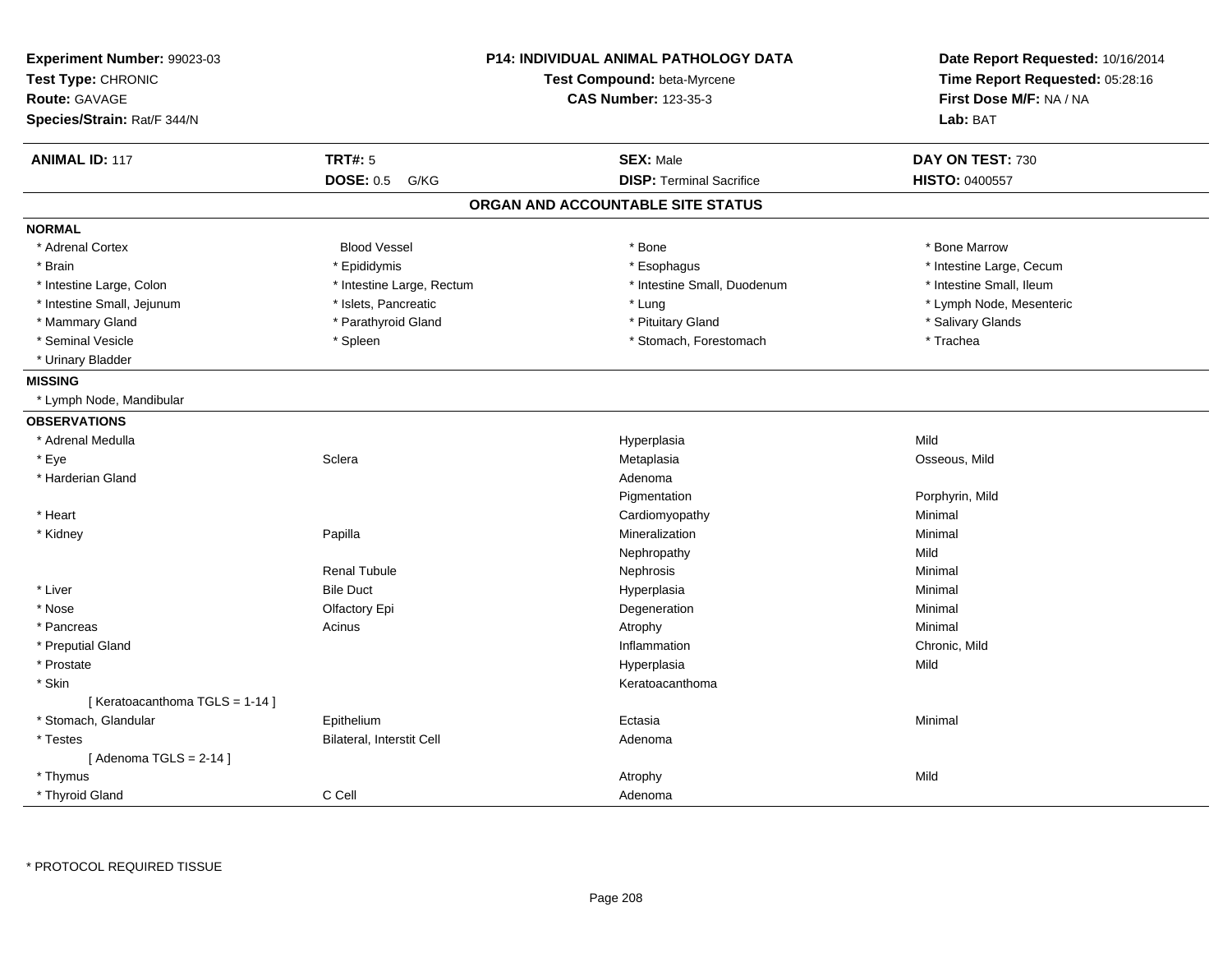| Experiment Number: 99023-03                                                                                     | <b>P14: INDIVIDUAL ANIMAL PATHOLOGY DATA</b> |                                   | Date Report Requested: 10/16/2014<br>Time Report Requested: 05:28:16 |
|-----------------------------------------------------------------------------------------------------------------|----------------------------------------------|-----------------------------------|----------------------------------------------------------------------|
| Test Compound: beta-Myrcene<br><b>Test Type: CHRONIC</b><br><b>CAS Number: 123-35-3</b><br><b>Route: GAVAGE</b> |                                              |                                   |                                                                      |
|                                                                                                                 |                                              |                                   | First Dose M/F: NA / NA                                              |
| Species/Strain: Rat/F 344/N                                                                                     |                                              |                                   | Lab: BAT                                                             |
| <b>ANIMAL ID: 117</b>                                                                                           | TRT#: 5                                      | <b>SEX: Male</b>                  | DAY ON TEST: 730                                                     |
|                                                                                                                 | <b>DOSE: 0.5</b><br>G/KG                     | <b>DISP: Terminal Sacrifice</b>   | <b>HISTO: 0400557</b>                                                |
|                                                                                                                 |                                              | ORGAN AND ACCOUNTABLE SITE STATUS |                                                                      |
| PRIMARY CAUSE OF DEATH                                                                                          |                                              |                                   |                                                                      |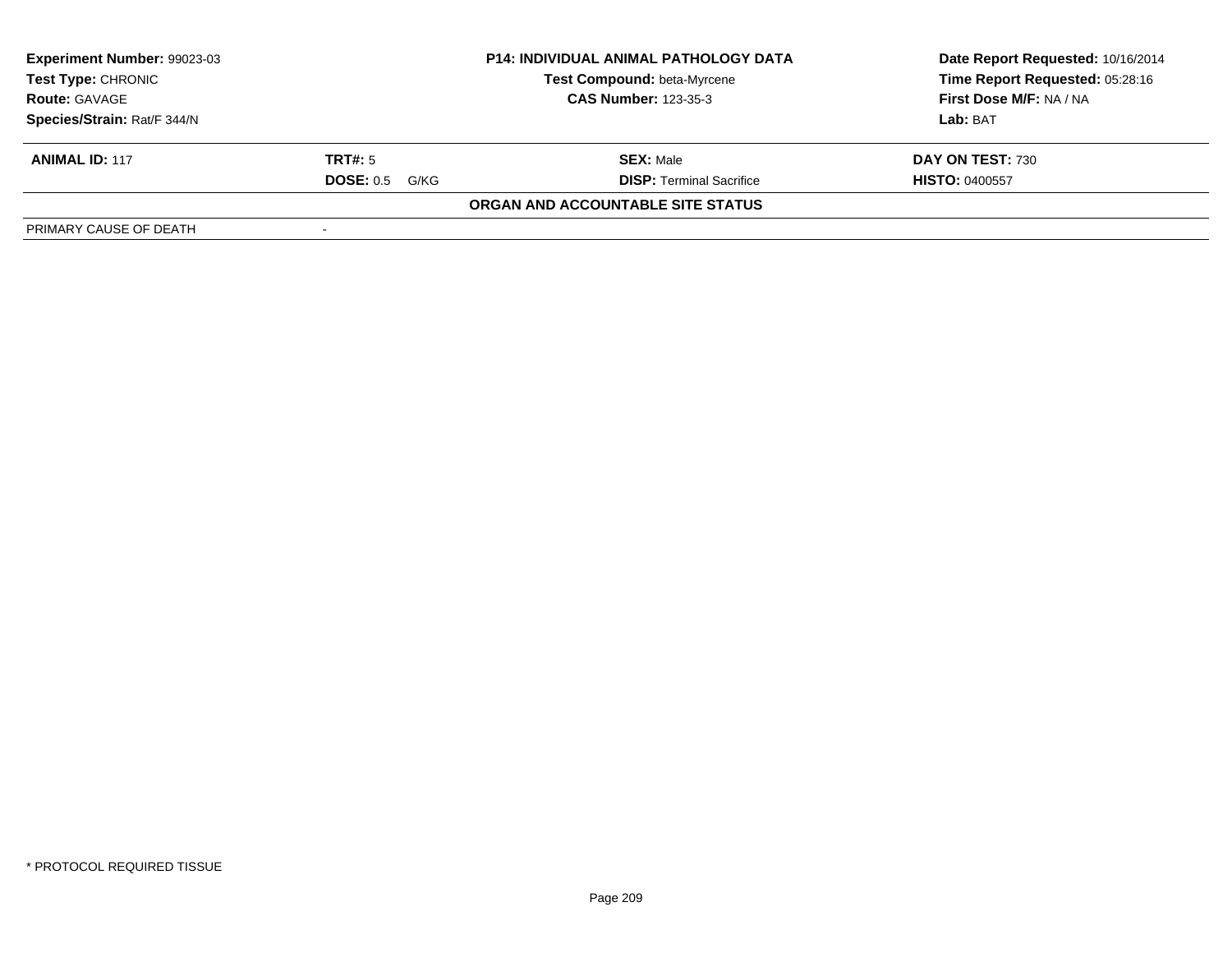| Experiment Number: 99023-03<br>Test Type: CHRONIC<br><b>Route: GAVAGE</b><br>Species/Strain: Rat/F 344/N |                             | <b>P14: INDIVIDUAL ANIMAL PATHOLOGY DATA</b><br>Test Compound: beta-Myrcene<br><b>CAS Number: 123-35-3</b> | Date Report Requested: 10/16/2014<br>Time Report Requested: 05:28:16<br>First Dose M/F: NA / NA<br>Lab: BAT |
|----------------------------------------------------------------------------------------------------------|-----------------------------|------------------------------------------------------------------------------------------------------------|-------------------------------------------------------------------------------------------------------------|
| <b>ANIMAL ID: 118</b>                                                                                    | <b>TRT#: 5</b>              | <b>SEX: Male</b>                                                                                           | DAY ON TEST: 730                                                                                            |
|                                                                                                          | <b>DOSE: 0.5</b><br>G/KG    | <b>DISP: Terminal Sacrifice</b>                                                                            | <b>HISTO: 0400558</b>                                                                                       |
|                                                                                                          |                             | ORGAN AND ACCOUNTABLE SITE STATUS                                                                          |                                                                                                             |
| <b>NORMAL</b>                                                                                            |                             |                                                                                                            |                                                                                                             |
| * Adrenal Medulla                                                                                        | <b>Blood Vessel</b>         | * Bone                                                                                                     | * Bone Marrow                                                                                               |
| * Brain                                                                                                  | * Epididymis                | * Esophagus                                                                                                | * Intestine Large, Cecum                                                                                    |
| * Intestine Large, Colon                                                                                 | * Intestine Small, Duodenum | * Intestine Small, Ileum                                                                                   | * Intestine Small, Jejunum                                                                                  |
| * Islets, Pancreatic                                                                                     | * Lymph Node, Mesenteric    | * Mammary Gland                                                                                            | * Pancreas                                                                                                  |
| * Pituitary Gland                                                                                        | * Prostate                  | * Salivary Glands                                                                                          | * Seminal Vesicle                                                                                           |
| * Skin                                                                                                   | * Spleen                    | * Stomach, Forestomach                                                                                     | * Trachea                                                                                                   |
| * Urinary Bladder                                                                                        |                             |                                                                                                            |                                                                                                             |
| <b>MISSING</b>                                                                                           |                             |                                                                                                            |                                                                                                             |
| * Lymph Node, Mandibular                                                                                 | * Parathyroid Gland         |                                                                                                            |                                                                                                             |
| <b>OBSERVATIONS</b>                                                                                      |                             |                                                                                                            |                                                                                                             |
| * Adrenal Cortex                                                                                         |                             | Vacuolization Cytoplasmic                                                                                  | Minimal                                                                                                     |
| * Eye                                                                                                    | Sclera                      | Metaplasia                                                                                                 | Osseous, Mild                                                                                               |
| * Harderian Gland                                                                                        |                             | Pigmentation                                                                                               | Porphyrin, Mild                                                                                             |
| * Heart                                                                                                  |                             | Cardiomyopathy                                                                                             | Minimal                                                                                                     |
| * Intestine Large, Rectum                                                                                |                             | Parasite Metazoan                                                                                          | Minimal                                                                                                     |
| * Kidney                                                                                                 | <b>Renal Tubule</b>         | Hyperplasia                                                                                                | Minimal                                                                                                     |
|                                                                                                          |                             | Inflammation                                                                                               | Suppurative, Focal, Minimal                                                                                 |
|                                                                                                          | Papilla                     | Mineralization                                                                                             | Mild                                                                                                        |
|                                                                                                          |                             | Nephropathy                                                                                                | Mild                                                                                                        |
|                                                                                                          | <b>Renal Tubule</b>         | Nephrosis                                                                                                  | Moderate                                                                                                    |
| * Liver                                                                                                  |                             | Clear Cell Focus                                                                                           |                                                                                                             |
|                                                                                                          | <b>Bile Duct</b>            | Hyperplasia                                                                                                | Minimal                                                                                                     |
|                                                                                                          |                             | Inflammation                                                                                               | Chronic, Minimal                                                                                            |
| [Clear Cell Focus TGLS = $3-6+7+15$ ]                                                                    |                             |                                                                                                            |                                                                                                             |
| * Lung                                                                                                   |                             | Inflammation                                                                                               | Minimal                                                                                                     |
| * Nose                                                                                                   | Olfactory Epi               | Degeneration                                                                                               | Minimal                                                                                                     |
|                                                                                                          |                             | Inflammation                                                                                               | Chronic Active, Minimal                                                                                     |
| * Preputial Gland                                                                                        |                             | Inflammation                                                                                               | Chronic, Minimal                                                                                            |
| * Stomach, Glandular                                                                                     | Epithelium                  | Ectasia                                                                                                    | Minimal                                                                                                     |
| * Testes                                                                                                 | Bilateral, Interstit Cell   | Adenoma                                                                                                    |                                                                                                             |

\* PROTOCOL REQUIRED TISSUE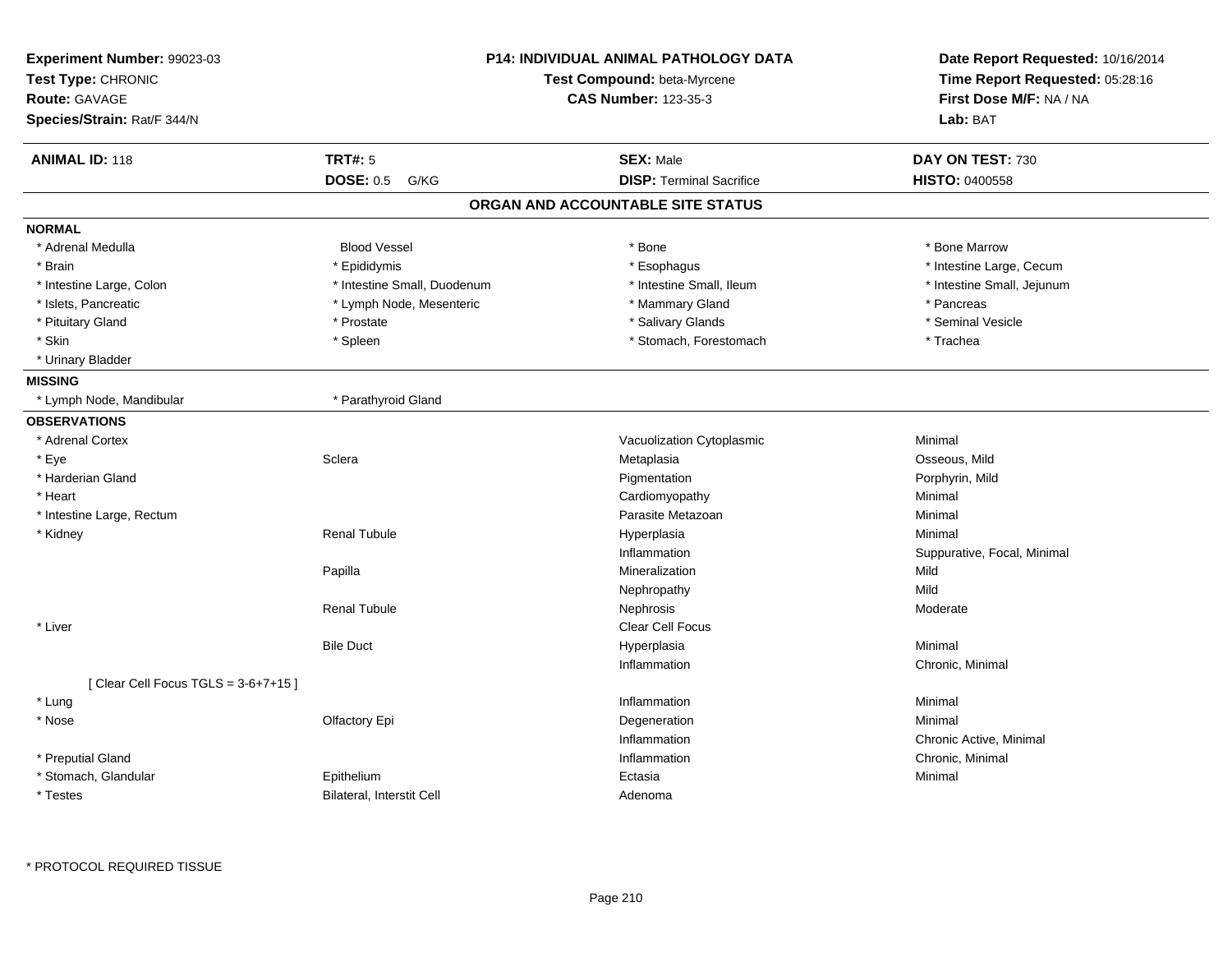| Experiment Number: 99023-03 |                          | <b>P14: INDIVIDUAL ANIMAL PATHOLOGY DATA</b>                                                                                 | Date Report Requested: 10/16/2014 |
|-----------------------------|--------------------------|------------------------------------------------------------------------------------------------------------------------------|-----------------------------------|
| <b>Test Type: CHRONIC</b>   |                          | Test Compound: beta-Myrcene                                                                                                  | Time Report Requested: 05:28:16   |
| <b>Route: GAVAGE</b>        |                          | <b>CAS Number: 123-35-3</b>                                                                                                  | First Dose M/F: NA / NA           |
| Species/Strain: Rat/F 344/N |                          |                                                                                                                              | Lab: BAT                          |
| <b>ANIMAL ID: 118</b>       | TRT#: 5                  | <b>SEX: Male</b>                                                                                                             | DAY ON TEST: 730                  |
|                             | <b>DOSE: 0.5</b><br>G/KG | <b>DISP:</b> Terminal Sacrifice                                                                                              | <b>HISTO: 0400558</b>             |
|                             |                          | ORGAN AND ACCOUNTABLE SITE STATUS                                                                                            |                                   |
| [ Adenoma TGLS = 1-11 ]     |                          |                                                                                                                              |                                   |
| * Thymus                    |                          | Atrophy                                                                                                                      | Mild                              |
| * Thyroid Gland             | Follicle                 | Carcinoma                                                                                                                    |                                   |
|                             |                          | Note: The enlarged deep cervical lymph node noted at necropsy corresponded microscopically to a thyroid follicular carcinoma |                                   |
| [Carcinoma TGLS = $2-14$ ]  |                          |                                                                                                                              |                                   |
| PRIMARY CAUSE OF DEATH      |                          |                                                                                                                              |                                   |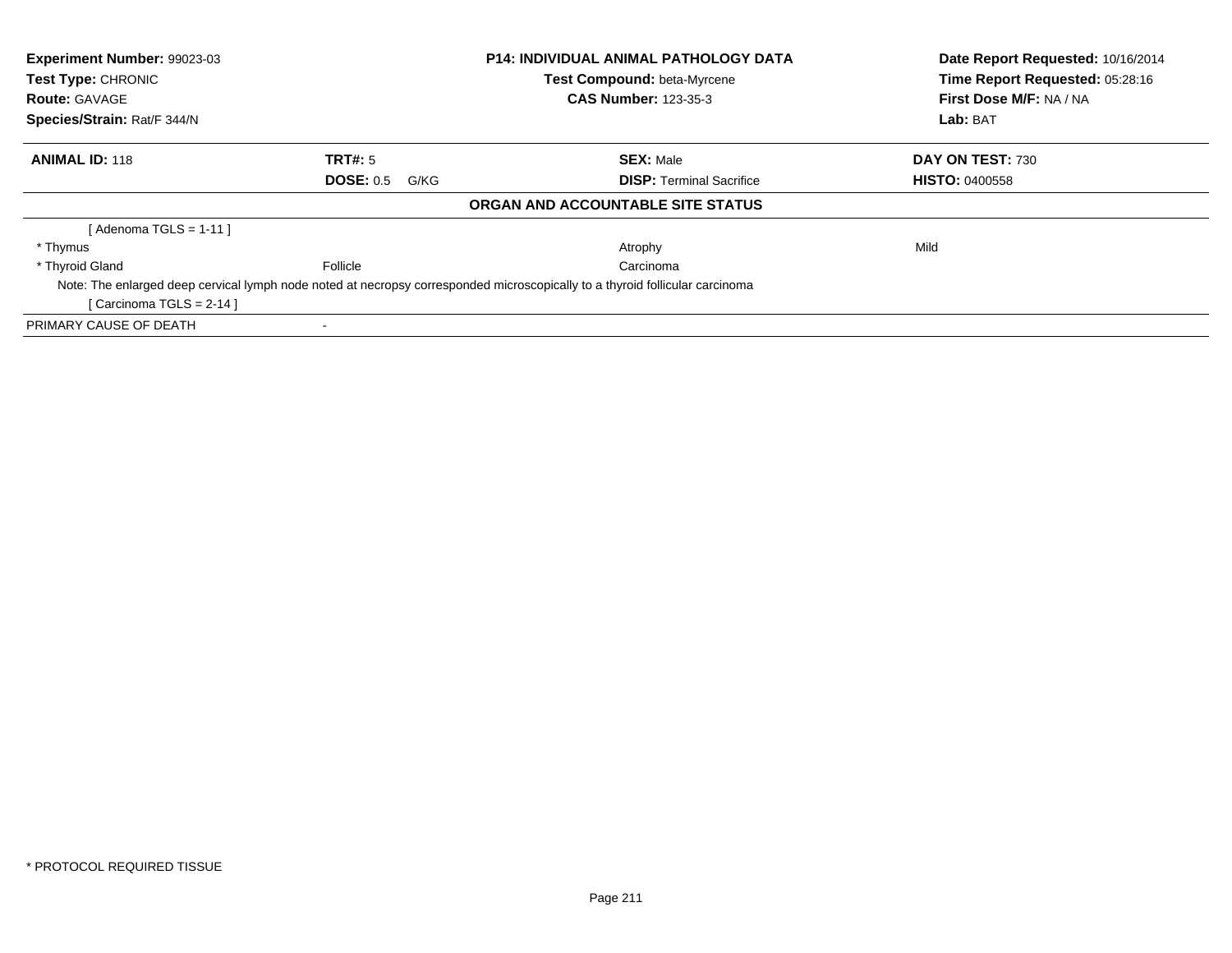| Experiment Number: 99023-03<br>Test Type: CHRONIC<br><b>Route: GAVAGE</b><br>Species/Strain: Rat/F 344/N | P14: INDIVIDUAL ANIMAL PATHOLOGY DATA<br>Test Compound: beta-Myrcene<br><b>CAS Number: 123-35-3</b> | Date Report Requested: 10/16/2014<br>Time Report Requested: 05:28:16<br>First Dose M/F: NA / NA<br>Lab: BAT |
|----------------------------------------------------------------------------------------------------------|-----------------------------------------------------------------------------------------------------|-------------------------------------------------------------------------------------------------------------|
| <b>TRT#: 5</b><br><b>ANIMAL ID: 119</b>                                                                  | <b>SEX: Male</b>                                                                                    | DAY ON TEST: 713                                                                                            |
| <b>DOSE: 0.5</b>                                                                                         | <b>DISP: Moribund Sacrifice</b><br>G/KG                                                             | <b>HISTO: 0400559</b>                                                                                       |
|                                                                                                          | ORGAN AND ACCOUNTABLE SITE STATUS                                                                   |                                                                                                             |
| <b>NORMAL</b>                                                                                            |                                                                                                     |                                                                                                             |
| * Adrenal Cortex<br>* Adrenal Medulla                                                                    | <b>Blood Vessel</b>                                                                                 | * Bone                                                                                                      |
| * Bone Marrow<br>* Brain                                                                                 | * Epididymis                                                                                        | * Esophagus                                                                                                 |
| * Intestine Large, Cecum<br>* Intestine Large, Colon                                                     | * Intestine Large, Rectum                                                                           | * Intestine Small, Duodenum                                                                                 |
| * Intestine Small, Ileum<br>* Intestine Small, Jejunum                                                   | * Islets, Pancreatic                                                                                | * Liver                                                                                                     |
| * Lymph Node, Mesenteric<br>* Mammary Gland                                                              | * Pancreas                                                                                          | * Parathyroid Gland                                                                                         |
| * Pituitary Gland<br>* Prostate                                                                          | * Salivary Glands                                                                                   | * Seminal Vesicle                                                                                           |
| * Skin<br>* Stomach, Glandular                                                                           | * Trachea                                                                                           | * Urinary Bladder                                                                                           |
| <b>MISSING</b>                                                                                           |                                                                                                     |                                                                                                             |
| * Lymph Node, Mandibular                                                                                 |                                                                                                     |                                                                                                             |
| <b>OBSERVATIONS</b>                                                                                      |                                                                                                     |                                                                                                             |
| * Eye<br>Sclera                                                                                          | Metaplasia                                                                                          | Osseous, Minimal                                                                                            |
| * Harderian Gland                                                                                        | Pigmentation                                                                                        | Porphyrin, Marked                                                                                           |
| * Heart                                                                                                  | Cardiomyopathy                                                                                      | Mild                                                                                                        |
| <b>Transit Epithe</b><br>* Kidney                                                                        | Hyperplasia                                                                                         | Minimal                                                                                                     |
| Papilla                                                                                                  | Mineralization                                                                                      | Moderate                                                                                                    |
|                                                                                                          | Nephropathy                                                                                         | Marked                                                                                                      |
| <b>Renal Tubule</b>                                                                                      | Nephrosis                                                                                           | Marked                                                                                                      |
| [Nephropathy TGLS = $1-5+14$ ]                                                                           |                                                                                                     |                                                                                                             |
| * Lung                                                                                                   | Inflammation                                                                                        | Minimal                                                                                                     |
| * Nose<br>Olfactory Epi                                                                                  | Degeneration                                                                                        | Minimal                                                                                                     |
| * Preputial Gland                                                                                        | Inflammation                                                                                        | Chronic, Mild                                                                                               |
| * Spleen                                                                                                 | Atrophy                                                                                             | Mild                                                                                                        |
| * Stomach, Forestomach                                                                                   | Inflammation                                                                                        | Chronic Active, Moderate                                                                                    |
|                                                                                                          | Ulcer                                                                                               | Moderate                                                                                                    |
| <b>Bilateral, Interstit Cell</b><br>* Testes                                                             | Adenoma                                                                                             |                                                                                                             |
| [Adenoma TGLS = $2-11$ ]                                                                                 |                                                                                                     |                                                                                                             |
| * Thymus                                                                                                 | Atrophy                                                                                             | Marked                                                                                                      |
| C Cell<br>* Thyroid Gland                                                                                | Hyperplasia                                                                                         | Mild                                                                                                        |
| PRIMARY CAUSE OF DEATH<br>- Kidney Nephropathy                                                           |                                                                                                     |                                                                                                             |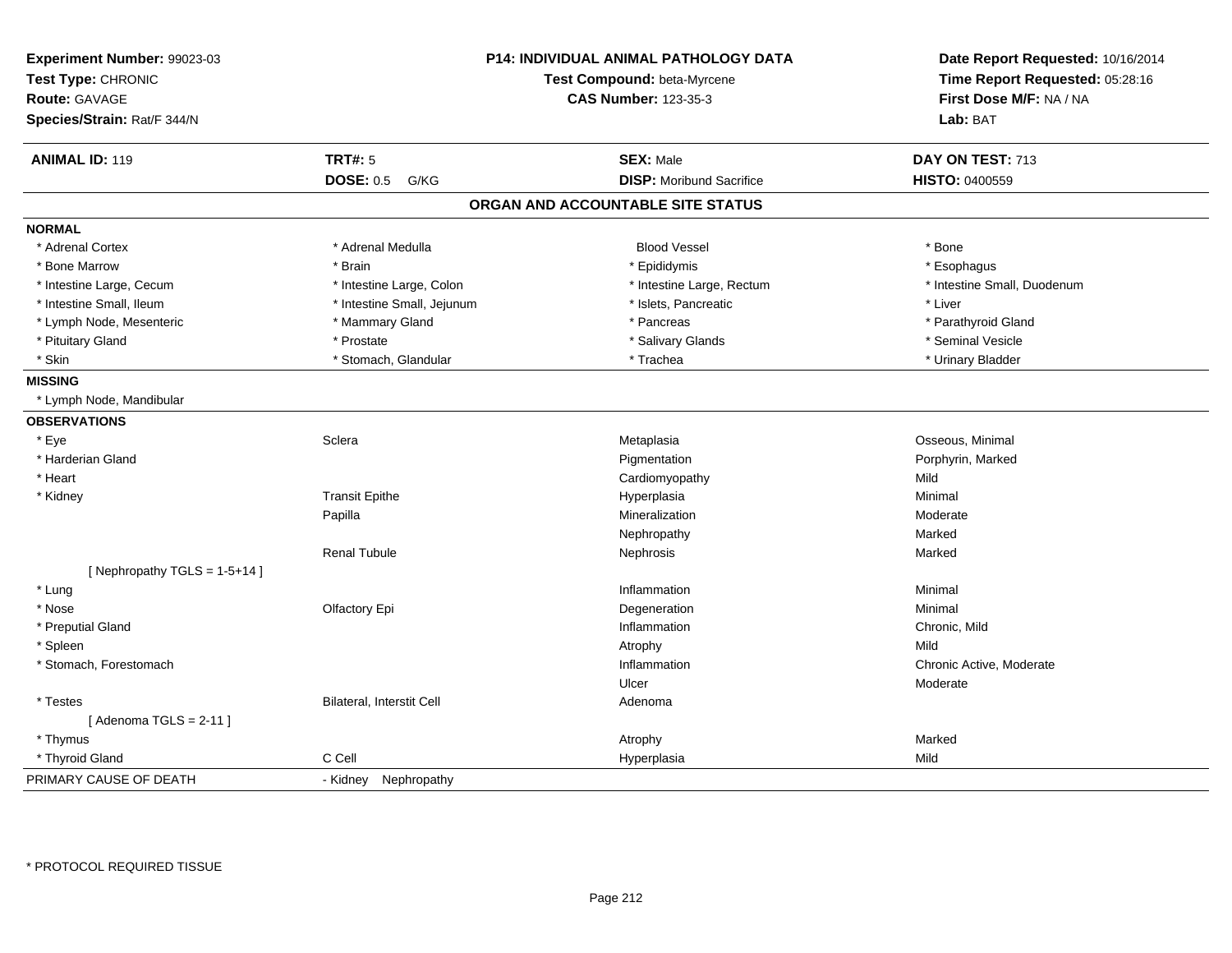| Experiment Number: 99023-03<br>Test Type: CHRONIC<br><b>Route: GAVAGE</b><br>Species/Strain: Rat/F 344/N |                           | <b>P14: INDIVIDUAL ANIMAL PATHOLOGY DATA</b><br>Test Compound: beta-Myrcene<br><b>CAS Number: 123-35-3</b> | Date Report Requested: 10/16/2014<br>Time Report Requested: 05:28:16<br>First Dose M/F: NA / NA<br>Lab: BAT |
|----------------------------------------------------------------------------------------------------------|---------------------------|------------------------------------------------------------------------------------------------------------|-------------------------------------------------------------------------------------------------------------|
| <b>ANIMAL ID: 120</b>                                                                                    | <b>TRT#: 5</b>            | <b>SEX: Male</b>                                                                                           | DAY ON TEST: 560                                                                                            |
|                                                                                                          | <b>DOSE: 0.5</b><br>G/KG  | <b>DISP: Natural Death</b>                                                                                 | <b>HISTO: 0400560</b>                                                                                       |
|                                                                                                          |                           | ORGAN AND ACCOUNTABLE SITE STATUS                                                                          |                                                                                                             |
| <b>NORMAL</b>                                                                                            |                           |                                                                                                            |                                                                                                             |
| * Adrenal Cortex                                                                                         | * Adrenal Medulla         | <b>Blood Vessel</b>                                                                                        | * Bone                                                                                                      |
| * Brain                                                                                                  | * Epididymis              | * Esophagus                                                                                                | * Intestine Large, Cecum                                                                                    |
| * Intestine Large, Colon                                                                                 | * Intestine Large, Rectum | * Intestine Small, Duodenum                                                                                | * Intestine Small, Ileum                                                                                    |
| * Intestine Small, Jejunum                                                                               | * Islets, Pancreatic      | * Lung                                                                                                     | * Lymph Node, Mesenteric                                                                                    |
| * Mammary Gland                                                                                          | * Pancreas                | * Parathyroid Gland                                                                                        | * Pituitary Gland                                                                                           |
| * Prostate                                                                                               | * Salivary Glands         | * Seminal Vesicle                                                                                          | * Stomach, Forestomach                                                                                      |
| * Stomach, Glandular                                                                                     | * Thyroid Gland           | * Trachea                                                                                                  | * Urinary Bladder                                                                                           |
| <b>MISSING</b>                                                                                           |                           |                                                                                                            |                                                                                                             |
| * Lymph Node, Mandibular                                                                                 |                           |                                                                                                            |                                                                                                             |
| <b>OBSERVATIONS</b>                                                                                      |                           |                                                                                                            |                                                                                                             |
| * Bone Marrow                                                                                            |                           | Hyperplasia                                                                                                | Mild                                                                                                        |
| * Eye                                                                                                    | Sclera                    | Metaplasia                                                                                                 | Osseous, Minimal                                                                                            |
| * Harderian Gland                                                                                        |                           | Pigmentation                                                                                               | Porphyrin, Mild                                                                                             |
| * Heart                                                                                                  |                           | Cardiomyopathy                                                                                             | Minimal                                                                                                     |
| * Kidney                                                                                                 | Papilla                   | Mineralization                                                                                             | Marked                                                                                                      |
|                                                                                                          |                           | <b>Necrosis</b>                                                                                            | Moderate                                                                                                    |
|                                                                                                          |                           | Nephropathy                                                                                                | Minimal                                                                                                     |
|                                                                                                          | <b>Renal Tubule</b>       | Nephrosis                                                                                                  | Mild                                                                                                        |
| * Liver                                                                                                  | <b>Bile Duct</b>          | Hyperplasia                                                                                                | Minimal                                                                                                     |
|                                                                                                          |                           | Inflammation                                                                                               | Chronic, Minimal                                                                                            |
|                                                                                                          |                           | Necrosis                                                                                                   | Mild                                                                                                        |
| * Nose                                                                                                   | Olfactory Epi             | Degeneration                                                                                               | Minimal                                                                                                     |
| * Preputial Gland                                                                                        |                           | Inflammation                                                                                               | Chronic, Mild                                                                                               |
| * Skin                                                                                                   |                           | Basal Cell Adenoma                                                                                         |                                                                                                             |
| [Basal Cell Adenoma TGLS = 1-14]                                                                         |                           |                                                                                                            |                                                                                                             |
| * Spleen                                                                                                 |                           | Hematopoietic Cell Proliferation                                                                           | Mild                                                                                                        |
| * Testes                                                                                                 | Bilateral, Interstit Cell | Adenoma                                                                                                    |                                                                                                             |
| [Adenoma TGLS = $2-11$ ]                                                                                 |                           |                                                                                                            |                                                                                                             |
| * Thymus                                                                                                 |                           | Atrophy                                                                                                    | Moderate                                                                                                    |
| PRIMARY CAUSE OF DEATH                                                                                   | - Kidney Necrosis         |                                                                                                            |                                                                                                             |

\* PROTOCOL REQUIRED TISSUE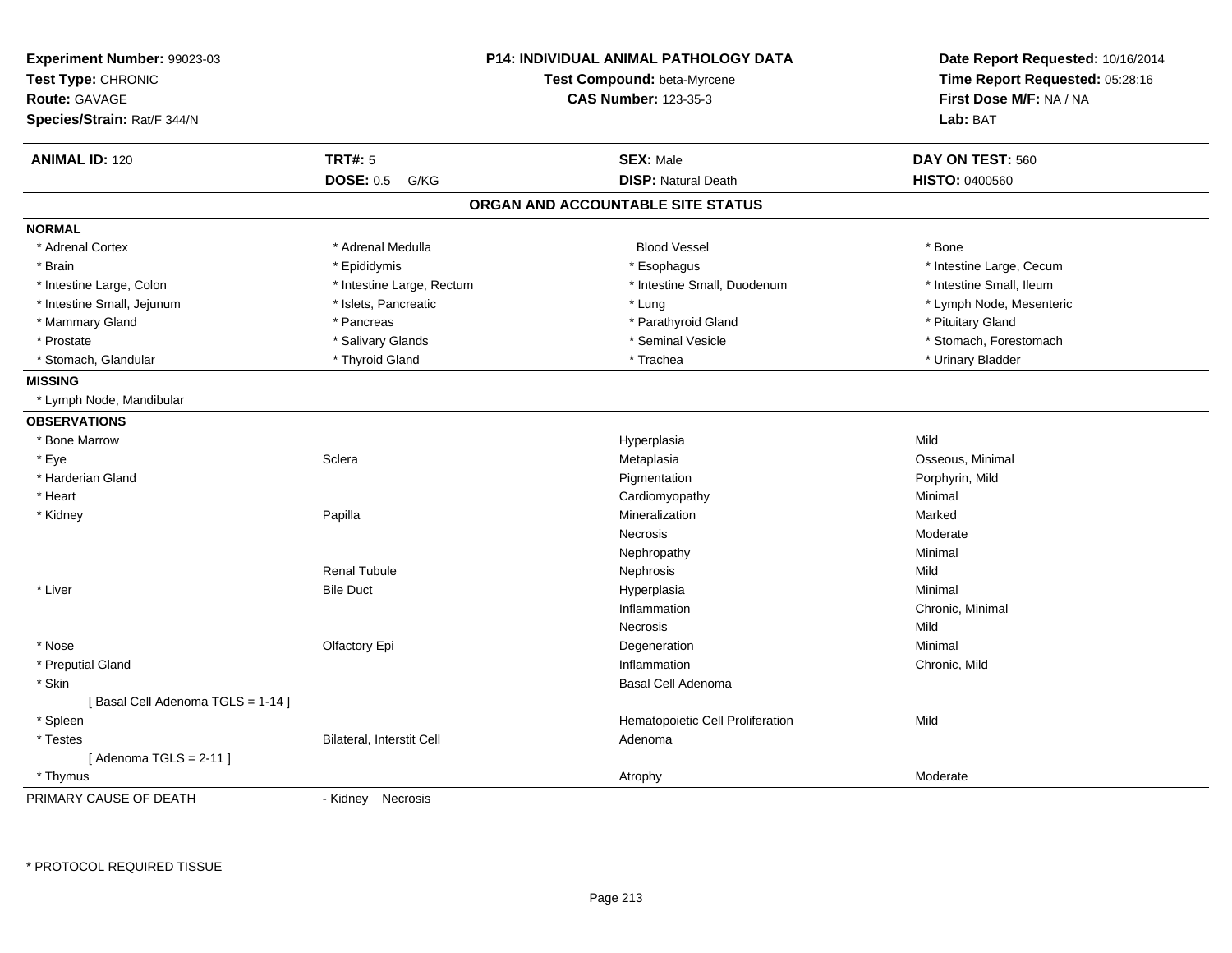| Experiment Number: 99023-03<br><b>Test Type: CHRONIC</b> |                  | <b>P14: INDIVIDUAL ANIMAL PATHOLOGY DATA</b><br><b>Test Compound: beta-Myrcene</b> | Date Report Requested: 10/16/2014<br>Time Report Requested: 05:28:16 |
|----------------------------------------------------------|------------------|------------------------------------------------------------------------------------|----------------------------------------------------------------------|
| <b>Route: GAVAGE</b>                                     |                  | <b>CAS Number: 123-35-3</b>                                                        | First Dose M/F: NA / NA                                              |
| Species/Strain: Rat/F 344/N                              |                  |                                                                                    | Lab: BAT                                                             |
| <b>ANIMAL ID: 120</b>                                    | TRT#: 5          | <b>SEX: Male</b>                                                                   | DAY ON TEST: 560                                                     |
|                                                          | $DOSE: 0.5$ G/KG | <b>DISP:</b> Natural Death                                                         | <b>HISTO: 0400560</b>                                                |
|                                                          |                  | <b>ORGAN AND ACCOUNTABLE SITE STATUS</b>                                           |                                                                      |
|                                                          |                  |                                                                                    |                                                                      |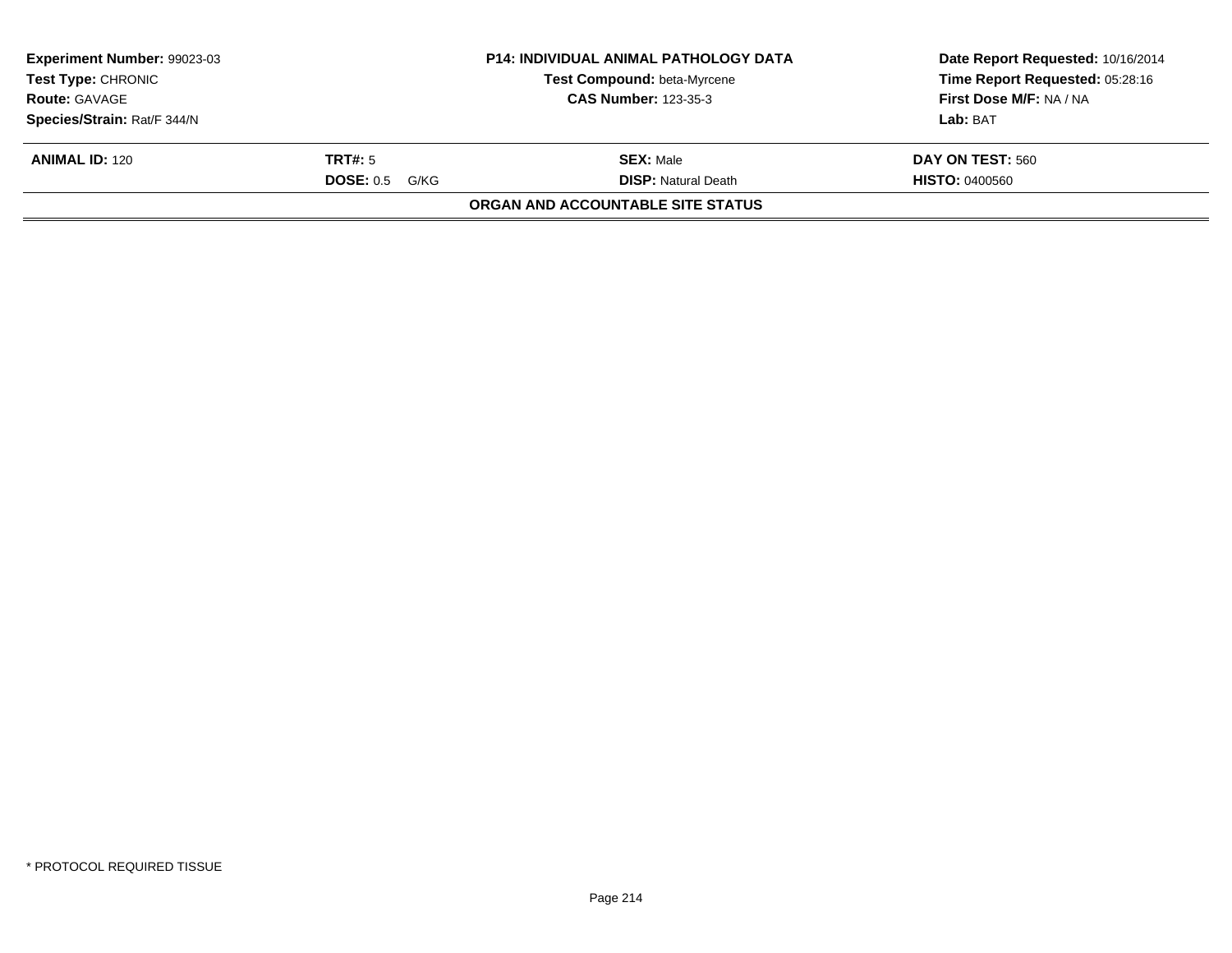| Experiment Number: 99023-03<br>Test Type: CHRONIC |                            | <b>P14: INDIVIDUAL ANIMAL PATHOLOGY DATA</b><br>Test Compound: beta-Myrcene | Date Report Requested: 10/16/2014<br>Time Report Requested: 05:28:16 |
|---------------------------------------------------|----------------------------|-----------------------------------------------------------------------------|----------------------------------------------------------------------|
| <b>Route: GAVAGE</b>                              |                            | <b>CAS Number: 123-35-3</b>                                                 | First Dose M/F: NA / NA                                              |
| Species/Strain: Rat/F 344/N                       |                            |                                                                             | Lab: BAT                                                             |
| <b>ANIMAL ID: 121</b>                             | <b>TRT#: 5</b>             | <b>SEX: Male</b>                                                            | DAY ON TEST: 730                                                     |
|                                                   | <b>DOSE: 0.5</b><br>G/KG   | <b>DISP: Terminal Sacrifice</b>                                             | HISTO: 0400561                                                       |
|                                                   |                            | ORGAN AND ACCOUNTABLE SITE STATUS                                           |                                                                      |
| <b>NORMAL</b>                                     |                            |                                                                             |                                                                      |
| * Adrenal Cortex                                  | * Adrenal Medulla          | <b>Blood Vessel</b>                                                         | * Bone                                                               |
| * Bone Marrow                                     | * Brain                    | * Epididymis                                                                | * Esophagus                                                          |
| * Intestine Large, Cecum                          | * Intestine Large, Colon   | * Intestine Large, Rectum                                                   | * Intestine Small, Duodenum                                          |
| * Intestine Small, Ileum                          | * Intestine Small, Jejunum | * Islets, Pancreatic                                                        | * Lymph Node, Mesenteric                                             |
| * Mammary Gland                                   | * Pancreas                 | * Parathyroid Gland                                                         | * Pituitary Gland                                                    |
| * Prostate                                        | * Salivary Glands          | * Seminal Vesicle                                                           | * Skin                                                               |
| * Spleen                                          | * Stomach, Forestomach     | * Thyroid Gland                                                             | * Trachea                                                            |
| * Urinary Bladder                                 |                            |                                                                             |                                                                      |
| <b>MISSING</b>                                    |                            |                                                                             |                                                                      |
| * Lymph Node, Mandibular                          |                            |                                                                             |                                                                      |
| <b>OBSERVATIONS</b>                               |                            |                                                                             |                                                                      |
| * Eye                                             | Sclera                     | Metaplasia                                                                  | Osseous, Minimal                                                     |
| * Harderian Gland                                 |                            | Pigmentation                                                                | Porphyrin, Moderate                                                  |
| * Heart                                           |                            | Cardiomyopathy                                                              | Minimal                                                              |
| * Kidney                                          |                            | Inflammation                                                                | Suppurative, Focal, Minimal                                          |
|                                                   |                            | Nephropathy                                                                 | Moderate                                                             |
|                                                   | <b>Renal Tubule</b>        | Nephrosis                                                                   | Mild                                                                 |
| [Nephropathy TGLS = 2-5]                          |                            |                                                                             |                                                                      |
| * Liver                                           |                            | Clear Cell Focus                                                            |                                                                      |
|                                                   |                            | Inflammation                                                                | Chronic, Minimal                                                     |
| * Lung                                            |                            | Inflammation                                                                | Minimal                                                              |
| * Nose                                            | Olfactory Epi              | Degeneration                                                                | Minimal                                                              |
|                                                   |                            | Inflammation                                                                | Chronic Active, Mild                                                 |
| * Preputial Gland                                 |                            | Inflammation                                                                | Chronic, Minimal                                                     |
| * Stomach, Glandular                              | Epithelium                 | Ectasia                                                                     | Minimal                                                              |
| * Testes                                          | <b>Interstit Cell</b>      | Adenoma                                                                     |                                                                      |
|                                                   | <b>Interstit Cell</b>      | Hyperplasia                                                                 | Minimal                                                              |
| [Adenoma TGLS = $1-11$ ]                          |                            |                                                                             |                                                                      |
| * Thymus                                          |                            | Atrophy                                                                     | Moderate                                                             |

PRIMARY CAUSE OF DEATH-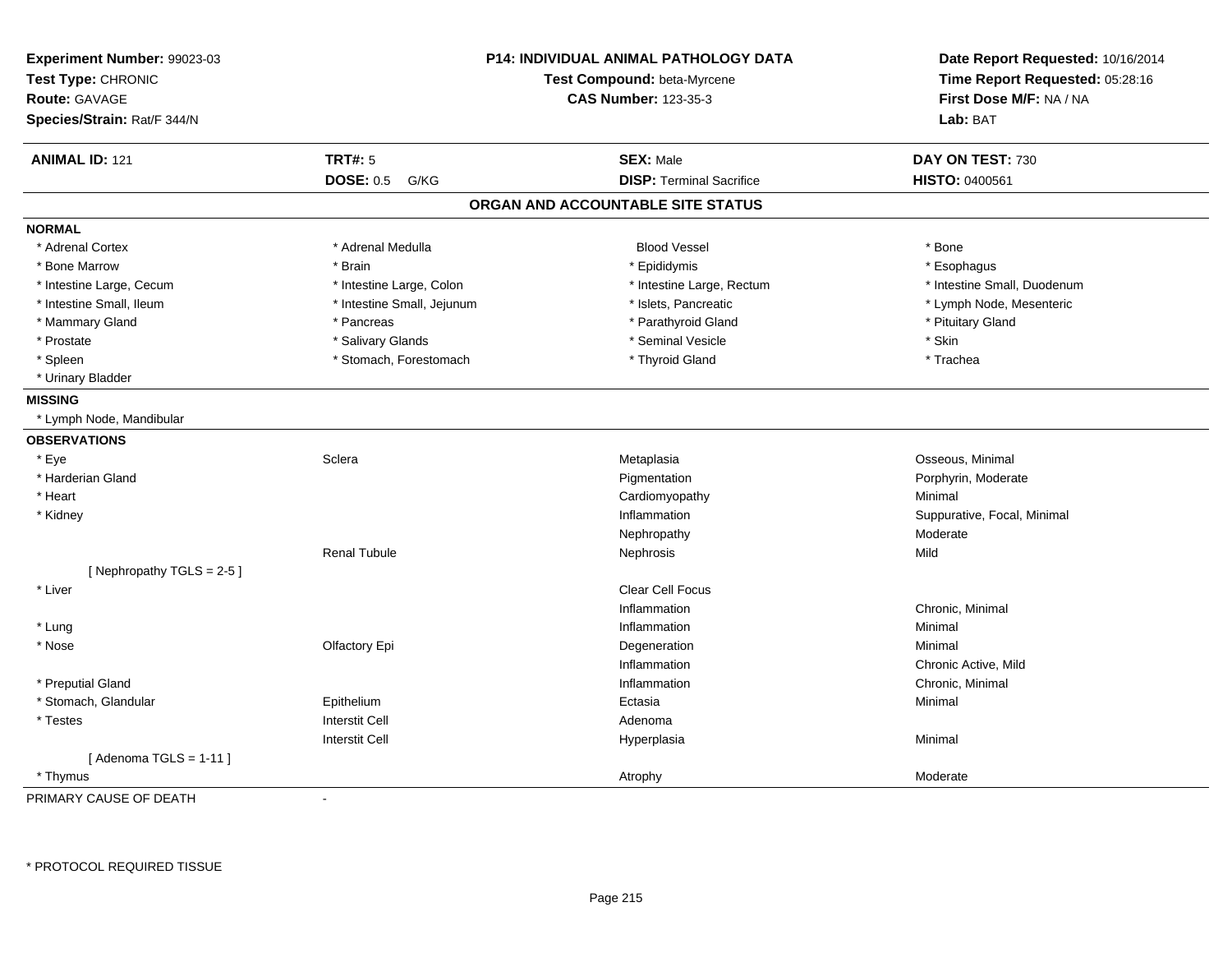| Experiment Number: 99023-03<br><b>Test Type: CHRONIC</b> |                   | <b>P14: INDIVIDUAL ANIMAL PATHOLOGY DATA</b><br><b>Test Compound: beta-Myrcene</b> | Date Report Requested: 10/16/2014<br>Time Report Requested: 05:28:16 |
|----------------------------------------------------------|-------------------|------------------------------------------------------------------------------------|----------------------------------------------------------------------|
| <b>Route: GAVAGE</b>                                     |                   | <b>CAS Number: 123-35-3</b>                                                        | First Dose M/F: NA / NA                                              |
| Species/Strain: Rat/F 344/N                              |                   |                                                                                    | Lab: BAT                                                             |
| <b>ANIMAL ID: 121</b>                                    | TRT#: 5           | <b>SEX: Male</b>                                                                   | DAY ON TEST: 730                                                     |
|                                                          | DOSE: 0.5<br>G/KG | <b>DISP: Terminal Sacrifice</b>                                                    | <b>HISTO: 0400561</b>                                                |
|                                                          |                   | <b>ORGAN AND ACCOUNTABLE SITE STATUS</b>                                           |                                                                      |
|                                                          |                   |                                                                                    |                                                                      |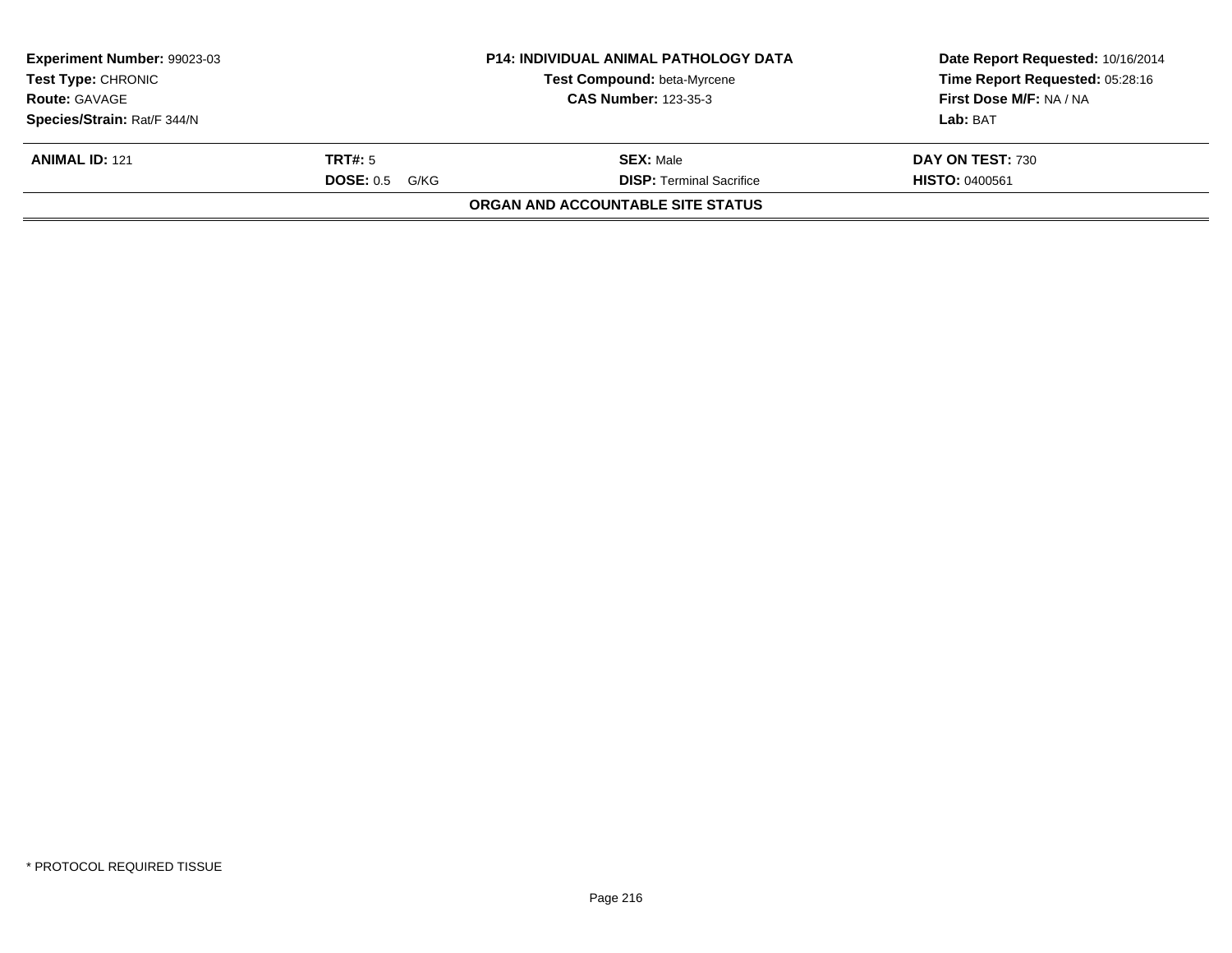| <b>ANIMAL ID: 122</b><br><b>TRT#: 5</b><br><b>SEX: Male</b><br>DAY ON TEST: 730<br><b>DISP: Terminal Sacrifice</b><br><b>DOSE: 0.5</b><br><b>HISTO: 0400562</b><br>G/KG<br>ORGAN AND ACCOUNTABLE SITE STATUS<br><b>NORMAL</b><br>* Adrenal Medulla<br><b>Blood Vessel</b><br>* Bone Marrow<br>* Bone<br>* Epididymis<br>* Esophagus<br>* Eye<br>* Brain<br>* Intestine Large, Cecum<br>* Intestine Large, Colon<br>* Intestine Large, Rectum<br>* Intestine Small, Duodenum<br>* Intestine Small, Ileum<br>* Intestine Small, Jejunum<br>* Islets, Pancreatic<br>* Lymph Node, Mesenteric<br>* Prostate<br>* Salivary Glands<br>* Parathyroid Gland<br>* Pituitary Gland<br>* Seminal Vesicle<br>* Skin<br>* Spleen<br>* Stomach, Glandular<br>* Trachea<br>* Urinary Bladder<br><b>MISSING</b><br>* Lymph Node, Mandibular<br><b>OBSERVATIONS</b><br>Vacuolization Cytoplasmic<br>Mild<br>* Adrenal Cortex<br>* Harderian Gland<br>Pigmentation<br>Porphyrin, Mild<br>* Heart<br>Cardiomyopathy<br>Minimal<br><b>Transit Epithe</b><br>Hyperplasia<br>Mild<br>* Kidney<br>Mineralization<br>Mild<br>Papilla<br>Marked<br>Nephropathy<br><b>Renal Tubule</b><br>Nephrosis<br>Marked<br>Vein<br>Thrombosis<br>Mild<br>[Nephropathy TGLS = $2-5+15$ ]<br>* Liver<br><b>Bile Duct</b><br>Hyperplasia<br>Mild<br>Chronic, Minimal<br>Inflammation<br>Inflammation<br>Minimal<br>* Lung<br>* Mammary Gland<br>Fibroadenoma<br>Fat<br>Necrosis<br>Mild<br>Mesentery<br>[ Necrosis $TGLS = 1-14$ ]<br>* Nose<br>Olfactory Epi<br>Degeneration<br>Minimal<br>* Pancreas<br>Adenoma<br>* Preputial Gland<br>Inflammation<br>Chronic, Minimal<br>* Stomach, Forestomach<br>Inflammation<br>Chronic Active, Mild<br><b>Interstit Cell</b><br>* Testes<br>Adenoma | Experiment Number: 99023-03<br>Test Type: CHRONIC<br><b>Route: GAVAGE</b> | P14: INDIVIDUAL ANIMAL PATHOLOGY DATA<br>Test Compound: beta-Myrcene<br><b>CAS Number: 123-35-3</b> | Date Report Requested: 10/16/2014<br>Time Report Requested: 05:28:16<br>First Dose M/F: NA / NA |
|-------------------------------------------------------------------------------------------------------------------------------------------------------------------------------------------------------------------------------------------------------------------------------------------------------------------------------------------------------------------------------------------------------------------------------------------------------------------------------------------------------------------------------------------------------------------------------------------------------------------------------------------------------------------------------------------------------------------------------------------------------------------------------------------------------------------------------------------------------------------------------------------------------------------------------------------------------------------------------------------------------------------------------------------------------------------------------------------------------------------------------------------------------------------------------------------------------------------------------------------------------------------------------------------------------------------------------------------------------------------------------------------------------------------------------------------------------------------------------------------------------------------------------------------------------------------------------------------------------------------------------------------------------------------------------------------------------------------------------------------------------|---------------------------------------------------------------------------|-----------------------------------------------------------------------------------------------------|-------------------------------------------------------------------------------------------------|
|                                                                                                                                                                                                                                                                                                                                                                                                                                                                                                                                                                                                                                                                                                                                                                                                                                                                                                                                                                                                                                                                                                                                                                                                                                                                                                                                                                                                                                                                                                                                                                                                                                                                                                                                                       | Species/Strain: Rat/F 344/N                                               |                                                                                                     | Lab: BAT                                                                                        |
|                                                                                                                                                                                                                                                                                                                                                                                                                                                                                                                                                                                                                                                                                                                                                                                                                                                                                                                                                                                                                                                                                                                                                                                                                                                                                                                                                                                                                                                                                                                                                                                                                                                                                                                                                       |                                                                           |                                                                                                     |                                                                                                 |
|                                                                                                                                                                                                                                                                                                                                                                                                                                                                                                                                                                                                                                                                                                                                                                                                                                                                                                                                                                                                                                                                                                                                                                                                                                                                                                                                                                                                                                                                                                                                                                                                                                                                                                                                                       |                                                                           |                                                                                                     |                                                                                                 |
|                                                                                                                                                                                                                                                                                                                                                                                                                                                                                                                                                                                                                                                                                                                                                                                                                                                                                                                                                                                                                                                                                                                                                                                                                                                                                                                                                                                                                                                                                                                                                                                                                                                                                                                                                       |                                                                           |                                                                                                     |                                                                                                 |
|                                                                                                                                                                                                                                                                                                                                                                                                                                                                                                                                                                                                                                                                                                                                                                                                                                                                                                                                                                                                                                                                                                                                                                                                                                                                                                                                                                                                                                                                                                                                                                                                                                                                                                                                                       |                                                                           |                                                                                                     |                                                                                                 |
|                                                                                                                                                                                                                                                                                                                                                                                                                                                                                                                                                                                                                                                                                                                                                                                                                                                                                                                                                                                                                                                                                                                                                                                                                                                                                                                                                                                                                                                                                                                                                                                                                                                                                                                                                       |                                                                           |                                                                                                     |                                                                                                 |
|                                                                                                                                                                                                                                                                                                                                                                                                                                                                                                                                                                                                                                                                                                                                                                                                                                                                                                                                                                                                                                                                                                                                                                                                                                                                                                                                                                                                                                                                                                                                                                                                                                                                                                                                                       |                                                                           |                                                                                                     |                                                                                                 |
|                                                                                                                                                                                                                                                                                                                                                                                                                                                                                                                                                                                                                                                                                                                                                                                                                                                                                                                                                                                                                                                                                                                                                                                                                                                                                                                                                                                                                                                                                                                                                                                                                                                                                                                                                       |                                                                           |                                                                                                     |                                                                                                 |
|                                                                                                                                                                                                                                                                                                                                                                                                                                                                                                                                                                                                                                                                                                                                                                                                                                                                                                                                                                                                                                                                                                                                                                                                                                                                                                                                                                                                                                                                                                                                                                                                                                                                                                                                                       |                                                                           |                                                                                                     |                                                                                                 |
|                                                                                                                                                                                                                                                                                                                                                                                                                                                                                                                                                                                                                                                                                                                                                                                                                                                                                                                                                                                                                                                                                                                                                                                                                                                                                                                                                                                                                                                                                                                                                                                                                                                                                                                                                       |                                                                           |                                                                                                     |                                                                                                 |
|                                                                                                                                                                                                                                                                                                                                                                                                                                                                                                                                                                                                                                                                                                                                                                                                                                                                                                                                                                                                                                                                                                                                                                                                                                                                                                                                                                                                                                                                                                                                                                                                                                                                                                                                                       |                                                                           |                                                                                                     |                                                                                                 |
|                                                                                                                                                                                                                                                                                                                                                                                                                                                                                                                                                                                                                                                                                                                                                                                                                                                                                                                                                                                                                                                                                                                                                                                                                                                                                                                                                                                                                                                                                                                                                                                                                                                                                                                                                       |                                                                           |                                                                                                     |                                                                                                 |
|                                                                                                                                                                                                                                                                                                                                                                                                                                                                                                                                                                                                                                                                                                                                                                                                                                                                                                                                                                                                                                                                                                                                                                                                                                                                                                                                                                                                                                                                                                                                                                                                                                                                                                                                                       |                                                                           |                                                                                                     |                                                                                                 |
|                                                                                                                                                                                                                                                                                                                                                                                                                                                                                                                                                                                                                                                                                                                                                                                                                                                                                                                                                                                                                                                                                                                                                                                                                                                                                                                                                                                                                                                                                                                                                                                                                                                                                                                                                       |                                                                           |                                                                                                     |                                                                                                 |
|                                                                                                                                                                                                                                                                                                                                                                                                                                                                                                                                                                                                                                                                                                                                                                                                                                                                                                                                                                                                                                                                                                                                                                                                                                                                                                                                                                                                                                                                                                                                                                                                                                                                                                                                                       |                                                                           |                                                                                                     |                                                                                                 |
|                                                                                                                                                                                                                                                                                                                                                                                                                                                                                                                                                                                                                                                                                                                                                                                                                                                                                                                                                                                                                                                                                                                                                                                                                                                                                                                                                                                                                                                                                                                                                                                                                                                                                                                                                       |                                                                           |                                                                                                     |                                                                                                 |
|                                                                                                                                                                                                                                                                                                                                                                                                                                                                                                                                                                                                                                                                                                                                                                                                                                                                                                                                                                                                                                                                                                                                                                                                                                                                                                                                                                                                                                                                                                                                                                                                                                                                                                                                                       |                                                                           |                                                                                                     |                                                                                                 |
|                                                                                                                                                                                                                                                                                                                                                                                                                                                                                                                                                                                                                                                                                                                                                                                                                                                                                                                                                                                                                                                                                                                                                                                                                                                                                                                                                                                                                                                                                                                                                                                                                                                                                                                                                       |                                                                           |                                                                                                     |                                                                                                 |
|                                                                                                                                                                                                                                                                                                                                                                                                                                                                                                                                                                                                                                                                                                                                                                                                                                                                                                                                                                                                                                                                                                                                                                                                                                                                                                                                                                                                                                                                                                                                                                                                                                                                                                                                                       |                                                                           |                                                                                                     |                                                                                                 |
|                                                                                                                                                                                                                                                                                                                                                                                                                                                                                                                                                                                                                                                                                                                                                                                                                                                                                                                                                                                                                                                                                                                                                                                                                                                                                                                                                                                                                                                                                                                                                                                                                                                                                                                                                       |                                                                           |                                                                                                     |                                                                                                 |
|                                                                                                                                                                                                                                                                                                                                                                                                                                                                                                                                                                                                                                                                                                                                                                                                                                                                                                                                                                                                                                                                                                                                                                                                                                                                                                                                                                                                                                                                                                                                                                                                                                                                                                                                                       |                                                                           |                                                                                                     |                                                                                                 |
|                                                                                                                                                                                                                                                                                                                                                                                                                                                                                                                                                                                                                                                                                                                                                                                                                                                                                                                                                                                                                                                                                                                                                                                                                                                                                                                                                                                                                                                                                                                                                                                                                                                                                                                                                       |                                                                           |                                                                                                     |                                                                                                 |
|                                                                                                                                                                                                                                                                                                                                                                                                                                                                                                                                                                                                                                                                                                                                                                                                                                                                                                                                                                                                                                                                                                                                                                                                                                                                                                                                                                                                                                                                                                                                                                                                                                                                                                                                                       |                                                                           |                                                                                                     |                                                                                                 |
|                                                                                                                                                                                                                                                                                                                                                                                                                                                                                                                                                                                                                                                                                                                                                                                                                                                                                                                                                                                                                                                                                                                                                                                                                                                                                                                                                                                                                                                                                                                                                                                                                                                                                                                                                       |                                                                           |                                                                                                     |                                                                                                 |
|                                                                                                                                                                                                                                                                                                                                                                                                                                                                                                                                                                                                                                                                                                                                                                                                                                                                                                                                                                                                                                                                                                                                                                                                                                                                                                                                                                                                                                                                                                                                                                                                                                                                                                                                                       |                                                                           |                                                                                                     |                                                                                                 |
|                                                                                                                                                                                                                                                                                                                                                                                                                                                                                                                                                                                                                                                                                                                                                                                                                                                                                                                                                                                                                                                                                                                                                                                                                                                                                                                                                                                                                                                                                                                                                                                                                                                                                                                                                       |                                                                           |                                                                                                     |                                                                                                 |
|                                                                                                                                                                                                                                                                                                                                                                                                                                                                                                                                                                                                                                                                                                                                                                                                                                                                                                                                                                                                                                                                                                                                                                                                                                                                                                                                                                                                                                                                                                                                                                                                                                                                                                                                                       |                                                                           |                                                                                                     |                                                                                                 |
|                                                                                                                                                                                                                                                                                                                                                                                                                                                                                                                                                                                                                                                                                                                                                                                                                                                                                                                                                                                                                                                                                                                                                                                                                                                                                                                                                                                                                                                                                                                                                                                                                                                                                                                                                       |                                                                           |                                                                                                     |                                                                                                 |
|                                                                                                                                                                                                                                                                                                                                                                                                                                                                                                                                                                                                                                                                                                                                                                                                                                                                                                                                                                                                                                                                                                                                                                                                                                                                                                                                                                                                                                                                                                                                                                                                                                                                                                                                                       |                                                                           |                                                                                                     |                                                                                                 |
|                                                                                                                                                                                                                                                                                                                                                                                                                                                                                                                                                                                                                                                                                                                                                                                                                                                                                                                                                                                                                                                                                                                                                                                                                                                                                                                                                                                                                                                                                                                                                                                                                                                                                                                                                       |                                                                           |                                                                                                     |                                                                                                 |
|                                                                                                                                                                                                                                                                                                                                                                                                                                                                                                                                                                                                                                                                                                                                                                                                                                                                                                                                                                                                                                                                                                                                                                                                                                                                                                                                                                                                                                                                                                                                                                                                                                                                                                                                                       |                                                                           |                                                                                                     |                                                                                                 |
|                                                                                                                                                                                                                                                                                                                                                                                                                                                                                                                                                                                                                                                                                                                                                                                                                                                                                                                                                                                                                                                                                                                                                                                                                                                                                                                                                                                                                                                                                                                                                                                                                                                                                                                                                       |                                                                           |                                                                                                     |                                                                                                 |
|                                                                                                                                                                                                                                                                                                                                                                                                                                                                                                                                                                                                                                                                                                                                                                                                                                                                                                                                                                                                                                                                                                                                                                                                                                                                                                                                                                                                                                                                                                                                                                                                                                                                                                                                                       |                                                                           |                                                                                                     |                                                                                                 |
|                                                                                                                                                                                                                                                                                                                                                                                                                                                                                                                                                                                                                                                                                                                                                                                                                                                                                                                                                                                                                                                                                                                                                                                                                                                                                                                                                                                                                                                                                                                                                                                                                                                                                                                                                       |                                                                           |                                                                                                     |                                                                                                 |
|                                                                                                                                                                                                                                                                                                                                                                                                                                                                                                                                                                                                                                                                                                                                                                                                                                                                                                                                                                                                                                                                                                                                                                                                                                                                                                                                                                                                                                                                                                                                                                                                                                                                                                                                                       |                                                                           |                                                                                                     |                                                                                                 |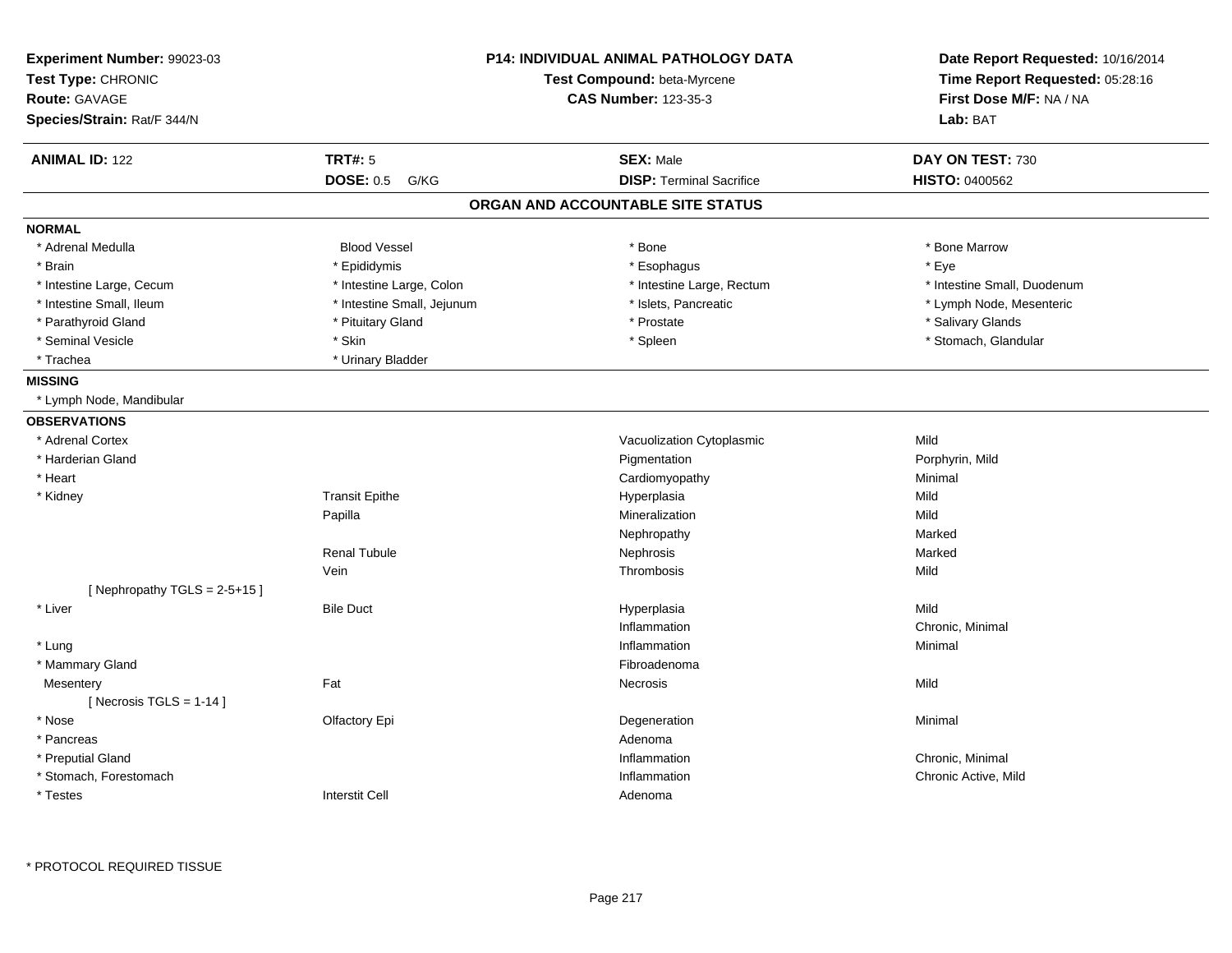| <b>Experiment Number: 99023-03</b><br><b>Test Type: CHRONIC</b> |                          | <b>P14: INDIVIDUAL ANIMAL PATHOLOGY DATA</b> | Date Report Requested: 10/16/2014 |
|-----------------------------------------------------------------|--------------------------|----------------------------------------------|-----------------------------------|
|                                                                 |                          | Test Compound: beta-Myrcene                  | Time Report Requested: 05:28:16   |
| <b>Route: GAVAGE</b>                                            |                          | <b>CAS Number: 123-35-3</b>                  | First Dose M/F: NA / NA           |
| Species/Strain: Rat/F 344/N                                     |                          |                                              | Lab: BAT                          |
| <b>ANIMAL ID: 122</b>                                           | <b>TRT#: 5</b>           | <b>SEX: Male</b>                             | DAY ON TEST: 730                  |
|                                                                 | <b>DOSE: 0.5</b><br>G/KG | <b>DISP:</b> Terminal Sacrifice              | <b>HISTO: 0400562</b>             |
|                                                                 |                          | ORGAN AND ACCOUNTABLE SITE STATUS            |                                   |
| * Thymus                                                        |                          | Atrophy                                      | Marked                            |
| * Thyroid Gland                                                 | Follicle                 | Adenoma                                      |                                   |
|                                                                 | C Cell                   | Hyperplasia                                  | Minimal                           |
| PRIMARY CAUSE OF DEATH                                          |                          |                                              |                                   |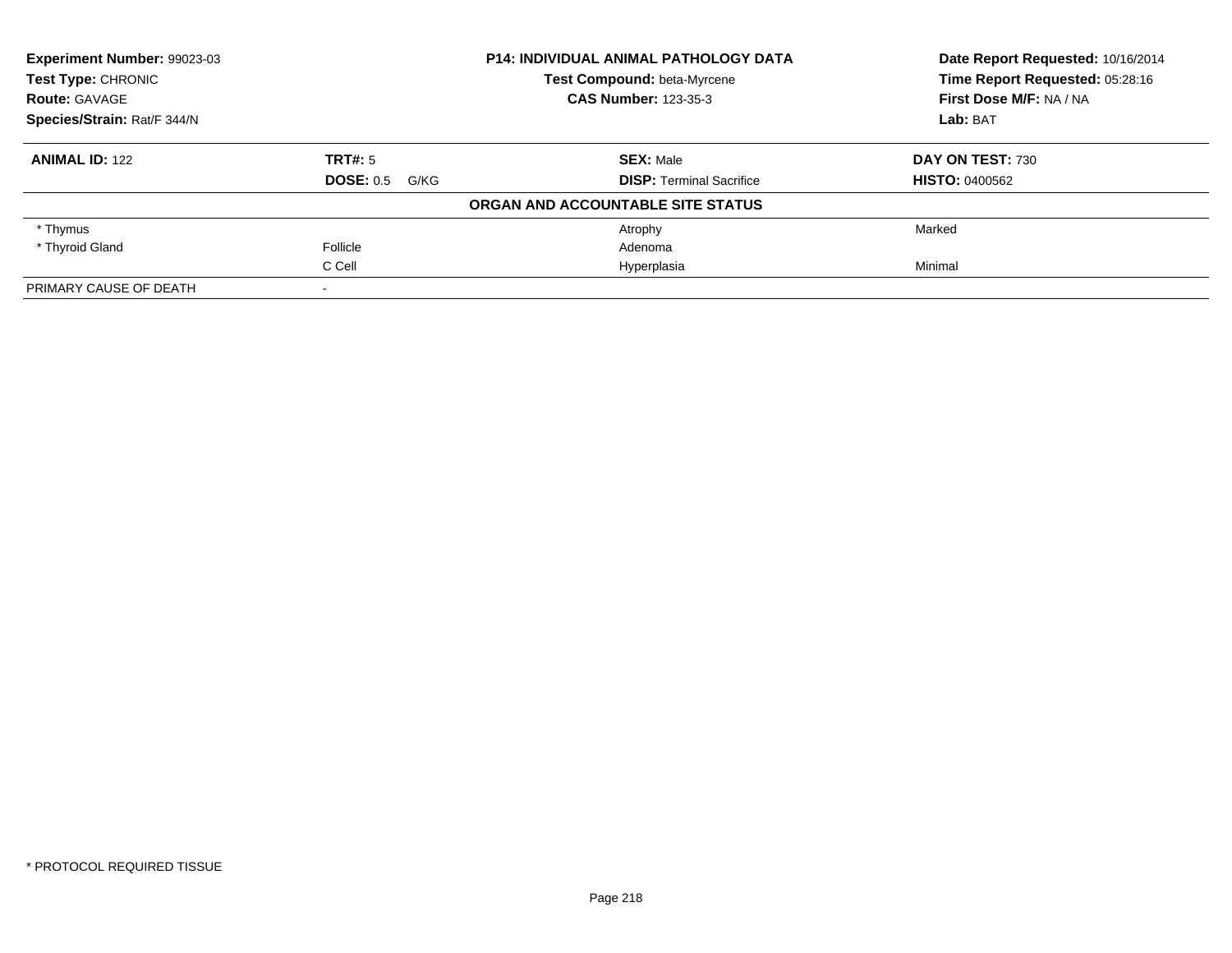| Experiment Number: 99023-03<br>Test Type: CHRONIC<br><b>Route: GAVAGE</b><br>Species/Strain: Rat/F 344/N |                           | P14: INDIVIDUAL ANIMAL PATHOLOGY DATA<br>Test Compound: beta-Myrcene<br><b>CAS Number: 123-35-3</b> | Date Report Requested: 10/16/2014<br>Time Report Requested: 05:28:16<br>First Dose M/F: NA / NA<br>Lab: BAT |
|----------------------------------------------------------------------------------------------------------|---------------------------|-----------------------------------------------------------------------------------------------------|-------------------------------------------------------------------------------------------------------------|
| <b>ANIMAL ID: 123</b>                                                                                    | <b>TRT#: 5</b>            | <b>SEX: Male</b>                                                                                    | DAY ON TEST: 704                                                                                            |
|                                                                                                          | <b>DOSE: 0.5</b><br>G/KG  | <b>DISP:</b> Moribund Sacrifice                                                                     | <b>HISTO: 0400563</b>                                                                                       |
|                                                                                                          |                           | ORGAN AND ACCOUNTABLE SITE STATUS                                                                   |                                                                                                             |
| <b>NORMAL</b>                                                                                            |                           |                                                                                                     |                                                                                                             |
| * Adrenal Cortex                                                                                         | <b>Blood Vessel</b>       | * Bone                                                                                              | * Bone Marrow                                                                                               |
| * Brain                                                                                                  | * Epididymis              | * Esophagus                                                                                         | * Eye                                                                                                       |
| * Intestine Large, Colon                                                                                 | * Intestine Large, Rectum | * Intestine Small, Duodenum                                                                         | * Intestine Small, Ileum                                                                                    |
| * Intestine Small, Jejunum                                                                               | * Islets, Pancreatic      | * Lung                                                                                              | * Lymph Node, Mesenteric                                                                                    |
| * Mammary Gland                                                                                          | * Prostate                | * Salivary Glands                                                                                   | * Seminal Vesicle                                                                                           |
| * Skin                                                                                                   | * Trachea                 | * Urinary Bladder                                                                                   |                                                                                                             |
| <b>MISSING</b>                                                                                           |                           |                                                                                                     |                                                                                                             |
| * Lymph Node, Mandibular                                                                                 |                           |                                                                                                     |                                                                                                             |
| <b>OBSERVATIONS</b>                                                                                      |                           |                                                                                                     |                                                                                                             |
| * Adrenal Medulla                                                                                        |                           | Hyperplasia                                                                                         | Minimal                                                                                                     |
| * Harderian Gland                                                                                        |                           | Pigmentation                                                                                        | Porphyrin, Mild                                                                                             |
| * Heart                                                                                                  |                           | Cardiomyopathy                                                                                      | Mild                                                                                                        |
| * Intestine Large, Cecum                                                                                 |                           | Inflammation                                                                                        | Chronic, Mild                                                                                               |
| * Kidney                                                                                                 |                           | Hemangioma                                                                                          |                                                                                                             |
|                                                                                                          | <b>Transit Epithe</b>     | Hyperplasia                                                                                         | Minimal                                                                                                     |
|                                                                                                          |                           | Nephropathy                                                                                         | Marked                                                                                                      |
|                                                                                                          | Renal Tubule              | Nephrosis                                                                                           | Moderate                                                                                                    |
| [Nephropathy TGLS = $2-5+14$ ]                                                                           |                           |                                                                                                     |                                                                                                             |
| * Liver                                                                                                  | <b>Bile Duct</b>          | Hyperplasia                                                                                         | Mild                                                                                                        |
| * Nose                                                                                                   | Olfactory Epi             | Degeneration                                                                                        | Minimal                                                                                                     |
| * Pancreas                                                                                               | Duct                      | Cyst                                                                                                |                                                                                                             |
| * Parathyroid Gland                                                                                      |                           | Hyperplasia                                                                                         | Mild                                                                                                        |
| [ Hyperplasia TGLS = 3-8 ]                                                                               |                           |                                                                                                     |                                                                                                             |
| * Pituitary Gland                                                                                        | <b>Pars Distalis</b>      | Adenoma                                                                                             |                                                                                                             |
|                                                                                                          |                           | Angiectasis                                                                                         | Mild                                                                                                        |
| * Preputial Gland                                                                                        |                           | Inflammation                                                                                        | Chronic, Mild                                                                                               |
| * Spleen                                                                                                 |                           | Atrophy                                                                                             | Minimal                                                                                                     |
| * Stomach, Forestomach                                                                                   |                           | Inflammation                                                                                        | Chronic Active, Moderate                                                                                    |
|                                                                                                          |                           | Ulcer                                                                                               | Moderate                                                                                                    |
| * Stomach, Glandular                                                                                     |                           | Inflammation                                                                                        | Chronic, Mild                                                                                               |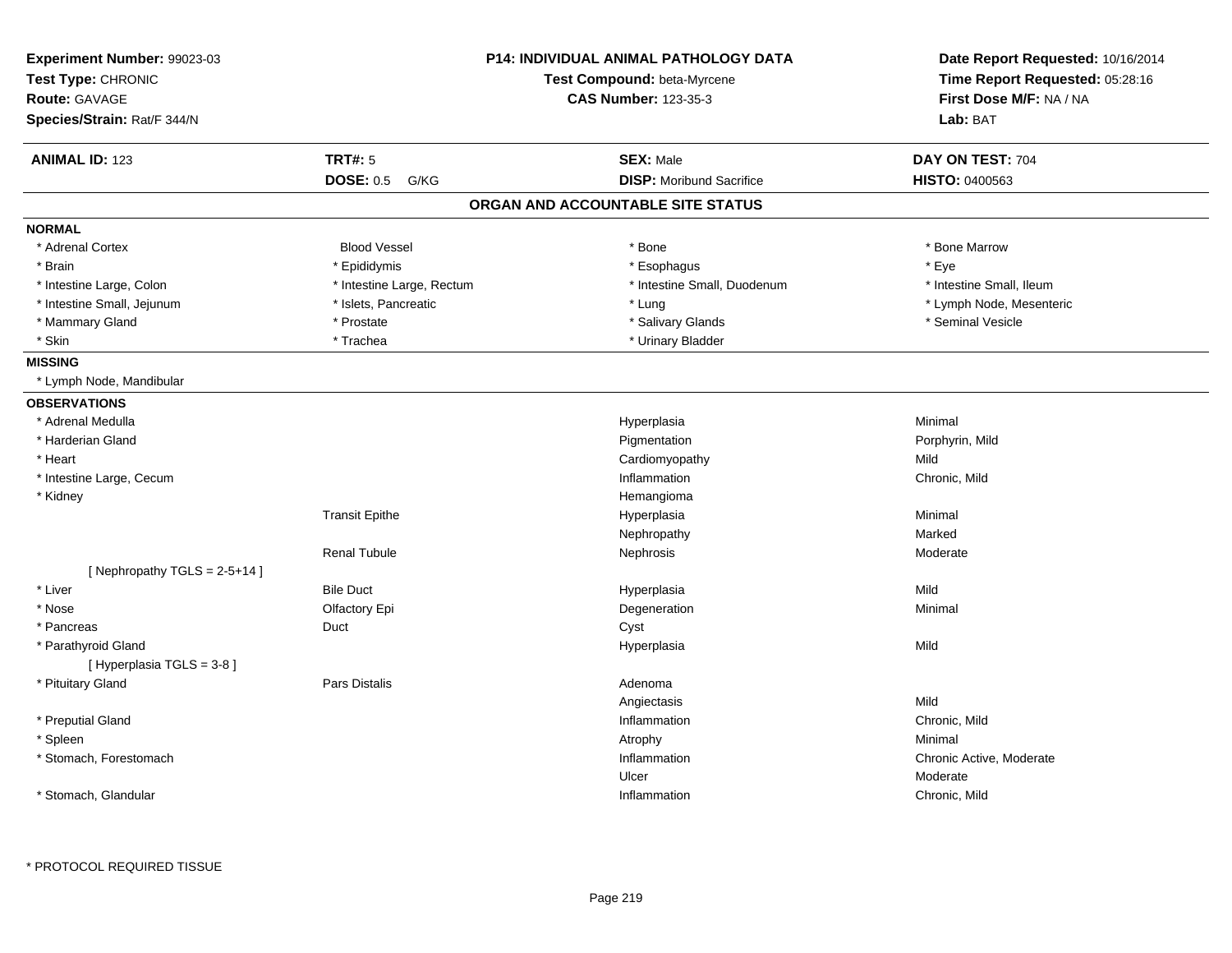| Experiment Number: 99023-03<br>Test Type: CHRONIC |                           | <b>P14: INDIVIDUAL ANIMAL PATHOLOGY DATA</b><br>Test Compound: beta-Myrcene | Date Report Requested: 10/16/2014<br>Time Report Requested: 05:28:16 |
|---------------------------------------------------|---------------------------|-----------------------------------------------------------------------------|----------------------------------------------------------------------|
| <b>Route: GAVAGE</b>                              |                           | <b>CAS Number: 123-35-3</b>                                                 | First Dose M/F: NA / NA                                              |
| Species/Strain: Rat/F 344/N                       |                           |                                                                             | Lab: BAT                                                             |
| <b>ANIMAL ID: 123</b>                             | <b>TRT#: 5</b>            | <b>SEX: Male</b>                                                            | DAY ON TEST: 704                                                     |
|                                                   | <b>DOSE: 0.5 G/KG</b>     | <b>DISP:</b> Moribund Sacrifice                                             | <b>HISTO: 0400563</b>                                                |
|                                                   |                           | ORGAN AND ACCOUNTABLE SITE STATUS                                           |                                                                      |
|                                                   |                           | Ulcer                                                                       | Moderate                                                             |
| * Testes                                          | Bilateral, Interstit Cell | Adenoma                                                                     |                                                                      |
| [ Adenoma TGLS = 1-11 ]                           |                           |                                                                             |                                                                      |
| * Thymus                                          |                           | Atrophy                                                                     | Marked                                                               |
| * Thyroid Gland                                   | C Cell                    | Hyperplasia                                                                 | Minimal                                                              |
| PRIMARY CAUSE OF DEATH                            | Nephropathy<br>- Kidney   |                                                                             |                                                                      |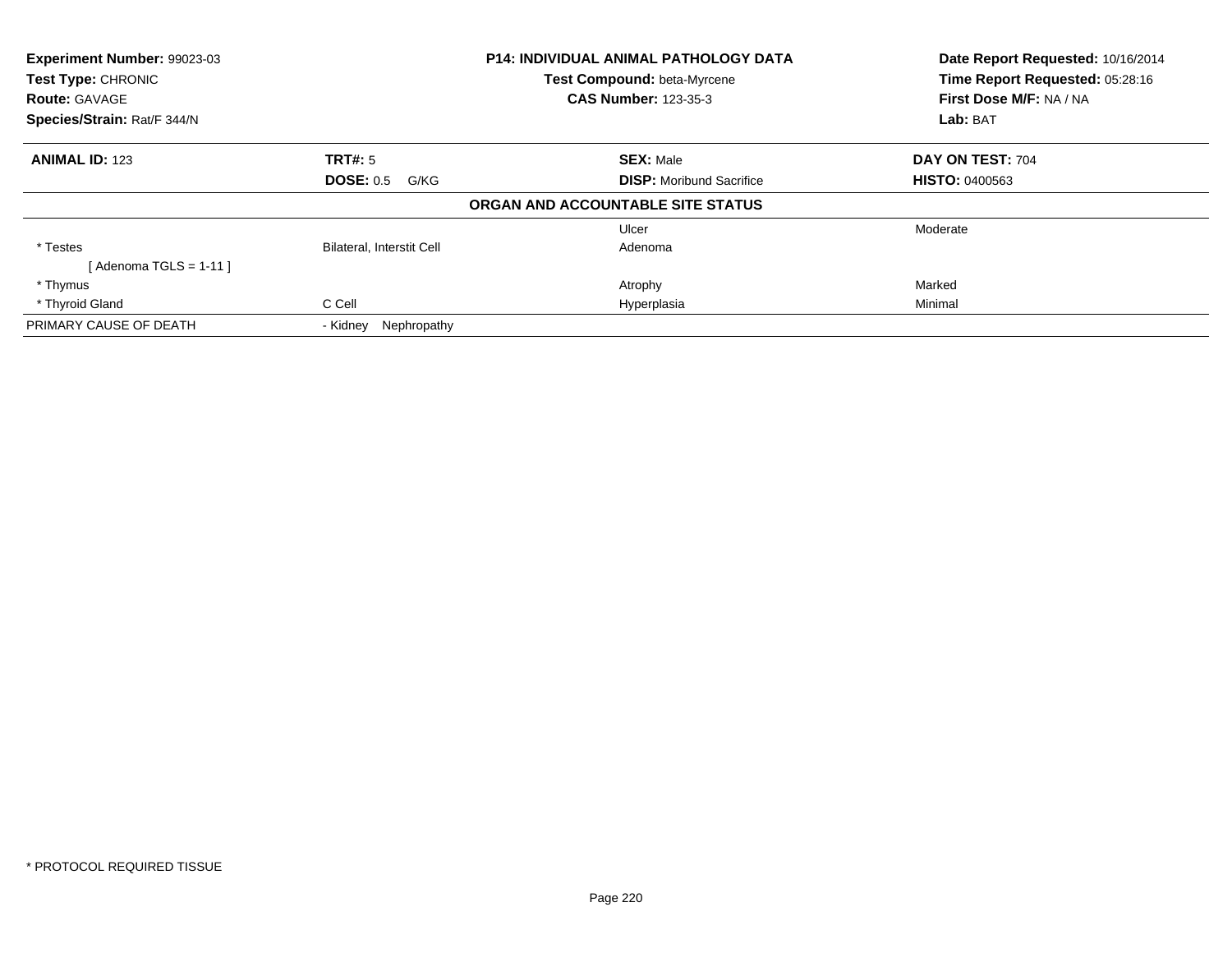| <b>ANIMAL ID: 124</b><br><b>TRT#: 5</b><br><b>SEX: Male</b><br>DAY ON TEST: 729<br><b>DOSE: 0.5 G/KG</b><br><b>DISP: Terminal Sacrifice</b><br>HISTO: 0400564<br>ORGAN AND ACCOUNTABLE SITE STATUS<br><b>Blood Vessel</b><br>* Adrenal Cortex<br>* Adrenal Medulla<br>* Bone<br>* Bone Marrow<br>* Brain<br>* Epididymis<br>* Esophagus<br>* Intestine Small, Ileum<br>* Eye<br>* Intestine Large, Cecum<br>* Intestine Small, Duodenum<br>* Intestine Small, Jejunum<br>* Islets, Pancreatic<br>* Lymph Node, Mesenteric<br>* Lung<br>* Parathyroid Gland<br>* Pituitary Gland<br>* Prostate<br>* Preputial Gland<br>* Seminal Vesicle<br>* Skin<br>* Spleen<br>* Salivary Glands<br>* Stomach, Forestomach<br>* Trachea<br>* Urinary Bladder<br>* Lymph Node, Mandibular<br>* Mammary Gland<br>* Harderian Gland<br>Pigmentation<br>Porphyrin, Mild<br>* Heart<br>Cardiomyopathy<br>Minimal<br>Mild<br>* Intestine Large, Colon<br>Parasite Metazoan<br>* Intestine Large, Rectum<br>Parasite Metazoan<br>Minimal<br><b>Renal Tubule</b><br>* Kidney<br>Cyst<br>Inflammation<br>Suppurative, Focal, Minimal<br>Papilla<br>Mineralization<br>Minimal<br>Mild<br>Nephropathy<br><b>Renal Tubule</b><br>Nephrosis<br>Mild<br>[ $Cyst TGLS = 1-14$ ]<br>* Liver<br>Mild<br><b>Bile Duct</b><br>Hyperplasia<br>Inflammation<br>Chronic, Minimal<br>Lymph Node<br>Note: No corresponding microscopic lesion found for enlarged mediastinal lymph node described at necropsy<br>* Nose<br>Minimal<br>Olfactory Epi<br>Degeneration<br>Inflammation<br>Chronic Active, Minimal<br>Acinus<br>Mild<br>* Pancreas<br>Atrophy<br>* Stomach, Glandular<br>Epithelium<br>Ectasia<br>Minimal<br>Bilateral, Interstit Cell<br>* Testes<br>Adenoma<br>[Adenoma TGLS = $2-11$ ] | Experiment Number: 99023-03<br>Test Type: CHRONIC<br><b>Route: GAVAGE</b><br>Species/Strain: Rat/F 344/N | <b>P14: INDIVIDUAL ANIMAL PATHOLOGY DATA</b><br>Test Compound: beta-Myrcene<br><b>CAS Number: 123-35-3</b> | Date Report Requested: 10/16/2014<br>Time Report Requested: 05:28:16<br>First Dose M/F: NA / NA<br>Lab: BAT |
|-----------------------------------------------------------------------------------------------------------------------------------------------------------------------------------------------------------------------------------------------------------------------------------------------------------------------------------------------------------------------------------------------------------------------------------------------------------------------------------------------------------------------------------------------------------------------------------------------------------------------------------------------------------------------------------------------------------------------------------------------------------------------------------------------------------------------------------------------------------------------------------------------------------------------------------------------------------------------------------------------------------------------------------------------------------------------------------------------------------------------------------------------------------------------------------------------------------------------------------------------------------------------------------------------------------------------------------------------------------------------------------------------------------------------------------------------------------------------------------------------------------------------------------------------------------------------------------------------------------------------------------------------------------------------------------------------------------------------------------------------------------------|----------------------------------------------------------------------------------------------------------|------------------------------------------------------------------------------------------------------------|-------------------------------------------------------------------------------------------------------------|
|                                                                                                                                                                                                                                                                                                                                                                                                                                                                                                                                                                                                                                                                                                                                                                                                                                                                                                                                                                                                                                                                                                                                                                                                                                                                                                                                                                                                                                                                                                                                                                                                                                                                                                                                                                 |                                                                                                          |                                                                                                            |                                                                                                             |
|                                                                                                                                                                                                                                                                                                                                                                                                                                                                                                                                                                                                                                                                                                                                                                                                                                                                                                                                                                                                                                                                                                                                                                                                                                                                                                                                                                                                                                                                                                                                                                                                                                                                                                                                                                 |                                                                                                          |                                                                                                            |                                                                                                             |
|                                                                                                                                                                                                                                                                                                                                                                                                                                                                                                                                                                                                                                                                                                                                                                                                                                                                                                                                                                                                                                                                                                                                                                                                                                                                                                                                                                                                                                                                                                                                                                                                                                                                                                                                                                 |                                                                                                          |                                                                                                            |                                                                                                             |
|                                                                                                                                                                                                                                                                                                                                                                                                                                                                                                                                                                                                                                                                                                                                                                                                                                                                                                                                                                                                                                                                                                                                                                                                                                                                                                                                                                                                                                                                                                                                                                                                                                                                                                                                                                 |                                                                                                          |                                                                                                            |                                                                                                             |
|                                                                                                                                                                                                                                                                                                                                                                                                                                                                                                                                                                                                                                                                                                                                                                                                                                                                                                                                                                                                                                                                                                                                                                                                                                                                                                                                                                                                                                                                                                                                                                                                                                                                                                                                                                 | <b>NORMAL</b>                                                                                            |                                                                                                            |                                                                                                             |
|                                                                                                                                                                                                                                                                                                                                                                                                                                                                                                                                                                                                                                                                                                                                                                                                                                                                                                                                                                                                                                                                                                                                                                                                                                                                                                                                                                                                                                                                                                                                                                                                                                                                                                                                                                 |                                                                                                          |                                                                                                            |                                                                                                             |
|                                                                                                                                                                                                                                                                                                                                                                                                                                                                                                                                                                                                                                                                                                                                                                                                                                                                                                                                                                                                                                                                                                                                                                                                                                                                                                                                                                                                                                                                                                                                                                                                                                                                                                                                                                 |                                                                                                          |                                                                                                            |                                                                                                             |
|                                                                                                                                                                                                                                                                                                                                                                                                                                                                                                                                                                                                                                                                                                                                                                                                                                                                                                                                                                                                                                                                                                                                                                                                                                                                                                                                                                                                                                                                                                                                                                                                                                                                                                                                                                 |                                                                                                          |                                                                                                            |                                                                                                             |
|                                                                                                                                                                                                                                                                                                                                                                                                                                                                                                                                                                                                                                                                                                                                                                                                                                                                                                                                                                                                                                                                                                                                                                                                                                                                                                                                                                                                                                                                                                                                                                                                                                                                                                                                                                 |                                                                                                          |                                                                                                            |                                                                                                             |
|                                                                                                                                                                                                                                                                                                                                                                                                                                                                                                                                                                                                                                                                                                                                                                                                                                                                                                                                                                                                                                                                                                                                                                                                                                                                                                                                                                                                                                                                                                                                                                                                                                                                                                                                                                 |                                                                                                          |                                                                                                            |                                                                                                             |
|                                                                                                                                                                                                                                                                                                                                                                                                                                                                                                                                                                                                                                                                                                                                                                                                                                                                                                                                                                                                                                                                                                                                                                                                                                                                                                                                                                                                                                                                                                                                                                                                                                                                                                                                                                 |                                                                                                          |                                                                                                            |                                                                                                             |
|                                                                                                                                                                                                                                                                                                                                                                                                                                                                                                                                                                                                                                                                                                                                                                                                                                                                                                                                                                                                                                                                                                                                                                                                                                                                                                                                                                                                                                                                                                                                                                                                                                                                                                                                                                 |                                                                                                          |                                                                                                            |                                                                                                             |
|                                                                                                                                                                                                                                                                                                                                                                                                                                                                                                                                                                                                                                                                                                                                                                                                                                                                                                                                                                                                                                                                                                                                                                                                                                                                                                                                                                                                                                                                                                                                                                                                                                                                                                                                                                 | <b>MISSING</b>                                                                                           |                                                                                                            |                                                                                                             |
|                                                                                                                                                                                                                                                                                                                                                                                                                                                                                                                                                                                                                                                                                                                                                                                                                                                                                                                                                                                                                                                                                                                                                                                                                                                                                                                                                                                                                                                                                                                                                                                                                                                                                                                                                                 |                                                                                                          |                                                                                                            |                                                                                                             |
|                                                                                                                                                                                                                                                                                                                                                                                                                                                                                                                                                                                                                                                                                                                                                                                                                                                                                                                                                                                                                                                                                                                                                                                                                                                                                                                                                                                                                                                                                                                                                                                                                                                                                                                                                                 | <b>OBSERVATIONS</b>                                                                                      |                                                                                                            |                                                                                                             |
|                                                                                                                                                                                                                                                                                                                                                                                                                                                                                                                                                                                                                                                                                                                                                                                                                                                                                                                                                                                                                                                                                                                                                                                                                                                                                                                                                                                                                                                                                                                                                                                                                                                                                                                                                                 |                                                                                                          |                                                                                                            |                                                                                                             |
|                                                                                                                                                                                                                                                                                                                                                                                                                                                                                                                                                                                                                                                                                                                                                                                                                                                                                                                                                                                                                                                                                                                                                                                                                                                                                                                                                                                                                                                                                                                                                                                                                                                                                                                                                                 |                                                                                                          |                                                                                                            |                                                                                                             |
|                                                                                                                                                                                                                                                                                                                                                                                                                                                                                                                                                                                                                                                                                                                                                                                                                                                                                                                                                                                                                                                                                                                                                                                                                                                                                                                                                                                                                                                                                                                                                                                                                                                                                                                                                                 |                                                                                                          |                                                                                                            |                                                                                                             |
|                                                                                                                                                                                                                                                                                                                                                                                                                                                                                                                                                                                                                                                                                                                                                                                                                                                                                                                                                                                                                                                                                                                                                                                                                                                                                                                                                                                                                                                                                                                                                                                                                                                                                                                                                                 |                                                                                                          |                                                                                                            |                                                                                                             |
|                                                                                                                                                                                                                                                                                                                                                                                                                                                                                                                                                                                                                                                                                                                                                                                                                                                                                                                                                                                                                                                                                                                                                                                                                                                                                                                                                                                                                                                                                                                                                                                                                                                                                                                                                                 |                                                                                                          |                                                                                                            |                                                                                                             |
|                                                                                                                                                                                                                                                                                                                                                                                                                                                                                                                                                                                                                                                                                                                                                                                                                                                                                                                                                                                                                                                                                                                                                                                                                                                                                                                                                                                                                                                                                                                                                                                                                                                                                                                                                                 |                                                                                                          |                                                                                                            |                                                                                                             |
|                                                                                                                                                                                                                                                                                                                                                                                                                                                                                                                                                                                                                                                                                                                                                                                                                                                                                                                                                                                                                                                                                                                                                                                                                                                                                                                                                                                                                                                                                                                                                                                                                                                                                                                                                                 |                                                                                                          |                                                                                                            |                                                                                                             |
|                                                                                                                                                                                                                                                                                                                                                                                                                                                                                                                                                                                                                                                                                                                                                                                                                                                                                                                                                                                                                                                                                                                                                                                                                                                                                                                                                                                                                                                                                                                                                                                                                                                                                                                                                                 |                                                                                                          |                                                                                                            |                                                                                                             |
|                                                                                                                                                                                                                                                                                                                                                                                                                                                                                                                                                                                                                                                                                                                                                                                                                                                                                                                                                                                                                                                                                                                                                                                                                                                                                                                                                                                                                                                                                                                                                                                                                                                                                                                                                                 |                                                                                                          |                                                                                                            |                                                                                                             |
|                                                                                                                                                                                                                                                                                                                                                                                                                                                                                                                                                                                                                                                                                                                                                                                                                                                                                                                                                                                                                                                                                                                                                                                                                                                                                                                                                                                                                                                                                                                                                                                                                                                                                                                                                                 |                                                                                                          |                                                                                                            |                                                                                                             |
|                                                                                                                                                                                                                                                                                                                                                                                                                                                                                                                                                                                                                                                                                                                                                                                                                                                                                                                                                                                                                                                                                                                                                                                                                                                                                                                                                                                                                                                                                                                                                                                                                                                                                                                                                                 |                                                                                                          |                                                                                                            |                                                                                                             |
|                                                                                                                                                                                                                                                                                                                                                                                                                                                                                                                                                                                                                                                                                                                                                                                                                                                                                                                                                                                                                                                                                                                                                                                                                                                                                                                                                                                                                                                                                                                                                                                                                                                                                                                                                                 |                                                                                                          |                                                                                                            |                                                                                                             |
|                                                                                                                                                                                                                                                                                                                                                                                                                                                                                                                                                                                                                                                                                                                                                                                                                                                                                                                                                                                                                                                                                                                                                                                                                                                                                                                                                                                                                                                                                                                                                                                                                                                                                                                                                                 |                                                                                                          |                                                                                                            |                                                                                                             |
|                                                                                                                                                                                                                                                                                                                                                                                                                                                                                                                                                                                                                                                                                                                                                                                                                                                                                                                                                                                                                                                                                                                                                                                                                                                                                                                                                                                                                                                                                                                                                                                                                                                                                                                                                                 |                                                                                                          |                                                                                                            |                                                                                                             |
|                                                                                                                                                                                                                                                                                                                                                                                                                                                                                                                                                                                                                                                                                                                                                                                                                                                                                                                                                                                                                                                                                                                                                                                                                                                                                                                                                                                                                                                                                                                                                                                                                                                                                                                                                                 |                                                                                                          |                                                                                                            |                                                                                                             |
|                                                                                                                                                                                                                                                                                                                                                                                                                                                                                                                                                                                                                                                                                                                                                                                                                                                                                                                                                                                                                                                                                                                                                                                                                                                                                                                                                                                                                                                                                                                                                                                                                                                                                                                                                                 |                                                                                                          |                                                                                                            |                                                                                                             |
|                                                                                                                                                                                                                                                                                                                                                                                                                                                                                                                                                                                                                                                                                                                                                                                                                                                                                                                                                                                                                                                                                                                                                                                                                                                                                                                                                                                                                                                                                                                                                                                                                                                                                                                                                                 |                                                                                                          |                                                                                                            |                                                                                                             |
|                                                                                                                                                                                                                                                                                                                                                                                                                                                                                                                                                                                                                                                                                                                                                                                                                                                                                                                                                                                                                                                                                                                                                                                                                                                                                                                                                                                                                                                                                                                                                                                                                                                                                                                                                                 |                                                                                                          |                                                                                                            |                                                                                                             |
|                                                                                                                                                                                                                                                                                                                                                                                                                                                                                                                                                                                                                                                                                                                                                                                                                                                                                                                                                                                                                                                                                                                                                                                                                                                                                                                                                                                                                                                                                                                                                                                                                                                                                                                                                                 |                                                                                                          |                                                                                                            |                                                                                                             |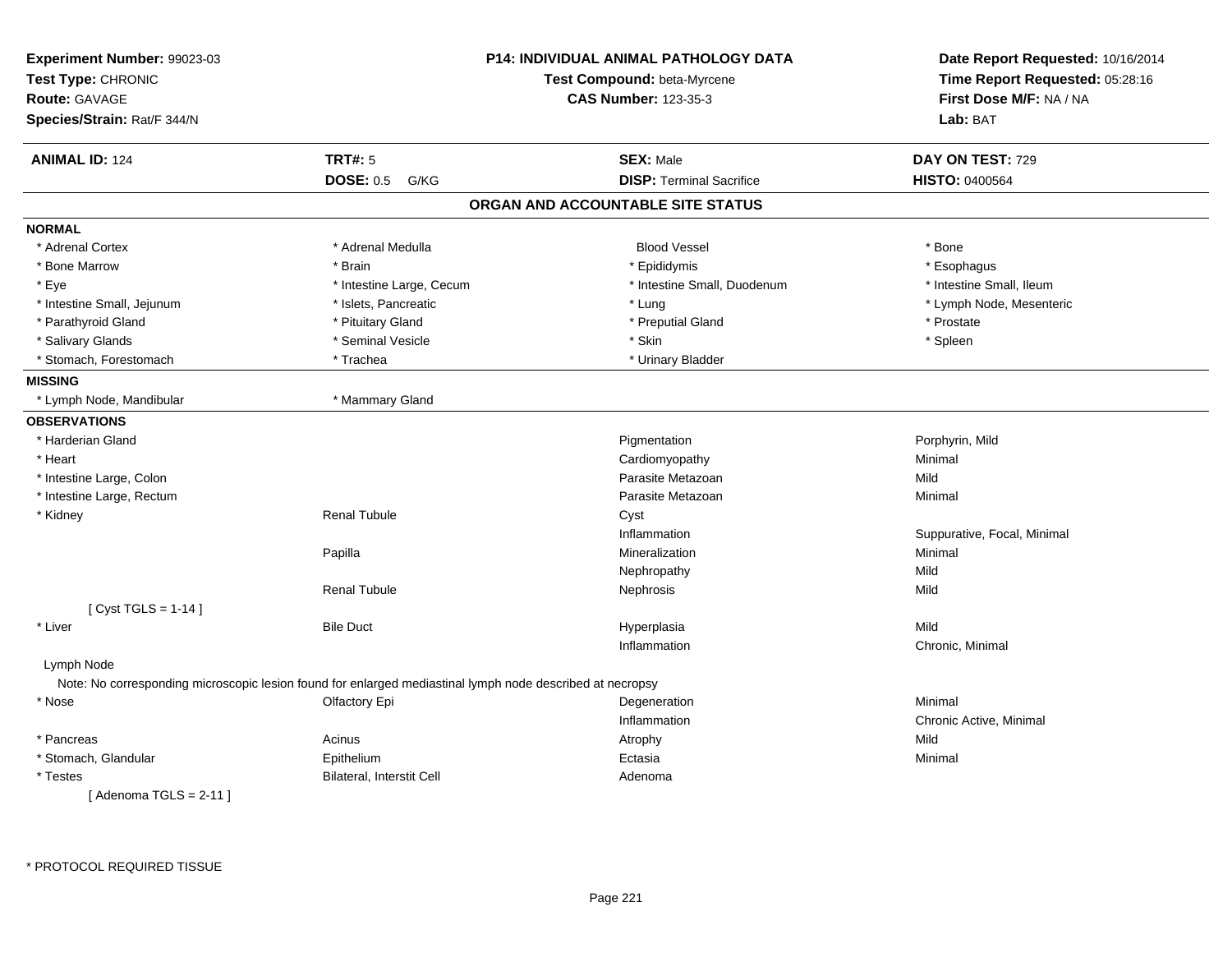| Experiment Number: 99023-03<br>Test Type: CHRONIC |                       | <b>P14: INDIVIDUAL ANIMAL PATHOLOGY DATA</b> | Date Report Requested: 10/16/2014 |
|---------------------------------------------------|-----------------------|----------------------------------------------|-----------------------------------|
|                                                   |                       | Test Compound: beta-Myrcene                  | Time Report Requested: 05:28:16   |
| <b>Route: GAVAGE</b>                              |                       | <b>CAS Number: 123-35-3</b>                  | First Dose M/F: NA / NA           |
| Species/Strain: Rat/F 344/N                       |                       |                                              | Lab: BAT                          |
| <b>ANIMAL ID: 124</b>                             | TRT#: 5               | <b>SEX: Male</b>                             | <b>DAY ON TEST: 729</b>           |
|                                                   | <b>DOSE: 0.5 G/KG</b> | <b>DISP:</b> Terminal Sacrifice              | <b>HISTO: 0400564</b>             |
|                                                   |                       | ORGAN AND ACCOUNTABLE SITE STATUS            |                                   |
| * Thymus                                          |                       | Atrophy                                      | Moderate                          |
| * Thyroid Gland                                   | C Cell                | Hyperplasia                                  | Minimal                           |
| PRIMARY CAUSE OF DEATH                            |                       |                                              |                                   |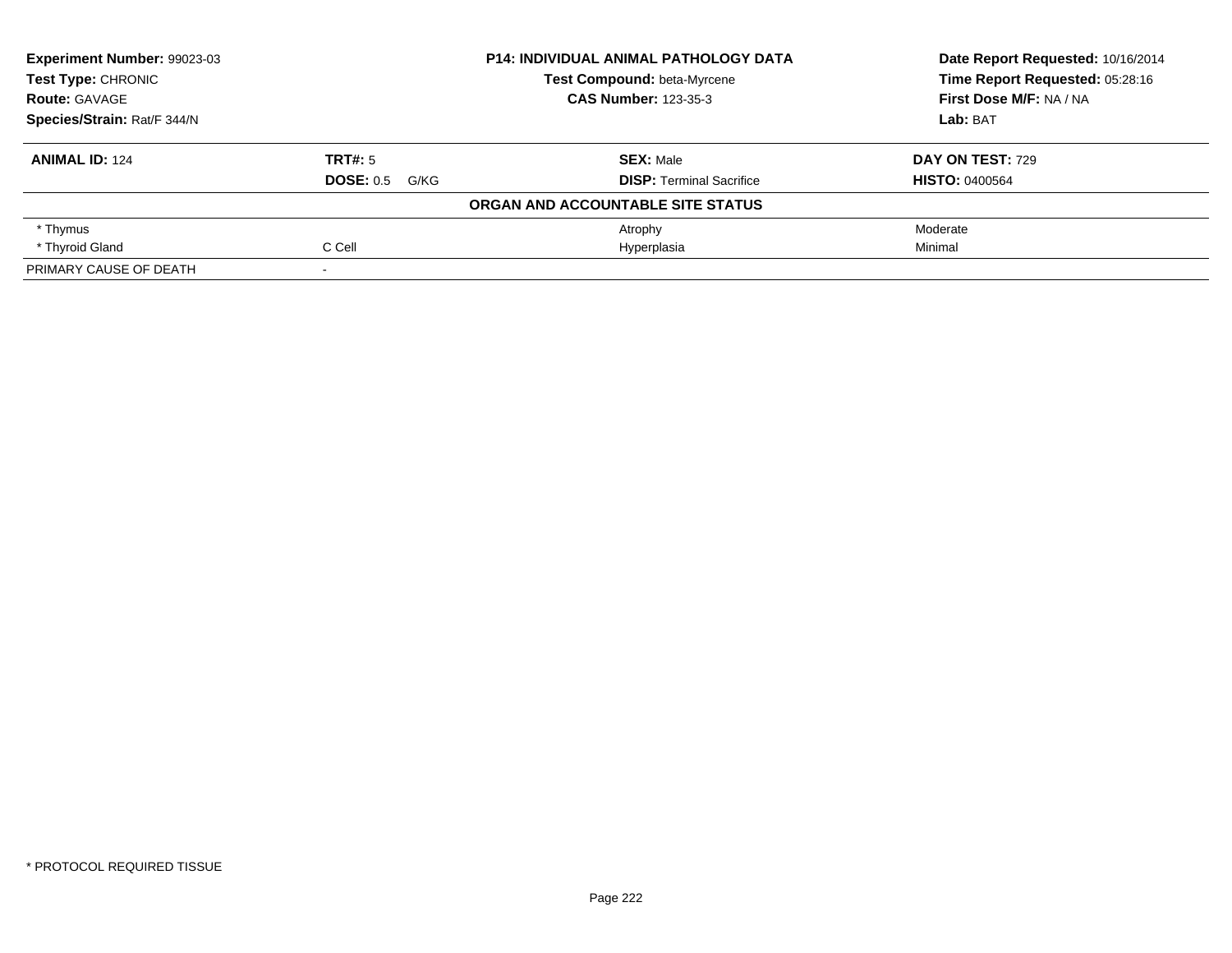| Experiment Number: 99023-03<br>Test Type: CHRONIC |                             | <b>P14: INDIVIDUAL ANIMAL PATHOLOGY DATA</b><br>Test Compound: beta-Myrcene | Date Report Requested: 10/16/2014<br>Time Report Requested: 05:28:16 |
|---------------------------------------------------|-----------------------------|-----------------------------------------------------------------------------|----------------------------------------------------------------------|
| <b>Route: GAVAGE</b>                              |                             | <b>CAS Number: 123-35-3</b>                                                 | First Dose M/F: NA / NA                                              |
| Species/Strain: Rat/F 344/N                       |                             |                                                                             | Lab: BAT                                                             |
| <b>ANIMAL ID: 125</b>                             | <b>TRT#: 5</b>              | <b>SEX: Male</b>                                                            | DAY ON TEST: 709                                                     |
|                                                   | <b>DOSE: 0.5</b><br>G/KG    | <b>DISP:</b> Moribund Sacrifice                                             | <b>HISTO: 0400565</b>                                                |
|                                                   |                             | ORGAN AND ACCOUNTABLE SITE STATUS                                           |                                                                      |
| <b>NORMAL</b>                                     |                             |                                                                             |                                                                      |
| <b>Blood Vessel</b>                               | * Bone                      | * Bone Marrow                                                               | * Brain                                                              |
| * Epididymis                                      | * Esophagus                 | * Intestine Large, Cecum                                                    | * Intestine Large, Colon                                             |
| * Intestine Large, Rectum                         | * Intestine Small, Duodenum | * Intestine Small, Ileum                                                    | * Intestine Small, Jejunum                                           |
| * Islets, Pancreatic                              | * Lymph Node, Mesenteric    | * Mammary Gland                                                             | * Parathyroid Gland                                                  |
| * Prostate                                        | * Salivary Glands           | * Seminal Vesicle                                                           | * Skin                                                               |
| * Stomach, Forestomach                            | * Trachea                   | * Urinary Bladder                                                           |                                                                      |
| <b>MISSING</b>                                    |                             |                                                                             |                                                                      |
| * Lymph Node, Mandibular                          |                             |                                                                             |                                                                      |
| <b>OBSERVATIONS</b>                               |                             |                                                                             |                                                                      |
| * Adrenal Cortex                                  |                             | Hyperplasia                                                                 | Mild                                                                 |
|                                                   |                             | Vacuolization Cytoplasmic                                                   | Mild                                                                 |
| * Adrenal Medulla                                 |                             | Pheochromocytoma Benign                                                     |                                                                      |
| * Eye                                             | Sclera                      | Metaplasia                                                                  | Osseous, Minimal                                                     |
| * Harderian Gland                                 |                             | Pigmentation                                                                | Porphyrin, Mild                                                      |
| * Heart                                           | Valve                       | Thrombosis                                                                  | Mild                                                                 |
| * Kidney                                          | <b>Transit Epithe</b>       | Hyperplasia                                                                 | Mild                                                                 |
|                                                   |                             | Inflammation                                                                | Suppurative, Focal, Minimal                                          |
|                                                   | Papilla                     | Mineralization                                                              | Minimal                                                              |
|                                                   |                             | Nephropathy                                                                 | Mild                                                                 |
|                                                   | <b>Renal Tubule</b>         | Nephrosis                                                                   | Moderate                                                             |
| * Liver                                           |                             | Hepatocellular Adenoma                                                      |                                                                      |
|                                                   | <b>Bile Duct</b>            | Hyperplasia                                                                 | Mild                                                                 |
|                                                   |                             | Leukemia Mononuclear                                                        |                                                                      |
| [ Hepatocellular Adenoma TGLS = 5-15 ]            |                             |                                                                             |                                                                      |
| [ Leukemia Mononuclear TGLS = 4-6+7+15 ]          |                             |                                                                             |                                                                      |
| * Lung                                            |                             | Leukemia Mononuclear                                                        |                                                                      |
| Mesentery                                         | Fat                         | Necrosis                                                                    | Moderate                                                             |
| [Necrosis TGLS = $3-16$ ]                         |                             |                                                                             |                                                                      |
| * Nose                                            | Olfactory Epi               | Degeneration                                                                | Minimal                                                              |
|                                                   |                             | Inflammation                                                                | Chronic Active, Minimal                                              |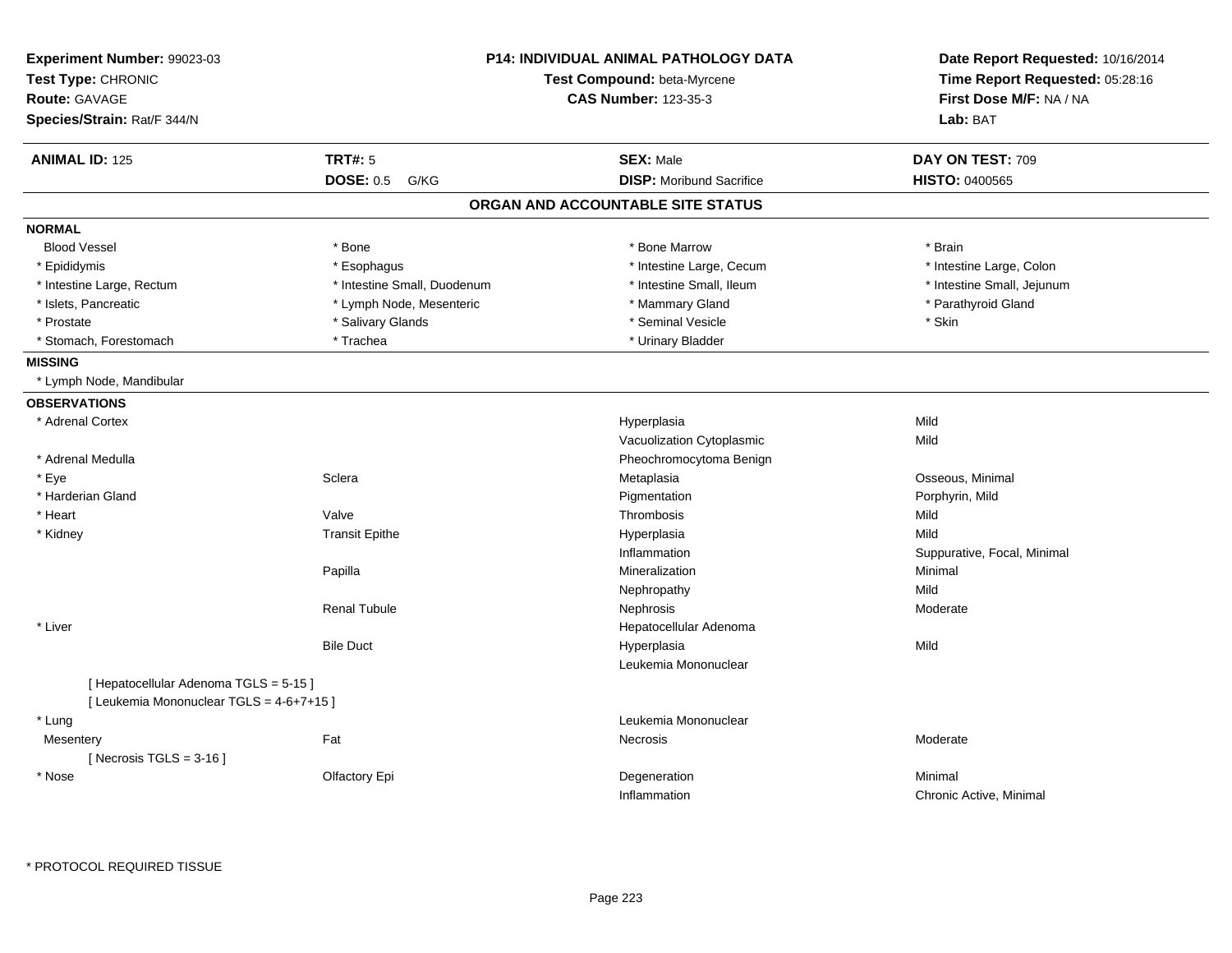| Experiment Number: 99023-03<br>Test Type: CHRONIC<br><b>Route: GAVAGE</b><br>Species/Strain: Rat/F 344/N |                                  | <b>P14: INDIVIDUAL ANIMAL PATHOLOGY DATA</b><br>Test Compound: beta-Myrcene<br><b>CAS Number: 123-35-3</b> | Date Report Requested: 10/16/2014<br>Time Report Requested: 05:28:16<br>First Dose M/F: NA / NA<br>Lab: BAT |
|----------------------------------------------------------------------------------------------------------|----------------------------------|------------------------------------------------------------------------------------------------------------|-------------------------------------------------------------------------------------------------------------|
| <b>ANIMAL ID: 125</b>                                                                                    | <b>TRT#: 5</b>                   | <b>SEX: Male</b>                                                                                           | DAY ON TEST: 709                                                                                            |
|                                                                                                          | <b>DOSE: 0.5</b><br>G/KG         | <b>DISP:</b> Moribund Sacrifice                                                                            | <b>HISTO: 0400565</b>                                                                                       |
|                                                                                                          |                                  | ORGAN AND ACCOUNTABLE SITE STATUS                                                                          |                                                                                                             |
| * Pancreas                                                                                               | Acinus                           | Hyperplasia                                                                                                | Mild                                                                                                        |
| * Pituitary Gland                                                                                        |                                  | Angiectasis                                                                                                | Minimal                                                                                                     |
|                                                                                                          | Pars Distalis                    | Hyperplasia                                                                                                | Marked                                                                                                      |
| [Hyperplasia TGLS = 6-17]                                                                                |                                  |                                                                                                            |                                                                                                             |
| * Preputial Gland                                                                                        |                                  | Inflammation                                                                                               | Chronic, Minimal                                                                                            |
| * Spleen                                                                                                 |                                  | Infarct                                                                                                    | Moderate                                                                                                    |
|                                                                                                          |                                  | Leukemia Mononuclear                                                                                       |                                                                                                             |
| [Infarct TGLS = $7-18$ ]                                                                                 |                                  |                                                                                                            |                                                                                                             |
| [Leukemia Mononuclear TGLS = 1-14]                                                                       |                                  |                                                                                                            |                                                                                                             |
| * Stomach, Glandular                                                                                     | Epithelium                       | Ectasia                                                                                                    | Minimal                                                                                                     |
| * Testes                                                                                                 | Bilateral, Interstit Cell        | Adenoma                                                                                                    |                                                                                                             |
| [ Adenoma TGLS = 2-11 ]                                                                                  |                                  |                                                                                                            |                                                                                                             |
| * Thymus                                                                                                 |                                  | Atrophy                                                                                                    | Marked                                                                                                      |
| * Thyroid Gland                                                                                          | C Cell                           | Hyperplasia                                                                                                | Mild                                                                                                        |
| PRIMARY CAUSE OF DEATH                                                                                   | Leukemia Mononuclear<br>- Spleen |                                                                                                            |                                                                                                             |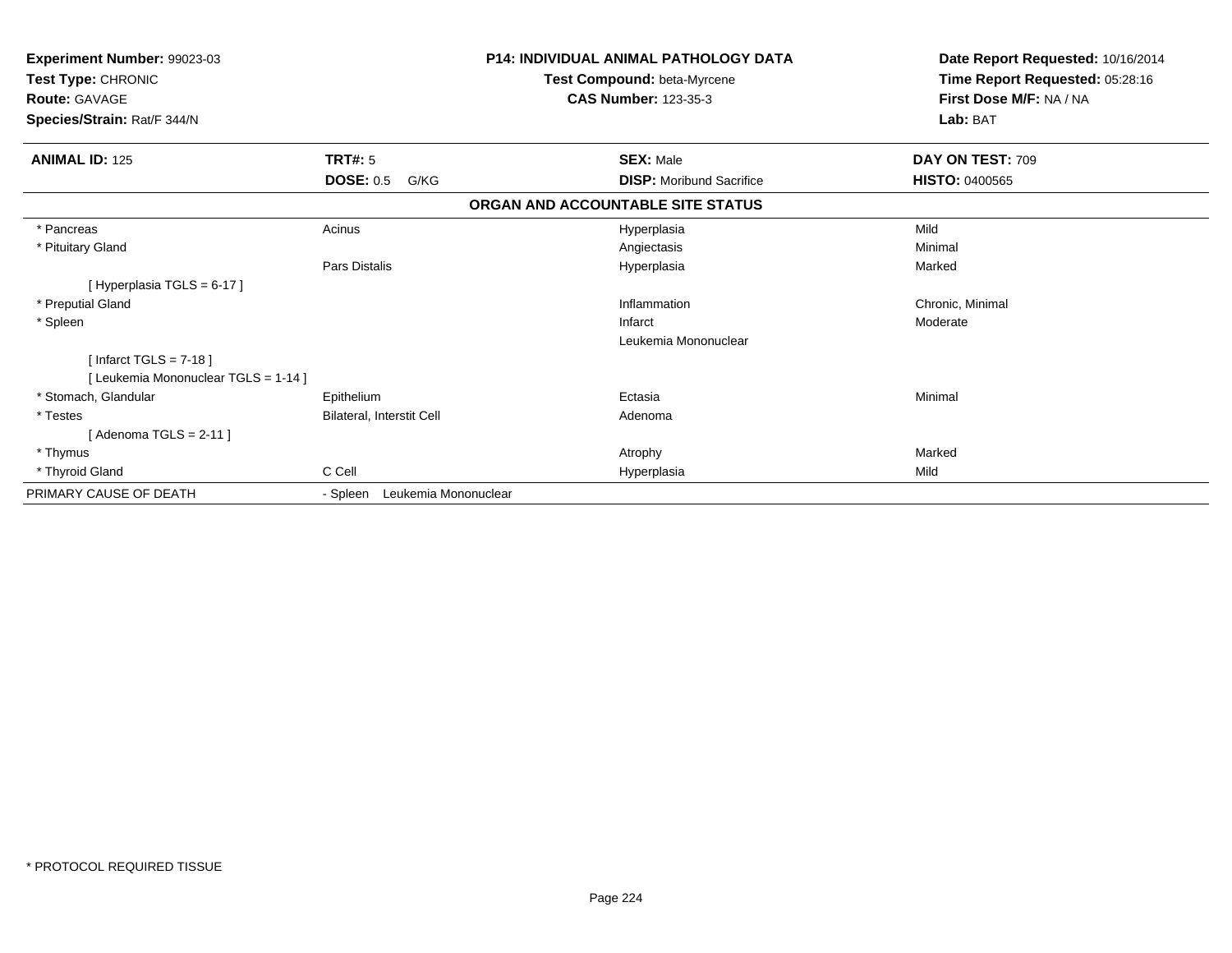| Experiment Number: 99023-03<br>Test Type: CHRONIC<br><b>Route: GAVAGE</b><br>Species/Strain: Rat/F 344/N |                             | <b>P14: INDIVIDUAL ANIMAL PATHOLOGY DATA</b><br>Test Compound: beta-Myrcene<br><b>CAS Number: 123-35-3</b> | Date Report Requested: 10/16/2014<br>Time Report Requested: 05:28:16<br>First Dose M/F: NA / NA<br>Lab: BAT |
|----------------------------------------------------------------------------------------------------------|-----------------------------|------------------------------------------------------------------------------------------------------------|-------------------------------------------------------------------------------------------------------------|
| <b>ANIMAL ID: 126</b>                                                                                    | <b>TRT#: 5</b>              | <b>SEX: Male</b>                                                                                           | DAY ON TEST: 551                                                                                            |
|                                                                                                          | <b>DOSE: 0.5</b><br>G/KG    | <b>DISP:</b> Moribund Sacrifice                                                                            | <b>HISTO: 0400566</b>                                                                                       |
|                                                                                                          |                             | ORGAN AND ACCOUNTABLE SITE STATUS                                                                          |                                                                                                             |
| <b>NORMAL</b>                                                                                            |                             |                                                                                                            |                                                                                                             |
| * Adrenal Cortex                                                                                         | <b>Blood Vessel</b>         | * Bone Marrow                                                                                              | * Brain                                                                                                     |
| * Epididymis                                                                                             | * Esophagus                 | * Intestine Large, Cecum                                                                                   | * Intestine Large, Colon                                                                                    |
| * Intestine Large, Rectum                                                                                | * Intestine Small, Duodenum | * Intestine Small, Ileum                                                                                   | * Intestine Small, Jejunum                                                                                  |
| * Islets, Pancreatic                                                                                     | * Lymph Node, Mesenteric    | * Mammary Gland                                                                                            | * Parathyroid Gland                                                                                         |
| * Pituitary Gland                                                                                        | * Salivary Glands           | * Seminal Vesicle                                                                                          | * Skin                                                                                                      |
| * Trachea                                                                                                | * Urinary Bladder           |                                                                                                            |                                                                                                             |
| <b>MISSING</b>                                                                                           |                             |                                                                                                            |                                                                                                             |
| * Lymph Node, Mandibular                                                                                 |                             |                                                                                                            |                                                                                                             |
| <b>OBSERVATIONS</b>                                                                                      |                             |                                                                                                            |                                                                                                             |
| * Adrenal Medulla                                                                                        |                             | Hyperplasia                                                                                                | Mild                                                                                                        |
| * Bone                                                                                                   |                             | Osteoma                                                                                                    |                                                                                                             |
| [Osteoma TGLS = $4-16$ ]                                                                                 |                             |                                                                                                            |                                                                                                             |
| * Eye                                                                                                    | Sclera                      | Metaplasia                                                                                                 | Osseous, Mild                                                                                               |
| * Harderian Gland                                                                                        |                             | Pigmentation                                                                                               | Porphyrin, Moderate                                                                                         |
| * Heart                                                                                                  |                             | Cardiomyopathy                                                                                             | Minimal                                                                                                     |
| * Kidney                                                                                                 | <b>Renal Tubule</b>         | Adenoma                                                                                                    |                                                                                                             |
|                                                                                                          | <b>Transit Epithe</b>       | Hyperplasia                                                                                                | Minimal                                                                                                     |
|                                                                                                          | Papilla                     | Mineralization                                                                                             | Minimal                                                                                                     |
|                                                                                                          |                             | Nephropathy                                                                                                | Moderate                                                                                                    |
|                                                                                                          | <b>Renal Tubule</b>         | Nephrosis                                                                                                  | Marked                                                                                                      |
| [Adenoma TGLS = $2-14$ ]                                                                                 |                             |                                                                                                            |                                                                                                             |
| * Liver                                                                                                  | Serosa                      | Inflammation                                                                                               | Suppurative, Moderate                                                                                       |
| [Inflammation TGLS = 3-15]                                                                               |                             |                                                                                                            |                                                                                                             |
| * Lung                                                                                                   |                             | Inflammation                                                                                               | Minimal                                                                                                     |
| * Nose                                                                                                   | Olfactory Epi               | Degeneration                                                                                               | Mild                                                                                                        |
| * Pancreas                                                                                               | Duct                        | Cyst                                                                                                       |                                                                                                             |
|                                                                                                          | Acinus                      | Hyperplasia                                                                                                | Mild                                                                                                        |
| * Preputial Gland                                                                                        |                             | Inflammation                                                                                               | Chronic, Minimal                                                                                            |
| * Prostate                                                                                               |                             | Inflammation                                                                                               | Chronic, Mild                                                                                               |
| * Spleen                                                                                                 |                             | Atrophy                                                                                                    | Moderate                                                                                                    |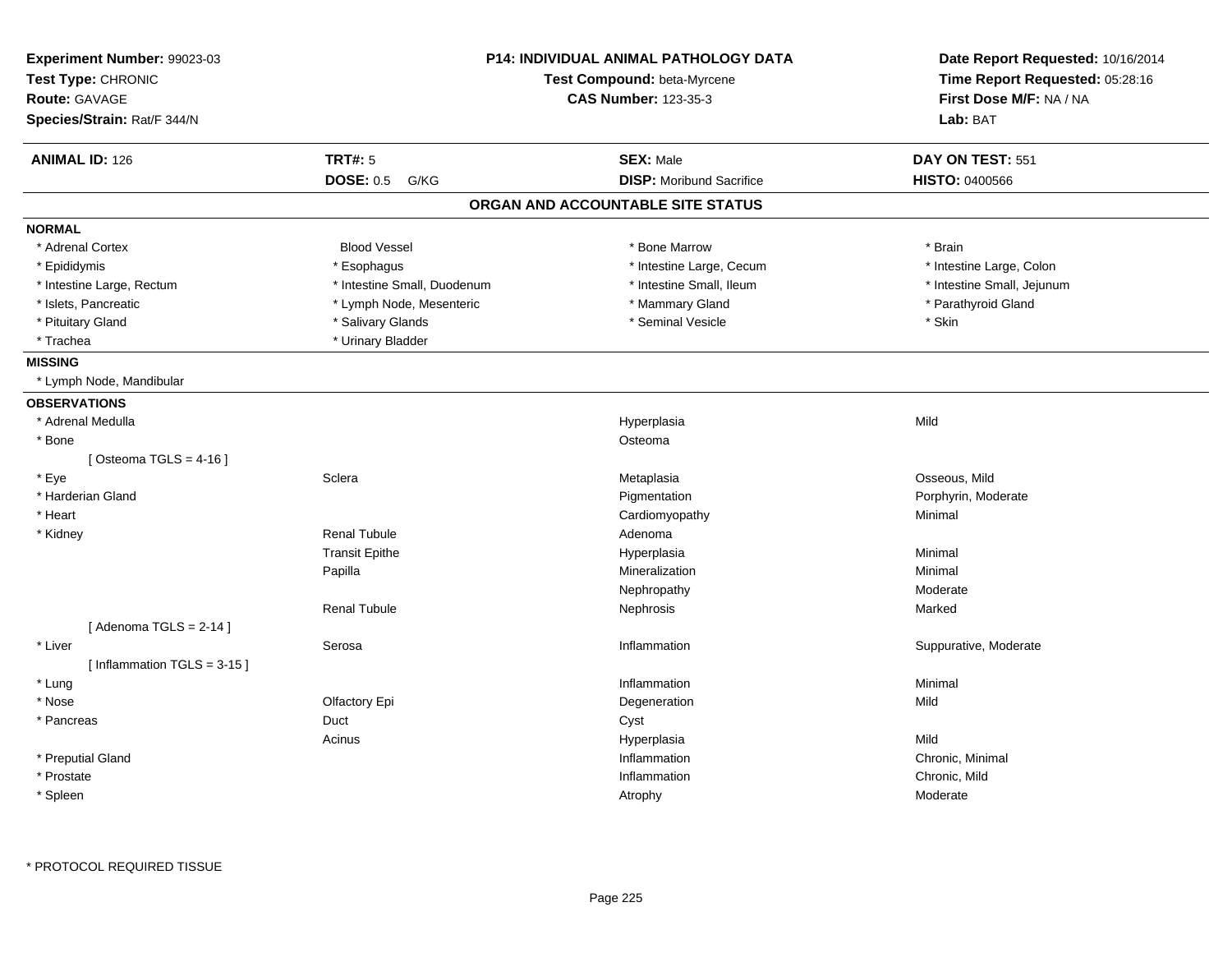| Experiment Number: 99023-03<br>Test Type: CHRONIC<br><b>Route: GAVAGE</b><br>Species/Strain: Rat/F 344/N |                                     | P14: INDIVIDUAL ANIMAL PATHOLOGY DATA<br>Test Compound: beta-Myrcene<br><b>CAS Number: 123-35-3</b> | Date Report Requested: 10/16/2014<br>Time Report Requested: 05:28:16<br>First Dose M/F: NA / NA<br>Lab: BAT |
|----------------------------------------------------------------------------------------------------------|-------------------------------------|-----------------------------------------------------------------------------------------------------|-------------------------------------------------------------------------------------------------------------|
| <b>ANIMAL ID: 126</b>                                                                                    | TRT#: 5<br><b>DOSE: 0.5</b><br>G/KG | <b>SEX: Male</b><br><b>DISP:</b> Moribund Sacrifice                                                 | DAY ON TEST: 551<br><b>HISTO: 0400566</b>                                                                   |
|                                                                                                          |                                     | ORGAN AND ACCOUNTABLE SITE STATUS                                                                   |                                                                                                             |
| * Stomach, Forestomach                                                                                   |                                     | Inflammation                                                                                        | Chronic Active, Moderate                                                                                    |
| * Stomach, Glandular                                                                                     | Epithelium                          | Ectasia                                                                                             | Minimal                                                                                                     |
| * Testes                                                                                                 | Interstit Cell                      | Adenoma                                                                                             |                                                                                                             |
| $[$ Adenoma TGLS = 1-11 $]$                                                                              |                                     |                                                                                                     |                                                                                                             |
| * Thymus                                                                                                 |                                     | Atrophy                                                                                             | Marked                                                                                                      |
| * Thyroid Gland                                                                                          | Follicle                            | Hyperplasia                                                                                         | Minimal                                                                                                     |
| PRIMARY CAUSE OF DEATH                                                                                   | - Bone Osteoma                      |                                                                                                     |                                                                                                             |
| <b>CONTRIBUTORY CAUSE OF DEATH</b>                                                                       | - Stomach; Forestomach              | Inflammation                                                                                        |                                                                                                             |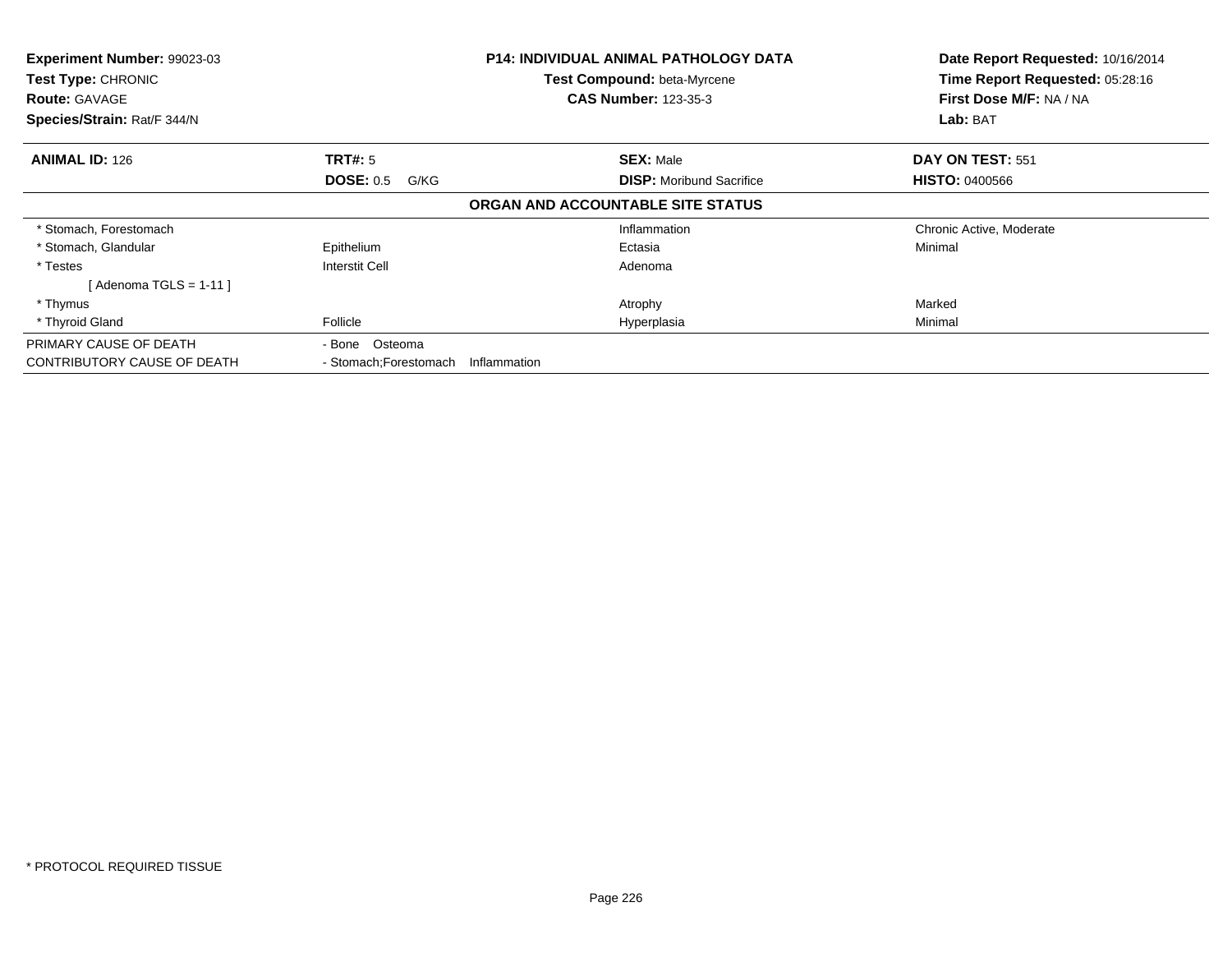| Experiment Number: 99023-03<br>Test Type: CHRONIC<br>Route: GAVAGE<br>Species/Strain: Rat/F 344/N |                           | <b>P14: INDIVIDUAL ANIMAL PATHOLOGY DATA</b><br>Test Compound: beta-Myrcene<br><b>CAS Number: 123-35-3</b> | Date Report Requested: 10/16/2014<br>Time Report Requested: 05:28:16<br>First Dose M/F: NA / NA<br>Lab: BAT |  |
|---------------------------------------------------------------------------------------------------|---------------------------|------------------------------------------------------------------------------------------------------------|-------------------------------------------------------------------------------------------------------------|--|
| <b>ANIMAL ID: 127</b>                                                                             | <b>TRT#: 5</b>            | <b>SEX: Male</b>                                                                                           | DAY ON TEST: 666                                                                                            |  |
|                                                                                                   | <b>DOSE: 0.5</b><br>G/KG  | <b>DISP:</b> Moribund Sacrifice                                                                            | <b>HISTO: 0400567</b>                                                                                       |  |
|                                                                                                   |                           | ORGAN AND ACCOUNTABLE SITE STATUS                                                                          |                                                                                                             |  |
| <b>NORMAL</b>                                                                                     |                           |                                                                                                            |                                                                                                             |  |
| * Adrenal Cortex                                                                                  | * Adrenal Medulla         | <b>Blood Vessel</b>                                                                                        | * Bone                                                                                                      |  |
| * Brain                                                                                           | * Esophagus               | * Eye                                                                                                      | * Intestine Large, Cecum                                                                                    |  |
| * Intestine Large, Colon                                                                          | * Intestine Large, Rectum | * Intestine Small, Duodenum                                                                                | * Intestine Small, Ileum                                                                                    |  |
| * Intestine Small, Jejunum                                                                        | * Islets, Pancreatic      | * Lung                                                                                                     | * Lymph Node, Mesenteric                                                                                    |  |
| * Mammary Gland                                                                                   | * Pancreas                | * Parathyroid Gland                                                                                        | * Pituitary Gland                                                                                           |  |
| * Prostate                                                                                        | * Salivary Glands         | * Seminal Vesicle                                                                                          | * Stomach, Forestomach                                                                                      |  |
| * Thyroid Gland                                                                                   | * Trachea                 | * Urinary Bladder                                                                                          |                                                                                                             |  |
| <b>MISSING</b>                                                                                    |                           |                                                                                                            |                                                                                                             |  |
| * Lymph Node, Mandibular                                                                          |                           |                                                                                                            |                                                                                                             |  |
| <b>OBSERVATIONS</b>                                                                               |                           |                                                                                                            |                                                                                                             |  |
| * Bone Marrow                                                                                     |                           | Hyperplasia                                                                                                | Mild                                                                                                        |  |
| * Epididymis                                                                                      |                           | Mesothelioma Malignant                                                                                     |                                                                                                             |  |
| * Harderian Gland                                                                                 |                           | Pigmentation                                                                                               | Porphyrin, Minimal                                                                                          |  |
| * Heart                                                                                           |                           | Cardiomyopathy                                                                                             | Mild                                                                                                        |  |
| * Kidney                                                                                          | <b>Transit Epithe</b>     | Hyperplasia                                                                                                | Minimal                                                                                                     |  |
|                                                                                                   |                           | Nephropathy                                                                                                | Marked                                                                                                      |  |
|                                                                                                   | <b>Renal Tubule</b>       | Nephrosis                                                                                                  | Moderate                                                                                                    |  |
| [Nephropathy TGLS = 4-5]                                                                          |                           |                                                                                                            |                                                                                                             |  |
| * Liver                                                                                           | <b>Bile Duct</b>          | Hyperplasia                                                                                                | Minimal                                                                                                     |  |
|                                                                                                   |                           | Necrosis                                                                                                   | Mild                                                                                                        |  |
| Mesentery                                                                                         |                           | Mesothelioma Malignant                                                                                     |                                                                                                             |  |
| [Mesothelioma Malignant TGLS = 5-15]                                                              |                           |                                                                                                            |                                                                                                             |  |
| * Nose                                                                                            | Olfactory Epi             | Degeneration                                                                                               | Mild                                                                                                        |  |
|                                                                                                   |                           | Inflammation                                                                                               | Chronic Active, Mild                                                                                        |  |
| * Preputial Gland                                                                                 |                           | Inflammation                                                                                               | Chronic, Minimal                                                                                            |  |
| * Skin                                                                                            |                           | Ulcer                                                                                                      | Moderate                                                                                                    |  |
| [ Ulcer TGLS = $1-14$ ]                                                                           |                           |                                                                                                            |                                                                                                             |  |
| * Spleen                                                                                          |                           | Hematopoietic Cell Proliferation                                                                           | Mild                                                                                                        |  |
| * Stomach, Glandular                                                                              | Epithelium                | Ectasia                                                                                                    | Minimal                                                                                                     |  |
| * Testes                                                                                          | Bilateral, Interstit Cell | Adenoma                                                                                                    |                                                                                                             |  |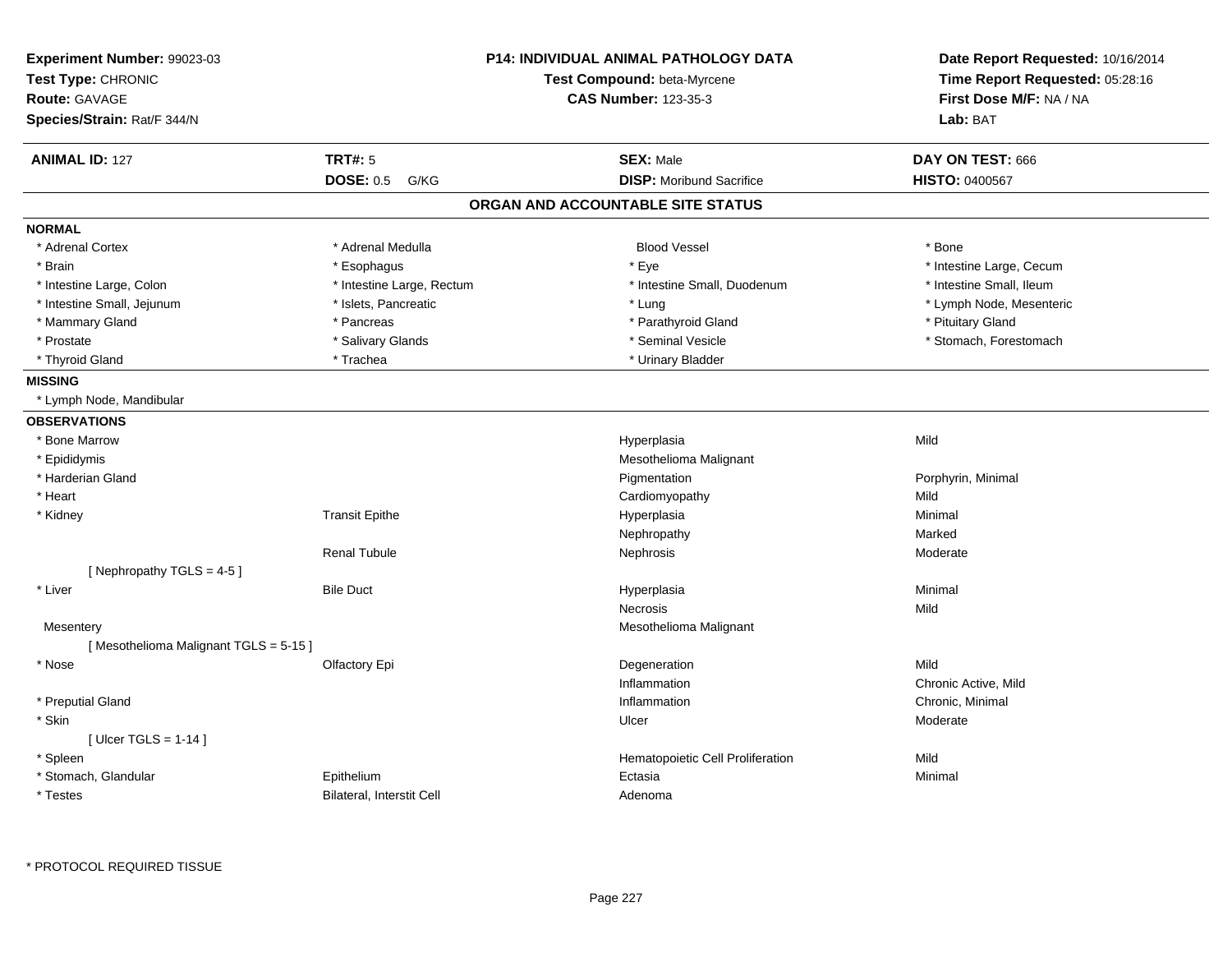| Experiment Number: 99023-03                |                  |                        | <b>P14: INDIVIDUAL ANIMAL PATHOLOGY DATA</b>               | Date Report Requested: 10/16/2014                          |  |
|--------------------------------------------|------------------|------------------------|------------------------------------------------------------|------------------------------------------------------------|--|
| Test Type: CHRONIC<br><b>Route: GAVAGE</b> |                  |                        | Test Compound: beta-Myrcene<br><b>CAS Number: 123-35-3</b> | Time Report Requested: 05:28:16<br>First Dose M/F: NA / NA |  |
|                                            |                  |                        |                                                            |                                                            |  |
| Species/Strain: Rat/F 344/N                |                  |                        |                                                            | Lab: BAT                                                   |  |
| <b>ANIMAL ID: 127</b>                      | TRT#: 5          |                        | <b>SEX: Male</b>                                           | DAY ON TEST: 666                                           |  |
|                                            | <b>DOSE: 0.5</b> | G/KG                   | <b>DISP:</b> Moribund Sacrifice                            | <b>HISTO: 0400567</b>                                      |  |
|                                            |                  |                        | ORGAN AND ACCOUNTABLE SITE STATUS                          |                                                            |  |
|                                            | Tunic            |                        | Mesothelioma Malignant                                     |                                                            |  |
| [ Adenoma TGLS = 3-11 ]                    |                  |                        |                                                            |                                                            |  |
| * Thymus                                   |                  |                        | Atrophy                                                    | Marked                                                     |  |
| PRIMARY CAUSE OF DEATH                     | - Mesentery      | Mesothelioma Malignant |                                                            |                                                            |  |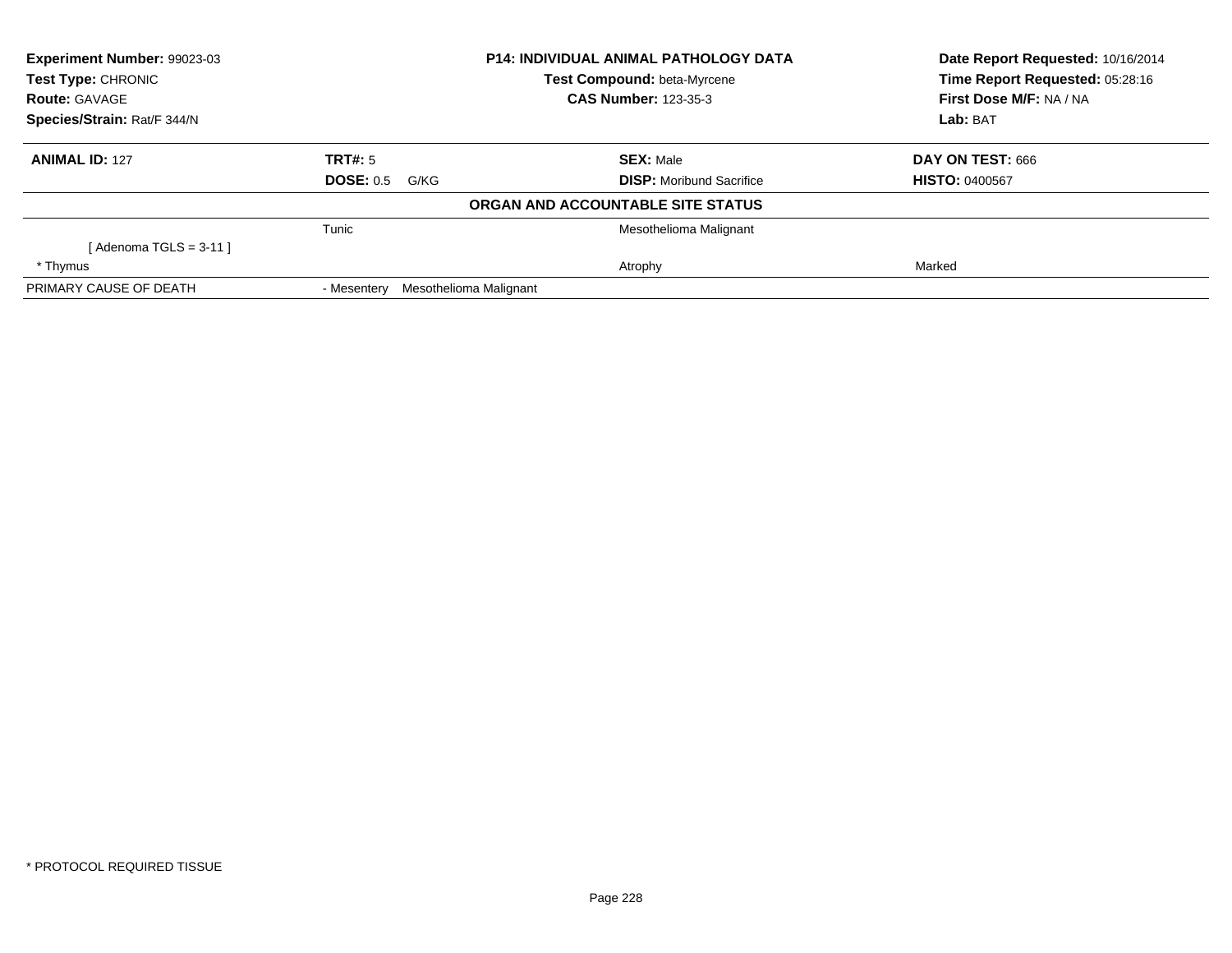| <b>TRT#: 5</b><br><b>ANIMAL ID: 128</b><br><b>SEX: Male</b><br>DAY ON TEST: 674<br><b>DISP:</b> Moribund Sacrifice<br><b>DOSE: 0.5</b><br><b>HISTO: 0400568</b><br>G/KG<br>ORGAN AND ACCOUNTABLE SITE STATUS<br><b>NORMAL</b><br>* Adrenal Medulla<br><b>Blood Vessel</b><br>* Bone<br>* Bone Marrow<br>* Brain<br>* Epididymis<br>* Esophagus<br>* Intestine Large, Cecum<br>* Intestine Small, Duodenum<br>* Intestine Small. Ileum<br>* Intestine Small, Jejunum<br>* Intestine Large, Colon<br>* Islets, Pancreatic<br>* Lymph Node, Mesenteric<br>* Mammary Gland<br>* Pancreas<br>* Parathyroid Gland<br>* Pituitary Gland<br>* Preputial Gland<br>* Prostate<br>* Seminal Vesicle<br>* Skin<br>* Salivary Glands<br>* Stomach, Forestomach<br>* Trachea<br>* Stomach, Glandular<br>* Urinary Bladder<br><b>MISSING</b><br>* Lymph Node, Mandibular<br><b>OBSERVATIONS</b><br>* Adrenal Cortex<br>Minimal<br>Hyperplasia<br>Vacuolization Cytoplasmic<br>Minimal<br>Osseous, Minimal<br>* Eye<br>Sclera<br>Metaplasia<br>* Harderian Gland<br>Pigmentation<br>Porphyrin, Moderate<br>* Heart<br>Cardiomyopathy<br>Mild<br>Parasite Metazoan<br>Mild<br>* Intestine Large, Rectum<br>* Kidney<br>Inflammation<br>Suppurative, Focal, Minimal<br>Mild<br>Nephropathy<br><b>Renal Tubule</b><br>Nephrosis<br>Minimal<br><b>Basophilic Focus</b><br>* Liver<br><b>Bile Duct</b><br>Mild<br>Hyperplasia<br>Alveolar/Bronchiolar Adenoma<br>* Lung<br>Fibrous Histiocytoma<br>Metastatic (Skeletal Muscle)<br>Inflammation<br>Minimal<br>Note: Fibrous Histiocytoma in Lung is malignant.<br>[ Alveolar/Bronchiolar Adenoma TGLS = 3-4 ]<br>[Fibrous Histiocytoma TGLS = 4-15]<br>Degeneration<br>Minimal<br>* Nose<br>Olfactory Epi<br>Inflammation<br>Chronic Active, Minimal | Experiment Number: 99023-03<br>Test Type: CHRONIC<br><b>Route: GAVAGE</b><br>Species/Strain: Rat/F 344/N | <b>P14: INDIVIDUAL ANIMAL PATHOLOGY DATA</b><br>Test Compound: beta-Myrcene<br><b>CAS Number: 123-35-3</b> |          |
|---------------------------------------------------------------------------------------------------------------------------------------------------------------------------------------------------------------------------------------------------------------------------------------------------------------------------------------------------------------------------------------------------------------------------------------------------------------------------------------------------------------------------------------------------------------------------------------------------------------------------------------------------------------------------------------------------------------------------------------------------------------------------------------------------------------------------------------------------------------------------------------------------------------------------------------------------------------------------------------------------------------------------------------------------------------------------------------------------------------------------------------------------------------------------------------------------------------------------------------------------------------------------------------------------------------------------------------------------------------------------------------------------------------------------------------------------------------------------------------------------------------------------------------------------------------------------------------------------------------------------------------------------------------------------------------------------------------------------------------------------------------------------------|----------------------------------------------------------------------------------------------------------|------------------------------------------------------------------------------------------------------------|----------|
|                                                                                                                                                                                                                                                                                                                                                                                                                                                                                                                                                                                                                                                                                                                                                                                                                                                                                                                                                                                                                                                                                                                                                                                                                                                                                                                                                                                                                                                                                                                                                                                                                                                                                                                                                                                 |                                                                                                          |                                                                                                            | Lab: BAT |
|                                                                                                                                                                                                                                                                                                                                                                                                                                                                                                                                                                                                                                                                                                                                                                                                                                                                                                                                                                                                                                                                                                                                                                                                                                                                                                                                                                                                                                                                                                                                                                                                                                                                                                                                                                                 |                                                                                                          |                                                                                                            |          |
|                                                                                                                                                                                                                                                                                                                                                                                                                                                                                                                                                                                                                                                                                                                                                                                                                                                                                                                                                                                                                                                                                                                                                                                                                                                                                                                                                                                                                                                                                                                                                                                                                                                                                                                                                                                 |                                                                                                          |                                                                                                            |          |
|                                                                                                                                                                                                                                                                                                                                                                                                                                                                                                                                                                                                                                                                                                                                                                                                                                                                                                                                                                                                                                                                                                                                                                                                                                                                                                                                                                                                                                                                                                                                                                                                                                                                                                                                                                                 |                                                                                                          |                                                                                                            |          |
|                                                                                                                                                                                                                                                                                                                                                                                                                                                                                                                                                                                                                                                                                                                                                                                                                                                                                                                                                                                                                                                                                                                                                                                                                                                                                                                                                                                                                                                                                                                                                                                                                                                                                                                                                                                 |                                                                                                          |                                                                                                            |          |
|                                                                                                                                                                                                                                                                                                                                                                                                                                                                                                                                                                                                                                                                                                                                                                                                                                                                                                                                                                                                                                                                                                                                                                                                                                                                                                                                                                                                                                                                                                                                                                                                                                                                                                                                                                                 |                                                                                                          |                                                                                                            |          |
|                                                                                                                                                                                                                                                                                                                                                                                                                                                                                                                                                                                                                                                                                                                                                                                                                                                                                                                                                                                                                                                                                                                                                                                                                                                                                                                                                                                                                                                                                                                                                                                                                                                                                                                                                                                 |                                                                                                          |                                                                                                            |          |
|                                                                                                                                                                                                                                                                                                                                                                                                                                                                                                                                                                                                                                                                                                                                                                                                                                                                                                                                                                                                                                                                                                                                                                                                                                                                                                                                                                                                                                                                                                                                                                                                                                                                                                                                                                                 |                                                                                                          |                                                                                                            |          |
|                                                                                                                                                                                                                                                                                                                                                                                                                                                                                                                                                                                                                                                                                                                                                                                                                                                                                                                                                                                                                                                                                                                                                                                                                                                                                                                                                                                                                                                                                                                                                                                                                                                                                                                                                                                 |                                                                                                          |                                                                                                            |          |
|                                                                                                                                                                                                                                                                                                                                                                                                                                                                                                                                                                                                                                                                                                                                                                                                                                                                                                                                                                                                                                                                                                                                                                                                                                                                                                                                                                                                                                                                                                                                                                                                                                                                                                                                                                                 |                                                                                                          |                                                                                                            |          |
|                                                                                                                                                                                                                                                                                                                                                                                                                                                                                                                                                                                                                                                                                                                                                                                                                                                                                                                                                                                                                                                                                                                                                                                                                                                                                                                                                                                                                                                                                                                                                                                                                                                                                                                                                                                 |                                                                                                          |                                                                                                            |          |
|                                                                                                                                                                                                                                                                                                                                                                                                                                                                                                                                                                                                                                                                                                                                                                                                                                                                                                                                                                                                                                                                                                                                                                                                                                                                                                                                                                                                                                                                                                                                                                                                                                                                                                                                                                                 |                                                                                                          |                                                                                                            |          |
|                                                                                                                                                                                                                                                                                                                                                                                                                                                                                                                                                                                                                                                                                                                                                                                                                                                                                                                                                                                                                                                                                                                                                                                                                                                                                                                                                                                                                                                                                                                                                                                                                                                                                                                                                                                 |                                                                                                          |                                                                                                            |          |
|                                                                                                                                                                                                                                                                                                                                                                                                                                                                                                                                                                                                                                                                                                                                                                                                                                                                                                                                                                                                                                                                                                                                                                                                                                                                                                                                                                                                                                                                                                                                                                                                                                                                                                                                                                                 |                                                                                                          |                                                                                                            |          |
|                                                                                                                                                                                                                                                                                                                                                                                                                                                                                                                                                                                                                                                                                                                                                                                                                                                                                                                                                                                                                                                                                                                                                                                                                                                                                                                                                                                                                                                                                                                                                                                                                                                                                                                                                                                 |                                                                                                          |                                                                                                            |          |
|                                                                                                                                                                                                                                                                                                                                                                                                                                                                                                                                                                                                                                                                                                                                                                                                                                                                                                                                                                                                                                                                                                                                                                                                                                                                                                                                                                                                                                                                                                                                                                                                                                                                                                                                                                                 |                                                                                                          |                                                                                                            |          |
|                                                                                                                                                                                                                                                                                                                                                                                                                                                                                                                                                                                                                                                                                                                                                                                                                                                                                                                                                                                                                                                                                                                                                                                                                                                                                                                                                                                                                                                                                                                                                                                                                                                                                                                                                                                 |                                                                                                          |                                                                                                            |          |
|                                                                                                                                                                                                                                                                                                                                                                                                                                                                                                                                                                                                                                                                                                                                                                                                                                                                                                                                                                                                                                                                                                                                                                                                                                                                                                                                                                                                                                                                                                                                                                                                                                                                                                                                                                                 |                                                                                                          |                                                                                                            |          |
|                                                                                                                                                                                                                                                                                                                                                                                                                                                                                                                                                                                                                                                                                                                                                                                                                                                                                                                                                                                                                                                                                                                                                                                                                                                                                                                                                                                                                                                                                                                                                                                                                                                                                                                                                                                 |                                                                                                          |                                                                                                            |          |
|                                                                                                                                                                                                                                                                                                                                                                                                                                                                                                                                                                                                                                                                                                                                                                                                                                                                                                                                                                                                                                                                                                                                                                                                                                                                                                                                                                                                                                                                                                                                                                                                                                                                                                                                                                                 |                                                                                                          |                                                                                                            |          |
|                                                                                                                                                                                                                                                                                                                                                                                                                                                                                                                                                                                                                                                                                                                                                                                                                                                                                                                                                                                                                                                                                                                                                                                                                                                                                                                                                                                                                                                                                                                                                                                                                                                                                                                                                                                 |                                                                                                          |                                                                                                            |          |
|                                                                                                                                                                                                                                                                                                                                                                                                                                                                                                                                                                                                                                                                                                                                                                                                                                                                                                                                                                                                                                                                                                                                                                                                                                                                                                                                                                                                                                                                                                                                                                                                                                                                                                                                                                                 |                                                                                                          |                                                                                                            |          |
|                                                                                                                                                                                                                                                                                                                                                                                                                                                                                                                                                                                                                                                                                                                                                                                                                                                                                                                                                                                                                                                                                                                                                                                                                                                                                                                                                                                                                                                                                                                                                                                                                                                                                                                                                                                 |                                                                                                          |                                                                                                            |          |
|                                                                                                                                                                                                                                                                                                                                                                                                                                                                                                                                                                                                                                                                                                                                                                                                                                                                                                                                                                                                                                                                                                                                                                                                                                                                                                                                                                                                                                                                                                                                                                                                                                                                                                                                                                                 |                                                                                                          |                                                                                                            |          |
|                                                                                                                                                                                                                                                                                                                                                                                                                                                                                                                                                                                                                                                                                                                                                                                                                                                                                                                                                                                                                                                                                                                                                                                                                                                                                                                                                                                                                                                                                                                                                                                                                                                                                                                                                                                 |                                                                                                          |                                                                                                            |          |
|                                                                                                                                                                                                                                                                                                                                                                                                                                                                                                                                                                                                                                                                                                                                                                                                                                                                                                                                                                                                                                                                                                                                                                                                                                                                                                                                                                                                                                                                                                                                                                                                                                                                                                                                                                                 |                                                                                                          |                                                                                                            |          |
|                                                                                                                                                                                                                                                                                                                                                                                                                                                                                                                                                                                                                                                                                                                                                                                                                                                                                                                                                                                                                                                                                                                                                                                                                                                                                                                                                                                                                                                                                                                                                                                                                                                                                                                                                                                 |                                                                                                          |                                                                                                            |          |
|                                                                                                                                                                                                                                                                                                                                                                                                                                                                                                                                                                                                                                                                                                                                                                                                                                                                                                                                                                                                                                                                                                                                                                                                                                                                                                                                                                                                                                                                                                                                                                                                                                                                                                                                                                                 |                                                                                                          |                                                                                                            |          |
|                                                                                                                                                                                                                                                                                                                                                                                                                                                                                                                                                                                                                                                                                                                                                                                                                                                                                                                                                                                                                                                                                                                                                                                                                                                                                                                                                                                                                                                                                                                                                                                                                                                                                                                                                                                 |                                                                                                          |                                                                                                            |          |
|                                                                                                                                                                                                                                                                                                                                                                                                                                                                                                                                                                                                                                                                                                                                                                                                                                                                                                                                                                                                                                                                                                                                                                                                                                                                                                                                                                                                                                                                                                                                                                                                                                                                                                                                                                                 |                                                                                                          |                                                                                                            |          |
|                                                                                                                                                                                                                                                                                                                                                                                                                                                                                                                                                                                                                                                                                                                                                                                                                                                                                                                                                                                                                                                                                                                                                                                                                                                                                                                                                                                                                                                                                                                                                                                                                                                                                                                                                                                 |                                                                                                          |                                                                                                            |          |
|                                                                                                                                                                                                                                                                                                                                                                                                                                                                                                                                                                                                                                                                                                                                                                                                                                                                                                                                                                                                                                                                                                                                                                                                                                                                                                                                                                                                                                                                                                                                                                                                                                                                                                                                                                                 | <b>Skeletal Muscle</b>                                                                                   | Fibrous Histiocytoma                                                                                       |          |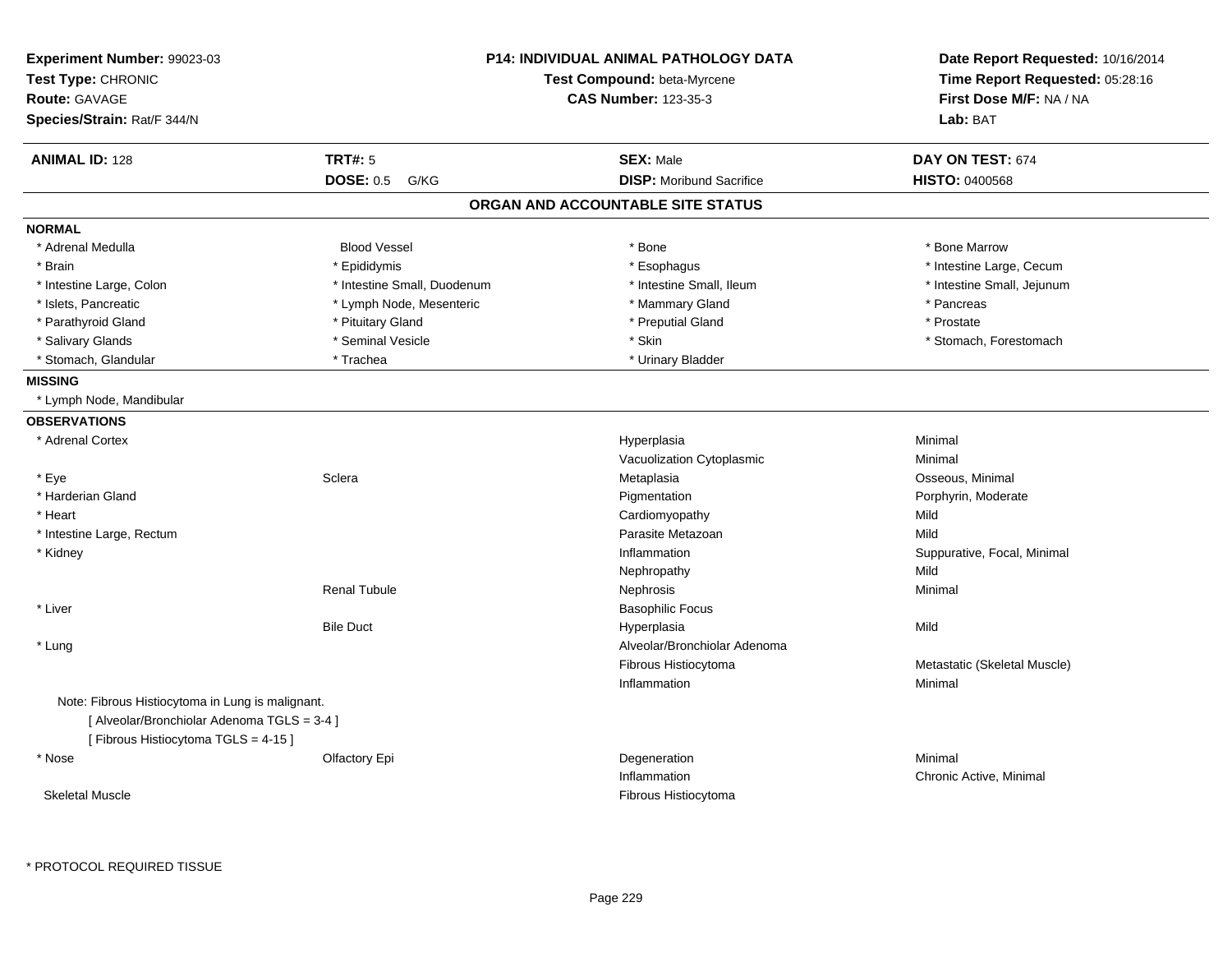| Experiment Number: 99023-03<br>Test Type: CHRONIC<br><b>Route: GAVAGE</b><br>Species/Strain: Rat/F 344/N | <b>P14: INDIVIDUAL ANIMAL PATHOLOGY DATA</b><br>Test Compound: beta-Myrcene<br><b>CAS Number: 123-35-3</b> |                                                     | Date Report Requested: 10/16/2014<br>Time Report Requested: 05:28:16<br>First Dose M/F: NA / NA<br>Lab: BAT |
|----------------------------------------------------------------------------------------------------------|------------------------------------------------------------------------------------------------------------|-----------------------------------------------------|-------------------------------------------------------------------------------------------------------------|
| <b>ANIMAL ID: 128</b>                                                                                    | TRT#: 5<br><b>DOSE: 0.5</b><br>G/KG                                                                        | <b>SEX: Male</b><br><b>DISP:</b> Moribund Sacrifice | DAY ON TEST: 674<br><b>HISTO: 0400568</b>                                                                   |
|                                                                                                          |                                                                                                            | ORGAN AND ACCOUNTABLE SITE STATUS                   |                                                                                                             |
| [Fibrous Histiocytoma TGLS = 2-14]                                                                       |                                                                                                            |                                                     |                                                                                                             |
| * Spleen                                                                                                 |                                                                                                            | Hematopoietic Cell Proliferation                    | Mild                                                                                                        |
| * Testes                                                                                                 | <b>Bilateral, Interstit Cell</b>                                                                           | Adenoma                                             |                                                                                                             |
| [ Adenoma TGLS = 1-11 ]                                                                                  |                                                                                                            |                                                     |                                                                                                             |
| * Thymus                                                                                                 |                                                                                                            | Atrophy                                             | Marked                                                                                                      |
| * Thyroid Gland                                                                                          | Follicle                                                                                                   | Adenoma                                             |                                                                                                             |
| PRIMARY CAUSE OF DEATH                                                                                   | - Skeletal Muscle<br>Fibrous Histiocytoma                                                                  |                                                     |                                                                                                             |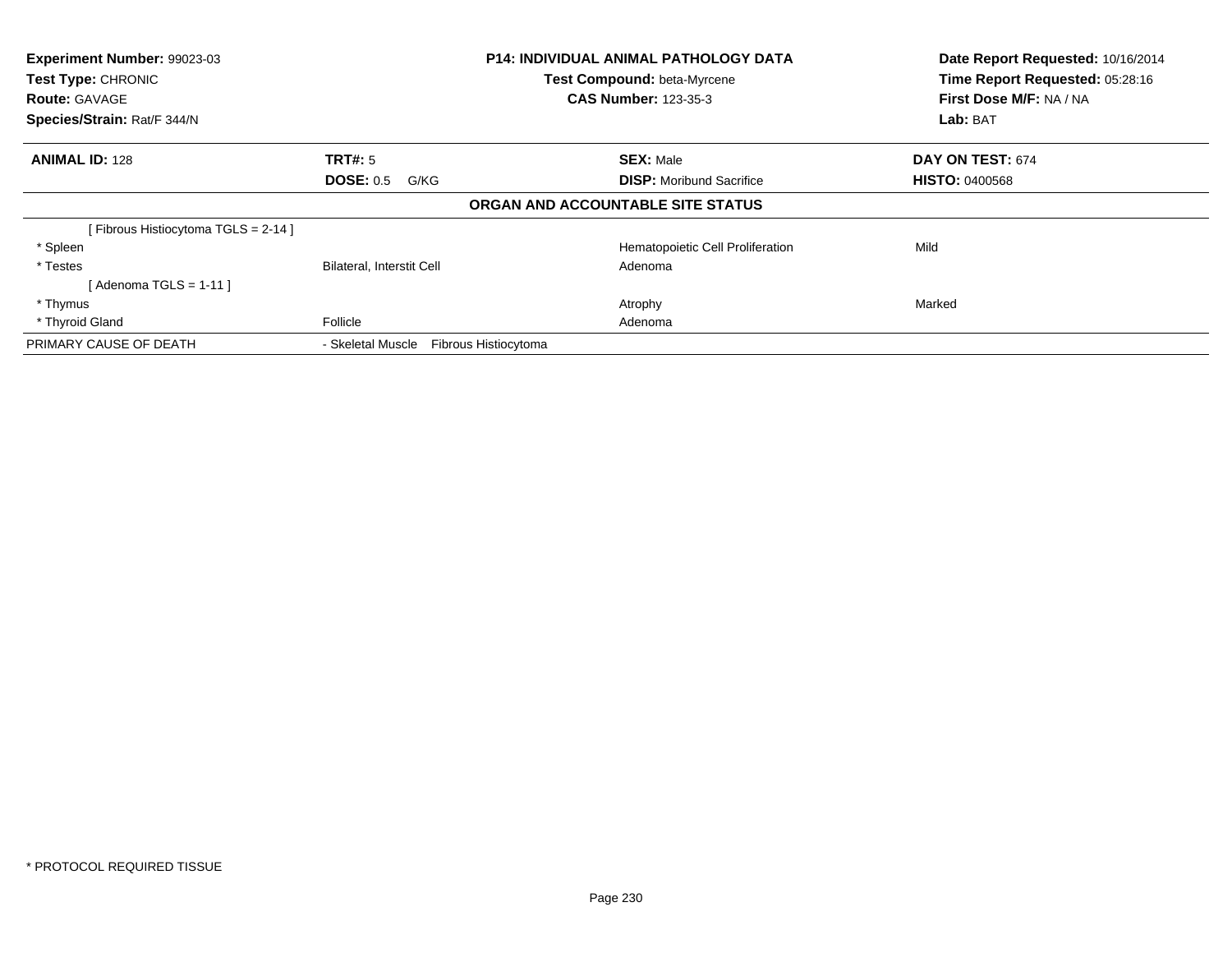| Experiment Number: 99023-03<br>Test Type: CHRONIC   |                             | <b>P14: INDIVIDUAL ANIMAL PATHOLOGY DATA</b><br>Test Compound: beta-Myrcene | Date Report Requested: 10/16/2014<br>Time Report Requested: 05:28:16 |
|-----------------------------------------------------|-----------------------------|-----------------------------------------------------------------------------|----------------------------------------------------------------------|
|                                                     |                             | <b>CAS Number: 123-35-3</b>                                                 | First Dose M/F: NA / NA                                              |
| <b>Route: GAVAGE</b><br>Species/Strain: Rat/F 344/N |                             |                                                                             | Lab: BAT                                                             |
|                                                     |                             |                                                                             |                                                                      |
| <b>ANIMAL ID: 129</b>                               | <b>TRT#: 5</b>              | <b>SEX: Male</b>                                                            | DAY ON TEST: 730                                                     |
|                                                     | <b>DOSE: 0.5</b><br>G/KG    | <b>DISP: Terminal Sacrifice</b>                                             | <b>HISTO: 0400569</b>                                                |
|                                                     |                             | ORGAN AND ACCOUNTABLE SITE STATUS                                           |                                                                      |
| <b>NORMAL</b>                                       |                             |                                                                             |                                                                      |
| * Adrenal Medulla                                   | <b>Blood Vessel</b>         | * Bone                                                                      | * Bone Marrow                                                        |
| * Epididymis                                        | * Esophagus                 | * Intestine Large, Cecum                                                    | * Intestine Large, Colon                                             |
| * Intestine Large, Rectum                           | * Intestine Small, Duodenum | * Intestine Small. Ileum                                                    | * Intestine Small, Jejunum                                           |
| * Islets, Pancreatic                                | * Lung                      | * Lymph Node, Mesenteric                                                    | * Mammary Gland                                                      |
| * Pancreas                                          | * Parathyroid Gland         | * Pituitary Gland                                                           | * Prostate                                                           |
| * Salivary Glands                                   | * Seminal Vesicle           | * Skin                                                                      | * Spleen                                                             |
| * Stomach, Forestomach                              | * Thyroid Gland             | * Trachea                                                                   | * Urinary Bladder                                                    |
| <b>MISSING</b>                                      |                             |                                                                             |                                                                      |
| * Lymph Node, Mandibular                            |                             |                                                                             |                                                                      |
| <b>OBSERVATIONS</b>                                 |                             |                                                                             |                                                                      |
| * Adrenal Cortex                                    |                             | Hyperplasia                                                                 | Minimal                                                              |
| * Brain                                             | Neuron                      | <b>Necrosis</b>                                                             | Focal, Moderate                                                      |
| * Eye                                               | Sclera                      | Metaplasia                                                                  | Osseous, Minimal                                                     |
| * Harderian Gland                                   |                             | Pigmentation                                                                | Porphyrin, Mild                                                      |
| * Heart                                             |                             | Cardiomyopathy                                                              | Mild                                                                 |
| * Kidney                                            | Papilla                     | Mineralization                                                              | Minimal                                                              |
|                                                     |                             | Nephropathy                                                                 | Mild                                                                 |
|                                                     | <b>Renal Tubule</b>         | Nephrosis                                                                   | Mild                                                                 |
| [Nephropathy TGLS = $1-5$ ]                         |                             |                                                                             |                                                                      |
| * Liver                                             | Centrilobular               | Degeneration                                                                | Mild                                                                 |
|                                                     | <b>Bile Duct</b>            | Hyperplasia                                                                 | Minimal                                                              |
| * Nose                                              | Olfactory Epi               | Degeneration                                                                | Minimal                                                              |
| * Preputial Gland                                   |                             | Inflammation                                                                | Chronic, Mild                                                        |
| * Stomach, Glandular                                | Epithelium                  | Ectasia                                                                     | Minimal                                                              |
| * Testes                                            | Bilateral, Interstit Cell   | Adenoma                                                                     |                                                                      |
| * Thymus                                            |                             | Atrophy                                                                     | Moderate                                                             |
| PRIMARY CAUSE OF DEATH                              | $\mathbf{r}$                |                                                                             |                                                                      |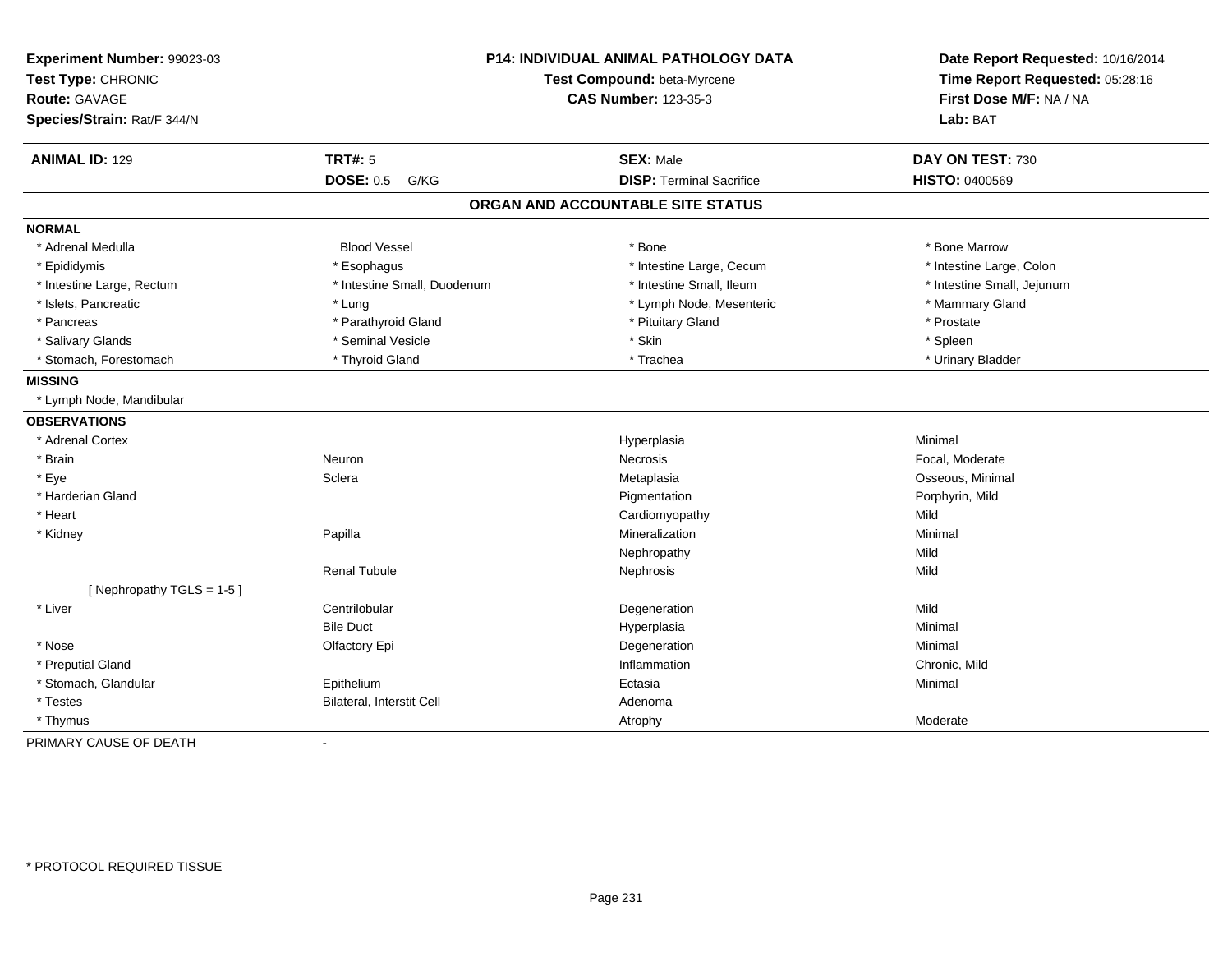| Experiment Number: 99023-03<br>Test Type: CHRONIC<br><b>Route: GAVAGE</b><br>Species/Strain: Rat/F 344/N |                           | <b>P14: INDIVIDUAL ANIMAL PATHOLOGY DATA</b><br>Test Compound: beta-Myrcene<br><b>CAS Number: 123-35-3</b> | Date Report Requested: 10/16/2014<br>Time Report Requested: 05:28:16<br>First Dose M/F: NA / NA<br>Lab: BAT |
|----------------------------------------------------------------------------------------------------------|---------------------------|------------------------------------------------------------------------------------------------------------|-------------------------------------------------------------------------------------------------------------|
|                                                                                                          |                           |                                                                                                            |                                                                                                             |
| <b>ANIMAL ID: 130</b>                                                                                    | <b>TRT#: 5</b>            | <b>SEX: Male</b>                                                                                           | DAY ON TEST: 666                                                                                            |
|                                                                                                          | <b>DOSE: 0.5</b><br>G/KG  | <b>DISP:</b> Moribund Sacrifice                                                                            | <b>HISTO: 0400570</b>                                                                                       |
|                                                                                                          |                           | ORGAN AND ACCOUNTABLE SITE STATUS                                                                          |                                                                                                             |
| <b>NORMAL</b>                                                                                            |                           |                                                                                                            |                                                                                                             |
| <b>Blood Vessel</b>                                                                                      | * Bone                    | * Bone Marrow                                                                                              | * Brain                                                                                                     |
| * Epididymis                                                                                             | * Esophagus               | * Eye                                                                                                      | * Intestine Large, Cecum                                                                                    |
| * Intestine Large, Colon                                                                                 | * Intestine Large, Rectum | * Intestine Small, Duodenum                                                                                | * Intestine Small, Ileum                                                                                    |
| * Intestine Small, Jejunum                                                                               | * Islets, Pancreatic      | * Liver                                                                                                    | * Lymph Node, Mesenteric                                                                                    |
| * Mammary Gland                                                                                          | * Parathyroid Gland       | * Salivary Glands                                                                                          | * Seminal Vesicle                                                                                           |
| * Skin                                                                                                   | * Testes                  | * Trachea                                                                                                  | * Urinary Bladder                                                                                           |
| <b>MISSING</b>                                                                                           |                           |                                                                                                            |                                                                                                             |
| * Lymph Node, Mandibular                                                                                 | * Thymus                  |                                                                                                            |                                                                                                             |
| <b>OBSERVATIONS</b>                                                                                      |                           |                                                                                                            |                                                                                                             |
| * Adrenal Cortex                                                                                         |                           | Vacuolization Cytoplasmic                                                                                  | Mild                                                                                                        |
| * Adrenal Medulla                                                                                        |                           | Hyperplasia                                                                                                | Mild                                                                                                        |
| * Harderian Gland                                                                                        |                           | Pigmentation                                                                                               | Porphyrin, Minimal                                                                                          |
| * Heart                                                                                                  |                           | Cardiomyopathy                                                                                             | Mild                                                                                                        |
|                                                                                                          | Myocardium                | Mineralization                                                                                             | Moderate                                                                                                    |
| * Kidney                                                                                                 | <b>Renal Tubule</b>       | Adenoma                                                                                                    |                                                                                                             |
|                                                                                                          | <b>Transit Epithe</b>     | Hyperplasia                                                                                                | Minimal                                                                                                     |
|                                                                                                          | Papilla                   | Mineralization                                                                                             | Minimal                                                                                                     |
|                                                                                                          |                           | Nephropathy                                                                                                | Marked                                                                                                      |
|                                                                                                          | <b>Renal Tubule</b>       | Nephrosis                                                                                                  | Marked                                                                                                      |
| [ Nephropathy $TGLS = 1-5+14$ ]                                                                          |                           |                                                                                                            |                                                                                                             |
| * Lung                                                                                                   |                           | Inflammation                                                                                               | Minimal                                                                                                     |
| * Nose                                                                                                   | Olfactory Epi             | Degeneration                                                                                               | Mild                                                                                                        |
|                                                                                                          |                           | Inflammation                                                                                               | Chronic Active, Minimal                                                                                     |
| * Pancreas                                                                                               | Acinus                    | Atrophy                                                                                                    | Mild                                                                                                        |
| * Pituitary Gland                                                                                        | Pars Distalis             | Hyperplasia                                                                                                | Moderate                                                                                                    |
| * Preputial Gland                                                                                        |                           | Inflammation                                                                                               | Chronic, Moderate                                                                                           |
| [Inflammation TGLS = 2-12]                                                                               |                           |                                                                                                            |                                                                                                             |
| * Prostate                                                                                               |                           | Inflammation                                                                                               | Chronic, Mild                                                                                               |
| * Spleen                                                                                                 |                           | Atrophy                                                                                                    | Minimal                                                                                                     |
| * Stomach, Forestomach                                                                                   |                           | Inflammation                                                                                               | Chronic Active, Mild                                                                                        |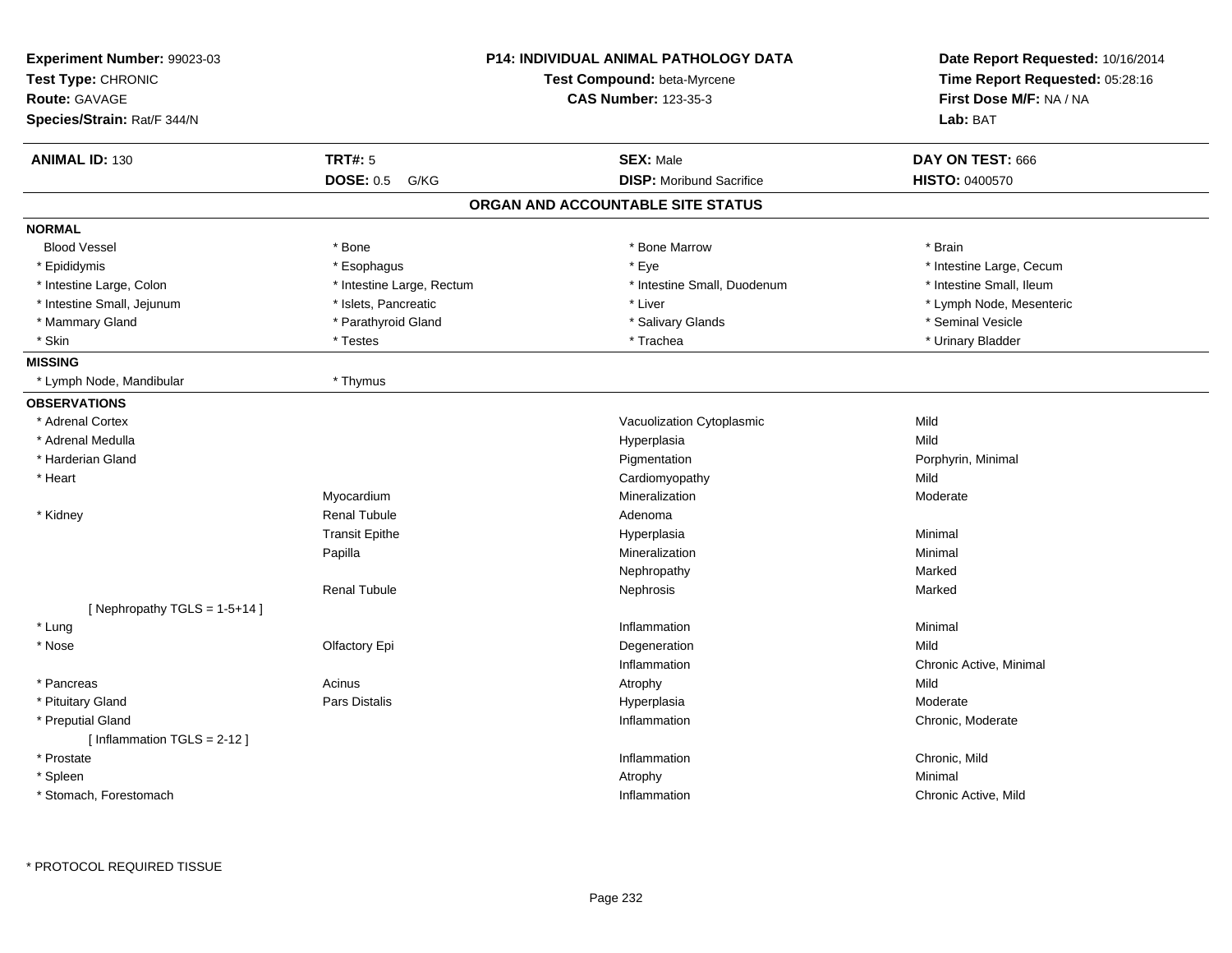| Experiment Number: 99023-03 |                         | <b>P14: INDIVIDUAL ANIMAL PATHOLOGY DATA</b> | Date Report Requested: 10/16/2014 |
|-----------------------------|-------------------------|----------------------------------------------|-----------------------------------|
| Test Type: CHRONIC          |                         | Test Compound: beta-Myrcene                  | Time Report Requested: 05:28:16   |
| <b>Route: GAVAGE</b>        |                         | <b>CAS Number: 123-35-3</b>                  | First Dose M/F: NA / NA           |
| Species/Strain: Rat/F 344/N |                         |                                              | Lab: BAT                          |
| <b>ANIMAL ID: 130</b>       | TRT#: 5                 | <b>SEX: Male</b>                             | DAY ON TEST: 666                  |
|                             | DOSE: 0.5<br>G/KG       | <b>DISP:</b> Moribund Sacrifice              | <b>HISTO: 0400570</b>             |
|                             |                         | ORGAN AND ACCOUNTABLE SITE STATUS            |                                   |
| * Stomach, Glandular        |                         | Mineralization                               | Minimal                           |
| * Thyroid Gland             | C Cell                  | Hyperplasia                                  | Mild                              |
| PRIMARY CAUSE OF DEATH      | Nephropathy<br>- Kidnev |                                              |                                   |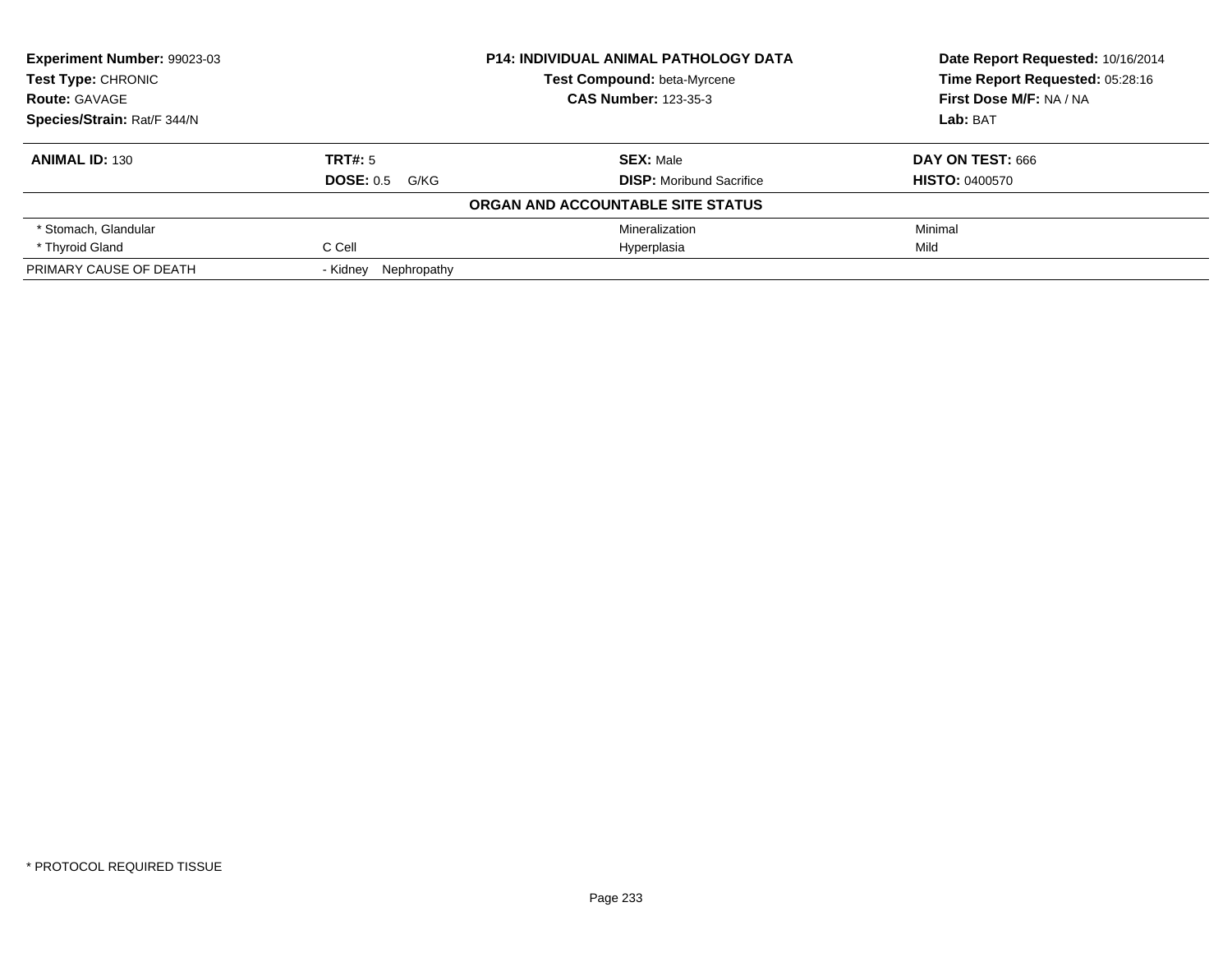| <b>Experiment Number: 99023-03</b><br>Test Type: CHRONIC<br>Route: GAVAGE<br>Species/Strain: Rat/F 344/N |                                  | P14: INDIVIDUAL ANIMAL PATHOLOGY DATA<br>Test Compound: beta-Myrcene<br><b>CAS Number: 123-35-3</b> | Date Report Requested: 10/16/2014<br>Time Report Requested: 05:28:16<br>First Dose M/F: NA / NA<br>Lab: BAT |
|----------------------------------------------------------------------------------------------------------|----------------------------------|-----------------------------------------------------------------------------------------------------|-------------------------------------------------------------------------------------------------------------|
| <b>ANIMAL ID: 131</b>                                                                                    | <b>TRT#: 5</b>                   | <b>SEX: Male</b>                                                                                    | DAY ON TEST: 604                                                                                            |
|                                                                                                          | <b>DOSE: 0.5</b><br>G/KG         | <b>DISP: Natural Death</b>                                                                          | HISTO: 0400571                                                                                              |
|                                                                                                          |                                  | ORGAN AND ACCOUNTABLE SITE STATUS                                                                   |                                                                                                             |
| <b>NORMAL</b>                                                                                            |                                  |                                                                                                     |                                                                                                             |
| * Adrenal Cortex                                                                                         | * Adrenal Medulla                | <b>Blood Vessel</b>                                                                                 | * Bone                                                                                                      |
| * Bone Marrow                                                                                            | * Brain                          | * Epididymis                                                                                        | * Esophagus                                                                                                 |
| * Intestine Large, Cecum                                                                                 | * Intestine Large, Colon         | * Intestine Large, Rectum                                                                           | * Intestine Small, Duodenum                                                                                 |
| * Intestine Small, Ileum                                                                                 | * Intestine Small, Jejunum       | * Islets, Pancreatic                                                                                | * Lymph Node, Mesenteric                                                                                    |
| * Mammary Gland                                                                                          | * Pancreas                       | * Parathyroid Gland                                                                                 | * Pituitary Gland                                                                                           |
| * Preputial Gland                                                                                        | * Salivary Glands                | * Seminal Vesicle                                                                                   | * Skin                                                                                                      |
| * Stomach, Glandular                                                                                     | * Thyroid Gland                  | * Trachea                                                                                           | * Urinary Bladder                                                                                           |
| <b>MISSING</b>                                                                                           |                                  |                                                                                                     |                                                                                                             |
| * Lymph Node, Mandibular                                                                                 |                                  |                                                                                                     |                                                                                                             |
| <b>OBSERVATIONS</b>                                                                                      |                                  |                                                                                                     |                                                                                                             |
| * Eye                                                                                                    | Sclera                           | Metaplasia                                                                                          | Osseous, Mild                                                                                               |
| * Harderian Gland                                                                                        |                                  | Pigmentation                                                                                        | Porphyrin, Mild                                                                                             |
| * Heart                                                                                                  |                                  | Cardiomyopathy                                                                                      | Mild                                                                                                        |
| * Kidney                                                                                                 | <b>Transit Epithe</b>            | Hyperplasia                                                                                         | Minimal                                                                                                     |
|                                                                                                          | Papilla                          | Mineralization                                                                                      | Moderate                                                                                                    |
|                                                                                                          |                                  | Nephropathy                                                                                         | Minimal                                                                                                     |
|                                                                                                          | <b>Renal Tubule</b>              | Nephrosis                                                                                           | Mild                                                                                                        |
| * Liver                                                                                                  | <b>Bile Duct</b>                 | Hyperplasia                                                                                         | Minimal                                                                                                     |
|                                                                                                          |                                  | Leukemia Mononuclear                                                                                |                                                                                                             |
| [ Leukemia Mononuclear TGLS = 6-6+7 ]                                                                    |                                  |                                                                                                     |                                                                                                             |
| * Lung                                                                                                   |                                  | Leukemia Mononuclear                                                                                |                                                                                                             |
| Mesentery                                                                                                | Fat                              | Necrosis                                                                                            | Moderate                                                                                                    |
| [Necrosis $TGLS = 2-15$ ]                                                                                |                                  |                                                                                                     |                                                                                                             |
| * Nose                                                                                                   | Olfactory Epi                    | Degeneration                                                                                        | Mild                                                                                                        |
| * Prostate                                                                                               |                                  | Hyperplasia                                                                                         | Mild                                                                                                        |
| * Spleen                                                                                                 |                                  | Leukemia Mononuclear                                                                                |                                                                                                             |
| [ Leukemia Mononuclear TGLS = 3,4-5+14 ]                                                                 |                                  |                                                                                                     |                                                                                                             |
| * Stomach, Forestomach                                                                                   |                                  | Inflammation                                                                                        | Chronic Active, Mild                                                                                        |
|                                                                                                          |                                  | Leukemia Mononuclear                                                                                |                                                                                                             |
| * Testes                                                                                                 | <b>Bilateral, Interstit Cell</b> | Adenoma                                                                                             |                                                                                                             |

\* PROTOCOL REQUIRED TISSUE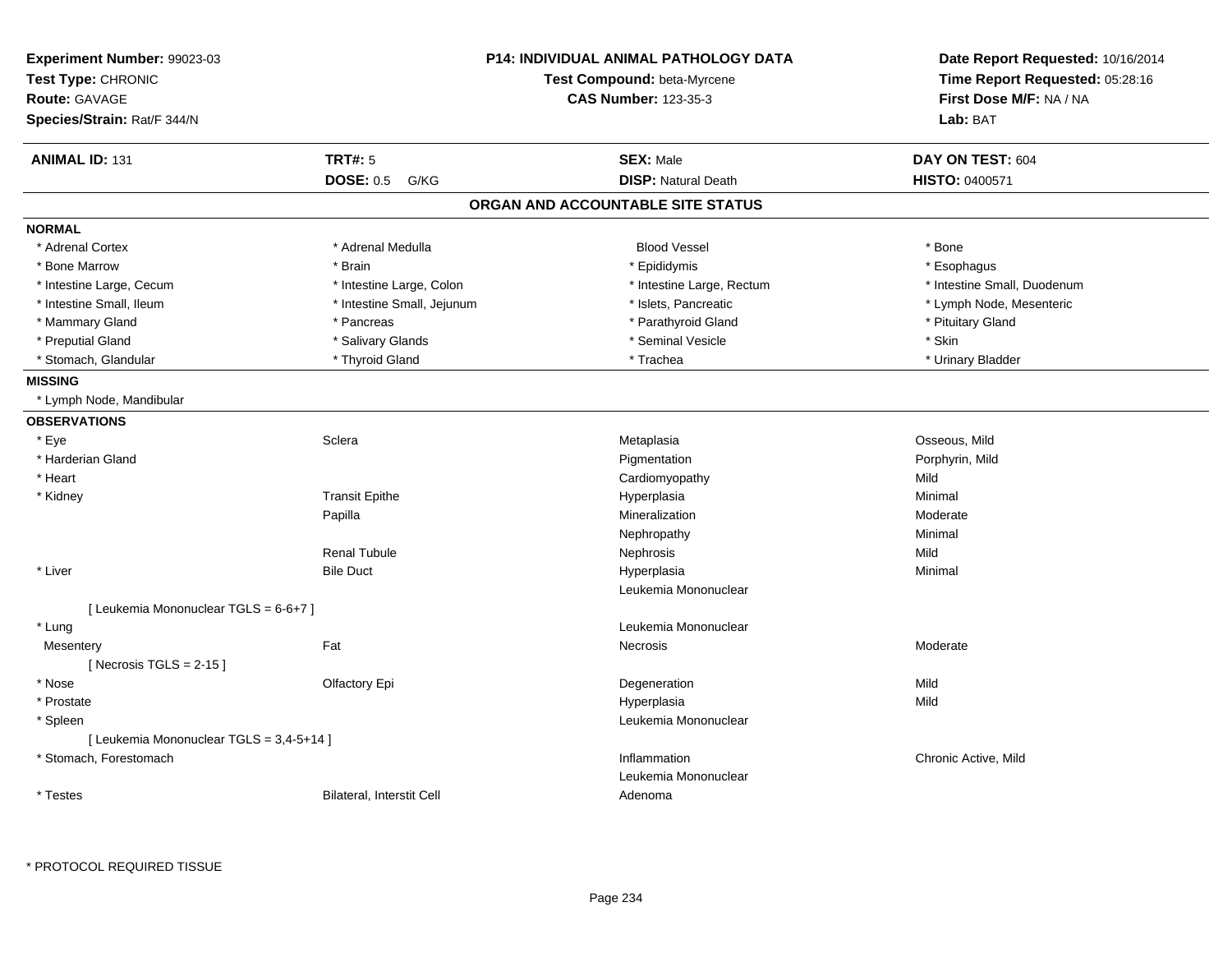| Experiment Number: 99023-03 |                                  | <b>P14: INDIVIDUAL ANIMAL PATHOLOGY DATA</b> | Date Report Requested: 10/16/2014 |
|-----------------------------|----------------------------------|----------------------------------------------|-----------------------------------|
| Test Type: CHRONIC          |                                  | Test Compound: beta-Myrcene                  | Time Report Requested: 05:28:16   |
| <b>Route: GAVAGE</b>        |                                  | <b>CAS Number: 123-35-3</b>                  | First Dose M/F: NA / NA           |
| Species/Strain: Rat/F 344/N |                                  |                                              | Lab: BAT                          |
| <b>ANIMAL ID: 131</b>       | TRT#: 5                          | <b>SEX: Male</b>                             | DAY ON TEST: 604                  |
|                             | <b>DOSE: 0.5</b><br>G/KG         | <b>DISP:</b> Natural Death                   | <b>HISTO: 0400571</b>             |
|                             |                                  | ORGAN AND ACCOUNTABLE SITE STATUS            |                                   |
| [ Adenoma TGLS = 1-11 ]     |                                  |                                              |                                   |
| * Thymus                    |                                  | Atrophy                                      | Marked                            |
| PRIMARY CAUSE OF DEATH      | Leukemia Mononuclear<br>- Spleen |                                              |                                   |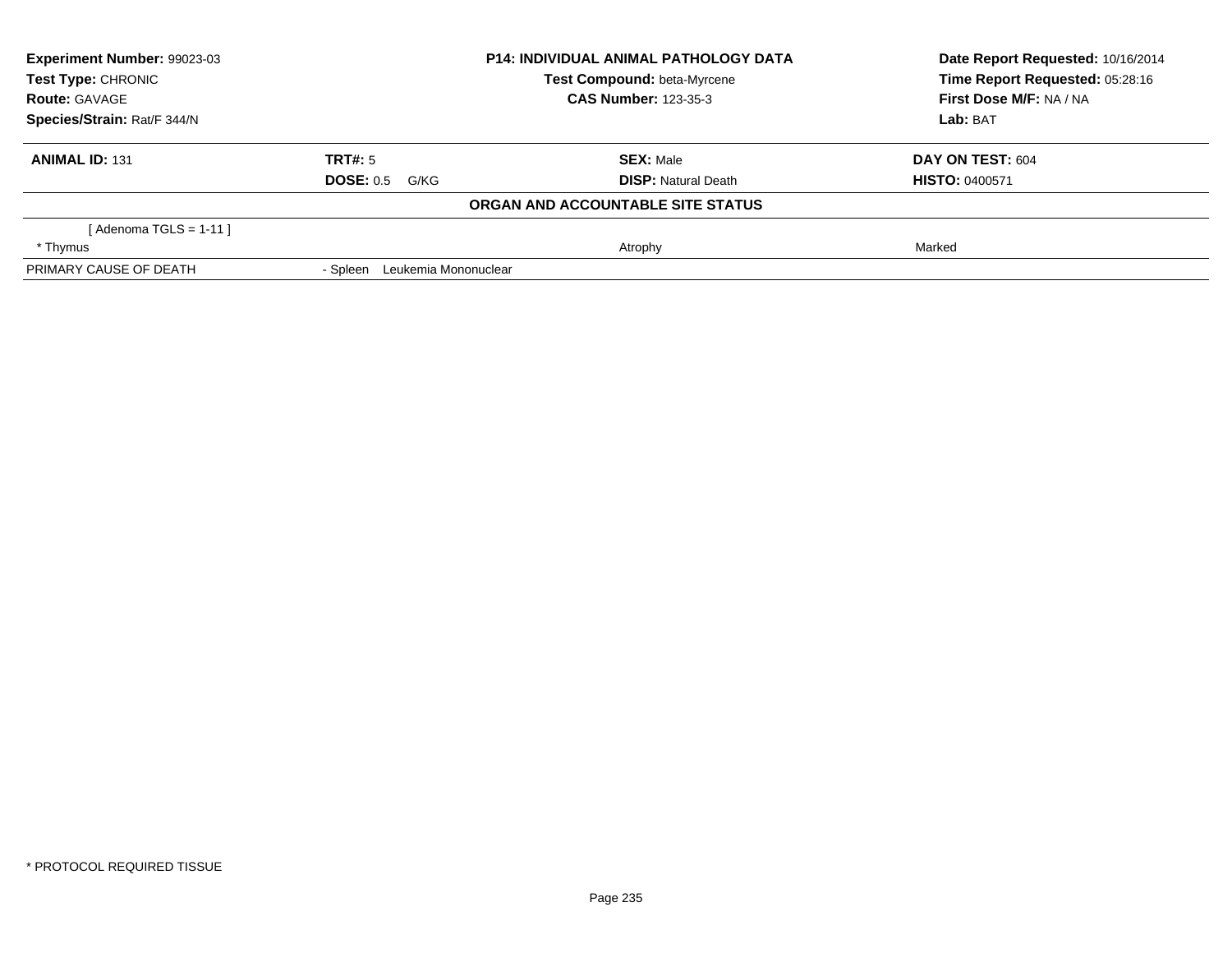| Experiment Number: 99023-03<br>Test Type: CHRONIC<br><b>Route: GAVAGE</b><br>Species/Strain: Rat/F 344/N |                            | <b>P14: INDIVIDUAL ANIMAL PATHOLOGY DATA</b><br>Test Compound: beta-Myrcene<br><b>CAS Number: 123-35-3</b> | Date Report Requested: 10/16/2014<br>Time Report Requested: 05:28:16<br>First Dose M/F: NA / NA<br>Lab: BAT |
|----------------------------------------------------------------------------------------------------------|----------------------------|------------------------------------------------------------------------------------------------------------|-------------------------------------------------------------------------------------------------------------|
| <b>ANIMAL ID: 132</b>                                                                                    | <b>TRT#: 5</b>             | <b>SEX: Male</b>                                                                                           | DAY ON TEST: 684                                                                                            |
|                                                                                                          | <b>DOSE: 0.5</b><br>G/KG   | <b>DISP:</b> Moribund Sacrifice                                                                            | HISTO: 0400572                                                                                              |
|                                                                                                          |                            | ORGAN AND ACCOUNTABLE SITE STATUS                                                                          |                                                                                                             |
| <b>NORMAL</b>                                                                                            |                            |                                                                                                            |                                                                                                             |
| * Adrenal Cortex                                                                                         | * Adrenal Medulla          | <b>Blood Vessel</b>                                                                                        | * Bone                                                                                                      |
| * Brain                                                                                                  | * Epididymis               | * Esophagus                                                                                                | * Eye                                                                                                       |
| * Intestine Large, Cecum                                                                                 | * Intestine Large, Colon   | * Intestine Large, Rectum                                                                                  | * Intestine Small, Duodenum                                                                                 |
| * Intestine Small, Ileum                                                                                 | * Intestine Small, Jejunum | * Islets, Pancreatic                                                                                       | * Mammary Gland                                                                                             |
| * Parathyroid Gland                                                                                      | * Pituitary Gland          | * Prostate                                                                                                 | * Salivary Glands                                                                                           |
| * Seminal Vesicle                                                                                        | * Skin                     | * Stomach, Forestomach                                                                                     | * Thyroid Gland                                                                                             |
| * Trachea                                                                                                | * Urinary Bladder          |                                                                                                            |                                                                                                             |
| <b>MISSING</b>                                                                                           |                            |                                                                                                            |                                                                                                             |
| * Lymph Node, Mandibular                                                                                 |                            |                                                                                                            |                                                                                                             |
| <b>OBSERVATIONS</b>                                                                                      |                            |                                                                                                            |                                                                                                             |
| * Bone Marrow                                                                                            |                            | Hyperplasia                                                                                                | Mild                                                                                                        |
| * Harderian Gland                                                                                        |                            | Pigmentation                                                                                               | Porphyrin, Moderate                                                                                         |
| * Heart                                                                                                  |                            | Cardiomyopathy                                                                                             | Minimal                                                                                                     |
|                                                                                                          | Atrium                     | Thrombosis                                                                                                 | Mild                                                                                                        |
|                                                                                                          | Valve                      | Thrombosis                                                                                                 | Mild                                                                                                        |
| * Kidney                                                                                                 | Papilla                    | Mineralization                                                                                             | Mild                                                                                                        |
|                                                                                                          |                            | Nephropathy                                                                                                | Mild                                                                                                        |
|                                                                                                          | <b>Renal Tubule</b>        | Nephrosis                                                                                                  | Mild                                                                                                        |
| * Liver                                                                                                  | <b>Bile Duct</b>           | Hyperplasia                                                                                                | Mild                                                                                                        |
|                                                                                                          |                            | Leukemia Mononuclear                                                                                       |                                                                                                             |
| [ Leukemia Mononuclear TGLS = 3-6+7 ]                                                                    |                            |                                                                                                            |                                                                                                             |
| * Lung                                                                                                   |                            | Leukemia Mononuclear                                                                                       |                                                                                                             |
| Lymph Node                                                                                               | Mediastinal                | Leukemia Mononuclear                                                                                       |                                                                                                             |
| [ Leukemia Mononuclear TGLS = 4-15 ]                                                                     |                            |                                                                                                            |                                                                                                             |
| * Lymph Node, Mesenteric                                                                                 |                            | Leukemia Mononuclear                                                                                       |                                                                                                             |
| [ Leukemia Mononuclear TGLS = 5-14 ]                                                                     |                            |                                                                                                            |                                                                                                             |
| * Nose                                                                                                   | Olfactory Epi              | Degeneration                                                                                               | Minimal                                                                                                     |
| * Pancreas                                                                                               | Acinus                     | Atrophy                                                                                                    | Mild                                                                                                        |
| * Preputial Gland                                                                                        |                            | Inflammation                                                                                               | Chronic, Mild                                                                                               |
| * Spleen                                                                                                 |                            | Leukemia Mononuclear                                                                                       |                                                                                                             |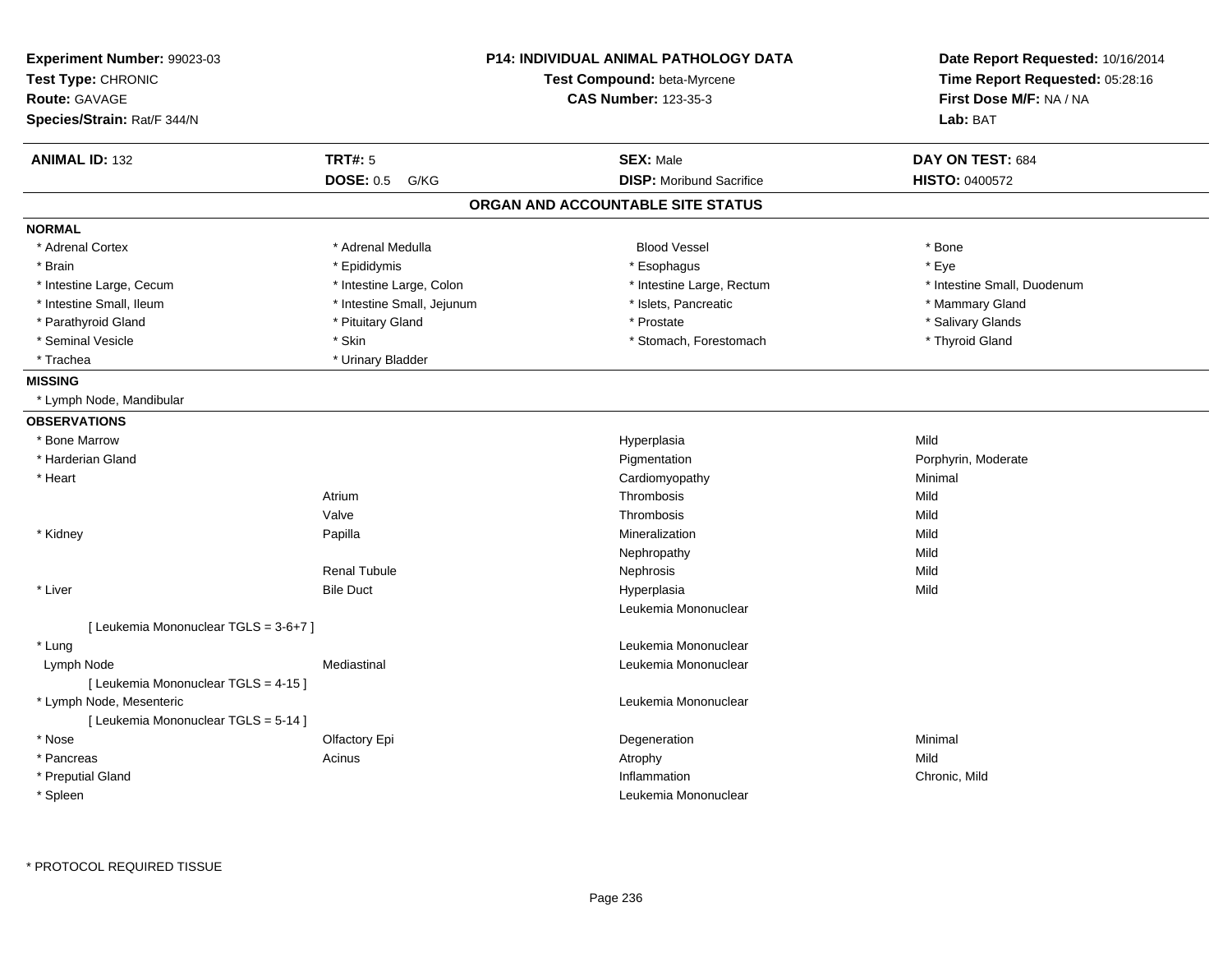| Experiment Number: 99023-03<br><b>Test Type: CHRONIC</b><br><b>Route: GAVAGE</b><br>Species/Strain: Rat/F 344/N |                                  | <b>P14: INDIVIDUAL ANIMAL PATHOLOGY DATA</b><br>Test Compound: beta-Myrcene<br><b>CAS Number: 123-35-3</b> | Date Report Requested: 10/16/2014<br>Time Report Requested: 05:28:16<br>First Dose M/F: NA / NA<br>Lab: BAT |
|-----------------------------------------------------------------------------------------------------------------|----------------------------------|------------------------------------------------------------------------------------------------------------|-------------------------------------------------------------------------------------------------------------|
| <b>ANIMAL ID: 132</b>                                                                                           | TRT#: 5                          | <b>SEX: Male</b>                                                                                           | DAY ON TEST: 684                                                                                            |
|                                                                                                                 | <b>DOSE: 0.5</b><br>G/KG         | <b>DISP:</b> Moribund Sacrifice                                                                            | <b>HISTO: 0400572</b>                                                                                       |
|                                                                                                                 |                                  | ORGAN AND ACCOUNTABLE SITE STATUS                                                                          |                                                                                                             |
| [Leukemia Mononuclear TGLS = 2-14 ]                                                                             |                                  |                                                                                                            |                                                                                                             |
| * Stomach, Glandular                                                                                            | Epithelium                       | Ectasia                                                                                                    | Minimal                                                                                                     |
| * Testes                                                                                                        | Bilateral, Interstit Cell        | Adenoma                                                                                                    |                                                                                                             |
| [ Adenoma TGLS = 1-11 ]                                                                                         |                                  |                                                                                                            |                                                                                                             |
| * Thymus                                                                                                        |                                  | Atrophy                                                                                                    | Marked                                                                                                      |
|                                                                                                                 |                                  | Leukemia Mononuclear                                                                                       |                                                                                                             |
| Note: Thymic tissue on slides #3 and 15                                                                         |                                  |                                                                                                            |                                                                                                             |
| PRIMARY CAUSE OF DEATH                                                                                          | Leukemia Mononuclear<br>- Spleen |                                                                                                            |                                                                                                             |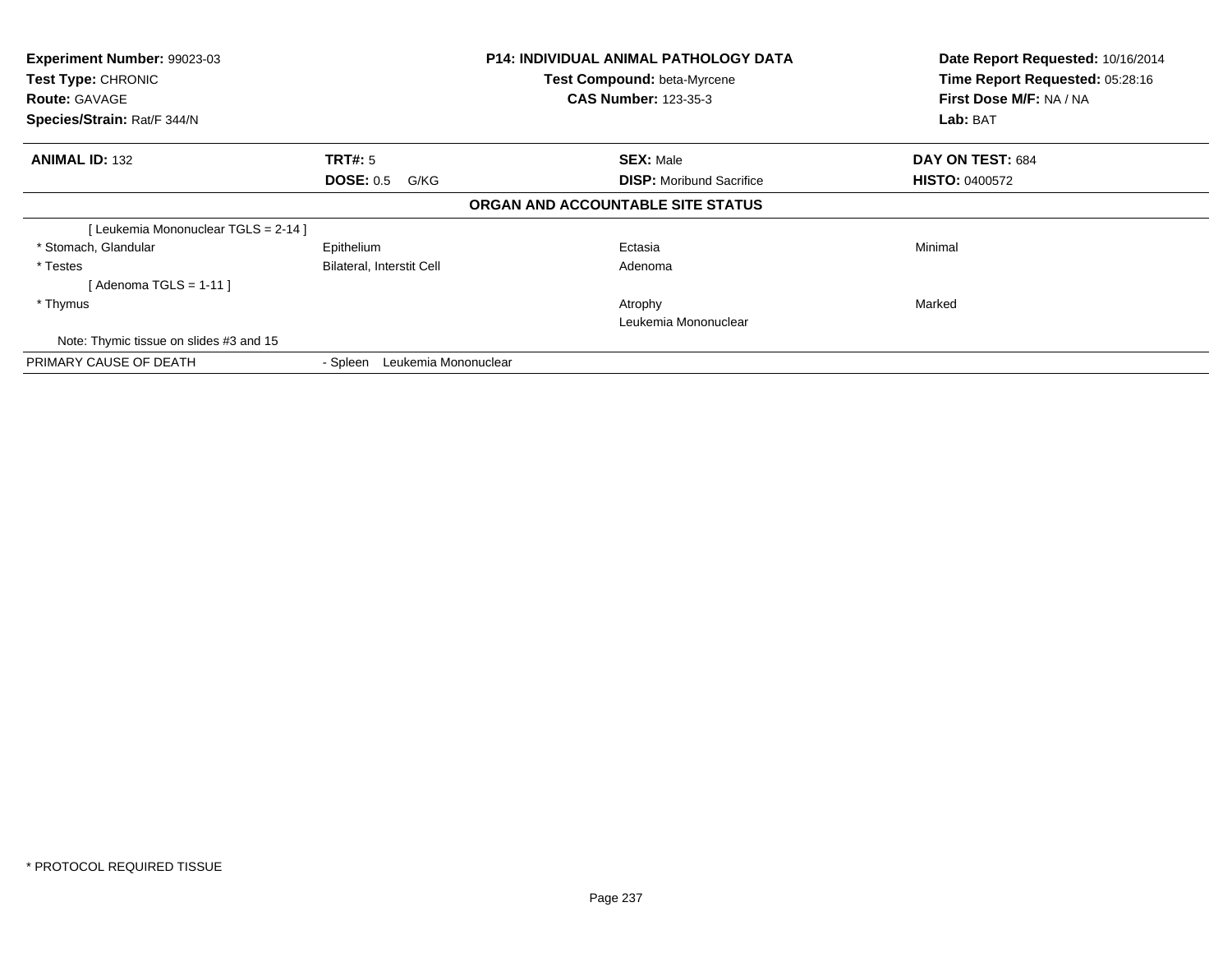| Experiment Number: 99023-03<br>Test Type: CHRONIC<br>Route: GAVAGE<br>Species/Strain: Rat/F 344/N |                             | <b>P14: INDIVIDUAL ANIMAL PATHOLOGY DATA</b><br>Test Compound: beta-Myrcene<br><b>CAS Number: 123-35-3</b> |                             |
|---------------------------------------------------------------------------------------------------|-----------------------------|------------------------------------------------------------------------------------------------------------|-----------------------------|
| <b>ANIMAL ID: 133</b>                                                                             | <b>TRT#: 5</b>              | <b>SEX: Male</b>                                                                                           | DAY ON TEST: 730            |
|                                                                                                   | <b>DOSE: 0.5</b><br>G/KG    | <b>DISP: Terminal Sacrifice</b>                                                                            | HISTO: 0400573              |
|                                                                                                   |                             | ORGAN AND ACCOUNTABLE SITE STATUS                                                                          |                             |
| <b>NORMAL</b>                                                                                     |                             |                                                                                                            |                             |
| <b>Blood Vessel</b>                                                                               | * Bone                      | * Bone Marrow                                                                                              | * Brain                     |
| * Epididymis                                                                                      | * Esophagus                 | * Intestine Large, Cecum                                                                                   | * Intestine Large, Colon    |
| * Intestine Large, Rectum                                                                         | * Intestine Small, Duodenum | * Intestine Small, Ileum                                                                                   | * Intestine Small, Jejunum  |
| * Islets, Pancreatic                                                                              | * Lymph Node, Mesenteric    | * Mammary Gland                                                                                            | * Parathyroid Gland         |
| * Pituitary Gland                                                                                 | * Salivary Glands           | * Seminal Vesicle                                                                                          | * Skin                      |
| * Spleen                                                                                          | * Stomach, Forestomach      | * Stomach, Glandular                                                                                       | * Trachea                   |
| * Urinary Bladder                                                                                 |                             |                                                                                                            |                             |
| <b>MISSING</b>                                                                                    |                             |                                                                                                            |                             |
| * Lymph Node, Mandibular                                                                          |                             |                                                                                                            |                             |
| <b>OBSERVATIONS</b>                                                                               |                             |                                                                                                            |                             |
| * Adrenal Cortex                                                                                  |                             | Vacuolization Cytoplasmic                                                                                  | Minimal                     |
| * Adrenal Medulla                                                                                 |                             | Hyperplasia                                                                                                | Mild                        |
| * Eye                                                                                             | Sclera                      | Metaplasia                                                                                                 | Osseous, Mild               |
| * Harderian Gland                                                                                 |                             | Pigmentation                                                                                               | Porphyrin, Moderate         |
| * Heart                                                                                           |                             | Cardiomyopathy                                                                                             | Mild                        |
| * Kidney                                                                                          | <b>Transit Epithe</b>       | Hyperplasia                                                                                                | Mild                        |
|                                                                                                   |                             | Inflammation                                                                                               | Suppurative, Focal, Minimal |
|                                                                                                   |                             | Nephropathy                                                                                                | Marked                      |
|                                                                                                   | <b>Renal Tubule</b>         | Nephrosis                                                                                                  | Moderate                    |
| [Nephropathy TGLS = $3-5+15$ ]                                                                    |                             |                                                                                                            |                             |
| * Liver                                                                                           |                             | Hepatodiaphragmatic Nodule                                                                                 |                             |
|                                                                                                   | <b>Bile Duct</b>            | Hyperplasia                                                                                                | Minimal                     |
| [ Hepatodiaphragmatic Nodule TGLS = 2-14 ]                                                        |                             |                                                                                                            |                             |
| * Lung                                                                                            |                             | Inflammation                                                                                               | Minimal                     |
| Lymph Node                                                                                        | Mediastinal                 | Hemorrhage                                                                                                 | Mild                        |
| [Hemorrhage TGLS = 4-16]                                                                          |                             |                                                                                                            |                             |
| Mesentery                                                                                         | Fat                         | Necrosis                                                                                                   | Moderate                    |
| [Necrosis $TGLS = 5-17$ ]                                                                         |                             |                                                                                                            |                             |
| * Nose                                                                                            | Olfactory Epi               | Degeneration                                                                                               | Minimal                     |
|                                                                                                   |                             | Inflammation                                                                                               | Chronic Active, Mild        |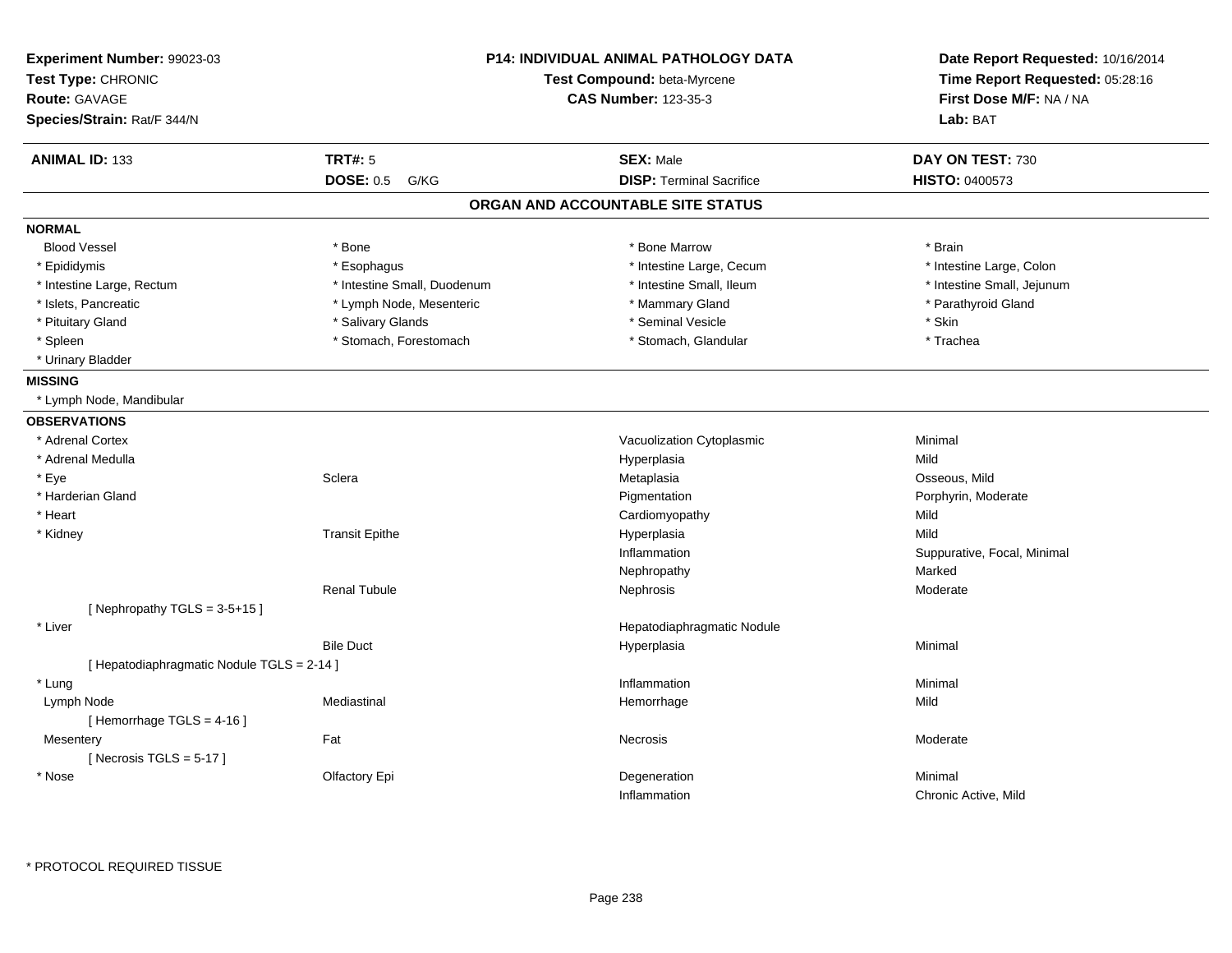| Experiment Number: 99023-03<br><b>Test Type: CHRONIC</b><br><b>Route: GAVAGE</b><br>Species/Strain: Rat/F 344/N |                                  | <b>P14: INDIVIDUAL ANIMAL PATHOLOGY DATA</b><br><b>Test Compound: beta-Myrcene</b><br><b>CAS Number: 123-35-3</b> | Date Report Requested: 10/16/2014<br>Time Report Requested: 05:28:16<br>First Dose M/F: NA / NA<br>Lab: BAT |
|-----------------------------------------------------------------------------------------------------------------|----------------------------------|-------------------------------------------------------------------------------------------------------------------|-------------------------------------------------------------------------------------------------------------|
| <b>ANIMAL ID: 133</b>                                                                                           | TRT#: 5                          | <b>SEX: Male</b>                                                                                                  | DAY ON TEST: 730                                                                                            |
|                                                                                                                 | <b>DOSE: 0.5</b><br>G/KG         | <b>DISP:</b> Terminal Sacrifice                                                                                   | <b>HISTO: 0400573</b>                                                                                       |
|                                                                                                                 |                                  | ORGAN AND ACCOUNTABLE SITE STATUS                                                                                 |                                                                                                             |
| * Pancreas                                                                                                      |                                  | Adenoma                                                                                                           |                                                                                                             |
|                                                                                                                 | Duct                             | Cyst                                                                                                              |                                                                                                             |
|                                                                                                                 | Artery                           | Inflammation                                                                                                      | Chronic, Mild                                                                                               |
| * Preputial Gland                                                                                               |                                  | Inflammation                                                                                                      | Chronic, Mild                                                                                               |
| * Prostate                                                                                                      |                                  | Hyperplasia                                                                                                       | Minimal                                                                                                     |
| * Testes                                                                                                        | <b>Bilateral, Interstit Cell</b> | Adenoma                                                                                                           |                                                                                                             |
| [ Adenoma TGLS = 1-11 ]                                                                                         |                                  |                                                                                                                   |                                                                                                             |
| * Thymus                                                                                                        |                                  | Atrophy                                                                                                           | Moderate                                                                                                    |
| * Thyroid Gland                                                                                                 | Follicle                         | Adenoma                                                                                                           |                                                                                                             |
| PRIMARY CAUSE OF DEATH                                                                                          | ٠.                               |                                                                                                                   |                                                                                                             |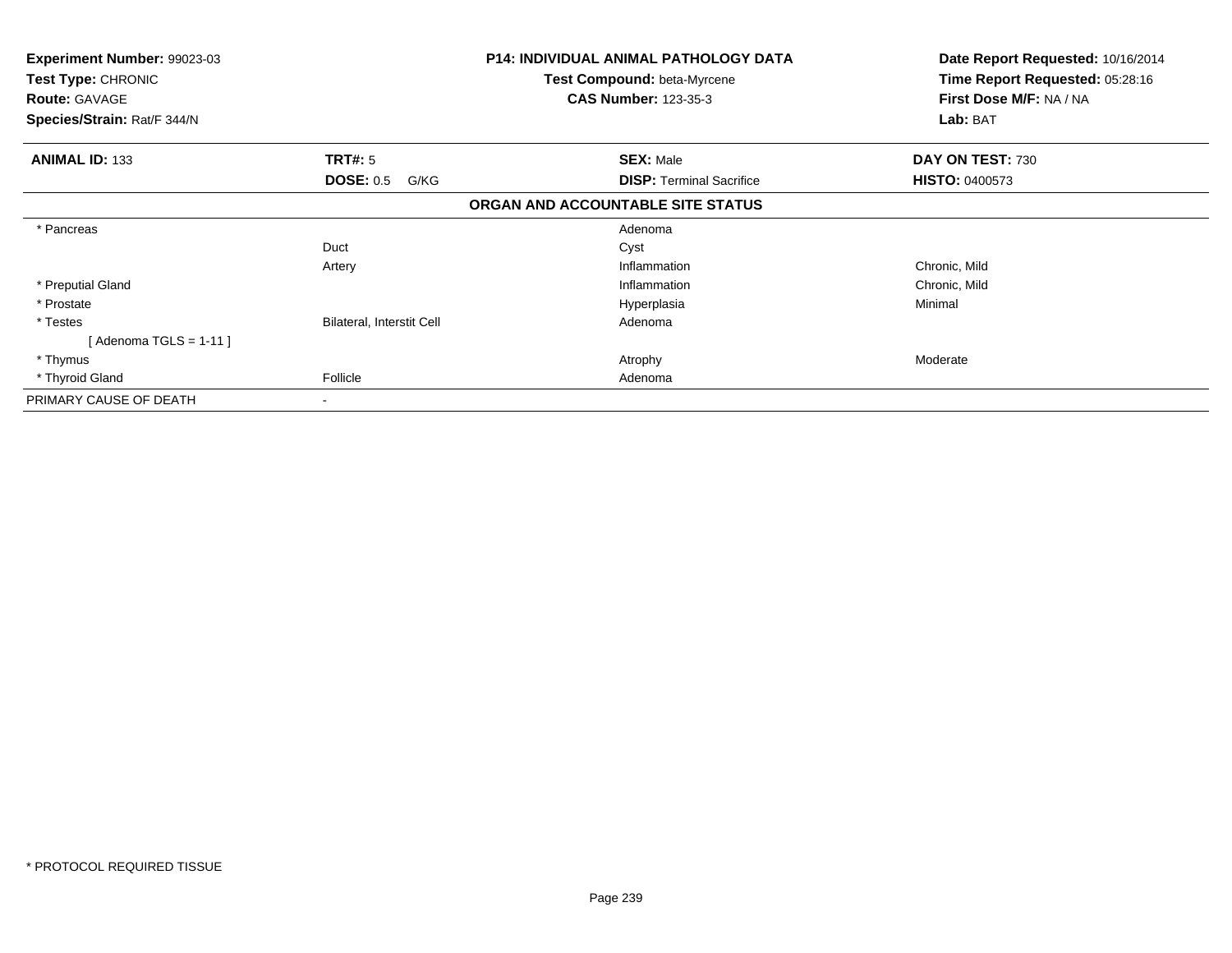| Experiment Number: 99023-03<br>Test Type: CHRONIC<br><b>Route: GAVAGE</b><br>Species/Strain: Rat/F 344/N |                           | P14: INDIVIDUAL ANIMAL PATHOLOGY DATA<br>Test Compound: beta-Myrcene<br><b>CAS Number: 123-35-3</b> | Date Report Requested: 10/16/2014<br>Time Report Requested: 05:28:16<br>First Dose M/F: NA / NA<br>Lab: BAT |
|----------------------------------------------------------------------------------------------------------|---------------------------|-----------------------------------------------------------------------------------------------------|-------------------------------------------------------------------------------------------------------------|
|                                                                                                          |                           |                                                                                                     |                                                                                                             |
| <b>ANIMAL ID: 134</b>                                                                                    | <b>TRT#: 5</b>            | <b>SEX: Male</b>                                                                                    | DAY ON TEST: 449                                                                                            |
|                                                                                                          | <b>DOSE: 0.5</b><br>G/KG  | <b>DISP: Natural Death</b>                                                                          | <b>HISTO: 0400574</b>                                                                                       |
|                                                                                                          |                           | ORGAN AND ACCOUNTABLE SITE STATUS                                                                   |                                                                                                             |
| <b>NORMAL</b>                                                                                            |                           |                                                                                                     |                                                                                                             |
| * Adrenal Cortex                                                                                         | * Adrenal Medulla         | <b>Blood Vessel</b>                                                                                 | * Bone                                                                                                      |
| * Epididymis                                                                                             | * Esophagus               | * Eye                                                                                               | * Intestine Large, Cecum                                                                                    |
| * Intestine Large, Colon                                                                                 | * Intestine Large, Rectum | * Intestine Small, Duodenum                                                                         | * Intestine Small, Ileum                                                                                    |
| * Intestine Small, Jejunum                                                                               | * Islets, Pancreatic      | * Mammary Gland                                                                                     | * Parathyroid Gland                                                                                         |
| * Pituitary Gland                                                                                        | * Salivary Glands         | * Seminal Vesicle                                                                                   | * Skin                                                                                                      |
| * Testes                                                                                                 | * Thyroid Gland           | * Trachea                                                                                           | * Urinary Bladder                                                                                           |
| <b>MISSING</b>                                                                                           |                           |                                                                                                     |                                                                                                             |
| * Lymph Node, Mandibular                                                                                 |                           |                                                                                                     |                                                                                                             |
| <b>OBSERVATIONS</b>                                                                                      |                           |                                                                                                     |                                                                                                             |
| * Bone Marrow                                                                                            |                           | Leukemia Mononuclear                                                                                |                                                                                                             |
| * Brain                                                                                                  |                           | Leukemia Mononuclear                                                                                |                                                                                                             |
| [ Leukemia Mononuclear TGLS = 4-9 ]                                                                      |                           |                                                                                                     |                                                                                                             |
| * Harderian Gland                                                                                        |                           | Pigmentation                                                                                        | Porphyrin, Marked                                                                                           |
| * Heart                                                                                                  |                           | Cardiomyopathy                                                                                      | Mild                                                                                                        |
|                                                                                                          |                           | Leukemia Mononuclear                                                                                |                                                                                                             |
| * Kidney                                                                                                 |                           | Leukemia Mononuclear                                                                                |                                                                                                             |
|                                                                                                          | Papilla                   | Mineralization                                                                                      | Minimal                                                                                                     |
|                                                                                                          |                           | Nephropathy                                                                                         | Minimal                                                                                                     |
| * Liver                                                                                                  | <b>Bile Duct</b>          | Hyperplasia                                                                                         | Mild                                                                                                        |
|                                                                                                          |                           | Leukemia Mononuclear                                                                                |                                                                                                             |
| * Lung                                                                                                   |                           | Leukemia Mononuclear                                                                                |                                                                                                             |
| [ Leukemia Mononuclear TGLS = 3-3+4+14 ]                                                                 |                           |                                                                                                     |                                                                                                             |
| * Lymph Node, Mesenteric                                                                                 |                           | Leukemia Mononuclear                                                                                |                                                                                                             |
| [ Leukemia Mononuclear TGLS = 2-16 ]                                                                     |                           |                                                                                                     |                                                                                                             |
| * Nose                                                                                                   | Olfactory Epi             | Degeneration                                                                                        | Mild                                                                                                        |
|                                                                                                          |                           | Inflammation                                                                                        | Chronic Active, Minimal                                                                                     |
| * Pancreas                                                                                               |                           | Leukemia Mononuclear                                                                                |                                                                                                             |
| * Preputial Gland                                                                                        |                           | Inflammation                                                                                        | Chronic, Minimal                                                                                            |
| * Prostate                                                                                               |                           | Inflammation                                                                                        | Chronic, Mild                                                                                               |
| * Spleen                                                                                                 |                           | Leukemia Mononuclear                                                                                |                                                                                                             |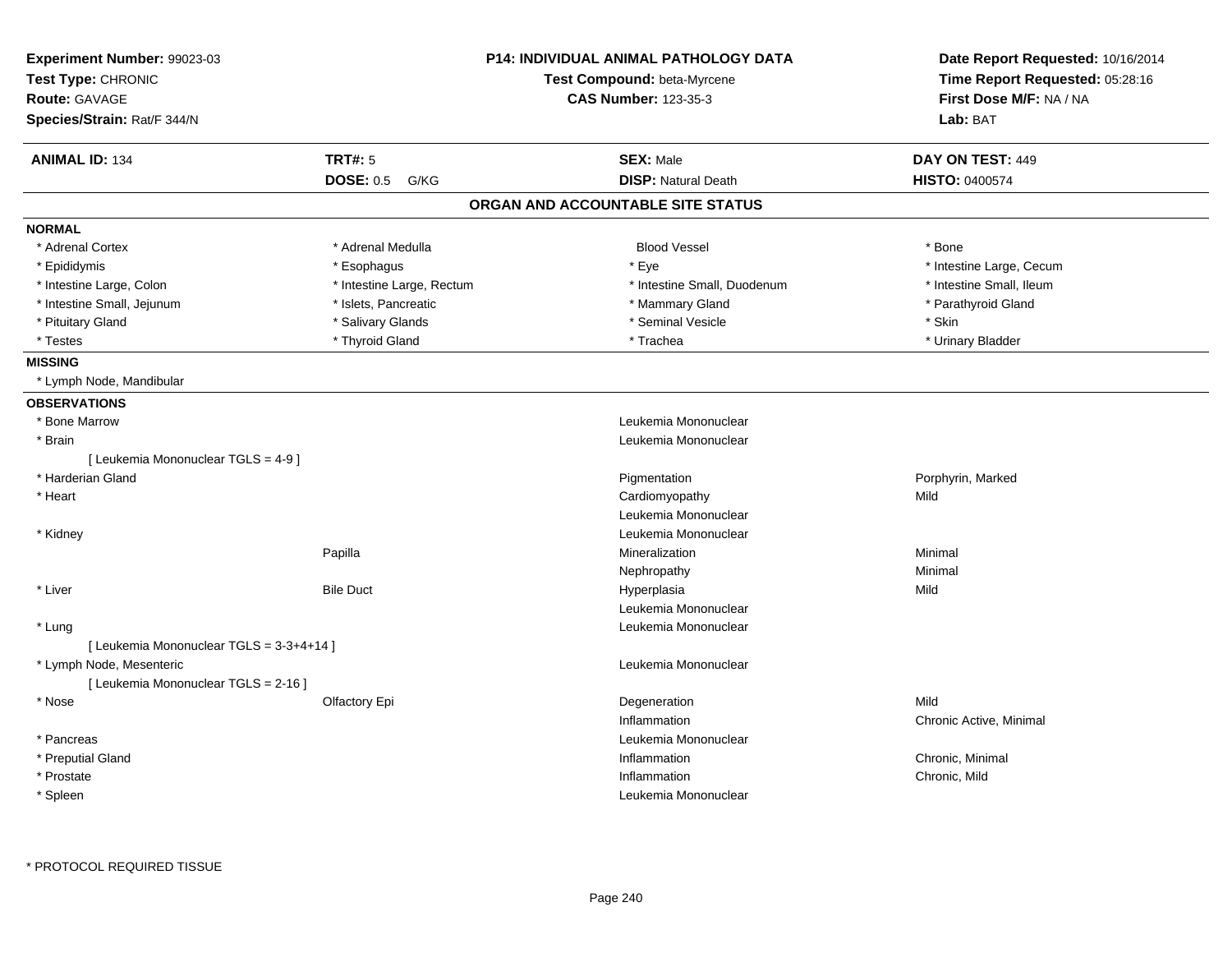| <b>Experiment Number: 99023-03</b><br><b>Test Type: CHRONIC</b> |                                  | <b>P14: INDIVIDUAL ANIMAL PATHOLOGY DATA</b><br><b>Test Compound: beta-Myrcene</b> | Date Report Requested: 10/16/2014<br>Time Report Requested: 05:28:16 |
|-----------------------------------------------------------------|----------------------------------|------------------------------------------------------------------------------------|----------------------------------------------------------------------|
| <b>Route: GAVAGE</b>                                            |                                  | <b>CAS Number: 123-35-3</b>                                                        | First Dose M/F: NA / NA                                              |
| Species/Strain: Rat/F 344/N                                     |                                  |                                                                                    | Lab: BAT                                                             |
| <b>ANIMAL ID: 134</b>                                           | TRT#: 5                          | <b>SEX: Male</b>                                                                   | DAY ON TEST: 449                                                     |
|                                                                 | <b>DOSE: 0.5</b><br>G/KG         | <b>DISP:</b> Natural Death                                                         | <b>HISTO: 0400574</b>                                                |
|                                                                 |                                  | ORGAN AND ACCOUNTABLE SITE STATUS                                                  |                                                                      |
| [Leukemia Mononuclear TGLS = 1-15]                              |                                  |                                                                                    |                                                                      |
| * Stomach, Forestomach                                          |                                  | Leukemia Mononuclear                                                               |                                                                      |
| * Stomach, Glandular                                            |                                  | Leukemia Mononuclear                                                               |                                                                      |
| * Thymus                                                        |                                  | Atrophy                                                                            | Moderate                                                             |
| PRIMARY CAUSE OF DEATH                                          | Leukemia Mononuclear<br>- Spleen |                                                                                    |                                                                      |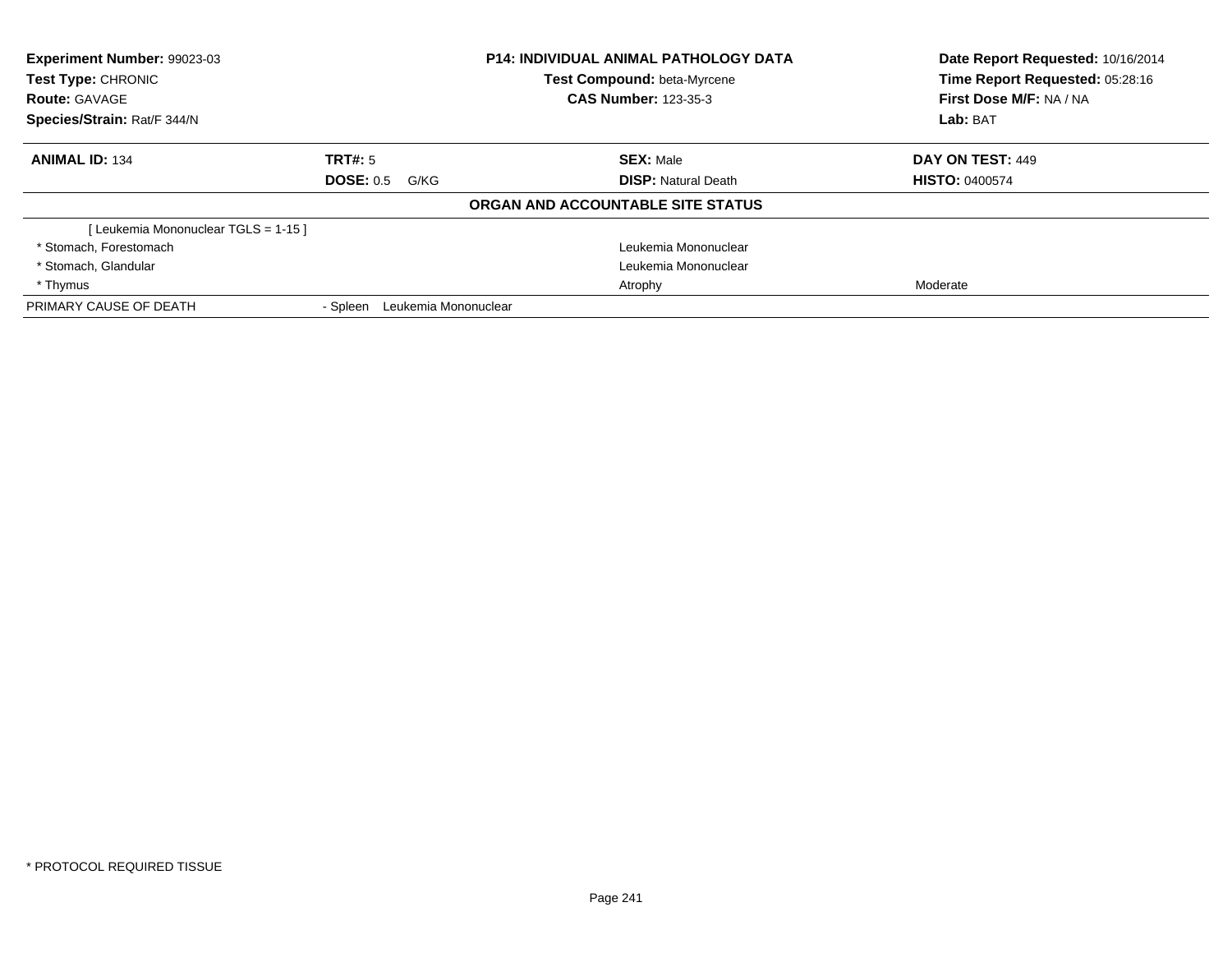| Experiment Number: 99023-03<br>Test Type: CHRONIC |                                  | <b>P14: INDIVIDUAL ANIMAL PATHOLOGY DATA</b><br>Test Compound: beta-Myrcene | Date Report Requested: 10/16/2014<br>Time Report Requested: 05:28:16 |  |
|---------------------------------------------------|----------------------------------|-----------------------------------------------------------------------------|----------------------------------------------------------------------|--|
| <b>Route: GAVAGE</b>                              |                                  | <b>CAS Number: 123-35-3</b>                                                 | First Dose M/F: NA / NA                                              |  |
| Species/Strain: Rat/F 344/N                       |                                  |                                                                             | Lab: BAT                                                             |  |
| <b>ANIMAL ID: 135</b>                             | <b>TRT#: 5</b>                   | <b>SEX: Male</b>                                                            | DAY ON TEST: 729                                                     |  |
|                                                   | <b>DOSE: 0.5</b><br>G/KG         | <b>DISP: Terminal Sacrifice</b>                                             | HISTO: 0400575                                                       |  |
|                                                   |                                  | ORGAN AND ACCOUNTABLE SITE STATUS                                           |                                                                      |  |
| <b>NORMAL</b>                                     |                                  |                                                                             |                                                                      |  |
| * Adrenal Cortex                                  | <b>Blood Vessel</b>              | * Bone                                                                      | * Bone Marrow                                                        |  |
| * Brain                                           | * Epididymis                     | * Esophagus                                                                 | * Heart                                                              |  |
| * Intestine Large, Cecum                          | * Intestine Large, Colon         | * Intestine Large, Rectum                                                   | * Intestine Small, Duodenum                                          |  |
| * Intestine Small, Ileum                          | * Intestine Small, Jejunum       | * Islets, Pancreatic                                                        | * Lymph Node, Mesenteric                                             |  |
| * Mammary Gland                                   | * Parathyroid Gland              | * Pituitary Gland                                                           | * Prostate                                                           |  |
| * Salivary Glands                                 | * Seminal Vesicle                | * Spleen                                                                    | * Stomach, Forestomach                                               |  |
| * Thyroid Gland                                   | * Trachea                        | * Urinary Bladder                                                           |                                                                      |  |
| <b>MISSING</b>                                    |                                  |                                                                             |                                                                      |  |
| * Lymph Node, Mandibular                          |                                  |                                                                             |                                                                      |  |
| <b>OBSERVATIONS</b>                               |                                  |                                                                             |                                                                      |  |
| * Adrenal Medulla                                 |                                  | Pheochromocytoma Benign                                                     |                                                                      |  |
| * Eye                                             | Sclera                           | Metaplasia                                                                  | Osseous, Mild                                                        |  |
| * Harderian Gland                                 |                                  | Pigmentation                                                                | Porphyrin, Mild                                                      |  |
| * Kidney                                          | <b>Renal Tubule</b>              | Adenoma                                                                     |                                                                      |  |
|                                                   | Papilla                          | Mineralization                                                              | Minimal                                                              |  |
|                                                   |                                  | Nephropathy                                                                 | Mild                                                                 |  |
|                                                   | <b>Renal Tubule</b>              | Nephrosis                                                                   | Minimal                                                              |  |
| * Liver                                           |                                  | <b>Eosinophilic Focus</b>                                                   |                                                                      |  |
|                                                   | <b>Bile Duct</b>                 | Hyperplasia                                                                 | Minimal                                                              |  |
|                                                   |                                  | Inflammation                                                                | Chronic, Minimal                                                     |  |
| * Lung                                            |                                  | Inflammation                                                                | Minimal                                                              |  |
| * Nose                                            | Olfactory Epi                    | Degeneration                                                                | Mild                                                                 |  |
|                                                   |                                  | Inflammation                                                                | Chronic Active, Minimal                                              |  |
| * Pancreas                                        | Acinus                           | Atrophy                                                                     | Mild                                                                 |  |
| * Preputial Gland                                 |                                  | Inflammation                                                                | Chronic, Mild                                                        |  |
| * Skin                                            |                                  | Keratoacanthoma                                                             |                                                                      |  |
| [Keratoacanthoma TGLS = 1-14]                     |                                  |                                                                             |                                                                      |  |
| * Stomach, Glandular                              | Epithelium                       | Ectasia                                                                     | Minimal                                                              |  |
| $^\star$ Testes                                   | <b>Bilateral, Interstit Cell</b> | Adenoma                                                                     |                                                                      |  |
| [Adenoma TGLS = $2-15$ ]                          |                                  |                                                                             |                                                                      |  |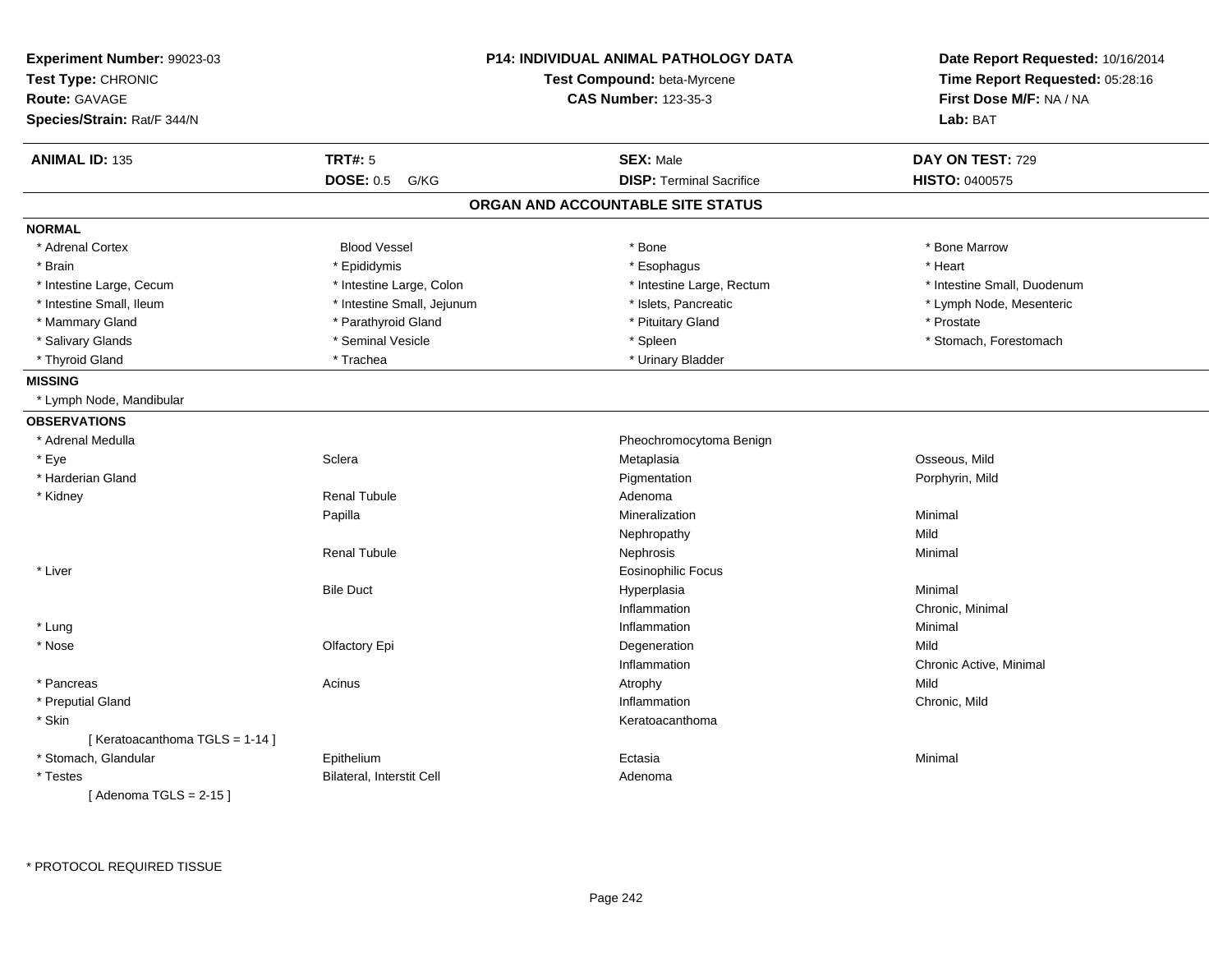| Experiment Number: 99023-03 |                       | <b>P14: INDIVIDUAL ANIMAL PATHOLOGY DATA</b> | Date Report Requested: 10/16/2014<br>Time Report Requested: 05:28:16 |
|-----------------------------|-----------------------|----------------------------------------------|----------------------------------------------------------------------|
| Test Type: CHRONIC          |                       | Test Compound: beta-Myrcene                  |                                                                      |
| <b>Route: GAVAGE</b>        |                       | <b>CAS Number: 123-35-3</b>                  | First Dose M/F: NA / NA                                              |
| Species/Strain: Rat/F 344/N |                       |                                              | Lab: BAT                                                             |
| <b>ANIMAL ID: 135</b>       | TRT#: 5               | <b>SEX: Male</b>                             | DAY ON TEST: 729                                                     |
|                             | <b>DOSE: 0.5 G/KG</b> | <b>DISP: Terminal Sacrifice</b>              | <b>HISTO: 0400575</b>                                                |
|                             |                       | ORGAN AND ACCOUNTABLE SITE STATUS            |                                                                      |
| * Thymus                    |                       | Atrophy                                      | Moderate                                                             |
|                             | <b>Epithel Cell</b>   | Hyperplasia                                  | Moderate                                                             |
| PRIMARY CAUSE OF DEATH      |                       |                                              |                                                                      |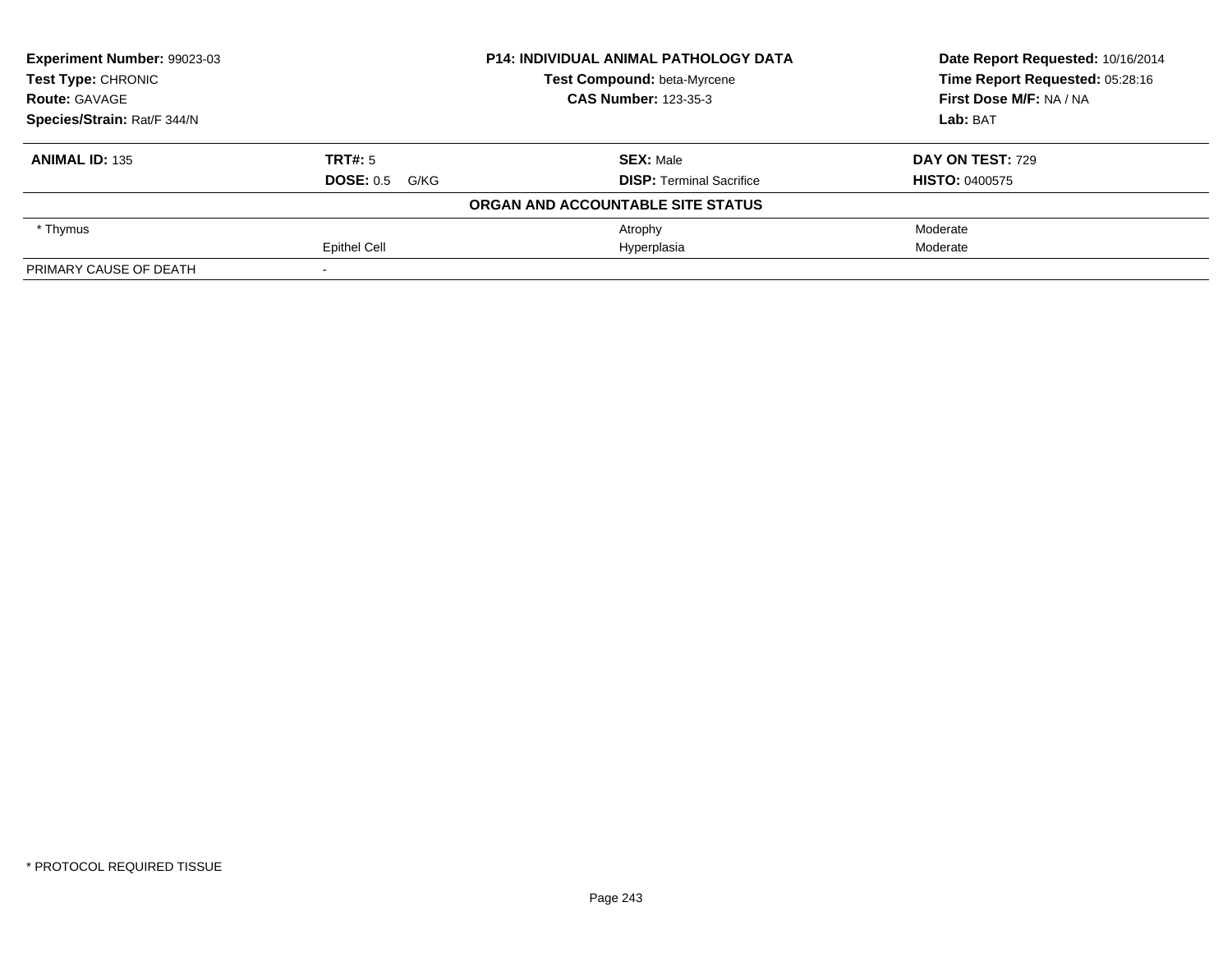| Experiment Number: 99023-03<br>Test Type: CHRONIC<br><b>Route: GAVAGE</b><br>Species/Strain: Rat/F 344/N | <b>P14: INDIVIDUAL ANIMAL PATHOLOGY DATA</b><br>Test Compound: beta-Myrcene<br><b>CAS Number: 123-35-3</b> |                                   | Date Report Requested: 10/16/2014<br>Time Report Requested: 05:28:16<br>First Dose M/F: NA / NA<br>Lab: BAT |
|----------------------------------------------------------------------------------------------------------|------------------------------------------------------------------------------------------------------------|-----------------------------------|-------------------------------------------------------------------------------------------------------------|
| <b>ANIMAL ID: 136</b>                                                                                    | <b>TRT#: 5</b>                                                                                             | <b>SEX: Male</b>                  | DAY ON TEST: 730                                                                                            |
|                                                                                                          | <b>DOSE: 0.5</b><br>G/KG                                                                                   | <b>DISP: Terminal Sacrifice</b>   | <b>HISTO: 0400576</b>                                                                                       |
|                                                                                                          |                                                                                                            | ORGAN AND ACCOUNTABLE SITE STATUS |                                                                                                             |
| <b>NORMAL</b>                                                                                            |                                                                                                            |                                   |                                                                                                             |
| * Adrenal Cortex                                                                                         | <b>Blood Vessel</b>                                                                                        | * Bone                            | * Bone Marrow                                                                                               |
| * Brain                                                                                                  | * Epididymis                                                                                               | * Esophagus                       | * Intestine Large, Cecum                                                                                    |
| * Intestine Large, Colon                                                                                 | * Intestine Large, Rectum                                                                                  | * Intestine Small, Duodenum       | * Intestine Small, Ileum                                                                                    |
| * Intestine Small, Jejunum                                                                               | * Islets, Pancreatic                                                                                       | * Lymph Node, Mesenteric          | * Mammary Gland                                                                                             |
| * Pancreas                                                                                               | * Parathyroid Gland                                                                                        | * Pituitary Gland                 | * Prostate                                                                                                  |
| * Salivary Glands                                                                                        | * Seminal Vesicle                                                                                          | * Skin                            | * Spleen                                                                                                    |
| * Stomach, Forestomach                                                                                   | * Thyroid Gland                                                                                            | * Trachea                         | * Urinary Bladder                                                                                           |
| <b>MISSING</b>                                                                                           |                                                                                                            |                                   |                                                                                                             |
| * Lymph Node, Mandibular                                                                                 |                                                                                                            |                                   |                                                                                                             |
| <b>OBSERVATIONS</b>                                                                                      |                                                                                                            |                                   |                                                                                                             |
| * Adrenal Medulla                                                                                        |                                                                                                            | Pheochromocytoma Benign           |                                                                                                             |
| * Eye                                                                                                    | Sclera                                                                                                     | Metaplasia                        | Osseous, Minimal                                                                                            |
| * Harderian Gland                                                                                        |                                                                                                            | Pigmentation                      | Porphyrin, Moderate                                                                                         |
| * Heart                                                                                                  |                                                                                                            | Cardiomyopathy                    | Minimal                                                                                                     |
| * Kidney                                                                                                 | <b>Renal Tubule</b>                                                                                        | Adenoma                           |                                                                                                             |
|                                                                                                          | <b>Transit Epithe</b>                                                                                      | Hyperplasia                       | Mild                                                                                                        |
|                                                                                                          |                                                                                                            | Inflammation                      | Suppurative, Focal, Minimal                                                                                 |
|                                                                                                          | Papilla                                                                                                    | Mineralization                    | Minimal                                                                                                     |
|                                                                                                          |                                                                                                            | Nephropathy                       | Moderate                                                                                                    |
|                                                                                                          | <b>Renal Tubule</b>                                                                                        | Nephrosis                         | Moderate                                                                                                    |
| * Liver                                                                                                  |                                                                                                            | <b>Basophilic Focus</b>           |                                                                                                             |
|                                                                                                          | <b>Bile Duct</b>                                                                                           | Hyperplasia                       | Mild                                                                                                        |
|                                                                                                          |                                                                                                            | Inflammation                      | Chronic, Minimal                                                                                            |
| * Lung                                                                                                   |                                                                                                            | Inflammation                      | Minimal                                                                                                     |
| * Nose                                                                                                   | Olfactory Epi                                                                                              | Degeneration                      | Mild                                                                                                        |
| * Preputial Gland                                                                                        |                                                                                                            | Inflammation                      | Chronic, Mild                                                                                               |
| * Stomach, Glandular                                                                                     | Epithelium                                                                                                 | Ectasia                           | Minimal                                                                                                     |
| * Testes                                                                                                 | Bilateral, Interstit Cell                                                                                  | Adenoma                           |                                                                                                             |
| [Adenoma TGLS = $1-11$ ]                                                                                 |                                                                                                            |                                   |                                                                                                             |
| * Thymus                                                                                                 |                                                                                                            | Atrophy                           | Moderate                                                                                                    |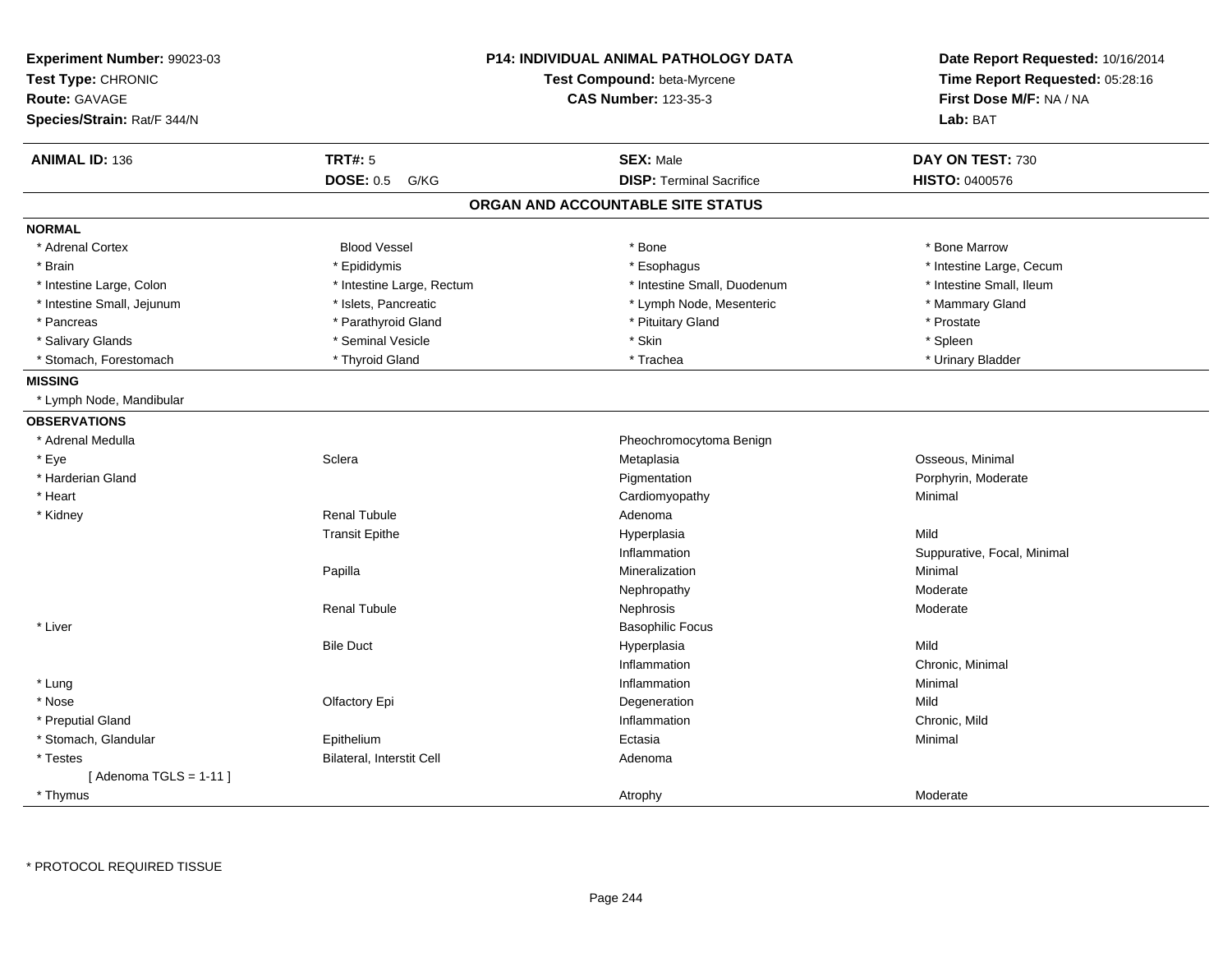| Experiment Number: 99023-03                         | <b>P14: INDIVIDUAL ANIMAL PATHOLOGY DATA</b> |                                   | Date Report Requested: 10/16/2014 |
|-----------------------------------------------------|----------------------------------------------|-----------------------------------|-----------------------------------|
| <b>Test Type: CHRONIC</b>                           |                                              | Test Compound: beta-Myrcene       | Time Report Requested: 05:28:16   |
| <b>CAS Number: 123-35-3</b><br><b>Route: GAVAGE</b> |                                              | First Dose M/F: NA / NA           |                                   |
| Species/Strain: Rat/F 344/N                         |                                              |                                   | Lab: BAT                          |
| <b>ANIMAL ID: 136</b>                               | TRT#: 5                                      | <b>SEX: Male</b>                  | DAY ON TEST: 730                  |
|                                                     | <b>DOSE: 0.5</b><br>G/KG                     | <b>DISP: Terminal Sacrifice</b>   | <b>HISTO: 0400576</b>             |
|                                                     |                                              | ORGAN AND ACCOUNTABLE SITE STATUS |                                   |
| PRIMARY CAUSE OF DEATH                              |                                              |                                   |                                   |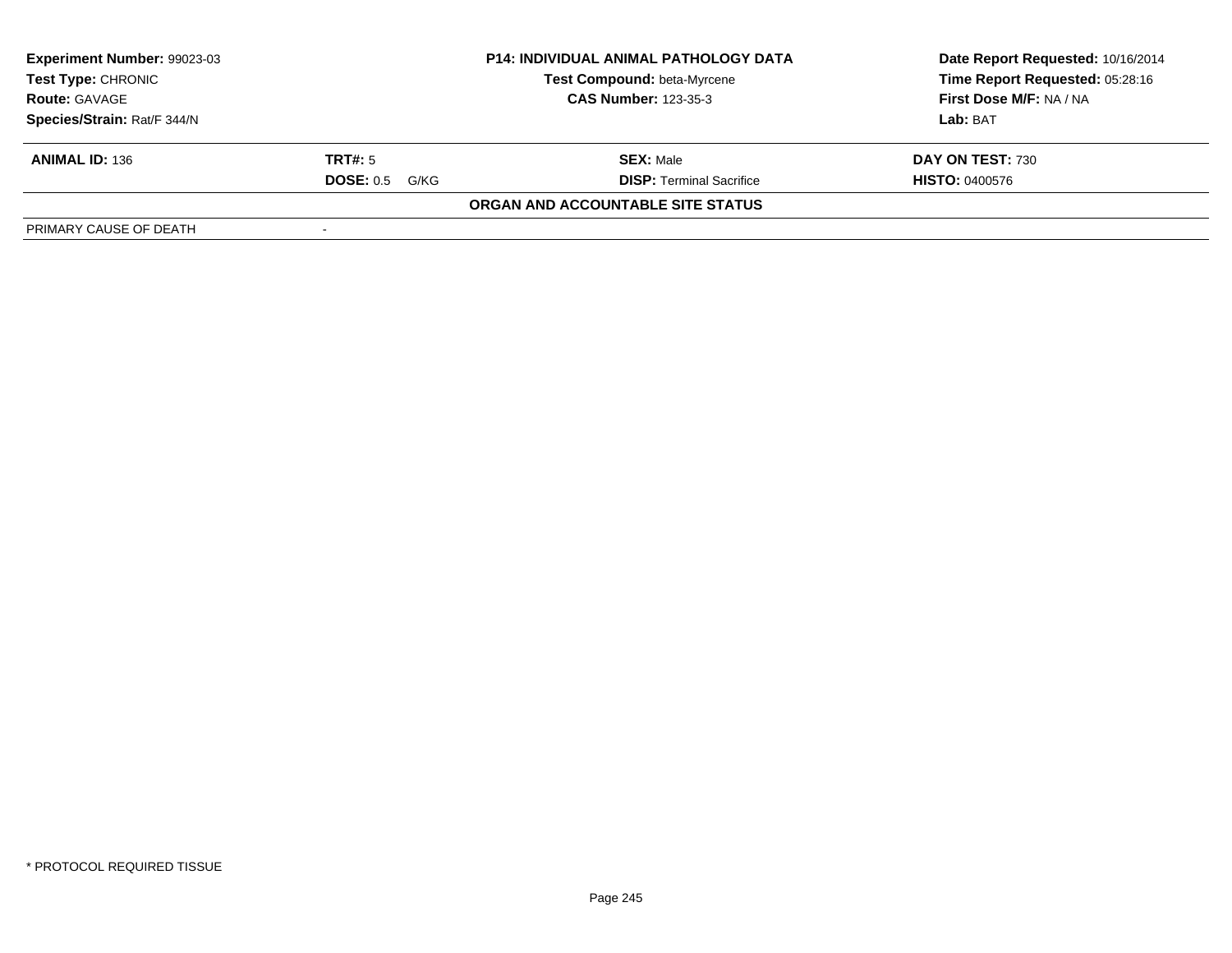| Experiment Number: 99023-03<br>Test Type: CHRONIC<br><b>Route: GAVAGE</b><br>Species/Strain: Rat/F 344/N | <b>P14: INDIVIDUAL ANIMAL PATHOLOGY DATA</b><br>Test Compound: beta-Myrcene<br><b>CAS Number: 123-35-3</b> |                                   | Date Report Requested: 10/16/2014<br>Time Report Requested: 05:28:16<br>First Dose M/F: NA / NA<br>Lab: BAT |
|----------------------------------------------------------------------------------------------------------|------------------------------------------------------------------------------------------------------------|-----------------------------------|-------------------------------------------------------------------------------------------------------------|
| <b>ANIMAL ID: 137</b>                                                                                    | <b>TRT#: 5</b>                                                                                             | <b>SEX: Male</b>                  | DAY ON TEST: 731                                                                                            |
|                                                                                                          | <b>DOSE: 0.5</b><br>G/KG                                                                                   | <b>DISP: Terminal Sacrifice</b>   | HISTO: 0400577                                                                                              |
|                                                                                                          |                                                                                                            | ORGAN AND ACCOUNTABLE SITE STATUS |                                                                                                             |
| <b>NORMAL</b>                                                                                            |                                                                                                            |                                   |                                                                                                             |
| <b>Blood Vessel</b>                                                                                      | * Bone                                                                                                     | * Bone Marrow                     | * Brain                                                                                                     |
| * Epididymis                                                                                             | * Esophagus                                                                                                | * Intestine Large, Cecum          | * Intestine Large, Colon                                                                                    |
| * Intestine Large, Rectum                                                                                | * Intestine Small, Duodenum                                                                                | * Intestine Small, Ileum          | * Intestine Small, Jejunum                                                                                  |
| * Islets, Pancreatic                                                                                     | * Lung                                                                                                     | * Lymph Node, Mesenteric          | * Mammary Gland                                                                                             |
| * Pancreas                                                                                               | * Parathyroid Gland                                                                                        | * Pituitary Gland                 | * Prostate                                                                                                  |
| * Salivary Glands                                                                                        | * Seminal Vesicle                                                                                          | * Skin                            | * Spleen                                                                                                    |
| * Stomach, Forestomach                                                                                   | * Trachea                                                                                                  | * Urinary Bladder                 |                                                                                                             |
| <b>MISSING</b>                                                                                           |                                                                                                            |                                   |                                                                                                             |
| * Lymph Node, Mandibular                                                                                 |                                                                                                            |                                   |                                                                                                             |
| <b>OBSERVATIONS</b>                                                                                      |                                                                                                            |                                   |                                                                                                             |
| * Adrenal Cortex                                                                                         |                                                                                                            | Vacuolization Cytoplasmic         | Minimal                                                                                                     |
| * Adrenal Medulla                                                                                        |                                                                                                            | Hyperplasia                       | Minimal                                                                                                     |
| * Eye                                                                                                    | Sclera                                                                                                     | Metaplasia                        | Osseous, Minimal                                                                                            |
| * Harderian Gland                                                                                        |                                                                                                            | Pigmentation                      | Porphyrin, Minimal                                                                                          |
| * Heart                                                                                                  |                                                                                                            | Cardiomyopathy                    | Mild                                                                                                        |
| * Kidney                                                                                                 |                                                                                                            | Inflammation                      | Suppurative, Focal, Minimal                                                                                 |
|                                                                                                          | Papilla                                                                                                    | Mineralization                    | Minimal                                                                                                     |
|                                                                                                          |                                                                                                            | Nephropathy                       | Moderate                                                                                                    |
|                                                                                                          | <b>Renal Tubule</b>                                                                                        | Nephrosis                         | Mild                                                                                                        |
| [Nephropathy TGLS = 2-5]                                                                                 |                                                                                                            |                                   |                                                                                                             |
| * Liver                                                                                                  |                                                                                                            | Clear Cell Focus                  |                                                                                                             |
|                                                                                                          | <b>Bile Duct</b>                                                                                           | Hyperplasia                       | Mild                                                                                                        |
| * Nose                                                                                                   | Olfactory Epi                                                                                              | Degeneration                      | Mild                                                                                                        |
|                                                                                                          |                                                                                                            | Inflammation                      | Chronic Active, Minimal                                                                                     |
| * Preputial Gland                                                                                        |                                                                                                            | Inflammation                      | Chronic, Mild                                                                                               |
| * Stomach, Glandular                                                                                     | Epithelium                                                                                                 | Ectasia                           | Minimal                                                                                                     |
| * Testes                                                                                                 | Bilateral, Interstit Cell                                                                                  | Adenoma                           |                                                                                                             |
| [Adenoma TGLS = $1-11$ ]                                                                                 |                                                                                                            |                                   |                                                                                                             |
| * Thymus                                                                                                 |                                                                                                            | Atrophy                           | Marked                                                                                                      |
| * Thyroid Gland                                                                                          | C Cell                                                                                                     | Hyperplasia                       | Minimal                                                                                                     |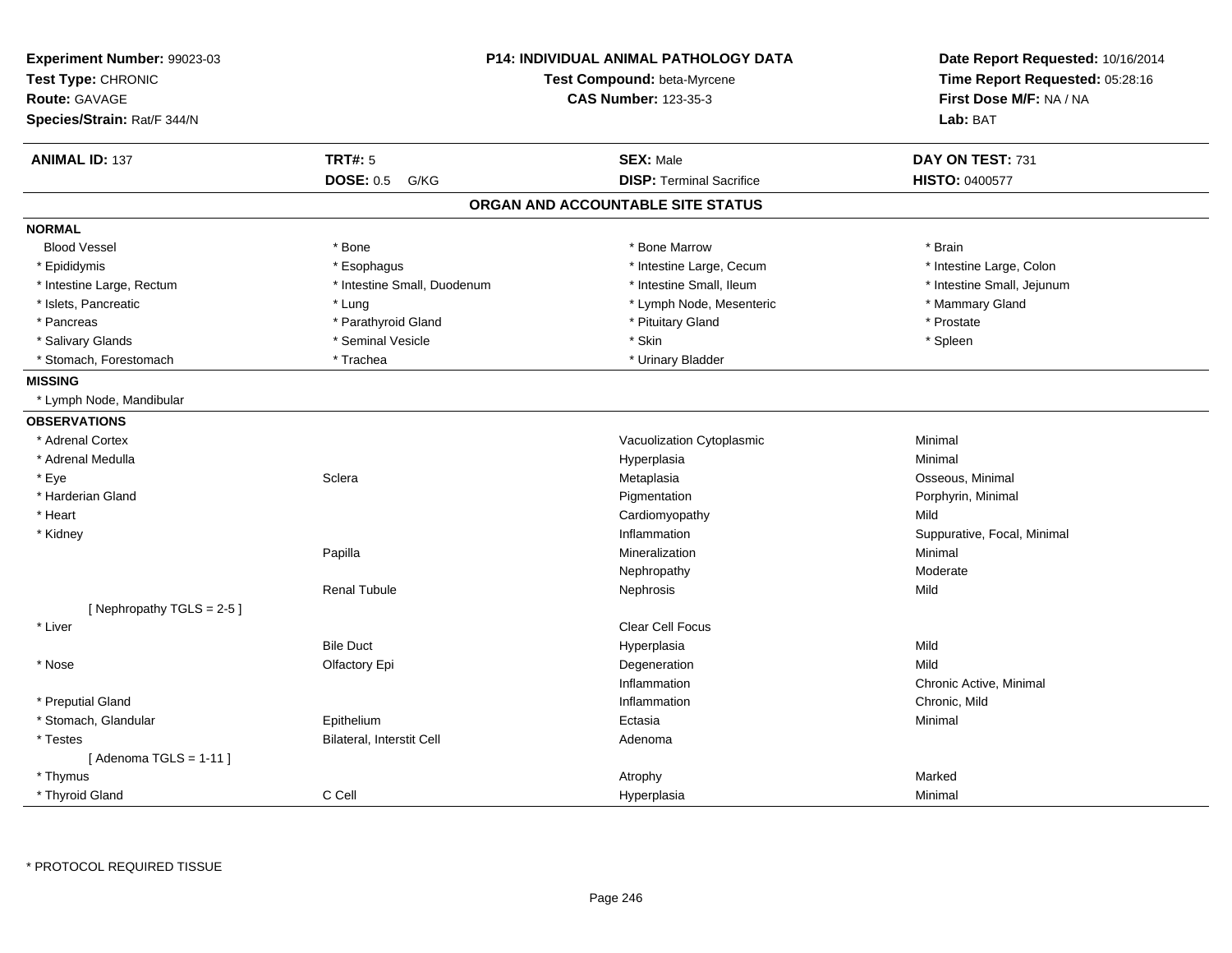| Experiment Number: 99023-03                         | <b>P14: INDIVIDUAL ANIMAL PATHOLOGY DATA</b> |                                   | Date Report Requested: 10/16/2014 |
|-----------------------------------------------------|----------------------------------------------|-----------------------------------|-----------------------------------|
| <b>Test Type: CHRONIC</b>                           |                                              | Test Compound: beta-Myrcene       | Time Report Requested: 05:28:16   |
| <b>CAS Number: 123-35-3</b><br><b>Route: GAVAGE</b> |                                              | First Dose M/F: NA / NA           |                                   |
| Species/Strain: Rat/F 344/N                         |                                              |                                   | Lab: BAT                          |
| <b>ANIMAL ID: 137</b>                               | TRT#: 5                                      | <b>SEX: Male</b>                  | DAY ON TEST: 731                  |
|                                                     | <b>DOSE: 0.5</b><br>G/KG                     | <b>DISP: Terminal Sacrifice</b>   | <b>HISTO: 0400577</b>             |
|                                                     |                                              | ORGAN AND ACCOUNTABLE SITE STATUS |                                   |
| PRIMARY CAUSE OF DEATH                              |                                              |                                   |                                   |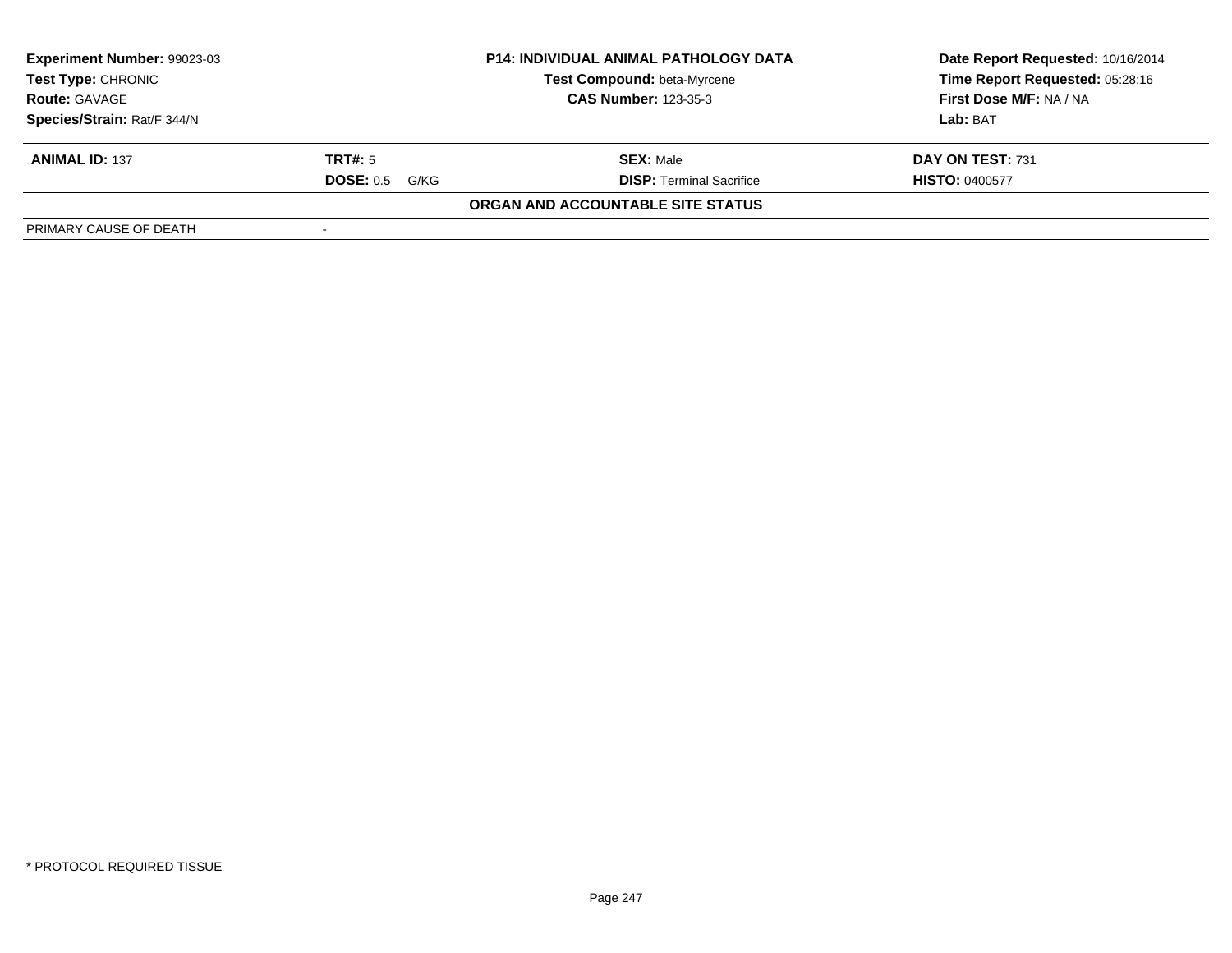| Experiment Number: 99023-03<br>Test Type: CHRONIC<br><b>Route: GAVAGE</b><br>Species/Strain: Rat/F 344/N |                          | <b>P14: INDIVIDUAL ANIMAL PATHOLOGY DATA</b><br>Test Compound: beta-Myrcene<br><b>CAS Number: 123-35-3</b> | Date Report Requested: 10/16/2014<br>Time Report Requested: 05:28:16<br>First Dose M/F: NA / NA<br>Lab: BAT |
|----------------------------------------------------------------------------------------------------------|--------------------------|------------------------------------------------------------------------------------------------------------|-------------------------------------------------------------------------------------------------------------|
|                                                                                                          |                          |                                                                                                            |                                                                                                             |
| <b>ANIMAL ID: 138</b>                                                                                    | <b>TRT#: 5</b>           | <b>SEX: Male</b>                                                                                           | DAY ON TEST: 729                                                                                            |
|                                                                                                          | DOSE: 0.5 G/KG           | <b>DISP: Terminal Sacrifice</b>                                                                            | <b>HISTO: 0400578</b>                                                                                       |
|                                                                                                          |                          | ORGAN AND ACCOUNTABLE SITE STATUS                                                                          |                                                                                                             |
| <b>NORMAL</b>                                                                                            |                          |                                                                                                            |                                                                                                             |
| <b>Blood Vessel</b>                                                                                      | * Bone                   | * Brain                                                                                                    | * Epididymis                                                                                                |
| * Esophagus                                                                                              | * Intestine Large, Cecum | * Intestine Large, Colon                                                                                   | * Intestine Large, Rectum                                                                                   |
| * Intestine Small, Duodenum                                                                              | * Intestine Small, Ileum | * Intestine Small, Jejunum                                                                                 | * Islets, Pancreatic                                                                                        |
| * Mammary Gland                                                                                          | * Pancreas               | * Parathyroid Gland                                                                                        | * Prostate                                                                                                  |
| * Salivary Glands                                                                                        | * Seminal Vesicle        | * Stomach, Forestomach                                                                                     | * Thyroid Gland                                                                                             |
| * Trachea                                                                                                | * Urinary Bladder        |                                                                                                            |                                                                                                             |
| <b>MISSING</b>                                                                                           |                          |                                                                                                            |                                                                                                             |
| * Lymph Node, Mandibular                                                                                 |                          |                                                                                                            |                                                                                                             |
| <b>OBSERVATIONS</b>                                                                                      |                          |                                                                                                            |                                                                                                             |
| * Adrenal Cortex                                                                                         |                          | Hyperplasia                                                                                                | Mild                                                                                                        |
|                                                                                                          |                          | Vacuolization Cytoplasmic                                                                                  | Mild                                                                                                        |
| * Adrenal Medulla                                                                                        |                          | Hyperplasia                                                                                                | Mild                                                                                                        |
| * Bone Marrow                                                                                            |                          | Leukemia Mononuclear                                                                                       |                                                                                                             |
| * Eye                                                                                                    | Sclera                   | Metaplasia                                                                                                 | Osseous, Minimal                                                                                            |
| * Harderian Gland                                                                                        |                          | Pigmentation                                                                                               | Porphyrin, Mild                                                                                             |
| * Heart                                                                                                  |                          | Cardiomyopathy                                                                                             | Mild                                                                                                        |
| * Kidney                                                                                                 | <b>Renal Tubule</b>      | Adenoma                                                                                                    |                                                                                                             |
|                                                                                                          |                          | Inflammation                                                                                               | Suppurative, Focal, Minimal                                                                                 |
|                                                                                                          | Papilla                  | Mineralization                                                                                             | Mild                                                                                                        |
|                                                                                                          |                          | Nephropathy                                                                                                | Mild                                                                                                        |
|                                                                                                          | <b>Renal Tubule</b>      | Nephrosis                                                                                                  | Mild                                                                                                        |
| [Adenoma TGLS = $6-5$ ]                                                                                  |                          |                                                                                                            |                                                                                                             |
| * Liver                                                                                                  | <b>Bile Duct</b>         | Hyperplasia                                                                                                | Moderate                                                                                                    |
|                                                                                                          |                          | Leukemia Mononuclear                                                                                       |                                                                                                             |
| [ Leukemia Mononuclear TGLS = 3-6+7 ]                                                                    |                          |                                                                                                            |                                                                                                             |
| * Lung                                                                                                   |                          | Leukemia Mononuclear                                                                                       |                                                                                                             |
| Lymph Node                                                                                               | Mediastinal              | Leukemia Mononuclear                                                                                       |                                                                                                             |
|                                                                                                          | Pancreatic               | Leukemia Mononuclear                                                                                       |                                                                                                             |
| [ Leukemia Mononuclear TGLS = 7-14 ]                                                                     |                          |                                                                                                            |                                                                                                             |
| [ Leukemia Mononuclear TGLS = 4-15 ]                                                                     |                          |                                                                                                            |                                                                                                             |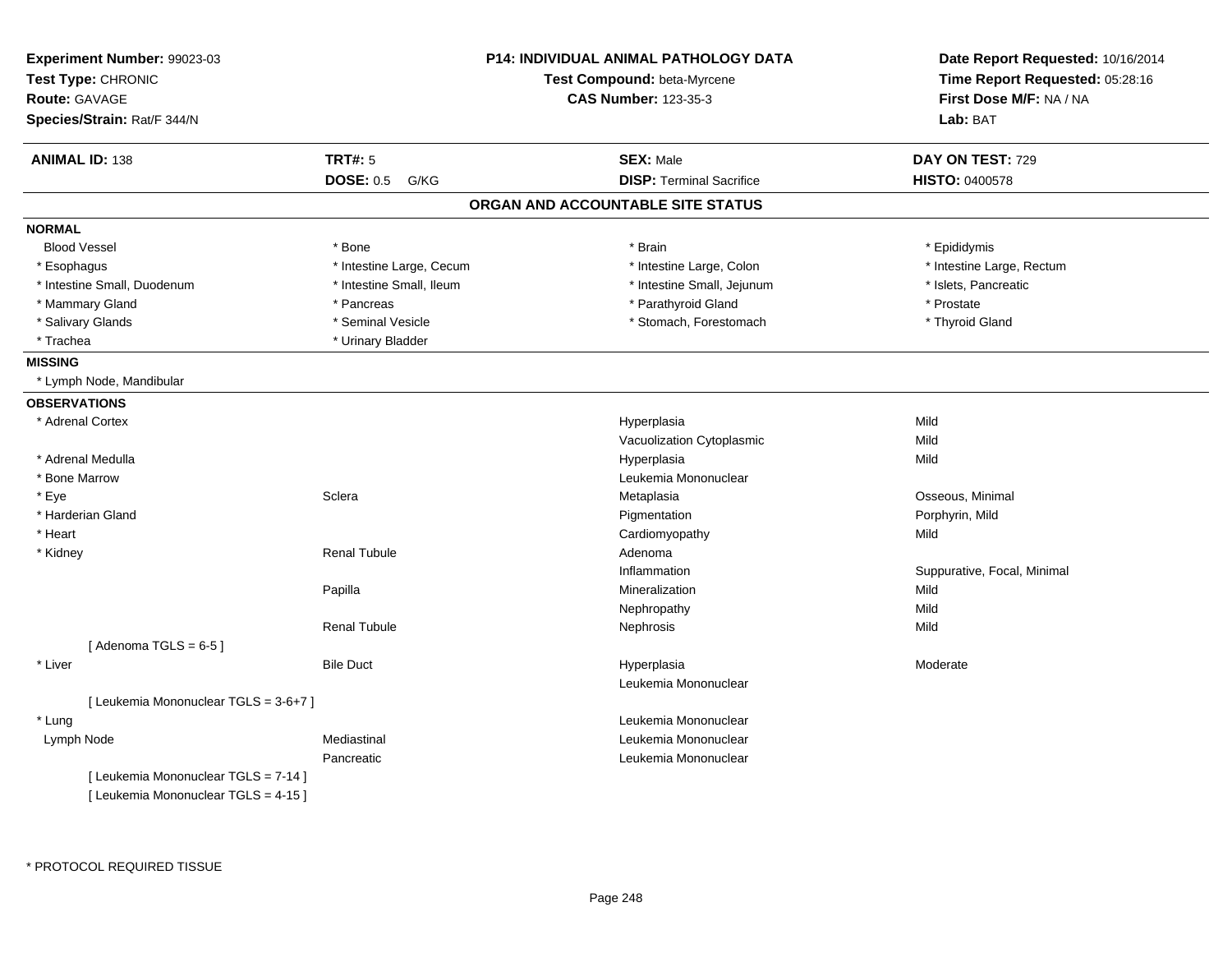| Experiment Number: 99023-03<br>Test Type: CHRONIC<br><b>Route: GAVAGE</b><br>Species/Strain: Rat/F 344/N |                           | <b>P14: INDIVIDUAL ANIMAL PATHOLOGY DATA</b><br>Test Compound: beta-Myrcene<br><b>CAS Number: 123-35-3</b> |                                 | Date Report Requested: 10/16/2014<br>Time Report Requested: 05:28:16<br>First Dose M/F: NA / NA<br>Lab: BAT |
|----------------------------------------------------------------------------------------------------------|---------------------------|------------------------------------------------------------------------------------------------------------|---------------------------------|-------------------------------------------------------------------------------------------------------------|
| <b>ANIMAL ID: 138</b>                                                                                    | TRT#: 5                   | <b>SEX: Male</b>                                                                                           |                                 | DAY ON TEST: 729                                                                                            |
|                                                                                                          | <b>DOSE: 0.5</b><br>G/KG  |                                                                                                            | <b>DISP: Terminal Sacrifice</b> | <b>HISTO: 0400578</b>                                                                                       |
|                                                                                                          |                           | ORGAN AND ACCOUNTABLE SITE STATUS                                                                          |                                 |                                                                                                             |
| * Lymph Node, Mesenteric                                                                                 |                           |                                                                                                            | Leukemia Mononuclear            |                                                                                                             |
| * Nose                                                                                                   | Olfactory Epi             | Degeneration                                                                                               |                                 | Mild                                                                                                        |
|                                                                                                          |                           | Inflammation                                                                                               |                                 | Chronic Active, Mild                                                                                        |
| * Pituitary Gland                                                                                        |                           | Angiectasis                                                                                                |                                 | Mild                                                                                                        |
|                                                                                                          |                           | Cyst                                                                                                       |                                 |                                                                                                             |
|                                                                                                          | Pars Distalis             | Hyperplasia                                                                                                |                                 | Mild                                                                                                        |
| [ Angiectasis TGLS = 1-8 ]                                                                               |                           |                                                                                                            |                                 |                                                                                                             |
| * Preputial Gland                                                                                        |                           | Inflammation                                                                                               |                                 | Chronic, Mild                                                                                               |
| * Skin                                                                                                   |                           | Hyperkeratosis                                                                                             |                                 | Minimal                                                                                                     |
|                                                                                                          |                           | Inflammation                                                                                               |                                 | Chronic, Minimal                                                                                            |
| * Spleen                                                                                                 |                           |                                                                                                            | Leukemia Mononuclear            |                                                                                                             |
| [ Leukemia Mononuclear TGLS = 2-5 ]                                                                      |                           |                                                                                                            |                                 |                                                                                                             |
| * Stomach, Glandular                                                                                     | Epithelium                | Ectasia                                                                                                    |                                 | Minimal                                                                                                     |
| * Testes                                                                                                 | Bilateral, Interstit Cell | Adenoma                                                                                                    |                                 |                                                                                                             |
| [Adenoma TGLS = $5-11$ ]                                                                                 |                           |                                                                                                            |                                 |                                                                                                             |
| * Thymus                                                                                                 |                           | Atrophy                                                                                                    |                                 | Moderate                                                                                                    |
| PRIMARY CAUSE OF DEATH                                                                                   |                           |                                                                                                            |                                 |                                                                                                             |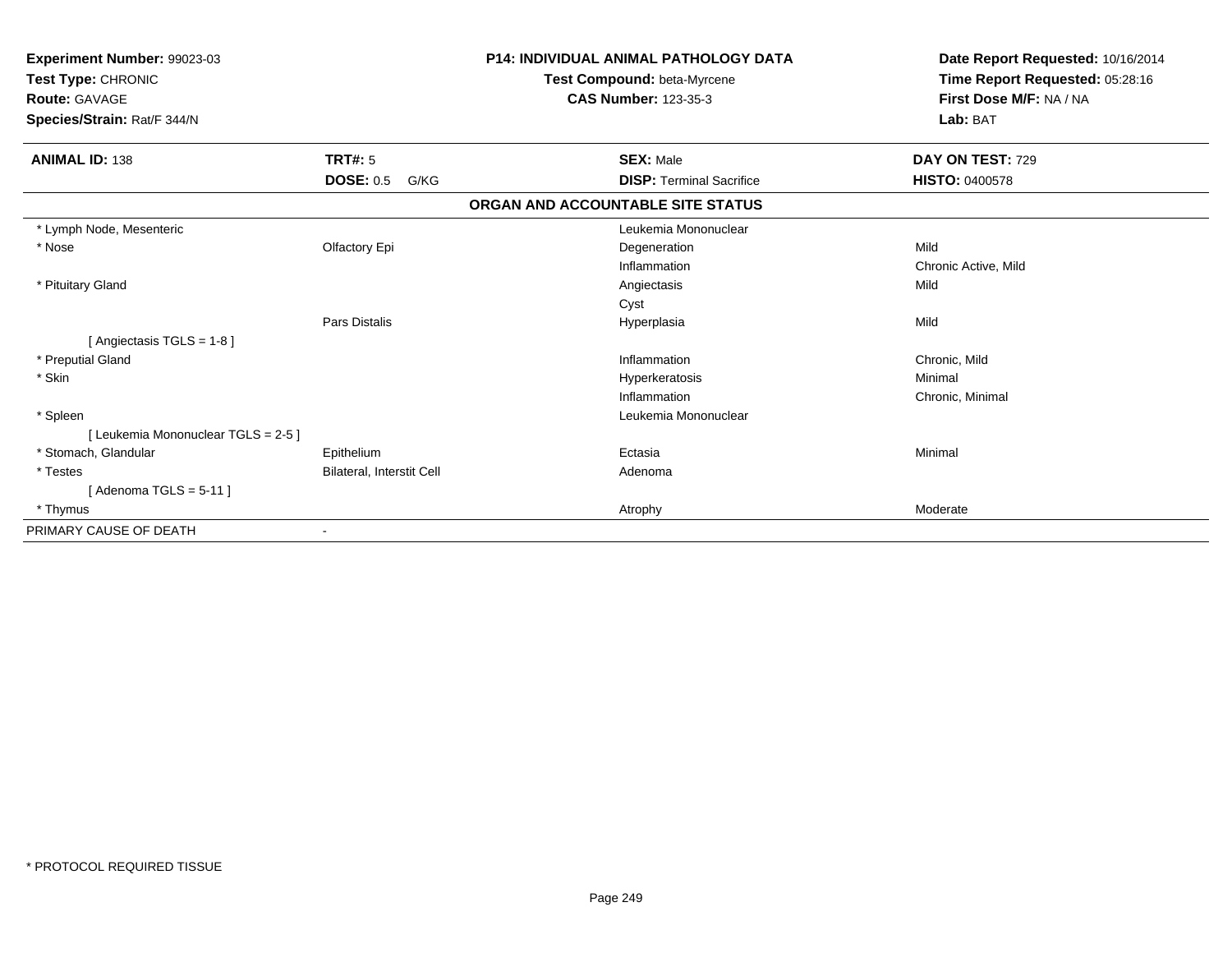| Experiment Number: 99023-03<br>Test Type: CHRONIC<br><b>Route: GAVAGE</b><br>Species/Strain: Rat/F 344/N | <b>P14: INDIVIDUAL ANIMAL PATHOLOGY DATA</b><br>Test Compound: beta-Myrcene<br><b>CAS Number: 123-35-3</b> |                                   | Date Report Requested: 10/16/2014<br>Time Report Requested: 05:28:16<br>First Dose M/F: NA / NA<br>Lab: BAT |
|----------------------------------------------------------------------------------------------------------|------------------------------------------------------------------------------------------------------------|-----------------------------------|-------------------------------------------------------------------------------------------------------------|
| <b>ANIMAL ID: 139</b>                                                                                    | <b>TRT#: 5</b>                                                                                             | <b>SEX: Male</b>                  | DAY ON TEST: 729                                                                                            |
|                                                                                                          | <b>DOSE: 0.5</b><br>G/KG                                                                                   | <b>DISP: Terminal Sacrifice</b>   | HISTO: 0400579                                                                                              |
|                                                                                                          |                                                                                                            | ORGAN AND ACCOUNTABLE SITE STATUS |                                                                                                             |
| <b>NORMAL</b>                                                                                            |                                                                                                            |                                   |                                                                                                             |
| * Adrenal Medulla                                                                                        | <b>Blood Vessel</b>                                                                                        | * Bone                            | * Bone Marrow                                                                                               |
| * Brain                                                                                                  | * Epididymis                                                                                               | * Esophagus                       | * Intestine Large, Cecum                                                                                    |
| * Intestine Large, Colon                                                                                 | * Intestine Large, Rectum                                                                                  | * Intestine Small, Duodenum       | * Intestine Small, Ileum                                                                                    |
| * Intestine Small, Jejunum                                                                               | * Islets, Pancreatic                                                                                       | * Lymph Node, Mesenteric          | * Mammary Gland                                                                                             |
| * Pancreas                                                                                               | * Parathyroid Gland                                                                                        | * Prostate                        | * Salivary Glands                                                                                           |
| * Seminal Vesicle                                                                                        | * Skin                                                                                                     | * Spleen                          | * Stomach, Forestomach                                                                                      |
| * Trachea                                                                                                | * Urinary Bladder                                                                                          |                                   |                                                                                                             |
| <b>MISSING</b>                                                                                           |                                                                                                            |                                   |                                                                                                             |
| * Lymph Node, Mandibular                                                                                 |                                                                                                            |                                   |                                                                                                             |
| <b>OBSERVATIONS</b>                                                                                      |                                                                                                            |                                   |                                                                                                             |
| * Adrenal Cortex                                                                                         |                                                                                                            | Vacuolization Cytoplasmic         | Minimal                                                                                                     |
| * Eye                                                                                                    | Sclera                                                                                                     | Metaplasia                        | Osseous, Mild                                                                                               |
| * Harderian Gland                                                                                        |                                                                                                            | Pigmentation                      | Porphyrin, Mild                                                                                             |
| * Heart                                                                                                  |                                                                                                            | Cardiomyopathy                    | Mild                                                                                                        |
| * Kidney                                                                                                 | <b>Transit Epithe</b>                                                                                      | Hyperplasia                       | Minimal                                                                                                     |
|                                                                                                          |                                                                                                            | Inflammation                      | Suppurative, Focal, Minimal                                                                                 |
|                                                                                                          | Papilla                                                                                                    | Mineralization                    | Mild                                                                                                        |
|                                                                                                          |                                                                                                            | Nephropathy                       | Moderate                                                                                                    |
|                                                                                                          | <b>Renal Tubule</b>                                                                                        | Nephrosis                         | Marked                                                                                                      |
| [ Nephropathy $TGLS = 2-5$ ]                                                                             |                                                                                                            |                                   |                                                                                                             |
| * Liver                                                                                                  |                                                                                                            | Clear Cell Focus                  |                                                                                                             |
|                                                                                                          |                                                                                                            | Inflammation                      | Chronic, Minimal                                                                                            |
| * Lung                                                                                                   |                                                                                                            | Inflammation                      | Minimal                                                                                                     |
| * Nose                                                                                                   | Olfactory Epi                                                                                              | Degeneration                      | Minimal                                                                                                     |
|                                                                                                          |                                                                                                            | Inflammation                      | Chronic Active, Mild                                                                                        |
| * Pituitary Gland                                                                                        | <b>Pars Distalis</b>                                                                                       | Adenoma                           |                                                                                                             |
|                                                                                                          | <b>Pars Distalis</b>                                                                                       | Hyperplasia                       | Minimal                                                                                                     |
| * Preputial Gland                                                                                        |                                                                                                            | Inflammation                      | Chronic, Minimal                                                                                            |
| * Stomach, Glandular                                                                                     | Epithelium                                                                                                 | Ectasia                           | Minimal                                                                                                     |
| * Testes                                                                                                 | Bilateral, Interstit Cell                                                                                  | Adenoma                           |                                                                                                             |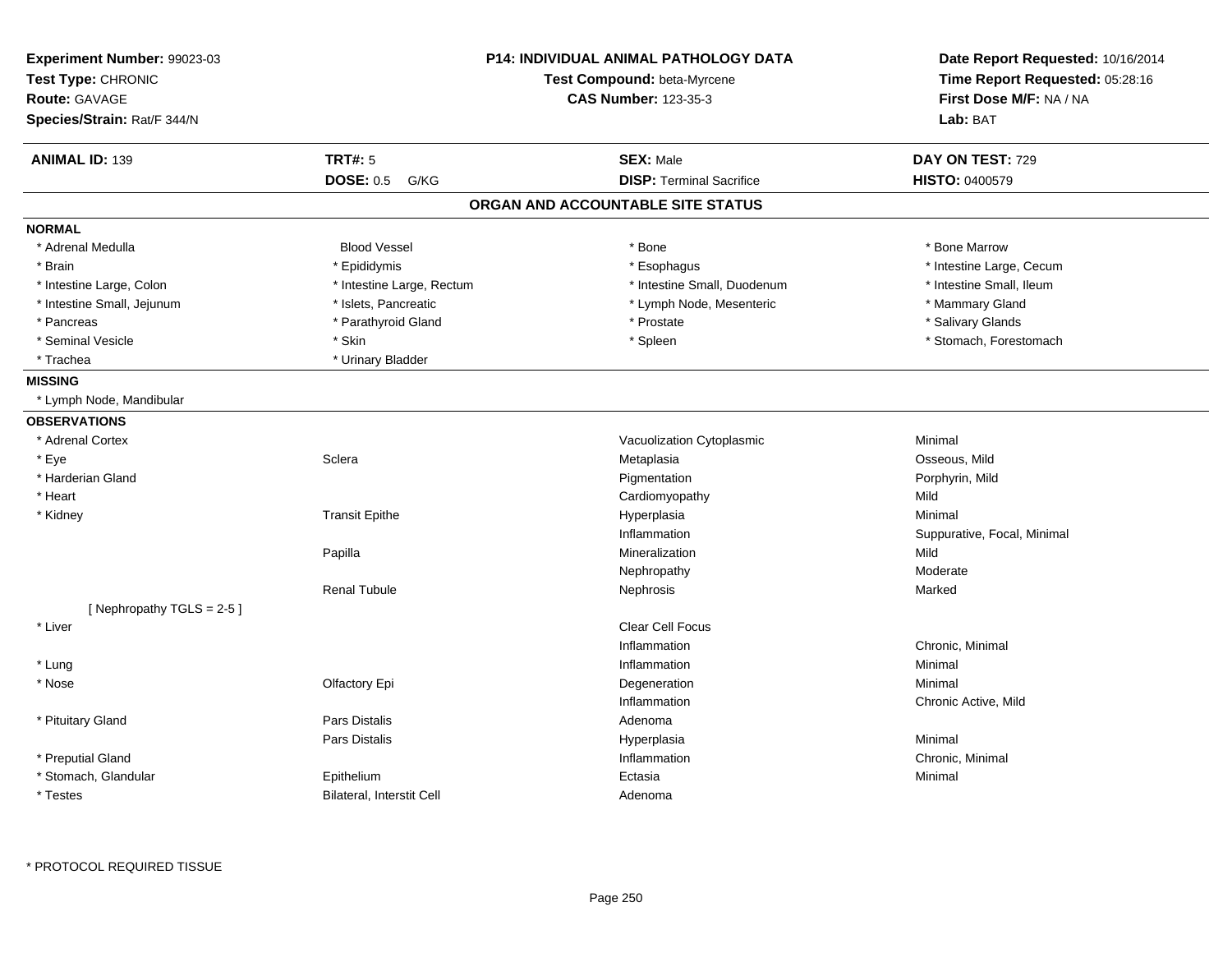| Experiment Number: 99023-03 |                          | <b>P14: INDIVIDUAL ANIMAL PATHOLOGY DATA</b> | Date Report Requested: 10/16/2014 |
|-----------------------------|--------------------------|----------------------------------------------|-----------------------------------|
| Test Type: CHRONIC          |                          | <b>Test Compound: beta-Myrcene</b>           | Time Report Requested: 05:28:16   |
| <b>Route: GAVAGE</b>        |                          | <b>CAS Number: 123-35-3</b>                  | First Dose M/F: NA / NA           |
| Species/Strain: Rat/F 344/N |                          |                                              | Lab: BAT                          |
| <b>ANIMAL ID: 139</b>       | TRT#: 5                  | <b>SEX: Male</b>                             | DAY ON TEST: 729                  |
|                             | <b>DOSE: 0.5</b><br>G/KG | <b>DISP:</b> Terminal Sacrifice              | <b>HISTO: 0400579</b>             |
|                             |                          | ORGAN AND ACCOUNTABLE SITE STATUS            |                                   |
| [ Adenoma TGLS = 1-11 ]     |                          |                                              |                                   |
| * Thymus                    |                          | Atrophy                                      | Marked                            |
| * Thyroid Gland             | C Cell                   | Hyperplasia                                  | Minimal                           |
| PRIMARY CAUSE OF DEATH      |                          |                                              |                                   |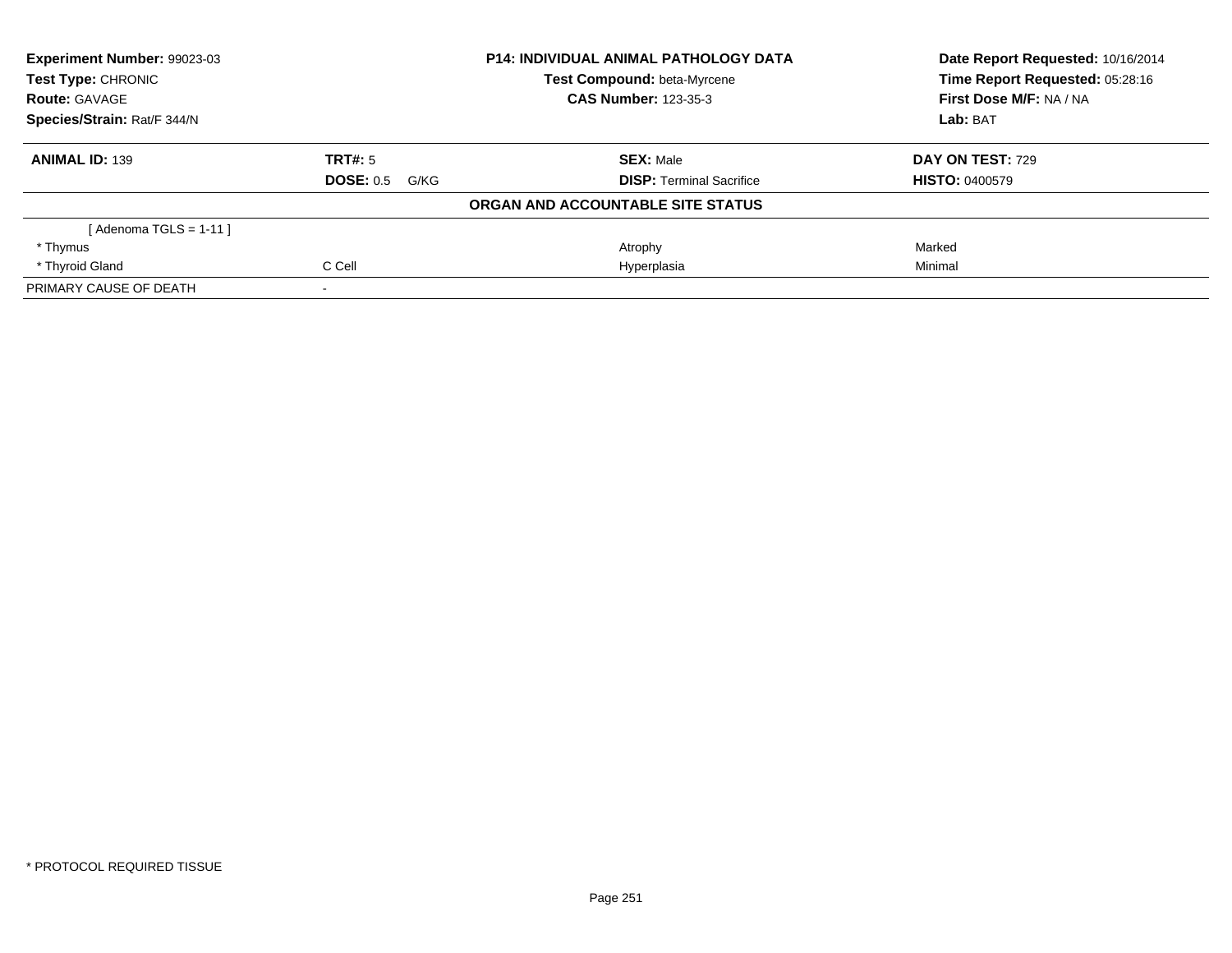| Experiment Number: 99023-03<br>Test Type: CHRONIC<br>Route: GAVAGE<br>Species/Strain: Rat/F 344/N |                          | <b>P14: INDIVIDUAL ANIMAL PATHOLOGY DATA</b><br>Test Compound: beta-Myrcene<br><b>CAS Number: 123-35-3</b> | Date Report Requested: 10/16/2014<br>Time Report Requested: 05:28:16<br>First Dose M/F: NA / NA<br>Lab: BAT |
|---------------------------------------------------------------------------------------------------|--------------------------|------------------------------------------------------------------------------------------------------------|-------------------------------------------------------------------------------------------------------------|
| <b>ANIMAL ID: 140</b>                                                                             | <b>TRT#: 5</b>           | <b>SEX: Male</b>                                                                                           | DAY ON TEST: 24                                                                                             |
|                                                                                                   | <b>DOSE: 0.5</b><br>G/KG | <b>DISP: Natural Death</b>                                                                                 | <b>HISTO: 0400580</b>                                                                                       |
|                                                                                                   |                          | ORGAN AND ACCOUNTABLE SITE STATUS                                                                          |                                                                                                             |
| <b>NORMAL</b>                                                                                     |                          |                                                                                                            |                                                                                                             |
| * Adrenal Cortex                                                                                  | * Adrenal Medulla        | <b>Blood Vessel</b>                                                                                        | * Bone                                                                                                      |
| * Brain                                                                                           | * Epididymis             | * Esophagus                                                                                                | * Eve                                                                                                       |
| * Heart                                                                                           | * Intestine Large, Cecum | * Intestine Large, Colon                                                                                   | * Intestine Large, Rectum                                                                                   |
| * Intestine Small, Duodenum                                                                       | * Intestine Small, Ileum | * Intestine Small, Jejunum                                                                                 | * Islets, Pancreatic                                                                                        |
| * Kidney                                                                                          | * Liver                  | * Lung                                                                                                     | * Lymph Node, Mesenteric                                                                                    |
| * Mammary Gland                                                                                   | * Pancreas               | * Parathyroid Gland                                                                                        | * Pituitary Gland                                                                                           |
| * Preputial Gland                                                                                 | * Prostate               | * Salivary Glands                                                                                          | * Seminal Vesicle                                                                                           |
| * Skin                                                                                            | * Spleen                 | * Stomach, Forestomach                                                                                     | * Stomach, Glandular                                                                                        |
| * Testes                                                                                          | * Thymus                 | * Thyroid Gland                                                                                            | * Trachea                                                                                                   |
| * Urinary Bladder                                                                                 |                          |                                                                                                            |                                                                                                             |
| <b>MISSING</b>                                                                                    |                          |                                                                                                            |                                                                                                             |
| * Lymph Node, Mandibular                                                                          |                          |                                                                                                            |                                                                                                             |
| <b>OBSERVATIONS</b>                                                                               |                          |                                                                                                            |                                                                                                             |
| * Bone Marrow                                                                                     |                          | Hyperplasia                                                                                                | Minimal                                                                                                     |
| * Eye                                                                                             |                          |                                                                                                            |                                                                                                             |
| Note: Optic nerves are missing                                                                    |                          |                                                                                                            |                                                                                                             |
| * Harderian Gland                                                                                 |                          | Pigmentation                                                                                               | Porphyrin, Minimal                                                                                          |
| * Nose                                                                                            |                          | Dysplasia                                                                                                  | Mild                                                                                                        |
| Note: Deviated nasal septum on the most anterior nasal section                                    |                          |                                                                                                            |                                                                                                             |
| PRIMARY CAUSE OF DEATH                                                                            | - UNCERTAIN              |                                                                                                            |                                                                                                             |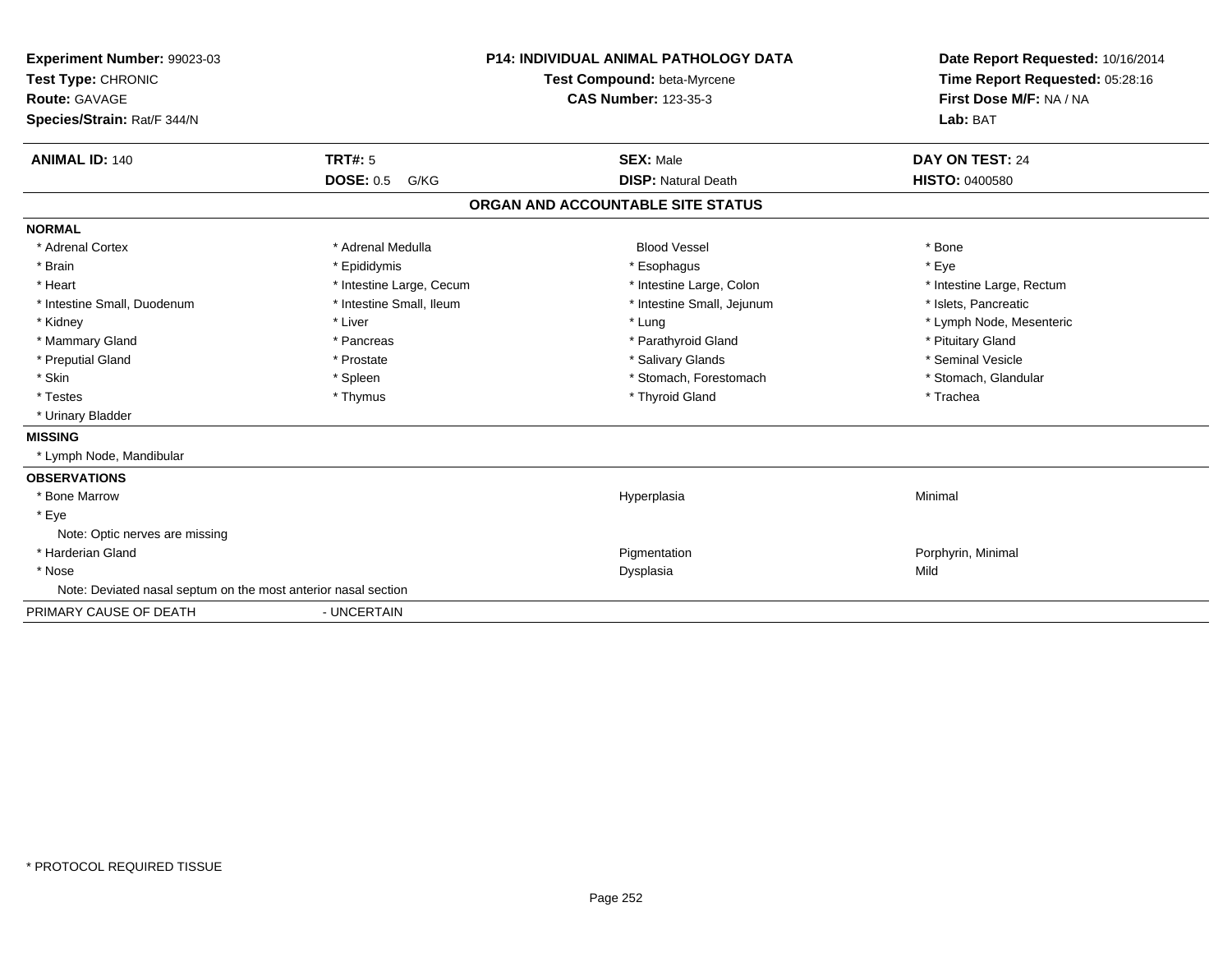| Experiment Number: 99023-03<br>Test Type: CHRONIC<br><b>Route: GAVAGE</b><br>Species/Strain: Rat/F 344/N | P14: INDIVIDUAL ANIMAL PATHOLOGY DATA<br>Test Compound: beta-Myrcene<br><b>CAS Number: 123-35-3</b> |                                   | Date Report Requested: 10/16/2014<br>Time Report Requested: 05:28:16<br>First Dose M/F: NA / NA<br>Lab: BAT |
|----------------------------------------------------------------------------------------------------------|-----------------------------------------------------------------------------------------------------|-----------------------------------|-------------------------------------------------------------------------------------------------------------|
| <b>ANIMAL ID: 141</b>                                                                                    | <b>TRT#: 5</b>                                                                                      | <b>SEX: Male</b>                  | DAY ON TEST: 730                                                                                            |
|                                                                                                          | <b>DOSE: 0.5</b><br>G/KG                                                                            | <b>DISP: Terminal Sacrifice</b>   | HISTO: 0400581                                                                                              |
|                                                                                                          |                                                                                                     | ORGAN AND ACCOUNTABLE SITE STATUS |                                                                                                             |
| <b>NORMAL</b>                                                                                            |                                                                                                     |                                   |                                                                                                             |
| * Adrenal Cortex                                                                                         | * Adrenal Medulla                                                                                   | <b>Blood Vessel</b>               | * Bone                                                                                                      |
| * Bone Marrow                                                                                            | * Brain                                                                                             | * Epididymis                      | * Esophagus                                                                                                 |
| * Eye                                                                                                    | * Intestine Large, Cecum                                                                            | * Intestine Large, Colon          | * Intestine Large, Rectum                                                                                   |
| * Intestine Small, Duodenum                                                                              | * Intestine Small, Ileum                                                                            | * Intestine Small, Jejunum        | * Islets, Pancreatic                                                                                        |
| * Lung                                                                                                   | * Lymph Node, Mesenteric                                                                            | * Mammary Gland                   | * Pancreas                                                                                                  |
| * Parathyroid Gland                                                                                      | * Pituitary Gland                                                                                   | * Prostate                        | * Salivary Glands                                                                                           |
| * Seminal Vesicle                                                                                        | * Skin                                                                                              | * Spleen                          | * Stomach, Forestomach                                                                                      |
| * Trachea                                                                                                | * Urinary Bladder                                                                                   |                                   |                                                                                                             |
| <b>MISSING</b>                                                                                           |                                                                                                     |                                   |                                                                                                             |
| * Lymph Node, Mandibular                                                                                 |                                                                                                     |                                   |                                                                                                             |
| <b>OBSERVATIONS</b>                                                                                      |                                                                                                     |                                   |                                                                                                             |
| * Harderian Gland                                                                                        |                                                                                                     | Pigmentation                      | Porphyrin, Moderate                                                                                         |
| * Heart                                                                                                  |                                                                                                     | Cardiomyopathy                    | Mild                                                                                                        |
| * Kidney                                                                                                 | <b>Transit Epithe</b>                                                                               | Hyperplasia                       | Minimal                                                                                                     |
|                                                                                                          |                                                                                                     | Inflammation                      | Suppurative, Focal, Minimal                                                                                 |
|                                                                                                          | Papilla                                                                                             | Mineralization                    | Mild                                                                                                        |
|                                                                                                          |                                                                                                     | Nephropathy                       | Moderate                                                                                                    |
|                                                                                                          | <b>Renal Tubule</b>                                                                                 | Nephrosis                         | Moderate                                                                                                    |
| [Nephropathy TGLS = $1-5$ ]                                                                              |                                                                                                     |                                   |                                                                                                             |
| * Liver                                                                                                  | <b>Bile Duct</b>                                                                                    | Hyperplasia                       | Mild                                                                                                        |
|                                                                                                          |                                                                                                     | Inflammation                      | Chronic, Minimal                                                                                            |
| * Nose                                                                                                   | Olfactory Epi                                                                                       | Degeneration                      | Minimal                                                                                                     |
|                                                                                                          |                                                                                                     | Inflammation                      | Chronic Active, Minimal                                                                                     |
| * Preputial Gland                                                                                        |                                                                                                     | Inflammation                      | Chronic, Mild                                                                                               |
| * Stomach, Glandular                                                                                     | Epithelium                                                                                          | Ectasia                           | Minimal                                                                                                     |
| * Testes                                                                                                 | Bilateral, Interstit Cell                                                                           | Adenoma                           |                                                                                                             |
| [Adenoma TGLS = $2-11$ ]                                                                                 |                                                                                                     |                                   |                                                                                                             |
| * Thymus                                                                                                 |                                                                                                     | Atrophy                           | Marked                                                                                                      |
| * Thyroid Gland                                                                                          | C Cell                                                                                              | Hyperplasia                       | Minimal                                                                                                     |

PRIMARY CAUSE OF DEATH-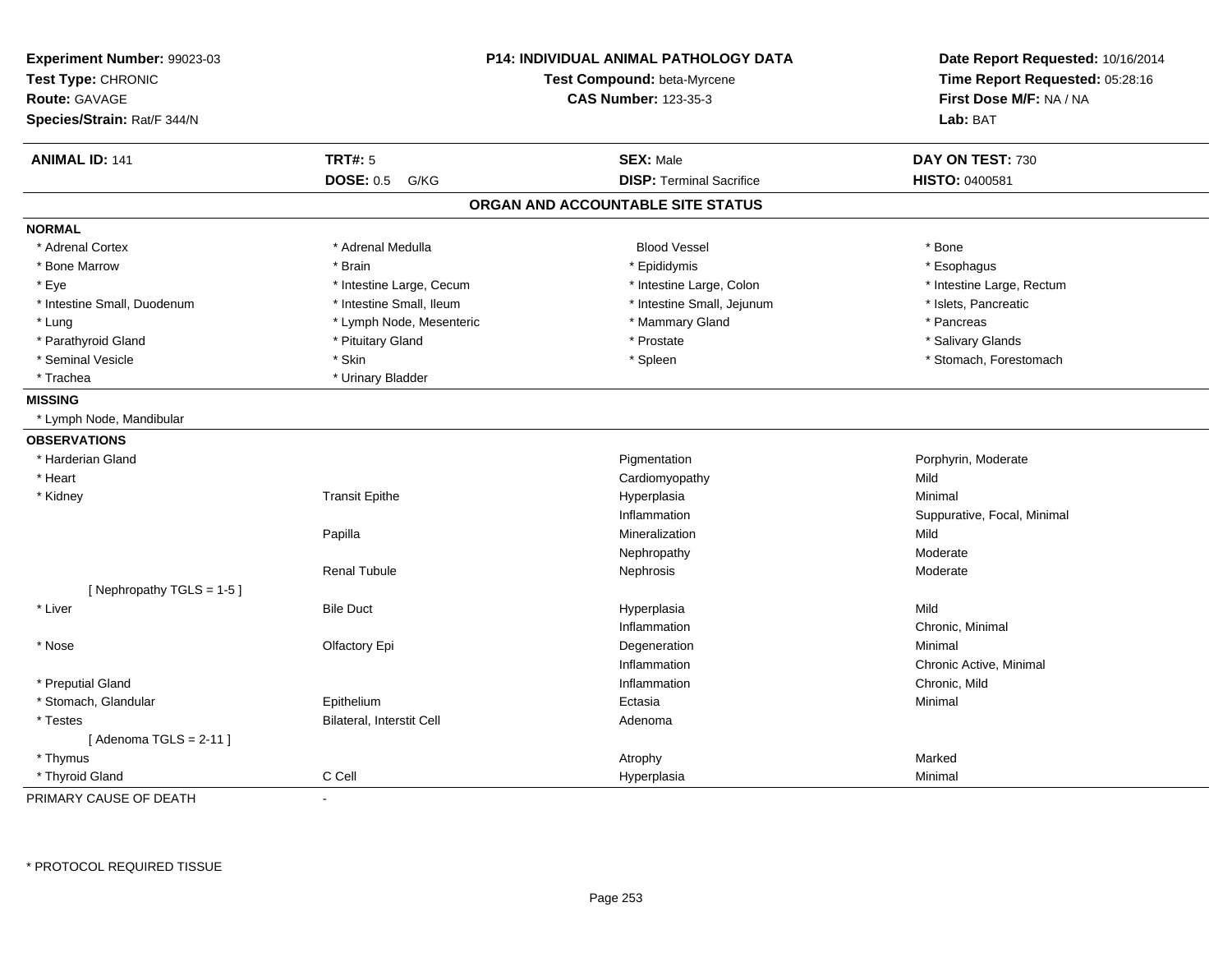| <b>Experiment Number: 99023-03</b><br><b>Test Type: CHRONIC</b><br><b>Route: GAVAGE</b>     |  | <b>P14: INDIVIDUAL ANIMAL PATHOLOGY DATA</b><br><b>Test Compound: beta-Myrcene</b><br><b>CAS Number: 123-35-3</b> | Date Report Requested: 10/16/2014<br>Time Report Requested: 05:28:16<br>First Dose M/F: NA / NA<br>Lab: BAT<br>DAY ON TEST: 730<br><b>HISTO: 0400581</b> |
|---------------------------------------------------------------------------------------------|--|-------------------------------------------------------------------------------------------------------------------|----------------------------------------------------------------------------------------------------------------------------------------------------------|
| Species/Strain: Rat/F 344/N<br><b>ANIMAL ID: 141</b><br>TRT#: 5<br><b>DOSE: 0.5</b><br>G/KG |  | <b>SEX: Male</b><br><b>DISP: Terminal Sacrifice</b>                                                               |                                                                                                                                                          |
|                                                                                             |  | <b>ORGAN AND ACCOUNTABLE SITE STATUS</b>                                                                          |                                                                                                                                                          |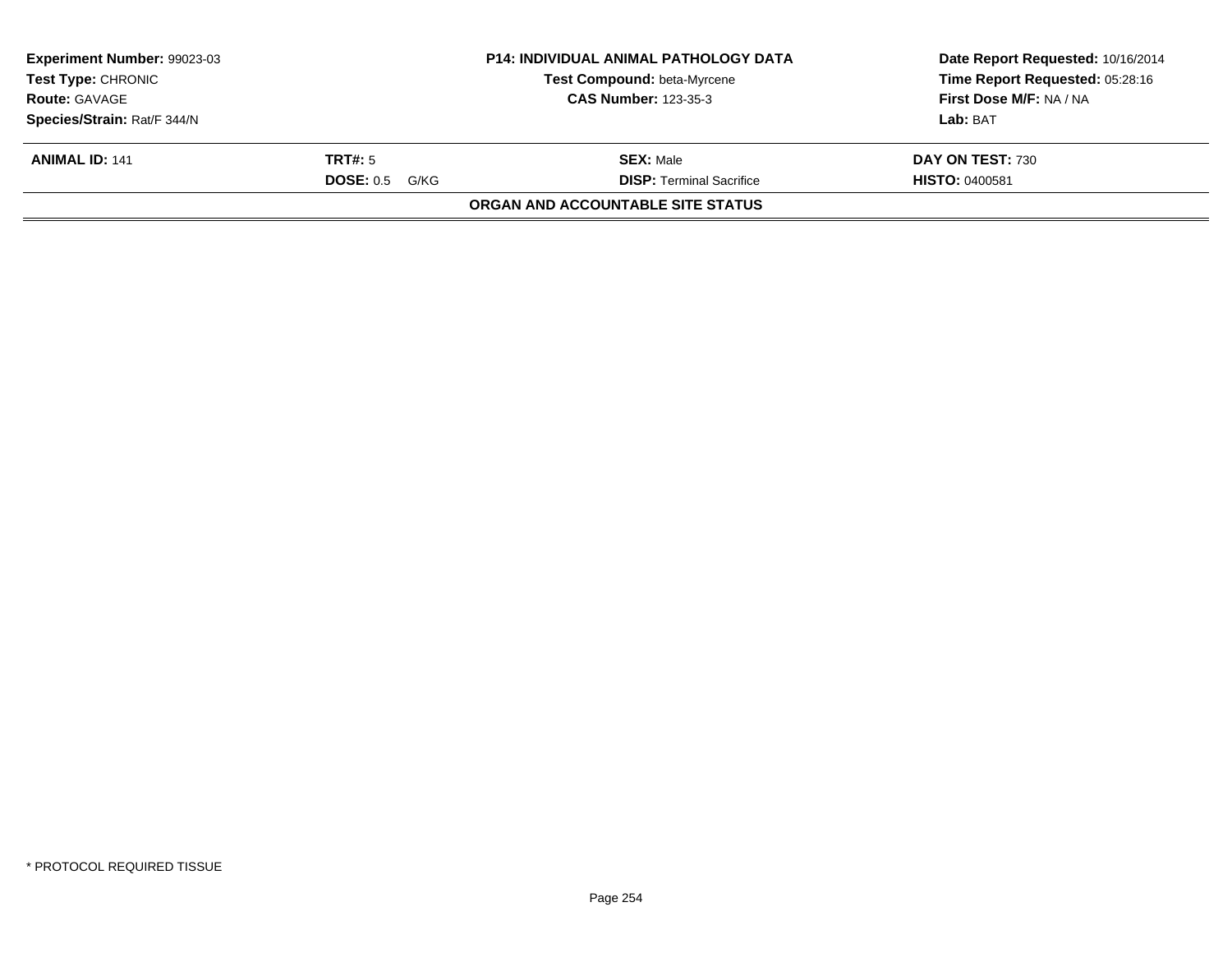| Experiment Number: 99023-03<br>Test Type: CHRONIC<br><b>Route: GAVAGE</b><br>Species/Strain: Rat/F 344/N |                            | <b>P14: INDIVIDUAL ANIMAL PATHOLOGY DATA</b><br>Test Compound: beta-Myrcene<br><b>CAS Number: 123-35-3</b> | Date Report Requested: 10/16/2014<br>Time Report Requested: 05:28:16<br>First Dose M/F: NA / NA<br>Lab: BAT |
|----------------------------------------------------------------------------------------------------------|----------------------------|------------------------------------------------------------------------------------------------------------|-------------------------------------------------------------------------------------------------------------|
| <b>ANIMAL ID: 142</b>                                                                                    | <b>TRT#: 5</b>             | <b>SEX: Male</b>                                                                                           | DAY ON TEST: 717                                                                                            |
|                                                                                                          | DOSE: 0.5 G/KG             | <b>DISP: Natural Death</b>                                                                                 | HISTO: 0400582                                                                                              |
|                                                                                                          |                            | ORGAN AND ACCOUNTABLE SITE STATUS                                                                          |                                                                                                             |
| <b>NORMAL</b>                                                                                            |                            |                                                                                                            |                                                                                                             |
| * Adrenal Cortex                                                                                         | * Adrenal Medulla          | <b>Blood Vessel</b>                                                                                        | * Bone                                                                                                      |
| * Bone Marrow                                                                                            | * Brain                    | * Epididymis                                                                                               | * Esophagus                                                                                                 |
| * Intestine Large, Cecum                                                                                 | * Intestine Large, Colon   | * Intestine Large, Rectum                                                                                  | * Intestine Small, Duodenum                                                                                 |
| * Intestine Small, Ileum                                                                                 | * Intestine Small, Jejunum | * Islets, Pancreatic                                                                                       | * Lymph Node, Mesenteric                                                                                    |
| * Mammary Gland                                                                                          | * Pancreas                 | * Parathyroid Gland                                                                                        | * Prostate                                                                                                  |
| * Salivary Glands                                                                                        | * Seminal Vesicle          | * Skin                                                                                                     | * Trachea                                                                                                   |
| * Urinary Bladder                                                                                        |                            |                                                                                                            |                                                                                                             |
| <b>MISSING</b>                                                                                           |                            |                                                                                                            |                                                                                                             |
| * Lymph Node, Mandibular                                                                                 |                            |                                                                                                            |                                                                                                             |
| <b>OBSERVATIONS</b>                                                                                      |                            |                                                                                                            |                                                                                                             |
| * Eye                                                                                                    | Sclera                     | Metaplasia                                                                                                 | Osseous, Minimal                                                                                            |
| * Harderian Gland                                                                                        |                            | Pigmentation                                                                                               | Porphyrin, Mild                                                                                             |
| * Heart                                                                                                  |                            | Cardiomyopathy                                                                                             | Mild                                                                                                        |
| * Kidney                                                                                                 | <b>Transit Epithe</b>      | Hyperplasia                                                                                                | Mild                                                                                                        |
|                                                                                                          |                            | Inflammation                                                                                               | Suppurative, Focal, Minimal                                                                                 |
|                                                                                                          | Papilla                    | Mineralization                                                                                             | Minimal                                                                                                     |
|                                                                                                          |                            | Nephroblastoma                                                                                             |                                                                                                             |
|                                                                                                          |                            | Nephropathy                                                                                                | Moderate                                                                                                    |
|                                                                                                          | <b>Renal Tubule</b>        | Nephrosis                                                                                                  | Marked                                                                                                      |
| [Nephroblastoma TGLS = 3-16]                                                                             |                            |                                                                                                            |                                                                                                             |
| [Nephropathy TGLS = $2-5+15$ ]                                                                           |                            |                                                                                                            |                                                                                                             |
| * Liver                                                                                                  | <b>Bile Duct</b>           | Hyperplasia                                                                                                | Minimal                                                                                                     |
| * Lung                                                                                                   |                            | Inflammation                                                                                               | Minimal                                                                                                     |
| * Nose                                                                                                   | Olfactory Epi              | Degeneration                                                                                               | Moderate                                                                                                    |
|                                                                                                          |                            | Inflammation                                                                                               | Chronic Active, Minimal                                                                                     |
| * Pituitary Gland                                                                                        | <b>Pars Distalis</b>       | Hyperplasia                                                                                                | Minimal                                                                                                     |
| * Preputial Gland                                                                                        |                            | Inflammation                                                                                               | Chronic, Minimal                                                                                            |
| * Spleen                                                                                                 |                            | Atrophy                                                                                                    | Mild                                                                                                        |
| * Stomach, Forestomach                                                                                   |                            | Inflammation                                                                                               | Chronic Active, Moderate                                                                                    |
| * Stomach, Glandular                                                                                     | Epithelium                 | Ectasia                                                                                                    | Minimal                                                                                                     |

\* PROTOCOL REQUIRED TISSUE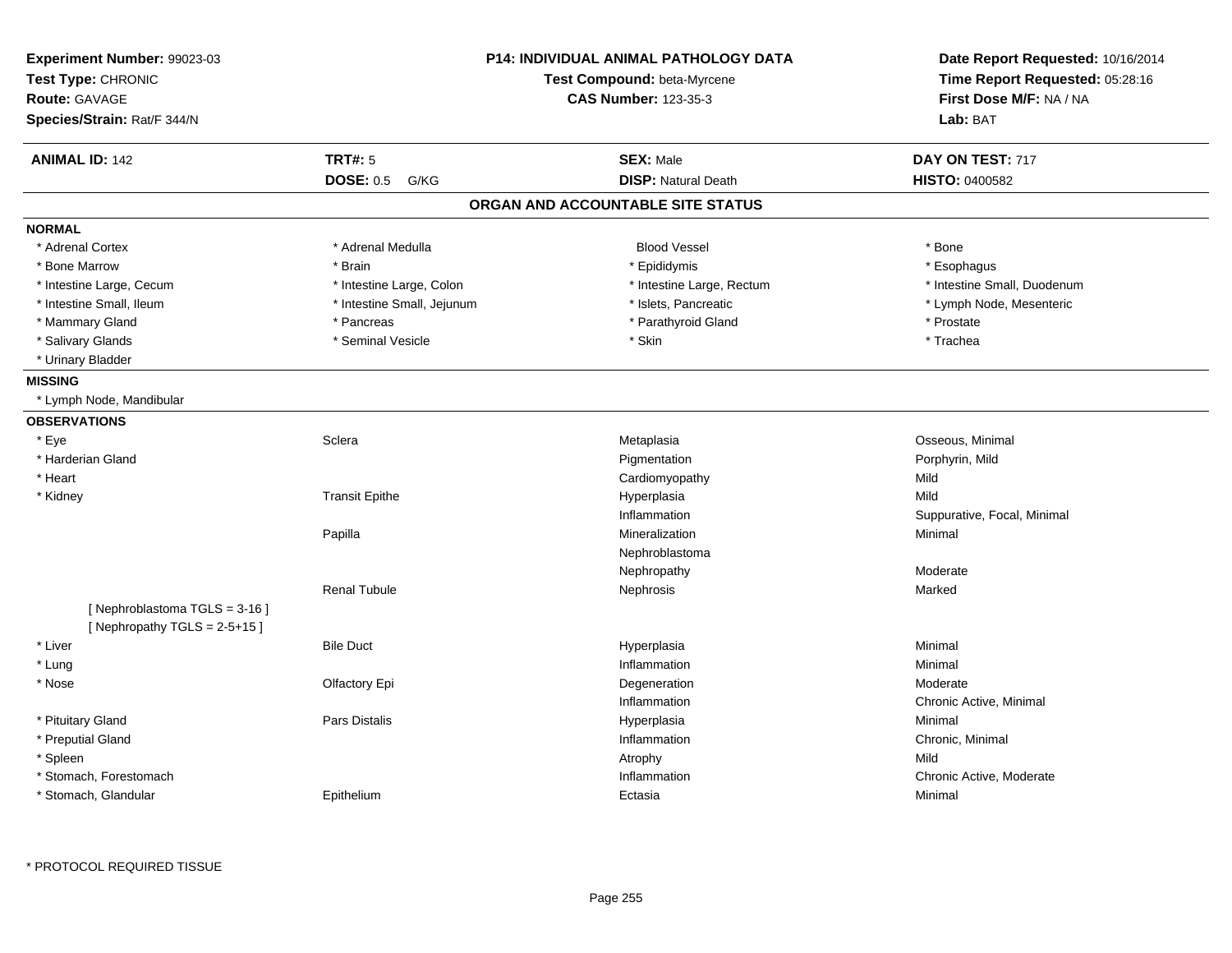| Experiment Number: 99023-03<br><b>Test Type: CHRONIC</b> |                                  | <b>P14: INDIVIDUAL ANIMAL PATHOLOGY DATA</b> | Date Report Requested: 10/16/2014<br>Time Report Requested: 05:28:16 |
|----------------------------------------------------------|----------------------------------|----------------------------------------------|----------------------------------------------------------------------|
|                                                          |                                  | <b>Test Compound: beta-Myrcene</b>           |                                                                      |
| <b>Route: GAVAGE</b>                                     |                                  | <b>CAS Number: 123-35-3</b>                  | First Dose M/F: NA / NA                                              |
| Species/Strain: Rat/F 344/N                              |                                  |                                              | Lab: BAT                                                             |
| <b>ANIMAL ID: 142</b>                                    | TRT#: 5                          | <b>SEX: Male</b>                             | DAY ON TEST: 717                                                     |
|                                                          | DOSE: 0.5<br>G/KG                | <b>DISP: Natural Death</b>                   | <b>HISTO: 0400582</b>                                                |
|                                                          |                                  | ORGAN AND ACCOUNTABLE SITE STATUS            |                                                                      |
| * Testes                                                 | <b>Bilateral, Interstit Cell</b> | Adenoma                                      |                                                                      |
| [Adenoma TGLS = $1-14$ ]                                 |                                  |                                              |                                                                      |
| * Thymus                                                 |                                  | Atrophy                                      | Moderate                                                             |
| * Thyroid Gland                                          | C Cell                           | Hyperplasia                                  | Mild                                                                 |
| PRIMARY CAUSE OF DEATH                                   | Nephropathy<br>- Kidney          |                                              |                                                                      |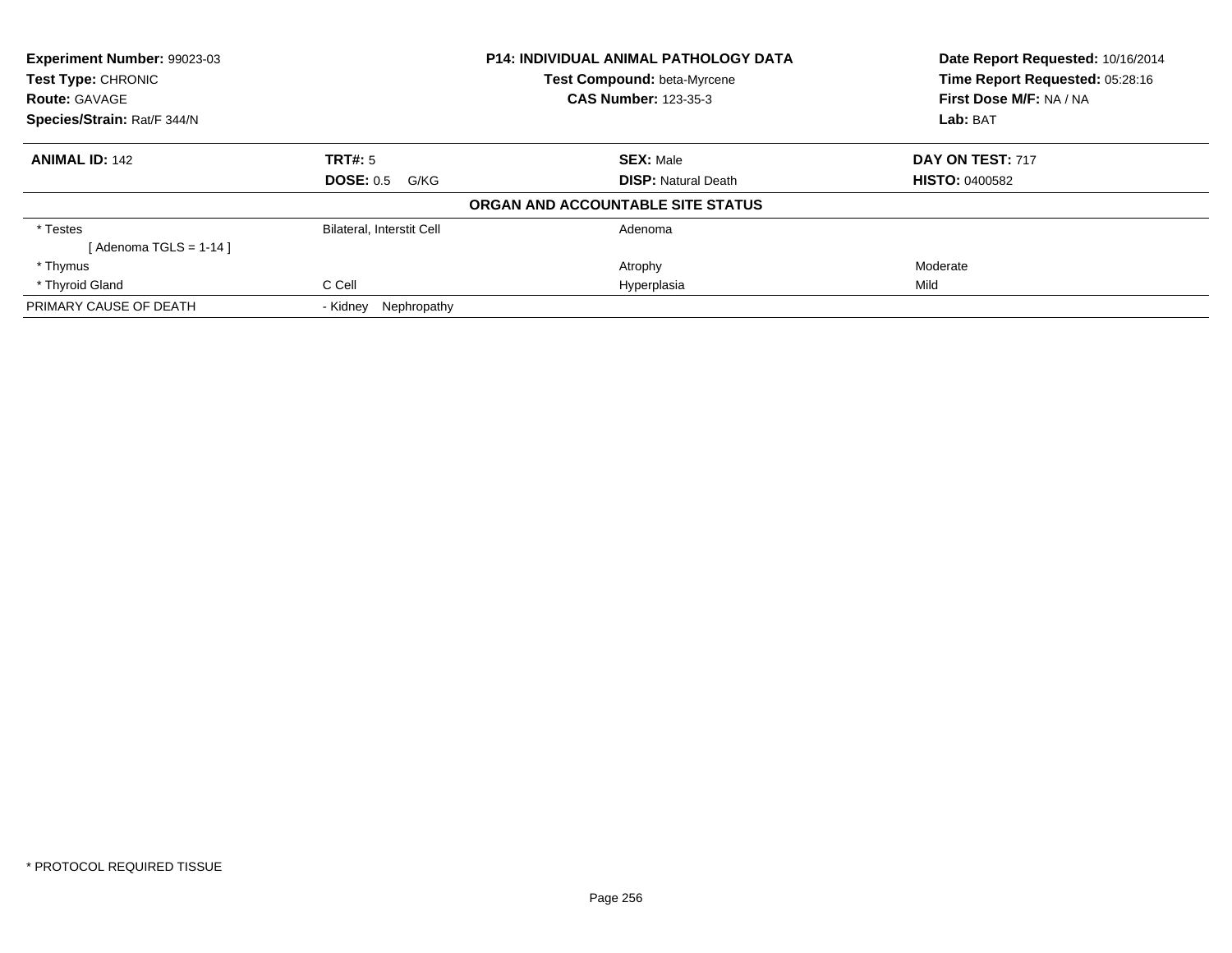| Experiment Number: 99023-03<br>Test Type: CHRONIC<br><b>Route: GAVAGE</b><br>Species/Strain: Rat/F 344/N |                            | P14: INDIVIDUAL ANIMAL PATHOLOGY DATA<br>Test Compound: beta-Myrcene<br><b>CAS Number: 123-35-3</b> | Date Report Requested: 10/16/2014<br>Time Report Requested: 05:28:16<br>First Dose M/F: NA / NA<br>Lab: BAT |
|----------------------------------------------------------------------------------------------------------|----------------------------|-----------------------------------------------------------------------------------------------------|-------------------------------------------------------------------------------------------------------------|
| <b>ANIMAL ID: 143</b>                                                                                    | <b>TRT#: 5</b>             | <b>SEX: Male</b>                                                                                    | DAY ON TEST: 666                                                                                            |
|                                                                                                          | <b>DOSE: 0.5</b><br>G/KG   | <b>DISP: Natural Death</b>                                                                          | <b>HISTO: 0400583</b>                                                                                       |
|                                                                                                          |                            | ORGAN AND ACCOUNTABLE SITE STATUS                                                                   |                                                                                                             |
| <b>NORMAL</b>                                                                                            |                            |                                                                                                     |                                                                                                             |
| * Adrenal Medulla                                                                                        | <b>Blood Vessel</b>        | * Bone                                                                                              | * Bone Marrow                                                                                               |
| * Brain                                                                                                  | * Epididymis               | * Esophagus                                                                                         | * Eye                                                                                                       |
| * Intestine Large, Cecum                                                                                 | * Intestine Large, Colon   | * Intestine Large, Rectum                                                                           | * Intestine Small, Duodenum                                                                                 |
| * Intestine Small, Ileum                                                                                 | * Intestine Small, Jejunum | * Islets, Pancreatic                                                                                | * Liver                                                                                                     |
| * Lymph Node, Mesenteric                                                                                 | * Mammary Gland            | * Parathyroid Gland                                                                                 | * Salivary Glands                                                                                           |
| * Seminal Vesicle                                                                                        | * Skin                     | * Spleen                                                                                            | * Stomach, Glandular                                                                                        |
| * Thyroid Gland                                                                                          | * Trachea                  | * Urinary Bladder                                                                                   |                                                                                                             |
| <b>MISSING</b>                                                                                           |                            |                                                                                                     |                                                                                                             |
| * Lymph Node, Mandibular                                                                                 |                            |                                                                                                     |                                                                                                             |
| <b>OBSERVATIONS</b>                                                                                      |                            |                                                                                                     |                                                                                                             |
| * Adrenal Cortex                                                                                         |                            | Vacuolization Cytoplasmic                                                                           | Minimal                                                                                                     |
| * Harderian Gland                                                                                        |                            | Pigmentation                                                                                        | Porphyrin, Mild                                                                                             |
| * Heart                                                                                                  |                            | Cardiomyopathy                                                                                      | Mild                                                                                                        |
| * Kidney                                                                                                 | <b>Renal Tubule</b>        | Adenoma                                                                                             | Multiple                                                                                                    |
|                                                                                                          | <b>Transit Epithe</b>      | Hyperplasia                                                                                         | Minimal                                                                                                     |
|                                                                                                          |                            | Inflammation                                                                                        | Suppurative, Focal, Minimal                                                                                 |
|                                                                                                          | Papilla                    | Mineralization                                                                                      | Mild                                                                                                        |
|                                                                                                          |                            | Nephropathy                                                                                         | Marked                                                                                                      |
|                                                                                                          | <b>Renal Tubule</b>        | Nephrosis                                                                                           | Marked                                                                                                      |
| [Adenoma TGLS = $4-17$ ]                                                                                 |                            |                                                                                                     |                                                                                                             |
| [Nephropathy TGLS = $3-5+16$ ]                                                                           |                            |                                                                                                     |                                                                                                             |
| * Lung                                                                                                   |                            | Inflammation                                                                                        | Minimal                                                                                                     |
| * Nose                                                                                                   | Olfactory Epi              | Degeneration                                                                                        | Mild                                                                                                        |
|                                                                                                          |                            | Inflammation                                                                                        | Chronic Active, Mild                                                                                        |
| * Pancreas                                                                                               | Acinus                     | Atrophy                                                                                             | Minimal                                                                                                     |
| * Pituitary Gland                                                                                        | <b>Pars Distalis</b>       | Adenoma                                                                                             |                                                                                                             |
|                                                                                                          |                            | Angiectasis                                                                                         | Minimal                                                                                                     |
| [Adenoma TGLS = $1-14$ ]                                                                                 |                            |                                                                                                     |                                                                                                             |
| * Preputial Gland                                                                                        |                            | Inflammation                                                                                        | Chronic, Minimal                                                                                            |
| * Prostate                                                                                               |                            | Hyperplasia                                                                                         | Minimal                                                                                                     |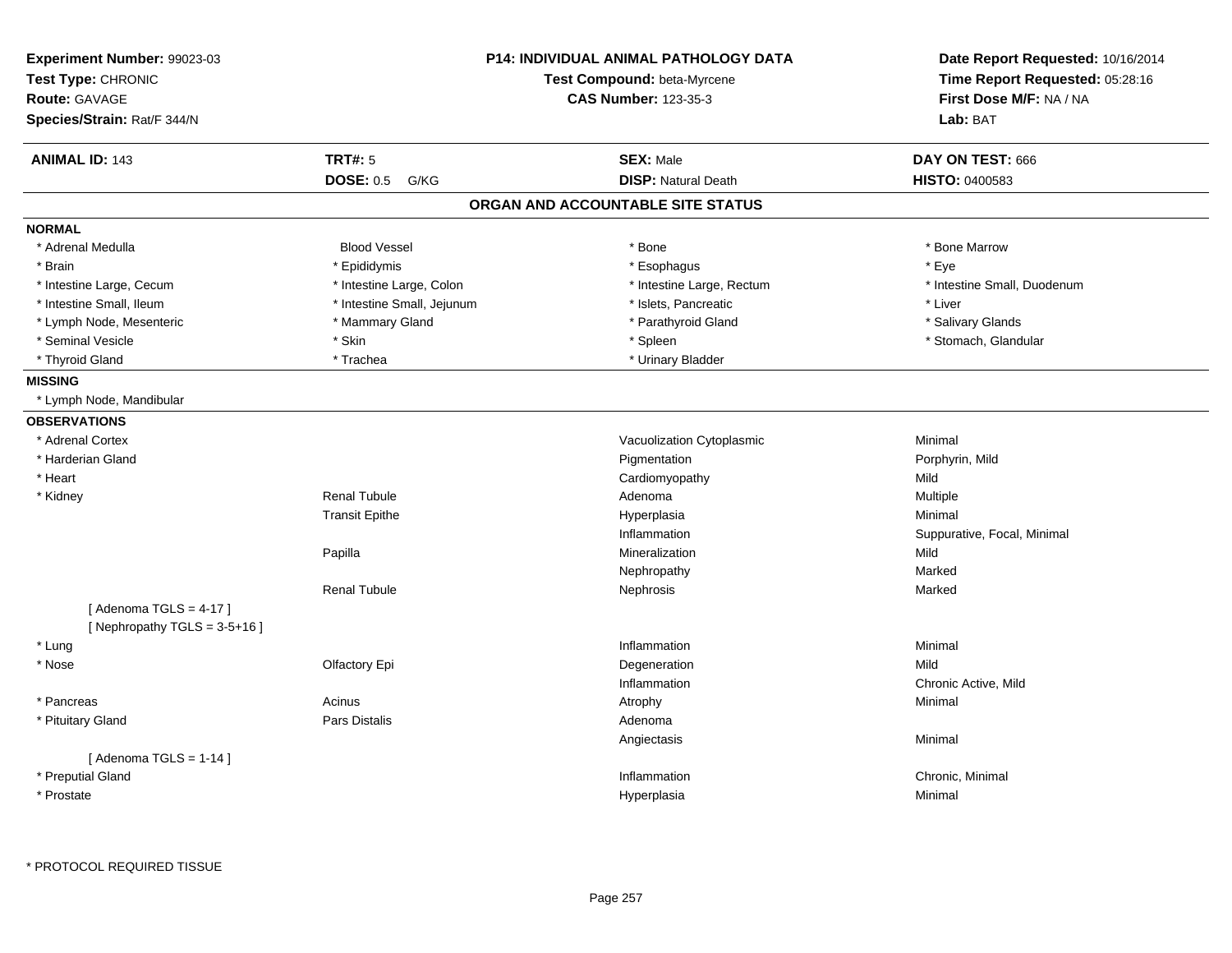| Experiment Number: 99023-03<br><b>Test Type: CHRONIC</b> |                          | <b>P14: INDIVIDUAL ANIMAL PATHOLOGY DATA</b> | Date Report Requested: 10/16/2014<br>Time Report Requested: 05:28:16 |
|----------------------------------------------------------|--------------------------|----------------------------------------------|----------------------------------------------------------------------|
|                                                          |                          | <b>Test Compound: beta-Myrcene</b>           |                                                                      |
| <b>Route: GAVAGE</b>                                     |                          | <b>CAS Number: 123-35-3</b>                  | First Dose M/F: NA / NA                                              |
| Species/Strain: Rat/F 344/N                              |                          |                                              | Lab: BAT                                                             |
| <b>ANIMAL ID: 143</b>                                    | TRT#: 5                  | <b>SEX: Male</b>                             | DAY ON TEST: 666                                                     |
|                                                          | <b>DOSE: 0.5</b><br>G/KG | <b>DISP: Natural Death</b>                   | <b>HISTO: 0400583</b>                                                |
|                                                          |                          | ORGAN AND ACCOUNTABLE SITE STATUS            |                                                                      |
| * Stomach, Forestomach                                   |                          | Inflammation                                 | Chronic Active, Minimal                                              |
| * Testes                                                 | Interstit Cell           | Adenoma                                      |                                                                      |
| [ Adenoma TGLS = 2-15 ]                                  |                          |                                              |                                                                      |
| * Thymus                                                 |                          | Atrophy                                      | Moderate                                                             |
| PRIMARY CAUSE OF DEATH                                   | Nephropathy<br>- Kidney  |                                              |                                                                      |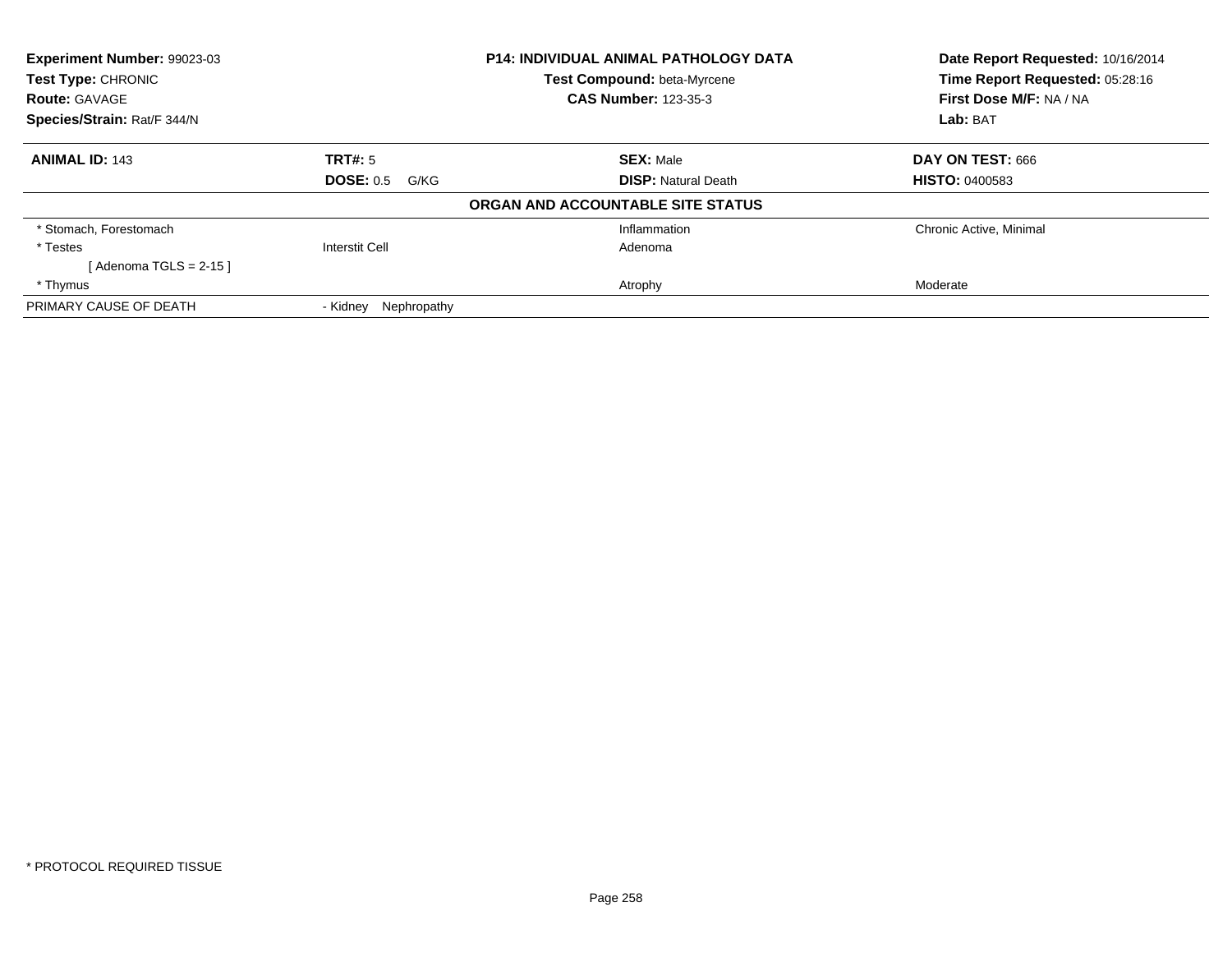| Experiment Number: 99023-03<br>Test Type: CHRONIC<br><b>Route: GAVAGE</b><br>Species/Strain: Rat/F 344/N |                           | <b>P14: INDIVIDUAL ANIMAL PATHOLOGY DATA</b><br>Test Compound: beta-Myrcene<br><b>CAS Number: 123-35-3</b> | Date Report Requested: 10/16/2014<br>Time Report Requested: 05:28:16<br>First Dose M/F: NA / NA<br>Lab: BAT |
|----------------------------------------------------------------------------------------------------------|---------------------------|------------------------------------------------------------------------------------------------------------|-------------------------------------------------------------------------------------------------------------|
| <b>ANIMAL ID: 144</b>                                                                                    | <b>TRT#: 5</b>            | <b>SEX: Male</b>                                                                                           | DAY ON TEST: 730                                                                                            |
|                                                                                                          | <b>DOSE: 0.5</b><br>G/KG  | <b>DISP: Terminal Sacrifice</b>                                                                            | HISTO: 0400584                                                                                              |
|                                                                                                          |                           | ORGAN AND ACCOUNTABLE SITE STATUS                                                                          |                                                                                                             |
| <b>NORMAL</b>                                                                                            |                           |                                                                                                            |                                                                                                             |
| * Adrenal Cortex                                                                                         | <b>Blood Vessel</b>       | * Bone                                                                                                     | * Bone Marrow                                                                                               |
| * Brain                                                                                                  | * Epididymis              | * Esophagus                                                                                                | * Intestine Large, Cecum                                                                                    |
| * Intestine Large, Colon                                                                                 | * Intestine Large, Rectum | * Intestine Small, Duodenum                                                                                | * Intestine Small, Ileum                                                                                    |
| * Intestine Small, Jejunum                                                                               | * Islets, Pancreatic      | * Lymph Node, Mesenteric                                                                                   | * Mammary Gland                                                                                             |
| * Nose                                                                                                   | * Pancreas                | * Parathyroid Gland                                                                                        | * Prostate                                                                                                  |
| * Salivary Glands                                                                                        | * Seminal Vesicle         | * Skin                                                                                                     | * Stomach, Forestomach                                                                                      |
| * Trachea                                                                                                | * Urinary Bladder         |                                                                                                            |                                                                                                             |
| <b>MISSING</b>                                                                                           |                           |                                                                                                            |                                                                                                             |
| * Lymph Node, Mandibular                                                                                 |                           |                                                                                                            |                                                                                                             |
| <b>OBSERVATIONS</b>                                                                                      |                           |                                                                                                            |                                                                                                             |
| * Adrenal Medulla                                                                                        |                           | Hyperplasia                                                                                                | Mild                                                                                                        |
| * Eye                                                                                                    | Sclera                    | Metaplasia                                                                                                 | Osseous, Mild                                                                                               |
| * Harderian Gland                                                                                        |                           | Pigmentation                                                                                               | Porphyrin, Moderate                                                                                         |
| * Heart                                                                                                  |                           | Cardiomyopathy                                                                                             | Mild                                                                                                        |
| * Kidney                                                                                                 |                           | Inflammation                                                                                               | Suppurative, Focal, Minimal                                                                                 |
|                                                                                                          |                           | Leukemia Mononuclear                                                                                       |                                                                                                             |
|                                                                                                          | Papilla                   | Mineralization                                                                                             | Mild                                                                                                        |
|                                                                                                          |                           | Nephropathy                                                                                                | Mild                                                                                                        |
|                                                                                                          | <b>Renal Tubule</b>       | Nephrosis                                                                                                  | Moderate                                                                                                    |
| * Liver                                                                                                  |                           | Hepatodiaphragmatic Nodule                                                                                 |                                                                                                             |
|                                                                                                          | <b>Bile Duct</b>          | Hyperplasia                                                                                                | Moderate                                                                                                    |
|                                                                                                          |                           | Leukemia Mononuclear                                                                                       |                                                                                                             |
| [ Hepatodiaphragmatic Nodule TGLS = 5-16 ]                                                               |                           |                                                                                                            |                                                                                                             |
| [ Leukemia Mononuclear TGLS = 4-6+7 ]                                                                    |                           |                                                                                                            |                                                                                                             |
| * Lung                                                                                                   |                           | Leukemia Mononuclear                                                                                       |                                                                                                             |
| Lymph Node                                                                                               | Pancreatic                | Leukemia Mononuclear                                                                                       |                                                                                                             |
| [ Leukemia Mononuclear TGLS = 3-15 ]                                                                     |                           |                                                                                                            |                                                                                                             |
| * Pituitary Gland                                                                                        | <b>Pars Distalis</b>      | Hyperplasia                                                                                                | Minimal                                                                                                     |
| * Preputial Gland                                                                                        |                           | Inflammation                                                                                               | Chronic, Mild                                                                                               |
| * Spleen                                                                                                 |                           | Leukemia Mononuclear                                                                                       |                                                                                                             |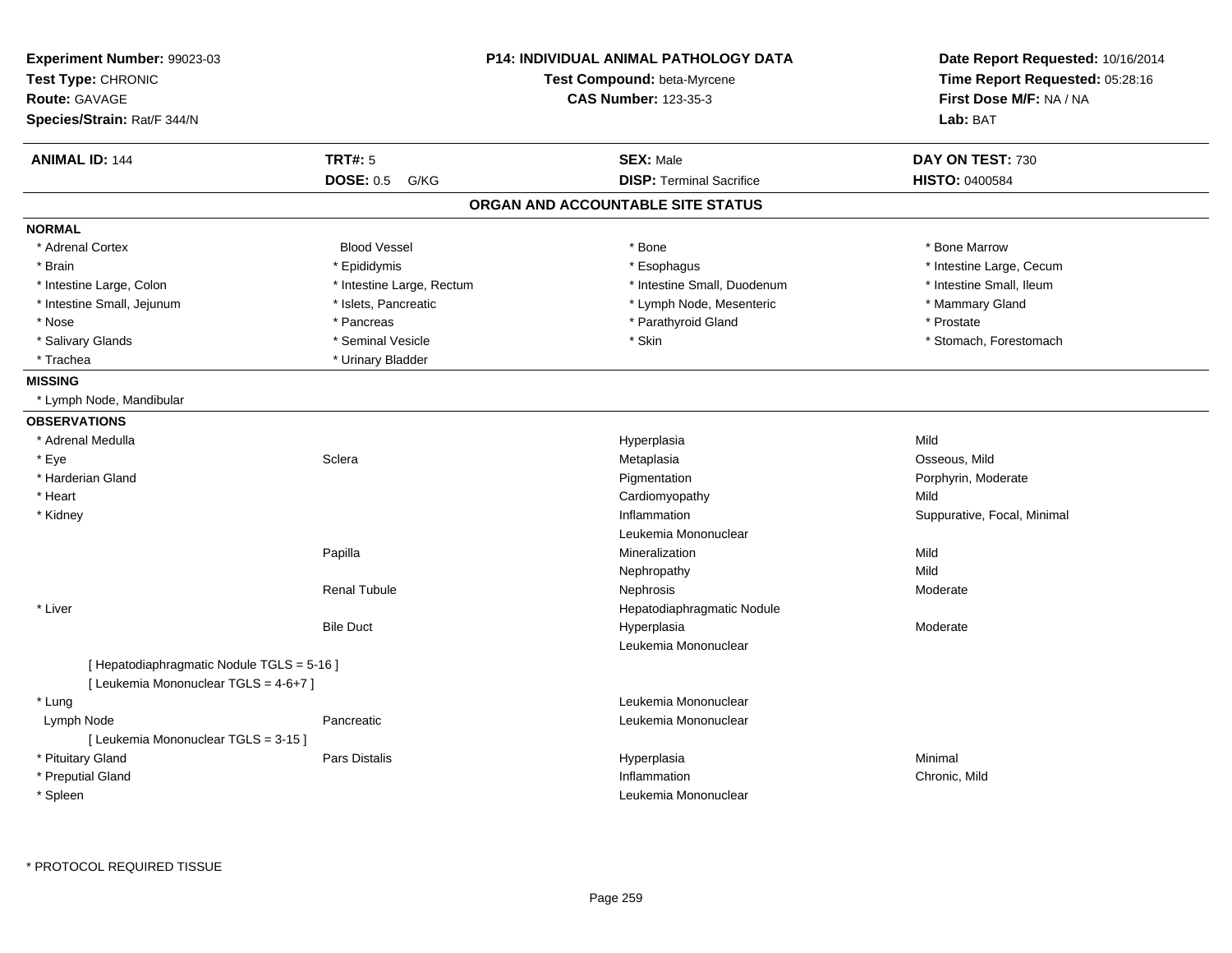| Experiment Number: 99023-03<br>Test Type: CHRONIC<br><b>Route: GAVAGE</b><br>Species/Strain: Rat/F 344/N |                           | P14: INDIVIDUAL ANIMAL PATHOLOGY DATA<br>Test Compound: beta-Myrcene<br><b>CAS Number: 123-35-3</b> | Date Report Requested: 10/16/2014<br>Time Report Requested: 05:28:16<br>First Dose M/F: NA / NA<br>Lab: BAT |
|----------------------------------------------------------------------------------------------------------|---------------------------|-----------------------------------------------------------------------------------------------------|-------------------------------------------------------------------------------------------------------------|
| <b>ANIMAL ID: 144</b>                                                                                    | <b>TRT#: 5</b>            | <b>SEX: Male</b>                                                                                    | DAY ON TEST: 730                                                                                            |
|                                                                                                          | <b>DOSE: 0.5</b><br>G/KG  | <b>DISP:</b> Terminal Sacrifice                                                                     | <b>HISTO: 0400584</b>                                                                                       |
|                                                                                                          |                           | ORGAN AND ACCOUNTABLE SITE STATUS                                                                   |                                                                                                             |
| Leukemia Mononuclear TGLS = 1-14 ]                                                                       |                           |                                                                                                     |                                                                                                             |
| * Stomach, Glandular                                                                                     | Epithelium                | Ectasia                                                                                             | Minimal                                                                                                     |
| * Testes                                                                                                 | Bilateral, Interstit Cell | Adenoma                                                                                             |                                                                                                             |
| [Adenoma TGLS = 2-11 ]                                                                                   |                           |                                                                                                     |                                                                                                             |
| * Thymus                                                                                                 |                           | Atrophy                                                                                             | Moderate                                                                                                    |
|                                                                                                          |                           | Leukemia Mononuclear                                                                                |                                                                                                             |
| * Thyroid Gland                                                                                          | C Cell                    | Adenoma                                                                                             |                                                                                                             |
| PRIMARY CAUSE OF DEATH                                                                                   |                           |                                                                                                     |                                                                                                             |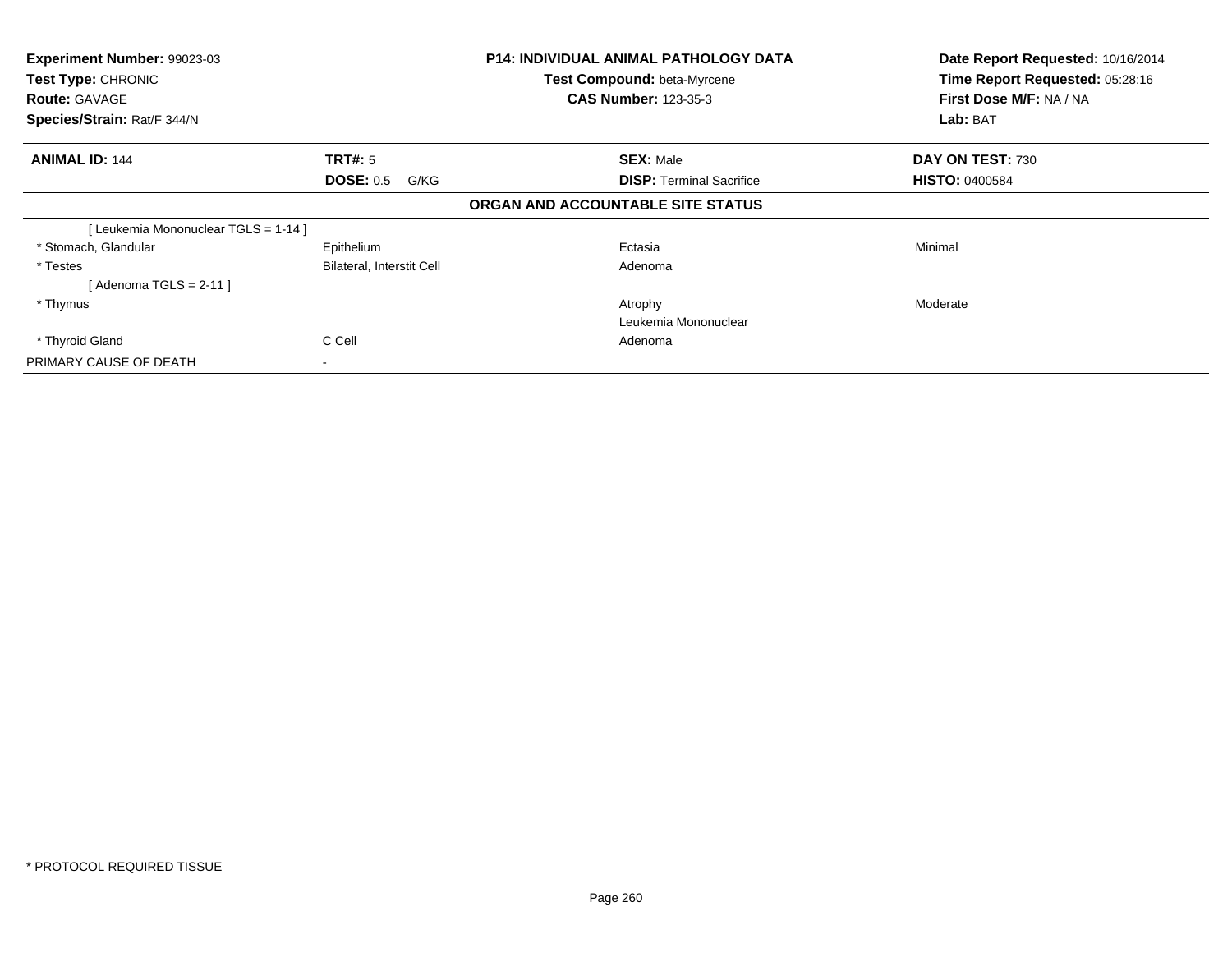| Experiment Number: 99023-03            |                           | <b>P14: INDIVIDUAL ANIMAL PATHOLOGY DATA</b> | Date Report Requested: 10/16/2014                          |
|----------------------------------------|---------------------------|----------------------------------------------|------------------------------------------------------------|
| Test Type: CHRONIC                     |                           | Test Compound: beta-Myrcene                  | Time Report Requested: 05:28:16<br>First Dose M/F: NA / NA |
| <b>Route: GAVAGE</b>                   |                           | <b>CAS Number: 123-35-3</b>                  |                                                            |
| Species/Strain: Rat/F 344/N            |                           |                                              | Lab: BAT                                                   |
| <b>ANIMAL ID: 145</b>                  | <b>TRT#: 5</b>            | <b>SEX: Male</b>                             | DAY ON TEST: 731                                           |
|                                        | <b>DOSE: 0.5</b><br>G/KG  | <b>DISP: Terminal Sacrifice</b>              | HISTO: 0400585                                             |
|                                        |                           | ORGAN AND ACCOUNTABLE SITE STATUS            |                                                            |
| <b>NORMAL</b>                          |                           |                                              |                                                            |
| * Adrenal Cortex                       | <b>Blood Vessel</b>       | * Bone                                       | * Bone Marrow                                              |
| * Brain                                | * Epididymis              | * Esophagus                                  | * Intestine Large, Cecum                                   |
| * Intestine Large, Colon               | * Intestine Large, Rectum | * Intestine Small, Duodenum                  | * Intestine Small, Ileum                                   |
| * Intestine Small, Jejunum             | * Islets, Pancreatic      | * Lung                                       | * Lymph Node, Mesenteric                                   |
| * Mammary Gland                        | * Parathyroid Gland       | * Salivary Glands                            | * Seminal Vesicle                                          |
| * Skin                                 | * Stomach, Forestomach    | * Trachea                                    | * Urinary Bladder                                          |
| <b>MISSING</b>                         |                           |                                              |                                                            |
| * Lymph Node, Mandibular               |                           |                                              |                                                            |
| <b>OBSERVATIONS</b>                    |                           |                                              |                                                            |
| * Adrenal Medulla                      | <b>Bilateral</b>          | Pheochromocytoma Benign                      |                                                            |
| [ Pheochromocytoma Benign TGLS = 3-8 ] |                           |                                              |                                                            |
| * Eye                                  | Sclera                    | Metaplasia                                   | Osseous, Mild                                              |
| * Harderian Gland                      |                           | Pigmentation                                 | Porphyrin, Mild                                            |
| * Heart                                |                           | Cardiomyopathy                               | Mild                                                       |
| * Kidney                               | <b>Renal Tubule</b>       | Adenoma                                      |                                                            |
|                                        | <b>Transit Epithe</b>     | Hyperplasia                                  | Minimal                                                    |
|                                        |                           | Inflammation                                 | Suppurative, Focal, Minimal                                |
|                                        | Papilla                   | Mineralization                               | Minimal                                                    |
|                                        |                           | Nephropathy                                  | Moderate                                                   |
|                                        | <b>Renal Tubule</b>       | Nephrosis                                    | Marked                                                     |
| [Nephropathy TGLS = $2-5+14$ ]         |                           |                                              |                                                            |
| * Liver                                |                           | Clear Cell Focus                             |                                                            |
|                                        |                           | <b>Eosinophilic Focus</b>                    |                                                            |
|                                        |                           | Fatty Change                                 | Minimal                                                    |
|                                        | <b>Bile Duct</b>          | Hyperplasia                                  | Moderate                                                   |
|                                        |                           | Inflammation                                 | Chronic, Minimal                                           |
| [Eosinophilic Focus TGLS = 4-15]       |                           |                                              |                                                            |
| * Nose                                 | Olfactory Epi             | Degeneration                                 | Minimal                                                    |
| * Pancreas                             | Acinus                    | Atrophy                                      | Mild                                                       |
| * Pituitary Gland                      | Pars Distalis             | Adenoma                                      |                                                            |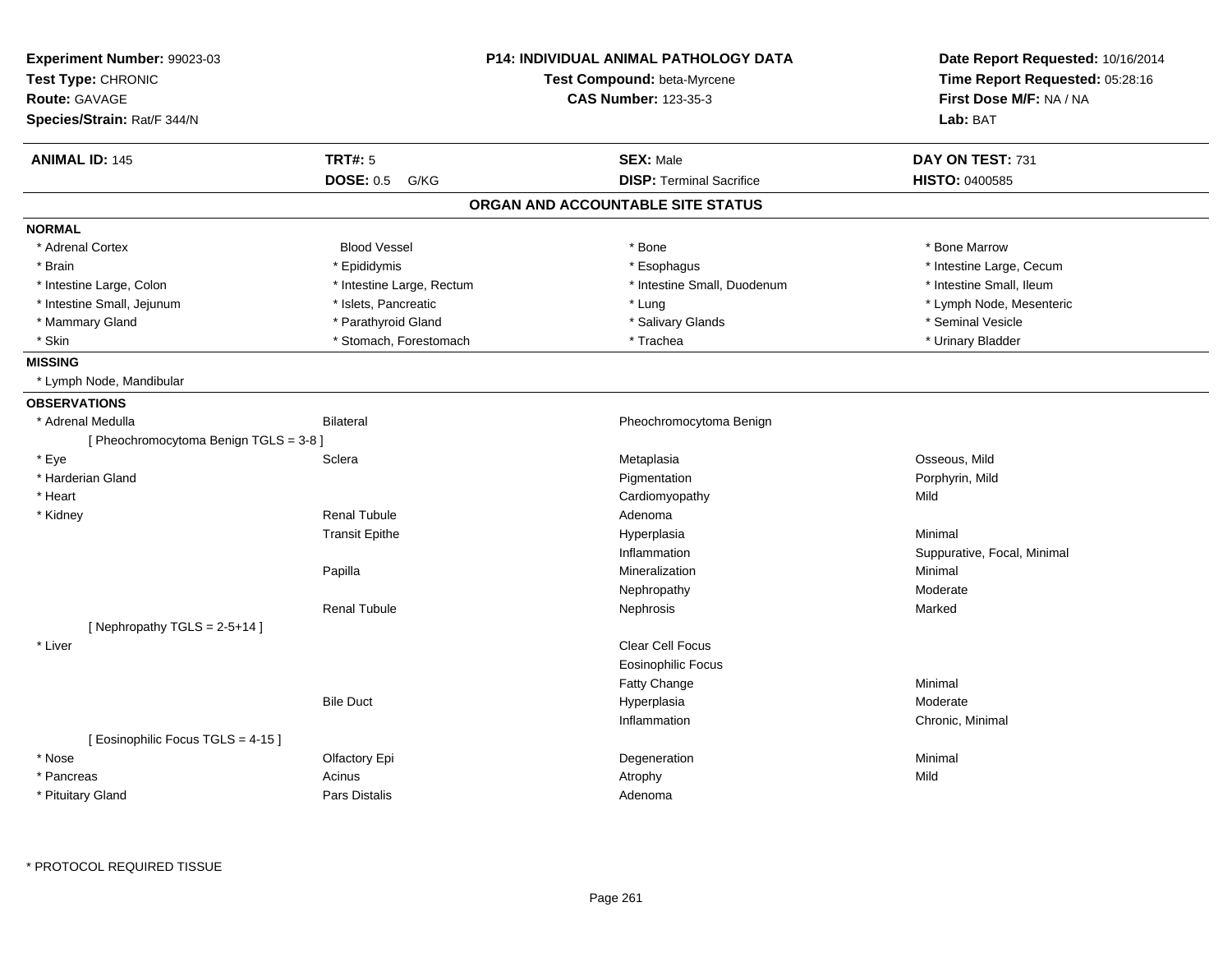| <b>Experiment Number: 99023-03</b><br>Test Type: CHRONIC<br><b>Route: GAVAGE</b> |                           | <b>P14: INDIVIDUAL ANIMAL PATHOLOGY DATA</b><br>Test Compound: beta-Myrcene<br><b>CAS Number: 123-35-3</b> | Date Report Requested: 10/16/2014<br>Time Report Requested: 05:28:16<br>First Dose M/F: NA / NA |
|----------------------------------------------------------------------------------|---------------------------|------------------------------------------------------------------------------------------------------------|-------------------------------------------------------------------------------------------------|
| Species/Strain: Rat/F 344/N                                                      |                           |                                                                                                            | Lab: BAT                                                                                        |
| <b>ANIMAL ID: 145</b>                                                            | <b>TRT#: 5</b>            | <b>SEX: Male</b>                                                                                           | DAY ON TEST: 731                                                                                |
|                                                                                  | <b>DOSE: 0.5</b><br>G/KG  | <b>DISP:</b> Terminal Sacrifice                                                                            | <b>HISTO: 0400585</b>                                                                           |
|                                                                                  |                           | ORGAN AND ACCOUNTABLE SITE STATUS                                                                          |                                                                                                 |
|                                                                                  |                           | Cyst                                                                                                       |                                                                                                 |
| [ Adenoma TGLS = 5-16 ]                                                          |                           |                                                                                                            |                                                                                                 |
| * Preputial Gland                                                                |                           | Inflammation                                                                                               | Chronic, Mild                                                                                   |
| * Prostate                                                                       |                           | Inflammation                                                                                               | Chronic, Minimal                                                                                |
| * Spleen                                                                         |                           | Atrophy                                                                                                    | Minimal                                                                                         |
| * Stomach, Glandular                                                             | Epithelium                | Ectasia                                                                                                    | Minimal                                                                                         |
| * Testes                                                                         | Bilateral, Interstit Cell | Adenoma                                                                                                    |                                                                                                 |
| [ Adenoma TGLS = 1-11 ]                                                          |                           |                                                                                                            |                                                                                                 |
| * Thymus                                                                         |                           | Atrophy                                                                                                    | Marked                                                                                          |
| * Thyroid Gland                                                                  | Follicle                  | Hyperplasia                                                                                                | Mild                                                                                            |
| PRIMARY CAUSE OF DEATH                                                           |                           |                                                                                                            |                                                                                                 |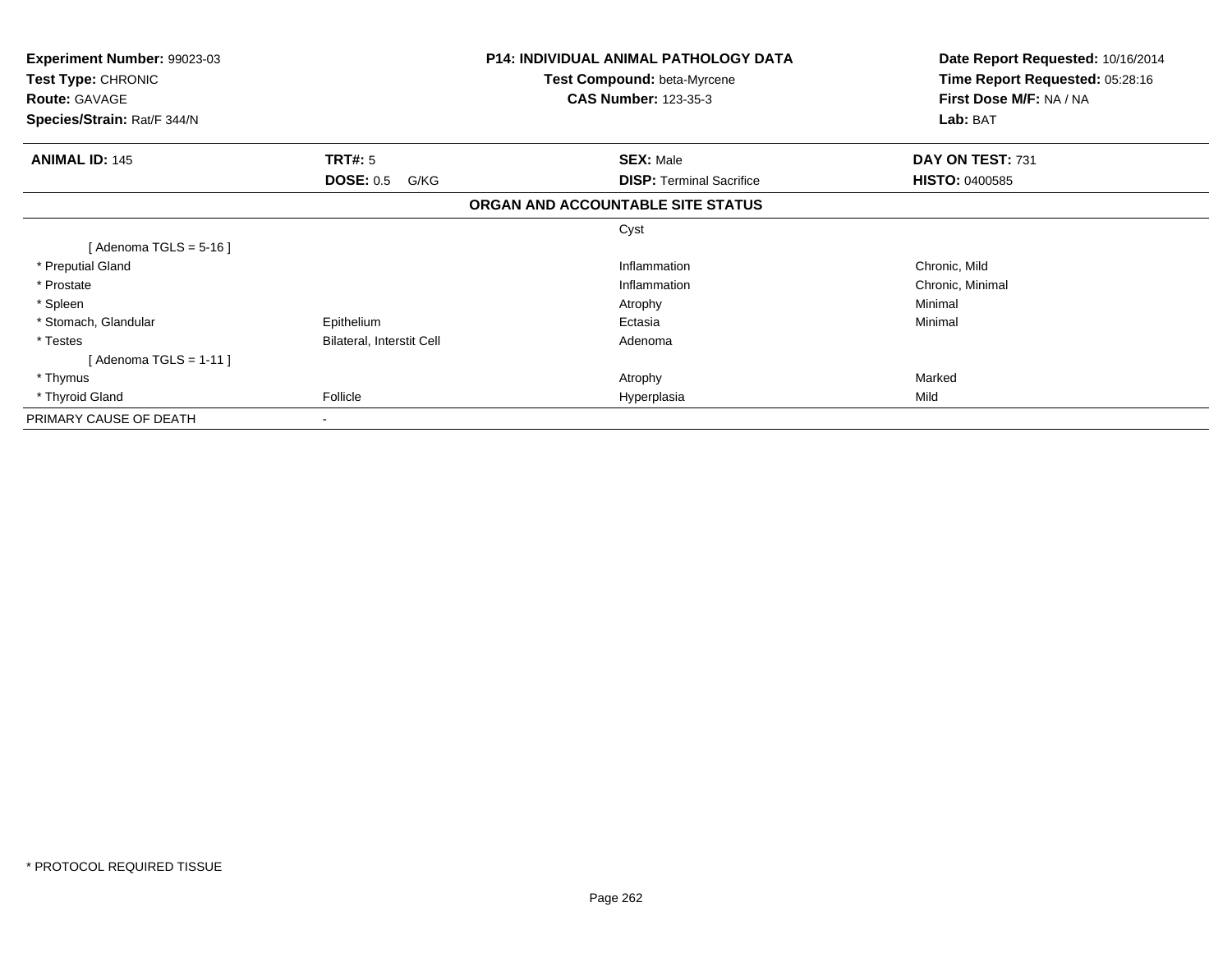| Experiment Number: 99023-03<br>Test Type: CHRONIC<br><b>Route: GAVAGE</b> |                           | <b>P14: INDIVIDUAL ANIMAL PATHOLOGY DATA</b><br>Test Compound: beta-Myrcene<br><b>CAS Number: 123-35-3</b> | Date Report Requested: 10/16/2014<br>Time Report Requested: 05:28:16<br>First Dose M/F: NA / NA |
|---------------------------------------------------------------------------|---------------------------|------------------------------------------------------------------------------------------------------------|-------------------------------------------------------------------------------------------------|
| Species/Strain: Rat/F 344/N                                               |                           |                                                                                                            | Lab: BAT                                                                                        |
| <b>ANIMAL ID: 146</b>                                                     | <b>TRT#: 5</b>            | <b>SEX: Male</b>                                                                                           | DAY ON TEST: 730                                                                                |
|                                                                           | <b>DOSE: 0.5</b><br>G/KG  | <b>DISP: Terminal Sacrifice</b>                                                                            | <b>HISTO: 0400586</b>                                                                           |
|                                                                           |                           | ORGAN AND ACCOUNTABLE SITE STATUS                                                                          |                                                                                                 |
| <b>NORMAL</b>                                                             |                           |                                                                                                            |                                                                                                 |
| * Adrenal Cortex                                                          | * Adrenal Medulla         | <b>Blood Vessel</b>                                                                                        | * Bone                                                                                          |
| * Bone Marrow                                                             | * Brain                   | * Esophagus                                                                                                | * Intestine Large, Cecum                                                                        |
| * Intestine Large, Colon                                                  | * Intestine Large, Rectum | * Intestine Small, Duodenum                                                                                | * Intestine Small, Ileum                                                                        |
| * Intestine Small, Jejunum                                                | * Islets, Pancreatic      | * Lung                                                                                                     | * Lymph Node, Mesenteric                                                                        |
| * Mammary Gland                                                           | * Parathyroid Gland       | * Salivary Glands                                                                                          | * Seminal Vesicle                                                                               |
| * Skin                                                                    | * Spleen                  | * Stomach, Forestomach                                                                                     | * Thyroid Gland                                                                                 |
| * Trachea                                                                 | * Urinary Bladder         |                                                                                                            |                                                                                                 |
| <b>MISSING</b>                                                            |                           |                                                                                                            |                                                                                                 |
| * Lymph Node, Mandibular                                                  |                           |                                                                                                            |                                                                                                 |
| <b>OBSERVATIONS</b>                                                       |                           |                                                                                                            |                                                                                                 |
| * Epididymis                                                              |                           | Granuloma Sperm                                                                                            | Minimal                                                                                         |
| * Eye                                                                     | Sclera                    | Metaplasia                                                                                                 | Osseous, Minimal                                                                                |
| * Harderian Gland                                                         |                           | Pigmentation                                                                                               | Porphyrin, Mild                                                                                 |
| * Heart                                                                   |                           | Cardiomyopathy                                                                                             | Mild                                                                                            |
| * Kidney                                                                  |                           | Inflammation                                                                                               | Suppurative, Focal, Minimal                                                                     |
|                                                                           | Papilla                   | Mineralization                                                                                             | Mild                                                                                            |
|                                                                           |                           | Nephropathy                                                                                                | Mild                                                                                            |
|                                                                           | <b>Renal Tubule</b>       | Nephrosis                                                                                                  | Mild                                                                                            |
| * Liver                                                                   |                           | <b>Basophilic Focus</b>                                                                                    |                                                                                                 |
|                                                                           |                           | Clear Cell Focus                                                                                           |                                                                                                 |
|                                                                           | <b>Bile Duct</b>          | Hyperplasia                                                                                                | Mild                                                                                            |
|                                                                           |                           | Inflammation                                                                                               | Chronic, Mild                                                                                   |
| * Nose                                                                    | Olfactory Epi             | Degeneration                                                                                               | Mild                                                                                            |
| * Pancreas                                                                | Duct                      | Cyst                                                                                                       |                                                                                                 |
| * Pituitary Gland                                                         |                           | Angiectasis                                                                                                | Minimal                                                                                         |
|                                                                           | Pars Distalis             | Hyperplasia                                                                                                | Minimal                                                                                         |
| * Preputial Gland                                                         |                           | Inflammation                                                                                               | Chronic, Mild                                                                                   |
| * Prostate                                                                |                           | Hyperplasia                                                                                                | Minimal                                                                                         |
| * Stomach, Glandular                                                      | Epithelium                | Ectasia                                                                                                    | Minimal                                                                                         |
| * Testes                                                                  | Bilateral, Interstit Cell | Adenoma                                                                                                    |                                                                                                 |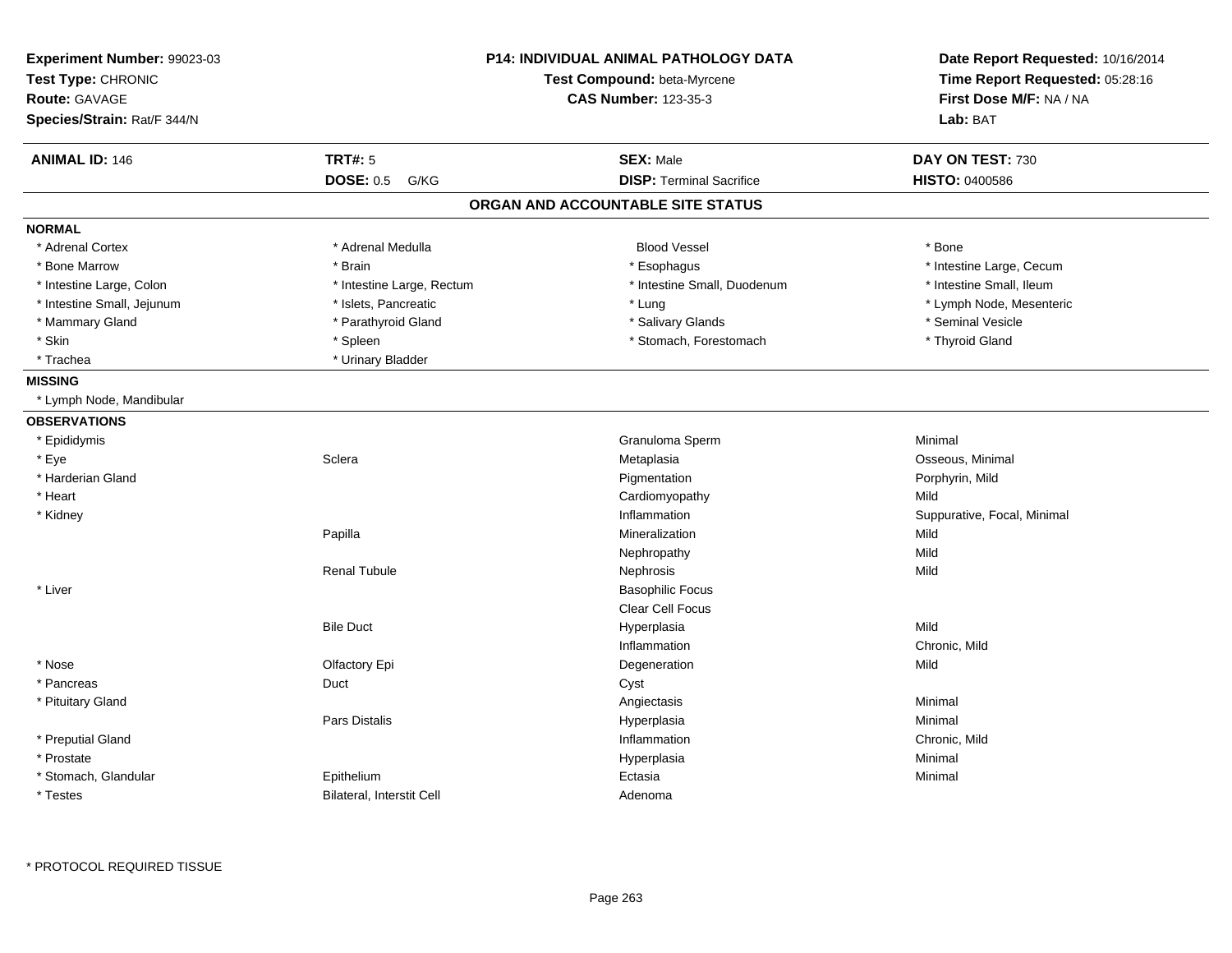| Experiment Number: 99023-03 |                          | <b>P14: INDIVIDUAL ANIMAL PATHOLOGY DATA</b> | Date Report Requested: 10/16/2014 |
|-----------------------------|--------------------------|----------------------------------------------|-----------------------------------|
| <b>Test Type: CHRONIC</b>   |                          | Test Compound: beta-Myrcene                  | Time Report Requested: 05:28:16   |
| <b>Route: GAVAGE</b>        |                          | <b>CAS Number: 123-35-3</b>                  | First Dose M/F: NA / NA           |
| Species/Strain: Rat/F 344/N |                          |                                              | Lab: BAT                          |
| <b>ANIMAL ID: 146</b>       | TRT#: 5                  | <b>SEX: Male</b>                             | DAY ON TEST: 730                  |
|                             | <b>DOSE: 0.5</b><br>G/KG | <b>DISP:</b> Terminal Sacrifice              | <b>HISTO: 0400586</b>             |
|                             |                          | ORGAN AND ACCOUNTABLE SITE STATUS            |                                   |
| [Adenoma TGLS = $1-11$ ]    |                          |                                              |                                   |
| * Thymus                    |                          | Atrophy                                      | Moderate                          |
| PRIMARY CAUSE OF DEATH      |                          |                                              |                                   |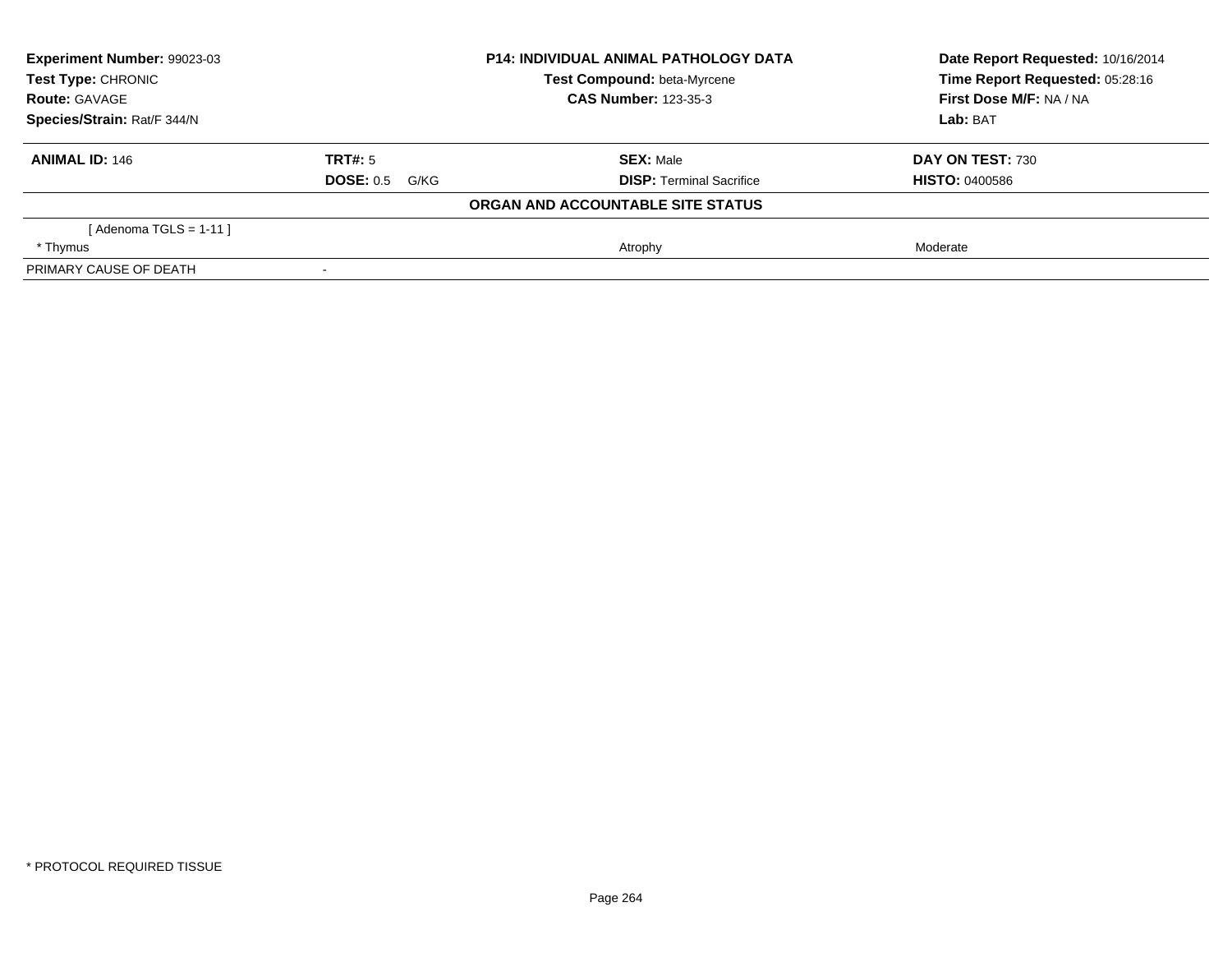| Experiment Number: 99023-03<br>Test Type: CHRONIC<br><b>Route: GAVAGE</b><br>Species/Strain: Rat/F 344/N |                          | <b>P14: INDIVIDUAL ANIMAL PATHOLOGY DATA</b><br>Test Compound: beta-Myrcene<br><b>CAS Number: 123-35-3</b> | Date Report Requested: 10/16/2014<br>Time Report Requested: 05:28:16<br>First Dose M/F: NA / NA<br>Lab: BAT |
|----------------------------------------------------------------------------------------------------------|--------------------------|------------------------------------------------------------------------------------------------------------|-------------------------------------------------------------------------------------------------------------|
|                                                                                                          |                          |                                                                                                            |                                                                                                             |
| <b>ANIMAL ID: 147</b>                                                                                    | <b>TRT#: 5</b>           | <b>SEX: Male</b>                                                                                           | DAY ON TEST: 648                                                                                            |
|                                                                                                          | <b>DOSE: 0.5</b><br>G/KG | <b>DISP:</b> Moribund Sacrifice                                                                            | HISTO: 0400587                                                                                              |
|                                                                                                          |                          | ORGAN AND ACCOUNTABLE SITE STATUS                                                                          |                                                                                                             |
| <b>NORMAL</b>                                                                                            |                          |                                                                                                            |                                                                                                             |
| * Adrenal Medulla                                                                                        | <b>Blood Vessel</b>      | * Bone                                                                                                     | * Epididymis                                                                                                |
| * Esophagus                                                                                              | * Intestine Large, Cecum | * Intestine Large, Colon                                                                                   | * Intestine Large, Rectum                                                                                   |
| * Intestine Small, Duodenum                                                                              | * Intestine Small, Ileum | * Intestine Small, Jejunum                                                                                 | * Islets, Pancreatic                                                                                        |
| * Lymph Node, Mesenteric                                                                                 | * Mammary Gland          | * Pancreas                                                                                                 | * Parathyroid Gland                                                                                         |
| * Prostate                                                                                               | * Salivary Glands        | * Seminal Vesicle                                                                                          | * Skin                                                                                                      |
| * Stomach, Forestomach                                                                                   | * Thyroid Gland          | * Trachea                                                                                                  | * Urinary Bladder                                                                                           |
| <b>MISSING</b>                                                                                           |                          |                                                                                                            |                                                                                                             |
| * Lymph Node, Mandibular                                                                                 |                          |                                                                                                            |                                                                                                             |
| <b>OBSERVATIONS</b>                                                                                      |                          |                                                                                                            |                                                                                                             |
| * Adrenal Cortex                                                                                         |                          | Leukemia Mononuclear                                                                                       |                                                                                                             |
| * Bone Marrow                                                                                            |                          | Leukemia Mononuclear                                                                                       |                                                                                                             |
| * Brain                                                                                                  |                          | Leukemia Mononuclear                                                                                       |                                                                                                             |
| * Eye                                                                                                    | Sclera                   | Metaplasia                                                                                                 | Osseous, Mild                                                                                               |
| * Harderian Gland                                                                                        |                          | Pigmentation                                                                                               | Porphyrin, Mild                                                                                             |
| * Heart                                                                                                  |                          | Cardiomyopathy                                                                                             | Mild                                                                                                        |
| * Kidney                                                                                                 | <b>Transit Epithe</b>    | Hyperplasia                                                                                                | Minimal                                                                                                     |
|                                                                                                          | Papilla                  | Mineralization                                                                                             | Moderate                                                                                                    |
|                                                                                                          |                          | Nephropathy                                                                                                | Mild                                                                                                        |
|                                                                                                          | <b>Renal Tubule</b>      | Nephrosis                                                                                                  | Moderate                                                                                                    |
| [Nephropathy TGLS = 2-5]                                                                                 |                          |                                                                                                            |                                                                                                             |
| * Liver                                                                                                  | <b>Bile Duct</b>         | Hyperplasia                                                                                                | Minimal                                                                                                     |
|                                                                                                          |                          | Leukemia Mononuclear                                                                                       |                                                                                                             |
|                                                                                                          |                          | Necrosis                                                                                                   | Minimal                                                                                                     |
| [ Leukemia Mononuclear TGLS = 4-6+7 ]                                                                    |                          |                                                                                                            |                                                                                                             |
| * Lung                                                                                                   |                          | Leukemia Mononuclear                                                                                       |                                                                                                             |
| * Nose                                                                                                   | Olfactory Epi            | Degeneration                                                                                               | Minimal                                                                                                     |
|                                                                                                          |                          | Inflammation                                                                                               | Chronic Active, Minimal                                                                                     |
| * Pituitary Gland                                                                                        |                          | Angiectasis                                                                                                | Minimal                                                                                                     |
| * Preputial Gland                                                                                        |                          | Inflammation                                                                                               | Chronic, Mild                                                                                               |
|                                                                                                          |                          | Leukemia Mononuclear                                                                                       |                                                                                                             |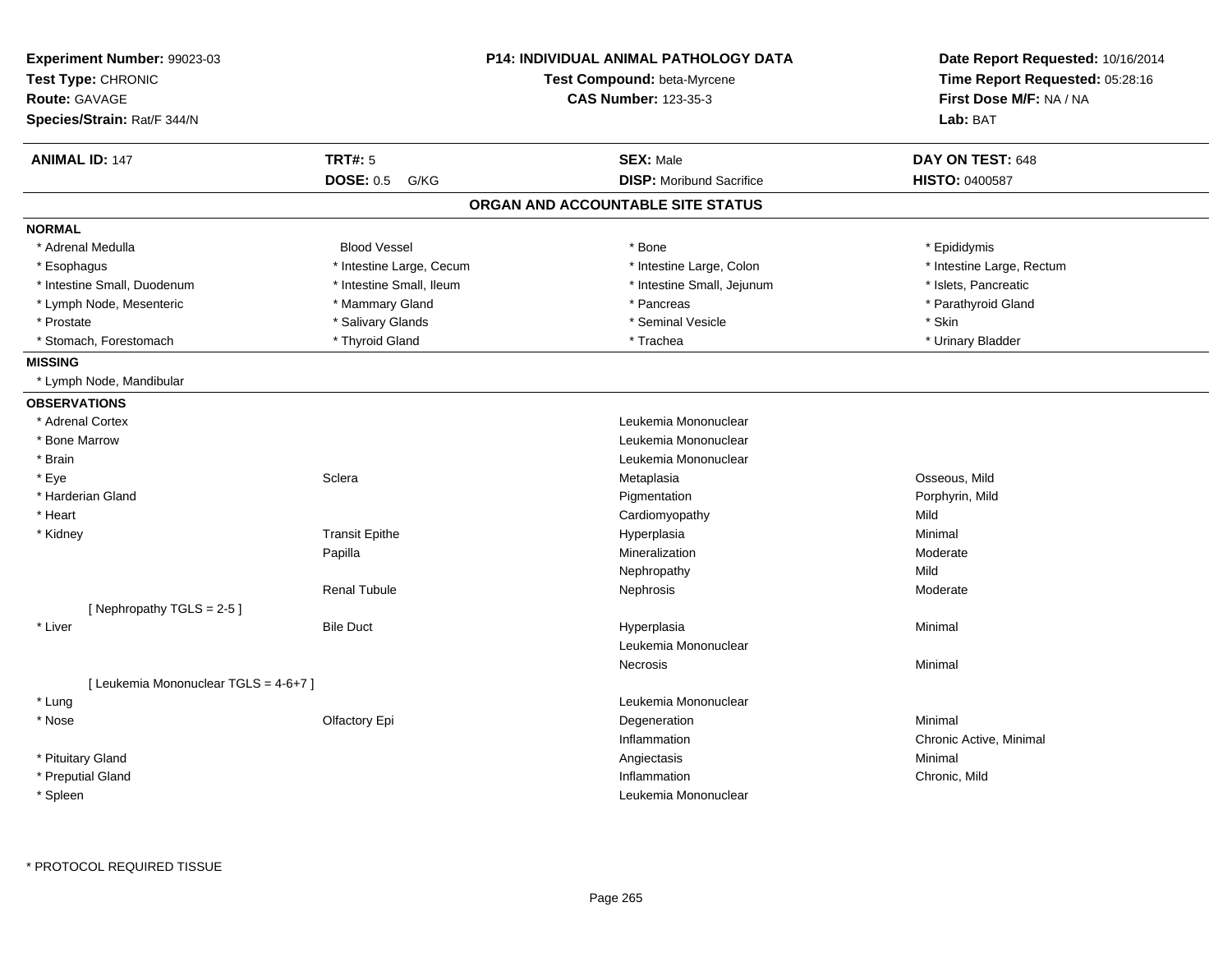| Experiment Number: 99023-03<br>Test Type: CHRONIC<br><b>Route: GAVAGE</b><br>Species/Strain: Rat/F 344/N |                                            | <b>P14: INDIVIDUAL ANIMAL PATHOLOGY DATA</b><br>Test Compound: beta-Myrcene<br><b>CAS Number: 123-35-3</b> | Date Report Requested: 10/16/2014<br>Time Report Requested: 05:28:16<br>First Dose M/F: NA / NA<br>Lab: BAT |
|----------------------------------------------------------------------------------------------------------|--------------------------------------------|------------------------------------------------------------------------------------------------------------|-------------------------------------------------------------------------------------------------------------|
| <b>ANIMAL ID: 147</b>                                                                                    | <b>TRT#: 5</b><br><b>DOSE: 0.5</b><br>G/KG | <b>SEX: Male</b><br><b>DISP:</b> Moribund Sacrifice                                                        | DAY ON TEST: 648<br><b>HISTO: 0400587</b>                                                                   |
|                                                                                                          |                                            | ORGAN AND ACCOUNTABLE SITE STATUS                                                                          |                                                                                                             |
| [Leukemia Mononuclear TGLS = 3-14]                                                                       |                                            |                                                                                                            |                                                                                                             |
| * Stomach, Glandular                                                                                     | Epithelium                                 | Ectasia<br>Inflammation                                                                                    | Minimal<br>Chronic, Minimal                                                                                 |
| * Testes<br>[Adenoma TGLS = 1-11]                                                                        | Bilateral, Interstit Cell                  | Adenoma                                                                                                    |                                                                                                             |
| * Thymus                                                                                                 |                                            | Atrophy                                                                                                    | Marked                                                                                                      |
| PRIMARY CAUSE OF DEATH                                                                                   | Leukemia Mononuclear<br>- Spleen           |                                                                                                            |                                                                                                             |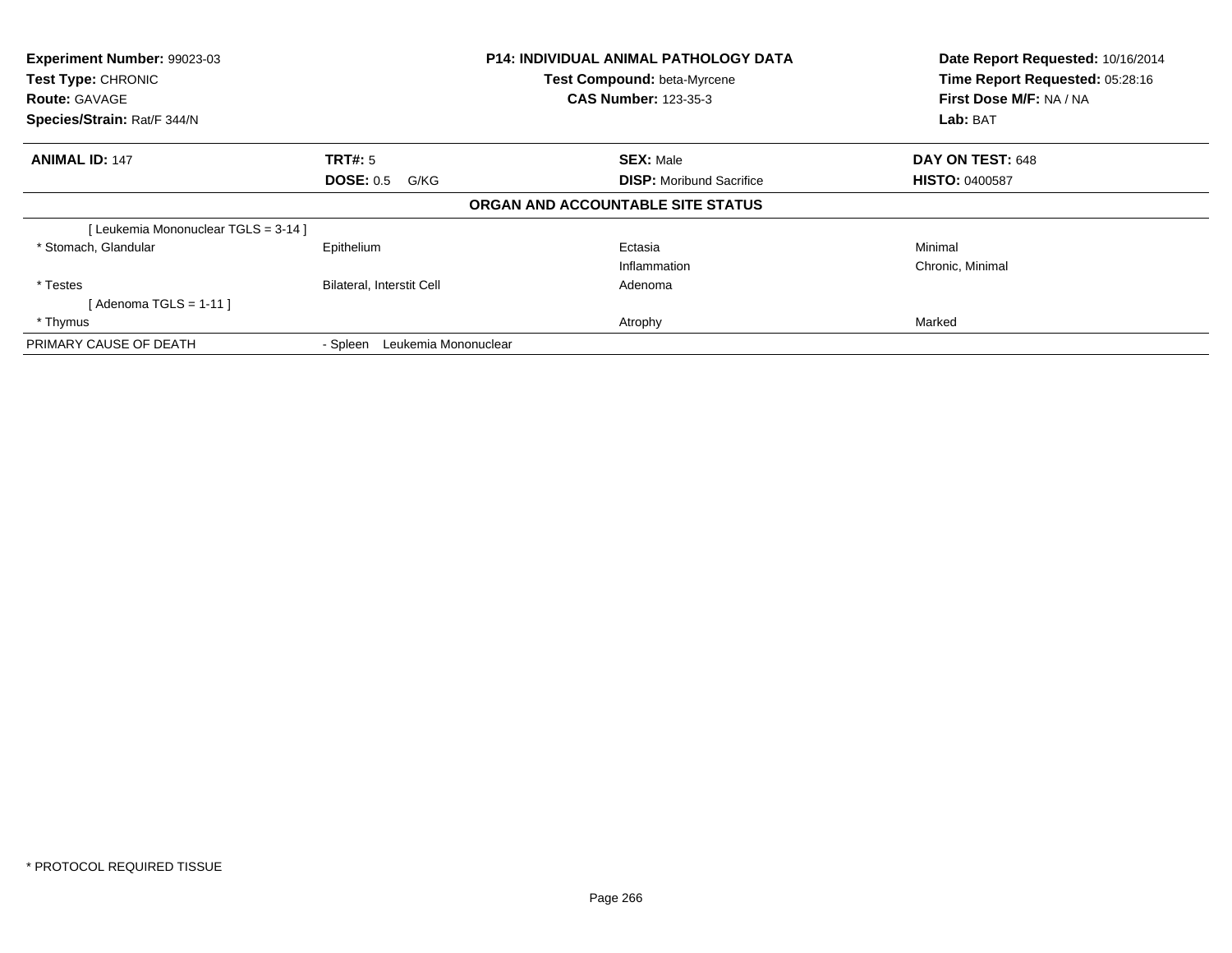| Experiment Number: 99023-03<br>Test Type: CHRONIC<br><b>Route: GAVAGE</b><br>Species/Strain: Rat/F 344/N |                           | <b>P14: INDIVIDUAL ANIMAL PATHOLOGY DATA</b><br>Test Compound: beta-Myrcene<br><b>CAS Number: 123-35-3</b> | Date Report Requested: 10/16/2014<br>Time Report Requested: 05:28:16<br>First Dose M/F: NA / NA<br>Lab: BAT |
|----------------------------------------------------------------------------------------------------------|---------------------------|------------------------------------------------------------------------------------------------------------|-------------------------------------------------------------------------------------------------------------|
| <b>ANIMAL ID: 148</b>                                                                                    | <b>TRT#: 5</b>            | <b>SEX: Male</b>                                                                                           | DAY ON TEST: 730                                                                                            |
|                                                                                                          | <b>DOSE: 0.5</b><br>G/KG  | <b>DISP: Terminal Sacrifice</b>                                                                            | <b>HISTO: 0400588</b>                                                                                       |
|                                                                                                          |                           | ORGAN AND ACCOUNTABLE SITE STATUS                                                                          |                                                                                                             |
| <b>NORMAL</b>                                                                                            |                           |                                                                                                            |                                                                                                             |
| * Adrenal Cortex                                                                                         | * Adrenal Medulla         | <b>Blood Vessel</b>                                                                                        | * Bone                                                                                                      |
| * Bone Marrow                                                                                            | * Brain                   | * Epididymis                                                                                               | * Esophagus                                                                                                 |
| * Intestine Large, Cecum                                                                                 | * Intestine Large, Rectum | * Intestine Small, Duodenum                                                                                | * Intestine Small, Ileum                                                                                    |
| * Intestine Small, Jejunum                                                                               | * Islets, Pancreatic      | * Lung                                                                                                     | * Lymph Node, Mesenteric                                                                                    |
| * Mammary Gland                                                                                          | * Pancreas                | * Parathyroid Gland                                                                                        | * Salivary Glands                                                                                           |
| * Seminal Vesicle                                                                                        | * Skin                    | * Spleen                                                                                                   | * Thyroid Gland                                                                                             |
| * Trachea                                                                                                | * Urinary Bladder         |                                                                                                            |                                                                                                             |
| <b>MISSING</b>                                                                                           |                           |                                                                                                            |                                                                                                             |
| * Lymph Node, Mandibular                                                                                 |                           |                                                                                                            |                                                                                                             |
| <b>OBSERVATIONS</b>                                                                                      |                           |                                                                                                            |                                                                                                             |
| * Eye                                                                                                    | Sclera                    | Metaplasia                                                                                                 | Osseous, Minimal                                                                                            |
| * Harderian Gland                                                                                        |                           | Pigmentation                                                                                               | Porphyrin, Mild                                                                                             |
| * Heart                                                                                                  |                           | Cardiomyopathy                                                                                             | Mild                                                                                                        |
| * Intestine Large, Colon                                                                                 |                           | Parasite Metazoan                                                                                          | Minimal                                                                                                     |
| * Kidney                                                                                                 | <b>Renal Tubule</b>       | Cyst                                                                                                       |                                                                                                             |
|                                                                                                          | <b>Transit Epithe</b>     | Hyperplasia                                                                                                | Minimal                                                                                                     |
|                                                                                                          | Papilla                   | Mineralization                                                                                             | Mild                                                                                                        |
|                                                                                                          |                           | Nephropathy                                                                                                | Marked                                                                                                      |
|                                                                                                          | <b>Renal Tubule</b>       | Nephrosis                                                                                                  | Marked                                                                                                      |
| [Cyst TGLS = $3-15$ ]                                                                                    |                           |                                                                                                            |                                                                                                             |
| [Nephropathy TGLS = $2-5+15$ ]                                                                           |                           |                                                                                                            |                                                                                                             |
| * Liver                                                                                                  |                           | Clear Cell Focus                                                                                           |                                                                                                             |
|                                                                                                          | <b>Bile Duct</b>          | Hyperplasia                                                                                                | Minimal                                                                                                     |
|                                                                                                          |                           | Inflammation                                                                                               | Chronic, Minimal                                                                                            |
| Lymph Node                                                                                               | Mediastinal               | Pigmentation                                                                                               | Hemosiderin, Mild                                                                                           |
| [ Pigmentation TGLS = 5-14 ]                                                                             |                           |                                                                                                            |                                                                                                             |
| * Nose                                                                                                   | Olfactory Epi             | Degeneration                                                                                               | Minimal                                                                                                     |
| * Pituitary Gland                                                                                        |                           | Angiectasis                                                                                                | Moderate                                                                                                    |
|                                                                                                          |                           | Cyst                                                                                                       |                                                                                                             |
| [ Angiectasis TGLS = 1-8 ]                                                                               |                           |                                                                                                            |                                                                                                             |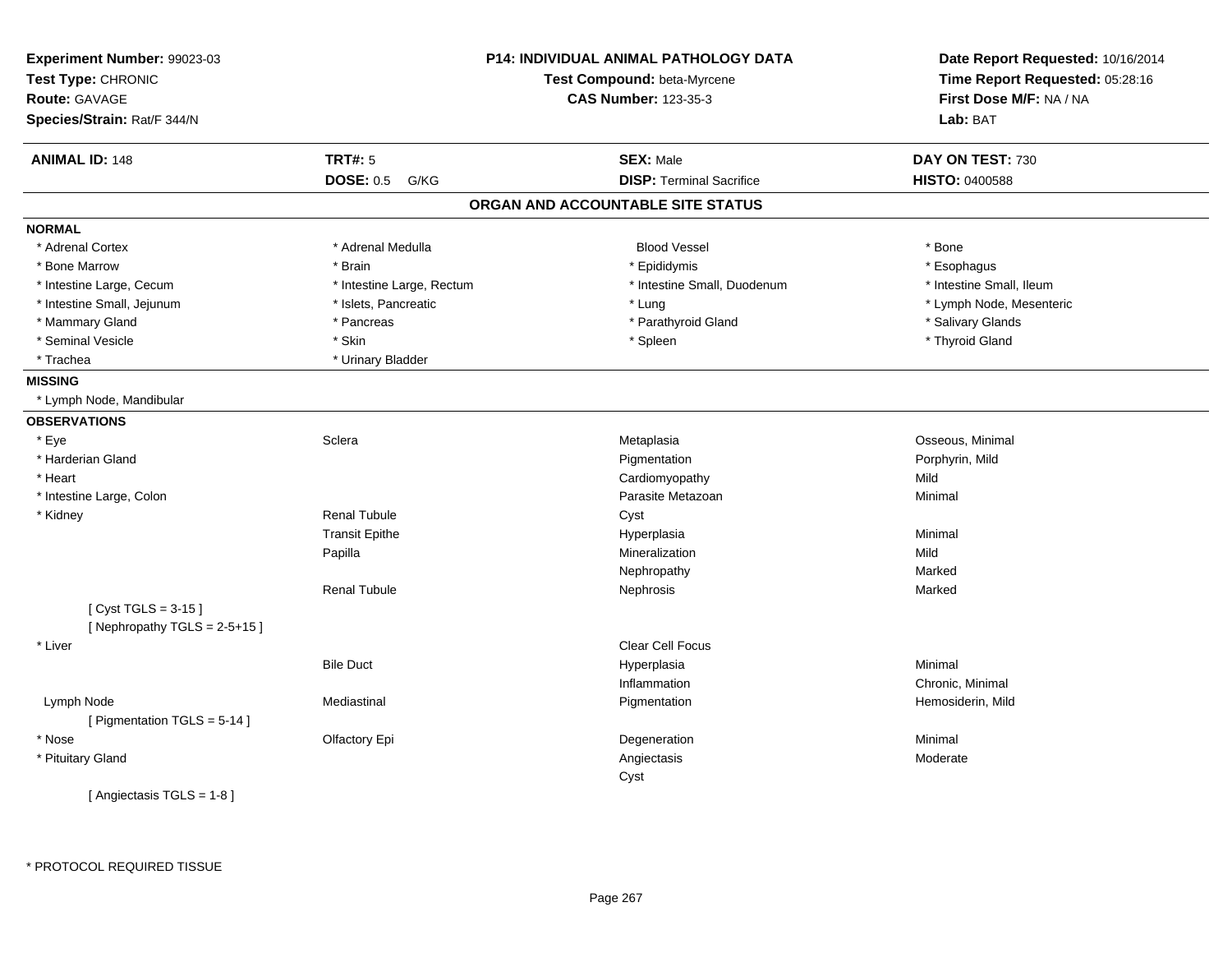| <b>Experiment Number: 99023-03</b><br>Test Type: CHRONIC<br><b>Route: GAVAGE</b><br>Species/Strain: Rat/F 344/N |                           | <b>P14: INDIVIDUAL ANIMAL PATHOLOGY DATA</b><br><b>Test Compound: beta-Myrcene</b><br><b>CAS Number: 123-35-3</b> | Date Report Requested: 10/16/2014<br>Time Report Requested: 05:28:16<br>First Dose M/F: NA / NA<br>Lab: BAT |
|-----------------------------------------------------------------------------------------------------------------|---------------------------|-------------------------------------------------------------------------------------------------------------------|-------------------------------------------------------------------------------------------------------------|
| <b>ANIMAL ID: 148</b>                                                                                           | <b>TRT#: 5</b>            | <b>SEX: Male</b>                                                                                                  | DAY ON TEST: 730                                                                                            |
|                                                                                                                 | <b>DOSE: 0.5</b><br>G/KG  | <b>DISP:</b> Terminal Sacrifice                                                                                   | <b>HISTO: 0400588</b>                                                                                       |
|                                                                                                                 |                           | ORGAN AND ACCOUNTABLE SITE STATUS                                                                                 |                                                                                                             |
| * Preputial Gland                                                                                               |                           | Inflammation                                                                                                      | Chronic, Mild                                                                                               |
| * Prostate                                                                                                      |                           | Inflammation                                                                                                      | Chronic, Minimal                                                                                            |
| * Stomach, Forestomach                                                                                          |                           | Inflammation                                                                                                      | Chronic Active, Moderate                                                                                    |
|                                                                                                                 |                           | Ulcer                                                                                                             | Moderate                                                                                                    |
| * Stomach, Glandular                                                                                            | Epithelium                | Ectasia                                                                                                           | Mild                                                                                                        |
| * Testes                                                                                                        | Bilateral, Interstit Cell | Adenoma                                                                                                           |                                                                                                             |
| [Adenoma TGLS = 4-11 ]                                                                                          |                           |                                                                                                                   |                                                                                                             |
| * Thymus                                                                                                        |                           | Atrophy                                                                                                           | Marked                                                                                                      |
| PRIMARY CAUSE OF DEATH                                                                                          |                           |                                                                                                                   |                                                                                                             |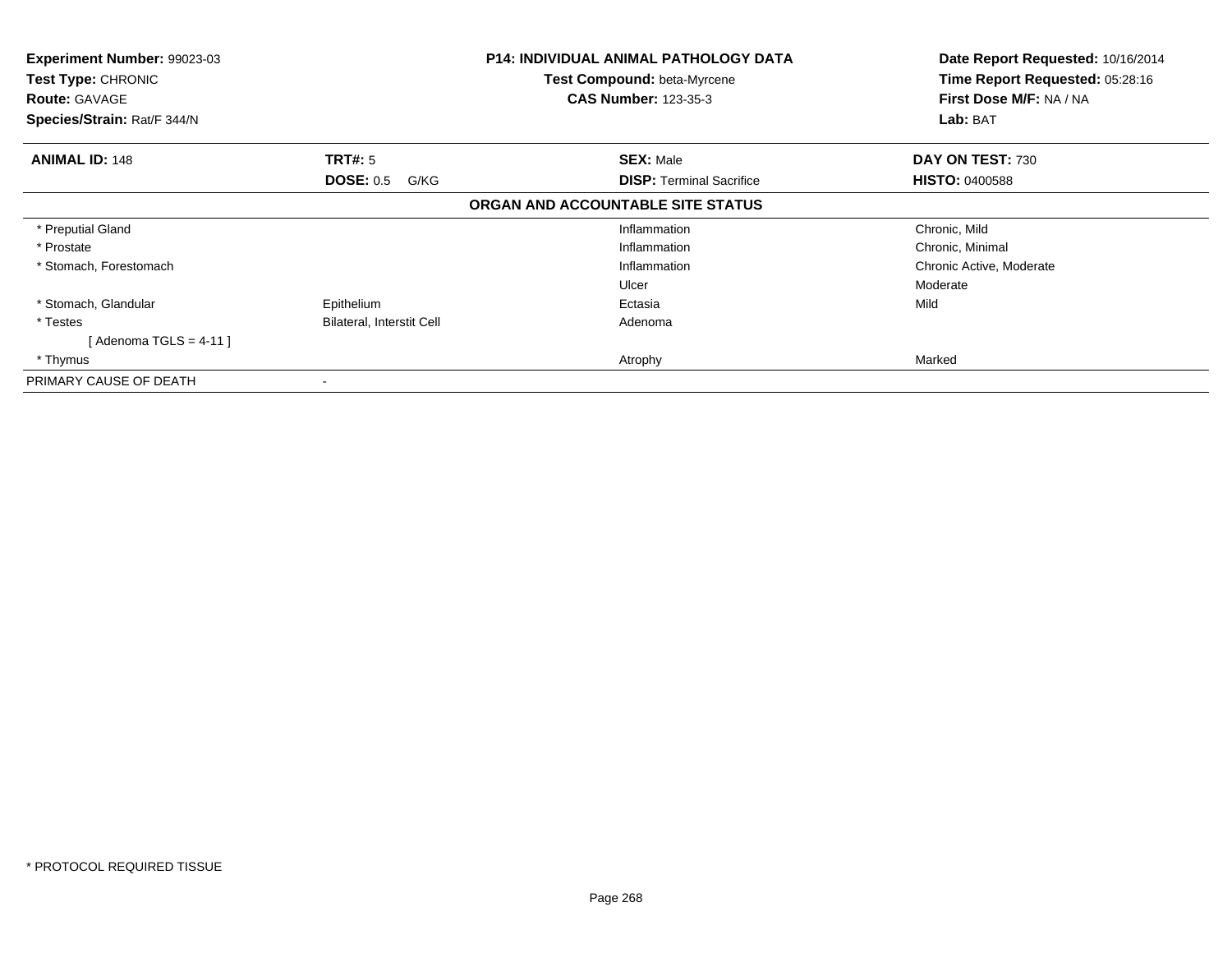| Experiment Number: 99023-03<br>Test Type: CHRONIC |                          | <b>P14: INDIVIDUAL ANIMAL PATHOLOGY DATA</b><br>Test Compound: beta-Myrcene | Date Report Requested: 10/16/2014<br>Time Report Requested: 05:28:16 |
|---------------------------------------------------|--------------------------|-----------------------------------------------------------------------------|----------------------------------------------------------------------|
| <b>Route: GAVAGE</b>                              |                          | <b>CAS Number: 123-35-3</b>                                                 | First Dose M/F: NA / NA                                              |
| Species/Strain: Rat/F 344/N                       |                          |                                                                             | Lab: BAT                                                             |
| <b>ANIMAL ID: 149</b>                             | <b>TRT#: 5</b>           | <b>SEX: Male</b>                                                            | DAY ON TEST: 729                                                     |
|                                                   | <b>DOSE: 0.5</b><br>G/KG | <b>DISP: Terminal Sacrifice</b>                                             | HISTO: 0400589                                                       |
|                                                   |                          | ORGAN AND ACCOUNTABLE SITE STATUS                                           |                                                                      |
| <b>NORMAL</b>                                     |                          |                                                                             |                                                                      |
| * Adrenal Medulla                                 | <b>Blood Vessel</b>      | * Bone                                                                      | * Bone Marrow                                                        |
| * Brain                                           | * Epididymis             | * Esophagus                                                                 | * Intestine Large, Cecum                                             |
| * Intestine Small, Duodenum                       | * Intestine Small, Ileum | * Intestine Small, Jejunum                                                  | * Islets, Pancreatic                                                 |
| * Lymph Node, Mesenteric                          | * Mammary Gland          | * Pancreas                                                                  | * Parathyroid Gland                                                  |
| * Prostate                                        | * Salivary Glands        | * Seminal Vesicle                                                           | $^{\star}$ Skin                                                      |
| * Thyroid Gland                                   | * Trachea                | * Urinary Bladder                                                           |                                                                      |
| <b>MISSING</b>                                    |                          |                                                                             |                                                                      |
| * Lymph Node, Mandibular                          |                          |                                                                             |                                                                      |
| <b>OBSERVATIONS</b>                               |                          |                                                                             |                                                                      |
| * Adrenal Cortex                                  |                          | Hyperplasia                                                                 | Minimal                                                              |
|                                                   |                          | Vacuolization Cytoplasmic                                                   | Mild                                                                 |
| * Eye                                             | Sclera                   | Metaplasia                                                                  | Osseous, Mild                                                        |
| * Harderian Gland                                 |                          | Pigmentation                                                                | Porphyrin, Mild                                                      |
| * Heart                                           |                          | Cardiomyopathy                                                              | Mild                                                                 |
| * Intestine Large, Colon                          |                          | Inflammation                                                                | Chronic, Mild                                                        |
| * Intestine Large, Rectum                         |                          | Inflammation                                                                | Chronic, Mild                                                        |
| * Kidney                                          | <b>Transit Epithe</b>    | Hyperplasia                                                                 | Mild                                                                 |
|                                                   | Papilla                  | Mineralization                                                              | Moderate                                                             |
|                                                   |                          | Nephropathy                                                                 | Marked                                                               |
|                                                   | <b>Renal Tubule</b>      | Nephrosis                                                                   | Marked                                                               |
| [Nephropathy TGLS = $3-5+15$ ]                    |                          |                                                                             |                                                                      |
| * Liver                                           |                          | Leukemia Mononuclear                                                        |                                                                      |
| * Lung                                            |                          | Leukemia Mononuclear                                                        |                                                                      |
| * Nose                                            | Olfactory Epi            | Degeneration                                                                | Minimal                                                              |
| * Pituitary Gland                                 |                          | Cyst                                                                        |                                                                      |
| * Preputial Gland                                 |                          | Inflammation                                                                | Chronic, Minimal                                                     |
| * Spleen                                          |                          | Leukemia Mononuclear                                                        |                                                                      |
| [Leukemia Mononuclear TGLS = 2-5]                 |                          |                                                                             |                                                                      |
| * Stomach, Forestomach                            |                          | Fibrosis                                                                    | Marked                                                               |
|                                                   |                          | Inflammation                                                                | Chronic Active, Moderate                                             |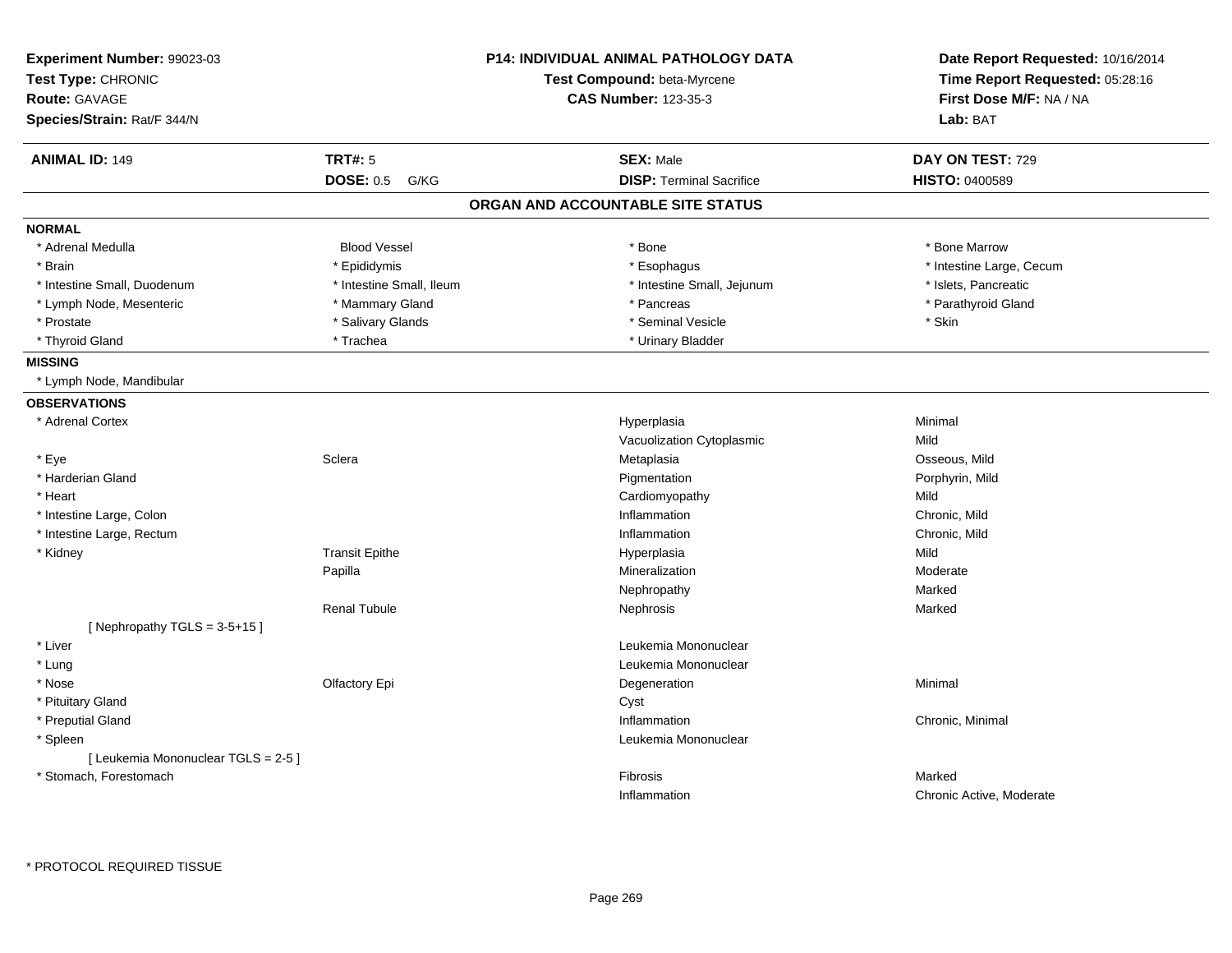| Experiment Number: 99023-03<br>Test Type: CHRONIC |                                  | <b>P14: INDIVIDUAL ANIMAL PATHOLOGY DATA</b> | Date Report Requested: 10/16/2014<br>Time Report Requested: 05:28:16 |  |
|---------------------------------------------------|----------------------------------|----------------------------------------------|----------------------------------------------------------------------|--|
|                                                   |                                  | Test Compound: beta-Myrcene                  |                                                                      |  |
| <b>Route: GAVAGE</b>                              |                                  | <b>CAS Number: 123-35-3</b>                  | First Dose M/F: NA / NA                                              |  |
| Species/Strain: Rat/F 344/N                       |                                  |                                              | Lab: BAT                                                             |  |
| <b>ANIMAL ID: 149</b>                             | TRT#: 5                          | <b>SEX: Male</b>                             | DAY ON TEST: 729                                                     |  |
|                                                   | <b>DOSE: 0.5</b><br>G/KG         | <b>DISP:</b> Terminal Sacrifice              | <b>HISTO: 0400589</b>                                                |  |
|                                                   |                                  | ORGAN AND ACCOUNTABLE SITE STATUS            |                                                                      |  |
|                                                   |                                  | Ulcer                                        | Moderate                                                             |  |
| [Fibrosis TGLS = $4-16$ ]                         |                                  |                                              |                                                                      |  |
| * Stomach, Glandular                              | Epithelium                       | Ectasia                                      | Mild                                                                 |  |
| * Testes                                          | <b>Bilateral, Interstit Cell</b> | Adenoma                                      |                                                                      |  |
| [Adenoma TGLS = 1-14]                             |                                  |                                              |                                                                      |  |
| * Thymus                                          |                                  | Atrophy                                      | Marked                                                               |  |
| PRIMARY CAUSE OF DEATH                            |                                  |                                              |                                                                      |  |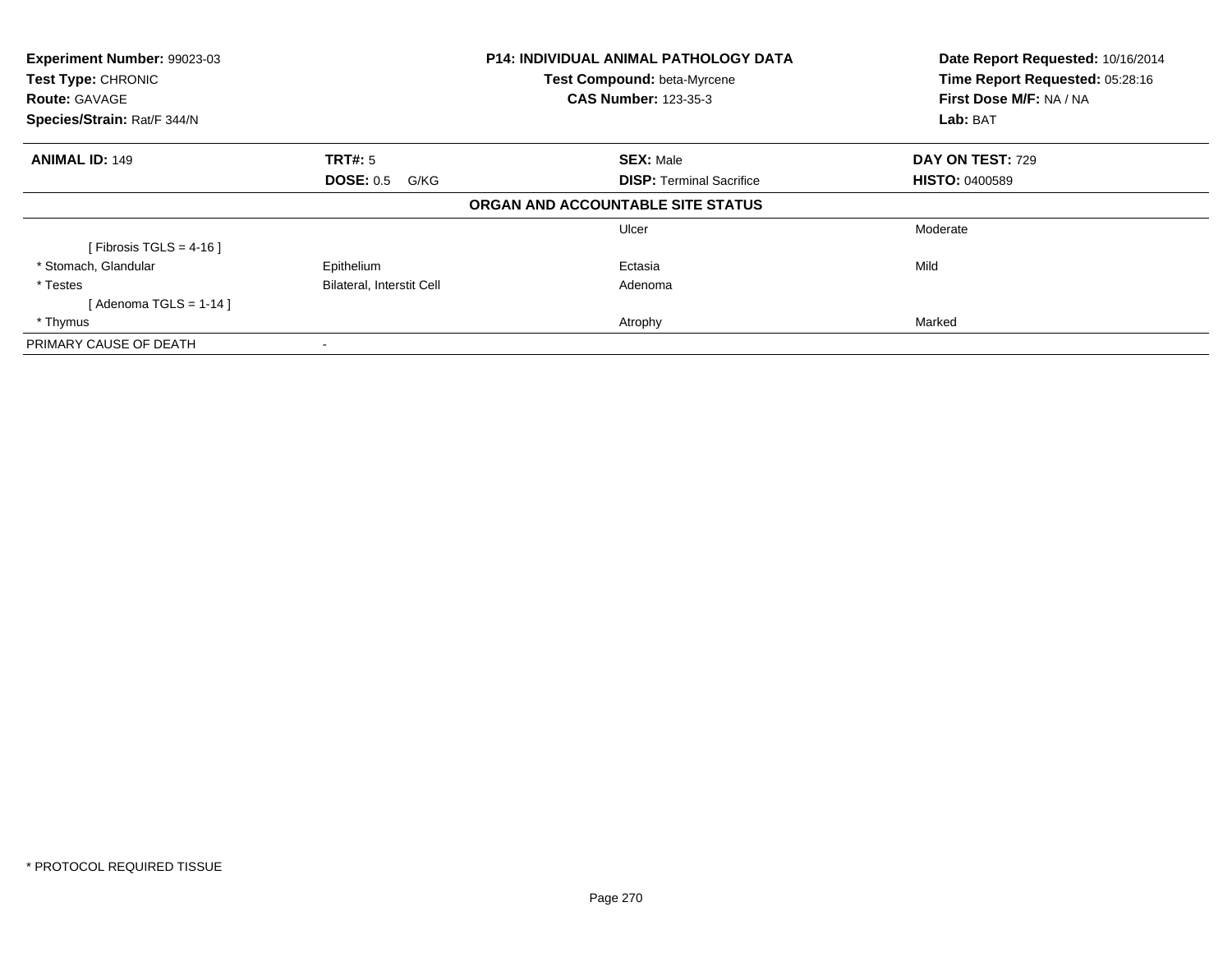| Experiment Number: 99023-03<br>Test Type: CHRONIC<br>Route: GAVAGE<br>Species/Strain: Rat/F 344/N |                                            | <b>P14: INDIVIDUAL ANIMAL PATHOLOGY DATA</b><br>Test Compound: beta-Myrcene<br><b>CAS Number: 123-35-3</b> | Date Report Requested: 10/16/2014<br>Time Report Requested: 05:28:16<br>First Dose M/F: NA / NA<br>Lab: BAT |
|---------------------------------------------------------------------------------------------------|--------------------------------------------|------------------------------------------------------------------------------------------------------------|-------------------------------------------------------------------------------------------------------------|
| <b>ANIMAL ID: 150</b>                                                                             | <b>TRT#: 5</b><br><b>DOSE: 0.5</b><br>G/KG | <b>SEX: Male</b><br><b>DISP: Natural Death</b>                                                             | DAY ON TEST: 486<br><b>HISTO: 0400590</b>                                                                   |
|                                                                                                   |                                            | ORGAN AND ACCOUNTABLE SITE STATUS                                                                          |                                                                                                             |
|                                                                                                   |                                            |                                                                                                            |                                                                                                             |
| <b>NORMAL</b>                                                                                     |                                            |                                                                                                            |                                                                                                             |
| * Adrenal Cortex                                                                                  | * Adrenal Medulla                          | <b>Blood Vessel</b>                                                                                        | * Bone Marrow                                                                                               |
| * Brain                                                                                           | * Epididymis                               | * Esophagus                                                                                                | * Eye                                                                                                       |
| * Intestine Large, Cecum                                                                          | * Intestine Large, Colon                   | * Intestine Large, Rectum                                                                                  | * Intestine Small, Duodenum                                                                                 |
| * Intestine Small, Ileum                                                                          | * Intestine Small, Jejunum                 | * Islets, Pancreatic                                                                                       | * Lymph Node, Mesenteric                                                                                    |
| * Mammary Gland                                                                                   | * Pancreas                                 | * Parathyroid Gland                                                                                        | * Pituitary Gland                                                                                           |
| * Prostate                                                                                        | * Salivary Glands                          | * Seminal Vesicle                                                                                          | * Skin                                                                                                      |
| * Stomach, Forestomach                                                                            | * Stomach, Glandular                       | * Thymus                                                                                                   | * Thyroid Gland                                                                                             |
| * Trachea                                                                                         | * Urinary Bladder                          |                                                                                                            |                                                                                                             |
| <b>MISSING</b>                                                                                    |                                            |                                                                                                            |                                                                                                             |
| * Lymph Node, Mandibular                                                                          |                                            |                                                                                                            |                                                                                                             |
| <b>OBSERVATIONS</b>                                                                               |                                            |                                                                                                            |                                                                                                             |
| * Bone                                                                                            |                                            | Osteosarcoma                                                                                               |                                                                                                             |
| [Osteosarcoma TGLS = 2-14]                                                                        |                                            |                                                                                                            |                                                                                                             |
| * Harderian Gland                                                                                 |                                            | Pigmentation                                                                                               | Porphyrin, Mild                                                                                             |
| * Heart                                                                                           |                                            | Cardiomyopathy                                                                                             | Minimal                                                                                                     |
|                                                                                                   |                                            | Osteosarcoma                                                                                               | Metastatic (Bone)                                                                                           |
| * Kidney                                                                                          |                                            | Nephropathy                                                                                                | Minimal                                                                                                     |
| [Nephropathy TGLS = 1-5]                                                                          |                                            |                                                                                                            |                                                                                                             |
| * Liver                                                                                           |                                            | Inflammation                                                                                               | Chronic, Minimal                                                                                            |
| * Lung                                                                                            |                                            | Osteosarcoma                                                                                               | Metastatic (Bone)                                                                                           |
| [Osteosarcoma TGLS = $3,4-3+4+15$ ]                                                               |                                            |                                                                                                            |                                                                                                             |
| * Nose                                                                                            | Olfactory Epi                              | Degeneration                                                                                               | Minimal                                                                                                     |
| * Preputial Gland                                                                                 |                                            | Inflammation                                                                                               | Chronic, Mild                                                                                               |
| * Spleen                                                                                          |                                            | Hematopoietic Cell Proliferation                                                                           | Mild                                                                                                        |
| * Testes                                                                                          | Bilateral, Interstit Cell                  | Adenoma                                                                                                    |                                                                                                             |
| PRIMARY CAUSE OF DEATH                                                                            | - Bone Osteosarcoma                        |                                                                                                            |                                                                                                             |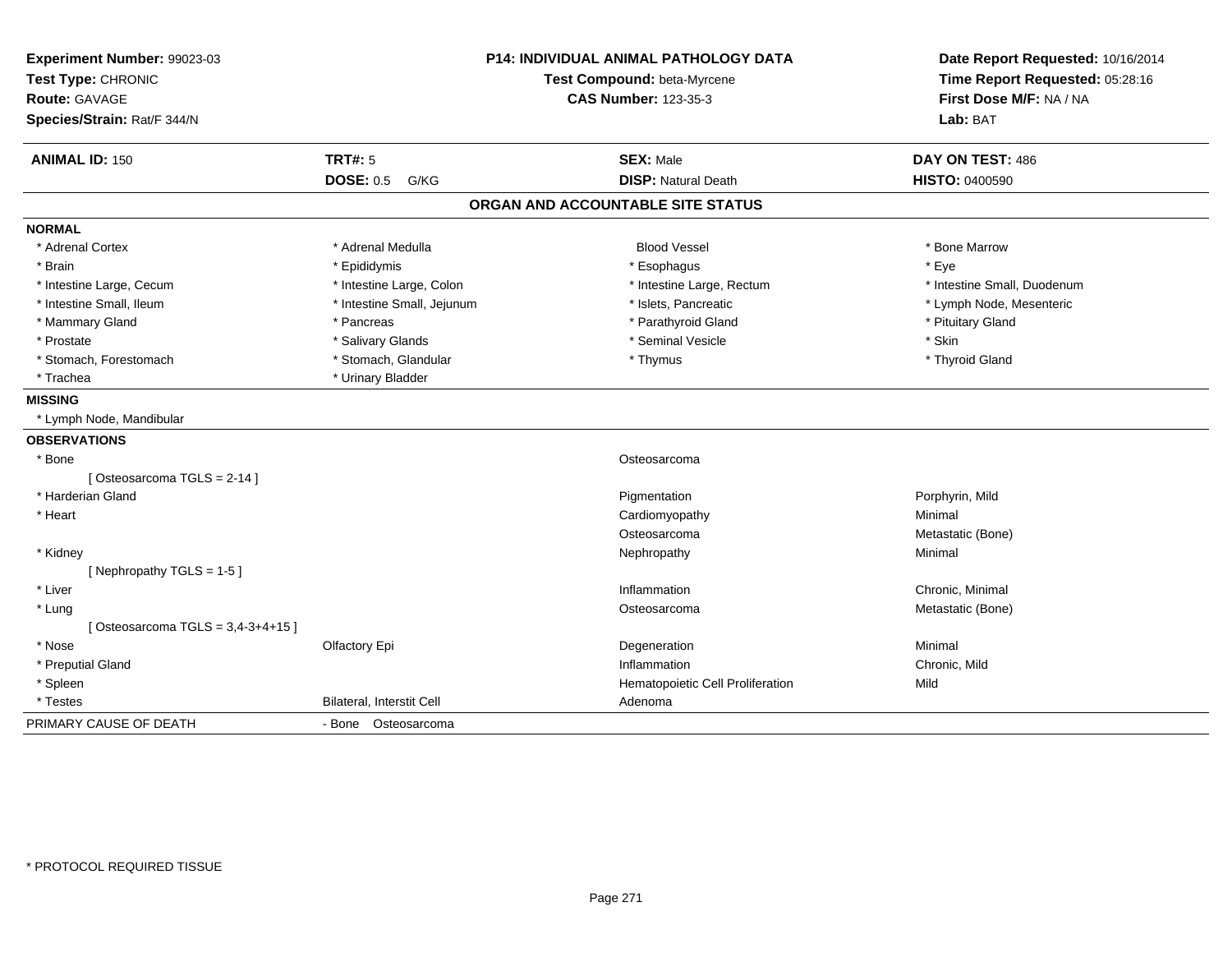| Experiment Number: 99023-03<br>Test Type: CHRONIC<br>Route: GAVAGE<br>Species/Strain: Rat/F 344/N |                            | <b>P14: INDIVIDUAL ANIMAL PATHOLOGY DATA</b><br>Test Compound: beta-Myrcene<br><b>CAS Number: 123-35-3</b> | Date Report Requested: 10/16/2014<br>Time Report Requested: 05:28:16<br>First Dose M/F: NA / NA<br>Lab: BAT |
|---------------------------------------------------------------------------------------------------|----------------------------|------------------------------------------------------------------------------------------------------------|-------------------------------------------------------------------------------------------------------------|
| <b>ANIMAL ID: 151</b>                                                                             | <b>TRT#: 7</b>             | <b>SEX: Male</b>                                                                                           | DAY ON TEST: 504                                                                                            |
|                                                                                                   | <b>DOSE: 1.0</b><br>G/KG   | <b>DISP: Natural Death</b>                                                                                 | HISTO: 0400591                                                                                              |
|                                                                                                   |                            | ORGAN AND ACCOUNTABLE SITE STATUS                                                                          |                                                                                                             |
| <b>NORMAL</b>                                                                                     |                            |                                                                                                            |                                                                                                             |
| * Adrenal Cortex                                                                                  | * Adrenal Medulla          | <b>Blood Vessel</b>                                                                                        | * Bone                                                                                                      |
| * Bone Marrow                                                                                     | * Brain                    | * Epididymis                                                                                               | * Esophagus                                                                                                 |
| * Eye                                                                                             | * Intestine Large, Cecum   | * Intestine Large, Colon                                                                                   | * Intestine Small, Duodenum                                                                                 |
| * Intestine Small, Ileum                                                                          | * Intestine Small, Jejunum | * Islets, Pancreatic                                                                                       | * Lung                                                                                                      |
| * Lymph Node, Mesenteric                                                                          | * Mammary Gland            | * Pancreas                                                                                                 | * Parathyroid Gland                                                                                         |
| * Pituitary Gland                                                                                 | * Preputial Gland          | * Salivary Glands                                                                                          | * Seminal Vesicle                                                                                           |
| * Skin                                                                                            | * Stomach, Forestomach     | * Stomach, Glandular                                                                                       | * Thyroid Gland                                                                                             |
| * Trachea                                                                                         | * Urinary Bladder          |                                                                                                            |                                                                                                             |
| <b>MISSING</b>                                                                                    |                            |                                                                                                            |                                                                                                             |
| * Intestine Large, Rectum                                                                         | * Lymph Node, Mandibular   |                                                                                                            |                                                                                                             |
| <b>OBSERVATIONS</b>                                                                               |                            |                                                                                                            |                                                                                                             |
| * Epididymis                                                                                      |                            |                                                                                                            |                                                                                                             |
| Note: One epididymis was missing                                                                  |                            |                                                                                                            |                                                                                                             |
| * Harderian Gland                                                                                 |                            | Pigmentation                                                                                               | Porphyrin, Mild                                                                                             |
| * Heart                                                                                           |                            | Cardiomyopathy                                                                                             | Minimal                                                                                                     |
| * Kidney                                                                                          |                            | Nephropathy                                                                                                | Marked                                                                                                      |
|                                                                                                   | <b>Renal Tubule</b>        | Nephrosis                                                                                                  | Marked                                                                                                      |
| [Nephropathy TGLS = $1-5+14$ ]                                                                    |                            |                                                                                                            |                                                                                                             |
| * Liver                                                                                           | Hepatocyte                 | Hypertrophy                                                                                                | Mild                                                                                                        |
| * Nose                                                                                            | Olfactory Epi              | Degeneration                                                                                               | Mild                                                                                                        |
| * Prostate                                                                                        |                            | Inflammation                                                                                               | Chronic, Minimal                                                                                            |
| * Spleen                                                                                          |                            | Atrophy                                                                                                    | Marked                                                                                                      |
| * Testes                                                                                          | <b>Interstit Cell</b>      | Adenoma                                                                                                    |                                                                                                             |
| Note: One testis was missing                                                                      |                            |                                                                                                            |                                                                                                             |
| [Adenoma TGLS = $2-11$ ]                                                                          |                            |                                                                                                            |                                                                                                             |
| * Thymus                                                                                          |                            | Atrophy                                                                                                    | Moderate                                                                                                    |
| PRIMARY CAUSE OF DEATH                                                                            | - Kidnev<br>Nephropathy    |                                                                                                            |                                                                                                             |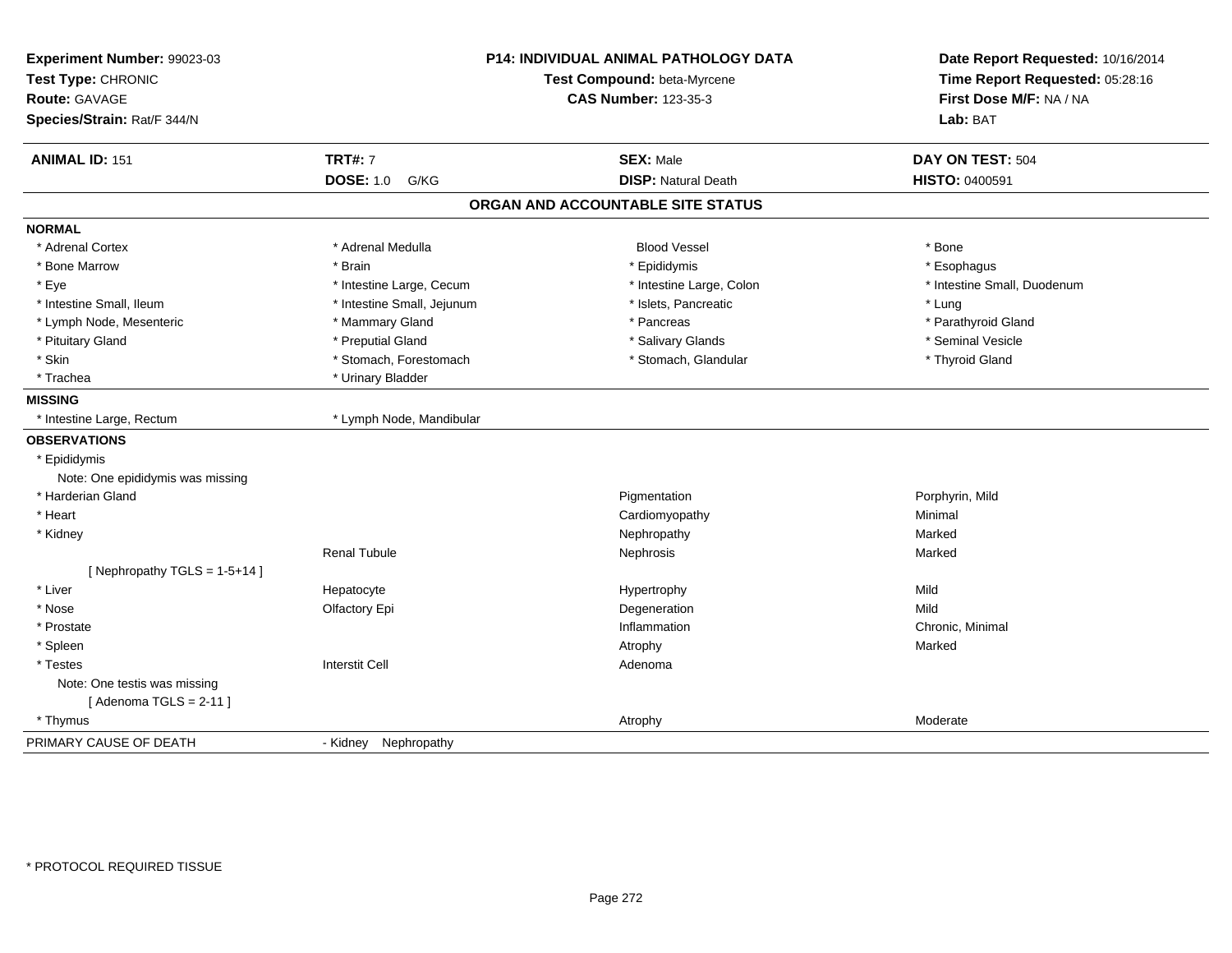| Experiment Number: 99023-03<br>Test Type: CHRONIC<br><b>Route: GAVAGE</b><br>Species/Strain: Rat/F 344/N |                           | <b>P14: INDIVIDUAL ANIMAL PATHOLOGY DATA</b><br>Test Compound: beta-Myrcene<br><b>CAS Number: 123-35-3</b> | Date Report Requested: 10/16/2014<br>Time Report Requested: 05:28:16<br>First Dose M/F: NA / NA<br>Lab: BAT |
|----------------------------------------------------------------------------------------------------------|---------------------------|------------------------------------------------------------------------------------------------------------|-------------------------------------------------------------------------------------------------------------|
| <b>ANIMAL ID: 152</b>                                                                                    | <b>TRT#: 7</b>            | <b>SEX: Male</b>                                                                                           | DAY ON TEST: 536                                                                                            |
|                                                                                                          | <b>DOSE: 1.0</b><br>G/KG  | <b>DISP: Natural Death</b>                                                                                 | HISTO: 0400592                                                                                              |
|                                                                                                          |                           | ORGAN AND ACCOUNTABLE SITE STATUS                                                                          |                                                                                                             |
| <b>NORMAL</b>                                                                                            |                           |                                                                                                            |                                                                                                             |
| * Adrenal Cortex                                                                                         | * Adrenal Medulla         | <b>Blood Vessel</b>                                                                                        | * Bone                                                                                                      |
| * Bone Marrow                                                                                            | * Brain                   | * Epididymis                                                                                               | * Esophagus                                                                                                 |
| * Eye                                                                                                    | * Intestine Large, Cecum  | * Intestine Large, Colon                                                                                   | * Intestine Large, Rectum                                                                                   |
| * Intestine Small, Duodenum                                                                              | * Intestine Small, Ileum  | * Intestine Small, Jejunum                                                                                 | * Islets, Pancreatic                                                                                        |
| * Lymph Node, Mesenteric                                                                                 | * Mammary Gland           | * Pancreas                                                                                                 | * Parathyroid Gland                                                                                         |
| * Pituitary Gland                                                                                        | * Prostate                | * Salivary Glands                                                                                          | * Seminal Vesicle                                                                                           |
| * Skin                                                                                                   | * Stomach, Forestomach    | * Stomach, Glandular                                                                                       | * Thyroid Gland                                                                                             |
| * Trachea                                                                                                | * Urinary Bladder         |                                                                                                            |                                                                                                             |
| <b>MISSING</b>                                                                                           |                           |                                                                                                            |                                                                                                             |
| * Lymph Node, Mandibular                                                                                 |                           |                                                                                                            |                                                                                                             |
| <b>OBSERVATIONS</b>                                                                                      |                           |                                                                                                            |                                                                                                             |
| * Harderian Gland                                                                                        |                           | Pigmentation                                                                                               | Porphyrin, Moderate                                                                                         |
| * Heart                                                                                                  |                           | Cardiomyopathy                                                                                             | Minimal                                                                                                     |
| * Kidney                                                                                                 |                           | Nephropathy                                                                                                | Marked                                                                                                      |
|                                                                                                          | <b>Renal Tubule</b>       | Nephrosis                                                                                                  | Marked                                                                                                      |
|                                                                                                          | Vein                      | Thrombosis                                                                                                 | Moderate                                                                                                    |
| [Nephropathy TGLS = $2-5+14$ ]                                                                           |                           |                                                                                                            |                                                                                                             |
| * Liver                                                                                                  | Hepatocyte                | Hypertrophy                                                                                                | Minimal                                                                                                     |
|                                                                                                          |                           | Necrosis                                                                                                   | Mild                                                                                                        |
| [Necrosis TGLS = $3-6+7$ ]                                                                               |                           |                                                                                                            |                                                                                                             |
| * Lung                                                                                                   |                           | Inflammation                                                                                               | Minimal                                                                                                     |
| * Nose                                                                                                   | Olfactory Epi             | Degeneration                                                                                               | Mild                                                                                                        |
| * Preputial Gland                                                                                        |                           | Inflammation                                                                                               | Chronic, Mild                                                                                               |
| * Spleen                                                                                                 |                           | Atrophy                                                                                                    | Moderate                                                                                                    |
| * Testes                                                                                                 | Bilateral, Interstit Cell | Adenoma                                                                                                    |                                                                                                             |
| [Adenoma TGLS = $1-11$ ]                                                                                 |                           |                                                                                                            |                                                                                                             |
| * Thymus                                                                                                 |                           | Atrophy                                                                                                    | Moderate                                                                                                    |
| PRIMARY CAUSE OF DEATH                                                                                   | - Kidney Nephropathy      |                                                                                                            |                                                                                                             |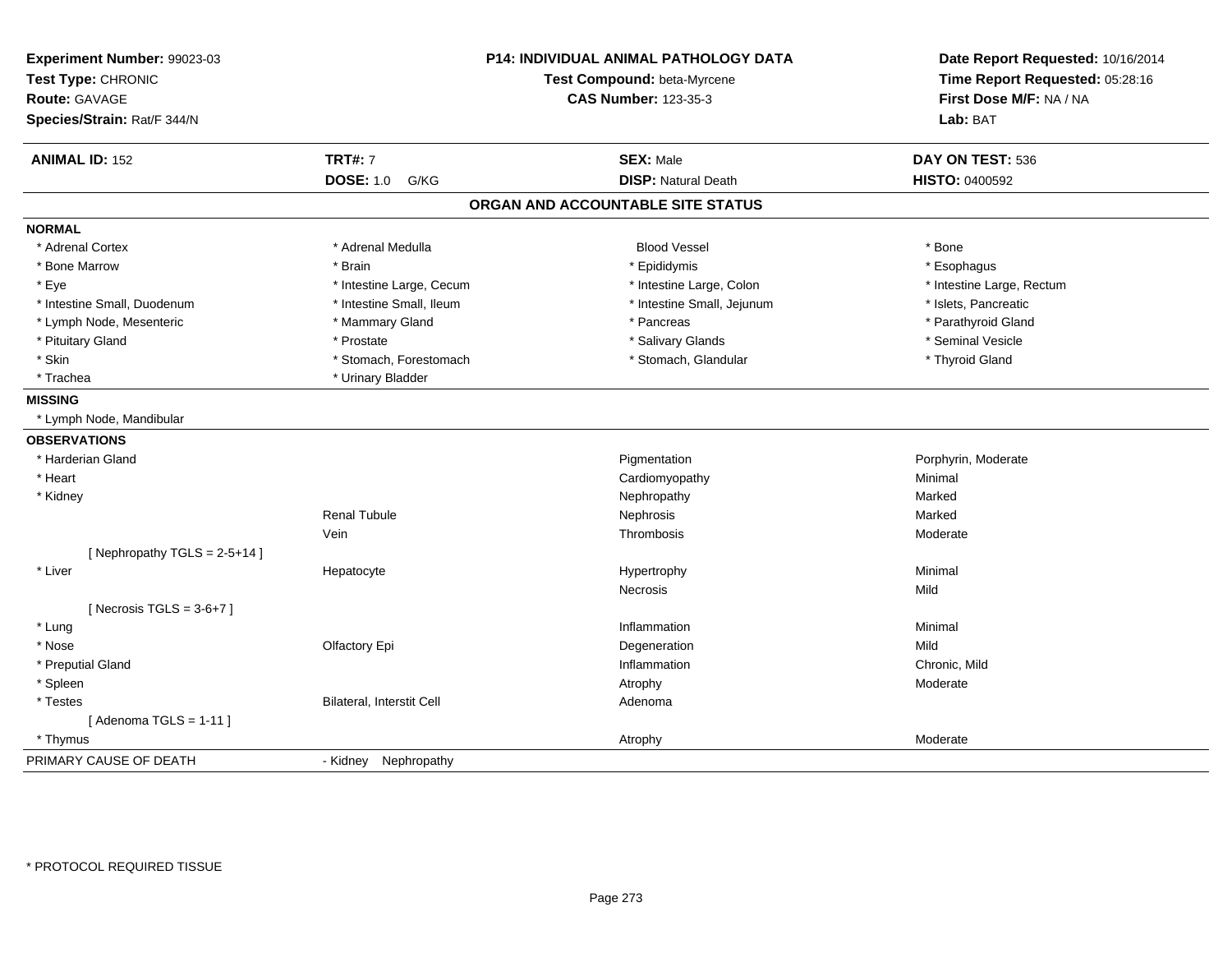| Experiment Number: 99023-03     |                          | <b>P14: INDIVIDUAL ANIMAL PATHOLOGY DATA</b> | Date Report Requested: 10/16/2014 |
|---------------------------------|--------------------------|----------------------------------------------|-----------------------------------|
| Test Type: CHRONIC              |                          | Test Compound: beta-Myrcene                  | Time Report Requested: 05:28:16   |
| <b>Route: GAVAGE</b>            |                          | <b>CAS Number: 123-35-3</b>                  | First Dose M/F: NA / NA           |
| Species/Strain: Rat/F 344/N     |                          |                                              | Lab: BAT                          |
| <b>ANIMAL ID: 153</b>           | <b>TRT#: 7</b>           | <b>SEX: Male</b>                             | DAY ON TEST: 484                  |
|                                 | <b>DOSE: 1.0</b><br>G/KG | <b>DISP:</b> Moribund Sacrifice              | <b>HISTO: 0400593</b>             |
|                                 |                          | ORGAN AND ACCOUNTABLE SITE STATUS            |                                   |
| <b>NORMAL</b>                   |                          |                                              |                                   |
| * Adrenal Medulla               | <b>Blood Vessel</b>      | * Bone                                       | * Bone Marrow                     |
| * Brain                         | * Epididymis             | * Esophagus                                  | * Eye                             |
| * Heart                         | * Intestine Large, Cecum | * Intestine Large, Colon                     | * Intestine Large, Rectum         |
| * Intestine Small, Duodenum     | * Intestine Small, Ileum | * Intestine Small, Jejunum                   | * Islets, Pancreatic              |
| * Lymph Node, Mesenteric        | * Mammary Gland          | * Pancreas                                   | * Parathyroid Gland               |
| * Pituitary Gland               | * Preputial Gland        | * Prostate                                   | * Salivary Glands                 |
| * Seminal Vesicle               | * Skin                   | * Stomach, Glandular                         | * Testes                          |
| * Thyroid Gland                 | * Trachea                | * Urinary Bladder                            |                                   |
| <b>MISSING</b>                  |                          |                                              |                                   |
| * Lymph Node, Mandibular        |                          |                                              |                                   |
| <b>OBSERVATIONS</b>             |                          |                                              |                                   |
| * Adrenal Cortex                |                          | Vacuolization Cytoplasmic                    | Minimal                           |
| * Harderian Gland               |                          | Pigmentation                                 | Porphyrin, Mild                   |
| * Kidney                        |                          | Nephropathy                                  | Marked                            |
|                                 | <b>Renal Tubule</b>      | Nephrosis                                    | Marked                            |
|                                 | Vein                     | Thrombosis                                   | Moderate                          |
| [Nephropathy TGLS = $1-14+15$ ] |                          |                                              |                                   |
| * Liver                         | Hepatocyte               | Hypertrophy                                  | Minimal                           |
| * Lung                          |                          | Inflammation                                 | Minimal                           |
| * Nose                          | Olfactory Epi            | Degeneration                                 | Moderate                          |
|                                 |                          | Inflammation                                 | Chronic Active, Mild              |
| * Spleen                        |                          | Atrophy                                      | Mild                              |
| [Atrophy TGLS = $2-5$ ]         |                          |                                              |                                   |
| * Stomach, Forestomach          |                          | Inflammation                                 | Chronic Active, Moderate          |
|                                 |                          | Ulcer                                        | Moderate                          |
| * Thymus                        |                          | Atrophy                                      | Marked                            |
| PRIMARY CAUSE OF DEATH          | - Kidney Nephropathy     |                                              |                                   |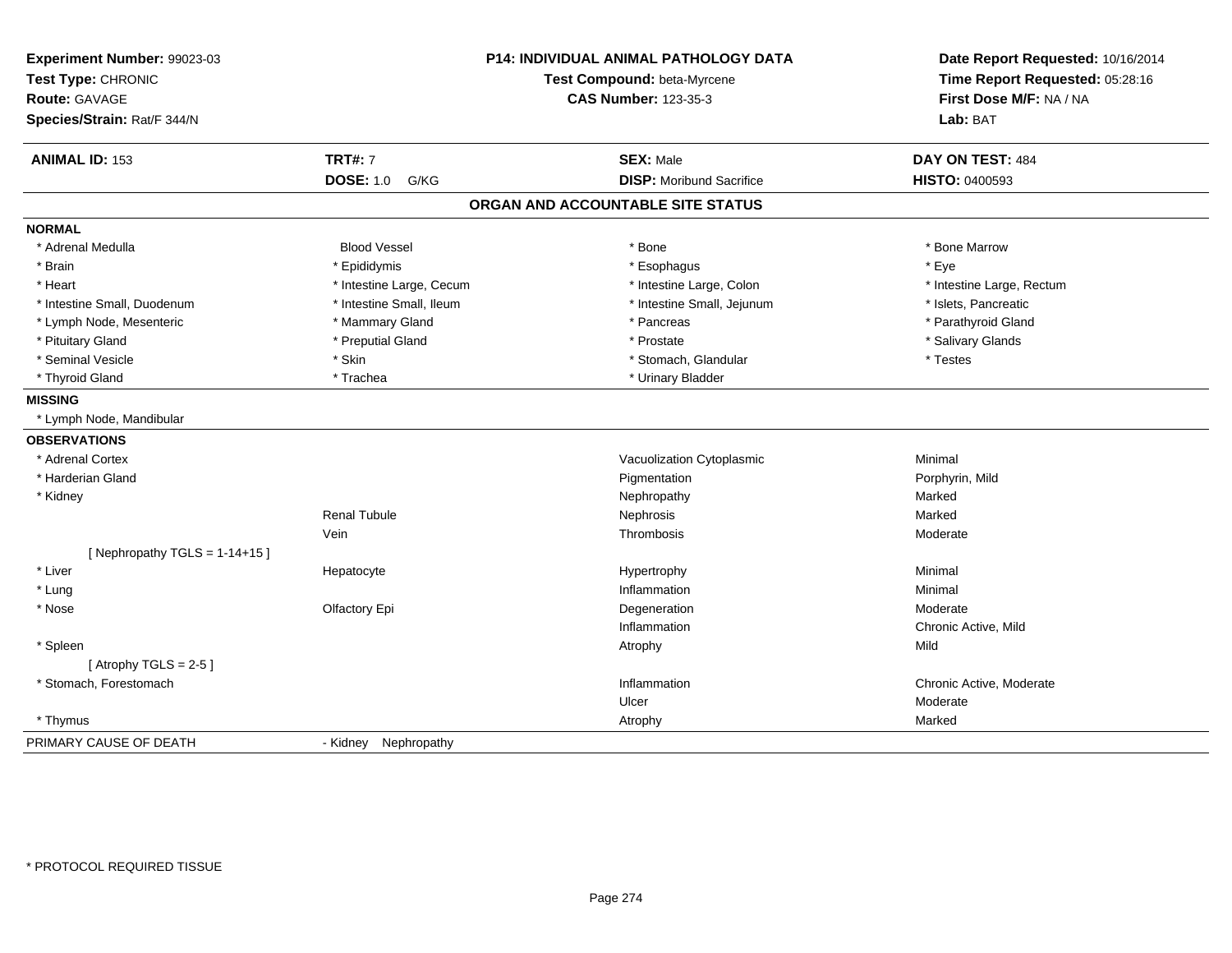| Experiment Number: 99023-03<br>Test Type: CHRONIC<br><b>Route: GAVAGE</b><br>Species/Strain: Rat/F 344/N | P14: INDIVIDUAL ANIMAL PATHOLOGY DATA<br>Test Compound: beta-Myrcene<br><b>CAS Number: 123-35-3</b> |                                   | Date Report Requested: 10/16/2014<br>Time Report Requested: 05:28:16<br>First Dose M/F: NA / NA<br>Lab: BAT |
|----------------------------------------------------------------------------------------------------------|-----------------------------------------------------------------------------------------------------|-----------------------------------|-------------------------------------------------------------------------------------------------------------|
| <b>ANIMAL ID: 154</b>                                                                                    | <b>TRT#: 7</b>                                                                                      | <b>SEX: Male</b>                  | DAY ON TEST: 494                                                                                            |
|                                                                                                          | <b>DOSE: 1.0</b><br>G/KG                                                                            | <b>DISP:</b> Moribund Sacrifice   | HISTO: 0400594                                                                                              |
|                                                                                                          |                                                                                                     | ORGAN AND ACCOUNTABLE SITE STATUS |                                                                                                             |
| <b>NORMAL</b>                                                                                            |                                                                                                     |                                   |                                                                                                             |
| * Adrenal Cortex                                                                                         | * Adrenal Medulla                                                                                   | <b>Blood Vessel</b>               | * Bone                                                                                                      |
| * Bone Marrow                                                                                            | * Brain                                                                                             | * Epididymis                      | * Esophagus                                                                                                 |
| * Eye                                                                                                    | * Intestine Large, Cecum                                                                            | * Intestine Large, Colon          | * Intestine Large, Rectum                                                                                   |
| * Intestine Small, Duodenum                                                                              | * Intestine Small, Ileum                                                                            | * Intestine Small, Jejunum        | * Islets, Pancreatic                                                                                        |
| * Lung                                                                                                   | * Lymph Node, Mesenteric                                                                            | * Mammary Gland                   | * Parathyroid Gland                                                                                         |
| * Pituitary Gland                                                                                        | * Prostate                                                                                          | * Salivary Glands                 | * Seminal Vesicle                                                                                           |
| * Skin                                                                                                   | * Stomach, Glandular                                                                                | * Thyroid Gland                   | * Trachea                                                                                                   |
| * Urinary Bladder                                                                                        |                                                                                                     |                                   |                                                                                                             |
| <b>MISSING</b>                                                                                           |                                                                                                     |                                   |                                                                                                             |
| * Lymph Node, Mandibular                                                                                 |                                                                                                     |                                   |                                                                                                             |
| <b>OBSERVATIONS</b>                                                                                      |                                                                                                     |                                   |                                                                                                             |
| * Harderian Gland                                                                                        |                                                                                                     | Pigmentation                      | Porphyrin, Moderate                                                                                         |
| * Heart                                                                                                  |                                                                                                     | Cardiomyopathy                    | Mild                                                                                                        |
| * Kidney                                                                                                 |                                                                                                     | Nephropathy                       | Marked                                                                                                      |
|                                                                                                          | <b>Renal Tubule</b>                                                                                 | Nephrosis                         | Marked                                                                                                      |
| [Nephropathy TGLS = $2-5+14$ ]                                                                           |                                                                                                     |                                   |                                                                                                             |
| * Liver                                                                                                  | Hepatocyte                                                                                          | Hypertrophy                       | Mild                                                                                                        |
| * Nose                                                                                                   | Olfactory Epi                                                                                       | Degeneration                      | Minimal                                                                                                     |
| * Pancreas                                                                                               | Acinus                                                                                              | Atrophy                           | Minimal                                                                                                     |
| * Preputial Gland                                                                                        |                                                                                                     | Inflammation                      | Chronic, Mild                                                                                               |
| * Spleen                                                                                                 |                                                                                                     | Atrophy                           | Mild                                                                                                        |
| * Stomach, Forestomach                                                                                   |                                                                                                     | Inflammation                      | Chronic Active, Moderate                                                                                    |
|                                                                                                          |                                                                                                     | Ulcer                             | Moderate                                                                                                    |
| * Testes                                                                                                 | <b>Interstit Cell</b>                                                                               | Adenoma                           |                                                                                                             |
|                                                                                                          | <b>Interstit Cell</b>                                                                               | Hyperplasia                       | Mild                                                                                                        |
| [Adenoma TGLS = $1-11$ ]                                                                                 |                                                                                                     |                                   |                                                                                                             |
| * Thymus                                                                                                 |                                                                                                     | Atrophy                           | Marked                                                                                                      |
| PRIMARY CAUSE OF DEATH                                                                                   | - Kidney Nephropathy                                                                                |                                   |                                                                                                             |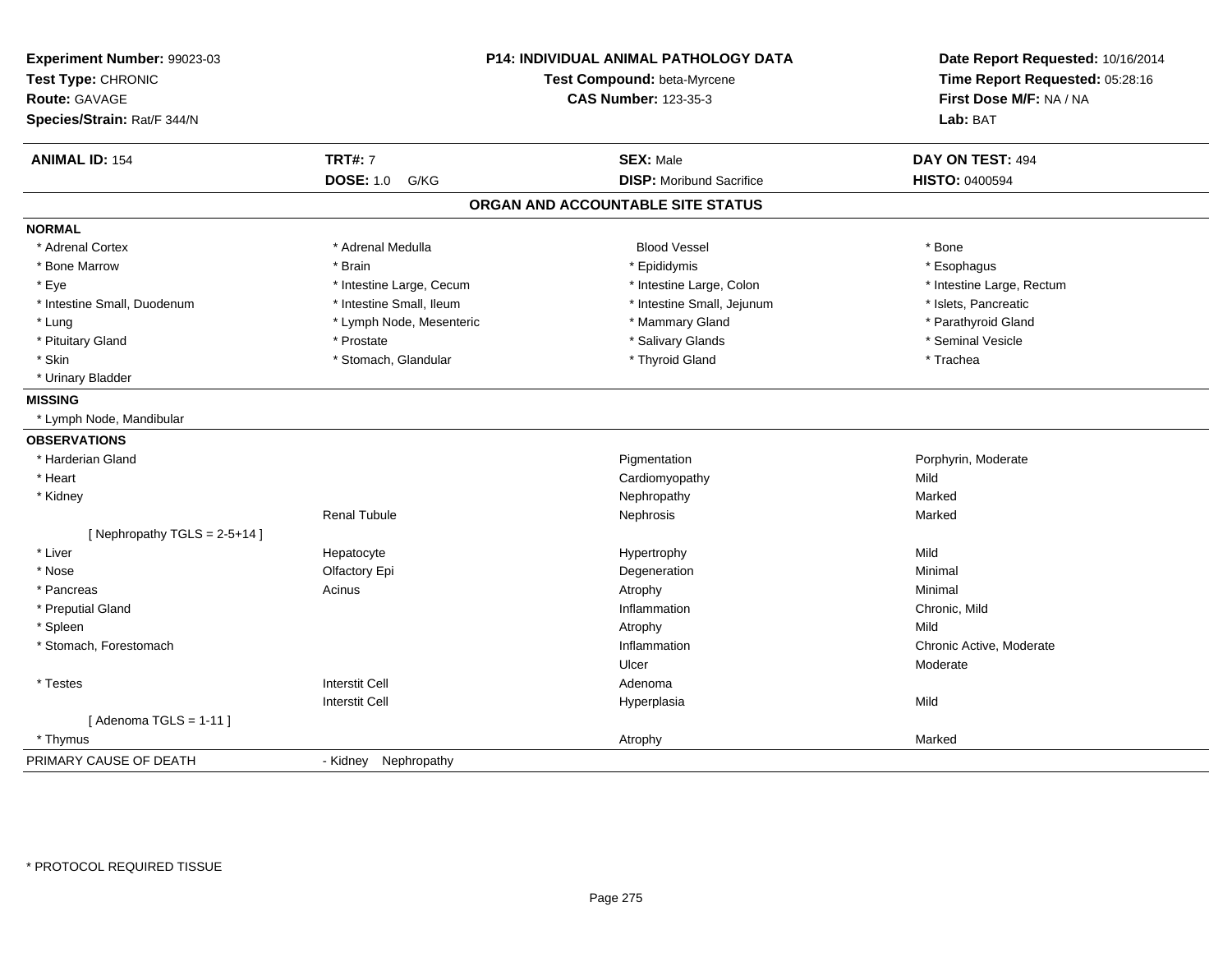| Experiment Number: 99023-03      |                                                                                    | <b>P14: INDIVIDUAL ANIMAL PATHOLOGY DATA</b> | Date Report Requested: 10/16/2014 |
|----------------------------------|------------------------------------------------------------------------------------|----------------------------------------------|-----------------------------------|
| Test Type: CHRONIC               | Test Compound: beta-Myrcene                                                        |                                              | Time Report Requested: 05:28:16   |
| <b>Route: GAVAGE</b>             |                                                                                    | <b>CAS Number: 123-35-3</b>                  | First Dose M/F: NA / NA           |
| Species/Strain: Rat/F 344/N      |                                                                                    |                                              | Lab: BAT                          |
| <b>ANIMAL ID: 155</b>            | <b>TRT#: 7</b>                                                                     | <b>SEX: Male</b>                             | DAY ON TEST: 67                   |
|                                  | <b>DOSE: 1.0</b><br>G/KG                                                           | <b>DISP: Dosing Accident</b>                 | <b>HISTO: 0400595</b>             |
|                                  |                                                                                    | ORGAN AND ACCOUNTABLE SITE STATUS            |                                   |
| <b>NORMAL</b>                    |                                                                                    |                                              |                                   |
| <b>Adrenal Cortex</b>            | Adrenal Medulla                                                                    | <b>Blood Vessel</b>                          | <b>Bone</b>                       |
| <b>Bone Marrow</b>               | <b>Brain</b>                                                                       | Epididymis                                   | Eye                               |
| Heart                            | Intestine Large, Cecum                                                             | Intestine Large, Colon                       | Intestine Large, Rectum           |
| Intestine Small, Duodenum        | Intestine Small, Ileum                                                             | Intestine Small, Jejunum                     | Islets, Pancreatic                |
| Lung                             | Lymph Node, Mesenteric                                                             | Mammary Gland                                | Pancreas                          |
| Parathyroid Gland                | <b>Pituitary Gland</b>                                                             | <b>Preputial Gland</b>                       | Prostate                          |
| Salivary Glands                  | <b>Seminal Vesicle</b>                                                             | Skin                                         | Spleen                            |
| Stomach, Forestomach             | Stomach, Glandular                                                                 | <b>Testes</b>                                | Thymus                            |
| <b>Thyroid Gland</b>             | Trachea                                                                            | <b>Urinary Bladder</b>                       |                                   |
| <b>MISSING</b>                   |                                                                                    |                                              |                                   |
| Lymph Node, Mandibular           |                                                                                    |                                              |                                   |
| <b>OBSERVATIONS</b>              |                                                                                    |                                              |                                   |
| Esophagus                        | Muscularis, Periesoph Tiss                                                         | Hemorrhage                                   | Mild                              |
|                                  |                                                                                    | Perforation                                  |                                   |
| [ Perforation TGLS = 3-17 ]      |                                                                                    |                                              |                                   |
| <b>Harderian Gland</b>           |                                                                                    | Pigmentation                                 | Porphyrin, Minimal                |
| Kidney                           |                                                                                    | Nephropathy                                  | Minimal                           |
| Liver                            |                                                                                    | Hemorrhage                                   | Moderate                          |
| [Hemorrhage TGLS = 1,2-14+15+16] |                                                                                    |                                              |                                   |
| Lung                             |                                                                                    |                                              |                                   |
|                                  | Note: Emboli consisting of normal hepatic tissue present in veins within the lungs |                                              |                                   |
| Nose                             | Olfactory Epi                                                                      | Degeneration                                 | Moderate                          |
|                                  |                                                                                    | Inflammation                                 | Chronic Active, Moderate          |
| PRIMARY CAUSE OF DEATH           |                                                                                    |                                              |                                   |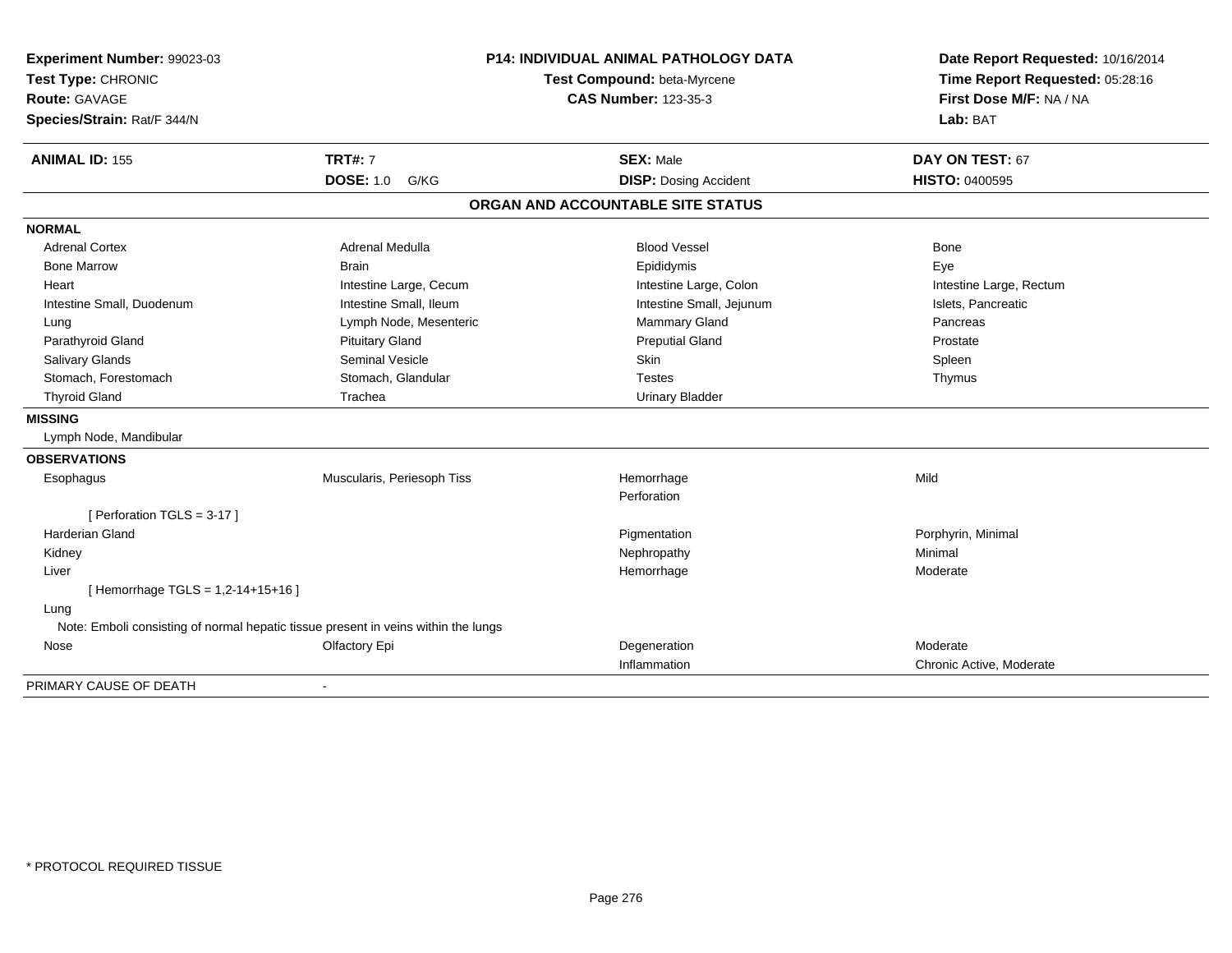| Experiment Number: 99023-03<br>Test Type: CHRONIC<br><b>Route: GAVAGE</b><br>Species/Strain: Rat/F 344/N |                           | P14: INDIVIDUAL ANIMAL PATHOLOGY DATA<br>Test Compound: beta-Myrcene<br><b>CAS Number: 123-35-3</b> | Date Report Requested: 10/16/2014<br>Time Report Requested: 05:28:16<br>First Dose M/F: NA / NA<br>Lab: BAT |
|----------------------------------------------------------------------------------------------------------|---------------------------|-----------------------------------------------------------------------------------------------------|-------------------------------------------------------------------------------------------------------------|
| <b>ANIMAL ID: 156</b>                                                                                    | <b>TRT#: 7</b>            | <b>SEX: Male</b>                                                                                    | DAY ON TEST: 474                                                                                            |
|                                                                                                          | <b>DOSE: 1.0</b><br>G/KG  | <b>DISP: Moribund Sacrifice</b>                                                                     | <b>HISTO: 0400596</b>                                                                                       |
|                                                                                                          |                           | ORGAN AND ACCOUNTABLE SITE STATUS                                                                   |                                                                                                             |
| <b>NORMAL</b>                                                                                            |                           |                                                                                                     |                                                                                                             |
| * Adrenal Cortex                                                                                         | * Adrenal Medulla         | <b>Blood Vessel</b>                                                                                 | * Bone                                                                                                      |
| * Bone Marrow                                                                                            | * Brain                   | * Epididymis                                                                                        | * Esophagus                                                                                                 |
| * Eye                                                                                                    | * Intestine Large, Cecum  | * Intestine Large, Colon                                                                            | * Intestine Large, Rectum                                                                                   |
| * Intestine Small, Duodenum                                                                              | * Intestine Small, Ileum  | * Intestine Small, Jejunum                                                                          | * Islets, Pancreatic                                                                                        |
| * Lymph Node, Mesenteric                                                                                 | * Mammary Gland           | * Pancreas                                                                                          | * Parathyroid Gland                                                                                         |
| * Pituitary Gland                                                                                        | * Preputial Gland         | * Prostate                                                                                          | * Salivary Glands                                                                                           |
| * Seminal Vesicle                                                                                        | * Skin                    | * Stomach, Forestomach                                                                              | * Stomach, Glandular                                                                                        |
| * Thyroid Gland                                                                                          | * Trachea                 | * Urinary Bladder                                                                                   |                                                                                                             |
| <b>MISSING</b>                                                                                           |                           |                                                                                                     |                                                                                                             |
| * Lymph Node, Mandibular                                                                                 |                           |                                                                                                     |                                                                                                             |
| <b>OBSERVATIONS</b>                                                                                      |                           |                                                                                                     |                                                                                                             |
| * Harderian Gland                                                                                        |                           | Pigmentation                                                                                        | Porphyrin, Marked                                                                                           |
| * Heart                                                                                                  |                           | Cardiomyopathy                                                                                      | Minimal                                                                                                     |
| * Kidney                                                                                                 | <b>Renal Tubule</b>       | Adenoma                                                                                             |                                                                                                             |
|                                                                                                          | <b>Transit Epithe</b>     | Hyperplasia                                                                                         | Mild                                                                                                        |
|                                                                                                          | Papilla                   | Mineralization                                                                                      | Minimal                                                                                                     |
|                                                                                                          |                           | Nephropathy                                                                                         | Marked                                                                                                      |
|                                                                                                          | <b>Renal Tubule</b>       | Nephrosis                                                                                           | Marked                                                                                                      |
| [Adenoma TGLS = $3-15$ ]                                                                                 |                           |                                                                                                     |                                                                                                             |
| [ Nephropathy TGLS = $1,2-5+14$ ]                                                                        |                           |                                                                                                     |                                                                                                             |
| * Liver                                                                                                  | Hepatocyte                | Hypertrophy                                                                                         | Minimal                                                                                                     |
| * Lung                                                                                                   |                           | Inflammation                                                                                        | Minimal                                                                                                     |
| * Nose                                                                                                   | Olfactory Epi             | Degeneration                                                                                        | Moderate                                                                                                    |
| * Spleen                                                                                                 |                           | Atrophy                                                                                             | Mild                                                                                                        |
| * Testes                                                                                                 | Bilateral, Interstit Cell | Adenoma                                                                                             |                                                                                                             |
| [Adenoma TGLS = $4-11$ ]                                                                                 |                           |                                                                                                     |                                                                                                             |
| * Thymus                                                                                                 |                           | Atrophy                                                                                             | Moderate                                                                                                    |
| PRIMARY CAUSE OF DEATH                                                                                   | - Kidney Nephropathy      |                                                                                                     |                                                                                                             |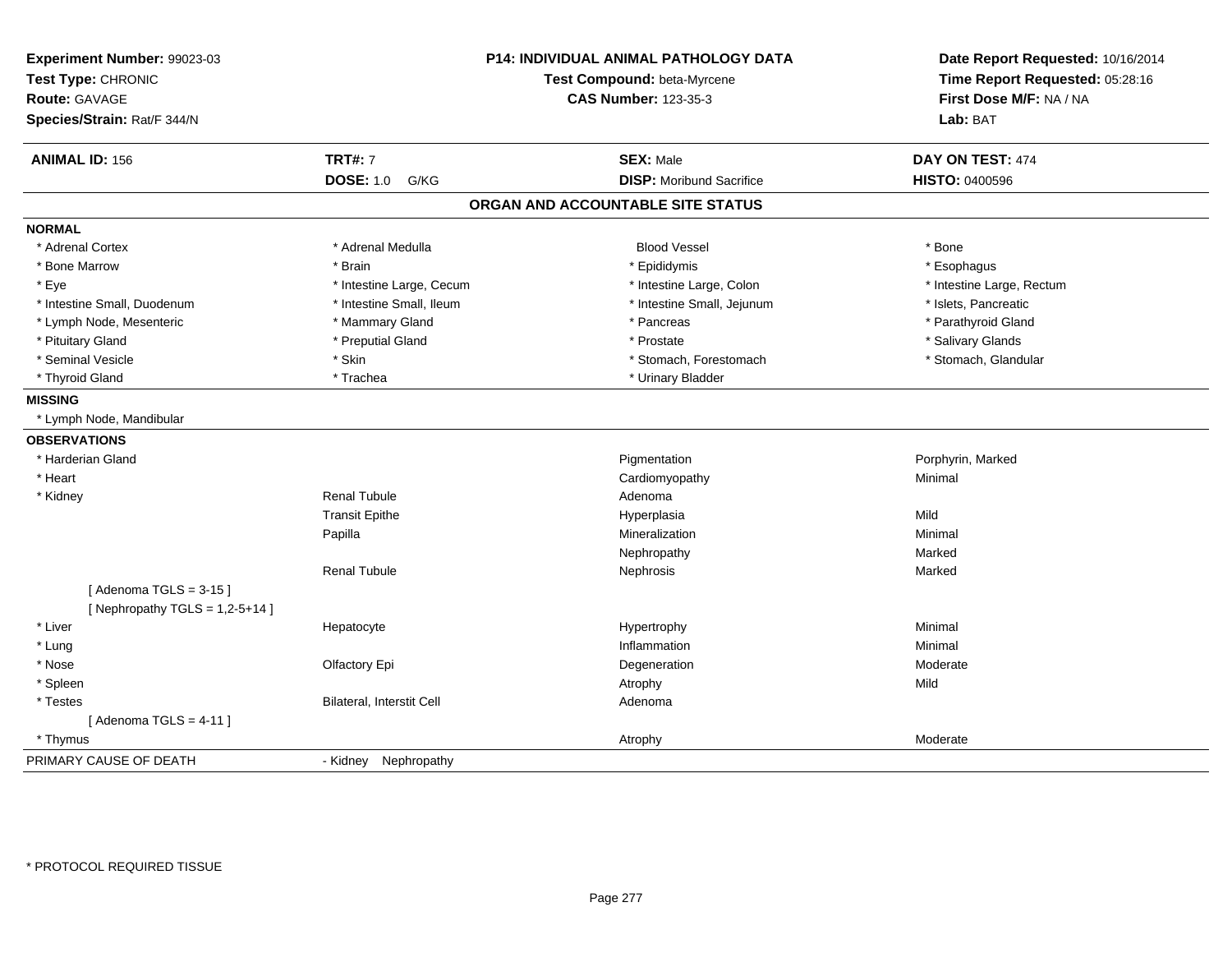| Experiment Number: 99023-03<br>Test Type: CHRONIC<br><b>Route: GAVAGE</b><br>Species/Strain: Rat/F 344/N |                            | <b>P14: INDIVIDUAL ANIMAL PATHOLOGY DATA</b><br>Test Compound: beta-Myrcene<br><b>CAS Number: 123-35-3</b> | Date Report Requested: 10/16/2014<br>Time Report Requested: 05:28:16<br>First Dose M/F: NA / NA<br>Lab: BAT |
|----------------------------------------------------------------------------------------------------------|----------------------------|------------------------------------------------------------------------------------------------------------|-------------------------------------------------------------------------------------------------------------|
| <b>ANIMAL ID: 157</b>                                                                                    | <b>TRT#: 7</b>             | <b>SEX: Male</b>                                                                                           | DAY ON TEST: 457                                                                                            |
|                                                                                                          | <b>DOSE: 1.0</b><br>G/KG   | <b>DISP: Natural Death</b>                                                                                 | HISTO: 0400597                                                                                              |
|                                                                                                          |                            | ORGAN AND ACCOUNTABLE SITE STATUS                                                                          |                                                                                                             |
| <b>NORMAL</b>                                                                                            |                            |                                                                                                            |                                                                                                             |
| * Adrenal Cortex                                                                                         | * Adrenal Medulla          | <b>Blood Vessel</b>                                                                                        | * Bone                                                                                                      |
| * Bone Marrow                                                                                            | * Brain                    | * Epididymis                                                                                               | * Esophagus                                                                                                 |
| * Eye                                                                                                    | * Intestine Large, Cecum   | * Intestine Large, Colon                                                                                   | * Intestine Small, Duodenum                                                                                 |
| * Intestine Small, Ileum                                                                                 | * Intestine Small, Jejunum | * Islets, Pancreatic                                                                                       | * Lung                                                                                                      |
| * Lymph Node, Mesenteric                                                                                 | * Mammary Gland            | * Pancreas                                                                                                 | * Parathyroid Gland                                                                                         |
| * Pituitary Gland                                                                                        | * Prostate                 | * Salivary Glands                                                                                          | * Seminal Vesicle                                                                                           |
| * Skin                                                                                                   | * Stomach, Glandular       | * Thyroid Gland                                                                                            | * Trachea                                                                                                   |
| * Urinary Bladder                                                                                        |                            |                                                                                                            |                                                                                                             |
| <b>MISSING</b>                                                                                           |                            |                                                                                                            |                                                                                                             |
| * Lymph Node, Mandibular                                                                                 |                            |                                                                                                            |                                                                                                             |
| <b>OBSERVATIONS</b>                                                                                      |                            |                                                                                                            |                                                                                                             |
| * Eye                                                                                                    |                            |                                                                                                            |                                                                                                             |
| Note: Both optic nerves were missing                                                                     |                            |                                                                                                            |                                                                                                             |
| * Harderian Gland                                                                                        |                            | Pigmentation                                                                                               | Porphyrin, Moderate                                                                                         |
| * Heart                                                                                                  |                            | Cardiomyopathy                                                                                             | Mild                                                                                                        |
| * Intestine Large, Rectum                                                                                |                            | Ulcer                                                                                                      | Moderate                                                                                                    |
| * Kidney                                                                                                 |                            | Nephropathy                                                                                                | Marked                                                                                                      |
|                                                                                                          | <b>Renal Tubule</b>        | Nephrosis                                                                                                  | Marked                                                                                                      |
| [Nephropathy TGLS = $1-14+15$ ]                                                                          |                            |                                                                                                            |                                                                                                             |
| * Liver                                                                                                  |                            | Hepatodiaphragmatic Nodule                                                                                 |                                                                                                             |
|                                                                                                          | Hepatocyte                 | Hypertrophy                                                                                                | Mild                                                                                                        |
| [ Hepatodiaphragmatic Nodule TGLS = 2-16 ]                                                               |                            |                                                                                                            |                                                                                                             |
| * Nose                                                                                                   | Olfactory Epi              | Degeneration                                                                                               | Moderate                                                                                                    |
|                                                                                                          |                            | Inflammation                                                                                               | Chronic Active, Minimal                                                                                     |
| * Preputial Gland                                                                                        |                            | Inflammation                                                                                               | Chronic, Mild                                                                                               |
| * Spleen                                                                                                 |                            | Atrophy                                                                                                    | Moderate                                                                                                    |
| * Stomach, Forestomach                                                                                   |                            | Inflammation                                                                                               | Chronic Active, Mild                                                                                        |
|                                                                                                          |                            | Ulcer                                                                                                      | Moderate                                                                                                    |
| * Testes                                                                                                 | <b>Interstit Cell</b>      | Adenoma                                                                                                    |                                                                                                             |
| * Thymus                                                                                                 |                            | Atrophy                                                                                                    | Marked                                                                                                      |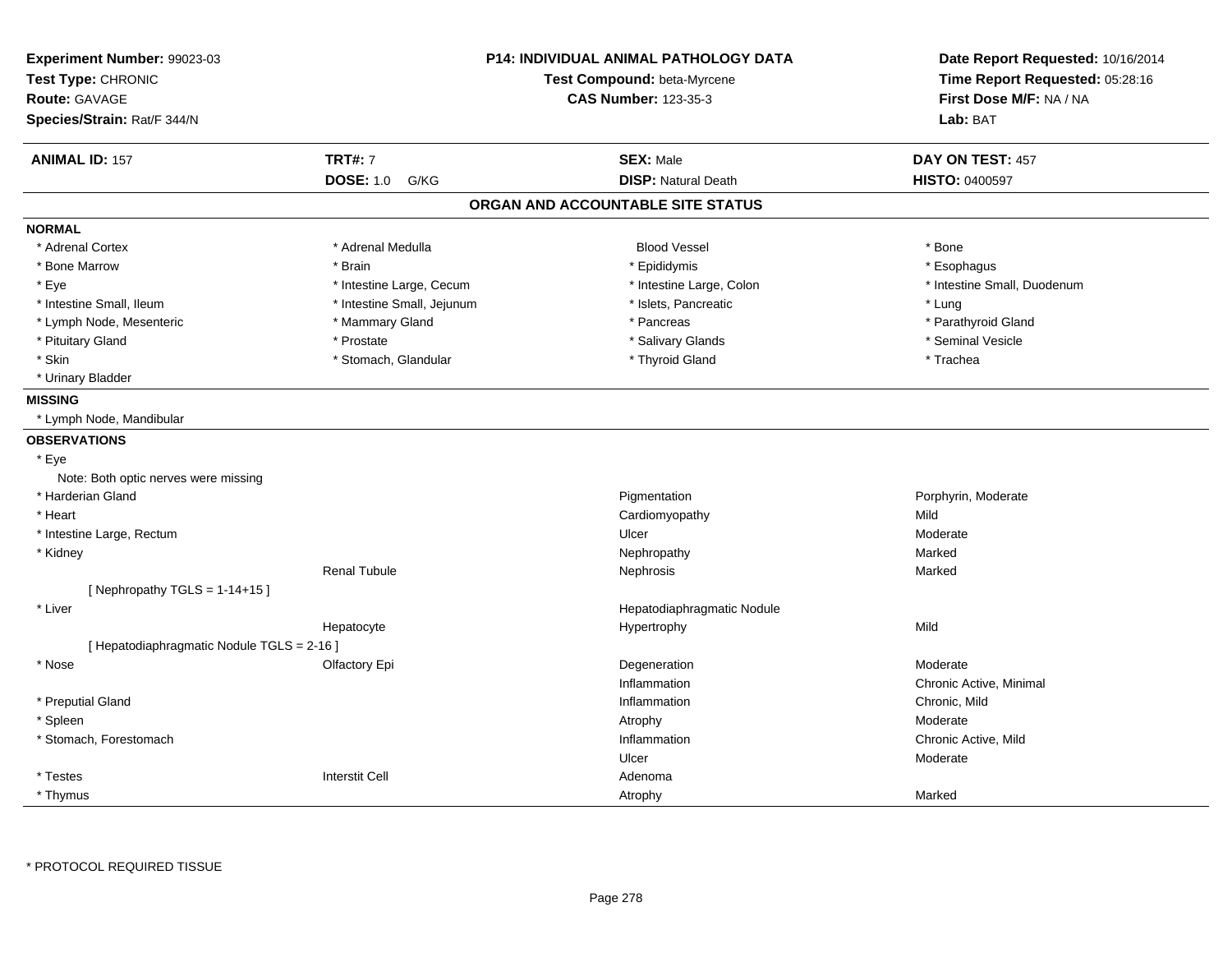| <b>Experiment Number: 99023-03</b><br>Test Type: CHRONIC |                          | <b>P14: INDIVIDUAL ANIMAL PATHOLOGY DATA</b><br><b>Test Compound: beta-Myrcene</b> | Date Report Requested: 10/16/2014<br>Time Report Requested: 05:28:16 |
|----------------------------------------------------------|--------------------------|------------------------------------------------------------------------------------|----------------------------------------------------------------------|
| <b>Route: GAVAGE</b>                                     |                          | <b>CAS Number: 123-35-3</b>                                                        | First Dose M/F: NA / NA                                              |
|                                                          |                          |                                                                                    |                                                                      |
| Species/Strain: Rat/F 344/N                              |                          |                                                                                    | Lab: BAT                                                             |
| <b>ANIMAL ID: 157</b>                                    | <b>TRT#:</b> 7           | <b>SEX: Male</b>                                                                   | DAY ON TEST: 457                                                     |
|                                                          | <b>DOSE: 1.0</b><br>G/KG | <b>DISP:</b> Natural Death                                                         | <b>HISTO: 0400597</b>                                                |
|                                                          |                          | ORGAN AND ACCOUNTABLE SITE STATUS                                                  |                                                                      |
| PRIMARY CAUSE OF DEATH                                   | Nephropathy<br>- Kidnev  |                                                                                    |                                                                      |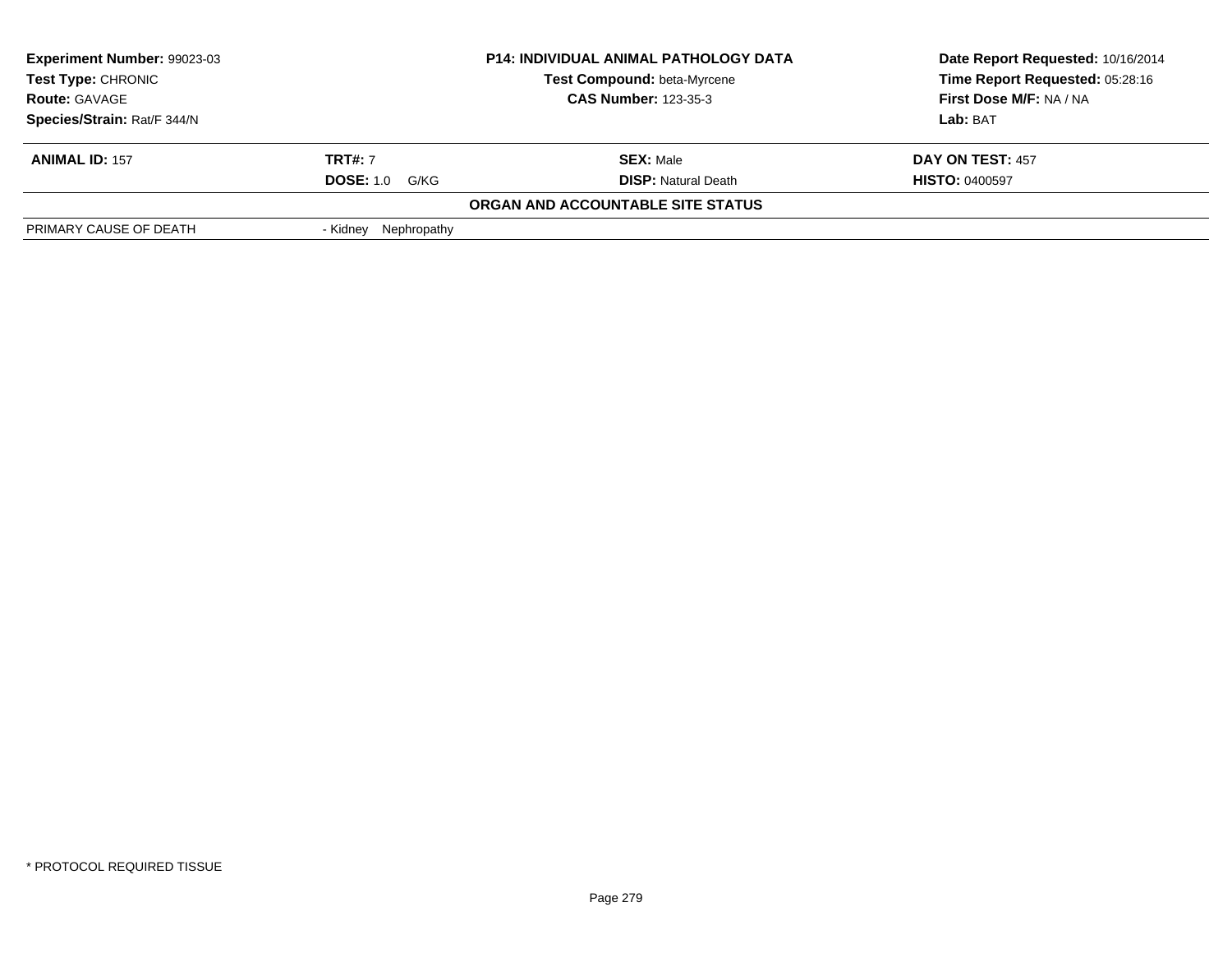| Experiment Number: 99023-03<br>Test Type: CHRONIC<br>Route: GAVAGE<br>Species/Strain: Rat/F 344/N |                          | <b>P14: INDIVIDUAL ANIMAL PATHOLOGY DATA</b><br>Test Compound: beta-Myrcene<br><b>CAS Number: 123-35-3</b> | Date Report Requested: 10/16/2014<br>Time Report Requested: 05:28:16<br>First Dose M/F: NA / NA<br>Lab: BAT |
|---------------------------------------------------------------------------------------------------|--------------------------|------------------------------------------------------------------------------------------------------------|-------------------------------------------------------------------------------------------------------------|
| <b>ANIMAL ID: 158</b>                                                                             | <b>TRT#: 7</b>           | <b>SEX: Male</b>                                                                                           | DAY ON TEST: 439                                                                                            |
|                                                                                                   | <b>DOSE: 1.0</b><br>G/KG | <b>DISP: Natural Death</b>                                                                                 | <b>HISTO: 0400598</b>                                                                                       |
|                                                                                                   |                          | ORGAN AND ACCOUNTABLE SITE STATUS                                                                          |                                                                                                             |
| <b>NORMAL</b>                                                                                     |                          |                                                                                                            |                                                                                                             |
| * Adrenal Cortex                                                                                  | * Adrenal Medulla        | <b>Blood Vessel</b>                                                                                        | * Bone                                                                                                      |
| * Bone Marrow                                                                                     | * Brain                  | * Epididymis                                                                                               | * Esophagus                                                                                                 |
| * Eye                                                                                             | * Intestine Large, Cecum | * Intestine Large, Colon                                                                                   | * Intestine Large, Rectum                                                                                   |
| * Intestine Small, Duodenum                                                                       | * Intestine Small, Ileum | * Intestine Small, Jejunum                                                                                 | * Islets, Pancreatic                                                                                        |
| * Lymph Node, Mesenteric                                                                          | * Mammary Gland          | * Pancreas                                                                                                 | * Parathyroid Gland                                                                                         |
| * Pituitary Gland                                                                                 | * Prostate               | * Salivary Glands                                                                                          | * Seminal Vesicle                                                                                           |
| * Skin                                                                                            | * Stomach, Forestomach   | * Stomach, Glandular                                                                                       | * Thyroid Gland                                                                                             |
| * Trachea                                                                                         | * Urinary Bladder        |                                                                                                            |                                                                                                             |
| <b>MISSING</b>                                                                                    |                          |                                                                                                            |                                                                                                             |
| * Lymph Node, Mandibular                                                                          |                          |                                                                                                            |                                                                                                             |
| <b>OBSERVATIONS</b>                                                                               |                          |                                                                                                            |                                                                                                             |
| * Harderian Gland                                                                                 |                          | Pigmentation                                                                                               | Porphyrin, Mild                                                                                             |
| * Heart                                                                                           |                          | Cardiomyopathy                                                                                             | Minimal                                                                                                     |
| * Kidney                                                                                          |                          | Nephropathy                                                                                                | Marked                                                                                                      |
|                                                                                                   | <b>Renal Tubule</b>      | Nephrosis                                                                                                  | Marked                                                                                                      |
| [ Nephropathy TGLS = $2,3-5+14$ ]                                                                 |                          |                                                                                                            |                                                                                                             |
| * Liver                                                                                           | Hepatocyte               | Hypertrophy                                                                                                | Mild                                                                                                        |
| * Lung                                                                                            | Alveolar Epith           | Hyperplasia                                                                                                | Mild                                                                                                        |
| * Nose                                                                                            | Olfactory Epi            | Degeneration                                                                                               | Moderate                                                                                                    |
|                                                                                                   |                          | Inflammation                                                                                               | Chronic Active, Mild                                                                                        |
| * Preputial Gland                                                                                 |                          | Inflammation                                                                                               | Chronic, Minimal                                                                                            |
| * Spleen                                                                                          |                          | Atrophy                                                                                                    | Moderate                                                                                                    |
| * Testes                                                                                          | <b>Interstit Cell</b>    | Hyperplasia                                                                                                | Minimal                                                                                                     |
| [Hyperplasia TGLS = 1-11]                                                                         |                          |                                                                                                            |                                                                                                             |
| * Thymus                                                                                          |                          | Atrophy                                                                                                    | Moderate                                                                                                    |
| PRIMARY CAUSE OF DEATH                                                                            | - Kidney<br>Nephropathy  |                                                                                                            |                                                                                                             |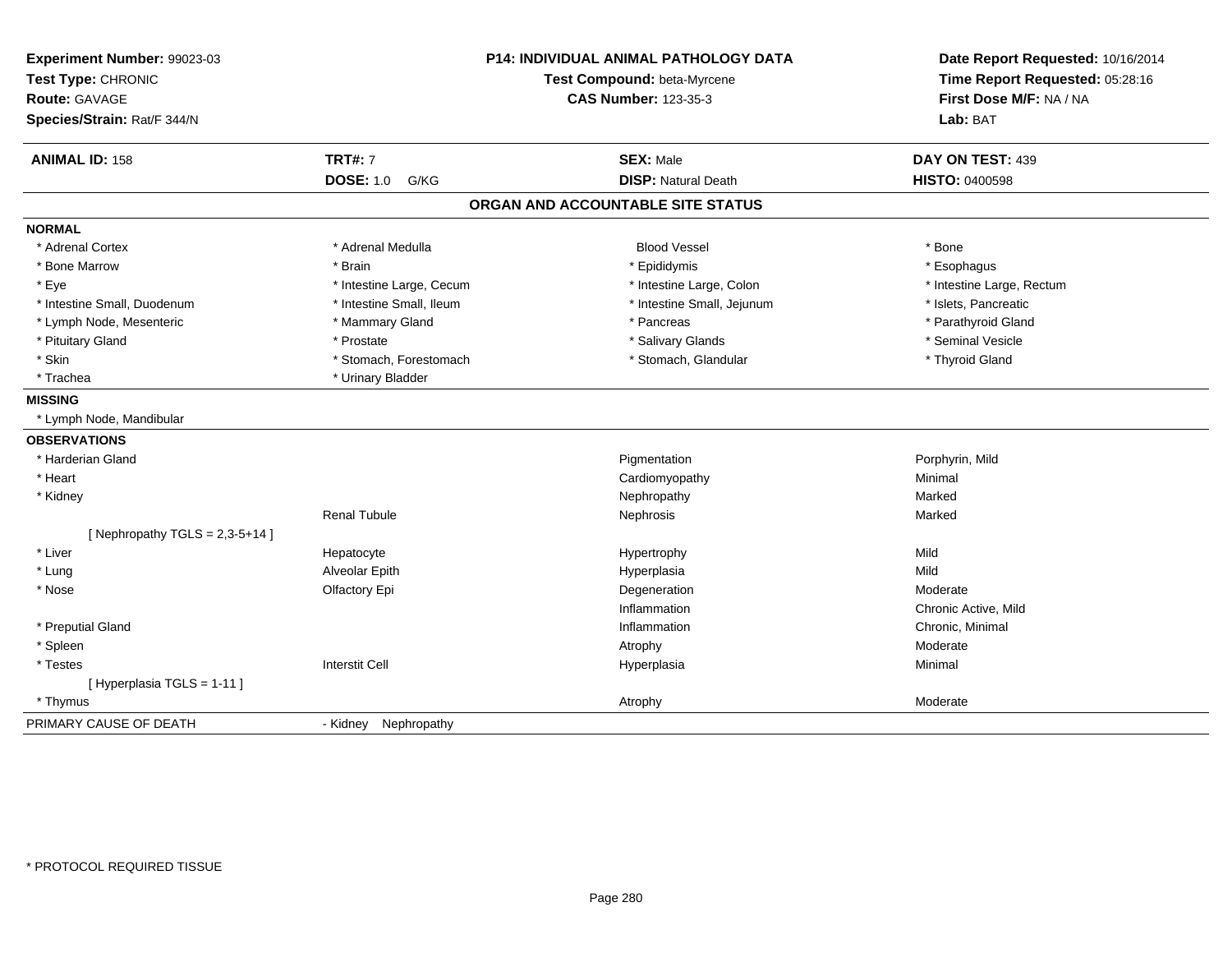| Experiment Number: 99023-03<br>Test Type: CHRONIC<br><b>Route: GAVAGE</b><br>Species/Strain: Rat/F 344/N |                           | <b>P14: INDIVIDUAL ANIMAL PATHOLOGY DATA</b><br>Test Compound: beta-Myrcene<br><b>CAS Number: 123-35-3</b> | Date Report Requested: 10/16/2014<br>Time Report Requested: 05:28:16<br>First Dose M/F: NA / NA<br>Lab: BAT |
|----------------------------------------------------------------------------------------------------------|---------------------------|------------------------------------------------------------------------------------------------------------|-------------------------------------------------------------------------------------------------------------|
| <b>ANIMAL ID: 159</b>                                                                                    | <b>TRT#: 7</b>            | <b>SEX: Male</b>                                                                                           | DAY ON TEST: 516                                                                                            |
|                                                                                                          | <b>DOSE: 1.0</b><br>G/KG  | <b>DISP:</b> Moribund Sacrifice                                                                            | <b>HISTO: 0400599</b>                                                                                       |
|                                                                                                          |                           | ORGAN AND ACCOUNTABLE SITE STATUS                                                                          |                                                                                                             |
| <b>NORMAL</b>                                                                                            |                           |                                                                                                            |                                                                                                             |
| * Adrenal Cortex                                                                                         | * Adrenal Medulla         | <b>Blood Vessel</b>                                                                                        | * Bone                                                                                                      |
| * Bone Marrow                                                                                            | * Brain                   | * Epididymis                                                                                               | * Esophagus                                                                                                 |
| * Eye                                                                                                    | * Intestine Large, Cecum  | * Intestine Large, Colon                                                                                   | * Intestine Large, Rectum                                                                                   |
| * Intestine Small, Duodenum                                                                              | * Intestine Small, Ileum  | * Intestine Small, Jejunum                                                                                 | * Islets, Pancreatic                                                                                        |
| * Lung                                                                                                   | * Lymph Node, Mesenteric  | * Mammary Gland                                                                                            | * Parathyroid Gland                                                                                         |
| * Pituitary Gland                                                                                        | * Preputial Gland         | * Prostate                                                                                                 | * Salivary Glands                                                                                           |
| * Seminal Vesicle                                                                                        | * Skin                    | * Stomach, Glandular                                                                                       | * Thyroid Gland                                                                                             |
| * Trachea                                                                                                | * Urinary Bladder         |                                                                                                            |                                                                                                             |
| <b>MISSING</b>                                                                                           |                           |                                                                                                            |                                                                                                             |
| * Lymph Node, Mandibular                                                                                 |                           |                                                                                                            |                                                                                                             |
| <b>OBSERVATIONS</b>                                                                                      |                           |                                                                                                            |                                                                                                             |
| * Harderian Gland                                                                                        |                           | Pigmentation                                                                                               | Porphyrin, Minimal                                                                                          |
| * Heart                                                                                                  |                           | Cardiomyopathy                                                                                             | Minimal                                                                                                     |
| * Kidney                                                                                                 |                           | Nephropathy                                                                                                | Marked                                                                                                      |
|                                                                                                          | <b>Renal Tubule</b>       | Nephrosis                                                                                                  | Marked                                                                                                      |
| [Nephropathy TGLS = $1-14+15$ ]                                                                          |                           |                                                                                                            |                                                                                                             |
| * Liver                                                                                                  | Hepatocyte                | Hypertrophy                                                                                                | Minimal                                                                                                     |
| Mesentery                                                                                                | Fat                       | <b>Necrosis</b>                                                                                            | Mild                                                                                                        |
| [Necrosis TGLS = $2-16$ ]                                                                                |                           |                                                                                                            |                                                                                                             |
| * Nose                                                                                                   | Olfactory Epi             | Degeneration                                                                                               | Mild                                                                                                        |
| * Pancreas                                                                                               | Acinus                    | Atrophy                                                                                                    | Minimal                                                                                                     |
| * Spleen                                                                                                 |                           | Atrophy                                                                                                    | Moderate                                                                                                    |
| * Stomach, Forestomach                                                                                   |                           | Erosion                                                                                                    | Mild                                                                                                        |
|                                                                                                          |                           | Inflammation                                                                                               | Chronic Active, Mild                                                                                        |
| * Testes                                                                                                 | Bilateral, Interstit Cell | Adenoma                                                                                                    |                                                                                                             |
| * Thymus                                                                                                 |                           | Atrophy                                                                                                    | Marked                                                                                                      |
| PRIMARY CAUSE OF DEATH                                                                                   | - Kidney<br>Nephropathy   |                                                                                                            |                                                                                                             |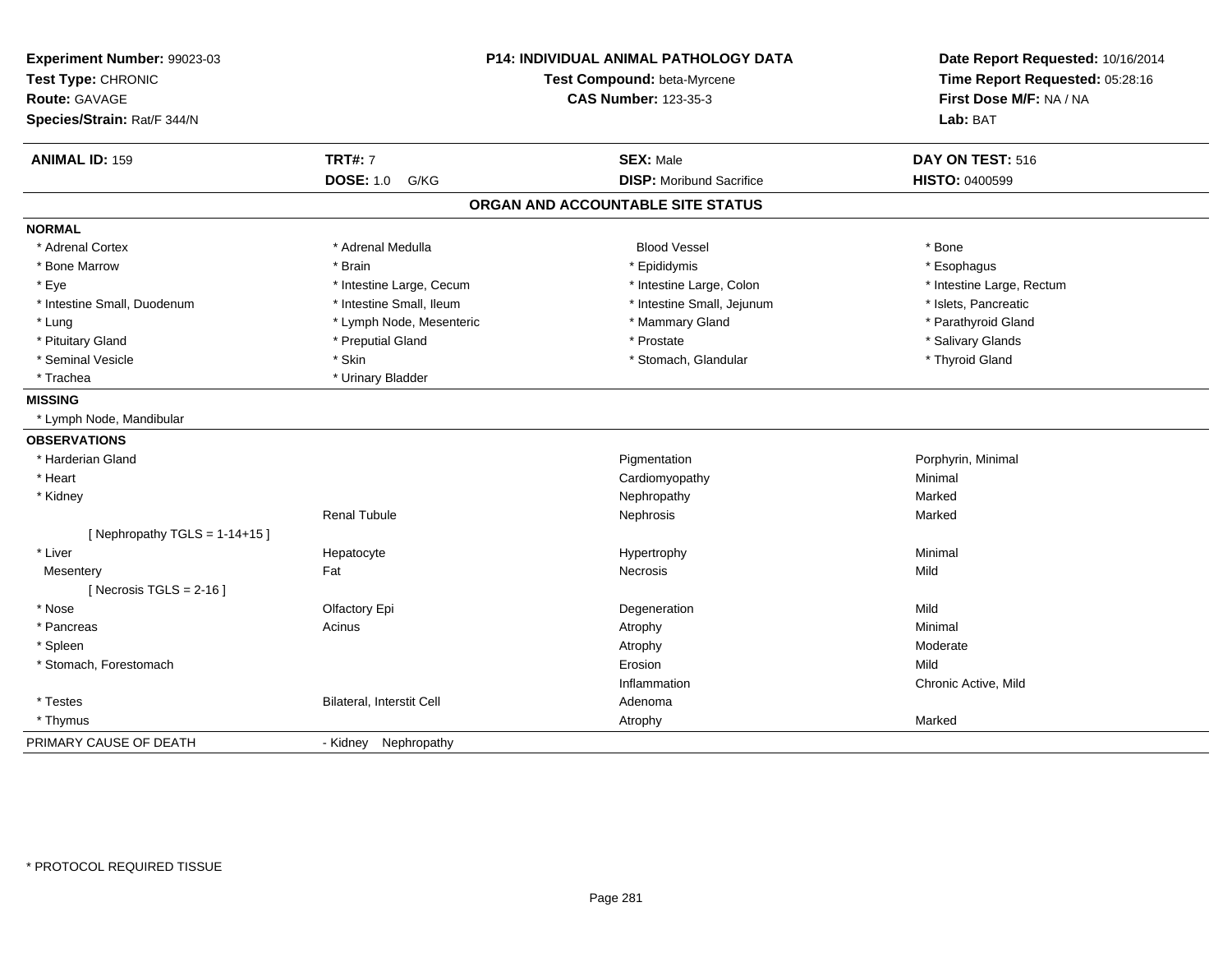| Experiment Number: 99023-03<br>Test Type: CHRONIC<br>Route: GAVAGE<br>Species/Strain: Rat/F 344/N |                          | <b>P14: INDIVIDUAL ANIMAL PATHOLOGY DATA</b><br>Test Compound: beta-Myrcene<br><b>CAS Number: 123-35-3</b> | Date Report Requested: 10/16/2014<br>Time Report Requested: 05:28:16<br>First Dose M/F: NA / NA<br>Lab: BAT |
|---------------------------------------------------------------------------------------------------|--------------------------|------------------------------------------------------------------------------------------------------------|-------------------------------------------------------------------------------------------------------------|
| <b>ANIMAL ID: 160</b>                                                                             | <b>TRT#: 7</b>           | <b>SEX: Male</b>                                                                                           | DAY ON TEST: 497                                                                                            |
|                                                                                                   | <b>DOSE: 1.0</b><br>G/KG | <b>DISP: Natural Death</b>                                                                                 | <b>HISTO: 0400600</b>                                                                                       |
|                                                                                                   |                          | ORGAN AND ACCOUNTABLE SITE STATUS                                                                          |                                                                                                             |
| <b>NORMAL</b>                                                                                     |                          |                                                                                                            |                                                                                                             |
| * Adrenal Cortex                                                                                  | * Adrenal Medulla        | <b>Blood Vessel</b>                                                                                        | * Bone                                                                                                      |
| * Bone Marrow                                                                                     | * Brain                  | * Epididymis                                                                                               | * Esophagus                                                                                                 |
| * Eye                                                                                             | * Intestine Large, Cecum | * Intestine Large, Colon                                                                                   | * Intestine Large, Rectum                                                                                   |
| * Intestine Small, Duodenum                                                                       | * Intestine Small, Ileum | * Intestine Small, Jejunum                                                                                 | * Islets, Pancreatic                                                                                        |
| * Lung                                                                                            | * Lymph Node, Mesenteric | * Mammary Gland                                                                                            | * Pancreas                                                                                                  |
| * Parathyroid Gland                                                                               | * Prostate               | * Salivary Glands                                                                                          | * Seminal Vesicle                                                                                           |
| * Skin                                                                                            | * Stomach, Glandular     | * Testes                                                                                                   | * Thyroid Gland                                                                                             |
| * Trachea                                                                                         | * Urinary Bladder        |                                                                                                            |                                                                                                             |
| <b>MISSING</b>                                                                                    |                          |                                                                                                            |                                                                                                             |
| * Lymph Node, Mandibular                                                                          |                          |                                                                                                            |                                                                                                             |
| <b>OBSERVATIONS</b>                                                                               |                          |                                                                                                            |                                                                                                             |
| * Harderian Gland                                                                                 |                          | Pigmentation                                                                                               | Porphyrin, Moderate                                                                                         |
| * Heart                                                                                           |                          | Cardiomyopathy                                                                                             | Minimal                                                                                                     |
| * Kidney                                                                                          |                          | Nephropathy                                                                                                | Marked                                                                                                      |
|                                                                                                   | <b>Renal Tubule</b>      | Nephrosis                                                                                                  | Marked                                                                                                      |
| [Nephropathy TGLS = $1,2-5+14$ ]                                                                  |                          |                                                                                                            |                                                                                                             |
| * Liver                                                                                           | Hepatocyte               | Hypertrophy                                                                                                | Mild                                                                                                        |
| * Nose                                                                                            | Olfactory Epi            | Degeneration                                                                                               | Moderate                                                                                                    |
|                                                                                                   |                          | Inflammation                                                                                               | Chronic Active, Mild                                                                                        |
| * Pituitary Gland                                                                                 |                          | Cyst                                                                                                       |                                                                                                             |
| * Preputial Gland                                                                                 |                          | Inflammation                                                                                               | Chronic, Mild                                                                                               |
| * Spleen                                                                                          |                          | Atrophy                                                                                                    | Marked                                                                                                      |
| * Stomach, Forestomach                                                                            |                          | Inflammation                                                                                               | Chronic Active, Minimal                                                                                     |
|                                                                                                   |                          | Ulcer                                                                                                      | Mild                                                                                                        |
| [Ulcer TGLS = $3-6$ ]                                                                             |                          |                                                                                                            |                                                                                                             |
| * Thymus                                                                                          |                          | Atrophy                                                                                                    | Marked                                                                                                      |
| PRIMARY CAUSE OF DEATH                                                                            | - Kidney Nephropathy     |                                                                                                            |                                                                                                             |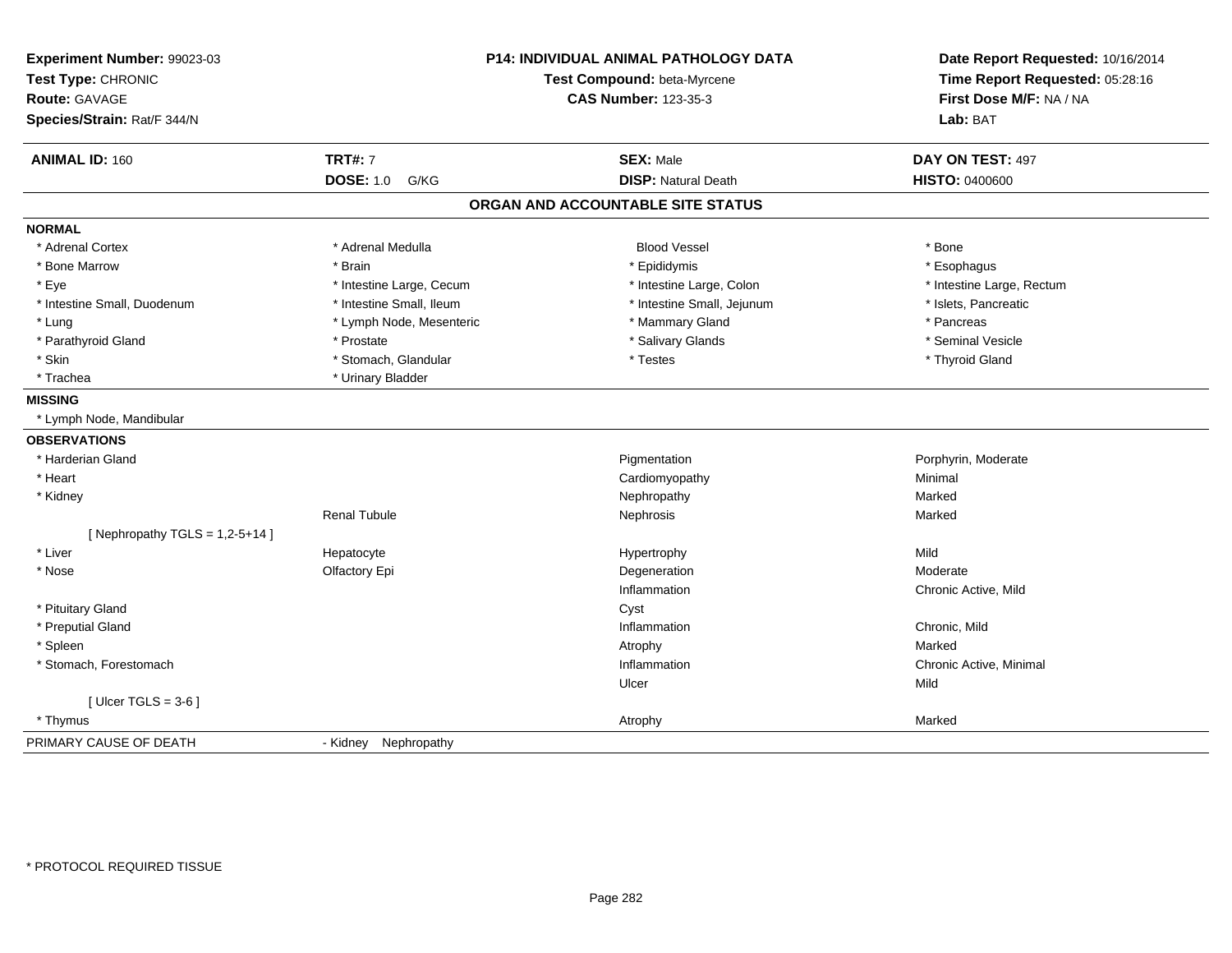| Experiment Number: 99023-03<br>Test Type: CHRONIC<br><b>Route: GAVAGE</b><br>Species/Strain: Rat/F 344/N |                            | <b>P14: INDIVIDUAL ANIMAL PATHOLOGY DATA</b><br>Test Compound: beta-Myrcene<br><b>CAS Number: 123-35-3</b> | Date Report Requested: 10/16/2014<br>Time Report Requested: 05:28:16<br>First Dose M/F: NA / NA<br>Lab: BAT |
|----------------------------------------------------------------------------------------------------------|----------------------------|------------------------------------------------------------------------------------------------------------|-------------------------------------------------------------------------------------------------------------|
| <b>ANIMAL ID: 161</b>                                                                                    | <b>TRT#: 7</b>             | <b>SEX: Male</b>                                                                                           | DAY ON TEST: 451                                                                                            |
|                                                                                                          | <b>DOSE: 1.0</b><br>G/KG   | <b>DISP:</b> Moribund Sacrifice                                                                            | <b>HISTO: 0400601</b>                                                                                       |
|                                                                                                          |                            | ORGAN AND ACCOUNTABLE SITE STATUS                                                                          |                                                                                                             |
| <b>NORMAL</b>                                                                                            |                            |                                                                                                            |                                                                                                             |
| * Adrenal Medulla                                                                                        | <b>Blood Vessel</b>        | * Bone                                                                                                     | * Bone Marrow                                                                                               |
| * Brain                                                                                                  | * Epididymis               | * Esophagus                                                                                                | * Eye                                                                                                       |
| * Intestine Large, Cecum                                                                                 | * Intestine Large, Colon   | * Intestine Large, Rectum                                                                                  | * Intestine Small, Duodenum                                                                                 |
| * Intestine Small, Ileum                                                                                 | * Intestine Small, Jejunum | * Islets, Pancreatic                                                                                       | * Lung                                                                                                      |
| * Lymph Node, Mesenteric                                                                                 | * Mammary Gland            | * Pancreas                                                                                                 | * Parathyroid Gland                                                                                         |
| * Pituitary Gland                                                                                        | * Prostate                 | * Salivary Glands                                                                                          | * Seminal Vesicle                                                                                           |
| * Skin                                                                                                   | * Stomach, Glandular       | * Testes                                                                                                   | * Thyroid Gland                                                                                             |
| * Trachea                                                                                                | * Urinary Bladder          |                                                                                                            |                                                                                                             |
| <b>MISSING</b>                                                                                           |                            |                                                                                                            |                                                                                                             |
| * Lymph Node, Mandibular                                                                                 |                            |                                                                                                            |                                                                                                             |
| <b>OBSERVATIONS</b>                                                                                      |                            |                                                                                                            |                                                                                                             |
| * Adrenal Cortex                                                                                         |                            | Hyperplasia                                                                                                | Mild                                                                                                        |
| * Harderian Gland                                                                                        |                            | Pigmentation                                                                                               | Porphyrin, Marked                                                                                           |
| * Heart                                                                                                  |                            | Cardiomyopathy                                                                                             | Minimal                                                                                                     |
| * Kidney                                                                                                 |                            | Nephropathy                                                                                                | Marked                                                                                                      |
|                                                                                                          | <b>Renal Tubule</b>        | Nephrosis                                                                                                  | Marked                                                                                                      |
| [Nephropathy TGLS = 1-5+14]                                                                              |                            |                                                                                                            |                                                                                                             |
| * Liver                                                                                                  | Hepatocyte                 | Hypertrophy                                                                                                | Mild                                                                                                        |
| * Nose                                                                                                   | Olfactory Epi              | Degeneration                                                                                               | Moderate                                                                                                    |
|                                                                                                          |                            | Inflammation                                                                                               | Chronic Active, Moderate                                                                                    |
| * Preputial Gland                                                                                        |                            | Inflammation                                                                                               | Chronic, Minimal                                                                                            |
| * Spleen                                                                                                 |                            | Atrophy                                                                                                    | Marked                                                                                                      |
| * Stomach, Forestomach                                                                                   |                            | Erosion                                                                                                    | Moderate                                                                                                    |
|                                                                                                          |                            | Inflammation                                                                                               | Chronic Active, Moderate                                                                                    |
| * Thymus                                                                                                 |                            | Atrophy                                                                                                    | Moderate                                                                                                    |
| PRIMARY CAUSE OF DEATH                                                                                   | - Kidney Nephropathy       |                                                                                                            |                                                                                                             |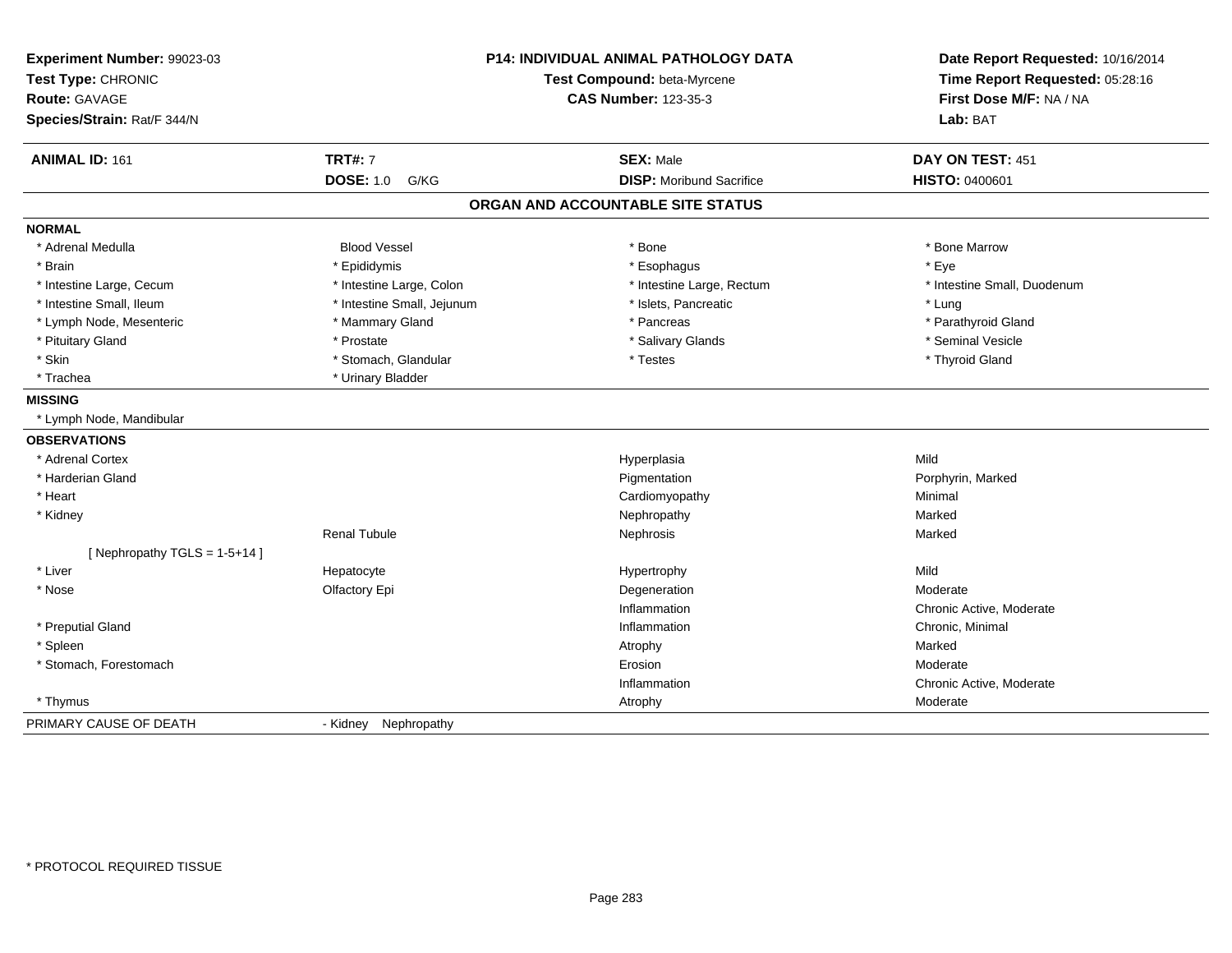| Experiment Number: 99023-03<br>Test Type: CHRONIC<br><b>Route: GAVAGE</b><br>Species/Strain: Rat/F 344/N |                           | P14: INDIVIDUAL ANIMAL PATHOLOGY DATA<br>Test Compound: beta-Myrcene<br><b>CAS Number: 123-35-3</b> | Date Report Requested: 10/16/2014<br>Time Report Requested: 05:28:16<br>First Dose M/F: NA / NA<br>Lab: BAT |
|----------------------------------------------------------------------------------------------------------|---------------------------|-----------------------------------------------------------------------------------------------------|-------------------------------------------------------------------------------------------------------------|
| <b>ANIMAL ID: 162</b>                                                                                    | <b>TRT#: 7</b>            | <b>SEX: Male</b>                                                                                    | DAY ON TEST: 479                                                                                            |
|                                                                                                          | <b>DOSE: 1.0</b><br>G/KG  | <b>DISP: Natural Death</b>                                                                          | <b>HISTO: 0400602</b>                                                                                       |
|                                                                                                          |                           | ORGAN AND ACCOUNTABLE SITE STATUS                                                                   |                                                                                                             |
| <b>NORMAL</b>                                                                                            |                           |                                                                                                     |                                                                                                             |
| * Adrenal Cortex                                                                                         | * Adrenal Medulla         | <b>Blood Vessel</b>                                                                                 | * Bone                                                                                                      |
| * Bone Marrow                                                                                            | * Brain                   | * Epididymis                                                                                        | * Esophagus                                                                                                 |
| * Eye                                                                                                    | * Intestine Large, Cecum  | * Intestine Large, Colon                                                                            | * Intestine Large, Rectum                                                                                   |
| * Intestine Small, Duodenum                                                                              | * Intestine Small, Ileum  | * Intestine Small, Jejunum                                                                          | * Islets, Pancreatic                                                                                        |
| * Lymph Node, Mesenteric                                                                                 | * Mammary Gland           | * Pancreas                                                                                          | * Parathyroid Gland                                                                                         |
| * Pituitary Gland                                                                                        | * Prostate                | * Seminal Vesicle                                                                                   | * Skin                                                                                                      |
| * Stomach, Glandular                                                                                     | * Thyroid Gland           | * Trachea                                                                                           | * Urinary Bladder                                                                                           |
| <b>MISSING</b>                                                                                           |                           |                                                                                                     |                                                                                                             |
| * Lymph Node, Mandibular                                                                                 | * Salivary Glands         |                                                                                                     |                                                                                                             |
| <b>OBSERVATIONS</b>                                                                                      |                           |                                                                                                     |                                                                                                             |
| * Harderian Gland                                                                                        |                           | Pigmentation                                                                                        | Porphyrin, Marked                                                                                           |
| * Heart                                                                                                  |                           | Cardiomyopathy                                                                                      | Mild                                                                                                        |
| * Kidney                                                                                                 |                           | Nephropathy                                                                                         | Marked                                                                                                      |
|                                                                                                          | <b>Renal Tubule</b>       | Nephrosis                                                                                           | Marked                                                                                                      |
| [Nephropathy TGLS = $2-5+14$ ]                                                                           |                           |                                                                                                     |                                                                                                             |
| * Liver                                                                                                  |                           | Hepatodiaphragmatic Nodule                                                                          |                                                                                                             |
|                                                                                                          | <b>Bile Duct</b>          | Hyperplasia                                                                                         | Minimal                                                                                                     |
|                                                                                                          | Hepatocyte                | Hypertrophy                                                                                         | Mild                                                                                                        |
| [ Hepatodiaphragmatic Nodule TGLS = 3,4-15 ]                                                             |                           |                                                                                                     |                                                                                                             |
| * Lung                                                                                                   |                           | Inflammation                                                                                        | Minimal                                                                                                     |
| * Nose                                                                                                   | Olfactory Epi             | Degeneration                                                                                        | Moderate                                                                                                    |
|                                                                                                          |                           | Inflammation                                                                                        | Chronic Active, Mild                                                                                        |
| * Preputial Gland                                                                                        |                           | Inflammation                                                                                        | Chronic, Mild                                                                                               |
| * Spleen                                                                                                 |                           | Atrophy                                                                                             | Moderate                                                                                                    |
| * Stomach, Forestomach                                                                                   |                           | Inflammation                                                                                        | Chronic Active, Moderate                                                                                    |
|                                                                                                          |                           | Ulcer                                                                                               | Moderate                                                                                                    |
| * Testes                                                                                                 | Bilateral, Interstit Cell | Adenoma                                                                                             |                                                                                                             |
| [Adenoma TGLS = $1-11$ ]                                                                                 |                           |                                                                                                     |                                                                                                             |
| * Thymus                                                                                                 |                           | Atrophy                                                                                             | Marked                                                                                                      |
| PRIMARY CAUSE OF DEATH                                                                                   | Nephropathy<br>- Kidney   |                                                                                                     |                                                                                                             |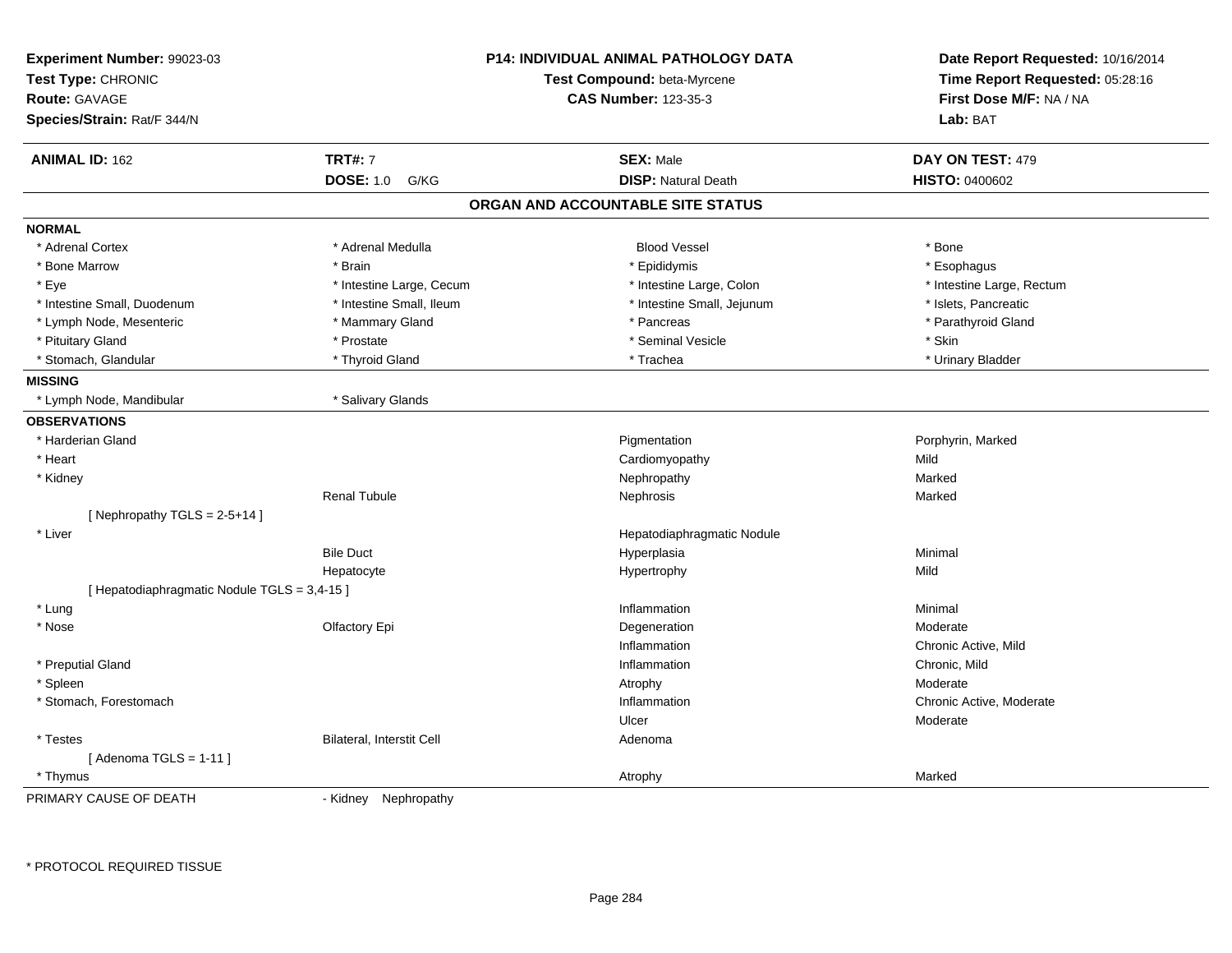| <b>Experiment Number: 99023-03</b> |                       | <b>P14: INDIVIDUAL ANIMAL PATHOLOGY DATA</b> | Date Report Requested: 10/16/2014 |
|------------------------------------|-----------------------|----------------------------------------------|-----------------------------------|
| <b>Test Type: CHRONIC</b>          |                       | <b>Test Compound: beta-Myrcene</b>           | Time Report Requested: 05:28:16   |
| <b>Route: GAVAGE</b>               |                       | <b>CAS Number: 123-35-3</b>                  | First Dose M/F: NA / NA           |
| Species/Strain: Rat/F 344/N        |                       |                                              | Lab: BAT                          |
| <b>ANIMAL ID: 162</b>              | <b>TRT#:</b> 7        | <b>SEX: Male</b>                             | DAY ON TEST: 479                  |
|                                    | <b>DOSE:</b> 1.0 G/KG | <b>DISP:</b> Natural Death                   | <b>HISTO: 0400602</b>             |
|                                    |                       | ORGAN AND ACCOUNTABLE SITE STATUS            |                                   |
|                                    |                       |                                              |                                   |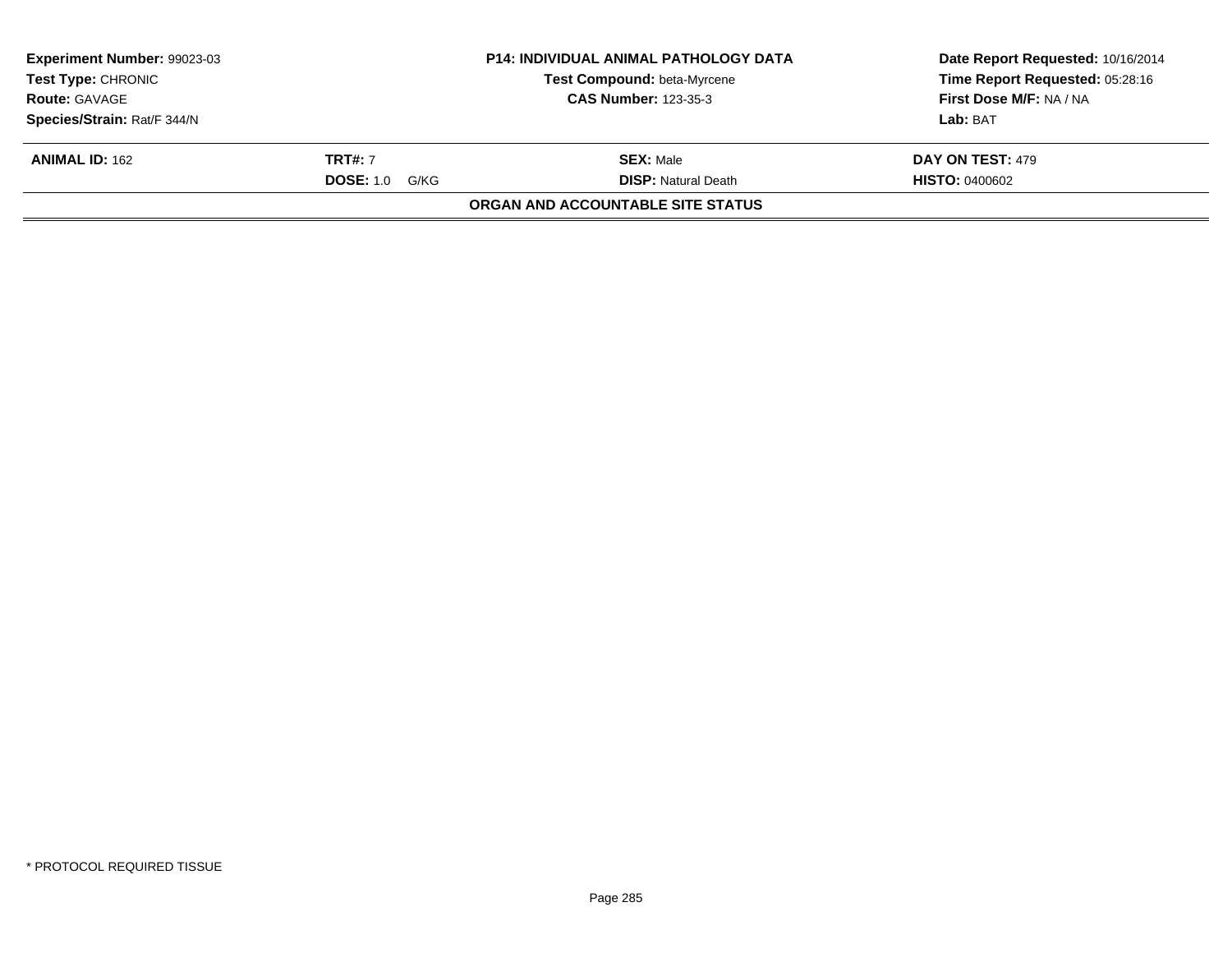| Experiment Number: 99023-03<br>Test Type: CHRONIC<br><b>Route: GAVAGE</b><br>Species/Strain: Rat/F 344/N |                             | <b>P14: INDIVIDUAL ANIMAL PATHOLOGY DATA</b><br>Test Compound: beta-Myrcene<br><b>CAS Number: 123-35-3</b> | Date Report Requested: 10/16/2014<br>Time Report Requested: 05:28:16<br>First Dose M/F: NA / NA<br>Lab: BAT |
|----------------------------------------------------------------------------------------------------------|-----------------------------|------------------------------------------------------------------------------------------------------------|-------------------------------------------------------------------------------------------------------------|
| ANIMAL ID: 163                                                                                           | <b>TRT#: 7</b>              | <b>SEX: Male</b>                                                                                           | DAY ON TEST: 453                                                                                            |
|                                                                                                          | <b>DOSE: 1.0 G/KG</b>       | <b>DISP: Moribund Sacrifice</b>                                                                            | HISTO: 0400603                                                                                              |
|                                                                                                          |                             | ORGAN AND ACCOUNTABLE SITE STATUS                                                                          |                                                                                                             |
| <b>NORMAL</b>                                                                                            |                             |                                                                                                            |                                                                                                             |
| * Adrenal Cortex                                                                                         | * Adrenal Medulla           | <b>Blood Vessel</b>                                                                                        | * Bone                                                                                                      |
| * Bone Marrow                                                                                            | * Brain                     | * Epididymis                                                                                               | * Esophagus                                                                                                 |
| * Eye                                                                                                    | * Heart                     | * Intestine Large, Cecum                                                                                   | * Intestine Large, Colon                                                                                    |
| * Intestine Large, Rectum                                                                                | * Intestine Small, Duodenum | * Intestine Small, Ileum                                                                                   | * Intestine Small, Jejunum                                                                                  |
| * Islets, Pancreatic                                                                                     | * Lung                      | * Lymph Node, Mesenteric                                                                                   | * Mammary Gland                                                                                             |
| * Pancreas                                                                                               | * Parathyroid Gland         | * Pituitary Gland                                                                                          | * Preputial Gland                                                                                           |
| * Prostate                                                                                               | * Salivary Glands           | * Seminal Vesicle                                                                                          | * Skin                                                                                                      |
| * Stomach, Glandular                                                                                     | * Thyroid Gland             | * Trachea                                                                                                  | * Urinary Bladder                                                                                           |
| <b>MISSING</b>                                                                                           |                             |                                                                                                            |                                                                                                             |
| * Lymph Node, Mandibular                                                                                 |                             |                                                                                                            |                                                                                                             |
| <b>OBSERVATIONS</b>                                                                                      |                             |                                                                                                            |                                                                                                             |
| * Harderian Gland                                                                                        |                             | Pigmentation                                                                                               | Porphyrin, Marked                                                                                           |
| * Kidney                                                                                                 |                             | Nephropathy                                                                                                | Marked                                                                                                      |
|                                                                                                          | <b>Renal Tubule</b>         | Nephrosis                                                                                                  | Marked                                                                                                      |
| [Nephropathy TGLS = $2-5+14$ ]                                                                           |                             |                                                                                                            |                                                                                                             |
| * Liver                                                                                                  | Hepatocyte                  | Hypertrophy                                                                                                | Mild                                                                                                        |
| * Nose                                                                                                   | Olfactory Epi               | Degeneration                                                                                               | Moderate                                                                                                    |
|                                                                                                          |                             | Inflammation                                                                                               | Chronic Active, Mild                                                                                        |
| * Spleen                                                                                                 |                             | Atrophy                                                                                                    | Marked                                                                                                      |
| [Atrophy TGLS = $1-5$ ]                                                                                  |                             |                                                                                                            |                                                                                                             |
| * Stomach, Forestomach                                                                                   |                             | Inflammation                                                                                               | Chronic Active, Mild                                                                                        |
| [Inflammation TGLS = $3-6$ ]                                                                             |                             |                                                                                                            |                                                                                                             |
| * Testes                                                                                                 | Bilateral, Interstit Cell   | Adenoma                                                                                                    |                                                                                                             |
| * Thymus                                                                                                 |                             | Atrophy                                                                                                    | Moderate                                                                                                    |
| PRIMARY CAUSE OF DEATH                                                                                   | - Kidney<br>Nephropathy     |                                                                                                            |                                                                                                             |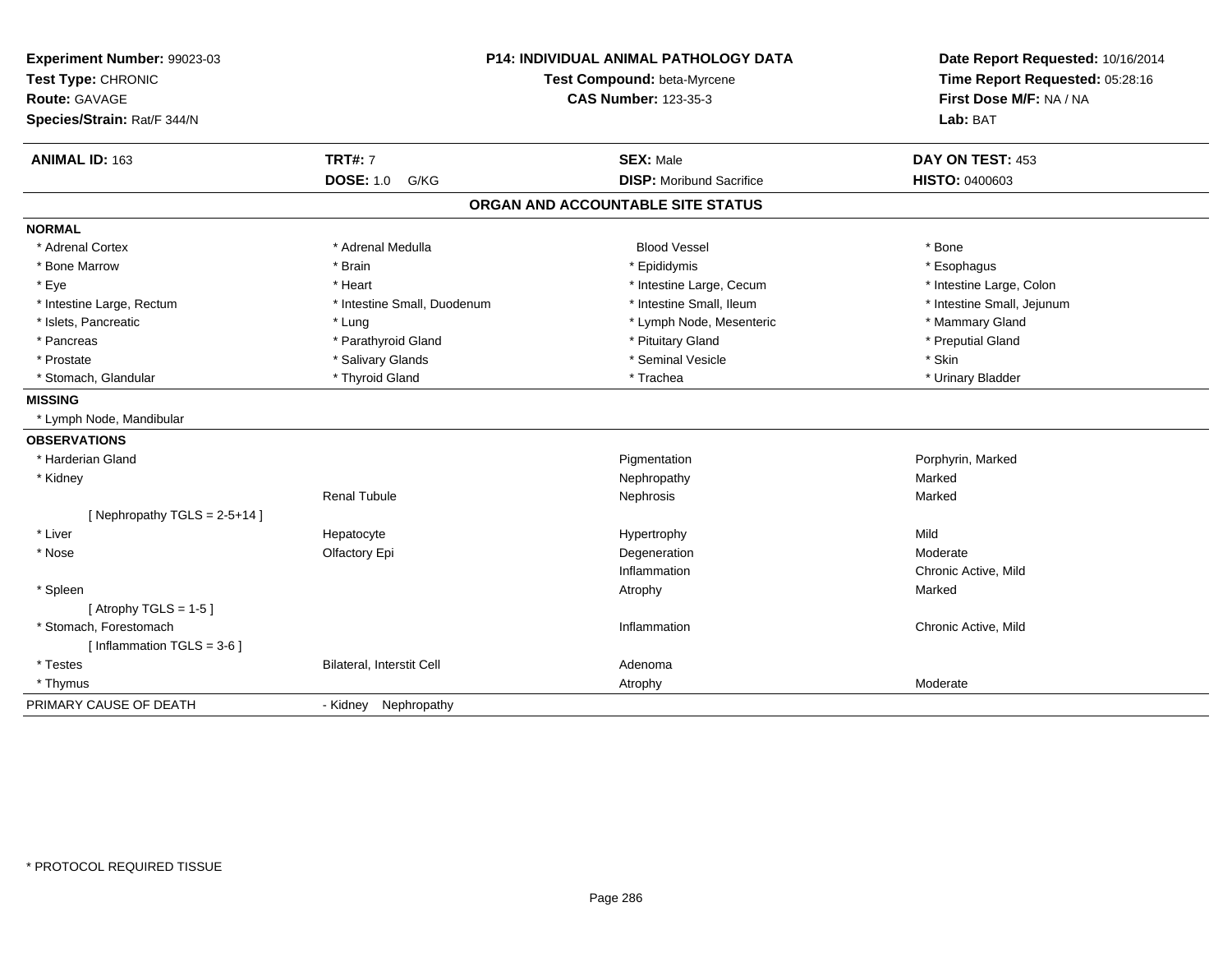| Experiment Number: 99023-03<br>Test Type: CHRONIC<br><b>Route: GAVAGE</b><br>Species/Strain: Rat/F 344/N |                           | <b>P14: INDIVIDUAL ANIMAL PATHOLOGY DATA</b><br>Test Compound: beta-Myrcene<br><b>CAS Number: 123-35-3</b> | Date Report Requested: 10/16/2014<br>Time Report Requested: 05:28:16<br>First Dose M/F: NA / NA<br>Lab: BAT |
|----------------------------------------------------------------------------------------------------------|---------------------------|------------------------------------------------------------------------------------------------------------|-------------------------------------------------------------------------------------------------------------|
| <b>ANIMAL ID: 164</b>                                                                                    | <b>TRT#: 7</b>            | <b>SEX: Male</b>                                                                                           | DAY ON TEST: 476                                                                                            |
|                                                                                                          | <b>DOSE: 1.0</b><br>G/KG  | <b>DISP: Natural Death</b>                                                                                 | <b>HISTO: 0400604</b>                                                                                       |
|                                                                                                          |                           | ORGAN AND ACCOUNTABLE SITE STATUS                                                                          |                                                                                                             |
| <b>NORMAL</b>                                                                                            |                           |                                                                                                            |                                                                                                             |
| * Adrenal Cortex                                                                                         | * Adrenal Medulla         | <b>Blood Vessel</b>                                                                                        | * Bone                                                                                                      |
| * Bone Marrow                                                                                            | * Brain                   | * Epididymis                                                                                               | * Esophagus                                                                                                 |
| * Eye                                                                                                    | * Intestine Large, Cecum  | * Intestine Large, Colon                                                                                   | * Intestine Large, Rectum                                                                                   |
| * Intestine Small, Duodenum                                                                              | * Intestine Small, Ileum  | * Intestine Small, Jejunum                                                                                 | * Islets, Pancreatic                                                                                        |
| * Lung                                                                                                   | * Lymph Node, Mesenteric  | * Mammary Gland                                                                                            | * Pancreas                                                                                                  |
| * Parathyroid Gland                                                                                      | * Pituitary Gland         | * Preputial Gland                                                                                          | * Salivary Glands                                                                                           |
| * Seminal Vesicle                                                                                        | * Skin                    | * Stomach, Forestomach                                                                                     | * Stomach, Glandular                                                                                        |
| * Thymus                                                                                                 | * Thyroid Gland           | * Trachea                                                                                                  | * Urinary Bladder                                                                                           |
| <b>MISSING</b>                                                                                           |                           |                                                                                                            |                                                                                                             |
| * Lymph Node, Mandibular                                                                                 |                           |                                                                                                            |                                                                                                             |
| <b>OBSERVATIONS</b>                                                                                      |                           |                                                                                                            |                                                                                                             |
| * Eye                                                                                                    |                           |                                                                                                            |                                                                                                             |
| Note: Both optic nerves were missing                                                                     |                           |                                                                                                            |                                                                                                             |
| * Harderian Gland                                                                                        |                           | Atrophy                                                                                                    | Moderate                                                                                                    |
|                                                                                                          |                           | Pigmentation                                                                                               | Porphyrin, Moderate                                                                                         |
| * Heart                                                                                                  |                           | Cardiomyopathy                                                                                             | Minimal                                                                                                     |
| * Kidney                                                                                                 |                           | Nephropathy                                                                                                | Marked                                                                                                      |
|                                                                                                          | <b>Renal Tubule</b>       | Nephrosis                                                                                                  | Marked                                                                                                      |
| [Nephropathy TGLS = $1-14+15$ ]                                                                          |                           |                                                                                                            |                                                                                                             |
| * Liver                                                                                                  | <b>Bile Duct</b>          | Hyperplasia                                                                                                | Minimal                                                                                                     |
|                                                                                                          | Hepatocyte                | Hypertrophy                                                                                                | Mild                                                                                                        |
| * Nose                                                                                                   | Olfactory Epi             | Degeneration                                                                                               | Moderate                                                                                                    |
|                                                                                                          |                           | Inflammation                                                                                               | Chronic Active, Minimal                                                                                     |
| * Prostate                                                                                               |                           | Inflammation                                                                                               | Chronic, Mild                                                                                               |
| * Spleen                                                                                                 |                           | Atrophy                                                                                                    | Marked                                                                                                      |
| * Testes                                                                                                 | Bilateral, Interstit Cell | Adenoma                                                                                                    |                                                                                                             |
| PRIMARY CAUSE OF DEATH                                                                                   | - Kidney Nephropathy      |                                                                                                            |                                                                                                             |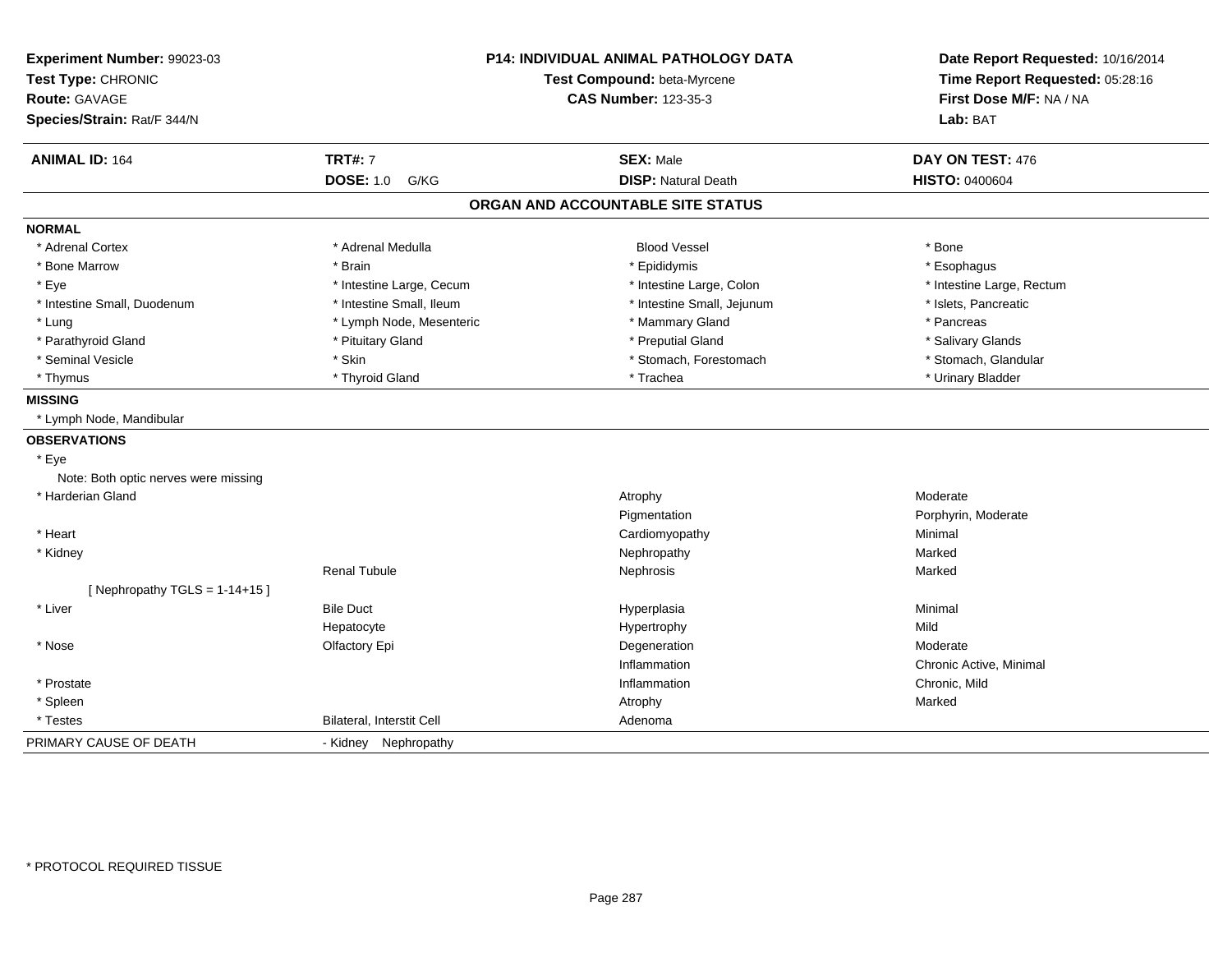| Experiment Number: 99023-03<br>Test Type: CHRONIC<br><b>Route: GAVAGE</b><br>Species/Strain: Rat/F 344/N |                          | <b>P14: INDIVIDUAL ANIMAL PATHOLOGY DATA</b><br>Test Compound: beta-Myrcene<br><b>CAS Number: 123-35-3</b> | Date Report Requested: 10/16/2014<br>Time Report Requested: 05:28:16<br>First Dose M/F: NA / NA<br>Lab: BAT |
|----------------------------------------------------------------------------------------------------------|--------------------------|------------------------------------------------------------------------------------------------------------|-------------------------------------------------------------------------------------------------------------|
| <b>ANIMAL ID: 165</b>                                                                                    | <b>TRT#: 7</b>           | <b>SEX: Male</b>                                                                                           | DAY ON TEST: 502                                                                                            |
|                                                                                                          | <b>DOSE: 1.0</b><br>G/KG | <b>DISP:</b> Moribund Sacrifice                                                                            | <b>HISTO: 0400605</b>                                                                                       |
|                                                                                                          |                          | ORGAN AND ACCOUNTABLE SITE STATUS                                                                          |                                                                                                             |
| <b>NORMAL</b>                                                                                            |                          |                                                                                                            |                                                                                                             |
| * Adrenal Medulla                                                                                        | <b>Blood Vessel</b>      | * Bone                                                                                                     | * Bone Marrow                                                                                               |
| * Brain                                                                                                  | * Epididymis             | * Esophagus                                                                                                | * Eye                                                                                                       |
| * Heart                                                                                                  | * Intestine Large, Cecum | * Intestine Large, Colon                                                                                   | * Intestine Large, Rectum                                                                                   |
| * Intestine Small, Duodenum                                                                              | * Intestine Small, Ileum | * Intestine Small, Jejunum                                                                                 | * Islets, Pancreatic                                                                                        |
| * Lymph Node, Mesenteric                                                                                 | * Mammary Gland          | * Pancreas                                                                                                 | * Parathyroid Gland                                                                                         |
| * Preputial Gland                                                                                        | * Prostate               | * Salivary Glands                                                                                          | * Seminal Vesicle                                                                                           |
| * Stomach, Forestomach                                                                                   | * Thyroid Gland          | * Trachea                                                                                                  | * Urinary Bladder                                                                                           |
| <b>MISSING</b>                                                                                           |                          |                                                                                                            |                                                                                                             |
| * Lymph Node, Mandibular                                                                                 |                          |                                                                                                            |                                                                                                             |
| <b>OBSERVATIONS</b>                                                                                      |                          |                                                                                                            |                                                                                                             |
| * Adrenal Cortex                                                                                         |                          | <b>Necrosis</b>                                                                                            | Minimal                                                                                                     |
| * Harderian Gland                                                                                        |                          | Hyperplasia                                                                                                | Mild                                                                                                        |
|                                                                                                          |                          | Pigmentation                                                                                               | Porphyrin, Minimal                                                                                          |
| * Kidney                                                                                                 | <b>Transit Epithe</b>    | Hyperplasia                                                                                                | Mild                                                                                                        |
|                                                                                                          |                          | Nephropathy                                                                                                | Marked                                                                                                      |
|                                                                                                          | <b>Renal Tubule</b>      | Nephrosis                                                                                                  | Marked                                                                                                      |
| [Nephropathy TGLS = $2-5+14$ ]                                                                           |                          |                                                                                                            |                                                                                                             |
| * Liver                                                                                                  | Hepatocyte               | Hypertrophy                                                                                                | Minimal                                                                                                     |
|                                                                                                          |                          | Necrosis                                                                                                   | Minimal                                                                                                     |
| * Lung                                                                                                   |                          | Inflammation                                                                                               | Minimal                                                                                                     |
| * Nose                                                                                                   | Olfactory Epi            | Degeneration                                                                                               | Moderate                                                                                                    |
|                                                                                                          |                          | Inflammation                                                                                               | Chronic Active, Moderate                                                                                    |
| * Pituitary Gland                                                                                        | Pars Distalis            | Adenoma                                                                                                    |                                                                                                             |
|                                                                                                          | <b>Pars Distalis</b>     | Hyperplasia                                                                                                | Mild                                                                                                        |
| * Preputial GI                                                                                           |                          |                                                                                                            |                                                                                                             |
| Note: One preputial gland was missing                                                                    |                          |                                                                                                            |                                                                                                             |
| * Skin                                                                                                   |                          | Keratoacanthoma                                                                                            |                                                                                                             |
| [Keratoacanthoma TGLS = 1-15]                                                                            |                          |                                                                                                            |                                                                                                             |
| * Spleen                                                                                                 |                          | Atrophy                                                                                                    | Marked                                                                                                      |
| * Stomach, Glandular                                                                                     | Epithelium               | Ectasia                                                                                                    | Minimal                                                                                                     |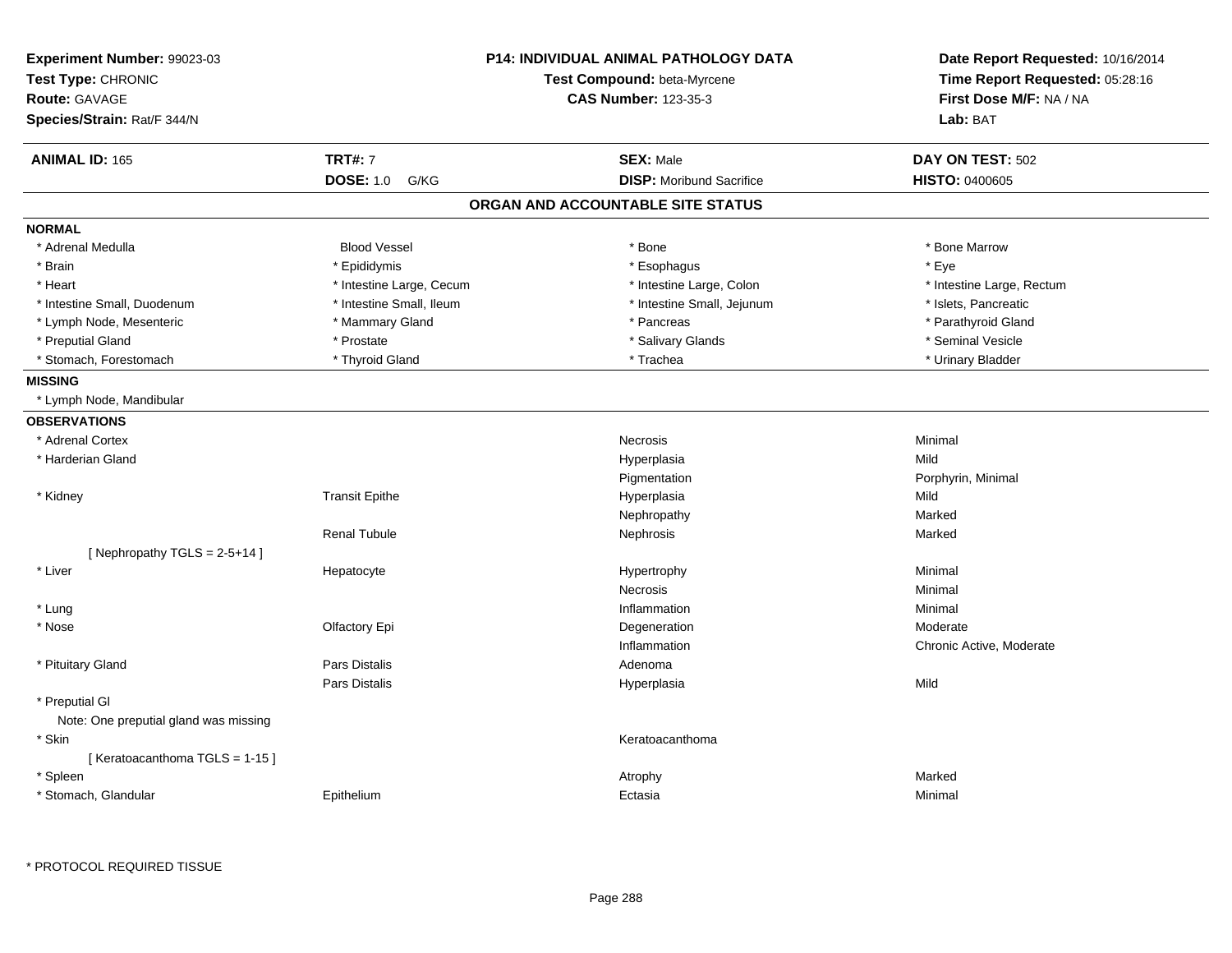| Experiment Number: 99023-03<br><b>Test Type: CHRONIC</b> |                           | <b>P14: INDIVIDUAL ANIMAL PATHOLOGY DATA</b> | Date Report Requested: 10/16/2014<br>Time Report Requested: 05:28:16 |
|----------------------------------------------------------|---------------------------|----------------------------------------------|----------------------------------------------------------------------|
|                                                          |                           | <b>Test Compound: beta-Myrcene</b>           |                                                                      |
| <b>Route: GAVAGE</b>                                     |                           | <b>CAS Number: 123-35-3</b>                  | First Dose M/F: NA / NA                                              |
| Species/Strain: Rat/F 344/N                              |                           |                                              | Lab: BAT                                                             |
| <b>ANIMAL ID: 165</b>                                    | <b>TRT#: 7</b>            | <b>SEX: Male</b>                             | DAY ON TEST: 502                                                     |
|                                                          | <b>DOSE: 1.0 G/KG</b>     | <b>DISP:</b> Moribund Sacrifice              | <b>HISTO: 0400605</b>                                                |
|                                                          |                           | ORGAN AND ACCOUNTABLE SITE STATUS            |                                                                      |
| * Testes                                                 | Bilateral, Interstit Cell | Adenoma                                      |                                                                      |
| [ Adenoma TGLS = 3-11 ]                                  |                           |                                              |                                                                      |
| * Thymus                                                 |                           | Atrophy                                      | Marked                                                               |
| PRIMARY CAUSE OF DEATH                                   | - Kidnev<br>Nephropathy   |                                              |                                                                      |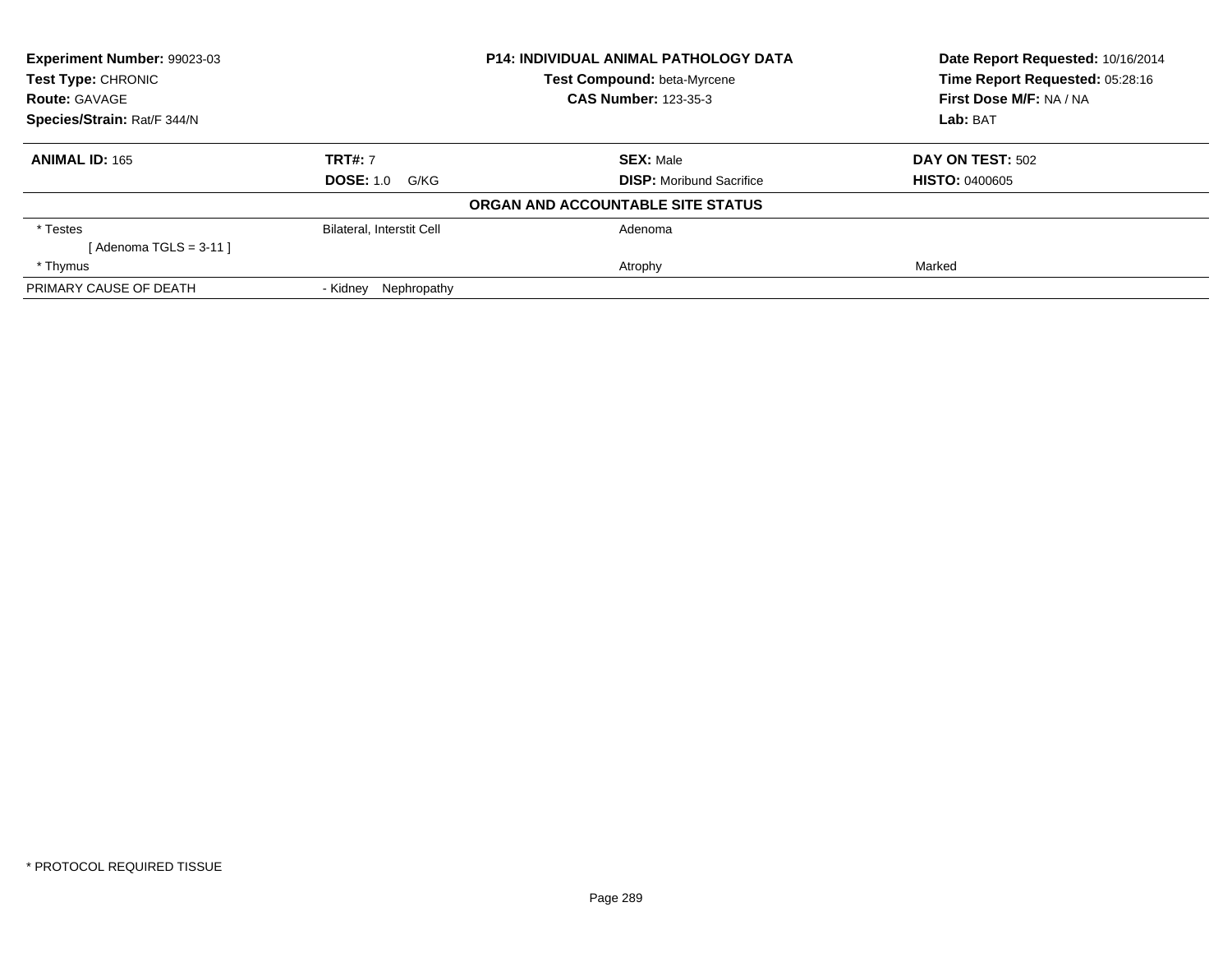| Experiment Number: 99023-03<br>Test Type: CHRONIC<br><b>Route: GAVAGE</b><br>Species/Strain: Rat/F 344/N |                          | P14: INDIVIDUAL ANIMAL PATHOLOGY DATA<br>Test Compound: beta-Myrcene<br><b>CAS Number: 123-35-3</b> | Date Report Requested: 10/16/2014<br>Time Report Requested: 05:28:16<br>First Dose M/F: NA / NA<br>Lab: BAT |
|----------------------------------------------------------------------------------------------------------|--------------------------|-----------------------------------------------------------------------------------------------------|-------------------------------------------------------------------------------------------------------------|
| <b>ANIMAL ID: 166</b>                                                                                    | <b>TRT#: 7</b>           | <b>SEX: Male</b>                                                                                    | DAY ON TEST: 327                                                                                            |
|                                                                                                          | <b>DOSE: 1.0 G/KG</b>    | <b>DISP: Moribund Sacrifice</b>                                                                     | <b>HISTO: 0400606</b>                                                                                       |
|                                                                                                          |                          | ORGAN AND ACCOUNTABLE SITE STATUS                                                                   |                                                                                                             |
| <b>NORMAL</b>                                                                                            |                          |                                                                                                     |                                                                                                             |
| * Adrenal Cortex                                                                                         | * Adrenal Medulla        | <b>Blood Vessel</b>                                                                                 | * Bone                                                                                                      |
| * Bone Marrow                                                                                            | * Brain                  | * Epididymis                                                                                        | * Esophagus                                                                                                 |
| * Eye                                                                                                    | * Intestine Large, Cecum | * Intestine Large, Colon                                                                            | * Intestine Large, Rectum                                                                                   |
| * Intestine Small, Duodenum                                                                              | * Intestine Small, Ileum | * Intestine Small, Jejunum                                                                          | * Islets, Pancreatic                                                                                        |
| * Lung                                                                                                   | * Lymph Node, Mesenteric | * Mammary Gland                                                                                     | * Pancreas                                                                                                  |
| * Parathyroid Gland                                                                                      | * Pituitary Gland        | * Preputial Gland                                                                                   | * Salivary Glands                                                                                           |
| * Seminal Vesicle                                                                                        | * Skin                   | * Stomach, Glandular                                                                                | * Testes                                                                                                    |
| * Thyroid Gland                                                                                          | * Trachea                |                                                                                                     |                                                                                                             |
| <b>MISSING</b>                                                                                           |                          |                                                                                                     |                                                                                                             |
| * Lymph Node, Mandibular                                                                                 |                          |                                                                                                     |                                                                                                             |
| <b>OBSERVATIONS</b>                                                                                      |                          |                                                                                                     |                                                                                                             |
| * Harderian Gland                                                                                        |                          | Pigmentation                                                                                        | Porphyrin, Mild                                                                                             |
| * Heart                                                                                                  |                          | Cardiomyopathy                                                                                      | Minimal                                                                                                     |
| * Kidney                                                                                                 |                          | Nephropathy                                                                                         | Marked                                                                                                      |
|                                                                                                          | <b>Renal Tubule</b>      | Nephrosis                                                                                           | Marked                                                                                                      |
| [Nephropathy TGLS = 1-5+14]                                                                              |                          |                                                                                                     |                                                                                                             |
| * Liver                                                                                                  | Hepatocyte               | Hypertrophy                                                                                         | Mild                                                                                                        |
| * Lung                                                                                                   |                          |                                                                                                     |                                                                                                             |
| Note: Pulmonary hemosiderin is in alveolar macrophages                                                   |                          |                                                                                                     |                                                                                                             |
| * Nose                                                                                                   | Olfactory Epi            | Degeneration                                                                                        | Moderate                                                                                                    |
|                                                                                                          |                          | Inflammation                                                                                        | Chronic Active, Mild                                                                                        |
| * Prostate                                                                                               |                          | Inflammation                                                                                        | Chronic, Moderate                                                                                           |
|                                                                                                          |                          | Necrosis                                                                                            | Moderate                                                                                                    |
| * Spleen                                                                                                 |                          | Atrophy                                                                                             | Moderate                                                                                                    |
| * Stomach, Forestomach                                                                                   |                          | Inflammation                                                                                        | Chronic Active, Mild                                                                                        |
| * Thymus                                                                                                 |                          | Atrophy                                                                                             | Marked                                                                                                      |
| * Urinary Bladder                                                                                        |                          | Inflammation                                                                                        | Mild                                                                                                        |
| PRIMARY CAUSE OF DEATH                                                                                   | - Kidney Nephropathy     |                                                                                                     |                                                                                                             |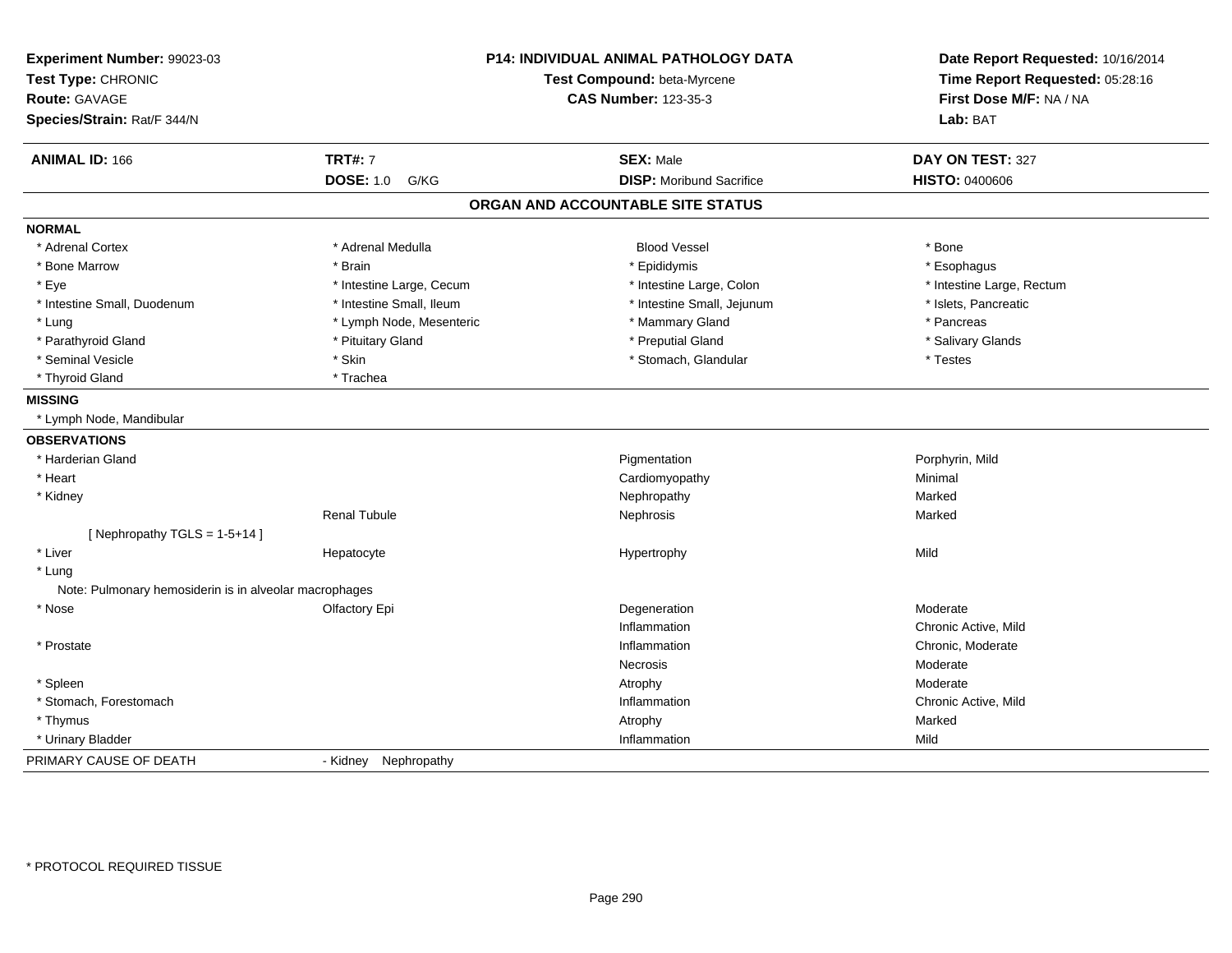| Experiment Number: 99023-03<br>Test Type: CHRONIC<br>Route: GAVAGE<br>Species/Strain: Rat/F 344/N |                           | <b>P14: INDIVIDUAL ANIMAL PATHOLOGY DATA</b><br>Test Compound: beta-Myrcene<br><b>CAS Number: 123-35-3</b> | Date Report Requested: 10/16/2014<br>Time Report Requested: 05:28:16<br>First Dose M/F: NA / NA<br>Lab: BAT |
|---------------------------------------------------------------------------------------------------|---------------------------|------------------------------------------------------------------------------------------------------------|-------------------------------------------------------------------------------------------------------------|
| <b>ANIMAL ID: 167</b>                                                                             | <b>TRT#: 7</b>            | <b>SEX: Male</b>                                                                                           | DAY ON TEST: 530                                                                                            |
|                                                                                                   | <b>DOSE: 1.0</b><br>G/KG  | <b>DISP: Natural Death</b>                                                                                 | <b>HISTO: 0400607</b>                                                                                       |
|                                                                                                   |                           | ORGAN AND ACCOUNTABLE SITE STATUS                                                                          |                                                                                                             |
| <b>NORMAL</b>                                                                                     |                           |                                                                                                            |                                                                                                             |
| * Adrenal Cortex                                                                                  | * Adrenal Medulla         | <b>Blood Vessel</b>                                                                                        | * Bone                                                                                                      |
| * Bone Marrow                                                                                     | * Brain                   | * Epididymis                                                                                               | * Esophagus                                                                                                 |
| * Eye                                                                                             | * Intestine Large, Cecum  | * Intestine Large, Colon                                                                                   | * Intestine Large, Rectum                                                                                   |
| * Intestine Small, Duodenum                                                                       | * Intestine Small, Ileum  | * Intestine Small, Jejunum                                                                                 | * Islets, Pancreatic                                                                                        |
| * Lung                                                                                            | * Lymph Node, Mesenteric  | * Mammary Gland                                                                                            | * Pancreas                                                                                                  |
| * Parathyroid Gland                                                                               | * Pituitary Gland         | * Prostate                                                                                                 | * Salivary Glands                                                                                           |
| * Seminal Vesicle                                                                                 | * Skin                    | * Stomach, Forestomach                                                                                     | * Stomach, Glandular                                                                                        |
| * Thyroid Gland                                                                                   | * Trachea                 | * Urinary Bladder                                                                                          |                                                                                                             |
| <b>MISSING</b>                                                                                    |                           |                                                                                                            |                                                                                                             |
| * Lymph Node, Mandibular                                                                          |                           |                                                                                                            |                                                                                                             |
| <b>OBSERVATIONS</b>                                                                               |                           |                                                                                                            |                                                                                                             |
| * Harderian Gland                                                                                 |                           | Pigmentation                                                                                               | Porphyrin, Marked                                                                                           |
| * Heart                                                                                           |                           | Cardiomyopathy                                                                                             | Minimal                                                                                                     |
| * Kidney                                                                                          | Papilla                   | Mineralization                                                                                             | Minimal                                                                                                     |
|                                                                                                   |                           | Nephropathy                                                                                                | Marked                                                                                                      |
|                                                                                                   | <b>Renal Tubule</b>       | Nephrosis                                                                                                  | Marked                                                                                                      |
| [Nephropathy TGLS = 1-5+14]                                                                       |                           |                                                                                                            |                                                                                                             |
| * Liver                                                                                           |                           | <b>Basophilic Focus</b>                                                                                    |                                                                                                             |
|                                                                                                   | <b>Bile Duct</b>          | Hyperplasia                                                                                                | Minimal                                                                                                     |
| * Nose                                                                                            | Olfactory Epi             | Degeneration                                                                                               | Moderate                                                                                                    |
|                                                                                                   |                           | Inflammation                                                                                               | Chronic Active, Moderate                                                                                    |
| * Preputial Gland                                                                                 |                           | Inflammation                                                                                               | Chronic, Minimal                                                                                            |
| * Spleen                                                                                          |                           | Atrophy                                                                                                    | Moderate                                                                                                    |
| * Testes                                                                                          | Bilateral, Interstit Cell | Adenoma                                                                                                    |                                                                                                             |
| [Adenoma TGLS = $2-11$ ]                                                                          |                           |                                                                                                            |                                                                                                             |
| * Thymus                                                                                          |                           | Atrophy                                                                                                    | Marked                                                                                                      |
| PRIMARY CAUSE OF DEATH                                                                            | - Kidney Nephropathy      |                                                                                                            |                                                                                                             |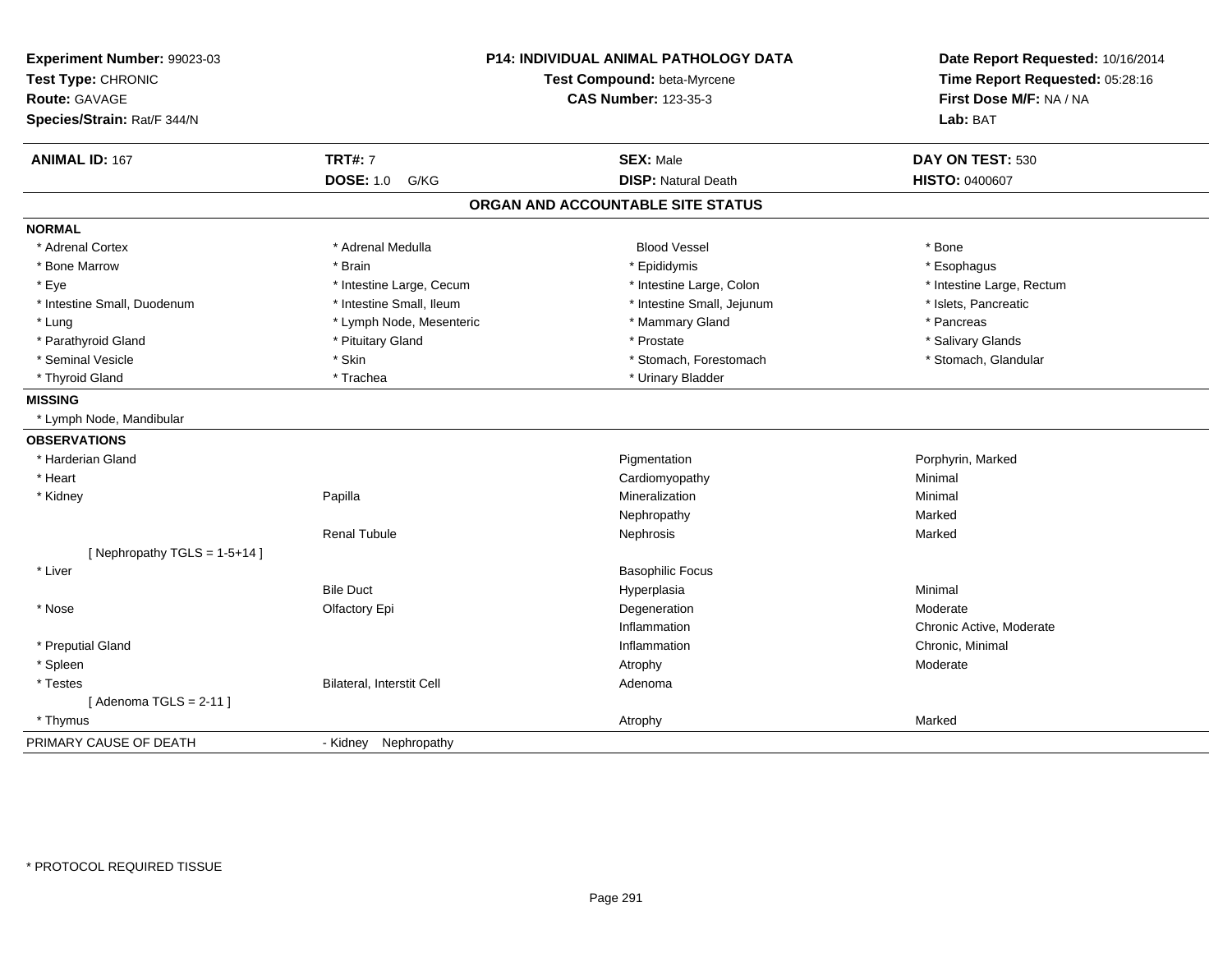| Experiment Number: 99023-03<br>Test Type: CHRONIC |                             | <b>P14: INDIVIDUAL ANIMAL PATHOLOGY DATA</b><br>Test Compound: beta-Myrcene | Date Report Requested: 10/16/2014<br>Time Report Requested: 05:28:16 |
|---------------------------------------------------|-----------------------------|-----------------------------------------------------------------------------|----------------------------------------------------------------------|
| <b>Route: GAVAGE</b>                              |                             | <b>CAS Number: 123-35-3</b>                                                 | First Dose M/F: NA / NA                                              |
| Species/Strain: Rat/F 344/N                       |                             |                                                                             | Lab: BAT                                                             |
| <b>ANIMAL ID: 168</b>                             | <b>TRT#: 7</b>              | <b>SEX: Male</b>                                                            | DAY ON TEST: 502                                                     |
|                                                   | <b>DOSE: 1.0</b><br>G/KG    | <b>DISP:</b> Moribund Sacrifice                                             | HISTO: 0400608                                                       |
|                                                   |                             | ORGAN AND ACCOUNTABLE SITE STATUS                                           |                                                                      |
| <b>NORMAL</b>                                     |                             |                                                                             |                                                                      |
| * Adrenal Cortex                                  | * Adrenal Medulla           | <b>Blood Vessel</b>                                                         | * Bone                                                               |
| * Bone Marrow                                     | * Brain                     | * Epididymis                                                                | * Esophagus                                                          |
| * Eye                                             | * Heart                     | * Intestine Large, Cecum                                                    | * Intestine Large, Colon                                             |
| * Intestine Large, Rectum                         | * Intestine Small, Duodenum | * Intestine Small, Ileum                                                    | * Intestine Small, Jejunum                                           |
| * Islets, Pancreatic                              | * Lung                      | * Lymph Node, Mesenteric                                                    | * Mammary Gland                                                      |
| * Pancreas                                        | * Parathyroid Gland         | * Pituitary Gland                                                           | * Prostate                                                           |
| * Salivary Glands                                 | * Seminal Vesicle           | * Skin                                                                      | * Stomach, Glandular                                                 |
| * Thyroid Gland                                   | * Trachea                   | * Urinary Bladder                                                           |                                                                      |
| <b>MISSING</b>                                    |                             |                                                                             |                                                                      |
| * Lymph Node, Mandibular                          | * Thymus                    |                                                                             |                                                                      |
| <b>OBSERVATIONS</b>                               |                             |                                                                             |                                                                      |
| * Harderian Gland                                 |                             | Pigmentation                                                                | Porphyrin, Mild                                                      |
| * Kidney                                          |                             | Nephropathy                                                                 | Marked                                                               |
|                                                   | <b>Renal Tubule</b>         | Nephrosis                                                                   | Marked                                                               |
| [ Nephropathy TGLS = $1-14+15$ ]                  |                             |                                                                             |                                                                      |
| * Liver                                           | Hepatocyte                  | Hypertrophy                                                                 | Mild                                                                 |
| * Nose                                            | Olfactory Epi               | Degeneration                                                                | Moderate                                                             |
|                                                   |                             | Inflammation                                                                | Chronic Active, Minimal                                              |
| * Preputial Gland                                 |                             | Inflammation                                                                | Chronic, Minimal                                                     |
| * Spleen                                          |                             | Atrophy                                                                     | Moderate                                                             |
| * Stomach, Forestomach                            |                             | Inflammation                                                                | Chronic Active, Mild                                                 |
|                                                   |                             | Ulcer                                                                       | Mild                                                                 |
| * Testes                                          | <b>Interstit Cell</b>       | Adenoma                                                                     |                                                                      |
| PRIMARY CAUSE OF DEATH                            | - Kidney Nephropathy        |                                                                             |                                                                      |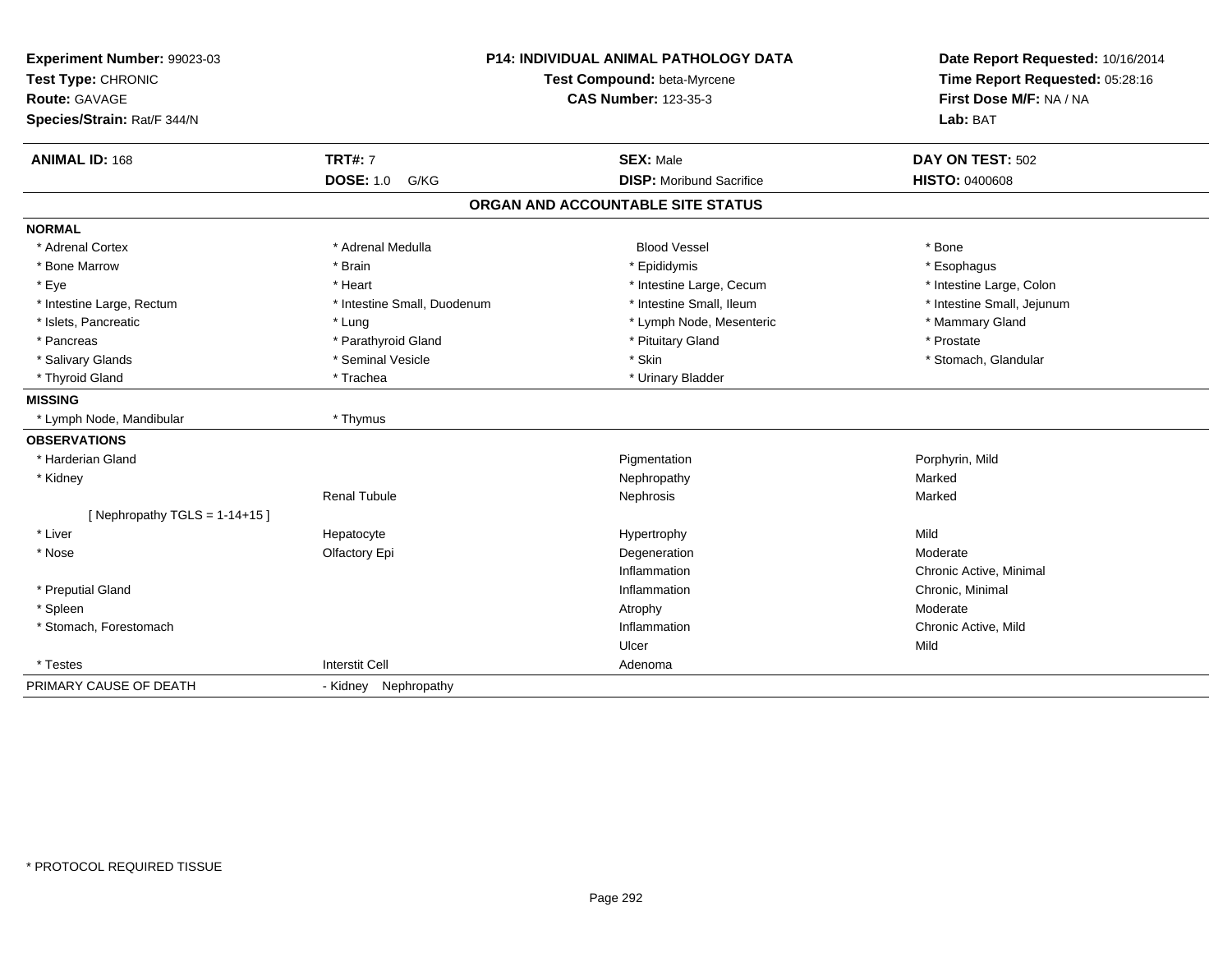| Experiment Number: 99023-03<br>Test Type: CHRONIC<br><b>Route: GAVAGE</b><br>Species/Strain: Rat/F 344/N |                          | <b>P14: INDIVIDUAL ANIMAL PATHOLOGY DATA</b><br>Test Compound: beta-Myrcene<br><b>CAS Number: 123-35-3</b> | Date Report Requested: 10/16/2014<br>Time Report Requested: 05:28:16<br>First Dose M/F: NA / NA<br>Lab: BAT |
|----------------------------------------------------------------------------------------------------------|--------------------------|------------------------------------------------------------------------------------------------------------|-------------------------------------------------------------------------------------------------------------|
| <b>ANIMAL ID: 169</b>                                                                                    | <b>TRT#: 7</b>           | <b>SEX: Male</b>                                                                                           | DAY ON TEST: 423                                                                                            |
|                                                                                                          | <b>DOSE: 1.0</b><br>G/KG | <b>DISP:</b> Moribund Sacrifice                                                                            | <b>HISTO: 0400609</b>                                                                                       |
|                                                                                                          |                          | ORGAN AND ACCOUNTABLE SITE STATUS                                                                          |                                                                                                             |
| <b>NORMAL</b>                                                                                            |                          |                                                                                                            |                                                                                                             |
| * Adrenal Cortex                                                                                         | * Adrenal Medulla        | <b>Blood Vessel</b>                                                                                        | * Bone                                                                                                      |
| * Bone Marrow                                                                                            | * Brain                  | * Epididymis                                                                                               | * Esophagus                                                                                                 |
| * Eye                                                                                                    | * Intestine Large, Cecum | * Intestine Large, Colon                                                                                   | * Intestine Large, Rectum                                                                                   |
| * Intestine Small, Duodenum                                                                              | * Intestine Small, Ileum | * Intestine Small, Jejunum                                                                                 | * Islets, Pancreatic                                                                                        |
| * Mammary Gland                                                                                          | * Pancreas               | * Prostate                                                                                                 | * Salivary Glands                                                                                           |
| * Seminal Vesicle                                                                                        | * Skin                   | * Testes                                                                                                   | * Thyroid Gland                                                                                             |
| * Trachea                                                                                                | * Urinary Bladder        |                                                                                                            |                                                                                                             |
| <b>MISSING</b>                                                                                           |                          |                                                                                                            |                                                                                                             |
| * Lymph Node, Mandibular                                                                                 | * Parathyroid Gland      |                                                                                                            |                                                                                                             |
| <b>OBSERVATIONS</b>                                                                                      |                          |                                                                                                            |                                                                                                             |
| * Harderian Gland                                                                                        |                          | Pigmentation                                                                                               | Porphyrin, Marked                                                                                           |
| * Heart                                                                                                  |                          | Cardiomyopathy                                                                                             | Minimal                                                                                                     |
| * Kidney                                                                                                 | <b>Transit Epithe</b>    | Hyperplasia                                                                                                | Minimal                                                                                                     |
|                                                                                                          |                          | Nephropathy                                                                                                | Marked                                                                                                      |
|                                                                                                          | <b>Renal Tubule</b>      | Nephrosis                                                                                                  | Marked                                                                                                      |
| [Nephropathy TGLS = 1-5+14]                                                                              |                          |                                                                                                            |                                                                                                             |
| * Liver                                                                                                  | Hepatocyte               | Hypertrophy                                                                                                | Mild                                                                                                        |
| * Lung                                                                                                   |                          | Inflammation                                                                                               | Minimal                                                                                                     |
| * Lymph Node, Mesenteric                                                                                 |                          | Pigmentation                                                                                               | Hemosiderin, Mild                                                                                           |
| * Nose                                                                                                   | Olfactory Epi            | Degeneration                                                                                               | Mild                                                                                                        |
|                                                                                                          |                          | Inflammation                                                                                               | Chronic Active, Minimal                                                                                     |
| * Pituitary Gland                                                                                        | Pars Distalis            | Hyperplasia                                                                                                | Minimal                                                                                                     |
| * Preputial Gland                                                                                        |                          | Inflammation                                                                                               | Chronic, Minimal                                                                                            |
| [Inflammation TGLS = $2-12$ ]                                                                            |                          |                                                                                                            |                                                                                                             |
| * Spleen                                                                                                 |                          | Atrophy                                                                                                    | Moderate                                                                                                    |
| * Stomach, Forestomach                                                                                   |                          | Inflammation                                                                                               | Chronic Active, Mild                                                                                        |
| * Stomach, Glandular                                                                                     | Epithelium               | Ectasia                                                                                                    | Minimal                                                                                                     |
| * Thymus                                                                                                 |                          | Atrophy                                                                                                    | Marked                                                                                                      |
| PRIMARY CAUSE OF DEATH                                                                                   | - Kidney<br>Nephropathy  |                                                                                                            |                                                                                                             |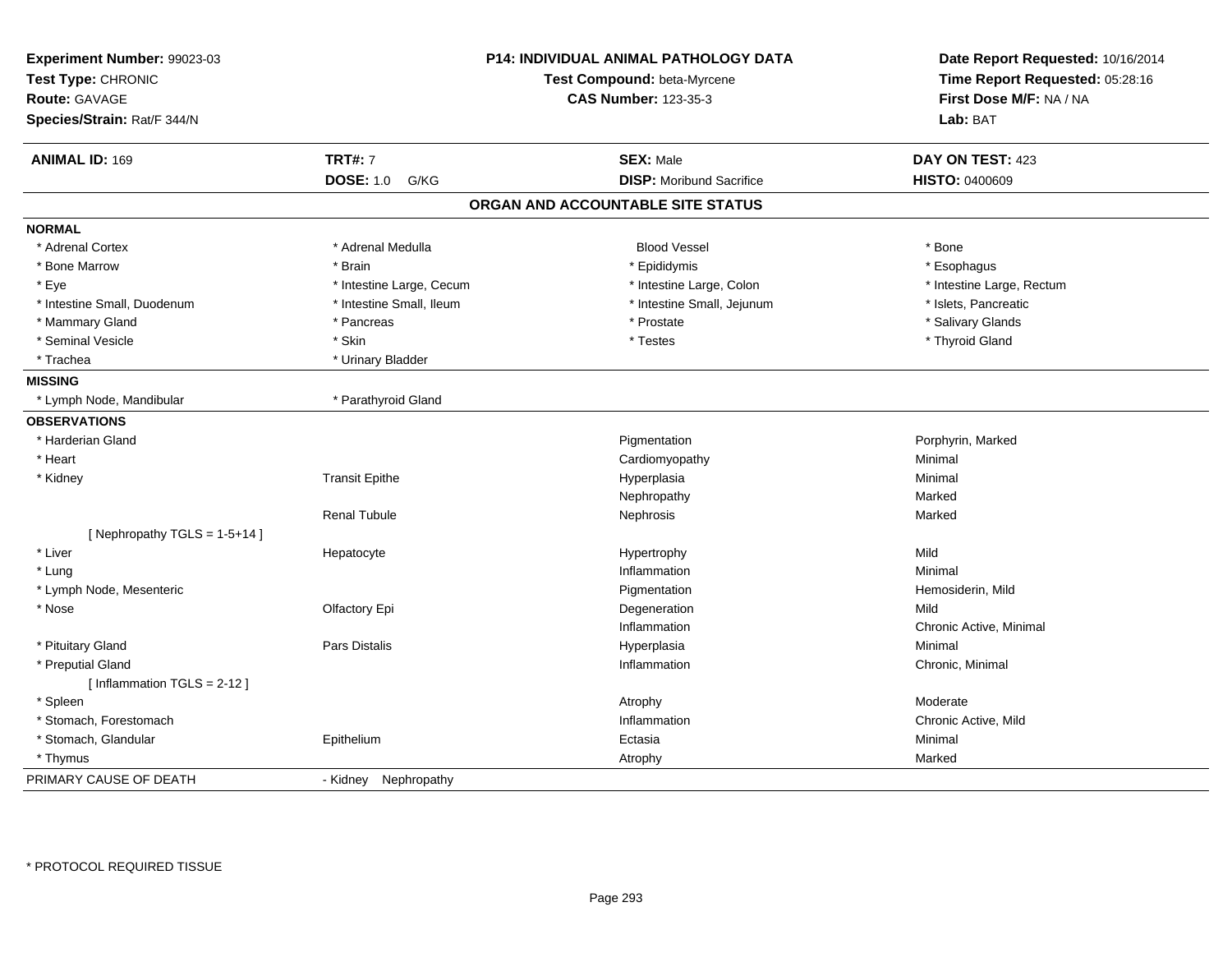| Experiment Number: 99023-03<br>Test Type: CHRONIC<br><b>Route: GAVAGE</b><br>Species/Strain: Rat/F 344/N |                          | <b>P14: INDIVIDUAL ANIMAL PATHOLOGY DATA</b><br>Test Compound: beta-Myrcene<br><b>CAS Number: 123-35-3</b> | Date Report Requested: 10/16/2014<br>Time Report Requested: 05:28:16<br>First Dose M/F: NA / NA<br>Lab: BAT |
|----------------------------------------------------------------------------------------------------------|--------------------------|------------------------------------------------------------------------------------------------------------|-------------------------------------------------------------------------------------------------------------|
| <b>ANIMAL ID: 170</b>                                                                                    | <b>TRT#: 7</b>           | <b>SEX: Male</b>                                                                                           | DAY ON TEST: 24                                                                                             |
|                                                                                                          | <b>DOSE: 1.0</b><br>G/KG | <b>DISP: Natural Death</b>                                                                                 | <b>HISTO: 0400610</b>                                                                                       |
|                                                                                                          |                          | ORGAN AND ACCOUNTABLE SITE STATUS                                                                          |                                                                                                             |
| <b>NORMAL</b>                                                                                            |                          |                                                                                                            |                                                                                                             |
| * Adrenal Cortex                                                                                         | * Adrenal Medulla        | <b>Blood Vessel</b>                                                                                        | * Bone                                                                                                      |
| * Brain                                                                                                  | * Epididymis             | * Esophagus                                                                                                | * Eye                                                                                                       |
| * Heart                                                                                                  | * Intestine Large, Cecum | * Intestine Large, Colon                                                                                   | * Intestine Large, Rectum                                                                                   |
| * Intestine Small, Duodenum                                                                              | * Intestine Small. Ileum | * Intestine Small, Jejunum                                                                                 | * Islets. Pancreatic                                                                                        |
| * Kidney                                                                                                 | * Liver                  | * Lung                                                                                                     | * Lymph Node, Mesenteric                                                                                    |
| * Mammary Gland                                                                                          | * Nose                   | * Pancreas                                                                                                 | * Parathyroid Gland                                                                                         |
| * Pituitary Gland                                                                                        | * Preputial Gland        | * Prostate                                                                                                 | * Salivary Glands                                                                                           |
| * Seminal Vesicle                                                                                        | * Skin                   | * Spleen                                                                                                   | * Stomach, Glandular                                                                                        |
| * Testes                                                                                                 | * Thymus                 | * Thyroid Gland                                                                                            | * Trachea                                                                                                   |
| * Urinary Bladder                                                                                        |                          |                                                                                                            |                                                                                                             |
| <b>MISSING</b>                                                                                           |                          |                                                                                                            |                                                                                                             |
| * Lymph Node, Mandibular                                                                                 |                          |                                                                                                            |                                                                                                             |
| <b>OBSERVATIONS</b>                                                                                      |                          |                                                                                                            |                                                                                                             |
| * Bone Marrow                                                                                            |                          | Hyperplasia                                                                                                | Mild                                                                                                        |
| * Harderian Gland                                                                                        |                          | Inflammation                                                                                               | Chronic, Moderate                                                                                           |
|                                                                                                          |                          | Pigmentation                                                                                               | Porphyrin, Minimal                                                                                          |
| * Stomach, Forestomach                                                                                   | Serosa                   | Hyperplasia                                                                                                | Mild                                                                                                        |
| PRIMARY CAUSE OF DEATH                                                                                   | - UNCERTAIN              |                                                                                                            |                                                                                                             |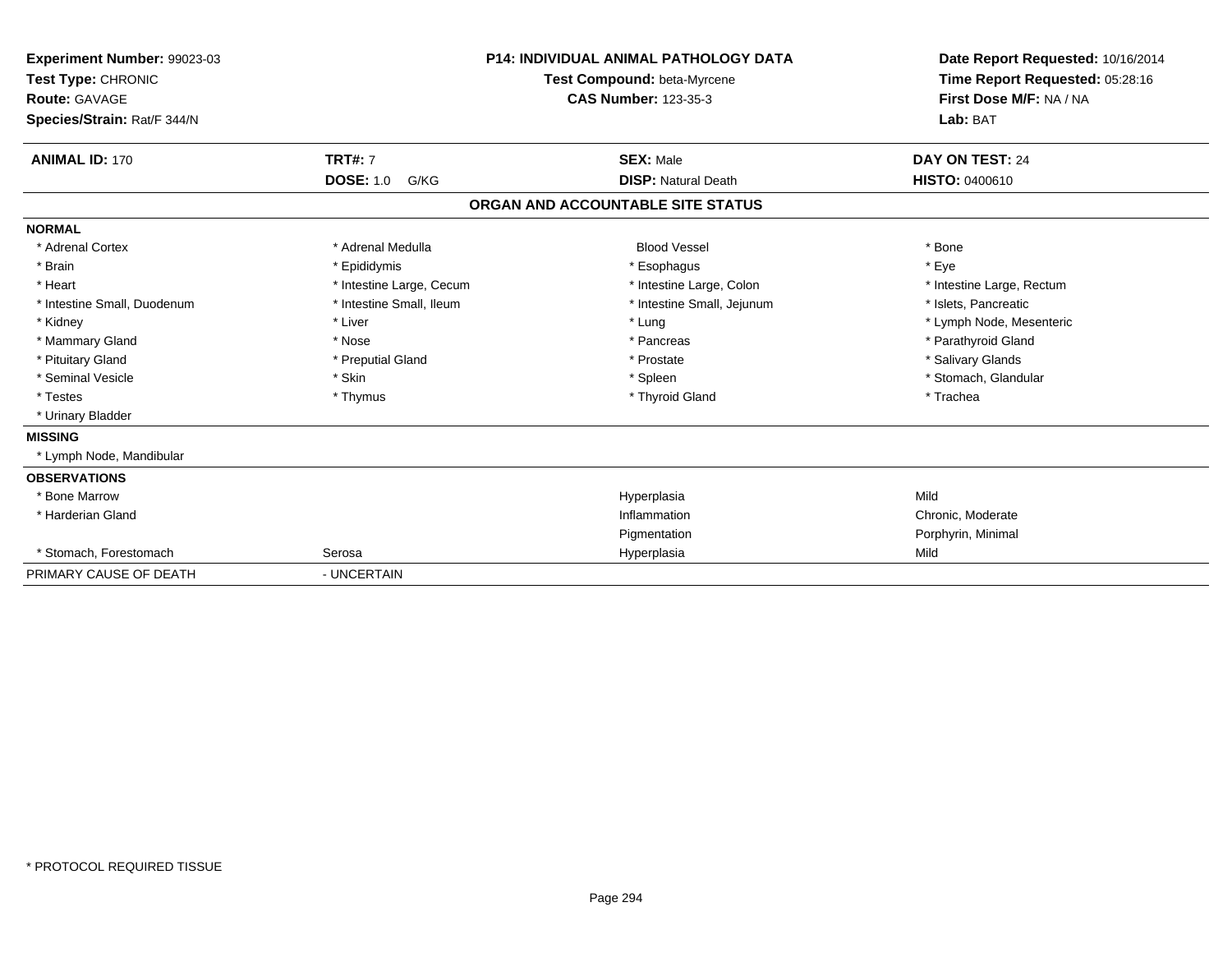| Experiment Number: 99023-03<br>Test Type: CHRONIC<br>Route: GAVAGE<br>Species/Strain: Rat/F 344/N |                            | <b>P14: INDIVIDUAL ANIMAL PATHOLOGY DATA</b><br>Test Compound: beta-Myrcene<br><b>CAS Number: 123-35-3</b> | Date Report Requested: 10/16/2014<br>Time Report Requested: 05:28:16<br>First Dose M/F: NA / NA<br>Lab: BAT |
|---------------------------------------------------------------------------------------------------|----------------------------|------------------------------------------------------------------------------------------------------------|-------------------------------------------------------------------------------------------------------------|
| <b>ANIMAL ID: 171</b>                                                                             | <b>TRT#: 7</b>             | <b>SEX: Male</b>                                                                                           | DAY ON TEST: 466                                                                                            |
|                                                                                                   | <b>DOSE: 1.0</b><br>G/KG   | <b>DISP:</b> Moribund Sacrifice                                                                            | HISTO: 0400611                                                                                              |
|                                                                                                   |                            | ORGAN AND ACCOUNTABLE SITE STATUS                                                                          |                                                                                                             |
| <b>NORMAL</b>                                                                                     |                            |                                                                                                            |                                                                                                             |
| * Adrenal Cortex                                                                                  | * Adrenal Medulla          | <b>Blood Vessel</b>                                                                                        | * Bone                                                                                                      |
| * Bone Marrow                                                                                     | * Brain                    | * Epididymis                                                                                               | * Esophagus                                                                                                 |
| * Intestine Large, Cecum                                                                          | * Intestine Large, Colon   | * Intestine Large, Rectum                                                                                  | * Intestine Small, Duodenum                                                                                 |
| * Intestine Small, Ileum                                                                          | * Intestine Small, Jejunum | * Islets, Pancreatic                                                                                       | * Lung                                                                                                      |
| * Lymph Node, Mesenteric                                                                          | * Mammary Gland            | * Pancreas                                                                                                 | * Parathyroid Gland                                                                                         |
| * Pituitary Gland                                                                                 | * Prostate                 | * Salivary Glands                                                                                          | * Seminal Vesicle                                                                                           |
| * Skin                                                                                            | * Stomach, Glandular       | * Testes                                                                                                   | * Thyroid Gland                                                                                             |
| * Trachea                                                                                         | * Urinary Bladder          |                                                                                                            |                                                                                                             |
| <b>MISSING</b>                                                                                    |                            |                                                                                                            |                                                                                                             |
| * Lymph Node, Mandibular                                                                          |                            |                                                                                                            |                                                                                                             |
| <b>OBSERVATIONS</b>                                                                               |                            |                                                                                                            |                                                                                                             |
| * Eye                                                                                             | Sclera                     | Metaplasia                                                                                                 | Osseous, Minimal                                                                                            |
| * Harderian Gland                                                                                 |                            | Pigmentation                                                                                               | Porphyrin, Mild                                                                                             |
| * Heart                                                                                           |                            | Cardiomyopathy                                                                                             | Minimal                                                                                                     |
| * Kidney                                                                                          | <b>Transit Epithe</b>      | Hyperplasia                                                                                                | Mild                                                                                                        |
|                                                                                                   |                            | Nephropathy                                                                                                | Marked                                                                                                      |
|                                                                                                   | <b>Renal Tubule</b>        | Nephrosis                                                                                                  | Marked                                                                                                      |
| [Nephropathy TGLS = $1-5+14$ ]                                                                    |                            |                                                                                                            |                                                                                                             |
| * Liver                                                                                           | Hepatocyte                 | Hypertrophy                                                                                                | Mild                                                                                                        |
| * Nose                                                                                            | Olfactory Epi              | Degeneration                                                                                               | Mild                                                                                                        |
|                                                                                                   |                            | Inflammation                                                                                               | Chronic Active, Minimal                                                                                     |
| * Preputial Gland                                                                                 |                            | Inflammation                                                                                               | Chronic, Mild                                                                                               |
| * Spleen                                                                                          |                            | Atrophy                                                                                                    | Moderate                                                                                                    |
| * Stomach, Forestomach                                                                            |                            | Inflammation                                                                                               | Chronic Active, Mild                                                                                        |
| [Inflammation TGLS = $2-15$ ]                                                                     |                            |                                                                                                            |                                                                                                             |
| * Thymus                                                                                          |                            | Atrophy                                                                                                    | Moderate                                                                                                    |
| PRIMARY CAUSE OF DEATH                                                                            | - Kidney<br>Nephropathy    |                                                                                                            |                                                                                                             |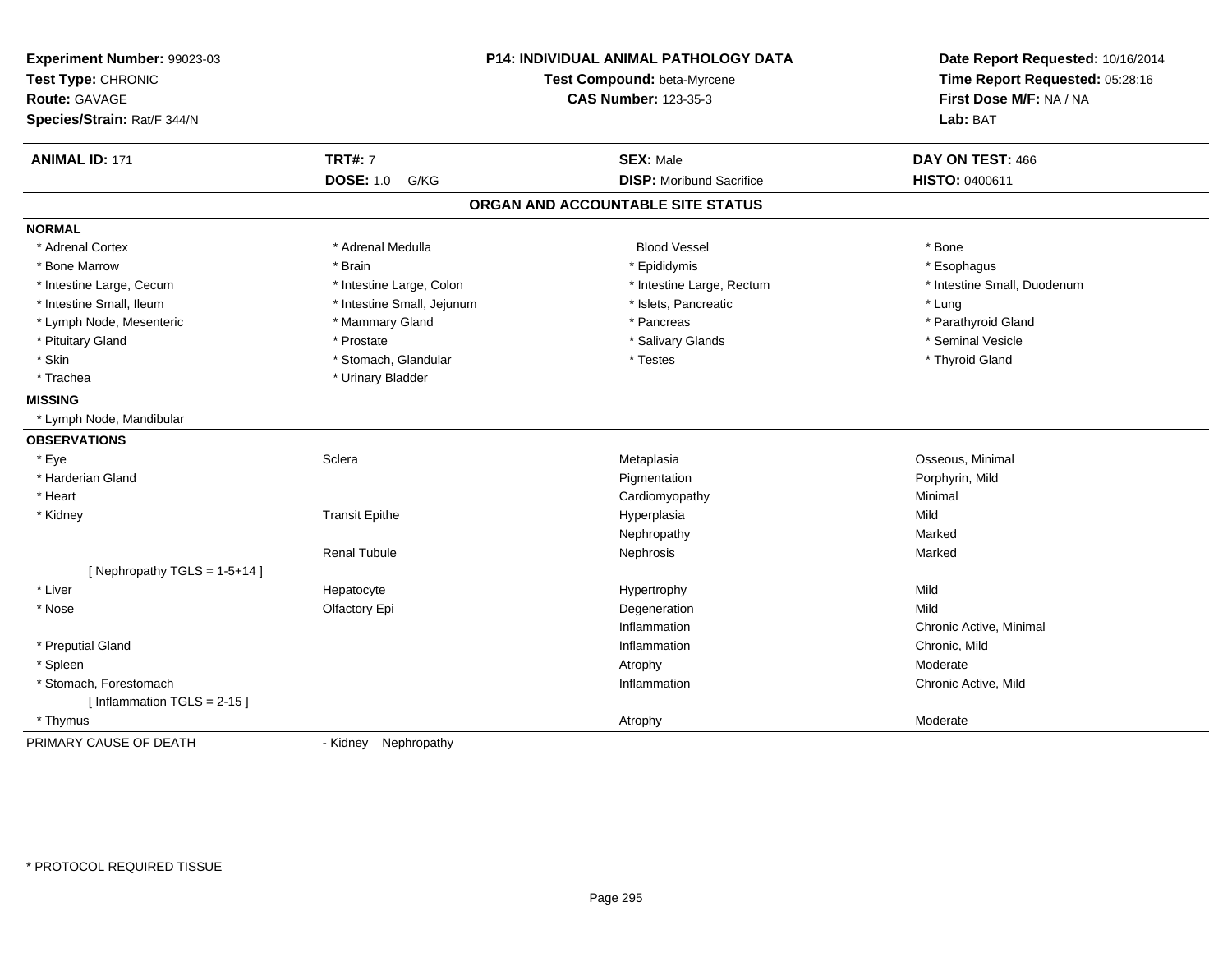| Experiment Number: 99023-03<br>Test Type: CHRONIC<br><b>Route: GAVAGE</b><br>Species/Strain: Rat/F 344/N |                             | <b>P14: INDIVIDUAL ANIMAL PATHOLOGY DATA</b><br>Test Compound: beta-Myrcene<br><b>CAS Number: 123-35-3</b> |                            |
|----------------------------------------------------------------------------------------------------------|-----------------------------|------------------------------------------------------------------------------------------------------------|----------------------------|
| <b>ANIMAL ID: 172</b>                                                                                    | <b>TRT#: 7</b>              | <b>SEX: Male</b>                                                                                           | DAY ON TEST: 446           |
|                                                                                                          | <b>DOSE: 1.0</b><br>G/KG    | <b>DISP:</b> Moribund Sacrifice                                                                            | <b>HISTO: 0400612</b>      |
|                                                                                                          |                             | ORGAN AND ACCOUNTABLE SITE STATUS                                                                          |                            |
| <b>NORMAL</b>                                                                                            |                             |                                                                                                            |                            |
| * Adrenal Cortex                                                                                         | * Adrenal Medulla           | <b>Blood Vessel</b>                                                                                        | * Bone                     |
| * Bone Marrow                                                                                            | * Brain                     | * Epididymis                                                                                               | * Esophagus                |
| * Eye                                                                                                    | * Heart                     | * Intestine Large, Cecum                                                                                   | * Intestine Large, Colon   |
| * Intestine Large, Rectum                                                                                | * Intestine Small, Duodenum | * Intestine Small, Ileum                                                                                   | * Intestine Small, Jejunum |
| * Islets, Pancreatic                                                                                     | * Lung                      | * Lymph Node, Mesenteric                                                                                   | * Mammary Gland            |
| * Pancreas                                                                                               | * Parathyroid Gland         | * Preputial Gland                                                                                          | * Prostate                 |
| * Salivary Glands                                                                                        | * Seminal Vesicle           | * Skin                                                                                                     | * Thyroid Gland            |
| * Trachea                                                                                                | * Urinary Bladder           |                                                                                                            |                            |
| <b>MISSING</b>                                                                                           |                             |                                                                                                            |                            |
| * Lymph Node, Mandibular                                                                                 |                             |                                                                                                            |                            |
| <b>OBSERVATIONS</b>                                                                                      |                             |                                                                                                            |                            |
| * Harderian Gland                                                                                        |                             | Pigmentation                                                                                               | Porphyrin, Moderate        |
| * Kidney                                                                                                 | <b>Transit Epithe</b>       | Hyperplasia                                                                                                | Mild                       |
|                                                                                                          |                             | Nephropathy                                                                                                | Marked                     |
|                                                                                                          | <b>Renal Tubule</b>         | Nephrosis                                                                                                  | Moderate                   |
| [Nephropathy TGLS = $1-14+15$ ]                                                                          |                             |                                                                                                            |                            |
| * Liver                                                                                                  |                             | Hepatodiaphragmatic Nodule                                                                                 |                            |
|                                                                                                          | Hepatocyte                  | Hypertrophy                                                                                                | Mild                       |
| [ Hepatodiaphragmatic Nodule TGLS = 2-16 ]                                                               |                             |                                                                                                            |                            |
| * Nose                                                                                                   | Olfactory Epi               | Degeneration                                                                                               | Moderate                   |
| * Pituitary Gland                                                                                        |                             | Cyst                                                                                                       |                            |
| * Spleen                                                                                                 |                             | Atrophy                                                                                                    | Moderate                   |
| * Stomach, Forestomach                                                                                   |                             | Ulcer                                                                                                      | Minimal                    |
| * Stomach, Glandular                                                                                     | Epithelium                  | Ectasia                                                                                                    | Minimal                    |
| * Testes                                                                                                 | <b>Interstit Cell</b>       | Hyperplasia                                                                                                | Mild                       |
| * Thymus                                                                                                 |                             | Atrophy                                                                                                    | Marked                     |
| PRIMARY CAUSE OF DEATH                                                                                   | - Kidney<br>Nephropathy     |                                                                                                            |                            |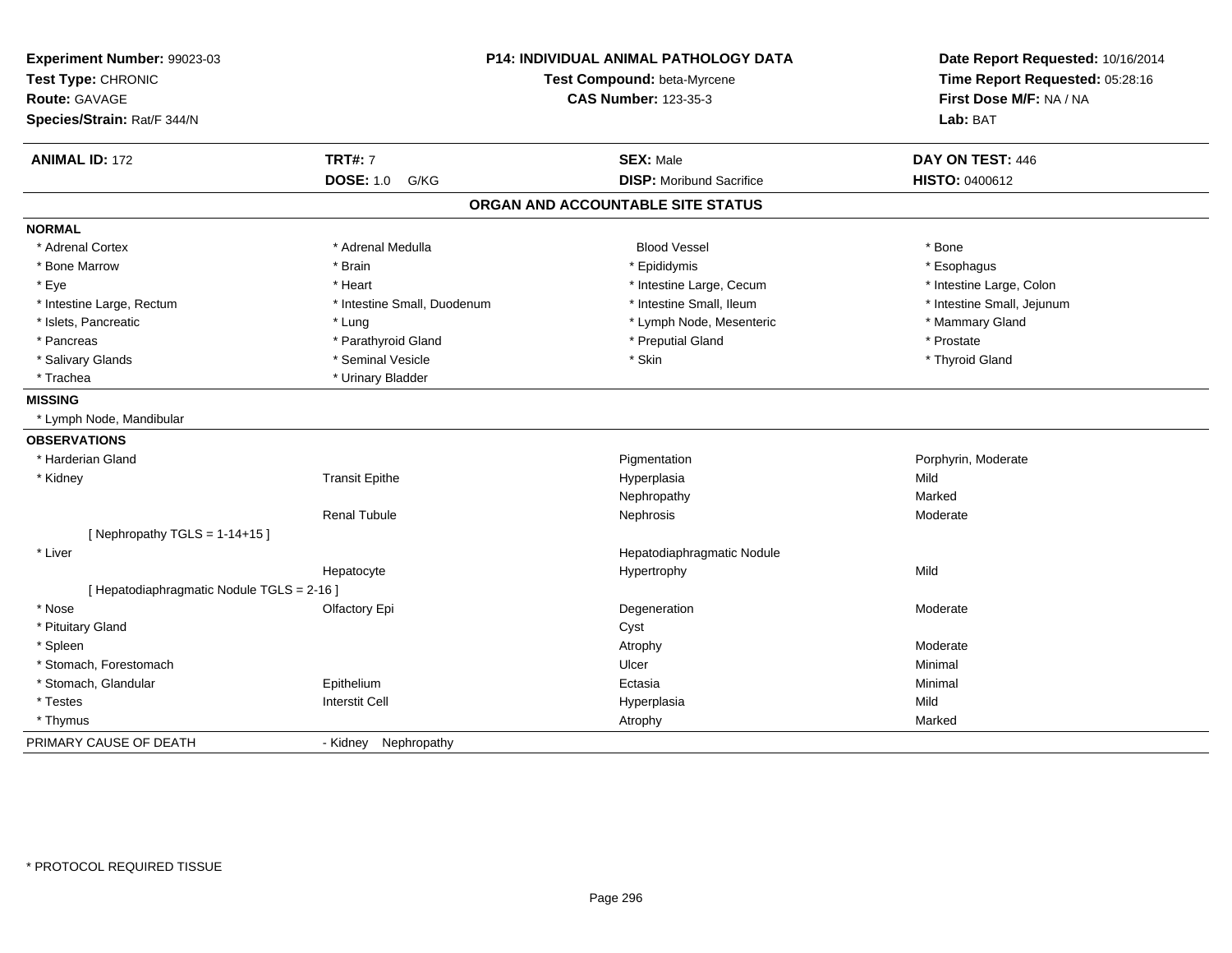| Experiment Number: 99023-03<br>Test Type: CHRONIC<br><b>Route: GAVAGE</b><br>Species/Strain: Rat/F 344/N |                                  | <b>P14: INDIVIDUAL ANIMAL PATHOLOGY DATA</b><br>Test Compound: beta-Myrcene<br><b>CAS Number: 123-35-3</b> | Date Report Requested: 10/16/2014<br>Time Report Requested: 05:28:16<br>First Dose M/F: NA / NA<br>Lab: BAT |
|----------------------------------------------------------------------------------------------------------|----------------------------------|------------------------------------------------------------------------------------------------------------|-------------------------------------------------------------------------------------------------------------|
| <b>ANIMAL ID: 173</b>                                                                                    | <b>TRT#: 7</b>                   | <b>SEX: Male</b>                                                                                           | DAY ON TEST: 595                                                                                            |
|                                                                                                          | <b>DOSE: 1.0</b><br>G/KG         | <b>DISP: Natural Death</b>                                                                                 | HISTO: 0400613                                                                                              |
|                                                                                                          |                                  | ORGAN AND ACCOUNTABLE SITE STATUS                                                                          |                                                                                                             |
| <b>NORMAL</b>                                                                                            |                                  |                                                                                                            |                                                                                                             |
| * Adrenal Medulla                                                                                        | <b>Blood Vessel</b>              | * Bone                                                                                                     | * Bone Marrow                                                                                               |
| * Brain                                                                                                  | * Epididymis                     | * Esophagus                                                                                                | * Eye                                                                                                       |
| * Intestine Large, Cecum                                                                                 | * Intestine Large, Colon         | * Intestine Large, Rectum                                                                                  | * Intestine Small, Duodenum                                                                                 |
| * Intestine Small, Ileum                                                                                 | * Intestine Small, Jejunum       | * Islets, Pancreatic                                                                                       | * Lung                                                                                                      |
| * Lymph Node, Mesenteric                                                                                 | * Mammary Gland                  | * Pancreas                                                                                                 | * Parathyroid Gland                                                                                         |
| * Pituitary Gland                                                                                        | * Prostate                       | * Salivary Glands                                                                                          | * Seminal Vesicle                                                                                           |
| * Skin                                                                                                   | * Stomach, Glandular             | * Thyroid Gland                                                                                            | * Trachea                                                                                                   |
| * Urinary Bladder                                                                                        |                                  |                                                                                                            |                                                                                                             |
| <b>MISSING</b>                                                                                           |                                  |                                                                                                            |                                                                                                             |
| * Lymph Node, Mandibular                                                                                 |                                  |                                                                                                            |                                                                                                             |
| <b>OBSERVATIONS</b>                                                                                      |                                  |                                                                                                            |                                                                                                             |
| * Adrenal Cortex                                                                                         |                                  | Vacuolization Cytoplasmic                                                                                  | Minimal                                                                                                     |
| * Harderian Gland                                                                                        |                                  | Pigmentation                                                                                               | Porphyrin, Mild                                                                                             |
| * Heart                                                                                                  |                                  | Cardiomyopathy                                                                                             | Minimal                                                                                                     |
| * Kidney                                                                                                 |                                  | Nephropathy                                                                                                | Marked                                                                                                      |
|                                                                                                          | <b>Renal Tubule</b>              | Nephrosis                                                                                                  | Marked                                                                                                      |
| [Nephropathy TGLS = $2-5+14$ ]                                                                           |                                  |                                                                                                            |                                                                                                             |
| * Liver                                                                                                  | Hepatocyte                       | Hypertrophy                                                                                                | Mild                                                                                                        |
| * Nose                                                                                                   | Olfactory Epi                    | Degeneration                                                                                               | Moderate                                                                                                    |
|                                                                                                          |                                  | Inflammation                                                                                               | Chronic Active, Minimal                                                                                     |
| * Preputial Gland                                                                                        |                                  | Inflammation                                                                                               | Chronic, Minimal                                                                                            |
| * Spleen                                                                                                 |                                  | Atrophy                                                                                                    | Marked                                                                                                      |
| * Stomach, Forestomach                                                                                   |                                  | Inflammation                                                                                               | Chronic Active, Moderate                                                                                    |
|                                                                                                          |                                  | Ulcer                                                                                                      | Moderate                                                                                                    |
| [Ulcer TGLS = $3-15$ ]                                                                                   |                                  |                                                                                                            |                                                                                                             |
| * Testes                                                                                                 | <b>Bilateral, Interstit Cell</b> | Adenoma                                                                                                    |                                                                                                             |
| [Adenoma TGLS = $1-11$ ]                                                                                 |                                  |                                                                                                            |                                                                                                             |
| * Thymus                                                                                                 |                                  | Atrophy                                                                                                    | Marked                                                                                                      |
| PRIMARY CAUSE OF DEATH                                                                                   | - Kidney<br>Nephropathy          |                                                                                                            |                                                                                                             |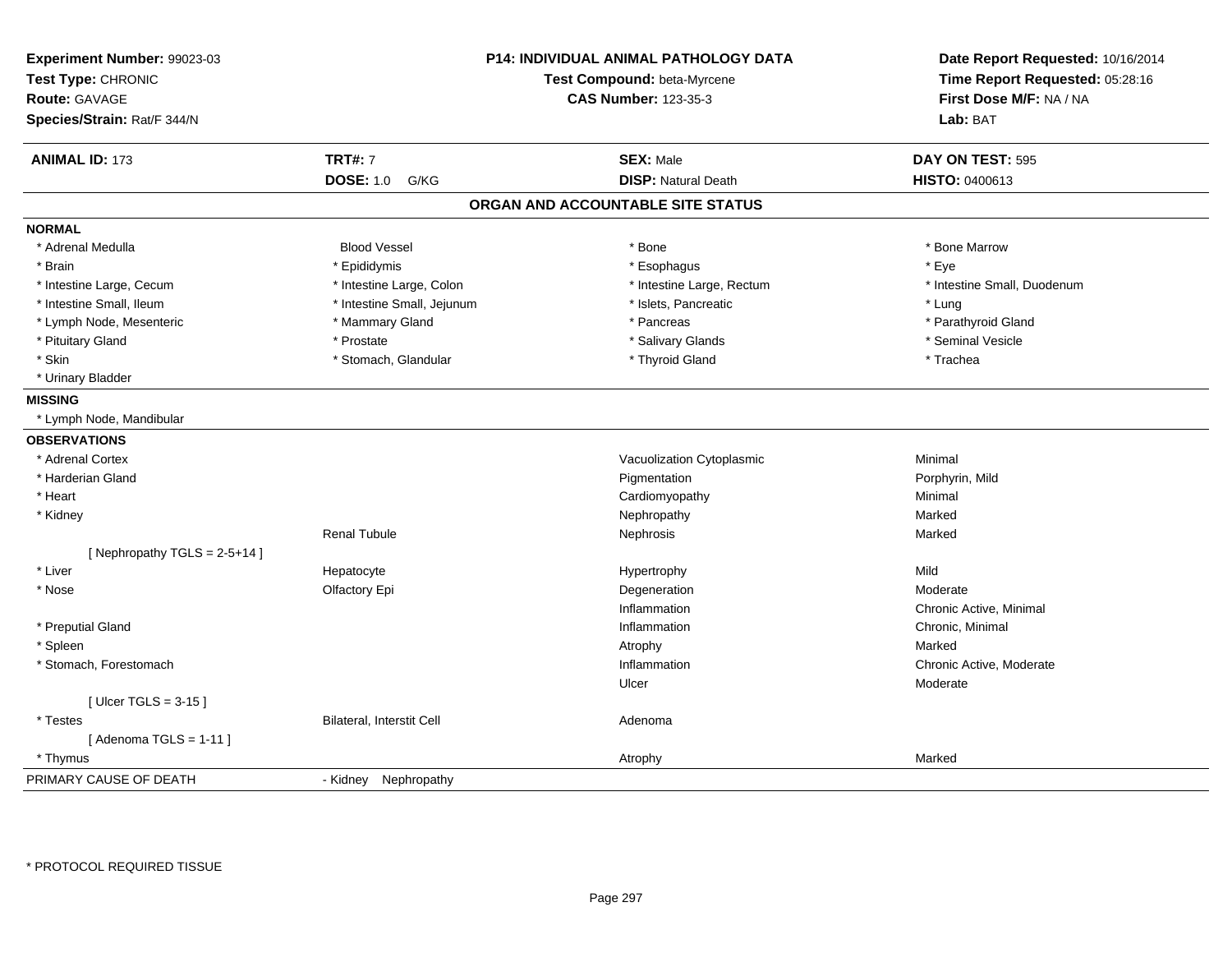| Experiment Number: 99023-03<br>Test Type: CHRONIC<br><b>Route: GAVAGE</b><br>Species/Strain: Rat/F 344/N |                                  | <b>P14: INDIVIDUAL ANIMAL PATHOLOGY DATA</b><br>Test Compound: beta-Myrcene<br><b>CAS Number: 123-35-3</b> | Date Report Requested: 10/16/2014<br>Time Report Requested: 05:28:16<br>First Dose M/F: NA / NA<br>Lab: BAT |
|----------------------------------------------------------------------------------------------------------|----------------------------------|------------------------------------------------------------------------------------------------------------|-------------------------------------------------------------------------------------------------------------|
| <b>ANIMAL ID: 174</b>                                                                                    | <b>TRT#: 7</b>                   | <b>SEX: Male</b>                                                                                           | DAY ON TEST: 490                                                                                            |
|                                                                                                          | <b>DOSE: 1.0</b><br>G/KG         | <b>DISP: Natural Death</b>                                                                                 | <b>HISTO: 0400614</b>                                                                                       |
|                                                                                                          |                                  | ORGAN AND ACCOUNTABLE SITE STATUS                                                                          |                                                                                                             |
| <b>NORMAL</b>                                                                                            |                                  |                                                                                                            |                                                                                                             |
| * Adrenal Cortex                                                                                         | * Adrenal Medulla                | <b>Blood Vessel</b>                                                                                        | * Bone                                                                                                      |
| * Bone Marrow                                                                                            | * Brain                          | * Epididymis                                                                                               | * Esophagus                                                                                                 |
| * Eye                                                                                                    | * Intestine Large, Cecum         | * Intestine Large, Colon                                                                                   | * Intestine Large, Rectum                                                                                   |
| * Intestine Small, Duodenum                                                                              | * Intestine Small, Ileum         | * Intestine Small, Jejunum                                                                                 | * Islets, Pancreatic                                                                                        |
| * Lung                                                                                                   | * Lymph Node, Mesenteric         | * Mammary Gland                                                                                            | * Pancreas                                                                                                  |
| * Pituitary Gland                                                                                        | * Seminal Vesicle                | * Skin                                                                                                     | * Stomach, Forestomach                                                                                      |
| * Thyroid Gland                                                                                          | * Trachea                        | * Urinary Bladder                                                                                          |                                                                                                             |
| <b>MISSING</b>                                                                                           |                                  |                                                                                                            |                                                                                                             |
| * Lymph Node, Mandibular                                                                                 | * Parathyroid Gland              |                                                                                                            |                                                                                                             |
| <b>OBSERVATIONS</b>                                                                                      |                                  |                                                                                                            |                                                                                                             |
| * Harderian Gland                                                                                        |                                  | Pigmentation                                                                                               | Porphyrin, Moderate                                                                                         |
| * Heart                                                                                                  |                                  | Cardiomyopathy                                                                                             | Minimal                                                                                                     |
| * Kidney                                                                                                 | <b>Transit Epithe</b>            | Hyperplasia                                                                                                | Mild                                                                                                        |
|                                                                                                          | Papilla                          | Mineralization                                                                                             | Minimal                                                                                                     |
|                                                                                                          |                                  | Nephropathy                                                                                                | Marked                                                                                                      |
|                                                                                                          | <b>Renal Tubule</b>              | Nephrosis                                                                                                  | Marked                                                                                                      |
| [Nephropathy TGLS = $1,2-5+14$ ]                                                                         |                                  |                                                                                                            |                                                                                                             |
| * Liver                                                                                                  | Hepatocyte                       | Hypertrophy                                                                                                | Minimal                                                                                                     |
|                                                                                                          |                                  | Inflammation                                                                                               | Chronic, Minimal                                                                                            |
| * Nose                                                                                                   | Olfactory Epi                    | Degeneration                                                                                               | Moderate                                                                                                    |
|                                                                                                          |                                  | Inflammation                                                                                               | Chronic Active, Minimal                                                                                     |
| * Preputial Gland                                                                                        |                                  | Inflammation                                                                                               | Chronic, Minimal                                                                                            |
| * Prostate                                                                                               |                                  | Inflammation                                                                                               | Chronic, Mild                                                                                               |
| * Salivary Glands                                                                                        |                                  | Atrophy                                                                                                    | Mild                                                                                                        |
| * Spleen                                                                                                 |                                  | Atrophy                                                                                                    | Minimal                                                                                                     |
| * Stomach, Glandular                                                                                     | Epithelium                       | Ectasia                                                                                                    | Minimal                                                                                                     |
| * Testes                                                                                                 | <b>Bilateral, Interstit Cell</b> | Adenoma                                                                                                    |                                                                                                             |
| [Adenoma TGLS = $3-11$ ]                                                                                 |                                  |                                                                                                            |                                                                                                             |
| * Thymus                                                                                                 |                                  | Atrophy                                                                                                    | Marked                                                                                                      |
| PRIMARY CAUSE OF DEATH                                                                                   | Nephropathy<br>- Kidney          |                                                                                                            |                                                                                                             |

\* PROTOCOL REQUIRED TISSUE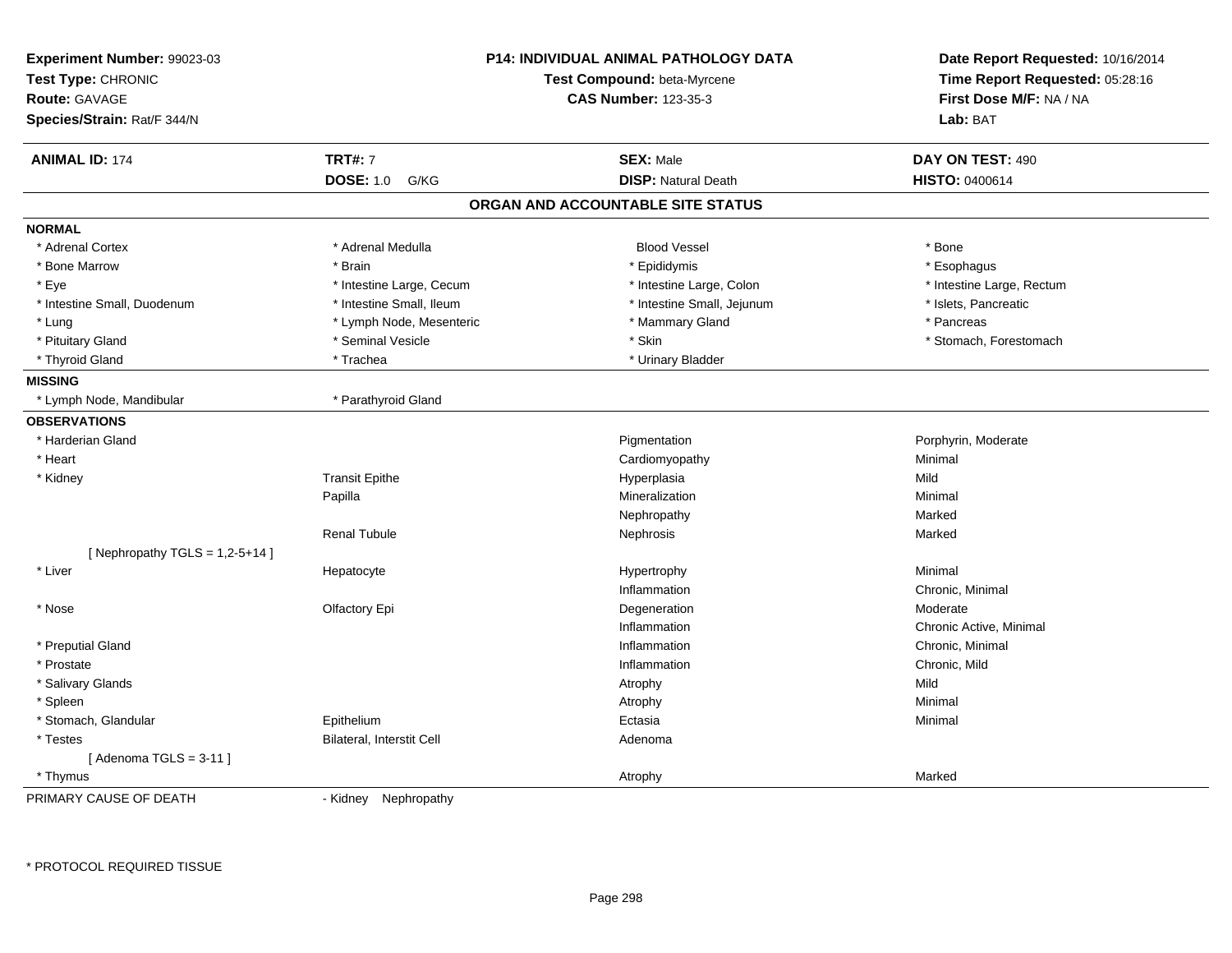| <b>P14: INDIVIDUAL ANIMAL PATHOLOGY DATA</b><br><b>Experiment Number: 99023-03</b><br><b>Test Type: CHRONIC</b><br><b>Test Compound: beta-Myrcene</b><br><b>CAS Number: 123-35-3</b><br><b>Route: GAVAGE</b> |                       |                                   | Date Report Requested: 10/16/2014 |  |
|--------------------------------------------------------------------------------------------------------------------------------------------------------------------------------------------------------------|-----------------------|-----------------------------------|-----------------------------------|--|
|                                                                                                                                                                                                              |                       |                                   | Time Report Requested: 05:28:16   |  |
|                                                                                                                                                                                                              |                       |                                   | First Dose M/F: NA / NA           |  |
| Species/Strain: Rat/F 344/N                                                                                                                                                                                  |                       |                                   | Lab: BAT                          |  |
| <b>ANIMAL ID: 174</b>                                                                                                                                                                                        | <b>TRT#: 7</b>        | <b>SEX: Male</b>                  | DAY ON TEST: 490                  |  |
|                                                                                                                                                                                                              | <b>DOSE:</b> 1.0 G/KG | <b>DISP:</b> Natural Death        | <b>HISTO: 0400614</b>             |  |
|                                                                                                                                                                                                              |                       | ORGAN AND ACCOUNTABLE SITE STATUS |                                   |  |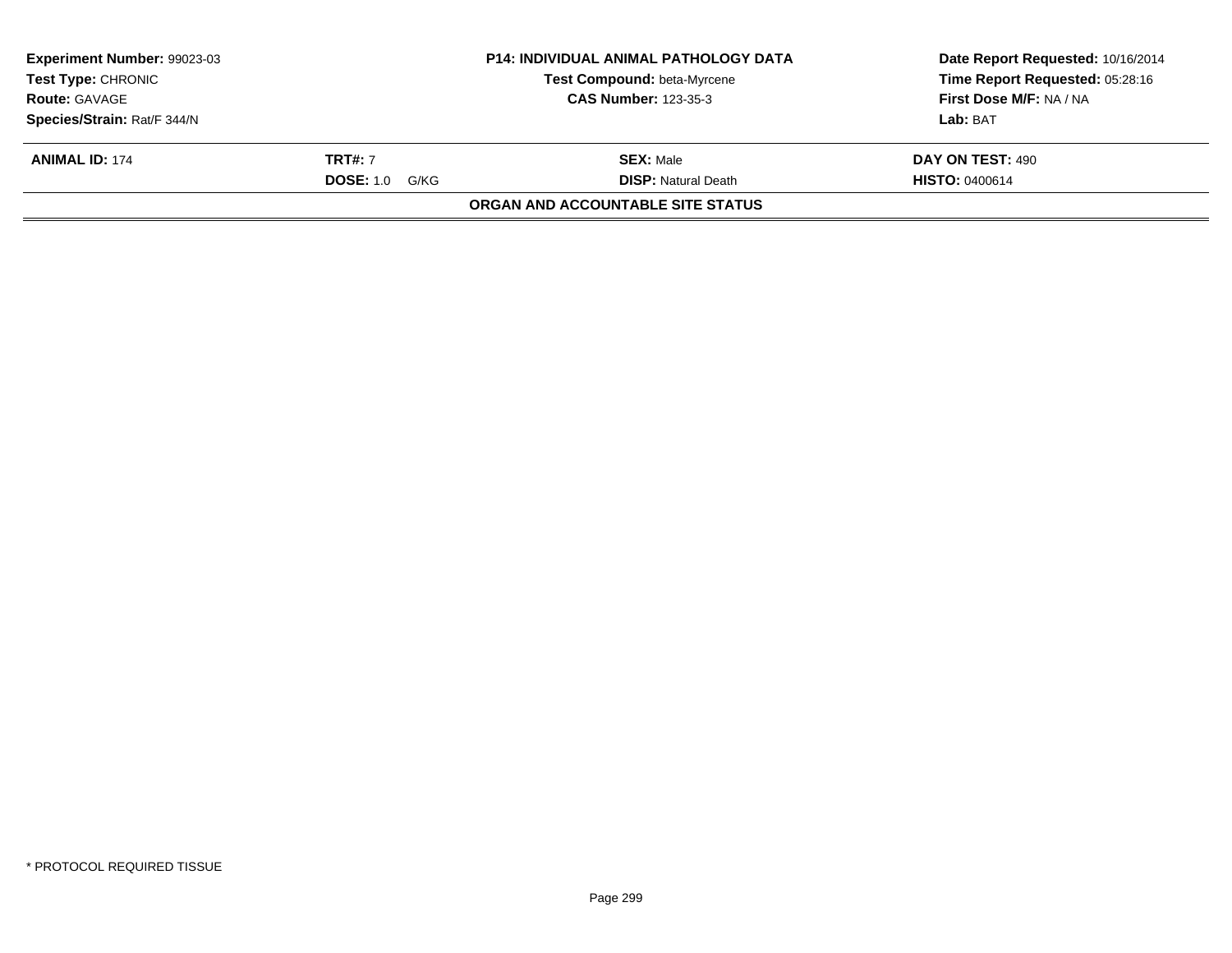| Experiment Number: 99023-03<br>Test Type: CHRONIC   |                                                                                     | <b>P14: INDIVIDUAL ANIMAL PATHOLOGY DATA</b><br>Test Compound: beta-Myrcene | Date Report Requested: 10/16/2014<br>Time Report Requested: 05:28:16 |
|-----------------------------------------------------|-------------------------------------------------------------------------------------|-----------------------------------------------------------------------------|----------------------------------------------------------------------|
| <b>Route: GAVAGE</b><br>Species/Strain: Rat/F 344/N |                                                                                     | <b>CAS Number: 123-35-3</b>                                                 | First Dose M/F: NA / NA<br>Lab: BAT                                  |
|                                                     |                                                                                     |                                                                             |                                                                      |
| <b>ANIMAL ID: 175</b>                               | <b>TRT#: 7</b>                                                                      | <b>SEX: Male</b>                                                            | DAY ON TEST: 449                                                     |
|                                                     | <b>DOSE: 1.0</b><br>G/KG                                                            | <b>DISP: Moribund Sacrifice</b>                                             | HISTO: 0400615                                                       |
|                                                     |                                                                                     | ORGAN AND ACCOUNTABLE SITE STATUS                                           |                                                                      |
| <b>NORMAL</b>                                       |                                                                                     |                                                                             |                                                                      |
| * Adrenal Cortex                                    | * Adrenal Medulla                                                                   | <b>Blood Vessel</b>                                                         | * Bone                                                               |
| * Bone Marrow                                       | * Brain                                                                             | * Epididymis                                                                | * Esophagus                                                          |
| * Eye                                               | * Intestine Large, Cecum                                                            | * Intestine Large, Colon                                                    | * Intestine Large, Rectum                                            |
| * Intestine Small, Duodenum                         | * Intestine Small, Ileum                                                            | * Intestine Small, Jejunum                                                  | * Islets, Pancreatic                                                 |
| * Liver                                             | * Lymph Node, Mesenteric                                                            | * Mammary Gland                                                             | * Pancreas                                                           |
| * Parathyroid Gland                                 | * Pituitary Gland                                                                   | * Prostate                                                                  | * Salivary Glands                                                    |
| * Seminal Vesicle                                   | * Skin                                                                              | * Thyroid Gland                                                             | * Trachea                                                            |
| * Urinary Bladder                                   |                                                                                     |                                                                             |                                                                      |
| <b>MISSING</b>                                      |                                                                                     |                                                                             |                                                                      |
| * Lymph Node, Mandibular                            |                                                                                     |                                                                             |                                                                      |
| <b>OBSERVATIONS</b>                                 |                                                                                     |                                                                             |                                                                      |
| * Harderian Gland                                   |                                                                                     | Pigmentation                                                                | Porphyrin, Mild                                                      |
| * Heart                                             |                                                                                     | Cardiomyopathy                                                              | Minimal                                                              |
| * Kidney                                            |                                                                                     | Nephropathy                                                                 | Marked                                                               |
|                                                     | <b>Renal Tubule</b>                                                                 | Nephrosis                                                                   | Marked                                                               |
| [Nephropathy TGLS = $1-14+15$ ]                     |                                                                                     |                                                                             |                                                                      |
| * Liver                                             |                                                                                     |                                                                             |                                                                      |
|                                                     | Note: No microscopic lesion found to correlate with the gross finding of pale liver |                                                                             |                                                                      |
| * Lung                                              |                                                                                     | Inflammation                                                                | Minimal                                                              |
| * Nose                                              | Olfactory Epi                                                                       | Degeneration                                                                | Mild                                                                 |
| * Preputial Gland                                   |                                                                                     | Inflammation                                                                | Chronic, Mild                                                        |
| * Spleen                                            |                                                                                     | Atrophy                                                                     | Moderate                                                             |
| * Stomach, Forestomach                              |                                                                                     | Inflammation                                                                | Chronic Active, Mild                                                 |
|                                                     |                                                                                     | Ulcer                                                                       | Mild                                                                 |
| * Stomach, Glandular                                | Epithelium                                                                          | Ectasia                                                                     | Minimal                                                              |
| * Testes                                            | <b>Interstit Cell</b>                                                               | Hyperplasia                                                                 | Minimal                                                              |
| * Thymus                                            |                                                                                     | Atrophy                                                                     | Marked                                                               |
| PRIMARY CAUSE OF DEATH                              | - Kidney Nephropathy                                                                |                                                                             |                                                                      |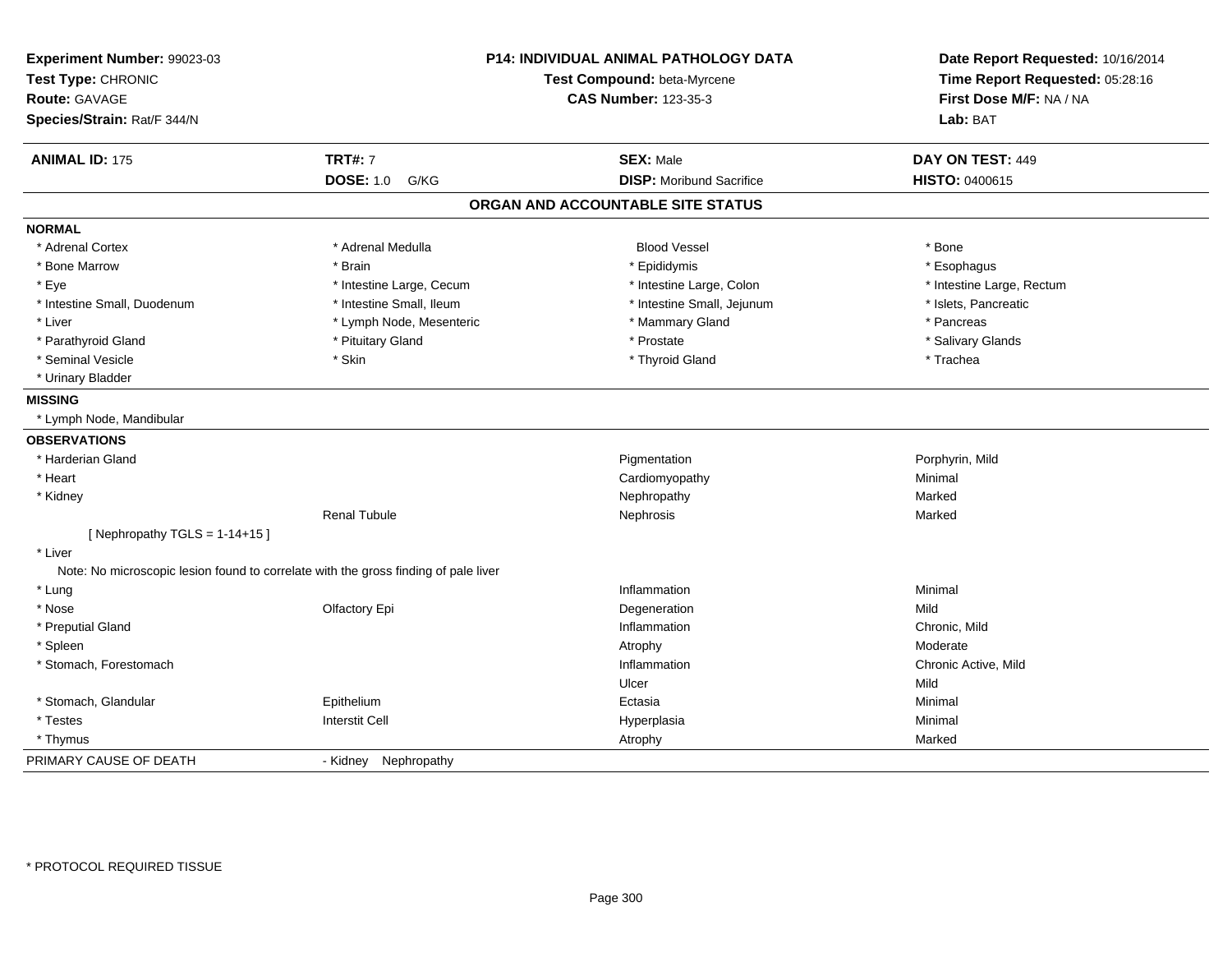| Experiment Number: 99023-03<br>Test Type: CHRONIC<br><b>Route: GAVAGE</b><br>Species/Strain: Rat/F 344/N |                           | <b>P14: INDIVIDUAL ANIMAL PATHOLOGY DATA</b><br>Test Compound: beta-Myrcene<br><b>CAS Number: 123-35-3</b> | Date Report Requested: 10/16/2014<br>Time Report Requested: 05:28:16<br>First Dose M/F: NA / NA<br>Lab: BAT |
|----------------------------------------------------------------------------------------------------------|---------------------------|------------------------------------------------------------------------------------------------------------|-------------------------------------------------------------------------------------------------------------|
| <b>ANIMAL ID: 176</b>                                                                                    | <b>TRT#: 7</b>            | <b>SEX: Male</b>                                                                                           | DAY ON TEST: 514                                                                                            |
|                                                                                                          | <b>DOSE: 1.0 G/KG</b>     | <b>DISP: Natural Death</b>                                                                                 | <b>HISTO: 0400616</b>                                                                                       |
|                                                                                                          |                           | ORGAN AND ACCOUNTABLE SITE STATUS                                                                          |                                                                                                             |
| <b>NORMAL</b>                                                                                            |                           |                                                                                                            |                                                                                                             |
| * Adrenal Cortex                                                                                         | * Adrenal Medulla         | <b>Blood Vessel</b>                                                                                        | * Bone                                                                                                      |
| * Bone Marrow                                                                                            | * Brain                   | * Epididymis                                                                                               | * Esophagus                                                                                                 |
| * Eye                                                                                                    | * Intestine Large, Cecum  | * Intestine Large, Colon                                                                                   | * Intestine Large, Rectum                                                                                   |
| * Intestine Small, Duodenum                                                                              | * Intestine Small, Ileum  | * Intestine Small, Jejunum                                                                                 | * Islets, Pancreatic                                                                                        |
| * Lymph Node, Mesenteric                                                                                 | * Mammary Gland           | * Pancreas                                                                                                 | * Parathyroid Gland                                                                                         |
| * Pituitary Gland                                                                                        | * Prostate                | * Salivary Glands                                                                                          | * Seminal Vesicle                                                                                           |
| * Skin                                                                                                   | * Spleen                  | * Stomach, Forestomach                                                                                     | * Stomach, Glandular                                                                                        |
| * Thyroid Gland                                                                                          | * Trachea                 | * Urinary Bladder                                                                                          |                                                                                                             |
| <b>MISSING</b>                                                                                           |                           |                                                                                                            |                                                                                                             |
| * Lymph Node, Mandibular                                                                                 |                           |                                                                                                            |                                                                                                             |
| <b>OBSERVATIONS</b>                                                                                      |                           |                                                                                                            |                                                                                                             |
| * Harderian Gland                                                                                        |                           | Pigmentation                                                                                               | Porphyrin, Mild                                                                                             |
| * Heart                                                                                                  |                           | Cardiomyopathy                                                                                             | Minimal                                                                                                     |
| * Kidney                                                                                                 | <b>Transit Epithe</b>     | Hyperplasia                                                                                                | Mild                                                                                                        |
|                                                                                                          |                           | Nephropathy                                                                                                | Moderate                                                                                                    |
|                                                                                                          | <b>Renal Tubule</b>       | Nephrosis                                                                                                  | Moderate                                                                                                    |
| [Nephropathy TGLS = $2-5+14$ ]                                                                           |                           |                                                                                                            |                                                                                                             |
| * Liver                                                                                                  | <b>Bile Duct</b>          | Hyperplasia                                                                                                | Minimal                                                                                                     |
| * Lung                                                                                                   |                           | Inflammation                                                                                               | Minimal                                                                                                     |
| * Nose                                                                                                   | Olfactory Epi             | Degeneration                                                                                               | Mild                                                                                                        |
| * Preputial Gland                                                                                        |                           | Inflammation                                                                                               | Chronic, Minimal                                                                                            |
| * Testes                                                                                                 | Bilateral, Interstit Cell | Adenoma                                                                                                    |                                                                                                             |
| [Adenoma TGLS = $1-11$ ]                                                                                 |                           |                                                                                                            |                                                                                                             |
| * Thymus                                                                                                 |                           | Atrophy                                                                                                    | Moderate                                                                                                    |
| PRIMARY CAUSE OF DEATH                                                                                   | - Kidney Nephropathy      |                                                                                                            |                                                                                                             |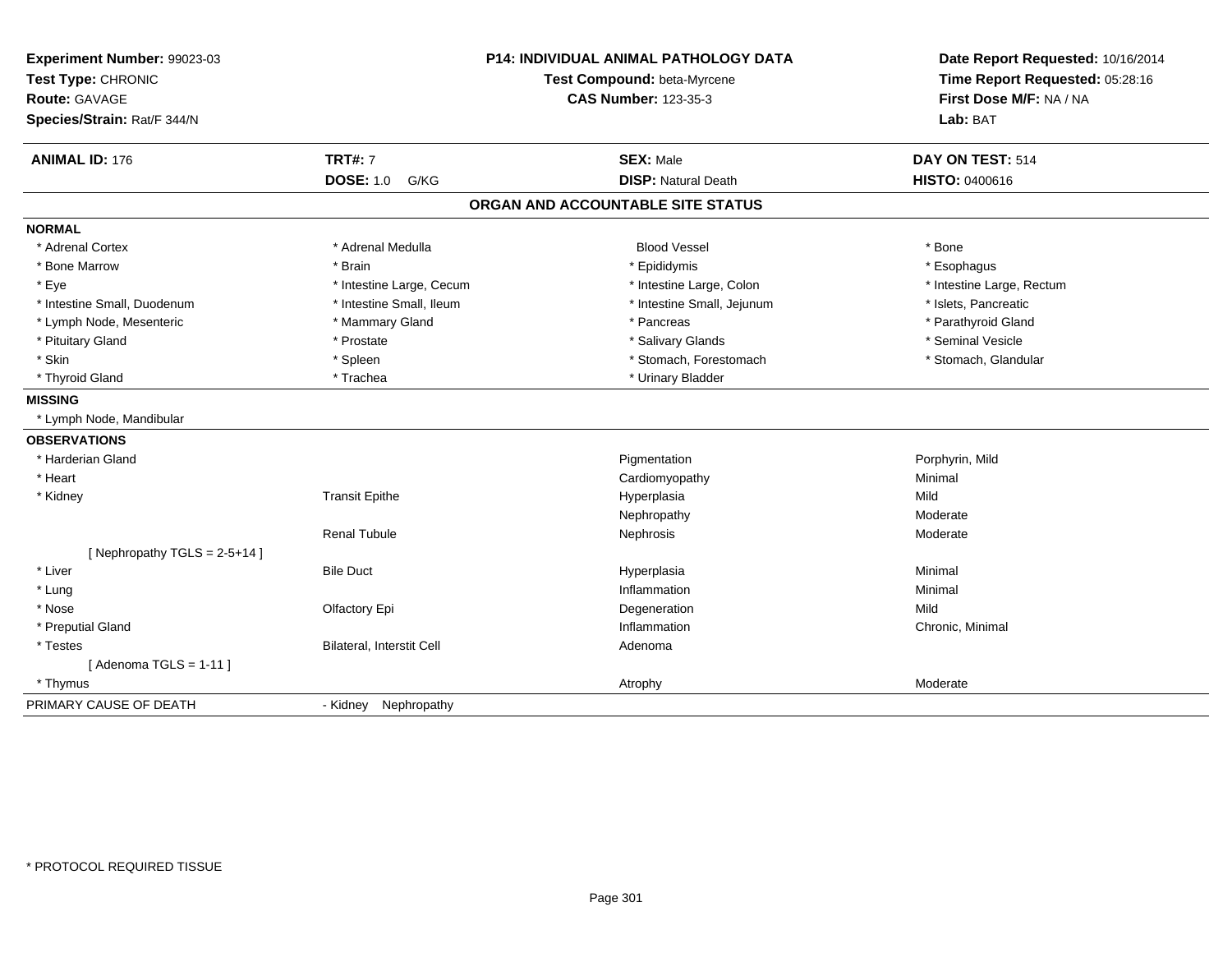| Experiment Number: 99023-03<br>Test Type: CHRONIC<br>Route: GAVAGE<br>Species/Strain: Rat/F 344/N |                             | <b>P14: INDIVIDUAL ANIMAL PATHOLOGY DATA</b><br>Test Compound: beta-Myrcene<br><b>CAS Number: 123-35-3</b> | Date Report Requested: 10/16/2014<br>Time Report Requested: 05:28:16<br>First Dose M/F: NA / NA<br>Lab: BAT |
|---------------------------------------------------------------------------------------------------|-----------------------------|------------------------------------------------------------------------------------------------------------|-------------------------------------------------------------------------------------------------------------|
| <b>ANIMAL ID: 177</b>                                                                             | <b>TRT#: 7</b>              | <b>SEX: Male</b>                                                                                           | DAY ON TEST: 435                                                                                            |
|                                                                                                   | <b>DOSE: 1.0 G/KG</b>       | <b>DISP:</b> Moribund Sacrifice                                                                            | <b>HISTO: 0400617</b>                                                                                       |
|                                                                                                   |                             | ORGAN AND ACCOUNTABLE SITE STATUS                                                                          |                                                                                                             |
| <b>NORMAL</b>                                                                                     |                             |                                                                                                            |                                                                                                             |
| * Adrenal Cortex                                                                                  | * Adrenal Medulla           | <b>Blood Vessel</b>                                                                                        | * Bone                                                                                                      |
| * Bone Marrow                                                                                     | * Brain                     | * Epididymis                                                                                               | * Esophagus                                                                                                 |
| * Eye                                                                                             | * Heart                     | * Intestine Large, Cecum                                                                                   | * Intestine Large, Colon                                                                                    |
| * Intestine Large, Rectum                                                                         | * Intestine Small, Duodenum | * Intestine Small, Ileum                                                                                   | * Intestine Small, Jejunum                                                                                  |
| * Islets, Pancreatic                                                                              | * Lymph Node, Mesenteric    | * Mammary Gland                                                                                            | * Pancreas                                                                                                  |
| * Parathyroid Gland                                                                               | * Pituitary Gland           | * Prostate                                                                                                 | * Salivary Glands                                                                                           |
| * Seminal Vesicle                                                                                 | * Skin                      | * Stomach, Glandular                                                                                       | * Testes                                                                                                    |
| * Thyroid Gland                                                                                   | * Trachea                   | * Urinary Bladder                                                                                          |                                                                                                             |
| <b>MISSING</b>                                                                                    |                             |                                                                                                            |                                                                                                             |
| * Lymph Node, Mandibular                                                                          |                             |                                                                                                            |                                                                                                             |
| <b>OBSERVATIONS</b>                                                                               |                             |                                                                                                            |                                                                                                             |
| * Harderian Gland                                                                                 |                             | Pigmentation                                                                                               | Porphyrin, Minimal                                                                                          |
| * Kidney                                                                                          | <b>Transit Epithe</b>       | Hyperplasia                                                                                                | Minimal                                                                                                     |
|                                                                                                   |                             | Nephropathy                                                                                                | Marked                                                                                                      |
|                                                                                                   | <b>Renal Tubule</b>         | Nephrosis                                                                                                  | Marked                                                                                                      |
| [Nephropathy TGLS = 1-5+14]                                                                       |                             |                                                                                                            |                                                                                                             |
| * Liver                                                                                           | Hepatocyte                  | Hypertrophy                                                                                                | Minimal                                                                                                     |
| * Lung                                                                                            |                             | Inflammation                                                                                               | Minimal                                                                                                     |
| * Nose                                                                                            | Olfactory Epi               | Degeneration                                                                                               | Moderate                                                                                                    |
|                                                                                                   |                             | Inflammation                                                                                               | Chronic Active, Minimal                                                                                     |
| * Preputial Gland                                                                                 |                             | Inflammation                                                                                               | Chronic, Minimal                                                                                            |
| * Spleen                                                                                          |                             | Atrophy                                                                                                    | Marked                                                                                                      |
| * Stomach, Forestomach                                                                            |                             | Inflammation                                                                                               | Chronic Active, Minimal                                                                                     |
| * Thymus                                                                                          |                             | Atrophy                                                                                                    | Marked                                                                                                      |
| PRIMARY CAUSE OF DEATH                                                                            | Nephropathy<br>- Kidney     |                                                                                                            |                                                                                                             |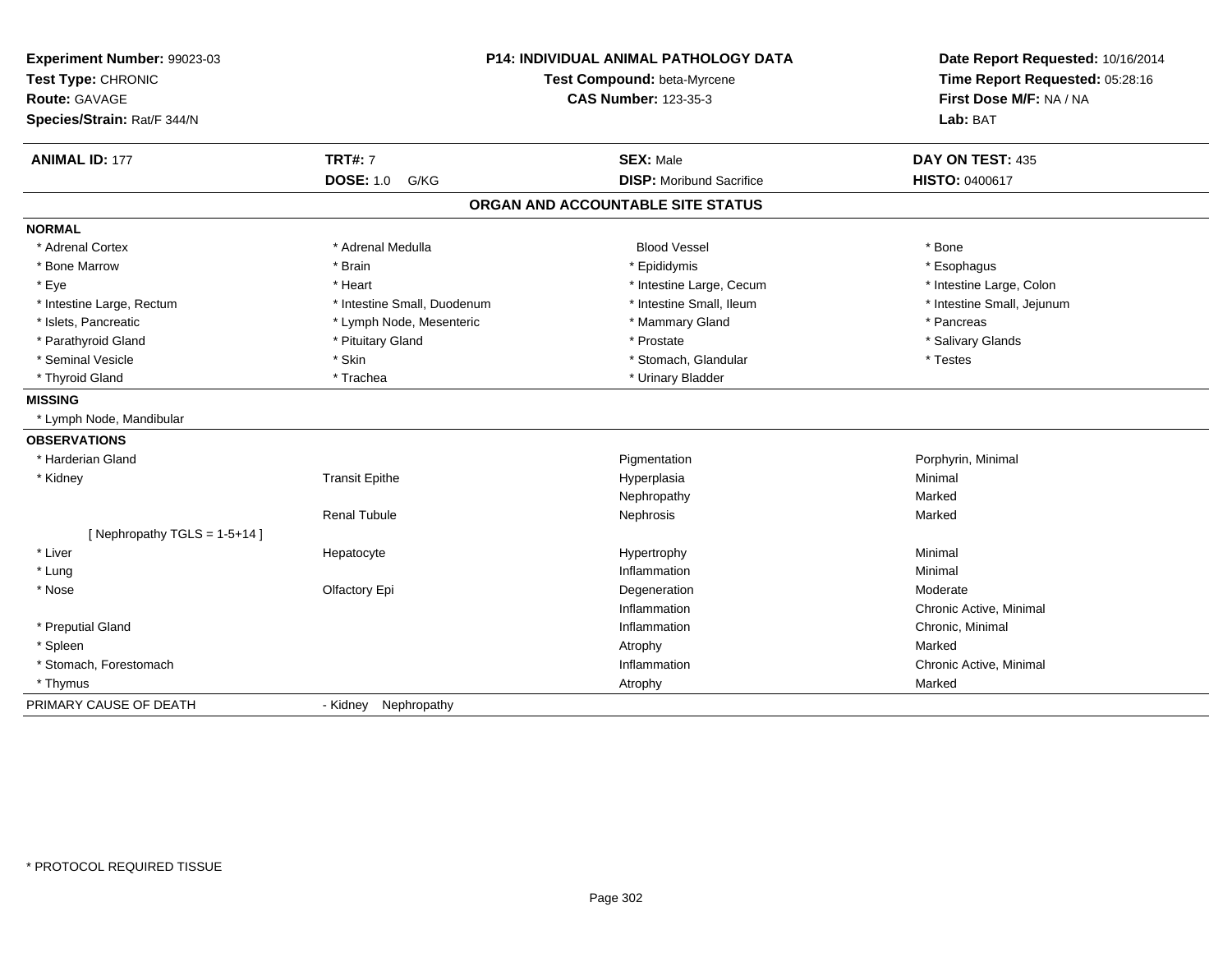| Experiment Number: 99023-03<br>Test Type: CHRONIC<br>Route: GAVAGE<br>Species/Strain: Rat/F 344/N | <b>P14: INDIVIDUAL ANIMAL PATHOLOGY DATA</b><br>Test Compound: beta-Myrcene<br><b>CAS Number: 123-35-3</b> |                                   | Date Report Requested: 10/16/2014<br>Time Report Requested: 05:28:16<br>First Dose M/F: NA / NA<br>Lab: BAT |
|---------------------------------------------------------------------------------------------------|------------------------------------------------------------------------------------------------------------|-----------------------------------|-------------------------------------------------------------------------------------------------------------|
| <b>ANIMAL ID: 178</b>                                                                             | <b>TRT#: 7</b>                                                                                             | <b>SEX: Male</b>                  | DAY ON TEST: 414                                                                                            |
|                                                                                                   | <b>DOSE: 1.0</b><br>G/KG                                                                                   | <b>DISP:</b> Moribund Sacrifice   | <b>HISTO: 0400618</b>                                                                                       |
|                                                                                                   |                                                                                                            | ORGAN AND ACCOUNTABLE SITE STATUS |                                                                                                             |
| <b>NORMAL</b>                                                                                     |                                                                                                            |                                   |                                                                                                             |
| * Adrenal Medulla                                                                                 | <b>Blood Vessel</b>                                                                                        | * Bone                            | * Bone Marrow                                                                                               |
| * Brain                                                                                           | * Epididymis                                                                                               | * Esophagus                       | * Eye                                                                                                       |
| * Intestine Large, Cecum                                                                          | * Intestine Large, Colon                                                                                   | * Intestine Large, Rectum         | * Intestine Small, Duodenum                                                                                 |
| * Intestine Small, Ileum                                                                          | * Intestine Small, Jejunum                                                                                 | * Islets, Pancreatic              | * Liver                                                                                                     |
| * Lung                                                                                            | * Lymph Node, Mesenteric                                                                                   | * Mammary Gland                   | * Pancreas                                                                                                  |
| * Parathyroid Gland                                                                               | * Pituitary Gland                                                                                          | * Prostate                        | * Salivary Glands                                                                                           |
| * Seminal Vesicle                                                                                 | * Skin                                                                                                     | * Stomach, Forestomach            | * Stomach, Glandular                                                                                        |
| * Testes                                                                                          | * Thyroid Gland                                                                                            | * Trachea                         | * Urinary Bladder                                                                                           |
| <b>MISSING</b>                                                                                    |                                                                                                            |                                   |                                                                                                             |
| * Lymph Node, Mandibular                                                                          |                                                                                                            |                                   |                                                                                                             |
| <b>OBSERVATIONS</b>                                                                               |                                                                                                            |                                   |                                                                                                             |
| * Adrenal Cortex                                                                                  |                                                                                                            | Vacuolization Cytoplasmic         | Minimal                                                                                                     |
| * Harderian Gland                                                                                 |                                                                                                            | Pigmentation                      | Porphyrin, Marked                                                                                           |
| * Heart                                                                                           |                                                                                                            | Cardiomyopathy                    | Minimal                                                                                                     |
| * Kidney                                                                                          | <b>Transit Epithe</b>                                                                                      | Hyperplasia                       | Mild                                                                                                        |
|                                                                                                   |                                                                                                            | Nephropathy                       | Marked                                                                                                      |
|                                                                                                   | <b>Renal Tubule</b>                                                                                        | Nephrosis                         | Marked                                                                                                      |
| [Nephropathy TGLS = 1-5+14]                                                                       |                                                                                                            |                                   |                                                                                                             |
| * Nose                                                                                            | Olfactory Epi                                                                                              | Degeneration                      | Mild                                                                                                        |
| * Preputial Gland                                                                                 |                                                                                                            | Inflammation                      | Chronic, Mild                                                                                               |
| * Spleen                                                                                          |                                                                                                            | Atrophy                           | Marked                                                                                                      |
| * Thymus                                                                                          |                                                                                                            | Atrophy                           | Marked                                                                                                      |
| PRIMARY CAUSE OF DEATH                                                                            | Nephropathy<br>- Kidney                                                                                    |                                   |                                                                                                             |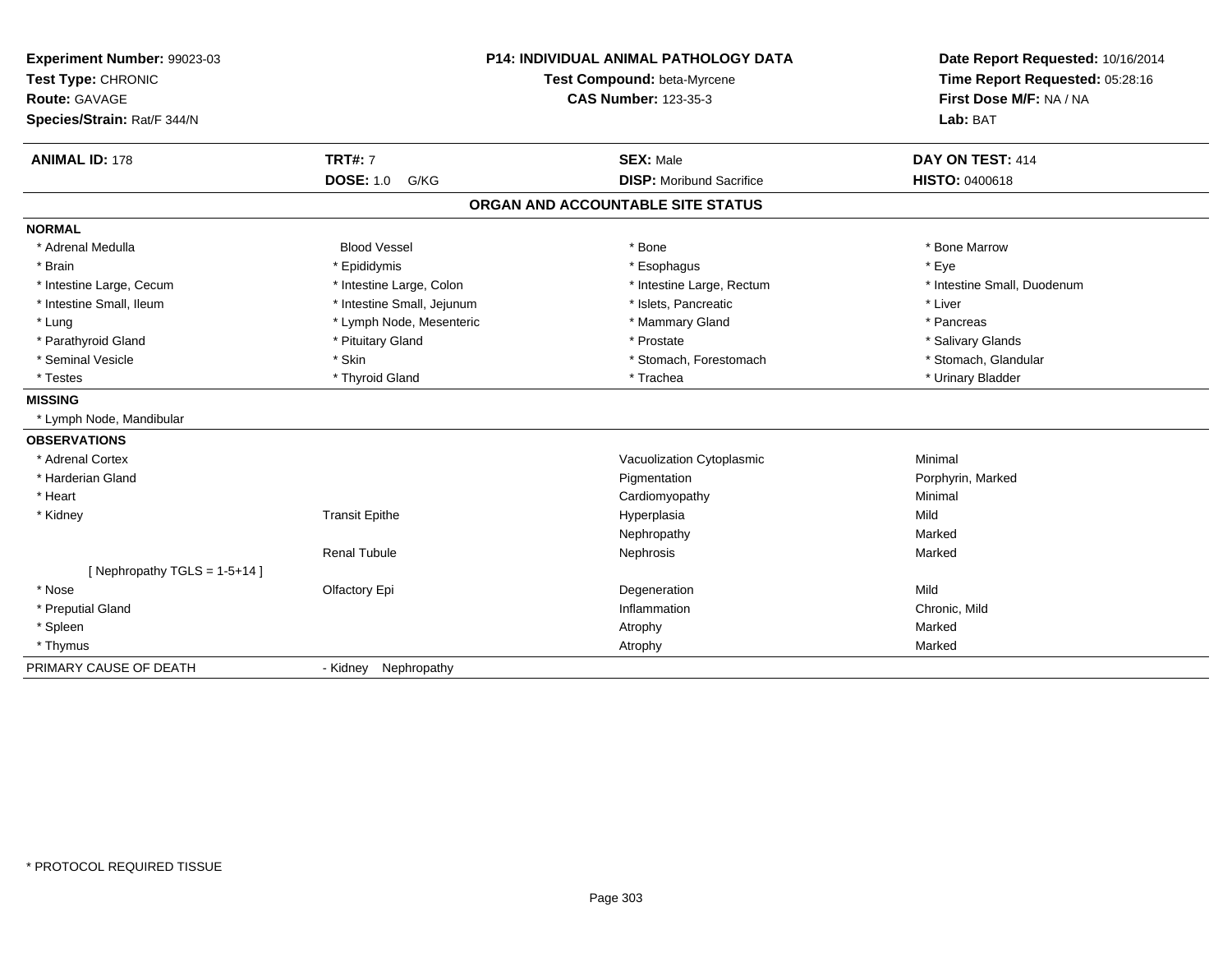| Experiment Number: 99023-03<br>Test Type: CHRONIC<br><b>Route: GAVAGE</b><br>Species/Strain: Rat/F 344/N |                                                                                                                   | <b>P14: INDIVIDUAL ANIMAL PATHOLOGY DATA</b><br>Test Compound: beta-Myrcene<br><b>CAS Number: 123-35-3</b> | Date Report Requested: 10/16/2014<br>Time Report Requested: 05:28:16<br>First Dose M/F: NA / NA<br>Lab: BAT |
|----------------------------------------------------------------------------------------------------------|-------------------------------------------------------------------------------------------------------------------|------------------------------------------------------------------------------------------------------------|-------------------------------------------------------------------------------------------------------------|
| <b>ANIMAL ID: 179</b>                                                                                    | <b>TRT#: 7</b>                                                                                                    | <b>SEX: Male</b>                                                                                           | DAY ON TEST: 569                                                                                            |
|                                                                                                          | <b>DOSE: 1.0</b><br>G/KG                                                                                          | <b>DISP: Natural Death</b>                                                                                 | HISTO: 0400619                                                                                              |
|                                                                                                          |                                                                                                                   | ORGAN AND ACCOUNTABLE SITE STATUS                                                                          |                                                                                                             |
| <b>NORMAL</b>                                                                                            |                                                                                                                   |                                                                                                            |                                                                                                             |
| * Adrenal Medulla                                                                                        | <b>Blood Vessel</b>                                                                                               | * Bone                                                                                                     | * Bone Marrow                                                                                               |
| * Brain                                                                                                  | * Epididymis                                                                                                      | * Esophagus                                                                                                | * Eye                                                                                                       |
| * Intestine Large, Cecum                                                                                 | * Intestine Large, Colon                                                                                          | * Intestine Large, Rectum                                                                                  | * Intestine Small, Duodenum                                                                                 |
| * Intestine Small, Ileum                                                                                 | * Intestine Small, Jejunum                                                                                        | * Islets, Pancreatic                                                                                       | * Liver                                                                                                     |
| * Lung                                                                                                   | * Lymph Node, Mesenteric                                                                                          | * Mammary Gland                                                                                            | * Pituitary Gland                                                                                           |
| * Salivary Glands                                                                                        | * Seminal Vesicle                                                                                                 | * Skin                                                                                                     | * Stomach, Forestomach                                                                                      |
| * Thyroid Gland                                                                                          | * Trachea                                                                                                         | * Urinary Bladder                                                                                          |                                                                                                             |
| <b>MISSING</b>                                                                                           |                                                                                                                   |                                                                                                            |                                                                                                             |
| * Lymph Node, Mandibular                                                                                 |                                                                                                                   |                                                                                                            |                                                                                                             |
| <b>OBSERVATIONS</b>                                                                                      |                                                                                                                   |                                                                                                            |                                                                                                             |
| * Adrenal Cortex                                                                                         |                                                                                                                   | Vacuolization Cytoplasmic                                                                                  | Minimal                                                                                                     |
| * Harderian Gland                                                                                        |                                                                                                                   | Pigmentation                                                                                               | Porphyrin, Mild                                                                                             |
| * Heart                                                                                                  |                                                                                                                   | Cardiomyopathy                                                                                             | Minimal                                                                                                     |
| * Kidney                                                                                                 | <b>Transit Epithe</b>                                                                                             | Hyperplasia                                                                                                | Minimal                                                                                                     |
|                                                                                                          |                                                                                                                   | Nephropathy                                                                                                | Marked                                                                                                      |
|                                                                                                          | <b>Renal Tubule</b>                                                                                               | Nephrosis                                                                                                  | Marked                                                                                                      |
| [Nephropathy TGLS = $3-5+14$ ]                                                                           |                                                                                                                   |                                                                                                            |                                                                                                             |
| * Nose                                                                                                   | Olfactory Epi                                                                                                     | Degeneration                                                                                               | Mild                                                                                                        |
| * Pancreas                                                                                               | Acinus                                                                                                            | Atrophy                                                                                                    | Minimal                                                                                                     |
| * Parathyroid Gland                                                                                      |                                                                                                                   | Adenoma                                                                                                    |                                                                                                             |
|                                                                                                          | Note: The nodule identified grossly as a thyroid nodule was examined and interpreted to be a parathyroid neoplasm |                                                                                                            |                                                                                                             |
| [Adenoma TGLS = $4-8$ ]<br>* Preputial Gland                                                             |                                                                                                                   |                                                                                                            | Chronic, Minimal                                                                                            |
| * Prostate                                                                                               |                                                                                                                   | Inflammation                                                                                               | Minimal                                                                                                     |
|                                                                                                          |                                                                                                                   | Hyperplasia                                                                                                |                                                                                                             |
| * Spleen<br>[ Atrophy TGLS = $2-5$ ]                                                                     |                                                                                                                   | Atrophy                                                                                                    | Marked                                                                                                      |
| * Stomach, Glandular                                                                                     | Epithelium                                                                                                        | Ectasia                                                                                                    | Minimal                                                                                                     |
| * Testes                                                                                                 | Bilateral, Interstit Cell                                                                                         | Adenoma                                                                                                    |                                                                                                             |
| [Adenoma TGLS = $1-11$ ]                                                                                 |                                                                                                                   |                                                                                                            |                                                                                                             |
| * Thymus                                                                                                 |                                                                                                                   | Atrophy                                                                                                    | Marked                                                                                                      |
|                                                                                                          |                                                                                                                   |                                                                                                            |                                                                                                             |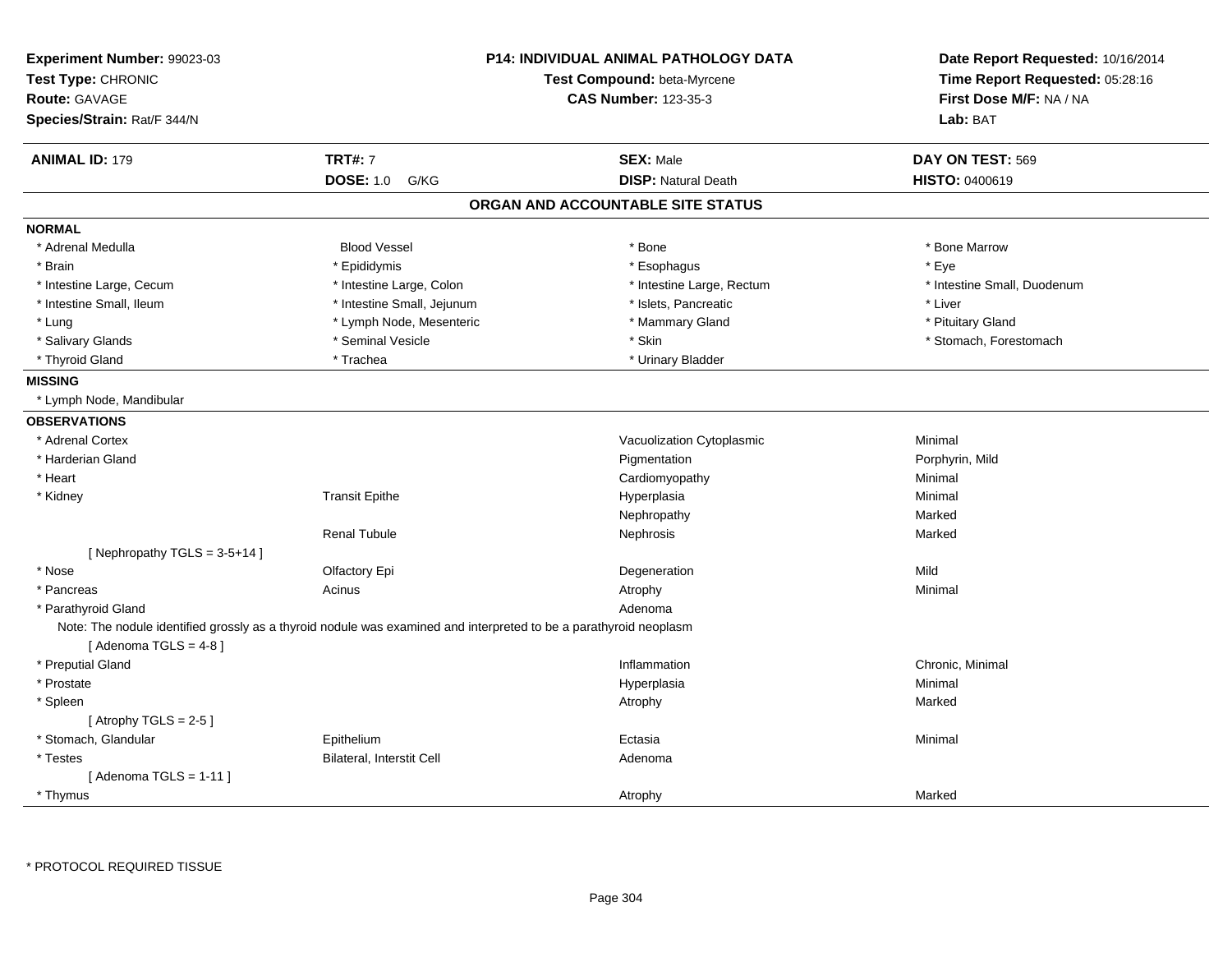| Experiment Number: 99023-03 |                       | <b>P14: INDIVIDUAL ANIMAL PATHOLOGY DATA</b> | Date Report Requested: 10/16/2014 |
|-----------------------------|-----------------------|----------------------------------------------|-----------------------------------|
| <b>Test Type: CHRONIC</b>   |                       | <b>Test Compound: beta-Myrcene</b>           | Time Report Requested: 05:28:16   |
| <b>Route: GAVAGE</b>        |                       | <b>CAS Number: 123-35-3</b>                  | First Dose M/F: NA / NA           |
| Species/Strain: Rat/F 344/N |                       |                                              | Lab: BAT                          |
| <b>ANIMAL ID: 179</b>       | <b>TRT#: 7</b>        | <b>SEX: Male</b>                             | DAY ON TEST: 569                  |
|                             | <b>DOSE: 1.0 G/KG</b> | <b>DISP:</b> Natural Death                   | <b>HISTO: 0400619</b>             |
|                             |                       | ORGAN AND ACCOUNTABLE SITE STATUS            |                                   |
| PRIMARY CAUSE OF DEATH      | - Kidney Nephropathy  |                                              |                                   |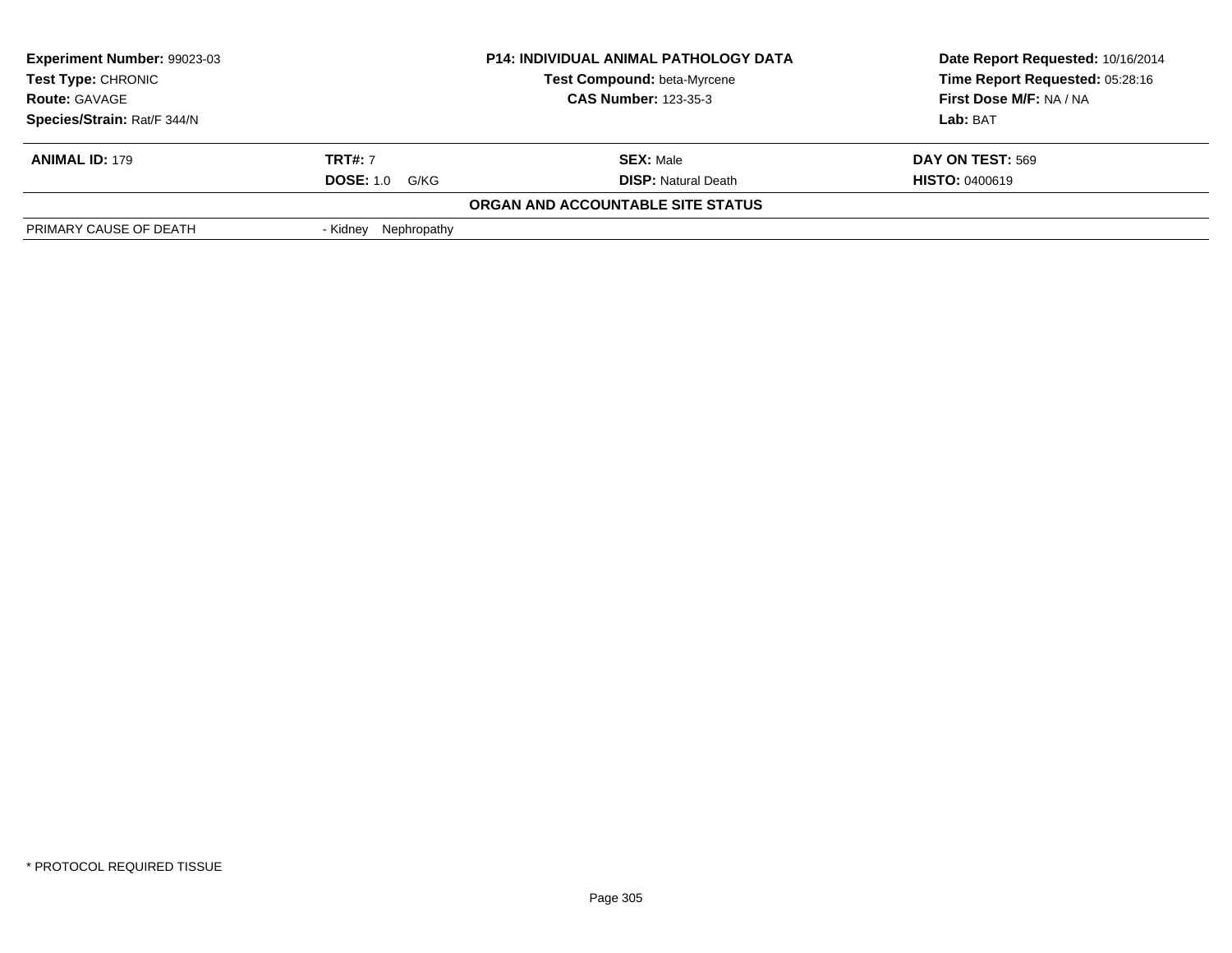| Experiment Number: 99023-03<br>Test Type: CHRONIC<br>Route: GAVAGE<br>Species/Strain: Rat/F 344/N | <b>P14: INDIVIDUAL ANIMAL PATHOLOGY DATA</b><br>Test Compound: beta-Myrcene<br><b>CAS Number: 123-35-3</b> |                                   | Date Report Requested: 10/16/2014<br>Time Report Requested: 05:28:16<br>First Dose M/F: NA / NA<br>Lab: BAT |
|---------------------------------------------------------------------------------------------------|------------------------------------------------------------------------------------------------------------|-----------------------------------|-------------------------------------------------------------------------------------------------------------|
| <b>ANIMAL ID: 180</b>                                                                             | <b>TRT#: 7</b>                                                                                             | <b>SEX: Male</b>                  | DAY ON TEST: 518                                                                                            |
|                                                                                                   | <b>DOSE: 1.0</b><br>G/KG                                                                                   | <b>DISP: Natural Death</b>        | HISTO: 0400620                                                                                              |
|                                                                                                   |                                                                                                            | ORGAN AND ACCOUNTABLE SITE STATUS |                                                                                                             |
| <b>NORMAL</b>                                                                                     |                                                                                                            |                                   |                                                                                                             |
| * Adrenal Cortex                                                                                  | * Adrenal Medulla                                                                                          | <b>Blood Vessel</b>               | * Bone                                                                                                      |
| * Bone Marrow                                                                                     | * Brain                                                                                                    | * Epididymis                      | * Esophagus                                                                                                 |
| * Eye                                                                                             | * Intestine Large, Cecum                                                                                   | * Intestine Large, Colon          | * Intestine Large, Rectum                                                                                   |
| * Intestine Small, Duodenum                                                                       | * Intestine Small, Ileum                                                                                   | * Intestine Small, Jejunum        | * Islets, Pancreatic                                                                                        |
| * Liver                                                                                           | * Lung                                                                                                     | * Lymph Node, Mesenteric          | * Mammary Gland                                                                                             |
| * Pancreas                                                                                        | * Prostate                                                                                                 | * Seminal Vesicle                 | * Skin                                                                                                      |
| * Stomach, Forestomach                                                                            | * Stomach, Glandular                                                                                       | * Trachea                         | * Urinary Bladder                                                                                           |
| <b>MISSING</b>                                                                                    |                                                                                                            |                                   |                                                                                                             |
| * Lymph Node, Mandibular                                                                          | * Parathyroid Gland                                                                                        | * Salivary Glands                 | * Thyroid Gland                                                                                             |
| <b>OBSERVATIONS</b>                                                                               |                                                                                                            |                                   |                                                                                                             |
| * Eye                                                                                             |                                                                                                            |                                   |                                                                                                             |
| Note: Both optic nerves were missing                                                              |                                                                                                            |                                   |                                                                                                             |
| * Harderian Gland                                                                                 |                                                                                                            | Pigmentation                      | Porphyrin, Moderate                                                                                         |
| Note: One Harderian gland was missing                                                             |                                                                                                            |                                   |                                                                                                             |
| * Heart                                                                                           |                                                                                                            | Cardiomyopathy                    | Mild                                                                                                        |
| * Kidney                                                                                          |                                                                                                            | Nephropathy                       | Marked                                                                                                      |
|                                                                                                   | <b>Renal Tubule</b>                                                                                        | Nephrosis                         | Marked                                                                                                      |
| [Nephropathy TGLS = $3-5+15$ ]                                                                    |                                                                                                            |                                   |                                                                                                             |
| * Nose                                                                                            | Olfactory Epi                                                                                              | Degeneration                      | Moderate                                                                                                    |
| * Pituitary Gland                                                                                 |                                                                                                            | Angiectasis                       | Minimal                                                                                                     |
| [Angiectasis TGLS = 1-14]                                                                         |                                                                                                            |                                   |                                                                                                             |
| * Preputial Gland                                                                                 |                                                                                                            | Inflammation                      | Chronic, Mild                                                                                               |
| * Spleen                                                                                          |                                                                                                            | Atrophy                           | Marked                                                                                                      |
| * Testes                                                                                          | Bilateral, Interstit Cell                                                                                  | Adenoma                           |                                                                                                             |
| [Adenoma TGLS = $2-11$ ]                                                                          |                                                                                                            |                                   |                                                                                                             |
| * Thymus                                                                                          |                                                                                                            | Atrophy                           | Marked                                                                                                      |
| PRIMARY CAUSE OF DEATH                                                                            | - Kidney Nephropathy                                                                                       |                                   |                                                                                                             |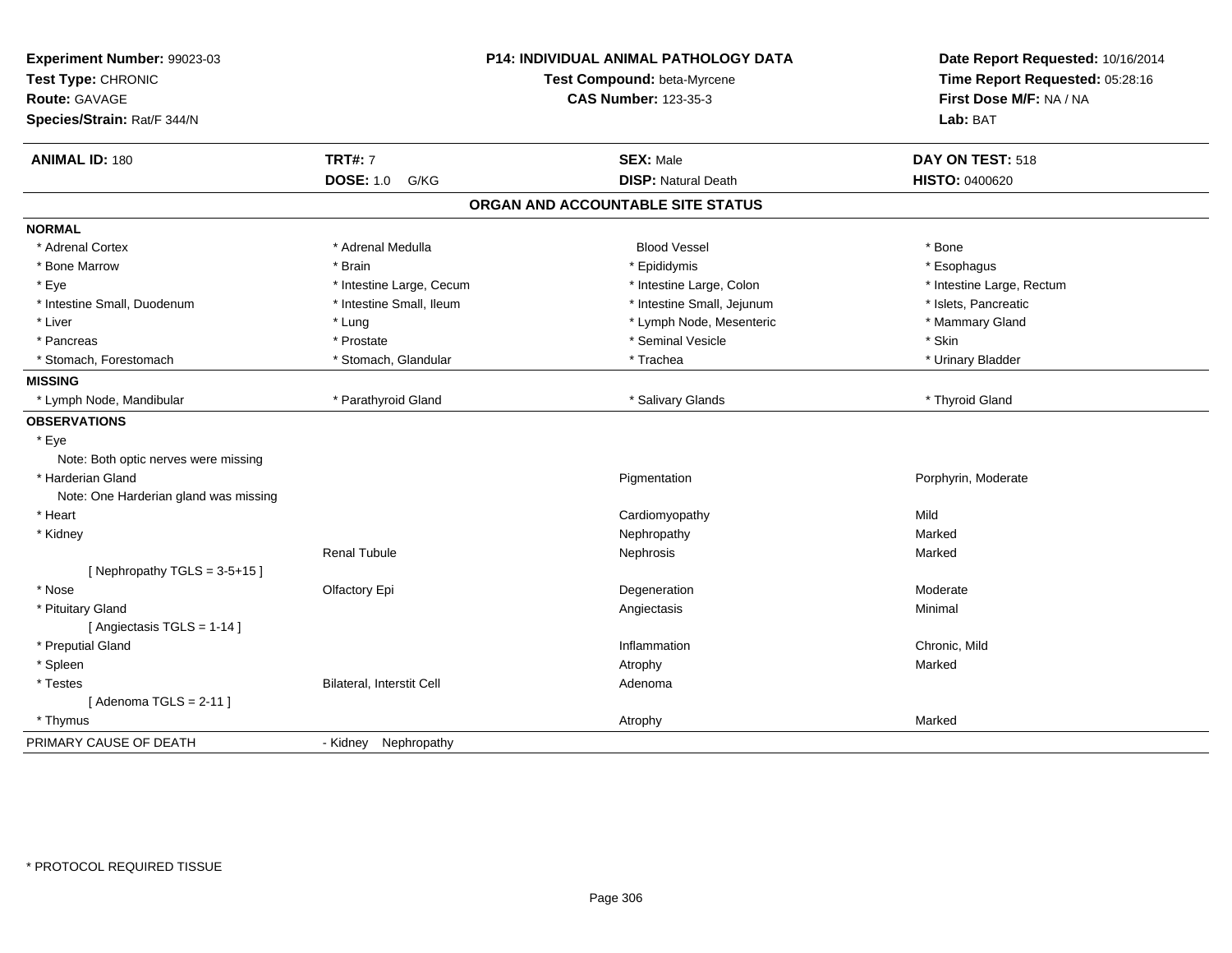| Experiment Number: 99023-03<br>Test Type: CHRONIC<br><b>Route: GAVAGE</b><br>Species/Strain: Rat/F 344/N | <b>P14: INDIVIDUAL ANIMAL PATHOLOGY DATA</b><br>Test Compound: beta-Myrcene<br><b>CAS Number: 123-35-3</b> |                                   | Date Report Requested: 10/16/2014<br>Time Report Requested: 05:28:16<br>First Dose M/F: NA / NA<br>Lab: BAT |
|----------------------------------------------------------------------------------------------------------|------------------------------------------------------------------------------------------------------------|-----------------------------------|-------------------------------------------------------------------------------------------------------------|
| <b>ANIMAL ID: 181</b>                                                                                    | <b>TRT#: 7</b>                                                                                             | <b>SEX: Male</b>                  | DAY ON TEST: 517                                                                                            |
|                                                                                                          | <b>DOSE: 1.0</b><br>G/KG                                                                                   | <b>DISP: Natural Death</b>        | <b>HISTO: 0400621</b>                                                                                       |
|                                                                                                          |                                                                                                            | ORGAN AND ACCOUNTABLE SITE STATUS |                                                                                                             |
| <b>NORMAL</b>                                                                                            |                                                                                                            |                                   |                                                                                                             |
| * Adrenal Cortex                                                                                         | * Adrenal Medulla                                                                                          | <b>Blood Vessel</b>               | * Bone                                                                                                      |
| * Bone Marrow                                                                                            | * Brain                                                                                                    | * Epididymis                      | * Esophagus                                                                                                 |
| * Eye                                                                                                    | * Intestine Large, Cecum                                                                                   | * Intestine Large, Colon          | * Intestine Large, Rectum                                                                                   |
| * Intestine Small, Duodenum                                                                              | * Intestine Small, Ileum                                                                                   | * Intestine Small, Jejunum        | * Islets, Pancreatic                                                                                        |
| * Lung                                                                                                   | * Lymph Node, Mesenteric                                                                                   | * Mammary Gland                   | * Pancreas                                                                                                  |
| * Parathyroid Gland                                                                                      | * Pituitary Gland                                                                                          | * Salivary Glands                 | * Seminal Vesicle                                                                                           |
| * Skin                                                                                                   | * Stomach, Forestomach                                                                                     | * Thyroid Gland                   | * Trachea                                                                                                   |
| * Urinary Bladder                                                                                        |                                                                                                            |                                   |                                                                                                             |
| <b>MISSING</b>                                                                                           |                                                                                                            |                                   |                                                                                                             |
| * Lymph Node, Mandibular                                                                                 |                                                                                                            |                                   |                                                                                                             |
| <b>OBSERVATIONS</b>                                                                                      |                                                                                                            |                                   |                                                                                                             |
| * Harderian Gland                                                                                        |                                                                                                            | Pigmentation                      | Porphyrin, Marked                                                                                           |
| * Heart                                                                                                  |                                                                                                            | Cardiomyopathy                    | Minimal                                                                                                     |
| * Kidney                                                                                                 | <b>Renal Tubule</b>                                                                                        | Adenoma                           |                                                                                                             |
|                                                                                                          |                                                                                                            | Nephropathy                       | Marked                                                                                                      |
|                                                                                                          | <b>Renal Tubule</b>                                                                                        | Nephrosis                         | Marked                                                                                                      |
| [Nephropathy TGLS = $2-5+15$ ]                                                                           |                                                                                                            |                                   |                                                                                                             |
| * Liver                                                                                                  | <b>Bile Duct</b>                                                                                           | Hyperplasia                       | Minimal                                                                                                     |
| Mesentery                                                                                                | Fat                                                                                                        | Necrosis                          | Mild                                                                                                        |
| [ Necrosis TGLS = $3-14$ ]                                                                               |                                                                                                            |                                   |                                                                                                             |
| * Nose                                                                                                   | Olfactory Epi                                                                                              | Degeneration                      | Moderate                                                                                                    |
|                                                                                                          |                                                                                                            | Inflammation                      | Chronic Active, Mild                                                                                        |
| * Preputial Gland                                                                                        |                                                                                                            | Inflammation                      | Chronic, Mild                                                                                               |
| * Prostate                                                                                               |                                                                                                            | Inflammation                      | Chronic, Minimal                                                                                            |
| * Spleen                                                                                                 |                                                                                                            | Atrophy                           | Moderate                                                                                                    |
| * Stomach, Glandular                                                                                     | Epithelium                                                                                                 | Ectasia                           | Minimal                                                                                                     |
| * Testes                                                                                                 | <b>Interstit Cell</b>                                                                                      | Adenoma                           |                                                                                                             |
|                                                                                                          | <b>Interstit Cell</b>                                                                                      | Hyperplasia                       | Mild                                                                                                        |
| [Adenoma TGLS = $1-11$ ]                                                                                 |                                                                                                            |                                   |                                                                                                             |
| * Thymus                                                                                                 |                                                                                                            | Atrophy                           | Marked                                                                                                      |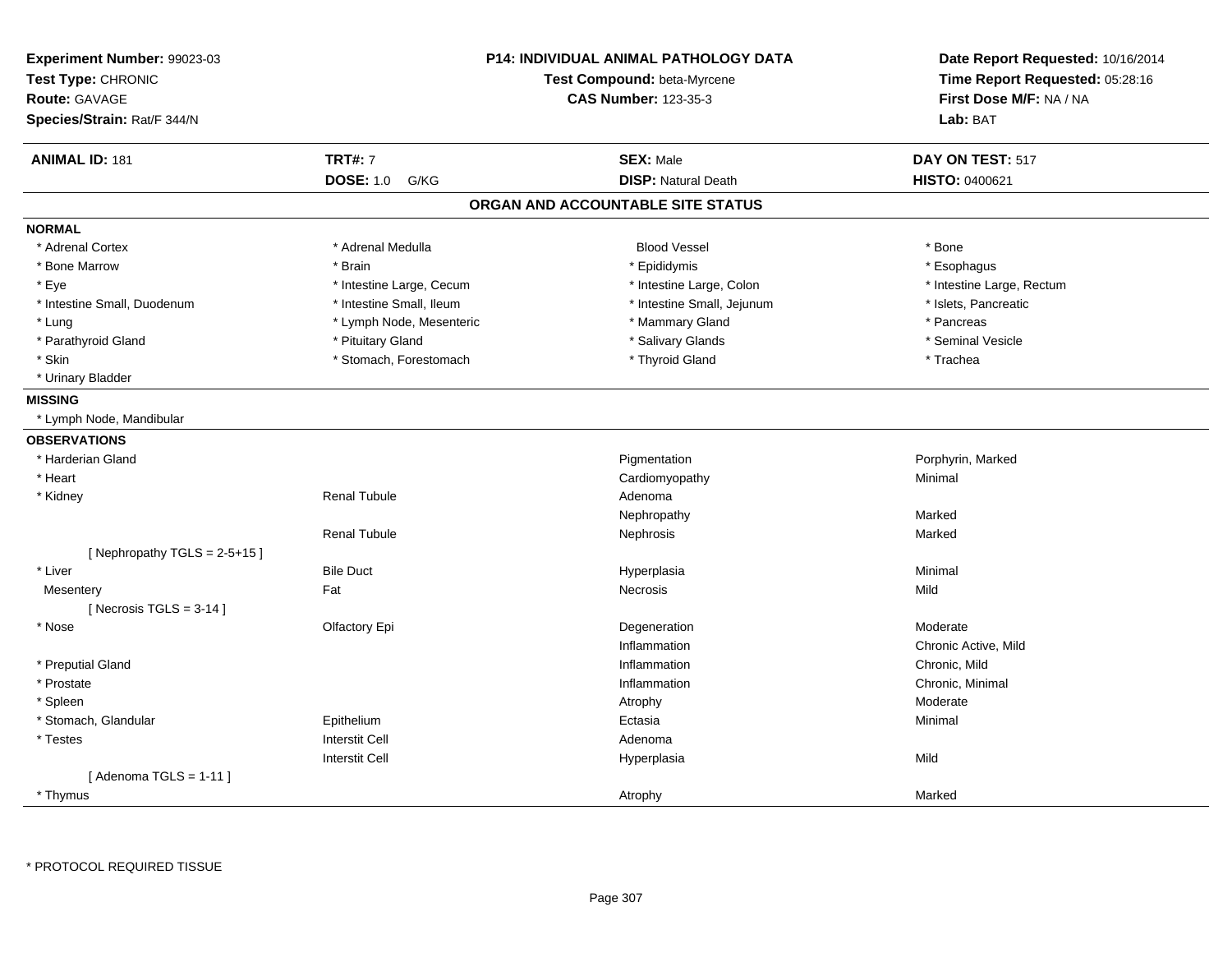| <b>Experiment Number: 99023-03</b> |                             | <b>P14: INDIVIDUAL ANIMAL PATHOLOGY DATA</b> | Date Report Requested: 10/16/2014 |
|------------------------------------|-----------------------------|----------------------------------------------|-----------------------------------|
| Test Type: CHRONIC                 |                             | <b>Test Compound: beta-Myrcene</b>           | Time Report Requested: 05:28:16   |
| <b>Route: GAVAGE</b>               | <b>CAS Number: 123-35-3</b> |                                              | First Dose M/F: NA / NA           |
| Species/Strain: Rat/F 344/N        |                             |                                              | Lab: BAT                          |
| <b>ANIMAL ID: 181</b>              | <b>TRT#:</b> 7              | <b>SEX: Male</b>                             | DAY ON TEST: 517                  |
|                                    | <b>DOSE: 1.0</b><br>G/KG    | <b>DISP:</b> Natural Death                   | <b>HISTO: 0400621</b>             |
|                                    |                             | ORGAN AND ACCOUNTABLE SITE STATUS            |                                   |
| PRIMARY CAUSE OF DEATH             | Nephropathy<br>- Kidnev     |                                              |                                   |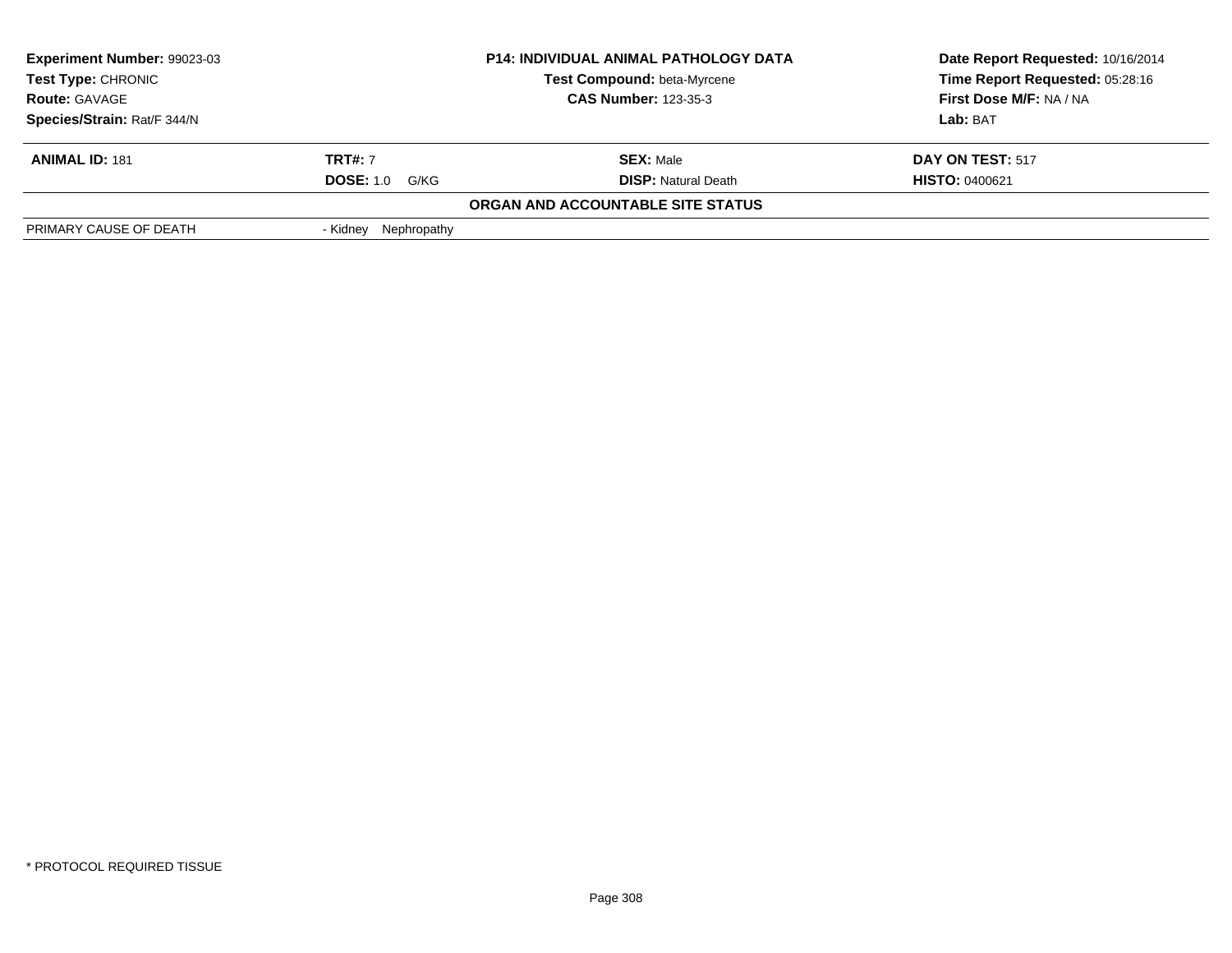| Experiment Number: 99023-03<br>Test Type: CHRONIC<br><b>Route: GAVAGE</b><br>Species/Strain: Rat/F 344/N |                           | <b>P14: INDIVIDUAL ANIMAL PATHOLOGY DATA</b><br>Test Compound: beta-Myrcene<br><b>CAS Number: 123-35-3</b> | Date Report Requested: 10/16/2014<br>Time Report Requested: 05:28:16<br>First Dose M/F: NA / NA<br>Lab: BAT |
|----------------------------------------------------------------------------------------------------------|---------------------------|------------------------------------------------------------------------------------------------------------|-------------------------------------------------------------------------------------------------------------|
| <b>ANIMAL ID: 182</b>                                                                                    | <b>TRT#: 7</b>            | <b>SEX: Male</b>                                                                                           | DAY ON TEST: 595                                                                                            |
|                                                                                                          | <b>DOSE: 1.0</b><br>G/KG  | <b>DISP: Natural Death</b>                                                                                 | <b>HISTO: 0400622</b>                                                                                       |
|                                                                                                          |                           | ORGAN AND ACCOUNTABLE SITE STATUS                                                                          |                                                                                                             |
| <b>NORMAL</b>                                                                                            |                           |                                                                                                            |                                                                                                             |
| * Adrenal Cortex                                                                                         | * Adrenal Medulla         | <b>Blood Vessel</b>                                                                                        | * Bone                                                                                                      |
| * Bone Marrow                                                                                            | * Brain                   | * Epididymis                                                                                               | * Esophagus                                                                                                 |
| * Eye                                                                                                    | * Intestine Large, Cecum  | * Intestine Large, Colon                                                                                   | * Intestine Large, Rectum                                                                                   |
| * Intestine Small, Duodenum                                                                              | * Intestine Small, Ileum  | * Intestine Small, Jejunum                                                                                 | * Islets, Pancreatic                                                                                        |
| * Lung                                                                                                   | * Lymph Node, Mesenteric  | * Mammary Gland                                                                                            | * Pancreas                                                                                                  |
| * Parathyroid Gland                                                                                      | * Pituitary Gland         | * Prostate                                                                                                 | * Salivary Glands                                                                                           |
| * Seminal Vesicle                                                                                        | * Skin                    | * Stomach, Glandular                                                                                       | * Trachea                                                                                                   |
| * Urinary Bladder                                                                                        |                           |                                                                                                            |                                                                                                             |
| <b>MISSING</b>                                                                                           |                           |                                                                                                            |                                                                                                             |
| * Lymph Node, Mandibular                                                                                 |                           |                                                                                                            |                                                                                                             |
| <b>OBSERVATIONS</b>                                                                                      |                           |                                                                                                            |                                                                                                             |
| * Harderian Gland                                                                                        |                           | Pigmentation                                                                                               | Porphyrin, Minimal                                                                                          |
| * Heart                                                                                                  |                           | Cardiomyopathy                                                                                             | Minimal                                                                                                     |
| * Kidney                                                                                                 | <b>Transit Epithe</b>     | Hyperplasia                                                                                                | Minimal                                                                                                     |
|                                                                                                          |                           | Nephropathy                                                                                                | Marked                                                                                                      |
|                                                                                                          | <b>Renal Tubule</b>       | Nephrosis                                                                                                  | Marked                                                                                                      |
| [ Nephropathy TGLS = $1-5$ ]                                                                             |                           |                                                                                                            |                                                                                                             |
| * Liver                                                                                                  | Hepatocyte                | Hypertrophy                                                                                                | Mild                                                                                                        |
| * Nose                                                                                                   | Olfactory Epi             | Degeneration                                                                                               | Moderate                                                                                                    |
|                                                                                                          |                           | Inflammation                                                                                               | Chronic Active, Minimal                                                                                     |
| * Preputial Gland                                                                                        |                           | Inflammation                                                                                               | Chronic, Minimal                                                                                            |
| * Spleen                                                                                                 |                           | Atrophy                                                                                                    | Marked                                                                                                      |
| * Stomach, Forestomach                                                                                   |                           | Inflammation                                                                                               | Chronic Active, Moderate                                                                                    |
|                                                                                                          |                           | Ulcer                                                                                                      | Moderate                                                                                                    |
| [ $Ulcer TGLS = 3-14$ ]                                                                                  |                           |                                                                                                            |                                                                                                             |
| * Testes                                                                                                 | Bilateral, Interstit Cell | Adenoma                                                                                                    |                                                                                                             |
| [Adenoma TGLS = $2-11$ ]                                                                                 |                           |                                                                                                            |                                                                                                             |
| * Thymus                                                                                                 |                           | Atrophy                                                                                                    | Marked                                                                                                      |
| * Thyroid Gland                                                                                          | Follicle                  | Adenoma                                                                                                    |                                                                                                             |
| PRIMARY CAUSE OF DEATH                                                                                   | Nephropathy<br>- Kidney   |                                                                                                            |                                                                                                             |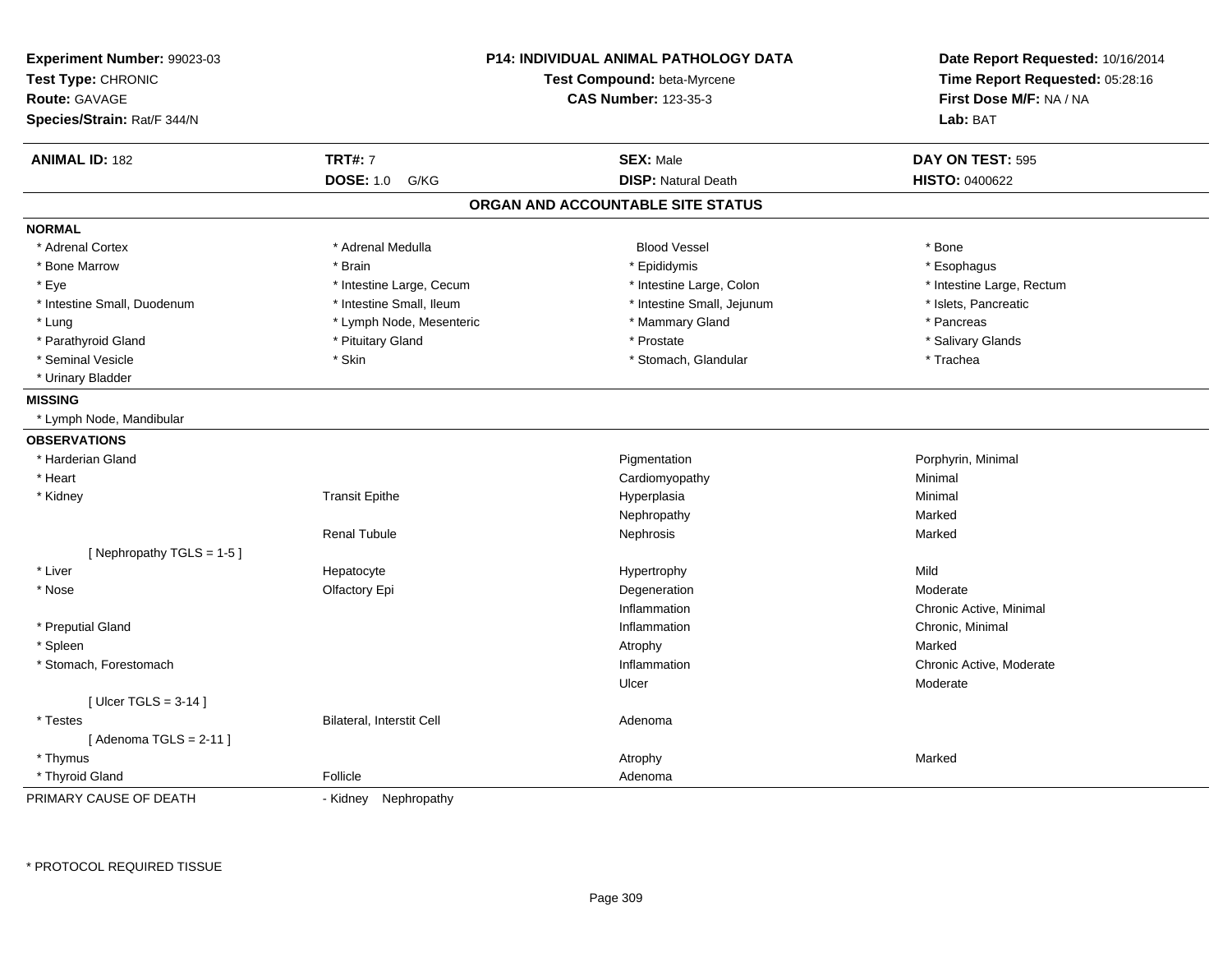| <b>Experiment Number: 99023-03</b><br><b>Test Type: CHRONIC</b> |                       | <b>P14: INDIVIDUAL ANIMAL PATHOLOGY DATA</b><br>Test Compound: beta-Myrcene | Date Report Requested: 10/16/2014<br>Time Report Requested: 05:28:16 |
|-----------------------------------------------------------------|-----------------------|-----------------------------------------------------------------------------|----------------------------------------------------------------------|
| <b>Route: GAVAGE</b>                                            |                       | <b>CAS Number: 123-35-3</b>                                                 | First Dose M/F: NA / NA                                              |
| Species/Strain: Rat/F 344/N                                     |                       |                                                                             | Lab: BAT                                                             |
| <b>ANIMAL ID: 182</b>                                           | <b>TRT#:</b> 7        | <b>SEX: Male</b>                                                            | DAY ON TEST: 595                                                     |
|                                                                 | <b>DOSE:</b> 1.0 G/KG | <b>DISP:</b> Natural Death                                                  | <b>HISTO: 0400622</b>                                                |
|                                                                 |                       | <b>ORGAN AND ACCOUNTABLE SITE STATUS</b>                                    |                                                                      |
|                                                                 |                       |                                                                             |                                                                      |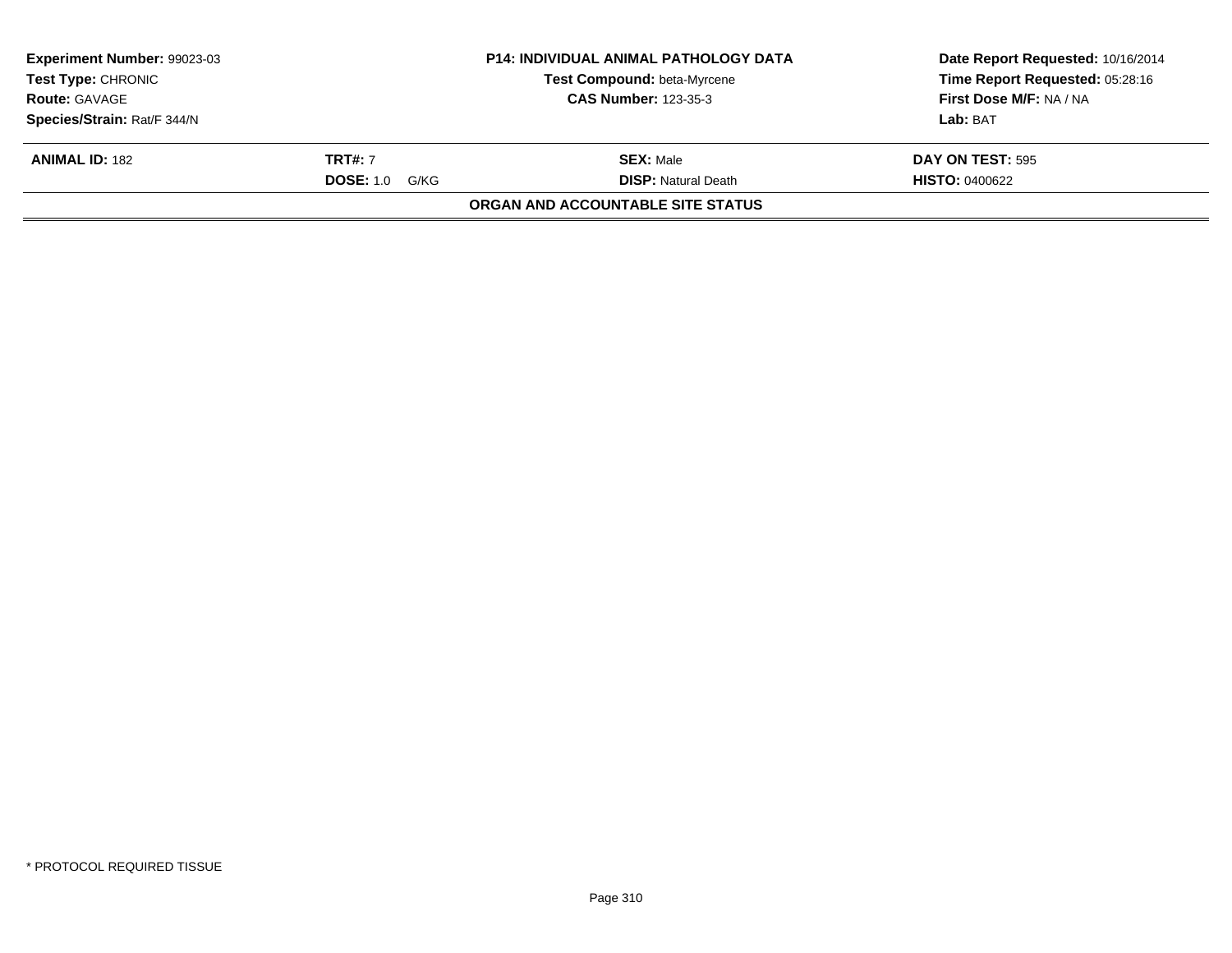| Experiment Number: 99023-03<br>Test Type: CHRONIC<br><b>Route: GAVAGE</b><br>Species/Strain: Rat/F 344/N |                            | P14: INDIVIDUAL ANIMAL PATHOLOGY DATA<br>Test Compound: beta-Myrcene<br><b>CAS Number: 123-35-3</b> | Date Report Requested: 10/16/2014<br>Time Report Requested: 05:28:16<br>First Dose M/F: NA / NA<br>Lab: BAT |
|----------------------------------------------------------------------------------------------------------|----------------------------|-----------------------------------------------------------------------------------------------------|-------------------------------------------------------------------------------------------------------------|
| ANIMAL ID: 183                                                                                           | <b>TRT#: 7</b>             | <b>SEX: Male</b>                                                                                    | DAY ON TEST: 436                                                                                            |
|                                                                                                          | <b>DOSE: 1.0</b><br>G/KG   | <b>DISP:</b> Moribund Sacrifice                                                                     | HISTO: 0400623                                                                                              |
|                                                                                                          |                            | ORGAN AND ACCOUNTABLE SITE STATUS                                                                   |                                                                                                             |
| <b>NORMAL</b>                                                                                            |                            |                                                                                                     |                                                                                                             |
| * Adrenal Cortex                                                                                         | * Adrenal Medulla          | <b>Blood Vessel</b>                                                                                 | * Bone                                                                                                      |
| * Bone Marrow                                                                                            | * Brain                    | * Epididymis                                                                                        | * Esophagus                                                                                                 |
| * Intestine Large, Cecum                                                                                 | * Intestine Large, Colon   | * Intestine Large, Rectum                                                                           | * Intestine Small, Duodenum                                                                                 |
| * Intestine Small, Ileum                                                                                 | * Intestine Small, Jejunum | * Islets, Pancreatic                                                                                | * Lung                                                                                                      |
| * Lymph Node, Mesenteric                                                                                 | * Mammary Gland            | * Pancreas                                                                                          | * Parathyroid Gland                                                                                         |
| * Salivary Glands                                                                                        | * Seminal Vesicle          | * Skin                                                                                              | * Stomach, Forestomach                                                                                      |
| * Stomach, Glandular                                                                                     | * Trachea                  | * Urinary Bladder                                                                                   |                                                                                                             |
| <b>MISSING</b>                                                                                           |                            |                                                                                                     |                                                                                                             |
| * Lymph Node, Mandibular                                                                                 | * Thymus                   |                                                                                                     |                                                                                                             |
| <b>OBSERVATIONS</b>                                                                                      |                            |                                                                                                     |                                                                                                             |
| * Eye                                                                                                    | Sclera                     | Metaplasia                                                                                          | Osseous, Mild                                                                                               |
| * Harderian Gland                                                                                        |                            | Pigmentation                                                                                        | Porphyrin, Moderate                                                                                         |
| * Heart                                                                                                  |                            | Cardiomyopathy                                                                                      | Minimal                                                                                                     |
| * Kidney                                                                                                 |                            | Nephropathy                                                                                         | Marked                                                                                                      |
|                                                                                                          | <b>Renal Tubule</b>        | Nephrosis                                                                                           | Marked                                                                                                      |
| [Nephropathy TGLS = $1-5+14$ ]                                                                           |                            |                                                                                                     |                                                                                                             |
| * Liver                                                                                                  | Hepatocyte                 | Hypertrophy                                                                                         | Minimal                                                                                                     |
| * Nose                                                                                                   | Olfactory Epi              | Degeneration                                                                                        | Moderate                                                                                                    |
|                                                                                                          |                            | Inflammation                                                                                        | Chronic Active, Minimal                                                                                     |
| * Pituitary Gland                                                                                        | Pars Distalis              | Hyperplasia                                                                                         | Minimal                                                                                                     |
| * Preputial Gland                                                                                        |                            | Inflammation                                                                                        | Chronic, Minimal                                                                                            |
| * Prostate                                                                                               |                            | Inflammation                                                                                        | Chronic, Minimal                                                                                            |
| * Spleen                                                                                                 |                            | Atrophy                                                                                             | Mild                                                                                                        |
| * Testes                                                                                                 | <b>Interstit Cell</b>      | Hyperplasia                                                                                         | Mild                                                                                                        |
| * Thyroid Gland                                                                                          | C Cell                     | Hyperplasia                                                                                         | Minimal                                                                                                     |
| PRIMARY CAUSE OF DEATH                                                                                   | - Kidney Nephropathy       |                                                                                                     |                                                                                                             |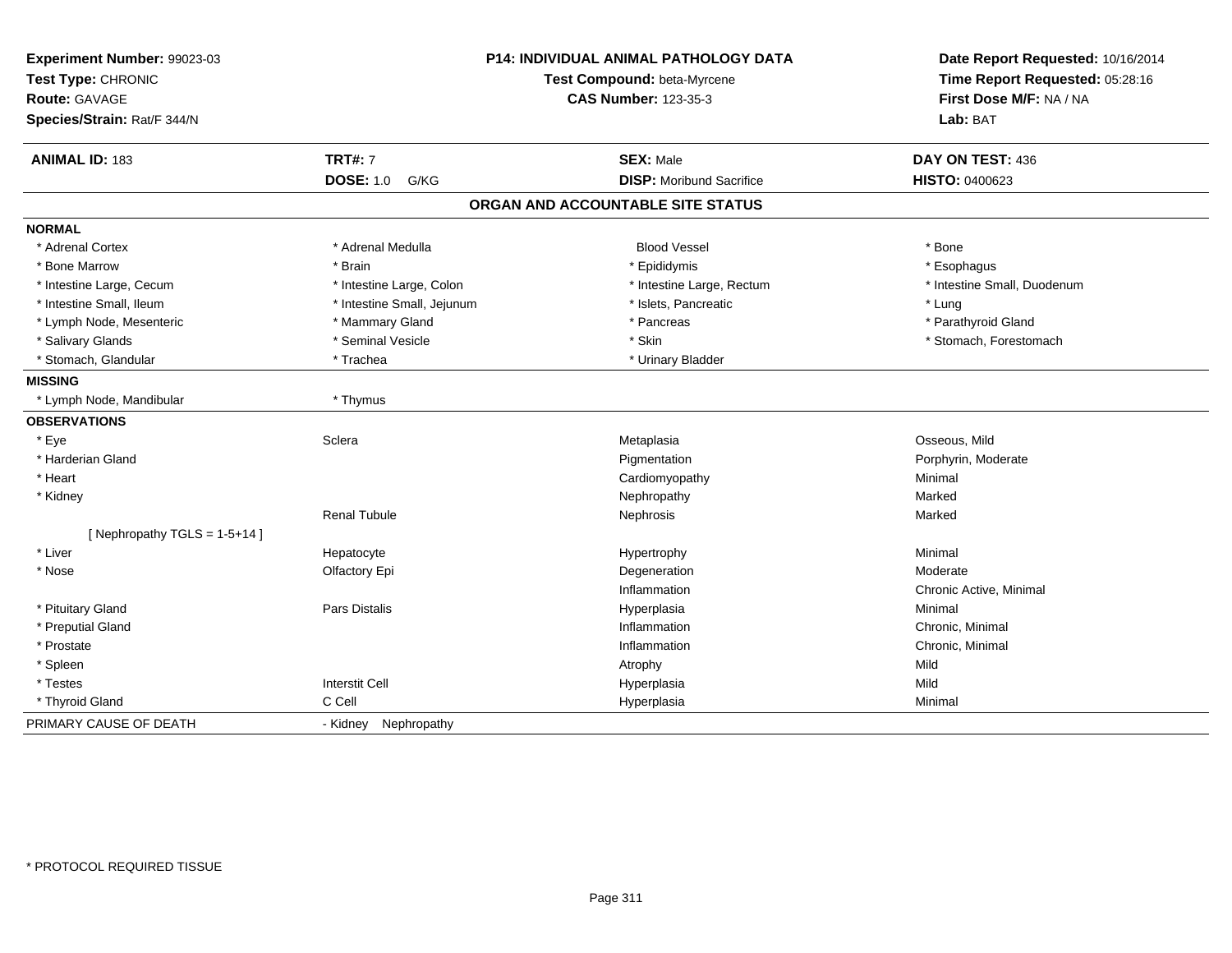| Experiment Number: 99023-03<br>Test Type: CHRONIC<br>Route: GAVAGE<br>Species/Strain: Rat/F 344/N | <b>P14: INDIVIDUAL ANIMAL PATHOLOGY DATA</b><br>Test Compound: beta-Myrcene<br><b>CAS Number: 123-35-3</b> |                                   | Date Report Requested: 10/16/2014<br>Time Report Requested: 05:28:16<br>First Dose M/F: NA / NA<br>Lab: BAT |
|---------------------------------------------------------------------------------------------------|------------------------------------------------------------------------------------------------------------|-----------------------------------|-------------------------------------------------------------------------------------------------------------|
| <b>ANIMAL ID: 184</b>                                                                             | <b>TRT#: 7</b>                                                                                             | <b>SEX: Male</b>                  | DAY ON TEST: 445                                                                                            |
|                                                                                                   | <b>DOSE: 1.0</b><br>G/KG                                                                                   | <b>DISP: Moribund Sacrifice</b>   | <b>HISTO: 0400624</b>                                                                                       |
|                                                                                                   |                                                                                                            | ORGAN AND ACCOUNTABLE SITE STATUS |                                                                                                             |
| <b>NORMAL</b>                                                                                     |                                                                                                            |                                   |                                                                                                             |
| * Adrenal Cortex                                                                                  | * Adrenal Medulla                                                                                          | <b>Blood Vessel</b>               | * Bone                                                                                                      |
| * Bone Marrow                                                                                     | * Brain                                                                                                    | * Epididymis                      | * Esophagus                                                                                                 |
| * Eye                                                                                             | * Intestine Large, Cecum                                                                                   | * Intestine Large, Colon          | * Intestine Large, Rectum                                                                                   |
| * Intestine Small, Duodenum                                                                       | * Intestine Small, Ileum                                                                                   | * Intestine Small, Jejunum        | * Islets, Pancreatic                                                                                        |
| * Lung                                                                                            | * Lymph Node, Mesenteric                                                                                   | * Mammary Gland                   | * Pancreas                                                                                                  |
| * Parathyroid Gland                                                                               | * Pituitary Gland                                                                                          | * Prostate                        | * Salivary Glands                                                                                           |
| * Seminal Vesicle                                                                                 | * Skin                                                                                                     | * Stomach, Glandular              | * Testes                                                                                                    |
| * Thyroid Gland                                                                                   | * Trachea                                                                                                  | * Urinary Bladder                 |                                                                                                             |
| <b>MISSING</b>                                                                                    |                                                                                                            |                                   |                                                                                                             |
| * Lymph Node, Mandibular                                                                          |                                                                                                            |                                   |                                                                                                             |
| <b>OBSERVATIONS</b>                                                                               |                                                                                                            |                                   |                                                                                                             |
| * Harderian Gland                                                                                 |                                                                                                            | Pigmentation                      | Porphyrin, Mild                                                                                             |
| * Heart                                                                                           |                                                                                                            | Cardiomyopathy                    | Minimal                                                                                                     |
| * Kidney                                                                                          | Papilla                                                                                                    | Mineralization                    | Minimal                                                                                                     |
|                                                                                                   |                                                                                                            | Nephropathy                       | Marked                                                                                                      |
|                                                                                                   | <b>Renal Tubule</b>                                                                                        | Nephrosis                         | Marked                                                                                                      |
| [Nephropathy TGLS = $1-5+14$ ]                                                                    |                                                                                                            |                                   |                                                                                                             |
| * Liver                                                                                           |                                                                                                            | <b>Basophilic Focus</b>           |                                                                                                             |
|                                                                                                   | Hepatocyte                                                                                                 | Hypertrophy                       | Minimal                                                                                                     |
| * Nose                                                                                            | Olfactory Epi                                                                                              | Degeneration                      | Minimal                                                                                                     |
| * Preputial Gland                                                                                 |                                                                                                            | Inflammation                      | Chronic, Minimal                                                                                            |
| * Spleen                                                                                          |                                                                                                            | Atrophy                           | Moderate                                                                                                    |
| * Stomach, Forestomach                                                                            |                                                                                                            | Inflammation                      | Chronic Active, Moderate                                                                                    |
|                                                                                                   |                                                                                                            | Ulcer                             | Moderate                                                                                                    |
| [Ulcer TGLS = $2-15$ ]                                                                            |                                                                                                            |                                   |                                                                                                             |
| * Thymus                                                                                          |                                                                                                            | Atrophy                           | Marked                                                                                                      |
| PRIMARY CAUSE OF DEATH                                                                            | - Kidney Nephropathy                                                                                       |                                   |                                                                                                             |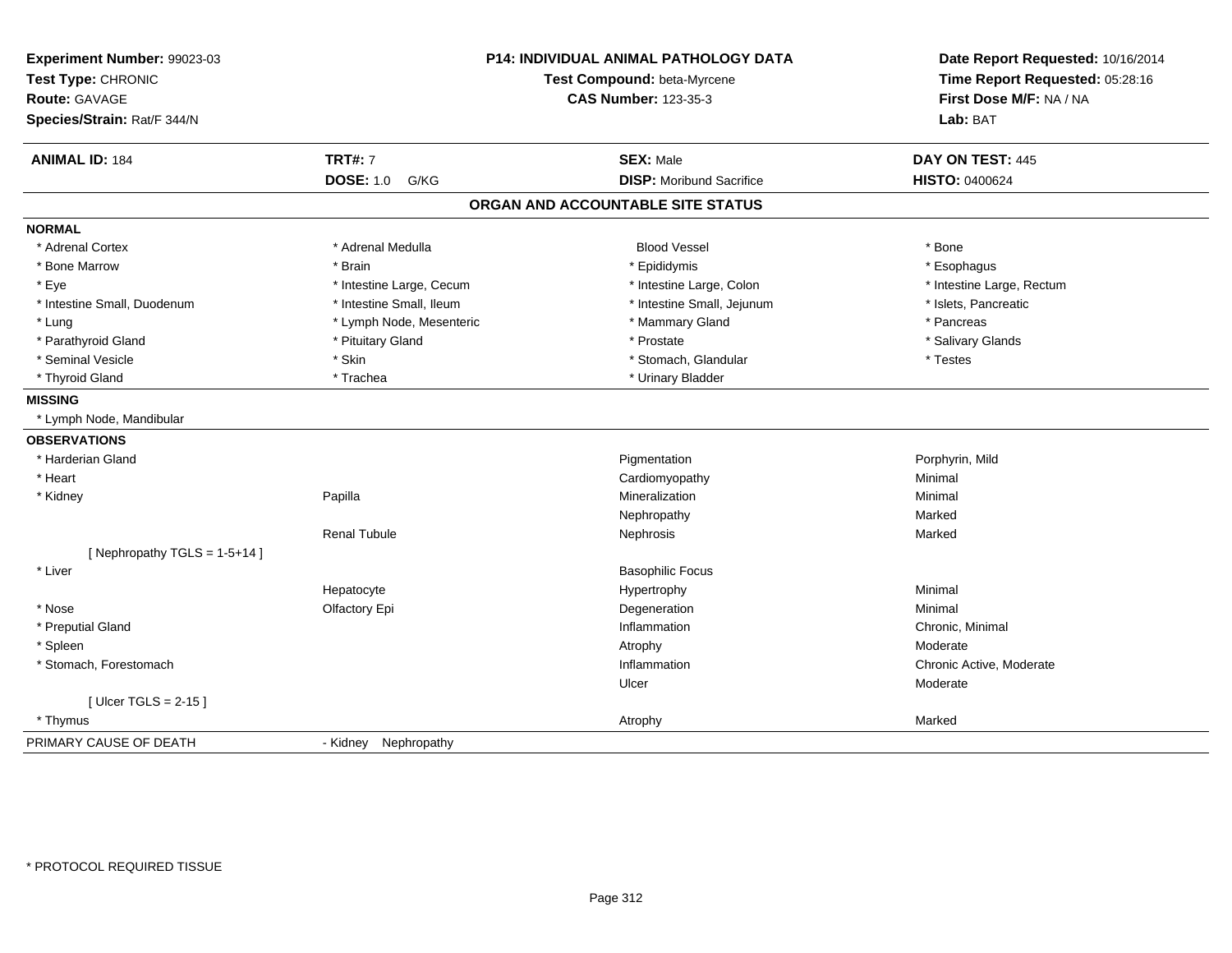| <b>Experiment Number: 99023-03</b><br>Test Type: CHRONIC<br><b>Route: GAVAGE</b><br>Species/Strain: Rat/F 344/N |                           | <b>P14: INDIVIDUAL ANIMAL PATHOLOGY DATA</b><br>Test Compound: beta-Myrcene<br><b>CAS Number: 123-35-3</b> | Date Report Requested: 10/16/2014<br>Time Report Requested: 05:28:16<br>First Dose M/F: NA / NA<br>Lab: BAT |
|-----------------------------------------------------------------------------------------------------------------|---------------------------|------------------------------------------------------------------------------------------------------------|-------------------------------------------------------------------------------------------------------------|
| <b>ANIMAL ID: 185</b>                                                                                           | <b>TRT#: 7</b>            | <b>SEX: Male</b>                                                                                           | DAY ON TEST: 513                                                                                            |
|                                                                                                                 | <b>DOSE: 1.0</b><br>G/KG  | <b>DISP:</b> Moribund Sacrifice                                                                            | <b>HISTO: 0400625</b>                                                                                       |
|                                                                                                                 |                           | ORGAN AND ACCOUNTABLE SITE STATUS                                                                          |                                                                                                             |
| <b>NORMAL</b>                                                                                                   |                           |                                                                                                            |                                                                                                             |
| * Adrenal Cortex                                                                                                | * Adrenal Medulla         | <b>Blood Vessel</b>                                                                                        | * Bone                                                                                                      |
| * Bone Marrow                                                                                                   | * Brain                   | * Epididymis                                                                                               | * Esophagus                                                                                                 |
| * Heart                                                                                                         | * Intestine Large, Cecum  | * Intestine Large, Colon                                                                                   | * Intestine Large, Rectum                                                                                   |
| * Intestine Small, Duodenum                                                                                     | * Intestine Small, Ileum  | * Intestine Small, Jejunum                                                                                 | * Islets, Pancreatic                                                                                        |
| * Lymph Node, Mesenteric                                                                                        | * Mammary Gland           | * Pancreas                                                                                                 | * Parathyroid Gland                                                                                         |
| * Pituitary Gland                                                                                               | * Prostate                | * Salivary Glands                                                                                          | * Seminal Vesicle                                                                                           |
| * Skin                                                                                                          | * Thyroid Gland           | * Trachea                                                                                                  | * Urinary Bladder                                                                                           |
| <b>MISSING</b>                                                                                                  |                           |                                                                                                            |                                                                                                             |
| * Lymph Node, Mandibular                                                                                        |                           |                                                                                                            |                                                                                                             |
| <b>OBSERVATIONS</b>                                                                                             |                           |                                                                                                            |                                                                                                             |
| * Eye                                                                                                           | Sclera                    | Metaplasia                                                                                                 | Osseous, Minimal                                                                                            |
| * Harderian Gland                                                                                               |                           | Pigmentation                                                                                               | Porphyrin, Minimal                                                                                          |
| * Kidney                                                                                                        |                           | Nephropathy                                                                                                | Marked                                                                                                      |
|                                                                                                                 | <b>Renal Tubule</b>       | Nephrosis                                                                                                  | Marked                                                                                                      |
|                                                                                                                 | Vein                      | Thrombosis                                                                                                 | Mild                                                                                                        |
| [Nephropathy TGLS = $2-5+14$ ]                                                                                  |                           |                                                                                                            |                                                                                                             |
| * Liver                                                                                                         | Hepatocyte                | Hypertrophy                                                                                                | Minimal                                                                                                     |
|                                                                                                                 |                           | <b>Necrosis</b>                                                                                            | Minimal                                                                                                     |
| * Lung                                                                                                          |                           | Inflammation                                                                                               | Minimal                                                                                                     |
|                                                                                                                 |                           | Metaplasia                                                                                                 | Osseous, Minimal                                                                                            |
| * Nose                                                                                                          | Olfactory Epi             | Degeneration                                                                                               | Moderate                                                                                                    |
|                                                                                                                 |                           | Inflammation                                                                                               | Chronic Active, Minimal                                                                                     |
| * Preputial Gland                                                                                               |                           | Inflammation                                                                                               | Chronic, Mild                                                                                               |
| * Spleen                                                                                                        |                           | Atrophy                                                                                                    | Moderate                                                                                                    |
| * Stomach, Forestomach                                                                                          |                           | Inflammation                                                                                               | Chronic Active, Mild                                                                                        |
| [Inflammation TGLS = $4-14$ ]                                                                                   |                           |                                                                                                            |                                                                                                             |
| * Stomach, Glandular                                                                                            | Epithelium                | Ectasia                                                                                                    | Mild                                                                                                        |
| * Testes                                                                                                        | Bilateral, Interstit Cell | Adenoma                                                                                                    |                                                                                                             |
| [Adenoma TGLS = $1-11$ ]                                                                                        |                           |                                                                                                            |                                                                                                             |
| * Thymus                                                                                                        |                           | Atrophy                                                                                                    | Marked                                                                                                      |
|                                                                                                                 |                           |                                                                                                            |                                                                                                             |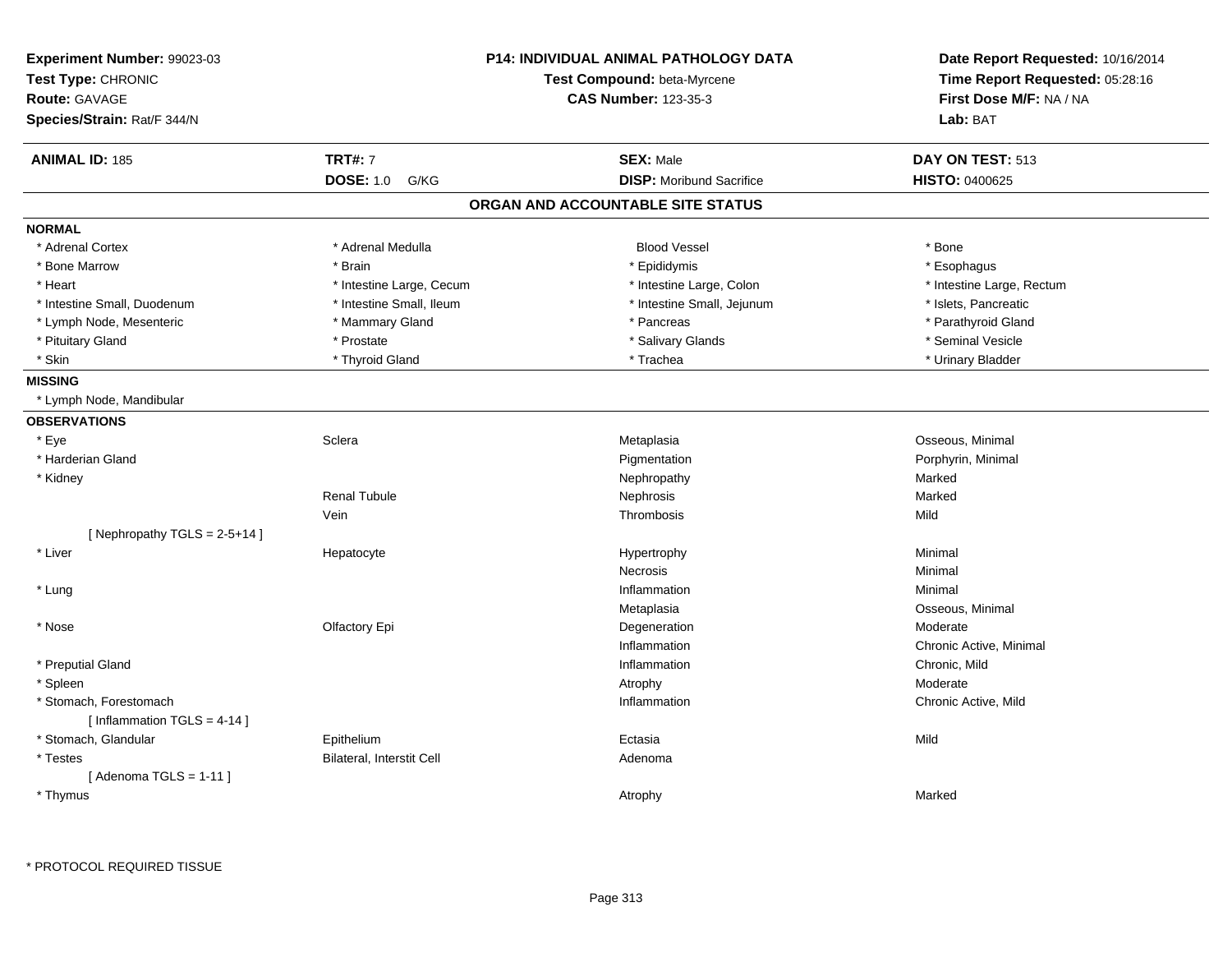| Experiment Number: 99023-03<br><b>Test Type: CHRONIC</b><br><b>Route: GAVAGE</b> |                         | <b>P14: INDIVIDUAL ANIMAL PATHOLOGY DATA</b> | Date Report Requested: 10/16/2014 |
|----------------------------------------------------------------------------------|-------------------------|----------------------------------------------|-----------------------------------|
|                                                                                  |                         | <b>Test Compound: beta-Myrcene</b>           | Time Report Requested: 05:28:16   |
|                                                                                  |                         | <b>CAS Number: 123-35-3</b>                  | First Dose M/F: NA / NA           |
| Species/Strain: Rat/F 344/N                                                      |                         |                                              | Lab: BAT                          |
| <b>ANIMAL ID: 185</b>                                                            | <b>TRT#: 7</b>          | <b>SEX: Male</b>                             | <b>DAY ON TEST: 513</b>           |
|                                                                                  | <b>DOSE: 1.0 G/KG</b>   | <b>DISP:</b> Moribund Sacrifice              | <b>HISTO: 0400625</b>             |
|                                                                                  |                         | ORGAN AND ACCOUNTABLE SITE STATUS            |                                   |
| [Atrophy TGLS = $3-3$ ]                                                          |                         |                                              |                                   |
| PRIMARY CAUSE OF DEATH                                                           | Nephropathy<br>- Kidnev |                                              |                                   |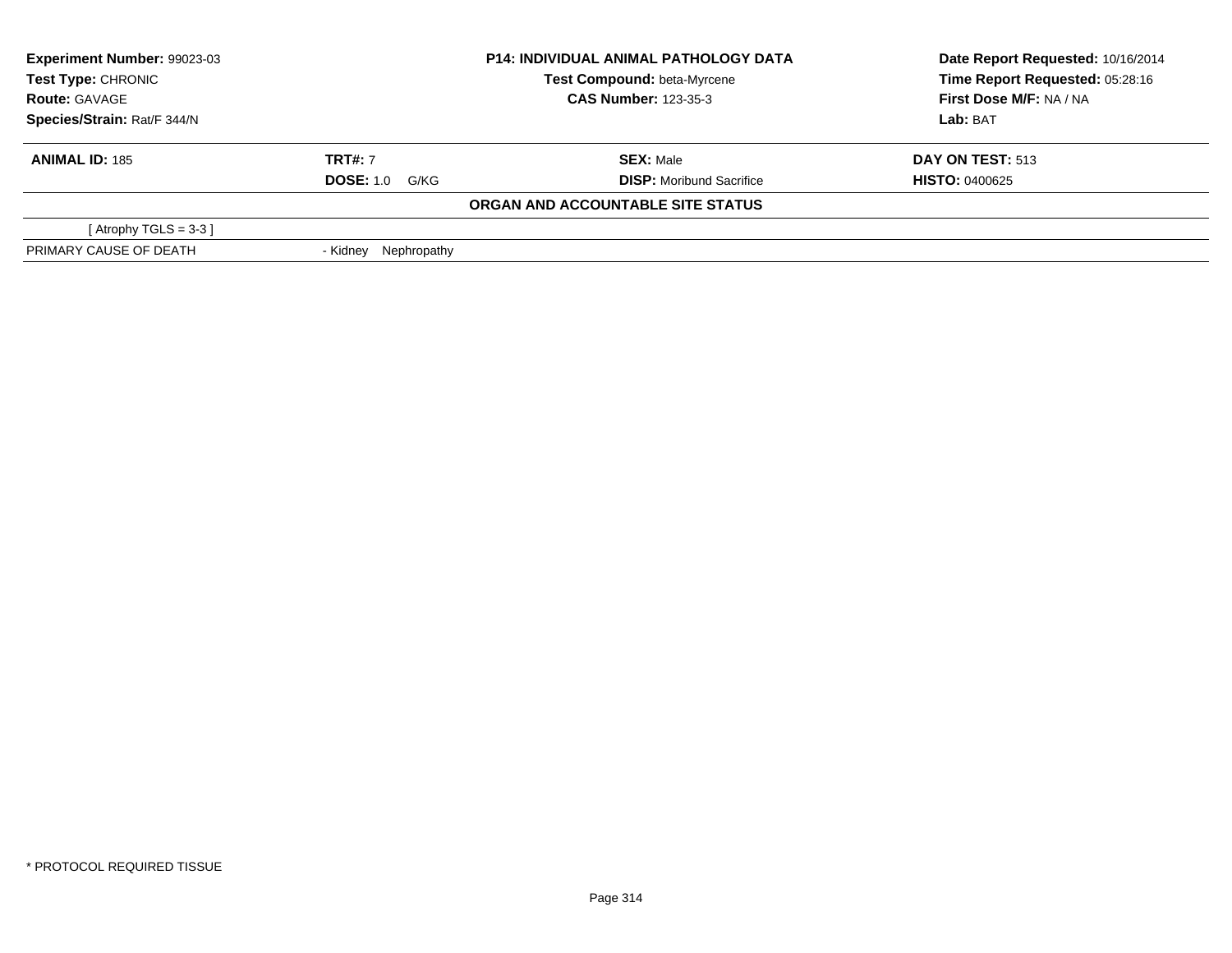| Experiment Number: 99023-03                    |                            | <b>P14: INDIVIDUAL ANIMAL PATHOLOGY DATA</b> | Date Report Requested: 10/16/2014 |
|------------------------------------------------|----------------------------|----------------------------------------------|-----------------------------------|
| Test Type: CHRONIC                             |                            | Test Compound: beta-Myrcene                  | Time Report Requested: 05:28:16   |
| <b>Route: GAVAGE</b>                           |                            | <b>CAS Number: 123-35-3</b>                  | First Dose M/F: NA / NA           |
| Species/Strain: Rat/F 344/N                    |                            |                                              | Lab: BAT                          |
| <b>ANIMAL ID: 186</b>                          | <b>TRT#: 7</b>             | <b>SEX: Male</b>                             | DAY ON TEST: 501                  |
|                                                | <b>DOSE: 1.0</b><br>G/KG   | <b>DISP: Natural Death</b>                   | HISTO: 0400626                    |
|                                                |                            | ORGAN AND ACCOUNTABLE SITE STATUS            |                                   |
| <b>NORMAL</b>                                  |                            |                                              |                                   |
| * Adrenal Medulla                              | <b>Blood Vessel</b>        | * Bone                                       | * Bone Marrow                     |
| * Brain                                        | * Epididymis               | * Esophagus                                  | * Eye                             |
| * Intestine Large, Cecum                       | * Intestine Large, Colon   | * Intestine Large, Rectum                    | * Intestine Small, Duodenum       |
| * Intestine Small, Ileum                       | * Intestine Small, Jejunum | * Islets, Pancreatic                         | * Lung                            |
| * Lymph Node, Mesenteric                       | * Mammary Gland            | * Pancreas                                   | * Parathyroid Gland               |
| * Pituitary Gland                              | * Prostate                 | * Salivary Glands                            | * Seminal Vesicle                 |
| * Skin                                         | * Spleen                   | * Stomach, Forestomach                       | * Thyroid Gland                   |
| * Trachea                                      | * Urinary Bladder          |                                              |                                   |
| <b>MISSING</b>                                 |                            |                                              |                                   |
| * Lymph Node, Mandibular                       |                            |                                              |                                   |
| <b>OBSERVATIONS</b>                            |                            |                                              |                                   |
| * Adrenal Cortex                               |                            | Vacuolization Cytoplasmic                    | Minimal                           |
| $*$ Eye                                        |                            |                                              |                                   |
| Note: One eye and one optic nerve were missing |                            |                                              |                                   |
| * Harderian Gland                              |                            | Pigmentation                                 | Porphyrin, Moderate               |
| Note: One Harderian gland was missing          |                            |                                              |                                   |
| * Heart                                        |                            | Cardiomyopathy                               | Minimal                           |
| * Kidney                                       | <b>Transit Epithe</b>      | Hyperplasia                                  | Minimal                           |
|                                                |                            | Nephropathy                                  | Marked                            |
|                                                | <b>Renal Tubule</b>        | Nephrosis                                    | Marked                            |
| [Nephropathy TGLS = $2-5+14$ ]                 |                            |                                              |                                   |
| * Liver                                        | Hepatocyte                 | Hypertrophy                                  | Minimal                           |
|                                                |                            | Necrosis                                     | Minimal                           |
| * Nose                                         | Olfactory Epi              | Degeneration                                 | Minimal                           |
| * Preputial Gland                              |                            | Inflammation                                 | Chronic, Minimal                  |
| * Stomach, Glandular                           | Epithelium                 | Ectasia                                      | Minimal                           |
| * Testes                                       | Bilateral, Interstit Cell  | Adenoma                                      |                                   |
| [Adenoma TGLS = $1-11$ ]                       |                            |                                              |                                   |
| * Thymus                                       |                            | Atrophy                                      | Marked                            |
| PRIMARY CAUSE OF DEATH                         | - Kidney Nephropathy       |                                              |                                   |

- Kidney Nephropathy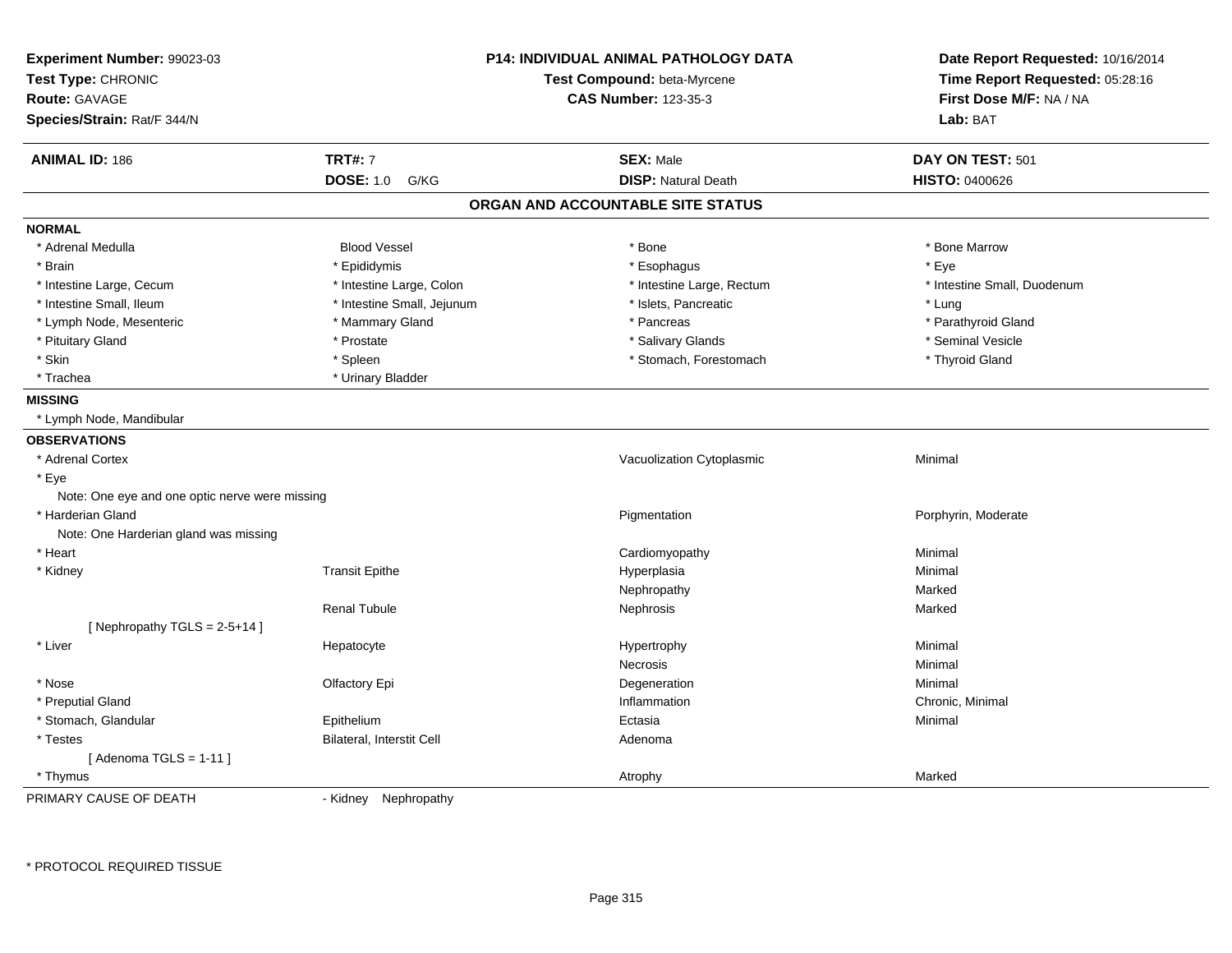| Experiment Number: 99023-03<br>Test Type: CHRONIC<br><b>Route: GAVAGE</b> |                          | <b>P14: INDIVIDUAL ANIMAL PATHOLOGY DATA</b><br>Test Compound: beta-Myrcene<br><b>CAS Number: 123-35-3</b> | Date Report Requested: 10/16/2014<br>Time Report Requested: 05:28:16<br>First Dose M/F: NA / NA |
|---------------------------------------------------------------------------|--------------------------|------------------------------------------------------------------------------------------------------------|-------------------------------------------------------------------------------------------------|
|                                                                           |                          |                                                                                                            |                                                                                                 |
| Species/Strain: Rat/F 344/N                                               |                          |                                                                                                            | Lab: BAT                                                                                        |
| <b>ANIMAL ID: 186</b>                                                     | <b>TRT#: 7</b>           | <b>SEX: Male</b>                                                                                           | DAY ON TEST: 501                                                                                |
|                                                                           | <b>DOSE: 1.0</b><br>G/KG | <b>DISP:</b> Natural Death                                                                                 | <b>HISTO: 0400626</b>                                                                           |
|                                                                           |                          | <b>ORGAN AND ACCOUNTABLE SITE STATUS</b>                                                                   |                                                                                                 |
|                                                                           |                          |                                                                                                            |                                                                                                 |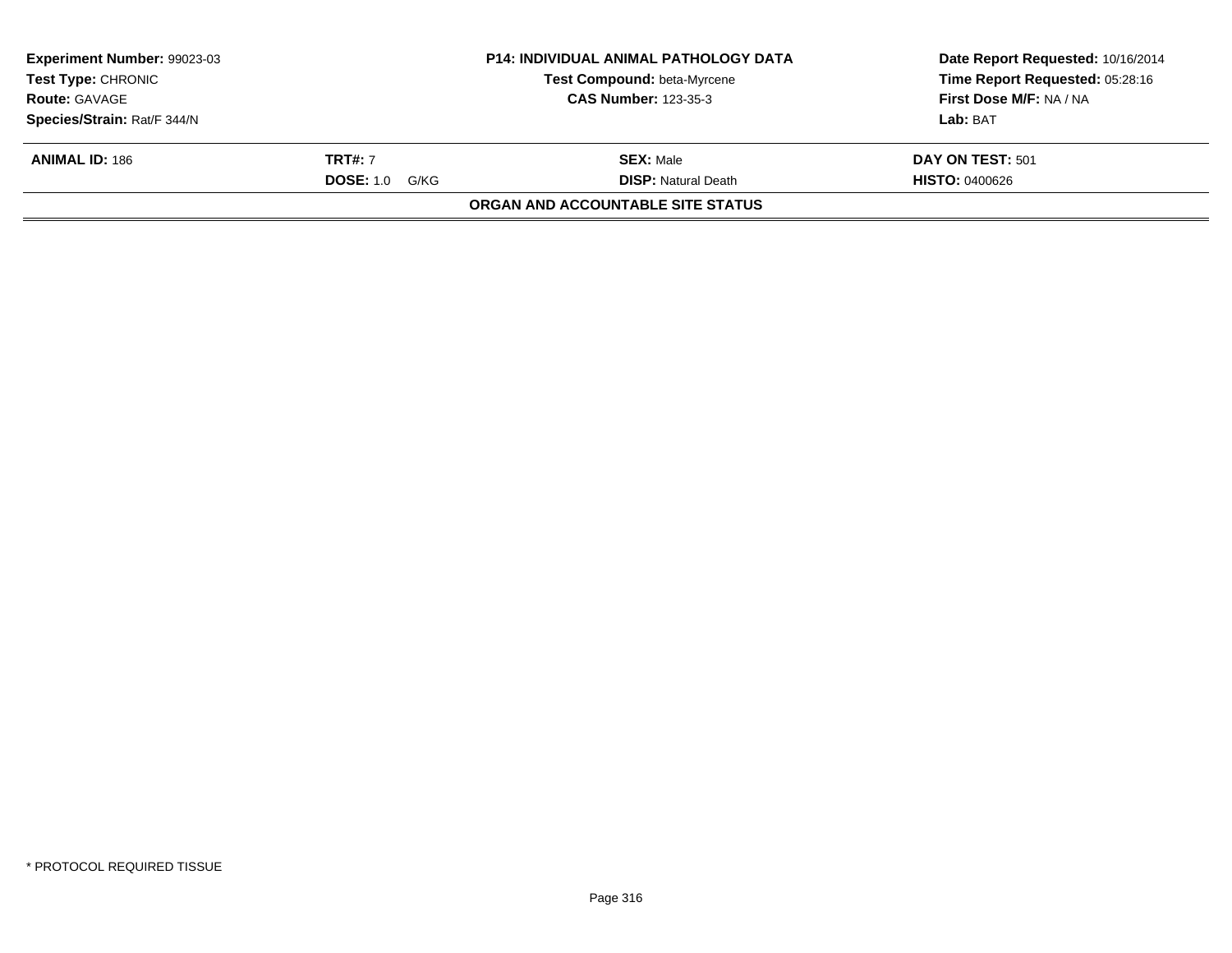| Experiment Number: 99023-03<br>Test Type: CHRONIC<br>Route: GAVAGE<br>Species/Strain: Rat/F 344/N |                           | <b>P14: INDIVIDUAL ANIMAL PATHOLOGY DATA</b><br>Test Compound: beta-Myrcene<br><b>CAS Number: 123-35-3</b> | Date Report Requested: 10/16/2014<br>Time Report Requested: 05:28:16<br>First Dose M/F: NA / NA<br>Lab: BAT |
|---------------------------------------------------------------------------------------------------|---------------------------|------------------------------------------------------------------------------------------------------------|-------------------------------------------------------------------------------------------------------------|
| <b>ANIMAL ID: 187</b>                                                                             | <b>TRT#: 7</b>            | <b>SEX: Male</b>                                                                                           | DAY ON TEST: 520                                                                                            |
|                                                                                                   | <b>DOSE: 1.0</b><br>G/KG  | <b>DISP: Natural Death</b>                                                                                 | HISTO: 0400627                                                                                              |
|                                                                                                   |                           | ORGAN AND ACCOUNTABLE SITE STATUS                                                                          |                                                                                                             |
| <b>NORMAL</b>                                                                                     |                           |                                                                                                            |                                                                                                             |
| * Adrenal Cortex                                                                                  | * Adrenal Medulla         | <b>Blood Vessel</b>                                                                                        | * Bone                                                                                                      |
| * Bone Marrow                                                                                     | * Brain                   | * Epididymis                                                                                               | * Esophagus                                                                                                 |
| * Eye                                                                                             | * Intestine Large, Cecum  | * Intestine Large, Colon                                                                                   | * Intestine Large, Rectum                                                                                   |
| * Intestine Small, Duodenum                                                                       | * Intestine Small, Ileum  | * Intestine Small, Jejunum                                                                                 | * Islets, Pancreatic                                                                                        |
| * Liver                                                                                           | * Lung                    | * Lymph Node, Mesenteric                                                                                   | * Mammary Gland                                                                                             |
| * Pancreas                                                                                        | * Parathyroid Gland       | * Pituitary Gland                                                                                          | * Salivary Glands                                                                                           |
| * Skin                                                                                            | * Stomach, Glandular      | * Thyroid Gland                                                                                            | * Trachea                                                                                                   |
| * Urinary Bladder                                                                                 |                           |                                                                                                            |                                                                                                             |
| <b>MISSING</b>                                                                                    |                           |                                                                                                            |                                                                                                             |
| * Lymph Node, Mandibular                                                                          |                           |                                                                                                            |                                                                                                             |
| <b>OBSERVATIONS</b>                                                                               |                           |                                                                                                            |                                                                                                             |
| * Harderian Gland                                                                                 |                           | Inflammation                                                                                               | Chronic, Mild                                                                                               |
|                                                                                                   |                           | Pigmentation                                                                                               | Porphyrin, Mild                                                                                             |
| * Heart                                                                                           |                           | Cardiomyopathy                                                                                             | Minimal                                                                                                     |
| * Kidney                                                                                          |                           | Nephropathy                                                                                                | Marked                                                                                                      |
|                                                                                                   | <b>Renal Tubule</b>       | Nephrosis                                                                                                  | Marked                                                                                                      |
| [ Nephropathy TGLS = $1-5+14$ ]                                                                   |                           |                                                                                                            |                                                                                                             |
| * Nose                                                                                            | Olfactory Epi             | Degeneration                                                                                               | Moderate                                                                                                    |
|                                                                                                   |                           | Inflammation                                                                                               | Chronic Active, Mild                                                                                        |
| * Preputial Gland                                                                                 |                           | Inflammation                                                                                               | Chronic, Mild                                                                                               |
| [Inflammation $TGLS = 5-12$ ]                                                                     |                           |                                                                                                            |                                                                                                             |
| * Prostate                                                                                        |                           | Atrophy                                                                                                    | Mild                                                                                                        |
| [Atrophy TGLS = $4-13$ ]                                                                          |                           |                                                                                                            |                                                                                                             |
| * Seminal Vesicle                                                                                 |                           | Atrophy                                                                                                    | Mild                                                                                                        |
| [Atrophy TGLS = $3-13$ ]                                                                          |                           |                                                                                                            |                                                                                                             |
| * Spleen                                                                                          |                           | Atrophy                                                                                                    | Marked                                                                                                      |
| * Stomach, Forestomach                                                                            |                           | Inflammation                                                                                               | Chronic Active, Mild                                                                                        |
| [Inflammation TGLS = $6-6$ ]                                                                      |                           |                                                                                                            |                                                                                                             |
| * Testes                                                                                          | Bilateral, Interstit Cell | Adenoma                                                                                                    |                                                                                                             |
| [Adenoma TGLS = $2-11$ ]                                                                          |                           |                                                                                                            |                                                                                                             |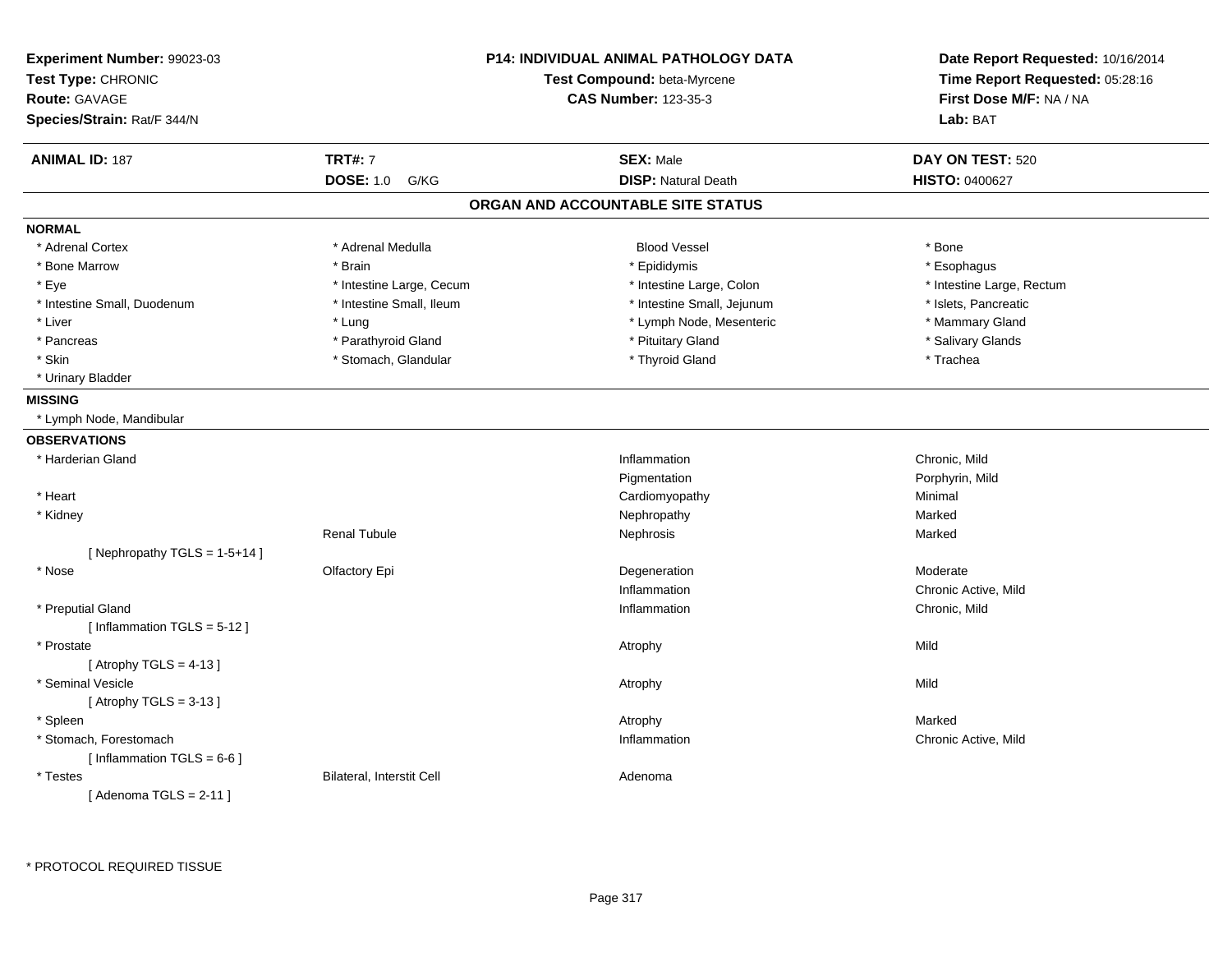| Experiment Number: 99023-03<br><b>Test Type: CHRONIC</b><br><b>Route: GAVAGE</b> |                       | <b>P14: INDIVIDUAL ANIMAL PATHOLOGY DATA</b> | Date Report Requested: 10/16/2014 |  |
|----------------------------------------------------------------------------------|-----------------------|----------------------------------------------|-----------------------------------|--|
|                                                                                  |                       | Test Compound: beta-Myrcene                  | Time Report Requested: 05:28:16   |  |
|                                                                                  |                       | <b>CAS Number: 123-35-3</b>                  | First Dose M/F: NA / NA           |  |
| Species/Strain: Rat/F 344/N                                                      |                       |                                              | Lab: BAT                          |  |
| <b>ANIMAL ID: 187</b>                                                            | <b>TRT#: 7</b>        | <b>SEX: Male</b>                             | DAY ON TEST: 520                  |  |
|                                                                                  | <b>DOSE: 1.0 G/KG</b> | <b>DISP: Natural Death</b>                   | <b>HISTO: 0400627</b>             |  |
|                                                                                  |                       | ORGAN AND ACCOUNTABLE SITE STATUS            |                                   |  |
| * Thymus                                                                         |                       | Atrophy                                      | Marked                            |  |
| PRIMARY CAUSE OF DEATH                                                           | - Kidney Nephropathy  |                                              |                                   |  |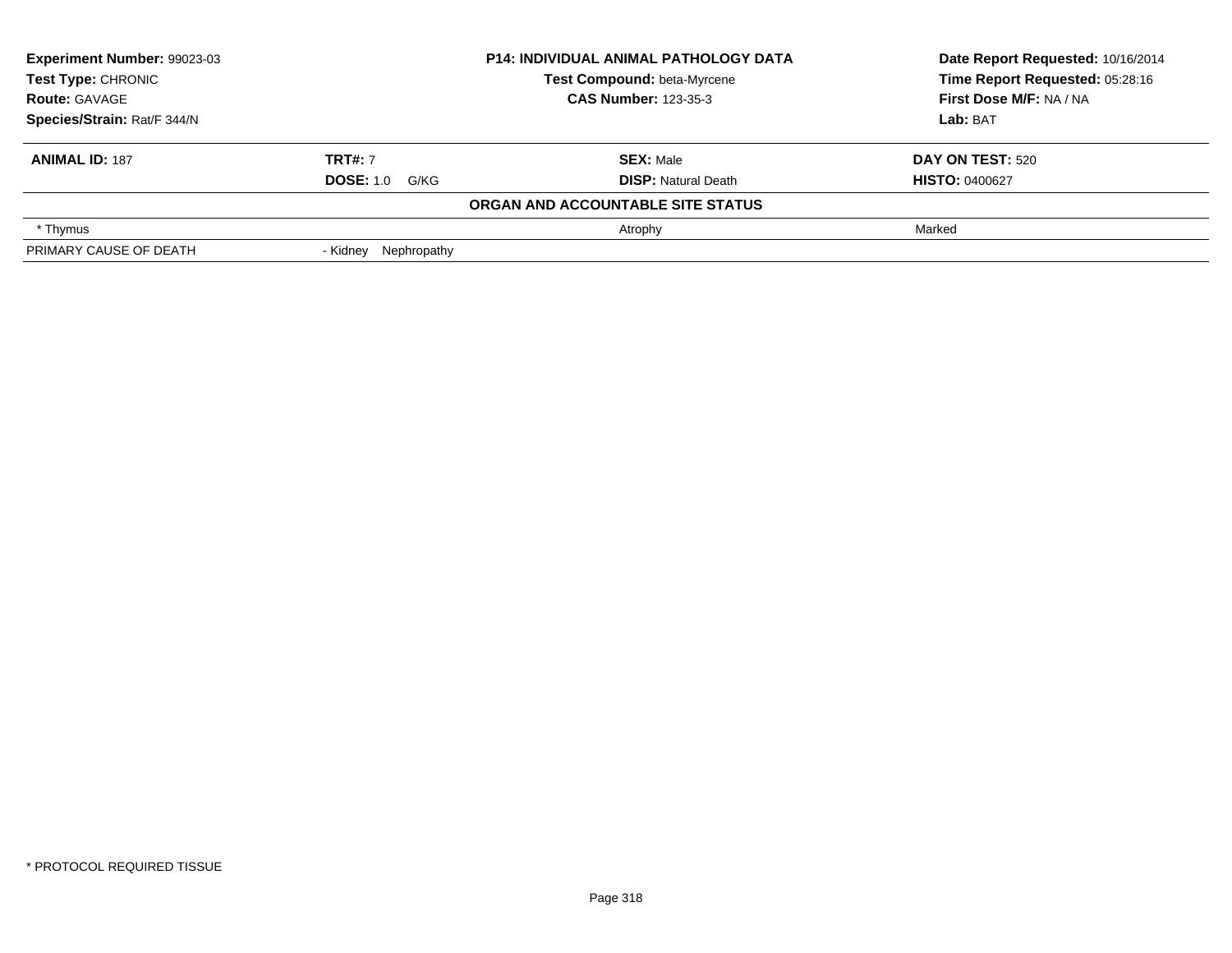| Experiment Number: 99023-03<br>Test Type: CHRONIC<br><b>Route: GAVAGE</b><br>Species/Strain: Rat/F 344/N |                            | <b>P14: INDIVIDUAL ANIMAL PATHOLOGY DATA</b><br>Test Compound: beta-Myrcene<br><b>CAS Number: 123-35-3</b> | Date Report Requested: 10/16/2014<br>Time Report Requested: 05:28:16<br>First Dose M/F: NA / NA<br>Lab: BAT |
|----------------------------------------------------------------------------------------------------------|----------------------------|------------------------------------------------------------------------------------------------------------|-------------------------------------------------------------------------------------------------------------|
| <b>ANIMAL ID: 188</b>                                                                                    | <b>TRT#: 7</b>             | <b>SEX: Male</b>                                                                                           | DAY ON TEST: 572                                                                                            |
|                                                                                                          | <b>DOSE: 1.0</b><br>G/KG   | <b>DISP:</b> Moribund Sacrifice                                                                            | <b>HISTO: 0400628</b>                                                                                       |
|                                                                                                          |                            | ORGAN AND ACCOUNTABLE SITE STATUS                                                                          |                                                                                                             |
| <b>NORMAL</b>                                                                                            |                            |                                                                                                            |                                                                                                             |
| * Adrenal Medulla                                                                                        | <b>Blood Vessel</b>        | * Bone                                                                                                     | * Bone Marrow                                                                                               |
| * Brain                                                                                                  | * Epididymis               | * Esophagus                                                                                                | * Eye                                                                                                       |
| * Intestine Large, Cecum                                                                                 | * Intestine Large, Colon   | * Intestine Large, Rectum                                                                                  | * Intestine Small, Duodenum                                                                                 |
| * Intestine Small, Ileum                                                                                 | * Intestine Small, Jejunum | * Islets, Pancreatic                                                                                       | * Liver                                                                                                     |
| * Lung                                                                                                   | * Lymph Node, Mesenteric   | * Mammary Gland                                                                                            | * Prostate                                                                                                  |
| * Salivary Glands                                                                                        | * Seminal Vesicle          | * Skin                                                                                                     | * Stomach, Forestomach                                                                                      |
| * Trachea                                                                                                | * Urinary Bladder          |                                                                                                            |                                                                                                             |
| <b>MISSING</b>                                                                                           |                            |                                                                                                            |                                                                                                             |
| * Lymph Node, Mandibular                                                                                 |                            |                                                                                                            |                                                                                                             |
| <b>OBSERVATIONS</b>                                                                                      |                            |                                                                                                            |                                                                                                             |
| * Adrenal Cortex                                                                                         |                            | Vacuolization Cytoplasmic                                                                                  | Mild                                                                                                        |
| * Harderian Gland                                                                                        |                            | Pigmentation                                                                                               | Porphyrin, Mild                                                                                             |
| * Heart                                                                                                  |                            | Cardiomyopathy                                                                                             | Mild                                                                                                        |
|                                                                                                          | Endocardium                | Hyperplasia                                                                                                | Minimal                                                                                                     |
| * Kidney                                                                                                 | <b>Transit Epithe</b>      | Hyperplasia                                                                                                | Minimal                                                                                                     |
|                                                                                                          |                            | Nephropathy                                                                                                | Marked                                                                                                      |
|                                                                                                          | <b>Renal Tubule</b>        | Nephrosis                                                                                                  | Moderate                                                                                                    |
| [Nephropathy TGLS = $1-5+14$ ]                                                                           |                            |                                                                                                            |                                                                                                             |
| * Nose                                                                                                   | Olfactory Epi              | Degeneration                                                                                               | Moderate                                                                                                    |
|                                                                                                          |                            | Inflammation                                                                                               | Chronic Active, Minimal                                                                                     |
| * Pancreas                                                                                               | Artery                     | Thrombosis                                                                                                 | Marked                                                                                                      |
| * Parathyroid Gland<br>[Hyperplasia TGLS = 2-15]                                                         |                            | Hyperplasia                                                                                                | Moderate                                                                                                    |
| * Pituitary Gland                                                                                        | Pars Distalis              | Hyperplasia                                                                                                | Minimal                                                                                                     |
| * Preputial Gland                                                                                        |                            | Inflammation                                                                                               | Chronic, Mild                                                                                               |
| * Spleen                                                                                                 |                            | Atrophy                                                                                                    | Mild                                                                                                        |
| * Stomach, Glandular                                                                                     | Epithelium                 | Ectasia                                                                                                    | Minimal                                                                                                     |
| * Testes<br>[Adenoma TGLS = $3-11$ ]                                                                     | Bilateral, Interstit Cell  | Adenoma                                                                                                    |                                                                                                             |
| * Thymus                                                                                                 |                            | Atrophy                                                                                                    | Marked                                                                                                      |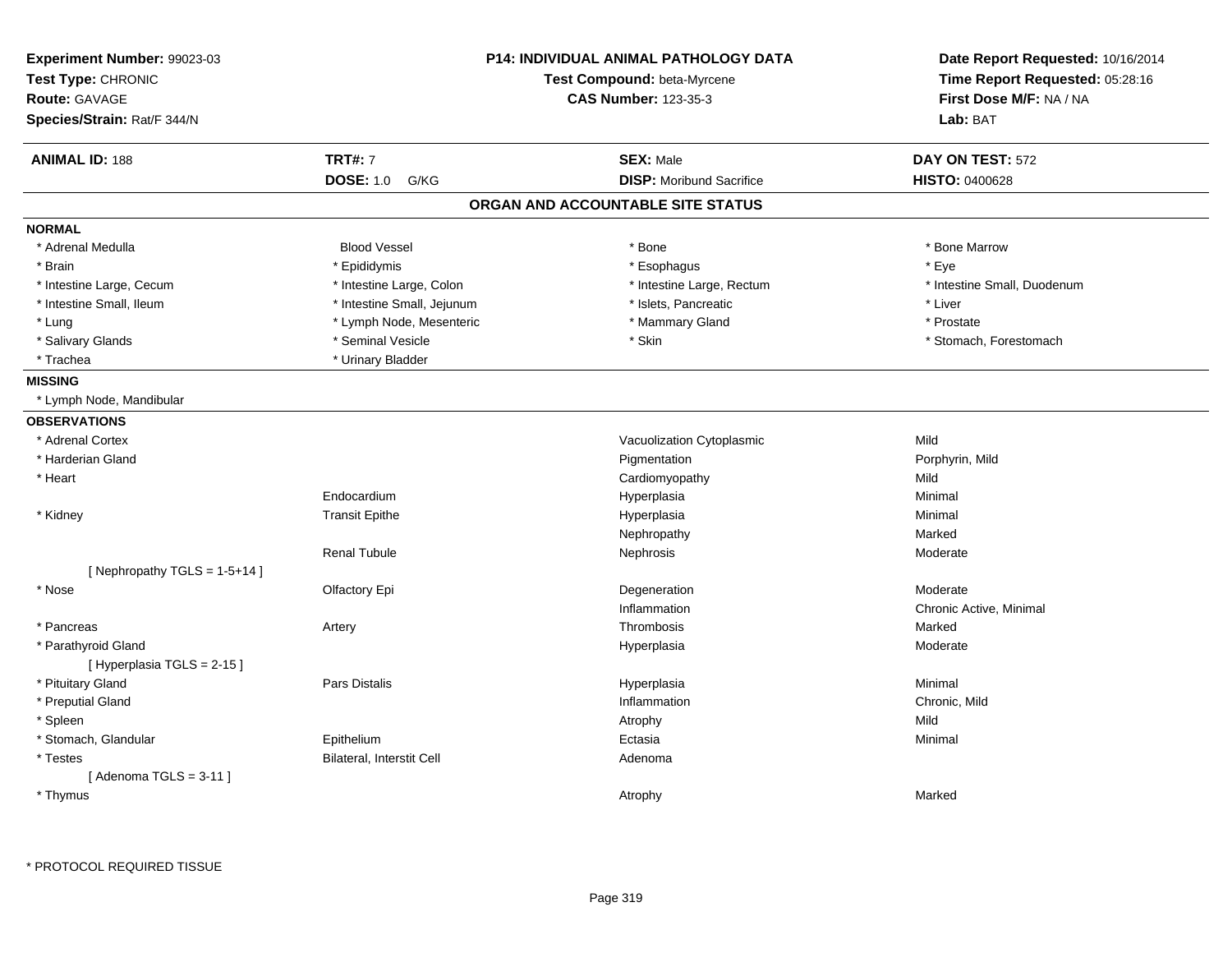| <b>Experiment Number: 99023-03</b> |                         | <b>P14: INDIVIDUAL ANIMAL PATHOLOGY DATA</b> | Date Report Requested: 10/16/2014<br>Time Report Requested: 05:28:16 |  |
|------------------------------------|-------------------------|----------------------------------------------|----------------------------------------------------------------------|--|
| Test Type: CHRONIC                 |                         | Test Compound: beta-Myrcene                  |                                                                      |  |
| <b>Route: GAVAGE</b>               |                         | <b>CAS Number: 123-35-3</b>                  | First Dose M/F: NA / NA                                              |  |
| Species/Strain: Rat/F 344/N        |                         |                                              | Lab: BAT                                                             |  |
| <b>ANIMAL ID: 188</b>              | <b>TRT#: 7</b>          | <b>SEX: Male</b>                             | DAY ON TEST: 572                                                     |  |
|                                    | <b>DOSE: 1.0 G/KG</b>   | <b>DISP:</b> Moribund Sacrifice              | <b>HISTO: 0400628</b>                                                |  |
|                                    |                         | ORGAN AND ACCOUNTABLE SITE STATUS            |                                                                      |  |
| * Thyroid Gland                    | C Cell                  | Adenoma                                      |                                                                      |  |
| PRIMARY CAUSE OF DEATH             | Nephropathy<br>- Kidney |                                              |                                                                      |  |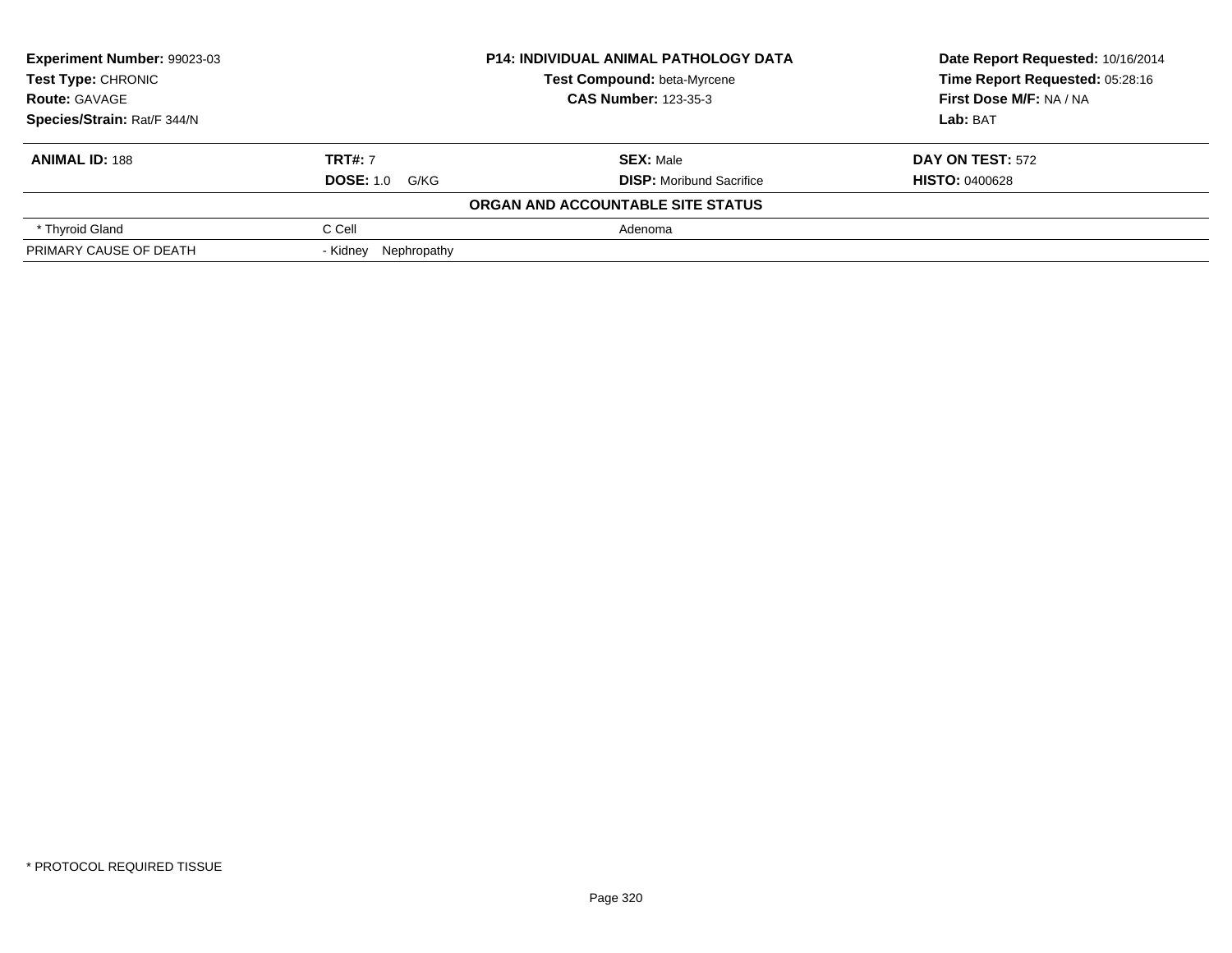| Experiment Number: 99023-03<br>Test Type: CHRONIC<br><b>Route: GAVAGE</b><br>Species/Strain: Rat/F 344/N |                          | <b>P14: INDIVIDUAL ANIMAL PATHOLOGY DATA</b><br>Test Compound: beta-Myrcene<br><b>CAS Number: 123-35-3</b> | Date Report Requested: 10/16/2014<br>Time Report Requested: 05:28:16<br>First Dose M/F: NA / NA<br>Lab: BAT |
|----------------------------------------------------------------------------------------------------------|--------------------------|------------------------------------------------------------------------------------------------------------|-------------------------------------------------------------------------------------------------------------|
| <b>ANIMAL ID: 189</b>                                                                                    | <b>TRT#: 7</b>           | <b>SEX: Male</b>                                                                                           | DAY ON TEST: 467                                                                                            |
|                                                                                                          | <b>DOSE: 1.0</b><br>G/KG | <b>DISP:</b> Moribund Sacrifice                                                                            | HISTO: 0400629                                                                                              |
|                                                                                                          |                          | ORGAN AND ACCOUNTABLE SITE STATUS                                                                          |                                                                                                             |
| <b>NORMAL</b>                                                                                            |                          |                                                                                                            |                                                                                                             |
| * Adrenal Cortex                                                                                         | * Adrenal Medulla        | <b>Blood Vessel</b>                                                                                        | * Bone                                                                                                      |
| * Bone Marrow                                                                                            | * Brain                  | * Epididymis                                                                                               | * Esophagus                                                                                                 |
| * Eye                                                                                                    | * Intestine Large, Cecum | * Intestine Large, Colon                                                                                   | * Intestine Large, Rectum                                                                                   |
| * Intestine Small, Duodenum                                                                              | * Intestine Small, Ileum | * Intestine Small, Jejunum                                                                                 | * Islets, Pancreatic                                                                                        |
| * Liver                                                                                                  | * Lymph Node, Mesenteric | * Mammary Gland                                                                                            | * Pancreas                                                                                                  |
| * Parathyroid Gland                                                                                      | * Pituitary Gland        | * Prostate                                                                                                 | * Salivary Glands                                                                                           |
| * Seminal Vesicle                                                                                        | * Skin                   | * Thyroid Gland                                                                                            | * Trachea                                                                                                   |
| * Urinary Bladder                                                                                        |                          |                                                                                                            |                                                                                                             |
| <b>MISSING</b>                                                                                           |                          |                                                                                                            |                                                                                                             |
| * Lymph Node, Mandibular                                                                                 |                          |                                                                                                            |                                                                                                             |
| <b>OBSERVATIONS</b>                                                                                      |                          |                                                                                                            |                                                                                                             |
| * Harderian Gland                                                                                        |                          | Pigmentation                                                                                               | Porphyrin, Mild                                                                                             |
| * Heart                                                                                                  |                          | Cardiomyopathy                                                                                             | Minimal                                                                                                     |
| * Kidney                                                                                                 |                          | Nephropathy                                                                                                | Marked                                                                                                      |
|                                                                                                          | <b>Renal Tubule</b>      | Nephrosis                                                                                                  | Marked                                                                                                      |
| [Nephropathy TGLS = $2-5+14$ ]                                                                           |                          |                                                                                                            |                                                                                                             |
| * Lung                                                                                                   |                          | Metaplasia                                                                                                 | Osseous, Minimal                                                                                            |
| * Nose                                                                                                   | Olfactory Epi            | Degeneration                                                                                               | Moderate                                                                                                    |
|                                                                                                          |                          | Inflammation                                                                                               | Chronic Active, Moderate                                                                                    |
| * Preputial Gland                                                                                        |                          | Inflammation                                                                                               | Chronic, Minimal                                                                                            |
| * Spleen                                                                                                 |                          | Atrophy                                                                                                    | Moderate                                                                                                    |
| [Atrophy TGLS = $1-5$ ]                                                                                  |                          |                                                                                                            |                                                                                                             |
| * Stomach, Forestomach                                                                                   |                          | Inflammation                                                                                               | Chronic Active, Moderate                                                                                    |
|                                                                                                          |                          | Ulcer                                                                                                      | Moderate                                                                                                    |
| * Stomach, Glandular                                                                                     | Epithelium               | Ectasia                                                                                                    | Minimal                                                                                                     |
|                                                                                                          |                          | Ulcer                                                                                                      | Mild                                                                                                        |
| * Testes                                                                                                 | <b>Interstit Cell</b>    | Adenoma                                                                                                    |                                                                                                             |
| * Thymus                                                                                                 |                          | Atrophy                                                                                                    | Marked                                                                                                      |
| PRIMARY CAUSE OF DEATH                                                                                   | - Kidney Nephropathy     |                                                                                                            |                                                                                                             |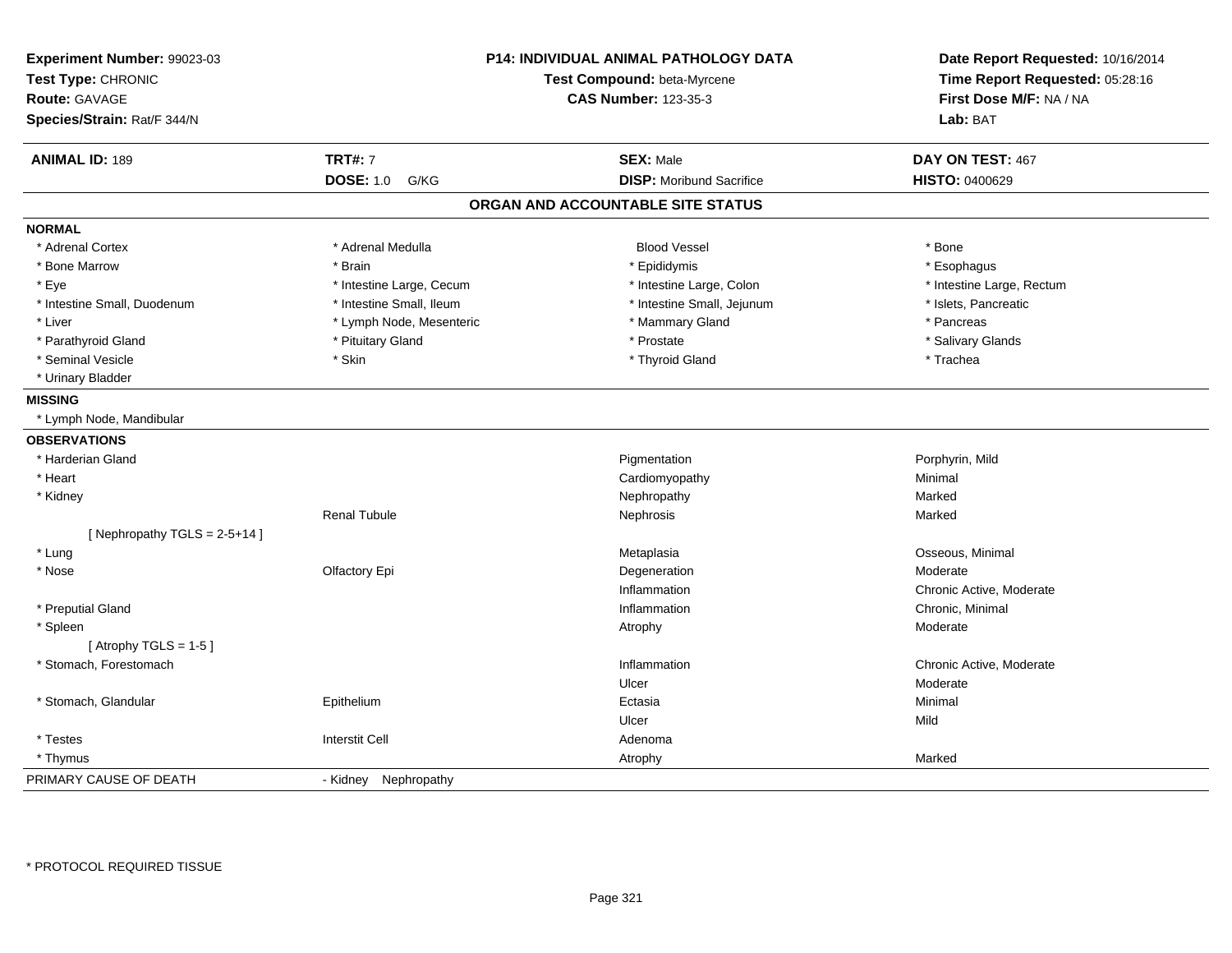| Experiment Number: 99023-03<br>Test Type: CHRONIC<br><b>Route: GAVAGE</b><br>Species/Strain: Rat/F 344/N |                          | <b>P14: INDIVIDUAL ANIMAL PATHOLOGY DATA</b><br>Test Compound: beta-Myrcene<br><b>CAS Number: 123-35-3</b> | Date Report Requested: 10/16/2014<br>Time Report Requested: 05:28:16<br>First Dose M/F: NA / NA<br>Lab: BAT |
|----------------------------------------------------------------------------------------------------------|--------------------------|------------------------------------------------------------------------------------------------------------|-------------------------------------------------------------------------------------------------------------|
|                                                                                                          | <b>TRT#: 7</b>           |                                                                                                            |                                                                                                             |
| <b>ANIMAL ID: 190</b>                                                                                    | <b>DOSE: 1.0</b><br>G/KG | <b>SEX: Male</b><br><b>DISP:</b> Moribund Sacrifice                                                        | DAY ON TEST: 449<br>HISTO: 0400630                                                                          |
|                                                                                                          |                          | ORGAN AND ACCOUNTABLE SITE STATUS                                                                          |                                                                                                             |
| <b>NORMAL</b>                                                                                            |                          |                                                                                                            |                                                                                                             |
| * Adrenal Cortex                                                                                         | * Adrenal Medulla        | <b>Blood Vessel</b>                                                                                        | * Bone                                                                                                      |
| * Bone Marrow                                                                                            | * Brain                  |                                                                                                            |                                                                                                             |
|                                                                                                          |                          | * Epididymis                                                                                               | * Esophagus                                                                                                 |
| * Eye                                                                                                    | * Intestine Large, Cecum | * Intestine Large, Colon                                                                                   | * Intestine Large, Rectum                                                                                   |
| * Intestine Small, Duodenum                                                                              | * Intestine Small, Ileum | * Intestine Small, Jejunum                                                                                 | * Islets, Pancreatic                                                                                        |
| * Liver                                                                                                  | * Lymph Node, Mesenteric | * Mammary Gland                                                                                            | * Pancreas                                                                                                  |
| * Pituitary Gland                                                                                        | * Prostate               | * Salivary Glands                                                                                          | * Seminal Vesicle                                                                                           |
| * Skin                                                                                                   | * Trachea                | * Urinary Bladder                                                                                          |                                                                                                             |
| <b>MISSING</b>                                                                                           |                          |                                                                                                            |                                                                                                             |
| * Lymph Node, Mandibular                                                                                 |                          |                                                                                                            |                                                                                                             |
| <b>OBSERVATIONS</b>                                                                                      |                          |                                                                                                            |                                                                                                             |
| * Harderian Gland                                                                                        |                          | Pigmentation                                                                                               | Porphyrin, Minimal                                                                                          |
| * Heart                                                                                                  | Epicardium               | Hyperplasia                                                                                                | Minimal                                                                                                     |
|                                                                                                          | Myocardium               | Mineralization                                                                                             | Mild                                                                                                        |
| * Kidney                                                                                                 | <b>Transit Epithe</b>    | Hyperplasia                                                                                                | Minimal                                                                                                     |
|                                                                                                          |                          | Nephropathy                                                                                                | Marked                                                                                                      |
|                                                                                                          | <b>Renal Tubule</b>      | Nephrosis                                                                                                  | Marked                                                                                                      |
| [Nephropathy TGLS = $1-5+14$ ]                                                                           |                          |                                                                                                            |                                                                                                             |
| * Lung                                                                                                   | Alveolar Epith           | Hyperplasia                                                                                                | Minimal                                                                                                     |
| * Nose                                                                                                   | Olfactory Epi            | Degeneration                                                                                               | Moderate                                                                                                    |
|                                                                                                          |                          | Inflammation                                                                                               | Chronic Active, Minimal                                                                                     |
| * Parathyroid Gland                                                                                      |                          | Hyperplasia                                                                                                | Mild                                                                                                        |
| * Preputial Gland                                                                                        |                          | Inflammation                                                                                               | Chronic, Minimal                                                                                            |
| * Spleen                                                                                                 |                          | Atrophy                                                                                                    | Moderate                                                                                                    |
| * Stomach, Forestomach                                                                                   |                          | Inflammation                                                                                               | Chronic Active, Mild                                                                                        |
|                                                                                                          |                          | Ulcer                                                                                                      | Mild                                                                                                        |
| * Stomach, Glandular                                                                                     | Epithelium               | Ectasia                                                                                                    | Minimal                                                                                                     |
| * Testes                                                                                                 | <b>Interstit Cell</b>    | Hyperplasia                                                                                                | Mild                                                                                                        |
| * Thymus                                                                                                 |                          | Atrophy                                                                                                    | Marked                                                                                                      |
| * Thyroid Gland                                                                                          | Follicle                 | Adenoma                                                                                                    |                                                                                                             |
| [Adenoma TGLS = $2-8$ ]                                                                                  |                          |                                                                                                            |                                                                                                             |
|                                                                                                          |                          |                                                                                                            |                                                                                                             |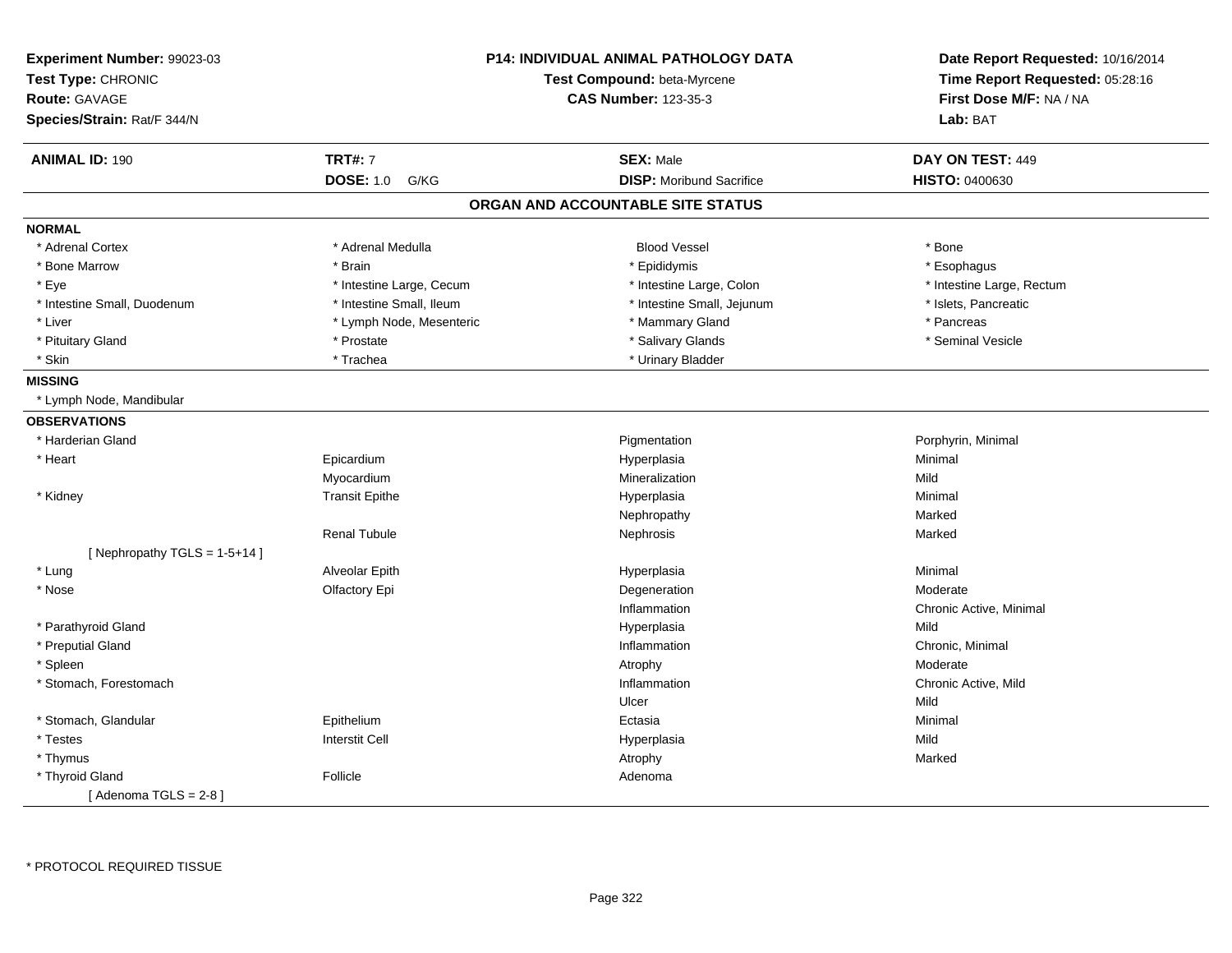| <b>Experiment Number: 99023-03</b><br>Test Type: CHRONIC<br><b>Route: GAVAGE</b> |                       | <b>P14: INDIVIDUAL ANIMAL PATHOLOGY DATA</b> | Date Report Requested: 10/16/2014 |
|----------------------------------------------------------------------------------|-----------------------|----------------------------------------------|-----------------------------------|
|                                                                                  |                       | <b>Test Compound: beta-Myrcene</b>           | Time Report Requested: 05:28:16   |
|                                                                                  |                       | <b>CAS Number: 123-35-3</b>                  | First Dose M/F: NA / NA           |
| Species/Strain: Rat/F 344/N                                                      |                       |                                              | Lab: BAT                          |
| <b>ANIMAL ID: 190</b>                                                            | <b>TRT#: 7</b>        | <b>SEX: Male</b>                             | DAY ON TEST: 449                  |
|                                                                                  | <b>DOSE: 1.0 G/KG</b> | <b>DISP:</b> Moribund Sacrifice              | <b>HISTO: 0400630</b>             |
|                                                                                  |                       | ORGAN AND ACCOUNTABLE SITE STATUS            |                                   |
| PRIMARY CAUSE OF DEATH                                                           | - Kidney Nephropathy  |                                              |                                   |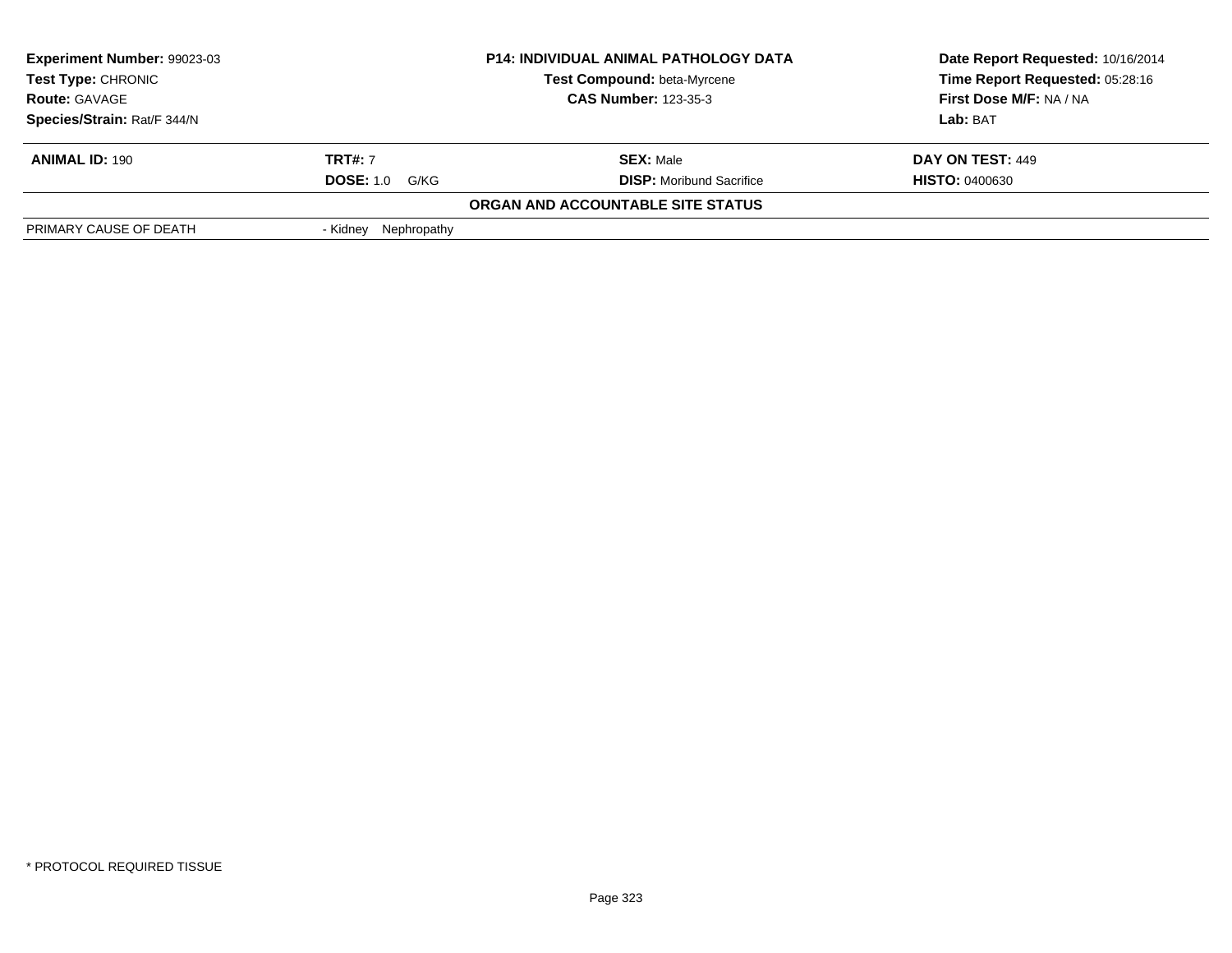| Experiment Number: 99023-03<br>Test Type: CHRONIC<br>Route: GAVAGE<br>Species/Strain: Rat/F 344/N |                          | P14: INDIVIDUAL ANIMAL PATHOLOGY DATA<br>Test Compound: beta-Myrcene<br><b>CAS Number: 123-35-3</b> | Date Report Requested: 10/16/2014<br>Time Report Requested: 05:28:16<br>First Dose M/F: NA / NA<br>Lab: BAT |
|---------------------------------------------------------------------------------------------------|--------------------------|-----------------------------------------------------------------------------------------------------|-------------------------------------------------------------------------------------------------------------|
| <b>ANIMAL ID: 191</b>                                                                             | <b>TRT#: 7</b>           | <b>SEX: Male</b>                                                                                    | DAY ON TEST: 439                                                                                            |
|                                                                                                   | <b>DOSE: 1.0</b><br>G/KG | <b>DISP:</b> Moribund Sacrifice                                                                     | HISTO: 0400631                                                                                              |
|                                                                                                   |                          | ORGAN AND ACCOUNTABLE SITE STATUS                                                                   |                                                                                                             |
| <b>NORMAL</b>                                                                                     |                          |                                                                                                     |                                                                                                             |
| * Adrenal Cortex                                                                                  | * Adrenal Medulla        | <b>Blood Vessel</b>                                                                                 | * Bone                                                                                                      |
| * Bone Marrow                                                                                     | * Brain                  | * Epididymis                                                                                        | * Esophagus                                                                                                 |
| * Eye                                                                                             | * Intestine Large, Cecum | * Intestine Large, Colon                                                                            | * Intestine Large, Rectum                                                                                   |
| * Intestine Small, Duodenum                                                                       | * Intestine Small, Ileum | * Intestine Small, Jejunum                                                                          | * Islets, Pancreatic                                                                                        |
| * Liver                                                                                           | * Lymph Node, Mesenteric | * Mammary Gland                                                                                     | * Pancreas                                                                                                  |
| * Parathyroid Gland                                                                               | * Pituitary Gland        | * Prostate                                                                                          | * Salivary Glands                                                                                           |
| * Seminal Vesicle                                                                                 | * Skin                   | * Testes                                                                                            | * Thyroid Gland                                                                                             |
| * Trachea                                                                                         | * Urinary Bladder        |                                                                                                     |                                                                                                             |
| <b>MISSING</b>                                                                                    |                          |                                                                                                     |                                                                                                             |
| * Lymph Node, Mandibular                                                                          |                          |                                                                                                     |                                                                                                             |
| <b>OBSERVATIONS</b>                                                                               |                          |                                                                                                     |                                                                                                             |
| * Harderian Gland                                                                                 |                          | Pigmentation                                                                                        | Porphyrin, Mild                                                                                             |
| * Heart                                                                                           |                          | Cardiomyopathy                                                                                      | Minimal                                                                                                     |
| * Kidney                                                                                          |                          | Nephropathy                                                                                         | Marked                                                                                                      |
|                                                                                                   | <b>Renal Tubule</b>      | Nephrosis                                                                                           | Moderate                                                                                                    |
| [ Nephropathy TGLS = $1,2-5+14$ ]                                                                 |                          |                                                                                                     |                                                                                                             |
| * Lung                                                                                            |                          | Inflammation                                                                                        | Minimal                                                                                                     |
| * Nose                                                                                            | Olfactory Epi            | Degeneration                                                                                        | Minimal                                                                                                     |
|                                                                                                   |                          | Inflammation                                                                                        | Chronic Active, Minimal                                                                                     |
| * Preputial Gland                                                                                 |                          | Inflammation                                                                                        | Chronic, Minimal                                                                                            |
| * Spleen                                                                                          |                          | Atrophy                                                                                             | Mild                                                                                                        |
| * Stomach, Forestomach                                                                            |                          | Inflammation                                                                                        | Chronic Active, Mild                                                                                        |
|                                                                                                   |                          | Ulcer                                                                                               | Mild                                                                                                        |
| * Stomach, Glandular                                                                              | Epithelium               | Ectasia                                                                                             | Minimal                                                                                                     |
| * Thymus                                                                                          |                          | Atrophy                                                                                             | Moderate                                                                                                    |
| PRIMARY CAUSE OF DEATH                                                                            | Nephropathy<br>- Kidney  |                                                                                                     |                                                                                                             |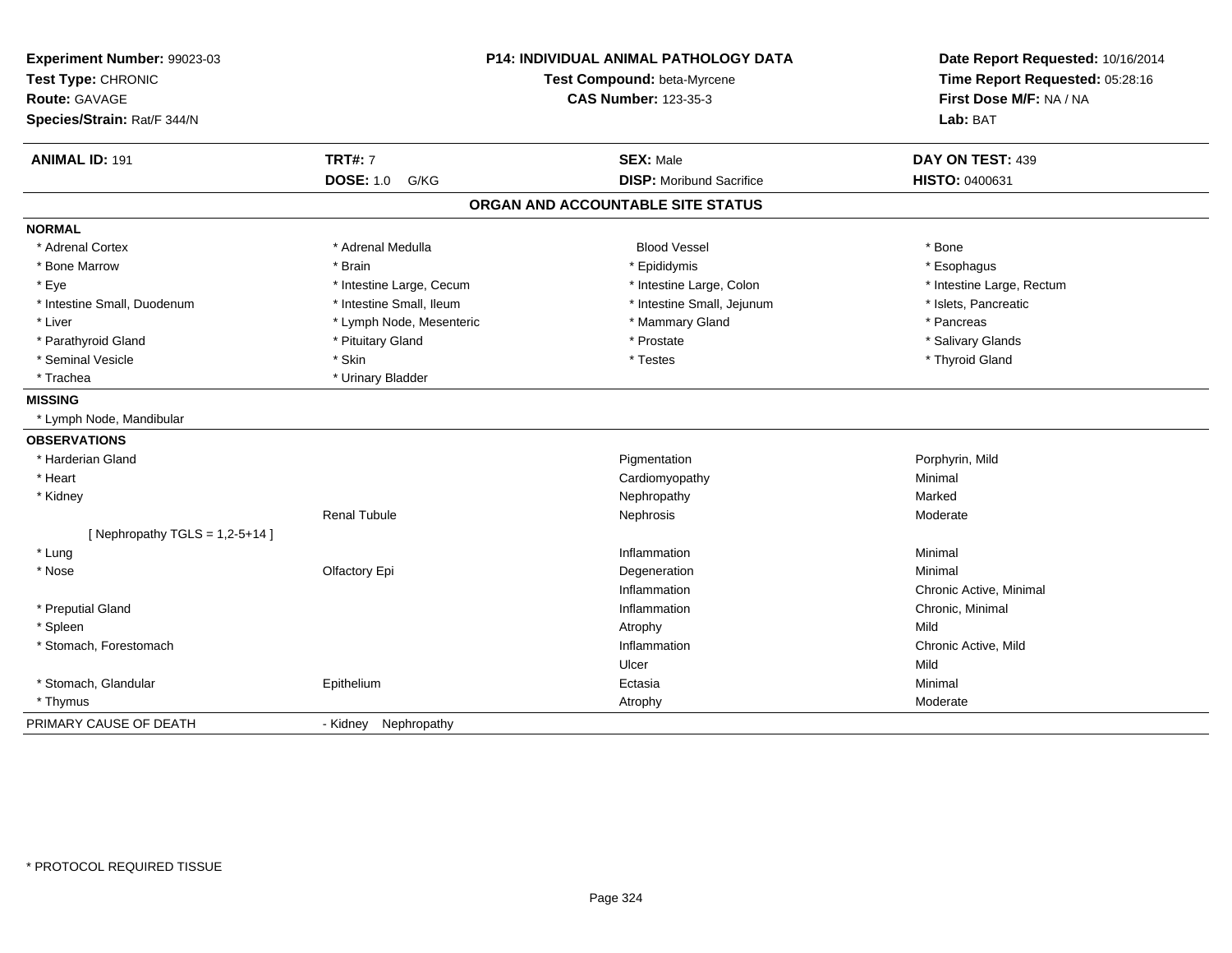| Experiment Number: 99023-03<br>Test Type: CHRONIC<br>Route: GAVAGE<br>Species/Strain: Rat/F 344/N |                          | <b>P14: INDIVIDUAL ANIMAL PATHOLOGY DATA</b><br>Test Compound: beta-Myrcene<br><b>CAS Number: 123-35-3</b> | Date Report Requested: 10/16/2014<br>Time Report Requested: 05:28:16<br>First Dose M/F: NA / NA<br>Lab: BAT |
|---------------------------------------------------------------------------------------------------|--------------------------|------------------------------------------------------------------------------------------------------------|-------------------------------------------------------------------------------------------------------------|
| <b>ANIMAL ID: 192</b>                                                                             | <b>TRT#: 7</b>           | <b>SEX: Male</b>                                                                                           | DAY ON TEST: 476                                                                                            |
|                                                                                                   | <b>DOSE: 1.0</b><br>G/KG | <b>DISP: Natural Death</b>                                                                                 | <b>HISTO: 0400632</b>                                                                                       |
|                                                                                                   |                          | ORGAN AND ACCOUNTABLE SITE STATUS                                                                          |                                                                                                             |
| <b>NORMAL</b>                                                                                     |                          |                                                                                                            |                                                                                                             |
| * Adrenal Cortex                                                                                  | * Adrenal Medulla        | <b>Blood Vessel</b>                                                                                        | * Bone                                                                                                      |
| * Bone Marrow                                                                                     | * Brain                  | * Epididymis                                                                                               | * Esophagus                                                                                                 |
| * Eye                                                                                             | * Intestine Large, Cecum | * Intestine Large, Colon                                                                                   | * Intestine Large, Rectum                                                                                   |
| * Intestine Small, Duodenum                                                                       | * Intestine Small, Ileum | * Intestine Small, Jejunum                                                                                 | * Islets, Pancreatic                                                                                        |
| * Liver                                                                                           | * Lung                   | * Lymph Node, Mesenteric                                                                                   | * Mammary Gland                                                                                             |
| * Pancreas                                                                                        | * Parathyroid Gland      | * Pituitary Gland                                                                                          | * Prostate                                                                                                  |
| * Salivary Glands                                                                                 | * Seminal Vesicle        | * Skin                                                                                                     | * Stomach, Glandular                                                                                        |
| * Testes                                                                                          | * Thyroid Gland          | * Trachea                                                                                                  | * Urinary Bladder                                                                                           |
| <b>MISSING</b>                                                                                    |                          |                                                                                                            |                                                                                                             |
| * Lymph Node, Mandibular                                                                          | * Thymus                 |                                                                                                            |                                                                                                             |
| <b>OBSERVATIONS</b>                                                                               |                          |                                                                                                            |                                                                                                             |
| * Harderian Gland                                                                                 |                          | Pigmentation                                                                                               | Porphyrin, Moderate                                                                                         |
| * Heart                                                                                           |                          | Cardiomyopathy                                                                                             | Mild                                                                                                        |
| * Kidney                                                                                          |                          | Nephropathy                                                                                                | Marked                                                                                                      |
|                                                                                                   | <b>Renal Tubule</b>      | Nephrosis                                                                                                  | Moderate                                                                                                    |
| [Nephropathy TGLS = 1-5]                                                                          |                          |                                                                                                            |                                                                                                             |
| * Nose                                                                                            | Olfactory Epi            | Degeneration                                                                                               | Mild                                                                                                        |
| * Preputial Gland                                                                                 |                          | Inflammation                                                                                               | Chronic, Mild                                                                                               |
| * Spleen                                                                                          |                          | Atrophy                                                                                                    | Marked                                                                                                      |
| * Stomach, Forestomach                                                                            |                          | Inflammation                                                                                               | Chronic Active, Mild                                                                                        |
|                                                                                                   |                          | Ulcer                                                                                                      | Mild                                                                                                        |
| [ Ulcer TGLS = $2-6$ ]                                                                            |                          |                                                                                                            |                                                                                                             |
| PRIMARY CAUSE OF DEATH                                                                            | - Kidney Nephropathy     |                                                                                                            |                                                                                                             |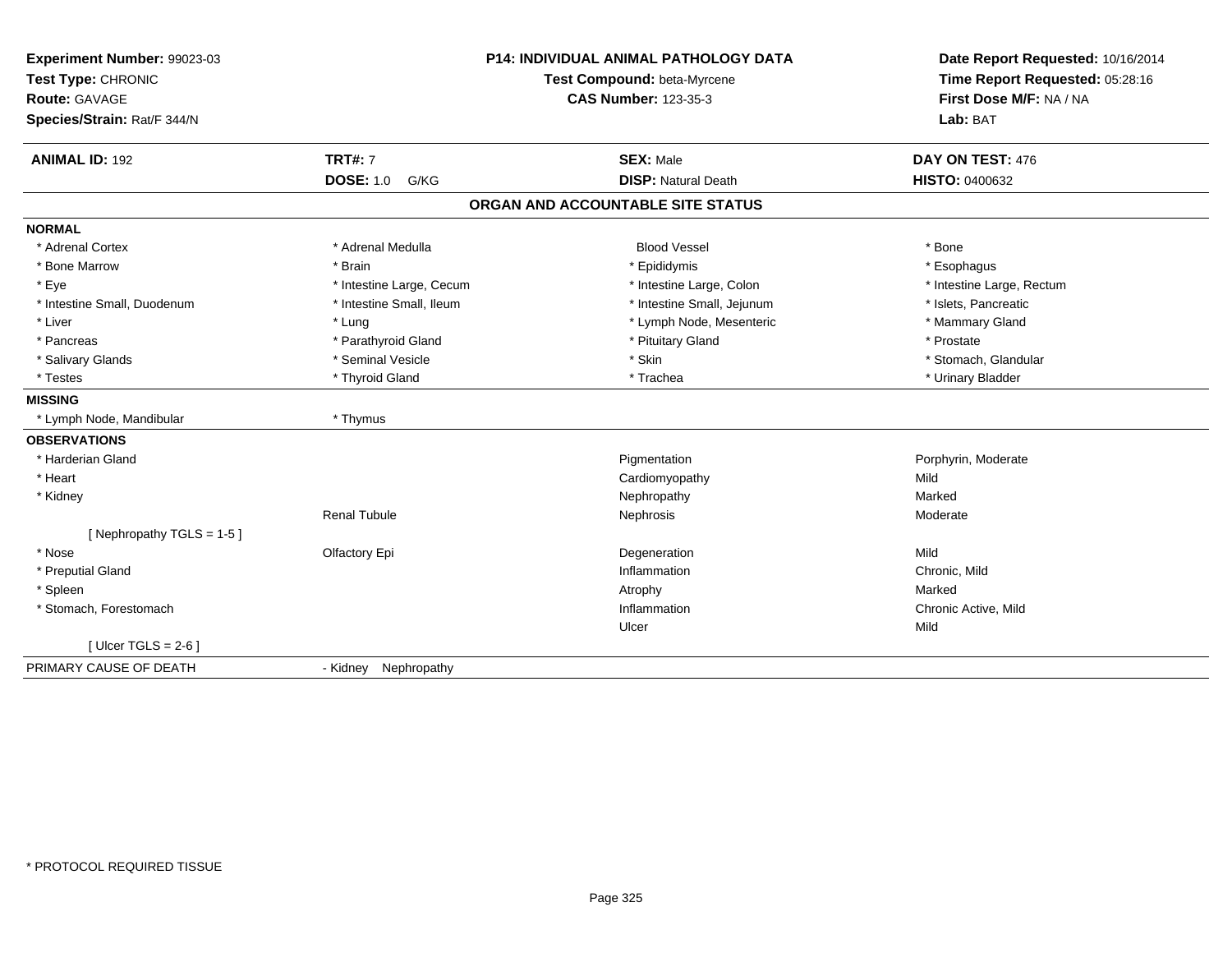| Experiment Number: 99023-03<br>Test Type: CHRONIC<br><b>Route: GAVAGE</b><br>Species/Strain: Rat/F 344/N | <b>P14: INDIVIDUAL ANIMAL PATHOLOGY DATA</b><br>Test Compound: beta-Myrcene<br><b>CAS Number: 123-35-3</b> |                                   | Date Report Requested: 10/16/2014<br>Time Report Requested: 05:28:16<br>First Dose M/F: NA / NA<br>Lab: BAT |
|----------------------------------------------------------------------------------------------------------|------------------------------------------------------------------------------------------------------------|-----------------------------------|-------------------------------------------------------------------------------------------------------------|
| <b>ANIMAL ID: 193</b>                                                                                    | <b>TRT#: 7</b>                                                                                             | <b>SEX: Male</b>                  | DAY ON TEST: 466                                                                                            |
|                                                                                                          | <b>DOSE: 1.0</b><br>G/KG                                                                                   | <b>DISP: Natural Death</b>        | HISTO: 0400633                                                                                              |
|                                                                                                          |                                                                                                            | ORGAN AND ACCOUNTABLE SITE STATUS |                                                                                                             |
| <b>NORMAL</b>                                                                                            |                                                                                                            |                                   |                                                                                                             |
| * Adrenal Cortex                                                                                         | * Adrenal Medulla                                                                                          | <b>Blood Vessel</b>               | * Bone                                                                                                      |
| * Bone Marrow                                                                                            | * Brain                                                                                                    | * Esophagus                       | * Intestine Large, Cecum                                                                                    |
| * Intestine Large, Colon                                                                                 | * Intestine Large, Rectum                                                                                  | * Intestine Small, Duodenum       | * Intestine Small, Ileum                                                                                    |
| * Intestine Small, Jejunum                                                                               | * Islets, Pancreatic                                                                                       | * Lung                            | * Lymph Node, Mesenteric                                                                                    |
| * Mammary Gland                                                                                          | * Pancreas                                                                                                 | * Parathyroid Gland               | * Pituitary Gland                                                                                           |
| * Prostate                                                                                               | * Salivary Glands                                                                                          | * Seminal Vesicle                 | * Skin                                                                                                      |
| * Stomach, Glandular                                                                                     | * Thyroid Gland                                                                                            | * Trachea                         | * Urinary Bladder                                                                                           |
| <b>MISSING</b>                                                                                           |                                                                                                            |                                   |                                                                                                             |
| * Epididymis                                                                                             | * Lymph Node, Mandibular                                                                                   | * Testes                          |                                                                                                             |
| <b>OBSERVATIONS</b>                                                                                      |                                                                                                            |                                   |                                                                                                             |
| * Adren Cortex                                                                                           |                                                                                                            |                                   |                                                                                                             |
| Note: One adrenal gland was missing                                                                      |                                                                                                            |                                   |                                                                                                             |
| * Adren Medulla                                                                                          |                                                                                                            |                                   |                                                                                                             |
| Note: One adrenal gland was missing                                                                      |                                                                                                            |                                   |                                                                                                             |
| * Eye                                                                                                    | Sclera                                                                                                     | Metaplasia                        | Osseous, Minimal                                                                                            |
| * Harderian Gland                                                                                        |                                                                                                            | Pigmentation                      | Porphyrin, Moderate                                                                                         |
| * Heart                                                                                                  |                                                                                                            | Cardiomyopathy                    | Mild                                                                                                        |
| * Kidney                                                                                                 |                                                                                                            | Nephropathy                       | Marked                                                                                                      |
|                                                                                                          | <b>Renal Tubule</b>                                                                                        | Nephrosis                         | Marked                                                                                                      |
| [Nephropathy TGLS = 2-5]                                                                                 |                                                                                                            |                                   |                                                                                                             |
| * Liver                                                                                                  | Hepatocyte                                                                                                 | Hypertrophy                       | Mild                                                                                                        |
| * Nose                                                                                                   | Olfactory Epi                                                                                              | Degeneration                      | Moderate                                                                                                    |
|                                                                                                          |                                                                                                            | Inflammation                      | Chronic Active, Minimal                                                                                     |
| * Preputial Gland                                                                                        |                                                                                                            | Inflammation                      | Chronic, Minimal                                                                                            |
| * Spleen                                                                                                 |                                                                                                            | Atrophy                           | Marked                                                                                                      |
| [Atrophy TGLS = $1-5$ ]                                                                                  |                                                                                                            |                                   |                                                                                                             |
| * Stomach, Forestomach                                                                                   |                                                                                                            | Inflammation                      | Chronic Active, Mild                                                                                        |
| [Inflammation TGLS = $3-6$ ]                                                                             |                                                                                                            |                                   |                                                                                                             |
| * Thymus                                                                                                 |                                                                                                            | Atrophy                           | Marked                                                                                                      |

PRIMARY CAUSE OF DEATH

- Kidney Nephropathy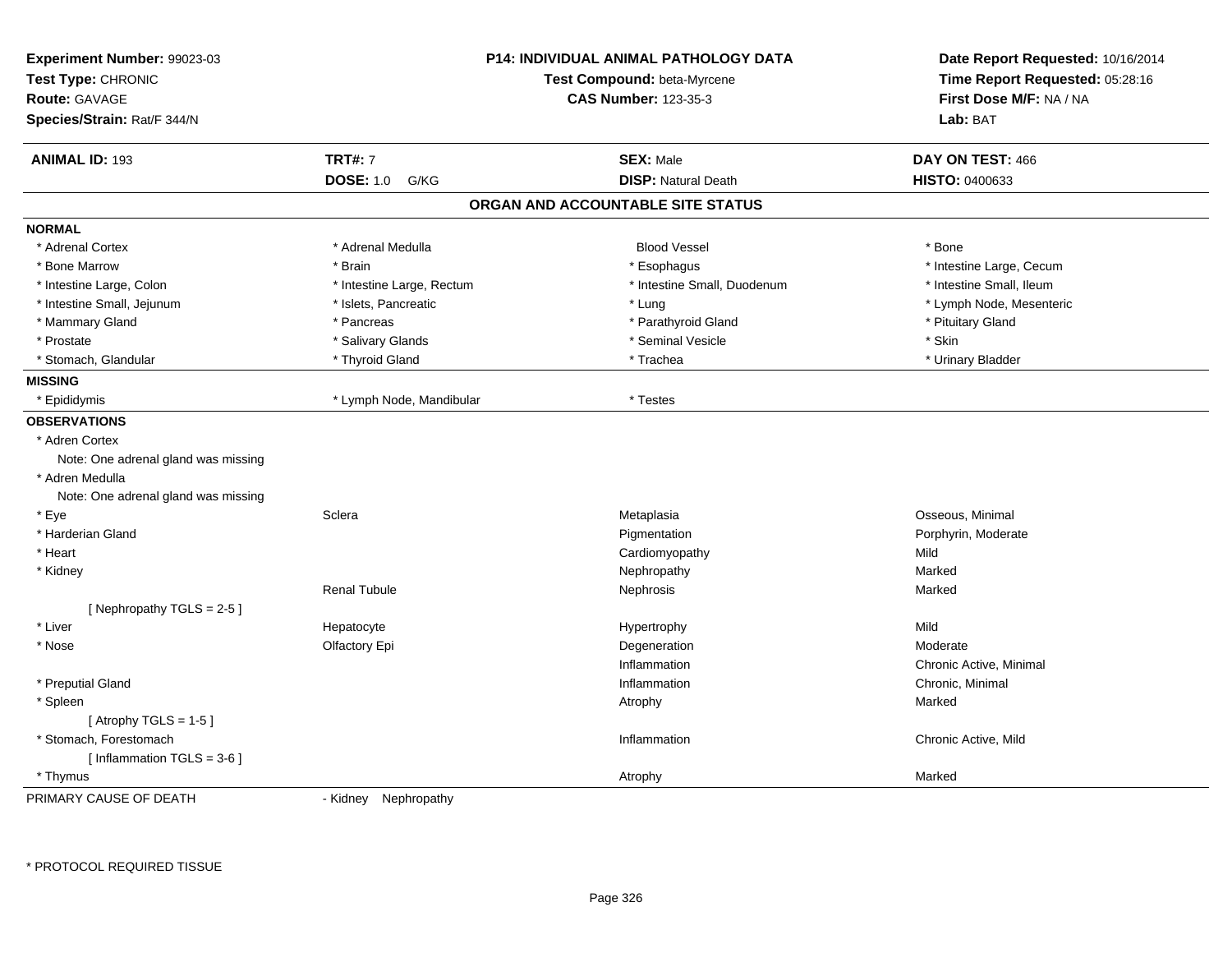| <b>Experiment Number: 99023-03</b> |                       | <b>P14: INDIVIDUAL ANIMAL PATHOLOGY DATA</b> | Date Report Requested: 10/16/2014 |
|------------------------------------|-----------------------|----------------------------------------------|-----------------------------------|
| <b>Test Type: CHRONIC</b>          |                       | <b>Test Compound: beta-Myrcene</b>           | Time Report Requested: 05:28:16   |
| <b>Route: GAVAGE</b>               |                       | <b>CAS Number: 123-35-3</b>                  | First Dose M/F: NA / NA           |
| Species/Strain: Rat/F 344/N        |                       |                                              | Lab: BAT                          |
| <b>ANIMAL ID: 193</b>              | <b>TRT#:</b> 7        | <b>SEX: Male</b>                             | DAY ON TEST: 466                  |
|                                    | <b>DOSE:</b> 1.0 G/KG | <b>DISP:</b> Natural Death                   | <b>HISTO: 0400633</b>             |
|                                    |                       | ORGAN AND ACCOUNTABLE SITE STATUS            |                                   |
|                                    |                       |                                              |                                   |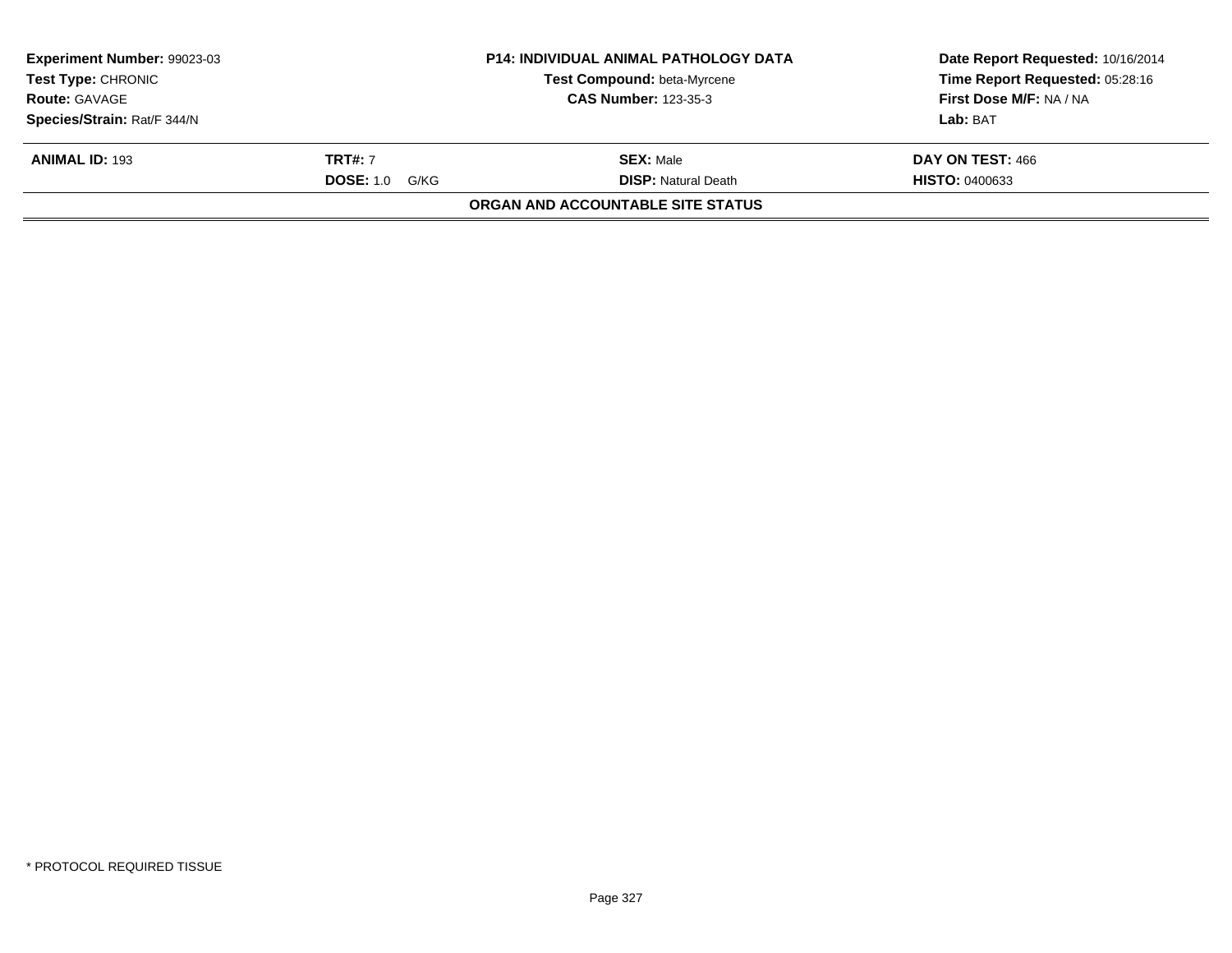| Experiment Number: 99023-03<br>Test Type: CHRONIC<br><b>Route: GAVAGE</b><br>Species/Strain: Rat/F 344/N |                           | <b>P14: INDIVIDUAL ANIMAL PATHOLOGY DATA</b><br>Test Compound: beta-Myrcene<br><b>CAS Number: 123-35-3</b> | Date Report Requested: 10/16/2014<br>Time Report Requested: 05:28:16<br>First Dose M/F: NA / NA<br>Lab: BAT |
|----------------------------------------------------------------------------------------------------------|---------------------------|------------------------------------------------------------------------------------------------------------|-------------------------------------------------------------------------------------------------------------|
|                                                                                                          |                           |                                                                                                            |                                                                                                             |
| <b>ANIMAL ID: 194</b>                                                                                    | <b>TRT#: 7</b>            | <b>SEX: Male</b>                                                                                           | DAY ON TEST: 586                                                                                            |
|                                                                                                          | <b>DOSE: 1.0</b><br>G/KG  | <b>DISP:</b> Moribund Sacrifice                                                                            | HISTO: 0400634                                                                                              |
|                                                                                                          |                           | ORGAN AND ACCOUNTABLE SITE STATUS                                                                          |                                                                                                             |
| <b>NORMAL</b>                                                                                            |                           |                                                                                                            |                                                                                                             |
| * Adrenal Medulla                                                                                        | <b>Blood Vessel</b>       | * Bone                                                                                                     | * Bone Marrow                                                                                               |
| * Brain                                                                                                  | * Epididymis              | * Esophagus                                                                                                | * Intestine Large, Cecum                                                                                    |
| * Intestine Large, Colon                                                                                 | * Intestine Large, Rectum | * Intestine Small, Duodenum                                                                                | * Intestine Small, Ileum                                                                                    |
| * Intestine Small, Jejunum                                                                               | * Islets, Pancreatic      | * Lymph Node, Mesenteric                                                                                   | * Mammary Gland                                                                                             |
| * Pancreas                                                                                               | * Parathyroid Gland       | * Pituitary Gland                                                                                          | * Prostate                                                                                                  |
| * Salivary Glands                                                                                        | * Seminal Vesicle         | * Skin                                                                                                     | * Stomach, Forestomach                                                                                      |
| * Stomach, Glandular                                                                                     | * Thyroid Gland           | * Trachea                                                                                                  | * Urinary Bladder                                                                                           |
| <b>MISSING</b>                                                                                           |                           |                                                                                                            |                                                                                                             |
| * Lymph Node, Mandibular                                                                                 |                           |                                                                                                            |                                                                                                             |
| <b>OBSERVATIONS</b>                                                                                      |                           |                                                                                                            |                                                                                                             |
| * Adrenal Cortex                                                                                         |                           | Vacuolization Cytoplasmic                                                                                  | Minimal                                                                                                     |
| * Eye                                                                                                    | Sclera                    | Metaplasia                                                                                                 | Osseous, Mild                                                                                               |
| * Harderian Gland                                                                                        |                           | Pigmentation                                                                                               | Porphyrin, Moderate                                                                                         |
| * Heart                                                                                                  |                           | Cardiomyopathy                                                                                             | Minimal                                                                                                     |
| * Kidney                                                                                                 |                           | Nephropathy                                                                                                | Marked                                                                                                      |
|                                                                                                          | <b>Renal Tubule</b>       | Nephrosis                                                                                                  | Marked                                                                                                      |
| [Nephropathy TGLS = $2-5+14$ ]                                                                           |                           |                                                                                                            |                                                                                                             |
| * Liver                                                                                                  | Hepatocyte                | Hypertrophy                                                                                                | Minimal                                                                                                     |
| $*$ Lung                                                                                                 |                           | Inflammation                                                                                               | Minimal                                                                                                     |
| * Nose                                                                                                   | Olfactory Epi             | Degeneration                                                                                               | Moderate                                                                                                    |
|                                                                                                          |                           | Inflammation                                                                                               | Chronic Active, Mild                                                                                        |
| * Preputial Gland                                                                                        |                           | Inflammation                                                                                               | Chronic, Minimal                                                                                            |
| * Spleen                                                                                                 |                           | Atrophy                                                                                                    | Mild                                                                                                        |
| [Atrophy TGLS = $3-5$ ]                                                                                  |                           |                                                                                                            |                                                                                                             |
| * Testes                                                                                                 | <b>Interstit Cell</b>     | Adenoma                                                                                                    |                                                                                                             |
| [Adenoma TGLS = $1-11$ ]                                                                                 |                           |                                                                                                            |                                                                                                             |
| * Thymus                                                                                                 |                           | Atrophy                                                                                                    | Marked                                                                                                      |
| PRIMARY CAUSE OF DEATH                                                                                   | - Kidney Nephropathy      |                                                                                                            |                                                                                                             |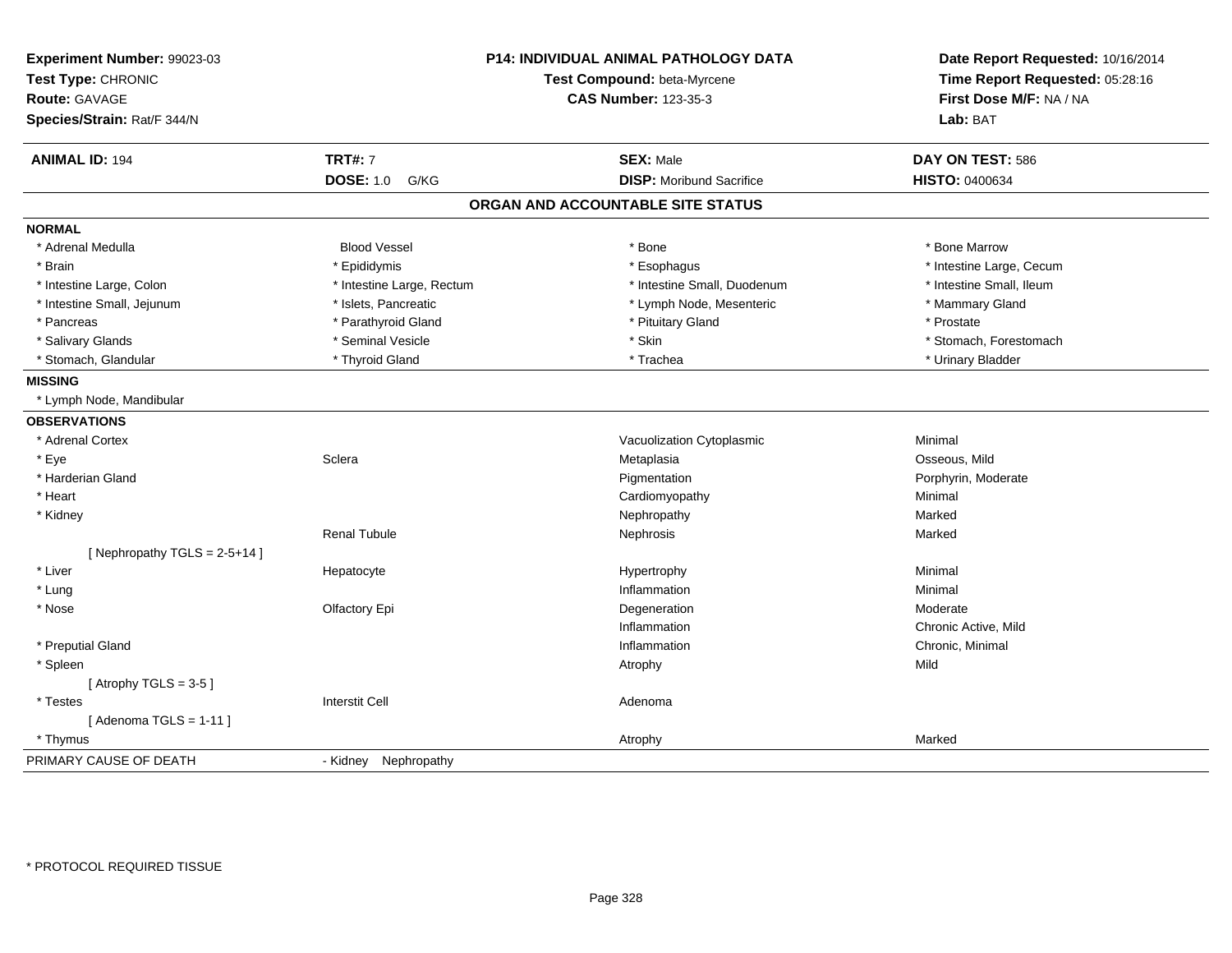| Experiment Number: 99023-03<br>Test Type: CHRONIC | <b>P14: INDIVIDUAL ANIMAL PATHOLOGY DATA</b><br>Test Compound: beta-Myrcene |                                   | Date Report Requested: 10/16/2014<br>Time Report Requested: 05:28:16 |
|---------------------------------------------------|-----------------------------------------------------------------------------|-----------------------------------|----------------------------------------------------------------------|
| <b>Route: GAVAGE</b>                              |                                                                             | <b>CAS Number: 123-35-3</b>       | First Dose M/F: NA / NA                                              |
| Species/Strain: Rat/F 344/N                       |                                                                             |                                   | Lab: BAT                                                             |
| <b>ANIMAL ID: 195</b>                             | <b>TRT#: 7</b>                                                              | <b>SEX: Male</b>                  | DAY ON TEST: 418                                                     |
|                                                   | <b>DOSE: 1.0</b><br>G/KG                                                    | <b>DISP: Natural Death</b>        | HISTO: 0400635                                                       |
|                                                   |                                                                             | ORGAN AND ACCOUNTABLE SITE STATUS |                                                                      |
| <b>NORMAL</b>                                     |                                                                             |                                   |                                                                      |
| * Adrenal Cortex                                  | * Adrenal Medulla                                                           | <b>Blood Vessel</b>               | * Bone                                                               |
| * Bone Marrow                                     | * Brain                                                                     | * Epididymis                      | * Esophagus                                                          |
| * Eye                                             | * Intestine Large, Cecum                                                    | * Intestine Large, Colon          | * Intestine Large, Rectum                                            |
| * Intestine Small, Duodenum                       | * Intestine Small, Ileum                                                    | * Intestine Small, Jejunum        | * Islets, Pancreatic                                                 |
| * Liver                                           | * Lung                                                                      | * Lymph Node, Mesenteric          | * Mammary Gland                                                      |
| * Parathyroid Gland                               | * Pituitary Gland                                                           | * Prostate                        | * Salivary Glands                                                    |
| * Seminal Vesicle                                 | * Skin                                                                      | * Stomach, Glandular              | * Trachea                                                            |
| * Urinary Bladder                                 |                                                                             |                                   |                                                                      |
| <b>MISSING</b>                                    |                                                                             |                                   |                                                                      |
| * Lymph Node, Mandibular                          |                                                                             |                                   |                                                                      |
| <b>OBSERVATIONS</b>                               |                                                                             |                                   |                                                                      |
| * Harderian Gland                                 |                                                                             | Pigmentation                      | Porphyrin, Minimal                                                   |
| * Heart                                           |                                                                             | Cardiomyopathy                    | Minimal                                                              |
| * Kidney                                          | <b>Transit Epithe</b>                                                       | Hyperplasia                       | Minimal                                                              |
|                                                   |                                                                             | Nephropathy                       | Marked                                                               |
|                                                   | <b>Renal Tubule</b>                                                         | Nephrosis                         | Marked                                                               |
| [Nephropathy TGLS = $1-5+15$ ]                    |                                                                             |                                   |                                                                      |
| * Nose                                            | Olfactory Epi                                                               | Degeneration                      | Moderate                                                             |
|                                                   |                                                                             | Inflammation                      | Chronic Active, Mild                                                 |
| * Pancreas                                        | Acinus                                                                      | Atrophy                           | Mild                                                                 |
| * Preputial Gland                                 |                                                                             | Inflammation                      | Chronic, Minimal                                                     |
| * Spleen                                          |                                                                             | Atrophy                           | Moderate                                                             |
| * Stomach, Forestomach                            |                                                                             | Inflammation                      | Chronic Active, Mild                                                 |
|                                                   |                                                                             | Ulcer                             | Mild                                                                 |
| [Ulcer TGLS = $3-14$ ]                            |                                                                             |                                   |                                                                      |
| * Testes                                          | <b>Interstit Cell</b>                                                       | Hyperplasia                       | Minimal                                                              |
| [Hyperplasia TGLS = 2-11]                         |                                                                             |                                   |                                                                      |
| * Thymus                                          |                                                                             | Atrophy                           | Marked                                                               |
| * Thyroid Gland                                   |                                                                             | Inflammation                      | Granulomatous, Minimal                                               |

PRIMARY CAUSE OF DEATH

- Kidney Nephropathy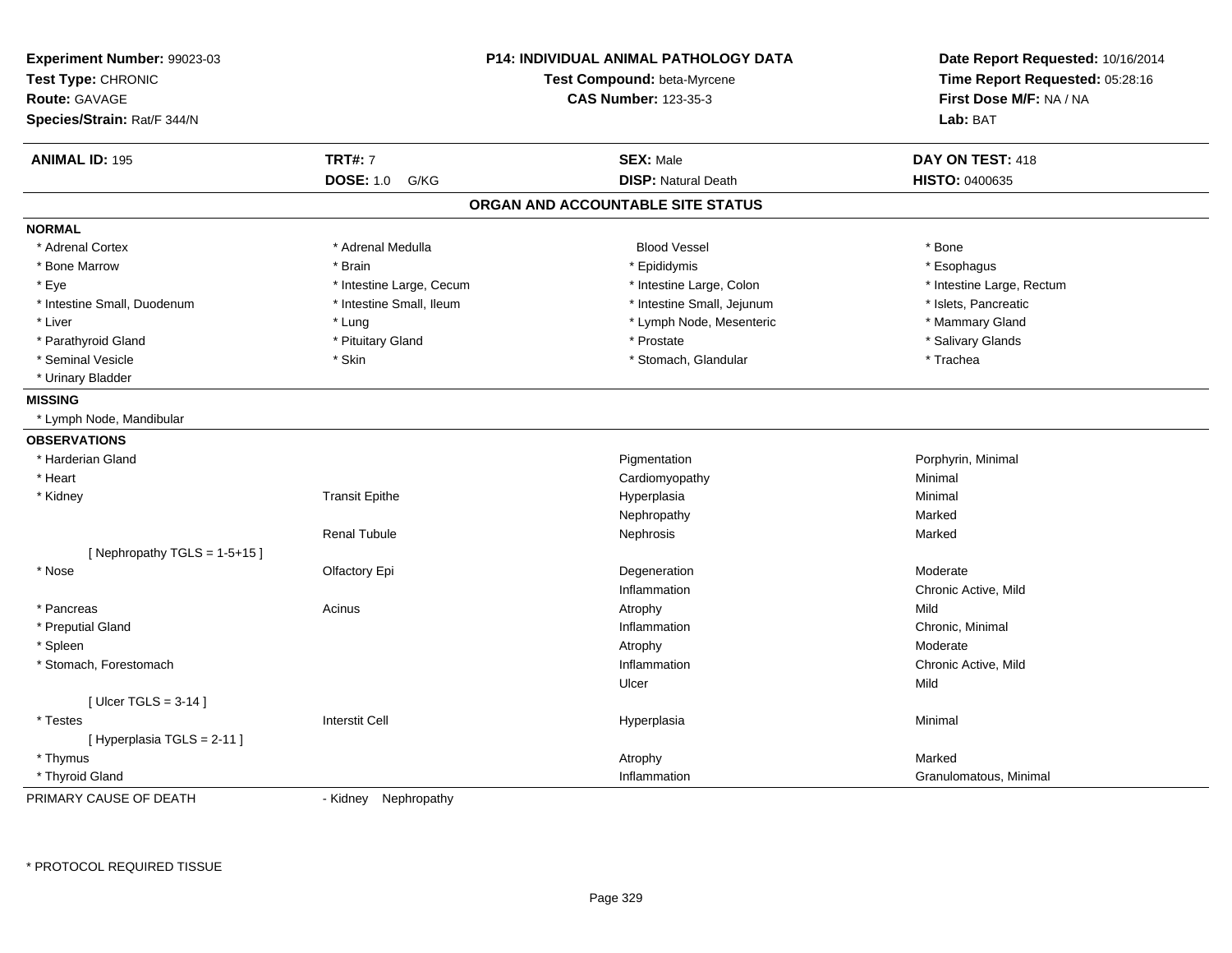| <b>Experiment Number: 99023-03</b><br><b>Test Type: CHRONIC</b> |                       | <b>P14: INDIVIDUAL ANIMAL PATHOLOGY DATA</b><br>Test Compound: beta-Myrcene | Date Report Requested: 10/16/2014<br>Time Report Requested: 05:28:16 |
|-----------------------------------------------------------------|-----------------------|-----------------------------------------------------------------------------|----------------------------------------------------------------------|
| <b>Route: GAVAGE</b>                                            |                       | <b>CAS Number: 123-35-3</b>                                                 | First Dose M/F: NA / NA                                              |
| Species/Strain: Rat/F 344/N                                     |                       |                                                                             | Lab: BAT                                                             |
| <b>ANIMAL ID: 195</b>                                           | <b>TRT#:</b> 7        | <b>SEX: Male</b>                                                            | DAY ON TEST: 418                                                     |
|                                                                 | <b>DOSE:</b> 1.0 G/KG | <b>DISP:</b> Natural Death                                                  | <b>HISTO: 0400635</b>                                                |
|                                                                 |                       | ORGAN AND ACCOUNTABLE SITE STATUS                                           |                                                                      |
|                                                                 |                       |                                                                             |                                                                      |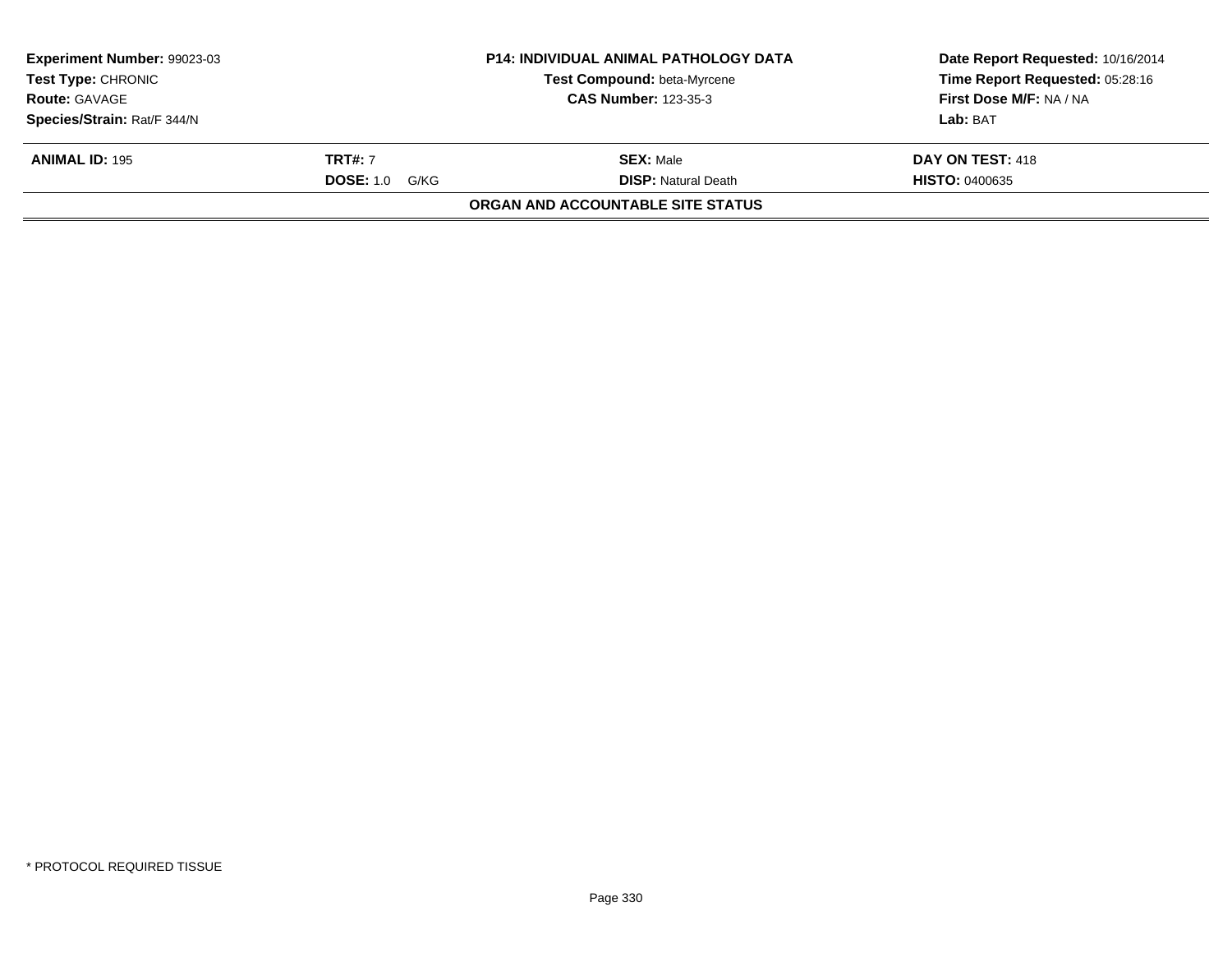| Experiment Number: 99023-03<br>Test Type: CHRONIC<br><b>Route: GAVAGE</b><br>Species/Strain: Rat/F 344/N | <b>P14: INDIVIDUAL ANIMAL PATHOLOGY DATA</b><br>Test Compound: beta-Myrcene<br><b>CAS Number: 123-35-3</b> |                                   | Date Report Requested: 10/16/2014<br>Time Report Requested: 05:28:16<br>First Dose M/F: NA / NA<br>Lab: BAT |
|----------------------------------------------------------------------------------------------------------|------------------------------------------------------------------------------------------------------------|-----------------------------------|-------------------------------------------------------------------------------------------------------------|
| <b>ANIMAL ID: 196</b>                                                                                    | <b>TRT#: 7</b>                                                                                             | <b>SEX: Male</b>                  | DAY ON TEST: 511                                                                                            |
|                                                                                                          | <b>DOSE: 1.0</b><br>G/KG                                                                                   | <b>DISP: Natural Death</b>        | <b>HISTO: 0400636</b>                                                                                       |
|                                                                                                          |                                                                                                            | ORGAN AND ACCOUNTABLE SITE STATUS |                                                                                                             |
| <b>NORMAL</b>                                                                                            |                                                                                                            |                                   |                                                                                                             |
| * Adrenal Cortex                                                                                         | * Adrenal Medulla                                                                                          | <b>Blood Vessel</b>               | * Bone                                                                                                      |
| * Bone Marrow                                                                                            | * Brain                                                                                                    | * Epididymis                      | * Esophagus                                                                                                 |
| * Eye                                                                                                    | * Intestine Large, Cecum                                                                                   | * Intestine Large, Colon          | * Intestine Large, Rectum                                                                                   |
| * Intestine Small, Duodenum                                                                              | * Intestine Small, Ileum                                                                                   | * Intestine Small, Jejunum        | * Islets, Pancreatic                                                                                        |
| * Liver                                                                                                  | * Lymph Node, Mesenteric                                                                                   | * Mammary Gland                   | * Pancreas                                                                                                  |
| * Pituitary Gland                                                                                        | * Prostate                                                                                                 | * Salivary Glands                 | * Seminal Vesicle                                                                                           |
| * Skin                                                                                                   | * Stomach, Forestomach                                                                                     | * Testes                          | * Thyroid Gland                                                                                             |
| * Trachea                                                                                                | * Urinary Bladder                                                                                          |                                   |                                                                                                             |
| <b>MISSING</b>                                                                                           |                                                                                                            |                                   |                                                                                                             |
| * Lymph Node, Mandibular                                                                                 | * Parathyroid Gland                                                                                        | * Preputial Gland                 |                                                                                                             |
| <b>OBSERVATIONS</b>                                                                                      |                                                                                                            |                                   |                                                                                                             |
| * Harderian Gland                                                                                        |                                                                                                            | Pigmentation                      | Porphyrin, Mild                                                                                             |
| * Heart                                                                                                  |                                                                                                            | Cardiomyopathy                    | Minimal                                                                                                     |
| * Kidney                                                                                                 | <b>Transit Epithe</b>                                                                                      | Hyperplasia                       | Minimal                                                                                                     |
|                                                                                                          |                                                                                                            | Nephropathy                       | Marked                                                                                                      |
|                                                                                                          | <b>Renal Tubule</b>                                                                                        | Nephrosis                         | Moderate                                                                                                    |
| [ Nephropathy TGLS = $1,2-5+14$ ]                                                                        |                                                                                                            |                                   |                                                                                                             |
| * Lung                                                                                                   | Alveolar Epith                                                                                             | Hyperplasia                       | Minimal                                                                                                     |
|                                                                                                          |                                                                                                            | Inflammation                      | Minimal                                                                                                     |
| * Nose                                                                                                   | Olfactory Epi                                                                                              | Degeneration                      | Marked                                                                                                      |
|                                                                                                          |                                                                                                            | Inflammation                      | Chronic Active, Moderate                                                                                    |
| * Spleen                                                                                                 |                                                                                                            | Atrophy                           | Marked                                                                                                      |
| * Stomach, Glandular                                                                                     | Epithelium                                                                                                 | Ectasia                           | Minimal                                                                                                     |
| * Thymus                                                                                                 |                                                                                                            | Atrophy                           | Marked                                                                                                      |
| PRIMARY CAUSE OF DEATH                                                                                   | Nephropathy<br>- Kidney                                                                                    |                                   |                                                                                                             |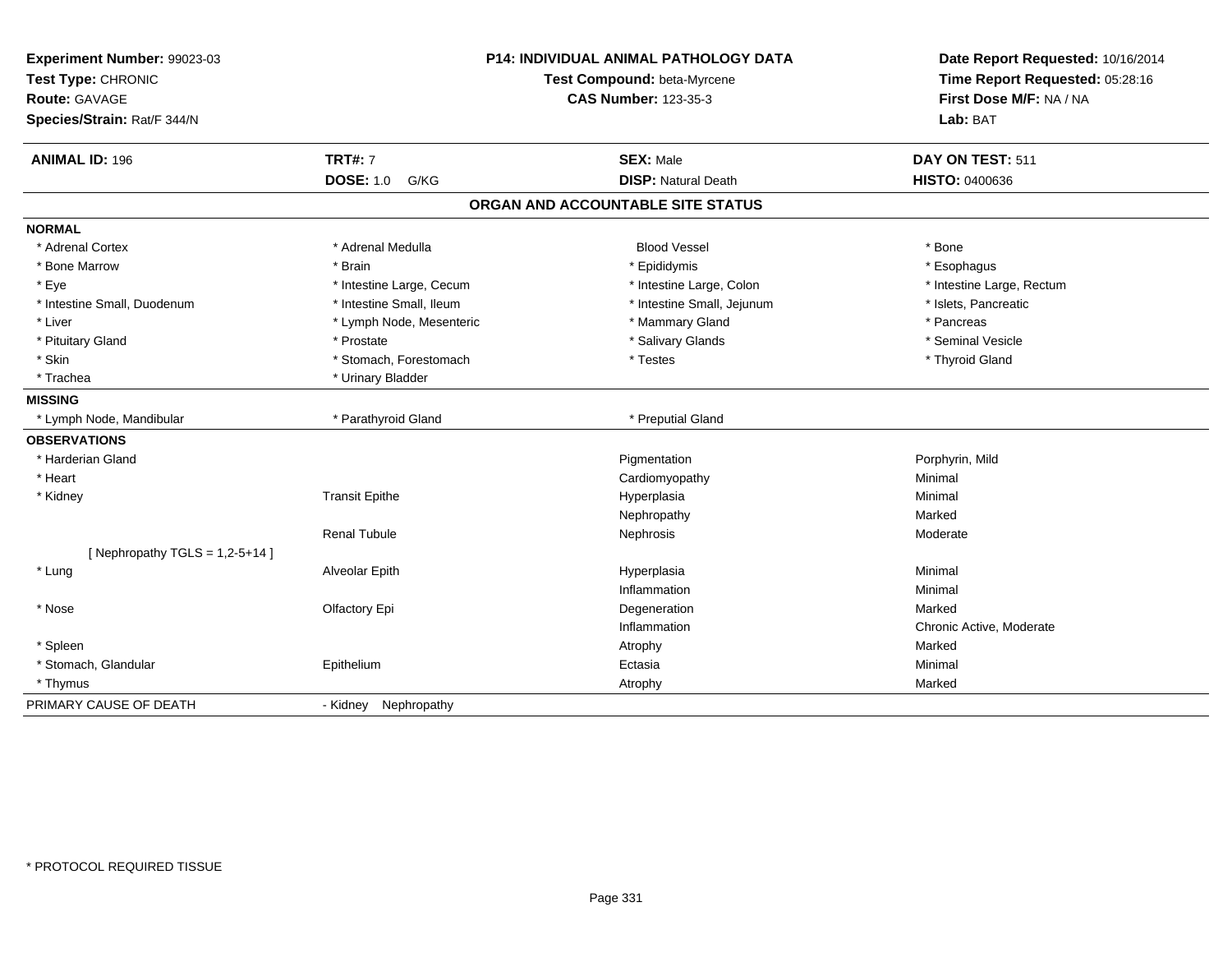| Experiment Number: 99023-03<br>Test Type: CHRONIC<br><b>Route: GAVAGE</b><br>Species/Strain: Rat/F 344/N |                          | <b>P14: INDIVIDUAL ANIMAL PATHOLOGY DATA</b><br>Test Compound: beta-Myrcene<br><b>CAS Number: 123-35-3</b> | Date Report Requested: 10/16/2014<br>Time Report Requested: 05:28:16<br>First Dose M/F: NA / NA<br>Lab: BAT |
|----------------------------------------------------------------------------------------------------------|--------------------------|------------------------------------------------------------------------------------------------------------|-------------------------------------------------------------------------------------------------------------|
| <b>ANIMAL ID: 197</b>                                                                                    | <b>TRT#: 7</b>           | <b>SEX: Male</b>                                                                                           | DAY ON TEST: 516                                                                                            |
|                                                                                                          | <b>DOSE: 1.0</b><br>G/KG | <b>DISP: Natural Death</b>                                                                                 | HISTO: 0400637                                                                                              |
|                                                                                                          |                          | ORGAN AND ACCOUNTABLE SITE STATUS                                                                          |                                                                                                             |
| <b>NORMAL</b>                                                                                            |                          |                                                                                                            |                                                                                                             |
| * Adrenal Cortex                                                                                         | * Adrenal Medulla        | <b>Blood Vessel</b>                                                                                        | * Bone                                                                                                      |
| * Bone Marrow                                                                                            | * Brain                  | * Epididymis                                                                                               | * Esophagus                                                                                                 |
| * Eye                                                                                                    | * Intestine Large, Cecum | * Intestine Large, Colon                                                                                   | * Intestine Large, Rectum                                                                                   |
| * Intestine Small, Duodenum                                                                              | * Intestine Small, Ileum | * Intestine Small, Jejunum                                                                                 | * Islets, Pancreatic                                                                                        |
| * Lung                                                                                                   | * Lymph Node, Mesenteric | * Mammary Gland                                                                                            | * Parathyroid Gland                                                                                         |
| * Pituitary Gland                                                                                        | * Prostate               | * Salivary Glands                                                                                          | * Seminal Vesicle                                                                                           |
| * Skin                                                                                                   | * Stomach, Glandular     | * Testes                                                                                                   | * Thyroid Gland                                                                                             |
| * Trachea                                                                                                | * Urinary Bladder        |                                                                                                            |                                                                                                             |
| <b>MISSING</b>                                                                                           |                          |                                                                                                            |                                                                                                             |
| * Lymph Node, Mandibular                                                                                 |                          |                                                                                                            |                                                                                                             |
| <b>OBSERVATIONS</b>                                                                                      |                          |                                                                                                            |                                                                                                             |
| * Harderian Gland                                                                                        |                          | Pigmentation                                                                                               | Porphyrin, Mild                                                                                             |
| * Heart                                                                                                  |                          | Cardiomyopathy                                                                                             | Mild                                                                                                        |
| * Kidney                                                                                                 | <b>Transit Epithe</b>    | Hyperplasia                                                                                                | Minimal                                                                                                     |
|                                                                                                          |                          | Nephropathy                                                                                                | Marked                                                                                                      |
|                                                                                                          | <b>Renal Tubule</b>      | Nephrosis                                                                                                  | Marked                                                                                                      |
| [Nephropathy TGLS = 1-5]                                                                                 |                          |                                                                                                            |                                                                                                             |
| * Liver                                                                                                  | <b>Bile Duct</b>         | Hyperplasia                                                                                                | Minimal                                                                                                     |
|                                                                                                          | Hepatocyte               | Hypertrophy                                                                                                | Mild                                                                                                        |
| * Nose                                                                                                   | Olfactory Epi            | Degeneration                                                                                               | Mild                                                                                                        |
|                                                                                                          |                          | Inflammation                                                                                               | Chronic Active, Minimal                                                                                     |
| * Pancreas                                                                                               | Acinus                   | Atrophy                                                                                                    | Minimal                                                                                                     |
| * Preputial Gland                                                                                        |                          | Inflammation                                                                                               | Chronic, Minimal                                                                                            |
| * Spleen                                                                                                 |                          | Atrophy                                                                                                    | Marked                                                                                                      |
| * Stomach, Forestomach                                                                                   |                          | Ulcer                                                                                                      | Minimal                                                                                                     |
| * Thymus                                                                                                 |                          | Atrophy                                                                                                    | Marked                                                                                                      |
|                                                                                                          |                          | Thymoma Benign                                                                                             |                                                                                                             |
| PRIMARY CAUSE OF DEATH                                                                                   | - Kidney Nephropathy     |                                                                                                            |                                                                                                             |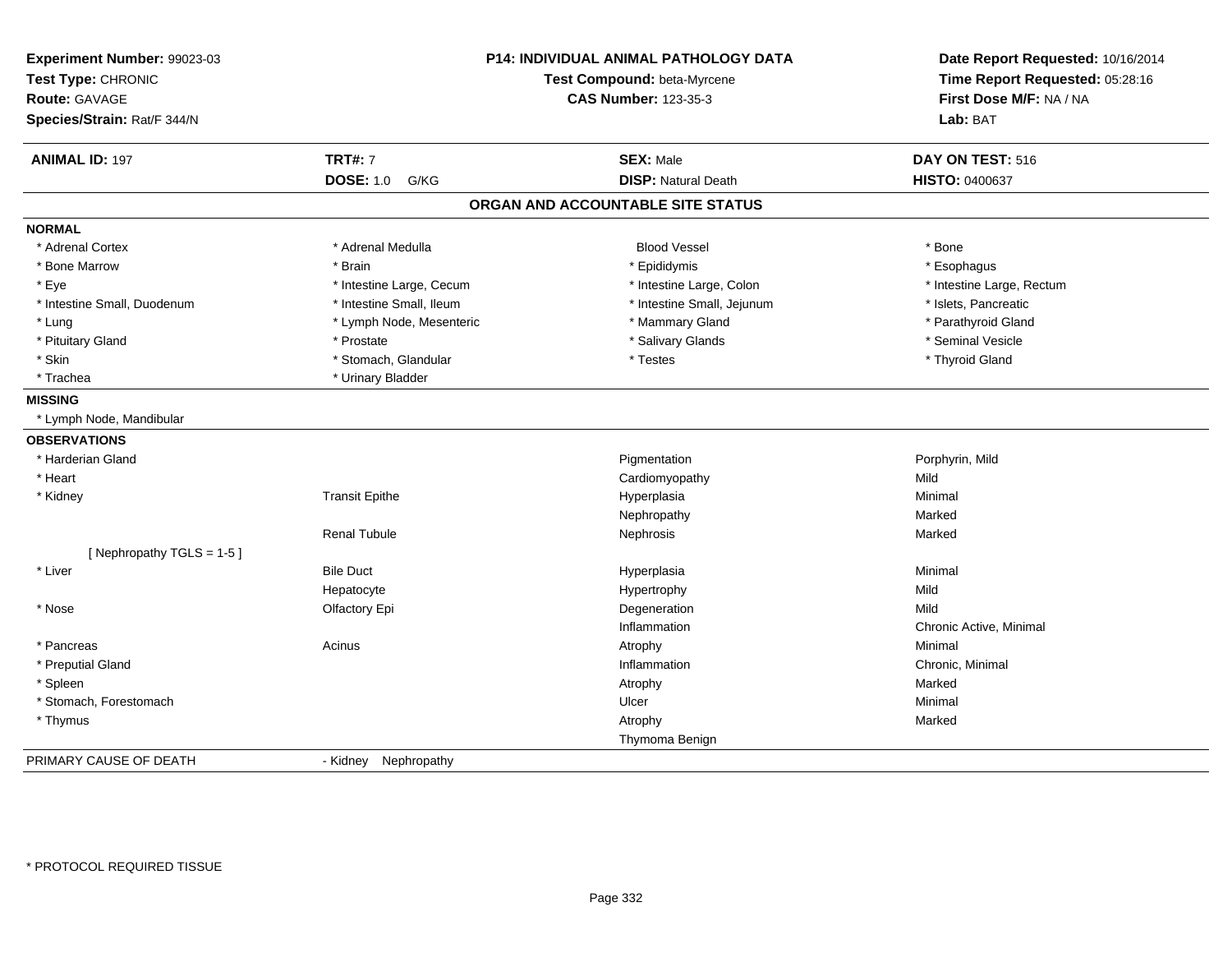| Experiment Number: 99023-03<br>Test Type: CHRONIC   |                             | <b>P14: INDIVIDUAL ANIMAL PATHOLOGY DATA</b><br>Test Compound: beta-Myrcene | Date Report Requested: 10/16/2014<br>Time Report Requested: 05:28:16 |
|-----------------------------------------------------|-----------------------------|-----------------------------------------------------------------------------|----------------------------------------------------------------------|
| <b>Route: GAVAGE</b><br>Species/Strain: Rat/F 344/N |                             | <b>CAS Number: 123-35-3</b>                                                 | First Dose M/F: NA / NA<br>Lab: BAT                                  |
| <b>ANIMAL ID: 198</b>                               | <b>TRT#: 7</b>              | <b>SEX: Male</b>                                                            | DAY ON TEST: 465                                                     |
|                                                     | <b>DOSE: 1.0</b><br>G/KG    | <b>DISP: Natural Death</b>                                                  | <b>HISTO: 0400638</b>                                                |
|                                                     |                             | ORGAN AND ACCOUNTABLE SITE STATUS                                           |                                                                      |
| <b>NORMAL</b>                                       |                             |                                                                             |                                                                      |
| * Adrenal Cortex                                    | * Adrenal Medulla           | <b>Blood Vessel</b>                                                         | * Bone                                                               |
| * Bone Marrow                                       | * Brain                     | * Esophagus                                                                 | * Intestine Large, Cecum                                             |
| * Intestine Large, Colon                            | * Intestine Small, Duodenum | * Intestine Small, Ileum                                                    | * Intestine Small, Jejunum                                           |
| * Islets, Pancreatic                                | * Liver                     | * Lung                                                                      | * Lymph Node, Mesenteric                                             |
| * Mammary Gland                                     | * Pancreas                  | * Parathyroid Gland                                                         | * Pituitary Gland                                                    |
| * Prostate                                          | * Salivary Glands           | * Seminal Vesicle                                                           | * Skin                                                               |
| * Stomach, Glandular                                | * Thyroid Gland             | * Trachea                                                                   |                                                                      |
| <b>MISSING</b>                                      |                             |                                                                             |                                                                      |
| * Epididymis                                        | * Intestine Large, Rectum   | * Lymph Node, Mandibular                                                    | * Preputial Gland                                                    |
| * Testes                                            | * Urinary Bladder           |                                                                             |                                                                      |
| <b>OBSERVATIONS</b>                                 |                             |                                                                             |                                                                      |
| * Eye                                               | Sclera                      | Metaplasia                                                                  | Osseous, Mild                                                        |
| * Harderian Gland                                   |                             | Pigmentation                                                                | Porphyrin, Mild                                                      |
| * Heart                                             |                             | Cardiomyopathy                                                              | Mild                                                                 |
| * Kidney                                            |                             | Nephropathy                                                                 | Marked                                                               |
|                                                     | <b>Renal Tubule</b>         | Nephrosis                                                                   | Marked                                                               |
| [Nephropathy TGLS = $1-5+14$ ]                      |                             |                                                                             |                                                                      |
| * Nose                                              | Olfactory Epi               | Degeneration                                                                | Moderate                                                             |
|                                                     |                             | Inflammation                                                                | Chronic Active, Minimal                                              |
| * Spleen                                            |                             | Atrophy                                                                     | Marked                                                               |
| * Stomach, Forestomach                              |                             | Erosion                                                                     | Moderate                                                             |
|                                                     |                             | Inflammation                                                                | Chronic Active, Mild                                                 |
| * Thymus                                            |                             | Atrophy                                                                     | Marked                                                               |
| PRIMARY CAUSE OF DEATH                              | Nephropathy<br>- Kidney     |                                                                             |                                                                      |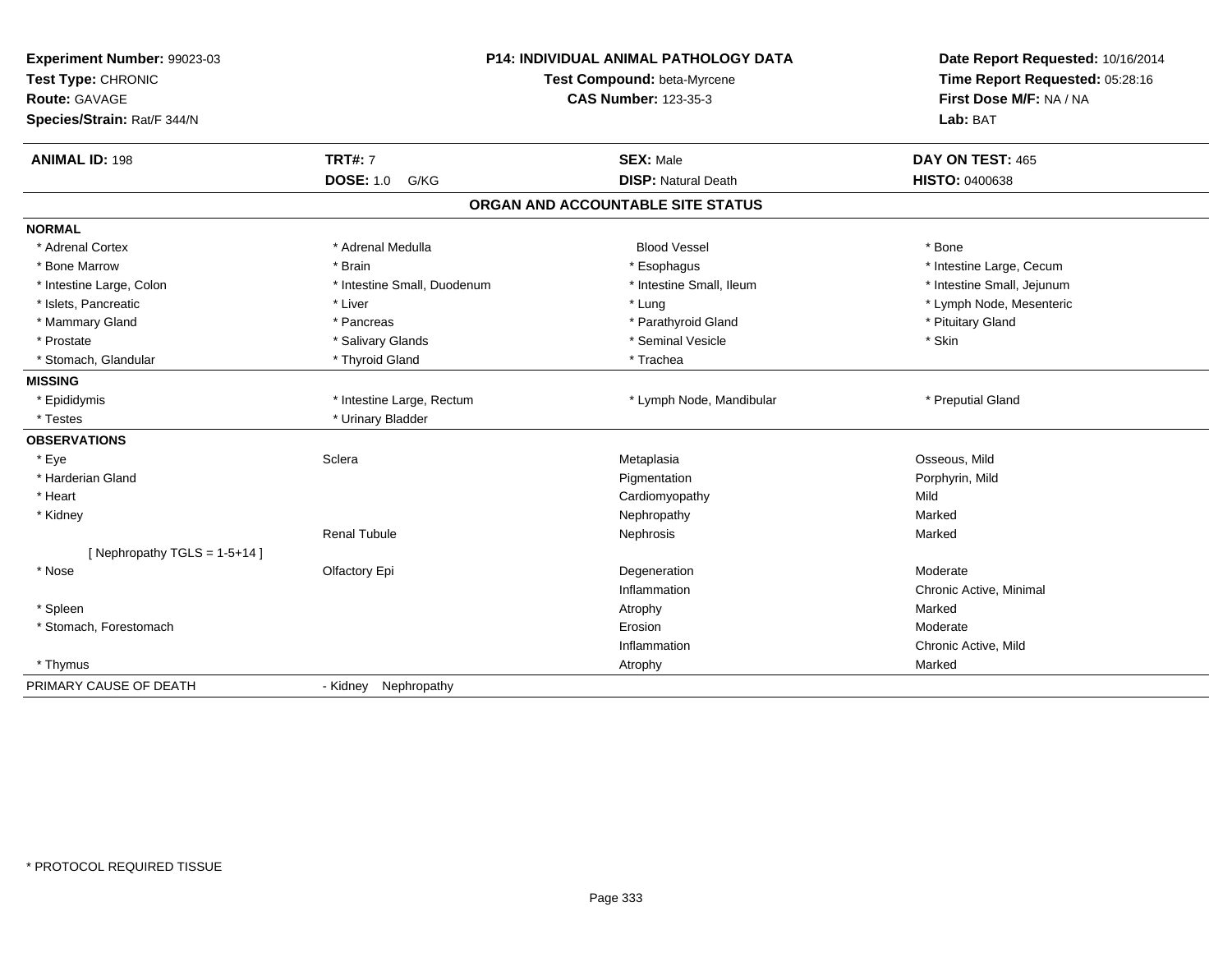| Experiment Number: 99023-03<br>Test Type: CHRONIC<br>Route: GAVAGE<br>Species/Strain: Rat/F 344/N |                             | <b>P14: INDIVIDUAL ANIMAL PATHOLOGY DATA</b><br>Test Compound: beta-Myrcene<br><b>CAS Number: 123-35-3</b> | Date Report Requested: 10/16/2014<br>Time Report Requested: 05:28:16<br>First Dose M/F: NA / NA<br>Lab: BAT |
|---------------------------------------------------------------------------------------------------|-----------------------------|------------------------------------------------------------------------------------------------------------|-------------------------------------------------------------------------------------------------------------|
| <b>ANIMAL ID: 199</b>                                                                             | <b>TRT#: 7</b>              | <b>SEX: Male</b>                                                                                           | DAY ON TEST: 425                                                                                            |
|                                                                                                   | <b>DOSE: 1.0</b><br>G/KG    | <b>DISP:</b> Moribund Sacrifice                                                                            | <b>HISTO: 0400639</b>                                                                                       |
|                                                                                                   |                             | ORGAN AND ACCOUNTABLE SITE STATUS                                                                          |                                                                                                             |
| <b>NORMAL</b>                                                                                     |                             |                                                                                                            |                                                                                                             |
| * Adrenal Cortex                                                                                  | * Adrenal Medulla           | <b>Blood Vessel</b>                                                                                        | * Bone                                                                                                      |
| * Bone Marrow                                                                                     | * Brain                     | * Epididymis                                                                                               | * Esophagus                                                                                                 |
| * Eye                                                                                             | * Heart                     | * Intestine Large, Cecum                                                                                   | * Intestine Large, Colon                                                                                    |
| * Intestine Large, Rectum                                                                         | * Intestine Small, Duodenum | * Intestine Small, Ileum                                                                                   | * Intestine Small, Jejunum                                                                                  |
| * Islets, Pancreatic                                                                              | * Liver                     | * Lymph Node, Mesenteric                                                                                   | * Mammary Gland                                                                                             |
| * Pancreas                                                                                        | * Parathyroid Gland         | * Pituitary Gland                                                                                          | * Prostate                                                                                                  |
| * Salivary Glands                                                                                 | * Seminal Vesicle           | * Skin                                                                                                     | * Stomach, Forestomach                                                                                      |
| * Stomach, Glandular                                                                              | * Thyroid Gland             | * Trachea                                                                                                  | * Urinary Bladder                                                                                           |
| <b>MISSING</b>                                                                                    |                             |                                                                                                            |                                                                                                             |
| * Lymph Node, Mandibular                                                                          |                             |                                                                                                            |                                                                                                             |
| <b>OBSERVATIONS</b>                                                                               |                             |                                                                                                            |                                                                                                             |
| * Harderian Gland                                                                                 |                             | Pigmentation                                                                                               | Porphyrin, Minimal                                                                                          |
| * Kidney                                                                                          |                             | Nephropathy                                                                                                | Marked                                                                                                      |
|                                                                                                   | <b>Renal Tubule</b>         | Nephrosis                                                                                                  | Marked                                                                                                      |
| [Nephropathy TGLS = 1-5+14]                                                                       |                             |                                                                                                            |                                                                                                             |
| * Lung                                                                                            |                             | Inflammation                                                                                               | Minimal                                                                                                     |
| * Nose                                                                                            | Olfactory Epi               | Degeneration                                                                                               | Mild                                                                                                        |
|                                                                                                   |                             | Inflammation                                                                                               | Chronic Active, Minimal                                                                                     |
| * Preputial Gland                                                                                 |                             | Inflammation                                                                                               | Chronic, Minimal                                                                                            |
| * Spleen                                                                                          |                             | Atrophy                                                                                                    | Moderate                                                                                                    |
| * Testes                                                                                          | <b>Interstit Cell</b>       | Hyperplasia                                                                                                | Minimal                                                                                                     |
| * Thymus                                                                                          |                             | Atrophy                                                                                                    | Marked                                                                                                      |
| PRIMARY CAUSE OF DEATH                                                                            | Nephropathy<br>- Kidney     |                                                                                                            |                                                                                                             |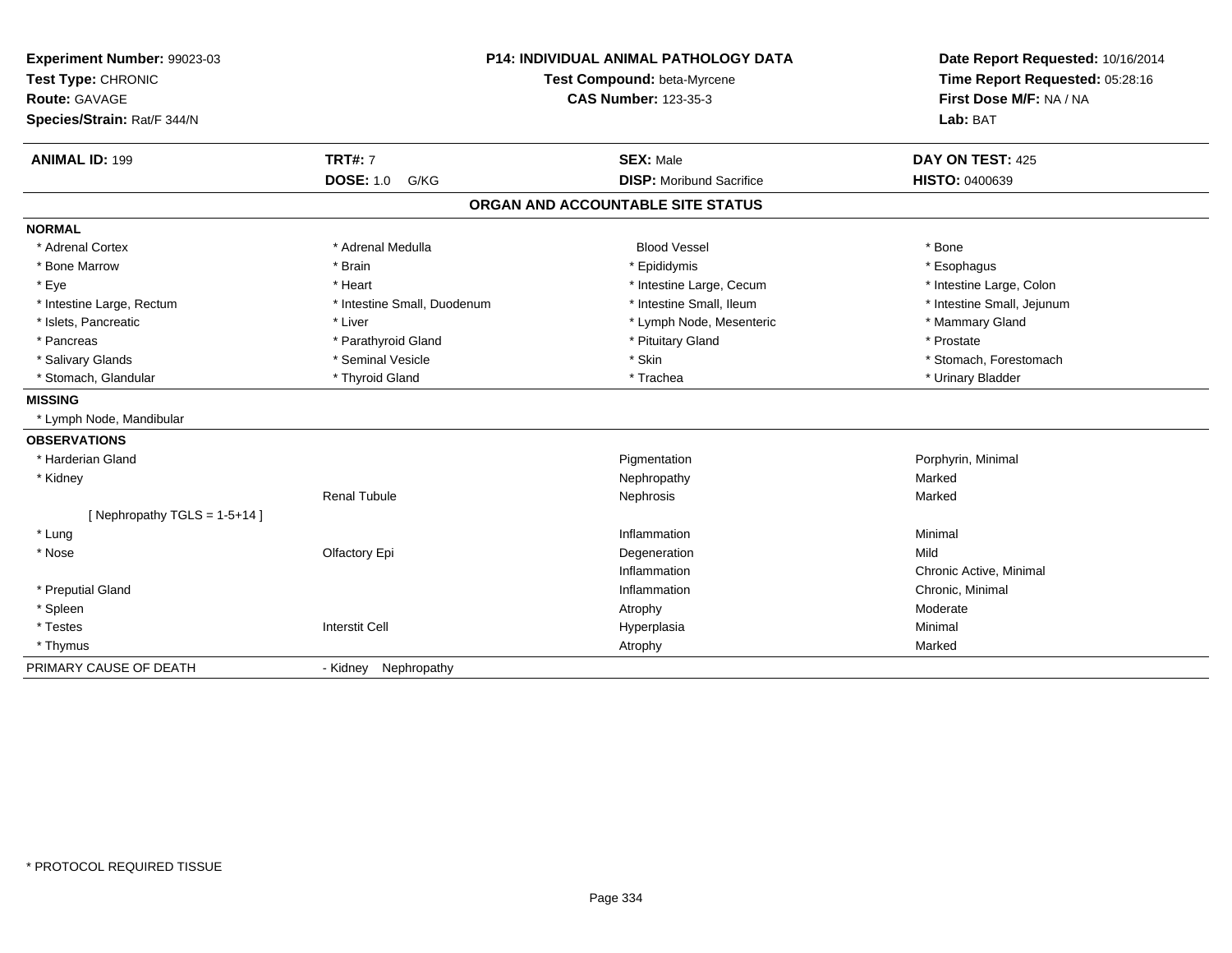| Experiment Number: 99023-03<br>Test Type: CHRONIC<br><b>Route: GAVAGE</b><br>Species/Strain: Rat/F 344/N | <b>P14: INDIVIDUAL ANIMAL PATHOLOGY DATA</b><br>Test Compound: beta-Myrcene<br><b>CAS Number: 123-35-3</b> |                                   | Date Report Requested: 10/16/2014<br>Time Report Requested: 05:28:16<br>First Dose M/F: NA / NA<br>Lab: BAT |
|----------------------------------------------------------------------------------------------------------|------------------------------------------------------------------------------------------------------------|-----------------------------------|-------------------------------------------------------------------------------------------------------------|
| <b>ANIMAL ID: 200</b>                                                                                    | <b>TRT#: 7</b>                                                                                             | <b>SEX: Male</b>                  | DAY ON TEST: 478                                                                                            |
|                                                                                                          | <b>DOSE: 1.0 G/KG</b>                                                                                      | <b>DISP: Natural Death</b>        | <b>HISTO: 0400640</b>                                                                                       |
|                                                                                                          |                                                                                                            | ORGAN AND ACCOUNTABLE SITE STATUS |                                                                                                             |
| <b>NORMAL</b>                                                                                            |                                                                                                            |                                   |                                                                                                             |
| * Adrenal Cortex                                                                                         | * Adrenal Medulla                                                                                          | <b>Blood Vessel</b>               | * Bone                                                                                                      |
| * Bone Marrow                                                                                            | * Brain                                                                                                    | * Epididymis                      | * Esophagus                                                                                                 |
| * Eye                                                                                                    | * Heart                                                                                                    | * Intestine Large, Cecum          | * Intestine Large, Colon                                                                                    |
| * Intestine Large, Rectum                                                                                | * Intestine Small, Duodenum                                                                                | * Intestine Small, Ileum          | * Intestine Small, Jejunum                                                                                  |
| * Islets, Pancreatic                                                                                     | * Liver                                                                                                    | * Lymph Node, Mesenteric          | * Mammary Gland                                                                                             |
| * Pancreas                                                                                               | * Pituitary Gland                                                                                          | * Prostate                        | * Salivary Glands                                                                                           |
| * Seminal Vesicle                                                                                        | * Skin                                                                                                     | * Stomach, Glandular              | * Testes                                                                                                    |
| * Thyroid Gland                                                                                          | * Trachea                                                                                                  | * Urinary Bladder                 |                                                                                                             |
| <b>MISSING</b>                                                                                           |                                                                                                            |                                   |                                                                                                             |
| * Harderian Gland                                                                                        | * Lymph Node, Mandibular                                                                                   | * Parathyroid Gland               | * Preputial Gland                                                                                           |
| <b>OBSERVATIONS</b>                                                                                      |                                                                                                            |                                   |                                                                                                             |
| * Kidney                                                                                                 | <b>Transit Epithe</b>                                                                                      | Hyperplasia                       | Minimal                                                                                                     |
|                                                                                                          |                                                                                                            | Nephropathy                       | Marked                                                                                                      |
|                                                                                                          | <b>Renal Tubule</b>                                                                                        | Nephrosis                         | Marked                                                                                                      |
| [ Nephropathy TGLS = $1-5$ ]                                                                             |                                                                                                            |                                   |                                                                                                             |
| * Lung                                                                                                   | Alveolar Epith                                                                                             | Hyperplasia                       | Minimal                                                                                                     |
| Mesentery                                                                                                | Fat                                                                                                        | Necrosis                          | Mild                                                                                                        |
| [Necrosis TGLS = $2-14$ ]                                                                                |                                                                                                            |                                   |                                                                                                             |
| * Nose                                                                                                   | Olfactory Epi                                                                                              | Degeneration                      | Moderate                                                                                                    |
|                                                                                                          |                                                                                                            | Inflammation                      | Chronic Active, Minimal                                                                                     |
| * Spleen                                                                                                 |                                                                                                            | Atrophy                           | Marked                                                                                                      |
| * Stomach, Forestomach                                                                                   |                                                                                                            | Inflammation                      | Chronic Active, Mild                                                                                        |
|                                                                                                          |                                                                                                            | Ulcer                             | Mild                                                                                                        |
| * Thymus                                                                                                 |                                                                                                            | Atrophy                           | Marked                                                                                                      |
| PRIMARY CAUSE OF DEATH                                                                                   | Nephropathy<br>- Kidney                                                                                    |                                   |                                                                                                             |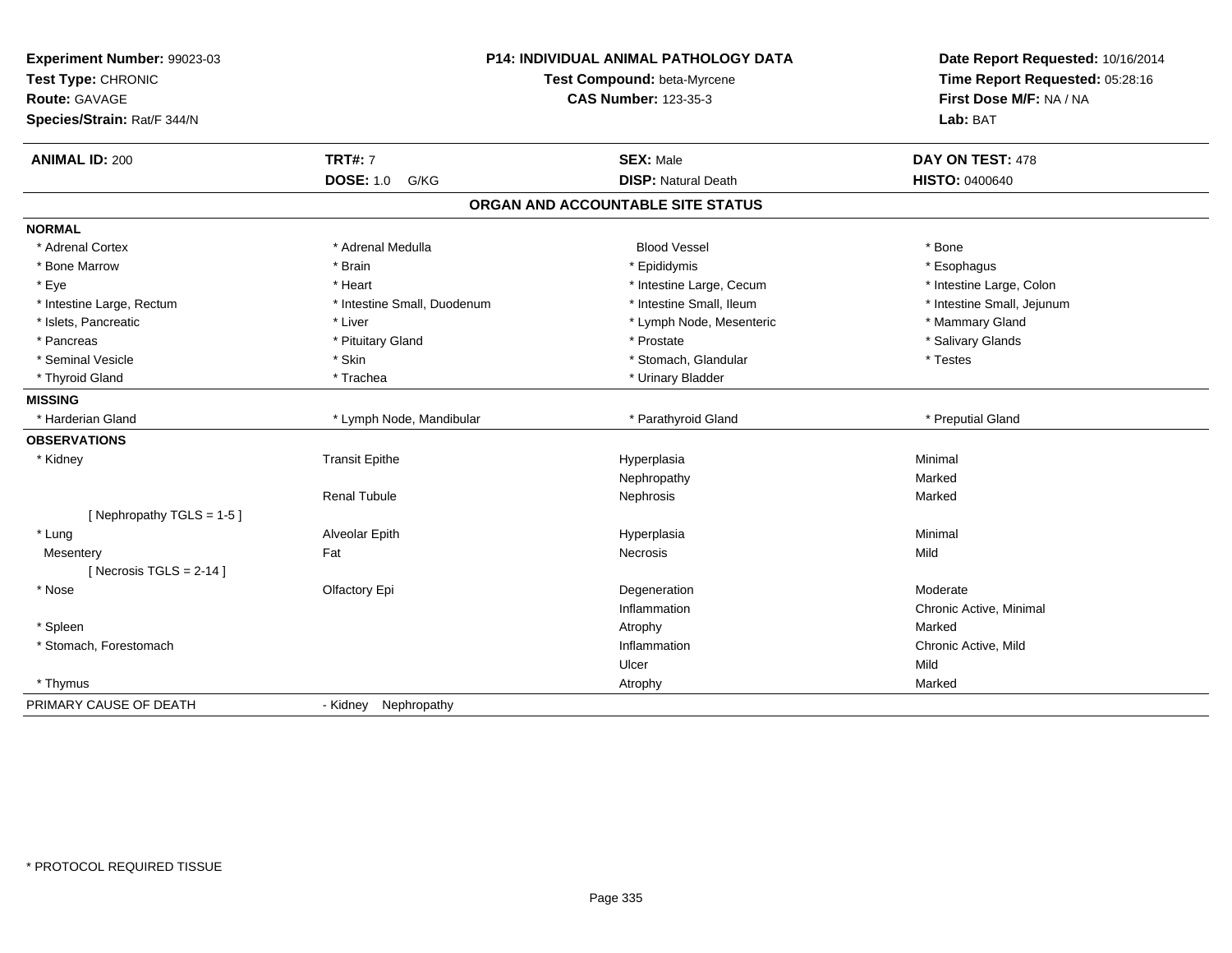| Experiment Number: 99023-03                |                           | <b>P14: INDIVIDUAL ANIMAL PATHOLOGY DATA</b> | Date Report Requested: 10/16/2014 |
|--------------------------------------------|---------------------------|----------------------------------------------|-----------------------------------|
| Test Type: CHRONIC                         |                           | Test Compound: beta-Myrcene                  | Time Report Requested: 05:28:16   |
| Route: GAVAGE                              |                           | <b>CAS Number: 123-35-3</b>                  | First Dose M/F: NA / NA           |
| Species/Strain: Rat/F 344/N                |                           |                                              | Lab: BAT                          |
| <b>ANIMAL ID: 201</b>                      | <b>TRT#: 2</b>            | <b>SEX: Female</b>                           | DAY ON TEST: 732                  |
|                                            | DOSE: 0<br>G/KG           | <b>DISP: Terminal Sacrifice</b>              | HISTO: 0400641                    |
|                                            |                           | ORGAN AND ACCOUNTABLE SITE STATUS            |                                   |
| <b>NORMAL</b>                              |                           |                                              |                                   |
| * Adrenal Medulla                          | <b>Blood Vessel</b>       | $*$ Bone                                     | * Bone Marrow                     |
| * Brain                                    | * Esophagus               | * Eye                                        | * Intestine Large, Cecum          |
| * Intestine Large, Colon                   | * Intestine Large, Rectum | * Intestine Small, Duodenum                  | * Intestine Small, Ileum          |
| * Intestine Small, Jejunum                 | * Islets, Pancreatic      | * Lymph Node, Mesenteric                     | * Ovary                           |
| * Pancreas                                 | * Parathyroid Gland       | * Salivary Glands                            | * Skin                            |
| * Spleen                                   | * Stomach, Forestomach    | * Trachea                                    | * Urinary Bladder                 |
| * Uterus                                   |                           |                                              |                                   |
| <b>MISSING</b>                             |                           |                                              |                                   |
| * Lymph Node, Mandibular                   |                           |                                              |                                   |
| <b>OBSERVATIONS</b>                        |                           |                                              |                                   |
| * Adrenal Cortex                           |                           | Hyperplasia                                  | Mild                              |
|                                            |                           | Vacuolization Cytoplasmic                    | Mild                              |
| * Clitoral Gland                           |                           | Inflammation                                 | Chronic, Minimal                  |
| * Harderian Gland                          |                           | Pigmentation                                 | Porphyrin, Moderate               |
| * Heart                                    |                           | Cardiomyopathy                               | Minimal                           |
| * Kidney                                   |                           | Nephropathy                                  | Minimal                           |
| * Liver                                    |                           | <b>Basophilic Focus</b>                      |                                   |
|                                            |                           | Hepatodiaphragmatic Nodule                   |                                   |
|                                            |                           | Inflammation                                 | Chronic, Minimal                  |
| [ Hepatodiaphragmatic Nodule TGLS = 3-15 ] |                           |                                              |                                   |
| * Lung                                     |                           | Inflammation                                 | Minimal                           |
|                                            |                           | Metaplasia                                   | Osseous, Minimal                  |
| * Mammary Gland                            |                           | Fibroadenoma                                 | Multiple                          |
| [Fibroadenoma TGLS = $1,2-13+14$ ]         |                           |                                              |                                   |
| * Nose                                     | Olfactory Epi             | Degeneration                                 | Minimal                           |
|                                            |                           | Inflammation                                 | Chronic Active, Minimal           |
| * Pituitary Gland                          | Pars Distalis             | Hyperplasia                                  | Minimal                           |
| * Stomach, Glandular                       | Epithelium                | Ectasia                                      | Mild                              |
| * Thymus                                   |                           | Atrophy                                      | Marked                            |
|                                            | <b>Epithel Cell</b>       | Hyperplasia                                  | Mild                              |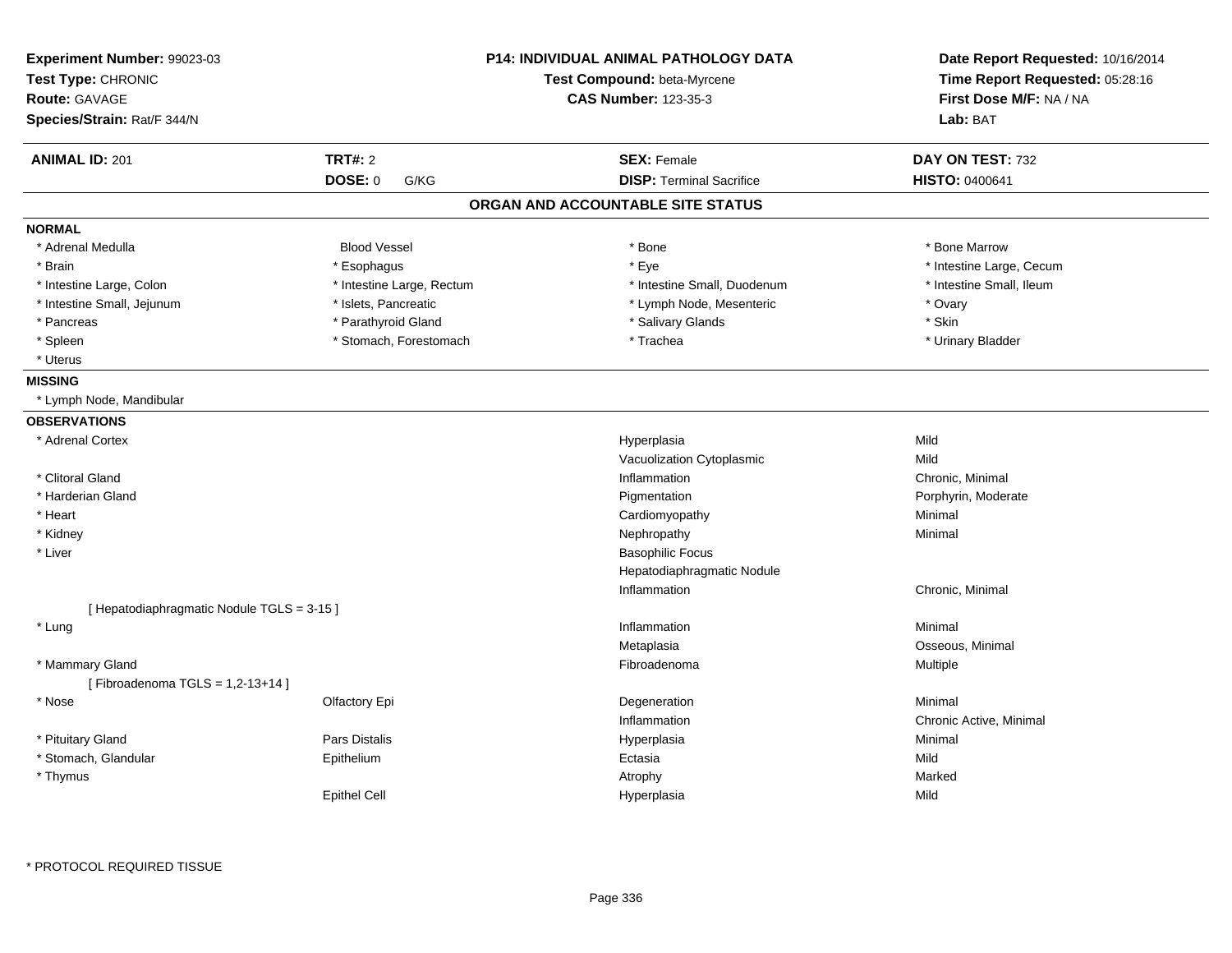| Experiment Number: 99023-03 |                        | <b>P14: INDIVIDUAL ANIMAL PATHOLOGY DATA</b> | Date Report Requested: 10/16/2014 |
|-----------------------------|------------------------|----------------------------------------------|-----------------------------------|
| Test Type: CHRONIC          |                        | <b>Test Compound: beta-Myrcene</b>           | Time Report Requested: 05:28:16   |
| <b>Route: GAVAGE</b>        |                        | <b>CAS Number: 123-35-3</b>                  | First Dose M/F: NA / NA           |
| Species/Strain: Rat/F 344/N |                        |                                              | Lab: BAT                          |
| <b>ANIMAL ID: 201</b>       | TRT#: 2                | <b>SEX: Female</b>                           | DAY ON TEST: 732                  |
|                             | <b>DOSE: 0</b><br>G/KG | <b>DISP:</b> Terminal Sacrifice              | <b>HISTO: 0400641</b>             |
|                             |                        | ORGAN AND ACCOUNTABLE SITE STATUS            |                                   |
| * Thyroid Gland             | C Cell                 | Hyperplasia                                  | Moderate                          |
| PRIMARY CAUSE OF DEATH      |                        |                                              |                                   |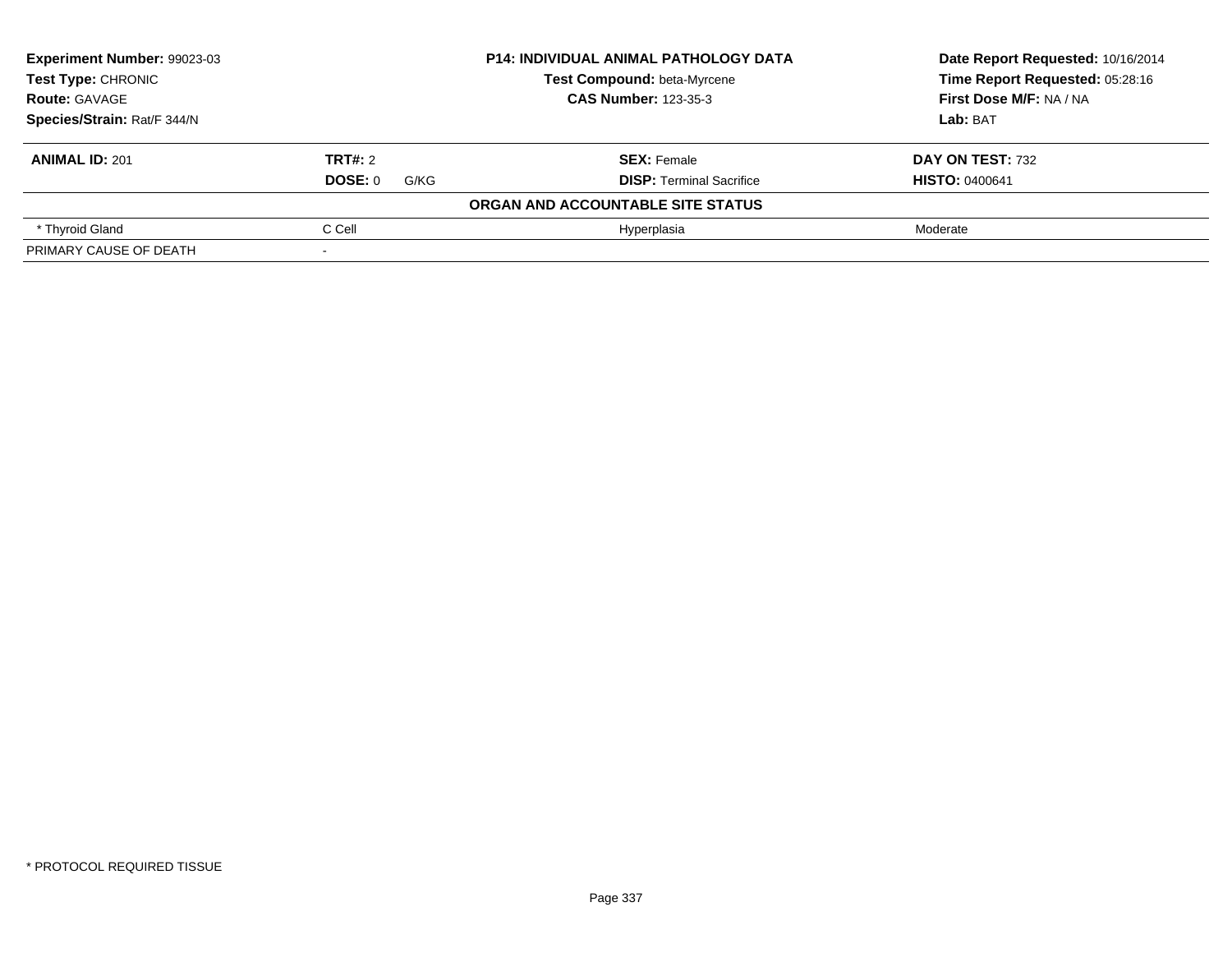| Experiment Number: 99023-03<br>Test Type: CHRONIC<br><b>Route: GAVAGE</b> |                           | <b>P14: INDIVIDUAL ANIMAL PATHOLOGY DATA</b><br>Test Compound: beta-Myrcene<br><b>CAS Number: 123-35-3</b> | Date Report Requested: 10/16/2014<br>Time Report Requested: 05:28:16<br>First Dose M/F: NA / NA |
|---------------------------------------------------------------------------|---------------------------|------------------------------------------------------------------------------------------------------------|-------------------------------------------------------------------------------------------------|
| Species/Strain: Rat/F 344/N                                               |                           |                                                                                                            | Lab: BAT                                                                                        |
| <b>ANIMAL ID: 202</b>                                                     | <b>TRT#: 2</b>            | <b>SEX: Female</b>                                                                                         | DAY ON TEST: 631                                                                                |
|                                                                           | <b>DOSE: 0</b><br>G/KG    | <b>DISP: Moribund Sacrifice</b>                                                                            | <b>HISTO: 0400642</b>                                                                           |
|                                                                           |                           | ORGAN AND ACCOUNTABLE SITE STATUS                                                                          |                                                                                                 |
| <b>NORMAL</b>                                                             |                           |                                                                                                            |                                                                                                 |
| * Adrenal Cortex                                                          | * Adrenal Medulla         | <b>Blood Vessel</b>                                                                                        | * Bone                                                                                          |
| * Brain                                                                   | * Esophagus               | * Eye                                                                                                      | * Intestine Large, Cecum                                                                        |
| * Intestine Large, Colon                                                  | * Intestine Large, Rectum | * Intestine Small, Duodenum                                                                                | * Intestine Small, Ileum                                                                        |
| * Intestine Small, Jejunum                                                | * Islets, Pancreatic      | * Lymph Node, Mesenteric                                                                                   | * Mammary Gland                                                                                 |
| * Ovary                                                                   | * Parathyroid Gland       | * Pituitary Gland                                                                                          | * Salivary Glands                                                                               |
| * Skin                                                                    | * Stomach, Forestomach    | * Thyroid Gland                                                                                            | * Trachea                                                                                       |
| * Uterus                                                                  |                           |                                                                                                            |                                                                                                 |
| <b>MISSING</b>                                                            |                           |                                                                                                            |                                                                                                 |
| * Lymph Node, Mandibular                                                  |                           |                                                                                                            |                                                                                                 |
| <b>OBSERVATIONS</b>                                                       |                           |                                                                                                            |                                                                                                 |
| * Bone Marrow                                                             |                           | Leukemia Mononuclear                                                                                       |                                                                                                 |
| * Clitoral Gland                                                          |                           | Inflammation                                                                                               | Chronic, Minimal                                                                                |
| * Harderian Gland                                                         |                           | Pigmentation                                                                                               | Porphyrin, Marked                                                                               |
| * Heart                                                                   |                           | Cardiomyopathy                                                                                             | Mild                                                                                            |
| * Kidney                                                                  |                           | Leukemia Mononuclear                                                                                       |                                                                                                 |
| * Liver                                                                   |                           | <b>Basophilic Focus</b>                                                                                    |                                                                                                 |
|                                                                           | <b>Bile Duct</b>          | Hyperplasia                                                                                                | Minimal                                                                                         |
|                                                                           |                           | Leukemia Mononuclear                                                                                       |                                                                                                 |
| [ Leukemia Mononuclear TGLS = 2-6+7 ]                                     |                           |                                                                                                            |                                                                                                 |
| * Lung                                                                    |                           | Leukemia Mononuclear                                                                                       |                                                                                                 |
| * Nose                                                                    | Olfactory Epi             | Degeneration                                                                                               | Minimal                                                                                         |
|                                                                           |                           | Inflammation                                                                                               | Chronic Active, Minimal                                                                         |
| * Pancreas                                                                | Acinus                    | Atrophy                                                                                                    | Mild                                                                                            |
|                                                                           | Duct                      | Cyst                                                                                                       |                                                                                                 |
| * Spleen                                                                  |                           | Leukemia Mononuclear                                                                                       |                                                                                                 |
| [ Leukemia Mononuclear TGLS = 1-5 ]                                       |                           |                                                                                                            |                                                                                                 |
| * Stomach, Glandular                                                      | Epithelium                | Ectasia                                                                                                    | Mild                                                                                            |
| * Thymus                                                                  |                           | Atrophy                                                                                                    | Mild                                                                                            |
| * Urinary Bladder                                                         |                           | Inflammation                                                                                               | Minimal                                                                                         |

PRIMARY CAUSE OF DEATH

- Spleen Leukemia Mononuclear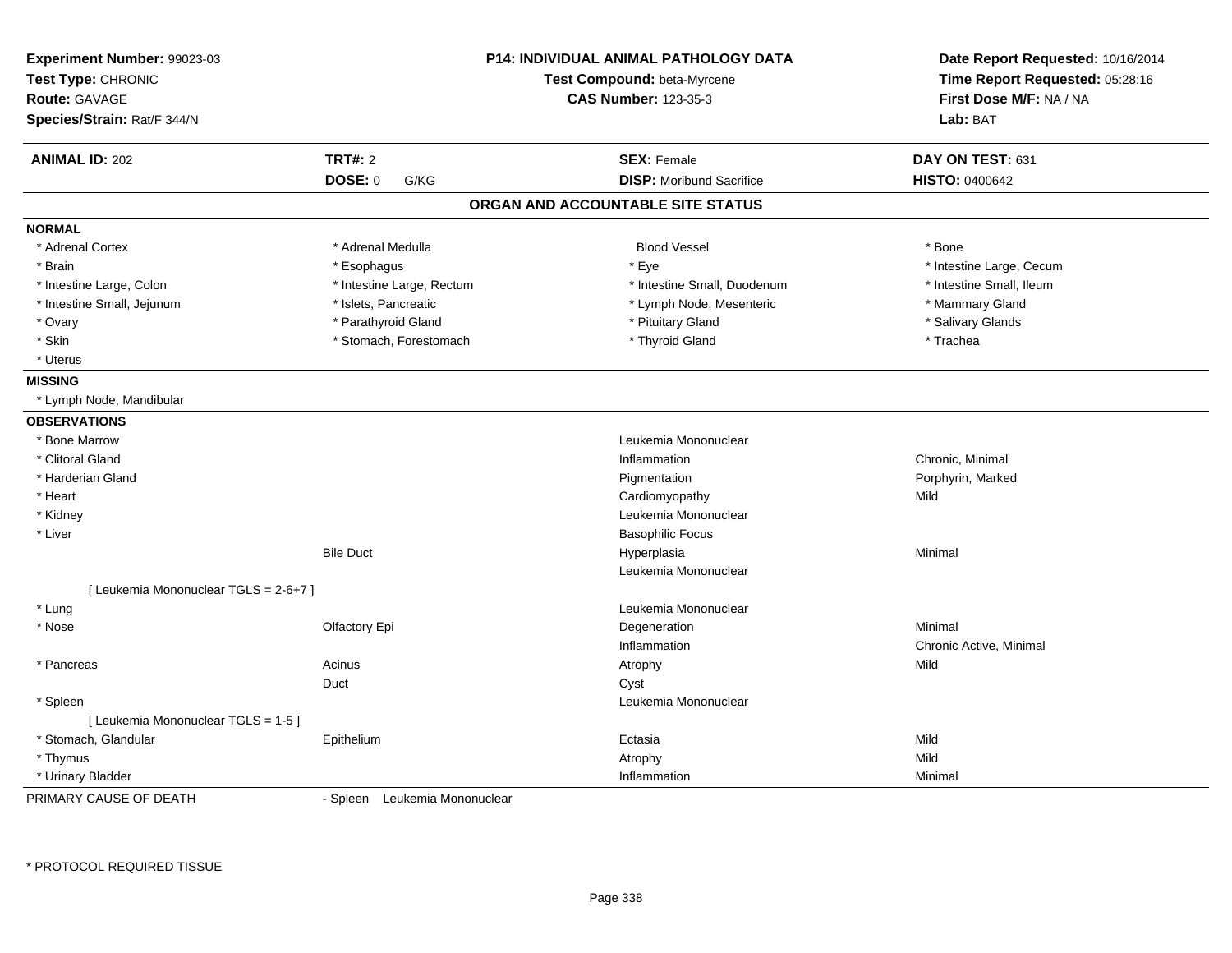| Experiment Number: 99023-03<br>Test Type: CHRONIC |                 | <b>P14: INDIVIDUAL ANIMAL PATHOLOGY DATA</b><br><b>Test Compound: beta-Myrcene</b> | Date Report Requested: 10/16/2014<br>Time Report Requested: 05:28:16 |
|---------------------------------------------------|-----------------|------------------------------------------------------------------------------------|----------------------------------------------------------------------|
| <b>Route: GAVAGE</b>                              |                 | <b>CAS Number: 123-35-3</b>                                                        | First Dose M/F: NA / NA                                              |
| Species/Strain: Rat/F 344/N                       |                 |                                                                                    | Lab: BAT                                                             |
| <b>ANIMAL ID: 202</b>                             | <b>TRT#: 2</b>  | <b>SEX:</b> Female                                                                 | DAY ON TEST: 631                                                     |
|                                                   | DOSE: 0<br>G/KG | <b>DISP:</b> Moribund Sacrifice                                                    | <b>HISTO: 0400642</b>                                                |
|                                                   |                 | ORGAN AND ACCOUNTABLE SITE STATUS                                                  |                                                                      |
|                                                   |                 |                                                                                    |                                                                      |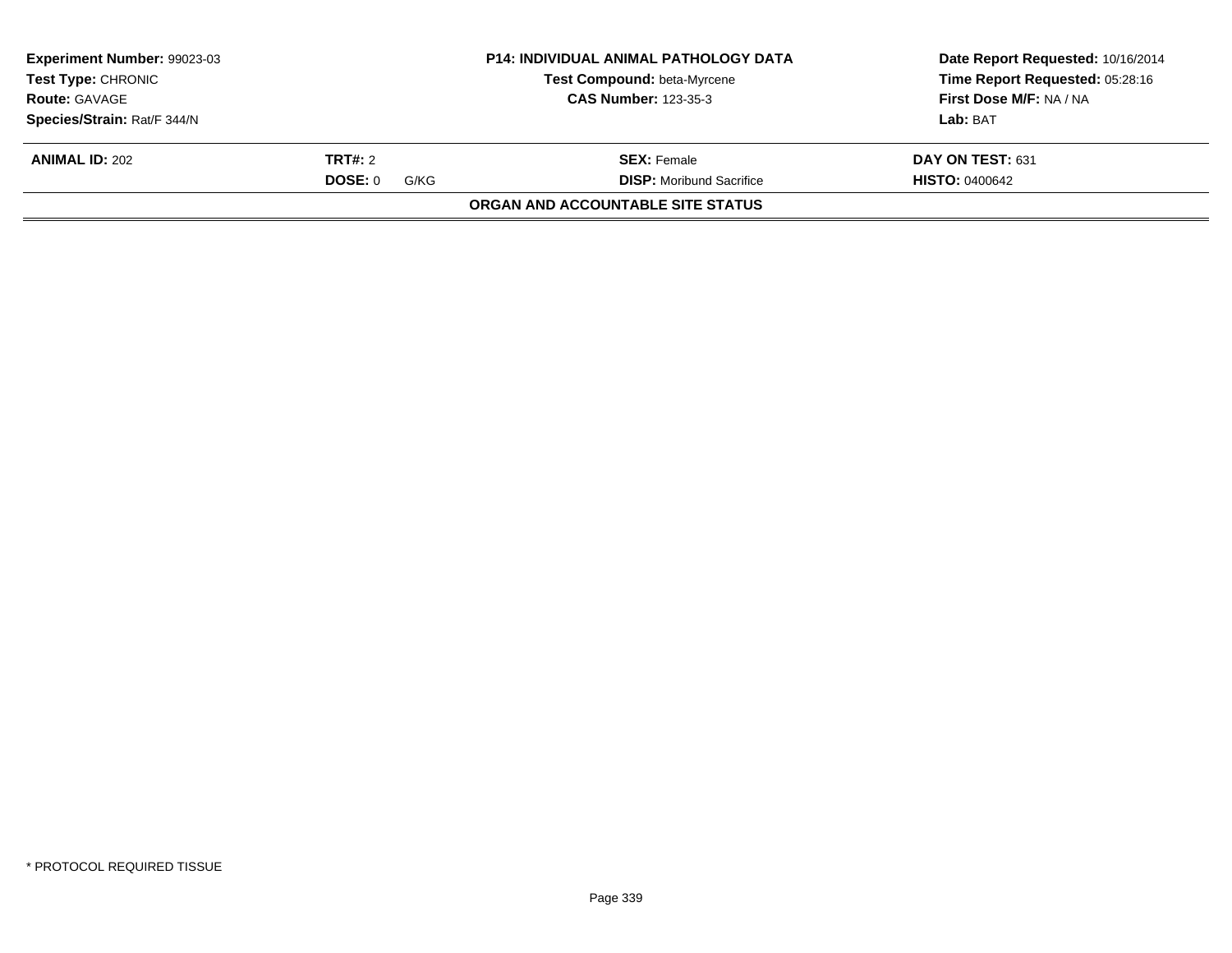| Experiment Number: 99023-03 |                            | <b>P14: INDIVIDUAL ANIMAL PATHOLOGY DATA</b> | Date Report Requested: 10/16/2014 |  |
|-----------------------------|----------------------------|----------------------------------------------|-----------------------------------|--|
| Test Type: CHRONIC          |                            | Test Compound: beta-Myrcene                  | Time Report Requested: 05:28:16   |  |
| <b>Route: GAVAGE</b>        |                            | <b>CAS Number: 123-35-3</b>                  | First Dose M/F: NA / NA           |  |
| Species/Strain: Rat/F 344/N |                            |                                              | Lab: BAT                          |  |
| <b>ANIMAL ID: 203</b>       | <b>TRT#: 2</b>             | <b>SEX: Female</b>                           | DAY ON TEST: 731                  |  |
|                             | <b>DOSE: 0</b><br>G/KG     | <b>DISP: Terminal Sacrifice</b>              | <b>HISTO: 0400643</b>             |  |
|                             |                            | ORGAN AND ACCOUNTABLE SITE STATUS            |                                   |  |
| <b>NORMAL</b>               |                            |                                              |                                   |  |
| * Adrenal Cortex            | * Adrenal Medulla          | <b>Blood Vessel</b>                          | * Bone                            |  |
| * Bone Marrow               | * Brain                    | * Esophagus                                  | * Eye                             |  |
| * Intestine Large, Cecum    | * Intestine Large, Colon   | * Intestine Large, Rectum                    | * Intestine Small, Duodenum       |  |
| * Intestine Small, Ileum    | * Intestine Small, Jejunum | * Islets, Pancreatic                         | * Lymph Node, Mesenteric          |  |
| * Mammary Gland             | * Ovary                    | * Pancreas                                   | * Parathyroid Gland               |  |
| * Salivary Glands           | * Skin                     | * Spleen                                     | * Trachea                         |  |
| * Urinary Bladder           | * Uterus                   |                                              |                                   |  |
| <b>MISSING</b>              |                            |                                              |                                   |  |
| * Lymph Node, Mandibular    |                            |                                              |                                   |  |
| <b>OBSERVATIONS</b>         |                            |                                              |                                   |  |
| * Clitoral Gland            |                            | Hyperplasia                                  | Mild                              |  |
|                             |                            | Inflammation                                 | Chronic, Mild                     |  |
| [Hyperplasia TGLS = 1-12]   |                            |                                              |                                   |  |
| * Harderian Gland           |                            | Pigmentation                                 | Porphyrin, Moderate               |  |
| * Heart                     |                            | Cardiomyopathy                               | Mild                              |  |
| * Kidney                    |                            | Nephropathy                                  | Minimal                           |  |
| * Liver                     |                            | <b>Basophilic Focus</b>                      |                                   |  |
|                             |                            | Inflammation                                 | Chronic, Mild                     |  |
|                             |                            | Mixed Cell Focus                             |                                   |  |
| * Lung                      | Alveolar Epith             | Hyperplasia                                  | Minimal                           |  |
|                             |                            | Inflammation                                 | Minimal                           |  |
| Lymph Node                  | Mediastinal                | Hyperplasia                                  | Lymphoid, Mild                    |  |
| [Hyperplasia TGLS = 3-13]   |                            |                                              |                                   |  |
| * Nose                      | Olfactory Epi              | Degeneration                                 | Minimal                           |  |
| * Pituitary Gland           | Pars Distalis              | Adenoma                                      |                                   |  |
|                             |                            | Angiectasis                                  | Marked                            |  |
| [Adenoma TGLS = $2-8$ ]     |                            |                                              |                                   |  |
| * Stomach. Forestomach      |                            | Inflammation                                 | Chronic Active, Minimal           |  |
| * Stomach, Glandular        | Epithelium                 | Ectasia                                      | Minimal                           |  |
| * Thymus                    |                            | Atrophy                                      | Moderate                          |  |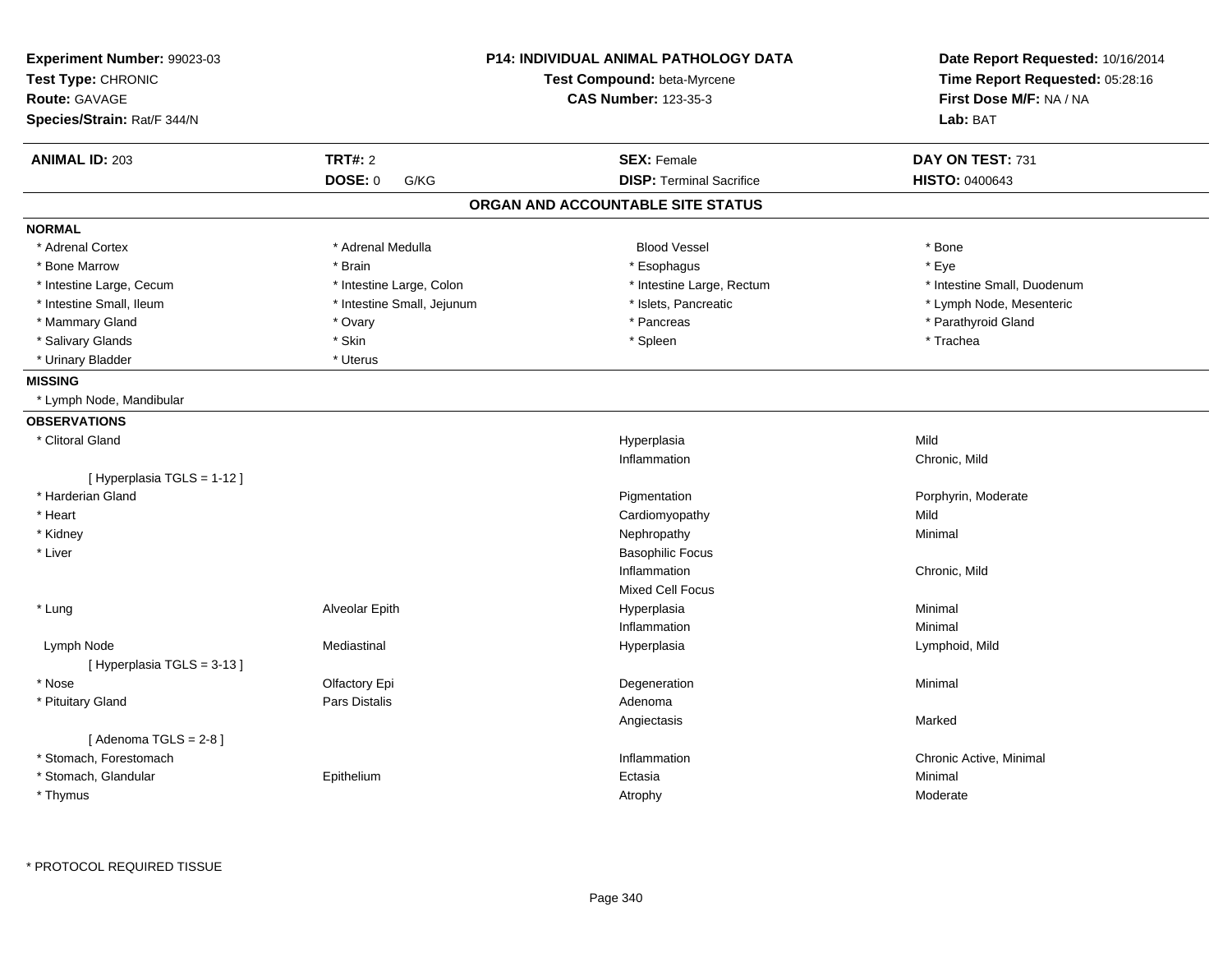| <b>Experiment Number: 99023-03</b><br><b>Test Type: CHRONIC</b> |                        | <b>P14: INDIVIDUAL ANIMAL PATHOLOGY DATA</b> | Date Report Requested: 10/16/2014<br>Time Report Requested: 05:28:16 |
|-----------------------------------------------------------------|------------------------|----------------------------------------------|----------------------------------------------------------------------|
|                                                                 |                        | Test Compound: beta-Myrcene                  |                                                                      |
| <b>Route: GAVAGE</b>                                            |                        | <b>CAS Number: 123-35-3</b>                  | First Dose M/F: NA / NA                                              |
| Species/Strain: Rat/F 344/N                                     |                        |                                              | Lab: BAT                                                             |
| <b>ANIMAL ID: 203</b>                                           | TRT#: 2                | <b>SEX: Female</b>                           | DAY ON TEST: 731                                                     |
|                                                                 | <b>DOSE: 0</b><br>G/KG | <b>DISP:</b> Terminal Sacrifice              | <b>HISTO: 0400643</b>                                                |
|                                                                 |                        | ORGAN AND ACCOUNTABLE SITE STATUS            |                                                                      |
| * Thyroid Gland                                                 | Follicle               | Hyperplasia                                  | Mild                                                                 |
| PRIMARY CAUSE OF DEATH                                          |                        |                                              |                                                                      |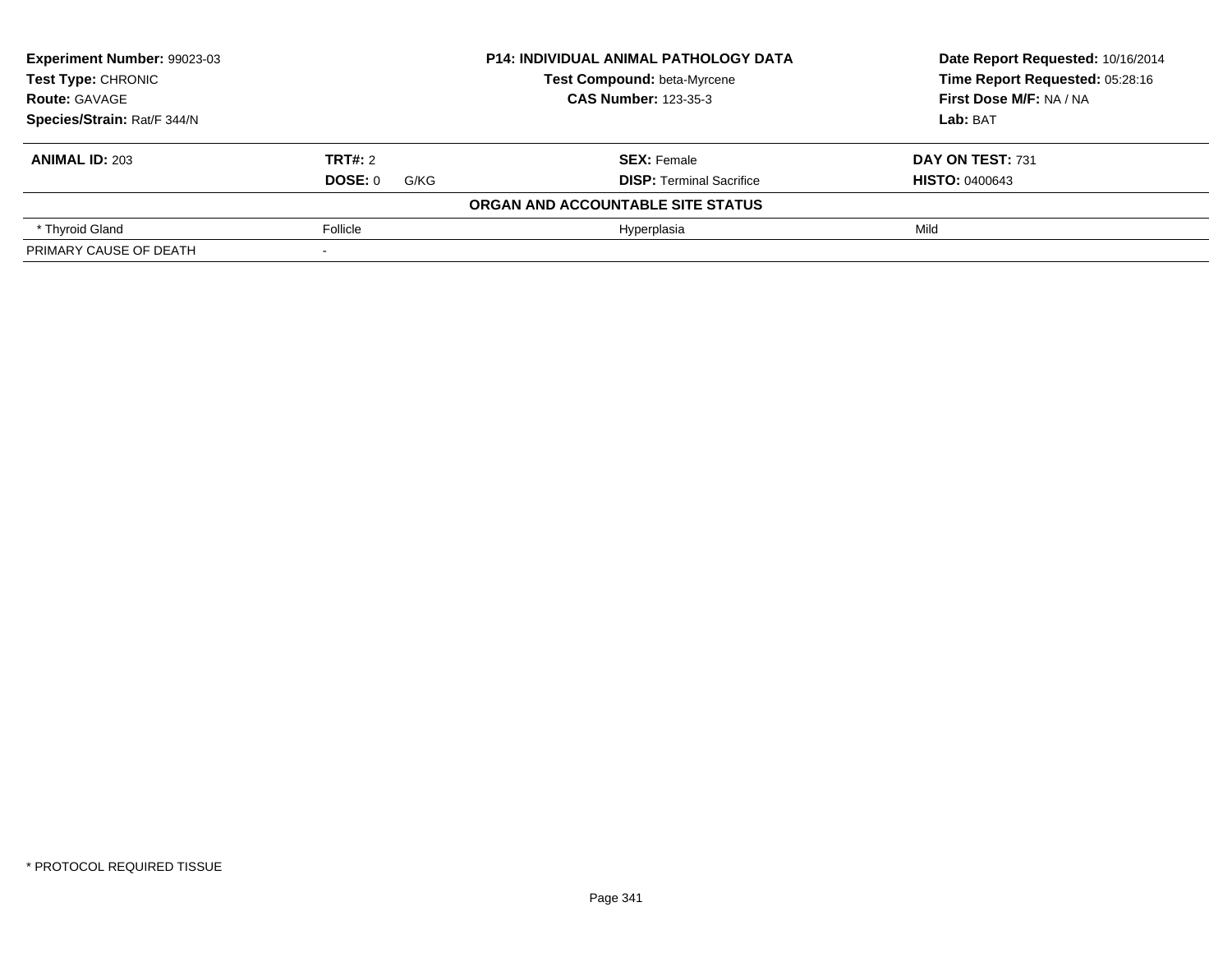| Experiment Number: 99023-03<br>Test Type: CHRONIC |                            | <b>P14: INDIVIDUAL ANIMAL PATHOLOGY DATA</b><br>Test Compound: beta-Myrcene | Date Report Requested: 10/16/2014<br>Time Report Requested: 05:28:16 |  |
|---------------------------------------------------|----------------------------|-----------------------------------------------------------------------------|----------------------------------------------------------------------|--|
| <b>Route: GAVAGE</b>                              |                            | <b>CAS Number: 123-35-3</b>                                                 | First Dose M/F: NA / NA                                              |  |
| Species/Strain: Rat/F 344/N                       |                            |                                                                             | Lab: BAT                                                             |  |
| <b>ANIMAL ID: 204</b>                             | <b>TRT#: 2</b>             | <b>SEX: Female</b>                                                          | DAY ON TEST: 732                                                     |  |
|                                                   | DOSE: 0<br>G/KG            | <b>DISP: Terminal Sacrifice</b>                                             | <b>HISTO: 0400644</b>                                                |  |
|                                                   |                            | ORGAN AND ACCOUNTABLE SITE STATUS                                           |                                                                      |  |
| <b>NORMAL</b>                                     |                            |                                                                             |                                                                      |  |
| * Adrenal Cortex                                  | * Adrenal Medulla          | <b>Blood Vessel</b>                                                         | * Bone                                                               |  |
| * Bone Marrow                                     | * Brain                    | * Esophagus                                                                 | * Eye                                                                |  |
| * Intestine Large, Cecum                          | * Intestine Large, Colon   | * Intestine Large, Rectum                                                   | * Intestine Small, Duodenum                                          |  |
| * Intestine Small, Ileum                          | * Intestine Small, Jejunum | * Lymph Node, Mesenteric                                                    | * Ovary                                                              |  |
| * Parathyroid Gland                               | * Salivary Glands          | * Skin                                                                      | * Spleen                                                             |  |
| * Stomach, Forestomach                            | * Stomach, Glandular       | * Trachea                                                                   | * Urinary Bladder                                                    |  |
| <b>MISSING</b>                                    |                            |                                                                             |                                                                      |  |
| * Lymph Node, Mandibular                          |                            |                                                                             |                                                                      |  |
| <b>OBSERVATIONS</b>                               |                            |                                                                             |                                                                      |  |
| * Clitoral Gland                                  |                            | Hyperplasia                                                                 | Mild                                                                 |  |
| * Harderian Gland                                 |                            | Pigmentation                                                                | Porphyrin, Moderate                                                  |  |
| * Heart                                           |                            | Cardiomyopathy                                                              | Mild                                                                 |  |
| * Islets, Pancreatic                              |                            | Adenoma                                                                     |                                                                      |  |
| [Adenoma TGLS = $4-14$ ]                          |                            |                                                                             |                                                                      |  |
| * Kidney                                          |                            | Nephropathy                                                                 | Minimal                                                              |  |
| * Liver                                           |                            | <b>Basophilic Focus</b>                                                     |                                                                      |  |
|                                                   |                            | <b>Eosinophilic Focus</b>                                                   |                                                                      |  |
|                                                   |                            | Inflammation                                                                | Chronic, Minimal                                                     |  |
|                                                   |                            | <b>Mixed Cell Focus</b>                                                     |                                                                      |  |
| [Basophilic Focus TGLS = 3-6+7+14]                |                            |                                                                             |                                                                      |  |
| * Lung                                            | Alveolar Epith             | Hyperplasia                                                                 | Mild                                                                 |  |
|                                                   |                            | Inflammation                                                                | Minimal                                                              |  |
| * Mammary Gland                                   |                            | Fibroadenoma                                                                |                                                                      |  |
| [Fibroadenoma TGLS = 1-13]                        |                            |                                                                             |                                                                      |  |
| * Nose                                            | Olfactory Epi              | Degeneration                                                                | Minimal                                                              |  |
| * Pancreas                                        | Acinus                     | Hyperplasia                                                                 | Minimal                                                              |  |
| * Pituitary Gland                                 | Pars Distalis              | Hyperplasia                                                                 | Mild                                                                 |  |
| * Thymus                                          |                            | Atrophy                                                                     | Mild                                                                 |  |
| * Thyroid Gland                                   | C Cell                     | Hyperplasia                                                                 | Minimal                                                              |  |
| * Uterus                                          |                            | Polyp Stromal                                                               |                                                                      |  |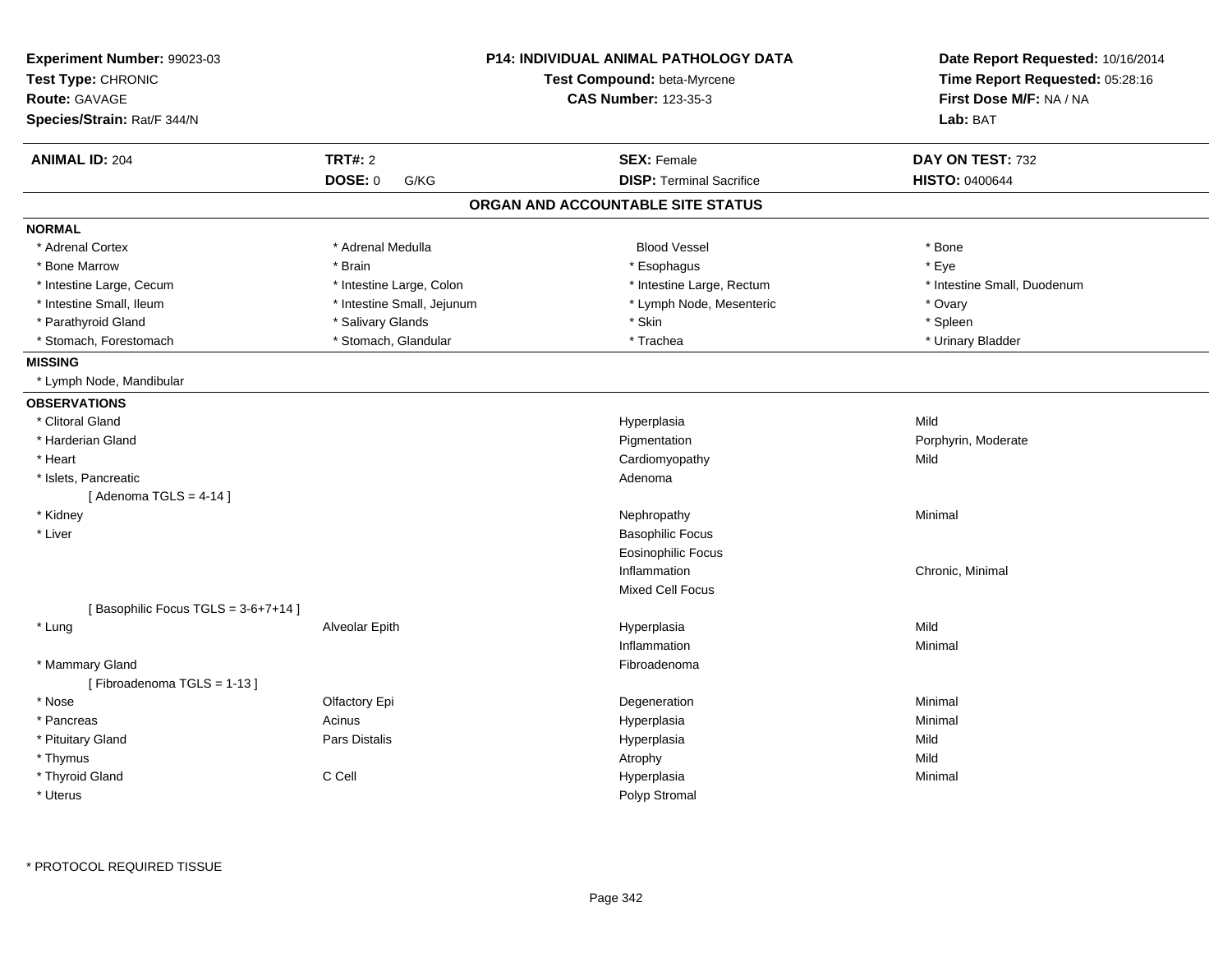| <b>Experiment Number: 99023-03</b><br><b>Test Type: CHRONIC</b> |                 | <b>P14: INDIVIDUAL ANIMAL PATHOLOGY DATA</b><br>Test Compound: beta-Myrcene | Date Report Requested: 10/16/2014<br>Time Report Requested: 05:28:16 |
|-----------------------------------------------------------------|-----------------|-----------------------------------------------------------------------------|----------------------------------------------------------------------|
| <b>Route: GAVAGE</b>                                            |                 | <b>CAS Number: 123-35-3</b>                                                 | First Dose M/F: NA / NA                                              |
| Species/Strain: Rat/F 344/N                                     |                 |                                                                             | <b>Lab:</b> BAT                                                      |
| <b>ANIMAL ID: 204</b>                                           | TRT#: 2         | <b>SEX: Female</b>                                                          | <b>DAY ON TEST: 732</b>                                              |
|                                                                 | DOSE: 0<br>G/KG | <b>DISP:</b> Terminal Sacrifice                                             | <b>HISTO: 0400644</b>                                                |
|                                                                 |                 | ORGAN AND ACCOUNTABLE SITE STATUS                                           |                                                                      |
| [ Polyp Stromal TGLS = $2-14$ ]                                 |                 |                                                                             |                                                                      |
| PRIMARY CAUSE OF DEATH                                          |                 |                                                                             |                                                                      |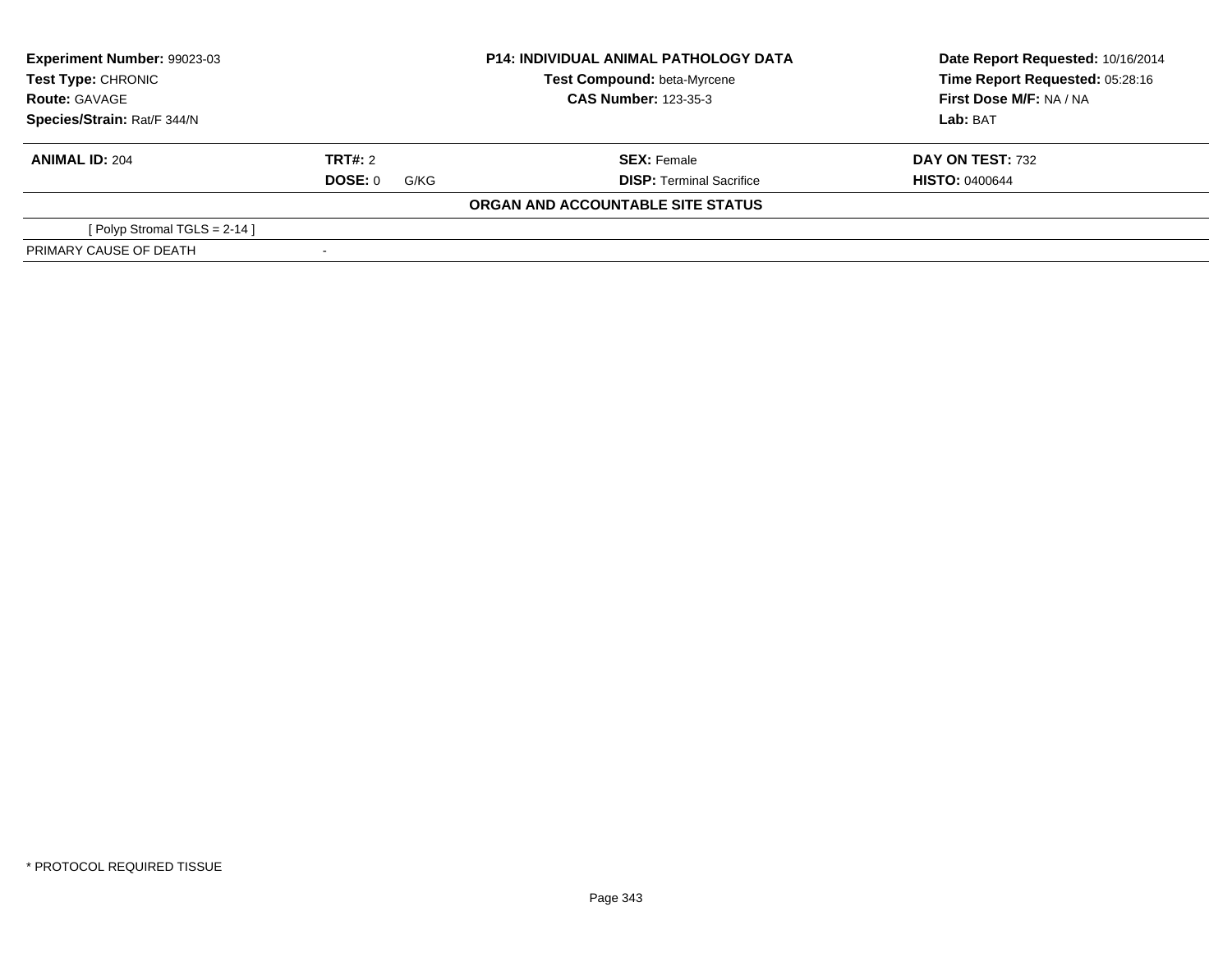| Experiment Number: 99023-03<br>Test Type: CHRONIC |                                    | <b>P14: INDIVIDUAL ANIMAL PATHOLOGY DATA</b><br>Test Compound: beta-Myrcene                                                | Date Report Requested: 10/16/2014<br>Time Report Requested: 05:28:16 |
|---------------------------------------------------|------------------------------------|----------------------------------------------------------------------------------------------------------------------------|----------------------------------------------------------------------|
| Route: GAVAGE<br>Species/Strain: Rat/F 344/N      |                                    | <b>CAS Number: 123-35-3</b>                                                                                                | First Dose M/F: NA / NA<br>Lab: BAT                                  |
|                                                   |                                    |                                                                                                                            |                                                                      |
| <b>ANIMAL ID: 205</b>                             | <b>TRT#: 2</b>                     | <b>SEX: Female</b>                                                                                                         | DAY ON TEST: 346                                                     |
|                                                   | <b>DOSE: 0</b><br>G/KG             | <b>DISP:</b> Moribund Sacrifice                                                                                            | <b>HISTO: 0400645</b>                                                |
|                                                   |                                    | ORGAN AND ACCOUNTABLE SITE STATUS                                                                                          |                                                                      |
| <b>NORMAL</b>                                     |                                    |                                                                                                                            |                                                                      |
| * Adrenal Cortex                                  | <b>Blood Vessel</b>                | * Bone                                                                                                                     | * Bone Marrow                                                        |
| * Brain                                           | * Clitoral Gland                   | * Esophagus                                                                                                                | * Eye                                                                |
| * Intestine Large, Cecum                          | * Intestine Large, Colon           | * Intestine Large, Rectum                                                                                                  | * Intestine Small, Duodenum                                          |
| * Intestine Small, Ileum                          | * Intestine Small, Jejunum         | * Islets, Pancreatic                                                                                                       | * Lung                                                               |
| * Lymph Node, Mesenteric                          | * Mammary Gland                    | * Ovary                                                                                                                    | * Pancreas                                                           |
| * Parathyroid Gland                               | * Pituitary Gland                  | * Salivary Glands                                                                                                          | * Skin                                                               |
| * Stomach, Forestomach                            | * Stomach, Glandular               | * Trachea                                                                                                                  | * Urinary Bladder                                                    |
| <b>MISSING</b>                                    |                                    |                                                                                                                            |                                                                      |
| * Lymph Node, Mandibular                          |                                    |                                                                                                                            |                                                                      |
| <b>OBSERVATIONS</b>                               |                                    |                                                                                                                            |                                                                      |
| * Adrenal Medulla                                 |                                    | Hyperplasia                                                                                                                | Minimal                                                              |
| * Harderian Gland                                 |                                    | Pigmentation                                                                                                               | Porphyrin, Mild                                                      |
| * Heart                                           |                                    | Cardiomyopathy                                                                                                             | Minimal                                                              |
| * Kidney                                          |                                    | Pigmentation                                                                                                               | Moderate                                                             |
|                                                   |                                    | Note: The renal deformity noted at necropsy was examined microscopically and found to correspond with a mesentery neoplasm |                                                                      |
| * Liver                                           |                                    | <b>Basophilic Focus</b>                                                                                                    |                                                                      |
| Mesentery                                         |                                    | Mesothelioma Malignant                                                                                                     |                                                                      |
| [Mesothelioma Malignant TGLS = 1,3-5+13]          |                                    |                                                                                                                            |                                                                      |
| * Nose                                            | Olfactory Epi                      | Degeneration                                                                                                               | Minimal                                                              |
|                                                   |                                    | Inflammation                                                                                                               | Chronic Active, Minimal                                              |
| * Spleen                                          |                                    | Atrophy                                                                                                                    | Moderate                                                             |
| * Thymus                                          |                                    | Atrophy                                                                                                                    | Moderate                                                             |
| * Thyroid Gland                                   | C Cell                             | Hyperplasia                                                                                                                | Marked                                                               |
| * Uterus                                          | Endometrium                        | Hyperplasia                                                                                                                | Cystic, Minimal                                                      |
| PRIMARY CAUSE OF DEATH                            | - Mesentery Mesothelioma Malignant |                                                                                                                            |                                                                      |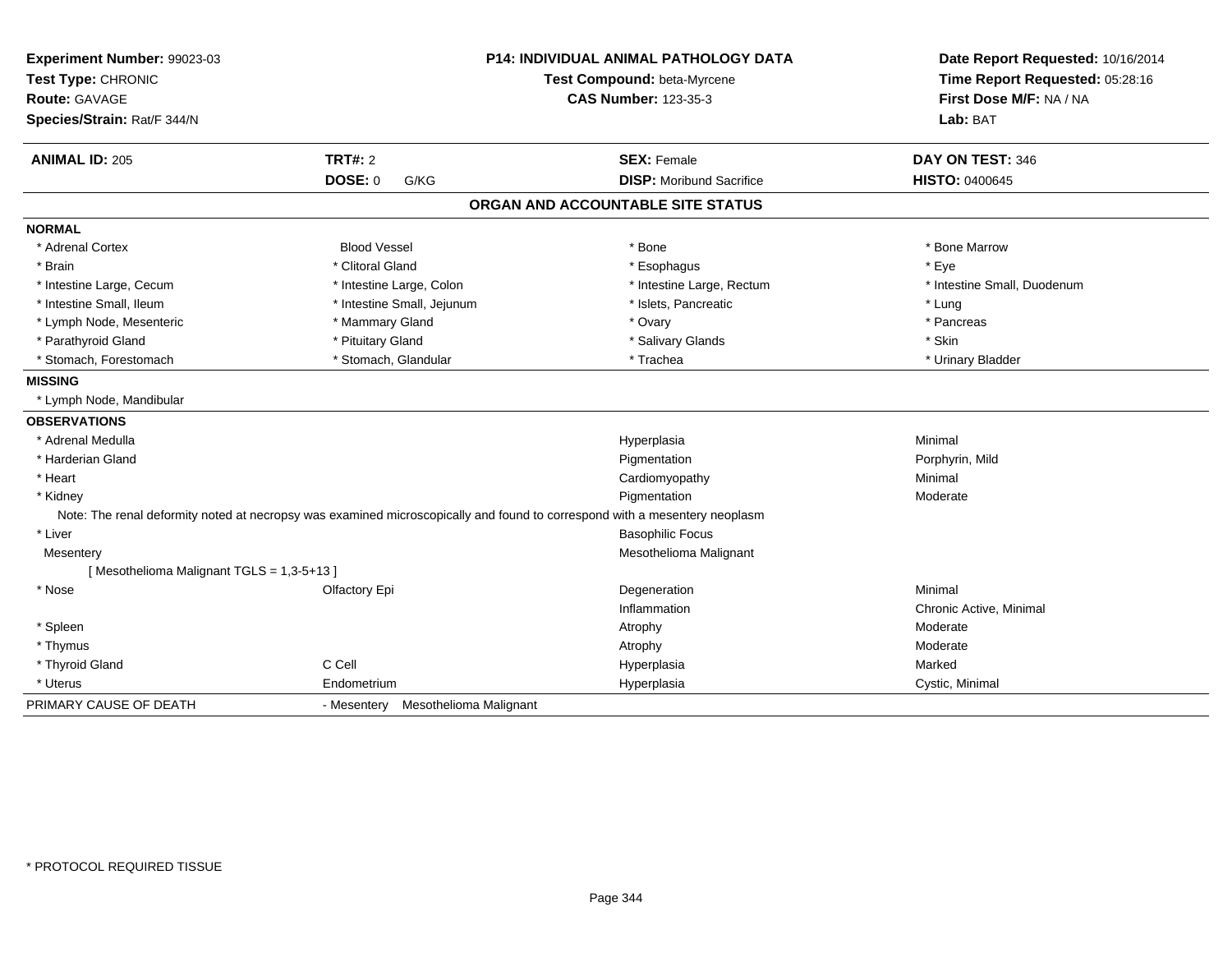| Experiment Number: 99023-03           |                             | <b>P14: INDIVIDUAL ANIMAL PATHOLOGY DATA</b> | Date Report Requested: 10/16/2014 |
|---------------------------------------|-----------------------------|----------------------------------------------|-----------------------------------|
| Test Type: CHRONIC                    | Test Compound: beta-Myrcene |                                              | Time Report Requested: 05:28:16   |
| Route: GAVAGE                         |                             | <b>CAS Number: 123-35-3</b>                  | First Dose M/F: NA / NA           |
| Species/Strain: Rat/F 344/N           |                             |                                              | Lab: BAT                          |
| <b>ANIMAL ID: 206</b>                 | TRT#: 2                     | <b>SEX: Female</b>                           | DAY ON TEST: 688                  |
|                                       | <b>DOSE: 0</b><br>G/KG      | <b>DISP: Moribund Sacrifice</b>              | <b>HISTO: 0400646</b>             |
|                                       |                             | ORGAN AND ACCOUNTABLE SITE STATUS            |                                   |
| <b>NORMAL</b>                         |                             |                                              |                                   |
| * Adrenal Medulla                     | <b>Blood Vessel</b>         | * Bone                                       | * Bone Marrow                     |
| * Esophagus                           | * Eye                       | * Intestine Large, Cecum                     | * Intestine Large, Colon          |
| * Intestine Large, Rectum             | * Intestine Small, Duodenum | * Intestine Small, Ileum                     | * Intestine Small, Jejunum        |
| * Islets, Pancreatic                  | * Lymph Node, Mesenteric    | * Ovary                                      | * Pancreas                        |
| * Parathyroid Gland                   | * Pituitary Gland           | * Salivary Glands                            | * Skin                            |
| * Stomach, Forestomach                | * Thyroid Gland             | * Trachea                                    | * Urinary Bladder                 |
| * Uterus                              |                             |                                              |                                   |
| <b>MISSING</b>                        |                             |                                              |                                   |
| * Lymph Node, Mandibular              |                             |                                              |                                   |
| <b>OBSERVATIONS</b>                   |                             |                                              |                                   |
| * Adrenal Cortex                      |                             | Leukemia Mononuclear                         |                                   |
| * Brain                               |                             | Leukemia Mononuclear                         |                                   |
| [ Leukemia Mononuclear TGLS = 4-9 ]   |                             |                                              |                                   |
| * Clitoral Gland                      |                             | Hyperplasia                                  | Minimal                           |
| * Harderian Gland                     |                             | Inflammation                                 | Chronic, Minimal                  |
|                                       |                             | Pigmentation                                 | Porphyrin, Moderate               |
| * Heart                               |                             | Leukemia Mononuclear                         |                                   |
| * Kidney                              |                             | Leukemia Mononuclear                         |                                   |
|                                       |                             | Nephropathy                                  | Minimal                           |
| * Liver                               |                             | Leukemia Mononuclear                         |                                   |
|                                       |                             | Necrosis                                     | Minimal                           |
| [ Leukemia Mononuclear TGLS = 3-6+7 ] |                             |                                              |                                   |
| * Lung                                |                             | Leukemia Mononuclear                         |                                   |
| * Mammary Gland                       |                             | Fibroadenoma                                 |                                   |
| [Fibroadenoma TGLS = 1-13]            |                             |                                              |                                   |
| * Nose                                | Olfactory Epi               | Degeneration                                 | Minimal                           |
|                                       |                             | Erosion                                      | Minimal                           |
|                                       |                             | Inflammation                                 | Chronic Active, Minimal           |
| * Spleen                              |                             | Leukemia Mononuclear                         |                                   |
| [ Leukemia Mononuclear TGLS = 2-5 ]   |                             |                                              |                                   |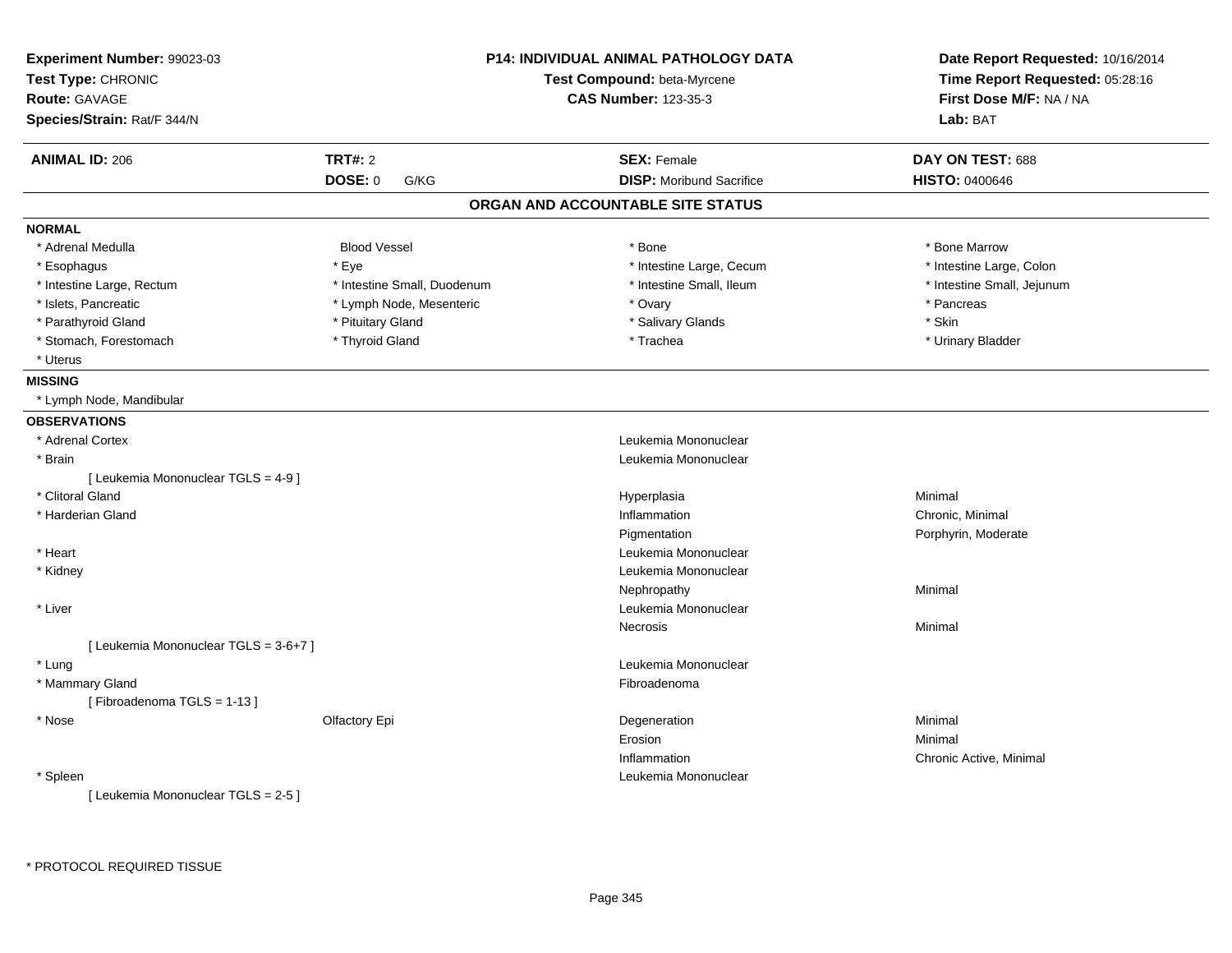| <b>Experiment Number: 99023-03</b> |                              | <b>P14: INDIVIDUAL ANIMAL PATHOLOGY DATA</b> | Date Report Requested: 10/16/2014 |
|------------------------------------|------------------------------|----------------------------------------------|-----------------------------------|
| Test Type: CHRONIC                 |                              | Test Compound: beta-Myrcene                  | Time Report Requested: 05:28:16   |
| <b>Route: GAVAGE</b>               |                              | <b>CAS Number: 123-35-3</b>                  | First Dose M/F: NA / NA           |
| Species/Strain: Rat/F 344/N        |                              |                                              | Lab: BAT                          |
| <b>ANIMAL ID: 206</b>              | <b>TRT#: 2</b>               | <b>SEX: Female</b>                           | DAY ON TEST: 688                  |
|                                    | DOSE: 0<br>G/KG              | <b>DISP:</b> Moribund Sacrifice              | <b>HISTO: 0400646</b>             |
|                                    |                              | ORGAN AND ACCOUNTABLE SITE STATUS            |                                   |
| * Stomach, Glandular               | Epithelium                   | Ectasia                                      | Minimal                           |
| * Thymus                           |                              | Atrophy                                      | Marked                            |
| PRIMARY CAUSE OF DEATH             | - Mammary Gland Fibroadenoma |                                              |                                   |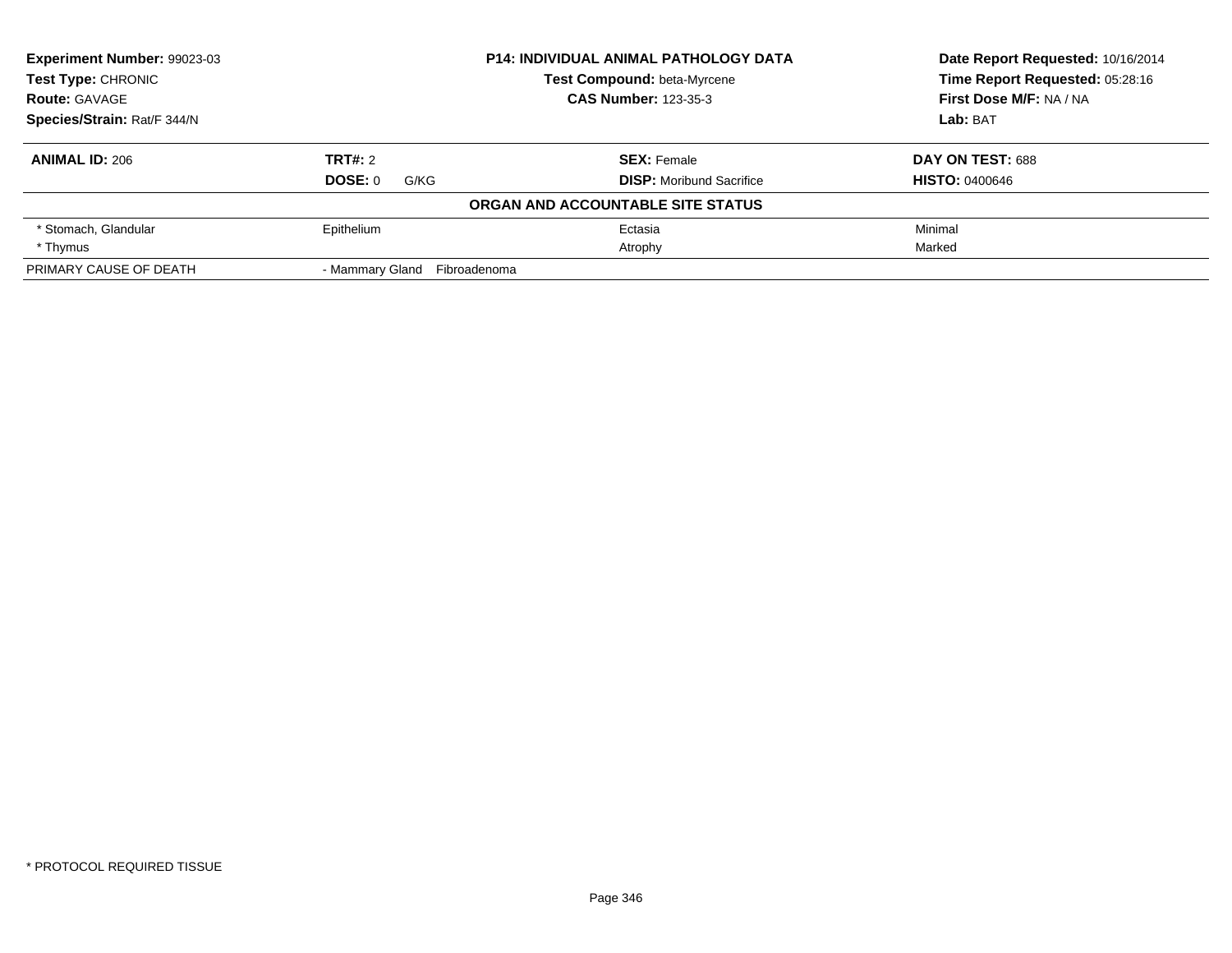| Experiment Number: 99023-03<br>Test Type: CHRONIC<br>Route: GAVAGE<br>Species/Strain: Rat/F 344/N |                          | P14: INDIVIDUAL ANIMAL PATHOLOGY DATA<br>Test Compound: beta-Myrcene<br><b>CAS Number: 123-35-3</b> | Date Report Requested: 10/16/2014<br>Time Report Requested: 05:28:16<br>First Dose M/F: NA / NA<br>Lab: BAT |
|---------------------------------------------------------------------------------------------------|--------------------------|-----------------------------------------------------------------------------------------------------|-------------------------------------------------------------------------------------------------------------|
| <b>ANIMAL ID: 207</b>                                                                             | <b>TRT#: 2</b>           | <b>SEX: Female</b>                                                                                  | DAY ON TEST: 731                                                                                            |
|                                                                                                   | DOSE: 0<br>G/KG          | <b>DISP: Terminal Sacrifice</b>                                                                     | HISTO: 0400647                                                                                              |
|                                                                                                   |                          | ORGAN AND ACCOUNTABLE SITE STATUS                                                                   |                                                                                                             |
| <b>NORMAL</b>                                                                                     |                          |                                                                                                     |                                                                                                             |
| * Adrenal Medulla                                                                                 | <b>Blood Vessel</b>      | * Bone                                                                                              | * Bone Marrow                                                                                               |
| * Brain                                                                                           | * Clitoral Gland         | * Esophagus                                                                                         | * Eye                                                                                                       |
| * Heart                                                                                           | * Intestine Large, Cecum | * Intestine Large, Colon                                                                            | * Intestine Large, Rectum                                                                                   |
| * Intestine Small, Duodenum                                                                       | * Intestine Small, Ileum | * Intestine Small, Jejunum                                                                          | * Islets, Pancreatic                                                                                        |
| * Lung                                                                                            | * Lymph Node, Mesenteric | * Mammary Gland                                                                                     | * Ovary                                                                                                     |
| * Parathyroid Gland                                                                               | * Pituitary Gland        | * Salivary Glands                                                                                   | * Skin                                                                                                      |
| * Spleen                                                                                          | * Stomach, Forestomach   | * Trachea                                                                                           | * Urinary Bladder                                                                                           |
| * Uterus                                                                                          |                          |                                                                                                     |                                                                                                             |
| <b>MISSING</b>                                                                                    |                          |                                                                                                     |                                                                                                             |
| * Lymph Node, Mandibular                                                                          |                          |                                                                                                     |                                                                                                             |
| <b>OBSERVATIONS</b>                                                                               |                          |                                                                                                     |                                                                                                             |
| * Adrenal Cortex                                                                                  |                          | Vacuolization Cytoplasmic                                                                           | Mild                                                                                                        |
| * Harderian Gland                                                                                 |                          | Pigmentation                                                                                        | Porphyrin, Mild                                                                                             |
| * Kidney                                                                                          |                          | Nephropathy                                                                                         | Minimal                                                                                                     |
| * Liver                                                                                           |                          | <b>Basophilic Focus</b>                                                                             |                                                                                                             |
|                                                                                                   |                          | <b>Eosinophilic Focus</b>                                                                           |                                                                                                             |
|                                                                                                   | <b>Bile Duct</b>         | Hyperplasia                                                                                         | Mild                                                                                                        |
|                                                                                                   |                          | Inflammation                                                                                        | Chronic, Minimal                                                                                            |
| [Basophilic Focus TGLS = 1-13]                                                                    |                          |                                                                                                     |                                                                                                             |
| * Nose                                                                                            | Olfactory Epi            | Degeneration                                                                                        | Minimal                                                                                                     |
| * Pancreas                                                                                        | Acinus                   | Atrophy                                                                                             | Minimal                                                                                                     |
| * Stomach, Glandular                                                                              | Epithelium               | Ectasia                                                                                             | Minimal                                                                                                     |
| * Thymus                                                                                          |                          | Atrophy                                                                                             | Moderate                                                                                                    |
|                                                                                                   |                          | <b>Infiltration Cellular</b>                                                                        | Lymphocyte, Moderate                                                                                        |
| * Thyroid Gland                                                                                   | C Cell                   | Hyperplasia                                                                                         | Mild                                                                                                        |
| PRIMARY CAUSE OF DEATH                                                                            | $\blacksquare$           |                                                                                                     |                                                                                                             |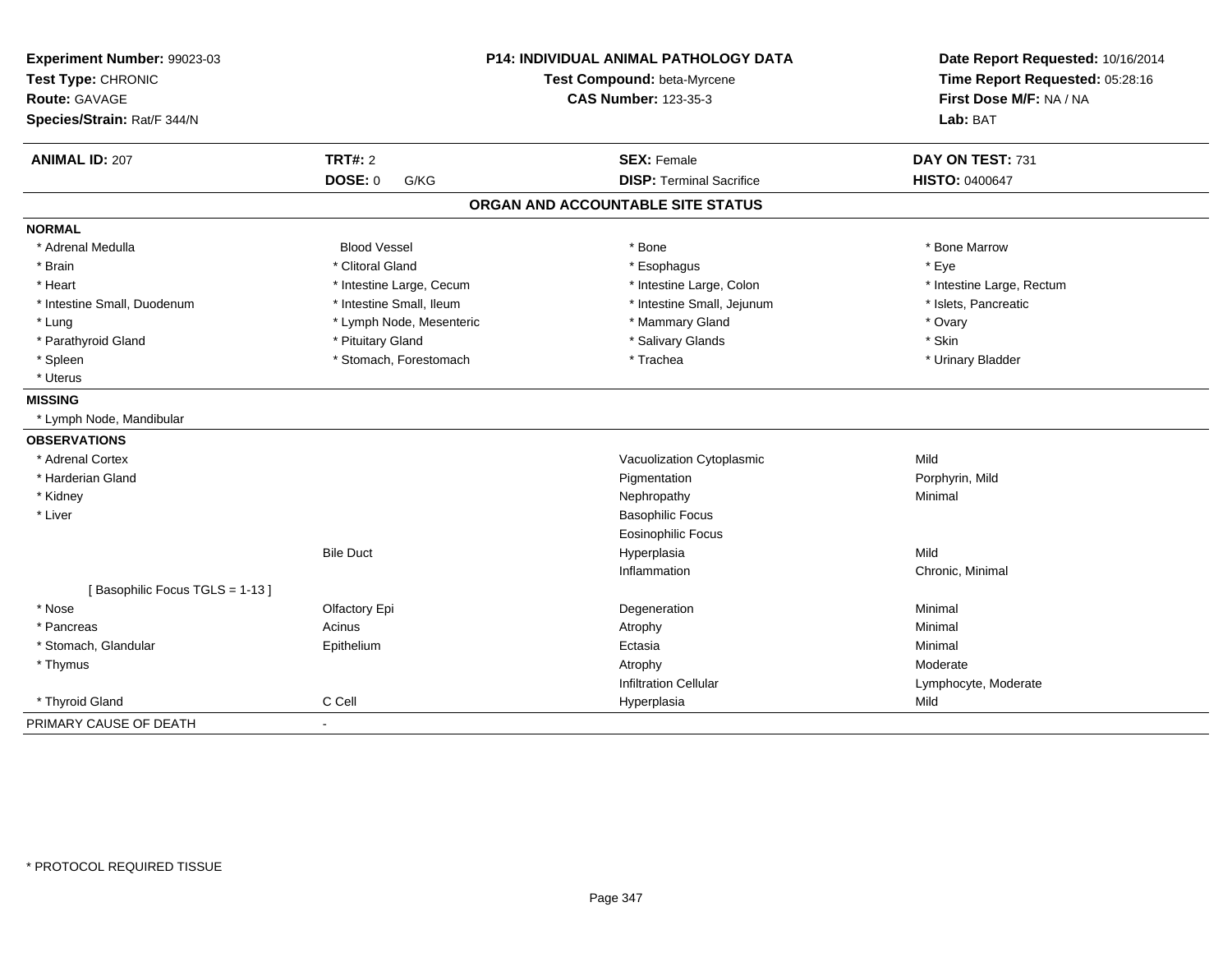| Experiment Number: 99023-03<br>Test Type: CHRONIC |                           | <b>P14: INDIVIDUAL ANIMAL PATHOLOGY DATA</b> | Date Report Requested: 10/16/2014<br>Time Report Requested: 05:28:16 |  |
|---------------------------------------------------|---------------------------|----------------------------------------------|----------------------------------------------------------------------|--|
|                                                   |                           | Test Compound: beta-Myrcene                  |                                                                      |  |
| <b>Route: GAVAGE</b>                              |                           | <b>CAS Number: 123-35-3</b>                  | First Dose M/F: NA / NA                                              |  |
| Species/Strain: Rat/F 344/N                       |                           |                                              | Lab: BAT                                                             |  |
| <b>ANIMAL ID: 208</b>                             | <b>TRT#: 2</b>            | <b>SEX: Female</b>                           | DAY ON TEST: 731                                                     |  |
|                                                   | DOSE: 0<br>G/KG           | <b>DISP: Terminal Sacrifice</b>              | <b>HISTO: 0400648</b>                                                |  |
|                                                   |                           | ORGAN AND ACCOUNTABLE SITE STATUS            |                                                                      |  |
| <b>NORMAL</b>                                     |                           |                                              |                                                                      |  |
| * Adrenal Medulla                                 | <b>Blood Vessel</b>       | $*$ Bone                                     | * Bone Marrow                                                        |  |
| * Brain                                           | * Esophagus               | * Eye                                        | * Intestine Large, Cecum                                             |  |
| * Intestine Large, Colon                          | * Intestine Large, Rectum | * Intestine Small, Duodenum                  | * Intestine Small, Ileum                                             |  |
| * Intestine Small, Jejunum                        | * Islets, Pancreatic      | * Kidney                                     | * Lymph Node, Mesenteric                                             |  |
| * Ovary                                           | * Parathyroid Gland       | * Salivary Glands                            | * Skin                                                               |  |
| * Stomach, Forestomach                            | * Trachea                 | * Urinary Bladder                            | * Uterus                                                             |  |
| <b>MISSING</b>                                    |                           |                                              |                                                                      |  |
| * Lymph Node, Mandibular                          |                           |                                              |                                                                      |  |
| <b>OBSERVATIONS</b>                               |                           |                                              |                                                                      |  |
| * Adrenal Cortex                                  |                           | Vacuolization Cytoplasmic                    | Mild                                                                 |  |
| * Clitoral Gland                                  |                           | Inflammation                                 | Chronic, Minimal                                                     |  |
| * Harderian Gland                                 |                           | Hyperplasia                                  | Mild                                                                 |  |
|                                                   |                           | Pigmentation                                 | Porphyrin, Mild                                                      |  |
| * Heart                                           |                           | Cardiomyopathy                               | Minimal                                                              |  |
| * Liver                                           |                           | <b>Basophilic Focus</b>                      |                                                                      |  |
|                                                   | <b>Bile Duct</b>          | Hyperplasia                                  | Minimal                                                              |  |
|                                                   |                           | Inflammation                                 | Chronic, Minimal                                                     |  |
|                                                   |                           | Mixed Cell Focus                             |                                                                      |  |
| [Mixed Cell Focus TGLS = 3-14]                    |                           |                                              |                                                                      |  |
| * Lung                                            |                           | Alveolar/Bronchiolar Adenoma                 |                                                                      |  |
|                                                   | Alveolar Epith            | Hyperplasia                                  | Moderate                                                             |  |
|                                                   |                           | Inflammation                                 | Minimal                                                              |  |
| Lymph Node                                        | Mediastinal               | Squamous Cell Carcinoma                      | Metastatic (Oral Mucosa)                                             |  |
| [Squamous Cell Carcinoma TGLS = 4-15]             |                           |                                              |                                                                      |  |
| * Mammary Gland                                   |                           | Cyst                                         |                                                                      |  |
| [ $Cyst TGLS = 1-13$ ]                            |                           |                                              |                                                                      |  |
| Mesentery                                         | Fat                       | Necrosis                                     | Mild                                                                 |  |
| [Necrosis $TGLS = 2-14$ ]                         |                           |                                              |                                                                      |  |
| * Nose                                            | Olfactory Epi             | Degeneration                                 | Minimal                                                              |  |
|                                                   |                           | Inflammation                                 | Chronic Active, Minimal                                              |  |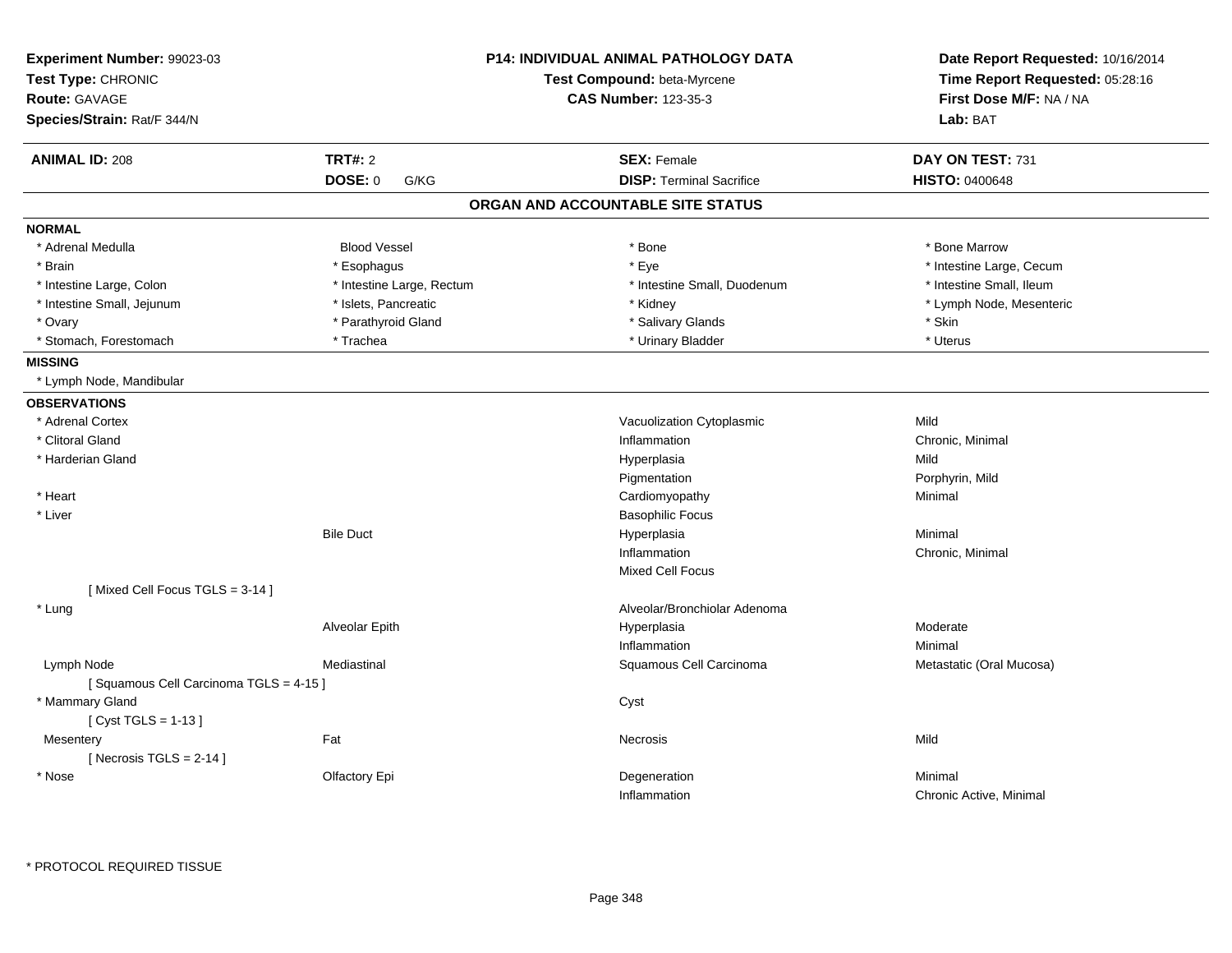| <b>Experiment Number: 99023-03</b><br>Test Type: CHRONIC<br><b>Route: GAVAGE</b><br>Species/Strain: Rat/F 344/N |                                   | <b>P14: INDIVIDUAL ANIMAL PATHOLOGY DATA</b><br>Test Compound: beta-Myrcene<br><b>CAS Number: 123-35-3</b>                                                           | Date Report Requested: 10/16/2014<br>Time Report Requested: 05:28:16<br>First Dose M/F: NA / NA<br>Lab: BAT |
|-----------------------------------------------------------------------------------------------------------------|-----------------------------------|----------------------------------------------------------------------------------------------------------------------------------------------------------------------|-------------------------------------------------------------------------------------------------------------|
| <b>ANIMAL ID: 208</b>                                                                                           | <b>TRT#: 2</b><br>DOSE: 0<br>G/KG | <b>SEX: Female</b><br><b>DISP:</b> Terminal Sacrifice                                                                                                                | DAY ON TEST: 731<br><b>HISTO: 0400648</b>                                                                   |
|                                                                                                                 |                                   | ORGAN AND ACCOUNTABLE SITE STATUS                                                                                                                                    |                                                                                                             |
| Oral Mucosa<br>Squamous Cell Carcinoma TGLS = 6-17 ]                                                            |                                   | Squamous Cell Carcinoma<br>Note: The nodule identified grossly as being in a nasal sinus was examined microscopically and diagnosed as a neoplasm of the oral cavity |                                                                                                             |
| * Pancreas<br>* Pituitary Gland<br>[ Adenoma TGLS = 5-16 ]                                                      | Acinus<br>Pars Distalis           | Atrophy<br>Adenoma                                                                                                                                                   | Minimal                                                                                                     |
| * Spleen<br>* Stomach, Glandular<br>* Thymus<br>* Thyroid Gland                                                 | Epithelium<br>C Cell              | Hematopoietic Cell Proliferation<br>Ectasia<br>Atrophy<br>Hyperplasia                                                                                                | Minimal<br>Mild<br>Marked<br>Minimal                                                                        |
| PRIMARY CAUSE OF DEATH                                                                                          | $\blacksquare$                    |                                                                                                                                                                      |                                                                                                             |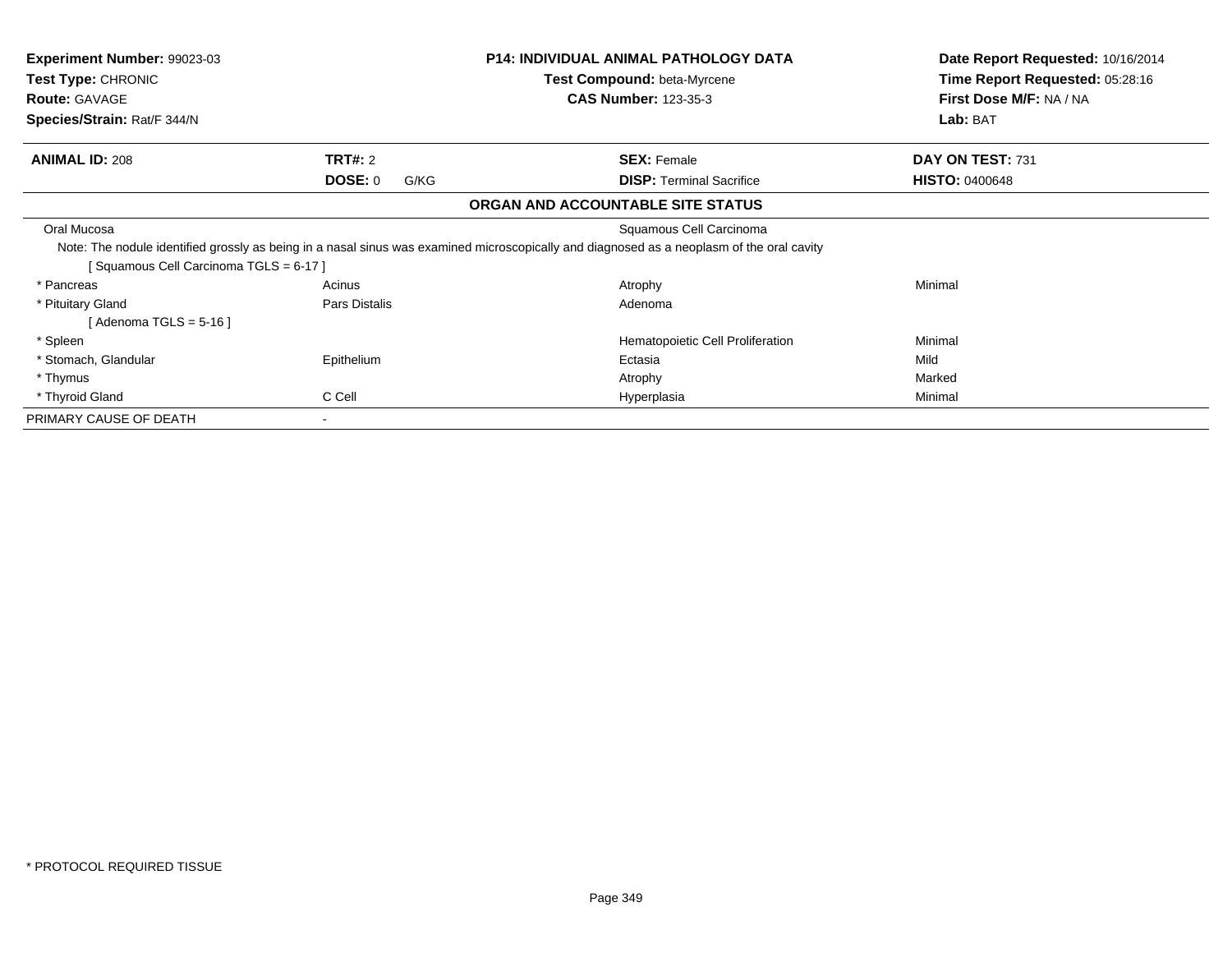| Experiment Number: 99023-03<br>Test Type: CHRONIC |                            | <b>P14: INDIVIDUAL ANIMAL PATHOLOGY DATA</b><br>Test Compound: beta-Myrcene | Date Report Requested: 10/16/2014<br>Time Report Requested: 05:28:16 |
|---------------------------------------------------|----------------------------|-----------------------------------------------------------------------------|----------------------------------------------------------------------|
| Route: GAVAGE                                     |                            | <b>CAS Number: 123-35-3</b>                                                 | First Dose M/F: NA / NA                                              |
| Species/Strain: Rat/F 344/N                       |                            |                                                                             | Lab: BAT                                                             |
| <b>ANIMAL ID: 209</b>                             | <b>TRT#: 2</b>             | <b>SEX: Female</b>                                                          | DAY ON TEST: 330                                                     |
|                                                   | <b>DOSE: 0</b><br>G/KG     | <b>DISP: Moribund Sacrifice</b>                                             | <b>HISTO: 0400649</b>                                                |
|                                                   |                            | ORGAN AND ACCOUNTABLE SITE STATUS                                           |                                                                      |
| <b>NORMAL</b>                                     |                            |                                                                             |                                                                      |
| * Adrenal Cortex                                  | * Adrenal Medulla          | <b>Blood Vessel</b>                                                         | * Bone                                                               |
| * Brain                                           | * Clitoral Gland           | * Esophagus                                                                 | * Eye                                                                |
| * Intestine Large, Cecum                          | * Intestine Large, Colon   | * Intestine Large, Rectum                                                   | * Intestine Small, Duodenum                                          |
| * Intestine Small, Ileum                          | * Intestine Small, Jejunum | * Islets, Pancreatic                                                        | * Kidney                                                             |
| * Lymph Node, Mesenteric                          | * Mammary Gland            | * Nose                                                                      | * Ovary                                                              |
| * Pancreas                                        | * Parathyroid Gland        | * Salivary Glands                                                           | * Skin                                                               |
| * Stomach, Forestomach                            | * Stomach, Glandular       | * Thyroid Gland                                                             | * Trachea                                                            |
| * Urinary Bladder                                 |                            |                                                                             |                                                                      |
| <b>MISSING</b>                                    |                            |                                                                             |                                                                      |
| * Lymph Node, Mandibular                          |                            |                                                                             |                                                                      |
| <b>OBSERVATIONS</b>                               |                            |                                                                             |                                                                      |
| * Adren Cortex                                    |                            |                                                                             |                                                                      |
| Note: One adrenal gland was missing               |                            |                                                                             |                                                                      |
| * Adren Medulla                                   |                            |                                                                             |                                                                      |
| Note: One adrenal gland was missing               |                            |                                                                             |                                                                      |
| * Bone Marrow                                     |                            | Hyperplasia                                                                 | Minimal                                                              |
| * Harderian Gland                                 |                            | Pigmentation                                                                | Porphyrin, Mild                                                      |
| * Heart                                           |                            | Cardiomyopathy                                                              | Minimal                                                              |
| * Liver                                           |                            | Inflammation                                                                | Chronic, Minimal                                                     |
| * Lung                                            |                            | Inflammation                                                                | Minimal                                                              |
| * Pituitary Gland                                 | Pars Distalis              | Adenoma                                                                     |                                                                      |
| * Spleen                                          |                            | Hematopoietic Cell Proliferation                                            | Mild                                                                 |
| * Thymus                                          |                            | Atrophy                                                                     | Mild                                                                 |
| * Uterus                                          |                            | Inflammation                                                                | Chronic, Moderate                                                    |
|                                                   |                            | Polyp Stromal                                                               |                                                                      |
| [Inflammation TGLS = $1-13$ ]                     |                            |                                                                             |                                                                      |
| PRIMARY CAUSE OF DEATH                            | - Uterus Polyp Stromal     |                                                                             |                                                                      |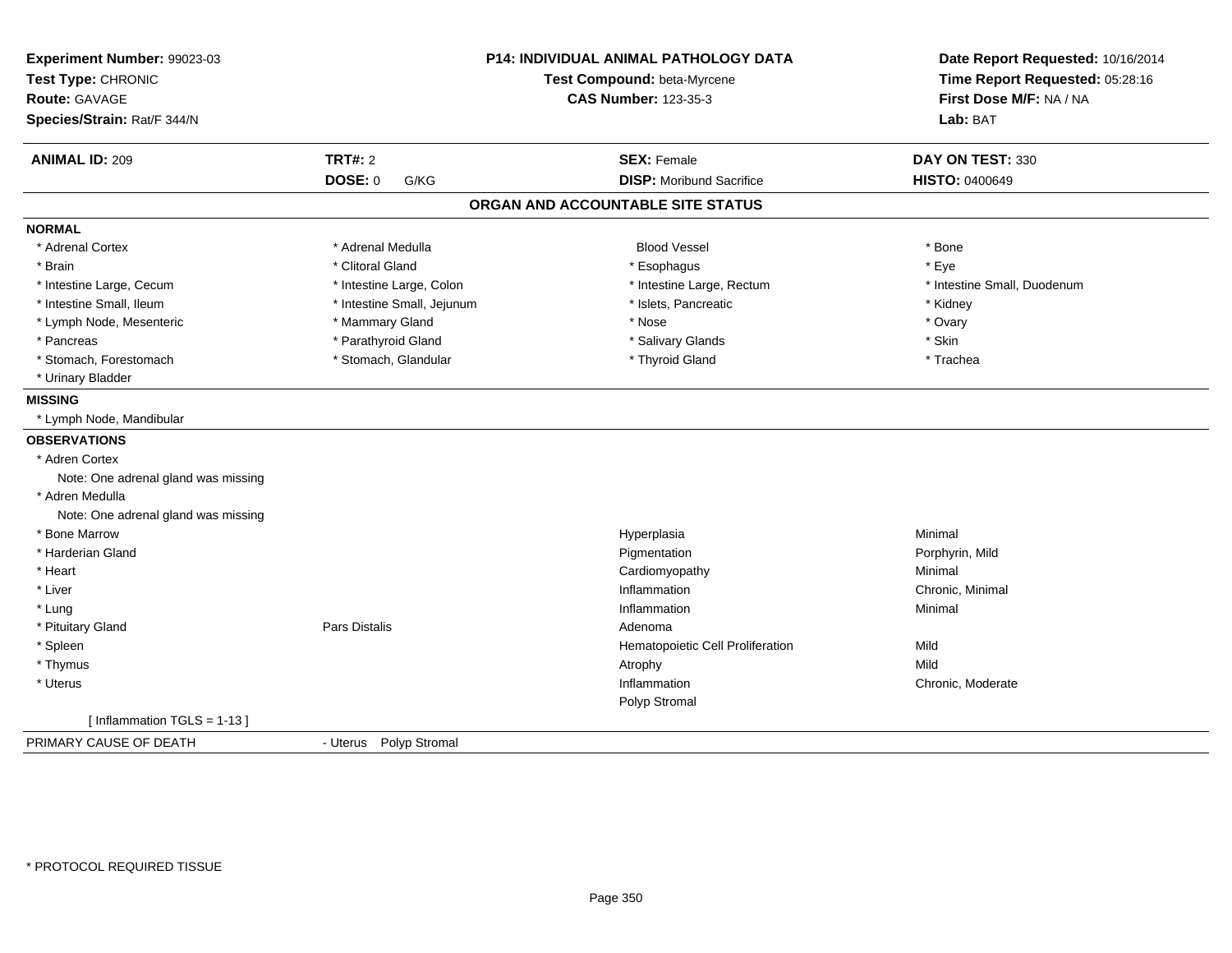| Lab: BAT<br><b>TRT#: 2</b><br><b>SEX: Female</b><br><b>ANIMAL ID: 210</b><br>DAY ON TEST: 731<br><b>DISP: Terminal Sacrifice</b><br><b>DOSE: 0</b><br><b>HISTO: 0400650</b><br>G/KG<br>ORGAN AND ACCOUNTABLE SITE STATUS<br>* Adrenal Medulla<br><b>Blood Vessel</b><br>* Bone Marrow<br>* Bone<br>* Brain<br>* Eye<br>* Intestine Large, Cecum<br>* Esophagus<br>* Intestine Large, Colon<br>* Intestine Large, Rectum<br>* Intestine Small, Duodenum<br>* Intestine Small, Ileum<br>* Intestine Small, Jejunum<br>* Islets, Pancreatic<br>* Pancreas<br>* Lymph Node, Mesenteric<br>* Parathyroid Gland<br>* Salivary Glands<br>* Skin<br>* Stomach, Forestomach<br>* Trachea<br>* Urinary Bladder<br>* Lymph Node, Mandibular<br>* Adrenal Cortex<br>Vacuolization Cytoplasmic<br>Minimal<br>* Clitoral Gland<br>Cyst<br>Inflammation<br>Chronic, Minimal<br>[ Cyst TGLS = 7-12 ]<br>* Harderian Gland<br>Pigmentation<br>Porphyrin, Mild<br>* Heart<br>Cardiomyopathy<br>Mild<br>* Kidney<br>Nephropathy<br>Minimal<br>* Liver<br><b>Basophilic Focus</b><br>Inflammation<br>Chronic, Minimal<br>Leukemia Mononuclear<br>Mild<br>Regeneration<br>[ Leukemia Mononuclear TGLS = 3,4-6+7 ]<br>* Lung<br>Inflammation<br>Minimal<br>* Mammary Gland<br>Fibroadenoma<br>[Fibroadenoma TGLS = 1-15]<br>Fat<br>Mild<br>Necrosis<br>Mesentery<br>[Necrosis TGLS = $2-14$ ]<br>* Nose<br>Olfactory Epi<br>Degeneration<br>Minimal<br>* Ovary<br>Granulosa Cell Tumor Benign<br>[ Granulosa Cell Tumor Benign TGLS = 8-11 ]<br>* Pituitary Gland<br><b>Pars Distalis</b><br>Adenoma | Experiment Number: 99023-03<br>Test Type: CHRONIC<br><b>Route: GAVAGE</b> | <b>P14: INDIVIDUAL ANIMAL PATHOLOGY DATA</b><br>Test Compound: beta-Myrcene<br><b>CAS Number: 123-35-3</b> | Date Report Requested: 10/16/2014<br>Time Report Requested: 05:28:16<br>First Dose M/F: NA / NA |  |
|--------------------------------------------------------------------------------------------------------------------------------------------------------------------------------------------------------------------------------------------------------------------------------------------------------------------------------------------------------------------------------------------------------------------------------------------------------------------------------------------------------------------------------------------------------------------------------------------------------------------------------------------------------------------------------------------------------------------------------------------------------------------------------------------------------------------------------------------------------------------------------------------------------------------------------------------------------------------------------------------------------------------------------------------------------------------------------------------------------------------------------------------------------------------------------------------------------------------------------------------------------------------------------------------------------------------------------------------------------------------------------------------------------------------------------------------------------------------------------------------------------------------------------------------------------------------------------|---------------------------------------------------------------------------|------------------------------------------------------------------------------------------------------------|-------------------------------------------------------------------------------------------------|--|
|                                                                                                                                                                                                                                                                                                                                                                                                                                                                                                                                                                                                                                                                                                                                                                                                                                                                                                                                                                                                                                                                                                                                                                                                                                                                                                                                                                                                                                                                                                                                                                                | Species/Strain: Rat/F 344/N                                               |                                                                                                            |                                                                                                 |  |
|                                                                                                                                                                                                                                                                                                                                                                                                                                                                                                                                                                                                                                                                                                                                                                                                                                                                                                                                                                                                                                                                                                                                                                                                                                                                                                                                                                                                                                                                                                                                                                                |                                                                           |                                                                                                            |                                                                                                 |  |
|                                                                                                                                                                                                                                                                                                                                                                                                                                                                                                                                                                                                                                                                                                                                                                                                                                                                                                                                                                                                                                                                                                                                                                                                                                                                                                                                                                                                                                                                                                                                                                                |                                                                           |                                                                                                            |                                                                                                 |  |
|                                                                                                                                                                                                                                                                                                                                                                                                                                                                                                                                                                                                                                                                                                                                                                                                                                                                                                                                                                                                                                                                                                                                                                                                                                                                                                                                                                                                                                                                                                                                                                                |                                                                           |                                                                                                            |                                                                                                 |  |
|                                                                                                                                                                                                                                                                                                                                                                                                                                                                                                                                                                                                                                                                                                                                                                                                                                                                                                                                                                                                                                                                                                                                                                                                                                                                                                                                                                                                                                                                                                                                                                                | <b>NORMAL</b>                                                             |                                                                                                            |                                                                                                 |  |
|                                                                                                                                                                                                                                                                                                                                                                                                                                                                                                                                                                                                                                                                                                                                                                                                                                                                                                                                                                                                                                                                                                                                                                                                                                                                                                                                                                                                                                                                                                                                                                                |                                                                           |                                                                                                            |                                                                                                 |  |
|                                                                                                                                                                                                                                                                                                                                                                                                                                                                                                                                                                                                                                                                                                                                                                                                                                                                                                                                                                                                                                                                                                                                                                                                                                                                                                                                                                                                                                                                                                                                                                                |                                                                           |                                                                                                            |                                                                                                 |  |
|                                                                                                                                                                                                                                                                                                                                                                                                                                                                                                                                                                                                                                                                                                                                                                                                                                                                                                                                                                                                                                                                                                                                                                                                                                                                                                                                                                                                                                                                                                                                                                                |                                                                           |                                                                                                            |                                                                                                 |  |
|                                                                                                                                                                                                                                                                                                                                                                                                                                                                                                                                                                                                                                                                                                                                                                                                                                                                                                                                                                                                                                                                                                                                                                                                                                                                                                                                                                                                                                                                                                                                                                                |                                                                           |                                                                                                            |                                                                                                 |  |
|                                                                                                                                                                                                                                                                                                                                                                                                                                                                                                                                                                                                                                                                                                                                                                                                                                                                                                                                                                                                                                                                                                                                                                                                                                                                                                                                                                                                                                                                                                                                                                                |                                                                           |                                                                                                            |                                                                                                 |  |
|                                                                                                                                                                                                                                                                                                                                                                                                                                                                                                                                                                                                                                                                                                                                                                                                                                                                                                                                                                                                                                                                                                                                                                                                                                                                                                                                                                                                                                                                                                                                                                                |                                                                           |                                                                                                            |                                                                                                 |  |
|                                                                                                                                                                                                                                                                                                                                                                                                                                                                                                                                                                                                                                                                                                                                                                                                                                                                                                                                                                                                                                                                                                                                                                                                                                                                                                                                                                                                                                                                                                                                                                                | <b>MISSING</b>                                                            |                                                                                                            |                                                                                                 |  |
|                                                                                                                                                                                                                                                                                                                                                                                                                                                                                                                                                                                                                                                                                                                                                                                                                                                                                                                                                                                                                                                                                                                                                                                                                                                                                                                                                                                                                                                                                                                                                                                |                                                                           |                                                                                                            |                                                                                                 |  |
|                                                                                                                                                                                                                                                                                                                                                                                                                                                                                                                                                                                                                                                                                                                                                                                                                                                                                                                                                                                                                                                                                                                                                                                                                                                                                                                                                                                                                                                                                                                                                                                | <b>OBSERVATIONS</b>                                                       |                                                                                                            |                                                                                                 |  |
|                                                                                                                                                                                                                                                                                                                                                                                                                                                                                                                                                                                                                                                                                                                                                                                                                                                                                                                                                                                                                                                                                                                                                                                                                                                                                                                                                                                                                                                                                                                                                                                |                                                                           |                                                                                                            |                                                                                                 |  |
|                                                                                                                                                                                                                                                                                                                                                                                                                                                                                                                                                                                                                                                                                                                                                                                                                                                                                                                                                                                                                                                                                                                                                                                                                                                                                                                                                                                                                                                                                                                                                                                |                                                                           |                                                                                                            |                                                                                                 |  |
|                                                                                                                                                                                                                                                                                                                                                                                                                                                                                                                                                                                                                                                                                                                                                                                                                                                                                                                                                                                                                                                                                                                                                                                                                                                                                                                                                                                                                                                                                                                                                                                |                                                                           |                                                                                                            |                                                                                                 |  |
|                                                                                                                                                                                                                                                                                                                                                                                                                                                                                                                                                                                                                                                                                                                                                                                                                                                                                                                                                                                                                                                                                                                                                                                                                                                                                                                                                                                                                                                                                                                                                                                |                                                                           |                                                                                                            |                                                                                                 |  |
|                                                                                                                                                                                                                                                                                                                                                                                                                                                                                                                                                                                                                                                                                                                                                                                                                                                                                                                                                                                                                                                                                                                                                                                                                                                                                                                                                                                                                                                                                                                                                                                |                                                                           |                                                                                                            |                                                                                                 |  |
|                                                                                                                                                                                                                                                                                                                                                                                                                                                                                                                                                                                                                                                                                                                                                                                                                                                                                                                                                                                                                                                                                                                                                                                                                                                                                                                                                                                                                                                                                                                                                                                |                                                                           |                                                                                                            |                                                                                                 |  |
|                                                                                                                                                                                                                                                                                                                                                                                                                                                                                                                                                                                                                                                                                                                                                                                                                                                                                                                                                                                                                                                                                                                                                                                                                                                                                                                                                                                                                                                                                                                                                                                |                                                                           |                                                                                                            |                                                                                                 |  |
|                                                                                                                                                                                                                                                                                                                                                                                                                                                                                                                                                                                                                                                                                                                                                                                                                                                                                                                                                                                                                                                                                                                                                                                                                                                                                                                                                                                                                                                                                                                                                                                |                                                                           |                                                                                                            |                                                                                                 |  |
|                                                                                                                                                                                                                                                                                                                                                                                                                                                                                                                                                                                                                                                                                                                                                                                                                                                                                                                                                                                                                                                                                                                                                                                                                                                                                                                                                                                                                                                                                                                                                                                |                                                                           |                                                                                                            |                                                                                                 |  |
|                                                                                                                                                                                                                                                                                                                                                                                                                                                                                                                                                                                                                                                                                                                                                                                                                                                                                                                                                                                                                                                                                                                                                                                                                                                                                                                                                                                                                                                                                                                                                                                |                                                                           |                                                                                                            |                                                                                                 |  |
|                                                                                                                                                                                                                                                                                                                                                                                                                                                                                                                                                                                                                                                                                                                                                                                                                                                                                                                                                                                                                                                                                                                                                                                                                                                                                                                                                                                                                                                                                                                                                                                |                                                                           |                                                                                                            |                                                                                                 |  |
|                                                                                                                                                                                                                                                                                                                                                                                                                                                                                                                                                                                                                                                                                                                                                                                                                                                                                                                                                                                                                                                                                                                                                                                                                                                                                                                                                                                                                                                                                                                                                                                |                                                                           |                                                                                                            |                                                                                                 |  |
|                                                                                                                                                                                                                                                                                                                                                                                                                                                                                                                                                                                                                                                                                                                                                                                                                                                                                                                                                                                                                                                                                                                                                                                                                                                                                                                                                                                                                                                                                                                                                                                |                                                                           |                                                                                                            |                                                                                                 |  |
|                                                                                                                                                                                                                                                                                                                                                                                                                                                                                                                                                                                                                                                                                                                                                                                                                                                                                                                                                                                                                                                                                                                                                                                                                                                                                                                                                                                                                                                                                                                                                                                |                                                                           |                                                                                                            |                                                                                                 |  |
|                                                                                                                                                                                                                                                                                                                                                                                                                                                                                                                                                                                                                                                                                                                                                                                                                                                                                                                                                                                                                                                                                                                                                                                                                                                                                                                                                                                                                                                                                                                                                                                |                                                                           |                                                                                                            |                                                                                                 |  |
|                                                                                                                                                                                                                                                                                                                                                                                                                                                                                                                                                                                                                                                                                                                                                                                                                                                                                                                                                                                                                                                                                                                                                                                                                                                                                                                                                                                                                                                                                                                                                                                |                                                                           |                                                                                                            |                                                                                                 |  |
|                                                                                                                                                                                                                                                                                                                                                                                                                                                                                                                                                                                                                                                                                                                                                                                                                                                                                                                                                                                                                                                                                                                                                                                                                                                                                                                                                                                                                                                                                                                                                                                |                                                                           |                                                                                                            |                                                                                                 |  |
|                                                                                                                                                                                                                                                                                                                                                                                                                                                                                                                                                                                                                                                                                                                                                                                                                                                                                                                                                                                                                                                                                                                                                                                                                                                                                                                                                                                                                                                                                                                                                                                |                                                                           |                                                                                                            |                                                                                                 |  |
|                                                                                                                                                                                                                                                                                                                                                                                                                                                                                                                                                                                                                                                                                                                                                                                                                                                                                                                                                                                                                                                                                                                                                                                                                                                                                                                                                                                                                                                                                                                                                                                |                                                                           |                                                                                                            |                                                                                                 |  |
|                                                                                                                                                                                                                                                                                                                                                                                                                                                                                                                                                                                                                                                                                                                                                                                                                                                                                                                                                                                                                                                                                                                                                                                                                                                                                                                                                                                                                                                                                                                                                                                |                                                                           |                                                                                                            |                                                                                                 |  |
|                                                                                                                                                                                                                                                                                                                                                                                                                                                                                                                                                                                                                                                                                                                                                                                                                                                                                                                                                                                                                                                                                                                                                                                                                                                                                                                                                                                                                                                                                                                                                                                |                                                                           |                                                                                                            |                                                                                                 |  |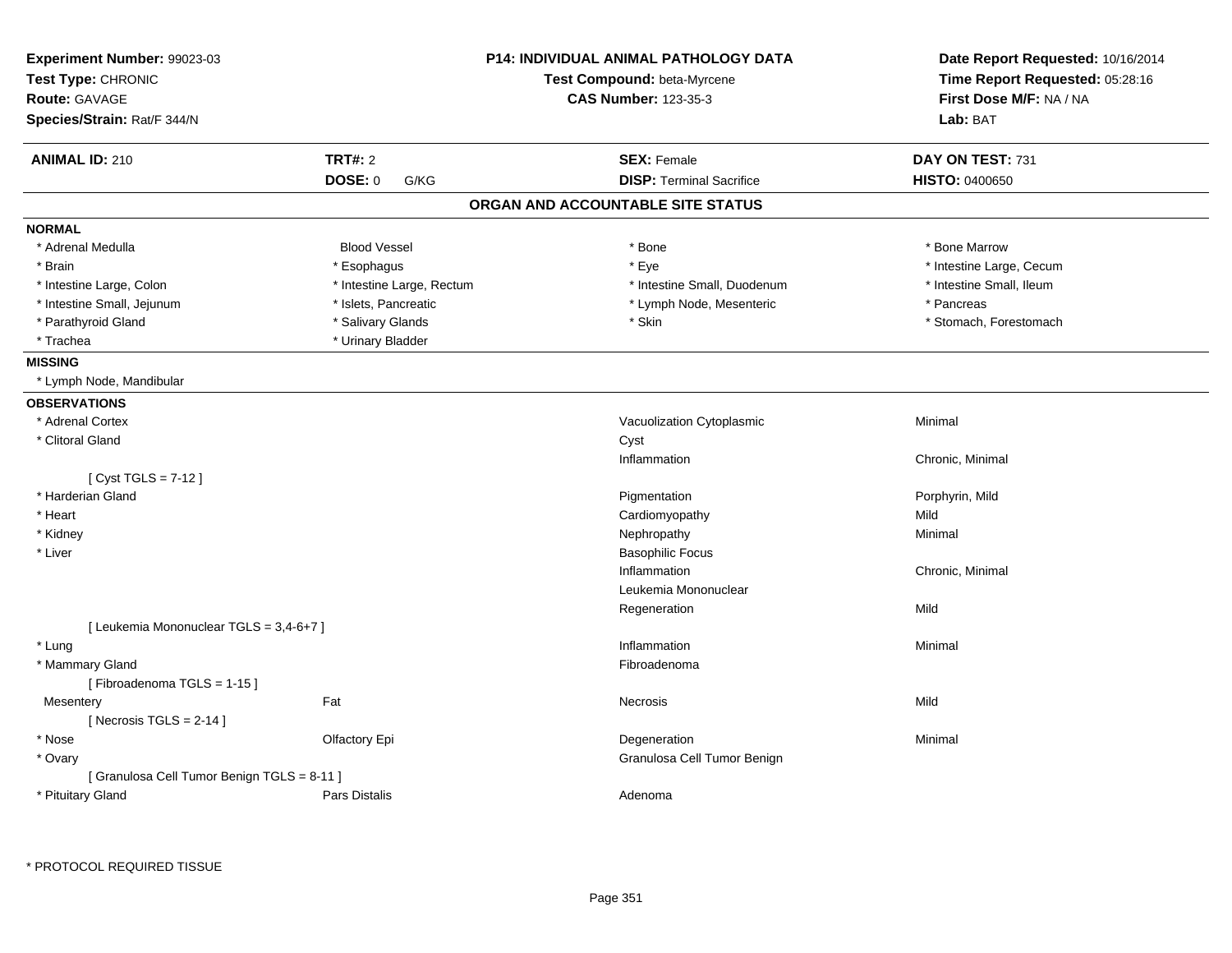| Experiment Number: 99023-03<br>Test Type: CHRONIC<br><b>Route: GAVAGE</b> |                 | <b>P14: INDIVIDUAL ANIMAL PATHOLOGY DATA</b><br>Test Compound: beta-Myrcene<br><b>CAS Number: 123-35-3</b> | Date Report Requested: 10/16/2014<br>Time Report Requested: 05:28:16<br>First Dose M/F: NA / NA |
|---------------------------------------------------------------------------|-----------------|------------------------------------------------------------------------------------------------------------|-------------------------------------------------------------------------------------------------|
| Species/Strain: Rat/F 344/N                                               |                 |                                                                                                            | Lab: BAT                                                                                        |
| <b>ANIMAL ID: 210</b>                                                     | <b>TRT#: 2</b>  | <b>SEX: Female</b>                                                                                         | DAY ON TEST: 731                                                                                |
|                                                                           | DOSE: 0<br>G/KG | <b>DISP:</b> Terminal Sacrifice                                                                            | <b>HISTO: 0400650</b>                                                                           |
|                                                                           |                 | ORGAN AND ACCOUNTABLE SITE STATUS                                                                          |                                                                                                 |
|                                                                           |                 | Angiectasis                                                                                                | Mild                                                                                            |
|                                                                           | Pars Distalis   | Hyperplasia                                                                                                | Mild                                                                                            |
| [Adenoma TGLS = $5-8$ ]                                                   |                 |                                                                                                            |                                                                                                 |
| * Spleen                                                                  |                 | Leukemia Mononuclear                                                                                       |                                                                                                 |
| * Stomach, Glandular                                                      | Epithelium      | Ectasia                                                                                                    | Mild                                                                                            |
| * Thymus                                                                  |                 | Atrophy                                                                                                    | Marked                                                                                          |
| * Thyroid Gland                                                           | C Cell          | Hyperplasia                                                                                                | Mild                                                                                            |
| Tongue                                                                    |                 | Squamous Cell Papilloma                                                                                    |                                                                                                 |
| [Squamous Cell Papilloma TGLS = 6-13]                                     |                 |                                                                                                            |                                                                                                 |
| * Uterus                                                                  |                 | Polyp Stromal                                                                                              |                                                                                                 |
| PRIMARY CAUSE OF DEATH                                                    | ۰               |                                                                                                            |                                                                                                 |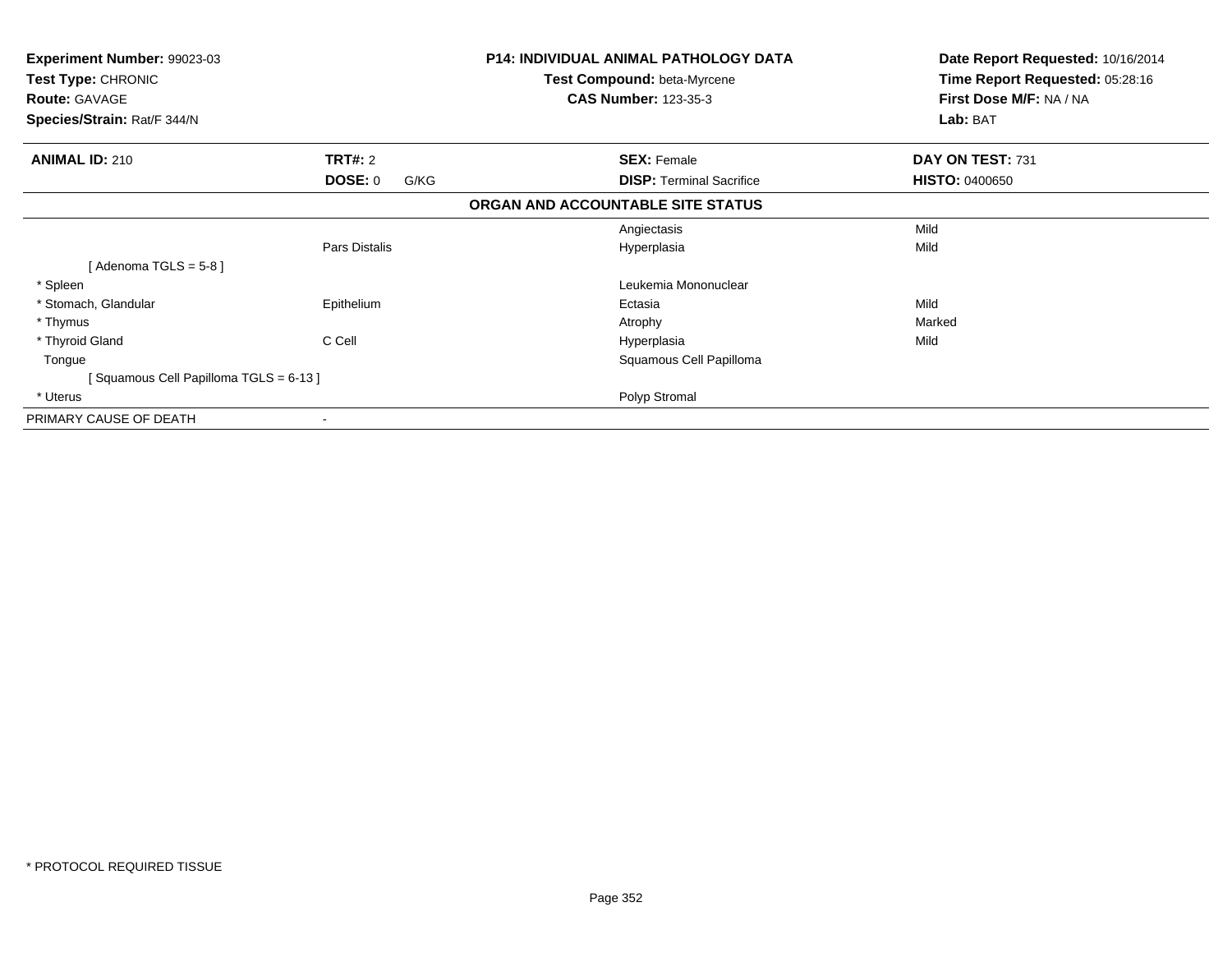| Experiment Number: 99023-03<br>Test Type: CHRONIC |                          | <b>P14: INDIVIDUAL ANIMAL PATHOLOGY DATA</b><br>Test Compound: beta-Myrcene | Date Report Requested: 10/16/2014<br>Time Report Requested: 05:28:16 |
|---------------------------------------------------|--------------------------|-----------------------------------------------------------------------------|----------------------------------------------------------------------|
| Route: GAVAGE                                     |                          | <b>CAS Number: 123-35-3</b>                                                 | First Dose M/F: NA / NA                                              |
| Species/Strain: Rat/F 344/N                       |                          |                                                                             | Lab: BAT                                                             |
| <b>ANIMAL ID: 211</b>                             | <b>TRT#: 2</b>           | <b>SEX: Female</b>                                                          | DAY ON TEST: 731                                                     |
|                                                   | DOSE: 0<br>G/KG          | <b>DISP: Terminal Sacrifice</b>                                             | HISTO: 0400651                                                       |
|                                                   |                          | ORGAN AND ACCOUNTABLE SITE STATUS                                           |                                                                      |
| <b>NORMAL</b>                                     |                          |                                                                             |                                                                      |
| * Adrenal Cortex                                  | * Adrenal Medulla        | <b>Blood Vessel</b>                                                         | * Bone                                                               |
| * Bone Marrow                                     | * Brain                  | * Esophagus                                                                 | * Eye                                                                |
| * Heart                                           | * Intestine Large, Cecum | * Intestine Large, Colon                                                    | * Intestine Large, Rectum                                            |
| * Intestine Small, Duodenum                       | * Intestine Small, Ileum | * Intestine Small, Jejunum                                                  | * Islets, Pancreatic                                                 |
| * Kidney                                          | * Lymph Node, Mesenteric | * Mammary Gland                                                             | * Ovary                                                              |
| * Pancreas                                        | * Parathyroid Gland      | * Salivary Glands                                                           | * Skin                                                               |
| * Spleen                                          | * Stomach, Forestomach   | * Trachea                                                                   | * Urinary Bladder                                                    |
| * Uterus                                          |                          |                                                                             |                                                                      |
| <b>MISSING</b>                                    |                          |                                                                             |                                                                      |
| * Lymph Node, Mandibular                          |                          |                                                                             |                                                                      |
| <b>OBSERVATIONS</b>                               |                          |                                                                             |                                                                      |
| * Clitoral Gland                                  |                          | Adenoma                                                                     |                                                                      |
| [Adenoma TGLS = $1-13$ ]                          |                          |                                                                             |                                                                      |
| * Harderian Gland                                 |                          | Pigmentation                                                                | Porphyrin, Minimal                                                   |
| * Liver                                           |                          | <b>Basophilic Focus</b>                                                     |                                                                      |
|                                                   | <b>Bile Duct</b>         | Hyperplasia                                                                 | Minimal                                                              |
|                                                   |                          | Inflammation                                                                | Chronic, Minimal                                                     |
| [Basophilic Focus TGLS = 3-14]                    |                          |                                                                             |                                                                      |
| * Lung                                            |                          | Alveolar/Bronchiolar Adenoma                                                |                                                                      |
|                                                   |                          | Inflammation                                                                | Minimal                                                              |
| Lymph Node                                        | Deep Cervical            | Hyperplasia                                                                 | Lymphoid, Minimal                                                    |
| [ Hyperplasia TGLS = 4-16 ]                       |                          |                                                                             |                                                                      |
| Mesentery                                         | Fat                      | Necrosis                                                                    | Moderate                                                             |
| [Necrosis TGLS = $2-14$ ]                         |                          |                                                                             |                                                                      |
| * Nose                                            | Olfactory Epi            | Degeneration                                                                | Minimal                                                              |
| * Pituitary Gland                                 | Pars Distalis            | Adenoma                                                                     |                                                                      |
| [Adenoma TGLS = $5-15$ ]                          |                          |                                                                             |                                                                      |
| * Stomach, Glandular                              | Epithelium               | Ectasia                                                                     | Mild                                                                 |
| * Thymus                                          |                          | Atrophy                                                                     | Marked                                                               |
| * Thyroid Gland                                   | C Cell                   | Hyperplasia                                                                 | Minimal                                                              |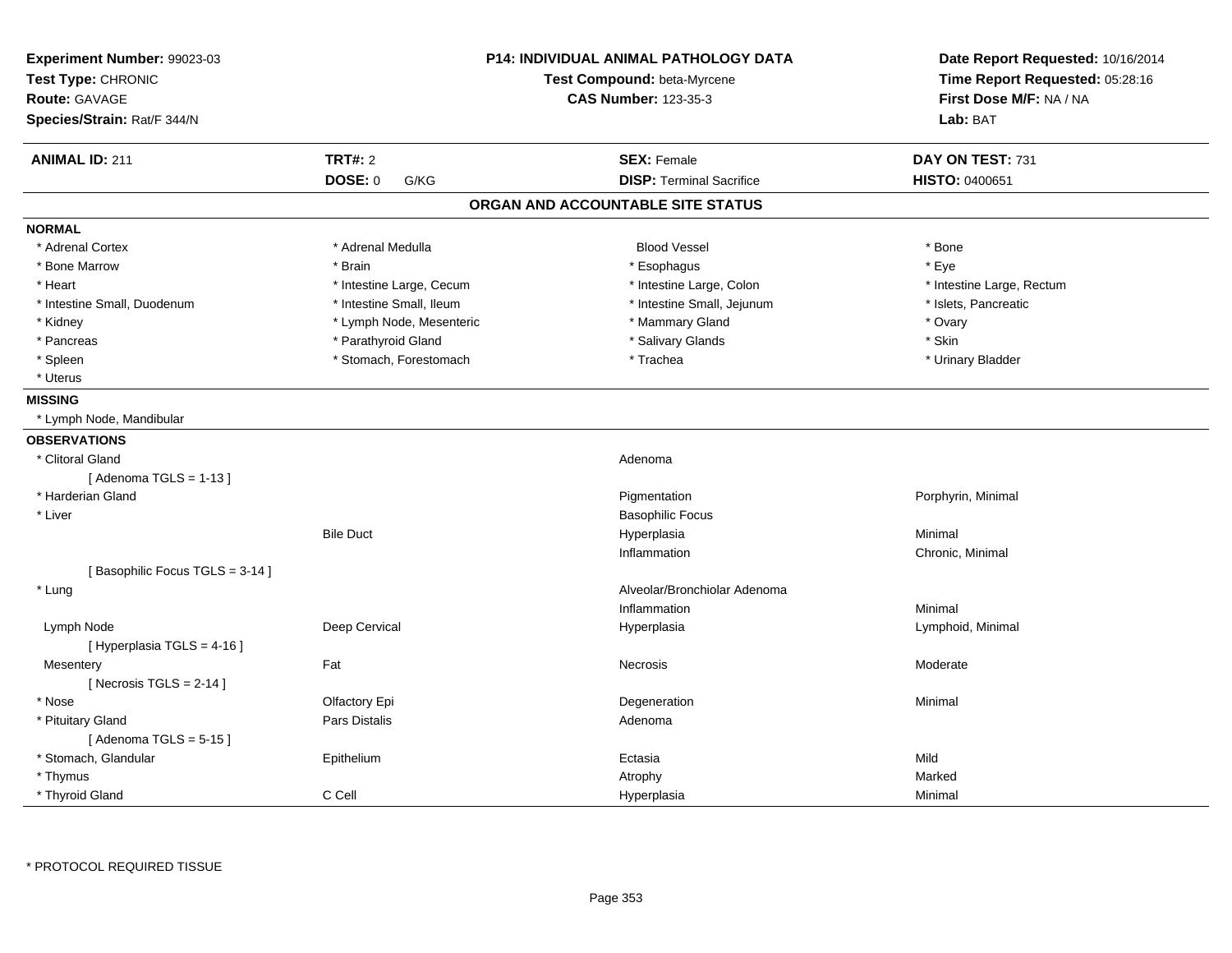| Experiment Number: 99023-03                         |                 | <b>P14: INDIVIDUAL ANIMAL PATHOLOGY DATA</b> | Date Report Requested: 10/16/2014 |  |
|-----------------------------------------------------|-----------------|----------------------------------------------|-----------------------------------|--|
| <b>Test Type: CHRONIC</b>                           |                 | Test Compound: beta-Myrcene                  | Time Report Requested: 05:28:16   |  |
| <b>CAS Number: 123-35-3</b><br><b>Route: GAVAGE</b> |                 | First Dose M/F: NA / NA                      |                                   |  |
| Species/Strain: Rat/F 344/N                         |                 |                                              | Lab: BAT                          |  |
| <b>ANIMAL ID: 211</b>                               | TRT#: 2         | <b>SEX: Female</b>                           | DAY ON TEST: 731                  |  |
|                                                     | DOSE: 0<br>G/KG | <b>DISP: Terminal Sacrifice</b>              | <b>HISTO: 0400651</b>             |  |
|                                                     |                 | ORGAN AND ACCOUNTABLE SITE STATUS            |                                   |  |
| PRIMARY CAUSE OF DEATH                              |                 |                                              |                                   |  |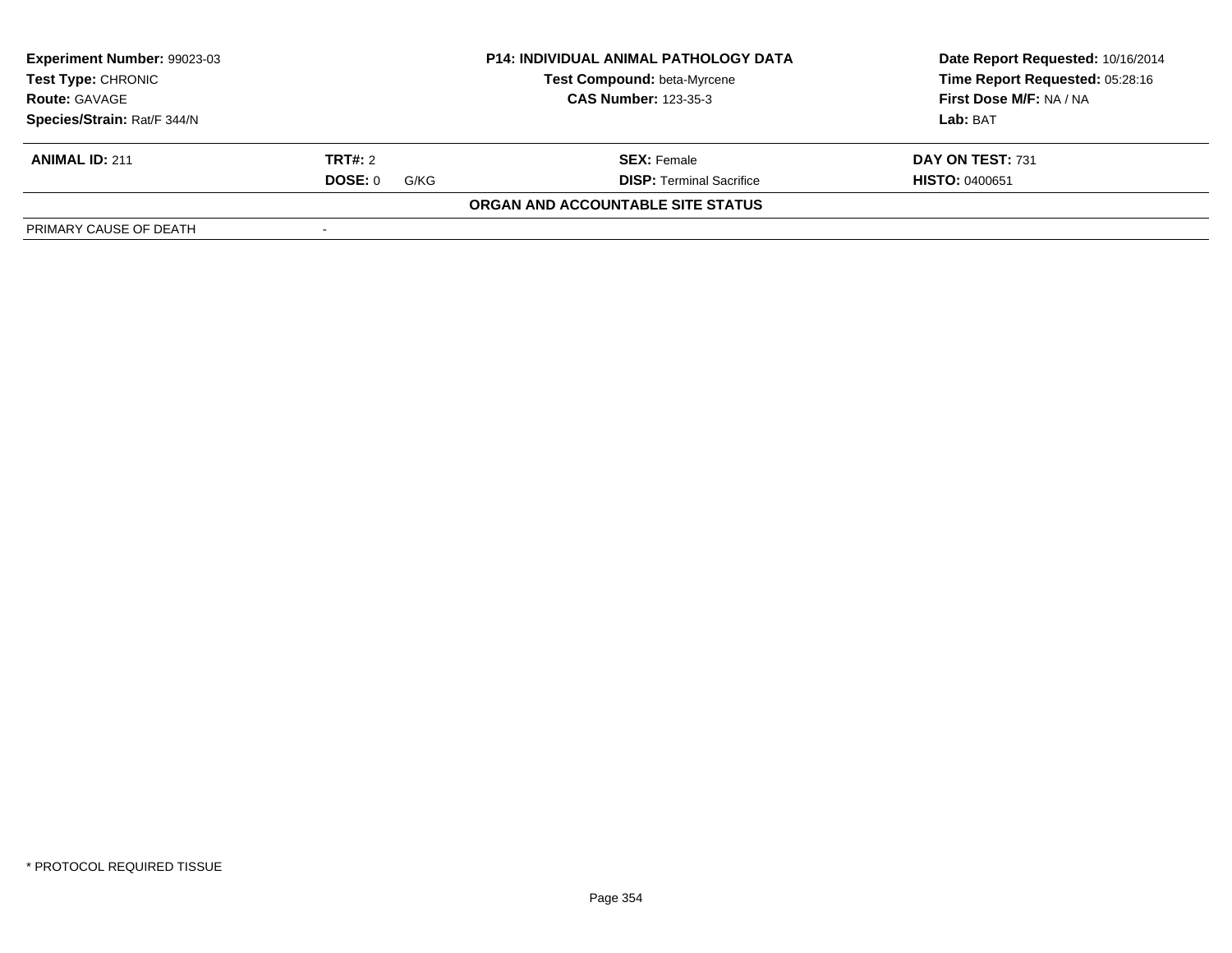| Experiment Number: 99023-03<br>Test Type: CHRONIC |                                         | <b>P14: INDIVIDUAL ANIMAL PATHOLOGY DATA</b><br>Test Compound: beta-Myrcene | Date Report Requested: 10/16/2014<br>Time Report Requested: 05:28:16 |
|---------------------------------------------------|-----------------------------------------|-----------------------------------------------------------------------------|----------------------------------------------------------------------|
| <b>Route: GAVAGE</b>                              |                                         | <b>CAS Number: 123-35-3</b>                                                 | First Dose M/F: NA / NA                                              |
| Species/Strain: Rat/F 344/N                       |                                         |                                                                             | Lab: BAT                                                             |
| <b>ANIMAL ID: 212</b>                             | <b>TRT#: 2</b>                          | <b>SEX: Female</b>                                                          | DAY ON TEST: 686                                                     |
|                                                   | <b>DOSE: 0</b><br>G/KG                  | <b>DISP: Natural Death</b>                                                  | <b>HISTO: 0400652</b>                                                |
|                                                   |                                         | ORGAN AND ACCOUNTABLE SITE STATUS                                           |                                                                      |
| <b>NORMAL</b>                                     |                                         |                                                                             |                                                                      |
| * Adrenal Cortex                                  | * Adrenal Medulla                       | <b>Blood Vessel</b>                                                         | * Bone                                                               |
| * Bone Marrow                                     | * Esophagus                             | * Eye                                                                       | * Intestine Large, Cecum                                             |
| * Intestine Large, Colon                          | * Intestine Large, Rectum               | * Intestine Small, Duodenum                                                 | * Intestine Small, Ileum                                             |
| * Intestine Small, Jejunum                        | * Islets, Pancreatic                    | * Kidney                                                                    | * Lung                                                               |
| * Lymph Node, Mesenteric                          | * Mammary Gland                         | * Nose                                                                      | * Ovary                                                              |
| * Pancreas                                        | * Parathyroid Gland                     | * Salivary Glands                                                           | * Skin                                                               |
| * Stomach, Forestomach                            | * Thyroid Gland                         | * Trachea                                                                   | * Urinary Bladder                                                    |
| * Uterus                                          |                                         |                                                                             |                                                                      |
| <b>MISSING</b>                                    |                                         |                                                                             |                                                                      |
| * Lymph Node, Mandibular                          |                                         |                                                                             |                                                                      |
| <b>OBSERVATIONS</b>                               |                                         |                                                                             |                                                                      |
| * Brain                                           | Hypothalamus                            | Compression                                                                 | Mild                                                                 |
|                                                   |                                         | Hydrocephalus                                                               | Mild                                                                 |
| * Clitoral Gland                                  | <b>Bilateral</b>                        | Adenoma                                                                     |                                                                      |
| [Adenoma TGLS = $1-13$ ]                          |                                         |                                                                             |                                                                      |
| * Harderian Gland                                 |                                         | Pigmentation                                                                | Porphyrin, Marked                                                    |
| * Heart                                           |                                         | Cardiomyopathy                                                              | Mild                                                                 |
| * Liver                                           |                                         | <b>Basophilic Focus</b>                                                     |                                                                      |
|                                                   |                                         | Inflammation                                                                | Chronic, Minimal                                                     |
|                                                   |                                         | Necrosis                                                                    | Mild                                                                 |
| [Basophilic Focus TGLS = 2-14]                    |                                         |                                                                             |                                                                      |
| * Pituitary Gland                                 | Pars Distalis                           | Adenoma                                                                     |                                                                      |
| [Adenoma TGLS = $3-15$ ]                          |                                         |                                                                             |                                                                      |
| * Spleen                                          |                                         | Atrophy                                                                     | Moderate                                                             |
| * Stomach, Glandular                              | Epithelium                              | Ectasia                                                                     | Minimal                                                              |
| * Thymus                                          |                                         | Atrophy                                                                     | Marked                                                               |
| PRIMARY CAUSE OF DEATH                            | - Pituitary Gland Pars Distalis Adenoma |                                                                             |                                                                      |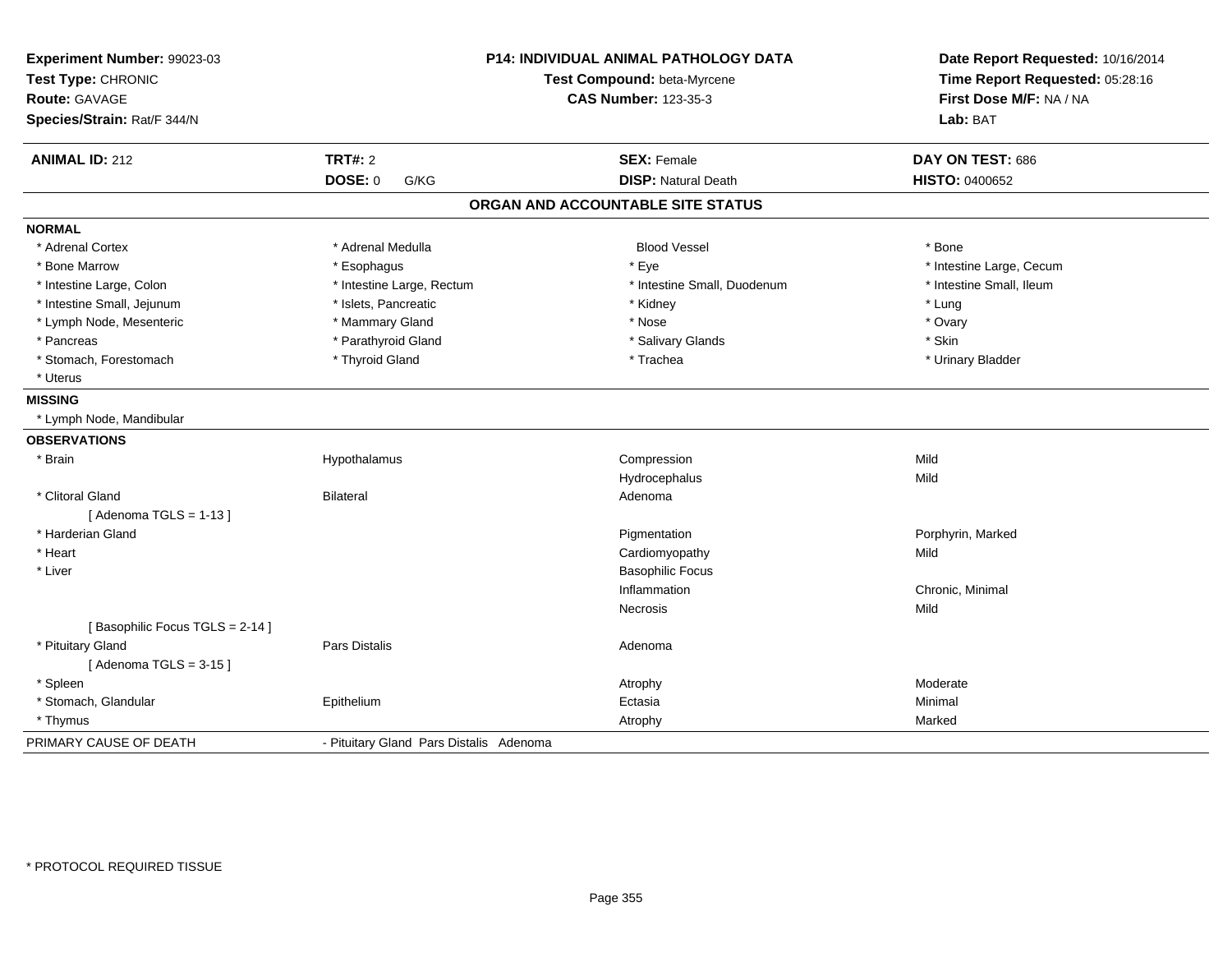| <b>CAS Number: 123-35-3</b><br>First Dose M/F: NA / NA<br><b>Route: GAVAGE</b><br>Lab: BAT<br><b>TRT#: 2</b><br><b>ANIMAL ID: 213</b><br><b>SEX: Female</b><br>DAY ON TEST: 732<br><b>DOSE: 0</b><br><b>DISP: Terminal Sacrifice</b><br><b>HISTO: 0400653</b><br>G/KG<br>ORGAN AND ACCOUNTABLE SITE STATUS<br><b>NORMAL</b><br>* Adrenal Cortex<br>* Adrenal Medulla<br><b>Blood Vessel</b><br>* Bone<br>* Bone Marrow<br>* Brain<br>* Esophagus<br>* Eye<br>* Intestine Large, Cecum<br>* Intestine Large, Colon<br>* Intestine Large, Rectum<br>* Intestine Small, Duodenum<br>* Intestine Small, Ileum<br>* Intestine Small, Jejunum<br>* Islets, Pancreatic<br>* Lymph Node, Mesenteric<br>* Parathyroid Gland<br>* Salivary Glands<br>* Ovary<br>* Pancreas<br>* Stomach, Forestomach<br>* Trachea<br>* Urinary Bladder<br>* Uterus<br><b>MISSING</b><br>* Lymph Node, Mandibular<br><b>OBSERVATIONS</b><br>* Clitoral Gland<br>Inflammation<br>Chronic, Minimal<br>* Harderian Gland<br>Atrophy<br>Marked<br>Pigmentation<br>Porphyrin, Mild<br>* Heart<br>Minimal<br>Cardiomyopathy<br>* Kidney<br>Nephropathy<br>Minimal<br>* Liver<br><b>Basophilic Focus</b><br>Clear Cell Focus<br>Inflammation<br>Chronic, Minimal<br>[Basophilic Focus TGLS = 3-6+7]<br>* Lung<br>Alveolar Epith<br>Hyperplasia<br>Minimal<br>Inflammation<br>Minimal<br>* Mammary Gland<br>Fibroadenoma<br>[Fibroadenoma TGLS = 2-14]<br>Olfactory Epi<br>* Nose<br>Degeneration<br>Minimal<br>* Pituitary Gland<br>Pars Distalis<br>Adenoma<br>Angiectasis<br>Mild<br>Pars Distalis<br>Mild<br>Hyperplasia<br>[Adenoma TGLS = $4-8$ ]<br>* Skin<br>Basal Cell Adenoma<br>[Basal Cell Adenoma TGLS = 1-13]<br>* Spleen<br>Hematopoietic Cell Proliferation<br>Mild | Experiment Number: 99023-03<br>Test Type: CHRONIC |  | <b>P14: INDIVIDUAL ANIMAL PATHOLOGY DATA</b><br>Test Compound: beta-Myrcene | Date Report Requested: 10/16/2014<br>Time Report Requested: 05:28:16 |
|--------------------------------------------------------------------------------------------------------------------------------------------------------------------------------------------------------------------------------------------------------------------------------------------------------------------------------------------------------------------------------------------------------------------------------------------------------------------------------------------------------------------------------------------------------------------------------------------------------------------------------------------------------------------------------------------------------------------------------------------------------------------------------------------------------------------------------------------------------------------------------------------------------------------------------------------------------------------------------------------------------------------------------------------------------------------------------------------------------------------------------------------------------------------------------------------------------------------------------------------------------------------------------------------------------------------------------------------------------------------------------------------------------------------------------------------------------------------------------------------------------------------------------------------------------------------------------------------------------------------------------------------------------------------------------------------------------------------------------------------------|---------------------------------------------------|--|-----------------------------------------------------------------------------|----------------------------------------------------------------------|
|                                                                                                                                                                                                                                                                                                                                                                                                                                                                                                                                                                                                                                                                                                                                                                                                                                                                                                                                                                                                                                                                                                                                                                                                                                                                                                                                                                                                                                                                                                                                                                                                                                                                                                                                                  |                                                   |  |                                                                             |                                                                      |
|                                                                                                                                                                                                                                                                                                                                                                                                                                                                                                                                                                                                                                                                                                                                                                                                                                                                                                                                                                                                                                                                                                                                                                                                                                                                                                                                                                                                                                                                                                                                                                                                                                                                                                                                                  | Species/Strain: Rat/F 344/N                       |  |                                                                             |                                                                      |
|                                                                                                                                                                                                                                                                                                                                                                                                                                                                                                                                                                                                                                                                                                                                                                                                                                                                                                                                                                                                                                                                                                                                                                                                                                                                                                                                                                                                                                                                                                                                                                                                                                                                                                                                                  |                                                   |  |                                                                             |                                                                      |
|                                                                                                                                                                                                                                                                                                                                                                                                                                                                                                                                                                                                                                                                                                                                                                                                                                                                                                                                                                                                                                                                                                                                                                                                                                                                                                                                                                                                                                                                                                                                                                                                                                                                                                                                                  |                                                   |  |                                                                             |                                                                      |
|                                                                                                                                                                                                                                                                                                                                                                                                                                                                                                                                                                                                                                                                                                                                                                                                                                                                                                                                                                                                                                                                                                                                                                                                                                                                                                                                                                                                                                                                                                                                                                                                                                                                                                                                                  |                                                   |  |                                                                             |                                                                      |
|                                                                                                                                                                                                                                                                                                                                                                                                                                                                                                                                                                                                                                                                                                                                                                                                                                                                                                                                                                                                                                                                                                                                                                                                                                                                                                                                                                                                                                                                                                                                                                                                                                                                                                                                                  |                                                   |  |                                                                             |                                                                      |
|                                                                                                                                                                                                                                                                                                                                                                                                                                                                                                                                                                                                                                                                                                                                                                                                                                                                                                                                                                                                                                                                                                                                                                                                                                                                                                                                                                                                                                                                                                                                                                                                                                                                                                                                                  |                                                   |  |                                                                             |                                                                      |
|                                                                                                                                                                                                                                                                                                                                                                                                                                                                                                                                                                                                                                                                                                                                                                                                                                                                                                                                                                                                                                                                                                                                                                                                                                                                                                                                                                                                                                                                                                                                                                                                                                                                                                                                                  |                                                   |  |                                                                             |                                                                      |
|                                                                                                                                                                                                                                                                                                                                                                                                                                                                                                                                                                                                                                                                                                                                                                                                                                                                                                                                                                                                                                                                                                                                                                                                                                                                                                                                                                                                                                                                                                                                                                                                                                                                                                                                                  |                                                   |  |                                                                             |                                                                      |
|                                                                                                                                                                                                                                                                                                                                                                                                                                                                                                                                                                                                                                                                                                                                                                                                                                                                                                                                                                                                                                                                                                                                                                                                                                                                                                                                                                                                                                                                                                                                                                                                                                                                                                                                                  |                                                   |  |                                                                             |                                                                      |
|                                                                                                                                                                                                                                                                                                                                                                                                                                                                                                                                                                                                                                                                                                                                                                                                                                                                                                                                                                                                                                                                                                                                                                                                                                                                                                                                                                                                                                                                                                                                                                                                                                                                                                                                                  |                                                   |  |                                                                             |                                                                      |
|                                                                                                                                                                                                                                                                                                                                                                                                                                                                                                                                                                                                                                                                                                                                                                                                                                                                                                                                                                                                                                                                                                                                                                                                                                                                                                                                                                                                                                                                                                                                                                                                                                                                                                                                                  |                                                   |  |                                                                             |                                                                      |
|                                                                                                                                                                                                                                                                                                                                                                                                                                                                                                                                                                                                                                                                                                                                                                                                                                                                                                                                                                                                                                                                                                                                                                                                                                                                                                                                                                                                                                                                                                                                                                                                                                                                                                                                                  |                                                   |  |                                                                             |                                                                      |
|                                                                                                                                                                                                                                                                                                                                                                                                                                                                                                                                                                                                                                                                                                                                                                                                                                                                                                                                                                                                                                                                                                                                                                                                                                                                                                                                                                                                                                                                                                                                                                                                                                                                                                                                                  |                                                   |  |                                                                             |                                                                      |
|                                                                                                                                                                                                                                                                                                                                                                                                                                                                                                                                                                                                                                                                                                                                                                                                                                                                                                                                                                                                                                                                                                                                                                                                                                                                                                                                                                                                                                                                                                                                                                                                                                                                                                                                                  |                                                   |  |                                                                             |                                                                      |
|                                                                                                                                                                                                                                                                                                                                                                                                                                                                                                                                                                                                                                                                                                                                                                                                                                                                                                                                                                                                                                                                                                                                                                                                                                                                                                                                                                                                                                                                                                                                                                                                                                                                                                                                                  |                                                   |  |                                                                             |                                                                      |
|                                                                                                                                                                                                                                                                                                                                                                                                                                                                                                                                                                                                                                                                                                                                                                                                                                                                                                                                                                                                                                                                                                                                                                                                                                                                                                                                                                                                                                                                                                                                                                                                                                                                                                                                                  |                                                   |  |                                                                             |                                                                      |
|                                                                                                                                                                                                                                                                                                                                                                                                                                                                                                                                                                                                                                                                                                                                                                                                                                                                                                                                                                                                                                                                                                                                                                                                                                                                                                                                                                                                                                                                                                                                                                                                                                                                                                                                                  |                                                   |  |                                                                             |                                                                      |
|                                                                                                                                                                                                                                                                                                                                                                                                                                                                                                                                                                                                                                                                                                                                                                                                                                                                                                                                                                                                                                                                                                                                                                                                                                                                                                                                                                                                                                                                                                                                                                                                                                                                                                                                                  |                                                   |  |                                                                             |                                                                      |
|                                                                                                                                                                                                                                                                                                                                                                                                                                                                                                                                                                                                                                                                                                                                                                                                                                                                                                                                                                                                                                                                                                                                                                                                                                                                                                                                                                                                                                                                                                                                                                                                                                                                                                                                                  |                                                   |  |                                                                             |                                                                      |
|                                                                                                                                                                                                                                                                                                                                                                                                                                                                                                                                                                                                                                                                                                                                                                                                                                                                                                                                                                                                                                                                                                                                                                                                                                                                                                                                                                                                                                                                                                                                                                                                                                                                                                                                                  |                                                   |  |                                                                             |                                                                      |
|                                                                                                                                                                                                                                                                                                                                                                                                                                                                                                                                                                                                                                                                                                                                                                                                                                                                                                                                                                                                                                                                                                                                                                                                                                                                                                                                                                                                                                                                                                                                                                                                                                                                                                                                                  |                                                   |  |                                                                             |                                                                      |
|                                                                                                                                                                                                                                                                                                                                                                                                                                                                                                                                                                                                                                                                                                                                                                                                                                                                                                                                                                                                                                                                                                                                                                                                                                                                                                                                                                                                                                                                                                                                                                                                                                                                                                                                                  |                                                   |  |                                                                             |                                                                      |
|                                                                                                                                                                                                                                                                                                                                                                                                                                                                                                                                                                                                                                                                                                                                                                                                                                                                                                                                                                                                                                                                                                                                                                                                                                                                                                                                                                                                                                                                                                                                                                                                                                                                                                                                                  |                                                   |  |                                                                             |                                                                      |
|                                                                                                                                                                                                                                                                                                                                                                                                                                                                                                                                                                                                                                                                                                                                                                                                                                                                                                                                                                                                                                                                                                                                                                                                                                                                                                                                                                                                                                                                                                                                                                                                                                                                                                                                                  |                                                   |  |                                                                             |                                                                      |
|                                                                                                                                                                                                                                                                                                                                                                                                                                                                                                                                                                                                                                                                                                                                                                                                                                                                                                                                                                                                                                                                                                                                                                                                                                                                                                                                                                                                                                                                                                                                                                                                                                                                                                                                                  |                                                   |  |                                                                             |                                                                      |
|                                                                                                                                                                                                                                                                                                                                                                                                                                                                                                                                                                                                                                                                                                                                                                                                                                                                                                                                                                                                                                                                                                                                                                                                                                                                                                                                                                                                                                                                                                                                                                                                                                                                                                                                                  |                                                   |  |                                                                             |                                                                      |
|                                                                                                                                                                                                                                                                                                                                                                                                                                                                                                                                                                                                                                                                                                                                                                                                                                                                                                                                                                                                                                                                                                                                                                                                                                                                                                                                                                                                                                                                                                                                                                                                                                                                                                                                                  |                                                   |  |                                                                             |                                                                      |
|                                                                                                                                                                                                                                                                                                                                                                                                                                                                                                                                                                                                                                                                                                                                                                                                                                                                                                                                                                                                                                                                                                                                                                                                                                                                                                                                                                                                                                                                                                                                                                                                                                                                                                                                                  |                                                   |  |                                                                             |                                                                      |
|                                                                                                                                                                                                                                                                                                                                                                                                                                                                                                                                                                                                                                                                                                                                                                                                                                                                                                                                                                                                                                                                                                                                                                                                                                                                                                                                                                                                                                                                                                                                                                                                                                                                                                                                                  |                                                   |  |                                                                             |                                                                      |
|                                                                                                                                                                                                                                                                                                                                                                                                                                                                                                                                                                                                                                                                                                                                                                                                                                                                                                                                                                                                                                                                                                                                                                                                                                                                                                                                                                                                                                                                                                                                                                                                                                                                                                                                                  |                                                   |  |                                                                             |                                                                      |
|                                                                                                                                                                                                                                                                                                                                                                                                                                                                                                                                                                                                                                                                                                                                                                                                                                                                                                                                                                                                                                                                                                                                                                                                                                                                                                                                                                                                                                                                                                                                                                                                                                                                                                                                                  |                                                   |  |                                                                             |                                                                      |
|                                                                                                                                                                                                                                                                                                                                                                                                                                                                                                                                                                                                                                                                                                                                                                                                                                                                                                                                                                                                                                                                                                                                                                                                                                                                                                                                                                                                                                                                                                                                                                                                                                                                                                                                                  |                                                   |  |                                                                             |                                                                      |
|                                                                                                                                                                                                                                                                                                                                                                                                                                                                                                                                                                                                                                                                                                                                                                                                                                                                                                                                                                                                                                                                                                                                                                                                                                                                                                                                                                                                                                                                                                                                                                                                                                                                                                                                                  |                                                   |  |                                                                             |                                                                      |
|                                                                                                                                                                                                                                                                                                                                                                                                                                                                                                                                                                                                                                                                                                                                                                                                                                                                                                                                                                                                                                                                                                                                                                                                                                                                                                                                                                                                                                                                                                                                                                                                                                                                                                                                                  |                                                   |  |                                                                             |                                                                      |
|                                                                                                                                                                                                                                                                                                                                                                                                                                                                                                                                                                                                                                                                                                                                                                                                                                                                                                                                                                                                                                                                                                                                                                                                                                                                                                                                                                                                                                                                                                                                                                                                                                                                                                                                                  |                                                   |  |                                                                             |                                                                      |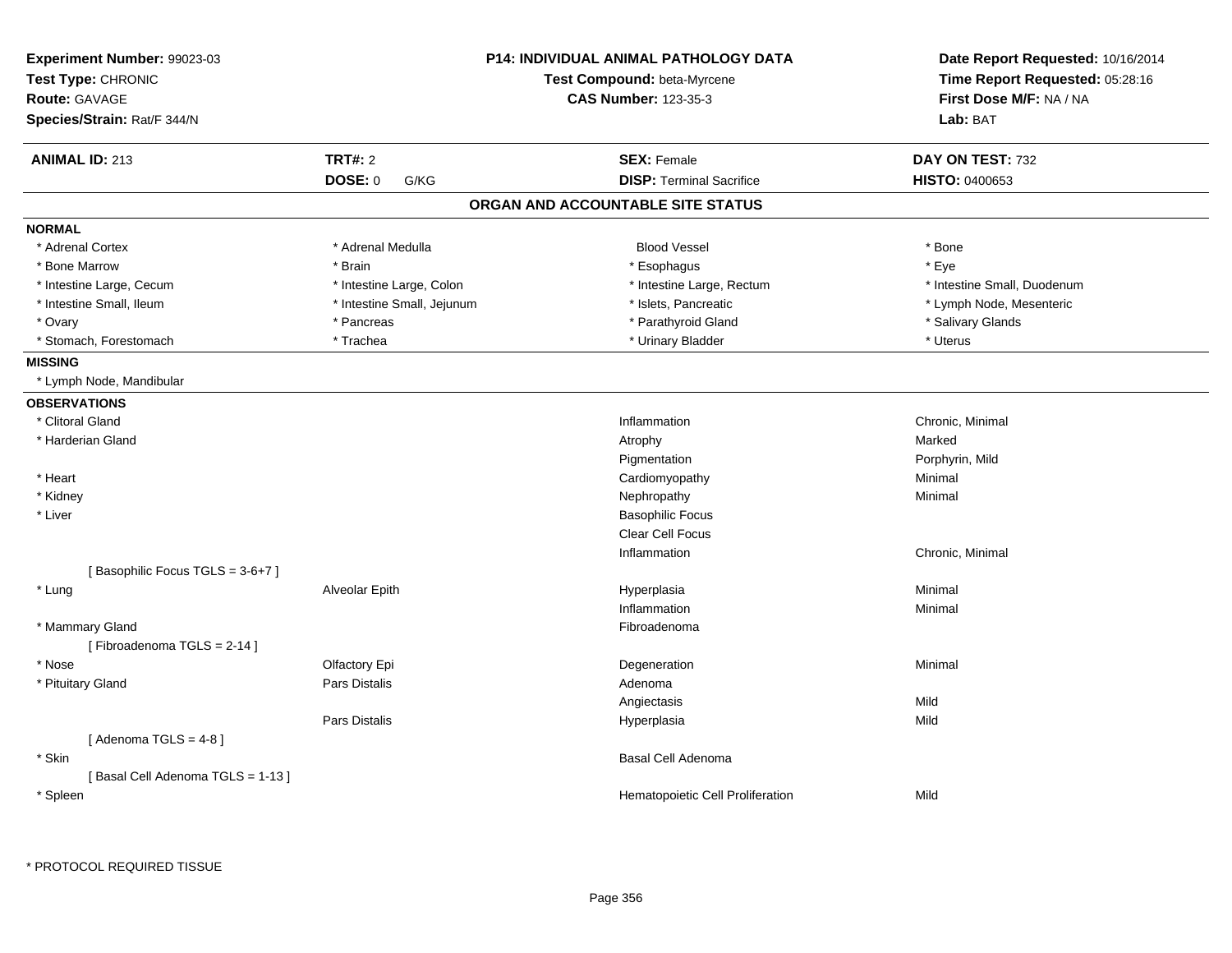| <b>Experiment Number: 99023-03</b><br><b>P14: INDIVIDUAL ANIMAL PATHOLOGY DATA</b> |                 |                                   | Date Report Requested: 10/16/2014 |
|------------------------------------------------------------------------------------|-----------------|-----------------------------------|-----------------------------------|
| <b>Test Type: CHRONIC</b>                                                          |                 | Test Compound: beta-Myrcene       | Time Report Requested: 05:28:16   |
| <b>Route: GAVAGE</b>                                                               |                 | <b>CAS Number: 123-35-3</b>       | First Dose M/F: NA / NA           |
| Species/Strain: Rat/F 344/N                                                        |                 |                                   | Lab: BAT                          |
| <b>ANIMAL ID: 213</b>                                                              | TRT#: 2         | <b>SEX: Female</b>                | DAY ON TEST: 732                  |
|                                                                                    | DOSE: 0<br>G/KG | <b>DISP:</b> Terminal Sacrifice   | <b>HISTO: 0400653</b>             |
|                                                                                    |                 | ORGAN AND ACCOUNTABLE SITE STATUS |                                   |
| * Stomach, Glandular                                                               | Epithelium      | Ectasia                           | Mild                              |
| * Thymus                                                                           |                 | Atrophy                           | Marked                            |
| * Thyroid Gland                                                                    | C Cell          | Hyperplasia                       | Minimal                           |
| PRIMARY CAUSE OF DEATH                                                             |                 |                                   |                                   |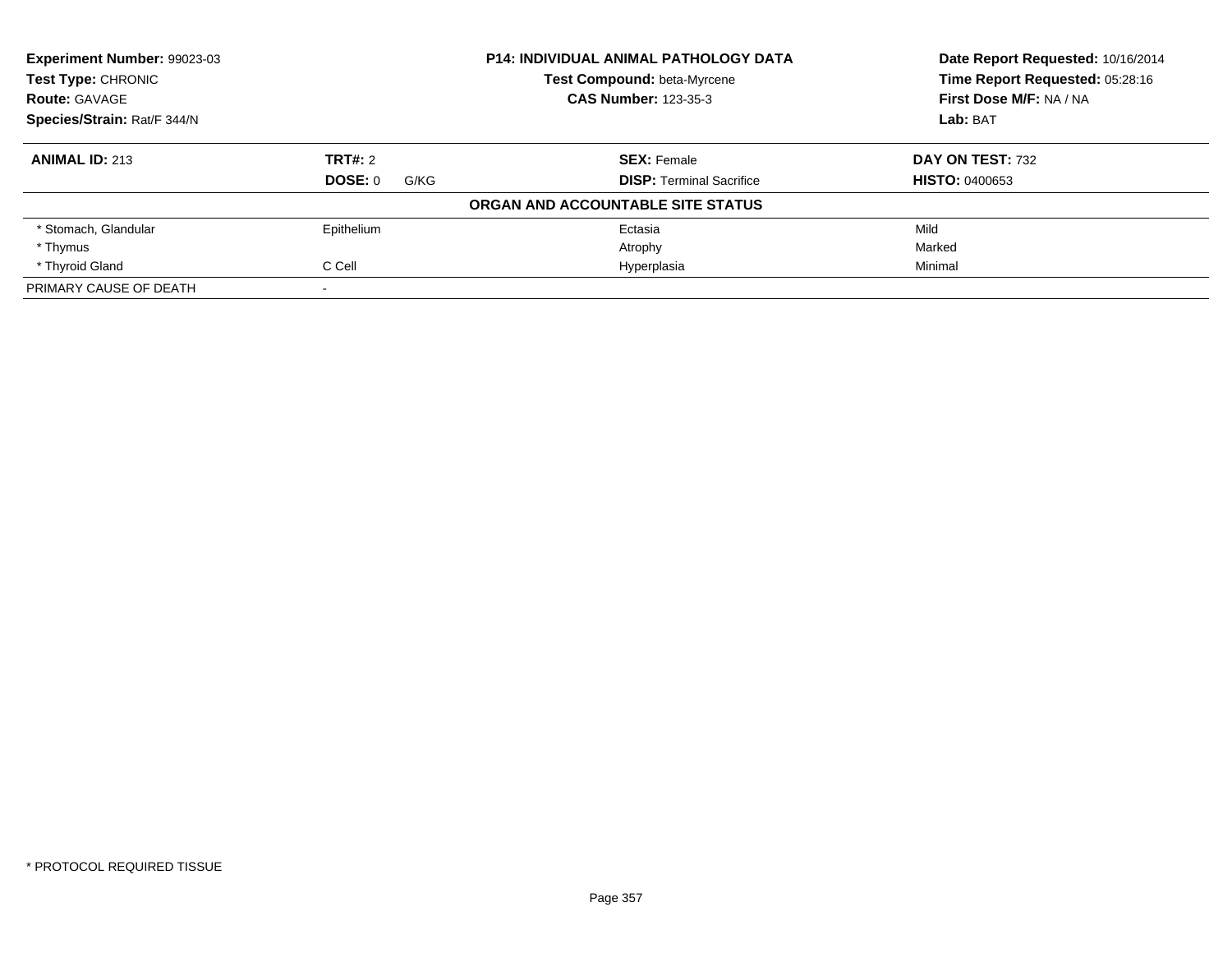| Experiment Number: 99023-03 |                                                                                                                    | <b>P14: INDIVIDUAL ANIMAL PATHOLOGY DATA</b> | Date Report Requested: 10/16/2014 |
|-----------------------------|--------------------------------------------------------------------------------------------------------------------|----------------------------------------------|-----------------------------------|
| Test Type: CHRONIC          |                                                                                                                    | Test Compound: beta-Myrcene                  | Time Report Requested: 05:28:16   |
| Route: GAVAGE               |                                                                                                                    | <b>CAS Number: 123-35-3</b>                  | First Dose M/F: NA / NA           |
| Species/Strain: Rat/F 344/N |                                                                                                                    |                                              | Lab: BAT                          |
| <b>ANIMAL ID: 214</b>       | TRT#: 2                                                                                                            | <b>SEX: Female</b>                           | DAY ON TEST: 656                  |
|                             | <b>DOSE: 0</b><br>G/KG                                                                                             | <b>DISP: Natural Death</b>                   | <b>HISTO: 0400654</b>             |
|                             |                                                                                                                    | ORGAN AND ACCOUNTABLE SITE STATUS            |                                   |
| <b>NORMAL</b>               |                                                                                                                    |                                              |                                   |
| * Adrenal Cortex            | * Adrenal Medulla                                                                                                  | <b>Blood Vessel</b>                          | * Bone                            |
| * Bone Marrow               | * Brain                                                                                                            | * Esophagus                                  | * Eye                             |
| * Intestine Large, Cecum    | * Intestine Large, Colon                                                                                           | * Intestine Large, Rectum                    | * Intestine Small, Duodenum       |
| * Intestine Small, Ileum    | * Intestine Small, Jejunum                                                                                         | * Islets, Pancreatic                         | * Kidney                          |
| * Lung                      | * Lymph Node, Mesenteric                                                                                           | * Mammary Gland                              | * Ovary                           |
| * Pancreas                  | * Parathyroid Gland                                                                                                | * Pituitary Gland                            | * Salivary Glands                 |
| * Spleen                    | * Stomach, Forestomach                                                                                             | * Stomach, Glandular                         | * Thyroid Gland                   |
| * Trachea                   | * Urinary Bladder                                                                                                  | * Uterus                                     |                                   |
| <b>MISSING</b>              |                                                                                                                    |                                              |                                   |
| * Lymph Node, Mandibular    |                                                                                                                    |                                              |                                   |
| <b>OBSERVATIONS</b>         |                                                                                                                    |                                              |                                   |
| * Clitoral Gland            |                                                                                                                    | Inflammation                                 | Chronic, Minimal                  |
| * Harderian Gland           |                                                                                                                    | Pigmentation                                 | Porphyrin, Minimal                |
| * Heart                     |                                                                                                                    | Cardiomyopathy                               | Minimal                           |
| * Liver                     |                                                                                                                    | <b>Basophilic Focus</b>                      |                                   |
|                             |                                                                                                                    | Inflammation                                 | Chronic, Minimal                  |
| * Nose                      | Olfactory Epi                                                                                                      | Degeneration                                 | Minimal                           |
| * Skin                      | <b>Subcut Tiss</b>                                                                                                 | Fibroma                                      |                                   |
|                             | Note: The mammary gland mass described at necropsy was examined microscopically and diagnosed as a dermal neoplasm |                                              |                                   |
| [Fibroma TGLS = $1-13$ ]    |                                                                                                                    |                                              |                                   |
| * Thymus                    |                                                                                                                    | Atrophy                                      | Mild                              |
| PRIMARY CAUSE OF DEATH      | - Skin Subcut Tiss Fibroma                                                                                         |                                              |                                   |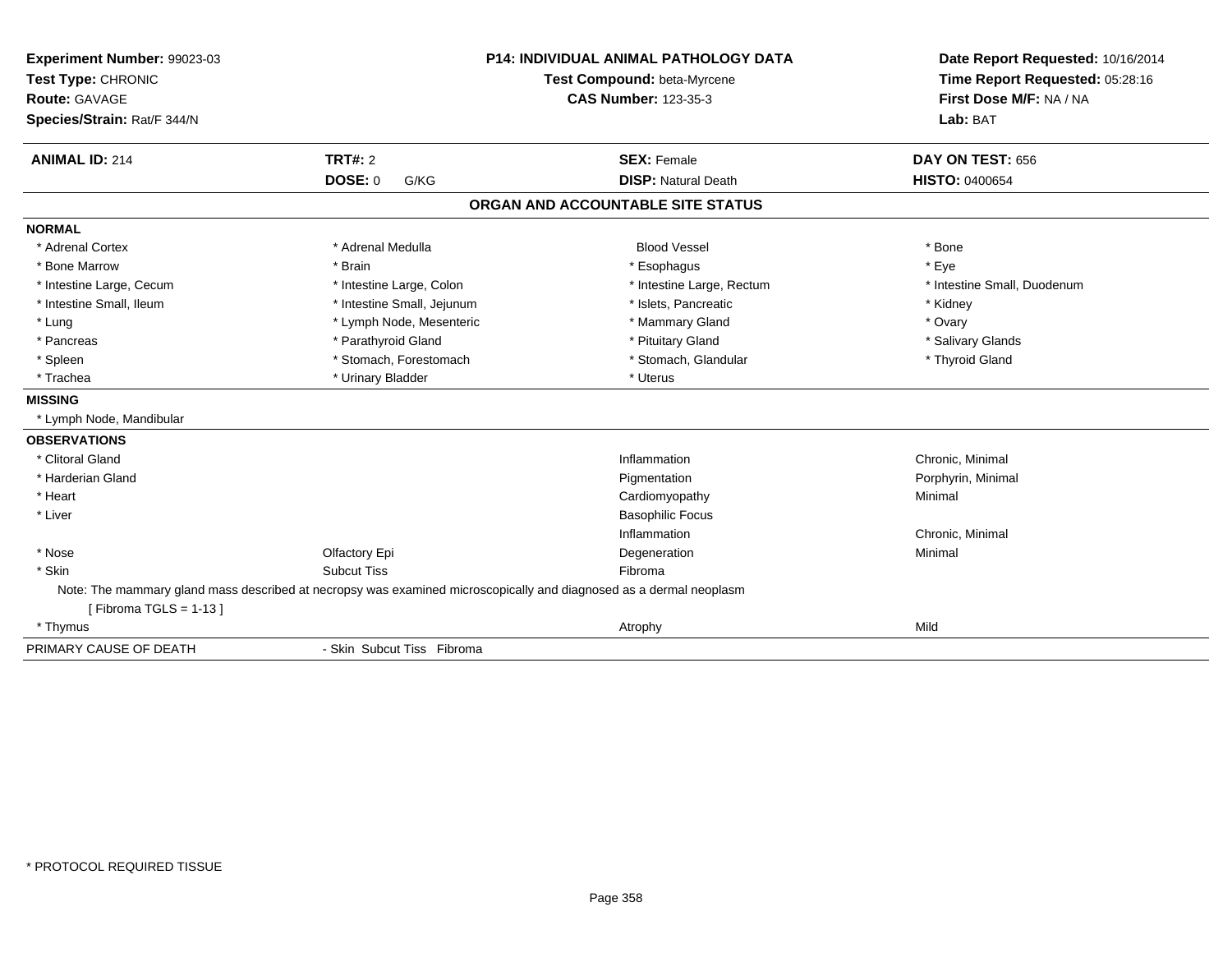| Experiment Number: 99023-03 |                             | <b>P14: INDIVIDUAL ANIMAL PATHOLOGY DATA</b> | Date Report Requested: 10/16/2014 |
|-----------------------------|-----------------------------|----------------------------------------------|-----------------------------------|
| Test Type: CHRONIC          |                             | Test Compound: beta-Myrcene                  | Time Report Requested: 05:28:16   |
| <b>Route: GAVAGE</b>        | <b>CAS Number: 123-35-3</b> |                                              | First Dose M/F: NA / NA           |
| Species/Strain: Rat/F 344/N |                             |                                              | Lab: BAT                          |
| <b>ANIMAL ID: 215</b>       | <b>TRT#: 2</b>              | <b>SEX: Female</b>                           | DAY ON TEST: 731                  |
|                             | DOSE: 0<br>G/KG             | <b>DISP: Terminal Sacrifice</b>              | <b>HISTO: 0400655</b>             |
|                             |                             | ORGAN AND ACCOUNTABLE SITE STATUS            |                                   |
| <b>NORMAL</b>               |                             |                                              |                                   |
| * Adrenal Cortex            | <b>Blood Vessel</b>         | * Bone                                       | * Bone Marrow                     |
| * Brain                     | * Clitoral Gland            | * Esophagus                                  | * Eye                             |
| * Intestine Large, Cecum    | * Intestine Large, Colon    | * Intestine Large, Rectum                    | * Intestine Small, Duodenum       |
| * Intestine Small, Ileum    | * Intestine Small, Jejunum  | * Islets, Pancreatic                         | * Lung                            |
| * Lymph Node, Mesenteric    | * Mammary Gland             | * Ovary                                      | * Pancreas                        |
| * Parathyroid Gland         | * Salivary Glands           | * Skin                                       | * Spleen                          |
| * Stomach, Forestomach      | * Thyroid Gland             | * Trachea                                    | * Urinary Bladder                 |
| <b>MISSING</b>              |                             |                                              |                                   |
| * Lymph Node, Mandibular    |                             |                                              |                                   |
| <b>OBSERVATIONS</b>         |                             |                                              |                                   |
| * Adrenal Medulla           |                             | Hemangioma                                   |                                   |
| * Harderian Gland           |                             | Pigmentation                                 | Porphyrin, Mild                   |
| * Heart                     |                             | Cardiomyopathy                               | Mild                              |
| * Kidney                    |                             | Nephropathy                                  | Minimal                           |
| * Liver                     |                             | <b>Basophilic Focus</b>                      |                                   |
|                             |                             | <b>Eosinophilic Focus</b>                    |                                   |
|                             |                             | Inflammation                                 | Chronic, Minimal                  |
| * Nose                      | Olfactory Epi               | Degeneration                                 | Minimal                           |
| * Pituitary Gland           | Pars Distalis               | Adenoma                                      |                                   |
| [Adenoma TGLS = $1-8$ ]     |                             |                                              |                                   |
| * Stomach, Glandular        | Epithelium                  | Ectasia                                      | Mild                              |
| * Thymus                    |                             | Atrophy                                      | Mild                              |
| * Uterus                    |                             | Polyp Stromal                                |                                   |
| PRIMARY CAUSE OF DEATH      | $\blacksquare$              |                                              |                                   |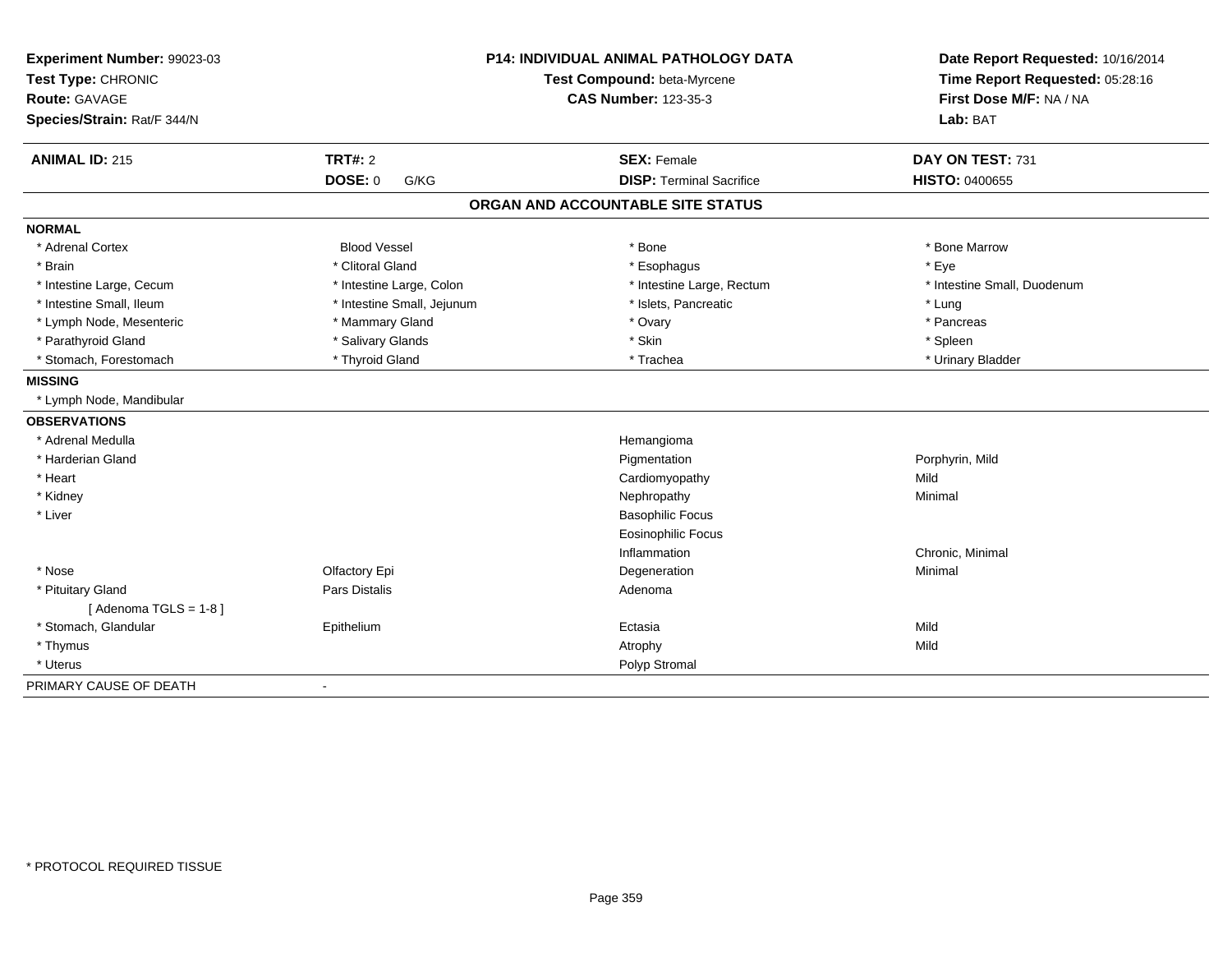| Experiment Number: 99023-03<br>Test Type: CHRONIC<br><b>Route: GAVAGE</b><br>Species/Strain: Rat/F 344/N |                                         | <b>P14: INDIVIDUAL ANIMAL PATHOLOGY DATA</b><br>Test Compound: beta-Myrcene<br><b>CAS Number: 123-35-3</b> | Date Report Requested: 10/16/2014<br>Time Report Requested: 05:28:16<br>First Dose M/F: NA / NA<br>Lab: BAT |
|----------------------------------------------------------------------------------------------------------|-----------------------------------------|------------------------------------------------------------------------------------------------------------|-------------------------------------------------------------------------------------------------------------|
| <b>ANIMAL ID: 216</b>                                                                                    | <b>TRT#: 2</b>                          | <b>SEX: Female</b>                                                                                         | DAY ON TEST: 661                                                                                            |
|                                                                                                          | <b>DOSE: 0</b><br>G/KG                  | <b>DISP: Natural Death</b>                                                                                 | <b>HISTO: 0400656</b>                                                                                       |
|                                                                                                          |                                         | ORGAN AND ACCOUNTABLE SITE STATUS                                                                          |                                                                                                             |
| <b>NORMAL</b>                                                                                            |                                         |                                                                                                            |                                                                                                             |
| * Adrenal Cortex                                                                                         | * Adrenal Medulla                       | <b>Blood Vessel</b>                                                                                        | * Bone                                                                                                      |
| * Bone Marrow                                                                                            | * Esophagus                             | * Eye                                                                                                      | * Intestine Large, Cecum                                                                                    |
| * Intestine Large, Colon                                                                                 | * Intestine Small, Duodenum             | * Intestine Small, Ileum                                                                                   | * Intestine Small, Jejunum                                                                                  |
| * Islets, Pancreatic                                                                                     | * Lung                                  | * Lymph Node, Mesenteric                                                                                   | * Mammary Gland                                                                                             |
| * Ovary                                                                                                  | * Pancreas                              | * Parathyroid Gland                                                                                        | * Salivary Glands                                                                                           |
| * Skin                                                                                                   | * Stomach, Forestomach                  | * Trachea                                                                                                  | * Urinary Bladder                                                                                           |
| <b>MISSING</b>                                                                                           |                                         |                                                                                                            |                                                                                                             |
| * Lymph Node, Mandibular                                                                                 |                                         |                                                                                                            |                                                                                                             |
| <b>OBSERVATIONS</b>                                                                                      |                                         |                                                                                                            |                                                                                                             |
| * Brain                                                                                                  | Hypothalamus                            | Compression                                                                                                | Moderate                                                                                                    |
| * Clitoral Gland                                                                                         |                                         | Inflammation                                                                                               | Chronic, Minimal                                                                                            |
| * Harderian Gland                                                                                        |                                         | Pigmentation                                                                                               | Porphyrin, Marked                                                                                           |
| * Heart                                                                                                  |                                         | Cardiomyopathy                                                                                             | Mild                                                                                                        |
| * Intestine Large, Rectum                                                                                |                                         | Ulcer                                                                                                      | Moderate                                                                                                    |
| * Kidney                                                                                                 | Papilla                                 | Mineralization                                                                                             | Minimal                                                                                                     |
|                                                                                                          |                                         | Necrosis                                                                                                   | Moderate                                                                                                    |
| * Liver                                                                                                  |                                         | <b>Basophilic Focus</b>                                                                                    |                                                                                                             |
|                                                                                                          | Sinusoid                                | <b>Infiltration Cellular</b>                                                                               | Histiocyte, Moderate                                                                                        |
|                                                                                                          |                                         | Inflammation                                                                                               | Chronic, Minimal                                                                                            |
| * Nose                                                                                                   | Olfactory Epi                           | Degeneration                                                                                               | Minimal                                                                                                     |
| * Pituitary Gland                                                                                        | Pars Distalis                           | Adenoma                                                                                                    |                                                                                                             |
| [Adenoma TGLS = $1-8$ ]                                                                                  |                                         |                                                                                                            |                                                                                                             |
| * Spleen                                                                                                 |                                         | Atrophy                                                                                                    | Minimal                                                                                                     |
| * Stomach, Glandular                                                                                     | Epithelium                              | Ectasia                                                                                                    | Minimal                                                                                                     |
|                                                                                                          |                                         | Mineralization                                                                                             | Mild                                                                                                        |
| * Thymus                                                                                                 |                                         | Atrophy                                                                                                    | Moderate                                                                                                    |
| * Thyroid Gland                                                                                          | Bilateral, C Cell                       | Adenoma                                                                                                    |                                                                                                             |
| * Uterus                                                                                                 |                                         | Dilatation                                                                                                 | Minimal                                                                                                     |
| PRIMARY CAUSE OF DEATH                                                                                   | - Pituitary Gland Pars Distalis Adenoma |                                                                                                            |                                                                                                             |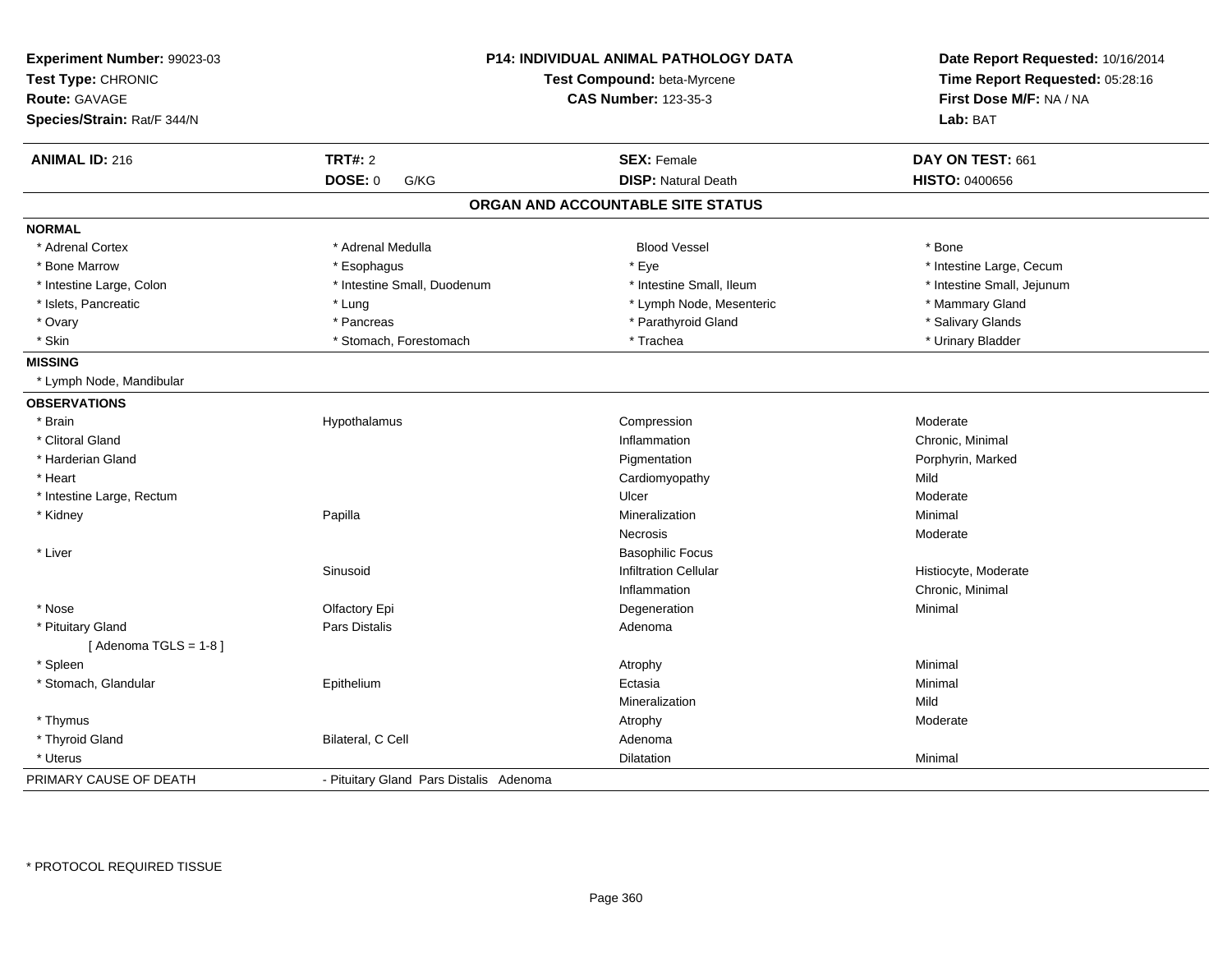| Experiment Number: 99023-03<br>Test Type: CHRONIC<br><b>Route: GAVAGE</b> |                          | <b>P14: INDIVIDUAL ANIMAL PATHOLOGY DATA</b><br>Test Compound: beta-Myrcene<br><b>CAS Number: 123-35-3</b> | Date Report Requested: 10/16/2014<br>Time Report Requested: 05:28:16<br>First Dose M/F: NA / NA |  |
|---------------------------------------------------------------------------|--------------------------|------------------------------------------------------------------------------------------------------------|-------------------------------------------------------------------------------------------------|--|
| Species/Strain: Rat/F 344/N                                               |                          |                                                                                                            | Lab: BAT                                                                                        |  |
| <b>ANIMAL ID: 217</b>                                                     | <b>TRT#: 2</b>           | <b>SEX: Female</b>                                                                                         | DAY ON TEST: 330                                                                                |  |
|                                                                           | <b>DOSE: 0</b><br>G/KG   | <b>DISP:</b> Moribund Sacrifice                                                                            | <b>HISTO: 0400657</b>                                                                           |  |
|                                                                           |                          | ORGAN AND ACCOUNTABLE SITE STATUS                                                                          |                                                                                                 |  |
| <b>NORMAL</b>                                                             |                          |                                                                                                            |                                                                                                 |  |
| * Adrenal Medulla                                                         | <b>Blood Vessel</b>      | * Bone                                                                                                     | * Bone Marrow                                                                                   |  |
| * Brain                                                                   | * Clitoral Gland         | * Esophagus                                                                                                | * Eye                                                                                           |  |
| * Heart                                                                   | * Intestine Large, Cecum | * Intestine Large, Colon                                                                                   | * Intestine Large, Rectum                                                                       |  |
| * Intestine Small, Duodenum                                               | * Intestine Small, Ileum | * Intestine Small, Jejunum                                                                                 | * Islets, Pancreatic                                                                            |  |
| * Lymph Node, Mesenteric                                                  | * Mammary Gland          | * Ovary                                                                                                    | * Pancreas                                                                                      |  |
| * Salivary Glands                                                         | * Skin                   | * Stomach, Forestomach                                                                                     | * Stomach, Glandular                                                                            |  |
| * Trachea                                                                 | * Urinary Bladder        | * Uterus                                                                                                   |                                                                                                 |  |
| <b>MISSING</b>                                                            |                          |                                                                                                            |                                                                                                 |  |
| * Lymph Node, Mandibular                                                  | * Parathyroid Gland      |                                                                                                            |                                                                                                 |  |
| <b>OBSERVATIONS</b>                                                       |                          |                                                                                                            |                                                                                                 |  |
| * Adrenal Cortex                                                          |                          | Vacuolization Cytoplasmic                                                                                  | Minimal                                                                                         |  |
| * Eye                                                                     |                          |                                                                                                            |                                                                                                 |  |
| Note: Both optic nerves were missing                                      |                          |                                                                                                            |                                                                                                 |  |
| * Harderian Gland                                                         |                          | Pigmentation                                                                                               | Porphyrin, Minimal                                                                              |  |
| * Kidney                                                                  | Papilla                  | Mineralization                                                                                             | Minimal                                                                                         |  |
|                                                                           |                          | Mineralization                                                                                             | Mild                                                                                            |  |
|                                                                           |                          | Nephropathy                                                                                                | Mild                                                                                            |  |
| * Liver                                                                   |                          | <b>Fatty Change</b>                                                                                        | Mild                                                                                            |  |
|                                                                           |                          | Hepatodiaphragmatic Nodule                                                                                 |                                                                                                 |  |
|                                                                           | <b>Bile Duct</b>         | Hyperplasia                                                                                                | Minimal                                                                                         |  |
|                                                                           |                          | Inflammation                                                                                               | Chronic, Minimal                                                                                |  |
| [ Hepatodiaphragmatic Nodule TGLS = 1-7 ]                                 |                          |                                                                                                            |                                                                                                 |  |
| * Lung                                                                    |                          | Squamous Cell Carcinoma                                                                                    |                                                                                                 |  |
| [Squamous Cell Carcinoma TGLS = 2-13]                                     |                          |                                                                                                            |                                                                                                 |  |
| * Nose                                                                    |                          | Inflammation                                                                                               | Chronic Active, Minimal                                                                         |  |
| * Pituitary Gland                                                         |                          | Fibrosis                                                                                                   | Minimal                                                                                         |  |
|                                                                           | <b>Pars Distalis</b>     | Hyperplasia                                                                                                | Mild                                                                                            |  |
| [Hyperplasia TGLS = 3-8]                                                  |                          |                                                                                                            |                                                                                                 |  |
| * Spleen                                                                  |                          | Atrophy                                                                                                    | Minimal                                                                                         |  |
| * Thymus                                                                  |                          | Atrophy                                                                                                    | Marked                                                                                          |  |
|                                                                           |                          |                                                                                                            |                                                                                                 |  |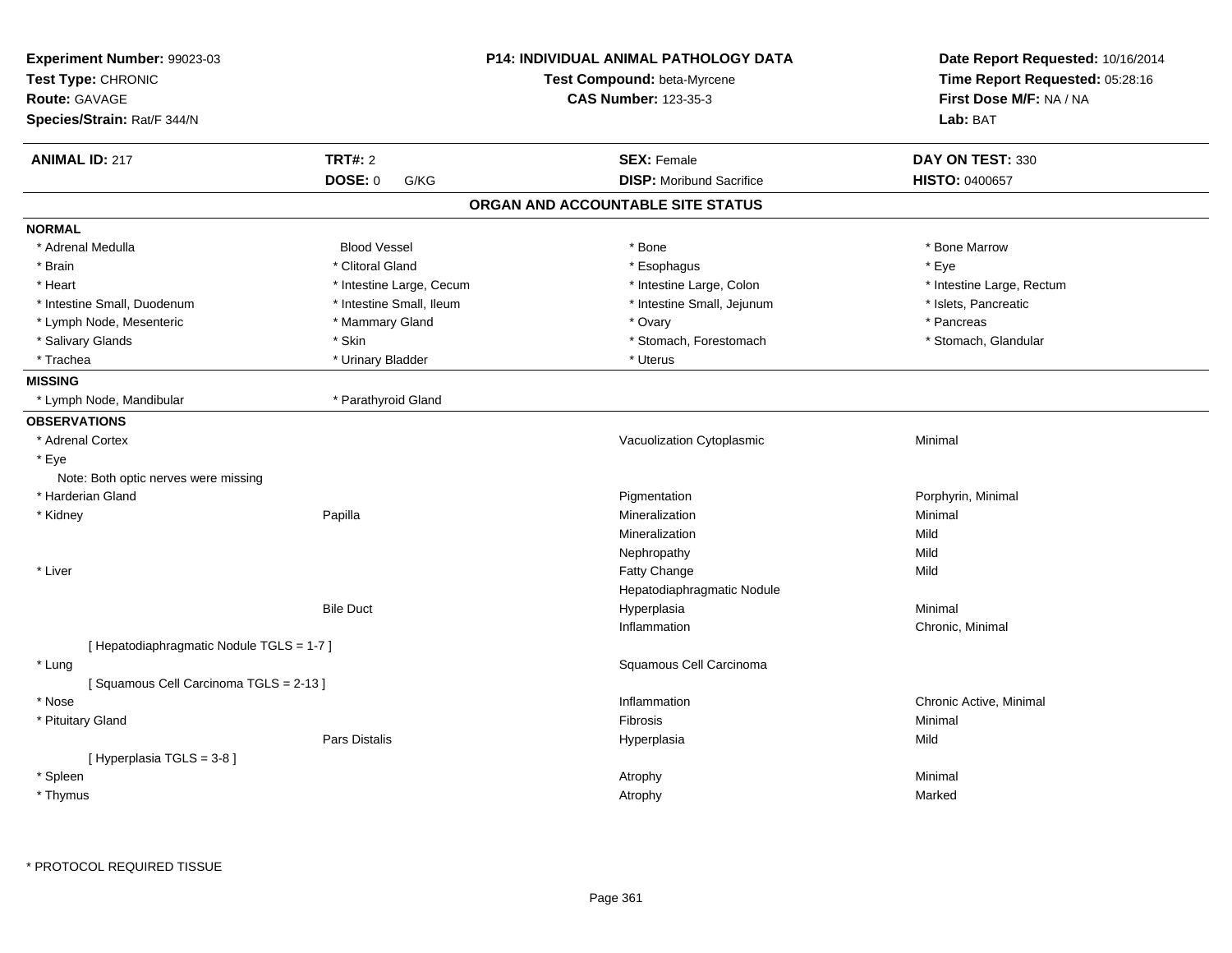| Experiment Number: 99023-03<br><b>Test Type: CHRONIC</b> |                                | <b>P14: INDIVIDUAL ANIMAL PATHOLOGY DATA</b> | Date Report Requested: 10/16/2014 |
|----------------------------------------------------------|--------------------------------|----------------------------------------------|-----------------------------------|
|                                                          |                                | Test Compound: beta-Myrcene                  | Time Report Requested: 05:28:16   |
| <b>Route: GAVAGE</b>                                     | <b>CAS Number: 123-35-3</b>    |                                              | First Dose M/F: NA / NA           |
| Species/Strain: Rat/F 344/N                              |                                |                                              | Lab: BAT                          |
| <b>ANIMAL ID: 217</b>                                    | TRT#: 2                        | <b>SEX: Female</b>                           | DAY ON TEST: 330                  |
|                                                          | DOSE: 0<br>G/KG                | <b>DISP:</b> Moribund Sacrifice              | <b>HISTO: 0400657</b>             |
|                                                          |                                | ORGAN AND ACCOUNTABLE SITE STATUS            |                                   |
| * Thyroid Gland                                          | C Cell                         | Hyperplasia                                  | Minimal                           |
| PRIMARY CAUSE OF DEATH                                   | - Lung Squamous Cell Carcinoma |                                              |                                   |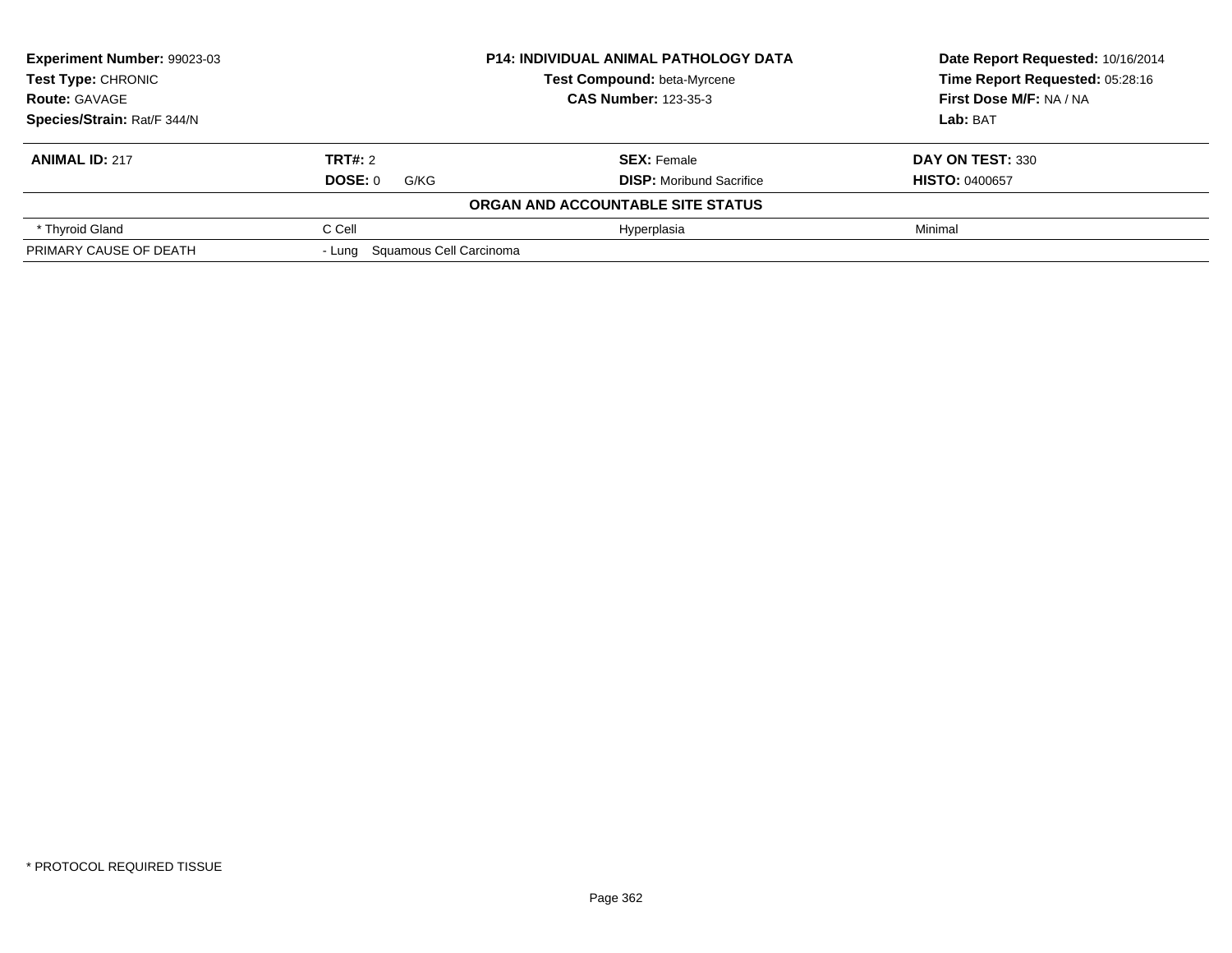| <b>TRT#: 2</b><br><b>ANIMAL ID: 218</b><br><b>SEX: Female</b><br>DAY ON TEST: 730<br>DOSE: 0<br><b>DISP: Terminal Sacrifice</b><br><b>HISTO: 0400658</b><br>G/KG<br>ORGAN AND ACCOUNTABLE SITE STATUS<br><b>NORMAL</b><br>* Adrenal Cortex<br>* Adrenal Medulla<br><b>Blood Vessel</b><br>* Bone<br>* Eye<br>* Bone Marrow<br>* Brain<br>* Esophagus<br>* Intestine Large, Colon<br>* Intestine Large, Rectum<br>* Intestine Small, Duodenum<br>* Intestine Large, Cecum<br>* Intestine Small, Ileum<br>* Intestine Small, Jejunum<br>* Islets, Pancreatic<br>* Lymph Node, Mesenteric<br>* Parathyroid Gland<br>* Salivary Glands<br>* Ovary<br>* Pancreas<br>* Skin<br>* Stomach, Forestomach<br>* Spleen<br>* Trachea<br>* Urinary Bladder<br><b>MISSING</b><br>* Lymph Node, Mandibular<br><b>OBSERVATIONS</b><br>* Clitoral Gland<br>Inflammation<br>Chronic, Minimal<br>* Harderian Gland<br>Pigmentation<br>Porphyrin, Mild<br>* Heart<br>Cardiomyopathy<br>Minimal<br>* Kidney<br>Nephropathy<br>Minimal<br>* Liver<br><b>Basophilic Focus</b><br><b>Eosinophilic Focus</b><br>Inflammation<br>Chronic, Minimal<br>[Basophilic Focus TGLS = 3-14]<br>[ Eosinophilic Focus TGLS = 4-6 ]<br>* Lung<br>Inflammation<br>Minimal<br>* Mammary Gland<br>Fibroadenoma<br>[Fibroadenoma TGLS = 1-13]<br>* Nose<br>Olfactory Epi<br>Degeneration<br>Minimal<br>* Pituitary Gland<br>Pars Distalis<br>Adenoma<br>Mild<br>Angiectasis<br>Pars Distalis<br>Hyperplasia<br>Mild<br>[Adenoma TGLS = $5-15$ ]<br>* Stomach, Glandular<br>Mild<br>Epithelium<br>Ectasia<br>* Thymus<br>Atrophy<br>Marked<br>* Thyroid Gland<br>C Cell<br>Hyperplasia<br>Minimal | Experiment Number: 99023-03<br>Test Type: CHRONIC<br><b>Route: GAVAGE</b><br>Species/Strain: Rat/F 344/N | <b>P14: INDIVIDUAL ANIMAL PATHOLOGY DATA</b><br>Test Compound: beta-Myrcene<br><b>CAS Number: 123-35-3</b> | Date Report Requested: 10/16/2014<br>Time Report Requested: 05:28:16<br>First Dose M/F: NA / NA<br>Lab: BAT |
|---------------------------------------------------------------------------------------------------------------------------------------------------------------------------------------------------------------------------------------------------------------------------------------------------------------------------------------------------------------------------------------------------------------------------------------------------------------------------------------------------------------------------------------------------------------------------------------------------------------------------------------------------------------------------------------------------------------------------------------------------------------------------------------------------------------------------------------------------------------------------------------------------------------------------------------------------------------------------------------------------------------------------------------------------------------------------------------------------------------------------------------------------------------------------------------------------------------------------------------------------------------------------------------------------------------------------------------------------------------------------------------------------------------------------------------------------------------------------------------------------------------------------------------------------------------------------------------------------------------------------------------------------------|----------------------------------------------------------------------------------------------------------|------------------------------------------------------------------------------------------------------------|-------------------------------------------------------------------------------------------------------------|
|                                                                                                                                                                                                                                                                                                                                                                                                                                                                                                                                                                                                                                                                                                                                                                                                                                                                                                                                                                                                                                                                                                                                                                                                                                                                                                                                                                                                                                                                                                                                                                                                                                                         |                                                                                                          |                                                                                                            |                                                                                                             |
|                                                                                                                                                                                                                                                                                                                                                                                                                                                                                                                                                                                                                                                                                                                                                                                                                                                                                                                                                                                                                                                                                                                                                                                                                                                                                                                                                                                                                                                                                                                                                                                                                                                         |                                                                                                          |                                                                                                            |                                                                                                             |
|                                                                                                                                                                                                                                                                                                                                                                                                                                                                                                                                                                                                                                                                                                                                                                                                                                                                                                                                                                                                                                                                                                                                                                                                                                                                                                                                                                                                                                                                                                                                                                                                                                                         |                                                                                                          |                                                                                                            |                                                                                                             |
|                                                                                                                                                                                                                                                                                                                                                                                                                                                                                                                                                                                                                                                                                                                                                                                                                                                                                                                                                                                                                                                                                                                                                                                                                                                                                                                                                                                                                                                                                                                                                                                                                                                         |                                                                                                          |                                                                                                            |                                                                                                             |
|                                                                                                                                                                                                                                                                                                                                                                                                                                                                                                                                                                                                                                                                                                                                                                                                                                                                                                                                                                                                                                                                                                                                                                                                                                                                                                                                                                                                                                                                                                                                                                                                                                                         |                                                                                                          |                                                                                                            |                                                                                                             |
|                                                                                                                                                                                                                                                                                                                                                                                                                                                                                                                                                                                                                                                                                                                                                                                                                                                                                                                                                                                                                                                                                                                                                                                                                                                                                                                                                                                                                                                                                                                                                                                                                                                         |                                                                                                          |                                                                                                            |                                                                                                             |
|                                                                                                                                                                                                                                                                                                                                                                                                                                                                                                                                                                                                                                                                                                                                                                                                                                                                                                                                                                                                                                                                                                                                                                                                                                                                                                                                                                                                                                                                                                                                                                                                                                                         |                                                                                                          |                                                                                                            |                                                                                                             |
|                                                                                                                                                                                                                                                                                                                                                                                                                                                                                                                                                                                                                                                                                                                                                                                                                                                                                                                                                                                                                                                                                                                                                                                                                                                                                                                                                                                                                                                                                                                                                                                                                                                         |                                                                                                          |                                                                                                            |                                                                                                             |
|                                                                                                                                                                                                                                                                                                                                                                                                                                                                                                                                                                                                                                                                                                                                                                                                                                                                                                                                                                                                                                                                                                                                                                                                                                                                                                                                                                                                                                                                                                                                                                                                                                                         |                                                                                                          |                                                                                                            |                                                                                                             |
|                                                                                                                                                                                                                                                                                                                                                                                                                                                                                                                                                                                                                                                                                                                                                                                                                                                                                                                                                                                                                                                                                                                                                                                                                                                                                                                                                                                                                                                                                                                                                                                                                                                         |                                                                                                          |                                                                                                            |                                                                                                             |
|                                                                                                                                                                                                                                                                                                                                                                                                                                                                                                                                                                                                                                                                                                                                                                                                                                                                                                                                                                                                                                                                                                                                                                                                                                                                                                                                                                                                                                                                                                                                                                                                                                                         |                                                                                                          |                                                                                                            |                                                                                                             |
|                                                                                                                                                                                                                                                                                                                                                                                                                                                                                                                                                                                                                                                                                                                                                                                                                                                                                                                                                                                                                                                                                                                                                                                                                                                                                                                                                                                                                                                                                                                                                                                                                                                         |                                                                                                          |                                                                                                            |                                                                                                             |
|                                                                                                                                                                                                                                                                                                                                                                                                                                                                                                                                                                                                                                                                                                                                                                                                                                                                                                                                                                                                                                                                                                                                                                                                                                                                                                                                                                                                                                                                                                                                                                                                                                                         |                                                                                                          |                                                                                                            |                                                                                                             |
|                                                                                                                                                                                                                                                                                                                                                                                                                                                                                                                                                                                                                                                                                                                                                                                                                                                                                                                                                                                                                                                                                                                                                                                                                                                                                                                                                                                                                                                                                                                                                                                                                                                         |                                                                                                          |                                                                                                            |                                                                                                             |
|                                                                                                                                                                                                                                                                                                                                                                                                                                                                                                                                                                                                                                                                                                                                                                                                                                                                                                                                                                                                                                                                                                                                                                                                                                                                                                                                                                                                                                                                                                                                                                                                                                                         |                                                                                                          |                                                                                                            |                                                                                                             |
|                                                                                                                                                                                                                                                                                                                                                                                                                                                                                                                                                                                                                                                                                                                                                                                                                                                                                                                                                                                                                                                                                                                                                                                                                                                                                                                                                                                                                                                                                                                                                                                                                                                         |                                                                                                          |                                                                                                            |                                                                                                             |
|                                                                                                                                                                                                                                                                                                                                                                                                                                                                                                                                                                                                                                                                                                                                                                                                                                                                                                                                                                                                                                                                                                                                                                                                                                                                                                                                                                                                                                                                                                                                                                                                                                                         |                                                                                                          |                                                                                                            |                                                                                                             |
|                                                                                                                                                                                                                                                                                                                                                                                                                                                                                                                                                                                                                                                                                                                                                                                                                                                                                                                                                                                                                                                                                                                                                                                                                                                                                                                                                                                                                                                                                                                                                                                                                                                         |                                                                                                          |                                                                                                            |                                                                                                             |
|                                                                                                                                                                                                                                                                                                                                                                                                                                                                                                                                                                                                                                                                                                                                                                                                                                                                                                                                                                                                                                                                                                                                                                                                                                                                                                                                                                                                                                                                                                                                                                                                                                                         |                                                                                                          |                                                                                                            |                                                                                                             |
|                                                                                                                                                                                                                                                                                                                                                                                                                                                                                                                                                                                                                                                                                                                                                                                                                                                                                                                                                                                                                                                                                                                                                                                                                                                                                                                                                                                                                                                                                                                                                                                                                                                         |                                                                                                          |                                                                                                            |                                                                                                             |
|                                                                                                                                                                                                                                                                                                                                                                                                                                                                                                                                                                                                                                                                                                                                                                                                                                                                                                                                                                                                                                                                                                                                                                                                                                                                                                                                                                                                                                                                                                                                                                                                                                                         |                                                                                                          |                                                                                                            |                                                                                                             |
|                                                                                                                                                                                                                                                                                                                                                                                                                                                                                                                                                                                                                                                                                                                                                                                                                                                                                                                                                                                                                                                                                                                                                                                                                                                                                                                                                                                                                                                                                                                                                                                                                                                         |                                                                                                          |                                                                                                            |                                                                                                             |
|                                                                                                                                                                                                                                                                                                                                                                                                                                                                                                                                                                                                                                                                                                                                                                                                                                                                                                                                                                                                                                                                                                                                                                                                                                                                                                                                                                                                                                                                                                                                                                                                                                                         |                                                                                                          |                                                                                                            |                                                                                                             |
|                                                                                                                                                                                                                                                                                                                                                                                                                                                                                                                                                                                                                                                                                                                                                                                                                                                                                                                                                                                                                                                                                                                                                                                                                                                                                                                                                                                                                                                                                                                                                                                                                                                         |                                                                                                          |                                                                                                            |                                                                                                             |
|                                                                                                                                                                                                                                                                                                                                                                                                                                                                                                                                                                                                                                                                                                                                                                                                                                                                                                                                                                                                                                                                                                                                                                                                                                                                                                                                                                                                                                                                                                                                                                                                                                                         |                                                                                                          |                                                                                                            |                                                                                                             |
|                                                                                                                                                                                                                                                                                                                                                                                                                                                                                                                                                                                                                                                                                                                                                                                                                                                                                                                                                                                                                                                                                                                                                                                                                                                                                                                                                                                                                                                                                                                                                                                                                                                         |                                                                                                          |                                                                                                            |                                                                                                             |
|                                                                                                                                                                                                                                                                                                                                                                                                                                                                                                                                                                                                                                                                                                                                                                                                                                                                                                                                                                                                                                                                                                                                                                                                                                                                                                                                                                                                                                                                                                                                                                                                                                                         |                                                                                                          |                                                                                                            |                                                                                                             |
|                                                                                                                                                                                                                                                                                                                                                                                                                                                                                                                                                                                                                                                                                                                                                                                                                                                                                                                                                                                                                                                                                                                                                                                                                                                                                                                                                                                                                                                                                                                                                                                                                                                         |                                                                                                          |                                                                                                            |                                                                                                             |
|                                                                                                                                                                                                                                                                                                                                                                                                                                                                                                                                                                                                                                                                                                                                                                                                                                                                                                                                                                                                                                                                                                                                                                                                                                                                                                                                                                                                                                                                                                                                                                                                                                                         |                                                                                                          |                                                                                                            |                                                                                                             |
|                                                                                                                                                                                                                                                                                                                                                                                                                                                                                                                                                                                                                                                                                                                                                                                                                                                                                                                                                                                                                                                                                                                                                                                                                                                                                                                                                                                                                                                                                                                                                                                                                                                         |                                                                                                          |                                                                                                            |                                                                                                             |
|                                                                                                                                                                                                                                                                                                                                                                                                                                                                                                                                                                                                                                                                                                                                                                                                                                                                                                                                                                                                                                                                                                                                                                                                                                                                                                                                                                                                                                                                                                                                                                                                                                                         |                                                                                                          |                                                                                                            |                                                                                                             |
|                                                                                                                                                                                                                                                                                                                                                                                                                                                                                                                                                                                                                                                                                                                                                                                                                                                                                                                                                                                                                                                                                                                                                                                                                                                                                                                                                                                                                                                                                                                                                                                                                                                         |                                                                                                          |                                                                                                            |                                                                                                             |
|                                                                                                                                                                                                                                                                                                                                                                                                                                                                                                                                                                                                                                                                                                                                                                                                                                                                                                                                                                                                                                                                                                                                                                                                                                                                                                                                                                                                                                                                                                                                                                                                                                                         |                                                                                                          |                                                                                                            |                                                                                                             |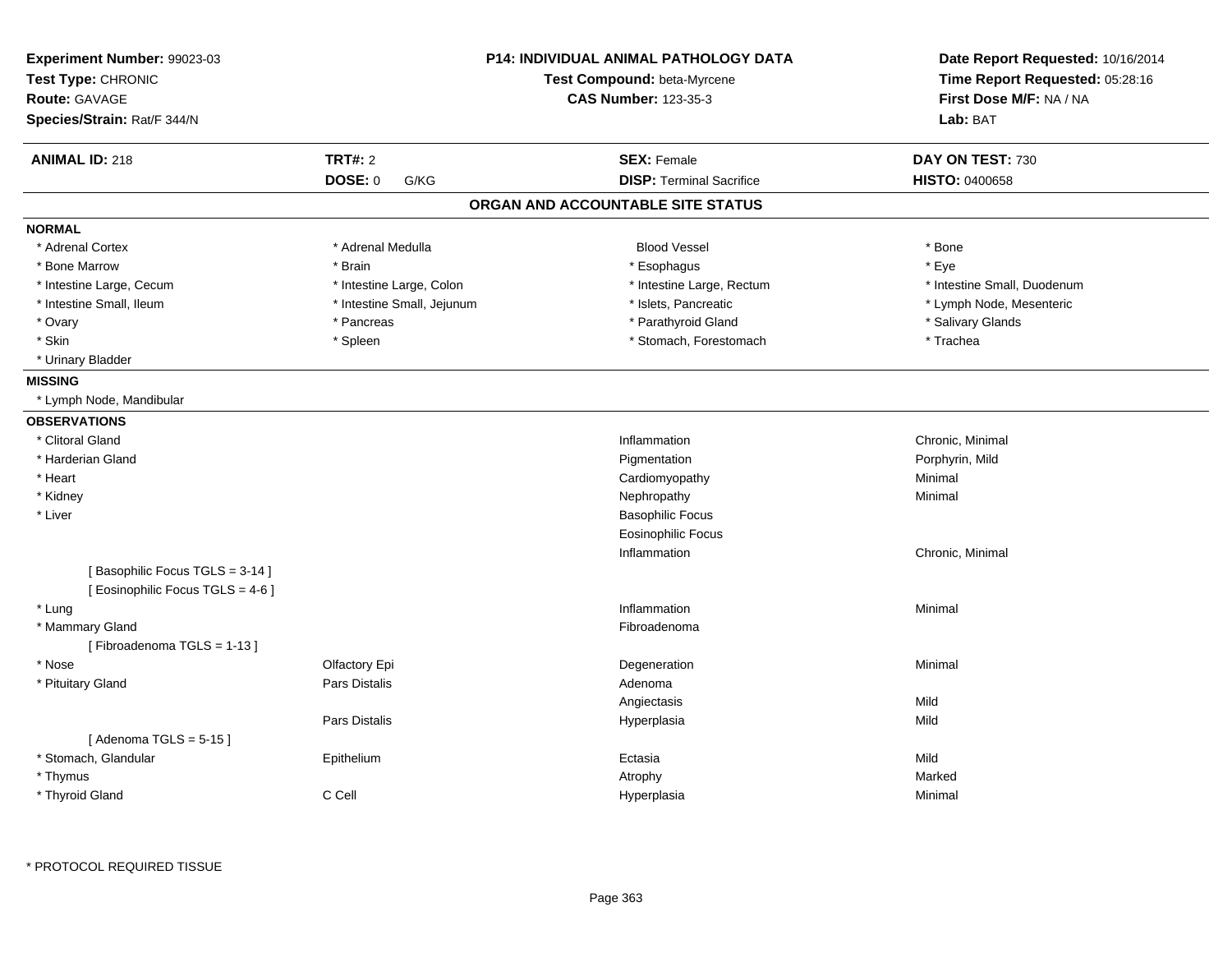| Experiment Number: 99023-03<br><b>Test Type: CHRONIC</b> |                 | <b>P14: INDIVIDUAL ANIMAL PATHOLOGY DATA</b> | Date Report Requested: 10/16/2014 |  |
|----------------------------------------------------------|-----------------|----------------------------------------------|-----------------------------------|--|
|                                                          |                 | Test Compound: beta-Myrcene                  | Time Report Requested: 05:28:16   |  |
| <b>Route: GAVAGE</b>                                     |                 | <b>CAS Number: 123-35-3</b>                  | First Dose M/F: NA / NA           |  |
| Species/Strain: Rat/F 344/N                              |                 |                                              | Lab: BAT                          |  |
| <b>ANIMAL ID: 218</b>                                    | TRT#: 2         | <b>SEX: Female</b>                           | DAY ON TEST: 730                  |  |
|                                                          | DOSE: 0<br>G/KG | <b>DISP: Terminal Sacrifice</b>              | <b>HISTO: 0400658</b>             |  |
|                                                          |                 | ORGAN AND ACCOUNTABLE SITE STATUS            |                                   |  |
| * Uterus                                                 |                 | <b>Dilatation</b>                            | Mild                              |  |
| [Dilatation TGLS = $2-11$ ]                              |                 |                                              |                                   |  |
| PRIMARY CAUSE OF DEATH                                   |                 |                                              |                                   |  |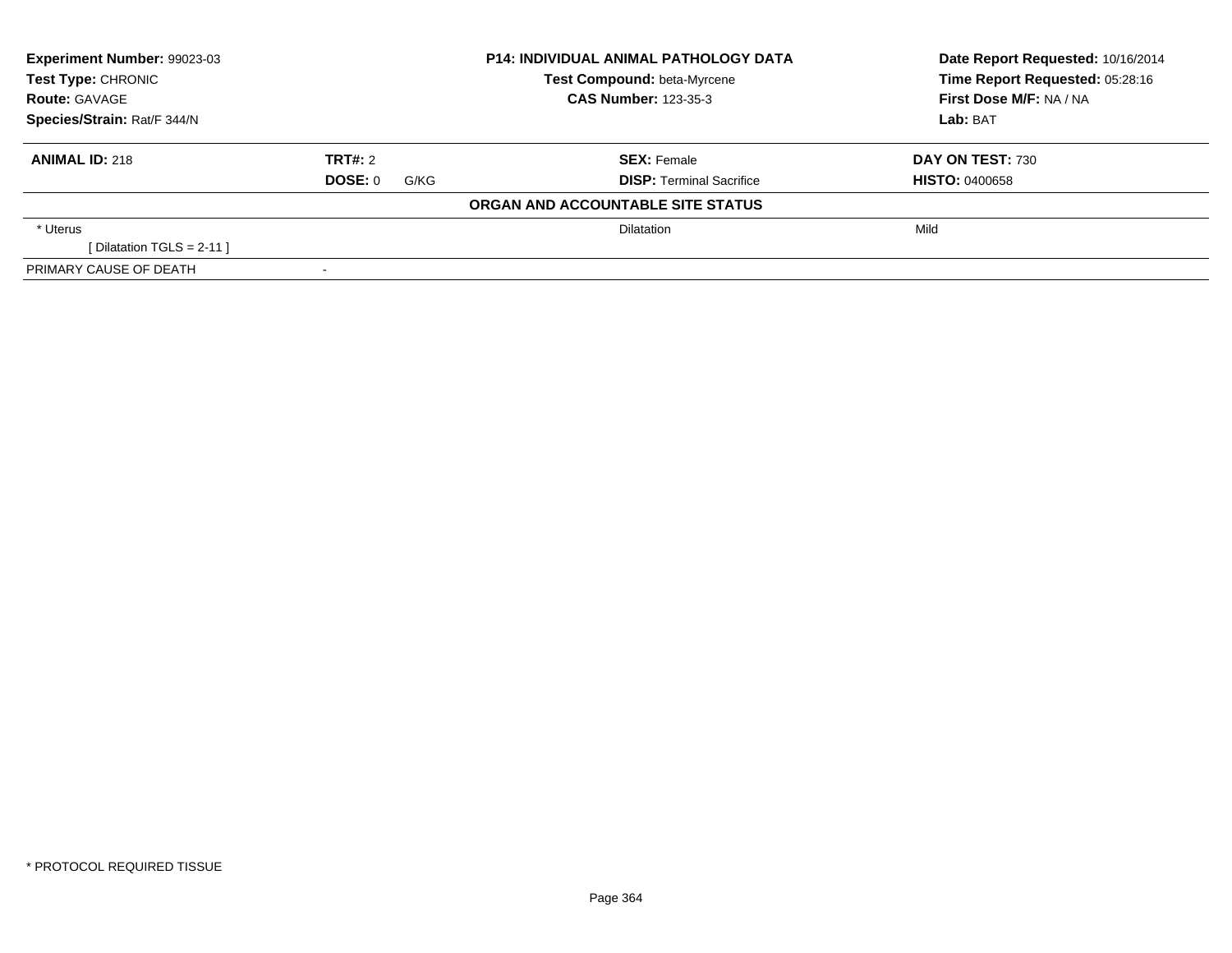| Experiment Number: 99023-03<br>Test Type: CHRONIC<br><b>Route: GAVAGE</b><br>Species/Strain: Rat/F 344/N |                                                                                            | <b>P14: INDIVIDUAL ANIMAL PATHOLOGY DATA</b><br>Test Compound: beta-Myrcene<br><b>CAS Number: 123-35-3</b> | Date Report Requested: 10/16/2014<br>Time Report Requested: 05:28:16<br>First Dose M/F: NA / NA<br>Lab: BAT |
|----------------------------------------------------------------------------------------------------------|--------------------------------------------------------------------------------------------|------------------------------------------------------------------------------------------------------------|-------------------------------------------------------------------------------------------------------------|
| <b>ANIMAL ID: 219</b>                                                                                    | <b>TRT#: 2</b>                                                                             | <b>SEX: Female</b>                                                                                         | DAY ON TEST: 644                                                                                            |
|                                                                                                          | DOSE: 0<br>G/KG                                                                            | <b>DISP:</b> Moribund Sacrifice                                                                            | <b>HISTO: 0400659</b>                                                                                       |
|                                                                                                          |                                                                                            | ORGAN AND ACCOUNTABLE SITE STATUS                                                                          |                                                                                                             |
| <b>NORMAL</b>                                                                                            |                                                                                            |                                                                                                            |                                                                                                             |
| * Adrenal Medulla                                                                                        | <b>Blood Vessel</b>                                                                        | * Bone                                                                                                     | * Brain                                                                                                     |
| * Clitoral Gland                                                                                         | * Esophagus                                                                                | * Eye                                                                                                      | * Intestine Large, Cecum                                                                                    |
| * Intestine Large, Colon                                                                                 | * Intestine Large, Rectum                                                                  | * Intestine Small, Duodenum                                                                                | * Intestine Small, Ileum                                                                                    |
| * Intestine Small, Jejunum                                                                               | * Islets, Pancreatic                                                                       | * Lymph Node, Mesenteric                                                                                   | * Mammary Gland                                                                                             |
| * Ovary                                                                                                  | * Parathyroid Gland                                                                        | * Pituitary Gland                                                                                          | * Salivary Glands                                                                                           |
| * Skin                                                                                                   | * Stomach, Forestomach                                                                     | * Trachea                                                                                                  | * Urinary Bladder                                                                                           |
| * Uterus                                                                                                 |                                                                                            |                                                                                                            |                                                                                                             |
| <b>MISSING</b>                                                                                           |                                                                                            |                                                                                                            |                                                                                                             |
| * Lymph Node, Mandibular                                                                                 | * Thymus                                                                                   |                                                                                                            |                                                                                                             |
| <b>OBSERVATIONS</b>                                                                                      |                                                                                            |                                                                                                            |                                                                                                             |
| * Adrenal Cortex                                                                                         |                                                                                            | Vacuolization Cytoplasmic                                                                                  | Mild                                                                                                        |
| * Bone Marrow                                                                                            |                                                                                            | Hyperplasia                                                                                                | Moderate                                                                                                    |
| * Clitoral GI                                                                                            |                                                                                            |                                                                                                            |                                                                                                             |
|                                                                                                          | Note: No corresponding microscopic finding for grossly observed clitoral gland nodule      |                                                                                                            |                                                                                                             |
| * Harderian Gland                                                                                        |                                                                                            | Pigmentation                                                                                               | Porphyrin, Mild                                                                                             |
| * Heart                                                                                                  |                                                                                            | Cardiomyopathy                                                                                             | Minimal                                                                                                     |
| * Kidney                                                                                                 |                                                                                            | Nephropathy                                                                                                | Minimal                                                                                                     |
| * Liver                                                                                                  | Centrilobular                                                                              | Degeneration                                                                                               | Moderate                                                                                                    |
|                                                                                                          |                                                                                            | Inflammation                                                                                               | Chronic, Mild                                                                                               |
| [ Degeneration TGLS = 3-6+7 ]                                                                            |                                                                                            |                                                                                                            |                                                                                                             |
| * Lung                                                                                                   |                                                                                            | Inflammation                                                                                               | Moderate                                                                                                    |
| [Inflammation TGLS = $4-3+4$ ]                                                                           |                                                                                            |                                                                                                            |                                                                                                             |
| * Nose                                                                                                   | Olfactory Epi                                                                              | Degeneration                                                                                               | Minimal                                                                                                     |
| * Pancreas                                                                                               | Acinus                                                                                     | Atrophy                                                                                                    | Mild                                                                                                        |
| * Pituitary Gl                                                                                           |                                                                                            |                                                                                                            |                                                                                                             |
|                                                                                                          | Note: No corresponding microscopic finding for grossly observed pituitary gland foci (two) |                                                                                                            |                                                                                                             |
| * Spleen                                                                                                 |                                                                                            | Hematopoietic Cell Proliferation                                                                           | Mild                                                                                                        |
| [ Hematopoietic Cell Proliferation TGLS = 2-5 ]                                                          |                                                                                            |                                                                                                            |                                                                                                             |
| * Stomach, Glandular                                                                                     | Epithelium                                                                                 | Ectasia                                                                                                    | Minimal                                                                                                     |
| * Thyroid Gland                                                                                          | C Cell                                                                                     | Hyperplasia                                                                                                | Minimal                                                                                                     |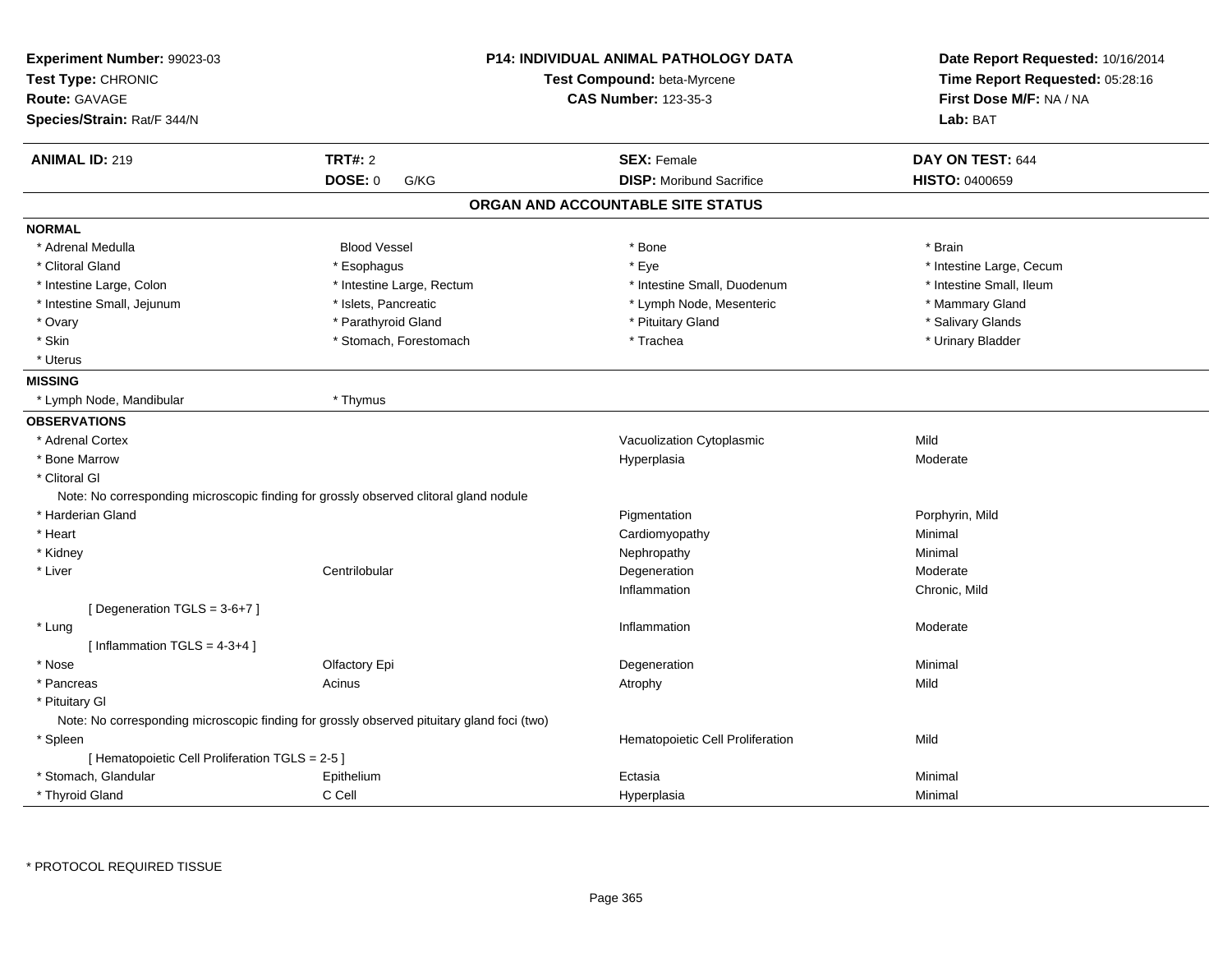| Experiment Number: 99023-03                                                                                            |                     | <b>P14: INDIVIDUAL ANIMAL PATHOLOGY DATA</b> | Date Report Requested: 10/16/2014 |
|------------------------------------------------------------------------------------------------------------------------|---------------------|----------------------------------------------|-----------------------------------|
| <b>Test Type: CHRONIC</b><br><b>Test Compound: beta-Myrcene</b><br><b>CAS Number: 123-35-3</b><br><b>Route: GAVAGE</b> |                     |                                              | Time Report Requested: 05:28:16   |
|                                                                                                                        |                     |                                              | First Dose M/F: NA / NA           |
| Species/Strain: Rat/F 344/N                                                                                            |                     |                                              | Lab: BAT                          |
| <b>ANIMAL ID: 219</b>                                                                                                  | <b>TRT#:</b> 2      | <b>SEX: Female</b>                           | DAY ON TEST: 644                  |
|                                                                                                                        | DOSE: 0<br>G/KG     | <b>DISP:</b> Moribund Sacrifice              | <b>HISTO: 0400659</b>             |
|                                                                                                                        |                     | ORGAN AND ACCOUNTABLE SITE STATUS            |                                   |
| PRIMARY CAUSE OF DEATH                                                                                                 | - Lung Inflammation |                                              |                                   |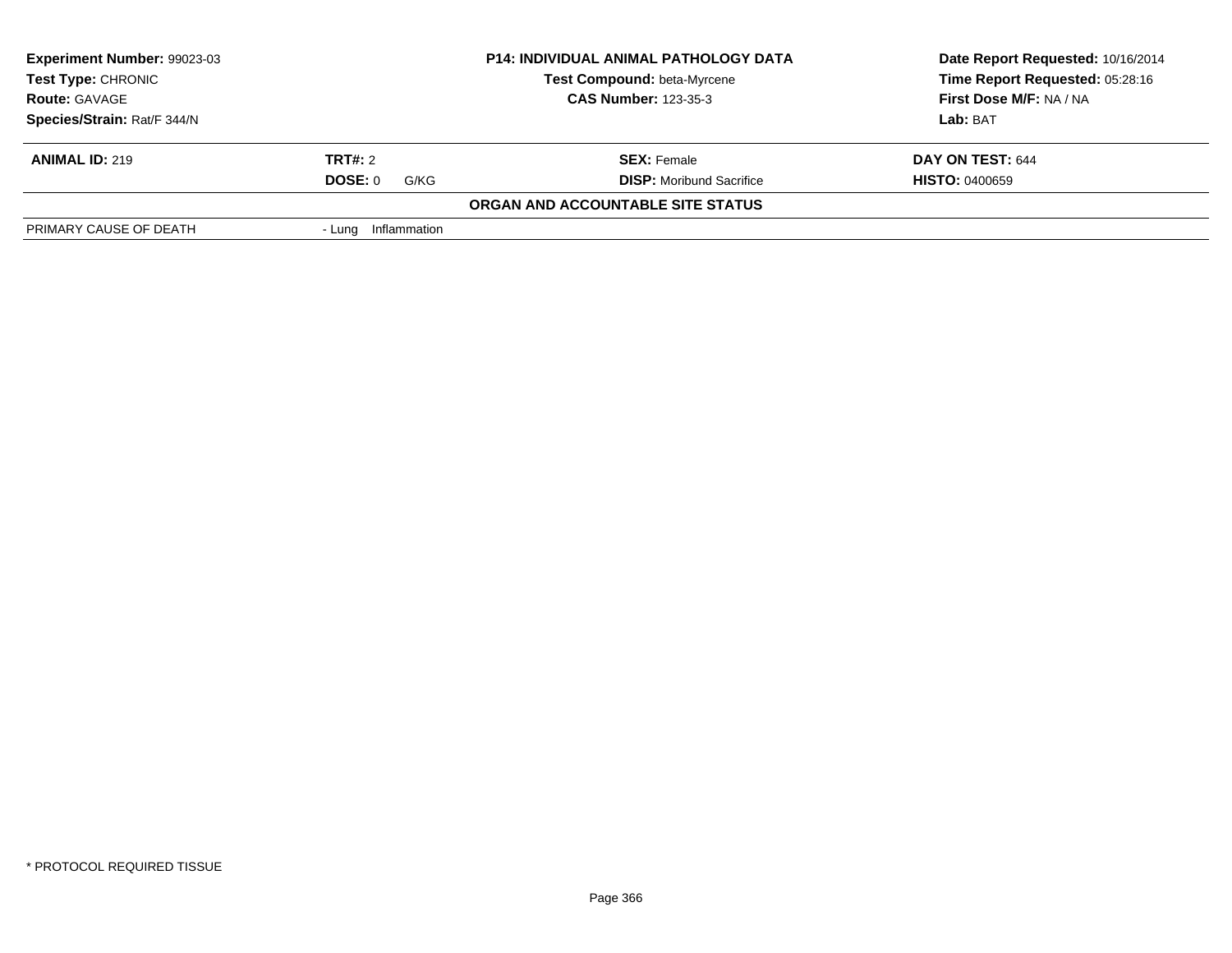| Experiment Number: 99023-03 |                                                                                                                            | P14: INDIVIDUAL ANIMAL PATHOLOGY DATA | Date Report Requested: 10/16/2014 |
|-----------------------------|----------------------------------------------------------------------------------------------------------------------------|---------------------------------------|-----------------------------------|
| Test Type: CHRONIC          |                                                                                                                            | Test Compound: beta-Myrcene           | Time Report Requested: 05:28:16   |
| <b>Route: GAVAGE</b>        |                                                                                                                            | <b>CAS Number: 123-35-3</b>           | First Dose M/F: NA / NA           |
| Species/Strain: Rat/F 344/N |                                                                                                                            |                                       | Lab: BAT                          |
| <b>ANIMAL ID: 220</b>       | <b>TRT#: 2</b>                                                                                                             | <b>SEX: Female</b>                    | DAY ON TEST: 732                  |
|                             | <b>DOSE: 0</b><br>G/KG                                                                                                     | <b>DISP: Terminal Sacrifice</b>       | <b>HISTO: 0400660</b>             |
|                             |                                                                                                                            | ORGAN AND ACCOUNTABLE SITE STATUS     |                                   |
| <b>NORMAL</b>               |                                                                                                                            |                                       |                                   |
| * Adrenal Cortex            | * Adrenal Medulla                                                                                                          | <b>Blood Vessel</b>                   | * Bone                            |
| * Bone Marrow               | * Brain                                                                                                                    | * Esophagus                           | * Eye                             |
| * Intestine Large, Cecum    | * Intestine Large, Colon                                                                                                   | * Intestine Large, Rectum             | * Intestine Small, Duodenum       |
| * Intestine Small. Ileum    | * Intestine Small, Jejunum                                                                                                 | * Islets, Pancreatic                  | * Lymph Node, Mesenteric          |
| * Mammary Gland             | * Ovary                                                                                                                    | * Pancreas                            | * Parathyroid Gland               |
| * Salivary Glands           | * Skin                                                                                                                     | * Spleen                              | * Stomach, Forestomach            |
| * Thyroid Gland             | * Trachea                                                                                                                  | * Urinary Bladder                     | * Uterus                          |
| <b>MISSING</b>              |                                                                                                                            |                                       |                                   |
| * Lymph Node, Mandibular    |                                                                                                                            |                                       |                                   |
| <b>OBSERVATIONS</b>         |                                                                                                                            |                                       |                                   |
| * Clitoral Gland            |                                                                                                                            | Adenoma                               |                                   |
| [Adenoma TGLS = $1-13$ ]    | Note: The mammary gland mass described at necropsy was examined microscopically and diagnosed as a clitoral gland neoplasm |                                       |                                   |
| * Harderian Gland           |                                                                                                                            | Pigmentation                          | Porphyrin, Mild                   |
| * Heart                     |                                                                                                                            | Cardiomyopathy                        | Mild                              |
| * Kidney                    |                                                                                                                            | Nephropathy                           | Minimal                           |
| * Liver                     |                                                                                                                            | <b>Basophilic Focus</b>               |                                   |
|                             |                                                                                                                            | Inflammation                          | Chronic, Minimal                  |
| * Lung                      |                                                                                                                            | Inflammation                          | Minimal                           |
| * Nose                      | Olfactory Epi                                                                                                              | Degeneration                          | Minimal                           |
|                             |                                                                                                                            | Inflammation                          | Chronic Active, Minimal           |
| * Pituitary Gland           | Pars Distalis                                                                                                              | Adenoma                               |                                   |
|                             |                                                                                                                            | Angiectasis                           | Mild                              |
|                             | <b>Pars Distalis</b>                                                                                                       | Hyperplasia                           | Mild                              |
| * Stomach, Glandular        | Epithelium                                                                                                                 | Ectasia                               | Minimal                           |
| * Thymus                    |                                                                                                                            | Atrophy                               | Mild                              |
| PRIMARY CAUSE OF DEATH      | $\blacksquare$                                                                                                             |                                       |                                   |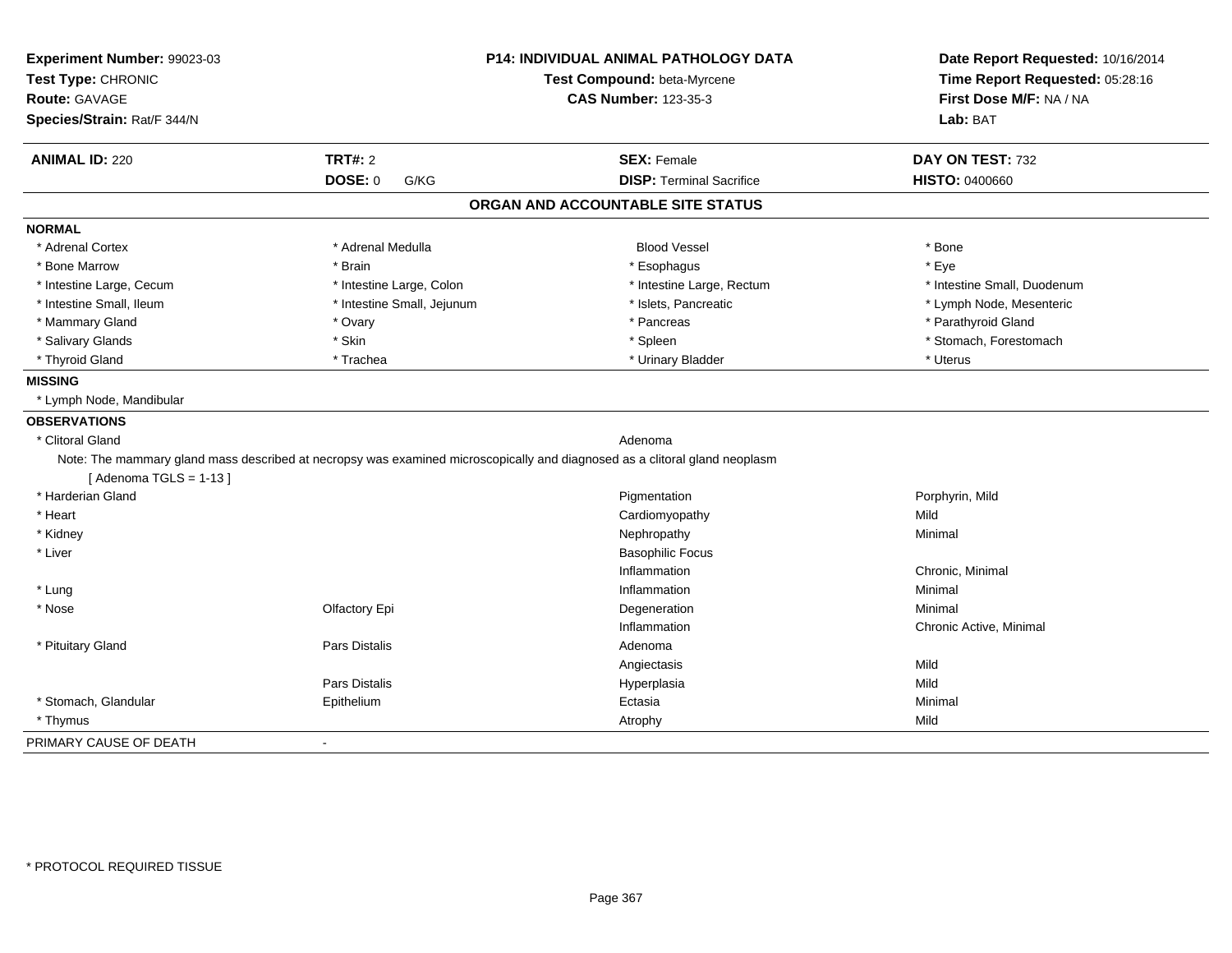| Experiment Number: 99023-03             | <b>P14: INDIVIDUAL ANIMAL PATHOLOGY DATA</b><br>Test Compound: beta-Myrcene |                                   | Date Report Requested: 10/16/2014<br>Time Report Requested: 05:28:16 |
|-----------------------------------------|-----------------------------------------------------------------------------|-----------------------------------|----------------------------------------------------------------------|
| Test Type: CHRONIC                      |                                                                             |                                   |                                                                      |
| <b>Route: GAVAGE</b>                    |                                                                             | <b>CAS Number: 123-35-3</b>       | First Dose M/F: NA / NA                                              |
| Species/Strain: Rat/F 344/N             |                                                                             |                                   | Lab: BAT                                                             |
| <b>ANIMAL ID: 221</b>                   | <b>TRT#: 2</b>                                                              | <b>SEX: Female</b>                | DAY ON TEST: 291                                                     |
|                                         | <b>DOSE: 0</b><br>G/KG                                                      | <b>DISP: Natural Death</b>        | <b>HISTO: 0400661</b>                                                |
|                                         |                                                                             | ORGAN AND ACCOUNTABLE SITE STATUS |                                                                      |
| <b>NORMAL</b>                           |                                                                             |                                   |                                                                      |
| * Adrenal Cortex                        | * Adrenal Medulla                                                           | <b>Blood Vessel</b>               | * Bone                                                               |
| * Brain                                 | * Clitoral Gland                                                            | * Esophagus                       | * Eye                                                                |
| * Heart                                 | * Intestine Large, Cecum                                                    | * Intestine Large, Colon          | * Intestine Large, Rectum                                            |
| * Intestine Small, Duodenum             | * Intestine Small, Ileum                                                    | * Intestine Small, Jejunum        | * Islets, Pancreatic                                                 |
| * Lung                                  | * Lymph Node, Mesenteric                                                    | * Mammary Gland                   | * Ovary                                                              |
| * Pancreas                              | * Parathyroid Gland                                                         | * Pituitary Gland                 | * Salivary Glands                                                    |
| * Skin                                  | * Stomach, Forestomach                                                      | * Stomach, Glandular              | * Thyroid Gland                                                      |
| * Trachea                               | * Urinary Bladder                                                           | * Uterus                          |                                                                      |
| <b>MISSING</b>                          |                                                                             |                                   |                                                                      |
| * Lymph Node, Mandibular                |                                                                             |                                   |                                                                      |
| <b>OBSERVATIONS</b>                     |                                                                             |                                   |                                                                      |
| * Bone Marrow                           |                                                                             | Hyperplasia                       | Mild                                                                 |
| * Harderian Gland                       |                                                                             | Pigmentation                      | Porphyrin, Minimal                                                   |
| * Kidney                                |                                                                             | Nephroblastoma                    |                                                                      |
| [Nephroblastoma TGLS = 1-13]            |                                                                             |                                   |                                                                      |
| * Liver                                 |                                                                             | <b>Basophilic Focus</b>           |                                                                      |
|                                         |                                                                             | Hepatodiaphragmatic Nodule        |                                                                      |
| [Hepatodiaphragmatic Nodule TGLS = 2-6] |                                                                             |                                   |                                                                      |
| * Nose                                  | Olfactory Epi                                                               | Degeneration                      | Minimal                                                              |
| * Spleen                                |                                                                             | Hematopoietic Cell Proliferation  | Minimal                                                              |
| * Thymus                                |                                                                             | Atrophy                           | Marked                                                               |
| PRIMARY CAUSE OF DEATH                  | Nephroblastoma<br>- Kidney                                                  |                                   |                                                                      |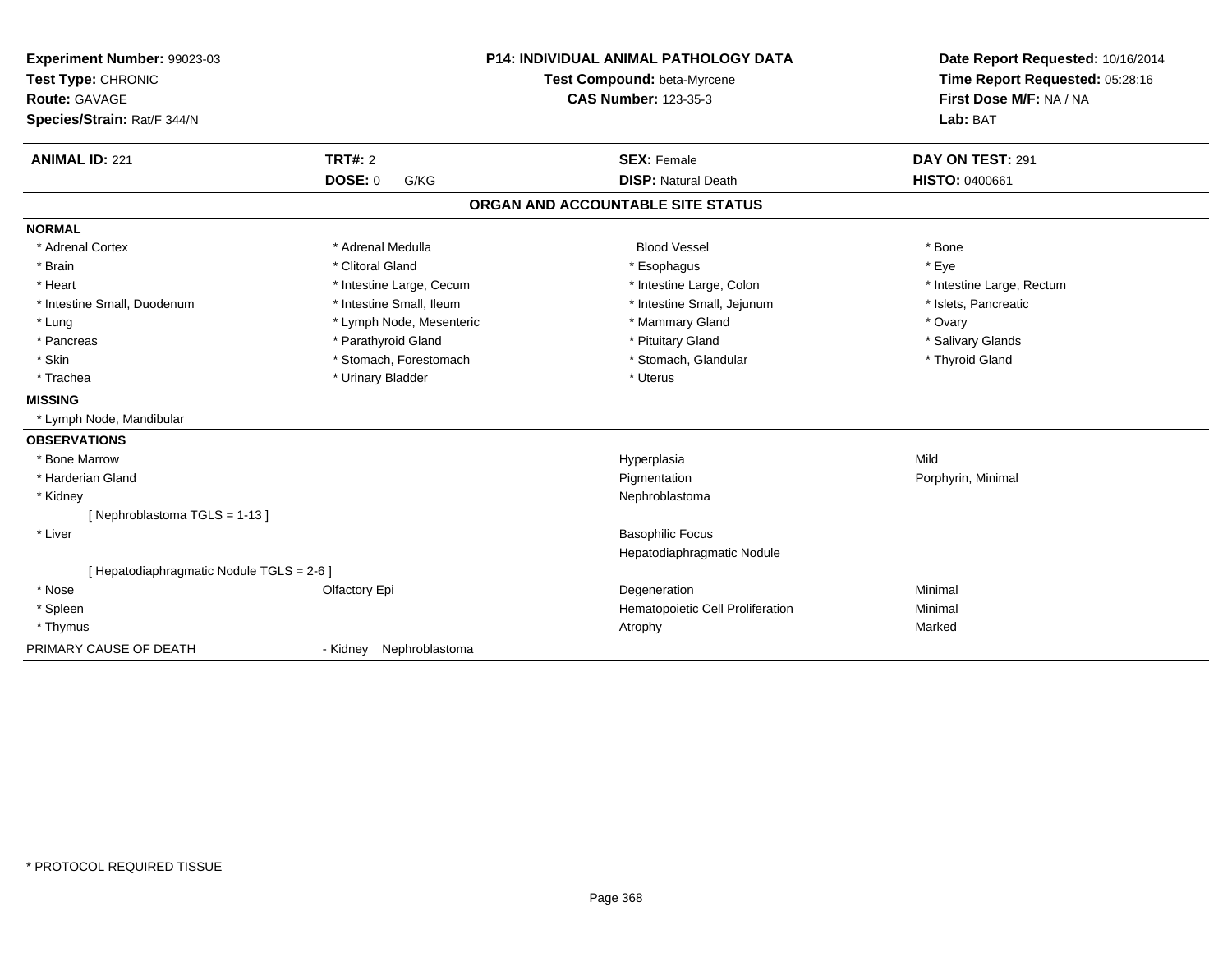| Experiment Number: 99023-03<br>Test Type: CHRONIC<br><b>Route: GAVAGE</b><br>Species/Strain: Rat/F 344/N |                                                                                                      | <b>P14: INDIVIDUAL ANIMAL PATHOLOGY DATA</b><br>Test Compound: beta-Myrcene<br><b>CAS Number: 123-35-3</b> | Date Report Requested: 10/16/2014<br>Time Report Requested: 05:28:16<br>First Dose M/F: NA / NA<br>Lab: BAT |
|----------------------------------------------------------------------------------------------------------|------------------------------------------------------------------------------------------------------|------------------------------------------------------------------------------------------------------------|-------------------------------------------------------------------------------------------------------------|
| <b>ANIMAL ID: 222</b>                                                                                    | <b>TRT#: 2</b>                                                                                       | <b>SEX: Female</b>                                                                                         | DAY ON TEST: 732                                                                                            |
|                                                                                                          | <b>DOSE: 0</b><br>G/KG                                                                               | <b>DISP: Terminal Sacrifice</b>                                                                            | <b>HISTO: 0400662</b>                                                                                       |
|                                                                                                          |                                                                                                      | ORGAN AND ACCOUNTABLE SITE STATUS                                                                          |                                                                                                             |
| <b>NORMAL</b>                                                                                            |                                                                                                      |                                                                                                            |                                                                                                             |
| * Adrenal Medulla                                                                                        | <b>Blood Vessel</b>                                                                                  | * Bone                                                                                                     | * Bone Marrow                                                                                               |
| * Brain                                                                                                  | * Clitoral Gland                                                                                     | * Esophagus                                                                                                | * Eye                                                                                                       |
| * Intestine Large, Cecum                                                                                 | * Intestine Large, Colon                                                                             | * Intestine Large, Rectum                                                                                  | * Intestine Small, Duodenum                                                                                 |
| * Intestine Small, Ileum                                                                                 | * Intestine Small, Jejunum                                                                           | * Islets, Pancreatic                                                                                       | * Lymph Node, Mesenteric                                                                                    |
| * Mammary Gland                                                                                          | * Ovary                                                                                              | * Pancreas                                                                                                 | * Parathyroid Gland                                                                                         |
| * Salivary Glands                                                                                        | * Skin                                                                                               | * Spleen                                                                                                   | * Stomach, Forestomach                                                                                      |
| * Trachea                                                                                                | * Urinary Bladder                                                                                    | * Uterus                                                                                                   |                                                                                                             |
| <b>MISSING</b>                                                                                           |                                                                                                      |                                                                                                            |                                                                                                             |
| * Lymph Node, Mandibular                                                                                 |                                                                                                      |                                                                                                            |                                                                                                             |
| <b>OBSERVATIONS</b>                                                                                      |                                                                                                      |                                                                                                            |                                                                                                             |
| * Adrenal Cortex                                                                                         |                                                                                                      | Vacuolization Cytoplasmic                                                                                  | Minimal                                                                                                     |
| * Harderian Gland                                                                                        |                                                                                                      | Pigmentation                                                                                               | Porphyrin, Mild                                                                                             |
| * Heart                                                                                                  |                                                                                                      | Cardiomyopathy                                                                                             | Minimal                                                                                                     |
| * Kidney                                                                                                 |                                                                                                      | Nephropathy                                                                                                | Minimal                                                                                                     |
| * Liver                                                                                                  |                                                                                                      | <b>Basophilic Focus</b>                                                                                    |                                                                                                             |
|                                                                                                          |                                                                                                      | Inflammation                                                                                               | Chronic, Minimal                                                                                            |
|                                                                                                          | Note: No corresponding microscopic lesion found for grossly evident granular appearance of the liver |                                                                                                            |                                                                                                             |
| * Lung                                                                                                   |                                                                                                      | Inflammation                                                                                               | Minimal                                                                                                     |
| * Nose                                                                                                   | Olfactory Epi                                                                                        | Degeneration                                                                                               | Minimal                                                                                                     |
|                                                                                                          |                                                                                                      | Inflammation                                                                                               | Chronic Active, Minimal                                                                                     |
| * Pituitary Gland                                                                                        | <b>Pars Distalis</b>                                                                                 | Adenoma                                                                                                    |                                                                                                             |
|                                                                                                          |                                                                                                      | Angiectasis                                                                                                | Mild                                                                                                        |
|                                                                                                          |                                                                                                      | Cyst                                                                                                       |                                                                                                             |
|                                                                                                          | <b>Pars Distalis</b>                                                                                 | Hyperplasia                                                                                                | Mild                                                                                                        |
| [Adenoma TGLS = $1-13$ ]                                                                                 |                                                                                                      |                                                                                                            |                                                                                                             |
| * Stomach, Glandular                                                                                     | Epithelium                                                                                           | Ectasia                                                                                                    | Minimal                                                                                                     |
| * Thymus                                                                                                 |                                                                                                      | Atrophy                                                                                                    | Marked                                                                                                      |
| * Thyroid Gland                                                                                          | C Cell                                                                                               | Hyperplasia                                                                                                | Minimal                                                                                                     |
| PRIMARY CAUSE OF DEATH                                                                                   |                                                                                                      |                                                                                                            |                                                                                                             |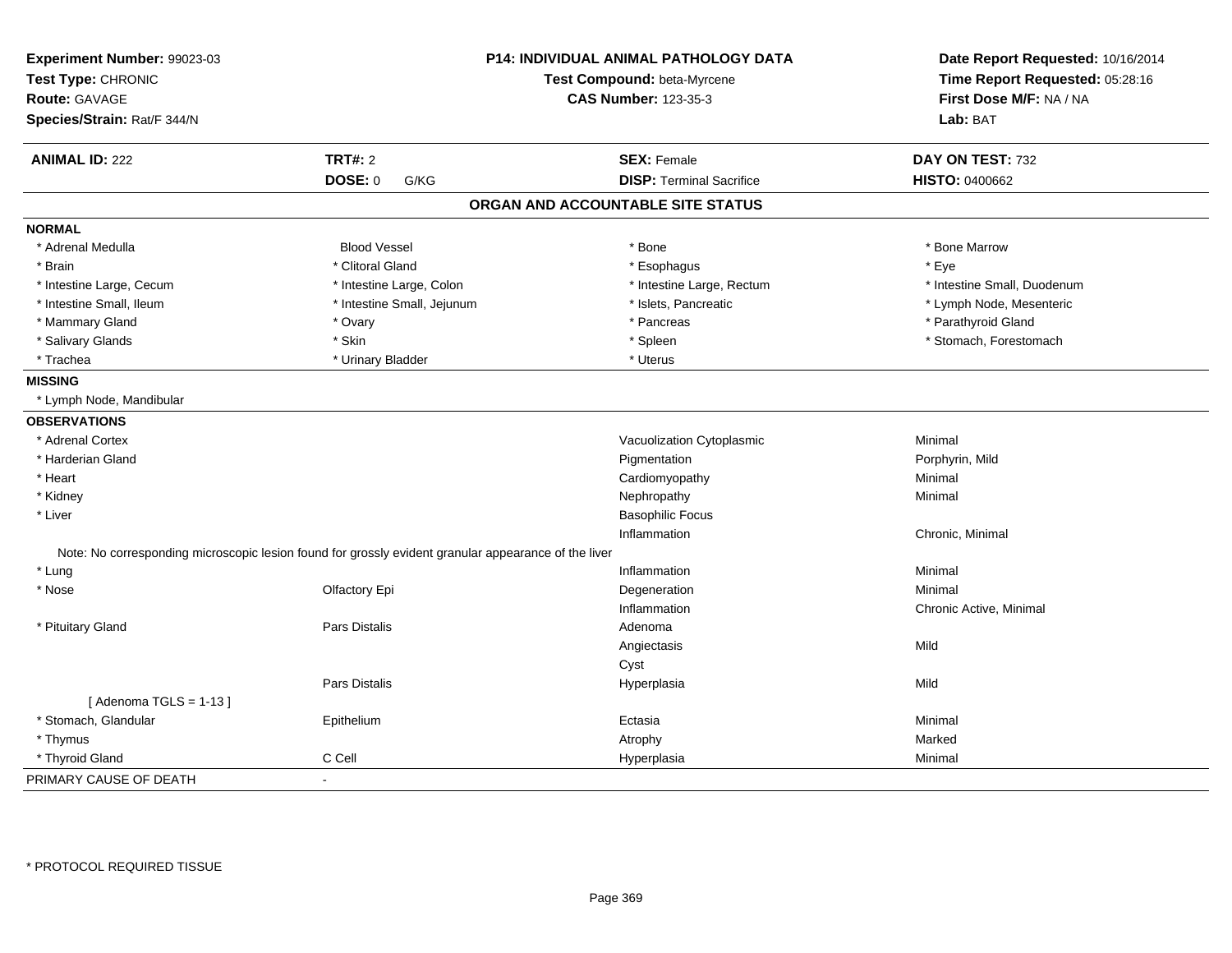| Experiment Number: 99023-03<br>Test Type: CHRONIC<br><b>Route: GAVAGE</b><br>Species/Strain: Rat/F 344/N | P14: INDIVIDUAL ANIMAL PATHOLOGY DATA<br>Test Compound: beta-Myrcene<br><b>CAS Number: 123-35-3</b> |                                                  | Date Report Requested: 10/16/2014<br>Time Report Requested: 05:28:16<br>First Dose M/F: NA / NA<br>Lab: BAT |
|----------------------------------------------------------------------------------------------------------|-----------------------------------------------------------------------------------------------------|--------------------------------------------------|-------------------------------------------------------------------------------------------------------------|
| <b>ANIMAL ID: 223</b>                                                                                    | <b>TRT#: 2</b><br>DOSE: 0<br>G/KG                                                                   | <b>SEX: Female</b><br><b>DISP: Natural Death</b> | DAY ON TEST: 560<br><b>HISTO: 0400663</b>                                                                   |
|                                                                                                          |                                                                                                     |                                                  |                                                                                                             |
|                                                                                                          |                                                                                                     | ORGAN AND ACCOUNTABLE SITE STATUS                |                                                                                                             |
| <b>NORMAL</b>                                                                                            |                                                                                                     |                                                  |                                                                                                             |
| * Adrenal Cortex                                                                                         | * Adrenal Medulla                                                                                   | <b>Blood Vessel</b>                              | * Bone                                                                                                      |
| * Bone Marrow                                                                                            | * Brain                                                                                             | * Clitoral Gland                                 | * Esophagus                                                                                                 |
| * Eye                                                                                                    | * Intestine Large, Cecum                                                                            | * Intestine Large, Colon                         | * Intestine Large, Rectum                                                                                   |
| * Intestine Small, Duodenum                                                                              | * Intestine Small, Ileum                                                                            | * Intestine Small, Jejunum                       | * Islets, Pancreatic                                                                                        |
| * Kidney                                                                                                 | * Lymph Node, Mesenteric                                                                            | * Mammary Gland                                  | * Ovary                                                                                                     |
| * Pancreas                                                                                               | * Parathyroid Gland                                                                                 | * Salivary Glands                                | * Skin                                                                                                      |
| * Spleen                                                                                                 | * Stomach, Forestomach                                                                              | * Stomach, Glandular                             | * Thyroid Gland                                                                                             |
| * Trachea                                                                                                | * Urinary Bladder                                                                                   |                                                  |                                                                                                             |
| <b>MISSING</b>                                                                                           |                                                                                                     |                                                  |                                                                                                             |
| * Lymph Node, Mandibular                                                                                 |                                                                                                     |                                                  |                                                                                                             |
| <b>OBSERVATIONS</b>                                                                                      |                                                                                                     |                                                  |                                                                                                             |
| * Eye                                                                                                    |                                                                                                     |                                                  |                                                                                                             |
| Note: Both optic nerves were missing                                                                     |                                                                                                     |                                                  |                                                                                                             |
| * Harderian Gland                                                                                        |                                                                                                     | Pigmentation                                     | Porphyrin, Minimal                                                                                          |
| * Heart                                                                                                  |                                                                                                     | Cardiomyopathy                                   | Mild                                                                                                        |
| * Liver                                                                                                  |                                                                                                     | <b>Basophilic Focus</b>                          |                                                                                                             |
|                                                                                                          |                                                                                                     | Clear Cell Focus                                 |                                                                                                             |
|                                                                                                          |                                                                                                     | Inflammation                                     | Chronic, Minimal                                                                                            |
| * Lung                                                                                                   |                                                                                                     | Congestion                                       | Moderate                                                                                                    |
| [Congestion TGLS = $1-3+4$ ]                                                                             |                                                                                                     |                                                  |                                                                                                             |
| * Nose                                                                                                   | Olfactory Epi                                                                                       | Degeneration                                     | Minimal                                                                                                     |
| * Pituitary Gland                                                                                        |                                                                                                     | Angiectasis                                      | Mild                                                                                                        |
|                                                                                                          | Pars Distalis                                                                                       | Hyperplasia                                      | Mild                                                                                                        |
| * Thymus                                                                                                 |                                                                                                     | Atrophy                                          | Marked                                                                                                      |
| * Uterus                                                                                                 |                                                                                                     | Polyp Stromal                                    |                                                                                                             |
| PRIMARY CAUSE OF DEATH                                                                                   | - UNCERTAIN                                                                                         |                                                  |                                                                                                             |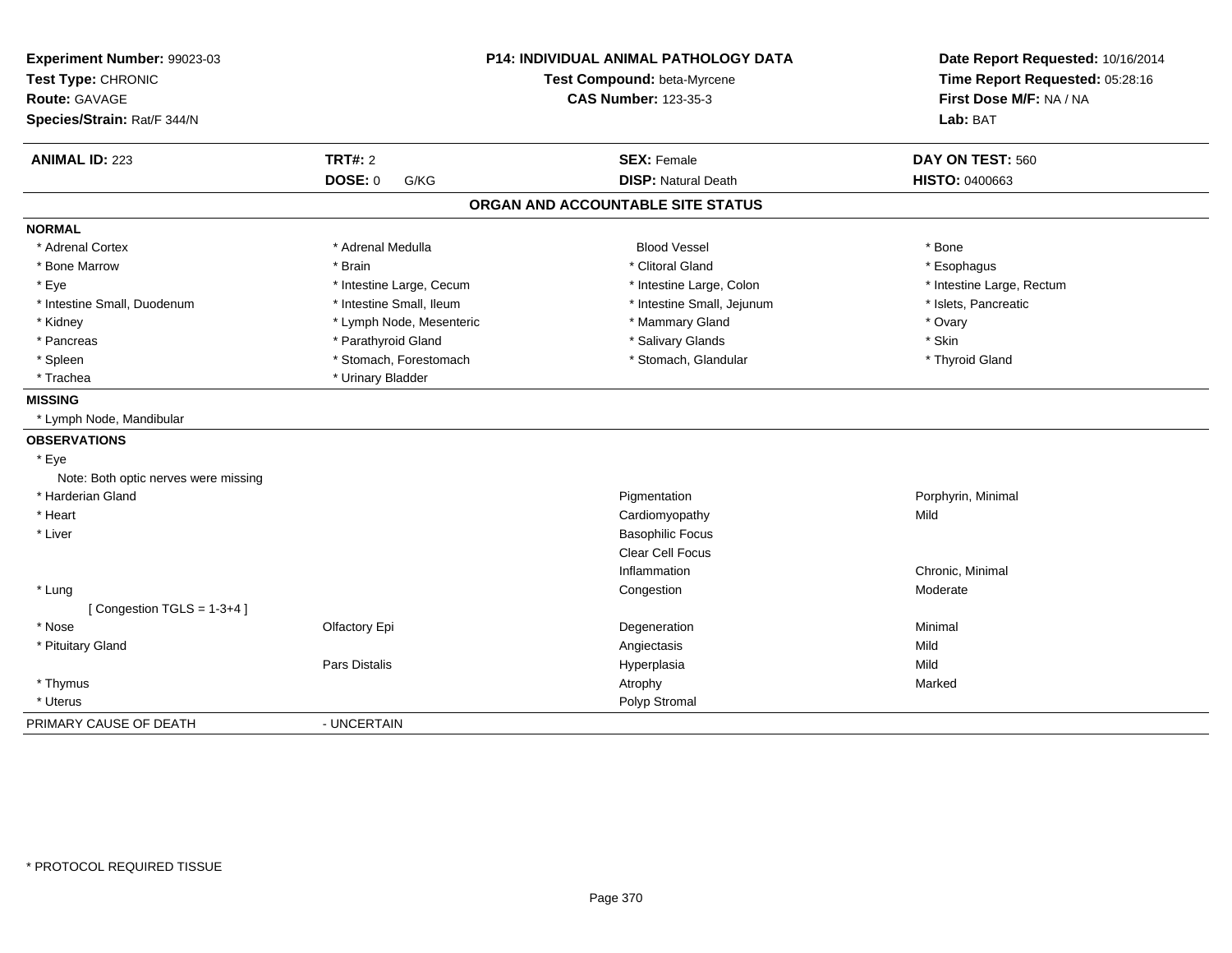| Experiment Number: 99023-03<br>Test Type: CHRONIC<br><b>Route: GAVAGE</b> |                                         | P14: INDIVIDUAL ANIMAL PATHOLOGY DATA<br>Test Compound: beta-Myrcene<br><b>CAS Number: 123-35-3</b> | Date Report Requested: 10/16/2014<br>Time Report Requested: 05:28:16<br>First Dose M/F: NA / NA |
|---------------------------------------------------------------------------|-----------------------------------------|-----------------------------------------------------------------------------------------------------|-------------------------------------------------------------------------------------------------|
| Species/Strain: Rat/F 344/N                                               |                                         |                                                                                                     | Lab: BAT                                                                                        |
| <b>ANIMAL ID: 224</b>                                                     | <b>TRT#: 2</b>                          | <b>SEX: Female</b>                                                                                  | DAY ON TEST: 670                                                                                |
|                                                                           | DOSE: 0<br>G/KG                         | <b>DISP: Natural Death</b>                                                                          | <b>HISTO: 0400664</b>                                                                           |
|                                                                           |                                         | ORGAN AND ACCOUNTABLE SITE STATUS                                                                   |                                                                                                 |
| <b>NORMAL</b>                                                             |                                         |                                                                                                     |                                                                                                 |
| * Adrenal Cortex                                                          | * Adrenal Medulla                       | <b>Blood Vessel</b>                                                                                 | * Bone                                                                                          |
| * Bone Marrow                                                             | * Brain                                 | * Esophagus                                                                                         | * Eye                                                                                           |
| * Intestine Large, Cecum                                                  | * Intestine Large, Colon                | * Intestine Large, Rectum                                                                           | * Intestine Small, Duodenum                                                                     |
| * Intestine Small, Ileum                                                  | * Intestine Small, Jejunum              | * Islets, Pancreatic                                                                                | * Kidney                                                                                        |
| * Lymph Node, Mesenteric                                                  | * Nose                                  | * Ovary                                                                                             | * Pancreas                                                                                      |
| * Parathyroid Gland                                                       | * Salivary Glands                       | * Skin                                                                                              | * Spleen                                                                                        |
| * Stomach, Forestomach                                                    | * Stomach, Glandular                    | * Thyroid Gland                                                                                     | * Trachea                                                                                       |
| * Urinary Bladder                                                         | * Uterus                                |                                                                                                     |                                                                                                 |
| <b>MISSING</b>                                                            |                                         |                                                                                                     |                                                                                                 |
| * Lymph Node, Mandibular                                                  |                                         |                                                                                                     |                                                                                                 |
| <b>OBSERVATIONS</b>                                                       |                                         |                                                                                                     |                                                                                                 |
| * Clitoral Gland                                                          |                                         | Adenoma                                                                                             |                                                                                                 |
| [Adenoma TGLS = $3-12$ ]                                                  |                                         |                                                                                                     |                                                                                                 |
| * Harderian Gland                                                         |                                         | Pigmentation                                                                                        | Porphyrin, Minimal                                                                              |
| * Heart                                                                   |                                         | Cardiomyopathy                                                                                      | Mild                                                                                            |
| * Liver                                                                   |                                         | <b>Basophilic Focus</b>                                                                             |                                                                                                 |
|                                                                           |                                         | <b>Clear Cell Focus</b>                                                                             |                                                                                                 |
|                                                                           | Sinusoid                                | Congestion                                                                                          | Moderate                                                                                        |
|                                                                           | <b>Bile Duct</b>                        | Hyperplasia                                                                                         | Minimal                                                                                         |
|                                                                           |                                         | <b>Mixed Cell Focus</b>                                                                             |                                                                                                 |
| [Congestion TGLS = 5-16]<br>[Hyperplasia TGLS = 6-6+7]                    |                                         |                                                                                                     |                                                                                                 |
| * Lung                                                                    |                                         | Inflammation                                                                                        | Minimal                                                                                         |
| * Mammary Gland                                                           |                                         | Fibroadenoma                                                                                        | Multiple                                                                                        |
| [Fibroadenoma TGLS = $1,2-13+14$ ]                                        |                                         |                                                                                                     |                                                                                                 |
| * Pituitary Gland                                                         | <b>Pars Distalis</b>                    | Adenoma                                                                                             |                                                                                                 |
|                                                                           |                                         | Angiectasis                                                                                         | Mild                                                                                            |
| [Adenoma TGLS = $4-15$ ]                                                  |                                         |                                                                                                     |                                                                                                 |
| * Thymus                                                                  |                                         | Atrophy                                                                                             | Mild                                                                                            |
| PRIMARY CAUSE OF DEATH                                                    | - Pituitary Gland Pars Distalis Adenoma |                                                                                                     |                                                                                                 |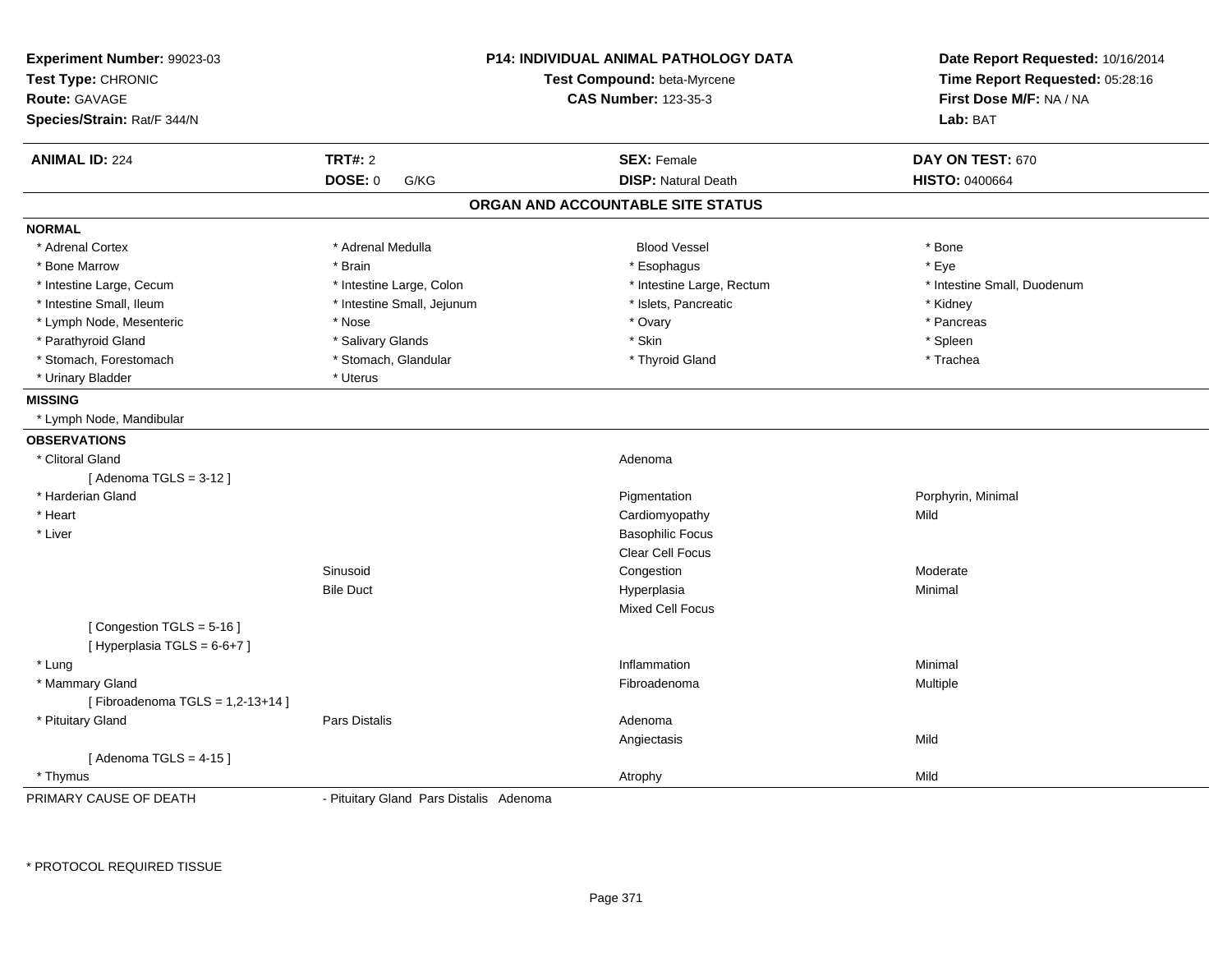| Experiment Number: 99023-03<br><b>Test Type: CHRONIC</b><br><b>Route: GAVAGE</b> |                 | <b>P14: INDIVIDUAL ANIMAL PATHOLOGY DATA</b><br><b>Test Compound: beta-Myrcene</b><br><b>CAS Number: 123-35-3</b> | Date Report Requested: 10/16/2014<br>Time Report Requested: 05:28:16<br>First Dose M/F: NA / NA |
|----------------------------------------------------------------------------------|-----------------|-------------------------------------------------------------------------------------------------------------------|-------------------------------------------------------------------------------------------------|
| Species/Strain: Rat/F 344/N                                                      |                 |                                                                                                                   | Lab: BAT                                                                                        |
| <b>ANIMAL ID: 224</b>                                                            | <b>TRT#:</b> 2  | <b>SEX:</b> Female                                                                                                | <b>DAY ON TEST: 670</b>                                                                         |
|                                                                                  | DOSE: 0<br>G/KG | <b>DISP:</b> Natural Death                                                                                        | <b>HISTO: 0400664</b>                                                                           |
|                                                                                  |                 | ORGAN AND ACCOUNTABLE SITE STATUS                                                                                 |                                                                                                 |
|                                                                                  |                 |                                                                                                                   |                                                                                                 |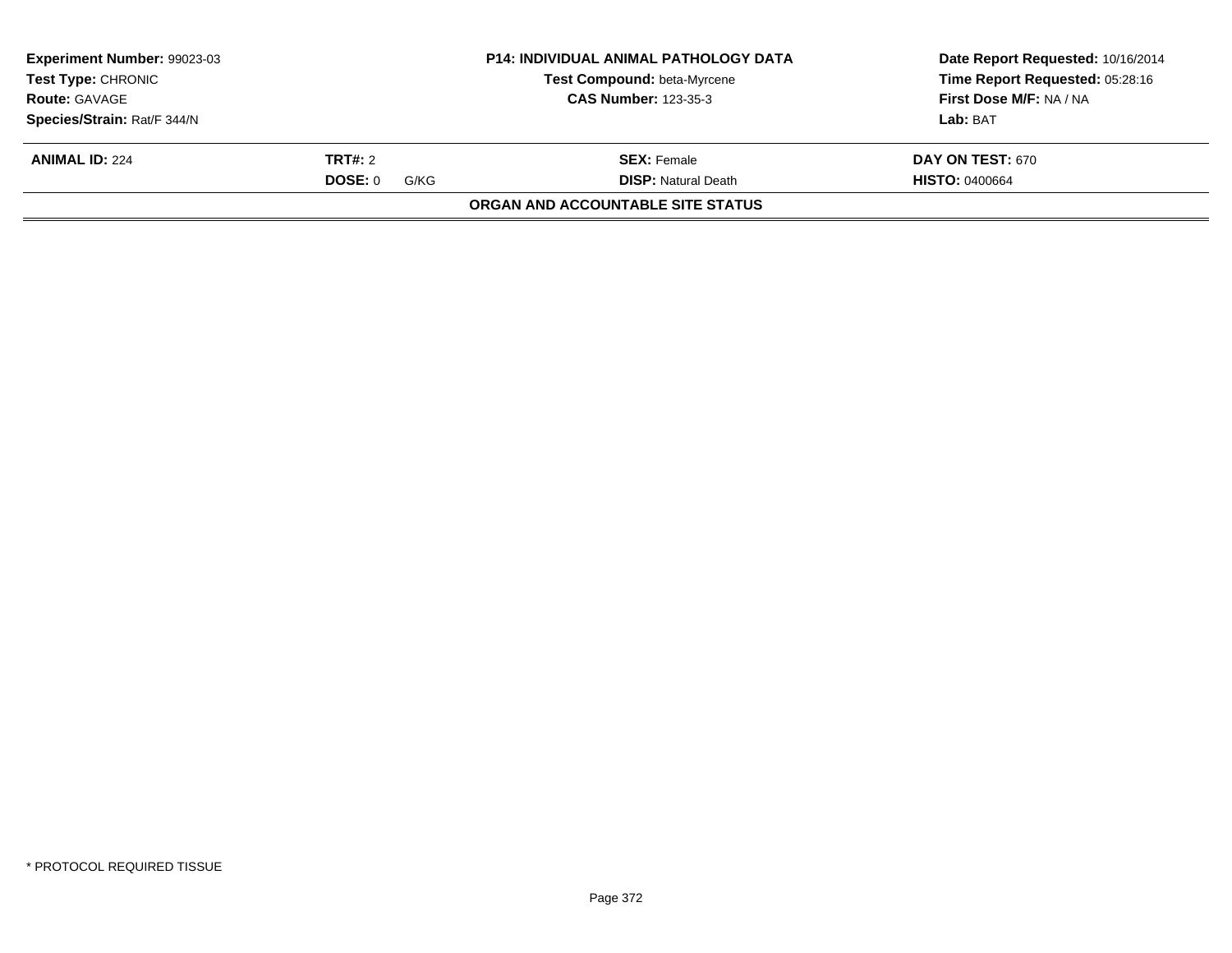| Experiment Number: 99023-03<br>Test Type: CHRONIC<br>Route: GAVAGE<br>Species/Strain: Rat/F 344/N |                             | <b>P14: INDIVIDUAL ANIMAL PATHOLOGY DATA</b><br>Test Compound: beta-Myrcene<br><b>CAS Number: 123-35-3</b> | Date Report Requested: 10/16/2014<br>Time Report Requested: 05:28:16<br>First Dose M/F: NA / NA<br>Lab: BAT |
|---------------------------------------------------------------------------------------------------|-----------------------------|------------------------------------------------------------------------------------------------------------|-------------------------------------------------------------------------------------------------------------|
| <b>ANIMAL ID: 225</b>                                                                             | <b>TRT#: 2</b>              | <b>SEX: Female</b>                                                                                         | DAY ON TEST: 732                                                                                            |
|                                                                                                   | <b>DOSE: 0</b><br>G/KG      | <b>DISP: Terminal Sacrifice</b>                                                                            | <b>HISTO: 0400665</b>                                                                                       |
|                                                                                                   |                             | ORGAN AND ACCOUNTABLE SITE STATUS                                                                          |                                                                                                             |
| <b>NORMAL</b>                                                                                     |                             |                                                                                                            |                                                                                                             |
| * Adrenal Cortex                                                                                  | * Adrenal Medulla           | <b>Blood Vessel</b>                                                                                        | * Bone                                                                                                      |
| * Bone Marrow                                                                                     | * Brain                     | * Clitoral Gland                                                                                           | * Esophagus                                                                                                 |
| * Eye                                                                                             | * Heart                     | * Intestine Large, Cecum                                                                                   | * Intestine Large, Colon                                                                                    |
| * Intestine Large, Rectum                                                                         | * Intestine Small, Duodenum | * Intestine Small, Ileum                                                                                   | * Intestine Small, Jejunum                                                                                  |
| * Islets, Pancreatic                                                                              | * Lymph Node, Mesenteric    | * Ovary                                                                                                    | * Pancreas                                                                                                  |
| * Parathyroid Gland                                                                               | * Salivary Glands           | * Skin                                                                                                     | * Spleen                                                                                                    |
| * Stomach, Forestomach                                                                            | * Thymus                    | * Trachea                                                                                                  | * Urinary Bladder                                                                                           |
| * Uterus                                                                                          |                             |                                                                                                            |                                                                                                             |
| <b>MISSING</b>                                                                                    |                             |                                                                                                            |                                                                                                             |
| * Lymph Node, Mandibular                                                                          |                             |                                                                                                            |                                                                                                             |
| <b>OBSERVATIONS</b>                                                                               |                             |                                                                                                            |                                                                                                             |
| * Harderian Gland                                                                                 |                             | Inflammation                                                                                               | Chronic, Minimal                                                                                            |
|                                                                                                   |                             | Pigmentation                                                                                               | Porphyrin, Mild                                                                                             |
| * Kidney                                                                                          |                             | Nephropathy                                                                                                | Minimal                                                                                                     |
| * Liver                                                                                           |                             | <b>Basophilic Focus</b>                                                                                    |                                                                                                             |
|                                                                                                   |                             | Inflammation                                                                                               | Chronic, Minimal                                                                                            |
| [Basophilic Focus TGLS = 2-14]                                                                    |                             |                                                                                                            |                                                                                                             |
| * Lung                                                                                            |                             | Inflammation                                                                                               | Minimal                                                                                                     |
| * Mammary Gland                                                                                   |                             | Fibroadenoma                                                                                               |                                                                                                             |
| [Fibroadenoma TGLS = 1-13]                                                                        |                             |                                                                                                            |                                                                                                             |
| * Nose                                                                                            | Olfactory Epi               | Degeneration                                                                                               | Minimal                                                                                                     |
| * Pituitary Gland                                                                                 |                             | Cyst                                                                                                       |                                                                                                             |
| * Stomach, Glandular                                                                              | Epithelium                  | Ectasia                                                                                                    | Minimal                                                                                                     |
| * Thyroid Gland                                                                                   | C Cell                      | Hyperplasia                                                                                                | Minimal                                                                                                     |
| PRIMARY CAUSE OF DEATH                                                                            | $\blacksquare$              |                                                                                                            |                                                                                                             |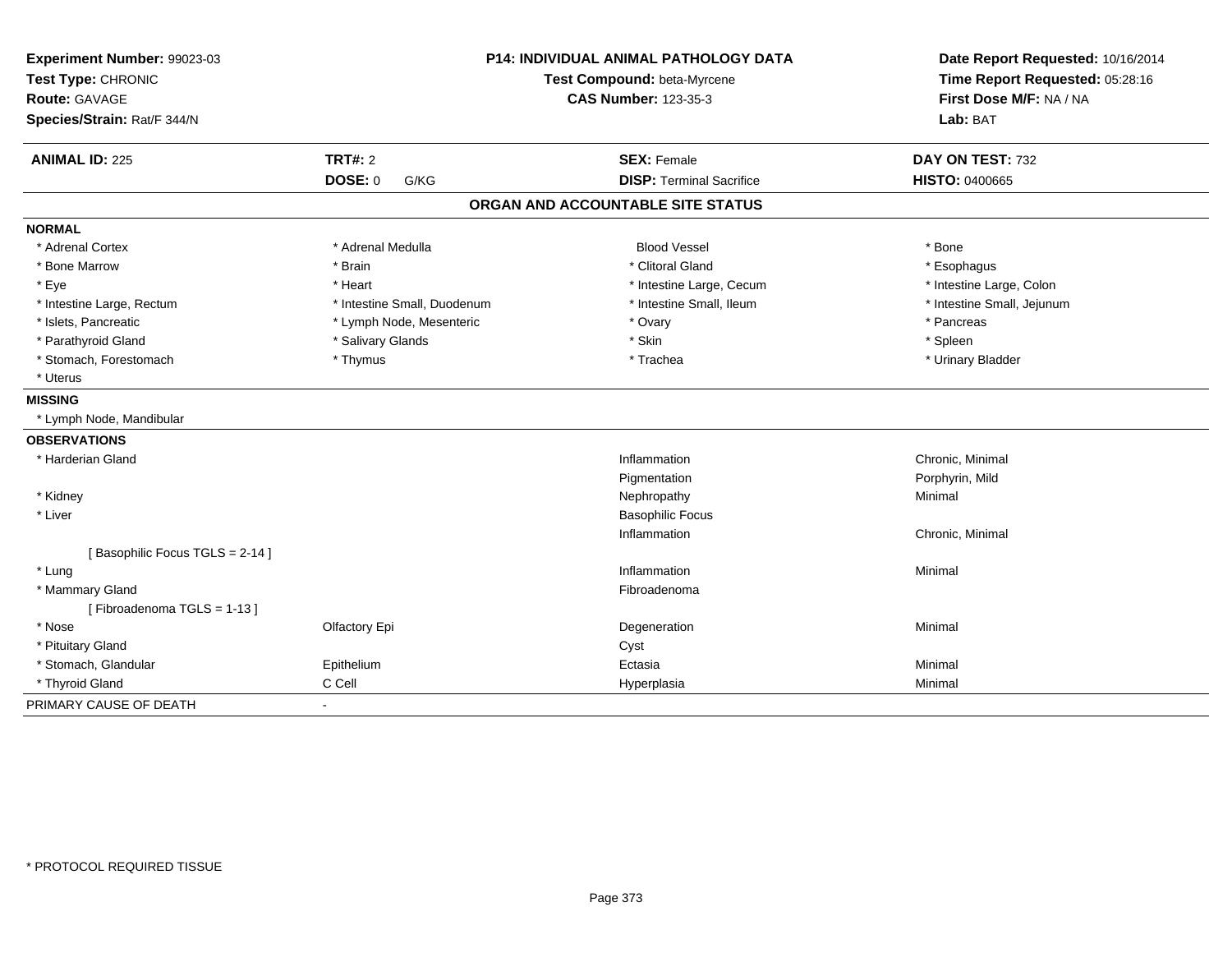| Experiment Number: 99023-03                     |                           | <b>P14: INDIVIDUAL ANIMAL PATHOLOGY DATA</b> | Date Report Requested: 10/16/2014 |
|-------------------------------------------------|---------------------------|----------------------------------------------|-----------------------------------|
| Test Type: CHRONIC                              |                           | Test Compound: beta-Myrcene                  | Time Report Requested: 05:28:16   |
| <b>Route: GAVAGE</b>                            |                           | <b>CAS Number: 123-35-3</b>                  | First Dose M/F: NA / NA           |
| Species/Strain: Rat/F 344/N                     |                           |                                              | Lab: BAT                          |
| <b>ANIMAL ID: 226</b>                           | <b>TRT#: 2</b>            | <b>SEX: Female</b>                           | DAY ON TEST: 730                  |
|                                                 | DOSE: 0<br>G/KG           | <b>DISP: Terminal Sacrifice</b>              | <b>HISTO: 0400666</b>             |
|                                                 |                           | ORGAN AND ACCOUNTABLE SITE STATUS            |                                   |
| <b>NORMAL</b>                                   |                           |                                              |                                   |
| * Adrenal Medulla                               | <b>Blood Vessel</b>       | * Bone                                       | * Bone Marrow                     |
| * Brain                                         | * Esophagus               | * Eye                                        | * Intestine Large, Cecum          |
| * Intestine Large, Colon                        | * Intestine Large, Rectum | * Intestine Small, Duodenum                  | * Intestine Small, Ileum          |
| * Intestine Small, Jejunum                      | * Islets, Pancreatic      | * Lymph Node, Mesenteric                     | * Mammary Gland                   |
| * Ovary                                         | * Parathyroid Gland       | * Salivary Glands                            | * Skin                            |
| * Stomach, Forestomach                          | * Thyroid Gland           | * Trachea                                    | * Urinary Bladder                 |
| <b>MISSING</b>                                  |                           |                                              |                                   |
| * Lymph Node, Mandibular                        |                           |                                              |                                   |
| <b>OBSERVATIONS</b>                             |                           |                                              |                                   |
| * Adrenal Cortex                                |                           | Hyperplasia                                  | Mild                              |
|                                                 |                           | Vacuolization Cytoplasmic                    | Minimal                           |
| * Clitoral Gland                                |                           | Hyperplasia                                  | Mild                              |
|                                                 |                           | Inflammation                                 | Chronic, Minimal                  |
| * Harderian Gland                               |                           | Pigmentation                                 | Porphyrin, Mild                   |
| * Heart                                         |                           | Cardiomyopathy                               | Mild                              |
| * Kidney                                        |                           | Nephropathy                                  | Minimal                           |
| * Liver                                         |                           | Angiectasis                                  | Mild                              |
|                                                 |                           | <b>Basophilic Focus</b>                      |                                   |
|                                                 |                           | Clear Cell Focus                             |                                   |
|                                                 |                           | Inflammation                                 | Chronic, Minimal                  |
| [Basophilic Focus TGLS = 1-6+7]                 |                           |                                              |                                   |
| * Lung                                          |                           | Inflammation                                 | Minimal                           |
| * Nose                                          | Olfactory Epi             | Degeneration                                 | Minimal                           |
| * Pancreas                                      | Acinus                    | Atrophy                                      | Minimal                           |
| * Pituitary Gland                               | Pars Distalis             | Adenoma                                      |                                   |
|                                                 |                           | Angiectasis                                  | Mild                              |
| [Adenoma TGLS = $2-8$ ]                         |                           |                                              |                                   |
| * Spleen                                        |                           | Hematopoietic Cell Proliferation             | Mild                              |
| [ Hematopoietic Cell Proliferation TGLS = 3-5 ] |                           |                                              |                                   |
| * Stomach, Glandular                            | Epithelium                | Ectasia                                      | Mild                              |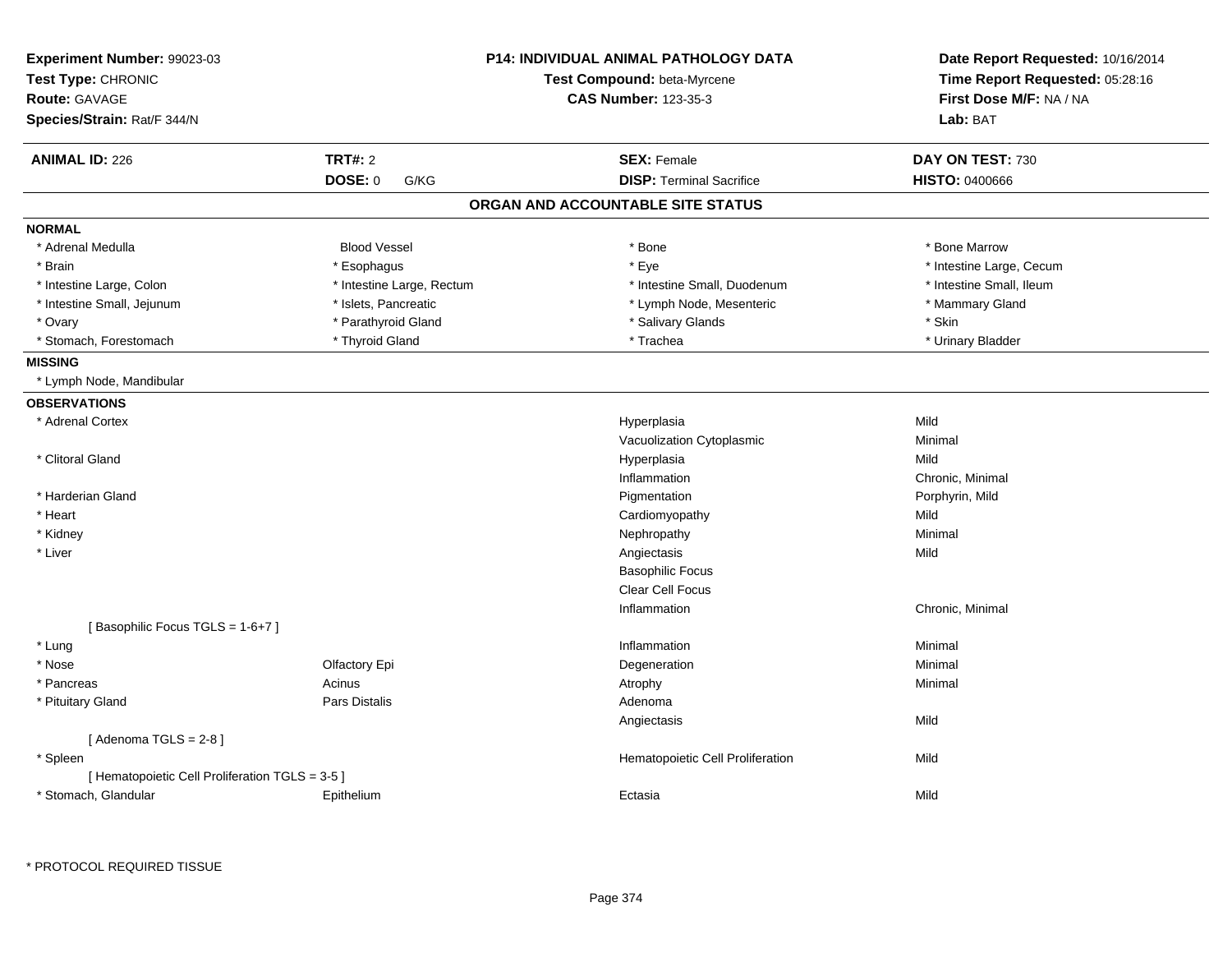| Experiment Number: 99023-03<br><b>Test Type: CHRONIC</b> |                 | <b>P14: INDIVIDUAL ANIMAL PATHOLOGY DATA</b> | Date Report Requested: 10/16/2014<br>Time Report Requested: 05:28:16 |
|----------------------------------------------------------|-----------------|----------------------------------------------|----------------------------------------------------------------------|
|                                                          |                 | Test Compound: beta-Myrcene                  |                                                                      |
| <b>Route: GAVAGE</b>                                     |                 | <b>CAS Number: 123-35-3</b>                  | First Dose M/F: NA / NA                                              |
| Species/Strain: Rat/F 344/N                              |                 |                                              | Lab: BAT                                                             |
| <b>ANIMAL ID: 226</b>                                    | <b>TRT#: 2</b>  | <b>SEX: Female</b>                           | DAY ON TEST: 730                                                     |
|                                                          | DOSE: 0<br>G/KG | <b>DISP: Terminal Sacrifice</b>              | <b>HISTO: 0400666</b>                                                |
|                                                          |                 | ORGAN AND ACCOUNTABLE SITE STATUS            |                                                                      |
| * Thymus                                                 |                 | Atrophy                                      | Mild                                                                 |
| * Uterus                                                 | Endometrium     | Hyperplasia                                  | Cystic, Minimal                                                      |
| PRIMARY CAUSE OF DEATH                                   |                 |                                              |                                                                      |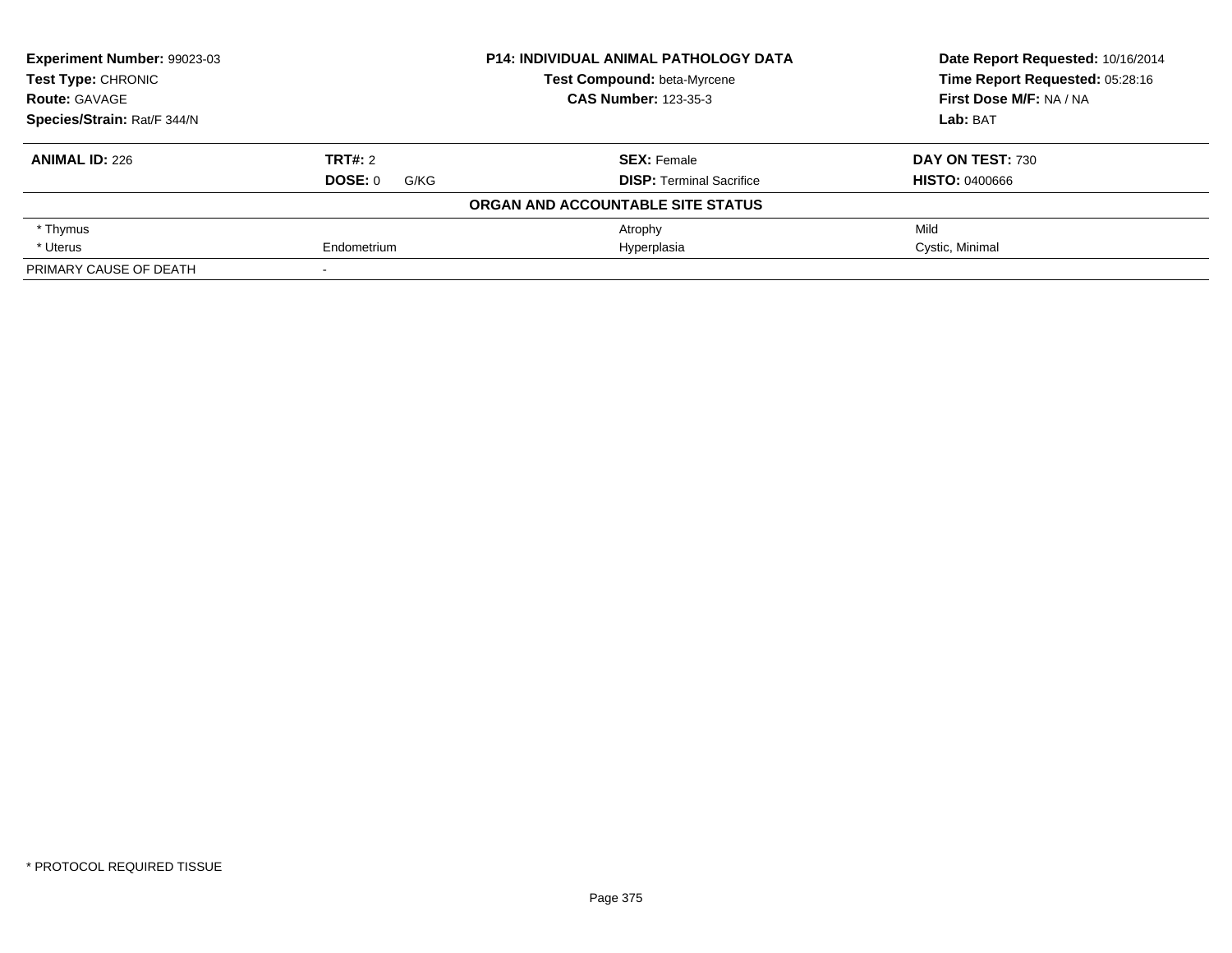| Experiment Number: 99023-03<br>Test Type: CHRONIC<br>Route: GAVAGE |                             | P14: INDIVIDUAL ANIMAL PATHOLOGY DATA<br>Test Compound: beta-Myrcene<br><b>CAS Number: 123-35-3</b> | Date Report Requested: 10/16/2014<br>Time Report Requested: 05:28:16<br>First Dose M/F: NA / NA |
|--------------------------------------------------------------------|-----------------------------|-----------------------------------------------------------------------------------------------------|-------------------------------------------------------------------------------------------------|
| Species/Strain: Rat/F 344/N                                        |                             |                                                                                                     | Lab: BAT                                                                                        |
| <b>ANIMAL ID: 227</b>                                              | <b>TRT#: 2</b>              | <b>SEX: Female</b>                                                                                  | DAY ON TEST: 730                                                                                |
|                                                                    | <b>DOSE: 0</b><br>G/KG      | <b>DISP: Terminal Sacrifice</b>                                                                     | HISTO: 0400667                                                                                  |
|                                                                    |                             | ORGAN AND ACCOUNTABLE SITE STATUS                                                                   |                                                                                                 |
| <b>NORMAL</b>                                                      |                             |                                                                                                     |                                                                                                 |
| <b>Blood Vessel</b>                                                | * Bone                      | * Bone Marrow                                                                                       | * Brain                                                                                         |
| * Esophagus                                                        | * Eye                       | * Intestine Large, Cecum                                                                            | * Intestine Large, Colon                                                                        |
| * Intestine Large, Rectum                                          | * Intestine Small, Duodenum | * Intestine Small, Ileum                                                                            | * Intestine Small, Jejunum                                                                      |
| * Islets, Pancreatic                                               | * Lymph Node, Mesenteric    | * Ovary                                                                                             | * Pancreas                                                                                      |
| * Parathyroid Gland                                                | * Salivary Glands           | * Skin                                                                                              | * Spleen                                                                                        |
| * Stomach, Forestomach                                             | * Trachea                   | * Urinary Bladder                                                                                   | * Uterus                                                                                        |
| <b>MISSING</b>                                                     |                             |                                                                                                     |                                                                                                 |
| * Lymph Node, Mandibular                                           |                             |                                                                                                     |                                                                                                 |
| <b>OBSERVATIONS</b>                                                |                             |                                                                                                     |                                                                                                 |
| * Adrenal Cortex                                                   |                             | Hyperplasia                                                                                         | Minimal                                                                                         |
|                                                                    |                             | Vacuolization Cytoplasmic                                                                           | Minimal                                                                                         |
| * Adrenal Medulla                                                  |                             | Pheochromocytoma Benign                                                                             |                                                                                                 |
| * Clitoral Gland                                                   |                             | Adenoma                                                                                             |                                                                                                 |
|                                                                    |                             | Inflammation                                                                                        | Chronic, Mild                                                                                   |
| [Adenoma TGLS = $2-14$ ]                                           |                             |                                                                                                     |                                                                                                 |
| * Harderian Gland                                                  |                             | Pigmentation                                                                                        | Porphyrin, Mild                                                                                 |
| * Heart                                                            |                             | Cardiomyopathy                                                                                      | Minimal                                                                                         |
| * Kidney                                                           |                             | Nephropathy                                                                                         | Minimal                                                                                         |
| * Liver                                                            |                             | <b>Basophilic Focus</b>                                                                             |                                                                                                 |
|                                                                    |                             | Eosinophilic Focus                                                                                  |                                                                                                 |
|                                                                    |                             | Inflammation                                                                                        | Chronic, Minimal                                                                                |
| * Lung                                                             |                             | Inflammation                                                                                        | Minimal                                                                                         |
| * Mammary Gland                                                    |                             | Fibroadenoma                                                                                        |                                                                                                 |
| [Fibroadenoma TGLS = 1-13]                                         |                             |                                                                                                     |                                                                                                 |
| * Nose                                                             | Olfactory Epi               | Degeneration                                                                                        | Minimal                                                                                         |
| * Pituitary Gland                                                  |                             | Cyst                                                                                                |                                                                                                 |
| * Stomach, Glandular                                               | Epithelium                  | Ectasia                                                                                             | Mild                                                                                            |
| * Thymus                                                           |                             | Atrophy                                                                                             | Moderate                                                                                        |
| * Thyroid Gland                                                    | C Cell                      | Adenoma                                                                                             |                                                                                                 |
|                                                                    | C Cell                      | Hyperplasia                                                                                         | Mild                                                                                            |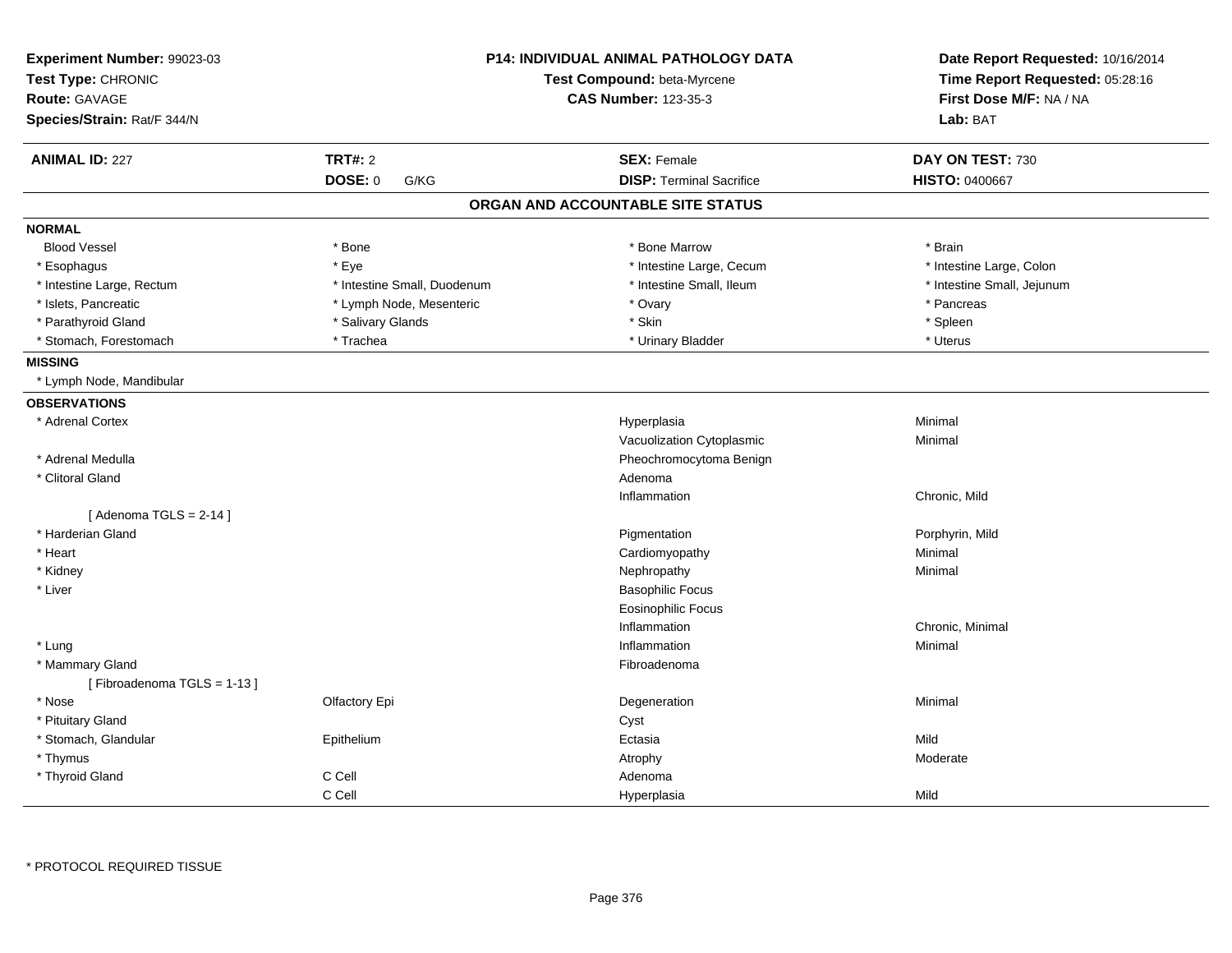| Experiment Number: 99023-03                                                                                     | <b>P14: INDIVIDUAL ANIMAL PATHOLOGY DATA</b> |                                   | Date Report Requested: 10/16/2014<br>Time Report Requested: 05:28:16 |
|-----------------------------------------------------------------------------------------------------------------|----------------------------------------------|-----------------------------------|----------------------------------------------------------------------|
| Test Compound: beta-Myrcene<br><b>Test Type: CHRONIC</b><br><b>CAS Number: 123-35-3</b><br><b>Route: GAVAGE</b> |                                              |                                   |                                                                      |
|                                                                                                                 |                                              |                                   | First Dose M/F: NA / NA                                              |
| Species/Strain: Rat/F 344/N                                                                                     |                                              |                                   | Lab: BAT                                                             |
| <b>ANIMAL ID: 227</b>                                                                                           | <b>TRT#:</b> 2                               | <b>SEX: Female</b>                | DAY ON TEST: 730                                                     |
|                                                                                                                 | <b>DOSE: 0</b><br>G/KG                       | <b>DISP: Terminal Sacrifice</b>   | <b>HISTO: 0400667</b>                                                |
|                                                                                                                 |                                              | ORGAN AND ACCOUNTABLE SITE STATUS |                                                                      |
| PRIMARY CAUSE OF DEATH                                                                                          |                                              |                                   |                                                                      |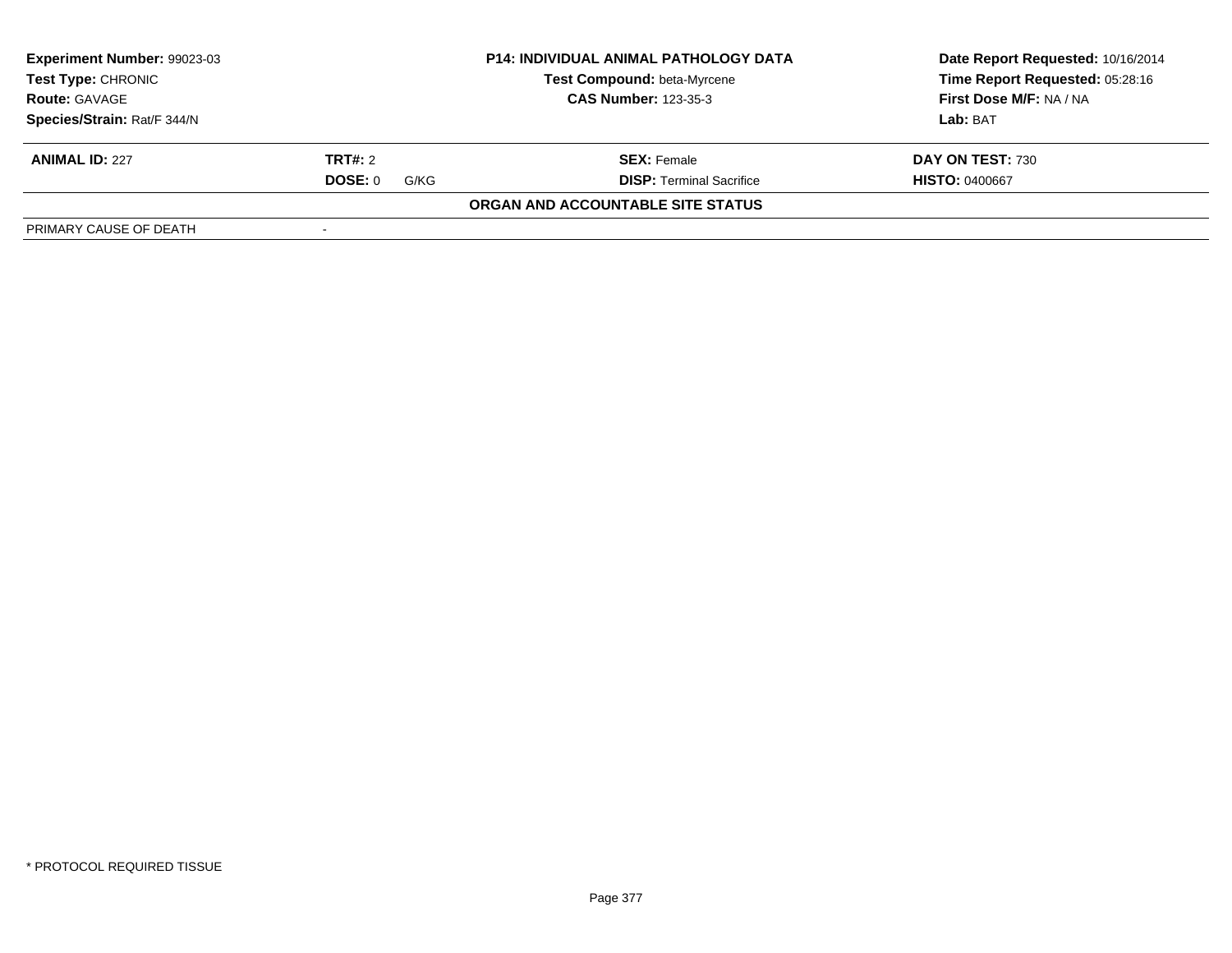| Experiment Number: 99023-03<br>Test Type: CHRONIC<br><b>Route: GAVAGE</b><br>Species/Strain: Rat/F 344/N |                                | <b>P14: INDIVIDUAL ANIMAL PATHOLOGY DATA</b><br>Test Compound: beta-Myrcene<br><b>CAS Number: 123-35-3</b> | Date Report Requested: 10/16/2014<br>Time Report Requested: 05:28:16<br>First Dose M/F: NA / NA<br>Lab: BAT |
|----------------------------------------------------------------------------------------------------------|--------------------------------|------------------------------------------------------------------------------------------------------------|-------------------------------------------------------------------------------------------------------------|
| <b>ANIMAL ID: 228</b>                                                                                    | <b>TRT#: 2</b>                 | <b>SEX: Female</b>                                                                                         | DAY ON TEST: 606                                                                                            |
|                                                                                                          | <b>DOSE: 0</b><br>G/KG         | <b>DISP: Natural Death</b>                                                                                 | <b>HISTO: 0400668</b>                                                                                       |
|                                                                                                          |                                | ORGAN AND ACCOUNTABLE SITE STATUS                                                                          |                                                                                                             |
| <b>NORMAL</b>                                                                                            |                                |                                                                                                            |                                                                                                             |
| * Adrenal Cortex                                                                                         | * Adrenal Medulla              | <b>Blood Vessel</b>                                                                                        | * Bone                                                                                                      |
| * Bone Marrow                                                                                            | * Brain                        | * Clitoral Gland                                                                                           | * Esophagus                                                                                                 |
| * Eye                                                                                                    | * Intestine Large, Cecum       | * Intestine Large, Colon                                                                                   | * Intestine Large, Rectum                                                                                   |
| * Intestine Small, Duodenum                                                                              | * Intestine Small, Ileum       | * Intestine Small, Jejunum                                                                                 | * Islets, Pancreatic                                                                                        |
| * Lymph Node, Mesenteric                                                                                 | * Mammary Gland                | * Ovary                                                                                                    | * Pancreas                                                                                                  |
| * Parathyroid Gland                                                                                      | * Salivary Glands              | * Skin                                                                                                     | * Stomach, Forestomach                                                                                      |
| * Stomach, Glandular                                                                                     | * Thyroid Gland                | * Trachea                                                                                                  | * Uterus                                                                                                    |
| <b>MISSING</b>                                                                                           |                                |                                                                                                            |                                                                                                             |
| * Lymph Node, Mandibular                                                                                 |                                |                                                                                                            |                                                                                                             |
| <b>OBSERVATIONS</b>                                                                                      |                                |                                                                                                            |                                                                                                             |
| * Harderian Gland                                                                                        |                                | Pigmentation                                                                                               | Porphyrin, Minimal                                                                                          |
| * Heart                                                                                                  |                                | Cardiomyopathy                                                                                             | Minimal                                                                                                     |
| * Kidney                                                                                                 | Papilla                        | Inflammation                                                                                               | Suppurative, Minimal                                                                                        |
| * Liver                                                                                                  |                                | <b>Basophilic Focus</b>                                                                                    |                                                                                                             |
|                                                                                                          | <b>Bile Duct</b>               | Hyperplasia                                                                                                | Minimal                                                                                                     |
|                                                                                                          |                                | Inflammation                                                                                               | Chronic, Minimal                                                                                            |
| * Lung                                                                                                   |                                | Inflammation                                                                                               | Minimal                                                                                                     |
| * Nose                                                                                                   | Olfactory Epi                  | Degeneration                                                                                               | Mild                                                                                                        |
|                                                                                                          |                                | Inflammation                                                                                               | Chronic Active, Minimal                                                                                     |
| * Pituitary Gland                                                                                        |                                | Cyst                                                                                                       |                                                                                                             |
| * Spleen                                                                                                 |                                | Atrophy                                                                                                    | Moderate                                                                                                    |
| * Thymus                                                                                                 |                                | Atrophy                                                                                                    | Marked                                                                                                      |
| * Urinary Bladder                                                                                        |                                | Inflammation                                                                                               | Minimal                                                                                                     |
| Note: The urinary bladder had grossly observed calculi                                                   |                                |                                                                                                            |                                                                                                             |
| [Inflammation $TGLS = 1-13$ ]                                                                            |                                |                                                                                                            |                                                                                                             |
| PRIMARY CAUSE OF DEATH                                                                                   | - Urinary Bladder Inflammation |                                                                                                            |                                                                                                             |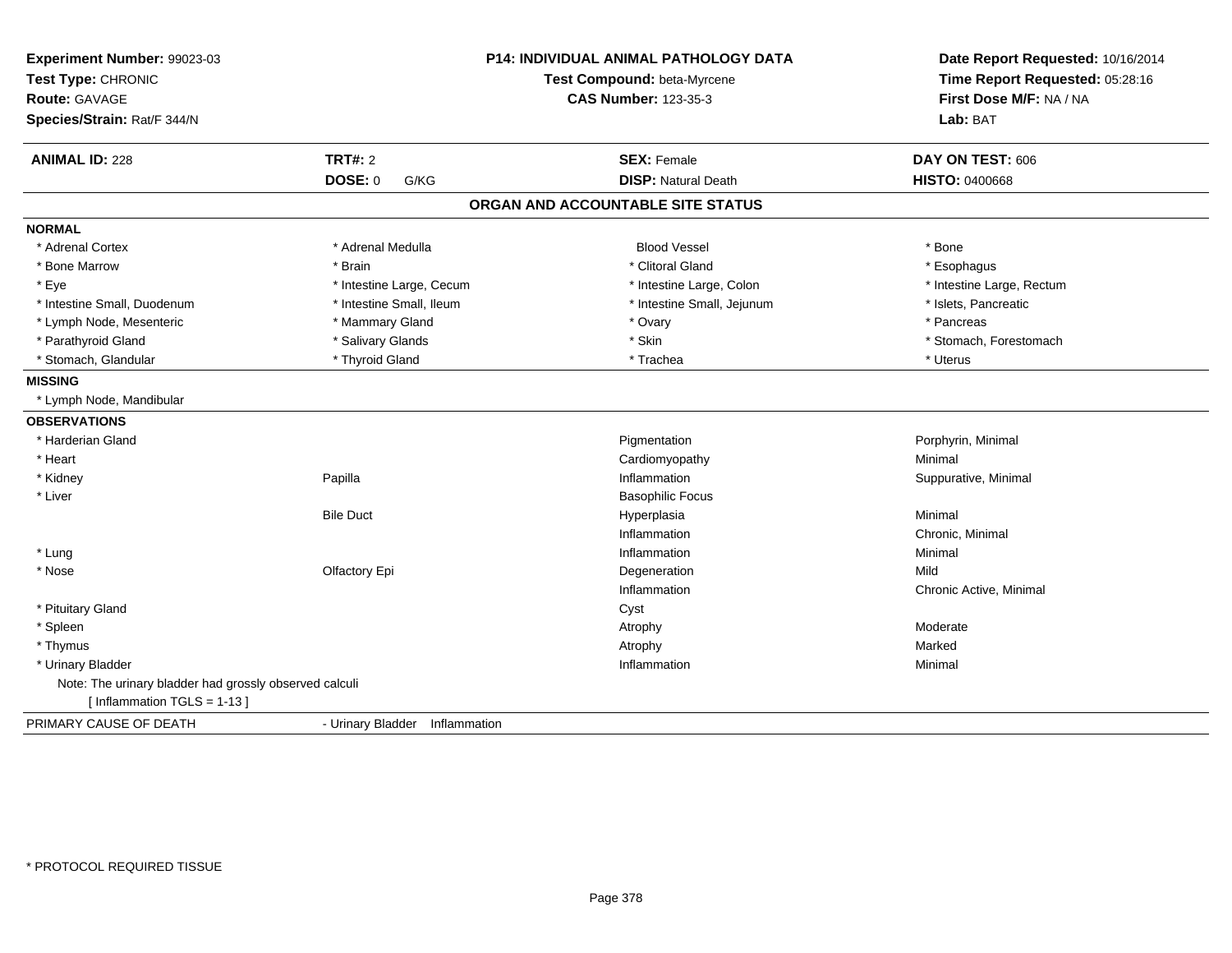| Experiment Number: 99023-03<br>Test Type: CHRONIC |                            | <b>P14: INDIVIDUAL ANIMAL PATHOLOGY DATA</b><br>Test Compound: beta-Myrcene | Date Report Requested: 10/16/2014<br>Time Report Requested: 05:28:16 |
|---------------------------------------------------|----------------------------|-----------------------------------------------------------------------------|----------------------------------------------------------------------|
| <b>Route: GAVAGE</b>                              |                            | <b>CAS Number: 123-35-3</b>                                                 | First Dose M/F: NA / NA                                              |
| Species/Strain: Rat/F 344/N                       |                            |                                                                             | Lab: BAT                                                             |
|                                                   |                            |                                                                             |                                                                      |
| <b>ANIMAL ID: 229</b>                             | <b>TRT#: 2</b>             | <b>SEX: Female</b>                                                          | DAY ON TEST: 730                                                     |
|                                                   | DOSE: 0<br>G/KG            | <b>DISP: Terminal Sacrifice</b>                                             | <b>HISTO: 0400669</b>                                                |
|                                                   |                            | ORGAN AND ACCOUNTABLE SITE STATUS                                           |                                                                      |
| <b>NORMAL</b>                                     |                            |                                                                             |                                                                      |
| * Adrenal Medulla                                 | <b>Blood Vessel</b>        | * Bone                                                                      | * Bone Marrow                                                        |
| * Brain                                           | * Clitoral Gland           | * Esophagus                                                                 | * Eye                                                                |
| * Intestine Large, Cecum                          | * Intestine Large, Colon   | * Intestine Large, Rectum                                                   | * Intestine Small, Duodenum                                          |
| * Intestine Small, Ileum                          | * Intestine Small, Jejunum | * Islets, Pancreatic                                                        | * Kidney                                                             |
| * Lymph Node, Mesenteric                          | * Ovary                    | * Parathyroid Gland                                                         | * Salivary Glands                                                    |
| * Skin                                            | * Spleen                   | * Stomach, Forestomach                                                      | * Thyroid Gland                                                      |
| * Trachea                                         | * Urinary Bladder          | * Uterus                                                                    |                                                                      |
| <b>MISSING</b>                                    |                            |                                                                             |                                                                      |
| * Lymph Node, Mandibular                          |                            |                                                                             |                                                                      |
| <b>OBSERVATIONS</b>                               |                            |                                                                             |                                                                      |
| * Adrenal Cortex                                  |                            | Vacuolization Cytoplasmic                                                   | Minimal                                                              |
| * Harderian Gland                                 |                            | Inflammation                                                                | Chronic, Minimal                                                     |
|                                                   |                            | Pigmentation                                                                | Porphyrin, Mild                                                      |
| * Heart                                           |                            | Cardiomyopathy                                                              | Minimal                                                              |
| * Liver                                           |                            | <b>Basophilic Focus</b>                                                     |                                                                      |
|                                                   |                            | Hepatodiaphragmatic Nodule                                                  |                                                                      |
|                                                   |                            | Inflammation                                                                | Chronic, Minimal                                                     |
| [Hepatodiaphragmatic Nodule TGLS = 3-13]          |                            |                                                                             |                                                                      |
| * Lung                                            |                            | Inflammation                                                                | Minimal                                                              |
| * Mammary Gland                                   |                            | Fibroadenoma                                                                | Multiple                                                             |
| [Fibroadenoma TGLS = 1,2-14+15]                   |                            |                                                                             |                                                                      |
| * Nose                                            | Olfactory Epi              | Degeneration                                                                | Minimal                                                              |
|                                                   |                            | Inflammation                                                                | Chronic Active, Mild                                                 |
| * Pancreas                                        | Acinus                     | Atrophy                                                                     | Minimal                                                              |
| * Pituitary Gland                                 | <b>Pars Distalis</b>       | Adenoma                                                                     |                                                                      |
|                                                   |                            | Angiectasis                                                                 | Mild                                                                 |
|                                                   |                            | Cyst                                                                        |                                                                      |
| [Adenoma TGLS = $4-8$ ]                           |                            |                                                                             |                                                                      |
| * Stomach, Glandular                              | Epithelium                 | Ectasia                                                                     | Minimal                                                              |
| * Thymus                                          |                            | Atrophy                                                                     | Moderate                                                             |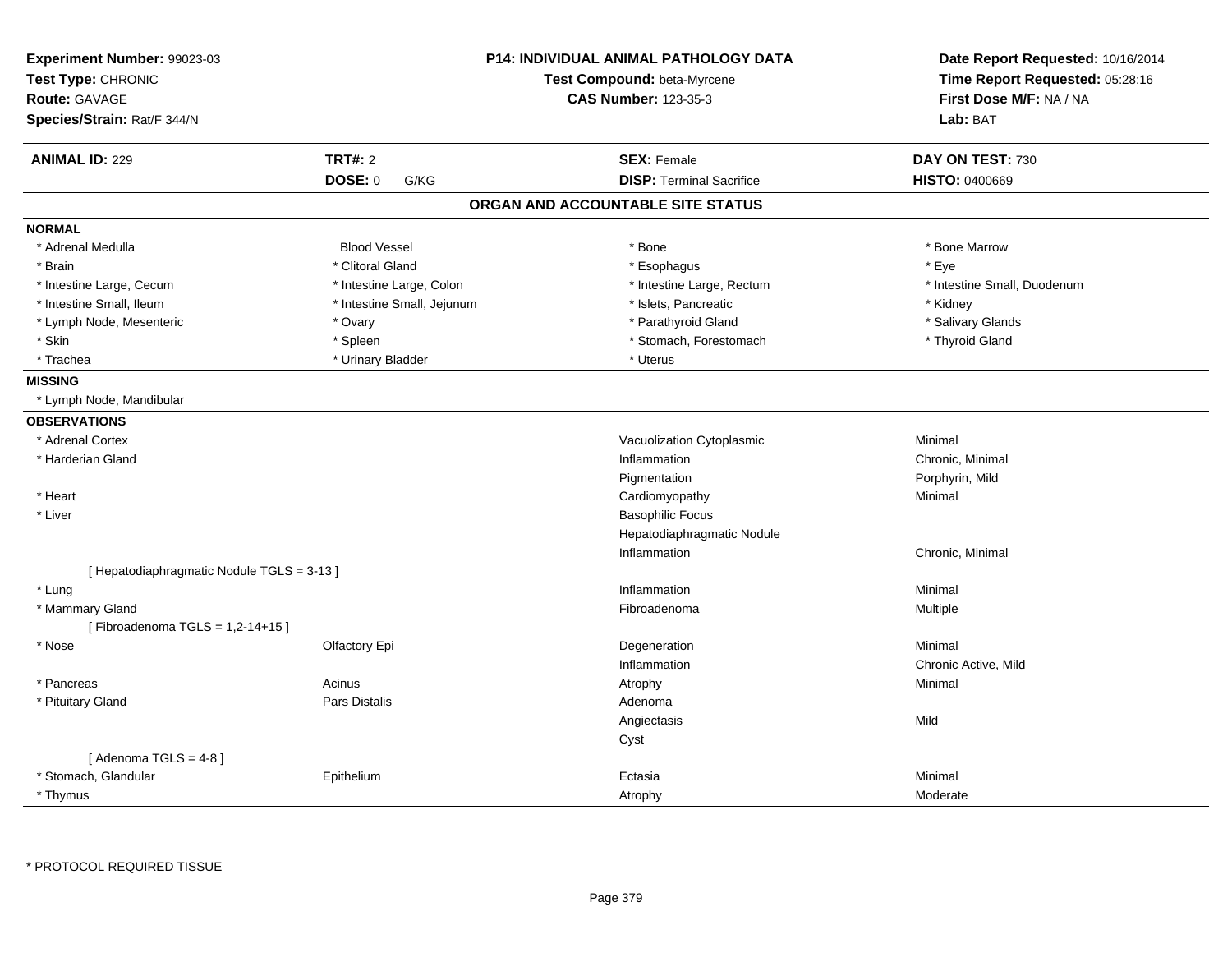| Experiment Number: 99023-03                                                      | <b>P14: INDIVIDUAL ANIMAL PATHOLOGY DATA</b> |                                   | Date Report Requested: 10/16/2014 |
|----------------------------------------------------------------------------------|----------------------------------------------|-----------------------------------|-----------------------------------|
| <b>Test Type: CHRONIC</b><br><b>CAS Number: 123-35-3</b><br><b>Route: GAVAGE</b> |                                              | Test Compound: beta-Myrcene       | Time Report Requested: 05:28:16   |
|                                                                                  |                                              |                                   | First Dose M/F: NA / NA           |
| Species/Strain: Rat/F 344/N                                                      |                                              |                                   | Lab: BAT                          |
| <b>ANIMAL ID: 229</b>                                                            | TRT#: 2                                      | <b>SEX: Female</b>                | DAY ON TEST: 730                  |
|                                                                                  | DOSE: 0<br>G/KG                              | <b>DISP: Terminal Sacrifice</b>   | <b>HISTO: 0400669</b>             |
|                                                                                  |                                              | ORGAN AND ACCOUNTABLE SITE STATUS |                                   |
| PRIMARY CAUSE OF DEATH                                                           |                                              |                                   |                                   |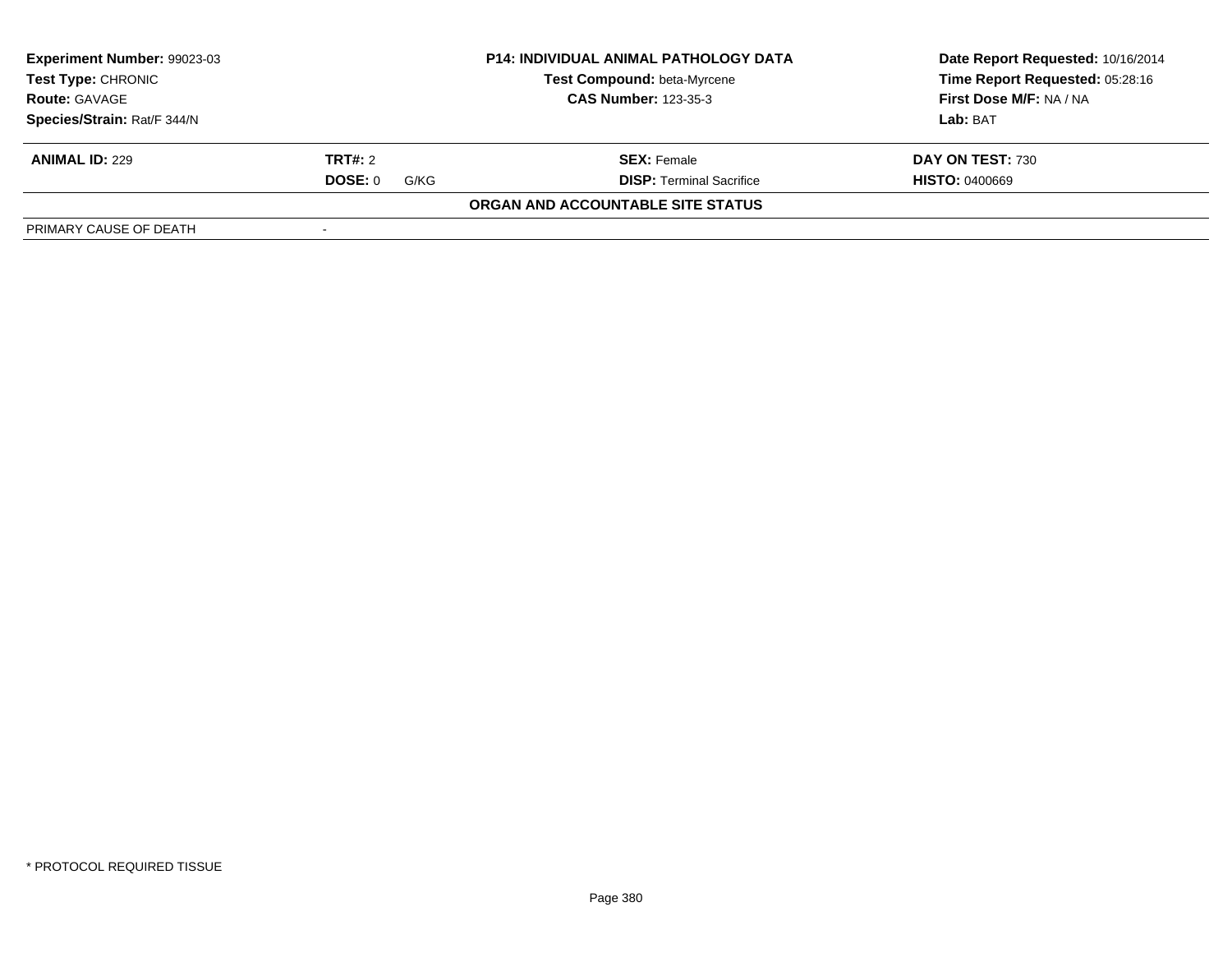| Experiment Number: 99023-03<br>Test Type: CHRONIC<br><b>Route: GAVAGE</b> |                            | P14: INDIVIDUAL ANIMAL PATHOLOGY DATA<br>Test Compound: beta-Myrcene<br><b>CAS Number: 123-35-3</b> | Date Report Requested: 10/16/2014<br>Time Report Requested: 05:28:16<br>First Dose M/F: NA / NA |
|---------------------------------------------------------------------------|----------------------------|-----------------------------------------------------------------------------------------------------|-------------------------------------------------------------------------------------------------|
| Species/Strain: Rat/F 344/N                                               |                            |                                                                                                     | Lab: BAT                                                                                        |
| <b>ANIMAL ID: 230</b>                                                     | <b>TRT#: 2</b>             | <b>SEX: Female</b>                                                                                  | DAY ON TEST: 708                                                                                |
|                                                                           | <b>DOSE: 0</b><br>G/KG     | <b>DISP:</b> Moribund Sacrifice                                                                     | HISTO: 0400670                                                                                  |
|                                                                           |                            | ORGAN AND ACCOUNTABLE SITE STATUS                                                                   |                                                                                                 |
| <b>NORMAL</b>                                                             |                            |                                                                                                     |                                                                                                 |
| * Adrenal Cortex                                                          | * Adrenal Medulla          | <b>Blood Vessel</b>                                                                                 | * Bone                                                                                          |
| * Bone Marrow                                                             | * Brain                    | * Esophagus                                                                                         | * Eye                                                                                           |
| * Intestine Large, Cecum                                                  | * Intestine Large, Colon   | * Intestine Large, Rectum                                                                           | * Intestine Small, Duodenum                                                                     |
| * Intestine Small, Ileum                                                  | * Intestine Small, Jejunum | * Islets, Pancreatic                                                                                | * Lymph Node, Mesenteric                                                                        |
| * Mammary Gland                                                           | * Pancreas                 | * Parathyroid Gland                                                                                 | * Salivary Glands                                                                               |
| * Spleen                                                                  | * Stomach, Forestomach     | * Trachea                                                                                           | * Urinary Bladder                                                                               |
| * Uterus                                                                  |                            |                                                                                                     |                                                                                                 |
| <b>MISSING</b>                                                            |                            |                                                                                                     |                                                                                                 |
| * Lymph Node, Mandibular                                                  |                            |                                                                                                     |                                                                                                 |
| <b>OBSERVATIONS</b>                                                       |                            |                                                                                                     |                                                                                                 |
| * Clitoral Gland                                                          |                            | Hyperplasia                                                                                         | Minimal                                                                                         |
|                                                                           |                            | Inflammation                                                                                        | Chronic, Minimal                                                                                |
| * Harderian Gland                                                         |                            | Pigmentation                                                                                        | Porphyrin, Mild                                                                                 |
| * Heart                                                                   |                            | Cardiomyopathy                                                                                      | Minimal                                                                                         |
| * Kidney                                                                  | Papilla                    | Mineralization                                                                                      | Minimal                                                                                         |
| * Liver                                                                   |                            | <b>Basophilic Focus</b>                                                                             |                                                                                                 |
|                                                                           |                            | Inflammation                                                                                        | Chronic, Minimal                                                                                |
| * Lung                                                                    |                            | Fibrosarcoma                                                                                        | Metastatic (Skin)                                                                               |
| [Fibrosarcoma TGLS = 3,4,5,6-4+15+16+17]                                  |                            |                                                                                                     |                                                                                                 |
| Mesentery                                                                 | Fat                        | <b>Necrosis</b>                                                                                     | Mild                                                                                            |
| [Necrosis $TGLS = 2-14$ ]                                                 |                            |                                                                                                     |                                                                                                 |
| * Nose                                                                    | Olfactory Epi              | Degeneration                                                                                        | Minimal                                                                                         |
|                                                                           |                            | Inflammation                                                                                        | Chronic Active, Minimal                                                                         |
| * Ovary                                                                   |                            | Cyst                                                                                                |                                                                                                 |
| [Cyst TGLS = $7-11$ ]                                                     |                            |                                                                                                     |                                                                                                 |
| * Pituitary Gland                                                         |                            | Cyst                                                                                                |                                                                                                 |
| * Skin<br>[Fibrosarcoma TGLS = 1-13]                                      | <b>Subcut Tiss</b>         | Fibrosarcoma                                                                                        |                                                                                                 |
| * Stomach, Glandular                                                      | Epithelium                 | Ectasia                                                                                             | Minimal                                                                                         |
| * Thymus                                                                  |                            | Atrophy                                                                                             | Moderate                                                                                        |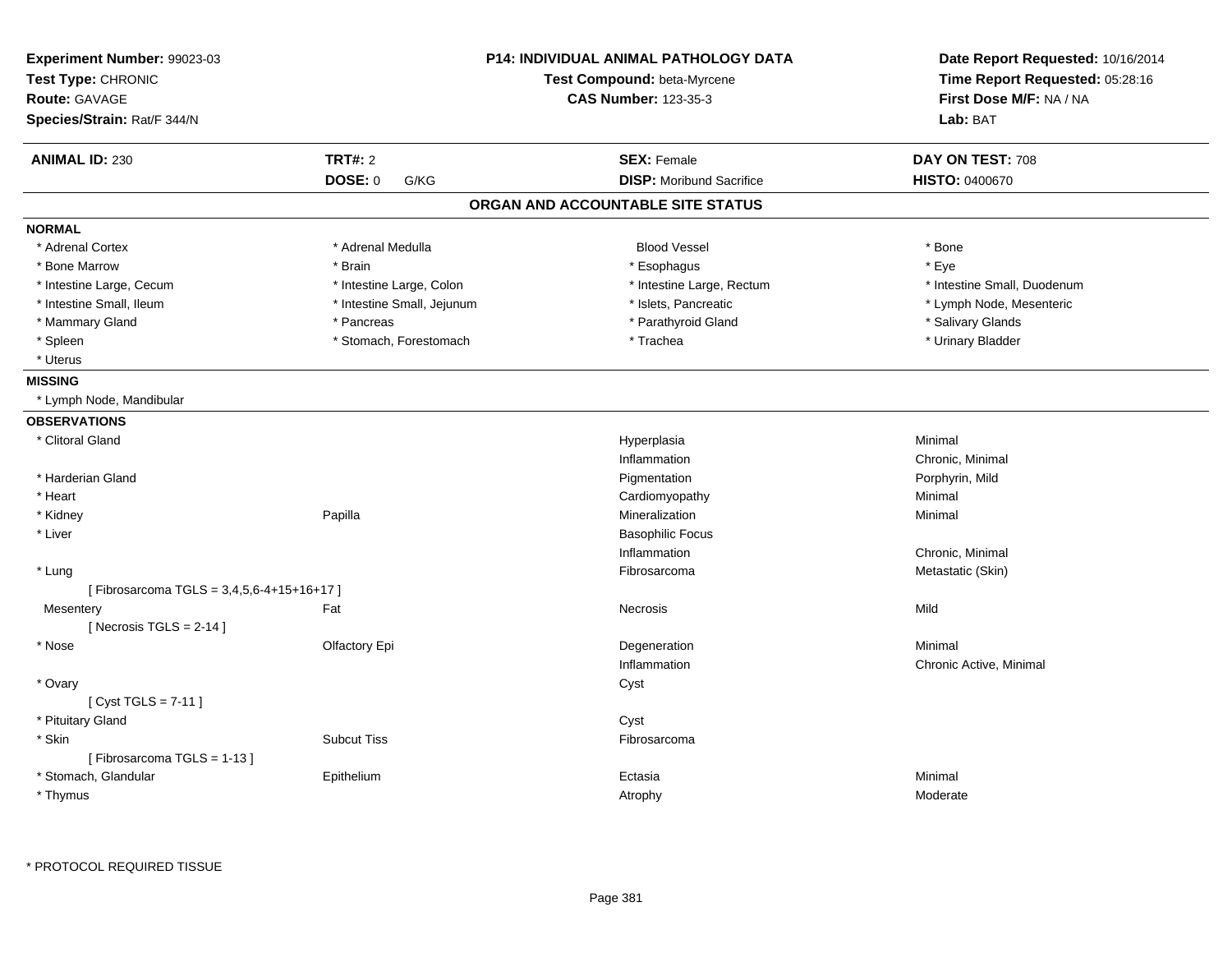| Experiment Number: 99023-03                |                                 | <b>P14: INDIVIDUAL ANIMAL PATHOLOGY DATA</b> | Date Report Requested: 10/16/2014 |  |
|--------------------------------------------|---------------------------------|----------------------------------------------|-----------------------------------|--|
| Test Type: CHRONIC<br><b>Route: GAVAGE</b> |                                 | Test Compound: beta-Myrcene                  | Time Report Requested: 05:28:16   |  |
|                                            |                                 | <b>CAS Number: 123-35-3</b>                  | First Dose M/F: NA / NA           |  |
| Species/Strain: Rat/F 344/N                |                                 |                                              | <b>Lab: BAT</b>                   |  |
| <b>ANIMAL ID: 230</b>                      | TRT#: 2                         | <b>SEX: Female</b>                           | <b>DAY ON TEST: 708</b>           |  |
|                                            | DOSE: 0<br>G/KG                 | <b>DISP:</b> Moribund Sacrifice              | <b>HISTO: 0400670</b>             |  |
|                                            |                                 | ORGAN AND ACCOUNTABLE SITE STATUS            |                                   |  |
| * Thyroid Gland                            | C Cell                          | Adenoma                                      |                                   |  |
| PRIMARY CAUSE OF DEATH                     | - Skin Subcut Tiss Fibrosarcoma |                                              |                                   |  |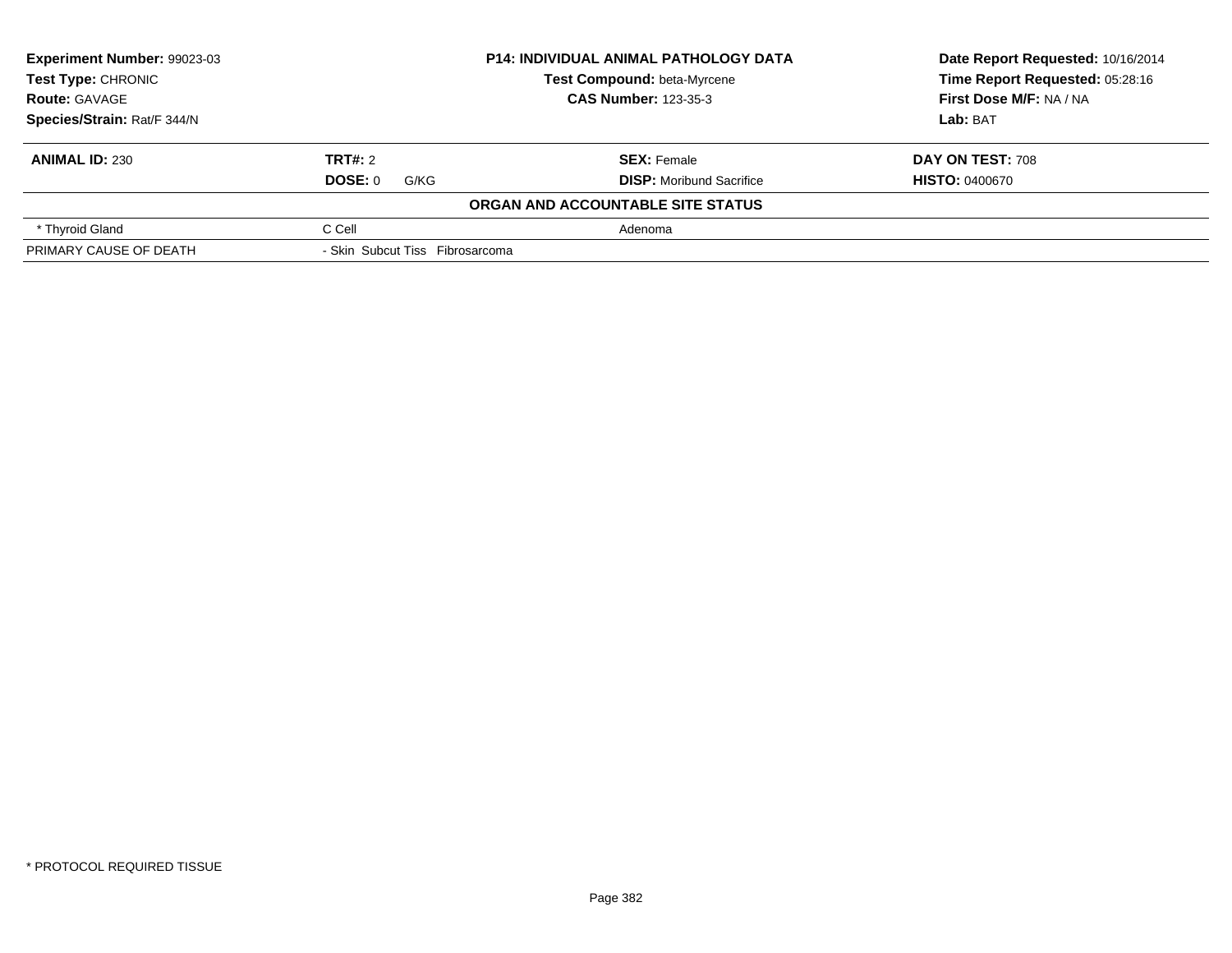| Experiment Number: 99023-03<br>Test Type: CHRONIC<br><b>Route: GAVAGE</b> | <b>P14: INDIVIDUAL ANIMAL PATHOLOGY DATA</b><br>Test Compound: beta-Myrcene<br><b>CAS Number: 123-35-3</b> |                                   | Date Report Requested: 10/16/2014<br>Time Report Requested: 05:28:16<br>First Dose M/F: NA / NA |
|---------------------------------------------------------------------------|------------------------------------------------------------------------------------------------------------|-----------------------------------|-------------------------------------------------------------------------------------------------|
| Species/Strain: Rat/F 344/N                                               |                                                                                                            |                                   | Lab: BAT                                                                                        |
| <b>ANIMAL ID: 231</b>                                                     | <b>TRT#: 2</b>                                                                                             | <b>SEX: Female</b>                | DAY ON TEST: 732                                                                                |
|                                                                           | <b>DOSE: 0</b><br>G/KG                                                                                     | <b>DISP: Terminal Sacrifice</b>   | HISTO: 0400671                                                                                  |
|                                                                           |                                                                                                            | ORGAN AND ACCOUNTABLE SITE STATUS |                                                                                                 |
| <b>NORMAL</b>                                                             |                                                                                                            |                                   |                                                                                                 |
| * Adrenal Cortex                                                          | * Adrenal Medulla                                                                                          | <b>Blood Vessel</b>               | * Bone                                                                                          |
| * Bone Marrow                                                             | * Brain                                                                                                    | * Esophagus                       | * Eye                                                                                           |
| * Intestine Large, Cecum                                                  | * Intestine Large, Colon                                                                                   | * Intestine Large, Rectum         | * Intestine Small, Duodenum                                                                     |
| * Intestine Small, Ileum                                                  | * Intestine Small, Jejunum                                                                                 | * Islets, Pancreatic              | * Lymph Node, Mesenteric                                                                        |
| * Ovary                                                                   | * Pancreas                                                                                                 | * Parathyroid Gland               | * Salivary Glands                                                                               |
| * Skin                                                                    | * Spleen                                                                                                   | * Stomach, Forestomach            | * Thyroid Gland                                                                                 |
| * Trachea                                                                 | * Urinary Bladder                                                                                          |                                   |                                                                                                 |
| <b>MISSING</b>                                                            |                                                                                                            |                                   |                                                                                                 |
| * Lymph Node, Mandibular                                                  |                                                                                                            |                                   |                                                                                                 |
| <b>OBSERVATIONS</b>                                                       |                                                                                                            |                                   |                                                                                                 |
| * Clitoral Gland                                                          |                                                                                                            | Cyst                              |                                                                                                 |
|                                                                           |                                                                                                            | Inflammation                      | Chronic, Minimal                                                                                |
| [ $Cyst TGLS = 4-12$ ]                                                    |                                                                                                            |                                   |                                                                                                 |
| * Harderian Gland                                                         |                                                                                                            | Pigmentation                      | Porphyrin, Minimal                                                                              |
| * Heart                                                                   |                                                                                                            | Cardiomyopathy                    | Minimal                                                                                         |
| * Kidney                                                                  |                                                                                                            | Nephropathy                       | Minimal                                                                                         |
| * Liver                                                                   |                                                                                                            | <b>Basophilic Focus</b>           |                                                                                                 |
|                                                                           |                                                                                                            | <b>Mixed Cell Focus</b>           |                                                                                                 |
| * Lung                                                                    |                                                                                                            | Alveolar/Bronchiolar Adenoma      |                                                                                                 |
|                                                                           | Alveolar Epith                                                                                             | Hyperplasia                       | Minimal                                                                                         |
|                                                                           |                                                                                                            | Inflammation                      | Minimal                                                                                         |
| * Mammary Gland                                                           |                                                                                                            | Fibroadenoma                      |                                                                                                 |
| [Fibroadenoma TGLS = 1-13]                                                |                                                                                                            |                                   |                                                                                                 |
| * Nose                                                                    | Olfactory Epi                                                                                              | Degeneration                      | Minimal                                                                                         |
|                                                                           |                                                                                                            | Inflammation                      | Chronic Active, Minimal                                                                         |
| * Pituitary Gland                                                         | <b>Pars Distalis</b>                                                                                       | Adenoma                           |                                                                                                 |
|                                                                           |                                                                                                            | Angiectasis                       | Mild                                                                                            |
| [Adenoma TGLS = $3-14$ ]                                                  |                                                                                                            |                                   |                                                                                                 |
| * Stomach, Glandular                                                      | Epithelium                                                                                                 | Ectasia                           | Minimal                                                                                         |
| * Thymus                                                                  |                                                                                                            | Atrophy                           | Marked                                                                                          |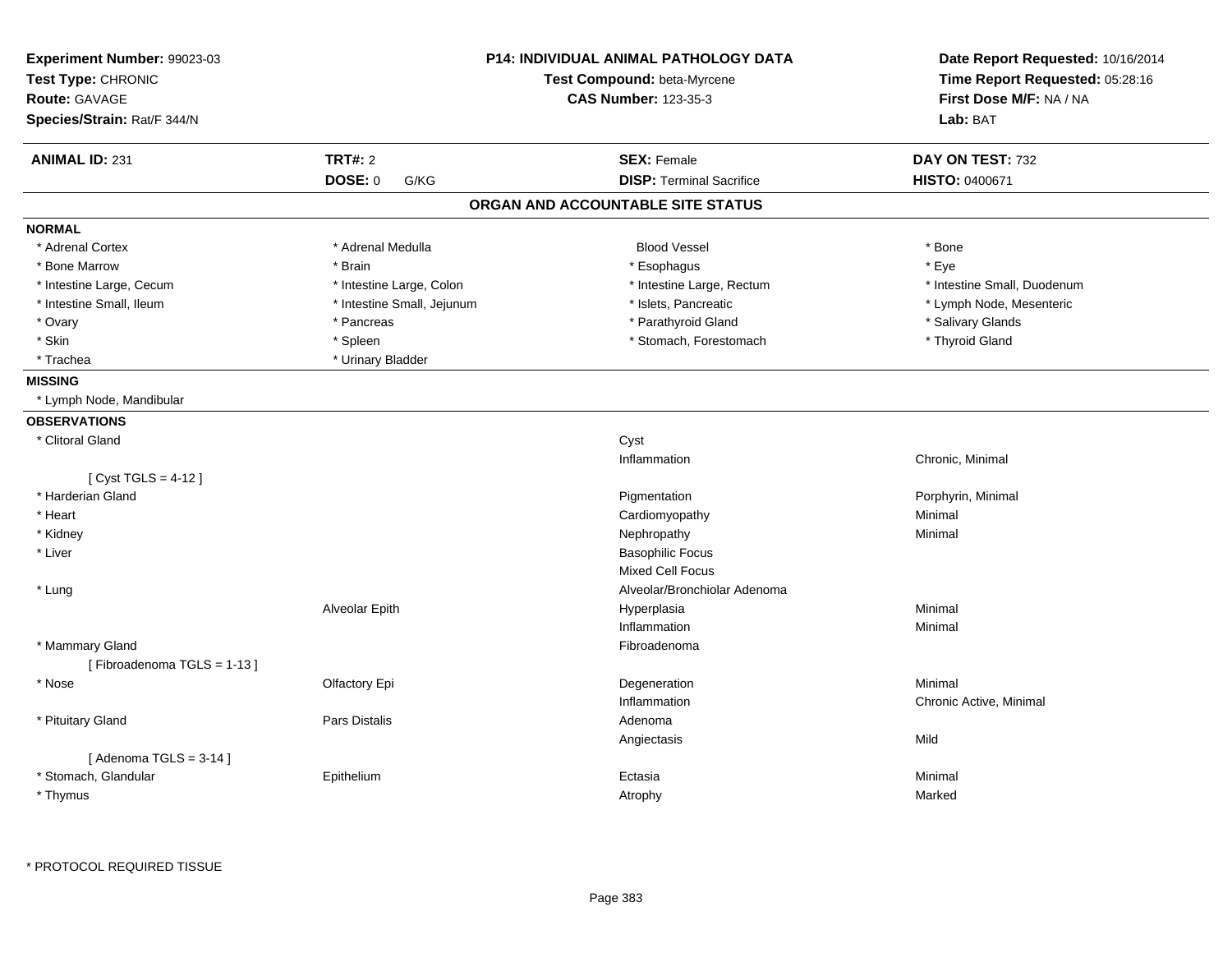| Experiment Number: 99023-03<br><b>Test Type: CHRONIC</b> |                 | <b>P14: INDIVIDUAL ANIMAL PATHOLOGY DATA</b> | Date Report Requested: 10/16/2014 |
|----------------------------------------------------------|-----------------|----------------------------------------------|-----------------------------------|
|                                                          |                 | Test Compound: beta-Myrcene                  | Time Report Requested: 05:28:17   |
| <b>Route: GAVAGE</b>                                     |                 | <b>CAS Number: 123-35-3</b>                  | First Dose M/F: NA / NA           |
| Species/Strain: Rat/F 344/N                              |                 |                                              | Lab: BAT                          |
| <b>ANIMAL ID: 231</b>                                    | TRT#: 2         | <b>SEX: Female</b>                           | DAY ON TEST: 732                  |
|                                                          | DOSE: 0<br>G/KG | <b>DISP: Terminal Sacrifice</b>              | <b>HISTO: 0400671</b>             |
|                                                          |                 | ORGAN AND ACCOUNTABLE SITE STATUS            |                                   |
| * Uterus                                                 |                 | Carcinoma                                    |                                   |
| [Carcinoma TGLS = 2-14 ]                                 |                 |                                              |                                   |
| PRIMARY CAUSE OF DEATH                                   |                 |                                              |                                   |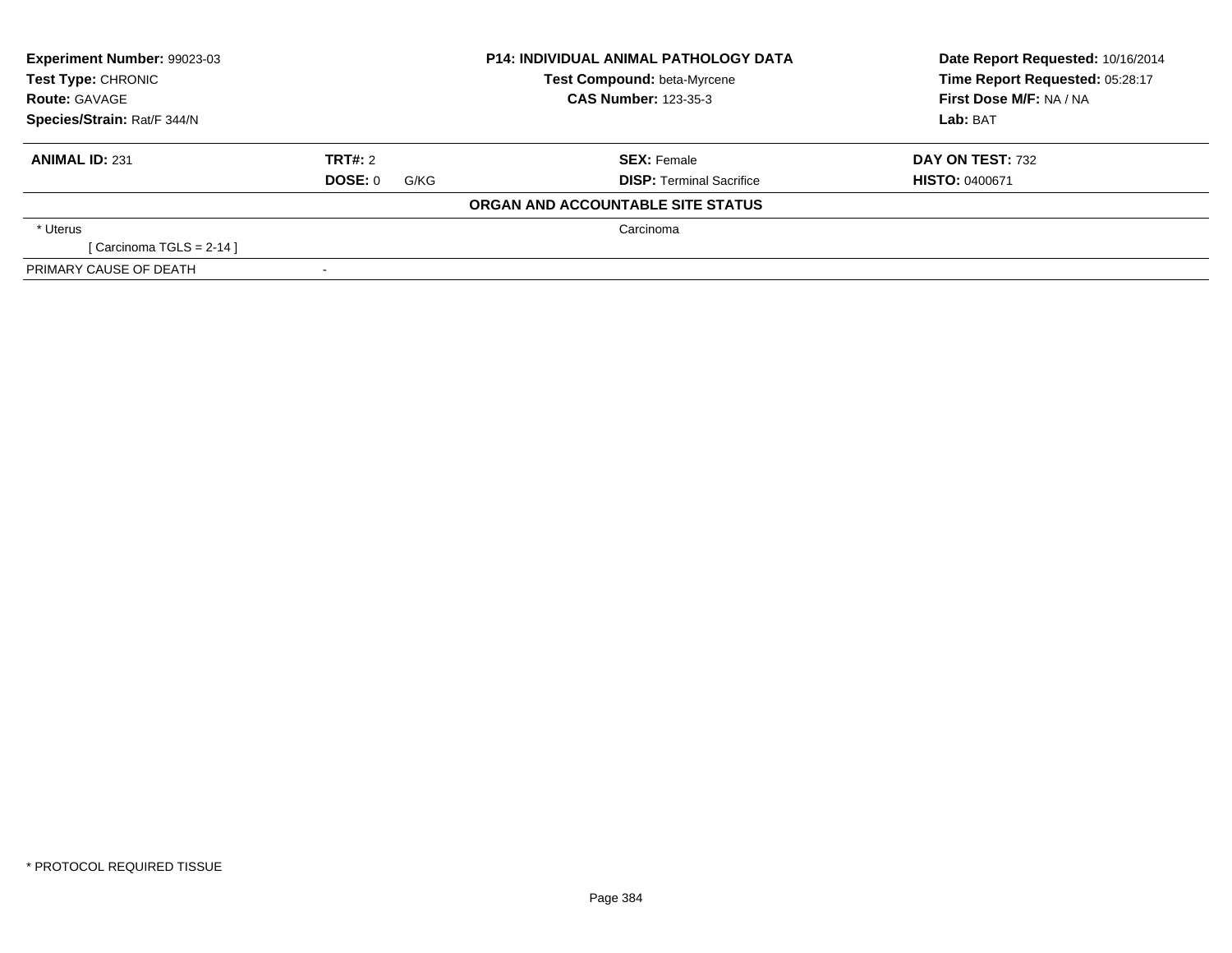| Experiment Number: 99023-03<br>Test Type: CHRONIC<br><b>Route: GAVAGE</b> |                           | <b>P14: INDIVIDUAL ANIMAL PATHOLOGY DATA</b><br>Test Compound: beta-Myrcene<br><b>CAS Number: 123-35-3</b> | Date Report Requested: 10/16/2014<br>Time Report Requested: 05:28:17<br>First Dose M/F: NA / NA |
|---------------------------------------------------------------------------|---------------------------|------------------------------------------------------------------------------------------------------------|-------------------------------------------------------------------------------------------------|
| Species/Strain: Rat/F 344/N                                               |                           |                                                                                                            | Lab: BAT                                                                                        |
| <b>ANIMAL ID: 232</b>                                                     | <b>TRT#: 2</b>            | <b>SEX: Female</b>                                                                                         | DAY ON TEST: 730                                                                                |
|                                                                           | DOSE: 0<br>G/KG           | <b>DISP: Terminal Sacrifice</b>                                                                            | <b>HISTO: 0400672</b>                                                                           |
|                                                                           |                           | ORGAN AND ACCOUNTABLE SITE STATUS                                                                          |                                                                                                 |
| <b>NORMAL</b>                                                             |                           |                                                                                                            |                                                                                                 |
| * Adrenal Medulla                                                         | <b>Blood Vessel</b>       | * Bone                                                                                                     | * Bone Marrow                                                                                   |
| * Brain                                                                   | * Clitoral Gland          | * Esophagus                                                                                                | * Intestine Large, Cecum                                                                        |
| * Intestine Large, Colon                                                  | * Intestine Large, Rectum | * Intestine Small, Duodenum                                                                                | * Intestine Small, Ileum                                                                        |
| * Intestine Small, Jejunum                                                | * Islets, Pancreatic      | * Kidney                                                                                                   | * Lymph Node, Mesenteric                                                                        |
| * Ovary                                                                   | * Parathyroid Gland       | * Salivary Glands                                                                                          | * Skin                                                                                          |
| * Spleen                                                                  | * Stomach, Forestomach    | * Thyroid Gland                                                                                            | * Trachea                                                                                       |
| * Urinary Bladder                                                         | * Uterus                  |                                                                                                            |                                                                                                 |
| <b>MISSING</b>                                                            |                           |                                                                                                            |                                                                                                 |
| * Lymph Node, Mandibular                                                  |                           |                                                                                                            |                                                                                                 |
| <b>OBSERVATIONS</b>                                                       |                           |                                                                                                            |                                                                                                 |
| * Adrenal Cortex                                                          |                           | Hyperplasia                                                                                                | Minimal                                                                                         |
|                                                                           |                           | Vacuolization Cytoplasmic                                                                                  | Minimal                                                                                         |
| * Eye                                                                     | <b>Optic Nerve</b>        | Atrophy                                                                                                    | Moderate                                                                                        |
|                                                                           |                           | Cataract                                                                                                   | Moderate                                                                                        |
| [ Cataract TGLS = $1-10$ ]                                                |                           |                                                                                                            |                                                                                                 |
| * Harderian Gland                                                         |                           | Pigmentation                                                                                               | Porphyrin, Minimal                                                                              |
| * Heart                                                                   |                           | Cardiomyopathy                                                                                             | Mild                                                                                            |
| * Liver                                                                   |                           | <b>Basophilic Focus</b>                                                                                    |                                                                                                 |
|                                                                           |                           | Inflammation                                                                                               | Chronic, Minimal                                                                                |
| * Lung                                                                    |                           | Inflammation                                                                                               | Minimal                                                                                         |
| * Mammary Gland                                                           |                           | Fibroadenoma                                                                                               | Multiple                                                                                        |
| [Fibroadenoma TGLS = 2,3,4,5-13+14+15+16]                                 |                           |                                                                                                            |                                                                                                 |
| * Nose                                                                    | Olfactory Epi             | Degeneration                                                                                               | Minimal                                                                                         |
| * Pancreas                                                                | Acinus                    | Atrophy                                                                                                    | Minimal                                                                                         |
| * Pituitary Gland                                                         | Pars Distalis             | Adenoma                                                                                                    |                                                                                                 |
|                                                                           |                           | Angiectasis                                                                                                | Minimal                                                                                         |
| * Stomach, Glandular                                                      | Epithelium                | Ectasia                                                                                                    | Minimal                                                                                         |
| * Thymus                                                                  |                           | Atrophy                                                                                                    | Marked                                                                                          |
| PRIMARY CAUSE OF DEATH                                                    | $\sim$                    |                                                                                                            |                                                                                                 |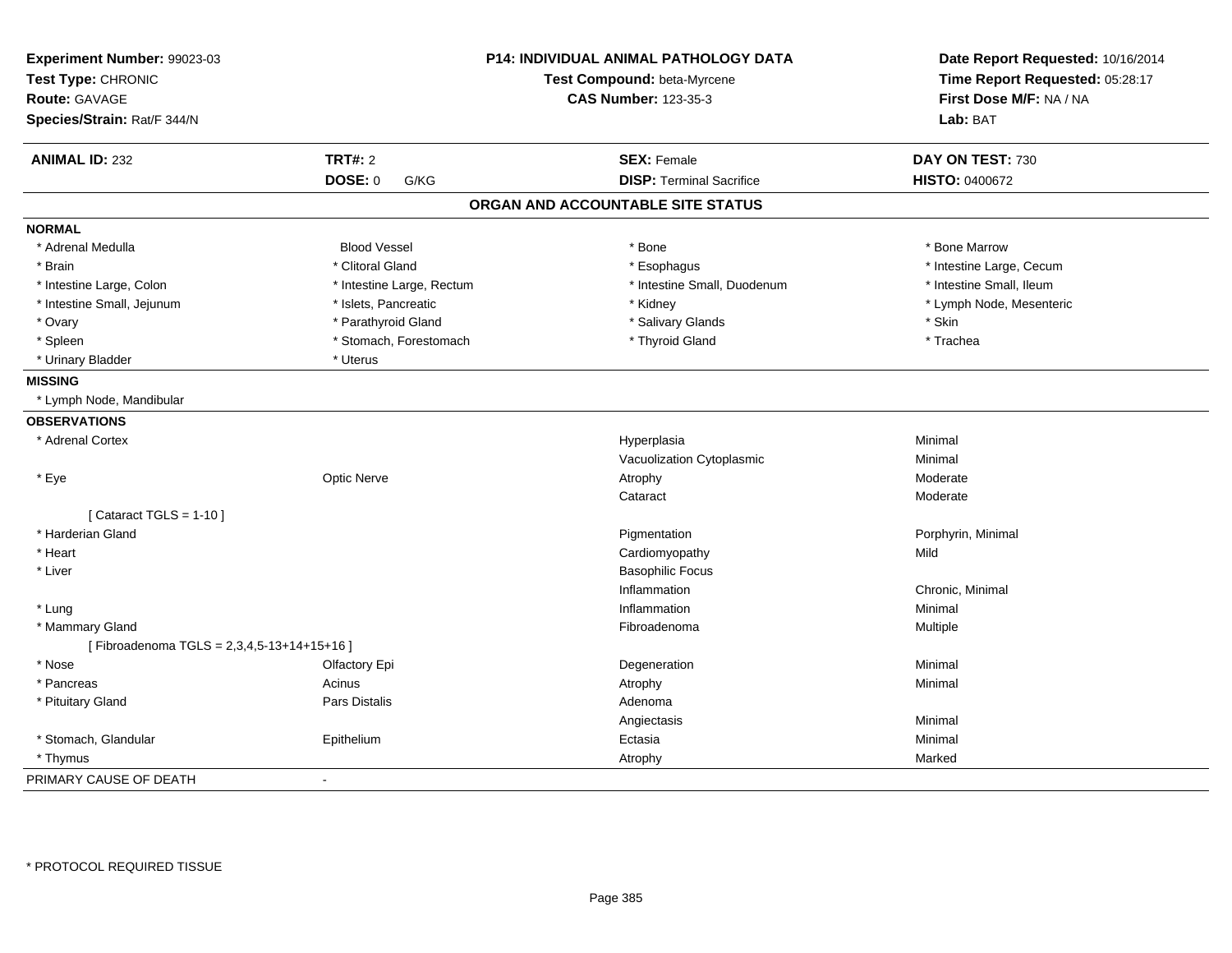| Experiment Number: 99023-03<br>Test Type: CHRONIC<br><b>Route: GAVAGE</b><br>Species/Strain: Rat/F 344/N |                           | P14: INDIVIDUAL ANIMAL PATHOLOGY DATA<br>Test Compound: beta-Myrcene<br><b>CAS Number: 123-35-3</b> | Date Report Requested: 10/16/2014<br>Time Report Requested: 05:28:17<br>First Dose M/F: NA / NA<br>Lab: BAT |  |
|----------------------------------------------------------------------------------------------------------|---------------------------|-----------------------------------------------------------------------------------------------------|-------------------------------------------------------------------------------------------------------------|--|
| <b>ANIMAL ID: 233</b>                                                                                    | <b>TRT#: 2</b>            | <b>SEX: Female</b>                                                                                  | DAY ON TEST: 732                                                                                            |  |
|                                                                                                          | DOSE: 0<br>G/KG           | <b>DISP: Terminal Sacrifice</b>                                                                     | <b>HISTO: 0400673</b>                                                                                       |  |
|                                                                                                          |                           | ORGAN AND ACCOUNTABLE SITE STATUS                                                                   |                                                                                                             |  |
| <b>NORMAL</b>                                                                                            |                           |                                                                                                     |                                                                                                             |  |
| * Adrenal Medulla                                                                                        | <b>Blood Vessel</b>       | * Bone                                                                                              | * Bone Marrow                                                                                               |  |
| * Brain                                                                                                  | * Esophagus               | * Eye                                                                                               | * Intestine Large, Cecum                                                                                    |  |
| * Intestine Large, Colon                                                                                 | * Intestine Large, Rectum | * Intestine Small, Duodenum                                                                         | * Intestine Small, Ileum                                                                                    |  |
| * Intestine Small, Jejunum                                                                               | * Islets, Pancreatic      | * Kidney                                                                                            | * Lymph Node, Mesenteric                                                                                    |  |
| * Ovary                                                                                                  | * Pancreas                | * Parathyroid Gland                                                                                 | * Salivary Glands                                                                                           |  |
| * Skin                                                                                                   | * Spleen                  | * Stomach, Forestomach                                                                              | * Thyroid Gland                                                                                             |  |
| * Trachea                                                                                                | * Urinary Bladder         | * Uterus                                                                                            |                                                                                                             |  |
| <b>MISSING</b>                                                                                           |                           |                                                                                                     |                                                                                                             |  |
| * Lymph Node, Mandibular                                                                                 |                           |                                                                                                     |                                                                                                             |  |
| <b>OBSERVATIONS</b>                                                                                      |                           |                                                                                                     |                                                                                                             |  |
| * Adrenal Cortex                                                                                         |                           | Vacuolization Cytoplasmic                                                                           | Minimal                                                                                                     |  |
| * Clitoral Gland                                                                                         |                           | Hyperplasia                                                                                         | Minimal                                                                                                     |  |
|                                                                                                          |                           | Inflammation                                                                                        | Chronic, Minimal                                                                                            |  |
| * Harderian Gland                                                                                        |                           | Pigmentation                                                                                        | Porphyrin, Mild                                                                                             |  |
| * Heart                                                                                                  |                           | Cardiomyopathy                                                                                      | Mild                                                                                                        |  |
| * Liver                                                                                                  |                           | <b>Basophilic Focus</b>                                                                             |                                                                                                             |  |
|                                                                                                          |                           | Inflammation                                                                                        | Chronic, Minimal                                                                                            |  |
| * Lung                                                                                                   |                           | Inflammation                                                                                        | Minimal                                                                                                     |  |
| * Mammary Gland                                                                                          |                           | Fibroadenoma                                                                                        |                                                                                                             |  |
| [Fibroadenoma TGLS = 1-13]                                                                               |                           |                                                                                                     |                                                                                                             |  |
| * Nose                                                                                                   | Olfactory Epi             | Degeneration                                                                                        | Minimal                                                                                                     |  |
|                                                                                                          |                           | Inflammation                                                                                        | Chronic Active, Minimal                                                                                     |  |
| * Pituitary Gland                                                                                        | Pars Distalis             | Hyperplasia                                                                                         | Minimal                                                                                                     |  |
| * Stomach, Glandular                                                                                     | Epithelium                | Ectasia                                                                                             | Minimal                                                                                                     |  |
| * Thymus                                                                                                 |                           | Atrophy                                                                                             | Marked                                                                                                      |  |
| PRIMARY CAUSE OF DEATH                                                                                   |                           |                                                                                                     |                                                                                                             |  |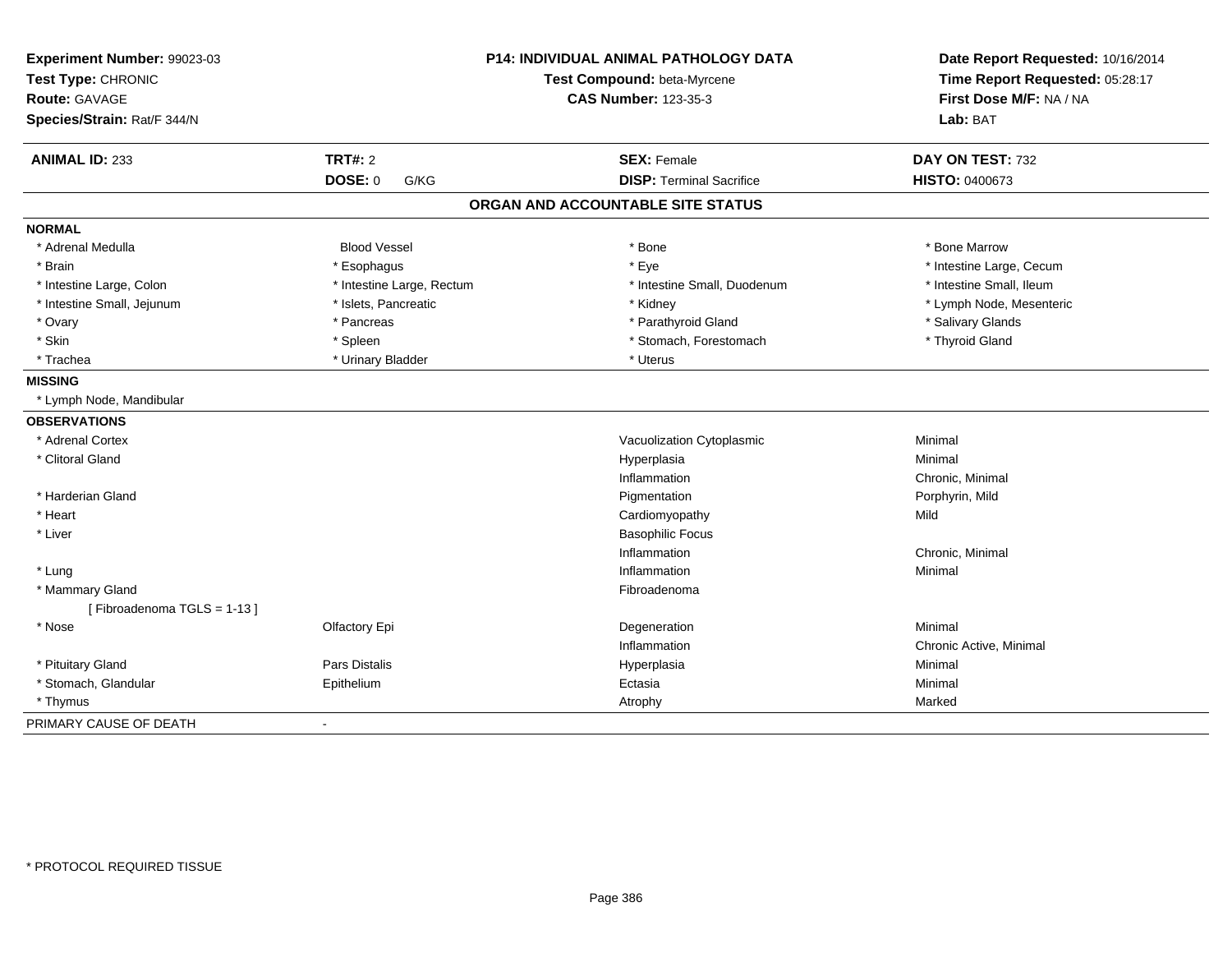| Experiment Number: 99023-03<br>Test Type: CHRONIC<br><b>Route: GAVAGE</b><br>Species/Strain: Rat/F 344/N | P14: INDIVIDUAL ANIMAL PATHOLOGY DATA<br>Test Compound: beta-Myrcene<br><b>CAS Number: 123-35-3</b> |                                   | Date Report Requested: 10/16/2014<br>Time Report Requested: 05:28:17<br>First Dose M/F: NA / NA<br>Lab: BAT |  |
|----------------------------------------------------------------------------------------------------------|-----------------------------------------------------------------------------------------------------|-----------------------------------|-------------------------------------------------------------------------------------------------------------|--|
| <b>ANIMAL ID: 234</b>                                                                                    | <b>TRT#: 2</b>                                                                                      | <b>SEX: Female</b>                | DAY ON TEST: 732                                                                                            |  |
|                                                                                                          | DOSE: 0<br>G/KG                                                                                     | <b>DISP: Terminal Sacrifice</b>   | <b>HISTO: 0400674</b>                                                                                       |  |
|                                                                                                          |                                                                                                     | ORGAN AND ACCOUNTABLE SITE STATUS |                                                                                                             |  |
| <b>NORMAL</b>                                                                                            |                                                                                                     |                                   |                                                                                                             |  |
| * Adrenal Medulla                                                                                        | <b>Blood Vessel</b>                                                                                 | * Bone                            | * Bone Marrow                                                                                               |  |
| * Brain                                                                                                  | * Esophagus                                                                                         | * Eye                             | * Intestine Large, Cecum                                                                                    |  |
| * Intestine Large, Colon                                                                                 | * Intestine Large, Rectum                                                                           | * Intestine Small, Duodenum       | * Intestine Small, Ileum                                                                                    |  |
| * Intestine Small, Jejunum                                                                               | * Islets, Pancreatic                                                                                | * Kidney                          | * Lymph Node, Mesenteric                                                                                    |  |
| * Mammary Gland                                                                                          | * Ovary                                                                                             | * Pancreas                        | * Parathyroid Gland                                                                                         |  |
| * Salivary Glands                                                                                        | * Skin                                                                                              | * Spleen                          | * Stomach, Forestomach                                                                                      |  |
| * Thyroid Gland                                                                                          | * Trachea                                                                                           | * Urinary Bladder                 | * Uterus                                                                                                    |  |
| <b>MISSING</b>                                                                                           |                                                                                                     |                                   |                                                                                                             |  |
| * Lymph Node, Mandibular                                                                                 |                                                                                                     |                                   |                                                                                                             |  |
| <b>OBSERVATIONS</b>                                                                                      |                                                                                                     |                                   |                                                                                                             |  |
| * Adrenal Cortex                                                                                         |                                                                                                     | Hyperplasia                       | Mild                                                                                                        |  |
|                                                                                                          |                                                                                                     | Vacuolization Cytoplasmic         | Minimal                                                                                                     |  |
| * Clitoral Gland                                                                                         |                                                                                                     | Hyperplasia                       | Minimal                                                                                                     |  |
|                                                                                                          |                                                                                                     | Inflammation                      | Chronic, Minimal                                                                                            |  |
| * Harderian Gland                                                                                        |                                                                                                     | Pigmentation                      | Porphyrin, Mild                                                                                             |  |
| * Heart                                                                                                  |                                                                                                     | Cardiomyopathy                    | Mild                                                                                                        |  |
| * Liver                                                                                                  |                                                                                                     | <b>Basophilic Focus</b>           |                                                                                                             |  |
|                                                                                                          |                                                                                                     | Inflammation                      | Chronic, Minimal                                                                                            |  |
| * Lung                                                                                                   |                                                                                                     | Inflammation                      | Minimal                                                                                                     |  |
| * Nose                                                                                                   | Olfactory Epi                                                                                       | Degeneration                      | Minimal                                                                                                     |  |
| * Pituitary Gland                                                                                        | Pars Distalis                                                                                       | Adenoma                           |                                                                                                             |  |
|                                                                                                          |                                                                                                     | Angiectasis                       | Mild                                                                                                        |  |
| [Adenoma TGLS = $1-8$ ]                                                                                  |                                                                                                     |                                   |                                                                                                             |  |
| * Stomach, Glandular                                                                                     | Epithelium                                                                                          | Ectasia                           | Minimal                                                                                                     |  |
| * Thymus                                                                                                 |                                                                                                     | Atrophy                           | Moderate                                                                                                    |  |
| PRIMARY CAUSE OF DEATH                                                                                   |                                                                                                     |                                   |                                                                                                             |  |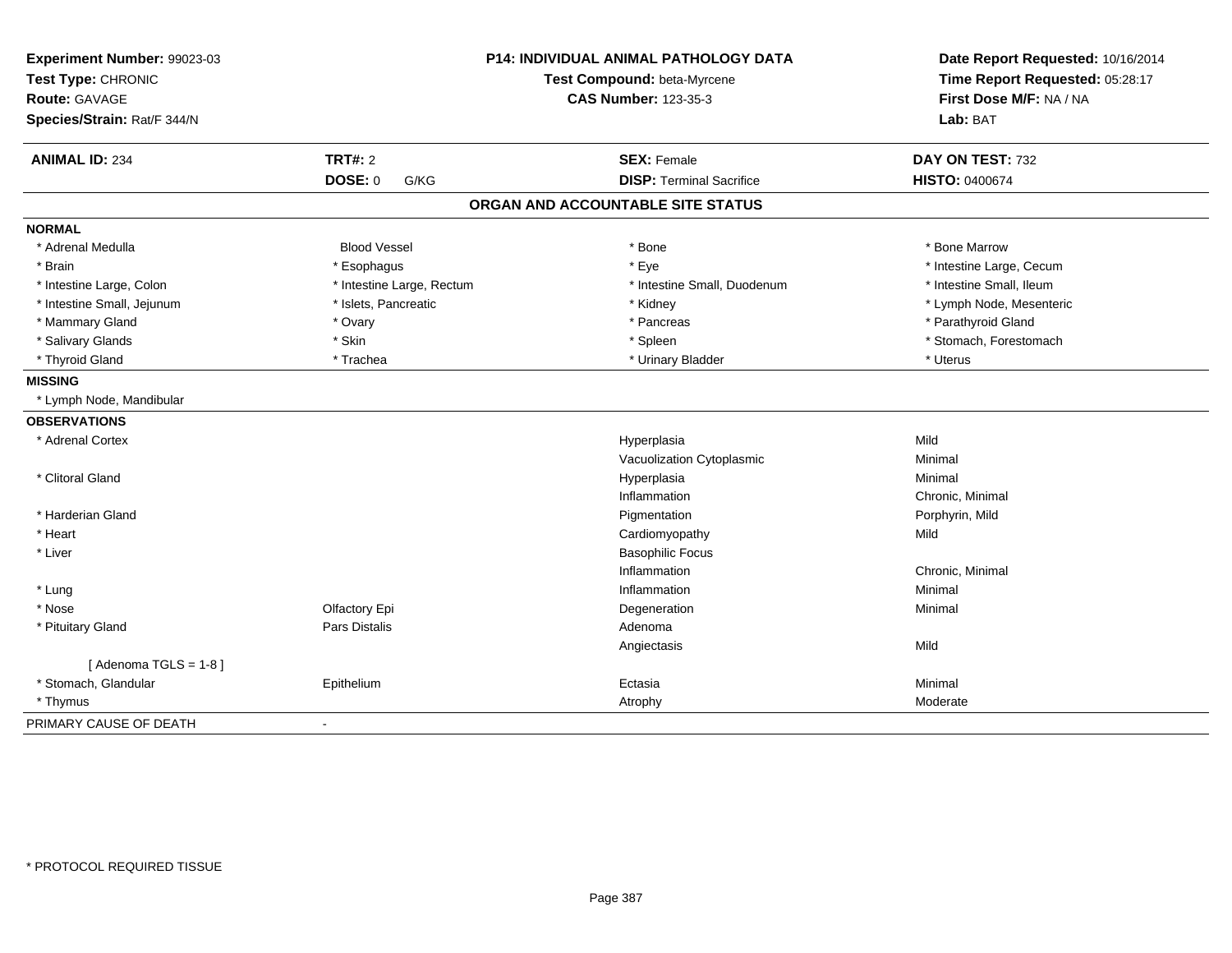| Experiment Number: 99023-03<br>Test Type: CHRONIC<br><b>Route: GAVAGE</b><br>Species/Strain: Rat/F 344/N |                          | P14: INDIVIDUAL ANIMAL PATHOLOGY DATA<br>Test Compound: beta-Myrcene<br><b>CAS Number: 123-35-3</b> | Date Report Requested: 10/16/2014<br>Time Report Requested: 05:28:17<br>First Dose M/F: NA / NA<br>Lab: BAT |  |
|----------------------------------------------------------------------------------------------------------|--------------------------|-----------------------------------------------------------------------------------------------------|-------------------------------------------------------------------------------------------------------------|--|
| <b>ANIMAL ID: 235</b>                                                                                    | <b>TRT#: 2</b>           | <b>SEX: Female</b>                                                                                  | DAY ON TEST: 676                                                                                            |  |
|                                                                                                          | <b>DOSE: 0</b><br>G/KG   | <b>DISP: Natural Death</b>                                                                          | <b>HISTO: 0400675</b>                                                                                       |  |
|                                                                                                          |                          | ORGAN AND ACCOUNTABLE SITE STATUS                                                                   |                                                                                                             |  |
| <b>NORMAL</b>                                                                                            |                          |                                                                                                     |                                                                                                             |  |
| * Adrenal Cortex                                                                                         | * Adrenal Medulla        | <b>Blood Vessel</b>                                                                                 | * Bone                                                                                                      |  |
| * Bone Marrow                                                                                            | * Brain                  | * Clitoral Gland                                                                                    | * Esophagus                                                                                                 |  |
| * Eye                                                                                                    | * Intestine Large, Cecum | * Intestine Large, Colon                                                                            | * Intestine Large, Rectum                                                                                   |  |
| * Intestine Small, Duodenum                                                                              | * Intestine Small, Ileum | * Intestine Small, Jejunum                                                                          | * Islets, Pancreatic                                                                                        |  |
| * Lung                                                                                                   | * Lymph Node, Mesenteric | * Mammary Gland                                                                                     | * Ovary                                                                                                     |  |
| * Pancreas                                                                                               | * Parathyroid Gland      | * Salivary Glands                                                                                   | * Skin                                                                                                      |  |
| * Stomach, Forestomach                                                                                   | * Stomach, Glandular     | * Thyroid Gland                                                                                     | * Trachea                                                                                                   |  |
| * Urinary Bladder                                                                                        | * Uterus                 |                                                                                                     |                                                                                                             |  |
| <b>MISSING</b>                                                                                           |                          |                                                                                                     |                                                                                                             |  |
| * Lymph Node, Mandibular                                                                                 |                          |                                                                                                     |                                                                                                             |  |
| <b>OBSERVATIONS</b>                                                                                      |                          |                                                                                                     |                                                                                                             |  |
| * Harderian Gland                                                                                        |                          | Pigmentation                                                                                        | Porphyrin, Moderate                                                                                         |  |
| * Heart                                                                                                  |                          | Cardiomyopathy                                                                                      | Minimal                                                                                                     |  |
| * Kidney                                                                                                 | Pelvis                   | Inflammation                                                                                        | Chronic, Mild                                                                                               |  |
|                                                                                                          |                          | Nephropathy                                                                                         | Minimal                                                                                                     |  |
| * Liver                                                                                                  |                          | <b>Basophilic Focus</b>                                                                             |                                                                                                             |  |
|                                                                                                          |                          | Inflammation                                                                                        | Chronic, Minimal                                                                                            |  |
| * Nose                                                                                                   | Olfactory Epi            | Degeneration                                                                                        | Minimal                                                                                                     |  |
| * Parathyroid Gl<br>Note: One parathyroid was missing                                                    |                          |                                                                                                     |                                                                                                             |  |
| * Pituitary Gland                                                                                        |                          | Angiectasis                                                                                         | Moderate                                                                                                    |  |
| * Spleen                                                                                                 |                          | Atrophy                                                                                             | Minimal                                                                                                     |  |
| * Thymus                                                                                                 |                          | Atrophy                                                                                             | Mild                                                                                                        |  |
| * Thyroid GI                                                                                             |                          |                                                                                                     |                                                                                                             |  |
| Note: One thyroid was missing                                                                            |                          |                                                                                                     |                                                                                                             |  |
| PRIMARY CAUSE OF DEATH                                                                                   | - UNCERTAIN              |                                                                                                     |                                                                                                             |  |
|                                                                                                          |                          |                                                                                                     |                                                                                                             |  |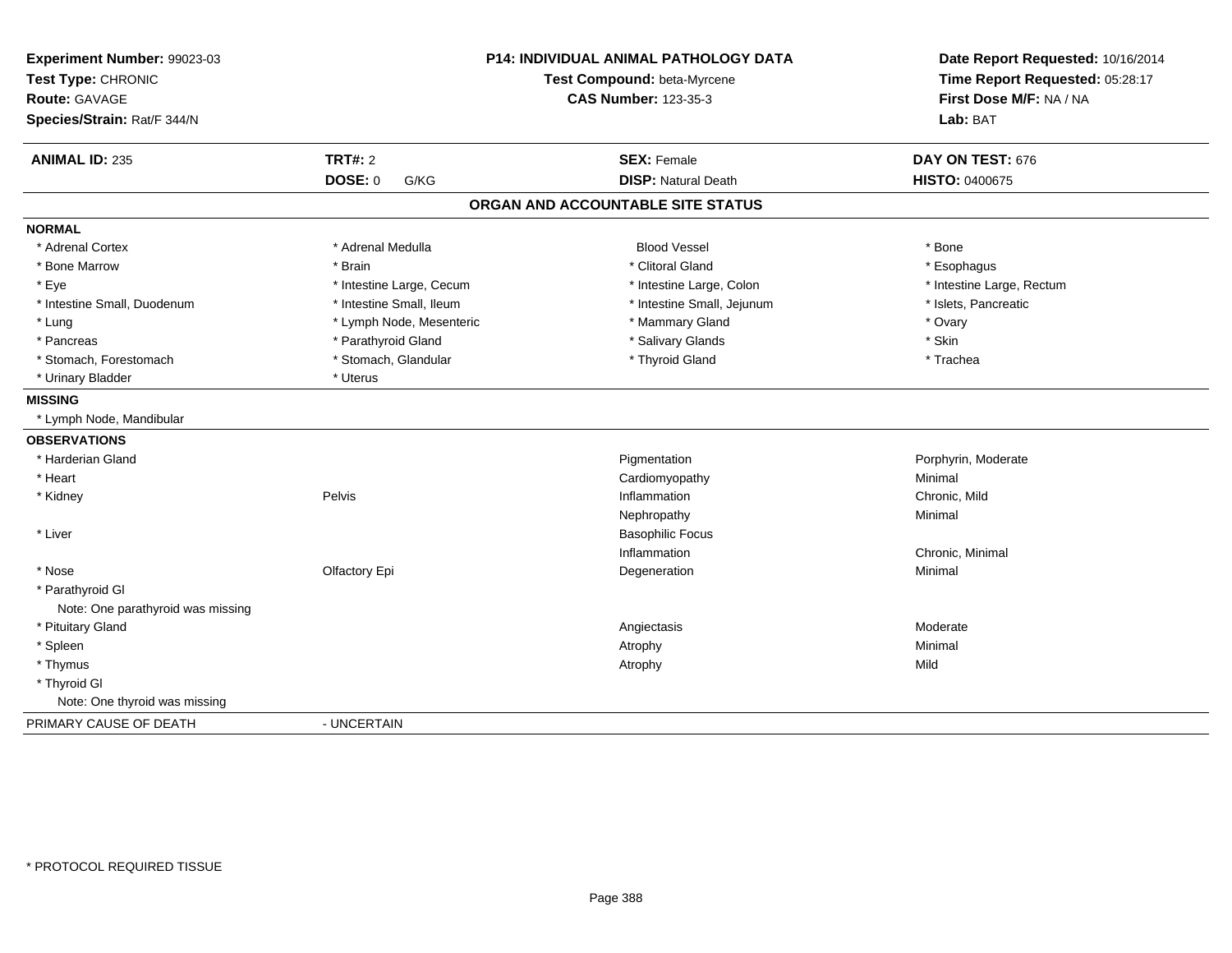| Experiment Number: 99023-03 |                            | <b>P14: INDIVIDUAL ANIMAL PATHOLOGY DATA</b> | Date Report Requested: 10/16/2014                          |  |
|-----------------------------|----------------------------|----------------------------------------------|------------------------------------------------------------|--|
| Test Type: CHRONIC          |                            | Test Compound: beta-Myrcene                  | Time Report Requested: 05:28:17<br>First Dose M/F: NA / NA |  |
| Route: GAVAGE               |                            | <b>CAS Number: 123-35-3</b>                  |                                                            |  |
| Species/Strain: Rat/F 344/N |                            |                                              | Lab: BAT                                                   |  |
| <b>ANIMAL ID: 236</b>       | <b>TRT#: 2</b>             | <b>SEX: Female</b>                           | DAY ON TEST: 730                                           |  |
|                             | DOSE: 0<br>G/KG            | <b>DISP: Terminal Sacrifice</b>              | <b>HISTO: 0400676</b>                                      |  |
|                             |                            | ORGAN AND ACCOUNTABLE SITE STATUS            |                                                            |  |
| <b>NORMAL</b>               |                            |                                              |                                                            |  |
| * Adrenal Cortex            | * Adrenal Medulla          | <b>Blood Vessel</b>                          | * Bone                                                     |  |
| * Bone Marrow               | * Brain                    | * Esophagus                                  | * Eye                                                      |  |
| * Intestine Large, Cecum    | * Intestine Large, Colon   | * Intestine Large, Rectum                    | * Intestine Small, Duodenum                                |  |
| * Intestine Small, Ileum    | * Intestine Small, Jejunum | * Islets, Pancreatic                         | * Kidney                                                   |  |
| * Lymph Node, Mesenteric    | * Ovary                    | * Pancreas                                   | * Parathyroid Gland                                        |  |
| * Salivary Glands           | * Skin                     | * Spleen                                     | * Stomach, Forestomach                                     |  |
| * Thyroid Gland             | * Trachea                  | * Urinary Bladder                            | * Uterus                                                   |  |
| <b>MISSING</b>              |                            |                                              |                                                            |  |
| * Lymph Node, Mandibular    |                            |                                              |                                                            |  |
| <b>OBSERVATIONS</b>         |                            |                                              |                                                            |  |
| * Clitoral Gland            |                            | Inflammation                                 | Chronic, Minimal                                           |  |
| * Harderian Gland           |                            | Inflammation                                 | Chronic, Minimal                                           |  |
|                             |                            | Pigmentation                                 | Porphyrin, Mild                                            |  |
| * Heart                     |                            | Cardiomyopathy                               | Minimal                                                    |  |
| * Liver                     |                            | <b>Basophilic Focus</b>                      |                                                            |  |
|                             |                            | Inflammation                                 | Chronic, Minimal                                           |  |
| * Lung                      |                            | Inflammation                                 | Minimal                                                    |  |
| * Mammary Gland             |                            | Cyst                                         |                                                            |  |
| [ Cyst TGLS = $1-13$ ]      |                            |                                              |                                                            |  |
| * Nose                      | Olfactory Epi              | Degeneration                                 | Minimal                                                    |  |
| * Pituitary Gland           | <b>Pars Distalis</b>       | Adenoma                                      |                                                            |  |
|                             |                            | Angiectasis                                  | Mild                                                       |  |
| * Stomach, Glandular        | Epithelium                 | Ectasia                                      | Minimal                                                    |  |
| * Thymus                    |                            | Atrophy                                      | Moderate                                                   |  |
| PRIMARY CAUSE OF DEATH      | $\blacksquare$             |                                              |                                                            |  |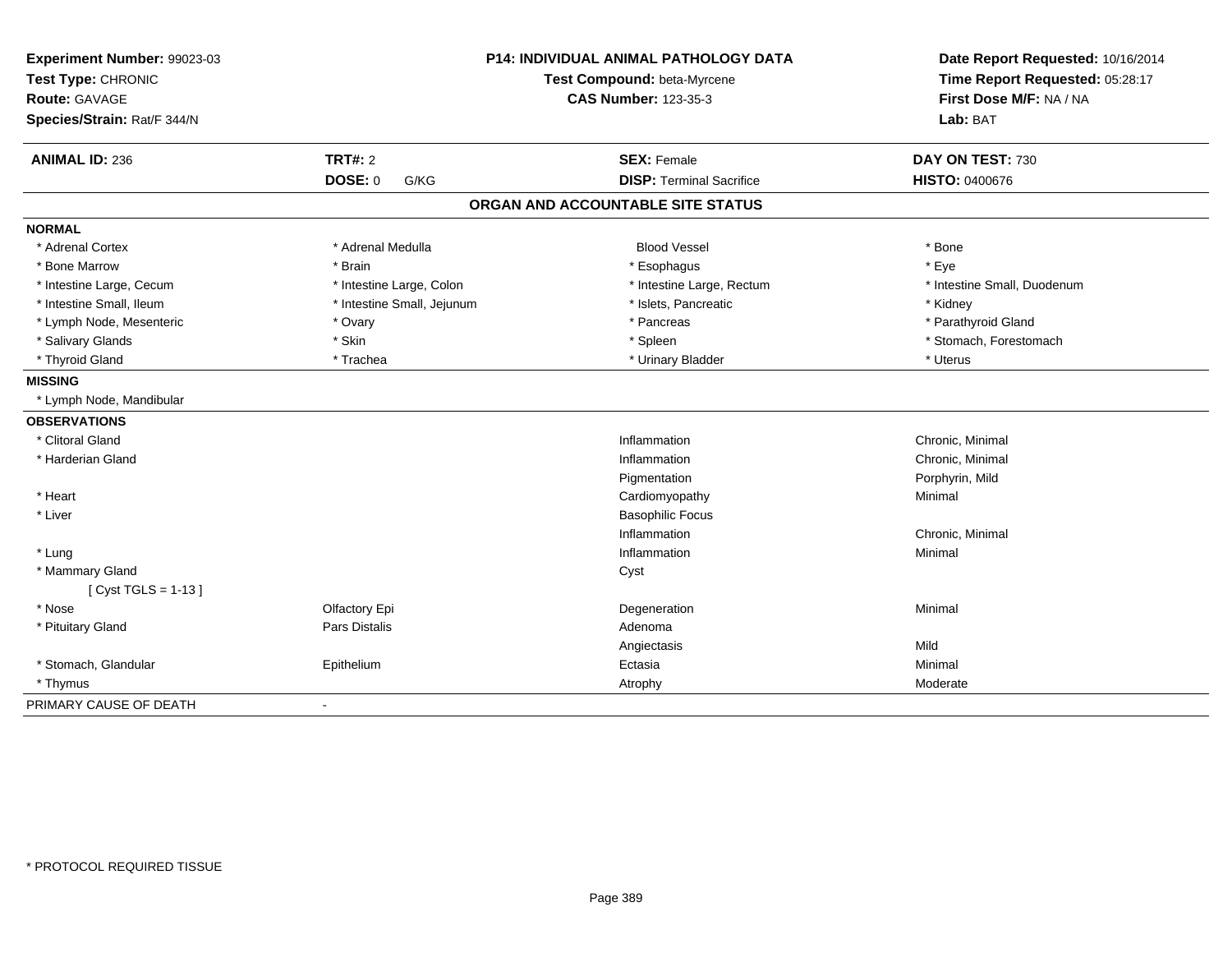|                                       |                          | P14: INDIVIDUAL ANIMAL PATHOLOGY DATA<br>Test Compound: beta-Myrcene | Date Report Requested: 10/16/2014<br>Time Report Requested: 05:28:17 |  |
|---------------------------------------|--------------------------|----------------------------------------------------------------------|----------------------------------------------------------------------|--|
| Test Type: CHRONIC<br>Route: GAVAGE   |                          | <b>CAS Number: 123-35-3</b>                                          | First Dose M/F: NA / NA                                              |  |
| Species/Strain: Rat/F 344/N           |                          |                                                                      | Lab: BAT                                                             |  |
| <b>ANIMAL ID: 237</b>                 | <b>TRT#: 2</b>           | <b>SEX: Female</b>                                                   | DAY ON TEST: 731                                                     |  |
|                                       | <b>DOSE: 0</b><br>G/KG   | <b>DISP: Terminal Sacrifice</b>                                      | <b>HISTO: 0400677</b>                                                |  |
|                                       |                          | ORGAN AND ACCOUNTABLE SITE STATUS                                    |                                                                      |  |
| <b>NORMAL</b>                         |                          |                                                                      |                                                                      |  |
| <b>Blood Vessel</b>                   | * Bone                   | * Brain                                                              | * Esophagus                                                          |  |
| * Eye                                 | * Intestine Large, Cecum | * Intestine Large, Colon                                             | * Intestine Large, Rectum                                            |  |
| * Intestine Small, Duodenum           | * Intestine Small, Ileum | * Intestine Small, Jejunum                                           | * Islets, Pancreatic                                                 |  |
| * Parathyroid Gland                   | * Salivary Glands        | * Skin                                                               | * Stomach, Forestomach                                               |  |
| * Thyroid Gland                       | * Trachea                | * Uterus                                                             |                                                                      |  |
| <b>MISSING</b>                        |                          |                                                                      |                                                                      |  |
| * Lymph Node, Mandibular              |                          |                                                                      |                                                                      |  |
| <b>OBSERVATIONS</b>                   |                          |                                                                      |                                                                      |  |
| * Adrenal Cortex                      |                          | Leukemia Mononuclear                                                 |                                                                      |  |
|                                       |                          | Vacuolization Cytoplasmic                                            | Mild                                                                 |  |
| * Adrenal Medulla                     |                          | Leukemia Mononuclear                                                 |                                                                      |  |
| * Bone Marrow                         |                          | Leukemia Mononuclear                                                 |                                                                      |  |
| * Clitoral Gland                      |                          | Adenoma                                                              |                                                                      |  |
| [Adenoma TGLS = $1-16$ ]              |                          |                                                                      |                                                                      |  |
| * Harderian Gland                     |                          | Pigmentation                                                         | Porphyrin, Mild                                                      |  |
| * Heart                               |                          | Cardiomyopathy                                                       | Minimal                                                              |  |
|                                       |                          | Leukemia Mononuclear                                                 |                                                                      |  |
| * Kidney                              |                          | Leukemia Mononuclear                                                 |                                                                      |  |
|                                       |                          | Nephropathy                                                          | Minimal                                                              |  |
| * Liver                               |                          | Leukemia Mononuclear                                                 |                                                                      |  |
| [ Leukemia Mononuclear TGLS = 4-6+7 ] |                          |                                                                      |                                                                      |  |
| * Lung                                |                          | Leukemia Mononuclear                                                 |                                                                      |  |
| Lymph Node                            | Mediastinal              | Leukemia Mononuclear                                                 |                                                                      |  |
| [ Leukemia Mononuclear TGLS = 6-14 ]  |                          |                                                                      |                                                                      |  |
| * Lymph Node, Mesenteric              |                          | Leukemia Mononuclear                                                 |                                                                      |  |
| [ Leukemia Mononuclear TGLS = 7-6 ]   |                          |                                                                      |                                                                      |  |
| * Mammary Gland                       |                          | Fibroadenoma                                                         |                                                                      |  |
| [Fibroadenoma TGLS = 5-15]            |                          |                                                                      |                                                                      |  |
| * Nose                                | Olfactory Epi            | Degeneration                                                         | Minimal                                                              |  |
| * Ovary                               |                          | Leukemia Mononuclear                                                 |                                                                      |  |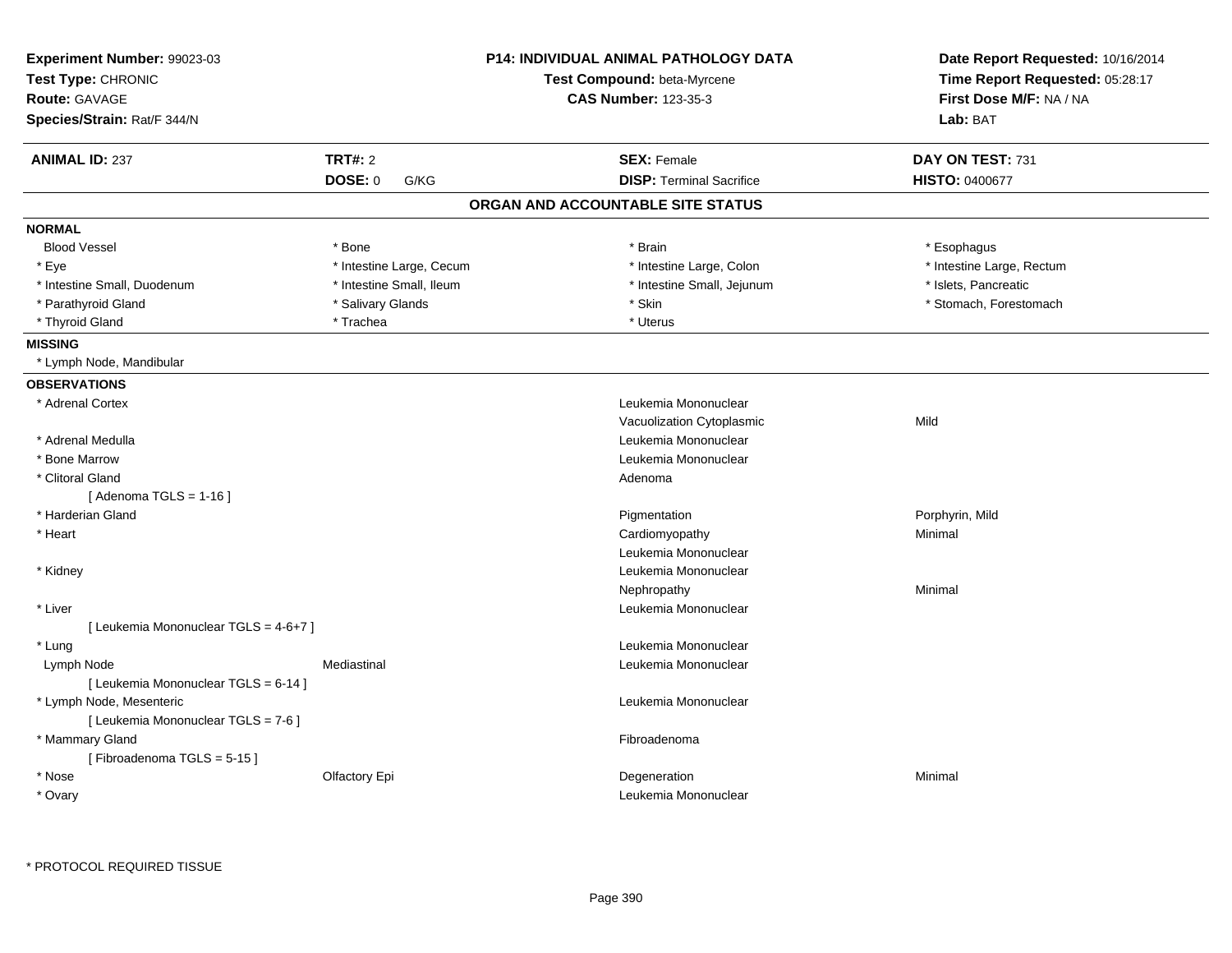| Experiment Number: 99023-03<br>Test Type: CHRONIC<br><b>Route: GAVAGE</b><br>Species/Strain: Rat/F 344/N |                        | <b>P14: INDIVIDUAL ANIMAL PATHOLOGY DATA</b><br><b>Test Compound: beta-Myrcene</b><br><b>CAS Number: 123-35-3</b> | Date Report Requested: 10/16/2014<br>Time Report Requested: 05:28:17<br>First Dose M/F: NA / NA<br>Lab: BAT |
|----------------------------------------------------------------------------------------------------------|------------------------|-------------------------------------------------------------------------------------------------------------------|-------------------------------------------------------------------------------------------------------------|
| <b>ANIMAL ID: 237</b>                                                                                    | <b>TRT#: 2</b>         | <b>SEX: Female</b>                                                                                                | DAY ON TEST: 731                                                                                            |
|                                                                                                          | <b>DOSE: 0</b><br>G/KG | <b>DISP:</b> Terminal Sacrifice                                                                                   | <b>HISTO: 0400677</b>                                                                                       |
|                                                                                                          |                        | ORGAN AND ACCOUNTABLE SITE STATUS                                                                                 |                                                                                                             |
| * Pancreas                                                                                               |                        | Leukemia Mononuclear                                                                                              |                                                                                                             |
| [Leukemia Mononuclear TGLS = 3-13]                                                                       |                        |                                                                                                                   |                                                                                                             |
| * Pituitary Gland                                                                                        |                        | Cyst                                                                                                              |                                                                                                             |
| * Spleen                                                                                                 |                        | Leukemia Mononuclear                                                                                              |                                                                                                             |
| [Leukemia Mononuclear TGLS = 2-5 ]                                                                       |                        |                                                                                                                   |                                                                                                             |
| * Stomach, Glandular                                                                                     | Epithelium             | Ectasia                                                                                                           | Minimal                                                                                                     |
| * Thymus                                                                                                 |                        | Leukemia Mononuclear                                                                                              |                                                                                                             |
| * Urinary Bladder                                                                                        |                        | Leukemia Mononuclear                                                                                              |                                                                                                             |
| PRIMARY CAUSE OF DEATH                                                                                   |                        |                                                                                                                   |                                                                                                             |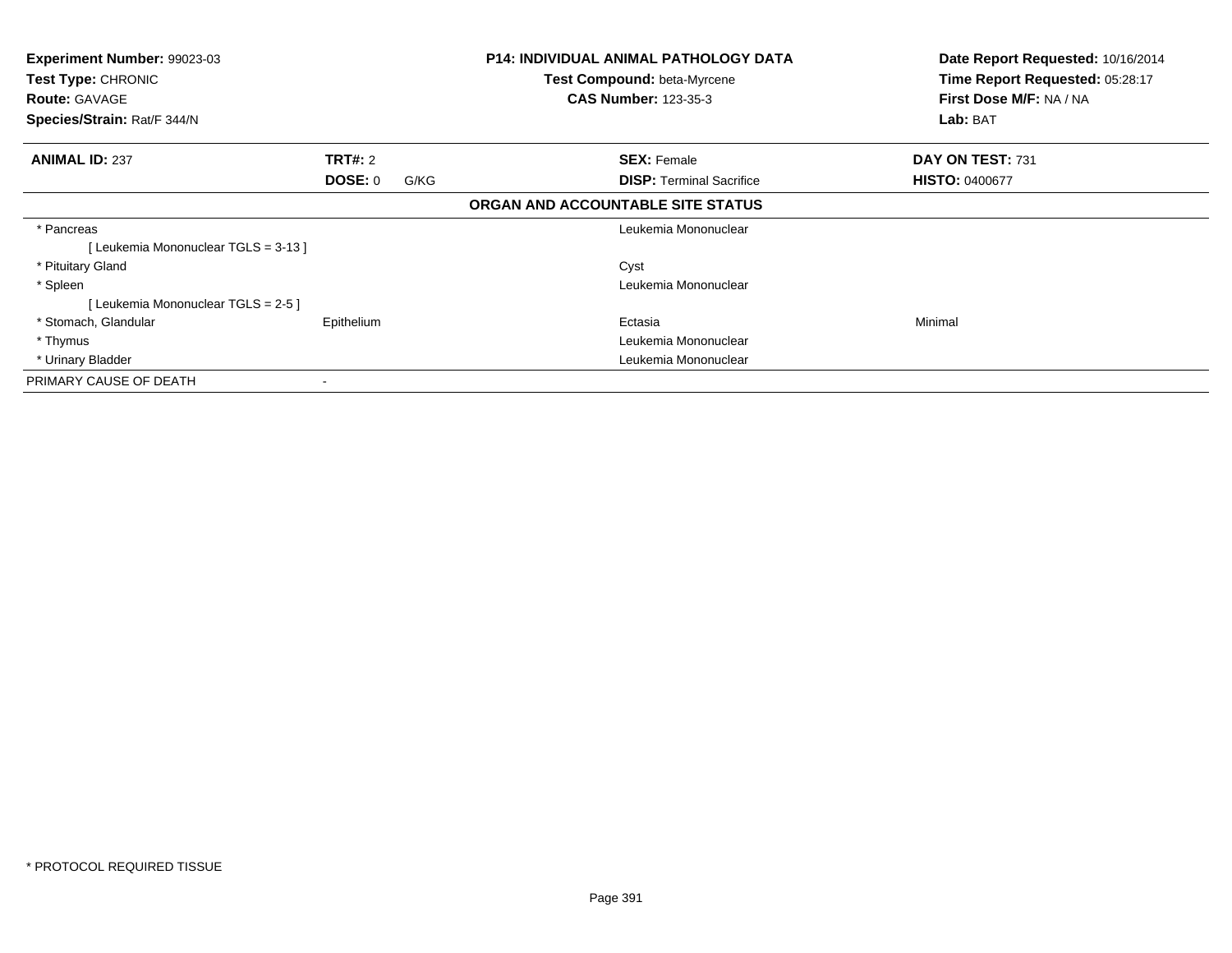| Experiment Number: 99023-03<br>Test Type: CHRONIC<br>Route: GAVAGE<br>Species/Strain: Rat/F 344/N | P14: INDIVIDUAL ANIMAL PATHOLOGY DATA<br>Test Compound: beta-Myrcene<br><b>CAS Number: 123-35-3</b> |                                   | Date Report Requested: 10/16/2014<br>Time Report Requested: 05:28:17<br>First Dose M/F: NA / NA<br>Lab: BAT |  |
|---------------------------------------------------------------------------------------------------|-----------------------------------------------------------------------------------------------------|-----------------------------------|-------------------------------------------------------------------------------------------------------------|--|
| <b>ANIMAL ID: 238</b>                                                                             | TRT#: 2                                                                                             | <b>SEX: Female</b>                | DAY ON TEST: 486                                                                                            |  |
|                                                                                                   | <b>DOSE: 0</b><br>G/KG                                                                              | <b>DISP:</b> Moribund Sacrifice   | <b>HISTO: 0400678</b>                                                                                       |  |
|                                                                                                   |                                                                                                     | ORGAN AND ACCOUNTABLE SITE STATUS |                                                                                                             |  |
| <b>NORMAL</b>                                                                                     |                                                                                                     |                                   |                                                                                                             |  |
| * Adrenal Cortex                                                                                  | * Adrenal Medulla                                                                                   | <b>Blood Vessel</b>               | * Bone                                                                                                      |  |
| * Bone Marrow                                                                                     | * Clitoral Gland                                                                                    | * Esophagus                       | * Eye                                                                                                       |  |
| * Intestine Large, Cecum                                                                          | * Intestine Large, Colon                                                                            | * Intestine Large, Rectum         | * Intestine Small, Duodenum                                                                                 |  |
| * Intestine Small, Ileum                                                                          | * Intestine Small, Jejunum                                                                          | * Islets, Pancreatic              | * Lymph Node, Mesenteric                                                                                    |  |
| * Mammary Gland                                                                                   | * Ovary                                                                                             | * Pancreas                        | * Parathyroid Gland                                                                                         |  |
| * Salivary Glands                                                                                 | * Skin                                                                                              | * Spleen                          | * Stomach, Forestomach                                                                                      |  |
| * Stomach, Glandular                                                                              | * Thyroid Gland                                                                                     | * Trachea                         | * Urinary Bladder                                                                                           |  |
| * Uterus                                                                                          |                                                                                                     |                                   |                                                                                                             |  |
| <b>MISSING</b>                                                                                    |                                                                                                     |                                   |                                                                                                             |  |
| * Lymph Node, Mandibular                                                                          |                                                                                                     |                                   |                                                                                                             |  |
| <b>OBSERVATIONS</b>                                                                               |                                                                                                     |                                   |                                                                                                             |  |
| * Brain                                                                                           | Hypothalamus                                                                                        | Compression                       | Moderate                                                                                                    |  |
|                                                                                                   |                                                                                                     | Hydrocephalus                     | Moderate                                                                                                    |  |
| * Harderian Gland                                                                                 |                                                                                                     | Pigmentation                      | Porphyrin, Mild                                                                                             |  |
| * Heart                                                                                           |                                                                                                     | Cardiomyopathy                    | Minimal                                                                                                     |  |
| * Kidney                                                                                          | Papilla                                                                                             | Mineralization                    | Minimal                                                                                                     |  |
|                                                                                                   |                                                                                                     | Nephropathy                       | Minimal                                                                                                     |  |
| * Liver                                                                                           |                                                                                                     | <b>Basophilic Focus</b>           |                                                                                                             |  |
|                                                                                                   |                                                                                                     | <b>Eosinophilic Focus</b>         |                                                                                                             |  |
|                                                                                                   |                                                                                                     | Inflammation                      | Chronic, Minimal                                                                                            |  |
| * Lung                                                                                            |                                                                                                     | Inflammation                      | Minimal                                                                                                     |  |
| * Nose                                                                                            | Olfactory Epi                                                                                       | Degeneration                      | Minimal                                                                                                     |  |
| * Pituitary Gland                                                                                 | <b>Pars Distalis</b>                                                                                | Adenoma                           |                                                                                                             |  |
| [Adenoma TGLS = $1-8$ ]                                                                           |                                                                                                     |                                   |                                                                                                             |  |
| * Thymus                                                                                          |                                                                                                     | Atrophy                           | Minimal                                                                                                     |  |
| PRIMARY CAUSE OF DEATH                                                                            | - Pituitary Gland Pars Distalis Adenoma                                                             |                                   |                                                                                                             |  |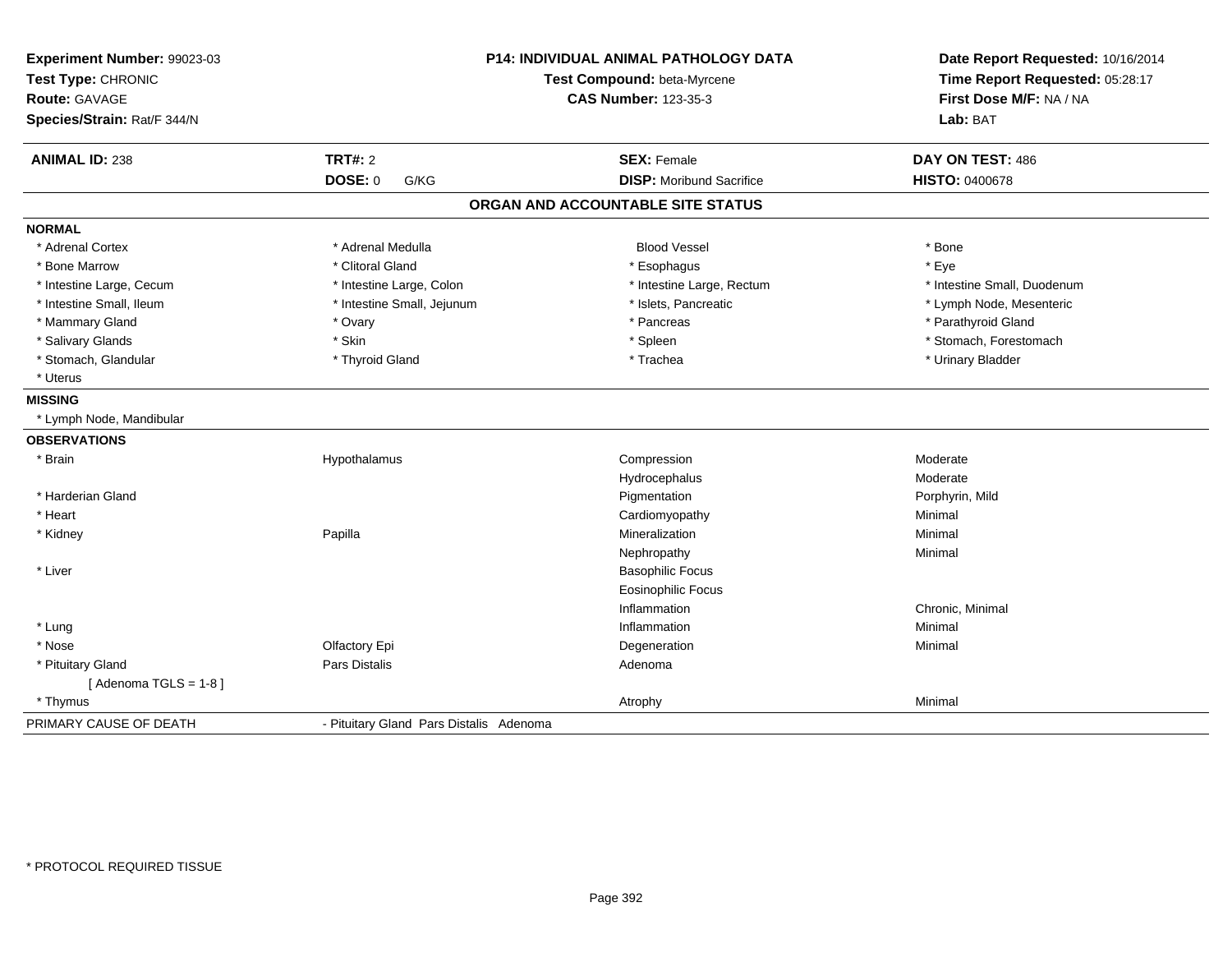| Experiment Number: 99023-03<br>Test Type: CHRONIC<br><b>Route: GAVAGE</b><br>Species/Strain: Rat/F 344/N |                                  | P14: INDIVIDUAL ANIMAL PATHOLOGY DATA<br>Test Compound: beta-Myrcene<br><b>CAS Number: 123-35-3</b> | Date Report Requested: 10/16/2014<br>Time Report Requested: 05:28:17<br>First Dose M/F: NA / NA<br>Lab: BAT |  |
|----------------------------------------------------------------------------------------------------------|----------------------------------|-----------------------------------------------------------------------------------------------------|-------------------------------------------------------------------------------------------------------------|--|
| <b>ANIMAL ID: 239</b>                                                                                    | <b>TRT#: 2</b>                   | <b>SEX: Female</b>                                                                                  | DAY ON TEST: 665                                                                                            |  |
|                                                                                                          | <b>DOSE: 0</b><br>G/KG           | <b>DISP:</b> Moribund Sacrifice                                                                     | <b>HISTO: 0400679</b>                                                                                       |  |
|                                                                                                          |                                  | ORGAN AND ACCOUNTABLE SITE STATUS                                                                   |                                                                                                             |  |
| <b>NORMAL</b>                                                                                            |                                  |                                                                                                     |                                                                                                             |  |
| * Adrenal Cortex                                                                                         | * Adrenal Medulla                | <b>Blood Vessel</b>                                                                                 | * Bone                                                                                                      |  |
| * Bone Marrow                                                                                            | * Brain                          | * Esophagus                                                                                         | * Eye                                                                                                       |  |
| * Intestine Large, Cecum                                                                                 | * Intestine Large, Colon         | * Intestine Small, Duodenum                                                                         | * Intestine Small, Ileum                                                                                    |  |
| * Intestine Small, Jejunum                                                                               | * Islets, Pancreatic             | * Lymph Node, Mesenteric                                                                            | * Mammary Gland                                                                                             |  |
| * Ovary                                                                                                  | * Pancreas                       | * Parathyroid Gland                                                                                 | Peripheral Nerve                                                                                            |  |
| * Pituitary Gland                                                                                        | * Salivary Glands                | * Skin                                                                                              | * Spleen                                                                                                    |  |
| * Stomach, Forestomach                                                                                   | * Thyroid Gland                  | * Trachea                                                                                           | * Urinary Bladder                                                                                           |  |
| <b>MISSING</b>                                                                                           |                                  |                                                                                                     |                                                                                                             |  |
| * Lymph Node, Mandibular                                                                                 |                                  |                                                                                                     |                                                                                                             |  |
| <b>OBSERVATIONS</b>                                                                                      |                                  |                                                                                                     |                                                                                                             |  |
| * Clitoral Gland                                                                                         |                                  | Inflammation                                                                                        | Chronic, Minimal                                                                                            |  |
| * Harderian Gland                                                                                        |                                  | Inflammation                                                                                        | Chronic, Minimal                                                                                            |  |
|                                                                                                          |                                  | Pigmentation                                                                                        | Porphyrin, Minimal                                                                                          |  |
| * Heart                                                                                                  |                                  | Cardiomyopathy                                                                                      | Minimal                                                                                                     |  |
| * Intestine Large, Rectum                                                                                |                                  | Parasite Metazoan                                                                                   | Minimal                                                                                                     |  |
| * Kidney                                                                                                 |                                  | Nephropathy                                                                                         | Minimal                                                                                                     |  |
| * Liver                                                                                                  |                                  | <b>Basophilic Focus</b>                                                                             |                                                                                                             |  |
|                                                                                                          |                                  | Inflammation                                                                                        | Chronic, Minimal                                                                                            |  |
| * Lung                                                                                                   |                                  | Inflammation                                                                                        | Minimal                                                                                                     |  |
| * Nose                                                                                                   | Olfactory Epi                    | Degeneration                                                                                        | Minimal                                                                                                     |  |
| Spinal Cord                                                                                              |                                  | Astrocytoma Benign                                                                                  |                                                                                                             |  |
| * Stomach, Glandular                                                                                     | Epithelium                       | Ectasia                                                                                             | Minimal                                                                                                     |  |
| * Thymus                                                                                                 |                                  | Atrophy                                                                                             | Marked                                                                                                      |  |
| * Uterus                                                                                                 |                                  | Polyp Stromal                                                                                       |                                                                                                             |  |
| [Polyp Stromal TGLS = 1-17]                                                                              |                                  |                                                                                                     |                                                                                                             |  |
| PRIMARY CAUSE OF DEATH                                                                                   | - Spinal Cord Astrocytoma Benign |                                                                                                     |                                                                                                             |  |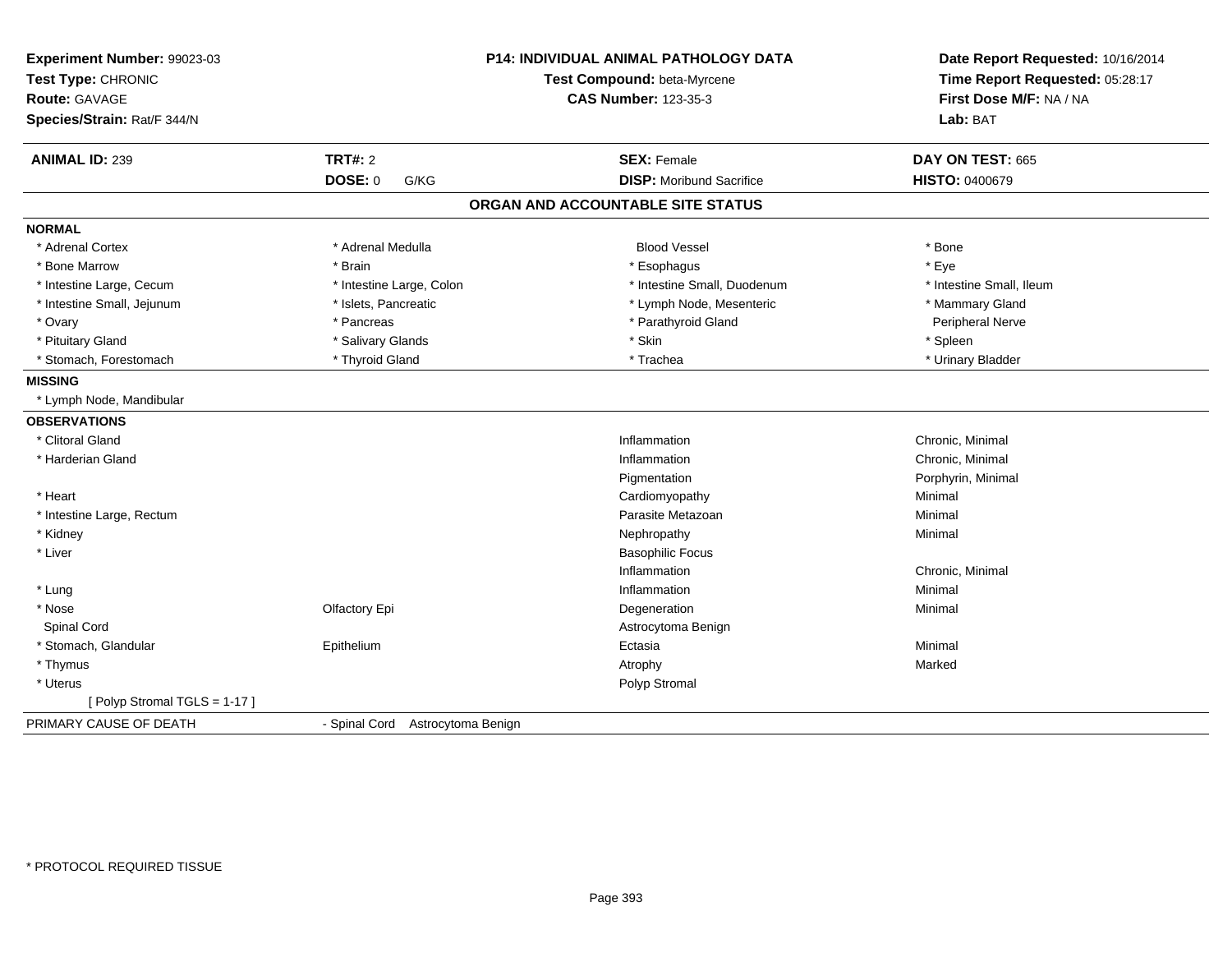| Experiment Number: 99023-03<br>Test Type: CHRONIC<br><b>Route: GAVAGE</b><br>Species/Strain: Rat/F 344/N |                           | <b>P14: INDIVIDUAL ANIMAL PATHOLOGY DATA</b><br>Test Compound: beta-Myrcene<br><b>CAS Number: 123-35-3</b> | Date Report Requested: 10/16/2014<br>Time Report Requested: 05:28:17<br>First Dose M/F: NA / NA<br>Lab: BAT |  |
|----------------------------------------------------------------------------------------------------------|---------------------------|------------------------------------------------------------------------------------------------------------|-------------------------------------------------------------------------------------------------------------|--|
| <b>ANIMAL ID: 240</b>                                                                                    | <b>TRT#: 2</b>            | <b>SEX: Female</b>                                                                                         | DAY ON TEST: 731                                                                                            |  |
|                                                                                                          | <b>DOSE: 0</b><br>G/KG    | <b>DISP: Terminal Sacrifice</b>                                                                            | <b>HISTO: 0400680</b>                                                                                       |  |
|                                                                                                          |                           | ORGAN AND ACCOUNTABLE SITE STATUS                                                                          |                                                                                                             |  |
| <b>NORMAL</b>                                                                                            |                           |                                                                                                            |                                                                                                             |  |
| * Adrenal Cortex                                                                                         | * Adrenal Medulla         | <b>Blood Vessel</b>                                                                                        | * Bone                                                                                                      |  |
| * Bone Marrow                                                                                            | * Brain                   | * Esophagus                                                                                                | * Intestine Large, Cecum                                                                                    |  |
| * Intestine Large, Colon                                                                                 | * Intestine Large, Rectum | * Intestine Small, Duodenum                                                                                | * Intestine Small, Ileum                                                                                    |  |
| * Intestine Small, Jejunum                                                                               | * Islets, Pancreatic      | * Lymph Node, Mesenteric                                                                                   | * Mammary Gland                                                                                             |  |
| * Nose                                                                                                   | * Ovary                   | * Pancreas                                                                                                 | * Parathyroid Gland                                                                                         |  |
| * Salivary Glands                                                                                        | * Skin                    | * Spleen                                                                                                   | * Stomach, Forestomach                                                                                      |  |
| * Thyroid Gland                                                                                          | * Trachea                 | * Urinary Bladder                                                                                          | * Uterus                                                                                                    |  |
| <b>MISSING</b>                                                                                           |                           |                                                                                                            |                                                                                                             |  |
| * Lymph Node, Mandibular                                                                                 |                           |                                                                                                            |                                                                                                             |  |
| <b>OBSERVATIONS</b>                                                                                      |                           |                                                                                                            |                                                                                                             |  |
| * Clitoral Gland                                                                                         |                           | Inflammation                                                                                               | Chronic, Minimal                                                                                            |  |
| * Eye                                                                                                    | Sclera                    | Metaplasia                                                                                                 | Osseous, Minimal                                                                                            |  |
| * Harderian Gland                                                                                        |                           | Pigmentation                                                                                               | Porphyrin, Mild                                                                                             |  |
| * Heart                                                                                                  |                           | Cardiomyopathy                                                                                             | Minimal                                                                                                     |  |
| * Kidney                                                                                                 |                           | Nephropathy                                                                                                | Minimal                                                                                                     |  |
| * Liver                                                                                                  |                           | <b>Basophilic Focus</b>                                                                                    |                                                                                                             |  |
|                                                                                                          |                           | Inflammation                                                                                               | Chronic, Minimal                                                                                            |  |
| * Lung                                                                                                   |                           | Inflammation                                                                                               | Minimal                                                                                                     |  |
| * Pituitary Gland                                                                                        | <b>Pars Distalis</b>      | Adenoma                                                                                                    | Multiple                                                                                                    |  |
|                                                                                                          |                           | Cyst                                                                                                       |                                                                                                             |  |
|                                                                                                          | Pars Distalis             | Hyperplasia                                                                                                | Mild                                                                                                        |  |
| [Adenoma TGLS = $1-8$ ]                                                                                  |                           |                                                                                                            |                                                                                                             |  |
| * Stomach, Glandular                                                                                     | Epithelium                | Ectasia                                                                                                    | Minimal                                                                                                     |  |
| * Thymus                                                                                                 |                           | Atrophy                                                                                                    | Mild                                                                                                        |  |
| PRIMARY CAUSE OF DEATH                                                                                   | $\blacksquare$            |                                                                                                            |                                                                                                             |  |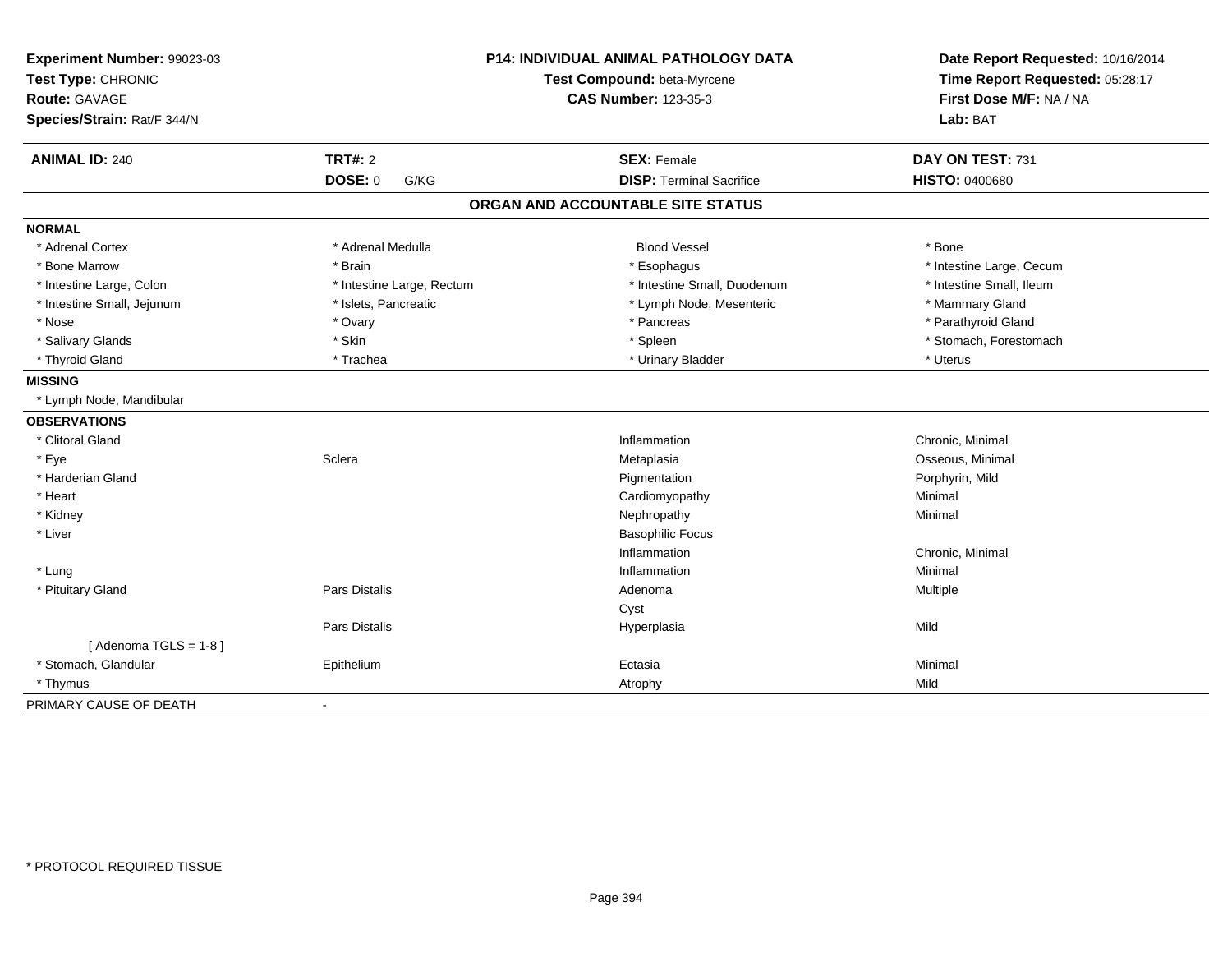| Experiment Number: 99023-03<br>Test Type: CHRONIC<br><b>Route: GAVAGE</b><br>Species/Strain: Rat/F 344/N |                          | <b>P14: INDIVIDUAL ANIMAL PATHOLOGY DATA</b><br>Test Compound: beta-Myrcene<br><b>CAS Number: 123-35-3</b> | Date Report Requested: 10/16/2014<br>Time Report Requested: 05:28:17<br>First Dose M/F: NA / NA<br>Lab: BAT |  |
|----------------------------------------------------------------------------------------------------------|--------------------------|------------------------------------------------------------------------------------------------------------|-------------------------------------------------------------------------------------------------------------|--|
| <b>ANIMAL ID: 241</b>                                                                                    | TRT#: 2                  | <b>SEX: Female</b>                                                                                         | DAY ON TEST: 619                                                                                            |  |
|                                                                                                          | <b>DOSE: 0</b><br>G/KG   | <b>DISP:</b> Moribund Sacrifice                                                                            | HISTO: 0400681                                                                                              |  |
|                                                                                                          |                          | ORGAN AND ACCOUNTABLE SITE STATUS                                                                          |                                                                                                             |  |
| <b>NORMAL</b>                                                                                            |                          |                                                                                                            |                                                                                                             |  |
| <b>Blood Vessel</b>                                                                                      | * Bone                   | * Clitoral Gland                                                                                           | * Esophagus                                                                                                 |  |
| * Eye                                                                                                    | * Intestine Large, Cecum | * Intestine Large, Colon                                                                                   | * Intestine Large, Rectum                                                                                   |  |
| * Intestine Small, Duodenum                                                                              | * Intestine Small, Ileum | * Intestine Small, Jejunum                                                                                 | * Islets, Pancreatic                                                                                        |  |
| * Kidney                                                                                                 | * Mammary Gland          | * Ovary                                                                                                    | * Pancreas                                                                                                  |  |
| * Parathyroid Gland                                                                                      | * Salivary Glands        | * Skin                                                                                                     | * Thyroid Gland                                                                                             |  |
| * Trachea                                                                                                | * Urinary Bladder        | * Uterus                                                                                                   |                                                                                                             |  |
| <b>MISSING</b>                                                                                           |                          |                                                                                                            |                                                                                                             |  |
| * Lymph Node, Mandibular                                                                                 |                          |                                                                                                            |                                                                                                             |  |
| <b>OBSERVATIONS</b>                                                                                      |                          |                                                                                                            |                                                                                                             |  |
| * Adrenal Cortex                                                                                         |                          | Hyperplasia                                                                                                | Minimal                                                                                                     |  |
| * Adrenal Medulla                                                                                        |                          | Hyperplasia                                                                                                | Minimal                                                                                                     |  |
| * Bone Marrow                                                                                            |                          | Leukemia Mononuclear                                                                                       |                                                                                                             |  |
| * Brain                                                                                                  |                          | Leukemia Mononuclear                                                                                       |                                                                                                             |  |
| [ Leukemia Mononuclear TGLS = 8-9 ]                                                                      |                          |                                                                                                            |                                                                                                             |  |
| * Harderian Gland                                                                                        |                          | Pigmentation                                                                                               | Porphyrin, Marked                                                                                           |  |
| * Heart                                                                                                  |                          | Cardiomyopathy                                                                                             | Minimal                                                                                                     |  |
| * Liver                                                                                                  |                          | Fatty Change                                                                                               | Moderate                                                                                                    |  |
|                                                                                                          |                          | Hepatodiaphragmatic Nodule                                                                                 |                                                                                                             |  |
|                                                                                                          |                          | Leukemia Mononuclear                                                                                       |                                                                                                             |  |
| [ Hepatodiaphragmatic Nodule TGLS = 4-14 ]                                                               |                          |                                                                                                            |                                                                                                             |  |
| [ Leukemia Mononuclear TGLS = 3-6+7 ]                                                                    |                          |                                                                                                            |                                                                                                             |  |
| * Lung                                                                                                   |                          | Leukemia Mononuclear                                                                                       |                                                                                                             |  |
| Lymph Node                                                                                               | Deep Cervical            | Leukemia Mononuclear                                                                                       |                                                                                                             |  |
|                                                                                                          | Mediastinal              | Leukemia Mononuclear                                                                                       |                                                                                                             |  |
| [ Leukemia Mononuclear TGLS = 5-14 ]                                                                     |                          |                                                                                                            |                                                                                                             |  |
| [ Leukemia Mononuclear TGLS = 6-15 ]                                                                     |                          |                                                                                                            |                                                                                                             |  |
| * Lymph Node, Mesenteric                                                                                 |                          | Leukemia Mononuclear                                                                                       |                                                                                                             |  |
| [ Leukemia Mononuclear TGLS = 7-6 ]                                                                      |                          |                                                                                                            |                                                                                                             |  |
| * Nose                                                                                                   | Olfactory Epi            | Degeneration                                                                                               | Minimal                                                                                                     |  |
|                                                                                                          |                          | Inflammation                                                                                               | Chronic Active, Minimal                                                                                     |  |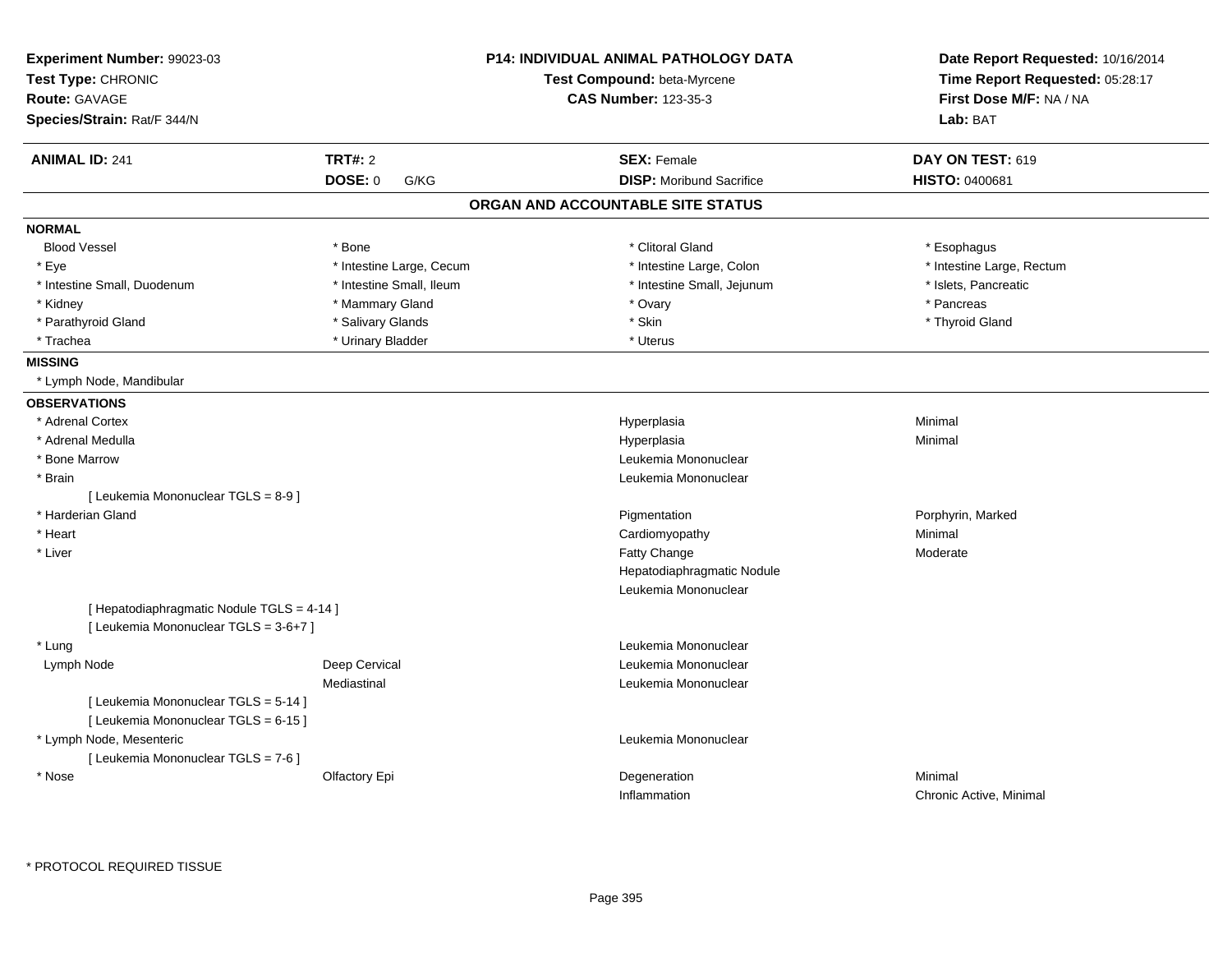| <b>Experiment Number: 99023-03</b><br>Test Type: CHRONIC<br><b>Route: GAVAGE</b><br>Species/Strain: Rat/F 344/N | <b>P14: INDIVIDUAL ANIMAL PATHOLOGY DATA</b><br>Test Compound: beta-Myrcene<br><b>CAS Number: 123-35-3</b> |                      |                                   | Date Report Requested: 10/16/2014<br>Time Report Requested: 05:28:17<br>First Dose M/F: NA / NA<br>Lab: BAT |
|-----------------------------------------------------------------------------------------------------------------|------------------------------------------------------------------------------------------------------------|----------------------|-----------------------------------|-------------------------------------------------------------------------------------------------------------|
|                                                                                                                 |                                                                                                            |                      |                                   |                                                                                                             |
| <b>ANIMAL ID: 241</b>                                                                                           | <b>TRT#: 2</b>                                                                                             |                      | <b>SEX: Female</b>                | DAY ON TEST: 619                                                                                            |
|                                                                                                                 | DOSE: 0                                                                                                    | G/KG                 | <b>DISP:</b> Moribund Sacrifice   | <b>HISTO: 0400681</b>                                                                                       |
|                                                                                                                 |                                                                                                            |                      | ORGAN AND ACCOUNTABLE SITE STATUS |                                                                                                             |
| * Pituitary Gland                                                                                               |                                                                                                            |                      | Cyst                              |                                                                                                             |
| [ Cyst TGLS = 1-13 ]                                                                                            |                                                                                                            |                      |                                   |                                                                                                             |
| * Spleen                                                                                                        |                                                                                                            |                      | Leukemia Mononuclear              |                                                                                                             |
| [Leukemia Mononuclear TGLS = 2-5]                                                                               |                                                                                                            |                      |                                   |                                                                                                             |
| * Stomach, Forestomach                                                                                          |                                                                                                            |                      | Leukemia Mononuclear              |                                                                                                             |
| * Stomach, Glandular                                                                                            | Epithelium                                                                                                 |                      | Ectasia                           | Mild                                                                                                        |
| * Thymus                                                                                                        |                                                                                                            |                      | Leukemia Mononuclear              |                                                                                                             |
| PRIMARY CAUSE OF DEATH                                                                                          | - Spleen                                                                                                   | Leukemia Mononuclear |                                   |                                                                                                             |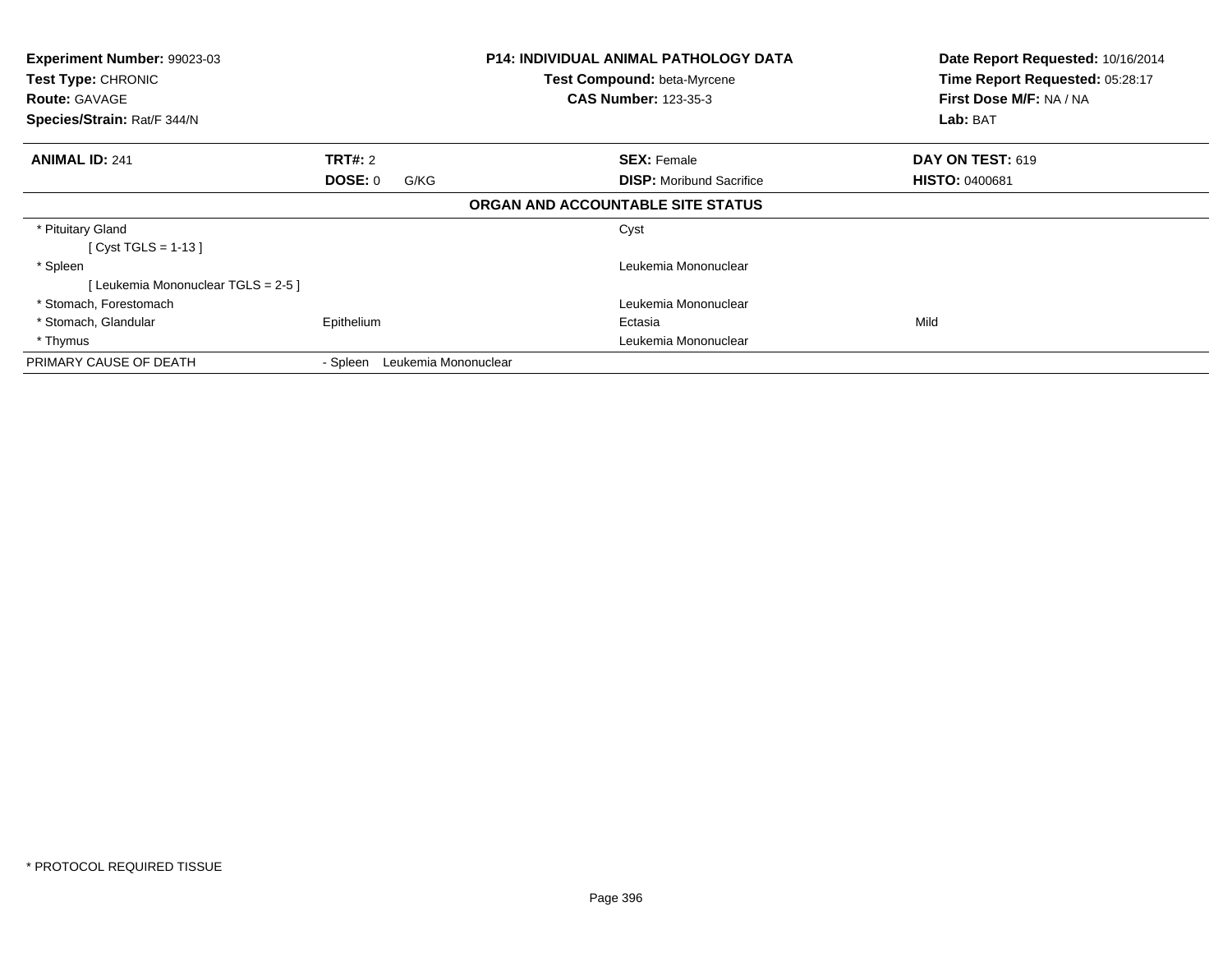| Experiment Number: 99023-03 |                           | P14: INDIVIDUAL ANIMAL PATHOLOGY DATA | Date Report Requested: 10/16/2014 |
|-----------------------------|---------------------------|---------------------------------------|-----------------------------------|
| Test Type: CHRONIC          |                           | Test Compound: beta-Myrcene           | Time Report Requested: 05:28:17   |
| <b>Route: GAVAGE</b>        |                           | <b>CAS Number: 123-35-3</b>           | First Dose M/F: NA / NA           |
| Species/Strain: Rat/F 344/N |                           |                                       | Lab: BAT                          |
| <b>ANIMAL ID: 242</b>       | <b>TRT#: 2</b>            | <b>SEX: Female</b>                    | DAY ON TEST: 731                  |
|                             | <b>DOSE: 0</b><br>G/KG    | <b>DISP: Terminal Sacrifice</b>       | HISTO: 0400682                    |
|                             |                           | ORGAN AND ACCOUNTABLE SITE STATUS     |                                   |
| <b>NORMAL</b>               |                           |                                       |                                   |
| <b>Blood Vessel</b>         | * Bone                    | * Bone Marrow                         | * Brain                           |
| * Clitoral Gland            | * Esophagus               | * Eye                                 | * Intestine Large, Cecum          |
| * Intestine Large, Colon    | * Intestine Large, Rectum | * Intestine Small, Duodenum           | * Intestine Small, Ileum          |
| * Intestine Small, Jejunum  | * Islets, Pancreatic      | * Kidney                              | * Lymph Node, Mesenteric          |
| * Mammary Gland             | * Ovary                   | * Pancreas                            | * Parathyroid Gland               |
| * Salivary Glands           | * Skin                    | * Spleen                              | * Stomach, Forestomach            |
| * Trachea                   | * Urinary Bladder         | * Uterus                              |                                   |
| <b>MISSING</b>              |                           |                                       |                                   |
| * Lymph Node, Mandibular    |                           |                                       |                                   |
| <b>OBSERVATIONS</b>         |                           |                                       |                                   |
| * Adrenal Cortex            |                           | Hyperplasia                           | Mild                              |
| * Adrenal Medulla           |                           | Hyperplasia                           | Minimal                           |
| * Harderian Gland           |                           | Inflammation                          | Chronic, Minimal                  |
|                             |                           | Pigmentation                          | Porphyrin, Mild                   |
| * Heart                     |                           | Cardiomyopathy                        | Minimal                           |
| * Liver                     |                           | <b>Basophilic Focus</b>               |                                   |
|                             |                           | Inflammation                          | Chronic, Minimal                  |
|                             |                           | Mixed Cell Focus                      |                                   |
| * Lung                      |                           | Inflammation                          | Minimal                           |
| * Nose                      | Olfactory Epi             | Degeneration                          | Minimal                           |
| * Pituitary Gland           | Pars Distalis             | Adenoma                               |                                   |
|                             |                           | Cyst                                  |                                   |
| [Adenoma TGLS = $1-8$ ]     |                           |                                       |                                   |
| * Stomach, Glandular        | Epithelium                | Ectasia                               | Mild                              |
| * Thymus                    |                           | Atrophy                               | Marked                            |
| * Thyroid Gland             | C Cell                    | Hyperplasia                           | Mild                              |
| PRIMARY CAUSE OF DEATH      | $\blacksquare$            |                                       |                                   |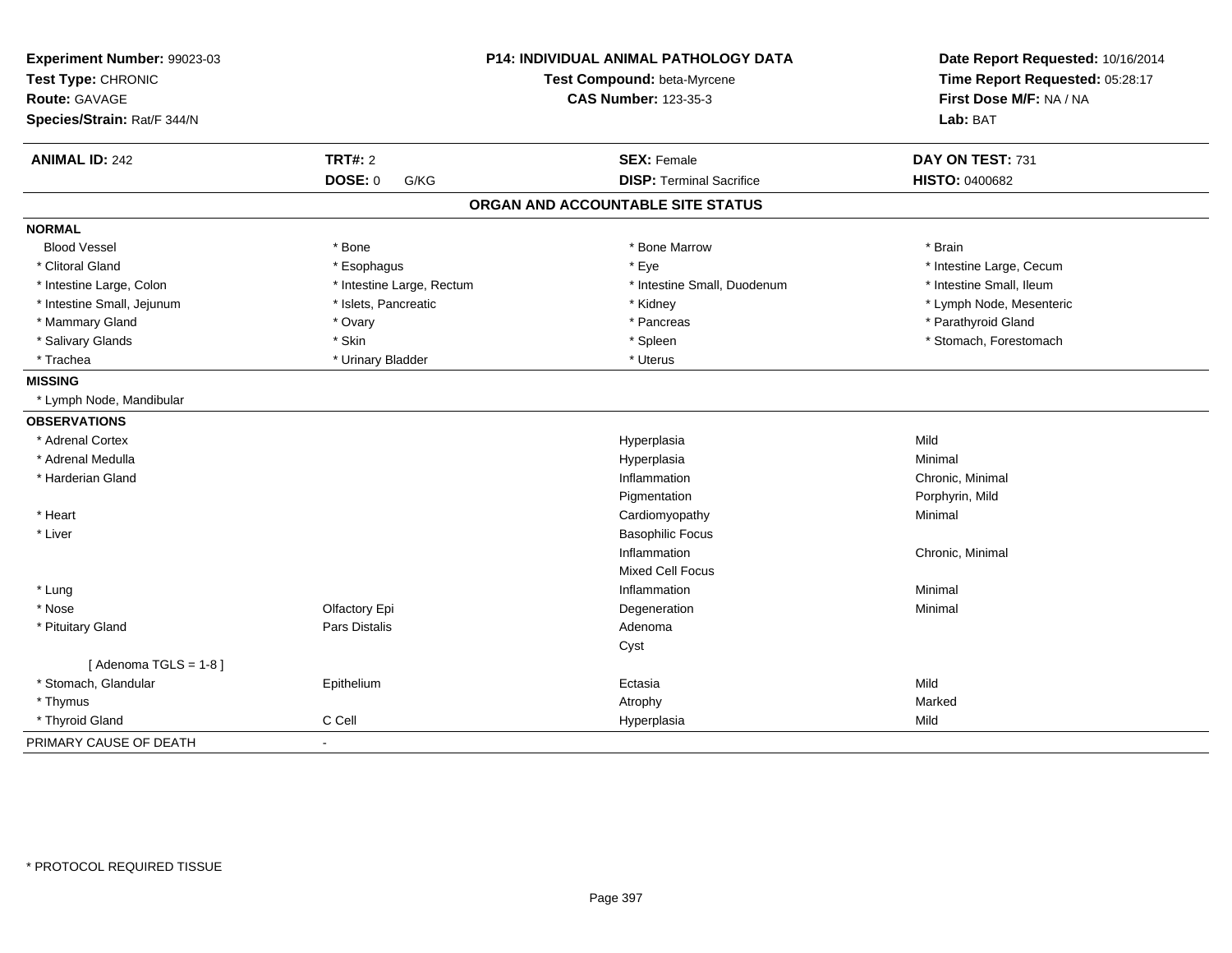| Experiment Number: 99023-03<br>Test Type: CHRONIC |                           | <b>P14: INDIVIDUAL ANIMAL PATHOLOGY DATA</b><br>Test Compound: beta-Myrcene | Date Report Requested: 10/16/2014<br>Time Report Requested: 05:28:17 |
|---------------------------------------------------|---------------------------|-----------------------------------------------------------------------------|----------------------------------------------------------------------|
| Route: GAVAGE                                     |                           | <b>CAS Number: 123-35-3</b>                                                 | First Dose M/F: NA / NA                                              |
| Species/Strain: Rat/F 344/N                       |                           |                                                                             | Lab: BAT                                                             |
| <b>ANIMAL ID: 243</b>                             | <b>TRT#: 2</b>            | <b>SEX: Female</b>                                                          | DAY ON TEST: 731                                                     |
|                                                   | DOSE: 0<br>G/KG           | <b>DISP: Terminal Sacrifice</b>                                             | HISTO: 0400683                                                       |
|                                                   |                           | ORGAN AND ACCOUNTABLE SITE STATUS                                           |                                                                      |
| <b>NORMAL</b>                                     |                           |                                                                             |                                                                      |
| * Adrenal Medulla                                 | <b>Blood Vessel</b>       | * Bone                                                                      | * Bone Marrow                                                        |
| * Brain                                           | * Esophagus               | * Eye                                                                       | * Intestine Large, Cecum                                             |
| * Intestine Large, Colon                          | * Intestine Large, Rectum | * Intestine Small, Duodenum                                                 | * Intestine Small, Ileum                                             |
| * Intestine Small, Jejunum                        | * Islets, Pancreatic      | * Kidney                                                                    | * Lymph Node, Mesenteric                                             |
| * Salivary Glands                                 | * Skin                    | * Spleen                                                                    | * Stomach, Forestomach                                               |
| * Trachea                                         | * Urinary Bladder         |                                                                             |                                                                      |
| <b>MISSING</b>                                    |                           |                                                                             |                                                                      |
| * Lymph Node, Mandibular                          | * Parathyroid Gland       |                                                                             |                                                                      |
| <b>OBSERVATIONS</b>                               |                           |                                                                             |                                                                      |
| * Adrenal Cortex                                  |                           | Hyperplasia                                                                 | Minimal                                                              |
|                                                   |                           | Vacuolization Cytoplasmic                                                   | Minimal                                                              |
| * Clitoral Gland                                  |                           | Inflammation                                                                | Chronic, Mild                                                        |
| * Harderian Gland                                 |                           | Pigmentation                                                                | Porphyrin, Mild                                                      |
| * Heart                                           |                           | Cardiomyopathy                                                              | Minimal                                                              |
| * Liver                                           |                           | <b>Basophilic Focus</b>                                                     |                                                                      |
|                                                   |                           | Inflammation                                                                | Chronic, Minimal                                                     |
| [Basophilic Focus TGLS = 6-6+7]                   |                           |                                                                             |                                                                      |
| * Lung                                            |                           | Inflammation                                                                | Minimal                                                              |
| * Mammary Gland                                   |                           | Fibroadenoma                                                                |                                                                      |
| [Fibroadenoma TGLS = 1-13]                        |                           |                                                                             |                                                                      |
| Mesentery                                         | Fat                       | Necrosis                                                                    | Moderate                                                             |
| [Necrosis TGLS = 3,4,5-14]                        |                           |                                                                             |                                                                      |
| * Nose                                            | Olfactory Epi             | Degeneration                                                                | Minimal                                                              |
| * Ovary                                           |                           | Cyst                                                                        |                                                                      |
| * Pancreas                                        | Acinus                    | Atrophy                                                                     | Minimal                                                              |
| * Pituitary Gland                                 |                           | Cyst                                                                        |                                                                      |
|                                                   | Pars Distalis             | Hyperplasia                                                                 | Minimal                                                              |
| * Stomach, Glandular                              | Epithelium                | Ectasia                                                                     | Minimal                                                              |
| * Thymus                                          |                           | Atrophy                                                                     | Marked                                                               |
| * Thyroid Gland                                   | C Cell                    | Adenoma                                                                     |                                                                      |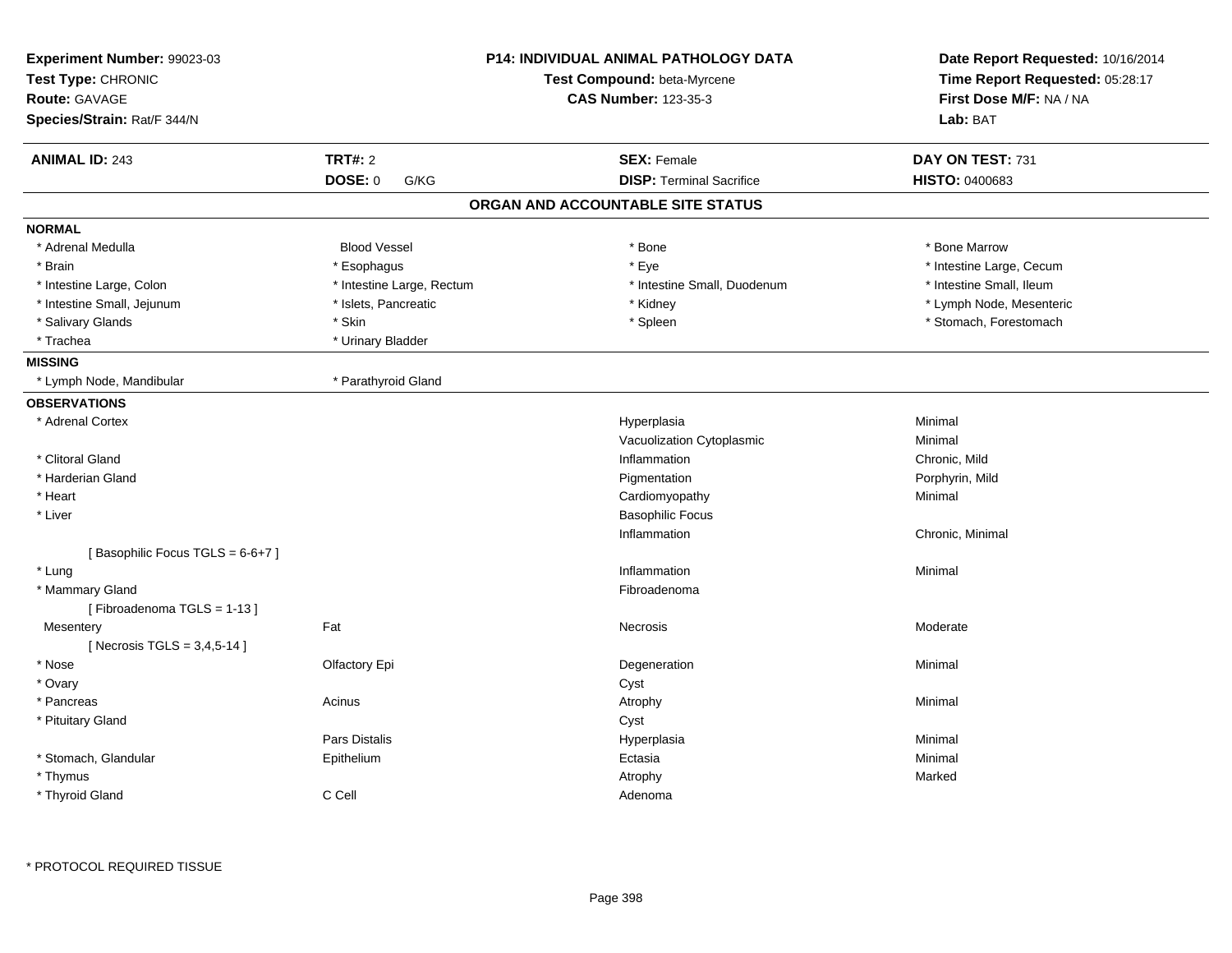| Experiment Number: 99023-03<br>Test Type: CHRONIC<br><b>Route: GAVAGE</b> |                 | <b>P14: INDIVIDUAL ANIMAL PATHOLOGY DATA</b><br>Test Compound: beta-Myrcene<br><b>CAS Number: 123-35-3</b> | Date Report Requested: 10/16/2014<br>Time Report Requested: 05:28:17<br>First Dose M/F: NA / NA |
|---------------------------------------------------------------------------|-----------------|------------------------------------------------------------------------------------------------------------|-------------------------------------------------------------------------------------------------|
| Species/Strain: Rat/F 344/N                                               |                 |                                                                                                            | Lab: BAT                                                                                        |
| <b>ANIMAL ID: 243</b>                                                     | TRT#: 2         | <b>SEX: Female</b>                                                                                         | DAY ON TEST: 731                                                                                |
|                                                                           | DOSE: 0<br>G/KG | <b>DISP:</b> Terminal Sacrifice                                                                            | <b>HISTO: 0400683</b>                                                                           |
|                                                                           |                 | ORGAN AND ACCOUNTABLE SITE STATUS                                                                          |                                                                                                 |
|                                                                           | C Cell          | Hyperplasia                                                                                                | Mild                                                                                            |
| * Uterus                                                                  | Endometrium     | Hyperplasia                                                                                                | Cystic, Mild                                                                                    |
|                                                                           |                 | Polyp Stromal                                                                                              |                                                                                                 |
| [Polyp Stromal TGLS = $2-11$ ]                                            |                 |                                                                                                            |                                                                                                 |
| PRIMARY CAUSE OF DEATH                                                    |                 |                                                                                                            |                                                                                                 |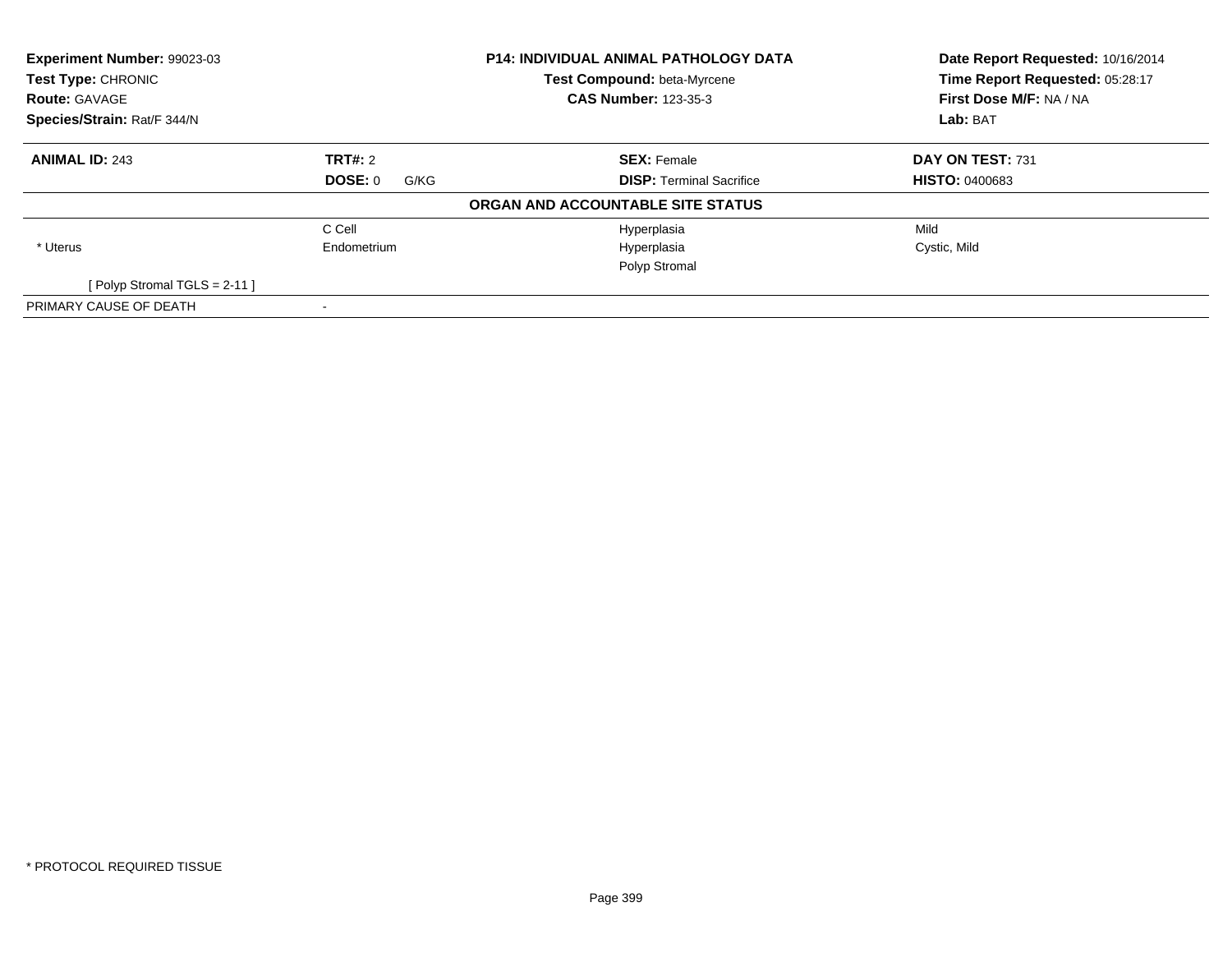| Experiment Number: 99023-03<br>Test Type: CHRONIC<br><b>Route: GAVAGE</b> |                            | <b>P14: INDIVIDUAL ANIMAL PATHOLOGY DATA</b><br>Test Compound: beta-Myrcene<br><b>CAS Number: 123-35-3</b> | Date Report Requested: 10/16/2014<br>Time Report Requested: 05:28:17<br>First Dose M/F: NA / NA |
|---------------------------------------------------------------------------|----------------------------|------------------------------------------------------------------------------------------------------------|-------------------------------------------------------------------------------------------------|
| Species/Strain: Rat/F 344/N                                               |                            |                                                                                                            | Lab: BAT                                                                                        |
| <b>ANIMAL ID: 244</b>                                                     | <b>TRT#: 2</b>             | <b>SEX: Female</b>                                                                                         | DAY ON TEST: 732                                                                                |
|                                                                           | <b>DOSE: 0</b><br>G/KG     | <b>DISP: Terminal Sacrifice</b>                                                                            | <b>HISTO: 0400684</b>                                                                           |
|                                                                           |                            | ORGAN AND ACCOUNTABLE SITE STATUS                                                                          |                                                                                                 |
| <b>NORMAL</b>                                                             |                            |                                                                                                            |                                                                                                 |
| * Adrenal Cortex                                                          | * Adrenal Medulla          | <b>Blood Vessel</b>                                                                                        | * Bone                                                                                          |
| * Bone Marrow                                                             | * Brain                    | * Esophagus                                                                                                | * Eye                                                                                           |
| * Intestine Large, Cecum                                                  | * Intestine Large, Colon   | * Intestine Large, Rectum                                                                                  | * Intestine Small, Duodenum                                                                     |
| * Intestine Small, Ileum                                                  | * Intestine Small, Jejunum | * Islets, Pancreatic                                                                                       | * Lymph Node, Mesenteric                                                                        |
| * Mammary Gland                                                           | * Ovary                    | * Pancreas                                                                                                 | * Parathyroid Gland                                                                             |
| * Salivary Glands                                                         | * Skin                     | * Stomach, Forestomach                                                                                     | * Trachea                                                                                       |
| * Urinary Bladder                                                         | * Uterus                   |                                                                                                            |                                                                                                 |
| <b>MISSING</b>                                                            |                            |                                                                                                            |                                                                                                 |
| * Lymph Node, Mandibular                                                  |                            |                                                                                                            |                                                                                                 |
| <b>OBSERVATIONS</b>                                                       |                            |                                                                                                            |                                                                                                 |
| * Clitoral Gland                                                          |                            | Adenoma                                                                                                    |                                                                                                 |
|                                                                           |                            | Inflammation                                                                                               | Chronic, Minimal                                                                                |
| [Adenoma TGLS = $1-13$ ]                                                  |                            |                                                                                                            |                                                                                                 |
| * Harderian Gland                                                         |                            | Pigmentation                                                                                               | Porphyrin, Moderate                                                                             |
| * Heart                                                                   |                            | Cardiomyopathy                                                                                             | Minimal                                                                                         |
| * Kidney                                                                  | Papilla                    | Mineralization                                                                                             | Minimal                                                                                         |
| * Liver                                                                   |                            | <b>Basophilic Focus</b>                                                                                    |                                                                                                 |
|                                                                           | <b>Bile Duct</b>           | Hyperplasia                                                                                                | Minimal                                                                                         |
|                                                                           |                            | Inflammation                                                                                               | Chronic, Minimal                                                                                |
| [Hyperplasia TGLS = 3-6+7]                                                |                            |                                                                                                            |                                                                                                 |
| * Lung                                                                    |                            | Inflammation                                                                                               | Mild                                                                                            |
| * Nose                                                                    | Olfactory Epi              | Degeneration                                                                                               | Minimal                                                                                         |
|                                                                           |                            | Inflammation                                                                                               | Chronic Active, Minimal                                                                         |
| * Pituitary Gland                                                         |                            | Cyst                                                                                                       |                                                                                                 |
|                                                                           | Pars Intermed              | Hyperplasia                                                                                                | Mild                                                                                            |
| * Spleen                                                                  |                            | Hematopoietic Cell Proliferation                                                                           | Mild                                                                                            |
| [ Hematopoietic Cell Proliferation TGLS = 2-5 ]                           |                            |                                                                                                            |                                                                                                 |
| * Stomach, Glandular                                                      | Epithelium                 | Ectasia                                                                                                    | Minimal                                                                                         |
| * Thymus                                                                  |                            | Atrophy                                                                                                    | Marked                                                                                          |
| * Thyroid Gland                                                           | C Cell                     | Hyperplasia                                                                                                | Minimal                                                                                         |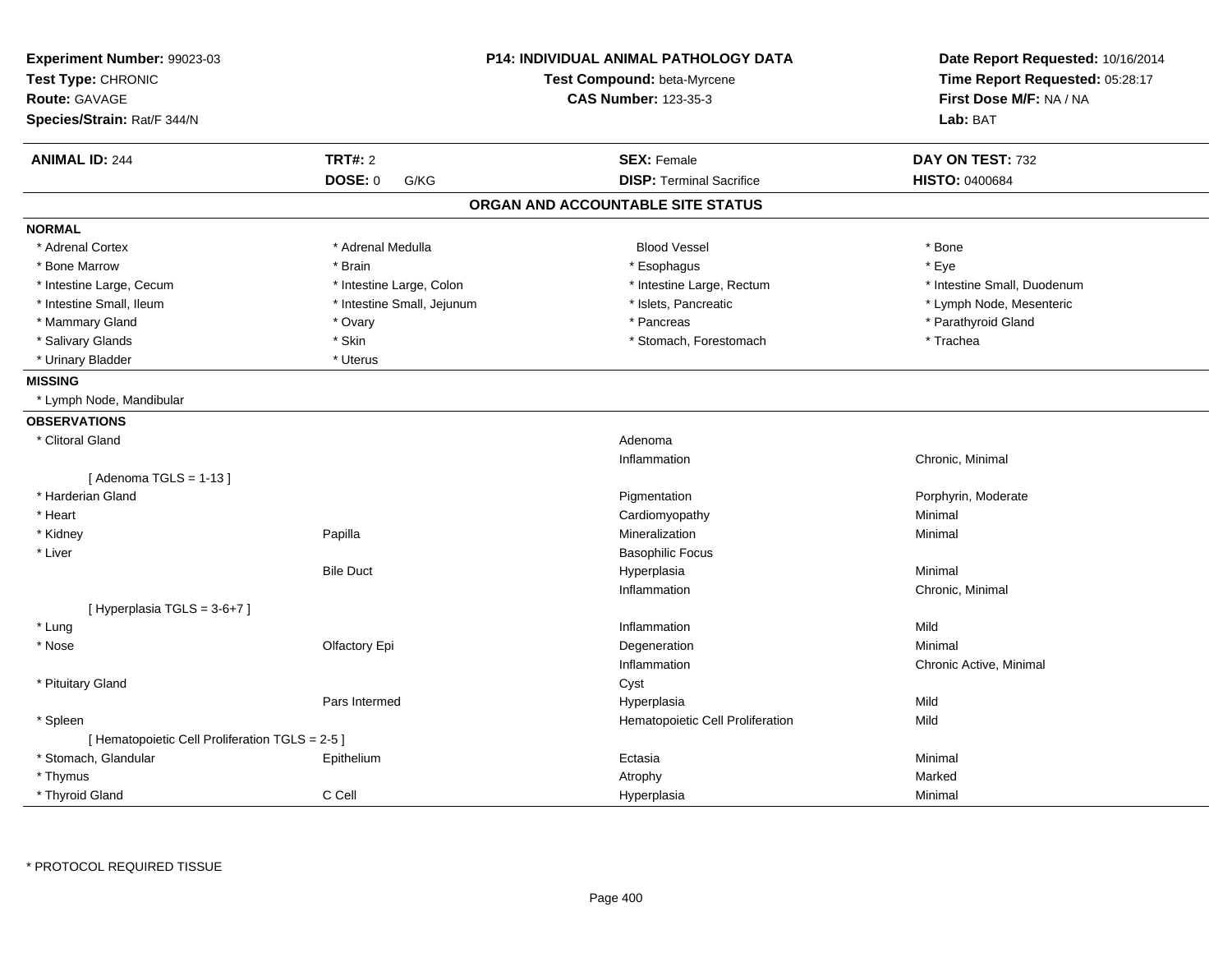| Experiment Number: 99023-03                       |                 | <b>P14: INDIVIDUAL ANIMAL PATHOLOGY DATA</b> | Date Report Requested: 10/16/2014 |  |
|---------------------------------------------------|-----------------|----------------------------------------------|-----------------------------------|--|
| <b>Test Type: CHRONIC</b><br><b>Route: GAVAGE</b> |                 | Test Compound: beta-Myrcene                  | Time Report Requested: 05:28:17   |  |
|                                                   |                 | <b>CAS Number: 123-35-3</b>                  | First Dose M/F: NA / NA           |  |
| Species/Strain: Rat/F 344/N                       |                 |                                              | Lab: BAT                          |  |
| <b>ANIMAL ID: 244</b>                             | TRT#: 2         | <b>SEX: Female</b>                           | DAY ON TEST: 732                  |  |
|                                                   | DOSE: 0<br>G/KG | <b>DISP: Terminal Sacrifice</b>              | <b>HISTO: 0400684</b>             |  |
|                                                   |                 | ORGAN AND ACCOUNTABLE SITE STATUS            |                                   |  |
| PRIMARY CAUSE OF DEATH                            |                 |                                              |                                   |  |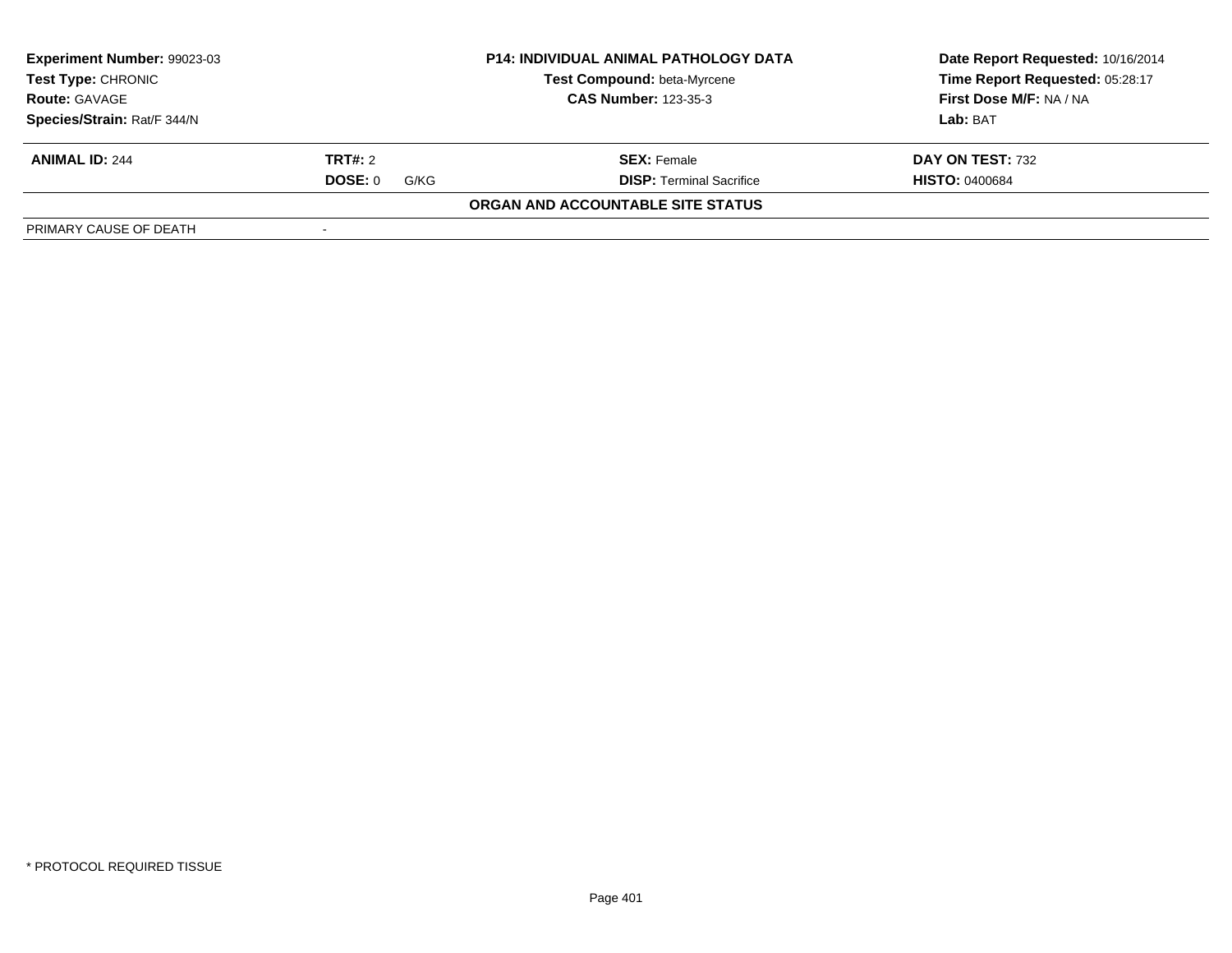| Experiment Number: 99023-03<br>Test Type: CHRONIC<br>Route: GAVAGE<br>Species/Strain: Rat/F 344/N |                                         | <b>P14: INDIVIDUAL ANIMAL PATHOLOGY DATA</b><br>Test Compound: beta-Myrcene<br><b>CAS Number: 123-35-3</b> | Date Report Requested: 10/16/2014<br>Time Report Requested: 05:28:17<br>First Dose M/F: NA / NA<br>Lab: BAT |
|---------------------------------------------------------------------------------------------------|-----------------------------------------|------------------------------------------------------------------------------------------------------------|-------------------------------------------------------------------------------------------------------------|
| <b>ANIMAL ID: 245</b>                                                                             | <b>TRT#: 2</b>                          | <b>SEX: Female</b>                                                                                         | DAY ON TEST: 497                                                                                            |
|                                                                                                   | <b>DOSE: 0</b><br>G/KG                  | <b>DISP:</b> Moribund Sacrifice                                                                            | HISTO: 0400685                                                                                              |
|                                                                                                   |                                         | ORGAN AND ACCOUNTABLE SITE STATUS                                                                          |                                                                                                             |
| <b>NORMAL</b>                                                                                     |                                         |                                                                                                            |                                                                                                             |
| * Adrenal Cortex                                                                                  | * Adrenal Medulla                       | <b>Blood Vessel</b>                                                                                        | * Bone                                                                                                      |
| * Bone Marrow                                                                                     | * Clitoral Gland                        | * Esophagus                                                                                                | * Eye                                                                                                       |
| * Heart                                                                                           | * Intestine Large, Cecum                | * Intestine Large, Colon                                                                                   | * Intestine Large, Rectum                                                                                   |
| * Intestine Small, Duodenum                                                                       | * Intestine Small, Ileum                | * Intestine Small, Jejunum                                                                                 | * Islets, Pancreatic                                                                                        |
| * Lung                                                                                            | * Lymph Node, Mesenteric                | * Mammary Gland                                                                                            | * Ovary                                                                                                     |
| * Pancreas                                                                                        | * Parathyroid Gland                     | * Salivary Glands                                                                                          | * Skin                                                                                                      |
| * Spleen                                                                                          | * Stomach, Forestomach                  | * Thyroid Gland                                                                                            | * Trachea                                                                                                   |
| * Urinary Bladder                                                                                 | * Uterus                                |                                                                                                            |                                                                                                             |
| <b>MISSING</b>                                                                                    |                                         |                                                                                                            |                                                                                                             |
| * Lymph Node, Mandibular                                                                          |                                         |                                                                                                            |                                                                                                             |
| <b>OBSERVATIONS</b>                                                                               |                                         |                                                                                                            |                                                                                                             |
| * Brain                                                                                           | Hypothalamus                            | Compression                                                                                                | Moderate                                                                                                    |
|                                                                                                   |                                         | Hydrocephalus                                                                                              | Moderate                                                                                                    |
| * Harderian Gland                                                                                 |                                         | Pigmentation                                                                                               | Porphyrin, Moderate                                                                                         |
| * Kidney                                                                                          | <b>Transit Epithe</b>                   | Hyperplasia                                                                                                | Minimal                                                                                                     |
| * Liver                                                                                           |                                         | <b>Basophilic Focus</b>                                                                                    |                                                                                                             |
|                                                                                                   |                                         | Hepatodiaphragmatic Nodule                                                                                 |                                                                                                             |
|                                                                                                   |                                         | Inflammation                                                                                               | Chronic, Minimal                                                                                            |
| Note: No corresponding microscopic finding for small liver noted grossly                          |                                         |                                                                                                            |                                                                                                             |
| [Hepatodiaphragmatic Nodule TGLS = 1-13]                                                          |                                         |                                                                                                            |                                                                                                             |
| * Nose                                                                                            | Olfactory Epi                           | Degeneration                                                                                               | Minimal                                                                                                     |
| * Pituitary Gland                                                                                 | Pars Distalis                           | Adenoma                                                                                                    |                                                                                                             |
|                                                                                                   |                                         | Angiectasis                                                                                                | Moderate                                                                                                    |
| [Adenoma TGLS = $3-8$ ]                                                                           |                                         |                                                                                                            |                                                                                                             |
| * Stomach, Glandular                                                                              | Epithelium                              | Ectasia                                                                                                    | Minimal                                                                                                     |
| * Thymus                                                                                          |                                         | Atrophy                                                                                                    | Marked                                                                                                      |
| PRIMARY CAUSE OF DEATH                                                                            | - Pituitary Gland Pars Distalis Adenoma |                                                                                                            |                                                                                                             |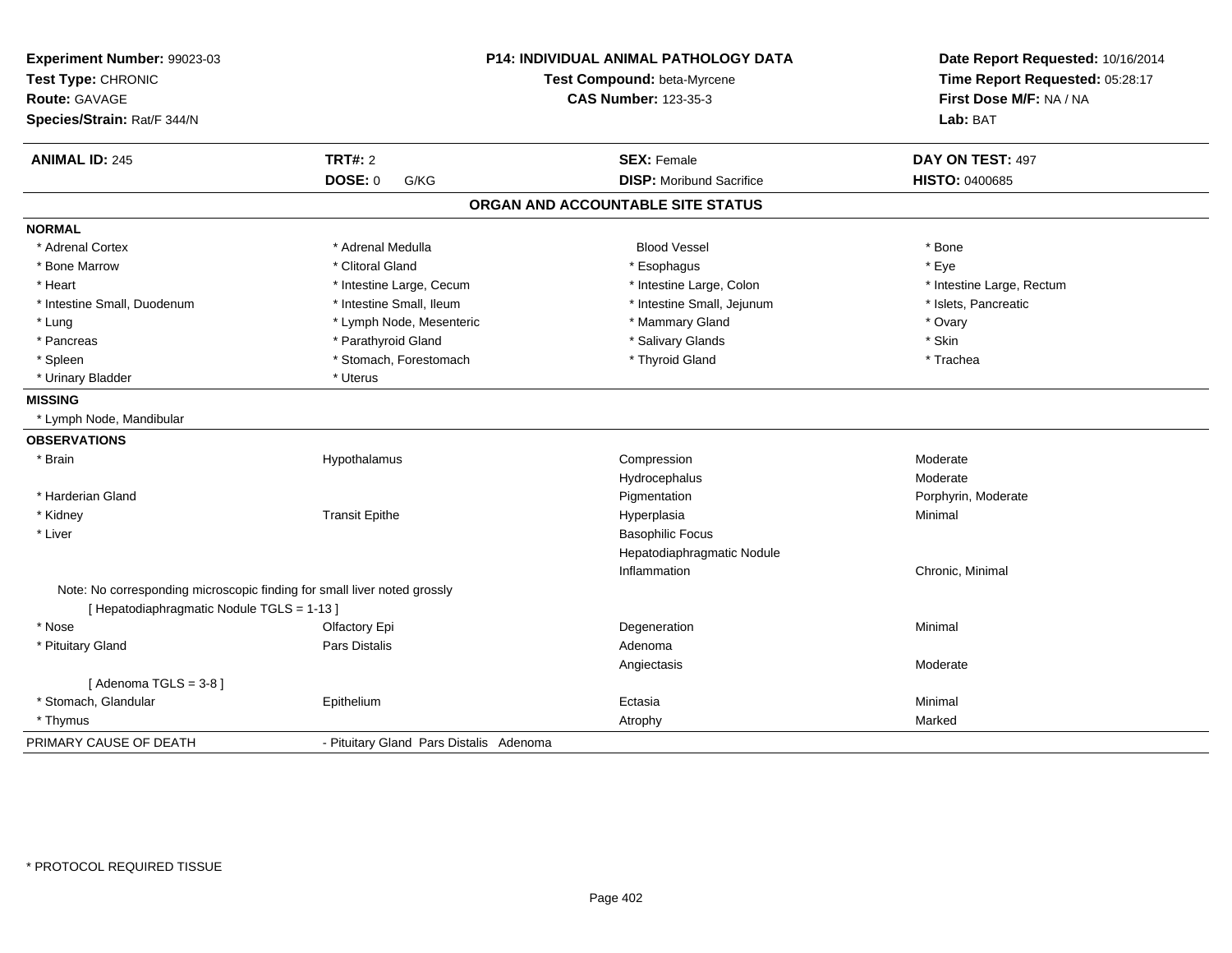| <b>TRT#: 2</b><br><b>ANIMAL ID: 246</b><br><b>SEX: Female</b><br>DAY ON TEST: 730<br>DOSE: 0<br><b>DISP: Terminal Sacrifice</b><br><b>HISTO: 0400686</b><br>G/KG<br>ORGAN AND ACCOUNTABLE SITE STATUS<br><b>NORMAL</b><br>* Adrenal Medulla<br><b>Blood Vessel</b><br>* Bone<br>* Bone Marrow<br>* Clitoral Gland<br>* Esophagus<br>* Eye<br>* Brain<br>* Intestine Large, Colon<br>* Intestine Large, Rectum<br>* Intestine Small, Duodenum<br>* Intestine Large, Cecum<br>* Intestine Small, Ileum<br>* Intestine Small, Jejunum<br>* Islets, Pancreatic<br>* Lymph Node, Mesenteric<br>* Parathyroid Gland<br>* Salivary Glands<br>* Ovary<br>* Pancreas<br>* Skin<br>* Spleen<br>* Stomach, Forestomach<br>* Trachea<br>* Urinary Bladder<br>* Uterus<br><b>MISSING</b><br>* Lymph Node, Mandibular<br><b>OBSERVATIONS</b><br>Mild<br>* Adrenal Cortex<br>Hyperplasia<br>Vacuolization Cytoplasmic<br>Minimal<br>* Harderian Gland<br>Pigmentation<br>Porphyrin, Mild<br>* Heart<br>Cardiomyopathy<br>Minimal<br>* Kidney<br><b>Renal Tubule</b><br>Cyst<br>* Liver<br><b>Basophilic Focus</b><br>Inflammation<br>Chronic, Minimal<br>Alveolar/Bronchiolar Adenoma<br>* Lung<br>Inflammation<br>Minimal<br>* Mammary Gland<br>Fibroadenoma<br>[Fibroadenoma TGLS = 1-13]<br>Fat<br>Mild<br>Mesentery<br>Necrosis<br>[ Necrosis TGLS = $2-14$ ]<br>* Nose<br>Olfactory Epi<br>Degeneration<br>Minimal<br>* Pituitary Gland<br>Pars Distalis<br>Adenoma<br>[Adenoma TGLS = $3-15$ ]<br>* Stomach, Glandular<br>Minimal<br>Epithelium<br>Ectasia<br>* Thymus<br>Atrophy<br>Moderate<br>* Thyroid Gland<br>C Cell<br>Hyperplasia<br>Minimal | Experiment Number: 99023-03<br>Test Type: CHRONIC<br><b>Route: GAVAGE</b><br>Species/Strain: Rat/F 344/N |                          | <b>P14: INDIVIDUAL ANIMAL PATHOLOGY DATA</b><br>Test Compound: beta-Myrcene<br><b>CAS Number: 123-35-3</b> | Date Report Requested: 10/16/2014<br>Time Report Requested: 05:28:17<br>First Dose M/F: NA / NA<br>Lab: BAT |
|---------------------------------------------------------------------------------------------------------------------------------------------------------------------------------------------------------------------------------------------------------------------------------------------------------------------------------------------------------------------------------------------------------------------------------------------------------------------------------------------------------------------------------------------------------------------------------------------------------------------------------------------------------------------------------------------------------------------------------------------------------------------------------------------------------------------------------------------------------------------------------------------------------------------------------------------------------------------------------------------------------------------------------------------------------------------------------------------------------------------------------------------------------------------------------------------------------------------------------------------------------------------------------------------------------------------------------------------------------------------------------------------------------------------------------------------------------------------------------------------------------------------------------------------------------------------------------------------------------------------------------------------|----------------------------------------------------------------------------------------------------------|--------------------------|------------------------------------------------------------------------------------------------------------|-------------------------------------------------------------------------------------------------------------|
|                                                                                                                                                                                                                                                                                                                                                                                                                                                                                                                                                                                                                                                                                                                                                                                                                                                                                                                                                                                                                                                                                                                                                                                                                                                                                                                                                                                                                                                                                                                                                                                                                                             |                                                                                                          |                          |                                                                                                            |                                                                                                             |
|                                                                                                                                                                                                                                                                                                                                                                                                                                                                                                                                                                                                                                                                                                                                                                                                                                                                                                                                                                                                                                                                                                                                                                                                                                                                                                                                                                                                                                                                                                                                                                                                                                             |                                                                                                          |                          |                                                                                                            |                                                                                                             |
|                                                                                                                                                                                                                                                                                                                                                                                                                                                                                                                                                                                                                                                                                                                                                                                                                                                                                                                                                                                                                                                                                                                                                                                                                                                                                                                                                                                                                                                                                                                                                                                                                                             |                                                                                                          |                          |                                                                                                            |                                                                                                             |
|                                                                                                                                                                                                                                                                                                                                                                                                                                                                                                                                                                                                                                                                                                                                                                                                                                                                                                                                                                                                                                                                                                                                                                                                                                                                                                                                                                                                                                                                                                                                                                                                                                             |                                                                                                          |                          |                                                                                                            |                                                                                                             |
|                                                                                                                                                                                                                                                                                                                                                                                                                                                                                                                                                                                                                                                                                                                                                                                                                                                                                                                                                                                                                                                                                                                                                                                                                                                                                                                                                                                                                                                                                                                                                                                                                                             |                                                                                                          |                          |                                                                                                            |                                                                                                             |
|                                                                                                                                                                                                                                                                                                                                                                                                                                                                                                                                                                                                                                                                                                                                                                                                                                                                                                                                                                                                                                                                                                                                                                                                                                                                                                                                                                                                                                                                                                                                                                                                                                             |                                                                                                          |                          |                                                                                                            |                                                                                                             |
|                                                                                                                                                                                                                                                                                                                                                                                                                                                                                                                                                                                                                                                                                                                                                                                                                                                                                                                                                                                                                                                                                                                                                                                                                                                                                                                                                                                                                                                                                                                                                                                                                                             |                                                                                                          |                          |                                                                                                            |                                                                                                             |
|                                                                                                                                                                                                                                                                                                                                                                                                                                                                                                                                                                                                                                                                                                                                                                                                                                                                                                                                                                                                                                                                                                                                                                                                                                                                                                                                                                                                                                                                                                                                                                                                                                             |                                                                                                          |                          |                                                                                                            |                                                                                                             |
|                                                                                                                                                                                                                                                                                                                                                                                                                                                                                                                                                                                                                                                                                                                                                                                                                                                                                                                                                                                                                                                                                                                                                                                                                                                                                                                                                                                                                                                                                                                                                                                                                                             |                                                                                                          |                          |                                                                                                            |                                                                                                             |
|                                                                                                                                                                                                                                                                                                                                                                                                                                                                                                                                                                                                                                                                                                                                                                                                                                                                                                                                                                                                                                                                                                                                                                                                                                                                                                                                                                                                                                                                                                                                                                                                                                             |                                                                                                          |                          |                                                                                                            |                                                                                                             |
|                                                                                                                                                                                                                                                                                                                                                                                                                                                                                                                                                                                                                                                                                                                                                                                                                                                                                                                                                                                                                                                                                                                                                                                                                                                                                                                                                                                                                                                                                                                                                                                                                                             |                                                                                                          |                          |                                                                                                            |                                                                                                             |
|                                                                                                                                                                                                                                                                                                                                                                                                                                                                                                                                                                                                                                                                                                                                                                                                                                                                                                                                                                                                                                                                                                                                                                                                                                                                                                                                                                                                                                                                                                                                                                                                                                             |                                                                                                          |                          |                                                                                                            |                                                                                                             |
|                                                                                                                                                                                                                                                                                                                                                                                                                                                                                                                                                                                                                                                                                                                                                                                                                                                                                                                                                                                                                                                                                                                                                                                                                                                                                                                                                                                                                                                                                                                                                                                                                                             |                                                                                                          |                          |                                                                                                            |                                                                                                             |
|                                                                                                                                                                                                                                                                                                                                                                                                                                                                                                                                                                                                                                                                                                                                                                                                                                                                                                                                                                                                                                                                                                                                                                                                                                                                                                                                                                                                                                                                                                                                                                                                                                             |                                                                                                          |                          |                                                                                                            |                                                                                                             |
|                                                                                                                                                                                                                                                                                                                                                                                                                                                                                                                                                                                                                                                                                                                                                                                                                                                                                                                                                                                                                                                                                                                                                                                                                                                                                                                                                                                                                                                                                                                                                                                                                                             |                                                                                                          |                          |                                                                                                            |                                                                                                             |
|                                                                                                                                                                                                                                                                                                                                                                                                                                                                                                                                                                                                                                                                                                                                                                                                                                                                                                                                                                                                                                                                                                                                                                                                                                                                                                                                                                                                                                                                                                                                                                                                                                             |                                                                                                          |                          |                                                                                                            |                                                                                                             |
|                                                                                                                                                                                                                                                                                                                                                                                                                                                                                                                                                                                                                                                                                                                                                                                                                                                                                                                                                                                                                                                                                                                                                                                                                                                                                                                                                                                                                                                                                                                                                                                                                                             |                                                                                                          |                          |                                                                                                            |                                                                                                             |
|                                                                                                                                                                                                                                                                                                                                                                                                                                                                                                                                                                                                                                                                                                                                                                                                                                                                                                                                                                                                                                                                                                                                                                                                                                                                                                                                                                                                                                                                                                                                                                                                                                             |                                                                                                          |                          |                                                                                                            |                                                                                                             |
|                                                                                                                                                                                                                                                                                                                                                                                                                                                                                                                                                                                                                                                                                                                                                                                                                                                                                                                                                                                                                                                                                                                                                                                                                                                                                                                                                                                                                                                                                                                                                                                                                                             |                                                                                                          |                          |                                                                                                            |                                                                                                             |
|                                                                                                                                                                                                                                                                                                                                                                                                                                                                                                                                                                                                                                                                                                                                                                                                                                                                                                                                                                                                                                                                                                                                                                                                                                                                                                                                                                                                                                                                                                                                                                                                                                             |                                                                                                          |                          |                                                                                                            |                                                                                                             |
|                                                                                                                                                                                                                                                                                                                                                                                                                                                                                                                                                                                                                                                                                                                                                                                                                                                                                                                                                                                                                                                                                                                                                                                                                                                                                                                                                                                                                                                                                                                                                                                                                                             |                                                                                                          |                          |                                                                                                            |                                                                                                             |
|                                                                                                                                                                                                                                                                                                                                                                                                                                                                                                                                                                                                                                                                                                                                                                                                                                                                                                                                                                                                                                                                                                                                                                                                                                                                                                                                                                                                                                                                                                                                                                                                                                             |                                                                                                          |                          |                                                                                                            |                                                                                                             |
|                                                                                                                                                                                                                                                                                                                                                                                                                                                                                                                                                                                                                                                                                                                                                                                                                                                                                                                                                                                                                                                                                                                                                                                                                                                                                                                                                                                                                                                                                                                                                                                                                                             |                                                                                                          |                          |                                                                                                            |                                                                                                             |
|                                                                                                                                                                                                                                                                                                                                                                                                                                                                                                                                                                                                                                                                                                                                                                                                                                                                                                                                                                                                                                                                                                                                                                                                                                                                                                                                                                                                                                                                                                                                                                                                                                             |                                                                                                          |                          |                                                                                                            |                                                                                                             |
|                                                                                                                                                                                                                                                                                                                                                                                                                                                                                                                                                                                                                                                                                                                                                                                                                                                                                                                                                                                                                                                                                                                                                                                                                                                                                                                                                                                                                                                                                                                                                                                                                                             |                                                                                                          |                          |                                                                                                            |                                                                                                             |
|                                                                                                                                                                                                                                                                                                                                                                                                                                                                                                                                                                                                                                                                                                                                                                                                                                                                                                                                                                                                                                                                                                                                                                                                                                                                                                                                                                                                                                                                                                                                                                                                                                             |                                                                                                          |                          |                                                                                                            |                                                                                                             |
|                                                                                                                                                                                                                                                                                                                                                                                                                                                                                                                                                                                                                                                                                                                                                                                                                                                                                                                                                                                                                                                                                                                                                                                                                                                                                                                                                                                                                                                                                                                                                                                                                                             |                                                                                                          |                          |                                                                                                            |                                                                                                             |
|                                                                                                                                                                                                                                                                                                                                                                                                                                                                                                                                                                                                                                                                                                                                                                                                                                                                                                                                                                                                                                                                                                                                                                                                                                                                                                                                                                                                                                                                                                                                                                                                                                             |                                                                                                          |                          |                                                                                                            |                                                                                                             |
|                                                                                                                                                                                                                                                                                                                                                                                                                                                                                                                                                                                                                                                                                                                                                                                                                                                                                                                                                                                                                                                                                                                                                                                                                                                                                                                                                                                                                                                                                                                                                                                                                                             |                                                                                                          |                          |                                                                                                            |                                                                                                             |
|                                                                                                                                                                                                                                                                                                                                                                                                                                                                                                                                                                                                                                                                                                                                                                                                                                                                                                                                                                                                                                                                                                                                                                                                                                                                                                                                                                                                                                                                                                                                                                                                                                             |                                                                                                          |                          |                                                                                                            |                                                                                                             |
|                                                                                                                                                                                                                                                                                                                                                                                                                                                                                                                                                                                                                                                                                                                                                                                                                                                                                                                                                                                                                                                                                                                                                                                                                                                                                                                                                                                                                                                                                                                                                                                                                                             |                                                                                                          |                          |                                                                                                            |                                                                                                             |
|                                                                                                                                                                                                                                                                                                                                                                                                                                                                                                                                                                                                                                                                                                                                                                                                                                                                                                                                                                                                                                                                                                                                                                                                                                                                                                                                                                                                                                                                                                                                                                                                                                             |                                                                                                          |                          |                                                                                                            |                                                                                                             |
|                                                                                                                                                                                                                                                                                                                                                                                                                                                                                                                                                                                                                                                                                                                                                                                                                                                                                                                                                                                                                                                                                                                                                                                                                                                                                                                                                                                                                                                                                                                                                                                                                                             |                                                                                                          |                          |                                                                                                            |                                                                                                             |
|                                                                                                                                                                                                                                                                                                                                                                                                                                                                                                                                                                                                                                                                                                                                                                                                                                                                                                                                                                                                                                                                                                                                                                                                                                                                                                                                                                                                                                                                                                                                                                                                                                             | PRIMARY CAUSE OF DEATH                                                                                   | $\overline{\phantom{a}}$ |                                                                                                            |                                                                                                             |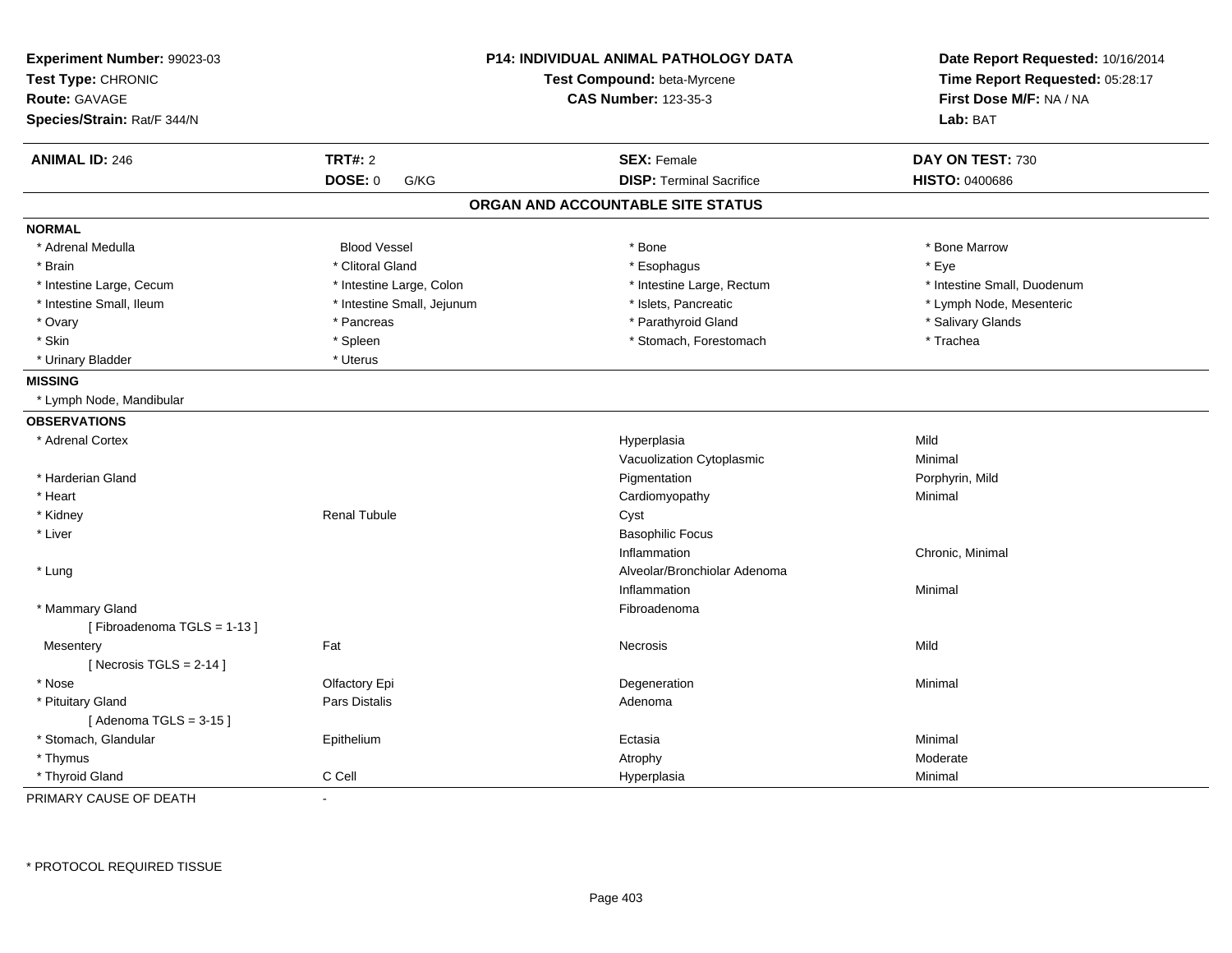| <b>Experiment Number: 99023-03</b><br>Test Type: CHRONIC |                 | <b>P14: INDIVIDUAL ANIMAL PATHOLOGY DATA</b> | Date Report Requested: 10/16/2014 |
|----------------------------------------------------------|-----------------|----------------------------------------------|-----------------------------------|
|                                                          |                 | Test Compound: beta-Myrcene                  | Time Report Requested: 05:28:17   |
| <b>Route: GAVAGE</b>                                     |                 | <b>CAS Number: 123-35-3</b>                  | First Dose M/F: NA / NA           |
| Species/Strain: Rat/F 344/N                              |                 |                                              | Lab: BAT                          |
| <b>ANIMAL ID: 246</b>                                    | TRT#: 2         | <b>SEX:</b> Female                           | DAY ON TEST: 730                  |
|                                                          | DOSE: 0<br>G/KG | <b>DISP: Terminal Sacrifice</b>              | <b>HISTO: 0400686</b>             |
|                                                          |                 | ORGAN AND ACCOUNTABLE SITE STATUS            |                                   |
|                                                          |                 |                                              |                                   |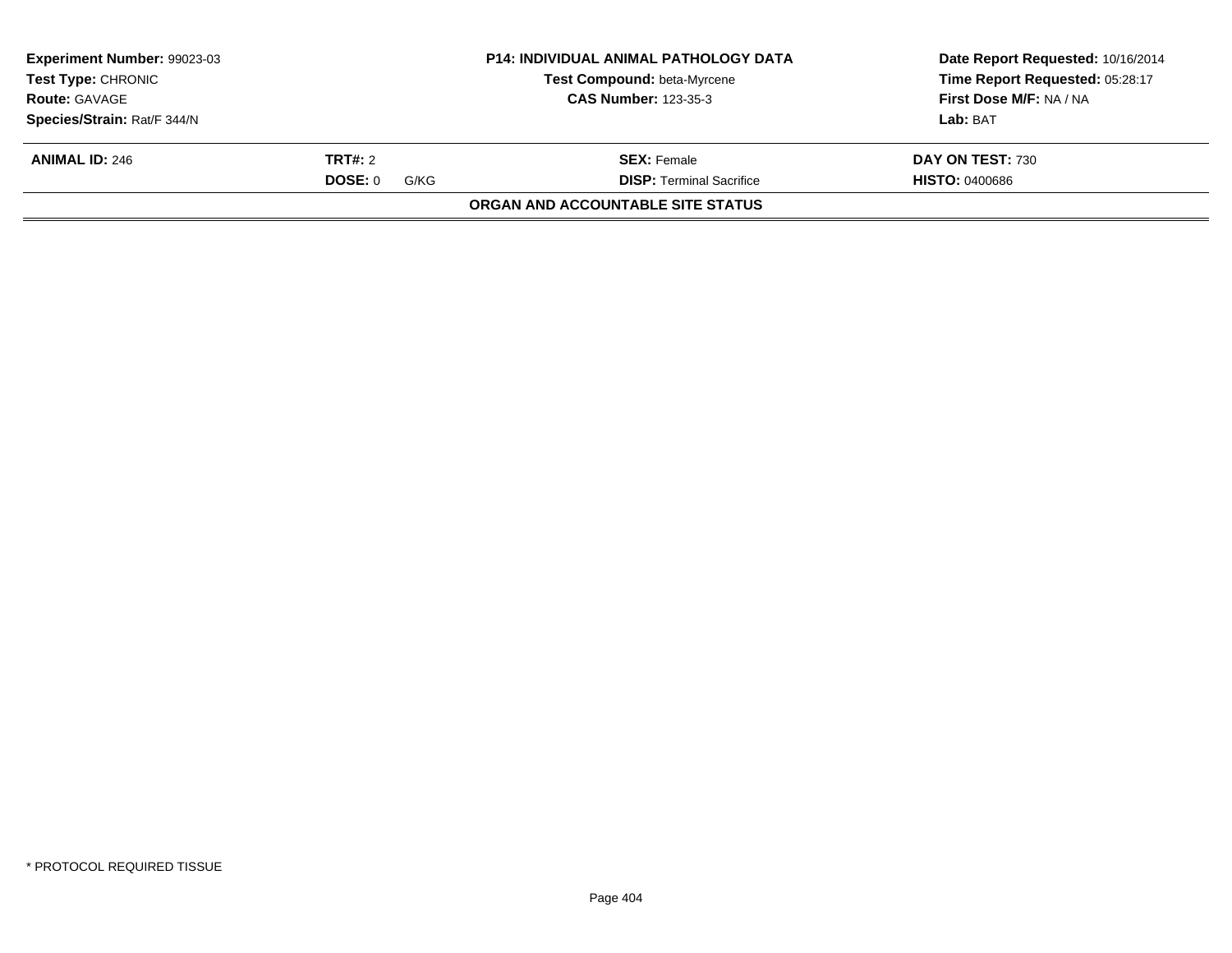| Experiment Number: 99023-03<br>Test Type: CHRONIC |                            | P14: INDIVIDUAL ANIMAL PATHOLOGY DATA<br>Test Compound: beta-Myrcene | Date Report Requested: 10/16/2014<br>Time Report Requested: 05:28:17 |
|---------------------------------------------------|----------------------------|----------------------------------------------------------------------|----------------------------------------------------------------------|
| <b>Route: GAVAGE</b>                              |                            | <b>CAS Number: 123-35-3</b>                                          | First Dose M/F: NA / NA                                              |
| Species/Strain: Rat/F 344/N                       |                            |                                                                      | Lab: BAT                                                             |
| <b>ANIMAL ID: 247</b>                             | <b>TRT#: 2</b>             | <b>SEX: Female</b>                                                   | DAY ON TEST: 732                                                     |
|                                                   | <b>DOSE: 0</b><br>G/KG     | <b>DISP: Terminal Sacrifice</b>                                      | <b>HISTO: 0400687</b>                                                |
|                                                   |                            | ORGAN AND ACCOUNTABLE SITE STATUS                                    |                                                                      |
| <b>NORMAL</b>                                     |                            |                                                                      |                                                                      |
| * Adrenal Cortex                                  | * Adrenal Medulla          | <b>Blood Vessel</b>                                                  | * Bone                                                               |
| * Bone Marrow                                     | * Brain                    | * Esophagus                                                          | * Eye                                                                |
| * Intestine Large, Cecum                          | * Intestine Large, Colon   | * Intestine Large, Rectum                                            | * Intestine Small, Duodenum                                          |
| * Intestine Small. Ileum                          | * Intestine Small, Jejunum | * Islets, Pancreatic                                                 | * Lymph Node, Mesenteric                                             |
| * Mammary Gland                                   | * Ovary                    | * Parathyroid Gland                                                  | * Salivary Glands                                                    |
| * Skin                                            | * Spleen                   | * Stomach, Forestomach                                               | * Trachea                                                            |
| * Urinary Bladder                                 | * Uterus                   |                                                                      |                                                                      |
| <b>MISSING</b>                                    |                            |                                                                      |                                                                      |
| * Lymph Node, Mandibular                          |                            |                                                                      |                                                                      |
| <b>OBSERVATIONS</b>                               |                            |                                                                      |                                                                      |
| * Clitoral Gland                                  |                            | Inflammation                                                         | Chronic, Minimal                                                     |
| * Harderian Gland                                 |                            | Pigmentation                                                         | Porphyrin, Mild                                                      |
| * Heart                                           |                            | Cardiomyopathy                                                       | Minimal                                                              |
| * Kidney                                          |                            | Nephropathy                                                          | Minimal                                                              |
| * Liver                                           |                            | <b>Basophilic Focus</b>                                              |                                                                      |
| * Lung                                            |                            | Inflammation                                                         | Minimal                                                              |
| * Nose                                            | Olfactory Epi              | Degeneration                                                         | Minimal                                                              |
| * Pancreas                                        | Acinus                     | Atrophy                                                              | Minimal                                                              |
|                                                   | Duct                       | Cyst                                                                 |                                                                      |
| * Pituitary Gland                                 | Pars Distalis              | Hyperplasia                                                          | Mild                                                                 |
| * Stomach, Glandular                              | Epithelium                 | Ectasia                                                              | Minimal                                                              |
| * Thymus                                          |                            | Atrophy                                                              | Mild                                                                 |
| * Thyroid Gland                                   | C Cell                     | Hyperplasia                                                          | Minimal                                                              |
| PRIMARY CAUSE OF DEATH                            | $\blacksquare$             |                                                                      |                                                                      |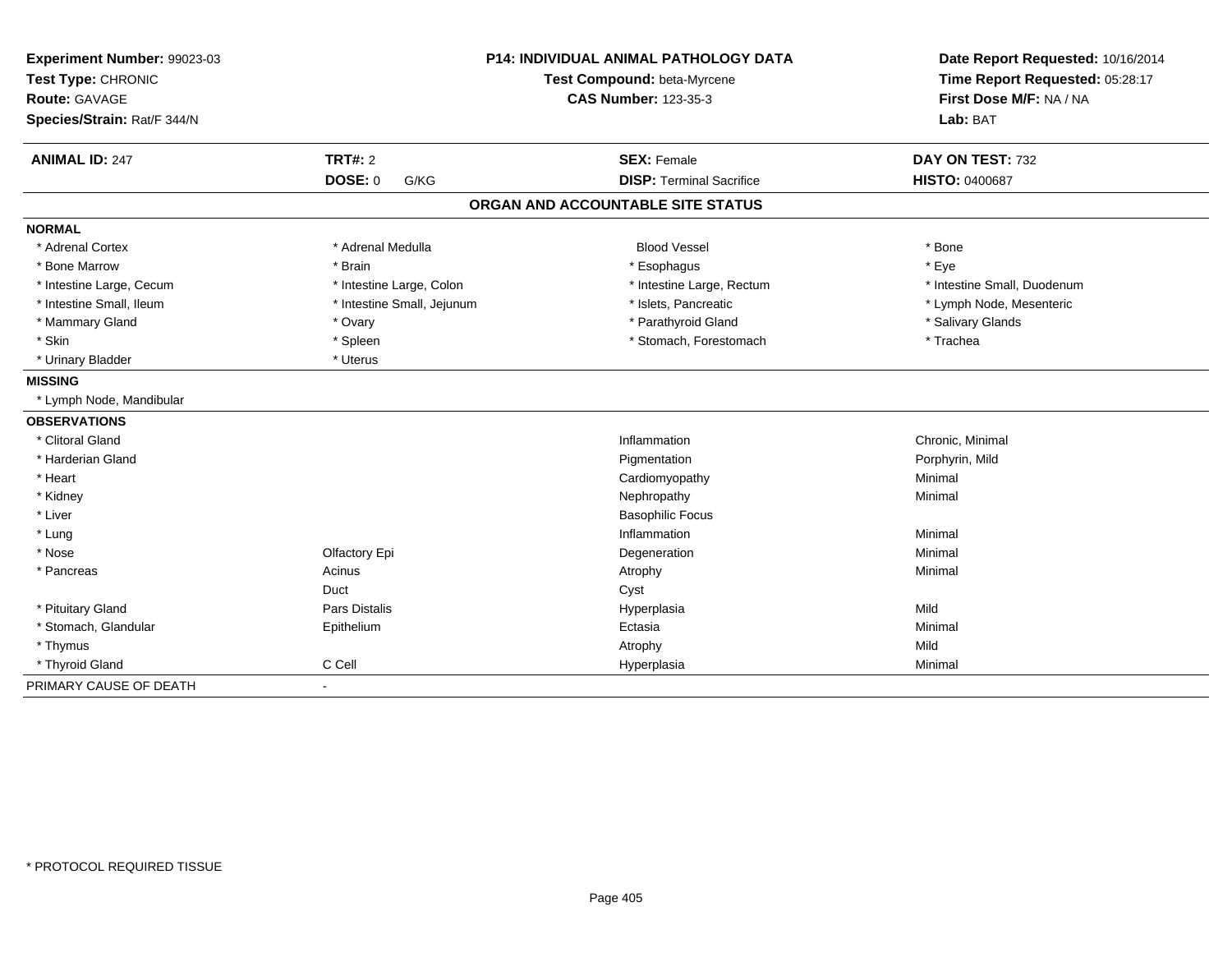| Experiment Number: 99023-03 |                            | P14: INDIVIDUAL ANIMAL PATHOLOGY DATA | Date Report Requested: 10/16/2014 |
|-----------------------------|----------------------------|---------------------------------------|-----------------------------------|
| Test Type: CHRONIC          |                            | Test Compound: beta-Myrcene           | Time Report Requested: 05:28:17   |
| Route: GAVAGE               |                            | <b>CAS Number: 123-35-3</b>           | First Dose M/F: NA / NA           |
| Species/Strain: Rat/F 344/N |                            |                                       | Lab: BAT                          |
| <b>ANIMAL ID: 248</b>       | <b>TRT#: 2</b>             | <b>SEX: Female</b>                    | DAY ON TEST: 732                  |
|                             | <b>DOSE: 0</b><br>G/KG     | <b>DISP: Terminal Sacrifice</b>       | <b>HISTO: 0400688</b>             |
|                             |                            | ORGAN AND ACCOUNTABLE SITE STATUS     |                                   |
| <b>NORMAL</b>               |                            |                                       |                                   |
| * Adrenal Medulla           | <b>Blood Vessel</b>        | * Bone                                | * Bone Marrow                     |
| * Brain                     | * Clitoral Gland           | * Esophagus                           | * Eye                             |
| * Intestine Large, Cecum    | * Intestine Large, Colon   | * Intestine Large, Rectum             | * Intestine Small, Duodenum       |
| * Intestine Small, Ileum    | * Intestine Small, Jejunum | * Islets, Pancreatic                  | * Lymph Node, Mesenteric          |
| * Mammary Gland             | * Salivary Glands          | * Skin                                | * Spleen                          |
| * Stomach, Forestomach      | * Trachea                  | * Urinary Bladder                     |                                   |
| <b>MISSING</b>              |                            |                                       |                                   |
| * Lymph Node, Mandibular    | * Parathyroid Gland        |                                       |                                   |
| <b>OBSERVATIONS</b>         |                            |                                       |                                   |
| * Adrenal Cortex            |                            | Vacuolization Cytoplasmic             | Minimal                           |
| * Harderian Gland           |                            | Pigmentation                          | Porphyrin, Mild                   |
| * Heart                     |                            | Cardiomyopathy                        | Minimal                           |
| * Kidney                    | <b>Renal Tubule</b>        | Cyst                                  |                                   |
|                             |                            | Nephropathy                           | Minimal                           |
| * Liver                     |                            | <b>Basophilic Focus</b>               |                                   |
|                             |                            | Inflammation                          | Chronic, Minimal                  |
| * Lung                      |                            | Inflammation                          | Minimal                           |
| * Nose                      | Olfactory Epi              | Degeneration                          | Minimal                           |
| * Ovary                     |                            | Cyst                                  |                                   |
| [Cyst TGLS = 1-11]          |                            |                                       |                                   |
| * Pancreas                  | Duct                       | Cyst                                  |                                   |
| * Pituitary Gland           |                            | Angiectasis                           | Minimal                           |
|                             |                            | Cyst                                  |                                   |
|                             | Pars Distalis              | Hyperplasia                           | Mild                              |
| * Stomach, Glandular        | Epithelium                 | Ectasia                               | Minimal                           |
| * Thymus                    |                            | Atrophy                               | Mild                              |
| * Thyroid Gland             | C Cell                     | Adenoma                               |                                   |
| * Uterus                    |                            | Polyp Stromal                         |                                   |
| [Polyp Stromal TGLS = 2-13] |                            |                                       |                                   |
| PRIMARY CAUSE OF DEATH      | $\blacksquare$             |                                       |                                   |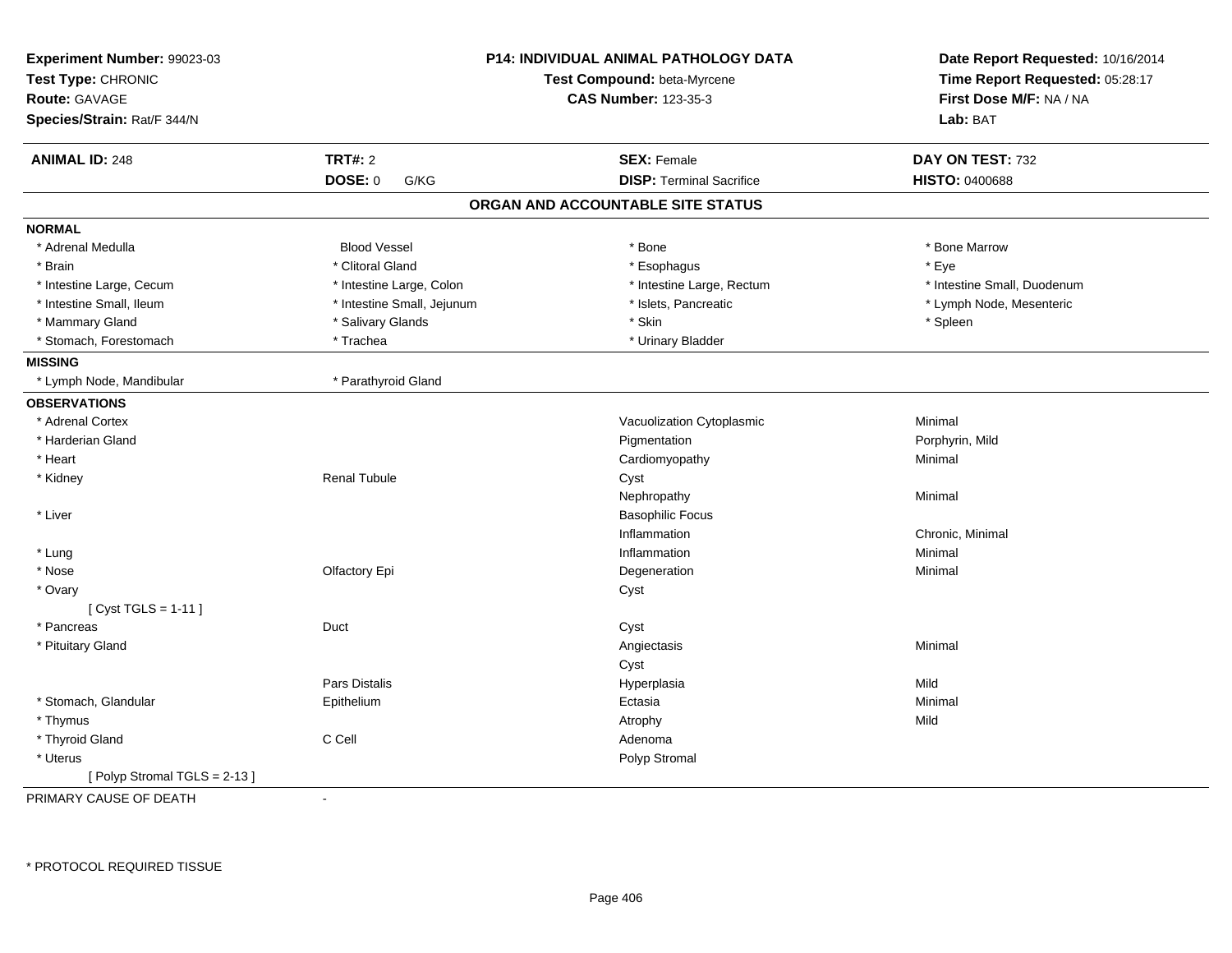| <b>Experiment Number: 99023-03</b><br><b>Test Type: CHRONIC</b><br><b>Route: GAVAGE</b> |                 | <b>P14: INDIVIDUAL ANIMAL PATHOLOGY DATA</b><br>Test Compound: beta-Myrcene<br><b>CAS Number: 123-35-3</b> | Date Report Requested: 10/16/2014<br>Time Report Requested: 05:28:17<br>First Dose M/F: NA / NA |
|-----------------------------------------------------------------------------------------|-----------------|------------------------------------------------------------------------------------------------------------|-------------------------------------------------------------------------------------------------|
| Species/Strain: Rat/F 344/N                                                             |                 |                                                                                                            | Lab: BAT                                                                                        |
| <b>ANIMAL ID: 248</b>                                                                   | <b>TRT#: 2</b>  | <b>SEX:</b> Female                                                                                         | DAY ON TEST: 732                                                                                |
|                                                                                         | DOSE: 0<br>G/KG | <b>DISP: Terminal Sacrifice</b>                                                                            | <b>HISTO: 0400688</b>                                                                           |
|                                                                                         |                 | ORGAN AND ACCOUNTABLE SITE STATUS                                                                          |                                                                                                 |
|                                                                                         |                 |                                                                                                            |                                                                                                 |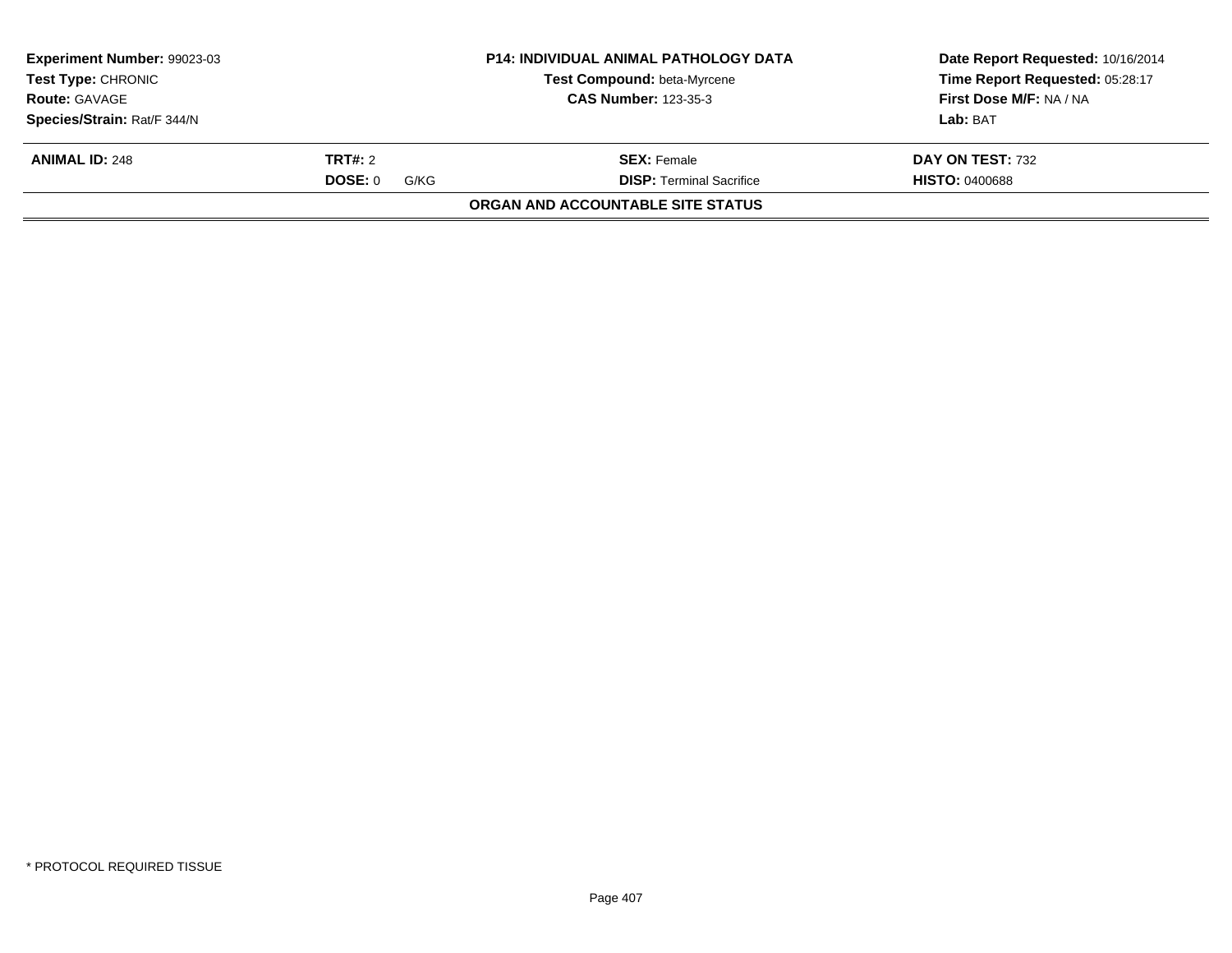| Experiment Number: 99023-03<br>Test Type: CHRONIC<br><b>Route: GAVAGE</b><br>Species/Strain: Rat/F 344/N |                            | <b>P14: INDIVIDUAL ANIMAL PATHOLOGY DATA</b><br>Test Compound: beta-Myrcene<br><b>CAS Number: 123-35-3</b> | Date Report Requested: 10/16/2014<br>Time Report Requested: 05:28:17<br>First Dose M/F: NA / NA<br>Lab: BAT |
|----------------------------------------------------------------------------------------------------------|----------------------------|------------------------------------------------------------------------------------------------------------|-------------------------------------------------------------------------------------------------------------|
| <b>ANIMAL ID: 249</b>                                                                                    | <b>TRT#: 2</b>             | <b>SEX: Female</b>                                                                                         | DAY ON TEST: 732                                                                                            |
|                                                                                                          | DOSE: 0<br>G/KG            | <b>DISP: Terminal Sacrifice</b>                                                                            | <b>HISTO: 0400689</b>                                                                                       |
|                                                                                                          |                            | ORGAN AND ACCOUNTABLE SITE STATUS                                                                          |                                                                                                             |
| <b>NORMAL</b>                                                                                            |                            |                                                                                                            |                                                                                                             |
| * Adrenal Medulla                                                                                        | <b>Blood Vessel</b>        | * Bone                                                                                                     | * Bone Marrow                                                                                               |
| * Brain                                                                                                  | * Clitoral Gland           | * Esophagus                                                                                                | * Eye                                                                                                       |
| * Intestine Large, Cecum                                                                                 | * Intestine Large, Colon   | * Intestine Large, Rectum                                                                                  | * Intestine Small, Duodenum                                                                                 |
| * Intestine Small, Ileum                                                                                 | * Intestine Small, Jejunum | * Islets, Pancreatic                                                                                       | * Lymph Node, Mesenteric                                                                                    |
| * Mammary Gland                                                                                          | * Ovary                    | * Pancreas                                                                                                 | * Parathyroid Gland                                                                                         |
| * Salivary Glands                                                                                        | * Spleen                   | * Stomach, Forestomach                                                                                     | * Stomach, Glandular                                                                                        |
| * Thyroid Gland                                                                                          | * Trachea                  | * Urinary Bladder                                                                                          |                                                                                                             |
| <b>MISSING</b>                                                                                           |                            |                                                                                                            |                                                                                                             |
| * Lymph Node, Mandibular                                                                                 |                            |                                                                                                            |                                                                                                             |
| <b>OBSERVATIONS</b>                                                                                      |                            |                                                                                                            |                                                                                                             |
| * Adrenal Cortex                                                                                         |                            | Hyperplasia                                                                                                | Minimal                                                                                                     |
| * Harderian Gland                                                                                        |                            | Pigmentation                                                                                               | Porphyrin, Mild                                                                                             |
| * Heart                                                                                                  |                            | Cardiomyopathy                                                                                             | Minimal                                                                                                     |
| * Kidney                                                                                                 |                            | Nephropathy                                                                                                | Minimal                                                                                                     |
| * Liver                                                                                                  |                            | <b>Basophilic Focus</b>                                                                                    |                                                                                                             |
|                                                                                                          |                            | Fatty Change                                                                                               | Minimal                                                                                                     |
|                                                                                                          |                            | Inflammation                                                                                               | Chronic, Minimal                                                                                            |
| * Lung                                                                                                   |                            | Inflammation                                                                                               | Minimal                                                                                                     |
| * Nose                                                                                                   | Olfactory Epi              | Degeneration                                                                                               | Minimal                                                                                                     |
| * Pituitary Gland                                                                                        |                            | Cyst                                                                                                       |                                                                                                             |
| * Skin                                                                                                   | <b>Subcut Tiss</b>         | Fibroma                                                                                                    |                                                                                                             |
| [Fibroma TGLS = $1-13$ ]                                                                                 |                            |                                                                                                            |                                                                                                             |
| * Thymus                                                                                                 |                            | Atrophy                                                                                                    | Marked                                                                                                      |
| * Uterus                                                                                                 | Endometrium                | Hyperplasia                                                                                                | Cystic, Minimal                                                                                             |
| PRIMARY CAUSE OF DEATH                                                                                   |                            |                                                                                                            |                                                                                                             |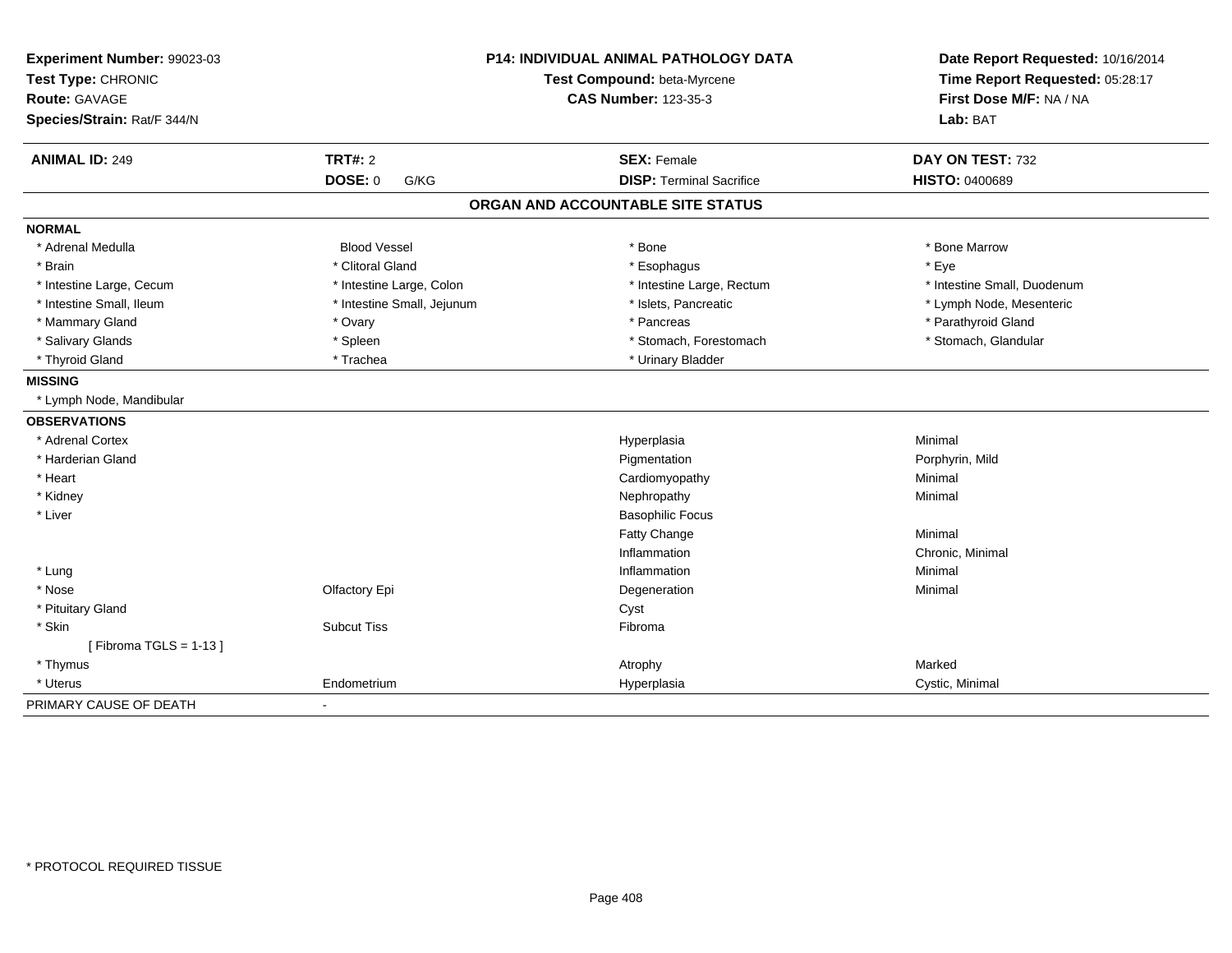| Experiment Number: 99023-03 |                            | <b>P14: INDIVIDUAL ANIMAL PATHOLOGY DATA</b> | Date Report Requested: 10/16/2014 |
|-----------------------------|----------------------------|----------------------------------------------|-----------------------------------|
| Test Type: CHRONIC          |                            | Test Compound: beta-Myrcene                  | Time Report Requested: 05:28:17   |
| Route: GAVAGE               |                            | <b>CAS Number: 123-35-3</b>                  | First Dose M/F: NA / NA           |
| Species/Strain: Rat/F 344/N |                            |                                              | Lab: BAT                          |
| <b>ANIMAL ID: 250</b>       | <b>TRT#: 2</b>             | <b>SEX: Female</b>                           | DAY ON TEST: 732                  |
|                             | DOSE: 0<br>G/KG            | <b>DISP: Terminal Sacrifice</b>              | <b>HISTO: 0400690</b>             |
|                             |                            | ORGAN AND ACCOUNTABLE SITE STATUS            |                                   |
| <b>NORMAL</b>               |                            |                                              |                                   |
| * Adrenal Cortex            | * Adrenal Medulla          | <b>Blood Vessel</b>                          | * Bone                            |
| * Bone Marrow               | * Brain                    | * Esophagus                                  | * Eye                             |
| * Intestine Large, Cecum    | * Intestine Large, Colon   | * Intestine Large, Rectum                    | * Intestine Small, Duodenum       |
| * Intestine Small, Ileum    | * Intestine Small, Jejunum | * Islets, Pancreatic                         | * Lymph Node, Mesenteric          |
| * Ovary                     | * Pancreas                 | * Parathyroid Gland                          | * Salivary Glands                 |
| * Skin                      | * Spleen                   | * Stomach, Forestomach                       | * Thyroid Gland                   |
| * Trachea                   | * Urinary Bladder          | * Uterus                                     |                                   |
| <b>MISSING</b>              |                            |                                              |                                   |
| * Lymph Node, Mandibular    |                            |                                              |                                   |
| <b>OBSERVATIONS</b>         |                            |                                              |                                   |
| * Clitoral Gland            |                            | Cyst                                         |                                   |
|                             |                            | Hyperplasia                                  | Moderate                          |
|                             |                            | Inflammation                                 | Chronic, Minimal                  |
| [ Hyperplasia TGLS = 1-12 ] |                            |                                              |                                   |
| * Harderian Gland           |                            | Inflammation                                 | Chronic, Minimal                  |
|                             |                            | Pigmentation                                 | Porphyrin, Moderate               |
| * Heart                     |                            | Cardiomyopathy                               | Minimal                           |
| * Kidney                    |                            | Nephropathy                                  | Minimal                           |
| * Liver                     |                            | <b>Basophilic Focus</b>                      |                                   |
|                             |                            | Inflammation                                 | Chronic, Minimal                  |
| * Lung                      | Alveolar Epith             | Hyperplasia                                  | Minimal                           |
|                             |                            | Inflammation                                 | Minimal                           |
| * Mammary Gland             |                            | Fibroadenoma                                 |                                   |
| [Fibroadenoma TGLS = 2-13]  |                            |                                              |                                   |
| * Nose                      | Olfactory Epi              | Degeneration                                 | Minimal                           |
|                             |                            | Inflammation                                 | Chronic Active, Minimal           |
| * Pituitary Gland           | <b>Pars Distalis</b>       | Adenoma                                      |                                   |
| [Adenoma TGLS = $3-14$ ]    |                            |                                              |                                   |
| * Stomach, Glandular        | Epithelium                 | Ectasia                                      | Mild                              |
| * Thymus                    |                            | Atrophy                                      | Marked                            |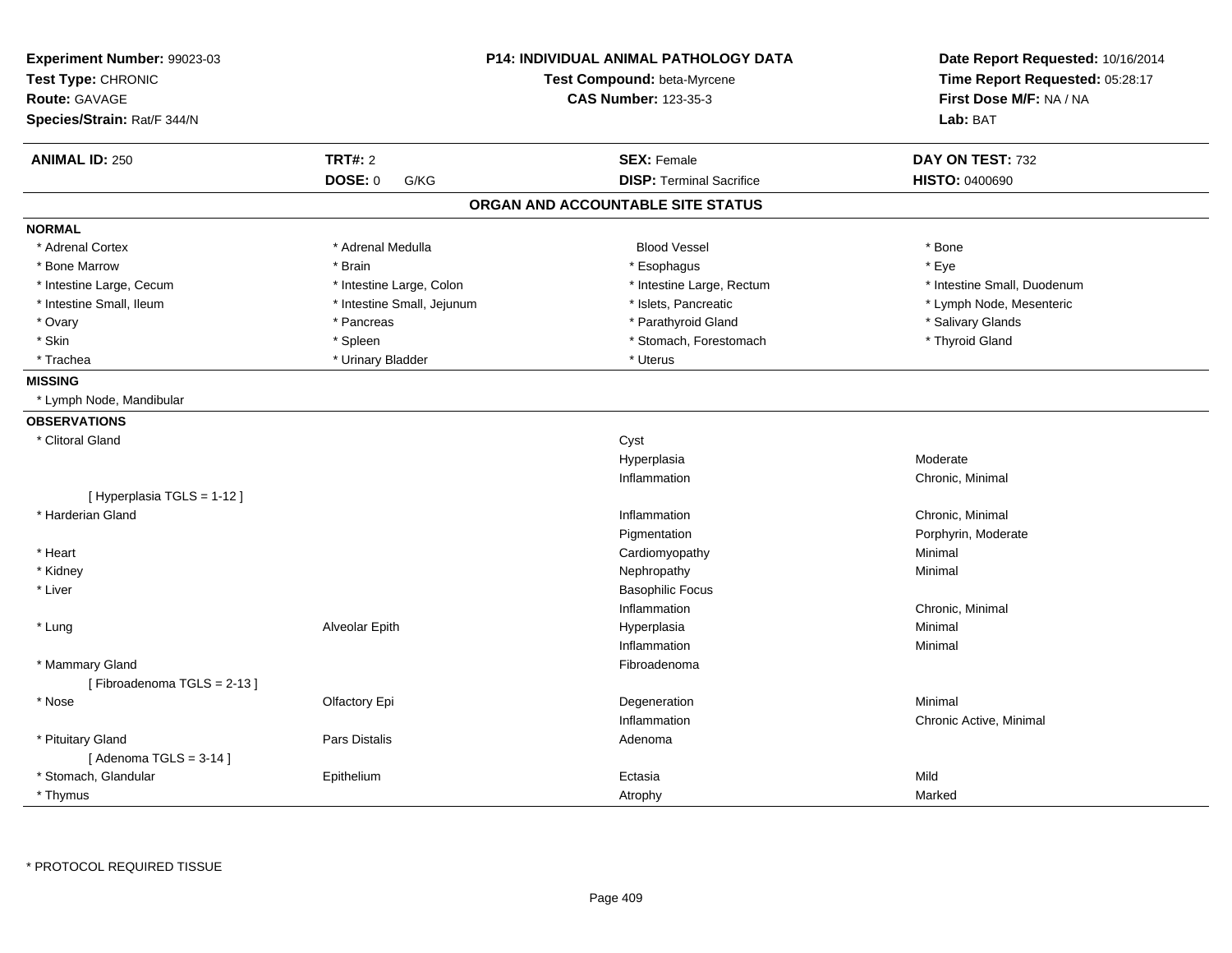| Experiment Number: 99023-03                                                                                            |                 | <b>P14: INDIVIDUAL ANIMAL PATHOLOGY DATA</b> | Date Report Requested: 10/16/2014 |  |
|------------------------------------------------------------------------------------------------------------------------|-----------------|----------------------------------------------|-----------------------------------|--|
| <b>Test Compound: beta-Myrcene</b><br><b>Test Type: CHRONIC</b><br><b>CAS Number: 123-35-3</b><br><b>Route: GAVAGE</b> |                 |                                              | Time Report Requested: 05:28:17   |  |
|                                                                                                                        |                 | First Dose M/F: NA / NA                      |                                   |  |
| Species/Strain: Rat/F 344/N                                                                                            |                 |                                              | Lab: BAT                          |  |
| <b>ANIMAL ID: 250</b>                                                                                                  | <b>TRT#: 2</b>  | <b>SEX: Female</b>                           | DAY ON TEST: 732                  |  |
|                                                                                                                        | DOSE: 0<br>G/KG | <b>DISP: Terminal Sacrifice</b>              | <b>HISTO: 0400690</b>             |  |
|                                                                                                                        |                 | ORGAN AND ACCOUNTABLE SITE STATUS            |                                   |  |
| PRIMARY CAUSE OF DEATH                                                                                                 |                 |                                              |                                   |  |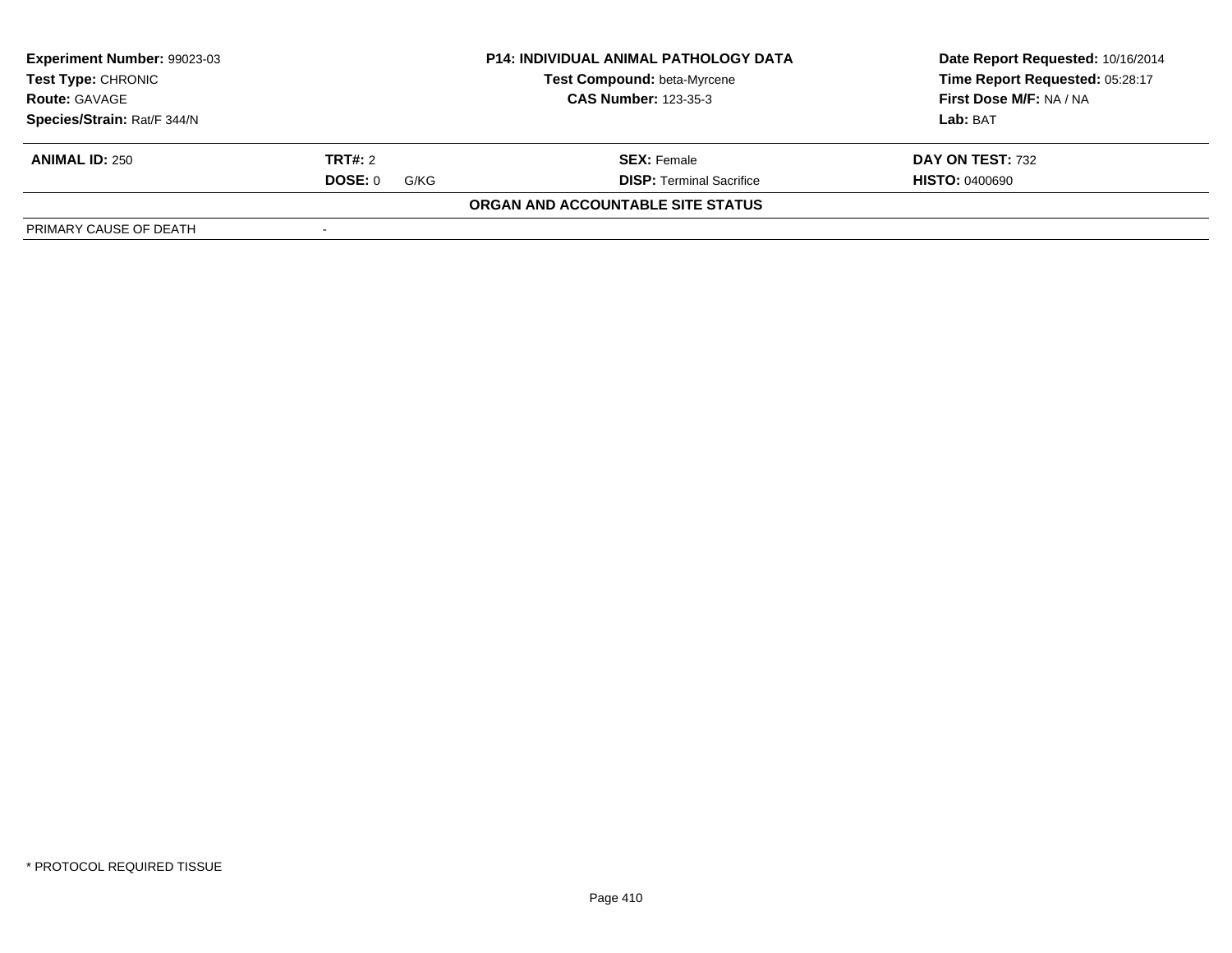| Experiment Number: 99023-03<br>Test Type: CHRONIC |                            | <b>P14: INDIVIDUAL ANIMAL PATHOLOGY DATA</b><br>Test Compound: beta-Myrcene | Date Report Requested: 10/16/2014<br>Time Report Requested: 05:28:17 |
|---------------------------------------------------|----------------------------|-----------------------------------------------------------------------------|----------------------------------------------------------------------|
| <b>Route: GAVAGE</b>                              |                            | <b>CAS Number: 123-35-3</b>                                                 | First Dose M/F: NA / NA                                              |
| Species/Strain: Rat/F 344/N                       |                            |                                                                             | Lab: BAT                                                             |
| <b>ANIMAL ID: 251</b>                             | <b>TRT#: 4</b>             | <b>SEX: Female</b>                                                          | DAY ON TEST: 730                                                     |
|                                                   | DOSE: 0.25 G/KG            | <b>DISP: Terminal Sacrifice</b>                                             | HISTO: 0400691                                                       |
|                                                   |                            | ORGAN AND ACCOUNTABLE SITE STATUS                                           |                                                                      |
| <b>NORMAL</b>                                     |                            |                                                                             |                                                                      |
| * Adrenal Cortex                                  | * Adrenal Medulla          | <b>Blood Vessel</b>                                                         | * Bone                                                               |
| * Bone Marrow                                     | * Brain                    | * Esophagus                                                                 | * Eve                                                                |
| * Intestine Large, Cecum                          | * Intestine Large, Colon   | * Intestine Large, Rectum                                                   | * Intestine Small, Duodenum                                          |
| * Intestine Small, Ileum                          | * Intestine Small, Jejunum | * Lymph Node, Mesenteric                                                    | * Mammary Gland                                                      |
| * Ovary                                           | * Pancreas                 | * Parathyroid Gland                                                         | * Salivary Glands                                                    |
| $*$ Skin                                          | * Stomach, Forestomach     | * Trachea                                                                   | * Urinary Bladder                                                    |
| <b>MISSING</b>                                    |                            |                                                                             |                                                                      |
| * Lymph Node, Mandibular                          |                            |                                                                             |                                                                      |
| <b>OBSERVATIONS</b>                               |                            |                                                                             |                                                                      |
| * Clitoral Gland                                  |                            | Inflammation                                                                | Chronic, Minimal                                                     |
| * Harderian Gland                                 |                            | Pigmentation                                                                | Porphyrin, Mild                                                      |
| * Heart                                           |                            | Cardiomyopathy                                                              | Minimal                                                              |
| * Islets, Pancreatic                              |                            | Hyperplasia                                                                 | Mild                                                                 |
| * Kidney                                          |                            | Nephropathy                                                                 | Minimal                                                              |
| * Liver                                           |                            | <b>Basophilic Focus</b>                                                     |                                                                      |
|                                                   |                            | <b>Eosinophilic Focus</b>                                                   |                                                                      |
|                                                   |                            | Hepatocellular Carcinoma                                                    |                                                                      |
|                                                   |                            | Leukemia Mononuclear                                                        |                                                                      |
|                                                   |                            | <b>Mixed Cell Focus</b>                                                     |                                                                      |
| [ Hepatocellular Carcinoma TGLS = 3-13 ]          |                            |                                                                             |                                                                      |
| [ Leukemia Mononuclear TGLS = 2-6+7 ]             |                            |                                                                             |                                                                      |
| * Lung                                            |                            | Inflammation                                                                | Minimal                                                              |
|                                                   |                            | Leukemia Mononuclear                                                        |                                                                      |
| * Nose                                            | Olfactory Epi              | Degeneration                                                                | Minimal                                                              |
| * Pituitary Gland                                 | Pars Distalis              | Hyperplasia                                                                 | Mild                                                                 |
| * Spleen                                          |                            | Leukemia Mononuclear                                                        |                                                                      |
| [ Leukemia Mononuclear TGLS = 1-5 ]               |                            |                                                                             |                                                                      |
| * Stomach, Glandular                              | Epithelium                 | Ectasia                                                                     | Mild                                                                 |
| * Thymus                                          |                            | Atrophy                                                                     | Marked                                                               |
| * Thyroid Gland                                   | C Cell                     | Hyperplasia                                                                 | Mild                                                                 |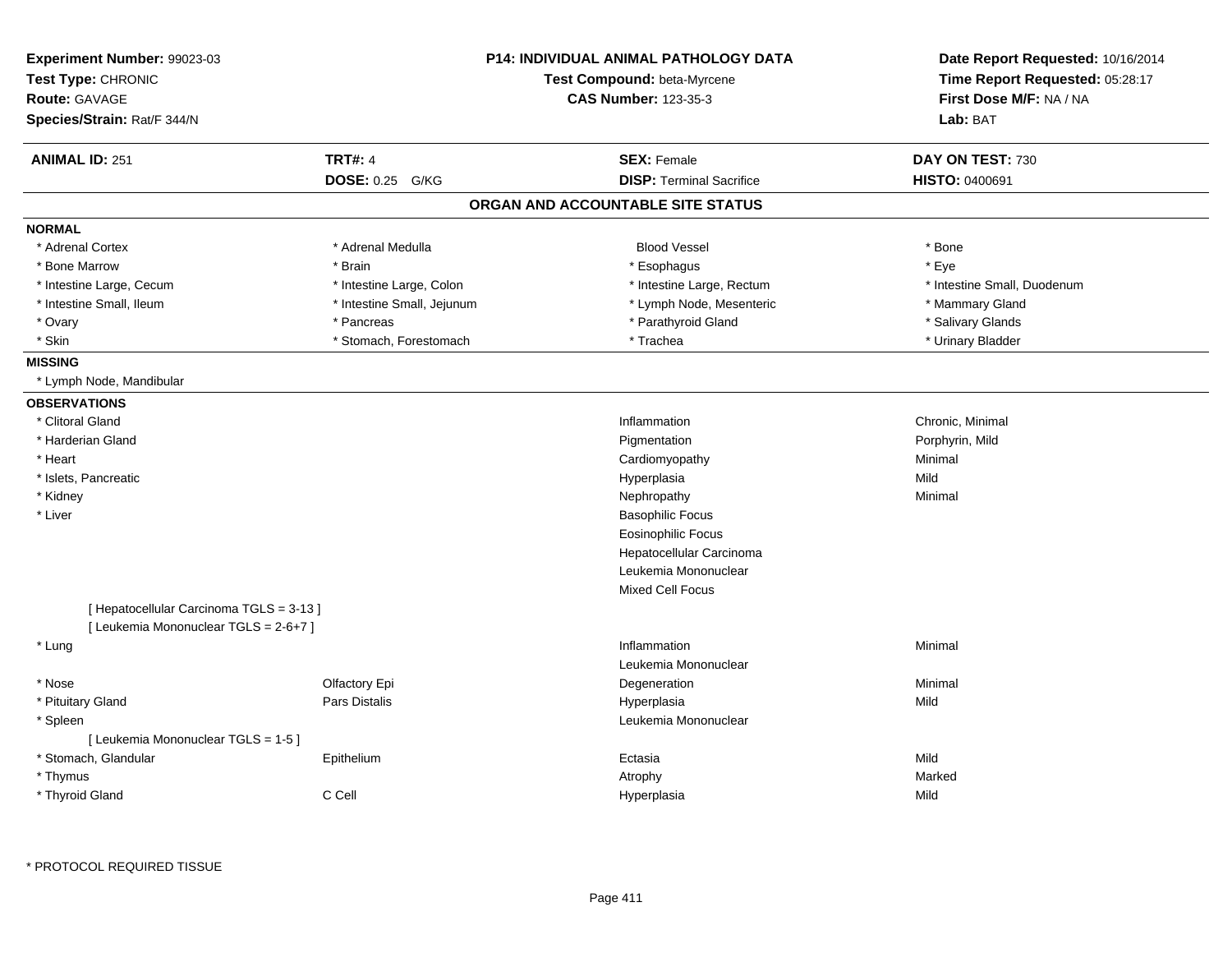| Experiment Number: 99023-03<br><b>Test Type: CHRONIC</b> |                             | <b>P14: INDIVIDUAL ANIMAL PATHOLOGY DATA</b> | Date Report Requested: 10/16/2014 |  |
|----------------------------------------------------------|-----------------------------|----------------------------------------------|-----------------------------------|--|
|                                                          |                             | Test Compound: beta-Myrcene                  | Time Report Requested: 05:28:17   |  |
| <b>Route: GAVAGE</b>                                     | <b>CAS Number: 123-35-3</b> |                                              | First Dose M/F: NA / NA           |  |
| Species/Strain: Rat/F 344/N                              |                             |                                              | Lab: BAT                          |  |
| <b>ANIMAL ID: 251</b>                                    | <b>TRT#: 4</b>              | <b>SEX: Female</b>                           | DAY ON TEST: 730                  |  |
|                                                          | <b>DOSE: 0.25 G/KG</b>      | <b>DISP: Terminal Sacrifice</b>              | <b>HISTO: 0400691</b>             |  |
|                                                          |                             | ORGAN AND ACCOUNTABLE SITE STATUS            |                                   |  |
| * Uterus                                                 |                             | Polyp Stromal                                |                                   |  |
| PRIMARY CAUSE OF DEATH                                   | $\overline{\phantom{a}}$    |                                              |                                   |  |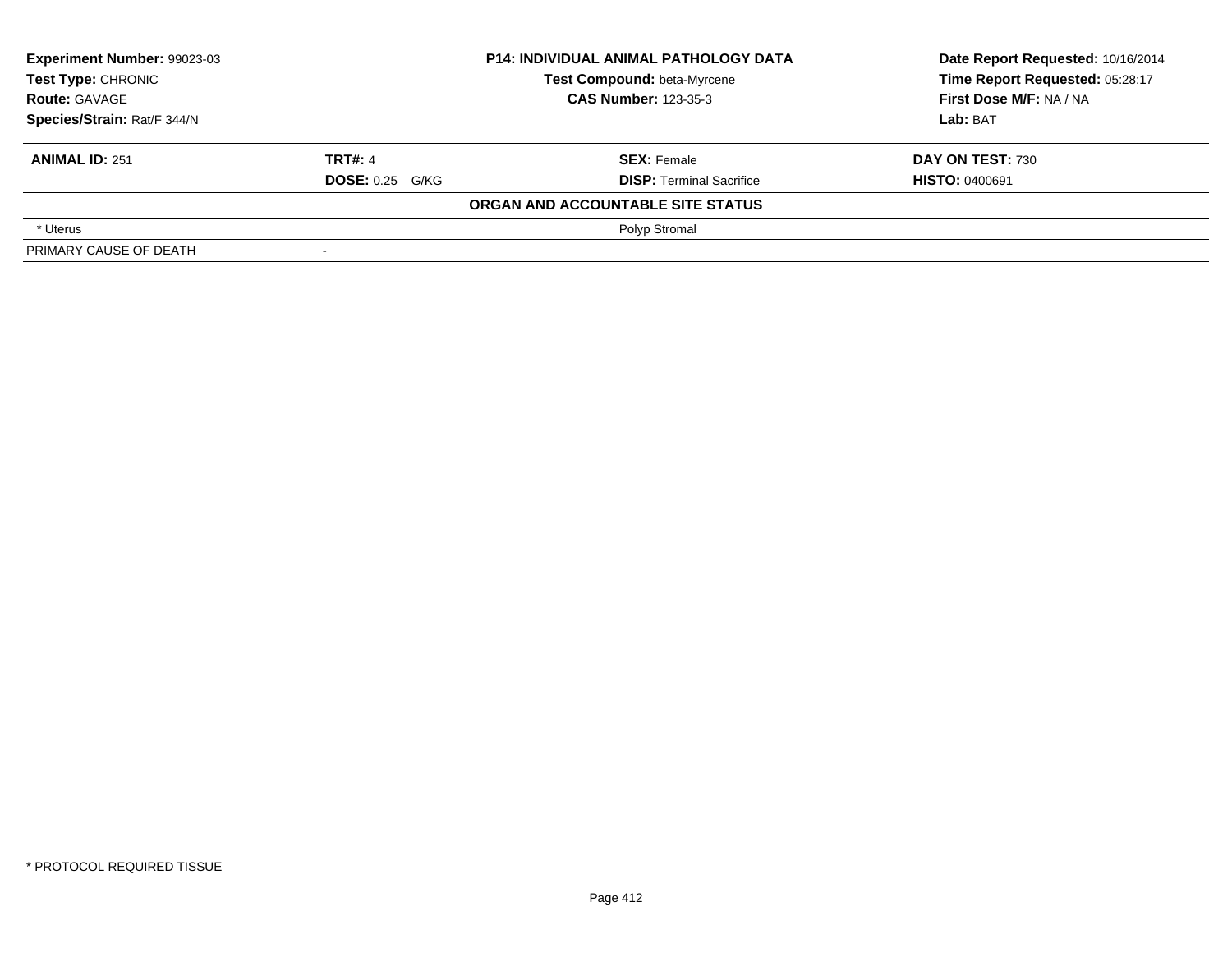| Experiment Number: 99023-03<br>Test Type: CHRONIC<br><b>Route: GAVAGE</b><br>Species/Strain: Rat/F 344/N |                          | P14: INDIVIDUAL ANIMAL PATHOLOGY DATA<br>Test Compound: beta-Myrcene<br><b>CAS Number: 123-35-3</b> | Date Report Requested: 10/16/2014<br>Time Report Requested: 05:28:17<br>First Dose M/F: NA / NA<br>Lab: BAT |
|----------------------------------------------------------------------------------------------------------|--------------------------|-----------------------------------------------------------------------------------------------------|-------------------------------------------------------------------------------------------------------------|
| <b>ANIMAL ID: 252</b>                                                                                    | <b>TRT#: 4</b>           | <b>SEX: Female</b>                                                                                  | DAY ON TEST: 732                                                                                            |
|                                                                                                          | DOSE: 0.25 G/KG          | <b>DISP: Terminal Sacrifice</b>                                                                     | HISTO: 0400692                                                                                              |
|                                                                                                          |                          | ORGAN AND ACCOUNTABLE SITE STATUS                                                                   |                                                                                                             |
| <b>NORMAL</b>                                                                                            |                          |                                                                                                     |                                                                                                             |
| * Adrenal Cortex                                                                                         | * Adrenal Medulla        | <b>Blood Vessel</b>                                                                                 | * Bone                                                                                                      |
| * Bone Marrow                                                                                            | * Brain                  | * Clitoral Gland                                                                                    | * Esophagus                                                                                                 |
| * Eye                                                                                                    | * Intestine Large, Cecum | * Intestine Large, Colon                                                                            | * Intestine Large, Rectum                                                                                   |
| * Intestine Small, Duodenum                                                                              | * Intestine Small, Ileum | * Intestine Small, Jejunum                                                                          | * Islets, Pancreatic                                                                                        |
| * Lymph Node, Mesenteric                                                                                 | * Pancreas               | * Parathyroid Gland                                                                                 | * Salivary Glands                                                                                           |
| * Skin                                                                                                   | * Stomach, Forestomach   | * Thyroid Gland                                                                                     | * Trachea                                                                                                   |
| * Urinary Bladder                                                                                        | * Uterus                 |                                                                                                     |                                                                                                             |
| <b>MISSING</b>                                                                                           |                          |                                                                                                     |                                                                                                             |
| * Lymph Node, Mandibular                                                                                 |                          |                                                                                                     |                                                                                                             |
| <b>OBSERVATIONS</b>                                                                                      |                          |                                                                                                     |                                                                                                             |
| * Harderian Gland                                                                                        |                          | Inflammation                                                                                        | Chronic, Minimal                                                                                            |
|                                                                                                          |                          | Pigmentation                                                                                        | Porphyrin, Mild                                                                                             |
| * Heart                                                                                                  |                          | Cardiomyopathy                                                                                      | Mild                                                                                                        |
| * Kidney                                                                                                 | <b>Transit Epithe</b>    | Hyperplasia                                                                                         | Minimal                                                                                                     |
|                                                                                                          | Papilla                  | Mineralization                                                                                      | Minimal                                                                                                     |
|                                                                                                          |                          | Nephropathy                                                                                         | Minimal                                                                                                     |
|                                                                                                          | <b>Renal Tubule</b>      | Nephrosis                                                                                           | Minimal                                                                                                     |
| * Liver                                                                                                  |                          | <b>Basophilic Focus</b>                                                                             |                                                                                                             |
|                                                                                                          |                          | <b>Clear Cell Focus</b>                                                                             |                                                                                                             |
|                                                                                                          |                          | Inflammation                                                                                        | Chronic, Mild                                                                                               |
| * Lung                                                                                                   |                          | Inflammation                                                                                        | Minimal                                                                                                     |
| * Mammary Gland                                                                                          |                          | Fibroadenoma                                                                                        |                                                                                                             |
| [Fibroadenoma TGLS = 1-13]                                                                               |                          |                                                                                                     |                                                                                                             |
| * Nose                                                                                                   | Olfactory Epi            | Degeneration                                                                                        | Minimal                                                                                                     |
| * Ovary                                                                                                  |                          | Cyst                                                                                                |                                                                                                             |
| * Pituitary Gland                                                                                        | <b>Pars Distalis</b>     | Adenoma                                                                                             |                                                                                                             |
|                                                                                                          |                          | Angiectasis                                                                                         | Mild                                                                                                        |
| [Adenoma TGLS = $2-8$ ]                                                                                  |                          |                                                                                                     |                                                                                                             |
| * Spleen                                                                                                 |                          | Hematopoietic Cell Proliferation                                                                    | Minimal                                                                                                     |
| * Stomach, Glandular                                                                                     | Epithelium               | Ectasia                                                                                             | Mild                                                                                                        |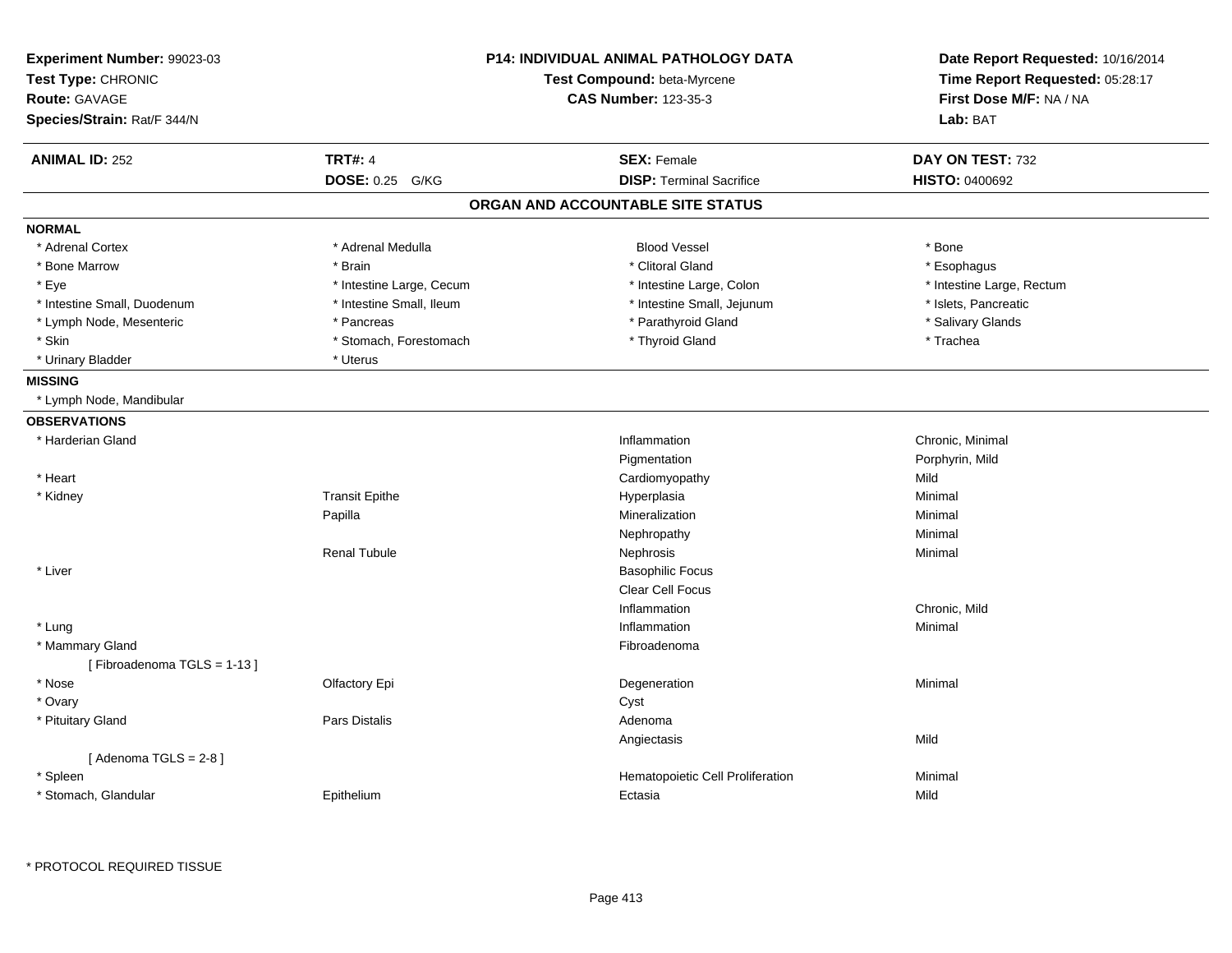| Experiment Number: 99023-03<br>Test Type: CHRONIC |                        | <b>P14: INDIVIDUAL ANIMAL PATHOLOGY DATA</b> | Date Report Requested: 10/16/2014 |
|---------------------------------------------------|------------------------|----------------------------------------------|-----------------------------------|
|                                                   |                        | Test Compound: beta-Myrcene                  | Time Report Requested: 05:28:17   |
| <b>Route: GAVAGE</b>                              |                        | <b>CAS Number: 123-35-3</b>                  | First Dose M/F: NA / NA           |
| Species/Strain: Rat/F 344/N                       |                        |                                              | Lab: BAT                          |
| <b>ANIMAL ID: 252</b>                             | <b>TRT#: 4</b>         | <b>SEX: Female</b>                           | DAY ON TEST: 732                  |
|                                                   | <b>DOSE:</b> 0.25 G/KG | <b>DISP: Terminal Sacrifice</b>              | <b>HISTO: 0400692</b>             |
|                                                   |                        | ORGAN AND ACCOUNTABLE SITE STATUS            |                                   |
| * Thymus                                          |                        | Atrophy                                      | Marked                            |
| PRIMARY CAUSE OF DEATH                            |                        |                                              |                                   |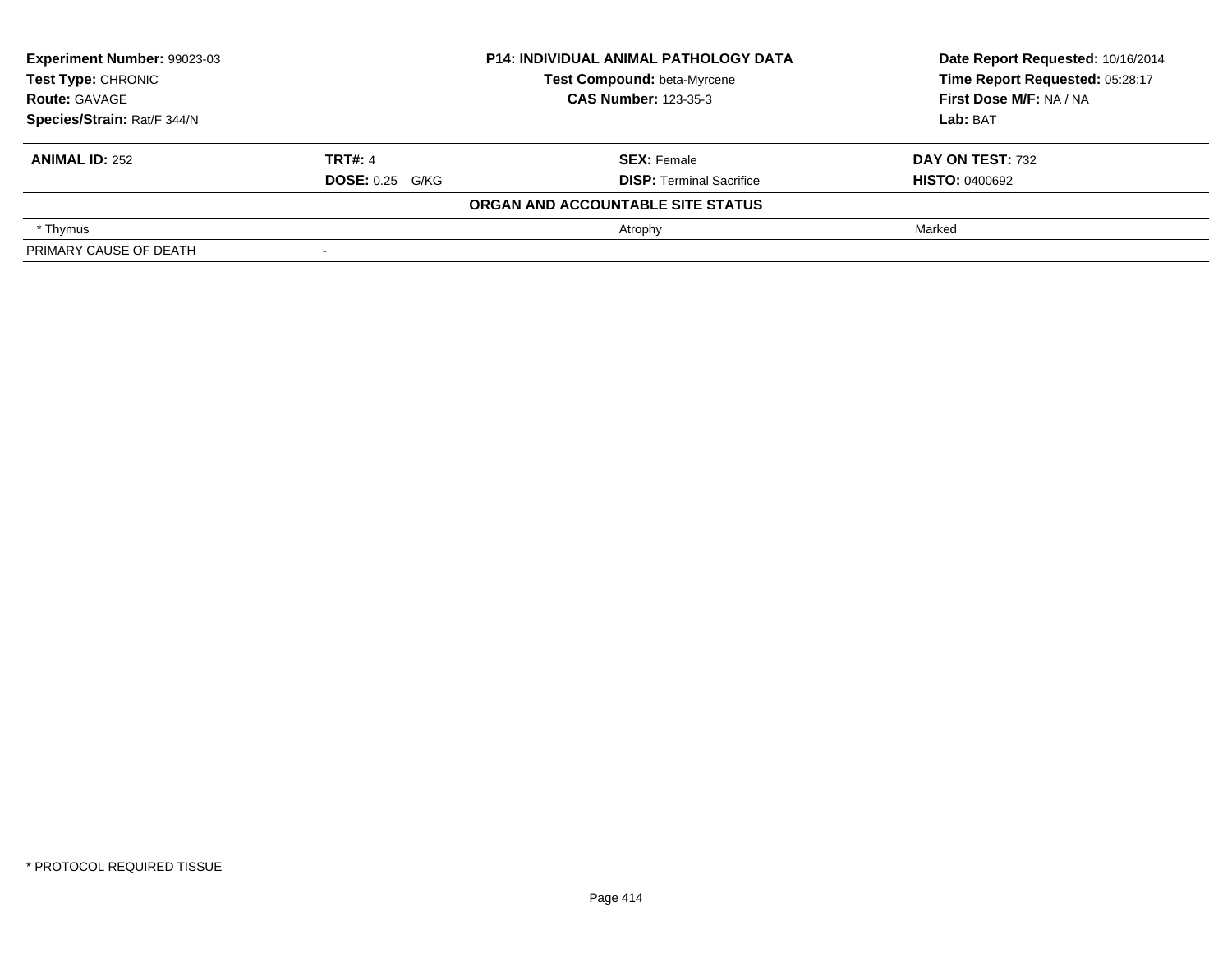| Experiment Number: 99023-03<br>Test Type: CHRONIC<br><b>Route: GAVAGE</b><br>Species/Strain: Rat/F 344/N | <b>P14: INDIVIDUAL ANIMAL PATHOLOGY DATA</b><br>Test Compound: beta-Myrcene<br><b>CAS Number: 123-35-3</b> |                                   | Date Report Requested: 10/16/2014<br>Time Report Requested: 05:28:17<br>First Dose M/F: NA / NA<br>Lab: BAT |
|----------------------------------------------------------------------------------------------------------|------------------------------------------------------------------------------------------------------------|-----------------------------------|-------------------------------------------------------------------------------------------------------------|
| <b>ANIMAL ID: 253</b>                                                                                    | <b>TRT#: 4</b>                                                                                             | <b>SEX: Female</b>                | DAY ON TEST: 731                                                                                            |
|                                                                                                          | DOSE: 0.25 G/KG                                                                                            | <b>DISP: Terminal Sacrifice</b>   | <b>HISTO: 0400693</b>                                                                                       |
|                                                                                                          |                                                                                                            | ORGAN AND ACCOUNTABLE SITE STATUS |                                                                                                             |
| <b>NORMAL</b>                                                                                            |                                                                                                            |                                   |                                                                                                             |
| * Adrenal Cortex                                                                                         | * Adrenal Medulla                                                                                          | <b>Blood Vessel</b>               | * Bone                                                                                                      |
| * Bone Marrow                                                                                            | * Brain                                                                                                    | * Clitoral Gland                  | * Esophagus                                                                                                 |
| * Eye                                                                                                    | * Heart                                                                                                    | * Intestine Large, Cecum          | * Intestine Small, Duodenum                                                                                 |
| * Intestine Small, Ileum                                                                                 | * Intestine Small, Jejunum                                                                                 | * Islets, Pancreatic              | * Lymph Node, Mesenteric                                                                                    |
| * Ovary                                                                                                  | * Pancreas                                                                                                 | * Parathyroid Gland               | * Salivary Glands                                                                                           |
| * Skin                                                                                                   | * Spleen                                                                                                   | * Stomach, Forestomach            | * Stomach, Glandular                                                                                        |
| * Thyroid Gland                                                                                          | * Trachea                                                                                                  | * Urinary Bladder                 | * Uterus                                                                                                    |
| <b>MISSING</b>                                                                                           |                                                                                                            |                                   |                                                                                                             |
| * Lymph Node, Mandibular                                                                                 | * Thymus                                                                                                   |                                   |                                                                                                             |
| <b>OBSERVATIONS</b>                                                                                      |                                                                                                            |                                   |                                                                                                             |
| * Harderian Gland                                                                                        |                                                                                                            | Pigmentation                      | Porphyrin, Mild                                                                                             |
| * Intestine Large, Colon                                                                                 |                                                                                                            | Parasite Metazoan                 | Minimal                                                                                                     |
| * Intestine Large, Rectum                                                                                |                                                                                                            | Parasite Metazoan                 | Minimal                                                                                                     |
| * Kidney                                                                                                 |                                                                                                            | Nephropathy                       | Minimal                                                                                                     |
| * Liver                                                                                                  |                                                                                                            | <b>Basophilic Focus</b>           |                                                                                                             |
|                                                                                                          |                                                                                                            | Inflammation                      | Chronic, Minimal                                                                                            |
|                                                                                                          |                                                                                                            | <b>Mixed Cell Focus</b>           |                                                                                                             |
| * Lung                                                                                                   |                                                                                                            | Inflammation                      | Minimal                                                                                                     |
| * Mammary Gland                                                                                          |                                                                                                            | Fibroadenoma                      | Multiple                                                                                                    |
| [Fibroadenoma TGLS = $1,2-13+14$ ]                                                                       |                                                                                                            |                                   |                                                                                                             |
| * Nose                                                                                                   | Olfactory Epi                                                                                              | Degeneration                      | Minimal                                                                                                     |
| * Pituitary Gland                                                                                        | <b>Pars Distalis</b>                                                                                       | Adenoma                           |                                                                                                             |
|                                                                                                          |                                                                                                            | Angiectasis                       | Mild                                                                                                        |
| [Adenoma TGLS = $3-8$ ]                                                                                  |                                                                                                            |                                   |                                                                                                             |
| PRIMARY CAUSE OF DEATH                                                                                   | $\blacksquare$                                                                                             |                                   |                                                                                                             |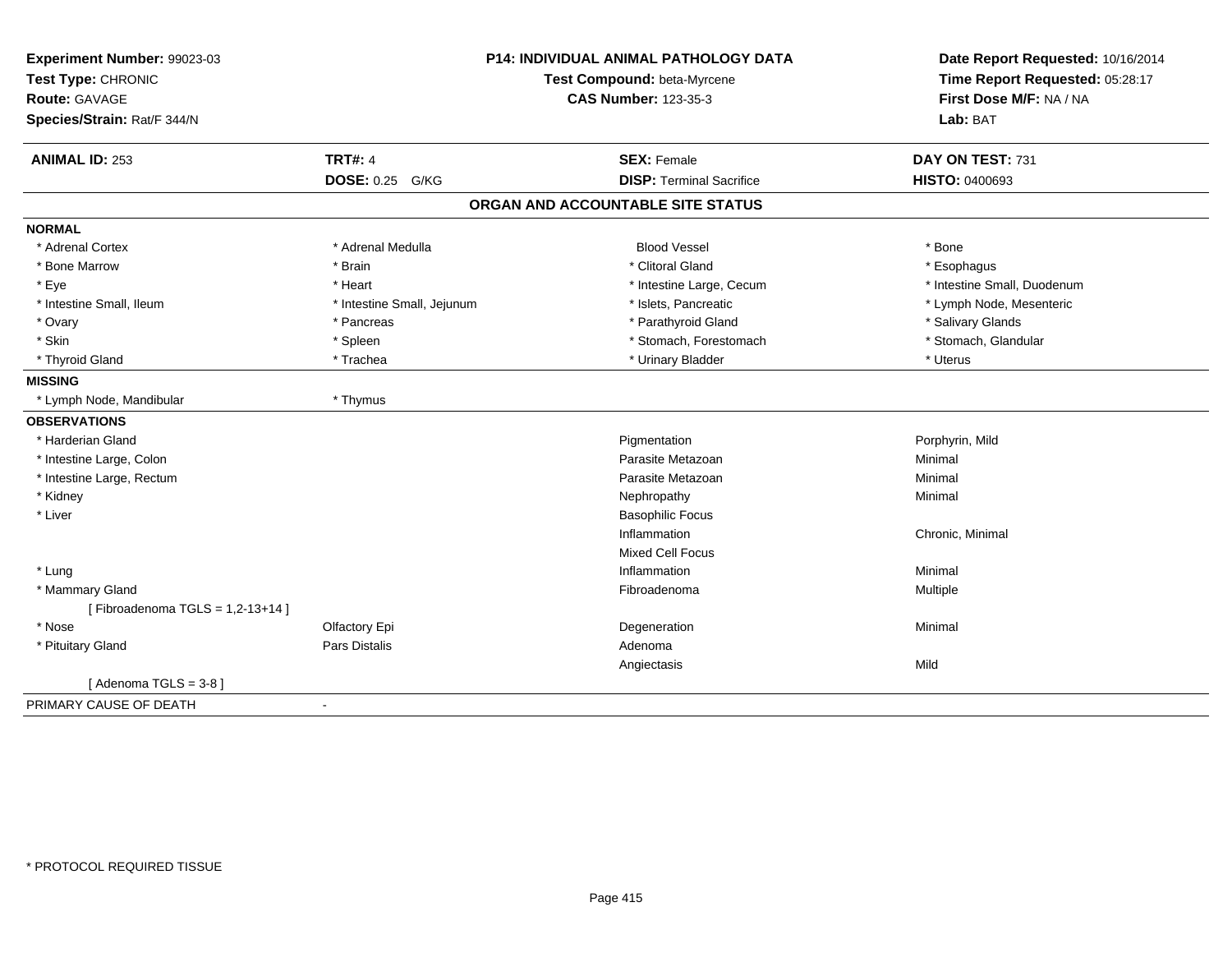| Experiment Number: 99023-03<br>Test Type: CHRONIC<br><b>Route: GAVAGE</b><br>Species/Strain: Rat/F 344/N | <b>P14: INDIVIDUAL ANIMAL PATHOLOGY DATA</b><br>Test Compound: beta-Myrcene<br><b>CAS Number: 123-35-3</b> |                                   | Date Report Requested: 10/16/2014<br>Time Report Requested: 05:28:17<br>First Dose M/F: NA / NA<br>Lab: BAT |
|----------------------------------------------------------------------------------------------------------|------------------------------------------------------------------------------------------------------------|-----------------------------------|-------------------------------------------------------------------------------------------------------------|
| <b>ANIMAL ID: 254</b>                                                                                    | <b>TRT#: 4</b>                                                                                             | <b>SEX: Female</b>                | DAY ON TEST: 699                                                                                            |
|                                                                                                          | <b>DOSE: 0.25</b><br>G/KG                                                                                  | <b>DISP: Natural Death</b>        | <b>HISTO: 0400694</b>                                                                                       |
|                                                                                                          |                                                                                                            | ORGAN AND ACCOUNTABLE SITE STATUS |                                                                                                             |
| <b>NORMAL</b>                                                                                            |                                                                                                            |                                   |                                                                                                             |
| * Adrenal Cortex                                                                                         | <b>Blood Vessel</b>                                                                                        | $*$ Bone                          | * Brain                                                                                                     |
| * Clitoral Gland                                                                                         | * Esophagus                                                                                                | * Eye                             | * Intestine Large, Cecum                                                                                    |
| * Intestine Large, Colon                                                                                 | * Intestine Large, Rectum                                                                                  | * Intestine Small, Duodenum       | * Intestine Small, Ileum                                                                                    |
| * Intestine Small, Jejunum                                                                               | * Islets, Pancreatic                                                                                       | * Kidney                          | * Lymph Node, Mesenteric                                                                                    |
| * Mammary Gland                                                                                          | * Pancreas                                                                                                 | * Parathyroid Gland               | * Salivary Glands                                                                                           |
| * Skin                                                                                                   | * Stomach, Forestomach                                                                                     | * Thyroid Gland                   | * Trachea                                                                                                   |
| * Urinary Bladder                                                                                        | * Uterus                                                                                                   |                                   |                                                                                                             |
| <b>MISSING</b>                                                                                           |                                                                                                            |                                   |                                                                                                             |
| * Lymph Node, Mandibular                                                                                 |                                                                                                            |                                   |                                                                                                             |
| <b>OBSERVATIONS</b>                                                                                      |                                                                                                            |                                   |                                                                                                             |
| * Adrenal Medulla                                                                                        |                                                                                                            | Leukemia Mononuclear              |                                                                                                             |
| * Bone Marrow                                                                                            |                                                                                                            | Leukemia Mononuclear              |                                                                                                             |
| * Harderian Gland                                                                                        |                                                                                                            | Pigmentation                      | Porphyrin, Moderate                                                                                         |
| * Heart                                                                                                  |                                                                                                            | Cardiomyopathy                    | Mild                                                                                                        |
| * Liver                                                                                                  |                                                                                                            | Fatty Change                      | Moderate                                                                                                    |
|                                                                                                          |                                                                                                            | Leukemia Mononuclear              |                                                                                                             |
| [ Leukemia Mononuclear TGLS = 3-6+7 ]                                                                    |                                                                                                            |                                   |                                                                                                             |
| * Lung                                                                                                   |                                                                                                            | Leukemia Mononuclear              |                                                                                                             |
| * Nose                                                                                                   | Olfactory Epi                                                                                              | Degeneration                      | Minimal                                                                                                     |
| * Ovary                                                                                                  |                                                                                                            | Atrophy                           | Moderate                                                                                                    |
| * Pituitary Gland                                                                                        |                                                                                                            | Angiectasis                       | Mild                                                                                                        |
| [Angiectasis TGLS = 1-8]                                                                                 |                                                                                                            |                                   |                                                                                                             |
| * Spleen                                                                                                 |                                                                                                            | Leukemia Mononuclear              |                                                                                                             |
| [ Leukemia Mononuclear TGLS = 2-13 ]                                                                     |                                                                                                            |                                   |                                                                                                             |
| * Stomach, Glandular                                                                                     | Epithelium                                                                                                 | Ectasia                           | Minimal                                                                                                     |
| * Thymus                                                                                                 |                                                                                                            | Atrophy                           | Moderate                                                                                                    |
| PRIMARY CAUSE OF DEATH                                                                                   | - Spleen Leukemia Mononuclear                                                                              |                                   |                                                                                                             |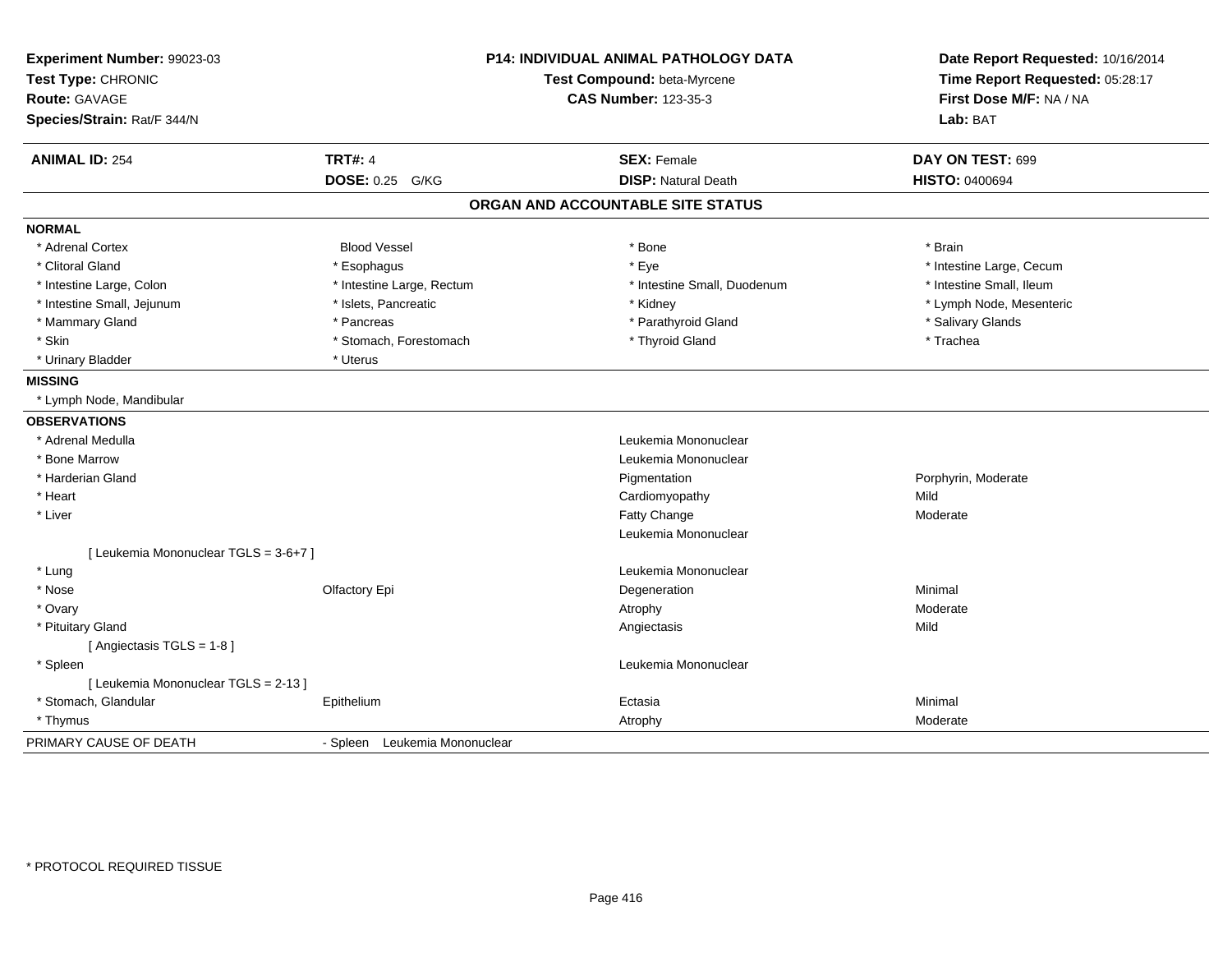| Experiment Number: 99023-03<br>Test Type: CHRONIC<br><b>Route: GAVAGE</b> | P14: INDIVIDUAL ANIMAL PATHOLOGY DATA<br>Test Compound: beta-Myrcene<br><b>CAS Number: 123-35-3</b> |                                   | Date Report Requested: 10/16/2014<br>Time Report Requested: 05:28:17<br>First Dose M/F: NA / NA |
|---------------------------------------------------------------------------|-----------------------------------------------------------------------------------------------------|-----------------------------------|-------------------------------------------------------------------------------------------------|
| Species/Strain: Rat/F 344/N                                               |                                                                                                     |                                   | Lab: BAT                                                                                        |
| <b>ANIMAL ID: 255</b>                                                     | <b>TRT#: 4</b>                                                                                      | <b>SEX: Female</b>                | DAY ON TEST: 732                                                                                |
|                                                                           | DOSE: 0.25 G/KG                                                                                     | <b>DISP: Terminal Sacrifice</b>   | <b>HISTO: 0400695</b>                                                                           |
|                                                                           |                                                                                                     | ORGAN AND ACCOUNTABLE SITE STATUS |                                                                                                 |
| <b>NORMAL</b>                                                             |                                                                                                     |                                   |                                                                                                 |
| * Adrenal Cortex                                                          | * Adrenal Medulla                                                                                   | <b>Blood Vessel</b>               | * Bone                                                                                          |
| * Bone Marrow                                                             | * Brain                                                                                             | * Esophagus                       | * Eye                                                                                           |
| * Intestine Large, Cecum                                                  | * Intestine Large, Colon                                                                            | * Intestine Large, Rectum         | * Intestine Small, Duodenum                                                                     |
| * Intestine Small, Ileum                                                  | * Intestine Small, Jejunum                                                                          | * Islets, Pancreatic              | * Lymph Node, Mesenteric                                                                        |
| * Mammary Gland                                                           | * Ovary                                                                                             | * Pancreas                        | * Parathyroid Gland                                                                             |
| * Salivary Glands                                                         | * Skin                                                                                              | * Spleen                          | * Stomach, Forestomach                                                                          |
| * Thyroid Gland                                                           | * Trachea                                                                                           | * Urinary Bladder                 |                                                                                                 |
| <b>MISSING</b>                                                            |                                                                                                     |                                   |                                                                                                 |
| * Lymph Node, Mandibular                                                  |                                                                                                     |                                   |                                                                                                 |
| <b>OBSERVATIONS</b>                                                       |                                                                                                     |                                   |                                                                                                 |
| * Clitoral Gland                                                          |                                                                                                     | Hyperplasia                       | Minimal                                                                                         |
| * Harderian Gland                                                         |                                                                                                     | Pigmentation                      | Porphyrin, Mild                                                                                 |
| * Heart                                                                   |                                                                                                     | Cardiomyopathy                    | Mild                                                                                            |
| * Kidney                                                                  |                                                                                                     | Nephropathy                       | Minimal                                                                                         |
| * Liver                                                                   |                                                                                                     | <b>Basophilic Focus</b>           |                                                                                                 |
|                                                                           |                                                                                                     | Inflammation                      | Chronic, Minimal                                                                                |
| [Basophilic Focus TGLS = 2-14]                                            |                                                                                                     |                                   |                                                                                                 |
| * Lung                                                                    |                                                                                                     | Inflammation                      | Minimal                                                                                         |
| * Nose                                                                    | Olfactory Epi                                                                                       | Degeneration                      | Minimal                                                                                         |
|                                                                           |                                                                                                     | Inflammation                      | Chronic Active, Minimal                                                                         |
| * Pituitary Gland                                                         |                                                                                                     | Angiectasis                       | Mild                                                                                            |
|                                                                           |                                                                                                     | Cyst                              |                                                                                                 |
|                                                                           | Pars Distalis                                                                                       | Hyperplasia                       | Mild                                                                                            |
| [Hyperplasia TGLS = 1-13]                                                 |                                                                                                     |                                   |                                                                                                 |
| * Stomach, Glandular                                                      | Epithelium                                                                                          | Ectasia                           | Minimal                                                                                         |
| * Thymus                                                                  |                                                                                                     | Atrophy                           | Moderate                                                                                        |
| * Uterus                                                                  | Endometrium                                                                                         | Hyperplasia                       | Cystic, Minimal                                                                                 |
| PRIMARY CAUSE OF DEATH                                                    | $\overline{\phantom{a}}$                                                                            |                                   |                                                                                                 |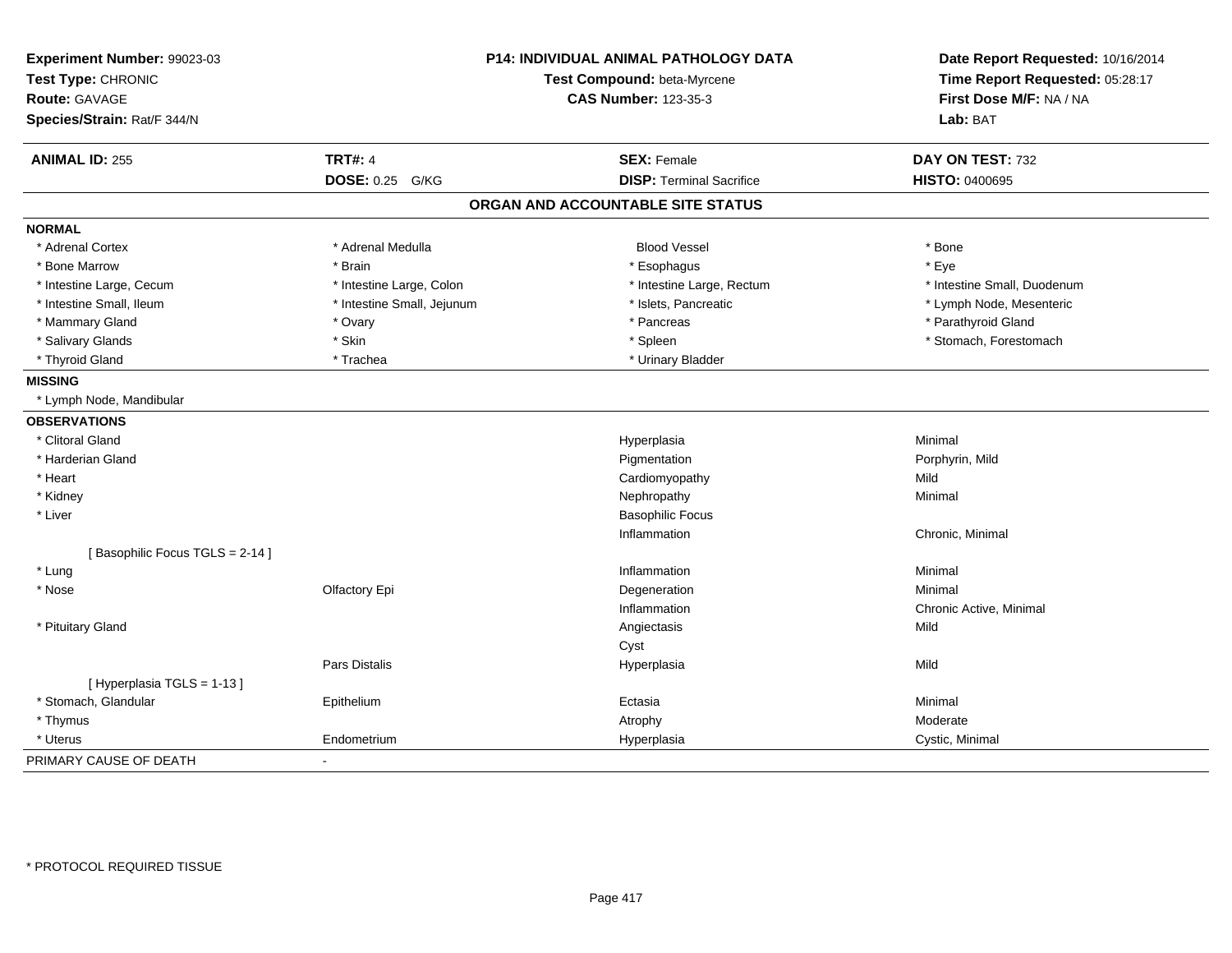| Experiment Number: 99023-03<br>Test Type: CHRONIC<br><b>Route: GAVAGE</b><br>Species/Strain: Rat/F 344/N |                                  | <b>P14: INDIVIDUAL ANIMAL PATHOLOGY DATA</b><br>Test Compound: beta-Myrcene<br><b>CAS Number: 123-35-3</b>                        | Date Report Requested: 10/16/2014<br>Time Report Requested: 05:28:17<br>First Dose M/F: NA / NA<br>Lab: BAT |
|----------------------------------------------------------------------------------------------------------|----------------------------------|-----------------------------------------------------------------------------------------------------------------------------------|-------------------------------------------------------------------------------------------------------------|
| <b>ANIMAL ID: 256</b>                                                                                    | <b>TRT#: 4</b>                   | <b>SEX: Female</b>                                                                                                                | DAY ON TEST: 651                                                                                            |
|                                                                                                          | <b>DOSE: 0.25</b><br>G/KG        | <b>DISP: Moribund Sacrifice</b>                                                                                                   | <b>HISTO: 0400696</b>                                                                                       |
|                                                                                                          |                                  | ORGAN AND ACCOUNTABLE SITE STATUS                                                                                                 |                                                                                                             |
| <b>NORMAL</b>                                                                                            |                                  |                                                                                                                                   |                                                                                                             |
| * Adrenal Medulla                                                                                        | <b>Blood Vessel</b>              | * Bone                                                                                                                            | * Bone Marrow                                                                                               |
| * Brain                                                                                                  | * Clitoral Gland                 | * Esophagus                                                                                                                       | * Eye                                                                                                       |
| * Intestine Large, Cecum                                                                                 | * Intestine Large, Colon         | * Intestine Large, Rectum                                                                                                         | * Intestine Small, Duodenum                                                                                 |
| * Intestine Small, Ileum                                                                                 | * Intestine Small, Jejunum       | * Islets, Pancreatic                                                                                                              | * Lymph Node, Mesenteric                                                                                    |
| * Mammary Gland                                                                                          | * Ovary                          | * Pancreas                                                                                                                        | * Parathyroid Gland                                                                                         |
| * Salivary Glands                                                                                        | * Stomach, Forestomach           | * Stomach, Glandular                                                                                                              | * Trachea                                                                                                   |
| * Urinary Bladder                                                                                        | * Uterus                         |                                                                                                                                   |                                                                                                             |
| <b>MISSING</b>                                                                                           |                                  |                                                                                                                                   |                                                                                                             |
| * Lymph Node, Mandibular                                                                                 |                                  |                                                                                                                                   |                                                                                                             |
| <b>OBSERVATIONS</b>                                                                                      |                                  |                                                                                                                                   |                                                                                                             |
| * Adrenal Cortex                                                                                         |                                  | Vacuolization Cytoplasmic                                                                                                         | Minimal                                                                                                     |
| * Harderian Gland                                                                                        |                                  | Pigmentation                                                                                                                      | Porphyrin, Mild                                                                                             |
| * Heart                                                                                                  |                                  | Cardiomyopathy                                                                                                                    | Minimal                                                                                                     |
| * Kidney                                                                                                 |                                  | Nephropathy                                                                                                                       | Minimal                                                                                                     |
| * Liver                                                                                                  |                                  | <b>Basophilic Focus</b>                                                                                                           |                                                                                                             |
|                                                                                                          |                                  | Inflammation                                                                                                                      | Chronic, Minimal                                                                                            |
| * Lung                                                                                                   |                                  | Inflammation                                                                                                                      | Minimal                                                                                                     |
| Lymph Node                                                                                               | Mediastinal                      | Ectasia                                                                                                                           | Moderate                                                                                                    |
|                                                                                                          | Mediastinal                      | Hyperplasia                                                                                                                       | Lymphoid, Moderate                                                                                          |
|                                                                                                          |                                  | Note: The cyst identified in the thymus at necropsy was examined microscopically and identified as mediastinal lymph node ectasia |                                                                                                             |
| [Ectasia TGLS = $2-3$ ]                                                                                  |                                  |                                                                                                                                   |                                                                                                             |
| * Nose                                                                                                   | Olfactory Epi                    | Degeneration                                                                                                                      | Minimal                                                                                                     |
|                                                                                                          |                                  | Inflammation                                                                                                                      | Chronic Active, Minimal                                                                                     |
| * Pituitary Gland                                                                                        |                                  | Cyst                                                                                                                              |                                                                                                             |
| * Skin                                                                                                   |                                  | Cyst Epithelial Inclusion                                                                                                         |                                                                                                             |
| [ Cyst Epithelial Inclusion TGLS = 1-13 ]                                                                |                                  |                                                                                                                                   |                                                                                                             |
| * Spleen                                                                                                 |                                  | Hematopoietic Cell Proliferation                                                                                                  | Minimal                                                                                                     |
| * Thymus                                                                                                 |                                  | Atrophy                                                                                                                           | Marked                                                                                                      |
| * Thyroid Gland                                                                                          | C Cell                           | Adenoma                                                                                                                           |                                                                                                             |
| PRIMARY CAUSE OF DEATH                                                                                   | - Skin Cyst Epithelial Inclusion |                                                                                                                                   |                                                                                                             |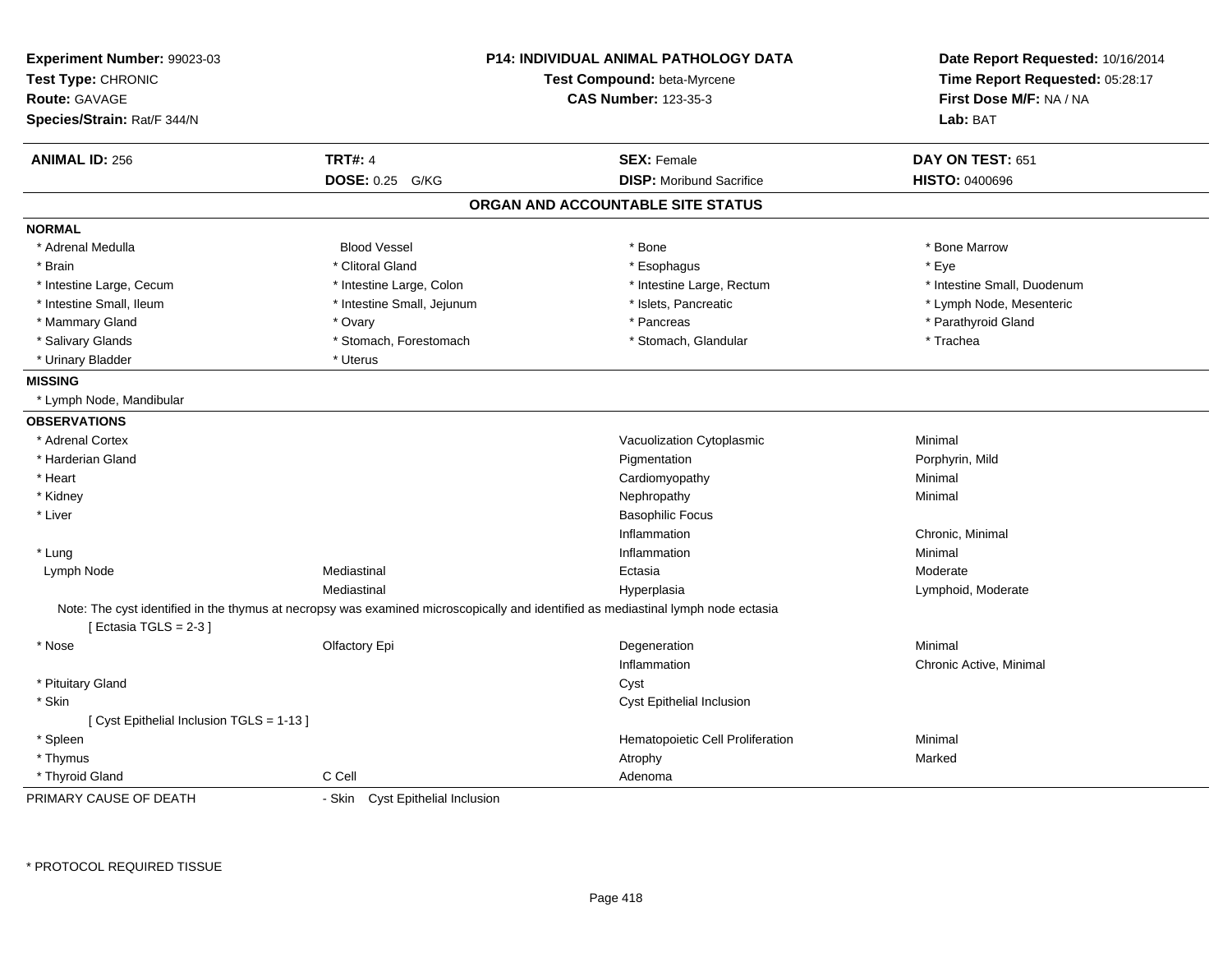| Experiment Number: 99023-03<br><b>Test Type: CHRONIC</b> |                        | <b>P14: INDIVIDUAL ANIMAL PATHOLOGY DATA</b><br>Test Compound: beta-Myrcene | Date Report Requested: 10/16/2014<br>Time Report Requested: 05:28:17 |
|----------------------------------------------------------|------------------------|-----------------------------------------------------------------------------|----------------------------------------------------------------------|
| <b>Route: GAVAGE</b>                                     |                        | <b>CAS Number: 123-35-3</b>                                                 | <b>First Dose M/F: NA / NA</b>                                       |
| Species/Strain: Rat/F 344/N                              |                        |                                                                             | Lab: BAT                                                             |
| <b>ANIMAL ID: 256</b>                                    | <b>TRT#: 4</b>         | <b>SEX: Female</b>                                                          | DAY ON TEST: 651                                                     |
|                                                          | <b>DOSE: 0.25 G/KG</b> | <b>DISP:</b> Moribund Sacrifice                                             | <b>HISTO: 0400696</b>                                                |
|                                                          |                        | ORGAN AND ACCOUNTABLE SITE STATUS                                           |                                                                      |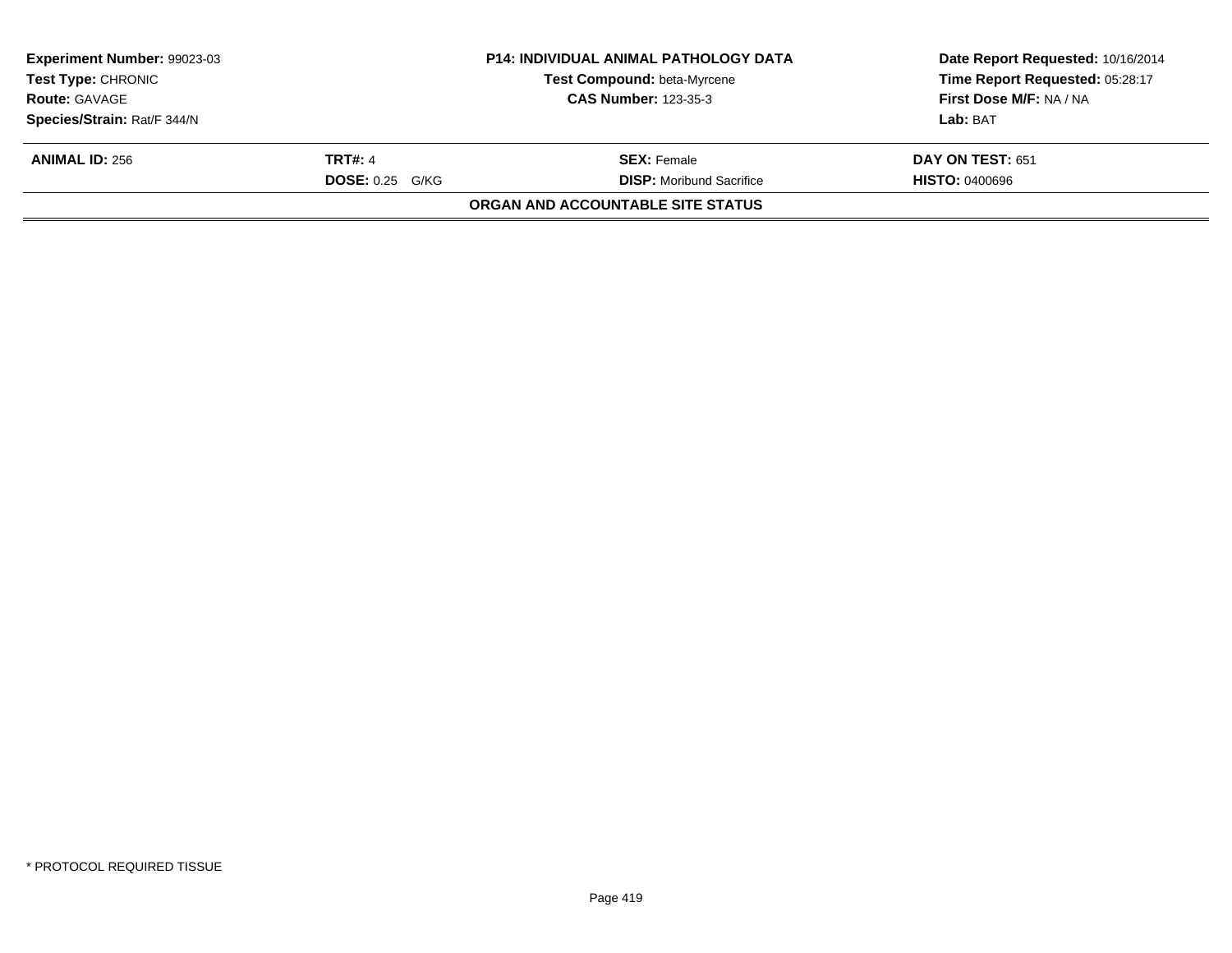| Experiment Number: 99023-03<br>Test Type: CHRONIC<br><b>Route: GAVAGE</b><br>Species/Strain: Rat/F 344/N | P14: INDIVIDUAL ANIMAL PATHOLOGY DATA<br>Test Compound: beta-Myrcene<br><b>CAS Number: 123-35-3</b> |                                   | Date Report Requested: 10/16/2014<br>Time Report Requested: 05:28:17<br>First Dose M/F: NA / NA<br>Lab: BAT |
|----------------------------------------------------------------------------------------------------------|-----------------------------------------------------------------------------------------------------|-----------------------------------|-------------------------------------------------------------------------------------------------------------|
| <b>ANIMAL ID: 257</b>                                                                                    | <b>TRT#: 4</b>                                                                                      | <b>SEX: Female</b>                | DAY ON TEST: 731                                                                                            |
|                                                                                                          | DOSE: 0.25 G/KG                                                                                     | <b>DISP: Terminal Sacrifice</b>   | HISTO: 0400697                                                                                              |
|                                                                                                          |                                                                                                     | ORGAN AND ACCOUNTABLE SITE STATUS |                                                                                                             |
| <b>NORMAL</b>                                                                                            |                                                                                                     |                                   |                                                                                                             |
| * Adrenal Cortex                                                                                         | * Adrenal Medulla                                                                                   | <b>Blood Vessel</b>               | * Bone                                                                                                      |
| * Bone Marrow                                                                                            | * Brain                                                                                             | * Clitoral Gland                  | * Esophagus                                                                                                 |
| * Eye                                                                                                    | * Heart                                                                                             | * Intestine Large, Cecum          | * Intestine Large, Colon                                                                                    |
| * Intestine Large, Rectum                                                                                | * Intestine Small, Duodenum                                                                         | * Intestine Small, Ileum          | * Intestine Small, Jejunum                                                                                  |
| * Islets, Pancreatic                                                                                     | * Lymph Node, Mesenteric                                                                            | * Mammary Gland                   | * Pancreas                                                                                                  |
| * Parathyroid Gland                                                                                      | * Salivary Glands                                                                                   | * Skin                            | * Spleen                                                                                                    |
| * Stomach, Forestomach                                                                                   | * Thyroid Gland                                                                                     | * Trachea                         | * Urinary Bladder                                                                                           |
| * Uterus                                                                                                 |                                                                                                     |                                   |                                                                                                             |
| <b>MISSING</b>                                                                                           |                                                                                                     |                                   |                                                                                                             |
| * Lymph Node, Mandibular                                                                                 |                                                                                                     |                                   |                                                                                                             |
| <b>OBSERVATIONS</b>                                                                                      |                                                                                                     |                                   |                                                                                                             |
| * Harderian Gland                                                                                        |                                                                                                     | Inflammation                      | Chronic, Minimal                                                                                            |
|                                                                                                          |                                                                                                     | Pigmentation                      | Porphyrin, Minimal                                                                                          |
| * Kidney                                                                                                 |                                                                                                     | Nephropathy                       | Minimal                                                                                                     |
| * Liver                                                                                                  |                                                                                                     | <b>Basophilic Focus</b>           |                                                                                                             |
|                                                                                                          |                                                                                                     | <b>Clear Cell Focus</b>           |                                                                                                             |
|                                                                                                          | <b>Bile Duct</b>                                                                                    | Hyperplasia                       | Minimal                                                                                                     |
|                                                                                                          |                                                                                                     | Inflammation                      | Chronic, Minimal                                                                                            |
| * Lung                                                                                                   |                                                                                                     | Alveolar/Bronchiolar Adenoma      |                                                                                                             |
|                                                                                                          | Alveolar Epith                                                                                      | Hyperplasia                       | Minimal                                                                                                     |
|                                                                                                          |                                                                                                     | Inflammation                      | Minimal                                                                                                     |
| Mesentery                                                                                                | Fat                                                                                                 | Necrosis                          | Moderate                                                                                                    |
| [ Necrosis TGLS = $1,2-13+14$ ]                                                                          |                                                                                                     |                                   |                                                                                                             |
| * Nose                                                                                                   | Olfactory Epi                                                                                       | Degeneration                      | Minimal                                                                                                     |
| * Ovary                                                                                                  |                                                                                                     | Thecoma Benign                    |                                                                                                             |
| * Pituitary Gland                                                                                        |                                                                                                     | Angiectasis                       | Mild                                                                                                        |
|                                                                                                          |                                                                                                     | Cyst                              |                                                                                                             |
|                                                                                                          | Pars Distalis                                                                                       | Hyperplasia                       | Mild                                                                                                        |
| * Stomach, Glandular                                                                                     | Epithelium                                                                                          | Ectasia                           | Mild                                                                                                        |
| * Thymus                                                                                                 |                                                                                                     | Atrophy                           | Marked                                                                                                      |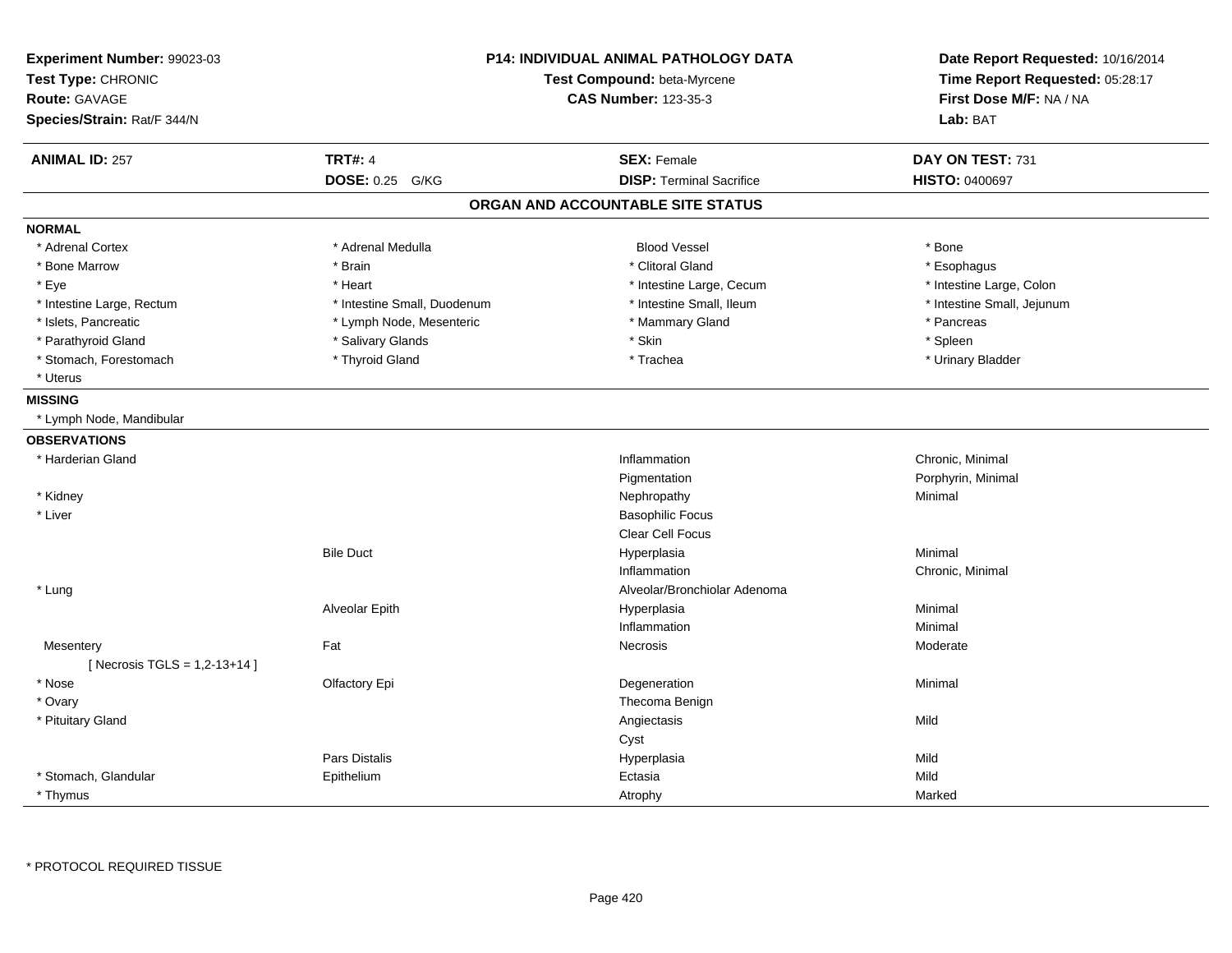| Experiment Number: 99023-03 |                        | <b>P14: INDIVIDUAL ANIMAL PATHOLOGY DATA</b> | Date Report Requested: 10/16/2014<br>Time Report Requested: 05:28:17 |
|-----------------------------|------------------------|----------------------------------------------|----------------------------------------------------------------------|
| <b>Test Type: CHRONIC</b>   |                        | <b>Test Compound: beta-Myrcene</b>           |                                                                      |
| <b>Route: GAVAGE</b>        |                        | <b>CAS Number: 123-35-3</b>                  | First Dose M/F: NA / NA                                              |
| Species/Strain: Rat/F 344/N |                        |                                              | Lab: BAT                                                             |
| <b>ANIMAL ID: 257</b>       | <b>TRT#: 4</b>         | <b>SEX:</b> Female                           | DAY ON TEST: 731                                                     |
|                             | <b>DOSE: 0.25 G/KG</b> | <b>DISP: Terminal Sacrifice</b>              | <b>HISTO: 0400697</b>                                                |
|                             |                        | ORGAN AND ACCOUNTABLE SITE STATUS            |                                                                      |
| PRIMARY CAUSE OF DEATH      |                        |                                              |                                                                      |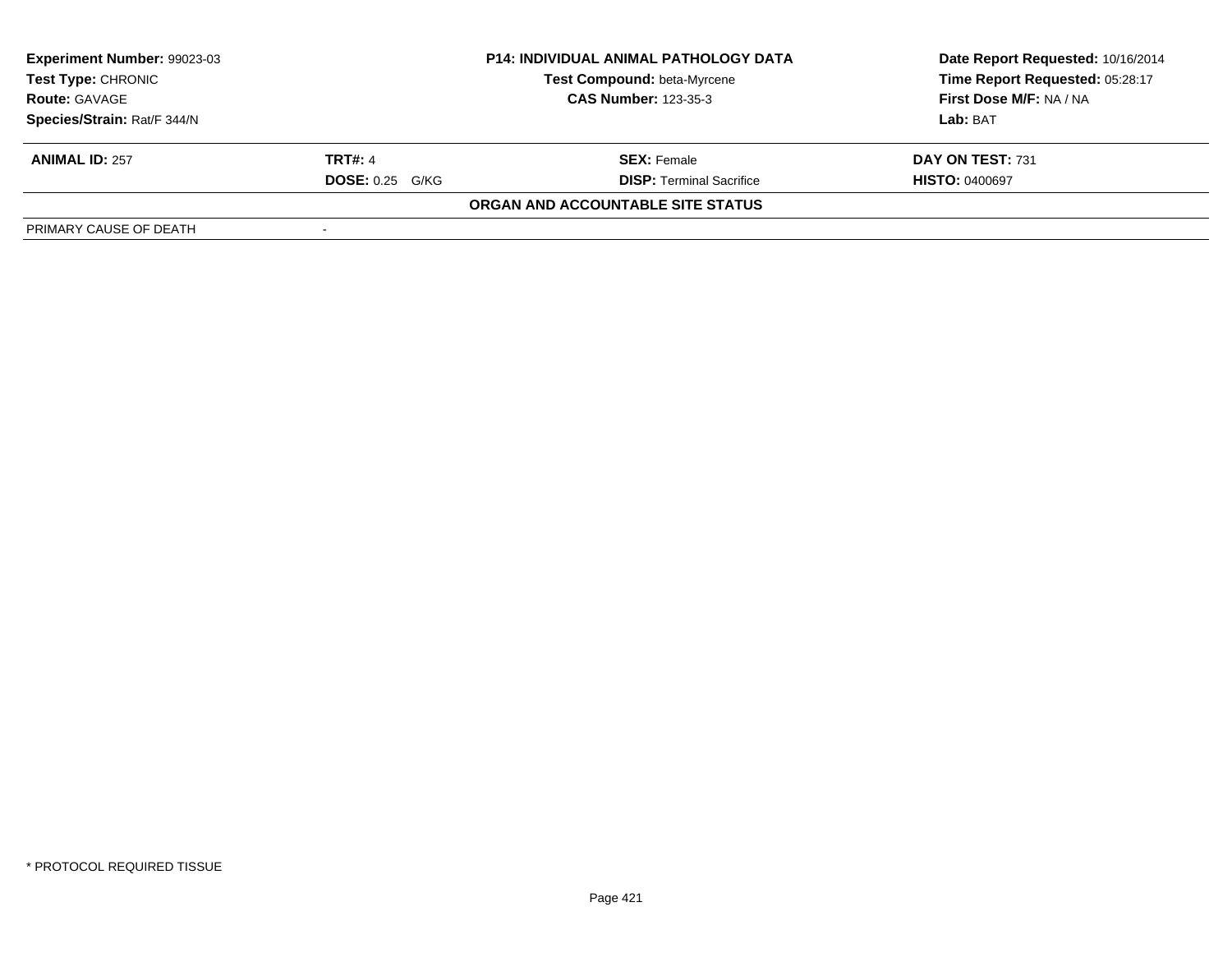| Experiment Number: 99023-03          |                             | P14: INDIVIDUAL ANIMAL PATHOLOGY DATA | Date Report Requested: 10/16/2014 |
|--------------------------------------|-----------------------------|---------------------------------------|-----------------------------------|
| Test Type: CHRONIC                   | Test Compound: beta-Myrcene |                                       | Time Report Requested: 05:28:17   |
| Route: GAVAGE                        |                             | <b>CAS Number: 123-35-3</b>           | First Dose M/F: NA / NA           |
| Species/Strain: Rat/F 344/N          |                             |                                       | Lab: BAT                          |
| <b>ANIMAL ID: 258</b>                | <b>TRT#: 4</b>              | <b>SEX: Female</b>                    | DAY ON TEST: 731                  |
|                                      | DOSE: 0.25 G/KG             | <b>DISP: Terminal Sacrifice</b>       | <b>HISTO: 0400698</b>             |
|                                      |                             | ORGAN AND ACCOUNTABLE SITE STATUS     |                                   |
| <b>NORMAL</b>                        |                             |                                       |                                   |
| * Adrenal Medulla                    | <b>Blood Vessel</b>         | * Bone                                | * Bone Marrow                     |
| * Brain                              | * Clitoral Gland            | * Esophagus                           | * Eye                             |
| * Heart                              | * Intestine Large, Cecum    | * Intestine Large, Colon              | * Intestine Large, Rectum         |
| * Intestine Small, Duodenum          | * Intestine Small, Ileum    | * Intestine Small, Jejunum            | * Islets, Pancreatic              |
| * Lymph Node, Mesenteric             | * Mammary Gland             | * Parathyroid Gland                   | * Pituitary Gland                 |
| * Salivary Glands                    | * Skin                      | * Spleen                              | * Stomach, Forestomach            |
| * Trachea                            | * Urinary Bladder           |                                       |                                   |
| <b>MISSING</b>                       |                             |                                       |                                   |
| * Lymph Node, Mandibular             |                             |                                       |                                   |
| <b>OBSERVATIONS</b>                  |                             |                                       |                                   |
| * Adrenal Cortex                     |                             | Hyperplasia                           | Minimal                           |
| * Eye                                |                             |                                       |                                   |
| Note: Both optic nerves were missing |                             |                                       |                                   |
| * Harderian Gland                    |                             | Pigmentation                          | Porphyrin, Mild                   |
| * Kidney                             | Papilla                     | Mineralization                        | Minimal                           |
| * Liver                              |                             | <b>Basophilic Focus</b>               |                                   |
|                                      |                             | Inflammation                          | Chronic, Minimal                  |
|                                      |                             | <b>Mixed Cell Focus</b>               |                                   |
| * Lung                               |                             | Inflammation                          | Minimal                           |
| Mesentery                            | Fat                         | Necrosis                              | Mild                              |
| [Necrosis TGLS = $2-13$ ]            |                             |                                       |                                   |
| $*$ Nose                             | Olfactory Epi               | Degeneration                          | Minimal                           |
|                                      |                             | Inflammation                          | Chronic Active, Minimal           |
| * Ovary                              |                             | Cyst                                  |                                   |
| [ $Cyst TGLS = 1-11$ ]               |                             |                                       |                                   |
| * Pancreas                           | Acinus                      | Atrophy                               | Minimal                           |
| * Stomach, Glandular                 | Epithelium                  | Ectasia                               | Minimal                           |
| * Thymus                             |                             | Atrophy                               | Marked                            |
| * Thyroid Gland                      | C Cell                      | Adenoma                               |                                   |
|                                      | C Cell                      |                                       |                                   |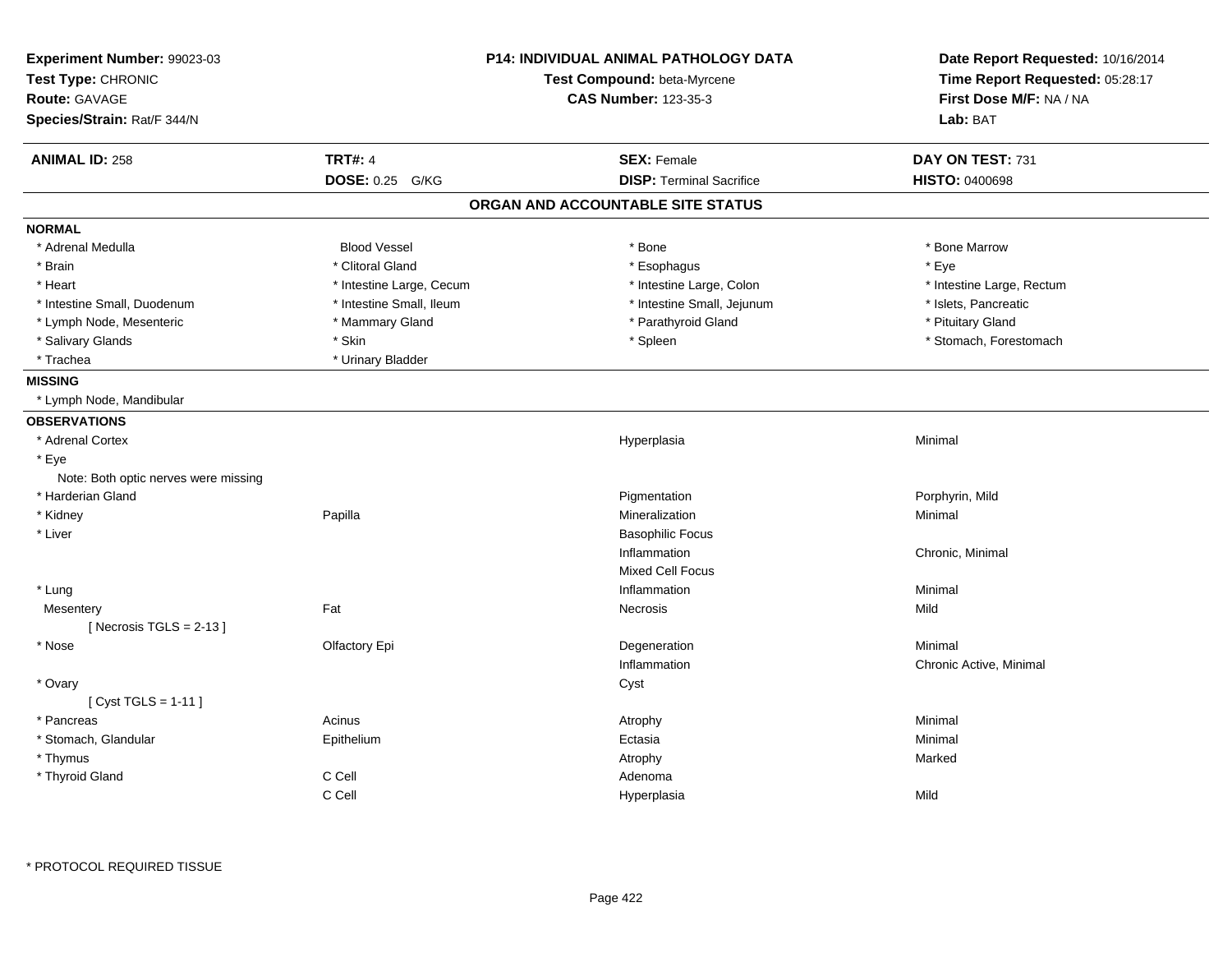| <b>Experiment Number: 99023-03</b> |                        | <b>P14: INDIVIDUAL ANIMAL PATHOLOGY DATA</b> | Date Report Requested: 10/16/2014 |
|------------------------------------|------------------------|----------------------------------------------|-----------------------------------|
| Test Type: CHRONIC                 |                        | Test Compound: beta-Myrcene                  | Time Report Requested: 05:28:17   |
| <b>Route: GAVAGE</b>               |                        | <b>CAS Number: 123-35-3</b>                  | First Dose M/F: NA / NA           |
| Species/Strain: Rat/F 344/N        |                        |                                              | Lab: BAT                          |
| <b>ANIMAL ID: 258</b>              | <b>TRT#: 4</b>         | <b>SEX: Female</b>                           | DAY ON TEST: 731                  |
|                                    | <b>DOSE: 0.25 G/KG</b> | <b>DISP: Terminal Sacrifice</b>              | <b>HISTO: 0400698</b>             |
|                                    |                        | ORGAN AND ACCOUNTABLE SITE STATUS            |                                   |
| * Uterus                           | Endometrium            | Hyperplasia                                  | Cystic, Minimal                   |
|                                    |                        | Inflammation                                 | Suppurative, Mild                 |
| PRIMARY CAUSE OF DEATH             |                        |                                              |                                   |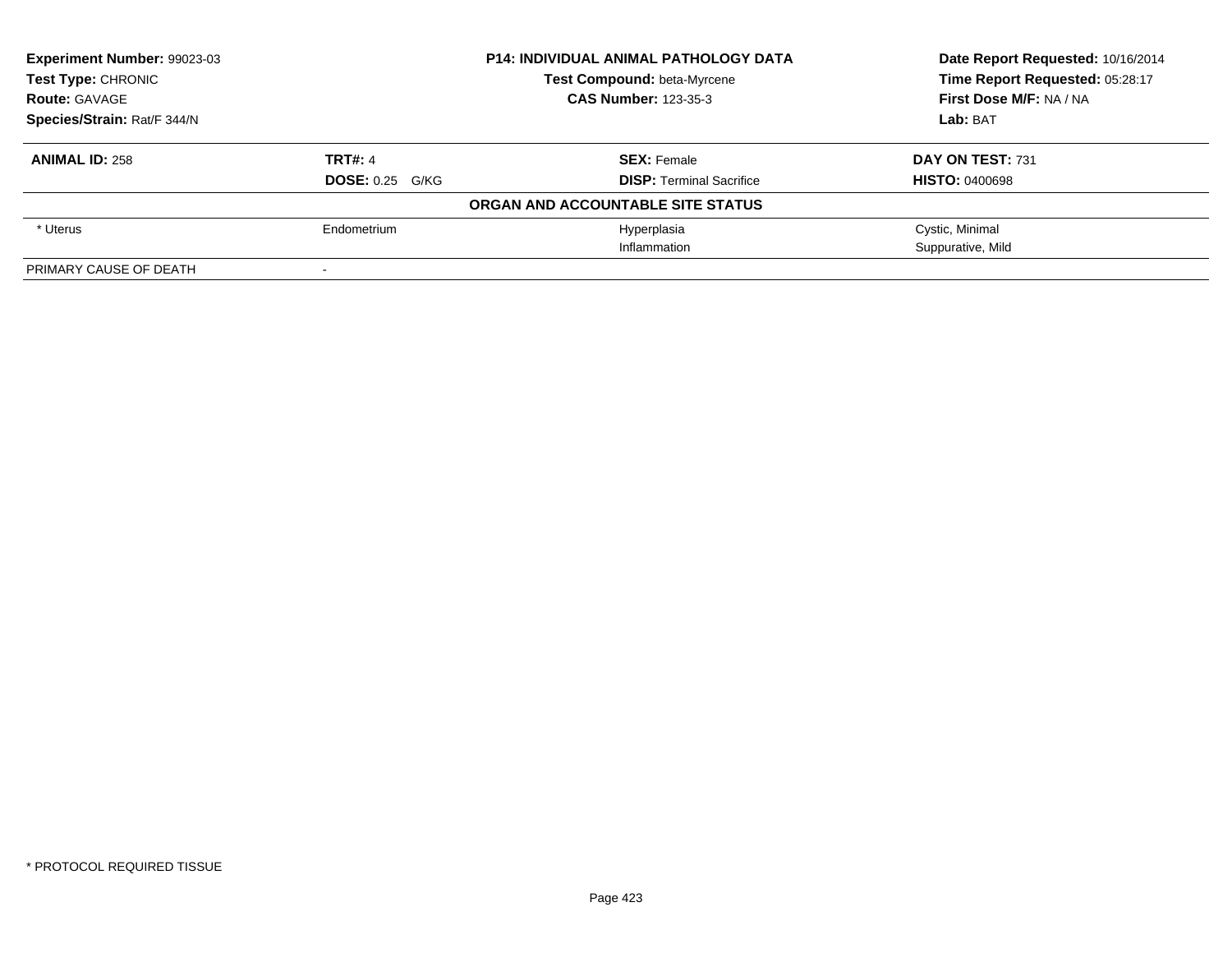| Experiment Number: 99023-03<br>Test Type: CHRONIC<br><b>Route: GAVAGE</b> |                             | <b>P14: INDIVIDUAL ANIMAL PATHOLOGY DATA</b><br>Test Compound: beta-Myrcene<br><b>CAS Number: 123-35-3</b> | Date Report Requested: 10/16/2014<br>Time Report Requested: 05:28:17<br>First Dose M/F: NA / NA |
|---------------------------------------------------------------------------|-----------------------------|------------------------------------------------------------------------------------------------------------|-------------------------------------------------------------------------------------------------|
| Species/Strain: Rat/F 344/N                                               |                             |                                                                                                            | Lab: BAT                                                                                        |
| <b>ANIMAL ID: 259</b>                                                     | <b>TRT#: 4</b>              | <b>SEX: Female</b>                                                                                         | DAY ON TEST: 730                                                                                |
|                                                                           | <b>DOSE: 0.25 G/KG</b>      | <b>DISP: Terminal Sacrifice</b>                                                                            | <b>HISTO: 0400699</b>                                                                           |
|                                                                           |                             | ORGAN AND ACCOUNTABLE SITE STATUS                                                                          |                                                                                                 |
| <b>NORMAL</b>                                                             |                             |                                                                                                            |                                                                                                 |
| * Adrenal Cortex                                                          | <b>Blood Vessel</b>         | * Bone                                                                                                     | * Brain                                                                                         |
| * Esophagus                                                               | * Eye                       | * Heart                                                                                                    | * Intestine Large, Cecum                                                                        |
| * Intestine Large, Colon                                                  | * Intestine Small, Duodenum | * Intestine Small, Ileum                                                                                   | * Intestine Small, Jejunum                                                                      |
| * Islets, Pancreatic                                                      | * Lymph Node, Mesenteric    | * Mammary Gland                                                                                            | * Ovary                                                                                         |
| * Parathyroid Gland                                                       | * Salivary Glands           | * Skin                                                                                                     | * Stomach, Forestomach                                                                          |
| * Trachea                                                                 | * Urinary Bladder           | * Uterus                                                                                                   |                                                                                                 |
| <b>MISSING</b>                                                            |                             |                                                                                                            |                                                                                                 |
| * Lymph Node, Mandibular                                                  |                             |                                                                                                            |                                                                                                 |
| <b>OBSERVATIONS</b>                                                       |                             |                                                                                                            |                                                                                                 |
| * Adrenal Medulla                                                         |                             | Hyperplasia                                                                                                | Minimal                                                                                         |
| * Bone Marrow                                                             |                             | Leukemia Mononuclear                                                                                       |                                                                                                 |
| * Clitoral Gland                                                          |                             | Inflammation                                                                                               | Chronic, Minimal                                                                                |
| * Harderian Gland                                                         |                             | Pigmentation                                                                                               | Porphyrin, Mild                                                                                 |
| * Intestine Large, Rectum                                                 |                             | Parasite Metazoan                                                                                          | Minimal                                                                                         |
| * Kidney                                                                  |                             | Nephropathy                                                                                                | Minimal                                                                                         |
| * Liver                                                                   |                             | <b>Basophilic Focus</b>                                                                                    |                                                                                                 |
|                                                                           | <b>Bile Duct</b>            | Hyperplasia                                                                                                | Mild                                                                                            |
|                                                                           |                             | Leukemia Mononuclear                                                                                       |                                                                                                 |
| [ Leukemia Mononuclear TGLS = 1-6+7 ]                                     |                             |                                                                                                            |                                                                                                 |
| * Lung                                                                    |                             | Inflammation                                                                                               | Minimal                                                                                         |
| Mesentery                                                                 | Fat                         | Necrosis                                                                                                   | Minimal                                                                                         |
| [Necrosis $TGLS = 2-13$ ]                                                 |                             |                                                                                                            |                                                                                                 |
| * Nose                                                                    | Olfactory Epi               | Degeneration                                                                                               | Minimal                                                                                         |
|                                                                           |                             | Inflammation                                                                                               | Chronic Active, Minimal                                                                         |
| * Pancreas                                                                | Acinus                      | Atrophy                                                                                                    | Minimal                                                                                         |
| * Pituitary Gland                                                         |                             | Cyst                                                                                                       |                                                                                                 |
| * Spleen                                                                  |                             | Leukemia Mononuclear                                                                                       |                                                                                                 |
| * Stomach, Glandular                                                      | Epithelium                  | Ectasia                                                                                                    | Mild                                                                                            |
| * Thymus                                                                  |                             | Atrophy                                                                                                    | Marked                                                                                          |
| * Thyroid Gland                                                           | C Cell                      | Hyperplasia                                                                                                | Minimal                                                                                         |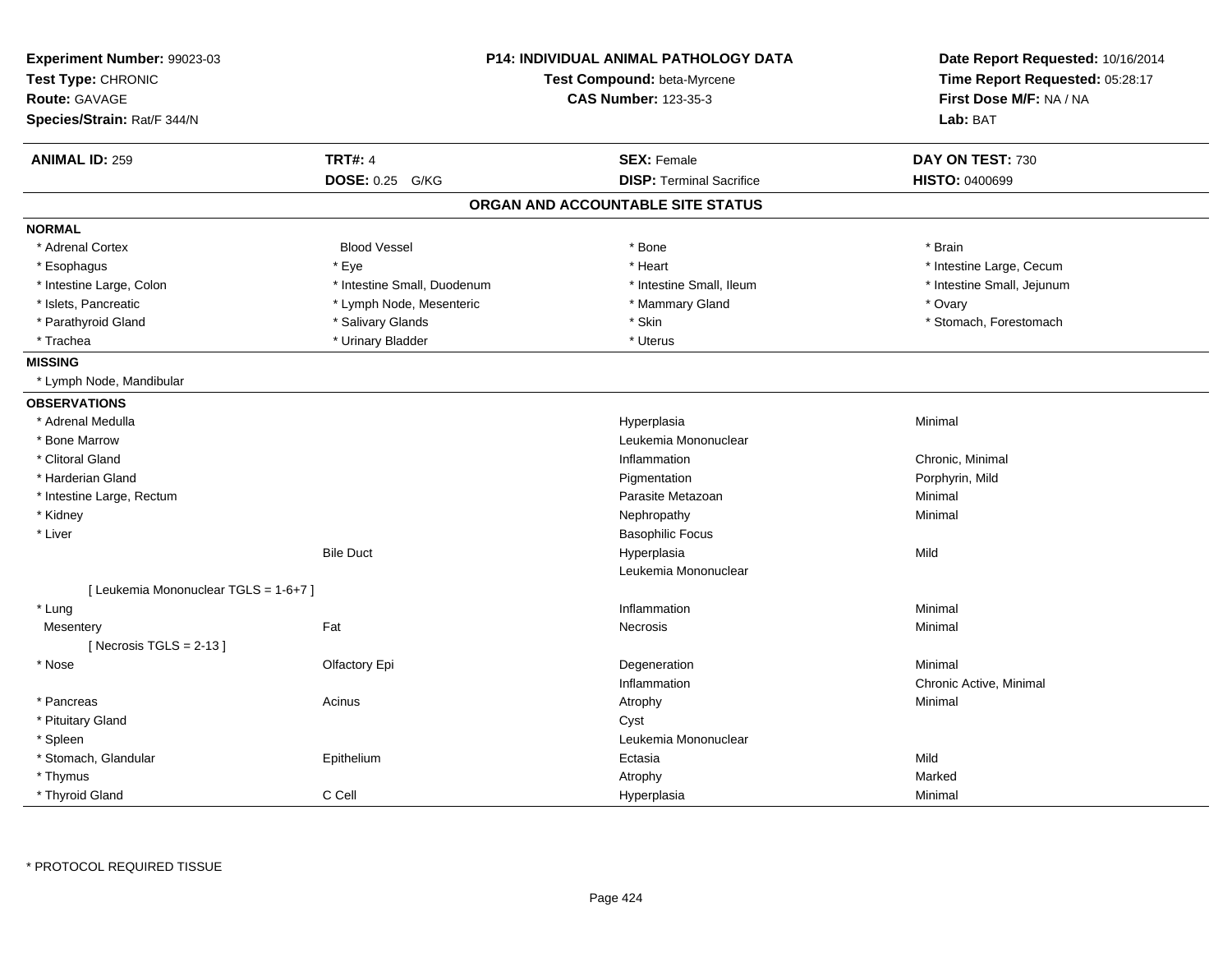| Experiment Number: 99023-03 | <b>P14: INDIVIDUAL ANIMAL PATHOLOGY DATA</b> |                                    | Date Report Requested: 10/16/2014 |
|-----------------------------|----------------------------------------------|------------------------------------|-----------------------------------|
| <b>Test Type: CHRONIC</b>   |                                              | <b>Test Compound: beta-Myrcene</b> | Time Report Requested: 05:28:17   |
| <b>Route: GAVAGE</b>        |                                              | <b>CAS Number: 123-35-3</b>        | First Dose M/F: NA / NA           |
| Species/Strain: Rat/F 344/N |                                              |                                    | Lab: BAT                          |
| <b>ANIMAL ID: 259</b>       | <b>TRT#: 4</b>                               | <b>SEX:</b> Female                 | DAY ON TEST: 730                  |
|                             | <b>DOSE: 0.25 G/KG</b>                       | <b>DISP: Terminal Sacrifice</b>    | <b>HISTO: 0400699</b>             |
|                             |                                              | ORGAN AND ACCOUNTABLE SITE STATUS  |                                   |
| PRIMARY CAUSE OF DEATH      |                                              |                                    |                                   |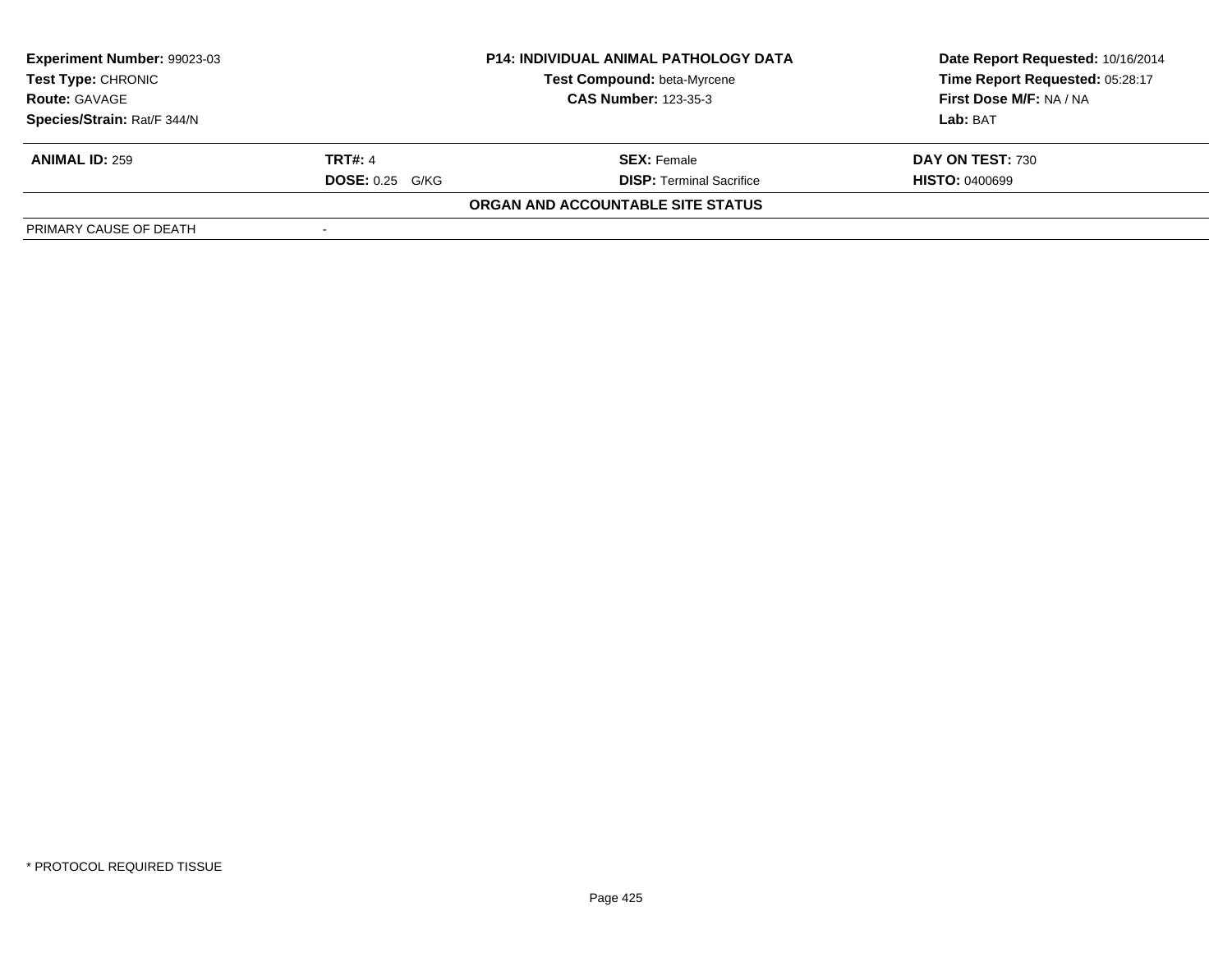| <b>CAS Number: 123-35-3</b><br>First Dose M/F: NA / NA<br>Route: GAVAGE<br>Lab: BAT<br>Species/Strain: Rat/F 344/N<br><b>TRT#: 4</b><br><b>ANIMAL ID: 260</b><br><b>SEX: Female</b><br>DAY ON TEST: 732<br><b>DISP: Terminal Sacrifice</b><br>DOSE: 0.25 G/KG<br>HISTO: 0400700<br>ORGAN AND ACCOUNTABLE SITE STATUS<br><b>Blood Vessel</b><br>* Bone Marrow<br>* Adrenal Medulla<br>* Bone<br>* Eye<br>* Intestine Large, Cecum<br>* Clitoral Gland<br>* Esophagus<br>* Intestine Large, Rectum<br>* Intestine Small, Duodenum<br>* Intestine Small, Ileum<br>* Intestine Large, Colon<br>* Islets, Pancreatic<br>* Ovary<br>* Intestine Small, Jejunum<br>* Lymph Node, Mesenteric<br>* Parathyroid Gland<br>* Salivary Glands<br>* Skin<br>* Spleen<br>* Stomach, Forestomach<br>* Trachea<br>* Urinary Bladder<br>* Uterus<br>* Lymph Node, Mandibular<br><b>OBSERVATIONS</b><br>* Adrenal Cortex<br>Minimal<br>Hyperplasia<br>Vacuolization Cytoplasmic<br>Minimal<br>* Brain<br>Compression<br>Hypothalamus<br>Moderate<br>Mild<br>Hydrocephalus<br>* Harderian Gland<br>Pigmentation<br>Porphyrin, Moderate<br>* Heart<br>Cardiomyopathy<br>Minimal<br>* Kidney<br><b>Transit Epithe</b><br>Hyperplasia<br>Minimal<br>Nephropathy<br>Mild<br>* Liver<br><b>Basophilic Focus</b><br>Clear Cell Focus<br><b>Eosinophilic Focus</b><br>Inflammation<br>Chronic, Minimal<br>* Lung<br>Inflammation<br>Minimal<br>* Mammary Gland<br>Carcinoma<br>[Carcinoma TGLS = 1-13]<br>* Nose<br>Olfactory Epi<br>Minimal<br>Degeneration<br>* Pancreas<br>Duct<br>Cyst<br>* Pituitary Gland<br><b>Pars Distalis</b><br>Adenoma<br>Mild<br>Angiectasis<br>Pars Distalis<br>Hyperplasia<br>Mild<br>[Adenoma TGLS = $2-14$ ] | Experiment Number: 99023-03<br>Test Type: CHRONIC | <b>P14: INDIVIDUAL ANIMAL PATHOLOGY DATA</b> | Date Report Requested: 10/16/2014<br>Time Report Requested: 05:28:17 |
|--------------------------------------------------------------------------------------------------------------------------------------------------------------------------------------------------------------------------------------------------------------------------------------------------------------------------------------------------------------------------------------------------------------------------------------------------------------------------------------------------------------------------------------------------------------------------------------------------------------------------------------------------------------------------------------------------------------------------------------------------------------------------------------------------------------------------------------------------------------------------------------------------------------------------------------------------------------------------------------------------------------------------------------------------------------------------------------------------------------------------------------------------------------------------------------------------------------------------------------------------------------------------------------------------------------------------------------------------------------------------------------------------------------------------------------------------------------------------------------------------------------------------------------------------------------------------------------------------------------------------------------------------------------------------------------------------------------------|---------------------------------------------------|----------------------------------------------|----------------------------------------------------------------------|
|                                                                                                                                                                                                                                                                                                                                                                                                                                                                                                                                                                                                                                                                                                                                                                                                                                                                                                                                                                                                                                                                                                                                                                                                                                                                                                                                                                                                                                                                                                                                                                                                                                                                                                                    |                                                   | Test Compound: beta-Myrcene                  |                                                                      |
|                                                                                                                                                                                                                                                                                                                                                                                                                                                                                                                                                                                                                                                                                                                                                                                                                                                                                                                                                                                                                                                                                                                                                                                                                                                                                                                                                                                                                                                                                                                                                                                                                                                                                                                    |                                                   |                                              |                                                                      |
|                                                                                                                                                                                                                                                                                                                                                                                                                                                                                                                                                                                                                                                                                                                                                                                                                                                                                                                                                                                                                                                                                                                                                                                                                                                                                                                                                                                                                                                                                                                                                                                                                                                                                                                    |                                                   |                                              |                                                                      |
|                                                                                                                                                                                                                                                                                                                                                                                                                                                                                                                                                                                                                                                                                                                                                                                                                                                                                                                                                                                                                                                                                                                                                                                                                                                                                                                                                                                                                                                                                                                                                                                                                                                                                                                    |                                                   |                                              |                                                                      |
|                                                                                                                                                                                                                                                                                                                                                                                                                                                                                                                                                                                                                                                                                                                                                                                                                                                                                                                                                                                                                                                                                                                                                                                                                                                                                                                                                                                                                                                                                                                                                                                                                                                                                                                    |                                                   |                                              |                                                                      |
|                                                                                                                                                                                                                                                                                                                                                                                                                                                                                                                                                                                                                                                                                                                                                                                                                                                                                                                                                                                                                                                                                                                                                                                                                                                                                                                                                                                                                                                                                                                                                                                                                                                                                                                    |                                                   |                                              |                                                                      |
|                                                                                                                                                                                                                                                                                                                                                                                                                                                                                                                                                                                                                                                                                                                                                                                                                                                                                                                                                                                                                                                                                                                                                                                                                                                                                                                                                                                                                                                                                                                                                                                                                                                                                                                    | <b>NORMAL</b>                                     |                                              |                                                                      |
|                                                                                                                                                                                                                                                                                                                                                                                                                                                                                                                                                                                                                                                                                                                                                                                                                                                                                                                                                                                                                                                                                                                                                                                                                                                                                                                                                                                                                                                                                                                                                                                                                                                                                                                    |                                                   |                                              |                                                                      |
|                                                                                                                                                                                                                                                                                                                                                                                                                                                                                                                                                                                                                                                                                                                                                                                                                                                                                                                                                                                                                                                                                                                                                                                                                                                                                                                                                                                                                                                                                                                                                                                                                                                                                                                    |                                                   |                                              |                                                                      |
|                                                                                                                                                                                                                                                                                                                                                                                                                                                                                                                                                                                                                                                                                                                                                                                                                                                                                                                                                                                                                                                                                                                                                                                                                                                                                                                                                                                                                                                                                                                                                                                                                                                                                                                    |                                                   |                                              |                                                                      |
|                                                                                                                                                                                                                                                                                                                                                                                                                                                                                                                                                                                                                                                                                                                                                                                                                                                                                                                                                                                                                                                                                                                                                                                                                                                                                                                                                                                                                                                                                                                                                                                                                                                                                                                    |                                                   |                                              |                                                                      |
|                                                                                                                                                                                                                                                                                                                                                                                                                                                                                                                                                                                                                                                                                                                                                                                                                                                                                                                                                                                                                                                                                                                                                                                                                                                                                                                                                                                                                                                                                                                                                                                                                                                                                                                    |                                                   |                                              |                                                                      |
|                                                                                                                                                                                                                                                                                                                                                                                                                                                                                                                                                                                                                                                                                                                                                                                                                                                                                                                                                                                                                                                                                                                                                                                                                                                                                                                                                                                                                                                                                                                                                                                                                                                                                                                    |                                                   |                                              |                                                                      |
|                                                                                                                                                                                                                                                                                                                                                                                                                                                                                                                                                                                                                                                                                                                                                                                                                                                                                                                                                                                                                                                                                                                                                                                                                                                                                                                                                                                                                                                                                                                                                                                                                                                                                                                    | <b>MISSING</b>                                    |                                              |                                                                      |
|                                                                                                                                                                                                                                                                                                                                                                                                                                                                                                                                                                                                                                                                                                                                                                                                                                                                                                                                                                                                                                                                                                                                                                                                                                                                                                                                                                                                                                                                                                                                                                                                                                                                                                                    |                                                   |                                              |                                                                      |
|                                                                                                                                                                                                                                                                                                                                                                                                                                                                                                                                                                                                                                                                                                                                                                                                                                                                                                                                                                                                                                                                                                                                                                                                                                                                                                                                                                                                                                                                                                                                                                                                                                                                                                                    |                                                   |                                              |                                                                      |
|                                                                                                                                                                                                                                                                                                                                                                                                                                                                                                                                                                                                                                                                                                                                                                                                                                                                                                                                                                                                                                                                                                                                                                                                                                                                                                                                                                                                                                                                                                                                                                                                                                                                                                                    |                                                   |                                              |                                                                      |
|                                                                                                                                                                                                                                                                                                                                                                                                                                                                                                                                                                                                                                                                                                                                                                                                                                                                                                                                                                                                                                                                                                                                                                                                                                                                                                                                                                                                                                                                                                                                                                                                                                                                                                                    |                                                   |                                              |                                                                      |
|                                                                                                                                                                                                                                                                                                                                                                                                                                                                                                                                                                                                                                                                                                                                                                                                                                                                                                                                                                                                                                                                                                                                                                                                                                                                                                                                                                                                                                                                                                                                                                                                                                                                                                                    |                                                   |                                              |                                                                      |
|                                                                                                                                                                                                                                                                                                                                                                                                                                                                                                                                                                                                                                                                                                                                                                                                                                                                                                                                                                                                                                                                                                                                                                                                                                                                                                                                                                                                                                                                                                                                                                                                                                                                                                                    |                                                   |                                              |                                                                      |
|                                                                                                                                                                                                                                                                                                                                                                                                                                                                                                                                                                                                                                                                                                                                                                                                                                                                                                                                                                                                                                                                                                                                                                                                                                                                                                                                                                                                                                                                                                                                                                                                                                                                                                                    |                                                   |                                              |                                                                      |
|                                                                                                                                                                                                                                                                                                                                                                                                                                                                                                                                                                                                                                                                                                                                                                                                                                                                                                                                                                                                                                                                                                                                                                                                                                                                                                                                                                                                                                                                                                                                                                                                                                                                                                                    |                                                   |                                              |                                                                      |
|                                                                                                                                                                                                                                                                                                                                                                                                                                                                                                                                                                                                                                                                                                                                                                                                                                                                                                                                                                                                                                                                                                                                                                                                                                                                                                                                                                                                                                                                                                                                                                                                                                                                                                                    |                                                   |                                              |                                                                      |
|                                                                                                                                                                                                                                                                                                                                                                                                                                                                                                                                                                                                                                                                                                                                                                                                                                                                                                                                                                                                                                                                                                                                                                                                                                                                                                                                                                                                                                                                                                                                                                                                                                                                                                                    |                                                   |                                              |                                                                      |
|                                                                                                                                                                                                                                                                                                                                                                                                                                                                                                                                                                                                                                                                                                                                                                                                                                                                                                                                                                                                                                                                                                                                                                                                                                                                                                                                                                                                                                                                                                                                                                                                                                                                                                                    |                                                   |                                              |                                                                      |
|                                                                                                                                                                                                                                                                                                                                                                                                                                                                                                                                                                                                                                                                                                                                                                                                                                                                                                                                                                                                                                                                                                                                                                                                                                                                                                                                                                                                                                                                                                                                                                                                                                                                                                                    |                                                   |                                              |                                                                      |
|                                                                                                                                                                                                                                                                                                                                                                                                                                                                                                                                                                                                                                                                                                                                                                                                                                                                                                                                                                                                                                                                                                                                                                                                                                                                                                                                                                                                                                                                                                                                                                                                                                                                                                                    |                                                   |                                              |                                                                      |
|                                                                                                                                                                                                                                                                                                                                                                                                                                                                                                                                                                                                                                                                                                                                                                                                                                                                                                                                                                                                                                                                                                                                                                                                                                                                                                                                                                                                                                                                                                                                                                                                                                                                                                                    |                                                   |                                              |                                                                      |
|                                                                                                                                                                                                                                                                                                                                                                                                                                                                                                                                                                                                                                                                                                                                                                                                                                                                                                                                                                                                                                                                                                                                                                                                                                                                                                                                                                                                                                                                                                                                                                                                                                                                                                                    |                                                   |                                              |                                                                      |
|                                                                                                                                                                                                                                                                                                                                                                                                                                                                                                                                                                                                                                                                                                                                                                                                                                                                                                                                                                                                                                                                                                                                                                                                                                                                                                                                                                                                                                                                                                                                                                                                                                                                                                                    |                                                   |                                              |                                                                      |
|                                                                                                                                                                                                                                                                                                                                                                                                                                                                                                                                                                                                                                                                                                                                                                                                                                                                                                                                                                                                                                                                                                                                                                                                                                                                                                                                                                                                                                                                                                                                                                                                                                                                                                                    |                                                   |                                              |                                                                      |
|                                                                                                                                                                                                                                                                                                                                                                                                                                                                                                                                                                                                                                                                                                                                                                                                                                                                                                                                                                                                                                                                                                                                                                                                                                                                                                                                                                                                                                                                                                                                                                                                                                                                                                                    |                                                   |                                              |                                                                      |
|                                                                                                                                                                                                                                                                                                                                                                                                                                                                                                                                                                                                                                                                                                                                                                                                                                                                                                                                                                                                                                                                                                                                                                                                                                                                                                                                                                                                                                                                                                                                                                                                                                                                                                                    |                                                   |                                              |                                                                      |
|                                                                                                                                                                                                                                                                                                                                                                                                                                                                                                                                                                                                                                                                                                                                                                                                                                                                                                                                                                                                                                                                                                                                                                                                                                                                                                                                                                                                                                                                                                                                                                                                                                                                                                                    |                                                   |                                              |                                                                      |
|                                                                                                                                                                                                                                                                                                                                                                                                                                                                                                                                                                                                                                                                                                                                                                                                                                                                                                                                                                                                                                                                                                                                                                                                                                                                                                                                                                                                                                                                                                                                                                                                                                                                                                                    |                                                   |                                              |                                                                      |
|                                                                                                                                                                                                                                                                                                                                                                                                                                                                                                                                                                                                                                                                                                                                                                                                                                                                                                                                                                                                                                                                                                                                                                                                                                                                                                                                                                                                                                                                                                                                                                                                                                                                                                                    |                                                   |                                              |                                                                      |
|                                                                                                                                                                                                                                                                                                                                                                                                                                                                                                                                                                                                                                                                                                                                                                                                                                                                                                                                                                                                                                                                                                                                                                                                                                                                                                                                                                                                                                                                                                                                                                                                                                                                                                                    |                                                   |                                              |                                                                      |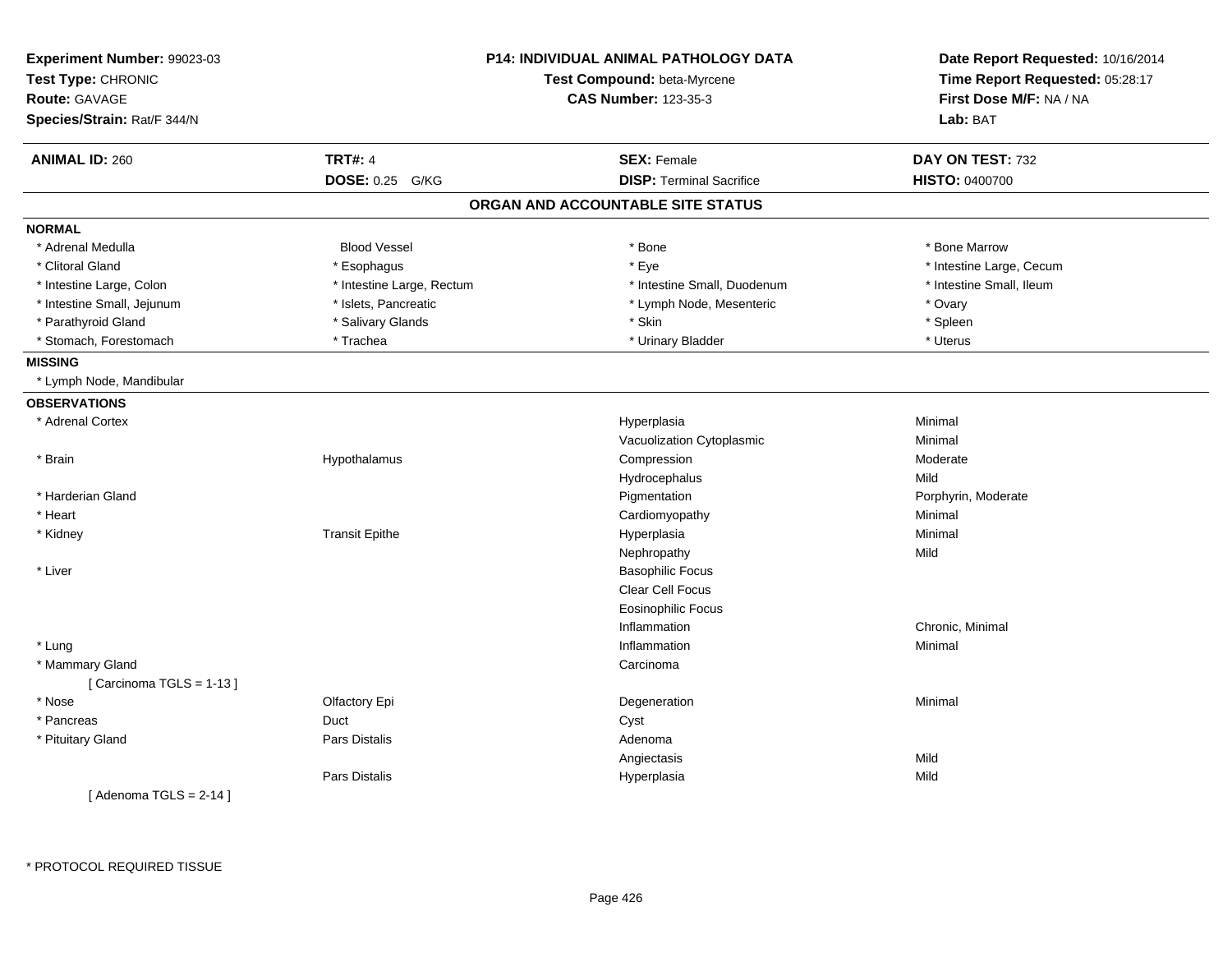| <b>Experiment Number: 99023-03</b> |                        | <b>P14: INDIVIDUAL ANIMAL PATHOLOGY DATA</b> | Date Report Requested: 10/16/2014 |
|------------------------------------|------------------------|----------------------------------------------|-----------------------------------|
| <b>Test Type: CHRONIC</b>          |                        | Test Compound: beta-Myrcene                  | Time Report Requested: 05:28:17   |
| <b>Route: GAVAGE</b>               |                        | <b>CAS Number: 123-35-3</b>                  | First Dose M/F: NA / NA           |
| Species/Strain: Rat/F 344/N        |                        |                                              | Lab: BAT                          |
| <b>ANIMAL ID: 260</b>              | <b>TRT#: 4</b>         | <b>SEX: Female</b>                           | DAY ON TEST: 732                  |
|                                    | <b>DOSE: 0.25 G/KG</b> | <b>DISP:</b> Terminal Sacrifice              | <b>HISTO: 0400700</b>             |
|                                    |                        | ORGAN AND ACCOUNTABLE SITE STATUS            |                                   |
| * Stomach, Glandular               | Epithelium             | Ectasia                                      | Minimal                           |
| * Thymus                           |                        | Atrophy                                      | Marked                            |
| * Thyroid Gland                    | C Cell                 | Hyperplasia                                  | Mild                              |
| PRIMARY CAUSE OF DEATH             |                        |                                              |                                   |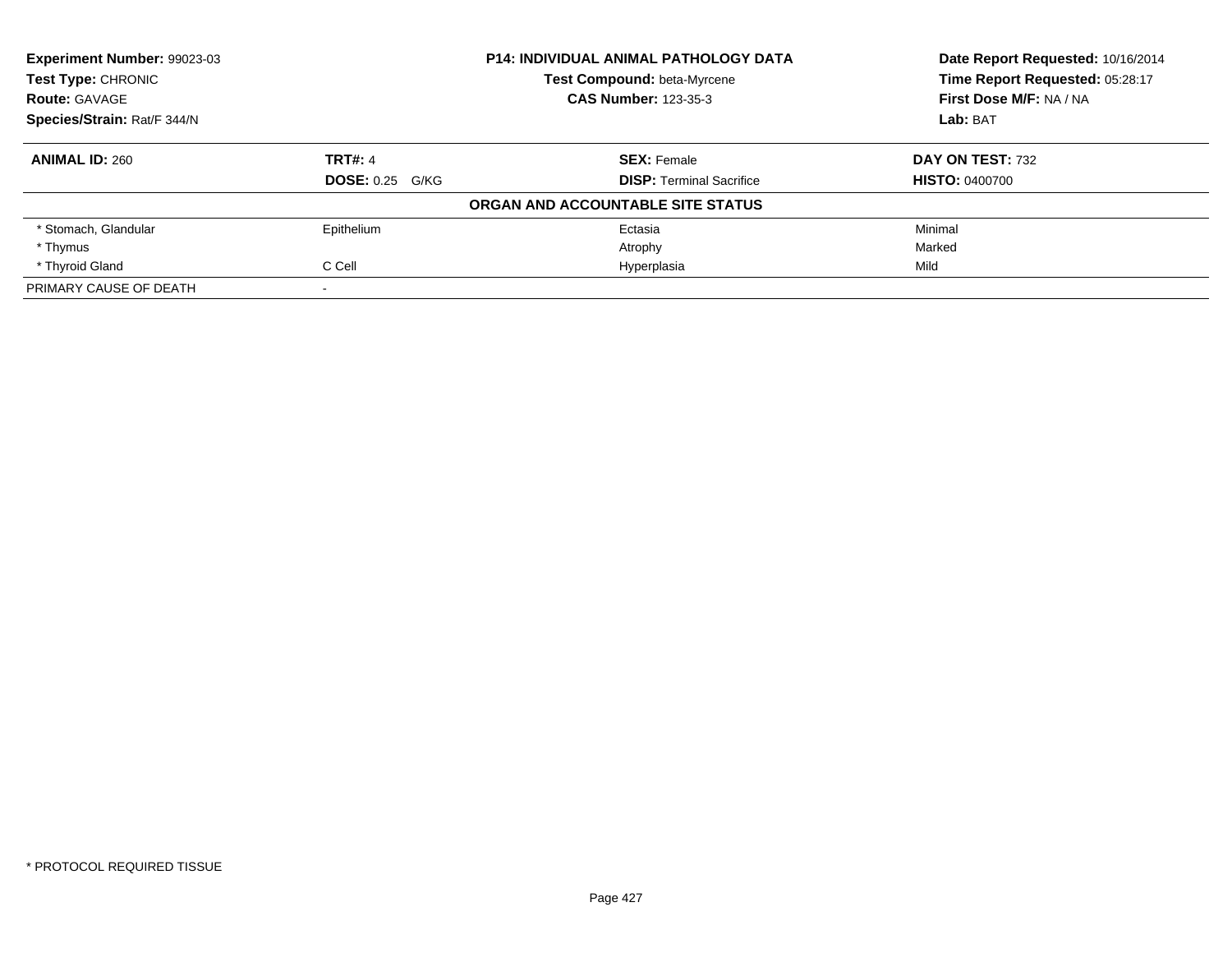| Experiment Number: 99023-03<br>Test Type: CHRONIC<br><b>Route: GAVAGE</b><br>Species/Strain: Rat/F 344/N |                          | <b>P14: INDIVIDUAL ANIMAL PATHOLOGY DATA</b><br>Test Compound: beta-Myrcene<br><b>CAS Number: 123-35-3</b> | Date Report Requested: 10/16/2014<br>Time Report Requested: 05:28:17<br>First Dose M/F: NA / NA<br>Lab: BAT |
|----------------------------------------------------------------------------------------------------------|--------------------------|------------------------------------------------------------------------------------------------------------|-------------------------------------------------------------------------------------------------------------|
| <b>ANIMAL ID: 261</b>                                                                                    | <b>TRT#: 4</b>           | <b>SEX: Female</b>                                                                                         | DAY ON TEST: 666                                                                                            |
|                                                                                                          | DOSE: 0.25 G/KG          | <b>DISP:</b> Moribund Sacrifice                                                                            | <b>HISTO: 0400701</b>                                                                                       |
|                                                                                                          |                          | ORGAN AND ACCOUNTABLE SITE STATUS                                                                          |                                                                                                             |
| <b>NORMAL</b>                                                                                            |                          |                                                                                                            |                                                                                                             |
| * Adrenal Cortex                                                                                         | * Adrenal Medulla        | <b>Blood Vessel</b>                                                                                        | * Bone                                                                                                      |
| * Bone Marrow                                                                                            | * Brain                  | * Clitoral Gland                                                                                           | * Esophagus                                                                                                 |
| * Eye                                                                                                    | * Intestine Large, Cecum | * Intestine Large, Colon                                                                                   | * Intestine Large, Rectum                                                                                   |
| * Intestine Small, Duodenum                                                                              | * Intestine Small, Ileum | * Intestine Small, Jejunum                                                                                 | * Islets, Pancreatic                                                                                        |
| * Lymph Node, Mesenteric                                                                                 | * Ovary                  | * Pancreas                                                                                                 | * Salivary Glands                                                                                           |
| * Skin                                                                                                   | * Spleen                 | * Stomach, Forestomach                                                                                     | * Trachea                                                                                                   |
| * Urinary Bladder                                                                                        | * Uterus                 |                                                                                                            |                                                                                                             |
| <b>MISSING</b>                                                                                           |                          |                                                                                                            |                                                                                                             |
| * Lymph Node, Mandibular                                                                                 | * Parathyroid Gland      |                                                                                                            |                                                                                                             |
| <b>OBSERVATIONS</b>                                                                                      |                          |                                                                                                            |                                                                                                             |
| * Harderian Gland                                                                                        |                          | Pigmentation                                                                                               | Porphyrin, Minimal                                                                                          |
| * Heart                                                                                                  |                          | Cardiomyopathy                                                                                             | Minimal                                                                                                     |
| * Kidney                                                                                                 | <b>Transit Epithe</b>    | Hyperplasia                                                                                                | Minimal                                                                                                     |
|                                                                                                          | Papilla                  | Mineralization                                                                                             | Minimal                                                                                                     |
|                                                                                                          |                          | Necrosis                                                                                                   | Moderate                                                                                                    |
|                                                                                                          |                          | Nephropathy                                                                                                | Minimal                                                                                                     |
| * Liver                                                                                                  |                          | <b>Basophilic Focus</b>                                                                                    |                                                                                                             |
|                                                                                                          |                          | <b>Eosinophilic Focus</b>                                                                                  |                                                                                                             |
|                                                                                                          |                          | Inflammation                                                                                               | Chronic, Minimal                                                                                            |
| * Lung                                                                                                   |                          | Inflammation                                                                                               | Minimal                                                                                                     |
| Lymph Node                                                                                               | Mediastinal              | Hyperplasia                                                                                                | Lymphoid, Mild                                                                                              |
| [ Hyperplasia TGLS = 4-15 ]                                                                              |                          |                                                                                                            |                                                                                                             |
| * Mammary Gland                                                                                          |                          | Carcinoma                                                                                                  |                                                                                                             |
|                                                                                                          |                          | Fibroadenoma                                                                                               | Multiple                                                                                                    |
| [Carcinoma TGLS = 2-14]                                                                                  |                          |                                                                                                            |                                                                                                             |
| [Fibroadenoma TGLS = 1-13]                                                                               |                          |                                                                                                            |                                                                                                             |
| Mesentery                                                                                                | Fat                      | Necrosis                                                                                                   | Mild                                                                                                        |
| [ Necrosis TGLS = $3-15$ ]                                                                               |                          |                                                                                                            |                                                                                                             |
| * Nose                                                                                                   | Olfactory Epi            | Degeneration                                                                                               | Minimal                                                                                                     |
| * Pituitary Gland                                                                                        | <b>Pars Distalis</b>     | Adenoma                                                                                                    |                                                                                                             |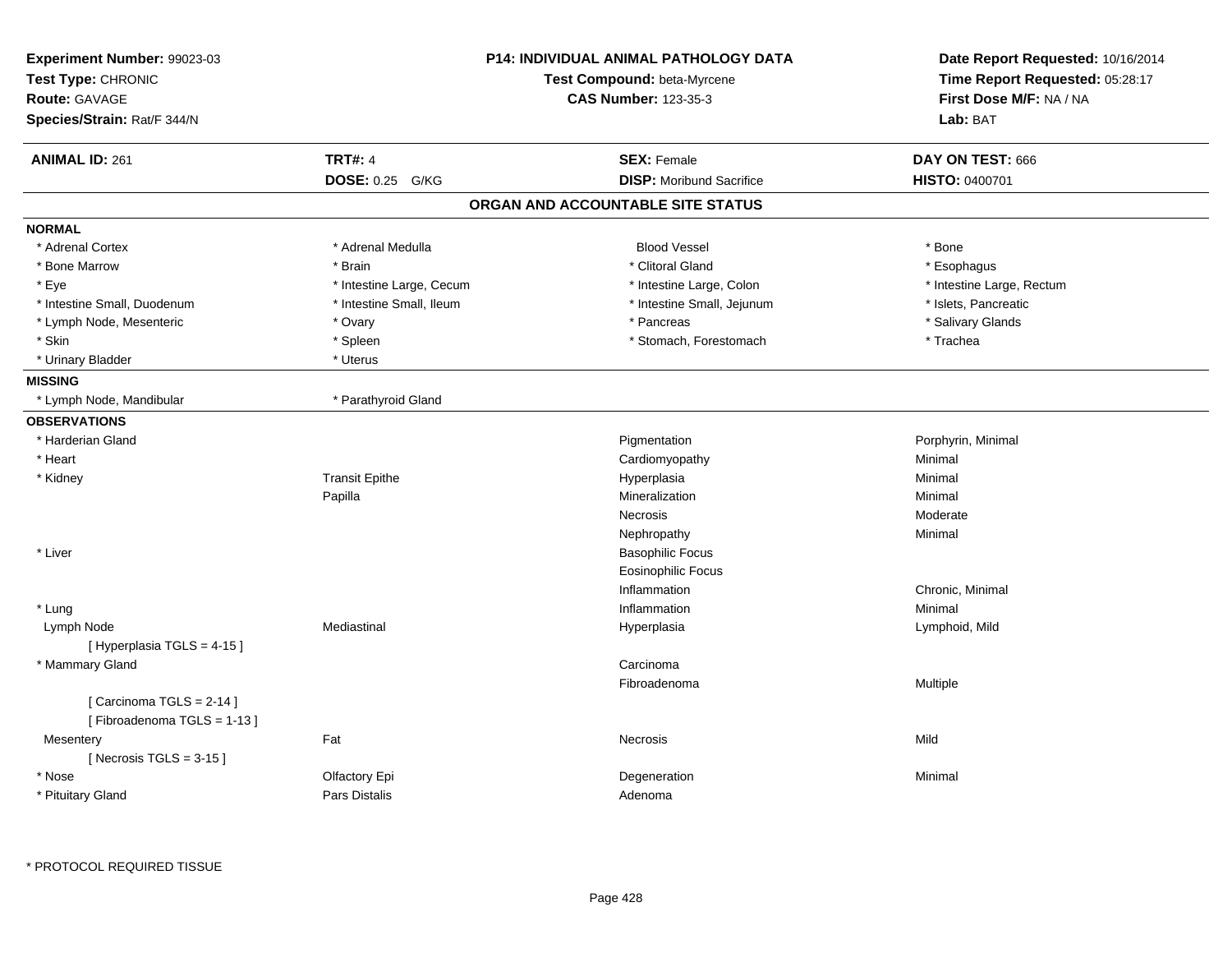| <b>Experiment Number: 99023-03</b><br>Test Type: CHRONIC<br><b>Route: GAVAGE</b> |                                         | <b>P14: INDIVIDUAL ANIMAL PATHOLOGY DATA</b><br>Test Compound: beta-Myrcene<br><b>CAS Number: 123-35-3</b> | Date Report Requested: 10/16/2014<br>Time Report Requested: 05:28:17<br>First Dose M/F: NA / NA |
|----------------------------------------------------------------------------------|-----------------------------------------|------------------------------------------------------------------------------------------------------------|-------------------------------------------------------------------------------------------------|
| Species/Strain: Rat/F 344/N                                                      |                                         |                                                                                                            | Lab: BAT                                                                                        |
| <b>ANIMAL ID: 261</b>                                                            | <b>TRT#: 4</b>                          | <b>SEX: Female</b>                                                                                         | DAY ON TEST: 666                                                                                |
|                                                                                  | <b>DOSE: 0.25 G/KG</b>                  | <b>DISP:</b> Moribund Sacrifice                                                                            | <b>HISTO: 0400701</b>                                                                           |
|                                                                                  |                                         | ORGAN AND ACCOUNTABLE SITE STATUS                                                                          |                                                                                                 |
|                                                                                  |                                         | Angiectasis                                                                                                | Mild                                                                                            |
| [Adenoma TGLS = $5-8$ ]                                                          |                                         |                                                                                                            |                                                                                                 |
| * Stomach, Glandular                                                             | Epithelium                              | Ectasia                                                                                                    | Mild                                                                                            |
| * Thymus                                                                         |                                         | Atrophy                                                                                                    | Mild                                                                                            |
| * Thyroid Gland                                                                  | C Cell                                  | Adenoma                                                                                                    |                                                                                                 |
| PRIMARY CAUSE OF DEATH                                                           | - Pituitary Gland Pars Distalis Adenoma |                                                                                                            |                                                                                                 |
| CONTRIBUTORY CAUSE OF DEATH                                                      | - Kidney Necrosis                       |                                                                                                            |                                                                                                 |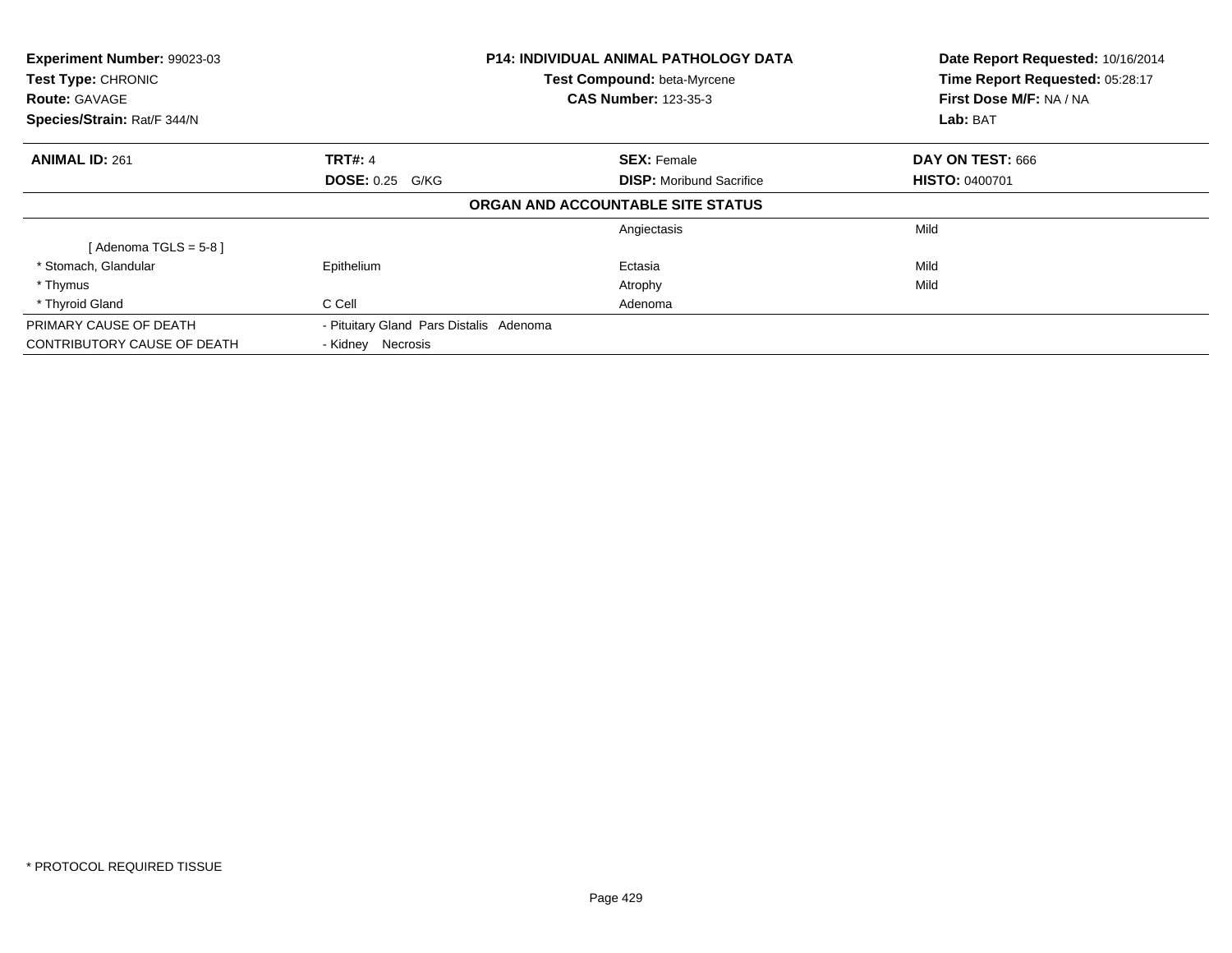| Experiment Number: 99023-03<br>Test Type: CHRONIC<br>Route: GAVAGE |                              | <b>P14: INDIVIDUAL ANIMAL PATHOLOGY DATA</b><br>Test Compound: beta-Myrcene<br><b>CAS Number: 123-35-3</b> | Date Report Requested: 10/16/2014<br>Time Report Requested: 05:28:17<br>First Dose M/F: NA / NA |
|--------------------------------------------------------------------|------------------------------|------------------------------------------------------------------------------------------------------------|-------------------------------------------------------------------------------------------------|
| Species/Strain: Rat/F 344/N                                        |                              |                                                                                                            | Lab: BAT                                                                                        |
| <b>ANIMAL ID: 262</b>                                              | <b>TRT#: 4</b>               | <b>SEX: Female</b>                                                                                         | DAY ON TEST: 666                                                                                |
|                                                                    | DOSE: 0.25 G/KG              | <b>DISP:</b> Moribund Sacrifice                                                                            | <b>HISTO: 0400702</b>                                                                           |
|                                                                    |                              | ORGAN AND ACCOUNTABLE SITE STATUS                                                                          |                                                                                                 |
| <b>NORMAL</b>                                                      |                              |                                                                                                            |                                                                                                 |
| * Adrenal Medulla                                                  | <b>Blood Vessel</b>          | * Bone                                                                                                     | * Bone Marrow                                                                                   |
| * Brain                                                            | * Clitoral Gland             | * Esophagus                                                                                                | * Eye                                                                                           |
| * Heart                                                            | * Intestine Large, Cecum     | * Intestine Large, Colon                                                                                   | * Intestine Large, Rectum                                                                       |
| * Intestine Small, Duodenum                                        | * Intestine Small, Ileum     | * Intestine Small, Jejunum                                                                                 | * Islets, Pancreatic                                                                            |
| * Lymph Node, Mesenteric                                           | * Ovary                      | * Pancreas                                                                                                 | * Parathyroid Gland                                                                             |
| * Salivary Glands                                                  | * Skin                       | * Stomach, Forestomach                                                                                     | * Trachea                                                                                       |
| * Urinary Bladder                                                  | * Uterus                     |                                                                                                            |                                                                                                 |
| <b>MISSING</b>                                                     |                              |                                                                                                            |                                                                                                 |
| * Lymph Node, Mandibular                                           |                              |                                                                                                            |                                                                                                 |
| <b>OBSERVATIONS</b>                                                |                              |                                                                                                            |                                                                                                 |
| * Adrenal Cortex                                                   |                              | Hyperplasia                                                                                                | Mild                                                                                            |
|                                                                    |                              | Vacuolization Cytoplasmic                                                                                  | Minimal                                                                                         |
| * Harderian Gland                                                  |                              | Pigmentation                                                                                               | Porphyrin, Minimal                                                                              |
| * Kidney                                                           | <b>Transit Epithe</b>        | Hyperplasia                                                                                                | Minimal                                                                                         |
|                                                                    |                              | Nephropathy                                                                                                | Minimal                                                                                         |
| * Liver                                                            |                              | <b>Basophilic Focus</b>                                                                                    |                                                                                                 |
|                                                                    |                              | Inflammation                                                                                               | Chronic, Minimal                                                                                |
| * Lung                                                             |                              | Inflammation                                                                                               | Minimal                                                                                         |
| * Mammary Gland                                                    |                              | Fibroadenoma                                                                                               |                                                                                                 |
| [Fibroadenoma TGLS = 1-13]                                         |                              |                                                                                                            |                                                                                                 |
| * Nose                                                             | Olfactory Epi                | Degeneration                                                                                               | Minimal                                                                                         |
| * Pituitary Gland                                                  | <b>Pars Distalis</b>         | Adenoma                                                                                                    |                                                                                                 |
|                                                                    |                              | Angiectasis                                                                                                | Minimal                                                                                         |
|                                                                    |                              | Cyst                                                                                                       |                                                                                                 |
|                                                                    | Pars Distalis                | Hyperplasia                                                                                                | Mild                                                                                            |
| * Spleen                                                           |                              | Hematopoietic Cell Proliferation                                                                           | Minimal                                                                                         |
| * Stomach, Glandular                                               | Epithelium                   | Ectasia                                                                                                    | Minimal                                                                                         |
| * Thymus                                                           |                              | Atrophy                                                                                                    | Marked                                                                                          |
| * Thyroid Gland                                                    | C Cell                       | Adenoma                                                                                                    |                                                                                                 |
| PRIMARY CAUSE OF DEATH                                             | - Mammary Gland Fibroadenoma |                                                                                                            |                                                                                                 |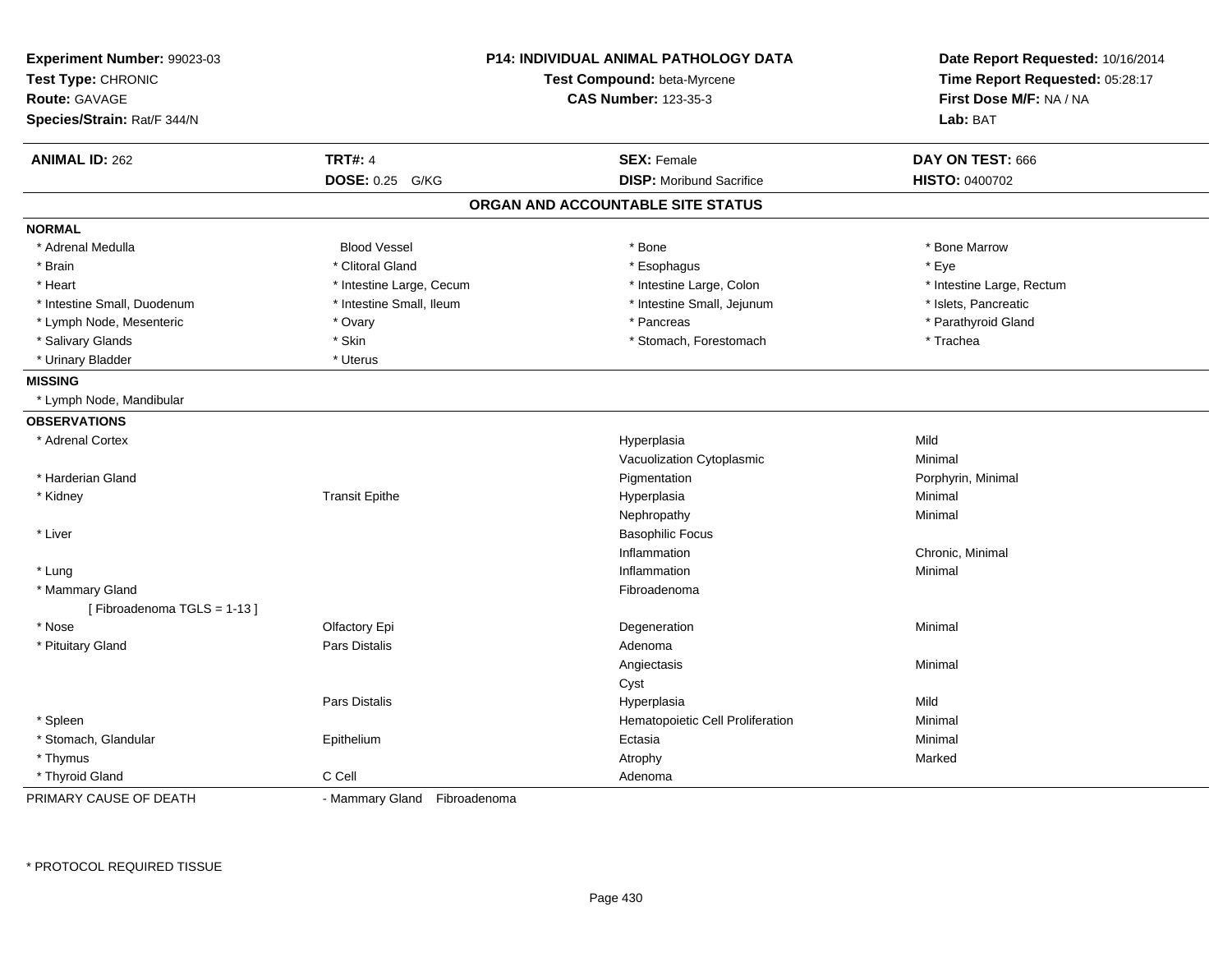|                                   | Time Report Requested: 05:28:17                                                      |
|-----------------------------------|--------------------------------------------------------------------------------------|
|                                   | <b>First Dose M/F: NA / NA</b>                                                       |
|                                   | Lab: BAT                                                                             |
| <b>SEX: Female</b>                | DAY ON TEST: 666                                                                     |
| <b>DISP:</b> Moribund Sacrifice   | <b>HISTO: 0400702</b>                                                                |
| ORGAN AND ACCOUNTABLE SITE STATUS |                                                                                      |
|                                   | Test Compound: beta-Myrcene<br><b>CAS Number: 123-35-3</b><br><b>DOSE: 0.25 G/KG</b> |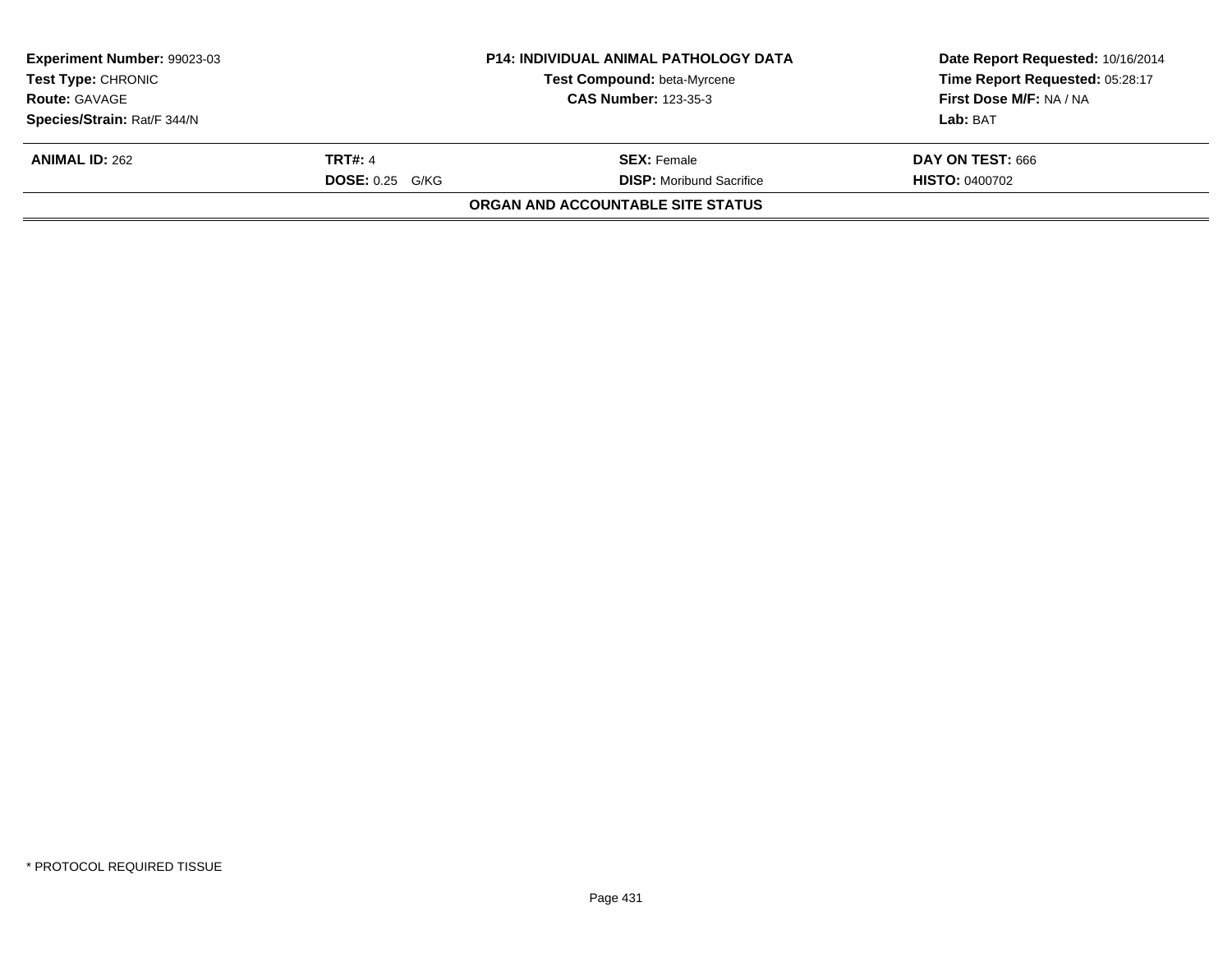| Experiment Number: 99023-03<br>Test Type: CHRONIC<br><b>Route: GAVAGE</b> |                           | <b>P14: INDIVIDUAL ANIMAL PATHOLOGY DATA</b><br>Test Compound: beta-Myrcene<br><b>CAS Number: 123-35-3</b> | Date Report Requested: 10/16/2014<br>Time Report Requested: 05:28:17<br>First Dose M/F: NA / NA<br>Lab: BAT |
|---------------------------------------------------------------------------|---------------------------|------------------------------------------------------------------------------------------------------------|-------------------------------------------------------------------------------------------------------------|
| Species/Strain: Rat/F 344/N                                               |                           |                                                                                                            |                                                                                                             |
| <b>ANIMAL ID: 263</b>                                                     | <b>TRT#: 4</b>            | <b>SEX: Female</b>                                                                                         | DAY ON TEST: 732                                                                                            |
|                                                                           | DOSE: 0.25 G/KG           | <b>DISP: Terminal Sacrifice</b>                                                                            | <b>HISTO: 0400703</b>                                                                                       |
|                                                                           |                           | ORGAN AND ACCOUNTABLE SITE STATUS                                                                          |                                                                                                             |
| <b>NORMAL</b>                                                             |                           |                                                                                                            |                                                                                                             |
| * Adrenal Medulla                                                         | <b>Blood Vessel</b>       | * Bone                                                                                                     | * Bone Marrow                                                                                               |
| * Brain                                                                   | * Esophagus               | * Eye                                                                                                      | * Intestine Large, Cecum                                                                                    |
| * Intestine Large, Colon                                                  | * Intestine Large, Rectum | * Intestine Small, Duodenum                                                                                | * Intestine Small, Ileum                                                                                    |
| * Intestine Small, Jejunum                                                | * Islets, Pancreatic      | * Lymph Node, Mesenteric                                                                                   | * Ovary                                                                                                     |
| * Parathyroid Gland                                                       | * Salivary Glands         | * Skin                                                                                                     | * Stomach, Forestomach                                                                                      |
| * Trachea                                                                 | * Urinary Bladder         |                                                                                                            |                                                                                                             |
| <b>MISSING</b>                                                            |                           |                                                                                                            |                                                                                                             |
| * Lymph Node, Mandibular                                                  |                           |                                                                                                            |                                                                                                             |
| <b>OBSERVATIONS</b>                                                       |                           |                                                                                                            |                                                                                                             |
| * Adrenal Cortex                                                          |                           | Hyperplasia                                                                                                | Mild                                                                                                        |
|                                                                           |                           | Vacuolization Cytoplasmic                                                                                  | Minimal                                                                                                     |
| * Clitoral Gland                                                          |                           | Hyperplasia                                                                                                | Minimal                                                                                                     |
|                                                                           |                           | Inflammation                                                                                               | Chronic, Minimal                                                                                            |
| * Harderian Gland                                                         |                           | Pigmentation                                                                                               | Porphyrin, Mild                                                                                             |
| * Heart                                                                   |                           | Cardiomyopathy                                                                                             | Mild                                                                                                        |
| * Kidney                                                                  |                           | Nephropathy                                                                                                | Minimal                                                                                                     |
| * Liver                                                                   |                           | <b>Basophilic Focus</b>                                                                                    |                                                                                                             |
|                                                                           | <b>Bile Duct</b>          | Hyperplasia                                                                                                | Minimal                                                                                                     |
|                                                                           |                           | Inflammation                                                                                               | Chronic, Minimal                                                                                            |
|                                                                           |                           | Leukemia Mononuclear                                                                                       |                                                                                                             |
| * Lung                                                                    |                           | Inflammation                                                                                               | Minimal                                                                                                     |
| * Mammary Gland                                                           |                           | Fibroadenoma                                                                                               |                                                                                                             |
| [Fibroadenoma TGLS = 1-13]                                                |                           |                                                                                                            |                                                                                                             |
| * Nose                                                                    | Olfactory Epi             | Degeneration                                                                                               | Minimal                                                                                                     |
| * Pancreas                                                                | Acinus                    | Atrophy                                                                                                    | Minimal                                                                                                     |
| * Pituitary Gland                                                         | Pars Distalis             | Adenoma                                                                                                    |                                                                                                             |
|                                                                           |                           | Angiectasis                                                                                                | Mild                                                                                                        |
|                                                                           | Pars Distalis             | Hyperplasia                                                                                                | Mild                                                                                                        |
| * Spleen                                                                  |                           | Leukemia Mononuclear                                                                                       |                                                                                                             |
| * Stomach, Glandular                                                      | Epithelium                | Ectasia                                                                                                    | Mild                                                                                                        |
|                                                                           |                           |                                                                                                            |                                                                                                             |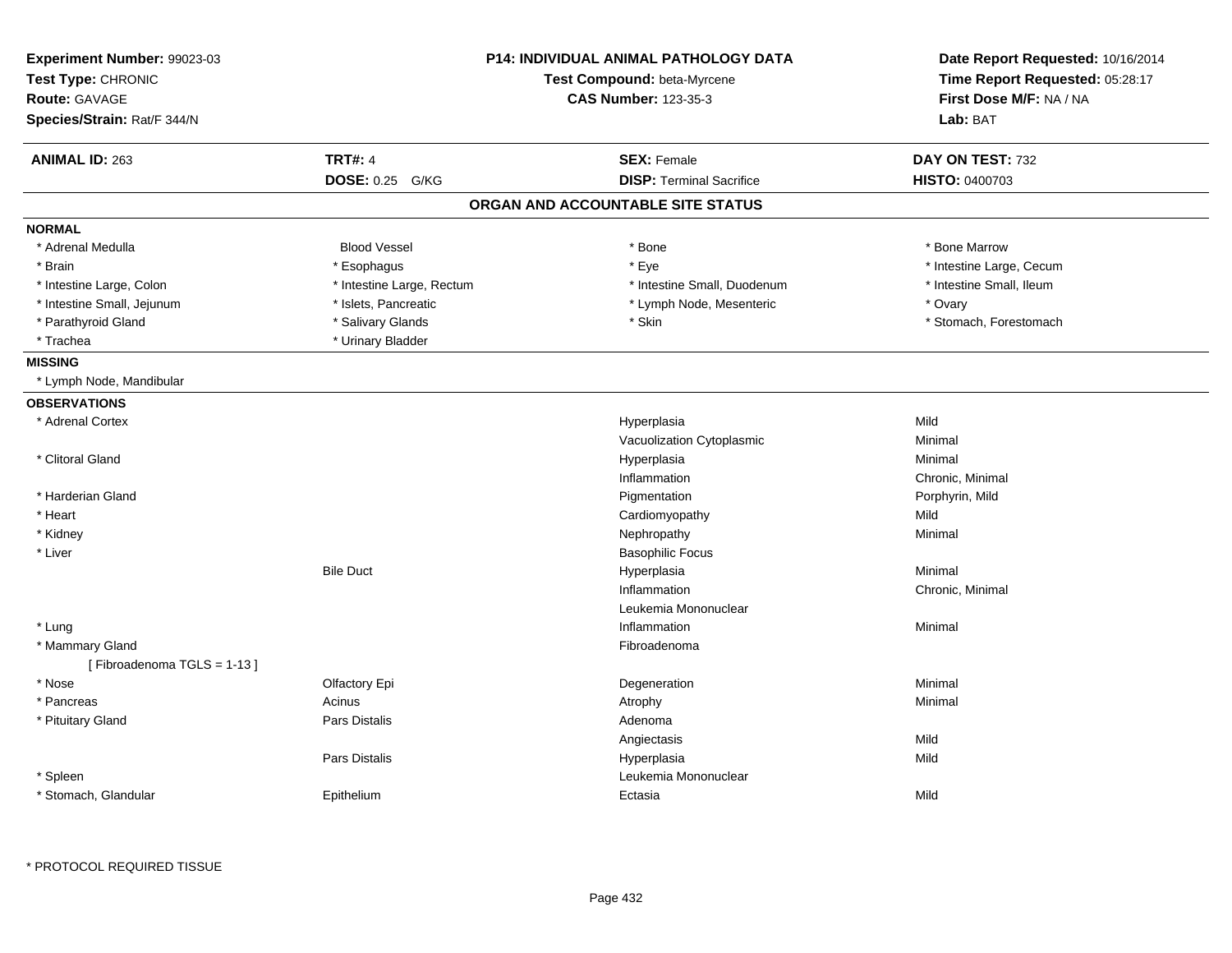| Experiment Number: 99023-03 |                        | <b>P14: INDIVIDUAL ANIMAL PATHOLOGY DATA</b> | Date Report Requested: 10/16/2014<br>Time Report Requested: 05:28:17 |
|-----------------------------|------------------------|----------------------------------------------|----------------------------------------------------------------------|
| <b>Test Type: CHRONIC</b>   |                        | Test Compound: beta-Myrcene                  |                                                                      |
| <b>Route: GAVAGE</b>        |                        | <b>CAS Number: 123-35-3</b>                  | First Dose M/F: NA / NA                                              |
| Species/Strain: Rat/F 344/N |                        |                                              | Lab: BAT                                                             |
| <b>ANIMAL ID: 263</b>       | <b>TRT#: 4</b>         | <b>SEX: Female</b>                           | DAY ON TEST: 732                                                     |
|                             | <b>DOSE: 0.25 G/KG</b> | <b>DISP: Terminal Sacrifice</b>              | <b>HISTO: 0400703</b>                                                |
|                             |                        | ORGAN AND ACCOUNTABLE SITE STATUS            |                                                                      |
| * Thymus                    |                        | Atrophy                                      | Marked                                                               |
| * Thyroid Gland             | C Cell                 | Hyperplasia                                  | Mild                                                                 |
| * Uterus                    |                        | Polyp Stromal                                |                                                                      |
| PRIMARY CAUSE OF DEATH      |                        |                                              |                                                                      |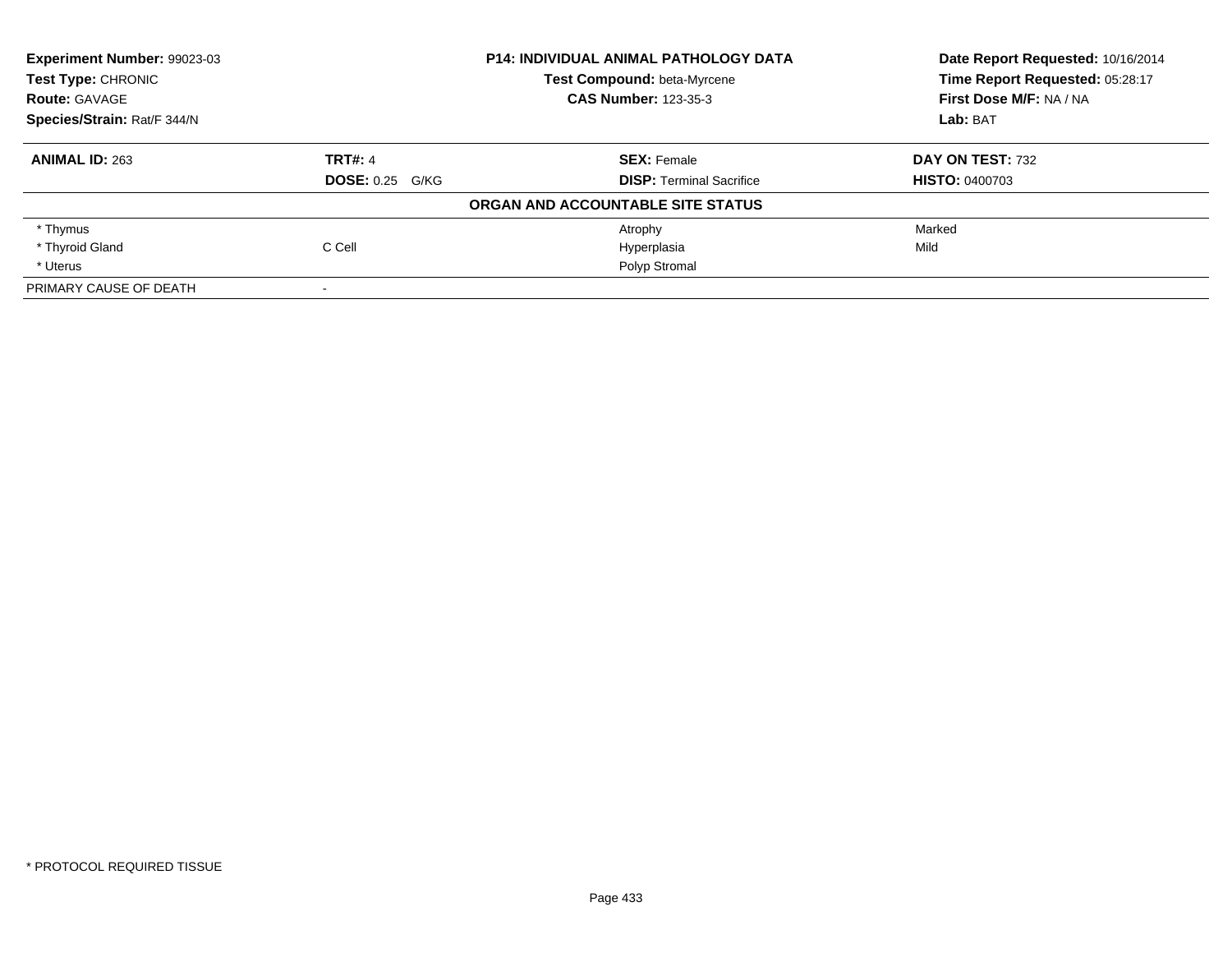| Experiment Number: 99023-03     |                             | <b>P14: INDIVIDUAL ANIMAL PATHOLOGY DATA</b> | Date Report Requested: 10/16/2014 |
|---------------------------------|-----------------------------|----------------------------------------------|-----------------------------------|
| Test Type: CHRONIC              | Test Compound: beta-Myrcene |                                              | Time Report Requested: 05:28:17   |
| Route: GAVAGE                   |                             | <b>CAS Number: 123-35-3</b>                  | First Dose M/F: NA / NA           |
| Species/Strain: Rat/F 344/N     |                             |                                              | Lab: BAT                          |
| <b>ANIMAL ID: 264</b>           | <b>TRT#: 4</b>              | <b>SEX: Female</b>                           | DAY ON TEST: 732                  |
|                                 | <b>DOSE: 0.25</b><br>G/KG   | <b>DISP: Terminal Sacrifice</b>              | <b>HISTO: 0400704</b>             |
|                                 |                             | ORGAN AND ACCOUNTABLE SITE STATUS            |                                   |
| <b>NORMAL</b>                   |                             |                                              |                                   |
| * Adrenal Medulla               | <b>Blood Vessel</b>         | * Bone                                       | * Bone Marrow                     |
| * Brain                         | * Esophagus                 | * Eye                                        | * Intestine Large, Cecum          |
| * Intestine Large, Colon        | * Intestine Small, Duodenum | * Intestine Small, Ileum                     | * Intestine Small, Jejunum        |
| * Islets, Pancreatic            | * Lymph Node, Mesenteric    | * Ovary                                      | * Pancreas                        |
| * Parathyroid Gland             | * Salivary Glands           | * Skin                                       | * Spleen                          |
| * Stomach, Forestomach          | * Trachea                   | * Urinary Bladder                            |                                   |
| <b>MISSING</b>                  |                             |                                              |                                   |
| * Lymph Node, Mandibular        |                             |                                              |                                   |
| <b>OBSERVATIONS</b>             |                             |                                              |                                   |
| * Adrenal Cortex                |                             | Vacuolization Cytoplasmic                    | Minimal                           |
| * Clitoral Gland                |                             | Hyperplasia                                  | Moderate                          |
| * Harderian Gland               |                             | Atrophy                                      | Marked                            |
|                                 |                             | Pigmentation                                 | Porphyrin, Mild                   |
| * Heart                         |                             | Cardiomyopathy                               | Minimal                           |
| * Intestine Large, Rectum       |                             | Parasite Metazoan                            | Minimal                           |
| * Kidney                        |                             | Nephropathy                                  | Minimal                           |
| * Liver                         |                             | <b>Basophilic Focus</b>                      |                                   |
|                                 |                             | Fatty Change                                 | Minimal                           |
|                                 |                             | Inflammation                                 | Chronic, Minimal                  |
| * Lung                          |                             | Inflammation                                 | Minimal                           |
| * Mammary Gland                 |                             | Fibroadenoma                                 | Multiple                          |
| [Fibroadenoma TGLS = 1,2-13+14] |                             |                                              |                                   |
| * Nose                          | Olfactory Epi               | Degeneration                                 | Minimal                           |
| * Pituitary Gland               |                             | Cyst                                         |                                   |
| * Stomach, Glandular            | Epithelium                  | Ectasia                                      | Mild                              |
| * Thymus                        |                             | Atrophy                                      | Moderate                          |
| * Thyroid Gland                 | C Cell                      | Adenoma                                      |                                   |
|                                 | C Cell                      | Hyperplasia                                  | Minimal                           |
| * Uterus                        |                             | Cyst                                         |                                   |
| [ $Cyst TGLS = 3-15$ ]          |                             |                                              |                                   |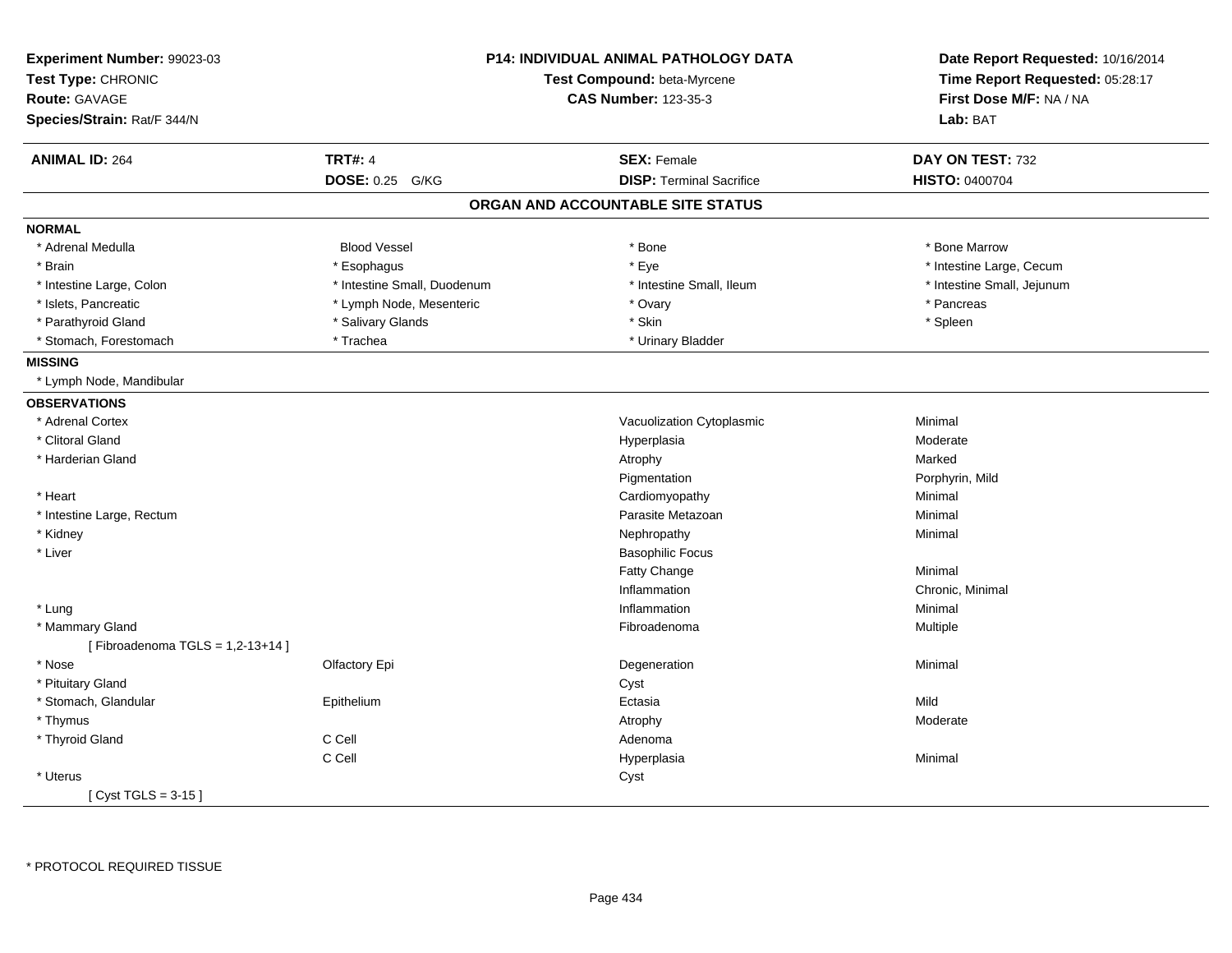| <b>Experiment Number: 99023-03</b> |                        | <b>P14: INDIVIDUAL ANIMAL PATHOLOGY DATA</b> | Date Report Requested: 10/16/2014 |  |
|------------------------------------|------------------------|----------------------------------------------|-----------------------------------|--|
| Test Type: CHRONIC                 |                        | Test Compound: beta-Myrcene                  | Time Report Requested: 05:28:17   |  |
| <b>Route: GAVAGE</b>               |                        | <b>CAS Number: 123-35-3</b>                  | First Dose M/F: NA / NA           |  |
| Species/Strain: Rat/F 344/N        |                        |                                              | Lab: BAT                          |  |
| <b>ANIMAL ID: 264</b>              | <b>TRT#: 4</b>         | <b>SEX:</b> Female                           | DAY ON TEST: 732                  |  |
|                                    | <b>DOSE: 0.25 G/KG</b> | <b>DISP: Terminal Sacrifice</b>              | <b>HISTO: 0400704</b>             |  |
|                                    |                        | ORGAN AND ACCOUNTABLE SITE STATUS            |                                   |  |
| PRIMARY CAUSE OF DEATH             |                        |                                              |                                   |  |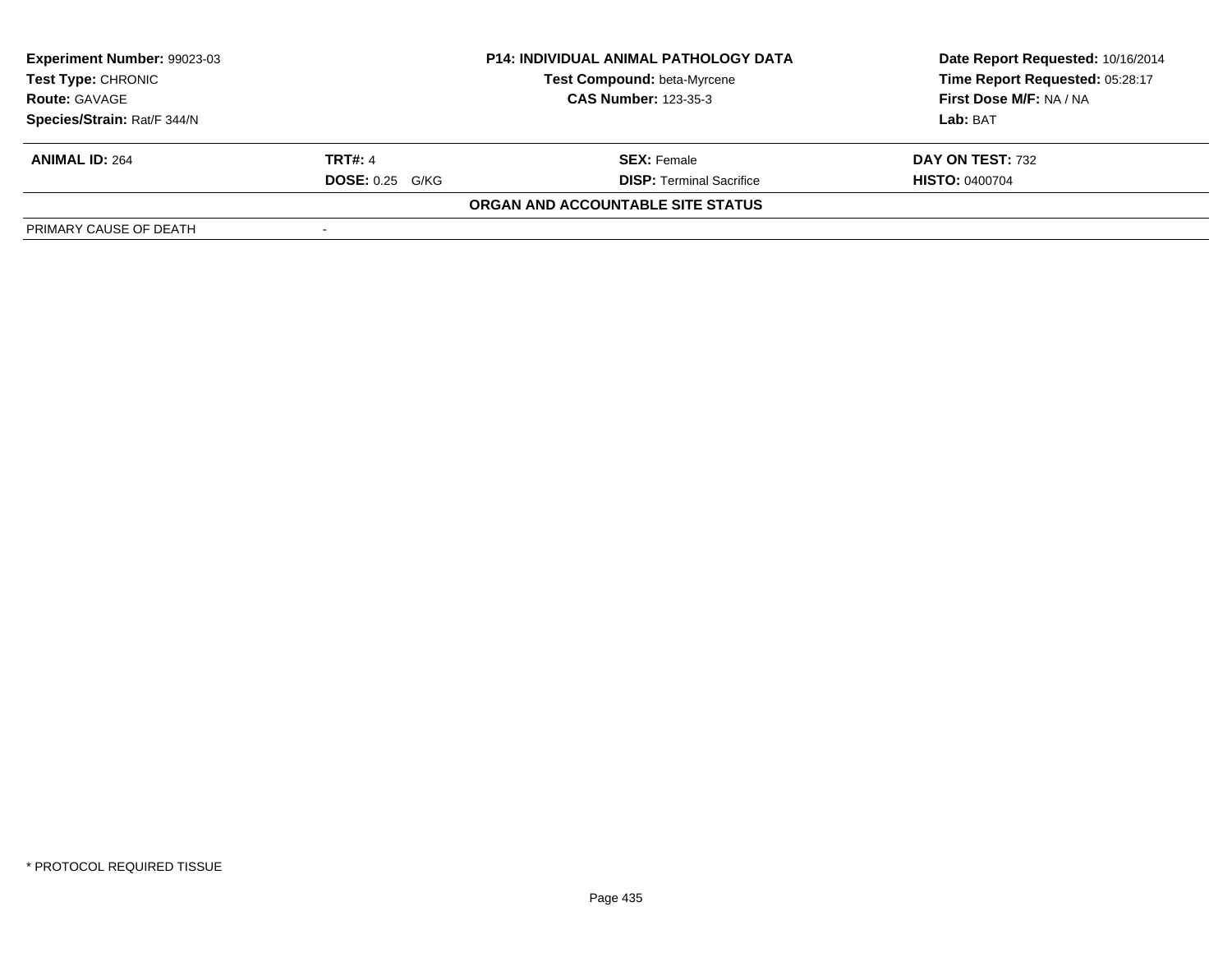| Experiment Number: 99023-03<br>Test Type: CHRONIC |                           | <b>P14: INDIVIDUAL ANIMAL PATHOLOGY DATA</b><br>Test Compound: beta-Myrcene | Date Report Requested: 10/16/2014<br>Time Report Requested: 05:28:17 |
|---------------------------------------------------|---------------------------|-----------------------------------------------------------------------------|----------------------------------------------------------------------|
| <b>Route: GAVAGE</b>                              |                           | <b>CAS Number: 123-35-3</b>                                                 | First Dose M/F: NA / NA                                              |
| Species/Strain: Rat/F 344/N                       |                           |                                                                             | Lab: BAT                                                             |
| <b>ANIMAL ID: 265</b>                             | <b>TRT#: 4</b>            | <b>SEX: Female</b>                                                          | DAY ON TEST: 730                                                     |
|                                                   | <b>DOSE: 0.25</b><br>G/KG | <b>DISP: Terminal Sacrifice</b>                                             | HISTO: 0400705                                                       |
|                                                   |                           | ORGAN AND ACCOUNTABLE SITE STATUS                                           |                                                                      |
| <b>NORMAL</b>                                     |                           |                                                                             |                                                                      |
| * Adrenal Medulla                                 | <b>Blood Vessel</b>       | * Bone                                                                      | * Bone Marrow                                                        |
| * Brain                                           | * Clitoral Gland          | * Esophagus                                                                 | * Eye                                                                |
| * Heart                                           | * Intestine Large, Cecum  | * Intestine Large, Colon                                                    | * Intestine Large, Rectum                                            |
| * Intestine Small, Duodenum                       | * Intestine Small, Ileum  | * Intestine Small, Jejunum                                                  | * Islets, Pancreatic                                                 |
| * Lymph Node, Mesenteric                          | * Mammary Gland           | * Pancreas                                                                  | * Parathyroid Gland                                                  |
| * Salivary Glands                                 | * Skin                    | * Stomach, Forestomach                                                      | * Thyroid Gland                                                      |
| * Trachea                                         | * Urinary Bladder         |                                                                             |                                                                      |
| <b>MISSING</b>                                    |                           |                                                                             |                                                                      |
| * Lymph Node, Mandibular                          |                           |                                                                             |                                                                      |
| <b>OBSERVATIONS</b>                               |                           |                                                                             |                                                                      |
| * Adrenal Cortex                                  |                           | Vacuolization Cytoplasmic                                                   | Minimal                                                              |
| * Harderian Gland                                 |                           | Pigmentation                                                                | Porphyrin, Mild                                                      |
| * Kidney                                          | <b>Transit Epithe</b>     | Hyperplasia                                                                 | Mild                                                                 |
|                                                   | Pelvis                    | Inflammation                                                                | Chronic, Mild                                                        |
|                                                   |                           | Nephropathy                                                                 | Minimal                                                              |
| * Liver                                           |                           | <b>Basophilic Focus</b>                                                     |                                                                      |
|                                                   |                           | Inflammation                                                                | Chronic, Minimal                                                     |
| * Lung                                            |                           | Inflammation                                                                | Minimal                                                              |
| * Nose                                            | Olfactory Epi             | Degeneration                                                                | Minimal                                                              |
|                                                   |                           | Inflammation                                                                | Chronic Active, Minimal                                              |
| * Ovary                                           |                           | Cyst                                                                        |                                                                      |
|                                                   |                           | Granulosa Cell Tumor Malignant                                              |                                                                      |
| [ Granulosa Cell Tumor Malignant TGLS = 2-14 ]    |                           |                                                                             |                                                                      |
| * Pituitary Gland                                 |                           | Cyst                                                                        |                                                                      |
| * Spleen                                          |                           | Hematopoietic Cell Proliferation                                            | Minimal                                                              |
| * Stomach, Glandular                              | Epithelium                | Ectasia                                                                     | Minimal                                                              |
| * Thymus                                          |                           | Atrophy                                                                     | Moderate                                                             |
| * Uterus                                          | Endometrium               | Hyperplasia                                                                 | Cystic, Mild                                                         |
|                                                   |                           | Polyp Stromal                                                               |                                                                      |
| [Polyp Stromal TGLS = 1-13]                       |                           |                                                                             |                                                                      |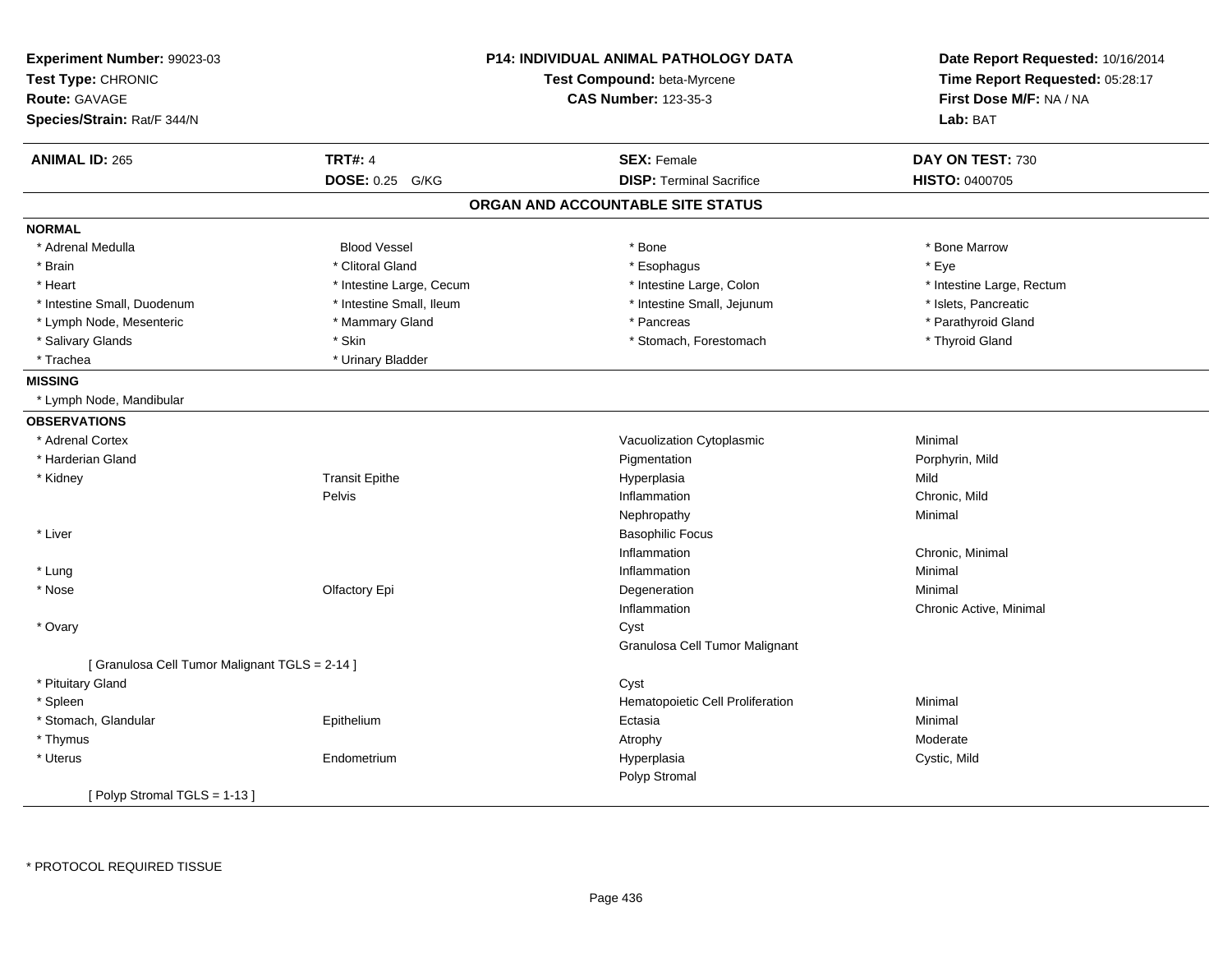| <b>Experiment Number: 99023-03</b> |                        | <b>P14: INDIVIDUAL ANIMAL PATHOLOGY DATA</b> | Date Report Requested: 10/16/2014 |  |
|------------------------------------|------------------------|----------------------------------------------|-----------------------------------|--|
| Test Type: CHRONIC                 |                        | Test Compound: beta-Myrcene                  | Time Report Requested: 05:28:17   |  |
| <b>Route: GAVAGE</b>               |                        | <b>CAS Number: 123-35-3</b>                  | First Dose M/F: NA / NA           |  |
| Species/Strain: Rat/F 344/N        |                        |                                              | Lab: BAT                          |  |
| <b>ANIMAL ID: 265</b>              | <b>TRT#: 4</b>         | <b>SEX:</b> Female                           | DAY ON TEST: 730                  |  |
|                                    | <b>DOSE: 0.25 G/KG</b> | <b>DISP: Terminal Sacrifice</b>              | <b>HISTO: 0400705</b>             |  |
|                                    |                        | ORGAN AND ACCOUNTABLE SITE STATUS            |                                   |  |
| PRIMARY CAUSE OF DEATH             |                        |                                              |                                   |  |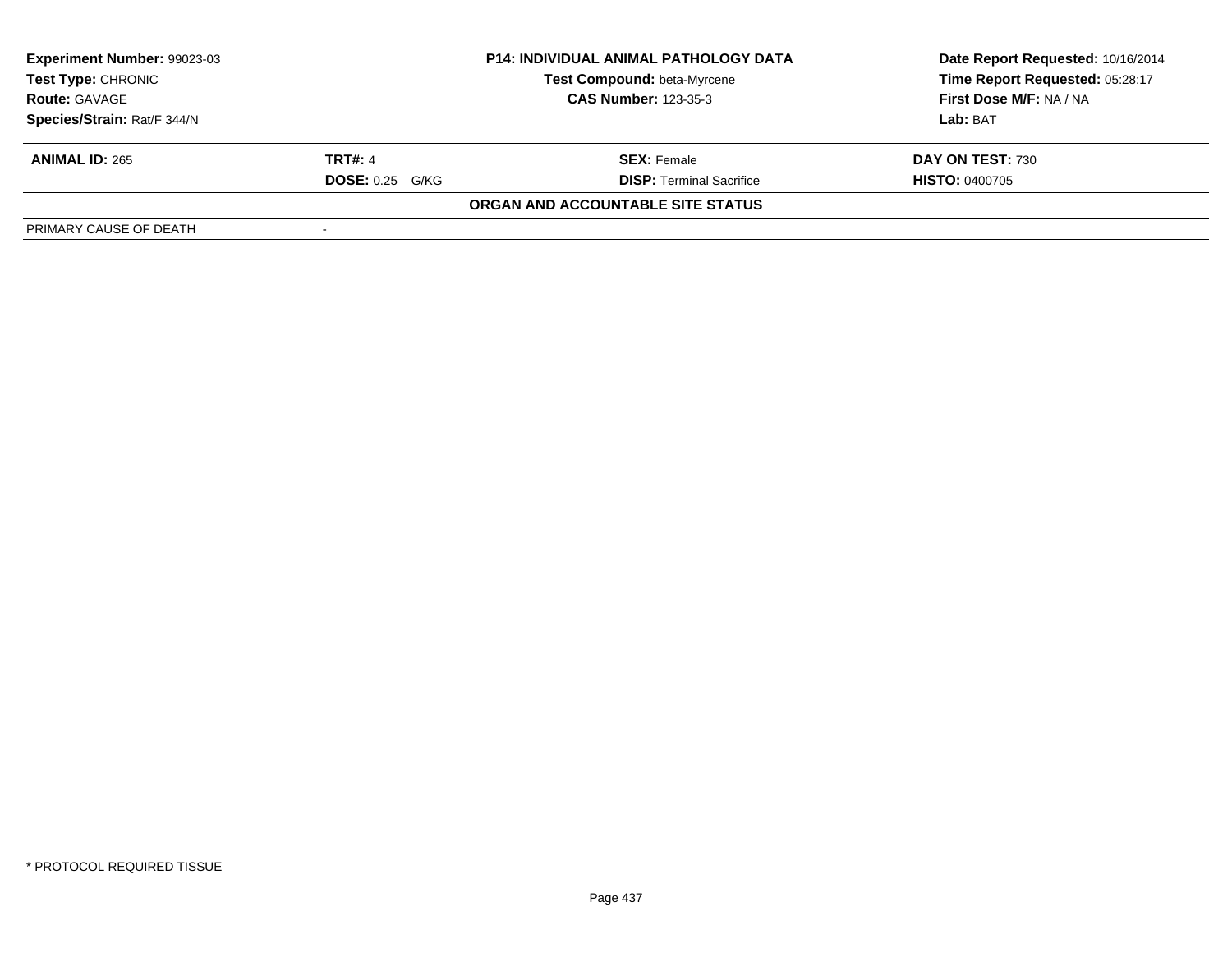| Experiment Number: 99023-03                | <b>P14: INDIVIDUAL ANIMAL PATHOLOGY DATA</b> |                                   | Date Report Requested: 10/16/2014 |
|--------------------------------------------|----------------------------------------------|-----------------------------------|-----------------------------------|
| Test Type: CHRONIC                         |                                              | Test Compound: beta-Myrcene       | Time Report Requested: 05:28:17   |
| <b>Route: GAVAGE</b>                       |                                              | <b>CAS Number: 123-35-3</b>       | First Dose M/F: NA / NA           |
| Species/Strain: Rat/F 344/N                |                                              |                                   | Lab: BAT                          |
| <b>ANIMAL ID: 266</b>                      | <b>TRT#: 4</b>                               | <b>SEX: Female</b>                | DAY ON TEST: 596                  |
|                                            | DOSE: 0.25 G/KG                              | <b>DISP:</b> Moribund Sacrifice   | <b>HISTO: 0400706</b>             |
|                                            |                                              | ORGAN AND ACCOUNTABLE SITE STATUS |                                   |
| <b>NORMAL</b>                              |                                              |                                   |                                   |
| * Adrenal Cortex                           | * Adrenal Medulla                            | <b>Blood Vessel</b>               | * Bone                            |
| * Bone Marrow                              | * Brain                                      | * Clitoral Gland                  | * Esophagus                       |
| * Eye                                      | * Intestine Large, Cecum                     | * Intestine Large, Colon          | * Intestine Small, Duodenum       |
| * Intestine Small, Ileum                   | * Intestine Small, Jejunum                   | * Islets, Pancreatic              | * Lymph Node, Mesenteric          |
| * Ovary                                    | * Pancreas                                   | * Parathyroid Gland               | * Salivary Glands                 |
| * Skin                                     | * Stomach, Forestomach                       | * Thyroid Gland                   | * Trachea                         |
| * Urinary Bladder                          |                                              |                                   |                                   |
| <b>MISSING</b>                             |                                              |                                   |                                   |
| * Lymph Node, Mandibular                   |                                              |                                   |                                   |
| <b>OBSERVATIONS</b>                        |                                              |                                   |                                   |
| * Clitoral GI                              |                                              |                                   |                                   |
| Note: One clitoral gland was missing       |                                              |                                   |                                   |
| * Harderian Gland                          |                                              | Pigmentation                      | Porphyrin, Minimal                |
| * Heart                                    |                                              | Cardiomyopathy                    | Minimal                           |
| * Intestine Large, Rectum                  |                                              | Parasite Metazoan                 | Minimal                           |
| * Kidney                                   |                                              | Nephropathy                       | Minimal                           |
| * Liver                                    |                                              | <b>Basophilic Focus</b>           |                                   |
|                                            |                                              | Hepatodiaphragmatic Nodule        |                                   |
|                                            |                                              | Inflammation                      | Chronic, Minimal                  |
| [ Hepatodiaphragmatic Nodule TGLS = 3-15 ] |                                              |                                   |                                   |
| * Lung                                     |                                              | Inflammation                      | Minimal                           |
| * Mammary Gland                            |                                              | Fibroadenoma                      |                                   |
| [Fibroadenoma TGLS = 1-13]                 |                                              |                                   |                                   |
| * Nose                                     | Olfactory Epi                                | Degeneration                      | Minimal                           |
|                                            |                                              | Inflammation                      | Chronic Active, Minimal           |
| * Pituitary Gland                          |                                              | Cyst                              |                                   |
| * Spleen                                   |                                              | Hematopoietic Cell Proliferation  | Mild                              |
| * Stomach, Glandular                       | Epithelium                                   | Ectasia                           | Minimal                           |
| * Thymus                                   |                                              | Atrophy                           | Moderate                          |
| * Uterus                                   |                                              | Deciduoma Malignant               |                                   |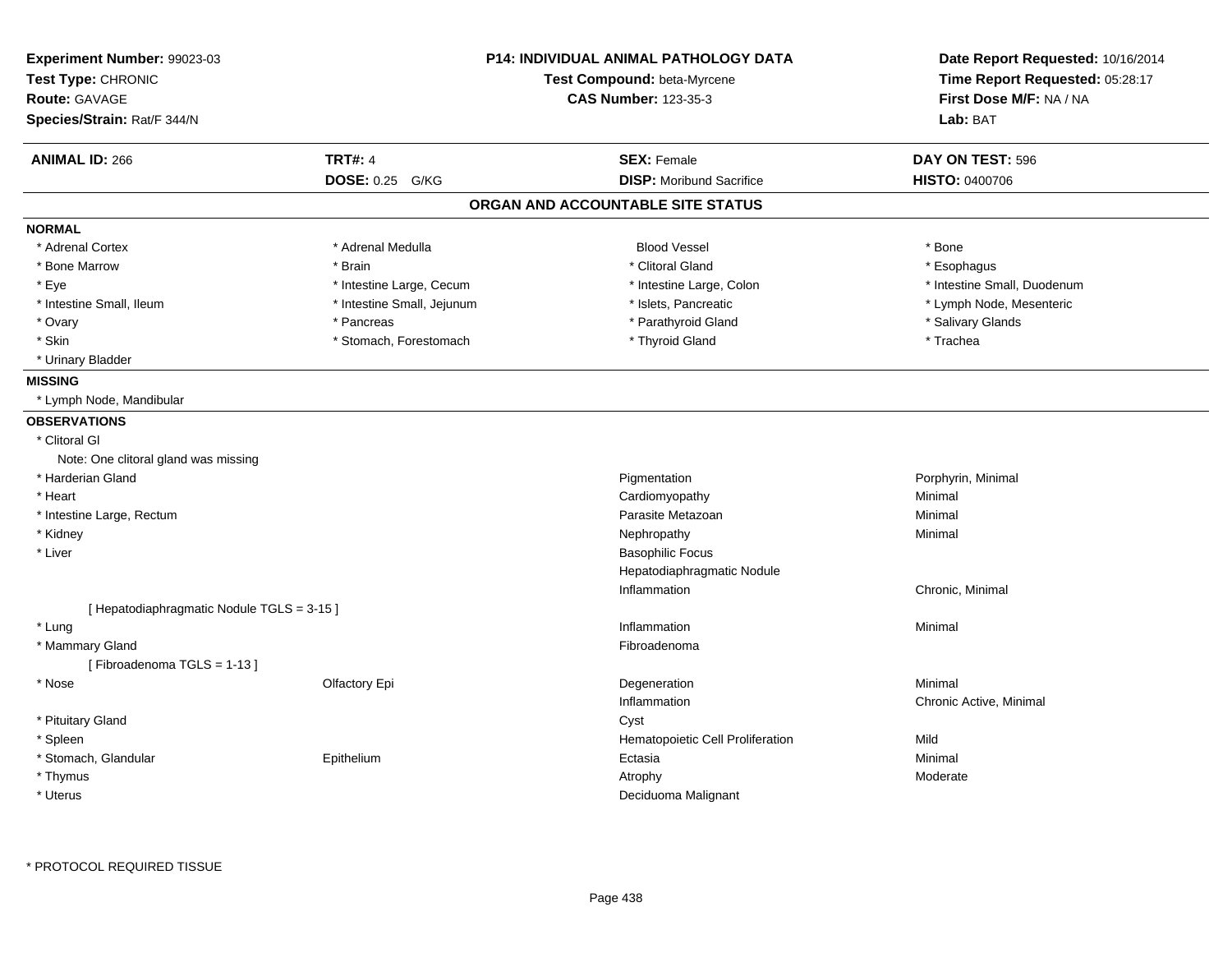| Experiment Number: 99023-03         |                              | <b>P14: INDIVIDUAL ANIMAL PATHOLOGY DATA</b> | Date Report Requested: 10/16/2014 |  |
|-------------------------------------|------------------------------|----------------------------------------------|-----------------------------------|--|
| Test Type: CHRONIC                  | Test Compound: beta-Myrcene  |                                              | Time Report Requested: 05:28:17   |  |
| <b>Route: GAVAGE</b>                |                              | <b>CAS Number: 123-35-3</b>                  | First Dose M/F: NA / NA           |  |
| Species/Strain: Rat/F 344/N         |                              |                                              | Lab: BAT                          |  |
| <b>ANIMAL ID: 266</b>               | <b>TRT#: 4</b>               | <b>SEX: Female</b>                           | DAY ON TEST: 596                  |  |
|                                     | <b>DOSE: 0.25 G/KG</b>       | <b>DISP:</b> Moribund Sacrifice              | <b>HISTO: 0400706</b>             |  |
|                                     |                              | ORGAN AND ACCOUNTABLE SITE STATUS            |                                   |  |
| [ Deciduoma Malignant TGLS = 2-14 ] |                              |                                              |                                   |  |
| PRIMARY CAUSE OF DEATH              | - Mammary Gland Fibroadenoma |                                              |                                   |  |
| CONTRIBUTORY CAUSE OF DEATH         | - Uterus Deciduoma Malignant |                                              |                                   |  |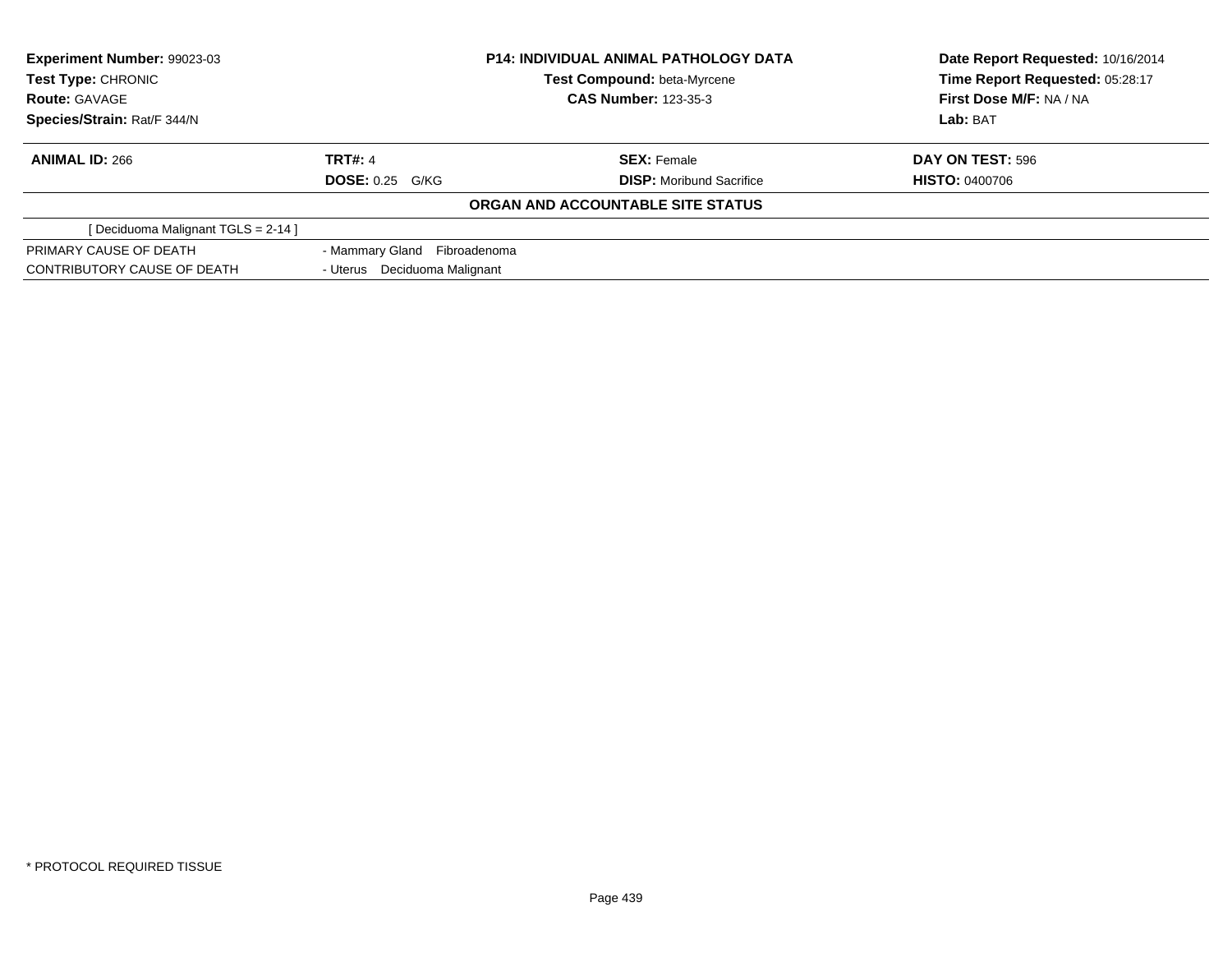| Experiment Number: 99023-03<br>Test Type: CHRONIC |                            | <b>P14: INDIVIDUAL ANIMAL PATHOLOGY DATA</b><br>Test Compound: beta-Myrcene | Date Report Requested: 10/16/2014<br>Time Report Requested: 05:28:17 |
|---------------------------------------------------|----------------------------|-----------------------------------------------------------------------------|----------------------------------------------------------------------|
| <b>Route: GAVAGE</b>                              |                            | <b>CAS Number: 123-35-3</b>                                                 | First Dose M/F: NA / NA                                              |
| Species/Strain: Rat/F 344/N                       |                            |                                                                             | Lab: BAT                                                             |
| <b>ANIMAL ID: 267</b>                             | <b>TRT#: 4</b>             | <b>SEX: Female</b>                                                          | DAY ON TEST: 476                                                     |
|                                                   | DOSE: 0.25 G/KG            | <b>DISP: Natural Death</b>                                                  | HISTO: 0400707                                                       |
|                                                   |                            | ORGAN AND ACCOUNTABLE SITE STATUS                                           |                                                                      |
| <b>NORMAL</b>                                     |                            |                                                                             |                                                                      |
| * Adrenal Medulla                                 | <b>Blood Vessel</b>        | * Bone                                                                      | * Bone Marrow                                                        |
| * Brain                                           | * Clitoral Gland           | * Esophagus                                                                 | * Eye                                                                |
| * Intestine Large, Cecum                          | * Intestine Large, Colon   | * Intestine Large, Rectum                                                   | * Intestine Small, Duodenum                                          |
| * Intestine Small, Ileum                          | * Intestine Small, Jejunum | * Islets, Pancreatic                                                        | * Kidney                                                             |
| * Lymph Node, Mesenteric                          | * Mammary Gland            | * Ovary                                                                     | * Pancreas                                                           |
| * Parathyroid Gland                               | * Pituitary Gland          | * Salivary Glands                                                           | * Skin                                                               |
| * Spleen                                          | * Stomach, Forestomach     | * Stomach, Glandular                                                        | * Thyroid Gland                                                      |
| * Trachea                                         | * Urinary Bladder          | * Uterus                                                                    |                                                                      |
| <b>MISSING</b>                                    |                            |                                                                             |                                                                      |
| * Lymph Node, Mandibular                          |                            |                                                                             |                                                                      |
| <b>OBSERVATIONS</b>                               |                            |                                                                             |                                                                      |
| * Adrenal Cortex                                  |                            | Hyperplasia                                                                 | Mild                                                                 |
|                                                   |                            | Vacuolization Cytoplasmic                                                   | Mild                                                                 |
| * Harderian Gland                                 |                            | Inflammation                                                                | Chronic, Minimal                                                     |
|                                                   |                            | Pigmentation                                                                | Porphyrin, Mild                                                      |
| * Heart                                           |                            | Cardiomyopathy                                                              | Minimal                                                              |
| * Liver                                           |                            | <b>Basophilic Focus</b>                                                     |                                                                      |
|                                                   |                            | Inflammation                                                                | Chronic, Minimal                                                     |
| * Lung                                            |                            | Inflammation                                                                | Minimal                                                              |
| * Nose                                            | Olfactory Epi              | Degeneration                                                                | Mild                                                                 |
| * Thymus                                          |                            | Atrophy                                                                     | Mild                                                                 |
| PRIMARY CAUSE OF DEATH                            | - UNCERTAIN                |                                                                             |                                                                      |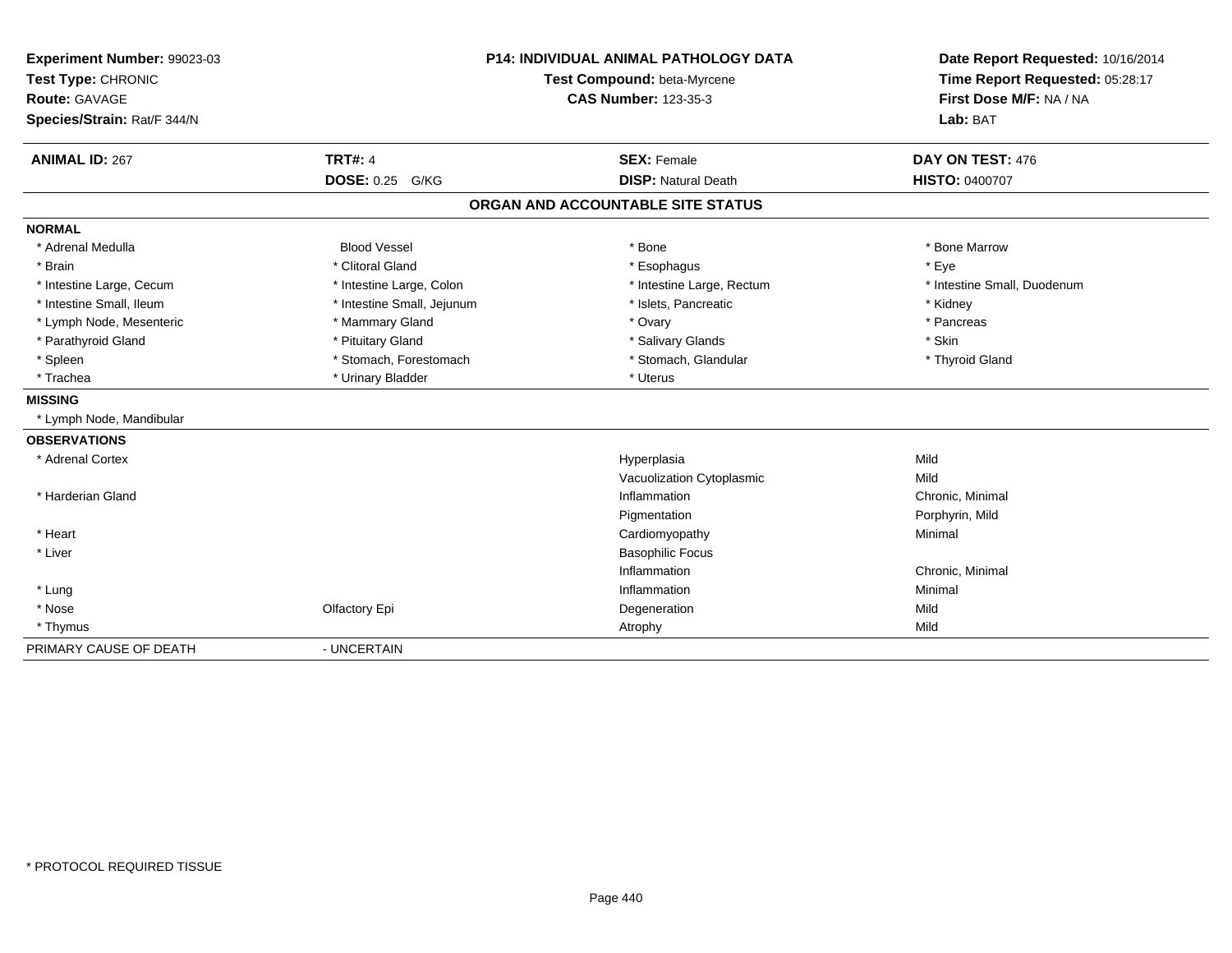| Experiment Number: 99023-03 |                           | <b>P14: INDIVIDUAL ANIMAL PATHOLOGY DATA</b> | Date Report Requested: 10/16/2014 |
|-----------------------------|---------------------------|----------------------------------------------|-----------------------------------|
| Test Type: CHRONIC          |                           | Test Compound: beta-Myrcene                  | Time Report Requested: 05:28:17   |
| <b>Route: GAVAGE</b>        |                           | <b>CAS Number: 123-35-3</b>                  | First Dose M/F: NA / NA           |
| Species/Strain: Rat/F 344/N |                           |                                              | Lab: BAT                          |
| <b>ANIMAL ID: 268</b>       | <b>TRT#: 4</b>            | <b>SEX: Female</b>                           | DAY ON TEST: 689                  |
|                             | <b>DOSE: 0.25</b><br>G/KG | <b>DISP: Natural Death</b>                   | HISTO: 0400708                    |
|                             |                           | ORGAN AND ACCOUNTABLE SITE STATUS            |                                   |
| <b>NORMAL</b>               |                           |                                              |                                   |
| * Adrenal Cortex            | * Adrenal Medulla         | <b>Blood Vessel</b>                          | * Bone                            |
| * Bone Marrow               | * Brain                   | * Clitoral Gland                             | * Esophagus                       |
| * Eye                       | * Intestine Large, Cecum  | * Intestine Large, Colon                     | * Intestine Large, Rectum         |
| * Intestine Small, Duodenum | * Intestine Small, Ileum  | * Intestine Small, Jejunum                   | * Islets, Pancreatic              |
| * Lymph Node, Mesenteric    | * Mammary Gland           | * Ovary                                      | * Pancreas                        |
| * Parathyroid Gland         | * Pituitary Gland         | * Salivary Glands                            | * Skin                            |
| * Spleen                    | * Stomach, Forestomach    | * Stomach, Glandular                         | * Thyroid Gland                   |
| * Trachea                   | * Urinary Bladder         | * Uterus                                     |                                   |
| <b>MISSING</b>              |                           |                                              |                                   |
| * Lymph Node, Mandibular    |                           |                                              |                                   |
| <b>OBSERVATIONS</b>         |                           |                                              |                                   |
| * Harderian Gland           |                           | Pigmentation                                 | Porphyrin, Moderate               |
| * Heart                     |                           | Cardiomyopathy                               | Minimal                           |
| * Kidney                    |                           | Nephropathy                                  | Minimal                           |
| * Liver                     |                           | <b>Basophilic Focus</b>                      |                                   |
|                             |                           | <b>Eosinophilic Focus</b>                    |                                   |
|                             | <b>Bile Duct</b>          | Hyperplasia                                  | Mild                              |
|                             |                           | Inflammation                                 | Chronic, Minimal                  |
| * Lung                      |                           | Inflammation                                 | Minimal                           |
| * Nose                      | Olfactory Epi             | Degeneration                                 | Minimal                           |
| * Thymus                    |                           | Atrophy                                      | Moderate                          |
| PRIMARY CAUSE OF DEATH      | - UNCERTAIN               |                                              |                                   |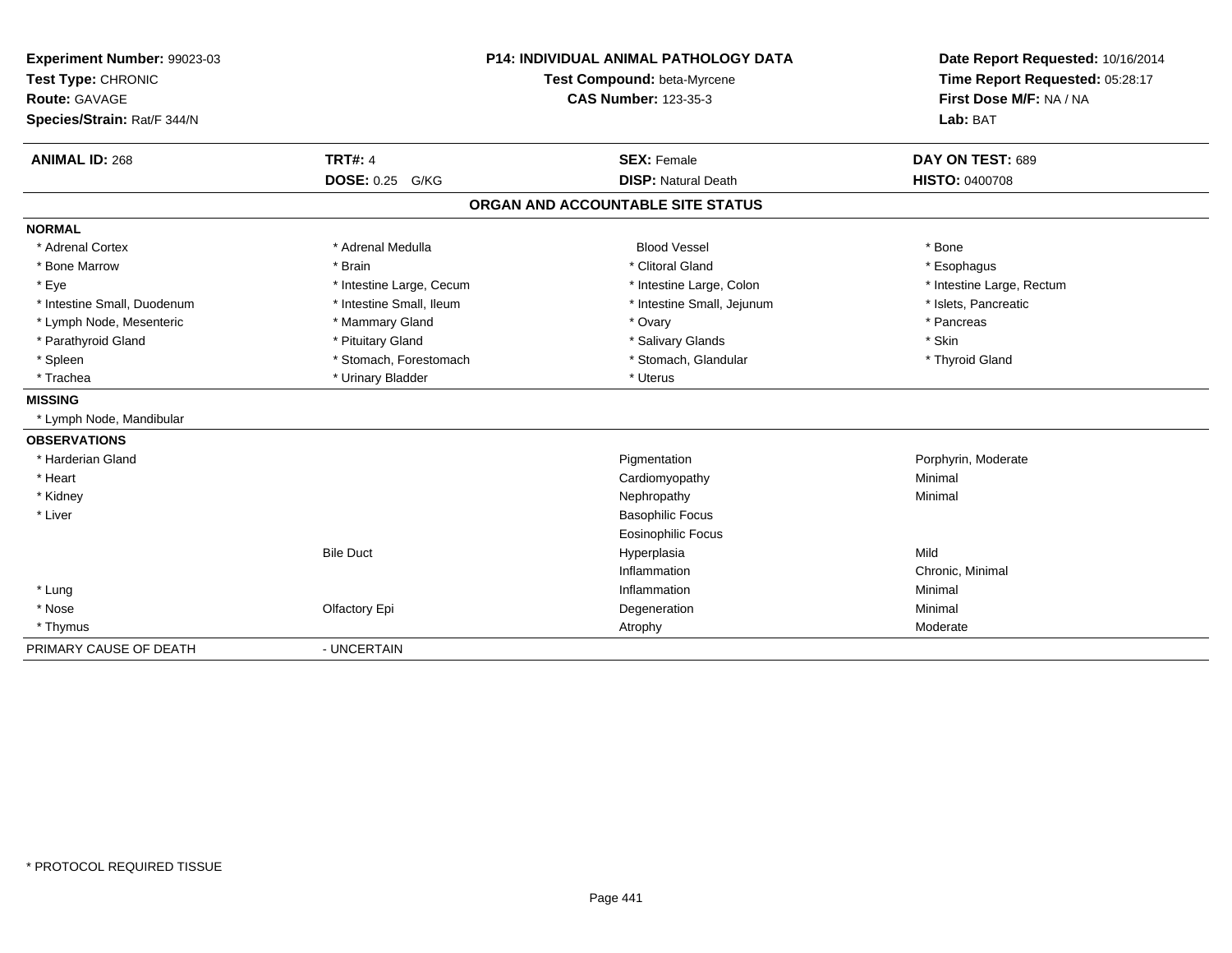| Experiment Number: 99023-03<br>Test Type: CHRONIC | <b>P14: INDIVIDUAL ANIMAL PATHOLOGY DATA</b><br>Test Compound: beta-Myrcene<br><b>CAS Number: 123-35-3</b> |                                   | Date Report Requested: 10/16/2014<br>Time Report Requested: 05:28:17<br>First Dose M/F: NA / NA |
|---------------------------------------------------|------------------------------------------------------------------------------------------------------------|-----------------------------------|-------------------------------------------------------------------------------------------------|
| Route: GAVAGE                                     |                                                                                                            |                                   |                                                                                                 |
| Species/Strain: Rat/F 344/N                       |                                                                                                            |                                   | Lab: BAT                                                                                        |
|                                                   |                                                                                                            |                                   |                                                                                                 |
| <b>ANIMAL ID: 269</b>                             | <b>TRT#: 4</b>                                                                                             | <b>SEX: Female</b>                | DAY ON TEST: 731                                                                                |
|                                                   | <b>DOSE: 0.25</b><br>G/KG                                                                                  | <b>DISP: Terminal Sacrifice</b>   | HISTO: 0400709                                                                                  |
|                                                   |                                                                                                            | ORGAN AND ACCOUNTABLE SITE STATUS |                                                                                                 |
| <b>NORMAL</b>                                     |                                                                                                            |                                   |                                                                                                 |
| * Adrenal Cortex                                  | * Adrenal Medulla                                                                                          | <b>Blood Vessel</b>               | * Bone                                                                                          |
| * Bone Marrow                                     | * Brain                                                                                                    | * Clitoral Gland                  | * Esophagus                                                                                     |
| * Eye                                             | * Heart                                                                                                    | * Intestine Large, Cecum          | * Intestine Large, Colon                                                                        |
| * Intestine Large, Rectum                         | * Intestine Small, Duodenum                                                                                | * Intestine Small, Ileum          | * Intestine Small, Jejunum                                                                      |
| * Islets, Pancreatic                              | * Lymph Node, Mesenteric                                                                                   | * Pancreas                        | * Parathyroid Gland                                                                             |
| * Salivary Glands                                 | * Skin                                                                                                     | * Stomach, Forestomach            | * Trachea                                                                                       |
| * Urinary Bladder                                 | * Uterus                                                                                                   |                                   |                                                                                                 |
| <b>MISSING</b>                                    |                                                                                                            |                                   |                                                                                                 |
| * Lymph Node, Mandibular                          |                                                                                                            |                                   |                                                                                                 |
| <b>OBSERVATIONS</b>                               |                                                                                                            |                                   |                                                                                                 |
| * Harderian Gland                                 |                                                                                                            | Inflammation                      | Chronic, Minimal                                                                                |
|                                                   |                                                                                                            | Pigmentation                      | Porphyrin, Mild                                                                                 |
| * Kidney                                          | <b>Transit Epithe</b>                                                                                      | Hyperplasia                       | Minimal                                                                                         |
|                                                   |                                                                                                            | Nephropathy                       | Minimal                                                                                         |
| * Liver                                           |                                                                                                            | <b>Basophilic Focus</b>           |                                                                                                 |
|                                                   |                                                                                                            | Inflammation                      | Chronic, Minimal                                                                                |
| * Lung                                            |                                                                                                            | Inflammation                      | Minimal                                                                                         |
| * Mammary Gland                                   |                                                                                                            | Fibroadenoma                      |                                                                                                 |
| [Fibroadenoma TGLS = 1-13]                        |                                                                                                            |                                   |                                                                                                 |
| Mesentery                                         | Fat                                                                                                        | Necrosis                          | Moderate                                                                                        |
| [ Necrosis TGLS = $3-14$ ]                        |                                                                                                            |                                   |                                                                                                 |
| * Nose                                            | Olfactory Epi                                                                                              | Degeneration                      | Minimal                                                                                         |
| * Ovary                                           |                                                                                                            | Cyst                              |                                                                                                 |
| [ $Cyst TGLS = 2-11$ ]                            |                                                                                                            |                                   |                                                                                                 |
| * Pituitary Gland                                 | Pars Distalis                                                                                              | Adenoma                           |                                                                                                 |
|                                                   |                                                                                                            | Cyst                              |                                                                                                 |
| * Spleen                                          |                                                                                                            | Hematopoietic Cell Proliferation  | Minimal                                                                                         |
| * Stomach, Glandular                              | Epithelium                                                                                                 | Ectasia                           | Mild                                                                                            |
| * Thymus                                          |                                                                                                            | Atrophy                           | Marked                                                                                          |
| * Thyroid Gland                                   | C Cell                                                                                                     | Hyperplasia                       | Minimal                                                                                         |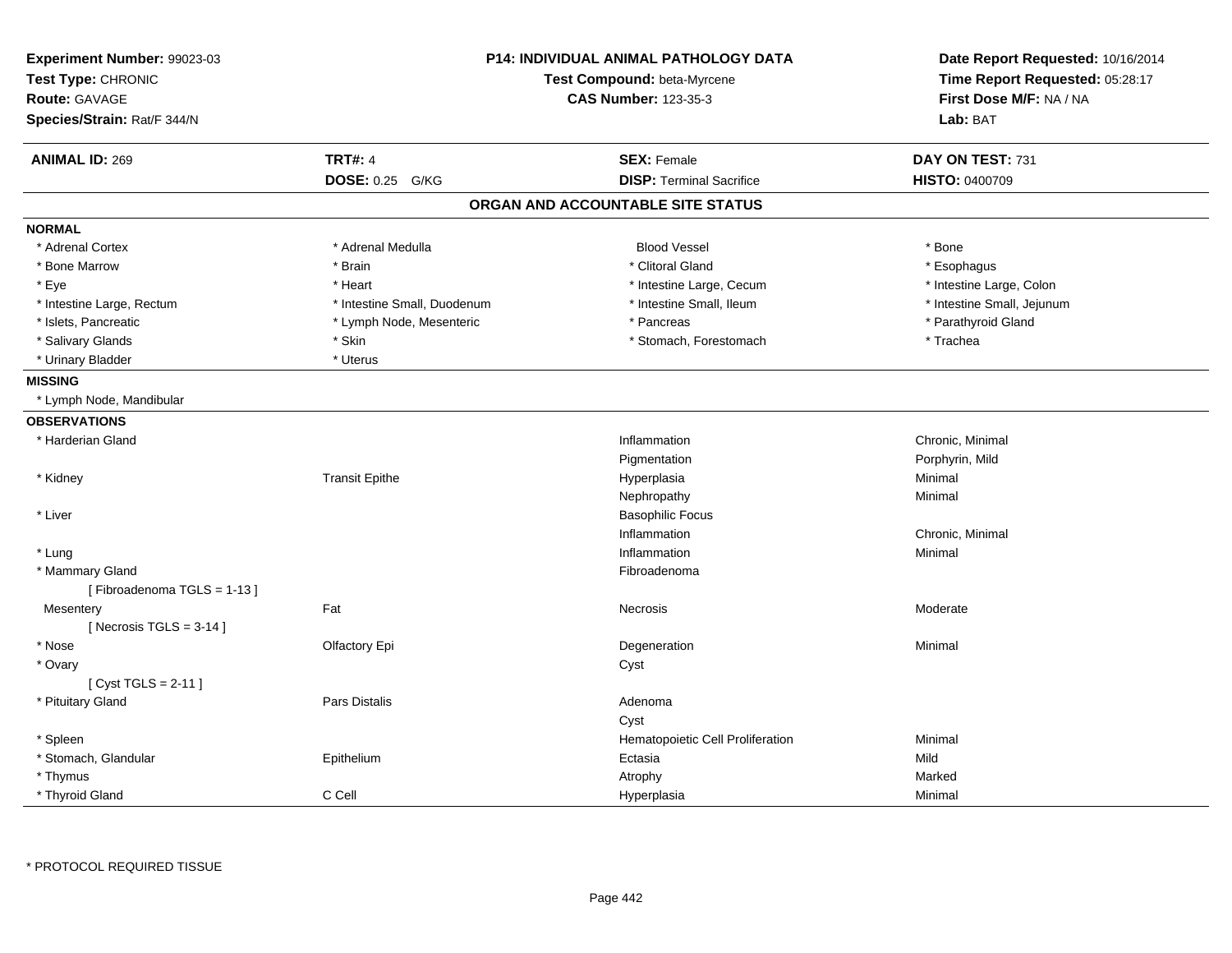| <b>Experiment Number: 99023-03</b> |                        | <b>P14: INDIVIDUAL ANIMAL PATHOLOGY DATA</b> | Date Report Requested: 10/16/2014 |  |
|------------------------------------|------------------------|----------------------------------------------|-----------------------------------|--|
| Test Type: CHRONIC                 |                        | Test Compound: beta-Myrcene                  | Time Report Requested: 05:28:17   |  |
| <b>Route: GAVAGE</b>               |                        | <b>CAS Number: 123-35-3</b>                  | First Dose M/F: NA / NA           |  |
| Species/Strain: Rat/F 344/N        |                        |                                              | Lab: BAT                          |  |
| <b>ANIMAL ID: 269</b>              | <b>TRT#: 4</b>         | <b>SEX:</b> Female                           | DAY ON TEST: 731                  |  |
|                                    | <b>DOSE: 0.25 G/KG</b> | <b>DISP: Terminal Sacrifice</b>              | <b>HISTO: 0400709</b>             |  |
|                                    |                        | ORGAN AND ACCOUNTABLE SITE STATUS            |                                   |  |
| PRIMARY CAUSE OF DEATH             |                        |                                              |                                   |  |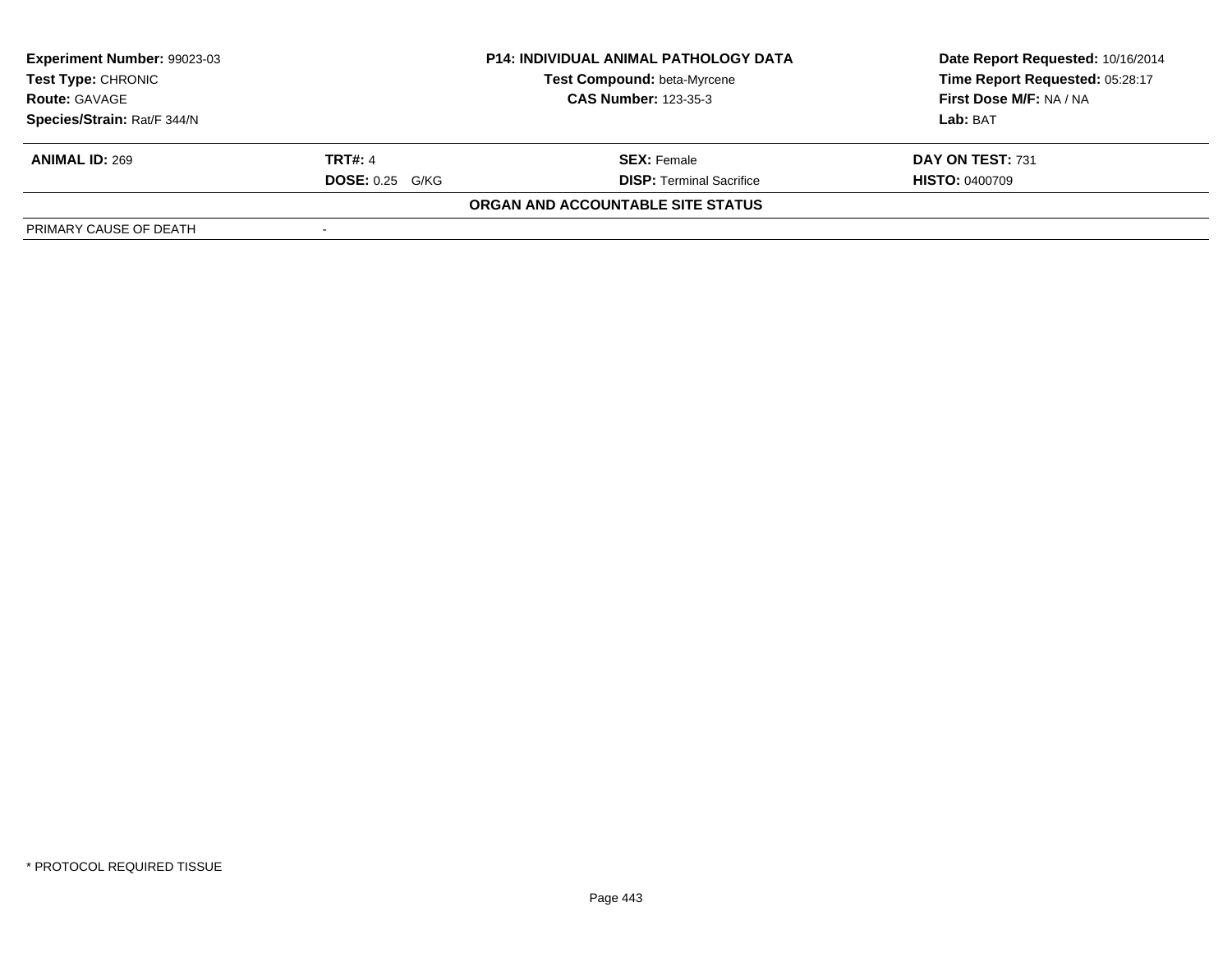| Experiment Number: 99023-03<br>Test Type: CHRONIC<br><b>Route: GAVAGE</b><br>Species/Strain: Rat/F 344/N | <b>P14: INDIVIDUAL ANIMAL PATHOLOGY DATA</b><br>Test Compound: beta-Myrcene<br><b>CAS Number: 123-35-3</b> |                                   | Date Report Requested: 10/16/2014<br>Time Report Requested: 05:28:17<br>First Dose M/F: NA / NA<br>Lab: BAT |
|----------------------------------------------------------------------------------------------------------|------------------------------------------------------------------------------------------------------------|-----------------------------------|-------------------------------------------------------------------------------------------------------------|
| <b>ANIMAL ID: 270</b>                                                                                    | <b>TRT#: 4</b>                                                                                             | <b>SEX: Female</b>                | DAY ON TEST: 730                                                                                            |
|                                                                                                          | DOSE: 0.25 G/KG                                                                                            | <b>DISP: Terminal Sacrifice</b>   | HISTO: 0400710                                                                                              |
|                                                                                                          |                                                                                                            | ORGAN AND ACCOUNTABLE SITE STATUS |                                                                                                             |
| <b>NORMAL</b>                                                                                            |                                                                                                            |                                   |                                                                                                             |
| * Adrenal Medulla                                                                                        | <b>Blood Vessel</b>                                                                                        | * Bone                            | * Bone Marrow                                                                                               |
| * Brain                                                                                                  | * Esophagus                                                                                                | * Eye                             | * Intestine Large, Cecum                                                                                    |
| * Intestine Large, Colon                                                                                 | * Intestine Large, Rectum                                                                                  | * Intestine Small, Duodenum       | * Intestine Small, Ileum                                                                                    |
| * Intestine Small, Jejunum                                                                               | * Islets, Pancreatic                                                                                       | * Lymph Node, Mesenteric          | * Mammary Gland                                                                                             |
| * Parathyroid Gland                                                                                      | * Salivary Glands                                                                                          | * Skin                            | * Spleen                                                                                                    |
| * Stomach, Forestomach                                                                                   | * Thyroid Gland                                                                                            | * Trachea                         | * Urinary Bladder                                                                                           |
| * Uterus                                                                                                 |                                                                                                            |                                   |                                                                                                             |
| <b>MISSING</b>                                                                                           |                                                                                                            |                                   |                                                                                                             |
| * Lymph Node, Mandibular                                                                                 |                                                                                                            |                                   |                                                                                                             |
| <b>OBSERVATIONS</b>                                                                                      |                                                                                                            |                                   |                                                                                                             |
| * Adrenal Cortex                                                                                         |                                                                                                            | Vacuolization Cytoplasmic         | Minimal                                                                                                     |
| * Clitoral Gland                                                                                         |                                                                                                            | Hyperplasia                       | Minimal                                                                                                     |
|                                                                                                          |                                                                                                            | Inflammation                      | Chronic, Minimal                                                                                            |
| * Harderian Gland                                                                                        |                                                                                                            | Pigmentation                      | Porphyrin, Mild                                                                                             |
| * Heart                                                                                                  |                                                                                                            | Cardiomyopathy                    | Minimal                                                                                                     |
| * Kidney                                                                                                 |                                                                                                            | Nephropathy                       | Minimal                                                                                                     |
| * Liver                                                                                                  |                                                                                                            | <b>Basophilic Focus</b>           |                                                                                                             |
|                                                                                                          |                                                                                                            | Clear Cell Focus                  |                                                                                                             |
|                                                                                                          |                                                                                                            | Inflammation                      | Chronic, Minimal                                                                                            |
| * Lung                                                                                                   |                                                                                                            | Alveolar/Bronchiolar Adenoma      |                                                                                                             |
|                                                                                                          |                                                                                                            | Inflammation                      | Minimal                                                                                                     |
| * Nose                                                                                                   | Olfactory Epi                                                                                              | Degeneration                      | Minimal                                                                                                     |
| * Ovary                                                                                                  |                                                                                                            | Cyst                              |                                                                                                             |
| [ $Cyst TGLS = 1-13$ ]                                                                                   |                                                                                                            |                                   |                                                                                                             |
| * Pancreas                                                                                               | Acinus                                                                                                     | Atrophy                           | Mild                                                                                                        |
| * Pituitary Gland                                                                                        |                                                                                                            | Cyst                              |                                                                                                             |
| * Stomach, Glandular                                                                                     | Epithelium                                                                                                 | Ectasia                           | Mild                                                                                                        |
| * Thymus                                                                                                 |                                                                                                            | Atrophy                           | Marked                                                                                                      |
| PRIMARY CAUSE OF DEATH                                                                                   | $\blacksquare$                                                                                             |                                   |                                                                                                             |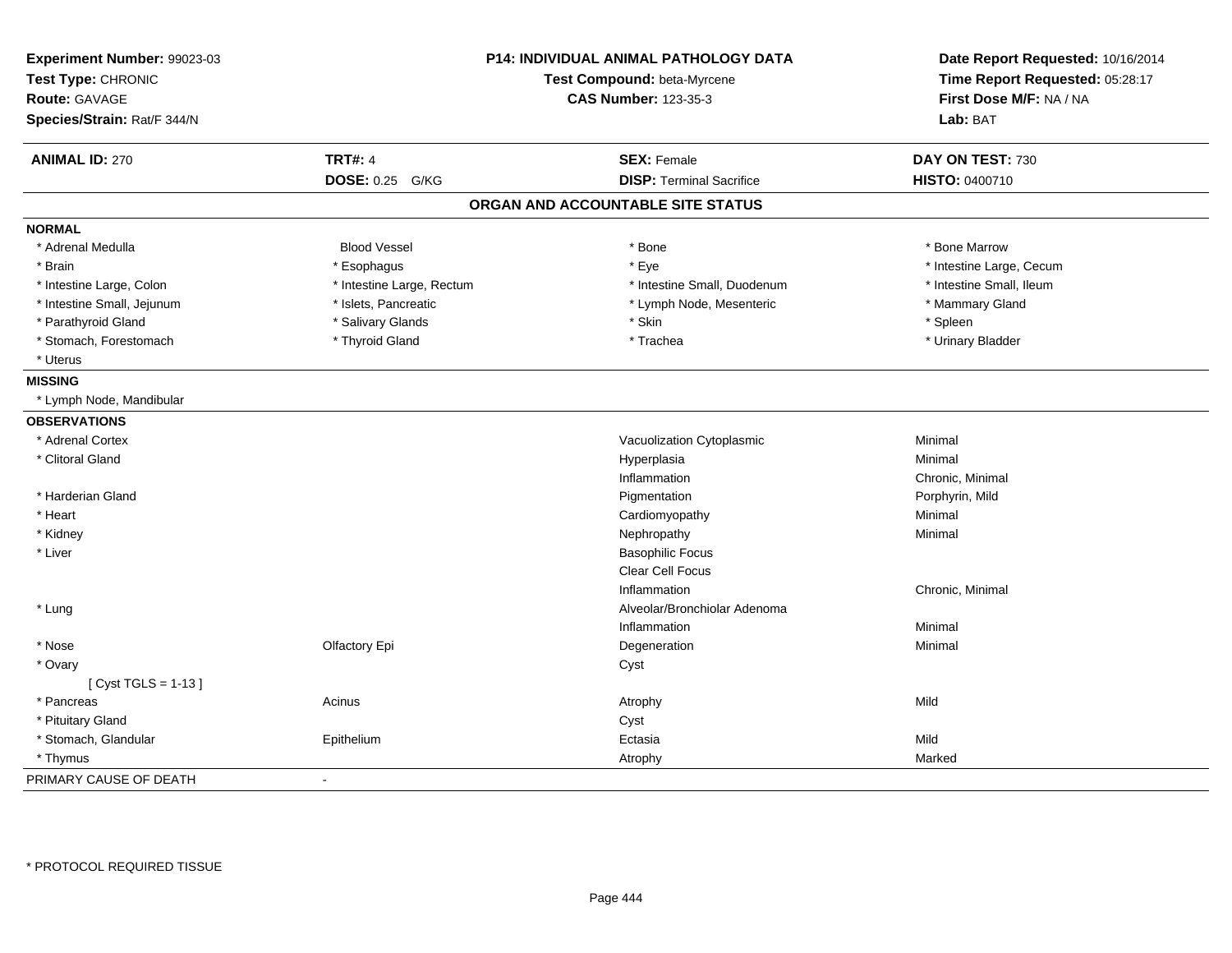| Experiment Number: 99023-03<br>Test Type: CHRONIC<br>Route: GAVAGE<br>Species/Strain: Rat/F 344/N |                            | P14: INDIVIDUAL ANIMAL PATHOLOGY DATA<br>Test Compound: beta-Myrcene<br><b>CAS Number: 123-35-3</b> | Date Report Requested: 10/16/2014<br>Time Report Requested: 05:28:17<br>First Dose M/F: NA / NA<br>Lab: BAT |
|---------------------------------------------------------------------------------------------------|----------------------------|-----------------------------------------------------------------------------------------------------|-------------------------------------------------------------------------------------------------------------|
| <b>ANIMAL ID: 271</b>                                                                             | <b>TRT#: 4</b>             | <b>SEX: Female</b>                                                                                  | DAY ON TEST: 730                                                                                            |
|                                                                                                   | DOSE: 0.25 G/KG            | <b>DISP: Terminal Sacrifice</b>                                                                     | HISTO: 0400711                                                                                              |
|                                                                                                   |                            | ORGAN AND ACCOUNTABLE SITE STATUS                                                                   |                                                                                                             |
| <b>NORMAL</b>                                                                                     |                            |                                                                                                     |                                                                                                             |
| * Adrenal Medulla                                                                                 | <b>Blood Vessel</b>        | * Bone                                                                                              | * Bone Marrow                                                                                               |
| * Brain                                                                                           | * Esophagus                | * Eye                                                                                               | * Heart                                                                                                     |
| * Intestine Large, Cecum                                                                          | * Intestine Large, Colon   | * Intestine Large, Rectum                                                                           | * Intestine Small, Duodenum                                                                                 |
| * Intestine Small, Ileum                                                                          | * Intestine Small, Jejunum | * Islets, Pancreatic                                                                                | * Lymph Node, Mesenteric                                                                                    |
| * Ovary                                                                                           | * Parathyroid Gland        | * Salivary Glands                                                                                   | * Skin                                                                                                      |
| * Spleen                                                                                          | * Stomach, Forestomach     | * Trachea                                                                                           | * Urinary Bladder                                                                                           |
| * Uterus                                                                                          |                            |                                                                                                     |                                                                                                             |
| <b>MISSING</b>                                                                                    |                            |                                                                                                     |                                                                                                             |
| * Lymph Node, Mandibular                                                                          |                            |                                                                                                     |                                                                                                             |
| <b>OBSERVATIONS</b>                                                                               |                            |                                                                                                     |                                                                                                             |
| * Adrenal Cortex                                                                                  |                            | Vacuolization Cytoplasmic                                                                           | Minimal                                                                                                     |
| * Clitoral Gland                                                                                  |                            | Hyperplasia                                                                                         | Minimal                                                                                                     |
| Ear                                                                                               | Pinna                      | Neural Crest Tumor                                                                                  |                                                                                                             |
| [Neural Crest Tumor TGLS = 1-13]                                                                  |                            |                                                                                                     |                                                                                                             |
| * Harderian Gland                                                                                 |                            | Pigmentation                                                                                        | Porphyrin, Moderate                                                                                         |
| * Kidney                                                                                          |                            | Nephropathy                                                                                         | Minimal                                                                                                     |
|                                                                                                   | <b>Renal Tubule</b>        | Nephrosis                                                                                           | Minimal                                                                                                     |
| * Liver                                                                                           |                            | <b>Basophilic Focus</b>                                                                             |                                                                                                             |
|                                                                                                   | <b>Bile Duct</b>           | Hyperplasia                                                                                         | Minimal                                                                                                     |
|                                                                                                   |                            | Inflammation                                                                                        | Chronic, Minimal                                                                                            |
| [Hyperplasia TGLS = 4-6+7]                                                                        |                            |                                                                                                     |                                                                                                             |
| * Lung                                                                                            | Alveolar Epith             | Hyperplasia                                                                                         | Minimal                                                                                                     |
|                                                                                                   |                            | Inflammation                                                                                        | Minimal                                                                                                     |
| * Mammary Gland                                                                                   |                            | Cyst                                                                                                |                                                                                                             |
| [ $Cyst TGLS = 2-14$ ]                                                                            |                            |                                                                                                     |                                                                                                             |
| * Nose                                                                                            | Olfactory Epi              | Degeneration                                                                                        | Minimal                                                                                                     |
| * Pancreas                                                                                        | Acinus                     | Atrophy                                                                                             | Minimal                                                                                                     |
| * Pituitary Gland                                                                                 | <b>Pars Distalis</b>       | Adenoma                                                                                             |                                                                                                             |
|                                                                                                   |                            | Angiectasis                                                                                         | Mild                                                                                                        |
|                                                                                                   |                            | Cyst                                                                                                |                                                                                                             |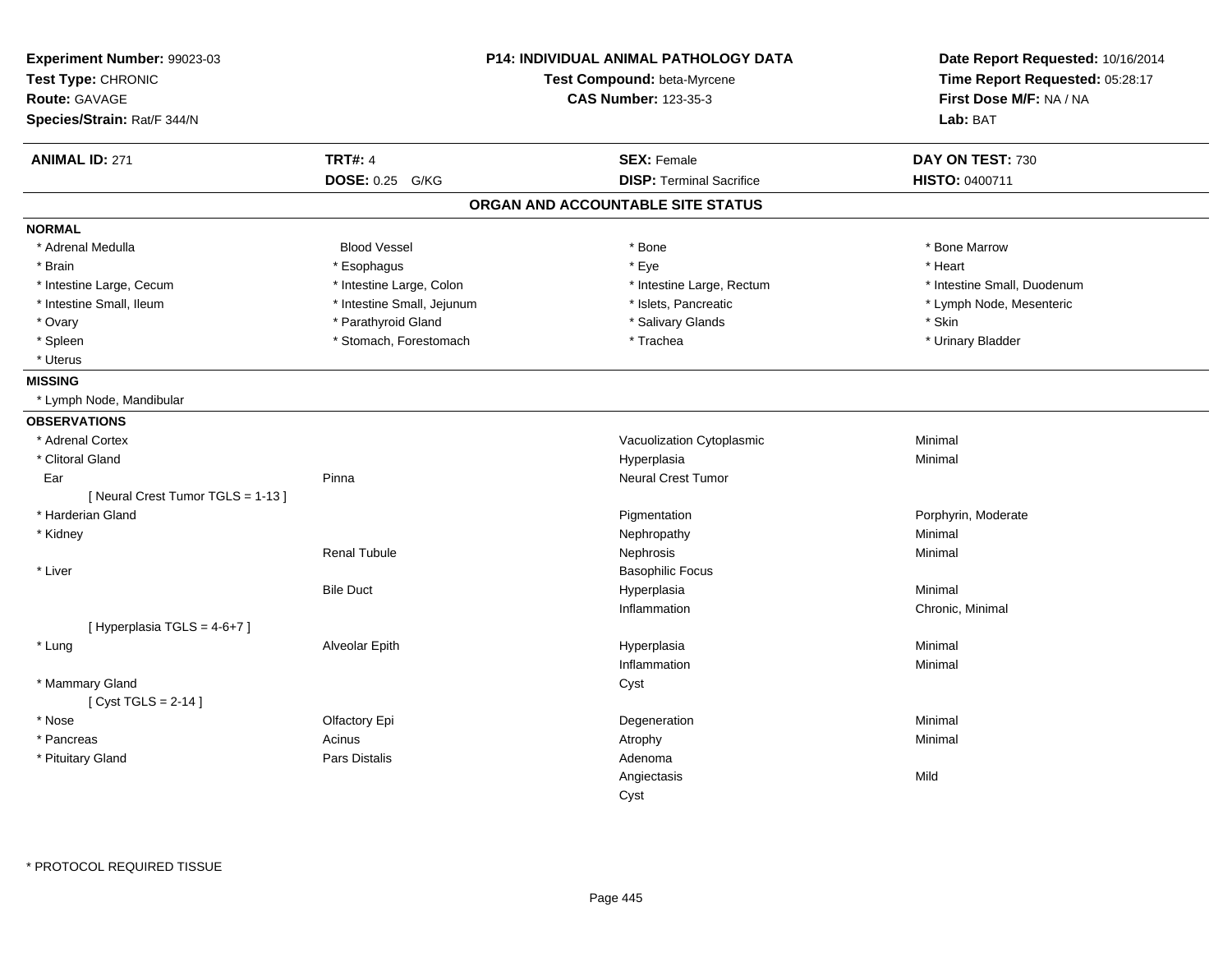| Experiment Number: 99023-03<br>Test Type: CHRONIC |                        | <b>P14: INDIVIDUAL ANIMAL PATHOLOGY DATA</b> | Date Report Requested: 10/16/2014<br>Time Report Requested: 05:28:17 |  |
|---------------------------------------------------|------------------------|----------------------------------------------|----------------------------------------------------------------------|--|
|                                                   |                        | Test Compound: beta-Myrcene                  |                                                                      |  |
| <b>Route: GAVAGE</b>                              |                        | <b>CAS Number: 123-35-3</b>                  | First Dose M/F: NA / NA                                              |  |
| Species/Strain: Rat/F 344/N                       |                        |                                              | Lab: BAT                                                             |  |
| <b>ANIMAL ID: 271</b>                             | <b>TRT#: 4</b>         | <b>SEX: Female</b>                           | DAY ON TEST: 730                                                     |  |
|                                                   | <b>DOSE: 0.25 G/KG</b> | <b>DISP:</b> Terminal Sacrifice              | <b>HISTO: 0400711</b>                                                |  |
|                                                   |                        | ORGAN AND ACCOUNTABLE SITE STATUS            |                                                                      |  |
| [Adenoma TGLS = $3-8$ ]                           |                        |                                              |                                                                      |  |
| * Stomach, Glandular                              | Epithelium             | Ectasia                                      | Minimal                                                              |  |
| * Thymus                                          |                        | Atrophy                                      | Marked                                                               |  |
| * Thyroid Gland                                   | C Cell                 | Adenoma                                      |                                                                      |  |
|                                                   | C Cell                 | Hyperplasia                                  | Marked                                                               |  |
| PRIMARY CAUSE OF DEATH                            |                        |                                              |                                                                      |  |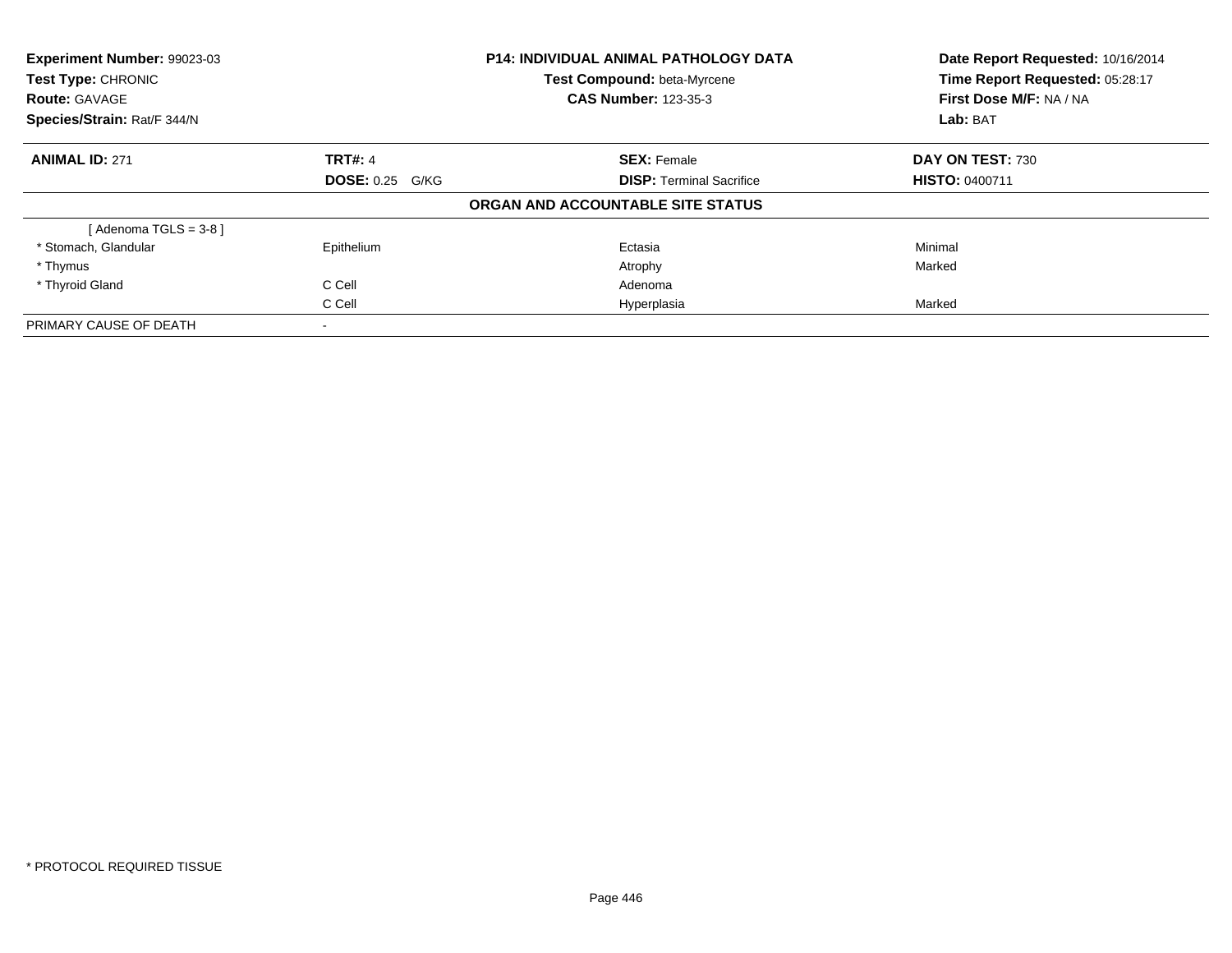| Experiment Number: 99023-03<br>Test Type: CHRONIC<br><b>Route: GAVAGE</b><br>Species/Strain: Rat/F 344/N |                           | <b>P14: INDIVIDUAL ANIMAL PATHOLOGY DATA</b><br>Test Compound: beta-Myrcene<br><b>CAS Number: 123-35-3</b> | Date Report Requested: 10/16/2014<br>Time Report Requested: 05:28:17<br>First Dose M/F: NA / NA<br>Lab: BAT |
|----------------------------------------------------------------------------------------------------------|---------------------------|------------------------------------------------------------------------------------------------------------|-------------------------------------------------------------------------------------------------------------|
| <b>ANIMAL ID: 272</b>                                                                                    | <b>TRT#: 4</b>            | <b>SEX: Female</b>                                                                                         | DAY ON TEST: 730                                                                                            |
|                                                                                                          | <b>DOSE: 0.25</b><br>G/KG | <b>DISP: Terminal Sacrifice</b>                                                                            | HISTO: 0400712                                                                                              |
|                                                                                                          |                           | ORGAN AND ACCOUNTABLE SITE STATUS                                                                          |                                                                                                             |
| <b>NORMAL</b>                                                                                            |                           |                                                                                                            |                                                                                                             |
| * Adrenal Cortex                                                                                         | * Adrenal Medulla         | <b>Blood Vessel</b>                                                                                        | * Bone                                                                                                      |
| * Bone Marrow                                                                                            | * Brain                   | * Clitoral Gland                                                                                           | * Esophagus                                                                                                 |
| * Eye                                                                                                    | * Intestine Large, Cecum  | * Intestine Large, Colon                                                                                   | * Intestine Large, Rectum                                                                                   |
| * Intestine Small, Duodenum                                                                              | * Intestine Small, Ileum  | * Intestine Small, Jejunum                                                                                 | * Islets, Pancreatic                                                                                        |
| * Lymph Node, Mesenteric                                                                                 | * Ovary                   | * Parathyroid Gland                                                                                        | * Salivary Glands                                                                                           |
| * Skin                                                                                                   | * Spleen                  | * Stomach, Forestomach                                                                                     | * Trachea                                                                                                   |
| * Urinary Bladder                                                                                        | * Uterus                  |                                                                                                            |                                                                                                             |
| <b>MISSING</b>                                                                                           |                           |                                                                                                            |                                                                                                             |
| * Lymph Node, Mandibular                                                                                 |                           |                                                                                                            |                                                                                                             |
| <b>OBSERVATIONS</b>                                                                                      |                           |                                                                                                            |                                                                                                             |
| * Harderian Gland                                                                                        |                           | Inflammation                                                                                               | Chronic, Minimal                                                                                            |
|                                                                                                          |                           | Pigmentation                                                                                               | Porphyrin, Mild                                                                                             |
| * Heart                                                                                                  |                           | Cardiomyopathy                                                                                             | Minimal                                                                                                     |
| * Kidney                                                                                                 | <b>Transit Epithe</b>     | Hyperplasia                                                                                                | Moderate                                                                                                    |
|                                                                                                          | Pelvis                    | Inflammation                                                                                               | Chronic, Mild                                                                                               |
|                                                                                                          |                           | Nephropathy                                                                                                | Minimal                                                                                                     |
| * Liver                                                                                                  |                           | <b>Basophilic Focus</b>                                                                                    |                                                                                                             |
|                                                                                                          | <b>Bile Duct</b>          | Hyperplasia                                                                                                | Minimal                                                                                                     |
|                                                                                                          |                           | Inflammation                                                                                               | Chronic, Minimal                                                                                            |
| * Lung                                                                                                   |                           | Inflammation                                                                                               | Minimal                                                                                                     |
| * Mammary Gland                                                                                          |                           | Fibroadenoma                                                                                               |                                                                                                             |
| [Fibroadenoma TGLS = 1-13]                                                                               |                           |                                                                                                            |                                                                                                             |
| * Nose                                                                                                   | Olfactory Epi             | Degeneration                                                                                               | Minimal                                                                                                     |
| * Pancreas                                                                                               | Acinus                    | Atrophy                                                                                                    | Minimal                                                                                                     |
|                                                                                                          | Duct                      | Cyst                                                                                                       |                                                                                                             |
| * Pituitary Gland                                                                                        |                           | Cyst                                                                                                       |                                                                                                             |
|                                                                                                          | Pars Distalis             | Hyperplasia                                                                                                | Minimal                                                                                                     |
| * Stomach, Glandular                                                                                     | Epithelium                | Ectasia                                                                                                    | Mild                                                                                                        |
| * Thymus                                                                                                 |                           | Atrophy                                                                                                    | Mild                                                                                                        |
| * Thyroid Gland                                                                                          | C Cell                    | Hyperplasia                                                                                                | Minimal                                                                                                     |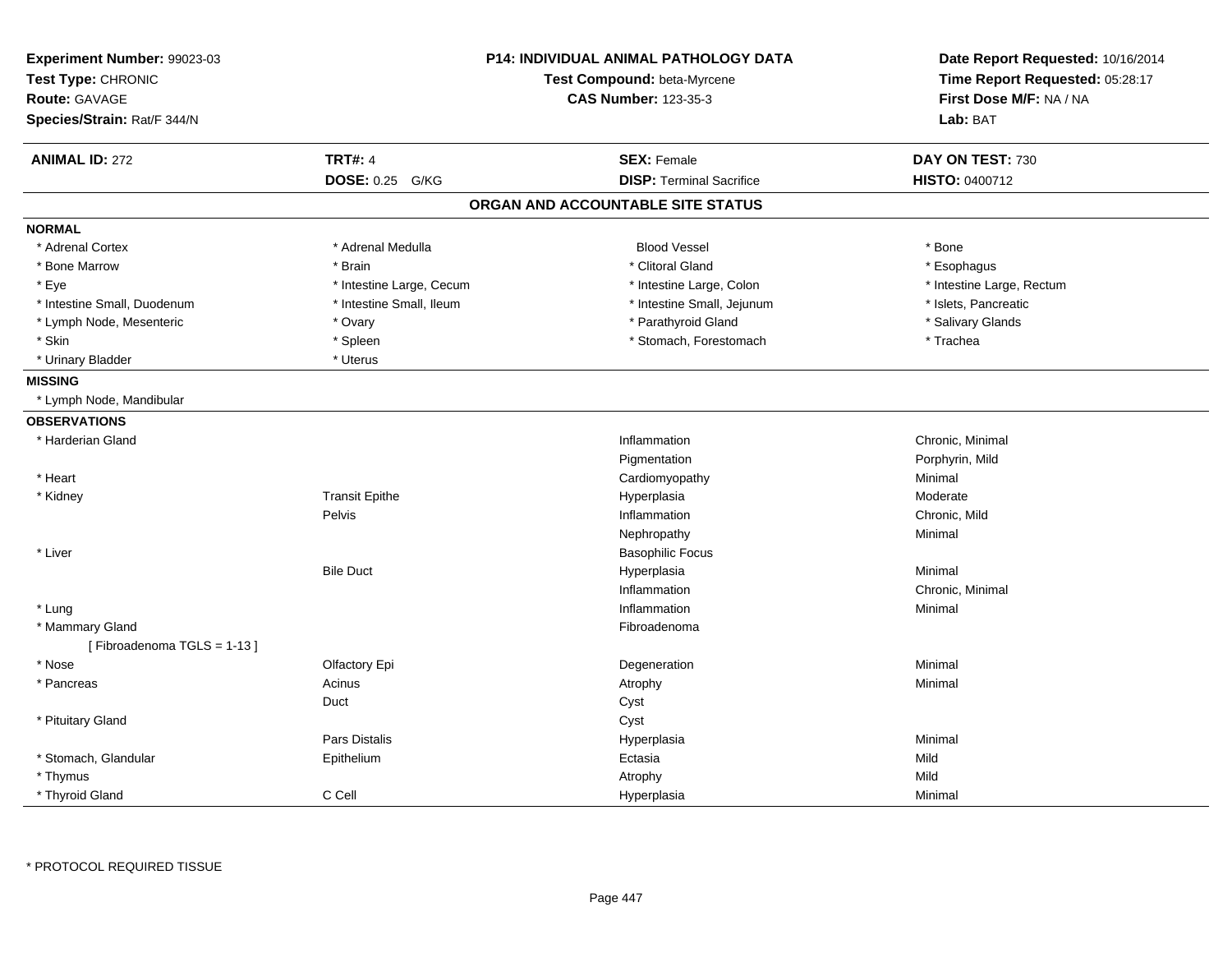| <b>Experiment Number: 99023-03</b> | <b>P14: INDIVIDUAL ANIMAL PATHOLOGY DATA</b> |                                   | Date Report Requested: 10/16/2014 |
|------------------------------------|----------------------------------------------|-----------------------------------|-----------------------------------|
| <b>Test Type: CHRONIC</b>          |                                              | Test Compound: beta-Myrcene       | Time Report Requested: 05:28:17   |
| <b>Route: GAVAGE</b>               |                                              | <b>CAS Number: 123-35-3</b>       | First Dose M/F: NA / NA           |
| Species/Strain: Rat/F 344/N        |                                              |                                   | Lab: BAT                          |
| <b>ANIMAL ID: 272</b>              | <b>TRT#: 4</b>                               | <b>SEX:</b> Female                | DAY ON TEST: 730                  |
|                                    | <b>DOSE:</b> 0.25 G/KG                       | <b>DISP: Terminal Sacrifice</b>   | <b>HISTO: 0400712</b>             |
|                                    |                                              | ORGAN AND ACCOUNTABLE SITE STATUS |                                   |
| PRIMARY CAUSE OF DEATH             |                                              |                                   |                                   |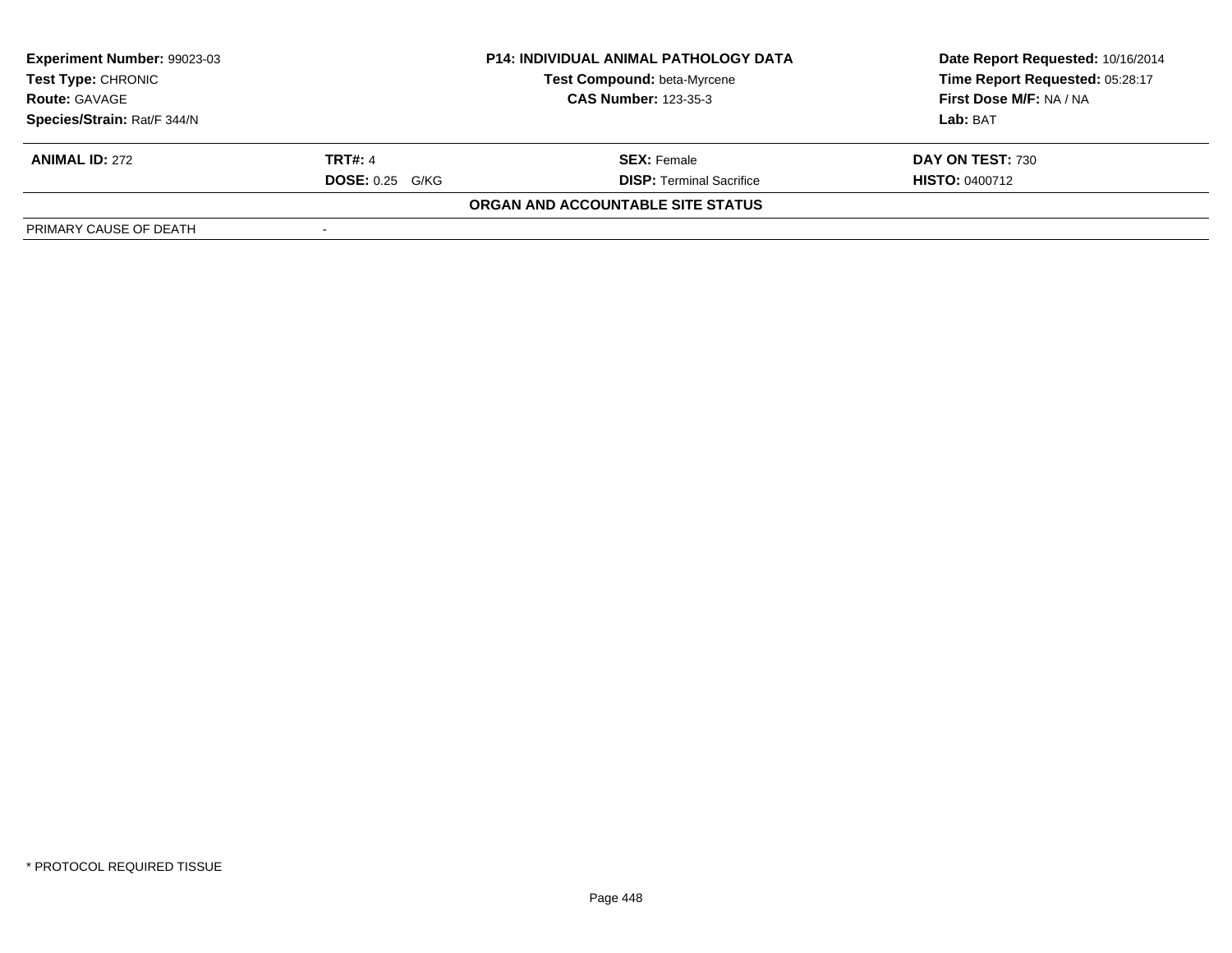| Experiment Number: 99023-03<br>Test Type: CHRONIC<br><b>Route: GAVAGE</b><br>Species/Strain: Rat/F 344/N |                           | <b>P14: INDIVIDUAL ANIMAL PATHOLOGY DATA</b><br>Test Compound: beta-Myrcene<br><b>CAS Number: 123-35-3</b>                                            | Date Report Requested: 10/16/2014<br>Time Report Requested: 05:28:17<br>First Dose M/F: NA / NA<br>Lab: BAT |
|----------------------------------------------------------------------------------------------------------|---------------------------|-------------------------------------------------------------------------------------------------------------------------------------------------------|-------------------------------------------------------------------------------------------------------------|
| <b>ANIMAL ID: 273</b>                                                                                    | <b>TRT#: 4</b>            | <b>SEX: Female</b>                                                                                                                                    | DAY ON TEST: 731                                                                                            |
|                                                                                                          | <b>DOSE: 0.25</b><br>G/KG | <b>DISP: Terminal Sacrifice</b>                                                                                                                       | HISTO: 0400713                                                                                              |
|                                                                                                          |                           | ORGAN AND ACCOUNTABLE SITE STATUS                                                                                                                     |                                                                                                             |
| <b>NORMAL</b>                                                                                            |                           |                                                                                                                                                       |                                                                                                             |
| * Adrenal Cortex                                                                                         | * Adrenal Medulla         | <b>Blood Vessel</b>                                                                                                                                   | * Bone                                                                                                      |
| * Bone Marrow                                                                                            | * Brain                   | * Clitoral Gland                                                                                                                                      | * Esophagus                                                                                                 |
| * Eye                                                                                                    | * Intestine Large, Cecum  | * Intestine Large, Colon                                                                                                                              | * Intestine Large, Rectum                                                                                   |
| * Intestine Small, Duodenum                                                                              | * Intestine Small, Ileum  | * Intestine Small, Jejunum                                                                                                                            | * Islets, Pancreatic                                                                                        |
| * Lymph Node, Mesenteric                                                                                 | * Ovary                   | * Pancreas                                                                                                                                            | * Parathyroid Gland                                                                                         |
| * Salivary Glands                                                                                        | * Spleen                  | * Stomach, Forestomach                                                                                                                                | * Trachea                                                                                                   |
| * Urinary Bladder                                                                                        | * Uterus                  |                                                                                                                                                       |                                                                                                             |
| <b>MISSING</b>                                                                                           |                           |                                                                                                                                                       |                                                                                                             |
| * Lymph Node, Mandibular                                                                                 |                           |                                                                                                                                                       |                                                                                                             |
| <b>OBSERVATIONS</b>                                                                                      |                           |                                                                                                                                                       |                                                                                                             |
| * Harderian Gland                                                                                        |                           | Pigmentation                                                                                                                                          | Porphyrin, Mild                                                                                             |
| * Heart                                                                                                  |                           | Cardiomyopathy                                                                                                                                        | Minimal                                                                                                     |
| * Kidney                                                                                                 | <b>Transit Epithe</b>     | Hyperplasia                                                                                                                                           | Minimal                                                                                                     |
|                                                                                                          |                           | Nephropathy                                                                                                                                           | Minimal                                                                                                     |
| * Liver                                                                                                  |                           | <b>Basophilic Focus</b>                                                                                                                               |                                                                                                             |
|                                                                                                          | <b>Bile Duct</b>          | Hyperplasia                                                                                                                                           | Minimal                                                                                                     |
|                                                                                                          |                           | Inflammation                                                                                                                                          | Chronic, Minimal                                                                                            |
| [Basophilic Focus TGLS = 4-6+7]                                                                          |                           |                                                                                                                                                       |                                                                                                             |
| * Lung                                                                                                   |                           | Inflammation                                                                                                                                          | Minimal                                                                                                     |
| * Mammary Gland                                                                                          |                           | Fibroadenoma                                                                                                                                          |                                                                                                             |
| [Fibroadenoma TGLS = 1-13]                                                                               |                           |                                                                                                                                                       |                                                                                                             |
| * Nose                                                                                                   | Olfactory Epi             | Degeneration                                                                                                                                          | Minimal                                                                                                     |
| * Pituitary Gland                                                                                        | <b>Pars Distalis</b>      | Adenoma                                                                                                                                               |                                                                                                             |
|                                                                                                          |                           | Angiectasis                                                                                                                                           | Mild                                                                                                        |
| [Adenoma TGLS = $3-8$ ]                                                                                  |                           |                                                                                                                                                       |                                                                                                             |
| * Skin                                                                                                   |                           | Keratoacanthoma                                                                                                                                       |                                                                                                             |
| [Keratoacanthoma TGLS = 2-14]                                                                            |                           | Note: A ventral abdominal mass described at necropsy as a mammary gland mass (TGL #2) was examined microscopically and diagnosed as a dermal neoplasm |                                                                                                             |
| * Stomach, Glandular                                                                                     | Epithelium                | Ectasia                                                                                                                                               | Mild                                                                                                        |
| * Thymus                                                                                                 |                           | Atrophy                                                                                                                                               | Marked                                                                                                      |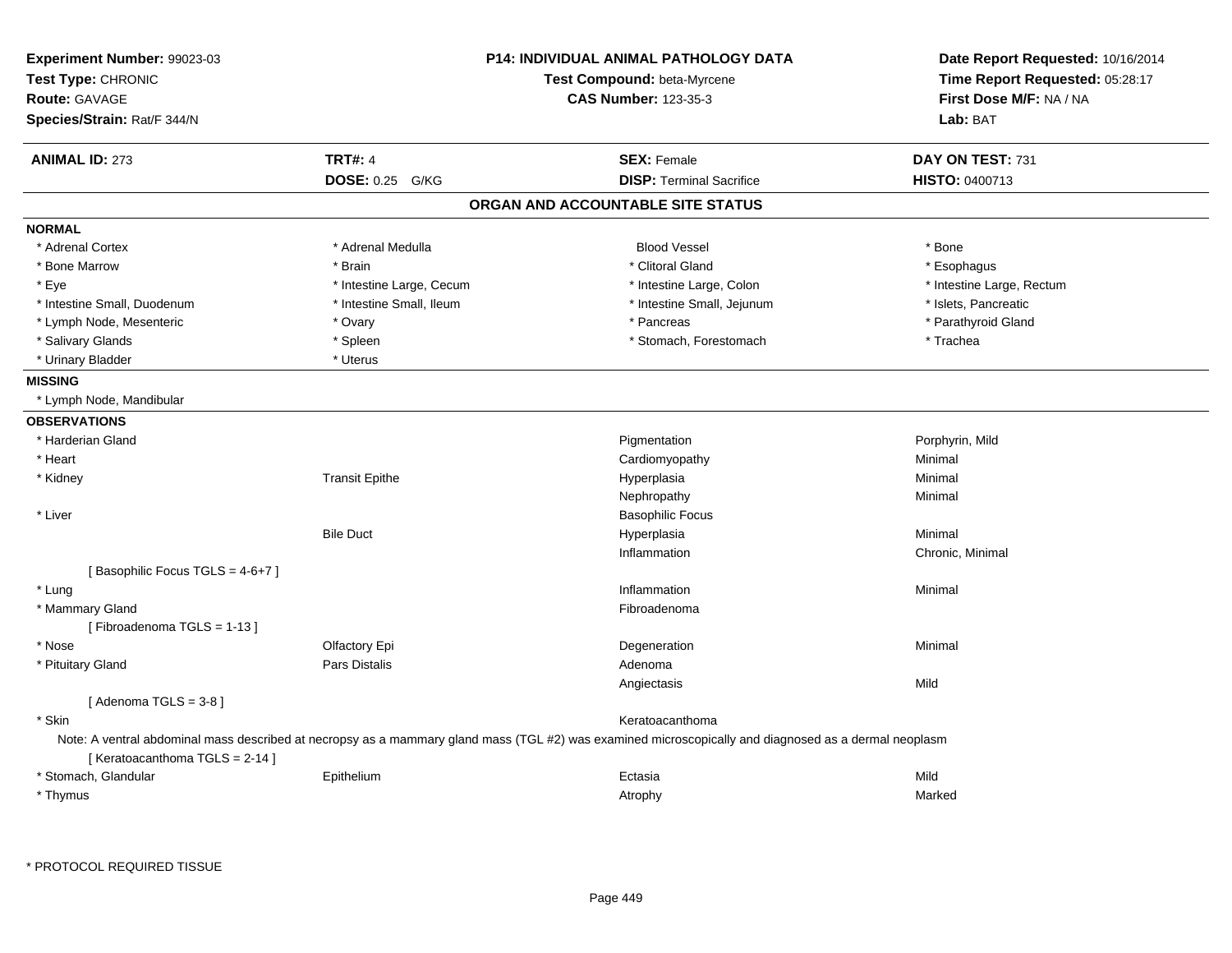| Experiment Number: 99023-03 | <b>P14: INDIVIDUAL ANIMAL PATHOLOGY DATA</b> |                                   | Date Report Requested: 10/16/2014 |
|-----------------------------|----------------------------------------------|-----------------------------------|-----------------------------------|
| <b>Test Type: CHRONIC</b>   |                                              | Test Compound: beta-Myrcene       | Time Report Requested: 05:28:17   |
| <b>Route: GAVAGE</b>        |                                              | <b>CAS Number: 123-35-3</b>       | First Dose M/F: NA / NA           |
| Species/Strain: Rat/F 344/N |                                              |                                   | Lab: BAT                          |
| <b>ANIMAL ID: 273</b>       | <b>TRT#: 4</b>                               | <b>SEX: Female</b>                | DAY ON TEST: 731                  |
|                             | <b>DOSE: 0.25 G/KG</b>                       | <b>DISP: Terminal Sacrifice</b>   | <b>HISTO: 0400713</b>             |
|                             |                                              | ORGAN AND ACCOUNTABLE SITE STATUS |                                   |
| * Thyroid Gland             | C Cell                                       | Hvperplasia                       | Minimal                           |
| PRIMARY CAUSE OF DEATH      |                                              |                                   |                                   |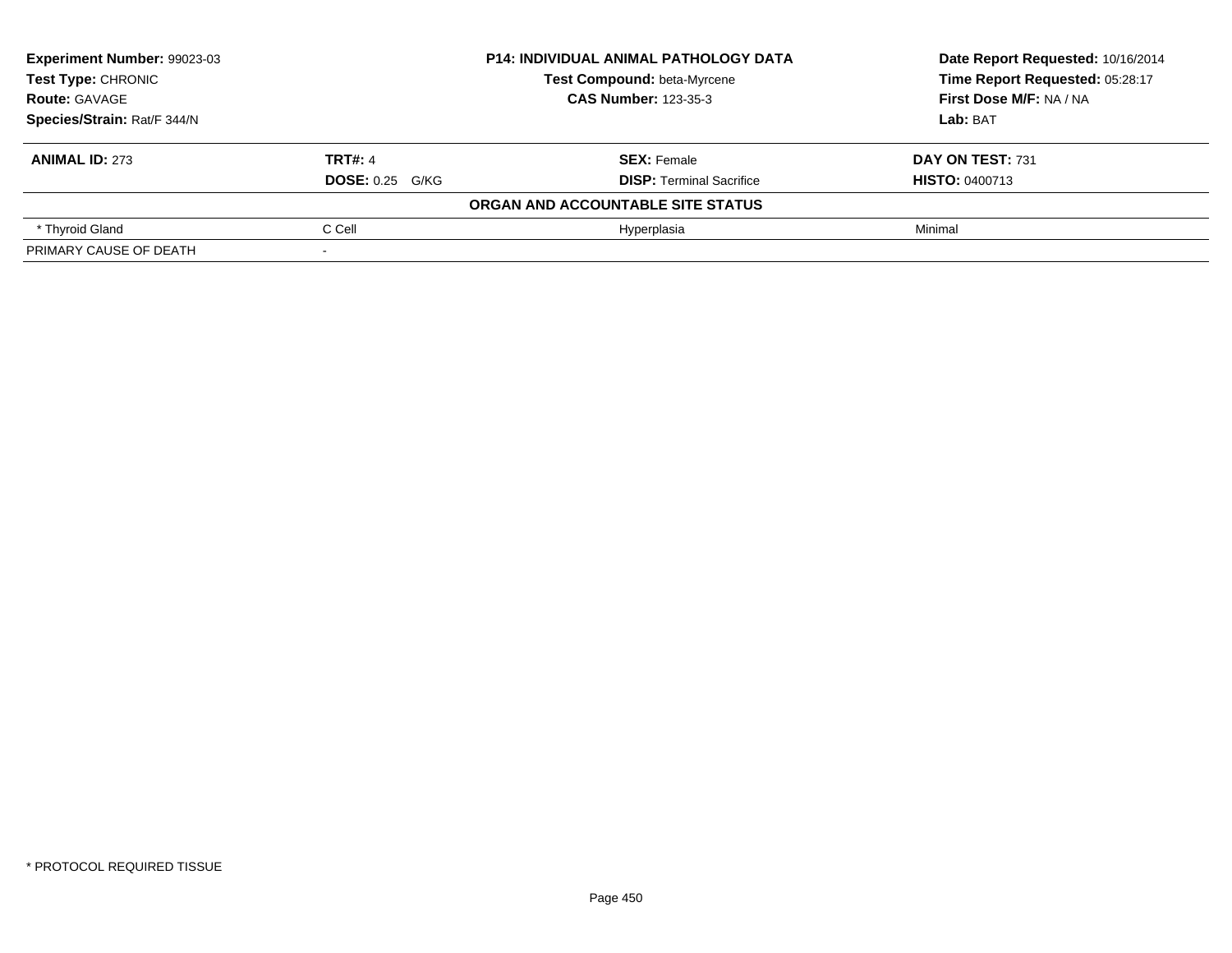| Experiment Number: 99023-03<br>Test Type: CHRONIC<br><b>Route: GAVAGE</b><br>Species/Strain: Rat/F 344/N |                           | <b>P14: INDIVIDUAL ANIMAL PATHOLOGY DATA</b><br>Test Compound: beta-Myrcene<br><b>CAS Number: 123-35-3</b> | Date Report Requested: 10/16/2014<br>Time Report Requested: 05:28:17<br>First Dose M/F: NA / NA<br>Lab: BAT |
|----------------------------------------------------------------------------------------------------------|---------------------------|------------------------------------------------------------------------------------------------------------|-------------------------------------------------------------------------------------------------------------|
| <b>ANIMAL ID: 274</b>                                                                                    | <b>TRT#: 4</b>            | <b>SEX: Female</b>                                                                                         | DAY ON TEST: 66                                                                                             |
|                                                                                                          | DOSE: 0.25 G/KG           | <b>DISP: Dosing Accident</b>                                                                               | HISTO: 0400714                                                                                              |
|                                                                                                          |                           | ORGAN AND ACCOUNTABLE SITE STATUS                                                                          |                                                                                                             |
| <b>NORMAL</b>                                                                                            |                           |                                                                                                            |                                                                                                             |
| <b>Adrenal Cortex</b>                                                                                    | Adrenal Medulla           | <b>Blood Vessel</b>                                                                                        | Bone                                                                                                        |
| <b>Bone Marrow</b>                                                                                       | <b>Brain</b>              | <b>Clitoral Gland</b>                                                                                      | Eye                                                                                                         |
| <b>Harderian Gland</b>                                                                                   | Heart                     | Intestine Large, Cecum                                                                                     | Intestine Large, Colon                                                                                      |
| Intestine Large, Rectum                                                                                  | Intestine Small, Duodenum | Intestine Small, Ileum                                                                                     | Intestine Small, Jejunum                                                                                    |
| Islets, Pancreatic                                                                                       | Kidney                    | Lung                                                                                                       | Lymph Node, Mesenteric                                                                                      |
| Mammary Gland                                                                                            | Ovary                     | Pancreas                                                                                                   | Parathyroid Gland                                                                                           |
| <b>Pituitary Gland</b>                                                                                   | Salivary Glands           | <b>Skin</b>                                                                                                | Stomach, Forestomach                                                                                        |
| Stomach, Glandular                                                                                       | Thymus                    | <b>Thyroid Gland</b>                                                                                       | Trachea                                                                                                     |
| <b>Urinary Bladder</b>                                                                                   | <b>Uterus</b>             |                                                                                                            |                                                                                                             |
| <b>MISSING</b>                                                                                           |                           |                                                                                                            |                                                                                                             |
| Lymph Node, Mandibular                                                                                   |                           |                                                                                                            |                                                                                                             |
| <b>OBSERVATIONS</b>                                                                                      |                           |                                                                                                            |                                                                                                             |
| Esophagus                                                                                                |                           | Perforation                                                                                                |                                                                                                             |
| Liver                                                                                                    |                           | Hemorrhage                                                                                                 | Moderate                                                                                                    |
|                                                                                                          |                           | Necrosis                                                                                                   | Moderate                                                                                                    |
| [ Necrosis TGLS = $1-13$ ]                                                                               |                           |                                                                                                            |                                                                                                             |
| Nose                                                                                                     | Olfactory Epi             | Degeneration                                                                                               | Minimal                                                                                                     |
|                                                                                                          |                           | Inflammation                                                                                               | Chronic Active, Minimal                                                                                     |
| Spleen                                                                                                   |                           | Atrophy                                                                                                    | Minimal                                                                                                     |
| PRIMARY CAUSE OF DEATH                                                                                   |                           |                                                                                                            |                                                                                                             |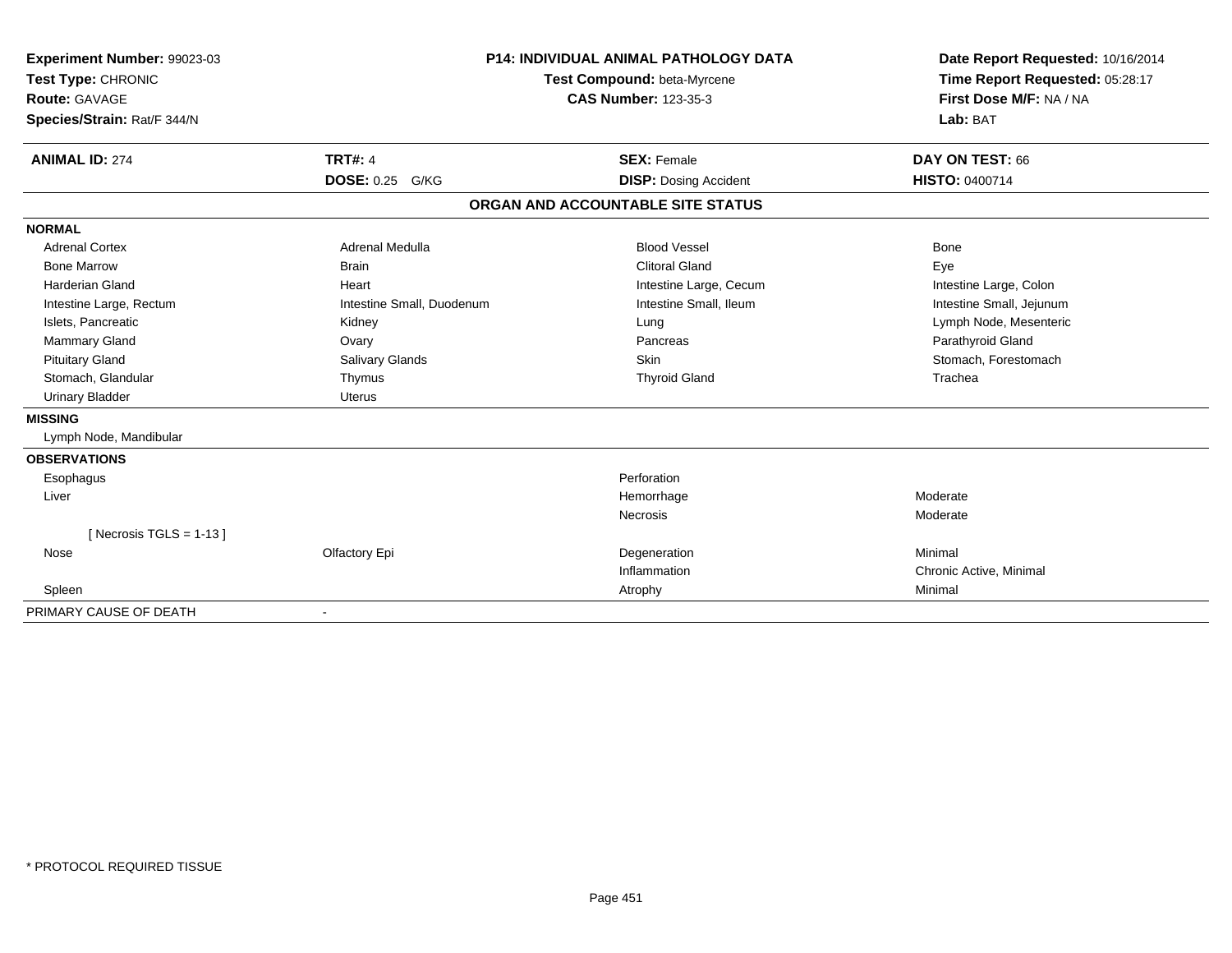| Experiment Number: 99023-03<br>Test Type: CHRONIC |                          | P14: INDIVIDUAL ANIMAL PATHOLOGY DATA<br>Test Compound: beta-Myrcene | Date Report Requested: 10/16/2014<br>Time Report Requested: 05:28:17 |
|---------------------------------------------------|--------------------------|----------------------------------------------------------------------|----------------------------------------------------------------------|
| <b>Route: GAVAGE</b>                              |                          | <b>CAS Number: 123-35-3</b>                                          | First Dose M/F: NA / NA                                              |
| Species/Strain: Rat/F 344/N                       |                          |                                                                      | Lab: BAT                                                             |
| <b>ANIMAL ID: 275</b>                             | <b>TRT#: 4</b>           | <b>SEX: Female</b>                                                   | DAY ON TEST: 732                                                     |
|                                                   | <b>DOSE: 0.25 G/KG</b>   | <b>DISP: Terminal Sacrifice</b>                                      | <b>HISTO: 0400715</b>                                                |
|                                                   |                          | ORGAN AND ACCOUNTABLE SITE STATUS                                    |                                                                      |
| <b>NORMAL</b>                                     |                          |                                                                      |                                                                      |
| * Adrenal Cortex                                  | * Adrenal Medulla        | <b>Blood Vessel</b>                                                  | * Bone                                                               |
| * Bone Marrow                                     | * Brain                  | * Clitoral Gland                                                     | * Esophagus                                                          |
| * Eye                                             | * Intestine Large, Cecum | * Intestine Large, Colon                                             | * Intestine Large, Rectum                                            |
| * Intestine Small, Duodenum                       | * Intestine Small, Ileum | * Intestine Small, Jejunum                                           | * Islets, Pancreatic                                                 |
| * Lymph Node, Mesenteric                          | * Mammary Gland          | * Ovary                                                              | * Pancreas                                                           |
| * Parathyroid Gland                               | * Salivary Glands        | * Skin                                                               | * Stomach, Forestomach                                               |
| * Thyroid Gland                                   | * Trachea                | * Urinary Bladder                                                    |                                                                      |
| <b>MISSING</b>                                    |                          |                                                                      |                                                                      |
| * Lymph Node, Mandibular                          |                          |                                                                      |                                                                      |
| <b>OBSERVATIONS</b>                               |                          |                                                                      |                                                                      |
| * Harderian Gland                                 |                          | Pigmentation                                                         | Porphyrin, Mild                                                      |
| * Heart                                           |                          | Cardiomyopathy                                                       | Minimal                                                              |
| * Kidney                                          |                          | Nephropathy                                                          | Minimal                                                              |
| * Liver                                           |                          | <b>Basophilic Focus</b>                                              |                                                                      |
|                                                   |                          | Inflammation                                                         | Chronic, Minimal                                                     |
| * Lung                                            | Alveolar Epith           | Hyperplasia                                                          | Marked                                                               |
|                                                   |                          | Inflammation                                                         | Minimal                                                              |
| Mesentery                                         | Fat                      | Necrosis                                                             | Mild                                                                 |
| [Necrosis TGLS = $2-13$ ]                         |                          |                                                                      |                                                                      |
| * Nose                                            | Olfactory Epi            | Degeneration                                                         | Minimal                                                              |
| * Pituitary Gland                                 | Pars Distalis            | Adenoma                                                              |                                                                      |
|                                                   |                          | Angiectasis                                                          | Minimal                                                              |
| * Spleen                                          |                          | Hematopoietic Cell Proliferation                                     | Minimal                                                              |
| * Stomach, Glandular                              | Epithelium               | Ectasia                                                              | Minimal                                                              |
| * Thymus                                          |                          | Atrophy                                                              | Marked                                                               |
| * Uterus                                          |                          | Dilatation                                                           | Moderate                                                             |
| [ Dilatation TGLS = 1-13 ]                        |                          |                                                                      |                                                                      |
| PRIMARY CAUSE OF DEATH                            | $\blacksquare$           |                                                                      |                                                                      |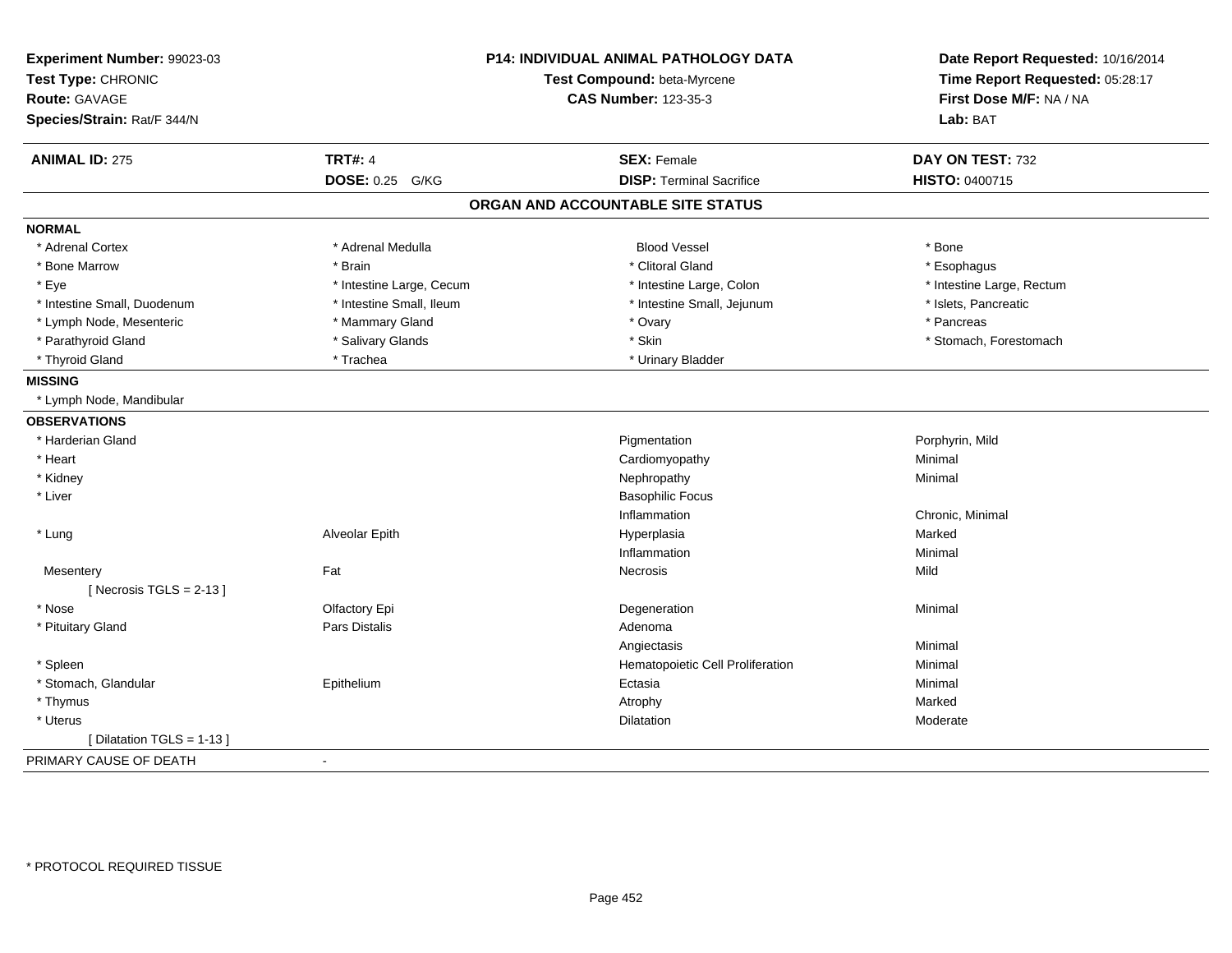| Experiment Number: 99023-03           |                           | <b>P14: INDIVIDUAL ANIMAL PATHOLOGY DATA</b> | Date Report Requested: 10/16/2014 |  |
|---------------------------------------|---------------------------|----------------------------------------------|-----------------------------------|--|
| Test Type: CHRONIC                    |                           | Test Compound: beta-Myrcene                  | Time Report Requested: 05:28:17   |  |
| <b>Route: GAVAGE</b>                  |                           | <b>CAS Number: 123-35-3</b>                  | First Dose M/F: NA / NA           |  |
| Species/Strain: Rat/F 344/N           |                           |                                              | Lab: BAT                          |  |
| <b>ANIMAL ID: 276</b>                 | <b>TRT#: 4</b>            | <b>SEX: Female</b>                           | DAY ON TEST: 732                  |  |
|                                       | <b>DOSE: 0.25</b><br>G/KG | <b>DISP: Terminal Sacrifice</b>              | HISTO: 0400716                    |  |
|                                       |                           | ORGAN AND ACCOUNTABLE SITE STATUS            |                                   |  |
| <b>NORMAL</b>                         |                           |                                              |                                   |  |
| * Adrenal Cortex                      | * Adrenal Medulla         | <b>Blood Vessel</b>                          | * Bone                            |  |
| * Brain                               | * Esophagus               | * Eye                                        | * Intestine Large, Cecum          |  |
| * Intestine Large, Colon              | * Intestine Large, Rectum | * Intestine Small, Duodenum                  | * Intestine Small, Ileum          |  |
| * Intestine Small, Jejunum            | * Islets, Pancreatic      | * Lymph Node, Mesenteric                     | * Ovary                           |  |
| * Pancreas                            | * Parathyroid Gland       | * Salivary Glands                            | * Skin                            |  |
| * Stomach, Forestomach                | * Trachea                 | * Urinary Bladder                            | * Uterus                          |  |
| <b>MISSING</b>                        |                           |                                              |                                   |  |
| * Lymph Node, Mandibular              |                           |                                              |                                   |  |
| <b>OBSERVATIONS</b>                   |                           |                                              |                                   |  |
| * Bone Marrow                         |                           | Leukemia Mononuclear                         |                                   |  |
| * Clitoral Gland                      |                           | Hyperplasia                                  | Minimal                           |  |
| * Harderian Gland                     |                           | Pigmentation                                 | Porphyrin, Mild                   |  |
| * Heart                               |                           | Cardiomyopathy                               | Mild                              |  |
| * Kidney                              |                           | Nephropathy                                  | Minimal                           |  |
| * Liver                               |                           | <b>Basophilic Focus</b>                      |                                   |  |
|                                       |                           | Leukemia Mononuclear                         |                                   |  |
|                                       |                           | Mixed Cell Focus                             |                                   |  |
| [ Leukemia Mononuclear TGLS = 2-6+7 ] |                           |                                              |                                   |  |
| * Lung                                |                           | Leukemia Mononuclear                         |                                   |  |
| * Mammary Gland                       |                           | Fibroadenoma                                 |                                   |  |
| [Fibroadenoma TGLS = 1-13]            |                           |                                              |                                   |  |
| * Nose                                | Olfactory Epi             | Degeneration                                 | Minimal                           |  |
|                                       |                           | Inflammation                                 | Chronic Active, Minimal           |  |
| * Pituitary Gland                     |                           | Cyst                                         |                                   |  |
| * Spleen                              |                           | Leukemia Mononuclear                         |                                   |  |
| [ Leukemia Mononuclear TGLS = 3-5 ]   |                           |                                              |                                   |  |
| * Stomach, Glandular                  | Epithelium                | Ectasia                                      | Mild                              |  |
| * Thymus                              |                           | Atrophy                                      | Marked                            |  |
| * Thyroid Gland                       | C Cell                    | Adenoma                                      |                                   |  |
|                                       | C Cell                    | Hyperplasia                                  | Mild                              |  |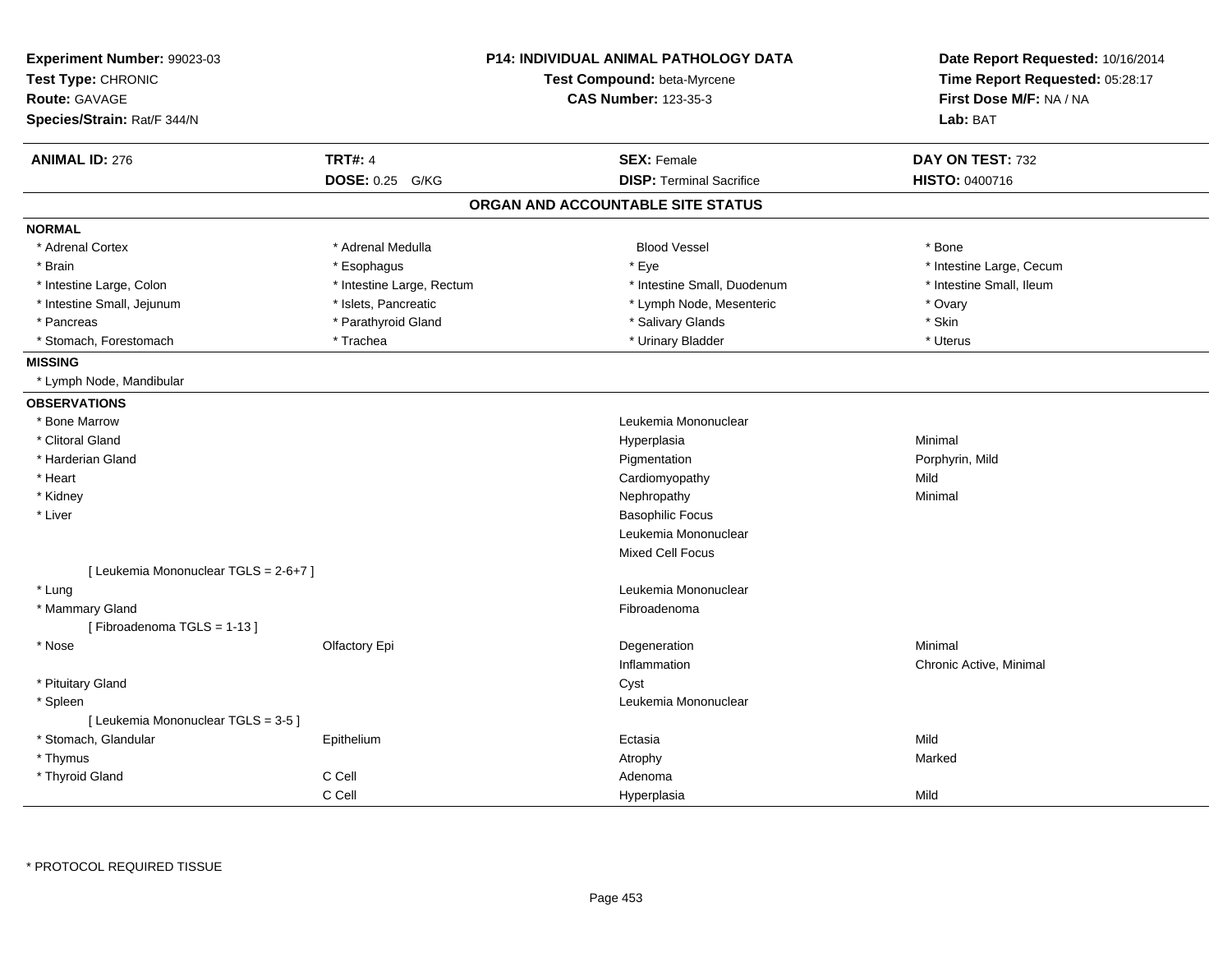| <b>Experiment Number: 99023-03</b> | <b>P14: INDIVIDUAL ANIMAL PATHOLOGY DATA</b> |                                   | Date Report Requested: 10/16/2014 |
|------------------------------------|----------------------------------------------|-----------------------------------|-----------------------------------|
| <b>Test Type: CHRONIC</b>          |                                              | Test Compound: beta-Myrcene       | Time Report Requested: 05:28:17   |
| <b>Route: GAVAGE</b>               |                                              | <b>CAS Number: 123-35-3</b>       | First Dose M/F: NA / NA           |
| Species/Strain: Rat/F 344/N        |                                              |                                   | Lab: BAT                          |
| <b>ANIMAL ID: 276</b>              | <b>TRT#: 4</b>                               | <b>SEX:</b> Female                | DAY ON TEST: 732                  |
|                                    | <b>DOSE:</b> 0.25 G/KG                       | <b>DISP: Terminal Sacrifice</b>   | <b>HISTO: 0400716</b>             |
|                                    |                                              | ORGAN AND ACCOUNTABLE SITE STATUS |                                   |
| PRIMARY CAUSE OF DEATH             |                                              |                                   |                                   |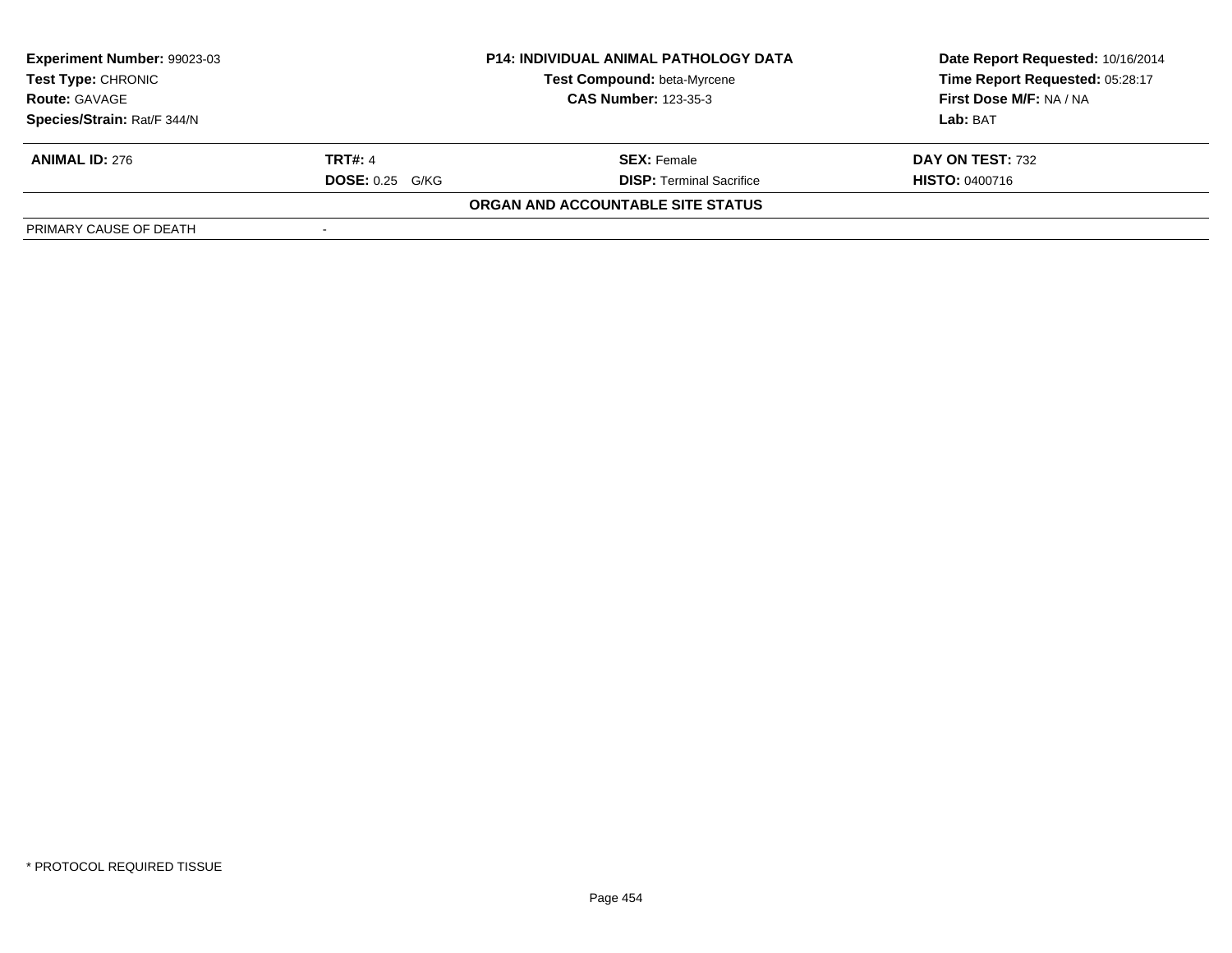| Experiment Number: 99023-03<br>Test Type: CHRONIC<br>Route: GAVAGE<br>Species/Strain: Rat/F 344/N |                                                                                                                | P14: INDIVIDUAL ANIMAL PATHOLOGY DATA<br>Test Compound: beta-Myrcene<br><b>CAS Number: 123-35-3</b> | Date Report Requested: 10/16/2014<br>Time Report Requested: 05:28:17<br>First Dose M/F: NA / NA<br>Lab: BAT |
|---------------------------------------------------------------------------------------------------|----------------------------------------------------------------------------------------------------------------|-----------------------------------------------------------------------------------------------------|-------------------------------------------------------------------------------------------------------------|
| <b>ANIMAL ID: 277</b>                                                                             | <b>TRT#: 4</b>                                                                                                 | <b>SEX: Female</b>                                                                                  | DAY ON TEST: 731                                                                                            |
|                                                                                                   | DOSE: 0.25 G/KG                                                                                                | <b>DISP: Terminal Sacrifice</b>                                                                     | <b>HISTO: 0400717</b>                                                                                       |
|                                                                                                   |                                                                                                                | ORGAN AND ACCOUNTABLE SITE STATUS                                                                   |                                                                                                             |
| <b>NORMAL</b>                                                                                     |                                                                                                                |                                                                                                     |                                                                                                             |
| * Adrenal Cortex                                                                                  | * Adrenal Medulla                                                                                              | <b>Blood Vessel</b>                                                                                 | * Bone                                                                                                      |
| * Bone Marrow                                                                                     | * Brain                                                                                                        | * Esophagus                                                                                         | * Eye                                                                                                       |
| * Intestine Large, Cecum                                                                          | * Intestine Large, Colon                                                                                       | * Intestine Large, Rectum                                                                           | * Intestine Small, Duodenum                                                                                 |
| * Intestine Small, Ileum                                                                          | * Intestine Small, Jejunum                                                                                     | * Islets, Pancreatic                                                                                | * Lymph Node, Mesenteric                                                                                    |
| * Mammary Gland                                                                                   | * Ovary                                                                                                        | * Pancreas                                                                                          | * Parathyroid Gland                                                                                         |
| * Salivary Glands                                                                                 | * Stomach, Forestomach                                                                                         | * Trachea                                                                                           | * Urinary Bladder                                                                                           |
| <b>MISSING</b>                                                                                    |                                                                                                                |                                                                                                     |                                                                                                             |
| * Lymph Node, Mandibular                                                                          |                                                                                                                |                                                                                                     |                                                                                                             |
| <b>OBSERVATIONS</b>                                                                               |                                                                                                                |                                                                                                     |                                                                                                             |
| * Clitoral Gland                                                                                  |                                                                                                                | Inflammation                                                                                        | Chronic, Minimal                                                                                            |
| * Harderian Gland                                                                                 |                                                                                                                | Pigmentation                                                                                        | Porphyrin, Mild                                                                                             |
| * Heart                                                                                           |                                                                                                                | Cardiomyopathy                                                                                      | Minimal                                                                                                     |
| * Kidney                                                                                          |                                                                                                                | Nephropathy                                                                                         | Minimal                                                                                                     |
| * Liver                                                                                           |                                                                                                                | <b>Basophilic Focus</b>                                                                             |                                                                                                             |
|                                                                                                   |                                                                                                                | Hepatodiaphragmatic Nodule                                                                          |                                                                                                             |
|                                                                                                   | <b>Bile Duct</b>                                                                                               | Hyperplasia                                                                                         | Mild                                                                                                        |
|                                                                                                   |                                                                                                                | Inflammation                                                                                        | Chronic, Mild                                                                                               |
|                                                                                                   |                                                                                                                | Leukemia Mononuclear                                                                                |                                                                                                             |
| [ Hepatodiaphragmatic Nodule TGLS = 3-14 ]                                                        |                                                                                                                |                                                                                                     |                                                                                                             |
| [ Leukemia Mononuclear TGLS = 4-6+7 ]                                                             |                                                                                                                |                                                                                                     |                                                                                                             |
| * Lung                                                                                            |                                                                                                                | Inflammation                                                                                        | Minimal                                                                                                     |
|                                                                                                   |                                                                                                                | Leukemia Mononuclear                                                                                |                                                                                                             |
| Mesentery                                                                                         | Fat                                                                                                            | <b>Necrosis</b>                                                                                     | Mild                                                                                                        |
| [ Necrosis TGLS = $5-14$ ]                                                                        |                                                                                                                |                                                                                                     |                                                                                                             |
| * Nose                                                                                            | Olfactory Epi                                                                                                  | Degeneration                                                                                        | Minimal                                                                                                     |
| * Pituitary Gland                                                                                 |                                                                                                                | Cyst                                                                                                |                                                                                                             |
|                                                                                                   | Pars Distalis                                                                                                  | Hyperplasia                                                                                         | Mild                                                                                                        |
| * Skin                                                                                            | <b>Subcut Tiss</b>                                                                                             | Lipoma                                                                                              |                                                                                                             |
| [ Lipoma TGLS = $1-13$ ]                                                                          | Note: The mammary gland mass noted at necropsy was examined microscopically and diagnosed as a dermal neoplasm |                                                                                                     |                                                                                                             |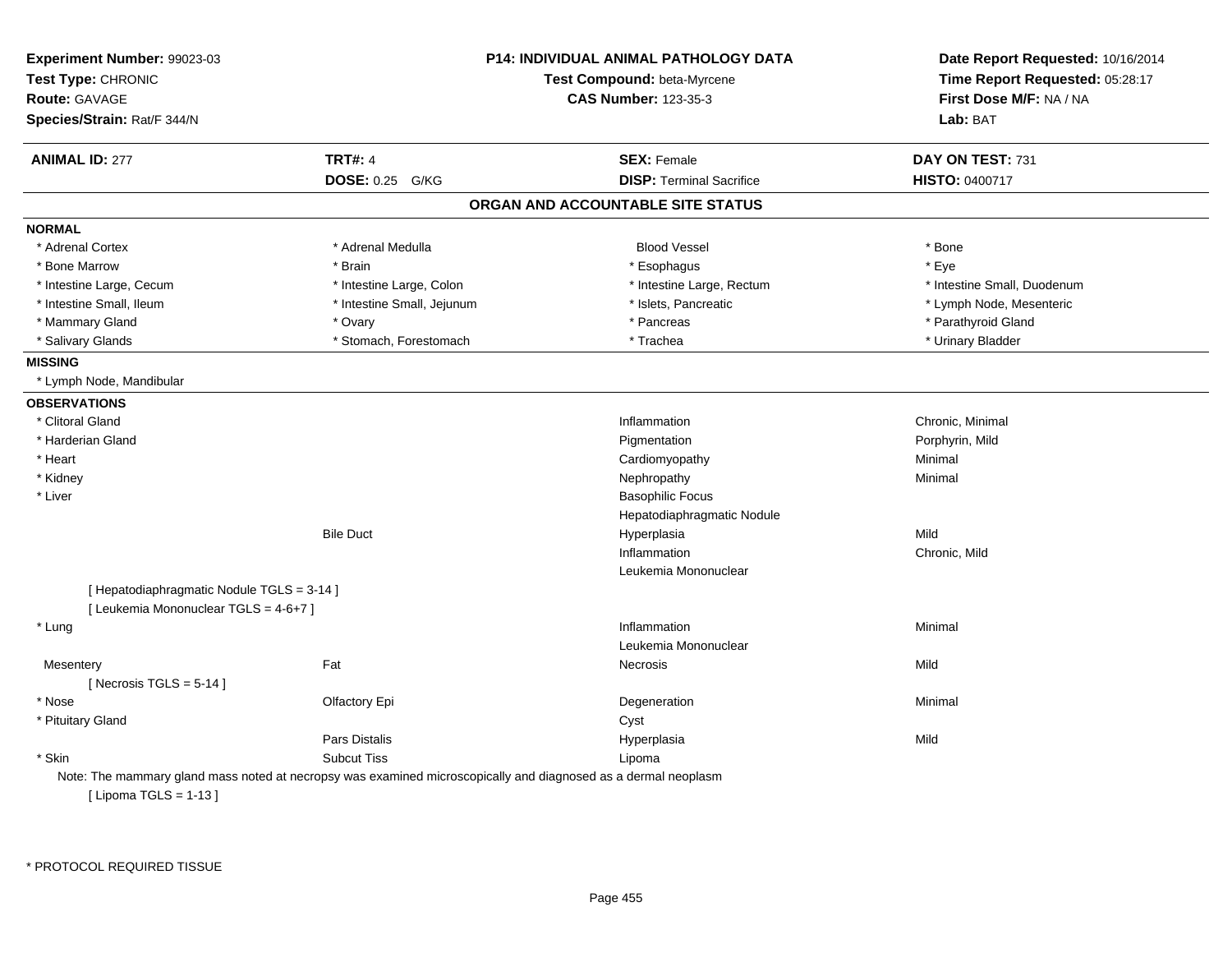| Experiment Number: 99023-03<br>Test Type: CHRONIC<br><b>Route: GAVAGE</b> |                        | <b>P14: INDIVIDUAL ANIMAL PATHOLOGY DATA</b><br>Test Compound: beta-Myrcene | Date Report Requested: 10/16/2014<br>Time Report Requested: 05:28:17 |
|---------------------------------------------------------------------------|------------------------|-----------------------------------------------------------------------------|----------------------------------------------------------------------|
|                                                                           |                        | <b>CAS Number: 123-35-3</b>                                                 | First Dose M/F: NA / NA                                              |
| Species/Strain: Rat/F 344/N                                               |                        |                                                                             | Lab: BAT                                                             |
| <b>ANIMAL ID: 277</b>                                                     | <b>TRT#: 4</b>         | <b>SEX: Female</b>                                                          | DAY ON TEST: 731                                                     |
|                                                                           | <b>DOSE: 0.25 G/KG</b> | <b>DISP:</b> Terminal Sacrifice                                             | <b>HISTO: 0400717</b>                                                |
|                                                                           |                        | ORGAN AND ACCOUNTABLE SITE STATUS                                           |                                                                      |
| * Spleen                                                                  |                        | Leukemia Mononuclear                                                        |                                                                      |
| [Leukemia Mononuclear TGLS = 2-5]                                         |                        |                                                                             |                                                                      |
| * Stomach, Glandular                                                      | Epithelium             | Ectasia                                                                     | Mild                                                                 |
| * Thymus                                                                  |                        | Atrophy                                                                     | Marked                                                               |
| * Thyroid Gland                                                           | C Cell                 | Hyperplasia                                                                 | Minimal                                                              |
| * Uterus                                                                  | Endometrium            | Hyperplasia                                                                 | Cystic, Minimal                                                      |
| PRIMARY CAUSE OF DEATH                                                    |                        |                                                                             |                                                                      |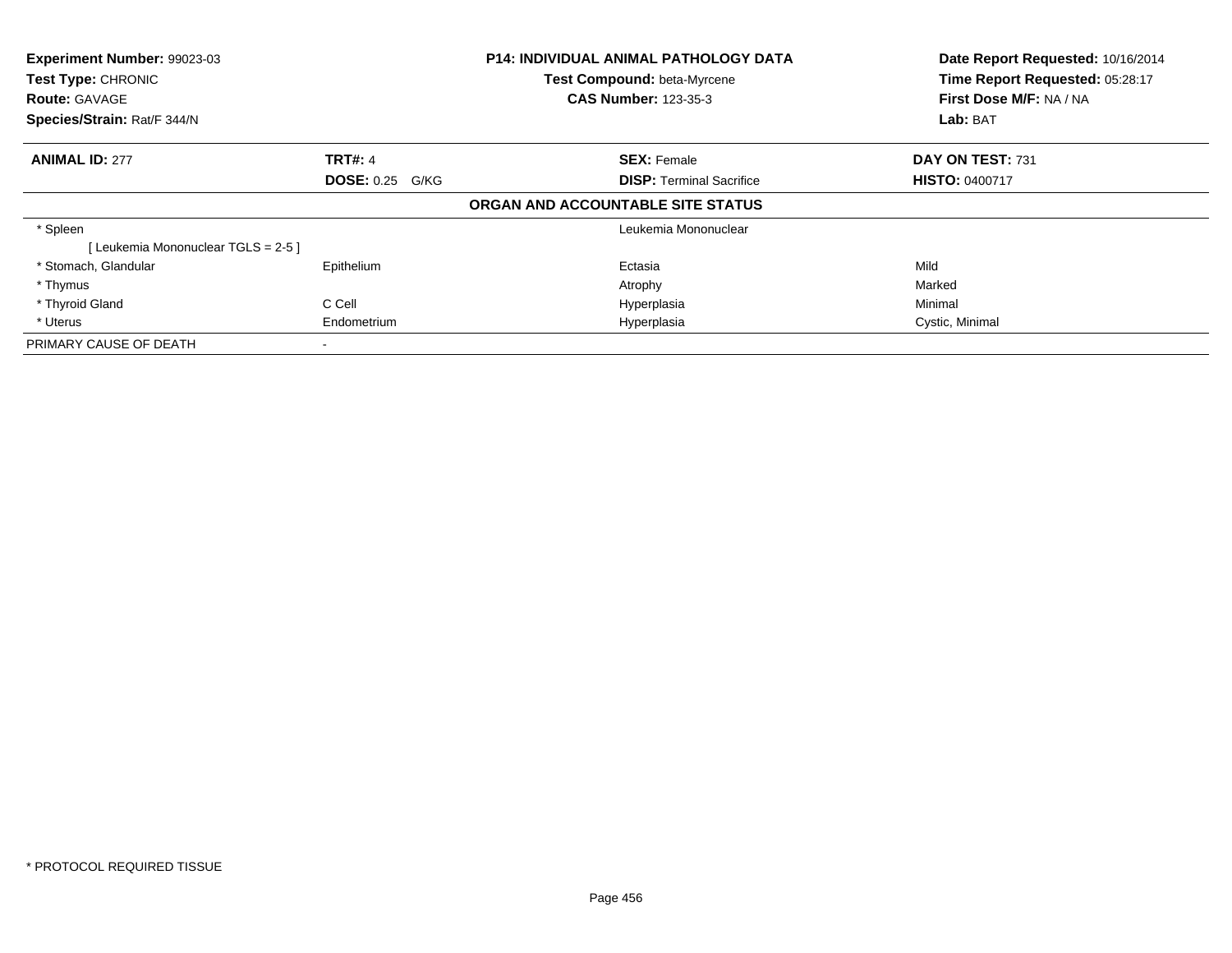| Experiment Number: 99023-03<br>Test Type: CHRONIC<br>Route: GAVAGE<br>Species/Strain: Rat/F 344/N |                            | P14: INDIVIDUAL ANIMAL PATHOLOGY DATA<br>Test Compound: beta-Myrcene<br><b>CAS Number: 123-35-3</b> | Date Report Requested: 10/16/2014<br>Time Report Requested: 05:28:17<br>First Dose M/F: NA / NA<br>Lab: BAT |  |
|---------------------------------------------------------------------------------------------------|----------------------------|-----------------------------------------------------------------------------------------------------|-------------------------------------------------------------------------------------------------------------|--|
| <b>ANIMAL ID: 278</b>                                                                             | <b>TRT#: 4</b>             | <b>SEX: Female</b>                                                                                  | DAY ON TEST: 408                                                                                            |  |
|                                                                                                   | <b>DOSE: 0.25</b><br>G/KG  | <b>DISP:</b> Moribund Sacrifice                                                                     | HISTO: 0400718                                                                                              |  |
|                                                                                                   |                            | ORGAN AND ACCOUNTABLE SITE STATUS                                                                   |                                                                                                             |  |
| <b>NORMAL</b>                                                                                     |                            |                                                                                                     |                                                                                                             |  |
| * Adrenal Cortex                                                                                  | * Adrenal Medulla          | <b>Blood Vessel</b>                                                                                 | * Bone                                                                                                      |  |
| * Bone Marrow                                                                                     | * Brain                    | * Esophagus                                                                                         | * Eye                                                                                                       |  |
| * Intestine Large, Cecum                                                                          | * Intestine Large, Colon   | * Intestine Large, Rectum                                                                           | * Intestine Small, Duodenum                                                                                 |  |
| * Intestine Small, Ileum                                                                          | * Intestine Small, Jejunum | * Islets, Pancreatic                                                                                | * Lung                                                                                                      |  |
| * Lymph Node, Mesenteric                                                                          | * Mammary Gland            | * Nose                                                                                              | * Ovary                                                                                                     |  |
| * Pancreas                                                                                        | * Parathyroid Gland        | * Salivary Glands                                                                                   | * Skin                                                                                                      |  |
| * Stomach, Forestomach                                                                            | * Thyroid Gland            | * Trachea                                                                                           | * Urinary Bladder                                                                                           |  |
| <b>MISSING</b>                                                                                    |                            |                                                                                                     |                                                                                                             |  |
| * Lymph Node, Mandibular                                                                          |                            |                                                                                                     |                                                                                                             |  |
| <b>OBSERVATIONS</b>                                                                               |                            |                                                                                                     |                                                                                                             |  |
| * Clitoral Gland                                                                                  |                            | Inflammation                                                                                        | Chronic, Minimal                                                                                            |  |
| * Harderian Gland                                                                                 |                            | Pigmentation                                                                                        | Porphyrin, Mild                                                                                             |  |
| * Heart                                                                                           |                            | Cardiomyopathy                                                                                      | Minimal                                                                                                     |  |
| * Kidney                                                                                          | <b>Transit Epithe</b>      | Hyperplasia                                                                                         | Minimal                                                                                                     |  |
|                                                                                                   |                            | Nephropathy                                                                                         | Minimal                                                                                                     |  |
| * Liver                                                                                           |                            | <b>Basophilic Focus</b>                                                                             |                                                                                                             |  |
|                                                                                                   |                            | Inflammation                                                                                        | Chronic, Minimal                                                                                            |  |
| * Pituitary Gland                                                                                 |                            | Cyst                                                                                                |                                                                                                             |  |
|                                                                                                   | Pars Distalis              | Hyperplasia                                                                                         | Minimal                                                                                                     |  |
| * Spleen                                                                                          |                            | Hematopoietic Cell Proliferation                                                                    | Minimal                                                                                                     |  |
| * Stomach, Glandular                                                                              | Epithelium                 | Ectasia                                                                                             | Minimal                                                                                                     |  |
|                                                                                                   |                            | Mineralization                                                                                      | Mild                                                                                                        |  |
| * Thymus                                                                                          |                            | Atrophy                                                                                             | Moderate                                                                                                    |  |
| * Uterus                                                                                          | Endometrium                | Hyperplasia                                                                                         | Cystic, Minimal                                                                                             |  |
|                                                                                                   |                            | Sarcoma Stromal                                                                                     |                                                                                                             |  |
| [Sarcoma Stromal TGLS = 1-11]                                                                     |                            |                                                                                                     |                                                                                                             |  |
| PRIMARY CAUSE OF DEATH                                                                            | - Uterus Sarcoma Stromal   |                                                                                                     |                                                                                                             |  |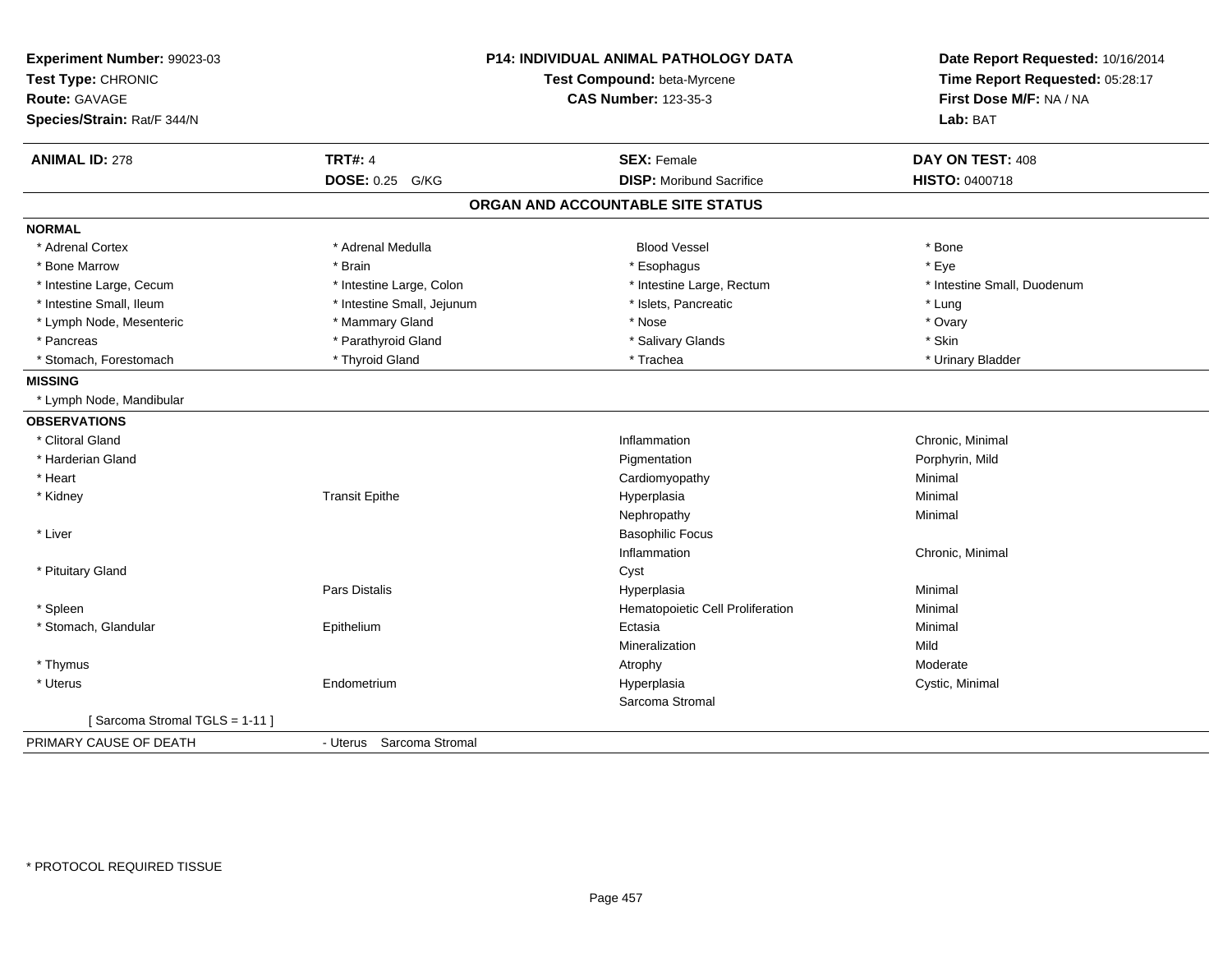| Experiment Number: 99023-03<br>Test Type: CHRONIC<br><b>Route: GAVAGE</b><br>Species/Strain: Rat/F 344/N |                          | P14: INDIVIDUAL ANIMAL PATHOLOGY DATA<br>Test Compound: beta-Myrcene<br><b>CAS Number: 123-35-3</b> | Date Report Requested: 10/16/2014<br>Time Report Requested: 05:28:17<br>First Dose M/F: NA / NA<br>Lab: BAT |  |
|----------------------------------------------------------------------------------------------------------|--------------------------|-----------------------------------------------------------------------------------------------------|-------------------------------------------------------------------------------------------------------------|--|
| <b>ANIMAL ID: 279</b>                                                                                    | <b>TRT#: 4</b>           | <b>SEX: Female</b>                                                                                  | DAY ON TEST: 731                                                                                            |  |
|                                                                                                          | DOSE: 0.25 G/KG          | <b>DISP: Terminal Sacrifice</b>                                                                     | HISTO: 0400719                                                                                              |  |
|                                                                                                          |                          | ORGAN AND ACCOUNTABLE SITE STATUS                                                                   |                                                                                                             |  |
| <b>NORMAL</b>                                                                                            |                          |                                                                                                     |                                                                                                             |  |
| * Adrenal Cortex                                                                                         | * Adrenal Medulla        | <b>Blood Vessel</b>                                                                                 | * Bone                                                                                                      |  |
| * Bone Marrow                                                                                            | * Brain                  | * Clitoral Gland                                                                                    | * Esophagus                                                                                                 |  |
| * Eye                                                                                                    | * Intestine Large, Cecum | * Intestine Large, Colon                                                                            | * Intestine Large, Rectum                                                                                   |  |
| * Intestine Small, Duodenum                                                                              | * Intestine Small, Ileum | * Intestine Small, Jejunum                                                                          | * Islets, Pancreatic                                                                                        |  |
| * Lymph Node, Mesenteric                                                                                 | * Mammary Gland          | * Ovary                                                                                             | * Pancreas                                                                                                  |  |
| * Parathyroid Gland                                                                                      | * Salivary Glands        | * Skin                                                                                              | * Spleen                                                                                                    |  |
| * Stomach, Forestomach                                                                                   | * Trachea                | * Urinary Bladder                                                                                   |                                                                                                             |  |
| <b>MISSING</b>                                                                                           |                          |                                                                                                     |                                                                                                             |  |
| * Lymph Node, Mandibular                                                                                 |                          |                                                                                                     |                                                                                                             |  |
| <b>OBSERVATIONS</b>                                                                                      |                          |                                                                                                     |                                                                                                             |  |
| * Harderian Gland                                                                                        |                          | Inflammation                                                                                        | Chronic, Minimal                                                                                            |  |
|                                                                                                          |                          | Pigmentation                                                                                        | Porphyrin, Mild                                                                                             |  |
| * Heart                                                                                                  |                          | Cardiomyopathy                                                                                      | Mild                                                                                                        |  |
| * Kidney                                                                                                 |                          | Nephropathy                                                                                         | Minimal                                                                                                     |  |
| * Liver                                                                                                  |                          | <b>Basophilic Focus</b>                                                                             |                                                                                                             |  |
|                                                                                                          |                          | Inflammation                                                                                        | Chronic, Minimal                                                                                            |  |
| * Lung                                                                                                   |                          | Inflammation                                                                                        | Minimal                                                                                                     |  |
| Mesentery                                                                                                | Fat                      | Necrosis                                                                                            | Moderate                                                                                                    |  |
| [ Necrosis TGLS = $1-13$ ]                                                                               |                          |                                                                                                     |                                                                                                             |  |
| * Nose                                                                                                   | Olfactory Epi            | Degeneration                                                                                        | Minimal                                                                                                     |  |
| * Pituitary Gland                                                                                        |                          | Cyst                                                                                                |                                                                                                             |  |
| * Stomach, Glandular                                                                                     | Epithelium               | Ectasia                                                                                             | Mild                                                                                                        |  |
| * Thymus                                                                                                 |                          | Atrophy                                                                                             | Moderate                                                                                                    |  |
| * Thyroid Gland                                                                                          | C Cell                   | Adenoma                                                                                             |                                                                                                             |  |
| * Uterus                                                                                                 | Endometrium              | Hyperplasia                                                                                         | Cystic, Minimal                                                                                             |  |
| PRIMARY CAUSE OF DEATH                                                                                   |                          |                                                                                                     |                                                                                                             |  |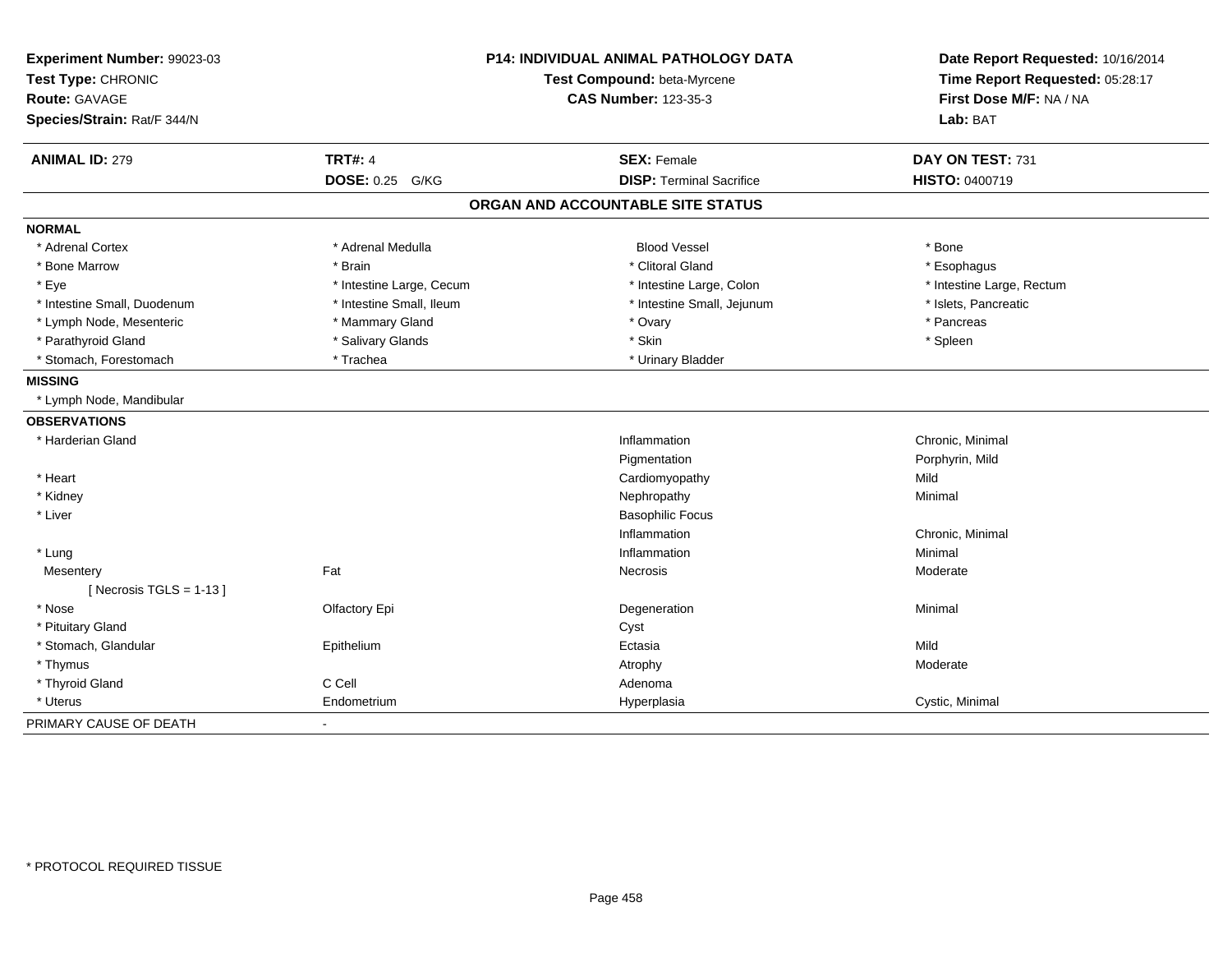| Experiment Number: 99023-03<br>Test Type: CHRONIC<br><b>Route: GAVAGE</b><br>Species/Strain: Rat/F 344/N | <b>P14: INDIVIDUAL ANIMAL PATHOLOGY DATA</b><br>Test Compound: beta-Myrcene<br><b>CAS Number: 123-35-3</b> |                                   | Date Report Requested: 10/16/2014<br>Time Report Requested: 05:28:17<br>First Dose M/F: NA / NA<br>Lab: BAT |  |
|----------------------------------------------------------------------------------------------------------|------------------------------------------------------------------------------------------------------------|-----------------------------------|-------------------------------------------------------------------------------------------------------------|--|
| <b>ANIMAL ID: 280</b>                                                                                    | <b>TRT#: 4</b>                                                                                             | <b>SEX: Female</b>                | DAY ON TEST: 731                                                                                            |  |
|                                                                                                          | DOSE: 0.25 G/KG                                                                                            | <b>DISP: Terminal Sacrifice</b>   | <b>HISTO: 0400720</b>                                                                                       |  |
|                                                                                                          |                                                                                                            | ORGAN AND ACCOUNTABLE SITE STATUS |                                                                                                             |  |
| <b>NORMAL</b>                                                                                            |                                                                                                            |                                   |                                                                                                             |  |
| * Adrenal Cortex                                                                                         | * Adrenal Medulla                                                                                          | <b>Blood Vessel</b>               | * Bone                                                                                                      |  |
| * Bone Marrow                                                                                            | * Brain                                                                                                    | * Clitoral Gland                  | * Esophagus                                                                                                 |  |
| * Eye                                                                                                    | * Intestine Large, Cecum                                                                                   | * Intestine Large, Colon          | * Intestine Large, Rectum                                                                                   |  |
| * Intestine Small, Duodenum                                                                              | * Intestine Small, Ileum                                                                                   | * Intestine Small, Jejunum        | * Islets, Pancreatic                                                                                        |  |
| * Lymph Node, Mesenteric                                                                                 | * Ovary                                                                                                    | * Pancreas                        | * Parathyroid Gland                                                                                         |  |
| * Salivary Glands                                                                                        | * Skin                                                                                                     | * Spleen                          | * Stomach, Forestomach                                                                                      |  |
| * Stomach, Glandular                                                                                     | * Trachea                                                                                                  | * Urinary Bladder                 | * Uterus                                                                                                    |  |
| <b>MISSING</b>                                                                                           |                                                                                                            |                                   |                                                                                                             |  |
| * Lymph Node, Mandibular                                                                                 |                                                                                                            |                                   |                                                                                                             |  |
| <b>OBSERVATIONS</b>                                                                                      |                                                                                                            |                                   |                                                                                                             |  |
| * Harderian Gland                                                                                        |                                                                                                            | Inflammation                      | Chronic, Minimal                                                                                            |  |
|                                                                                                          |                                                                                                            | Pigmentation                      | Porphyrin, Mild                                                                                             |  |
| * Heart                                                                                                  |                                                                                                            | Cardiomyopathy                    | Minimal                                                                                                     |  |
| * Kidney                                                                                                 | <b>Transit Epithe</b>                                                                                      | Hyperplasia                       | Mild                                                                                                        |  |
|                                                                                                          | Pelvis                                                                                                     | Inflammation                      | Chronic, Mild                                                                                               |  |
|                                                                                                          |                                                                                                            | Inflammation                      | Suppurative, Focal, Minimal                                                                                 |  |
|                                                                                                          |                                                                                                            | Nephropathy                       | Mild                                                                                                        |  |
| [Nephropathy TGLS = $3,4-14$ ]                                                                           |                                                                                                            |                                   |                                                                                                             |  |
| * Liver                                                                                                  |                                                                                                            | <b>Basophilic Focus</b>           |                                                                                                             |  |
|                                                                                                          |                                                                                                            | Inflammation                      | Chronic, Mild                                                                                               |  |
| * Lung                                                                                                   |                                                                                                            | Inflammation                      | Minimal                                                                                                     |  |
| Lymph Node                                                                                               | Deep Cervical                                                                                              | Hyperplasia                       | Lymphoid, Mild                                                                                              |  |
| [Hyperplasia TGLS = 5-14]                                                                                |                                                                                                            |                                   |                                                                                                             |  |
| * Mammary Gland                                                                                          |                                                                                                            | Fibroadenoma                      |                                                                                                             |  |
| [Fibroadenoma TGLS = 1-13]                                                                               |                                                                                                            |                                   |                                                                                                             |  |
| Mesentery                                                                                                | Fat                                                                                                        | Necrosis                          | Mild                                                                                                        |  |
| [Necrosis TGLS = $2-14+15$ ]                                                                             |                                                                                                            |                                   |                                                                                                             |  |
| * Nose                                                                                                   | Olfactory Epi                                                                                              | Degeneration                      | Minimal                                                                                                     |  |
|                                                                                                          |                                                                                                            | Inflammation                      | Chronic Active, Minimal                                                                                     |  |
| * Pituitary Gland                                                                                        | Pars Distalis                                                                                              | Adenoma                           |                                                                                                             |  |
|                                                                                                          |                                                                                                            |                                   |                                                                                                             |  |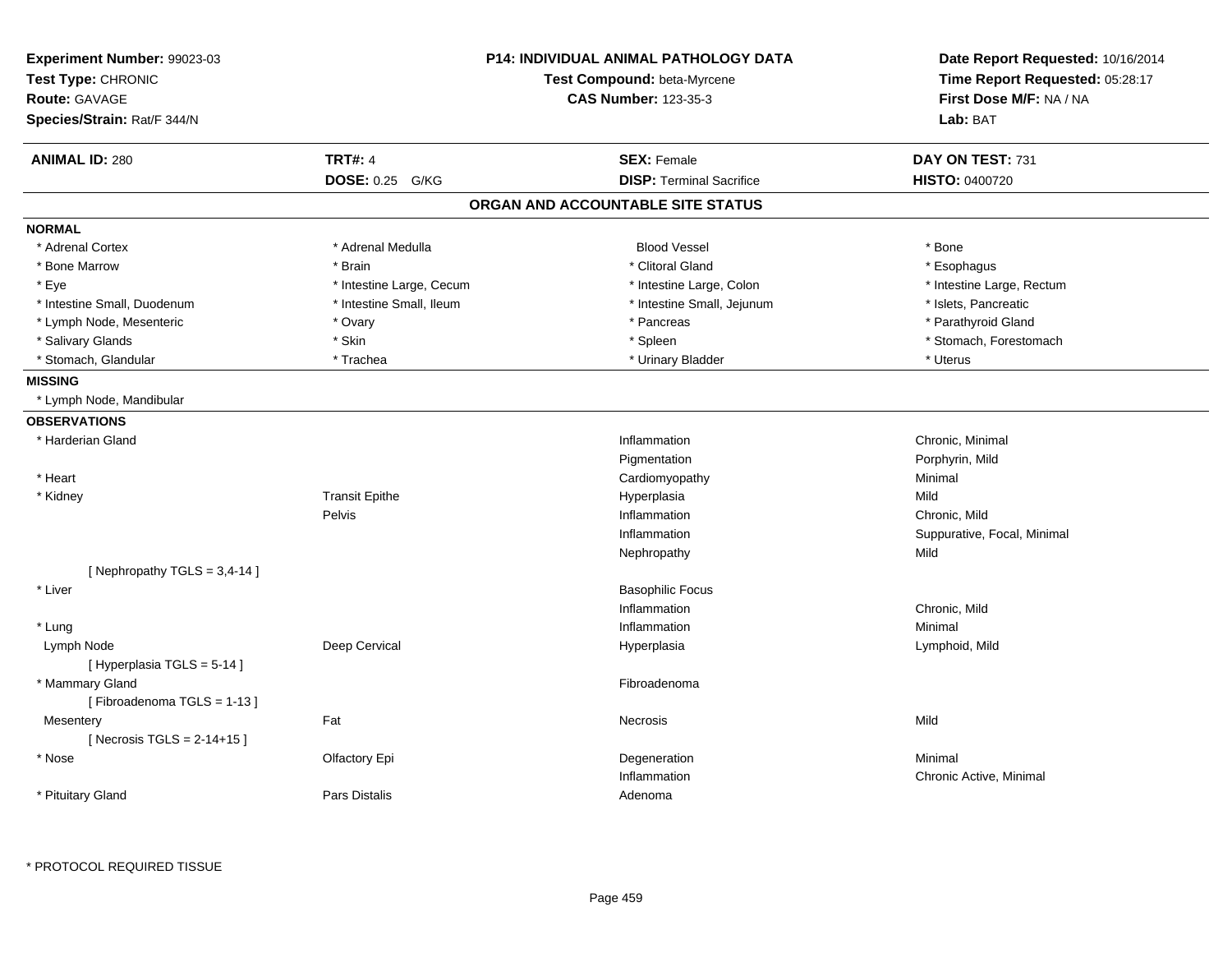| Experiment Number: 99023-03<br>Test Type: CHRONIC<br><b>Route: GAVAGE</b><br>Species/Strain: Rat/F 344/N |                        | <b>P14: INDIVIDUAL ANIMAL PATHOLOGY DATA</b><br>Test Compound: beta-Myrcene<br><b>CAS Number: 123-35-3</b> | Date Report Requested: 10/16/2014<br>Time Report Requested: 05:28:17<br>First Dose M/F: NA / NA<br>Lab: BAT |
|----------------------------------------------------------------------------------------------------------|------------------------|------------------------------------------------------------------------------------------------------------|-------------------------------------------------------------------------------------------------------------|
| <b>ANIMAL ID: 280</b>                                                                                    | <b>TRT#: 4</b>         | <b>SEX: Female</b>                                                                                         | DAY ON TEST: 731                                                                                            |
|                                                                                                          | <b>DOSE: 0.25 G/KG</b> | <b>DISP: Terminal Sacrifice</b>                                                                            | <b>HISTO: 0400720</b>                                                                                       |
|                                                                                                          |                        | ORGAN AND ACCOUNTABLE SITE STATUS                                                                          |                                                                                                             |
|                                                                                                          |                        | Angiectasis                                                                                                | Mild                                                                                                        |
|                                                                                                          |                        | Cyst                                                                                                       |                                                                                                             |
| [Adenoma TGLS = $7-8$ ]                                                                                  |                        |                                                                                                            |                                                                                                             |
| $[Cyst TGLS = 6-8]$                                                                                      |                        |                                                                                                            |                                                                                                             |
| * Thymus                                                                                                 |                        | Atrophy                                                                                                    | Marked                                                                                                      |
| * Thyroid Gland                                                                                          | Follicle               | Adenoma                                                                                                    |                                                                                                             |
| PRIMARY CAUSE OF DEATH                                                                                   | ۰                      |                                                                                                            |                                                                                                             |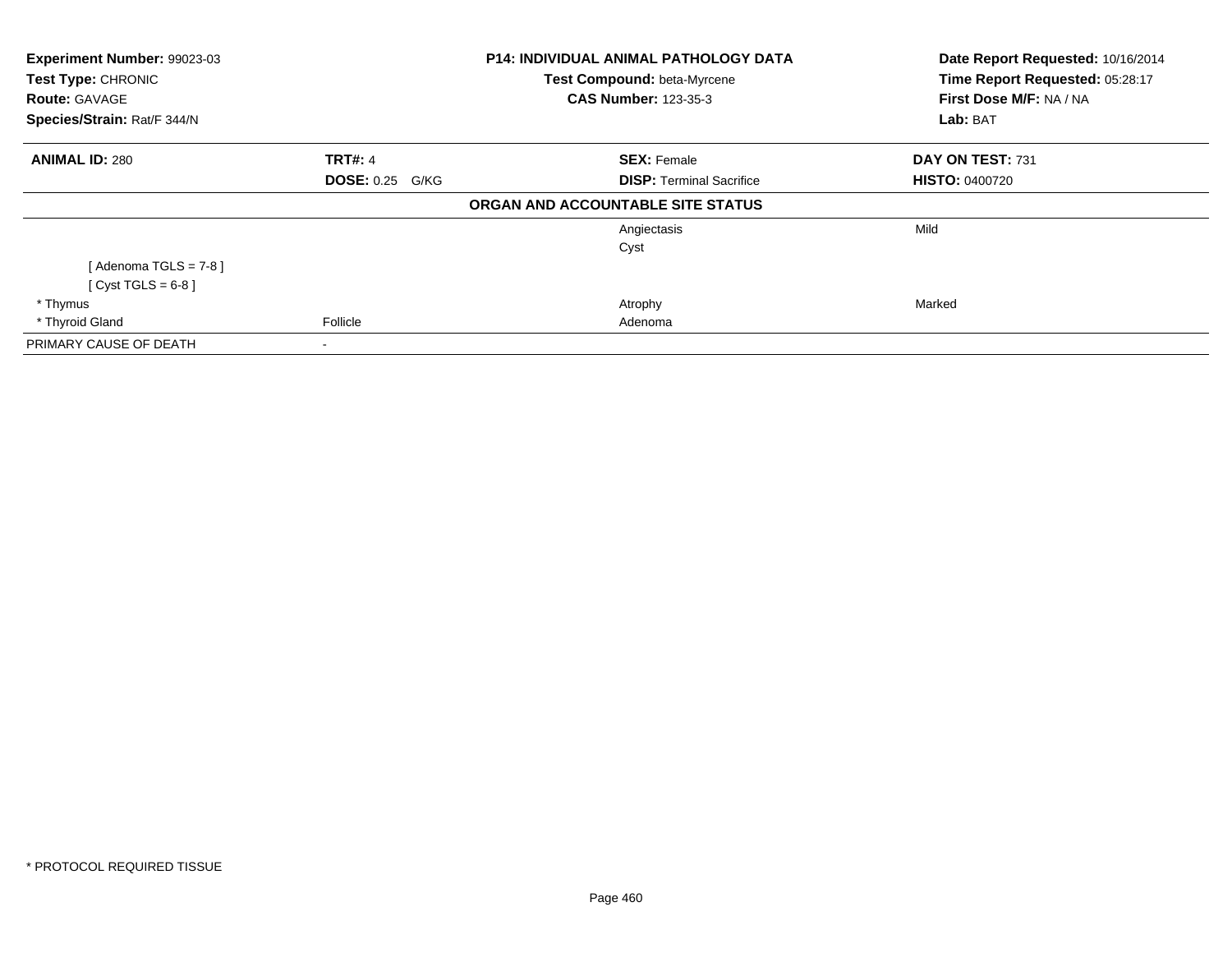| Experiment Number: 99023-03<br>Test Type: CHRONIC<br><b>Route: GAVAGE</b><br>Species/Strain: Rat/F 344/N |                            | <b>P14: INDIVIDUAL ANIMAL PATHOLOGY DATA</b><br>Test Compound: beta-Myrcene<br><b>CAS Number: 123-35-3</b> | Date Report Requested: 10/16/2014<br>Time Report Requested: 05:28:17<br>First Dose M/F: NA / NA<br>Lab: BAT |  |
|----------------------------------------------------------------------------------------------------------|----------------------------|------------------------------------------------------------------------------------------------------------|-------------------------------------------------------------------------------------------------------------|--|
|                                                                                                          |                            |                                                                                                            |                                                                                                             |  |
| <b>ANIMAL ID: 281</b>                                                                                    | <b>TRT#: 4</b>             | <b>SEX: Female</b>                                                                                         | DAY ON TEST: 730                                                                                            |  |
|                                                                                                          | <b>DOSE: 0.25</b><br>G/KG  | <b>DISP: Terminal Sacrifice</b>                                                                            | HISTO: 0400721                                                                                              |  |
|                                                                                                          |                            | ORGAN AND ACCOUNTABLE SITE STATUS                                                                          |                                                                                                             |  |
| <b>NORMAL</b>                                                                                            |                            |                                                                                                            |                                                                                                             |  |
| * Adrenal Cortex                                                                                         | * Adrenal Medulla          | <b>Blood Vessel</b>                                                                                        | * Bone                                                                                                      |  |
| * Bone Marrow                                                                                            | * Brain                    | * Esophagus                                                                                                | * Eye                                                                                                       |  |
| * Intestine Large, Cecum                                                                                 | * Intestine Large, Colon   | * Intestine Large, Rectum                                                                                  | * Intestine Small, Duodenum                                                                                 |  |
| * Intestine Small, Ileum                                                                                 | * Intestine Small, Jejunum | * Islets, Pancreatic                                                                                       | * Lymph Node, Mesenteric                                                                                    |  |
| * Nose                                                                                                   | * Ovary                    | * Pancreas                                                                                                 | * Parathyroid Gland                                                                                         |  |
| * Pituitary Gland                                                                                        | * Salivary Glands          | * Skin                                                                                                     | * Stomach, Forestomach                                                                                      |  |
| * Trachea                                                                                                | * Urinary Bladder          | * Uterus                                                                                                   |                                                                                                             |  |
| <b>MISSING</b>                                                                                           |                            |                                                                                                            |                                                                                                             |  |
| * Lymph Node, Mandibular                                                                                 |                            |                                                                                                            |                                                                                                             |  |
| <b>OBSERVATIONS</b>                                                                                      |                            |                                                                                                            |                                                                                                             |  |
| * Clitoral Gland                                                                                         |                            | Cyst                                                                                                       |                                                                                                             |  |
| [ Cyst TGLS = 3-12 ]                                                                                     |                            |                                                                                                            |                                                                                                             |  |
| * Harderian Gland                                                                                        |                            | Pigmentation                                                                                               | Porphyrin, Mild                                                                                             |  |
| * Heart                                                                                                  |                            | Cardiomyopathy                                                                                             | Mild                                                                                                        |  |
| * Kidney                                                                                                 |                            | Nephropathy                                                                                                | Minimal                                                                                                     |  |
| * Liver                                                                                                  |                            | <b>Basophilic Focus</b>                                                                                    |                                                                                                             |  |
|                                                                                                          |                            | Inflammation                                                                                               | Chronic, Minimal                                                                                            |  |
| * Lung                                                                                                   |                            | Inflammation                                                                                               | Minimal                                                                                                     |  |
| * Mammary Gland                                                                                          |                            | Fibroadenoma                                                                                               |                                                                                                             |  |
| [Fibroadenoma TGLS = 1-13]                                                                               |                            |                                                                                                            |                                                                                                             |  |
| * Pituitary Gl                                                                                           |                            |                                                                                                            |                                                                                                             |  |
| Note: No corresponding microscopic finding for grossly observed pituitary gland nodule                   |                            |                                                                                                            |                                                                                                             |  |
| * Spleen                                                                                                 |                            | Hematopoietic Cell Proliferation                                                                           | Minimal                                                                                                     |  |
| * Stomach, Glandular                                                                                     | Epithelium                 | Ectasia                                                                                                    | Mild                                                                                                        |  |
| * Thymus                                                                                                 |                            | Atrophy                                                                                                    | Moderate                                                                                                    |  |
| * Thyroid Gland                                                                                          | C Cell                     | Adenoma                                                                                                    |                                                                                                             |  |
| PRIMARY CAUSE OF DEATH                                                                                   | $\blacksquare$             |                                                                                                            |                                                                                                             |  |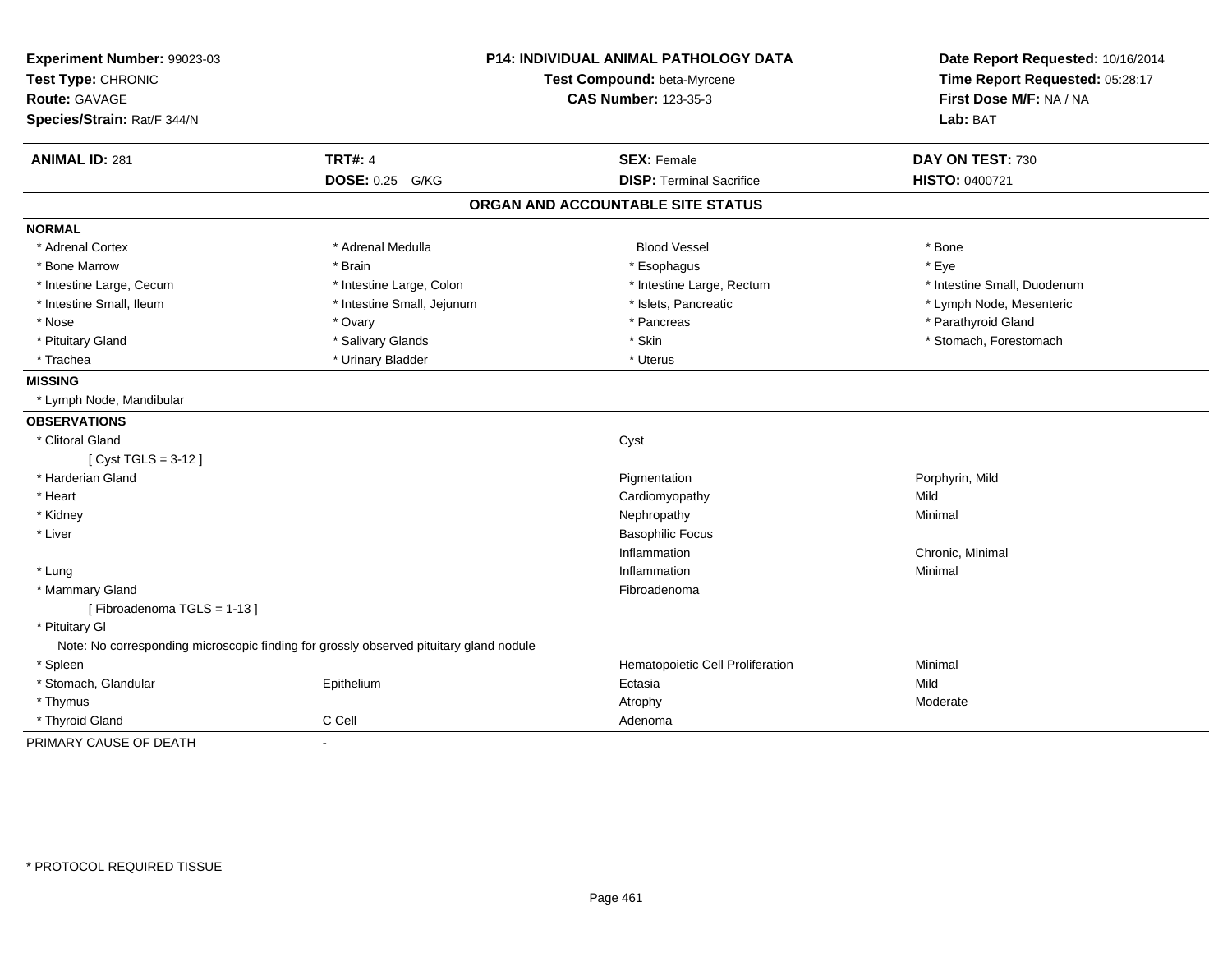| Experiment Number: 99023-03<br>Test Type: CHRONIC<br><b>Route: GAVAGE</b><br>Species/Strain: Rat/F 344/N<br><b>ANIMAL ID: 282</b> | <b>TRT#: 4</b>             | <b>P14: INDIVIDUAL ANIMAL PATHOLOGY DATA</b><br>Test Compound: beta-Myrcene<br><b>CAS Number: 123-35-3</b><br><b>SEX: Female</b> | Date Report Requested: 10/16/2014<br>Time Report Requested: 05:28:17<br>First Dose M/F: NA / NA<br>Lab: BAT<br>DAY ON TEST: 385 |
|-----------------------------------------------------------------------------------------------------------------------------------|----------------------------|----------------------------------------------------------------------------------------------------------------------------------|---------------------------------------------------------------------------------------------------------------------------------|
|                                                                                                                                   | DOSE: 0.25 G/KG            | <b>DISP: Natural Death</b>                                                                                                       | <b>HISTO: 0400722</b>                                                                                                           |
|                                                                                                                                   |                            | ORGAN AND ACCOUNTABLE SITE STATUS                                                                                                |                                                                                                                                 |
| <b>NORMAL</b>                                                                                                                     |                            |                                                                                                                                  |                                                                                                                                 |
| * Adrenal Cortex                                                                                                                  | * Adrenal Medulla          | <b>Blood Vessel</b>                                                                                                              | * Bone                                                                                                                          |
| * Bone Marrow                                                                                                                     | * Brain                    | * Clitoral Gland                                                                                                                 | * Esophagus                                                                                                                     |
| * Eye                                                                                                                             | * Intestine Large, Cecum   | * Intestine Large, Colon                                                                                                         | * Intestine Large, Rectum                                                                                                       |
| * Intestine Small, Duodenum                                                                                                       | * Intestine Small, Ileum   | * Intestine Small, Jejunum                                                                                                       | * Islets, Pancreatic                                                                                                            |
| * Kidney                                                                                                                          | * Liver                    | * Lymph Node, Mesenteric                                                                                                         | * Mammary Gland                                                                                                                 |
| * Nose                                                                                                                            | * Ovary                    | * Pancreas                                                                                                                       | * Parathyroid Gland                                                                                                             |
| * Salivary Glands                                                                                                                 | * Skin                     | * Spleen                                                                                                                         | * Stomach, Forestomach                                                                                                          |
| * Stomach, Glandular                                                                                                              | * Thymus                   | * Thyroid Gland                                                                                                                  | * Trachea                                                                                                                       |
| * Urinary Bladder                                                                                                                 | * Uterus                   |                                                                                                                                  |                                                                                                                                 |
| <b>MISSING</b>                                                                                                                    |                            |                                                                                                                                  |                                                                                                                                 |
| * Lymph Node, Mandibular                                                                                                          |                            |                                                                                                                                  |                                                                                                                                 |
| <b>OBSERVATIONS</b>                                                                                                               |                            |                                                                                                                                  |                                                                                                                                 |
| * Eye                                                                                                                             |                            |                                                                                                                                  |                                                                                                                                 |
| Note: Both optic nerves were missing                                                                                              |                            |                                                                                                                                  |                                                                                                                                 |
| * Harderian Gland                                                                                                                 |                            | Pigmentation                                                                                                                     | Porphyrin, Marked                                                                                                               |
| * Heart                                                                                                                           |                            | Fibrosis                                                                                                                         | Mild                                                                                                                            |
|                                                                                                                                   | Myocardium                 | Inflammation                                                                                                                     | Chronic, Moderate                                                                                                               |
|                                                                                                                                   | Valve                      | Inflammation                                                                                                                     | Chronic, Marked                                                                                                                 |
| * Lung                                                                                                                            |                            | Edema                                                                                                                            | Moderate                                                                                                                        |
| * Pituitary Gland                                                                                                                 |                            | Angiectasis                                                                                                                      | Mild                                                                                                                            |
| [Angiectasis TGLS = 2-8]                                                                                                          |                            |                                                                                                                                  |                                                                                                                                 |
| PRIMARY CAUSE OF DEATH                                                                                                            | - Heart Valve Inflammation |                                                                                                                                  |                                                                                                                                 |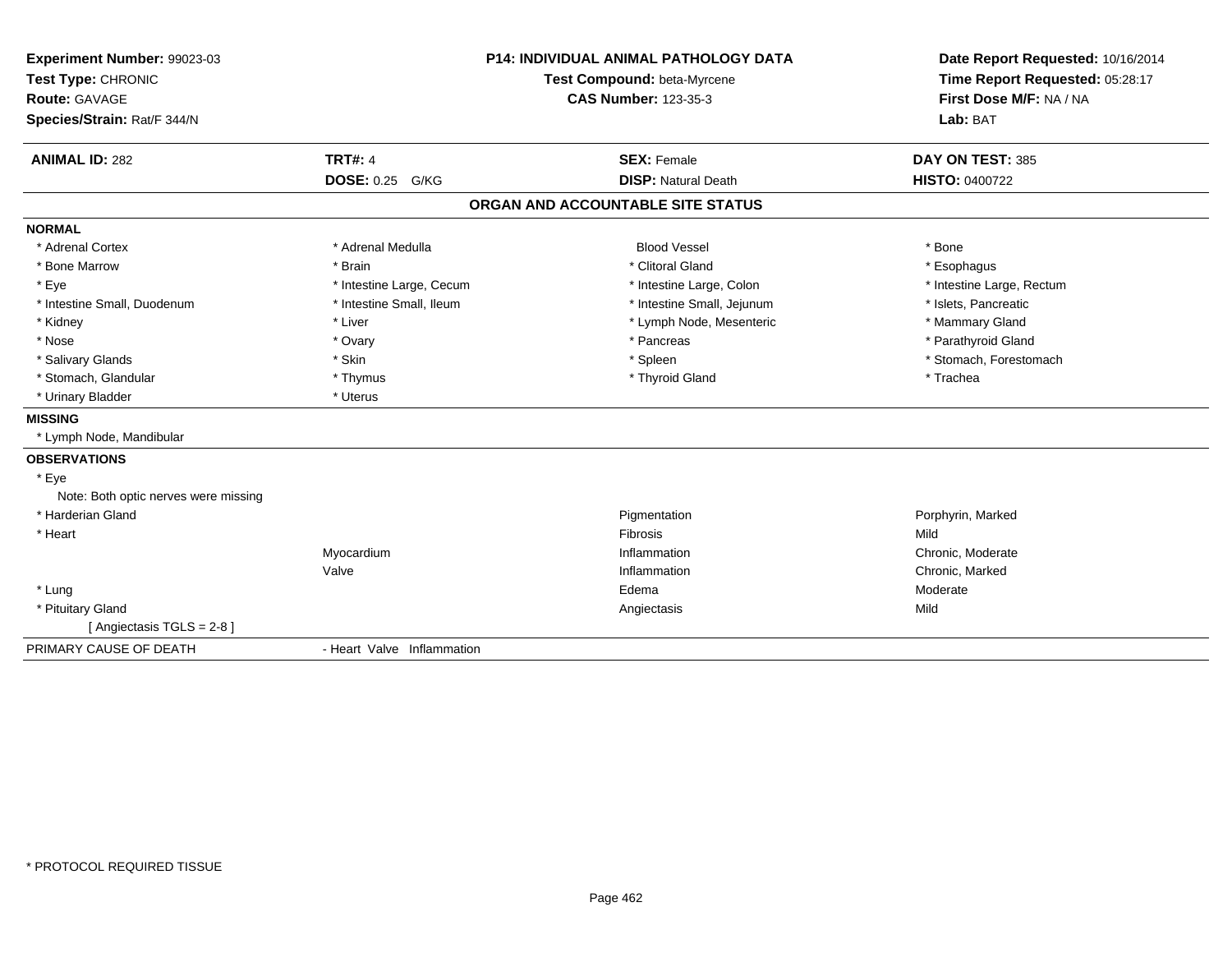| Experiment Number: 99023-03<br>Test Type: CHRONIC<br><b>Route: GAVAGE</b> |                           | P14: INDIVIDUAL ANIMAL PATHOLOGY DATA<br>Test Compound: beta-Myrcene<br><b>CAS Number: 123-35-3</b> | Date Report Requested: 10/16/2014<br>Time Report Requested: 05:28:17<br>First Dose M/F: NA / NA |
|---------------------------------------------------------------------------|---------------------------|-----------------------------------------------------------------------------------------------------|-------------------------------------------------------------------------------------------------|
| Species/Strain: Rat/F 344/N                                               |                           |                                                                                                     | Lab: BAT                                                                                        |
| <b>ANIMAL ID: 283</b>                                                     | <b>TRT#: 4</b>            | <b>SEX: Female</b>                                                                                  | DAY ON TEST: 731                                                                                |
|                                                                           | <b>DOSE: 0.25</b><br>G/KG | <b>DISP: Terminal Sacrifice</b>                                                                     | HISTO: 0400723                                                                                  |
|                                                                           |                           | ORGAN AND ACCOUNTABLE SITE STATUS                                                                   |                                                                                                 |
| <b>NORMAL</b>                                                             |                           |                                                                                                     |                                                                                                 |
| * Adrenal Medulla                                                         | <b>Blood Vessel</b>       | * Bone                                                                                              | * Bone Marrow                                                                                   |
| * Brain                                                                   | * Esophagus               | * Eye                                                                                               | * Intestine Large, Cecum                                                                        |
| * Intestine Large, Colon                                                  | * Intestine Large, Rectum | * Intestine Small, Duodenum                                                                         | * Intestine Small, Ileum                                                                        |
| * Intestine Small, Jejunum                                                | * Islets, Pancreatic      | * Lymph Node, Mesenteric                                                                            | * Ovary                                                                                         |
| * Pancreas                                                                | * Parathyroid Gland       | * Salivary Glands                                                                                   | * Skin                                                                                          |
| * Spleen                                                                  | * Stomach, Forestomach    | * Trachea                                                                                           | * Urinary Bladder                                                                               |
| * Uterus                                                                  |                           |                                                                                                     |                                                                                                 |
| <b>MISSING</b>                                                            |                           |                                                                                                     |                                                                                                 |
| * Lymph Node, Mandibular                                                  |                           |                                                                                                     |                                                                                                 |
| <b>OBSERVATIONS</b>                                                       |                           |                                                                                                     |                                                                                                 |
| * Adrenal Cortex                                                          |                           | Hyperplasia                                                                                         | Minimal                                                                                         |
| * Clitoral Gland                                                          |                           | Inflammation                                                                                        | Chronic, Minimal                                                                                |
| Ear                                                                       |                           | Hyperplasia                                                                                         | Minimal                                                                                         |
| * Harderian Gland                                                         |                           | Pigmentation                                                                                        | Porphyrin, Mild                                                                                 |
| * Heart                                                                   |                           | Cardiomyopathy                                                                                      | Minimal                                                                                         |
| * Kidney                                                                  |                           | Nephropathy                                                                                         | Minimal                                                                                         |
| * Liver                                                                   |                           | <b>Basophilic Focus</b>                                                                             |                                                                                                 |
|                                                                           |                           | <b>Eosinophilic Focus</b>                                                                           |                                                                                                 |
|                                                                           |                           | Inflammation                                                                                        | Chronic, Minimal                                                                                |
| * Lung                                                                    |                           | Alveolar/Bronchiolar Carcinoma                                                                      |                                                                                                 |
|                                                                           |                           | Inflammation                                                                                        | Minimal                                                                                         |
| [ Alveolar/Bronchiolar Carcinoma TGLS = 2-13 ]                            |                           |                                                                                                     |                                                                                                 |
| * Mammary Gland                                                           |                           | Fibroadenoma                                                                                        |                                                                                                 |
| [Fibroadenoma TGLS = 1-14]                                                |                           |                                                                                                     |                                                                                                 |
| * Nose                                                                    | Olfactory Epi             | Degeneration                                                                                        | Minimal                                                                                         |
| * Pituitary Gland                                                         | Pars Distalis             | Adenoma                                                                                             |                                                                                                 |
|                                                                           |                           | Angiectasis                                                                                         | Mild                                                                                            |
| * Stomach, Glandular                                                      | Epithelium                | Ectasia                                                                                             | Minimal                                                                                         |
| * Thymus                                                                  |                           | Atrophy                                                                                             | Marked                                                                                          |
| * Thyroid Gland                                                           | C Cell                    | Hyperplasia                                                                                         | Minimal                                                                                         |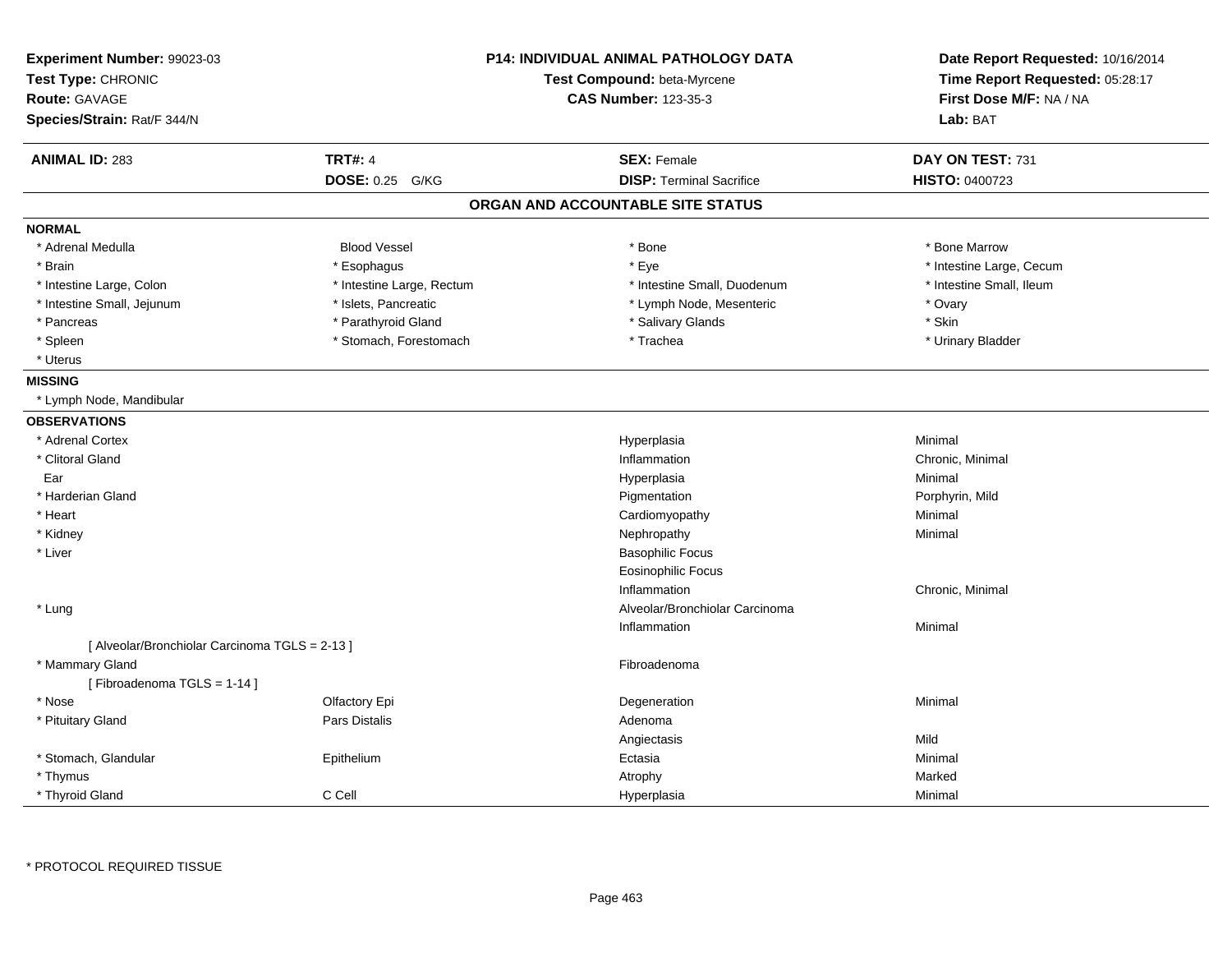| Experiment Number: 99023-03<br>Test Type: CHRONIC | <b>P14: INDIVIDUAL ANIMAL PATHOLOGY DATA</b><br>Test Compound: beta-Myrcene |                                   | Date Report Requested: 10/16/2014<br>Time Report Requested: 05:28:17 |
|---------------------------------------------------|-----------------------------------------------------------------------------|-----------------------------------|----------------------------------------------------------------------|
| <b>Route: GAVAGE</b>                              | <b>CAS Number: 123-35-3</b>                                                 |                                   | First Dose M/F: NA / NA                                              |
| Species/Strain: Rat/F 344/N                       |                                                                             |                                   | Lab: BAT                                                             |
| <b>ANIMAL ID: 283</b>                             | <b>TRT#: 4</b>                                                              | <b>SEX:</b> Female                | DAY ON TEST: 731                                                     |
|                                                   | $DOSE: 0.25$ G/KG                                                           | <b>DISP: Terminal Sacrifice</b>   | <b>HISTO: 0400723</b>                                                |
|                                                   |                                                                             | ORGAN AND ACCOUNTABLE SITE STATUS |                                                                      |
| PRIMARY CAUSE OF DEATH                            |                                                                             |                                   |                                                                      |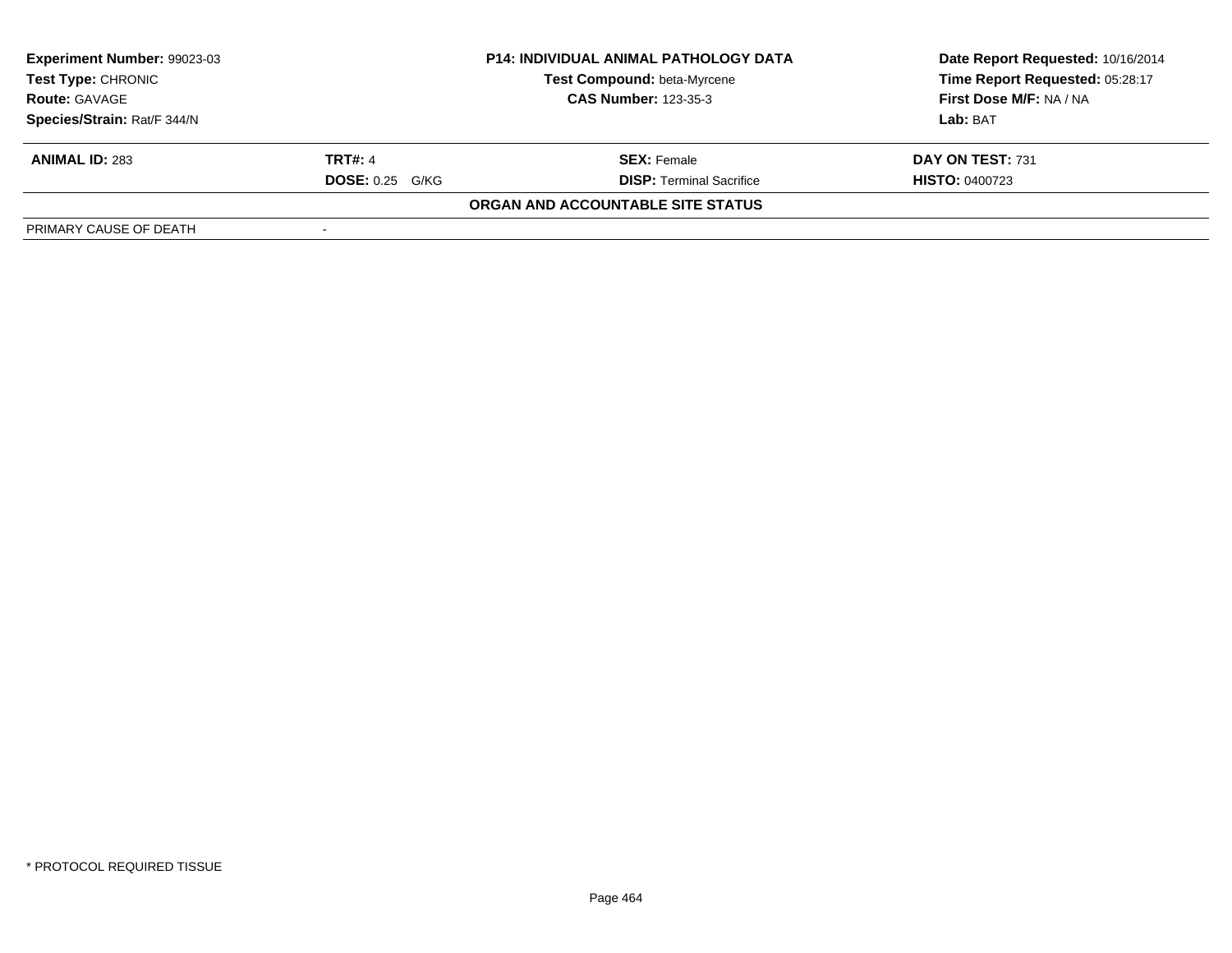| Experiment Number: 99023-03<br>Test Type: CHRONIC |                                         | P14: INDIVIDUAL ANIMAL PATHOLOGY DATA<br>Test Compound: beta-Myrcene | Date Report Requested: 10/16/2014<br>Time Report Requested: 05:28:17 |  |
|---------------------------------------------------|-----------------------------------------|----------------------------------------------------------------------|----------------------------------------------------------------------|--|
| <b>Route: GAVAGE</b>                              | <b>CAS Number: 123-35-3</b>             |                                                                      | First Dose M/F: NA / NA                                              |  |
| Species/Strain: Rat/F 344/N                       |                                         |                                                                      | Lab: BAT                                                             |  |
|                                                   |                                         |                                                                      |                                                                      |  |
| <b>ANIMAL ID: 284</b>                             | <b>TRT#: 4</b>                          | <b>SEX: Female</b>                                                   | DAY ON TEST: 697                                                     |  |
|                                                   | <b>DOSE: 0.25</b><br>G/KG               | <b>DISP:</b> Moribund Sacrifice                                      | <b>HISTO: 0400724</b>                                                |  |
|                                                   |                                         | ORGAN AND ACCOUNTABLE SITE STATUS                                    |                                                                      |  |
| <b>NORMAL</b>                                     |                                         |                                                                      |                                                                      |  |
| * Adrenal Cortex                                  | * Adrenal Medulla                       | <b>Blood Vessel</b>                                                  | * Bone                                                               |  |
| * Bone Marrow                                     | * Esophagus                             | * Eye                                                                | * Intestine Large, Cecum                                             |  |
| * Intestine Large, Colon                          | * Intestine Large, Rectum               | * Intestine Small, Duodenum                                          | * Intestine Small, Ileum                                             |  |
| * Intestine Small, Jejunum                        | * Islets, Pancreatic                    | * Lung                                                               | * Lymph Node, Mesenteric                                             |  |
| * Mammary Gland                                   | * Ovary                                 | * Pancreas                                                           | * Parathyroid Gland                                                  |  |
| * Salivary Glands                                 | * Skin                                  | * Spleen                                                             | * Stomach, Forestomach                                               |  |
| * Trachea                                         | * Urinary Bladder                       | * Uterus                                                             |                                                                      |  |
| <b>MISSING</b>                                    |                                         |                                                                      |                                                                      |  |
| * Lymph Node, Mandibular                          |                                         |                                                                      |                                                                      |  |
| <b>OBSERVATIONS</b>                               |                                         |                                                                      |                                                                      |  |
| * Brain                                           | Hypothalamus                            | Compression                                                          | Moderate                                                             |  |
|                                                   |                                         | Hydrocephalus                                                        | Moderate                                                             |  |
| * Clitoral Gland                                  |                                         | Hyperplasia                                                          | Mild                                                                 |  |
|                                                   |                                         | Inflammation                                                         | Chronic, Mild                                                        |  |
| * Harderian Gland                                 |                                         | Pigmentation                                                         | Porphyrin, Moderate                                                  |  |
| * Heart                                           |                                         | Cardiomyopathy                                                       | Minimal                                                              |  |
| * Kidney                                          |                                         | Nephropathy                                                          | Minimal                                                              |  |
| * Liver                                           |                                         | <b>Basophilic Focus</b>                                              |                                                                      |  |
|                                                   |                                         | Clear Cell Focus                                                     |                                                                      |  |
|                                                   |                                         | <b>Eosinophilic Focus</b>                                            |                                                                      |  |
| Mesentery                                         | Fat                                     | Necrosis                                                             | Mild                                                                 |  |
| [Necrosis TGLS = $1-13$ ]                         |                                         |                                                                      |                                                                      |  |
| * Nose                                            | Olfactory Epi                           | Degeneration                                                         | Minimal                                                              |  |
| * Pituitary Gland                                 | Pars Distalis                           | Adenoma                                                              |                                                                      |  |
|                                                   |                                         | Angiectasis                                                          | Mild                                                                 |  |
| [Adenoma TGLS = $2-14$ ]                          |                                         |                                                                      |                                                                      |  |
| * Stomach, Glandular                              | Epithelium                              | Ectasia                                                              | Mild                                                                 |  |
| * Thymus                                          |                                         | Atrophy                                                              | Marked                                                               |  |
| * Thyroid Gland                                   | C Cell                                  | Adenoma                                                              |                                                                      |  |
| PRIMARY CAUSE OF DEATH                            | - Pituitary Gland Pars Distalis Adenoma |                                                                      |                                                                      |  |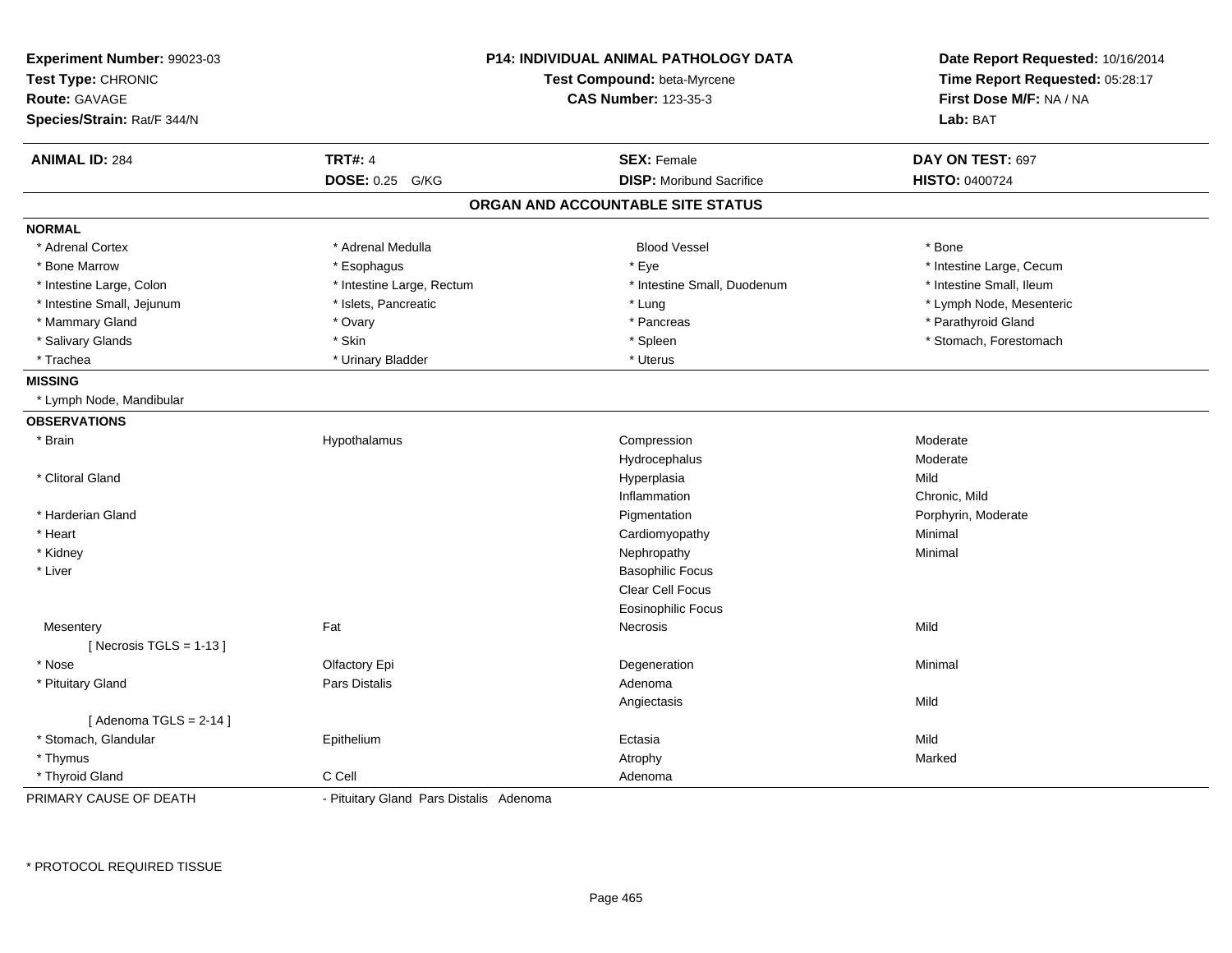| Experiment Number: 99023-03 |                        | <b>P14: INDIVIDUAL ANIMAL PATHOLOGY DATA</b> | Date Report Requested: 10/16/2014 |
|-----------------------------|------------------------|----------------------------------------------|-----------------------------------|
| <b>Test Type: CHRONIC</b>   |                        | Test Compound: beta-Myrcene                  | Time Report Requested: 05:28:17   |
| <b>Route: GAVAGE</b>        |                        | <b>CAS Number: 123-35-3</b>                  | First Dose M/F: NA / NA           |
| Species/Strain: Rat/F 344/N |                        |                                              | Lab: BAT                          |
| <b>ANIMAL ID: 284</b>       | <b>TRT#: 4</b>         | <b>SEX:</b> Female                           | DAY ON TEST: 697                  |
|                             | <b>DOSE: 0.25 G/KG</b> | <b>DISP:</b> Moribund Sacrifice              | <b>HISTO: 0400724</b>             |
|                             |                        | <b>ORGAN AND ACCOUNTABLE SITE STATUS</b>     |                                   |
|                             |                        |                                              |                                   |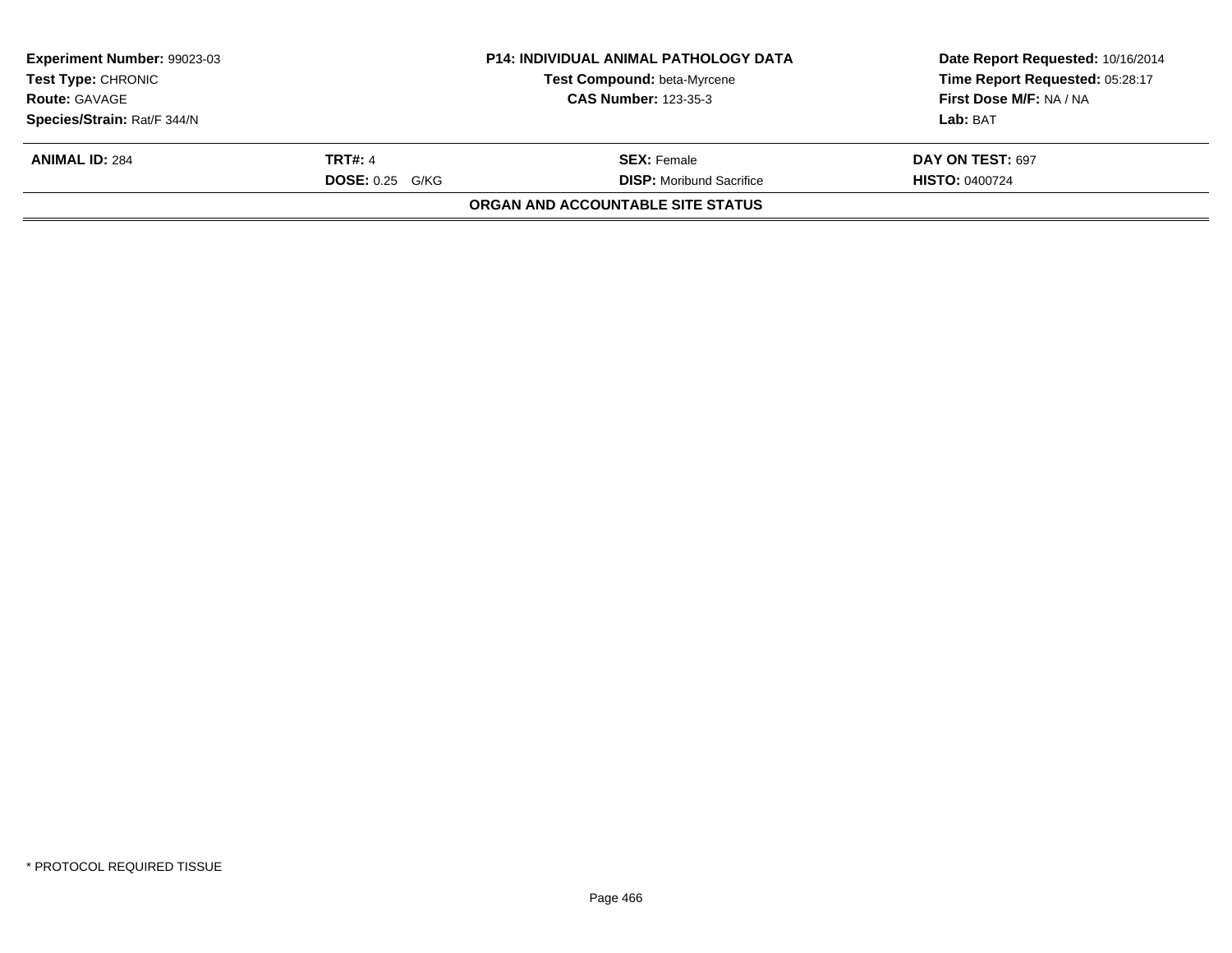| Experiment Number: 99023-03<br>Test Type: CHRONIC                                                     |                             | <b>P14: INDIVIDUAL ANIMAL PATHOLOGY DATA</b> | Date Report Requested: 10/16/2014 |  |
|-------------------------------------------------------------------------------------------------------|-----------------------------|----------------------------------------------|-----------------------------------|--|
|                                                                                                       |                             | Test Compound: beta-Myrcene                  | Time Report Requested: 05:28:17   |  |
| Route: GAVAGE                                                                                         | <b>CAS Number: 123-35-3</b> |                                              | First Dose M/F: NA / NA           |  |
| Species/Strain: Rat/F 344/N                                                                           |                             |                                              | Lab: BAT                          |  |
| <b>ANIMAL ID: 285</b>                                                                                 | <b>TRT#: 4</b>              | <b>SEX: Female</b>                           | DAY ON TEST: 673                  |  |
|                                                                                                       | DOSE: 0.25 G/KG             | <b>DISP:</b> Moribund Sacrifice              | HISTO: 0400725                    |  |
|                                                                                                       |                             | ORGAN AND ACCOUNTABLE SITE STATUS            |                                   |  |
| <b>NORMAL</b>                                                                                         |                             |                                              |                                   |  |
| * Adrenal Medulla                                                                                     | <b>Blood Vessel</b>         | * Bone                                       | * Brain                           |  |
| * Clitoral Gland                                                                                      | * Esophagus                 | * Eye                                        | * Heart                           |  |
| * Intestine Large, Cecum                                                                              | * Intestine Large, Colon    | * Intestine Large, Rectum                    | * Intestine Small, Duodenum       |  |
| * Intestine Small, Ileum                                                                              | * Intestine Small, Jejunum  | * Lymph Node, Mesenteric                     | * Ovary                           |  |
| * Pancreas                                                                                            | * Parathyroid Gland         | * Salivary Glands                            | * Skin                            |  |
| * Stomach, Forestomach                                                                                | * Trachea                   | * Urinary Bladder                            | * Uterus                          |  |
| <b>MISSING</b>                                                                                        |                             |                                              |                                   |  |
| * Lymph Node, Mandibular                                                                              |                             |                                              |                                   |  |
| <b>OBSERVATIONS</b>                                                                                   |                             |                                              |                                   |  |
| * Adrenal Cortex                                                                                      |                             | Vacuolization Cytoplasmic                    | Mild                              |  |
| * Bone Marrow                                                                                         |                             | Hyperplasia                                  | Moderate                          |  |
| * Clitoral GI                                                                                         |                             |                                              |                                   |  |
| Note: No corresponding microscopic lesion found for small (2 x 1 x 1 mm) red nodule of clitoral gland |                             |                                              |                                   |  |
| * Harderian Gland                                                                                     |                             | Pigmentation                                 | Porphyrin, Minimal                |  |
| * Islets, Pancreatic                                                                                  |                             | Adenoma                                      |                                   |  |
| * Kidney                                                                                              |                             | Nephropathy                                  | Minimal                           |  |
| * Liver                                                                                               |                             | <b>Basophilic Focus</b>                      |                                   |  |
|                                                                                                       |                             | <b>Eosinophilic Focus</b>                    |                                   |  |
|                                                                                                       |                             | Hepatodiaphragmatic Nodule                   |                                   |  |
|                                                                                                       |                             | Inflammation                                 | Chronic, Minimal                  |  |
| [ Hepatodiaphragmatic Nodule TGLS = 2-13 ]                                                            |                             |                                              |                                   |  |
| * Lung                                                                                                |                             | Inflammation                                 | Minimal                           |  |
| * Mammary Gland                                                                                       |                             | Fibroadenoma                                 |                                   |  |
| [Fibroadenoma TGLS = 1-14]                                                                            |                             |                                              |                                   |  |
| * Nose                                                                                                | Olfactory Epi               | Degeneration                                 | Minimal                           |  |
| * Pituitary Gland                                                                                     | Pars Distalis               | Adenoma                                      |                                   |  |
|                                                                                                       |                             | Angiectasis                                  | Mild                              |  |
|                                                                                                       | Pars Distalis               | Hyperplasia                                  | Minimal                           |  |
| * Spleen                                                                                              |                             | Hematopoietic Cell Proliferation             | Moderate                          |  |
|                                                                                                       |                             |                                              |                                   |  |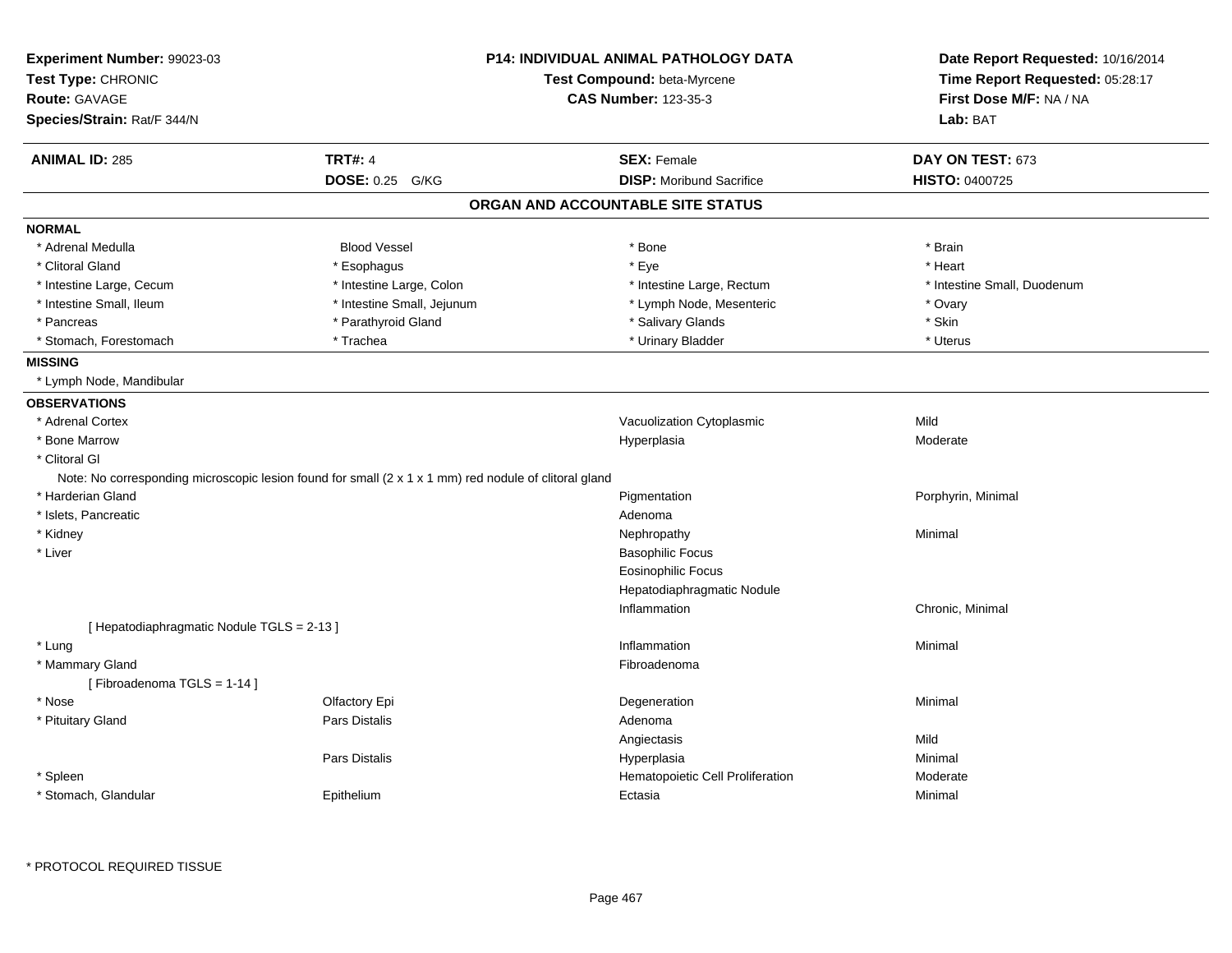| <b>Experiment Number: 99023-03</b><br><b>P14: INDIVIDUAL ANIMAL PATHOLOGY DATA</b><br>Test Type: CHRONIC<br>Test Compound: beta-Myrcene |                                 |                                   | Date Report Requested: 10/16/2014<br>Time Report Requested: 05:28:17 |
|-----------------------------------------------------------------------------------------------------------------------------------------|---------------------------------|-----------------------------------|----------------------------------------------------------------------|
|                                                                                                                                         |                                 |                                   |                                                                      |
| <b>Route: GAVAGE</b>                                                                                                                    |                                 | <b>CAS Number: 123-35-3</b>       | First Dose M/F: NA / NA                                              |
| Species/Strain: Rat/F 344/N                                                                                                             |                                 |                                   | Lab: BAT                                                             |
| <b>ANIMAL ID: 285</b>                                                                                                                   | <b>TRT#: 4</b>                  | <b>SEX: Female</b>                | DAY ON TEST: 673                                                     |
|                                                                                                                                         | <b>DOSE: 0.25 G/KG</b>          | <b>DISP:</b> Moribund Sacrifice   | <b>HISTO: 0400725</b>                                                |
|                                                                                                                                         |                                 | ORGAN AND ACCOUNTABLE SITE STATUS |                                                                      |
|                                                                                                                                         |                                 | Mineralization                    | Minimal                                                              |
| * Thymus                                                                                                                                |                                 | Atrophy                           | Marked                                                               |
| * Thyroid Gland                                                                                                                         | C Cell                          | Hyperplasia                       | Mild                                                                 |
| PRIMARY CAUSE OF DEATH                                                                                                                  | - Mammarv Gland<br>Fibroadenoma |                                   |                                                                      |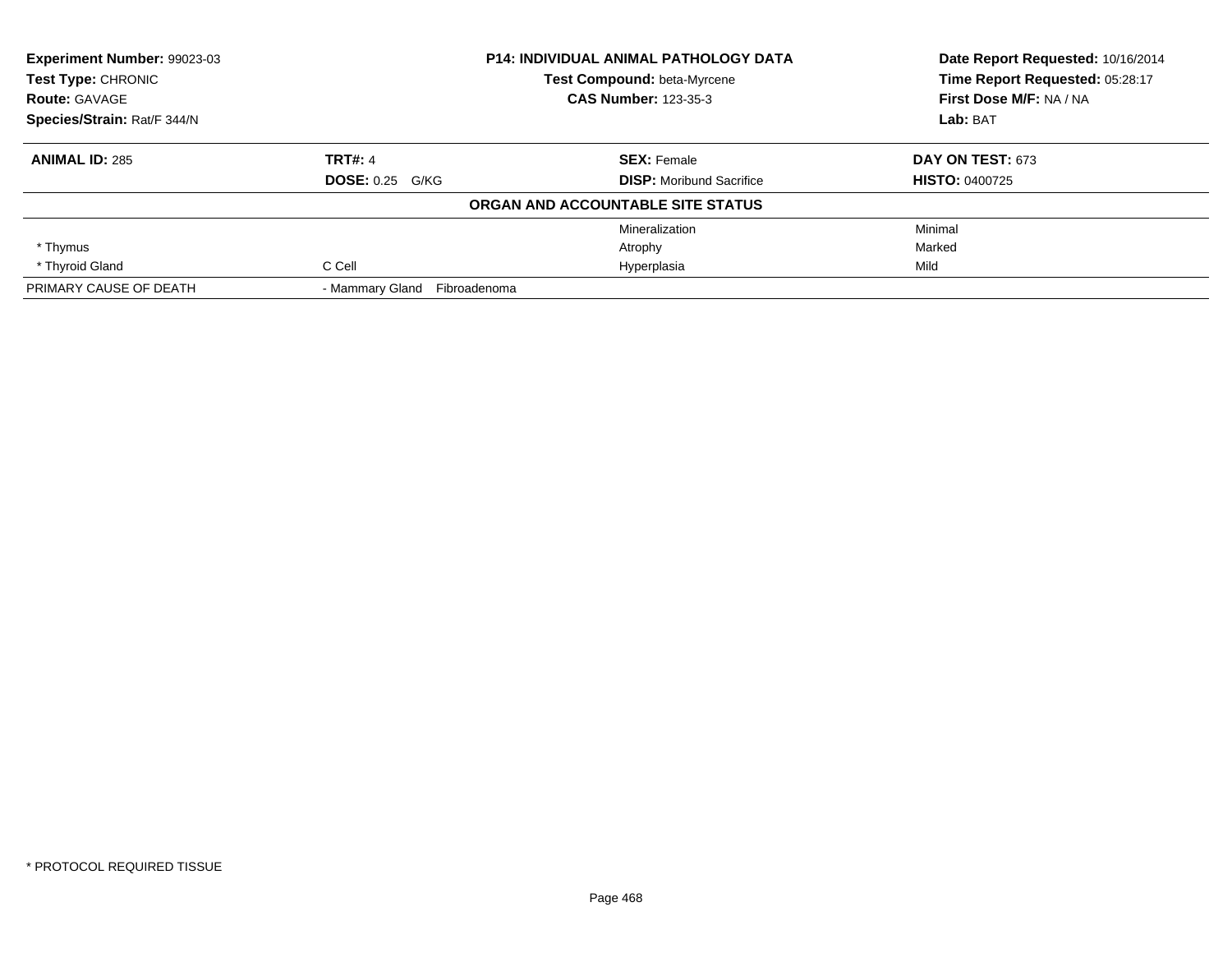| Experiment Number: 99023-03 |                             | <b>P14: INDIVIDUAL ANIMAL PATHOLOGY DATA</b><br>Test Compound: beta-Myrcene |                            |
|-----------------------------|-----------------------------|-----------------------------------------------------------------------------|----------------------------|
| Test Type: CHRONIC          |                             |                                                                             |                            |
| <b>Route: GAVAGE</b>        |                             | <b>CAS Number: 123-35-3</b>                                                 | First Dose M/F: NA / NA    |
| Species/Strain: Rat/F 344/N |                             |                                                                             | Lab: BAT                   |
| <b>ANIMAL ID: 286</b>       | <b>TRT#: 4</b>              | <b>SEX: Female</b>                                                          | DAY ON TEST: 646           |
|                             | <b>DOSE: 0.25</b><br>G/KG   | <b>DISP: Natural Death</b>                                                  | <b>HISTO: 0400726</b>      |
|                             |                             | ORGAN AND ACCOUNTABLE SITE STATUS                                           |                            |
| <b>NORMAL</b>               |                             |                                                                             |                            |
| * Adrenal Cortex            | * Adrenal Medulla           | <b>Blood Vessel</b>                                                         | * Bone                     |
| * Bone Marrow               | * Brain                     | * Clitoral Gland                                                            | * Esophagus                |
| * Eye                       | * Heart                     | * Intestine Large, Cecum                                                    | * Intestine Large, Colon   |
| * Intestine Large, Rectum   | * Intestine Small, Duodenum | * Intestine Small, Ileum                                                    | * Intestine Small, Jejunum |
| * Islets, Pancreatic        | * Lymph Node, Mesenteric    | * Mammary Gland                                                             | * Ovary                    |
| * Pancreas                  | * Parathyroid Gland         | * Salivary Glands                                                           | * Skin                     |
| * Spleen                    | * Stomach, Forestomach      | * Thyroid Gland                                                             | * Trachea                  |
| * Urinary Bladder           | * Uterus                    |                                                                             |                            |
| <b>MISSING</b>              |                             |                                                                             |                            |
| * Lymph Node, Mandibular    |                             |                                                                             |                            |
| <b>OBSERVATIONS</b>         |                             |                                                                             |                            |
| * Harderian Gland           |                             | Pigmentation                                                                | Porphyrin, Minimal         |
| * Kidney                    |                             | Nephropathy                                                                 | Minimal                    |
| * Liver                     |                             | <b>Basophilic Focus</b>                                                     |                            |
|                             |                             | Inflammation                                                                | Chronic, Minimal           |
| * Lung                      |                             | Inflammation                                                                | Minimal                    |
| * Nose                      | Olfactory Epi               | Degeneration                                                                | Minimal                    |
| * Pituitary Gland           | Pars Distalis               | Adenoma                                                                     | Multiple                   |
|                             |                             | Angiectasis                                                                 | Mild                       |
| * Stomach, Glandular        | Epithelium                  | Ectasia                                                                     | Minimal                    |
| * Thymus                    |                             | Atrophy                                                                     | Moderate                   |
| PRIMARY CAUSE OF DEATH      | - UNCERTAIN                 |                                                                             |                            |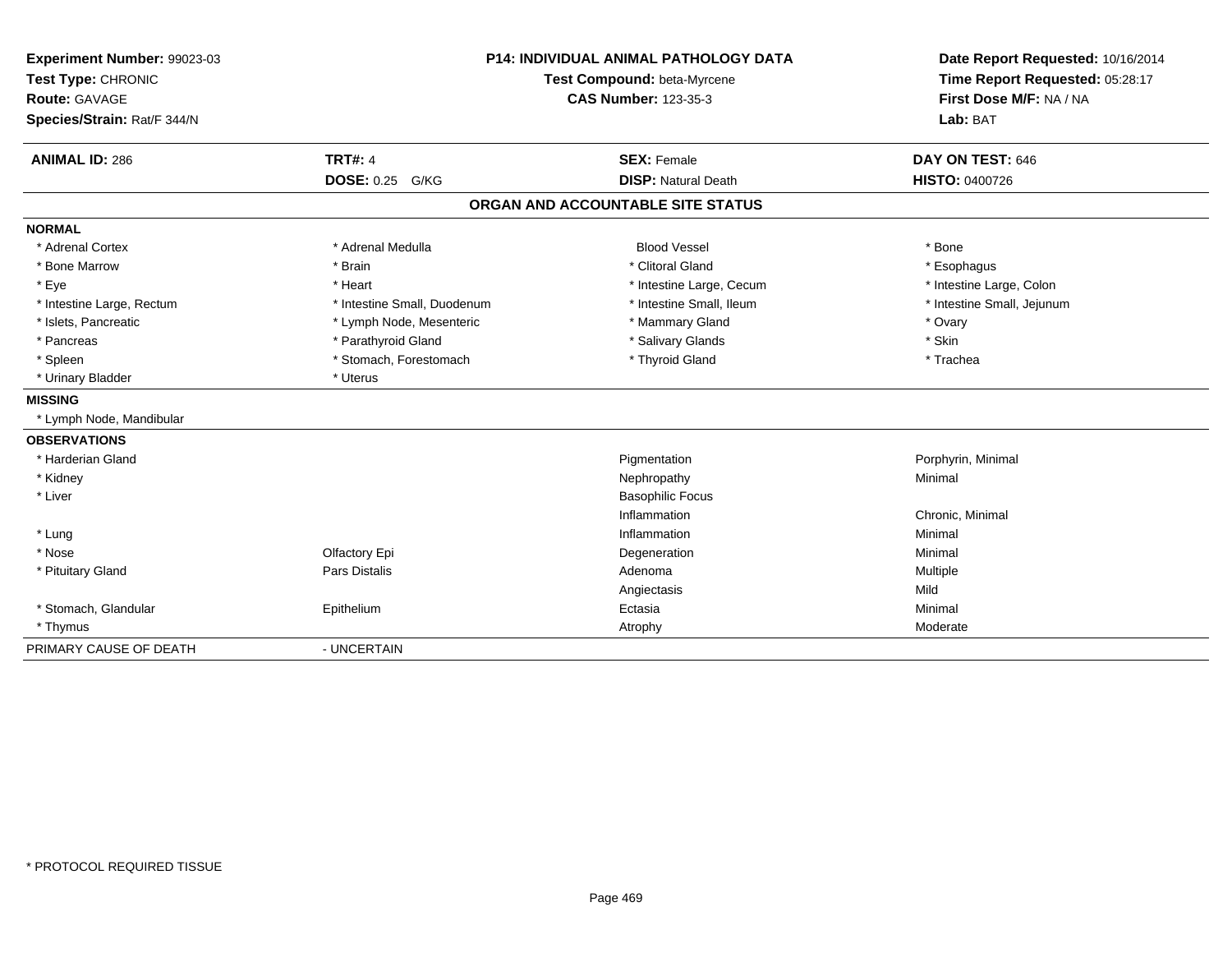| Experiment Number: 99023-03<br>Test Type: CHRONIC<br><b>Route: GAVAGE</b><br>Species/Strain: Rat/F 344/N |                            | <b>P14: INDIVIDUAL ANIMAL PATHOLOGY DATA</b><br>Test Compound: beta-Myrcene<br><b>CAS Number: 123-35-3</b> | Date Report Requested: 10/16/2014<br>Time Report Requested: 05:28:17<br>First Dose M/F: NA / NA<br>Lab: BAT |
|----------------------------------------------------------------------------------------------------------|----------------------------|------------------------------------------------------------------------------------------------------------|-------------------------------------------------------------------------------------------------------------|
| <b>ANIMAL ID: 287</b>                                                                                    | <b>TRT#: 4</b>             | <b>SEX: Female</b>                                                                                         | DAY ON TEST: 731                                                                                            |
|                                                                                                          | DOSE: 0.25 G/KG            | <b>DISP: Terminal Sacrifice</b>                                                                            | <b>HISTO: 0400727</b>                                                                                       |
|                                                                                                          |                            | ORGAN AND ACCOUNTABLE SITE STATUS                                                                          |                                                                                                             |
| <b>NORMAL</b>                                                                                            |                            |                                                                                                            |                                                                                                             |
| * Adrenal Medulla                                                                                        | <b>Blood Vessel</b>        | * Bone                                                                                                     | * Bone Marrow                                                                                               |
| * Brain                                                                                                  | * Esophagus                | * Eye                                                                                                      | * Heart                                                                                                     |
| * Intestine Large, Cecum                                                                                 | * Intestine Large, Colon   | * Intestine Large, Rectum                                                                                  | * Intestine Small, Duodenum                                                                                 |
| * Intestine Small, Ileum                                                                                 | * Intestine Small, Jejunum | * Islets, Pancreatic                                                                                       | * Lymph Node, Mesenteric                                                                                    |
| * Ovary                                                                                                  | * Pancreas                 | * Parathyroid Gland                                                                                        | * Salivary Glands                                                                                           |
| * Skin                                                                                                   | * Stomach, Forestomach     | * Trachea                                                                                                  | * Urinary Bladder                                                                                           |
| * Uterus                                                                                                 |                            |                                                                                                            |                                                                                                             |
| <b>MISSING</b>                                                                                           |                            |                                                                                                            |                                                                                                             |
| * Lymph Node, Mandibular                                                                                 |                            |                                                                                                            |                                                                                                             |
| <b>OBSERVATIONS</b>                                                                                      |                            |                                                                                                            |                                                                                                             |
| * Adrenal Cortex                                                                                         |                            | Hyperplasia                                                                                                | Mild                                                                                                        |
| * Clitoral Gland                                                                                         |                            | Inflammation                                                                                               | Chronic, Minimal                                                                                            |
| * Harderian Gland                                                                                        |                            | Pigmentation                                                                                               | Porphyrin, Mild                                                                                             |
| * Kidney                                                                                                 |                            | Nephropathy                                                                                                | Minimal                                                                                                     |
| * Liver                                                                                                  |                            | <b>Basophilic Focus</b>                                                                                    |                                                                                                             |
|                                                                                                          |                            | Inflammation                                                                                               | Chronic, Minimal                                                                                            |
| * Lung                                                                                                   |                            | Alveolar/Bronchiolar Adenoma                                                                               |                                                                                                             |
|                                                                                                          |                            | Inflammation                                                                                               | Minimal                                                                                                     |
| * Mammary Gland                                                                                          |                            | Fibroadenoma                                                                                               | Multiple                                                                                                    |
| [Fibroadenoma TGLS = $1,2-13+14$ ]                                                                       |                            |                                                                                                            |                                                                                                             |
| Mesentery                                                                                                | Fat                        | Necrosis                                                                                                   | Mild                                                                                                        |
| [Necrosis TGLS = $3-14$ ]                                                                                |                            |                                                                                                            |                                                                                                             |
| * Nose                                                                                                   | Olfactory Epi              | Degeneration                                                                                               | Minimal                                                                                                     |
| * Pituitary Gland                                                                                        |                            | Cyst                                                                                                       |                                                                                                             |
|                                                                                                          | <b>Pars Distalis</b>       | Hyperplasia                                                                                                | Minimal                                                                                                     |
| * Spleen                                                                                                 |                            | Hematopoietic Cell Proliferation                                                                           | Minimal                                                                                                     |
| * Stomach, Glandular                                                                                     | Epithelium                 | Ectasia                                                                                                    | Mild                                                                                                        |
| * Thymus                                                                                                 |                            | Atrophy                                                                                                    | Marked                                                                                                      |
| * Thyroid Gland                                                                                          | Follicle                   | Hyperplasia                                                                                                | Mild                                                                                                        |

PRIMARY CAUSE OF DEATH-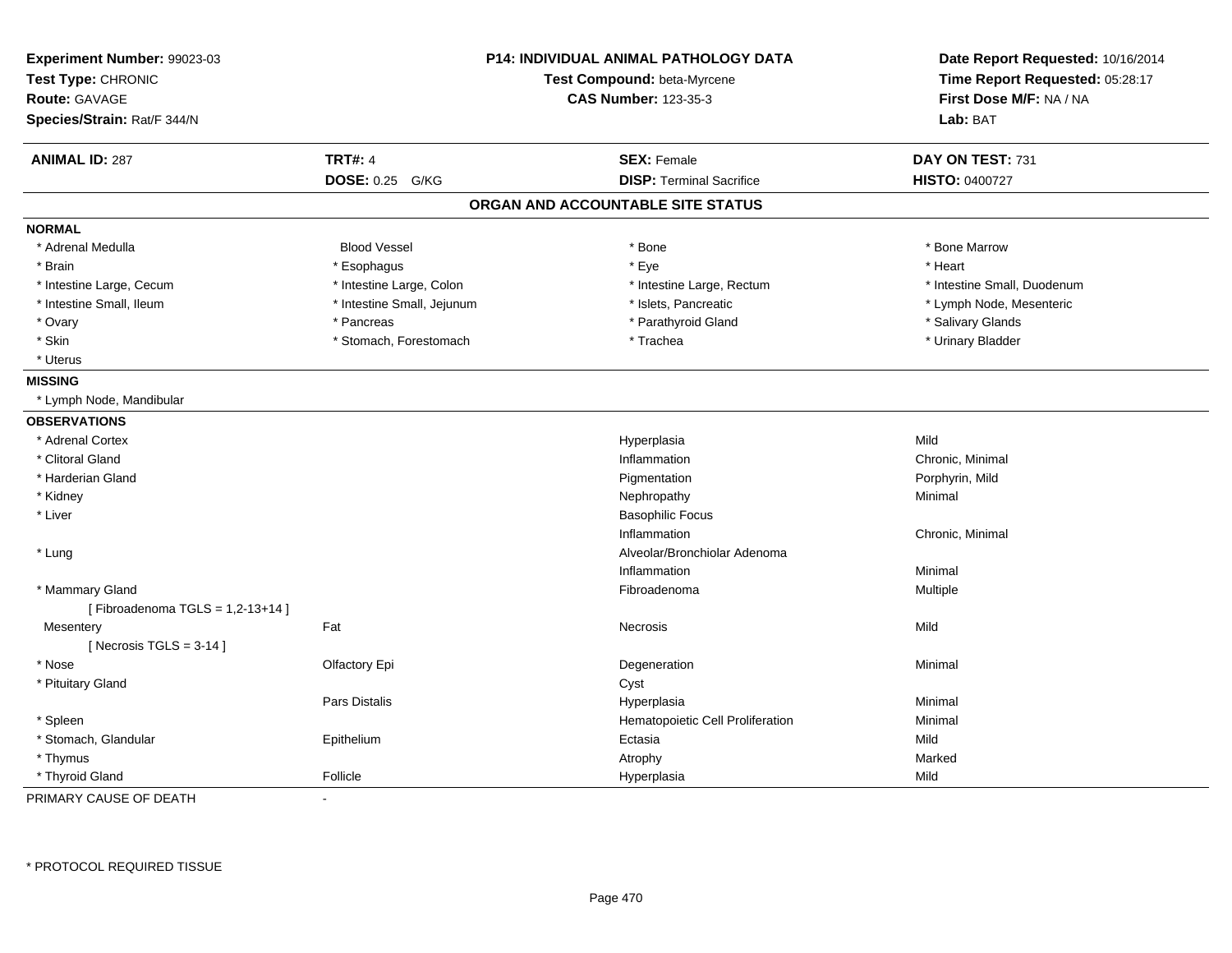| <b>Experiment Number: 99023-03</b><br>Test Type: CHRONIC<br><b>Route: GAVAGE</b> |                   | <b>P14: INDIVIDUAL ANIMAL PATHOLOGY DATA</b> | Date Report Requested: 10/16/2014 |
|----------------------------------------------------------------------------------|-------------------|----------------------------------------------|-----------------------------------|
|                                                                                  |                   | Test Compound: beta-Myrcene                  | Time Report Requested: 05:28:17   |
|                                                                                  |                   | <b>CAS Number: 123-35-3</b>                  | First Dose M/F: NA / NA           |
| Species/Strain: Rat/F 344/N                                                      |                   |                                              | Lab: BAT                          |
| <b>ANIMAL ID: 287</b>                                                            | <b>TRT#: 4</b>    | <b>SEX:</b> Female                           | DAY ON TEST: 731                  |
|                                                                                  | $DOSE: 0.25$ G/KG | <b>DISP: Terminal Sacrifice</b>              | <b>HISTO: 0400727</b>             |
|                                                                                  |                   | ORGAN AND ACCOUNTABLE SITE STATUS            |                                   |
|                                                                                  |                   |                                              |                                   |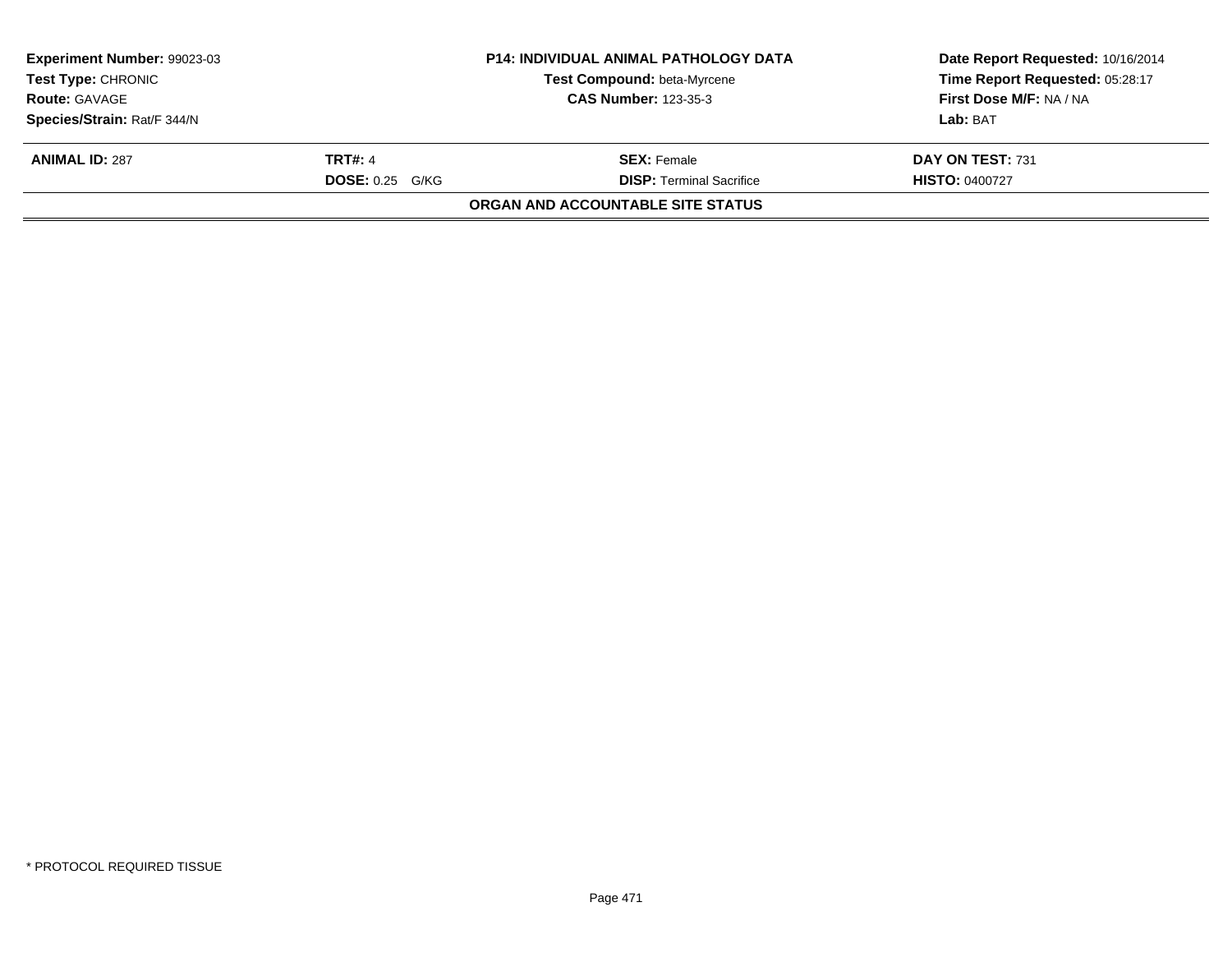| Experiment Number: 99023-03                |                            | <b>P14: INDIVIDUAL ANIMAL PATHOLOGY DATA</b>                                                                                                 | Date Report Requested: 10/16/2014<br>Time Report Requested: 05:28:17 |
|--------------------------------------------|----------------------------|----------------------------------------------------------------------------------------------------------------------------------------------|----------------------------------------------------------------------|
| Test Type: CHRONIC                         |                            | Test Compound: beta-Myrcene                                                                                                                  |                                                                      |
| <b>Route: GAVAGE</b>                       |                            | <b>CAS Number: 123-35-3</b>                                                                                                                  | First Dose M/F: NA / NA                                              |
| Species/Strain: Rat/F 344/N                |                            |                                                                                                                                              | Lab: BAT                                                             |
| <b>ANIMAL ID: 288</b>                      | <b>TRT#: 4</b>             | <b>SEX: Female</b>                                                                                                                           | DAY ON TEST: 731                                                     |
|                                            | DOSE: 0.25 G/KG            | <b>DISP: Terminal Sacrifice</b>                                                                                                              | HISTO: 0400728                                                       |
|                                            |                            | ORGAN AND ACCOUNTABLE SITE STATUS                                                                                                            |                                                                      |
| <b>NORMAL</b>                              |                            |                                                                                                                                              |                                                                      |
| * Adrenal Cortex                           | * Adrenal Medulla          | <b>Blood Vessel</b>                                                                                                                          | * Bone                                                               |
| * Bone Marrow                              | * Brain                    | * Esophagus                                                                                                                                  | * Eye                                                                |
| * Intestine Large, Cecum                   | * Intestine Large, Colon   | * Intestine Large, Rectum                                                                                                                    | * Intestine Small, Duodenum                                          |
| * Intestine Small, Ileum                   | * Intestine Small, Jejunum | * Islets, Pancreatic                                                                                                                         | * Lymph Node, Mesenteric                                             |
| * Ovary                                    | * Pancreas                 | * Parathyroid Gland                                                                                                                          | * Salivary Glands                                                    |
| * Skin                                     | * Spleen                   | * Stomach, Forestomach                                                                                                                       | * Thyroid Gland                                                      |
| * Trachea                                  | * Urinary Bladder          | * Uterus                                                                                                                                     |                                                                      |
| <b>MISSING</b>                             |                            |                                                                                                                                              |                                                                      |
| * Lymph Node, Mandibular                   |                            |                                                                                                                                              |                                                                      |
| <b>OBSERVATIONS</b>                        |                            |                                                                                                                                              |                                                                      |
| * Clitoral Gland                           |                            | Adenoma                                                                                                                                      |                                                                      |
|                                            |                            | Note: The inguinal mammary gland mass described at necropsy (TGL #2) was examined microscopically and diagnosed as a clitoral gland neoplasm |                                                                      |
| [Adenoma TGLS = $2-14$ ]                   |                            |                                                                                                                                              |                                                                      |
| * Harderian Gland                          |                            | Pigmentation                                                                                                                                 | Porphyrin, Mild                                                      |
| * Heart                                    |                            | Cardiomyopathy                                                                                                                               | Minimal                                                              |
| * Kidney                                   |                            | Nephropathy                                                                                                                                  | Minimal                                                              |
| * Liver                                    |                            | <b>Basophilic Focus</b>                                                                                                                      |                                                                      |
|                                            |                            | <b>Eosinophilic Focus</b>                                                                                                                    |                                                                      |
|                                            |                            | Hepatodiaphragmatic Nodule                                                                                                                   |                                                                      |
|                                            |                            | Inflammation                                                                                                                                 | Chronic, Minimal                                                     |
| [ Hepatodiaphragmatic Nodule TGLS = 3-14 ] |                            |                                                                                                                                              |                                                                      |
| * Lung                                     |                            | Inflammation                                                                                                                                 | Minimal                                                              |
| * Mammary Gland                            |                            | Fibroadenoma                                                                                                                                 | Multiple                                                             |
| [Fibroadenoma TGLS = $1-12,13$ ]           |                            |                                                                                                                                              |                                                                      |
| * Nose                                     | Olfactory Epi              | Degeneration                                                                                                                                 | Minimal                                                              |
| * Pituitary Gland                          | Pars Distalis              | Adenoma                                                                                                                                      |                                                                      |
| [Adenoma TGLS = $5-8$ ]                    |                            |                                                                                                                                              |                                                                      |
| * Stomach, Glandular                       | Epithelium                 | Ectasia                                                                                                                                      | Mild                                                                 |
| * Thymus                                   |                            | Atrophy                                                                                                                                      | Marked                                                               |
| PRIMARY CAUSE OF DEATH                     | $\blacksquare$             |                                                                                                                                              |                                                                      |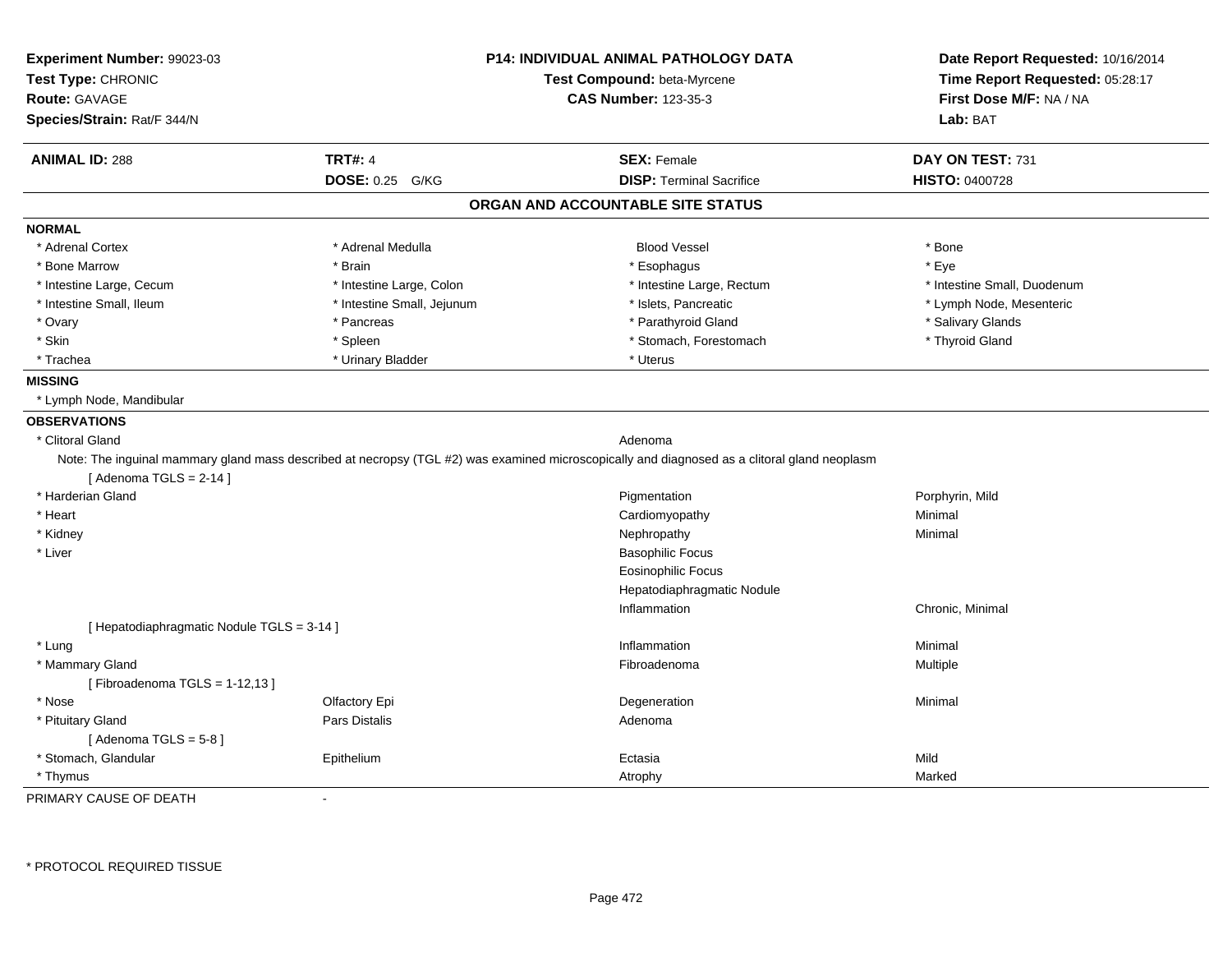| <b>Experiment Number: 99023-03</b><br>Test Type: CHRONIC<br><b>Route: GAVAGE</b> |                        | <b>P14: INDIVIDUAL ANIMAL PATHOLOGY DATA</b><br><b>Test Compound: beta-Myrcene</b> | Date Report Requested: 10/16/2014<br>Time Report Requested: 05:28:17 |  |
|----------------------------------------------------------------------------------|------------------------|------------------------------------------------------------------------------------|----------------------------------------------------------------------|--|
|                                                                                  |                        | <b>CAS Number: 123-35-3</b>                                                        | First Dose M/F: NA / NA                                              |  |
| Species/Strain: Rat/F 344/N                                                      |                        |                                                                                    | Lab: BAT                                                             |  |
| <b>ANIMAL ID: 288</b>                                                            | <b>TRT#: 4</b>         | <b>SEX:</b> Female                                                                 | DAY ON TEST: 731                                                     |  |
|                                                                                  | <b>DOSE: 0.25 G/KG</b> | <b>DISP: Terminal Sacrifice</b>                                                    | <b>HISTO: 0400728</b>                                                |  |
|                                                                                  |                        | ORGAN AND ACCOUNTABLE SITE STATUS                                                  |                                                                      |  |
| Animal Note: TGLs 4 = NCL (No Corresponding Lesion)                              |                        |                                                                                    |                                                                      |  |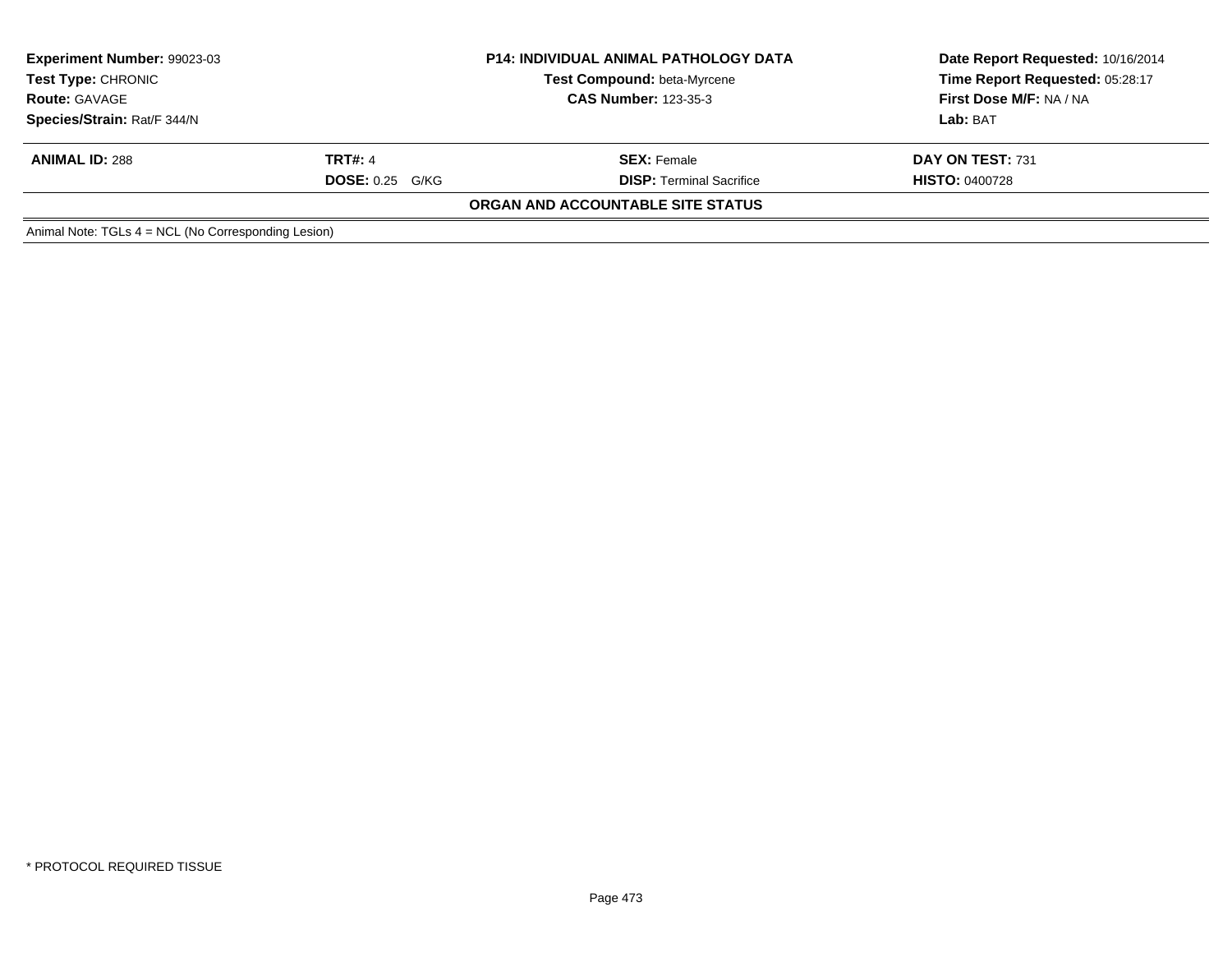| Experiment Number: 99023-03 | <b>P14: INDIVIDUAL ANIMAL PATHOLOGY DATA</b> |                                                                                                                                                                  | Date Report Requested: 10/16/2014 |
|-----------------------------|----------------------------------------------|------------------------------------------------------------------------------------------------------------------------------------------------------------------|-----------------------------------|
| Test Type: CHRONIC          |                                              | Test Compound: beta-Myrcene                                                                                                                                      | Time Report Requested: 05:28:17   |
| <b>Route: GAVAGE</b>        |                                              | <b>CAS Number: 123-35-3</b>                                                                                                                                      | First Dose M/F: NA / NA           |
| Species/Strain: Rat/F 344/N |                                              |                                                                                                                                                                  | Lab: BAT                          |
| <b>ANIMAL ID: 289</b>       | <b>TRT#: 4</b>                               | <b>SEX: Female</b>                                                                                                                                               | DAY ON TEST: 197                  |
|                             | DOSE: 0.25 G/KG                              | <b>DISP:</b> Accidentally Killed                                                                                                                                 | <b>HISTO: 0400729</b>             |
|                             |                                              | ORGAN AND ACCOUNTABLE SITE STATUS                                                                                                                                |                                   |
| <b>NORMAL</b>               |                                              |                                                                                                                                                                  |                                   |
| * Adrenal Cortex            | * Adrenal Medulla                            | <b>Blood Vessel</b>                                                                                                                                              | * Bone                            |
| * Bone Marrow               | * Brain                                      | * Clitoral Gland                                                                                                                                                 | Ear                               |
| * Esophagus                 | * Eye                                        | * Intestine Large, Cecum                                                                                                                                         | * Intestine Large, Colon          |
| * Intestine Large, Rectum   | * Intestine Small, Duodenum                  | * Intestine Small, Ileum                                                                                                                                         | * Intestine Small, Jejunum        |
| * Islets, Pancreatic        | * Kidney                                     | * Lymph Node, Mesenteric                                                                                                                                         | * Mammary Gland                   |
| * Nose                      | * Ovary                                      | * Parathyroid Gland                                                                                                                                              | * Pituitary Gland                 |
| * Salivary Glands           | * Skin                                       | * Spleen                                                                                                                                                         | * Stomach, Forestomach            |
| * Stomach, Glandular        | * Thyroid Gland                              | * Trachea                                                                                                                                                        | * Urinary Bladder                 |
| * Uterus                    |                                              |                                                                                                                                                                  |                                   |
| <b>MISSING</b>              |                                              |                                                                                                                                                                  |                                   |
| * Lymph Node, Mandibular    |                                              |                                                                                                                                                                  |                                   |
| <b>OBSERVATIONS</b>         |                                              |                                                                                                                                                                  |                                   |
| * Bone                      |                                              |                                                                                                                                                                  |                                   |
|                             |                                              | Note: No corresponding microscopic finding for grossly observed fracture of cervical vertebra, but this animal was (correctly) classified as accidentally killed |                                   |
| * Harderian Gland           |                                              | Pigmentation                                                                                                                                                     | Porphyrin, Moderate               |
| * Heart                     |                                              | Cardiomyopathy                                                                                                                                                   | Minimal                           |
| * Liver                     |                                              | Inflammation                                                                                                                                                     | Chronic, Minimal                  |
| * Lung                      |                                              | Inflammation                                                                                                                                                     | Minimal                           |
| * Pancreas                  | Acinus                                       | Atrophy                                                                                                                                                          | Minimal                           |
| * Thymus                    |                                              | <b>Infiltration Cellular</b>                                                                                                                                     | Lymphocyte, Mild                  |
| PRIMARY CAUSE OF DEATH      | $\qquad \qquad \blacksquare$                 |                                                                                                                                                                  |                                   |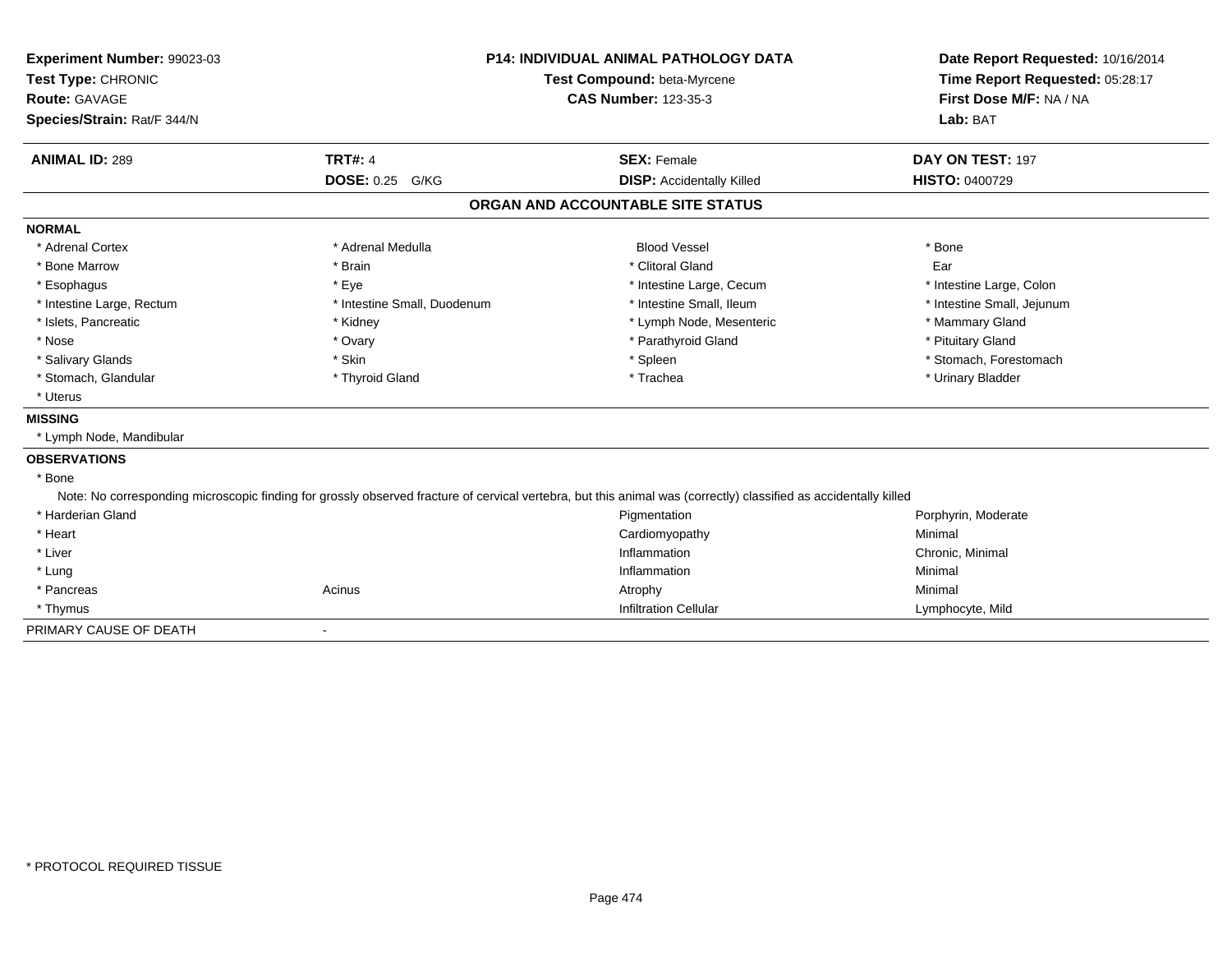| Experiment Number: 99023-03<br>Test Type: CHRONIC |                          | <b>P14: INDIVIDUAL ANIMAL PATHOLOGY DATA</b><br>Test Compound: beta-Myrcene | Date Report Requested: 10/16/2014<br>Time Report Requested: 05:28:17 |
|---------------------------------------------------|--------------------------|-----------------------------------------------------------------------------|----------------------------------------------------------------------|
| <b>Route: GAVAGE</b>                              |                          | <b>CAS Number: 123-35-3</b>                                                 | First Dose M/F: NA / NA                                              |
| Species/Strain: Rat/F 344/N                       |                          |                                                                             | Lab: BAT                                                             |
| <b>ANIMAL ID: 290</b>                             | <b>TRT#: 4</b>           | <b>SEX: Female</b>                                                          | DAY ON TEST: 732                                                     |
|                                                   | DOSE: 0.25 G/KG          | <b>DISP: Terminal Sacrifice</b>                                             | <b>HISTO: 0400730</b>                                                |
|                                                   |                          | ORGAN AND ACCOUNTABLE SITE STATUS                                           |                                                                      |
| <b>NORMAL</b>                                     |                          |                                                                             |                                                                      |
| * Adrenal Cortex                                  | * Adrenal Medulla        | <b>Blood Vessel</b>                                                         | * Bone                                                               |
| * Bone Marrow                                     | * Brain                  | * Clitoral Gland                                                            | * Esophagus                                                          |
| * Eye                                             | * Intestine Large, Cecum | * Intestine Large, Colon                                                    | * Intestine Large, Rectum                                            |
| * Intestine Small, Duodenum                       | * Intestine Small, Ileum | * Intestine Small, Jejunum                                                  | * Islets, Pancreatic                                                 |
| * Lymph Node, Mesenteric                          | * Mammary Gland          | * Ovary                                                                     | * Pancreas                                                           |
| * Parathyroid Gland                               | * Salivary Glands        | * Skin                                                                      | * Stomach, Forestomach                                               |
| * Thyroid Gland                                   | * Trachea                | * Urinary Bladder                                                           | * Uterus                                                             |
| <b>MISSING</b>                                    |                          |                                                                             |                                                                      |
| * Lymph Node, Mandibular                          |                          |                                                                             |                                                                      |
| <b>OBSERVATIONS</b>                               |                          |                                                                             |                                                                      |
| * Harderian Gland                                 |                          | Pigmentation                                                                | Porphyrin, Mild                                                      |
| * Heart                                           |                          | Cardiomyopathy                                                              | Minimal                                                              |
| * Kidney                                          | <b>Transit Epithe</b>    | Hyperplasia                                                                 | Minimal                                                              |
|                                                   |                          | Nephropathy                                                                 | Minimal                                                              |
| * Liver                                           |                          | <b>Basophilic Focus</b>                                                     |                                                                      |
|                                                   |                          | Hepatodiaphragmatic Nodule                                                  |                                                                      |
|                                                   | <b>Bile Duct</b>         | Hyperplasia                                                                 | Minimal                                                              |
|                                                   |                          | Leukemia Mononuclear                                                        |                                                                      |
| [ Hepatodiaphragmatic Nodule TGLS = 3,4-13 ]      |                          |                                                                             |                                                                      |
| [ Leukemia Mononuclear TGLS = 2-6+7 ]             |                          |                                                                             |                                                                      |
| * Lung                                            |                          | Inflammation                                                                | Minimal                                                              |
|                                                   |                          | Leukemia Mononuclear                                                        |                                                                      |
| * Nose                                            | Olfactory Epi            | Degeneration                                                                | Minimal                                                              |
| * Pituitary Gland                                 |                          | Angiectasis                                                                 | Mild                                                                 |
|                                                   |                          | Cyst                                                                        |                                                                      |
| * Spleen                                          |                          | Leukemia Mononuclear                                                        |                                                                      |
| [ Leukemia Mononuclear TGLS = 1-5 ]               |                          |                                                                             |                                                                      |
| * Stomach, Glandular                              | Epithelium               | Ectasia                                                                     | Mild                                                                 |
| * Thymus                                          |                          | Atrophy                                                                     | Marked                                                               |

PRIMARY CAUSE OF DEATH-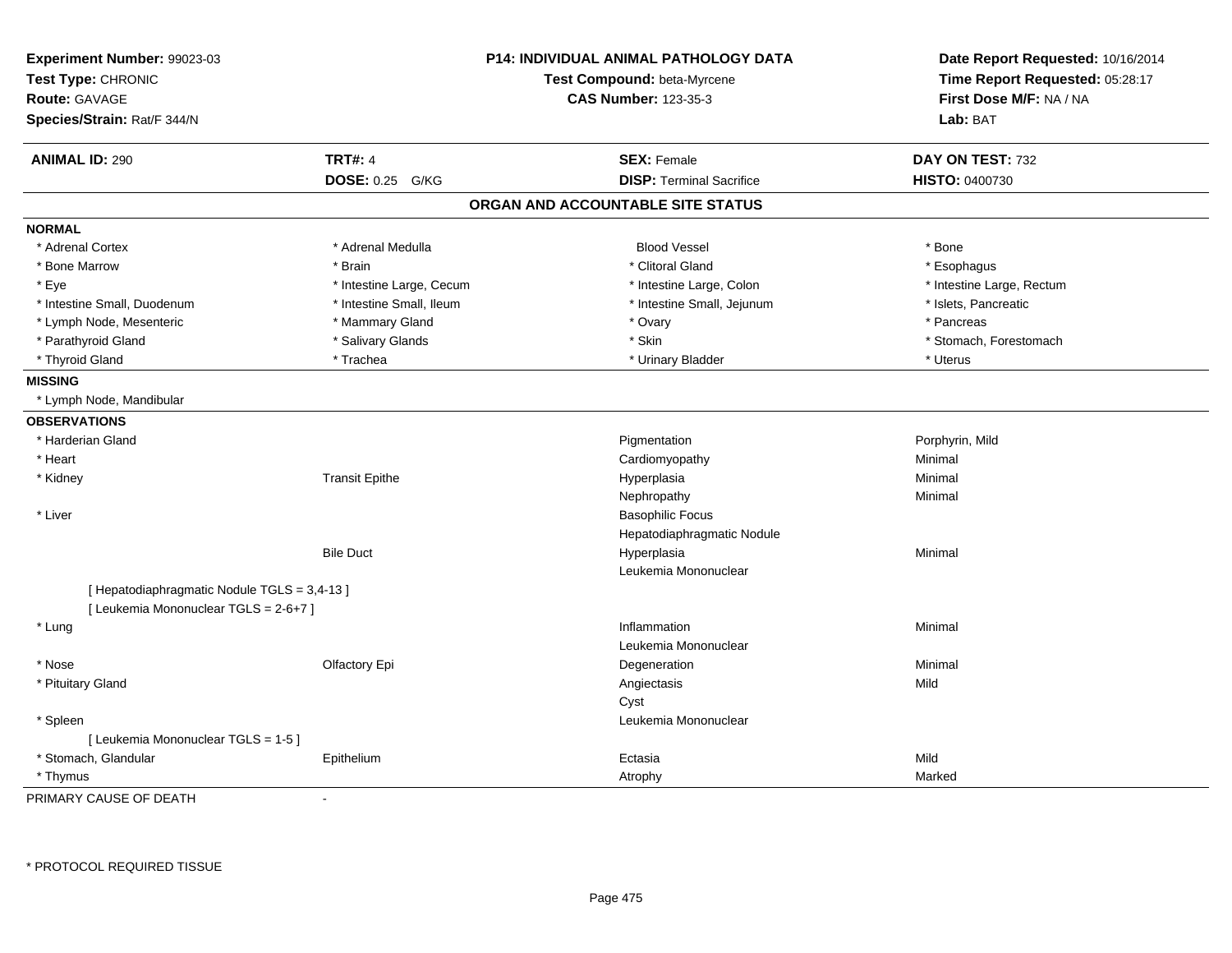| <b>Experiment Number: 99023-03</b><br>Test Type: CHRONIC<br><b>Route: GAVAGE</b> |                   | <b>P14: INDIVIDUAL ANIMAL PATHOLOGY DATA</b> | Date Report Requested: 10/16/2014<br>Time Report Requested: 05:28:17 |
|----------------------------------------------------------------------------------|-------------------|----------------------------------------------|----------------------------------------------------------------------|
|                                                                                  |                   | Test Compound: beta-Myrcene                  |                                                                      |
|                                                                                  |                   | <b>CAS Number: 123-35-3</b>                  | First Dose M/F: NA / NA                                              |
| Species/Strain: Rat/F 344/N                                                      |                   |                                              | Lab: BAT                                                             |
| <b>ANIMAL ID: 290</b>                                                            | <b>TRT#: 4</b>    | <b>SEX:</b> Female                           | <b>DAY ON TEST: 732</b>                                              |
|                                                                                  | $DOSE: 0.25$ G/KG | <b>DISP: Terminal Sacrifice</b>              | <b>HISTO: 0400730</b>                                                |
|                                                                                  |                   | ORGAN AND ACCOUNTABLE SITE STATUS            |                                                                      |
|                                                                                  |                   |                                              |                                                                      |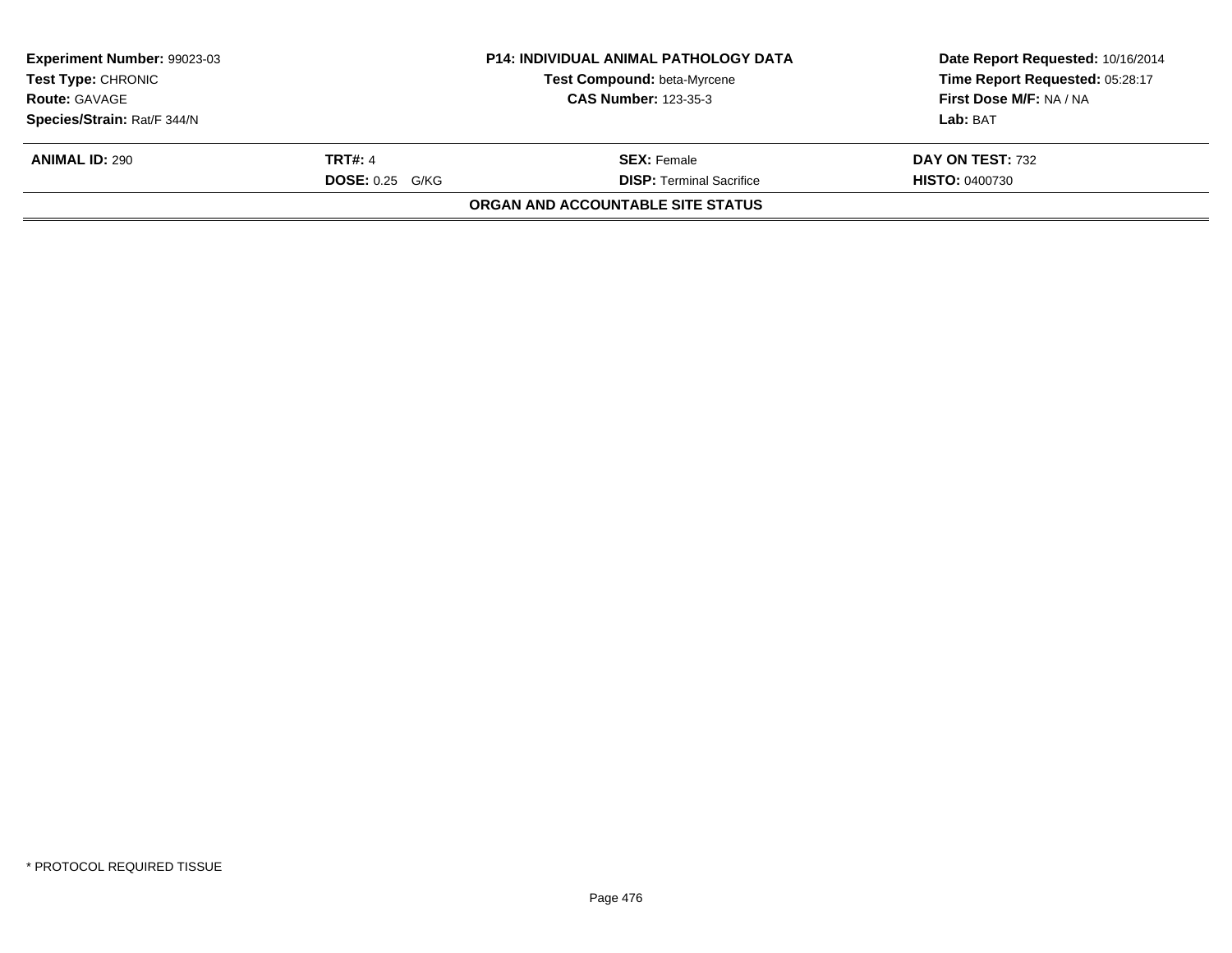| Experiment Number: 99023-03<br>Test Type: CHRONIC |                            | <b>P14: INDIVIDUAL ANIMAL PATHOLOGY DATA</b><br>Test Compound: beta-Myrcene | Date Report Requested: 10/16/2014<br>Time Report Requested: 05:28:17 |
|---------------------------------------------------|----------------------------|-----------------------------------------------------------------------------|----------------------------------------------------------------------|
| <b>Route: GAVAGE</b>                              |                            | <b>CAS Number: 123-35-3</b>                                                 | First Dose M/F: NA / NA                                              |
| Species/Strain: Rat/F 344/N                       |                            |                                                                             | Lab: BAT                                                             |
| <b>ANIMAL ID: 291</b>                             | <b>TRT#: 4</b>             | <b>SEX: Female</b>                                                          | DAY ON TEST: 730                                                     |
|                                                   | DOSE: 0.25 G/KG            | <b>DISP: Terminal Sacrifice</b>                                             | HISTO: 0400731                                                       |
|                                                   |                            | ORGAN AND ACCOUNTABLE SITE STATUS                                           |                                                                      |
| <b>NORMAL</b>                                     |                            |                                                                             |                                                                      |
| * Adrenal Medulla                                 | <b>Blood Vessel</b>        | * Bone                                                                      | * Bone Marrow                                                        |
| * Brain                                           | * Clitoral Gland           | * Esophagus                                                                 | * Eye                                                                |
| * Intestine Large, Cecum                          | * Intestine Large, Colon   | * Intestine Large, Rectum                                                   | * Intestine Small, Duodenum                                          |
| * Intestine Small, Ileum                          | * Intestine Small, Jejunum | * Islets, Pancreatic                                                        | * Lymph Node, Mesenteric                                             |
| * Mammary Gland                                   | * Ovary                    | * Parathyroid Gland                                                         | * Salivary Glands                                                    |
| * Skin                                            | * Spleen                   | * Stomach, Forestomach                                                      | * Trachea                                                            |
| * Urinary Bladder                                 | * Uterus                   |                                                                             |                                                                      |
| <b>MISSING</b>                                    |                            |                                                                             |                                                                      |
| * Lymph Node, Mandibular                          |                            |                                                                             |                                                                      |
| <b>OBSERVATIONS</b>                               |                            |                                                                             |                                                                      |
| * Adrenal Cortex                                  |                            | Hyperplasia                                                                 | Mild                                                                 |
| * Harderian Gland                                 |                            | Pigmentation                                                                | Porphyrin, Mild                                                      |
| * Heart                                           |                            | Cardiomyopathy                                                              | Minimal                                                              |
| * Kidney                                          |                            | Nephropathy                                                                 | Minimal                                                              |
| * Liver                                           |                            | <b>Basophilic Focus</b>                                                     |                                                                      |
|                                                   |                            | Inflammation                                                                | Chronic, Minimal                                                     |
| * Lung                                            |                            | Inflammation                                                                | Minimal                                                              |
| Mesentery                                         | Fat                        | Necrosis                                                                    | Moderate                                                             |
| [ Necrosis $TGLS = 1-13$ ]                        |                            |                                                                             |                                                                      |
| * Nose                                            | Olfactory Epi              | Degeneration                                                                | Minimal                                                              |
| * Pancreas                                        | Acinus                     | Atrophy                                                                     | Minimal                                                              |
| * Pituitary Gland                                 |                            | Angiectasis                                                                 | Mild                                                                 |
|                                                   |                            | Cyst                                                                        |                                                                      |
|                                                   | <b>Pars Distalis</b>       | Hyperplasia                                                                 | Mild                                                                 |
| * Stomach, Glandular                              | Epithelium                 | Ectasia                                                                     | Mild                                                                 |
| * Thymus                                          |                            | Atrophy                                                                     | Moderate                                                             |
| * Thyroid Gland                                   | C Cell                     | Adenoma                                                                     |                                                                      |
| PRIMARY CAUSE OF DEATH                            |                            |                                                                             |                                                                      |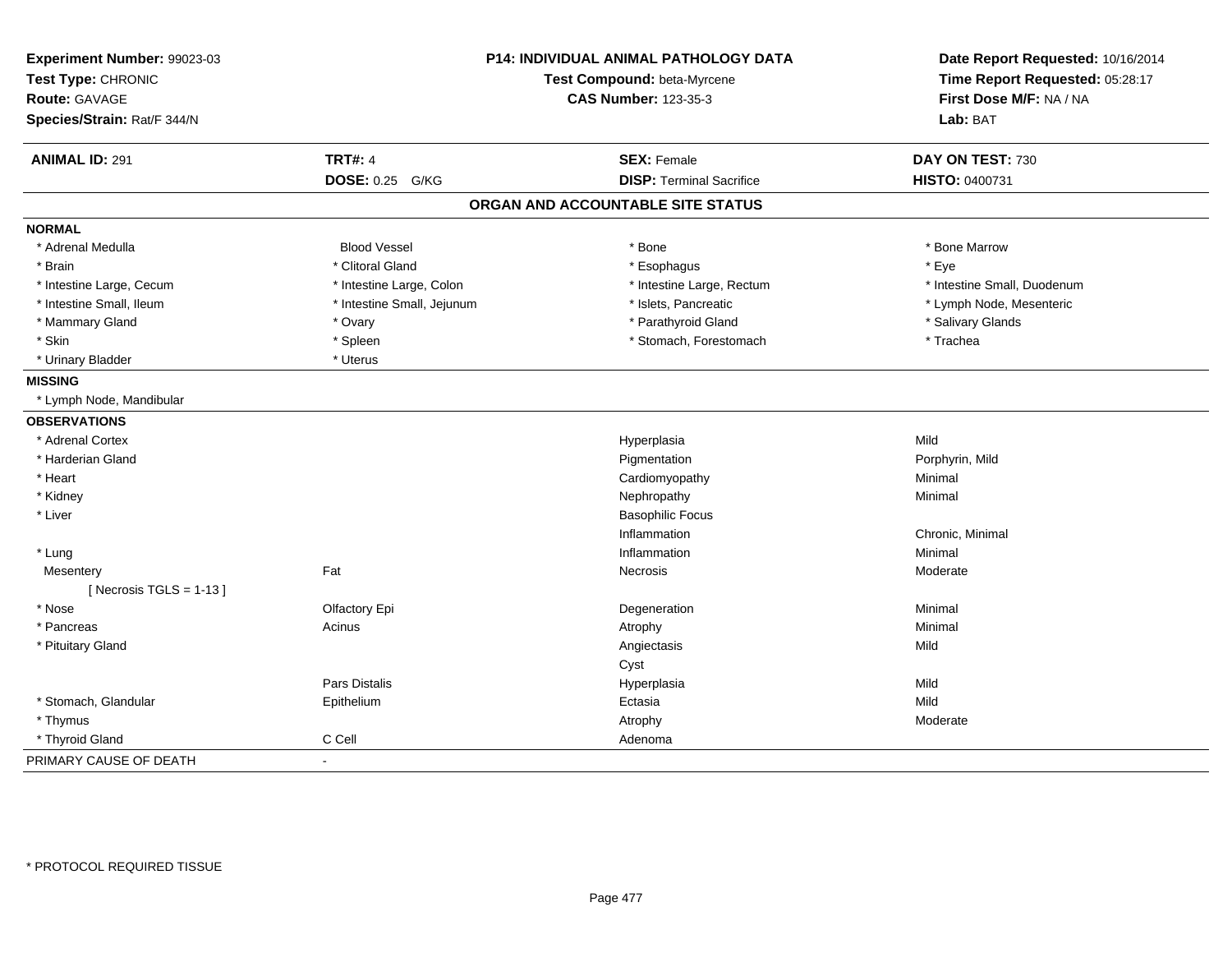| Experiment Number: 99023-03 | <b>P14: INDIVIDUAL ANIMAL PATHOLOGY DATA</b> |                                   | Date Report Requested: 10/16/2014 |
|-----------------------------|----------------------------------------------|-----------------------------------|-----------------------------------|
| Test Type: CHRONIC          |                                              | Test Compound: beta-Myrcene       | Time Report Requested: 05:28:17   |
| <b>Route: GAVAGE</b>        |                                              | <b>CAS Number: 123-35-3</b>       | First Dose M/F: NA / NA           |
| Species/Strain: Rat/F 344/N |                                              |                                   | Lab: BAT                          |
| <b>ANIMAL ID: 292</b>       | <b>TRT#: 4</b>                               | <b>SEX: Female</b>                | DAY ON TEST: 548                  |
|                             | DOSE: 0.25 G/KG                              | <b>DISP:</b> Moribund Sacrifice   | HISTO: 0400732                    |
|                             |                                              | ORGAN AND ACCOUNTABLE SITE STATUS |                                   |
| <b>NORMAL</b>               |                                              |                                   |                                   |
| * Adrenal Medulla           | <b>Blood Vessel</b>                          | * Bone                            | * Bone Marrow                     |
| * Clitoral Gland            | * Esophagus                                  | * Eye                             | * Harderian Gland                 |
| * Heart                     | * Intestine Large, Cecum                     | * Intestine Large, Colon          | * Intestine Large, Rectum         |
| * Intestine Small, Duodenum | * Intestine Small, Ileum                     | * Intestine Small, Jejunum        | * Islets, Pancreatic              |
| * Lymph Node, Mesenteric    | * Mammary Gland                              | * Ovary                           | * Pancreas                        |
| * Parathyroid Gland         | * Salivary Glands                            | * Skin                            | * Trachea                         |
| * Urinary Bladder           | * Uterus                                     |                                   |                                   |
| <b>MISSING</b>              |                                              |                                   |                                   |
| * Lymph Node, Mandibular    |                                              |                                   |                                   |
| <b>OBSERVATIONS</b>         |                                              |                                   |                                   |
| * Adrenal Cortex            |                                              | Hyperplasia                       | Minimal                           |
|                             |                                              | Vacuolization Cytoplasmic         | Minimal                           |
| * Brain                     | Hypothalamus                                 | Compression                       | Moderate                          |
|                             |                                              | Hydrocephalus                     | Mild                              |
| * Kidney                    |                                              | Nephropathy                       | Minimal                           |
| * Liver                     |                                              | Fatty Change                      | Mild                              |
|                             |                                              | Inflammation                      | Chronic, Minimal                  |
| * Lung                      |                                              | Inflammation                      | Minimal                           |
| * Nose                      | Olfactory Epi                                | Degeneration                      | Minimal                           |
| * Pituitary Gland           | <b>Pars Distalis</b>                         | Adenoma                           |                                   |
|                             |                                              | Angiectasis                       | Mild                              |
| [Adenoma TGLS = $1-8$ ]     |                                              |                                   |                                   |
| * Spleen                    |                                              | Atrophy                           | Moderate                          |
| * Stomach, Forestomach      |                                              | Inflammation                      | Chronic Active, Mild              |
| * Stomach, Glandular        | Epithelium                                   | Ectasia                           | Minimal                           |
| * Thymus                    |                                              | Atrophy                           | Marked                            |
| * Thyroid Gland             | C Cell                                       | Hyperplasia                       | Moderate                          |
| PRIMARY CAUSE OF DEATH      | - Pituitary Gland Pars Distalis Adenoma      |                                   |                                   |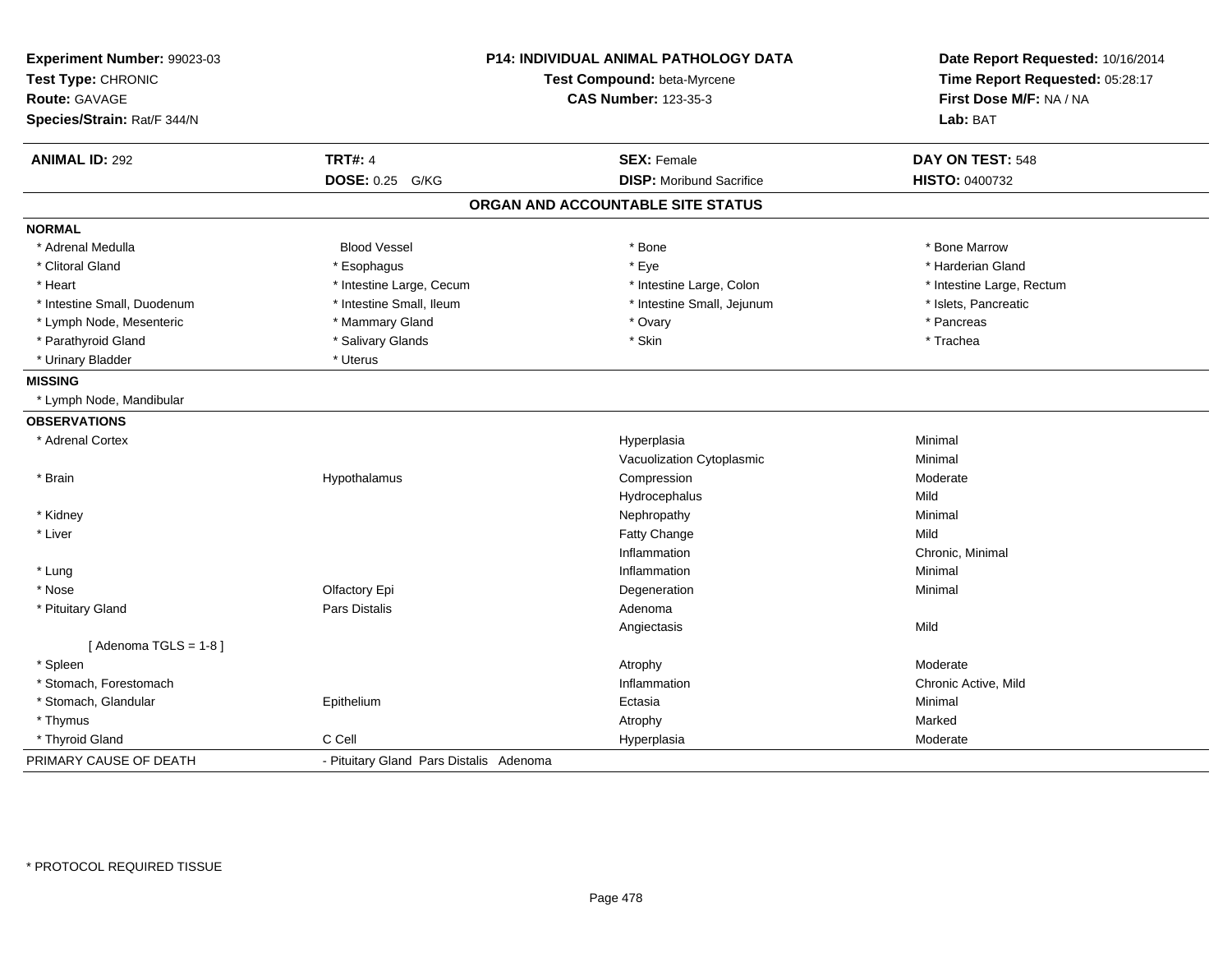| Experiment Number: 99023-03<br>Test Type: CHRONIC<br><b>Route: GAVAGE</b><br>Species/Strain: Rat/F 344/N |                              | <b>P14: INDIVIDUAL ANIMAL PATHOLOGY DATA</b><br>Test Compound: beta-Myrcene<br><b>CAS Number: 123-35-3</b> | Date Report Requested: 10/16/2014<br>Time Report Requested: 05:28:17<br>First Dose M/F: NA / NA<br>Lab: BAT |
|----------------------------------------------------------------------------------------------------------|------------------------------|------------------------------------------------------------------------------------------------------------|-------------------------------------------------------------------------------------------------------------|
| <b>ANIMAL ID: 293</b>                                                                                    | <b>TRT#: 4</b>               | <b>SEX: Female</b>                                                                                         | DAY ON TEST: 462                                                                                            |
|                                                                                                          | DOSE: 0.25 G/KG              | <b>DISP:</b> Moribund Sacrifice                                                                            | HISTO: 0400733                                                                                              |
|                                                                                                          |                              | ORGAN AND ACCOUNTABLE SITE STATUS                                                                          |                                                                                                             |
| <b>NORMAL</b>                                                                                            |                              |                                                                                                            |                                                                                                             |
| * Adrenal Cortex                                                                                         | * Adrenal Medulla            | <b>Blood Vessel</b>                                                                                        | * Bone                                                                                                      |
| * Bone Marrow                                                                                            | * Brain                      | * Clitoral Gland                                                                                           | * Esophagus                                                                                                 |
| * Eye                                                                                                    | * Heart                      | * Intestine Large, Cecum                                                                                   | * Intestine Large, Colon                                                                                    |
| * Intestine Large, Rectum                                                                                | * Intestine Small, Duodenum  | * Intestine Small. Ileum                                                                                   | * Intestine Small, Jejunum                                                                                  |
| * Islets, Pancreatic                                                                                     | * Lymph Node, Mesenteric     | * Ovary                                                                                                    | * Pancreas                                                                                                  |
| * Parathyroid Gland                                                                                      | * Pituitary Gland            | * Salivary Glands                                                                                          | * Skin                                                                                                      |
| * Stomach, Forestomach                                                                                   | * Thyroid Gland              | * Trachea                                                                                                  | * Urinary Bladder                                                                                           |
| <b>MISSING</b>                                                                                           |                              |                                                                                                            |                                                                                                             |
| * Lymph Node, Mandibular                                                                                 |                              |                                                                                                            |                                                                                                             |
| <b>OBSERVATIONS</b>                                                                                      |                              |                                                                                                            |                                                                                                             |
| * Harderian Gland                                                                                        |                              | Pigmentation                                                                                               | Porphyrin, Moderate                                                                                         |
| * Kidney                                                                                                 |                              | Nephropathy                                                                                                | Minimal                                                                                                     |
| * Liver                                                                                                  |                              | <b>Basophilic Focus</b>                                                                                    |                                                                                                             |
|                                                                                                          |                              | Inflammation                                                                                               | Chronic, Minimal                                                                                            |
| * Lung                                                                                                   |                              | Inflammation                                                                                               | Minimal                                                                                                     |
| * Mammary Gland                                                                                          |                              | Fibroadenoma                                                                                               |                                                                                                             |
| [Fibroadenoma TGLS = 1-13]                                                                               |                              |                                                                                                            |                                                                                                             |
| * Nose                                                                                                   | Olfactory Epi                | Degeneration                                                                                               | Minimal                                                                                                     |
| * Spleen                                                                                                 |                              | Hematopoietic Cell Proliferation                                                                           | Mild                                                                                                        |
| * Stomach, Glandular                                                                                     | Epithelium                   | Ectasia                                                                                                    | Mild                                                                                                        |
|                                                                                                          |                              | Mineralization                                                                                             | Minimal                                                                                                     |
| * Thymus                                                                                                 |                              | Atrophy                                                                                                    | Marked                                                                                                      |
| * Uterus                                                                                                 | Endometrium                  | Hyperplasia                                                                                                | Cystic, Minimal                                                                                             |
| PRIMARY CAUSE OF DEATH                                                                                   | - Mammary Gland Fibroadenoma |                                                                                                            |                                                                                                             |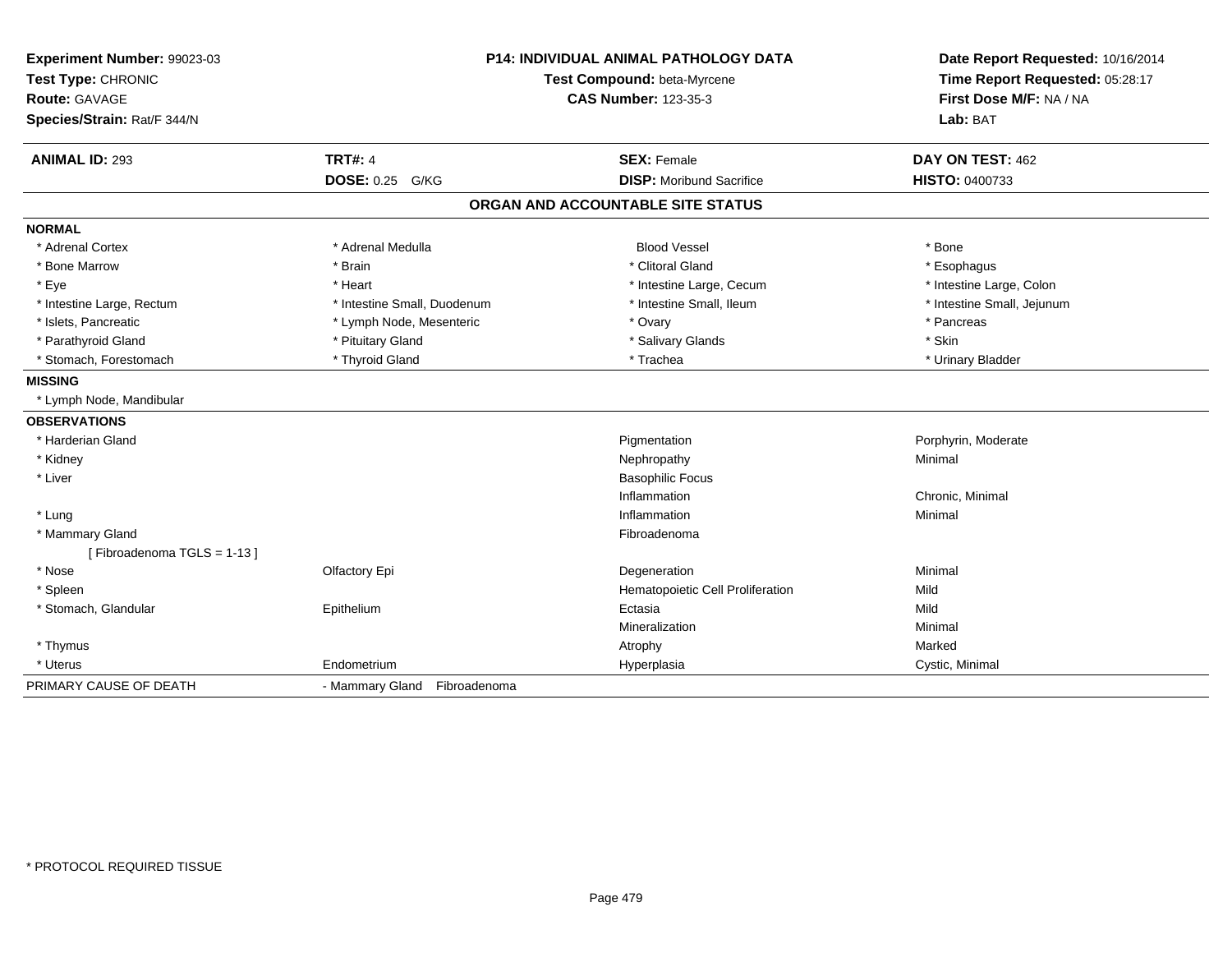| Experiment Number: 99023-03<br>Test Type: CHRONIC<br><b>Route: GAVAGE</b><br>Species/Strain: Rat/F 344/N | <b>P14: INDIVIDUAL ANIMAL PATHOLOGY DATA</b><br>Test Compound: beta-Myrcene<br><b>CAS Number: 123-35-3</b> |                                   | Date Report Requested: 10/16/2014<br>Time Report Requested: 05:28:17<br>First Dose M/F: NA / NA<br>Lab: BAT |
|----------------------------------------------------------------------------------------------------------|------------------------------------------------------------------------------------------------------------|-----------------------------------|-------------------------------------------------------------------------------------------------------------|
| <b>ANIMAL ID: 294</b>                                                                                    | <b>TRT#: 4</b>                                                                                             | <b>SEX: Female</b>                | DAY ON TEST: 732                                                                                            |
|                                                                                                          | DOSE: 0.25 G/KG                                                                                            | <b>DISP: Terminal Sacrifice</b>   | HISTO: 0400734                                                                                              |
|                                                                                                          |                                                                                                            | ORGAN AND ACCOUNTABLE SITE STATUS |                                                                                                             |
| <b>NORMAL</b>                                                                                            |                                                                                                            |                                   |                                                                                                             |
| * Adrenal Cortex                                                                                         | * Adrenal Medulla                                                                                          | <b>Blood Vessel</b>               | * Bone                                                                                                      |
| * Bone Marrow                                                                                            | * Esophagus                                                                                                | * Eye                             | * Intestine Large, Cecum                                                                                    |
| * Intestine Large, Colon                                                                                 | * Intestine Large, Rectum                                                                                  | * Intestine Small, Duodenum       | * Intestine Small, Ileum                                                                                    |
| * Intestine Small, Jejunum                                                                               | * Lymph Node, Mesenteric                                                                                   | * Mammary Gland                   | * Ovary                                                                                                     |
| * Pancreas                                                                                               | * Parathyroid Gland                                                                                        | * Salivary Glands                 | * Skin                                                                                                      |
| * Spleen                                                                                                 | * Stomach, Forestomach                                                                                     | * Trachea                         | * Urinary Bladder                                                                                           |
| * Uterus                                                                                                 |                                                                                                            |                                   |                                                                                                             |
| <b>MISSING</b>                                                                                           |                                                                                                            |                                   |                                                                                                             |
| * Lymph Node, Mandibular                                                                                 |                                                                                                            |                                   |                                                                                                             |
| <b>OBSERVATIONS</b>                                                                                      |                                                                                                            |                                   |                                                                                                             |
| * Brain                                                                                                  | Hypothalamus                                                                                               | Compression                       | Moderate                                                                                                    |
|                                                                                                          |                                                                                                            | Hydrocephalus                     | Moderate                                                                                                    |
| * Clitoral Gland                                                                                         |                                                                                                            | Inflammation                      | Chronic, Minimal                                                                                            |
| * Harderian Gland                                                                                        |                                                                                                            | Pigmentation                      | Porphyrin, Mild                                                                                             |
| * Heart                                                                                                  |                                                                                                            | Cardiomyopathy                    | Minimal                                                                                                     |
| * Islets, Pancreatic                                                                                     |                                                                                                            | Hyperplasia                       | Mild                                                                                                        |
| * Kidney                                                                                                 |                                                                                                            | Nephropathy                       | Minimal                                                                                                     |
| * Liver                                                                                                  |                                                                                                            | <b>Basophilic Focus</b>           |                                                                                                             |
|                                                                                                          |                                                                                                            | Inflammation                      | Chronic, Minimal                                                                                            |
| * Lung                                                                                                   |                                                                                                            | Inflammation                      | Minimal                                                                                                     |
| * Nose                                                                                                   | Olfactory Epi                                                                                              | Degeneration                      | Minimal                                                                                                     |
| * Pituitary Gland                                                                                        | Pars Distalis                                                                                              | Adenoma                           |                                                                                                             |
|                                                                                                          |                                                                                                            | Angiectasis                       | Mild                                                                                                        |
| [Adenoma TGLS = $1-8$ ]                                                                                  |                                                                                                            |                                   |                                                                                                             |
| * Stomach, Glandular                                                                                     | Epithelium                                                                                                 | Ectasia                           | Mild                                                                                                        |
|                                                                                                          |                                                                                                            | Mineralization                    | Minimal                                                                                                     |
| * Thymus                                                                                                 |                                                                                                            | Atrophy                           | Marked                                                                                                      |
| * Thyroid Gland                                                                                          | C Cell                                                                                                     | Hyperplasia                       | Minimal                                                                                                     |
| PRIMARY CAUSE OF DEATH                                                                                   | $\sim$                                                                                                     |                                   |                                                                                                             |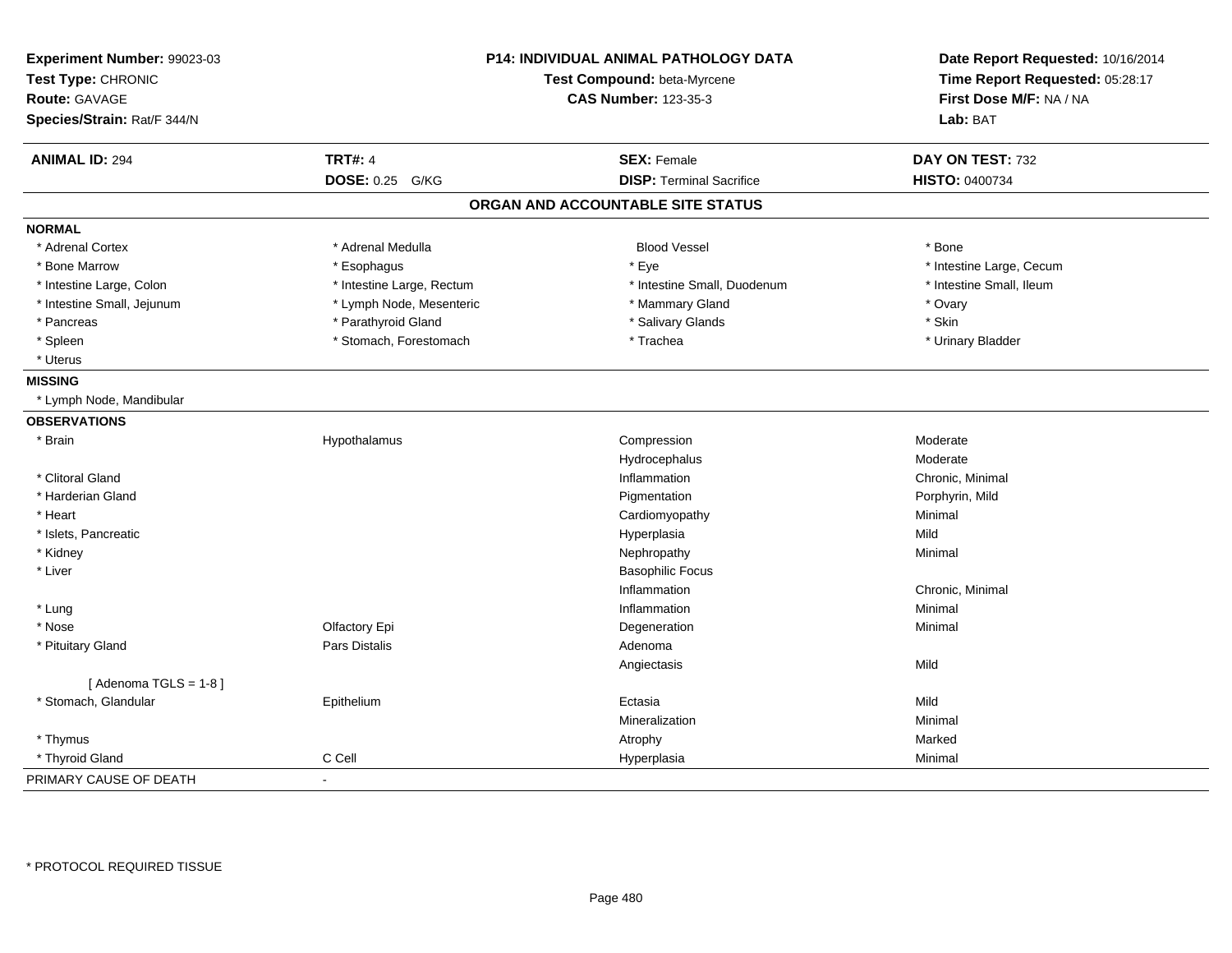| Experiment Number: 99023-03      |                           | <b>P14: INDIVIDUAL ANIMAL PATHOLOGY DATA</b> | Date Report Requested: 10/16/2014 |
|----------------------------------|---------------------------|----------------------------------------------|-----------------------------------|
| Test Type: CHRONIC               |                           | Test Compound: beta-Myrcene                  | Time Report Requested: 05:28:17   |
| <b>Route: GAVAGE</b>             |                           | <b>CAS Number: 123-35-3</b>                  | First Dose M/F: NA / NA           |
| Species/Strain: Rat/F 344/N      |                           |                                              | Lab: BAT                          |
| <b>ANIMAL ID: 295</b>            | <b>TRT#: 4</b>            | <b>SEX: Female</b>                           | DAY ON TEST: 732                  |
|                                  | DOSE: 0.25 G/KG           | <b>DISP: Terminal Sacrifice</b>              | HISTO: 0400735                    |
|                                  |                           | ORGAN AND ACCOUNTABLE SITE STATUS            |                                   |
| <b>NORMAL</b>                    |                           |                                              |                                   |
| * Adrenal Medulla                | <b>Blood Vessel</b>       | * Bone                                       | * Bone Marrow                     |
| * Brain                          | * Esophagus               | * Eye                                        | * Intestine Large, Cecum          |
| * Intestine Large, Colon         | * Intestine Large, Rectum | * Intestine Small, Duodenum                  | * Intestine Small, Ileum          |
| * Intestine Small, Jejunum       | * Islets, Pancreatic      | * Lymph Node, Mesenteric                     | * Mammary Gland                   |
| * Ovary                          | * Pancreas                | * Parathyroid Gland                          | * Salivary Glands                 |
| * Skin                           | * Spleen                  | * Stomach, Forestomach                       | * Trachea                         |
| * Urinary Bladder                | * Uterus                  |                                              |                                   |
| <b>MISSING</b>                   |                           |                                              |                                   |
| * Lymph Node, Mandibular         |                           |                                              |                                   |
| <b>OBSERVATIONS</b>              |                           |                                              |                                   |
| * Adrenal Cortex                 |                           | Vacuolization Cytoplasmic                    | Mild                              |
| * Clitoral Gland                 |                           | Hyperplasia                                  | Mild                              |
|                                  |                           | Inflammation                                 | Chronic, Mild                     |
| * Harderian Gland                |                           | Inflammation                                 | Chronic, Minimal                  |
|                                  |                           | Pigmentation                                 | Porphyrin, Mild                   |
| * Heart                          |                           | Cardiomyopathy                               | Minimal                           |
| * Kidney                         | <b>Transit Epithe</b>     | Hyperplasia                                  | Minimal                           |
|                                  |                           | Nephropathy                                  | Minimal                           |
| * Liver                          |                           | <b>Basophilic Focus</b>                      |                                   |
|                                  |                           | <b>Eosinophilic Focus</b>                    |                                   |
|                                  |                           | Inflammation                                 | Chronic, Minimal                  |
| [Eosinophilic Focus TGLS = 2-13] |                           |                                              |                                   |
| * Lung                           |                           | Inflammation                                 | Minimal                           |
| * Nose                           | Olfactory Epi             | Degeneration                                 | Minimal                           |
| * Pituitary Gland                | <b>Pars Distalis</b>      | Adenoma                                      |                                   |
|                                  |                           | Fibrosis                                     | Mild                              |
| [Adenoma TGLS = $3-14$ ]         |                           |                                              |                                   |
| * Stomach, Glandular             | Epithelium                | Ectasia                                      | Minimal                           |
| * Thymus                         |                           | Atrophy                                      | Moderate                          |
| * Thyroid Gland                  | Follicle                  | Adenoma                                      |                                   |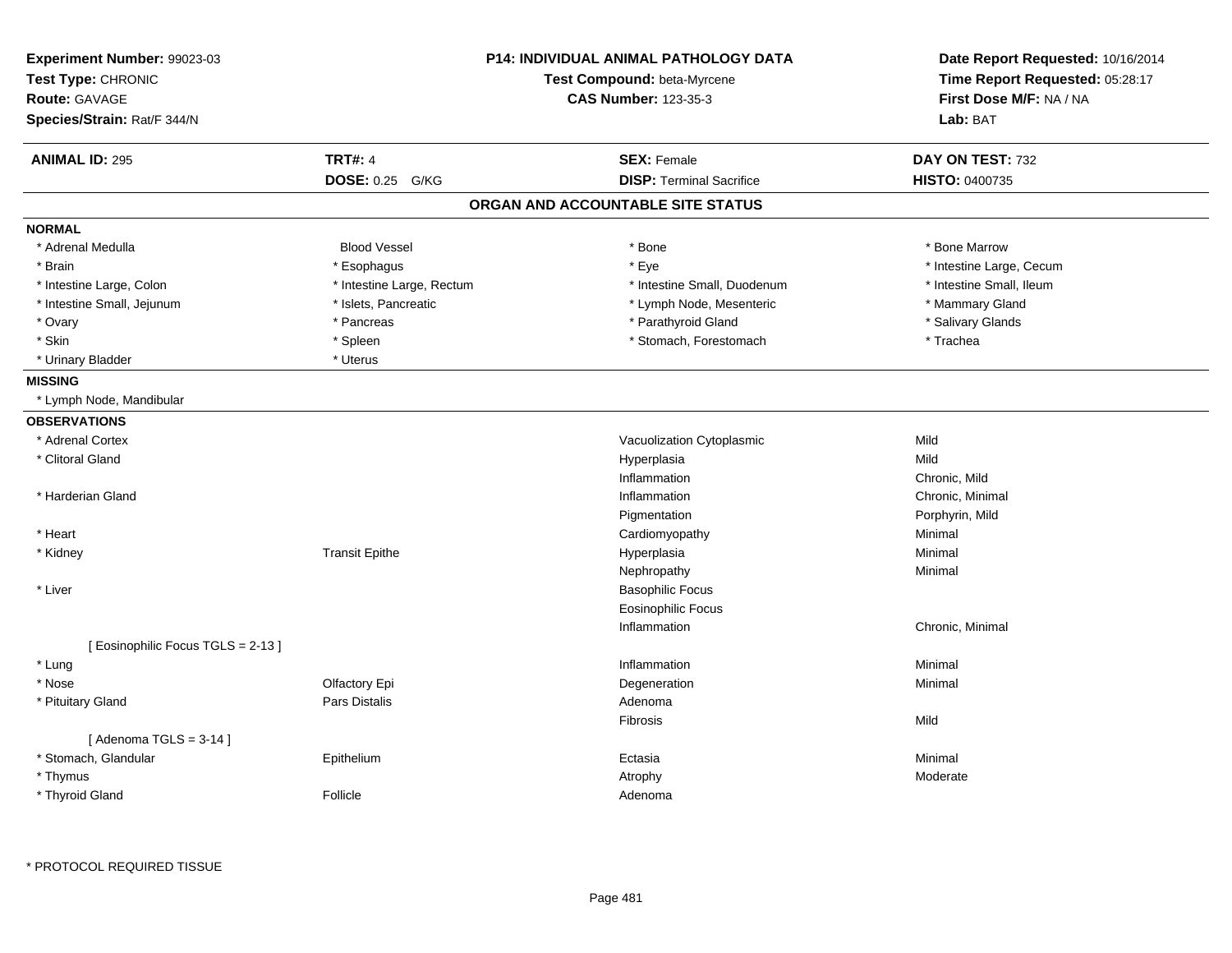| Experiment Number: 99023-03 |                   | <b>P14: INDIVIDUAL ANIMAL PATHOLOGY DATA</b> | Date Report Requested: 10/16/2014 |
|-----------------------------|-------------------|----------------------------------------------|-----------------------------------|
| <b>Test Type: CHRONIC</b>   |                   | Test Compound: beta-Myrcene                  | Time Report Requested: 05:28:17   |
| <b>Route: GAVAGE</b>        |                   | <b>CAS Number: 123-35-3</b>                  | First Dose M/F: NA / NA           |
| Species/Strain: Rat/F 344/N |                   |                                              | Lab: BAT                          |
| <b>ANIMAL ID: 295</b>       | <b>TRT#: 4</b>    | <b>SEX: Female</b>                           | DAY ON TEST: 732                  |
|                             | $DOSE: 0.25$ G/KG | <b>DISP:</b> Terminal Sacrifice              | <b>HISTO: 0400735</b>             |
|                             |                   | ORGAN AND ACCOUNTABLE SITE STATUS            |                                   |
|                             | C Cell            | Hyperplasia                                  | Minimal                           |
| [Adenoma TGLS = $1-8$ ]     |                   |                                              |                                   |
| PRIMARY CAUSE OF DEATH      |                   |                                              |                                   |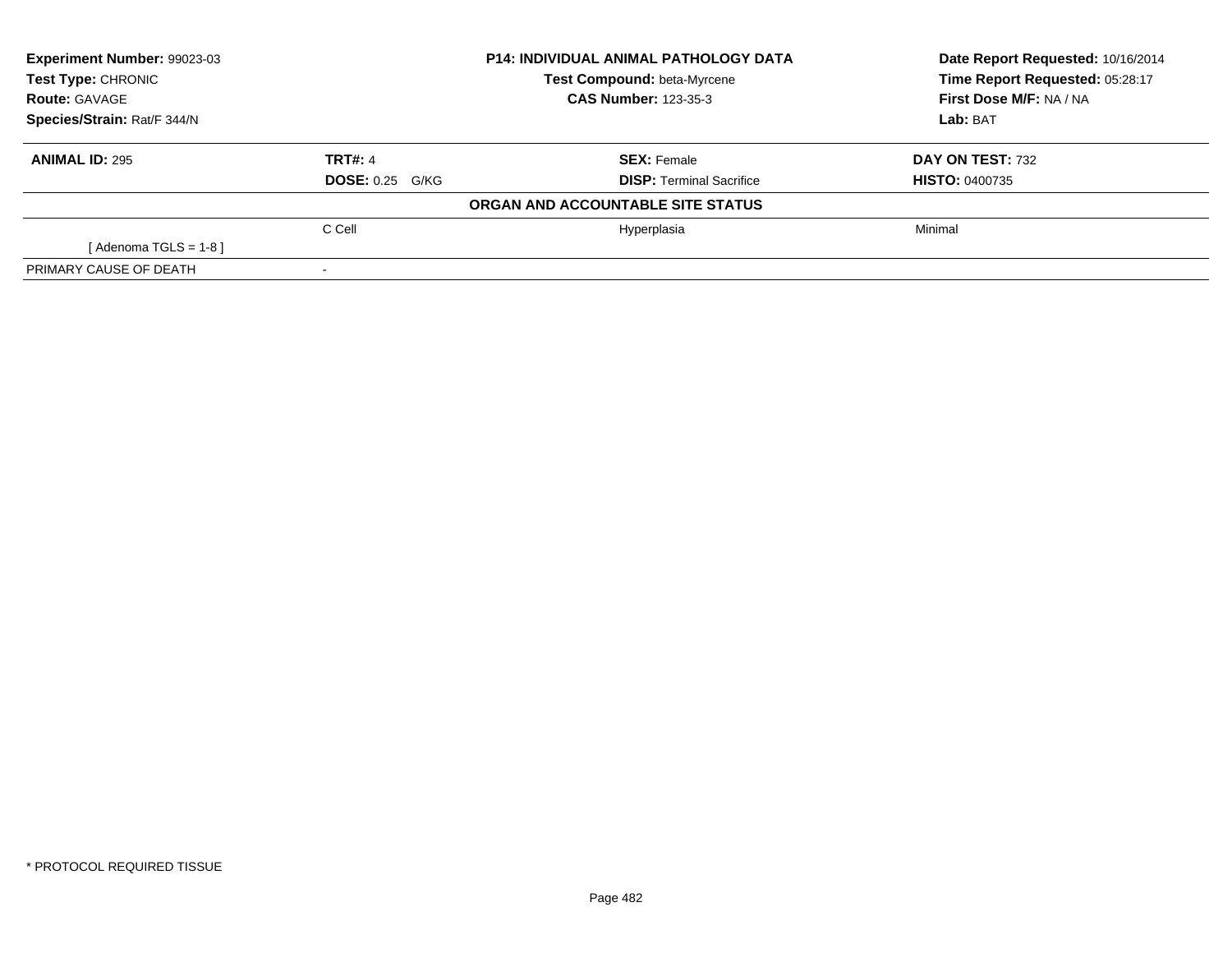| <b>TRT#: 4</b><br><b>ANIMAL ID: 296</b><br><b>SEX: Female</b><br>DAY ON TEST: 732<br>DOSE: 0.25 G/KG<br><b>DISP: Terminal Sacrifice</b><br><b>HISTO: 0400736</b><br>ORGAN AND ACCOUNTABLE SITE STATUS<br><b>Blood Vessel</b><br>* Adrenal Cortex<br>* Adrenal Medulla<br>* Bone<br>* Clitoral Gland<br>* Bone Marrow<br>* Brain<br>* Esophagus<br>* Eye<br>* Heart<br>* Intestine Large, Cecum<br>* Intestine Large, Colon<br>* Islets, Pancreatic<br>* Intestine Small, Duodenum<br>* Intestine Small, Ileum<br>* Intestine Small, Jejunum<br>* Parathyroid Gland<br>* Salivary Glands<br>* Lymph Node, Mesenteric<br>* Pancreas<br>* Skin<br>* Spleen<br>* Stomach, Forestomach<br>* Stomach, Glandular<br>* Trachea<br>* Urinary Bladder<br>* Uterus<br>* Lymph Node, Mandibular<br><b>OBSERVATIONS</b><br>Pigmentation<br>* Harderian Gland<br>Porphyrin, Mild<br>* Intestine Large, Rectum<br>Parasite Metazoan<br>Minimal<br>* Kidney<br><b>Renal Tubule</b><br>Adenoma<br>Nephropathy<br>Minimal<br><b>Basophilic Focus</b><br>* Liver<br><b>Bile Duct</b><br>Hyperplasia<br>Minimal<br>Inflammation<br>Chronic, Minimal<br>Mixed Cell Focus<br>[Mixed Cell Focus TGLS = 2-14]<br>* Lung<br>Inflammation<br>Minimal<br>* Mammary Gland<br>Fibroadenoma<br>[Fibroadenoma TGLS = 1-13]<br>* Nose<br>Degeneration<br>Minimal<br>Olfactory Epi<br>* Ovary<br>Cyst<br>* Pituitary Gland<br>Pars Distalis<br>Adenoma<br>Mild<br>Angiectasis<br>Cyst<br>Fibrosis<br>Minimal<br>[Adenoma TGLS = $3-8$ ]<br>* Thymus<br>Marked<br>Atrophy | Experiment Number: 99023-03<br>Test Type: CHRONIC<br><b>Route: GAVAGE</b><br>Species/Strain: Rat/F 344/N | <b>P14: INDIVIDUAL ANIMAL PATHOLOGY DATA</b><br>Test Compound: beta-Myrcene<br><b>CAS Number: 123-35-3</b> | Date Report Requested: 10/16/2014<br>Time Report Requested: 05:28:17<br>First Dose M/F: NA / NA<br>Lab: BAT |
|-----------------------------------------------------------------------------------------------------------------------------------------------------------------------------------------------------------------------------------------------------------------------------------------------------------------------------------------------------------------------------------------------------------------------------------------------------------------------------------------------------------------------------------------------------------------------------------------------------------------------------------------------------------------------------------------------------------------------------------------------------------------------------------------------------------------------------------------------------------------------------------------------------------------------------------------------------------------------------------------------------------------------------------------------------------------------------------------------------------------------------------------------------------------------------------------------------------------------------------------------------------------------------------------------------------------------------------------------------------------------------------------------------------------------------------------------------------------------------------------------------------------------------------------|----------------------------------------------------------------------------------------------------------|------------------------------------------------------------------------------------------------------------|-------------------------------------------------------------------------------------------------------------|
|                                                                                                                                                                                                                                                                                                                                                                                                                                                                                                                                                                                                                                                                                                                                                                                                                                                                                                                                                                                                                                                                                                                                                                                                                                                                                                                                                                                                                                                                                                                                         |                                                                                                          |                                                                                                            |                                                                                                             |
|                                                                                                                                                                                                                                                                                                                                                                                                                                                                                                                                                                                                                                                                                                                                                                                                                                                                                                                                                                                                                                                                                                                                                                                                                                                                                                                                                                                                                                                                                                                                         |                                                                                                          |                                                                                                            |                                                                                                             |
|                                                                                                                                                                                                                                                                                                                                                                                                                                                                                                                                                                                                                                                                                                                                                                                                                                                                                                                                                                                                                                                                                                                                                                                                                                                                                                                                                                                                                                                                                                                                         |                                                                                                          |                                                                                                            |                                                                                                             |
|                                                                                                                                                                                                                                                                                                                                                                                                                                                                                                                                                                                                                                                                                                                                                                                                                                                                                                                                                                                                                                                                                                                                                                                                                                                                                                                                                                                                                                                                                                                                         | <b>NORMAL</b>                                                                                            |                                                                                                            |                                                                                                             |
|                                                                                                                                                                                                                                                                                                                                                                                                                                                                                                                                                                                                                                                                                                                                                                                                                                                                                                                                                                                                                                                                                                                                                                                                                                                                                                                                                                                                                                                                                                                                         |                                                                                                          |                                                                                                            |                                                                                                             |
|                                                                                                                                                                                                                                                                                                                                                                                                                                                                                                                                                                                                                                                                                                                                                                                                                                                                                                                                                                                                                                                                                                                                                                                                                                                                                                                                                                                                                                                                                                                                         |                                                                                                          |                                                                                                            |                                                                                                             |
|                                                                                                                                                                                                                                                                                                                                                                                                                                                                                                                                                                                                                                                                                                                                                                                                                                                                                                                                                                                                                                                                                                                                                                                                                                                                                                                                                                                                                                                                                                                                         |                                                                                                          |                                                                                                            |                                                                                                             |
|                                                                                                                                                                                                                                                                                                                                                                                                                                                                                                                                                                                                                                                                                                                                                                                                                                                                                                                                                                                                                                                                                                                                                                                                                                                                                                                                                                                                                                                                                                                                         |                                                                                                          |                                                                                                            |                                                                                                             |
|                                                                                                                                                                                                                                                                                                                                                                                                                                                                                                                                                                                                                                                                                                                                                                                                                                                                                                                                                                                                                                                                                                                                                                                                                                                                                                                                                                                                                                                                                                                                         |                                                                                                          |                                                                                                            |                                                                                                             |
|                                                                                                                                                                                                                                                                                                                                                                                                                                                                                                                                                                                                                                                                                                                                                                                                                                                                                                                                                                                                                                                                                                                                                                                                                                                                                                                                                                                                                                                                                                                                         |                                                                                                          |                                                                                                            |                                                                                                             |
|                                                                                                                                                                                                                                                                                                                                                                                                                                                                                                                                                                                                                                                                                                                                                                                                                                                                                                                                                                                                                                                                                                                                                                                                                                                                                                                                                                                                                                                                                                                                         |                                                                                                          |                                                                                                            |                                                                                                             |
|                                                                                                                                                                                                                                                                                                                                                                                                                                                                                                                                                                                                                                                                                                                                                                                                                                                                                                                                                                                                                                                                                                                                                                                                                                                                                                                                                                                                                                                                                                                                         | <b>MISSING</b>                                                                                           |                                                                                                            |                                                                                                             |
|                                                                                                                                                                                                                                                                                                                                                                                                                                                                                                                                                                                                                                                                                                                                                                                                                                                                                                                                                                                                                                                                                                                                                                                                                                                                                                                                                                                                                                                                                                                                         |                                                                                                          |                                                                                                            |                                                                                                             |
|                                                                                                                                                                                                                                                                                                                                                                                                                                                                                                                                                                                                                                                                                                                                                                                                                                                                                                                                                                                                                                                                                                                                                                                                                                                                                                                                                                                                                                                                                                                                         |                                                                                                          |                                                                                                            |                                                                                                             |
|                                                                                                                                                                                                                                                                                                                                                                                                                                                                                                                                                                                                                                                                                                                                                                                                                                                                                                                                                                                                                                                                                                                                                                                                                                                                                                                                                                                                                                                                                                                                         |                                                                                                          |                                                                                                            |                                                                                                             |
|                                                                                                                                                                                                                                                                                                                                                                                                                                                                                                                                                                                                                                                                                                                                                                                                                                                                                                                                                                                                                                                                                                                                                                                                                                                                                                                                                                                                                                                                                                                                         |                                                                                                          |                                                                                                            |                                                                                                             |
|                                                                                                                                                                                                                                                                                                                                                                                                                                                                                                                                                                                                                                                                                                                                                                                                                                                                                                                                                                                                                                                                                                                                                                                                                                                                                                                                                                                                                                                                                                                                         |                                                                                                          |                                                                                                            |                                                                                                             |
|                                                                                                                                                                                                                                                                                                                                                                                                                                                                                                                                                                                                                                                                                                                                                                                                                                                                                                                                                                                                                                                                                                                                                                                                                                                                                                                                                                                                                                                                                                                                         |                                                                                                          |                                                                                                            |                                                                                                             |
|                                                                                                                                                                                                                                                                                                                                                                                                                                                                                                                                                                                                                                                                                                                                                                                                                                                                                                                                                                                                                                                                                                                                                                                                                                                                                                                                                                                                                                                                                                                                         |                                                                                                          |                                                                                                            |                                                                                                             |
|                                                                                                                                                                                                                                                                                                                                                                                                                                                                                                                                                                                                                                                                                                                                                                                                                                                                                                                                                                                                                                                                                                                                                                                                                                                                                                                                                                                                                                                                                                                                         |                                                                                                          |                                                                                                            |                                                                                                             |
|                                                                                                                                                                                                                                                                                                                                                                                                                                                                                                                                                                                                                                                                                                                                                                                                                                                                                                                                                                                                                                                                                                                                                                                                                                                                                                                                                                                                                                                                                                                                         |                                                                                                          |                                                                                                            |                                                                                                             |
|                                                                                                                                                                                                                                                                                                                                                                                                                                                                                                                                                                                                                                                                                                                                                                                                                                                                                                                                                                                                                                                                                                                                                                                                                                                                                                                                                                                                                                                                                                                                         |                                                                                                          |                                                                                                            |                                                                                                             |
|                                                                                                                                                                                                                                                                                                                                                                                                                                                                                                                                                                                                                                                                                                                                                                                                                                                                                                                                                                                                                                                                                                                                                                                                                                                                                                                                                                                                                                                                                                                                         |                                                                                                          |                                                                                                            |                                                                                                             |
|                                                                                                                                                                                                                                                                                                                                                                                                                                                                                                                                                                                                                                                                                                                                                                                                                                                                                                                                                                                                                                                                                                                                                                                                                                                                                                                                                                                                                                                                                                                                         |                                                                                                          |                                                                                                            |                                                                                                             |
|                                                                                                                                                                                                                                                                                                                                                                                                                                                                                                                                                                                                                                                                                                                                                                                                                                                                                                                                                                                                                                                                                                                                                                                                                                                                                                                                                                                                                                                                                                                                         |                                                                                                          |                                                                                                            |                                                                                                             |
|                                                                                                                                                                                                                                                                                                                                                                                                                                                                                                                                                                                                                                                                                                                                                                                                                                                                                                                                                                                                                                                                                                                                                                                                                                                                                                                                                                                                                                                                                                                                         |                                                                                                          |                                                                                                            |                                                                                                             |
|                                                                                                                                                                                                                                                                                                                                                                                                                                                                                                                                                                                                                                                                                                                                                                                                                                                                                                                                                                                                                                                                                                                                                                                                                                                                                                                                                                                                                                                                                                                                         |                                                                                                          |                                                                                                            |                                                                                                             |
|                                                                                                                                                                                                                                                                                                                                                                                                                                                                                                                                                                                                                                                                                                                                                                                                                                                                                                                                                                                                                                                                                                                                                                                                                                                                                                                                                                                                                                                                                                                                         |                                                                                                          |                                                                                                            |                                                                                                             |
|                                                                                                                                                                                                                                                                                                                                                                                                                                                                                                                                                                                                                                                                                                                                                                                                                                                                                                                                                                                                                                                                                                                                                                                                                                                                                                                                                                                                                                                                                                                                         |                                                                                                          |                                                                                                            |                                                                                                             |
|                                                                                                                                                                                                                                                                                                                                                                                                                                                                                                                                                                                                                                                                                                                                                                                                                                                                                                                                                                                                                                                                                                                                                                                                                                                                                                                                                                                                                                                                                                                                         |                                                                                                          |                                                                                                            |                                                                                                             |
|                                                                                                                                                                                                                                                                                                                                                                                                                                                                                                                                                                                                                                                                                                                                                                                                                                                                                                                                                                                                                                                                                                                                                                                                                                                                                                                                                                                                                                                                                                                                         |                                                                                                          |                                                                                                            |                                                                                                             |
|                                                                                                                                                                                                                                                                                                                                                                                                                                                                                                                                                                                                                                                                                                                                                                                                                                                                                                                                                                                                                                                                                                                                                                                                                                                                                                                                                                                                                                                                                                                                         |                                                                                                          |                                                                                                            |                                                                                                             |
|                                                                                                                                                                                                                                                                                                                                                                                                                                                                                                                                                                                                                                                                                                                                                                                                                                                                                                                                                                                                                                                                                                                                                                                                                                                                                                                                                                                                                                                                                                                                         |                                                                                                          |                                                                                                            |                                                                                                             |
|                                                                                                                                                                                                                                                                                                                                                                                                                                                                                                                                                                                                                                                                                                                                                                                                                                                                                                                                                                                                                                                                                                                                                                                                                                                                                                                                                                                                                                                                                                                                         |                                                                                                          |                                                                                                            |                                                                                                             |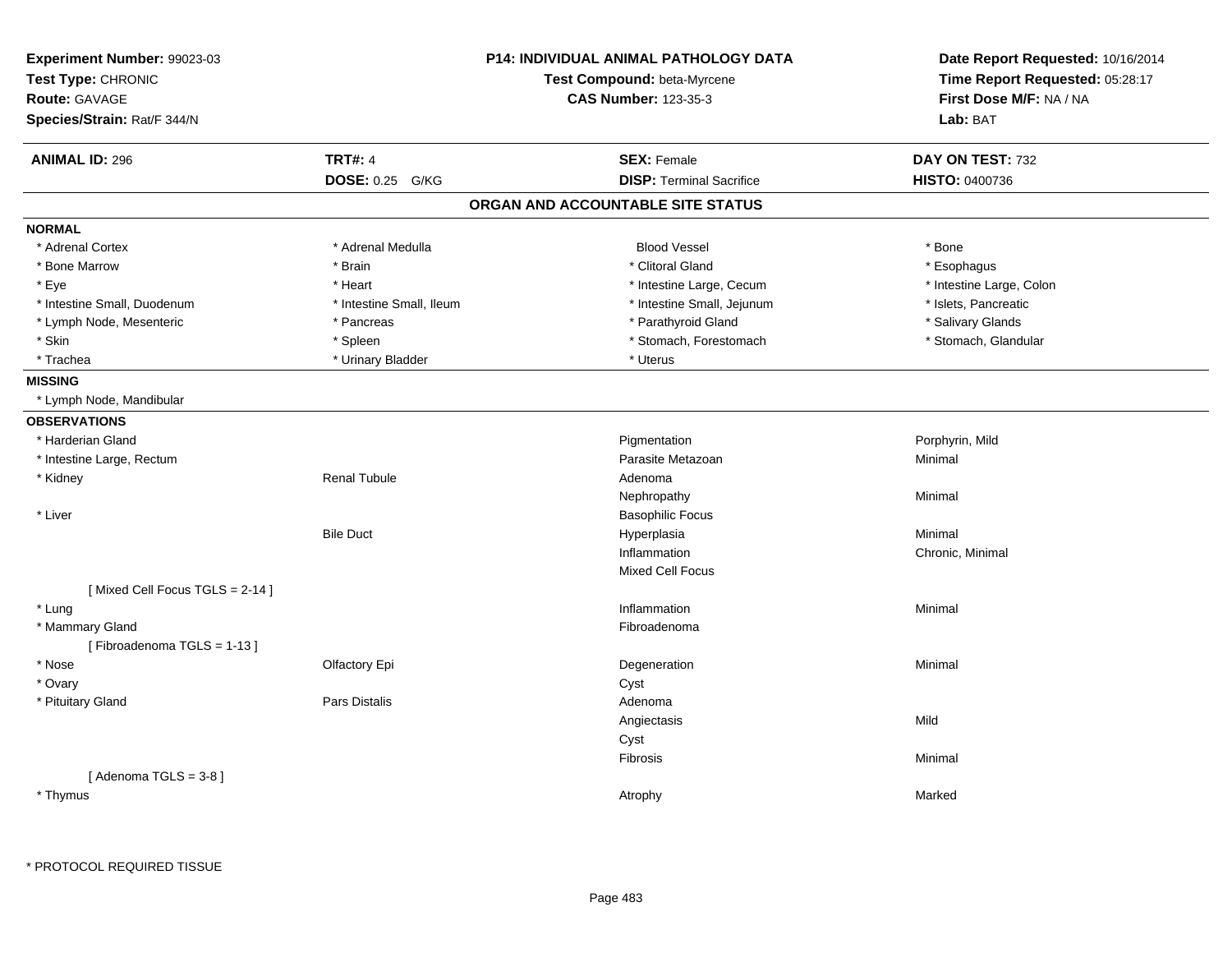| <b>Experiment Number: 99023-03</b> |                        | <b>P14: INDIVIDUAL ANIMAL PATHOLOGY DATA</b> | Date Report Requested: 10/16/2014 |
|------------------------------------|------------------------|----------------------------------------------|-----------------------------------|
| <b>Test Type: CHRONIC</b>          |                        | Test Compound: beta-Myrcene                  | Time Report Requested: 05:28:17   |
| <b>Route: GAVAGE</b>               |                        | <b>CAS Number: 123-35-3</b>                  | First Dose M/F: NA / NA           |
| Species/Strain: Rat/F 344/N        |                        |                                              | Lab: BAT                          |
| <b>ANIMAL ID: 296</b>              | <b>TRT#: 4</b>         | <b>SEX: Female</b>                           | DAY ON TEST: 732                  |
|                                    | <b>DOSE: 0.25 G/KG</b> | <b>DISP:</b> Terminal Sacrifice              | <b>HISTO: 0400736</b>             |
|                                    |                        | ORGAN AND ACCOUNTABLE SITE STATUS            |                                   |
| * Thyroid Gland                    | C Cell                 | Adenoma                                      |                                   |
|                                    | C Cell                 | Hyperplasia                                  | Mild                              |
| PRIMARY CAUSE OF DEATH             |                        |                                              |                                   |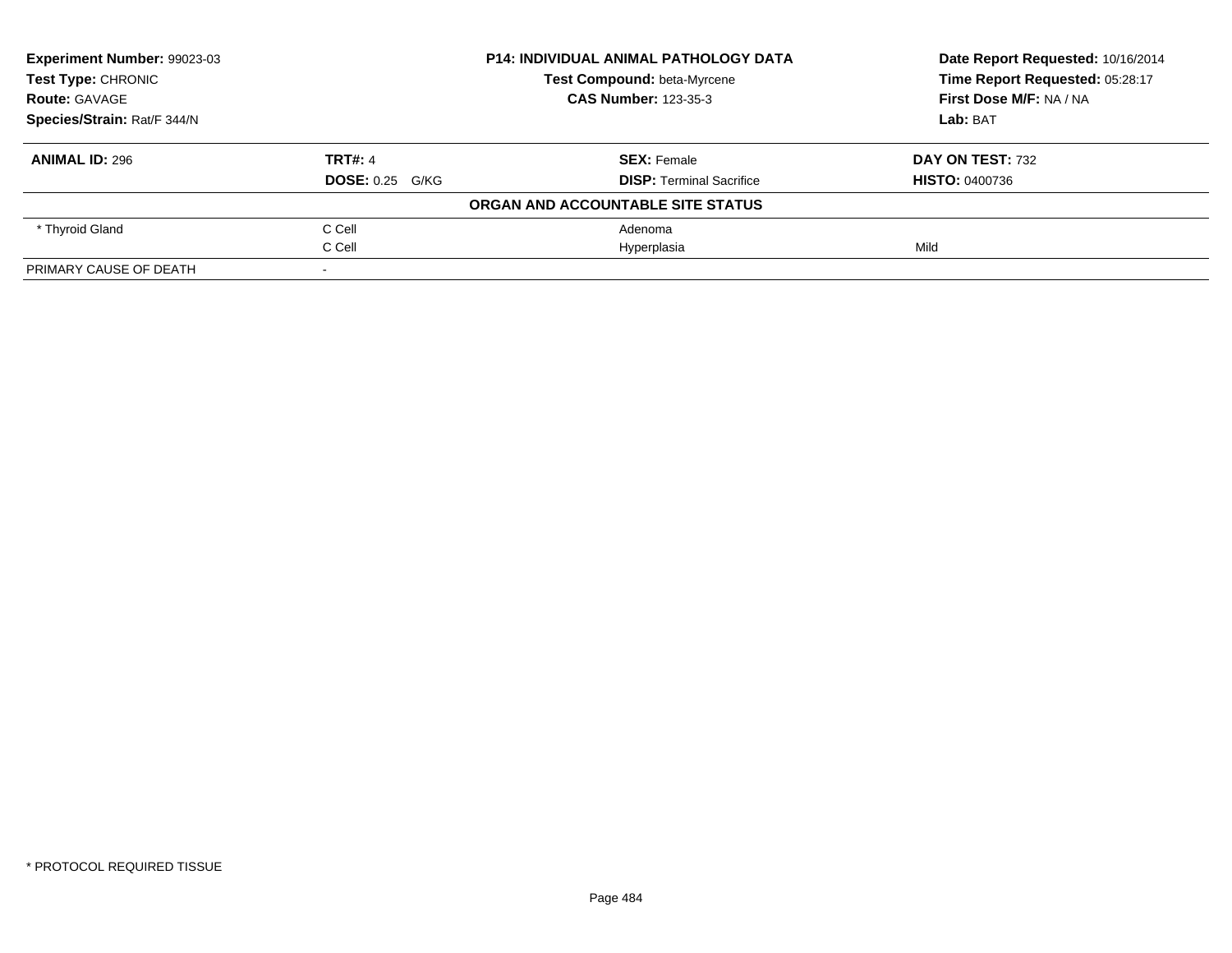| Experiment Number: 99023-03 |                             | <b>P14: INDIVIDUAL ANIMAL PATHOLOGY DATA</b> | Date Report Requested: 10/16/2014 |
|-----------------------------|-----------------------------|----------------------------------------------|-----------------------------------|
| Test Type: CHRONIC          | Test Compound: beta-Myrcene |                                              | Time Report Requested: 05:28:17   |
| <b>Route: GAVAGE</b>        |                             | <b>CAS Number: 123-35-3</b>                  | First Dose M/F: NA / NA           |
| Species/Strain: Rat/F 344/N |                             |                                              | Lab: BAT                          |
| <b>ANIMAL ID: 297</b>       | <b>TRT#: 4</b>              | <b>SEX: Female</b>                           | DAY ON TEST: 730                  |
|                             | DOSE: 0.25 G/KG             | <b>DISP: Terminal Sacrifice</b>              | HISTO: 0400737                    |
|                             |                             | ORGAN AND ACCOUNTABLE SITE STATUS            |                                   |
| <b>NORMAL</b>               |                             |                                              |                                   |
| * Adrenal Cortex            | * Adrenal Medulla           | <b>Blood Vessel</b>                          | * Bone                            |
| * Bone Marrow               | * Brain                     | * Esophagus                                  | * Eye                             |
| * Heart                     | * Intestine Large, Cecum    | * Intestine Large, Colon                     | * Intestine Large, Rectum         |
| * Intestine Small, Duodenum | * Intestine Small, Ileum    | * Intestine Small, Jejunum                   | * Islets, Pancreatic              |
| * Lymph Node, Mesenteric    | * Mammary Gland             | * Pancreas                                   | * Parathyroid Gland               |
| * Salivary Glands           | * Skin                      | * Spleen                                     | * Stomach, Forestomach            |
| * Thyroid Gland             | * Trachea                   | * Urinary Bladder                            | * Uterus                          |
| <b>MISSING</b>              |                             |                                              |                                   |
| * Lymph Node, Mandibular    |                             |                                              |                                   |
| <b>OBSERVATIONS</b>         |                             |                                              |                                   |
| * Clitoral Gland            |                             | Adenoma                                      |                                   |
| [Adenoma TGLS = $1-13$ ]    |                             |                                              |                                   |
| * Harderian Gland           |                             | Pigmentation                                 | Porphyrin, Mild                   |
| * Kidney                    |                             | Nephropathy                                  | Minimal                           |
| * Liver                     |                             | Clear Cell Focus                             |                                   |
|                             |                             | <b>Eosinophilic Focus</b>                    |                                   |
|                             |                             | Inflammation                                 | Chronic, Minimal                  |
| * Lung                      |                             | Inflammation                                 | Minimal                           |
| * Nose                      | Olfactory Epi               | Degeneration                                 | Minimal                           |
| * Ovary                     |                             | Cyst                                         |                                   |
| [ $Cyst TGLS = 3-14$ ]      |                             |                                              |                                   |
| * Pituitary Gland           | <b>Pars Distalis</b>        | Hyperplasia                                  | Mild                              |
| * Stomach, Glandular        | Epithelium                  | Ectasia                                      | Mild                              |
| * Thymus                    |                             | Atrophy                                      | Marked                            |
| PRIMARY CAUSE OF DEATH      |                             |                                              |                                   |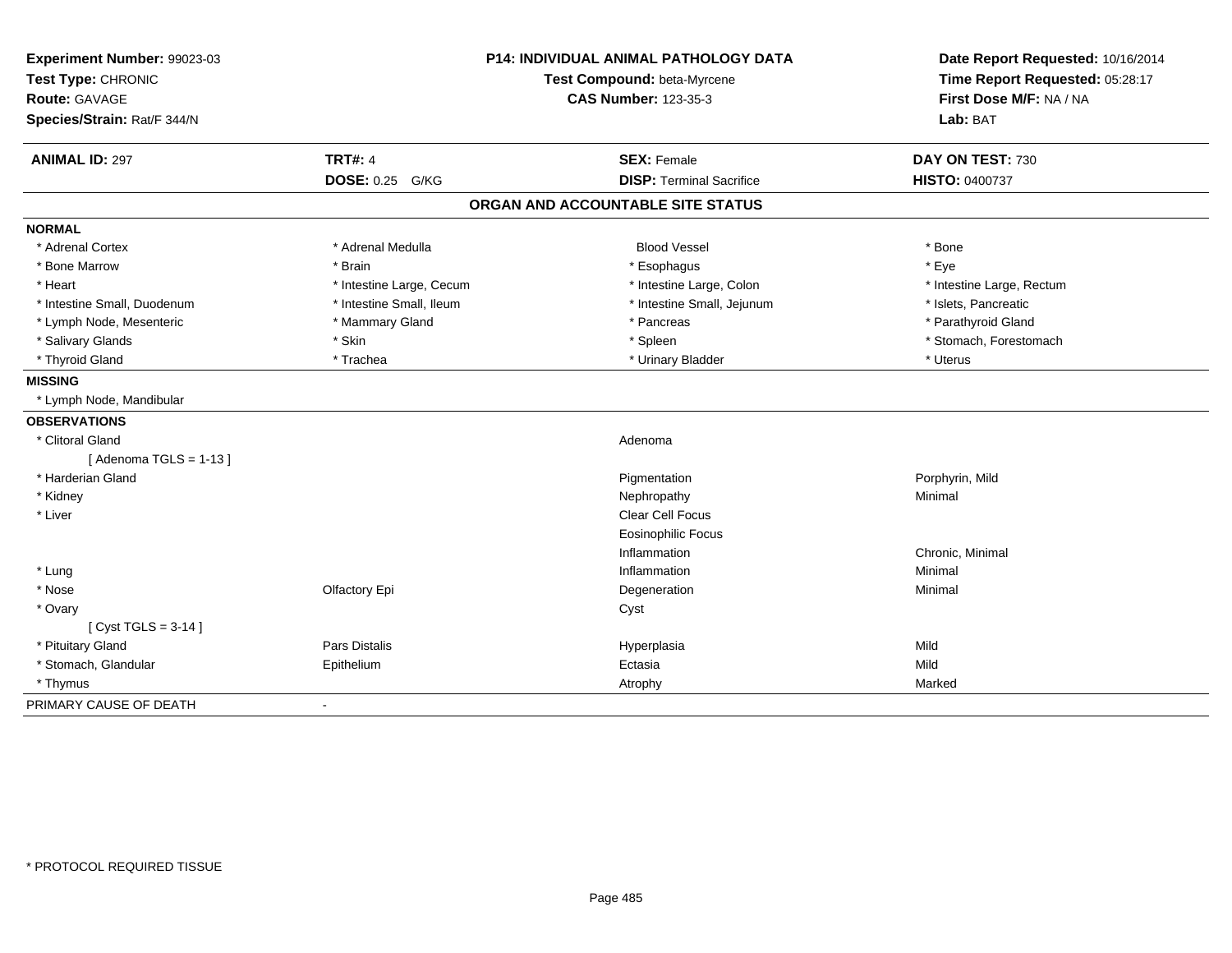| Experiment Number: 99023-03<br>Test Type: CHRONIC<br><b>Route: GAVAGE</b><br>Species/Strain: Rat/F 344/N |                          | <b>P14: INDIVIDUAL ANIMAL PATHOLOGY DATA</b><br>Test Compound: beta-Myrcene<br><b>CAS Number: 123-35-3</b> | Date Report Requested: 10/16/2014<br>Time Report Requested: 05:28:17<br>First Dose M/F: NA / NA<br>Lab: BAT |
|----------------------------------------------------------------------------------------------------------|--------------------------|------------------------------------------------------------------------------------------------------------|-------------------------------------------------------------------------------------------------------------|
| <b>ANIMAL ID: 298</b>                                                                                    | <b>TRT#: 4</b>           | <b>SEX: Female</b>                                                                                         | DAY ON TEST: 730                                                                                            |
|                                                                                                          | <b>DOSE: 0.25 G/KG</b>   | <b>DISP: Terminal Sacrifice</b>                                                                            | <b>HISTO: 0400738</b>                                                                                       |
|                                                                                                          |                          | ORGAN AND ACCOUNTABLE SITE STATUS                                                                          |                                                                                                             |
| <b>NORMAL</b>                                                                                            |                          |                                                                                                            |                                                                                                             |
| * Adrenal Medulla                                                                                        | <b>Blood Vessel</b>      | * Bone                                                                                                     | * Bone Marrow                                                                                               |
| * Brain                                                                                                  | * Clitoral Gland         | * Esophagus                                                                                                | * Eye                                                                                                       |
| * Heart                                                                                                  | * Intestine Large, Cecum | * Intestine Large, Colon                                                                                   | * Intestine Large, Rectum                                                                                   |
| * Intestine Small, Duodenum                                                                              | * Intestine Small, Ileum | * Intestine Small, Jejunum                                                                                 | * Islets, Pancreatic                                                                                        |
| * Lymph Node, Mesenteric                                                                                 | * Nose                   | * Ovary                                                                                                    | * Pancreas                                                                                                  |
| * Parathyroid Gland                                                                                      | * Salivary Glands        | * Skin                                                                                                     | * Spleen                                                                                                    |
| * Stomach, Forestomach                                                                                   | * Trachea                | * Urinary Bladder                                                                                          | * Uterus                                                                                                    |
| <b>MISSING</b>                                                                                           |                          |                                                                                                            |                                                                                                             |
| * Lymph Node, Mandibular                                                                                 |                          |                                                                                                            |                                                                                                             |
| <b>OBSERVATIONS</b>                                                                                      |                          |                                                                                                            |                                                                                                             |
| * Adrenal Cortex                                                                                         |                          | Vacuolization Cytoplasmic                                                                                  | Minimal                                                                                                     |
| * Harderian Gland                                                                                        |                          | Pigmentation                                                                                               | Porphyrin, Mild                                                                                             |
| * Kidney                                                                                                 |                          | Nephropathy                                                                                                | Minimal                                                                                                     |
| * Liver                                                                                                  |                          | <b>Basophilic Focus</b>                                                                                    |                                                                                                             |
|                                                                                                          | <b>Bile Duct</b>         | Hyperplasia                                                                                                | Minimal                                                                                                     |
|                                                                                                          |                          | Inflammation                                                                                               | Chronic, Minimal                                                                                            |
| [Basophilic Focus TGLS = 3-15]                                                                           |                          |                                                                                                            |                                                                                                             |
| * Lung                                                                                                   |                          | Inflammation                                                                                               | Minimal                                                                                                     |
| * Mammary Gland                                                                                          |                          | Fibroadenoma                                                                                               |                                                                                                             |
| [Fibroadenoma TGLS = 1-13]                                                                               |                          |                                                                                                            |                                                                                                             |
| Mesentery                                                                                                | Fat                      | <b>Necrosis</b>                                                                                            | Mild                                                                                                        |
| [Necrosis TGLS = $2-14$ ]                                                                                |                          |                                                                                                            |                                                                                                             |
| * Pituitary Gland                                                                                        | <b>Pars Distalis</b>     | Adenoma                                                                                                    |                                                                                                             |
|                                                                                                          |                          | Angiectasis                                                                                                | Mild                                                                                                        |
| [Adenoma TGLS = $4-16$ ]                                                                                 |                          |                                                                                                            |                                                                                                             |
| * Stomach, Glandular                                                                                     | Epithelium               | Ectasia                                                                                                    | Minimal                                                                                                     |
| * Thymus                                                                                                 |                          | Atrophy                                                                                                    | Marked                                                                                                      |
| * Thyroid Gland                                                                                          | C Cell                   | Adenoma                                                                                                    |                                                                                                             |
|                                                                                                          | C Cell                   | Hyperplasia                                                                                                | Minimal                                                                                                     |

PRIMARY CAUSE OF DEATH-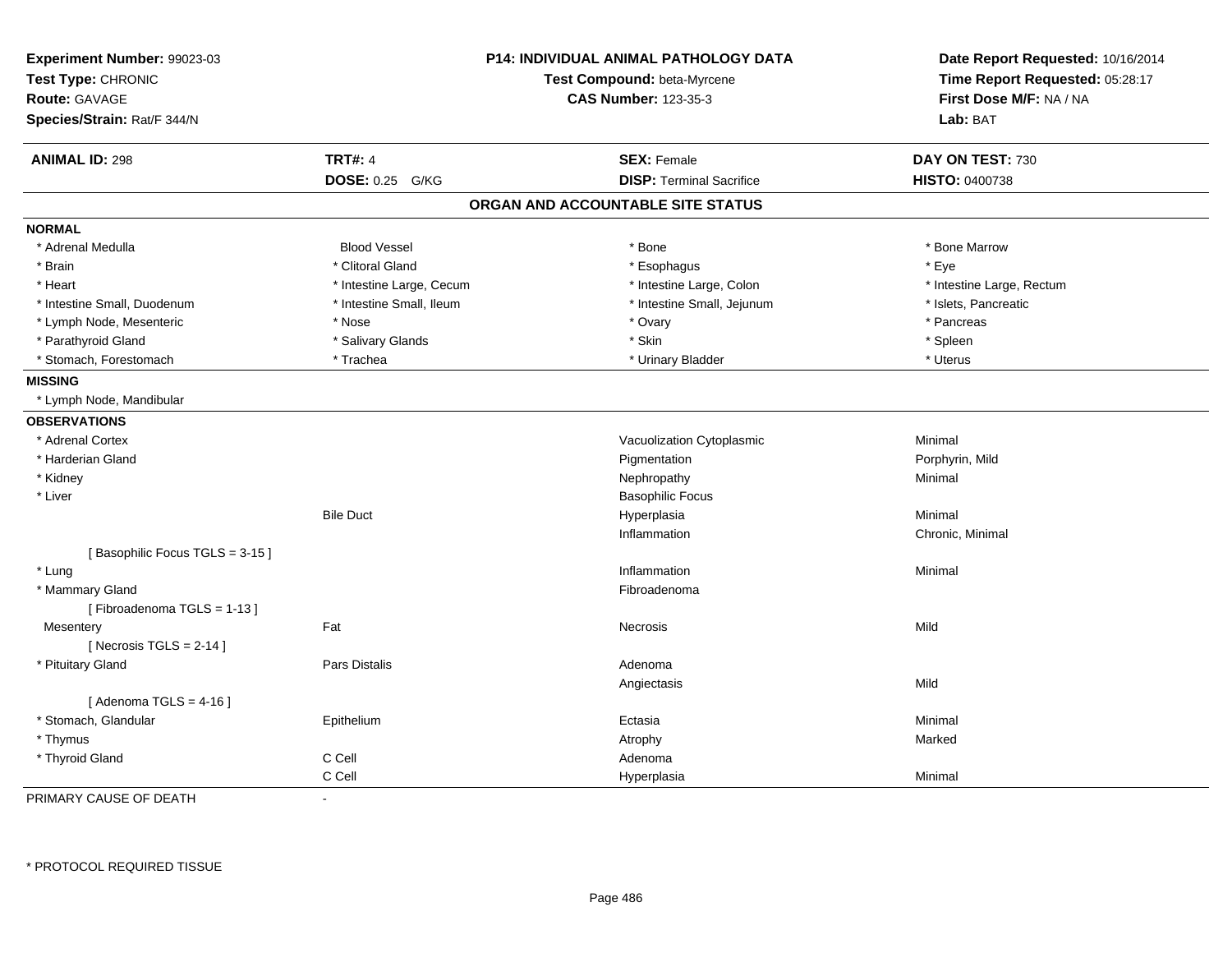| Experiment Number: 99023-03<br><b>Test Type: CHRONIC</b> |                        | <b>P14: INDIVIDUAL ANIMAL PATHOLOGY DATA</b><br>Test Compound: beta-Myrcene | Date Report Requested: 10/16/2014<br>Time Report Requested: 05:28:17 |
|----------------------------------------------------------|------------------------|-----------------------------------------------------------------------------|----------------------------------------------------------------------|
| <b>Route: GAVAGE</b>                                     |                        | <b>CAS Number: 123-35-3</b>                                                 | First Dose M/F: NA / NA                                              |
| Species/Strain: Rat/F 344/N                              |                        |                                                                             | Lab: BAT                                                             |
| <b>ANIMAL ID: 298</b>                                    | <b>TRT#: 4</b>         | <b>SEX:</b> Female                                                          | DAY ON TEST: 730                                                     |
|                                                          | <b>DOSE: 0.25 G/KG</b> | <b>DISP: Terminal Sacrifice</b>                                             | <b>HISTO: 0400738</b>                                                |
|                                                          |                        | ORGAN AND ACCOUNTABLE SITE STATUS                                           |                                                                      |
|                                                          |                        |                                                                             |                                                                      |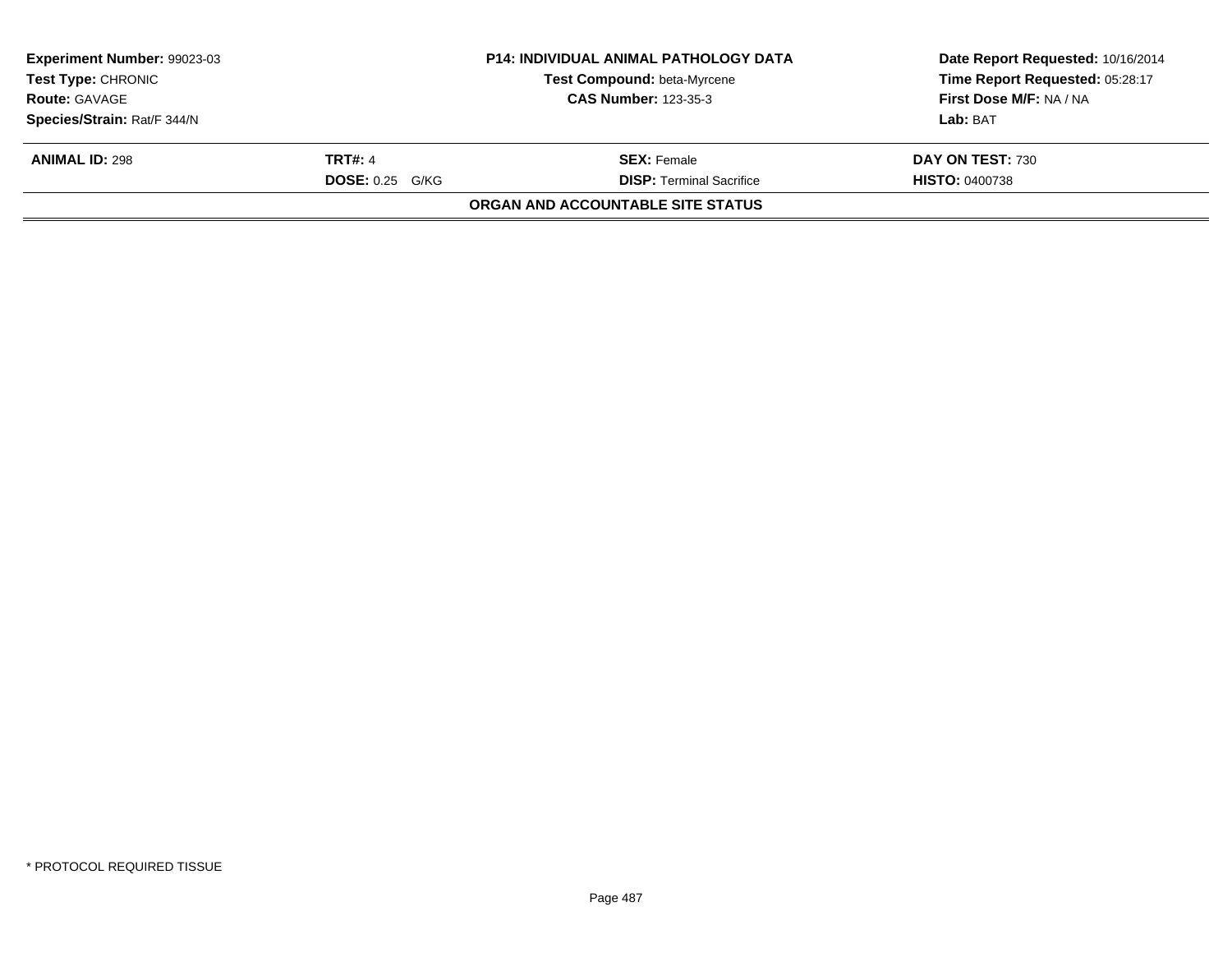| Experiment Number: 99023-03<br>Test Type: CHRONIC<br>Route: GAVAGE<br>Species/Strain: Rat/F 344/N |                            | P14: INDIVIDUAL ANIMAL PATHOLOGY DATA<br>Test Compound: beta-Myrcene<br><b>CAS Number: 123-35-3</b> | Date Report Requested: 10/16/2014<br>Time Report Requested: 05:28:17<br>First Dose M/F: NA / NA<br>Lab: BAT |
|---------------------------------------------------------------------------------------------------|----------------------------|-----------------------------------------------------------------------------------------------------|-------------------------------------------------------------------------------------------------------------|
| <b>ANIMAL ID: 299</b>                                                                             | <b>TRT#: 4</b>             | <b>SEX: Female</b>                                                                                  | DAY ON TEST: 731                                                                                            |
|                                                                                                   | <b>DOSE: 0.25</b><br>G/KG  | <b>DISP: Terminal Sacrifice</b>                                                                     | HISTO: 0400739                                                                                              |
|                                                                                                   |                            | ORGAN AND ACCOUNTABLE SITE STATUS                                                                   |                                                                                                             |
| <b>NORMAL</b>                                                                                     |                            |                                                                                                     |                                                                                                             |
| * Adrenal Medulla                                                                                 | <b>Blood Vessel</b>        | * Bone                                                                                              | * Bone Marrow                                                                                               |
| * Brain                                                                                           | * Clitoral Gland           | * Esophagus                                                                                         | * Eye                                                                                                       |
| * Intestine Large, Cecum                                                                          | * Intestine Large, Colon   | * Intestine Large, Rectum                                                                           | * Intestine Small, Duodenum                                                                                 |
| * Intestine Small, Ileum                                                                          | * Intestine Small, Jejunum | * Islets, Pancreatic                                                                                | * Lymph Node, Mesenteric                                                                                    |
| * Mammary Gland                                                                                   | * Ovary                    | * Parathyroid Gland                                                                                 | * Salivary Glands                                                                                           |
| * Skin                                                                                            | * Spleen                   | * Stomach, Forestomach                                                                              | * Stomach, Glandular                                                                                        |
| * Trachea                                                                                         | * Urinary Bladder          |                                                                                                     |                                                                                                             |
| <b>MISSING</b>                                                                                    |                            |                                                                                                     |                                                                                                             |
| * Lymph Node, Mandibular                                                                          | * Thymus                   |                                                                                                     |                                                                                                             |
| <b>OBSERVATIONS</b>                                                                               |                            |                                                                                                     |                                                                                                             |
| * Adrenal Cortex                                                                                  |                            | Hyperplasia                                                                                         | Mild                                                                                                        |
|                                                                                                   |                            | Vacuolization Cytoplasmic                                                                           | Minimal                                                                                                     |
| * Harderian Gland                                                                                 |                            | Pigmentation                                                                                        | Porphyrin, Mild                                                                                             |
| * Heart                                                                                           |                            | Cardiomyopathy                                                                                      | Minimal                                                                                                     |
| * Kidney                                                                                          |                            | Nephropathy                                                                                         | Minimal                                                                                                     |
| * Liver                                                                                           |                            | <b>Basophilic Focus</b>                                                                             |                                                                                                             |
|                                                                                                   |                            | Inflammation                                                                                        | Chronic, Minimal                                                                                            |
| * Lung                                                                                            |                            | Inflammation                                                                                        | Minimal                                                                                                     |
| * Nose                                                                                            | Olfactory Epi              | Degeneration                                                                                        | Minimal                                                                                                     |
|                                                                                                   |                            | Inflammation                                                                                        | Chronic Active, Minimal                                                                                     |
| * Pancreas                                                                                        | Acinus                     | Atrophy                                                                                             | Minimal                                                                                                     |
| * Pituitary Gland                                                                                 | Pars Distalis              | Adenoma                                                                                             |                                                                                                             |
|                                                                                                   |                            | Cyst                                                                                                |                                                                                                             |
| * Thyroid Gland                                                                                   | C Cell                     | Hyperplasia                                                                                         | Marked                                                                                                      |
| * Uterus                                                                                          |                            | Cyst                                                                                                |                                                                                                             |
| [Cyst TGLS = $1-13$ ]                                                                             |                            |                                                                                                     |                                                                                                             |
| PRIMARY CAUSE OF DEATH                                                                            | $\overline{\phantom{a}}$   |                                                                                                     |                                                                                                             |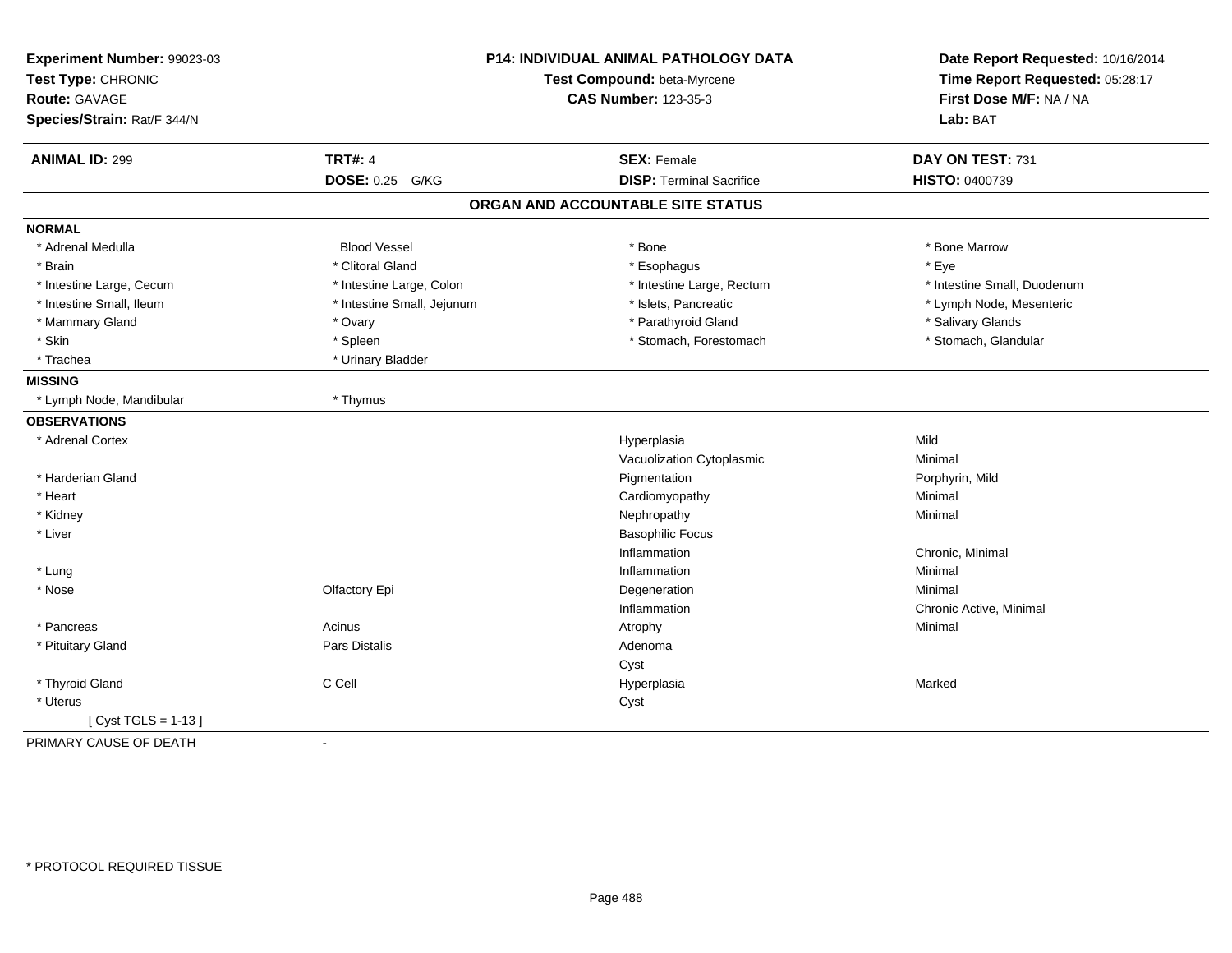| Experiment Number: 99023-03<br>Test Type: CHRONIC<br>Route: GAVAGE<br>Species/Strain: Rat/F 344/N |                               | <b>P14: INDIVIDUAL ANIMAL PATHOLOGY DATA</b><br>Test Compound: beta-Myrcene<br><b>CAS Number: 123-35-3</b> | Date Report Requested: 10/16/2014<br>Time Report Requested: 05:28:17<br>First Dose M/F: NA / NA<br>Lab: BAT |
|---------------------------------------------------------------------------------------------------|-------------------------------|------------------------------------------------------------------------------------------------------------|-------------------------------------------------------------------------------------------------------------|
| <b>ANIMAL ID: 300</b>                                                                             | <b>TRT#: 4</b>                | <b>SEX: Female</b>                                                                                         | DAY ON TEST: 581                                                                                            |
|                                                                                                   | DOSE: 0.25 G/KG               | <b>DISP: Natural Death</b>                                                                                 | <b>HISTO: 0400740</b>                                                                                       |
|                                                                                                   |                               | ORGAN AND ACCOUNTABLE SITE STATUS                                                                          |                                                                                                             |
| <b>NORMAL</b>                                                                                     |                               |                                                                                                            |                                                                                                             |
| * Adrenal Cortex                                                                                  | * Adrenal Medulla             | <b>Blood Vessel</b>                                                                                        | * Bone                                                                                                      |
| * Bone Marrow                                                                                     | * Clitoral Gland              | * Esophagus                                                                                                | * Eye                                                                                                       |
| * Heart                                                                                           | * Intestine Large, Cecum      | * Intestine Large, Colon                                                                                   | * Intestine Large, Rectum                                                                                   |
| * Intestine Small, Duodenum                                                                       | * Intestine Small, Ileum      | * Intestine Small, Jejunum                                                                                 | * Islets, Pancreatic                                                                                        |
| * Lung                                                                                            | * Lymph Node, Mesenteric      | * Mammary Gland                                                                                            | * Nose                                                                                                      |
| * Ovary                                                                                           | * Pancreas                    | * Pituitary Gland                                                                                          | * Skin                                                                                                      |
| * Stomach, Forestomach                                                                            | * Stomach, Glandular          | * Trachea                                                                                                  | * Urinary Bladder                                                                                           |
| * Uterus                                                                                          |                               |                                                                                                            |                                                                                                             |
| <b>MISSING</b>                                                                                    |                               |                                                                                                            |                                                                                                             |
| * Lymph Node, Mandibular                                                                          | * Parathyroid Gland           | * Salivary Glands                                                                                          | * Thyroid Gland                                                                                             |
| <b>OBSERVATIONS</b>                                                                               |                               |                                                                                                            |                                                                                                             |
| * Brain                                                                                           |                               | Leukemia Mononuclear                                                                                       |                                                                                                             |
| * Eye                                                                                             |                               |                                                                                                            |                                                                                                             |
| Note: One eye was missing                                                                         |                               |                                                                                                            |                                                                                                             |
| * Harderian Gland                                                                                 |                               | Pigmentation                                                                                               | Porphyrin, Marked                                                                                           |
| Note: One Harderian gland was missing                                                             |                               |                                                                                                            |                                                                                                             |
| * Kidney                                                                                          |                               | Leukemia Mononuclear                                                                                       |                                                                                                             |
| * Liver                                                                                           |                               | Leukemia Mononuclear                                                                                       |                                                                                                             |
| * Spleen                                                                                          |                               | Leukemia Mononuclear                                                                                       |                                                                                                             |
| [ Leukemia Mononuclear TGLS = 1-5 ]                                                               |                               |                                                                                                            |                                                                                                             |
| * Thymus                                                                                          |                               | Atrophy                                                                                                    | Marked                                                                                                      |
| PRIMARY CAUSE OF DEATH                                                                            | - Spleen Leukemia Mononuclear |                                                                                                            |                                                                                                             |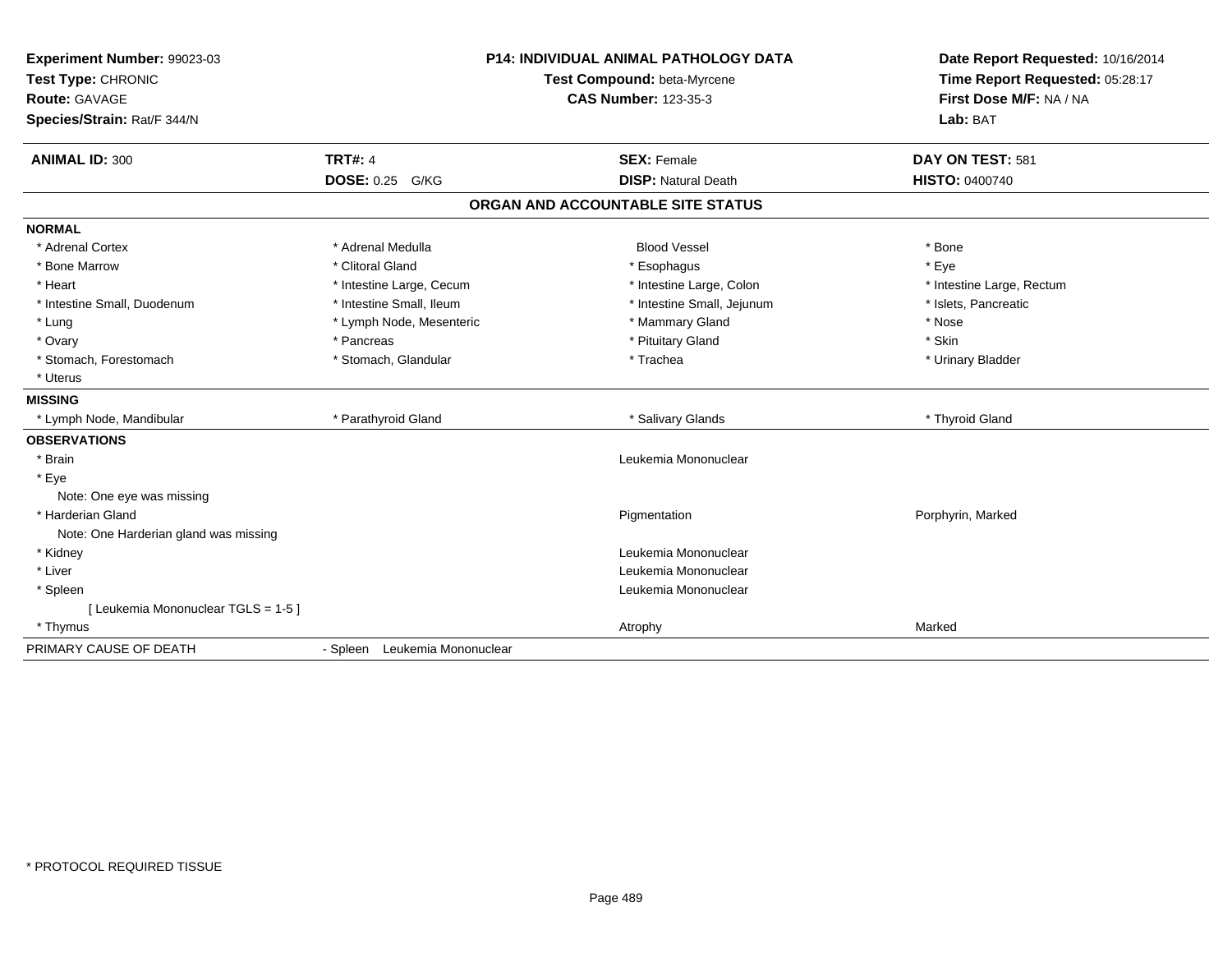| Experiment Number: 99023-03<br>Test Type: CHRONIC<br>Route: GAVAGE<br>Species/Strain: Rat/F 344/N | <b>P14: INDIVIDUAL ANIMAL PATHOLOGY DATA</b><br>Test Compound: beta-Myrcene<br><b>CAS Number: 123-35-3</b> |                                   | Date Report Requested: 10/16/2014<br>Time Report Requested: 05:28:17<br>First Dose M/F: NA / NA<br>Lab: BAT |  |
|---------------------------------------------------------------------------------------------------|------------------------------------------------------------------------------------------------------------|-----------------------------------|-------------------------------------------------------------------------------------------------------------|--|
| <b>ANIMAL ID: 301</b>                                                                             | <b>TRT#: 6</b>                                                                                             | <b>SEX: Female</b>                | DAY ON TEST: 592                                                                                            |  |
|                                                                                                   | <b>DOSE: 0.5</b><br>G/KG                                                                                   | <b>DISP: Natural Death</b>        | HISTO: 0400741                                                                                              |  |
|                                                                                                   |                                                                                                            | ORGAN AND ACCOUNTABLE SITE STATUS |                                                                                                             |  |
| <b>NORMAL</b>                                                                                     |                                                                                                            |                                   |                                                                                                             |  |
| * Adrenal Cortex                                                                                  | * Adrenal Medulla                                                                                          | <b>Blood Vessel</b>               | * Bone                                                                                                      |  |
| * Bone Marrow                                                                                     | * Brain                                                                                                    | * Esophagus                       | * Eye                                                                                                       |  |
| * Heart                                                                                           | * Intestine Large, Cecum                                                                                   | * Intestine Large, Colon          | * Intestine Large, Rectum                                                                                   |  |
| * Intestine Small, Duodenum                                                                       | * Intestine Small, Ileum                                                                                   | * Intestine Small, Jejunum        | * Islets, Pancreatic                                                                                        |  |
| * Lymph Node, Mesenteric                                                                          | * Mammary Gland                                                                                            | * Ovary                           | * Pancreas                                                                                                  |  |
| * Parathyroid Gland                                                                               | * Salivary Glands                                                                                          | * Skin                            | * Spleen                                                                                                    |  |
| * Stomach, Forestomach                                                                            | * Thyroid Gland                                                                                            | * Trachea                         | * Urinary Bladder                                                                                           |  |
| * Uterus                                                                                          |                                                                                                            |                                   |                                                                                                             |  |
| <b>MISSING</b>                                                                                    |                                                                                                            |                                   |                                                                                                             |  |
| * Lymph Node, Mandibular                                                                          |                                                                                                            |                                   |                                                                                                             |  |
| <b>OBSERVATIONS</b>                                                                               |                                                                                                            |                                   |                                                                                                             |  |
| * Clitoral Gland                                                                                  |                                                                                                            | Hyperplasia                       | Minimal                                                                                                     |  |
| * Harderian Gland                                                                                 |                                                                                                            | Pigmentation                      | Porphyrin, Mild                                                                                             |  |
| * Kidney                                                                                          |                                                                                                            | Nephropathy                       | Minimal                                                                                                     |  |
| * Liver                                                                                           |                                                                                                            | <b>Basophilic Focus</b>           |                                                                                                             |  |
|                                                                                                   |                                                                                                            | Inflammation                      | Chronic, Minimal                                                                                            |  |
| * Lung                                                                                            |                                                                                                            | Inflammation                      | Minimal                                                                                                     |  |
| * Nose                                                                                            | Olfactory Epi                                                                                              | Degeneration                      | Minimal                                                                                                     |  |
|                                                                                                   |                                                                                                            | Inflammation                      | Chronic Active, Minimal                                                                                     |  |
| * Pituitary Gland                                                                                 | Pars Intermed                                                                                              | Adenoma                           |                                                                                                             |  |
|                                                                                                   |                                                                                                            | Angiectasis                       | Mild                                                                                                        |  |
| * Stomach, Glandular                                                                              | Epithelium                                                                                                 | Ectasia                           | Minimal                                                                                                     |  |
| * Thymus                                                                                          |                                                                                                            | Atrophy                           | Moderate                                                                                                    |  |
|                                                                                                   | <b>Epithel Cell</b>                                                                                        | Hyperplasia                       | Mild                                                                                                        |  |
| PRIMARY CAUSE OF DEATH                                                                            | - UNCERTAIN                                                                                                |                                   |                                                                                                             |  |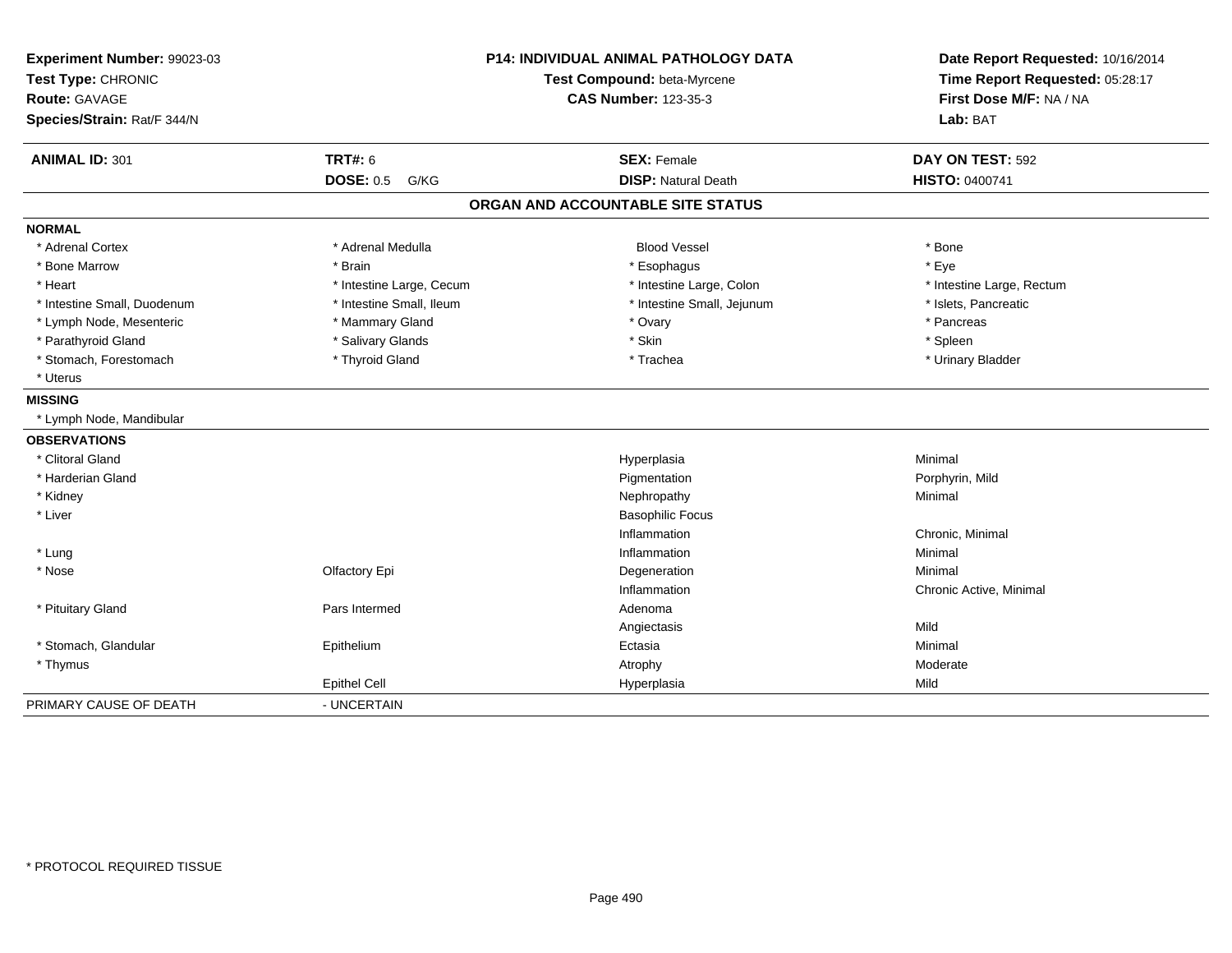| Experiment Number: 99023-03<br>Test Type: CHRONIC<br>Route: GAVAGE<br>Species/Strain: Rat/F 344/N | P14: INDIVIDUAL ANIMAL PATHOLOGY DATA<br>Test Compound: beta-Myrcene<br><b>CAS Number: 123-35-3</b> |                                   | Date Report Requested: 10/16/2014<br>Time Report Requested: 05:28:17<br>First Dose M/F: NA / NA<br>Lab: BAT |
|---------------------------------------------------------------------------------------------------|-----------------------------------------------------------------------------------------------------|-----------------------------------|-------------------------------------------------------------------------------------------------------------|
| <b>ANIMAL ID: 302</b>                                                                             | <b>TRT#: 6</b>                                                                                      | <b>SEX: Female</b>                | DAY ON TEST: 556                                                                                            |
|                                                                                                   | <b>DOSE: 0.5</b><br>G/KG                                                                            | <b>DISP: Natural Death</b>        | <b>HISTO: 0400742</b>                                                                                       |
|                                                                                                   |                                                                                                     | ORGAN AND ACCOUNTABLE SITE STATUS |                                                                                                             |
| <b>NORMAL</b>                                                                                     |                                                                                                     |                                   |                                                                                                             |
| <b>Blood Vessel</b>                                                                               | * Bone                                                                                              | * Brain                           | * Clitoral Gland                                                                                            |
| * Esophagus                                                                                       | * Eye                                                                                               | * Intestine Large, Cecum          | * Intestine Large, Colon                                                                                    |
| * Intestine Large, Rectum                                                                         | * Intestine Small, Duodenum                                                                         | * Intestine Small. Ileum          | * Intestine Small, Jejunum                                                                                  |
| * Islets, Pancreatic                                                                              | * Lymph Node, Mesenteric                                                                            | * Mammary Gland                   | * Ovary                                                                                                     |
| * Pancreas                                                                                        | * Parathyroid Gland                                                                                 | * Pituitary Gland                 | * Salivary Glands                                                                                           |
| * Skin                                                                                            | * Stomach, Forestomach                                                                              | * Thyroid Gland                   | * Trachea                                                                                                   |
| * Urinary Bladder                                                                                 | * Uterus                                                                                            |                                   |                                                                                                             |
| <b>MISSING</b>                                                                                    |                                                                                                     |                                   |                                                                                                             |
| * Lymph Node, Mandibular                                                                          |                                                                                                     |                                   |                                                                                                             |
| <b>OBSERVATIONS</b>                                                                               |                                                                                                     |                                   |                                                                                                             |
| * Adrenal Cortex                                                                                  |                                                                                                     | Vacuolization Cytoplasmic         | Moderate                                                                                                    |
| * Adrenal Medulla                                                                                 |                                                                                                     | Hyperplasia                       | Minimal                                                                                                     |
| * Bone Marrow                                                                                     |                                                                                                     | Hyperplasia                       | Mild                                                                                                        |
| * Harderian Gland                                                                                 |                                                                                                     | Pigmentation                      | Porphyrin, Moderate                                                                                         |
| * Heart                                                                                           | Atrium                                                                                              | Thrombosis                        | Moderate                                                                                                    |
| * Kidney                                                                                          |                                                                                                     | Nephropathy                       | Minimal                                                                                                     |
| * Liver                                                                                           | Centrilobular                                                                                       | Degeneration                      | Moderate                                                                                                    |
| [Degeneration TGLS = 3-6+7]                                                                       |                                                                                                     |                                   |                                                                                                             |
| * Lung                                                                                            |                                                                                                     | Inflammation                      | Mild                                                                                                        |
| * Nose                                                                                            | Olfactory Epi                                                                                       | Degeneration                      | Minimal                                                                                                     |
| * Spleen                                                                                          |                                                                                                     | Hematopoietic Cell Proliferation  | Moderate                                                                                                    |
|                                                                                                   |                                                                                                     | Infarct                           | Moderate                                                                                                    |
| [Infarct TGLS = $1,2-5+13$ ]                                                                      |                                                                                                     |                                   |                                                                                                             |
| * Stomach, Glandular                                                                              | Epithelium                                                                                          | Ectasia                           | Minimal                                                                                                     |
| * Thymus                                                                                          |                                                                                                     | Atrophy                           | Marked                                                                                                      |
| PRIMARY CAUSE OF DEATH                                                                            | - Heart Atrium Thrombosis                                                                           |                                   |                                                                                                             |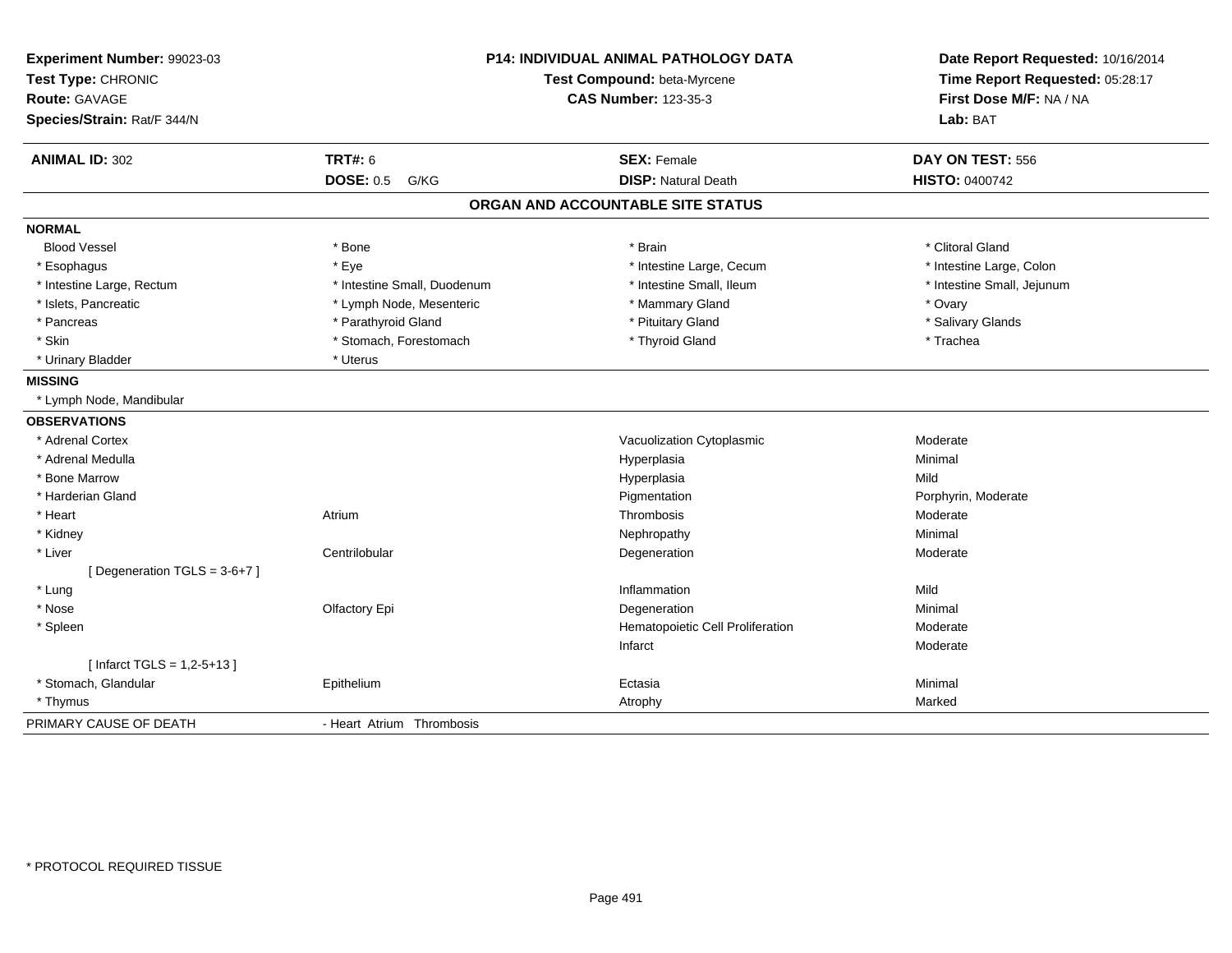| Experiment Number: 99023-03<br>Test Type: CHRONIC<br><b>Route: GAVAGE</b> |                            | <b>P14: INDIVIDUAL ANIMAL PATHOLOGY DATA</b><br>Test Compound: beta-Myrcene<br><b>CAS Number: 123-35-3</b> | Date Report Requested: 10/16/2014<br>Time Report Requested: 05:28:17<br>First Dose M/F: NA / NA |
|---------------------------------------------------------------------------|----------------------------|------------------------------------------------------------------------------------------------------------|-------------------------------------------------------------------------------------------------|
| Species/Strain: Rat/F 344/N                                               |                            |                                                                                                            | Lab: BAT                                                                                        |
| <b>ANIMAL ID: 303</b>                                                     | <b>TRT#: 6</b>             | <b>SEX: Female</b>                                                                                         | DAY ON TEST: 732                                                                                |
|                                                                           | <b>DOSE: 0.5</b><br>G/KG   | <b>DISP: Terminal Sacrifice</b>                                                                            | <b>HISTO: 0400743</b>                                                                           |
|                                                                           |                            | ORGAN AND ACCOUNTABLE SITE STATUS                                                                          |                                                                                                 |
| <b>NORMAL</b>                                                             |                            |                                                                                                            |                                                                                                 |
| * Adrenal Medulla                                                         | <b>Blood Vessel</b>        | * Bone                                                                                                     | * Bone Marrow                                                                                   |
| * Brain                                                                   | * Clitoral Gland           | * Esophagus                                                                                                | * Eye                                                                                           |
| * Intestine Large, Cecum                                                  | * Intestine Large, Colon   | * Intestine Large, Rectum                                                                                  | * Intestine Small, Duodenum                                                                     |
| * Intestine Small, Ileum                                                  | * Intestine Small, Jejunum | * Islets, Pancreatic                                                                                       | * Lymph Node, Mesenteric                                                                        |
| * Mammary Gland                                                           | * Ovary                    | * Pancreas                                                                                                 | * Pituitary Gland                                                                               |
| * Salivary Glands                                                         | * Skin                     | * Spleen                                                                                                   | * Stomach, Forestomach                                                                          |
| * Trachea                                                                 | * Urinary Bladder          | * Uterus                                                                                                   |                                                                                                 |
| <b>MISSING</b>                                                            |                            |                                                                                                            |                                                                                                 |
| * Lymph Node, Mandibular                                                  | * Parathyroid Gland        |                                                                                                            |                                                                                                 |
| <b>OBSERVATIONS</b>                                                       |                            |                                                                                                            |                                                                                                 |
| * Adrenal Cortex                                                          |                            | Hyperplasia                                                                                                | Mild                                                                                            |
| * Harderian Gland                                                         |                            | Pigmentation                                                                                               | Porphyrin, Mild                                                                                 |
| * Heart                                                                   |                            | Cardiomyopathy                                                                                             | Minimal                                                                                         |
| * Kidney                                                                  | <b>Transit Epithe</b>      | Hyperplasia                                                                                                | Minimal                                                                                         |
|                                                                           |                            | Nephropathy                                                                                                | Mild                                                                                            |
|                                                                           | <b>Renal Tubule</b>        | Nephrosis                                                                                                  | Minimal                                                                                         |
| * Liver                                                                   |                            | <b>Basophilic Focus</b>                                                                                    |                                                                                                 |
|                                                                           | <b>Bile Duct</b>           | Hyperplasia                                                                                                | Minimal                                                                                         |
|                                                                           |                            | Inflammation                                                                                               | Chronic, Minimal                                                                                |
| * Lung                                                                    |                            | Inflammation                                                                                               | Minimal                                                                                         |
| * Nose                                                                    | Olfactory Epi              | Degeneration                                                                                               | Minimal                                                                                         |
|                                                                           |                            | Inflammation                                                                                               | Chronic Active, Mild                                                                            |
| * Stomach, Glandular                                                      | Epithelium                 | Ectasia                                                                                                    | Mild                                                                                            |
| * Thymus                                                                  |                            | Atrophy                                                                                                    | Marked                                                                                          |
| * Thyroid Gland                                                           | Follicle                   | Carcinoma                                                                                                  |                                                                                                 |
| [ Carcinoma TGLS = 1-8 ]                                                  |                            |                                                                                                            |                                                                                                 |
| PRIMARY CAUSE OF DEATH                                                    | $\sim$                     |                                                                                                            |                                                                                                 |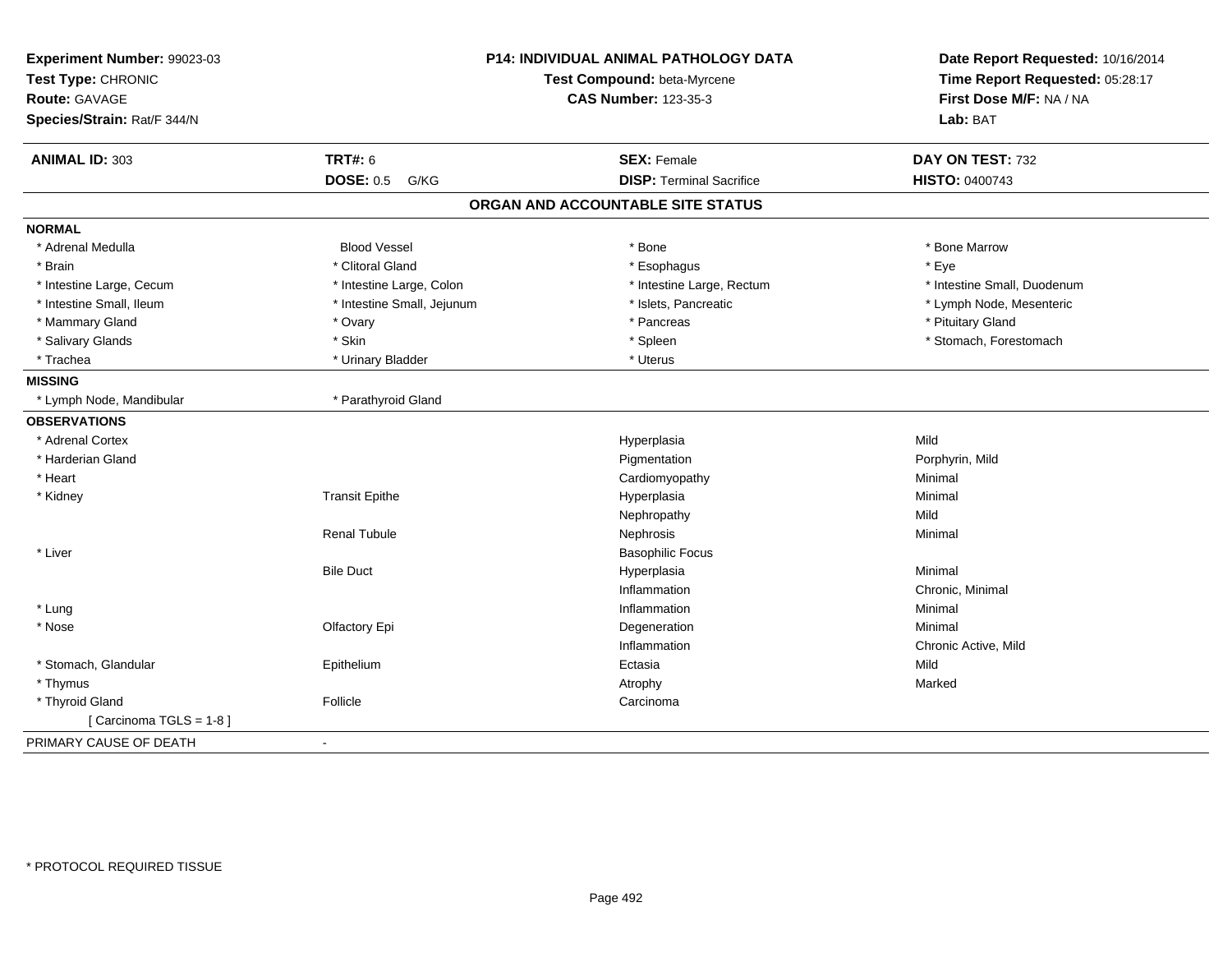| <b>P14: INDIVIDUAL ANIMAL PATHOLOGY DATA</b><br>Experiment Number: 99023-03<br>Test Compound: beta-Myrcene<br>Test Type: CHRONIC<br><b>CAS Number: 123-35-3</b><br>Route: GAVAGE<br>Species/Strain: Rat/F 344/N |                                                                                                                  |                                   | Date Report Requested: 10/16/2014<br>Time Report Requested: 05:28:17<br>First Dose M/F: NA / NA<br>Lab: BAT |
|-----------------------------------------------------------------------------------------------------------------------------------------------------------------------------------------------------------------|------------------------------------------------------------------------------------------------------------------|-----------------------------------|-------------------------------------------------------------------------------------------------------------|
| <b>ANIMAL ID: 304</b>                                                                                                                                                                                           | <b>TRT#: 6</b>                                                                                                   | <b>SEX: Female</b>                | DAY ON TEST: 731                                                                                            |
|                                                                                                                                                                                                                 | <b>DOSE: 0.5</b><br>G/KG                                                                                         | <b>DISP: Terminal Sacrifice</b>   | <b>HISTO: 0400744</b>                                                                                       |
|                                                                                                                                                                                                                 |                                                                                                                  | ORGAN AND ACCOUNTABLE SITE STATUS |                                                                                                             |
| <b>NORMAL</b>                                                                                                                                                                                                   |                                                                                                                  |                                   |                                                                                                             |
| * Adrenal Cortex                                                                                                                                                                                                | * Adrenal Medulla                                                                                                | <b>Blood Vessel</b>               | * Bone                                                                                                      |
| * Bone Marrow                                                                                                                                                                                                   | * Brain                                                                                                          | * Esophagus                       | * Eye                                                                                                       |
| * Heart                                                                                                                                                                                                         | * Intestine Large, Cecum                                                                                         | * Intestine Large, Colon          | * Intestine Large, Rectum                                                                                   |
| * Intestine Small, Duodenum                                                                                                                                                                                     | * Intestine Small, Ileum                                                                                         | * Intestine Small, Jejunum        | * Islets, Pancreatic                                                                                        |
| * Lymph Node, Mesenteric                                                                                                                                                                                        | * Mammary Gland                                                                                                  | * Ovary                           | * Pancreas                                                                                                  |
| * Parathyroid Gland                                                                                                                                                                                             | * Pituitary Gland                                                                                                | * Salivary Glands                 | * Spleen                                                                                                    |
| * Stomach, Forestomach                                                                                                                                                                                          | * Stomach, Glandular                                                                                             | * Trachea                         | * Urinary Bladder                                                                                           |
| <b>MISSING</b>                                                                                                                                                                                                  |                                                                                                                  |                                   |                                                                                                             |
| * Lymph Node, Mandibular                                                                                                                                                                                        |                                                                                                                  |                                   |                                                                                                             |
| <b>OBSERVATIONS</b>                                                                                                                                                                                             |                                                                                                                  |                                   |                                                                                                             |
| * Clitoral Gland                                                                                                                                                                                                |                                                                                                                  | Inflammation                      | Chronic, Minimal                                                                                            |
| * Harderian Gland                                                                                                                                                                                               |                                                                                                                  | Pigmentation                      | Porphyrin, Mild                                                                                             |
| * Kidney                                                                                                                                                                                                        | <b>Transit Epithe</b>                                                                                            | Hyperplasia                       | Minimal                                                                                                     |
|                                                                                                                                                                                                                 |                                                                                                                  | Nephropathy                       | Minimal                                                                                                     |
| * Liver                                                                                                                                                                                                         |                                                                                                                  | <b>Eosinophilic Focus</b>         |                                                                                                             |
|                                                                                                                                                                                                                 |                                                                                                                  | Inflammation                      | Chronic, Minimal                                                                                            |
| * Lung                                                                                                                                                                                                          |                                                                                                                  | Inflammation                      | Minimal                                                                                                     |
| * Nose                                                                                                                                                                                                          | Olfactory Epi                                                                                                    | Degeneration                      | Minimal                                                                                                     |
| * Skin                                                                                                                                                                                                          | <b>Subcut Tiss</b>                                                                                               | Lipoma                            |                                                                                                             |
| [ Lipoma TGLS = $1-14$ ]                                                                                                                                                                                        | Note: The mammary gland mass identified at necropsy was examined microscopically and diagnosed as a dermal tumor |                                   |                                                                                                             |
| * Thymus                                                                                                                                                                                                        |                                                                                                                  | Atrophy                           | Moderate                                                                                                    |
| * Thyroid Gland                                                                                                                                                                                                 | C Cell                                                                                                           | Hyperplasia                       | Minimal                                                                                                     |
| * Uterus                                                                                                                                                                                                        |                                                                                                                  | <b>Dilatation</b>                 | Mild                                                                                                        |
|                                                                                                                                                                                                                 |                                                                                                                  | Polyp Stromal                     |                                                                                                             |
| [Polyp Stromal TGLS = 2-13]                                                                                                                                                                                     |                                                                                                                  |                                   |                                                                                                             |
| PRIMARY CAUSE OF DEATH                                                                                                                                                                                          | $\blacksquare$                                                                                                   |                                   |                                                                                                             |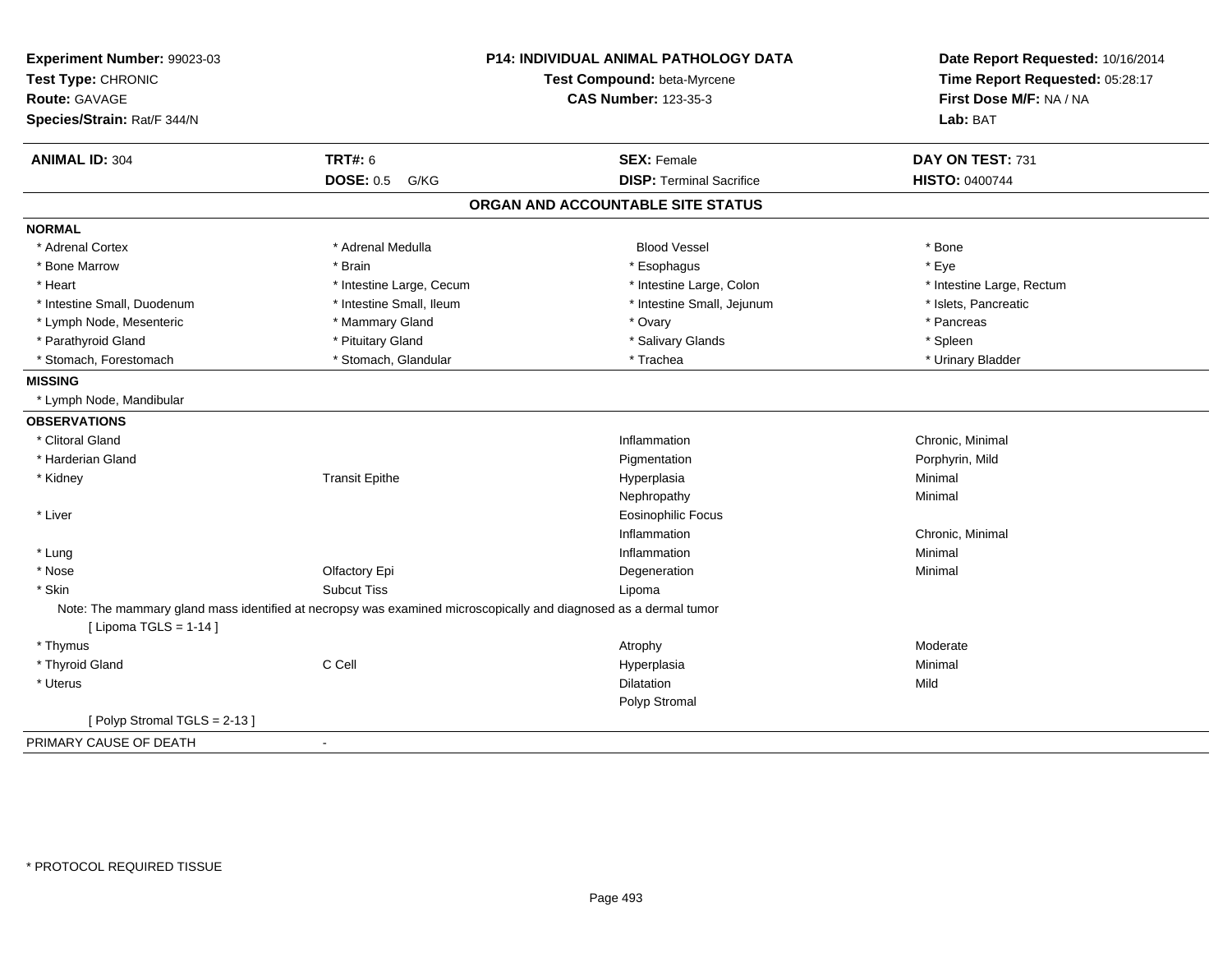| Experiment Number: 99023-03<br>Test Type: CHRONIC<br><b>Route: GAVAGE</b> |                            | <b>P14: INDIVIDUAL ANIMAL PATHOLOGY DATA</b><br>Test Compound: beta-Myrcene<br><b>CAS Number: 123-35-3</b> | Date Report Requested: 10/16/2014<br>Time Report Requested: 05:28:17<br>First Dose M/F: NA / NA |  |
|---------------------------------------------------------------------------|----------------------------|------------------------------------------------------------------------------------------------------------|-------------------------------------------------------------------------------------------------|--|
| Species/Strain: Rat/F 344/N                                               |                            |                                                                                                            | Lab: BAT                                                                                        |  |
| <b>ANIMAL ID: 305</b>                                                     | <b>TRT#: 6</b>             | <b>SEX: Female</b>                                                                                         | DAY ON TEST: 730                                                                                |  |
|                                                                           | <b>DOSE: 0.5</b><br>G/KG   | <b>DISP: Terminal Sacrifice</b>                                                                            | HISTO: 0400745                                                                                  |  |
|                                                                           |                            | ORGAN AND ACCOUNTABLE SITE STATUS                                                                          |                                                                                                 |  |
| <b>NORMAL</b>                                                             |                            |                                                                                                            |                                                                                                 |  |
| * Adrenal Medulla                                                         | <b>Blood Vessel</b>        | * Bone                                                                                                     | * Bone Marrow                                                                                   |  |
| * Brain                                                                   | * Esophagus                | * Eye                                                                                                      | * Heart                                                                                         |  |
| * Intestine Large, Cecum                                                  | * Intestine Large, Colon   | * Intestine Large, Rectum                                                                                  | * Intestine Small, Duodenum                                                                     |  |
| * Intestine Small, Ileum                                                  | * Intestine Small, Jejunum | * Islets, Pancreatic                                                                                       | * Lymph Node, Mesenteric                                                                        |  |
| * Ovary                                                                   | * Pancreas                 | * Parathyroid Gland                                                                                        | * Salivary Glands                                                                               |  |
| * Skin                                                                    | * Spleen                   | * Stomach, Forestomach                                                                                     | * Trachea                                                                                       |  |
| * Urinary Bladder                                                         |                            |                                                                                                            |                                                                                                 |  |
| <b>MISSING</b>                                                            |                            |                                                                                                            |                                                                                                 |  |
| * Lymph Node, Mandibular                                                  |                            |                                                                                                            |                                                                                                 |  |
| <b>OBSERVATIONS</b>                                                       |                            |                                                                                                            |                                                                                                 |  |
| * Adrenal Cortex                                                          |                            | Hyperplasia                                                                                                | Minimal                                                                                         |  |
| * Clitoral Gland                                                          |                            | Adenoma                                                                                                    |                                                                                                 |  |
|                                                                           |                            | Inflammation                                                                                               | Chronic, Minimal                                                                                |  |
| [Adenoma TGLS = $1-12$ ]                                                  |                            |                                                                                                            |                                                                                                 |  |
| * Harderian Gland                                                         |                            | Pigmentation                                                                                               | Porphyrin, Mild                                                                                 |  |
| * Kidney                                                                  | <b>Transit Epithe</b>      | Hyperplasia                                                                                                | Minimal                                                                                         |  |
|                                                                           |                            | Nephropathy                                                                                                | Mild                                                                                            |  |
| * Liver                                                                   |                            | <b>Basophilic Focus</b>                                                                                    |                                                                                                 |  |
|                                                                           |                            | Hepatodiaphragmatic Nodule                                                                                 |                                                                                                 |  |
|                                                                           |                            | Inflammation                                                                                               | Chronic, Minimal                                                                                |  |
| [Basophilic Focus TGLS = 5-16]                                            |                            |                                                                                                            |                                                                                                 |  |
| [ Hepatodiaphragmatic Nodule TGLS = 6-15 ]                                |                            |                                                                                                            |                                                                                                 |  |
| * Lung                                                                    |                            | Inflammation                                                                                               | Minimal                                                                                         |  |
| * Mammary Gland                                                           |                            | Fibroadenoma                                                                                               | Multiple                                                                                        |  |
| [Fibroadenoma TGLS = $2,3-13+14$ ]                                        |                            |                                                                                                            |                                                                                                 |  |
| * Nose                                                                    | Olfactory Epi              | Degeneration                                                                                               | Minimal                                                                                         |  |
|                                                                           |                            | Inflammation                                                                                               | Chronic Active, Minimal                                                                         |  |
| * Pituitary Gland                                                         | <b>Pars Distalis</b>       | Hyperplasia                                                                                                | Minimal                                                                                         |  |
| * Stomach, Glandular                                                      | Epithelium                 | Ectasia                                                                                                    | Minimal                                                                                         |  |
| * Thymus                                                                  |                            | Atrophy                                                                                                    | Moderate                                                                                        |  |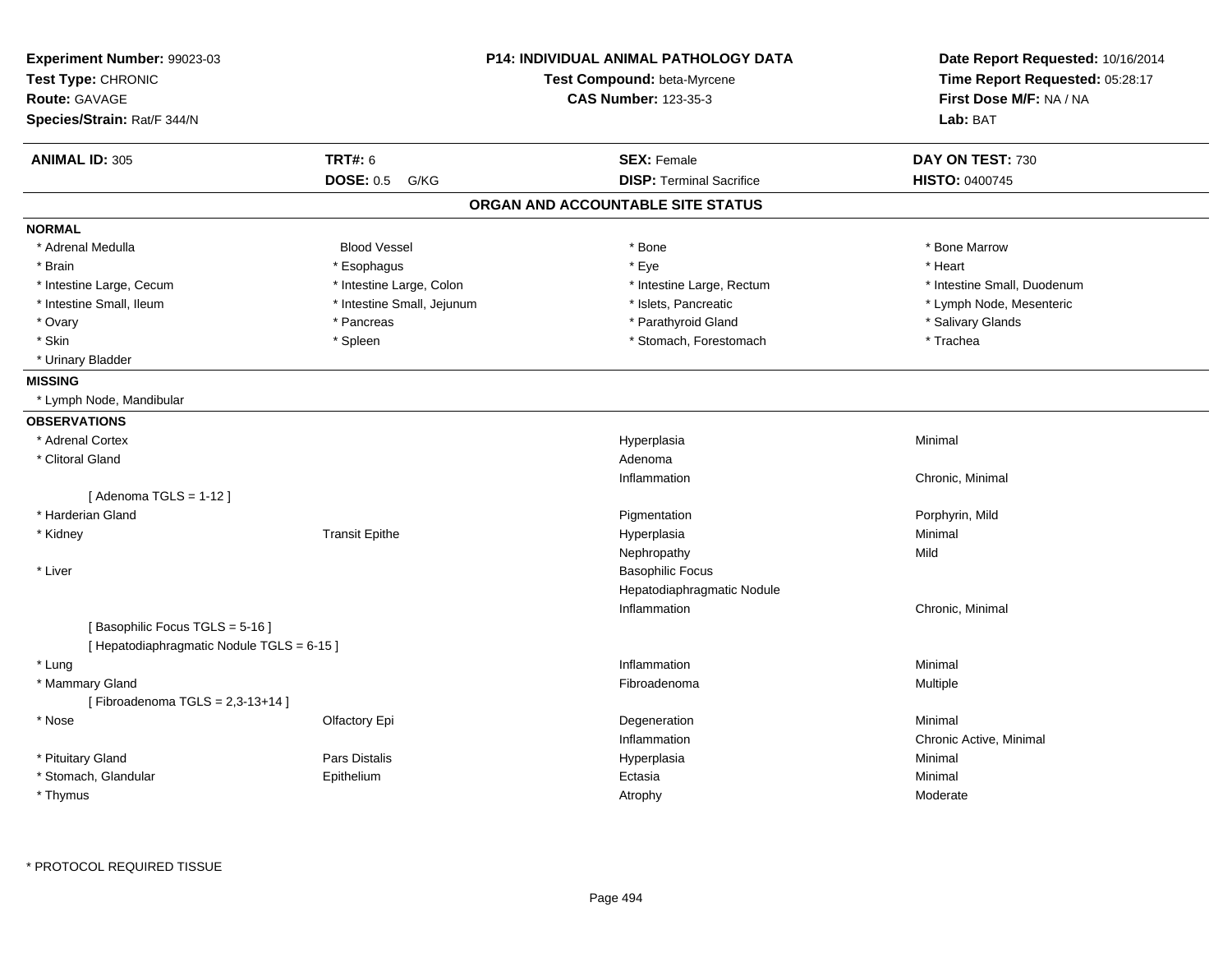| Experiment Number: 99023-03<br>Test Type: CHRONIC<br><b>Route: GAVAGE</b><br>Species/Strain: Rat/F 344/N |                          | <b>P14: INDIVIDUAL ANIMAL PATHOLOGY DATA</b> | Date Report Requested: 10/16/2014<br>Time Report Requested: 05:28:17 |
|----------------------------------------------------------------------------------------------------------|--------------------------|----------------------------------------------|----------------------------------------------------------------------|
|                                                                                                          |                          | Test Compound: beta-Myrcene                  |                                                                      |
|                                                                                                          |                          | <b>CAS Number: 123-35-3</b>                  | First Dose M/F: NA / NA                                              |
|                                                                                                          |                          |                                              | Lab: BAT                                                             |
| <b>ANIMAL ID: 305</b>                                                                                    | <b>TRT#:</b> 6           | <b>SEX: Female</b>                           | DAY ON TEST: 730                                                     |
|                                                                                                          | <b>DOSE: 0.5</b><br>G/KG | <b>DISP:</b> Terminal Sacrifice              | <b>HISTO: 0400745</b>                                                |
|                                                                                                          |                          | ORGAN AND ACCOUNTABLE SITE STATUS            |                                                                      |
| * Thyroid Gland                                                                                          | C Cell                   | Hyperplasia                                  | Minimal                                                              |
| * Uterus                                                                                                 |                          | Polyp Stromal                                | Multiple                                                             |
| [ Polyp Stromal TGLS = $4-15$ ]                                                                          |                          |                                              |                                                                      |
| PRIMARY CAUSE OF DEATH                                                                                   |                          |                                              |                                                                      |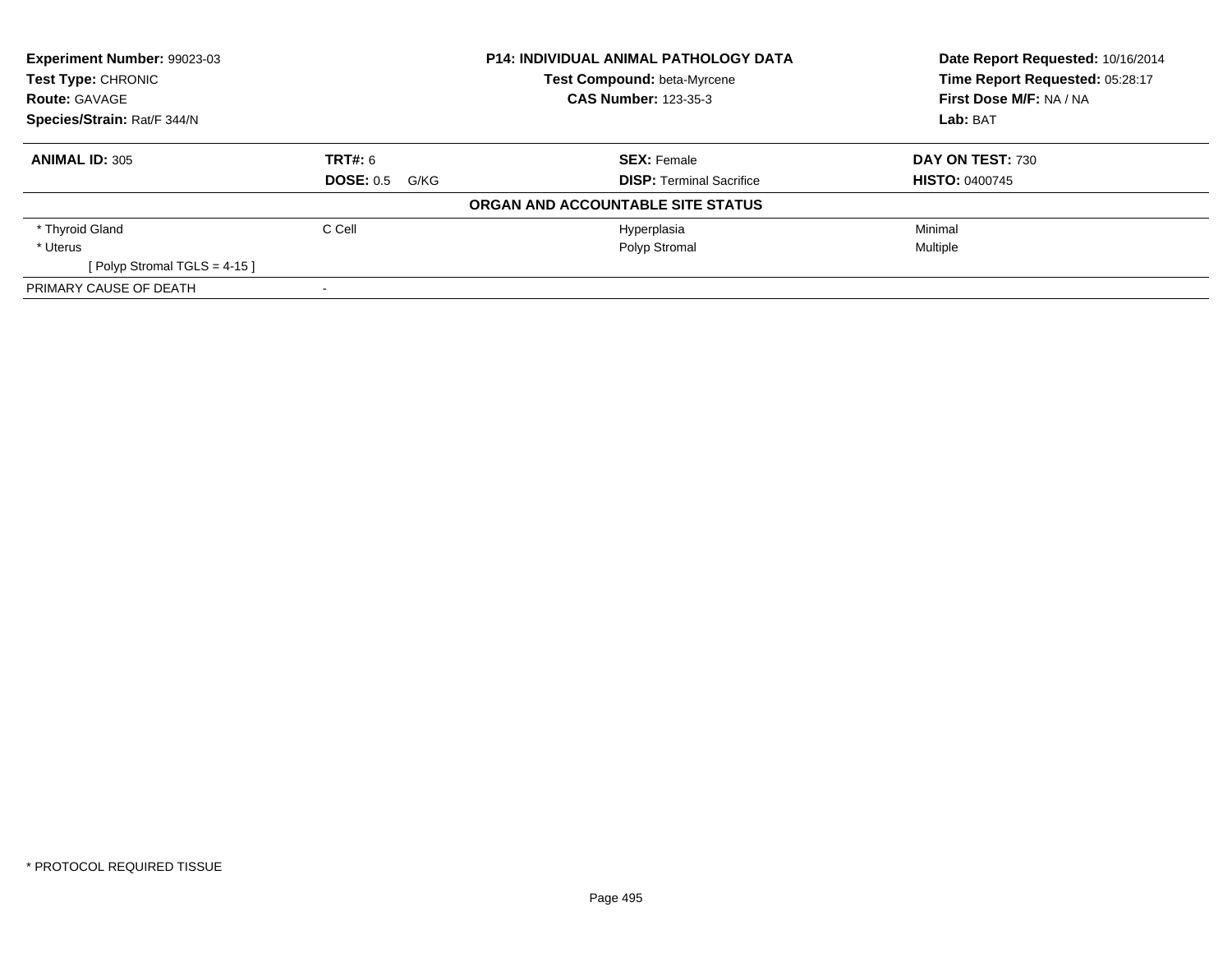| Experiment Number: 99023-03<br>Test Type: CHRONIC<br>Route: GAVAGE<br>Species/Strain: Rat/F 344/N |                             | P14: INDIVIDUAL ANIMAL PATHOLOGY DATA<br>Test Compound: beta-Myrcene<br><b>CAS Number: 123-35-3</b> | Date Report Requested: 10/16/2014<br>Time Report Requested: 05:28:17<br>First Dose M/F: NA / NA<br>Lab: BAT |  |
|---------------------------------------------------------------------------------------------------|-----------------------------|-----------------------------------------------------------------------------------------------------|-------------------------------------------------------------------------------------------------------------|--|
| <b>ANIMAL ID: 306</b>                                                                             | <b>TRT#: 6</b>              | <b>SEX: Female</b>                                                                                  | DAY ON TEST: 730                                                                                            |  |
|                                                                                                   | <b>DOSE: 0.5</b><br>G/KG    | <b>DISP: Terminal Sacrifice</b>                                                                     | <b>HISTO: 0400746</b>                                                                                       |  |
|                                                                                                   |                             | ORGAN AND ACCOUNTABLE SITE STATUS                                                                   |                                                                                                             |  |
| <b>NORMAL</b>                                                                                     |                             |                                                                                                     |                                                                                                             |  |
| * Adrenal Cortex                                                                                  | <b>Blood Vessel</b>         | * Bone                                                                                              | * Bone Marrow                                                                                               |  |
| * Brain                                                                                           | * Esophagus                 | * Eye                                                                                               | * Intestine Large, Cecum                                                                                    |  |
| * Intestine Large, Colon                                                                          | * Intestine Small, Duodenum | * Intestine Small, Ileum                                                                            | * Intestine Small, Jejunum                                                                                  |  |
| * Islets, Pancreatic                                                                              | * Lymph Node, Mesenteric    | * Mammary Gland                                                                                     | * Ovary                                                                                                     |  |
| * Parathyroid Gland                                                                               | * Pituitary Gland           | * Salivary Glands                                                                                   | * Skin                                                                                                      |  |
| * Spleen                                                                                          | * Stomach, Forestomach      | * Trachea                                                                                           | * Urinary Bladder                                                                                           |  |
| * Uterus                                                                                          |                             |                                                                                                     |                                                                                                             |  |
| <b>MISSING</b>                                                                                    |                             |                                                                                                     |                                                                                                             |  |
| * Lymph Node, Mandibular                                                                          |                             |                                                                                                     |                                                                                                             |  |
| <b>OBSERVATIONS</b>                                                                               |                             |                                                                                                     |                                                                                                             |  |
| * Adrenal Medulla                                                                                 |                             | Hyperplasia                                                                                         | Mild                                                                                                        |  |
| * Clitoral Gland                                                                                  |                             | Inflammation                                                                                        | Chronic, Minimal                                                                                            |  |
| * Harderian Gland                                                                                 |                             | Pigmentation                                                                                        | Porphyrin, Mild                                                                                             |  |
| * Heart                                                                                           |                             | Cardiomyopathy                                                                                      | Minimal                                                                                                     |  |
| * Intestine Large, Rectum                                                                         |                             | Parasite Metazoan                                                                                   | Minimal                                                                                                     |  |
| * Kidney                                                                                          | <b>Renal Tubule</b>         | Nephrosis                                                                                           | Minimal                                                                                                     |  |
| * Liver                                                                                           |                             | <b>Basophilic Focus</b>                                                                             |                                                                                                             |  |
|                                                                                                   |                             | Inflammation                                                                                        | Chronic, Minimal                                                                                            |  |
| * Lung                                                                                            | Alveolar Epith              | Hyperplasia                                                                                         | Minimal                                                                                                     |  |
|                                                                                                   |                             | Inflammation                                                                                        | Minimal                                                                                                     |  |
| * Nose                                                                                            | Olfactory Epi               | Degeneration                                                                                        | Minimal                                                                                                     |  |
| * Pancreas                                                                                        | Acinus                      | Atrophy                                                                                             | Minimal                                                                                                     |  |
| * Stomach, Glandular                                                                              | Epithelium                  | Ectasia                                                                                             | Mild                                                                                                        |  |
| * Thymus                                                                                          |                             | Atrophy                                                                                             | Marked                                                                                                      |  |
| * Thyroid Gland                                                                                   | Follicle                    | Hyperplasia                                                                                         | Minimal                                                                                                     |  |
| PRIMARY CAUSE OF DEATH                                                                            | $\sim$                      |                                                                                                     |                                                                                                             |  |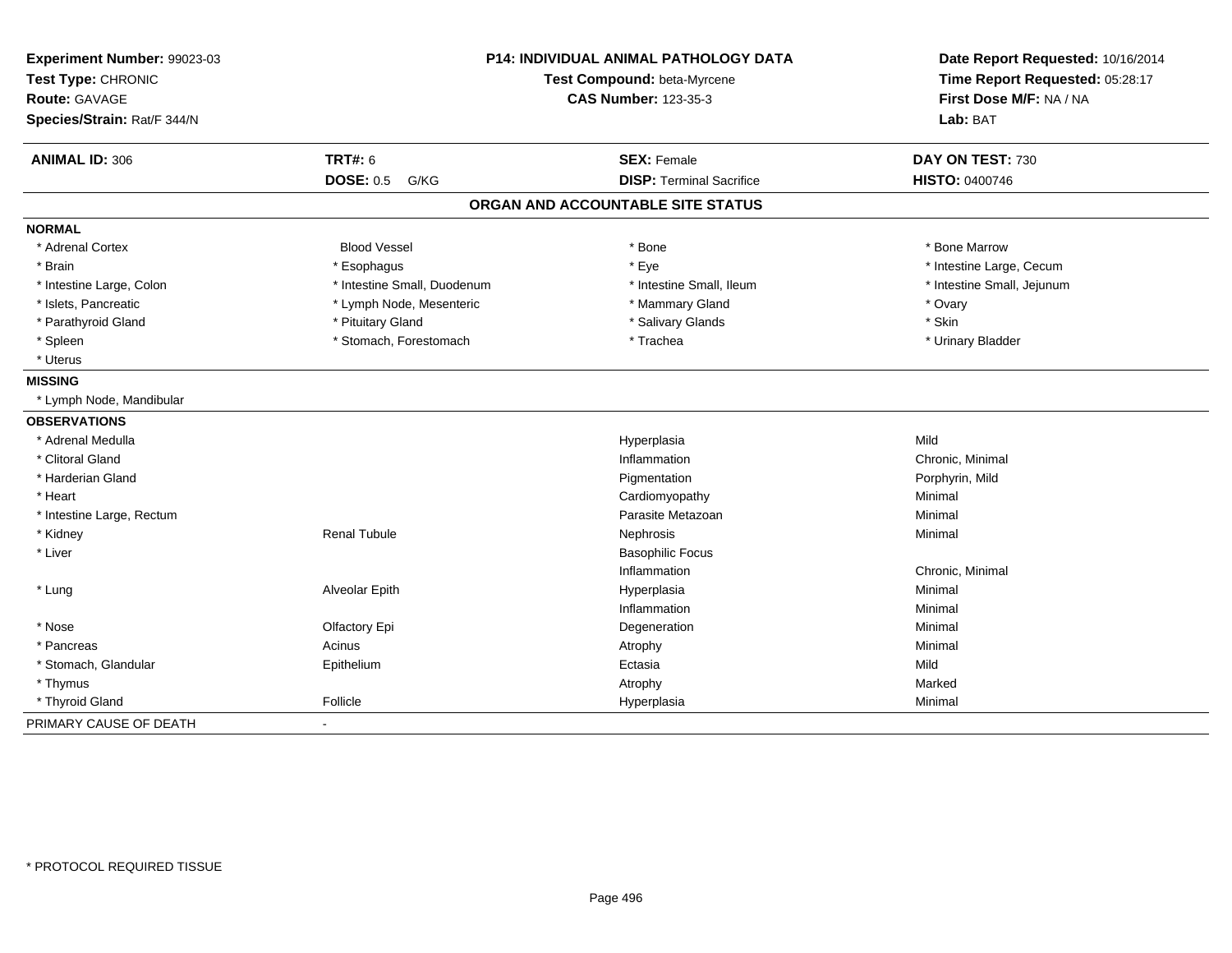| Experiment Number: 99023-03<br>Test Type: CHRONIC<br><b>Route: GAVAGE</b><br>Species/Strain: Rat/F 344/N |                             | P14: INDIVIDUAL ANIMAL PATHOLOGY DATA<br>Test Compound: beta-Myrcene<br><b>CAS Number: 123-35-3</b> | Date Report Requested: 10/16/2014<br>Time Report Requested: 05:28:17<br>First Dose M/F: NA / NA<br>Lab: BAT |  |
|----------------------------------------------------------------------------------------------------------|-----------------------------|-----------------------------------------------------------------------------------------------------|-------------------------------------------------------------------------------------------------------------|--|
| <b>ANIMAL ID: 307</b>                                                                                    | <b>TRT#: 6</b>              | <b>SEX: Female</b>                                                                                  | DAY ON TEST: 731                                                                                            |  |
|                                                                                                          | <b>DOSE: 0.5</b><br>G/KG    | <b>DISP: Terminal Sacrifice</b>                                                                     | <b>HISTO: 0400747</b>                                                                                       |  |
|                                                                                                          |                             | ORGAN AND ACCOUNTABLE SITE STATUS                                                                   |                                                                                                             |  |
| <b>NORMAL</b>                                                                                            |                             |                                                                                                     |                                                                                                             |  |
| * Adrenal Cortex                                                                                         | * Adrenal Medulla           | <b>Blood Vessel</b>                                                                                 | * Bone                                                                                                      |  |
| * Bone Marrow                                                                                            | * Brain                     | * Clitoral Gland                                                                                    | * Esophagus                                                                                                 |  |
| * Eye                                                                                                    | * Heart                     | * Intestine Large, Cecum                                                                            | * Intestine Large, Colon                                                                                    |  |
| * Intestine Large, Rectum                                                                                | * Intestine Small, Duodenum | * Intestine Small, Ileum                                                                            | * Intestine Small, Jejunum                                                                                  |  |
| * Islets, Pancreatic                                                                                     | * Lymph Node, Mesenteric    | * Nose                                                                                              | * Ovary                                                                                                     |  |
| * Parathyroid Gland                                                                                      | * Salivary Glands           | * Skin                                                                                              | * Spleen                                                                                                    |  |
| * Stomach, Forestomach                                                                                   | * Trachea                   | * Urinary Bladder                                                                                   |                                                                                                             |  |
| <b>MISSING</b>                                                                                           |                             |                                                                                                     |                                                                                                             |  |
| * Lymph Node, Mandibular                                                                                 |                             |                                                                                                     |                                                                                                             |  |
| <b>OBSERVATIONS</b>                                                                                      |                             |                                                                                                     |                                                                                                             |  |
| * Harderian Gland                                                                                        |                             | Pigmentation                                                                                        | Porphyrin, Mild                                                                                             |  |
| * Kidney                                                                                                 |                             | Nephropathy                                                                                         | Minimal                                                                                                     |  |
| * Liver                                                                                                  |                             | <b>Eosinophilic Focus</b>                                                                           |                                                                                                             |  |
|                                                                                                          | <b>Bile Duct</b>            | Hyperplasia                                                                                         | Minimal                                                                                                     |  |
|                                                                                                          |                             | Inflammation                                                                                        | Chronic, Minimal                                                                                            |  |
|                                                                                                          |                             | <b>Mixed Cell Focus</b>                                                                             |                                                                                                             |  |
| * Lung                                                                                                   |                             | Inflammation                                                                                        | Minimal                                                                                                     |  |
| * Mammary Gland                                                                                          |                             | Fibroadenoma                                                                                        |                                                                                                             |  |
| [Fibroadenoma TGLS = 1-13]                                                                               |                             |                                                                                                     |                                                                                                             |  |
| * Pancreas                                                                                               | Acinus                      | Atrophy                                                                                             | Minimal                                                                                                     |  |
| * Pituitary Gland                                                                                        | Pars Distalis               | Adenoma                                                                                             |                                                                                                             |  |
|                                                                                                          |                             | Angiectasis                                                                                         | Mild                                                                                                        |  |
|                                                                                                          | <b>Pars Distalis</b>        | Hyperplasia                                                                                         | Mild                                                                                                        |  |
| [Adenoma TGLS = $3-15$ ]                                                                                 |                             |                                                                                                     |                                                                                                             |  |
| * Stomach, Glandular                                                                                     | Epithelium                  | Ectasia                                                                                             | Minimal                                                                                                     |  |
| * Thymus                                                                                                 |                             | Atrophy                                                                                             | Marked                                                                                                      |  |
| * Thyroid Gland                                                                                          | C Cell                      | Hyperplasia                                                                                         | Minimal                                                                                                     |  |
| * Uterus                                                                                                 |                             | Cyst                                                                                                |                                                                                                             |  |
|                                                                                                          | Endometrium                 | Hyperplasia                                                                                         | Cystic, Minimal                                                                                             |  |
| [Cyst TGLS = $2-14$ ]                                                                                    |                             |                                                                                                     |                                                                                                             |  |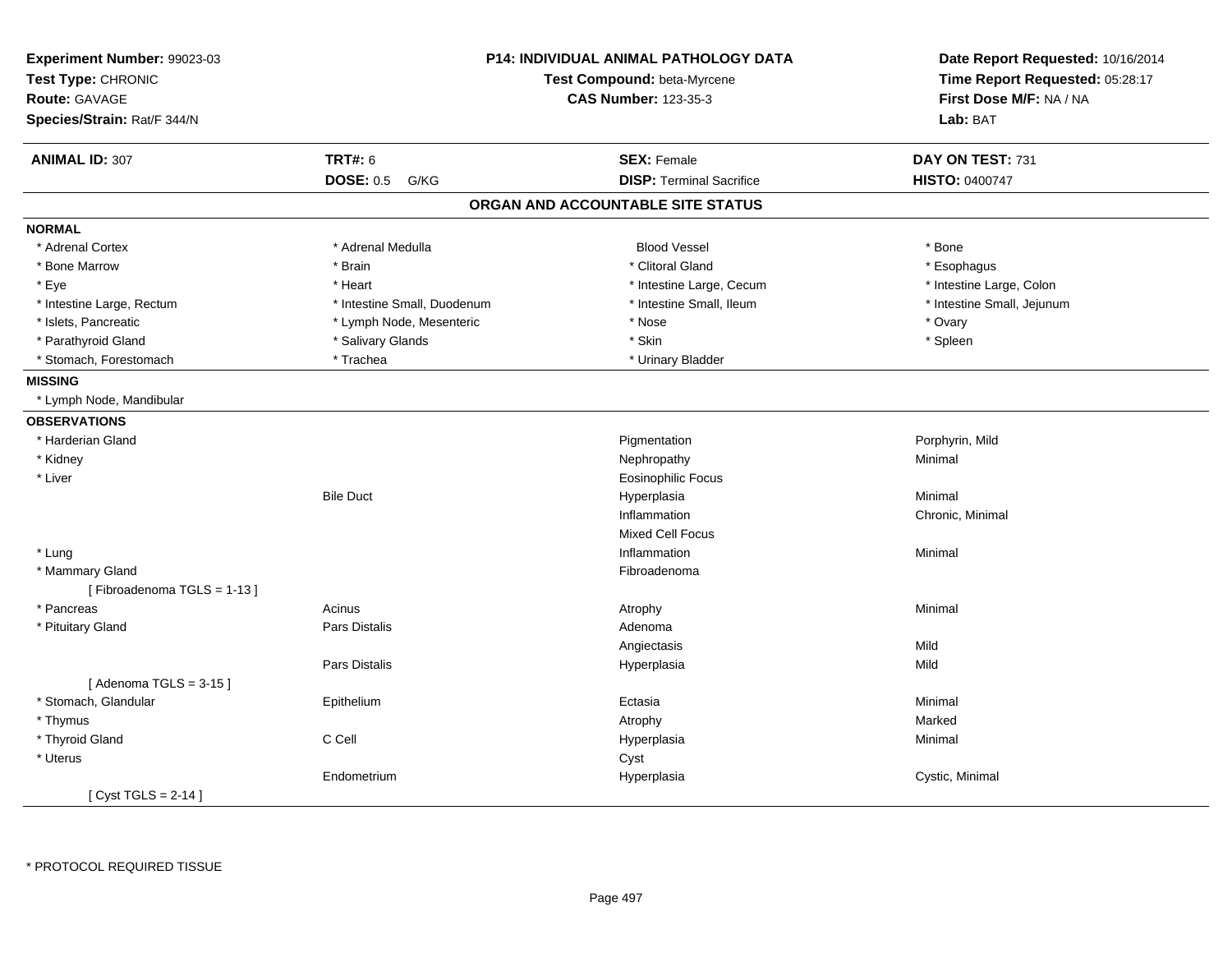| Experiment Number: 99023-03                       |                          | <b>P14: INDIVIDUAL ANIMAL PATHOLOGY DATA</b> | Date Report Requested: 10/16/2014 |  |
|---------------------------------------------------|--------------------------|----------------------------------------------|-----------------------------------|--|
| <b>Test Type: CHRONIC</b><br><b>Route: GAVAGE</b> |                          | Test Compound: beta-Myrcene                  | Time Report Requested: 05:28:17   |  |
|                                                   |                          | <b>CAS Number: 123-35-3</b>                  | First Dose M/F: NA / NA           |  |
| Species/Strain: Rat/F 344/N                       |                          |                                              | Lab: BAT                          |  |
| <b>ANIMAL ID: 307</b>                             | <b>TRT#:</b> 6           | <b>SEX: Female</b>                           | DAY ON TEST: 731                  |  |
|                                                   | <b>DOSE: 0.5</b><br>G/KG | <b>DISP: Terminal Sacrifice</b>              | <b>HISTO: 0400747</b>             |  |
|                                                   |                          | ORGAN AND ACCOUNTABLE SITE STATUS            |                                   |  |
| PRIMARY CAUSE OF DEATH                            |                          |                                              |                                   |  |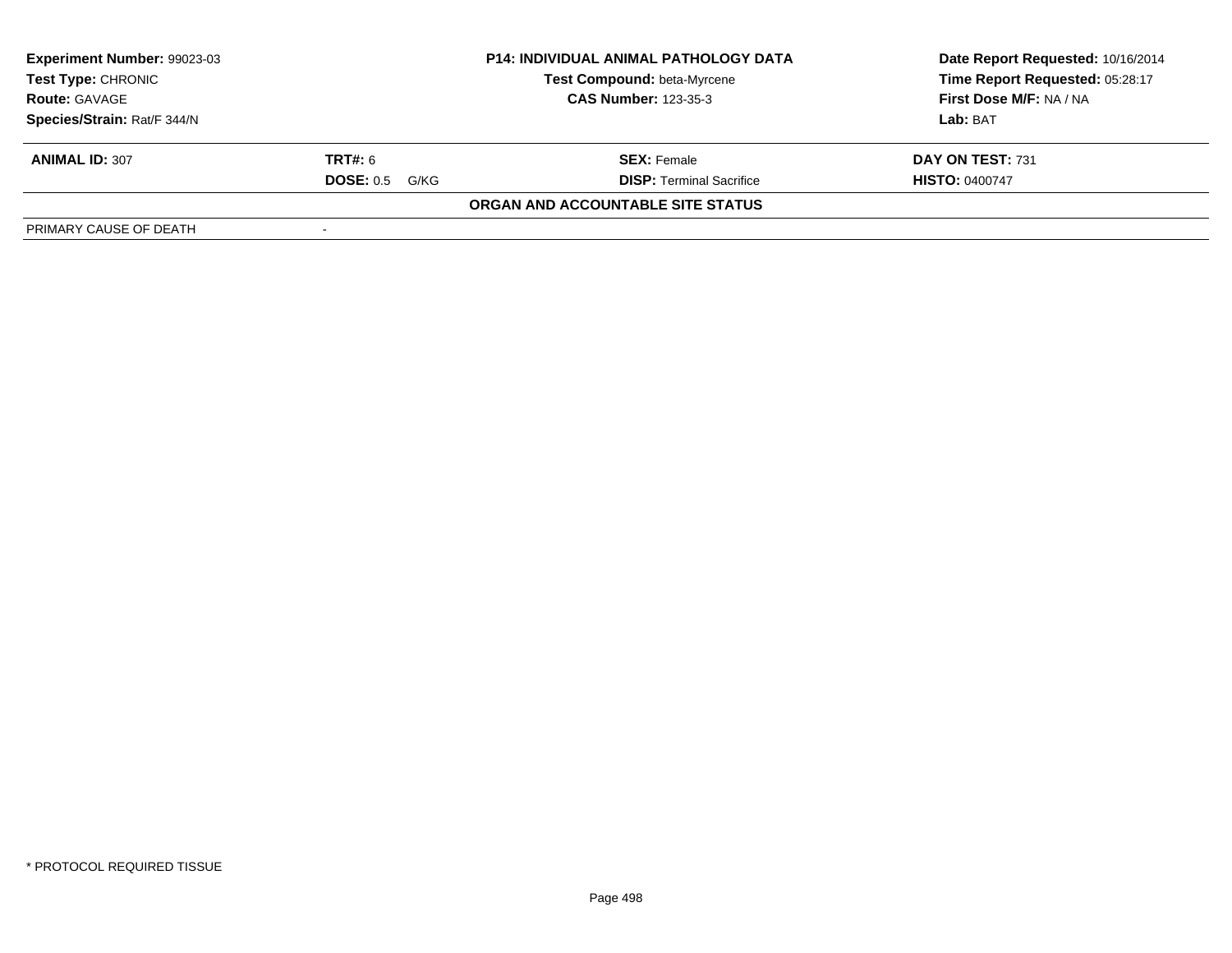| Experiment Number: 99023-03                               |                            | P14: INDIVIDUAL ANIMAL PATHOLOGY DATA | Date Report Requested: 10/16/2014                          |  |
|-----------------------------------------------------------|----------------------------|---------------------------------------|------------------------------------------------------------|--|
| Test Type: CHRONIC                                        |                            | Test Compound: beta-Myrcene           | Time Report Requested: 05:28:17<br>First Dose M/F: NA / NA |  |
| Route: GAVAGE                                             |                            | <b>CAS Number: 123-35-3</b>           |                                                            |  |
| Species/Strain: Rat/F 344/N                               |                            |                                       | Lab: BAT                                                   |  |
| <b>ANIMAL ID: 308</b>                                     | <b>TRT#: 6</b>             | <b>SEX: Female</b>                    | DAY ON TEST: 731                                           |  |
|                                                           | <b>DOSE: 0.5</b><br>G/KG   | <b>DISP: Terminal Sacrifice</b>       | HISTO: 0400748                                             |  |
|                                                           |                            | ORGAN AND ACCOUNTABLE SITE STATUS     |                                                            |  |
| <b>NORMAL</b>                                             |                            |                                       |                                                            |  |
| * Adrenal Cortex                                          | * Adrenal Medulla          | <b>Blood Vessel</b>                   | * Bone                                                     |  |
| * Bone Marrow                                             | * Brain                    | * Esophagus                           | * Eye                                                      |  |
| * Intestine Large, Cecum                                  | * Intestine Large, Colon   | * Intestine Large, Rectum             | * Intestine Small, Duodenum                                |  |
| * Intestine Small, Ileum                                  | * Intestine Small, Jejunum | * Islets, Pancreatic                  | * Lymph Node, Mesenteric                                   |  |
| * Ovary                                                   | * Parathyroid Gland        | * Salivary Glands                     | * Skin                                                     |  |
| * Spleen                                                  | * Stomach, Forestomach     | * Stomach, Glandular                  | * Thyroid Gland                                            |  |
| * Trachea                                                 | * Urinary Bladder          | * Uterus                              |                                                            |  |
| <b>MISSING</b>                                            |                            |                                       |                                                            |  |
| * Lymph Node, Mandibular                                  |                            |                                       |                                                            |  |
| <b>OBSERVATIONS</b>                                       |                            |                                       |                                                            |  |
| * Clitoral Gland                                          |                            | Hyperplasia                           | Moderate                                                   |  |
|                                                           |                            | Inflammation                          | Chronic, Mild                                              |  |
| [ Hyperplasia TGLS = 4-12 ]                               |                            |                                       |                                                            |  |
| * Harderian Gland                                         |                            | Pigmentation                          | Porphyrin, Mild                                            |  |
| * Heart                                                   |                            | Cardiomyopathy                        | Mild                                                       |  |
| * Kidney                                                  |                            | Nephropathy                           | Mild                                                       |  |
|                                                           | <b>Renal Tubule</b>        | Nephrosis                             | Minimal                                                    |  |
| * Liver                                                   |                            | <b>Basophilic Focus</b>               |                                                            |  |
|                                                           |                            | Inflammation                          | Chronic, Minimal                                           |  |
| * Lung                                                    |                            | Inflammation                          | Minimal                                                    |  |
| * Mammary Gland                                           |                            | Cyst                                  |                                                            |  |
|                                                           |                            | Fibroadenoma                          | Multiple                                                   |  |
| [ $Cyst TGLS = 3-15$ ]<br>[Fibroadenoma TGLS = 1,2-13+14] |                            |                                       |                                                            |  |
| * Nose                                                    | Olfactory Epi              | Degeneration                          | Minimal                                                    |  |
|                                                           |                            | Inflammation                          | Chronic Active, Minimal                                    |  |
| * Pancreas                                                | Acinus                     | Atrophy                               | Minimal                                                    |  |
| * Pituitary Gland                                         |                            | Cyst                                  |                                                            |  |
|                                                           | Pars Distalis              | Hyperplasia                           | Mild                                                       |  |
| * Thymus                                                  |                            | Atrophy                               | Marked                                                     |  |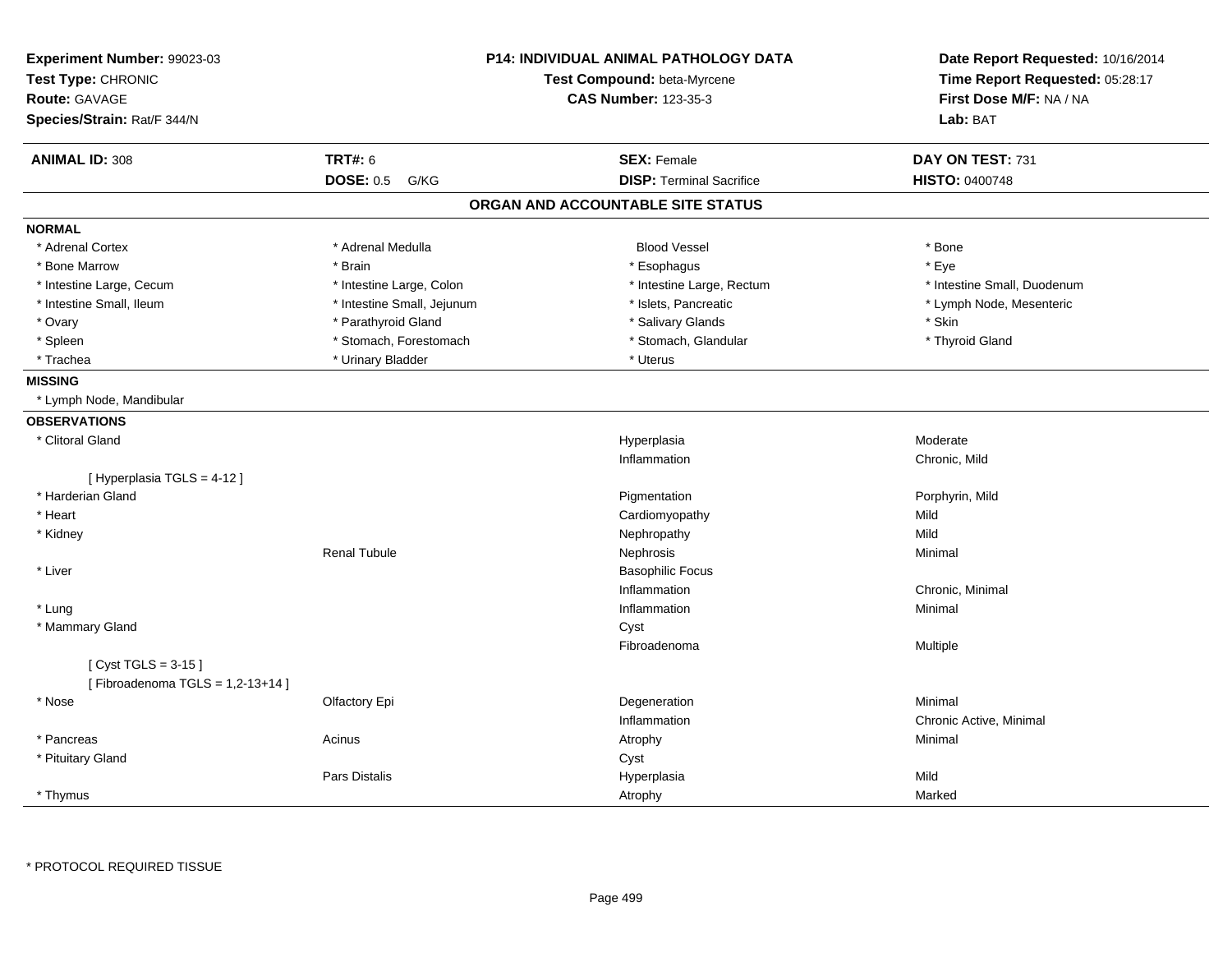| Experiment Number: 99023-03                       |                          | <b>P14: INDIVIDUAL ANIMAL PATHOLOGY DATA</b> | Date Report Requested: 10/16/2014 |  |
|---------------------------------------------------|--------------------------|----------------------------------------------|-----------------------------------|--|
| <b>Test Type: CHRONIC</b><br><b>Route: GAVAGE</b> |                          | Test Compound: beta-Myrcene                  | Time Report Requested: 05:28:17   |  |
|                                                   |                          | <b>CAS Number: 123-35-3</b>                  | First Dose M/F: NA / NA           |  |
| Species/Strain: Rat/F 344/N                       |                          |                                              | Lab: BAT                          |  |
| <b>ANIMAL ID: 308</b>                             | <b>TRT#:</b> 6           | <b>SEX: Female</b>                           | DAY ON TEST: 731                  |  |
|                                                   | <b>DOSE: 0.5</b><br>G/KG | <b>DISP: Terminal Sacrifice</b>              | <b>HISTO: 0400748</b>             |  |
|                                                   |                          | ORGAN AND ACCOUNTABLE SITE STATUS            |                                   |  |
| PRIMARY CAUSE OF DEATH                            |                          |                                              |                                   |  |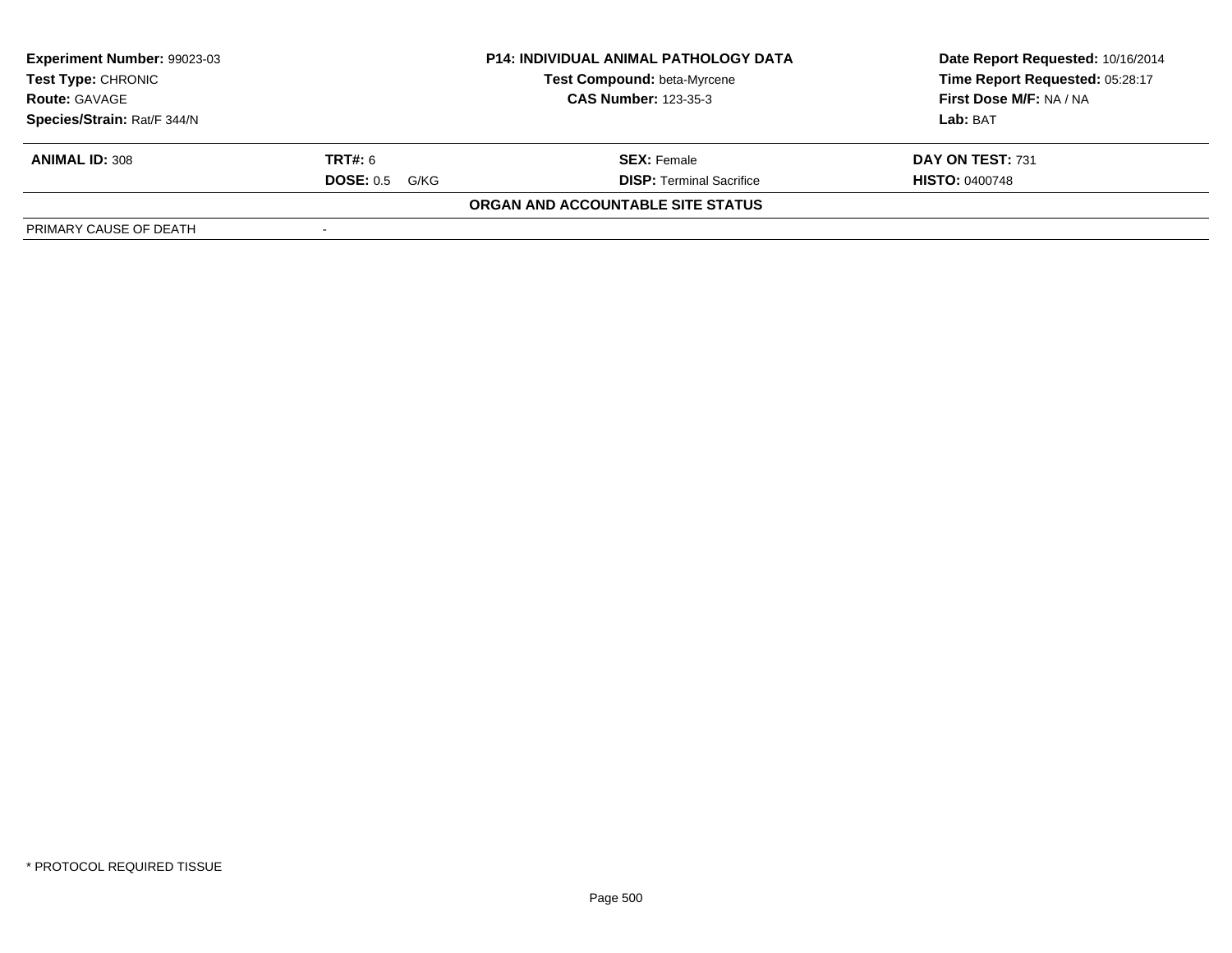| Experiment Number: 99023-03<br>Test Type: CHRONIC<br><b>Route: GAVAGE</b><br>Species/Strain: Rat/F 344/N | P14: INDIVIDUAL ANIMAL PATHOLOGY DATA<br>Test Compound: beta-Myrcene<br><b>CAS Number: 123-35-3</b> |                                   | Date Report Requested: 10/16/2014<br>Time Report Requested: 05:28:17<br>First Dose M/F: NA / NA<br>Lab: BAT |  |
|----------------------------------------------------------------------------------------------------------|-----------------------------------------------------------------------------------------------------|-----------------------------------|-------------------------------------------------------------------------------------------------------------|--|
| <b>ANIMAL ID: 309</b>                                                                                    | <b>TRT#: 6</b>                                                                                      | <b>SEX: Female</b>                | DAY ON TEST: 661                                                                                            |  |
|                                                                                                          | <b>DOSE: 0.5</b><br>G/KG                                                                            | <b>DISP: Natural Death</b>        | HISTO: 0400749                                                                                              |  |
|                                                                                                          |                                                                                                     | ORGAN AND ACCOUNTABLE SITE STATUS |                                                                                                             |  |
| <b>NORMAL</b>                                                                                            |                                                                                                     |                                   |                                                                                                             |  |
| * Adrenal Cortex                                                                                         | * Adrenal Medulla                                                                                   | <b>Blood Vessel</b>               | * Bone                                                                                                      |  |
| * Bone Marrow                                                                                            | * Esophagus                                                                                         | * Eye                             | * Intestine Large, Colon                                                                                    |  |
| * Intestine Small, Duodenum                                                                              | * Intestine Small, Jejunum                                                                          | * Islets, Pancreatic              | * Lymph Node, Mesenteric                                                                                    |  |
| * Mammary Gland                                                                                          | * Ovary                                                                                             | * Pancreas                        | * Parathyroid Gland                                                                                         |  |
| * Salivary Glands                                                                                        | * Skin                                                                                              | * Spleen                          | * Stomach, Forestomach                                                                                      |  |
| * Stomach, Glandular                                                                                     | * Thyroid Gland                                                                                     | * Trachea                         | * Urinary Bladder                                                                                           |  |
| * Uterus                                                                                                 |                                                                                                     |                                   |                                                                                                             |  |
| <b>MISSING</b>                                                                                           |                                                                                                     |                                   |                                                                                                             |  |
| * Intestine Large, Cecum                                                                                 | * Intestine Small, Ileum                                                                            | * Lymph Node, Mandibular          |                                                                                                             |  |
| <b>OBSERVATIONS</b>                                                                                      |                                                                                                     |                                   |                                                                                                             |  |
| * Brain                                                                                                  | Hypothalamus                                                                                        | Compression                       | Marked                                                                                                      |  |
|                                                                                                          |                                                                                                     | Hydrocephalus                     | Mild                                                                                                        |  |
| * Clitoral Gland                                                                                         |                                                                                                     | Inflammation                      | Chronic, Minimal                                                                                            |  |
| * Harderian Gland                                                                                        |                                                                                                     | Inflammation                      | Chronic, Minimal                                                                                            |  |
|                                                                                                          |                                                                                                     | Pigmentation                      | Porphyrin, Mild                                                                                             |  |
| * Heart                                                                                                  |                                                                                                     | Cardiomyopathy                    | Minimal                                                                                                     |  |
| * Intestine Large, Rectum                                                                                |                                                                                                     | Parasite Metazoan                 | Minimal                                                                                                     |  |
| * Kidney                                                                                                 | <b>Transit Epithe</b>                                                                               | Hyperplasia                       | Minimal                                                                                                     |  |
|                                                                                                          |                                                                                                     | Nephropathy                       | Mild                                                                                                        |  |
|                                                                                                          | <b>Renal Tubule</b>                                                                                 | Nephrosis                         | Minimal                                                                                                     |  |
| [Nephropathy TGLS = 2-5]                                                                                 |                                                                                                     |                                   |                                                                                                             |  |
| * Liver                                                                                                  |                                                                                                     | <b>Basophilic Focus</b>           |                                                                                                             |  |
|                                                                                                          |                                                                                                     | <b>Eosinophilic Focus</b>         |                                                                                                             |  |
|                                                                                                          |                                                                                                     | Fatty Change                      | Minimal                                                                                                     |  |
|                                                                                                          |                                                                                                     | Hepatodiaphragmatic Nodule        |                                                                                                             |  |
|                                                                                                          | <b>Bile Duct</b>                                                                                    | Hyperplasia                       | Mild                                                                                                        |  |
|                                                                                                          |                                                                                                     | Inflammation                      | Chronic, Minimal                                                                                            |  |
| [ Hepatodiaphragmatic Nodule TGLS = 1-13 ]                                                               |                                                                                                     |                                   |                                                                                                             |  |
| * Lung                                                                                                   |                                                                                                     | Inflammation                      | Minimal                                                                                                     |  |
| * Nose                                                                                                   | Olfactory Epi                                                                                       | Degeneration                      | Minimal                                                                                                     |  |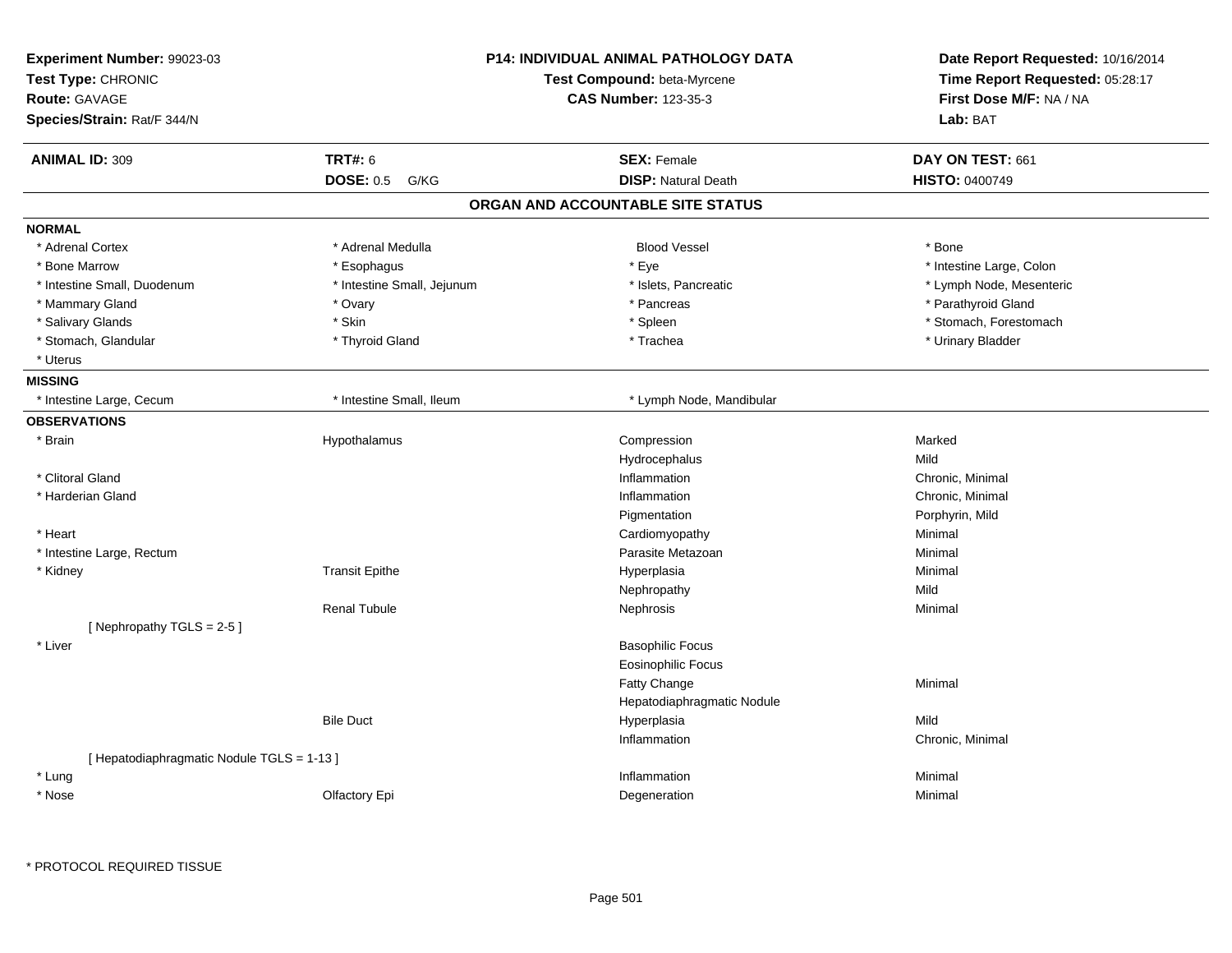| <b>Experiment Number: 99023-03</b><br>Test Type: CHRONIC<br><b>Route: GAVAGE</b> |                                         | <b>P14: INDIVIDUAL ANIMAL PATHOLOGY DATA</b><br>Test Compound: beta-Myrcene<br><b>CAS Number: 123-35-3</b> | Date Report Requested: 10/16/2014<br>Time Report Requested: 05:28:17<br>First Dose M/F: NA / NA |  |
|----------------------------------------------------------------------------------|-----------------------------------------|------------------------------------------------------------------------------------------------------------|-------------------------------------------------------------------------------------------------|--|
| Species/Strain: Rat/F 344/N                                                      |                                         |                                                                                                            | Lab: BAT                                                                                        |  |
| <b>ANIMAL ID: 309</b>                                                            | <b>TRT#:</b> 6                          | <b>SEX: Female</b>                                                                                         | DAY ON TEST: 661                                                                                |  |
|                                                                                  | <b>DOSE: 0.5</b><br>G/KG                | <b>DISP:</b> Natural Death                                                                                 | <b>HISTO: 0400749</b>                                                                           |  |
|                                                                                  |                                         | ORGAN AND ACCOUNTABLE SITE STATUS                                                                          |                                                                                                 |  |
| * Ovary<br>Note: One ovary was missing                                           |                                         |                                                                                                            |                                                                                                 |  |
| * Pituitary Gland                                                                | Pars Distalis                           | Adenoma                                                                                                    |                                                                                                 |  |
|                                                                                  |                                         | Angiectasis                                                                                                | Mild                                                                                            |  |
| [Adenoma TGLS = $3-8$ ]                                                          |                                         |                                                                                                            |                                                                                                 |  |
| * Thymus                                                                         |                                         | Atrophy                                                                                                    | Moderate                                                                                        |  |
| PRIMARY CAUSE OF DEATH                                                           | - Pituitary Gland Pars Distalis Adenoma |                                                                                                            |                                                                                                 |  |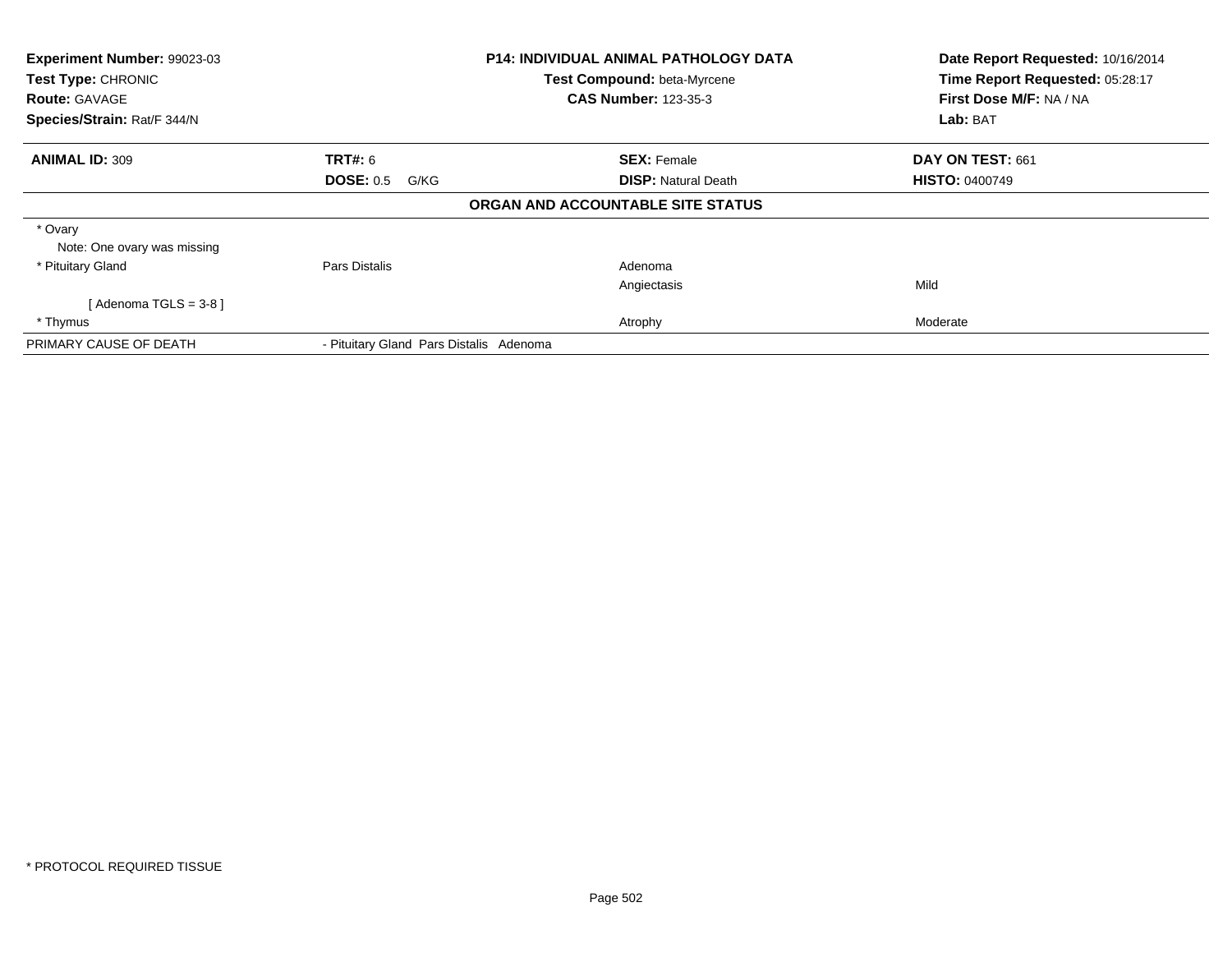| Experiment Number: 99023-03<br>Test Type: CHRONIC<br><b>Route: GAVAGE</b><br>Species/Strain: Rat/F 344/N | <b>P14: INDIVIDUAL ANIMAL PATHOLOGY DATA</b><br>Test Compound: beta-Myrcene<br><b>CAS Number: 123-35-3</b> |  | Date Report Requested: 10/16/2014<br>Time Report Requested: 05:28:17<br>First Dose M/F: NA / NA<br>Lab: BAT |                             |
|----------------------------------------------------------------------------------------------------------|------------------------------------------------------------------------------------------------------------|--|-------------------------------------------------------------------------------------------------------------|-----------------------------|
| <b>ANIMAL ID: 310</b>                                                                                    | <b>TRT#: 6</b>                                                                                             |  | <b>SEX: Female</b>                                                                                          | DAY ON TEST: 731            |
|                                                                                                          | <b>DOSE: 0.5</b><br>G/KG                                                                                   |  | <b>DISP: Terminal Sacrifice</b>                                                                             | <b>HISTO: 0400750</b>       |
|                                                                                                          |                                                                                                            |  | ORGAN AND ACCOUNTABLE SITE STATUS                                                                           |                             |
| <b>NORMAL</b>                                                                                            |                                                                                                            |  |                                                                                                             |                             |
| * Adrenal Medulla                                                                                        | <b>Blood Vessel</b>                                                                                        |  | * Bone                                                                                                      | * Bone Marrow               |
| * Brain                                                                                                  | * Esophagus                                                                                                |  | * Eye                                                                                                       | * Heart                     |
| * Intestine Large, Cecum                                                                                 | * Intestine Large, Colon                                                                                   |  | * Intestine Large, Rectum                                                                                   | * Intestine Small, Duodenum |
| * Intestine Small, Ileum                                                                                 | * Intestine Small, Jejunum                                                                                 |  | * Islets, Pancreatic                                                                                        | * Lymph Node, Mesenteric    |
| * Mammary Gland                                                                                          | * Ovary                                                                                                    |  | * Parathyroid Gland                                                                                         | * Salivary Glands           |
| * Skin                                                                                                   | * Spleen                                                                                                   |  | * Stomach, Forestomach                                                                                      | * Trachea                   |
| * Urinary Bladder                                                                                        |                                                                                                            |  |                                                                                                             |                             |
| <b>MISSING</b>                                                                                           |                                                                                                            |  |                                                                                                             |                             |
| * Lymph Node, Mandibular                                                                                 |                                                                                                            |  |                                                                                                             |                             |
| <b>OBSERVATIONS</b>                                                                                      |                                                                                                            |  |                                                                                                             |                             |
| * Adrenal Cortex                                                                                         |                                                                                                            |  | Hyperplasia                                                                                                 | Minimal                     |
|                                                                                                          |                                                                                                            |  | Vacuolization Cytoplasmic                                                                                   | Minimal                     |
| * Clitoral Gland                                                                                         |                                                                                                            |  | Inflammation                                                                                                | Chronic, Mild               |
| * Harderian Gland                                                                                        |                                                                                                            |  | Inflammation                                                                                                | Chronic, Minimal            |
|                                                                                                          |                                                                                                            |  | Pigmentation                                                                                                | Porphyrin, Mild             |
| * Kidney                                                                                                 |                                                                                                            |  | Nephropathy                                                                                                 | Minimal                     |
|                                                                                                          | <b>Renal Tubule</b>                                                                                        |  | Nephrosis                                                                                                   | Minimal                     |
| * Liver                                                                                                  |                                                                                                            |  | <b>Basophilic Focus</b>                                                                                     |                             |
|                                                                                                          |                                                                                                            |  | Clear Cell Focus                                                                                            |                             |
|                                                                                                          | <b>Bile Duct</b>                                                                                           |  | Hyperplasia                                                                                                 | Minimal                     |
|                                                                                                          |                                                                                                            |  | Inflammation                                                                                                | Chronic, Minimal            |
| [Basophilic Focus TGLS = 2,3-13+14]                                                                      |                                                                                                            |  |                                                                                                             |                             |
| * Lung                                                                                                   |                                                                                                            |  | Inflammation                                                                                                | Minimal                     |
| * Nose                                                                                                   | Olfactory Epi                                                                                              |  | Degeneration                                                                                                | Minimal                     |
| * Pancreas                                                                                               | Acinus                                                                                                     |  | Atrophy                                                                                                     | Minimal                     |
|                                                                                                          | Duct                                                                                                       |  | Cyst                                                                                                        |                             |
| * Pituitary Gland                                                                                        |                                                                                                            |  | Cyst                                                                                                        |                             |
| * Stomach, Glandular                                                                                     | Epithelium                                                                                                 |  | Ectasia                                                                                                     | Minimal                     |
| * Thymus                                                                                                 |                                                                                                            |  | Atrophy                                                                                                     | Marked                      |
| * Thyroid Gland                                                                                          | C Cell                                                                                                     |  | Hyperplasia                                                                                                 | Mild                        |

\* PROTOCOL REQUIRED TISSUE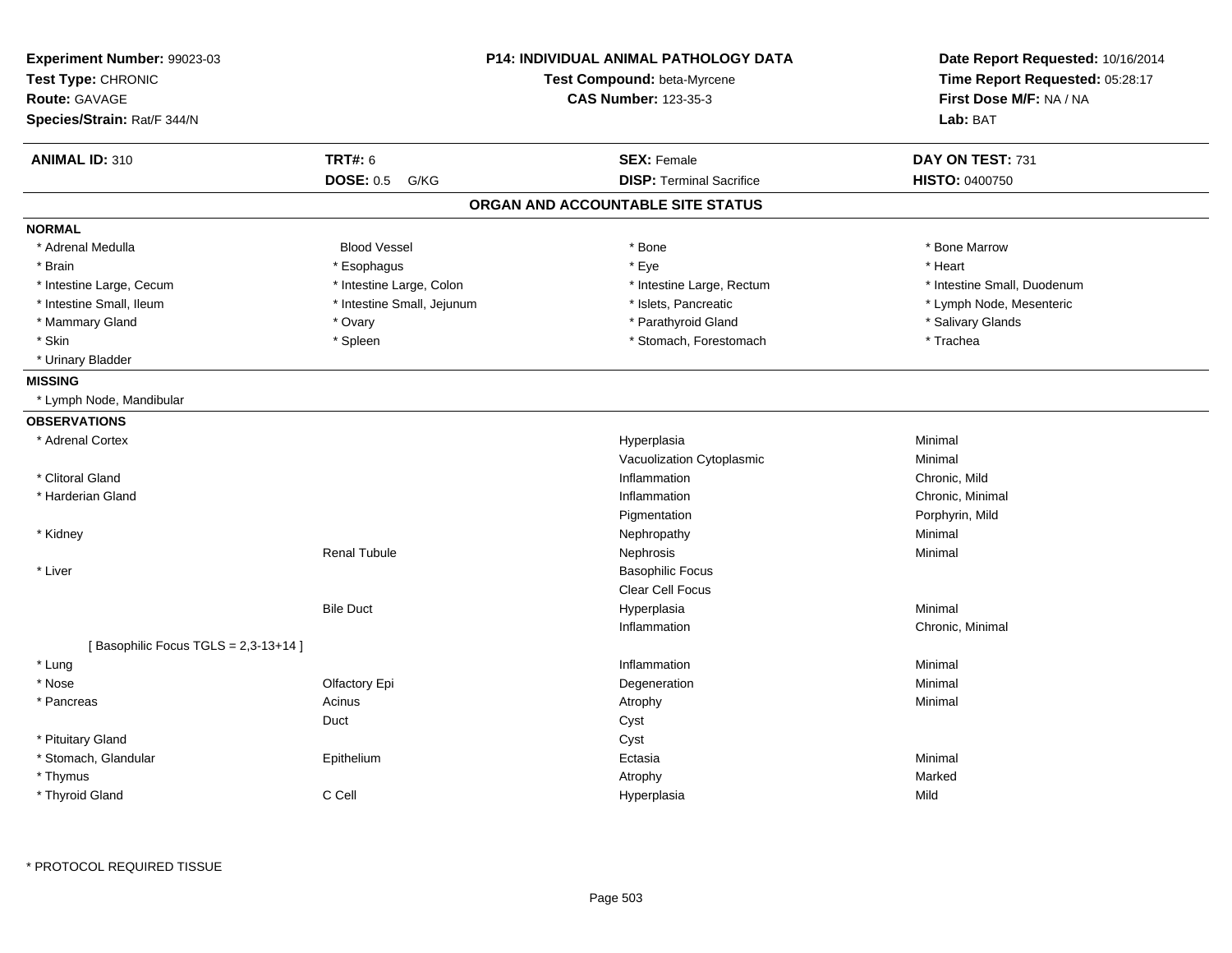| <b>Experiment Number: 99023-03</b><br>Test Type: CHRONIC |                          | <b>P14: INDIVIDUAL ANIMAL PATHOLOGY DATA</b> | Date Report Requested: 10/16/2014 |  |
|----------------------------------------------------------|--------------------------|----------------------------------------------|-----------------------------------|--|
|                                                          |                          | <b>Test Compound: beta-Myrcene</b>           | Time Report Requested: 05:28:17   |  |
| <b>Route: GAVAGE</b>                                     |                          | <b>CAS Number: 123-35-3</b>                  | First Dose M/F: NA / NA           |  |
| Species/Strain: Rat/F 344/N                              |                          |                                              | Lab: BAT                          |  |
| <b>ANIMAL ID: 310</b>                                    | TRT#: 6                  | <b>SEX: Female</b>                           | DAY ON TEST: 731                  |  |
|                                                          | <b>DOSE: 0.5</b><br>G/KG | <b>DISP:</b> Terminal Sacrifice              | <b>HISTO: 0400750</b>             |  |
|                                                          |                          | ORGAN AND ACCOUNTABLE SITE STATUS            |                                   |  |
| * Uterus                                                 |                          | Polyp Stromal                                | Multiple                          |  |
| Note: Bilateral gross lesion.                            |                          |                                              |                                   |  |
| [ Polyp Stromal TGLS = $1-13$ ]                          |                          |                                              |                                   |  |
| PRIMARY CAUSE OF DEATH                                   |                          |                                              |                                   |  |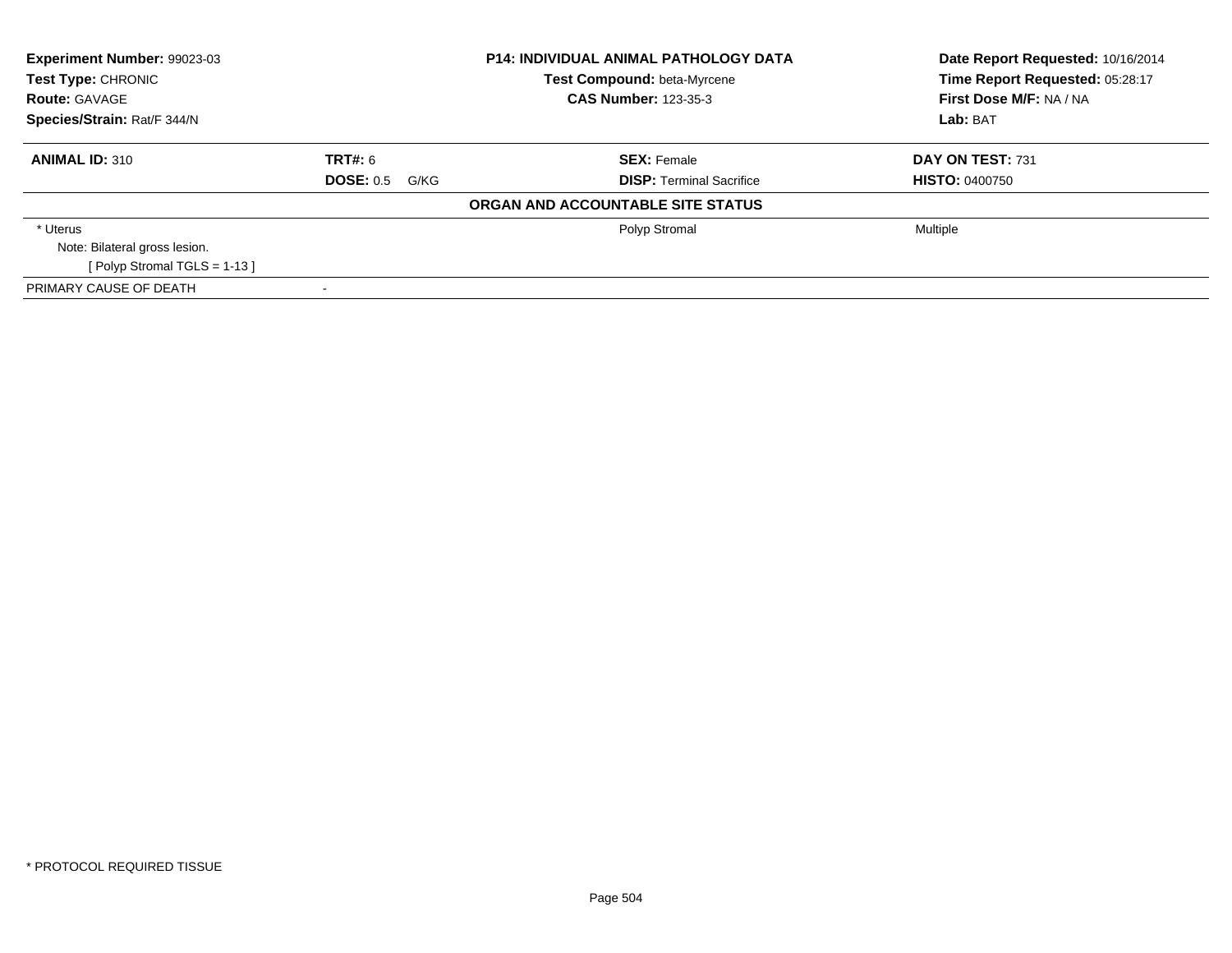| Experiment Number: 99023-03<br>Test Type: CHRONIC<br><b>Route: GAVAGE</b><br>Species/Strain: Rat/F 344/N |                           | <b>P14: INDIVIDUAL ANIMAL PATHOLOGY DATA</b><br>Test Compound: beta-Myrcene<br><b>CAS Number: 123-35-3</b> | Date Report Requested: 10/16/2014<br>Time Report Requested: 05:28:17<br>First Dose M/F: NA / NA<br>Lab: BAT |
|----------------------------------------------------------------------------------------------------------|---------------------------|------------------------------------------------------------------------------------------------------------|-------------------------------------------------------------------------------------------------------------|
|                                                                                                          |                           |                                                                                                            |                                                                                                             |
| <b>ANIMAL ID: 311</b>                                                                                    | <b>TRT#: 6</b>            | <b>SEX: Female</b>                                                                                         | DAY ON TEST: 732                                                                                            |
|                                                                                                          | <b>DOSE: 0.5</b><br>G/KG  | <b>DISP: Terminal Sacrifice</b>                                                                            | HISTO: 0400751                                                                                              |
|                                                                                                          |                           | ORGAN AND ACCOUNTABLE SITE STATUS                                                                          |                                                                                                             |
| <b>NORMAL</b>                                                                                            |                           |                                                                                                            |                                                                                                             |
| * Adrenal Medulla                                                                                        | <b>Blood Vessel</b>       | * Bone                                                                                                     | * Bone Marrow                                                                                               |
| * Brain                                                                                                  | * Esophagus               | * Eye                                                                                                      | * Intestine Large, Cecum                                                                                    |
| * Intestine Large, Colon                                                                                 | * Intestine Large, Rectum | * Intestine Small, Duodenum                                                                                | * Intestine Small, Ileum                                                                                    |
| * Intestine Small, Jejunum                                                                               | * Islets, Pancreatic      | * Lymph Node, Mesenteric                                                                                   | * Mammary Gland                                                                                             |
| * Ovary                                                                                                  | * Parathyroid Gland       | * Salivary Glands                                                                                          | * Skin                                                                                                      |
| * Spleen                                                                                                 | * Stomach, Forestomach    | * Thyroid Gland                                                                                            | * Trachea                                                                                                   |
| <b>MISSING</b>                                                                                           |                           |                                                                                                            |                                                                                                             |
| * Lymph Node, Mandibular                                                                                 |                           |                                                                                                            |                                                                                                             |
| <b>OBSERVATIONS</b>                                                                                      |                           |                                                                                                            |                                                                                                             |
| * Adrenal Cortex                                                                                         |                           | Hyperplasia                                                                                                | Mild                                                                                                        |
| * Clitoral Gland                                                                                         |                           | Inflammation                                                                                               | Chronic, Minimal                                                                                            |
| * Harderian Gland                                                                                        |                           | Pigmentation                                                                                               | Porphyrin, Mild                                                                                             |
| * Heart                                                                                                  |                           | Cardiomyopathy                                                                                             | Minimal                                                                                                     |
| * Kidney                                                                                                 |                           | Nephropathy                                                                                                | Minimal                                                                                                     |
| * Liver                                                                                                  |                           | <b>Basophilic Focus</b>                                                                                    |                                                                                                             |
|                                                                                                          |                           | <b>Eosinophilic Focus</b>                                                                                  |                                                                                                             |
|                                                                                                          |                           | Hepatodiaphragmatic Nodule                                                                                 |                                                                                                             |
|                                                                                                          |                           | Inflammation                                                                                               | Chronic, Minimal                                                                                            |
| [ Hepatodiaphragmatic Nodule TGLS = 2-14 ]                                                               |                           |                                                                                                            |                                                                                                             |
| * Lung                                                                                                   |                           | Inflammation                                                                                               | Minimal                                                                                                     |
| Mesentery                                                                                                | Fat                       | Necrosis                                                                                                   | Moderate                                                                                                    |
| [Necrosis TGLS = $1-13$ ]                                                                                |                           |                                                                                                            |                                                                                                             |
| * Nose                                                                                                   | Olfactory Epi             | Degeneration                                                                                               | Minimal                                                                                                     |
| * Pancreas                                                                                               | Acinus                    | Atrophy                                                                                                    | Minimal                                                                                                     |
| * Pituitary Gland                                                                                        |                           | Cyst                                                                                                       |                                                                                                             |
|                                                                                                          | Pars Distalis             | Hyperplasia                                                                                                | Minimal                                                                                                     |
| * Stomach, Glandular                                                                                     | Epithelium                | Ectasia                                                                                                    | Minimal                                                                                                     |
| * Thymus                                                                                                 |                           | Atrophy                                                                                                    | Marked                                                                                                      |
| * Urinary Bladder                                                                                        |                           | Inflammation                                                                                               | Minimal                                                                                                     |
| * Uterus                                                                                                 | Endometrium               | Hyperplasia                                                                                                | Cystic, Minimal                                                                                             |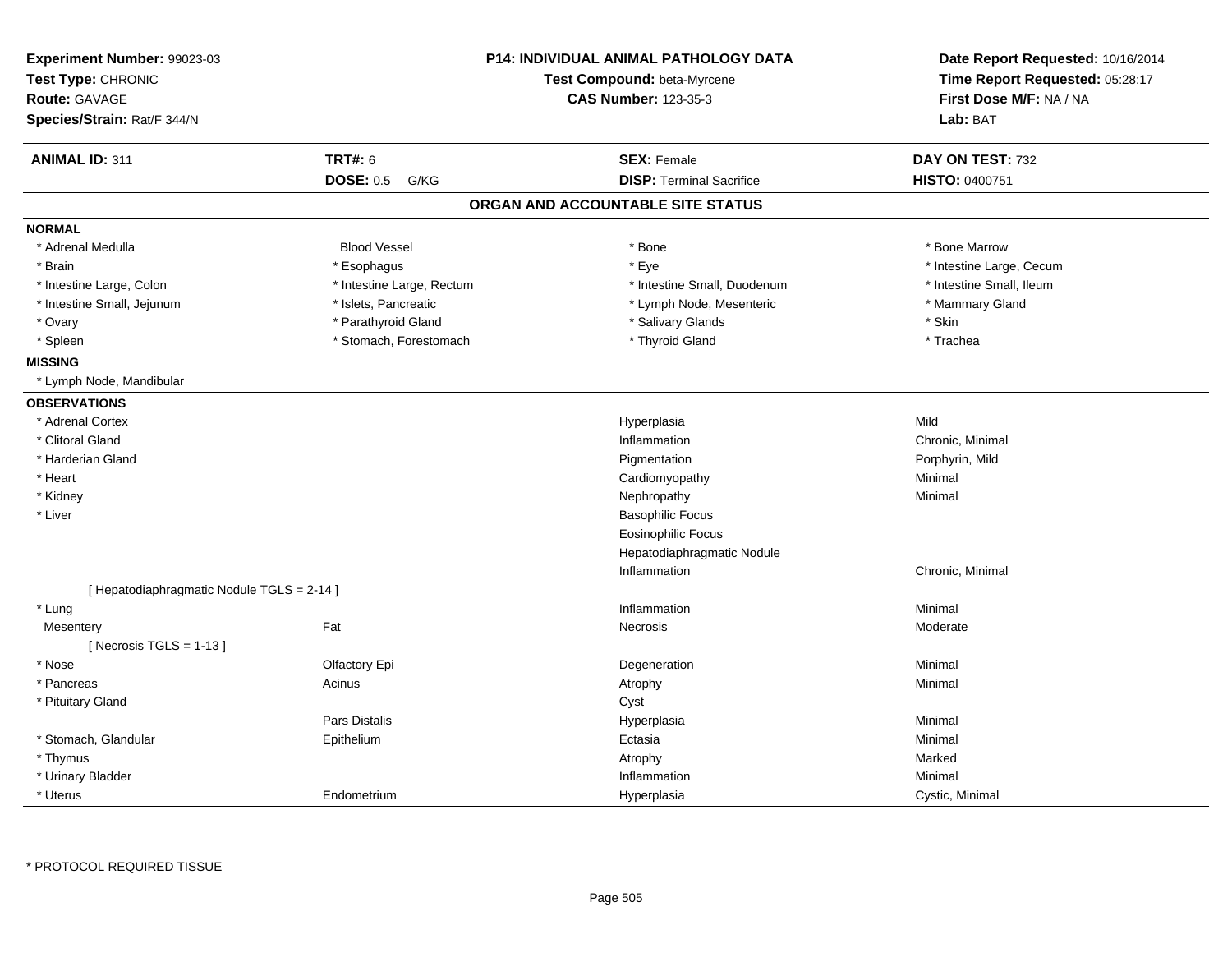| Experiment Number: 99023-03 |                             | <b>P14: INDIVIDUAL ANIMAL PATHOLOGY DATA</b> | Date Report Requested: 10/16/2014 |
|-----------------------------|-----------------------------|----------------------------------------------|-----------------------------------|
| <b>Test Type: CHRONIC</b>   |                             | Test Compound: beta-Myrcene                  | Time Report Requested: 05:28:17   |
| <b>Route: GAVAGE</b>        | <b>CAS Number: 123-35-3</b> |                                              | First Dose M/F: NA / NA           |
| Species/Strain: Rat/F 344/N |                             |                                              | Lab: BAT                          |
| <b>ANIMAL ID: 311</b>       | <b>TRT#:</b> 6              | <b>SEX: Female</b>                           | DAY ON TEST: 732                  |
|                             | <b>DOSE: 0.5</b><br>G/KG    | <b>DISP: Terminal Sacrifice</b>              | <b>HISTO: 0400751</b>             |
|                             |                             | ORGAN AND ACCOUNTABLE SITE STATUS            |                                   |
| PRIMARY CAUSE OF DEATH      |                             |                                              |                                   |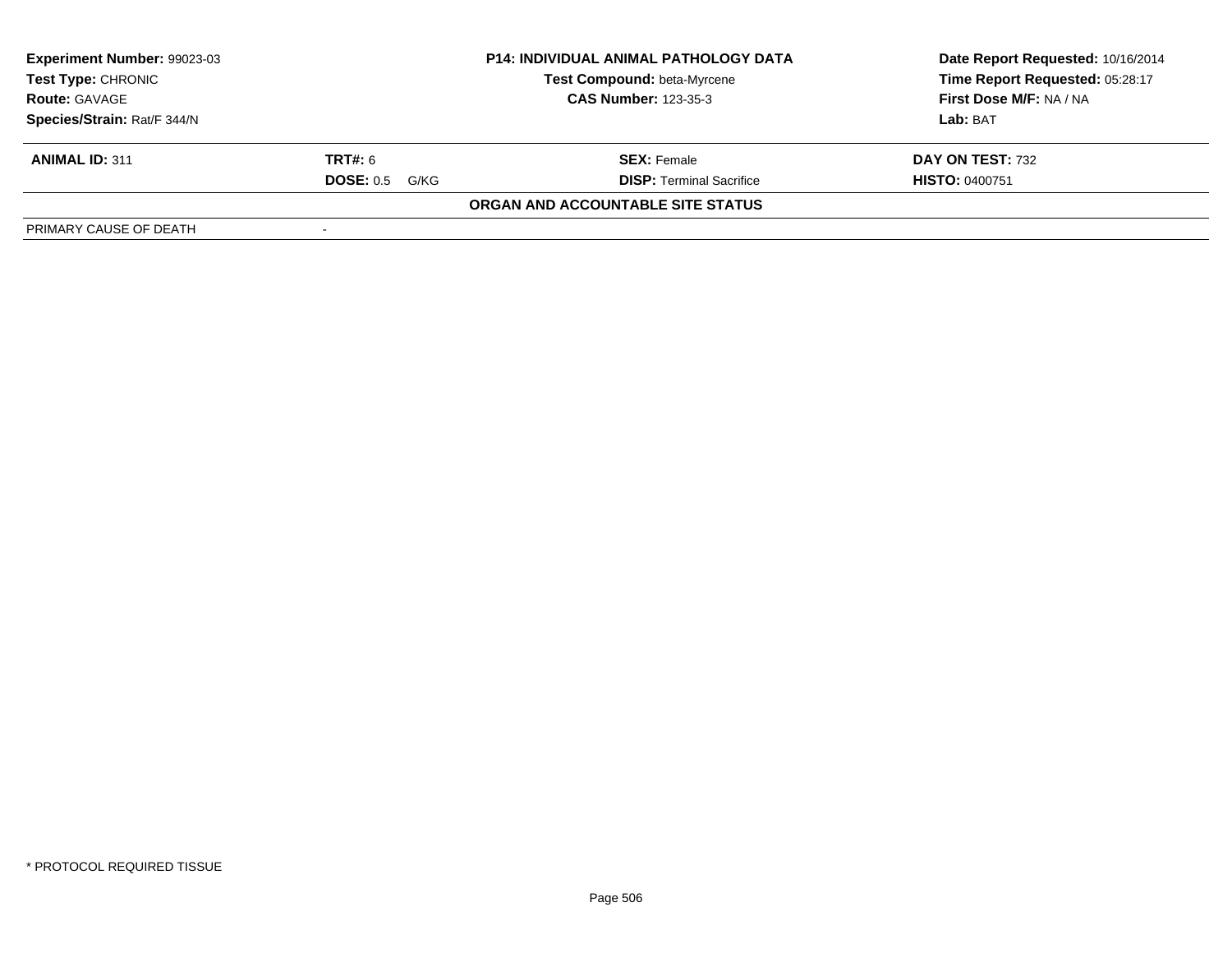| Experiment Number: 99023-03<br>Test Type: CHRONIC<br>Route: GAVAGE<br>Species/Strain: Rat/F 344/N | P14: INDIVIDUAL ANIMAL PATHOLOGY DATA<br>Test Compound: beta-Myrcene<br><b>CAS Number: 123-35-3</b> |                                   | Date Report Requested: 10/16/2014<br>Time Report Requested: 05:28:17<br>First Dose M/F: NA / NA<br>Lab: BAT |  |
|---------------------------------------------------------------------------------------------------|-----------------------------------------------------------------------------------------------------|-----------------------------------|-------------------------------------------------------------------------------------------------------------|--|
| <b>ANIMAL ID: 312</b>                                                                             | <b>TRT#: 6</b>                                                                                      | <b>SEX: Female</b>                | DAY ON TEST: 732                                                                                            |  |
|                                                                                                   | <b>DOSE: 0.5</b><br>G/KG                                                                            | <b>DISP: Terminal Sacrifice</b>   | <b>HISTO: 0400752</b>                                                                                       |  |
|                                                                                                   |                                                                                                     | ORGAN AND ACCOUNTABLE SITE STATUS |                                                                                                             |  |
| <b>NORMAL</b>                                                                                     |                                                                                                     |                                   |                                                                                                             |  |
| * Adrenal Cortex                                                                                  | * Adrenal Medulla                                                                                   | <b>Blood Vessel</b>               | * Bone                                                                                                      |  |
| * Bone Marrow                                                                                     | * Brain                                                                                             | * Clitoral Gland                  | * Esophagus                                                                                                 |  |
| * Eye                                                                                             | * Intestine Large, Cecum                                                                            | * Intestine Large, Colon          | * Intestine Large, Rectum                                                                                   |  |
| * Intestine Small, Duodenum                                                                       | * Intestine Small, Ileum                                                                            | * Intestine Small, Jejunum        | * Islets, Pancreatic                                                                                        |  |
| * Lymph Node, Mesenteric                                                                          | * Mammary Gland                                                                                     | * Ovary                           | * Pancreas                                                                                                  |  |
| * Parathyroid Gland                                                                               | * Salivary Glands                                                                                   | * Skin                            | * Stomach, Forestomach                                                                                      |  |
| * Stomach, Glandular                                                                              | * Trachea                                                                                           | * Urinary Bladder                 | * Uterus                                                                                                    |  |
| <b>MISSING</b>                                                                                    |                                                                                                     |                                   |                                                                                                             |  |
| * Lymph Node, Mandibular                                                                          |                                                                                                     |                                   |                                                                                                             |  |
| <b>OBSERVATIONS</b>                                                                               |                                                                                                     |                                   |                                                                                                             |  |
| * Harderian Gland                                                                                 |                                                                                                     | Pigmentation                      | Porphyrin, Mild                                                                                             |  |
| * Heart                                                                                           |                                                                                                     | Cardiomyopathy                    | Minimal                                                                                                     |  |
| * Kidney                                                                                          |                                                                                                     | Nephropathy                       | Mild                                                                                                        |  |
|                                                                                                   | <b>Renal Tubule</b>                                                                                 | Nephrosis                         | Minimal                                                                                                     |  |
| * Liver                                                                                           |                                                                                                     | <b>Basophilic Focus</b>           |                                                                                                             |  |
|                                                                                                   |                                                                                                     | Inflammation                      | Chronic, Minimal                                                                                            |  |
| * Lung                                                                                            |                                                                                                     | Inflammation                      | Minimal                                                                                                     |  |
| * Nose                                                                                            | Olfactory Epi                                                                                       | Degeneration                      | Minimal                                                                                                     |  |
| * Pituitary Gland                                                                                 | Pars Distalis                                                                                       | Adenoma                           |                                                                                                             |  |
|                                                                                                   |                                                                                                     | Cyst                              |                                                                                                             |  |
|                                                                                                   | Pars Distalis                                                                                       | Hyperplasia                       | Minimal                                                                                                     |  |
| [Adenoma TGLS = $1-8$ ]                                                                           |                                                                                                     |                                   |                                                                                                             |  |
| * Spleen                                                                                          |                                                                                                     | Hematopoietic Cell Proliferation  | Minimal                                                                                                     |  |
| * Thymus                                                                                          |                                                                                                     | Atrophy                           | Marked                                                                                                      |  |
| * Thyroid Gland                                                                                   | C Cell                                                                                              | Hyperplasia                       | Minimal                                                                                                     |  |
| PRIMARY CAUSE OF DEATH                                                                            | $\blacksquare$                                                                                      |                                   |                                                                                                             |  |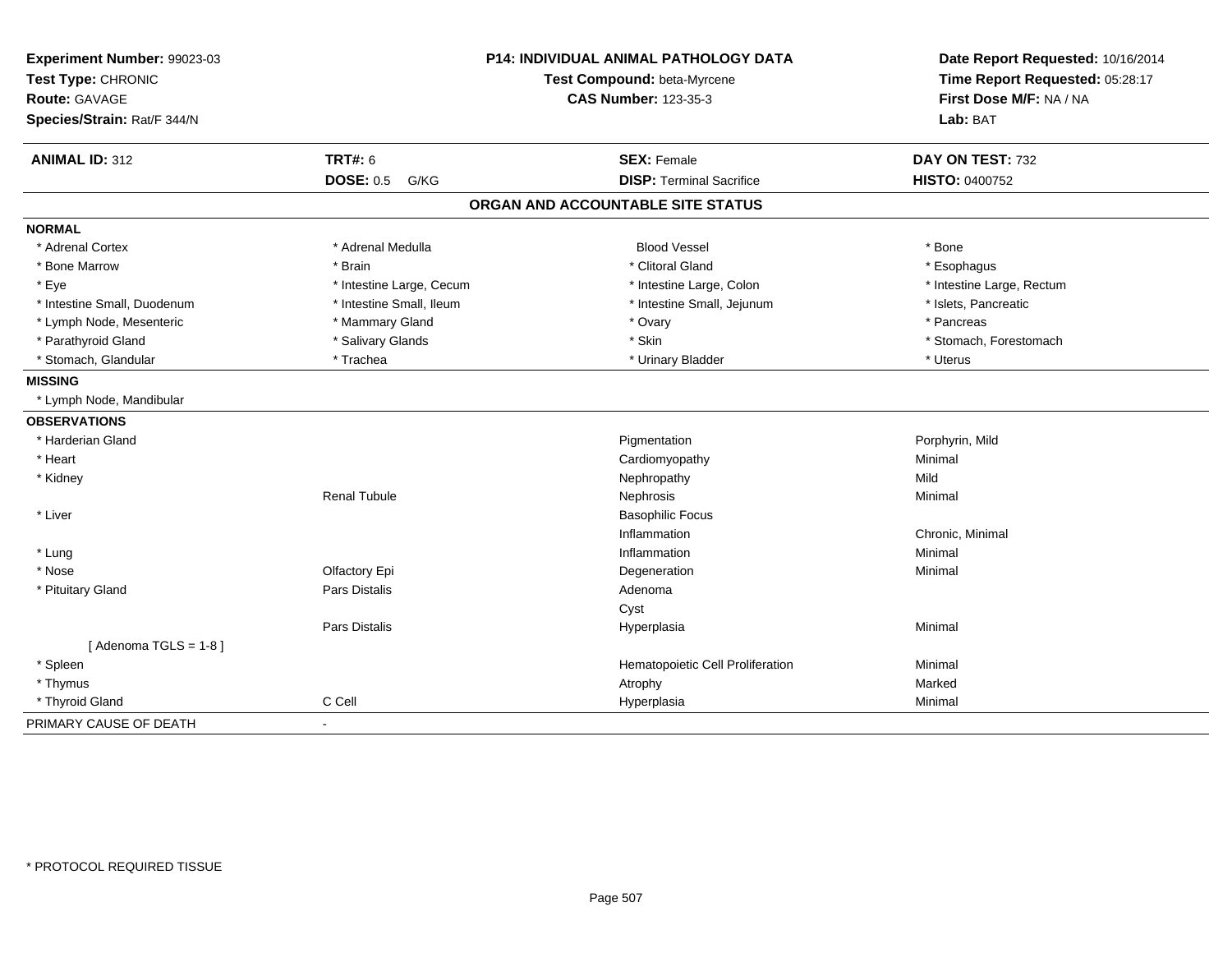| Experiment Number: 99023-03 |                           | <b>P14: INDIVIDUAL ANIMAL PATHOLOGY DATA</b> | Date Report Requested: 10/16/2014                          |  |
|-----------------------------|---------------------------|----------------------------------------------|------------------------------------------------------------|--|
| Test Type: CHRONIC          |                           | Test Compound: beta-Myrcene                  | Time Report Requested: 05:28:17<br>First Dose M/F: NA / NA |  |
| <b>Route: GAVAGE</b>        |                           | <b>CAS Number: 123-35-3</b>                  |                                                            |  |
| Species/Strain: Rat/F 344/N |                           |                                              | Lab: BAT                                                   |  |
| <b>ANIMAL ID: 313</b>       | <b>TRT#: 6</b>            | <b>SEX: Female</b>                           | DAY ON TEST: 732                                           |  |
|                             | <b>DOSE: 0.5</b><br>G/KG  | <b>DISP: Terminal Sacrifice</b>              | <b>HISTO: 0400753</b>                                      |  |
|                             |                           | ORGAN AND ACCOUNTABLE SITE STATUS            |                                                            |  |
| <b>NORMAL</b>               |                           |                                              |                                                            |  |
| * Adrenal Medulla           | <b>Blood Vessel</b>       | * Bone                                       | * Bone Marrow                                              |  |
| * Brain                     | * Esophagus               | * Eye                                        | * Intestine Large, Cecum                                   |  |
| * Intestine Large, Colon    | * Intestine Large, Rectum | * Intestine Small, Duodenum                  | * Intestine Small, Ileum                                   |  |
| * Intestine Small, Jejunum  | * Islets, Pancreatic      | * Lymph Node, Mesenteric                     | * Mammary Gland                                            |  |
| * Ovary                     | * Pancreas                | * Parathyroid Gland                          | * Salivary Glands                                          |  |
| * Skin                      | * Spleen                  | * Stomach, Forestomach                       | * Trachea                                                  |  |
| * Urinary Bladder           |                           |                                              |                                                            |  |
| <b>MISSING</b>              |                           |                                              |                                                            |  |
| * Lymph Node, Mandibular    |                           |                                              |                                                            |  |
| <b>OBSERVATIONS</b>         |                           |                                              |                                                            |  |
| * Adrenal Cortex            |                           | Hyperplasia                                  | Mild                                                       |  |
|                             |                           | Vacuolization Cytoplasmic                    | Mild                                                       |  |
| * Clitoral Gland            |                           | Adenoma                                      |                                                            |  |
|                             |                           | Inflammation                                 | Chronic, Mild                                              |  |
| [Adenoma TGLS = $1-12$ ]    |                           |                                              |                                                            |  |
| * Harderian Gland           |                           | Pigmentation                                 | Porphyrin, Minimal                                         |  |
| * Heart                     |                           | Cardiomyopathy                               | Minimal                                                    |  |
| * Kidney                    | <b>Transit Epithe</b>     | Hyperplasia                                  | Minimal                                                    |  |
|                             |                           | Nephropathy                                  | Minimal                                                    |  |
|                             | <b>Renal Tubule</b>       | Nephrosis                                    | Minimal                                                    |  |
| $*$ Liver                   |                           | <b>Basophilic Focus</b>                      |                                                            |  |
|                             |                           | <b>Eosinophilic Focus</b>                    |                                                            |  |
|                             |                           | Inflammation                                 | Chronic, Minimal                                           |  |
| * Lung                      |                           | Inflammation                                 | Minimal                                                    |  |
| * Nose                      | Olfactory Epi             | Degeneration                                 | Minimal                                                    |  |
| * Pituitary Gland           | Pars Distalis             | Hyperplasia                                  | Mild                                                       |  |
| * Stomach, Glandular        | Epithelium                | Ectasia                                      | Mild                                                       |  |
| * Thymus                    |                           | Atrophy                                      | Moderate                                                   |  |
| * Thyroid Gland             | C Cell                    | Hyperplasia                                  | Mild                                                       |  |
| * Uterus                    |                           | Adenoma                                      |                                                            |  |
|                             |                           |                                              |                                                            |  |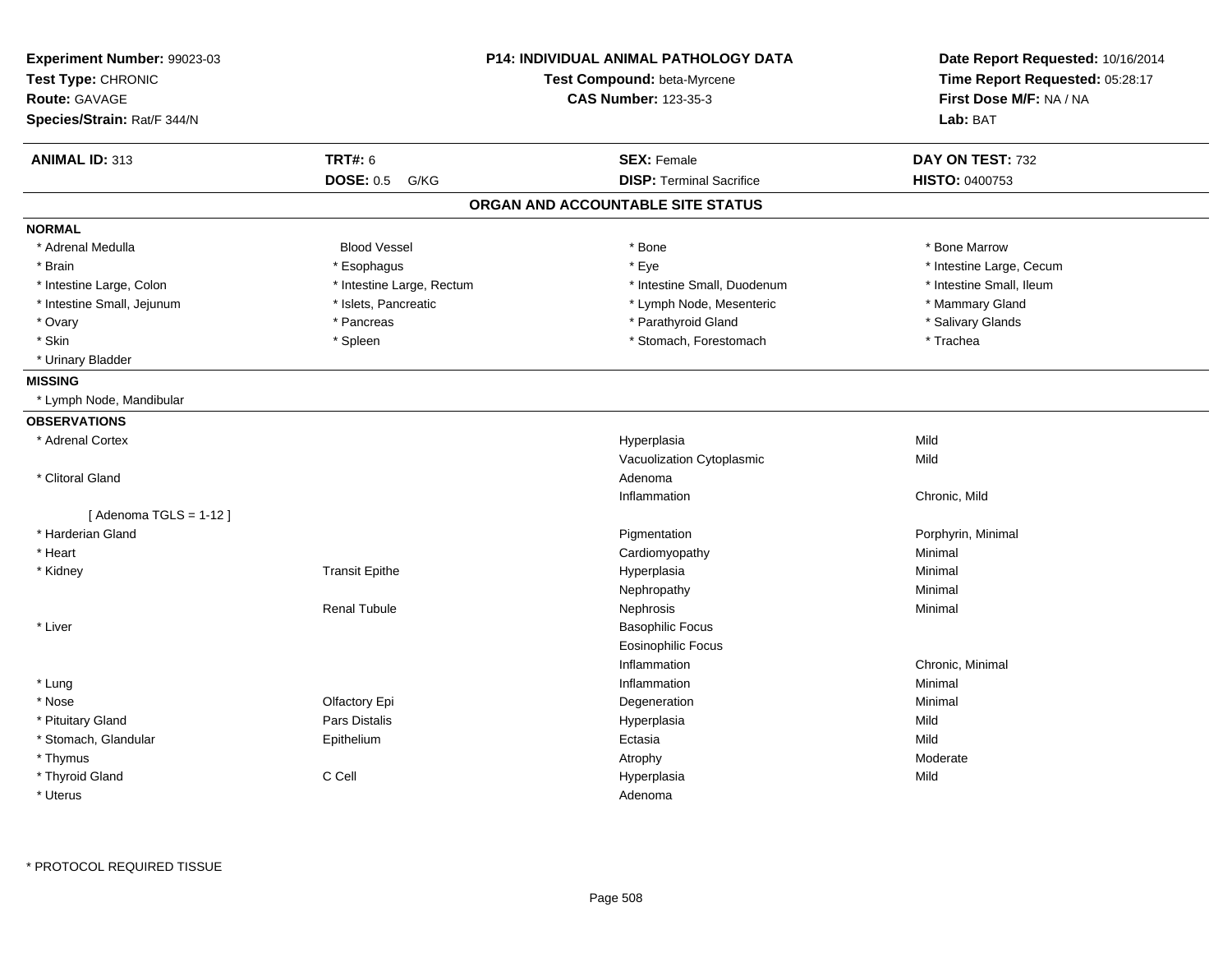| Experiment Number: 99023-03<br>Test Type: CHRONIC<br><b>Route: GAVAGE</b> | <b>P14: INDIVIDUAL ANIMAL PATHOLOGY DATA</b><br><b>Test Compound: beta-Myrcene</b><br><b>CAS Number: 123-35-3</b> |                                   | Date Report Requested: 10/16/2014<br>Time Report Requested: 05:28:17<br>First Dose M/F: NA / NA |  |
|---------------------------------------------------------------------------|-------------------------------------------------------------------------------------------------------------------|-----------------------------------|-------------------------------------------------------------------------------------------------|--|
| Species/Strain: Rat/F 344/N                                               |                                                                                                                   |                                   | Lab: BAT                                                                                        |  |
| <b>ANIMAL ID: 313</b>                                                     | <b>TRT#: 6</b>                                                                                                    | <b>SEX: Female</b>                | DAY ON TEST: 732                                                                                |  |
|                                                                           | <b>DOSE:</b> 0.5 G/KG                                                                                             | <b>DISP: Terminal Sacrifice</b>   | <b>HISTO: 0400753</b>                                                                           |  |
|                                                                           |                                                                                                                   | ORGAN AND ACCOUNTABLE SITE STATUS |                                                                                                 |  |
| [Adenoma TGLS = $2-11$ ]                                                  |                                                                                                                   |                                   |                                                                                                 |  |
| PRIMARY CAUSE OF DEATH                                                    |                                                                                                                   |                                   |                                                                                                 |  |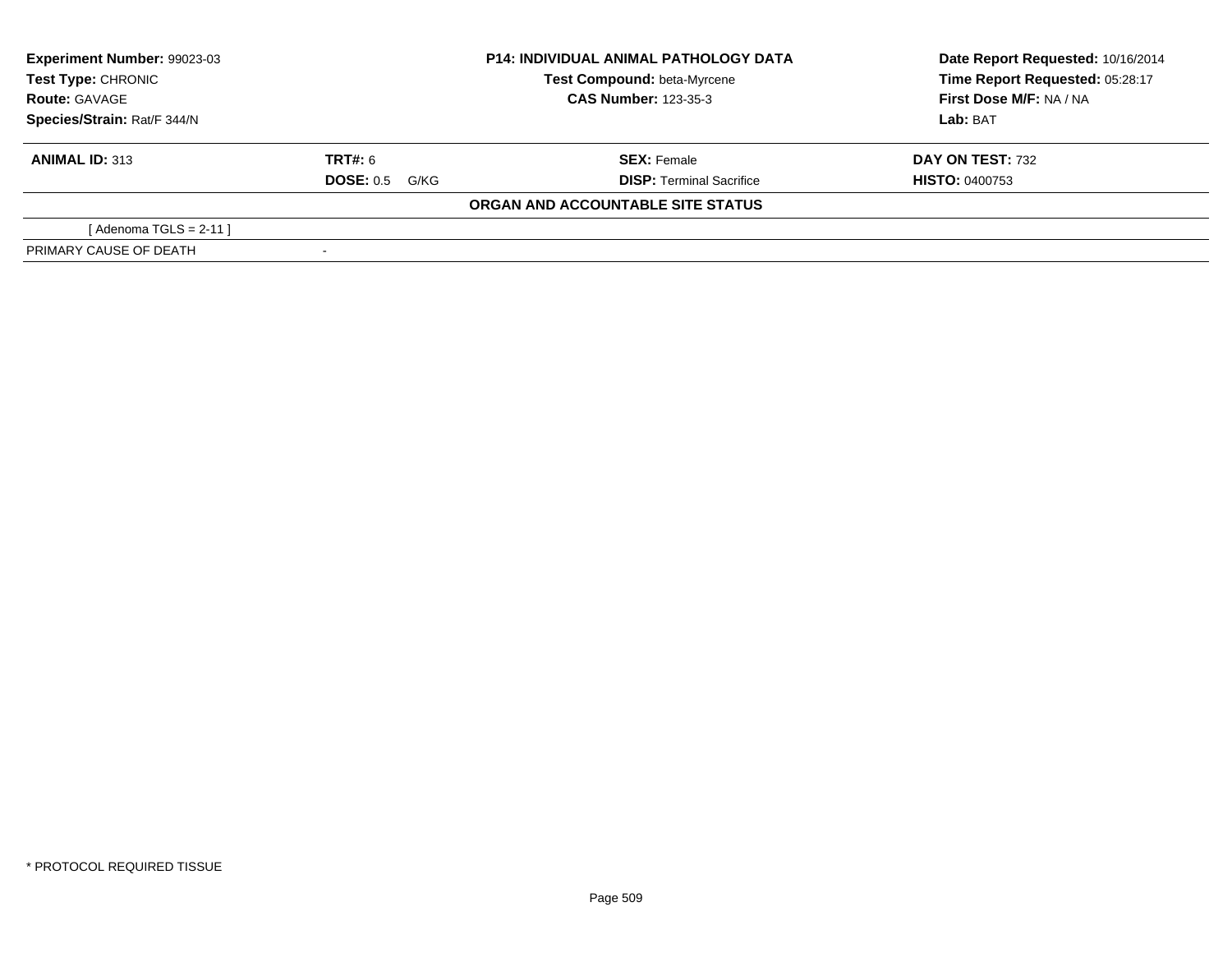| Experiment Number: 99023-03<br>Test Type: CHRONIC<br><b>Route: GAVAGE</b><br>Species/Strain: Rat/F 344/N | <b>P14: INDIVIDUAL ANIMAL PATHOLOGY DATA</b><br>Test Compound: beta-Myrcene<br><b>CAS Number: 123-35-3</b> |                                   | Date Report Requested: 10/16/2014<br>Time Report Requested: 05:28:17<br>First Dose M/F: NA / NA<br>Lab: BAT |
|----------------------------------------------------------------------------------------------------------|------------------------------------------------------------------------------------------------------------|-----------------------------------|-------------------------------------------------------------------------------------------------------------|
| <b>ANIMAL ID: 314</b>                                                                                    | <b>TRT#: 6</b>                                                                                             | <b>SEX: Female</b>                | DAY ON TEST: 342                                                                                            |
|                                                                                                          | <b>DOSE: 0.5</b><br>G/KG                                                                                   | <b>DISP: Natural Death</b>        | <b>HISTO: 0400754</b>                                                                                       |
|                                                                                                          |                                                                                                            | ORGAN AND ACCOUNTABLE SITE STATUS |                                                                                                             |
| <b>NORMAL</b>                                                                                            |                                                                                                            |                                   |                                                                                                             |
| * Adrenal Cortex                                                                                         | * Adrenal Medulla                                                                                          | <b>Blood Vessel</b>               | * Bone                                                                                                      |
| * Bone Marrow                                                                                            | * Brain                                                                                                    | * Clitoral Gland                  | * Esophagus                                                                                                 |
| * Eye                                                                                                    | * Harderian Gland                                                                                          | * Heart                           | * Intestine Large, Cecum                                                                                    |
| * Intestine Large, Colon                                                                                 | * Intestine Large, Rectum                                                                                  | * Intestine Small, Duodenum       | * Intestine Small, Ileum                                                                                    |
| * Intestine Small, Jejunum                                                                               | * Islets, Pancreatic                                                                                       | * Kidney                          | * Liver                                                                                                     |
| * Lung                                                                                                   | * Lymph Node, Mesenteric                                                                                   | * Mammary Gland                   | * Nose                                                                                                      |
| * Ovary                                                                                                  | * Pancreas                                                                                                 | * Parathyroid Gland               | * Pituitary Gland                                                                                           |
| * Salivary Glands                                                                                        | * Skin                                                                                                     | * Stomach, Forestomach            | * Stomach, Glandular                                                                                        |
| * Thymus                                                                                                 | * Thyroid Gland                                                                                            | * Trachea                         | * Urinary Bladder                                                                                           |
| * Uterus                                                                                                 |                                                                                                            |                                   |                                                                                                             |
| <b>MISSING</b>                                                                                           |                                                                                                            |                                   |                                                                                                             |
| * Lymph Node, Mandibular                                                                                 |                                                                                                            |                                   |                                                                                                             |
| <b>OBSERVATIONS</b>                                                                                      |                                                                                                            |                                   |                                                                                                             |
| * Spleen                                                                                                 |                                                                                                            | Atrophy                           | Moderate                                                                                                    |
| PRIMARY CAUSE OF DEATH                                                                                   | - UNCERTAIN                                                                                                |                                   |                                                                                                             |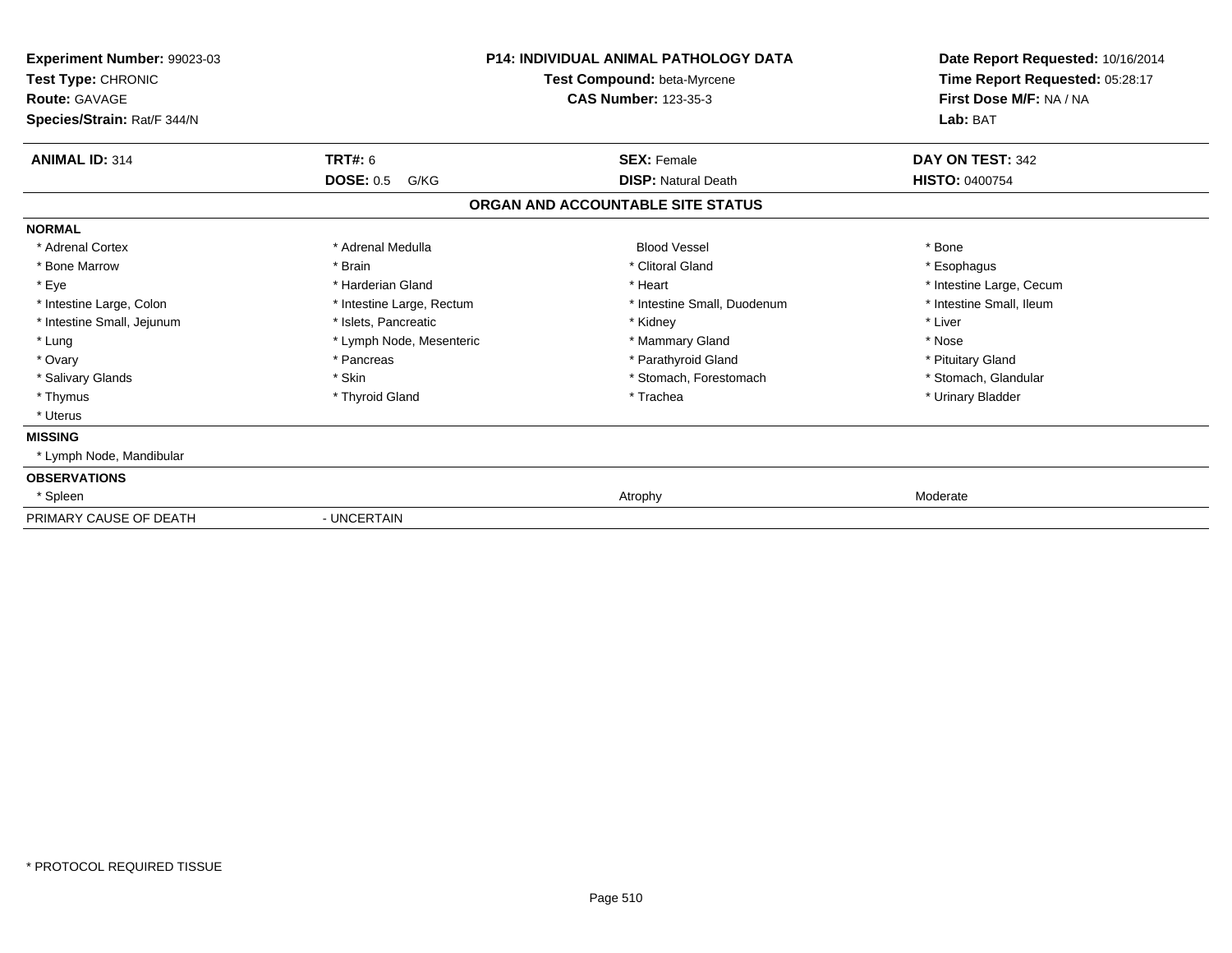| Experiment Number: 99023-03<br>Test Type: CHRONIC<br>Route: GAVAGE<br>Species/Strain: Rat/F 344/N |                            | <b>P14: INDIVIDUAL ANIMAL PATHOLOGY DATA</b><br>Test Compound: beta-Myrcene<br><b>CAS Number: 123-35-3</b> | Date Report Requested: 10/16/2014<br>Time Report Requested: 05:28:17<br>First Dose M/F: NA / NA<br>Lab: BAT |
|---------------------------------------------------------------------------------------------------|----------------------------|------------------------------------------------------------------------------------------------------------|-------------------------------------------------------------------------------------------------------------|
| <b>ANIMAL ID: 315</b>                                                                             | <b>TRT#: 6</b>             | <b>SEX: Female</b>                                                                                         | DAY ON TEST: 730                                                                                            |
|                                                                                                   | <b>DOSE: 0.5</b><br>G/KG   | <b>DISP: Terminal Sacrifice</b>                                                                            | HISTO: 0400755                                                                                              |
|                                                                                                   |                            | ORGAN AND ACCOUNTABLE SITE STATUS                                                                          |                                                                                                             |
| <b>NORMAL</b>                                                                                     |                            |                                                                                                            |                                                                                                             |
| * Adrenal Cortex                                                                                  | * Adrenal Medulla          | <b>Blood Vessel</b>                                                                                        | * Bone                                                                                                      |
| * Bone Marrow                                                                                     | * Brain                    | * Esophagus                                                                                                | * Eye                                                                                                       |
| * Intestine Large, Cecum                                                                          | * Intestine Large, Colon   | * Intestine Large, Rectum                                                                                  | * Intestine Small, Duodenum                                                                                 |
| * Intestine Small, Ileum                                                                          | * Intestine Small, Jejunum | * Islets, Pancreatic                                                                                       | * Lymph Node, Mesenteric                                                                                    |
| * Mammary Gland                                                                                   | * Ovary                    | * Pancreas                                                                                                 | * Parathyroid Gland                                                                                         |
| * Salivary Glands                                                                                 | * Spleen                   | * Stomach, Forestomach                                                                                     | * Trachea                                                                                                   |
| * Urinary Bladder                                                                                 | * Uterus                   |                                                                                                            |                                                                                                             |
| <b>MISSING</b>                                                                                    |                            |                                                                                                            |                                                                                                             |
| * Lymph Node, Mandibular                                                                          |                            |                                                                                                            |                                                                                                             |
| <b>OBSERVATIONS</b>                                                                               |                            |                                                                                                            |                                                                                                             |
| * Clitoral Gland                                                                                  |                            | Inflammation                                                                                               | Chronic, Minimal                                                                                            |
| * Harderian Gland                                                                                 |                            | Atrophy                                                                                                    | Mild                                                                                                        |
|                                                                                                   |                            | Inflammation                                                                                               | Chronic, Minimal                                                                                            |
|                                                                                                   |                            | Pigmentation                                                                                               | Porphyrin, Mild                                                                                             |
| * Heart                                                                                           |                            | Cardiomyopathy                                                                                             | Minimal                                                                                                     |
| * Kidney                                                                                          | <b>Transit Epithe</b>      | Hyperplasia                                                                                                | Mild                                                                                                        |
|                                                                                                   |                            | Nephropathy                                                                                                | Minimal                                                                                                     |
|                                                                                                   | <b>Renal Tubule</b>        | Nephrosis                                                                                                  | Minimal                                                                                                     |
| * Liver                                                                                           |                            | <b>Basophilic Focus</b>                                                                                    |                                                                                                             |
|                                                                                                   |                            | Fibrosis                                                                                                   | Minimal                                                                                                     |
|                                                                                                   |                            | Inflammation                                                                                               | Chronic, Minimal                                                                                            |
| * Lung                                                                                            |                            | Inflammation                                                                                               | Minimal                                                                                                     |
| * Nose                                                                                            | Olfactory Epi              | Degeneration                                                                                               | Minimal                                                                                                     |
| * Pituitary Gland                                                                                 |                            | Angiectasis                                                                                                | Minimal                                                                                                     |
|                                                                                                   | Pars Distalis              | Hyperplasia                                                                                                | Mild                                                                                                        |
| * Skin                                                                                            |                            | <b>Basal Cell Carcinoma</b>                                                                                |                                                                                                             |
| [Basal Cell Carcinoma TGLS = 1-13]                                                                |                            |                                                                                                            |                                                                                                             |
| * Stomach, Glandular                                                                              | Epithelium                 | Ectasia                                                                                                    | Minimal                                                                                                     |
| * Thymus                                                                                          |                            | Atrophy                                                                                                    | Marked                                                                                                      |
| * Thyroid Gland                                                                                   | C Cell                     | Adenoma                                                                                                    |                                                                                                             |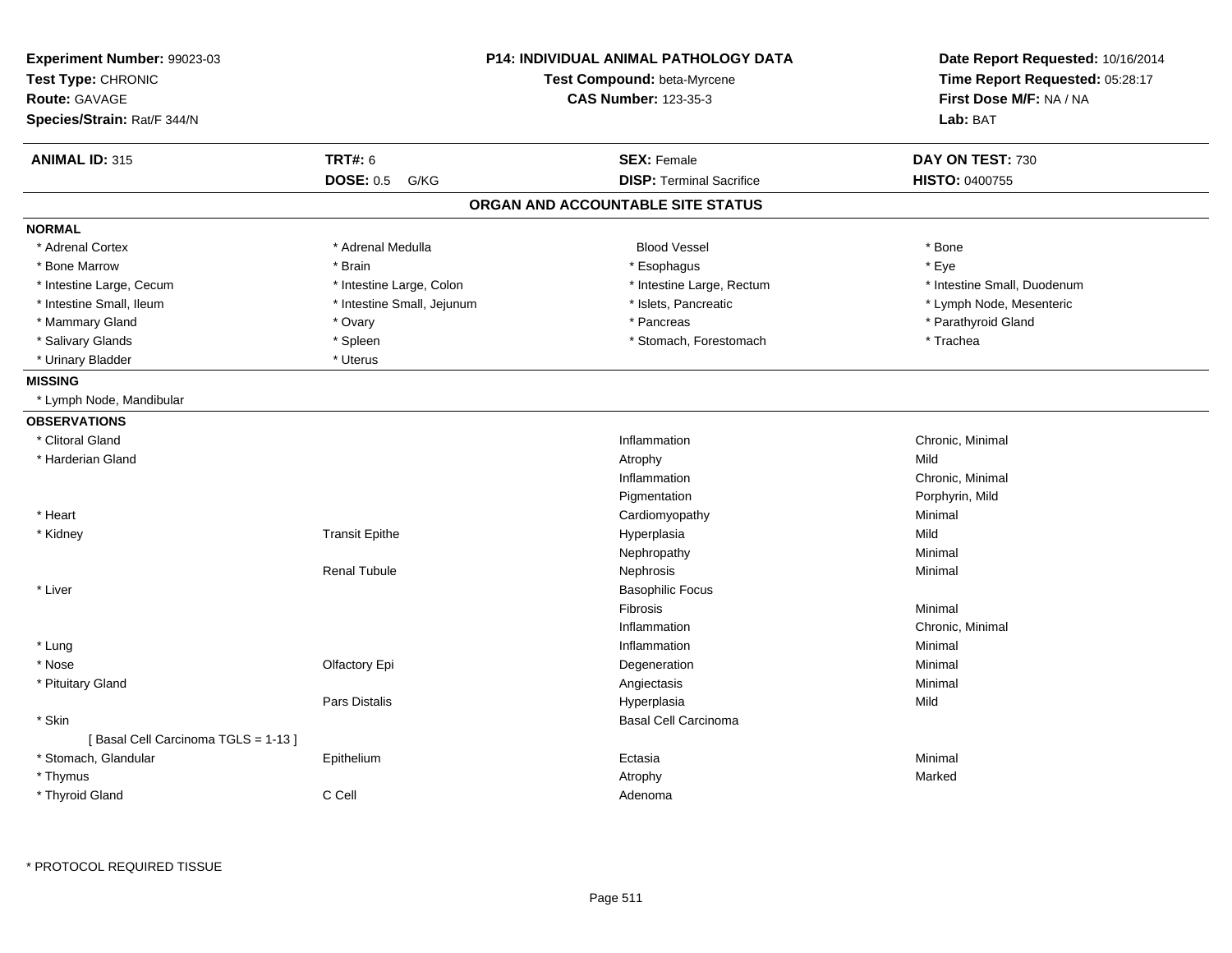| Experiment Number: 99023-03 |                   | <b>P14: INDIVIDUAL ANIMAL PATHOLOGY DATA</b> | Date Report Requested: 10/16/2014<br>Time Report Requested: 05:28:17 |
|-----------------------------|-------------------|----------------------------------------------|----------------------------------------------------------------------|
| <b>Test Type: CHRONIC</b>   |                   | Test Compound: beta-Myrcene                  |                                                                      |
| <b>Route: GAVAGE</b>        |                   | <b>CAS Number: 123-35-3</b>                  | First Dose M/F: NA / NA                                              |
| Species/Strain: Rat/F 344/N |                   |                                              | Lab: BAT                                                             |
| <b>ANIMAL ID: 315</b>       | TRT#: 6           | <b>SEX: Female</b>                           | DAY ON TEST: 730                                                     |
|                             | DOSE: 0.5<br>G/KG | <b>DISP:</b> Terminal Sacrifice              | <b>HISTO: 0400755</b>                                                |
|                             |                   | ORGAN AND ACCOUNTABLE SITE STATUS            |                                                                      |
|                             |                   | Cyst                                         |                                                                      |
|                             | C Cell            | Hyperplasia                                  | Minimal                                                              |
| PRIMARY CAUSE OF DEATH      |                   |                                              |                                                                      |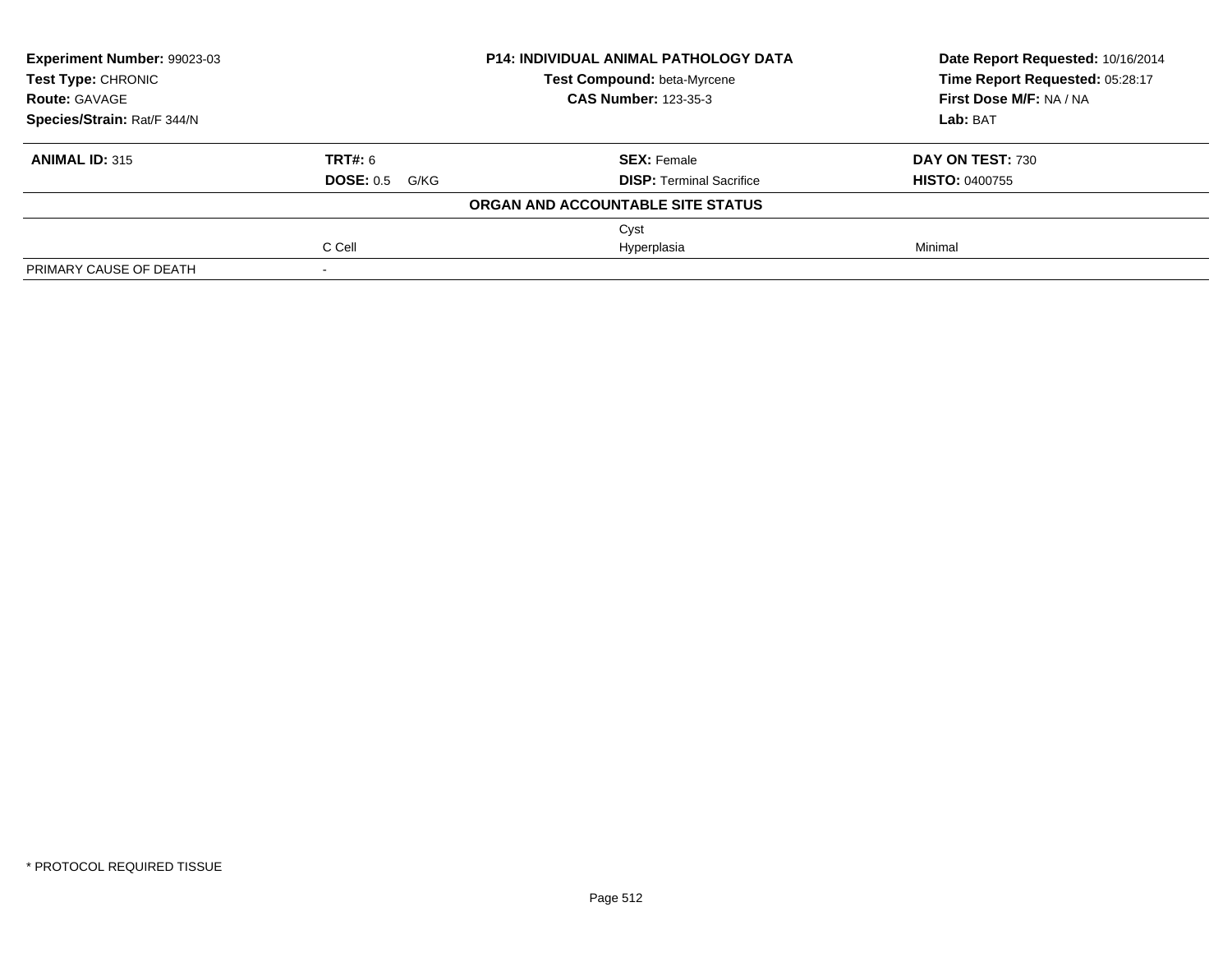| Experiment Number: 99023-03<br>Test Type: CHRONIC |                            | <b>P14: INDIVIDUAL ANIMAL PATHOLOGY DATA</b><br>Test Compound: beta-Myrcene | Date Report Requested: 10/16/2014<br>Time Report Requested: 05:28:17 |
|---------------------------------------------------|----------------------------|-----------------------------------------------------------------------------|----------------------------------------------------------------------|
| <b>Route: GAVAGE</b>                              |                            | <b>CAS Number: 123-35-3</b>                                                 | First Dose M/F: NA / NA                                              |
| Species/Strain: Rat/F 344/N                       |                            |                                                                             | Lab: BAT                                                             |
| <b>ANIMAL ID: 316</b>                             | <b>TRT#: 6</b>             | <b>SEX: Female</b>                                                          | DAY ON TEST: 731                                                     |
|                                                   | <b>DOSE: 0.5</b><br>G/KG   | <b>DISP: Terminal Sacrifice</b>                                             | HISTO: 0400756                                                       |
|                                                   |                            | ORGAN AND ACCOUNTABLE SITE STATUS                                           |                                                                      |
| <b>NORMAL</b>                                     |                            |                                                                             |                                                                      |
| * Adrenal Medulla                                 | <b>Blood Vessel</b>        | $*$ Bone                                                                    | * Bone Marrow                                                        |
| * Brain                                           | * Clitoral Gland           | * Esophagus                                                                 | * Eye                                                                |
| * Intestine Large, Cecum                          | * Intestine Large, Colon   | * Intestine Large, Rectum                                                   | * Intestine Small, Duodenum                                          |
| * Intestine Small, Ileum                          | * Intestine Small, Jejunum | * Islets, Pancreatic                                                        | * Lymph Node, Mesenteric                                             |
| * Mammary Gland                                   | * Ovary                    | * Pancreas                                                                  | * Parathyroid Gland                                                  |
| * Salivary Glands                                 | * Skin                     | * Spleen                                                                    | * Stomach, Forestomach                                               |
| * Trachea                                         | * Urinary Bladder          |                                                                             |                                                                      |
| <b>MISSING</b>                                    |                            |                                                                             |                                                                      |
| * Lymph Node, Mandibular                          |                            |                                                                             |                                                                      |
| <b>OBSERVATIONS</b>                               |                            |                                                                             |                                                                      |
| * Adrenal Cortex                                  |                            | Vacuolization Cytoplasmic                                                   | Minimal                                                              |
| * Harderian Gland                                 |                            | Inflammation                                                                | Chronic. Mild                                                        |
|                                                   |                            | Pigmentation                                                                | Porphyrin, Mild                                                      |
| * Heart                                           |                            | Cardiomyopathy                                                              | Minimal                                                              |
| * Kidney                                          |                            | Nephropathy                                                                 | Minimal                                                              |
| * Liver                                           |                            | <b>Basophilic Focus</b>                                                     |                                                                      |
|                                                   |                            | Hepatodiaphragmatic Nodule                                                  |                                                                      |
|                                                   | <b>Bile Duct</b>           | Hyperplasia                                                                 | Minimal                                                              |
|                                                   |                            | Inflammation                                                                | Chronic, Mild                                                        |
| [ Hepatodiaphragmatic Nodule TGLS = 3-13 ]        |                            |                                                                             |                                                                      |
| * Lung                                            |                            | Alveolar/Bronchiolar Adenoma                                                |                                                                      |
|                                                   |                            | Inflammation                                                                | Minimal                                                              |
| Mesentery                                         | Fat                        | Necrosis                                                                    | Mild                                                                 |
| [Necrosis TGLS = $1-14$ ]                         |                            |                                                                             |                                                                      |
| * Nose                                            | Olfactory Epi              | Degeneration                                                                | Minimal                                                              |
| * Pituitary Gland                                 |                            | Cyst                                                                        |                                                                      |
|                                                   | Pars Distalis              | Hyperplasia                                                                 | Mild                                                                 |
| * Stomach, Glandular                              | Epithelium                 | Ectasia                                                                     | Mild                                                                 |
| * Thymus                                          |                            | Atrophy                                                                     | Mild                                                                 |
| * Thyroid Gland                                   | C Cell                     | Hyperplasia                                                                 | Minimal                                                              |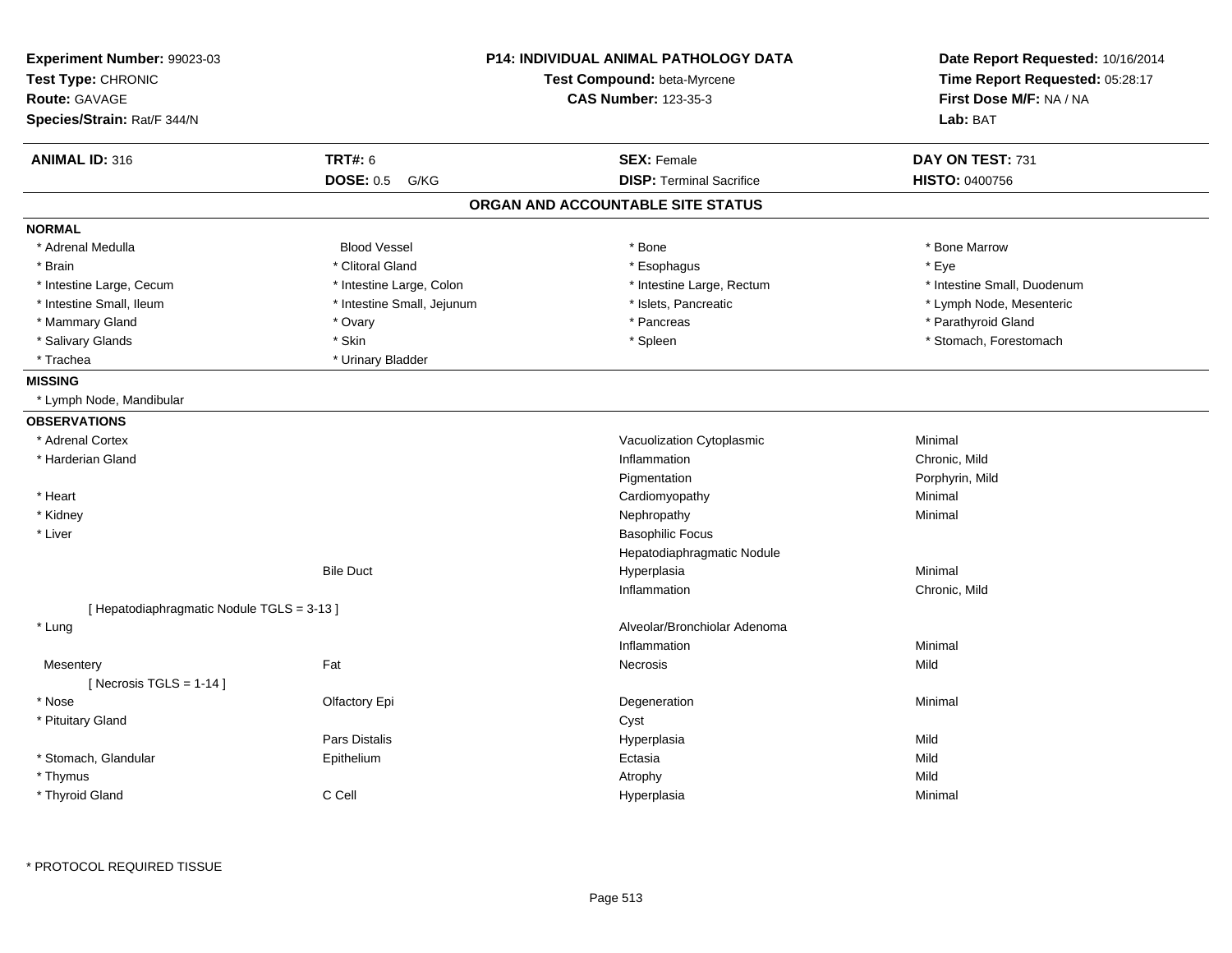| Experiment Number: 99023-03<br><b>Test Type: CHRONIC</b> |                       | <b>P14: INDIVIDUAL ANIMAL PATHOLOGY DATA</b> | Date Report Requested: 10/16/2014 |
|----------------------------------------------------------|-----------------------|----------------------------------------------|-----------------------------------|
|                                                          |                       | Test Compound: beta-Myrcene                  | Time Report Requested: 05:28:17   |
| <b>Route: GAVAGE</b>                                     |                       | <b>CAS Number: 123-35-3</b>                  | First Dose M/F: NA / NA           |
| Species/Strain: Rat/F 344/N                              |                       |                                              | Lab: BAT                          |
| <b>ANIMAL ID: 316</b>                                    | <b>TRT#: 6</b>        | <b>SEX: Female</b>                           | DAY ON TEST: 731                  |
|                                                          | <b>DOSE: 0.5 G/KG</b> | <b>DISP: Terminal Sacrifice</b>              | <b>HISTO: 0400756</b>             |
|                                                          |                       | ORGAN AND ACCOUNTABLE SITE STATUS            |                                   |
| * Uterus                                                 |                       | Polyp Stromal                                |                                   |
| [ Polyp Stromal TGLS = $2-11$ ]                          |                       |                                              |                                   |
| PRIMARY CAUSE OF DEATH                                   |                       |                                              |                                   |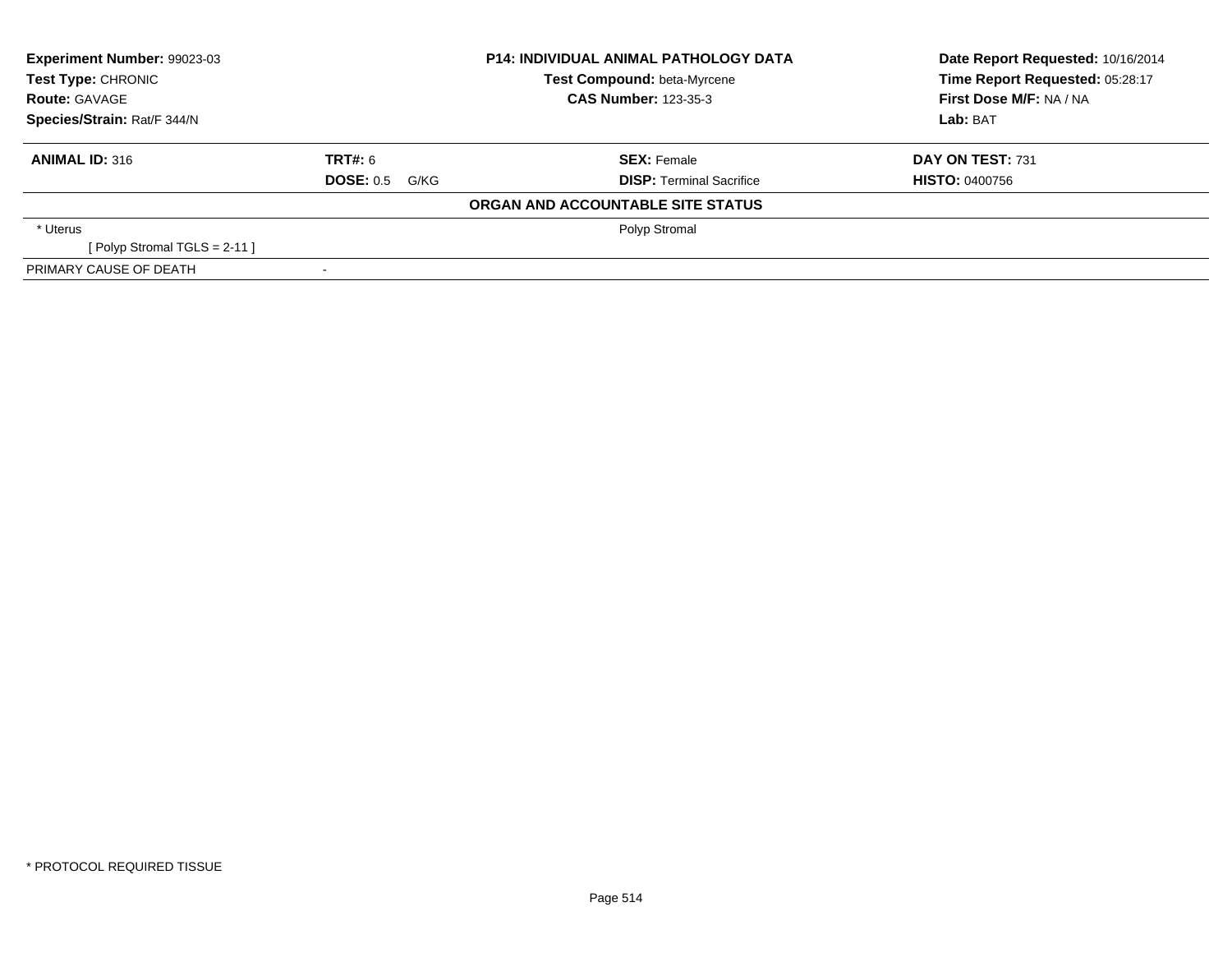| Experiment Number: 99023-03 |                                                                                                                    | <b>P14: INDIVIDUAL ANIMAL PATHOLOGY DATA</b> |                                 |
|-----------------------------|--------------------------------------------------------------------------------------------------------------------|----------------------------------------------|---------------------------------|
| Test Type: CHRONIC          |                                                                                                                    | Test Compound: beta-Myrcene                  | Time Report Requested: 05:28:17 |
| Route: GAVAGE               |                                                                                                                    | <b>CAS Number: 123-35-3</b>                  | First Dose M/F: NA / NA         |
| Species/Strain: Rat/F 344/N |                                                                                                                    |                                              | Lab: BAT                        |
| <b>ANIMAL ID: 317</b>       | <b>TRT#: 6</b>                                                                                                     | <b>SEX: Female</b>                           | DAY ON TEST: 732                |
|                             | <b>DOSE: 0.5</b><br>G/KG                                                                                           | <b>DISP: Terminal Sacrifice</b>              | HISTO: 0400757                  |
|                             |                                                                                                                    | ORGAN AND ACCOUNTABLE SITE STATUS            |                                 |
| <b>NORMAL</b>               |                                                                                                                    |                                              |                                 |
| * Adrenal Medulla           | <b>Blood Vessel</b>                                                                                                | * Bone                                       | * Bone Marrow                   |
| * Esophagus                 | * Eye                                                                                                              | * Intestine Large, Cecum                     | * Intestine Large, Colon        |
| * Intestine Large, Rectum   | * Intestine Small, Duodenum                                                                                        | * Intestine Small, Ileum                     | * Intestine Small, Jejunum      |
| * Islets, Pancreatic        | * Lymph Node, Mesenteric                                                                                           | * Mammary Gland                              | * Ovary                         |
| * Pancreas                  | * Parathyroid Gland                                                                                                | * Salivary Glands                            | * Spleen                        |
| * Stomach, Forestomach      | * Trachea                                                                                                          | * Urinary Bladder                            | * Uterus                        |
| <b>MISSING</b>              |                                                                                                                    |                                              |                                 |
| * Lymph Node, Mandibular    |                                                                                                                    |                                              |                                 |
| <b>OBSERVATIONS</b>         |                                                                                                                    |                                              |                                 |
| * Adrenal Cortex            |                                                                                                                    | Hyperplasia                                  | Mild                            |
| * Brain                     | Meninges                                                                                                           | Inflammation                                 | Chronic, Minimal                |
| * Clitoral Gland            |                                                                                                                    | Hyperplasia                                  | Mild                            |
| * Harderian Gland           |                                                                                                                    | Pigmentation                                 | Porphyrin, Minimal              |
| * Heart                     |                                                                                                                    | Cardiomyopathy                               | Minimal                         |
| * Kidney                    | <b>Transit Epithe</b>                                                                                              | Hyperplasia                                  | Minimal                         |
|                             |                                                                                                                    | Nephropathy                                  | Minimal                         |
|                             | <b>Renal Tubule</b>                                                                                                | Nephrosis                                    | Minimal                         |
| * Liver                     |                                                                                                                    | <b>Basophilic Focus</b>                      |                                 |
|                             |                                                                                                                    | Inflammation                                 | Chronic, Minimal                |
| * Lung                      |                                                                                                                    | Inflammation                                 | Minimal                         |
| Mesentery                   | Fat                                                                                                                | <b>Necrosis</b>                              | Mild                            |
| [Necrosis TGLS = $2-14$ ]   |                                                                                                                    |                                              |                                 |
| * Nose                      | Olfactory Epi                                                                                                      | Degeneration                                 | Minimal                         |
|                             |                                                                                                                    | Inflammation                                 | Chronic Active, Minimal         |
| * Pituitary Gland           |                                                                                                                    | Cyst                                         |                                 |
| * Skin                      | <b>Subcut Tiss</b>                                                                                                 | Lipoma                                       |                                 |
| [ Lipoma TGLS = 1-13 ]      | Note: The mammary gland mass described at necropsy was examined microscopically and diagnosed as a dermal neoplasm |                                              |                                 |
| * Stomach, Glandular        | Epithelium                                                                                                         | Ectasia                                      | Minimal                         |
| * Thymus                    |                                                                                                                    | Atrophy                                      | Marked                          |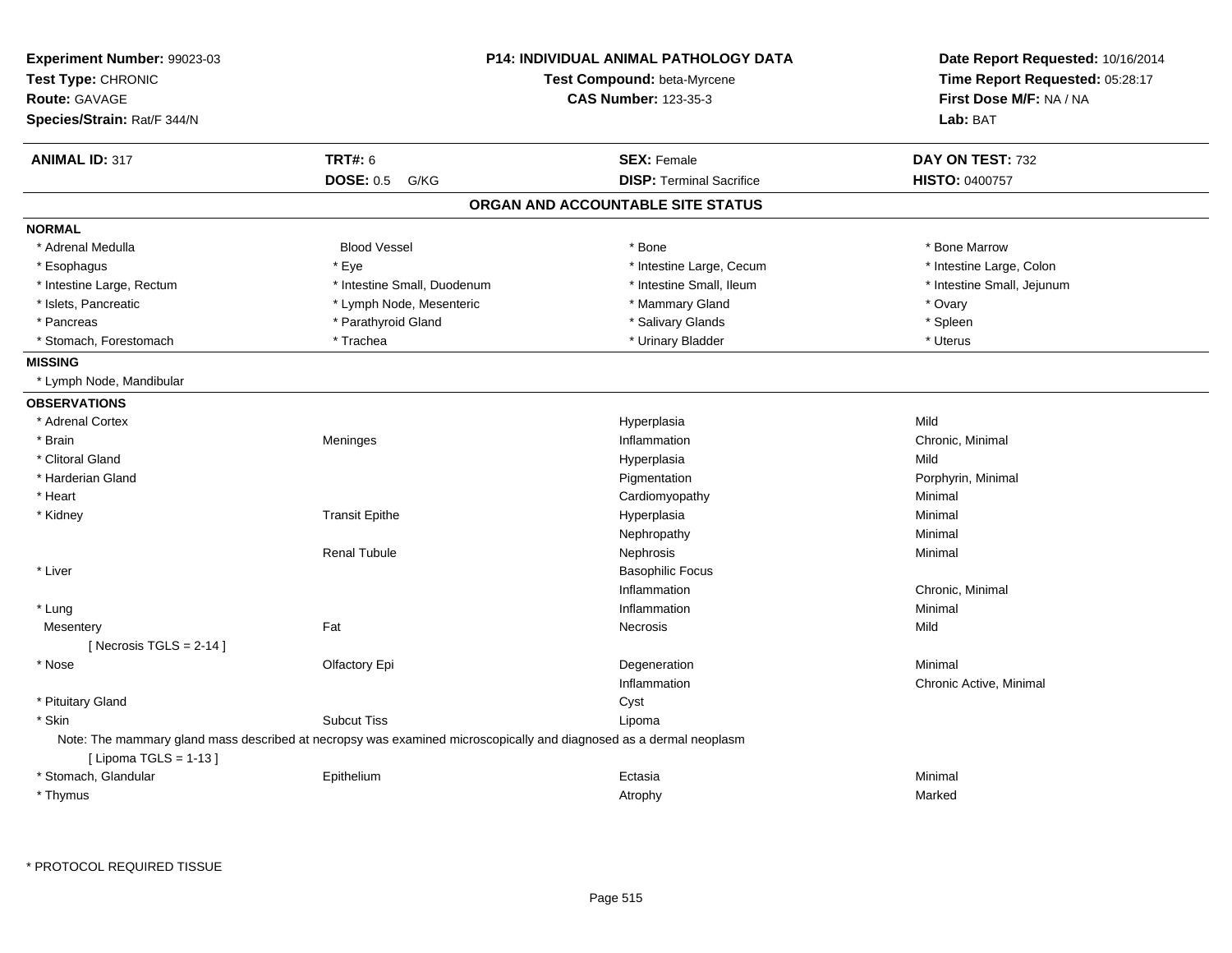| Experiment Number: 99023-03<br><b>P14: INDIVIDUAL ANIMAL PATHOLOGY DATA</b><br>Test Type: CHRONIC<br><b>Test Compound: beta-Myrcene</b><br><b>CAS Number: 123-35-3</b><br><b>Route: GAVAGE</b><br>Species/Strain: Rat/F 344/N |                       |                                   | Date Report Requested: 10/16/2014<br>Time Report Requested: 05:28:17 |
|-------------------------------------------------------------------------------------------------------------------------------------------------------------------------------------------------------------------------------|-----------------------|-----------------------------------|----------------------------------------------------------------------|
|                                                                                                                                                                                                                               |                       |                                   |                                                                      |
|                                                                                                                                                                                                                               |                       |                                   | First Dose M/F: NA / NA                                              |
|                                                                                                                                                                                                                               |                       |                                   | Lab: BAT                                                             |
| <b>ANIMAL ID: 317</b>                                                                                                                                                                                                         | <b>TRT#: 6</b>        | <b>SEX: Female</b>                | DAY ON TEST: 732                                                     |
|                                                                                                                                                                                                                               | <b>DOSE: 0.5 G/KG</b> | <b>DISP:</b> Terminal Sacrifice   | <b>HISTO: 0400757</b>                                                |
|                                                                                                                                                                                                                               |                       | ORGAN AND ACCOUNTABLE SITE STATUS |                                                                      |
| * Thyroid Gland                                                                                                                                                                                                               | C Cell                | Hyperplasia                       | Mild                                                                 |
| PRIMARY CAUSE OF DEATH                                                                                                                                                                                                        |                       |                                   |                                                                      |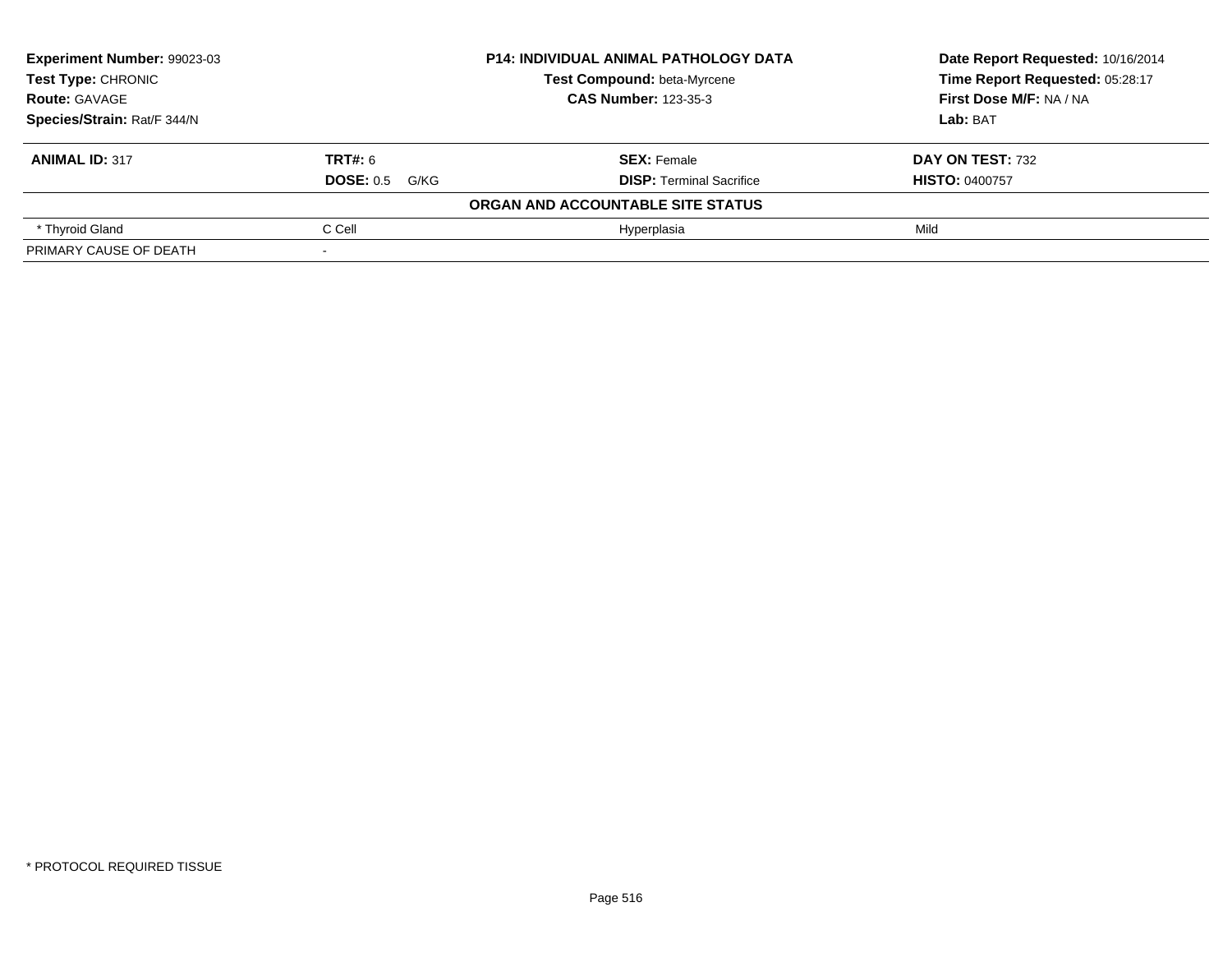| Experiment Number: 99023-03                                                 |                                  | <b>P14: INDIVIDUAL ANIMAL PATHOLOGY DATA</b> | Date Report Requested: 10/16/2014 |
|-----------------------------------------------------------------------------|----------------------------------|----------------------------------------------|-----------------------------------|
| Test Type: CHRONIC                                                          | Test Compound: beta-Myrcene      |                                              | Time Report Requested: 05:28:17   |
| Route: GAVAGE                                                               |                                  | <b>CAS Number: 123-35-3</b>                  | First Dose M/F: NA / NA           |
| Species/Strain: Rat/F 344/N                                                 |                                  |                                              | Lab: BAT                          |
| <b>ANIMAL ID: 318</b>                                                       | <b>TRT#: 6</b>                   | <b>SEX: Female</b>                           | DAY ON TEST: 707                  |
|                                                                             | <b>DOSE: 0.5</b><br>G/KG         | <b>DISP: Natural Death</b>                   | HISTO: 0400758                    |
|                                                                             |                                  | ORGAN AND ACCOUNTABLE SITE STATUS            |                                   |
| <b>NORMAL</b>                                                               |                                  |                                              |                                   |
| * Adrenal Cortex                                                            | * Adrenal Medulla                | <b>Blood Vessel</b>                          | * Bone                            |
| * Bone Marrow                                                               | * Brain                          | * Clitoral Gland                             | * Esophagus                       |
| * Eye                                                                       | * Heart                          | * Intestine Large, Cecum                     | * Intestine Large, Colon          |
| * Intestine Large, Rectum                                                   | * Intestine Small, Duodenum      | * Intestine Small, Ileum                     | * Intestine Small, Jejunum        |
| * Islets, Pancreatic                                                        | * Kidney                         | * Lymph Node, Mesenteric                     | * Nose                            |
| * Ovary                                                                     | * Pancreas                       | * Parathyroid Gland                          | * Pituitary Gland                 |
| * Salivary Glands                                                           | * Skin                           | * Stomach, Forestomach                       | * Stomach, Glandular              |
| * Thyroid Gland                                                             | * Trachea                        | * Urinary Bladder                            |                                   |
| <b>MISSING</b>                                                              |                                  |                                              |                                   |
| * Lymph Node, Mandibular                                                    |                                  |                                              |                                   |
| <b>OBSERVATIONS</b>                                                         |                                  |                                              |                                   |
| * Harderian Gland                                                           |                                  | Pigmentation                                 | Porphyrin, Marked                 |
| * Liver                                                                     |                                  | Leukemia Mononuclear                         |                                   |
| Note: No corresponding lesion found for hepatic cyst described at necropsy. |                                  |                                              |                                   |
| * Lung                                                                      |                                  | Leukemia Mononuclear                         |                                   |
| * Mammary Gland                                                             |                                  | Fibroadenoma                                 |                                   |
| [Fibroadenoma TGLS = 1-13]                                                  |                                  |                                              |                                   |
| * Spleen                                                                    |                                  | Leukemia Mononuclear                         |                                   |
| [ Leukemia Mononuclear TGLS = 2-5 ]                                         |                                  |                                              |                                   |
| * Thymus                                                                    |                                  | Atrophy                                      | Marked                            |
| * Uterus                                                                    |                                  | Polyp Stromal                                |                                   |
| [Polyp Stromal TGLS = 3-11]                                                 |                                  |                                              |                                   |
| PRIMARY CAUSE OF DEATH                                                      | Leukemia Mononuclear<br>- Spleen |                                              |                                   |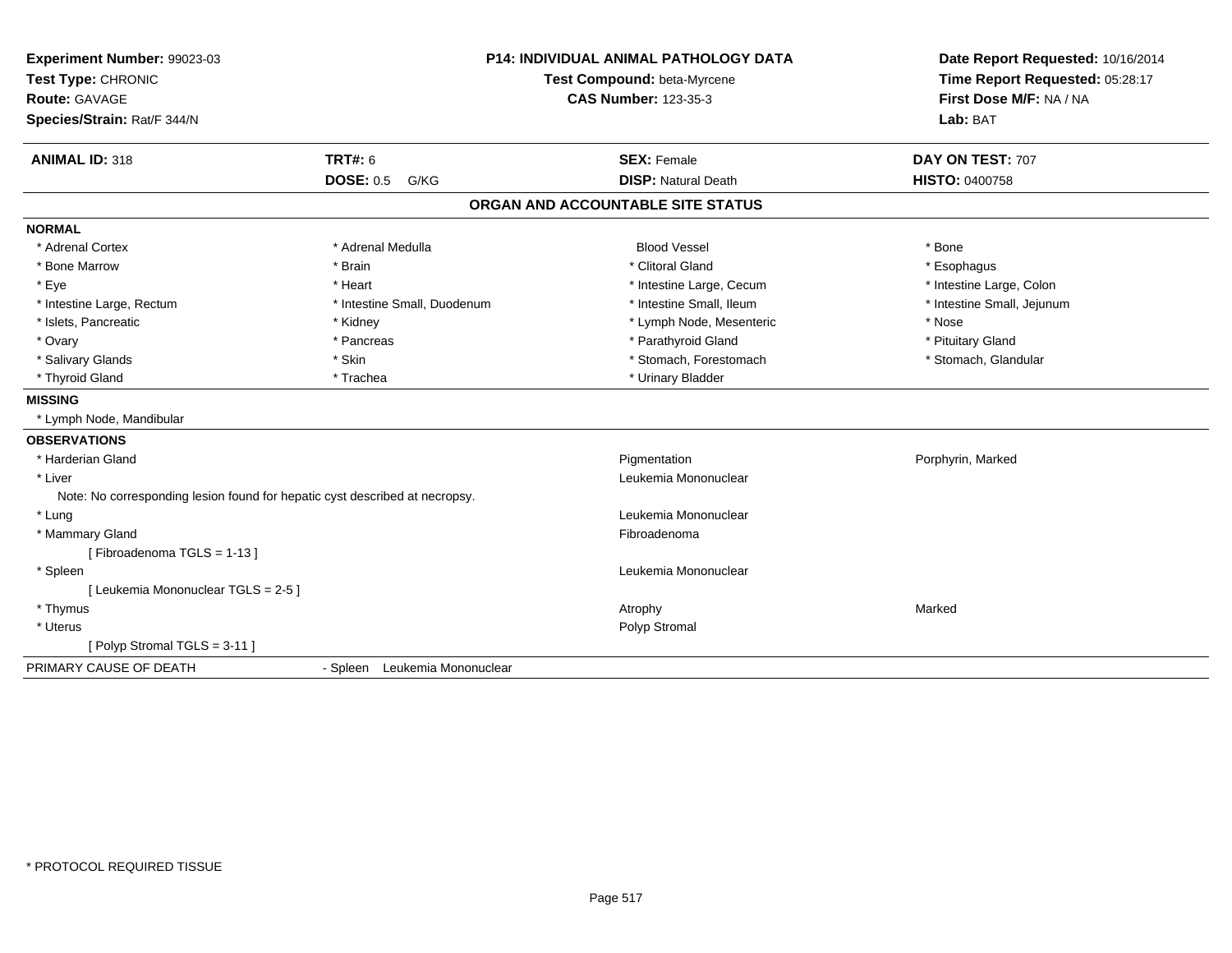| Experiment Number: 99023-03<br>Test Type: CHRONIC<br><b>Route: GAVAGE</b><br>Species/Strain: Rat/F 344/N |                            | <b>P14: INDIVIDUAL ANIMAL PATHOLOGY DATA</b><br>Test Compound: beta-Myrcene<br><b>CAS Number: 123-35-3</b> | Date Report Requested: 10/16/2014<br>Time Report Requested: 05:28:17<br>First Dose M/F: NA / NA<br>Lab: BAT |
|----------------------------------------------------------------------------------------------------------|----------------------------|------------------------------------------------------------------------------------------------------------|-------------------------------------------------------------------------------------------------------------|
| <b>ANIMAL ID: 319</b>                                                                                    | <b>TRT#: 6</b>             | <b>SEX: Female</b>                                                                                         | DAY ON TEST: 731                                                                                            |
|                                                                                                          | <b>DOSE: 0.5</b><br>G/KG   | <b>DISP: Terminal Sacrifice</b>                                                                            | <b>HISTO: 0400759</b>                                                                                       |
|                                                                                                          |                            | ORGAN AND ACCOUNTABLE SITE STATUS                                                                          |                                                                                                             |
| <b>NORMAL</b>                                                                                            |                            |                                                                                                            |                                                                                                             |
| * Adrenal Cortex                                                                                         | * Adrenal Medulla          | <b>Blood Vessel</b>                                                                                        | * Bone                                                                                                      |
| * Bone Marrow                                                                                            | * Brain                    | * Esophagus                                                                                                | * Eye                                                                                                       |
| * Intestine Large, Cecum                                                                                 | * Intestine Large, Colon   | * Intestine Large, Rectum                                                                                  | * Intestine Small, Duodenum                                                                                 |
| * Intestine Small, Ileum                                                                                 | * Intestine Small, Jejunum | * Islets, Pancreatic                                                                                       | * Lymph Node, Mesenteric                                                                                    |
| * Nose                                                                                                   | * Pancreas                 | * Parathyroid Gland                                                                                        | * Salivary Glands                                                                                           |
| * Skin                                                                                                   | * Stomach, Forestomach     | * Thyroid Gland                                                                                            | * Trachea                                                                                                   |
| * Urinary Bladder                                                                                        |                            |                                                                                                            |                                                                                                             |
| <b>MISSING</b>                                                                                           |                            |                                                                                                            |                                                                                                             |
| * Lymph Node, Mandibular                                                                                 |                            |                                                                                                            |                                                                                                             |
| <b>OBSERVATIONS</b>                                                                                      |                            |                                                                                                            |                                                                                                             |
| * Clitoral Gland                                                                                         |                            | Hyperplasia                                                                                                | Minimal                                                                                                     |
| * Harderian Gland                                                                                        |                            | Pigmentation                                                                                               | Porphyrin, Mild                                                                                             |
| * Heart                                                                                                  |                            | Cardiomyopathy                                                                                             | Minimal                                                                                                     |
| * Kidney                                                                                                 |                            | Nephropathy                                                                                                | Minimal                                                                                                     |
| * Liver                                                                                                  |                            | <b>Basophilic Focus</b>                                                                                    |                                                                                                             |
|                                                                                                          |                            | <b>Eosinophilic Focus</b>                                                                                  |                                                                                                             |
|                                                                                                          | <b>Bile Duct</b>           | Hyperplasia                                                                                                | Minimal                                                                                                     |
|                                                                                                          |                            | Inflammation                                                                                               | Chronic, Minimal                                                                                            |
| * Lung                                                                                                   |                            | Inflammation                                                                                               | Minimal                                                                                                     |
| * Mammary Gland                                                                                          |                            | Fibroadenoma                                                                                               |                                                                                                             |
| [Fibroadenoma TGLS = 1-13]                                                                               |                            |                                                                                                            |                                                                                                             |
| * Ovary                                                                                                  |                            | Cyst                                                                                                       |                                                                                                             |
| * Pituitary Gland                                                                                        | Pars Distalis              | Adenoma                                                                                                    |                                                                                                             |
|                                                                                                          |                            | Angiectasis                                                                                                | Mild                                                                                                        |
| [Adenoma TGLS = $2-8$ ]                                                                                  |                            |                                                                                                            |                                                                                                             |
| * Spleen                                                                                                 |                            | Hematopoietic Cell Proliferation                                                                           | Minimal                                                                                                     |
| * Stomach, Glandular                                                                                     | Epithelium                 | Ectasia                                                                                                    | Mild                                                                                                        |
| * Thymus                                                                                                 |                            | Atrophy                                                                                                    | Moderate                                                                                                    |
| * Uterus                                                                                                 | Endometrium                | Hyperplasia                                                                                                | Cystic, Minimal                                                                                             |

PRIMARY CAUSE OF DEATH-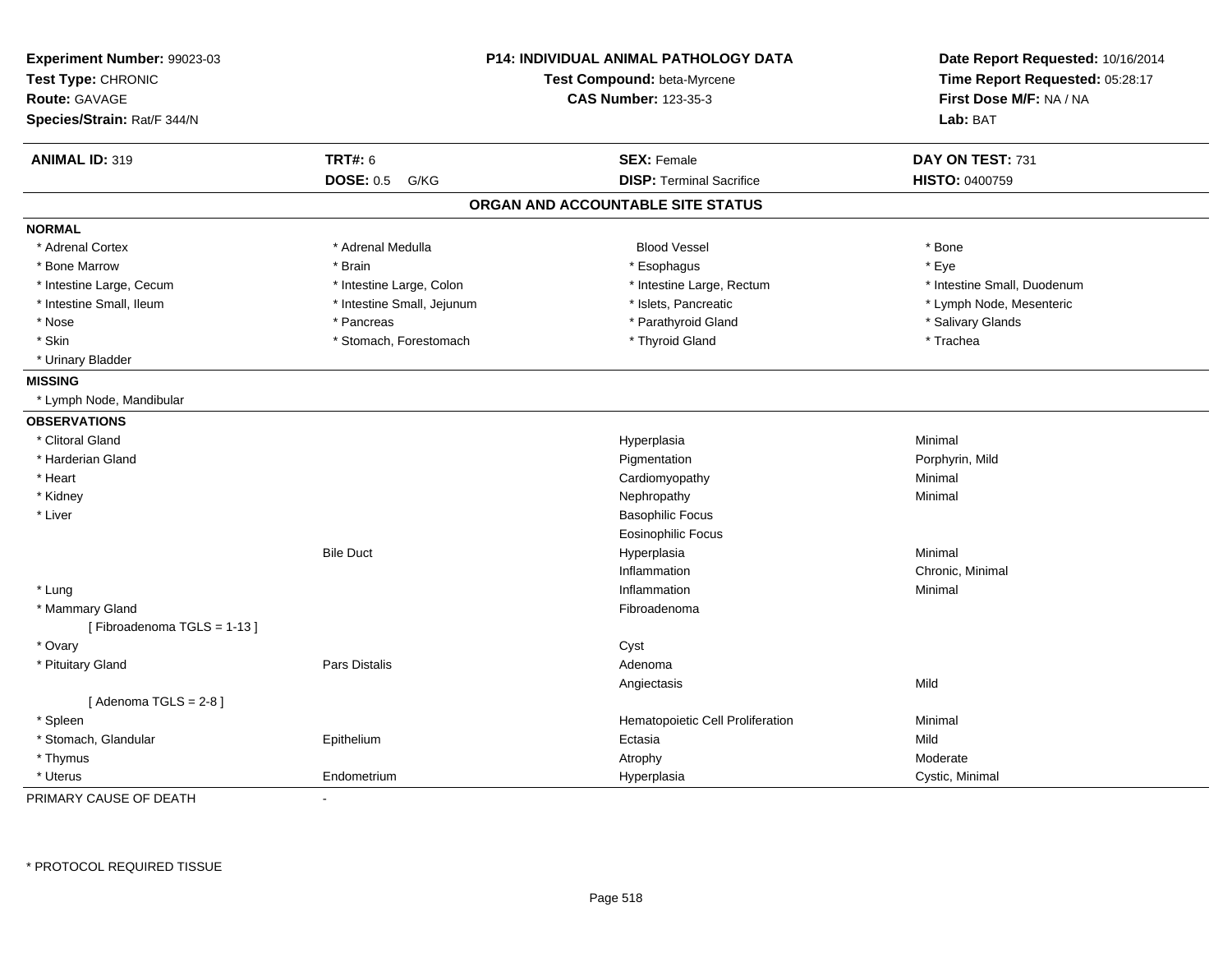| <b>Experiment Number: 99023-03</b><br><b>Test Type: CHRONIC</b><br><b>Route: GAVAGE</b> |                  | <b>P14: INDIVIDUAL ANIMAL PATHOLOGY DATA</b><br>Test Compound: beta-Myrcene<br><b>CAS Number: 123-35-3</b> | Date Report Requested: 10/16/2014<br>Time Report Requested: 05:28:17<br>First Dose M/F: NA / NA |
|-----------------------------------------------------------------------------------------|------------------|------------------------------------------------------------------------------------------------------------|-------------------------------------------------------------------------------------------------|
| Species/Strain: Rat/F 344/N                                                             |                  |                                                                                                            | Lab: BAT                                                                                        |
| <b>ANIMAL ID: 319</b>                                                                   | <b>TRT#:</b> 6   | <b>SEX:</b> Female                                                                                         | DAY ON TEST: 731                                                                                |
|                                                                                         | $DOSE: 0.5$ G/KG | <b>DISP: Terminal Sacrifice</b>                                                                            | <b>HISTO: 0400759</b>                                                                           |
|                                                                                         |                  | <b>ORGAN AND ACCOUNTABLE SITE STATUS</b>                                                                   |                                                                                                 |
|                                                                                         |                  |                                                                                                            |                                                                                                 |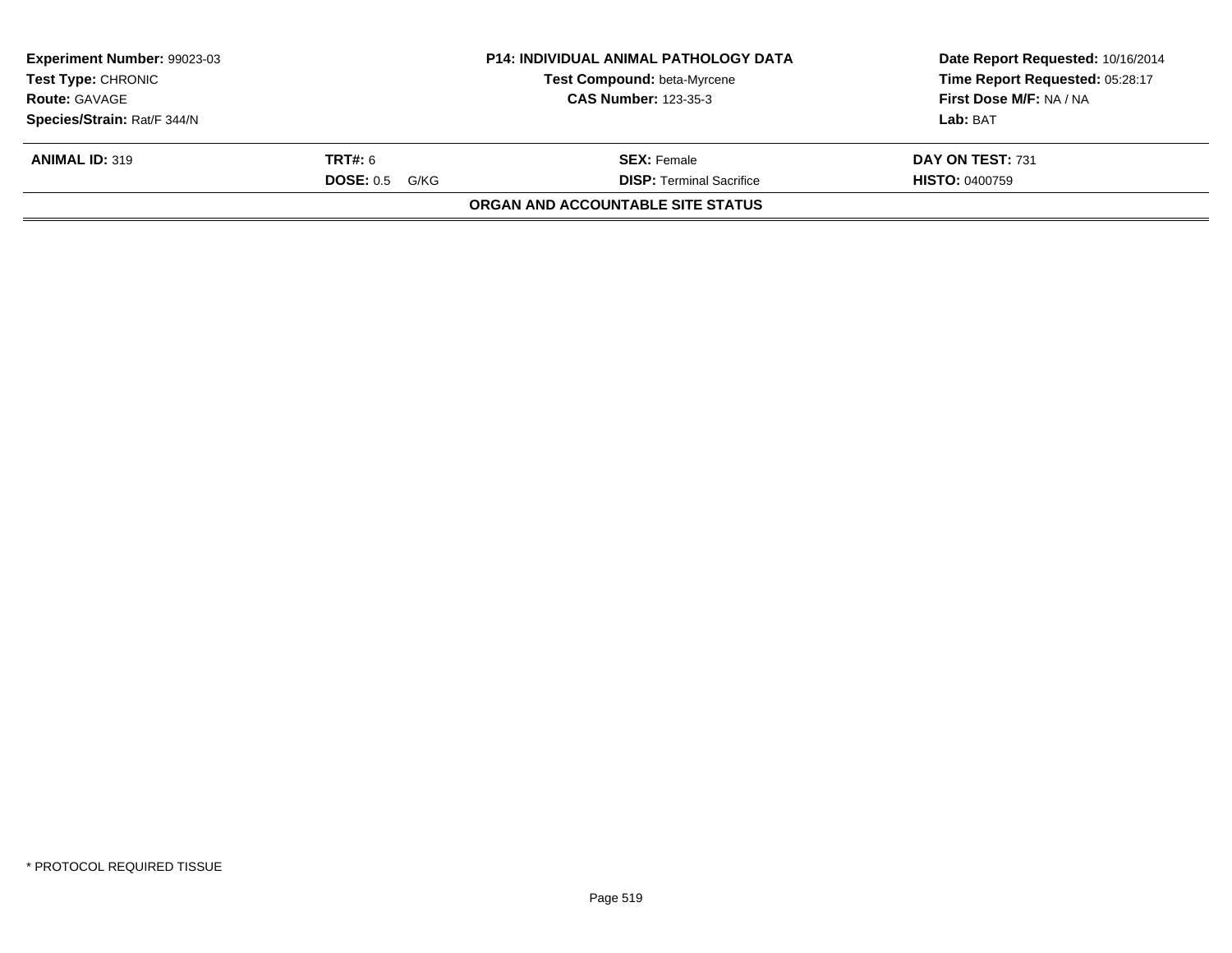| Experiment Number: 99023-03<br>Test Type: CHRONIC |                           | <b>P14: INDIVIDUAL ANIMAL PATHOLOGY DATA</b><br>Test Compound: beta-Myrcene | Date Report Requested: 10/16/2014<br>Time Report Requested: 05:28:17 |  |
|---------------------------------------------------|---------------------------|-----------------------------------------------------------------------------|----------------------------------------------------------------------|--|
| <b>Route: GAVAGE</b>                              |                           | <b>CAS Number: 123-35-3</b>                                                 | First Dose M/F: NA / NA                                              |  |
| Species/Strain: Rat/F 344/N                       |                           |                                                                             | Lab: BAT                                                             |  |
| <b>ANIMAL ID: 320</b>                             | <b>TRT#: 6</b>            | <b>SEX: Female</b>                                                          | DAY ON TEST: 637                                                     |  |
|                                                   | <b>DOSE: 0.5</b><br>G/KG  | <b>DISP:</b> Moribund Sacrifice                                             | <b>HISTO: 0400760</b>                                                |  |
|                                                   |                           | ORGAN AND ACCOUNTABLE SITE STATUS                                           |                                                                      |  |
| <b>NORMAL</b>                                     |                           |                                                                             |                                                                      |  |
| * Adrenal Medulla                                 | <b>Blood Vessel</b>       | * Bone                                                                      | * Bone Marrow                                                        |  |
| * Brain                                           | * Esophagus               | * Eye                                                                       | * Intestine Large, Cecum                                             |  |
| * Intestine Large, Colon                          | * Intestine Large, Rectum | * Intestine Small, Duodenum                                                 | * Intestine Small. Ileum                                             |  |
| * Intestine Small, Jejunum                        | * Islets, Pancreatic      | * Lymph Node, Mesenteric                                                    | * Mammary Gland                                                      |  |
| * Ovary                                           | * Pancreas                | * Parathyroid Gland                                                         | * Salivary Glands                                                    |  |
| * Skin                                            | * Thyroid Gland           | * Trachea                                                                   | * Urinary Bladder                                                    |  |
| * Uterus                                          |                           |                                                                             |                                                                      |  |
| <b>MISSING</b>                                    |                           |                                                                             |                                                                      |  |
| * Lymph Node, Mandibular                          |                           |                                                                             |                                                                      |  |
| <b>OBSERVATIONS</b>                               |                           |                                                                             |                                                                      |  |
| * Adrenal Cortex                                  |                           | Necrosis                                                                    | Mild                                                                 |  |
|                                                   |                           | Vacuolization Cytoplasmic                                                   | Moderate                                                             |  |
| * Clitoral Gland                                  |                           | Carcinoma                                                                   |                                                                      |  |
| [Carcinoma TGLS = 1-13]                           |                           |                                                                             |                                                                      |  |
| * Harderian Gland                                 |                           | Inflammation                                                                | Chronic, Minimal                                                     |  |
|                                                   |                           | Pigmentation                                                                | Porphyrin, Mild                                                      |  |
| * Heart                                           |                           | Cardiomyopathy                                                              | Minimal                                                              |  |
| * Kidney                                          | <b>Transit Epithe</b>     | Hyperplasia                                                                 | Minimal                                                              |  |
|                                                   |                           | Nephropathy                                                                 | Mild                                                                 |  |
|                                                   | <b>Renal Tubule</b>       | Nephrosis                                                                   | Minimal                                                              |  |
| * Liver                                           |                           | <b>Basophilic Focus</b>                                                     |                                                                      |  |
|                                                   | Centrilobular             | Degeneration                                                                | Mild                                                                 |  |
|                                                   |                           | Fatty Change                                                                | Mild                                                                 |  |
|                                                   |                           | Hepatodiaphragmatic Nodule                                                  |                                                                      |  |
|                                                   |                           | Inflammation                                                                | Chronic, Minimal                                                     |  |
| [Degeneration TGLS = 3-6+7]                       |                           |                                                                             |                                                                      |  |
| [ Hepatodiaphragmatic Nodule TGLS = 2-14 ]        |                           |                                                                             |                                                                      |  |
| * Lung                                            |                           | Carcinoma                                                                   | Metastatic (Clitoral Gland)                                          |  |
|                                                   |                           | Inflammation                                                                | Mild                                                                 |  |
| [Carcinoma TGLS = $4-3+4$ ]                       |                           |                                                                             |                                                                      |  |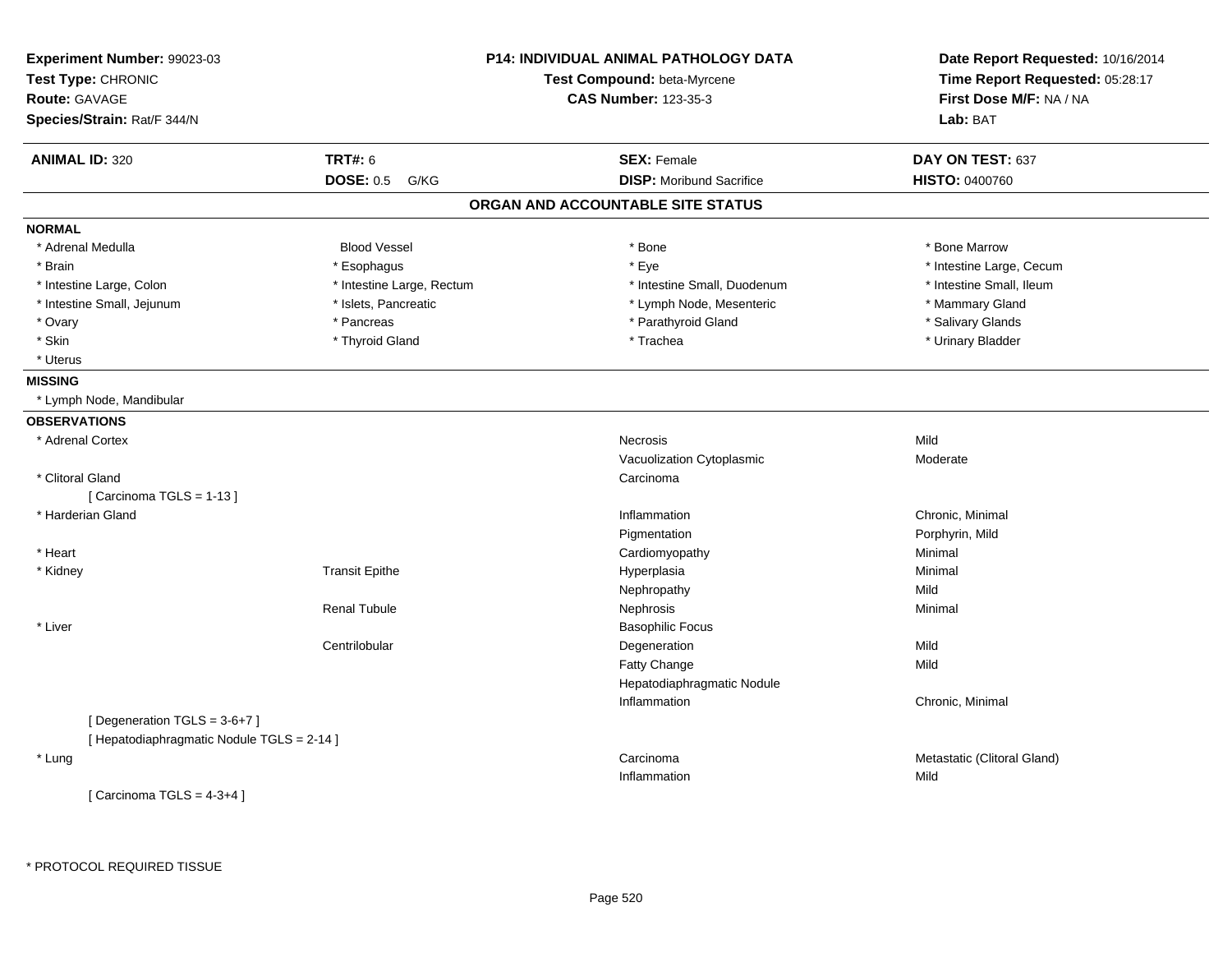| Experiment Number: 99023-03<br>Test Type: CHRONIC<br><b>Route: GAVAGE</b><br>Species/Strain: Rat/F 344/N |                               | <b>P14: INDIVIDUAL ANIMAL PATHOLOGY DATA</b><br>Test Compound: beta-Myrcene<br><b>CAS Number: 123-35-3</b> | Date Report Requested: 10/16/2014<br>Time Report Requested: 05:28:17<br>First Dose M/F: NA / NA<br>Lab: BAT |
|----------------------------------------------------------------------------------------------------------|-------------------------------|------------------------------------------------------------------------------------------------------------|-------------------------------------------------------------------------------------------------------------|
| <b>ANIMAL ID: 320</b>                                                                                    | <b>TRT#:</b> 6                | <b>SEX: Female</b>                                                                                         | DAY ON TEST: 637                                                                                            |
|                                                                                                          | <b>DOSE: 0.5</b><br>G/KG      | <b>DISP:</b> Moribund Sacrifice                                                                            | <b>HISTO: 0400760</b>                                                                                       |
|                                                                                                          |                               | ORGAN AND ACCOUNTABLE SITE STATUS                                                                          |                                                                                                             |
| * Nose                                                                                                   | Olfactory Epi                 | Degeneration                                                                                               | Minimal                                                                                                     |
| * Pituitary Gland                                                                                        |                               | Angiectasis                                                                                                | Minimal                                                                                                     |
| * Spleen                                                                                                 |                               | Hematopoietic Cell Proliferation                                                                           | Mild                                                                                                        |
| * Stomach, Forestomach                                                                                   |                               | Inflammation                                                                                               | Chronic Active, Moderate                                                                                    |
|                                                                                                          |                               | Ulcer                                                                                                      | Moderate                                                                                                    |
| * Stomach, Glandular                                                                                     | Epithelium                    | Ectasia                                                                                                    | Mild                                                                                                        |
| * Thymus                                                                                                 |                               | Atrophy                                                                                                    | Marked                                                                                                      |
| PRIMARY CAUSE OF DEATH                                                                                   | - Clitoral Gland<br>Carcinoma |                                                                                                            |                                                                                                             |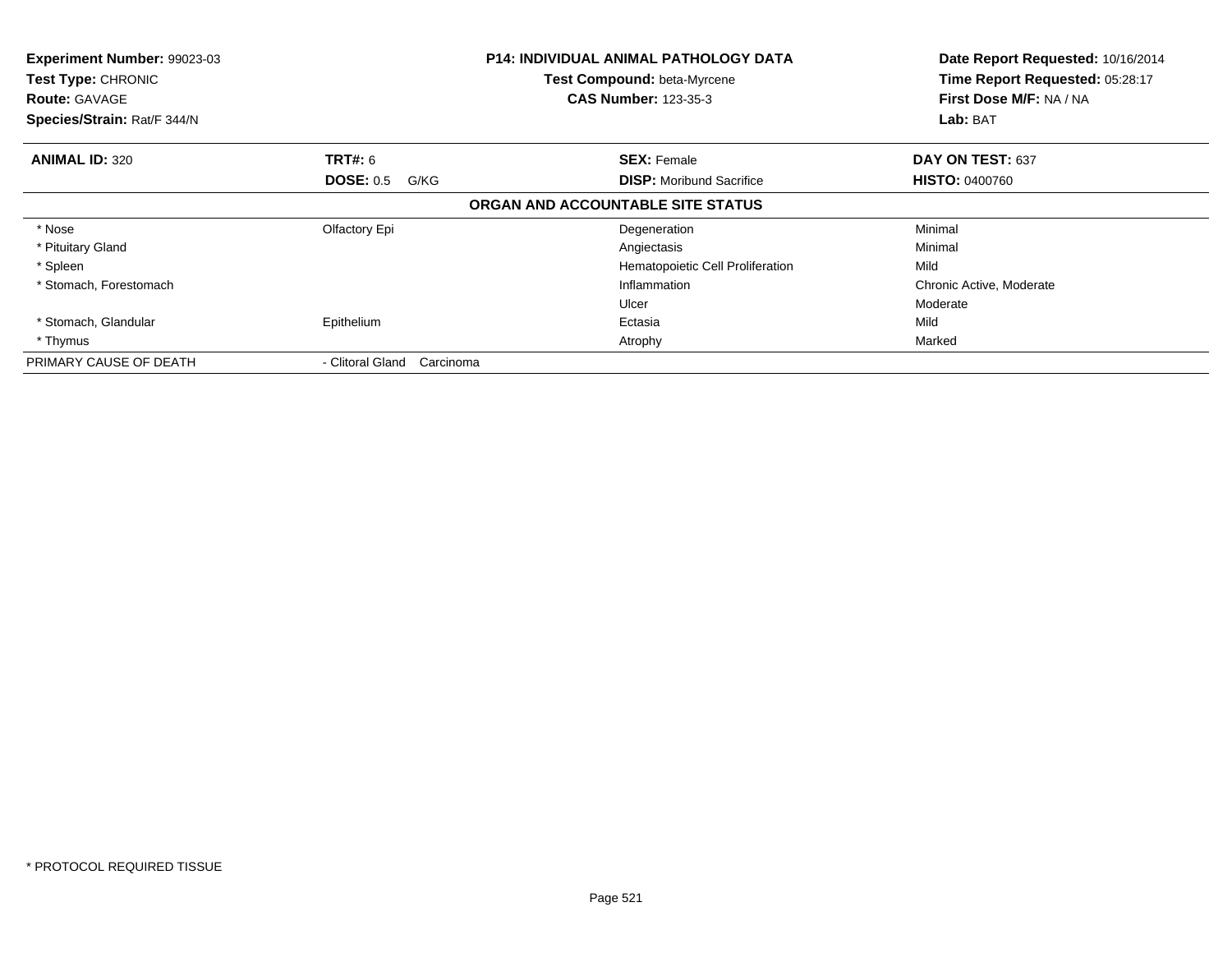| Experiment Number: 99023-03<br>Test Type: CHRONIC<br><b>Route: GAVAGE</b><br>Species/Strain: Rat/F 344/N |                                         | <b>P14: INDIVIDUAL ANIMAL PATHOLOGY DATA</b><br>Test Compound: beta-Myrcene<br><b>CAS Number: 123-35-3</b> | Date Report Requested: 10/16/2014<br>Time Report Requested: 05:28:17<br>First Dose M/F: NA / NA<br>Lab: BAT |
|----------------------------------------------------------------------------------------------------------|-----------------------------------------|------------------------------------------------------------------------------------------------------------|-------------------------------------------------------------------------------------------------------------|
| <b>ANIMAL ID: 321</b>                                                                                    | <b>TRT#: 6</b>                          | <b>SEX: Female</b>                                                                                         | DAY ON TEST: 596                                                                                            |
|                                                                                                          | <b>DOSE: 0.5</b><br>G/KG                | <b>DISP: Moribund Sacrifice</b>                                                                            | HISTO: 0400761                                                                                              |
|                                                                                                          |                                         | ORGAN AND ACCOUNTABLE SITE STATUS                                                                          |                                                                                                             |
| <b>NORMAL</b>                                                                                            |                                         |                                                                                                            |                                                                                                             |
| * Adrenal Medulla                                                                                        | <b>Blood Vessel</b>                     | * Bone                                                                                                     | * Bone Marrow                                                                                               |
| * Esophagus                                                                                              | * Eye                                   | * Intestine Large, Cecum                                                                                   | * Intestine Large, Colon                                                                                    |
| * Intestine Large, Rectum                                                                                | * Intestine Small, Duodenum             | * Intestine Small, Ileum                                                                                   | * Intestine Small, Jejunum                                                                                  |
| * Islets, Pancreatic                                                                                     | * Lung                                  | * Lymph Node, Mesenteric                                                                                   | * Mammary Gland                                                                                             |
| * Ovary                                                                                                  | * Pancreas                              | * Parathyroid Gland                                                                                        | * Salivary Glands                                                                                           |
| * Skin                                                                                                   | * Spleen                                | * Stomach, Forestomach                                                                                     | * Thyroid Gland                                                                                             |
| * Trachea                                                                                                | * Urinary Bladder                       |                                                                                                            |                                                                                                             |
| <b>MISSING</b>                                                                                           |                                         |                                                                                                            |                                                                                                             |
| * Lymph Node, Mandibular                                                                                 |                                         |                                                                                                            |                                                                                                             |
| <b>OBSERVATIONS</b>                                                                                      |                                         |                                                                                                            |                                                                                                             |
| * Adrenal Cortex                                                                                         |                                         | Vacuolization Cytoplasmic                                                                                  | Minimal                                                                                                     |
| * Brain                                                                                                  | Hypothalamus                            | Compression                                                                                                | Marked                                                                                                      |
|                                                                                                          |                                         | Hydrocephalus                                                                                              | Moderate                                                                                                    |
| * Clitoral Gland                                                                                         |                                         | Inflammation                                                                                               | Chronic, Minimal                                                                                            |
| * Harderian Gland                                                                                        |                                         | Pigmentation                                                                                               | Porphyrin, Moderate                                                                                         |
| * Heart                                                                                                  |                                         | Cardiomyopathy                                                                                             | Minimal                                                                                                     |
| * Kidney                                                                                                 |                                         | Nephropathy                                                                                                | Minimal                                                                                                     |
|                                                                                                          | <b>Renal Tubule</b>                     | Nephrosis                                                                                                  | Minimal                                                                                                     |
| * Liver                                                                                                  |                                         | <b>Basophilic Focus</b>                                                                                    |                                                                                                             |
|                                                                                                          |                                         | Inflammation                                                                                               | Chronic, Minimal                                                                                            |
| * Nose                                                                                                   | Olfactory Epi                           | Degeneration                                                                                               | Minimal                                                                                                     |
|                                                                                                          |                                         | Inflammation                                                                                               | Chronic Active, Minimal                                                                                     |
| * Pituitary Gland                                                                                        | Pars Distalis                           | Adenoma                                                                                                    |                                                                                                             |
|                                                                                                          |                                         | Angiectasis                                                                                                | Mild                                                                                                        |
| [Adenoma TGLS = $1-8$ ]                                                                                  |                                         |                                                                                                            |                                                                                                             |
| * Stomach, Glandular                                                                                     | Epithelium                              | Ectasia                                                                                                    | Minimal                                                                                                     |
| * Thymus                                                                                                 |                                         | Atrophy                                                                                                    | Mild                                                                                                        |
| * Uterus                                                                                                 |                                         | Polyp Stromal                                                                                              |                                                                                                             |
| PRIMARY CAUSE OF DEATH                                                                                   | - Pituitary Gland Pars Distalis Adenoma |                                                                                                            |                                                                                                             |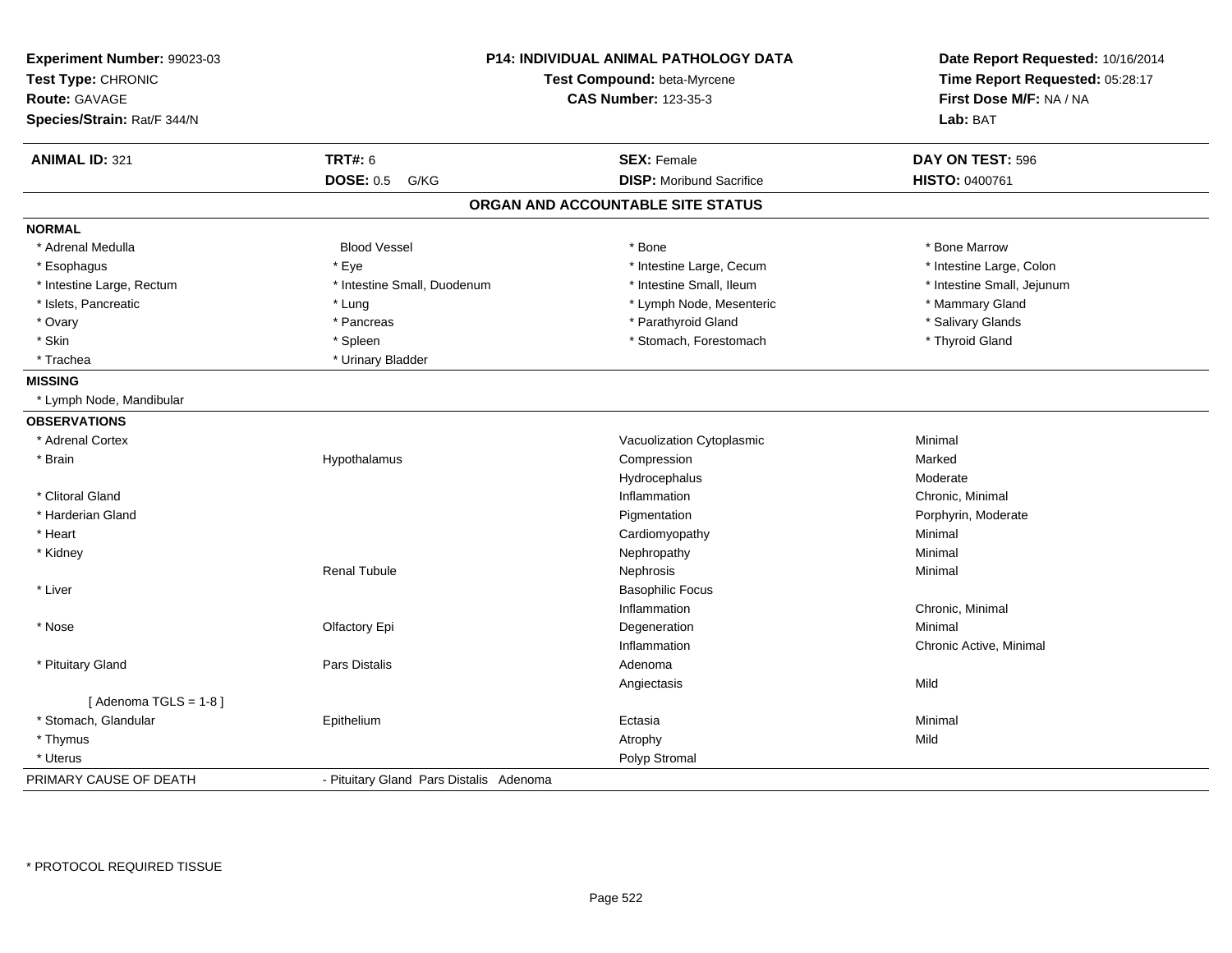| Test Compound: beta-Myrcene<br>Test Type: CHRONIC<br><b>Route: GAVAGE</b><br><b>CAS Number: 123-35-3</b><br>Species/Strain: Rat/F 344/N<br>Lab: BAT<br><b>TRT#: 6</b><br><b>ANIMAL ID: 322</b><br><b>SEX: Female</b><br>DAY ON TEST: 730<br><b>DOSE: 0.5</b><br><b>DISP: Terminal Sacrifice</b><br><b>HISTO: 0400762</b><br>G/KG<br>ORGAN AND ACCOUNTABLE SITE STATUS | Date Report Requested: 10/16/2014 |
|-----------------------------------------------------------------------------------------------------------------------------------------------------------------------------------------------------------------------------------------------------------------------------------------------------------------------------------------------------------------------|-----------------------------------|
|                                                                                                                                                                                                                                                                                                                                                                       | Time Report Requested: 05:28:17   |
|                                                                                                                                                                                                                                                                                                                                                                       | First Dose M/F: NA / NA           |
|                                                                                                                                                                                                                                                                                                                                                                       |                                   |
|                                                                                                                                                                                                                                                                                                                                                                       |                                   |
|                                                                                                                                                                                                                                                                                                                                                                       |                                   |
|                                                                                                                                                                                                                                                                                                                                                                       |                                   |
| <b>NORMAL</b>                                                                                                                                                                                                                                                                                                                                                         |                                   |
| * Adrenal Cortex<br>* Adrenal Medulla<br><b>Blood Vessel</b><br>* Bone                                                                                                                                                                                                                                                                                                |                                   |
| * Bone Marrow<br>* Eye<br>* Esophagus                                                                                                                                                                                                                                                                                                                                 | * Intestine Large, Cecum          |
| * Intestine Small, Duodenum<br>* Intestine Small, Ileum<br>* Intestine Large, Colon                                                                                                                                                                                                                                                                                   | * Intestine Small, Jejunum        |
| * Lymph Node, Mesenteric<br>* Mammary Gland<br>* Pancreas<br>* Islets, Pancreatic                                                                                                                                                                                                                                                                                     |                                   |
| * Parathyroid Gland<br>* Salivary Glands<br>* Skin                                                                                                                                                                                                                                                                                                                    | * Stomach, Forestomach            |
| * Trachea<br>* Urinary Bladder<br>* Uterus                                                                                                                                                                                                                                                                                                                            |                                   |
| <b>MISSING</b>                                                                                                                                                                                                                                                                                                                                                        |                                   |
| * Lymph Node, Mandibular                                                                                                                                                                                                                                                                                                                                              |                                   |
| <b>OBSERVATIONS</b>                                                                                                                                                                                                                                                                                                                                                   |                                   |
| * Brain<br>Hypothalamus<br>Compression<br>Mild                                                                                                                                                                                                                                                                                                                        |                                   |
| Mild<br>Hydrocephalus                                                                                                                                                                                                                                                                                                                                                 |                                   |
| * Clitoral Gland<br>Inflammation<br>Chronic, Minimal                                                                                                                                                                                                                                                                                                                  |                                   |
| * Harderian Gland<br>Pigmentation<br>Porphyrin, Mild                                                                                                                                                                                                                                                                                                                  |                                   |
| Mild<br>* Heart<br>Cardiomyopathy                                                                                                                                                                                                                                                                                                                                     |                                   |
| * Intestine Large, Rectum<br>Parasite Metazoan<br>Mild                                                                                                                                                                                                                                                                                                                |                                   |
| Mild<br>* Kidney<br>Nephropathy                                                                                                                                                                                                                                                                                                                                       |                                   |
| <b>Renal Tubule</b><br>Nephrosis<br>Minimal                                                                                                                                                                                                                                                                                                                           |                                   |
| * Liver<br><b>Basophilic Focus</b>                                                                                                                                                                                                                                                                                                                                    |                                   |
| <b>Eosinophilic Focus</b>                                                                                                                                                                                                                                                                                                                                             |                                   |
| Chronic, Minimal<br>Inflammation                                                                                                                                                                                                                                                                                                                                      |                                   |
| * Lung<br>Inflammation<br>Minimal                                                                                                                                                                                                                                                                                                                                     |                                   |
| * Nose<br>Olfactory Epi<br>Degeneration<br>Minimal                                                                                                                                                                                                                                                                                                                    |                                   |
| * Ovary<br>Cyst                                                                                                                                                                                                                                                                                                                                                       |                                   |
| <b>Pars Distalis</b><br>Adenoma<br>* Pituitary Gland                                                                                                                                                                                                                                                                                                                  |                                   |
| Mild<br>Angiectasis                                                                                                                                                                                                                                                                                                                                                   |                                   |
| [Adenoma TGLS = $1-8$ ]                                                                                                                                                                                                                                                                                                                                               |                                   |
| * Spleen<br>Atrophy<br>Minimal                                                                                                                                                                                                                                                                                                                                        |                                   |
| Mild<br>* Stomach, Glandular<br>Epithelium<br>Ectasia                                                                                                                                                                                                                                                                                                                 |                                   |
| * Thymus<br>Atrophy<br>Marked                                                                                                                                                                                                                                                                                                                                         |                                   |
| * Thyroid Gland<br>C Cell<br>Hyperplasia<br>Minimal                                                                                                                                                                                                                                                                                                                   |                                   |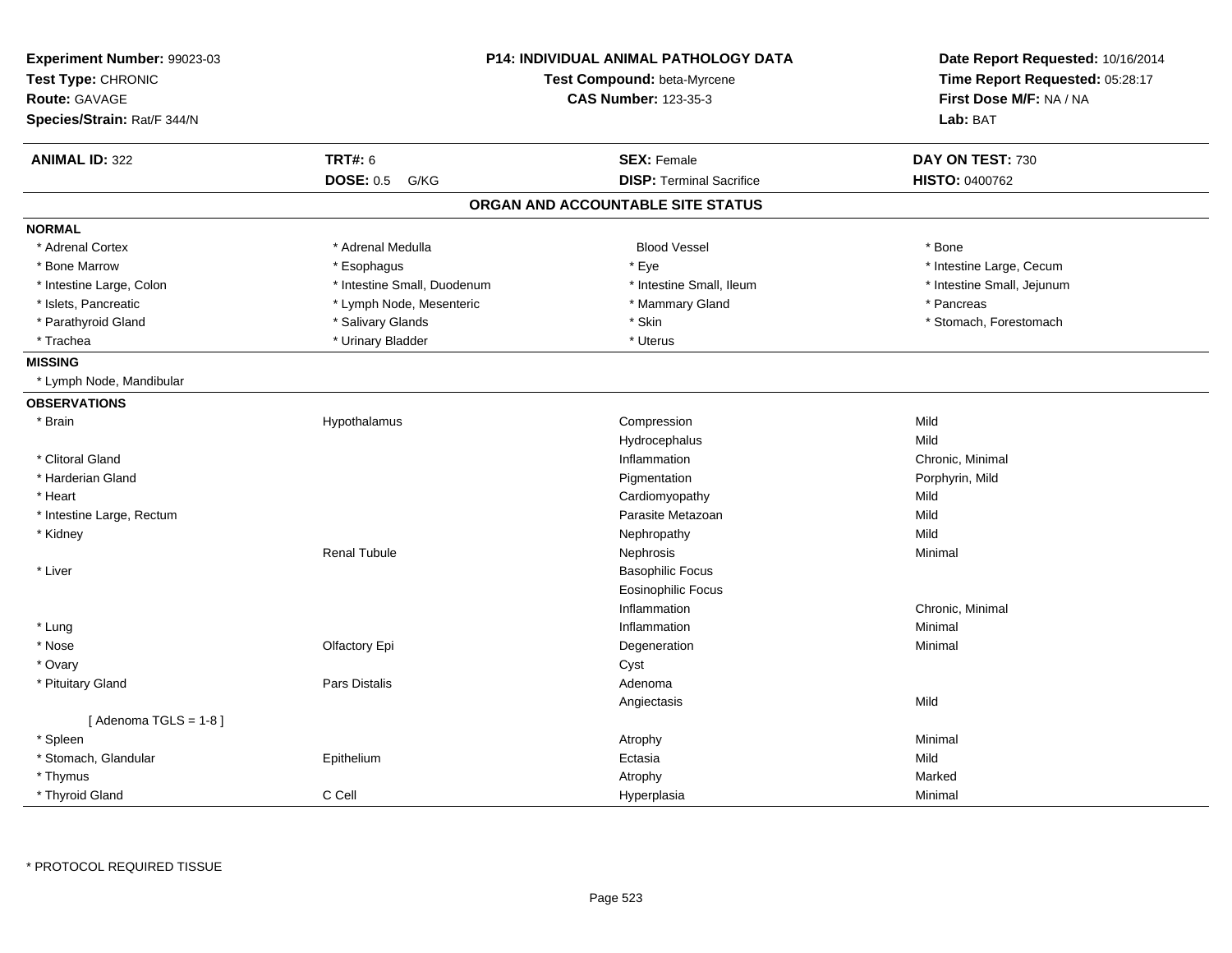| Experiment Number: 99023-03                                                                                     |                          | <b>P14: INDIVIDUAL ANIMAL PATHOLOGY DATA</b> | Date Report Requested: 10/16/2014 |
|-----------------------------------------------------------------------------------------------------------------|--------------------------|----------------------------------------------|-----------------------------------|
| Test Compound: beta-Myrcene<br><b>Test Type: CHRONIC</b><br><b>CAS Number: 123-35-3</b><br><b>Route: GAVAGE</b> |                          |                                              | Time Report Requested: 05:28:17   |
|                                                                                                                 |                          |                                              | First Dose M/F: NA / NA           |
| Species/Strain: Rat/F 344/N                                                                                     |                          |                                              | Lab: BAT                          |
| <b>ANIMAL ID: 322</b>                                                                                           | <b>TRT#:</b> 6           | <b>SEX: Female</b>                           | DAY ON TEST: 730                  |
|                                                                                                                 | <b>DOSE: 0.5</b><br>G/KG | <b>DISP: Terminal Sacrifice</b>              | <b>HISTO: 0400762</b>             |
|                                                                                                                 |                          | ORGAN AND ACCOUNTABLE SITE STATUS            |                                   |
| PRIMARY CAUSE OF DEATH                                                                                          |                          |                                              |                                   |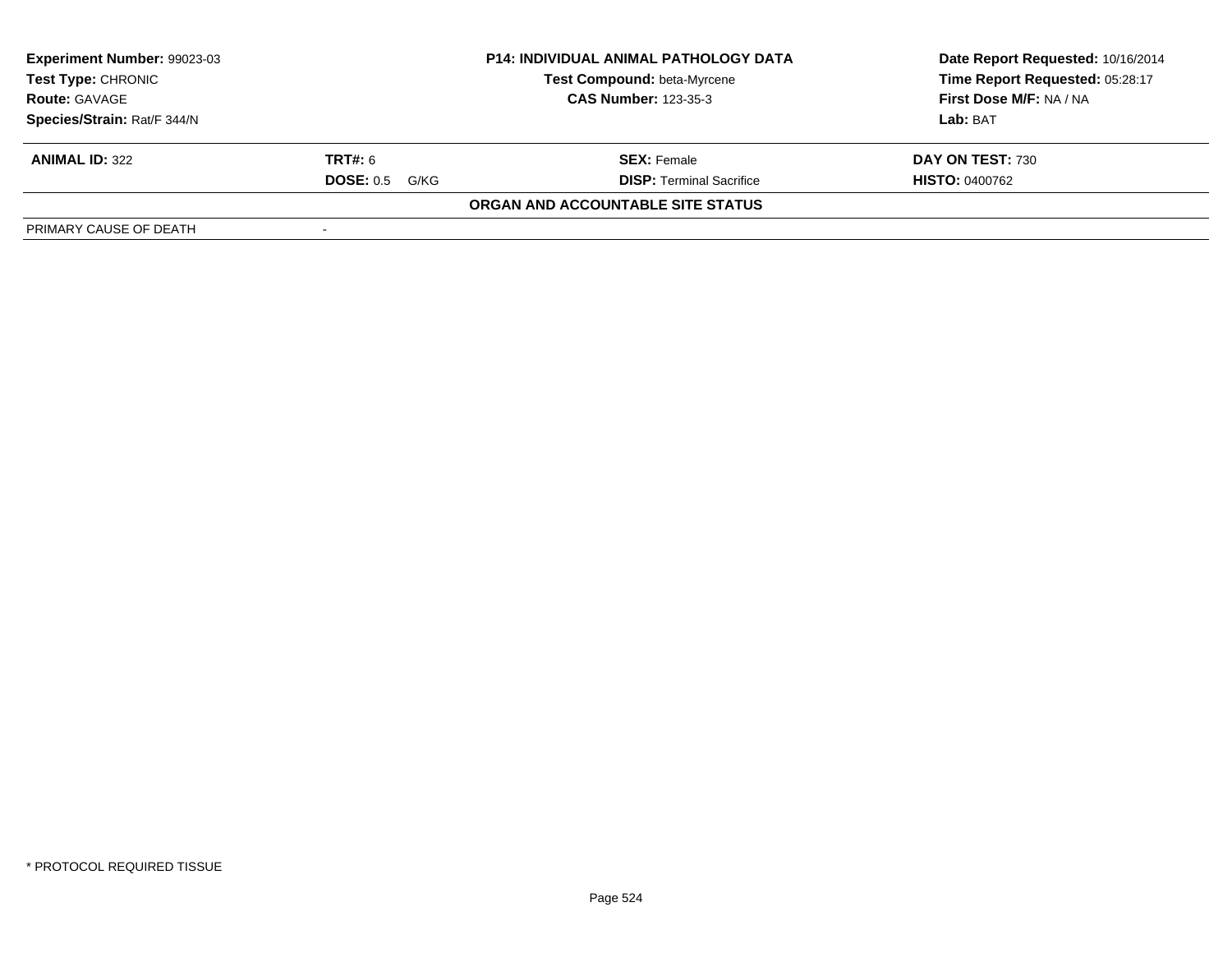| Experiment Number: 99023-03 |                           | P14: INDIVIDUAL ANIMAL PATHOLOGY DATA | Date Report Requested: 10/16/2014 |  |
|-----------------------------|---------------------------|---------------------------------------|-----------------------------------|--|
| Test Type: CHRONIC          |                           | Test Compound: beta-Myrcene           | Time Report Requested: 05:28:17   |  |
| Route: GAVAGE               |                           | <b>CAS Number: 123-35-3</b>           | First Dose M/F: NA / NA           |  |
| Species/Strain: Rat/F 344/N |                           |                                       | Lab: BAT                          |  |
| <b>ANIMAL ID: 323</b>       | <b>TRT#: 6</b>            | <b>SEX: Female</b>                    | DAY ON TEST: 732                  |  |
|                             | <b>DOSE: 0.5</b><br>G/KG  | <b>DISP: Terminal Sacrifice</b>       | HISTO: 0400763                    |  |
|                             |                           | ORGAN AND ACCOUNTABLE SITE STATUS     |                                   |  |
| <b>NORMAL</b>               |                           |                                       |                                   |  |
| * Adrenal Medulla           | <b>Blood Vessel</b>       | * Bone                                | * Bone Marrow                     |  |
| * Brain                     | * Esophagus               | * Eye                                 | * Intestine Large, Cecum          |  |
| * Intestine Large, Colon    | * Intestine Large, Rectum | * Intestine Small, Duodenum           | * Intestine Small, Ileum          |  |
| * Intestine Small, Jejunum  | * Islets, Pancreatic      | * Lymph Node, Mesenteric              | * Mammary Gland                   |  |
| * Ovary                     | * Parathyroid Gland       | * Salivary Glands                     | * Skin                            |  |
| * Spleen                    | * Stomach, Forestomach    | * Trachea                             | * Urinary Bladder                 |  |
| <b>MISSING</b>              |                           |                                       |                                   |  |
| * Lymph Node, Mandibular    |                           |                                       |                                   |  |
| <b>OBSERVATIONS</b>         |                           |                                       |                                   |  |
| * Adrenal Cortex            |                           | Vacuolization Cytoplasmic             | Mild                              |  |
| * Clitoral Gland            |                           | Hyperplasia                           | Minimal                           |  |
|                             |                           | Inflammation                          | Chronic, Minimal                  |  |
| * Harderian Gland           |                           | Pigmentation                          | Porphyrin, Minimal                |  |
| * Heart                     |                           | Cardiomyopathy                        | Mild                              |  |
| * Kidney                    | <b>Transit Epithe</b>     | Hyperplasia                           | Minimal                           |  |
|                             |                           | Nephropathy                           | Minimal                           |  |
|                             | <b>Renal Tubule</b>       | Nephrosis                             | Minimal                           |  |
| * Liver                     |                           | <b>Basophilic Focus</b>               |                                   |  |
|                             |                           | Clear Cell Focus                      |                                   |  |
|                             |                           | Inflammation                          | Chronic, Minimal                  |  |
| * Lung                      |                           | Inflammation                          | Minimal                           |  |
| * Nose                      | Olfactory Epi             | Degeneration                          | Minimal                           |  |
| * Pancreas                  | Acinus                    | Atrophy                               | Minimal                           |  |
| * Pituitary Gland           | Pars Distalis             | Adenoma                               |                                   |  |
|                             |                           | Angiectasis                           | Mild                              |  |
|                             |                           | Cyst                                  |                                   |  |
| [Adenoma TGLS = $2-8$ ]     |                           |                                       |                                   |  |
| * Stomach, Glandular        | Epithelium                | Ectasia                               | Mild                              |  |
| * Thymus                    |                           | Atrophy                               | Moderate                          |  |
| * Thyroid Gland             | C Cell                    | Hyperplasia                           | Mild                              |  |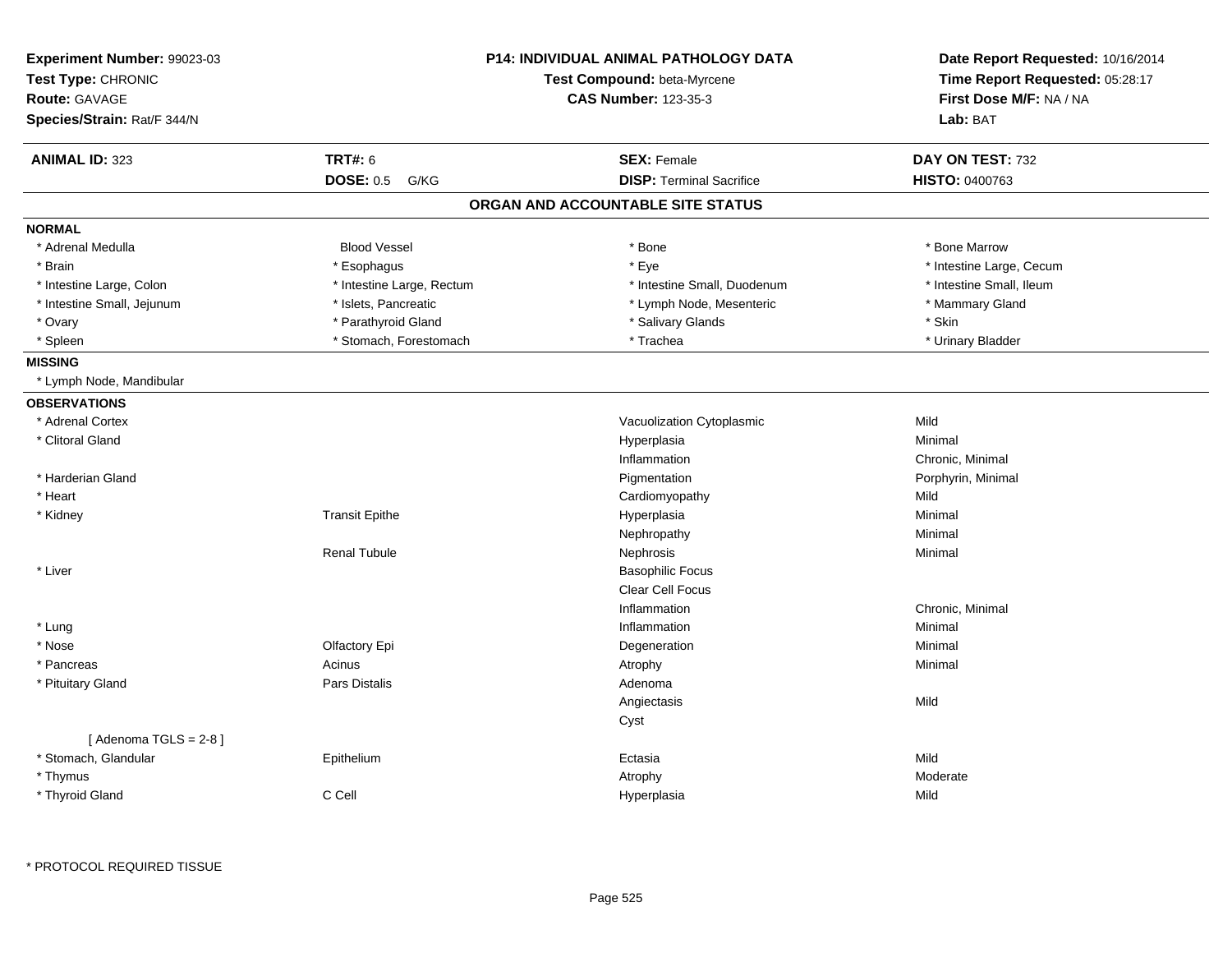| Experiment Number: 99023-03 |                   | <b>P14: INDIVIDUAL ANIMAL PATHOLOGY DATA</b> | Date Report Requested: 10/16/2014 |  |
|-----------------------------|-------------------|----------------------------------------------|-----------------------------------|--|
| Test Type: CHRONIC          |                   | Test Compound: beta-Myrcene                  | Time Report Requested: 05:28:17   |  |
| <b>Route: GAVAGE</b>        |                   | <b>CAS Number: 123-35-3</b>                  | First Dose M/F: NA / NA           |  |
| Species/Strain: Rat/F 344/N |                   |                                              | Lab: BAT                          |  |
| <b>ANIMAL ID: 323</b>       | TRT#: 6           | <b>SEX: Female</b>                           | DAY ON TEST: 732                  |  |
|                             | DOSE: 0.5<br>G/KG | <b>DISP:</b> Terminal Sacrifice              | <b>HISTO: 0400763</b>             |  |
|                             |                   | ORGAN AND ACCOUNTABLE SITE STATUS            |                                   |  |
| * Uterus                    |                   | Polyp Stromal                                |                                   |  |
| [Polyp Stromal TGLS = 1-11] |                   |                                              |                                   |  |
| PRIMARY CAUSE OF DEATH      |                   |                                              |                                   |  |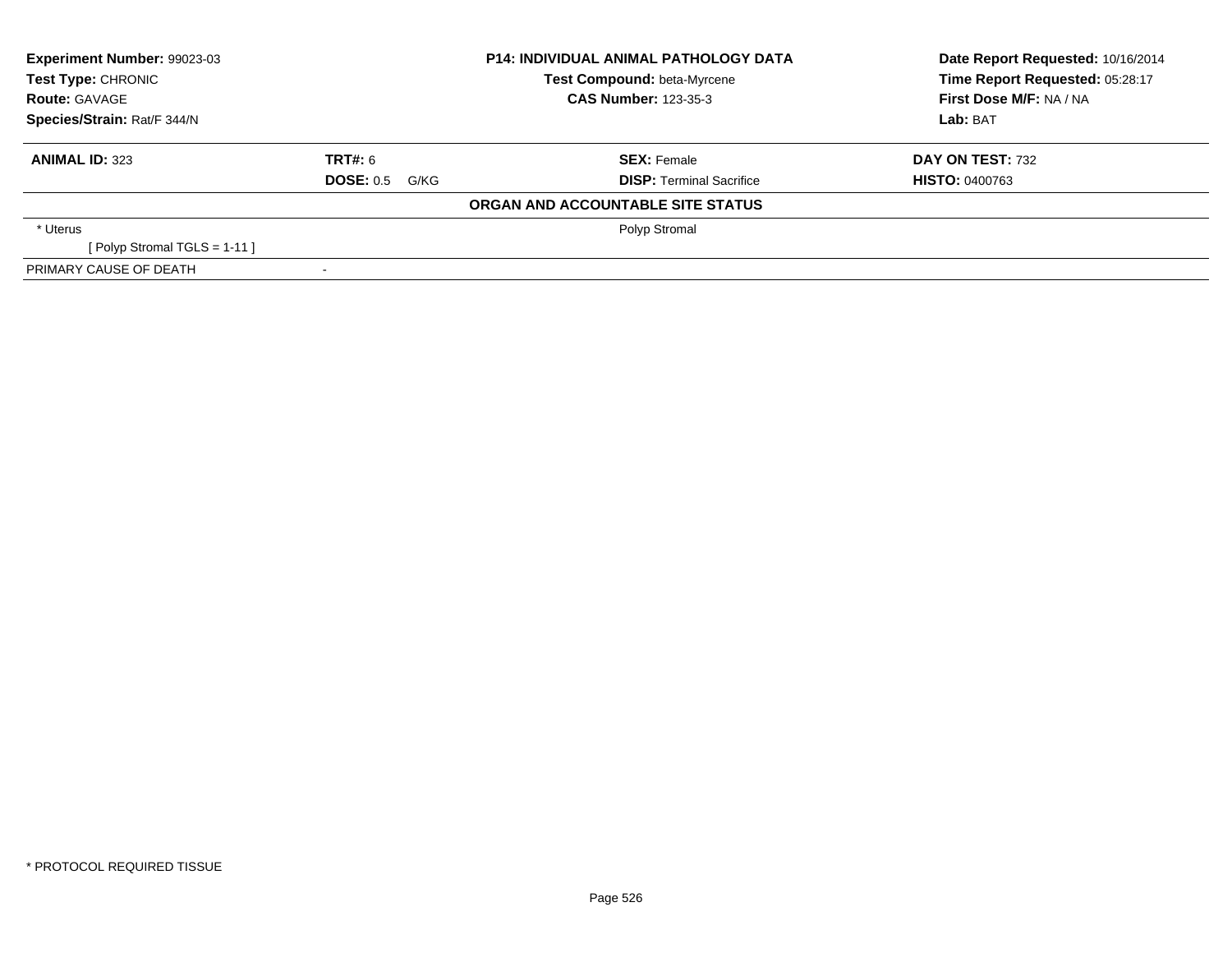| Experiment Number: 99023-03<br>Test Type: CHRONIC |                           | <b>P14: INDIVIDUAL ANIMAL PATHOLOGY DATA</b><br>Test Compound: beta-Myrcene | Date Report Requested: 10/16/2014<br>Time Report Requested: 05:28:17 |
|---------------------------------------------------|---------------------------|-----------------------------------------------------------------------------|----------------------------------------------------------------------|
| <b>Route: GAVAGE</b>                              |                           | <b>CAS Number: 123-35-3</b>                                                 | First Dose M/F: NA / NA                                              |
| Species/Strain: Rat/F 344/N                       |                           |                                                                             | Lab: BAT                                                             |
| <b>ANIMAL ID: 324</b>                             | <b>TRT#: 6</b>            | <b>SEX: Female</b>                                                          | DAY ON TEST: 732                                                     |
|                                                   | <b>DOSE: 0.5</b><br>G/KG  | <b>DISP: Terminal Sacrifice</b>                                             | <b>HISTO: 0400764</b>                                                |
|                                                   |                           | ORGAN AND ACCOUNTABLE SITE STATUS                                           |                                                                      |
| <b>NORMAL</b>                                     |                           |                                                                             |                                                                      |
| <b>Blood Vessel</b>                               | * Bone                    | * Bone Marrow                                                               | * Brain                                                              |
| * Esophagus                                       | * Eye                     | * Heart                                                                     | * Intestine Large, Cecum                                             |
| * Intestine Large, Colon                          | * Intestine Large, Rectum | * Intestine Small, Duodenum                                                 | * Intestine Small, Ileum                                             |
| * Intestine Small, Jejunum                        | * Islets, Pancreatic      | * Lymph Node, Mesenteric                                                    | * Ovary                                                              |
| * Pancreas                                        | * Pituitary Gland         | * Salivary Glands                                                           | * Stomach, Forestomach                                               |
| * Thyroid Gland                                   | * Trachea                 | * Urinary Bladder                                                           | * Uterus                                                             |
| <b>MISSING</b>                                    |                           |                                                                             |                                                                      |
| * Lymph Node, Mandibular                          | * Parathyroid Gland       |                                                                             |                                                                      |
| <b>OBSERVATIONS</b>                               |                           |                                                                             |                                                                      |
| * Adrenal Cortex                                  |                           | Vacuolization Cytoplasmic                                                   | Mild                                                                 |
| * Adrenal Medulla                                 |                           | Hyperplasia                                                                 | Mild                                                                 |
| * Clitoral Gland                                  |                           | Inflammation                                                                | Chronic, Minimal                                                     |
| * Harderian Gland                                 |                           | Pigmentation                                                                | Porphyrin, Mild                                                      |
| * Kidney                                          |                           | Nephropathy                                                                 | Minimal                                                              |
|                                                   | <b>Renal Tubule</b>       | Nephrosis                                                                   | Minimal                                                              |
| * Liver                                           |                           | <b>Basophilic Focus</b>                                                     |                                                                      |
|                                                   | <b>Bile Duct</b>          | Hyperplasia                                                                 | Minimal                                                              |
|                                                   |                           | Inflammation                                                                | Chronic, Minimal                                                     |
|                                                   |                           | <b>Mixed Cell Focus</b>                                                     |                                                                      |
| [Basophilic Focus TGLS = 3-6+7]                   |                           |                                                                             |                                                                      |
| * Lung                                            |                           | Schwannoma Malignant                                                        | Metastatic (Skin)                                                    |
| [Schwannoma Malignant TGLS = 7,8-3+4+17]          |                           |                                                                             |                                                                      |
| Lymph Node                                        | Mediastinal               | Schwannoma Malignant                                                        | Metastatic (Skin)                                                    |
| [Schwannoma Malignant TGLS = 6-16]                |                           |                                                                             |                                                                      |
| * Mammary Gland                                   |                           | Fibroadenoma                                                                |                                                                      |
| [Fibroadenoma TGLS = 5-13]                        |                           |                                                                             |                                                                      |
| Mesentery                                         | Fat                       | Necrosis                                                                    | Moderate                                                             |
| [ Necrosis TGLS = $1-16$ ]                        |                           |                                                                             |                                                                      |
| * Nose                                            | Olfactory Epi             | Degeneration                                                                | Minimal                                                              |
| * Skin                                            | <b>Subcut Tiss</b>        | Schwannoma Malignant                                                        |                                                                      |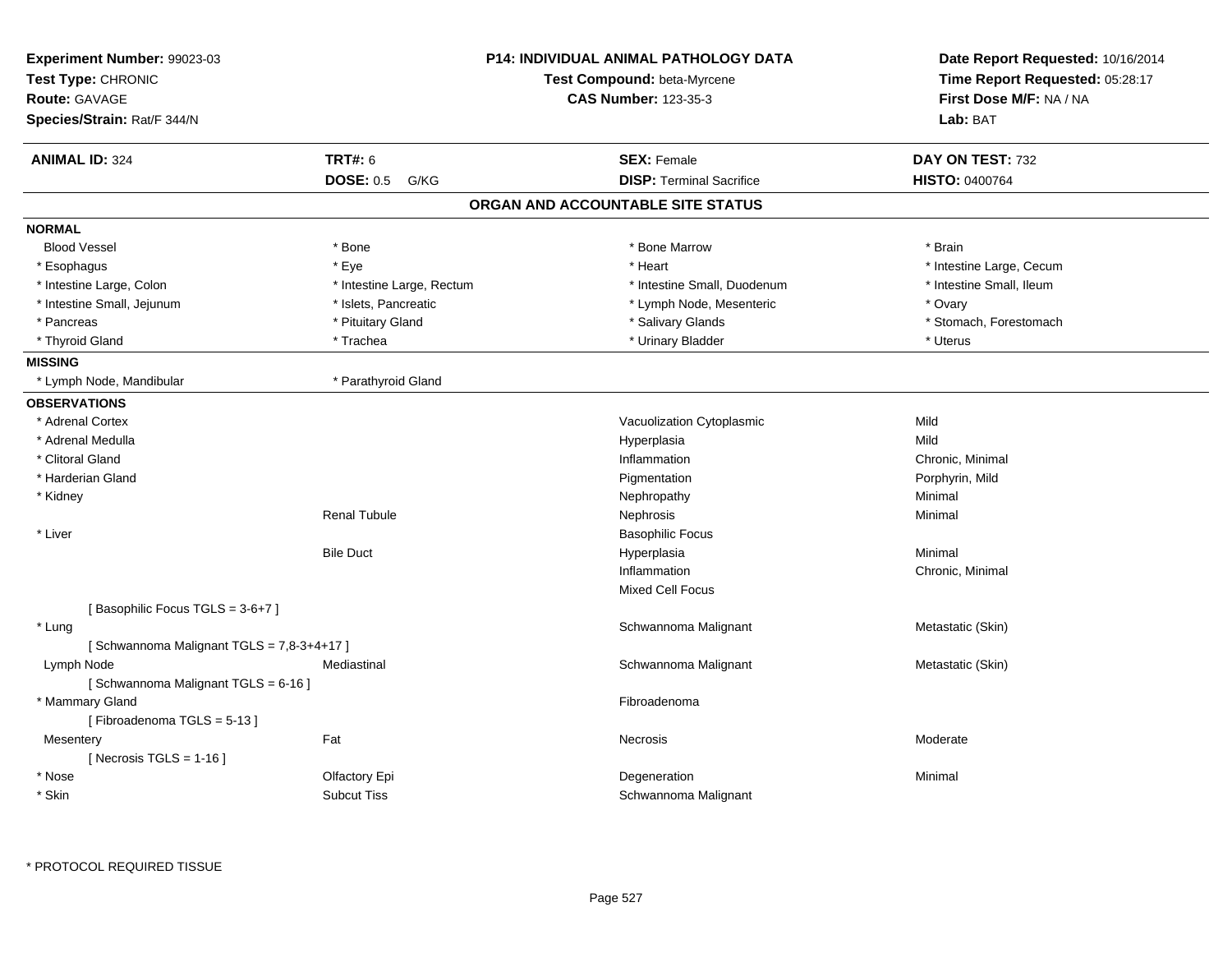| <b>Experiment Number: 99023-03</b><br>Test Type: CHRONIC |                   | <b>P14: INDIVIDUAL ANIMAL PATHOLOGY DATA</b> | Date Report Requested: 10/16/2014<br>Time Report Requested: 05:28:17 |  |
|----------------------------------------------------------|-------------------|----------------------------------------------|----------------------------------------------------------------------|--|
|                                                          |                   | <b>Test Compound: beta-Myrcene</b>           |                                                                      |  |
| <b>Route: GAVAGE</b>                                     |                   | <b>CAS Number: 123-35-3</b>                  | First Dose M/F: NA / NA                                              |  |
| Species/Strain: Rat/F 344/N                              |                   |                                              | Lab: BAT                                                             |  |
| <b>ANIMAL ID: 324</b>                                    | <b>TRT#: 6</b>    | <b>SEX: Female</b>                           | DAY ON TEST: 732                                                     |  |
|                                                          | DOSE: 0.5<br>G/KG | <b>DISP:</b> Terminal Sacrifice              | <b>HISTO: 0400764</b>                                                |  |
|                                                          |                   | ORGAN AND ACCOUNTABLE SITE STATUS            |                                                                      |  |
| Schwannoma Malignant TGLS = 4-14+15 ]                    |                   |                                              |                                                                      |  |
| * Spleen                                                 |                   | Hematopoietic Cell Proliferation             | Marked                                                               |  |
| [Hematopoietic Cell Proliferation TGLS = 2-16]           |                   |                                              |                                                                      |  |
| * Stomach, Glandular                                     | Epithelium        | Ectasia                                      | Mild                                                                 |  |
| * Thymus                                                 |                   | Atrophy                                      | Marked                                                               |  |
| PRIMARY CAUSE OF DEATH                                   |                   |                                              |                                                                      |  |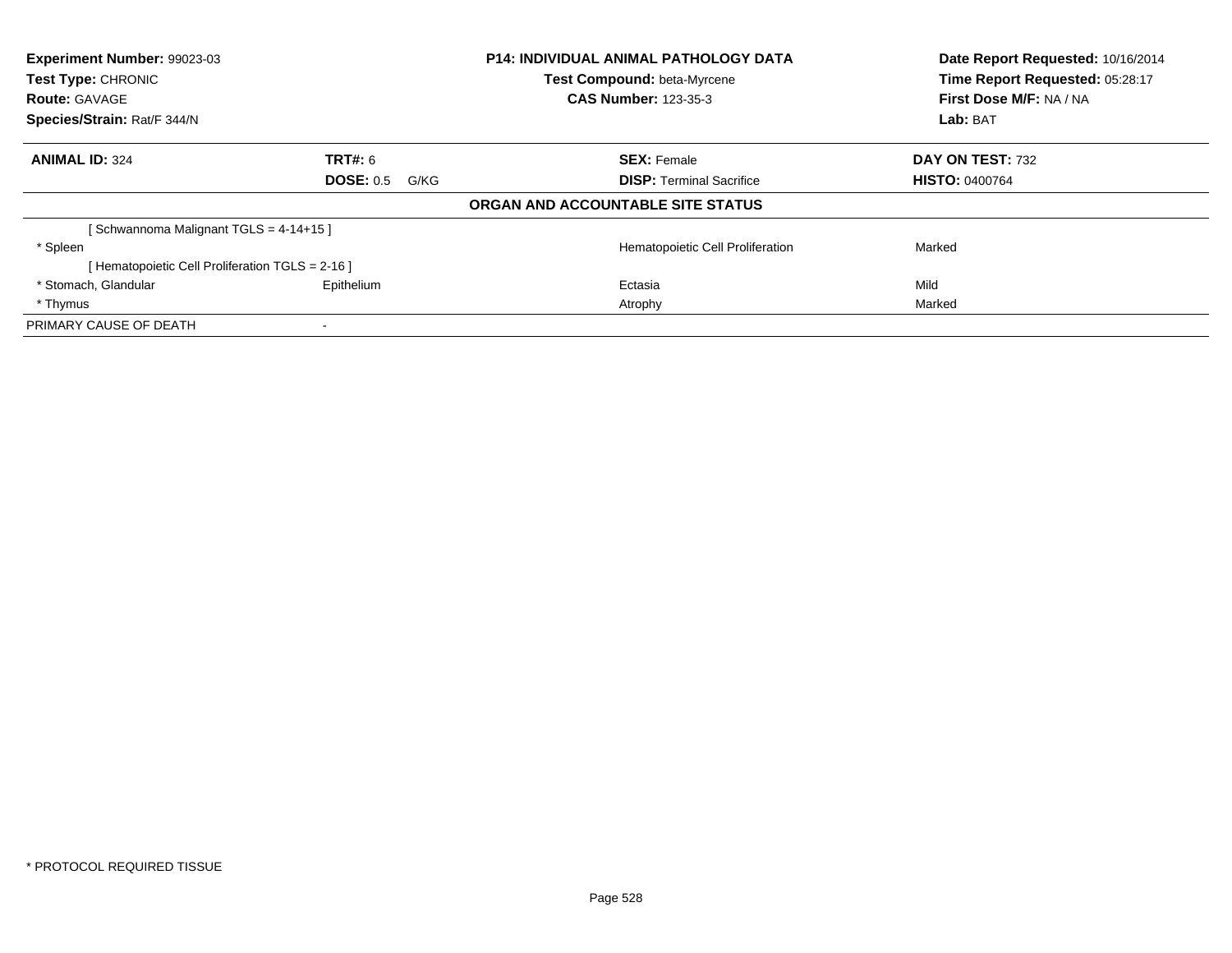| Experiment Number: 99023-03<br>Test Type: CHRONIC |                            | <b>P14: INDIVIDUAL ANIMAL PATHOLOGY DATA</b><br>Test Compound: beta-Myrcene | Date Report Requested: 10/16/2014<br>Time Report Requested: 05:28:17 |
|---------------------------------------------------|----------------------------|-----------------------------------------------------------------------------|----------------------------------------------------------------------|
| Route: GAVAGE                                     |                            | <b>CAS Number: 123-35-3</b>                                                 | First Dose M/F: NA / NA                                              |
| Species/Strain: Rat/F 344/N                       |                            |                                                                             | Lab: BAT                                                             |
| <b>ANIMAL ID: 325</b>                             | <b>TRT#: 6</b>             | <b>SEX: Female</b>                                                          | DAY ON TEST: 618                                                     |
|                                                   | <b>DOSE: 0.5</b><br>G/KG   | <b>DISP:</b> Moribund Sacrifice                                             | HISTO: 0400765                                                       |
|                                                   |                            | ORGAN AND ACCOUNTABLE SITE STATUS                                           |                                                                      |
| <b>NORMAL</b>                                     |                            |                                                                             |                                                                      |
| * Adrenal Cortex                                  | * Adrenal Medulla          | <b>Blood Vessel</b>                                                         | * Bone                                                               |
| * Bone Marrow                                     | * Brain                    | * Esophagus                                                                 | * Eye                                                                |
| * Intestine Large, Cecum                          | * Intestine Large, Colon   | * Intestine Large, Rectum                                                   | * Intestine Small, Duodenum                                          |
| * Intestine Small, Ileum                          | * Intestine Small, Jejunum | * Lymph Node, Mesenteric                                                    | * Mammary Gland                                                      |
| * Parathyroid Gland                               | * Salivary Glands          | * Skin                                                                      | * Spleen                                                             |
| * Stomach, Forestomach                            | * Trachea                  | * Urinary Bladder                                                           |                                                                      |
| <b>MISSING</b>                                    |                            |                                                                             |                                                                      |
| * Lymph Node, Mandibular                          |                            |                                                                             |                                                                      |
| <b>OBSERVATIONS</b>                               |                            |                                                                             |                                                                      |
| * Clitoral Gland                                  |                            | Inflammation                                                                | Chronic, Minimal                                                     |
| * Harderian Gland                                 |                            | Pigmentation                                                                | Porphyrin, Marked                                                    |
| * Heart                                           |                            | Cardiomyopathy                                                              | Mild                                                                 |
| * Islets, Pancreatic                              |                            | Hyperplasia                                                                 | Minimal                                                              |
| * Kidney                                          |                            | Nephropathy                                                                 | Minimal                                                              |
|                                                   | <b>Renal Tubule</b>        | Nephrosis                                                                   | Minimal                                                              |
| * Liver                                           |                            | <b>Basophilic Focus</b>                                                     |                                                                      |
|                                                   |                            | <b>Clear Cell Focus</b>                                                     |                                                                      |
|                                                   |                            | Inflammation                                                                | Chronic, Minimal                                                     |
|                                                   | Centrilobular              | Necrosis                                                                    | Moderate                                                             |
| [Necrosis $TGLS = 3-13$ ]                         |                            |                                                                             |                                                                      |
| * Lung                                            | Alveolar Epith             | Hyperplasia                                                                 | Minimal                                                              |
|                                                   |                            | Inflammation                                                                | Minimal                                                              |
| * Nose                                            | Olfactory Epi              | Degeneration                                                                | Minimal                                                              |
| * Ovary                                           |                            | Cyst                                                                        |                                                                      |
| [ $Cyst TGLS = 2-14$ ]                            |                            |                                                                             |                                                                      |
| * Pancreas                                        | Duct                       | Cyst                                                                        |                                                                      |
| * Pituitary Gland                                 | Pars Distalis              | Adenoma                                                                     |                                                                      |
|                                                   |                            | Angiectasis                                                                 | Mild                                                                 |
| * Stomach, Glandular                              | Epithelium                 | Ectasia                                                                     | Minimal                                                              |
| * Thymus                                          |                            | Atrophy                                                                     | Marked                                                               |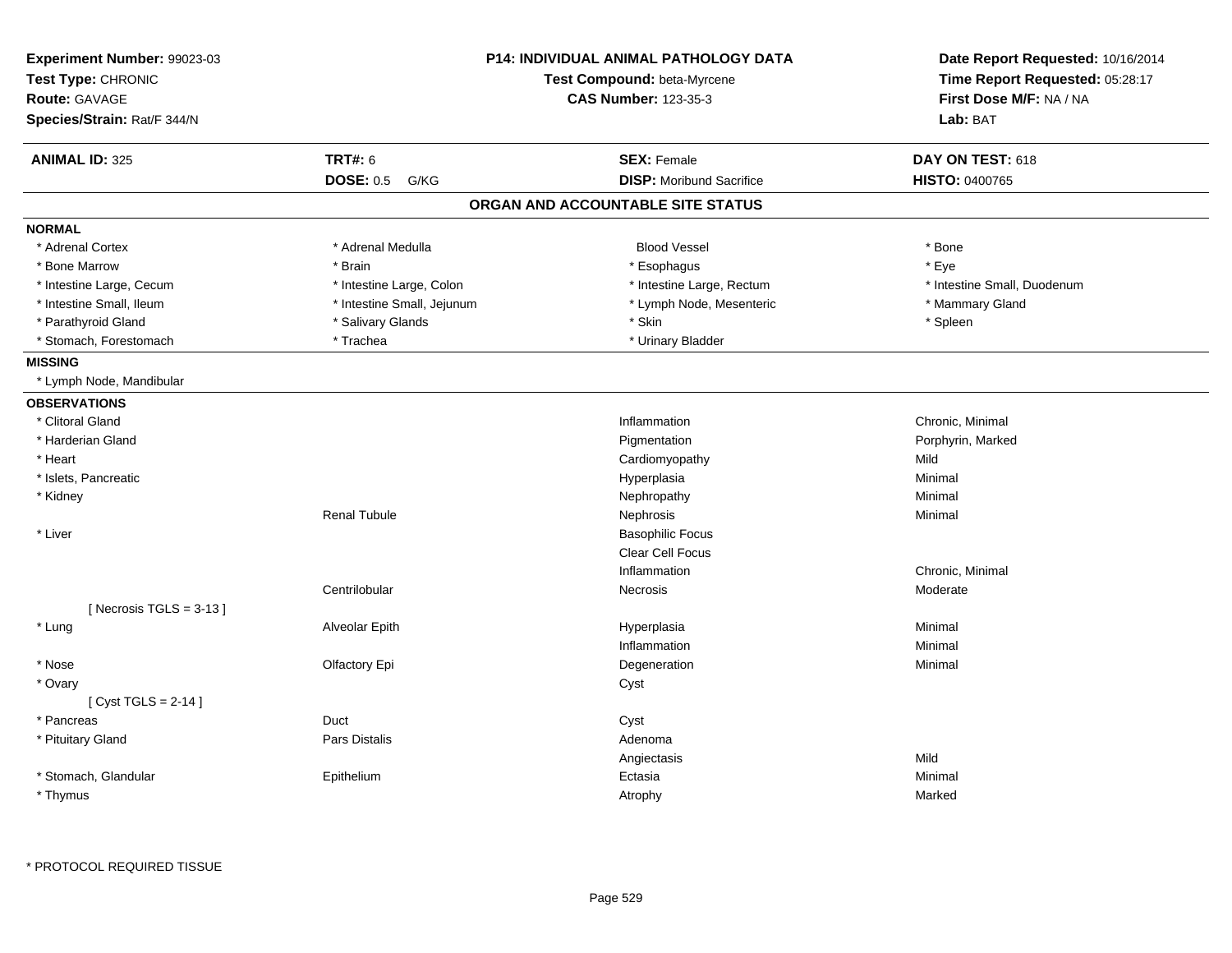| Experiment Number: 99023-03    |                          | <b>P14: INDIVIDUAL ANIMAL PATHOLOGY DATA</b> | Date Report Requested: 10/16/2014 |  |
|--------------------------------|--------------------------|----------------------------------------------|-----------------------------------|--|
| Test Type: CHRONIC             |                          | Test Compound: beta-Myrcene                  | Time Report Requested: 05:28:17   |  |
| <b>Route: GAVAGE</b>           |                          | <b>CAS Number: 123-35-3</b>                  | First Dose M/F: NA / NA           |  |
| Species/Strain: Rat/F 344/N    |                          |                                              | Lab: BAT                          |  |
| <b>ANIMAL ID: 325</b>          | <b>TRT#: 6</b>           | <b>SEX: Female</b>                           | <b>DAY ON TEST: 618</b>           |  |
|                                | <b>DOSE: 0.5</b><br>G/KG | <b>DISP:</b> Moribund Sacrifice              | <b>HISTO: 0400765</b>             |  |
|                                |                          | ORGAN AND ACCOUNTABLE SITE STATUS            |                                   |  |
| * Thyroid Gland                | C Cell                   | Hyperplasia                                  | Marked                            |  |
| * Uterus                       | Endometrium              | Hyperplasia                                  | Cystic, Minimal                   |  |
|                                |                          | Polyp Stromal                                |                                   |  |
| [Polyp Stromal TGLS = $1-15$ ] |                          |                                              |                                   |  |
| PRIMARY CAUSE OF DEATH         | - Uterus Polyp Stromal   |                                              |                                   |  |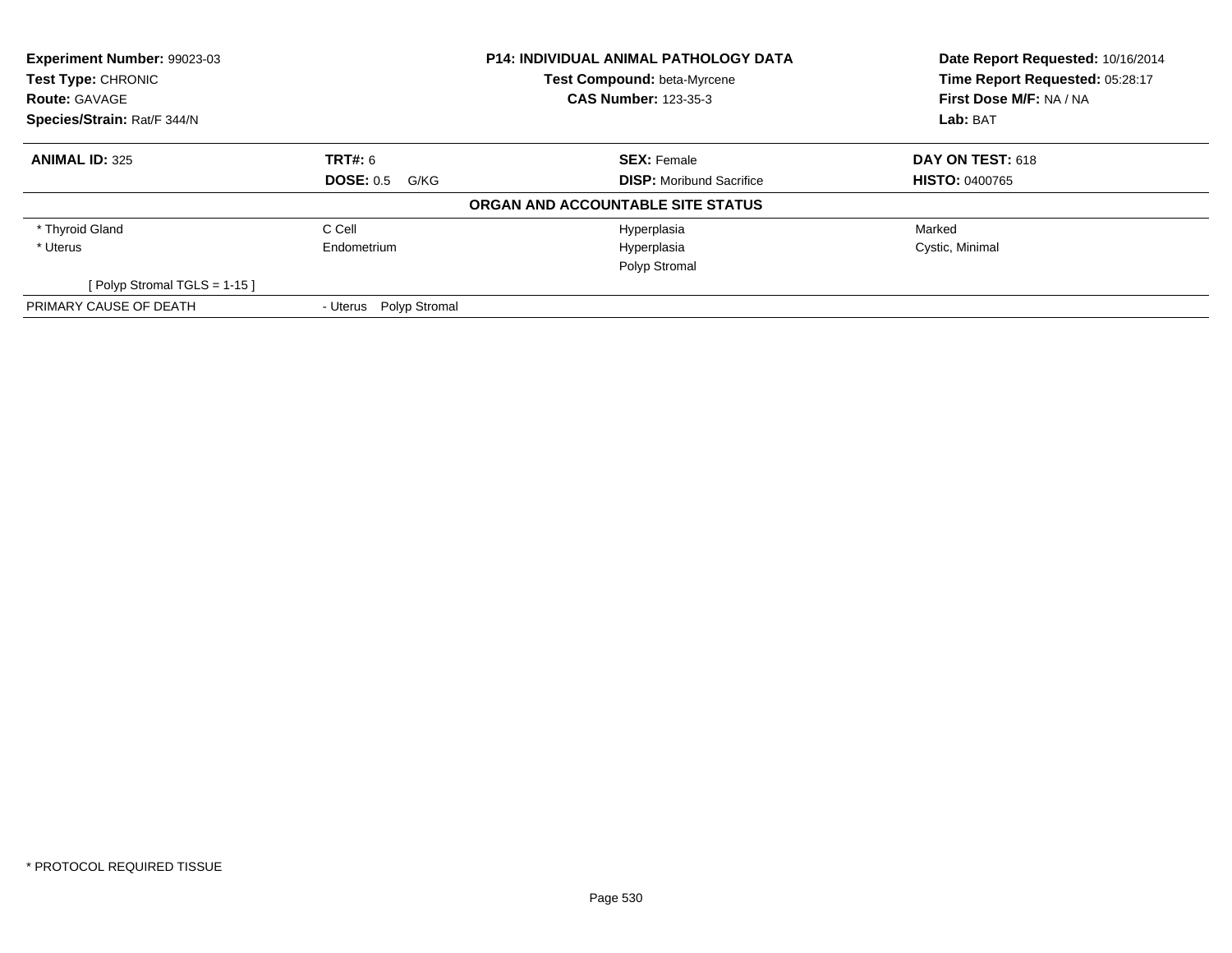| Experiment Number: 99023-03<br>Test Type: CHRONIC<br><b>Route: GAVAGE</b><br>Species/Strain: Rat/F 344/N |                            | <b>P14: INDIVIDUAL ANIMAL PATHOLOGY DATA</b><br>Test Compound: beta-Myrcene<br><b>CAS Number: 123-35-3</b> | Date Report Requested: 10/16/2014<br>Time Report Requested: 05:28:17<br>First Dose M/F: NA / NA<br>Lab: BAT |
|----------------------------------------------------------------------------------------------------------|----------------------------|------------------------------------------------------------------------------------------------------------|-------------------------------------------------------------------------------------------------------------|
| <b>ANIMAL ID: 326</b>                                                                                    | <b>TRT#: 6</b>             | <b>SEX: Female</b>                                                                                         | DAY ON TEST: 687                                                                                            |
|                                                                                                          | <b>DOSE: 0.5</b><br>G/KG   | <b>DISP:</b> Moribund Sacrifice                                                                            | <b>HISTO: 0400766</b>                                                                                       |
|                                                                                                          |                            | ORGAN AND ACCOUNTABLE SITE STATUS                                                                          |                                                                                                             |
| <b>NORMAL</b>                                                                                            |                            |                                                                                                            |                                                                                                             |
| * Adrenal Cortex                                                                                         | * Adrenal Medulla          | <b>Blood Vessel</b>                                                                                        | * Bone                                                                                                      |
| * Bone Marrow                                                                                            | * Brain                    | * Esophagus                                                                                                | * Eye                                                                                                       |
| * Intestine Large, Cecum                                                                                 | * Intestine Large, Colon   | * Intestine Large, Rectum                                                                                  | * Intestine Small, Duodenum                                                                                 |
| * Intestine Small, Ileum                                                                                 | * Intestine Small, Jejunum | * Islets, Pancreatic                                                                                       | * Lymph Node, Mesenteric                                                                                    |
| * Mammary Gland                                                                                          | * Ovary                    | * Pancreas                                                                                                 | * Parathyroid Gland                                                                                         |
| * Salivary Glands                                                                                        | * Skin                     | * Stomach, Forestomach                                                                                     | * Trachea                                                                                                   |
| * Urinary Bladder                                                                                        |                            |                                                                                                            |                                                                                                             |
| <b>MISSING</b>                                                                                           |                            |                                                                                                            |                                                                                                             |
| * Lymph Node, Mandibular                                                                                 |                            |                                                                                                            |                                                                                                             |
| <b>OBSERVATIONS</b>                                                                                      |                            |                                                                                                            |                                                                                                             |
| * Clitoral Gland                                                                                         |                            | Inflammation                                                                                               | Chronic, Minimal                                                                                            |
| * Harderian Gland                                                                                        |                            | Pigmentation                                                                                               | Porphyrin, Mild                                                                                             |
| * Heart                                                                                                  |                            | Cardiomyopathy                                                                                             | Minimal                                                                                                     |
| * Kidney                                                                                                 | <b>Transit Epithe</b>      | Hyperplasia                                                                                                | Minimal                                                                                                     |
|                                                                                                          |                            | Nephropathy                                                                                                | Minimal                                                                                                     |
|                                                                                                          | <b>Renal Tubule</b>        | Nephrosis                                                                                                  | Minimal                                                                                                     |
| * Liver                                                                                                  |                            | <b>Basophilic Focus</b>                                                                                    |                                                                                                             |
|                                                                                                          |                            | <b>Eosinophilic Focus</b>                                                                                  |                                                                                                             |
|                                                                                                          |                            | Inflammation                                                                                               | Chronic, Minimal                                                                                            |
| * Lung                                                                                                   |                            | Inflammation                                                                                               | Minimal                                                                                                     |
| Mesentery                                                                                                | Fat                        | <b>Necrosis</b>                                                                                            | Minimal                                                                                                     |
| [Necrosis TGLS = $3-15$ ]                                                                                |                            |                                                                                                            |                                                                                                             |
| * Nose                                                                                                   | Olfactory Epi              | Degeneration                                                                                               | Minimal                                                                                                     |
| * Pituitary Gland                                                                                        | <b>Pars Distalis</b>       | Hyperplasia                                                                                                | Minimal                                                                                                     |
| * Spleen                                                                                                 |                            | Hematopoietic Cell Proliferation                                                                           | Mild                                                                                                        |
| * Stomach, Glandular                                                                                     | Epithelium                 | Ectasia                                                                                                    | Minimal                                                                                                     |
| * Thymus                                                                                                 |                            | Atrophy                                                                                                    | Marked                                                                                                      |
|                                                                                                          |                            | Cyst                                                                                                       | Minimal                                                                                                     |
| * Thyroid Gland                                                                                          | C Cell                     | Hyperplasia                                                                                                | Minimal                                                                                                     |
|                                                                                                          | Follicle                   | Hyperplasia                                                                                                | Mild                                                                                                        |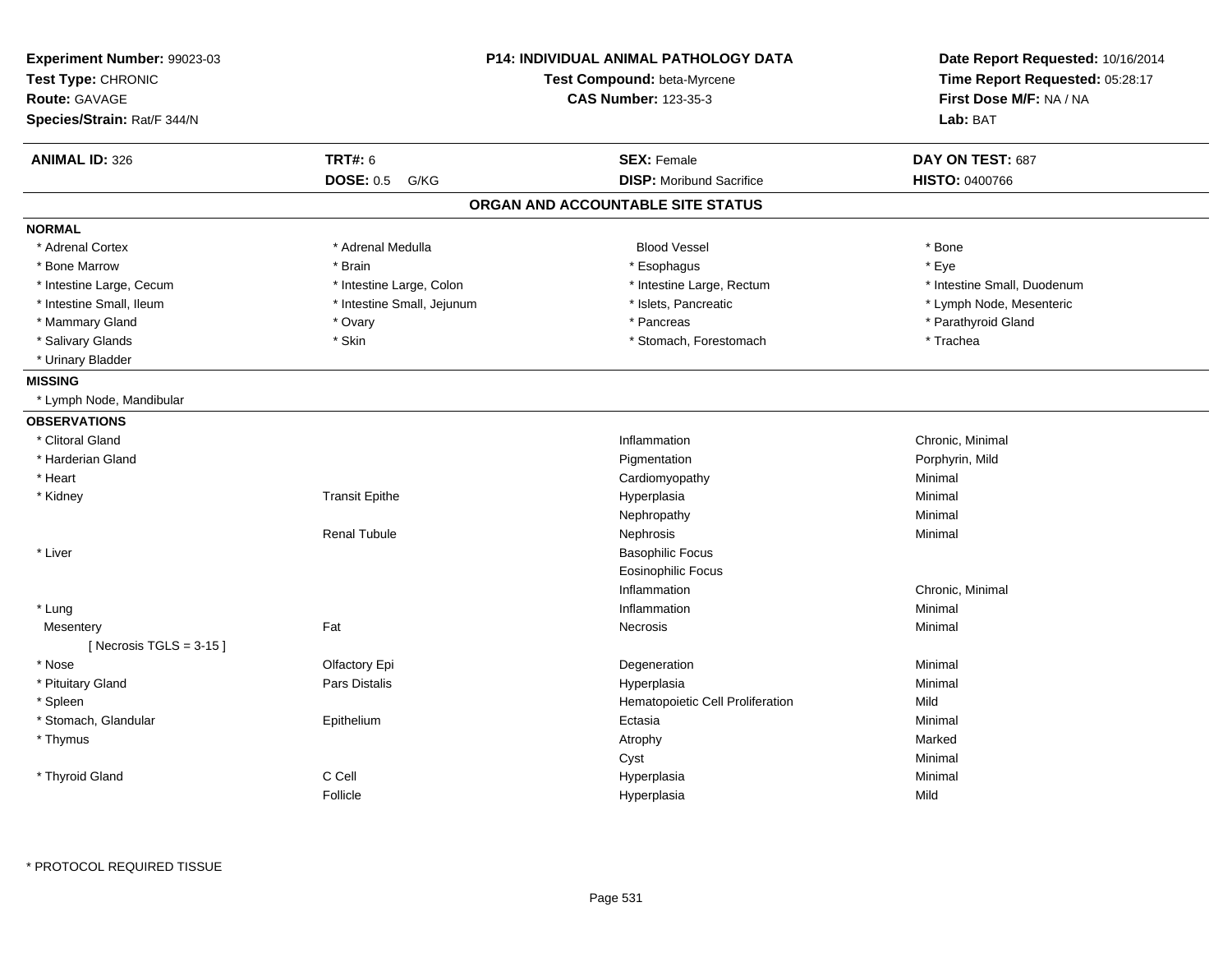| Experiment Number: 99023-03<br><b>P14: INDIVIDUAL ANIMAL PATHOLOGY DATA</b><br><b>Test Type: CHRONIC</b><br><b>Test Compound: beta-Myrcene</b><br><b>CAS Number: 123-35-3</b><br><b>Route: GAVAGE</b> |                                                                                                                   | Date Report Requested: 10/16/2014<br>Time Report Requested: 05:28:17<br>First Dose M/F: NA / NA |                       |
|-------------------------------------------------------------------------------------------------------------------------------------------------------------------------------------------------------|-------------------------------------------------------------------------------------------------------------------|-------------------------------------------------------------------------------------------------|-----------------------|
| Species/Strain: Rat/F 344/N                                                                                                                                                                           |                                                                                                                   |                                                                                                 | Lab: BAT              |
| <b>ANIMAL ID: 326</b>                                                                                                                                                                                 | <b>TRT#: 6</b>                                                                                                    | <b>SEX: Female</b>                                                                              | DAY ON TEST: 687      |
|                                                                                                                                                                                                       | <b>DOSE: 0.5</b><br>G/KG                                                                                          | <b>DISP:</b> Moribund Sacrifice                                                                 | <b>HISTO: 0400766</b> |
|                                                                                                                                                                                                       |                                                                                                                   | ORGAN AND ACCOUNTABLE SITE STATUS                                                               |                       |
| * Uterus                                                                                                                                                                                              |                                                                                                                   | Polyp Stromal                                                                                   |                       |
|                                                                                                                                                                                                       | Note: The vaginal prolapse described at necropsy was examined microscopically and diagnosed as a uterine neoplasm |                                                                                                 |                       |
| [ Polyp Stromal TGLS = $1,2-13+14$ ]                                                                                                                                                                  |                                                                                                                   |                                                                                                 |                       |
| PRIMARY CAUSE OF DEATH                                                                                                                                                                                | - Uterus Polyp Stromal                                                                                            |                                                                                                 |                       |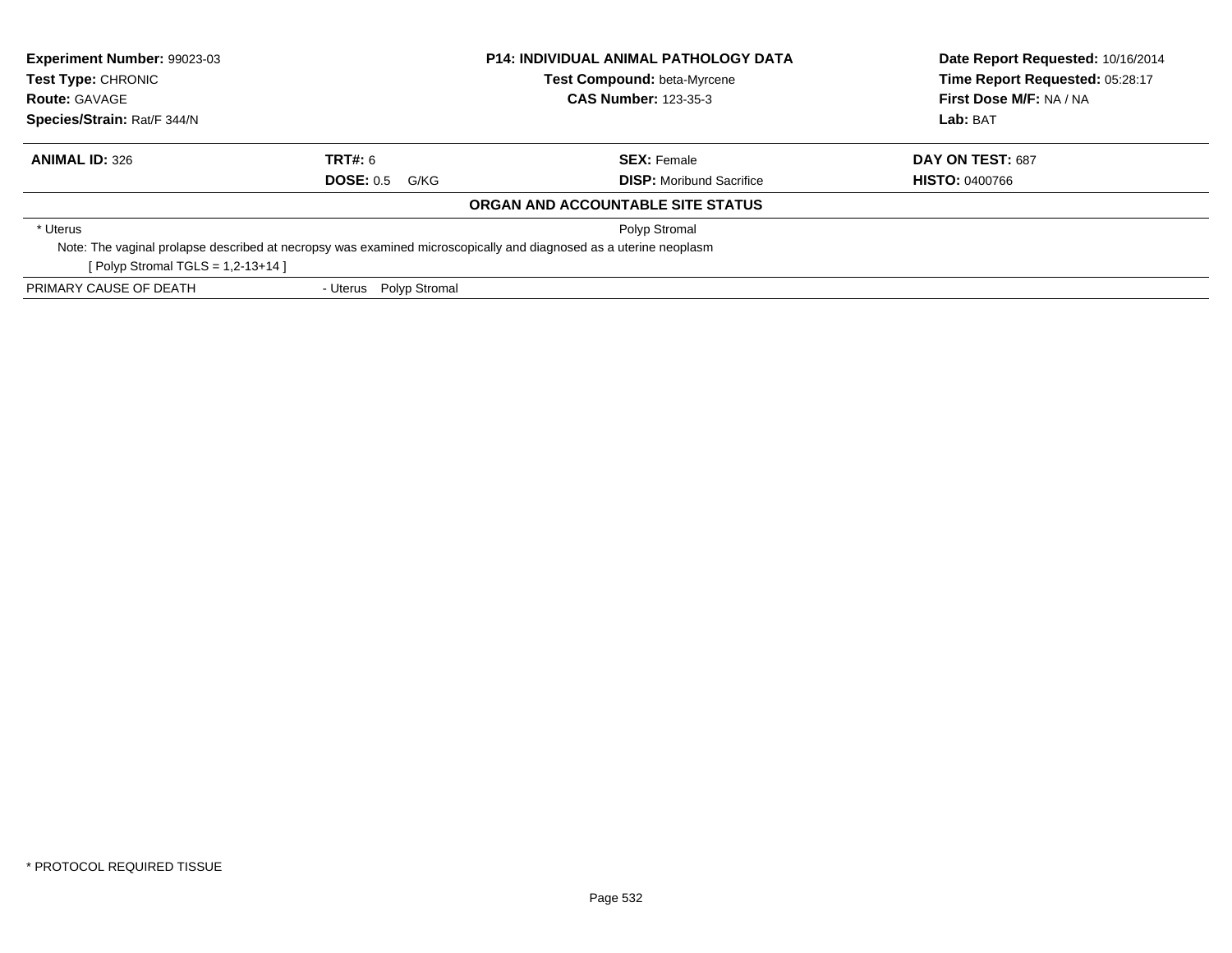| Experiment Number: 99023-03<br>Test Type: CHRONIC<br><b>Route: GAVAGE</b><br>Species/Strain: Rat/F 344/N |                           | <b>P14: INDIVIDUAL ANIMAL PATHOLOGY DATA</b><br>Test Compound: beta-Myrcene<br><b>CAS Number: 123-35-3</b> | Date Report Requested: 10/16/2014<br>Time Report Requested: 05:28:17<br>First Dose M/F: NA / NA<br>Lab: BAT |
|----------------------------------------------------------------------------------------------------------|---------------------------|------------------------------------------------------------------------------------------------------------|-------------------------------------------------------------------------------------------------------------|
|                                                                                                          |                           |                                                                                                            |                                                                                                             |
| <b>ANIMAL ID: 327</b>                                                                                    | <b>TRT#: 6</b>            | <b>SEX: Female</b>                                                                                         | DAY ON TEST: 716                                                                                            |
|                                                                                                          | <b>DOSE: 0.5</b><br>G/KG  | <b>DISP:</b> Moribund Sacrifice                                                                            | HISTO: 0400767                                                                                              |
|                                                                                                          |                           | ORGAN AND ACCOUNTABLE SITE STATUS                                                                          |                                                                                                             |
| <b>NORMAL</b>                                                                                            |                           |                                                                                                            |                                                                                                             |
| * Adrenal Medulla                                                                                        | <b>Blood Vessel</b>       | * Bone                                                                                                     | * Bone Marrow                                                                                               |
| * Clitoral Gland                                                                                         | * Esophagus               | * Eye                                                                                                      | * Intestine Large, Cecum                                                                                    |
| * Intestine Large, Colon                                                                                 | * Intestine Large, Rectum | * Intestine Small, Duodenum                                                                                | * Intestine Small, Ileum                                                                                    |
| * Intestine Small, Jejunum                                                                               | * Islets, Pancreatic      | * Lymph Node, Mesenteric                                                                                   | * Ovary                                                                                                     |
| * Parathyroid Gland                                                                                      | * Salivary Glands         | * Skin                                                                                                     | * Spleen                                                                                                    |
| * Stomach, Forestomach                                                                                   | * Trachea                 | * Urinary Bladder                                                                                          | * Uterus                                                                                                    |
| <b>MISSING</b>                                                                                           |                           |                                                                                                            |                                                                                                             |
| * Lymph Node, Mandibular                                                                                 |                           |                                                                                                            |                                                                                                             |
| <b>OBSERVATIONS</b>                                                                                      |                           |                                                                                                            |                                                                                                             |
| * Adrenal Cortex                                                                                         |                           | Vacuolization Cytoplasmic                                                                                  | Minimal                                                                                                     |
| * Brain                                                                                                  | Hypothalamus              | Compression                                                                                                | Moderate                                                                                                    |
|                                                                                                          |                           | Hydrocephalus                                                                                              | Moderate                                                                                                    |
| * Harderian Gland                                                                                        |                           | Pigmentation                                                                                               | Porphyrin, Mild                                                                                             |
| * Heart                                                                                                  |                           | Cardiomyopathy                                                                                             | Minimal                                                                                                     |
| * Kidney                                                                                                 | <b>Transit Epithe</b>     | Hyperplasia                                                                                                | Mild                                                                                                        |
|                                                                                                          |                           | Nephropathy                                                                                                | Moderate                                                                                                    |
|                                                                                                          | <b>Renal Tubule</b>       | Nephrosis                                                                                                  | Mild                                                                                                        |
| * Liver                                                                                                  |                           | <b>Basophilic Focus</b>                                                                                    |                                                                                                             |
|                                                                                                          |                           | Fatty Change                                                                                               | Mild                                                                                                        |
|                                                                                                          | <b>Bile Duct</b>          | Hyperplasia                                                                                                | Minimal                                                                                                     |
|                                                                                                          |                           | Inflammation                                                                                               | Chronic, Minimal                                                                                            |
| [Basophilic Focus TGLS = 1,2-13+14]                                                                      |                           |                                                                                                            |                                                                                                             |
| * Lung                                                                                                   |                           | Inflammation                                                                                               | Minimal                                                                                                     |
| * Mammary Gland                                                                                          |                           | Cyst                                                                                                       |                                                                                                             |
| * Nose                                                                                                   | Olfactory Epi             | Degeneration                                                                                               | Minimal                                                                                                     |
|                                                                                                          |                           | Inflammation                                                                                               | Chronic Active, Minimal                                                                                     |
| * Pancreas                                                                                               | Acinus                    | Atrophy                                                                                                    | Minimal                                                                                                     |
| * Pituitary Gland                                                                                        | Pars Distalis             | Adenoma                                                                                                    |                                                                                                             |
|                                                                                                          |                           | Angiectasis                                                                                                | Mild                                                                                                        |
| [Adenoma TGLS = $3-8$ ]                                                                                  |                           |                                                                                                            |                                                                                                             |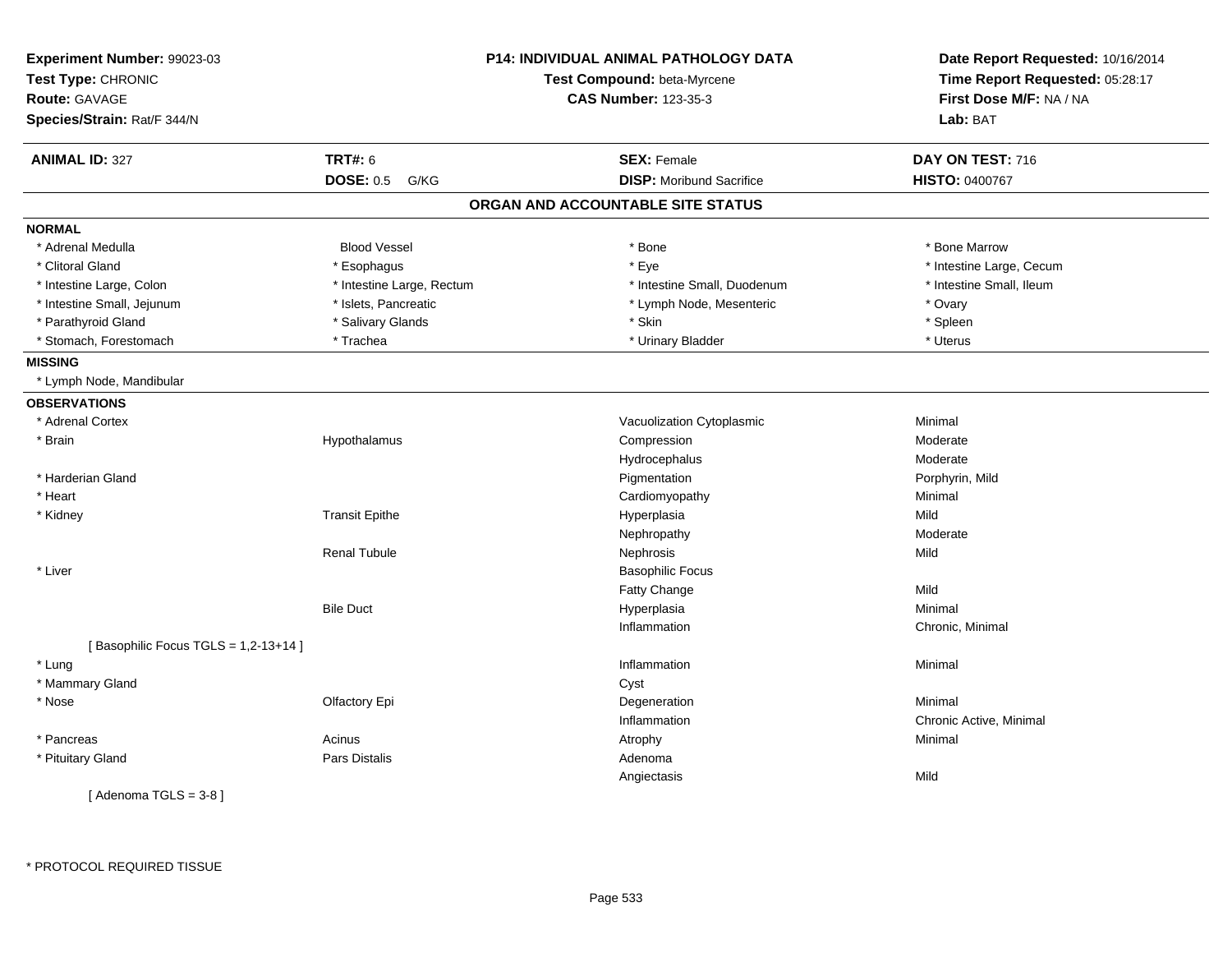| Experiment Number: 99023-03<br><b>Test Type: CHRONIC</b> |                                         | <b>P14: INDIVIDUAL ANIMAL PATHOLOGY DATA</b><br><b>Test Compound: beta-Myrcene</b> | Date Report Requested: 10/16/2014<br>Time Report Requested: 05:28:17 |
|----------------------------------------------------------|-----------------------------------------|------------------------------------------------------------------------------------|----------------------------------------------------------------------|
| <b>Route: GAVAGE</b>                                     | <b>CAS Number: 123-35-3</b>             |                                                                                    | First Dose M/F: NA / NA                                              |
| Species/Strain: Rat/F 344/N                              |                                         |                                                                                    | Lab: BAT                                                             |
| <b>ANIMAL ID: 327</b>                                    | <b>TRT#: 6</b>                          | <b>SEX: Female</b>                                                                 | DAY ON TEST: 716                                                     |
|                                                          | <b>DOSE: 0.5</b><br>G/KG                | <b>DISP:</b> Moribund Sacrifice                                                    | <b>HISTO: 0400767</b>                                                |
|                                                          |                                         | ORGAN AND ACCOUNTABLE SITE STATUS                                                  |                                                                      |
| * Stomach, Glandular                                     | Epithelium                              | Ectasia                                                                            | Mild                                                                 |
| * Thymus                                                 |                                         | Atrophy                                                                            | Moderate                                                             |
| * Thyroid Gland                                          | C Cell                                  | Adenoma                                                                            |                                                                      |
|                                                          | Follicle                                | Hyperplasia                                                                        | Minimal                                                              |
| PRIMARY CAUSE OF DEATH                                   | - Pituitary Gland Pars Distalis Adenoma |                                                                                    |                                                                      |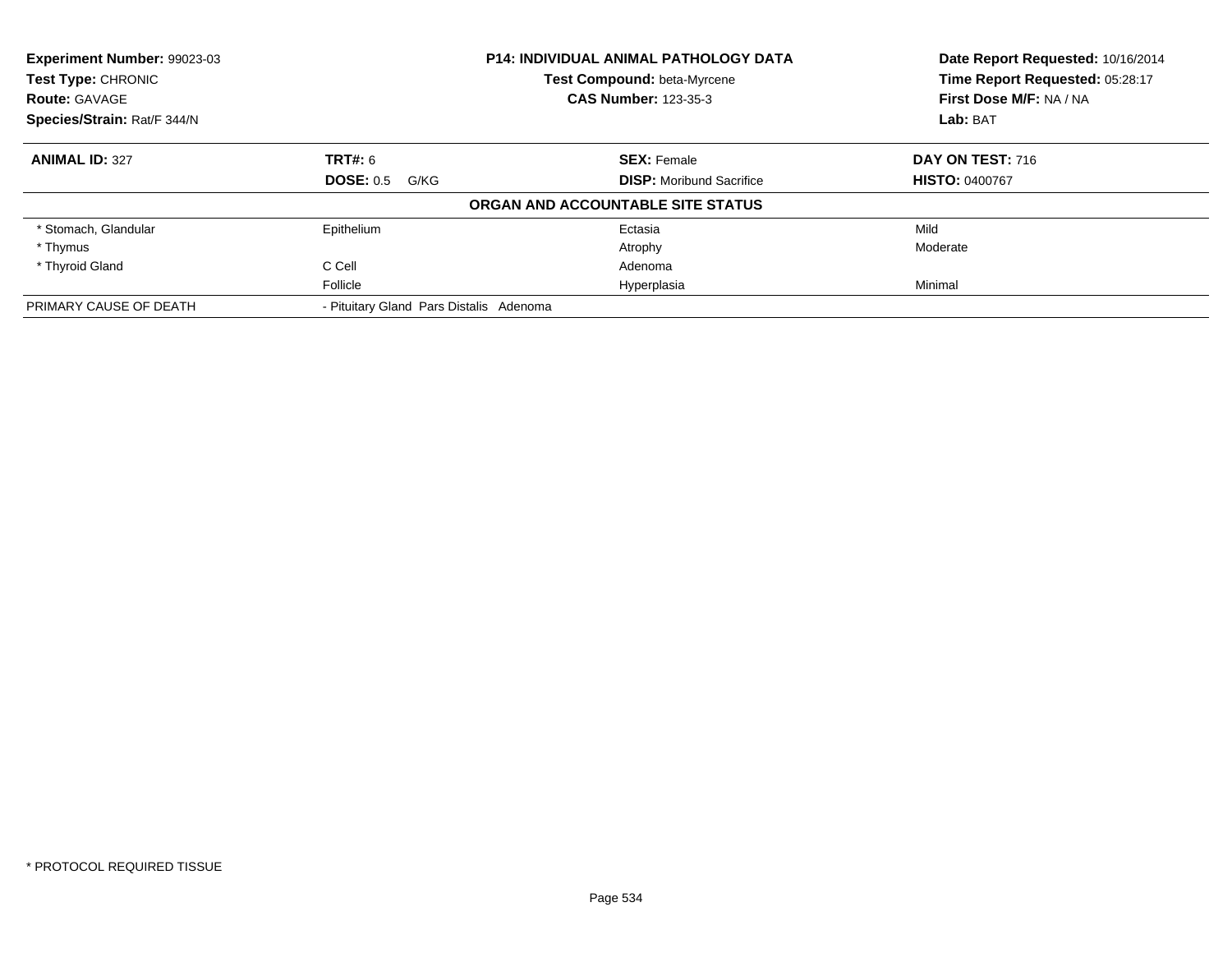| Experiment Number: 99023-03<br>Test Type: CHRONIC<br>Route: GAVAGE |                          | P14: INDIVIDUAL ANIMAL PATHOLOGY DATA<br>Test Compound: beta-Myrcene<br><b>CAS Number: 123-35-3</b> | Date Report Requested: 10/16/2014<br>Time Report Requested: 05:28:17<br>First Dose M/F: NA / NA |
|--------------------------------------------------------------------|--------------------------|-----------------------------------------------------------------------------------------------------|-------------------------------------------------------------------------------------------------|
| Species/Strain: Rat/F 344/N                                        |                          |                                                                                                     | Lab: BAT                                                                                        |
| <b>ANIMAL ID: 328</b>                                              | <b>TRT#: 6</b>           | <b>SEX: Female</b>                                                                                  | DAY ON TEST: 732                                                                                |
|                                                                    | <b>DOSE: 0.5</b><br>G/KG | <b>DISP: Terminal Sacrifice</b>                                                                     | <b>HISTO: 0400768</b>                                                                           |
|                                                                    |                          | ORGAN AND ACCOUNTABLE SITE STATUS                                                                   |                                                                                                 |
| <b>NORMAL</b>                                                      |                          |                                                                                                     |                                                                                                 |
| * Adrenal Cortex                                                   | * Adrenal Medulla        | <b>Blood Vessel</b>                                                                                 | * Bone                                                                                          |
| * Bone Marrow                                                      | * Brain                  | * Clitoral Gland                                                                                    | * Esophagus                                                                                     |
| * Eye                                                              | * Intestine Large, Cecum | * Intestine Large, Colon                                                                            | * Intestine Large, Rectum                                                                       |
| * Intestine Small, Duodenum                                        | * Intestine Small, Ileum | * Intestine Small, Jejunum                                                                          | * Islets, Pancreatic                                                                            |
| * Lymph Node, Mesenteric                                           | * Mammary Gland          | * Ovary                                                                                             | * Pancreas                                                                                      |
| * Parathyroid Gland                                                | * Salivary Glands        | * Spleen                                                                                            | * Stomach, Forestomach                                                                          |
| * Trachea                                                          | * Urinary Bladder        |                                                                                                     |                                                                                                 |
| <b>MISSING</b>                                                     |                          |                                                                                                     |                                                                                                 |
| * Lymph Node, Mandibular                                           |                          |                                                                                                     |                                                                                                 |
| <b>OBSERVATIONS</b>                                                |                          |                                                                                                     |                                                                                                 |
| * Harderian Gland                                                  |                          | Pigmentation                                                                                        | Porphyrin, Mild                                                                                 |
| * Heart                                                            |                          | Cardiomyopathy                                                                                      | Minimal                                                                                         |
| * Kidney                                                           |                          | Nephropathy                                                                                         | Minimal                                                                                         |
|                                                                    | <b>Renal Tubule</b>      | Nephrosis                                                                                           | Minimal                                                                                         |
| * Liver                                                            |                          | <b>Basophilic Focus</b>                                                                             |                                                                                                 |
|                                                                    |                          | Inflammation                                                                                        | Chronic, Minimal                                                                                |
| [Basophilic Focus TGLS = 3-14]                                     |                          |                                                                                                     |                                                                                                 |
| * Lung                                                             | Alveolar Epith           | Hyperplasia                                                                                         | Mild                                                                                            |
|                                                                    |                          | Inflammation                                                                                        | Minimal                                                                                         |
| * Nose                                                             | Olfactory Epi            | Degeneration                                                                                        | Minimal                                                                                         |
| * Pituitary Gland                                                  |                          | Cyst                                                                                                |                                                                                                 |
| * Skin                                                             | <b>Subcut Tiss</b>       | Lipoma                                                                                              |                                                                                                 |
| [ Lipoma TGLS = $1-13$ ]                                           |                          |                                                                                                     |                                                                                                 |
| * Stomach, Glandular                                               | Epithelium               | Ectasia                                                                                             | Minimal                                                                                         |
| * Thymus                                                           |                          | Atrophy                                                                                             | Marked                                                                                          |
| C Cell<br>* Thyroid Gland                                          |                          | Adenoma                                                                                             |                                                                                                 |
| * Uterus                                                           | Endometrium              | Hyperplasia                                                                                         | Cystic, Moderate                                                                                |
| [Hyperplasia TGLS = $2-11$ ]                                       |                          |                                                                                                     |                                                                                                 |
| PRIMARY CAUSE OF DEATH<br>$\sim$                                   |                          |                                                                                                     |                                                                                                 |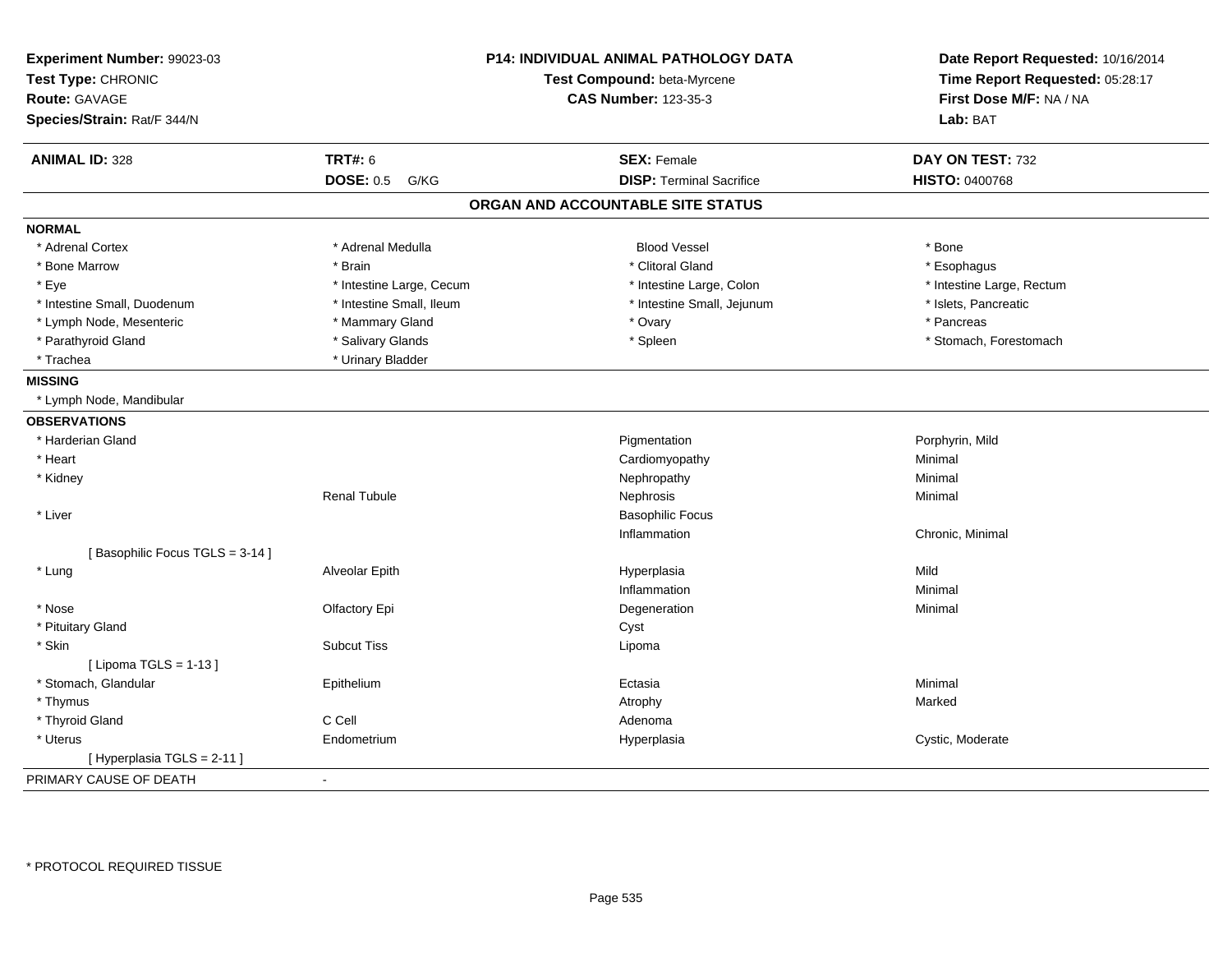| Experiment Number: 99023-03<br>Test Type: CHRONIC<br><b>Route: GAVAGE</b><br>Species/Strain: Rat/F 344/N | <b>P14: INDIVIDUAL ANIMAL PATHOLOGY DATA</b><br>Test Compound: beta-Myrcene<br><b>CAS Number: 123-35-3</b> |                                   | Date Report Requested: 10/16/2014<br>Time Report Requested: 05:28:17<br>First Dose M/F: NA / NA<br>Lab: BAT |  |
|----------------------------------------------------------------------------------------------------------|------------------------------------------------------------------------------------------------------------|-----------------------------------|-------------------------------------------------------------------------------------------------------------|--|
| <b>ANIMAL ID: 329</b>                                                                                    | <b>TRT#: 6</b>                                                                                             | <b>SEX: Female</b>                | DAY ON TEST: 623                                                                                            |  |
|                                                                                                          | <b>DOSE: 0.5</b><br>G/KG                                                                                   | <b>DISP: Natural Death</b>        | <b>HISTO: 0400769</b>                                                                                       |  |
|                                                                                                          |                                                                                                            | ORGAN AND ACCOUNTABLE SITE STATUS |                                                                                                             |  |
| <b>NORMAL</b>                                                                                            |                                                                                                            |                                   |                                                                                                             |  |
| * Adrenal Cortex                                                                                         | * Adrenal Medulla                                                                                          | <b>Blood Vessel</b>               | * Bone                                                                                                      |  |
| * Bone Marrow                                                                                            | * Esophagus                                                                                                | * Eye                             | * Intestine Large, Cecum                                                                                    |  |
| * Intestine Large, Colon                                                                                 | * Intestine Large, Rectum                                                                                  | * Intestine Small, Duodenum       | * Intestine Small, Ileum                                                                                    |  |
| * Intestine Small, Jejunum                                                                               | * Islets, Pancreatic                                                                                       | * Kidney                          | * Lymph Node, Mesenteric                                                                                    |  |
| * Mammary Gland                                                                                          | * Ovary                                                                                                    | * Pancreas                        | * Parathyroid Gland                                                                                         |  |
| * Salivary Glands                                                                                        | * Skin                                                                                                     | * Spleen                          | * Stomach, Forestomach                                                                                      |  |
| * Stomach, Glandular                                                                                     | * Thyroid Gland                                                                                            | * Trachea                         | * Urinary Bladder                                                                                           |  |
| * Uterus                                                                                                 |                                                                                                            |                                   |                                                                                                             |  |
| <b>MISSING</b>                                                                                           |                                                                                                            |                                   |                                                                                                             |  |
| * Lymph Node, Mandibular                                                                                 |                                                                                                            |                                   |                                                                                                             |  |
| <b>OBSERVATIONS</b>                                                                                      |                                                                                                            |                                   |                                                                                                             |  |
| * Brain                                                                                                  | Hypothalamus                                                                                               | Compression                       | Moderate                                                                                                    |  |
| * Clitoral Gland                                                                                         |                                                                                                            | Inflammation                      | Chronic, Minimal                                                                                            |  |
| * Harderian Gland                                                                                        |                                                                                                            | Pigmentation                      | Porphyrin, Minimal                                                                                          |  |
| * Heart                                                                                                  |                                                                                                            | Cardiomyopathy                    | Minimal                                                                                                     |  |
| * Liver                                                                                                  |                                                                                                            | <b>Basophilic Focus</b>           |                                                                                                             |  |
|                                                                                                          |                                                                                                            | Inflammation                      | Chronic, Minimal                                                                                            |  |
| * Lung                                                                                                   |                                                                                                            | Inflammation                      | Minimal                                                                                                     |  |
| * Nose                                                                                                   | Olfactory Epi                                                                                              | Degeneration                      | Minimal                                                                                                     |  |
|                                                                                                          |                                                                                                            | Inflammation                      | Chronic Active, Minimal                                                                                     |  |
| * Pituitary Gland                                                                                        | <b>Pars Distalis</b>                                                                                       | Adenoma                           |                                                                                                             |  |
| [Adenoma TGLS = $1-8$ ]                                                                                  |                                                                                                            |                                   |                                                                                                             |  |
| * Thymus                                                                                                 |                                                                                                            | Atrophy                           | Minimal                                                                                                     |  |
| PRIMARY CAUSE OF DEATH                                                                                   | - Pituitary Gland Pars Distalis Adenoma                                                                    |                                   |                                                                                                             |  |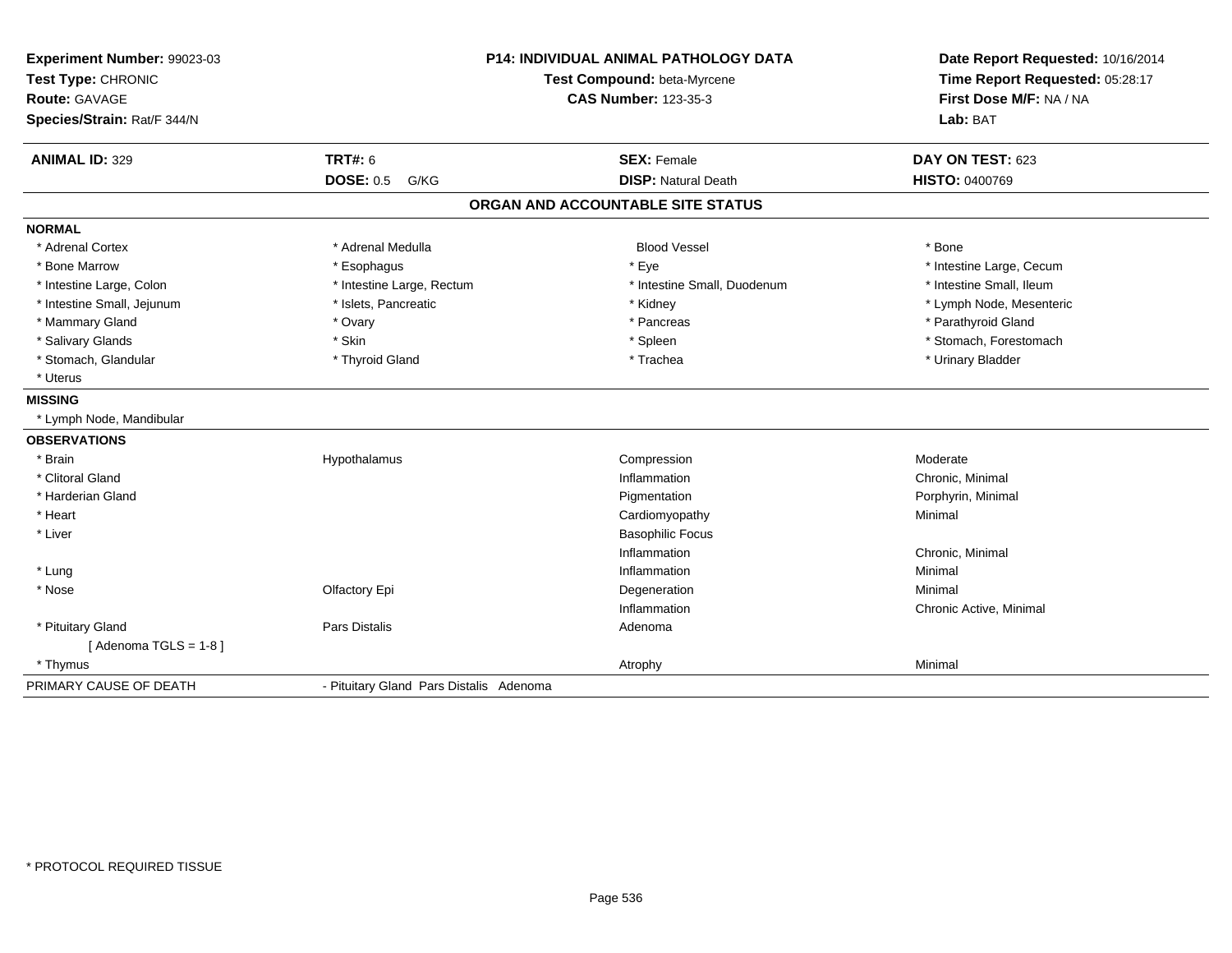| Experiment Number: 99023-03<br>Test Type: CHRONIC<br>Route: GAVAGE |                             | <b>P14: INDIVIDUAL ANIMAL PATHOLOGY DATA</b><br>Test Compound: beta-Myrcene<br><b>CAS Number: 123-35-3</b> | Date Report Requested: 10/16/2014<br>Time Report Requested: 05:28:17<br>First Dose M/F: NA / NA |
|--------------------------------------------------------------------|-----------------------------|------------------------------------------------------------------------------------------------------------|-------------------------------------------------------------------------------------------------|
| Species/Strain: Rat/F 344/N                                        |                             |                                                                                                            | Lab: BAT                                                                                        |
| <b>ANIMAL ID: 330</b>                                              | <b>TRT#: 6</b>              | <b>SEX: Female</b>                                                                                         | DAY ON TEST: 732                                                                                |
|                                                                    | <b>DOSE: 0.5</b><br>G/KG    | <b>DISP: Terminal Sacrifice</b>                                                                            | HISTO: 0400770                                                                                  |
|                                                                    |                             | ORGAN AND ACCOUNTABLE SITE STATUS                                                                          |                                                                                                 |
| <b>NORMAL</b>                                                      |                             |                                                                                                            |                                                                                                 |
| * Adrenal Medulla                                                  | <b>Blood Vessel</b>         | * Bone                                                                                                     | * Bone Marrow                                                                                   |
| * Esophagus                                                        | * Eye                       | * Heart                                                                                                    | * Intestine Large, Cecum                                                                        |
| * Intestine Large, Rectum                                          | * Intestine Small, Duodenum | * Intestine Small, Ileum                                                                                   | * Intestine Small, Jejunum                                                                      |
| * Islets, Pancreatic                                               | * Lung                      | * Lymph Node, Mesenteric                                                                                   | * Ovary                                                                                         |
| * Pancreas                                                         | * Parathyroid Gland         | * Salivary Glands                                                                                          | * Skin                                                                                          |
| * Spleen                                                           | * Stomach, Forestomach      | * Thyroid Gland                                                                                            | * Trachea                                                                                       |
| * Urinary Bladder                                                  | * Uterus                    |                                                                                                            |                                                                                                 |
| <b>MISSING</b>                                                     |                             |                                                                                                            |                                                                                                 |
| * Lymph Node, Mandibular                                           |                             |                                                                                                            |                                                                                                 |
| <b>OBSERVATIONS</b>                                                |                             |                                                                                                            |                                                                                                 |
| * Adrenal Cortex                                                   |                             | Hyperplasia                                                                                                | Minimal                                                                                         |
|                                                                    |                             | Vacuolization Cytoplasmic                                                                                  | Mild                                                                                            |
| * Brain                                                            | Hypothalamus                | Compression                                                                                                | Moderate                                                                                        |
|                                                                    |                             | Hydrocephalus                                                                                              | Moderate                                                                                        |
| * Clitoral Gland                                                   |                             | Inflammation                                                                                               | Chronic, Minimal                                                                                |
| * Harderian Gland                                                  |                             | Pigmentation                                                                                               | Porphyrin, Mild                                                                                 |
| * Intestine Large, Colon                                           |                             | Parasite Metazoan                                                                                          | Minimal                                                                                         |
| * Kidney                                                           |                             | Nephropathy                                                                                                | Minimal                                                                                         |
| * Liver                                                            |                             | <b>Basophilic Focus</b>                                                                                    |                                                                                                 |
|                                                                    |                             | Inflammation                                                                                               | Chronic, Minimal                                                                                |
|                                                                    |                             | <b>Mixed Cell Focus</b>                                                                                    |                                                                                                 |
| * Mammary Gland                                                    |                             | Fibroadenoma                                                                                               |                                                                                                 |
| [Fibroadenoma TGLS = 1-13]                                         |                             |                                                                                                            |                                                                                                 |
| * Nose                                                             | Olfactory Epi               | Degeneration                                                                                               | Minimal                                                                                         |
|                                                                    |                             | Inflammation                                                                                               | Chronic Active, Mild                                                                            |
| * Pituitary Gland                                                  | <b>Pars Distalis</b>        | Adenoma                                                                                                    |                                                                                                 |
|                                                                    |                             | Angiectasis                                                                                                | Mild                                                                                            |
| [Adenoma TGLS = $2-8$ ]                                            |                             |                                                                                                            |                                                                                                 |
| * Stomach, Glandular                                               | Epithelium                  | Ectasia                                                                                                    | Mild                                                                                            |
| * Thymus                                                           |                             | Atrophy                                                                                                    | Marked                                                                                          |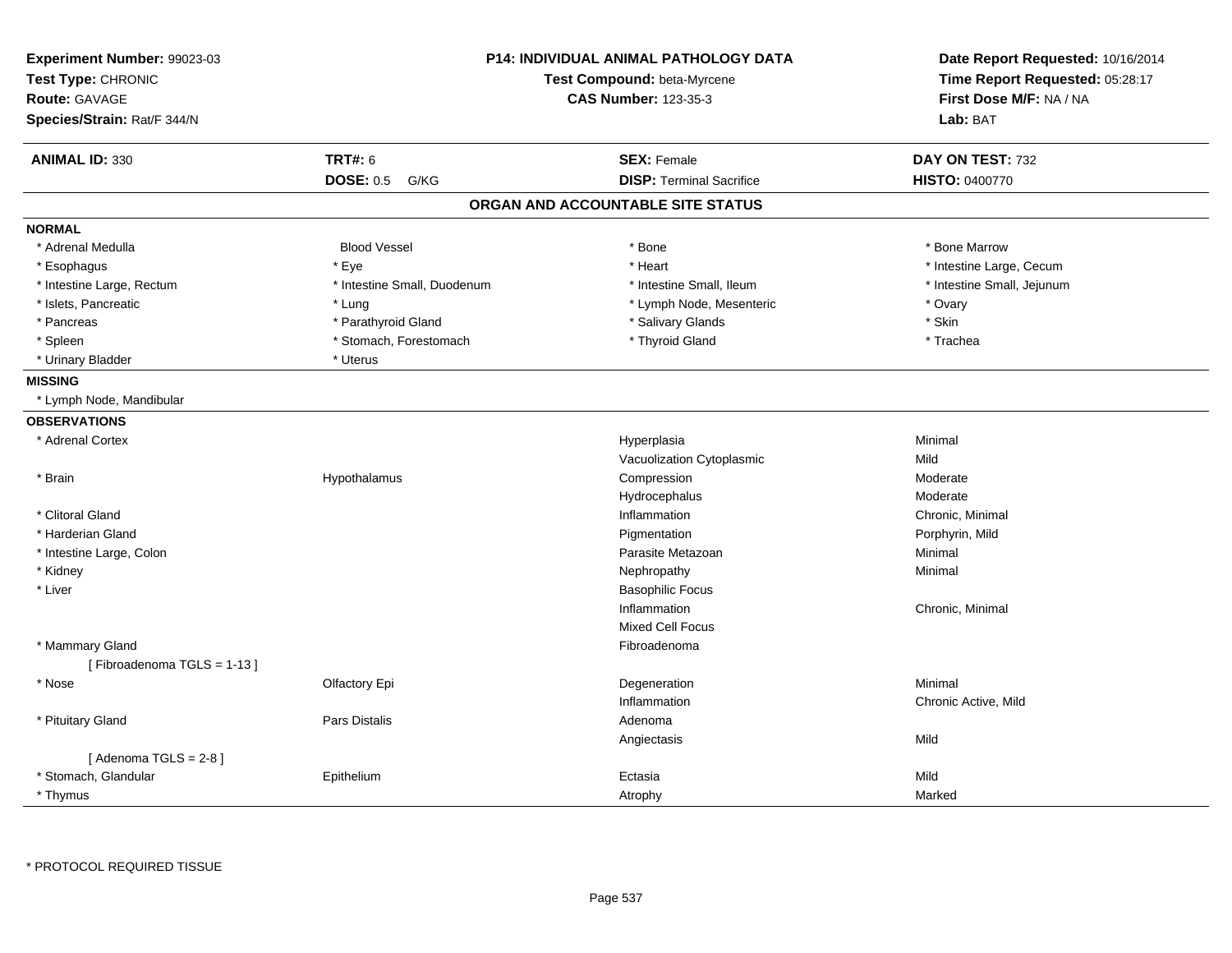| Experiment Number: 99023-03                                                                                     |                          | <b>P14: INDIVIDUAL ANIMAL PATHOLOGY DATA</b> | Date Report Requested: 10/16/2014 |
|-----------------------------------------------------------------------------------------------------------------|--------------------------|----------------------------------------------|-----------------------------------|
| Test Compound: beta-Myrcene<br><b>Test Type: CHRONIC</b><br><b>CAS Number: 123-35-3</b><br><b>Route: GAVAGE</b> |                          |                                              | Time Report Requested: 05:28:17   |
|                                                                                                                 |                          |                                              | First Dose M/F: NA / NA           |
| Species/Strain: Rat/F 344/N                                                                                     |                          |                                              | Lab: BAT                          |
| <b>ANIMAL ID: 330</b>                                                                                           | <b>TRT#:</b> 6           | <b>SEX: Female</b>                           | DAY ON TEST: 732                  |
|                                                                                                                 | <b>DOSE: 0.5</b><br>G/KG | <b>DISP: Terminal Sacrifice</b>              | <b>HISTO: 0400770</b>             |
|                                                                                                                 |                          | ORGAN AND ACCOUNTABLE SITE STATUS            |                                   |
| PRIMARY CAUSE OF DEATH                                                                                          |                          |                                              |                                   |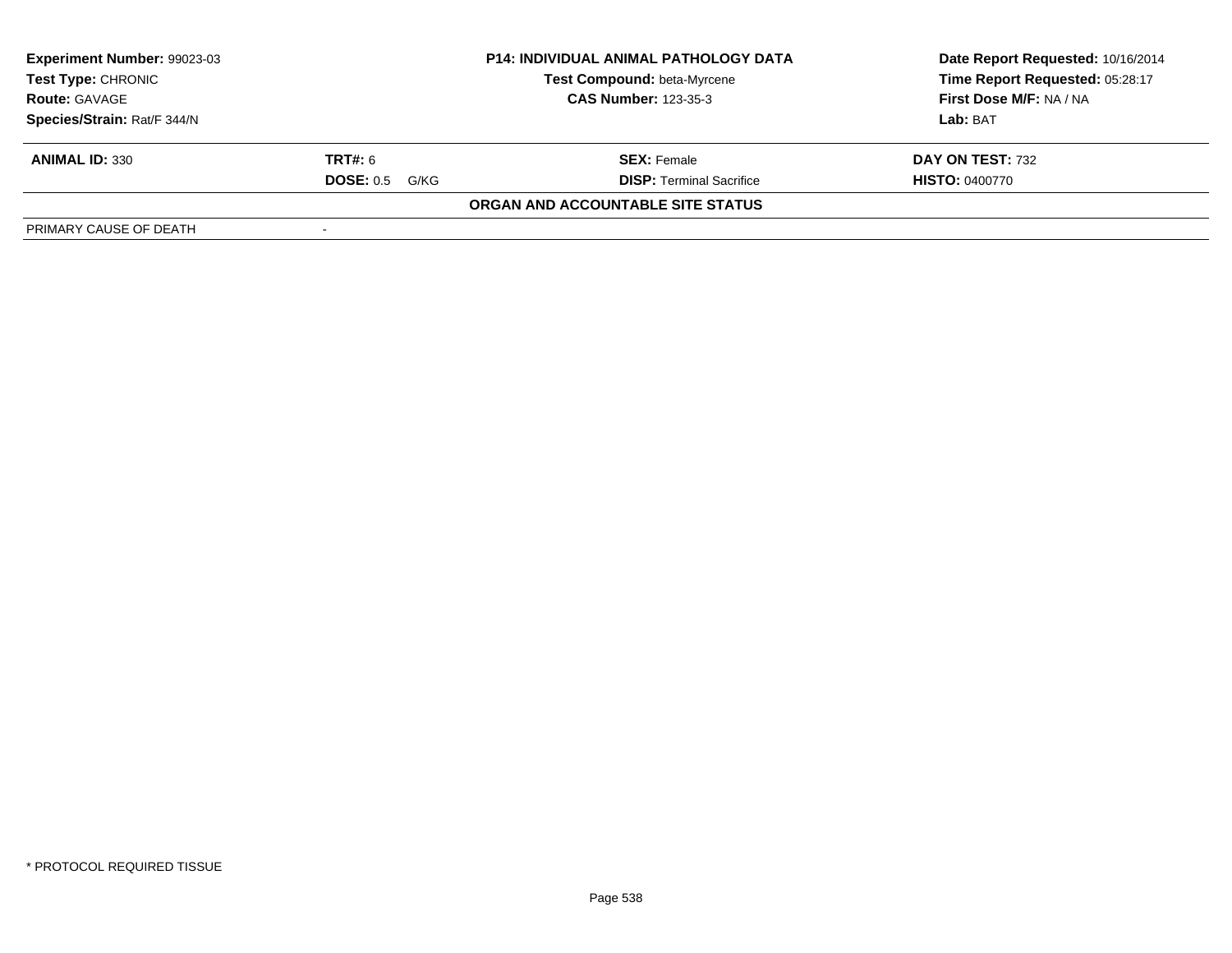| Experiment Number: 99023-03 |                            | <b>P14: INDIVIDUAL ANIMAL PATHOLOGY DATA</b> | Date Report Requested: 10/16/2014 |
|-----------------------------|----------------------------|----------------------------------------------|-----------------------------------|
| Test Type: CHRONIC          |                            | Test Compound: beta-Myrcene                  | Time Report Requested: 05:28:17   |
| Route: GAVAGE               |                            | <b>CAS Number: 123-35-3</b>                  | First Dose M/F: NA / NA           |
| Species/Strain: Rat/F 344/N |                            |                                              | Lab: BAT                          |
| ANIMAL ID: 331              | <b>TRT#: 6</b>             | <b>SEX: Female</b>                           | DAY ON TEST: 620                  |
|                             | <b>DOSE: 0.5</b><br>G/KG   | <b>DISP: Natural Death</b>                   | <b>HISTO: 0400771</b>             |
|                             |                            | ORGAN AND ACCOUNTABLE SITE STATUS            |                                   |
| <b>NORMAL</b>               |                            |                                              |                                   |
| * Adrenal Cortex            | * Adrenal Medulla          | <b>Blood Vessel</b>                          | * Bone                            |
| * Bone Marrow               | * Brain                    | * Esophagus                                  | * Eye                             |
| * Intestine Large, Cecum    | * Intestine Large, Colon   | * Intestine Large, Rectum                    | * Intestine Small. Duodenum       |
| * Intestine Small, Ileum    | * Intestine Small, Jejunum | * Islets, Pancreatic                         | * Lymph Node, Mesenteric          |
| * Mammary Gland             | * Ovary                    | * Pancreas                                   | * Parathyroid Gland               |
| * Salivary Glands           | * Skin                     | * Spleen                                     | * Stomach, Forestomach            |
| * Thyroid Gland             | * Trachea                  | * Urinary Bladder                            | * Uterus                          |
| <b>MISSING</b>              |                            |                                              |                                   |
| * Lymph Node, Mandibular    |                            |                                              |                                   |
| <b>OBSERVATIONS</b>         |                            |                                              |                                   |
| * Clitoral Gland            |                            | Inflammation                                 | Chronic, Minimal                  |
| * Harderian Gland           |                            | Pigmentation                                 | Porphyrin, Mild                   |
| * Heart                     |                            | Cardiomyopathy                               | Minimal                           |
| * Kidney                    |                            | Nephropathy                                  | Minimal                           |
| * Liver                     |                            | <b>Basophilic Focus</b>                      |                                   |
|                             |                            | <b>Clear Cell Focus</b>                      |                                   |
|                             |                            | Inflammation                                 | Chronic, Minimal                  |
| * Lung                      |                            | Inflammation                                 | Minimal                           |
| * Nose                      | Olfactory Epi              | Degeneration                                 | Minimal                           |
| * Pituitary Gland           |                            | Cyst                                         |                                   |
| * Stomach, Glandular        | Epithelium                 | Ectasia                                      | Minimal                           |
| * Thymus                    |                            | Atrophy                                      | Marked                            |
| PRIMARY CAUSE OF DEATH      | - UNCERTAIN                |                                              |                                   |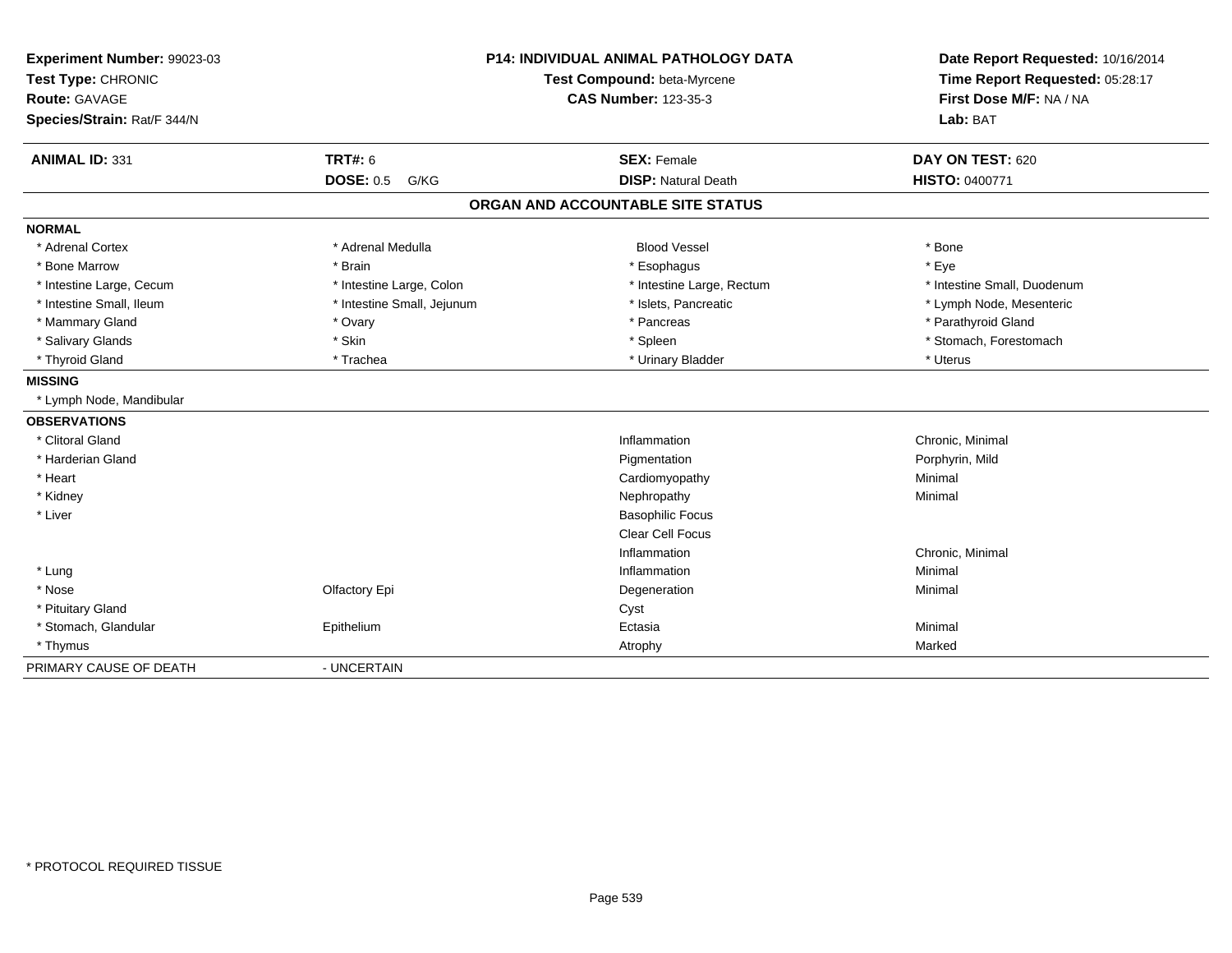| Experiment Number: 99023-03<br>Test Type: CHRONIC |                                  | <b>P14: INDIVIDUAL ANIMAL PATHOLOGY DATA</b><br>Test Compound: beta-Myrcene | Date Report Requested: 10/16/2014<br>Time Report Requested: 05:28:17<br>First Dose M/F: NA / NA |
|---------------------------------------------------|----------------------------------|-----------------------------------------------------------------------------|-------------------------------------------------------------------------------------------------|
| <b>Route: GAVAGE</b>                              |                                  | <b>CAS Number: 123-35-3</b>                                                 |                                                                                                 |
| Species/Strain: Rat/F 344/N                       |                                  |                                                                             | Lab: BAT                                                                                        |
| <b>ANIMAL ID: 332</b>                             | <b>TRT#: 6</b>                   | <b>SEX: Female</b>                                                          | DAY ON TEST: 283                                                                                |
|                                                   | <b>DOSE: 0.5 G/KG</b>            | <b>DISP:</b> Moribund Sacrifice                                             | <b>HISTO: 0400772</b>                                                                           |
|                                                   |                                  | ORGAN AND ACCOUNTABLE SITE STATUS                                           |                                                                                                 |
| <b>NORMAL</b>                                     |                                  |                                                                             |                                                                                                 |
| * Adrenal Cortex                                  | * Adrenal Medulla                | <b>Blood Vessel</b>                                                         | * Bone                                                                                          |
| * Brain                                           | * Clitoral Gland                 | * Esophagus                                                                 | * Eye                                                                                           |
| * Heart                                           | * Intestine Large, Cecum         | * Intestine Large, Colon                                                    | * Intestine Large, Rectum                                                                       |
| * Intestine Small, Duodenum                       | * Intestine Small, Ileum         | * Intestine Small, Jejunum                                                  | * Islets, Pancreatic                                                                            |
| * Kidney                                          | * Lymph Node, Mesenteric         | * Mammary Gland                                                             | * Pancreas                                                                                      |
| * Parathyroid Gland                               | * Pituitary Gland                | * Skin                                                                      | * Spleen                                                                                        |
| * Stomach, Forestomach                            | * Stomach, Glandular             | * Thyroid Gland                                                             | * Trachea                                                                                       |
| * Urinary Bladder                                 | * Uterus                         |                                                                             |                                                                                                 |
| <b>MISSING</b>                                    |                                  |                                                                             |                                                                                                 |
| * Lymph Node, Mandibular                          |                                  |                                                                             |                                                                                                 |
| <b>OBSERVATIONS</b>                               |                                  |                                                                             |                                                                                                 |
| * Bone Marrow                                     |                                  | Hyperplasia                                                                 | Minimal                                                                                         |
| * Harderian Gland                                 |                                  | Pigmentation                                                                | Porphyrin, Mild                                                                                 |
| * Liver                                           |                                  | <b>Basophilic Focus</b>                                                     |                                                                                                 |
|                                                   |                                  | Inflammation                                                                | Chronic, Minimal                                                                                |
| * Lung                                            |                                  | Alveolar/Bronchiolar Adenoma                                                |                                                                                                 |
| [ Alveolar/Bronchiolar Adenoma TGLS = 3-3 ]       |                                  |                                                                             |                                                                                                 |
| * Nose                                            | Olfactory Epi                    | Degeneration                                                                | Minimal                                                                                         |
| * Ovary                                           |                                  | Cyst                                                                        |                                                                                                 |
| [ Cyst TGLS = $2-11$ ]                            |                                  |                                                                             |                                                                                                 |
| * Salivary Glands                                 |                                  | Myoepithelioma                                                              |                                                                                                 |
| [Myoepithelioma TGLS = $1-13$ ]                   |                                  |                                                                             |                                                                                                 |
| * Thymus                                          |                                  | Atrophy                                                                     | Minimal                                                                                         |
| PRIMARY CAUSE OF DEATH                            | - Salivary Glands Myoepithelioma |                                                                             |                                                                                                 |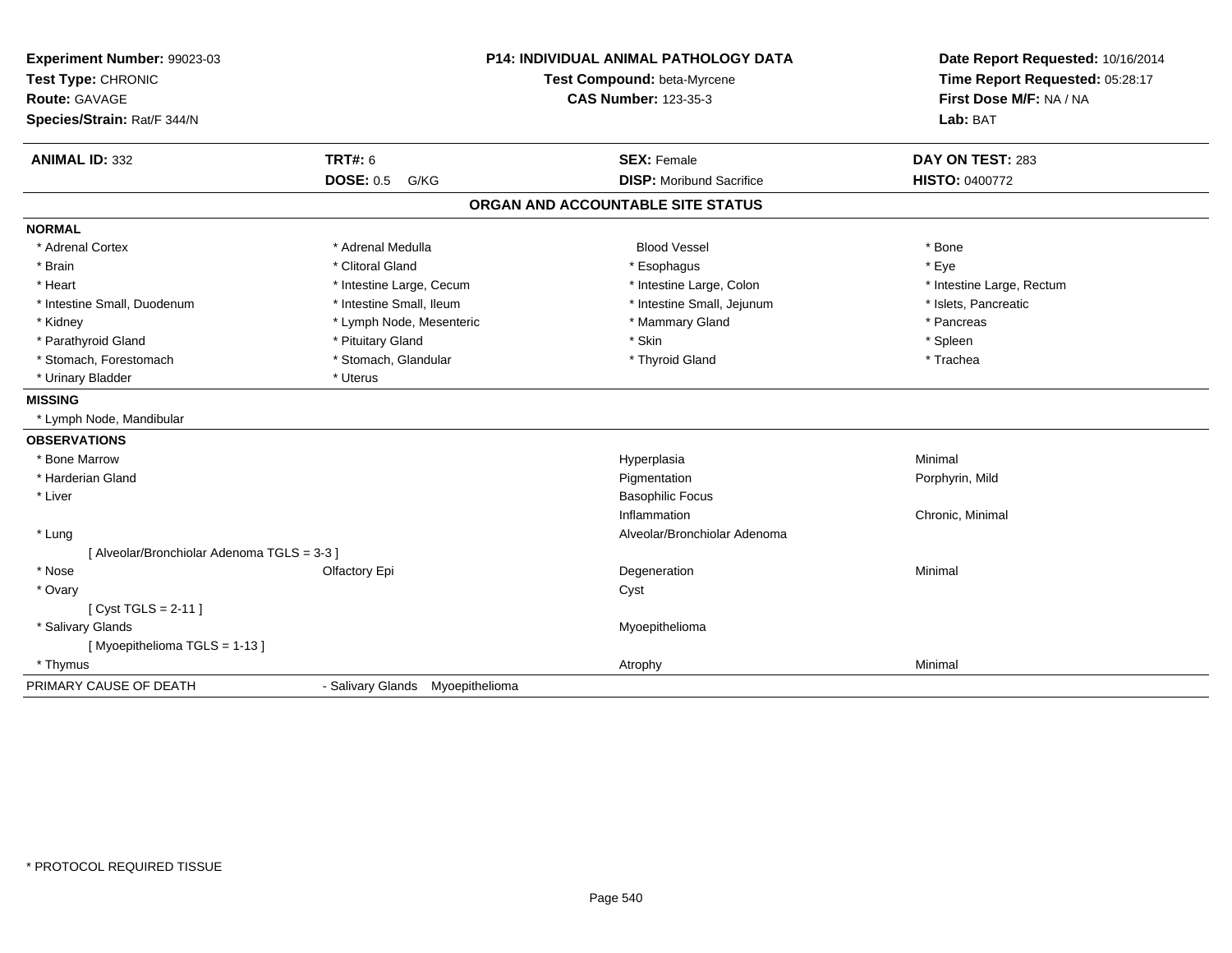| Experiment Number: 99023-03<br>Test Type: CHRONIC<br><b>Route: GAVAGE</b><br>Species/Strain: Rat/F 344/N |                               | P14: INDIVIDUAL ANIMAL PATHOLOGY DATA<br>Test Compound: beta-Myrcene<br><b>CAS Number: 123-35-3</b> | Date Report Requested: 10/16/2014<br>Time Report Requested: 05:28:17<br>First Dose M/F: NA / NA<br>Lab: BAT |  |
|----------------------------------------------------------------------------------------------------------|-------------------------------|-----------------------------------------------------------------------------------------------------|-------------------------------------------------------------------------------------------------------------|--|
| <b>ANIMAL ID: 333</b>                                                                                    | <b>TRT#: 6</b>                | <b>SEX: Female</b>                                                                                  | DAY ON TEST: 371                                                                                            |  |
|                                                                                                          | <b>DOSE: 0.5</b><br>G/KG      | <b>DISP:</b> Moribund Sacrifice                                                                     | <b>HISTO: 0400773</b>                                                                                       |  |
|                                                                                                          |                               | ORGAN AND ACCOUNTABLE SITE STATUS                                                                   |                                                                                                             |  |
| <b>NORMAL</b>                                                                                            |                               |                                                                                                     |                                                                                                             |  |
| * Adrenal Cortex                                                                                         | * Adrenal Medulla             | <b>Blood Vessel</b>                                                                                 | * Bone                                                                                                      |  |
| * Bone Marrow                                                                                            | * Brain                       | * Clitoral Gland                                                                                    | * Esophagus                                                                                                 |  |
| * Eye                                                                                                    | * Intestine Large, Cecum      | * Intestine Large, Colon                                                                            | * Intestine Large, Rectum                                                                                   |  |
| * Intestine Small, Duodenum                                                                              | * Intestine Small, Ileum      | * Intestine Small, Jejunum                                                                          | * Islets, Pancreatic                                                                                        |  |
| * Mammary Gland                                                                                          | * Ovary                       | * Pancreas                                                                                          | * Parathyroid Gland                                                                                         |  |
| * Pituitary Gland                                                                                        | * Salivary Glands             | * Skin                                                                                              | * Stomach, Forestomach                                                                                      |  |
| * Stomach, Glandular                                                                                     | * Thyroid Gland               | * Trachea                                                                                           | * Urinary Bladder                                                                                           |  |
| * Uterus                                                                                                 |                               |                                                                                                     |                                                                                                             |  |
| <b>MISSING</b>                                                                                           |                               |                                                                                                     |                                                                                                             |  |
| * Lymph Node, Mandibular                                                                                 |                               |                                                                                                     |                                                                                                             |  |
| <b>OBSERVATIONS</b>                                                                                      |                               |                                                                                                     |                                                                                                             |  |
| * Harderian Gland                                                                                        |                               | Pigmentation                                                                                        | Porphyrin, Marked                                                                                           |  |
| * Heart                                                                                                  |                               | Leukemia Mononuclear                                                                                |                                                                                                             |  |
| * Kidney                                                                                                 |                               | Leukemia Mononuclear                                                                                |                                                                                                             |  |
| * Liver                                                                                                  |                               | Leukemia Mononuclear                                                                                |                                                                                                             |  |
|                                                                                                          |                               | <b>Necrosis</b>                                                                                     | Mild                                                                                                        |  |
| * Lung                                                                                                   |                               | Leukemia Mononuclear                                                                                |                                                                                                             |  |
| Lymph Node                                                                                               | Pancreatic                    | Leukemia Mononuclear                                                                                |                                                                                                             |  |
| [ Leukemia Mononuclear TGLS = 1-13 ]                                                                     |                               |                                                                                                     |                                                                                                             |  |
| * Lymph Node, Mesenteric                                                                                 |                               | Leukemia Mononuclear                                                                                |                                                                                                             |  |
| [ Leukemia Mononuclear TGLS = 2-6 ]                                                                      |                               |                                                                                                     |                                                                                                             |  |
| * Nose                                                                                                   | Olfactory Epi                 | Degeneration                                                                                        | Minimal                                                                                                     |  |
| * Spleen                                                                                                 |                               | Leukemia Mononuclear                                                                                |                                                                                                             |  |
| * Thymus                                                                                                 |                               | Atrophy                                                                                             | Mild                                                                                                        |  |
|                                                                                                          |                               | Leukemia Mononuclear                                                                                |                                                                                                             |  |
| PRIMARY CAUSE OF DEATH                                                                                   | - Spleen Leukemia Mononuclear |                                                                                                     |                                                                                                             |  |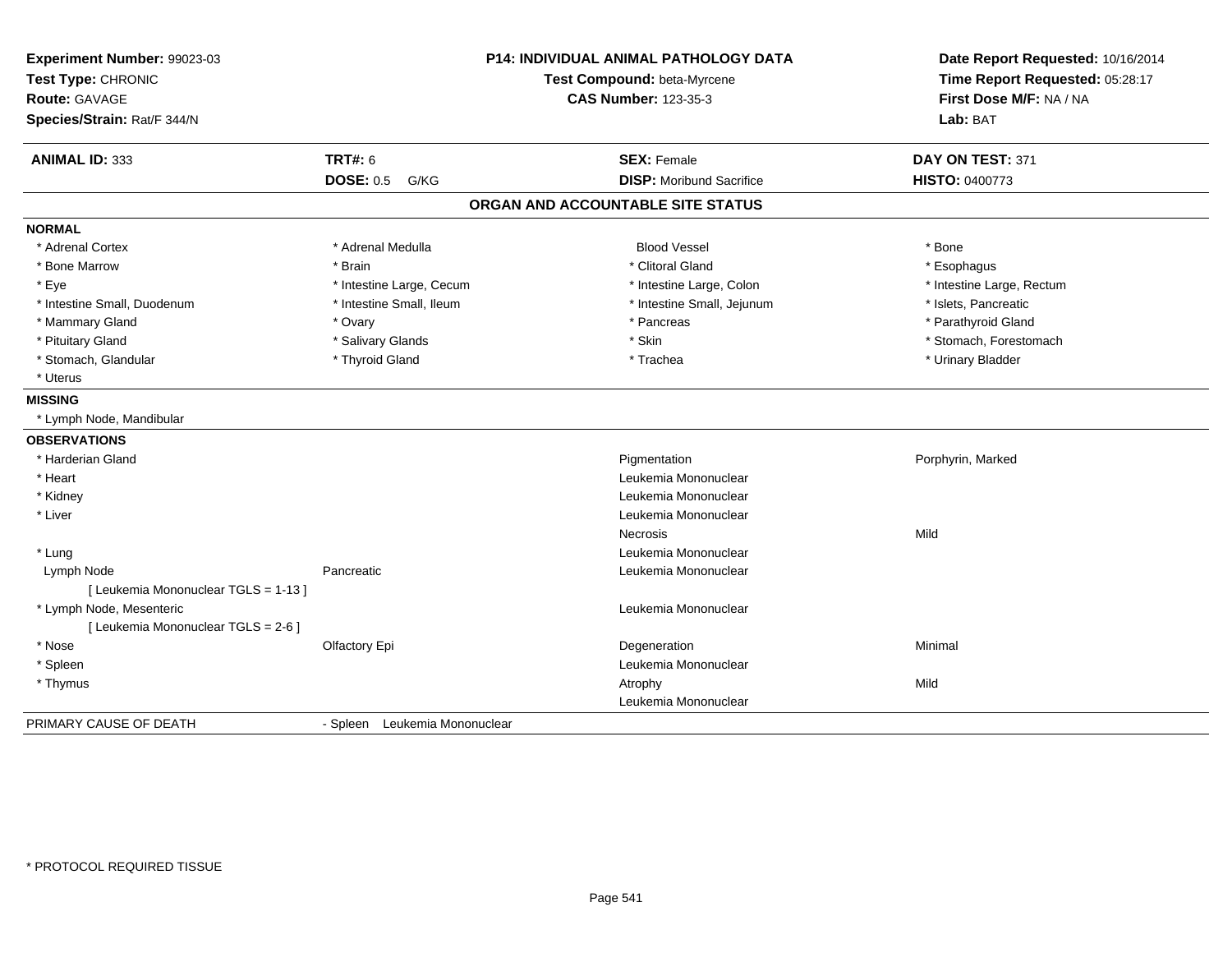| Experiment Number: 99023-03<br>Test Type: CHRONIC   |                            | <b>P14: INDIVIDUAL ANIMAL PATHOLOGY DATA</b><br>Test Compound: beta-Myrcene | Date Report Requested: 10/16/2014<br>Time Report Requested: 05:28:17 |  |
|-----------------------------------------------------|----------------------------|-----------------------------------------------------------------------------|----------------------------------------------------------------------|--|
| <b>Route: GAVAGE</b><br>Species/Strain: Rat/F 344/N |                            | <b>CAS Number: 123-35-3</b>                                                 | First Dose M/F: NA / NA<br>Lab: BAT                                  |  |
|                                                     |                            |                                                                             |                                                                      |  |
| <b>ANIMAL ID: 334</b>                               | <b>TRT#: 6</b>             | <b>SEX: Female</b>                                                          | DAY ON TEST: 505                                                     |  |
|                                                     | <b>DOSE: 0.5</b><br>G/KG   | <b>DISP:</b> Moribund Sacrifice                                             | <b>HISTO: 0400774</b>                                                |  |
|                                                     |                            | ORGAN AND ACCOUNTABLE SITE STATUS                                           |                                                                      |  |
| <b>NORMAL</b>                                       |                            |                                                                             |                                                                      |  |
| * Adrenal Cortex                                    | * Adrenal Medulla          | <b>Blood Vessel</b>                                                         | * Bone                                                               |  |
| * Brain                                             | * Clitoral Gland           | * Esophagus                                                                 | * Eye                                                                |  |
| * Heart                                             | * Intestine Large, Cecum   | * Intestine Large, Colon                                                    | * Intestine Small, Duodenum                                          |  |
| * Intestine Small, Ileum                            | * Intestine Small, Jejunum | * Islets, Pancreatic                                                        | * Lymph Node, Mesenteric                                             |  |
| * Mammary Gland                                     | * Ovary                    | * Pancreas                                                                  | * Parathyroid Gland                                                  |  |
| * Salivary Glands                                   | * Skin                     | * Stomach, Forestomach                                                      | * Thyroid Gland                                                      |  |
| * Trachea                                           | * Urinary Bladder          |                                                                             |                                                                      |  |
| <b>MISSING</b>                                      |                            |                                                                             |                                                                      |  |
| * Lymph Node, Mandibular                            |                            |                                                                             |                                                                      |  |
| <b>OBSERVATIONS</b>                                 |                            |                                                                             |                                                                      |  |
| * Bone Marrow                                       |                            | Leukemia Mononuclear                                                        |                                                                      |  |
| * Harderian Gland                                   |                            | Atrophy                                                                     | Mild                                                                 |  |
|                                                     |                            | Inflammation                                                                | Chronic, Minimal                                                     |  |
|                                                     |                            | Pigmentation                                                                | Porphyrin, Mild                                                      |  |
| * Intestine Large, Rectum                           |                            | Parasite Metazoan                                                           | Minimal                                                              |  |
| * Kidney                                            |                            | Nephropathy                                                                 | Minimal                                                              |  |
|                                                     | <b>Renal Tubule</b>        | Nephrosis                                                                   | Minimal                                                              |  |
| * Liver                                             |                            | <b>Basophilic Focus</b>                                                     |                                                                      |  |
|                                                     | <b>Bile Duct</b>           | Hyperplasia                                                                 | Minimal                                                              |  |
|                                                     |                            | Leukemia Mononuclear                                                        |                                                                      |  |
| * Lung                                              |                            | Inflammation                                                                | Minimal                                                              |  |
| * Nose                                              | Olfactory Epi              | Degeneration                                                                | Minimal                                                              |  |
| * Pituitary Gland                                   |                            | Cyst                                                                        |                                                                      |  |
| * Spleen                                            |                            | Leukemia Mononuclear                                                        |                                                                      |  |
| [ Leukemia Mononuclear TGLS = 2-14 ]                |                            |                                                                             |                                                                      |  |
| * Stomach, Glandular                                | Epithelium                 | Ectasia                                                                     | Minimal                                                              |  |
| * Thymus                                            |                            | Atrophy                                                                     | Mild                                                                 |  |
| * Uterus                                            |                            | Polyp Stromal                                                               |                                                                      |  |
| [ Polyp Stromal TGLS = $1-13$ ]                     |                            |                                                                             |                                                                      |  |
| PRIMARY CALISE OF DEATH                             | - I Itarus Polyn Stromal   |                                                                             |                                                                      |  |

PRIMARY CAUSE OF DEATH

- Uterus Polyp Stromal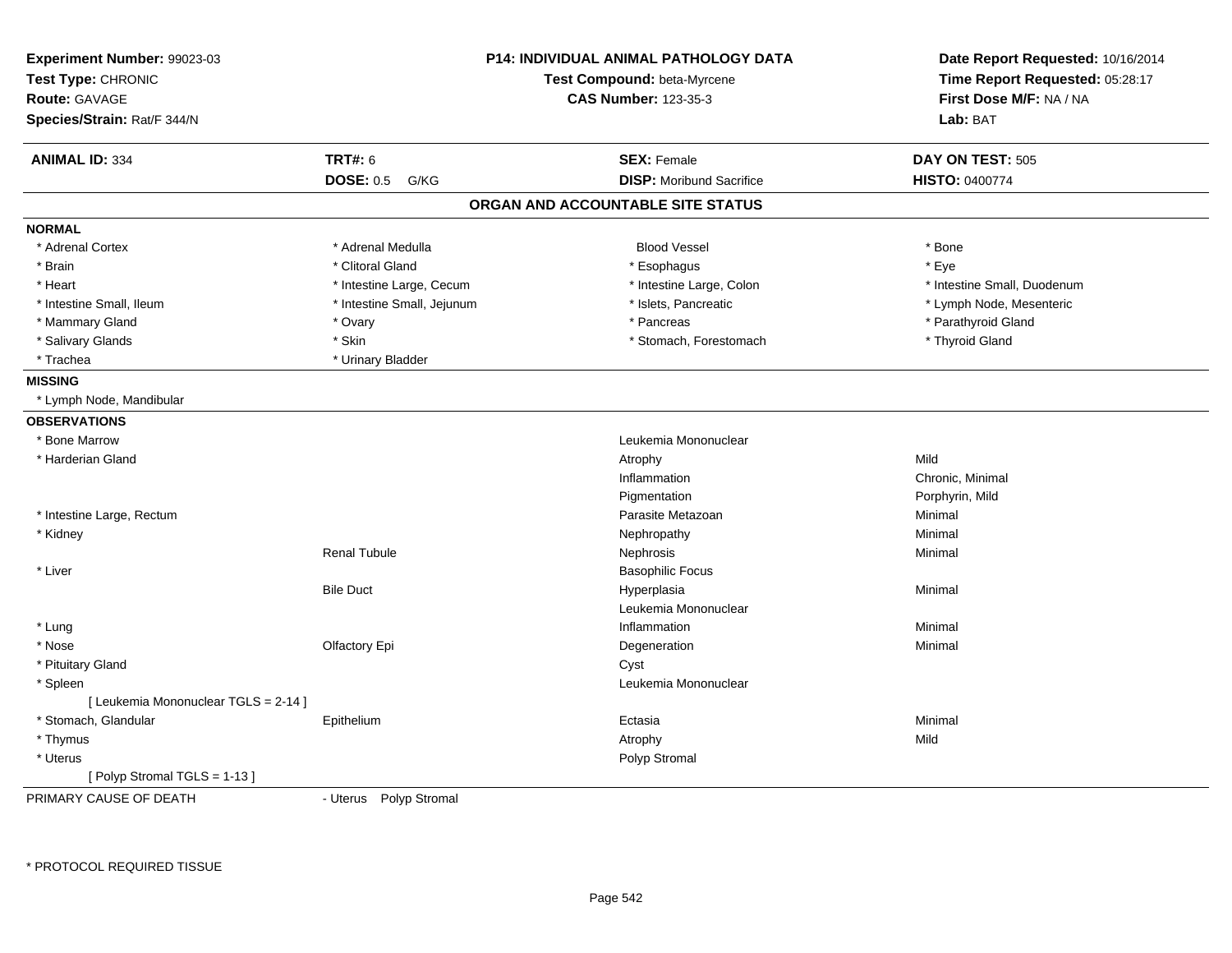| <b>Experiment Number: 99023-03</b><br><b>Test Type: CHRONIC</b> |                               | <b>P14: INDIVIDUAL ANIMAL PATHOLOGY DATA</b><br><b>Test Compound: beta-Myrcene</b> | Date Report Requested: 10/16/2014<br>Time Report Requested: 05:28:17 |
|-----------------------------------------------------------------|-------------------------------|------------------------------------------------------------------------------------|----------------------------------------------------------------------|
| <b>Route: GAVAGE</b>                                            | <b>CAS Number: 123-35-3</b>   |                                                                                    | First Dose M/F: NA / NA                                              |
| Species/Strain: Rat/F 344/N                                     |                               |                                                                                    | Lab: BAT                                                             |
| <b>ANIMAL ID: 334</b>                                           | <b>TRT#:</b> 6                | <b>SEX: Female</b>                                                                 | DAY ON TEST: 505                                                     |
|                                                                 | <b>DOSE: 0.5</b><br>G/KG      | <b>DISP:</b> Moribund Sacrifice                                                    | <b>HISTO: 0400774</b>                                                |
|                                                                 |                               | ORGAN AND ACCOUNTABLE SITE STATUS                                                  |                                                                      |
| CONTRIBUTORY CAUSE OF DEATH                                     | - Spleen Leukemia Mononuclear |                                                                                    |                                                                      |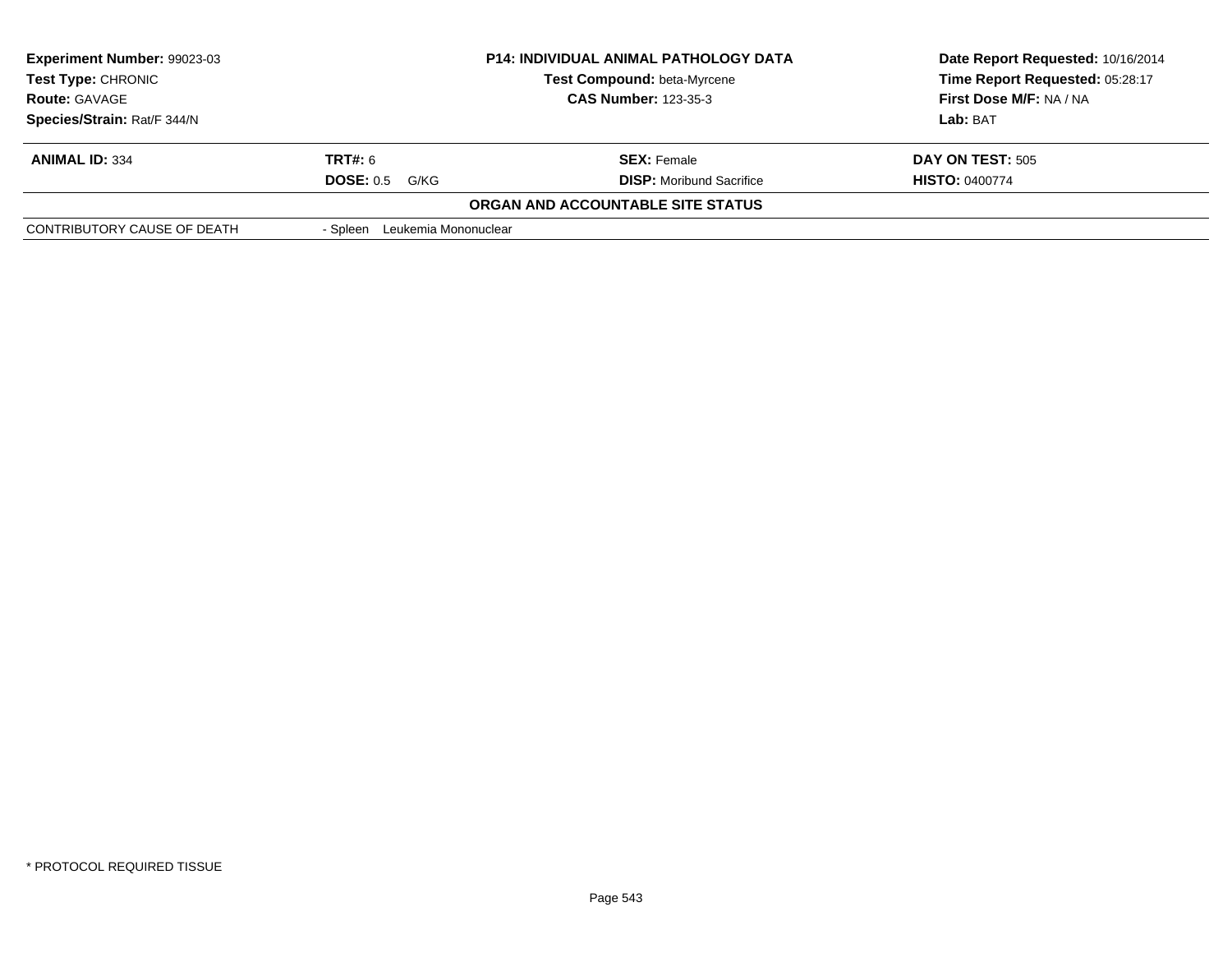| Experiment Number: 99023-03<br>Test Type: CHRONIC<br><b>Route: GAVAGE</b><br>Species/Strain: Rat/F 344/N |                           | <b>P14: INDIVIDUAL ANIMAL PATHOLOGY DATA</b><br>Test Compound: beta-Myrcene<br><b>CAS Number: 123-35-3</b> | Date Report Requested: 10/16/2014<br>Time Report Requested: 05:28:17<br>First Dose M/F: NA / NA<br>Lab: BAT |
|----------------------------------------------------------------------------------------------------------|---------------------------|------------------------------------------------------------------------------------------------------------|-------------------------------------------------------------------------------------------------------------|
| <b>ANIMAL ID: 335</b>                                                                                    | TRT#: 6                   | <b>SEX: Female</b>                                                                                         | DAY ON TEST: 731                                                                                            |
|                                                                                                          | <b>DOSE: 0.5</b><br>G/KG  | <b>DISP: Terminal Sacrifice</b>                                                                            | HISTO: 0400775                                                                                              |
|                                                                                                          |                           | ORGAN AND ACCOUNTABLE SITE STATUS                                                                          |                                                                                                             |
| <b>NORMAL</b>                                                                                            |                           |                                                                                                            |                                                                                                             |
| * Adrenal Medulla                                                                                        | <b>Blood Vessel</b>       | * Bone                                                                                                     | * Bone Marrow                                                                                               |
| * Brain                                                                                                  | * Esophagus               | * Heart                                                                                                    | * Intestine Large, Cecum                                                                                    |
| * Intestine Large, Colon                                                                                 | * Intestine Large, Rectum | * Intestine Small, Duodenum                                                                                | * Intestine Small, Ileum                                                                                    |
| * Intestine Small, Jejunum                                                                               | * Islets, Pancreatic      | * Lymph Node, Mesenteric                                                                                   | * Mammary Gland                                                                                             |
| * Ovary                                                                                                  | * Pancreas                | * Parathyroid Gland                                                                                        | * Salivary Glands                                                                                           |
| * Skin                                                                                                   | * Stomach, Forestomach    | * Thyroid Gland                                                                                            | * Trachea                                                                                                   |
| * Urinary Bladder                                                                                        |                           |                                                                                                            |                                                                                                             |
| <b>MISSING</b>                                                                                           |                           |                                                                                                            |                                                                                                             |
| * Lymph Node, Mandibular                                                                                 |                           |                                                                                                            |                                                                                                             |
| <b>OBSERVATIONS</b>                                                                                      |                           |                                                                                                            |                                                                                                             |
| * Adrenal Cortex                                                                                         |                           | Hyperplasia                                                                                                | Minimal                                                                                                     |
| * Clitoral Gland                                                                                         |                           | Inflammation                                                                                               | Chronic, Minimal                                                                                            |
| * Eye                                                                                                    |                           | Cataract                                                                                                   | Moderate                                                                                                    |
| [Cataract TGLS = $1-10$ ]                                                                                |                           |                                                                                                            |                                                                                                             |
| * Harderian Gland                                                                                        |                           | Pigmentation                                                                                               | Porphyrin, Minimal                                                                                          |
| * Kidney                                                                                                 | Renal Tubule              | Cyst                                                                                                       |                                                                                                             |
|                                                                                                          | <b>Transit Epithe</b>     | Hyperplasia                                                                                                | Minimal                                                                                                     |
|                                                                                                          |                           | Nephropathy                                                                                                | Minimal                                                                                                     |
|                                                                                                          | <b>Renal Tubule</b>       | Nephrosis                                                                                                  | Minimal                                                                                                     |
| * Liver                                                                                                  |                           | <b>Basophilic Focus</b>                                                                                    |                                                                                                             |
|                                                                                                          |                           | Inflammation                                                                                               | Chronic, Minimal                                                                                            |
| [Basophilic Focus TGLS = 3,4-6+7+13]                                                                     |                           |                                                                                                            |                                                                                                             |
| * Lung                                                                                                   | Alveolar Epith            | Hyperplasia                                                                                                | Mild                                                                                                        |
|                                                                                                          |                           | Inflammation                                                                                               | Minimal                                                                                                     |
| * Nose                                                                                                   | Olfactory Epi             | Degeneration                                                                                               | Minimal                                                                                                     |
|                                                                                                          |                           | Inflammation                                                                                               | Chronic Active, Minimal                                                                                     |
| * Pituitary Gland                                                                                        |                           | Cyst                                                                                                       |                                                                                                             |
|                                                                                                          | Pars Distalis             | Hyperplasia                                                                                                | Minimal                                                                                                     |
| * Spleen                                                                                                 |                           | Hematopoietic Cell Proliferation                                                                           | Minimal                                                                                                     |
| * Stomach, Glandular                                                                                     | Epithelium                | Ectasia                                                                                                    | Minimal                                                                                                     |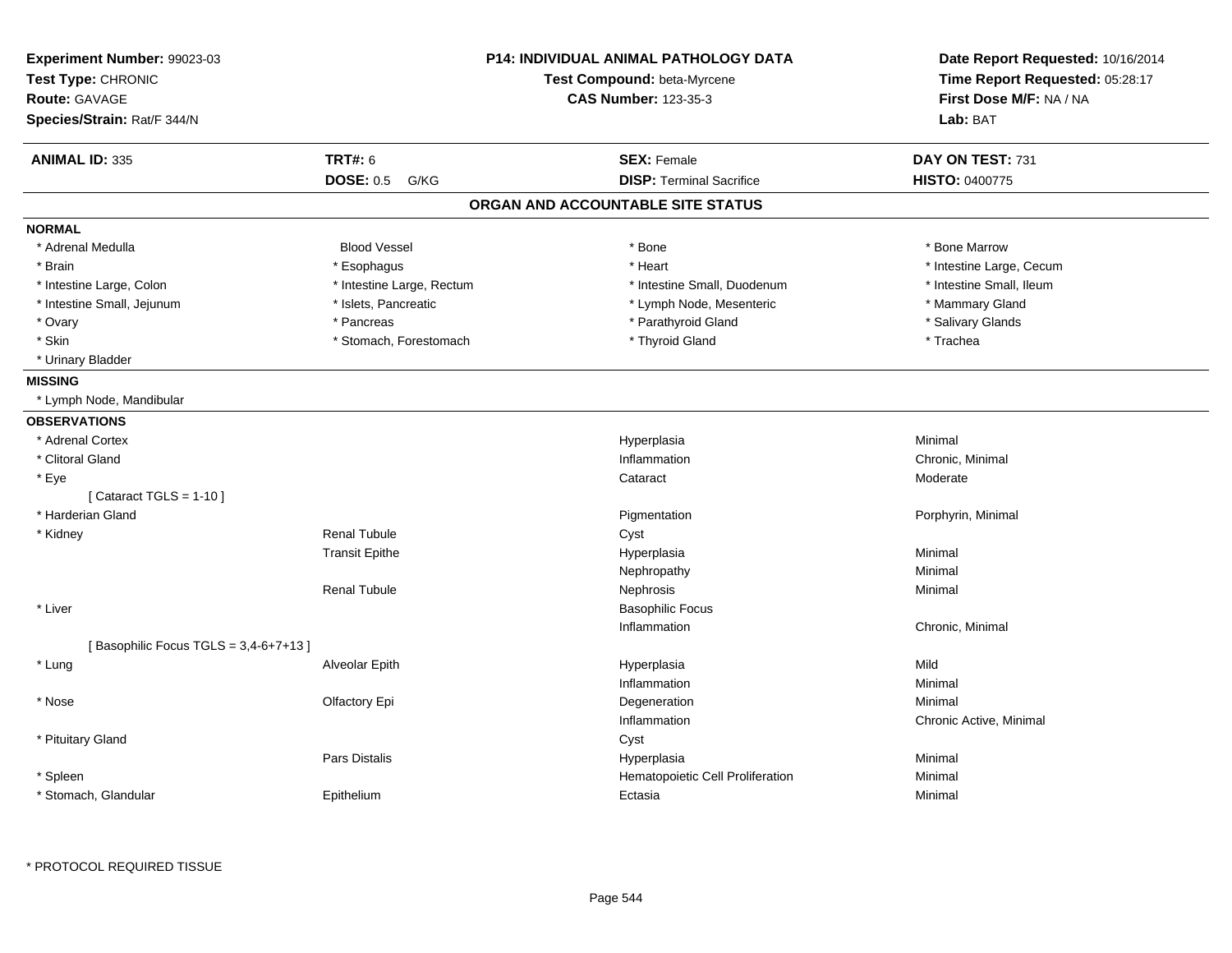| <b>Experiment Number: 99023-03</b> |                       | <b>P14: INDIVIDUAL ANIMAL PATHOLOGY DATA</b> | Date Report Requested: 10/16/2014 |
|------------------------------------|-----------------------|----------------------------------------------|-----------------------------------|
| <b>Test Type: CHRONIC</b>          |                       | Test Compound: beta-Myrcene                  | Time Report Requested: 05:28:17   |
| <b>Route: GAVAGE</b>               |                       | <b>CAS Number: 123-35-3</b>                  | First Dose M/F: NA / NA           |
| Species/Strain: Rat/F 344/N        |                       |                                              | Lab: BAT                          |
| <b>ANIMAL ID: 335</b>              | <b>TRT#:</b> 6        | <b>SEX: Female</b>                           | DAY ON TEST: 731                  |
|                                    | <b>DOSE: 0.5 G/KG</b> | <b>DISP: Terminal Sacrifice</b>              | <b>HISTO: 0400775</b>             |
|                                    |                       | ORGAN AND ACCOUNTABLE SITE STATUS            |                                   |
| * Thymus                           |                       | Atrophy                                      | Marked                            |
| * Uterus                           | Bilateral             | Polyp Stromal                                |                                   |
| [Polyp Stromal TGLS = $2-11$ ]     |                       |                                              |                                   |
| PRIMARY CAUSE OF DEATH             |                       |                                              |                                   |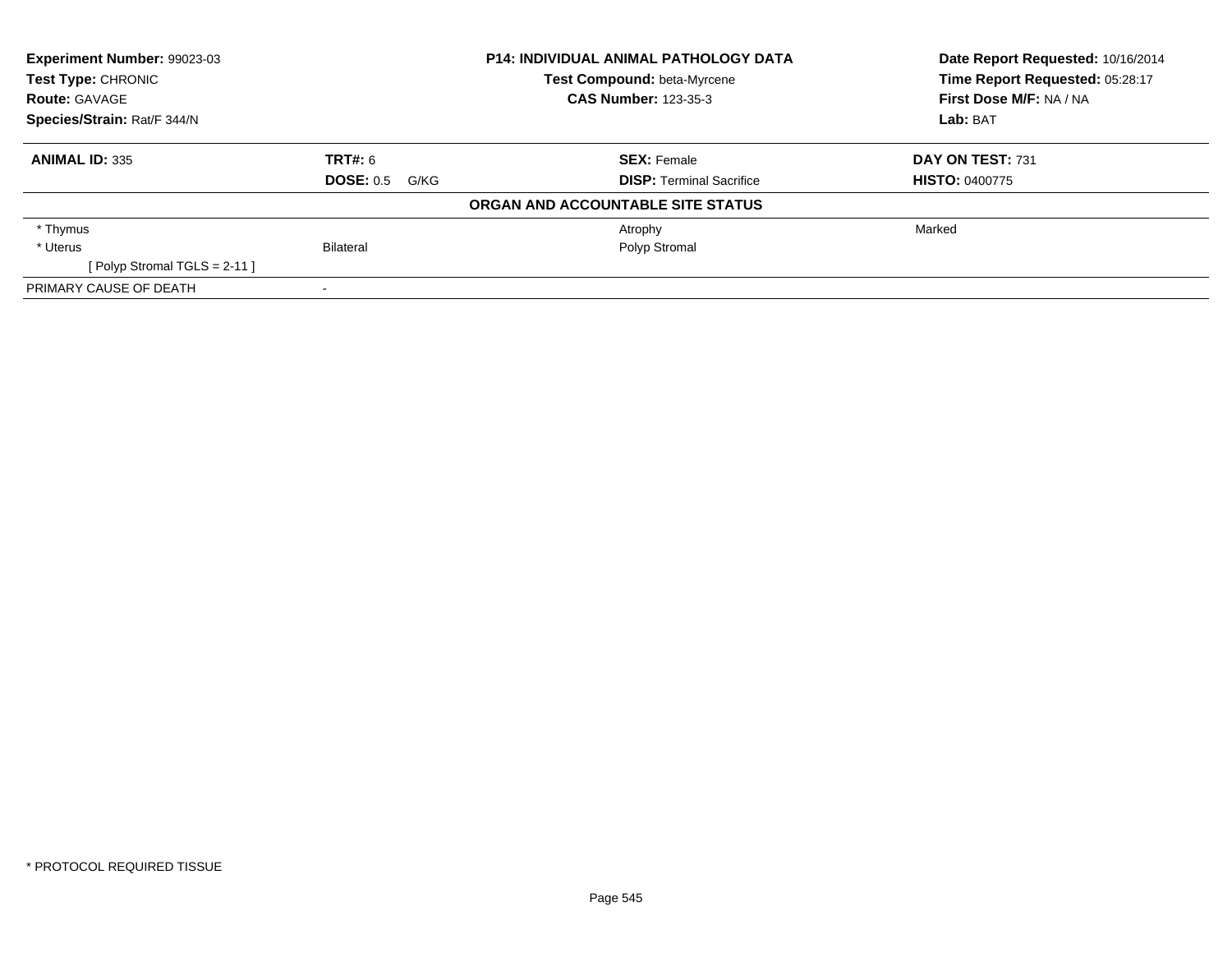| Experiment Number: 99023-03<br>Test Type: CHRONIC |                           | P14: INDIVIDUAL ANIMAL PATHOLOGY DATA<br>Test Compound: beta-Myrcene | Date Report Requested: 10/16/2014<br>Time Report Requested: 05:28:17 |
|---------------------------------------------------|---------------------------|----------------------------------------------------------------------|----------------------------------------------------------------------|
| <b>Route: GAVAGE</b>                              |                           | <b>CAS Number: 123-35-3</b>                                          | First Dose M/F: NA / NA                                              |
| Species/Strain: Rat/F 344/N                       |                           |                                                                      | Lab: BAT                                                             |
| <b>ANIMAL ID: 336</b>                             | <b>TRT#: 6</b>            | <b>SEX: Female</b>                                                   | DAY ON TEST: 731                                                     |
|                                                   | <b>DOSE: 0.5</b><br>G/KG  | <b>DISP: Terminal Sacrifice</b>                                      | <b>HISTO: 0400776</b>                                                |
|                                                   |                           | ORGAN AND ACCOUNTABLE SITE STATUS                                    |                                                                      |
| <b>NORMAL</b>                                     |                           |                                                                      |                                                                      |
| * Adrenal Medulla                                 | <b>Blood Vessel</b>       | * Bone                                                               | * Bone Marrow                                                        |
| * Brain                                           | * Esophagus               | * Eye                                                                | * Intestine Large, Cecum                                             |
| * Intestine Large, Colon                          | * Intestine Large, Rectum | * Intestine Small, Duodenum                                          | * Intestine Small, Ileum                                             |
| * Intestine Small, Jejunum                        | * Islets, Pancreatic      | * Lymph Node, Mesenteric                                             | * Mammary Gland                                                      |
| * Ovary                                           | * Pancreas                | * Parathyroid Gland                                                  | * Salivary Glands                                                    |
| $^\star$ Skin                                     | * Spleen                  | * Stomach, Forestomach                                               | * Trachea                                                            |
| * Urinary Bladder                                 |                           |                                                                      |                                                                      |
| <b>MISSING</b>                                    |                           |                                                                      |                                                                      |
| * Lymph Node, Mandibular                          |                           |                                                                      |                                                                      |
| <b>OBSERVATIONS</b>                               |                           |                                                                      |                                                                      |
| * Adrenal Cortex                                  |                           | Hyperplasia                                                          | Mild                                                                 |
|                                                   |                           | Vacuolization Cytoplasmic                                            | Minimal                                                              |
| * Clitoral Gland                                  |                           | Hyperplasia                                                          | Minimal                                                              |
| * Harderian Gland                                 |                           | Inflammation                                                         | Chronic, Minimal                                                     |
|                                                   |                           | Pigmentation                                                         | Porphyrin, Minimal                                                   |
| * Heart                                           |                           | Cardiomyopathy                                                       | Minimal                                                              |
| * Kidney                                          | <b>Transit Epithe</b>     | Hyperplasia                                                          | Mild                                                                 |
|                                                   |                           | Nephropathy                                                          | Minimal                                                              |
| * Liver                                           |                           | <b>Basophilic Focus</b>                                              |                                                                      |
|                                                   |                           | <b>Eosinophilic Focus</b>                                            |                                                                      |
|                                                   |                           | Inflammation                                                         | Chronic, Minimal                                                     |
| * Lung                                            |                           | Inflammation                                                         | Minimal                                                              |
| * Nose                                            | Olfactory Epi             | Degeneration                                                         | Minimal                                                              |
| * Pituitary Gland                                 |                           | Angiectasis                                                          | Minimal                                                              |
|                                                   |                           | Cyst                                                                 |                                                                      |
|                                                   | Pars Distalis             | Hyperplasia                                                          | Mild                                                                 |
| * Stomach, Glandular                              | Epithelium                | Ectasia                                                              | Mild                                                                 |
| * Thymus                                          |                           | Atrophy                                                              | Moderate                                                             |
| * Thyroid Gland                                   | C Cell                    | Hyperplasia                                                          | Minimal                                                              |
| * Uterus                                          |                           | Dilatation                                                           | Mild                                                                 |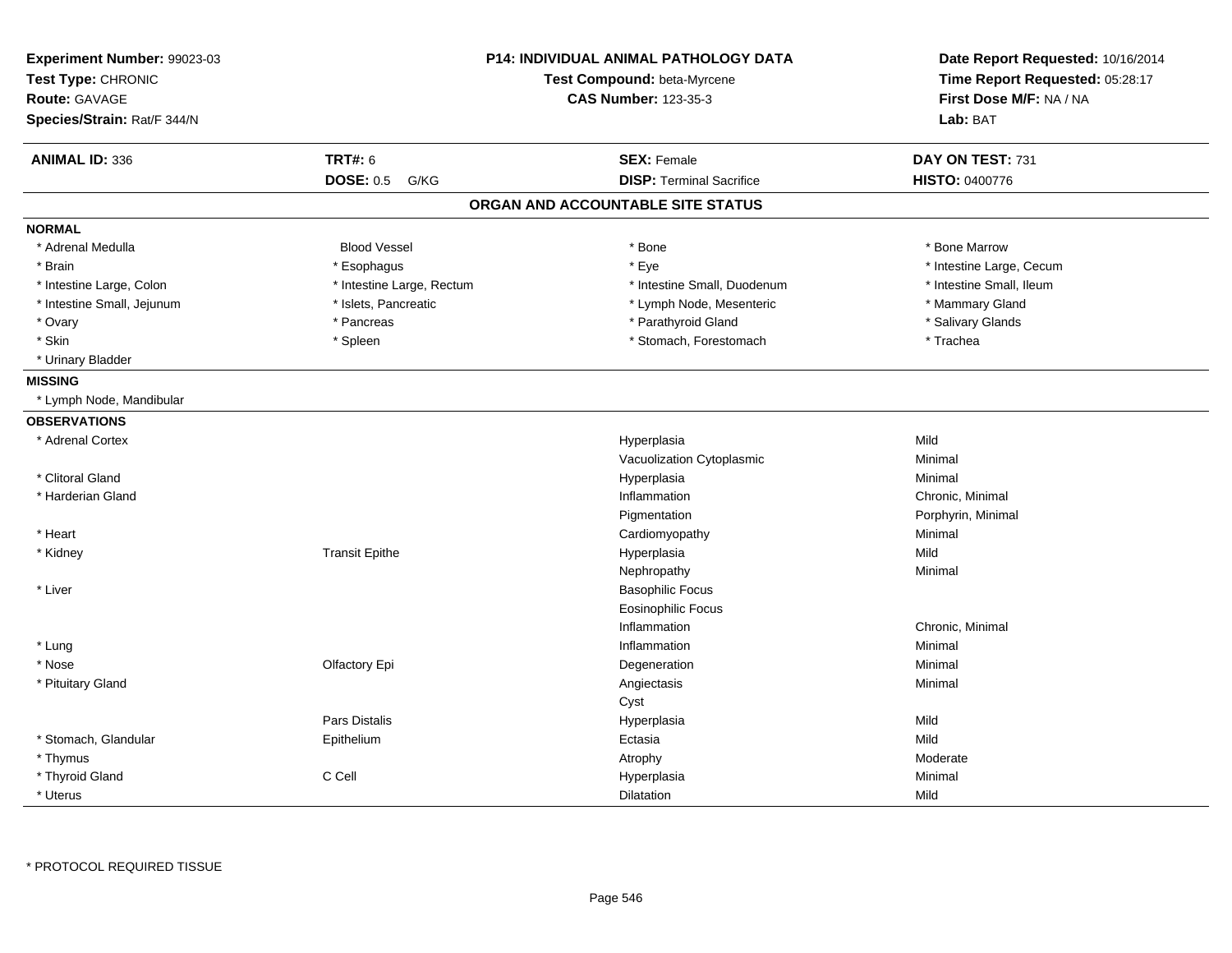| Experiment Number: 99023-03 | <b>P14: INDIVIDUAL ANIMAL PATHOLOGY DATA</b> |                                   | Date Report Requested: 10/16/2014 |  |
|-----------------------------|----------------------------------------------|-----------------------------------|-----------------------------------|--|
| <b>Test Type: CHRONIC</b>   |                                              | Test Compound: beta-Myrcene       | Time Report Requested: 05:28:17   |  |
| <b>Route: GAVAGE</b>        | <b>CAS Number: 123-35-3</b>                  |                                   | First Dose M/F: NA / NA           |  |
| Species/Strain: Rat/F 344/N |                                              |                                   | Lab: BAT                          |  |
| <b>ANIMAL ID: 336</b>       | <b>TRT#:</b> 6                               | <b>SEX: Female</b>                | DAY ON TEST: 731                  |  |
|                             | <b>DOSE: 0.5</b><br>G/KG                     | <b>DISP: Terminal Sacrifice</b>   | <b>HISTO: 0400776</b>             |  |
|                             |                                              | ORGAN AND ACCOUNTABLE SITE STATUS |                                   |  |
| PRIMARY CAUSE OF DEATH      |                                              |                                   |                                   |  |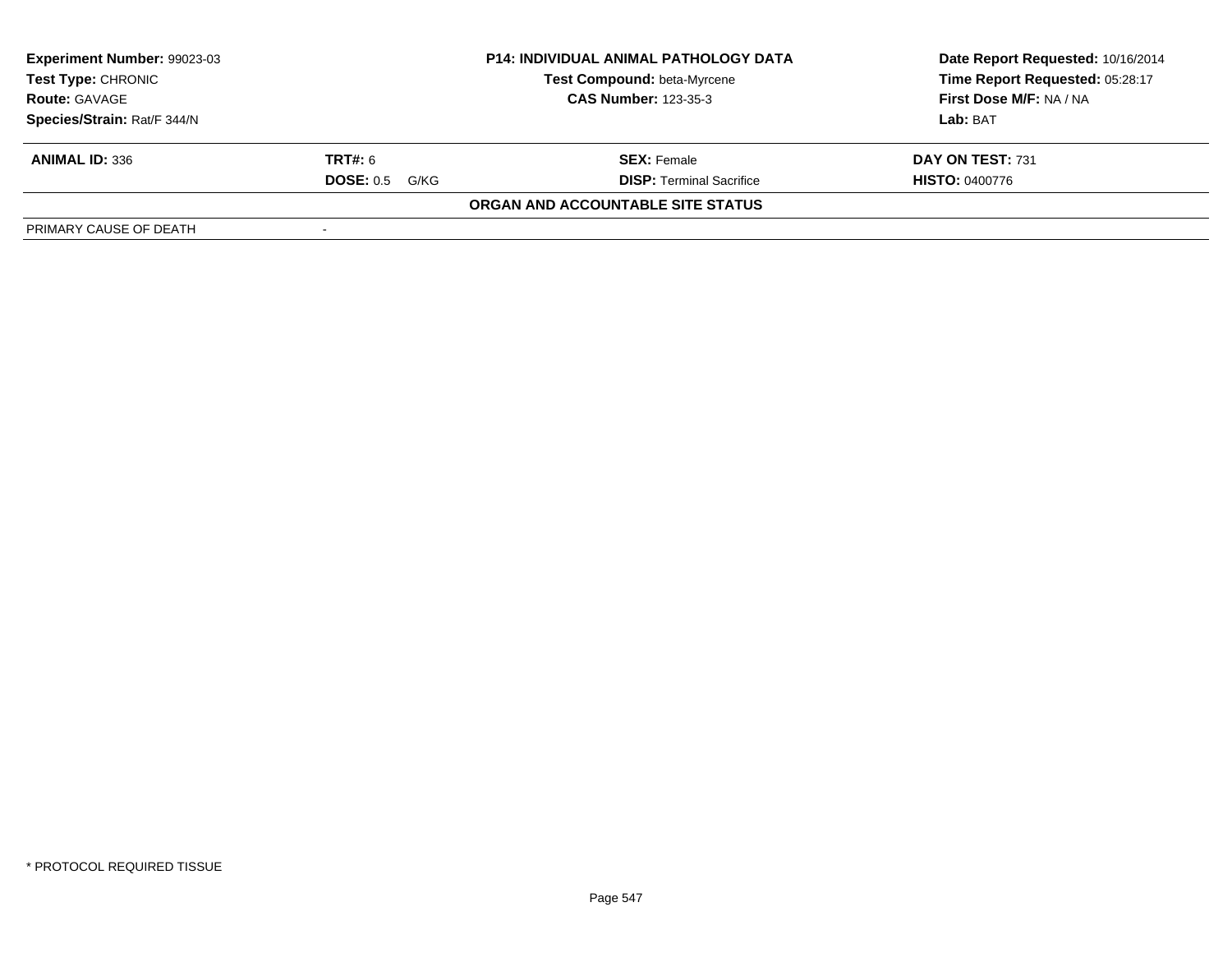| Experiment Number: 99023-03<br>Test Type: CHRONIC<br><b>Route: GAVAGE</b><br>Species/Strain: Rat/F 344/N |                            | <b>P14: INDIVIDUAL ANIMAL PATHOLOGY DATA</b><br>Test Compound: beta-Myrcene<br><b>CAS Number: 123-35-3</b> | Date Report Requested: 10/16/2014<br>Time Report Requested: 05:28:17<br>First Dose M/F: NA / NA<br>Lab: BAT |  |
|----------------------------------------------------------------------------------------------------------|----------------------------|------------------------------------------------------------------------------------------------------------|-------------------------------------------------------------------------------------------------------------|--|
| <b>ANIMAL ID: 337</b>                                                                                    | <b>TRT#: 6</b>             | <b>SEX: Female</b>                                                                                         | DAY ON TEST: 701                                                                                            |  |
|                                                                                                          | <b>DOSE: 0.5</b><br>G/KG   | <b>DISP:</b> Moribund Sacrifice                                                                            | <b>HISTO: 0400777</b>                                                                                       |  |
|                                                                                                          |                            | ORGAN AND ACCOUNTABLE SITE STATUS                                                                          |                                                                                                             |  |
| <b>NORMAL</b>                                                                                            |                            |                                                                                                            |                                                                                                             |  |
| <b>Blood Vessel</b>                                                                                      | * Bone                     | * Brain                                                                                                    | * Esophagus                                                                                                 |  |
| * Eye                                                                                                    | * Intestine Large, Cecum   | * Intestine Large, Colon                                                                                   | * Intestine Small, Duodenum                                                                                 |  |
| * Intestine Small, Ileum                                                                                 | * Intestine Small, Jejunum | * Islets, Pancreatic                                                                                       | * Lymph Node, Mesenteric                                                                                    |  |
| * Ovary                                                                                                  | * Parathyroid Gland        | * Salivary Glands                                                                                          | * Skin                                                                                                      |  |
| * Stomach, Forestomach                                                                                   | Tongue                     | * Trachea                                                                                                  | * Urinary Bladder                                                                                           |  |
| * Uterus                                                                                                 |                            |                                                                                                            |                                                                                                             |  |
| <b>MISSING</b>                                                                                           |                            |                                                                                                            |                                                                                                             |  |
| * Lymph Node, Mandibular                                                                                 |                            |                                                                                                            |                                                                                                             |  |
| <b>OBSERVATIONS</b>                                                                                      |                            |                                                                                                            |                                                                                                             |  |
| * Adrenal Cortex                                                                                         |                            | Vacuolization Cytoplasmic                                                                                  | Minimal                                                                                                     |  |
| * Adrenal Medulla                                                                                        |                            | Hyperplasia                                                                                                | Minimal                                                                                                     |  |
| * Bone Marrow                                                                                            |                            | Leukemia Mononuclear                                                                                       |                                                                                                             |  |
| * Clitoral Gland                                                                                         |                            | Hyperplasia                                                                                                | Mild                                                                                                        |  |
| * Harderian Gland                                                                                        |                            | Pigmentation                                                                                               | Porphyrin, Moderate                                                                                         |  |
| * Heart                                                                                                  |                            | Cardiomyopathy                                                                                             | Minimal                                                                                                     |  |
| * Intestine Large, Rectum                                                                                |                            | Parasite Metazoan                                                                                          | Mild                                                                                                        |  |
| * Kidney                                                                                                 | <b>Transit Epithe</b>      | Hyperplasia                                                                                                | Mild                                                                                                        |  |
|                                                                                                          |                            | Necrosis                                                                                                   | Mild                                                                                                        |  |
|                                                                                                          |                            | Nephropathy                                                                                                | Mild                                                                                                        |  |
|                                                                                                          | <b>Renal Tubule</b>        | Nephrosis                                                                                                  | Minimal                                                                                                     |  |
| * Liver                                                                                                  |                            | <b>Basophilic Focus</b>                                                                                    |                                                                                                             |  |
|                                                                                                          |                            | <b>Fatty Change</b>                                                                                        | Mild                                                                                                        |  |
|                                                                                                          | <b>Bile Duct</b>           | Hyperplasia                                                                                                | Mild                                                                                                        |  |
|                                                                                                          | Centrilobular              | <b>Necrosis</b>                                                                                            | Moderate                                                                                                    |  |
| [Necrosis TGLS = $4-6+7$ ]                                                                               |                            |                                                                                                            |                                                                                                             |  |
| * Lung                                                                                                   |                            | Inflammation                                                                                               | Minimal                                                                                                     |  |
|                                                                                                          |                            | Leukemia Mononuclear                                                                                       |                                                                                                             |  |
| * Mammary Gland                                                                                          |                            | Fibroadenoma                                                                                               | Multiple                                                                                                    |  |
| [Fibroadenoma TGLS = 1,2-14+15]                                                                          |                            |                                                                                                            |                                                                                                             |  |
| * Nose                                                                                                   | Olfactory Epi              | Degeneration                                                                                               | Minimal                                                                                                     |  |

\* PROTOCOL REQUIRED TISSUE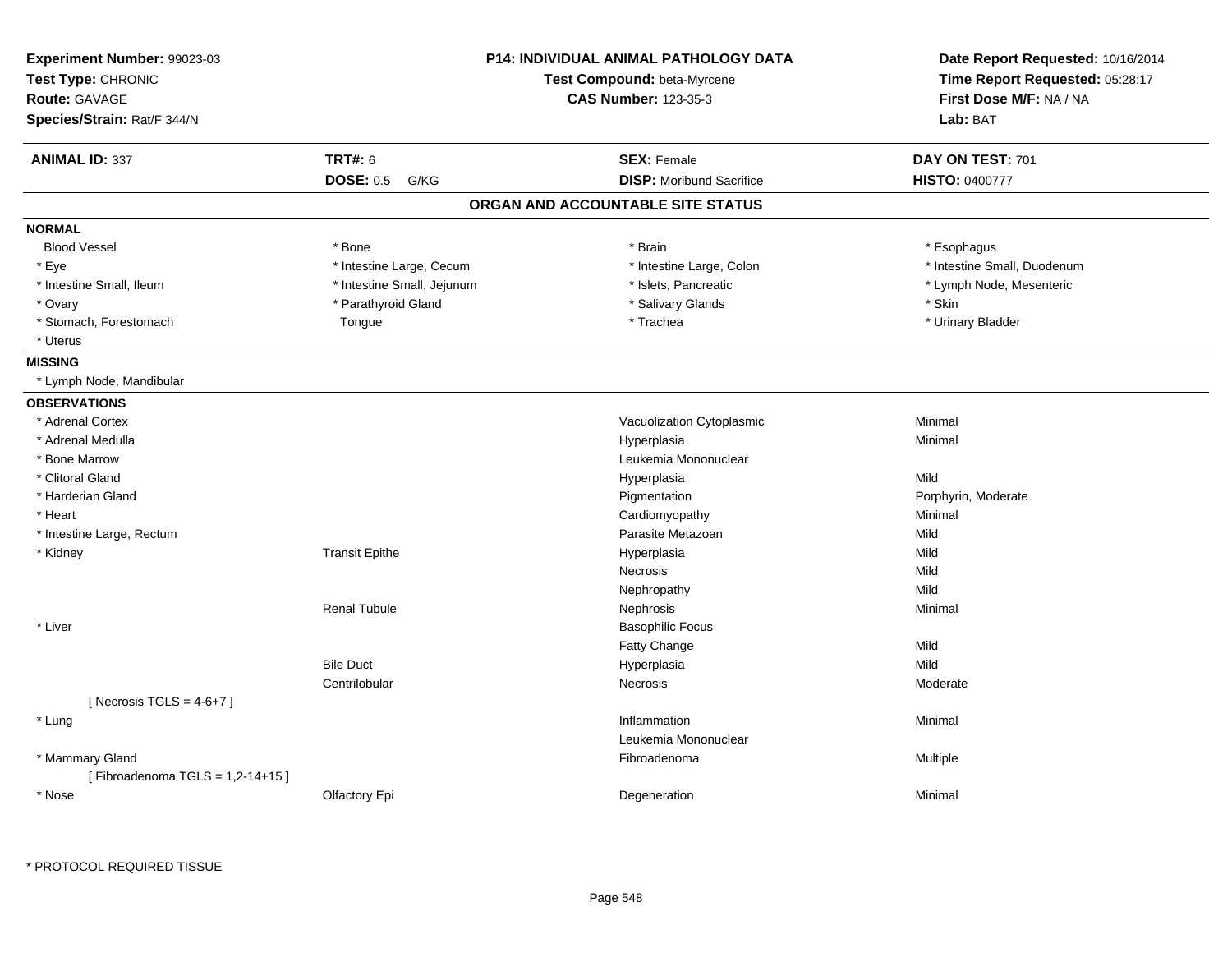| <b>Experiment Number: 99023-03</b><br>Test Type: CHRONIC<br><b>Route: GAVAGE</b><br>Species/Strain: Rat/F 344/N |                                                    | <b>P14: INDIVIDUAL ANIMAL PATHOLOGY DATA</b><br>Test Compound: beta-Myrcene<br><b>CAS Number: 123-35-3</b> | Date Report Requested: 10/16/2014<br>Time Report Requested: 05:28:17<br>First Dose M/F: NA / NA<br>Lab: BAT |
|-----------------------------------------------------------------------------------------------------------------|----------------------------------------------------|------------------------------------------------------------------------------------------------------------|-------------------------------------------------------------------------------------------------------------|
| <b>ANIMAL ID: 337</b>                                                                                           | <b>TRT#: 6</b>                                     | <b>SEX: Female</b>                                                                                         | DAY ON TEST: 701                                                                                            |
|                                                                                                                 | <b>DOSE: 0.5</b><br>G/KG                           | <b>DISP:</b> Moribund Sacrifice                                                                            | <b>HISTO: 0400777</b>                                                                                       |
|                                                                                                                 |                                                    | ORGAN AND ACCOUNTABLE SITE STATUS                                                                          |                                                                                                             |
| * Pancreas                                                                                                      | Acinus                                             | Hyperplasia                                                                                                | Mild                                                                                                        |
| * Pituitary Gland                                                                                               |                                                    | Cyst                                                                                                       |                                                                                                             |
| * Spleen                                                                                                        |                                                    | Fibrosis                                                                                                   | Moderate                                                                                                    |
|                                                                                                                 |                                                    | Hematopoietic Cell Proliferation                                                                           | Marked                                                                                                      |
|                                                                                                                 |                                                    | Leukemia Mononuclear                                                                                       |                                                                                                             |
| [Hematopoietic Cell Proliferation TGLS = 3-13]                                                                  |                                                    |                                                                                                            |                                                                                                             |
| * Stomach, Glandular                                                                                            | Epithelium                                         | Ectasia                                                                                                    | Mild                                                                                                        |
| * Thymus                                                                                                        |                                                    | Atrophy                                                                                                    | Marked                                                                                                      |
| * Thyroid Gland                                                                                                 | C Cell                                             | Hyperplasia                                                                                                | Minimal                                                                                                     |
| PRIMARY CAUSE OF DEATH                                                                                          | Leukemia Mononuclear<br>- Spleen                   |                                                                                                            |                                                                                                             |
| CONTRIBUTORY CAUSE OF DEATH                                                                                     | Necrosis; Liver Centrilobular Necrosis<br>- Kidney |                                                                                                            |                                                                                                             |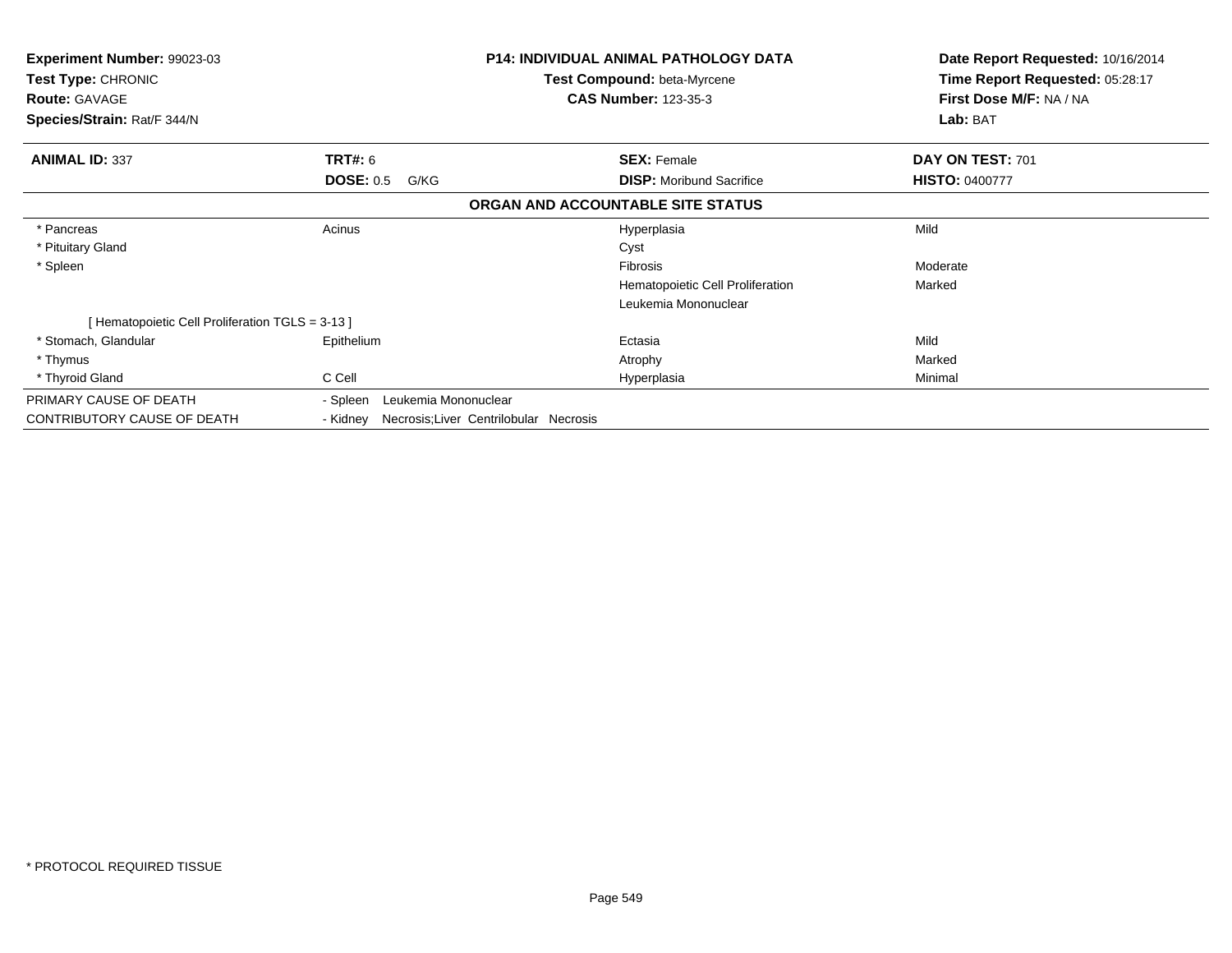| Experiment Number: 99023-03<br>Test Type: CHRONIC<br><b>Route: GAVAGE</b><br>Species/Strain: Rat/F 344/N |                          | <b>P14: INDIVIDUAL ANIMAL PATHOLOGY DATA</b><br>Test Compound: beta-Myrcene<br><b>CAS Number: 123-35-3</b> | Date Report Requested: 10/16/2014<br>Time Report Requested: 05:28:17<br>First Dose M/F: NA / NA<br>Lab: BAT |
|----------------------------------------------------------------------------------------------------------|--------------------------|------------------------------------------------------------------------------------------------------------|-------------------------------------------------------------------------------------------------------------|
| <b>ANIMAL ID: 338</b>                                                                                    | <b>TRT#: 6</b>           | <b>SEX: Female</b>                                                                                         | DAY ON TEST: 730                                                                                            |
|                                                                                                          | <b>DOSE: 0.5</b><br>G/KG | <b>DISP: Terminal Sacrifice</b>                                                                            | <b>HISTO: 0400778</b>                                                                                       |
|                                                                                                          |                          | ORGAN AND ACCOUNTABLE SITE STATUS                                                                          |                                                                                                             |
| <b>NORMAL</b>                                                                                            |                          |                                                                                                            |                                                                                                             |
| * Adrenal Cortex                                                                                         | * Adrenal Medulla        | <b>Blood Vessel</b>                                                                                        | * Bone                                                                                                      |
| * Bone Marrow                                                                                            | * Brain                  | * Esophagus                                                                                                | * Eye                                                                                                       |
| * Heart                                                                                                  | * Intestine Large, Cecum | * Intestine Large, Colon                                                                                   | * Intestine Large, Rectum                                                                                   |
| * Intestine Small, Duodenum                                                                              | * Intestine Small, Ileum | * Intestine Small, Jejunum                                                                                 | * Islets, Pancreatic                                                                                        |
| * Lymph Node, Mesenteric                                                                                 | * Mammary Gland          | * Ovary                                                                                                    | * Pancreas                                                                                                  |
| * Parathyroid Gland                                                                                      | * Pituitary Gland        | * Salivary Glands                                                                                          | * Skin                                                                                                      |
| * Stomach, Forestomach                                                                                   | * Stomach, Glandular     | * Trachea                                                                                                  | * Urinary Bladder                                                                                           |
| * Uterus                                                                                                 |                          |                                                                                                            |                                                                                                             |
| <b>MISSING</b>                                                                                           |                          |                                                                                                            |                                                                                                             |
| * Lymph Node, Mandibular                                                                                 |                          |                                                                                                            |                                                                                                             |
| <b>OBSERVATIONS</b>                                                                                      |                          |                                                                                                            |                                                                                                             |
| * Clitoral Gland                                                                                         |                          | Hyperplasia                                                                                                | Minimal                                                                                                     |
| * Harderian Gland                                                                                        |                          | Pigmentation                                                                                               | Porphyrin, Mild                                                                                             |
| * Kidney                                                                                                 | Papilla                  | Mineralization                                                                                             | Minimal                                                                                                     |
|                                                                                                          |                          | Nephropathy                                                                                                | Minimal                                                                                                     |
|                                                                                                          | <b>Renal Tubule</b>      | Nephrosis                                                                                                  | Minimal                                                                                                     |
| * Liver                                                                                                  |                          | <b>Basophilic Focus</b>                                                                                    |                                                                                                             |
|                                                                                                          |                          | <b>Eosinophilic Focus</b>                                                                                  |                                                                                                             |
|                                                                                                          | <b>Bile Duct</b>         | Hyperplasia                                                                                                | Minimal                                                                                                     |
|                                                                                                          |                          | Inflammation                                                                                               | Chronic, Minimal                                                                                            |
| [Basophilic Focus TGLS = 2-6+7]                                                                          |                          |                                                                                                            |                                                                                                             |
| * Lung                                                                                                   |                          | Inflammation                                                                                               | Minimal                                                                                                     |
| Mesentery                                                                                                | Fat                      | Necrosis                                                                                                   | Mild                                                                                                        |
| [Necrosis TGLS = $1-13$ ]                                                                                |                          |                                                                                                            |                                                                                                             |
| * Nose                                                                                                   | Olfactory Epi            | Degeneration                                                                                               | Minimal                                                                                                     |
| * Spleen                                                                                                 |                          | Hematopoietic Cell Proliferation                                                                           | Minimal                                                                                                     |
| * Thymus                                                                                                 |                          | Atrophy                                                                                                    | Marked                                                                                                      |
| * Thyroid Gland                                                                                          | C Cell                   | Hyperplasia                                                                                                | Mild                                                                                                        |
| PRIMARY CAUSE OF DEATH                                                                                   | $\mathbf{r}$             |                                                                                                            |                                                                                                             |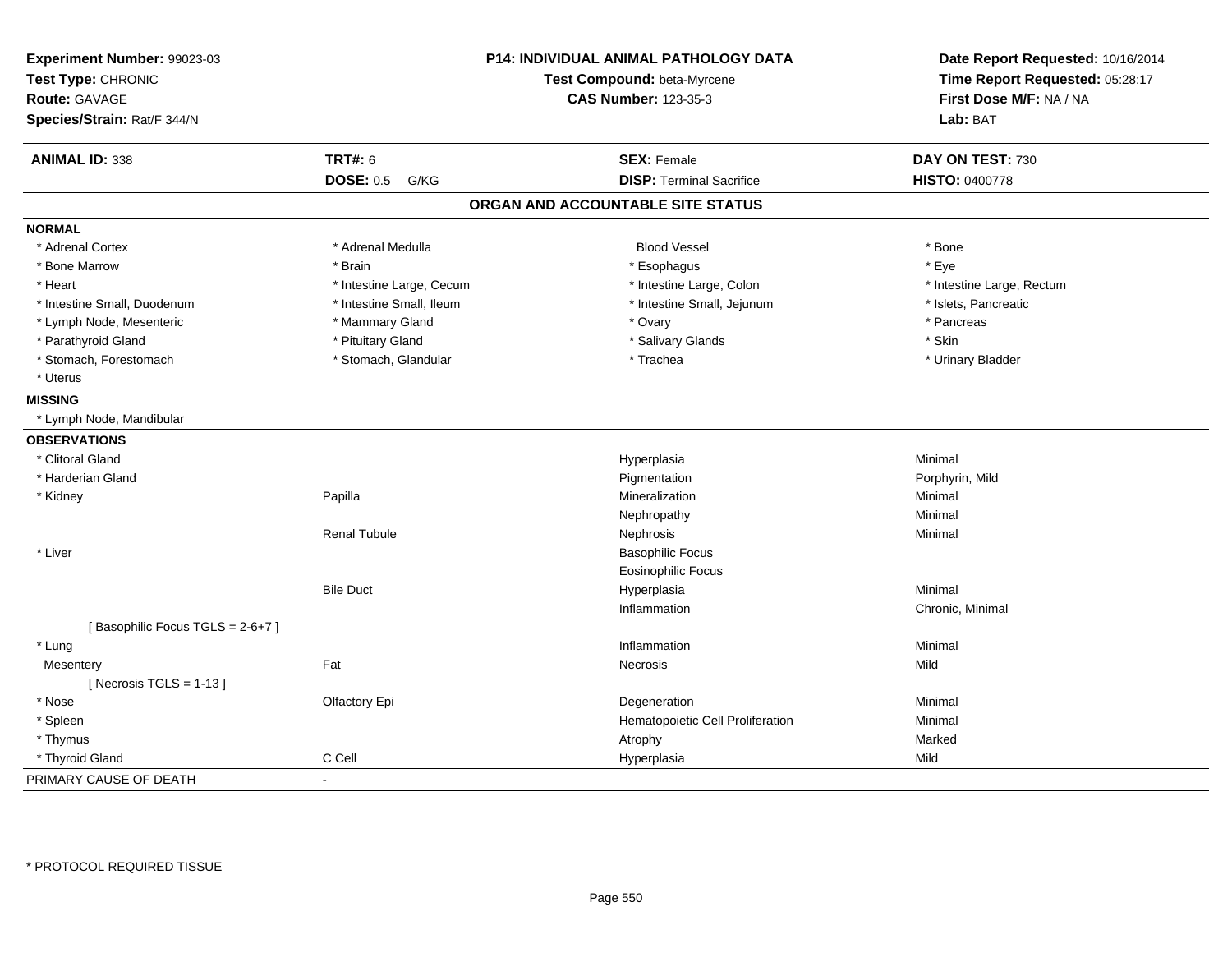| Experiment Number: 99023-03<br>Test Type: CHRONIC<br><b>Route: GAVAGE</b><br>Species/Strain: Rat/F 344/N | <b>P14: INDIVIDUAL ANIMAL PATHOLOGY DATA</b><br>Test Compound: beta-Myrcene<br><b>CAS Number: 123-35-3</b> |                                   | Date Report Requested: 10/16/2014<br>Time Report Requested: 05:28:17<br>First Dose M/F: NA / NA<br>Lab: BAT |
|----------------------------------------------------------------------------------------------------------|------------------------------------------------------------------------------------------------------------|-----------------------------------|-------------------------------------------------------------------------------------------------------------|
| <b>ANIMAL ID: 339</b>                                                                                    | <b>TRT#: 6</b>                                                                                             | <b>SEX: Female</b>                | DAY ON TEST: 731                                                                                            |
|                                                                                                          | <b>DOSE: 0.5</b><br>G/KG                                                                                   | <b>DISP: Terminal Sacrifice</b>   | <b>HISTO: 0400779</b>                                                                                       |
|                                                                                                          |                                                                                                            | ORGAN AND ACCOUNTABLE SITE STATUS |                                                                                                             |
| <b>NORMAL</b>                                                                                            |                                                                                                            |                                   |                                                                                                             |
| * Adrenal Medulla                                                                                        | <b>Blood Vessel</b>                                                                                        | * Bone                            | * Bone Marrow                                                                                               |
| * Brain                                                                                                  | * Esophagus                                                                                                | * Eye                             | * Intestine Large, Cecum                                                                                    |
| * Intestine Large, Colon                                                                                 | * Intestine Large, Rectum                                                                                  | * Intestine Small, Duodenum       | * Intestine Small, Ileum                                                                                    |
| * Intestine Small, Jejunum                                                                               | * Lymph Node, Mesenteric                                                                                   | * Mammary Gland                   | * Parathyroid Gland                                                                                         |
| * Salivary Glands                                                                                        | * Stomach, Forestomach                                                                                     | * Trachea                         | * Urinary Bladder                                                                                           |
| * Uterus                                                                                                 |                                                                                                            |                                   |                                                                                                             |
| <b>MISSING</b>                                                                                           |                                                                                                            |                                   |                                                                                                             |
| * Lymph Node, Mandibular                                                                                 |                                                                                                            |                                   |                                                                                                             |
| <b>OBSERVATIONS</b>                                                                                      |                                                                                                            |                                   |                                                                                                             |
| * Adrenal Cortex                                                                                         |                                                                                                            | Hyperplasia                       | Mild                                                                                                        |
|                                                                                                          |                                                                                                            | Vacuolization Cytoplasmic         | Mild                                                                                                        |
| * Clitoral Gland                                                                                         |                                                                                                            | Hyperplasia                       | Minimal                                                                                                     |
|                                                                                                          |                                                                                                            | Inflammation                      | Chronic, Minimal                                                                                            |
| * Harderian Gland                                                                                        |                                                                                                            | Pigmentation                      | Porphyrin, Mild                                                                                             |
| * Heart                                                                                                  |                                                                                                            | Cardiomyopathy                    | Minimal                                                                                                     |
| * Islets, Pancreatic                                                                                     |                                                                                                            | Hyperplasia                       | Minimal                                                                                                     |
| * Kidney                                                                                                 |                                                                                                            | Nephropathy                       | Mild                                                                                                        |
|                                                                                                          | <b>Renal Tubule</b>                                                                                        | Nephrosis                         | Minimal                                                                                                     |
| * Liver                                                                                                  |                                                                                                            | <b>Basophilic Focus</b>           |                                                                                                             |
|                                                                                                          |                                                                                                            | Clear Cell Focus                  |                                                                                                             |
|                                                                                                          |                                                                                                            | Inflammation                      | Chronic, Minimal                                                                                            |
| * Lung                                                                                                   |                                                                                                            | Inflammation                      | Minimal                                                                                                     |
| Mesentery<br>[Necrosis TGLS = $3-14$ ]                                                                   | Fat                                                                                                        | Necrosis                          | Mild                                                                                                        |
| * Nose                                                                                                   | Olfactory Epi                                                                                              | Degeneration                      | Minimal                                                                                                     |
| * Ovary                                                                                                  |                                                                                                            | Cyst                              |                                                                                                             |
| [Cyst TGLS = $2-11$ ]                                                                                    |                                                                                                            |                                   |                                                                                                             |
| * Pancreas                                                                                               | Acinus                                                                                                     | Atrophy                           | Mild                                                                                                        |
| * Pituitary Gland                                                                                        |                                                                                                            | Cyst                              |                                                                                                             |
| * Skin                                                                                                   | <b>Subcut Tiss</b>                                                                                         | Fibroma                           |                                                                                                             |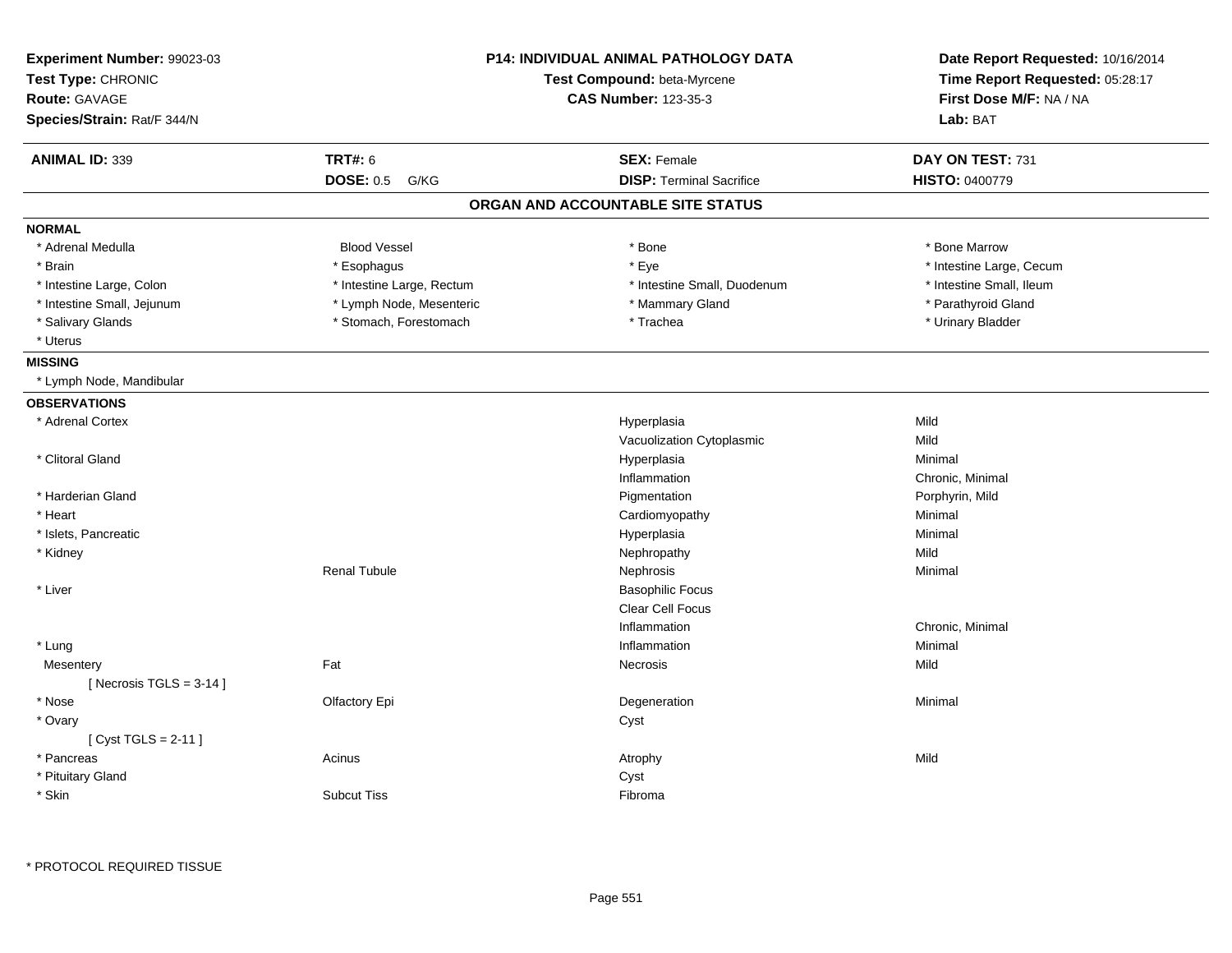| Experiment Number: 99023-03 |                          | <b>P14: INDIVIDUAL ANIMAL PATHOLOGY DATA</b>                                                                      | Date Report Requested: 10/16/2014 |
|-----------------------------|--------------------------|-------------------------------------------------------------------------------------------------------------------|-----------------------------------|
| <b>Test Type: CHRONIC</b>   |                          | Test Compound: beta-Myrcene                                                                                       | Time Report Requested: 05:28:17   |
| <b>Route: GAVAGE</b>        |                          | <b>CAS Number: 123-35-3</b>                                                                                       | First Dose M/F: NA / NA           |
| Species/Strain: Rat/F 344/N |                          |                                                                                                                   | Lab: BAT                          |
| <b>ANIMAL ID: 339</b>       | <b>TRT#:</b> 6           | <b>SEX: Female</b>                                                                                                | DAY ON TEST: 731                  |
|                             | <b>DOSE: 0.5</b><br>G/KG | <b>DISP:</b> Terminal Sacrifice                                                                                   | <b>HISTO: 0400779</b>             |
|                             |                          | ORGAN AND ACCOUNTABLE SITE STATUS                                                                                 |                                   |
|                             |                          | Note: The mammary gland mass described at necropsy was examined microscopically and found to be a dermal neoplasm |                                   |
| [Fibroma TGLS = $1-13$ ]    |                          |                                                                                                                   |                                   |
| * Spleen                    |                          | Hematopoietic Cell Proliferation                                                                                  | Mild                              |
| * Stomach, Glandular        | Epithelium               | Ectasia                                                                                                           | Mild                              |
| * Thymus                    |                          | Atrophy                                                                                                           | Marked                            |
| * Thyroid Gland             | C Cell                   | Hyperplasia                                                                                                       | Minimal                           |
| PRIMARY CAUSE OF DEATH      | ۰                        |                                                                                                                   |                                   |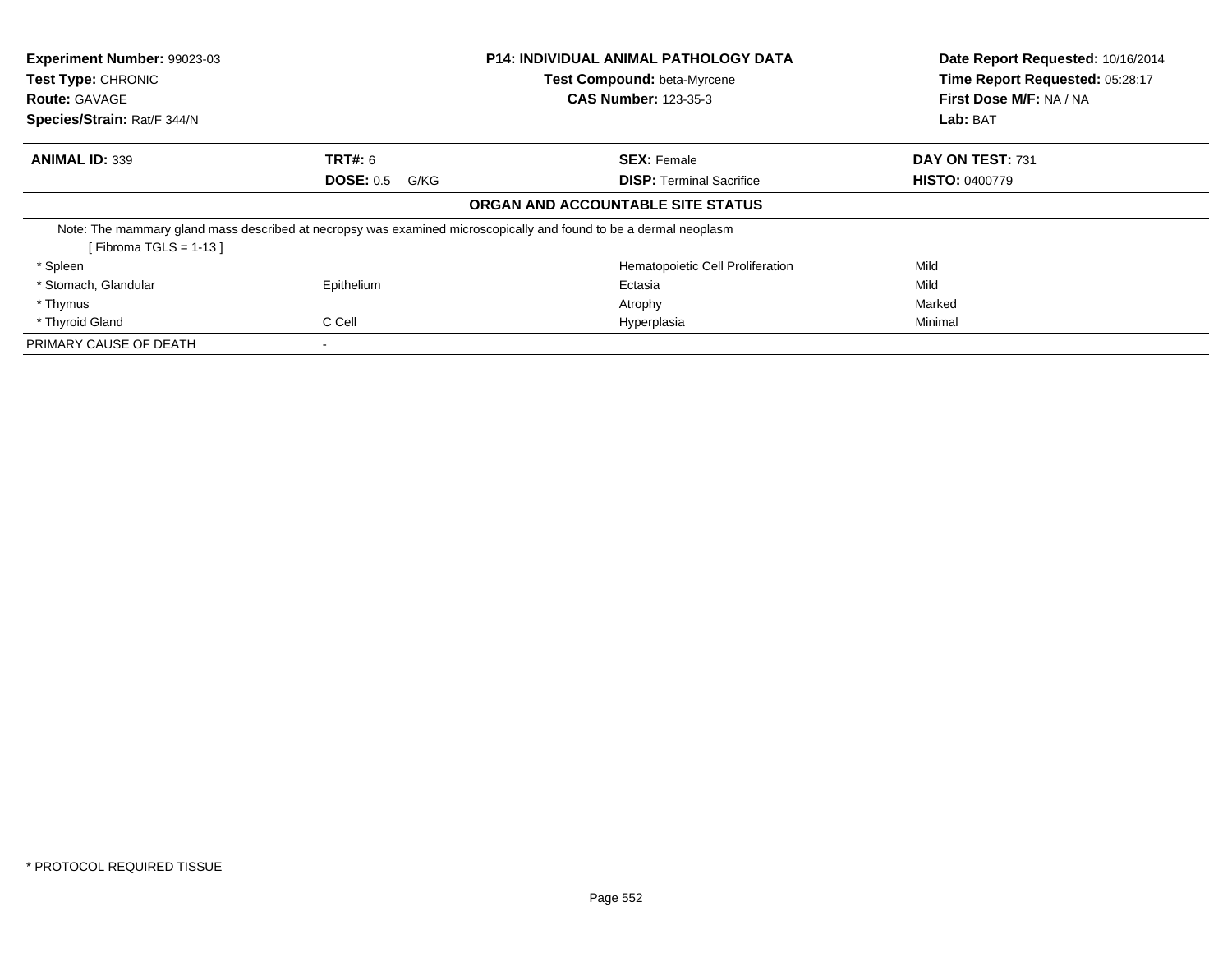| Experiment Number: 99023-03<br>Test Type: CHRONIC<br><b>Route: GAVAGE</b><br>Species/Strain: Rat/F 344/N | P14: INDIVIDUAL ANIMAL PATHOLOGY DATA<br>Test Compound: beta-Myrcene<br><b>CAS Number: 123-35-3</b> |                                   | Date Report Requested: 10/16/2014<br>Time Report Requested: 05:28:17<br>First Dose M/F: NA / NA<br>Lab: BAT |  |
|----------------------------------------------------------------------------------------------------------|-----------------------------------------------------------------------------------------------------|-----------------------------------|-------------------------------------------------------------------------------------------------------------|--|
| <b>ANIMAL ID: 340</b>                                                                                    | <b>TRT#: 6</b>                                                                                      | <b>SEX: Female</b>                | DAY ON TEST: 399                                                                                            |  |
|                                                                                                          | <b>DOSE: 0.5</b><br>G/KG                                                                            | <b>DISP: Natural Death</b>        | <b>HISTO: 0400780</b>                                                                                       |  |
|                                                                                                          |                                                                                                     | ORGAN AND ACCOUNTABLE SITE STATUS |                                                                                                             |  |
| <b>NORMAL</b>                                                                                            |                                                                                                     |                                   |                                                                                                             |  |
| * Adrenal Cortex                                                                                         | * Adrenal Medulla                                                                                   | <b>Blood Vessel</b>               | * Bone                                                                                                      |  |
| * Bone Marrow                                                                                            | * Brain                                                                                             | * Clitoral Gland                  | * Intestine Large, Cecum                                                                                    |  |
| * Intestine Large, Colon                                                                                 | * Intestine Large, Rectum                                                                           | * Intestine Small, Ileum          | * Kidney                                                                                                    |  |
| * Lymph Node, Mesenteric                                                                                 | * Mammary Gland                                                                                     | * Ovary                           | * Pituitary Gland                                                                                           |  |
| * Skin                                                                                                   | * Spleen                                                                                            | * Urinary Bladder                 | * Uterus                                                                                                    |  |
| <b>MISSING</b>                                                                                           |                                                                                                     |                                   |                                                                                                             |  |
| * Esophagus                                                                                              | * Eye                                                                                               | * Harderian Gland                 | * Heart                                                                                                     |  |
| * Intestine Small, Duodenum                                                                              | * Intestine Small, Jejunum                                                                          | * Islets, Pancreatic              | * Liver                                                                                                     |  |
| * Lung                                                                                                   | * Lymph Node, Mandibular                                                                            | * Pancreas                        | * Parathyroid Gland                                                                                         |  |
| * Salivary Glands                                                                                        | * Stomach, Forestomach                                                                              | * Stomach, Glandular              | * Thymus                                                                                                    |  |
| * Thyroid Gland                                                                                          | * Trachea                                                                                           |                                   |                                                                                                             |  |
| <b>OBSERVATIONS</b>                                                                                      |                                                                                                     |                                   |                                                                                                             |  |
| * Adren Cortex                                                                                           |                                                                                                     |                                   |                                                                                                             |  |
| Note: One adrenal gland was missing                                                                      |                                                                                                     |                                   |                                                                                                             |  |
| * Kidney                                                                                                 |                                                                                                     |                                   |                                                                                                             |  |
| Note: One kidney was missing                                                                             |                                                                                                     |                                   |                                                                                                             |  |
| * Nose                                                                                                   | Olfactory Epi                                                                                       | Degeneration                      | Mild                                                                                                        |  |
| PRIMARY CAUSE OF DEATH                                                                                   | - UNCERTAIN                                                                                         |                                   |                                                                                                             |  |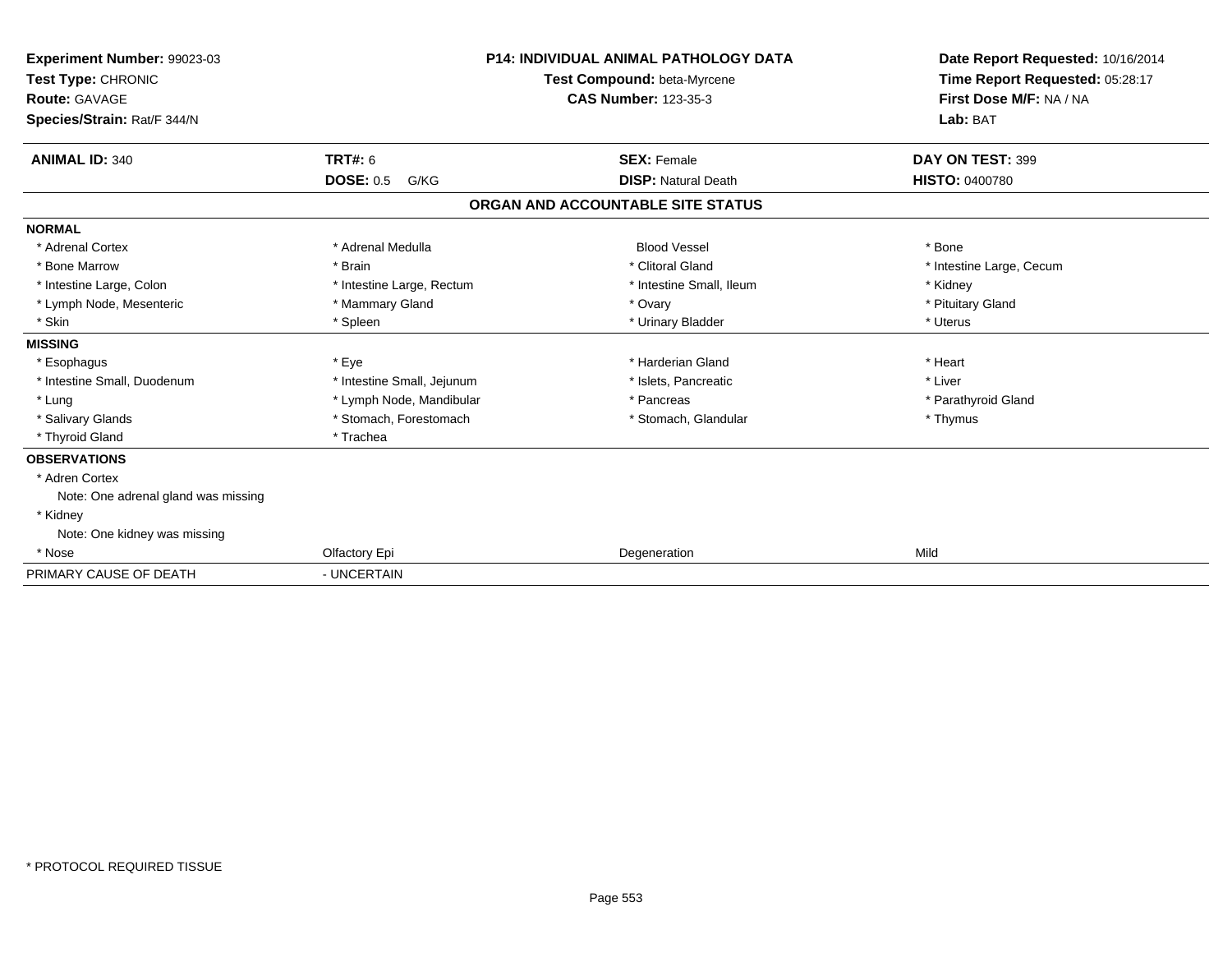| Experiment Number: 99023-03<br>Test Type: CHRONIC<br><b>Route: GAVAGE</b> |                                                                                                                | <b>P14: INDIVIDUAL ANIMAL PATHOLOGY DATA</b><br>Test Compound: beta-Myrcene<br><b>CAS Number: 123-35-3</b> | Date Report Requested: 10/16/2014<br>Time Report Requested: 05:28:17<br>First Dose M/F: NA / NA |
|---------------------------------------------------------------------------|----------------------------------------------------------------------------------------------------------------|------------------------------------------------------------------------------------------------------------|-------------------------------------------------------------------------------------------------|
| Species/Strain: Rat/F 344/N                                               |                                                                                                                |                                                                                                            | Lab: BAT                                                                                        |
| <b>ANIMAL ID: 341</b>                                                     | <b>TRT#: 6</b>                                                                                                 | <b>SEX: Female</b>                                                                                         | DAY ON TEST: 732                                                                                |
|                                                                           | <b>DOSE: 0.5</b><br>G/KG                                                                                       | <b>DISP: Terminal Sacrifice</b>                                                                            | HISTO: 0400781                                                                                  |
|                                                                           |                                                                                                                | ORGAN AND ACCOUNTABLE SITE STATUS                                                                          |                                                                                                 |
| <b>NORMAL</b>                                                             |                                                                                                                |                                                                                                            |                                                                                                 |
| * Adrenal Cortex                                                          | * Adrenal Medulla                                                                                              | <b>Blood Vessel</b>                                                                                        | * Bone                                                                                          |
| * Bone Marrow                                                             | * Brain                                                                                                        | * Esophagus                                                                                                | * Eye                                                                                           |
| * Intestine Large, Cecum                                                  | * Intestine Large, Colon                                                                                       | * Intestine Large, Rectum                                                                                  | * Intestine Small, Duodenum                                                                     |
| * Intestine Small, Ileum                                                  | * Intestine Small, Jejunum                                                                                     | * Islets, Pancreatic                                                                                       | * Lymph Node, Mesenteric                                                                        |
| * Mammary Gland                                                           | * Ovary                                                                                                        | * Parathyroid Gland                                                                                        | * Salivary Glands                                                                               |
| * Stomach, Forestomach                                                    | * Trachea                                                                                                      | * Urinary Bladder                                                                                          |                                                                                                 |
| <b>MISSING</b>                                                            |                                                                                                                |                                                                                                            |                                                                                                 |
| * Lymph Node, Mandibular                                                  |                                                                                                                |                                                                                                            |                                                                                                 |
| <b>OBSERVATIONS</b>                                                       |                                                                                                                |                                                                                                            |                                                                                                 |
| * Clitoral Gland                                                          |                                                                                                                | Inflammation                                                                                               | Chronic, Minimal                                                                                |
| * Harderian Gland                                                         |                                                                                                                | Pigmentation                                                                                               | Porphyrin, Mild                                                                                 |
| * Heart                                                                   |                                                                                                                | Cardiomyopathy                                                                                             | Minimal                                                                                         |
| * Kidney                                                                  |                                                                                                                | Nephropathy                                                                                                | Minimal                                                                                         |
| * Liver                                                                   |                                                                                                                | <b>Basophilic Focus</b>                                                                                    |                                                                                                 |
|                                                                           |                                                                                                                | <b>Eosinophilic Focus</b>                                                                                  |                                                                                                 |
|                                                                           |                                                                                                                | Hepatodiaphragmatic Nodule                                                                                 |                                                                                                 |
|                                                                           |                                                                                                                | Inflammation                                                                                               | Chronic, Minimal                                                                                |
| [ Hepatodiaphragmatic Nodule TGLS = 3,4-13+14 ]                           |                                                                                                                |                                                                                                            |                                                                                                 |
| * Lung                                                                    |                                                                                                                | Inflammation                                                                                               | Minimal                                                                                         |
| * Nose                                                                    | Olfactory Epi                                                                                                  | Degeneration                                                                                               | Minimal                                                                                         |
| * Pancreas                                                                | Acinus                                                                                                         | Atrophy                                                                                                    | Minimal                                                                                         |
| * Pituitary Gland                                                         |                                                                                                                | Angiectasis                                                                                                | Minimal                                                                                         |
|                                                                           | Pars Distalis                                                                                                  | Hyperplasia                                                                                                | Minimal                                                                                         |
| <b>Skeletal Muscle</b>                                                    |                                                                                                                | Inflammation                                                                                               | Suppurative, Minimal                                                                            |
| * Skin                                                                    | <b>Subcut Tiss</b>                                                                                             | Mast Cell Tumor Malignant                                                                                  |                                                                                                 |
| [Mast Cell Tumor Malignant TGLS = 5-13]                                   | Note: The Mammary mass described at tissue trim was examined microscopically and diagnosed as a skin neoplasm. |                                                                                                            |                                                                                                 |
| * Spleen                                                                  |                                                                                                                | Hematopoietic Cell Proliferation                                                                           | Minimal                                                                                         |
| * Stomach, Glandular                                                      | Epithelium                                                                                                     | Ectasia                                                                                                    | Minimal                                                                                         |
| * Thymus                                                                  |                                                                                                                | Atrophy                                                                                                    | Mild                                                                                            |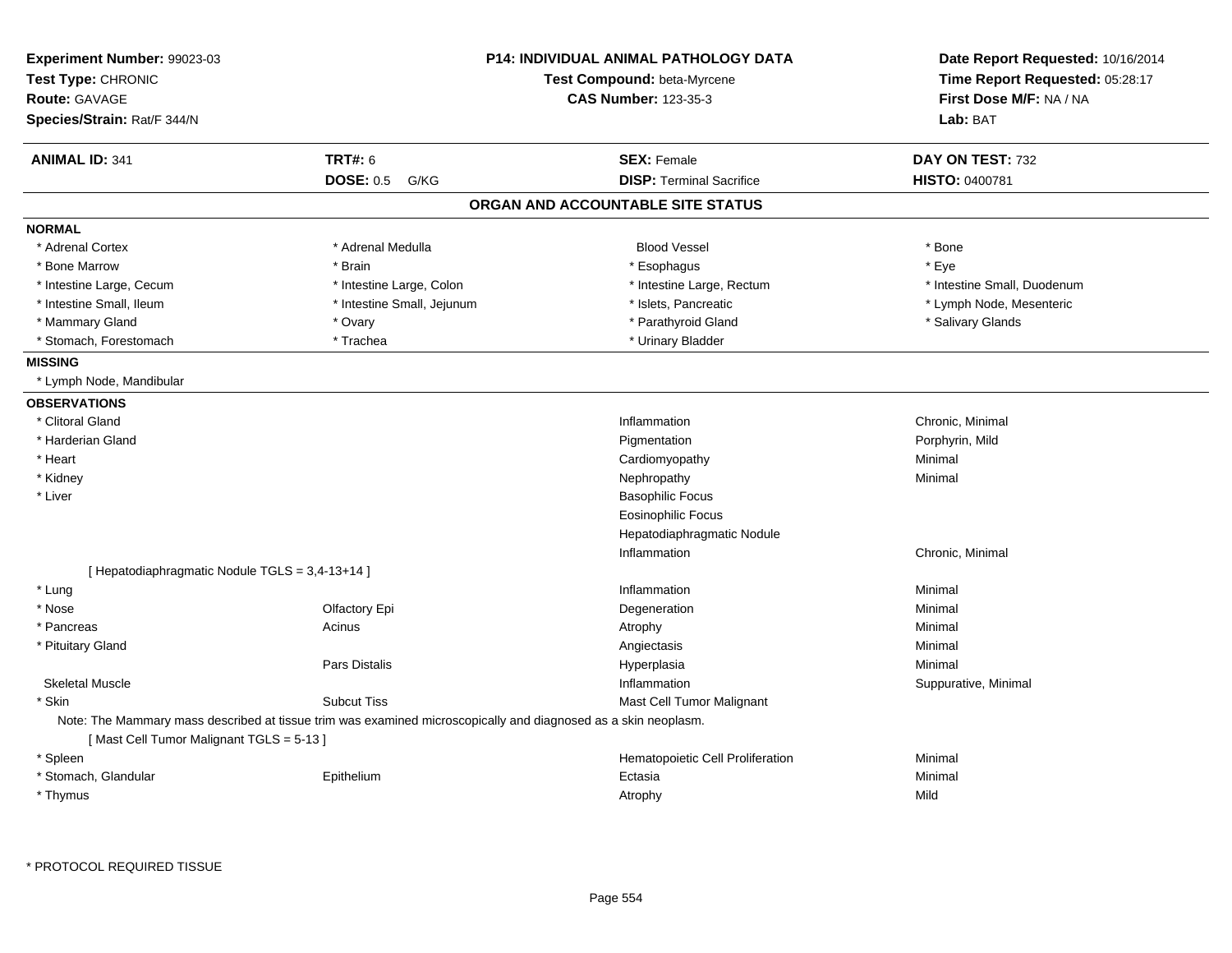| Experiment Number: 99023-03<br>Test Type: CHRONIC<br><b>Route: GAVAGE</b> |                          | <b>P14: INDIVIDUAL ANIMAL PATHOLOGY DATA</b><br>Test Compound: beta-Myrcene<br><b>CAS Number: 123-35-3</b> | Date Report Requested: 10/16/2014<br>Time Report Requested: 05:28:17<br>First Dose M/F: NA / NA |
|---------------------------------------------------------------------------|--------------------------|------------------------------------------------------------------------------------------------------------|-------------------------------------------------------------------------------------------------|
| Species/Strain: Rat/F 344/N                                               |                          |                                                                                                            | Lab: BAT                                                                                        |
| <b>ANIMAL ID: 341</b>                                                     | <b>TRT#: 6</b>           | <b>SEX: Female</b>                                                                                         | DAY ON TEST: 732                                                                                |
|                                                                           | <b>DOSE: 0.5</b><br>G/KG | <b>DISP:</b> Terminal Sacrifice                                                                            | <b>HISTO: 0400781</b>                                                                           |
|                                                                           |                          | ORGAN AND ACCOUNTABLE SITE STATUS                                                                          |                                                                                                 |
| * Thyroid Gland                                                           | C Cell                   | Hyperplasia                                                                                                | Minimal                                                                                         |
| * Uterus                                                                  |                          | Cyst                                                                                                       |                                                                                                 |
|                                                                           | Endometrium              | Hyperplasia                                                                                                | Cystic, Minimal                                                                                 |
|                                                                           |                          | Polyp Stromal                                                                                              |                                                                                                 |
| [ Cyst TGLS = $2-15$ ]                                                    |                          |                                                                                                            |                                                                                                 |
| [Polyp Stromal TGLS = $1-14$ ]                                            |                          |                                                                                                            |                                                                                                 |
| PRIMARY CAUSE OF DEATH                                                    | ۰                        |                                                                                                            |                                                                                                 |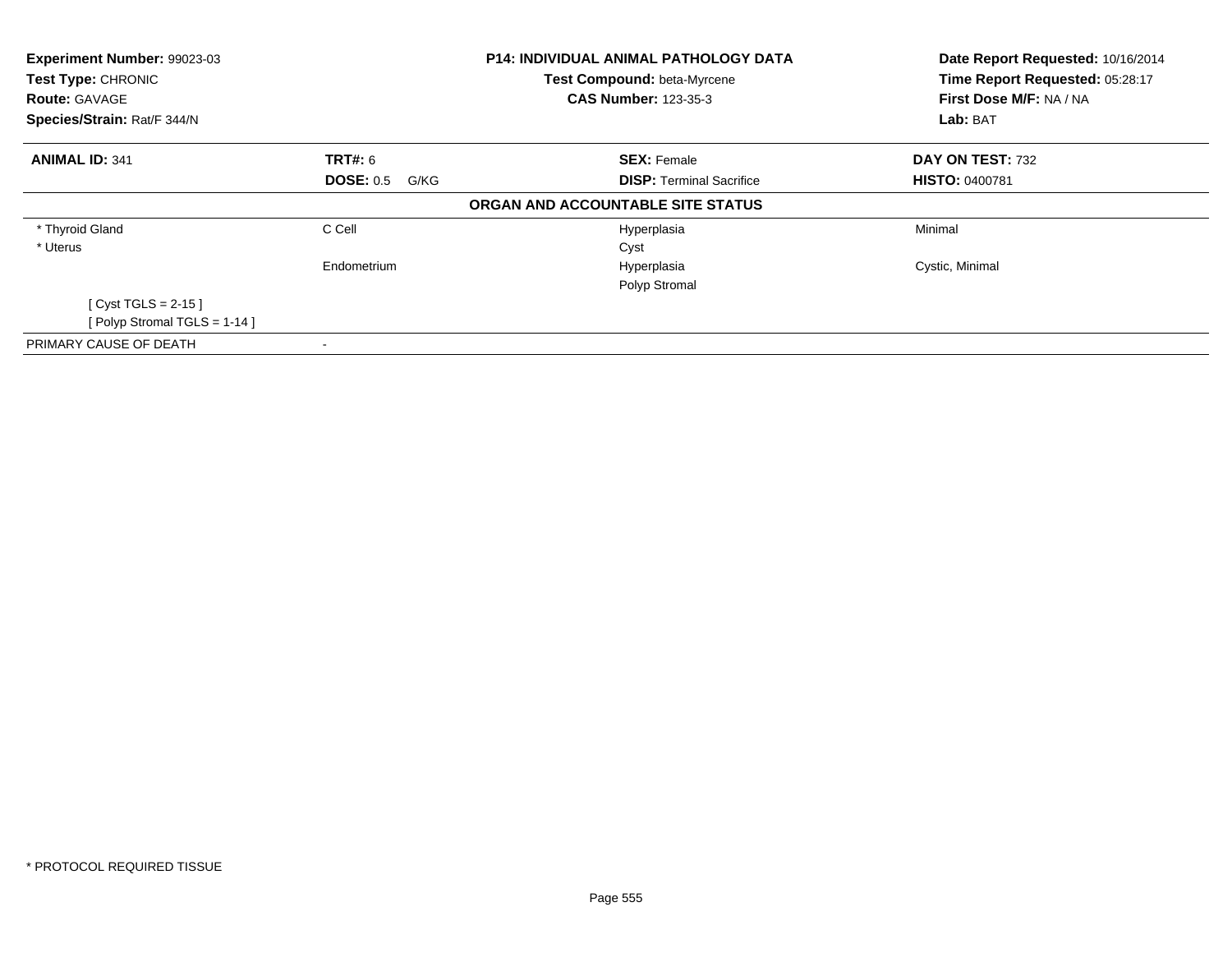| Experiment Number: 99023-03<br>Test Type: CHRONIC |                            | P14: INDIVIDUAL ANIMAL PATHOLOGY DATA<br>Test Compound: beta-Myrcene | Date Report Requested: 10/16/2014<br>Time Report Requested: 05:28:17 |
|---------------------------------------------------|----------------------------|----------------------------------------------------------------------|----------------------------------------------------------------------|
| <b>Route: GAVAGE</b>                              |                            | <b>CAS Number: 123-35-3</b>                                          | First Dose M/F: NA / NA                                              |
| Species/Strain: Rat/F 344/N                       |                            |                                                                      | Lab: BAT                                                             |
|                                                   |                            |                                                                      |                                                                      |
| <b>ANIMAL ID: 342</b>                             | <b>TRT#: 6</b>             | <b>SEX: Female</b>                                                   | DAY ON TEST: 732                                                     |
|                                                   | <b>DOSE: 0.5</b><br>G/KG   | <b>DISP: Terminal Sacrifice</b>                                      | HISTO: 0400782                                                       |
|                                                   |                            | ORGAN AND ACCOUNTABLE SITE STATUS                                    |                                                                      |
| <b>NORMAL</b>                                     |                            |                                                                      |                                                                      |
| * Adrenal Cortex                                  | * Adrenal Medulla          | <b>Blood Vessel</b>                                                  | * Bone                                                               |
| * Bone Marrow                                     | * Brain                    | * Esophagus                                                          | * Eye                                                                |
| * Intestine Large, Cecum                          | * Intestine Large, Colon   | * Intestine Large, Rectum                                            | * Intestine Small, Duodenum                                          |
| * Intestine Small, Ileum                          | * Intestine Small, Jejunum | * Islets, Pancreatic                                                 | * Lymph Node, Mesenteric                                             |
| * Mammary Gland                                   | * Ovary                    | * Pancreas                                                           | * Parathyroid Gland                                                  |
| * Salivary Glands                                 | * Skin                     | * Spleen                                                             | * Stomach, Forestomach                                               |
| * Trachea                                         | * Urinary Bladder          | * Uterus                                                             |                                                                      |
| <b>MISSING</b>                                    |                            |                                                                      |                                                                      |
| * Lymph Node, Mandibular                          |                            |                                                                      |                                                                      |
| <b>OBSERVATIONS</b>                               |                            |                                                                      |                                                                      |
| * Clitoral Gland                                  |                            | Cyst                                                                 |                                                                      |
|                                                   |                            | Hyperplasia                                                          | Minimal                                                              |
|                                                   |                            | Inflammation                                                         | Chronic, Minimal                                                     |
| * Harderian Gland                                 |                            | Pigmentation                                                         | Porphyrin, Mild                                                      |
| * Heart                                           |                            | Cardiomyopathy                                                       | Mild                                                                 |
| * Kidney                                          | <b>Transit Epithe</b>      | Hyperplasia                                                          | Minimal                                                              |
|                                                   |                            | Nephropathy                                                          | Minimal                                                              |
| * Liver                                           |                            | <b>Basophilic Focus</b>                                              |                                                                      |
|                                                   |                            | <b>Eosinophilic Focus</b>                                            |                                                                      |
|                                                   |                            | Inflammation                                                         | Chronic, Minimal                                                     |
| * Lung                                            |                            | Inflammation                                                         | Minimal                                                              |
| * Nose                                            | Olfactory Epi              | Degeneration                                                         | Minimal                                                              |
|                                                   |                            | Inflammation                                                         | Chronic Active, Minimal                                              |
| * Pituitary Gland                                 | <b>Pars Distalis</b>       | Hyperplasia                                                          | Minimal                                                              |
| * Stomach, Glandular                              | Epithelium                 | Ectasia                                                              | Minimal                                                              |
| * Thymus                                          |                            | Atrophy                                                              | Marked                                                               |
| * Thyroid Gland                                   | C Cell                     | Hyperplasia                                                          | Minimal                                                              |
|                                                   | Follicle                   | Hyperplasia                                                          | Minimal                                                              |
| PRIMARY CAUSE OF DEATH                            |                            |                                                                      |                                                                      |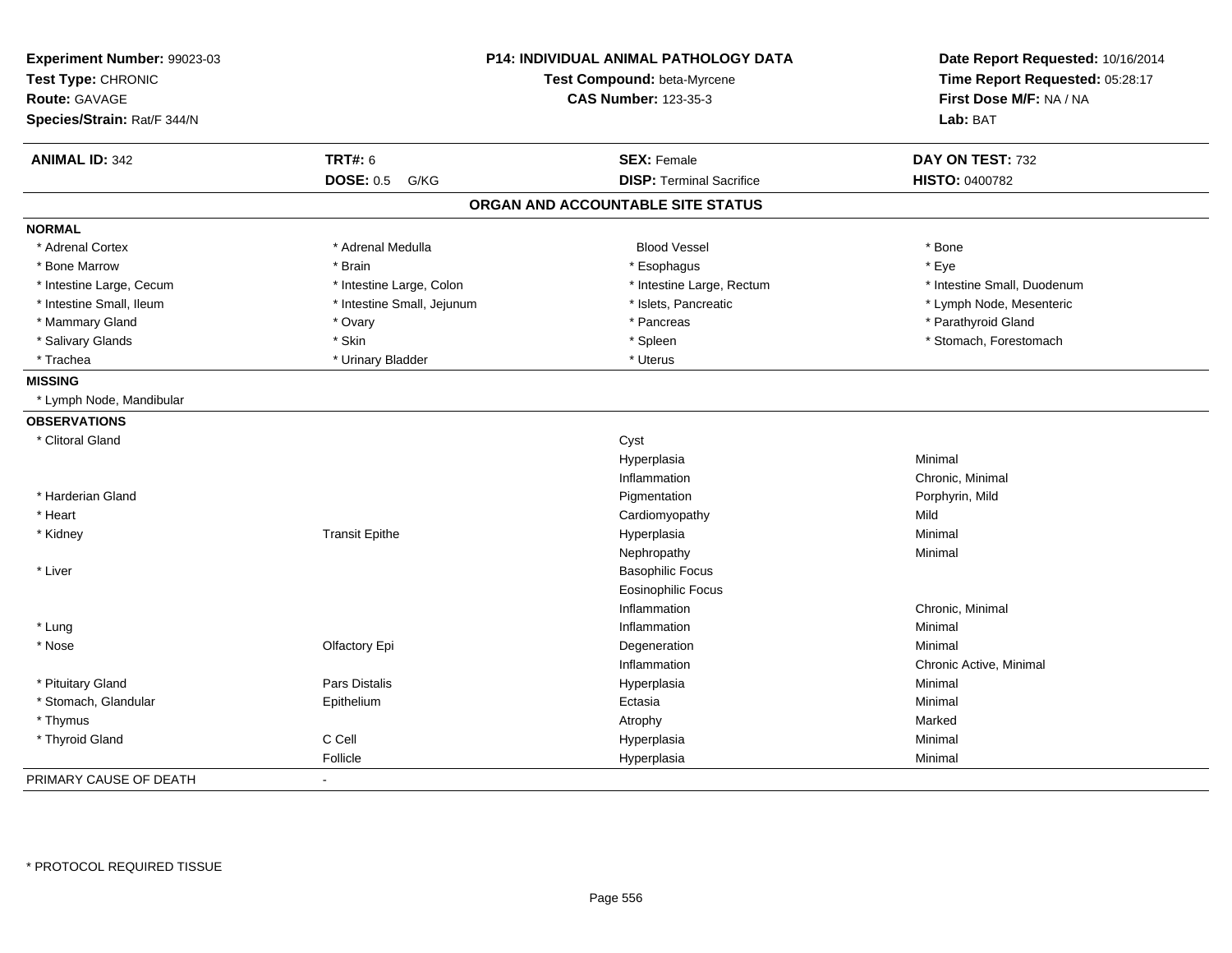| Experiment Number: 99023-03<br>Test Type: CHRONIC<br><b>Route: GAVAGE</b><br>Species/Strain: Rat/F 344/N |                           | <b>P14: INDIVIDUAL ANIMAL PATHOLOGY DATA</b><br>Test Compound: beta-Myrcene<br><b>CAS Number: 123-35-3</b> | Date Report Requested: 10/16/2014<br>Time Report Requested: 05:28:17<br>First Dose M/F: NA / NA<br>Lab: BAT |
|----------------------------------------------------------------------------------------------------------|---------------------------|------------------------------------------------------------------------------------------------------------|-------------------------------------------------------------------------------------------------------------|
| <b>ANIMAL ID: 343</b>                                                                                    | <b>TRT#: 6</b>            | <b>SEX: Female</b>                                                                                         | DAY ON TEST: 731                                                                                            |
|                                                                                                          | <b>DOSE: 0.5</b><br>G/KG  | <b>DISP: Terminal Sacrifice</b>                                                                            | HISTO: 0400783                                                                                              |
|                                                                                                          |                           | ORGAN AND ACCOUNTABLE SITE STATUS                                                                          |                                                                                                             |
| <b>NORMAL</b>                                                                                            |                           |                                                                                                            |                                                                                                             |
| * Adrenal Medulla                                                                                        | <b>Blood Vessel</b>       | * Bone                                                                                                     | * Bone Marrow                                                                                               |
| * Brain                                                                                                  | * Esophagus               | * Eye                                                                                                      | * Intestine Large, Cecum                                                                                    |
| * Intestine Large, Colon                                                                                 | * Intestine Large, Rectum | * Intestine Small, Duodenum                                                                                | * Intestine Small, Ileum                                                                                    |
| * Intestine Small, Jejunum                                                                               | * Lymph Node, Mesenteric  | * Mammary Gland                                                                                            | * Ovary                                                                                                     |
| * Parathyroid Gland                                                                                      | * Pituitary Gland         | * Salivary Glands                                                                                          | * Skin                                                                                                      |
| * Spleen                                                                                                 | * Trachea                 | * Urinary Bladder                                                                                          | * Uterus                                                                                                    |
| <b>MISSING</b>                                                                                           |                           |                                                                                                            |                                                                                                             |
| * Lymph Node, Mandibular                                                                                 |                           |                                                                                                            |                                                                                                             |
| <b>OBSERVATIONS</b>                                                                                      |                           |                                                                                                            |                                                                                                             |
| * Adrenal Cortex                                                                                         |                           | Hyperplasia                                                                                                | Minimal                                                                                                     |
| * Clitoral Gland                                                                                         |                           | Hyperplasia                                                                                                | Minimal                                                                                                     |
|                                                                                                          |                           | Inflammation                                                                                               | Chronic, Minimal                                                                                            |
| * Harderian Gland                                                                                        |                           | Pigmentation                                                                                               | Porphyrin, Mild                                                                                             |
| * Heart                                                                                                  |                           | Cardiomyopathy                                                                                             | Minimal                                                                                                     |
| * Islets, Pancreatic                                                                                     |                           | Hyperplasia                                                                                                | Minimal                                                                                                     |
| * Kidney                                                                                                 |                           | Nephropathy                                                                                                | Minimal                                                                                                     |
| * Liver                                                                                                  |                           | <b>Basophilic Focus</b>                                                                                    |                                                                                                             |
|                                                                                                          |                           | Fibrosis                                                                                                   | Minimal                                                                                                     |
|                                                                                                          | <b>Bile Duct</b>          | Hyperplasia                                                                                                | Minimal                                                                                                     |
|                                                                                                          |                           | Inflammation                                                                                               | Chronic, Minimal                                                                                            |
|                                                                                                          |                           | Mineralization                                                                                             | Minimal                                                                                                     |
| [Basophilic Focus TGLS = 1-13]                                                                           |                           |                                                                                                            |                                                                                                             |
| * Lung                                                                                                   |                           | Inflammation                                                                                               | Minimal                                                                                                     |
| * Nose                                                                                                   | Olfactory Epi             | Degeneration                                                                                               | Minimal                                                                                                     |
|                                                                                                          |                           | Inflammation                                                                                               | Chronic Active, Minimal                                                                                     |
| * Pancreas                                                                                               | Acinus                    | Atrophy                                                                                                    | Minimal                                                                                                     |
| * Stomach, Forestomach                                                                                   |                           | Inflammation                                                                                               | Chronic Active, Minimal                                                                                     |
| * Stomach, Glandular                                                                                     | Epithelium                | Ectasia                                                                                                    | Minimal                                                                                                     |
| * Thymus                                                                                                 |                           | Atrophy                                                                                                    | Mild                                                                                                        |
| * Thyroid Gland                                                                                          | C Cell                    | Hyperplasia                                                                                                | Minimal                                                                                                     |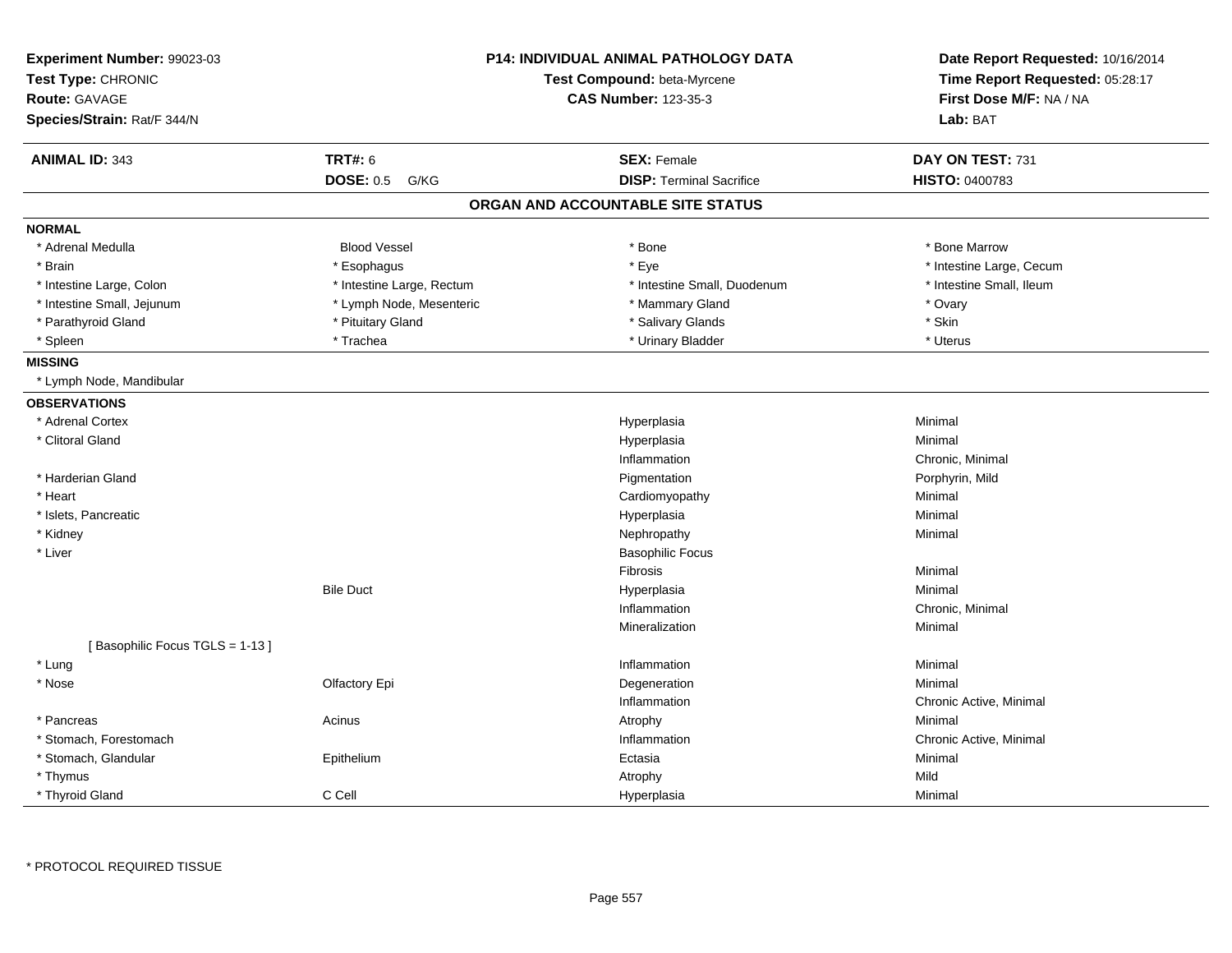| Experiment Number: 99023-03 |                             | <b>P14: INDIVIDUAL ANIMAL PATHOLOGY DATA</b> | Date Report Requested: 10/16/2014 |
|-----------------------------|-----------------------------|----------------------------------------------|-----------------------------------|
| <b>Test Type: CHRONIC</b>   |                             | Test Compound: beta-Myrcene                  | Time Report Requested: 05:28:17   |
| <b>Route: GAVAGE</b>        | <b>CAS Number: 123-35-3</b> |                                              | First Dose M/F: NA / NA           |
| Species/Strain: Rat/F 344/N |                             |                                              | Lab: BAT                          |
| <b>ANIMAL ID: 343</b>       | <b>TRT#:</b> 6              | <b>SEX: Female</b>                           | DAY ON TEST: 731                  |
|                             | <b>DOSE: 0.5</b><br>G/KG    | <b>DISP: Terminal Sacrifice</b>              | <b>HISTO: 0400783</b>             |
|                             |                             | ORGAN AND ACCOUNTABLE SITE STATUS            |                                   |
| PRIMARY CAUSE OF DEATH      |                             |                                              |                                   |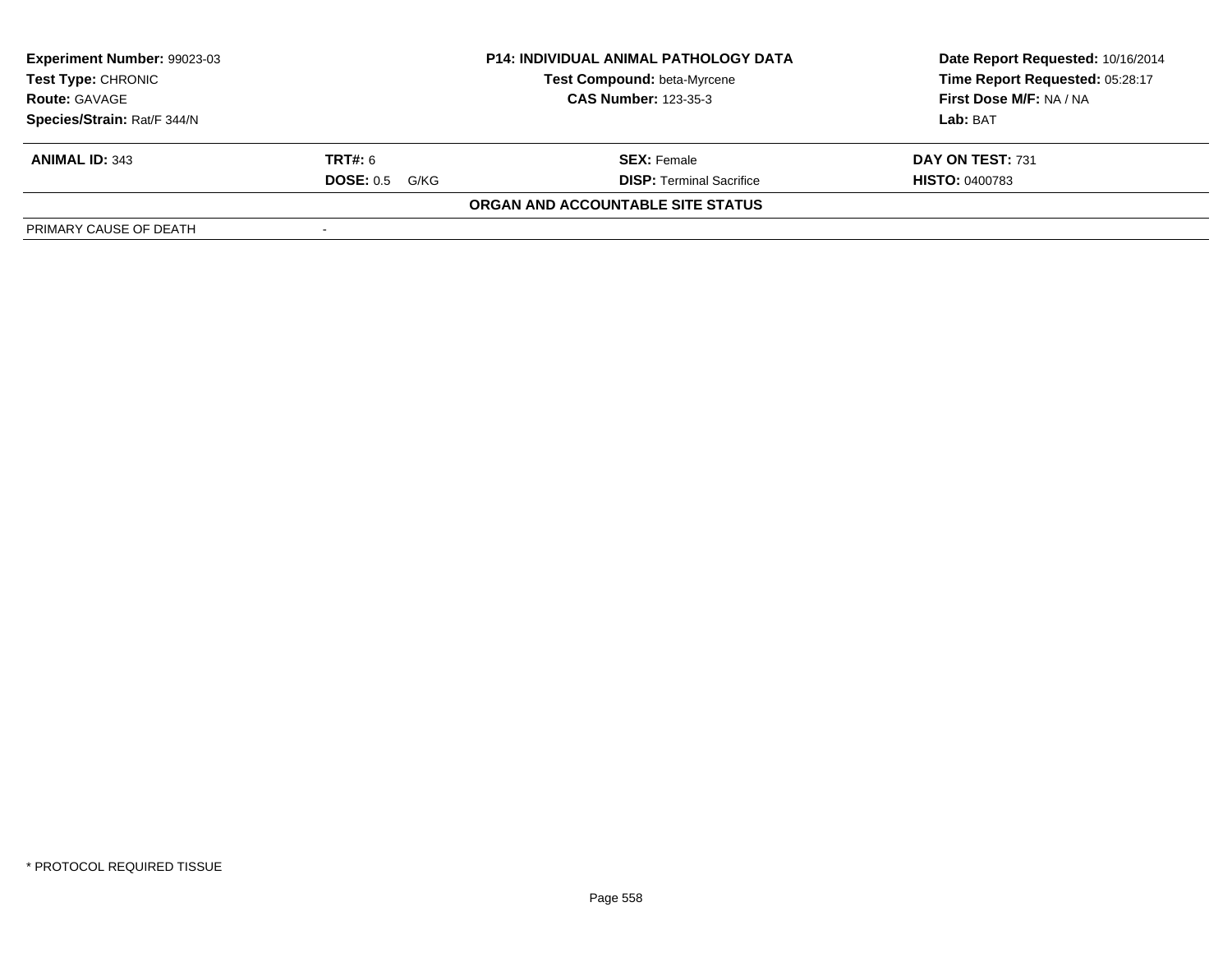| Experiment Number: 99023-03<br>Test Type: CHRONIC |                                            | <b>P14: INDIVIDUAL ANIMAL PATHOLOGY DATA</b><br>Test Compound: beta-Myrcene | Date Report Requested: 10/16/2014<br>Time Report Requested: 05:28:17 |
|---------------------------------------------------|--------------------------------------------|-----------------------------------------------------------------------------|----------------------------------------------------------------------|
| <b>Route: GAVAGE</b>                              |                                            | <b>CAS Number: 123-35-3</b>                                                 | First Dose M/F: NA / NA                                              |
| Species/Strain: Rat/F 344/N                       |                                            |                                                                             | Lab: BAT                                                             |
| <b>ANIMAL ID: 344</b>                             | <b>TRT#: 6</b>                             | <b>SEX: Female</b>                                                          | DAY ON TEST: 666                                                     |
|                                                   | <b>DOSE: 0.5</b><br>G/KG                   | <b>DISP:</b> Moribund Sacrifice                                             | HISTO: 0400784                                                       |
|                                                   |                                            | ORGAN AND ACCOUNTABLE SITE STATUS                                           |                                                                      |
| <b>NORMAL</b>                                     |                                            |                                                                             |                                                                      |
| * Adrenal Cortex                                  | * Adrenal Medulla                          | <b>Blood Vessel</b>                                                         | * Bone                                                               |
| * Bone Marrow                                     | * Brain                                    | * Clitoral Gland                                                            | * Esophagus                                                          |
| * Eye                                             | * Heart                                    | * Intestine Large, Cecum                                                    | * Intestine Large, Colon                                             |
| * Intestine Large, Rectum                         | * Intestine Small, Duodenum                | * Intestine Small, Ileum                                                    | * Intestine Small, Jejunum                                           |
| * Islets, Pancreatic                              | * Lymph Node, Mesenteric                   | * Mammary Gland                                                             | * Ovary                                                              |
| * Parathyroid Gland                               | * Salivary Glands                          | * Skin                                                                      | * Stomach, Forestomach                                               |
| * Trachea                                         | * Uterus                                   |                                                                             |                                                                      |
| <b>MISSING</b>                                    |                                            |                                                                             |                                                                      |
| * Lymph Node, Mandibular                          |                                            |                                                                             |                                                                      |
| <b>OBSERVATIONS</b>                               |                                            |                                                                             |                                                                      |
| * Harderian Gland                                 |                                            | Pigmentation                                                                | Porphyrin, Moderate                                                  |
| * Kidney                                          |                                            | Nephropathy                                                                 | Minimal                                                              |
|                                                   | <b>Renal Tubule</b>                        | Nephrosis                                                                   | Minimal                                                              |
| * Liver                                           |                                            | <b>Basophilic Focus</b>                                                     |                                                                      |
|                                                   |                                            | Eosinophilic Focus                                                          |                                                                      |
| * Lung                                            |                                            | Inflammation                                                                | Minimal                                                              |
| * Nose                                            | Olfactory Epi                              | Degeneration                                                                | Minimal                                                              |
| * Pancreas                                        | Duct                                       | Cyst                                                                        |                                                                      |
| * Pituitary Gland                                 |                                            | Cyst                                                                        |                                                                      |
|                                                   | <b>Pars Distalis</b>                       | Hyperplasia                                                                 | Minimal                                                              |
| * Spleen                                          |                                            | Atrophy                                                                     | Moderate                                                             |
| [Atrophy TGLS = $2-5$ ]                           |                                            |                                                                             |                                                                      |
| * Stomach, Glandular                              | Epithelium                                 | Ectasia                                                                     | Mild                                                                 |
| * Thymus                                          |                                            | Atrophy                                                                     | Marked                                                               |
| * Thyroid Gland                                   | C Cell                                     | Hyperplasia                                                                 | Minimal                                                              |
| * Urinary Bladder                                 | <b>Transit Epithe</b>                      | Carcinoma                                                                   |                                                                      |
| [Carcinoma TGLS = 1-13]                           |                                            |                                                                             |                                                                      |
| PRIMARY CAUSE OF DEATH                            | - Urinary Bladder Transit Epithe Carcinoma |                                                                             |                                                                      |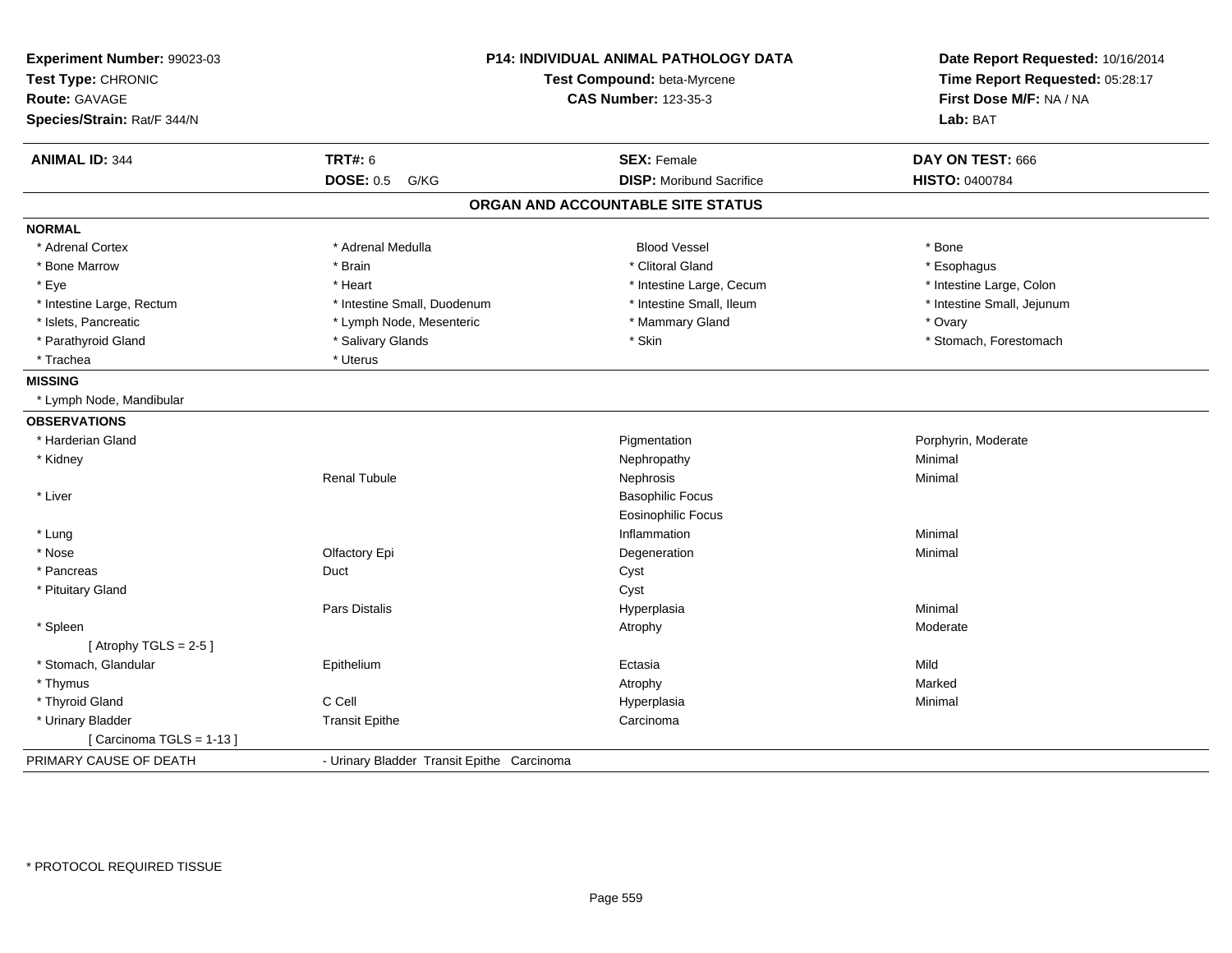| Experiment Number: 99023-03<br>Test Type: CHRONIC<br><b>Route: GAVAGE</b><br>Species/Strain: Rat/F 344/N | <b>P14: INDIVIDUAL ANIMAL PATHOLOGY DATA</b><br>Test Compound: beta-Myrcene<br><b>CAS Number: 123-35-3</b> |                                   | Date Report Requested: 10/16/2014<br>Time Report Requested: 05:28:17<br>First Dose M/F: NA / NA<br>Lab: BAT |
|----------------------------------------------------------------------------------------------------------|------------------------------------------------------------------------------------------------------------|-----------------------------------|-------------------------------------------------------------------------------------------------------------|
| <b>ANIMAL ID: 345</b>                                                                                    | <b>TRT#: 6</b>                                                                                             | <b>SEX: Female</b>                | DAY ON TEST: 673                                                                                            |
|                                                                                                          | <b>DOSE: 0.5</b><br>G/KG                                                                                   | <b>DISP:</b> Moribund Sacrifice   | HISTO: 0400785                                                                                              |
|                                                                                                          |                                                                                                            | ORGAN AND ACCOUNTABLE SITE STATUS |                                                                                                             |
| <b>NORMAL</b>                                                                                            |                                                                                                            |                                   |                                                                                                             |
| * Adrenal Cortex                                                                                         | * Adrenal Medulla                                                                                          | <b>Blood Vessel</b>               | * Bone                                                                                                      |
| * Bone Marrow                                                                                            | * Brain                                                                                                    | * Esophagus                       | * Eye                                                                                                       |
| * Heart                                                                                                  | * Intestine Large, Cecum                                                                                   | * Intestine Large, Colon          | * Intestine Large, Rectum                                                                                   |
| * Intestine Small, Duodenum                                                                              | * Intestine Small, Ileum                                                                                   | * Intestine Small, Jejunum        | * Islets, Pancreatic                                                                                        |
| * Lymph Node, Mesenteric                                                                                 | * Ovary                                                                                                    | * Pancreas                        | * Parathyroid Gland                                                                                         |
| * Salivary Glands                                                                                        | * Skin                                                                                                     | * Stomach, Forestomach            | * Trachea                                                                                                   |
| * Urinary Bladder                                                                                        | * Uterus                                                                                                   |                                   |                                                                                                             |
| <b>MISSING</b>                                                                                           |                                                                                                            |                                   |                                                                                                             |
| * Lymph Node, Mandibular                                                                                 |                                                                                                            |                                   |                                                                                                             |
| <b>OBSERVATIONS</b>                                                                                      |                                                                                                            |                                   |                                                                                                             |
| * Clitoral Gland                                                                                         |                                                                                                            | Hyperplasia                       | Minimal                                                                                                     |
|                                                                                                          |                                                                                                            | Inflammation                      | Chronic, Minimal                                                                                            |
| * Harderian Gland                                                                                        |                                                                                                            | Pigmentation                      | Porphyrin, Mild                                                                                             |
| * Kidney                                                                                                 |                                                                                                            | Nephropathy                       | Minimal                                                                                                     |
| * Liver                                                                                                  |                                                                                                            | <b>Basophilic Focus</b>           |                                                                                                             |
|                                                                                                          |                                                                                                            | <b>Eosinophilic Focus</b>         |                                                                                                             |
|                                                                                                          |                                                                                                            | Inflammation                      | Chronic, Minimal                                                                                            |
| * Lung                                                                                                   |                                                                                                            | Inflammation                      | Minimal                                                                                                     |
| * Mammary Gland                                                                                          |                                                                                                            | Fibroadenoma                      |                                                                                                             |
| [Fibroadenoma TGLS = 1-13]                                                                               |                                                                                                            |                                   |                                                                                                             |
| * Nose                                                                                                   | Olfactory Epi                                                                                              | Degeneration                      | Minimal                                                                                                     |
| * Pituitary Gland                                                                                        |                                                                                                            | Cyst                              |                                                                                                             |
|                                                                                                          | <b>Pars Distalis</b>                                                                                       | Hyperplasia                       | Minimal                                                                                                     |
| * Spleen                                                                                                 |                                                                                                            | Hematopoietic Cell Proliferation  | Minimal                                                                                                     |
| * Stomach, Glandular                                                                                     | Epithelium                                                                                                 | Ectasia                           | Minimal                                                                                                     |
| * Thymus                                                                                                 |                                                                                                            | Atrophy                           | Moderate                                                                                                    |
| * Thyroid Gland                                                                                          | C Cell                                                                                                     | Adenoma                           |                                                                                                             |
| PRIMARY CAUSE OF DEATH                                                                                   | - Mammary Gland Fibroadenoma                                                                               |                                   |                                                                                                             |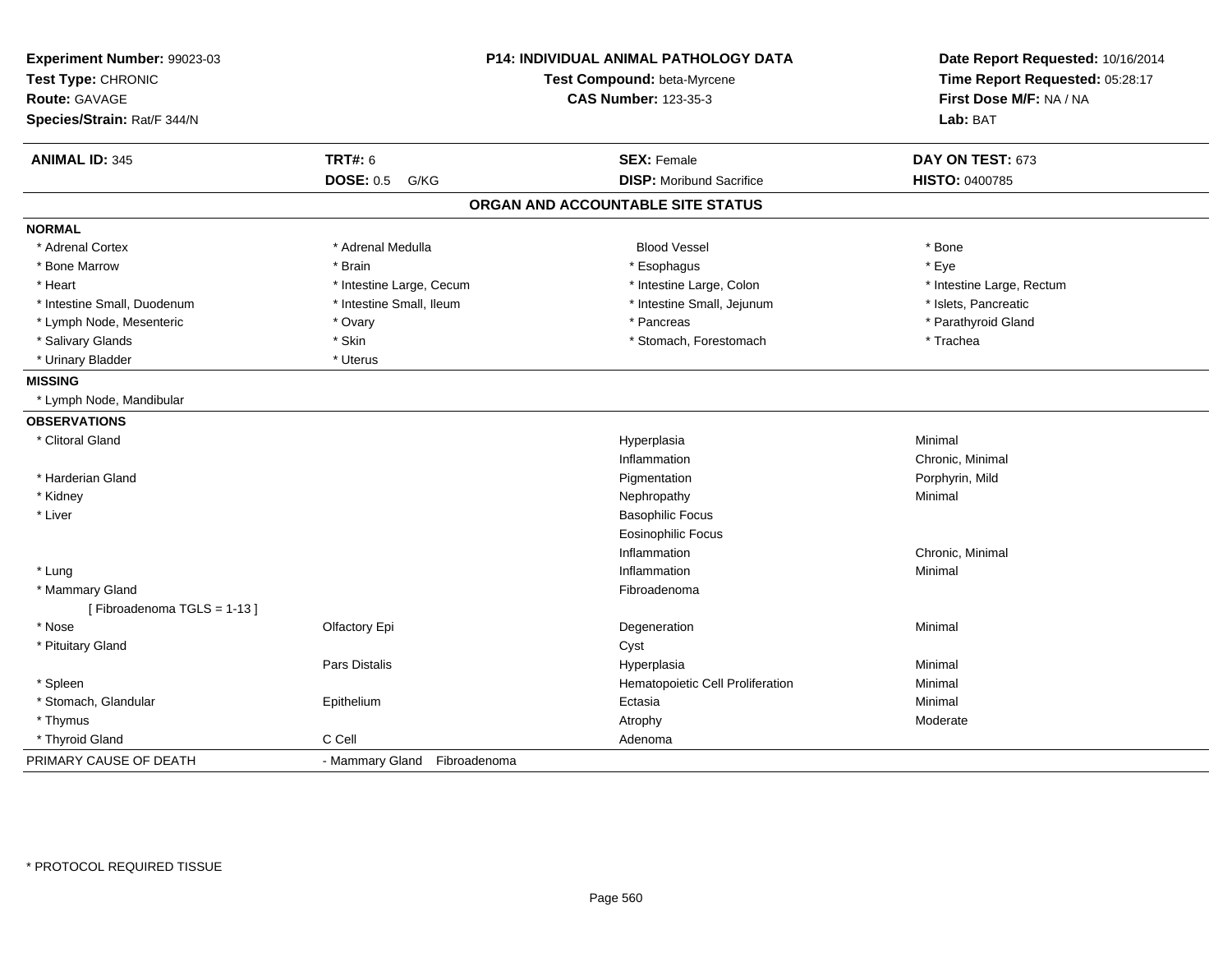| Experiment Number: 99023-03<br>Test Type: CHRONIC |                                         | P14: INDIVIDUAL ANIMAL PATHOLOGY DATA<br>Test Compound: beta-Myrcene | Date Report Requested: 10/16/2014<br>Time Report Requested: 05:28:17 |
|---------------------------------------------------|-----------------------------------------|----------------------------------------------------------------------|----------------------------------------------------------------------|
| Route: GAVAGE                                     |                                         | <b>CAS Number: 123-35-3</b>                                          | First Dose M/F: NA / NA                                              |
| Species/Strain: Rat/F 344/N                       |                                         |                                                                      | Lab: BAT                                                             |
| <b>ANIMAL ID: 346</b>                             | <b>TRT#: 6</b>                          | <b>SEX: Female</b>                                                   | DAY ON TEST: 595                                                     |
|                                                   | <b>DOSE: 0.5</b><br>G/KG                | <b>DISP: Natural Death</b>                                           | <b>HISTO: 0400786</b>                                                |
|                                                   |                                         | ORGAN AND ACCOUNTABLE SITE STATUS                                    |                                                                      |
| <b>NORMAL</b>                                     |                                         |                                                                      |                                                                      |
| * Adrenal Cortex                                  | * Adrenal Medulla                       | <b>Blood Vessel</b>                                                  | * Bone                                                               |
| * Bone Marrow                                     | * Esophagus                             | * Eye                                                                | * Intestine Large, Cecum                                             |
| * Intestine Large, Colon                          | * Intestine Large, Rectum               | * Intestine Small, Duodenum                                          | * Intestine Small, Ileum                                             |
| * Intestine Small, Jejunum                        | * Islets, Pancreatic                    | * Lymph Node, Mesenteric                                             | * Ovary                                                              |
| * Pancreas                                        | * Parathyroid Gland                     | * Salivary Glands                                                    | * Skin                                                               |
| * Stomach, Forestomach                            | * Stomach, Glandular                    | * Thyroid Gland                                                      | * Trachea                                                            |
| * Urinary Bladder                                 | * Uterus                                |                                                                      |                                                                      |
| <b>MISSING</b>                                    |                                         |                                                                      |                                                                      |
| * Lymph Node, Mandibular                          |                                         |                                                                      |                                                                      |
| <b>OBSERVATIONS</b>                               |                                         |                                                                      |                                                                      |
| * Brain                                           | Hypothalamus                            | Compression                                                          | Marked                                                               |
|                                                   |                                         | Hydrocephalus                                                        | Moderate                                                             |
| * Clitoral Gland                                  |                                         | Inflammation                                                         | Chronic, Minimal                                                     |
| * Harderian Gland                                 |                                         | Pigmentation                                                         | Porphyrin, Minimal                                                   |
| * Heart                                           |                                         | Cardiomyopathy                                                       | Mild                                                                 |
| * Kidney                                          |                                         | Nephropathy                                                          | Minimal                                                              |
|                                                   | <b>Renal Tubule</b>                     | Nephrosis                                                            | Minimal                                                              |
| * Liver                                           |                                         | <b>Basophilic Focus</b>                                              |                                                                      |
|                                                   |                                         | Inflammation                                                         | Chronic, Minimal                                                     |
| * Lung                                            |                                         | Inflammation                                                         | Minimal                                                              |
| * Mammary Gland                                   |                                         | Fibroadenoma                                                         |                                                                      |
| [Fibroadenoma TGLS = 2-13]                        |                                         |                                                                      |                                                                      |
| * Nose                                            | Olfactory Epi                           | Degeneration                                                         | Minimal                                                              |
|                                                   |                                         | Inflammation                                                         | Chronic Active, Minimal                                              |
| * Pituitary Gland                                 | <b>Pars Distalis</b>                    | Adenoma                                                              |                                                                      |
| [Adenoma TGLS = $1-8$ ]                           |                                         |                                                                      |                                                                      |
| * Spleen                                          |                                         | Hematopoietic Cell Proliferation                                     | Minimal                                                              |
| * Thymus                                          |                                         | Atrophy                                                              | Moderate                                                             |
| PRIMARY CAUSE OF DEATH                            | - Pituitary Gland Pars Distalis Adenoma |                                                                      |                                                                      |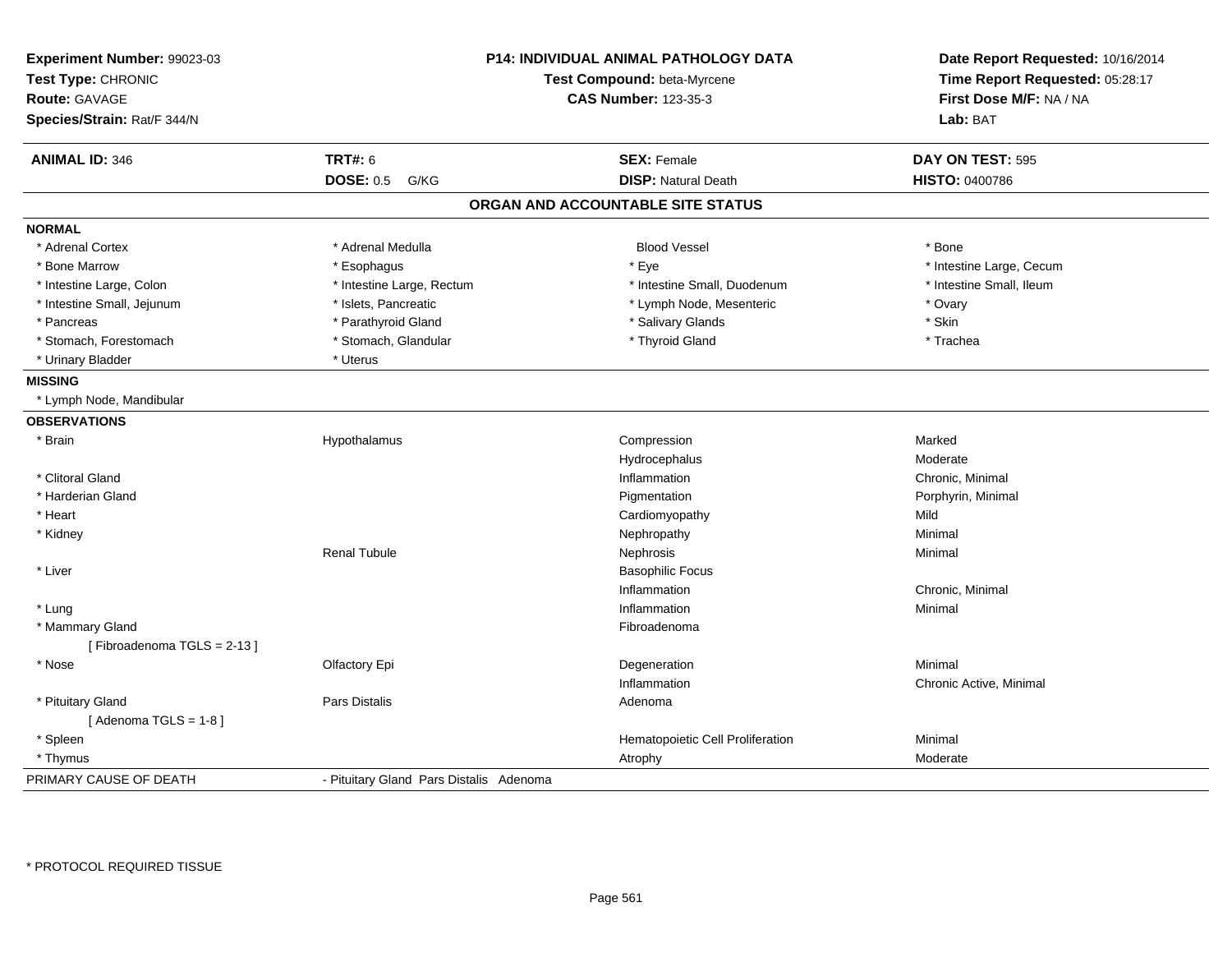| Experiment Number: 99023-03<br>Test Type: CHRONIC<br><b>Route: GAVAGE</b> | P14: INDIVIDUAL ANIMAL PATHOLOGY DATA<br>Test Compound: beta-Myrcene<br><b>CAS Number: 123-35-3</b> | Date Report Requested: 10/16/2014<br>Time Report Requested: 05:28:17<br>First Dose M/F: NA / NA |
|---------------------------------------------------------------------------|-----------------------------------------------------------------------------------------------------|-------------------------------------------------------------------------------------------------|
| Species/Strain: Rat/F 344/N                                               |                                                                                                     | Lab: BAT                                                                                        |
| <b>TRT#: 6</b><br><b>ANIMAL ID: 347</b>                                   | <b>SEX: Female</b>                                                                                  | DAY ON TEST: 731                                                                                |
| <b>DOSE: 0.5</b><br>G/KG                                                  | <b>DISP: Terminal Sacrifice</b>                                                                     | <b>HISTO: 0400787</b>                                                                           |
|                                                                           | ORGAN AND ACCOUNTABLE SITE STATUS                                                                   |                                                                                                 |
| <b>NORMAL</b>                                                             |                                                                                                     |                                                                                                 |
| <b>Blood Vessel</b><br>* Adrenal Medulla                                  | * Bone                                                                                              | * Bone Marrow                                                                                   |
| * Brain<br>* Esophagus                                                    | * Eye                                                                                               | * Intestine Large, Cecum                                                                        |
| * Intestine Large, Colon<br>* Intestine Large, Rectum                     | * Intestine Small, Duodenum                                                                         | * Intestine Small, Ileum                                                                        |
| * Intestine Small, Jejunum<br>* Lymph Node, Mesenteric                    | * Ovary                                                                                             | * Pancreas                                                                                      |
| * Parathyroid Gland<br>* Pituitary Gland                                  | * Salivary Glands                                                                                   | * Skin                                                                                          |
| * Stomach, Forestomach<br>* Spleen                                        | * Thyroid Gland                                                                                     | * Trachea                                                                                       |
| * Urinary Bladder<br>* Uterus                                             |                                                                                                     |                                                                                                 |
| <b>MISSING</b>                                                            |                                                                                                     |                                                                                                 |
| * Lymph Node, Mandibular                                                  |                                                                                                     |                                                                                                 |
| <b>OBSERVATIONS</b>                                                       |                                                                                                     |                                                                                                 |
| * Adrenal Cortex                                                          | Hyperplasia                                                                                         | Mild                                                                                            |
| * Clitoral Gland                                                          | Inflammation                                                                                        | Chronic, Minimal                                                                                |
| * Harderian Gland                                                         | Hyperplasia                                                                                         | Minimal                                                                                         |
|                                                                           | Pigmentation                                                                                        | Porphyrin, Minimal                                                                              |
| * Heart                                                                   | Cardiomyopathy                                                                                      | Minimal                                                                                         |
| * Islets, Pancreatic                                                      | Hyperplasia                                                                                         | Minimal                                                                                         |
| * Kidney                                                                  | Nephropathy                                                                                         | Minimal                                                                                         |
| <b>Renal Tubule</b>                                                       | Nephrosis                                                                                           | Minimal                                                                                         |
| * Liver                                                                   | <b>Basophilic Focus</b>                                                                             |                                                                                                 |
|                                                                           | Inflammation                                                                                        | Chronic, Minimal                                                                                |
| * Lung                                                                    | Inflammation                                                                                        | Minimal                                                                                         |
| * Mammary Gland                                                           | Fibroadenoma                                                                                        |                                                                                                 |
| [Fibroadenoma TGLS = 1-13]                                                |                                                                                                     |                                                                                                 |
| * Nose<br>Olfactory Epi                                                   | Degeneration                                                                                        | Minimal                                                                                         |
| * Stomach, Glandular<br>Epithelium                                        | Ectasia                                                                                             | Minimal                                                                                         |
| * Thymus                                                                  | Atrophy                                                                                             | Moderate                                                                                        |
| PRIMARY CAUSE OF DEATH<br>$\blacksquare$                                  |                                                                                                     |                                                                                                 |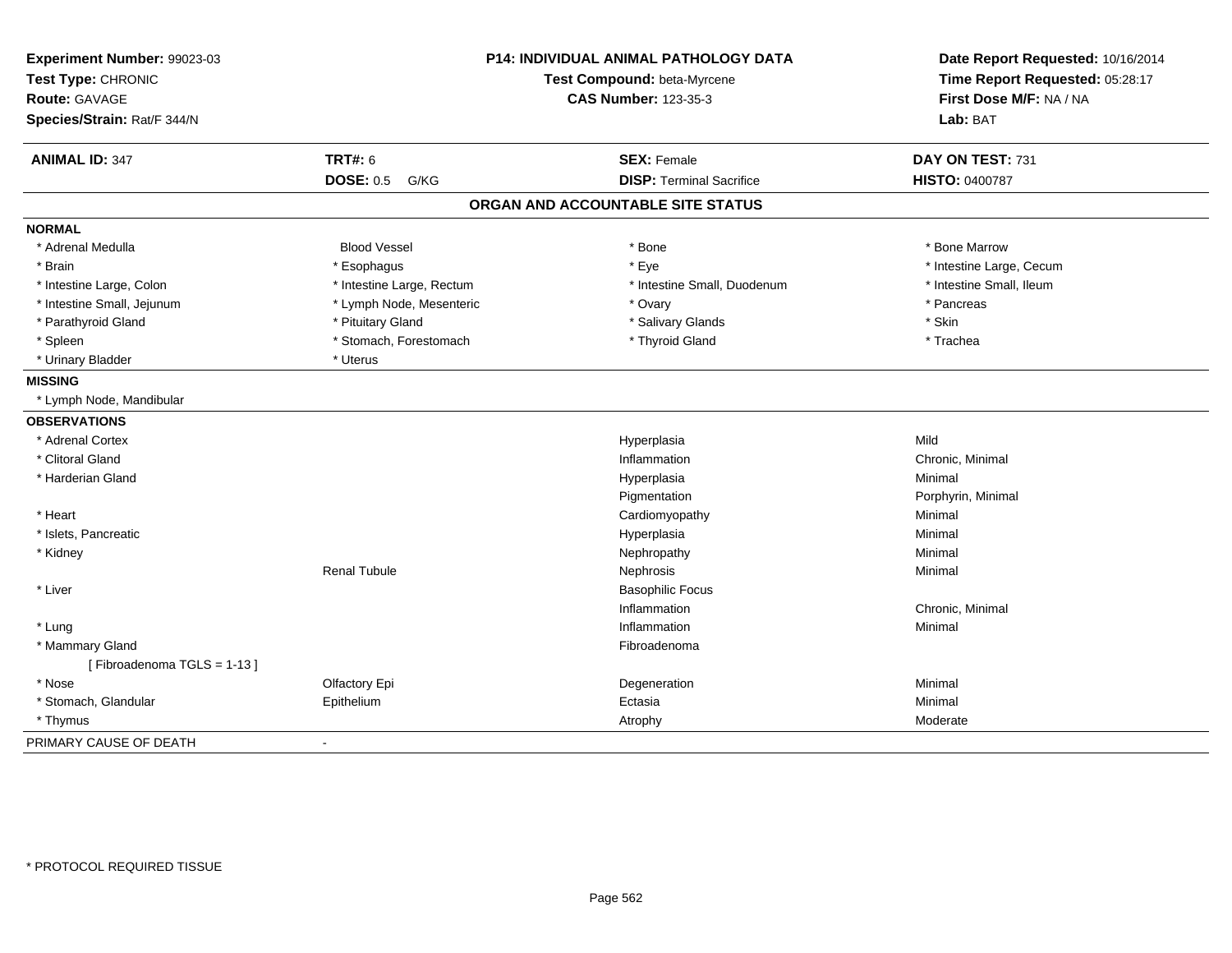| Experiment Number: 99023-03<br>Test Type: CHRONIC<br><b>Route: GAVAGE</b> |                           | <b>P14: INDIVIDUAL ANIMAL PATHOLOGY DATA</b><br>Test Compound: beta-Myrcene<br><b>CAS Number: 123-35-3</b> | Date Report Requested: 10/16/2014<br>Time Report Requested: 05:28:17<br>First Dose M/F: NA / NA |
|---------------------------------------------------------------------------|---------------------------|------------------------------------------------------------------------------------------------------------|-------------------------------------------------------------------------------------------------|
| Species/Strain: Rat/F 344/N                                               |                           |                                                                                                            | Lab: BAT                                                                                        |
| <b>ANIMAL ID: 348</b>                                                     | <b>TRT#: 6</b>            | <b>SEX: Female</b>                                                                                         | DAY ON TEST: 732                                                                                |
|                                                                           | <b>DOSE: 0.5</b><br>G/KG  | <b>DISP: Terminal Sacrifice</b>                                                                            | HISTO: 0400788                                                                                  |
|                                                                           |                           | ORGAN AND ACCOUNTABLE SITE STATUS                                                                          |                                                                                                 |
| <b>NORMAL</b>                                                             |                           |                                                                                                            |                                                                                                 |
| * Adrenal Medulla                                                         | <b>Blood Vessel</b>       | * Bone                                                                                                     | * Bone Marrow                                                                                   |
| * Clitoral Gland                                                          | * Esophagus               | * Eye                                                                                                      | * Intestine Large, Cecum                                                                        |
| * Intestine Large, Colon                                                  | * Intestine Large, Rectum | * Intestine Small, Duodenum                                                                                | * Intestine Small, Ileum                                                                        |
| * Intestine Small, Jejunum                                                | * Islets, Pancreatic      | * Lymph Node, Mesenteric                                                                                   | * Pancreas                                                                                      |
| * Parathyroid Gland                                                       | * Salivary Glands         | * Skin                                                                                                     | * Spleen                                                                                        |
| * Stomach, Forestomach                                                    | * Trachea                 | * Urinary Bladder                                                                                          | * Uterus                                                                                        |
| <b>MISSING</b>                                                            |                           |                                                                                                            |                                                                                                 |
| * Lymph Node, Mandibular                                                  |                           |                                                                                                            |                                                                                                 |
| <b>OBSERVATIONS</b>                                                       |                           |                                                                                                            |                                                                                                 |
| * Adrenal Cortex                                                          |                           | Vacuolization Cytoplasmic                                                                                  | Minimal                                                                                         |
| * Brain                                                                   | Hypothalamus              | Compression                                                                                                | Mild                                                                                            |
| * Harderian Gland                                                         |                           | Pigmentation                                                                                               | Porphyrin, Mild                                                                                 |
| * Heart                                                                   |                           | Cardiomyopathy                                                                                             | Minimal                                                                                         |
| * Kidney                                                                  |                           | Nephropathy                                                                                                | Minimal                                                                                         |
|                                                                           | <b>Renal Tubule</b>       | Nephrosis                                                                                                  | Minimal                                                                                         |
| * Liver                                                                   |                           | <b>Basophilic Focus</b>                                                                                    |                                                                                                 |
|                                                                           |                           | Clear Cell Focus                                                                                           |                                                                                                 |
|                                                                           |                           | <b>Eosinophilic Focus</b>                                                                                  |                                                                                                 |
|                                                                           |                           | Inflammation                                                                                               | Chronic, Minimal                                                                                |
| * Lung                                                                    |                           | Inflammation                                                                                               | Minimal                                                                                         |
| * Mammary Gland                                                           |                           | Fibroadenoma                                                                                               | Multiple                                                                                        |
| [Fibroadenoma TGLS = $2,3-13+14$ ]                                        |                           |                                                                                                            |                                                                                                 |
| * Nose                                                                    | Olfactory Epi             | Degeneration                                                                                               | Minimal                                                                                         |
| * Ovary                                                                   |                           | Cyst                                                                                                       |                                                                                                 |
| [Cyst TGLS = 4-11]                                                        |                           |                                                                                                            |                                                                                                 |
| * Pituitary Gland                                                         | Pars Distalis             | Adenoma                                                                                                    |                                                                                                 |
|                                                                           |                           | Angiectasis                                                                                                | Mild                                                                                            |
| [Adenoma TGLS = $1-8$ ]                                                   |                           |                                                                                                            |                                                                                                 |
| * Stomach, Glandular                                                      | Epithelium                | Ectasia                                                                                                    | Minimal                                                                                         |
| * Thymus                                                                  |                           | Atrophy                                                                                                    | Marked                                                                                          |
|                                                                           |                           |                                                                                                            |                                                                                                 |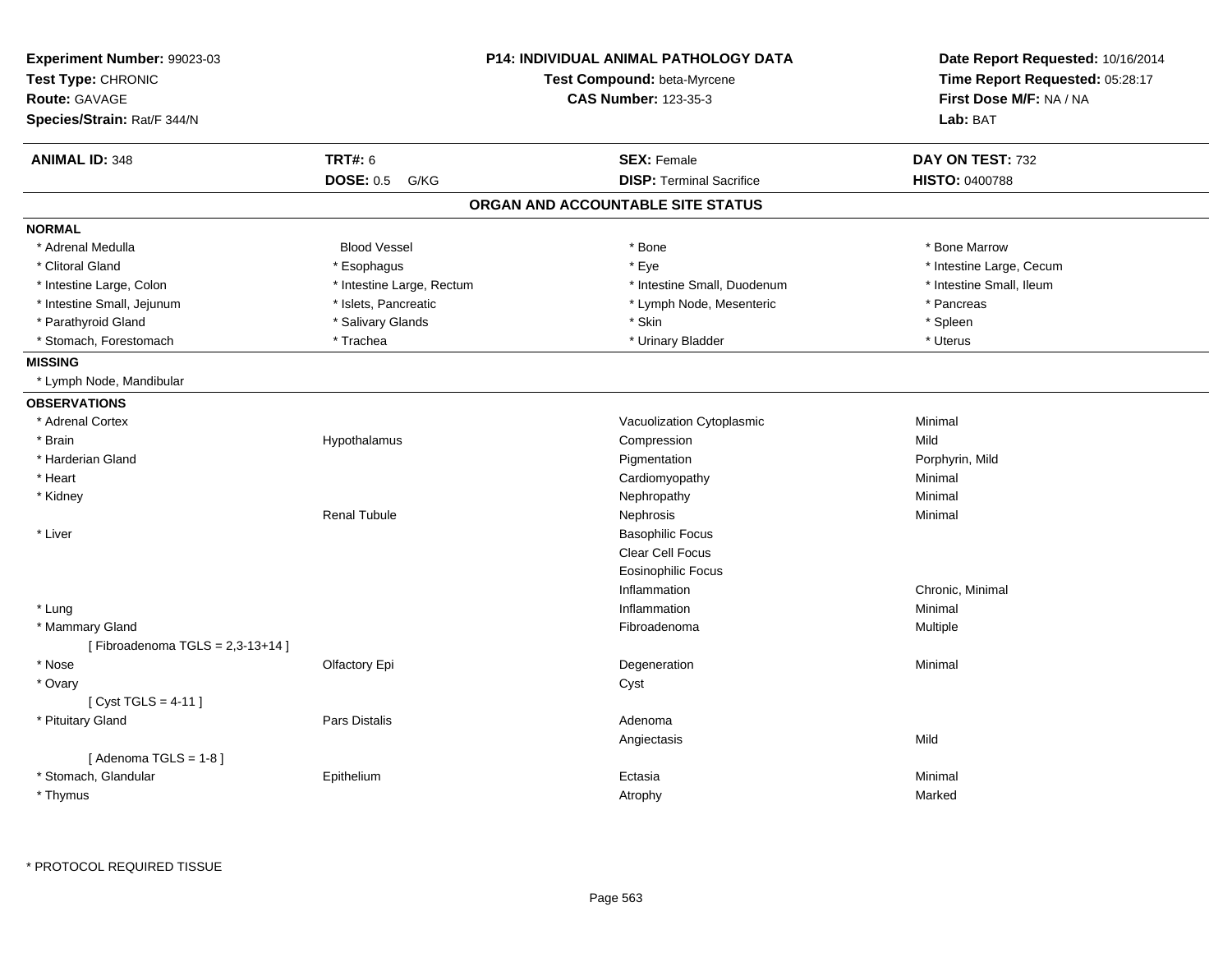| Experiment Number: 99023-03<br>Test Type: CHRONIC |                       | <b>P14: INDIVIDUAL ANIMAL PATHOLOGY DATA</b> | Date Report Requested: 10/16/2014<br>Time Report Requested: 05:28:17 |
|---------------------------------------------------|-----------------------|----------------------------------------------|----------------------------------------------------------------------|
|                                                   |                       | <b>Test Compound: beta-Myrcene</b>           |                                                                      |
| <b>Route: GAVAGE</b>                              |                       | <b>CAS Number: 123-35-3</b>                  | First Dose M/F: NA / NA                                              |
| Species/Strain: Rat/F 344/N                       |                       |                                              | Lab: BAT                                                             |
| <b>ANIMAL ID: 348</b>                             | <b>TRT#: 6</b>        | <b>SEX: Female</b>                           | DAY ON TEST: 732                                                     |
|                                                   | <b>DOSE: 0.5 G/KG</b> | <b>DISP:</b> Terminal Sacrifice              | <b>HISTO: 0400788</b>                                                |
|                                                   |                       | ORGAN AND ACCOUNTABLE SITE STATUS            |                                                                      |
| * Thyroid Gland                                   | C Cell                | Hyperplasia                                  | Mild                                                                 |
| PRIMARY CAUSE OF DEATH                            |                       |                                              |                                                                      |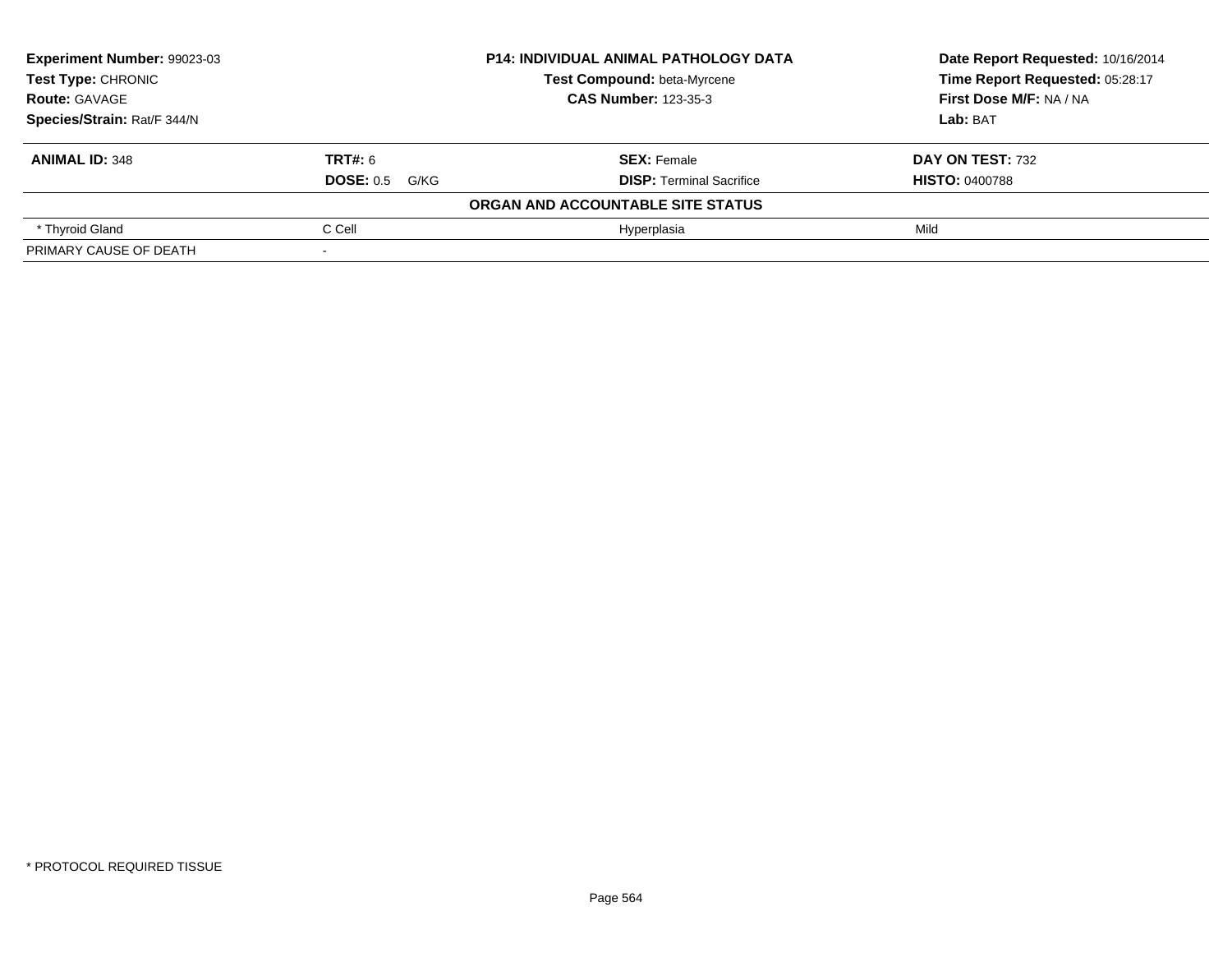| Experiment Number: 99023-03<br>Test Type: CHRONIC<br><b>Route: GAVAGE</b> |                          | <b>P14: INDIVIDUAL ANIMAL PATHOLOGY DATA</b><br>Test Compound: beta-Myrcene<br><b>CAS Number: 123-35-3</b> | Date Report Requested: 10/16/2014<br>Time Report Requested: 05:28:17<br>First Dose M/F: NA / NA |
|---------------------------------------------------------------------------|--------------------------|------------------------------------------------------------------------------------------------------------|-------------------------------------------------------------------------------------------------|
| Species/Strain: Rat/F 344/N                                               |                          |                                                                                                            | Lab: BAT                                                                                        |
| <b>ANIMAL ID: 349</b>                                                     | <b>TRT#: 6</b>           | <b>SEX: Female</b>                                                                                         | DAY ON TEST: 366                                                                                |
|                                                                           | <b>DOSE: 0.5 G/KG</b>    | <b>DISP: Moribund Sacrifice</b>                                                                            | HISTO: 0400789                                                                                  |
|                                                                           |                          | ORGAN AND ACCOUNTABLE SITE STATUS                                                                          |                                                                                                 |
| <b>NORMAL</b>                                                             |                          |                                                                                                            |                                                                                                 |
| * Adrenal Cortex                                                          | * Adrenal Medulla        | <b>Blood Vessel</b>                                                                                        | * Bone                                                                                          |
| * Bone Marrow                                                             | * Brain                  | * Esophagus                                                                                                | * Eye                                                                                           |
| * Heart                                                                   | * Intestine Large, Cecum | * Intestine Large, Colon                                                                                   | * Intestine Large, Rectum                                                                       |
| * Intestine Small, Duodenum                                               | * Intestine Small, Ileum | * Intestine Small, Jejunum                                                                                 | * Islets, Pancreatic                                                                            |
| * Kidney                                                                  | * Lung                   | * Lymph Node, Mesenteric                                                                                   | * Mammary Gland                                                                                 |
| * Ovary                                                                   | * Pancreas               | * Parathyroid Gland                                                                                        | * Salivary Glands                                                                               |
| * Skin                                                                    | * Spleen                 | * Stomach, Forestomach                                                                                     | * Stomach, Glandular                                                                            |
| * Thyroid Gland                                                           | * Trachea                | * Urinary Bladder                                                                                          |                                                                                                 |
| <b>MISSING</b>                                                            |                          |                                                                                                            |                                                                                                 |
| * Lymph Node, Mandibular                                                  |                          |                                                                                                            |                                                                                                 |
| <b>OBSERVATIONS</b>                                                       |                          |                                                                                                            |                                                                                                 |
| * Clitoral Gland                                                          |                          | Hyperplasia                                                                                                | Minimal                                                                                         |
| * Harderian Gland                                                         |                          | Pigmentation                                                                                               | Porphyrin, Mild                                                                                 |
| * Liver                                                                   |                          | <b>Basophilic Focus</b>                                                                                    |                                                                                                 |
|                                                                           |                          | Inflammation                                                                                               | Chronic, Minimal                                                                                |
| * Nose                                                                    | Olfactory Epi            | Degeneration                                                                                               | Minimal                                                                                         |
| * Pituitary Gland                                                         |                          | Angiectasis                                                                                                | Mild                                                                                            |
| [Angiectasis TGLS = $2-8$ ]                                               |                          |                                                                                                            |                                                                                                 |
| * Thymus                                                                  |                          | Atrophy                                                                                                    | Moderate                                                                                        |
| * Uterus                                                                  | Endometrium              | Hyperplasia                                                                                                | Cystic, Minimal                                                                                 |
|                                                                           |                          | Necrosis                                                                                                   | Moderate                                                                                        |
|                                                                           |                          | Polyp Stromal                                                                                              |                                                                                                 |
| [Necrosis TGLS = $1-13$ ]                                                 |                          |                                                                                                            |                                                                                                 |
| PRIMARY CAUSE OF DEATH                                                    | - Uterus Necrosis        |                                                                                                            |                                                                                                 |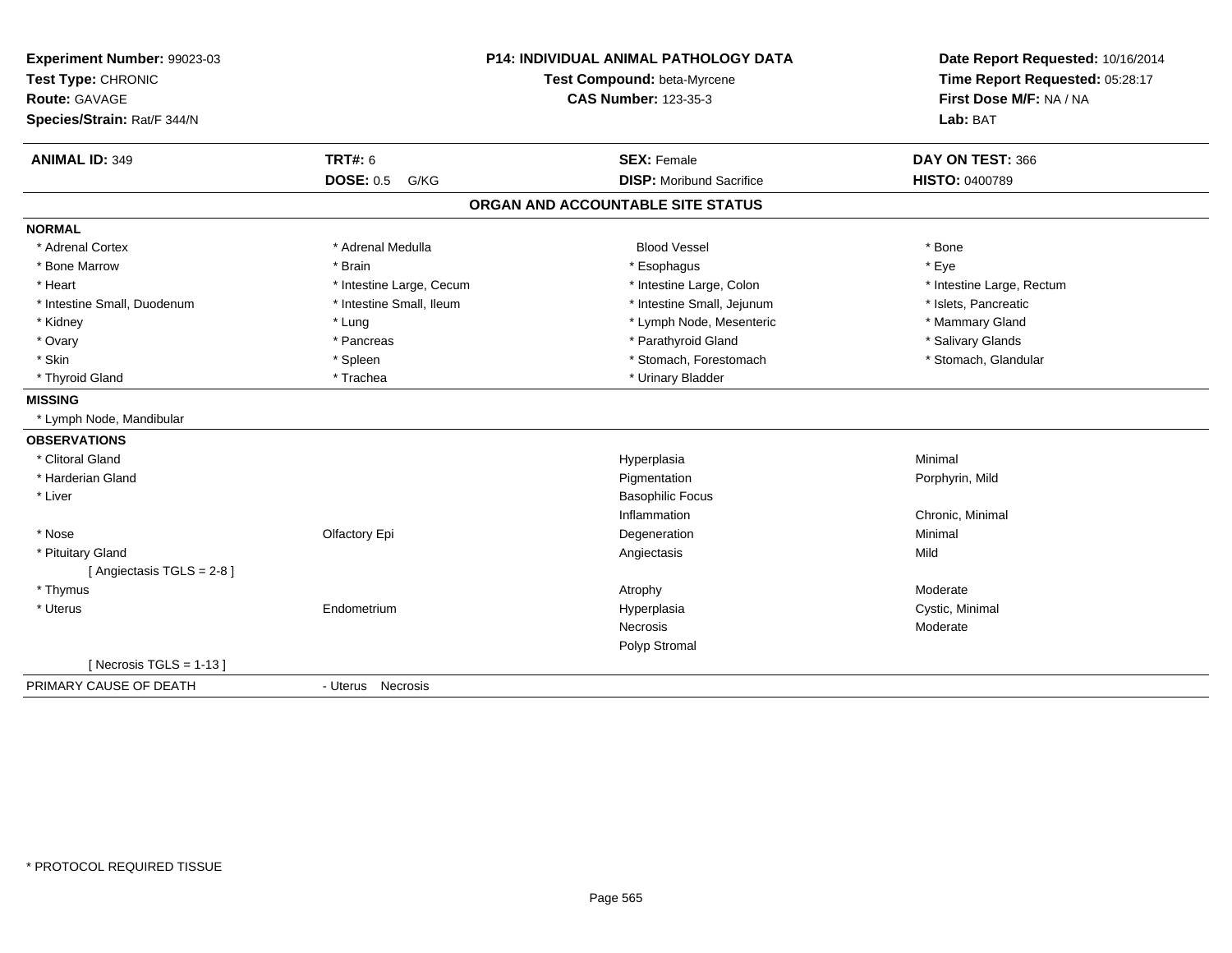| Experiment Number: 99023-03<br>Test Type: CHRONIC<br><b>Route: GAVAGE</b><br>Species/Strain: Rat/F 344/N |                             | <b>P14: INDIVIDUAL ANIMAL PATHOLOGY DATA</b><br>Test Compound: beta-Myrcene<br><b>CAS Number: 123-35-3</b> | Date Report Requested: 10/16/2014<br>Time Report Requested: 05:28:17<br>First Dose M/F: NA / NA<br>Lab: BAT |
|----------------------------------------------------------------------------------------------------------|-----------------------------|------------------------------------------------------------------------------------------------------------|-------------------------------------------------------------------------------------------------------------|
| <b>ANIMAL ID: 350</b>                                                                                    | <b>TRT#: 6</b>              | <b>SEX: Female</b>                                                                                         | DAY ON TEST: 217                                                                                            |
|                                                                                                          | <b>DOSE: 0.5</b><br>G/KG    | <b>DISP: Natural Death</b>                                                                                 | <b>HISTO: 0400790</b>                                                                                       |
|                                                                                                          |                             | ORGAN AND ACCOUNTABLE SITE STATUS                                                                          |                                                                                                             |
| <b>NORMAL</b>                                                                                            |                             |                                                                                                            |                                                                                                             |
| * Adrenal Cortex                                                                                         | * Adrenal Medulla           | <b>Blood Vessel</b>                                                                                        | * Bone                                                                                                      |
| * Bone Marrow                                                                                            | * Brain                     | * Clitoral Gland                                                                                           | * Esophagus                                                                                                 |
| * Eye                                                                                                    | * Heart                     | * Intestine Large, Cecum                                                                                   | * Intestine Large, Colon                                                                                    |
| * Intestine Large, Rectum                                                                                | * Intestine Small, Duodenum | * Intestine Small, Ileum                                                                                   | * Intestine Small, Jejunum                                                                                  |
| * Islets, Pancreatic                                                                                     | * Kidney                    | * Liver                                                                                                    | * Lung                                                                                                      |
| * Lymph Node, Mesenteric                                                                                 | * Mammary Gland             | * Nose                                                                                                     | * Ovary                                                                                                     |
| * Pancreas                                                                                               | * Parathyroid Gland         | * Pituitary Gland                                                                                          | * Salivary Glands                                                                                           |
| * Skin                                                                                                   | * Spleen                    | * Stomach, Forestomach                                                                                     | * Stomach, Glandular                                                                                        |
| * Thymus                                                                                                 | * Thyroid Gland             | * Trachea                                                                                                  | * Urinary Bladder                                                                                           |
| * Uterus                                                                                                 |                             |                                                                                                            |                                                                                                             |
| <b>MISSING</b>                                                                                           |                             |                                                                                                            |                                                                                                             |
| * Lymph Node, Mandibular                                                                                 |                             |                                                                                                            |                                                                                                             |
| <b>OBSERVATIONS</b>                                                                                      |                             |                                                                                                            |                                                                                                             |
| * Harderian Gland                                                                                        |                             | Pigmentation                                                                                               | Porphyrin, Minimal                                                                                          |
| PRIMARY CAUSE OF DEATH                                                                                   | - UNCERTAIN                 |                                                                                                            |                                                                                                             |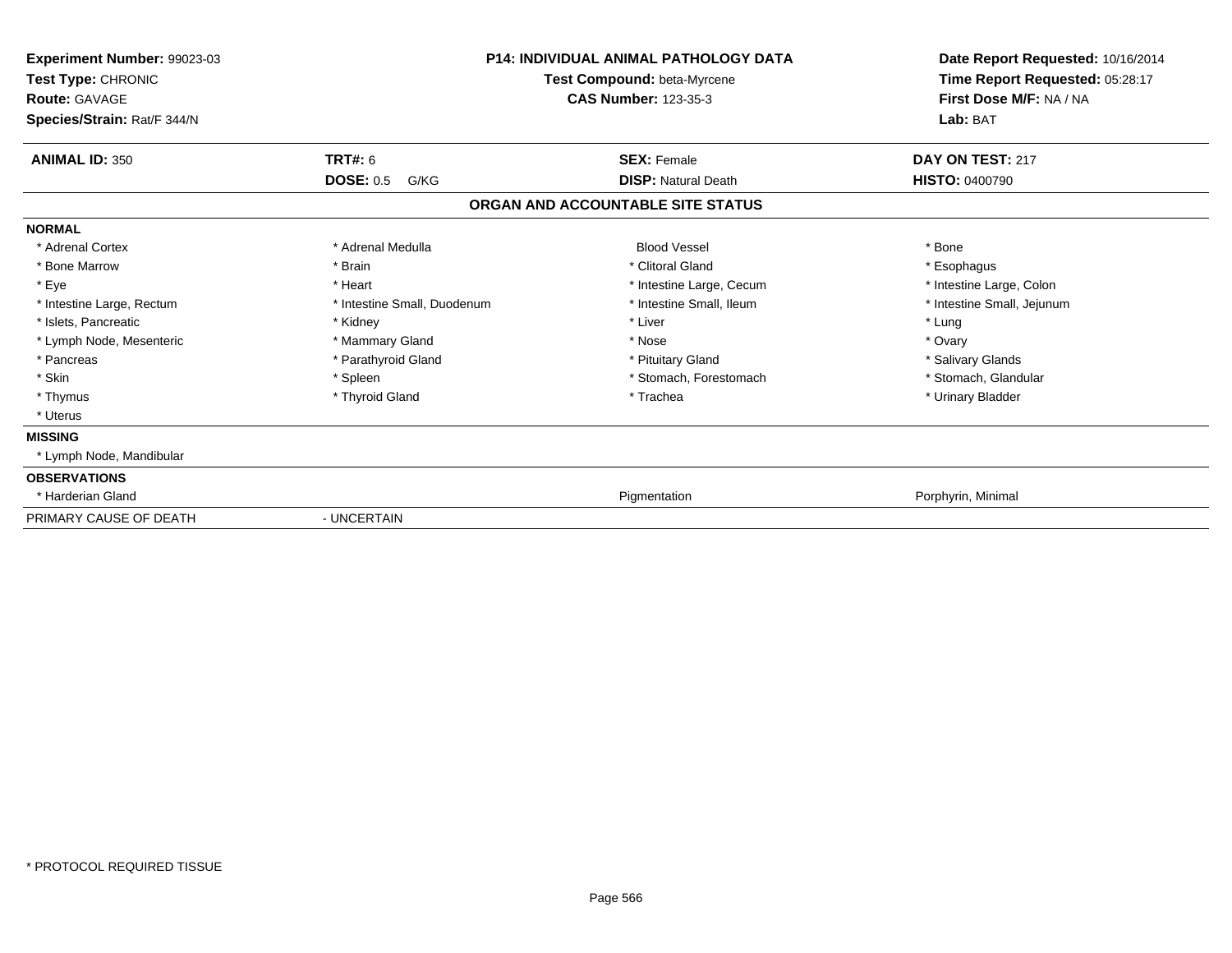| Experiment Number: 99023-03<br>Test Type: CHRONIC<br><b>Route: GAVAGE</b> |                            | <b>P14: INDIVIDUAL ANIMAL PATHOLOGY DATA</b><br>Test Compound: beta-Myrcene<br><b>CAS Number: 123-35-3</b> | Date Report Requested: 10/16/2014<br>Time Report Requested: 05:28:17<br>First Dose M/F: NA / NA |
|---------------------------------------------------------------------------|----------------------------|------------------------------------------------------------------------------------------------------------|-------------------------------------------------------------------------------------------------|
| Species/Strain: Rat/F 344/N                                               |                            |                                                                                                            | Lab: BAT                                                                                        |
| <b>ANIMAL ID: 351</b>                                                     | <b>TRT#: 8</b>             | <b>SEX: Female</b>                                                                                         | DAY ON TEST: 730                                                                                |
|                                                                           | <b>DOSE: 1.0</b><br>G/KG   | <b>DISP: Terminal Sacrifice</b>                                                                            | HISTO: 0400791                                                                                  |
|                                                                           |                            | ORGAN AND ACCOUNTABLE SITE STATUS                                                                          |                                                                                                 |
| <b>NORMAL</b>                                                             |                            |                                                                                                            |                                                                                                 |
| * Adrenal Medulla                                                         | <b>Blood Vessel</b>        | * Bone                                                                                                     | * Bone Marrow                                                                                   |
| * Brain                                                                   | * Clitoral Gland           | * Esophagus                                                                                                | * Eye                                                                                           |
| * Intestine Large, Cecum                                                  | * Intestine Large, Colon   | * Intestine Large, Rectum                                                                                  | * Intestine Small, Duodenum                                                                     |
| * Intestine Small, Ileum                                                  | * Intestine Small, Jejunum | * Islets, Pancreatic                                                                                       | * Lymph Node, Mesenteric                                                                        |
| * Ovary                                                                   | * Pancreas                 | * Parathyroid Gland                                                                                        | * Salivary Glands                                                                               |
| * Skin                                                                    | * Stomach, Forestomach     | * Trachea                                                                                                  | * Urinary Bladder                                                                               |
| <b>MISSING</b>                                                            |                            |                                                                                                            |                                                                                                 |
| * Lymph Node, Mandibular                                                  |                            |                                                                                                            |                                                                                                 |
| <b>OBSERVATIONS</b>                                                       |                            |                                                                                                            |                                                                                                 |
| * Adrenal Cortex                                                          |                            | Hyperplasia                                                                                                | Minimal                                                                                         |
| * Harderian Gland                                                         |                            | Pigmentation                                                                                               | Porphyrin, Mild                                                                                 |
| * Heart                                                                   |                            | Cardiomyopathy                                                                                             | Minimal                                                                                         |
| * Kidney                                                                  |                            | Nephropathy                                                                                                | Minimal                                                                                         |
|                                                                           | <b>Renal Tubule</b>        | Nephrosis                                                                                                  | Minimal                                                                                         |
| * Liver                                                                   |                            | <b>Basophilic Focus</b>                                                                                    |                                                                                                 |
|                                                                           | <b>Bile Duct</b>           | Hyperplasia                                                                                                | Minimal                                                                                         |
| * Lung                                                                    |                            | Inflammation                                                                                               | Minimal                                                                                         |
| * Mammary Gland                                                           |                            | Fibroadenoma                                                                                               |                                                                                                 |
| [Fibroadenoma TGLS = 1-13]                                                |                            |                                                                                                            |                                                                                                 |
| * Nose                                                                    | Olfactory Epi              | Degeneration                                                                                               | Minimal                                                                                         |
| * Pituitary Gland                                                         | Pars Distalis              | Hyperplasia                                                                                                | Mild                                                                                            |
| * Spleen                                                                  |                            | Atrophy                                                                                                    | Minimal                                                                                         |
| * Stomach, Glandular                                                      | Epithelium                 | Ectasia                                                                                                    | Mild                                                                                            |
| * Thymus                                                                  |                            | Atrophy                                                                                                    | Marked                                                                                          |
| * Thyroid Gland                                                           | C Cell                     | Hyperplasia                                                                                                | Mild                                                                                            |
| * Uterus                                                                  | Endometrium                | Hyperplasia                                                                                                | Cystic, Minimal                                                                                 |
| PRIMARY CAUSE OF DEATH                                                    | $\blacksquare$             |                                                                                                            |                                                                                                 |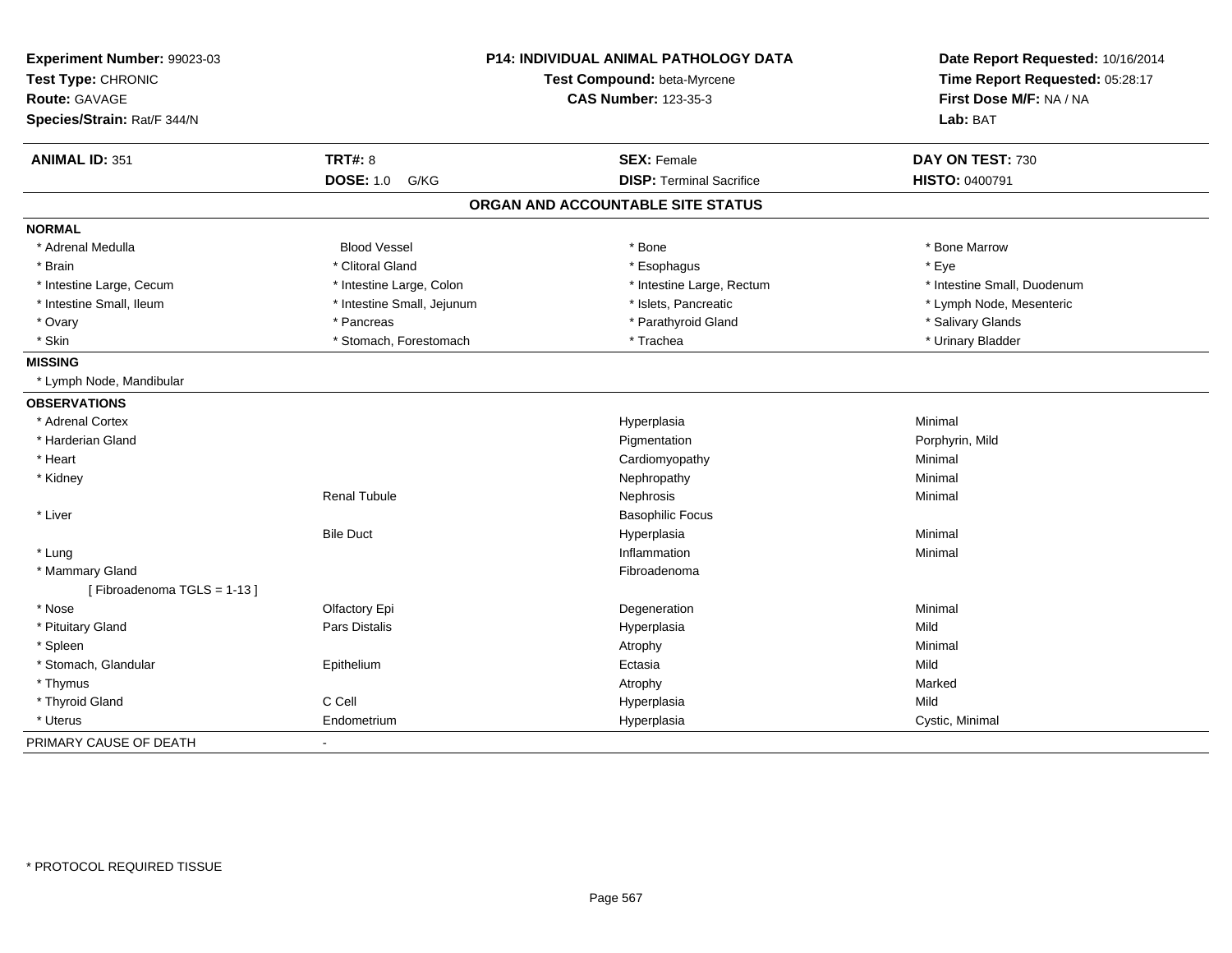| Experiment Number: 99023-03<br>Test Type: CHRONIC<br><b>Route: GAVAGE</b><br>Species/Strain: Rat/F 344/N |                             | <b>P14: INDIVIDUAL ANIMAL PATHOLOGY DATA</b><br>Test Compound: beta-Myrcene<br><b>CAS Number: 123-35-3</b> | Date Report Requested: 10/16/2014<br>Time Report Requested: 05:28:17<br>First Dose M/F: NA / NA<br>Lab: BAT |
|----------------------------------------------------------------------------------------------------------|-----------------------------|------------------------------------------------------------------------------------------------------------|-------------------------------------------------------------------------------------------------------------|
| <b>ANIMAL ID: 352</b>                                                                                    | <b>TRT#: 8</b>              | <b>SEX: Female</b>                                                                                         | DAY ON TEST: 732                                                                                            |
|                                                                                                          | <b>DOSE: 1.0 G/KG</b>       | <b>DISP: Terminal Sacrifice</b>                                                                            | <b>HISTO: 0400792</b>                                                                                       |
|                                                                                                          |                             | ORGAN AND ACCOUNTABLE SITE STATUS                                                                          |                                                                                                             |
| <b>NORMAL</b>                                                                                            |                             |                                                                                                            |                                                                                                             |
| * Adrenal Cortex                                                                                         | * Adrenal Medulla           | <b>Blood Vessel</b>                                                                                        | * Bone                                                                                                      |
| * Esophagus                                                                                              | * Eye                       | * Intestine Large, Cecum                                                                                   | * Intestine Large, Colon                                                                                    |
| * Intestine Large, Rectum                                                                                | * Intestine Small, Duodenum | * Intestine Small, Ileum                                                                                   | * Intestine Small, Jejunum                                                                                  |
| * Islets, Pancreatic                                                                                     | * Lung                      | * Mammary Gland                                                                                            | * Pancreas                                                                                                  |
| * Parathyroid Gland                                                                                      | * Pituitary Gland           | * Salivary Glands                                                                                          | * Skin                                                                                                      |
| * Stomach, Forestomach                                                                                   | * Stomach, Glandular        | * Thyroid Gland                                                                                            | * Trachea                                                                                                   |
| * Urinary Bladder                                                                                        | * Uterus                    |                                                                                                            |                                                                                                             |
| <b>MISSING</b>                                                                                           |                             |                                                                                                            |                                                                                                             |
| * Lymph Node, Mandibular                                                                                 |                             |                                                                                                            |                                                                                                             |
| <b>OBSERVATIONS</b>                                                                                      |                             |                                                                                                            |                                                                                                             |
| * Bone Marrow                                                                                            |                             | Leukemia Mononuclear                                                                                       |                                                                                                             |
| * Brain                                                                                                  |                             | Leukemia Mononuclear                                                                                       |                                                                                                             |
| * Clitoral Gland                                                                                         |                             | Inflammation                                                                                               | Chronic, Minimal                                                                                            |
| * Harderian Gland                                                                                        |                             | Pigmentation                                                                                               | Porphyrin, Minimal                                                                                          |
| * Heart                                                                                                  |                             | Cardiomyopathy                                                                                             | Mild                                                                                                        |
| * Kidney                                                                                                 |                             | Leukemia Mononuclear                                                                                       |                                                                                                             |
|                                                                                                          |                             | Nephropathy                                                                                                | Minimal                                                                                                     |
|                                                                                                          | <b>Renal Tubule</b>         | Nephrosis                                                                                                  | Minimal                                                                                                     |
| [ Leukemia Mononuclear TGLS = 2-13 ]                                                                     |                             |                                                                                                            |                                                                                                             |
| * Liver                                                                                                  |                             | Leukemia Mononuclear                                                                                       |                                                                                                             |
| Lymph Node                                                                                               | Pancreatic                  | Leukemia Mononuclear                                                                                       |                                                                                                             |
| [ Leukemia Mononuclear TGLS = 1-13 ]                                                                     |                             |                                                                                                            |                                                                                                             |
| * Lymph Node, Mesenteric                                                                                 |                             | Leukemia Mononuclear                                                                                       |                                                                                                             |
| * Nose                                                                                                   | Olfactory Epi               | Degeneration                                                                                               | Minimal                                                                                                     |
| * Ovary                                                                                                  |                             | Leukemia Mononuclear                                                                                       |                                                                                                             |
| * Spleen                                                                                                 |                             | Leukemia Mononuclear                                                                                       |                                                                                                             |
| * Thymus                                                                                                 |                             | Atrophy                                                                                                    | Moderate                                                                                                    |
| PRIMARY CAUSE OF DEATH                                                                                   | $\sim$                      |                                                                                                            |                                                                                                             |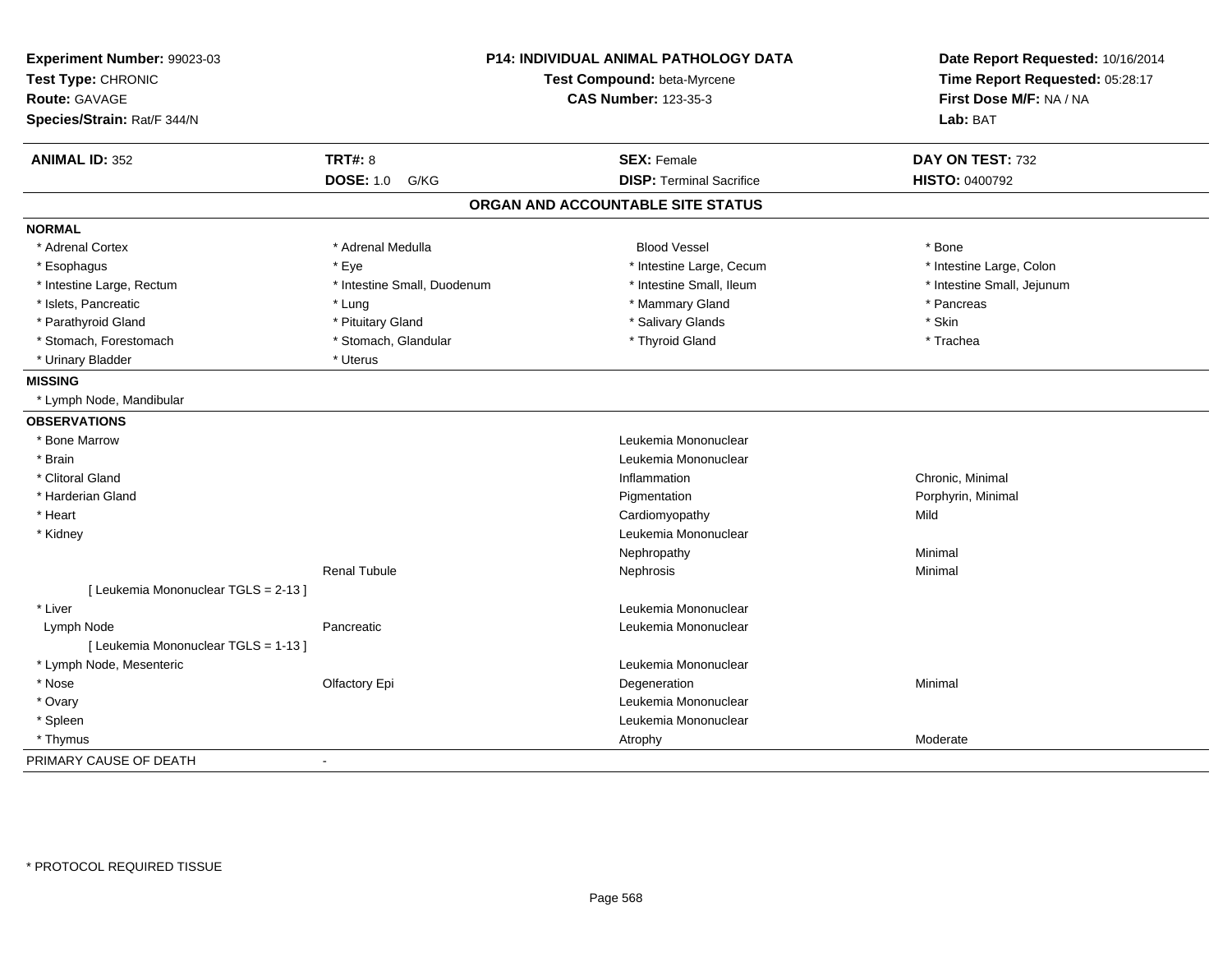| Experiment Number: 99023-03<br>Test Type: CHRONIC<br>Route: GAVAGE<br>Species/Strain: Rat/F 344/N |                            | P14: INDIVIDUAL ANIMAL PATHOLOGY DATA<br>Test Compound: beta-Myrcene<br><b>CAS Number: 123-35-3</b> | Date Report Requested: 10/16/2014<br>Time Report Requested: 05:28:17<br>First Dose M/F: NA / NA<br>Lab: BAT |
|---------------------------------------------------------------------------------------------------|----------------------------|-----------------------------------------------------------------------------------------------------|-------------------------------------------------------------------------------------------------------------|
| <b>ANIMAL ID: 353</b>                                                                             | <b>TRT#: 8</b>             | <b>SEX: Female</b>                                                                                  | DAY ON TEST: 730                                                                                            |
|                                                                                                   | <b>DOSE: 1.0</b><br>G/KG   | <b>DISP: Terminal Sacrifice</b>                                                                     | HISTO: 0400793                                                                                              |
|                                                                                                   |                            | ORGAN AND ACCOUNTABLE SITE STATUS                                                                   |                                                                                                             |
| <b>NORMAL</b>                                                                                     |                            |                                                                                                     |                                                                                                             |
| * Adrenal Cortex                                                                                  | * Adrenal Medulla          | <b>Blood Vessel</b>                                                                                 | * Bone                                                                                                      |
| * Bone Marrow                                                                                     | * Brain                    | * Esophagus                                                                                         | * Eye                                                                                                       |
| * Intestine Large, Cecum                                                                          | * Intestine Large, Colon   | * Intestine Large, Rectum                                                                           | * Intestine Small, Duodenum                                                                                 |
| * Intestine Small, Ileum                                                                          | * Intestine Small, Jejunum | * Islets, Pancreatic                                                                                | * Lymph Node, Mesenteric                                                                                    |
| * Mammary Gland                                                                                   | * Ovary                    | * Pancreas                                                                                          | * Parathyroid Gland                                                                                         |
| * Pituitary Gland                                                                                 | * Salivary Glands          | * Skin                                                                                              | * Spleen                                                                                                    |
| * Stomach, Forestomach                                                                            | * Thyroid Gland            | * Trachea                                                                                           | * Urinary Bladder                                                                                           |
| * Uterus                                                                                          |                            |                                                                                                     |                                                                                                             |
| <b>MISSING</b>                                                                                    |                            |                                                                                                     |                                                                                                             |
| * Lymph Node, Mandibular                                                                          |                            |                                                                                                     |                                                                                                             |
| <b>OBSERVATIONS</b>                                                                               |                            |                                                                                                     |                                                                                                             |
| * Clitoral Gland                                                                                  |                            | Inflammation                                                                                        | Chronic, Minimal                                                                                            |
| * Harderian Gland                                                                                 |                            | Pigmentation                                                                                        | Porphyrin, Mild                                                                                             |
| * Heart                                                                                           |                            | Cardiomyopathy                                                                                      | Minimal                                                                                                     |
| * Kidney                                                                                          | <b>Transit Epithe</b>      | Hyperplasia                                                                                         | Minimal                                                                                                     |
|                                                                                                   |                            | Nephropathy                                                                                         | Minimal                                                                                                     |
|                                                                                                   | <b>Renal Tubule</b>        | Nephrosis                                                                                           | Minimal                                                                                                     |
| * Liver                                                                                           |                            | Clear Cell Focus                                                                                    |                                                                                                             |
|                                                                                                   |                            | <b>Eosinophilic Focus</b>                                                                           |                                                                                                             |
|                                                                                                   |                            | Hepatodiaphragmatic Nodule                                                                          |                                                                                                             |
|                                                                                                   |                            | Inflammation                                                                                        | Chronic, Minimal                                                                                            |
| [ Hepatodiaphragmatic Nodule TGLS = 1-13 ]                                                        |                            |                                                                                                     |                                                                                                             |
| * Lung                                                                                            | Alveolar Epith             | Hyperplasia                                                                                         | Minimal                                                                                                     |
|                                                                                                   |                            | Inflammation                                                                                        | Minimal                                                                                                     |
| * Nose                                                                                            | Olfactory Epi              | Degeneration                                                                                        | Minimal                                                                                                     |
|                                                                                                   |                            | Inflammation                                                                                        | Chronic Active, Minimal                                                                                     |
| * Stomach, Glandular                                                                              | Epithelium                 | Ectasia                                                                                             | Minimal                                                                                                     |
| * Thymus                                                                                          |                            | Atrophy                                                                                             | Mild                                                                                                        |
| PRIMARY CAUSE OF DEATH                                                                            |                            |                                                                                                     |                                                                                                             |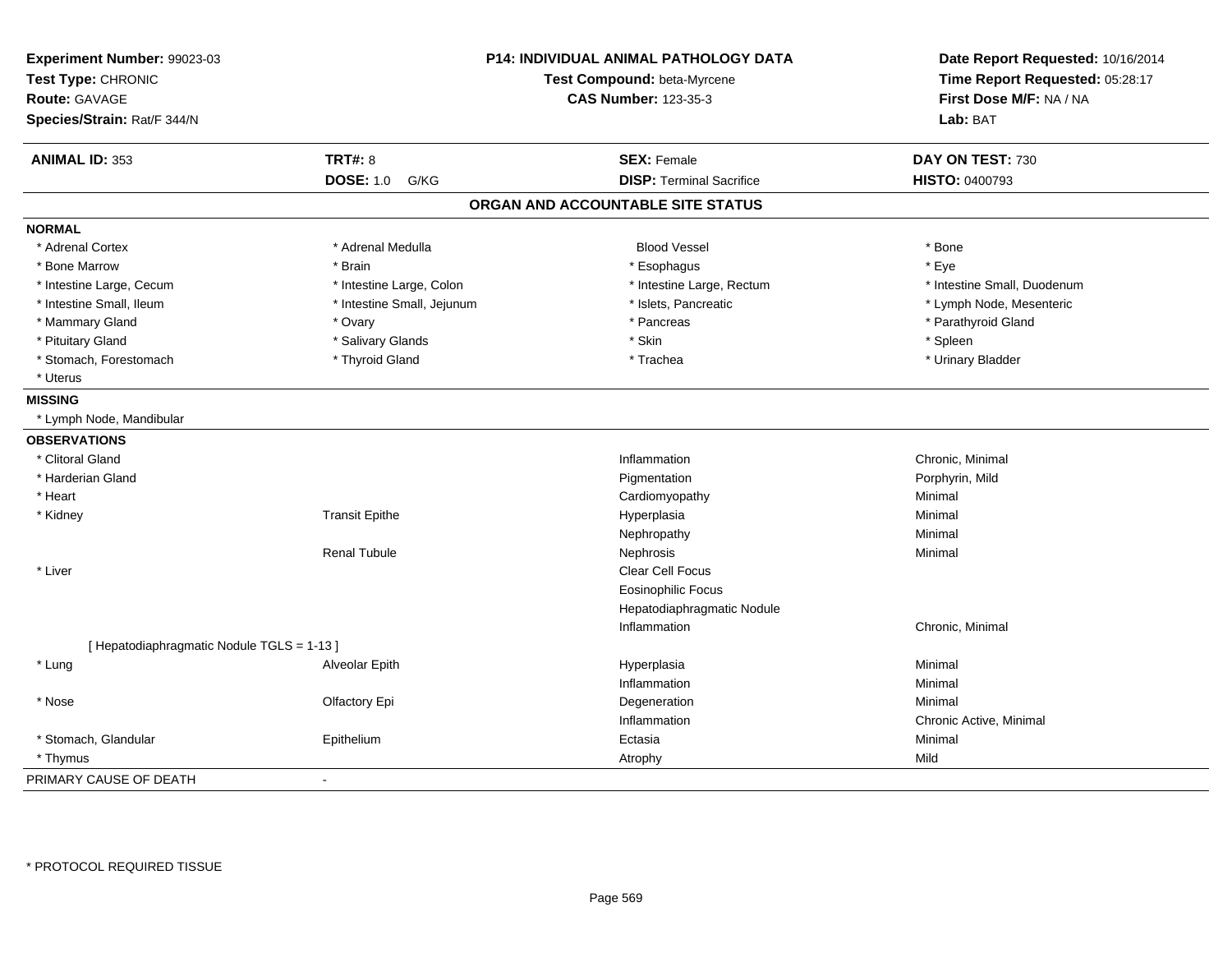| Experiment Number: 99023-03<br>Test Type: CHRONIC<br><b>Route: GAVAGE</b><br>Species/Strain: Rat/F 344/N | <b>P14: INDIVIDUAL ANIMAL PATHOLOGY DATA</b><br>Test Compound: beta-Myrcene<br><b>CAS Number: 123-35-3</b> |                                   | Date Report Requested: 10/16/2014<br>Time Report Requested: 05:28:17<br>First Dose M/F: NA / NA<br>Lab: BAT |
|----------------------------------------------------------------------------------------------------------|------------------------------------------------------------------------------------------------------------|-----------------------------------|-------------------------------------------------------------------------------------------------------------|
| <b>ANIMAL ID: 354</b>                                                                                    | <b>TRT#: 8</b>                                                                                             | <b>SEX: Female</b>                | DAY ON TEST: 730                                                                                            |
|                                                                                                          | <b>DOSE: 1.0</b><br>G/KG                                                                                   | <b>DISP: Terminal Sacrifice</b>   | HISTO: 0400794                                                                                              |
|                                                                                                          |                                                                                                            | ORGAN AND ACCOUNTABLE SITE STATUS |                                                                                                             |
| <b>NORMAL</b>                                                                                            |                                                                                                            |                                   |                                                                                                             |
| * Adrenal Medulla                                                                                        | <b>Blood Vessel</b>                                                                                        | * Bone                            | * Bone Marrow                                                                                               |
| * Brain                                                                                                  | * Clitoral Gland                                                                                           | * Esophagus                       | * Eye                                                                                                       |
| * Intestine Large, Cecum                                                                                 | * Intestine Large, Colon                                                                                   | * Intestine Large, Rectum         | * Intestine Small, Duodenum                                                                                 |
| * Intestine Small, Ileum                                                                                 | * Intestine Small, Jejunum                                                                                 | * Islets, Pancreatic              | * Lymph Node, Mesenteric                                                                                    |
| * Ovary                                                                                                  | * Pancreas                                                                                                 | * Parathyroid Gland               | * Salivary Glands                                                                                           |
| * Skin                                                                                                   | * Spleen                                                                                                   | * Stomach, Forestomach            | * Trachea                                                                                                   |
| * Urinary Bladder                                                                                        | * Uterus                                                                                                   |                                   |                                                                                                             |
| <b>MISSING</b>                                                                                           |                                                                                                            |                                   |                                                                                                             |
| * Lymph Node, Mandibular                                                                                 |                                                                                                            |                                   |                                                                                                             |
| <b>OBSERVATIONS</b>                                                                                      |                                                                                                            |                                   |                                                                                                             |
| * Adrenal Cortex                                                                                         |                                                                                                            | Vacuolization Cytoplasmic         | Mild                                                                                                        |
| * Harderian Gland                                                                                        |                                                                                                            | Pigmentation                      | Porphyrin, Mild                                                                                             |
| * Heart                                                                                                  |                                                                                                            | Cardiomyopathy                    | Minimal                                                                                                     |
| * Kidney                                                                                                 | <b>Renal Tubule</b>                                                                                        | Hyperplasia                       | Minimal                                                                                                     |
|                                                                                                          | <b>Transit Epithe</b>                                                                                      | Hyperplasia                       | Minimal                                                                                                     |
|                                                                                                          |                                                                                                            | Nephropathy                       | Minimal                                                                                                     |
|                                                                                                          | <b>Renal Tubule</b>                                                                                        | Nephrosis                         | Minimal                                                                                                     |
| * Liver                                                                                                  |                                                                                                            | <b>Basophilic Focus</b>           |                                                                                                             |
|                                                                                                          |                                                                                                            | Clear Cell Focus                  |                                                                                                             |
|                                                                                                          |                                                                                                            | <b>Eosinophilic Focus</b>         |                                                                                                             |
|                                                                                                          |                                                                                                            | Inflammation                      | Chronic, Minimal                                                                                            |
| * Lung                                                                                                   | Alveolar Epith                                                                                             | Hyperplasia                       | Minimal                                                                                                     |
|                                                                                                          |                                                                                                            | Inflammation                      | Minimal                                                                                                     |
| * Mammary Gland                                                                                          |                                                                                                            | Cyst                              |                                                                                                             |
| Mesentery                                                                                                | Fat                                                                                                        | <b>Necrosis</b>                   | Mild                                                                                                        |
| [ Necrosis TGLS = $2-13$ ]                                                                               |                                                                                                            |                                   |                                                                                                             |
| * Nose                                                                                                   | Olfactory Epi                                                                                              | Degeneration                      | Mild                                                                                                        |
| * Pituitary Gland                                                                                        | Pars Distalis                                                                                              | Adenoma                           |                                                                                                             |
|                                                                                                          |                                                                                                            | Angiectasis                       | Mild                                                                                                        |
| [Adenoma TGLS = $1-13$ ]                                                                                 |                                                                                                            |                                   |                                                                                                             |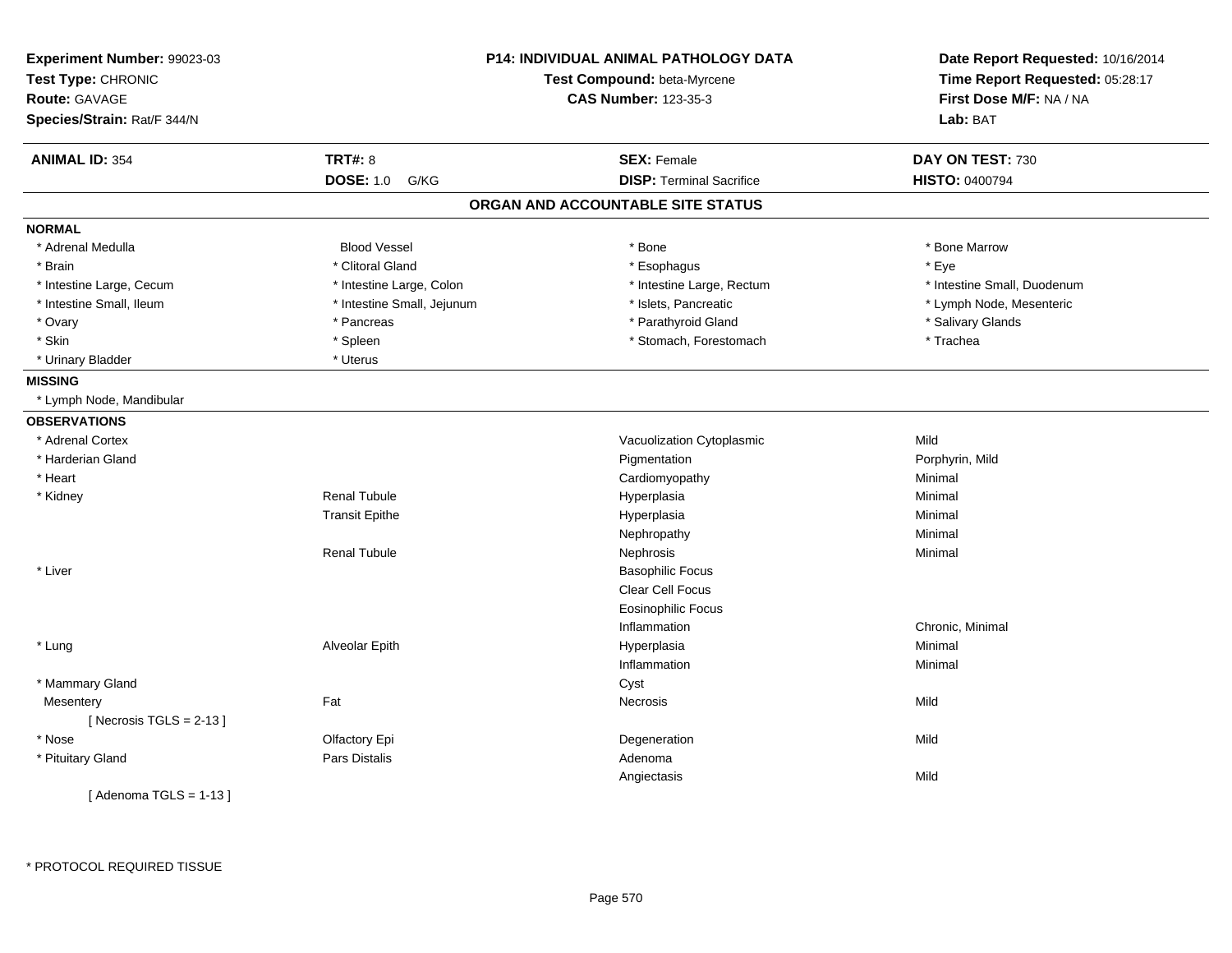| <b>Experiment Number: 99023-03</b> |                          | <b>P14: INDIVIDUAL ANIMAL PATHOLOGY DATA</b> | Date Report Requested: 10/16/2014 |
|------------------------------------|--------------------------|----------------------------------------------|-----------------------------------|
| <b>Test Type: CHRONIC</b>          |                          | Test Compound: beta-Myrcene                  | Time Report Requested: 05:28:17   |
| <b>Route: GAVAGE</b>               |                          | <b>CAS Number: 123-35-3</b>                  | First Dose M/F: NA / NA           |
| Species/Strain: Rat/F 344/N        |                          |                                              | Lab: BAT                          |
| <b>ANIMAL ID: 354</b>              | <b>TRT#: 8</b>           | <b>SEX: Female</b>                           | DAY ON TEST: 730                  |
|                                    | <b>DOSE: 1.0</b><br>G/KG | <b>DISP:</b> Terminal Sacrifice              | <b>HISTO: 0400794</b>             |
|                                    |                          | ORGAN AND ACCOUNTABLE SITE STATUS            |                                   |
| * Stomach, Glandular               | Epithelium               | Ectasia                                      | Minimal                           |
| * Thymus                           |                          | Atrophy                                      | Marked                            |
| * Thyroid Gland                    | C Cell                   | Hyperplasia                                  | Minimal                           |
| PRIMARY CAUSE OF DEATH             |                          |                                              |                                   |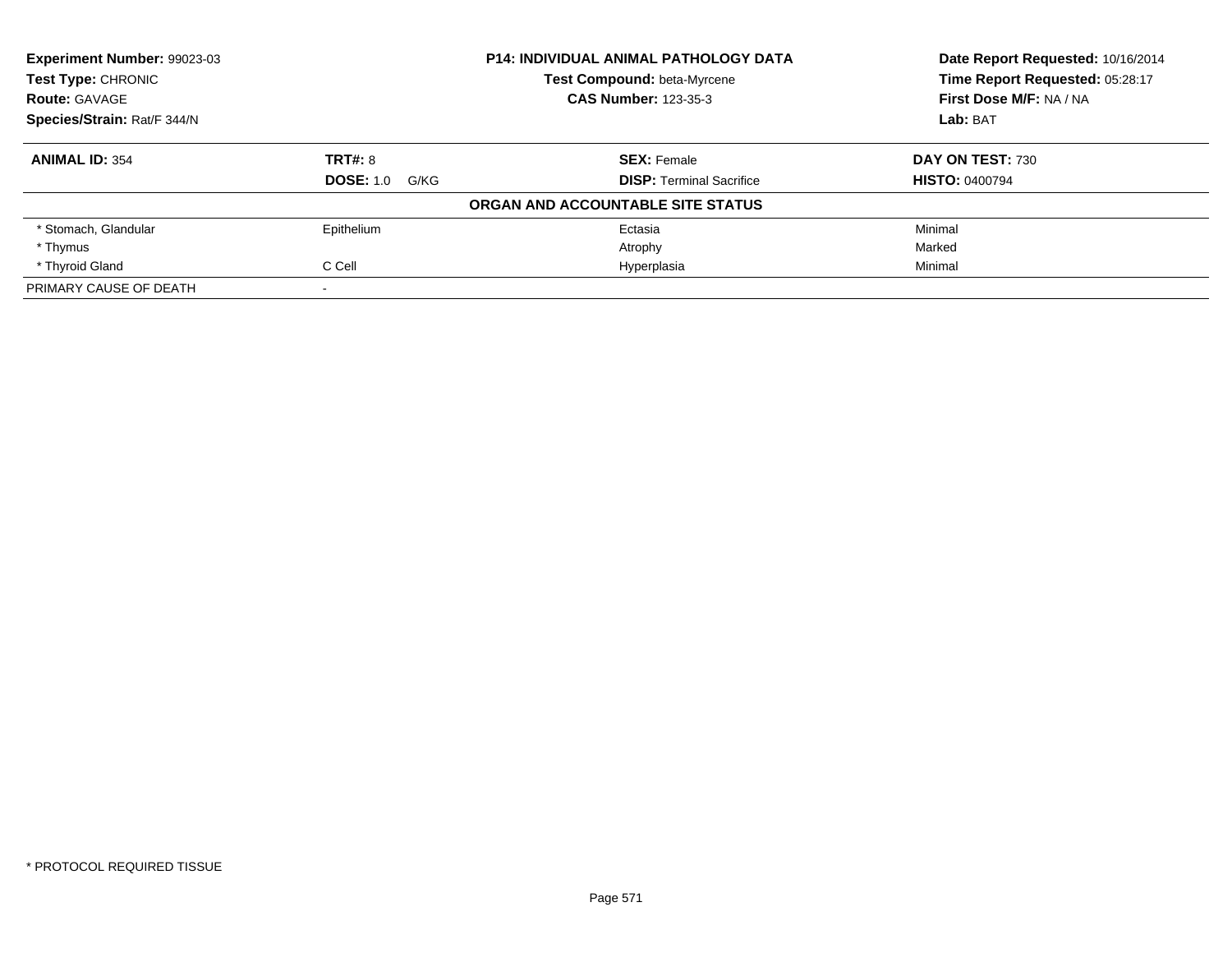| Experiment Number: 99023-03<br>Test Type: CHRONIC<br><b>Route: GAVAGE</b><br>Species/Strain: Rat/F 344/N |                          | P14: INDIVIDUAL ANIMAL PATHOLOGY DATA<br>Test Compound: beta-Myrcene<br><b>CAS Number: 123-35-3</b> | Date Report Requested: 10/16/2014<br>Time Report Requested: 05:28:17<br>First Dose M/F: NA / NA<br>Lab: BAT |
|----------------------------------------------------------------------------------------------------------|--------------------------|-----------------------------------------------------------------------------------------------------|-------------------------------------------------------------------------------------------------------------|
| <b>ANIMAL ID: 355</b>                                                                                    | <b>TRT#: 8</b>           | <b>SEX: Female</b>                                                                                  | DAY ON TEST: 731                                                                                            |
|                                                                                                          | <b>DOSE: 1.0</b><br>G/KG | <b>DISP: Terminal Sacrifice</b>                                                                     | HISTO: 0400795                                                                                              |
|                                                                                                          |                          | ORGAN AND ACCOUNTABLE SITE STATUS                                                                   |                                                                                                             |
| <b>NORMAL</b>                                                                                            |                          |                                                                                                     |                                                                                                             |
| * Adrenal Cortex                                                                                         | * Adrenal Medulla        | <b>Blood Vessel</b>                                                                                 | * Bone                                                                                                      |
| * Bone Marrow                                                                                            | * Brain                  | * Clitoral Gland                                                                                    | * Esophagus                                                                                                 |
| * Eye                                                                                                    | * Intestine Large, Cecum | * Intestine Large, Colon                                                                            | * Intestine Large, Rectum                                                                                   |
| * Intestine Small, Duodenum                                                                              | * Intestine Small, Ileum | * Intestine Small, Jejunum                                                                          | * Islets, Pancreatic                                                                                        |
| * Lymph Node, Mesenteric                                                                                 | * Mammary Gland          | * Ovary                                                                                             | * Pancreas                                                                                                  |
| * Parathyroid Gland                                                                                      | * Salivary Glands        | * Skin                                                                                              | * Spleen                                                                                                    |
| * Stomach, Glandular                                                                                     | * Thyroid Gland          | * Trachea                                                                                           | * Urinary Bladder                                                                                           |
| <b>MISSING</b>                                                                                           |                          |                                                                                                     |                                                                                                             |
| * Lymph Node, Mandibular                                                                                 |                          |                                                                                                     |                                                                                                             |
| <b>OBSERVATIONS</b>                                                                                      |                          |                                                                                                     |                                                                                                             |
| * Harderian Gland                                                                                        |                          | Pigmentation                                                                                        | Porphyrin, Mild                                                                                             |
| * Heart                                                                                                  |                          | Cardiomyopathy                                                                                      | Minimal                                                                                                     |
| * Kidney                                                                                                 |                          | Nephropathy                                                                                         | Minimal                                                                                                     |
|                                                                                                          | <b>Renal Tubule</b>      | Nephrosis                                                                                           | Minimal                                                                                                     |
| * Liver                                                                                                  |                          | <b>Basophilic Focus</b>                                                                             |                                                                                                             |
|                                                                                                          |                          | <b>Eosinophilic Focus</b>                                                                           |                                                                                                             |
|                                                                                                          |                          | Inflammation                                                                                        | Chronic, Minimal                                                                                            |
| * Lung                                                                                                   |                          | Inflammation                                                                                        | Minimal                                                                                                     |
| * Nose                                                                                                   | Olfactory Epi            | Degeneration                                                                                        | Minimal                                                                                                     |
| * Pituitary Gland                                                                                        | Pars Distalis            | Hyperplasia                                                                                         | Mild                                                                                                        |
| * Stomach, Forestomach                                                                                   |                          | Inflammation                                                                                        | Chronic Active, Minimal                                                                                     |
|                                                                                                          |                          | Ulcer                                                                                               | Minimal                                                                                                     |
| * Thymus                                                                                                 |                          | Atrophy                                                                                             | Moderate                                                                                                    |
| * Uterus                                                                                                 | Endometrium              | Hyperplasia                                                                                         | Cystic, Minimal                                                                                             |
|                                                                                                          |                          | Polyp Stromal                                                                                       |                                                                                                             |
| PRIMARY CAUSE OF DEATH                                                                                   | ۰                        |                                                                                                     |                                                                                                             |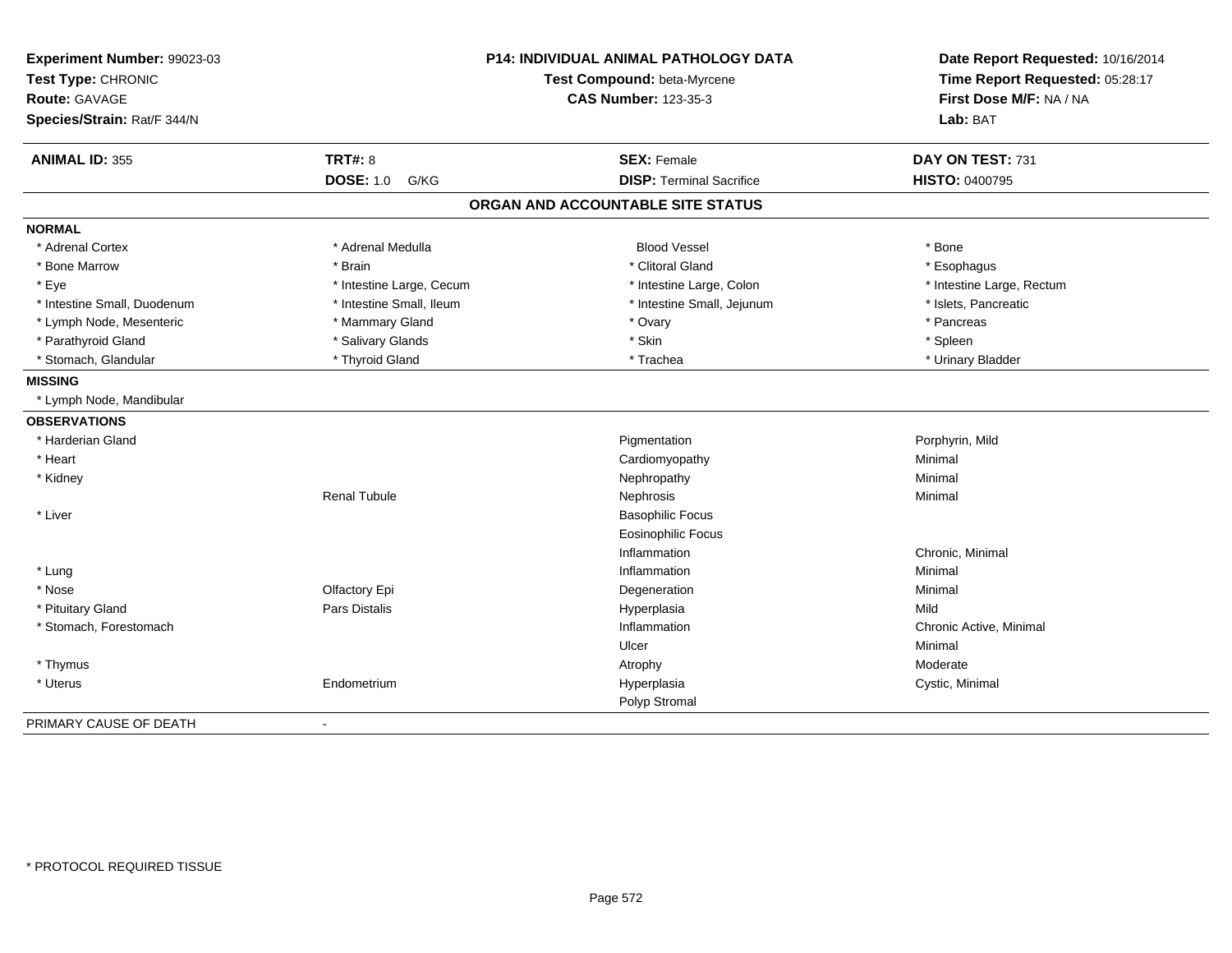| Experiment Number: 99023-03<br>Test Type: CHRONIC | <b>P14: INDIVIDUAL ANIMAL PATHOLOGY DATA</b><br>Test Compound: beta-Myrcene |                                   | Date Report Requested: 10/16/2014<br>Time Report Requested: 05:28:18 |
|---------------------------------------------------|-----------------------------------------------------------------------------|-----------------------------------|----------------------------------------------------------------------|
| Route: GAVAGE                                     |                                                                             | <b>CAS Number: 123-35-3</b>       | First Dose M/F: NA / NA                                              |
| Species/Strain: Rat/F 344/N                       |                                                                             |                                   | Lab: BAT                                                             |
| <b>ANIMAL ID: 356</b>                             | <b>TRT#: 8</b>                                                              | <b>SEX: Female</b>                | DAY ON TEST: 225                                                     |
|                                                   | <b>DOSE: 1.0 G/KG</b>                                                       | <b>DISP: Natural Death</b>        | <b>HISTO: 0400796</b>                                                |
|                                                   |                                                                             | ORGAN AND ACCOUNTABLE SITE STATUS |                                                                      |
| <b>NORMAL</b>                                     |                                                                             |                                   |                                                                      |
| * Adrenal Cortex                                  | * Adrenal Medulla                                                           | <b>Blood Vessel</b>               | * Bone                                                               |
| * Clitoral Gland                                  | * Esophagus                                                                 | * Eye                             | * Intestine Large, Cecum                                             |
| * Intestine Large, Colon                          | * Intestine Large, Rectum                                                   | * Intestine Small, Duodenum       | * Intestine Small, Ileum                                             |
| * Intestine Small, Jejunum                        | * Islets, Pancreatic                                                        | * Lymph Node, Mesenteric          | * Mammary Gland                                                      |
| * Pancreas                                        | * Parathyroid Gland                                                         | * Pituitary Gland                 | * Salivary Glands                                                    |
| * Skin                                            | * Stomach, Forestomach                                                      | * Stomach, Glandular              | * Thymus                                                             |
| * Thyroid Gland                                   | * Trachea                                                                   | * Urinary Bladder                 | * Uterus                                                             |
| <b>MISSING</b>                                    |                                                                             |                                   |                                                                      |
| * Lymph Node, Mandibular                          |                                                                             |                                   |                                                                      |
| <b>OBSERVATIONS</b>                               |                                                                             |                                   |                                                                      |
| * Bone Marrow                                     |                                                                             | Leukemia Mononuclear              |                                                                      |
| * Brain                                           |                                                                             | Leukemia Mononuclear              |                                                                      |
| [ Leukemia Mononuclear TGLS = 3-9+13 ]            |                                                                             |                                   |                                                                      |
| * Harderian Gland                                 |                                                                             | Pigmentation                      | Porphyrin, Moderate                                                  |
| * Heart                                           |                                                                             | Leukemia Mononuclear              |                                                                      |
| * Kidney                                          |                                                                             | Leukemia Mononuclear              |                                                                      |
| * Liver                                           |                                                                             | Hepatodiaphragmatic Nodule        |                                                                      |
|                                                   |                                                                             | Leukemia Mononuclear              |                                                                      |
| [ Hepatodiaphragmatic Nodule TGLS = 1-5 ]         |                                                                             |                                   |                                                                      |
| * Lung                                            |                                                                             | Leukemia Mononuclear              |                                                                      |
| * Nose                                            | Olfactory Epi                                                               | Degeneration                      | Minimal                                                              |
| * Ovary                                           |                                                                             | Leukemia Mononuclear              |                                                                      |
| * Spleen                                          |                                                                             | Leukemia Mononuclear              |                                                                      |
| [ Leukemia Mononuclear TGLS = 2-6 ]               |                                                                             |                                   |                                                                      |
| PRIMARY CAUSE OF DEATH                            | - Spleen Leukemia Mononuclear                                               |                                   |                                                                      |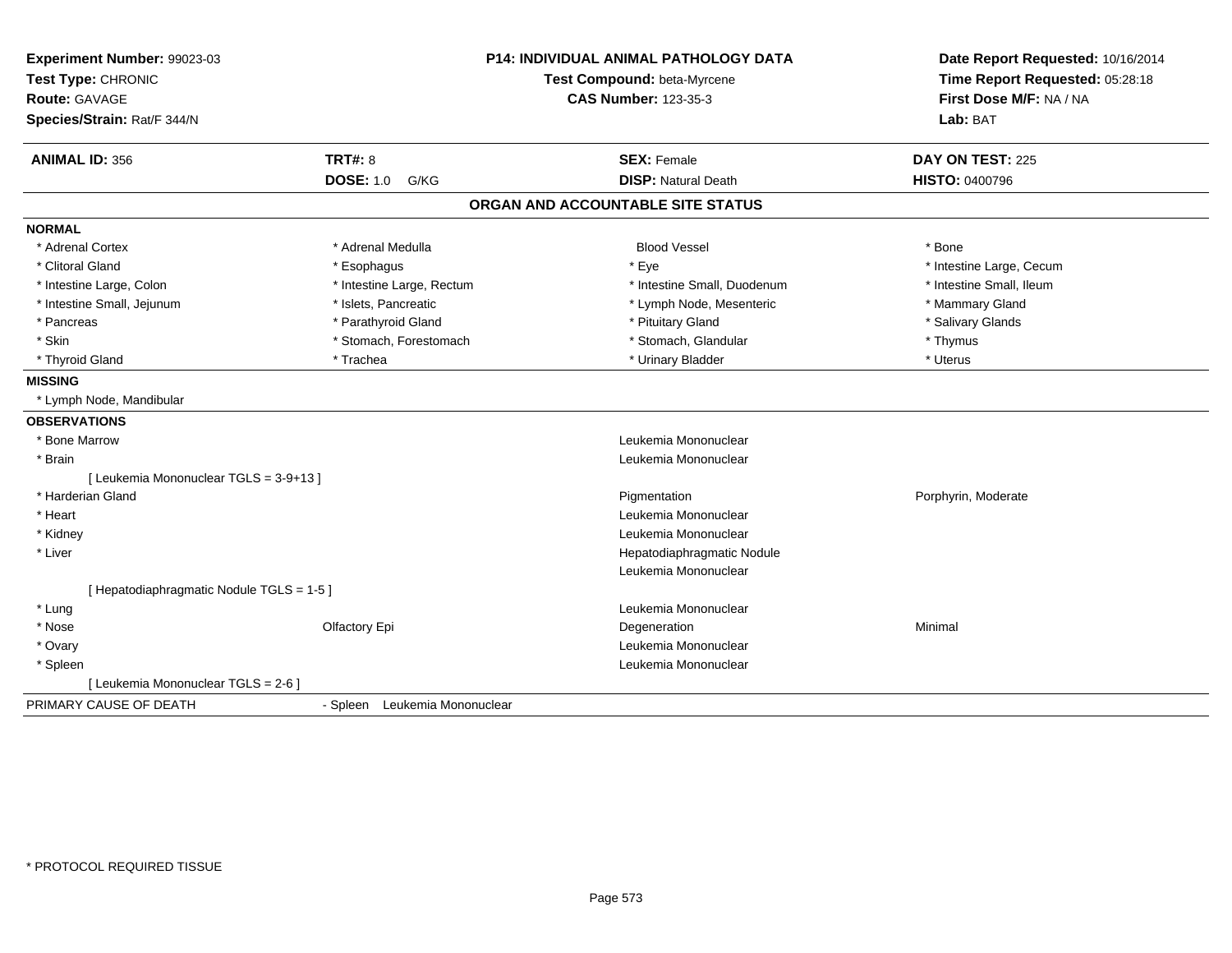| Experiment Number: 99023-03<br>Test Type: CHRONIC<br><b>Route: GAVAGE</b><br>Species/Strain: Rat/F 344/N |                           | <b>P14: INDIVIDUAL ANIMAL PATHOLOGY DATA</b><br>Test Compound: beta-Myrcene<br><b>CAS Number: 123-35-3</b> | Date Report Requested: 10/16/2014<br>Time Report Requested: 05:28:18<br>First Dose M/F: NA / NA<br>Lab: BAT |
|----------------------------------------------------------------------------------------------------------|---------------------------|------------------------------------------------------------------------------------------------------------|-------------------------------------------------------------------------------------------------------------|
| <b>ANIMAL ID: 357</b>                                                                                    | <b>TRT#: 8</b>            | <b>SEX: Female</b>                                                                                         | DAY ON TEST: 730                                                                                            |
|                                                                                                          | <b>DOSE: 1.0</b><br>G/KG  | <b>DISP: Terminal Sacrifice</b>                                                                            | HISTO: 0400797                                                                                              |
|                                                                                                          |                           | ORGAN AND ACCOUNTABLE SITE STATUS                                                                          |                                                                                                             |
| <b>NORMAL</b>                                                                                            |                           |                                                                                                            |                                                                                                             |
| * Adrenal Medulla                                                                                        | <b>Blood Vessel</b>       | * Bone                                                                                                     | * Bone Marrow                                                                                               |
| * Clitoral Gland                                                                                         | * Esophagus               | * Eye                                                                                                      | * Intestine Large, Cecum                                                                                    |
| * Intestine Large, Colon                                                                                 | * Intestine Large, Rectum | * Intestine Small, Duodenum                                                                                | * Intestine Small, Ileum                                                                                    |
| * Intestine Small, Jejunum                                                                               | * Islets, Pancreatic      | * Lymph Node, Mesenteric                                                                                   | * Mammary Gland                                                                                             |
| * Ovary                                                                                                  | * Pancreas                | * Parathyroid Gland                                                                                        | * Salivary Glands                                                                                           |
| * Skin                                                                                                   | * Spleen                  | * Stomach, Forestomach                                                                                     | * Trachea                                                                                                   |
| * Urinary Bladder                                                                                        | * Uterus                  |                                                                                                            |                                                                                                             |
| <b>MISSING</b>                                                                                           |                           |                                                                                                            |                                                                                                             |
| * Lymph Node, Mandibular                                                                                 |                           |                                                                                                            |                                                                                                             |
| <b>OBSERVATIONS</b>                                                                                      |                           |                                                                                                            |                                                                                                             |
| * Adrenal Cortex                                                                                         |                           | Vacuolization Cytoplasmic                                                                                  | Minimal                                                                                                     |
| * Brain                                                                                                  | Hypothalamus              | Compression                                                                                                | Moderate                                                                                                    |
|                                                                                                          |                           | Hydrocephalus                                                                                              | Moderate                                                                                                    |
| * Harderian Gland                                                                                        |                           | Pigmentation                                                                                               | Porphyrin, Mild                                                                                             |
| * Heart                                                                                                  |                           | Cardiomyopathy                                                                                             | Minimal                                                                                                     |
| * Kidney                                                                                                 | Renal Tubule              | Adenoma                                                                                                    |                                                                                                             |
|                                                                                                          | <b>Transit Epithe</b>     | Hyperplasia                                                                                                | Mild                                                                                                        |
|                                                                                                          |                           | Nephropathy                                                                                                | Mild                                                                                                        |
|                                                                                                          | <b>Renal Tubule</b>       | Nephrosis                                                                                                  | Moderate                                                                                                    |
| * Liver                                                                                                  |                           | <b>Eosinophilic Focus</b>                                                                                  |                                                                                                             |
|                                                                                                          |                           | Inflammation                                                                                               | Chronic, Minimal                                                                                            |
| * Lung                                                                                                   |                           | Inflammation                                                                                               | Minimal                                                                                                     |
| * Nose                                                                                                   | Olfactory Epi             | Degeneration                                                                                               | Minimal                                                                                                     |
| * Pituitary Gland                                                                                        | <b>Pars Distalis</b>      | Adenoma                                                                                                    |                                                                                                             |
|                                                                                                          |                           | Angiectasis                                                                                                | Mild                                                                                                        |
| [Adenoma TGLS = $1-8$ ]                                                                                  |                           |                                                                                                            |                                                                                                             |
| * Stomach, Glandular                                                                                     | Epithelium                | Ectasia                                                                                                    | Mild                                                                                                        |
|                                                                                                          |                           | Mineralization                                                                                             | Minimal                                                                                                     |
| * Thymus                                                                                                 |                           | Atrophy                                                                                                    | Moderate                                                                                                    |
| * Thyroid Gland                                                                                          | C Cell                    | Hyperplasia                                                                                                | Mild                                                                                                        |

\* PROTOCOL REQUIRED TISSUE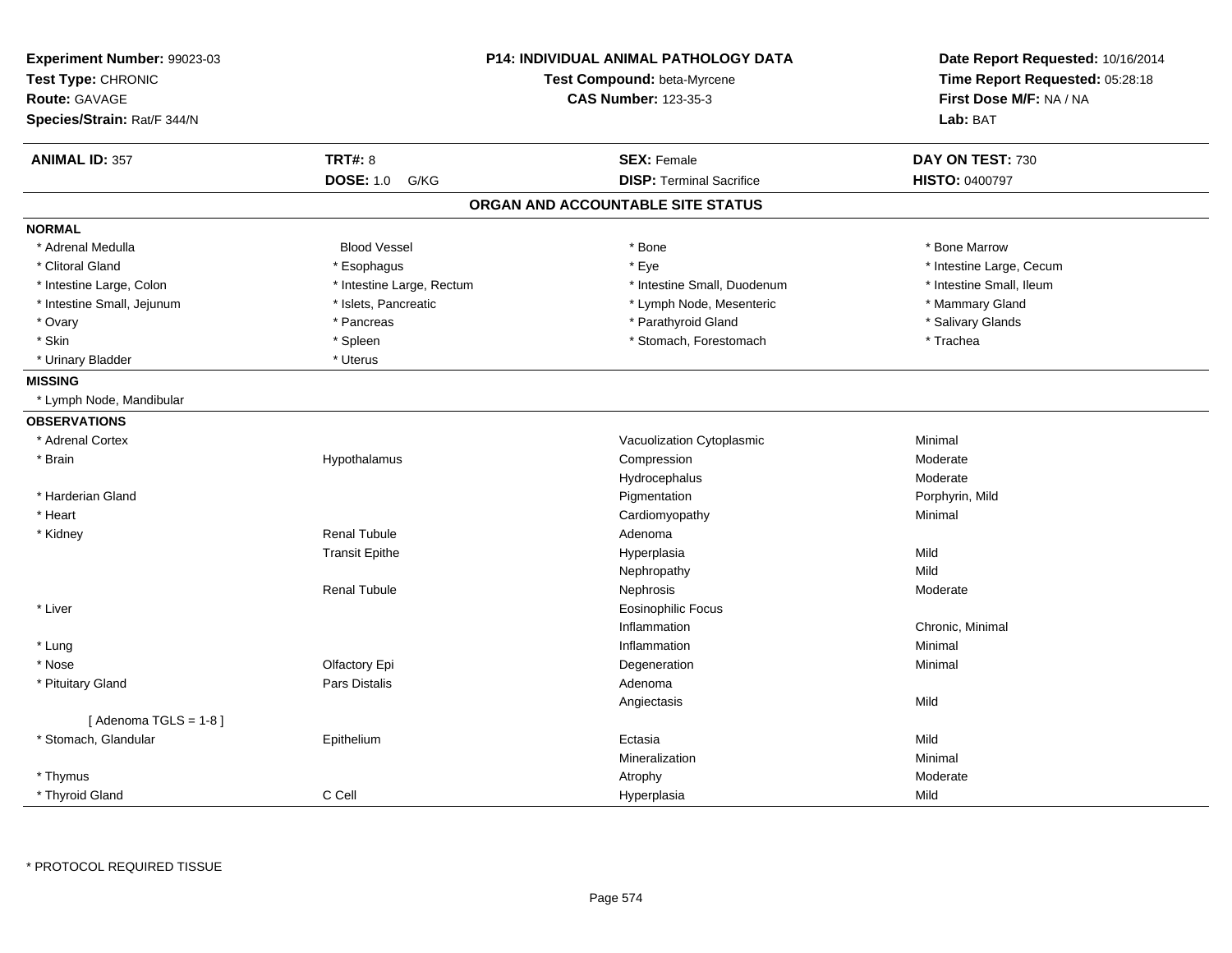| Experiment Number: 99023-03 |                       | <b>P14: INDIVIDUAL ANIMAL PATHOLOGY DATA</b> | Date Report Requested: 10/16/2014 |
|-----------------------------|-----------------------|----------------------------------------------|-----------------------------------|
| <b>Test Type: CHRONIC</b>   |                       | Test Compound: beta-Myrcene                  | Time Report Requested: 05:28:18   |
| <b>Route: GAVAGE</b>        |                       | <b>CAS Number: 123-35-3</b>                  | First Dose M/F: NA / NA           |
| Species/Strain: Rat/F 344/N |                       |                                              | Lab: BAT                          |
| <b>ANIMAL ID: 357</b>       | <b>TRT#: 8</b>        | <b>SEX: Female</b>                           | DAY ON TEST: 730                  |
|                             | <b>DOSE:</b> 1.0 G/KG | <b>DISP: Terminal Sacrifice</b>              | <b>HISTO: 0400797</b>             |
|                             |                       | ORGAN AND ACCOUNTABLE SITE STATUS            |                                   |
| PRIMARY CAUSE OF DEATH      |                       |                                              |                                   |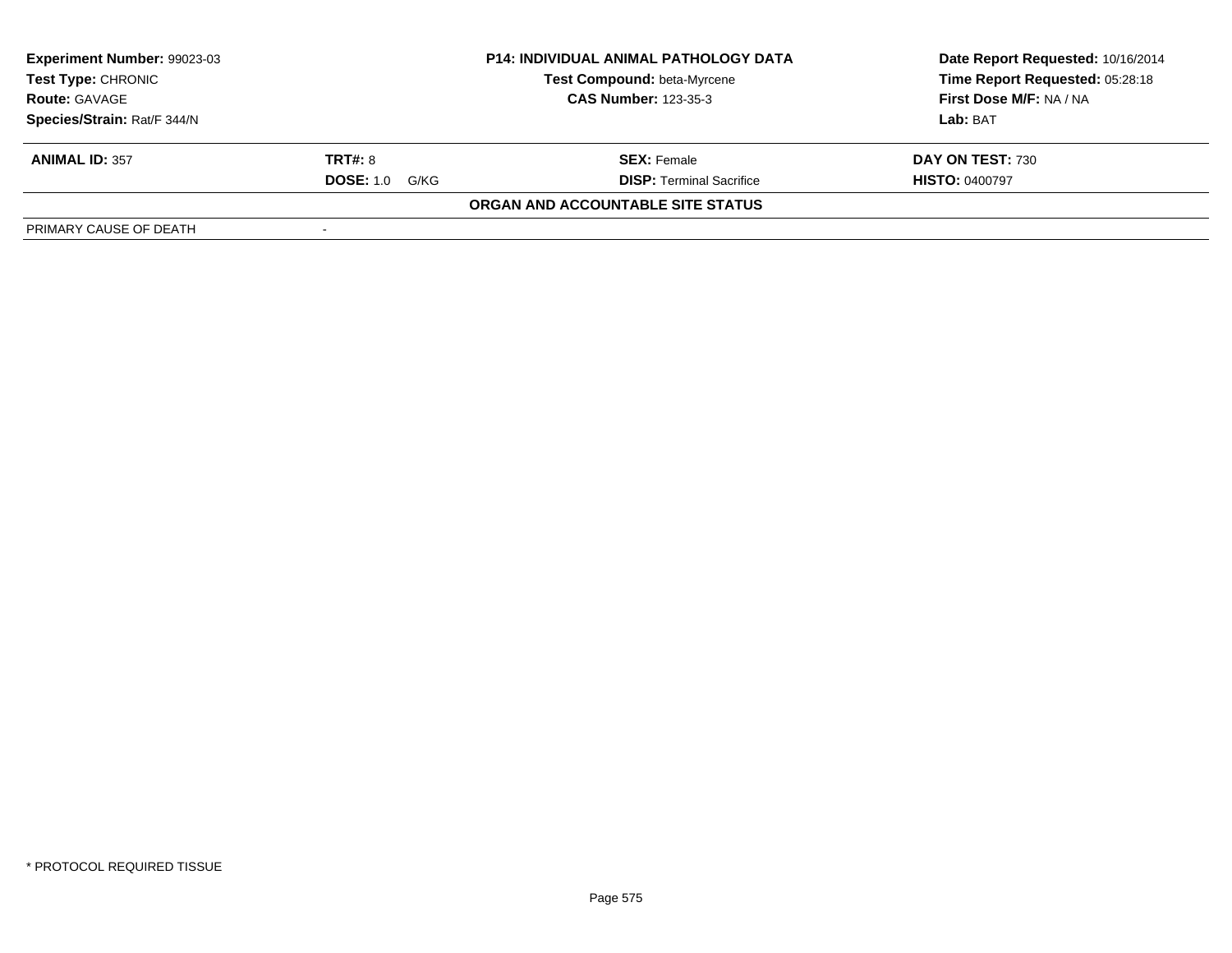| Experiment Number: 99023-03      |                             | <b>P14: INDIVIDUAL ANIMAL PATHOLOGY DATA</b> | Date Report Requested: 10/16/2014 |
|----------------------------------|-----------------------------|----------------------------------------------|-----------------------------------|
| Test Type: CHRONIC               | Test Compound: beta-Myrcene |                                              | Time Report Requested: 05:28:18   |
| Route: GAVAGE                    |                             | <b>CAS Number: 123-35-3</b>                  | First Dose M/F: NA / NA           |
| Species/Strain: Rat/F 344/N      |                             |                                              | Lab: BAT                          |
| <b>ANIMAL ID: 358</b>            | <b>TRT#: 8</b>              | <b>SEX: Female</b>                           | DAY ON TEST: 560                  |
|                                  | <b>DOSE: 1.0</b><br>G/KG    | <b>DISP:</b> Moribund Sacrifice              | <b>HISTO: 0400798</b>             |
|                                  |                             | ORGAN AND ACCOUNTABLE SITE STATUS            |                                   |
| <b>NORMAL</b>                    |                             |                                              |                                   |
| * Adrenal Medulla                | <b>Blood Vessel</b>         | * Bone                                       | * Brain                           |
| * Clitoral Gland                 | * Esophagus                 | * Eye                                        | * Heart                           |
| * Intestine Large, Cecum         | * Intestine Large, Rectum   | * Intestine Small, Duodenum                  | * Intestine Small, Jejunum        |
| * Islets, Pancreatic             | * Mammary Gland             | * Parathyroid Gland                          | * Skin                            |
| * Thyroid Gland                  | * Trachea                   | * Urinary Bladder                            |                                   |
| <b>MISSING</b>                   |                             |                                              |                                   |
| * Lymph Node, Mandibular         |                             |                                              |                                   |
| <b>OBSERVATIONS</b>              |                             |                                              |                                   |
| * Adrenal Cortex                 |                             | Vacuolization Cytoplasmic                    | Moderate                          |
| * Bone Marrow                    |                             | Lymphoma Malignant                           |                                   |
| * Harderian Gland                |                             | Pigmentation                                 | Porphyrin, Mild                   |
| * Intestine Large, Colon         |                             | Lymphoma Malignant                           |                                   |
| * Intestine Small, Ileum         |                             | Lymphoma Malignant                           |                                   |
| * Kidney                         |                             | Nephropathy                                  | Mild                              |
|                                  | <b>Renal Tubule</b>         | Nephrosis                                    | Minimal                           |
| [Nephropathy TGLS = 2-5]         |                             |                                              |                                   |
| * Liver                          |                             | <b>Basophilic Focus</b>                      |                                   |
|                                  |                             | <b>Eosinophilic Focus</b>                    |                                   |
|                                  |                             | Fatty Change                                 | Minimal                           |
|                                  |                             | Inflammation                                 | Chronic, Minimal                  |
| [Eosinophilic Focus TGLS = 1-13] |                             |                                              |                                   |
| * Lung                           |                             | Inflammation                                 | Minimal                           |
| * Lymph Node, Mesenteric         |                             | Lymphoma Malignant                           |                                   |
| * Nose                           | Olfactory Epi               | Degeneration                                 | Minimal                           |
|                                  |                             | Inflammation                                 | Chronic Active, Minimal           |
| * Ovary                          |                             | Lymphoma Malignant                           |                                   |
| * Pancreas                       |                             | Lymphoma Malignant                           |                                   |
| * Pituitary Gland                |                             | Cyst                                         |                                   |
| * Salivary Glands                |                             | Hyperplasia                                  | Mild                              |
| * Spleen                         |                             | Hematopoietic Cell Proliferation             | Mild                              |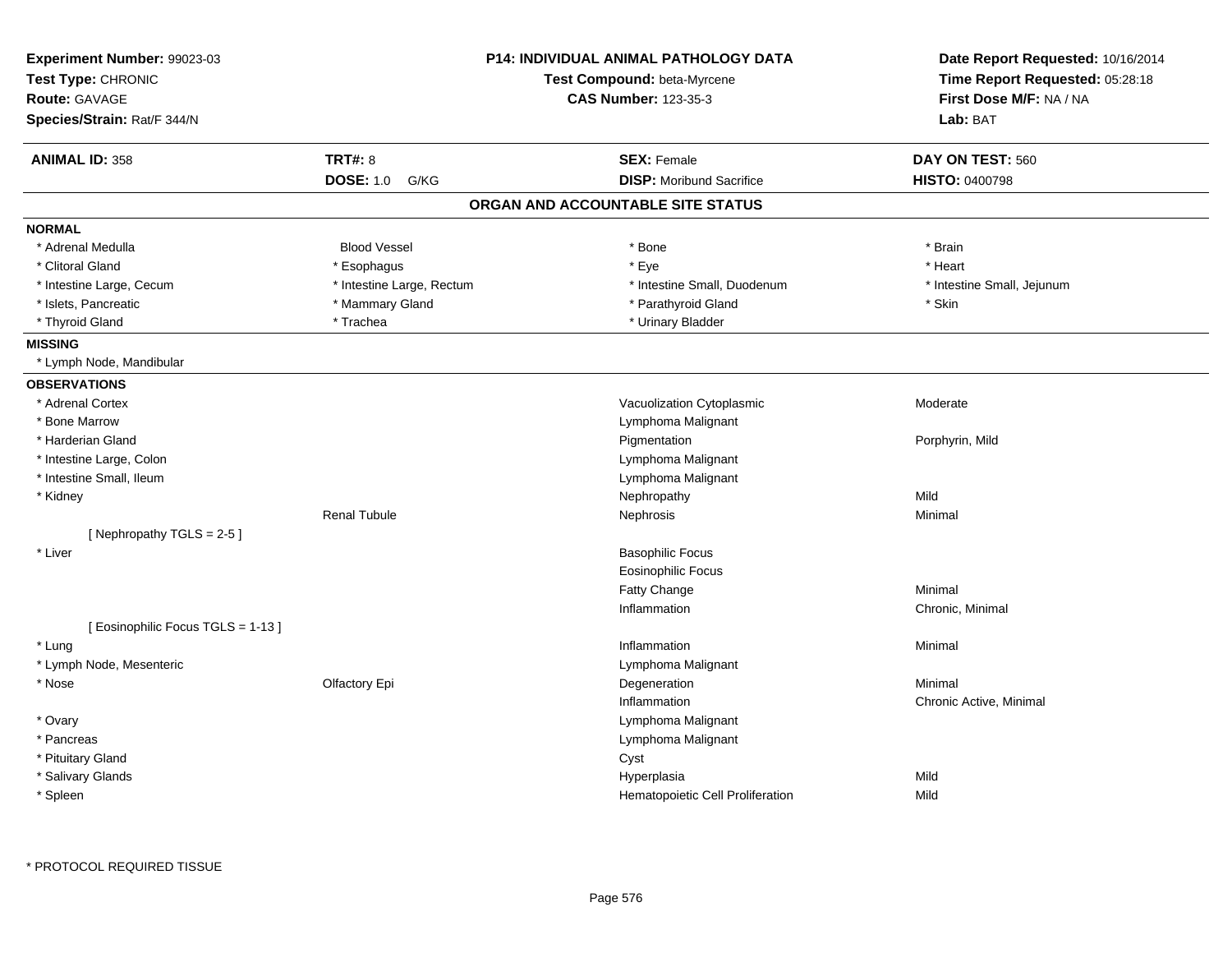| Experiment Number: 99023-03<br>Test Type: CHRONIC<br><b>Route: GAVAGE</b> |                          | <b>P14: INDIVIDUAL ANIMAL PATHOLOGY DATA</b><br>Test Compound: beta-Myrcene<br><b>CAS Number: 123-35-3</b> | Date Report Requested: 10/16/2014<br>Time Report Requested: 05:28:18<br>First Dose M/F: NA / NA |
|---------------------------------------------------------------------------|--------------------------|------------------------------------------------------------------------------------------------------------|-------------------------------------------------------------------------------------------------|
| Species/Strain: Rat/F 344/N                                               |                          |                                                                                                            | Lab: BAT                                                                                        |
| <b>ANIMAL ID: 358</b>                                                     | <b>TRT#: 8</b>           | <b>SEX: Female</b>                                                                                         | DAY ON TEST: 560                                                                                |
|                                                                           | <b>DOSE: 1.0</b><br>G/KG | <b>DISP:</b> Moribund Sacrifice                                                                            | <b>HISTO: 0400798</b>                                                                           |
|                                                                           |                          | ORGAN AND ACCOUNTABLE SITE STATUS                                                                          |                                                                                                 |
| * Stomach, Forestomach                                                    |                          | Inflammation                                                                                               | Chronic Active, Mild                                                                            |
| * Stomach, Glandular                                                      | Epithelium               | Ectasia                                                                                                    | Mild                                                                                            |
|                                                                           |                          | Lymphoma Malignant                                                                                         |                                                                                                 |
| * Thymus                                                                  |                          | Atrophy                                                                                                    | Moderate                                                                                        |
|                                                                           |                          | Inflammation                                                                                               | Chronic, Mild                                                                                   |
| * Uterus                                                                  |                          | Lymphoma Malignant                                                                                         |                                                                                                 |
| PRIMARY CAUSE OF DEATH                                                    | - UNCERTAIN              |                                                                                                            |                                                                                                 |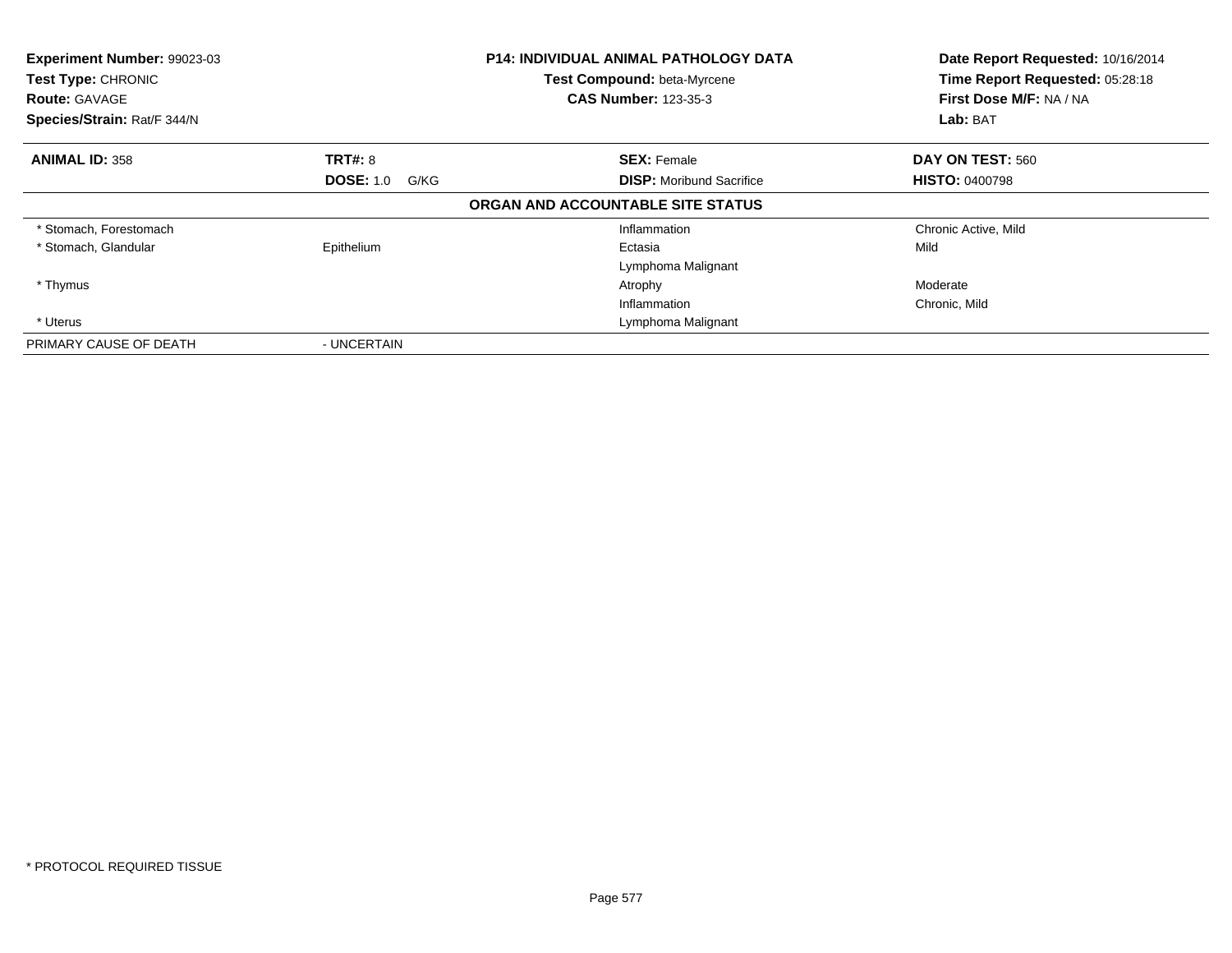| Experiment Number: 99023-03<br>Test Type: CHRONIC<br><b>Route: GAVAGE</b><br>Species/Strain: Rat/F 344/N |                           | <b>P14: INDIVIDUAL ANIMAL PATHOLOGY DATA</b><br>Test Compound: beta-Myrcene<br><b>CAS Number: 123-35-3</b> | Date Report Requested: 10/16/2014<br>Time Report Requested: 05:28:18<br>First Dose M/F: NA / NA<br>Lab: BAT |
|----------------------------------------------------------------------------------------------------------|---------------------------|------------------------------------------------------------------------------------------------------------|-------------------------------------------------------------------------------------------------------------|
| <b>ANIMAL ID: 359</b>                                                                                    | <b>TRT#: 8</b>            | <b>SEX: Female</b>                                                                                         | DAY ON TEST: 730                                                                                            |
|                                                                                                          | <b>DOSE: 1.0</b><br>G/KG  | <b>DISP: Terminal Sacrifice</b>                                                                            | <b>HISTO: 0400799</b>                                                                                       |
|                                                                                                          |                           | ORGAN AND ACCOUNTABLE SITE STATUS                                                                          |                                                                                                             |
| <b>NORMAL</b>                                                                                            |                           |                                                                                                            |                                                                                                             |
| * Adrenal Cortex                                                                                         | * Adrenal Medulla         | <b>Blood Vessel</b>                                                                                        | * Bone                                                                                                      |
| * Brain                                                                                                  | * Clitoral Gland          | * Esophagus                                                                                                | * Intestine Large, Cecum                                                                                    |
| * Intestine Large, Colon                                                                                 | * Intestine Large, Rectum | * Intestine Small, Duodenum                                                                                | * Intestine Small, Ileum                                                                                    |
| * Intestine Small, Jejunum                                                                               | * Islets, Pancreatic      | * Mammary Gland                                                                                            | * Pancreas                                                                                                  |
| * Parathyroid Gland                                                                                      | * Salivary Glands         | * Skin                                                                                                     | * Trachea                                                                                                   |
| <b>MISSING</b>                                                                                           |                           |                                                                                                            |                                                                                                             |
| * Lymph Node, Mandibular                                                                                 |                           |                                                                                                            |                                                                                                             |
| <b>OBSERVATIONS</b>                                                                                      |                           |                                                                                                            |                                                                                                             |
| * Bone Marrow                                                                                            |                           | Leukemia Mononuclear                                                                                       |                                                                                                             |
| * Eye                                                                                                    |                           | Leukemia Mononuclear                                                                                       |                                                                                                             |
| * Harderian Gland                                                                                        |                           | Pigmentation                                                                                               | Porphyrin, Mild                                                                                             |
| * Heart                                                                                                  |                           | Leukemia Mononuclear                                                                                       |                                                                                                             |
| * Kidney                                                                                                 | <b>Transit Epithe</b>     | Hyperplasia                                                                                                | Minimal                                                                                                     |
|                                                                                                          |                           | Leukemia Mononuclear                                                                                       |                                                                                                             |
| [ Leukemia Mononuclear TGLS = 6-5+14 ]                                                                   |                           |                                                                                                            |                                                                                                             |
| * Liver                                                                                                  |                           | Leukemia Mononuclear                                                                                       |                                                                                                             |
| * Lung                                                                                                   |                           | Leukemia Mononuclear                                                                                       |                                                                                                             |
| Lymph Node                                                                                               | Pancreatic                | Leukemia Mononuclear                                                                                       |                                                                                                             |
| [ Leukemia Mononuclear TGLS = 5-15 ]                                                                     |                           |                                                                                                            |                                                                                                             |
| * Lymph Node, Mesenteric                                                                                 |                           | Leukemia Mononuclear                                                                                       |                                                                                                             |
| [ Leukemia Mononuclear TGLS = 7-16 ]                                                                     |                           |                                                                                                            |                                                                                                             |
| * Nose                                                                                                   | Olfactory Epi             | Degeneration                                                                                               | Minimal                                                                                                     |
|                                                                                                          |                           | Leukemia Mononuclear                                                                                       |                                                                                                             |
| * Ovary                                                                                                  |                           | Cyst                                                                                                       |                                                                                                             |
|                                                                                                          |                           | Leukemia Mononuclear                                                                                       |                                                                                                             |
| [ $Cyst TGLS = 3-11$ ]                                                                                   |                           |                                                                                                            |                                                                                                             |
| * Pituitary Gland                                                                                        |                           | Leukemia Mononuclear                                                                                       |                                                                                                             |
| [ Leukemia Mononuclear TGLS = 1-8 ]                                                                      |                           |                                                                                                            |                                                                                                             |
| * Spleen                                                                                                 |                           | Leukemia Mononuclear                                                                                       |                                                                                                             |
| [ Leukemia Mononuclear TGLS = 4-13 ]                                                                     |                           |                                                                                                            |                                                                                                             |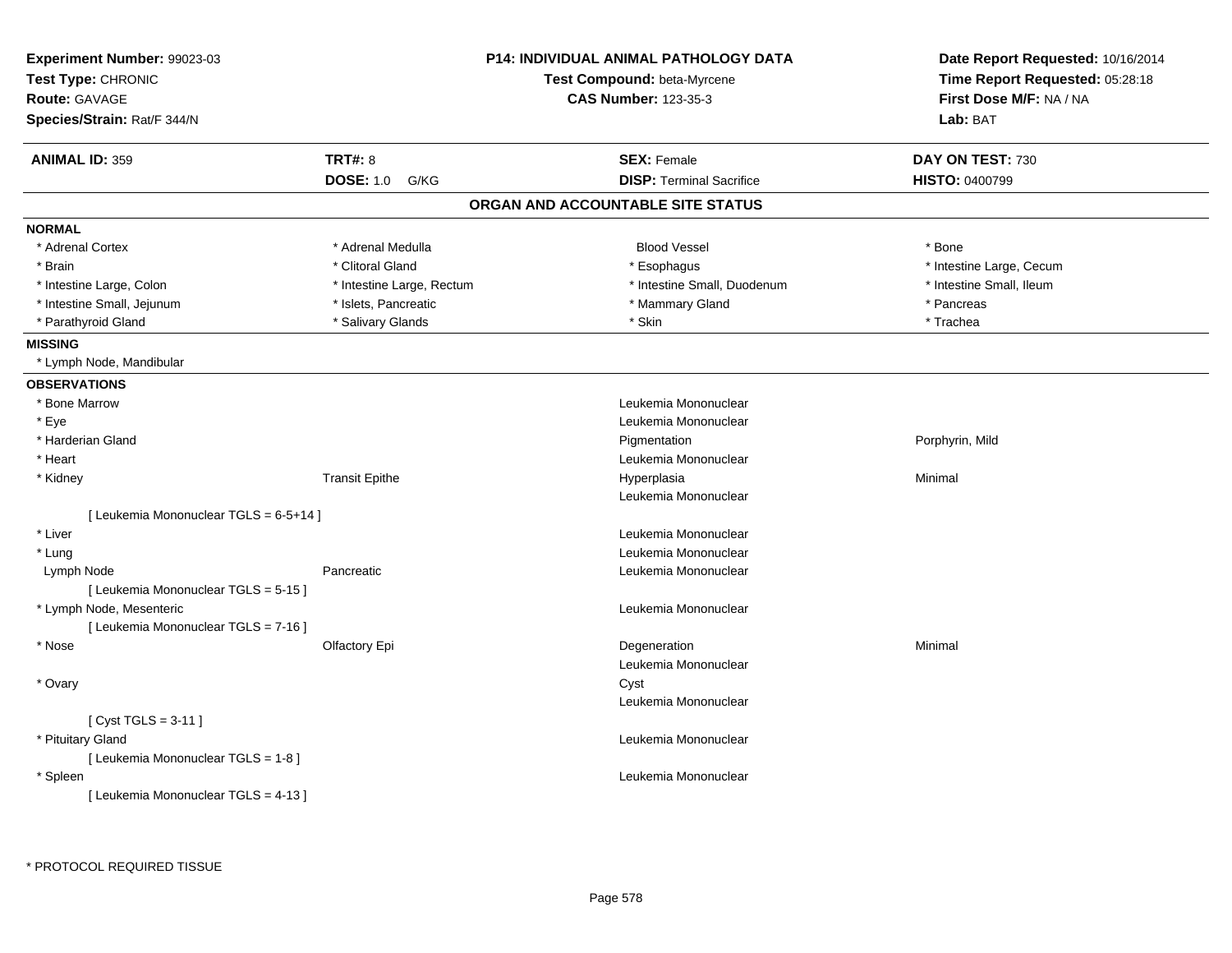| Experiment Number: 99023-03<br>Test Type: CHRONIC<br><b>Route: GAVAGE</b> |                          | <b>P14: INDIVIDUAL ANIMAL PATHOLOGY DATA</b><br>Test Compound: beta-Myrcene<br><b>CAS Number: 123-35-3</b> | Date Report Requested: 10/16/2014<br>Time Report Requested: 05:28:18<br>First Dose M/F: NA / NA |
|---------------------------------------------------------------------------|--------------------------|------------------------------------------------------------------------------------------------------------|-------------------------------------------------------------------------------------------------|
| Species/Strain: Rat/F 344/N                                               |                          |                                                                                                            | Lab: BAT                                                                                        |
| <b>ANIMAL ID: 359</b>                                                     | TRT#: 8                  | <b>SEX: Female</b>                                                                                         | DAY ON TEST: 730                                                                                |
|                                                                           | <b>DOSE: 1.0</b><br>G/KG | <b>DISP:</b> Terminal Sacrifice                                                                            | <b>HISTO: 0400799</b>                                                                           |
|                                                                           |                          | ORGAN AND ACCOUNTABLE SITE STATUS                                                                          |                                                                                                 |
| * Stomach, Forestomach                                                    |                          | Leukemia Mononuclear                                                                                       |                                                                                                 |
| * Stomach, Glandular                                                      | Epithelium               | Ectasia                                                                                                    | Minimal                                                                                         |
|                                                                           |                          | Leukemia Mononuclear                                                                                       |                                                                                                 |
| * Thymus                                                                  |                          | Leukemia Mononuclear                                                                                       |                                                                                                 |
| * Thyroid Gland                                                           | C Cell                   | Adenoma                                                                                                    |                                                                                                 |
|                                                                           | Follicle                 | Hyperplasia                                                                                                | Mild                                                                                            |
| * Urinary Bladder                                                         |                          | Leukemia Mononuclear                                                                                       |                                                                                                 |
| * Uterus                                                                  | Endometrium              | Hyperplasia                                                                                                | Cystic, Minimal                                                                                 |
|                                                                           |                          | Leukemia Mononuclear                                                                                       |                                                                                                 |
|                                                                           |                          | Polyp Stromal                                                                                              |                                                                                                 |
| [Polyp Stromal TGLS = $2-11$ ]                                            |                          |                                                                                                            |                                                                                                 |
| PRIMARY CAUSE OF DEATH<br>٠                                               |                          |                                                                                                            |                                                                                                 |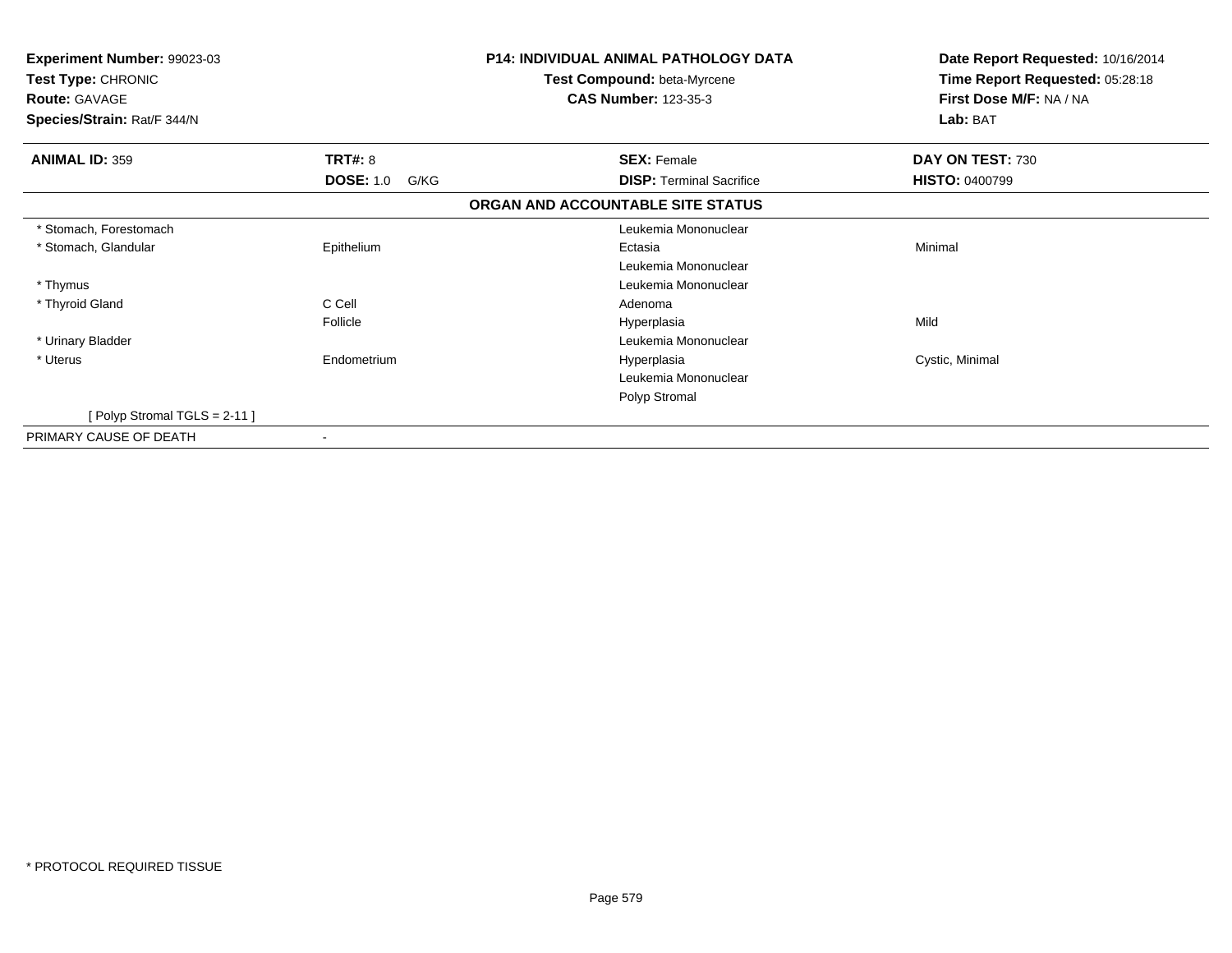| Experiment Number: 99023-03<br>Test Type: CHRONIC<br>Route: GAVAGE<br>Species/Strain: Rat/F 344/N |                          | P14: INDIVIDUAL ANIMAL PATHOLOGY DATA<br>Test Compound: beta-Myrcene<br><b>CAS Number: 123-35-3</b> | Date Report Requested: 10/16/2014<br>Time Report Requested: 05:28:18<br>First Dose M/F: NA / NA<br>Lab: BAT |
|---------------------------------------------------------------------------------------------------|--------------------------|-----------------------------------------------------------------------------------------------------|-------------------------------------------------------------------------------------------------------------|
|                                                                                                   |                          |                                                                                                     |                                                                                                             |
| <b>ANIMAL ID: 360</b>                                                                             | <b>TRT#: 8</b>           | <b>SEX: Female</b>                                                                                  | DAY ON TEST: 731                                                                                            |
|                                                                                                   | <b>DOSE: 1.0</b><br>G/KG | <b>DISP: Terminal Sacrifice</b>                                                                     | <b>HISTO: 0400800</b>                                                                                       |
|                                                                                                   |                          | ORGAN AND ACCOUNTABLE SITE STATUS                                                                   |                                                                                                             |
| <b>NORMAL</b>                                                                                     |                          |                                                                                                     |                                                                                                             |
| * Adrenal Cortex                                                                                  | * Adrenal Medulla        | <b>Blood Vessel</b>                                                                                 | * Bone                                                                                                      |
| * Bone Marrow                                                                                     | * Brain                  | * Esophagus                                                                                         | * Harderian Gland                                                                                           |
| * Heart                                                                                           | * Intestine Large, Cecum | * Intestine Large, Colon                                                                            | * Intestine Large, Rectum                                                                                   |
| * Intestine Small, Duodenum                                                                       | * Intestine Small, Ileum | * Intestine Small, Jejunum                                                                          | * Islets, Pancreatic                                                                                        |
| * Lung                                                                                            | * Lymph Node, Mesenteric | * Mammary Gland                                                                                     | * Ovary                                                                                                     |
| * Pancreas                                                                                        | * Parathyroid Gland      | * Pituitary Gland                                                                                   | * Salivary Glands                                                                                           |
| * Skin                                                                                            | * Spleen                 | * Stomach, Forestomach                                                                              | * Thyroid Gland                                                                                             |
| * Trachea                                                                                         | * Urinary Bladder        |                                                                                                     |                                                                                                             |
| <b>MISSING</b>                                                                                    |                          |                                                                                                     |                                                                                                             |
| * Lymph Node, Mandibular                                                                          |                          |                                                                                                     |                                                                                                             |
| <b>OBSERVATIONS</b>                                                                               |                          |                                                                                                     |                                                                                                             |
| * Clitoral Gland                                                                                  |                          | Hyperplasia                                                                                         | Marked                                                                                                      |
| [ Hyperplasia TGLS = 1-12 ]                                                                       |                          |                                                                                                     |                                                                                                             |
| * Eye                                                                                             |                          | Degeneration                                                                                        | Mild                                                                                                        |
| * Kidney                                                                                          |                          | Nephropathy                                                                                         | Minimal                                                                                                     |
|                                                                                                   | <b>Renal Tubule</b>      | Nephrosis                                                                                           | Minimal                                                                                                     |
| * Liver                                                                                           |                          | <b>Basophilic Focus</b>                                                                             |                                                                                                             |
|                                                                                                   |                          | <b>Eosinophilic Focus</b>                                                                           |                                                                                                             |
|                                                                                                   | <b>Bile Duct</b>         | Hyperplasia                                                                                         | Minimal                                                                                                     |
|                                                                                                   |                          | Inflammation                                                                                        | Chronic, Minimal                                                                                            |
| Mesentery                                                                                         | Fat                      | Necrosis                                                                                            | Mild                                                                                                        |
| [Necrosis $TGLS = 2-13$ ]                                                                         |                          |                                                                                                     |                                                                                                             |
| * Nose                                                                                            | Olfactory Epi            | Degeneration                                                                                        | Minimal                                                                                                     |
| * Stomach, Glandular                                                                              | Epithelium               | Ectasia                                                                                             | Minimal                                                                                                     |
| * Thymus                                                                                          |                          | Atrophy                                                                                             | Marked                                                                                                      |
| * Uterus                                                                                          | Endometrium              | Hyperplasia                                                                                         | Cystic, Minimal                                                                                             |
|                                                                                                   |                          | Inflammation                                                                                        | Chronic, Mild                                                                                               |
| PRIMARY CAUSE OF DEATH                                                                            | $\blacksquare$           |                                                                                                     |                                                                                                             |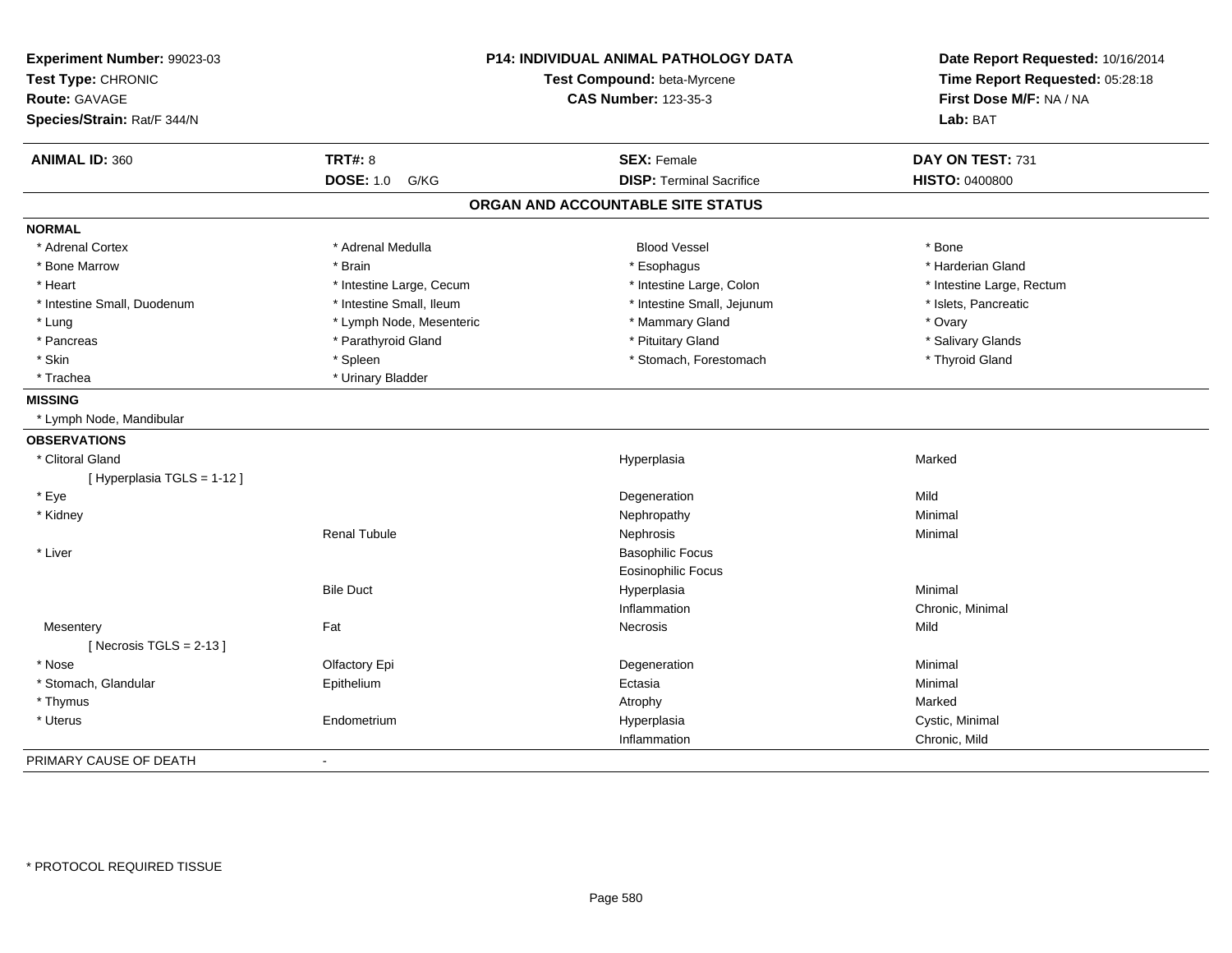| Experiment Number: 99023-03           |                                                            | <b>P14: INDIVIDUAL ANIMAL PATHOLOGY DATA</b> | Date Report Requested: 10/16/2014 |
|---------------------------------------|------------------------------------------------------------|----------------------------------------------|-----------------------------------|
| Test Type: CHRONIC                    | Test Compound: beta-Myrcene<br><b>CAS Number: 123-35-3</b> |                                              | Time Report Requested: 05:28:18   |
| <b>Route: GAVAGE</b>                  |                                                            |                                              | First Dose M/F: NA / NA           |
| Species/Strain: Rat/F 344/N           |                                                            |                                              | Lab: BAT                          |
| <b>ANIMAL ID: 361</b>                 | <b>TRT#: 8</b>                                             | <b>SEX: Female</b>                           | DAY ON TEST: 732                  |
|                                       | <b>DOSE: 1.0</b><br>G/KG                                   | <b>DISP: Terminal Sacrifice</b>              | <b>HISTO: 0400801</b>             |
|                                       |                                                            | ORGAN AND ACCOUNTABLE SITE STATUS            |                                   |
| <b>NORMAL</b>                         |                                                            |                                              |                                   |
| * Adrenal Cortex                      | * Adrenal Medulla                                          | <b>Blood Vessel</b>                          | * Bone                            |
| * Bone Marrow                         | * Brain                                                    | * Esophagus                                  | * Eye                             |
| * Harderian Gland                     | * Heart                                                    | * Intestine Large, Cecum                     | * Intestine Large, Colon          |
| * Intestine Large, Rectum             | * Intestine Small, Duodenum                                | * Intestine Small, Ileum                     | * Intestine Small, Jejunum        |
| * Islets, Pancreatic                  | * Mammary Gland                                            | * Ovary                                      | * Parathyroid Gland               |
| * Salivary Glands                     | * Skin                                                     | * Stomach, Forestomach                       | * Thyroid Gland                   |
| * Trachea                             | * Urinary Bladder                                          |                                              |                                   |
| <b>MISSING</b>                        |                                                            |                                              |                                   |
| * Lymph Node, Mandibular              |                                                            |                                              |                                   |
| <b>OBSERVATIONS</b>                   |                                                            |                                              |                                   |
| * Clitoral Gland                      |                                                            | Hyperplasia                                  | Minimal                           |
| * Kidney                              | <b>Transit Epithe</b>                                      | Hyperplasia                                  | Mild                              |
|                                       |                                                            | Nephropathy                                  | Mild                              |
|                                       | <b>Renal Tubule</b>                                        | Nephrosis                                    | Minimal                           |
| * Liver                               |                                                            | Leukemia Mononuclear                         |                                   |
| [ Leukemia Mononuclear TGLS = 2-6+7 ] |                                                            |                                              |                                   |
| * Lung                                | Alveolar Epith                                             | Hyperplasia                                  | Minimal                           |
|                                       |                                                            | Inflammation                                 | Minimal                           |
|                                       |                                                            | Leukemia Mononuclear                         |                                   |
| * Lymph Node, Mesenteric              |                                                            | Leukemia Mononuclear                         |                                   |
| * Nose                                | Olfactory Epi                                              | Degeneration                                 | Minimal                           |
| * Pancreas                            |                                                            | Leukemia Mononuclear                         |                                   |
| * Pituitary Gland                     |                                                            | Angiectasis                                  | Minimal                           |
| [Angiectasis TGLS = 3-8]              |                                                            |                                              |                                   |
| * Spleen                              |                                                            | Leukemia Mononuclear                         |                                   |
| [ Leukemia Mononuclear TGLS = 1-13 ]  |                                                            |                                              |                                   |
| * Stomach, Glandular                  | Epithelium                                                 | Ectasia                                      | Mild                              |
| $*$ Thymus                            |                                                            | Atrophy                                      | Moderate                          |
| * Uterus                              | Endometrium                                                | Hyperplasia                                  | Cystic, Mild                      |
|                                       |                                                            | Polyp Stromal                                |                                   |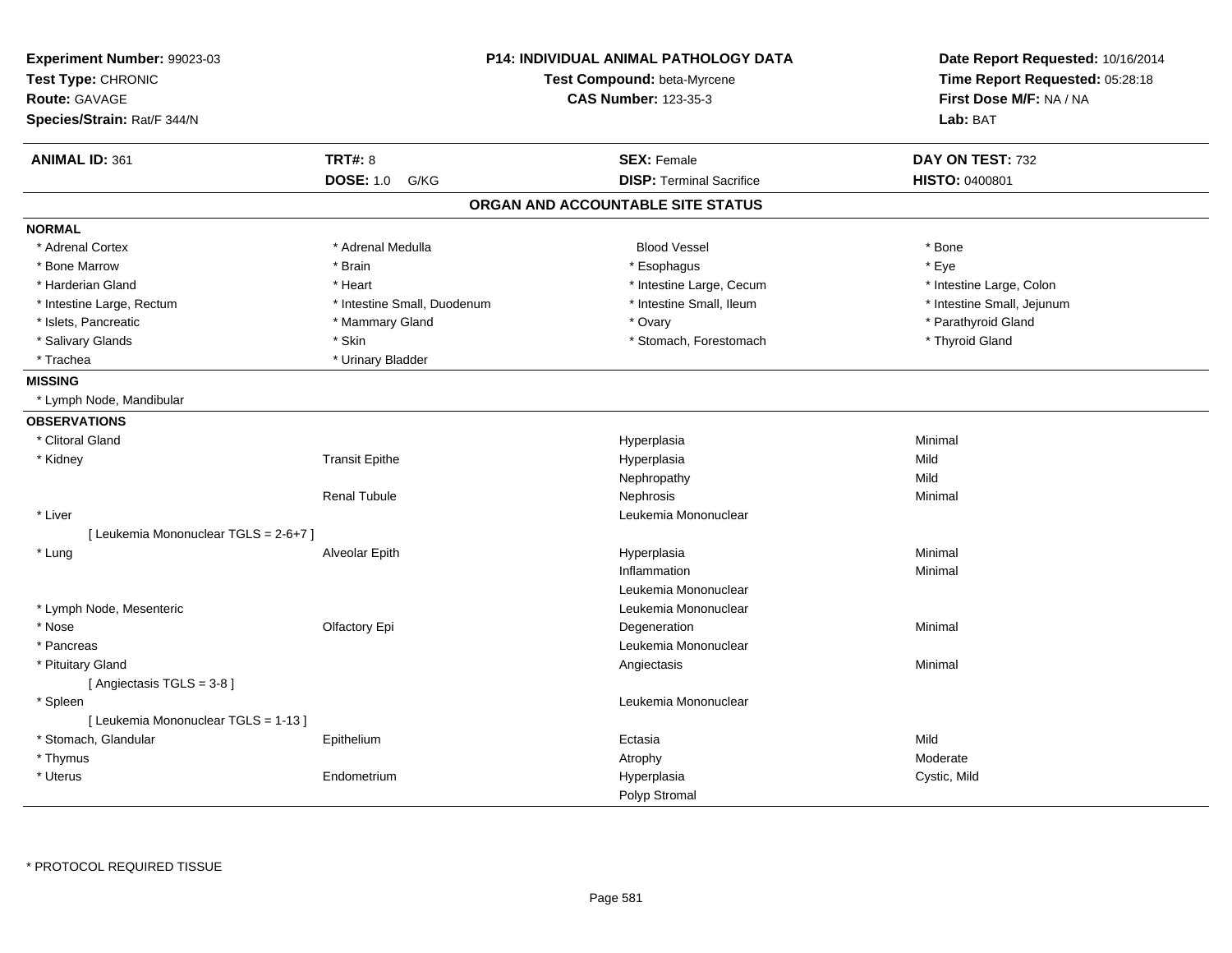| Experiment Number: 99023-03 |                          | <b>P14: INDIVIDUAL ANIMAL PATHOLOGY DATA</b> | Date Report Requested: 10/16/2014 |
|-----------------------------|--------------------------|----------------------------------------------|-----------------------------------|
| <b>Test Type: CHRONIC</b>   |                          | Test Compound: beta-Myrcene                  | Time Report Requested: 05:28:18   |
| <b>Route: GAVAGE</b>        |                          | <b>CAS Number: 123-35-3</b>                  | First Dose M/F: NA / NA           |
| Species/Strain: Rat/F 344/N |                          |                                              | Lab: BAT                          |
| <b>ANIMAL ID: 361</b>       | <b>TRT#: 8</b>           | <b>SEX: Female</b>                           | DAY ON TEST: 732                  |
|                             | <b>DOSE: 1.0</b><br>G/KG | <b>DISP: Terminal Sacrifice</b>              | <b>HISTO: 0400801</b>             |
|                             |                          | ORGAN AND ACCOUNTABLE SITE STATUS            |                                   |
| PRIMARY CAUSE OF DEATH      |                          |                                              |                                   |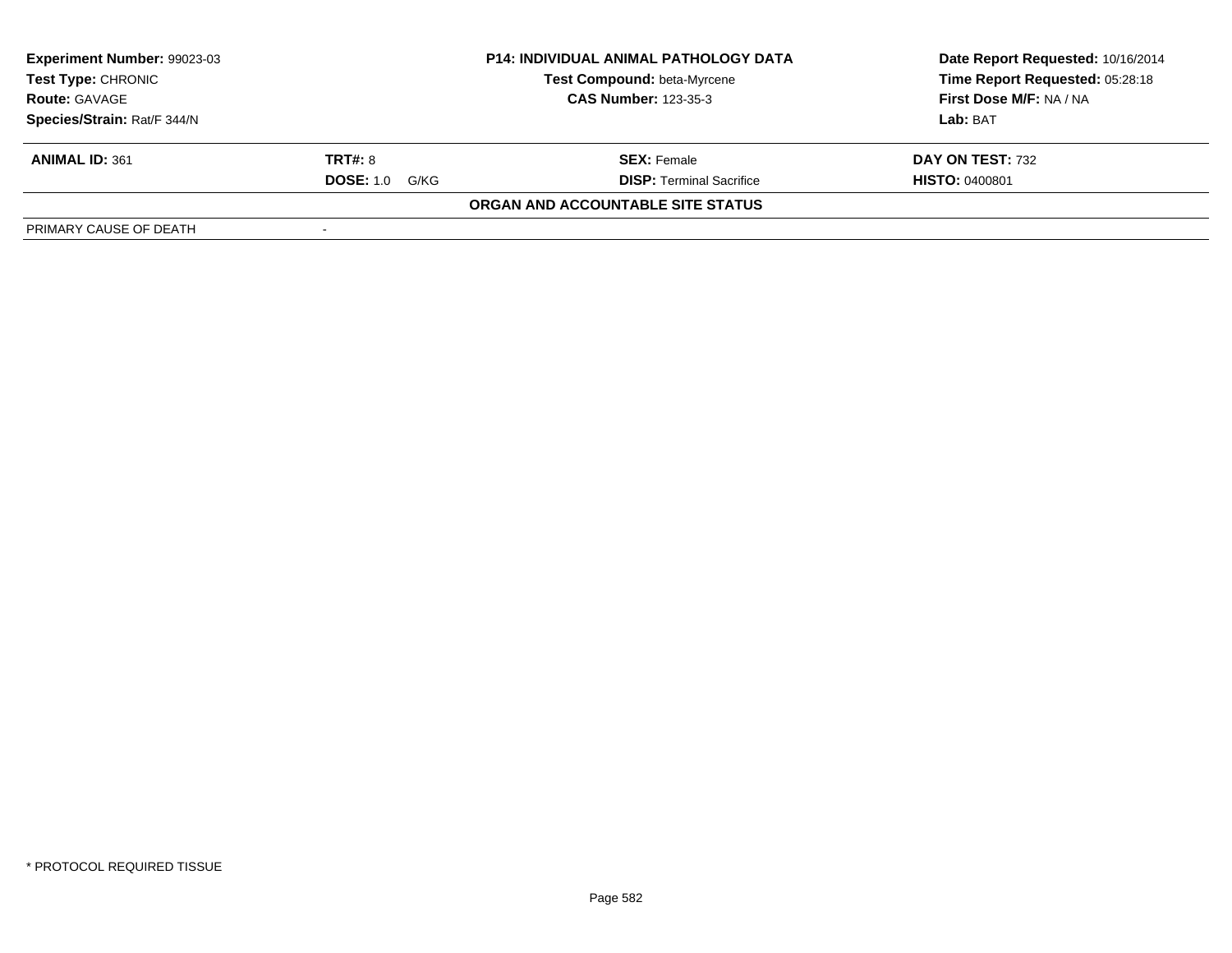| Experiment Number: 99023-03<br>Test Type: CHRONIC<br><b>Route: GAVAGE</b><br>Species/Strain: Rat/F 344/N |                             | <b>P14: INDIVIDUAL ANIMAL PATHOLOGY DATA</b><br>Test Compound: beta-Myrcene<br><b>CAS Number: 123-35-3</b> | Date Report Requested: 10/16/2014<br>Time Report Requested: 05:28:18<br>First Dose M/F: NA / NA<br>Lab: BAT |
|----------------------------------------------------------------------------------------------------------|-----------------------------|------------------------------------------------------------------------------------------------------------|-------------------------------------------------------------------------------------------------------------|
| <b>ANIMAL ID: 362</b>                                                                                    | <b>TRT#: 8</b>              | <b>SEX: Female</b>                                                                                         | DAY ON TEST: 64                                                                                             |
|                                                                                                          | <b>DOSE: 1.0</b><br>G/KG    | <b>DISP:</b> Moribund Sacrifice                                                                            | <b>HISTO: 0400802</b>                                                                                       |
|                                                                                                          |                             | ORGAN AND ACCOUNTABLE SITE STATUS                                                                          |                                                                                                             |
| <b>NORMAL</b>                                                                                            |                             |                                                                                                            |                                                                                                             |
| * Adrenal Cortex                                                                                         | * Adrenal Medulla           | <b>Blood Vessel</b>                                                                                        | * Bone                                                                                                      |
| * Bone Marrow                                                                                            | * Brain                     | * Clitoral Gland                                                                                           | * Esophagus                                                                                                 |
| * Eye                                                                                                    | * Heart                     | * Intestine Large, Cecum                                                                                   | * Intestine Large, Colon                                                                                    |
| * Intestine Large, Rectum                                                                                | * Intestine Small, Duodenum | * Intestine Small, Ileum                                                                                   | * Intestine Small, Jejunum                                                                                  |
| * Islets. Pancreatic                                                                                     | * Kidney                    | * Liver                                                                                                    | * Lung                                                                                                      |
| * Lymph Node, Mesenteric                                                                                 | * Mammary Gland             | * Ovary                                                                                                    | * Pancreas                                                                                                  |
| * Parathyroid Gland                                                                                      | * Pituitary Gland           | * Salivary Glands                                                                                          | * Skin                                                                                                      |
| * Spleen                                                                                                 | * Stomach, Forestomach      | * Stomach, Glandular                                                                                       | * Thymus                                                                                                    |
| * Thyroid Gland                                                                                          | * Trachea                   | * Urinary Bladder                                                                                          | * Uterus                                                                                                    |
| <b>MISSING</b>                                                                                           |                             |                                                                                                            |                                                                                                             |
| * Lymph Node, Mandibular                                                                                 |                             |                                                                                                            |                                                                                                             |
| <b>OBSERVATIONS</b>                                                                                      |                             |                                                                                                            |                                                                                                             |
| * Eye                                                                                                    |                             |                                                                                                            |                                                                                                             |
| Note: Both optic nerves were missing                                                                     |                             |                                                                                                            |                                                                                                             |
| * Harderian Gland                                                                                        |                             | Pigmentation                                                                                               | Porphyrin, Minimal                                                                                          |
| * Nose                                                                                                   |                             | Inflammation                                                                                               | Chronic Active, Minimal                                                                                     |
| PRIMARY CAUSE OF DEATH                                                                                   | - UNCERTAIN                 |                                                                                                            |                                                                                                             |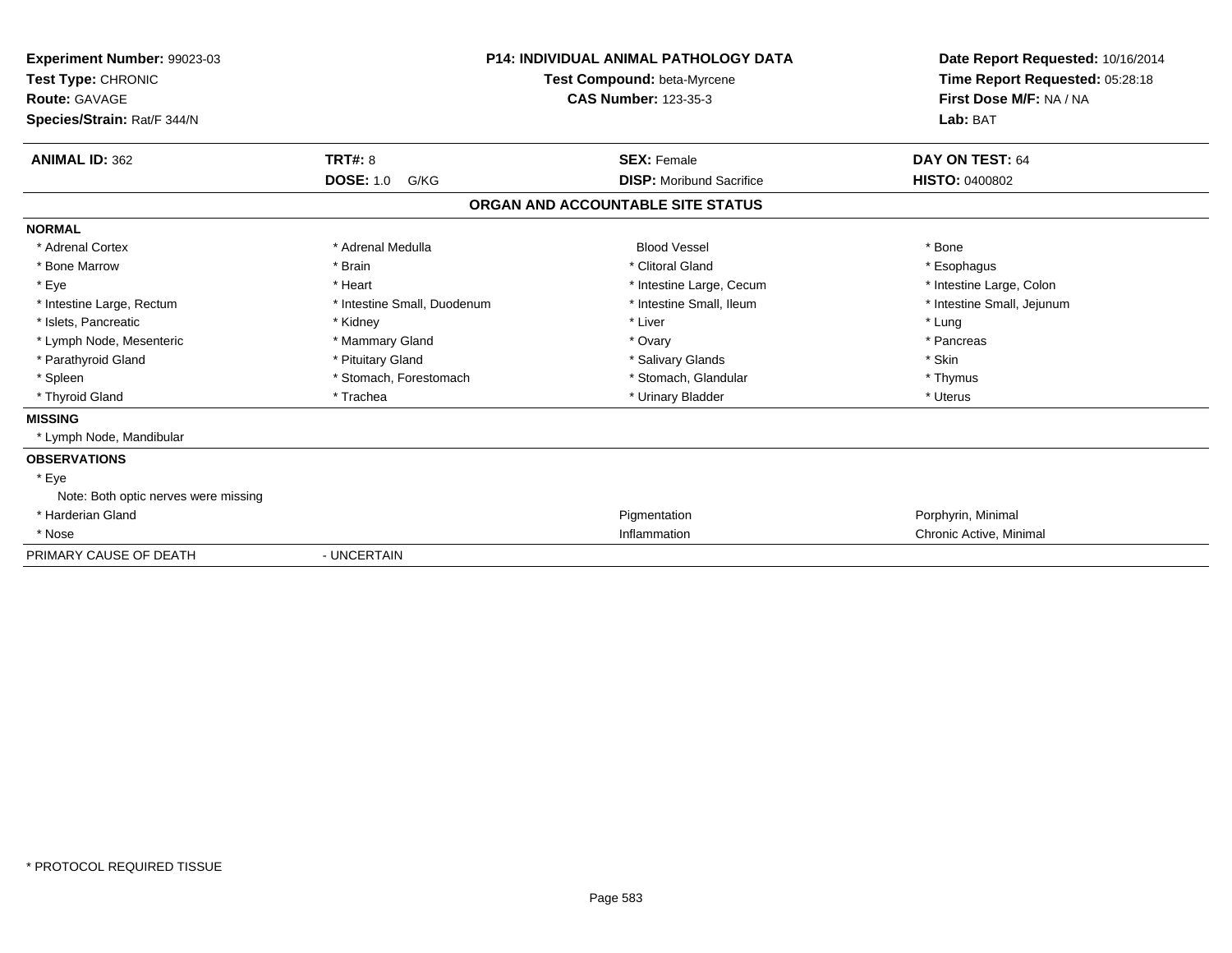| Experiment Number: 99023-03 |                           | P14: INDIVIDUAL ANIMAL PATHOLOGY DATA | Date Report Requested: 10/16/2014 |
|-----------------------------|---------------------------|---------------------------------------|-----------------------------------|
| Test Type: CHRONIC          |                           | Test Compound: beta-Myrcene           | Time Report Requested: 05:28:18   |
| Route: GAVAGE               |                           | <b>CAS Number: 123-35-3</b>           | First Dose M/F: NA / NA           |
| Species/Strain: Rat/F 344/N |                           |                                       | Lab: BAT                          |
| ANIMAL ID: 363              | <b>TRT#: 8</b>            | <b>SEX: Female</b>                    | DAY ON TEST: 730                  |
|                             | <b>DOSE: 1.0</b><br>G/KG  | <b>DISP: Terminal Sacrifice</b>       | HISTO: 0400803                    |
|                             |                           | ORGAN AND ACCOUNTABLE SITE STATUS     |                                   |
| <b>NORMAL</b>               |                           |                                       |                                   |
| * Adrenal Medulla           | <b>Blood Vessel</b>       | * Bone                                | * Bone Marrow                     |
| * Brain                     | * Esophagus               | * Eye                                 | * Intestine Large, Cecum          |
| * Intestine Large, Colon    | * Intestine Large, Rectum | * Intestine Small, Duodenum           | * Intestine Small, Ileum          |
| * Intestine Small, Jejunum  | * Islets, Pancreatic      | * Lymph Node, Mesenteric              | * Mammary Gland                   |
| * Ovary                     | * Parathyroid Gland       | * Salivary Glands                     | * Skin                            |
| * Stomach, Forestomach      | * Trachea                 | * Urinary Bladder                     | * Uterus                          |
| <b>MISSING</b>              |                           |                                       |                                   |
| * Lymph Node, Mandibular    |                           |                                       |                                   |
| <b>OBSERVATIONS</b>         |                           |                                       |                                   |
| * Adrenal Cortex            |                           | Hyperplasia                           | Mild                              |
| * Clitoral Gland            |                           | Inflammation                          | Chronic, Mild                     |
| * Harderian Gland           |                           | Hyperplasia                           | Mild                              |
|                             |                           | Inflammation                          | Chronic, Minimal                  |
|                             |                           | Pigmentation                          | Porphyrin, Mild                   |
| * Heart                     |                           | Cardiomyopathy                        | Minimal                           |
| * Kidney                    |                           | Nephropathy                           | Mild                              |
|                             | <b>Renal Tubule</b>       | Nephrosis                             | Mild                              |
| * Liver                     |                           | <b>Eosinophilic Focus</b>             |                                   |
| * Lung                      |                           | Inflammation                          | Minimal                           |
| * Nose                      | Olfactory Epi             | Degeneration                          | Minimal                           |
| * Pancreas                  | Acinus                    | Atrophy                               | Minimal                           |
| * Pituitary Gland           |                           | Cyst                                  |                                   |
|                             | Pars Distalis             | Hyperplasia                           | Minimal                           |
| * Spleen                    |                           | Atrophy                               | Minimal                           |
| * Stomach, Glandular        | Epithelium                | Ectasia                               | Minimal                           |
| * Thymus                    |                           | Atrophy                               | Marked                            |
| * Thyroid Gland             | C Cell                    | Hyperplasia                           | Minimal                           |
| PRIMARY CAUSE OF DEATH      | $\blacksquare$            |                                       |                                   |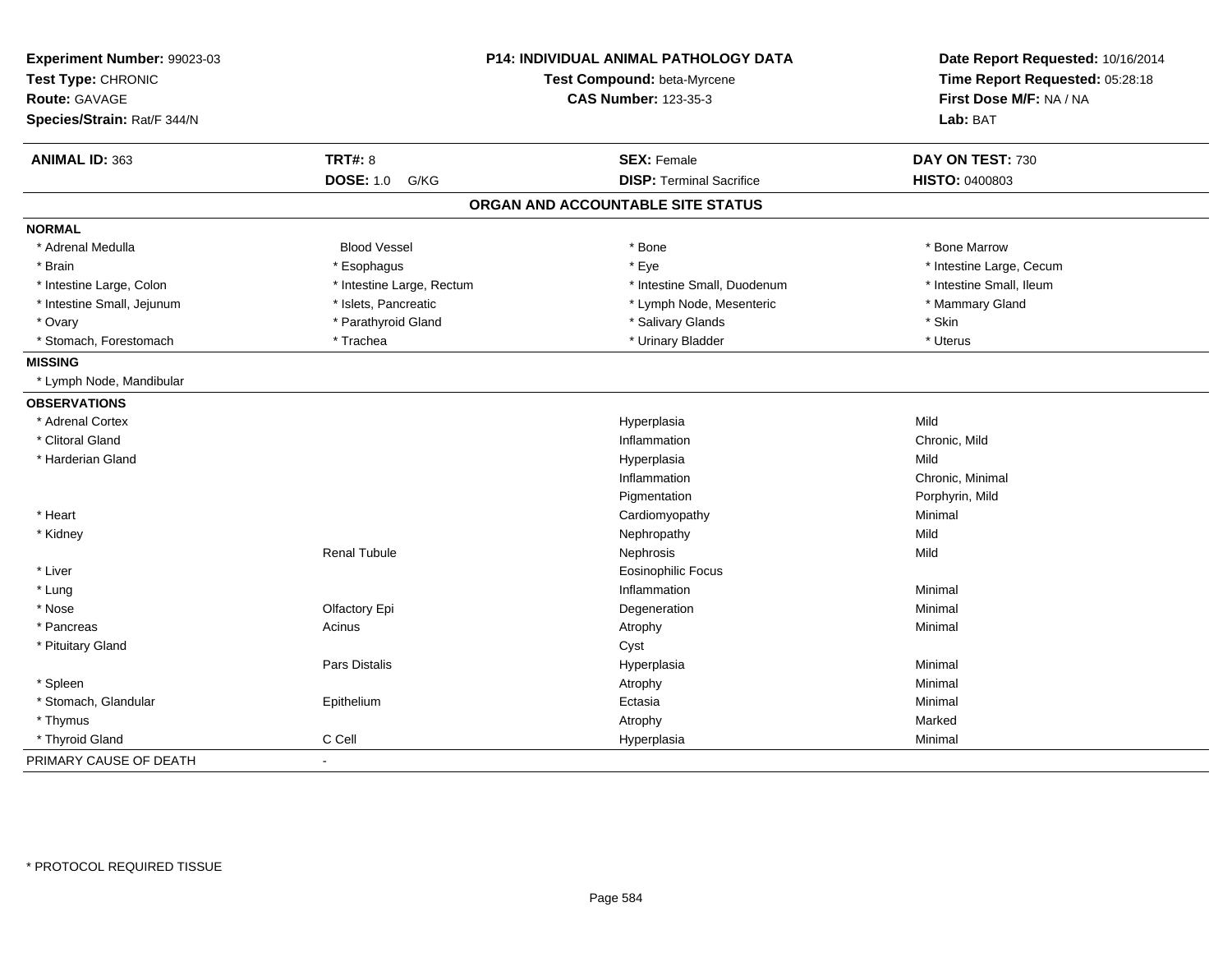| Experiment Number: 99023-03<br>Test Type: CHRONIC<br>Route: GAVAGE<br>Species/Strain: Rat/F 344/N |                            | <b>P14: INDIVIDUAL ANIMAL PATHOLOGY DATA</b><br>Test Compound: beta-Myrcene<br><b>CAS Number: 123-35-3</b>                        | Date Report Requested: 10/16/2014<br>Time Report Requested: 05:28:18<br>First Dose M/F: NA / NA<br>Lab: BAT |
|---------------------------------------------------------------------------------------------------|----------------------------|-----------------------------------------------------------------------------------------------------------------------------------|-------------------------------------------------------------------------------------------------------------|
| <b>ANIMAL ID: 364</b>                                                                             | <b>TRT#: 8</b>             | <b>SEX: Female</b>                                                                                                                | DAY ON TEST: 435                                                                                            |
|                                                                                                   | <b>DOSE: 1.0 G/KG</b>      | <b>DISP: Natural Death</b>                                                                                                        | <b>HISTO: 0400804</b>                                                                                       |
|                                                                                                   |                            | ORGAN AND ACCOUNTABLE SITE STATUS                                                                                                 |                                                                                                             |
| <b>NORMAL</b>                                                                                     |                            |                                                                                                                                   |                                                                                                             |
| * Adrenal Cortex                                                                                  | * Adrenal Medulla          | <b>Blood Vessel</b>                                                                                                               | * Bone                                                                                                      |
| * Bone Marrow                                                                                     | * Brain                    | * Esophagus                                                                                                                       | * Eye                                                                                                       |
| * Intestine Large, Cecum                                                                          | * Intestine Large, Colon   | * Intestine Large, Rectum                                                                                                         | * Intestine Small, Duodenum                                                                                 |
| * Intestine Small, Ileum                                                                          | * Intestine Small, Jejunum | * Islets, Pancreatic                                                                                                              | * Lung                                                                                                      |
| * Lymph Node, Mesenteric                                                                          | * Mammary Gland            | * Ovary                                                                                                                           | * Pancreas                                                                                                  |
| * Pituitary Gland                                                                                 | * Salivary Glands          | * Skin                                                                                                                            | * Spleen                                                                                                    |
| * Stomach, Forestomach                                                                            | * Thyroid Gland            | * Trachea                                                                                                                         | * Urinary Bladder                                                                                           |
| * Uterus                                                                                          |                            |                                                                                                                                   |                                                                                                             |
| <b>MISSING</b>                                                                                    |                            |                                                                                                                                   |                                                                                                             |
| * Lymph Node, Mandibular                                                                          | * Parathyroid Gland        |                                                                                                                                   |                                                                                                             |
| <b>OBSERVATIONS</b>                                                                               |                            |                                                                                                                                   |                                                                                                             |
| * Clitoral Gland                                                                                  |                            | Inflammation                                                                                                                      | Chronic, Minimal                                                                                            |
| * Harderian Gland                                                                                 |                            | Pigmentation                                                                                                                      | Porphyrin, Moderate                                                                                         |
| * Heart                                                                                           |                            | Cardiomyopathy                                                                                                                    | Minimal                                                                                                     |
| * Kidney                                                                                          |                            | Nephropathy                                                                                                                       | Minimal                                                                                                     |
|                                                                                                   | <b>Renal Tubule</b>        | Nephrosis                                                                                                                         | Minimal                                                                                                     |
| * Liver                                                                                           |                            | <b>Basophilic Focus</b>                                                                                                           |                                                                                                             |
|                                                                                                   |                            | Inflammation                                                                                                                      | Chronic, Minimal                                                                                            |
| Mesentery                                                                                         | Fat                        | <b>Necrosis</b>                                                                                                                   | Mild                                                                                                        |
| [ Necrosis TGLS = $1-13$ ]                                                                        |                            | Note: The gross observation identified as a pancreatic mass was examined microscopically and diagnosed as mesenteric fat necrosis |                                                                                                             |
| * Nose                                                                                            | Olfactory Epi              | Degeneration                                                                                                                      | Minimal                                                                                                     |
| * Stomach, Glandular                                                                              | Epithelium                 | Ectasia                                                                                                                           | Minimal                                                                                                     |
| * Thymus                                                                                          |                            | Atrophy                                                                                                                           | Marked                                                                                                      |
| PRIMARY CAUSE OF DEATH                                                                            | - UNCERTAIN                |                                                                                                                                   |                                                                                                             |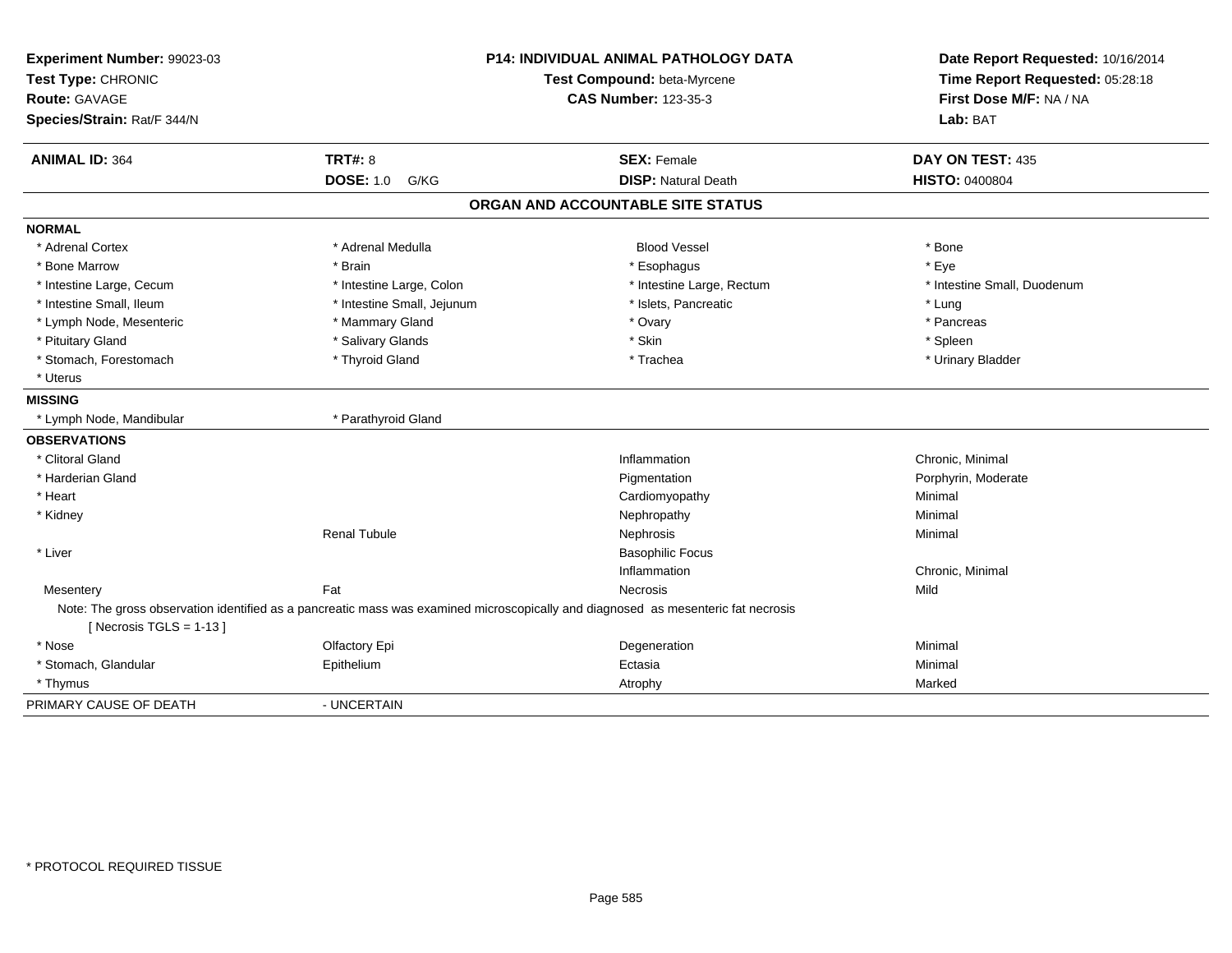| Experiment Number: 99023-03<br>Test Type: CHRONIC |                           | P14: INDIVIDUAL ANIMAL PATHOLOGY DATA<br>Test Compound: beta-Myrcene | Date Report Requested: 10/16/2014<br>Time Report Requested: 05:28:18 |
|---------------------------------------------------|---------------------------|----------------------------------------------------------------------|----------------------------------------------------------------------|
| <b>Route: GAVAGE</b>                              |                           | <b>CAS Number: 123-35-3</b>                                          | First Dose M/F: NA / NA                                              |
| Species/Strain: Rat/F 344/N                       |                           |                                                                      | Lab: BAT                                                             |
| <b>ANIMAL ID: 365</b>                             | <b>TRT#: 8</b>            | <b>SEX: Female</b>                                                   | DAY ON TEST: 731                                                     |
|                                                   | <b>DOSE: 1.0</b><br>G/KG  | <b>DISP: Terminal Sacrifice</b>                                      | <b>HISTO: 0400805</b>                                                |
|                                                   |                           | ORGAN AND ACCOUNTABLE SITE STATUS                                    |                                                                      |
| <b>NORMAL</b>                                     |                           |                                                                      |                                                                      |
| * Adrenal Medulla                                 | <b>Blood Vessel</b>       | * Bone                                                               | * Bone Marrow                                                        |
| * Brain                                           | * Clitoral Gland          | * Esophagus                                                          | * Intestine Large, Cecum                                             |
| * Intestine Large, Colon                          | * Intestine Large, Rectum | * Intestine Small, Duodenum                                          | * Intestine Small, Ileum                                             |
| * Intestine Small, Jejunum                        | * Islets, Pancreatic      | * Mammary Gland                                                      | * Ovary                                                              |
| * Pancreas                                        | * Parathyroid Gland       | * Salivary Glands                                                    | * Skin                                                               |
| * Spleen                                          | * Stomach, Forestomach    | * Trachea                                                            | * Urinary Bladder                                                    |
| <b>MISSING</b>                                    |                           |                                                                      |                                                                      |
| * Lymph Node, Mandibular                          |                           |                                                                      |                                                                      |
| <b>OBSERVATIONS</b>                               |                           |                                                                      |                                                                      |
| * Adrenal Cortex                                  |                           | Vacuolization Cytoplasmic                                            | Minimal                                                              |
| * Eye                                             | <b>Optic Nerve</b>        | Atrophy                                                              | Moderate                                                             |
|                                                   | Retina                    | Atrophy                                                              | Moderate                                                             |
|                                                   |                           | Cataract                                                             | Moderate                                                             |
| [Cataract TGLS = $2-10$ ]                         |                           |                                                                      |                                                                      |
| * Harderian Gland                                 |                           | Pigmentation                                                         | Porphyrin, Mild                                                      |
| * Heart                                           |                           | Cardiomyopathy                                                       | Minimal                                                              |
| * Kidney                                          |                           | Nephropathy                                                          | Mild                                                                 |
|                                                   | <b>Renal Tubule</b>       | Nephrosis                                                            | Minimal                                                              |
| * Liver                                           |                           | Angiectasis                                                          | Minimal                                                              |
|                                                   |                           | <b>Basophilic Focus</b>                                              |                                                                      |
|                                                   | <b>Bile Duct</b>          | Hyperplasia                                                          | Minimal                                                              |
|                                                   |                           | Inflammation                                                         | Chronic, Minimal                                                     |
| * Lung                                            |                           | Inflammation                                                         | Mild                                                                 |
| Lymph Node                                        | Deep Cervical             | <b>Infiltration Cellular</b>                                         | Histiocyte, Mild                                                     |
|                                                   | Deep Cervical             | Pigmentation                                                         | Mild                                                                 |
| [ Infiltration Cellular TGLS = 4-15 ]             |                           |                                                                      |                                                                      |
| * Lymph Node, Mesenteric                          |                           | <b>Infiltration Cellular</b>                                         | Histiocyte, Mild                                                     |
|                                                   |                           | Pigmentation                                                         | Hemosiderin, Mild                                                    |

[ Infiltration Cellular TGLS = 1-14 ]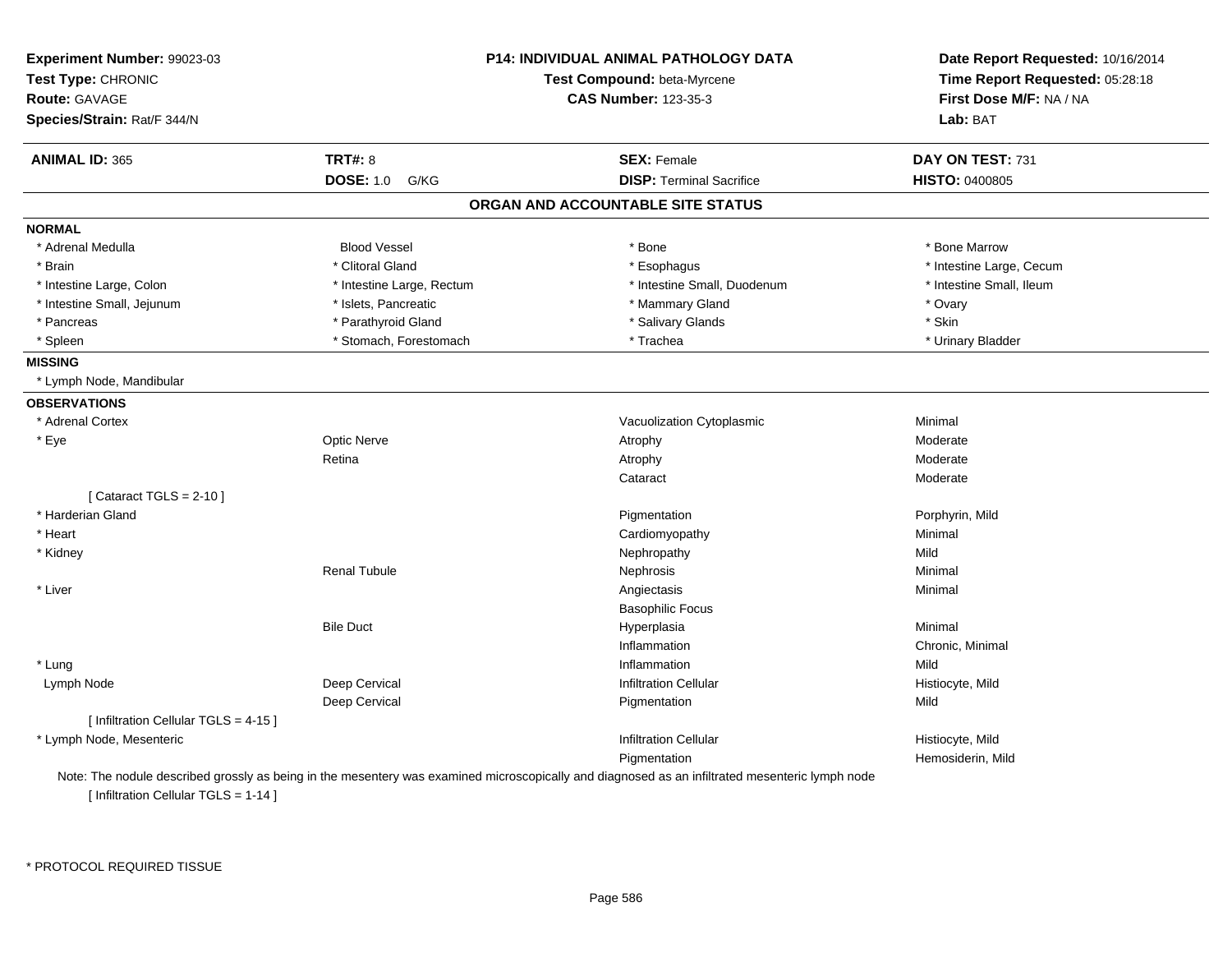| Experiment Number: 99023-03<br>Test Type: CHRONIC<br><b>Route: GAVAGE</b><br>Species/Strain: Rat/F 344/N |                          | <b>P14: INDIVIDUAL ANIMAL PATHOLOGY DATA</b><br>Test Compound: beta-Myrcene<br><b>CAS Number: 123-35-3</b> | Date Report Requested: 10/16/2014<br>Time Report Requested: 05:28:18<br>First Dose M/F: NA / NA<br>Lab: BAT |
|----------------------------------------------------------------------------------------------------------|--------------------------|------------------------------------------------------------------------------------------------------------|-------------------------------------------------------------------------------------------------------------|
| <b>ANIMAL ID: 365</b>                                                                                    | TRT#: 8                  | <b>SEX: Female</b>                                                                                         | DAY ON TEST: 731                                                                                            |
|                                                                                                          | <b>DOSE: 1.0</b><br>G/KG | <b>DISP:</b> Terminal Sacrifice                                                                            | <b>HISTO: 0400805</b>                                                                                       |
|                                                                                                          |                          | ORGAN AND ACCOUNTABLE SITE STATUS                                                                          |                                                                                                             |
| * Nose                                                                                                   | Olfactory Epi            | Degeneration                                                                                               | Minimal                                                                                                     |
|                                                                                                          |                          | Inflammation                                                                                               | Chronic Active, Minimal                                                                                     |
| * Pituitary Gland                                                                                        | Pars Distalis            | Adenoma                                                                                                    |                                                                                                             |
|                                                                                                          |                          | Angiectasis                                                                                                | Mild                                                                                                        |
| [Adenoma TGLS = $5-8$ ]                                                                                  |                          |                                                                                                            |                                                                                                             |
| * Stomach, Glandular                                                                                     | Epithelium               | Ectasia                                                                                                    | Mild                                                                                                        |
| * Thymus                                                                                                 |                          | Atrophy                                                                                                    | Marked                                                                                                      |
| * Thyroid Gland                                                                                          | Follicle                 | Adenoma                                                                                                    |                                                                                                             |
|                                                                                                          | C Cell                   | Hyperplasia                                                                                                | Mild                                                                                                        |
| * Uterus                                                                                                 | Endometrium              | Hyperplasia                                                                                                | Cystic, Minimal                                                                                             |
|                                                                                                          |                          | Polyp Stromal                                                                                              |                                                                                                             |
| [Polyp Stromal TGLS = 3-11+13]                                                                           |                          |                                                                                                            |                                                                                                             |
| PRIMARY CAUSE OF DEATH                                                                                   | $\overline{\phantom{a}}$ |                                                                                                            |                                                                                                             |
|                                                                                                          |                          |                                                                                                            |                                                                                                             |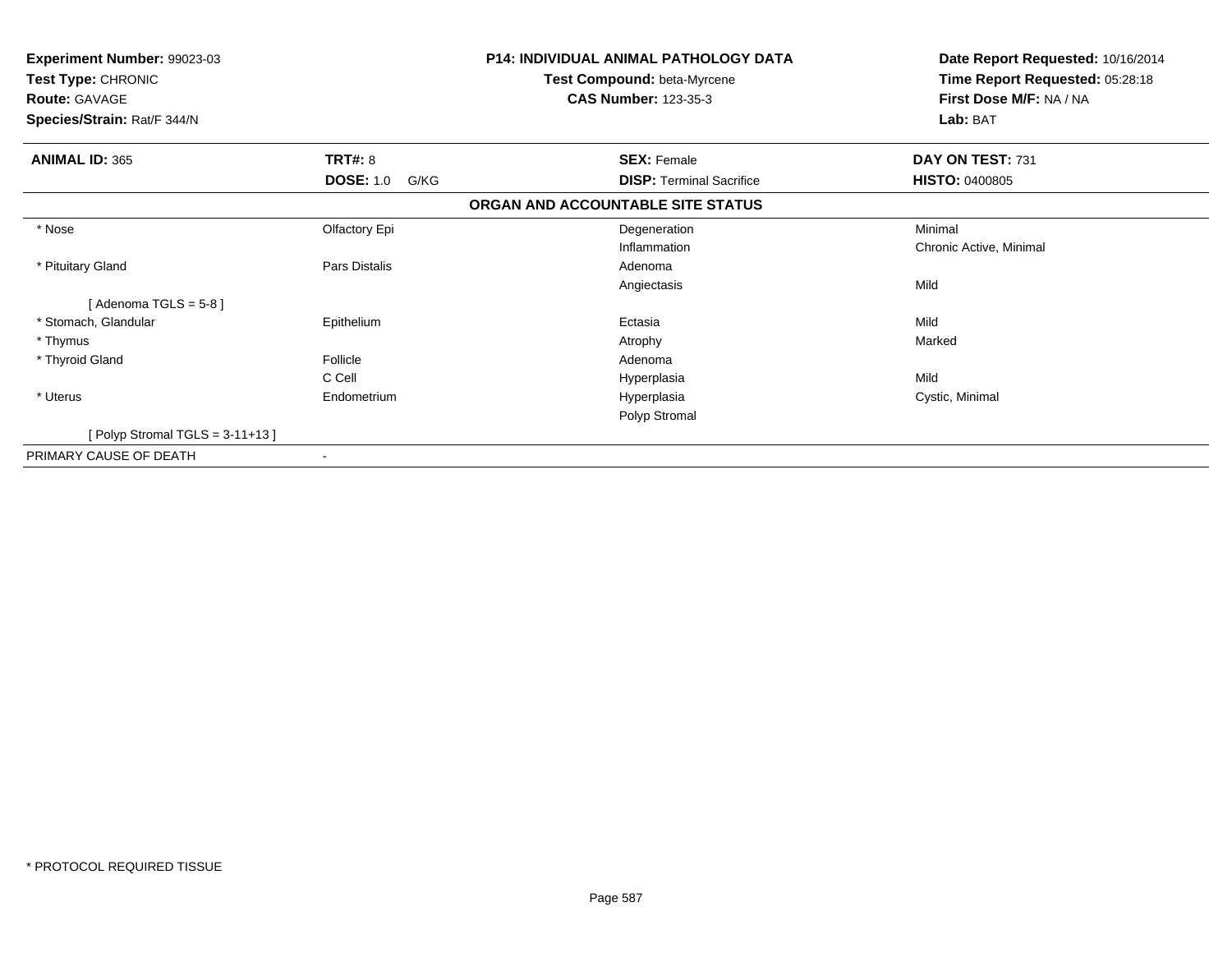| Experiment Number: 99023-03<br>Test Type: CHRONIC<br><b>Route: GAVAGE</b> |                          | P14: INDIVIDUAL ANIMAL PATHOLOGY DATA<br>Test Compound: beta-Myrcene<br><b>CAS Number: 123-35-3</b> | Date Report Requested: 10/16/2014<br>Time Report Requested: 05:28:18<br>First Dose M/F: NA / NA |
|---------------------------------------------------------------------------|--------------------------|-----------------------------------------------------------------------------------------------------|-------------------------------------------------------------------------------------------------|
| Species/Strain: Rat/F 344/N                                               |                          |                                                                                                     | Lab: BAT                                                                                        |
| <b>ANIMAL ID: 366</b>                                                     | <b>TRT#: 8</b>           | <b>SEX: Female</b>                                                                                  | DAY ON TEST: 730                                                                                |
|                                                                           | <b>DOSE: 1.0</b><br>G/KG | <b>DISP: Terminal Sacrifice</b>                                                                     | <b>HISTO: 0400806</b>                                                                           |
|                                                                           |                          | ORGAN AND ACCOUNTABLE SITE STATUS                                                                   |                                                                                                 |
| <b>NORMAL</b>                                                             |                          |                                                                                                     |                                                                                                 |
| * Adrenal Medulla                                                         | <b>Blood Vessel</b>      | * Bone                                                                                              | * Bone Marrow                                                                                   |
| * Brain                                                                   | * Clitoral Gland         | * Esophagus                                                                                         | * Eye                                                                                           |
| * Heart                                                                   | * Intestine Large, Cecum | * Intestine Large, Colon                                                                            | * Intestine Large, Rectum                                                                       |
| * Intestine Small, Duodenum                                               | * Intestine Small, Ileum | * Intestine Small, Jejunum                                                                          | * Islets, Pancreatic                                                                            |
| * Lymph Node, Mesenteric                                                  | * Mammary Gland          | * Pancreas                                                                                          | * Parathyroid Gland                                                                             |
| * Pituitary Gland                                                         | * Salivary Glands        | * Skin                                                                                              | * Stomach, Forestomach                                                                          |
| * Trachea                                                                 | * Urinary Bladder        | * Uterus                                                                                            |                                                                                                 |
| <b>MISSING</b>                                                            |                          |                                                                                                     |                                                                                                 |
| * Lymph Node, Mandibular                                                  |                          |                                                                                                     |                                                                                                 |
| <b>OBSERVATIONS</b>                                                       |                          |                                                                                                     |                                                                                                 |
| * Adrenal Cortex                                                          |                          | Vacuolization Cytoplasmic                                                                           | Mild                                                                                            |
| * Harderian Gland                                                         |                          | Pigmentation                                                                                        | Porphyrin, Mild                                                                                 |
| * Kidney                                                                  |                          | Nephropathy                                                                                         | Minimal                                                                                         |
|                                                                           | <b>Renal Tubule</b>      | Nephrosis                                                                                           | Minimal                                                                                         |
| * Liver                                                                   |                          | <b>Basophilic Focus</b>                                                                             |                                                                                                 |
|                                                                           |                          | <b>Eosinophilic Focus</b>                                                                           |                                                                                                 |
|                                                                           | <b>Bile Duct</b>         | Hyperplasia                                                                                         | Mild                                                                                            |
|                                                                           |                          | Inflammation                                                                                        | Chronic, Minimal                                                                                |
|                                                                           |                          | <b>Mixed Cell Focus</b>                                                                             |                                                                                                 |
| * Lung                                                                    |                          | Inflammation                                                                                        | Minimal                                                                                         |
| * Nose                                                                    | Olfactory Epi            | Degeneration                                                                                        | Minimal                                                                                         |
| * Ovary                                                                   |                          | Cyst                                                                                                |                                                                                                 |
| * Spleen                                                                  |                          | Hematopoietic Cell Proliferation                                                                    | Minimal                                                                                         |
| * Stomach, Glandular                                                      | Epithelium               | Ectasia                                                                                             | Mild                                                                                            |
| * Thymus                                                                  |                          | Atrophy                                                                                             | Moderate                                                                                        |
| * Thyroid Gland                                                           | C Cell                   | Hyperplasia                                                                                         | Marked                                                                                          |
| PRIMARY CAUSE OF DEATH                                                    | $\blacksquare$           |                                                                                                     |                                                                                                 |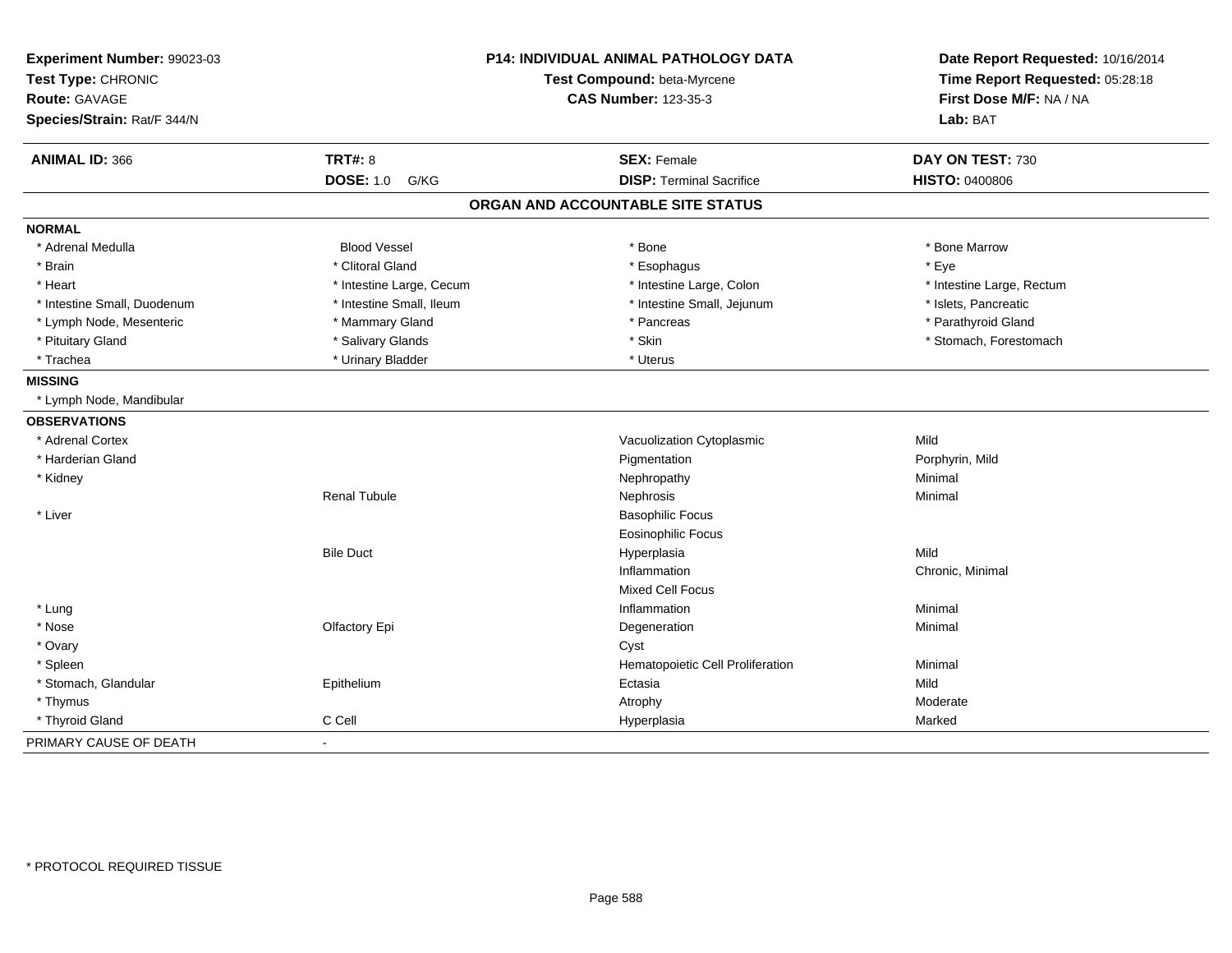| Experiment Number: 99023-03<br>Test Type: CHRONIC |                           | <b>P14: INDIVIDUAL ANIMAL PATHOLOGY DATA</b><br>Test Compound: beta-Myrcene | Date Report Requested: 10/16/2014<br>Time Report Requested: 05:28:18 |
|---------------------------------------------------|---------------------------|-----------------------------------------------------------------------------|----------------------------------------------------------------------|
| <b>Route: GAVAGE</b>                              |                           | <b>CAS Number: 123-35-3</b>                                                 | First Dose M/F: NA / NA                                              |
| Species/Strain: Rat/F 344/N                       |                           |                                                                             | Lab: BAT                                                             |
| <b>ANIMAL ID: 367</b>                             | <b>TRT#: 8</b>            | <b>SEX: Female</b>                                                          | DAY ON TEST: 678                                                     |
|                                                   | <b>DOSE: 1.0 G/KG</b>     | <b>DISP: Natural Death</b>                                                  | <b>HISTO: 0400807</b>                                                |
|                                                   |                           | ORGAN AND ACCOUNTABLE SITE STATUS                                           |                                                                      |
| <b>NORMAL</b>                                     |                           |                                                                             |                                                                      |
| * Adrenal Cortex                                  | * Adrenal Medulla         | <b>Blood Vessel</b>                                                         | * Bone                                                               |
| * Bone Marrow                                     | * Esophagus               | * Eye                                                                       | * Intestine Large, Cecum                                             |
| * Intestine Large, Colon                          | * Intestine Large, Rectum | * Intestine Small, Duodenum                                                 | * Intestine Small, Ileum                                             |
| * Intestine Small, Jejunum                        | * Islets, Pancreatic      | * Mammary Gland                                                             | * Ovary                                                              |
| * Pancreas                                        | * Parathyroid Gland       | * Pituitary Gland                                                           | * Salivary Glands                                                    |
| * Skin                                            | * Stomach, Forestomach    | * Thyroid Gland                                                             | * Trachea                                                            |
| * Urinary Bladder                                 |                           |                                                                             |                                                                      |
| <b>MISSING</b>                                    |                           |                                                                             |                                                                      |
| * Lymph Node, Mandibular                          |                           |                                                                             |                                                                      |
| <b>OBSERVATIONS</b>                               |                           |                                                                             |                                                                      |
| * Brain                                           |                           | Leukemia Mononuclear                                                        |                                                                      |
| [ Leukemia Mononuclear TGLS = 5,6-9 ]             |                           |                                                                             |                                                                      |
| * Clitoral Gland                                  |                           | Inflammation                                                                | Chronic, Minimal                                                     |
| * Harderian Gland                                 |                           | Pigmentation                                                                | Porphyrin, Moderate                                                  |
| * Heart                                           |                           | Cardiomyopathy                                                              | Minimal                                                              |
|                                                   |                           | Leukemia Mononuclear                                                        |                                                                      |
| * Kidney                                          |                           | Leukemia Mononuclear                                                        |                                                                      |
|                                                   |                           | Nephropathy                                                                 | Minimal                                                              |
|                                                   | <b>Renal Tubule</b>       | Nephrosis                                                                   | Minimal                                                              |
| * Liver                                           |                           | <b>Basophilic Focus</b>                                                     |                                                                      |
|                                                   | <b>Bile Duct</b>          | Hyperplasia                                                                 | Mild                                                                 |
|                                                   |                           | Leukemia Mononuclear                                                        |                                                                      |
| * Lung                                            |                           | Leukemia Mononuclear                                                        |                                                                      |
| Lymph Node                                        | Mediastinal               | Leukemia Mononuclear                                                        |                                                                      |
|                                                   | Pancreatic                | Leukemia Mononuclear                                                        |                                                                      |
| [ Leukemia Mononuclear TGLS = 2-14 ]              |                           |                                                                             |                                                                      |
| [ Leukemia Mononuclear TGLS = 3-15 ]              |                           |                                                                             |                                                                      |
| * Lymph Node, Mesenteric                          |                           | Leukemia Mononuclear                                                        |                                                                      |
| [ Leukemia Mononuclear TGLS = 4-16 ]              |                           |                                                                             |                                                                      |
| * Nose                                            | Olfactory Epi             | Degeneration                                                                | Minimal                                                              |
|                                                   |                           |                                                                             |                                                                      |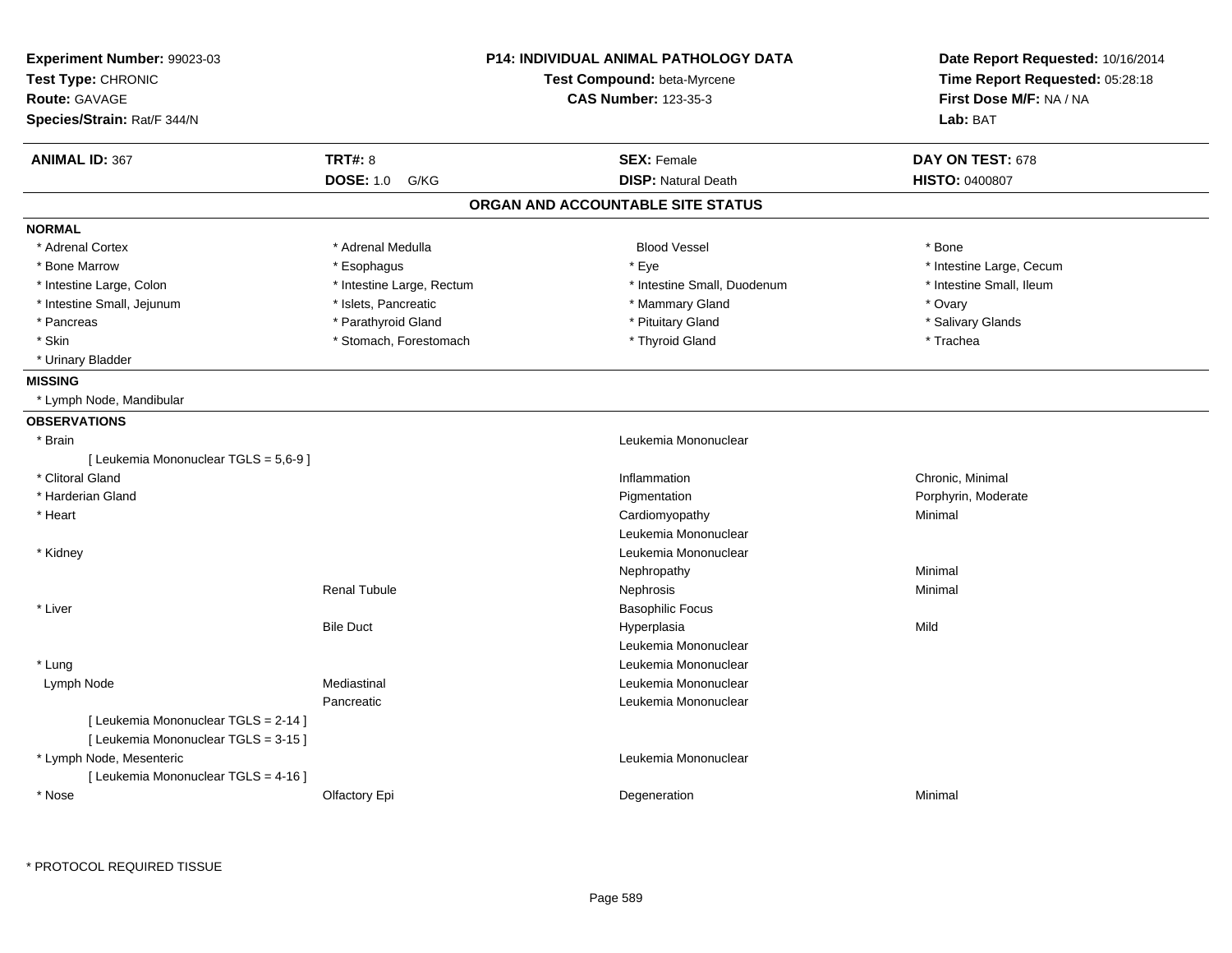| Experiment Number: 99023-03<br>Test Type: CHRONIC |                                  | <b>P14: INDIVIDUAL ANIMAL PATHOLOGY DATA</b> | Date Report Requested: 10/16/2014 |
|---------------------------------------------------|----------------------------------|----------------------------------------------|-----------------------------------|
|                                                   |                                  | Test Compound: beta-Myrcene                  | Time Report Requested: 05:28:18   |
| <b>Route: GAVAGE</b>                              |                                  | <b>CAS Number: 123-35-3</b>                  | First Dose M/F: NA / NA           |
| Species/Strain: Rat/F 344/N                       |                                  |                                              | Lab: BAT                          |
| <b>ANIMAL ID: 367</b>                             | <b>TRT#: 8</b>                   | <b>SEX: Female</b>                           | DAY ON TEST: 678                  |
|                                                   | <b>DOSE: 1.0</b><br>G/KG         | <b>DISP:</b> Natural Death                   | <b>HISTO: 0400807</b>             |
|                                                   |                                  | ORGAN AND ACCOUNTABLE SITE STATUS            |                                   |
| * Spleen                                          |                                  | Leukemia Mononuclear                         |                                   |
| [Leukemia Mononuclear TGLS = 1-13]                |                                  |                                              |                                   |
| * Stomach, Glandular                              | Epithelium                       | Ectasia                                      | Minimal                           |
| * Thymus                                          |                                  | Atrophy                                      | Marked                            |
| * Uterus                                          | Endometrium                      | Hyperplasia                                  | Cystic, Mild                      |
| PRIMARY CAUSE OF DEATH                            | Leukemia Mononuclear<br>- Spleen |                                              |                                   |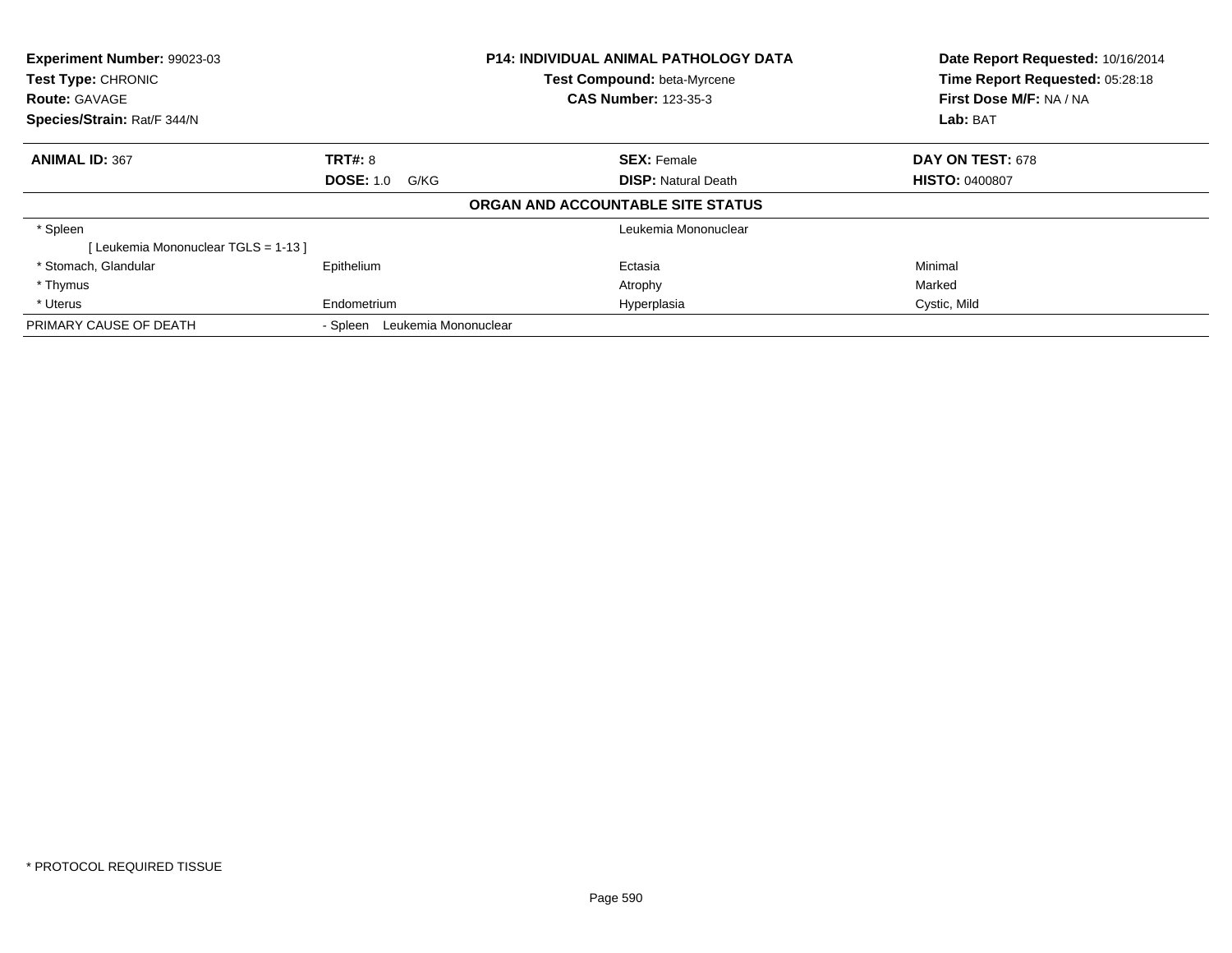| Experiment Number: 99023-03<br>Test Type: CHRONIC<br><b>Route: GAVAGE</b> |                          | P14: INDIVIDUAL ANIMAL PATHOLOGY DATA<br>Test Compound: beta-Myrcene<br><b>CAS Number: 123-35-3</b> | Date Report Requested: 10/16/2014<br>Time Report Requested: 05:28:18<br>First Dose M/F: NA / NA |
|---------------------------------------------------------------------------|--------------------------|-----------------------------------------------------------------------------------------------------|-------------------------------------------------------------------------------------------------|
| Species/Strain: Rat/F 344/N                                               |                          |                                                                                                     | Lab: BAT                                                                                        |
| <b>ANIMAL ID: 368</b>                                                     | <b>TRT#: 8</b>           | <b>SEX: Female</b>                                                                                  | DAY ON TEST: 731                                                                                |
|                                                                           | <b>DOSE: 1.0</b><br>G/KG | <b>DISP: Terminal Sacrifice</b>                                                                     | <b>HISTO: 0400808</b>                                                                           |
|                                                                           |                          | ORGAN AND ACCOUNTABLE SITE STATUS                                                                   |                                                                                                 |
| <b>NORMAL</b>                                                             |                          |                                                                                                     |                                                                                                 |
| * Adrenal Cortex                                                          | * Adrenal Medulla        | <b>Blood Vessel</b>                                                                                 | * Bone                                                                                          |
| * Bone Marrow                                                             | * Brain                  | * Clitoral Gland                                                                                    | * Esophagus                                                                                     |
| * Eye                                                                     | * Intestine Large, Cecum | * Intestine Large, Colon                                                                            | * Intestine Large, Rectum                                                                       |
| * Intestine Small, Duodenum                                               | * Intestine Small, Ileum | * Intestine Small, Jejunum                                                                          | * Islets, Pancreatic                                                                            |
| * Lymph Node, Mesenteric                                                  | * Ovary                  | * Pancreas                                                                                          | * Parathyroid Gland                                                                             |
| * Salivary Glands                                                         | * Skin                   | * Spleen                                                                                            | * Stomach, Forestomach                                                                          |
| * Trachea                                                                 | * Urinary Bladder        | * Uterus                                                                                            |                                                                                                 |
| <b>MISSING</b>                                                            |                          |                                                                                                     |                                                                                                 |
| * Lymph Node, Mandibular                                                  |                          |                                                                                                     |                                                                                                 |
| <b>OBSERVATIONS</b>                                                       |                          |                                                                                                     |                                                                                                 |
| * Harderian Gland                                                         |                          | Pigmentation                                                                                        | Porphyrin, Mild                                                                                 |
| * Heart                                                                   |                          | Cardiomyopathy                                                                                      | Minimal                                                                                         |
| * Kidney                                                                  | <b>Transit Epithe</b>    | Hyperplasia                                                                                         | Minimal                                                                                         |
|                                                                           |                          | Nephropathy                                                                                         | Mild                                                                                            |
|                                                                           | <b>Renal Tubule</b>      | Nephrosis                                                                                           | Minimal                                                                                         |
| * Liver                                                                   |                          | <b>Basophilic Focus</b>                                                                             |                                                                                                 |
|                                                                           |                          | <b>Eosinophilic Focus</b>                                                                           |                                                                                                 |
|                                                                           |                          | Inflammation                                                                                        | Chronic, Minimal                                                                                |
| [ Eosinophilic Focus TGLS = 4-14 ]                                        |                          |                                                                                                     |                                                                                                 |
| * Lung                                                                    |                          | Inflammation                                                                                        | Minimal                                                                                         |
| * Mammary Gland                                                           |                          | Fibroadenoma                                                                                        |                                                                                                 |
| [Fibroadenoma TGLS = 1-13]                                                |                          |                                                                                                     |                                                                                                 |
| Mesentery                                                                 | Fat                      | Necrosis                                                                                            | Moderate                                                                                        |
| [Necrosis TGLS = $3-15$ ]                                                 |                          |                                                                                                     |                                                                                                 |
| * Nose                                                                    | Olfactory Epi            | Degeneration                                                                                        | Minimal                                                                                         |
| * Pituitary Gland                                                         | Pars Distalis            | Adenoma                                                                                             |                                                                                                 |
| [Adenoma TGLS = $2-8$ ]                                                   |                          |                                                                                                     |                                                                                                 |
| * Stomach, Glandular                                                      | Epithelium               | Ectasia                                                                                             | Minimal                                                                                         |
| * Thymus                                                                  |                          | Atrophy                                                                                             | Marked                                                                                          |
| * Thyroid Gland                                                           | C Cell                   | Hyperplasia                                                                                         | Minimal                                                                                         |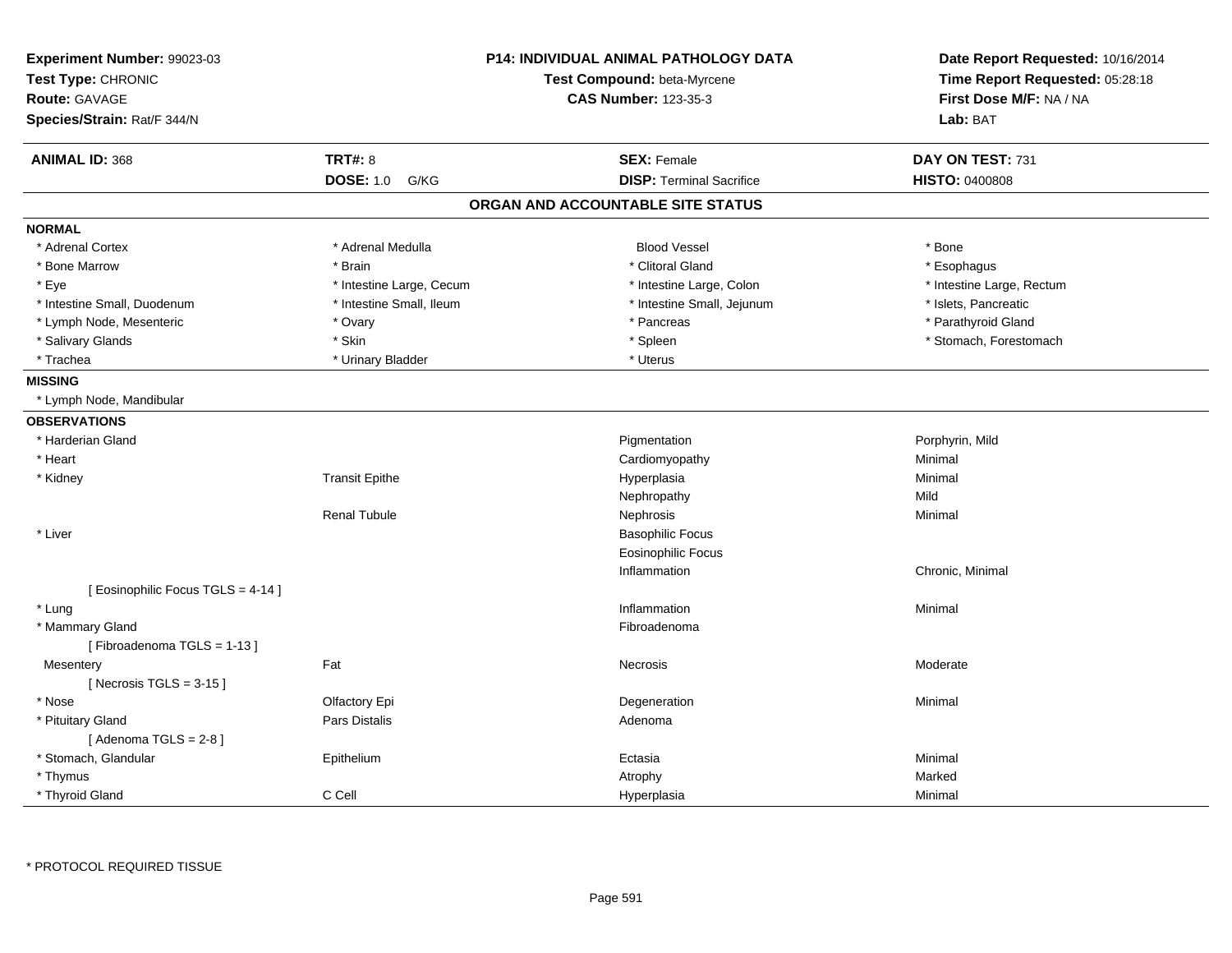| Experiment Number: 99023-03<br><b>P14: INDIVIDUAL ANIMAL PATHOLOGY DATA</b><br>Test Compound: beta-Myrcene<br><b>Test Type: CHRONIC</b><br><b>CAS Number: 123-35-3</b><br><b>Route: GAVAGE</b> |                          |                                   | Date Report Requested: 10/16/2014 |
|------------------------------------------------------------------------------------------------------------------------------------------------------------------------------------------------|--------------------------|-----------------------------------|-----------------------------------|
|                                                                                                                                                                                                |                          |                                   | Time Report Requested: 05:28:18   |
|                                                                                                                                                                                                |                          | First Dose M/F: NA / NA           |                                   |
| Species/Strain: Rat/F 344/N                                                                                                                                                                    |                          |                                   | Lab: BAT                          |
| <b>ANIMAL ID: 368</b>                                                                                                                                                                          | <b>TRT#: 8</b>           | <b>SEX: Female</b>                | DAY ON TEST: 731                  |
|                                                                                                                                                                                                | <b>DOSE: 1.0</b><br>G/KG | <b>DISP: Terminal Sacrifice</b>   | <b>HISTO: 0400808</b>             |
|                                                                                                                                                                                                |                          | ORGAN AND ACCOUNTABLE SITE STATUS |                                   |
| PRIMARY CAUSE OF DEATH                                                                                                                                                                         |                          |                                   |                                   |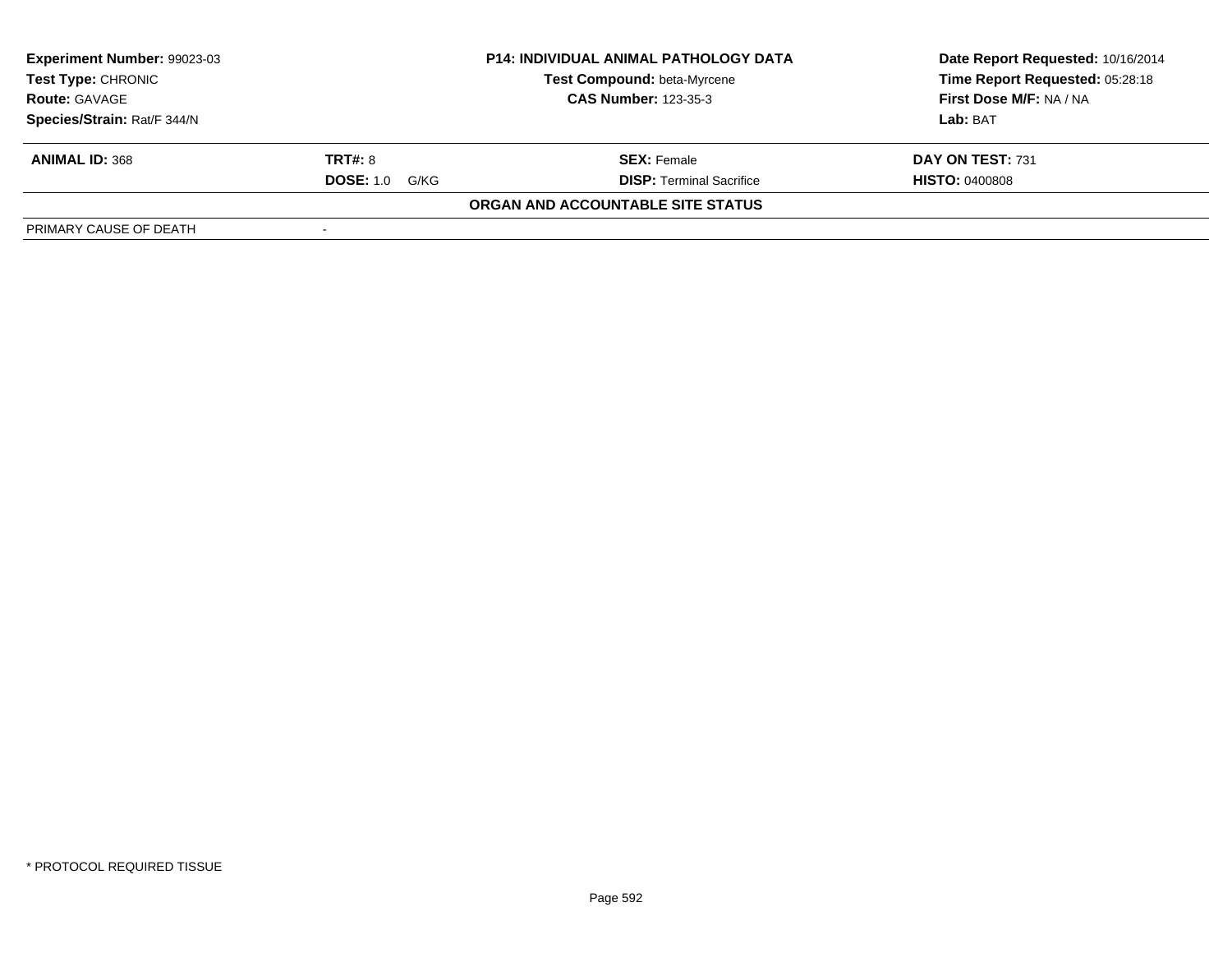| Experiment Number: 99023-03<br>Test Type: CHRONIC<br><b>Route: GAVAGE</b><br>Species/Strain: Rat/F 344/N |                             | <b>P14: INDIVIDUAL ANIMAL PATHOLOGY DATA</b><br>Test Compound: beta-Myrcene<br><b>CAS Number: 123-35-3</b> | Date Report Requested: 10/16/2014<br>Time Report Requested: 05:28:18<br>First Dose M/F: NA / NA<br>Lab: BAT |
|----------------------------------------------------------------------------------------------------------|-----------------------------|------------------------------------------------------------------------------------------------------------|-------------------------------------------------------------------------------------------------------------|
| <b>TRT#: 8</b><br><b>ANIMAL ID: 369</b>                                                                  |                             | <b>SEX: Female</b>                                                                                         | DAY ON TEST: 732                                                                                            |
| <b>DOSE: 1.0</b>                                                                                         | G/KG                        | <b>DISP: Terminal Sacrifice</b>                                                                            | <b>HISTO: 0400809</b>                                                                                       |
|                                                                                                          |                             | ORGAN AND ACCOUNTABLE SITE STATUS                                                                          |                                                                                                             |
| <b>NORMAL</b>                                                                                            |                             |                                                                                                            |                                                                                                             |
| * Adrenal Medulla<br><b>Blood Vessel</b>                                                                 |                             | * Bone                                                                                                     | * Bone Marrow                                                                                               |
| * Clitoral Gland<br>* Esophagus                                                                          |                             | * Eye                                                                                                      | * Intestine Large, Cecum                                                                                    |
| * Intestine Large, Colon                                                                                 | * Intestine Small, Duodenum | * Intestine Small, Ileum                                                                                   | * Intestine Small, Jejunum                                                                                  |
| * Islets, Pancreatic                                                                                     | * Lymph Node, Mesenteric    | * Pancreas                                                                                                 | * Parathyroid Gland                                                                                         |
| * Salivary Glands<br>* Skin                                                                              |                             | * Stomach, Forestomach                                                                                     | * Trachea                                                                                                   |
| * Urinary Bladder                                                                                        |                             |                                                                                                            |                                                                                                             |
| <b>MISSING</b>                                                                                           |                             |                                                                                                            |                                                                                                             |
| * Lymph Node, Mandibular                                                                                 |                             |                                                                                                            |                                                                                                             |
| <b>OBSERVATIONS</b>                                                                                      |                             |                                                                                                            |                                                                                                             |
| * Adrenal Cortex                                                                                         |                             | Hyperplasia                                                                                                | Mild                                                                                                        |
| * Brain<br>Meninges                                                                                      |                             | Inflammation                                                                                               | Chronic, Minimal                                                                                            |
| * Harderian Gland                                                                                        |                             | Pigmentation                                                                                               | Porphyrin, Mild                                                                                             |
| * Heart                                                                                                  |                             | Cardiomyopathy                                                                                             | Mild                                                                                                        |
| * Intestine Large, Rectum                                                                                |                             | Parasite Metazoan                                                                                          | Mild                                                                                                        |
| * Kidney<br><b>Transit Epithe</b>                                                                        |                             | Hyperplasia                                                                                                | Minimal                                                                                                     |
|                                                                                                          |                             | Nephropathy                                                                                                | Mild                                                                                                        |
| <b>Renal Tubule</b>                                                                                      |                             | Nephrosis                                                                                                  | Minimal                                                                                                     |
| * Liver                                                                                                  |                             | <b>Basophilic Focus</b>                                                                                    |                                                                                                             |
|                                                                                                          |                             | <b>Eosinophilic Focus</b>                                                                                  |                                                                                                             |
|                                                                                                          |                             | Inflammation                                                                                               | Chronic, Minimal                                                                                            |
| * Lung                                                                                                   |                             | Inflammation                                                                                               | Minimal                                                                                                     |
| * Mammary Gland                                                                                          |                             | Fibroadenoma                                                                                               |                                                                                                             |
| [Fibroadenoma TGLS = 1-13]                                                                               |                             |                                                                                                            |                                                                                                             |
| * Nose<br>Olfactory Epi                                                                                  |                             | Degeneration                                                                                               | Minimal                                                                                                     |
| * Ovary                                                                                                  |                             | Granulosa Cell Tumor Malignant                                                                             |                                                                                                             |
| [ Granulosa Cell Tumor Malignant TGLS = 3-11 ]                                                           |                             |                                                                                                            |                                                                                                             |
| * Pituitary Gland<br>Pars Distalis                                                                       |                             | Adenoma                                                                                                    |                                                                                                             |
|                                                                                                          |                             | Angiectasis                                                                                                | Minimal                                                                                                     |
| * Spleen                                                                                                 |                             | Hematopoietic Cell Proliferation                                                                           | Minimal                                                                                                     |
| * Stomach, Glandular<br>Epithelium                                                                       |                             | Ectasia                                                                                                    | Minimal                                                                                                     |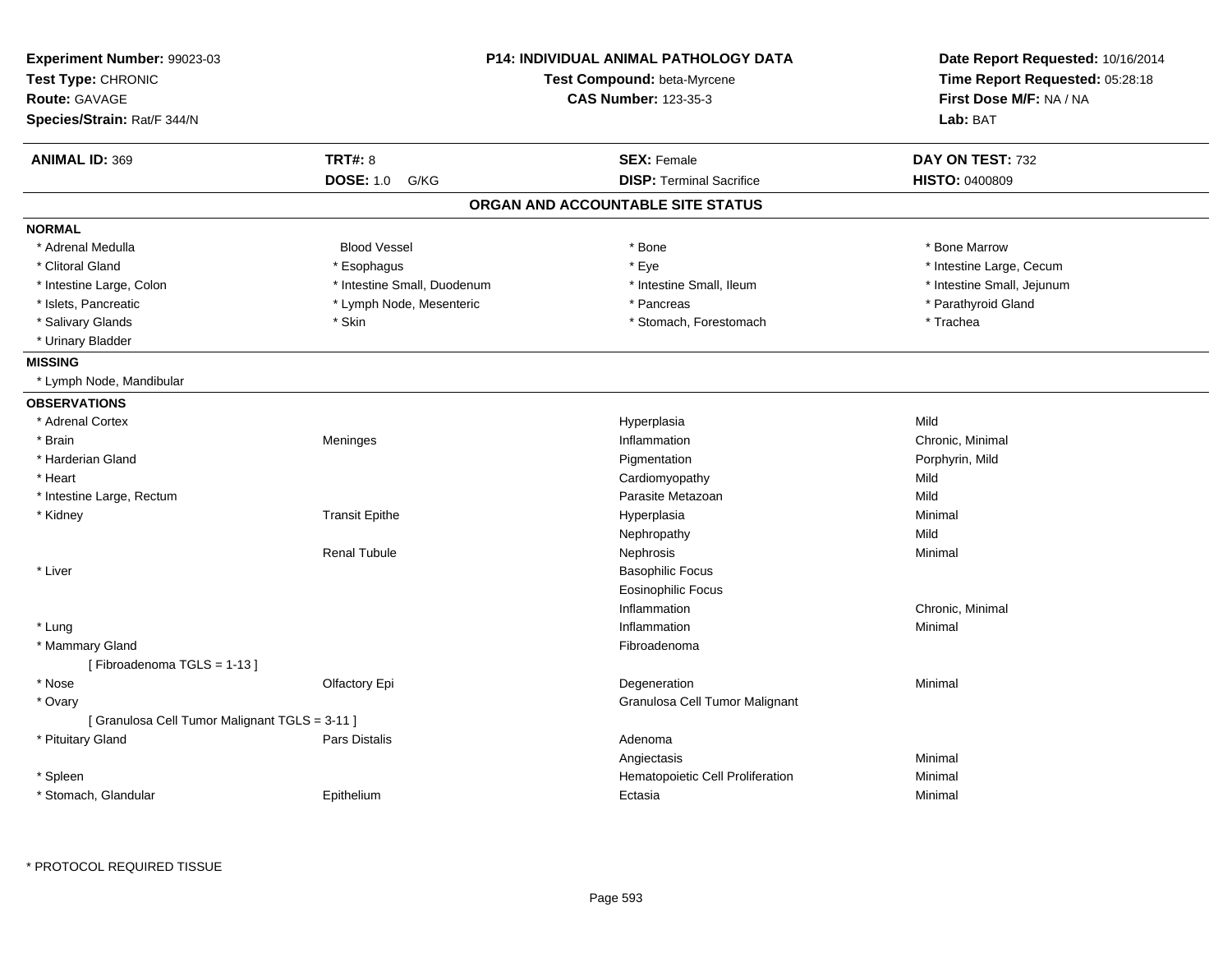| <b>Experiment Number: 99023-03</b><br><b>Test Type: CHRONIC</b> |                       | <b>P14: INDIVIDUAL ANIMAL PATHOLOGY DATA</b> | Date Report Requested: 10/16/2014 |
|-----------------------------------------------------------------|-----------------------|----------------------------------------------|-----------------------------------|
|                                                                 |                       | Test Compound: beta-Myrcene                  | Time Report Requested: 05:28:18   |
| <b>Route: GAVAGE</b>                                            |                       | <b>CAS Number: 123-35-3</b>                  | First Dose M/F: NA / NA           |
| Species/Strain: Rat/F 344/N                                     |                       |                                              | Lab: BAT                          |
| <b>ANIMAL ID: 369</b>                                           | <b>TRT#: 8</b>        | <b>SEX: Female</b>                           | DAY ON TEST: 732                  |
|                                                                 | <b>DOSE: 1.0 G/KG</b> | <b>DISP:</b> Terminal Sacrifice              | <b>HISTO: 0400809</b>             |
|                                                                 |                       | ORGAN AND ACCOUNTABLE SITE STATUS            |                                   |
| * Thymus                                                        |                       | Atrophy                                      | Marked                            |
| * Thyroid Gland                                                 | C Cell                | Hyperplasia                                  | Minimal                           |
| * Uterus                                                        |                       | Sarcoma Stromal                              |                                   |
| [Sarcoma Stromal TGLS = 2-11]                                   |                       |                                              |                                   |
| PRIMARY CAUSE OF DEATH                                          |                       |                                              |                                   |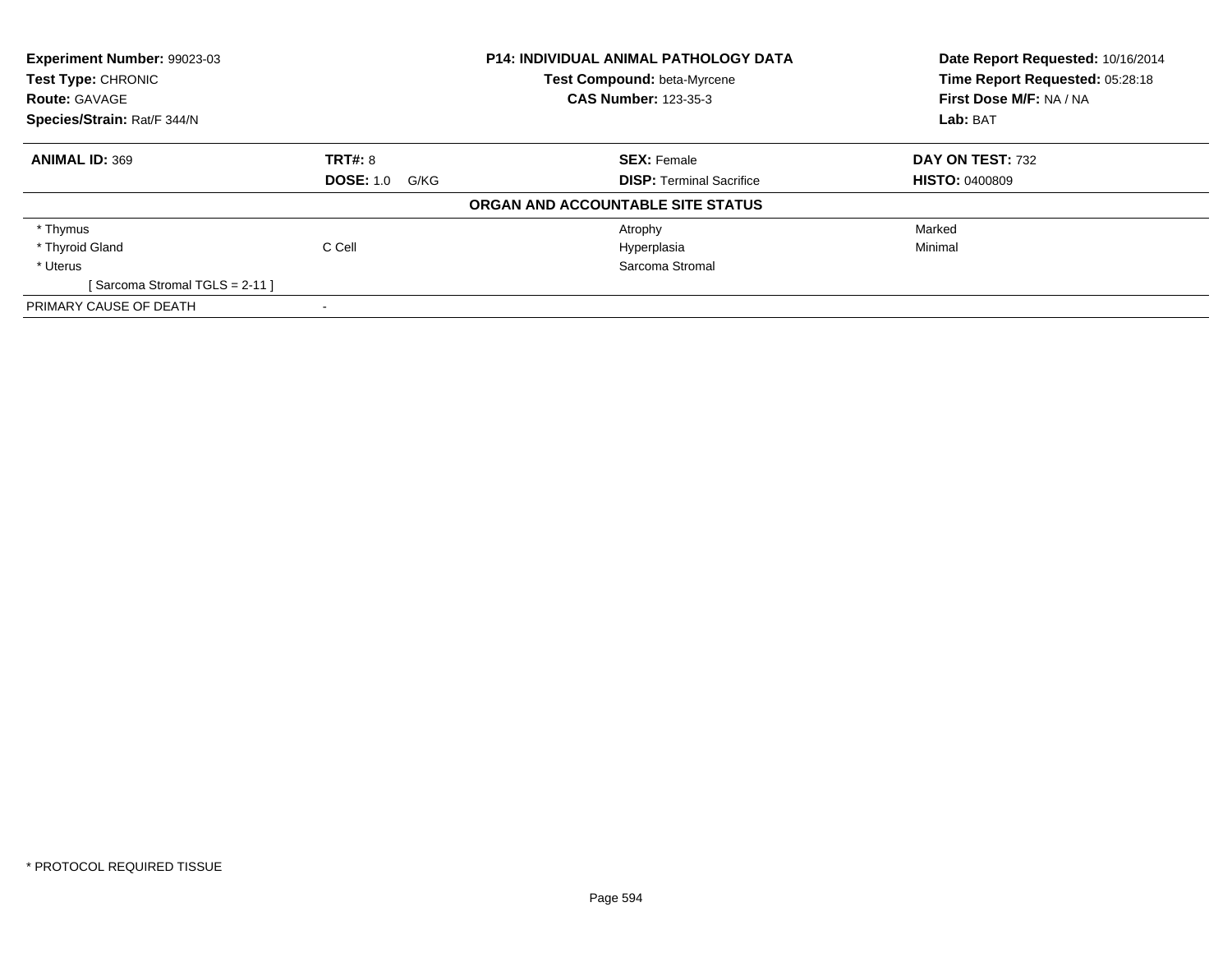| Experiment Number: 99023-03<br>Test Type: CHRONIC |                           | P14: INDIVIDUAL ANIMAL PATHOLOGY DATA<br>Test Compound: beta-Myrcene |                            |
|---------------------------------------------------|---------------------------|----------------------------------------------------------------------|----------------------------|
| <b>Route: GAVAGE</b>                              |                           | <b>CAS Number: 123-35-3</b>                                          | First Dose M/F: NA / NA    |
| Species/Strain: Rat/F 344/N                       |                           |                                                                      | Lab: BAT                   |
| <b>ANIMAL ID: 370</b>                             | <b>TRT#: 8</b>            | <b>SEX: Female</b>                                                   | DAY ON TEST: 730           |
|                                                   | <b>DOSE: 1.0</b><br>G/KG  | <b>DISP: Terminal Sacrifice</b>                                      | HISTO: 0400810             |
|                                                   |                           | ORGAN AND ACCOUNTABLE SITE STATUS                                    |                            |
| <b>NORMAL</b>                                     |                           |                                                                      |                            |
| * Adrenal Medulla                                 | <b>Blood Vessel</b>       | * Bone                                                               | * Bone Marrow              |
| * Brain                                           | * Esophagus               | * Eye                                                                | * Intestine Large, Cecum   |
| * Intestine Large, Colon                          | * Intestine Large, Rectum | * Intestine Small, Duodenum                                          | * Intestine Small, Jejunum |
| * Islets, Pancreatic                              | * Lymph Node, Mesenteric  | * Mammary Gland                                                      | * Ovary                    |
| * Pituitary Gland                                 | * Salivary Glands         | * Skin                                                               | * Spleen                   |
| * Stomach, Forestomach                            | * Thyroid Gland           | * Trachea                                                            | * Urinary Bladder          |
| <b>MISSING</b>                                    |                           |                                                                      |                            |
| * Lymph Node, Mandibular                          | * Parathyroid Gland       |                                                                      |                            |
| <b>OBSERVATIONS</b>                               |                           |                                                                      |                            |
| * Adrenal Cortex                                  |                           | Vacuolization Cytoplasmic                                            | Minimal                    |
| * Clitoral Gland                                  |                           | Inflammation                                                         | Chronic, Minimal           |
| * Harderian Gland                                 |                           | Pigmentation                                                         | Porphyrin, Mild            |
| * Heart                                           |                           | Cardiomyopathy                                                       | Minimal                    |
| * Intestine Small, Ileum                          | Epithelium                | Hyperplasia                                                          | Focal, Mild                |
| * Kidney                                          |                           | Nephropathy                                                          | Minimal                    |
|                                                   | <b>Renal Tubule</b>       | Nephrosis                                                            | Minimal                    |
| * Liver                                           |                           | <b>Basophilic Focus</b>                                              |                            |
|                                                   |                           | <b>Eosinophilic Focus</b>                                            |                            |
|                                                   |                           | Inflammation                                                         | Chronic, Mild              |
|                                                   |                           | <b>Mixed Cell Focus</b>                                              |                            |
| * Lung                                            |                           | Inflammation                                                         | Minimal                    |
| * Nose                                            | Olfactory Epi             | Degeneration                                                         | Minimal                    |
|                                                   |                           | Inflammation                                                         | Chronic Active, Minimal    |
| * Pancreas                                        | Acinus                    | Atrophy                                                              | Minimal                    |
| * Stomach, Glandular                              | Epithelium                | Ectasia                                                              | Mild                       |
| * Thymus                                          |                           | Atrophy                                                              | Marked                     |
| * Uterus                                          | Endometrium               | Hyperplasia                                                          | Cystic, Minimal            |
| PRIMARY CAUSE OF DEATH                            | $\blacksquare$            |                                                                      |                            |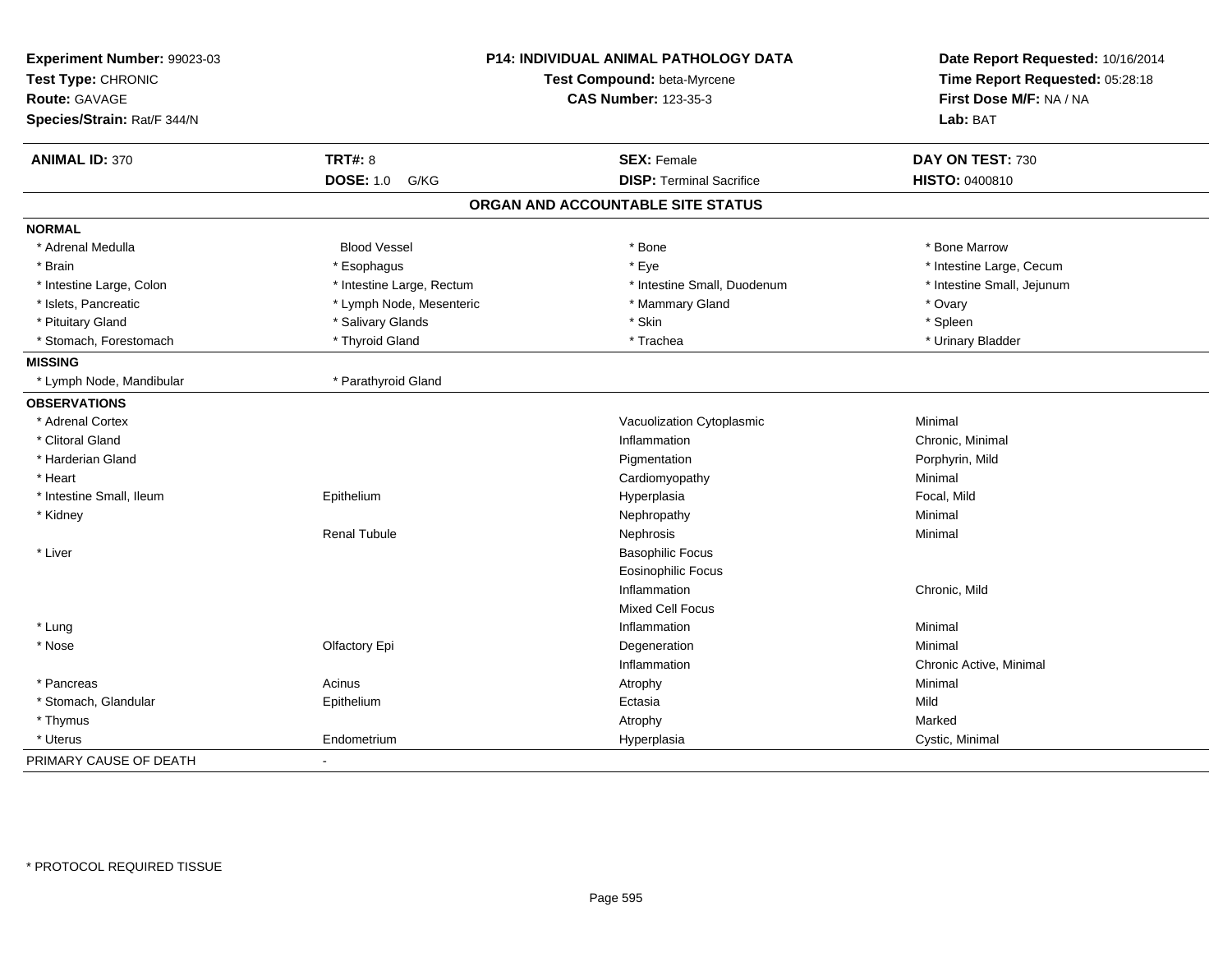| Experiment Number: 99023-03<br>Test Type: CHRONIC<br><b>Route: GAVAGE</b><br>Species/Strain: Rat/F 344/N |                            | P14: INDIVIDUAL ANIMAL PATHOLOGY DATA<br>Test Compound: beta-Myrcene<br><b>CAS Number: 123-35-3</b> | Date Report Requested: 10/16/2014<br>Time Report Requested: 05:28:18<br>First Dose M/F: NA / NA<br>Lab: BAT |
|----------------------------------------------------------------------------------------------------------|----------------------------|-----------------------------------------------------------------------------------------------------|-------------------------------------------------------------------------------------------------------------|
| <b>ANIMAL ID: 371</b>                                                                                    | <b>TRT#: 8</b>             | <b>SEX: Female</b>                                                                                  | DAY ON TEST: 588                                                                                            |
|                                                                                                          | <b>DOSE: 1.0</b><br>G/KG   | <b>DISP: Natural Death</b>                                                                          | HISTO: 0400811                                                                                              |
|                                                                                                          |                            | ORGAN AND ACCOUNTABLE SITE STATUS                                                                   |                                                                                                             |
| <b>NORMAL</b>                                                                                            |                            |                                                                                                     |                                                                                                             |
| * Adrenal Cortex                                                                                         | * Adrenal Medulla          | <b>Blood Vessel</b>                                                                                 | * Bone                                                                                                      |
| * Bone Marrow                                                                                            | * Brain                    | * Esophagus                                                                                         | * Eye                                                                                                       |
| * Intestine Large, Cecum                                                                                 | * Intestine Large, Colon   | * Intestine Large, Rectum                                                                           | * Intestine Small, Duodenum                                                                                 |
| * Intestine Small, Ileum                                                                                 | * Intestine Small, Jejunum | * Islets, Pancreatic                                                                                | * Lung                                                                                                      |
| * Lymph Node, Mesenteric                                                                                 | * Mammary Gland            | * Ovary                                                                                             | * Pancreas                                                                                                  |
| * Parathyroid Gland                                                                                      | * Salivary Glands          | * Skin                                                                                              | * Spleen                                                                                                    |
| * Stomach, Forestomach                                                                                   | * Stomach, Glandular       | * Thyroid Gland                                                                                     | * Trachea                                                                                                   |
| * Urinary Bladder                                                                                        | * Uterus                   |                                                                                                     |                                                                                                             |
| <b>MISSING</b>                                                                                           |                            |                                                                                                     |                                                                                                             |
| * Lymph Node, Mandibular                                                                                 |                            |                                                                                                     |                                                                                                             |
| <b>OBSERVATIONS</b>                                                                                      |                            |                                                                                                     |                                                                                                             |
| * Clitoral Gland                                                                                         |                            | Inflammation                                                                                        | Chronic, Minimal                                                                                            |
| * Harderian Gland                                                                                        |                            | Pigmentation                                                                                        | Porphyrin, Mild                                                                                             |
| * Heart                                                                                                  |                            | Cardiomyopathy                                                                                      | Minimal                                                                                                     |
| * Kidney                                                                                                 |                            | Nephropathy                                                                                         | Minimal                                                                                                     |
|                                                                                                          | <b>Renal Tubule</b>        | Nephrosis                                                                                           | Minimal                                                                                                     |
| * Liver                                                                                                  |                            | Hepatodiaphragmatic Nodule                                                                          |                                                                                                             |
|                                                                                                          |                            | Inflammation                                                                                        | Chronic, Minimal                                                                                            |
| [ Hepatodiaphragmatic Nodule TGLS = 1-13 ]                                                               |                            |                                                                                                     |                                                                                                             |
| Mesentery                                                                                                | Fat                        | <b>Necrosis</b>                                                                                     | Mild                                                                                                        |
| [Necrosis $TGLS = 3-14$ ]                                                                                |                            |                                                                                                     |                                                                                                             |
| * Nose                                                                                                   | Olfactory Epi              | Degeneration                                                                                        | Minimal                                                                                                     |
| * Pituitary Gland                                                                                        | Pars Distalis              | Adenoma                                                                                             |                                                                                                             |
|                                                                                                          |                            | Angiectasis                                                                                         | Mild                                                                                                        |
| [Adenoma TGLS = $2-8$ ]                                                                                  |                            |                                                                                                     |                                                                                                             |
| * Thymus                                                                                                 |                            | Atrophy                                                                                             | Mild                                                                                                        |
| PRIMARY CAUSE OF DEATH                                                                                   | - UNCERTAIN                |                                                                                                     |                                                                                                             |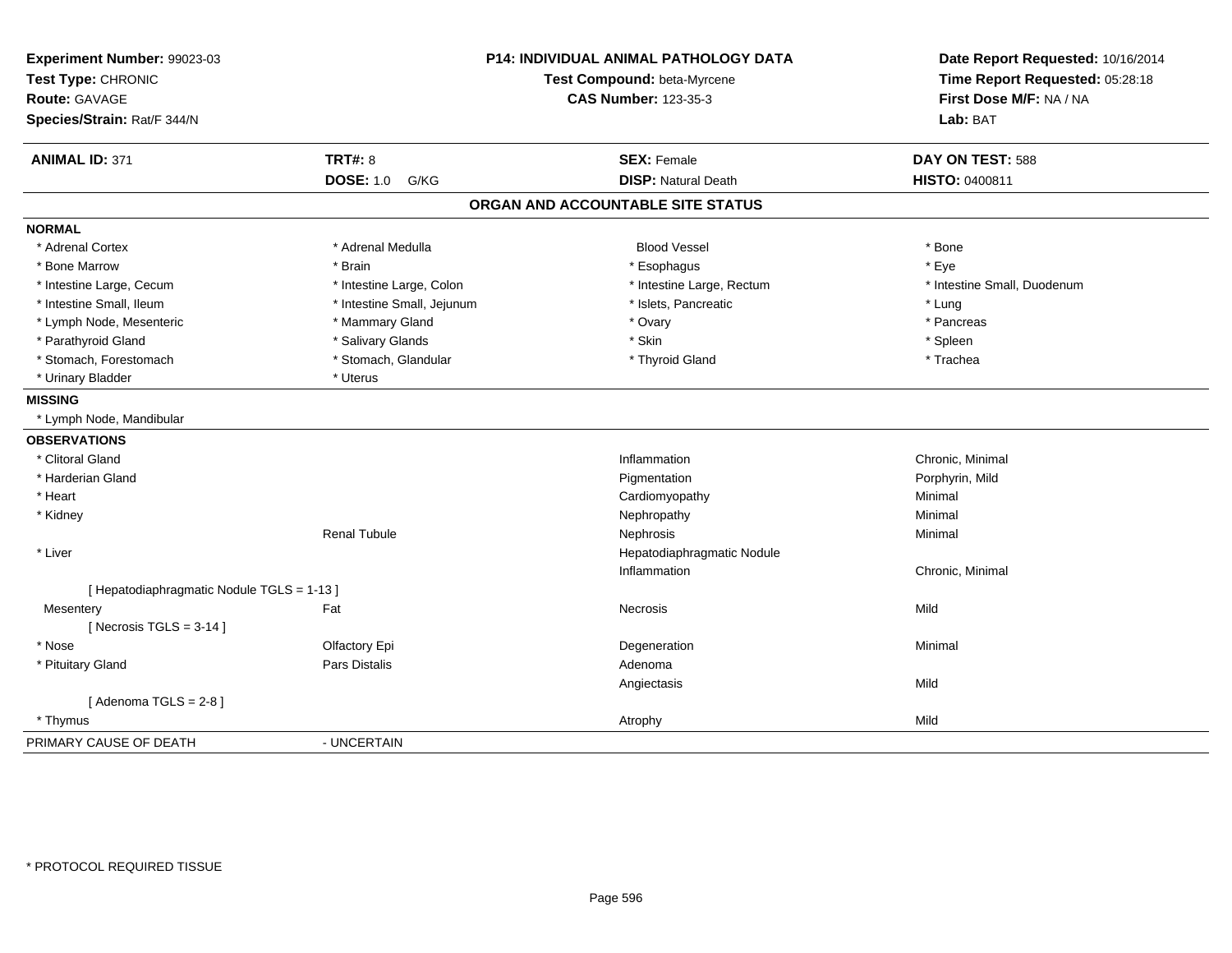| Experiment Number: 99023-03<br>Test Type: CHRONIC<br>Route: GAVAGE<br>Species/Strain: Rat/F 344/N | P14: INDIVIDUAL ANIMAL PATHOLOGY DATA<br>Test Compound: beta-Myrcene<br><b>CAS Number: 123-35-3</b> |                                   | Date Report Requested: 10/16/2014<br>Time Report Requested: 05:28:18<br>First Dose M/F: NA / NA<br>Lab: BAT |  |
|---------------------------------------------------------------------------------------------------|-----------------------------------------------------------------------------------------------------|-----------------------------------|-------------------------------------------------------------------------------------------------------------|--|
| <b>ANIMAL ID: 372</b>                                                                             | <b>TRT#: 8</b>                                                                                      | <b>SEX: Female</b>                | DAY ON TEST: 703                                                                                            |  |
|                                                                                                   | <b>DOSE: 1.0</b><br>G/KG                                                                            | <b>DISP: Natural Death</b>        | HISTO: 0400812                                                                                              |  |
|                                                                                                   |                                                                                                     | ORGAN AND ACCOUNTABLE SITE STATUS |                                                                                                             |  |
| <b>NORMAL</b>                                                                                     |                                                                                                     |                                   |                                                                                                             |  |
| * Adrenal Cortex                                                                                  | * Adrenal Medulla                                                                                   | <b>Blood Vessel</b>               | * Bone                                                                                                      |  |
| * Bone Marrow                                                                                     | * Clitoral Gland                                                                                    | * Esophagus                       | * Eye                                                                                                       |  |
| * Intestine Large, Cecum                                                                          | * Intestine Large, Colon                                                                            | * Intestine Large, Rectum         | * Intestine Small, Duodenum                                                                                 |  |
| * Intestine Small, Ileum                                                                          | * Intestine Small, Jejunum                                                                          | * Islets, Pancreatic              | * Lung                                                                                                      |  |
| * Lymph Node, Mesenteric                                                                          | * Mammary Gland                                                                                     | * Ovary                           | * Pancreas                                                                                                  |  |
| * Parathyroid Gland                                                                               | * Salivary Glands                                                                                   | * Skin                            | * Spleen                                                                                                    |  |
| * Stomach, Forestomach                                                                            | * Stomach, Glandular                                                                                | * Thyroid Gland                   | * Trachea                                                                                                   |  |
| * Urinary Bladder                                                                                 | * Uterus                                                                                            |                                   |                                                                                                             |  |
| <b>MISSING</b>                                                                                    |                                                                                                     |                                   |                                                                                                             |  |
| * Lymph Node, Mandibular                                                                          |                                                                                                     |                                   |                                                                                                             |  |
| <b>OBSERVATIONS</b>                                                                               |                                                                                                     |                                   |                                                                                                             |  |
| * Brain                                                                                           | Hypothalamus                                                                                        | Compression                       | Moderate                                                                                                    |  |
|                                                                                                   |                                                                                                     | Hydrocephalus                     | Mild                                                                                                        |  |
| * Harderian Gland                                                                                 |                                                                                                     | Pigmentation                      | Porphyrin, Minimal                                                                                          |  |
| * Heart                                                                                           |                                                                                                     | Cardiomyopathy                    | Minimal                                                                                                     |  |
| * Kidney                                                                                          |                                                                                                     | Nephropathy                       | Minimal                                                                                                     |  |
|                                                                                                   | <b>Renal Tubule</b>                                                                                 | Nephrosis                         | Minimal                                                                                                     |  |
| * Liver                                                                                           |                                                                                                     | <b>Basophilic Focus</b>           |                                                                                                             |  |
|                                                                                                   |                                                                                                     | <b>Eosinophilic Focus</b>         |                                                                                                             |  |
|                                                                                                   |                                                                                                     | Inflammation                      | Chronic, Minimal                                                                                            |  |
| * Nose                                                                                            | Olfactory Epi                                                                                       | Degeneration                      | Minimal                                                                                                     |  |
| * Pituitary Gland                                                                                 | <b>Pars Distalis</b>                                                                                | Adenoma                           |                                                                                                             |  |
|                                                                                                   |                                                                                                     | Angiectasis                       | Moderate                                                                                                    |  |
| [Adenoma TGLS = $1-8$ ]                                                                           |                                                                                                     |                                   |                                                                                                             |  |
| * Thymus                                                                                          |                                                                                                     | Atrophy                           | Mild                                                                                                        |  |
| PRIMARY CAUSE OF DEATH                                                                            | - Pituitary Gland Pars Distalis Adenoma                                                             |                                   |                                                                                                             |  |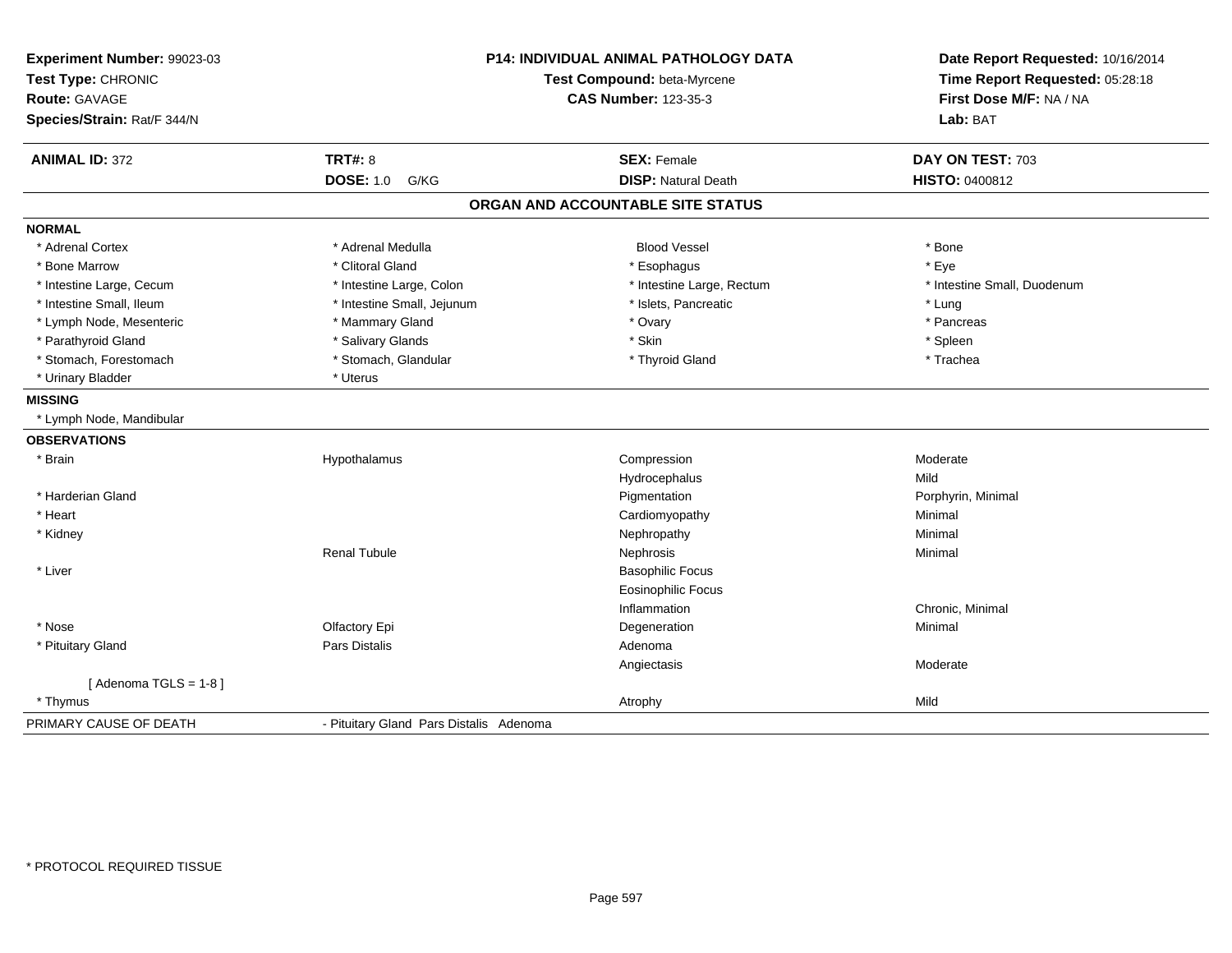| Experiment Number: 99023-03                  |                            | P14: INDIVIDUAL ANIMAL PATHOLOGY DATA | Date Report Requested: 10/16/2014 |
|----------------------------------------------|----------------------------|---------------------------------------|-----------------------------------|
| Test Type: CHRONIC                           |                            | Test Compound: beta-Myrcene           | Time Report Requested: 05:28:18   |
| <b>Route: GAVAGE</b>                         |                            | <b>CAS Number: 123-35-3</b>           | First Dose M/F: NA / NA           |
| Species/Strain: Rat/F 344/N                  |                            |                                       | Lab: BAT                          |
| <b>ANIMAL ID: 373</b>                        | <b>TRT#: 8</b>             | <b>SEX: Female</b>                    | DAY ON TEST: 731                  |
|                                              | <b>DOSE: 1.0</b><br>G/KG   | <b>DISP: Terminal Sacrifice</b>       | HISTO: 0400813                    |
|                                              |                            | ORGAN AND ACCOUNTABLE SITE STATUS     |                                   |
| <b>NORMAL</b>                                |                            |                                       |                                   |
| * Adrenal Cortex                             | * Adrenal Medulla          | <b>Blood Vessel</b>                   | * Bone                            |
| * Bone Marrow                                | * Brain                    | * Esophagus                           | * Eye                             |
| * Intestine Large, Cecum                     | * Intestine Large, Colon   | * Intestine Large, Rectum             | * Intestine Small, Duodenum       |
| * Intestine Small, Ileum                     | * Intestine Small, Jejunum | * Islets, Pancreatic                  | * Lymph Node, Mesenteric          |
| * Mammary Gland                              | * Ovary                    | * Pancreas                            | * Parathyroid Gland               |
| * Salivary Glands                            | * Skin                     | * Spleen                              | * Stomach, Forestomach            |
| * Trachea                                    | * Urinary Bladder          | * Uterus                              |                                   |
| <b>MISSING</b>                               |                            |                                       |                                   |
| * Lymph Node, Mandibular                     |                            |                                       |                                   |
| <b>OBSERVATIONS</b>                          |                            |                                       |                                   |
| * Clitoral Gland                             |                            | Hyperplasia                           | Mild                              |
| * Harderian Gland                            |                            | Pigmentation                          | Porphyrin, Mild                   |
| * Heart                                      |                            | Cardiomyopathy                        | Minimal                           |
| * Kidney                                     |                            | Nephropathy                           | Mild                              |
|                                              | <b>Renal Tubule</b>        | Nephrosis                             | Minimal                           |
| * Liver                                      |                            | <b>Basophilic Focus</b>               |                                   |
|                                              |                            | <b>Eosinophilic Focus</b>             |                                   |
|                                              |                            | Inflammation                          | Chronic, Minimal                  |
| [ Eosinophilic Focus TGLS = 1,2-6+7 ]        |                            |                                       |                                   |
| * Lung                                       |                            | Alveolar/Bronchiolar Adenoma          |                                   |
|                                              |                            | Inflammation                          | Minimal                           |
| [ Alveolar/Bronchiolar Adenoma TGLS = 3-13 ] |                            |                                       |                                   |
| * Nose                                       | Olfactory Epi              | Degeneration                          | Minimal                           |
| * Pituitary Gland                            |                            | Angiectasis                           | Mild                              |
|                                              | <b>Pars Distalis</b>       | Hyperplasia                           | Mild                              |
| * Stomach, Glandular                         | Epithelium                 | Ectasia                               | Mild                              |
| * Thymus                                     |                            | Atrophy                               | Marked                            |
| * Thyroid Gland                              | C Cell                     | Hyperplasia                           | Minimal                           |
| PRIMARY CAUSE OF DEATH                       | $\sim$                     |                                       |                                   |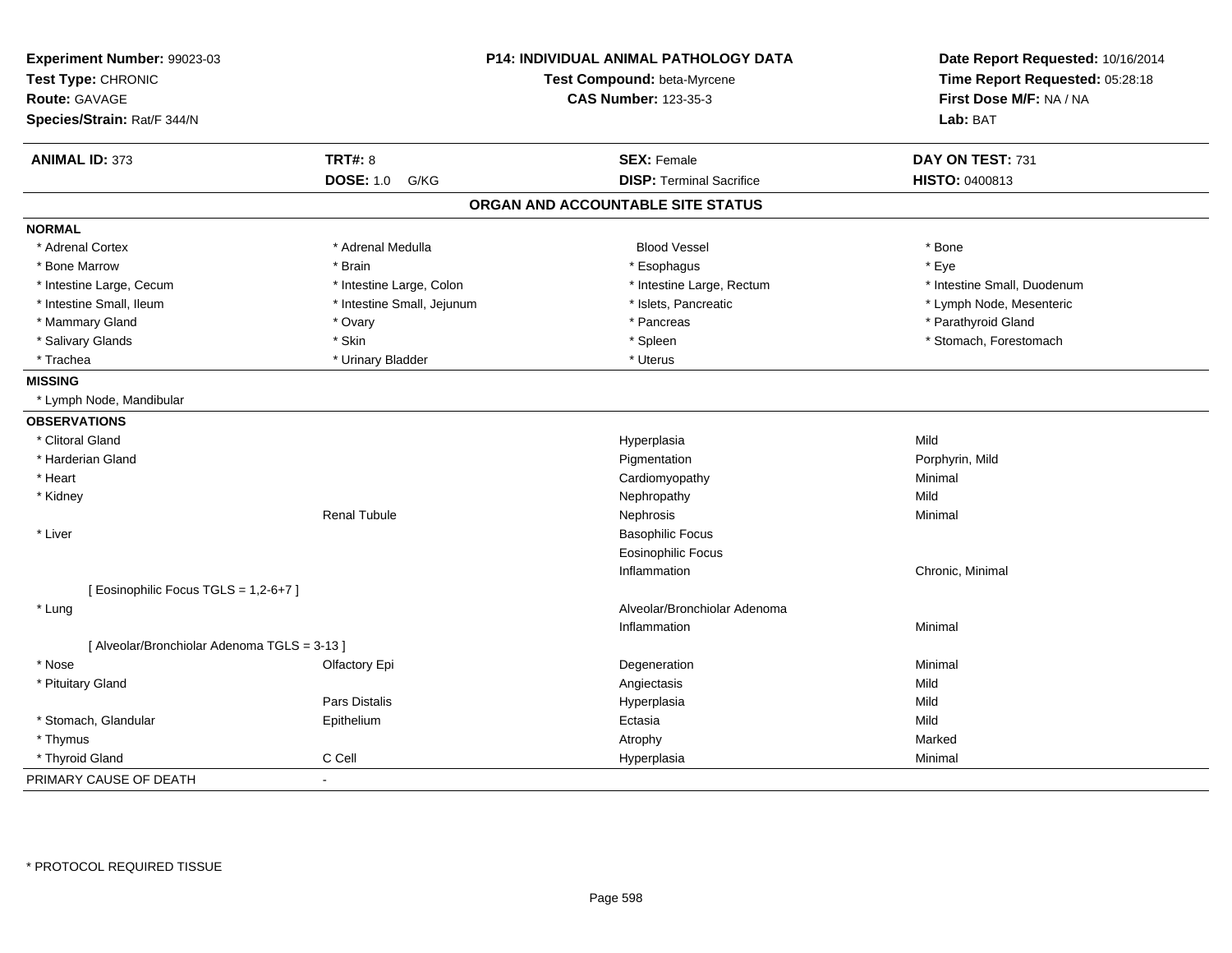| Experiment Number: 99023-03<br>Test Type: CHRONIC<br>Route: GAVAGE<br>Species/Strain: Rat/F 344/N |                            | P14: INDIVIDUAL ANIMAL PATHOLOGY DATA<br>Test Compound: beta-Myrcene<br><b>CAS Number: 123-35-3</b> | Date Report Requested: 10/16/2014<br>Time Report Requested: 05:28:18<br>First Dose M/F: NA / NA<br>Lab: BAT |
|---------------------------------------------------------------------------------------------------|----------------------------|-----------------------------------------------------------------------------------------------------|-------------------------------------------------------------------------------------------------------------|
| <b>ANIMAL ID: 374</b>                                                                             | <b>TRT#: 8</b>             | <b>SEX: Female</b>                                                                                  | DAY ON TEST: 732                                                                                            |
|                                                                                                   | <b>DOSE: 1.0</b><br>G/KG   | <b>DISP: Terminal Sacrifice</b>                                                                     | HISTO: 0400814                                                                                              |
|                                                                                                   |                            | ORGAN AND ACCOUNTABLE SITE STATUS                                                                   |                                                                                                             |
| <b>NORMAL</b>                                                                                     |                            |                                                                                                     |                                                                                                             |
| * Adrenal Medulla                                                                                 | <b>Blood Vessel</b>        | * Bone                                                                                              | * Bone Marrow                                                                                               |
| * Brain                                                                                           | * Clitoral Gland           | * Esophagus                                                                                         | * Eye                                                                                                       |
| * Intestine Large, Cecum                                                                          | * Intestine Large, Colon   | * Intestine Large, Rectum                                                                           | * Intestine Small, Duodenum                                                                                 |
| * Intestine Small, Ileum                                                                          | * Intestine Small, Jejunum | * Islets, Pancreatic                                                                                | * Lung                                                                                                      |
| * Lymph Node, Mesenteric                                                                          | * Mammary Gland            | * Ovary                                                                                             | * Pancreas                                                                                                  |
| * Parathyroid Gland                                                                               | * Salivary Glands          | * Skin                                                                                              | * Spleen                                                                                                    |
| * Stomach, Forestomach                                                                            | * Thyroid Gland            | * Trachea                                                                                           | * Urinary Bladder                                                                                           |
| * Uterus                                                                                          |                            |                                                                                                     |                                                                                                             |
| <b>MISSING</b>                                                                                    |                            |                                                                                                     |                                                                                                             |
| * Lymph Node, Mandibular                                                                          |                            |                                                                                                     |                                                                                                             |
| <b>OBSERVATIONS</b>                                                                               |                            |                                                                                                     |                                                                                                             |
| * Adrenal Cortex                                                                                  |                            | Hyperplasia                                                                                         | Mild                                                                                                        |
|                                                                                                   |                            | Vacuolization Cytoplasmic                                                                           | Mild                                                                                                        |
| * Harderian Gland                                                                                 |                            | Pigmentation                                                                                        | Porphyrin, Mild                                                                                             |
| * Heart                                                                                           |                            | Cardiomyopathy                                                                                      | Minimal                                                                                                     |
| * Kidney                                                                                          |                            | Nephropathy                                                                                         | Mild                                                                                                        |
|                                                                                                   | <b>Renal Tubule</b>        | Nephrosis                                                                                           | Minimal                                                                                                     |
| * Liver                                                                                           |                            | <b>Basophilic Focus</b>                                                                             |                                                                                                             |
|                                                                                                   |                            | <b>Clear Cell Focus</b>                                                                             |                                                                                                             |
|                                                                                                   |                            | Inflammation                                                                                        | Chronic, Minimal                                                                                            |
| * Nose                                                                                            | Olfactory Epi              | Degeneration                                                                                        | Minimal                                                                                                     |
|                                                                                                   |                            | Inflammation                                                                                        | Chronic Active, Minimal                                                                                     |
| * Pituitary Gland                                                                                 | Pars Distalis              | Adenoma                                                                                             |                                                                                                             |
|                                                                                                   |                            | Angiectasis                                                                                         | Mild                                                                                                        |
| * Stomach, Glandular                                                                              | Epithelium                 | Ectasia                                                                                             | Mild                                                                                                        |
| * Thymus                                                                                          |                            | Atrophy                                                                                             | Marked                                                                                                      |
| PRIMARY CAUSE OF DEATH                                                                            | $\blacksquare$             |                                                                                                     |                                                                                                             |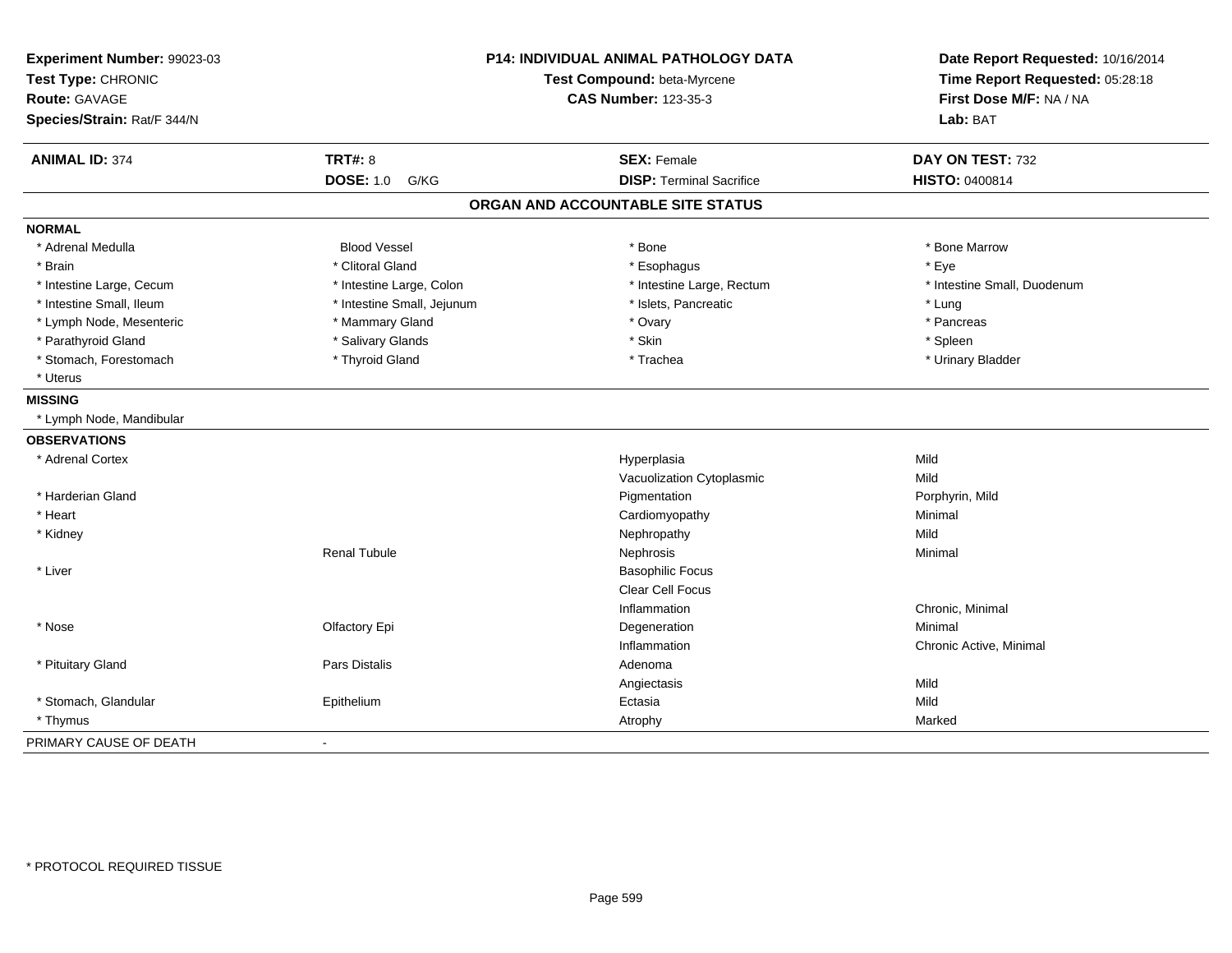| Experiment Number: 99023-03<br>Test Type: CHRONIC<br>Route: GAVAGE<br>Species/Strain: Rat/F 344/N |                                         | P14: INDIVIDUAL ANIMAL PATHOLOGY DATA<br>Test Compound: beta-Myrcene<br><b>CAS Number: 123-35-3</b> | Date Report Requested: 10/16/2014<br>Time Report Requested: 05:28:18<br>First Dose M/F: NA / NA<br>Lab: BAT |
|---------------------------------------------------------------------------------------------------|-----------------------------------------|-----------------------------------------------------------------------------------------------------|-------------------------------------------------------------------------------------------------------------|
| <b>ANIMAL ID: 375</b>                                                                             | <b>TRT#: 8</b>                          | <b>SEX: Female</b>                                                                                  | DAY ON TEST: 724                                                                                            |
|                                                                                                   | <b>DOSE: 1.0</b><br>G/KG                | <b>DISP: Natural Death</b>                                                                          | HISTO: 0400815                                                                                              |
|                                                                                                   |                                         | ORGAN AND ACCOUNTABLE SITE STATUS                                                                   |                                                                                                             |
| <b>NORMAL</b>                                                                                     |                                         |                                                                                                     |                                                                                                             |
| * Adrenal Medulla                                                                                 | <b>Blood Vessel</b>                     | * Bone                                                                                              | * Bone Marrow                                                                                               |
| * Clitoral Gland                                                                                  | * Esophagus                             | * Eye                                                                                               | * Intestine Large, Cecum                                                                                    |
| * Intestine Large, Colon                                                                          | * Intestine Large, Rectum               | * Intestine Small, Duodenum                                                                         | * Intestine Small, Ileum                                                                                    |
| * Intestine Small, Jejunum                                                                        | * Islets, Pancreatic                    | * Lung                                                                                              | * Lymph Node, Mesenteric                                                                                    |
| * Mammary Gland                                                                                   | * Ovary                                 | * Pancreas                                                                                          | * Parathyroid Gland                                                                                         |
| * Salivary Glands                                                                                 | * Skin                                  | * Spleen                                                                                            | * Stomach, Forestomach                                                                                      |
| * Stomach, Glandular                                                                              | * Thyroid Gland                         | * Trachea                                                                                           | * Urinary Bladder                                                                                           |
| * Uterus                                                                                          |                                         |                                                                                                     |                                                                                                             |
| <b>MISSING</b>                                                                                    |                                         |                                                                                                     |                                                                                                             |
| * Lymph Node, Mandibular                                                                          |                                         |                                                                                                     |                                                                                                             |
| <b>OBSERVATIONS</b>                                                                               |                                         |                                                                                                     |                                                                                                             |
| * Adrenal Cortex                                                                                  |                                         | Hyperplasia                                                                                         | Mild                                                                                                        |
| * Brain                                                                                           | Hypothalamus                            | Compression                                                                                         | Moderate                                                                                                    |
| * Harderian Gland                                                                                 |                                         | Pigmentation                                                                                        | Porphyrin, Mild                                                                                             |
| * Heart                                                                                           |                                         | Cardiomyopathy                                                                                      | Minimal                                                                                                     |
| * Kidney                                                                                          |                                         | Nephropathy                                                                                         | Mild                                                                                                        |
|                                                                                                   | <b>Renal Tubule</b>                     | Nephrosis                                                                                           | Minimal                                                                                                     |
| * Liver                                                                                           |                                         | <b>Basophilic Focus</b>                                                                             |                                                                                                             |
|                                                                                                   |                                         | <b>Eosinophilic Focus</b>                                                                           |                                                                                                             |
|                                                                                                   |                                         | Inflammation                                                                                        | Chronic, Minimal                                                                                            |
| [Eosinophilic Focus TGLS = 2-6+7+13]                                                              |                                         |                                                                                                     |                                                                                                             |
| Mesentery                                                                                         | Fat                                     | Necrosis                                                                                            | Moderate                                                                                                    |
| [Necrosis TGLS = $3-13$ ]                                                                         |                                         |                                                                                                     |                                                                                                             |
| * Nose                                                                                            | Olfactory Epi                           | Degeneration                                                                                        | Minimal                                                                                                     |
|                                                                                                   |                                         | Inflammation                                                                                        | Chronic Active, Minimal                                                                                     |
| * Pituitary Gland                                                                                 | Pars Distalis                           | Adenoma                                                                                             |                                                                                                             |
| [Adenoma TGLS = $1-8$ ]                                                                           |                                         |                                                                                                     |                                                                                                             |
| * Thymus                                                                                          |                                         | Atrophy                                                                                             | Marked                                                                                                      |
| PRIMARY CAUSE OF DEATH                                                                            | - Pituitary Gland Pars Distalis Adenoma |                                                                                                     |                                                                                                             |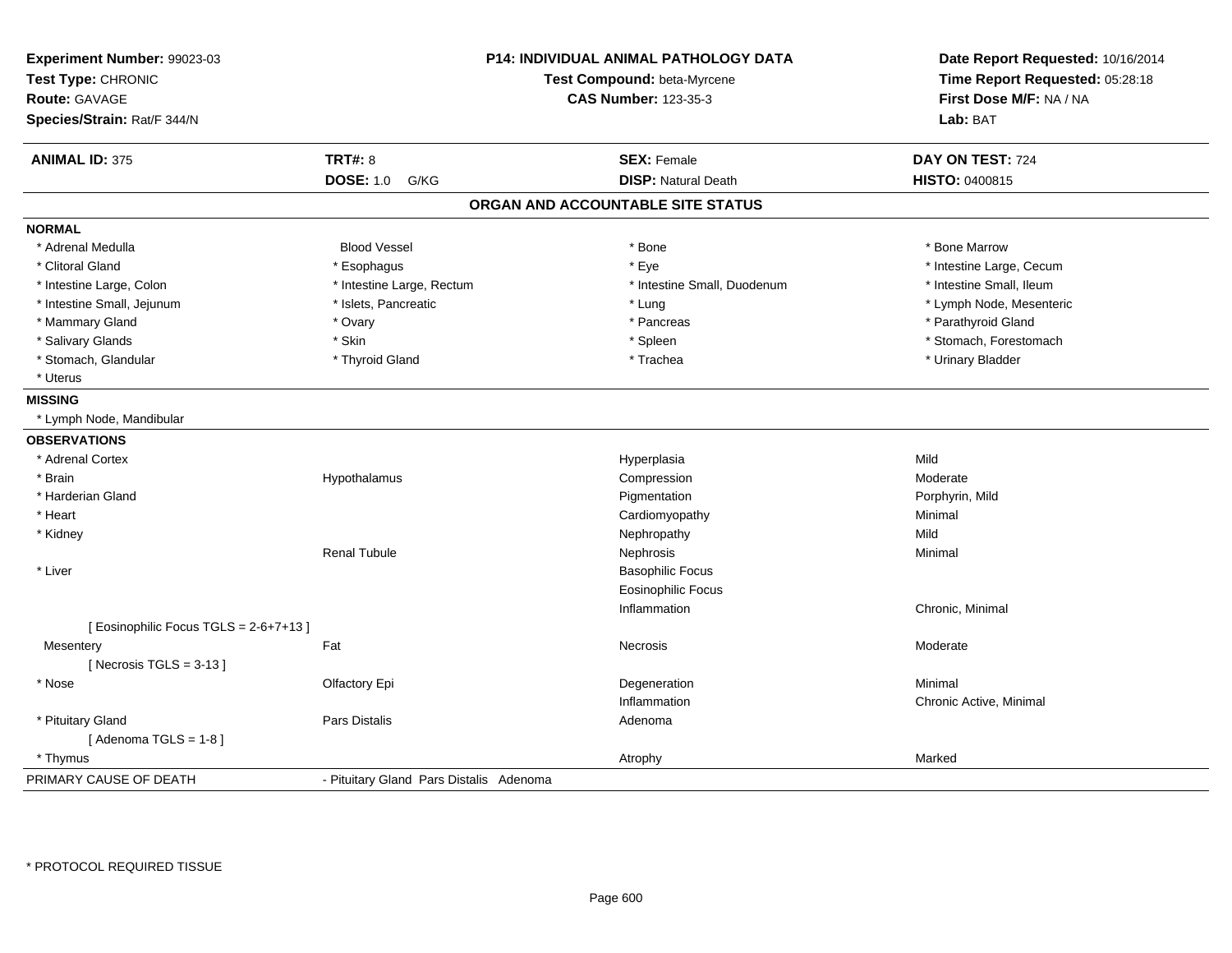| Experiment Number: 99023-03<br>Test Type: CHRONIC<br><b>Route: GAVAGE</b><br>Species/Strain: Rat/F 344/N |                               | <b>P14: INDIVIDUAL ANIMAL PATHOLOGY DATA</b><br>Test Compound: beta-Myrcene<br><b>CAS Number: 123-35-3</b> | Date Report Requested: 10/16/2014<br>Time Report Requested: 05:28:18<br>First Dose M/F: NA / NA<br>Lab: BAT |
|----------------------------------------------------------------------------------------------------------|-------------------------------|------------------------------------------------------------------------------------------------------------|-------------------------------------------------------------------------------------------------------------|
| <b>ANIMAL ID: 376</b>                                                                                    | <b>TRT#: 8</b>                | <b>SEX: Female</b>                                                                                         | DAY ON TEST: 491                                                                                            |
|                                                                                                          | <b>DOSE: 1.0</b><br>G/KG      | <b>DISP: Natural Death</b>                                                                                 | HISTO: 0400816                                                                                              |
|                                                                                                          |                               | ORGAN AND ACCOUNTABLE SITE STATUS                                                                          |                                                                                                             |
| <b>NORMAL</b>                                                                                            |                               |                                                                                                            |                                                                                                             |
| * Adrenal Cortex                                                                                         | * Adrenal Medulla             | <b>Blood Vessel</b>                                                                                        | * Bone                                                                                                      |
| * Bone Marrow                                                                                            | * Brain                       | * Clitoral Gland                                                                                           | * Esophagus                                                                                                 |
| * Eye                                                                                                    | * Intestine Large, Cecum      | * Intestine Large, Colon                                                                                   | * Intestine Large, Rectum                                                                                   |
| * Intestine Small, Duodenum                                                                              | * Intestine Small, Ileum      | * Intestine Small, Jejunum                                                                                 | * Islets, Pancreatic                                                                                        |
| * Mammary Gland                                                                                          | * Ovary                       | * Pancreas                                                                                                 | * Parathyroid Gland                                                                                         |
| * Pituitary Gland                                                                                        | * Salivary Glands             | * Skin                                                                                                     | * Stomach, Forestomach                                                                                      |
| * Stomach, Glandular                                                                                     | * Thyroid Gland               | * Trachea                                                                                                  | * Urinary Bladder                                                                                           |
| * Uterus                                                                                                 |                               |                                                                                                            |                                                                                                             |
| <b>MISSING</b>                                                                                           |                               |                                                                                                            |                                                                                                             |
| * Lymph Node, Mandibular                                                                                 |                               |                                                                                                            |                                                                                                             |
| <b>OBSERVATIONS</b>                                                                                      |                               |                                                                                                            |                                                                                                             |
| * Harderian Gland                                                                                        |                               | Pigmentation                                                                                               | Porphyrin, Mild                                                                                             |
| * Heart                                                                                                  |                               | Cardiomyopathy                                                                                             | Minimal                                                                                                     |
| * Kidney                                                                                                 | Renal Tubule                  | Nephrosis                                                                                                  | Minimal                                                                                                     |
| * Liver                                                                                                  |                               | Leukemia Mononuclear                                                                                       |                                                                                                             |
| [ Leukemia Mononuclear TGLS = 2-6+7 ]                                                                    |                               |                                                                                                            |                                                                                                             |
| * Lung                                                                                                   |                               | Leukemia Mononuclear                                                                                       |                                                                                                             |
| [ Leukemia Mononuclear TGLS = 3-3+4 ]                                                                    |                               |                                                                                                            |                                                                                                             |
| * Lymph Node, Mesenteric                                                                                 |                               | Leukemia Mononuclear                                                                                       |                                                                                                             |
| * Nose                                                                                                   | Olfactory Epi                 | Degeneration                                                                                               | Minimal                                                                                                     |
| * Spleen                                                                                                 |                               | Leukemia Mononuclear                                                                                       |                                                                                                             |
| [ Leukemia Mononuclear TGLS = 1-13 ]                                                                     |                               |                                                                                                            |                                                                                                             |
| * Thymus                                                                                                 |                               | Atrophy                                                                                                    | Mild                                                                                                        |
| PRIMARY CAUSE OF DEATH                                                                                   | - Spleen Leukemia Mononuclear |                                                                                                            |                                                                                                             |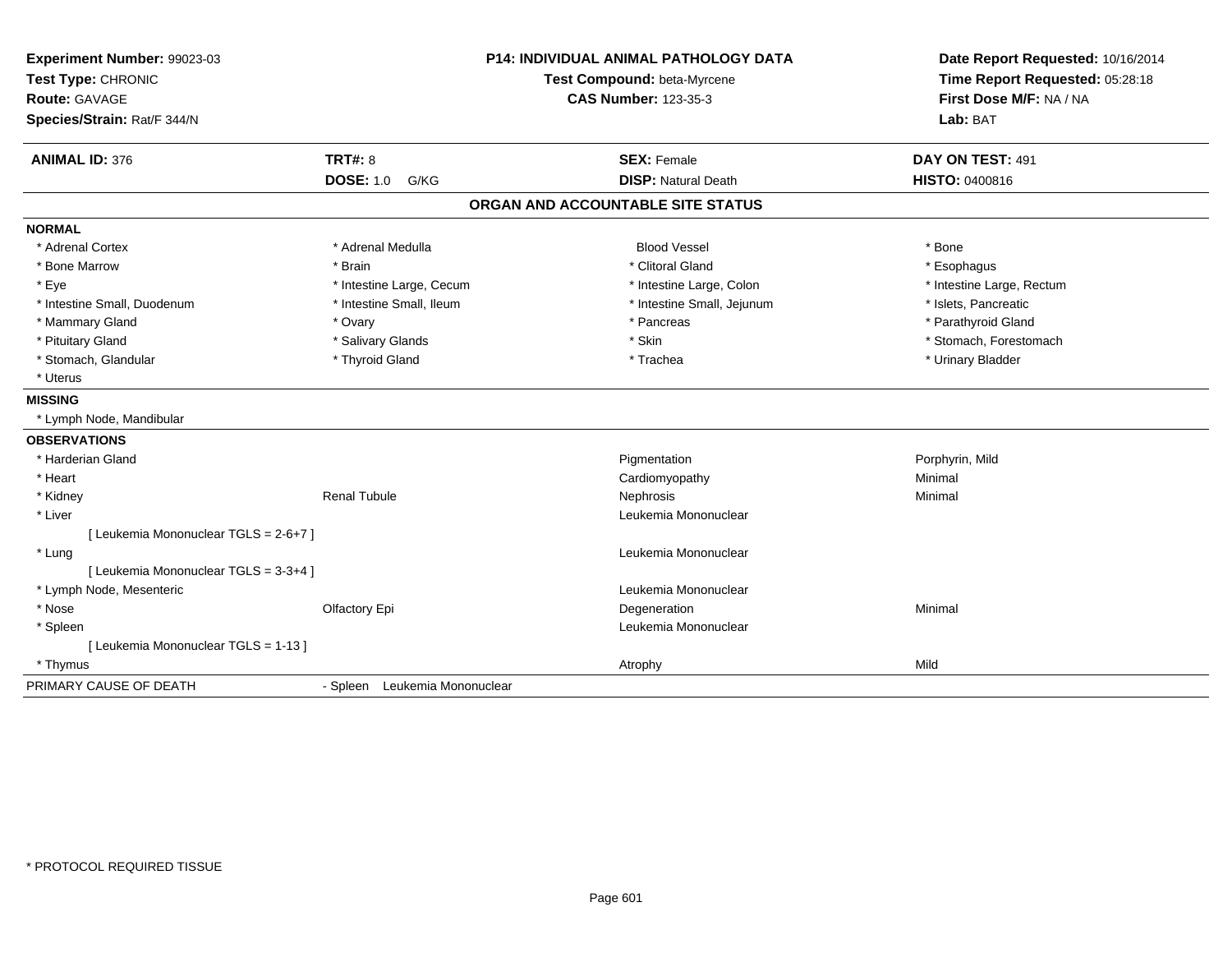| <b>CAS Number: 123-35-3</b><br>First Dose M/F: NA / NA<br>Lab: BAT<br><b>ANIMAL ID: 377</b><br><b>TRT#: 8</b><br><b>SEX: Female</b><br>DAY ON TEST: 683<br><b>DOSE: 1.0</b><br><b>DISP:</b> Moribund Sacrifice<br>G/KG<br><b>HISTO: 0400817</b><br>ORGAN AND ACCOUNTABLE SITE STATUS<br>* Adrenal Medulla<br><b>Blood Vessel</b><br>* Adrenal Cortex<br>* Bone<br>* Eye<br>* Bone Marrow<br>* Brain<br>* Esophagus<br>* Intestine Small, Duodenum<br>* Intestine Small, Ileum<br>* Intestine Large, Cecum<br>* Intestine Large, Rectum<br>* Intestine Small, Jejunum<br>* Islets, Pancreatic<br>* Lymph Node, Mesenteric<br>* Ovary<br>* Skin<br>* Parathyroid Gland<br>* Salivary Glands<br>* Pancreas<br>* Stomach, Forestomach<br>* Thyroid Gland<br>* Trachea<br>* Spleen<br>* Urinary Bladder<br>Vagina<br>* Lymph Node, Mandibular<br>* Clitoral Gland<br>Chronic, Minimal<br>Inflammation<br>* Harderian Gland<br>Pigmentation<br>Porphyrin, Minimal<br>* Heart<br>Cardiomyopathy<br>Mild<br>* Intestine Large, Colon<br>Ulcer<br>Mild<br>* Kidney<br>Nephropathy<br>Minimal<br><b>Renal Tubule</b><br>Nephrosis<br>Minimal<br>* Liver<br><b>Basophilic Focus</b><br><b>Bile Duct</b><br>Hyperplasia<br>Minimal<br>Inflammation<br>Chronic, Minimal<br>Inflammation<br>Minimal<br>* Lung<br>Mediastinal<br>Lymphoid, Moderate<br>Lymph Node<br>Hyperplasia<br>[Hyperplasia TGLS = 3-13]<br>* Mammary Gland<br>Fibroadenoma<br>[Fibroadenoma TGLS = 2-14]<br>* Nose<br>Olfactory Epi<br>Degeneration<br>Minimal<br>* Pituitary Gland<br>Pars Distalis<br>Adenoma<br>Cyst<br>* Stomach, Glandular<br>Epithelium<br>Ectasia<br>Minimal<br>* Thymus<br>Atrophy<br>Moderate<br>* Uterus<br>Hyperplasia<br>Cystic, Minimal<br>Endometrium | Experiment Number: 99023-03<br>Test Type: CHRONIC | <b>P14: INDIVIDUAL ANIMAL PATHOLOGY DATA</b><br>Test Compound: beta-Myrcene | Date Report Requested: 10/16/2014<br>Time Report Requested: 05:28:18 |
|--------------------------------------------------------------------------------------------------------------------------------------------------------------------------------------------------------------------------------------------------------------------------------------------------------------------------------------------------------------------------------------------------------------------------------------------------------------------------------------------------------------------------------------------------------------------------------------------------------------------------------------------------------------------------------------------------------------------------------------------------------------------------------------------------------------------------------------------------------------------------------------------------------------------------------------------------------------------------------------------------------------------------------------------------------------------------------------------------------------------------------------------------------------------------------------------------------------------------------------------------------------------------------------------------------------------------------------------------------------------------------------------------------------------------------------------------------------------------------------------------------------------------------------------------------------------------------------------------------------------------------------------------------------------------------------------------------------------------------------------|---------------------------------------------------|-----------------------------------------------------------------------------|----------------------------------------------------------------------|
|                                                                                                                                                                                                                                                                                                                                                                                                                                                                                                                                                                                                                                                                                                                                                                                                                                                                                                                                                                                                                                                                                                                                                                                                                                                                                                                                                                                                                                                                                                                                                                                                                                                                                                                                            | <b>Route: GAVAGE</b>                              |                                                                             |                                                                      |
|                                                                                                                                                                                                                                                                                                                                                                                                                                                                                                                                                                                                                                                                                                                                                                                                                                                                                                                                                                                                                                                                                                                                                                                                                                                                                                                                                                                                                                                                                                                                                                                                                                                                                                                                            | Species/Strain: Rat/F 344/N                       |                                                                             |                                                                      |
|                                                                                                                                                                                                                                                                                                                                                                                                                                                                                                                                                                                                                                                                                                                                                                                                                                                                                                                                                                                                                                                                                                                                                                                                                                                                                                                                                                                                                                                                                                                                                                                                                                                                                                                                            |                                                   |                                                                             |                                                                      |
|                                                                                                                                                                                                                                                                                                                                                                                                                                                                                                                                                                                                                                                                                                                                                                                                                                                                                                                                                                                                                                                                                                                                                                                                                                                                                                                                                                                                                                                                                                                                                                                                                                                                                                                                            |                                                   |                                                                             |                                                                      |
|                                                                                                                                                                                                                                                                                                                                                                                                                                                                                                                                                                                                                                                                                                                                                                                                                                                                                                                                                                                                                                                                                                                                                                                                                                                                                                                                                                                                                                                                                                                                                                                                                                                                                                                                            |                                                   |                                                                             |                                                                      |
|                                                                                                                                                                                                                                                                                                                                                                                                                                                                                                                                                                                                                                                                                                                                                                                                                                                                                                                                                                                                                                                                                                                                                                                                                                                                                                                                                                                                                                                                                                                                                                                                                                                                                                                                            | <b>NORMAL</b>                                     |                                                                             |                                                                      |
|                                                                                                                                                                                                                                                                                                                                                                                                                                                                                                                                                                                                                                                                                                                                                                                                                                                                                                                                                                                                                                                                                                                                                                                                                                                                                                                                                                                                                                                                                                                                                                                                                                                                                                                                            |                                                   |                                                                             |                                                                      |
|                                                                                                                                                                                                                                                                                                                                                                                                                                                                                                                                                                                                                                                                                                                                                                                                                                                                                                                                                                                                                                                                                                                                                                                                                                                                                                                                                                                                                                                                                                                                                                                                                                                                                                                                            |                                                   |                                                                             |                                                                      |
|                                                                                                                                                                                                                                                                                                                                                                                                                                                                                                                                                                                                                                                                                                                                                                                                                                                                                                                                                                                                                                                                                                                                                                                                                                                                                                                                                                                                                                                                                                                                                                                                                                                                                                                                            |                                                   |                                                                             |                                                                      |
|                                                                                                                                                                                                                                                                                                                                                                                                                                                                                                                                                                                                                                                                                                                                                                                                                                                                                                                                                                                                                                                                                                                                                                                                                                                                                                                                                                                                                                                                                                                                                                                                                                                                                                                                            |                                                   |                                                                             |                                                                      |
|                                                                                                                                                                                                                                                                                                                                                                                                                                                                                                                                                                                                                                                                                                                                                                                                                                                                                                                                                                                                                                                                                                                                                                                                                                                                                                                                                                                                                                                                                                                                                                                                                                                                                                                                            |                                                   |                                                                             |                                                                      |
|                                                                                                                                                                                                                                                                                                                                                                                                                                                                                                                                                                                                                                                                                                                                                                                                                                                                                                                                                                                                                                                                                                                                                                                                                                                                                                                                                                                                                                                                                                                                                                                                                                                                                                                                            |                                                   |                                                                             |                                                                      |
|                                                                                                                                                                                                                                                                                                                                                                                                                                                                                                                                                                                                                                                                                                                                                                                                                                                                                                                                                                                                                                                                                                                                                                                                                                                                                                                                                                                                                                                                                                                                                                                                                                                                                                                                            |                                                   |                                                                             |                                                                      |
|                                                                                                                                                                                                                                                                                                                                                                                                                                                                                                                                                                                                                                                                                                                                                                                                                                                                                                                                                                                                                                                                                                                                                                                                                                                                                                                                                                                                                                                                                                                                                                                                                                                                                                                                            | <b>MISSING</b>                                    |                                                                             |                                                                      |
|                                                                                                                                                                                                                                                                                                                                                                                                                                                                                                                                                                                                                                                                                                                                                                                                                                                                                                                                                                                                                                                                                                                                                                                                                                                                                                                                                                                                                                                                                                                                                                                                                                                                                                                                            |                                                   |                                                                             |                                                                      |
|                                                                                                                                                                                                                                                                                                                                                                                                                                                                                                                                                                                                                                                                                                                                                                                                                                                                                                                                                                                                                                                                                                                                                                                                                                                                                                                                                                                                                                                                                                                                                                                                                                                                                                                                            | <b>OBSERVATIONS</b>                               |                                                                             |                                                                      |
|                                                                                                                                                                                                                                                                                                                                                                                                                                                                                                                                                                                                                                                                                                                                                                                                                                                                                                                                                                                                                                                                                                                                                                                                                                                                                                                                                                                                                                                                                                                                                                                                                                                                                                                                            |                                                   |                                                                             |                                                                      |
|                                                                                                                                                                                                                                                                                                                                                                                                                                                                                                                                                                                                                                                                                                                                                                                                                                                                                                                                                                                                                                                                                                                                                                                                                                                                                                                                                                                                                                                                                                                                                                                                                                                                                                                                            |                                                   |                                                                             |                                                                      |
|                                                                                                                                                                                                                                                                                                                                                                                                                                                                                                                                                                                                                                                                                                                                                                                                                                                                                                                                                                                                                                                                                                                                                                                                                                                                                                                                                                                                                                                                                                                                                                                                                                                                                                                                            |                                                   |                                                                             |                                                                      |
|                                                                                                                                                                                                                                                                                                                                                                                                                                                                                                                                                                                                                                                                                                                                                                                                                                                                                                                                                                                                                                                                                                                                                                                                                                                                                                                                                                                                                                                                                                                                                                                                                                                                                                                                            |                                                   |                                                                             |                                                                      |
|                                                                                                                                                                                                                                                                                                                                                                                                                                                                                                                                                                                                                                                                                                                                                                                                                                                                                                                                                                                                                                                                                                                                                                                                                                                                                                                                                                                                                                                                                                                                                                                                                                                                                                                                            |                                                   |                                                                             |                                                                      |
|                                                                                                                                                                                                                                                                                                                                                                                                                                                                                                                                                                                                                                                                                                                                                                                                                                                                                                                                                                                                                                                                                                                                                                                                                                                                                                                                                                                                                                                                                                                                                                                                                                                                                                                                            |                                                   |                                                                             |                                                                      |
|                                                                                                                                                                                                                                                                                                                                                                                                                                                                                                                                                                                                                                                                                                                                                                                                                                                                                                                                                                                                                                                                                                                                                                                                                                                                                                                                                                                                                                                                                                                                                                                                                                                                                                                                            |                                                   |                                                                             |                                                                      |
|                                                                                                                                                                                                                                                                                                                                                                                                                                                                                                                                                                                                                                                                                                                                                                                                                                                                                                                                                                                                                                                                                                                                                                                                                                                                                                                                                                                                                                                                                                                                                                                                                                                                                                                                            |                                                   |                                                                             |                                                                      |
|                                                                                                                                                                                                                                                                                                                                                                                                                                                                                                                                                                                                                                                                                                                                                                                                                                                                                                                                                                                                                                                                                                                                                                                                                                                                                                                                                                                                                                                                                                                                                                                                                                                                                                                                            |                                                   |                                                                             |                                                                      |
|                                                                                                                                                                                                                                                                                                                                                                                                                                                                                                                                                                                                                                                                                                                                                                                                                                                                                                                                                                                                                                                                                                                                                                                                                                                                                                                                                                                                                                                                                                                                                                                                                                                                                                                                            |                                                   |                                                                             |                                                                      |
|                                                                                                                                                                                                                                                                                                                                                                                                                                                                                                                                                                                                                                                                                                                                                                                                                                                                                                                                                                                                                                                                                                                                                                                                                                                                                                                                                                                                                                                                                                                                                                                                                                                                                                                                            |                                                   |                                                                             |                                                                      |
|                                                                                                                                                                                                                                                                                                                                                                                                                                                                                                                                                                                                                                                                                                                                                                                                                                                                                                                                                                                                                                                                                                                                                                                                                                                                                                                                                                                                                                                                                                                                                                                                                                                                                                                                            |                                                   |                                                                             |                                                                      |
|                                                                                                                                                                                                                                                                                                                                                                                                                                                                                                                                                                                                                                                                                                                                                                                                                                                                                                                                                                                                                                                                                                                                                                                                                                                                                                                                                                                                                                                                                                                                                                                                                                                                                                                                            |                                                   |                                                                             |                                                                      |
|                                                                                                                                                                                                                                                                                                                                                                                                                                                                                                                                                                                                                                                                                                                                                                                                                                                                                                                                                                                                                                                                                                                                                                                                                                                                                                                                                                                                                                                                                                                                                                                                                                                                                                                                            |                                                   |                                                                             |                                                                      |
|                                                                                                                                                                                                                                                                                                                                                                                                                                                                                                                                                                                                                                                                                                                                                                                                                                                                                                                                                                                                                                                                                                                                                                                                                                                                                                                                                                                                                                                                                                                                                                                                                                                                                                                                            |                                                   |                                                                             |                                                                      |
|                                                                                                                                                                                                                                                                                                                                                                                                                                                                                                                                                                                                                                                                                                                                                                                                                                                                                                                                                                                                                                                                                                                                                                                                                                                                                                                                                                                                                                                                                                                                                                                                                                                                                                                                            |                                                   |                                                                             |                                                                      |
|                                                                                                                                                                                                                                                                                                                                                                                                                                                                                                                                                                                                                                                                                                                                                                                                                                                                                                                                                                                                                                                                                                                                                                                                                                                                                                                                                                                                                                                                                                                                                                                                                                                                                                                                            |                                                   |                                                                             |                                                                      |
|                                                                                                                                                                                                                                                                                                                                                                                                                                                                                                                                                                                                                                                                                                                                                                                                                                                                                                                                                                                                                                                                                                                                                                                                                                                                                                                                                                                                                                                                                                                                                                                                                                                                                                                                            |                                                   |                                                                             |                                                                      |
|                                                                                                                                                                                                                                                                                                                                                                                                                                                                                                                                                                                                                                                                                                                                                                                                                                                                                                                                                                                                                                                                                                                                                                                                                                                                                                                                                                                                                                                                                                                                                                                                                                                                                                                                            |                                                   |                                                                             |                                                                      |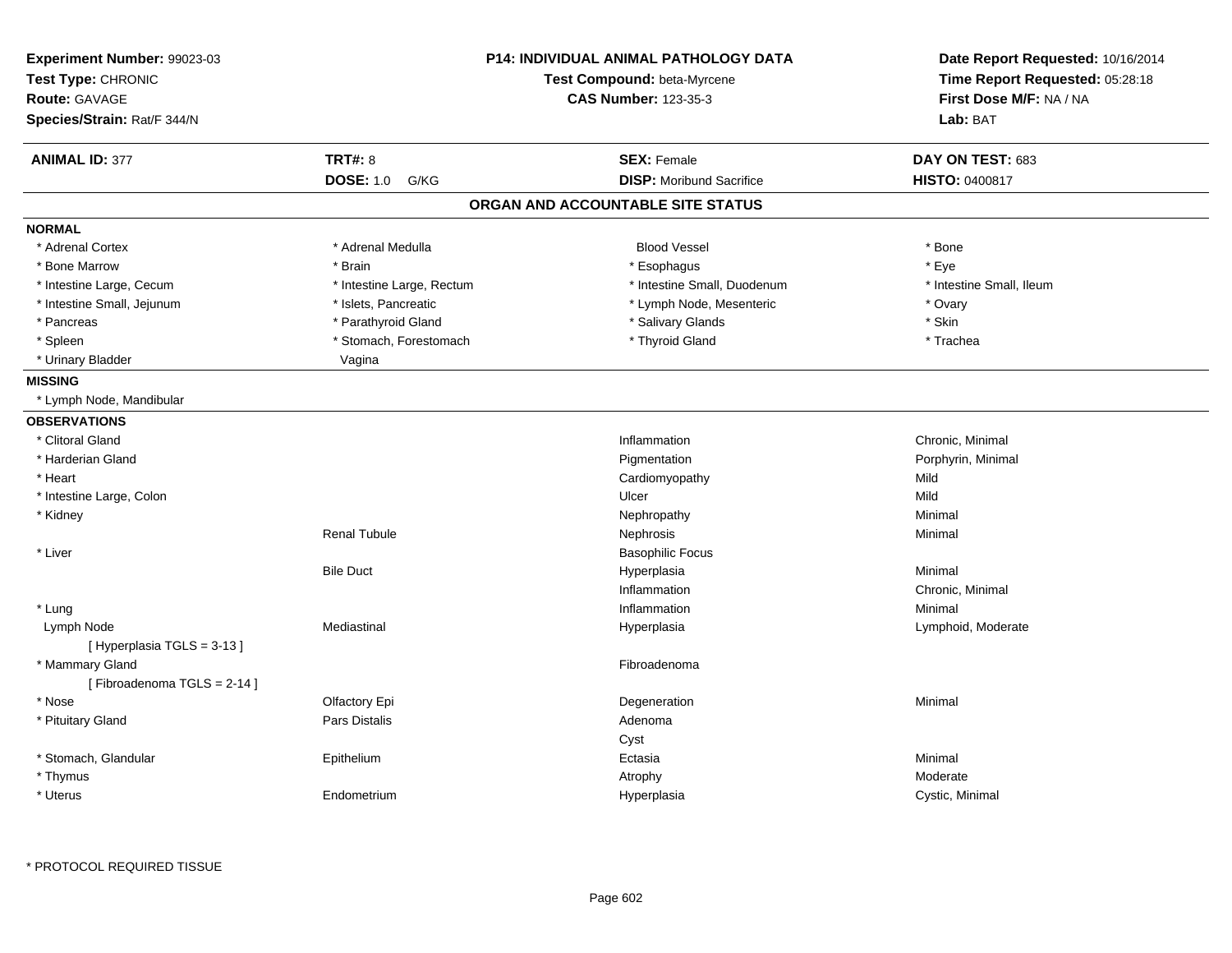| Experiment Number: 99023-03 |                              | <b>P14: INDIVIDUAL ANIMAL PATHOLOGY DATA</b> | Date Report Requested: 10/16/2014 |
|-----------------------------|------------------------------|----------------------------------------------|-----------------------------------|
| Test Type: CHRONIC          |                              | Test Compound: beta-Myrcene                  | Time Report Requested: 05:28:18   |
| <b>Route: GAVAGE</b>        |                              | <b>CAS Number: 123-35-3</b>                  | First Dose M/F: NA / NA           |
| Species/Strain: Rat/F 344/N |                              |                                              | Lab: BAT                          |
| <b>ANIMAL ID: 377</b>       | TRT#: 8                      | <b>SEX: Female</b>                           | <b>DAY ON TEST: 683</b>           |
|                             | <b>DOSE: 1.0 G/KG</b>        | <b>DISP:</b> Moribund Sacrifice              | <b>HISTO: 0400817</b>             |
|                             |                              | ORGAN AND ACCOUNTABLE SITE STATUS            |                                   |
| Zymbal's Gland              |                              | Carcinoma                                    |                                   |
| [Carcinoma TGLS = $1-13$ ]  |                              |                                              |                                   |
| PRIMARY CAUSE OF DEATH      | - Zymbal's Gland Carcinoma   |                                              |                                   |
| CONTRIBUTORY CAUSE OF DEATH | - Mammary Gland Fibroadenoma |                                              |                                   |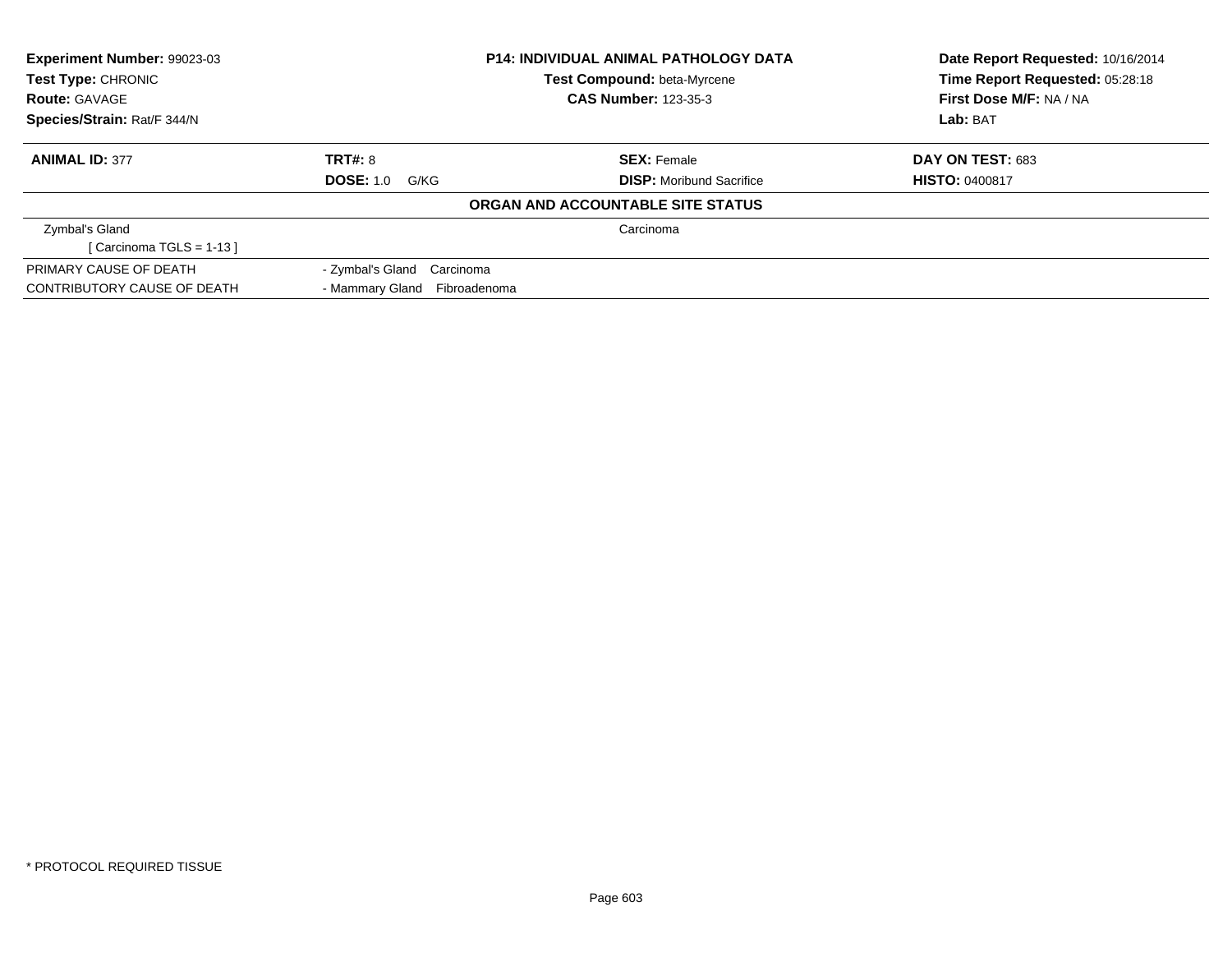| Experiment Number: 99023-03      |                                                                                                                                   | <b>P14: INDIVIDUAL ANIMAL PATHOLOGY DATA</b> | Date Report Requested: 10/16/2014 |
|----------------------------------|-----------------------------------------------------------------------------------------------------------------------------------|----------------------------------------------|-----------------------------------|
| Test Type: CHRONIC               |                                                                                                                                   | Test Compound: beta-Myrcene                  | Time Report Requested: 05:28:18   |
| Route: GAVAGE                    |                                                                                                                                   | <b>CAS Number: 123-35-3</b>                  | First Dose M/F: NA / NA           |
| Species/Strain: Rat/F 344/N      |                                                                                                                                   |                                              | Lab: BAT                          |
| <b>ANIMAL ID: 378</b>            | <b>TRT#: 8</b>                                                                                                                    | <b>SEX: Female</b>                           | DAY ON TEST: 732                  |
|                                  | <b>DOSE: 1.0</b><br>G/KG                                                                                                          | <b>DISP: Terminal Sacrifice</b>              | <b>HISTO: 0400818</b>             |
|                                  |                                                                                                                                   | ORGAN AND ACCOUNTABLE SITE STATUS            |                                   |
| <b>NORMAL</b>                    |                                                                                                                                   |                                              |                                   |
| * Adrenal Cortex                 | * Adrenal Medulla                                                                                                                 | <b>Blood Vessel</b>                          | * Bone                            |
| * Bone Marrow                    | * Brain                                                                                                                           | * Clitoral Gland                             | * Esophagus                       |
| * Eye                            | * Intestine Large, Cecum                                                                                                          | * Intestine Large, Colon                     | * Intestine Large, Rectum         |
| * Intestine Small, Duodenum      | * Intestine Small, Ileum                                                                                                          | * Intestine Small, Jejunum                   | * Islets, Pancreatic              |
| * Lymph Node, Mesenteric         | * Mammary Gland                                                                                                                   | * Ovary                                      | * Parathyroid Gland               |
| * Salivary Glands                | * Skin                                                                                                                            | * Spleen                                     | * Stomach, Forestomach            |
| * Trachea                        | * Urinary Bladder                                                                                                                 |                                              |                                   |
| <b>MISSING</b>                   |                                                                                                                                   |                                              |                                   |
| * Lymph Node, Mandibular         |                                                                                                                                   |                                              |                                   |
| <b>OBSERVATIONS</b>              |                                                                                                                                   |                                              |                                   |
| * Clitoral GI                    |                                                                                                                                   |                                              |                                   |
|                                  | Note: No microscopic finding correlated with the unilateral nodule $(3 \times 3 \times 2 \text{ mm})$ noted by the tissue trimmer |                                              |                                   |
| * Harderian Gland                |                                                                                                                                   | Pigmentation                                 | Porphyrin, Mild                   |
| * Heart                          |                                                                                                                                   | Cardiomyopathy                               | Minimal                           |
| * Kidney                         |                                                                                                                                   | Nephropathy                                  | Mild                              |
|                                  | Renal Tubule                                                                                                                      | Nephrosis                                    | Minimal                           |
| * Liver                          |                                                                                                                                   | <b>Basophilic Focus</b>                      |                                   |
|                                  |                                                                                                                                   | Clear Cell Focus                             |                                   |
|                                  |                                                                                                                                   | <b>Eosinophilic Focus</b>                    |                                   |
|                                  |                                                                                                                                   | Inflammation                                 | Chronic, Minimal                  |
|                                  |                                                                                                                                   |                                              |                                   |
|                                  |                                                                                                                                   |                                              |                                   |
|                                  |                                                                                                                                   | <b>Mixed Cell Focus</b><br>Inflammation      | Minimal                           |
| * Lung                           |                                                                                                                                   |                                              | Minimal                           |
| * Nose                           | Olfactory Epi                                                                                                                     | Degeneration                                 |                                   |
| * Pancreas                       | Acinus                                                                                                                            | Atrophy                                      | Minimal<br>Mild                   |
| * Pituitary Gland                |                                                                                                                                   | Angiectasis                                  |                                   |
|                                  | Pars Distalis                                                                                                                     | Cyst                                         |                                   |
|                                  |                                                                                                                                   | Hyperplasia                                  | Moderate<br>Mild                  |
| * Stomach, Glandular<br>* Thymus | Epithelium                                                                                                                        | Ectasia<br>Atrophy                           | Marked                            |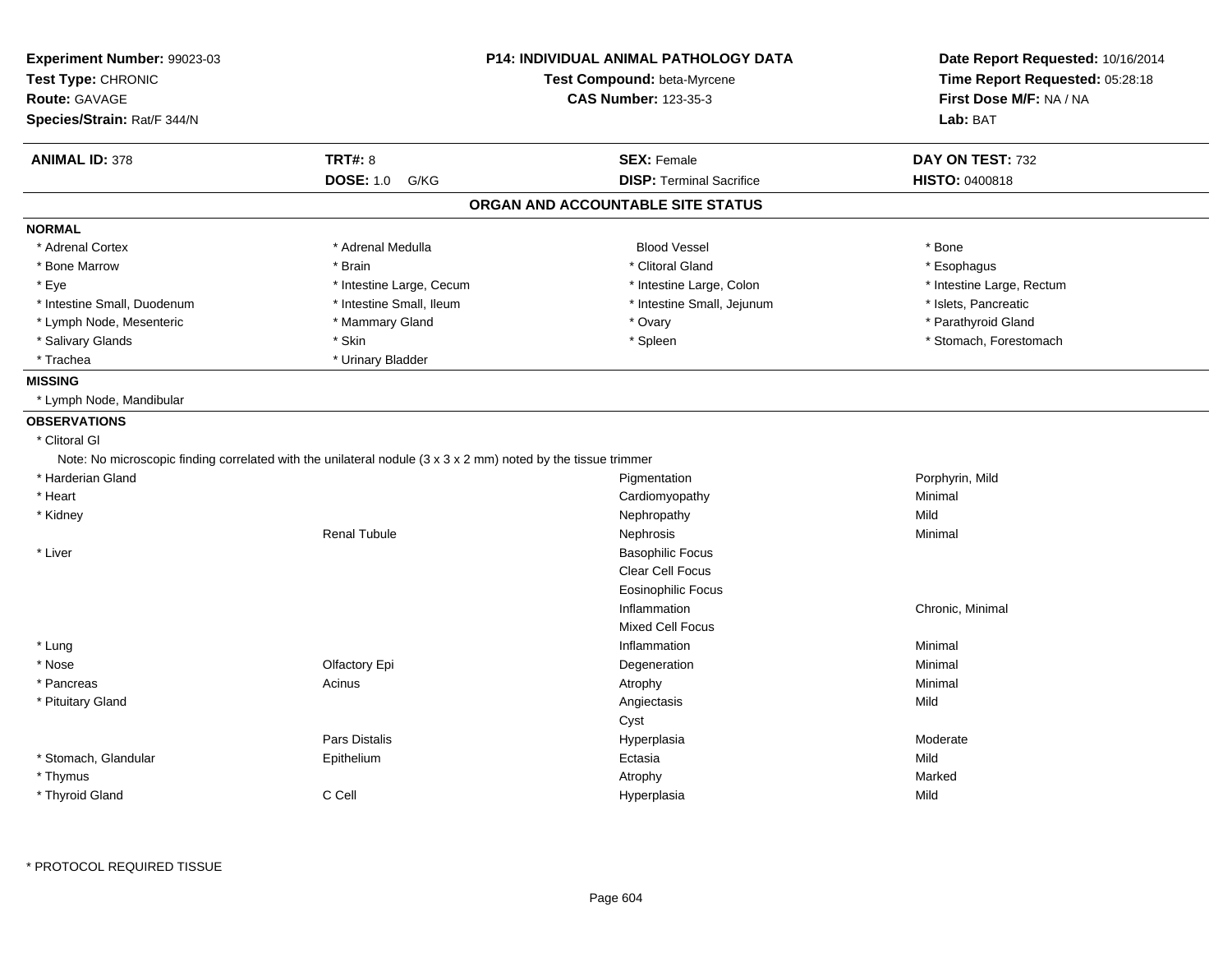| Experiment Number: 99023-03  |                       | <b>P14: INDIVIDUAL ANIMAL PATHOLOGY DATA</b> | Date Report Requested: 10/16/2014 |
|------------------------------|-----------------------|----------------------------------------------|-----------------------------------|
| <b>Test Type: CHRONIC</b>    |                       | <b>Test Compound: beta-Myrcene</b>           | Time Report Requested: 05:28:18   |
| <b>Route: GAVAGE</b>         |                       | <b>CAS Number: 123-35-3</b>                  | First Dose M/F: NA / NA           |
| Species/Strain: Rat/F 344/N  |                       |                                              | Lab: BAT                          |
| <b>ANIMAL ID: 378</b>        | <b>TRT#: 8</b>        | <b>SEX:</b> Female                           | <b>DAY ON TEST: 732</b>           |
|                              | <b>DOSE: 1.0 G/KG</b> | <b>DISP: Terminal Sacrifice</b>              | <b>HISTO: 0400818</b>             |
|                              |                       | ORGAN AND ACCOUNTABLE SITE STATUS            |                                   |
| * Uterus                     | Endometrium           | Hyperplasia                                  | Cystic, Moderate                  |
| [Hyperplasia TGLS = $1-11$ ] |                       |                                              |                                   |
| PRIMARY CAUSE OF DEATH       |                       |                                              |                                   |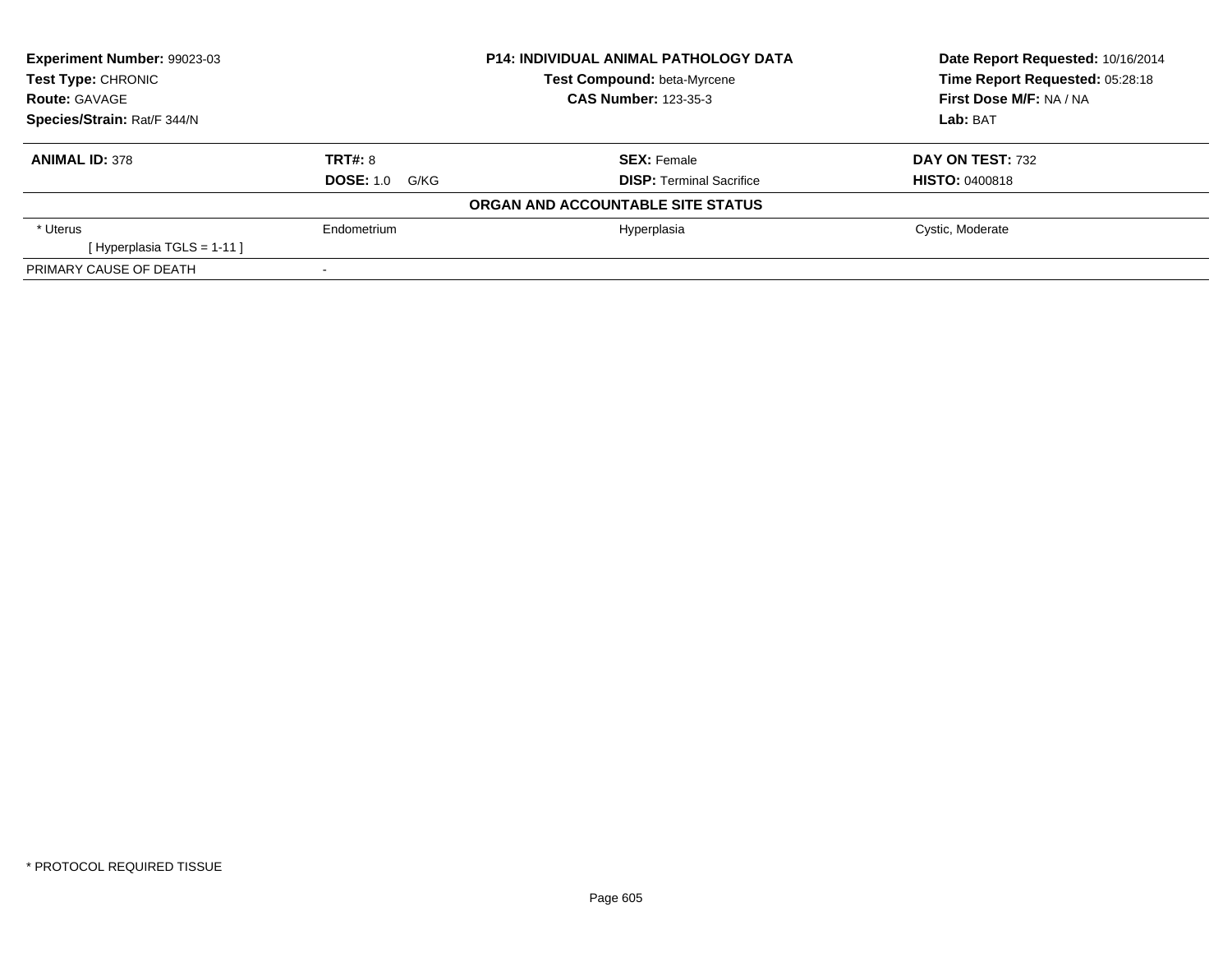| Experiment Number: 99023-03<br>Test Type: CHRONIC<br><b>Route: GAVAGE</b><br>Species/Strain: Rat/F 344/N |                              | P14: INDIVIDUAL ANIMAL PATHOLOGY DATA<br>Test Compound: beta-Myrcene<br><b>CAS Number: 123-35-3</b> | Date Report Requested: 10/16/2014<br>Time Report Requested: 05:28:18<br>First Dose M/F: NA / NA<br>Lab: BAT |
|----------------------------------------------------------------------------------------------------------|------------------------------|-----------------------------------------------------------------------------------------------------|-------------------------------------------------------------------------------------------------------------|
| <b>ANIMAL ID: 379</b>                                                                                    | <b>TRT#: 8</b>               | <b>SEX: Female</b>                                                                                  | DAY ON TEST: 716                                                                                            |
|                                                                                                          | <b>DOSE: 1.0</b><br>G/KG     | <b>DISP:</b> Moribund Sacrifice                                                                     | <b>HISTO: 0400819</b>                                                                                       |
|                                                                                                          |                              | ORGAN AND ACCOUNTABLE SITE STATUS                                                                   |                                                                                                             |
| <b>NORMAL</b>                                                                                            |                              |                                                                                                     |                                                                                                             |
| * Adrenal Cortex                                                                                         | * Adrenal Medulla            | <b>Blood Vessel</b>                                                                                 | * Bone                                                                                                      |
| * Bone Marrow                                                                                            | * Brain                      | * Clitoral Gland                                                                                    | * Esophagus                                                                                                 |
| * Harderian Gland                                                                                        | * Heart                      | * Intestine Large, Cecum                                                                            | * Intestine Large, Colon                                                                                    |
| * Intestine Large, Rectum                                                                                | * Intestine Small, Duodenum  | * Intestine Small, Ileum                                                                            | * Intestine Small, Jejunum                                                                                  |
| * Islets, Pancreatic                                                                                     | * Lymph Node, Mesenteric     | * Mammary Gland                                                                                     | * Ovary                                                                                                     |
| * Pancreas                                                                                               | * Parathyroid Gland          | * Salivary Glands                                                                                   | * Skin                                                                                                      |
| * Spleen                                                                                                 | * Trachea                    | * Urinary Bladder                                                                                   | * Uterus                                                                                                    |
| <b>MISSING</b>                                                                                           |                              |                                                                                                     |                                                                                                             |
| * Lymph Node, Mandibular                                                                                 |                              |                                                                                                     |                                                                                                             |
| <b>OBSERVATIONS</b>                                                                                      |                              |                                                                                                     |                                                                                                             |
| * Eye                                                                                                    | Sclera                       | Metaplasia                                                                                          | Osseous, Minimal                                                                                            |
| * Kidney                                                                                                 |                              | Nephropathy                                                                                         | Minimal                                                                                                     |
|                                                                                                          | <b>Renal Tubule</b>          | Nephrosis                                                                                           | Minimal                                                                                                     |
| * Liver                                                                                                  |                              | <b>Basophilic Focus</b>                                                                             |                                                                                                             |
|                                                                                                          | Centrilobular                | Degeneration                                                                                        | Moderate                                                                                                    |
|                                                                                                          |                              | Leukemia Mononuclear                                                                                |                                                                                                             |
| * Lung                                                                                                   |                              | Inflammation                                                                                        | Minimal                                                                                                     |
|                                                                                                          |                              | Leukemia Mononuclear                                                                                |                                                                                                             |
| * Nose                                                                                                   | Olfactory Epi                | Degeneration                                                                                        | Minimal                                                                                                     |
|                                                                                                          |                              | Inflammation                                                                                        | Chronic Active, Minimal                                                                                     |
| * Pituitary Gland                                                                                        | Pars Distalis                | Hyperplasia                                                                                         | Mild                                                                                                        |
| * Stomach, Forestomach                                                                                   |                              | Inflammation                                                                                        | Chronic Active, Minimal                                                                                     |
| * Stomach, Glandular                                                                                     | Epithelium                   | Ectasia                                                                                             | Minimal                                                                                                     |
|                                                                                                          | Epithelium                   | Hyperplasia                                                                                         | Minimal                                                                                                     |
| * Thymus                                                                                                 |                              | Atrophy                                                                                             | Moderate                                                                                                    |
| * Thyroid Gland                                                                                          | C Cell                       | Hyperplasia                                                                                         | Mild                                                                                                        |
| PRIMARY CAUSE OF DEATH                                                                                   | - Liver Leukemia Mononuclear |                                                                                                     |                                                                                                             |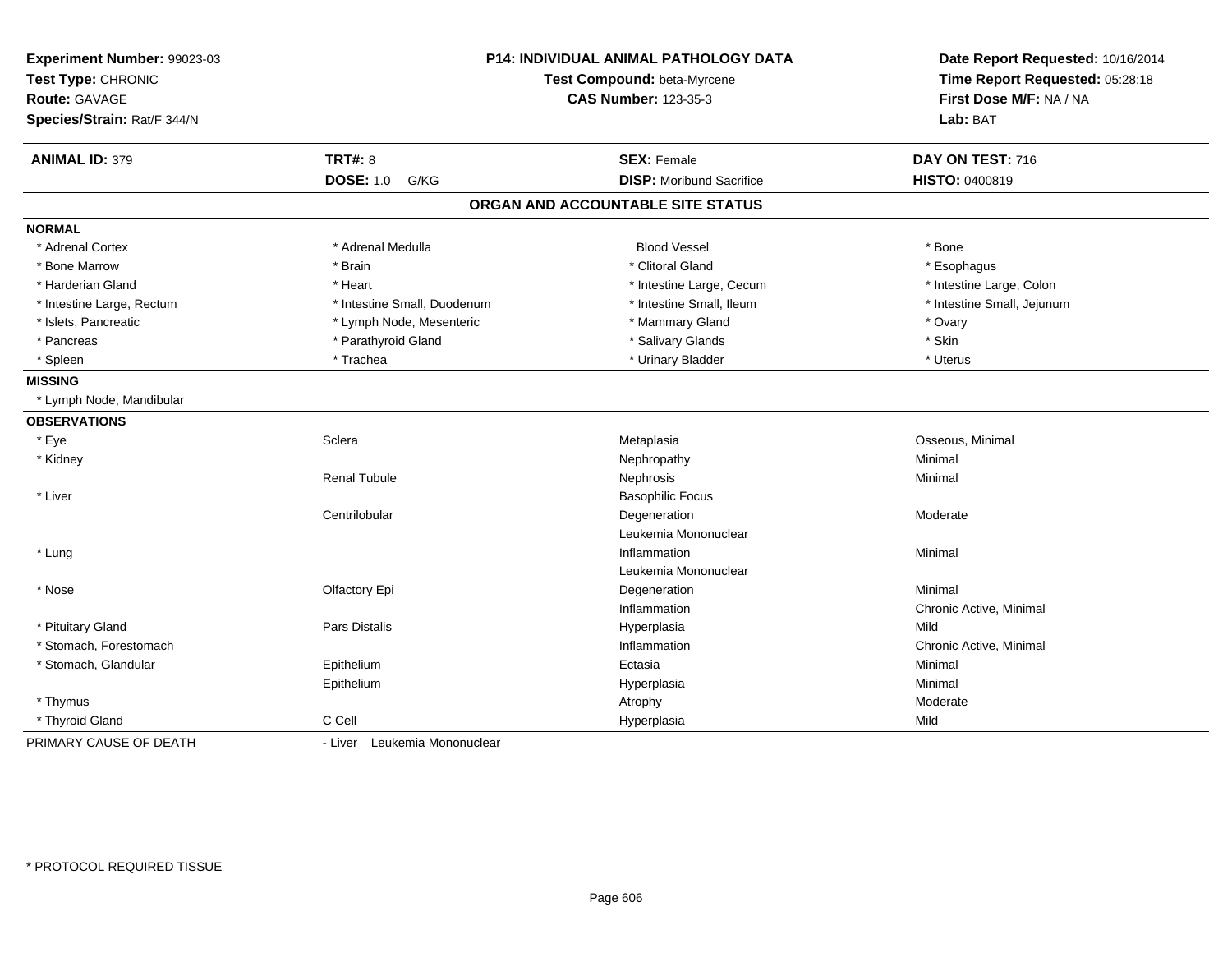| Experiment Number: 99023-03<br>Test Type: CHRONIC<br><b>Route: GAVAGE</b><br>Species/Strain: Rat/F 344/N |                            | <b>P14: INDIVIDUAL ANIMAL PATHOLOGY DATA</b><br>Test Compound: beta-Myrcene<br><b>CAS Number: 123-35-3</b> | Date Report Requested: 10/16/2014<br>Time Report Requested: 05:28:18<br>First Dose M/F: NA / NA<br>Lab: BAT |
|----------------------------------------------------------------------------------------------------------|----------------------------|------------------------------------------------------------------------------------------------------------|-------------------------------------------------------------------------------------------------------------|
| <b>ANIMAL ID: 380</b>                                                                                    | <b>TRT#: 8</b>             | <b>SEX: Female</b>                                                                                         | DAY ON TEST: 732                                                                                            |
|                                                                                                          | <b>DOSE: 1.0</b><br>G/KG   | <b>DISP: Terminal Sacrifice</b>                                                                            | HISTO: 0400820                                                                                              |
|                                                                                                          |                            | ORGAN AND ACCOUNTABLE SITE STATUS                                                                          |                                                                                                             |
| <b>NORMAL</b>                                                                                            |                            |                                                                                                            |                                                                                                             |
| * Adrenal Cortex                                                                                         | <b>Blood Vessel</b>        | $*$ Bone                                                                                                   | * Bone Marrow                                                                                               |
| * Brain                                                                                                  | * Clitoral Gland           | * Esophagus                                                                                                | * Eye                                                                                                       |
| * Intestine Large, Cecum                                                                                 | * Intestine Large, Colon   | * Intestine Large, Rectum                                                                                  | * Intestine Small, Duodenum                                                                                 |
| * Intestine Small, Ileum                                                                                 | * Intestine Small, Jejunum | * Islets, Pancreatic                                                                                       | * Lymph Node, Mesenteric                                                                                    |
| * Mammary Gland                                                                                          | * Ovary                    | * Parathyroid Gland                                                                                        | * Salivary Glands                                                                                           |
| * Skin                                                                                                   | * Stomach, Forestomach     | * Thyroid Gland                                                                                            | * Trachea                                                                                                   |
| * Urinary Bladder                                                                                        | * Uterus                   |                                                                                                            |                                                                                                             |
| <b>MISSING</b>                                                                                           |                            |                                                                                                            |                                                                                                             |
| * Lymph Node, Mandibular                                                                                 |                            |                                                                                                            |                                                                                                             |
| <b>OBSERVATIONS</b>                                                                                      |                            |                                                                                                            |                                                                                                             |
| * Adrenal Medulla                                                                                        |                            | Hyperplasia                                                                                                | Mild                                                                                                        |
| * Harderian Gland                                                                                        |                            | Pigmentation                                                                                               | Porphyrin, Mild                                                                                             |
| * Heart                                                                                                  |                            | Cardiomyopathy                                                                                             | Mild                                                                                                        |
| * Kidney                                                                                                 |                            | Inflammation                                                                                               | Suppurative, Focal, Minimal                                                                                 |
|                                                                                                          |                            | Nephropathy                                                                                                | Moderate                                                                                                    |
|                                                                                                          | <b>Renal Tubule</b>        | Nephrosis                                                                                                  | Moderate                                                                                                    |
| [Nephropathy TGLS = $3-5+15$ ]                                                                           |                            |                                                                                                            |                                                                                                             |
| * Liver                                                                                                  |                            | <b>Basophilic Focus</b>                                                                                    |                                                                                                             |
|                                                                                                          |                            | <b>Eosinophilic Focus</b>                                                                                  |                                                                                                             |
|                                                                                                          |                            | Hepatodiaphragmatic Nodule                                                                                 |                                                                                                             |
|                                                                                                          |                            | Inflammation                                                                                               | Chronic, Minimal                                                                                            |
| [ Hepatodiaphragmatic Nodule TGLS = 1,2-13+14 ]                                                          |                            |                                                                                                            |                                                                                                             |
| * Lung                                                                                                   |                            | Inflammation                                                                                               | Minimal                                                                                                     |
| * Nose                                                                                                   | Olfactory Epi              | Degeneration                                                                                               | Minimal                                                                                                     |
| * Pancreas                                                                                               | Duct                       | Cyst                                                                                                       |                                                                                                             |
| * Pituitary Gland                                                                                        | Pars Distalis              | Adenoma                                                                                                    |                                                                                                             |
| * Spleen                                                                                                 |                            | Hematopoietic Cell Proliferation                                                                           | Minimal                                                                                                     |
| * Stomach, Glandular                                                                                     | Epithelium                 | Ectasia                                                                                                    | Mild                                                                                                        |
| * Thymus                                                                                                 |                            | Atrophy                                                                                                    | Moderate                                                                                                    |

PRIMARY CAUSE OF DEATH-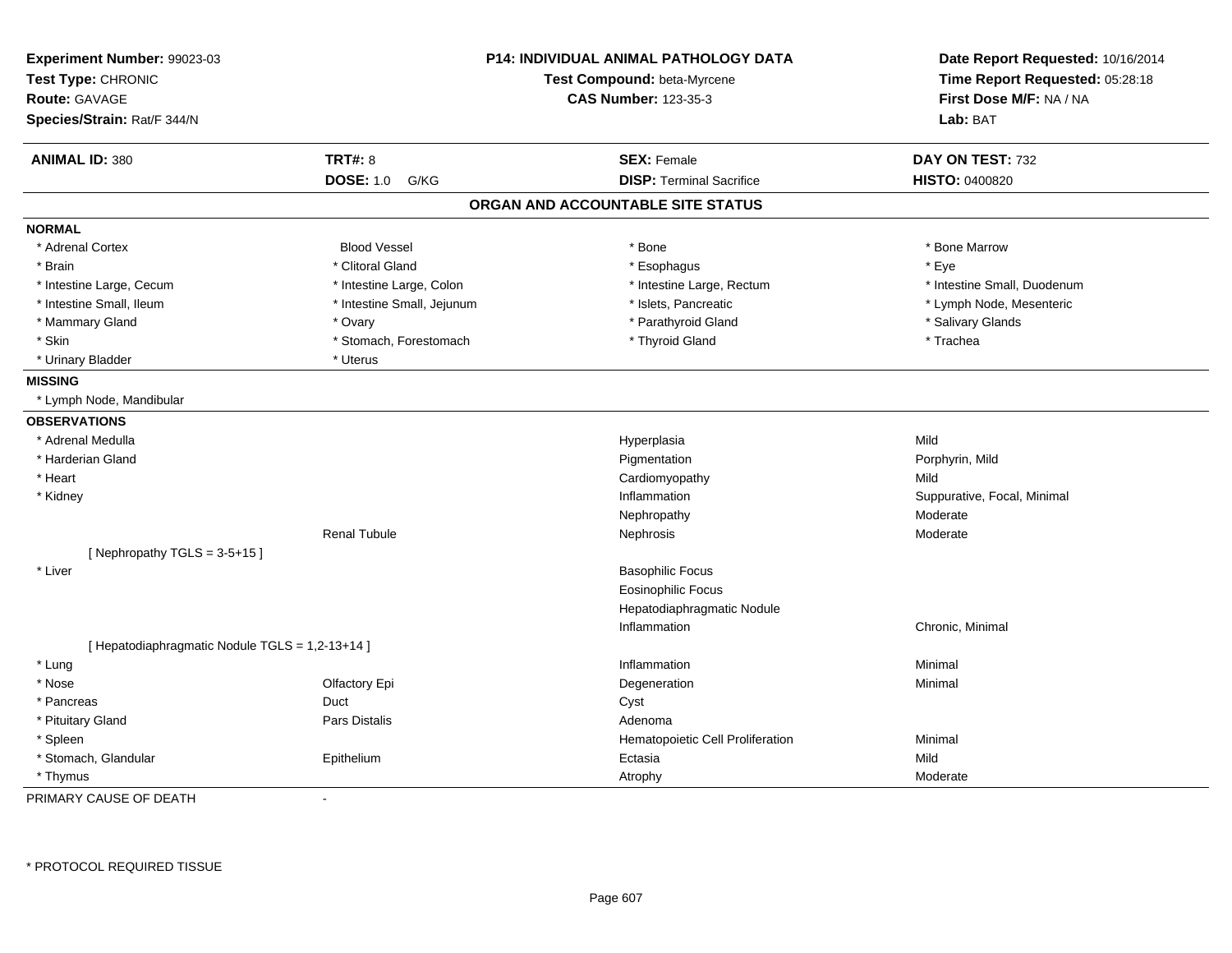| <b>Experiment Number: 99023-03</b><br><b>Test Type: CHRONIC</b> |                       | <b>P14: INDIVIDUAL ANIMAL PATHOLOGY DATA</b><br>Test Compound: beta-Myrcene | Date Report Requested: 10/16/2014<br>Time Report Requested: 05:28:18 |
|-----------------------------------------------------------------|-----------------------|-----------------------------------------------------------------------------|----------------------------------------------------------------------|
| <b>Route: GAVAGE</b>                                            |                       | <b>CAS Number: 123-35-3</b>                                                 | First Dose M/F: NA / NA                                              |
| Species/Strain: Rat/F 344/N                                     |                       |                                                                             | Lab: BAT                                                             |
| <b>ANIMAL ID: 380</b>                                           | <b>TRT#: 8</b>        | <b>SEX:</b> Female                                                          | DAY ON TEST: 732                                                     |
|                                                                 | <b>DOSE: 1.0 G/KG</b> | <b>DISP:</b> Terminal Sacrifice                                             | <b>HISTO: 0400820</b>                                                |
|                                                                 |                       | ORGAN AND ACCOUNTABLE SITE STATUS                                           |                                                                      |
|                                                                 |                       |                                                                             |                                                                      |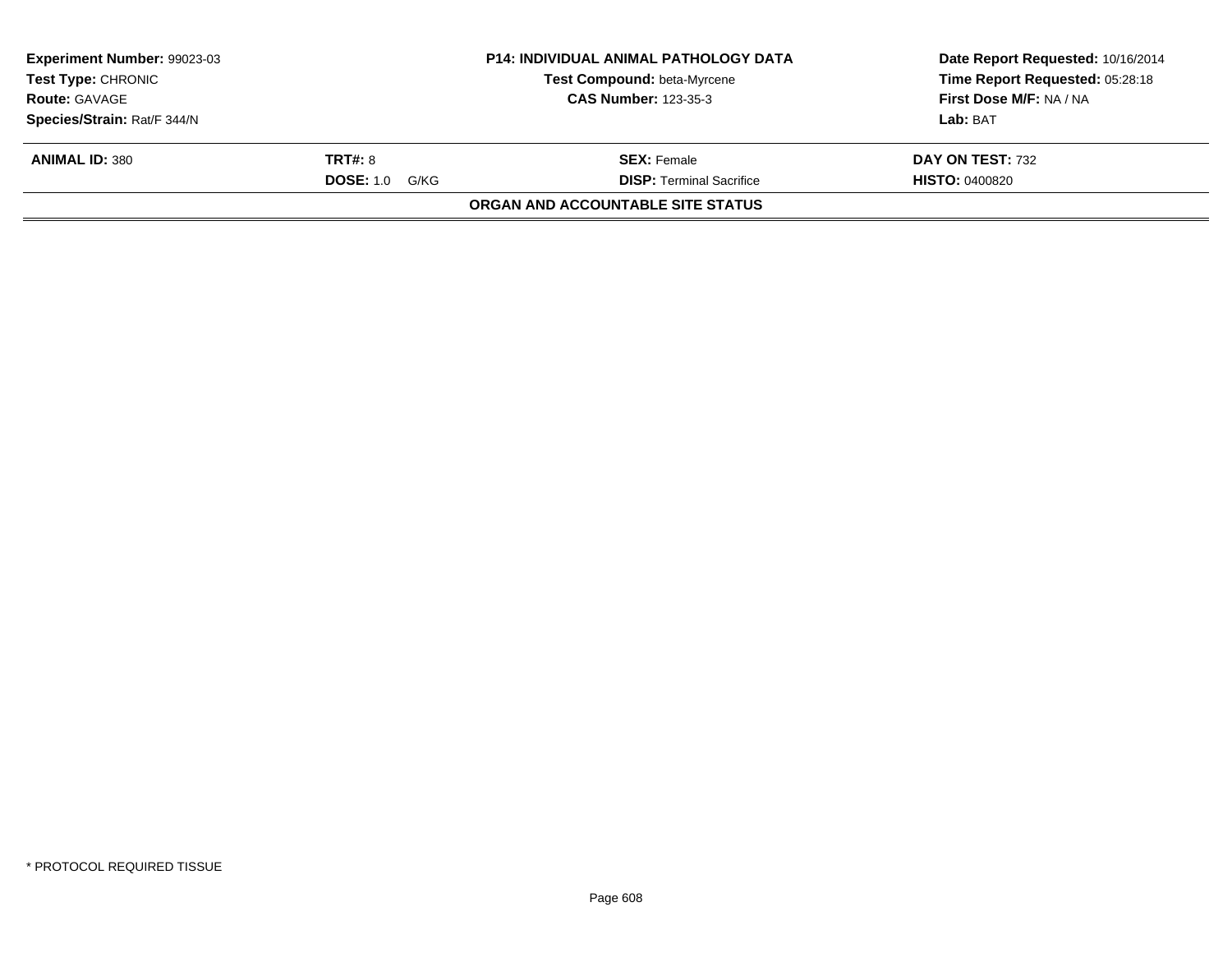| <b>Experiment Number: 99023-03</b><br>Test Type: CHRONIC<br><b>Route: GAVAGE</b><br>Species/Strain: Rat/F 344/N |                          | <b>P14: INDIVIDUAL ANIMAL PATHOLOGY DATA</b><br>Test Compound: beta-Myrcene<br><b>CAS Number: 123-35-3</b> | Date Report Requested: 10/16/2014<br>Time Report Requested: 05:28:18<br>First Dose M/F: NA / NA<br>Lab: BAT |
|-----------------------------------------------------------------------------------------------------------------|--------------------------|------------------------------------------------------------------------------------------------------------|-------------------------------------------------------------------------------------------------------------|
| <b>ANIMAL ID: 381</b>                                                                                           | <b>TRT#: 8</b>           | <b>SEX: Female</b>                                                                                         | DAY ON TEST: 49                                                                                             |
|                                                                                                                 | <b>DOSE: 1.0</b><br>G/KG | <b>DISP: Dosing Accident</b>                                                                               | <b>HISTO: 0400821</b>                                                                                       |
|                                                                                                                 |                          | ORGAN AND ACCOUNTABLE SITE STATUS                                                                          |                                                                                                             |
| <b>NORMAL</b>                                                                                                   |                          |                                                                                                            |                                                                                                             |
| <b>Adrenal Cortex</b>                                                                                           | Adrenal Medulla          | <b>Blood Vessel</b>                                                                                        | Bone                                                                                                        |
| <b>Bone Marrow</b>                                                                                              | <b>Brain</b>             | Esophagus                                                                                                  | Eye                                                                                                         |
| <b>Harderian Gland</b>                                                                                          | Intestine Large, Cecum   | Intestine Large, Colon                                                                                     | Intestine Large, Rectum                                                                                     |
| Intestine Small, Duodenum                                                                                       | Intestine Small, Ileum   | Intestine Small, Jejunum                                                                                   | Islets, Pancreatic                                                                                          |
| Kidney                                                                                                          | Liver                    | Lung                                                                                                       | Lymph Node, Mesenteric                                                                                      |
| <b>Mammary Gland</b>                                                                                            | Ovary                    | Pancreas                                                                                                   | Parathyroid Gland                                                                                           |
| <b>Pituitary Gland</b>                                                                                          | Salivary Glands          | Skin                                                                                                       | Spleen                                                                                                      |
| Stomach, Forestomach                                                                                            | Stomach, Glandular       | Thymus                                                                                                     | <b>Thyroid Gland</b>                                                                                        |
| Trachea                                                                                                         | <b>Urinary Bladder</b>   | <b>Uterus</b>                                                                                              |                                                                                                             |
| <b>MISSING</b>                                                                                                  |                          |                                                                                                            |                                                                                                             |
| Lymph Node, Mandibular                                                                                          |                          |                                                                                                            |                                                                                                             |
| <b>OBSERVATIONS</b>                                                                                             |                          |                                                                                                            |                                                                                                             |
| <b>Clitoral Gland</b>                                                                                           |                          | Hyperplasia                                                                                                | Minimal                                                                                                     |
| Heart                                                                                                           |                          | Cardiomyopathy                                                                                             | Minimal                                                                                                     |
| Nose                                                                                                            | Olfactory Epi            | Degeneration                                                                                               | Minimal                                                                                                     |
| PRIMARY CAUSE OF DEATH                                                                                          |                          |                                                                                                            |                                                                                                             |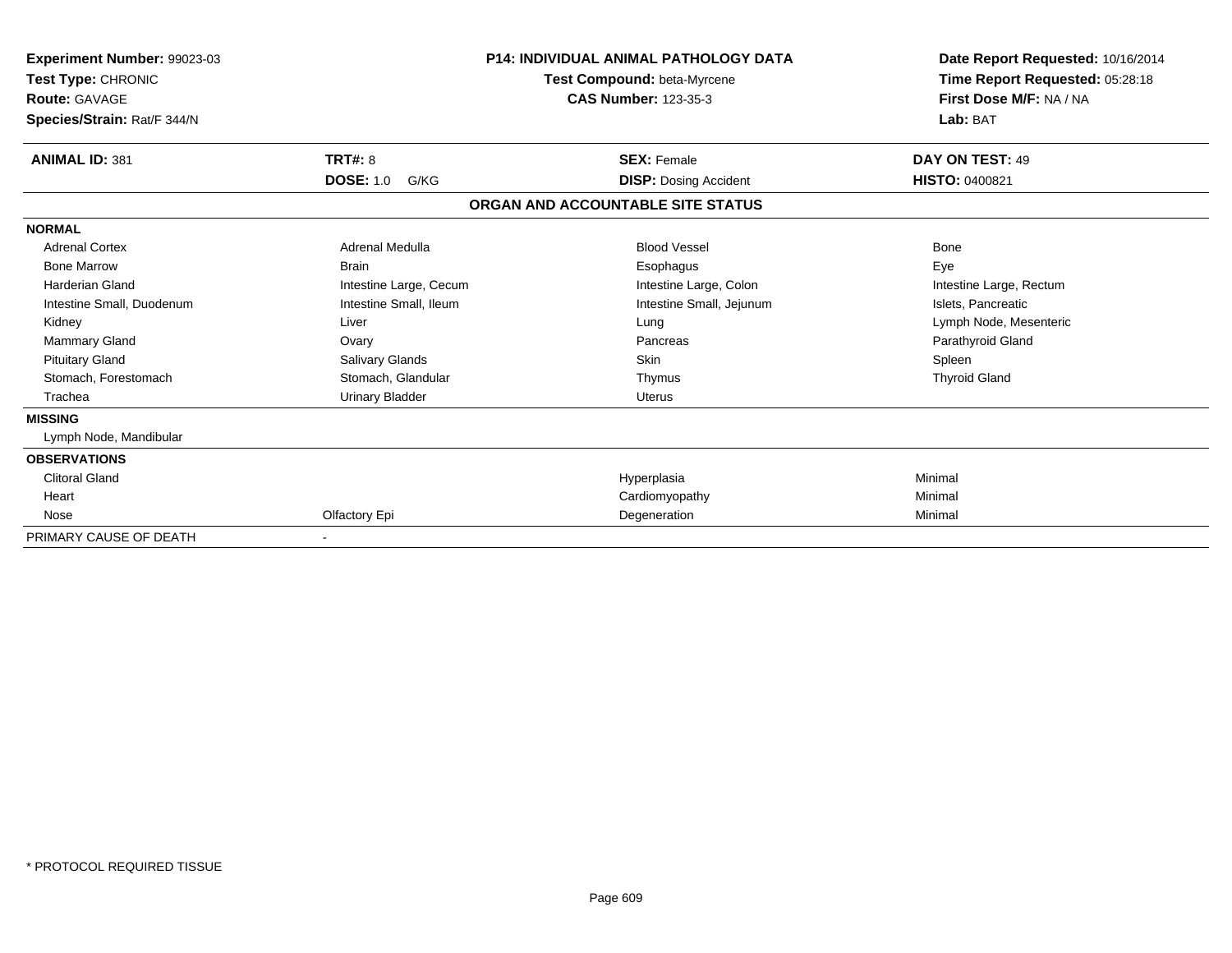| Experiment Number: 99023-03<br>Test Type: CHRONIC<br><b>Route: GAVAGE</b><br>Species/Strain: Rat/F 344/N |                            | <b>P14: INDIVIDUAL ANIMAL PATHOLOGY DATA</b><br>Test Compound: beta-Myrcene<br><b>CAS Number: 123-35-3</b> | Date Report Requested: 10/16/2014<br>Time Report Requested: 05:28:18<br>First Dose M/F: NA / NA<br>Lab: BAT |
|----------------------------------------------------------------------------------------------------------|----------------------------|------------------------------------------------------------------------------------------------------------|-------------------------------------------------------------------------------------------------------------|
| <b>ANIMAL ID: 382</b>                                                                                    | <b>TRT#: 8</b>             | <b>SEX: Female</b>                                                                                         | DAY ON TEST: 730                                                                                            |
|                                                                                                          | <b>DOSE: 1.0</b><br>G/KG   | <b>DISP: Terminal Sacrifice</b>                                                                            | <b>HISTO: 0400822</b>                                                                                       |
|                                                                                                          |                            | ORGAN AND ACCOUNTABLE SITE STATUS                                                                          |                                                                                                             |
| <b>NORMAL</b>                                                                                            |                            |                                                                                                            |                                                                                                             |
| * Adrenal Medulla                                                                                        | <b>Blood Vessel</b>        | * Bone                                                                                                     | * Bone Marrow                                                                                               |
| * Brain                                                                                                  | * Clitoral Gland           | * Esophagus                                                                                                | * Eye                                                                                                       |
| * Intestine Large, Cecum                                                                                 | * Intestine Large, Colon   | * Intestine Large, Rectum                                                                                  | * Intestine Small, Duodenum                                                                                 |
| * Intestine Small, Ileum                                                                                 | * Intestine Small, Jejunum | * Islets, Pancreatic                                                                                       | * Lymph Node, Mesenteric                                                                                    |
| * Mammary Gland                                                                                          | * Ovary                    | * Parathyroid Gland                                                                                        | * Salivary Glands                                                                                           |
| * Skin                                                                                                   | * Stomach, Forestomach     | * Thyroid Gland                                                                                            | * Trachea                                                                                                   |
| * Urinary Bladder                                                                                        | * Uterus                   |                                                                                                            |                                                                                                             |
| <b>MISSING</b>                                                                                           |                            |                                                                                                            |                                                                                                             |
| * Lymph Node, Mandibular                                                                                 |                            |                                                                                                            |                                                                                                             |
| <b>OBSERVATIONS</b>                                                                                      |                            |                                                                                                            |                                                                                                             |
| * Adrenal Cortex                                                                                         |                            | Vacuolization Cytoplasmic                                                                                  | Minimal                                                                                                     |
| * Harderian Gland                                                                                        |                            | Pigmentation                                                                                               | Porphyrin, Mild                                                                                             |
| * Heart                                                                                                  |                            | Cardiomyopathy                                                                                             | Minimal                                                                                                     |
| * Kidney                                                                                                 | <b>Transit Epithe</b>      | Hyperplasia                                                                                                | Minimal                                                                                                     |
|                                                                                                          |                            | Leukemia Mononuclear                                                                                       |                                                                                                             |
|                                                                                                          |                            | Nephropathy                                                                                                | Mild                                                                                                        |
|                                                                                                          | <b>Renal Tubule</b>        | Nephrosis                                                                                                  | Minimal                                                                                                     |
| * Liver                                                                                                  |                            | <b>Eosinophilic Focus</b>                                                                                  |                                                                                                             |
|                                                                                                          | <b>Bile Duct</b>           | Hyperplasia                                                                                                | Minimal                                                                                                     |
|                                                                                                          |                            | Inflammation                                                                                               | Chronic, Minimal                                                                                            |
|                                                                                                          |                            | Leukemia Mononuclear                                                                                       |                                                                                                             |
|                                                                                                          |                            | Necrosis                                                                                                   | Minimal                                                                                                     |
| [Eosinophilic Focus TGLS = 2-6+7]                                                                        |                            |                                                                                                            |                                                                                                             |
| * Lung                                                                                                   |                            | Inflammation                                                                                               | Minimal                                                                                                     |
| * Nose                                                                                                   | Olfactory Epi              | Degeneration                                                                                               | Minimal                                                                                                     |
|                                                                                                          |                            | Inflammation                                                                                               | Chronic Active, Minimal                                                                                     |
| * Pancreas                                                                                               | Duct                       | Cyst                                                                                                       |                                                                                                             |
| * Pituitary Gland                                                                                        |                            | Angiectasis                                                                                                | Mild                                                                                                        |
|                                                                                                          | Pars Distalis              | Hyperplasia                                                                                                | Mild                                                                                                        |
| * Spleen                                                                                                 |                            | Hematopoietic Cell Proliferation                                                                           | Mild                                                                                                        |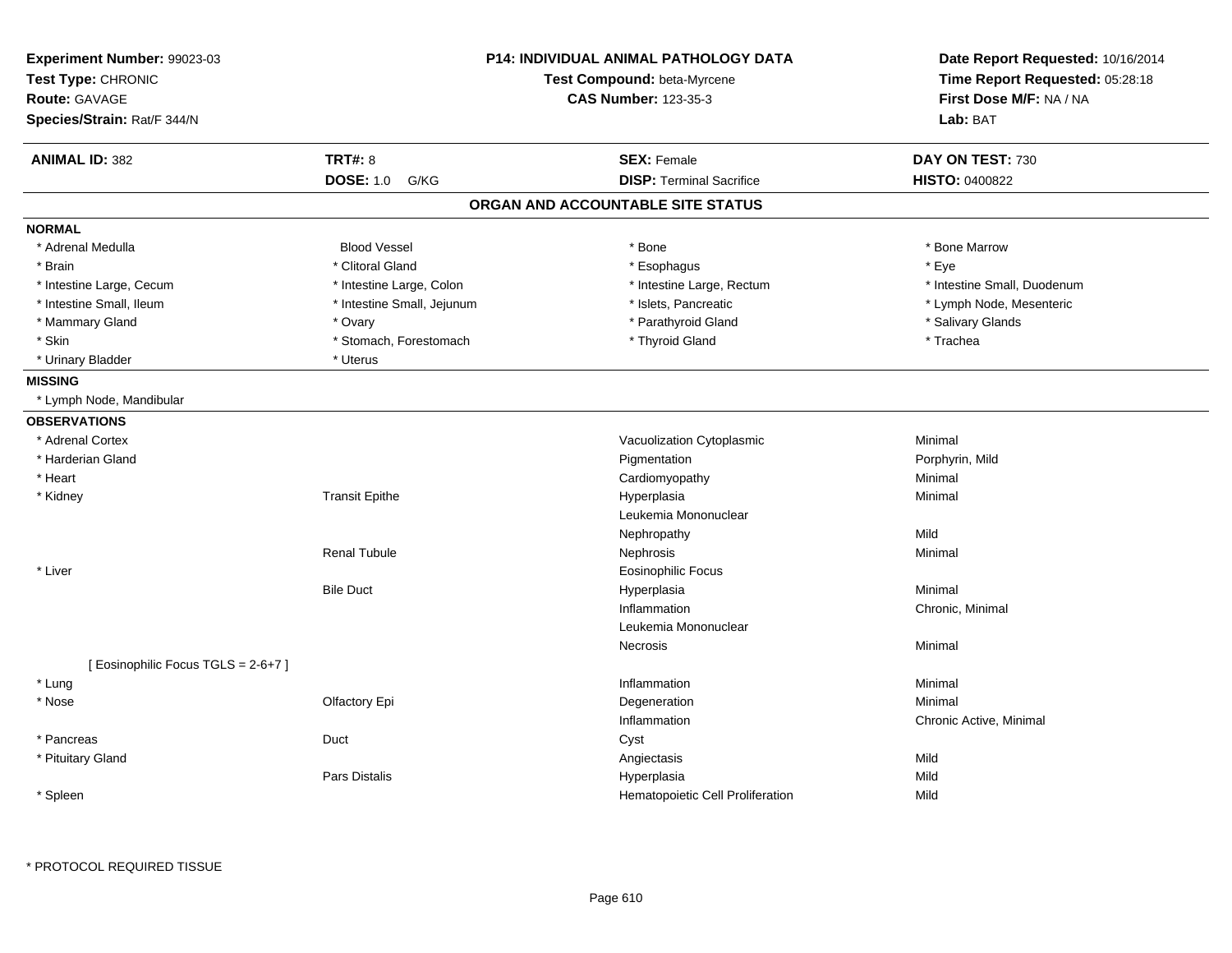| <b>Experiment Number: 99023-03</b> |                       | <b>P14: INDIVIDUAL ANIMAL PATHOLOGY DATA</b> | Date Report Requested: 10/16/2014 |
|------------------------------------|-----------------------|----------------------------------------------|-----------------------------------|
| <b>Test Type: CHRONIC</b>          |                       | Test Compound: beta-Myrcene                  | Time Report Requested: 05:28:18   |
| <b>Route: GAVAGE</b>               |                       | <b>CAS Number: 123-35-3</b>                  | First Dose M/F: NA / NA           |
| Species/Strain: Rat/F 344/N        |                       |                                              | Lab: BAT                          |
| <b>ANIMAL ID: 382</b>              | <b>TRT#: 8</b>        | <b>SEX: Female</b>                           | DAY ON TEST: 730                  |
|                                    | <b>DOSE: 1.0 G/KG</b> | <b>DISP: Terminal Sacrifice</b>              | <b>HISTO: 0400822</b>             |
|                                    |                       | ORGAN AND ACCOUNTABLE SITE STATUS            |                                   |
|                                    |                       | Leukemia Mononuclear                         |                                   |
| * Stomach, Glandular               | Epithelium            | Ectasia                                      | Mild                              |
| * Thymus                           |                       | Atrophy                                      | Moderate                          |
| PRIMARY CAUSE OF DEATH             |                       |                                              |                                   |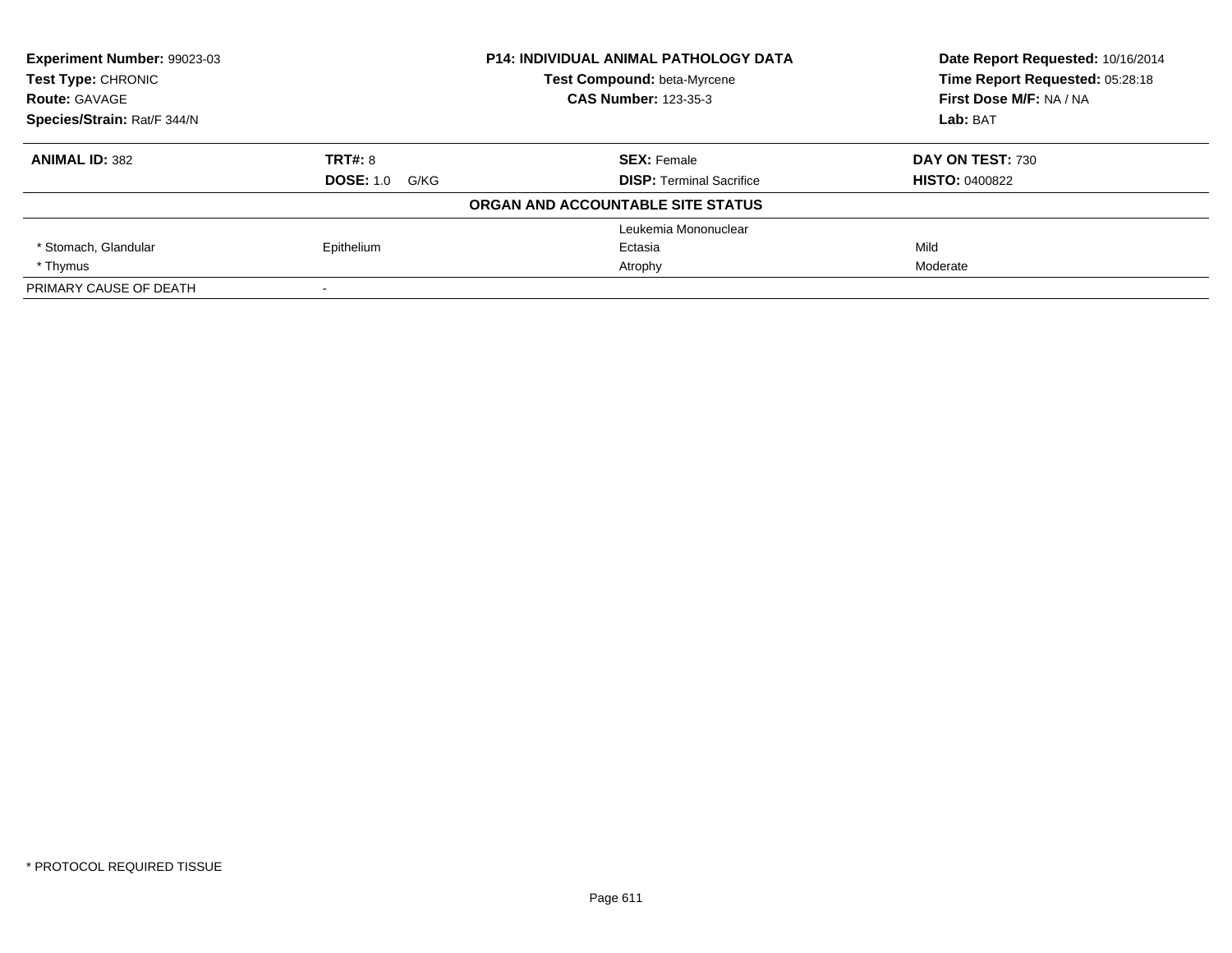| Experiment Number: 99023-03<br>Test Type: CHRONIC<br>Route: GAVAGE<br>Species/Strain: Rat/F 344/N |                           | <b>P14: INDIVIDUAL ANIMAL PATHOLOGY DATA</b><br><b>Test Compound: beta-Myrcene</b><br><b>CAS Number: 123-35-3</b> | Date Report Requested: 10/16/2014<br>Time Report Requested: 05:28:18<br>First Dose M/F: NA / NA<br>Lab: BAT |
|---------------------------------------------------------------------------------------------------|---------------------------|-------------------------------------------------------------------------------------------------------------------|-------------------------------------------------------------------------------------------------------------|
| <b>ANIMAL ID: 383</b>                                                                             | <b>TRT#: 8</b>            | <b>SEX: Female</b>                                                                                                | DAY ON TEST: 9                                                                                              |
|                                                                                                   | <b>DOSE: 1.0</b><br>G/KG  | <b>DISP: Natural Death</b>                                                                                        | HISTO: 0400823                                                                                              |
|                                                                                                   |                           | ORGAN AND ACCOUNTABLE SITE STATUS                                                                                 |                                                                                                             |
| <b>NORMAL</b>                                                                                     |                           |                                                                                                                   |                                                                                                             |
| * Adrenal Cortex                                                                                  | * Adrenal Medulla         | <b>Blood Vessel</b>                                                                                               | * Bone                                                                                                      |
| * Brain                                                                                           | * Clitoral Gland          | * Eye                                                                                                             | * Intestine Large, Cecum                                                                                    |
| * Intestine Large, Colon                                                                          | * Intestine Large, Rectum | * Intestine Small, Duodenum                                                                                       | * Intestine Small. Ileum                                                                                    |
| * Intestine Small, Jejunum                                                                        | * Islets, Pancreatic      | * Kidney                                                                                                          | * Liver                                                                                                     |
| * Lung                                                                                            | * Lymph Node, Mesenteric  | * Mammary Gland                                                                                                   | * Nose                                                                                                      |
| * Ovary                                                                                           | * Pancreas                | * Pituitary Gland                                                                                                 | * Salivary Glands                                                                                           |
| * Skin                                                                                            | * Spleen                  | * Stomach, Forestomach                                                                                            | * Stomach, Glandular                                                                                        |
| * Thymus                                                                                          | * Thyroid Gland           | * Trachea                                                                                                         | * Urinary Bladder                                                                                           |
| * Uterus                                                                                          |                           |                                                                                                                   |                                                                                                             |
| <b>MISSING</b>                                                                                    |                           |                                                                                                                   |                                                                                                             |
| * Lymph Node, Mandibular                                                                          | * Parathyroid Gland       |                                                                                                                   |                                                                                                             |
| <b>OBSERVATIONS</b>                                                                               |                           |                                                                                                                   |                                                                                                             |
| * Bone Marrow                                                                                     |                           | Hyperplasia                                                                                                       | Mild                                                                                                        |
| * Esophagus                                                                                       | <b>Muscularis</b>         | Inflammation                                                                                                      | Chronic, Mild                                                                                               |
| * Harderian Gland                                                                                 |                           | Pigmentation                                                                                                      | Porphyrin, Mild                                                                                             |
| * Heart                                                                                           |                           | Cardiomyopathy                                                                                                    | Minimal                                                                                                     |
| PRIMARY CAUSE OF DEATH                                                                            | - UNCERTAIN               |                                                                                                                   |                                                                                                             |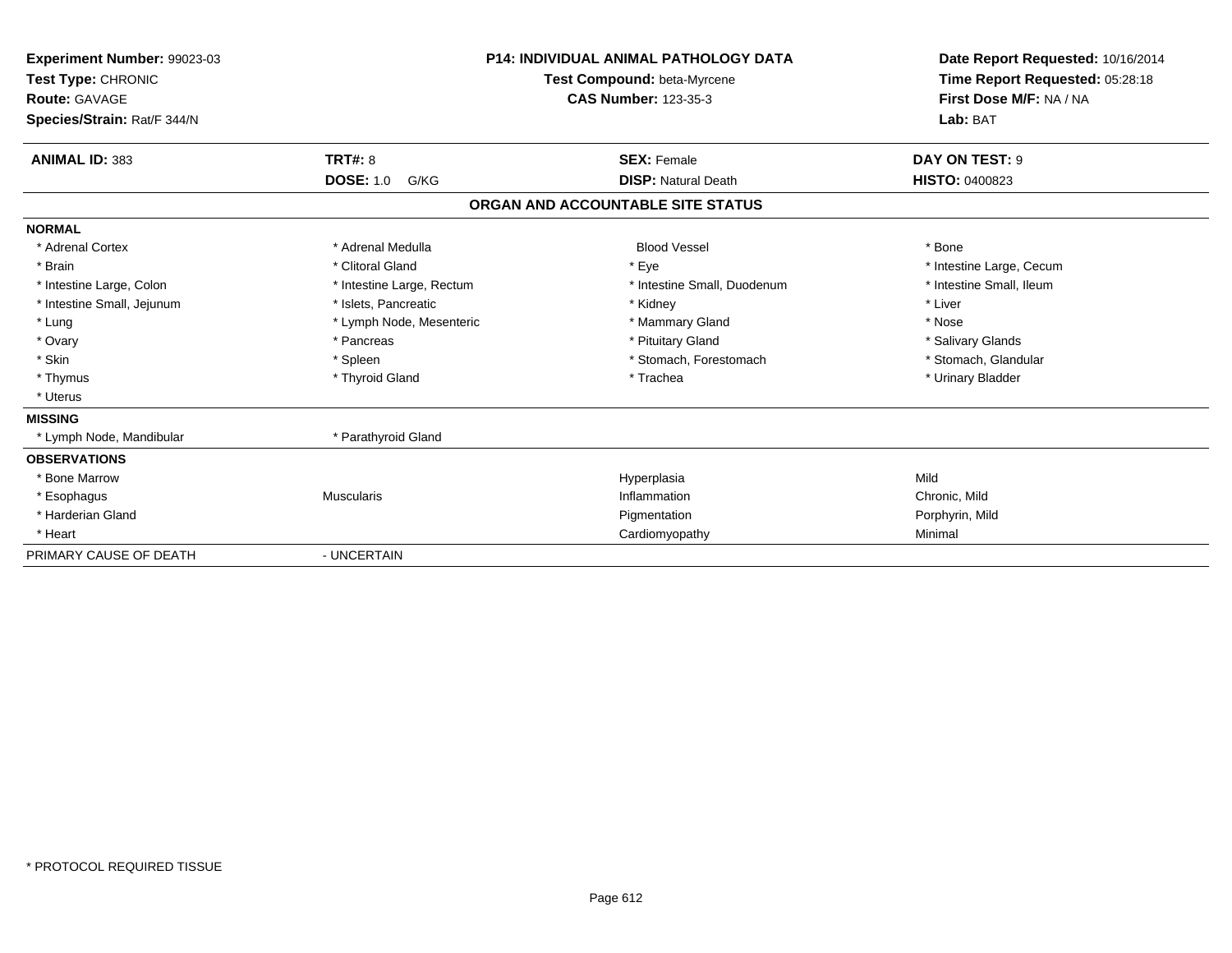| Experiment Number: 99023-03<br>Test Type: CHRONIC<br><b>Route: GAVAGE</b> |                            | <b>P14: INDIVIDUAL ANIMAL PATHOLOGY DATA</b><br>Test Compound: beta-Myrcene<br><b>CAS Number: 123-35-3</b> | Date Report Requested: 10/16/2014<br>Time Report Requested: 05:28:18<br>First Dose M/F: NA / NA |
|---------------------------------------------------------------------------|----------------------------|------------------------------------------------------------------------------------------------------------|-------------------------------------------------------------------------------------------------|
| Species/Strain: Rat/F 344/N                                               |                            |                                                                                                            | Lab: BAT                                                                                        |
| <b>ANIMAL ID: 384</b>                                                     | <b>TRT#: 8</b>             | <b>SEX: Female</b>                                                                                         | DAY ON TEST: 731                                                                                |
|                                                                           | <b>DOSE: 1.0 G/KG</b>      | <b>DISP: Terminal Sacrifice</b>                                                                            | <b>HISTO: 0400824</b>                                                                           |
|                                                                           |                            | ORGAN AND ACCOUNTABLE SITE STATUS                                                                          |                                                                                                 |
| <b>NORMAL</b>                                                             |                            |                                                                                                            |                                                                                                 |
| * Adrenal Medulla                                                         | <b>Blood Vessel</b>        | * Bone                                                                                                     | * Bone Marrow                                                                                   |
| * Brain                                                                   | * Esophagus                | * Eye                                                                                                      | * Heart                                                                                         |
| * Intestine Large, Cecum                                                  | * Intestine Large, Colon   | * Intestine Large, Rectum                                                                                  | * Intestine Small, Duodenum                                                                     |
| * Intestine Small, Ileum                                                  | * Intestine Small, Jejunum | * Islets, Pancreatic                                                                                       | * Lymph Node, Mesenteric                                                                        |
| * Mammary Gland                                                           | * Ovary                    | * Pancreas                                                                                                 | * Parathyroid Gland                                                                             |
| * Pituitary Gland                                                         | * Salivary Glands          | * Skin                                                                                                     | * Spleen                                                                                        |
| * Stomach, Forestomach                                                    | * Trachea                  | * Urinary Bladder                                                                                          | * Uterus                                                                                        |
| <b>MISSING</b>                                                            |                            |                                                                                                            |                                                                                                 |
| * Lymph Node, Mandibular                                                  |                            |                                                                                                            |                                                                                                 |
| <b>OBSERVATIONS</b>                                                       |                            |                                                                                                            |                                                                                                 |
| * Adrenal Cortex                                                          |                            | Vacuolization Cytoplasmic                                                                                  | Minimal                                                                                         |
| * Clitoral Gland                                                          |                            | Inflammation                                                                                               | Chronic, Minimal                                                                                |
| * Harderian Gland                                                         |                            | Pigmentation                                                                                               | Porphyrin, Moderate                                                                             |
| * Kidney                                                                  | <b>Transit Epithe</b>      | Hyperplasia                                                                                                | Minimal                                                                                         |
|                                                                           |                            | Nephropathy                                                                                                | Mild                                                                                            |
|                                                                           | <b>Renal Tubule</b>        | Nephrosis                                                                                                  | Minimal                                                                                         |
| * Liver                                                                   |                            | <b>Basophilic Focus</b>                                                                                    |                                                                                                 |
|                                                                           |                            | Clear Cell Focus                                                                                           |                                                                                                 |
|                                                                           |                            | Inflammation                                                                                               | Chronic, Minimal                                                                                |
| * Lung                                                                    |                            | Inflammation                                                                                               | Minimal                                                                                         |
| * Nose                                                                    | Olfactory Epi              | Degeneration                                                                                               | Minimal                                                                                         |
| * Stomach, Glandular                                                      | Epithelium                 | Ectasia                                                                                                    | Mild                                                                                            |
| * Thymus                                                                  |                            | Atrophy                                                                                                    | Mild                                                                                            |
| * Thyroid Gland                                                           | Follicle                   | Hyperplasia                                                                                                | Mild                                                                                            |
| PRIMARY CAUSE OF DEATH                                                    | $\sim$                     |                                                                                                            |                                                                                                 |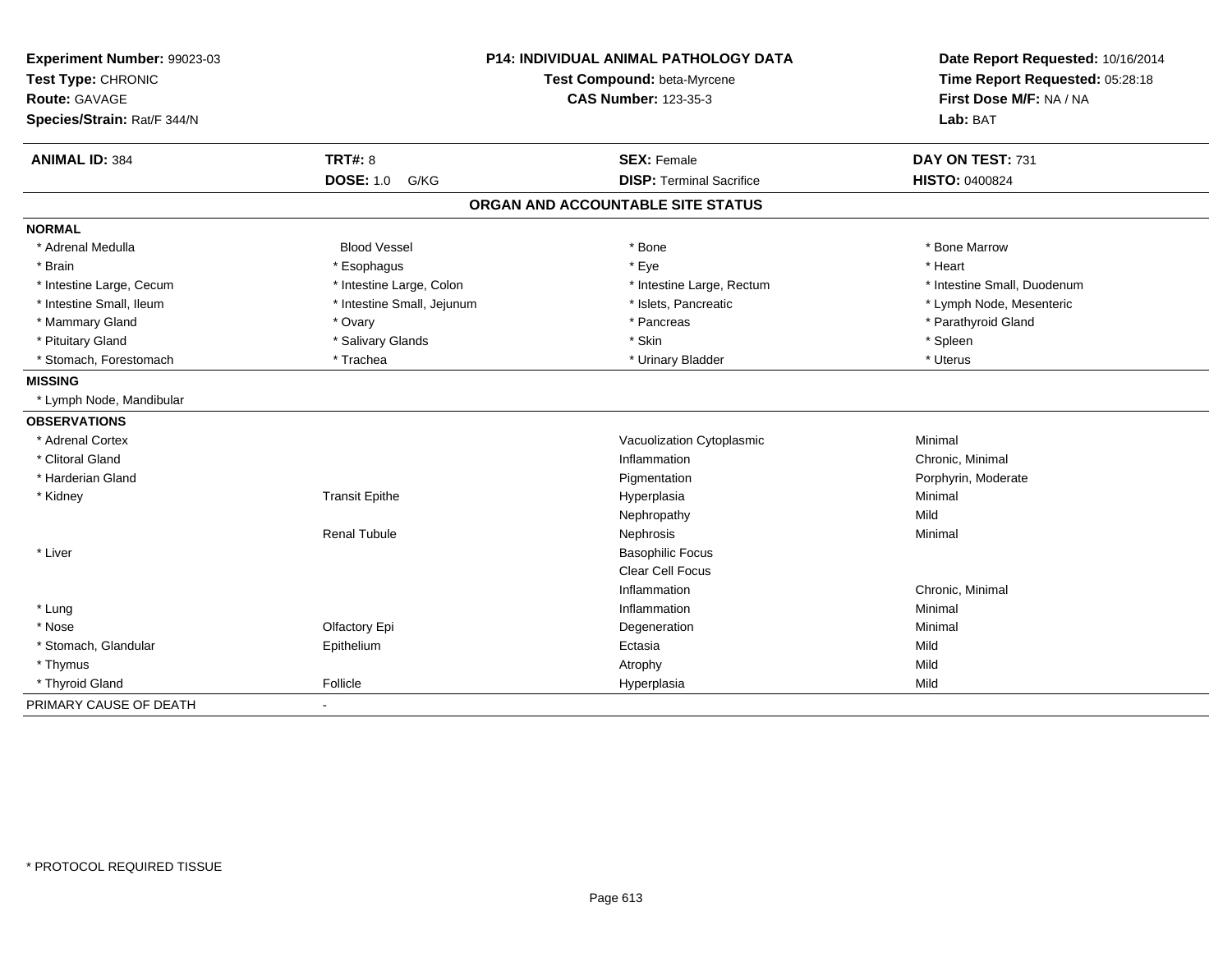| Experiment Number: 99023-03           |                            | <b>P14: INDIVIDUAL ANIMAL PATHOLOGY DATA</b> | Date Report Requested: 10/16/2014 |  |
|---------------------------------------|----------------------------|----------------------------------------------|-----------------------------------|--|
| Test Type: CHRONIC                    |                            | Test Compound: beta-Myrcene                  | Time Report Requested: 05:28:18   |  |
| <b>Route: GAVAGE</b>                  |                            | <b>CAS Number: 123-35-3</b>                  | First Dose M/F: NA / NA           |  |
| Species/Strain: Rat/F 344/N           |                            |                                              | Lab: BAT                          |  |
| <b>ANIMAL ID: 385</b>                 | <b>TRT#: 8</b>             | <b>SEX: Female</b>                           | DAY ON TEST: 731                  |  |
|                                       | <b>DOSE: 1.0</b><br>G/KG   | <b>DISP: Terminal Sacrifice</b>              | HISTO: 0400825                    |  |
|                                       |                            | ORGAN AND ACCOUNTABLE SITE STATUS            |                                   |  |
| <b>NORMAL</b>                         |                            |                                              |                                   |  |
| * Adrenal Cortex                      | * Adrenal Medulla          | <b>Blood Vessel</b>                          | * Bone                            |  |
| * Brain                               | * Clitoral Gland           | * Esophagus                                  | * Eye                             |  |
| * Intestine Large, Cecum              | * Intestine Large, Colon   | * Intestine Large, Rectum                    | * Intestine Small, Duodenum       |  |
| * Intestine Small, Ileum              | * Intestine Small, Jejunum | * Islets, Pancreatic                         | * Lymph Node, Mesenteric          |  |
| * Mammary Gland                       | * Ovary                    | * Pancreas                                   | * Salivary Glands                 |  |
| * Skin                                | * Stomach, Forestomach     | * Trachea                                    | * Uterus                          |  |
| <b>MISSING</b>                        |                            |                                              |                                   |  |
| * Lymph Node, Mandibular              |                            |                                              |                                   |  |
| <b>OBSERVATIONS</b>                   |                            |                                              |                                   |  |
| * Bone Marrow                         |                            | Leukemia Mononuclear                         |                                   |  |
| * Harderian Gland                     |                            | Pigmentation                                 | Porphyrin, Mild                   |  |
| * Heart                               |                            | Leukemia Mononuclear                         |                                   |  |
| * Kidney                              | <b>Transit Epithe</b>      | Hyperplasia                                  | Mild                              |  |
|                                       |                            | Nephropathy                                  | Mild                              |  |
|                                       | <b>Renal Tubule</b>        | Nephrosis                                    | Mild                              |  |
| * Liver                               | <b>Bile Duct</b>           | Hyperplasia                                  | Mild                              |  |
|                                       |                            | Leukemia Mononuclear                         |                                   |  |
| [ Leukemia Mononuclear TGLS = 2-6+7 ] |                            |                                              |                                   |  |
| * Lung                                |                            | Leukemia Mononuclear                         |                                   |  |
| * Nose                                | Olfactory Epi              | Degeneration                                 | Minimal                           |  |
| * Parathyroid Gland                   |                            | Cyst                                         | Mild                              |  |
| * Pituitary Gland                     |                            | Cyst                                         |                                   |  |
| * Spleen                              |                            | Leukemia Mononuclear                         |                                   |  |
| [ Leukemia Mononuclear TGLS = 1-5 ]   |                            |                                              |                                   |  |
| * Stomach, Glandular                  | Epithelium                 | Ectasia                                      | Mild                              |  |
| * Thymus                              |                            | Leukemia Mononuclear                         |                                   |  |
| * Thyroid Gland                       | Follicle                   | Hyperplasia                                  | Minimal                           |  |
| * Urinary Bladder                     |                            | Leukemia Mononuclear                         |                                   |  |
| PRIMARY CAUSE OF DEATH                | $\blacksquare$             |                                              |                                   |  |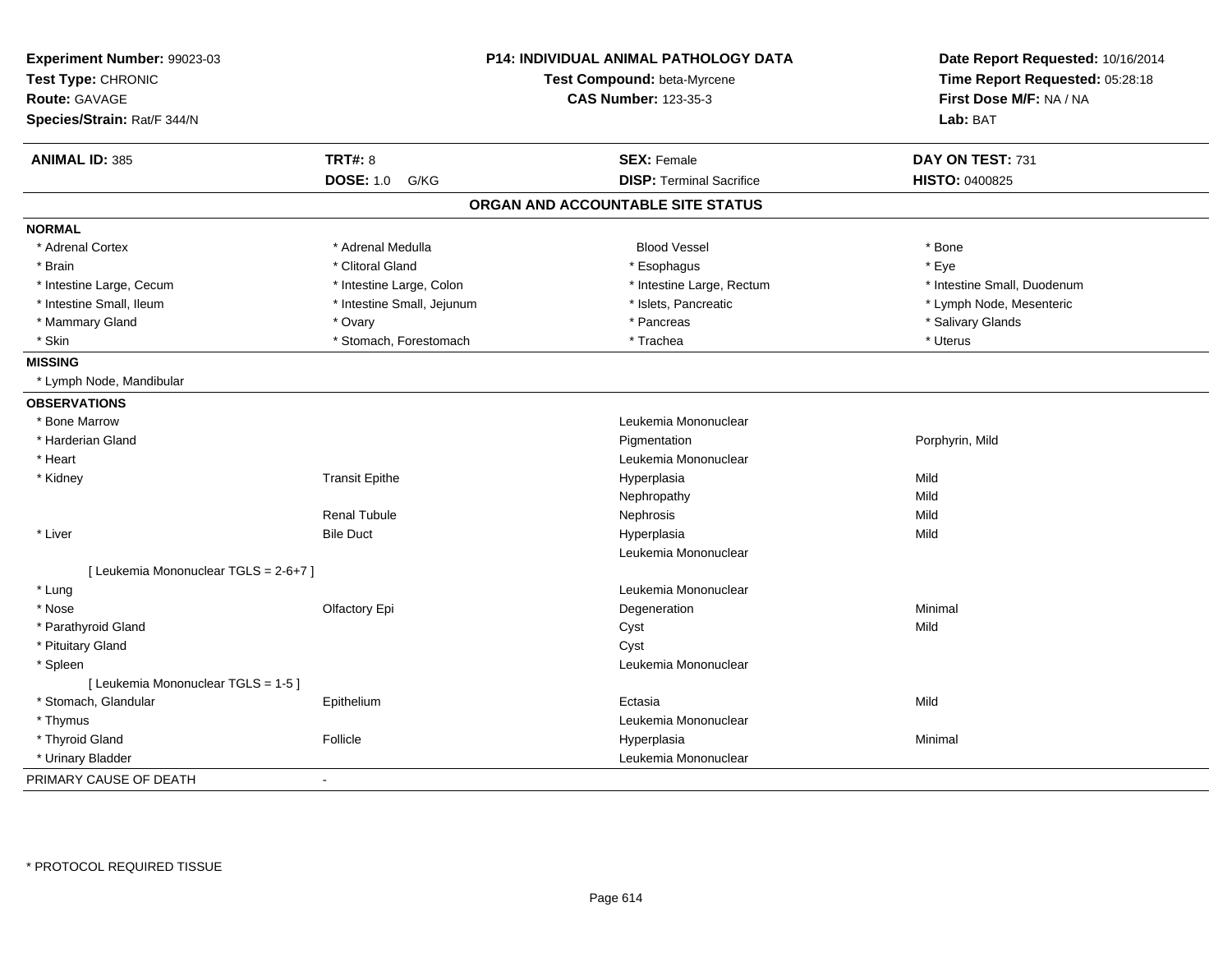| Species/Strain: Rat/F 344/N<br><b>TRT#: 8</b><br><b>SEX: Female</b><br>DAY ON TEST: 730<br><b>ANIMAL ID: 386</b><br><b>DOSE: 1.0</b><br><b>DISP: Terminal Sacrifice</b><br>HISTO: 0400826<br>G/KG<br>ORGAN AND ACCOUNTABLE SITE STATUS<br><b>NORMAL</b><br><b>Blood Vessel</b><br>* Bone<br>* Adrenal Medulla<br>* Bone Marrow<br>* Clitoral Gland<br>* Eye<br>* Brain<br>* Esophagus<br>* Intestine Small, Duodenum<br>* Intestine Large, Cecum<br>* Intestine Large, Colon<br>* Intestine Large, Rectum<br>* Intestine Small, Ileum<br>* Islets, Pancreatic<br>* Lymph Node, Mesenteric<br>* Intestine Small, Jejunum<br>* Parathyroid Gland<br>* Mammary Gland<br>* Pancreas<br>* Ovary<br>* Salivary Glands<br>* Skin<br>* Spleen<br>* Stomach, Forestomach<br>* Trachea<br>* Urinary Bladder<br>* Uterus<br><b>MISSING</b><br>* Lymph Node, Mandibular<br><b>OBSERVATIONS</b><br>Minimal<br>* Adrenal Cortex<br>Vacuolization Cytoplasmic<br>* Harderian Gland<br>Pigmentation<br>Porphyrin, Mild<br>* Heart<br>Cardiomyopathy<br>Minimal<br><b>Transit Epithe</b><br>Minimal<br>* Kidney<br>Hyperplasia<br>Mild<br>Nephropathy<br><b>Renal Tubule</b><br>Nephrosis<br>Minimal<br>* Liver<br><b>Basophilic Focus</b><br><b>Eosinophilic Focus</b><br>Inflammation<br>Chronic, Minimal<br>Alveolar/Bronchiolar Carcinoma<br>* Lung | Date Report Requested: 10/16/2014<br>Time Report Requested: 05:28:18 |
|----------------------------------------------------------------------------------------------------------------------------------------------------------------------------------------------------------------------------------------------------------------------------------------------------------------------------------------------------------------------------------------------------------------------------------------------------------------------------------------------------------------------------------------------------------------------------------------------------------------------------------------------------------------------------------------------------------------------------------------------------------------------------------------------------------------------------------------------------------------------------------------------------------------------------------------------------------------------------------------------------------------------------------------------------------------------------------------------------------------------------------------------------------------------------------------------------------------------------------------------------------------------------------------------------------------------------------------|----------------------------------------------------------------------|
|                                                                                                                                                                                                                                                                                                                                                                                                                                                                                                                                                                                                                                                                                                                                                                                                                                                                                                                                                                                                                                                                                                                                                                                                                                                                                                                                        |                                                                      |
|                                                                                                                                                                                                                                                                                                                                                                                                                                                                                                                                                                                                                                                                                                                                                                                                                                                                                                                                                                                                                                                                                                                                                                                                                                                                                                                                        |                                                                      |
|                                                                                                                                                                                                                                                                                                                                                                                                                                                                                                                                                                                                                                                                                                                                                                                                                                                                                                                                                                                                                                                                                                                                                                                                                                                                                                                                        |                                                                      |
|                                                                                                                                                                                                                                                                                                                                                                                                                                                                                                                                                                                                                                                                                                                                                                                                                                                                                                                                                                                                                                                                                                                                                                                                                                                                                                                                        |                                                                      |
|                                                                                                                                                                                                                                                                                                                                                                                                                                                                                                                                                                                                                                                                                                                                                                                                                                                                                                                                                                                                                                                                                                                                                                                                                                                                                                                                        |                                                                      |
|                                                                                                                                                                                                                                                                                                                                                                                                                                                                                                                                                                                                                                                                                                                                                                                                                                                                                                                                                                                                                                                                                                                                                                                                                                                                                                                                        |                                                                      |
|                                                                                                                                                                                                                                                                                                                                                                                                                                                                                                                                                                                                                                                                                                                                                                                                                                                                                                                                                                                                                                                                                                                                                                                                                                                                                                                                        |                                                                      |
|                                                                                                                                                                                                                                                                                                                                                                                                                                                                                                                                                                                                                                                                                                                                                                                                                                                                                                                                                                                                                                                                                                                                                                                                                                                                                                                                        |                                                                      |
|                                                                                                                                                                                                                                                                                                                                                                                                                                                                                                                                                                                                                                                                                                                                                                                                                                                                                                                                                                                                                                                                                                                                                                                                                                                                                                                                        |                                                                      |
|                                                                                                                                                                                                                                                                                                                                                                                                                                                                                                                                                                                                                                                                                                                                                                                                                                                                                                                                                                                                                                                                                                                                                                                                                                                                                                                                        |                                                                      |
|                                                                                                                                                                                                                                                                                                                                                                                                                                                                                                                                                                                                                                                                                                                                                                                                                                                                                                                                                                                                                                                                                                                                                                                                                                                                                                                                        |                                                                      |
|                                                                                                                                                                                                                                                                                                                                                                                                                                                                                                                                                                                                                                                                                                                                                                                                                                                                                                                                                                                                                                                                                                                                                                                                                                                                                                                                        |                                                                      |
|                                                                                                                                                                                                                                                                                                                                                                                                                                                                                                                                                                                                                                                                                                                                                                                                                                                                                                                                                                                                                                                                                                                                                                                                                                                                                                                                        |                                                                      |
|                                                                                                                                                                                                                                                                                                                                                                                                                                                                                                                                                                                                                                                                                                                                                                                                                                                                                                                                                                                                                                                                                                                                                                                                                                                                                                                                        |                                                                      |
|                                                                                                                                                                                                                                                                                                                                                                                                                                                                                                                                                                                                                                                                                                                                                                                                                                                                                                                                                                                                                                                                                                                                                                                                                                                                                                                                        |                                                                      |
|                                                                                                                                                                                                                                                                                                                                                                                                                                                                                                                                                                                                                                                                                                                                                                                                                                                                                                                                                                                                                                                                                                                                                                                                                                                                                                                                        |                                                                      |
|                                                                                                                                                                                                                                                                                                                                                                                                                                                                                                                                                                                                                                                                                                                                                                                                                                                                                                                                                                                                                                                                                                                                                                                                                                                                                                                                        |                                                                      |
|                                                                                                                                                                                                                                                                                                                                                                                                                                                                                                                                                                                                                                                                                                                                                                                                                                                                                                                                                                                                                                                                                                                                                                                                                                                                                                                                        |                                                                      |
|                                                                                                                                                                                                                                                                                                                                                                                                                                                                                                                                                                                                                                                                                                                                                                                                                                                                                                                                                                                                                                                                                                                                                                                                                                                                                                                                        |                                                                      |
|                                                                                                                                                                                                                                                                                                                                                                                                                                                                                                                                                                                                                                                                                                                                                                                                                                                                                                                                                                                                                                                                                                                                                                                                                                                                                                                                        |                                                                      |
|                                                                                                                                                                                                                                                                                                                                                                                                                                                                                                                                                                                                                                                                                                                                                                                                                                                                                                                                                                                                                                                                                                                                                                                                                                                                                                                                        |                                                                      |
|                                                                                                                                                                                                                                                                                                                                                                                                                                                                                                                                                                                                                                                                                                                                                                                                                                                                                                                                                                                                                                                                                                                                                                                                                                                                                                                                        |                                                                      |
|                                                                                                                                                                                                                                                                                                                                                                                                                                                                                                                                                                                                                                                                                                                                                                                                                                                                                                                                                                                                                                                                                                                                                                                                                                                                                                                                        |                                                                      |
|                                                                                                                                                                                                                                                                                                                                                                                                                                                                                                                                                                                                                                                                                                                                                                                                                                                                                                                                                                                                                                                                                                                                                                                                                                                                                                                                        |                                                                      |
|                                                                                                                                                                                                                                                                                                                                                                                                                                                                                                                                                                                                                                                                                                                                                                                                                                                                                                                                                                                                                                                                                                                                                                                                                                                                                                                                        |                                                                      |
| Alveolar Epith<br>Hyperplasia<br>Minimal                                                                                                                                                                                                                                                                                                                                                                                                                                                                                                                                                                                                                                                                                                                                                                                                                                                                                                                                                                                                                                                                                                                                                                                                                                                                                               |                                                                      |
| Inflammation<br>Minimal                                                                                                                                                                                                                                                                                                                                                                                                                                                                                                                                                                                                                                                                                                                                                                                                                                                                                                                                                                                                                                                                                                                                                                                                                                                                                                                |                                                                      |
| Osseous, Minimal<br>Metaplasia                                                                                                                                                                                                                                                                                                                                                                                                                                                                                                                                                                                                                                                                                                                                                                                                                                                                                                                                                                                                                                                                                                                                                                                                                                                                                                         |                                                                      |
| * Nose<br>Minimal<br>Olfactory Epi<br>Degeneration                                                                                                                                                                                                                                                                                                                                                                                                                                                                                                                                                                                                                                                                                                                                                                                                                                                                                                                                                                                                                                                                                                                                                                                                                                                                                     |                                                                      |
| * Pituitary Gland<br>Cyst                                                                                                                                                                                                                                                                                                                                                                                                                                                                                                                                                                                                                                                                                                                                                                                                                                                                                                                                                                                                                                                                                                                                                                                                                                                                                                              |                                                                      |
| Pars Distalis<br>Hyperplasia<br>Minimal                                                                                                                                                                                                                                                                                                                                                                                                                                                                                                                                                                                                                                                                                                                                                                                                                                                                                                                                                                                                                                                                                                                                                                                                                                                                                                |                                                                      |
| * Stomach, Glandular<br>Epithelium<br>Mild<br>Ectasia                                                                                                                                                                                                                                                                                                                                                                                                                                                                                                                                                                                                                                                                                                                                                                                                                                                                                                                                                                                                                                                                                                                                                                                                                                                                                  |                                                                      |
| * Thymus<br>Marked<br>Atrophy                                                                                                                                                                                                                                                                                                                                                                                                                                                                                                                                                                                                                                                                                                                                                                                                                                                                                                                                                                                                                                                                                                                                                                                                                                                                                                          |                                                                      |
| C Cell<br>Mild<br>* Thyroid Gland<br>Hyperplasia                                                                                                                                                                                                                                                                                                                                                                                                                                                                                                                                                                                                                                                                                                                                                                                                                                                                                                                                                                                                                                                                                                                                                                                                                                                                                       |                                                                      |

PRIMARY CAUSE OF DEATH-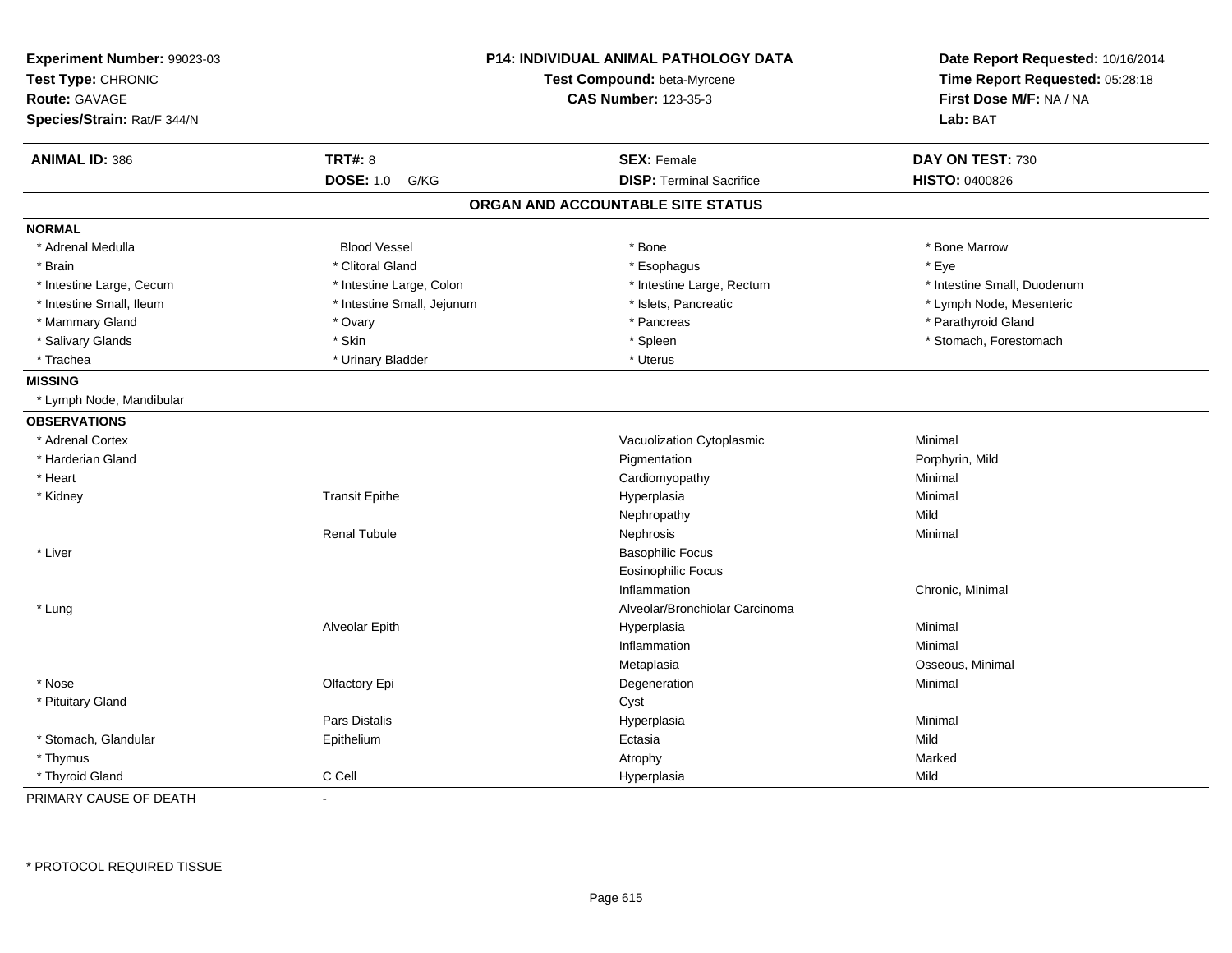| <b>Experiment Number: 99023-03</b><br><b>Test Type: CHRONIC</b> |                          | <b>P14: INDIVIDUAL ANIMAL PATHOLOGY DATA</b><br>Test Compound: beta-Myrcene | Date Report Requested: 10/16/2014<br>Time Report Requested: 05:28:18 |
|-----------------------------------------------------------------|--------------------------|-----------------------------------------------------------------------------|----------------------------------------------------------------------|
| <b>Route: GAVAGE</b>                                            |                          | <b>CAS Number: 123-35-3</b>                                                 | First Dose M/F: NA / NA                                              |
| Species/Strain: Rat/F 344/N                                     |                          |                                                                             | Lab: BAT                                                             |
| <b>ANIMAL ID: 386</b>                                           | <b>TRT#: 8</b>           | <b>SEX: Female</b>                                                          | DAY ON TEST: 730                                                     |
|                                                                 | <b>DOSE: 1.0</b><br>G/KG | <b>DISP: Terminal Sacrifice</b>                                             | <b>HISTO: 0400826</b>                                                |
|                                                                 |                          | <b>ORGAN AND ACCOUNTABLE SITE STATUS</b>                                    |                                                                      |
|                                                                 |                          |                                                                             |                                                                      |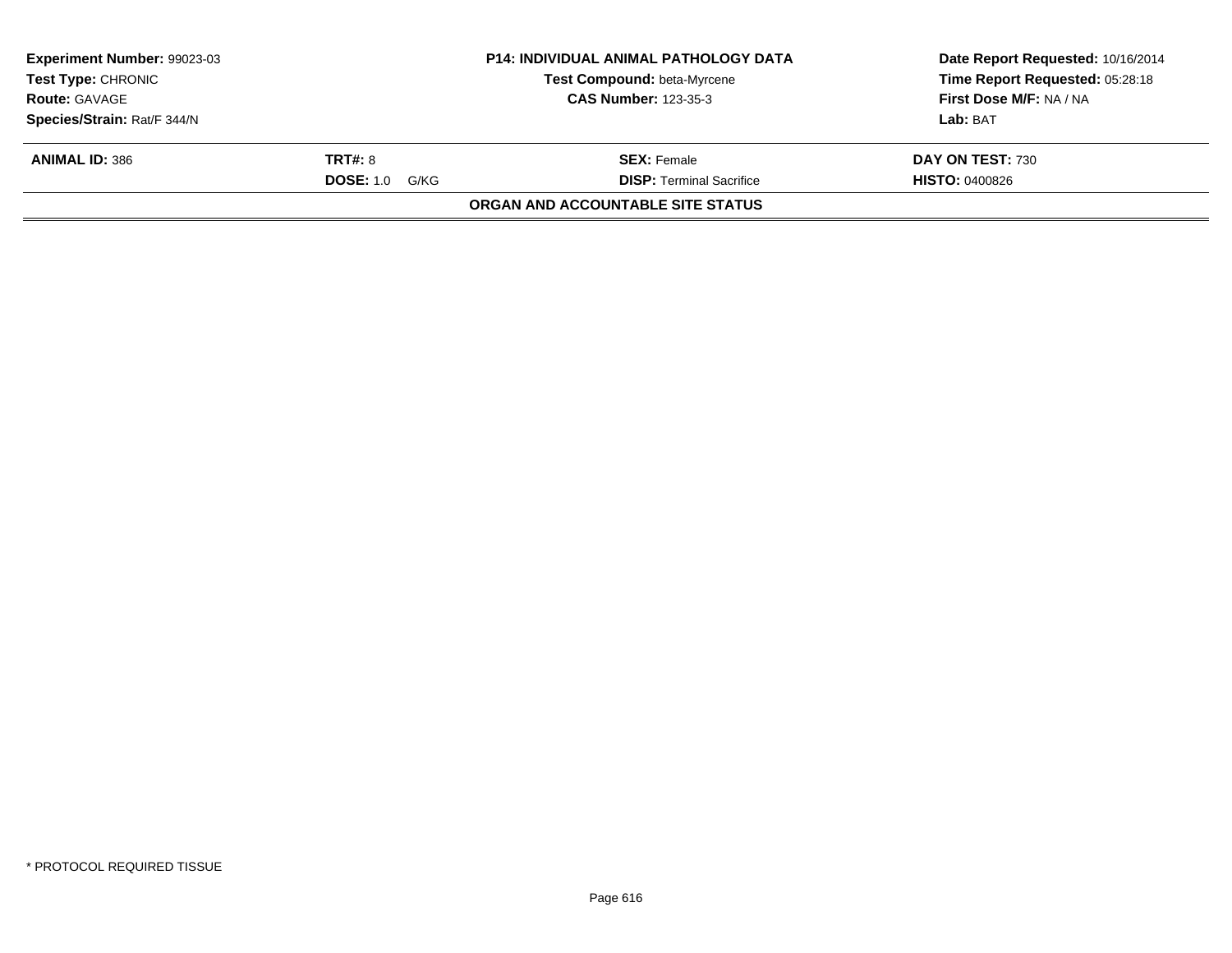| Experiment Number: 99023-03<br>Test Type: CHRONIC<br><b>Route: GAVAGE</b><br>Species/Strain: Rat/F 344/N |                          | <b>P14: INDIVIDUAL ANIMAL PATHOLOGY DATA</b><br>Test Compound: beta-Myrcene<br><b>CAS Number: 123-35-3</b> | Date Report Requested: 10/16/2014<br>Time Report Requested: 05:28:18<br>First Dose M/F: NA / NA<br>Lab: BAT |
|----------------------------------------------------------------------------------------------------------|--------------------------|------------------------------------------------------------------------------------------------------------|-------------------------------------------------------------------------------------------------------------|
| <b>ANIMAL ID: 387</b>                                                                                    | <b>TRT#: 8</b>           | <b>SEX: Female</b>                                                                                         | DAY ON TEST: 732                                                                                            |
|                                                                                                          | <b>DOSE: 1.0</b><br>G/KG | <b>DISP: Terminal Sacrifice</b>                                                                            | <b>HISTO: 0400827</b>                                                                                       |
|                                                                                                          |                          | ORGAN AND ACCOUNTABLE SITE STATUS                                                                          |                                                                                                             |
| <b>NORMAL</b>                                                                                            |                          |                                                                                                            |                                                                                                             |
| * Adrenal Cortex                                                                                         | * Adrenal Medulla        | <b>Blood Vessel</b>                                                                                        | * Bone                                                                                                      |
| * Bone Marrow                                                                                            | * Brain                  | * Esophagus                                                                                                | * Eye                                                                                                       |
| * Intestine Large, Cecum                                                                                 | * Intestine Large, Colon | * Intestine Large, Rectum                                                                                  | * Intestine Small, Ileum                                                                                    |
| * Intestine Small, Jejunum                                                                               | * Islets, Pancreatic     | * Lymph Node, Mesenteric                                                                                   | * Mammary Gland                                                                                             |
| * Ovary                                                                                                  | * Parathyroid Gland      | * Pituitary Gland                                                                                          | * Salivary Glands                                                                                           |
| * Skin                                                                                                   | * Stomach, Forestomach   | * Thyroid Gland                                                                                            | * Trachea                                                                                                   |
| * Urinary Bladder                                                                                        |                          |                                                                                                            |                                                                                                             |
| <b>MISSING</b>                                                                                           |                          |                                                                                                            |                                                                                                             |
| * Lymph Node, Mandibular                                                                                 |                          |                                                                                                            |                                                                                                             |
| <b>OBSERVATIONS</b>                                                                                      |                          |                                                                                                            |                                                                                                             |
| * Clitoral Gland                                                                                         |                          | Inflammation                                                                                               | Chronic, Minimal                                                                                            |
| * Harderian Gland                                                                                        |                          | Inflammation                                                                                               | Chronic, Mild                                                                                               |
|                                                                                                          |                          | Pigmentation                                                                                               | Porphyrin, Mild                                                                                             |
| * Heart                                                                                                  |                          | Cardiomyopathy                                                                                             | Minimal                                                                                                     |
| * Intestine Small, Duodenum                                                                              |                          | Leiomyosarcoma                                                                                             |                                                                                                             |
| * Kidney                                                                                                 | <b>Renal Tubule</b>      | Adenoma                                                                                                    |                                                                                                             |
|                                                                                                          |                          | Nephropathy                                                                                                | Mild                                                                                                        |
|                                                                                                          | <b>Renal Tubule</b>      | Nephrosis                                                                                                  | Minimal                                                                                                     |
| * Liver                                                                                                  |                          | <b>Basophilic Focus</b>                                                                                    |                                                                                                             |
|                                                                                                          |                          | Clear Cell Focus                                                                                           |                                                                                                             |
|                                                                                                          |                          | Eosinophilic Focus                                                                                         |                                                                                                             |
|                                                                                                          |                          | Inflammation                                                                                               | Chronic, Minimal                                                                                            |
| * Lung                                                                                                   |                          | Inflammation                                                                                               | Minimal                                                                                                     |
| * Nose                                                                                                   | Olfactory Epi            | Degeneration                                                                                               | Minimal                                                                                                     |
|                                                                                                          |                          | Inflammation                                                                                               | Chronic Active, Minimal                                                                                     |
| * Pancreas                                                                                               | Duct                     | Cyst                                                                                                       |                                                                                                             |
| * Spleen                                                                                                 |                          | Hematopoietic Cell Proliferation                                                                           | Minimal                                                                                                     |
| * Stomach, Glandular                                                                                     | Epithelium               | Ectasia                                                                                                    | Mild                                                                                                        |
| * Thymus                                                                                                 |                          | Atrophy                                                                                                    | Moderate                                                                                                    |
| * Uterus                                                                                                 |                          | Angiectasis                                                                                                | Mild                                                                                                        |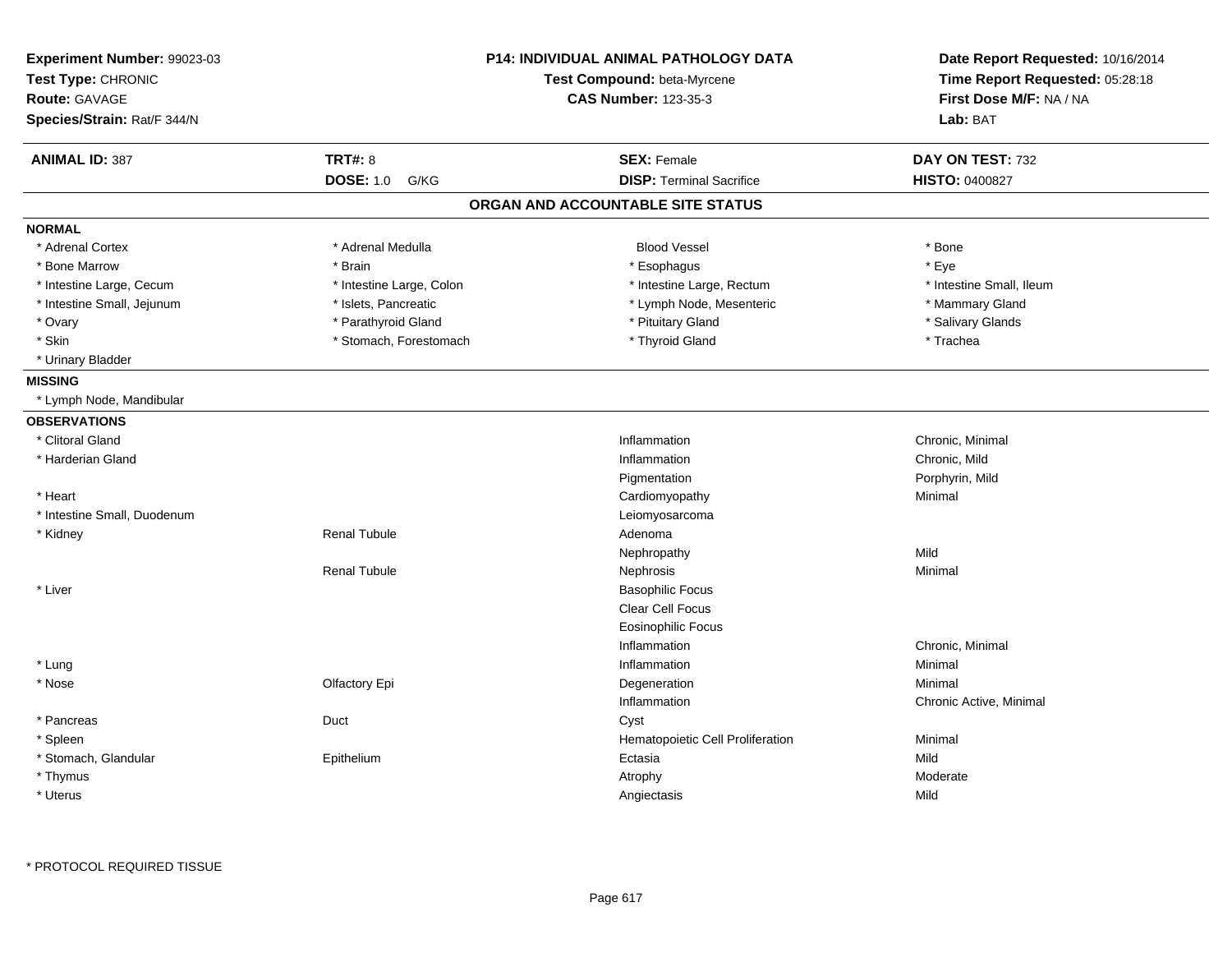| Experiment Number: 99023-03<br><b>Test Type: CHRONIC</b><br><b>Route: GAVAGE</b> |                       | <b>P14: INDIVIDUAL ANIMAL PATHOLOGY DATA</b> | Date Report Requested: 10/16/2014 |  |
|----------------------------------------------------------------------------------|-----------------------|----------------------------------------------|-----------------------------------|--|
|                                                                                  |                       | <b>Test Compound: beta-Myrcene</b>           | Time Report Requested: 05:28:18   |  |
|                                                                                  |                       | <b>CAS Number: 123-35-3</b>                  | First Dose M/F: NA / NA           |  |
| Species/Strain: Rat/F 344/N                                                      |                       |                                              | Lab: BAT                          |  |
| <b>ANIMAL ID: 387</b>                                                            | TRT#: 8               | <b>SEX: Female</b>                           | DAY ON TEST: 732                  |  |
|                                                                                  | <b>DOSE: 1.0 G/KG</b> | <b>DISP: Terminal Sacrifice</b>              | <b>HISTO: 0400827</b>             |  |
|                                                                                  |                       | ORGAN AND ACCOUNTABLE SITE STATUS            |                                   |  |
|                                                                                  |                       | Polyp Stromal                                |                                   |  |
| [Polyp Stromal TGLS = 1-13]                                                      |                       |                                              |                                   |  |
| PRIMARY CAUSE OF DEATH                                                           |                       |                                              |                                   |  |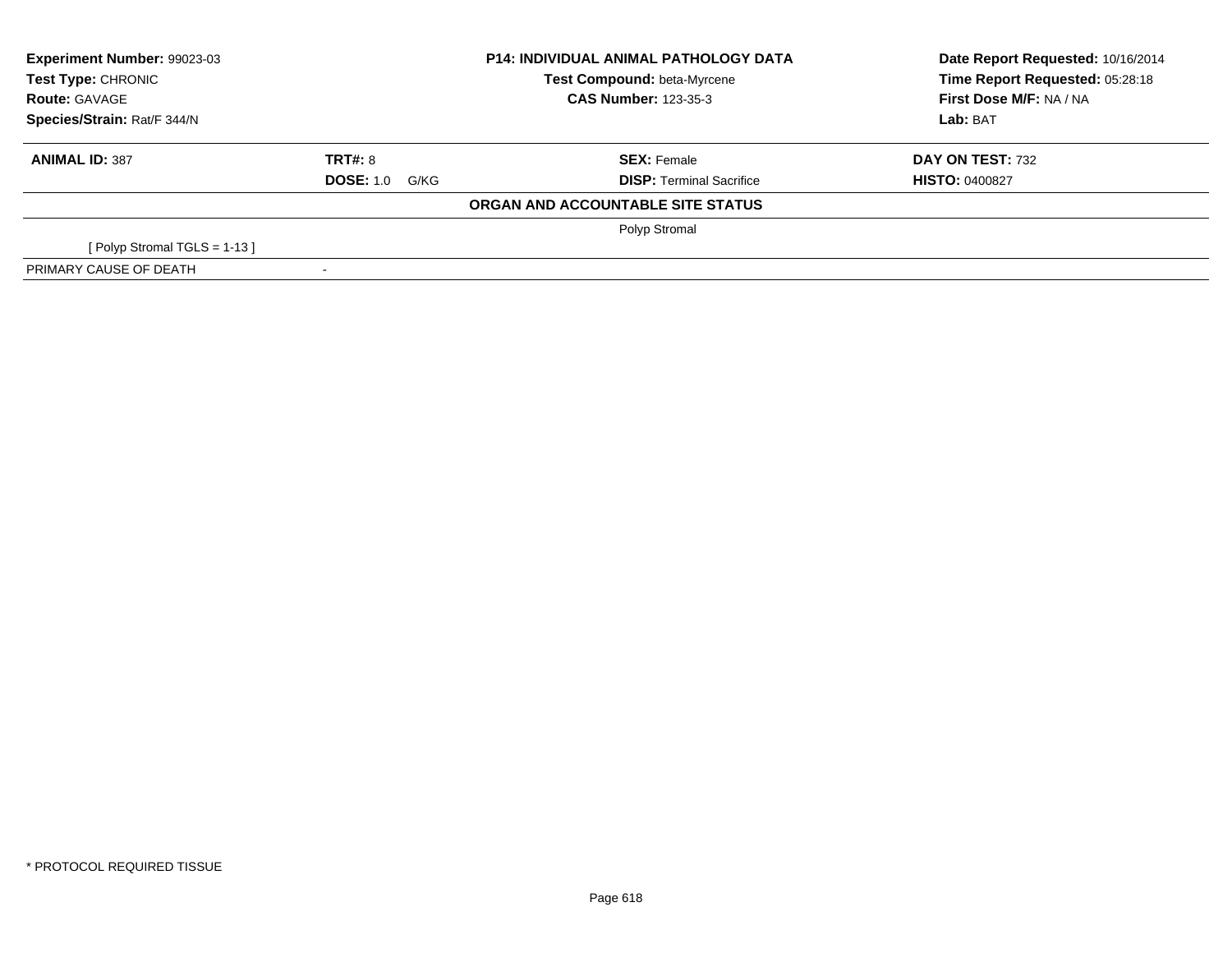| Experiment Number: 99023-03<br>Test Type: CHRONIC<br><b>Route: GAVAGE</b><br>Species/Strain: Rat/F 344/N |                            | <b>P14: INDIVIDUAL ANIMAL PATHOLOGY DATA</b><br>Test Compound: beta-Myrcene<br><b>CAS Number: 123-35-3</b> | Date Report Requested: 10/16/2014<br>Time Report Requested: 05:28:18<br>First Dose M/F: NA / NA<br>Lab: BAT |
|----------------------------------------------------------------------------------------------------------|----------------------------|------------------------------------------------------------------------------------------------------------|-------------------------------------------------------------------------------------------------------------|
| <b>ANIMAL ID: 388</b>                                                                                    | <b>TRT#: 8</b>             | <b>SEX: Female</b>                                                                                         | DAY ON TEST: 731                                                                                            |
|                                                                                                          | <b>DOSE: 1.0</b><br>G/KG   | <b>DISP: Terminal Sacrifice</b>                                                                            | <b>HISTO: 0400828</b>                                                                                       |
|                                                                                                          |                            | ORGAN AND ACCOUNTABLE SITE STATUS                                                                          |                                                                                                             |
| <b>NORMAL</b>                                                                                            |                            |                                                                                                            |                                                                                                             |
| * Adrenal Cortex                                                                                         | * Adrenal Medulla          | <b>Blood Vessel</b>                                                                                        | * Bone                                                                                                      |
| * Bone Marrow                                                                                            | * Brain                    | * Clitoral Gland                                                                                           | * Esophagus                                                                                                 |
| * Eye                                                                                                    | * Intestine Large, Cecum   | * Intestine Large, Colon                                                                                   | * Intestine Small, Duodenum                                                                                 |
| * Intestine Small, Ileum                                                                                 | * Intestine Small, Jejunum | * Islets, Pancreatic                                                                                       | * Lymph Node, Mesenteric                                                                                    |
| * Mammary Gland                                                                                          | * Ovary                    | * Pancreas                                                                                                 | * Parathyroid Gland                                                                                         |
| * Salivary Glands                                                                                        | * Skin                     | * Stomach, Forestomach                                                                                     | * Trachea                                                                                                   |
| * Urinary Bladder                                                                                        |                            |                                                                                                            |                                                                                                             |
| <b>MISSING</b>                                                                                           |                            |                                                                                                            |                                                                                                             |
| * Lymph Node, Mandibular                                                                                 |                            |                                                                                                            |                                                                                                             |
| <b>OBSERVATIONS</b>                                                                                      |                            |                                                                                                            |                                                                                                             |
| * Harderian Gland                                                                                        |                            | Pigmentation                                                                                               | Porphyrin, Mild                                                                                             |
| * Heart                                                                                                  |                            | Cardiomyopathy                                                                                             | Minimal                                                                                                     |
| * Intestine Large, Rectum                                                                                |                            | Parasite Metazoan                                                                                          | Minimal                                                                                                     |
| * Kidney                                                                                                 | <b>Transit Epithe</b>      | Hyperplasia                                                                                                | Minimal                                                                                                     |
|                                                                                                          |                            | Nephropathy                                                                                                | Mild                                                                                                        |
|                                                                                                          | <b>Renal Tubule</b>        | Nephrosis                                                                                                  | Minimal                                                                                                     |
| * Liver                                                                                                  |                            | <b>Eosinophilic Focus</b>                                                                                  |                                                                                                             |
| [ Eosinophilic Focus TGLS = 1-6+7 ]                                                                      |                            |                                                                                                            |                                                                                                             |
| * Lung                                                                                                   |                            | Inflammation                                                                                               | Minimal                                                                                                     |
| * Nose                                                                                                   | Olfactory Epi              | Degeneration                                                                                               | Minimal                                                                                                     |
| * Pituitary Gland                                                                                        |                            | Cyst                                                                                                       |                                                                                                             |
| * Spleen                                                                                                 |                            | Hematopoietic Cell Proliferation                                                                           | Minimal                                                                                                     |
| * Stomach, Glandular                                                                                     | Epithelium                 | Ectasia                                                                                                    | Mild                                                                                                        |
| * Thymus                                                                                                 |                            | Atrophy                                                                                                    | Moderate                                                                                                    |
| * Thyroid Gland                                                                                          | C Cell                     | Adenoma                                                                                                    |                                                                                                             |
| * Uterus                                                                                                 | Endometrium                | Hyperplasia                                                                                                | Cystic, Mild                                                                                                |
| PRIMARY CAUSE OF DEATH                                                                                   | $\blacksquare$             |                                                                                                            |                                                                                                             |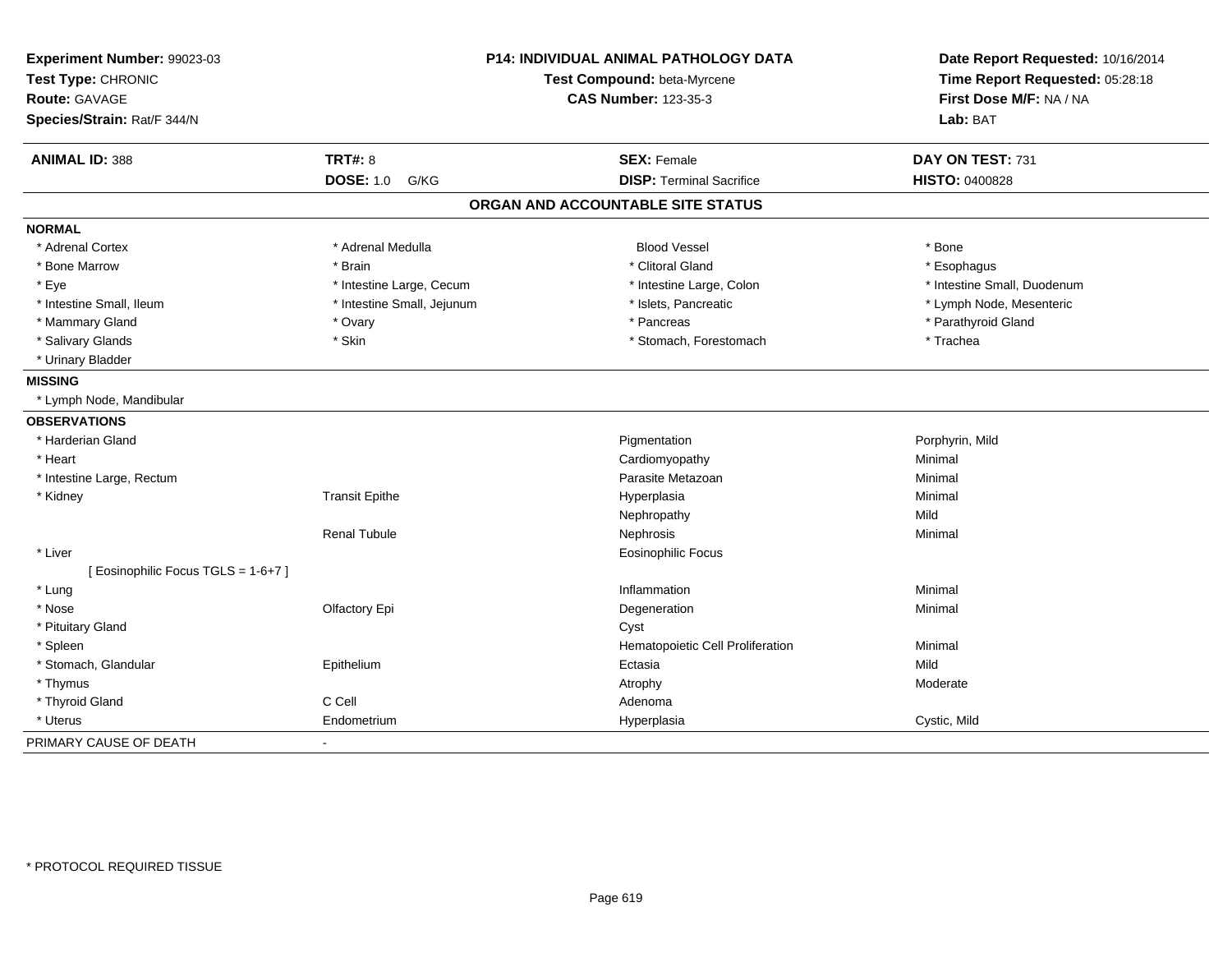| Experiment Number: 99023-03                |                           | <b>P14: INDIVIDUAL ANIMAL PATHOLOGY DATA</b> | Date Report Requested: 10/16/2014 |
|--------------------------------------------|---------------------------|----------------------------------------------|-----------------------------------|
| Test Type: CHRONIC                         |                           | Test Compound: beta-Myrcene                  | Time Report Requested: 05:28:18   |
| Route: GAVAGE                              |                           | <b>CAS Number: 123-35-3</b>                  | First Dose M/F: NA / NA           |
| Species/Strain: Rat/F 344/N                |                           |                                              | Lab: BAT                          |
| <b>ANIMAL ID: 389</b>                      | <b>TRT#: 8</b>            | <b>SEX: Female</b>                           | DAY ON TEST: 708                  |
|                                            | <b>DOSE: 1.0</b><br>G/KG  | <b>DISP:</b> Moribund Sacrifice              | HISTO: 0400829                    |
|                                            |                           | ORGAN AND ACCOUNTABLE SITE STATUS            |                                   |
| <b>NORMAL</b>                              |                           |                                              |                                   |
| * Adrenal Cortex                           | * Adrenal Medulla         | <b>Blood Vessel</b>                          | * Bone                            |
| * Brain                                    | * Esophagus               | * Eye                                        | * Intestine Large, Cecum          |
| * Intestine Large, Colon                   | * Intestine Large, Rectum | * Intestine Small, Duodenum                  | * Intestine Small, Ileum          |
| * Intestine Small, Jejunum                 | * Islets, Pancreatic      | * Mammary Gland                              | * Ovary                           |
| * Pancreas                                 | * Parathyroid Gland       | * Salivary Glands                            | * Skin                            |
| * Stomach, Forestomach                     | * Trachea                 | * Urinary Bladder                            | * Uterus                          |
| <b>MISSING</b>                             |                           |                                              |                                   |
| * Lymph Node, Mandibular                   |                           |                                              |                                   |
| <b>OBSERVATIONS</b>                        |                           |                                              |                                   |
| * Bone Marrow                              |                           | Leukemia Mononuclear                         |                                   |
| * Clitoral Gland                           |                           | Inflammation                                 | Chronic, Minimal                  |
| * Harderian Gland                          |                           | Pigmentation                                 | Porphyrin, Mild                   |
| * Heart                                    |                           | Cardiomyopathy                               | Mild                              |
| * Kidney                                   | <b>Transit Epithe</b>     | Hyperplasia                                  | Minimal                           |
|                                            |                           | Nephropathy                                  | Mild                              |
|                                            | <b>Renal Tubule</b>       | Nephrosis                                    | Minimal                           |
| * Liver                                    |                           | Hepatodiaphragmatic Nodule                   |                                   |
|                                            | <b>Bile Duct</b>          | Hyperplasia                                  | Mild                              |
|                                            |                           | Leukemia Mononuclear                         |                                   |
| [ Hepatodiaphragmatic Nodule TGLS = 4-13 ] |                           |                                              |                                   |
| [ Leukemia Mononuclear TGLS = 3-6+7+13 ]   |                           |                                              |                                   |
| * Lung                                     |                           | Leukemia Mononuclear                         |                                   |
| * Lymph Node, Mesenteric                   |                           | Leukemia Mononuclear                         |                                   |
| [ Leukemia Mononuclear TGLS = 5-6 ]        |                           |                                              |                                   |
| * Nose                                     | Olfactory Epi             | Degeneration                                 | Minimal                           |
| * Pituitary Gland                          |                           | Cyst                                         |                                   |
| [Cyst TGLS = $1-8$ ]                       |                           |                                              |                                   |
| * Spleen                                   |                           | Leukemia Mononuclear                         |                                   |
| [ Leukemia Mononuclear TGLS = 2-5 ]        |                           |                                              |                                   |
| * Stomach, Glandular                       | Epithelium                | Ectasia                                      | Minimal                           |
|                                            |                           |                                              |                                   |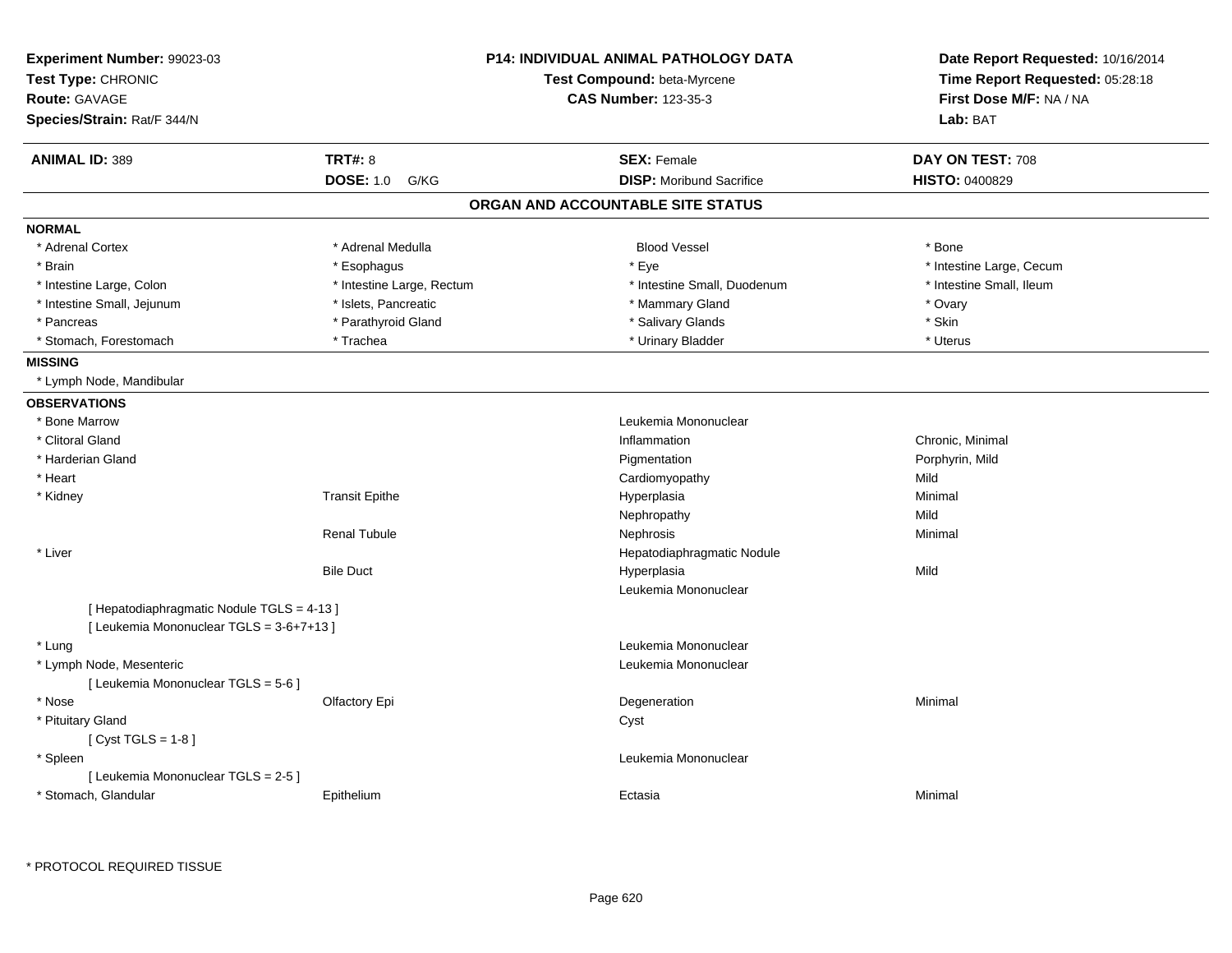| <b>Experiment Number: 99023-03</b><br>Test Type: CHRONIC |                                  | <b>P14: INDIVIDUAL ANIMAL PATHOLOGY DATA</b> | Date Report Requested: 10/16/2014 |
|----------------------------------------------------------|----------------------------------|----------------------------------------------|-----------------------------------|
|                                                          |                                  | <b>Test Compound: beta-Myrcene</b>           | Time Report Requested: 05:28:18   |
| <b>Route: GAVAGE</b>                                     |                                  | <b>CAS Number: 123-35-3</b>                  | First Dose M/F: NA / NA           |
| Species/Strain: Rat/F 344/N                              |                                  |                                              | Lab: BAT                          |
| <b>ANIMAL ID: 389</b>                                    | <b>TRT#: 8</b>                   | <b>SEX:</b> Female                           | DAY ON TEST: 708                  |
|                                                          | <b>DOSE: 1.0 G/KG</b>            | <b>DISP:</b> Moribund Sacrifice              | <b>HISTO: 0400829</b>             |
|                                                          |                                  | ORGAN AND ACCOUNTABLE SITE STATUS            |                                   |
| * Thymus                                                 |                                  | Atrophy                                      | Marked                            |
| * Thyroid Gland                                          | C Cell                           | Hyperplasia                                  | Mild                              |
| PRIMARY CAUSE OF DEATH                                   | Leukemia Mononuclear<br>- Spleen |                                              |                                   |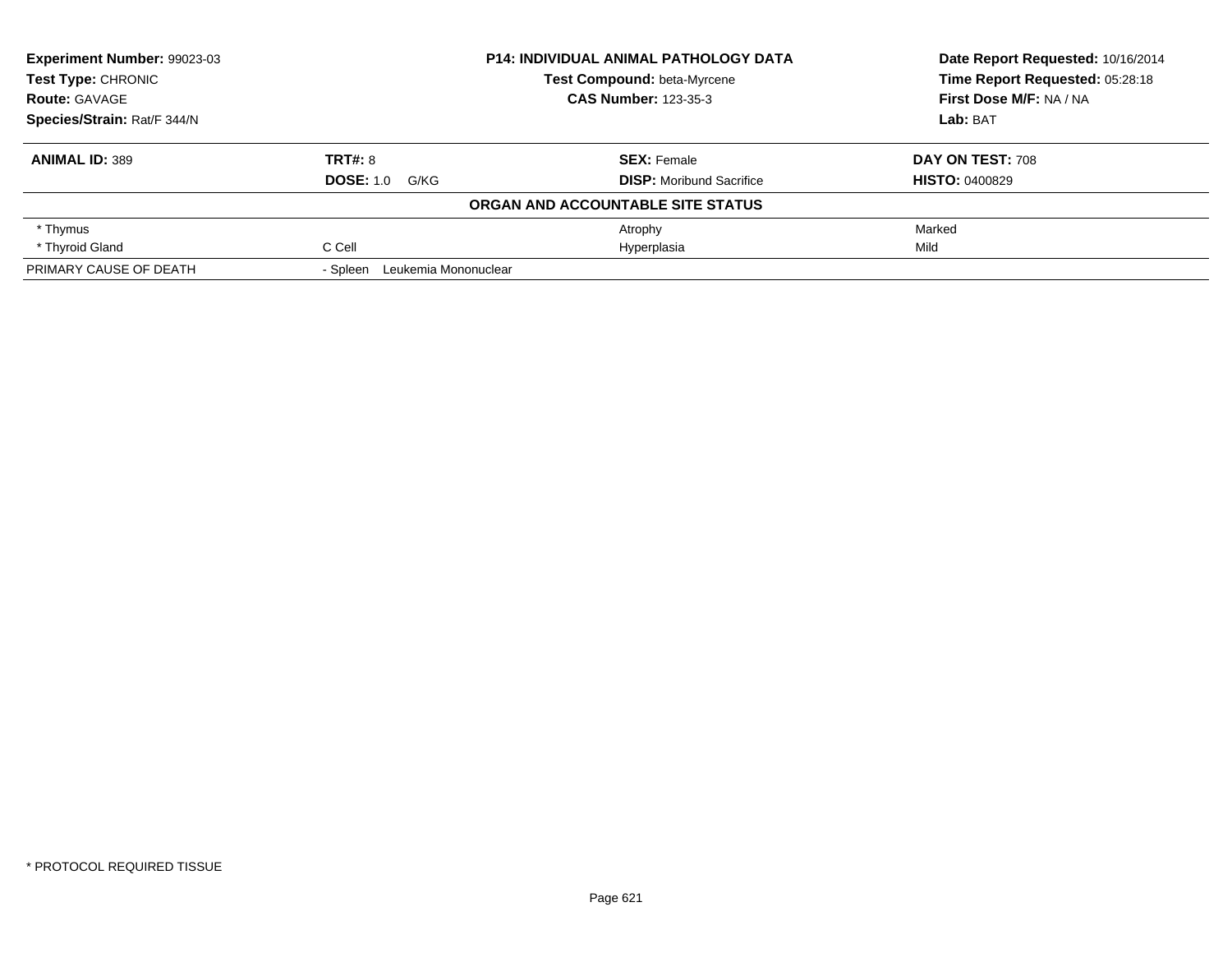| Experiment Number: 99023-03<br>Test Type: CHRONIC<br><b>Route: GAVAGE</b><br>Species/Strain: Rat/F 344/N |                             | P14: INDIVIDUAL ANIMAL PATHOLOGY DATA<br>Test Compound: beta-Myrcene<br><b>CAS Number: 123-35-3</b> | Date Report Requested: 10/16/2014<br>Time Report Requested: 05:28:18<br>First Dose M/F: NA / NA<br>Lab: BAT |
|----------------------------------------------------------------------------------------------------------|-----------------------------|-----------------------------------------------------------------------------------------------------|-------------------------------------------------------------------------------------------------------------|
| <b>ANIMAL ID: 390</b>                                                                                    | <b>TRT#: 8</b>              | <b>SEX: Female</b>                                                                                  | DAY ON TEST: 732                                                                                            |
|                                                                                                          | <b>DOSE: 1.0</b><br>G/KG    | <b>DISP: Terminal Sacrifice</b>                                                                     | HISTO: 0400830                                                                                              |
|                                                                                                          |                             | ORGAN AND ACCOUNTABLE SITE STATUS                                                                   |                                                                                                             |
| <b>NORMAL</b>                                                                                            |                             |                                                                                                     |                                                                                                             |
| * Adrenal Cortex                                                                                         | * Adrenal Medulla           | <b>Blood Vessel</b>                                                                                 | * Bone                                                                                                      |
| * Bone Marrow                                                                                            | * Brain                     | * Clitoral Gland                                                                                    | * Esophagus                                                                                                 |
| * Eye                                                                                                    | * Heart                     | * Intestine Large, Cecum                                                                            | * Intestine Large, Colon                                                                                    |
| * Intestine Large, Rectum                                                                                | * Intestine Small, Duodenum | * Intestine Small, Ileum                                                                            | * Intestine Small, Jejunum                                                                                  |
| * Islets, Pancreatic                                                                                     | * Lymph Node, Mesenteric    | * Mammary Gland                                                                                     | * Ovary                                                                                                     |
| * Pancreas                                                                                               | * Parathyroid Gland         | * Pituitary Gland                                                                                   | * Salivary Glands                                                                                           |
| * Skin                                                                                                   | * Spleen                    | * Stomach, Forestomach                                                                              | * Trachea                                                                                                   |
| * Urinary Bladder                                                                                        |                             |                                                                                                     |                                                                                                             |
| <b>MISSING</b>                                                                                           |                             |                                                                                                     |                                                                                                             |
| * Lymph Node, Mandibular                                                                                 |                             |                                                                                                     |                                                                                                             |
| <b>OBSERVATIONS</b>                                                                                      |                             |                                                                                                     |                                                                                                             |
| * Harderian Gland                                                                                        |                             | Pigmentation                                                                                        | Porphyrin, Mild                                                                                             |
| * Kidney                                                                                                 | <b>Transit Epithe</b>       | Hyperplasia                                                                                         | Minimal                                                                                                     |
|                                                                                                          |                             | Nephropathy                                                                                         | Mild                                                                                                        |
|                                                                                                          | <b>Renal Tubule</b>         | Nephrosis                                                                                           | Minimal                                                                                                     |
| * Liver                                                                                                  |                             | <b>Basophilic Focus</b>                                                                             |                                                                                                             |
|                                                                                                          |                             | Inflammation                                                                                        | Chronic, Minimal                                                                                            |
| * Lung                                                                                                   |                             | Inflammation                                                                                        | Minimal                                                                                                     |
| * Nose                                                                                                   | Olfactory Epi               | Degeneration                                                                                        | Minimal                                                                                                     |
| * Stomach, Glandular                                                                                     | Epithelium                  | Ectasia                                                                                             | Minimal                                                                                                     |
| * Thymus                                                                                                 |                             | Atrophy                                                                                             | Marked                                                                                                      |
| * Thyroid Gland                                                                                          | C Cell                      | Hyperplasia                                                                                         | Minimal                                                                                                     |
| * Uterus                                                                                                 | Endometrium                 | Hyperplasia                                                                                         | Cystic, Minimal                                                                                             |
| PRIMARY CAUSE OF DEATH                                                                                   |                             |                                                                                                     |                                                                                                             |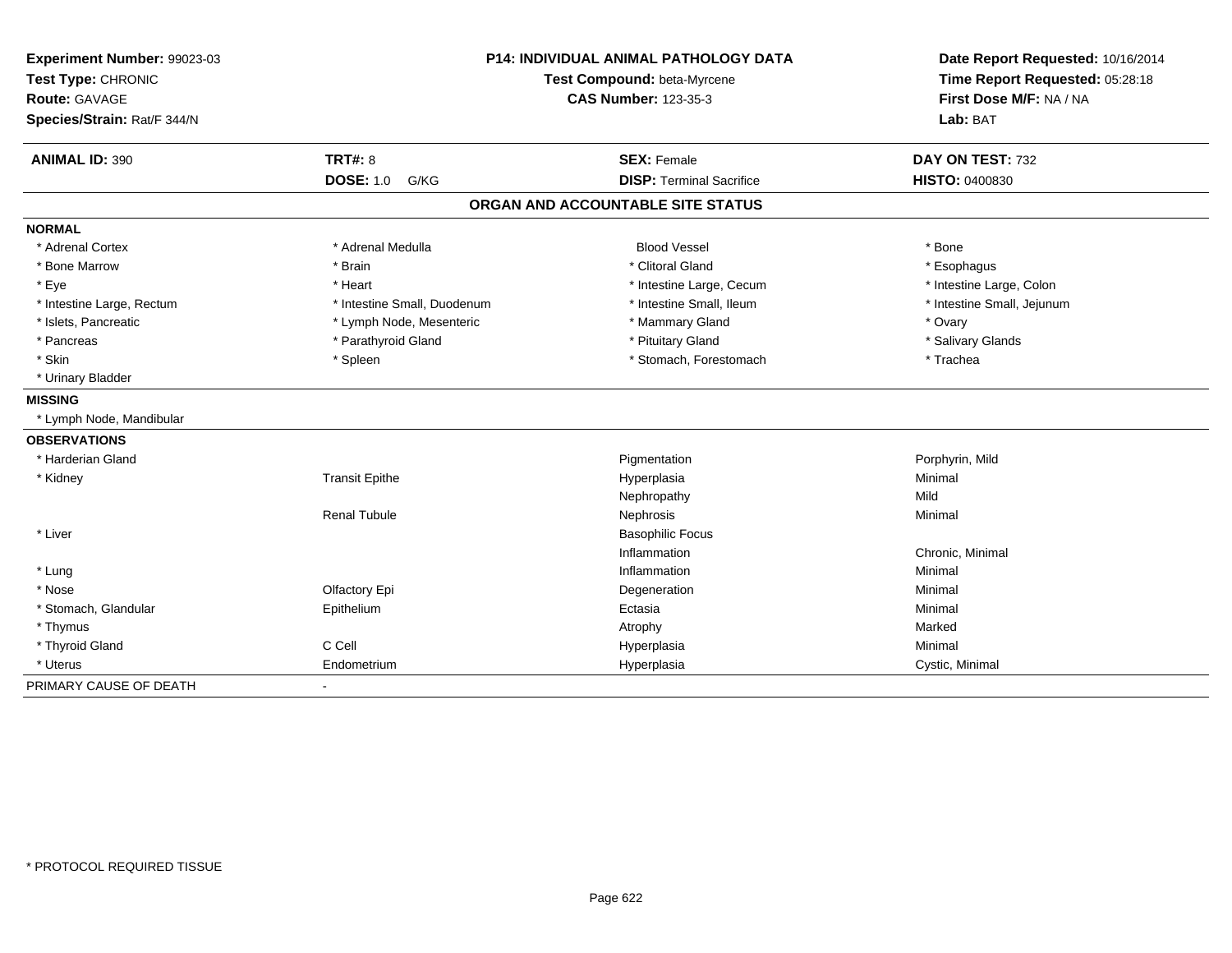| Experiment Number: 99023-03<br>Test Type: CHRONIC<br><b>Route: GAVAGE</b><br>Species/Strain: Rat/F 344/N |                            | <b>P14: INDIVIDUAL ANIMAL PATHOLOGY DATA</b><br>Test Compound: beta-Myrcene<br><b>CAS Number: 123-35-3</b> | Date Report Requested: 10/16/2014<br>Time Report Requested: 05:28:18<br>First Dose M/F: NA / NA<br>Lab: BAT |
|----------------------------------------------------------------------------------------------------------|----------------------------|------------------------------------------------------------------------------------------------------------|-------------------------------------------------------------------------------------------------------------|
| <b>ANIMAL ID: 391</b>                                                                                    | <b>TRT#: 8</b>             | <b>SEX: Female</b>                                                                                         | DAY ON TEST: 663                                                                                            |
|                                                                                                          | <b>DOSE: 1.0 G/KG</b>      | <b>DISP: Natural Death</b>                                                                                 | HISTO: 0400831                                                                                              |
|                                                                                                          |                            | ORGAN AND ACCOUNTABLE SITE STATUS                                                                          |                                                                                                             |
| <b>NORMAL</b>                                                                                            |                            |                                                                                                            |                                                                                                             |
| * Adrenal Cortex                                                                                         | * Adrenal Medulla          | <b>Blood Vessel</b>                                                                                        | * Bone                                                                                                      |
| * Bone Marrow                                                                                            | * Brain                    | * Esophagus                                                                                                | * Eye                                                                                                       |
| * Intestine Large, Cecum                                                                                 | * Intestine Large, Colon   | * Intestine Large, Rectum                                                                                  | * Intestine Small, Duodenum                                                                                 |
| * Intestine Small, Ileum                                                                                 | * Intestine Small, Jejunum | * Islets, Pancreatic                                                                                       | * Lymph Node, Mesenteric                                                                                    |
| * Mammary Gland                                                                                          | * Ovary                    | * Pancreas                                                                                                 | * Parathyroid Gland                                                                                         |
| * Pituitary Gland                                                                                        | * Salivary Glands          | * Skin                                                                                                     | * Stomach, Forestomach                                                                                      |
| * Stomach, Glandular                                                                                     | * Trachea                  | * Urinary Bladder                                                                                          | * Uterus                                                                                                    |
| <b>MISSING</b>                                                                                           |                            |                                                                                                            |                                                                                                             |
| * Lymph Node, Mandibular                                                                                 |                            |                                                                                                            |                                                                                                             |
| <b>OBSERVATIONS</b>                                                                                      |                            |                                                                                                            |                                                                                                             |
| * Clitoral Gland                                                                                         |                            | Adenoma                                                                                                    |                                                                                                             |
|                                                                                                          |                            | Inflammation                                                                                               | Chronic, Minimal                                                                                            |
| [Adenoma TGLS = $1-13$ ]                                                                                 |                            |                                                                                                            |                                                                                                             |
| * Harderian Gland                                                                                        |                            | Pigmentation                                                                                               | Porphyrin, Mild                                                                                             |
| * Heart                                                                                                  |                            | Cardiomyopathy                                                                                             | Minimal                                                                                                     |
| * Kidney                                                                                                 |                            | Nephropathy                                                                                                | Minimal                                                                                                     |
|                                                                                                          | <b>Renal Tubule</b>        | Nephrosis                                                                                                  | Minimal                                                                                                     |
| * Liver                                                                                                  |                            | <b>Basophilic Focus</b>                                                                                    |                                                                                                             |
|                                                                                                          |                            | <b>Eosinophilic Focus</b>                                                                                  |                                                                                                             |
|                                                                                                          |                            | Hepatodiaphragmatic Nodule                                                                                 |                                                                                                             |
|                                                                                                          |                            | Inflammation                                                                                               | Chronic, Minimal                                                                                            |
| [ Hepatodiaphragmatic Nodule TGLS = 2-14 ]                                                               |                            |                                                                                                            |                                                                                                             |
| * Lung                                                                                                   |                            | Inflammation                                                                                               | Minimal                                                                                                     |
| * Nose                                                                                                   | Olfactory Epi              | Degeneration                                                                                               | Minimal                                                                                                     |
| * Spleen                                                                                                 |                            | Hematopoietic Cell Proliferation                                                                           | Mild                                                                                                        |
| * Thymus                                                                                                 |                            | Atrophy                                                                                                    | Marked                                                                                                      |
| * Thyroid Gland                                                                                          | C Cell                     | Hyperplasia                                                                                                | Minimal                                                                                                     |
| PRIMARY CAUSE OF DEATH                                                                                   | - UNCERTAIN                |                                                                                                            |                                                                                                             |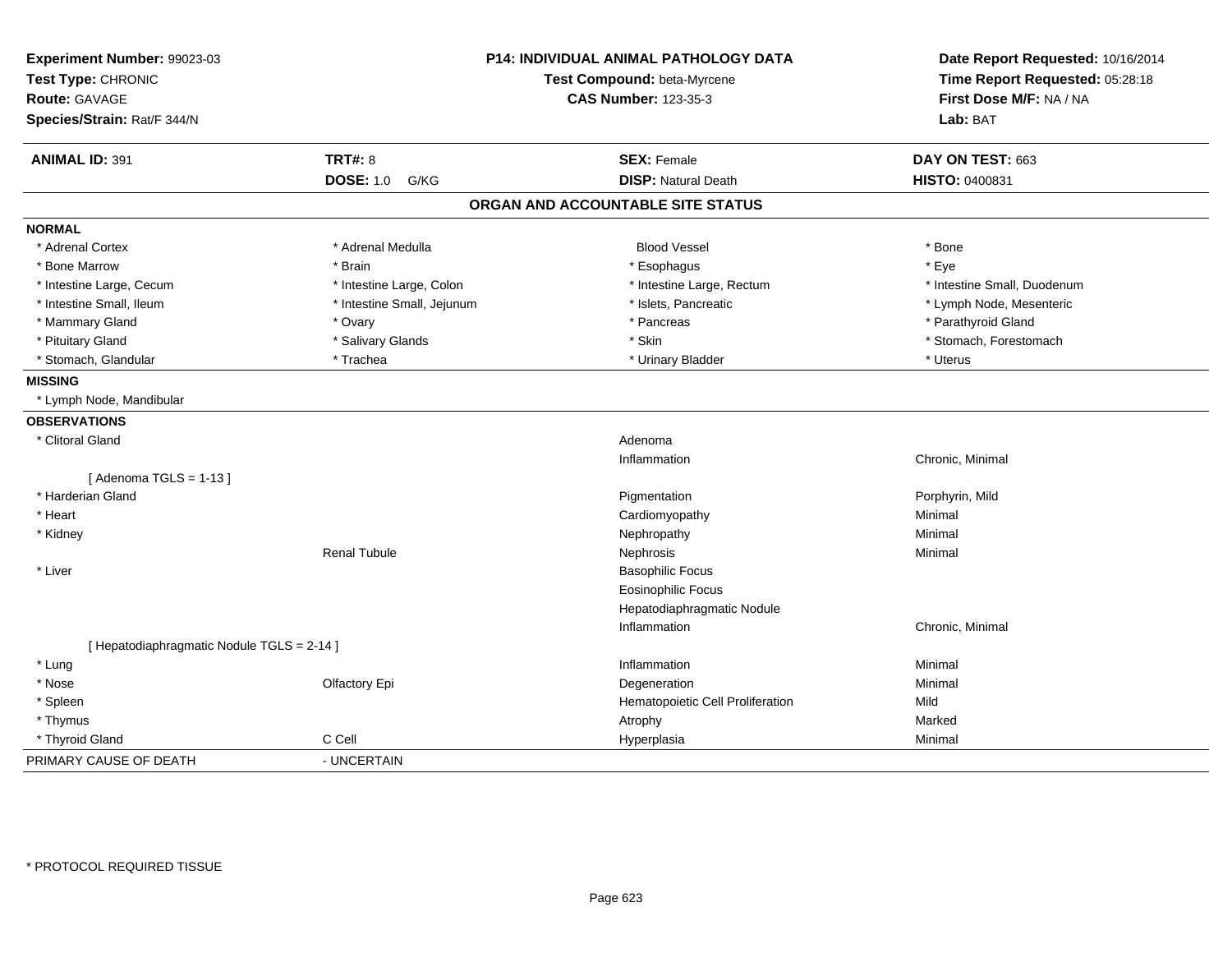| Experiment Number: 99023-03 | <b>P14: INDIVIDUAL ANIMAL PATHOLOGY DATA</b> |                                   | Date Report Requested: 10/16/2014   |  |
|-----------------------------|----------------------------------------------|-----------------------------------|-------------------------------------|--|
| Test Type: CHRONIC          |                                              | Test Compound: beta-Myrcene       | Time Report Requested: 05:28:18     |  |
| <b>Route: GAVAGE</b>        |                                              | <b>CAS Number: 123-35-3</b>       | First Dose M/F: NA / NA<br>Lab: BAT |  |
| Species/Strain: Rat/F 344/N |                                              |                                   |                                     |  |
| <b>ANIMAL ID: 392</b>       | <b>TRT#: 8</b>                               | <b>SEX: Female</b>                | DAY ON TEST: 730                    |  |
|                             | <b>DOSE: 1.0</b><br>G/KG                     | <b>DISP: Terminal Sacrifice</b>   | HISTO: 0400832                      |  |
|                             |                                              | ORGAN AND ACCOUNTABLE SITE STATUS |                                     |  |
| <b>NORMAL</b>               |                                              |                                   |                                     |  |
| * Adrenal Medulla           | <b>Blood Vessel</b>                          | * Bone                            | * Bone Marrow                       |  |
| * Brain                     | * Clitoral Gland                             | * Esophagus                       | * Eye                               |  |
| * Intestine Large, Cecum    | * Intestine Large, Colon                     | * Intestine Large, Rectum         | * Intestine Small, Duodenum         |  |
| * Intestine Small, Ileum    | * Intestine Small, Jejunum                   | * Islets, Pancreatic              | * Lymph Node, Mesenteric            |  |
| * Mammary Gland             | * Ovary                                      | * Pancreas                        | * Salivary Glands                   |  |
| * Skin                      | * Spleen                                     | * Stomach, Forestomach            | * Trachea                           |  |
| * Urinary Bladder           |                                              |                                   |                                     |  |
| <b>MISSING</b>              |                                              |                                   |                                     |  |
| * Lymph Node, Mandibular    | * Parathyroid Gland                          |                                   |                                     |  |
| <b>OBSERVATIONS</b>         |                                              |                                   |                                     |  |
| * Adrenal Cortex            |                                              | Hyperplasia                       | Minimal                             |  |
| * Harderian Gland           |                                              | Pigmentation                      | Porphyrin, Mild                     |  |
| * Heart                     |                                              | Cardiomyopathy                    | Minimal                             |  |
| * Kidney                    |                                              | Nephropathy                       | Mild                                |  |
|                             | <b>Renal Tubule</b>                          | Nephrosis                         | Minimal                             |  |
| * Liver                     |                                              | <b>Basophilic Focus</b>           |                                     |  |
|                             |                                              | Clear Cell Focus                  |                                     |  |
|                             |                                              | Inflammation                      | Chronic, Minimal                    |  |
|                             |                                              | <b>Mixed Cell Focus</b>           |                                     |  |
| * Lung                      |                                              | Inflammation                      | Minimal                             |  |
| * Nose                      | Olfactory Epi                                | Degeneration                      | Minimal                             |  |
| * Pituitary Gland           |                                              | Cyst                              |                                     |  |
|                             | Pars Distalis                                | Hyperplasia                       | Minimal                             |  |
| * Stomach, Glandular        | Epithelium                                   | Ectasia                           | Mild                                |  |
| * Thymus                    |                                              | Atrophy                           | Moderate                            |  |
| * Thyroid Gland             | C Cell                                       | Adenoma                           |                                     |  |
| * Uterus                    |                                              | Dilatation                        | Minimal                             |  |
| PRIMARY CAUSE OF DEATH      | $\blacksquare$                               |                                   |                                     |  |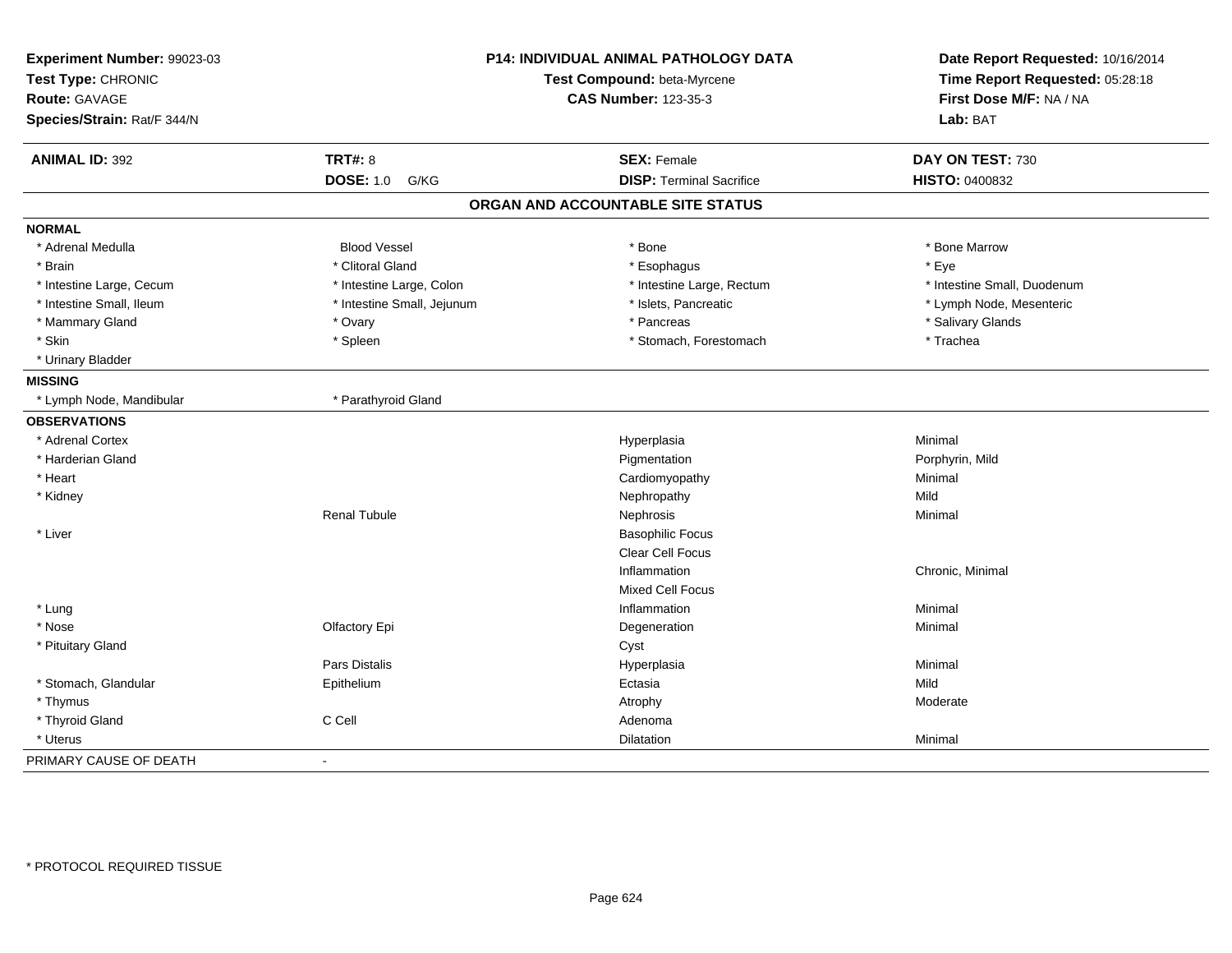| Experiment Number: 99023-03<br>Test Type: CHRONIC<br><b>Route: GAVAGE</b><br>Species/Strain: Rat/F 344/N | <b>P14: INDIVIDUAL ANIMAL PATHOLOGY DATA</b><br>Test Compound: beta-Myrcene<br><b>CAS Number: 123-35-3</b> |                                   | Date Report Requested: 10/16/2014<br>Time Report Requested: 05:28:18<br>First Dose M/F: NA / NA<br>Lab: BAT |
|----------------------------------------------------------------------------------------------------------|------------------------------------------------------------------------------------------------------------|-----------------------------------|-------------------------------------------------------------------------------------------------------------|
| <b>ANIMAL ID: 393</b>                                                                                    | <b>TRT#: 8</b>                                                                                             | <b>SEX: Female</b>                | DAY ON TEST: 732                                                                                            |
|                                                                                                          | <b>DOSE: 1.0</b><br>G/KG                                                                                   | <b>DISP: Terminal Sacrifice</b>   | HISTO: 0400833                                                                                              |
|                                                                                                          |                                                                                                            | ORGAN AND ACCOUNTABLE SITE STATUS |                                                                                                             |
| <b>NORMAL</b>                                                                                            |                                                                                                            |                                   |                                                                                                             |
| * Adrenal Cortex                                                                                         | * Adrenal Medulla                                                                                          | <b>Blood Vessel</b>               | * Bone                                                                                                      |
| * Clitoral Gland                                                                                         | * Esophagus                                                                                                | * Eye                             | * Intestine Large, Cecum                                                                                    |
| * Intestine Large, Colon                                                                                 | * Intestine Large, Rectum                                                                                  | * Intestine Small, Duodenum       | * Intestine Small, Ileum                                                                                    |
| * Intestine Small, Jejunum                                                                               | * Islets, Pancreatic                                                                                       | * Lymph Node, Mesenteric          | * Mammary Gland                                                                                             |
| * Ovary                                                                                                  | * Pancreas                                                                                                 | * Parathyroid Gland               | * Salivary Glands                                                                                           |
| * Skin                                                                                                   | * Stomach, Forestomach                                                                                     | * Thyroid Gland                   | * Trachea                                                                                                   |
| * Urinary Bladder                                                                                        | * Uterus                                                                                                   |                                   |                                                                                                             |
| <b>MISSING</b>                                                                                           |                                                                                                            |                                   |                                                                                                             |
| * Lymph Node, Mandibular                                                                                 |                                                                                                            |                                   |                                                                                                             |
| <b>OBSERVATIONS</b>                                                                                      |                                                                                                            |                                   |                                                                                                             |
| * Bone Marrow                                                                                            |                                                                                                            | Leukemia Mononuclear              |                                                                                                             |
| * Brain                                                                                                  | Hypothalamus                                                                                               | Compression                       | Moderate                                                                                                    |
| * Harderian Gland                                                                                        |                                                                                                            | Pigmentation                      | Porphyrin, Mild                                                                                             |
| * Heart                                                                                                  |                                                                                                            | Cardiomyopathy                    | Mild                                                                                                        |
| * Kidney                                                                                                 | <b>Transit Epithe</b>                                                                                      | Hyperplasia                       | Mild                                                                                                        |
|                                                                                                          |                                                                                                            | Nephropathy                       | Mild                                                                                                        |
|                                                                                                          | <b>Renal Tubule</b>                                                                                        | Nephrosis                         | Mild                                                                                                        |
| * Liver                                                                                                  |                                                                                                            | <b>Basophilic Focus</b>           |                                                                                                             |
|                                                                                                          | <b>Bile Duct</b>                                                                                           | Hyperplasia                       | Mild                                                                                                        |
|                                                                                                          |                                                                                                            | Leukemia Mononuclear              |                                                                                                             |
| [ Leukemia Mononuclear TGLS = 1-6+7 ]                                                                    |                                                                                                            |                                   |                                                                                                             |
| * Lung                                                                                                   |                                                                                                            | Inflammation                      | Minimal                                                                                                     |
|                                                                                                          |                                                                                                            | Leukemia Mononuclear              |                                                                                                             |
| Lymph Node                                                                                               | Mediastinal                                                                                                | Leukemia Mononuclear              |                                                                                                             |
| [ Leukemia Mononuclear TGLS = 2-13 ]                                                                     |                                                                                                            |                                   |                                                                                                             |
| * Nose                                                                                                   | Olfactory Epi                                                                                              | Degeneration                      | Minimal                                                                                                     |
| * Pituitary Gland                                                                                        | Pars Distalis                                                                                              | Adenoma                           |                                                                                                             |
|                                                                                                          |                                                                                                            | Angiectasis                       | Mild                                                                                                        |
| [Adenoma TGLS = $3-8$ ]                                                                                  |                                                                                                            |                                   |                                                                                                             |
| * Spleen                                                                                                 |                                                                                                            | Leukemia Mononuclear              |                                                                                                             |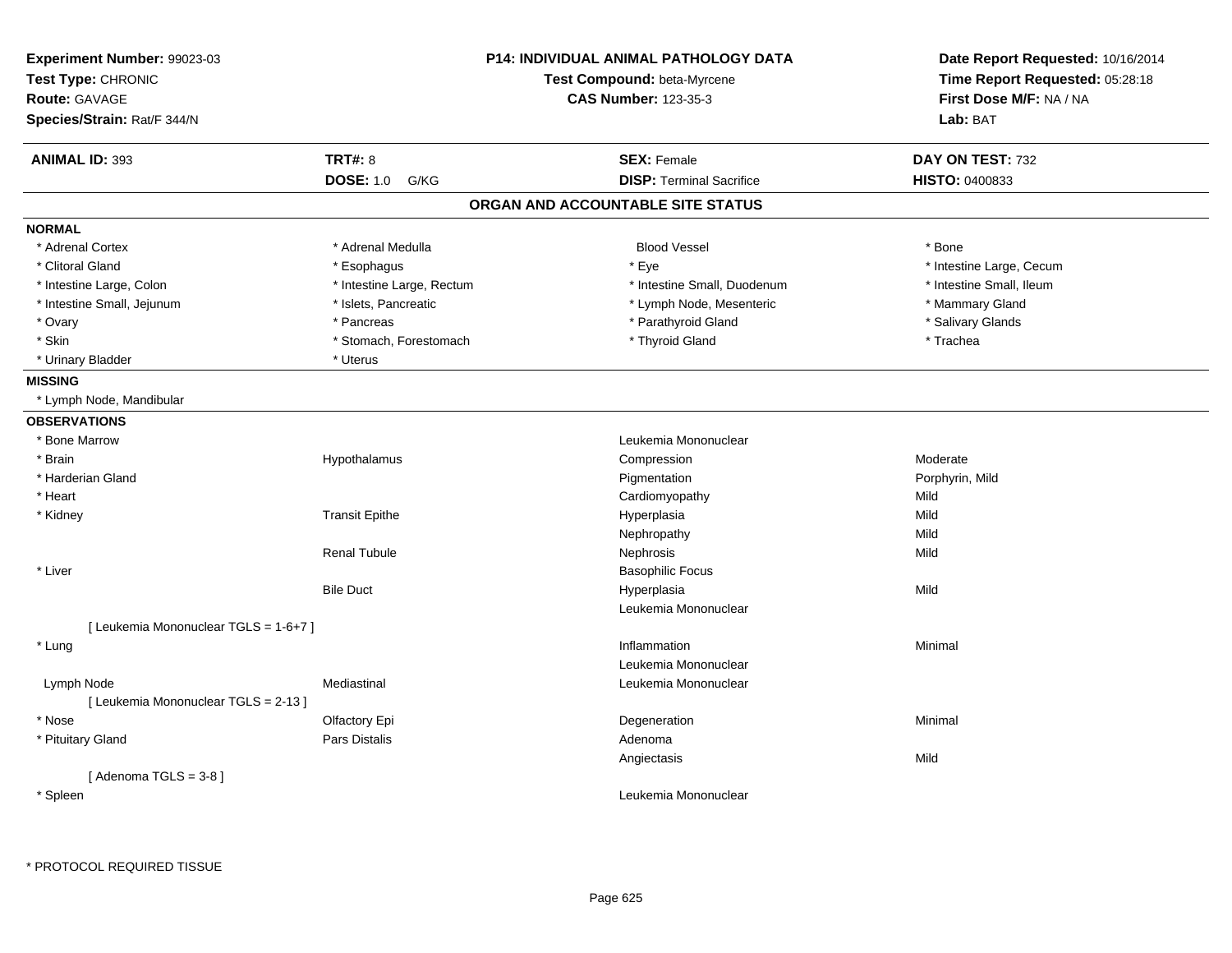| Experiment Number: 99023-03 |                             | <b>P14: INDIVIDUAL ANIMAL PATHOLOGY DATA</b> | Date Report Requested: 10/16/2014 |
|-----------------------------|-----------------------------|----------------------------------------------|-----------------------------------|
| <b>Test Type: CHRONIC</b>   |                             | Test Compound: beta-Myrcene                  | Time Report Requested: 05:28:18   |
| <b>Route: GAVAGE</b>        | <b>CAS Number: 123-35-3</b> |                                              | First Dose M/F: NA / NA           |
| Species/Strain: Rat/F 344/N |                             |                                              | Lab: BAT                          |
| <b>ANIMAL ID: 393</b>       | <b>TRT#: 8</b>              | <b>SEX: Female</b>                           | DAY ON TEST: 732                  |
|                             | <b>DOSE: 1.0 G/KG</b>       | <b>DISP:</b> Terminal Sacrifice              | <b>HISTO: 0400833</b>             |
|                             |                             | ORGAN AND ACCOUNTABLE SITE STATUS            |                                   |
| * Stomach, Glandular        | Epithelium                  | Ectasia                                      | Mild                              |
| * Thymus                    |                             | Atrophy                                      | Marked                            |
| PRIMARY CAUSE OF DEATH      | $\,$                        |                                              |                                   |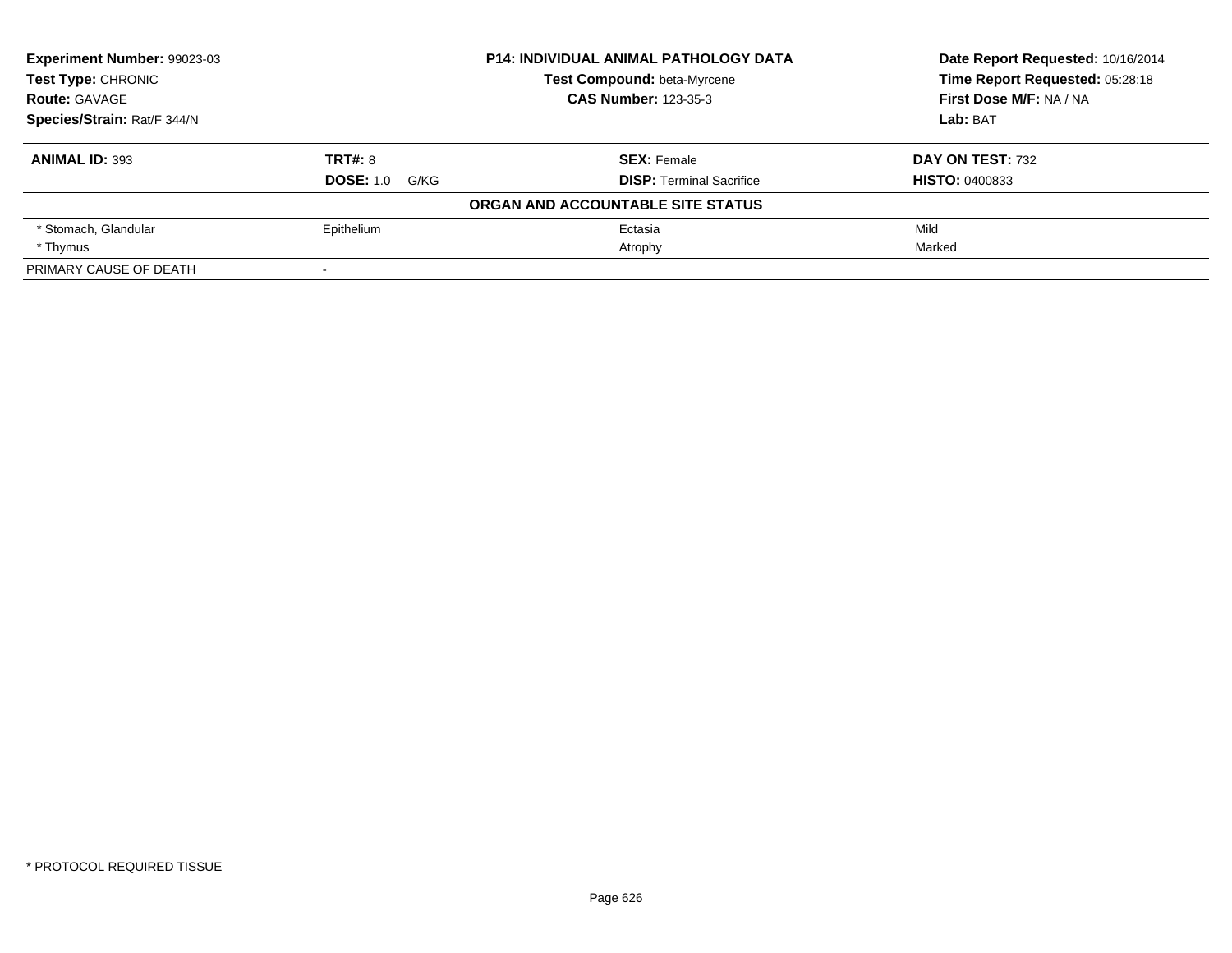| Experiment Number: 99023-03<br>Test Type: CHRONIC                          |                           | <b>P14: INDIVIDUAL ANIMAL PATHOLOGY DATA</b><br>Test Compound: beta-Myrcene | Date Report Requested: 10/16/2014<br>Time Report Requested: 05:28:18 |
|----------------------------------------------------------------------------|---------------------------|-----------------------------------------------------------------------------|----------------------------------------------------------------------|
| <b>Route: GAVAGE</b><br>Species/Strain: Rat/F 344/N                        |                           | <b>CAS Number: 123-35-3</b>                                                 | First Dose M/F: NA / NA<br>Lab: BAT                                  |
|                                                                            |                           |                                                                             |                                                                      |
| <b>ANIMAL ID: 394</b>                                                      | <b>TRT#: 8</b>            | <b>SEX: Female</b>                                                          | DAY ON TEST: 730                                                     |
|                                                                            | <b>DOSE: 1.0</b><br>G/KG  | <b>DISP: Terminal Sacrifice</b>                                             | <b>HISTO: 0400834</b>                                                |
|                                                                            |                           | ORGAN AND ACCOUNTABLE SITE STATUS                                           |                                                                      |
| <b>NORMAL</b>                                                              |                           |                                                                             |                                                                      |
| * Adrenal Medulla                                                          | <b>Blood Vessel</b>       | * Bone                                                                      | * Bone Marrow                                                        |
| * Clitoral Gland                                                           | * Esophagus               | * Eye                                                                       | * Intestine Large, Cecum                                             |
| * Intestine Large, Colon                                                   | * Intestine Large, Rectum | * Intestine Small, Duodenum                                                 | * Intestine Small, Ileum                                             |
| * Intestine Small, Jejunum                                                 | * Islets, Pancreatic      | * Lymph Node, Mesenteric                                                    | * Mammary Gland                                                      |
| * Ovary                                                                    | * Pancreas                | * Parathyroid Gland                                                         | * Salivary Glands                                                    |
| * Skin                                                                     | * Spleen                  | * Stomach, Forestomach                                                      | * Thyroid Gland                                                      |
| * Trachea                                                                  | * Urinary Bladder         | * Uterus                                                                    |                                                                      |
| <b>MISSING</b>                                                             |                           |                                                                             |                                                                      |
| * Lymph Node, Mandibular                                                   |                           |                                                                             |                                                                      |
| <b>OBSERVATIONS</b>                                                        |                           |                                                                             |                                                                      |
| * Adrenal Cortex                                                           |                           | Hyperplasia                                                                 | Mild                                                                 |
|                                                                            |                           | Vacuolization Cytoplasmic                                                   | Mild                                                                 |
| * Brain                                                                    | Meninges                  | Inflammation                                                                | Chronic, Minimal                                                     |
| * Harderian Gland                                                          |                           | Pigmentation                                                                | Porphyrin, Moderate                                                  |
| * Heart                                                                    |                           | Cardiomyopathy                                                              | Minimal                                                              |
| * Kidney                                                                   |                           | Nephropathy                                                                 | Mild                                                                 |
|                                                                            | <b>Renal Tubule</b>       | Nephrosis                                                                   | Mild                                                                 |
| * Liver                                                                    |                           | <b>Basophilic Focus</b>                                                     |                                                                      |
|                                                                            |                           | <b>Eosinophilic Focus</b>                                                   |                                                                      |
|                                                                            |                           | Hepatocellular Adenoma                                                      |                                                                      |
|                                                                            |                           | Hepatodiaphragmatic Nodule                                                  |                                                                      |
|                                                                            |                           | Inflammation                                                                | Chronic, Minimal                                                     |
|                                                                            |                           | <b>Mixed Cell Focus</b>                                                     |                                                                      |
| [Eosinophilic Focus TGLS = 3-15]<br>[ Hepatocellular Adenoma TGLS = 1-13 ] |                           |                                                                             |                                                                      |
| [ Hepatodiaphragmatic Nodule TGLS = 2-14 ]                                 |                           | Inflammation                                                                | Minimal                                                              |
| * Lung<br>* Nose                                                           |                           |                                                                             |                                                                      |
|                                                                            | Olfactory Epi             | Degeneration                                                                | Minimal                                                              |
| * Pituitary Gland                                                          | <b>Pars Distalis</b>      | Adenoma                                                                     |                                                                      |
| * Stomach, Glandular                                                       | Epithelium                | Ectasia                                                                     | Minimal                                                              |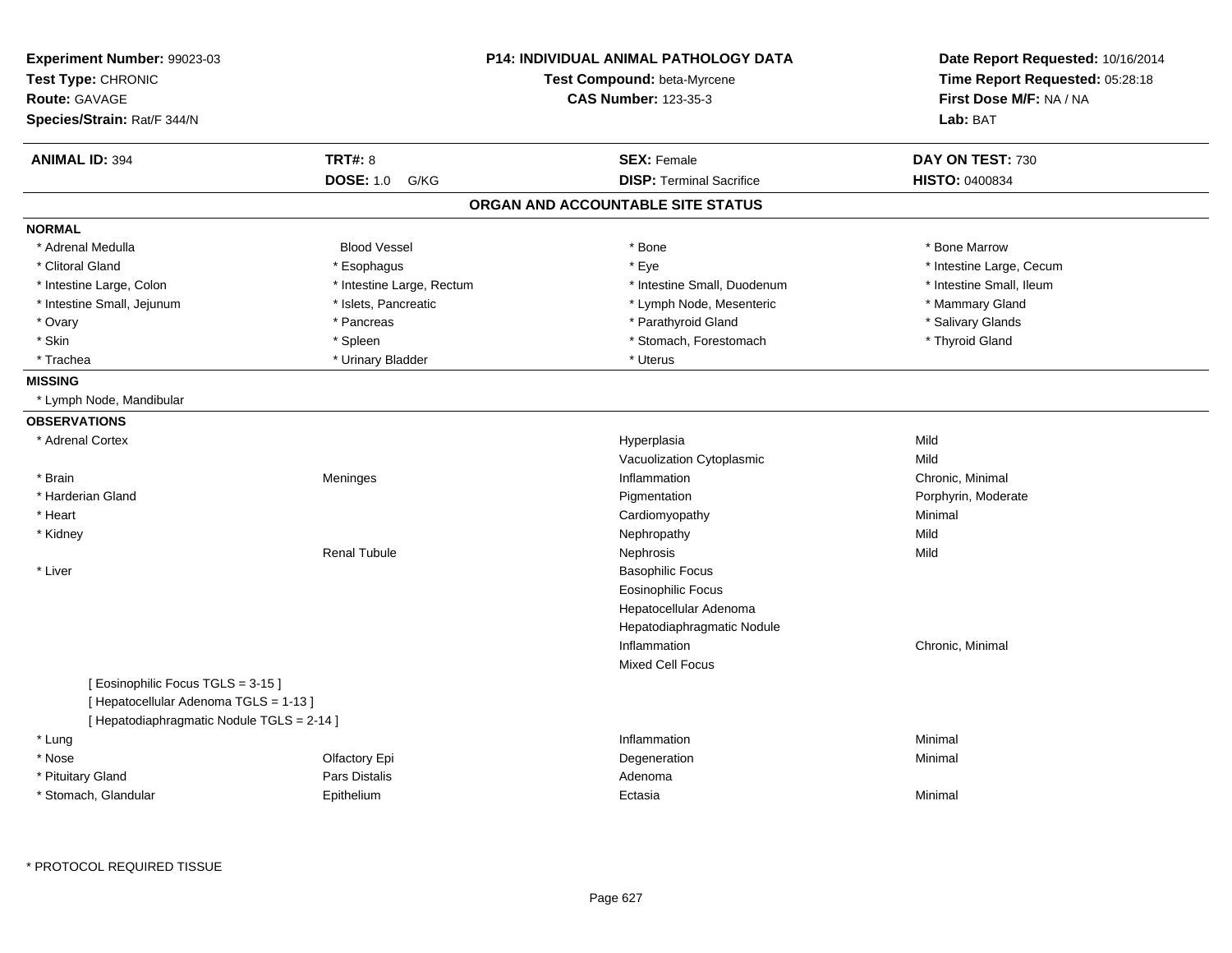| Experiment Number: 99023-03<br><b>Test Type: CHRONIC</b><br><b>Route: GAVAGE</b> |                       | <b>P14: INDIVIDUAL ANIMAL PATHOLOGY DATA</b> | Date Report Requested: 10/16/2014 |  |
|----------------------------------------------------------------------------------|-----------------------|----------------------------------------------|-----------------------------------|--|
|                                                                                  |                       | Test Compound: beta-Myrcene                  | Time Report Requested: 05:28:18   |  |
|                                                                                  |                       | <b>CAS Number: 123-35-3</b>                  | First Dose M/F: NA / NA           |  |
| Species/Strain: Rat/F 344/N                                                      |                       |                                              | Lab: BAT                          |  |
| <b>ANIMAL ID: 394</b>                                                            | <b>TRT#: 8</b>        | <b>SEX: Female</b>                           | DAY ON TEST: 730                  |  |
|                                                                                  | <b>DOSE:</b> 1.0 G/KG | <b>DISP: Terminal Sacrifice</b>              | <b>HISTO: 0400834</b>             |  |
|                                                                                  |                       | ORGAN AND ACCOUNTABLE SITE STATUS            |                                   |  |
| * Thymus                                                                         |                       | Atrophy                                      | Marked                            |  |
| PRIMARY CAUSE OF DEATH                                                           |                       |                                              |                                   |  |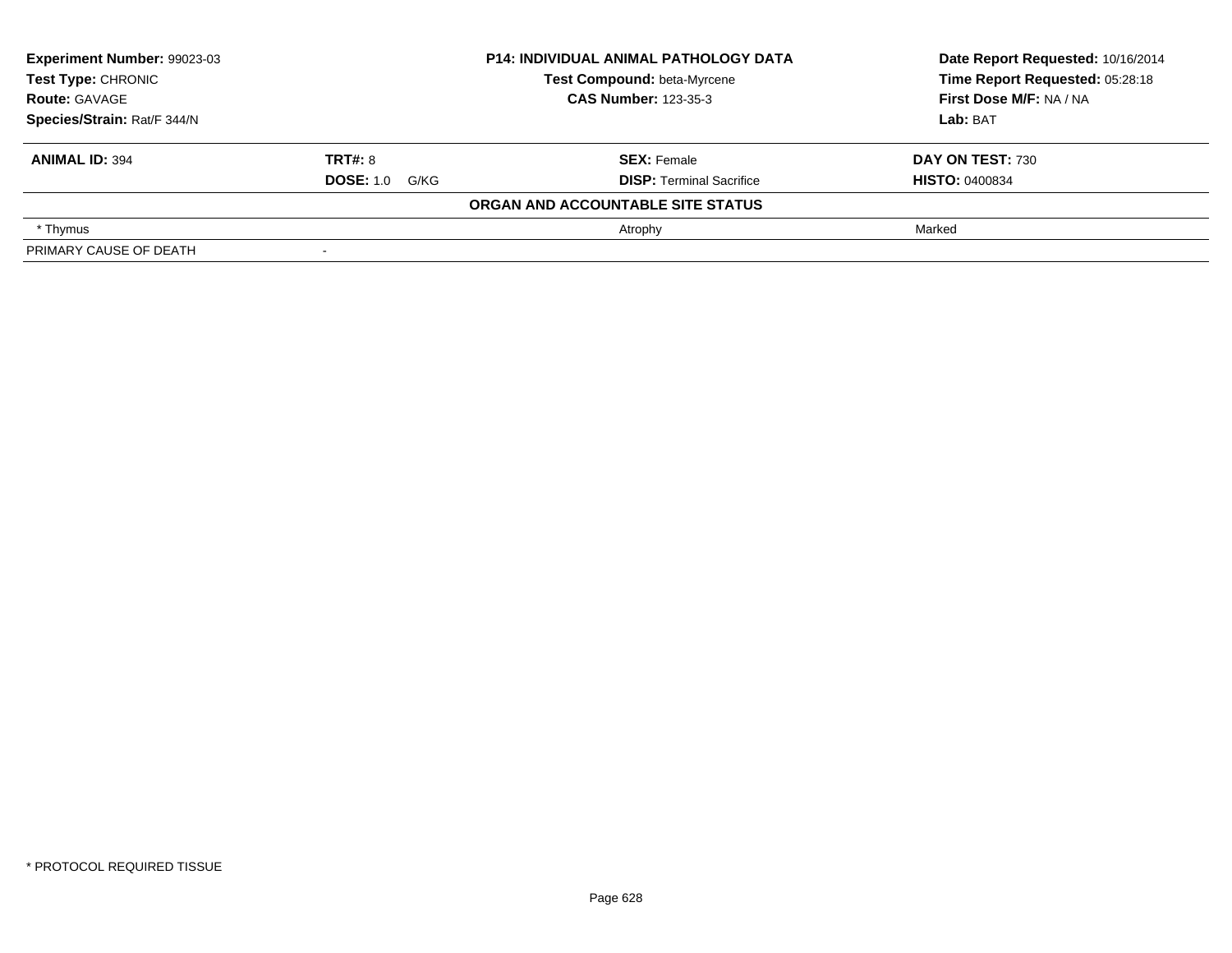| Experiment Number: 99023-03<br>Test Type: CHRONIC<br>Route: GAVAGE | P14: INDIVIDUAL ANIMAL PATHOLOGY DATA<br>Test Compound: beta-Myrcene<br><b>CAS Number: 123-35-3</b> |                                   | Date Report Requested: 10/16/2014<br>Time Report Requested: 05:28:18<br>First Dose M/F: NA / NA |
|--------------------------------------------------------------------|-----------------------------------------------------------------------------------------------------|-----------------------------------|-------------------------------------------------------------------------------------------------|
| Species/Strain: Rat/F 344/N                                        |                                                                                                     |                                   | Lab: BAT                                                                                        |
| <b>ANIMAL ID: 395</b>                                              | <b>TRT#: 8</b>                                                                                      | <b>SEX: Female</b>                | DAY ON TEST: 731                                                                                |
|                                                                    | <b>DOSE: 1.0</b><br>G/KG                                                                            | <b>DISP: Terminal Sacrifice</b>   | HISTO: 0400835                                                                                  |
|                                                                    |                                                                                                     | ORGAN AND ACCOUNTABLE SITE STATUS |                                                                                                 |
| <b>NORMAL</b>                                                      |                                                                                                     |                                   |                                                                                                 |
| * Adrenal Medulla                                                  | <b>Blood Vessel</b>                                                                                 | * Bone                            | * Bone Marrow                                                                                   |
| * Brain                                                            | * Esophagus                                                                                         | * Eye                             | * Heart                                                                                         |
| * Intestine Large, Cecum                                           | * Intestine Large, Colon                                                                            | * Intestine Large, Rectum         | * Intestine Small, Duodenum                                                                     |
| * Intestine Small, Ileum                                           | * Intestine Small, Jejunum                                                                          | * Islets, Pancreatic              | * Lymph Node, Mesenteric                                                                        |
| * Mammary Gland                                                    | * Ovary                                                                                             | * Pancreas                        | * Pituitary Gland                                                                               |
| * Salivary Glands                                                  | * Skin                                                                                              | * Stomach, Forestomach            | * Trachea                                                                                       |
| * Urinary Bladder                                                  |                                                                                                     |                                   |                                                                                                 |
| <b>MISSING</b>                                                     |                                                                                                     |                                   |                                                                                                 |
| * Lymph Node, Mandibular                                           | * Parathyroid Gland                                                                                 |                                   |                                                                                                 |
| <b>OBSERVATIONS</b>                                                |                                                                                                     |                                   |                                                                                                 |
| * Adrenal Cortex                                                   |                                                                                                     | Vacuolization Cytoplasmic         | Minimal                                                                                         |
| * Clitoral Gland                                                   |                                                                                                     | Inflammation                      | Chronic, Minimal                                                                                |
| * Harderian Gland                                                  |                                                                                                     | Pigmentation                      | Porphyrin, Mild                                                                                 |
| * Kidney                                                           | <b>Transit Epithe</b>                                                                               | Hyperplasia                       | Minimal                                                                                         |
|                                                                    |                                                                                                     | Nephropathy                       | Mild                                                                                            |
|                                                                    | <b>Renal Tubule</b>                                                                                 | Nephrosis                         | Minimal                                                                                         |
| * Liver                                                            |                                                                                                     | <b>Eosinophilic Focus</b>         |                                                                                                 |
|                                                                    |                                                                                                     | Inflammation                      | Chronic, Minimal                                                                                |
| * Lung                                                             | Alveolar Epith                                                                                      | Hyperplasia                       | Mild                                                                                            |
| Mesentery                                                          | Fat                                                                                                 | Necrosis                          | Mild                                                                                            |
| [Necrosis TGLS = $1-13$ ]                                          |                                                                                                     |                                   |                                                                                                 |
| * Nose                                                             | Olfactory Epi                                                                                       | Degeneration                      | Minimal                                                                                         |
| * Spleen                                                           |                                                                                                     | Hematopoietic Cell Proliferation  | Minimal                                                                                         |
| * Stomach, Glandular                                               | Epithelium                                                                                          | Ectasia                           | Minimal                                                                                         |
| * Thymus                                                           |                                                                                                     | Atrophy                           | Mild                                                                                            |
| * Thyroid Gland                                                    | C Cell                                                                                              | Hyperplasia                       | Minimal                                                                                         |
|                                                                    | Follicle                                                                                            | Hyperplasia                       | Mild                                                                                            |
| * Uterus                                                           |                                                                                                     | Inflammation                      | Suppurative, Mild                                                                               |
| PRIMARY CAUSE OF DEATH                                             | $\blacksquare$                                                                                      |                                   |                                                                                                 |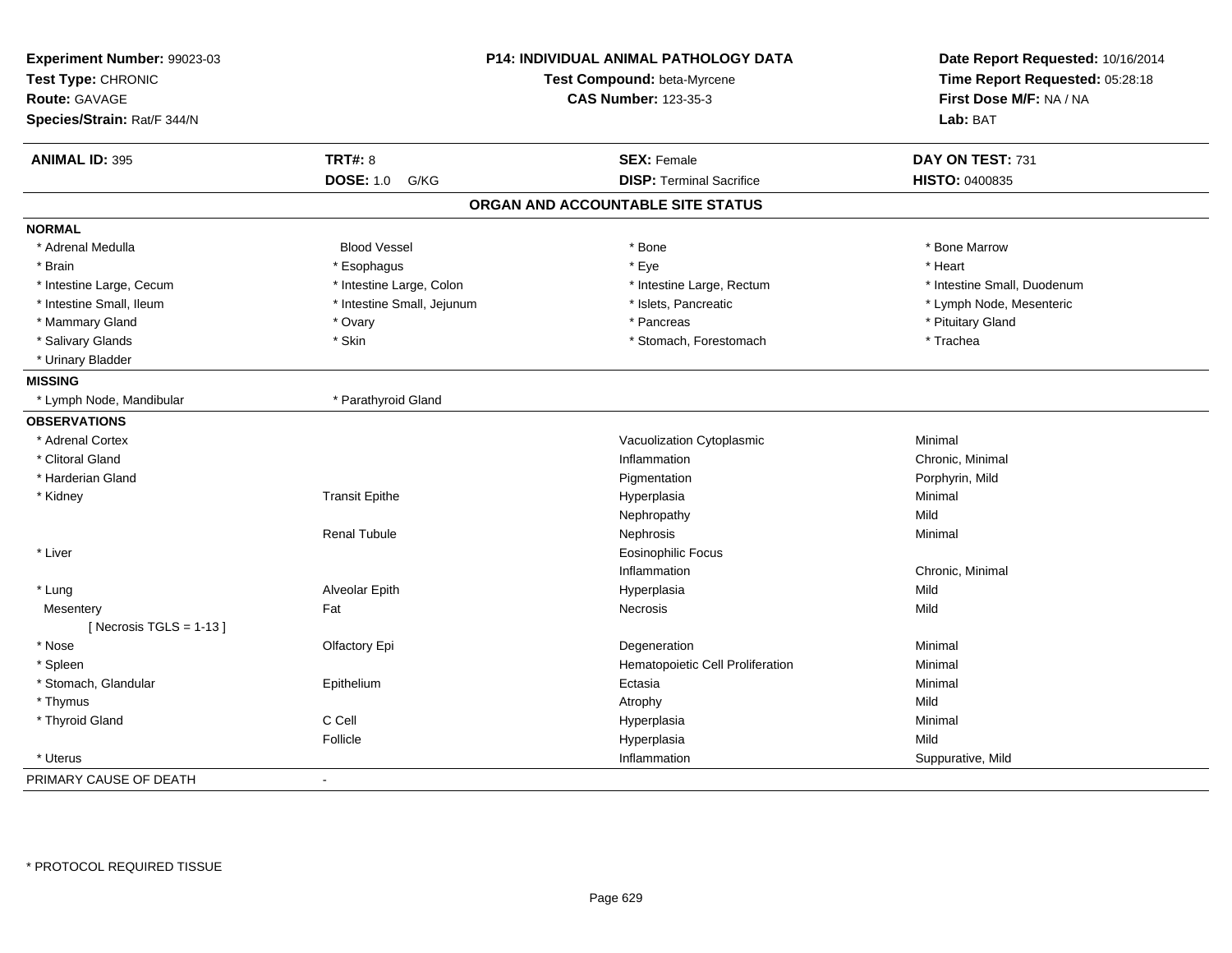| Experiment Number: 99023-03<br>Test Type: CHRONIC<br><b>Route: GAVAGE</b> |                           | <b>P14: INDIVIDUAL ANIMAL PATHOLOGY DATA</b><br>Test Compound: beta-Myrcene<br><b>CAS Number: 123-35-3</b> | Date Report Requested: 10/16/2014<br>Time Report Requested: 05:28:18<br>First Dose M/F: NA / NA |
|---------------------------------------------------------------------------|---------------------------|------------------------------------------------------------------------------------------------------------|-------------------------------------------------------------------------------------------------|
| Species/Strain: Rat/F 344/N                                               |                           |                                                                                                            | Lab: BAT                                                                                        |
| <b>ANIMAL ID: 396</b>                                                     | <b>TRT#: 8</b>            | <b>SEX: Female</b>                                                                                         | DAY ON TEST: 731                                                                                |
|                                                                           | <b>DOSE: 1.0</b><br>G/KG  | <b>DISP: Terminal Sacrifice</b>                                                                            | <b>HISTO: 0400836</b>                                                                           |
|                                                                           |                           | ORGAN AND ACCOUNTABLE SITE STATUS                                                                          |                                                                                                 |
| <b>NORMAL</b>                                                             |                           |                                                                                                            |                                                                                                 |
| * Adrenal Medulla                                                         | <b>Blood Vessel</b>       | * Bone                                                                                                     | * Bone Marrow                                                                                   |
| * Brain                                                                   | * Esophagus               | * Eye                                                                                                      | * Intestine Large, Cecum                                                                        |
| * Intestine Large, Colon                                                  | * Intestine Large, Rectum | * Intestine Small, Duodenum                                                                                | * Intestine Small, Ileum                                                                        |
| * Intestine Small, Jejunum                                                | * Islets, Pancreatic      | * Lymph Node, Mesenteric                                                                                   | * Mammary Gland                                                                                 |
| * Ovary                                                                   | * Pancreas                | * Parathyroid Gland                                                                                        | * Salivary Glands                                                                               |
| * Skin                                                                    | * Spleen                  | * Stomach, Forestomach                                                                                     | * Thyroid Gland                                                                                 |
| * Trachea                                                                 | * Urinary Bladder         |                                                                                                            |                                                                                                 |
| <b>MISSING</b>                                                            |                           |                                                                                                            |                                                                                                 |
| * Lymph Node, Mandibular                                                  |                           |                                                                                                            |                                                                                                 |
| <b>OBSERVATIONS</b>                                                       |                           |                                                                                                            |                                                                                                 |
| * Adrenal Cortex                                                          |                           | Vacuolization Cytoplasmic                                                                                  | Minimal                                                                                         |
| * Clitoral Gland                                                          |                           | Inflammation                                                                                               | Chronic, Minimal                                                                                |
| * Harderian Gland                                                         |                           | Pigmentation                                                                                               | Porphyrin, Mild                                                                                 |
| * Heart                                                                   |                           | Cardiomyopathy                                                                                             | Minimal                                                                                         |
| * Kidney                                                                  | <b>Transit Epithe</b>     | Hyperplasia                                                                                                | Minimal                                                                                         |
|                                                                           |                           | Nephropathy                                                                                                | Mild                                                                                            |
|                                                                           | <b>Renal Tubule</b>       | Nephrosis                                                                                                  | Minimal                                                                                         |
| * Liver                                                                   |                           | <b>Basophilic Focus</b>                                                                                    |                                                                                                 |
|                                                                           |                           | Clear Cell Focus                                                                                           |                                                                                                 |
|                                                                           |                           | Inflammation                                                                                               | Chronic, Minimal                                                                                |
| * Lung                                                                    | Alveolar Epith            | Hyperplasia                                                                                                | Minimal                                                                                         |
|                                                                           |                           | Inflammation                                                                                               | Minimal                                                                                         |
| Mesentery                                                                 | Fat                       | Necrosis                                                                                                   | Mild                                                                                            |
| [Necrosis TGLS = $2-13$ ]                                                 |                           |                                                                                                            |                                                                                                 |
| * Nose                                                                    | Olfactory Epi             | Degeneration                                                                                               | Minimal                                                                                         |
| * Pituitary Gland                                                         |                           | Angiectasis                                                                                                | Mild                                                                                            |
|                                                                           | Pars Distalis             | Hyperplasia                                                                                                | Mild                                                                                            |
| [Hyperplasia TGLS = $3-8$ ]                                               |                           |                                                                                                            |                                                                                                 |
| * Stomach, Glandular                                                      | Epithelium                | Ectasia                                                                                                    | Mild                                                                                            |
|                                                                           |                           | Atrophy                                                                                                    | Mild                                                                                            |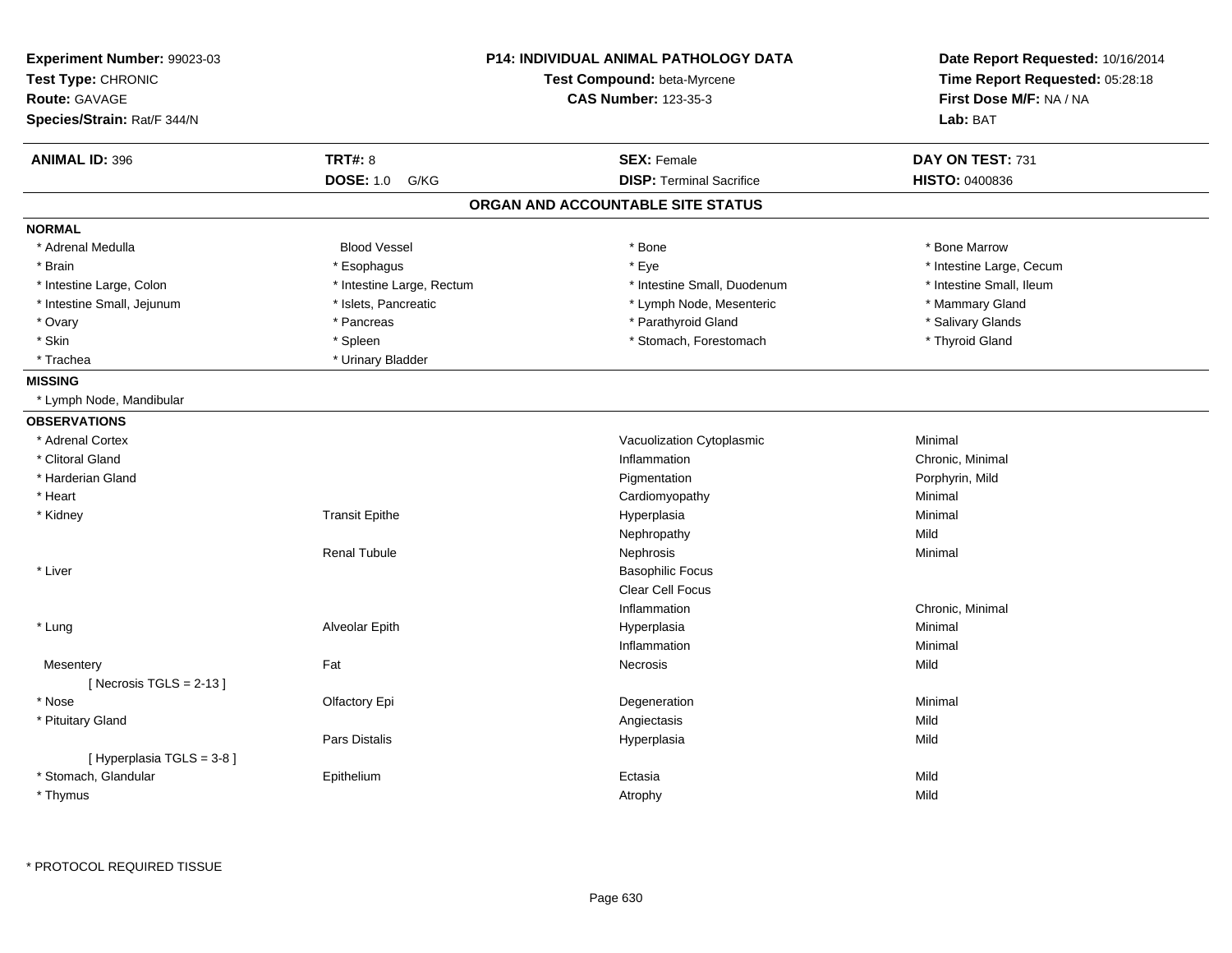| <b>Experiment Number: 99023-03</b><br><b>Test Type: CHRONIC</b><br><b>Route: GAVAGE</b> |                       | <b>P14: INDIVIDUAL ANIMAL PATHOLOGY DATA</b> | Date Report Requested: 10/16/2014 |  |
|-----------------------------------------------------------------------------------------|-----------------------|----------------------------------------------|-----------------------------------|--|
|                                                                                         |                       | Test Compound: beta-Myrcene                  | Time Report Requested: 05:28:18   |  |
|                                                                                         |                       | <b>CAS Number: 123-35-3</b>                  | First Dose M/F: NA / NA           |  |
| Species/Strain: Rat/F 344/N                                                             |                       |                                              | Lab: BAT                          |  |
| <b>ANIMAL ID: 396</b>                                                                   | <b>TRT#: 8</b>        | <b>SEX: Female</b>                           | DAY ON TEST: 731                  |  |
|                                                                                         | <b>DOSE: 1.0 G/KG</b> | <b>DISP: Terminal Sacrifice</b>              | <b>HISTO: 0400836</b>             |  |
|                                                                                         |                       | ORGAN AND ACCOUNTABLE SITE STATUS            |                                   |  |
| * Uterus                                                                                | Endometrium           | Hyperplasia                                  | Cystic, Mild                      |  |
|                                                                                         |                       | Polyp Stromal                                |                                   |  |
| [Polyp Stromal TGLS = $1-11$ ]                                                          |                       |                                              |                                   |  |
| PRIMARY CAUSE OF DEATH                                                                  |                       |                                              |                                   |  |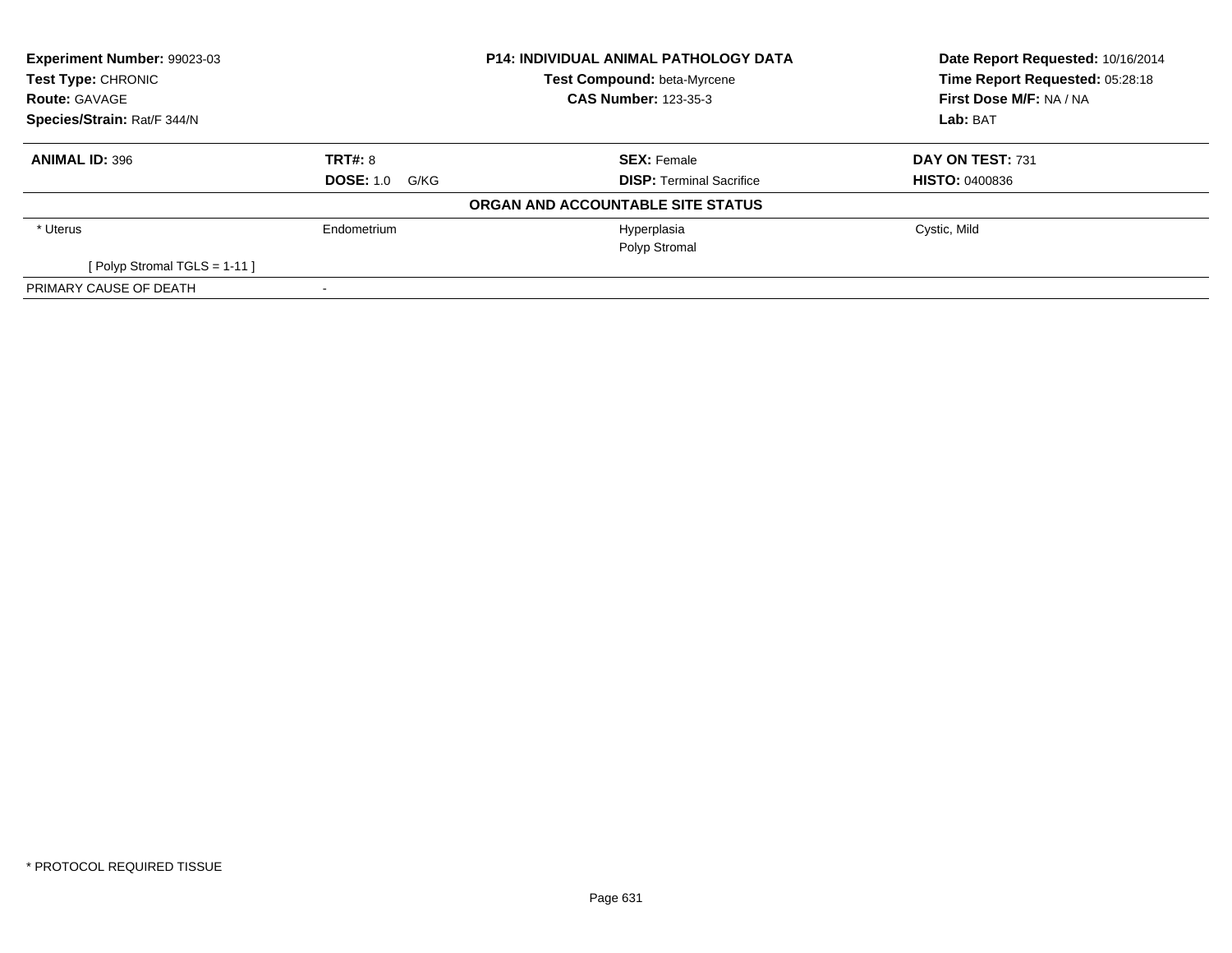| Experiment Number: 99023-03<br>Test Type: CHRONIC |                          | P14: INDIVIDUAL ANIMAL PATHOLOGY DATA<br>Test Compound: beta-Myrcene | Date Report Requested: 10/16/2014<br>Time Report Requested: 05:28:18 |
|---------------------------------------------------|--------------------------|----------------------------------------------------------------------|----------------------------------------------------------------------|
| Route: GAVAGE                                     |                          | <b>CAS Number: 123-35-3</b>                                          | First Dose M/F: NA / NA                                              |
| Species/Strain: Rat/F 344/N                       |                          |                                                                      | Lab: BAT                                                             |
|                                                   |                          |                                                                      |                                                                      |
| <b>ANIMAL ID: 397</b>                             | <b>TRT#: 8</b>           | <b>SEX: Female</b>                                                   | DAY ON TEST: 731                                                     |
|                                                   | <b>DOSE: 1.0</b><br>G/KG | <b>DISP: Terminal Sacrifice</b>                                      | HISTO: 0400837                                                       |
|                                                   |                          | ORGAN AND ACCOUNTABLE SITE STATUS                                    |                                                                      |
| <b>NORMAL</b>                                     |                          |                                                                      |                                                                      |
| * Adrenal Cortex                                  | * Adrenal Medulla        | <b>Blood Vessel</b>                                                  | * Bone                                                               |
| * Bone Marrow                                     | * Clitoral Gland         | * Esophagus                                                          | * Eye                                                                |
| * Heart                                           | * Intestine Large, Cecum | * Intestine Large, Colon                                             | * Intestine Large, Rectum                                            |
| * Intestine Small, Duodenum                       | * Intestine Small, Ileum | * Intestine Small, Jejunum                                           | * Islets, Pancreatic                                                 |
| * Lung                                            | * Lymph Node, Mesenteric | * Pancreas                                                           | * Parathyroid Gland                                                  |
| * Salivary Glands                                 | * Skin                   | * Spleen                                                             | * Stomach, Forestomach                                               |
| * Trachea                                         | * Urinary Bladder        | * Uterus                                                             |                                                                      |
| <b>MISSING</b>                                    |                          |                                                                      |                                                                      |
| * Lymph Node, Mandibular                          |                          |                                                                      |                                                                      |
| <b>OBSERVATIONS</b>                               |                          |                                                                      |                                                                      |
| * Brain                                           | Hypothalamus             | Compression                                                          | Moderate                                                             |
| * Harderian Gland                                 |                          | Pigmentation                                                         | Porphyrin, Mild                                                      |
| * Kidney                                          | <b>Transit Epithe</b>    | Hyperplasia                                                          | Minimal                                                              |
|                                                   |                          | Nephropathy                                                          | Mild                                                                 |
|                                                   | <b>Renal Tubule</b>      | Nephrosis                                                            | Minimal                                                              |
| * Liver                                           |                          | <b>Basophilic Focus</b>                                              |                                                                      |
|                                                   | <b>Bile Duct</b>         | Hyperplasia                                                          | Mild                                                                 |
|                                                   |                          | Inflammation                                                         | Chronic, Minimal                                                     |
| * Mammary Gland                                   |                          | Cyst                                                                 |                                                                      |
| [ Cyst TGLS = 1-13 ]                              |                          |                                                                      |                                                                      |
| * Nose                                            | Olfactory Epi            | Degeneration                                                         | Minimal                                                              |
| * Ovary                                           |                          | Cyst                                                                 |                                                                      |
| * Pituitary Gland                                 | Pars Distalis            | Adenoma                                                              |                                                                      |
|                                                   |                          | Angiectasis                                                          | Mild                                                                 |
| [Adenoma TGLS = $2-8$ ]                           |                          |                                                                      |                                                                      |
| * Stomach, Glandular                              | Epithelium               | Ectasia                                                              | Minimal                                                              |
| * Thymus                                          |                          | Atrophy                                                              | Minimal                                                              |
| * Thyroid Gland                                   | C Cell                   | Hyperplasia                                                          | Minimal                                                              |
| PRIMARY CAUSE OF DEATH                            | $\blacksquare$           |                                                                      |                                                                      |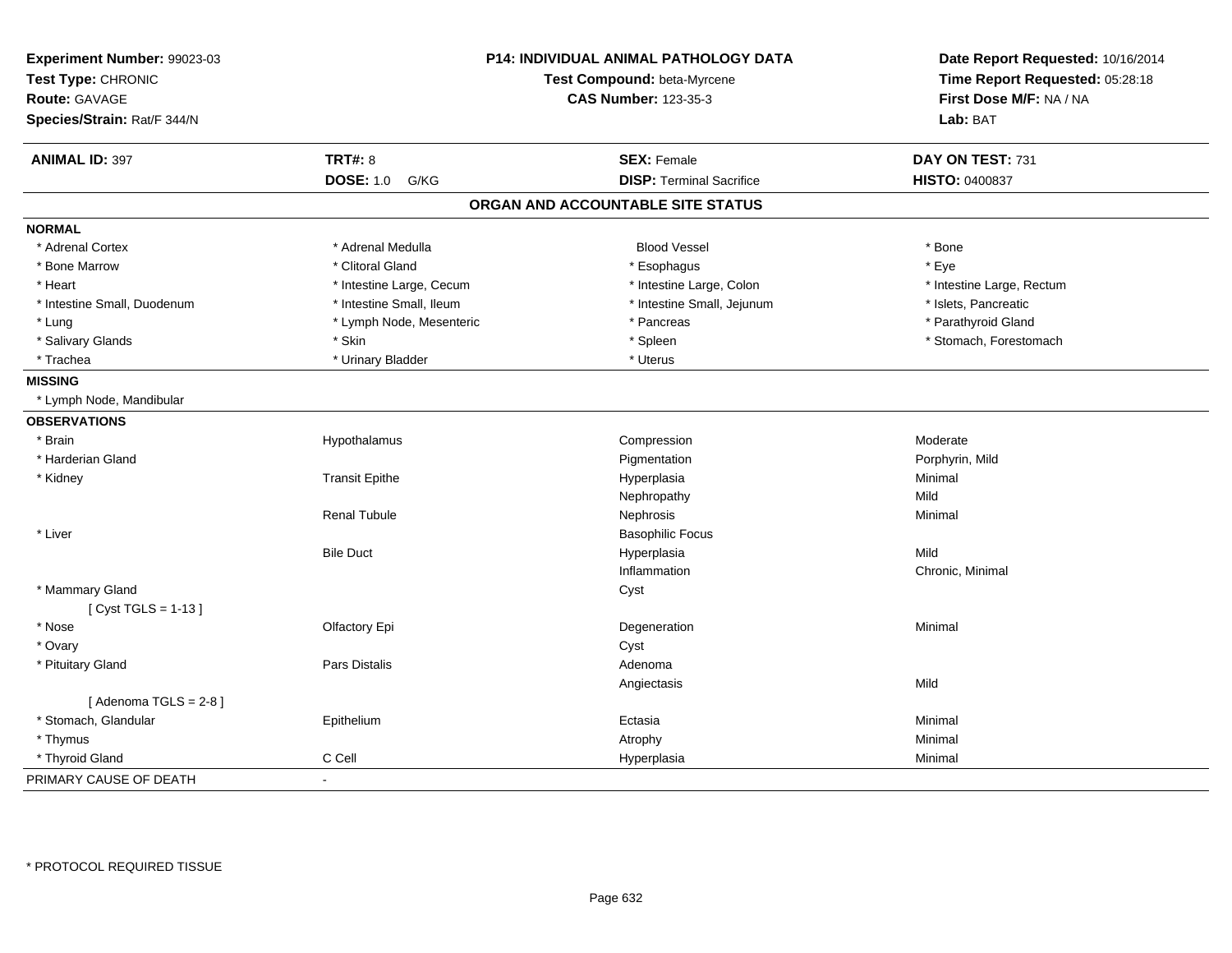| Experiment Number: 99023-03<br>Test Type: CHRONIC<br>Route: GAVAGE<br>Species/Strain: Rat/F 344/N |                              | P14: INDIVIDUAL ANIMAL PATHOLOGY DATA<br>Test Compound: beta-Myrcene<br><b>CAS Number: 123-35-3</b> | Date Report Requested: 10/16/2014<br>Time Report Requested: 05:28:18<br>First Dose M/F: NA / NA<br>Lab: BAT |
|---------------------------------------------------------------------------------------------------|------------------------------|-----------------------------------------------------------------------------------------------------|-------------------------------------------------------------------------------------------------------------|
| <b>ANIMAL ID: 398</b>                                                                             | <b>TRT#: 8</b>               | <b>SEX: Female</b>                                                                                  | DAY ON TEST: 578                                                                                            |
|                                                                                                   | <b>DOSE: 1.0</b><br>G/KG     | <b>DISP:</b> Moribund Sacrifice                                                                     | <b>HISTO: 0400838</b>                                                                                       |
|                                                                                                   |                              | ORGAN AND ACCOUNTABLE SITE STATUS                                                                   |                                                                                                             |
| <b>NORMAL</b>                                                                                     |                              |                                                                                                     |                                                                                                             |
| * Adrenal Medulla                                                                                 | <b>Blood Vessel</b>          | * Bone                                                                                              | * Bone Marrow                                                                                               |
| * Brain                                                                                           | * Clitoral Gland             | * Esophagus                                                                                         | * Eye                                                                                                       |
| * Harderian Gland                                                                                 | * Heart                      | * Intestine Large, Cecum                                                                            | * Intestine Large, Colon                                                                                    |
| * Intestine Large, Rectum                                                                         | * Intestine Small, Duodenum  | * Intestine Small, Ileum                                                                            | * Intestine Small, Jejunum                                                                                  |
| * Islets, Pancreatic                                                                              | * Lymph Node, Mesenteric     | * Parathyroid Gland                                                                                 | * Pituitary Gland                                                                                           |
| * Salivary Glands                                                                                 | * Skin                       | * Spleen                                                                                            | * Stomach, Forestomach                                                                                      |
| * Thyroid Gland                                                                                   | * Trachea                    | * Urinary Bladder                                                                                   | * Uterus                                                                                                    |
| <b>MISSING</b>                                                                                    |                              |                                                                                                     |                                                                                                             |
| * Lymph Node, Mandibular                                                                          |                              |                                                                                                     |                                                                                                             |
| <b>OBSERVATIONS</b>                                                                               |                              |                                                                                                     |                                                                                                             |
| * Adrenal Cortex                                                                                  |                              | Hyperplasia                                                                                         | Mild                                                                                                        |
|                                                                                                   |                              | Vacuolization Cytoplasmic                                                                           | Minimal                                                                                                     |
| * Kidney                                                                                          |                              | Nephropathy                                                                                         | Minimal                                                                                                     |
|                                                                                                   | <b>Renal Tubule</b>          | Nephrosis                                                                                           | Minimal                                                                                                     |
| * Liver                                                                                           |                              | <b>Basophilic Focus</b>                                                                             |                                                                                                             |
|                                                                                                   |                              | Inflammation                                                                                        | Chronic, Minimal                                                                                            |
| * Lung                                                                                            |                              | Inflammation                                                                                        | Minimal                                                                                                     |
| * Mammary Gland                                                                                   |                              | Fibroadenoma                                                                                        |                                                                                                             |
| [Fibroadenoma TGLS = 1-13]                                                                        |                              |                                                                                                     |                                                                                                             |
| * Nose                                                                                            | Olfactory Epi                | Degeneration                                                                                        | Minimal                                                                                                     |
| * Ovary                                                                                           |                              | Cyst                                                                                                |                                                                                                             |
| [ $Cyst TGLS = 2-14$ ]                                                                            |                              |                                                                                                     |                                                                                                             |
| * Pancreas                                                                                        | Duct                         | Cyst                                                                                                |                                                                                                             |
| * Stomach, Glandular                                                                              | Epithelium                   | Ectasia                                                                                             | Minimal                                                                                                     |
| * Thymus                                                                                          |                              | Atrophy                                                                                             | Moderate                                                                                                    |
| PRIMARY CAUSE OF DEATH                                                                            | - Mammary Gland Fibroadenoma |                                                                                                     |                                                                                                             |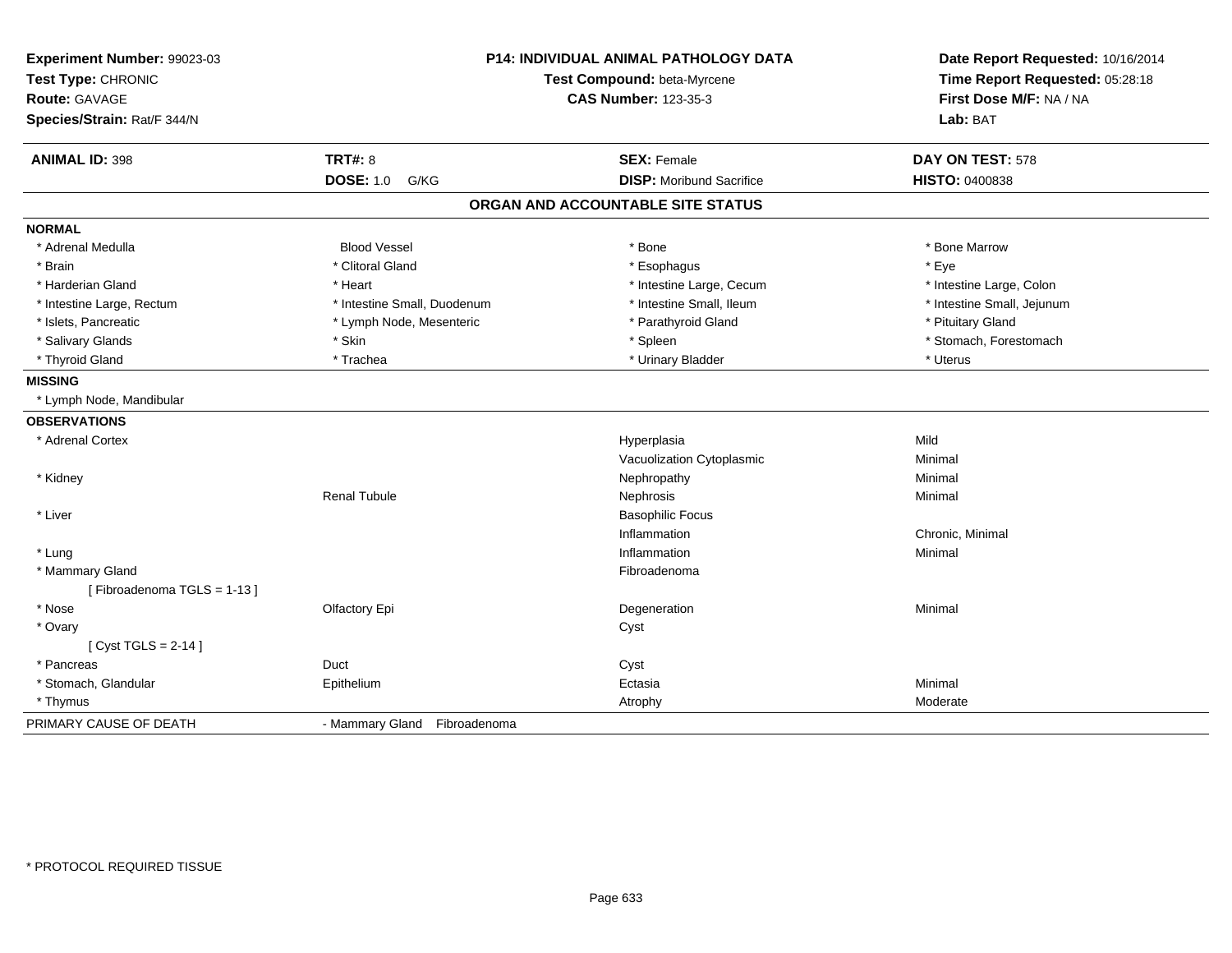| Test Type: CHRONIC<br><b>Route: GAVAGE</b><br>Species/Strain: Rat/F 344/N | Test Compound: beta-Myrcene<br><b>CAS Number: 123-35-3</b><br><b>SEX: Female</b> | Time Report Requested: 05:28:18<br>First Dose M/F: NA / NA<br>Lab: BAT<br>DAY ON TEST: 730 |
|---------------------------------------------------------------------------|----------------------------------------------------------------------------------|--------------------------------------------------------------------------------------------|
|                                                                           |                                                                                  |                                                                                            |
|                                                                           |                                                                                  |                                                                                            |
|                                                                           |                                                                                  |                                                                                            |
| <b>ANIMAL ID: 399</b><br><b>TRT#: 8</b>                                   |                                                                                  |                                                                                            |
| <b>DOSE: 1.0 G/KG</b>                                                     | <b>DISP: Terminal Sacrifice</b>                                                  | <b>HISTO: 0400839</b>                                                                      |
|                                                                           | ORGAN AND ACCOUNTABLE SITE STATUS                                                |                                                                                            |
| <b>NORMAL</b>                                                             |                                                                                  |                                                                                            |
| <b>Blood Vessel</b><br>* Adrenal Medulla                                  | * Bone                                                                           | * Bone Marrow                                                                              |
| * Clitoral Gland<br>* Brain                                               | * Esophagus                                                                      | * Eye                                                                                      |
| * Heart<br>* Intestine Large, Cecum                                       | * Intestine Large, Colon                                                         | * Intestine Large, Rectum                                                                  |
| * Intestine Small, Duodenum<br>* Intestine Small, Ileum                   | * Intestine Small, Jejunum                                                       | * Islets, Pancreatic                                                                       |
| * Lymph Node, Mesenteric<br>* Ovary                                       | * Pancreas                                                                       | * Parathyroid Gland                                                                        |
| * Pituitary Gland<br>* Salivary Glands                                    | * Skin                                                                           | * Spleen                                                                                   |
| * Stomach, Forestomach<br>* Stomach, Glandular                            | * Trachea                                                                        | * Urinary Bladder                                                                          |
| * Uterus                                                                  |                                                                                  |                                                                                            |
| <b>MISSING</b>                                                            |                                                                                  |                                                                                            |
| * Lymph Node, Mandibular                                                  |                                                                                  |                                                                                            |
| <b>OBSERVATIONS</b>                                                       |                                                                                  |                                                                                            |
| * Adrenal Cortex                                                          | Vacuolization Cytoplasmic                                                        | Minimal                                                                                    |
| * Harderian Gland                                                         | Pigmentation                                                                     | Porphyrin, Mild                                                                            |
| * Kidney                                                                  | Nephropathy                                                                      | Mild                                                                                       |
| <b>Renal Tubule</b>                                                       | Nephrosis                                                                        | Minimal                                                                                    |
| * Liver<br><b>Bile Duct</b>                                               | Cyst                                                                             | Minimal                                                                                    |
|                                                                           | Hepatodiaphragmatic Nodule                                                       |                                                                                            |
|                                                                           | Inflammation                                                                     | Chronic, Minimal                                                                           |
| [ Hepatodiaphragmatic Nodule TGLS = 2-14 ]                                |                                                                                  |                                                                                            |
| * Lung<br>Alveolar Epith                                                  | Hyperplasia                                                                      | Mild                                                                                       |
|                                                                           | Inflammation                                                                     | Minimal                                                                                    |
|                                                                           | Metaplasia                                                                       | Osseous, Minimal                                                                           |
| * Mammary Gland                                                           | Fibroadenoma                                                                     |                                                                                            |
| [Fibroadenoma TGLS = 1-13]                                                |                                                                                  |                                                                                            |
| * Nose<br>Olfactory Epi                                                   | Degeneration                                                                     | Minimal                                                                                    |
| * Thymus                                                                  | Atrophy                                                                          | Moderate                                                                                   |
| C Cell<br>* Thyroid Gland                                                 | Adenoma                                                                          |                                                                                            |
| PRIMARY CAUSE OF DEATH<br>$\blacksquare$                                  |                                                                                  |                                                                                            |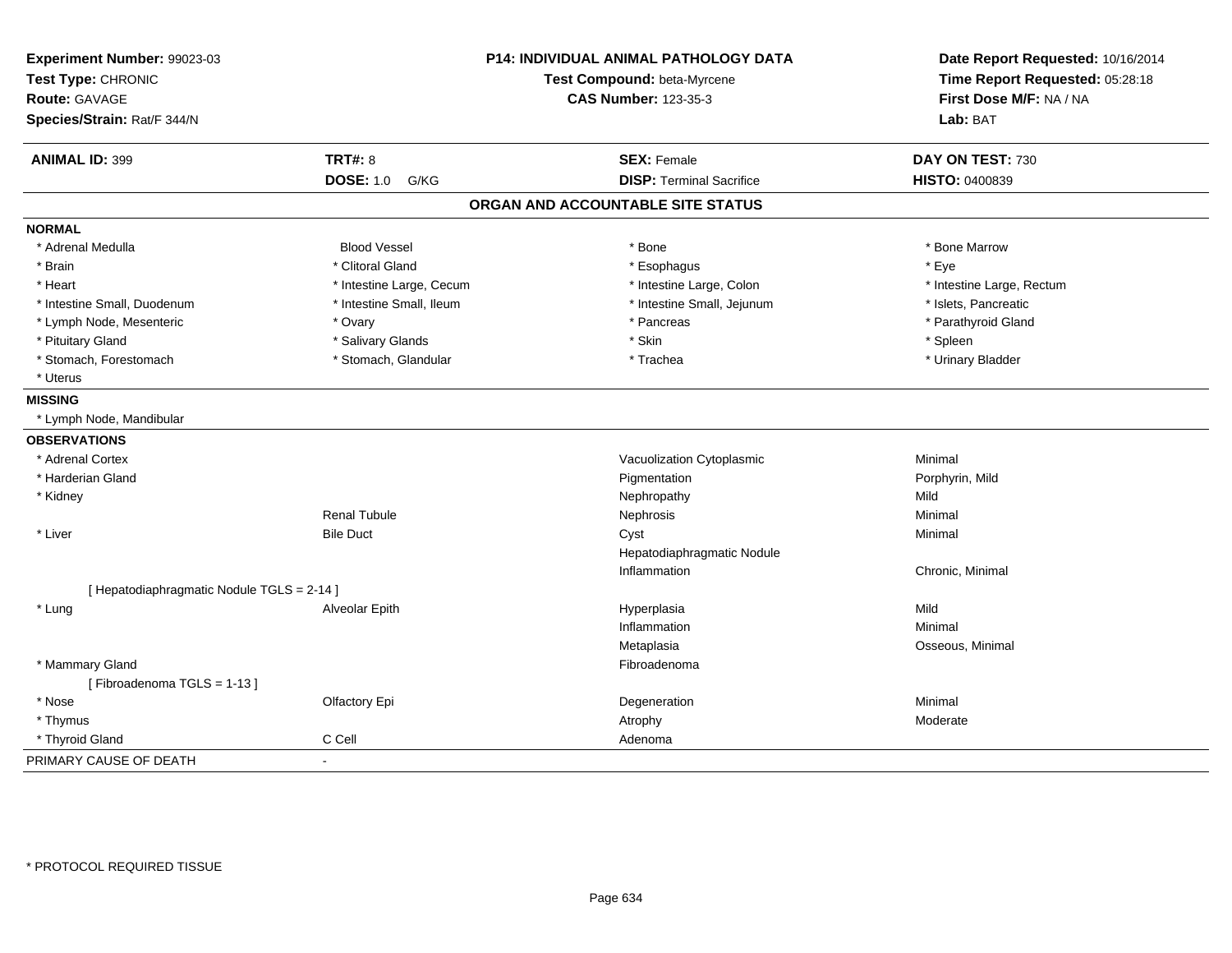| Experiment Number: 99023-03<br>Test Type: CHRONIC<br><b>Route: GAVAGE</b>           |                          | <b>P14: INDIVIDUAL ANIMAL PATHOLOGY DATA</b> | Date Report Requested: 10/16/2014<br>Time Report Requested: 05:28:18 |  |
|-------------------------------------------------------------------------------------|--------------------------|----------------------------------------------|----------------------------------------------------------------------|--|
|                                                                                     |                          | Test Compound: beta-Myrcene                  |                                                                      |  |
|                                                                                     |                          | <b>CAS Number: 123-35-3</b>                  | First Dose M/F: NA / NA                                              |  |
| Species/Strain: Rat/F 344/N                                                         |                          |                                              | Lab: BAT                                                             |  |
| <b>ANIMAL ID: 400</b>                                                               | <b>TRT#: 8</b>           | <b>SEX: Female</b>                           | DAY ON TEST: 672                                                     |  |
|                                                                                     | <b>DOSE: 1.0</b><br>G/KG | <b>DISP:</b> Moribund Sacrifice              | HISTO: 0400840                                                       |  |
|                                                                                     |                          | ORGAN AND ACCOUNTABLE SITE STATUS            |                                                                      |  |
| <b>NORMAL</b>                                                                       |                          |                                              |                                                                      |  |
| * Adrenal Medulla                                                                   | <b>Blood Vessel</b>      | * Bone                                       | * Bone Marrow                                                        |  |
| * Brain                                                                             | * Clitoral Gland         | * Esophagus                                  | * Eye                                                                |  |
| * Heart                                                                             | * Intestine Large, Cecum | * Intestine Large, Colon                     | * Intestine Large, Rectum                                            |  |
| * Intestine Small, Duodenum                                                         | * Intestine Small, Ileum | * Intestine Small, Jejunum                   | * Islets, Pancreatic                                                 |  |
| * Lymph Node, Mesenteric                                                            | * Ovary                  | * Pancreas                                   | * Parathyroid Gland                                                  |  |
| * Salivary Glands                                                                   | * Skin                   | * Spleen                                     | * Stomach, Forestomach                                               |  |
| * Thyroid Gland                                                                     | * Trachea                | * Urinary Bladder                            | * Uterus                                                             |  |
| <b>MISSING</b>                                                                      |                          |                                              |                                                                      |  |
| * Lymph Node, Mandibular                                                            |                          |                                              |                                                                      |  |
| <b>OBSERVATIONS</b>                                                                 |                          |                                              |                                                                      |  |
| * Adrenal Cortex                                                                    |                          | Vacuolization Cytoplasmic                    | Moderate                                                             |  |
| [Vacuolization Cytoplasmic TGLS = 4-8]                                              |                          |                                              |                                                                      |  |
| * Harderian Gland                                                                   |                          | Pigmentation                                 | Porphyrin, Marked                                                    |  |
| * Int Lg Rectum                                                                     |                          |                                              |                                                                      |  |
| Note: No microscopic lesion found to correspond to gross finding of rectal prolapse |                          |                                              |                                                                      |  |
| * Kidney                                                                            | <b>Transit Epithe</b>    | Hyperplasia                                  | Minimal                                                              |  |
|                                                                                     |                          | Nephropathy                                  | Mild                                                                 |  |
|                                                                                     | <b>Renal Tubule</b>      | Nephrosis                                    | Mild                                                                 |  |
| * Liver                                                                             |                          | <b>Eosinophilic Focus</b>                    |                                                                      |  |
|                                                                                     |                          | Mixed Cell Focus                             |                                                                      |  |
| * Lung                                                                              |                          | Inflammation                                 | Minimal                                                              |  |
| * Mammary Gland                                                                     |                          | Fibroadenoma                                 |                                                                      |  |
| [Fibroadenoma TGLS = 1-13]                                                          |                          |                                              |                                                                      |  |
| Mesentery                                                                           | Fat                      | <b>Necrosis</b>                              | Moderate                                                             |  |
| [Necrosis TGLS = $3-14$ ]                                                           |                          |                                              |                                                                      |  |
| * Nose                                                                              | Olfactory Epi            | Degeneration                                 | Minimal                                                              |  |
| * Pituitary Gland                                                                   | Pars Distalis            | Adenoma                                      | Multiple                                                             |  |
| [Adenoma TGLS = $6-8$ ]                                                             |                          |                                              |                                                                      |  |
| * Stomach, Glandular                                                                | Epithelium               | Ectasia                                      | Mild                                                                 |  |
| * Thymus                                                                            |                          | Atrophy                                      | Moderate                                                             |  |
|                                                                                     |                          |                                              |                                                                      |  |